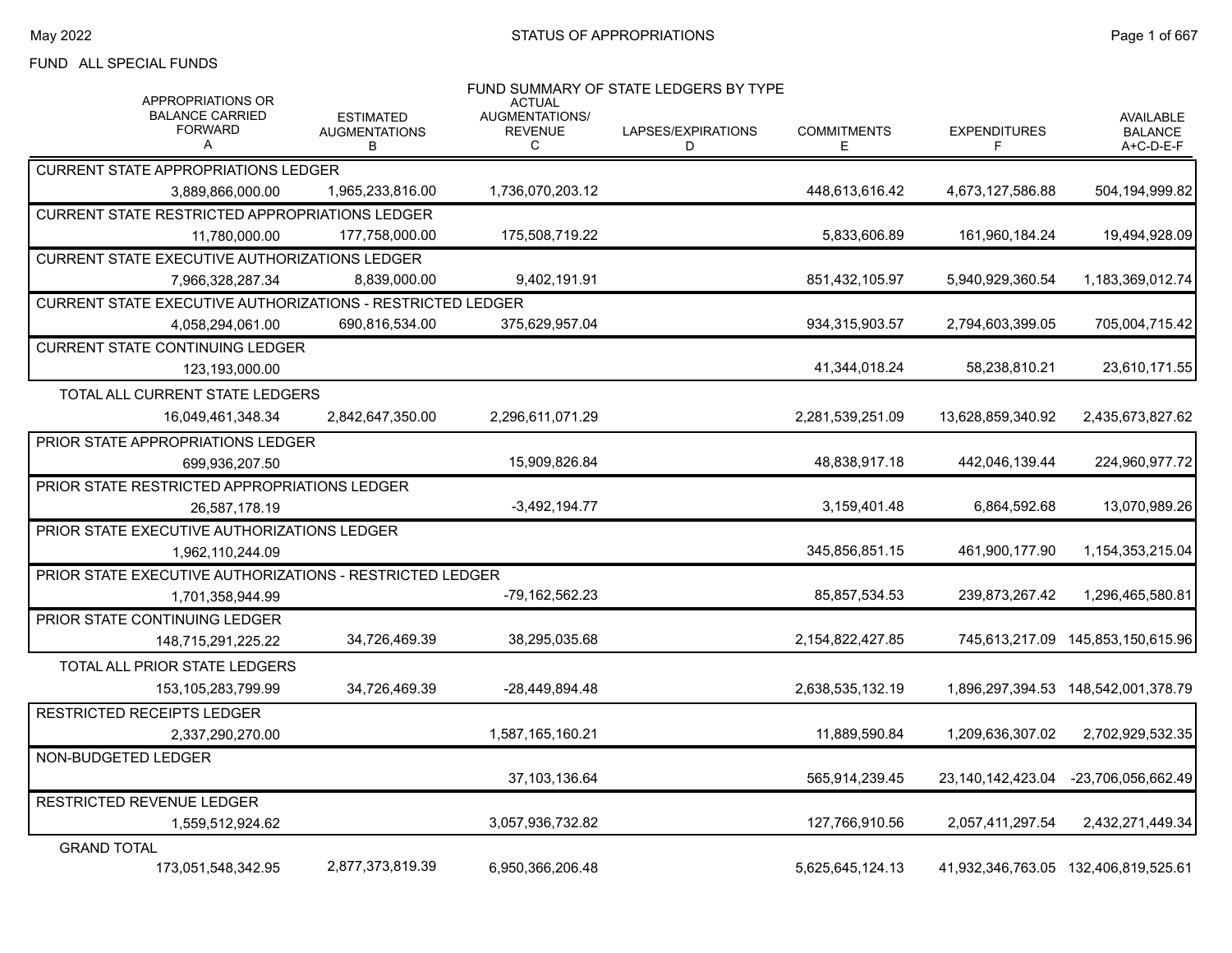# FUND 002 STATE LOTTERY FUND

| <b>APPROPRIATIONS OR</b><br><b>BALANCE CARRIED</b><br><b>FORWARD</b> | <b>ESTIMATED</b><br><b>AUGMENTATIONS</b><br>в | <b>ACTUAL</b><br><b>AUGMENTATIONS/</b><br><b>REVENUE</b><br>C | FUND SUMMARY OF STATE LEDGERS BY TYPE<br>LAPSES/EXPIRATIONS<br>D | <b>COMMITMENTS</b><br>Е | <b>EXPENDITURES</b> | <b>AVAILABLE</b><br><b>BALANCE</b><br>$A+C-D-E-F$ |
|----------------------------------------------------------------------|-----------------------------------------------|---------------------------------------------------------------|------------------------------------------------------------------|-------------------------|---------------------|---------------------------------------------------|
| <b>CURRENT STATE APPROPRIATIONS LEDGER</b>                           |                                               |                                                               |                                                                  |                         |                     |                                                   |
| 822,733,000.00                                                       | 805,000.00                                    | 340,123.89                                                    |                                                                  | 3,192,398.20            | 755,483,806.24      | 64,396,919.45                                     |
| CURRENT STATE EXECUTIVE AUTHORIZATIONS LEDGER                        |                                               |                                                               |                                                                  |                         |                     |                                                   |
| 1,195,752,000.00                                                     | 663,000.00                                    | 663,590.00                                                    |                                                                  | 166, 192, 418. 10       | 923,789,355.24      | 106,433,816.66                                    |
| TOTAL ALL CURRENT STATE LEDGERS                                      |                                               |                                                               |                                                                  |                         |                     |                                                   |
| 2,018,485,000.00                                                     | 1,468,000.00                                  | 1,003,713.89                                                  |                                                                  | 169,384,816.30          | 1,679,273,161.48    | 170,830,736.11                                    |
| <b>PRIOR STATE APPROPRIATIONS LEDGER</b>                             |                                               |                                                               |                                                                  |                         |                     |                                                   |
| 121,293,513.57                                                       |                                               | 485.00                                                        |                                                                  | 705,973.18              | 97.297.040.79       | 23,290,984.60                                     |
| PRIOR STATE EXECUTIVE AUTHORIZATIONS LEDGER                          |                                               |                                                               |                                                                  |                         |                     |                                                   |
| 182,906,135.19                                                       |                                               |                                                               |                                                                  | 12,826,318.45           | 65,273,238.02       | 104,806,578.72                                    |
| <b>TOTAL ALL PRIOR STATE LEDGERS</b>                                 |                                               |                                                               |                                                                  |                         |                     |                                                   |
| 304.199.648.76                                                       |                                               | 485.00                                                        |                                                                  | 13.532.291.63           | 162.570.278.81      | 128.097.563.32                                    |
| <b>RESTRICTED RECEIPTS LEDGER</b>                                    |                                               |                                                               |                                                                  |                         |                     |                                                   |
| 404.684.42                                                           |                                               | 110,000.00                                                    |                                                                  |                         | 100,000.00          | 414,684.42                                        |
| <b>RESTRICTED REVENUE LEDGER</b>                                     |                                               |                                                               |                                                                  |                         |                     |                                                   |
| 2,650.00                                                             |                                               |                                                               |                                                                  |                         | $-2,500.00$         | 5,150.00                                          |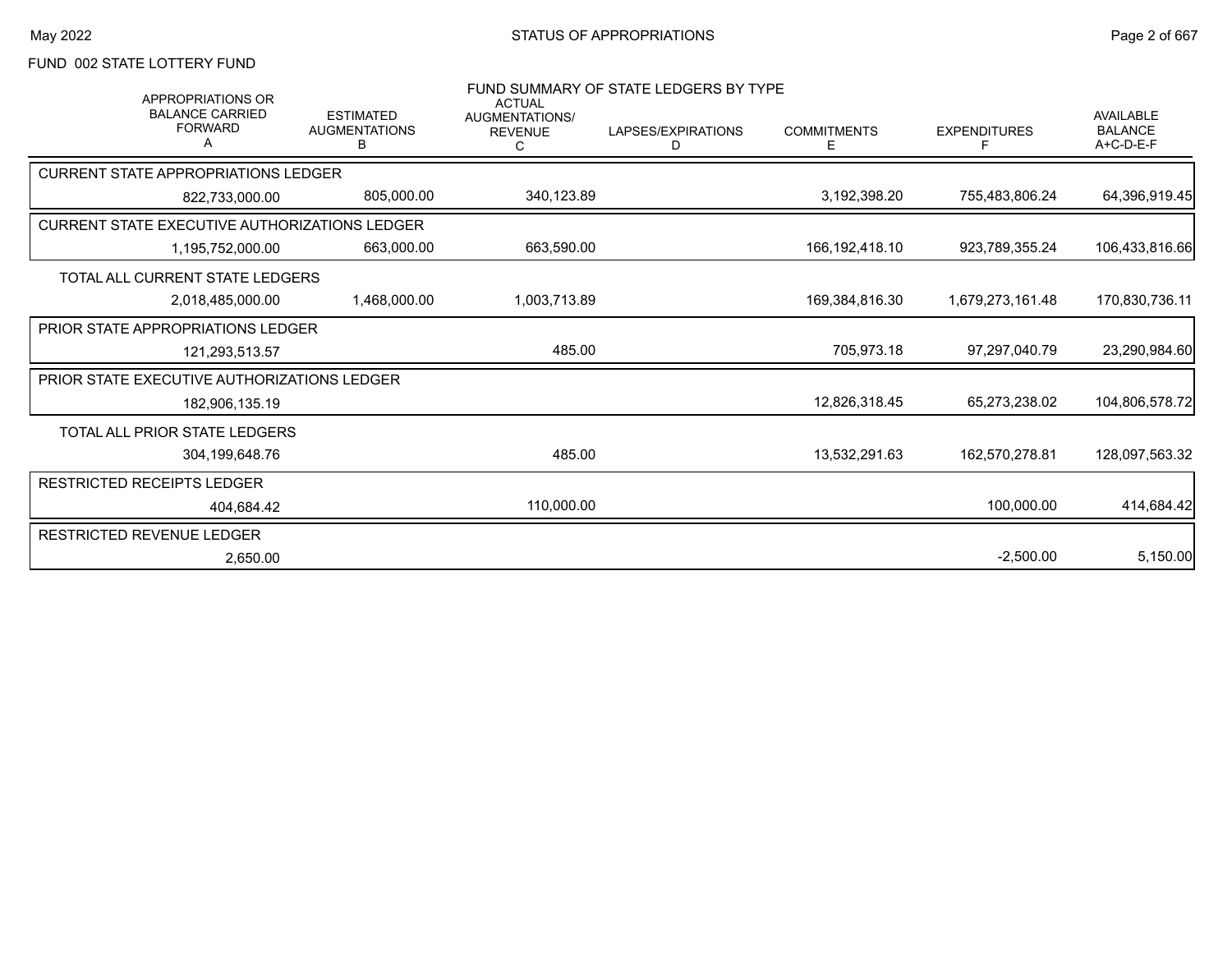### FUND 003 WILD RESOURCE CONSERVATION FUND

| APPROPRIATIONS OR<br><b>BALANCE CARRIED</b><br><b>FORWARD</b><br>A | <b>ESTIMATED</b><br><b>AUGMENTATIONS</b> | <b>ACTUAL</b><br>AUGMENTATIONS/<br><b>REVENUE</b> | FUND SUMMARY OF STATE LEDGERS BY TYPE<br>LAPSES/EXPIRATIONS | <b>COMMITMENTS</b> | <b>EXPENDITURES</b> | AVAILABLE<br><b>BALANCE</b><br>A+C-D-E-F |
|--------------------------------------------------------------------|------------------------------------------|---------------------------------------------------|-------------------------------------------------------------|--------------------|---------------------|------------------------------------------|
| CURRENT STATE EXECUTIVE AUTHORIZATIONS LEDGER                      |                                          |                                                   |                                                             |                    |                     |                                          |
| 132.000.00                                                         |                                          |                                                   |                                                             | 45,242.39          | 13,003.70           | 73,753.91                                |
| TOTAL ALL CURRENT STATE LEDGERS                                    |                                          |                                                   |                                                             |                    |                     |                                          |
| 132,000.00                                                         |                                          |                                                   |                                                             | 45.242.39          | 13.003.70           | 73,753.91                                |
| <b>PRIOR STATE EXECUTIVE AUTHORIZATIONS LEDGER</b>                 |                                          |                                                   |                                                             |                    |                     |                                          |
| 126,058.54                                                         |                                          |                                                   |                                                             |                    | 22,461.65           | 103,596.89                               |
| TOTAL ALL PRIOR STATE LEDGERS                                      |                                          |                                                   |                                                             |                    |                     |                                          |
| 126.058.54                                                         |                                          |                                                   |                                                             |                    | 22.461.65           | 103,596.89                               |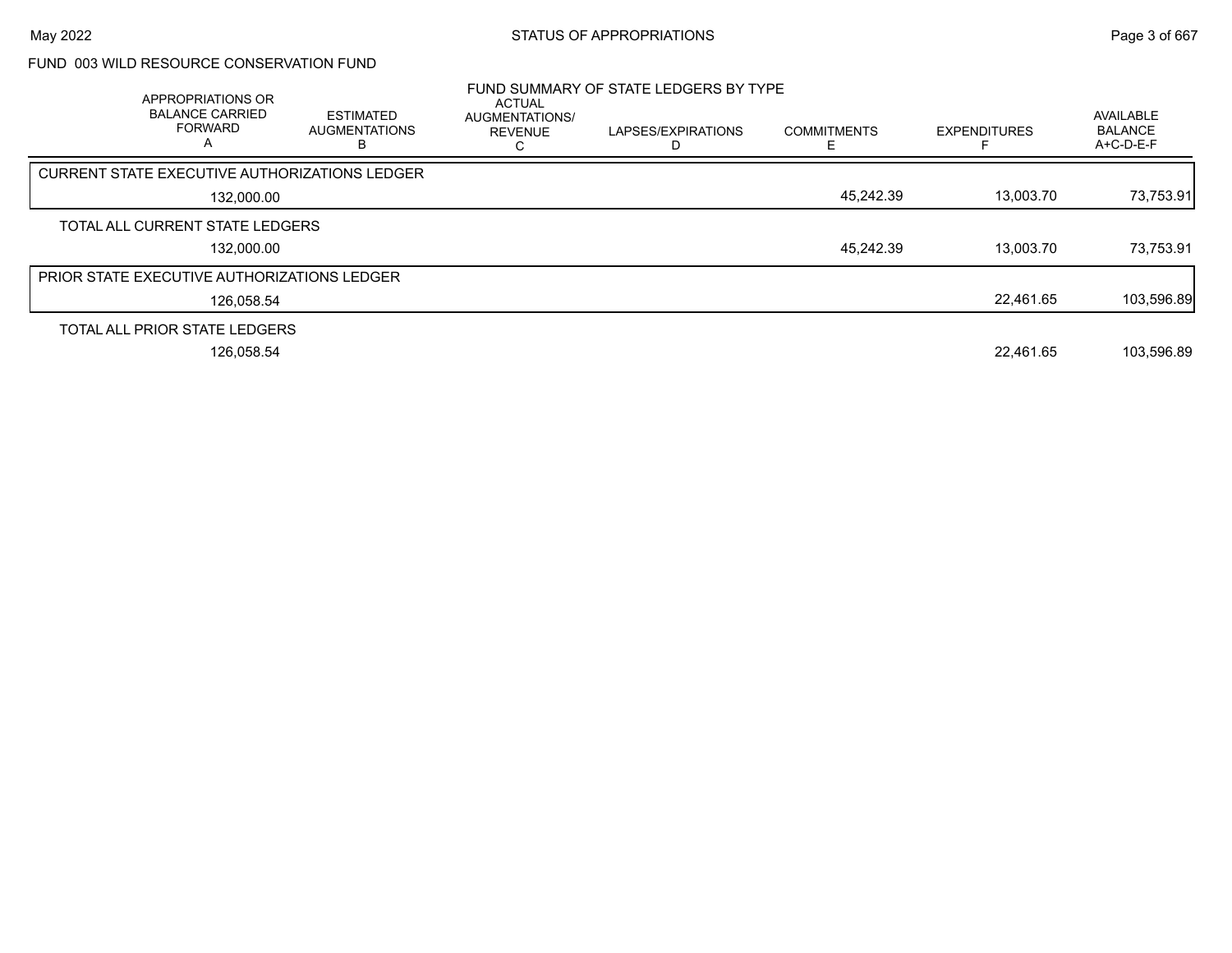### FUND 004 ENERGY DEVELOPMENT FUND

| APPROPRIATIONS OR<br><b>BALANCE CARRIED</b><br><b>FORWARD</b><br>A | <b>ESTIMATED</b><br><b>AUGMENTATIONS</b> | <b>ACTUAL</b><br>AUGMENTATIONS/<br><b>REVENUE</b> | FUND SUMMARY OF STATE LEDGERS BY TYPE<br>LAPSES/EXPIRATIONS | <b>COMMITMENTS</b><br>F | <b>EXPENDITURES</b> | <b>AVAILABLE</b><br><b>BALANCE</b><br>A+C-D-E-F |
|--------------------------------------------------------------------|------------------------------------------|---------------------------------------------------|-------------------------------------------------------------|-------------------------|---------------------|-------------------------------------------------|
| CURRENT STATE EXECUTIVE AUTHORIZATIONS LEDGER                      |                                          |                                                   |                                                             |                         |                     |                                                 |
| 139,000.00                                                         |                                          |                                                   |                                                             |                         | 58,811.07           | 80,188.93                                       |
| TOTAL ALL CURRENT STATE LEDGERS                                    |                                          |                                                   |                                                             |                         |                     |                                                 |
| 139,000.00                                                         |                                          |                                                   |                                                             |                         | 58,811.07           | 80,188.93                                       |
| PRIOR STATE EXECUTIVE AUTHORIZATIONS LEDGER                        |                                          |                                                   |                                                             |                         |                     |                                                 |
| 2,385,170.72                                                       |                                          |                                                   |                                                             |                         | 2,816.10            | 2,382,354.62                                    |
| TOTAL ALL PRIOR STATE LEDGERS                                      |                                          |                                                   |                                                             |                         |                     |                                                 |
| 2,385,170.72                                                       |                                          |                                                   |                                                             |                         | 2,816.10            | 2,382,354.62                                    |
| <b>RESTRICTED REVENUE LEDGER</b>                                   |                                          |                                                   |                                                             |                         |                     |                                                 |
|                                                                    |                                          |                                                   |                                                             |                         |                     |                                                 |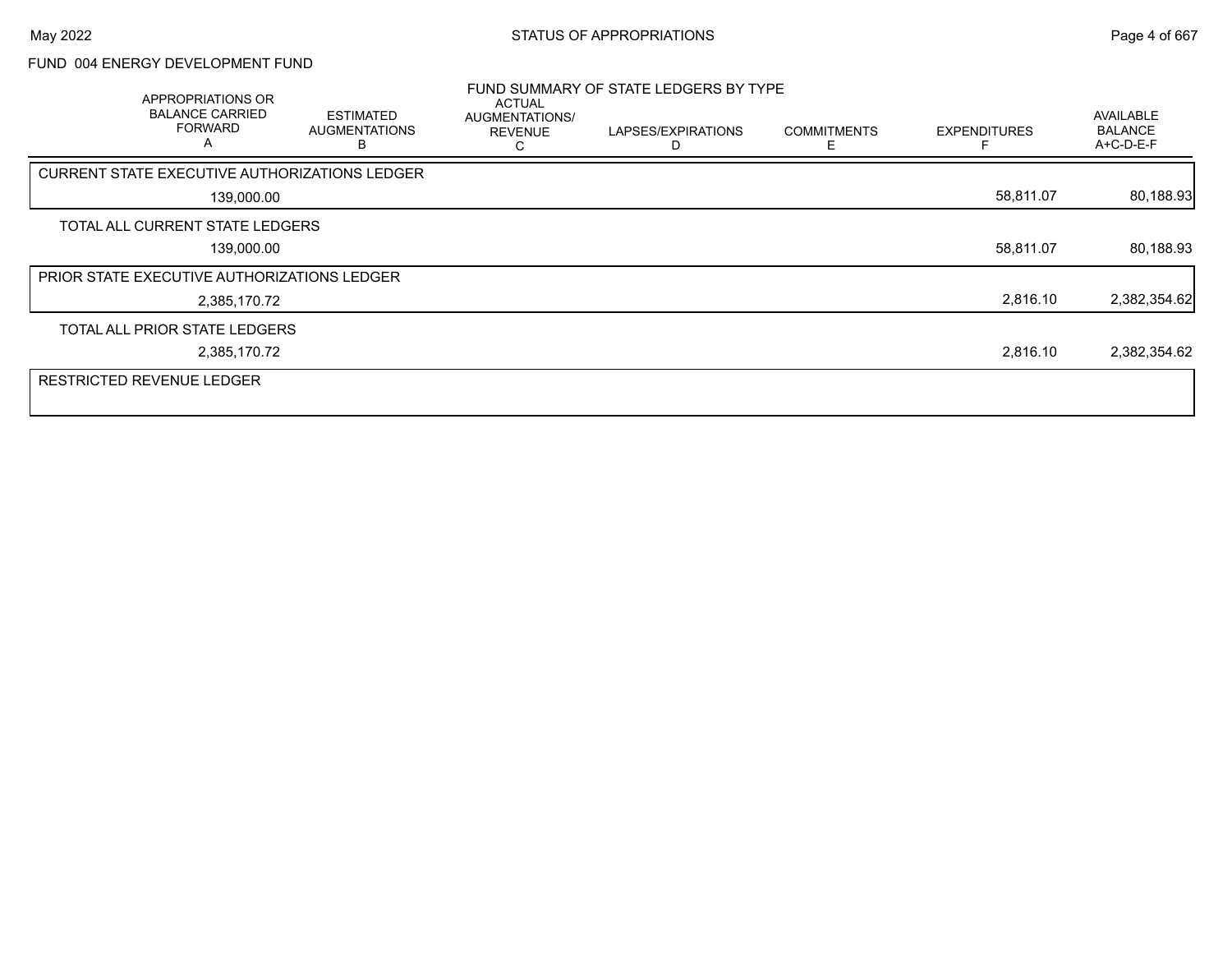# FUND 005 STATE RACING FUND

| APPROPRIATIONS OR<br><b>BALANCE CARRIED</b><br><b>FORWARD</b> | <b>ESTIMATED</b><br><b>AUGMENTATIONS</b><br>В | <b>ACTUAL</b><br>AUGMENTATIONS/<br><b>REVENUE</b><br>С | FUND SUMMARY OF STATE LEDGERS BY TYPE<br>LAPSES/EXPIRATIONS<br>D | <b>COMMITMENTS</b><br>E. | <b>EXPENDITURES</b> | AVAILABLE<br><b>BALANCE</b><br>A+C-D-E-F |
|---------------------------------------------------------------|-----------------------------------------------|--------------------------------------------------------|------------------------------------------------------------------|--------------------------|---------------------|------------------------------------------|
| <b>CURRENT STATE APPROPRIATIONS LEDGER</b>                    |                                               |                                                        |                                                                  |                          |                     |                                          |
| 22,665,000.00                                                 | 10,000.00                                     |                                                        |                                                                  | 1,577,447.96             | 16,715,254.08       | 4,372,297.96                             |
| TOTAL ALL CURRENT STATE LEDGERS                               |                                               |                                                        |                                                                  |                          |                     |                                          |
| 22,665,000.00                                                 | 10,000.00                                     |                                                        |                                                                  | 1,577,447.96             | 16,715,254.08       | 4,372,297.96                             |
| <b>PRIOR STATE APPROPRIATIONS LEDGER</b>                      |                                               |                                                        |                                                                  |                          |                     |                                          |
| 5,606,897.74                                                  |                                               |                                                        |                                                                  |                          | 1,360,665.28        | 4,246,232.46                             |
| <b>PRIOR STATE EXECUTIVE AUTHORIZATIONS LEDGER</b>            |                                               |                                                        |                                                                  |                          |                     |                                          |
| 10,000,000.00                                                 |                                               |                                                        |                                                                  |                          |                     | 10,000,000.00                            |
| TOTAL ALL PRIOR STATE LEDGERS                                 |                                               |                                                        |                                                                  |                          |                     |                                          |
| 15,606,897.74                                                 |                                               |                                                        |                                                                  |                          | 1,360,665.28        | 14,246,232.46                            |
| <b>RESTRICTED REVENUE LEDGER</b>                              |                                               |                                                        |                                                                  |                          |                     |                                          |
| 24,388,875.09                                                 |                                               | 30,531,463.81                                          |                                                                  |                          | 26,996,805.48       | 27,923,533.42                            |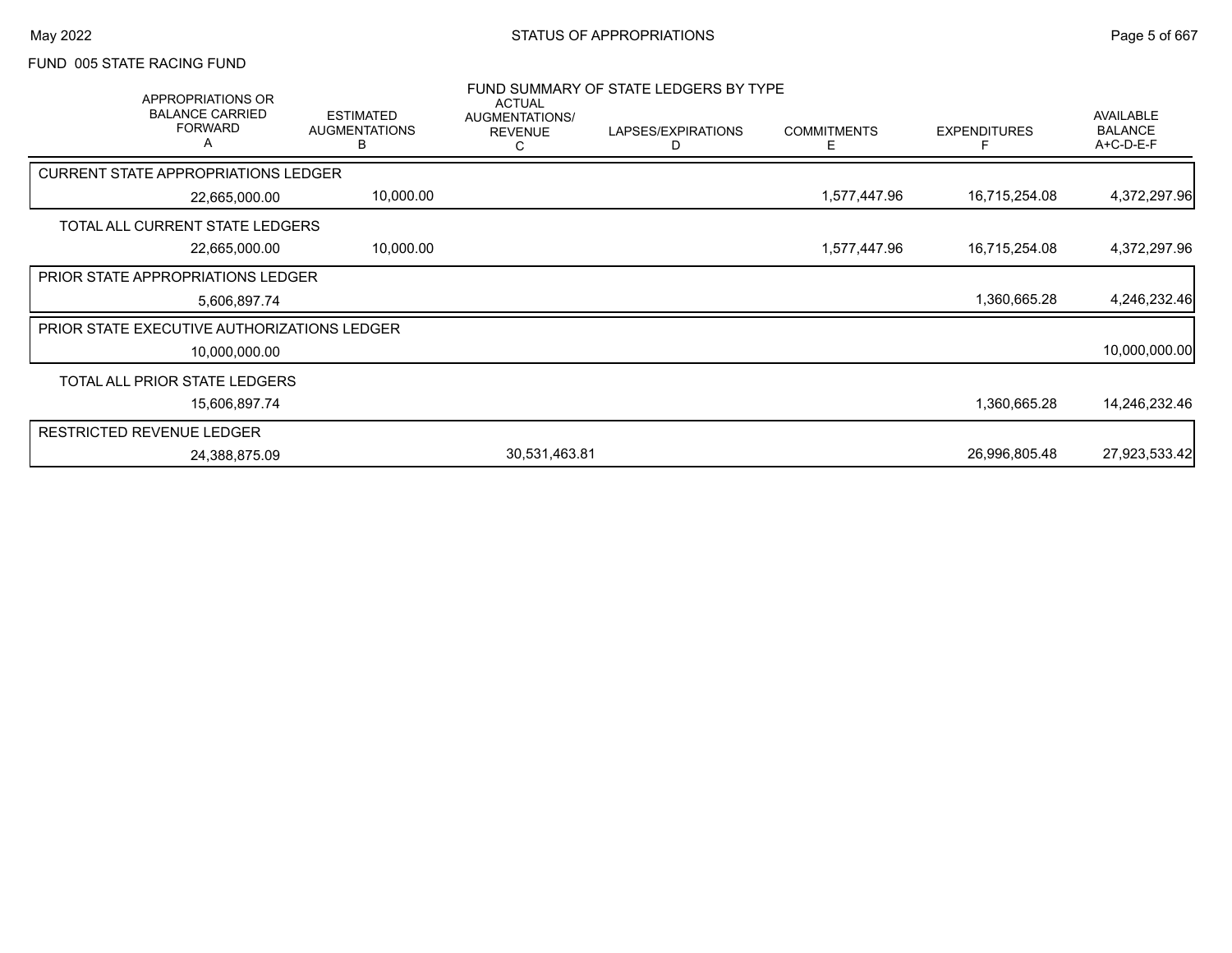#### FUND 006 HAZARDOUS SITES CLEANUP FUND

| APPROPRIATIONS OR<br><b>BALANCE CARRIED</b><br><b>FORWARD</b>     | <b>ESTIMATED</b><br><b>AUGMENTATIONS</b><br>в | <b>ACTUAL</b><br>AUGMENTATIONS/<br><b>REVENUE</b><br>C | FUND SUMMARY OF STATE LEDGERS BY TYPE<br>LAPSES/EXPIRATIONS<br>D | <b>COMMITMENTS</b><br>Ε | <b>EXPENDITURES</b> | <b>AVAILABLE</b><br><b>BALANCE</b><br>A+C-D-E-F |
|-------------------------------------------------------------------|-----------------------------------------------|--------------------------------------------------------|------------------------------------------------------------------|-------------------------|---------------------|-------------------------------------------------|
| CURRENT STATE EXECUTIVE AUTHORIZATIONS LEDGER                     |                                               |                                                        |                                                                  |                         |                     |                                                 |
| 38,195,000.00                                                     |                                               |                                                        |                                                                  | 6,553,110.95            | 19,958,402.65       | 11,683,486.40                                   |
| <b>CURRENT STATE EXECUTIVE AUTHORIZATIONS - RESTRICTED LEDGER</b> |                                               |                                                        |                                                                  |                         |                     |                                                 |
|                                                                   | 15,000,000.00                                 | 15,000,000.00                                          |                                                                  | 8,695,370.18            | 3,517,211.57        | 2,787,418.25                                    |
| TOTAL ALL CURRENT STATE LEDGERS                                   |                                               |                                                        |                                                                  |                         |                     |                                                 |
| 38,195,000.00                                                     | 15,000,000.00                                 | 15,000,000.00                                          |                                                                  | 15,248,481.13           | 23,475,614.22       | 14,470,904.65                                   |
| PRIOR STATE EXECUTIVE AUTHORIZATIONS LEDGER                       |                                               |                                                        |                                                                  |                         |                     |                                                 |
| 21,948,258.22                                                     |                                               |                                                        |                                                                  | 42,699.31               | 3,200,202.98        | 18,705,355.93                                   |
| TOTAL ALL PRIOR STATE LEDGERS                                     |                                               |                                                        |                                                                  |                         |                     |                                                 |
| 21,948,258.22                                                     |                                               |                                                        |                                                                  | 42,699.31               | 3,200,202.98        | 18,705,355.93                                   |
| <b>RESTRICTED REVENUE LEDGER</b>                                  |                                               |                                                        |                                                                  |                         |                     |                                                 |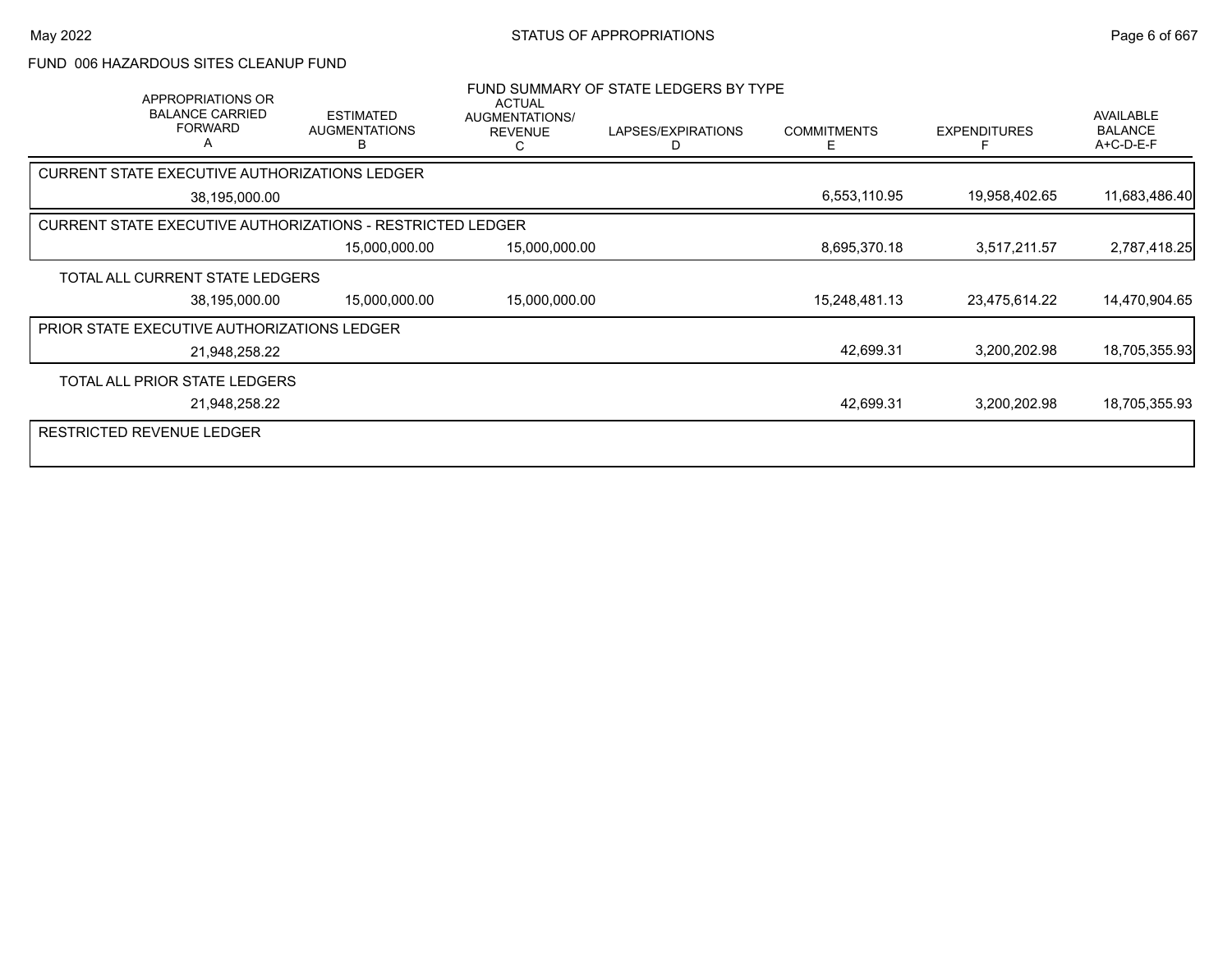### FUND 007 HIGHWAY BEAUTIFICATION FUND

| APPROPRIATIONS OR<br><b>BALANCE CARRIED</b><br><b>FORWARD</b><br>A | <b>ESTIMATED</b><br><b>AUGMENTATIONS</b> | <b>ACTUAL</b><br>AUGMENTATIONS/<br><b>REVENUE</b> | FUND SUMMARY OF STATE LEDGERS BY TYPE<br>LAPSES/EXPIRATIONS | <b>COMMITMENTS</b> | <b>EXPENDITURES</b> | AVAILABLE<br><b>BALANCE</b><br>A+C-D-E-F |
|--------------------------------------------------------------------|------------------------------------------|---------------------------------------------------|-------------------------------------------------------------|--------------------|---------------------|------------------------------------------|
| CURRENT STATE EXECUTIVE AUTHORIZATIONS LEDGER                      |                                          |                                                   |                                                             |                    |                     |                                          |
| 350,000.00                                                         |                                          |                                                   |                                                             |                    | 323,556.30          | 26,443.70                                |
| TOTAL ALL CURRENT STATE LEDGERS                                    |                                          |                                                   |                                                             |                    |                     |                                          |
| 350,000.00                                                         |                                          |                                                   |                                                             |                    | 323,556.30          | 26,443.70                                |
| <b>PRIOR STATE EXECUTIVE AUTHORIZATIONS LEDGER</b>                 |                                          |                                                   |                                                             |                    |                     |                                          |
| 230,700.99                                                         |                                          |                                                   |                                                             |                    | 18,087.29           | 212,613.70                               |
| TOTAL ALL PRIOR STATE LEDGERS                                      |                                          |                                                   |                                                             |                    |                     |                                          |
| 230,700.99                                                         |                                          |                                                   |                                                             |                    | 18,087.29           | 212,613.70                               |
| RESTRICTED RECEIPTS LEDGER                                         |                                          |                                                   |                                                             |                    |                     |                                          |
| 20,566.64                                                          |                                          |                                                   |                                                             |                    |                     | 20,566.64                                |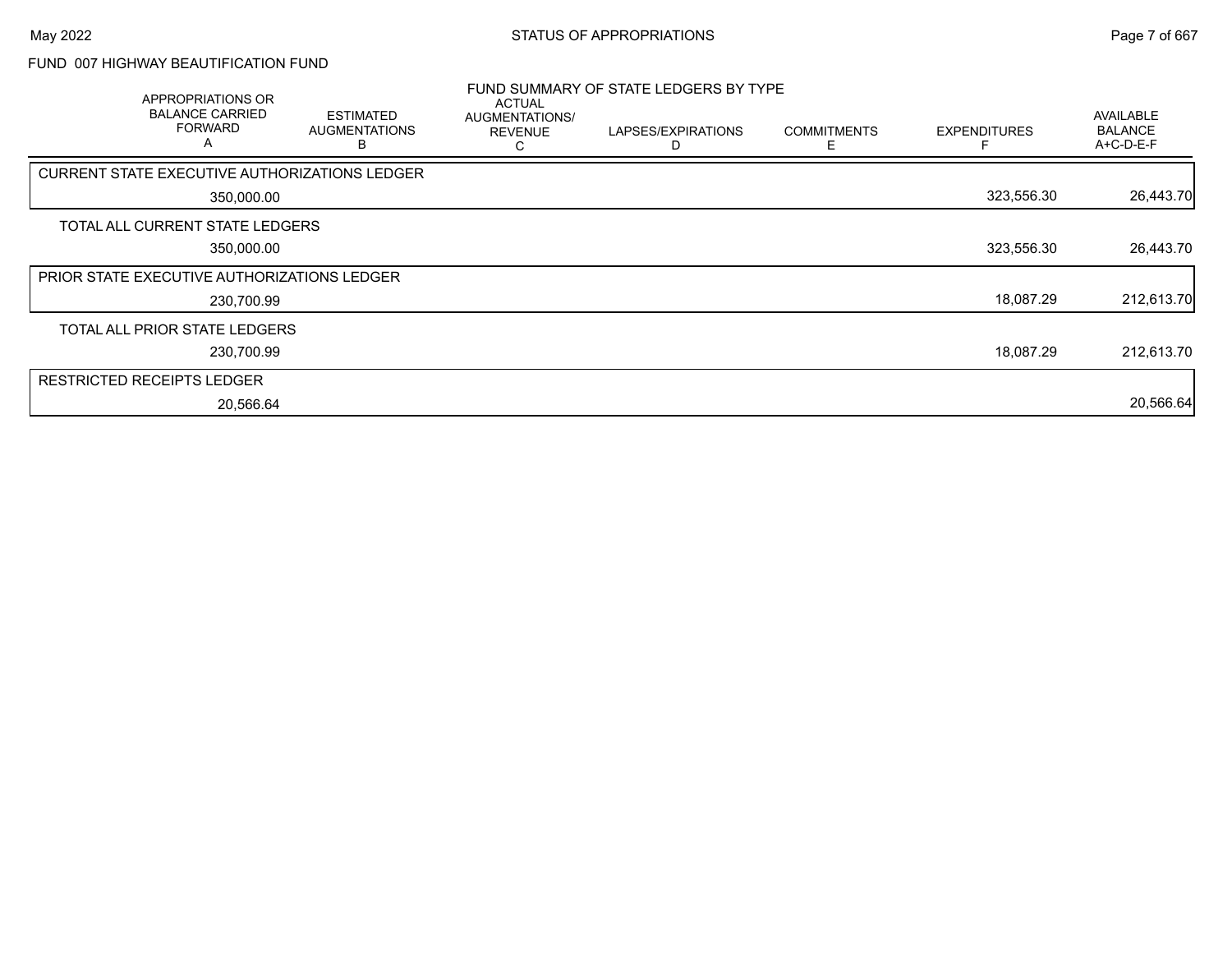#### FUND 008 ENVIRONMENTAL STEWARDSHIP FUND

| APPROPRIATIONS OR<br><b>BALANCE CARRIED</b><br><b>FORWARD</b><br>Α | <b>ESTIMATED</b><br><b>AUGMENTATIONS</b> | <b>ACTUAL</b><br>AUGMENTATIONS/<br><b>REVENUE</b><br>С | FUND SUMMARY OF STATE LEDGERS BY TYPE<br>LAPSES/EXPIRATIONS<br>D | <b>COMMITMENTS</b><br>E. | <b>EXPENDITURES</b> | AVAILABLE<br><b>BALANCE</b><br>A+C-D-E-F |
|--------------------------------------------------------------------|------------------------------------------|--------------------------------------------------------|------------------------------------------------------------------|--------------------------|---------------------|------------------------------------------|
| CURRENT STATE EXECUTIVE AUTHORIZATIONS LEDGER                      |                                          |                                                        |                                                                  |                          |                     |                                          |
| 80,753,000.00                                                      |                                          |                                                        |                                                                  | 27,559,145.01            | 47, 173, 344. 48    | 6,020,510.51                             |
| TOTAL ALL CURRENT STATE LEDGERS                                    |                                          |                                                        |                                                                  |                          |                     |                                          |
| 80,753,000.00                                                      |                                          |                                                        |                                                                  | 27,559,145.01            | 47, 173, 344. 48    | 6,020,510.51                             |
| <b>PRIOR STATE APPROPRIATIONS LEDGER</b>                           |                                          |                                                        |                                                                  |                          |                     |                                          |
|                                                                    |                                          |                                                        |                                                                  |                          |                     |                                          |
| <b>PRIOR STATE EXECUTIVE AUTHORIZATIONS LEDGER</b>                 |                                          |                                                        |                                                                  |                          |                     |                                          |
| 161,257,104.89                                                     |                                          |                                                        |                                                                  | 92,564,244.68            | 37,744,306.83       | 30,948,553.38                            |
| TOTAL ALL PRIOR STATE LEDGERS                                      |                                          |                                                        |                                                                  |                          |                     |                                          |
| 161,257,104.89                                                     |                                          |                                                        |                                                                  | 92,564,244.68            | 37,744,306.83       | 30,948,553.38                            |
| <b>RESTRICTED RECEIPTS LEDGER</b>                                  |                                          |                                                        |                                                                  |                          |                     |                                          |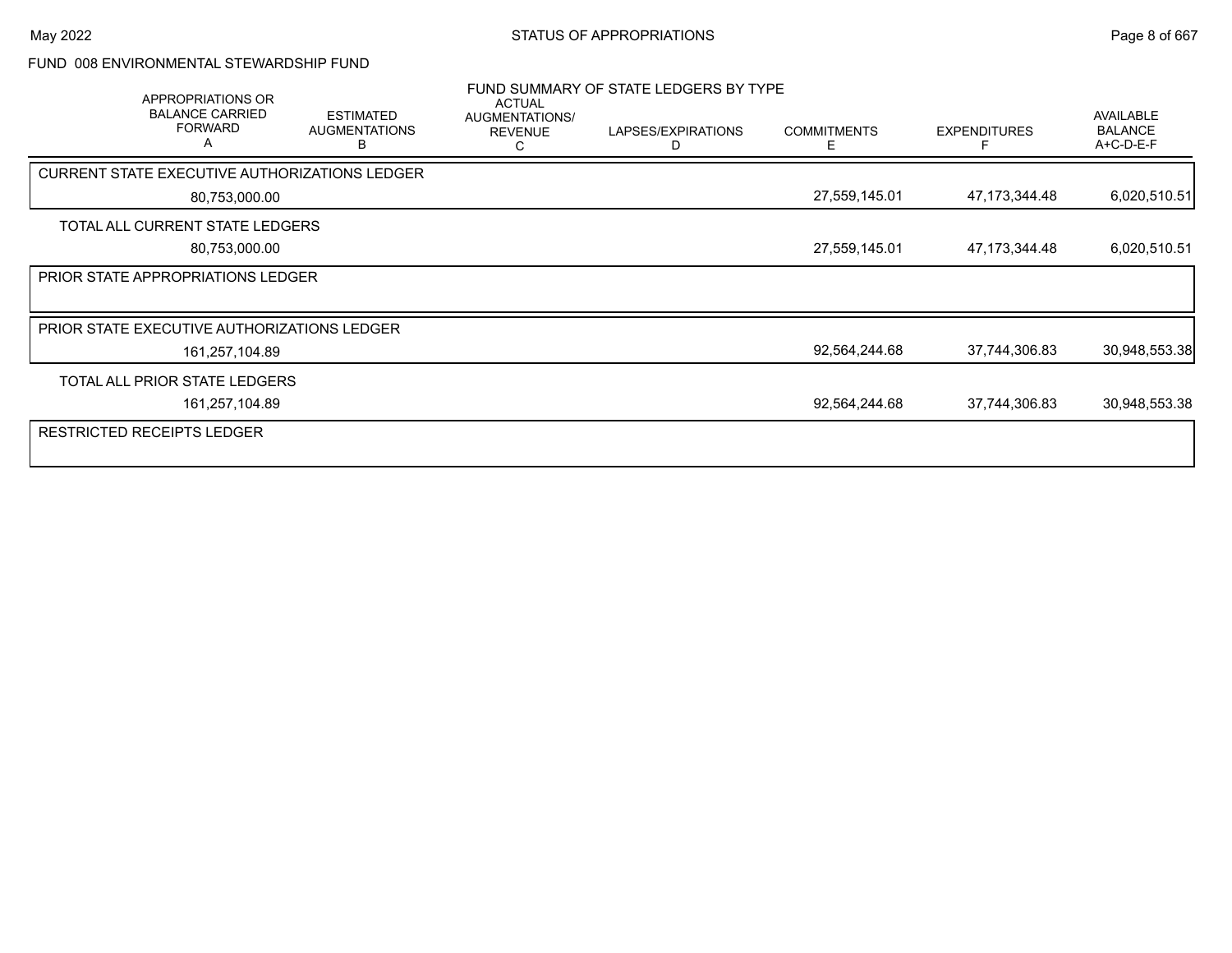### FUND 009 RECYCLING FUND

| APPROPRIATIONS OR<br><b>BALANCE CARRIED</b><br><b>FORWARD</b><br>$\overline{a}$ | <b>ESTIMATED</b><br><b>AUGMENTATIONS</b><br>В | <b>ACTUAL</b><br><b>AUGMENTATIONS/</b><br><b>REVENUE</b> | FUND SUMMARY OF STATE LEDGERS BY TYPE<br>LAPSES/EXPIRATIONS<br>D | <b>COMMITMENTS</b> | <b>EXPENDITURES</b> | AVAILABLE<br><b>BALANCE</b><br>$A+C-D-E-F$ |
|---------------------------------------------------------------------------------|-----------------------------------------------|----------------------------------------------------------|------------------------------------------------------------------|--------------------|---------------------|--------------------------------------------|
| CURRENT STATE EXECUTIVE AUTHORIZATIONS LEDGER                                   |                                               |                                                          |                                                                  |                    |                     |                                            |
| 78,172,000.00                                                                   |                                               |                                                          |                                                                  | 41,189,934.87      | 32,459,884.97       | 4,522,180.16                               |
| TOTAL ALL CURRENT STATE LEDGERS                                                 |                                               |                                                          |                                                                  |                    |                     |                                            |
| 78,172,000.00                                                                   |                                               |                                                          |                                                                  | 41,189,934.87      | 32,459,884.97       | 4,522,180.16                               |
| <b>PRIOR STATE EXECUTIVE AUTHORIZATIONS LEDGER</b>                              |                                               |                                                          |                                                                  |                    |                     |                                            |
| 38,334,568.57                                                                   |                                               |                                                          |                                                                  |                    | 14,492,944.38       | 23,841,624.19                              |
| TOTAL ALL PRIOR STATE LEDGERS                                                   |                                               |                                                          |                                                                  |                    |                     |                                            |
| 38,334,568.57                                                                   |                                               |                                                          |                                                                  |                    | 14,492,944.38       | 23,841,624.19                              |
| <b>RESTRICTED REVENUE LEDGER</b>                                                |                                               |                                                          |                                                                  |                    |                     |                                            |
| 4,368,461.35                                                                    |                                               | 1,000,000.00                                             |                                                                  |                    | 1,396,627.23        | 3,971,834.12                               |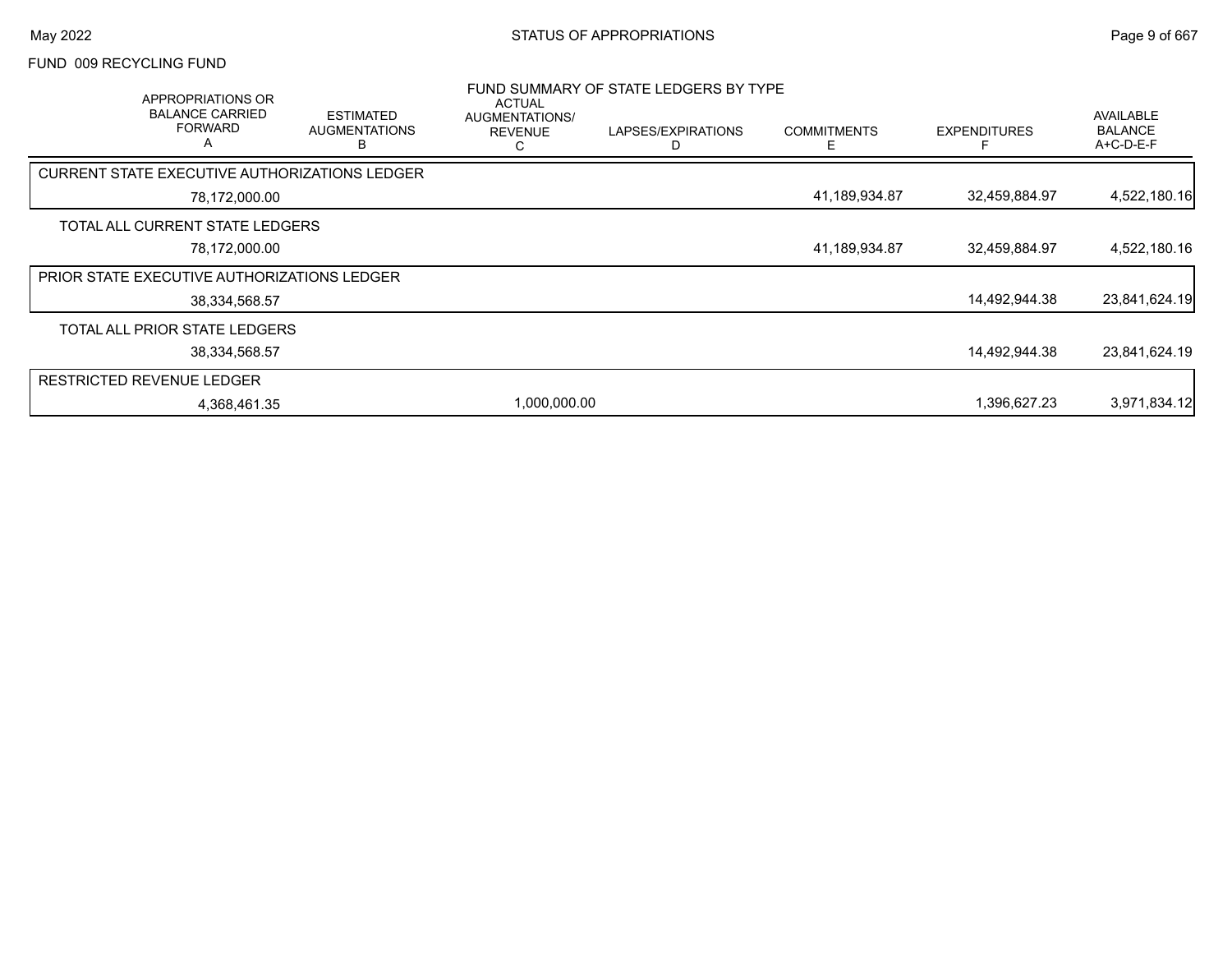## FUND 010 MOTOR LICENSE FUND

| <b>APPROPRIATIONS OR</b>                                        |                                               | ACTUAL                                | FUND SUMMARY OF STATE LEDGERS BY TYPE |                          |                           |                                                 |
|-----------------------------------------------------------------|-----------------------------------------------|---------------------------------------|---------------------------------------|--------------------------|---------------------------|-------------------------------------------------|
| <b>BALANCE CARRIED</b><br><b>FORWARD</b><br>A                   | <b>ESTIMATED</b><br><b>AUGMENTATIONS</b><br>B | AUGMENTATIONS/<br><b>REVENUE</b><br>C | LAPSES/EXPIRATIONS<br>D               | <b>COMMITMENTS</b><br>E. | <b>EXPENDITURES</b><br>F. | <b>AVAILABLE</b><br><b>BALANCE</b><br>A+C-D-E-F |
| <b>CURRENT STATE APPROPRIATIONS LEDGER</b>                      |                                               |                                       |                                       |                          |                           |                                                 |
| 2.530.917.000.00                                                | 1,964,059,926.00                              | 1,732,894,062.71                      |                                       | 422,152,028.43           | 3,477,439,283.53          | 364,219,750.75                                  |
| CURRENT STATE RESTRICTED APPROPRIATIONS LEDGER                  |                                               |                                       |                                       |                          |                           |                                                 |
| 11,780,000.00                                                   | 500.000.00                                    | 485,560.23                            |                                       | 3,782,573.11             | 4,544,282.71              | 3,938,704.41                                    |
| <b>CURRENT STATE EXECUTIVE AUTHORIZATIONS LEDGER</b>            |                                               |                                       |                                       |                          |                           |                                                 |
| 321,395,000.00                                                  |                                               |                                       |                                       | 1,342.62                 | 309,449,174.24            | 11,944,483.14                                   |
| CURRENT STATE EXECUTIVE AUTHORIZATIONS - RESTRICTED LEDGER      |                                               |                                       |                                       |                          |                           |                                                 |
| 1,921,144,107.00                                                | 540,429,000.00                                | 224, 151, 175. 22                     |                                       | 190,046,837.17           | 1,656,852,949.76          | 298,395,495.29                                  |
| <b>CURRENT STATE CONTINUING LEDGER</b>                          |                                               |                                       |                                       |                          |                           |                                                 |
| 28,000,000.00                                                   |                                               |                                       |                                       | 2,424,074.48             | 25,369,173.88             | 206,751.64                                      |
| TOTAL ALL CURRENT STATE LEDGERS                                 |                                               |                                       |                                       |                          |                           |                                                 |
| 4,813,236,107.00                                                | 2,504,988,926.00                              | 1,957,530,798.16                      |                                       | 618,406,855.81           | 5,473,654,864.12          | 678,705,185.23                                  |
| PRIOR STATE APPROPRIATIONS LEDGER                               |                                               |                                       |                                       |                          |                           |                                                 |
| 448,101,430.56                                                  |                                               | 15,909,341.84                         |                                       | 38,632,760.10            | 306,732,222.09            | 118,645,790.21                                  |
| PRIOR STATE RESTRICTED APPROPRIATIONS LEDGER                    |                                               |                                       |                                       |                          |                           |                                                 |
| 11,749,183.25                                                   |                                               | 10,056.67                             |                                       | 1,685,958.57             | 2,078,274.69              | 7,995,006.66                                    |
| PRIOR STATE EXECUTIVE AUTHORIZATIONS LEDGER                     |                                               |                                       |                                       |                          |                           |                                                 |
| 4,053,979.05                                                    |                                               |                                       |                                       |                          | 580,709.77                | 3,473,269.28                                    |
| <b>PRIOR STATE EXECUTIVE AUTHORIZATIONS - RESTRICTED LEDGER</b> |                                               |                                       |                                       |                          |                           |                                                 |
| 373,240,632.92                                                  |                                               | 163,669.33                            |                                       | 77,240,000.79            | 142,383,957.49            | 153,780,343.97                                  |
| PRIOR STATE CONTINUING LEDGER                                   |                                               |                                       |                                       |                          |                           |                                                 |
| 2,318,818.47                                                    |                                               |                                       |                                       | 55,575.19                | 2,193,581.33              | 69,661.95                                       |
| TOTAL ALL PRIOR STATE LEDGERS                                   |                                               |                                       |                                       |                          |                           |                                                 |
| 839.464.044.25                                                  |                                               | 16.083.067.84                         |                                       | 117,614,294.65           | 453,968,745.37            | 283,964,072.07                                  |
| <b>RESTRICTED RECEIPTS LEDGER</b>                               |                                               |                                       |                                       |                          |                           |                                                 |
| 61,460,096.00                                                   |                                               | 199,158,969.22                        |                                       | 10,883,473.72            | 199,260,075.95            | 50,475,515.55                                   |
| NON-BUDGETED LEDGER                                             |                                               |                                       |                                       |                          |                           |                                                 |
|                                                                 |                                               |                                       |                                       |                          |                           |                                                 |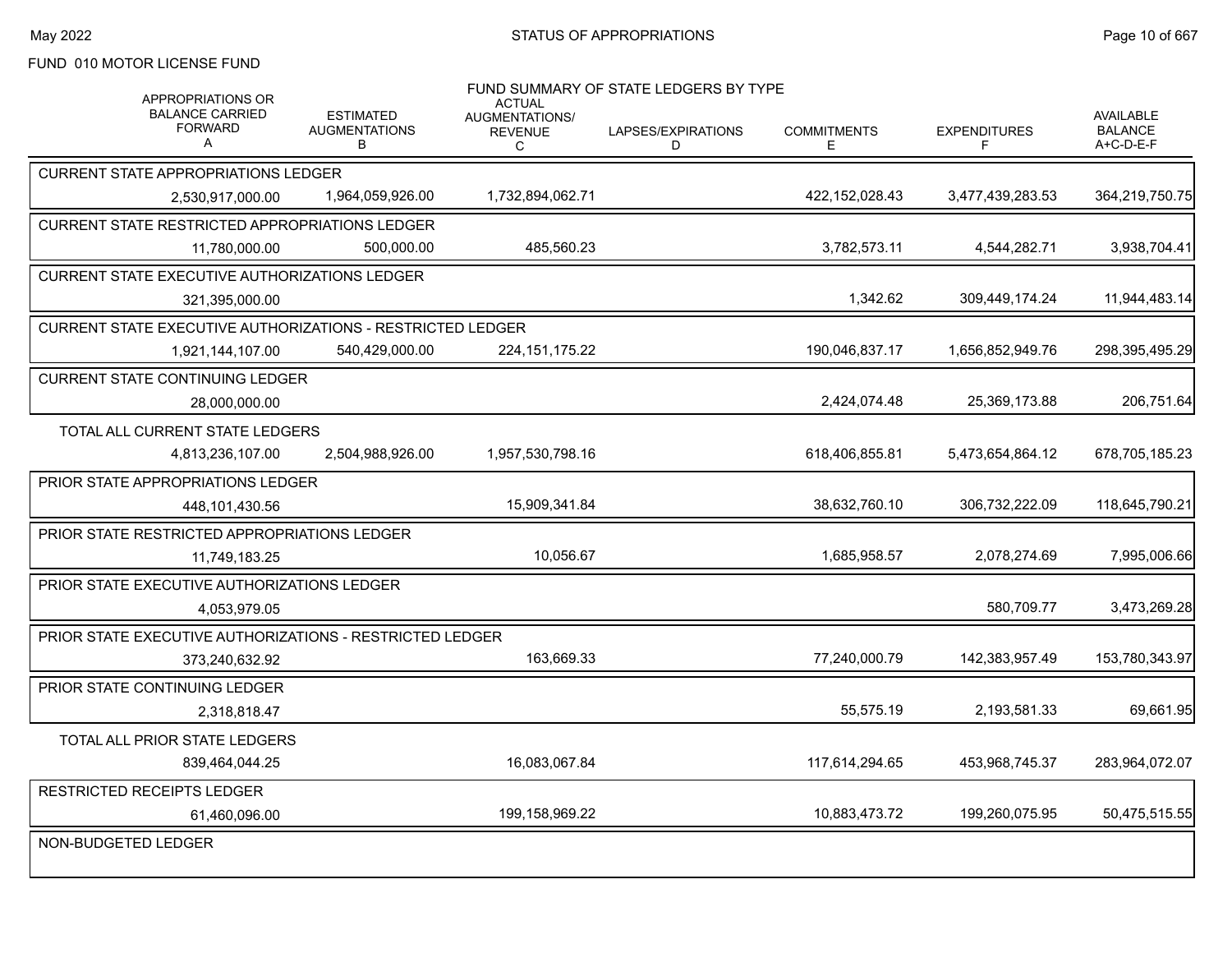## FUND 010 MOTOR LICENSE FUND

| APPROPRIATIONS OR<br><b>BALANCE CARRIED</b><br>FORWARD | <b>ESTIMATED</b><br><b>AUGMENTATIONS</b> | <b>ACTUAL</b><br><b>AUGMENTATIONS/</b><br><b>REVENUE</b> | FUND SUMMARY OF STATE LEDGERS BY TYPE<br>LAPSES/EXPIRATIONS | <b>COMMITMENTS</b> | <b>EXPENDITURES</b> | AVAILABLE<br><b>BALANCE</b><br>$A+C-D-E-F$ |
|--------------------------------------------------------|------------------------------------------|----------------------------------------------------------|-------------------------------------------------------------|--------------------|---------------------|--------------------------------------------|
| <b>RESTRICTED REVENUE LEDGER</b>                       |                                          |                                                          |                                                             |                    |                     |                                            |
| 152,755,394.10                                         |                                          | 28,717,072.00                                            |                                                             | 53.898.424.65      | 9.153.479.87        | 118,420,561.58                             |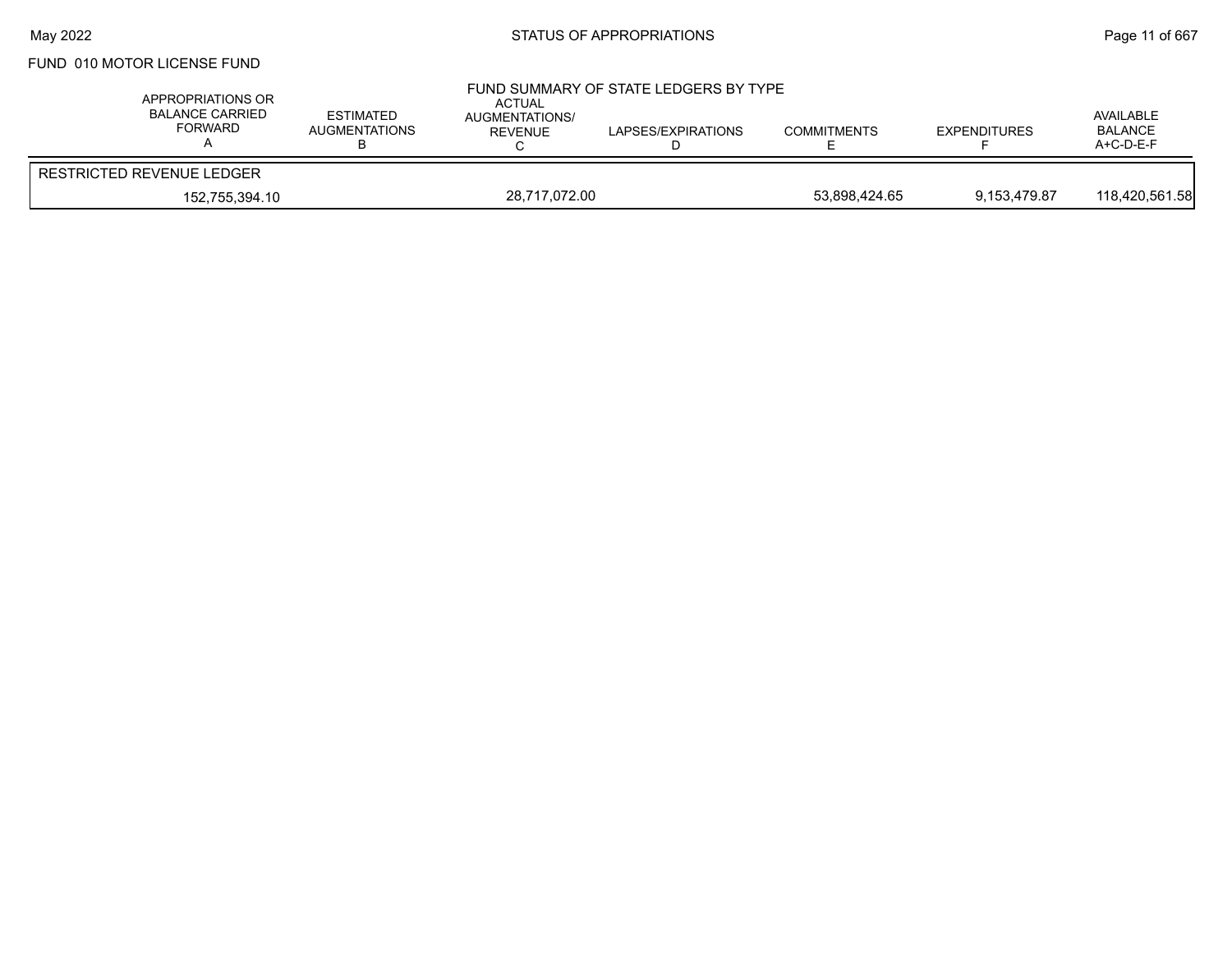### FUND 011 GAME FUND

| <b>APPROPRIATIONS OR</b><br><b>BALANCE CARRIED</b><br><b>FORWARD</b><br>А | <b>ESTIMATED</b><br><b>AUGMENTATIONS</b><br>в | <b>ACTUAL</b><br><b>AUGMENTATIONS/</b><br><b>REVENUE</b><br>С | FUND SUMMARY OF STATE LEDGERS BY TYPE<br>LAPSES/EXPIRATIONS<br>D | <b>COMMITMENTS</b><br>Ε | <b>EXPENDITURES</b> | <b>AVAILABLE</b><br><b>BALANCE</b><br>A+C-D-E-F |
|---------------------------------------------------------------------------|-----------------------------------------------|---------------------------------------------------------------|------------------------------------------------------------------|-------------------------|---------------------|-------------------------------------------------|
| CURRENT STATE EXECUTIVE AUTHORIZATIONS LEDGER                             |                                               |                                                               |                                                                  |                         |                     |                                                 |
| 125,646,000.00                                                            |                                               |                                                               |                                                                  | 28,828,963.51           | 94,388,063.51       | 2,428,972.98                                    |
| <b>CURRENT STATE EXECUTIVE AUTHORIZATIONS - RESTRICTED LEDGER</b>         |                                               |                                                               |                                                                  |                         |                     |                                                 |
|                                                                           | 9,000,000.00                                  | 9,000,000.00                                                  |                                                                  |                         | 9,000,000.00        |                                                 |
| TOTAL ALL CURRENT STATE LEDGERS                                           |                                               |                                                               |                                                                  |                         |                     |                                                 |
| 125,646,000.00                                                            | 9,000,000.00                                  | 9,000,000.00                                                  |                                                                  | 28,828,963.51           | 103,388,063.51      | 2,428,972.98                                    |
| <b>PRIOR STATE EXECUTIVE AUTHORIZATIONS LEDGER</b>                        |                                               |                                                               |                                                                  |                         |                     |                                                 |
| 45,072,740.47                                                             |                                               |                                                               |                                                                  | 35,506.24               | 20,769,835.67       | 24, 267, 398.56                                 |
| PRIOR STATE EXECUTIVE AUTHORIZATIONS - RESTRICTED LEDGER                  |                                               |                                                               |                                                                  |                         |                     |                                                 |
|                                                                           |                                               |                                                               |                                                                  |                         |                     |                                                 |
| <b>TOTAL ALL PRIOR STATE LEDGERS</b>                                      |                                               |                                                               |                                                                  |                         |                     |                                                 |
| 45,072,740.47                                                             |                                               |                                                               |                                                                  | 35,506.24               | 20,769,835.67       | 24,267,398.56                                   |
| RESTRICTED RECEIPTS LEDGER                                                |                                               |                                                               |                                                                  |                         |                     |                                                 |
| 82,283.79                                                                 |                                               | 127,000.00                                                    |                                                                  |                         |                     | 209,283.79                                      |
| RESTRICTED REVENUE LEDGER                                                 |                                               |                                                               |                                                                  |                         |                     |                                                 |
| 28.331.890.16                                                             |                                               | 17,225,466.73                                                 |                                                                  | 5,617,318.30            | 10,745,195.80       | 29,194,842.79                                   |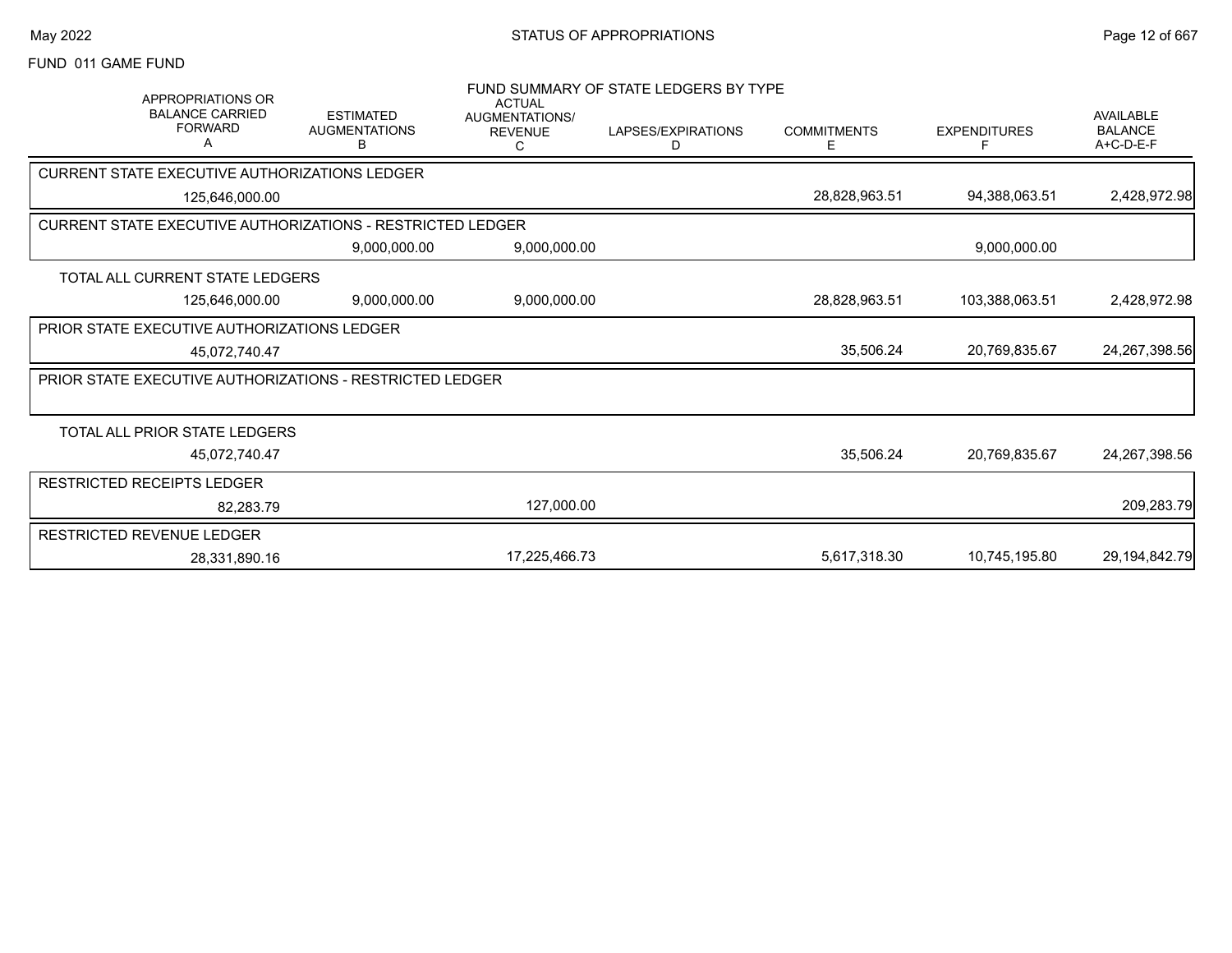### FUND 012 FISH FUND

| APPROPRIATIONS OR<br><b>BALANCE CARRIED</b><br><b>FORWARD</b><br>$\overline{\mathsf{A}}$ | <b>ESTIMATED</b><br><b>AUGMENTATIONS</b><br>в | ACTUAL<br><b>AUGMENTATIONS/</b><br><b>REVENUE</b><br>С | FUND SUMMARY OF STATE LEDGERS BY TYPE<br>LAPSES/EXPIRATIONS | <b>COMMITMENTS</b> | <b>EXPENDITURES</b> | AVAILABLE<br><b>BALANCE</b><br>$A+C-D-E-F$ |
|------------------------------------------------------------------------------------------|-----------------------------------------------|--------------------------------------------------------|-------------------------------------------------------------|--------------------|---------------------|--------------------------------------------|
| <b>CURRENT STATE EXECUTIVE AUTHORIZATIONS LEDGER</b>                                     |                                               |                                                        |                                                             |                    |                     |                                            |
| 34,527,000.00                                                                            |                                               |                                                        |                                                             | 5,856,203.89       | 24, 191, 195. 13    | 4,479,600.98                               |
| TOTAL ALL CURRENT STATE LEDGERS                                                          |                                               |                                                        |                                                             |                    |                     |                                            |
| 34,527,000.00                                                                            |                                               |                                                        |                                                             | 5,856,203.89       | 24, 191, 195. 13    | 4,479,600.98                               |
| PRIOR STATE EXECUTIVE AUTHORIZATIONS LEDGER                                              |                                               |                                                        |                                                             |                    |                     |                                            |
| 7,742,286.49                                                                             |                                               |                                                        |                                                             | 316,876.06         | 4,911,850.59        | 2,513,559.84                               |
| TOTAL ALL PRIOR STATE LEDGERS                                                            |                                               |                                                        |                                                             |                    |                     |                                            |
| 7,742,286.49                                                                             |                                               |                                                        |                                                             | 316,876.06         | 4,911,850.59        | 2,513,559.84                               |
| <b>RESTRICTED REVENUE LEDGER</b>                                                         |                                               |                                                        |                                                             |                    |                     |                                            |
| 26,061,651.14                                                                            |                                               | 2,394,740.35                                           |                                                             | 2,589,848.64       | 2,419,507.13        | 23,447,035.72                              |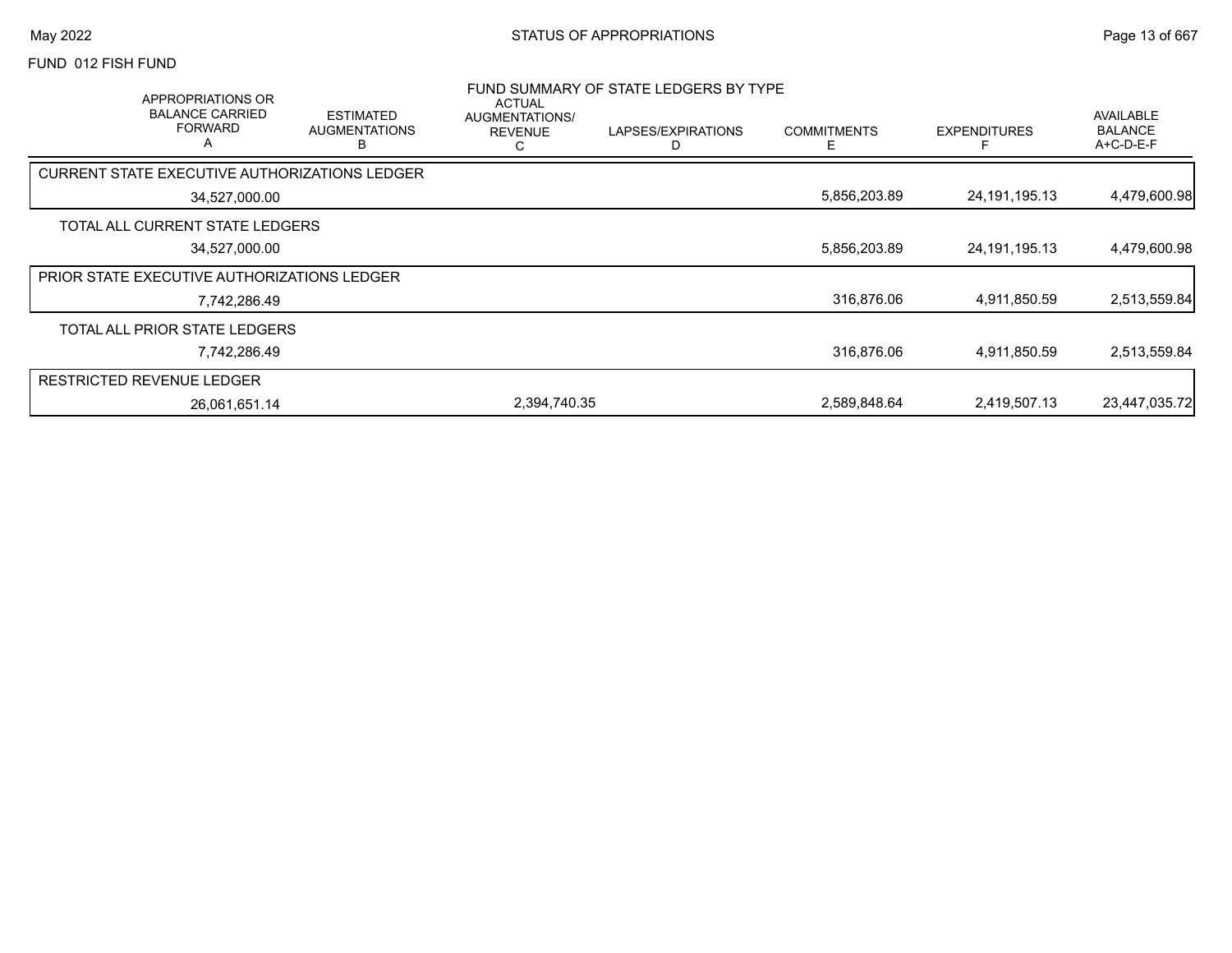# FUND 013 BANKING TRUST FUND

|                                                      | APPROPRIATIONS OR<br><b>BALANCE CARRIED</b><br><b>FORWARD</b><br>А | <b>ESTIMATED</b><br><b>AUGMENTATIONS</b><br>в | <b>ACTUAL</b><br>AUGMENTATIONS/<br><b>REVENUE</b> | FUND SUMMARY OF STATE LEDGERS BY TYPE<br>LAPSES/EXPIRATIONS<br>D | <b>COMMITMENTS</b><br>Ε | <b>EXPENDITURES</b><br>F | <b>AVAILABLE</b><br><b>BALANCE</b><br>A+C-D-E-F |
|------------------------------------------------------|--------------------------------------------------------------------|-----------------------------------------------|---------------------------------------------------|------------------------------------------------------------------|-------------------------|--------------------------|-------------------------------------------------|
| <b>CURRENT STATE APPROPRIATIONS LEDGER</b>           |                                                                    |                                               |                                                   |                                                                  |                         |                          |                                                 |
|                                                      | 23,786,000.00                                                      |                                               |                                                   |                                                                  | 315,095.29              | 17,302,072.26            | 6,168,832.45                                    |
| <b>CURRENT STATE EXECUTIVE AUTHORIZATIONS LEDGER</b> |                                                                    |                                               |                                                   |                                                                  |                         |                          |                                                 |
|                                                      | 5,000,000.00                                                       |                                               |                                                   |                                                                  |                         | 5,000,000.00             |                                                 |
| TOTAL ALL CURRENT STATE LEDGERS                      |                                                                    |                                               |                                                   |                                                                  |                         |                          |                                                 |
|                                                      | 28,786,000.00                                                      |                                               |                                                   |                                                                  | 315,095.29              | 22,302,072.26            | 6,168,832.45                                    |
| PRIOR STATE APPROPRIATIONS LEDGER                    |                                                                    |                                               |                                                   |                                                                  |                         |                          |                                                 |
|                                                      | 8,161,798.13                                                       |                                               |                                                   |                                                                  |                         | 567,253.01               | 7,594,545.12                                    |
| TOTAL ALL PRIOR STATE LEDGERS                        |                                                                    |                                               |                                                   |                                                                  |                         |                          |                                                 |
|                                                      | 8, 161, 798. 13                                                    |                                               |                                                   |                                                                  |                         | 567,253.01               | 7,594,545.12                                    |
| <b>RESTRICTED RECEIPTS LEDGER</b>                    |                                                                    |                                               |                                                   |                                                                  |                         |                          |                                                 |
|                                                      |                                                                    |                                               |                                                   |                                                                  |                         |                          |                                                 |
| RESTRICTED REVENUE LEDGER                            |                                                                    |                                               |                                                   |                                                                  |                         |                          |                                                 |
|                                                      | 19,500,000.00                                                      |                                               | 5,000,000.00                                      |                                                                  |                         |                          | 24,500,000.00                                   |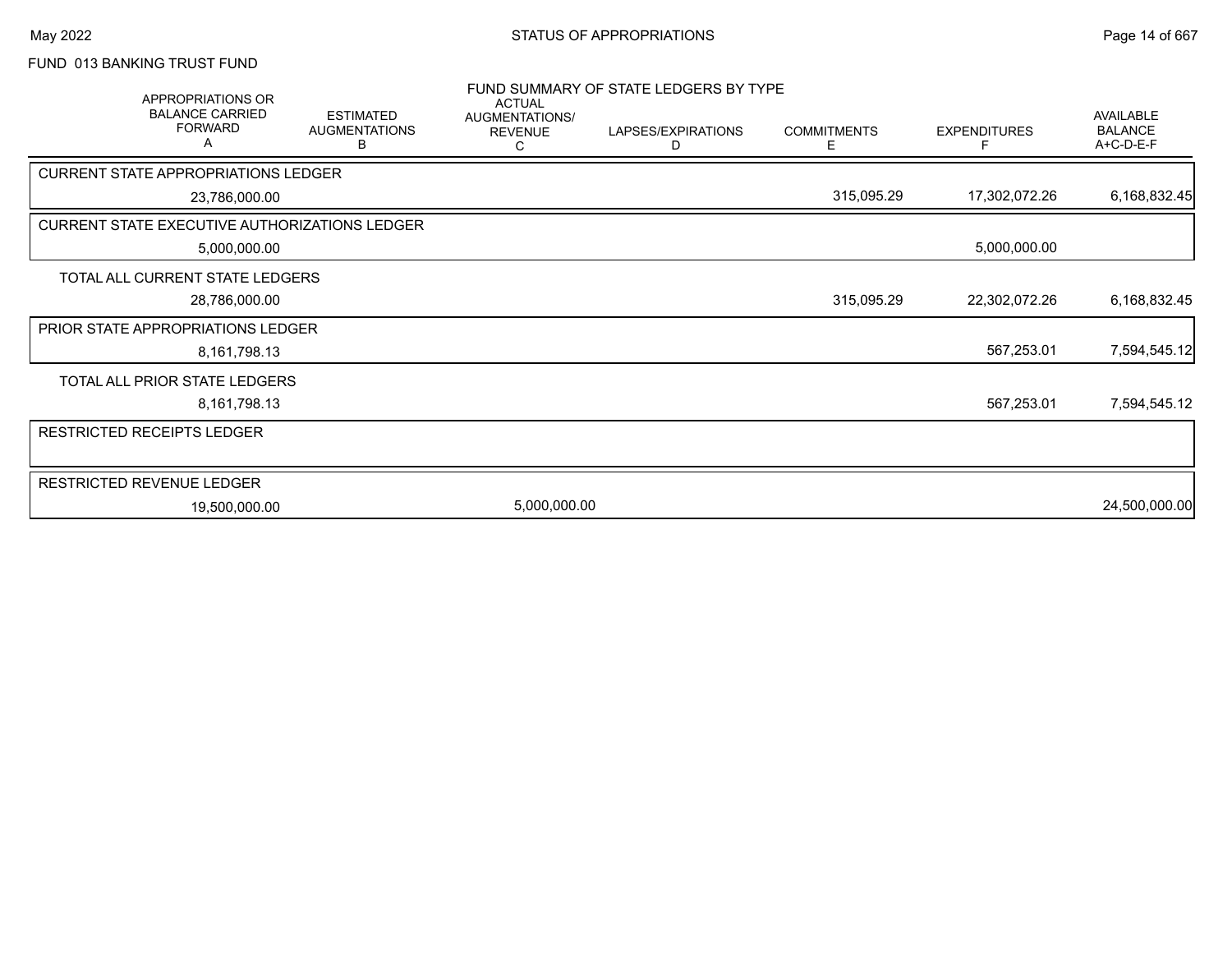## FUND 014 MILK MARKETING FUND

| APPROPRIATIONS OR<br><b>BALANCE CARRIED</b><br><b>FORWARD</b><br>A | <b>ESTIMATED</b><br><b>AUGMENTATIONS</b><br>В | <b>ACTUAL</b><br>AUGMENTATIONS/<br><b>REVENUE</b><br>C | FUND SUMMARY OF STATE LEDGERS BY TYPE<br>LAPSES/EXPIRATIONS<br>D | <b>COMMITMENTS</b><br>Е | <b>EXPENDITURES</b> | AVAILABLE<br><b>BALANCE</b><br>A+C-D-E-F |
|--------------------------------------------------------------------|-----------------------------------------------|--------------------------------------------------------|------------------------------------------------------------------|-------------------------|---------------------|------------------------------------------|
| <b>CURRENT STATE APPROPRIATIONS LEDGER</b>                         |                                               |                                                        |                                                                  |                         |                     |                                          |
| 2,840,000.00                                                       |                                               |                                                        |                                                                  | 17,048.71               | 1,993,423.29        | 829,528.00                               |
| TOTAL ALL CURRENT STATE LEDGERS                                    |                                               |                                                        |                                                                  |                         |                     |                                          |
| 2,840,000.00                                                       |                                               |                                                        |                                                                  | 17,048.71               | 1,993,423.29        | 829,528.00                               |
| <b>PRIOR STATE APPROPRIATIONS LEDGER</b>                           |                                               |                                                        |                                                                  |                         |                     |                                          |
| 973,229.86                                                         |                                               |                                                        |                                                                  | 139,692.60              | 385,335.36          | 448,201.90                               |
| TOTAL ALL PRIOR STATE LEDGERS                                      |                                               |                                                        |                                                                  |                         |                     |                                          |
| 973,229.86                                                         |                                               |                                                        |                                                                  | 139,692.60              | 385,335.36          | 448,201.90                               |
| <b>RESTRICTED RECEIPTS LEDGER</b>                                  |                                               |                                                        |                                                                  |                         |                     |                                          |
| 11,519.07                                                          |                                               |                                                        |                                                                  |                         |                     | 11,519.07                                |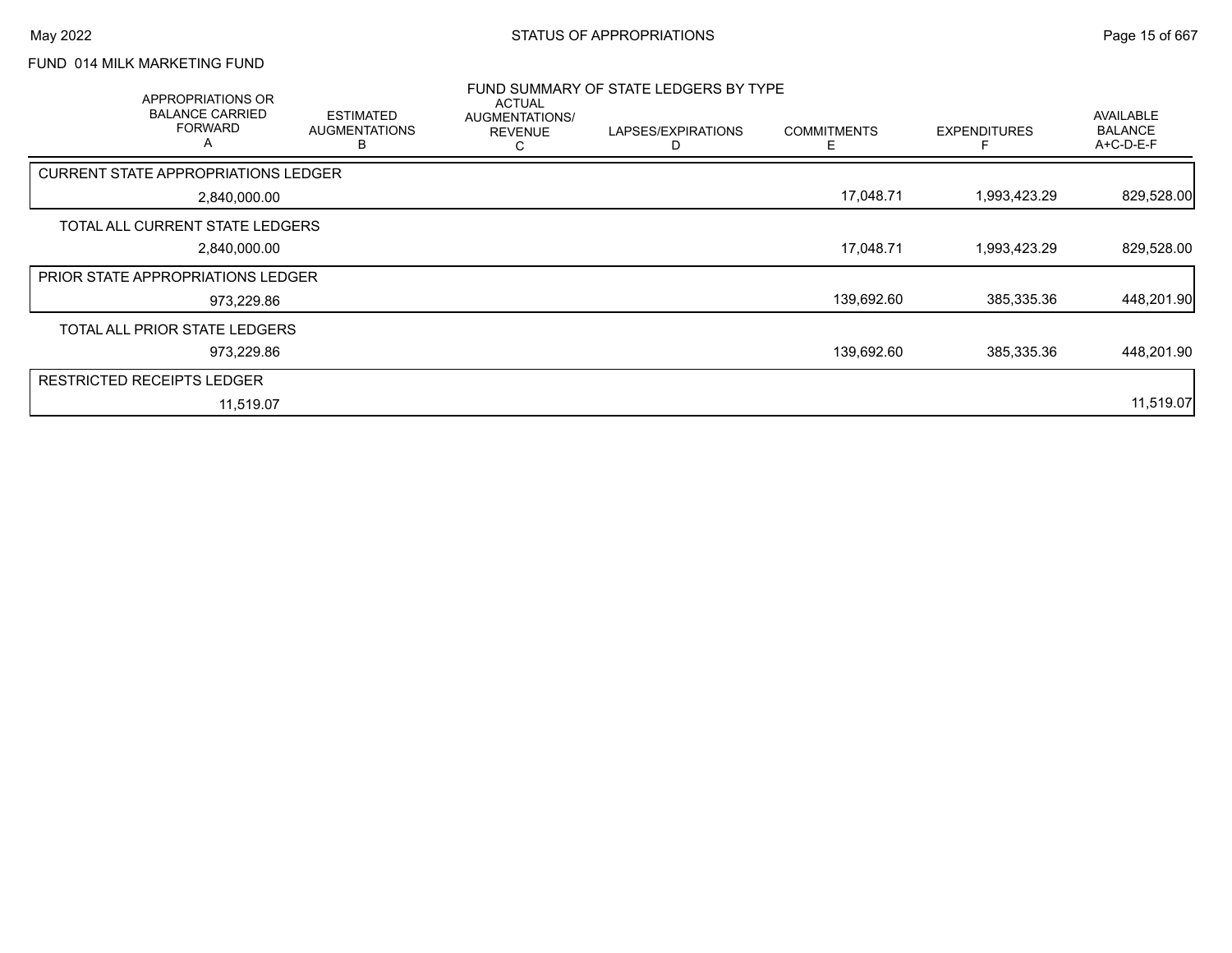### FUND 015 STATE FARM PRODUCTS SHOW FUND

| APPROPRIATIONS OR<br><b>BALANCE CARRIED</b><br><b>FORWARD</b><br>А | <b>ESTIMATED</b><br><b>AUGMENTATIONS</b><br>в | <b>ACTUAL</b><br>AUGMENTATIONS/<br><b>REVENUE</b> | FUND SUMMARY OF STATE LEDGERS BY TYPE<br>LAPSES/EXPIRATIONS | <b>COMMITMENTS</b> | <b>EXPENDITURES</b> | <b>AVAILABLE</b><br><b>BALANCE</b><br>$A+C-D-E-F$ |
|--------------------------------------------------------------------|-----------------------------------------------|---------------------------------------------------|-------------------------------------------------------------|--------------------|---------------------|---------------------------------------------------|
| CURRENT STATE EXECUTIVE AUTHORIZATIONS LEDGER                      |                                               |                                                   |                                                             |                    |                     |                                                   |
| 13,000,000.00                                                      |                                               |                                                   |                                                             | 765,108.89         | 10.367.633.79       | 1,867,257.32                                      |
| TOTAL ALL CURRENT STATE LEDGERS                                    |                                               |                                                   |                                                             |                    |                     |                                                   |
| 13.000.000.00                                                      |                                               |                                                   |                                                             | 765,108.89         | 10,367,633.79       | 1,867,257.32                                      |
| <b>PRIOR STATE EXECUTIVE AUTHORIZATIONS LEDGER</b>                 |                                               |                                                   |                                                             |                    |                     |                                                   |
| 1,079,476.37                                                       |                                               |                                                   |                                                             | 72,000.00          | 326,114.33          | 681,362.04                                        |
| TOTAL ALL PRIOR STATE LEDGERS                                      |                                               |                                                   |                                                             |                    |                     |                                                   |
| 1,079,476.37                                                       |                                               |                                                   |                                                             | 72,000.00          | 326,114.33          | 681,362.04                                        |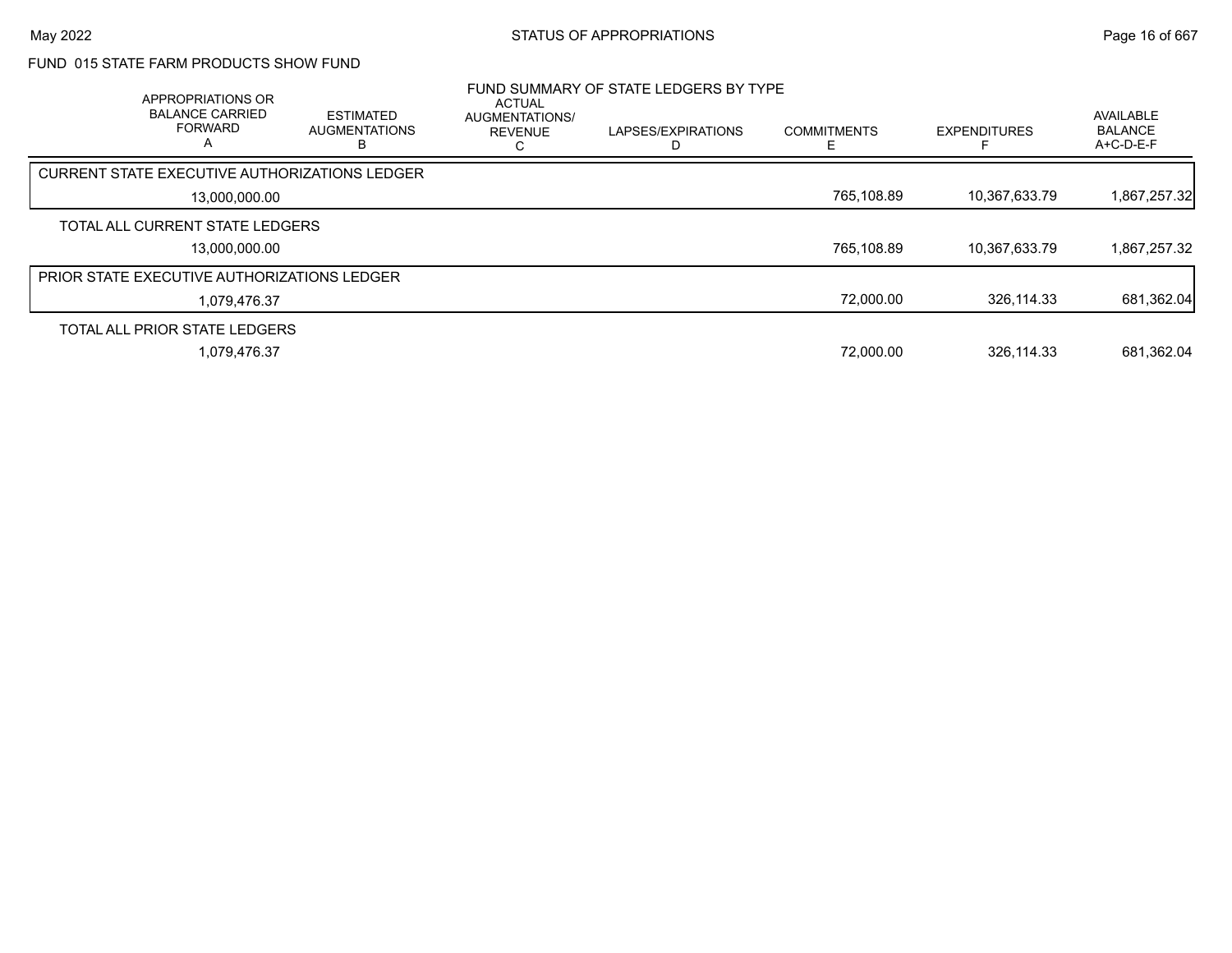### FUND 016 OIL AND GAS LEASE FUND

|                     | <b>APPROPRIATIONS OR</b><br><b>BALANCE CARRIED</b><br><b>FORWARD</b><br>A | <b>ESTIMATED</b><br><b>AUGMENTATIONS</b><br>В | <b>ACTUAL</b><br><b>AUGMENTATIONS/</b><br><b>REVENUE</b><br>C | FUND SUMMARY OF STATE LEDGERS BY TYPE<br>LAPSES/EXPIRATIONS<br>D | <b>COMMITMENTS</b><br>E | <b>EXPENDITURES</b><br>F | <b>AVAILABLE</b><br><b>BALANCE</b><br>$A+C-D-E-F$ |
|---------------------|---------------------------------------------------------------------------|-----------------------------------------------|---------------------------------------------------------------|------------------------------------------------------------------|-------------------------|--------------------------|---------------------------------------------------|
|                     | <b>CURRENT STATE APPROPRIATIONS LEDGER</b>                                |                                               |                                                               |                                                                  |                         |                          |                                                   |
|                     | 47,790,000.00                                                             |                                               |                                                               |                                                                  | 4,162,446.75            | 41,543,829.50            | 2,083,723.75                                      |
|                     | <b>CURRENT STATE RESTRICTED APPROPRIATIONS LEDGER</b>                     |                                               |                                                               |                                                                  |                         |                          |                                                   |
|                     |                                                                           |                                               |                                                               |                                                                  |                         |                          |                                                   |
|                     | <b>CURRENT STATE CONTINUING LEDGER</b>                                    |                                               |                                                               |                                                                  |                         |                          |                                                   |
|                     | 15,000,000.00                                                             |                                               |                                                               |                                                                  |                         | 15,000,000.00            |                                                   |
|                     | TOTAL ALL CURRENT STATE LEDGERS                                           |                                               |                                                               |                                                                  |                         |                          |                                                   |
|                     | 62,790,000.00                                                             |                                               |                                                               |                                                                  | 4, 162, 446. 75         | 56,543,829.50            | 2,083,723.75                                      |
|                     | PRIOR STATE APPROPRIATIONS LEDGER                                         |                                               |                                                               |                                                                  |                         |                          |                                                   |
|                     | 8,086,608.94                                                              |                                               |                                                               |                                                                  | 2,999,113.81            | 1,934,773.97             | 3, 152, 721. 16                                   |
|                     | PRIOR STATE EXECUTIVE AUTHORIZATIONS LEDGER                               |                                               |                                                               |                                                                  |                         |                          |                                                   |
|                     | 1,005,988.81                                                              |                                               |                                                               |                                                                  |                         | 1,005,988.81             |                                                   |
|                     | TOTAL ALL PRIOR STATE LEDGERS                                             |                                               |                                                               |                                                                  |                         |                          |                                                   |
|                     | 9,092,597.75                                                              |                                               |                                                               |                                                                  | 2,999,113.81            | 2,940,762.78             | 3,152,721.16                                      |
| NON-BUDGETED LEDGER |                                                                           |                                               |                                                               |                                                                  |                         |                          |                                                   |
|                     | <b>RESTRICTED REVENUE LEDGER</b>                                          |                                               |                                                               |                                                                  |                         |                          |                                                   |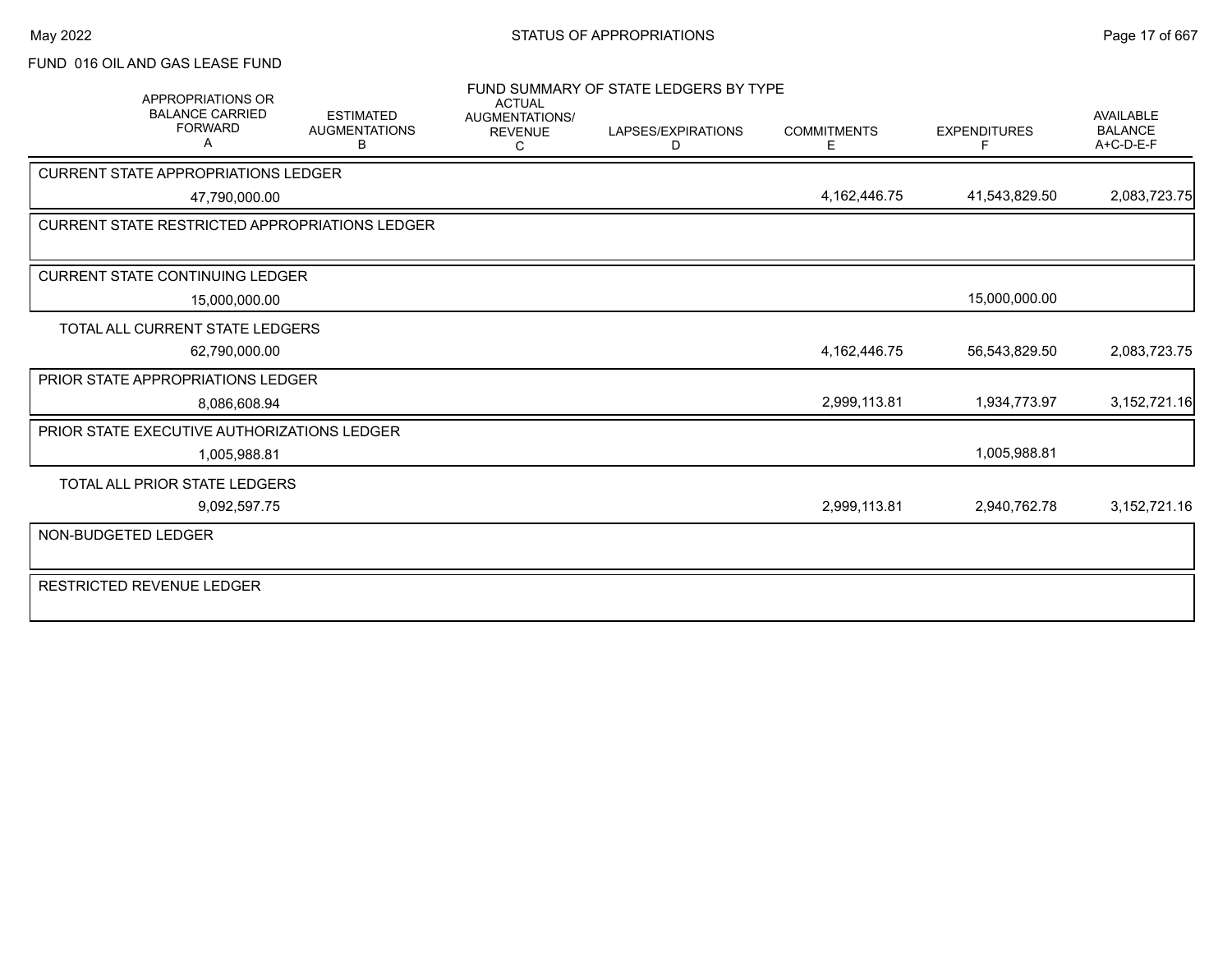#### May 2022 **Example 2018 of STATUS OF APPROPRIATIONS** STATUS OF APPROPRIATIONS

## FUND 017 STATE TREASURY ARMORY FUND

| APPROPRIATIONS OR<br>BALANCE CARRIED<br>FORWARD | <b>ESTIMATED</b><br><b>AUGMENTATIONS</b> | <b>ACTUAL</b><br><b>AUGMENTATIONS/</b><br>REVENUE | FUND SUMMARY OF STATE LEDGERS BY TYPE<br>LAPSES/EXPIRATIONS | <b>COMMITMENTS</b> | <b>EXPENDITURES</b> | AVAILABLE<br><b>BALANCE</b><br>$A+C-D-E-F$ |
|-------------------------------------------------|------------------------------------------|---------------------------------------------------|-------------------------------------------------------------|--------------------|---------------------|--------------------------------------------|
| NON-BUDGETED LEDGER                             |                                          |                                                   |                                                             | 595.519.71         | 542.548.30          | $-1.138.068.01$                            |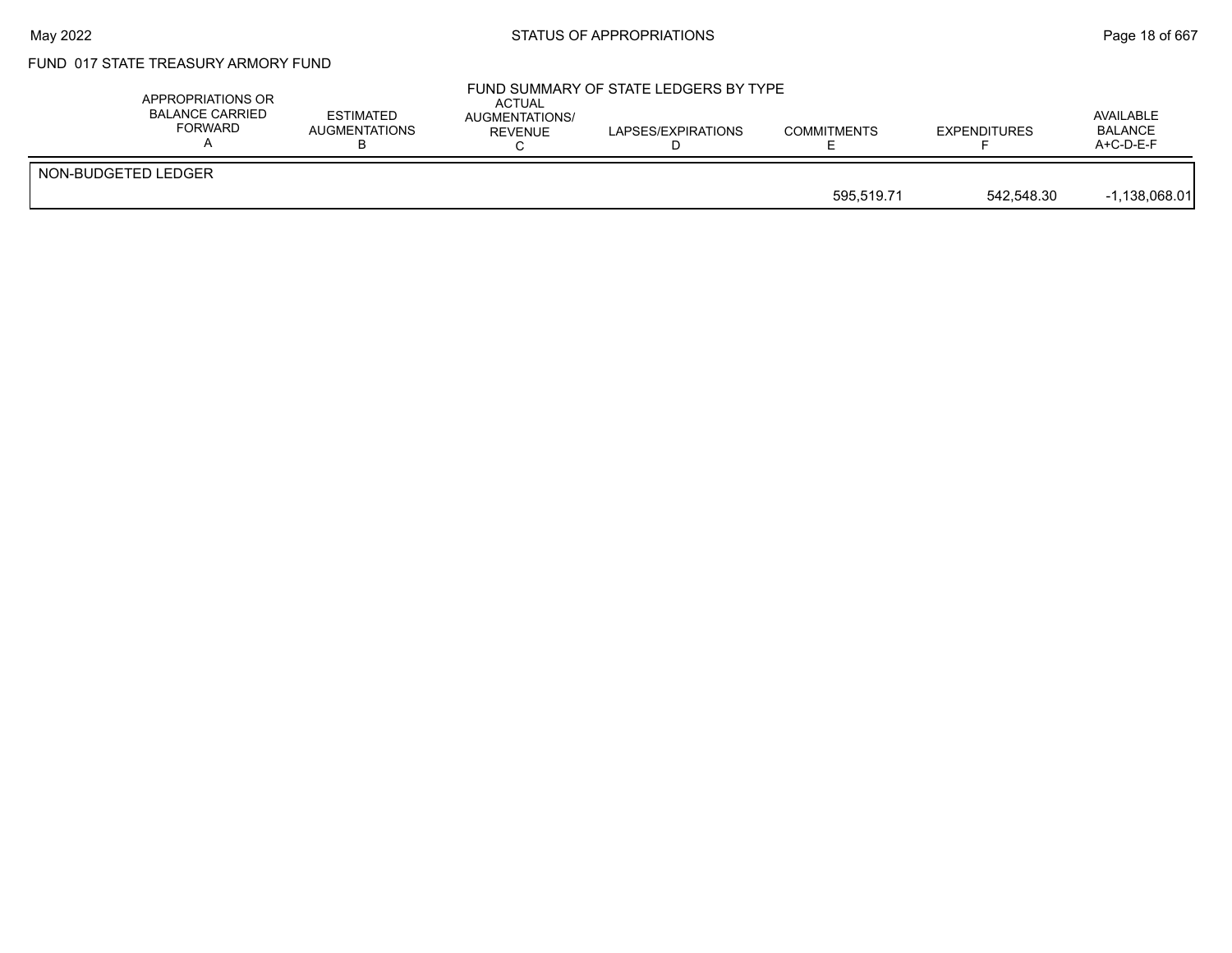### FUND 018 HISTORICAL PRESERVATION FUND

| APPROPRIATIONS OR<br><b>BALANCE CARRIED</b><br><b>FORWARD</b><br>A | <b>ESTIMATED</b><br><b>AUGMENTATIONS</b><br>В | <b>ACTUAL</b><br>AUGMENTATIONS/<br><b>REVENUE</b><br>С | FUND SUMMARY OF STATE LEDGERS BY TYPE<br>LAPSES/EXPIRATIONS<br>D | <b>COMMITMENTS</b><br>E. | <b>EXPENDITURES</b> | <b>AVAILABLE</b><br><b>BALANCE</b><br>A+C-D-E-F |
|--------------------------------------------------------------------|-----------------------------------------------|--------------------------------------------------------|------------------------------------------------------------------|--------------------------|---------------------|-------------------------------------------------|
| CURRENT STATE EXECUTIVE AUTHORIZATIONS LEDGER                      |                                               |                                                        |                                                                  |                          |                     |                                                 |
| 1,267,000.00                                                       |                                               |                                                        |                                                                  | 50,000.00                | 886,451.23          | 330,548.77                                      |
| TOTAL ALL CURRENT STATE LEDGERS                                    |                                               |                                                        |                                                                  |                          |                     |                                                 |
| 1,267,000.00                                                       |                                               |                                                        |                                                                  | 50,000.00                | 886,451.23          | 330,548.77                                      |
| PRIOR STATE EXECUTIVE AUTHORIZATIONS LEDGER                        |                                               |                                                        |                                                                  |                          |                     |                                                 |
| 5,265,695.94                                                       |                                               |                                                        |                                                                  |                          | 11,788.93           | 5,253,907.01                                    |
| TOTAL ALL PRIOR STATE LEDGERS                                      |                                               |                                                        |                                                                  |                          |                     |                                                 |
| 5,265,695.94                                                       |                                               |                                                        |                                                                  |                          | 11,788.93           | 5,253,907.01                                    |
| NON-BUDGETED LEDGER                                                |                                               |                                                        |                                                                  |                          |                     |                                                 |
|                                                                    |                                               |                                                        |                                                                  |                          |                     |                                                 |
| <b>RESTRICTED REVENUE LEDGER</b>                                   |                                               |                                                        |                                                                  |                          |                     |                                                 |
| 4,102,264.87                                                       |                                               | 5,142.00                                               |                                                                  | 862,512.81               | 706,699.14          | 2,538,194.92                                    |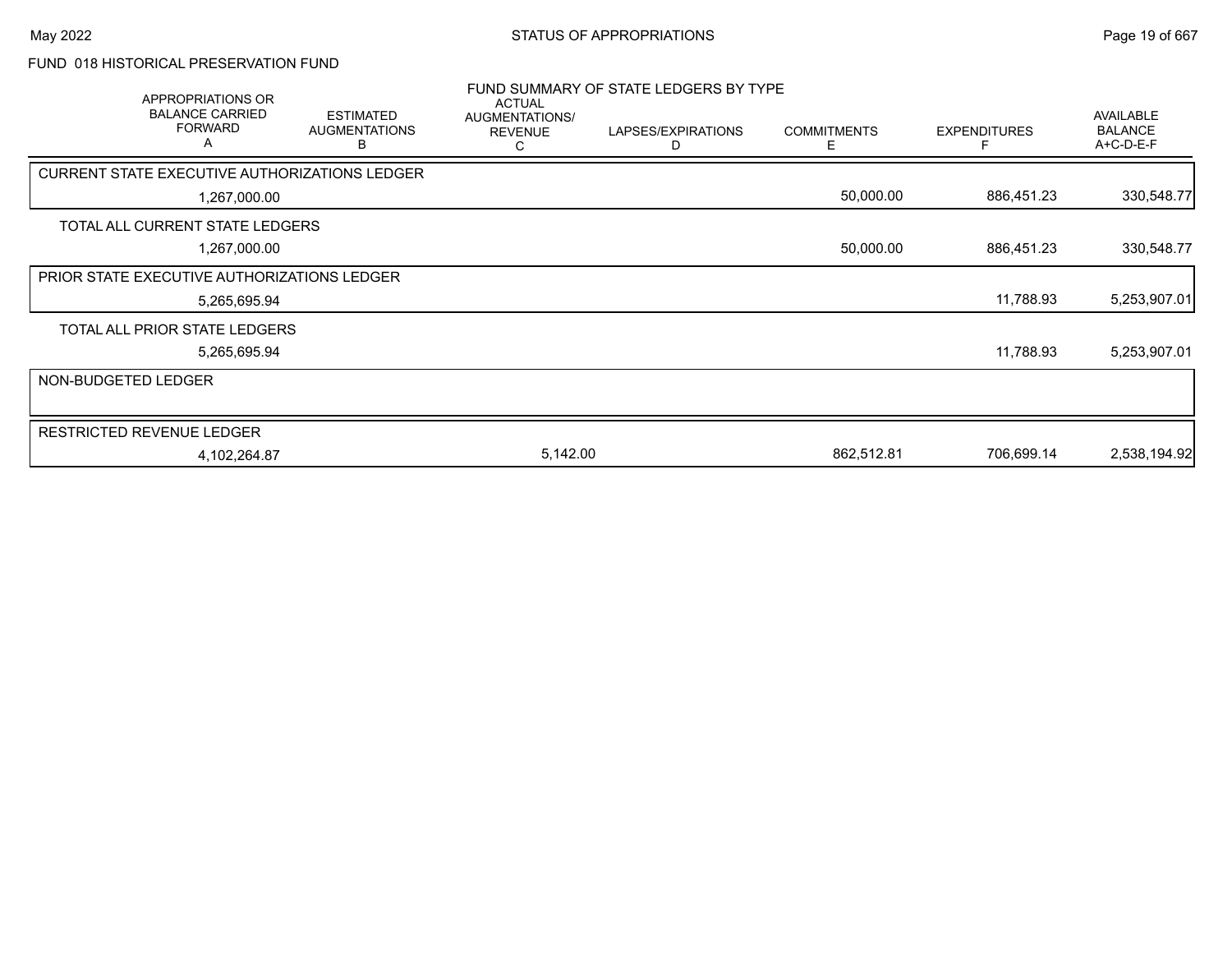#### FUND 019 PENNSYLVANIA INFRASTRUCTURE BANK

| <b>APPROPRIATIONS OR</b><br><b>BALANCE CARRIED</b><br><b>FORWARD</b><br>$\mathsf{A}$ | <b>ESTIMATED</b><br><b>AUGMENTATIONS</b> | ACTUAL<br>AUGMENTATIONS/<br><b>REVENUE</b> | FUND SUMMARY OF STATE LEDGERS BY TYPE<br>LAPSES/EXPIRATIONS | <b>COMMITMENTS</b><br>E. | <b>EXPENDITURES</b> | AVAILABLE<br><b>BALANCE</b><br>A+C-D-E-F |
|--------------------------------------------------------------------------------------|------------------------------------------|--------------------------------------------|-------------------------------------------------------------|--------------------------|---------------------|------------------------------------------|
| CURRENT STATE EXECUTIVE AUTHORIZATIONS LEDGER                                        |                                          |                                            |                                                             |                          |                     |                                          |
| 42,000,000.00                                                                        |                                          |                                            |                                                             | 4,773,247.43             | 16,317,162.23       | 20,909,590.34                            |
| TOTAL ALL CURRENT STATE LEDGERS                                                      |                                          |                                            |                                                             |                          |                     |                                          |
| 42,000,000.00                                                                        |                                          |                                            |                                                             | 4,773,247.43             | 16,317,162.23       | 20,909,590.34                            |
| PRIOR STATE EXECUTIVE AUTHORIZATIONS LEDGER                                          |                                          |                                            |                                                             |                          |                     |                                          |
| 11,269,650.75                                                                        |                                          |                                            |                                                             |                          | 4,050,750.82        | 7,218,899.93                             |
| TOTAL ALL PRIOR STATE LEDGERS                                                        |                                          |                                            |                                                             |                          |                     |                                          |
| 11,269,650.75                                                                        |                                          |                                            |                                                             |                          | 4.050.750.82        | 7,218,899.93                             |
| <b>RESTRICTED REVENUE LEDGER</b>                                                     |                                          |                                            |                                                             |                          |                     |                                          |
|                                                                                      |                                          |                                            |                                                             |                          |                     |                                          |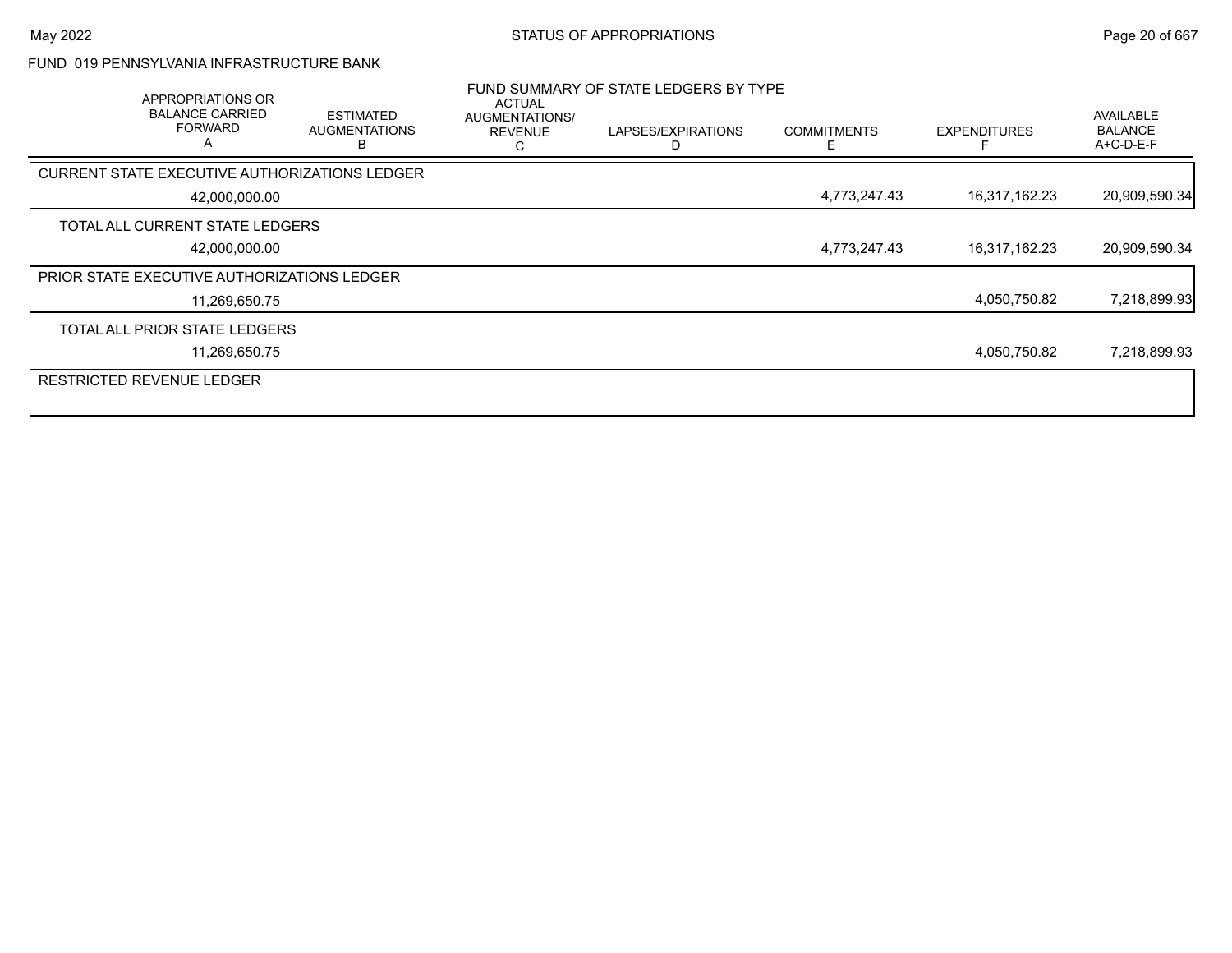#### FUND 020 SURFACE MINING CONSERV&RECLAMATION

|                                               | <b>APPROPRIATIONS OR</b><br><b>BALANCE CARRIED</b><br><b>FORWARD</b><br>Α | <b>ESTIMATED</b><br><b>AUGMENTATIONS</b><br>в | <b>ACTUAL</b><br>AUGMENTATIONS/<br><b>REVENUE</b><br>С | FUND SUMMARY OF STATE LEDGERS BY TYPE<br>LAPSES/EXPIRATIONS<br>D | <b>COMMITMENTS</b><br>Е | <b>EXPENDITURES</b> | <b>AVAILABLE</b><br><b>BALANCE</b><br>A+C-D-E-F |
|-----------------------------------------------|---------------------------------------------------------------------------|-----------------------------------------------|--------------------------------------------------------|------------------------------------------------------------------|-------------------------|---------------------|-------------------------------------------------|
| CURRENT STATE EXECUTIVE AUTHORIZATIONS LEDGER |                                                                           |                                               |                                                        |                                                                  |                         |                     |                                                 |
|                                               | 4,999,000.00                                                              |                                               |                                                        |                                                                  | 772,744.88              | 1,243,417.98        | 2,982,837.14                                    |
| TOTAL ALL CURRENT STATE LEDGERS               |                                                                           |                                               |                                                        |                                                                  |                         |                     |                                                 |
|                                               | 4,999,000.00                                                              |                                               |                                                        |                                                                  | 772,744.88              | 1,243,417.98        | 2,982,837.14                                    |
| PRIOR STATE EXECUTIVE AUTHORIZATIONS LEDGER   |                                                                           |                                               |                                                        |                                                                  |                         |                     |                                                 |
|                                               | 3,586,957.27                                                              |                                               |                                                        |                                                                  | 131,420.82              | 567,016.58          | 2,888,519.87                                    |
| TOTAL ALL PRIOR STATE LEDGERS                 |                                                                           |                                               |                                                        |                                                                  |                         |                     |                                                 |
|                                               | 3,586,957.27                                                              |                                               |                                                        |                                                                  | 131,420.82              | 567,016.58          | 2,888,519.87                                    |
| <b>RESTRICTED RECEIPTS LEDGER</b>             |                                                                           |                                               |                                                        |                                                                  |                         |                     |                                                 |
|                                               | 9,781,806.56                                                              |                                               | 2,147,555.28                                           |                                                                  |                         | 12,400.00           | 11,916,961.84                                   |
| RESTRICTED REVENUE LEDGER                     |                                                                           |                                               |                                                        |                                                                  |                         |                     |                                                 |
|                                               | 49,084,932.22                                                             |                                               | 1.068.600.10                                           |                                                                  | 1,831,830.78            | 605,184.10          | 47,716,517.44                                   |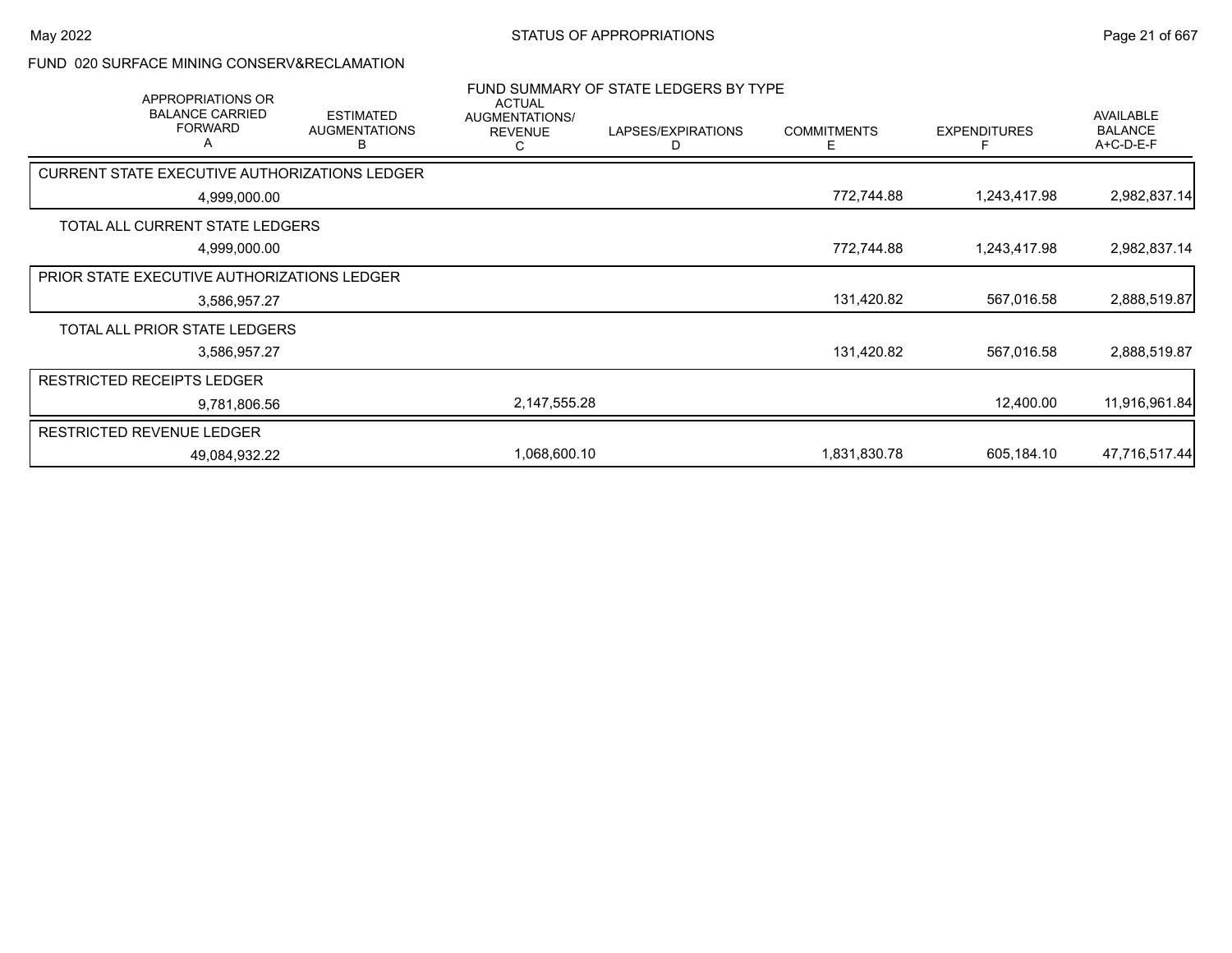### FUND 021 SPECIAL ADMINISTRATION FUND

|                     | <b>APPROPRIATIONS OR</b><br><b>BALANCE CARRIED</b><br><b>FORWARD</b><br>A | <b>ESTIMATED</b><br><b>AUGMENTATIONS</b><br>в | ACTUAL<br>AUGMENTATIONS/<br><b>REVENUE</b><br>Ü | FUND SUMMARY OF STATE LEDGERS BY TYPE<br>LAPSES/EXPIRATIONS | <b>COMMITMENTS</b><br>Е | <b>EXPENDITURES</b> | <b>AVAILABLE</b><br><b>BALANCE</b><br>A+C-D-E-F |
|---------------------|---------------------------------------------------------------------------|-----------------------------------------------|-------------------------------------------------|-------------------------------------------------------------|-------------------------|---------------------|-------------------------------------------------|
|                     | <b>CURRENT STATE EXECUTIVE AUTHORIZATIONS LEDGER</b>                      |                                               |                                                 |                                                             |                         |                     |                                                 |
|                     | 28,000,000.00                                                             |                                               |                                                 |                                                             | 16,336,226.61           | 6,697,472.51        | 4,966,300.88                                    |
|                     | TOTAL ALL CURRENT STATE LEDGERS                                           |                                               |                                                 |                                                             |                         |                     |                                                 |
|                     | 28,000,000.00                                                             |                                               |                                                 |                                                             | 16,336,226.61           | 6,697,472.51        | 4,966,300.88                                    |
|                     | PRIOR STATE EXECUTIVE AUTHORIZATIONS LEDGER                               |                                               |                                                 |                                                             |                         |                     |                                                 |
|                     | 5,518,158.29                                                              |                                               |                                                 |                                                             | 375,000.00              | 2,469,045.65        | 2,674,112.64                                    |
|                     | TOTAL ALL PRIOR STATE LEDGERS                                             |                                               |                                                 |                                                             |                         |                     |                                                 |
|                     | 5,518,158.29                                                              |                                               |                                                 |                                                             | 375,000.00              | 2,469,045.65        | 2,674,112.64                                    |
| NON-BUDGETED LEDGER |                                                                           |                                               |                                                 |                                                             |                         |                     |                                                 |
|                     |                                                                           |                                               |                                                 |                                                             | 3,000,000.00            |                     | $-3,000,000.00$                                 |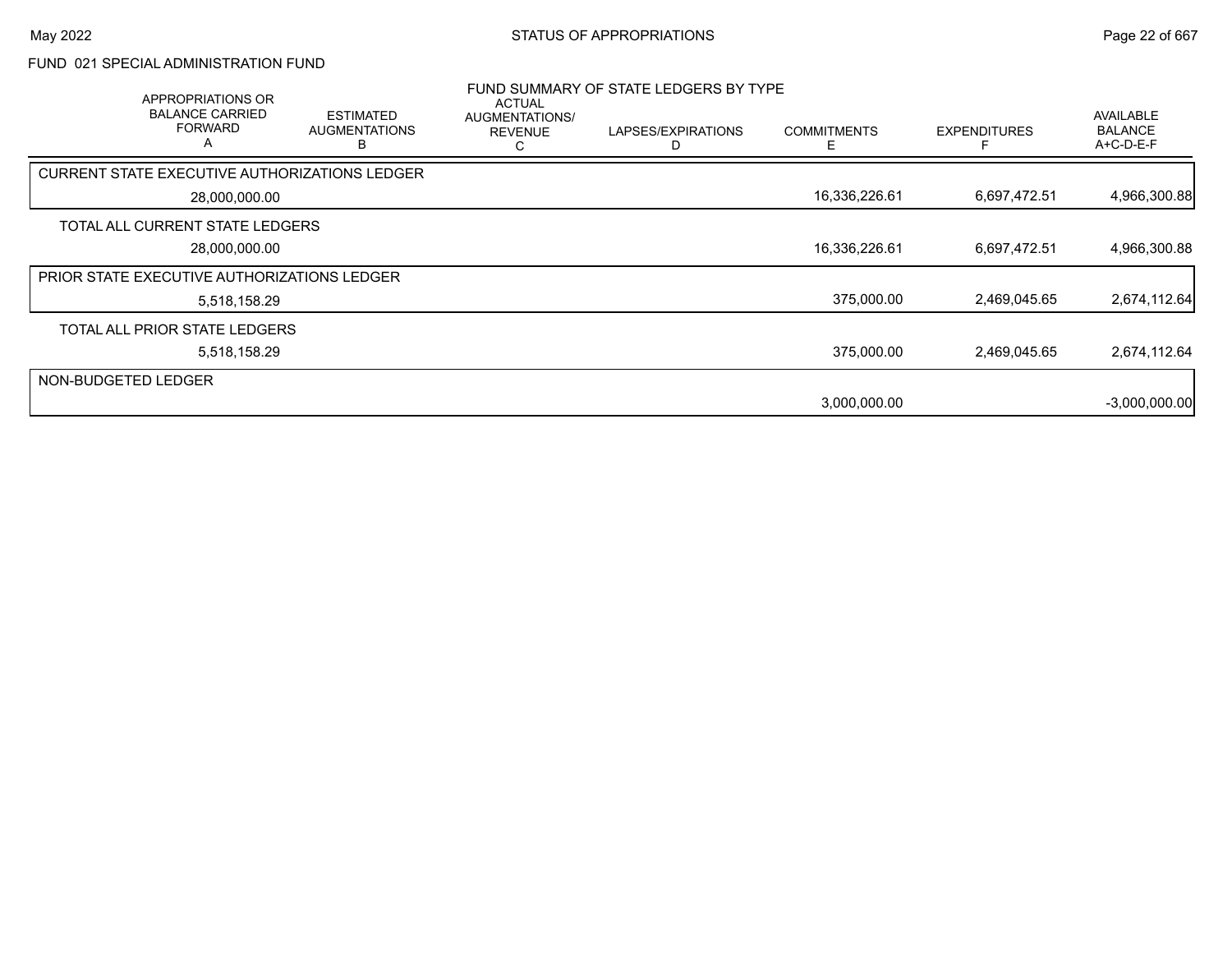# FUND 022 CAPITOL RESTORATION TRUST FUND

| APPROPRIATIONS OR<br><b>BALANCE CARRIED</b><br>FORWARD | <b>ESTIMATED</b><br><b>AUGMENTATIONS</b> | ACTUAL<br><b>AUGMENTATIONS/</b><br><b>REVENUE</b> | FUND SUMMARY OF STATE LEDGERS BY TYPE<br>LAPSES/EXPIRATIONS | <b>COMMITMENTS</b> | EXPENDITURES | AVAILABLE<br><b>BALANCE</b><br>A+C-D-E-F |
|--------------------------------------------------------|------------------------------------------|---------------------------------------------------|-------------------------------------------------------------|--------------------|--------------|------------------------------------------|
| NON-BUDGETED LEDGER                                    |                                          |                                                   |                                                             |                    | $-5.24$      | 5.24                                     |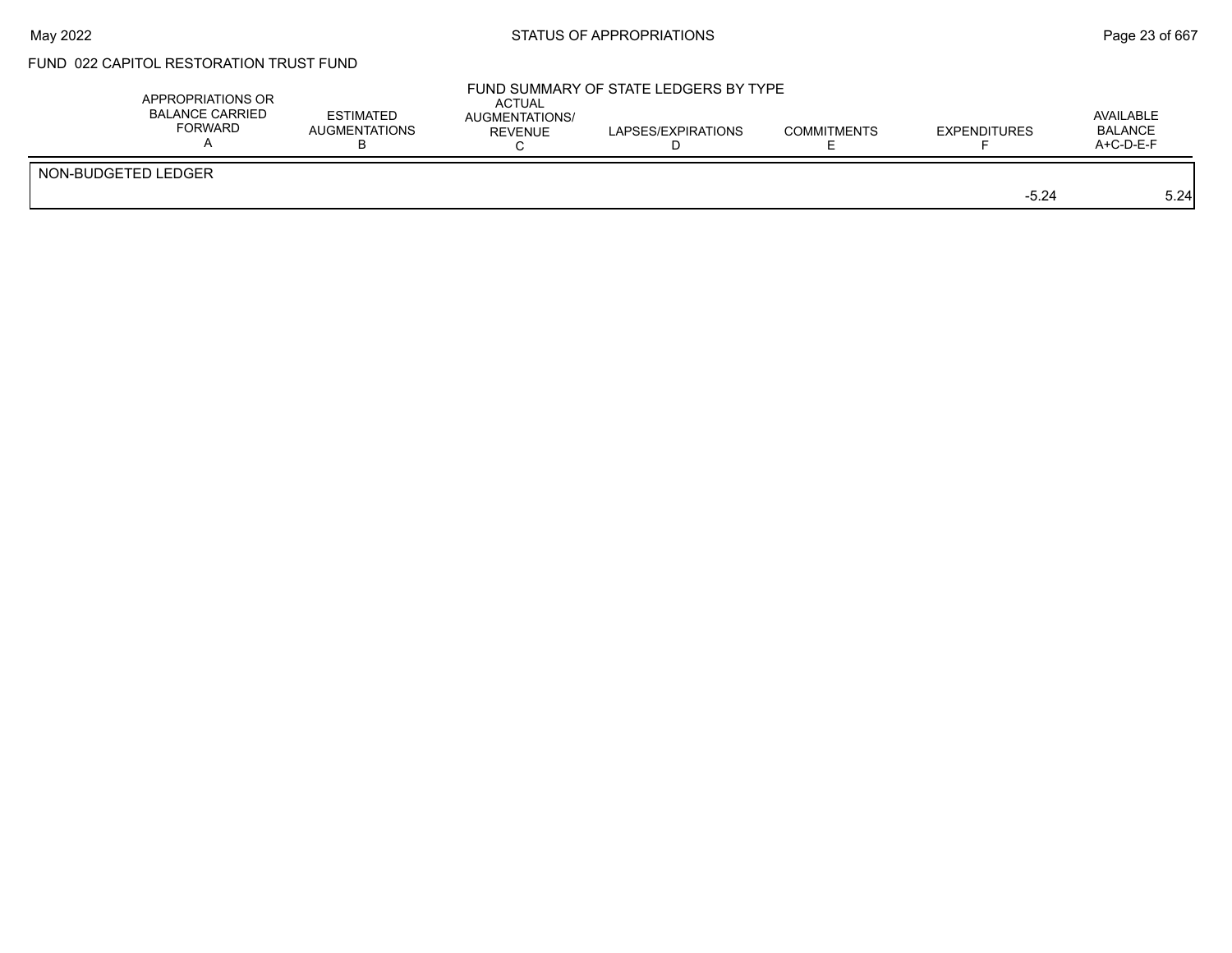### FUND 023 VOCATIONAL REHABILITATION FUND

| <b>APPROPRIATIONS OR</b><br><b>BALANCE CARRIED</b><br><b>FORWARD</b><br>А | <b>ESTIMATED</b><br><b>AUGMENTATIONS</b> | <b>ACTUAL</b><br>AUGMENTATIONS/<br><b>REVENUE</b> | FUND SUMMARY OF STATE LEDGERS BY TYPE<br>LAPSES/EXPIRATIONS | <b>COMMITMENTS</b> | <b>EXPENDITURES</b> | <b>AVAILABLE</b><br><b>BALANCE</b><br>$A+C-D-E-F$ |
|---------------------------------------------------------------------------|------------------------------------------|---------------------------------------------------|-------------------------------------------------------------|--------------------|---------------------|---------------------------------------------------|
| CURRENT STATE EXECUTIVE AUTHORIZATIONS LEDGER                             |                                          |                                                   |                                                             |                    |                     |                                                   |
| 47.942.000.00                                                             |                                          | 220.00                                            |                                                             | 3,623,223.37       | 39.479.084.02       | 4,839,912.61                                      |
| TOTAL ALL CURRENT STATE LEDGERS                                           |                                          |                                                   |                                                             |                    |                     |                                                   |
| 47.942.000.00                                                             |                                          | 220.00                                            |                                                             | 3.623.223.37       | 39.479.084.02       | 4,839,912.61                                      |
| PRIOR STATE EXECUTIVE AUTHORIZATIONS LEDGER                               |                                          |                                                   |                                                             |                    |                     |                                                   |
| 27.693.058.33                                                             |                                          |                                                   |                                                             | 2,031,135.91       | 15,146,741.69       | 10,515,180.73                                     |
| TOTAL ALL PRIOR STATE LEDGERS                                             |                                          |                                                   |                                                             |                    |                     |                                                   |
| 27,693,058.33                                                             |                                          |                                                   |                                                             | 2.031.135.91       | 15.146.741.69       | 10,515,180.73                                     |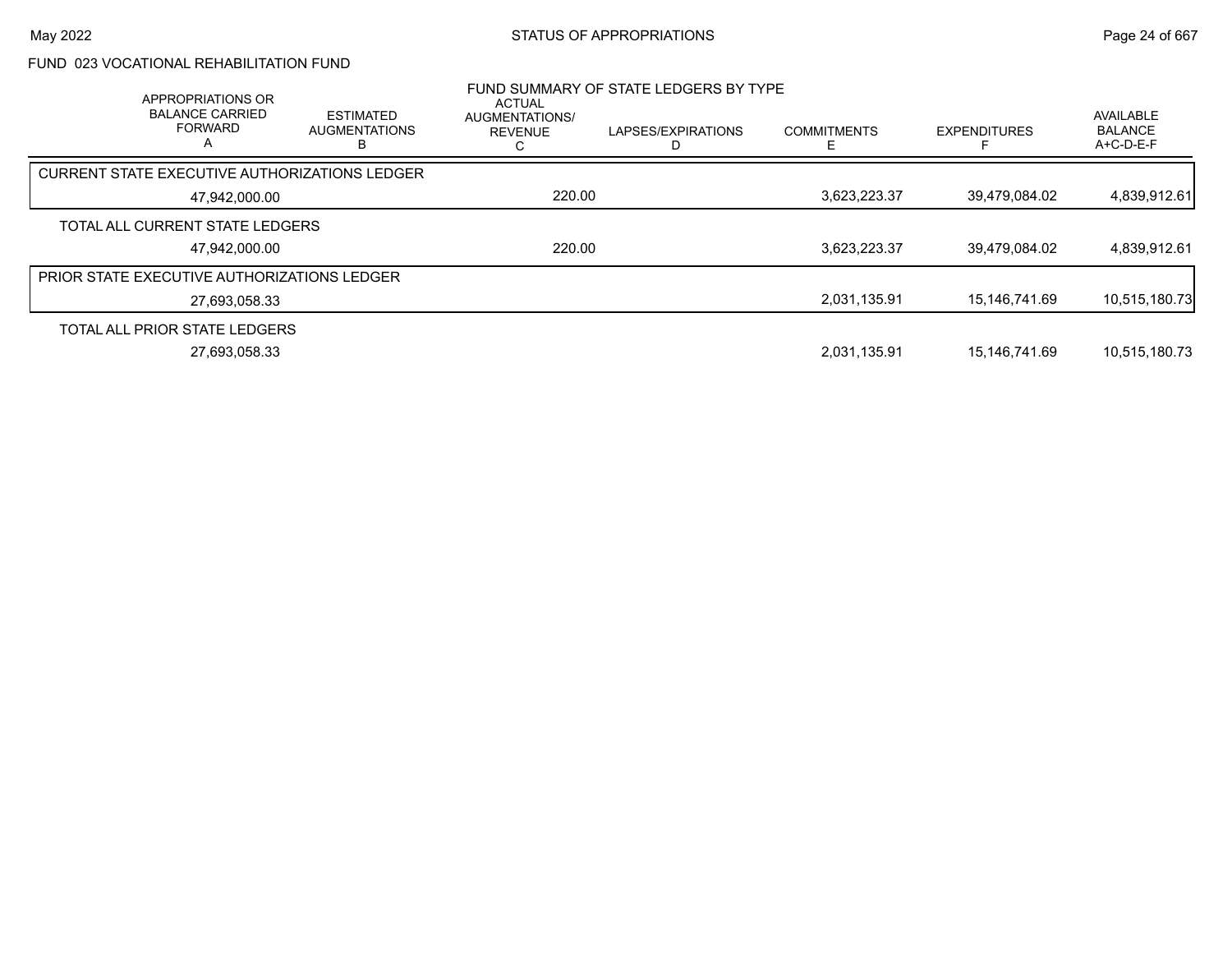### FUND 024 PHARMACEUTICAL ASSISTANCE FUND

| APPROPRIATIONS OR<br><b>BALANCE CARRIED</b><br><b>FORWARD</b><br>A | <b>ESTIMATED</b><br><b>AUGMENTATIONS</b> | <b>ACTUAL</b><br>AUGMENTATIONS/<br><b>REVENUE</b><br>С | FUND SUMMARY OF STATE LEDGERS BY TYPE<br>LAPSES/EXPIRATIONS | <b>COMMITMENTS</b> | <b>EXPENDITURES</b> | AVAILABLE<br><b>BALANCE</b><br>$A+C-D-E-F$ |
|--------------------------------------------------------------------|------------------------------------------|--------------------------------------------------------|-------------------------------------------------------------|--------------------|---------------------|--------------------------------------------|
| CURRENT STATE EXECUTIVE AUTHORIZATIONS LEDGER                      |                                          |                                                        |                                                             |                    |                     |                                            |
| 138,922,000.00                                                     | 790,000.00                               | 994,590.00                                             |                                                             | 5,193,624.49       | 111,836,471.52      | 22,886,493.99                              |
| TOTAL ALL CURRENT STATE LEDGERS                                    |                                          |                                                        |                                                             |                    |                     |                                            |
| 138,922,000.00                                                     | 790,000.00                               | 994,590.00                                             |                                                             | 5,193,624.49       | 111,836,471.52      | 22,886,493.99                              |
| <b>PRIOR STATE EXECUTIVE AUTHORIZATIONS LEDGER</b>                 |                                          |                                                        |                                                             |                    |                     |                                            |
| 26,939,578.13                                                      |                                          |                                                        |                                                             |                    | 14,824,980.66       | 12, 114, 597. 47                           |
| TOTAL ALL PRIOR STATE LEDGERS                                      |                                          |                                                        |                                                             |                    |                     |                                            |
| 26,939,578.13                                                      |                                          |                                                        |                                                             |                    | 14,824,980.66       | 12,114,597.47                              |
| <b>RESTRICTED REVENUE LEDGER</b>                                   |                                          |                                                        |                                                             |                    |                     |                                            |
| 31,827,516.98                                                      |                                          | 56,789,106.25                                          |                                                             | 387.856.38         | 78,502,885.73       | 9,725,881.12                               |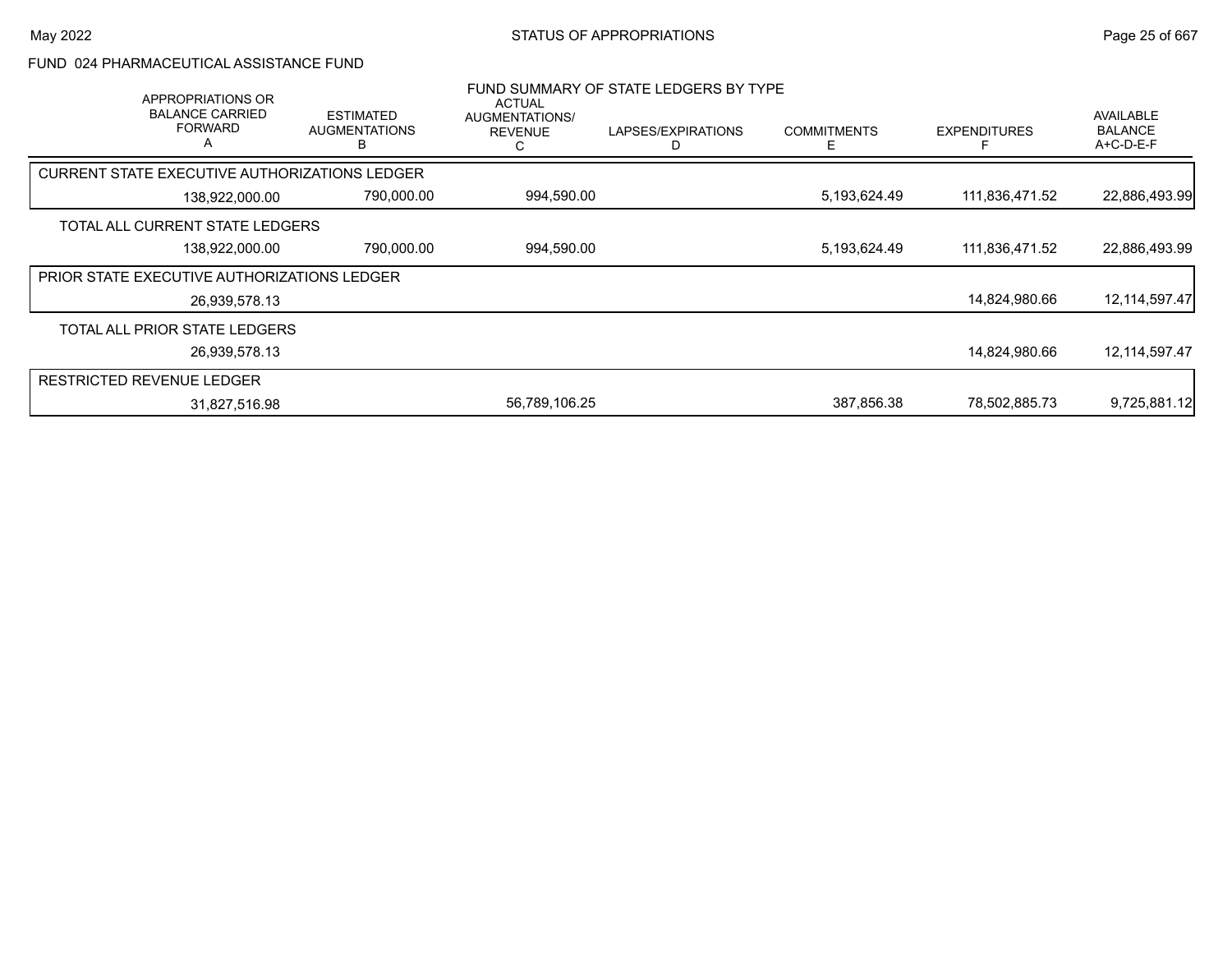#### FUND 025 BOAT FUND

| APPROPRIATIONS OR<br><b>BALANCE CARRIED</b><br><b>FORWARD</b><br>A | <b>ESTIMATED</b><br><b>AUGMENTATIONS</b><br>в | <b>ACTUAL</b><br><b>AUGMENTATIONS/</b><br><b>REVENUE</b> | FUND SUMMARY OF STATE LEDGERS BY TYPE<br>LAPSES/EXPIRATIONS<br>D | <b>COMMITMENTS</b><br>F | <b>EXPENDITURES</b> | AVAILABLE<br><b>BALANCE</b><br>A+C-D-E-F |
|--------------------------------------------------------------------|-----------------------------------------------|----------------------------------------------------------|------------------------------------------------------------------|-------------------------|---------------------|------------------------------------------|
| CURRENT STATE EXECUTIVE AUTHORIZATIONS LEDGER                      |                                               |                                                          |                                                                  |                         |                     |                                          |
| 19,614,000.00                                                      |                                               |                                                          |                                                                  | 3,025,974.98            | 12,038,595.32       | 4,549,429.70                             |
| TOTAL ALL CURRENT STATE LEDGERS                                    |                                               |                                                          |                                                                  |                         |                     |                                          |
| 19,614,000.00                                                      |                                               |                                                          |                                                                  | 3,025,974.98            | 12,038,595.32       | 4,549,429.70                             |
| <b>PRIOR STATE EXECUTIVE AUTHORIZATIONS LEDGER</b>                 |                                               |                                                          |                                                                  |                         |                     |                                          |
| 6,968,228.15                                                       |                                               |                                                          |                                                                  | 154,303.34              | 2,704,138.87        | 4,109,785.94                             |
| TOTAL ALL PRIOR STATE LEDGERS                                      |                                               |                                                          |                                                                  |                         |                     |                                          |
| 6,968,228.15                                                       |                                               |                                                          |                                                                  | 154,303.34              | 2,704,138.87        | 4,109,785.94                             |
| <b>RESTRICTED REVENUE LEDGER</b>                                   |                                               |                                                          |                                                                  |                         |                     |                                          |
| 31,048,294.52                                                      |                                               | 6,000,000.00                                             |                                                                  | 96,065.13               | 3,083,811.54        | 33,868,417.85                            |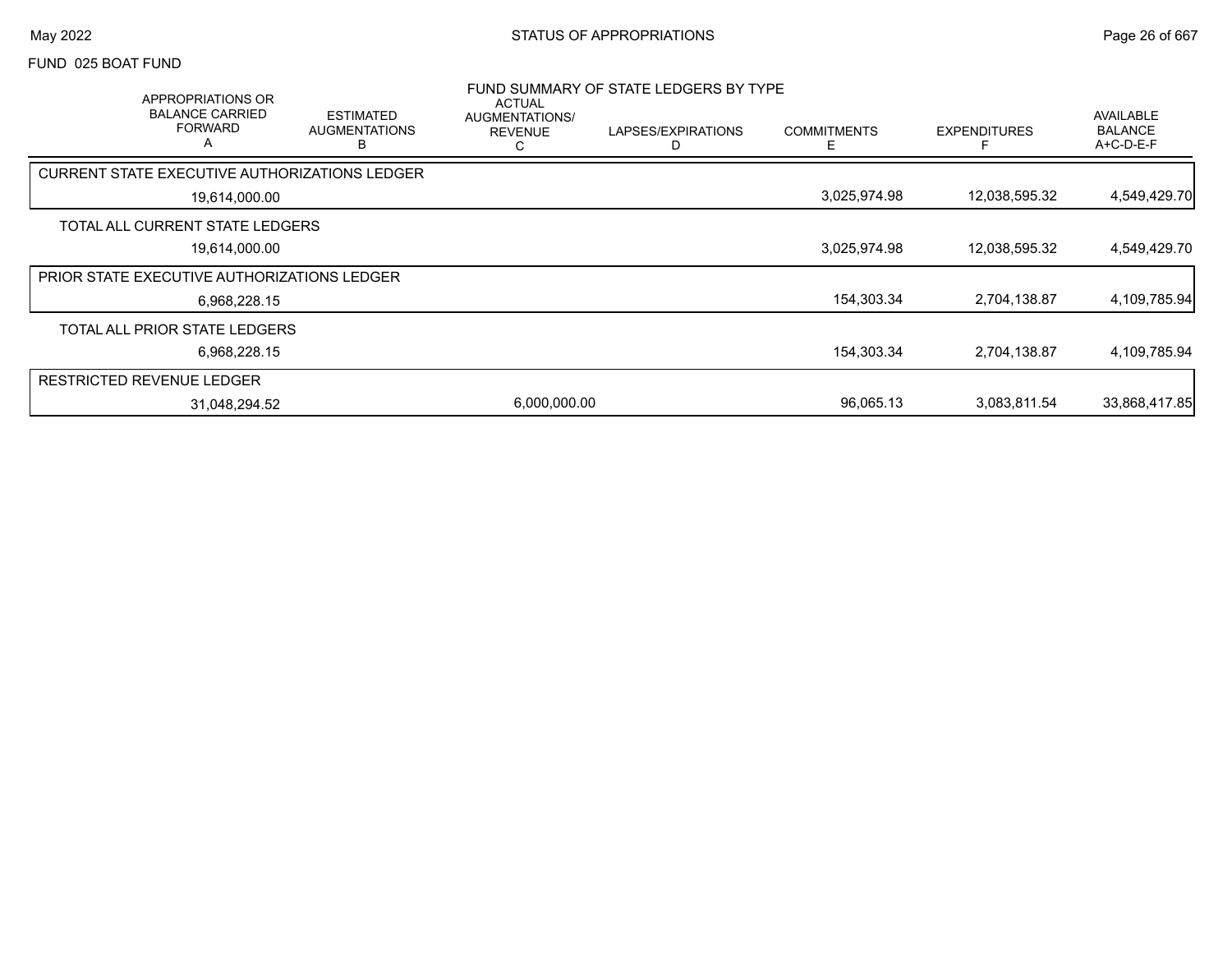### FUND 026 ADMINISTRATION FUND

| APPROPRIATIONS OR<br><b>BALANCE CARRIED</b><br><b>FORWARD</b><br>A | <b>ESTIMATED</b><br><b>AUGMENTATIONS</b><br>в | <b>ACTUAL</b><br>AUGMENTATIONS/<br><b>REVENUE</b> | FUND SUMMARY OF STATE LEDGERS BY TYPE<br>LAPSES/EXPIRATIONS<br>D | <b>COMMITMENTS</b><br>E. | <b>EXPENDITURES</b> | <b>AVAILABLE</b><br><b>BALANCE</b><br>A+C-D-E-F |
|--------------------------------------------------------------------|-----------------------------------------------|---------------------------------------------------|------------------------------------------------------------------|--------------------------|---------------------|-------------------------------------------------|
| CURRENT STATE EXECUTIVE AUTHORIZATIONS LEDGER                      |                                               |                                                   |                                                                  |                          |                     |                                                 |
| 1,640,000.00                                                       | 166,000.00                                    | 166,000.00                                        |                                                                  | 211,977.88               | 241,751.71          | 1,352,270.41                                    |
| TOTAL ALL CURRENT STATE LEDGERS                                    |                                               |                                                   |                                                                  |                          |                     |                                                 |
| 1,640,000.00                                                       | 166,000.00                                    | 166,000.00                                        |                                                                  | 211,977.88               | 241,751.71          | 1,352,270.41                                    |
| <b>PRIOR STATE EXECUTIVE AUTHORIZATIONS LEDGER</b>                 |                                               |                                                   |                                                                  |                          |                     |                                                 |
| 2,792,408.22                                                       |                                               |                                                   |                                                                  | 183.06                   | 204,341.72          | 2,587,883.44                                    |
| TOTAL ALL PRIOR STATE LEDGERS                                      |                                               |                                                   |                                                                  |                          |                     |                                                 |
| 2,792,408.22                                                       |                                               |                                                   |                                                                  | 183.06                   | 204,341.72          | 2,587,883.44                                    |
| <b>RESTRICTED RECEIPTS LEDGER</b>                                  |                                               |                                                   |                                                                  |                          |                     |                                                 |
| 4,084,106.12                                                       |                                               | 252,296.10                                        |                                                                  |                          |                     | 4,336,402.22                                    |
| NON-BUDGETED LEDGER                                                |                                               |                                                   |                                                                  |                          |                     |                                                 |
|                                                                    |                                               |                                                   |                                                                  | 62.01                    | 272.00              | $-334.01$                                       |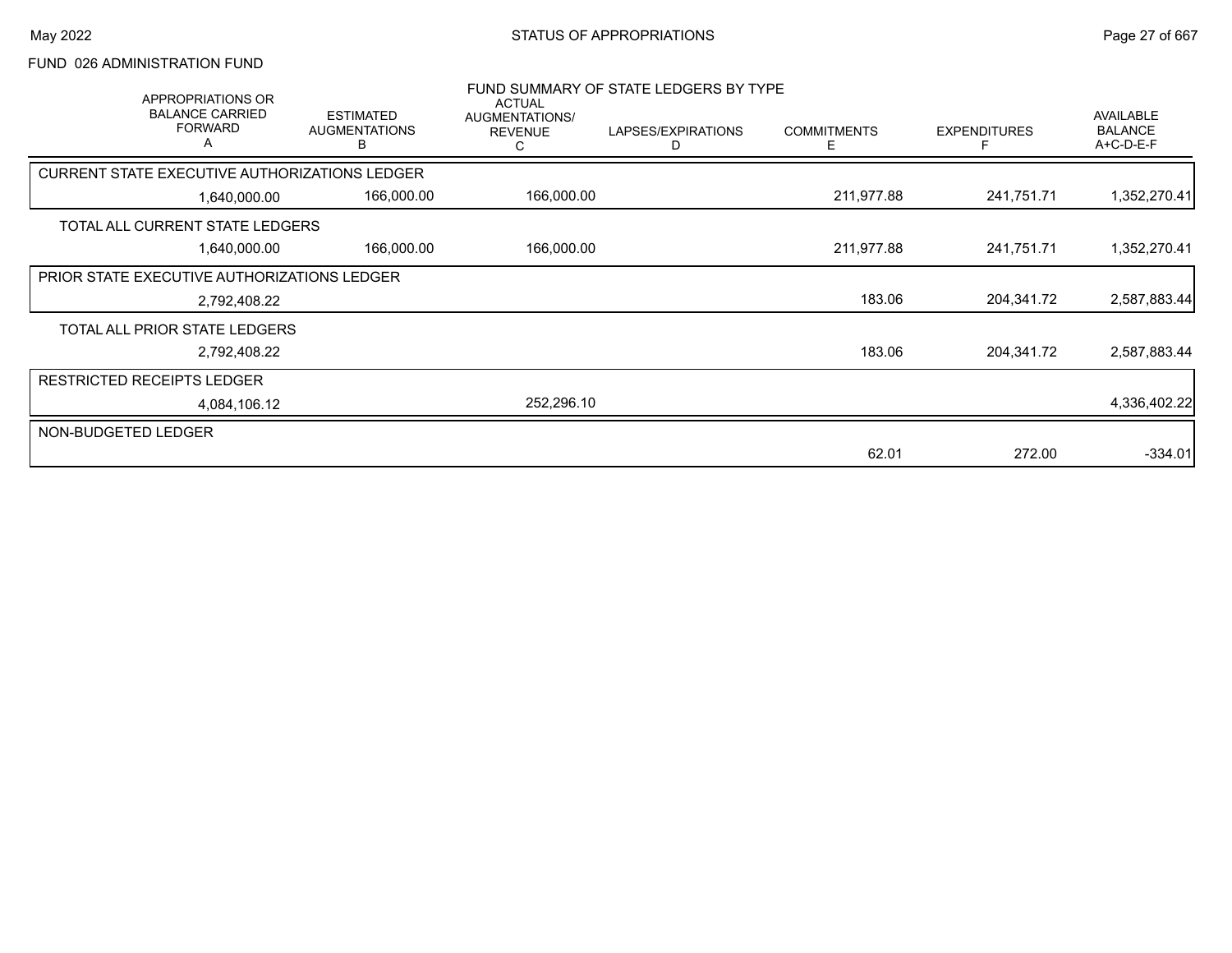## FUND 027 LIQUID FUELS TAX FUND

|                     | APPROPRIATIONS OR<br><b>BALANCE CARRIED</b><br><b>FORWARD</b><br>A | <b>ESTIMATED</b><br><b>AUGMENTATIONS</b> | <b>ACTUAL</b><br>AUGMENTATIONS/<br><b>REVENUE</b> | FUND SUMMARY OF STATE LEDGERS BY TYPE<br>LAPSES/EXPIRATIONS | <b>COMMITMENTS</b><br>F | <b>EXPENDITURES</b> | AVAILABLE<br><b>BALANCE</b><br>A+C-D-E-F |
|---------------------|--------------------------------------------------------------------|------------------------------------------|---------------------------------------------------|-------------------------------------------------------------|-------------------------|---------------------|------------------------------------------|
|                     | CURRENT STATE EXECUTIVE AUTHORIZATIONS LEDGER                      |                                          |                                                   |                                                             |                         |                     |                                          |
|                     | 810,000.00                                                         |                                          |                                                   |                                                             |                         | 336,130.57          | 473,869.43                               |
|                     | TOTAL ALL CURRENT STATE LEDGERS                                    |                                          |                                                   |                                                             |                         |                     |                                          |
|                     | 810,000.00                                                         |                                          |                                                   |                                                             |                         | 336,130.57          | 473,869.43                               |
|                     | <b>PRIOR STATE EXECUTIVE AUTHORIZATIONS LEDGER</b>                 |                                          |                                                   |                                                             |                         |                     |                                          |
|                     | 857,731.44                                                         |                                          |                                                   |                                                             |                         |                     | 857,731.44                               |
|                     | TOTAL ALL PRIOR STATE LEDGERS                                      |                                          |                                                   |                                                             |                         |                     |                                          |
|                     | 857,731.44                                                         |                                          |                                                   |                                                             |                         |                     | 857,731.44                               |
| NON-BUDGETED LEDGER |                                                                    |                                          |                                                   |                                                             |                         |                     |                                          |
|                     |                                                                    |                                          |                                                   |                                                             |                         | 24,964,421.54       | $-24,964,421.54$                         |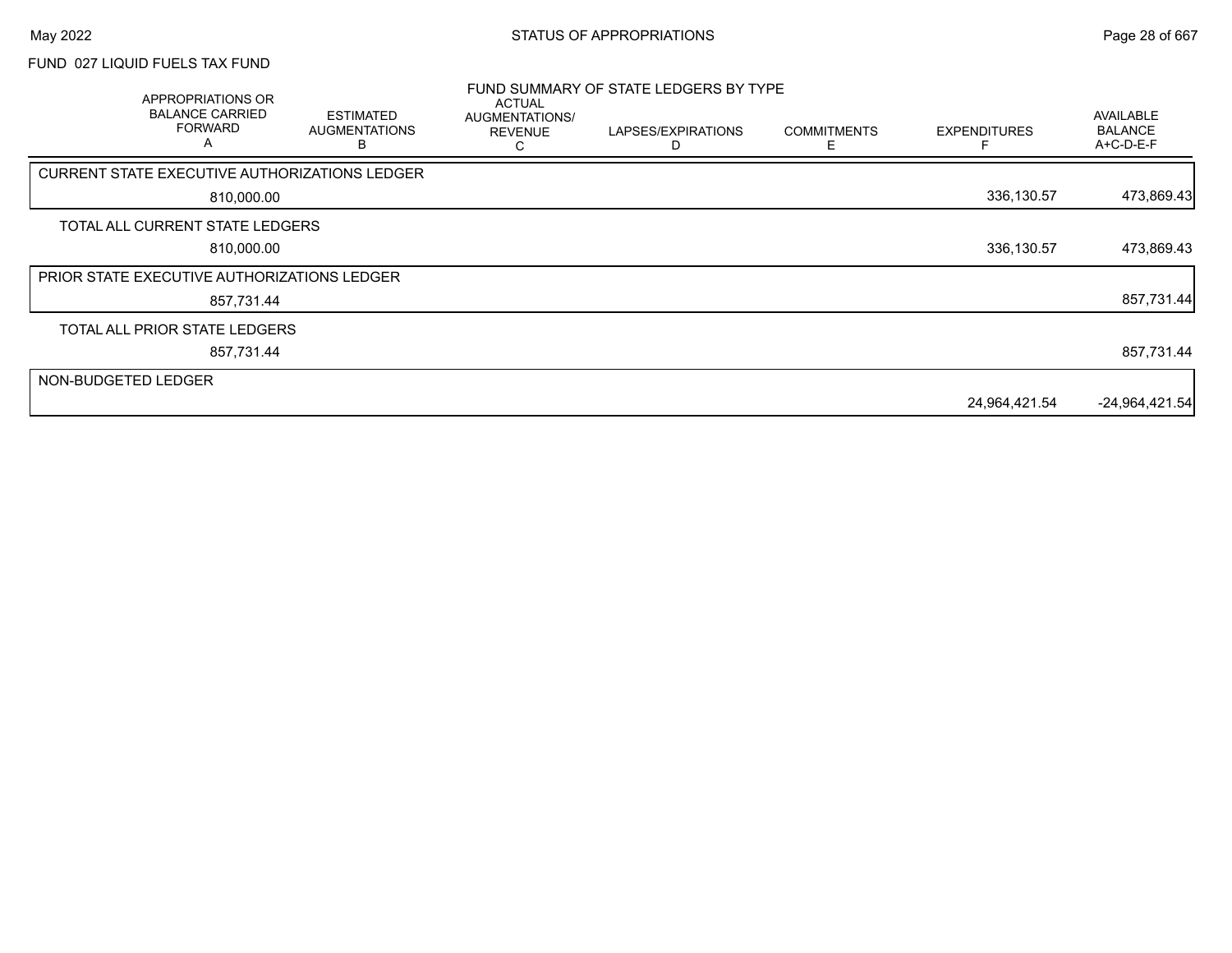### FUND 028 LIQUOR LICENSE FUND

|                     | APPROPRIATIONS OR<br><b>BALANCE CARRIED</b><br><b>FORWARD</b> | ESTIMATED<br><b>AUGMENTATIONS</b> | ACTUAL<br>AUGMENTATIONS/<br><b>REVENUE</b> | LAPSES/EXPIRATIONS | <b>COMMITMENTS</b> | <b>EXPENDITURES</b> | AVAILABLE<br><b>BALANCE</b><br>A+C-D-E-F |
|---------------------|---------------------------------------------------------------|-----------------------------------|--------------------------------------------|--------------------|--------------------|---------------------|------------------------------------------|
| NON-BUDGETED LEDGER |                                                               |                                   |                                            |                    |                    | 889.175.00          | $-889,175.00$                            |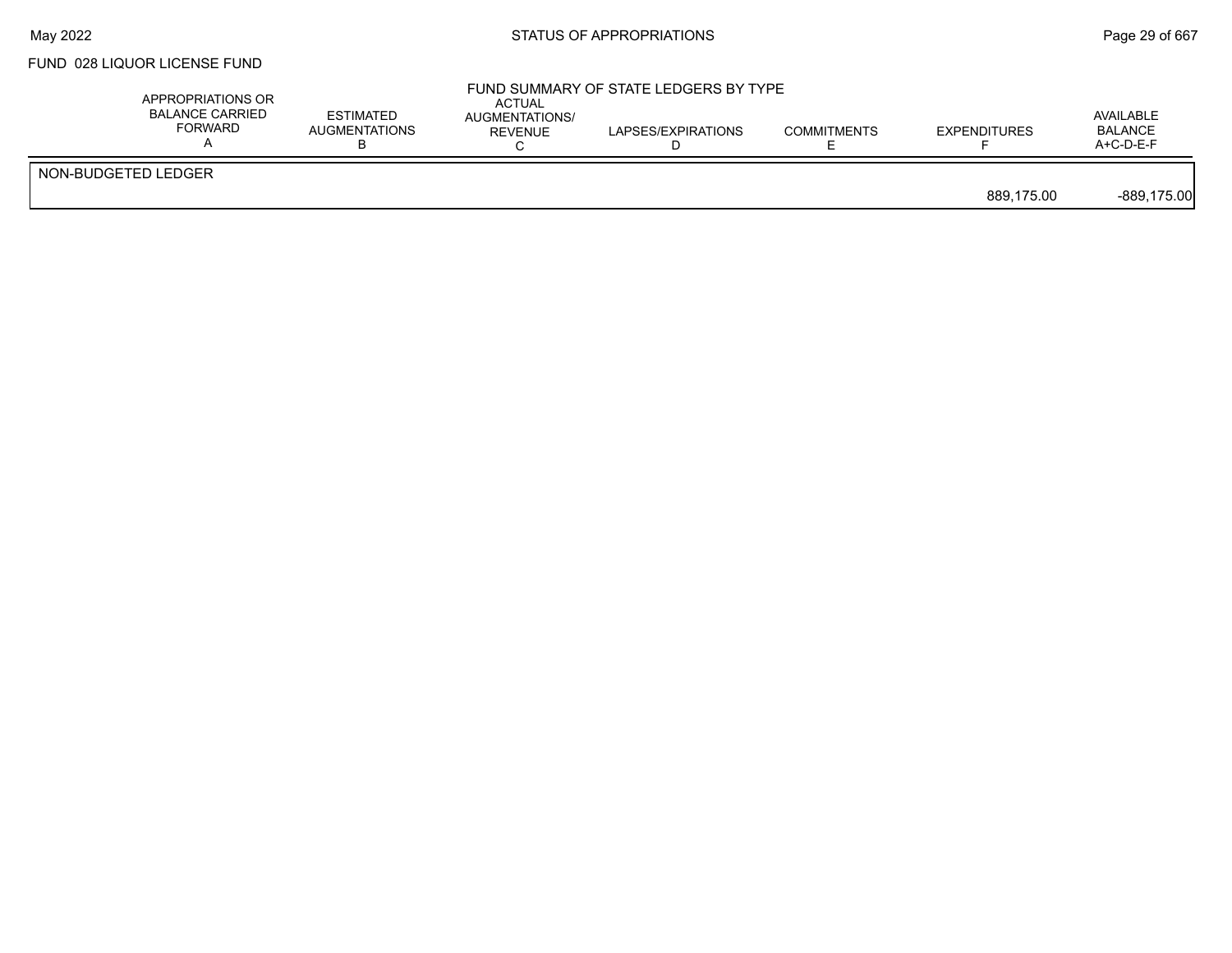### FUND 029 FIRE INSURANCE TAX FUND

|                     | APPROPRIATIONS OR<br><b>BALANCE CARRIED</b><br><b>FORWARD</b> | <b>ESTIMATED</b><br>AUGMENTATIONS | <b>ACTUAL</b><br>AUGMENTATIONS/<br><b>REVENUE</b> | FUND SUMMARY OF STATE LEDGERS BY TYPE<br>LAPSES/EXPIRATIONS | <b>COMMITMENTS</b> | <b>EXPENDITURES</b> | AVAILABLE<br><b>BALANCE</b><br>$A+C-D-E-F$ |
|---------------------|---------------------------------------------------------------|-----------------------------------|---------------------------------------------------|-------------------------------------------------------------|--------------------|---------------------|--------------------------------------------|
| NON-BUDGETED LEDGER |                                                               |                                   |                                                   |                                                             |                    | 68,269,562.63       | -68,269,562.63                             |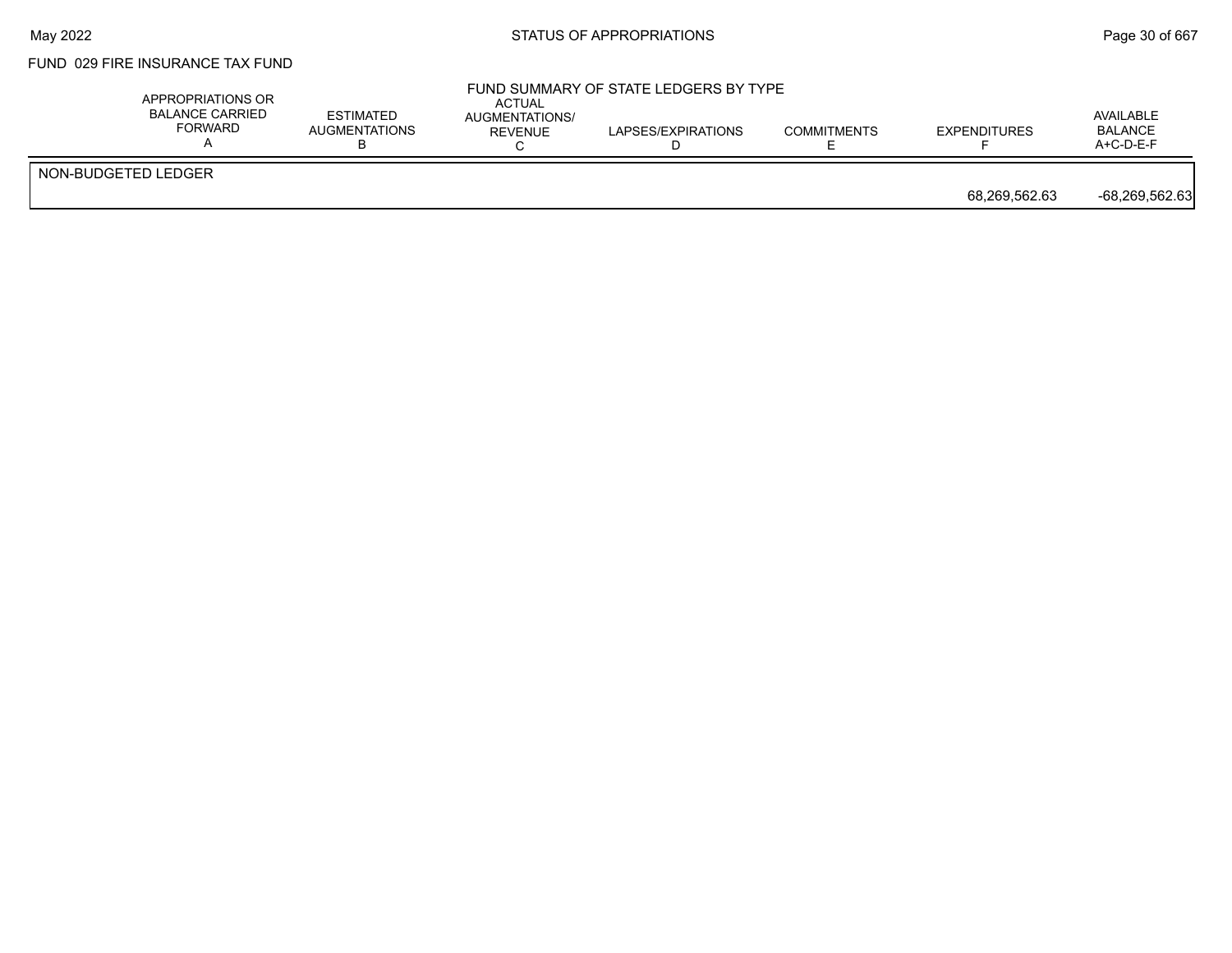### May 2022 **Example 2018** STATUS OF APPROPRIATIONS **Page 31** of 667

### FUND 030 FIRE & EMERGENCY MED SVCS LOAN FUND

|                           | APPROPRIATIONS OR<br><b>BALANCE CARRIED</b><br>FORWARD | <b>ESTIMATED</b><br>AUGMENTATIONS | ACTUAL<br>AUGMENTATIONS/<br>REVENUE | FUND SUMMARY OF STATE LEDGERS BY TYPE<br>LAPSES/EXPIRATIONS | <b>COMMITMENTS</b> | <b>EXPENDITURES</b> | AVAILABLE<br>BALANCE<br>$A+C-D-E-F$ |
|---------------------------|--------------------------------------------------------|-----------------------------------|-------------------------------------|-------------------------------------------------------------|--------------------|---------------------|-------------------------------------|
| NON-BUDGETED LEDGER       |                                                        |                                   |                                     |                                                             |                    |                     |                                     |
|                           |                                                        |                                   |                                     |                                                             | 3.564.036.00       | 8.220.075.00        | -11.784.111.00                      |
| RESTRICTED REVENUE LEDGER |                                                        |                                   |                                     |                                                             |                    |                     |                                     |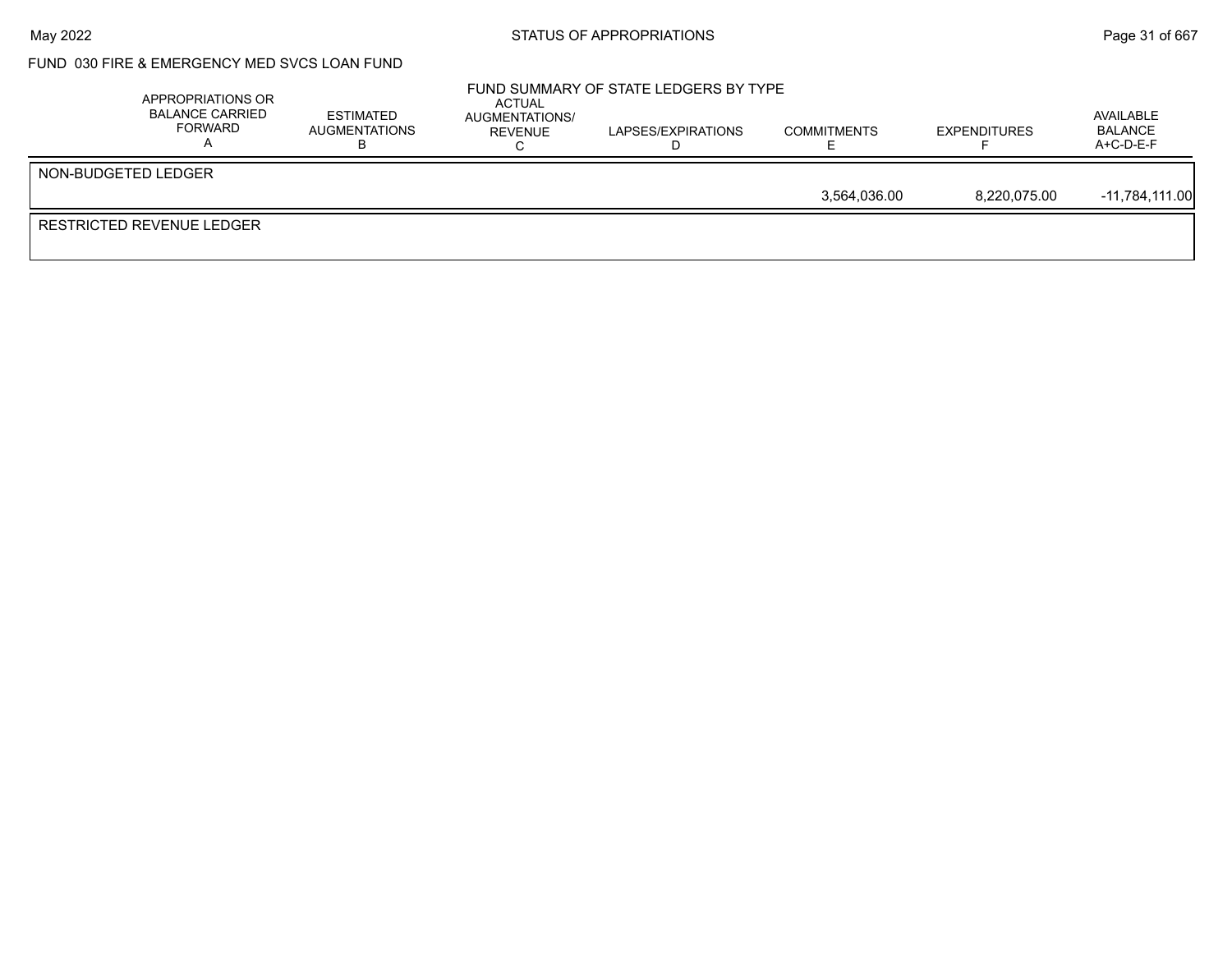## FUND 031 MANUFACTURING FUND

| APPROPRIATIONS OR<br><b>BALANCE CARRIED</b><br><b>FORWARD</b><br>$\mathsf{A}$ | ESTIMATED<br><b>AUGMENTATIONS</b><br>в | ACTUAL<br>AUGMENTATIONS/<br><b>REVENUE</b><br>C | FUND SUMMARY OF STATE LEDGERS BY TYPE<br>LAPSES/EXPIRATIONS | <b>COMMITMENTS</b> | <b>EXPENDITURES</b> | <b>AVAILABLE</b><br><b>BALANCE</b><br>$A+C-D-E-F$ |
|-------------------------------------------------------------------------------|----------------------------------------|-------------------------------------------------|-------------------------------------------------------------|--------------------|---------------------|---------------------------------------------------|
| CURRENT STATE EXECUTIVE AUTHORIZATIONS LEDGER                                 |                                        |                                                 |                                                             |                    |                     |                                                   |
| 97,111,000.00                                                                 |                                        |                                                 |                                                             | 11.719.348.21      | 80,605,587.57       | 4,786,064.22                                      |
| TOTAL ALL CURRENT STATE LEDGERS                                               |                                        |                                                 |                                                             |                    |                     |                                                   |
| 97.111.000.00                                                                 |                                        |                                                 |                                                             | 11,719,348.21      | 80,605,587.57       | 4,786,064.22                                      |
| <b>PRIOR STATE EXECUTIVE AUTHORIZATIONS LEDGER</b>                            |                                        |                                                 |                                                             |                    |                     |                                                   |
| 14,650,175.92                                                                 |                                        |                                                 |                                                             | 492,580.91         | 6,838,696.38        | 7,318,898.63                                      |
| TOTAL ALL PRIOR STATE LEDGERS                                                 |                                        |                                                 |                                                             |                    |                     |                                                   |
| 14,650,175.92                                                                 |                                        |                                                 |                                                             | 492,580.91         | 6,838,696.38        | 7,318,898.63                                      |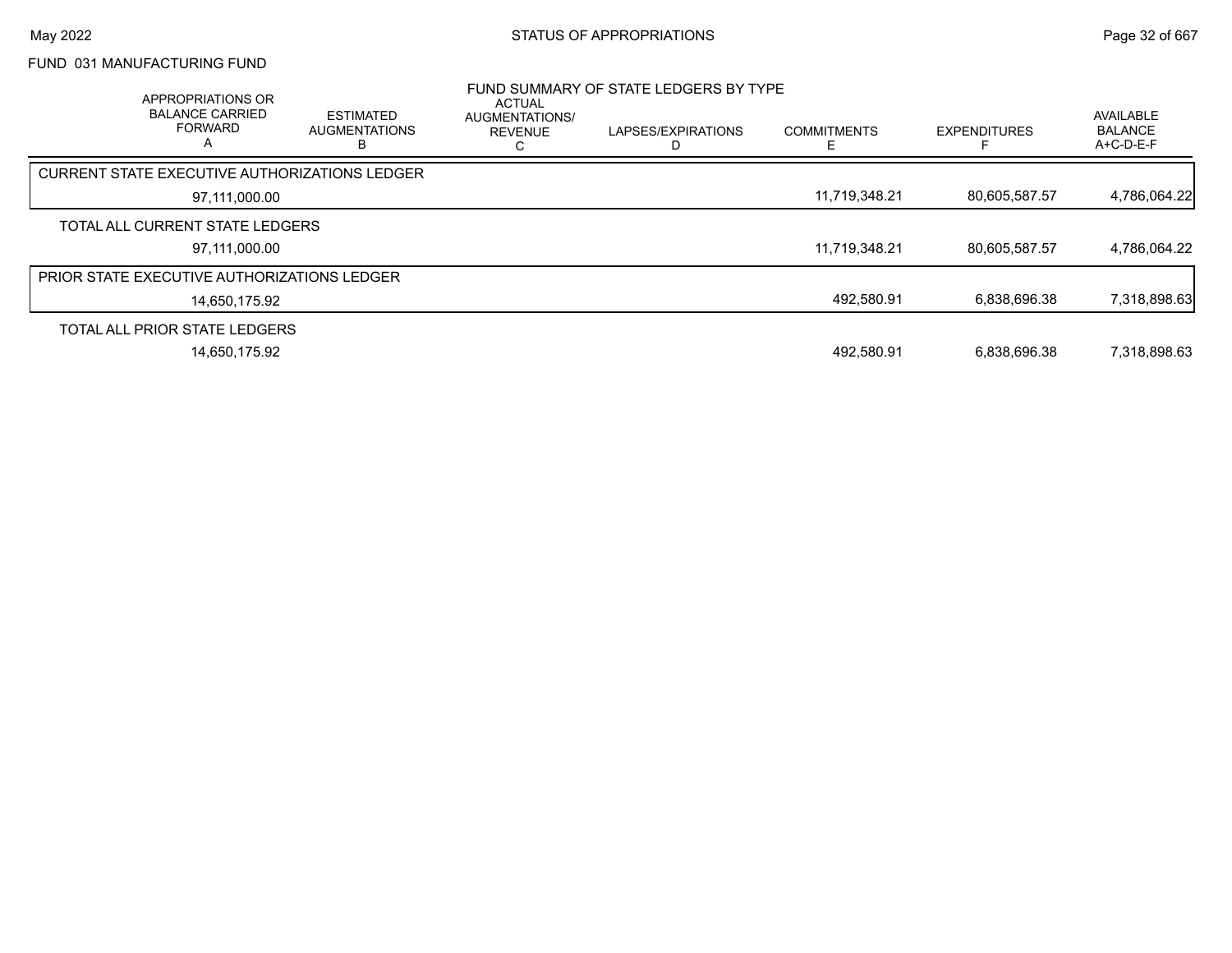### FUND 032 PURCHASING FUND

| APPROPRIATIONS OR<br>BALANCE CARRIED<br>FORWARD | ESTIMATED<br><b>AUGMENTATIONS</b> | ACTUAL<br>AUGMENTATIONS/<br>REVENUE | FUND SUMMARY OF STATE LEDGERS BY TYPE<br>LAPSES/EXPIRATIONS | <b>COMMITMENTS</b> | <b>EXPENDITURES</b> | AVAILABLE<br><b>BALANCE</b><br>$A+C-D-E-F$ |
|-------------------------------------------------|-----------------------------------|-------------------------------------|-------------------------------------------------------------|--------------------|---------------------|--------------------------------------------|
| NON-BUDGETED LEDGER                             |                                   |                                     |                                                             |                    |                     |                                            |
|                                                 |                                   | 35,812,999.19                       |                                                             | 397,629,065.82     | 34,170,791.92       | -431,799,857.74                            |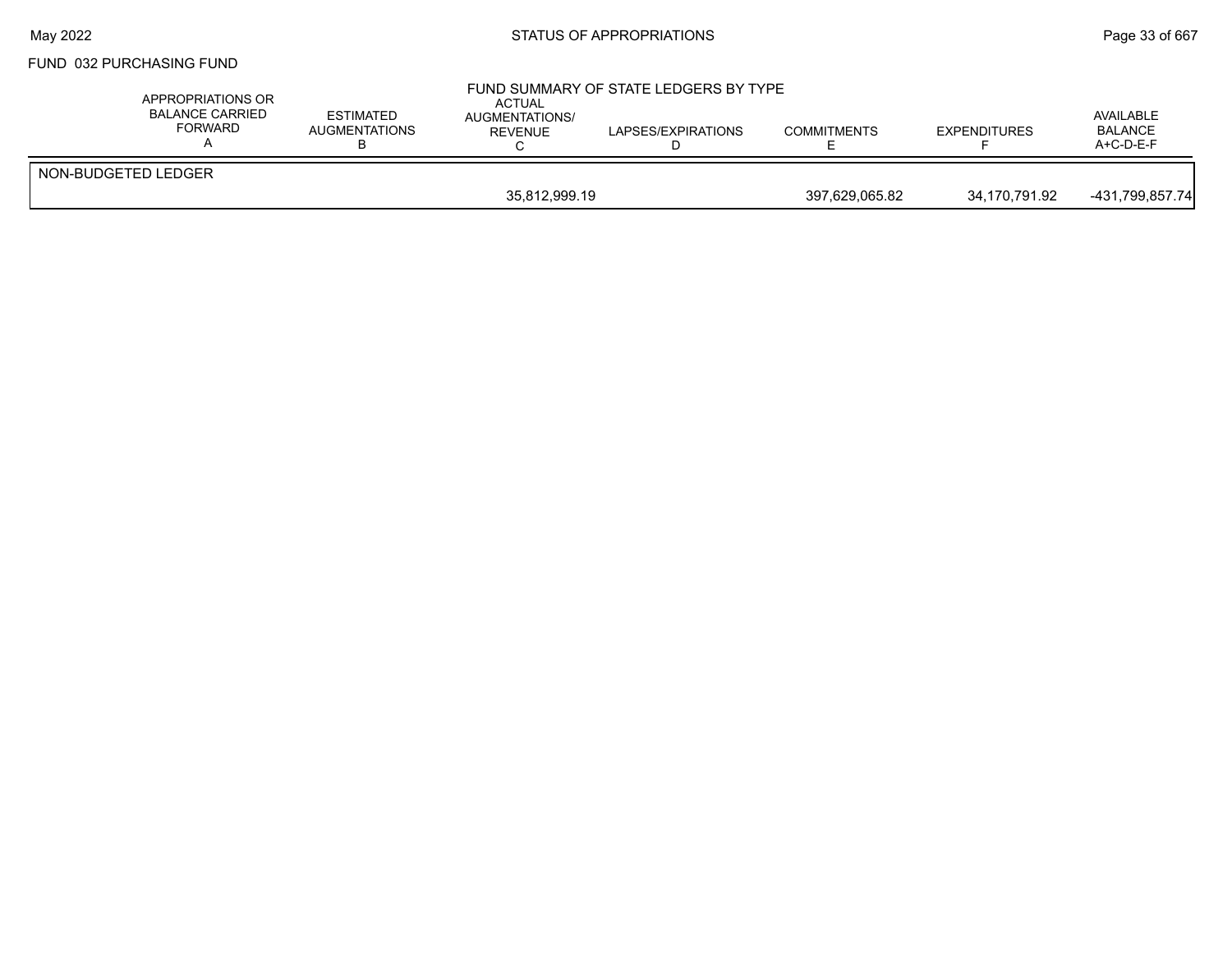# FUND 033 EMPLOYMENT FUND FOR THE BLIND

|                     | APPROPRIATIONS OR<br><b>BALANCE CARRIED</b><br>FORWARD | <b>ESTIMATED</b><br><b>AUGMENTATIONS</b> | ACTUAL<br>AUGMENTATIONS/<br>REVENUE | FUND SUMMARY OF STATE LEDGERS BY TYPE<br>LAPSES/EXPIRATIONS | <b>COMMITMENTS</b> | <b>EXPENDITURES</b> | AVAILABLE<br><b>BALANCE</b><br>$A+C-D-E-F$ |
|---------------------|--------------------------------------------------------|------------------------------------------|-------------------------------------|-------------------------------------------------------------|--------------------|---------------------|--------------------------------------------|
|                     | <b>RESTRICTED RECEIPTS LEDGER</b>                      |                                          |                                     |                                                             |                    |                     |                                            |
|                     | 44.878.27                                              |                                          | 140.040.96                          |                                                             |                    | 133.236.57          | 51,682.66                                  |
| NON-BUDGETED LEDGER |                                                        |                                          |                                     |                                                             |                    |                     |                                            |
|                     |                                                        |                                          | 74.099.20                           |                                                             | 208,702.43         | 190.837.00          | $-399.539.43$                              |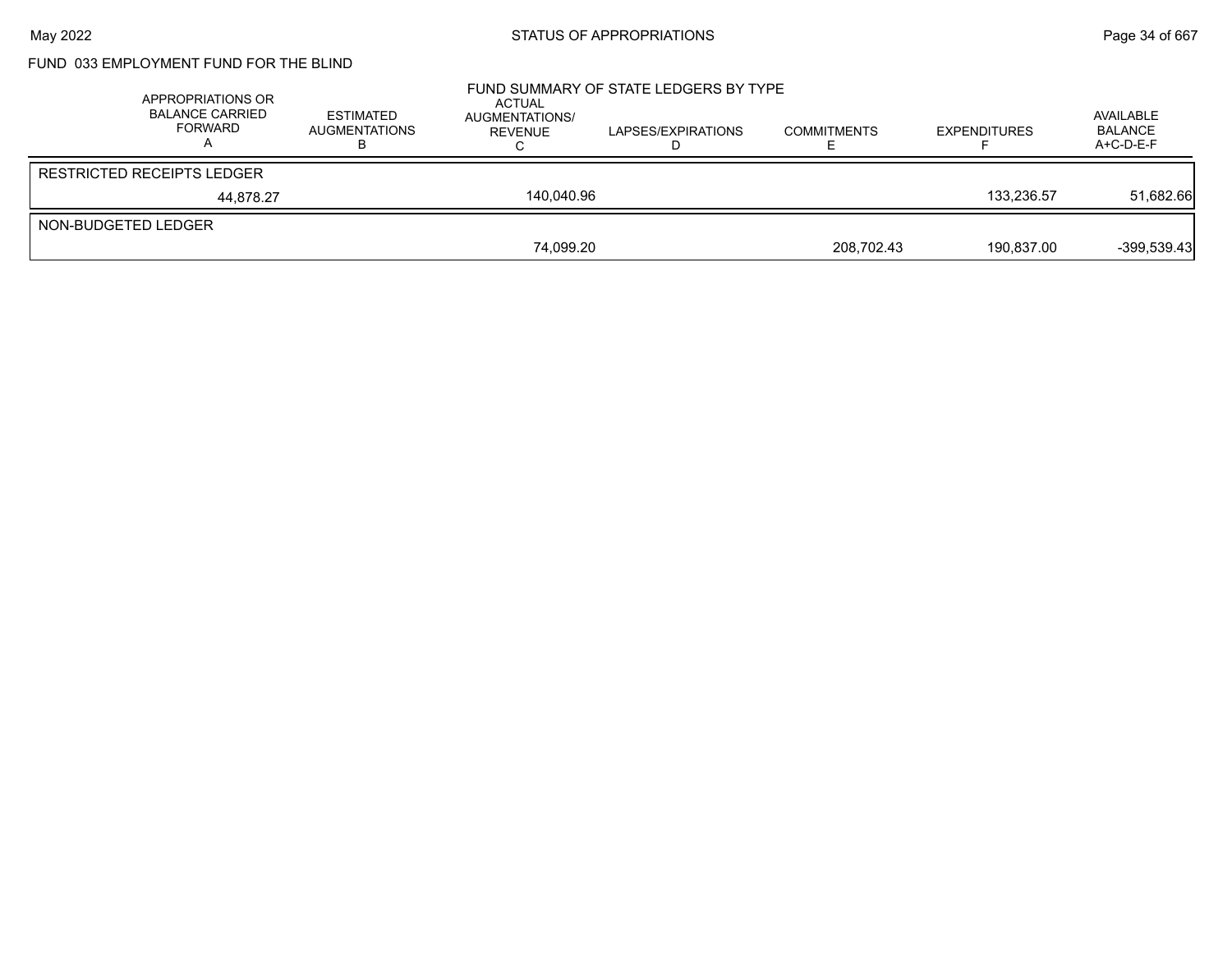# FUND 036 DISASTER RELIEF FUND

| APPROPRIATIONS OR<br><b>BALANCE CARRIED</b><br><b>FORWARD</b> | ESTIMATED<br>AUGMENTATIONS | ACTUAL<br>AUGMENTATIONS/<br><b>REVENUE</b> | FUND SUMMARY OF STATE LEDGERS BY TYPE<br>LAPSES/EXPIRATIONS | <b>COMMITMENTS</b> | <b>EXPENDITURES</b> | AVAILABLE<br>BALANCE<br>$A+C-D-E-F$ |
|---------------------------------------------------------------|----------------------------|--------------------------------------------|-------------------------------------------------------------|--------------------|---------------------|-------------------------------------|
| <b>PRIOR STATE CONTINUING LEDGER</b>                          |                            |                                            |                                                             |                    |                     |                                     |
| 77.446.000.00                                                 |                            |                                            |                                                             |                    |                     | 77,446,000.00                       |
| TOTAL ALL PRIOR STATE LEDGERS                                 |                            |                                            |                                                             |                    |                     |                                     |
| 77.446.000.00                                                 |                            |                                            |                                                             |                    |                     | 77,446,000.00                       |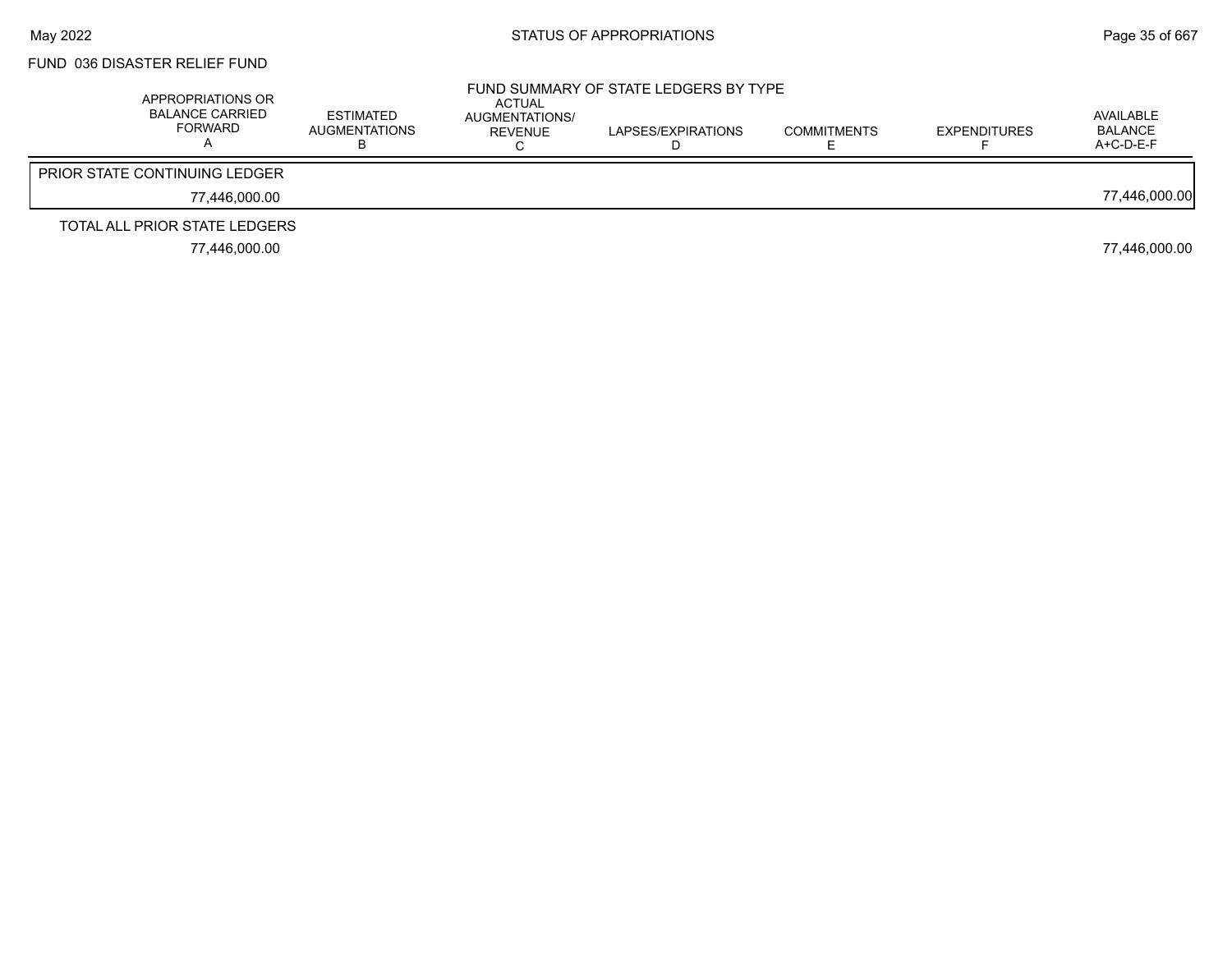#### FUND 037 PENNVEST DRINKING WATER REVOLVING

| APPROPRIATIONS OR<br><b>BALANCE CARRIED</b><br><b>FORWARD</b><br>A | <b>ESTIMATED</b><br><b>AUGMENTATIONS</b> | <b>ACTUAL</b><br>AUGMENTATIONS/<br><b>REVENUE</b> | FUND SUMMARY OF STATE LEDGERS BY TYPE<br>LAPSES/EXPIRATIONS | <b>COMMITMENTS</b><br>F | <b>EXPENDITURES</b> | AVAILABLE<br><b>BALANCE</b><br>A+C-D-E-F |
|--------------------------------------------------------------------|------------------------------------------|---------------------------------------------------|-------------------------------------------------------------|-------------------------|---------------------|------------------------------------------|
| CURRENT STATE EXECUTIVE AUTHORIZATIONS LEDGER                      |                                          |                                                   |                                                             |                         |                     |                                          |
| 220,000,000.00                                                     |                                          |                                                   |                                                             | 166,811,046.12          | 28,226,602.77       | 24,962,351.11                            |
| TOTAL ALL CURRENT STATE LEDGERS                                    |                                          |                                                   |                                                             |                         |                     |                                          |
| 220,000,000.00                                                     |                                          |                                                   |                                                             | 166,811,046.12          | 28,226,602.77       | 24,962,351.11                            |
| PRIOR STATE EXECUTIVE AUTHORIZATIONS LEDGER                        |                                          |                                                   |                                                             |                         |                     |                                          |
| 210,767,896.94                                                     |                                          |                                                   |                                                             |                         | 5,531,662.99        | 205,236,233.95                           |
| TOTAL ALL PRIOR STATE LEDGERS                                      |                                          |                                                   |                                                             |                         |                     |                                          |
| 210,767,896.94                                                     |                                          |                                                   |                                                             |                         | 5,531,662.99        | 205,236,233.95                           |
| <b>RESTRICTED REVENUE LEDGER</b>                                   |                                          |                                                   |                                                             |                         |                     |                                          |
|                                                                    |                                          |                                                   |                                                             |                         |                     |                                          |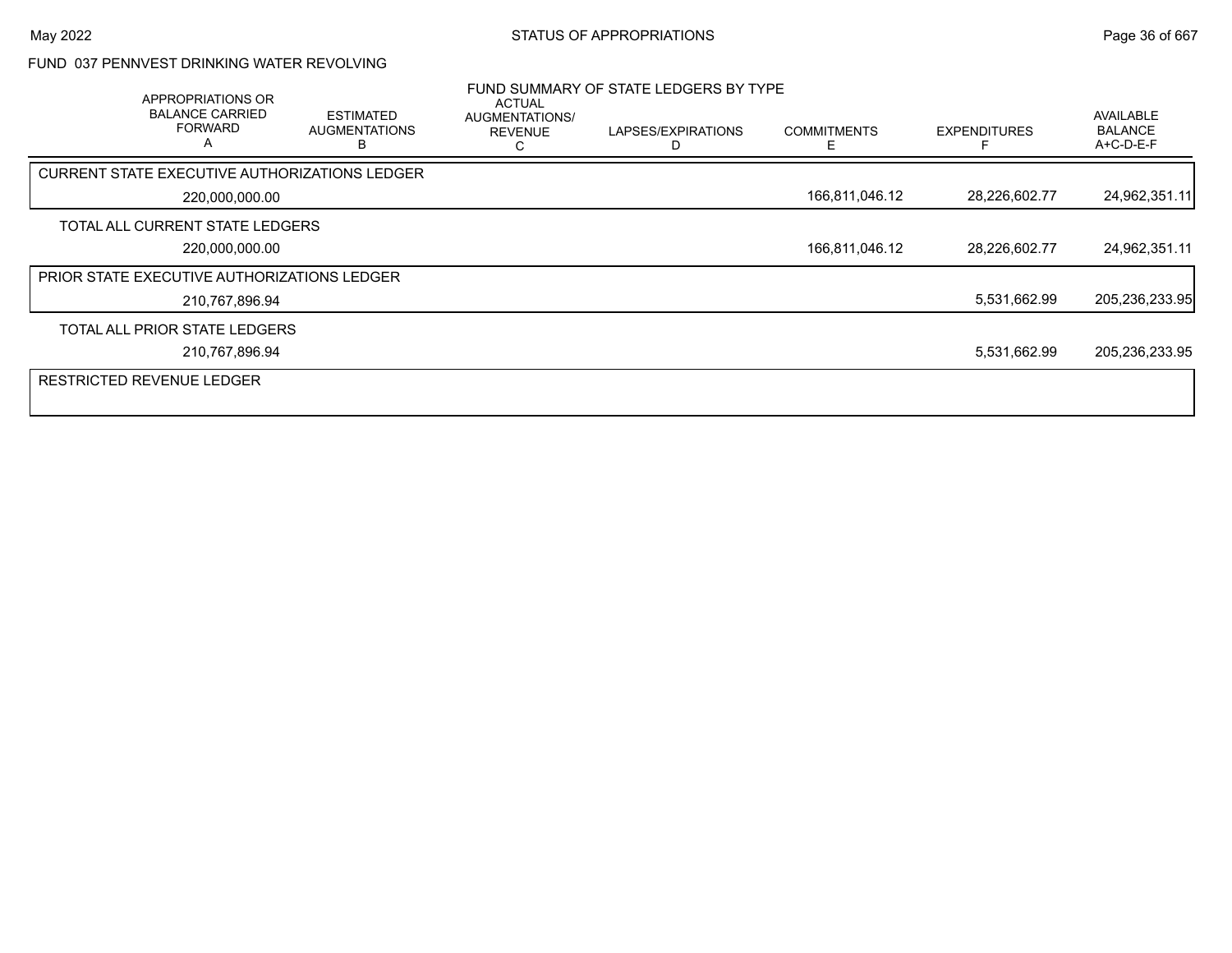# FUND 038 CAPITAL FACILITIES FUND

| <b>APPROPRIATIONS OR</b><br><b>BALANCE CARRIED</b><br><b>FORWARD</b> | <b>ESTIMATED</b><br><b>AUGMENTATIONS</b><br>B | <b>ACTUAL</b><br>AUGMENTATIONS/<br><b>REVENUE</b><br>С | FUND SUMMARY OF STATE LEDGERS BY TYPE<br>LAPSES/EXPIRATIONS<br>D | <b>COMMITMENTS</b><br>Е | <b>EXPENDITURES</b><br>F | <b>AVAILABLE</b><br><b>BALANCE</b><br>A+C-D-E-F |
|----------------------------------------------------------------------|-----------------------------------------------|--------------------------------------------------------|------------------------------------------------------------------|-------------------------|--------------------------|-------------------------------------------------|
| CURRENT STATE EXECUTIVE AUTHORIZATIONS LEDGER                        |                                               |                                                        |                                                                  |                         |                          |                                                 |
| 31,970,000.00                                                        |                                               |                                                        |                                                                  | 7,571,867.82            | 17,668,593.99            | 6,729,538.19                                    |
| TOTAL ALL CURRENT STATE LEDGERS                                      |                                               |                                                        |                                                                  |                         |                          |                                                 |
| 31,970,000.00                                                        |                                               |                                                        |                                                                  | 7,571,867.82            | 17,668,593.99            | 6,729,538.19                                    |
| PRIOR STATE EXECUTIVE AUTHORIZATIONS LEDGER                          |                                               |                                                        |                                                                  |                         |                          |                                                 |
| 38,765,760.78                                                        |                                               |                                                        |                                                                  | 15,547,273.35           | 3,338,571.63             | 19,879,915.80                                   |
| PRIOR STATE CONTINUING LEDGER                                        |                                               |                                                        |                                                                  |                         |                          |                                                 |
| 147,920,170,363.08                                                   | 34,726,469.39                                 | 38,295,035.68                                          |                                                                  | 2,038,966,163.15        | 671,823,905.72           | 145,247,675,329.89                              |
| TOTAL ALL PRIOR STATE LEDGERS                                        |                                               |                                                        |                                                                  |                         |                          |                                                 |
| 147,958,936,123.86                                                   | 34,726,469.39                                 | 38,295,035.68                                          |                                                                  | 2,054,513,436.50        |                          | 675, 162, 477.35 145, 267, 555, 245.69          |
| NON-BUDGETED LEDGER                                                  |                                               |                                                        |                                                                  |                         |                          |                                                 |
|                                                                      |                                               | 249.27                                                 |                                                                  |                         | 170,734.93               | $-170,734.93$                                   |
| <b>RESTRICTED REVENUE LEDGER</b>                                     |                                               |                                                        |                                                                  |                         |                          |                                                 |
| 4,882,343.36                                                         |                                               |                                                        |                                                                  | 1,977,368.25            |                          | 2,904,975.11                                    |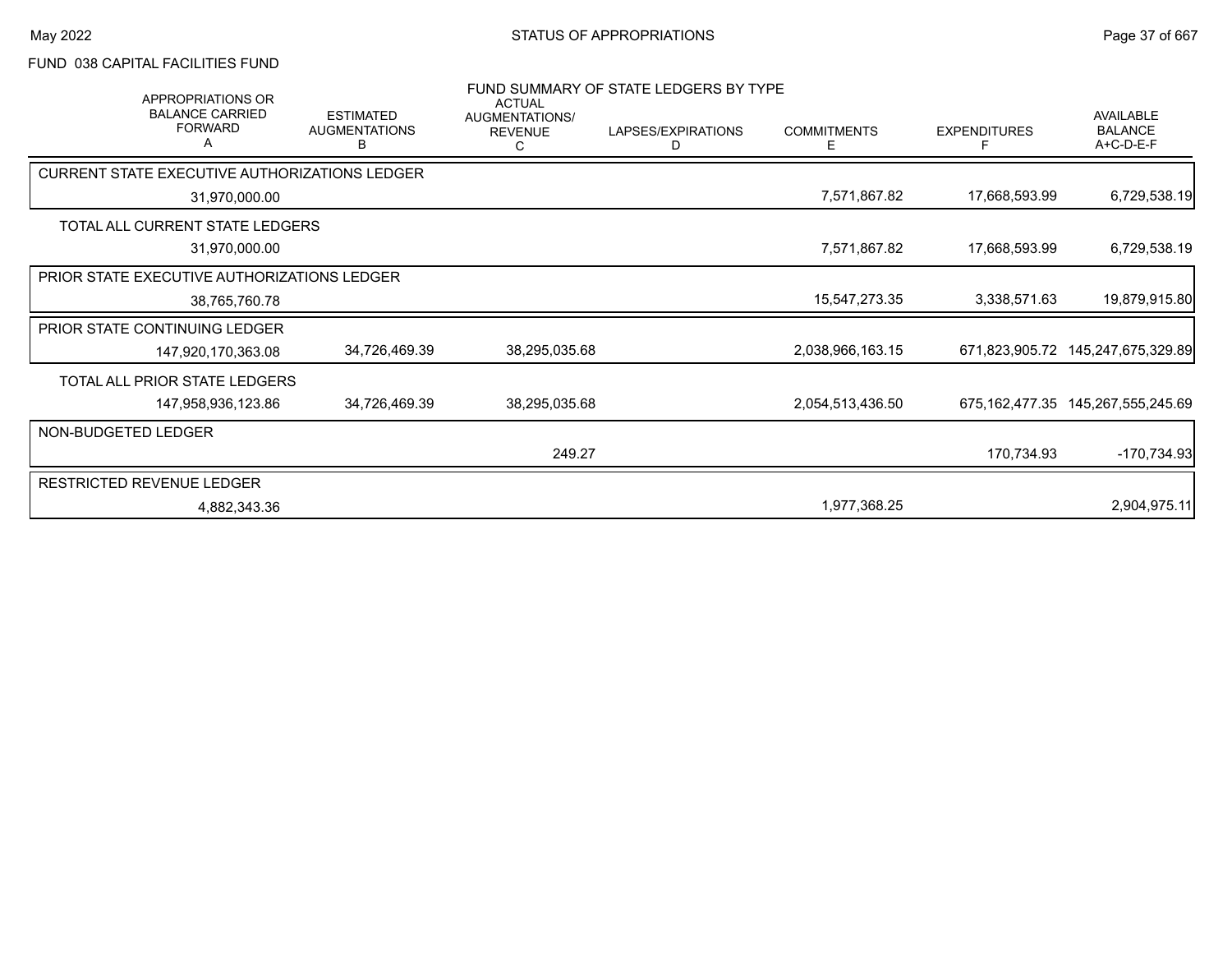# FUND 039 LAND AND WATER DEVELOPMENT FUND

| APPROPRIATIONS OR<br><b>BALANCE CARRIED</b><br><b>FORWARD</b> | ESTIMATED<br>AUGMENTATIONS | <b>ACTUAL</b><br>AUGMENTATIONS/<br>REVENUE | FUND SUMMARY OF STATE LEDGERS BY TYPE<br>LAPSES/EXPIRATIONS | COMMITMENTS | <b>EXPENDITURES</b> | AVAILABLE<br>BALANCE<br>A+C-D-E-F |
|---------------------------------------------------------------|----------------------------|--------------------------------------------|-------------------------------------------------------------|-------------|---------------------|-----------------------------------|
| <b>PRIOR STATE CONTINUING LEDGER</b>                          |                            |                                            |                                                             |             |                     |                                   |
| 19.069.37                                                     |                            |                                            |                                                             |             |                     | 19.069.37                         |
| TOTAL ALL PRIOR STATE LEDGERS                                 |                            |                                            |                                                             |             |                     |                                   |
| 19,069.37                                                     |                            |                                            |                                                             |             |                     | 19.069.37                         |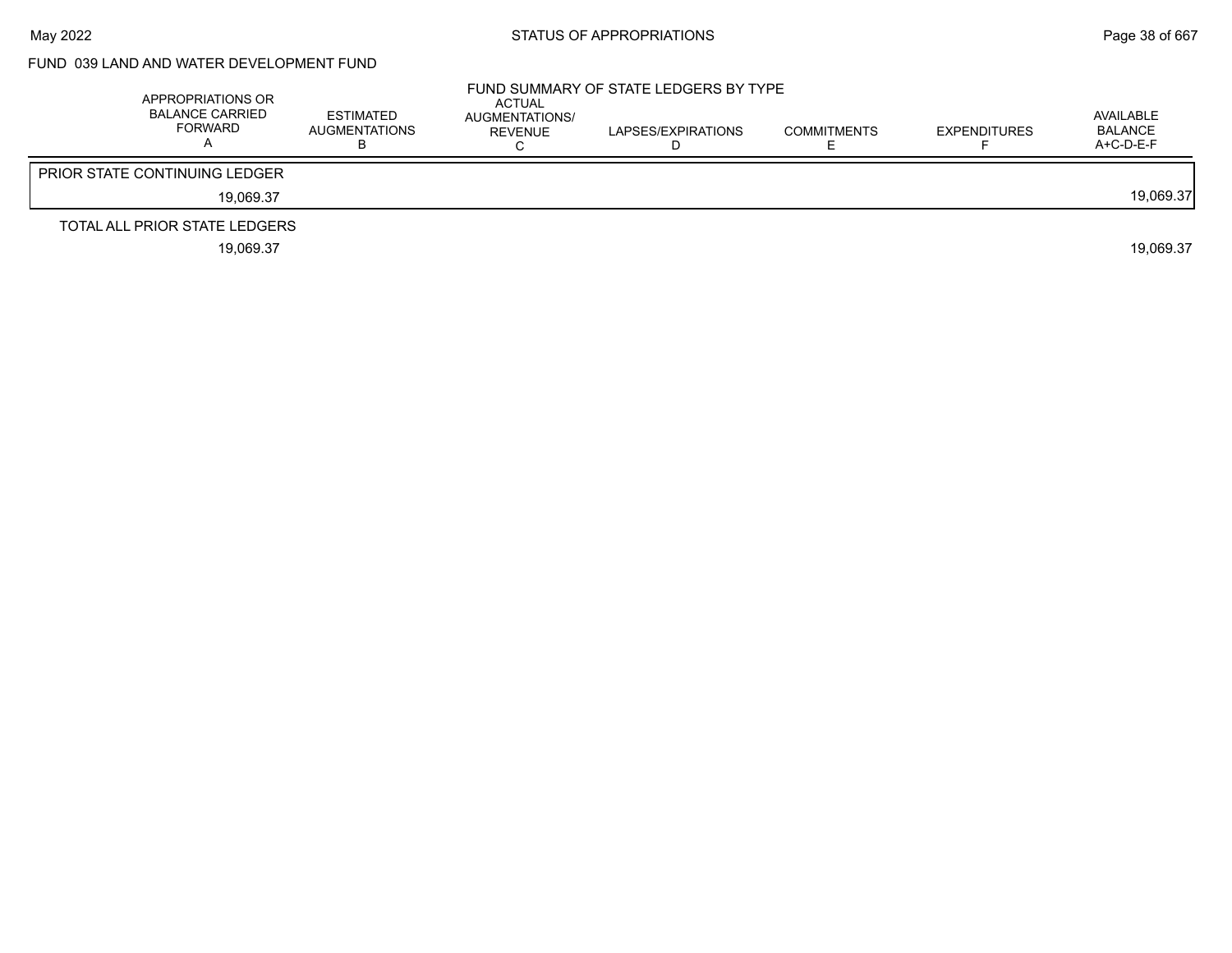# FUND 040 WATER FACILITIES LOAN FUND(NO CASH)

| APPROPRIATIONS OR<br><b>BALANCE CARRIED</b><br><b>FORWARD</b> | <b>ESTIMATED</b><br><b>AUGMENTATIONS</b> | ACTUAL<br>AUGMENTATIONS/<br>REVENUE | FUND SUMMARY OF STATE LEDGERS BY TYPE<br>LAPSES/EXPIRATIONS | <b>COMMITMENTS</b> | <b>EXPENDITURES</b> | AVAILABLE<br><b>BALANCE</b><br>$A+C-D-E-F$ |
|---------------------------------------------------------------|------------------------------------------|-------------------------------------|-------------------------------------------------------------|--------------------|---------------------|--------------------------------------------|
| <b>PRIOR STATE CONTINUING LEDGER</b>                          |                                          |                                     |                                                             |                    |                     |                                            |
| 12.620.196.06                                                 |                                          |                                     |                                                             |                    |                     | 12,620,196.06                              |
| TOTAL ALL PRIOR STATE LEDGERS                                 |                                          |                                     |                                                             |                    |                     |                                            |
| 12.620.196.06                                                 |                                          |                                     |                                                             |                    |                     | 12.620.196.06                              |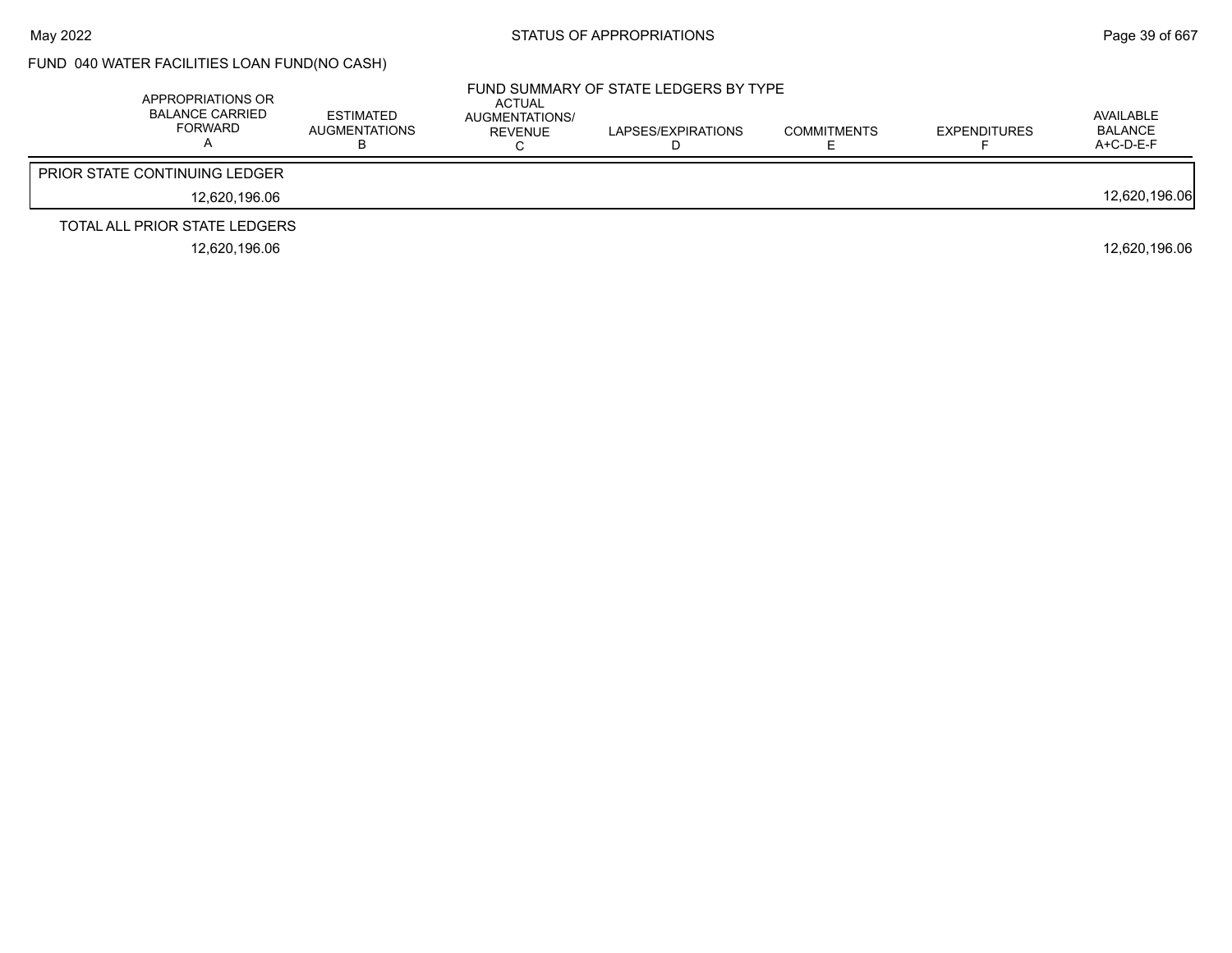## FUND 043 DEFERRED COMPENSATION FUND

| APPROPRIATIONS OR<br><b>BALANCE CARRIED</b><br>FORWARD | <b>ESTIMATED</b><br><b>AUGMENTATIONS</b> | ACTUAL<br>AUGMENTATIONS/<br>REVENUE | FUND SUMMARY OF STATE LEDGERS BY TYPE<br>LAPSES/EXPIRATIONS | <b>COMMITMENTS</b> | <b>EXPENDITURES</b> | AVAILABLE<br><b>BALANCE</b><br>$A+C-D-E-F$ |
|--------------------------------------------------------|------------------------------------------|-------------------------------------|-------------------------------------------------------------|--------------------|---------------------|--------------------------------------------|
| <b>RESTRICTED RECEIPTS LEDGER</b>                      |                                          |                                     |                                                             |                    |                     |                                            |
| 1,368,399,687.87                                       |                                          | 385.286.411.18                      |                                                             |                    | 164.112.035.06      | 1,589,574,063.99                           |
| NON-BUDGETED LEDGER                                    |                                          |                                     |                                                             |                    |                     |                                            |
|                                                        |                                          |                                     |                                                             | 10.754.258.16      | 298,336,945.31      | -309,091,203.47                            |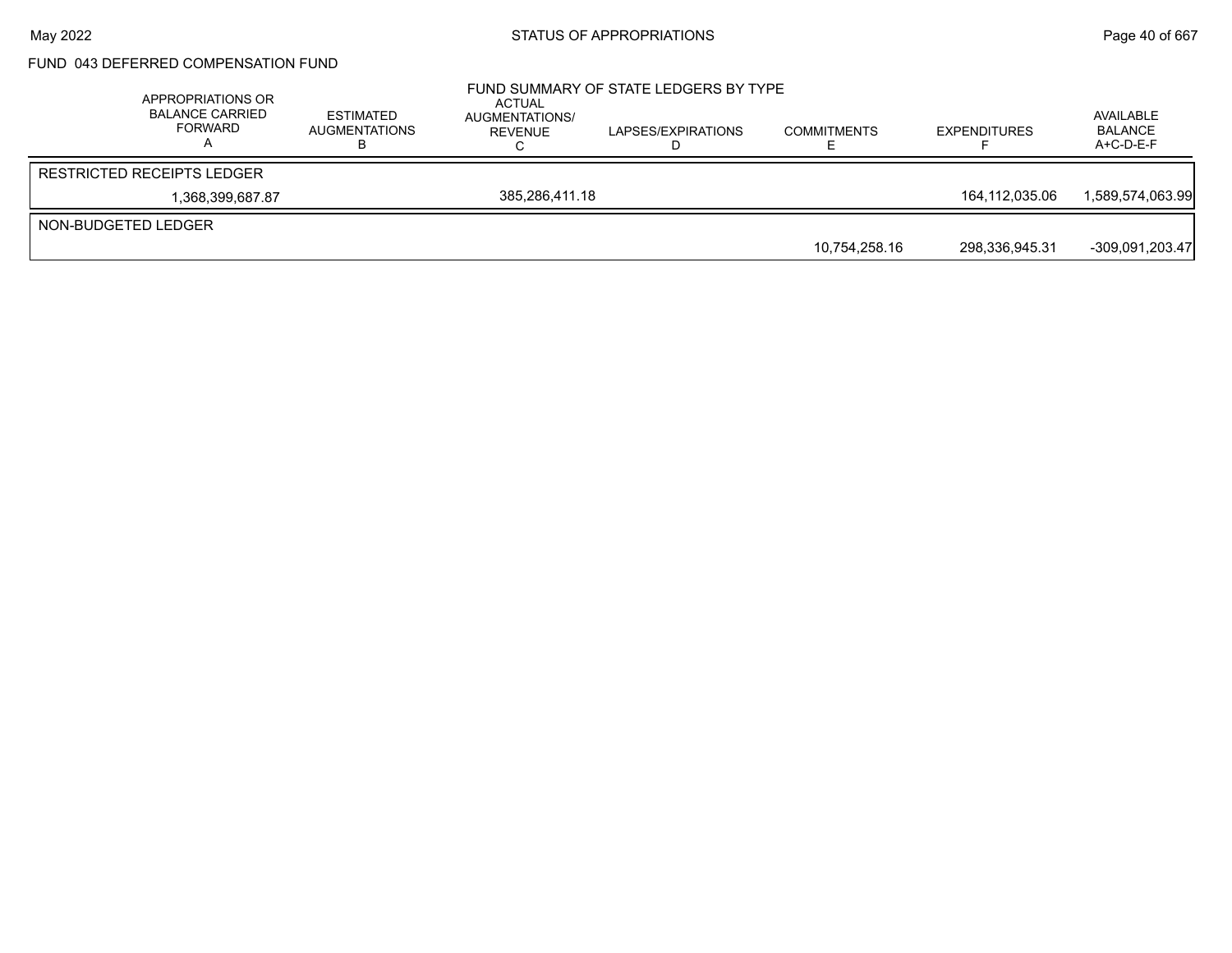## May 2022 **Example 2018** STATUS OF APPROPRIATIONS **Page 41** of 667

# FUND 052 UNIFIED JUDICIAL SYSTEM TRANSFERRED

|                     | APPROPRIATIONS OR<br><b>BALANCE CARRIED</b><br><b>FORWARD</b> | <b>ESTIMATED</b><br><b>AUGMENTATIONS</b> | <b>ACTUAL</b><br>AUGMENTATIONS/<br>REVENUE | FUND SUMMARY OF STATE LEDGERS BY TYPE<br>LAPSES/EXPIRATIONS | <b>COMMITMENTS</b> | <b>EXPENDITURES</b> | AVAILABLE<br><b>BALANCE</b><br>$A+C-D-E-F$ |
|---------------------|---------------------------------------------------------------|------------------------------------------|--------------------------------------------|-------------------------------------------------------------|--------------------|---------------------|--------------------------------------------|
| NON-BUDGETED LEDGER |                                                               |                                          |                                            |                                                             |                    | 375.143.11          | $-375.143.11$                              |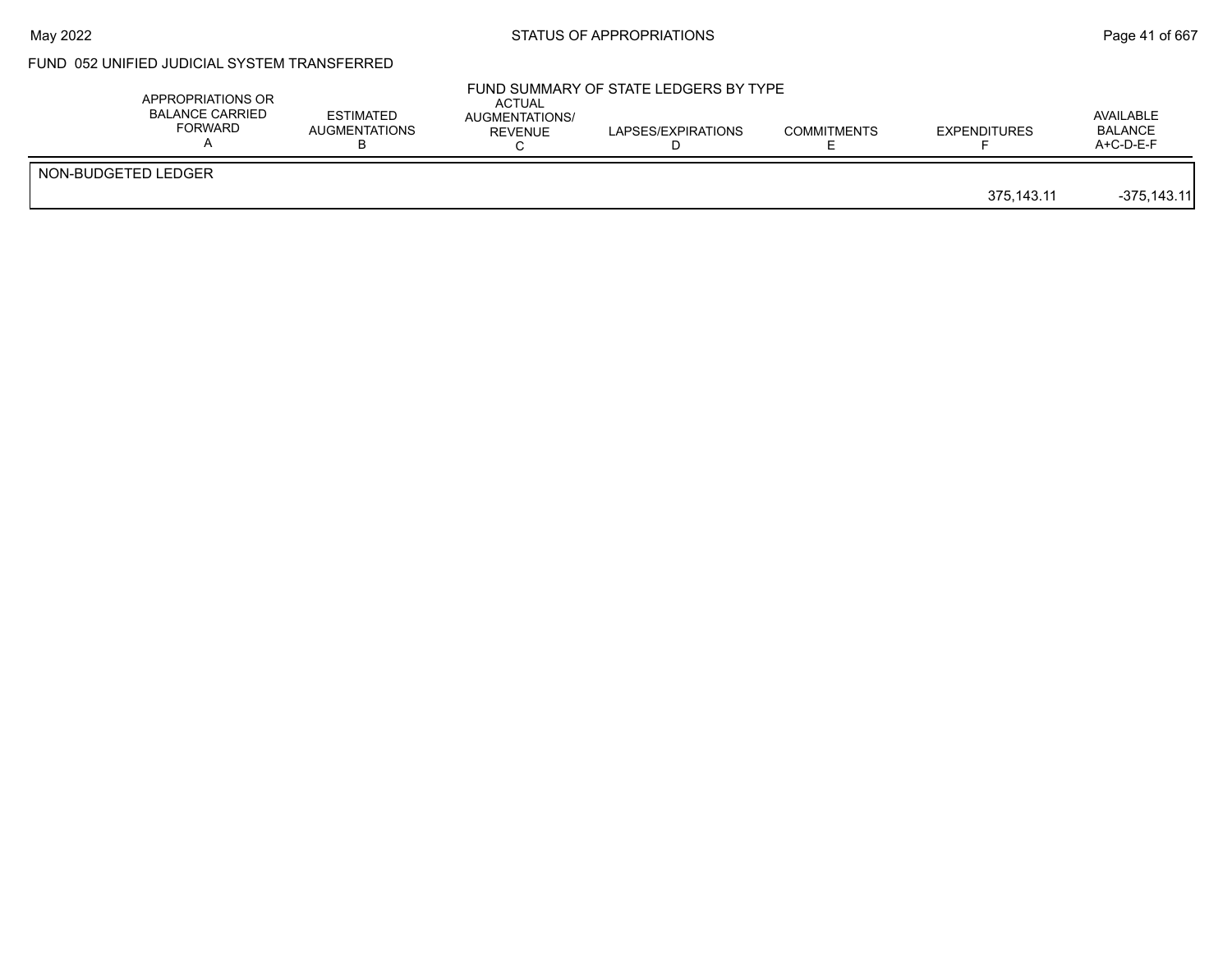#### FUND 054 AGRICULTURALCOLLEGE LAND SCRIP FUND

| APPROPRIATIONS OR<br><b>BALANCE CARRIED</b><br><b>FORWARD</b><br>А | <b>ESTIMATED</b><br><b>AUGMENTATIONS</b> | <b>ACTUAL</b><br>AUGMENTATIONS/<br><b>REVENUE</b> | FUND SUMMARY OF STATE LEDGERS BY TYPE<br>LAPSES/EXPIRATIONS | <b>COMMITMENTS</b> | <b>EXPENDITURES</b> | AVAILABLE<br><b>BALANCE</b><br>A+C-D-E-F |
|--------------------------------------------------------------------|------------------------------------------|---------------------------------------------------|-------------------------------------------------------------|--------------------|---------------------|------------------------------------------|
| <b>CURRENT STATE RESTRICTED APPROPRIATIONS LEDGER</b>              |                                          |                                                   |                                                             |                    |                     |                                          |
|                                                                    | 54,960,000.00                            | 54,960,000.00                                     |                                                             |                    | 54,960,000.00       |                                          |
| TOTAL ALL CURRENT STATE LEDGERS                                    |                                          |                                                   |                                                             |                    |                     |                                          |
|                                                                    | 54,960,000.00                            | 54,960,000.00                                     |                                                             |                    | 54,960,000.00       |                                          |
| PRIOR STATE RESTRICTED APPROPRIATIONS LEDGER                       |                                          |                                                   |                                                             |                    |                     |                                          |
|                                                                    |                                          |                                                   |                                                             |                    |                     |                                          |
| TOTAL ALL PRIOR STATE LEDGERS                                      |                                          |                                                   |                                                             |                    |                     |                                          |
|                                                                    |                                          |                                                   |                                                             |                    |                     |                                          |
| <b>RESTRICTED REVENUE LEDGER</b>                                   |                                          |                                                   |                                                             |                    |                     |                                          |
|                                                                    |                                          | 54,960,000.00                                     |                                                             |                    | 54,960,000.00       |                                          |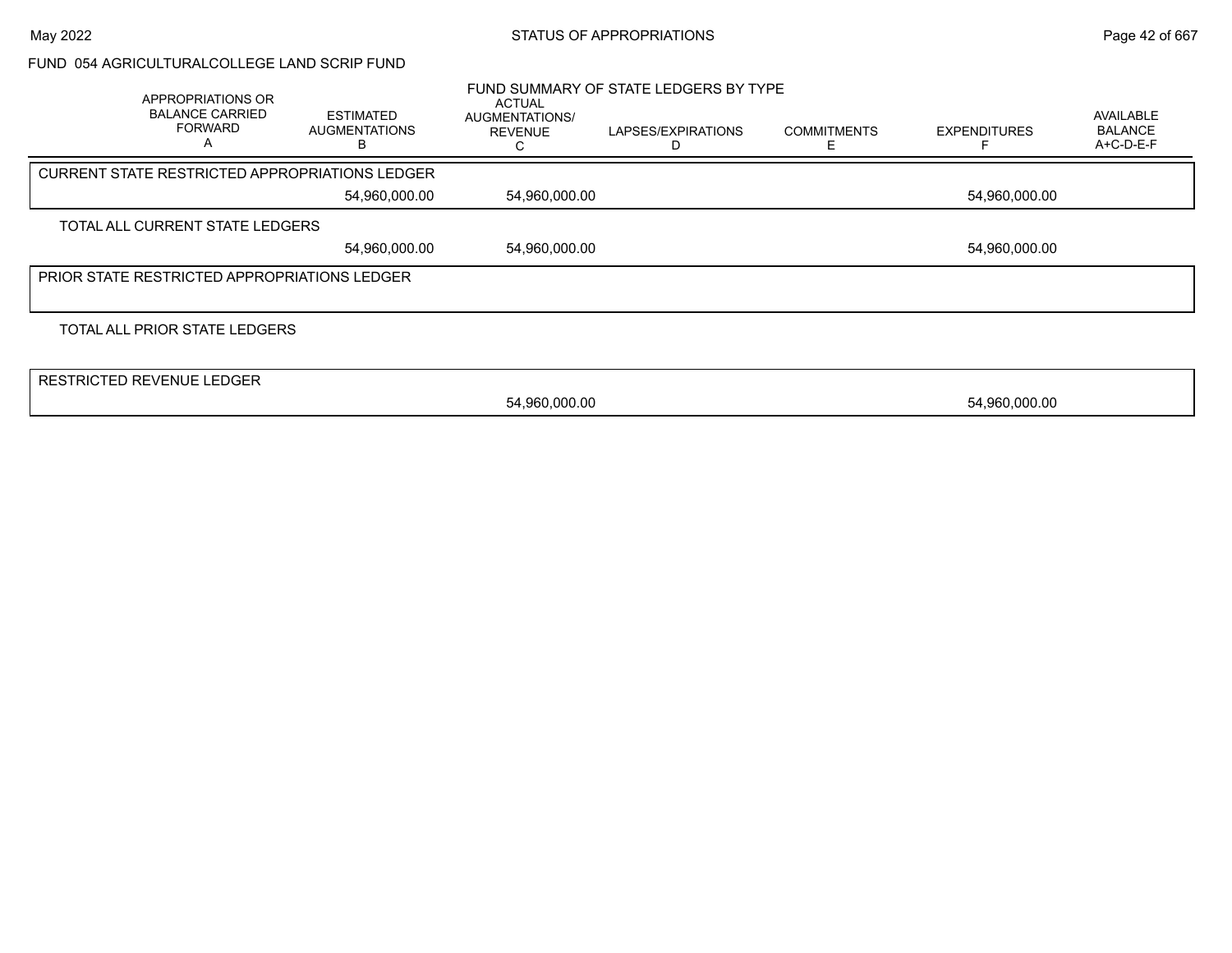## FUND 058 STATE INSURANCE FUND

| APPROPRIATIONS OR<br><b>BALANCE CARRIED</b><br><b>FORWARD</b> | ESTIMATED<br>AUGMENTATIONS | ACTUAL<br><b>AUGMENTATIONS/</b><br>REVENUE | FUND SUMMARY OF STATE LEDGERS BY TYPE<br>LAPSES/EXPIRATIONS | <b>COMMITMENTS</b> | <b>EXPENDITURES</b> | AVAILABLE<br><b>BALANCE</b><br>$A+C-D-E-F$ |
|---------------------------------------------------------------|----------------------------|--------------------------------------------|-------------------------------------------------------------|--------------------|---------------------|--------------------------------------------|
| NON-BUDGETED LEDGER                                           |                            |                                            |                                                             | 2.385.965.17       | -219.972.49         | $-2,165,992.68$                            |
|                                                               |                            |                                            |                                                             |                    |                     |                                            |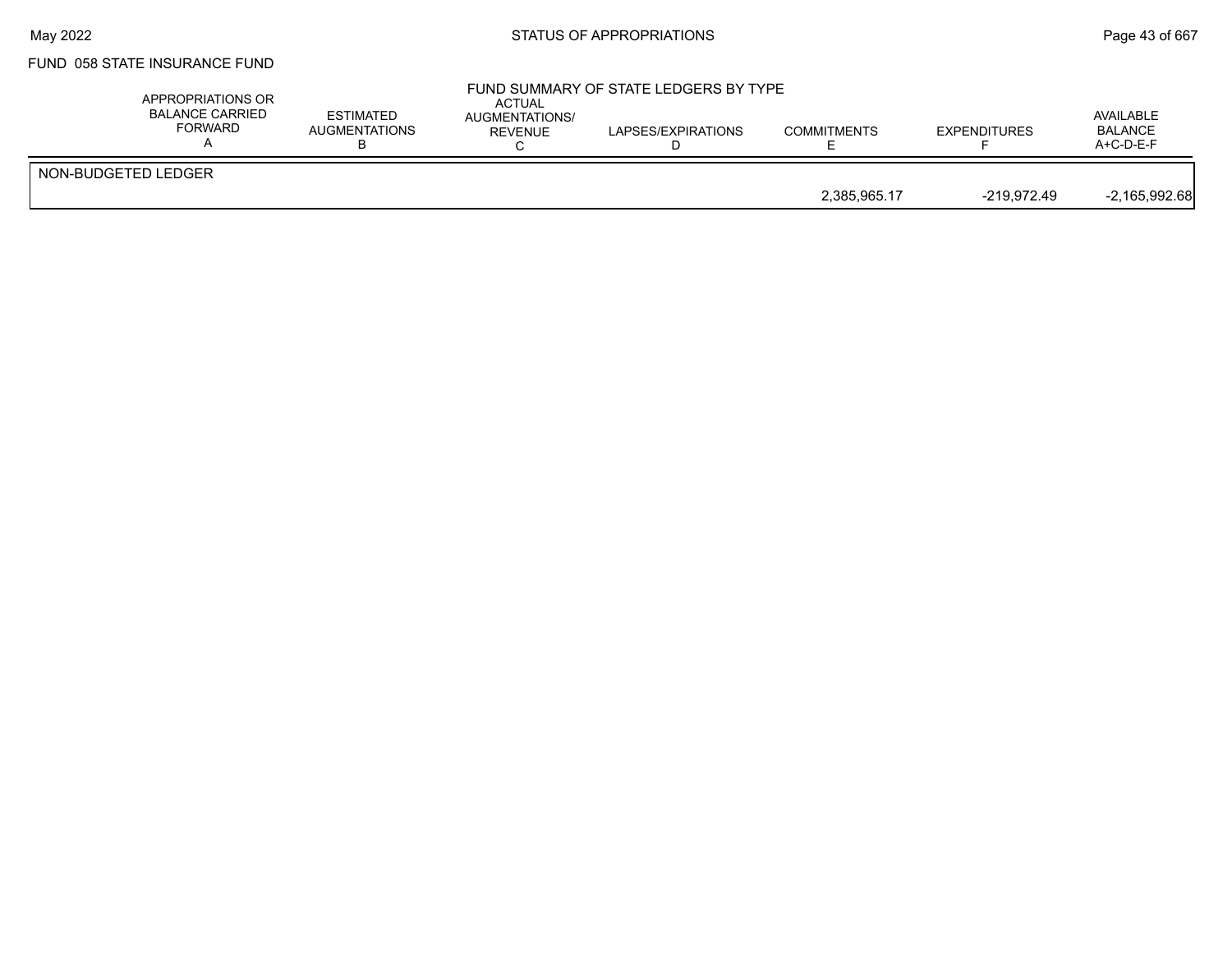## FUND 061 STATE EMPLOYEES' RET SYS

| <b>APPROPRIATIONS OR</b><br><b>BALANCE CARRIED</b><br><b>FORWARD</b> | <b>ESTIMATED</b><br><b>AUGMENTATIONS</b><br>в | <b>ACTUAL</b><br>AUGMENTATIONS/<br><b>REVENUE</b> | FUND SUMMARY OF STATE LEDGERS BY TYPE<br>LAPSES/EXPIRATIONS<br>D | <b>COMMITMENTS</b><br>Ε | <b>EXPENDITURES</b><br>F | <b>AVAILABLE</b><br><b>BALANCE</b><br>A+C-D-E-F |
|----------------------------------------------------------------------|-----------------------------------------------|---------------------------------------------------|------------------------------------------------------------------|-------------------------|--------------------------|-------------------------------------------------|
| <b>CURRENT STATE APPROPRIATIONS LEDGER</b>                           |                                               |                                                   |                                                                  |                         |                          |                                                 |
|                                                                      | 33,069,000.00                                 |                                                   |                                                                  | 2,262,283.00            | 24,838,990.05            | 5,967,726.95                                    |
| TOTAL ALL CURRENT STATE LEDGERS                                      |                                               |                                                   |                                                                  |                         |                          |                                                 |
|                                                                      | 33,069,000.00                                 |                                                   |                                                                  | 2,262,283.00            | 24,838,990.05            | 5,967,726.95                                    |
| <b>PRIOR STATE APPROPRIATIONS LEDGER</b>                             |                                               |                                                   |                                                                  |                         |                          |                                                 |
|                                                                      | 13,462,312.80                                 |                                                   |                                                                  | 111,641.23              | 1,623,361.32             | 11,727,310.25                                   |
| TOTAL ALL PRIOR STATE LEDGERS                                        |                                               |                                                   |                                                                  |                         |                          |                                                 |
|                                                                      | 13,462,312.80                                 |                                                   |                                                                  | 111,641.23              | 1,623,361.32             | 11,727,310.25                                   |
| <b>RESTRICTED RECEIPTS LEDGER</b>                                    |                                               |                                                   |                                                                  |                         |                          |                                                 |
| NON-BUDGETED LEDGER                                                  |                                               |                                                   |                                                                  |                         |                          |                                                 |
|                                                                      |                                               |                                                   |                                                                  | 3,046,368.70            | 3,522,866,826.18         | $-3,525,913,194.88$                             |
| <b>RESTRICTED REVENUE LEDGER</b>                                     |                                               |                                                   |                                                                  |                         |                          |                                                 |
|                                                                      | 3,681,844.22                                  | 35,273.51                                         |                                                                  |                         |                          | 3,717,117.73                                    |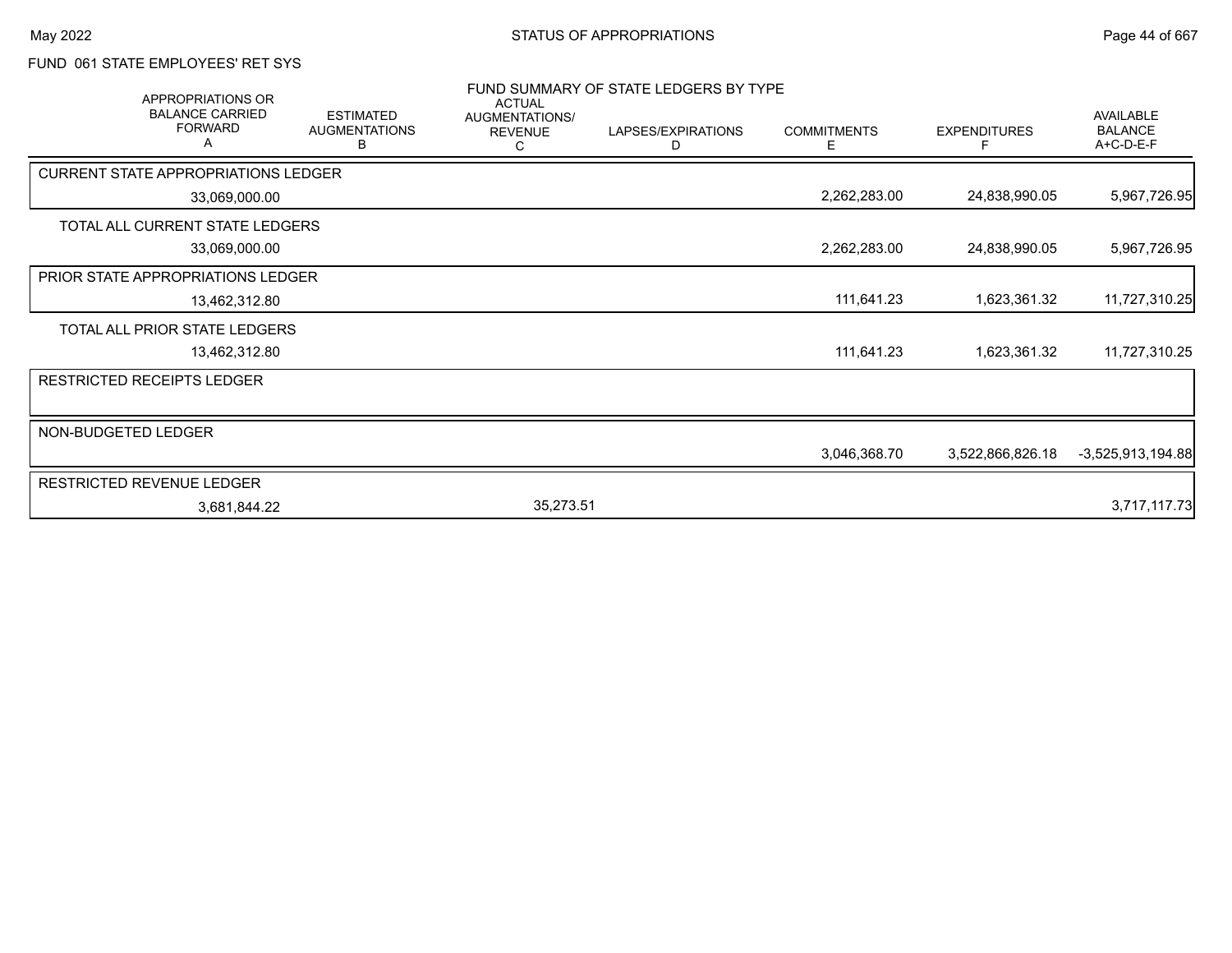## FUND 062 PUB SCHOOL EMPLOYEES' RET SYS

| FUND SUMMARY OF STATE LEDGERS BY TYPE<br><b>APPROPRIATIONS OR</b><br><b>ACTUAL</b> |                                               |                                       |                         |                         |                     |                                                 |
|------------------------------------------------------------------------------------|-----------------------------------------------|---------------------------------------|-------------------------|-------------------------|---------------------|-------------------------------------------------|
| <b>BALANCE CARRIED</b><br><b>FORWARD</b><br>А                                      | <b>ESTIMATED</b><br><b>AUGMENTATIONS</b><br>В | AUGMENTATIONS/<br><b>REVENUE</b><br>С | LAPSES/EXPIRATIONS<br>D | <b>COMMITMENTS</b><br>Ε | <b>EXPENDITURES</b> | <b>AVAILABLE</b><br><b>BALANCE</b><br>A+C-D-E-F |
| <b>CURRENT STATE APPROPRIATIONS LEDGER</b>                                         |                                               |                                       |                         |                         |                     |                                                 |
| 52,294,000.00                                                                      |                                               |                                       |                         | 4,857,910.90            | 41,965,717.05       | 5,470,372.05                                    |
| TOTAL ALL CURRENT STATE LEDGERS                                                    |                                               |                                       |                         |                         |                     |                                                 |
| 52,294,000.00                                                                      |                                               |                                       |                         | 4,857,910.90            | 41,965,717.05       | 5,470,372.05                                    |
| PRIOR STATE APPROPRIATIONS LEDGER                                                  |                                               |                                       |                         |                         |                     |                                                 |
| 10,329,124.02                                                                      |                                               |                                       |                         | 4,229,125.27            | 4,038,138.21        | 2,061,860.54                                    |
| TOTAL ALL PRIOR STATE LEDGERS                                                      |                                               |                                       |                         |                         |                     |                                                 |
| 10,329,124.02                                                                      |                                               |                                       |                         | 4,229,125.27            | 4,038,138.21        | 2,061,860.54                                    |
| <b>RESTRICTED RECEIPTS LEDGER</b>                                                  |                                               |                                       |                         |                         |                     |                                                 |
|                                                                                    |                                               |                                       |                         |                         |                     |                                                 |
| NON-BUDGETED LEDGER                                                                |                                               |                                       |                         |                         |                     |                                                 |
|                                                                                    |                                               |                                       |                         | 35,041,886.43           | 6,779,567,164.82    | $-6,814,609,051.25$                             |
| <b>RESTRICTED REVENUE LEDGER</b>                                                   |                                               |                                       |                         |                         |                     |                                                 |
| 79,957,941.35                                                                      |                                               | 91,589,608.15                         |                         | 10,007,653.58           | 108,421,378.36      | 53,118,517.56                                   |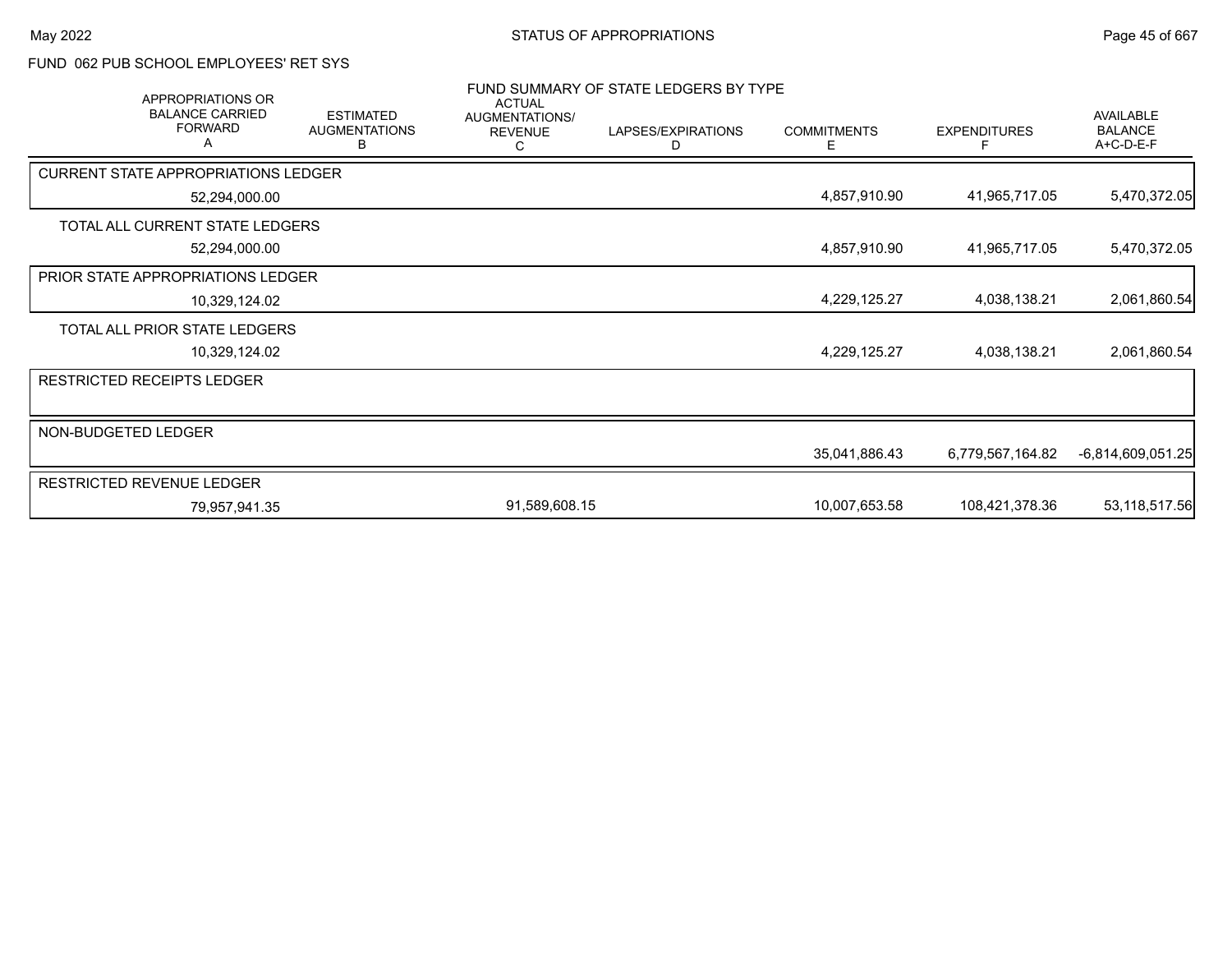FUND 063 UNEMPLOYMENT COMP CONTRIBUTION FUND

| APPROPRIATIONS OR<br><b>BALANCE CARRIED</b><br><b>FORWARD</b><br>A | <b>ESTIMATED</b><br><b>AUGMENTATIONS</b><br>в | <b>ACTUAL</b><br>AUGMENTATIONS/<br><b>REVENUE</b><br>С | FUND SUMMARY OF STATE LEDGERS BY TYPE<br>LAPSES/EXPIRATIONS<br>D | <b>COMMITMENTS</b><br>Е | <b>EXPENDITURES</b> | <b>AVAILABLE</b><br><b>BALANCE</b><br>A+C-D-E-F |
|--------------------------------------------------------------------|-----------------------------------------------|--------------------------------------------------------|------------------------------------------------------------------|-------------------------|---------------------|-------------------------------------------------|
| <b>CURRENT STATE EXECUTIVE AUTHORIZATIONS - RESTRICTED LEDGER</b>  |                                               |                                                        |                                                                  |                         |                     |                                                 |
|                                                                    | 30,228,506.00                                 | 30,228,505.88                                          |                                                                  | 5,804,656.35            | 9,128,228.72        | 15,295,620.81                                   |
| TOTAL ALL CURRENT STATE LEDGERS                                    |                                               |                                                        |                                                                  |                         |                     |                                                 |
|                                                                    | 30,228,506.00                                 | 30,228,505.88                                          |                                                                  | 5,804,656.35            | 9,128,228.72        | 15,295,620.81                                   |
| <b>PRIOR STATE EXECUTIVE AUTHORIZATIONS - RESTRICTED LEDGER</b>    |                                               |                                                        |                                                                  |                         |                     |                                                 |
| 35,845,128.69                                                      |                                               | -19,645,000.00                                         |                                                                  | 8,605,273.21            | 5,196,459.77        | 2,398,395.71                                    |
| TOTAL ALL PRIOR STATE LEDGERS                                      |                                               |                                                        |                                                                  |                         |                     |                                                 |
| 35,845,128.69                                                      |                                               | -19,645,000.00                                         |                                                                  | 8,605,273.21            | 5,196,459.77        | 2,398,395.71                                    |
| NON-BUDGETED LEDGER                                                |                                               |                                                        |                                                                  |                         |                     |                                                 |
|                                                                    |                                               |                                                        |                                                                  |                         | 2,236,273,899.36    | -2,236,273,899.36                               |
| <b>RESTRICTED REVENUE LEDGER</b>                                   |                                               |                                                        |                                                                  |                         |                     |                                                 |
| 39,585,126.67                                                      |                                               | 11,041,964.87                                          |                                                                  |                         | 10,583,505.88       | 40,043,585.66                                   |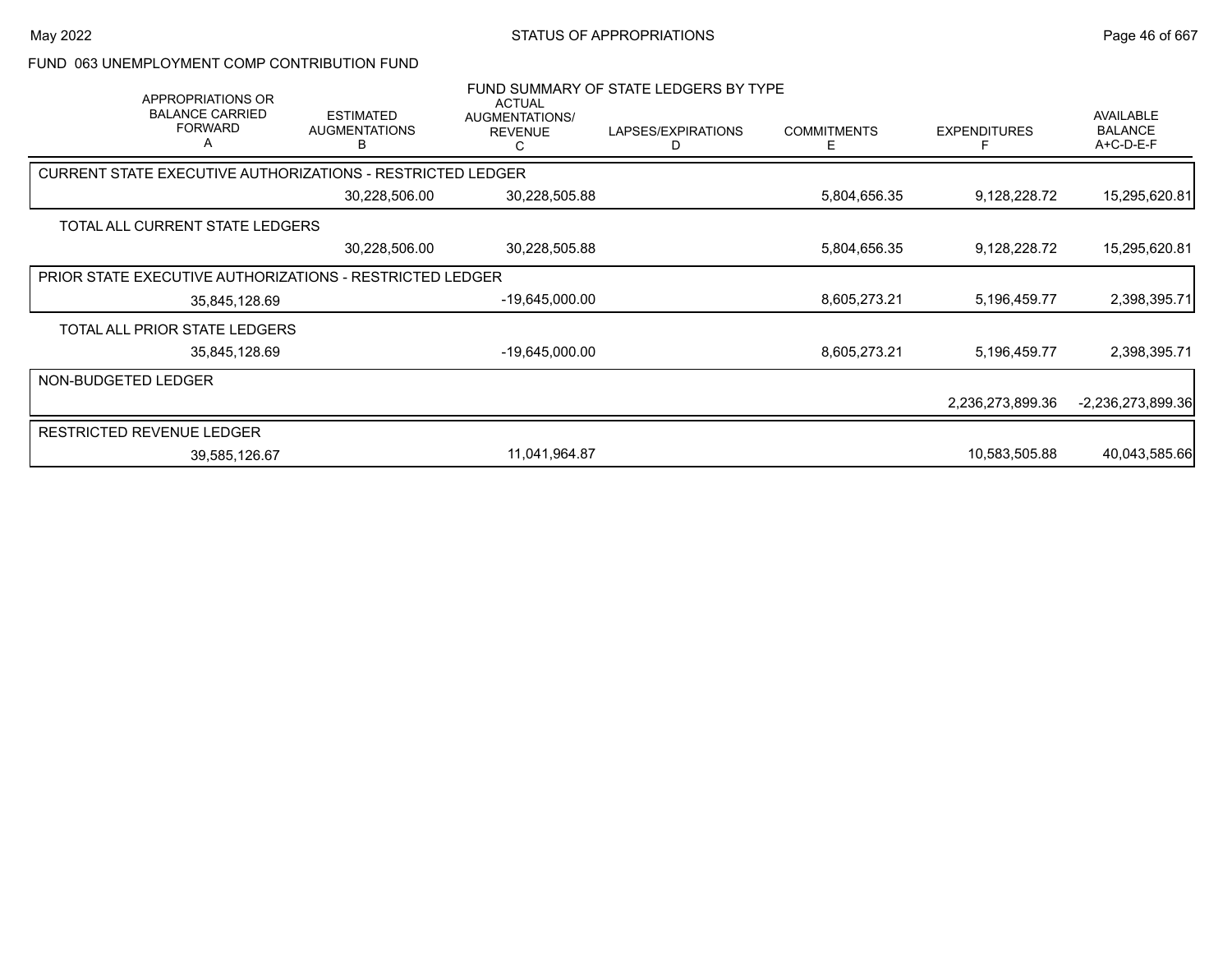## May 2022 **Example 2018** STATUS OF APPROPRIATIONS **Page 47** of 667

## FUND 064 UNEMPLOYMENT COMP BENEFIT PAYMENT

|                     | APPROPRIATIONS OR<br>BALANCE CARRIED<br>FORWARD | <b>ESTIMATED</b><br>AUGMENTATIONS<br>◡ | <b>ACTUAL</b><br>AUGMENTATIONS/<br>REVENUE | FUND SUMMARY OF STATE LEDGERS BY TYPE<br>LAPSES/EXPIRATIONS | <b>COMMITMENTS</b> | EXPENDITURES     | AVAILABLE<br><b>BALANCE</b><br>A+C-D-E-F |
|---------------------|-------------------------------------------------|----------------------------------------|--------------------------------------------|-------------------------------------------------------------|--------------------|------------------|------------------------------------------|
| NON-BUDGETED LEDGER |                                                 |                                        |                                            |                                                             |                    |                  |                                          |
|                     |                                                 |                                        |                                            |                                                             |                    | 5,934,786,502.54 | -5,934,786,502.54                        |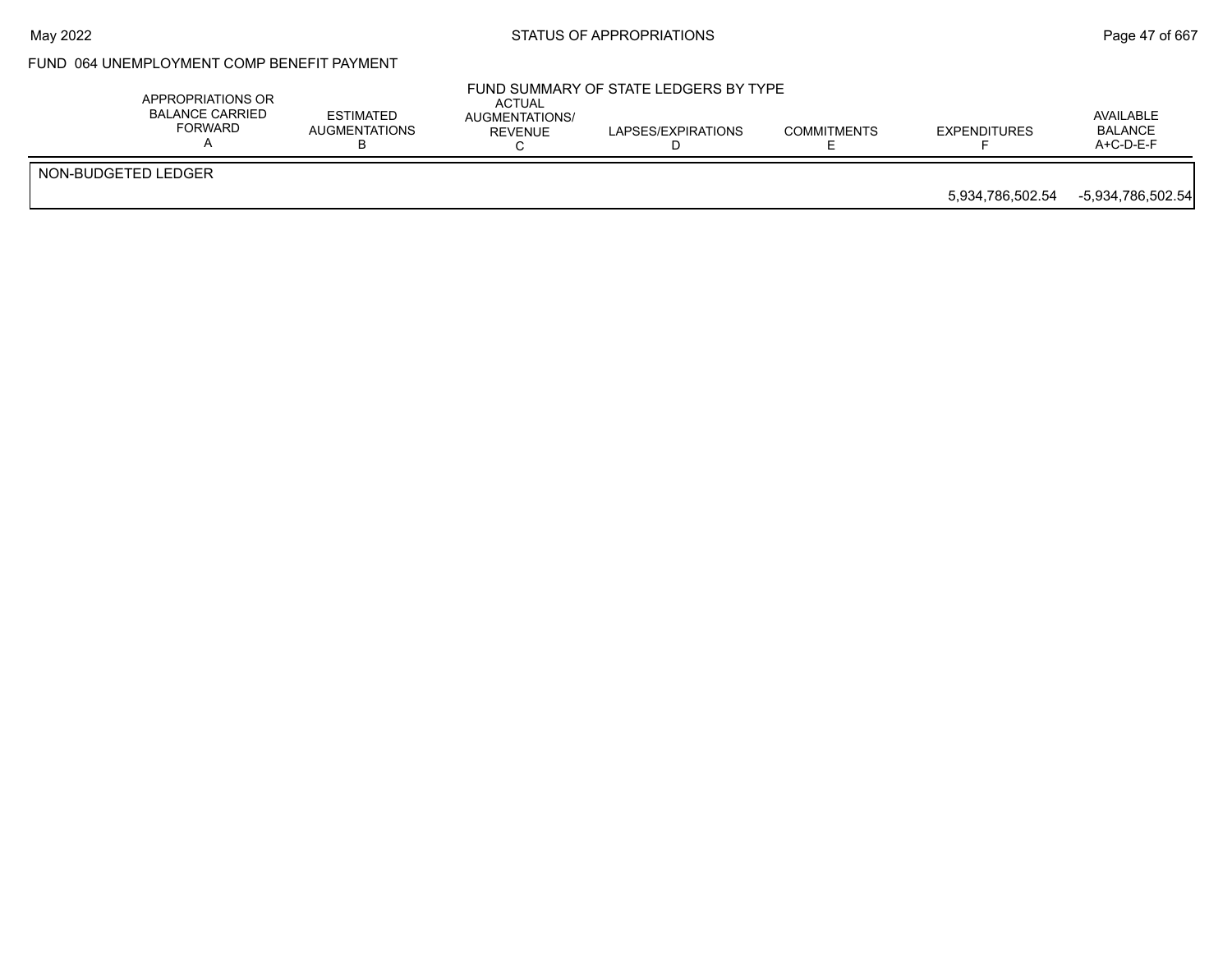### FUND 065 WORKMEN'S COMPENSATION ADMIN FUND

| <b>APPROPRIATIONS OR</b>                              |                                               | <b>ACTUAL</b>                    | FUND SUMMARY OF STATE LEDGERS BY TYPE |                         |                     |                                                   |
|-------------------------------------------------------|-----------------------------------------------|----------------------------------|---------------------------------------|-------------------------|---------------------|---------------------------------------------------|
| <b>BALANCE CARRIED</b><br><b>FORWARD</b>              | <b>ESTIMATED</b><br><b>AUGMENTATIONS</b><br>в | AUGMENTATIONS/<br><b>REVENUE</b> | LAPSES/EXPIRATIONS<br>D               | <b>COMMITMENTS</b><br>Е | <b>EXPENDITURES</b> | <b>AVAILABLE</b><br><b>BALANCE</b><br>$A+C-D-E-F$ |
| <b>CURRENT STATE APPROPRIATIONS LEDGER</b>            |                                               |                                  |                                       |                         |                     |                                                   |
| 75,802,000.00                                         | 300,000.00                                    | 153,976.10                       |                                       | 6,000,699.15            | 59,390,634.50       | 10,564,642.45                                     |
| <b>CURRENT STATE RESTRICTED APPROPRIATIONS LEDGER</b> |                                               |                                  |                                       |                         |                     |                                                   |
|                                                       | 280,000.00                                    | 280,000.00                       |                                       | 627.92                  | 200,714.50          | 78,657.58                                         |
| TOTAL ALL CURRENT STATE LEDGERS                       |                                               |                                  |                                       |                         |                     |                                                   |
| 75,802,000.00                                         | 580,000.00                                    | 433,976.10                       |                                       | 6,001,327.07            | 59,591,349.00       | 10,643,300.03                                     |
| <b>PRIOR STATE APPROPRIATIONS LEDGER</b>              |                                               |                                  |                                       |                         |                     |                                                   |
| 15,144,071.03                                         |                                               |                                  |                                       | 313,506.15              | 4,557,160.31        | 10,273,404.57                                     |
| PRIOR STATE RESTRICTED APPROPRIATIONS LEDGER          |                                               |                                  |                                       |                         |                     |                                                   |
| 43,312.41                                             |                                               | $-36,293.48$                     |                                       |                         | 7,018.93            |                                                   |
| TOTAL ALL PRIOR STATE LEDGERS                         |                                               |                                  |                                       |                         |                     |                                                   |
| 15, 187, 383. 44                                      |                                               | $-36,293.48$                     |                                       | 313,506.15              | 4,564,179.24        | 10,273,404.57                                     |
| RESTRICTED RECEIPTS LEDGER                            |                                               |                                  |                                       |                         |                     |                                                   |
|                                                       |                                               |                                  |                                       |                         |                     |                                                   |
| RESTRICTED REVENUE LEDGER                             |                                               |                                  |                                       |                         |                     |                                                   |
| 1,167,485.85                                          |                                               | 277,906.00                       |                                       |                         | 243,706.52          | 1,201,685.33                                      |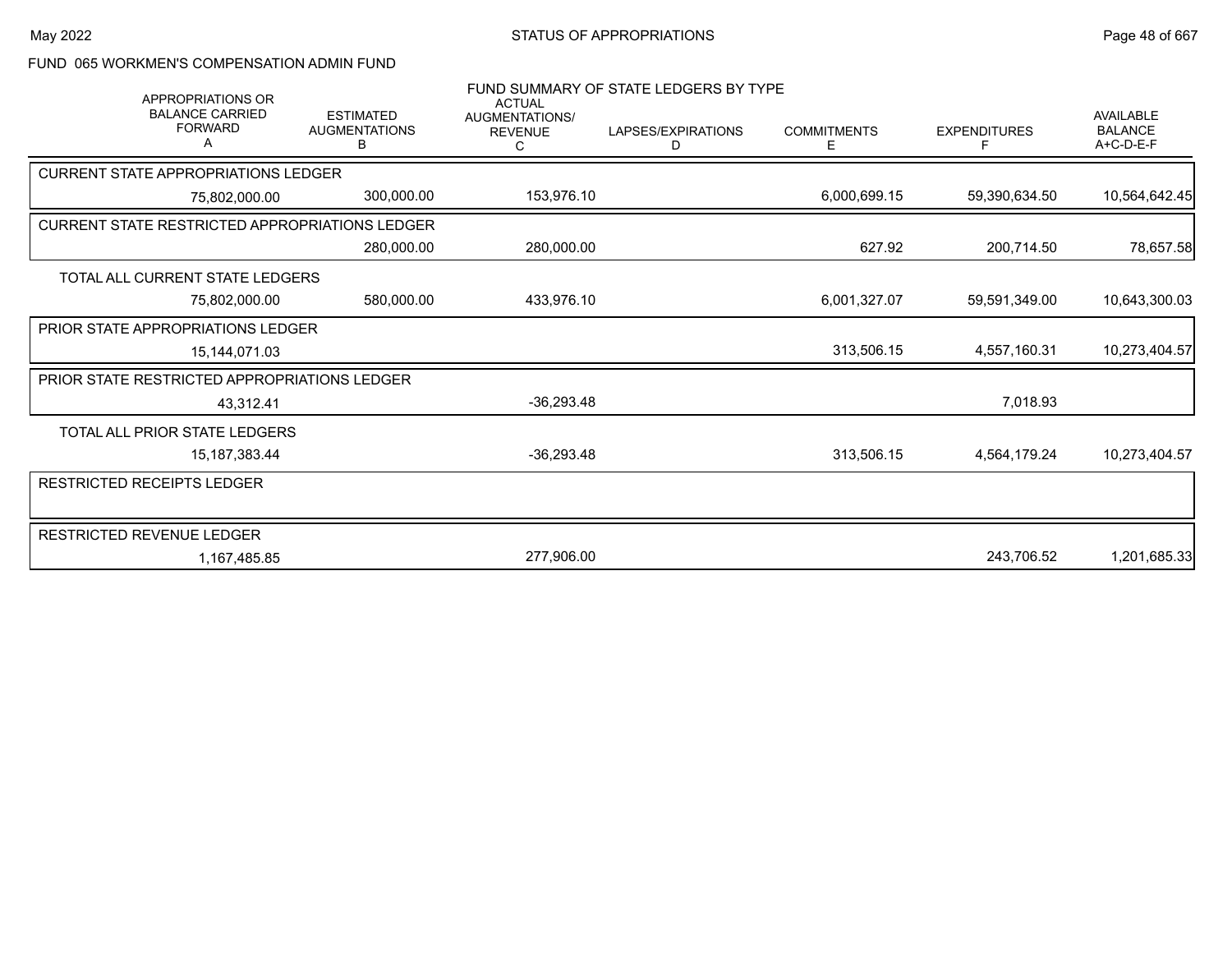### FUND 067 WORKERS' COMPENSATION SECURITY FUND

|                     | APPROPRIATIONS OR<br><b>BALANCE CARRIED</b><br><b>FORWARD</b><br>A | <b>ESTIMATED</b><br><b>AUGMENTATIONS</b><br>ĸ | <b>ACTUAL</b><br>AUGMENTATIONS/<br><b>REVENUE</b> | FUND SUMMARY OF STATE LEDGERS BY TYPE<br>LAPSES/EXPIRATIONS | <b>COMMITMENTS</b><br>F. | <b>EXPENDITURES</b> | AVAILABLE<br><b>BALANCE</b><br>A+C-D-E-F |
|---------------------|--------------------------------------------------------------------|-----------------------------------------------|---------------------------------------------------|-------------------------------------------------------------|--------------------------|---------------------|------------------------------------------|
|                     |                                                                    | CURRENT STATE EXECUTIVE AUTHORIZATIONS LEDGER |                                                   |                                                             |                          |                     |                                          |
|                     | 34,758,000.00                                                      |                                               |                                                   |                                                             | 3,229,819.99             | 20,602,627.84       | 10,925,552.17                            |
|                     | TOTAL ALL CURRENT STATE LEDGERS                                    |                                               |                                                   |                                                             |                          |                     |                                          |
|                     | 34,758,000.00                                                      |                                               |                                                   |                                                             | 3,229,819.99             | 20,602,627.84       | 10,925,552.17                            |
|                     | <b>PRIOR STATE EXECUTIVE AUTHORIZATIONS LEDGER</b>                 |                                               |                                                   |                                                             |                          |                     |                                          |
|                     | 11,654,028.34                                                      |                                               |                                                   |                                                             |                          | 138,557.79          | 11,515,470.55                            |
|                     | TOTAL ALL PRIOR STATE LEDGERS                                      |                                               |                                                   |                                                             |                          |                     |                                          |
|                     | 11,654,028.34                                                      |                                               |                                                   |                                                             |                          | 138,557.79          | 11,515,470.55                            |
| NON-BUDGETED LEDGER |                                                                    |                                               |                                                   |                                                             |                          |                     |                                          |
|                     |                                                                    |                                               |                                                   |                                                             |                          | $-1,027.52$         | 1,027.52                                 |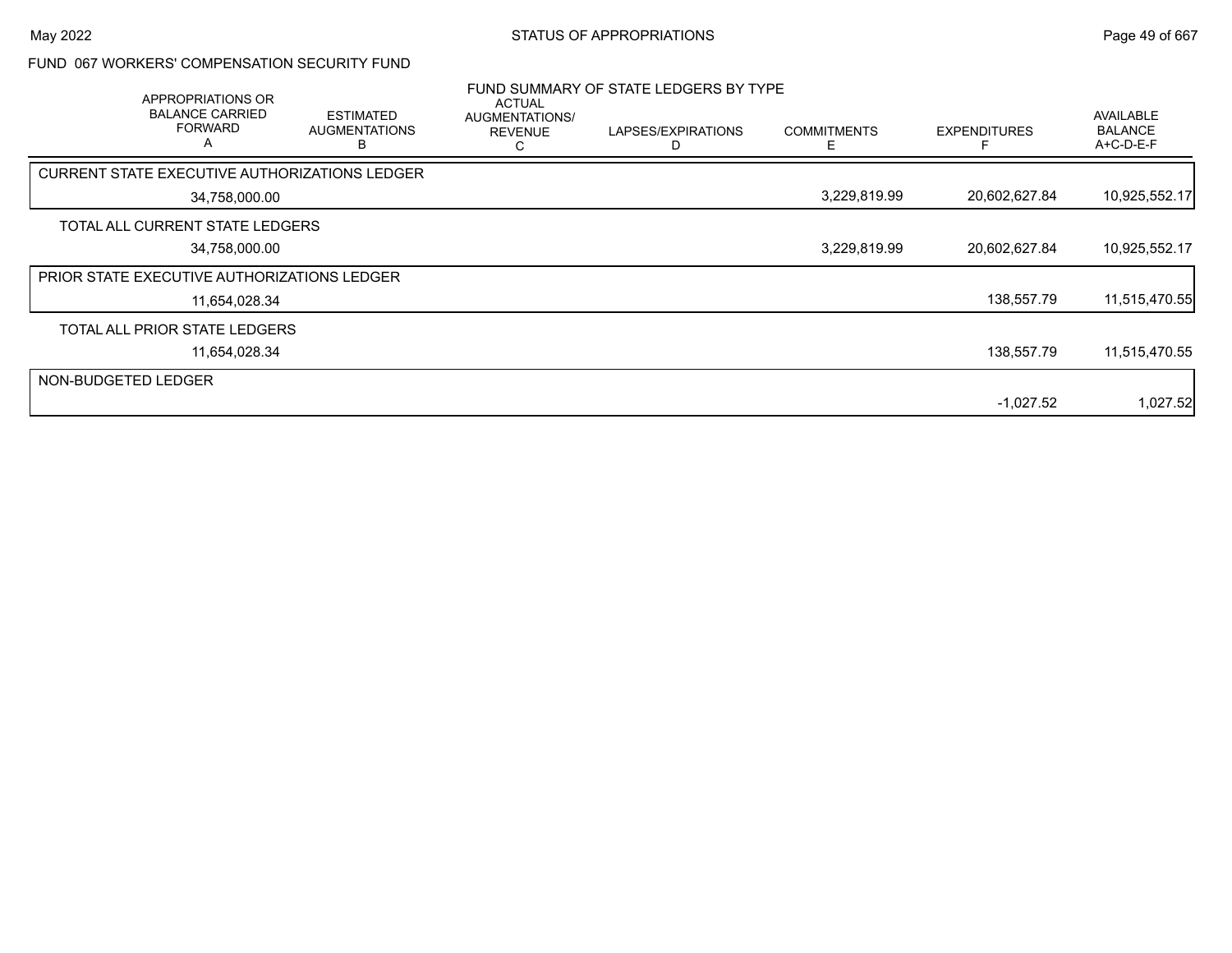## FUND 069 WORKMEN'S COMPENSATION SUPERSEDEAS

|                     | APPROPRIATIONS OR<br><b>BALANCE CARRIED</b><br>FORWARD | <b>ESTIMATED</b><br>AUGMENTATIONS | <b>ACTUAL</b><br>AUGMENTATIONS/<br>REVENUE | FUND SUMMARY OF STATE LEDGERS BY TYPE<br>LAPSES/EXPIRATIONS | <b>COMMITMENTS</b> | <b>EXPENDITURES</b> | AVAILABLE<br><b>BALANCE</b><br>$A+C-D-E-F$ |
|---------------------|--------------------------------------------------------|-----------------------------------|--------------------------------------------|-------------------------------------------------------------|--------------------|---------------------|--------------------------------------------|
| NON-BUDGETED LEDGER |                                                        |                                   |                                            |                                                             |                    | 21,302,371.07       | $-21,302,371.07$                           |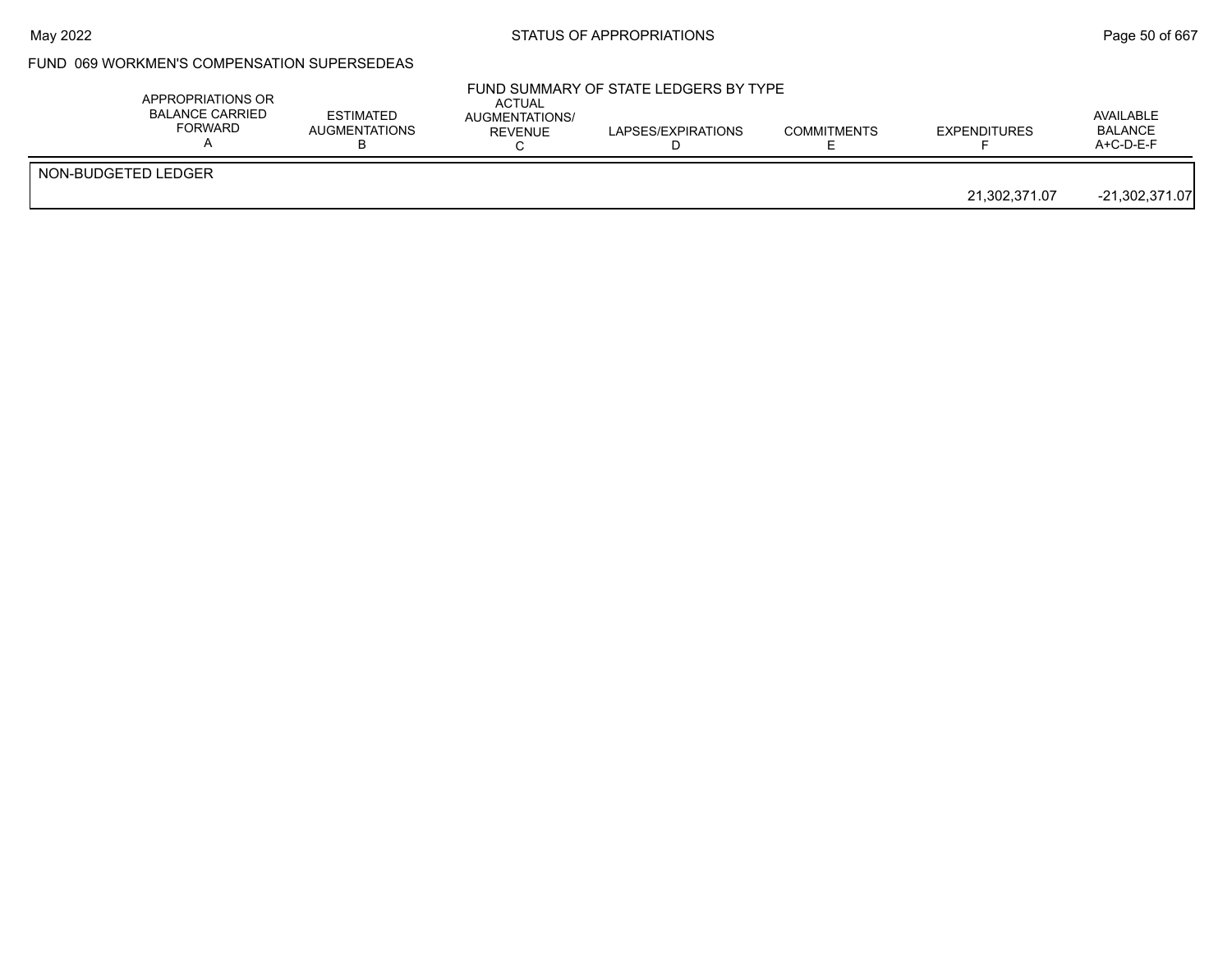## FUND 071 TOBACCO SETTLEMENT FUND

| <b>APPROPRIATIONS OR</b><br><b>BALANCE CARRIED</b><br><b>FORWARD</b> |               | <b>ESTIMATED</b><br><b>AUGMENTATIONS</b><br>в | <b>ACTUAL</b><br>AUGMENTATIONS/<br><b>REVENUE</b><br>С | FUND SUMMARY OF STATE LEDGERS BY TYPE<br>LAPSES/EXPIRATIONS<br>D | <b>COMMITMENTS</b><br>E | <b>EXPENDITURES</b> | <b>AVAILABLE</b><br><b>BALANCE</b><br>A+C-D-E-F |
|----------------------------------------------------------------------|---------------|-----------------------------------------------|--------------------------------------------------------|------------------------------------------------------------------|-------------------------|---------------------|-------------------------------------------------|
| <b>CURRENT STATE APPROPRIATIONS LEDGER</b>                           |               |                                               |                                                        |                                                                  |                         |                     |                                                 |
| 155,457,000.00                                                       |               |                                               |                                                        |                                                                  | 451,563.17              | 155,005,436.83      |                                                 |
| CURRENT STATE EXECUTIVE AUTHORIZATIONS LEDGER                        |               |                                               |                                                        |                                                                  |                         |                     |                                                 |
| 209,395,000.00                                                       |               |                                               |                                                        |                                                                  | 8,941,381.70            | 895,076.06          | 199,558,542.24                                  |
| TOTAL ALL CURRENT STATE LEDGERS                                      |               |                                               |                                                        |                                                                  |                         |                     |                                                 |
| 364,852,000.00                                                       |               |                                               |                                                        |                                                                  | 9,392,944.87            | 155,900,512.89      | 199,558,542.24                                  |
| PRIOR STATE APPROPRIATIONS LEDGER                                    |               |                                               |                                                        |                                                                  |                         |                     |                                                 |
|                                                                      | 16,506,926.56 |                                               |                                                        |                                                                  |                         | 16,506,926.56       |                                                 |
| PRIOR STATE EXECUTIVE AUTHORIZATIONS LEDGER                          |               |                                               |                                                        |                                                                  |                         |                     |                                                 |
|                                                                      | 98,783,409.12 |                                               |                                                        |                                                                  | 5,517,153.14            | 69,302,603.25       | 23,963,652.73                                   |
| <b>TOTAL ALL PRIOR STATE LEDGERS</b>                                 |               |                                               |                                                        |                                                                  |                         |                     |                                                 |
| 115,290,335.68                                                       |               |                                               |                                                        |                                                                  | 5,517,153.14            | 85,809,529.81       | 23,963,652.73                                   |
| <b>RESTRICTED RECEIPTS LEDGER</b>                                    |               |                                               |                                                        |                                                                  |                         |                     |                                                 |
|                                                                      |               |                                               |                                                        |                                                                  |                         |                     |                                                 |
| RESTRICTED REVENUE LEDGER                                            |               |                                               |                                                        |                                                                  |                         |                     |                                                 |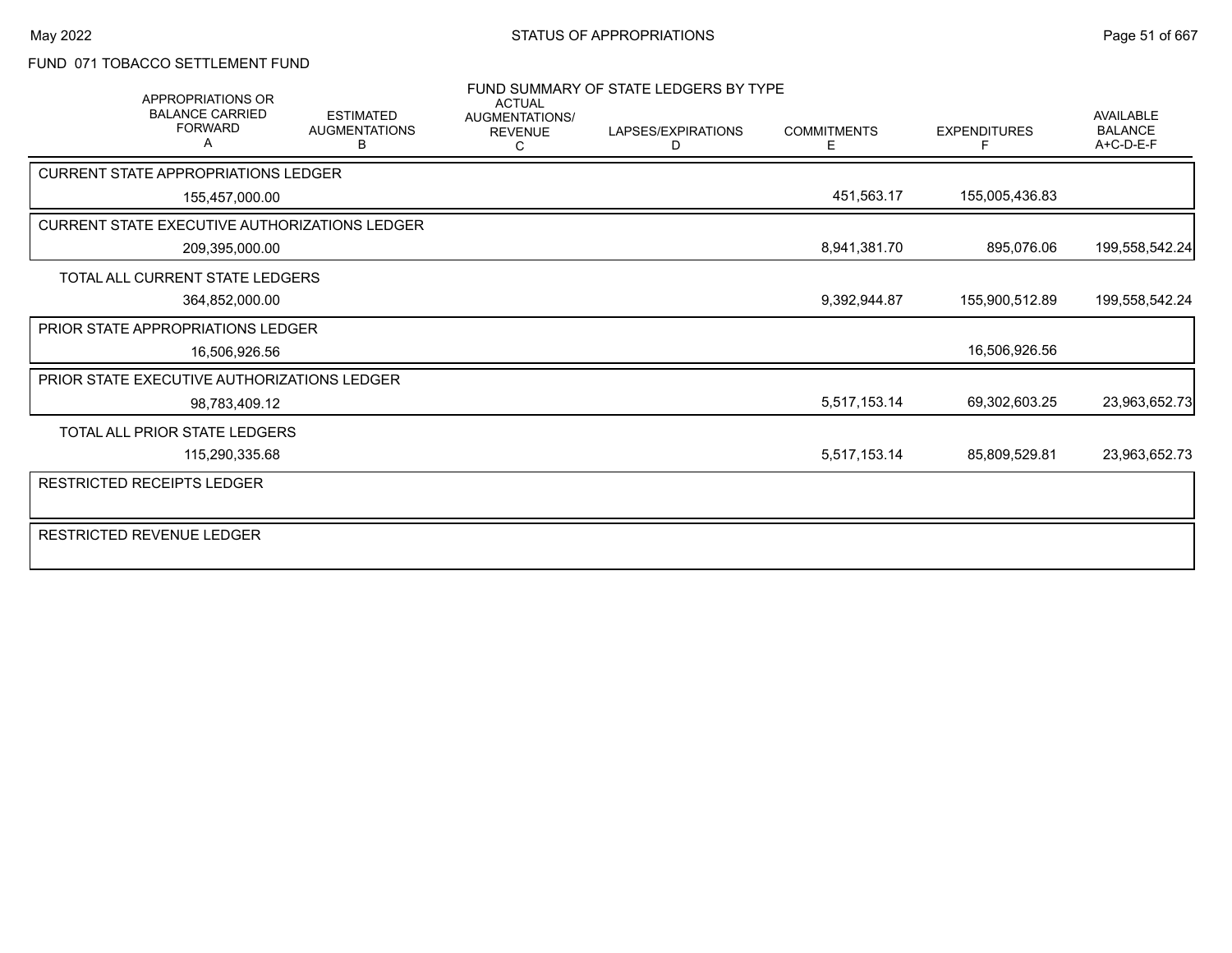# FUND 072 REAL ESTATE RECOVERY FUND

| APPROPRIATIONS OR<br><b>BALANCE CARRIED</b><br><b>FORWARD</b><br>А | <b>ESTIMATED</b><br><b>AUGMENTATIONS</b><br>ר | ACTUAL<br>AUGMENTATIONS/<br><b>REVENUE</b> | FUND SUMMARY OF STATE LEDGERS BY TYPE<br>LAPSES/EXPIRATIONS<br>D | <b>COMMITMENTS</b> | <b>EXPENDITURES</b> | AVAILABLE<br><b>BALANCE</b><br>$A+C-D-E-F$ |
|--------------------------------------------------------------------|-----------------------------------------------|--------------------------------------------|------------------------------------------------------------------|--------------------|---------------------|--------------------------------------------|
| CURRENT STATE EXECUTIVE AUTHORIZATIONS LEDGER                      |                                               |                                            |                                                                  |                    |                     |                                            |
| 150,000.00                                                         |                                               |                                            |                                                                  |                    |                     | 150,000.00                                 |
| TOTAL ALL CURRENT STATE LEDGERS                                    |                                               |                                            |                                                                  |                    |                     |                                            |
| 150,000.00                                                         |                                               |                                            |                                                                  |                    |                     | 150,000.00                                 |
| PRIOR STATE EXECUTIVE AUTHORIZATIONS LEDGER                        |                                               |                                            |                                                                  |                    |                     |                                            |
| 129,990.94                                                         |                                               |                                            |                                                                  |                    |                     | 129,990.94                                 |
| TOTAL ALL PRIOR STATE LEDGERS                                      |                                               |                                            |                                                                  |                    |                     |                                            |
| 129,990.94                                                         |                                               |                                            |                                                                  |                    |                     | 129,990.94                                 |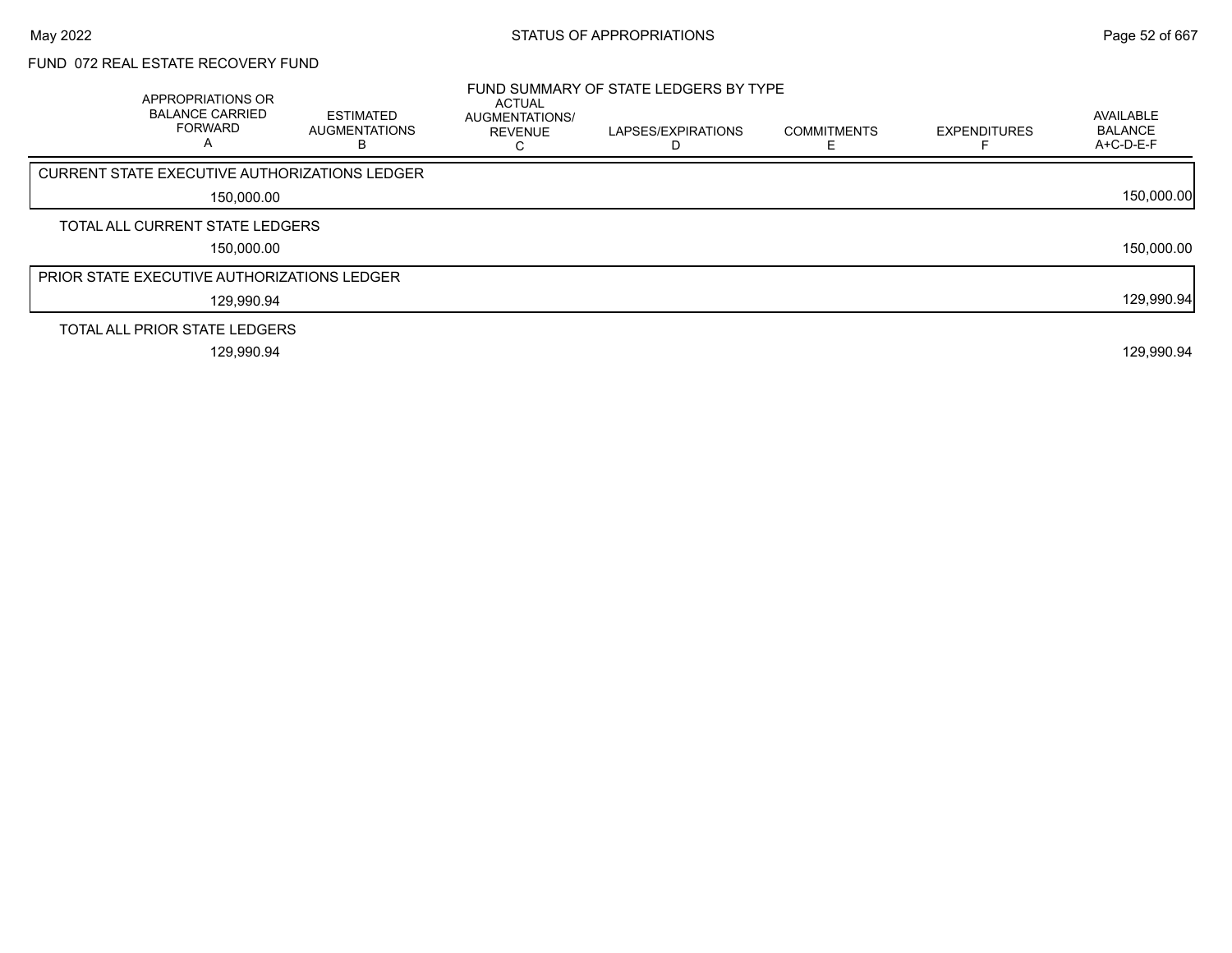#### FUND 073 NONCOAL SURFACE MINING CONSERVATION

|                                   | APPROPRIATIONS OR<br><b>BALANCE CARRIED</b><br><b>FORWARD</b><br>A | <b>ESTIMATED</b><br><b>AUGMENTATIONS</b><br>в        | <b>ACTUAL</b><br>AUGMENTATIONS/<br><b>REVENUE</b><br>С | FUND SUMMARY OF STATE LEDGERS BY TYPE<br>LAPSES/EXPIRATIONS<br>D | <b>COMMITMENTS</b><br>Е | <b>EXPENDITURES</b> | AVAILABLE<br><b>BALANCE</b><br>A+C-D-E-F |
|-----------------------------------|--------------------------------------------------------------------|------------------------------------------------------|--------------------------------------------------------|------------------------------------------------------------------|-------------------------|---------------------|------------------------------------------|
|                                   |                                                                    | <b>CURRENT STATE EXECUTIVE AUTHORIZATIONS LEDGER</b> |                                                        |                                                                  |                         |                     |                                          |
|                                   | 3,978,000.00                                                       |                                                      |                                                        |                                                                  | 86,000.00               | 2,750,984.41        | 1,141,015.59                             |
|                                   | TOTAL ALL CURRENT STATE LEDGERS                                    |                                                      |                                                        |                                                                  |                         |                     |                                          |
|                                   | 3,978,000.00                                                       |                                                      |                                                        |                                                                  | 86,000.00               | 2,750,984.41        | 1,141,015.59                             |
|                                   | PRIOR STATE EXECUTIVE AUTHORIZATIONS LEDGER                        |                                                      |                                                        |                                                                  |                         |                     |                                          |
|                                   | 1,292,504.49                                                       |                                                      |                                                        |                                                                  | 5,000.00                | 145,845.14          | 1,141,659.35                             |
|                                   | TOTAL ALL PRIOR STATE LEDGERS                                      |                                                      |                                                        |                                                                  |                         |                     |                                          |
|                                   | 1,292,504.49                                                       |                                                      |                                                        |                                                                  | 5,000.00                | 145,845.14          | 1,141,659.35                             |
| <b>RESTRICTED RECEIPTS LEDGER</b> |                                                                    |                                                      |                                                        |                                                                  |                         |                     |                                          |
|                                   | 2,505,766.05                                                       |                                                      | $-205,114.98$                                          |                                                                  |                         | $-251,963.01$       | 2,552,614.08                             |
| <b>RESTRICTED REVENUE LEDGER</b>  |                                                                    |                                                      |                                                        |                                                                  |                         |                     |                                          |
|                                   | 1,332,137.99                                                       |                                                      | 113,113.34                                             |                                                                  |                         |                     | 1,445,251.33                             |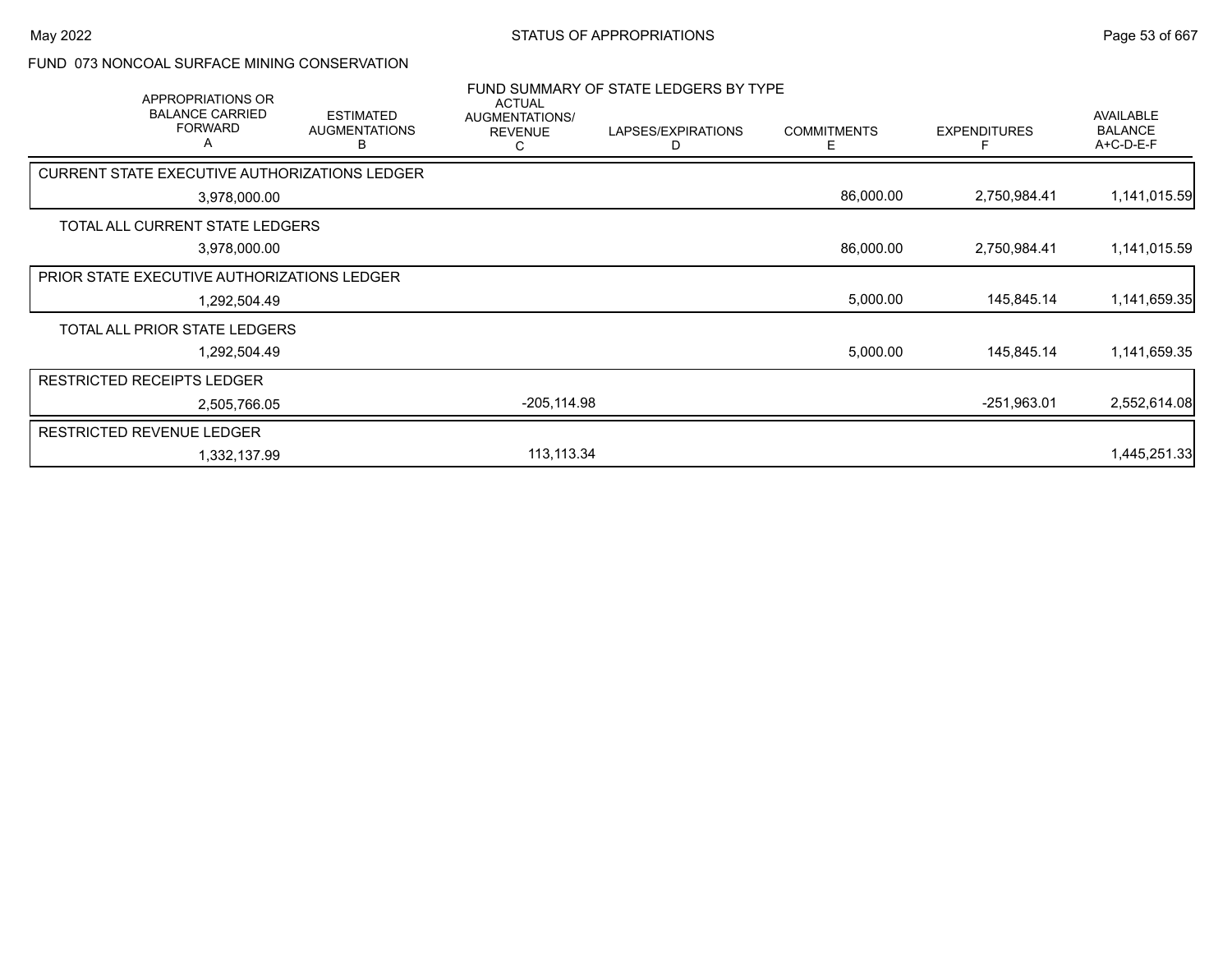#### May 2022 **Example 2018** STATUS OF APPROPRIATIONS **Page 54 of 667**

# FUND 075 PUBLIC SCHOOL RETIREES' HEALTH INS

| APPROPRIATIONS OR<br>BALANCE CARRIED<br>FORWARD | <b>ESTIMATED</b><br>AUGMENTATIONS | <b>ACTUAL</b><br><b>AUGMENTATIONS/</b><br>REVENUE | FUND SUMMARY OF STATE LEDGERS BY TYPE<br>LAPSES/EXPIRATIONS | <b>COMMITMENTS</b> | <b>EXPENDITURES</b> | AVAILABLE<br><b>BALANCE</b><br>$A+C-D-E-F$ |
|-------------------------------------------------|-----------------------------------|---------------------------------------------------|-------------------------------------------------------------|--------------------|---------------------|--------------------------------------------|
| RESTRICTED REVENUE LEDGER                       |                                   |                                                   |                                                             |                    |                     |                                            |
|                                                 |                                   | 1.500.000.00                                      |                                                             | 193.434.60         | 1.155.367.45        | 151,197.95                                 |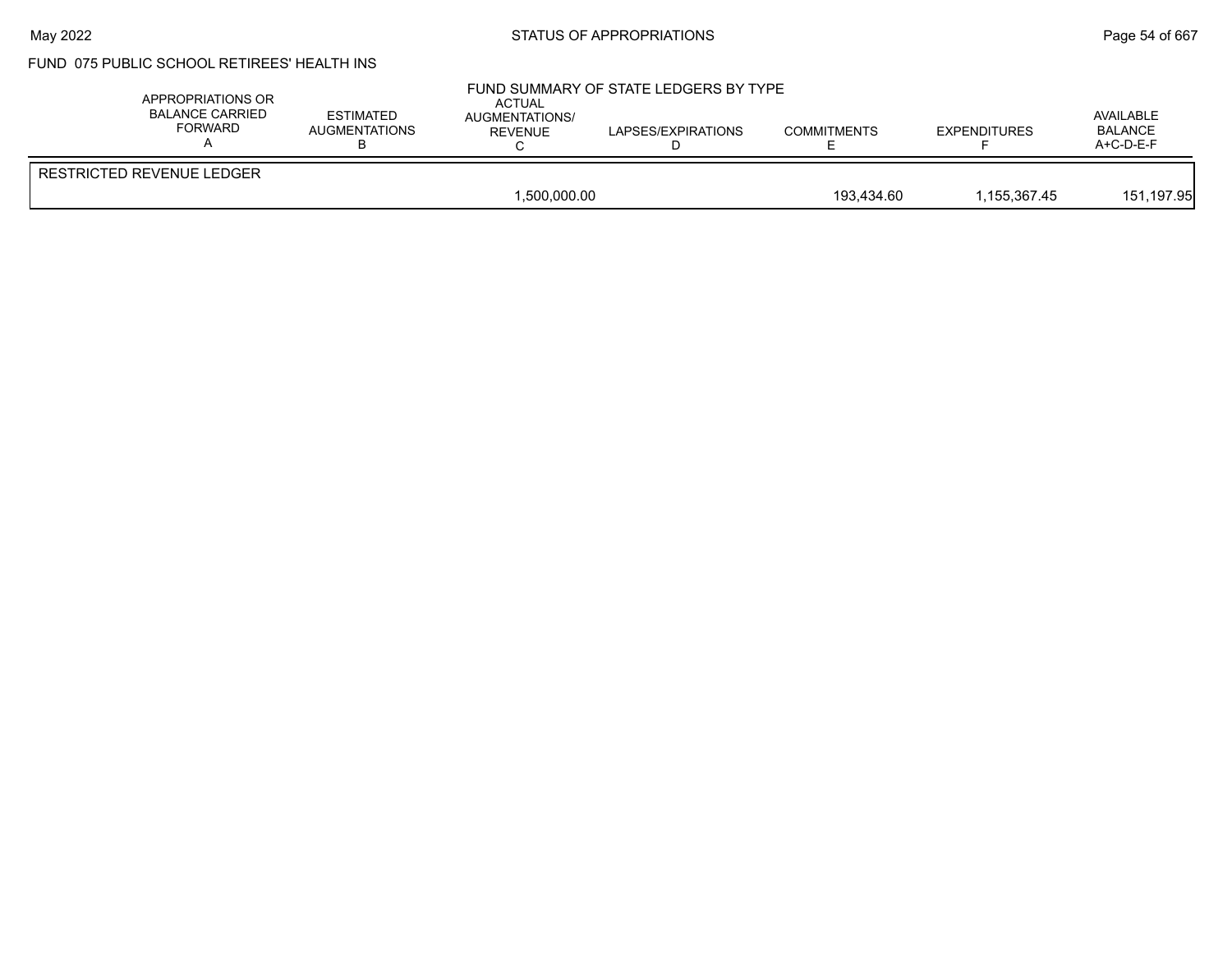FUND 076 MUNICIPAL PENSION AID FUND

| APPROPRIATIONS OR<br><b>BALANCE CARRIED</b><br>FORWARD | <b>ESTIMATED</b><br><b>AUGMENTATIONS</b> | ACTUAL<br>AUGMENTATIONS/<br>REVENUE | FUND SUMMARY OF STATE LEDGERS BY TYPE<br>LAPSES/EXPIRATIONS | <b>COMMITMENTS</b> | <b>EXPENDITURES</b> | AVAILABLE<br>BALANCE<br>A+C-D-E-F |
|--------------------------------------------------------|------------------------------------------|-------------------------------------|-------------------------------------------------------------|--------------------|---------------------|-----------------------------------|
| <b>RESTRICTED RECEIPTS LEDGER</b>                      |                                          |                                     |                                                             |                    |                     |                                   |
| 323.482.369.37                                         |                                          | 353,145,013.80                      |                                                             |                    | 318.939.686.66      | 357,687,696.51                    |
| RESTRICTED REVENUE LEDGER                              |                                          |                                     |                                                             |                    |                     |                                   |
| 972.20                                                 |                                          | 922.752.47                          |                                                             |                    | 922.752.47          | 972.20                            |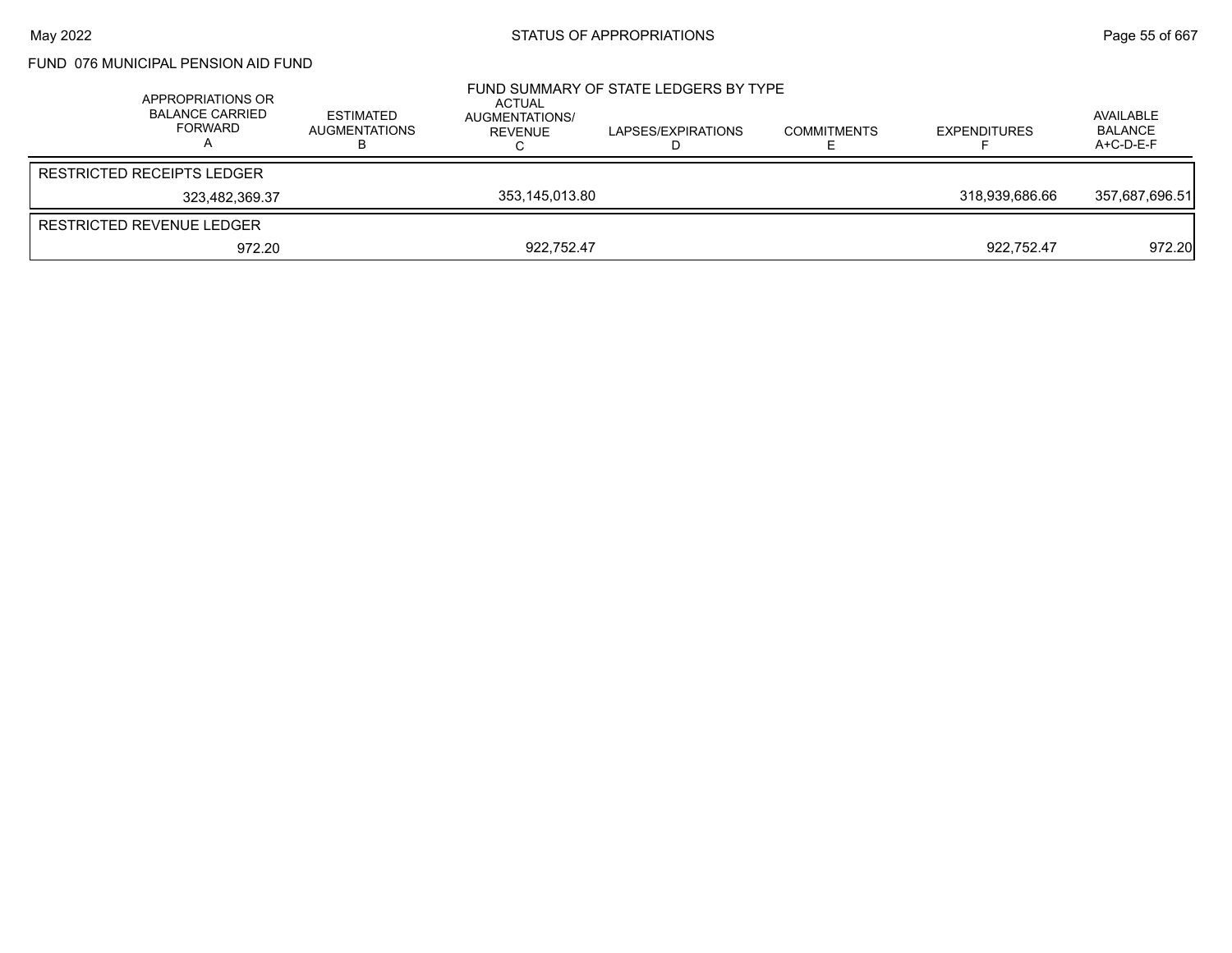# FUND 078 PA MUNICIPAL RETIREMENT FUND

|                     | APPROPRIATIONS OR<br><b>BALANCE CARRIED</b><br>FORWARD | ESTIMATED<br>AUGMENTATIONS | ACTUAL<br>AUGMENTATIONS/<br>REVENUE | FUND SUMMARY OF STATE LEDGERS BY TYPE<br>LAPSES/EXPIRATIONS | <b>COMMITMENTS</b> | <b>EXPENDITURES</b> | AVAILABLE<br>BALANCE<br>$A+C-D-E-F$ |
|---------------------|--------------------------------------------------------|----------------------------|-------------------------------------|-------------------------------------------------------------|--------------------|---------------------|-------------------------------------|
|                     | RESTRICTED RECEIPTS LEDGER                             |                            |                                     |                                                             |                    |                     |                                     |
| NON-BUDGETED LEDGER |                                                        |                            |                                     |                                                             |                    |                     |                                     |
|                     |                                                        |                            |                                     |                                                             | 9.574.943.11       | 144.175.202.96      | -153,750,146.07                     |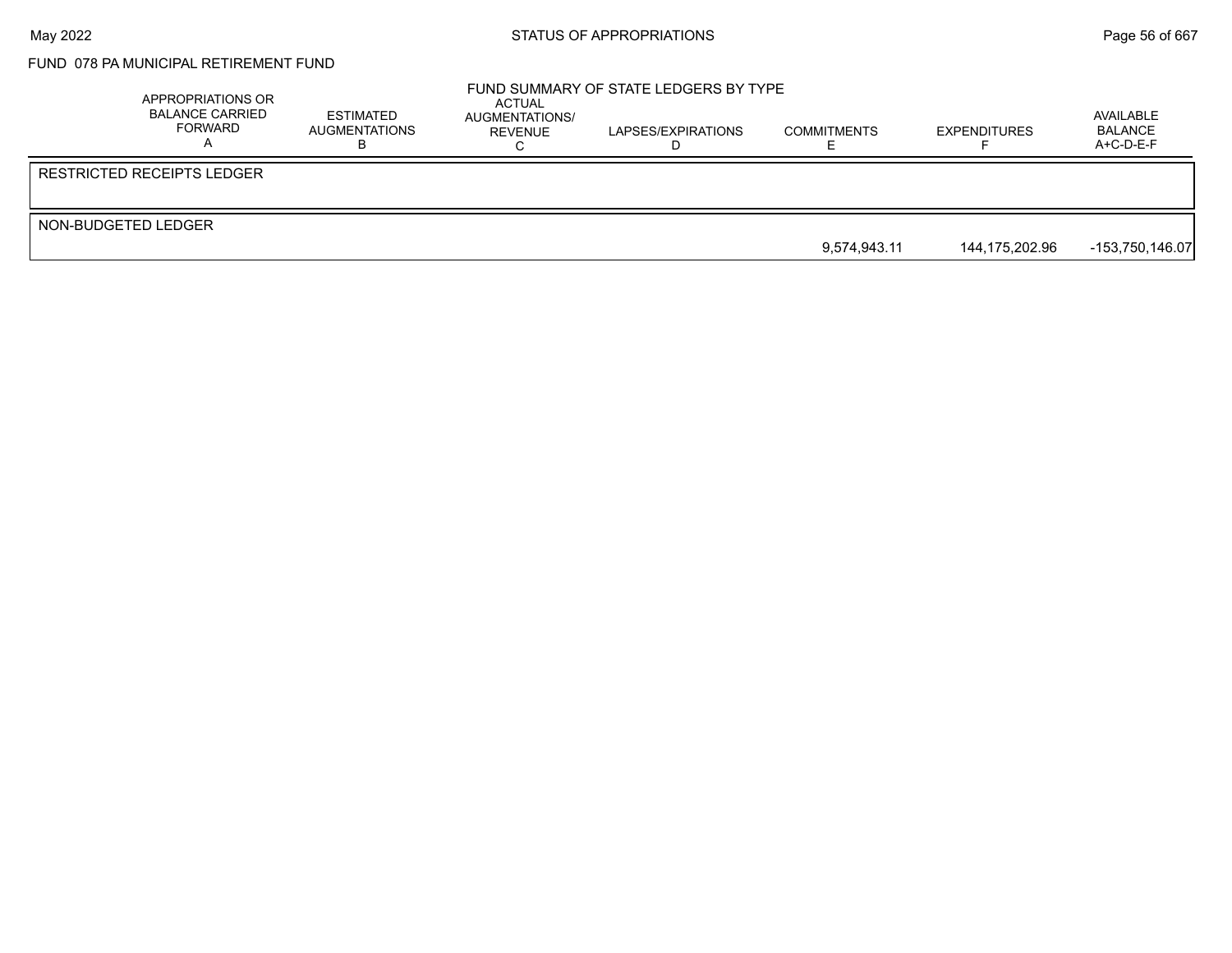### FUND 079 HIGHER EDUCATION ASSISTANCE FUND

| <b>APPROPRIATIONS OR</b><br><b>BALANCE CARRIED</b><br><b>FORWARD</b> | <b>ESTIMATED</b><br><b>AUGMENTATIONS</b> | <b>ACTUAL</b><br>AUGMENTATIONS/<br><b>REVENUE</b> | FUND SUMMARY OF STATE LEDGERS BY TYPE<br>LAPSES/EXPIRATIONS | <b>COMMITMENTS</b> | <b>EXPENDITURES</b> | AVAILABLE<br><b>BALANCE</b><br>A+C-D-E-F |
|----------------------------------------------------------------------|------------------------------------------|---------------------------------------------------|-------------------------------------------------------------|--------------------|---------------------|------------------------------------------|
| <b>PRIOR STATE CONTINUING LEDGER</b>                                 |                                          |                                                   |                                                             |                    |                     |                                          |
|                                                                      | 205,404.49                               |                                                   |                                                             |                    |                     | 205,404.49                               |
| TOTAL ALL PRIOR STATE LEDGERS                                        |                                          |                                                   |                                                             |                    |                     |                                          |
|                                                                      | 205,404.49                               |                                                   |                                                             |                    |                     | 205,404.49                               |
| <b>RESTRICTED RECEIPTS LEDGER</b>                                    |                                          |                                                   |                                                             |                    |                     |                                          |
|                                                                      | -16.141.369.50                           | 308.782.506.60                                    |                                                             |                    | 267,209,051.50      | 25,432,085.60                            |
| <b>RESTRICTED REVENUE LEDGER</b>                                     |                                          |                                                   |                                                             |                    |                     |                                          |
|                                                                      | 337,982,863.49                           | 991,413,909.71                                    |                                                             |                    | 815,980,258.60      | 513,416,514.60                           |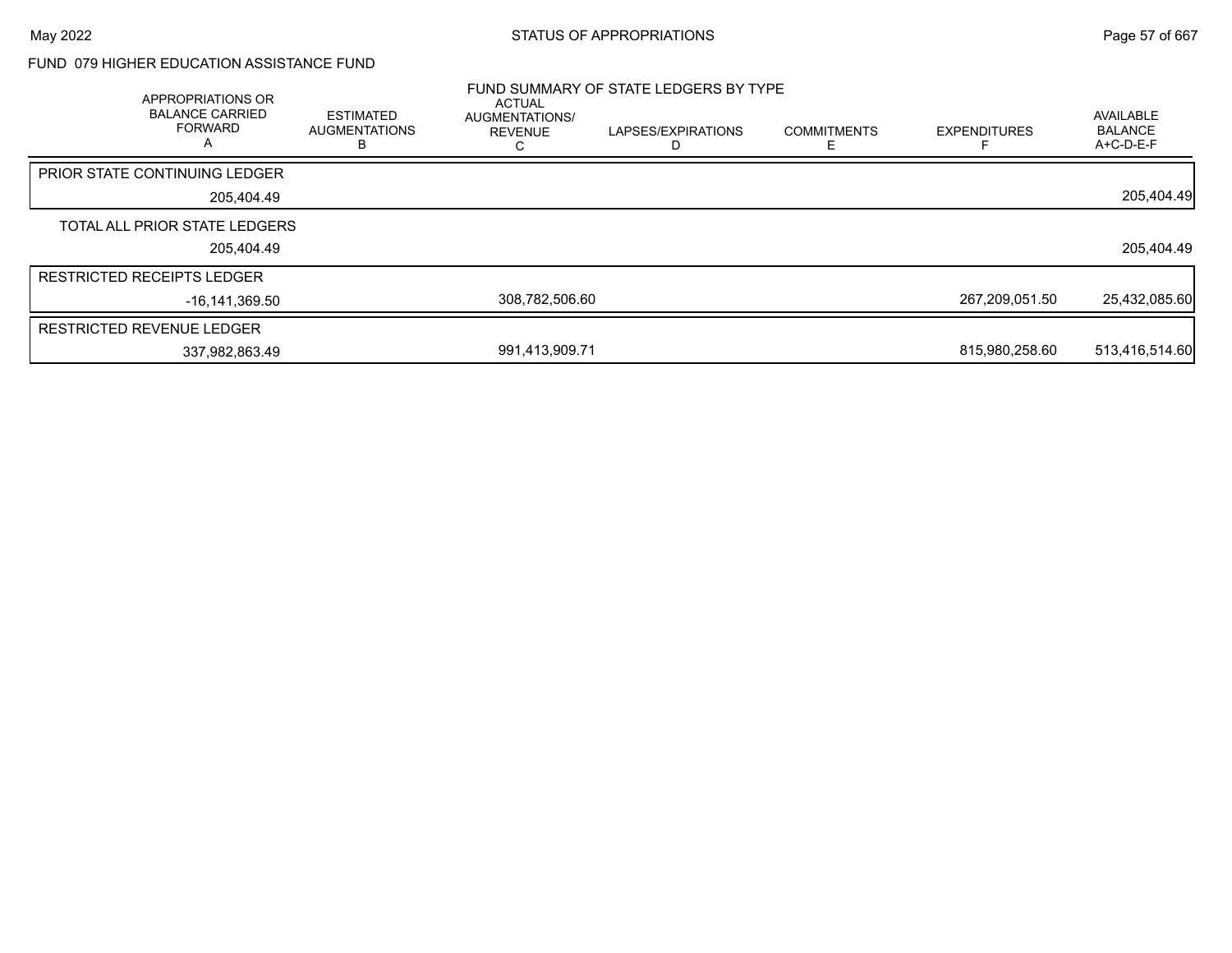### FUND 080 EMERGENCY MEDICAL OPERATING SERVICE

| APPROPRIATIONS OR<br><b>BALANCE CARRIED</b><br><b>FORWARD</b><br>А | <b>ESTIMATED</b><br><b>AUGMENTATIONS</b><br>в | <b>ACTUAL</b><br><b>AUGMENTATIONS/</b><br><b>REVENUE</b> | FUND SUMMARY OF STATE LEDGERS BY TYPE<br>LAPSES/EXPIRATIONS | <b>COMMITMENTS</b> | <b>EXPENDITURES</b> | <b>AVAILABLE</b><br><b>BALANCE</b><br>$A+C-D-E-F$ |
|--------------------------------------------------------------------|-----------------------------------------------|----------------------------------------------------------|-------------------------------------------------------------|--------------------|---------------------|---------------------------------------------------|
| <b>CURRENT STATE APPROPRIATIONS LEDGER</b>                         |                                               |                                                          |                                                             |                    |                     |                                                   |
| 13,500,000.00                                                      |                                               |                                                          |                                                             | 1,869,565.24       | 8.864.374.29        | 2,766,060.47                                      |
| TOTAL ALL CURRENT STATE LEDGERS                                    |                                               |                                                          |                                                             |                    |                     |                                                   |
| 13,500,000.00                                                      |                                               |                                                          |                                                             | 1,869,565.24       | 8.864.374.29        | 2,766,060.47                                      |
| <b>PRIOR STATE APPROPRIATIONS LEDGER</b>                           |                                               |                                                          |                                                             |                    |                     |                                                   |
| 4.224.201.82                                                       |                                               |                                                          |                                                             | 206,687.24         | 1,463,392.00        | 2,554,122.58                                      |
| TOTAL ALL PRIOR STATE LEDGERS                                      |                                               |                                                          |                                                             |                    |                     |                                                   |
| 4,224,201.82                                                       |                                               |                                                          |                                                             | 206,687.24         | 1.463.392.00        | 2,554,122.58                                      |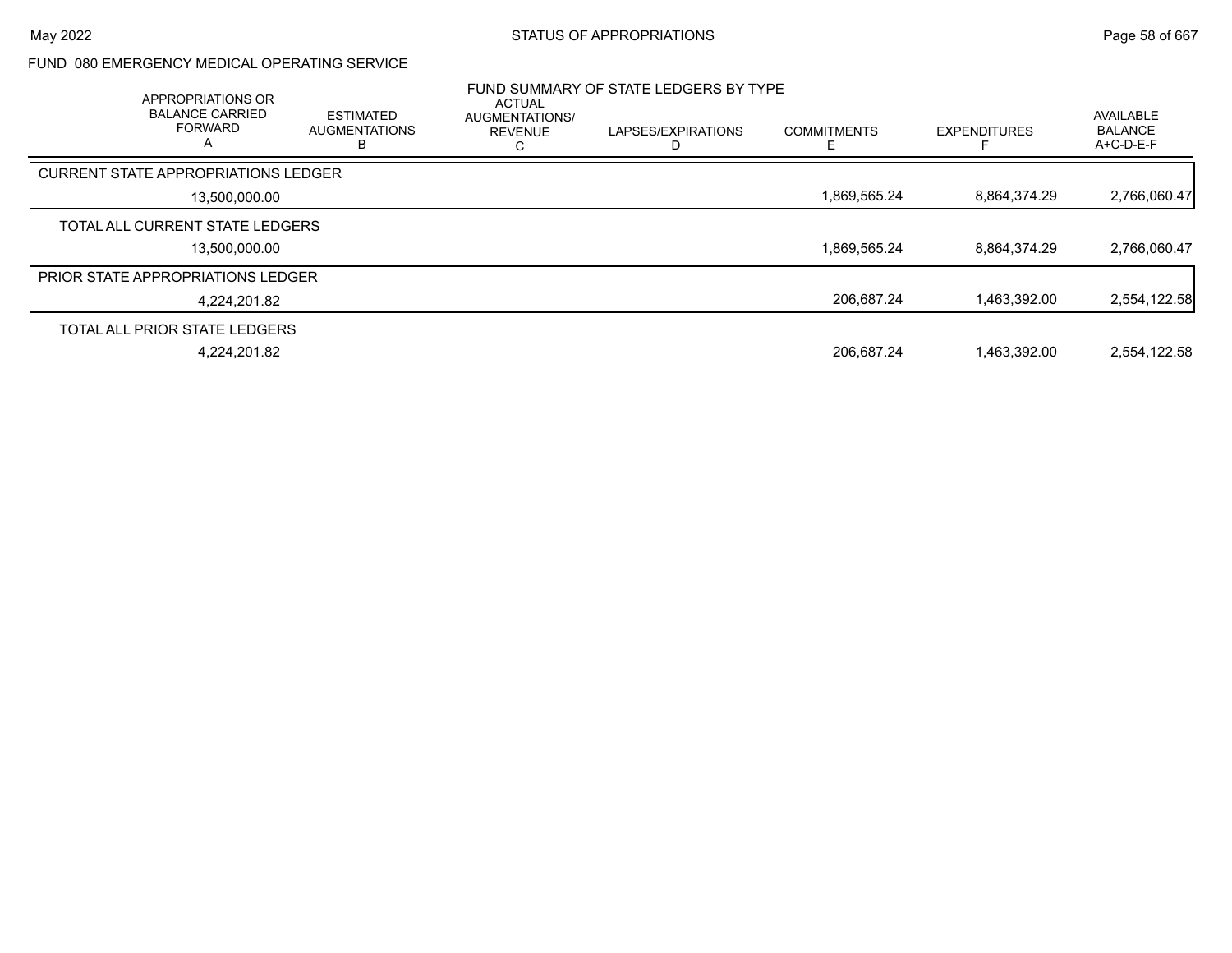## FUND 081 STATE RESTAURANT FUND

|                     | A+C-D-E-F    |
|---------------------|--------------|
| NON-BUDGETED LEDGER | $-43,398.73$ |
| 313.43              | 43.085.30    |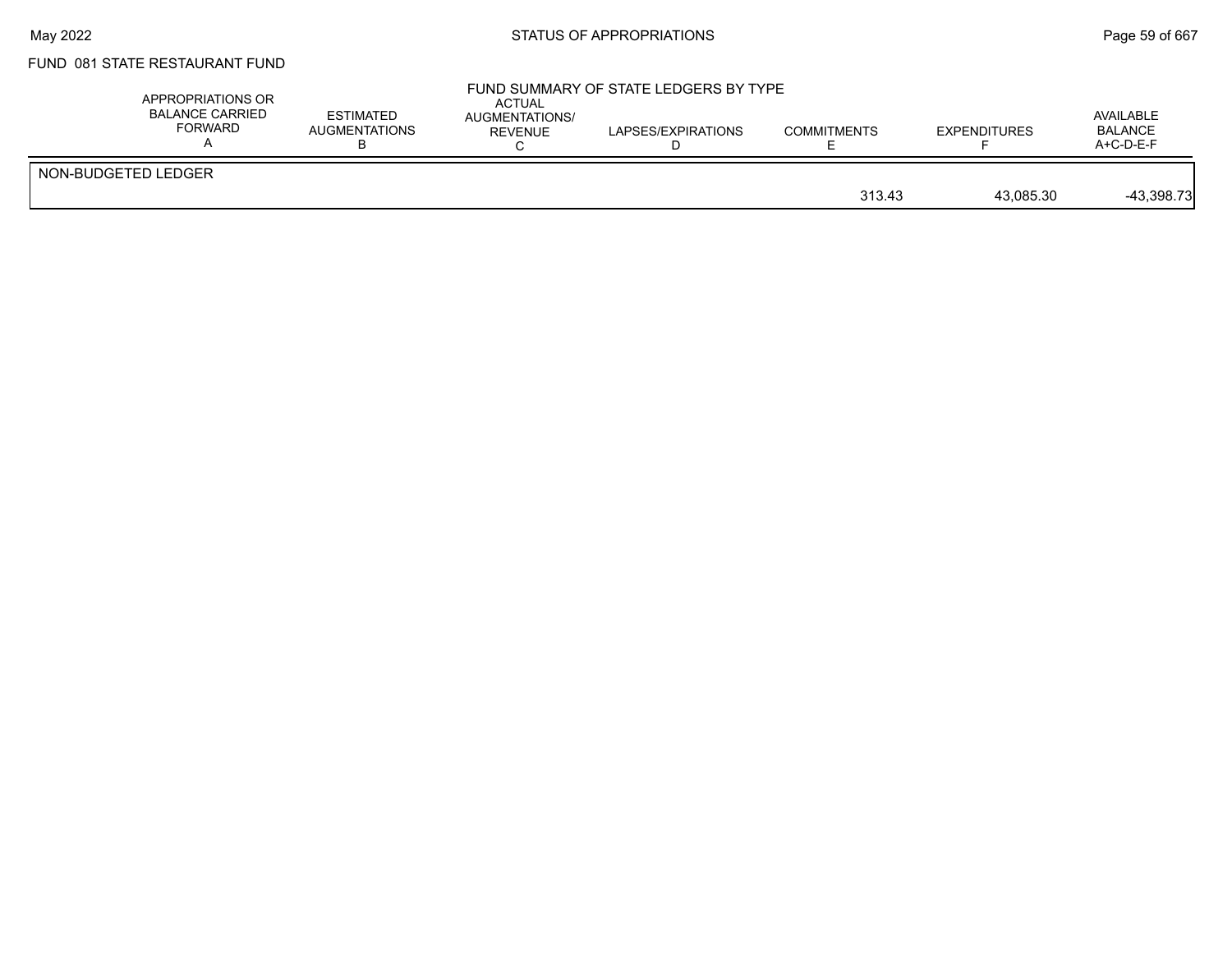## FUND 082 STATE WORKER'S INSURANCE FUND-SWIF

|                     | APPROPRIATIONS OR<br><b>BALANCE CARRIED</b><br><b>FORWARD</b> | <b>ESTIMATED</b><br><b>AUGMENTATIONS</b> | ACTUAL<br>AUGMENTATIONS/<br>REVENUE | FUND SUMMARY OF STATE LEDGERS BY TYPE<br>LAPSES/EXPIRATIONS | <b>COMMITMENTS</b> | <b>EXPENDITURES</b> | AVAILABLE<br><b>BALANCE</b><br>$A+C-D-E-F$ |
|---------------------|---------------------------------------------------------------|------------------------------------------|-------------------------------------|-------------------------------------------------------------|--------------------|---------------------|--------------------------------------------|
|                     | <b>RESTRICTED RECEIPTS LEDGER</b>                             |                                          |                                     |                                                             |                    |                     |                                            |
|                     | 2,891,726.83                                                  |                                          | 791.939.07                          |                                                             |                    | 810.988.79          | 2.872.677.11                               |
| NON-BUDGETED LEDGER |                                                               |                                          |                                     |                                                             |                    |                     |                                            |
|                     |                                                               |                                          | 544.782.30                          |                                                             | 89,155,712.15      | 157,093,640.36      | $-246,249,352.51$                          |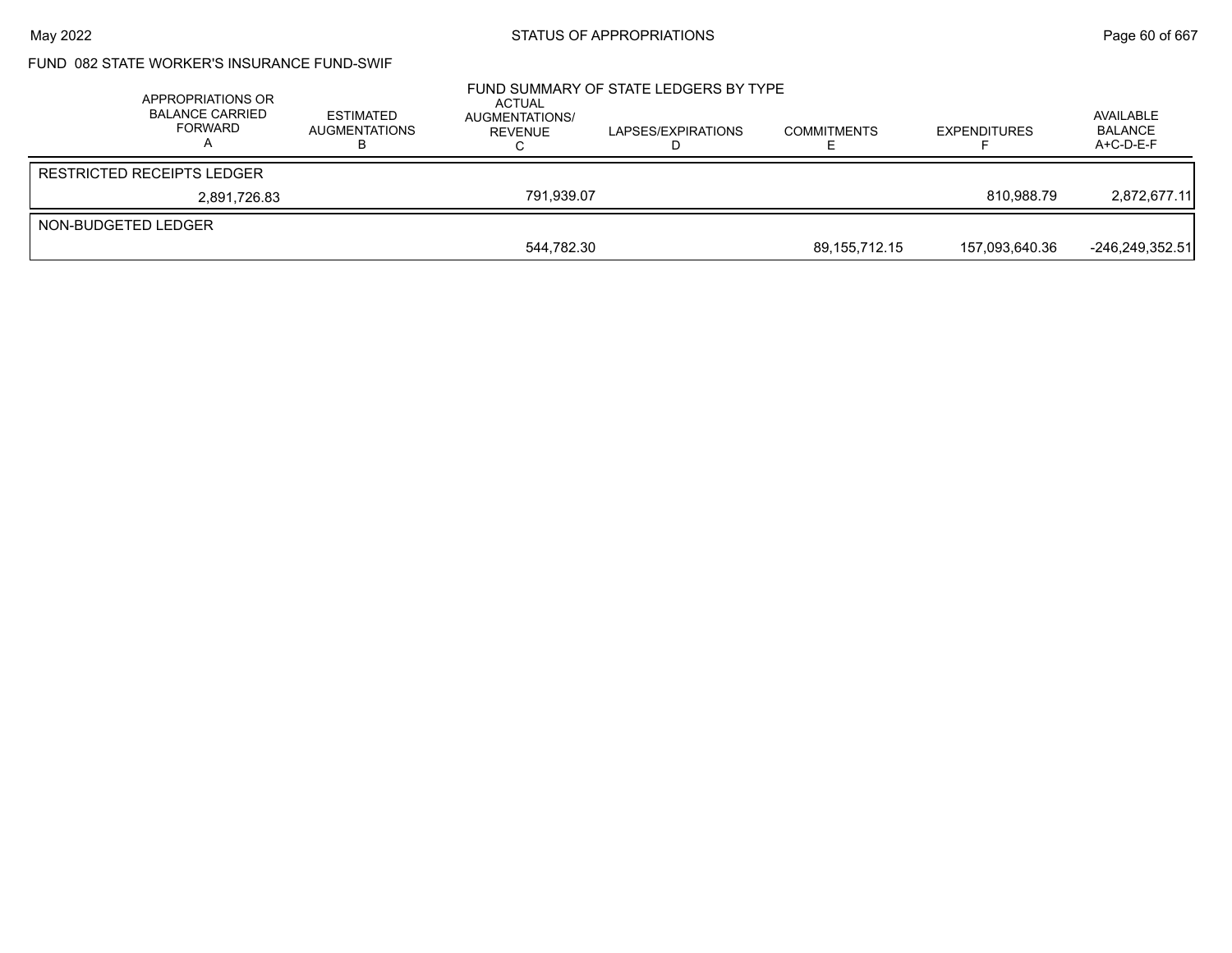## FUND 083 SOLID WASTE RESOURCE RECOVERY DEVEL

| APPROPRIATIONS OR<br>BALANCE CARRIED<br><b>FORWARD</b> | <b>ESTIMATED</b><br>AUGMENTATIONS | <b>ACTUAL</b><br>AUGMENTATIONS/<br>REVENUE | FUND SUMMARY OF STATE LEDGERS BY TYPE<br>LAPSES/EXPIRATIONS | <b>COMMITMENTS</b> | <b>EXPENDITURES</b> | AVAILABLE<br>BALANCE<br>$A+C-D-E-F$ |
|--------------------------------------------------------|-----------------------------------|--------------------------------------------|-------------------------------------------------------------|--------------------|---------------------|-------------------------------------|
| RESTRICTED REVENUE LEDGER                              |                                   |                                            |                                                             |                    |                     |                                     |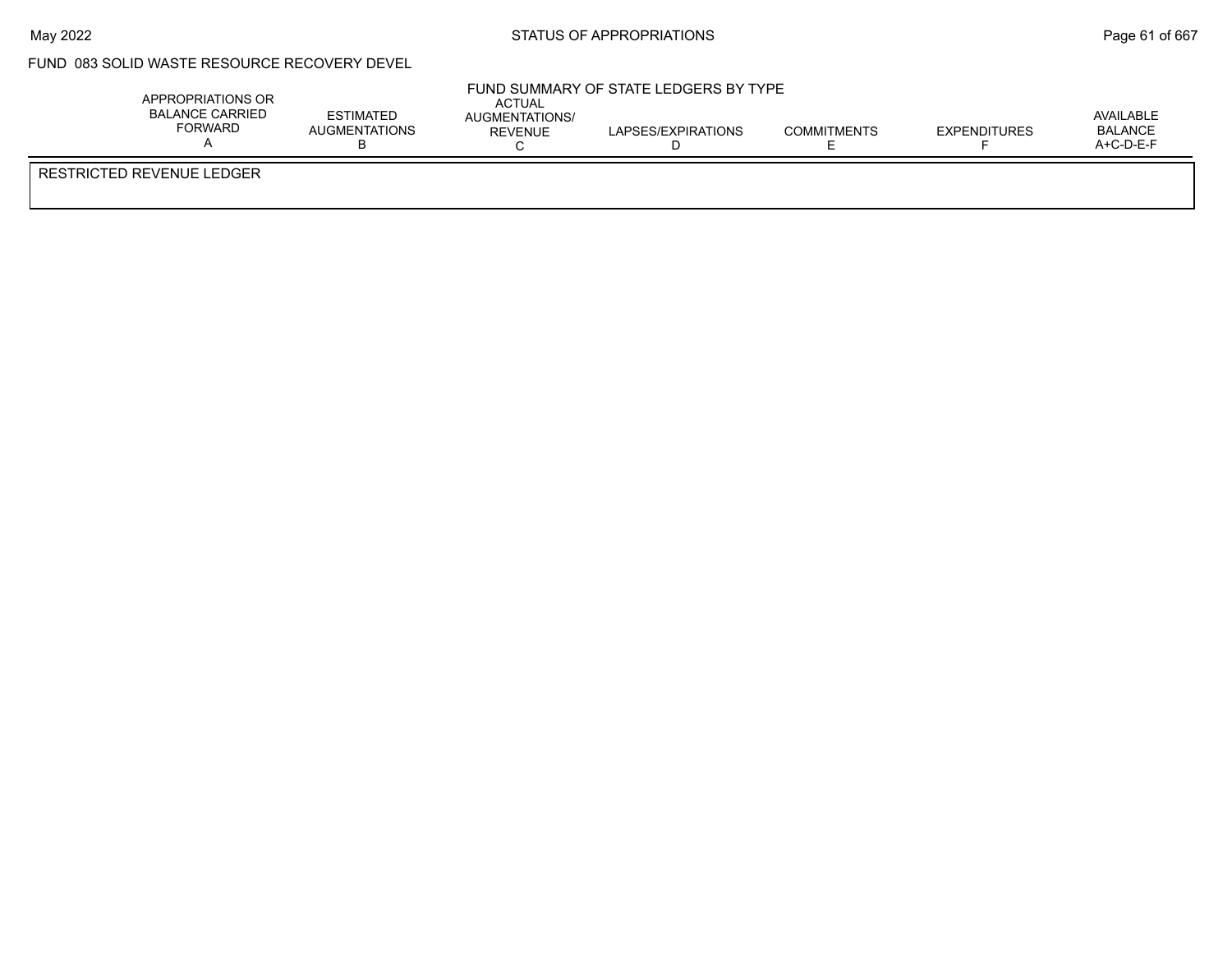# FUND 084 STATE STORES FUND

| <b>APPROPRIATIONS OR</b>                      |                                               | <b>ACTUAL</b>                           | FUND SUMMARY OF STATE LEDGERS BY TYPE |                         |                     |                                                   |
|-----------------------------------------------|-----------------------------------------------|-----------------------------------------|---------------------------------------|-------------------------|---------------------|---------------------------------------------------|
| <b>BALANCE CARRIED</b><br><b>FORWARD</b>      | <b>ESTIMATED</b><br><b>AUGMENTATIONS</b><br>в | <b>AUGMENTATIONS/</b><br><b>REVENUE</b> | LAPSES/EXPIRATIONS<br>D               | <b>COMMITMENTS</b><br>E | <b>EXPENDITURES</b> | <b>AVAILABLE</b><br><b>BALANCE</b><br>$A+C-D-E-F$ |
| <b>CURRENT STATE APPROPRIATIONS LEDGER</b>    |                                               |                                         |                                       |                         |                     |                                                   |
| 33,196,000.00                                 | 58,890.00                                     | 58,890.00                               |                                       | 637,159.23              | 26,578,438.41       | 6,039,292.36                                      |
| CURRENT STATE EXECUTIVE AUTHORIZATIONS LEDGER |                                               |                                         |                                       |                         |                     |                                                   |
| 2,583,594,166.00                              | 20,000.00                                     |                                         |                                       | 45,553,446.16           | 2,236,658,815.52    | 301,381,904.32                                    |
| TOTAL ALL CURRENT STATE LEDGERS               |                                               |                                         |                                       |                         |                     |                                                   |
| 2,616,790,166.00                              | 78,890.00                                     | 58,890.00                               |                                       | 46,190,605.39           | 2,263,237,253.93    | 307,421,196.68                                    |
| <b>PRIOR STATE APPROPRIATIONS LEDGER</b>      |                                               |                                         |                                       |                         |                     |                                                   |
| 7,377,247.40                                  |                                               |                                         |                                       | 323,883.57              | 1.877.380.04        | 5,175,983.79                                      |
| PRIOR STATE EXECUTIVE AUTHORIZATIONS LEDGER   |                                               |                                         |                                       |                         |                     |                                                   |
| 116,647,410.39                                |                                               |                                         |                                       | 5,356,739.31            | 50,612,267.23       | 60,678,403.85                                     |
| TOTAL ALL PRIOR STATE LEDGERS                 |                                               |                                         |                                       |                         |                     |                                                   |
| 124,024,657.79                                |                                               |                                         |                                       | 5,680,622.88            | 52,489,647.27       | 65,854,387.64                                     |
| <b>RESTRICTED RECEIPTS LEDGER</b>             |                                               |                                         |                                       |                         |                     |                                                   |
|                                               |                                               |                                         |                                       |                         |                     |                                                   |
| RESTRICTED REVENUE LEDGER                     |                                               |                                         |                                       |                         |                     |                                                   |
| 212,929.12                                    |                                               | 750,000.00                              |                                       |                         |                     | 962,929.12                                        |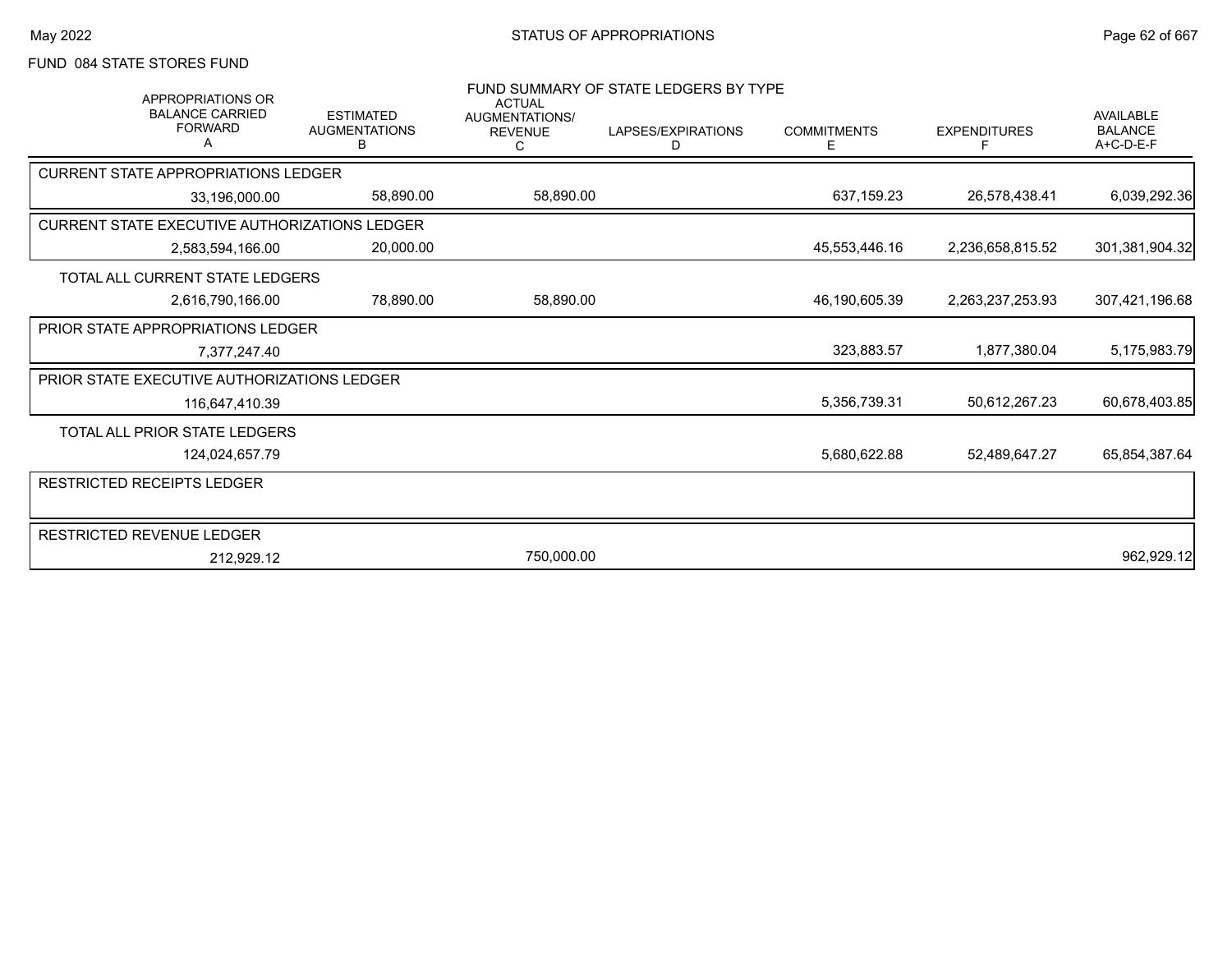# FUND 085 REHABILITATION CENTER FUND

| APPROPRIATIONS OR<br><b>BALANCE CARRIED</b><br>FORWARD | <b>ESTIMATED</b><br>AUGMENTATIONS | ACTUAL<br><b>AUGMENTATIONS/</b><br>REVENUE | FUND SUMMARY OF STATE LEDGERS BY TYPE<br>LAPSES/EXPIRATIONS | <b>COMMITMENTS</b> | <b>EXPENDITURES</b> | AVAILABLE<br><b>BALANCE</b><br>$A+C-D-E-F$ |
|--------------------------------------------------------|-----------------------------------|--------------------------------------------|-------------------------------------------------------------|--------------------|---------------------|--------------------------------------------|
| NON-BUDGETED LEDGER                                    |                                   |                                            |                                                             |                    |                     |                                            |
|                                                        |                                   | 671,006.68                                 |                                                             | 10.092.637.78      | 21,555,122.91       | $-31,647,760.69$                           |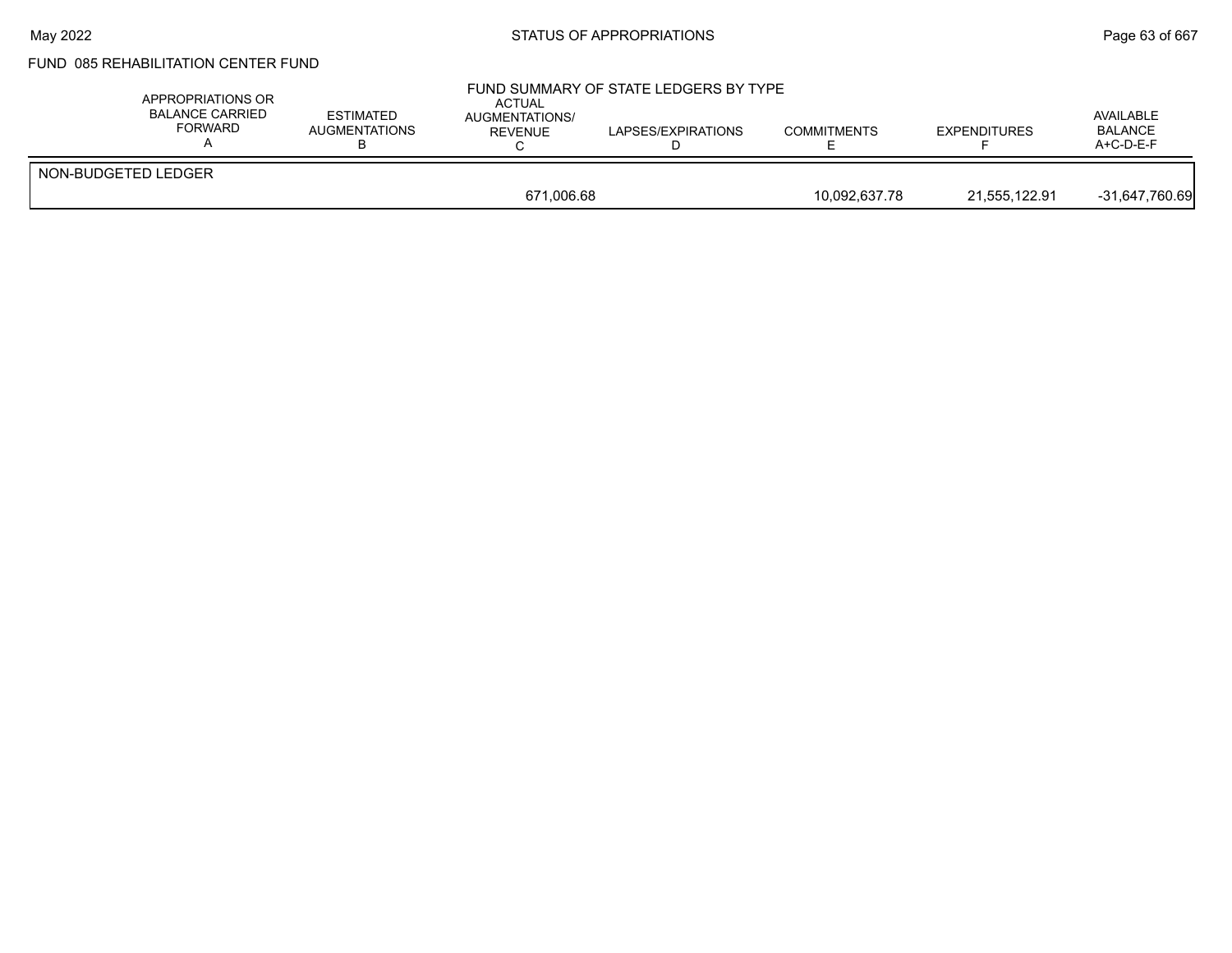## FUND 086 COAL&CLAY MINE SUBSIDENCE INSURANCE

| APPROPRIATIONS OR<br><b>BALANCE CARRIED</b><br><b>FORWARD</b><br>A | <b>ESTIMATED</b><br><b>AUGMENTATIONS</b> | <b>ACTUAL</b><br><b>AUGMENTATIONS/</b><br><b>REVENUE</b> | FUND SUMMARY OF STATE LEDGERS BY TYPE<br>LAPSES/EXPIRATIONS | <b>COMMITMENTS</b> | <b>EXPENDITURES</b> | AVAILABLE<br><b>BALANCE</b><br>A+C-D-E-F |
|--------------------------------------------------------------------|------------------------------------------|----------------------------------------------------------|-------------------------------------------------------------|--------------------|---------------------|------------------------------------------|
| CURRENT STATE EXECUTIVE AUTHORIZATIONS LEDGER                      |                                          |                                                          |                                                             |                    |                     |                                          |
| 6,778,000.00                                                       |                                          |                                                          |                                                             | 287,403.76         | 3.320.626.83        | 3,169,969.41                             |
| TOTAL ALL CURRENT STATE LEDGERS                                    |                                          |                                                          |                                                             |                    |                     |                                          |
| 6,778,000.00                                                       |                                          |                                                          |                                                             | 287,403.76         | 3.320.626.83        | 3,169,969.41                             |
| <b>PRIOR STATE EXECUTIVE AUTHORIZATIONS LEDGER</b>                 |                                          |                                                          |                                                             |                    |                     |                                          |
| 2.410.279.17                                                       |                                          |                                                          |                                                             |                    | 256.974.60          | 2, 153, 304.57                           |
| TOTAL ALL PRIOR STATE LEDGERS                                      |                                          |                                                          |                                                             |                    |                     |                                          |
| 2,410,279.17                                                       |                                          |                                                          |                                                             |                    | 256.974.60          | 2,153,304.57                             |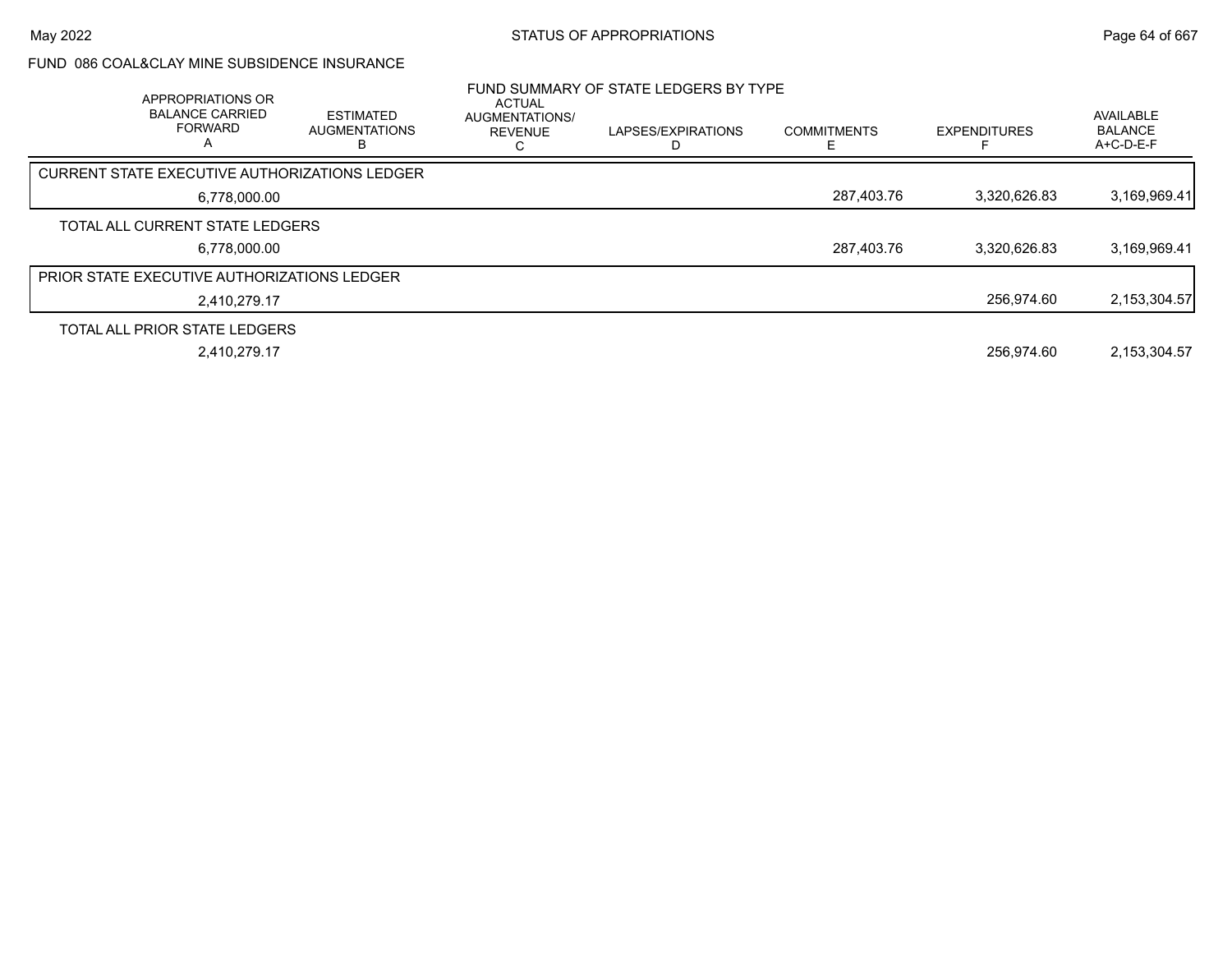## FUND 087 COAL LANDS IMPROVEMENT FUND

| APPROPRIATIONS OR<br><b>BALANCE CARRIED</b><br><b>FORWARD</b><br>A | <b>ESTIMATED</b><br><b>AUGMENTATIONS</b><br>в | <b>ACTUAL</b><br>AUGMENTATIONS/<br><b>REVENUE</b> | FUND SUMMARY OF STATE LEDGERS BY TYPE<br>LAPSES/EXPIRATIONS | <b>COMMITMENTS</b> | <b>EXPENDITURES</b> | AVAILABLE<br><b>BALANCE</b><br>$A+C-D-E-F$ |
|--------------------------------------------------------------------|-----------------------------------------------|---------------------------------------------------|-------------------------------------------------------------|--------------------|---------------------|--------------------------------------------|
| CURRENT STATE EXECUTIVE AUTHORIZATIONS LEDGER                      |                                               |                                                   |                                                             |                    |                     |                                            |
| 1.200.000.00                                                       |                                               |                                                   |                                                             |                    | 750.000.00          | 450,000.00                                 |
| TOTAL ALL CURRENT STATE LEDGERS                                    |                                               |                                                   |                                                             |                    |                     |                                            |
| 1.200.000.00                                                       |                                               |                                                   |                                                             |                    | 750.000.00          | 450,000.00                                 |
| <b>PRIOR STATE EXECUTIVE AUTHORIZATIONS LEDGER</b>                 |                                               |                                                   |                                                             |                    |                     |                                            |
| 831,908.25                                                         |                                               |                                                   |                                                             |                    |                     | 831,908.25                                 |
| TOTAL ALL PRIOR STATE LEDGERS                                      |                                               |                                                   |                                                             |                    |                     |                                            |
| 831,908.25                                                         |                                               |                                                   |                                                             |                    |                     | 831,908.25                                 |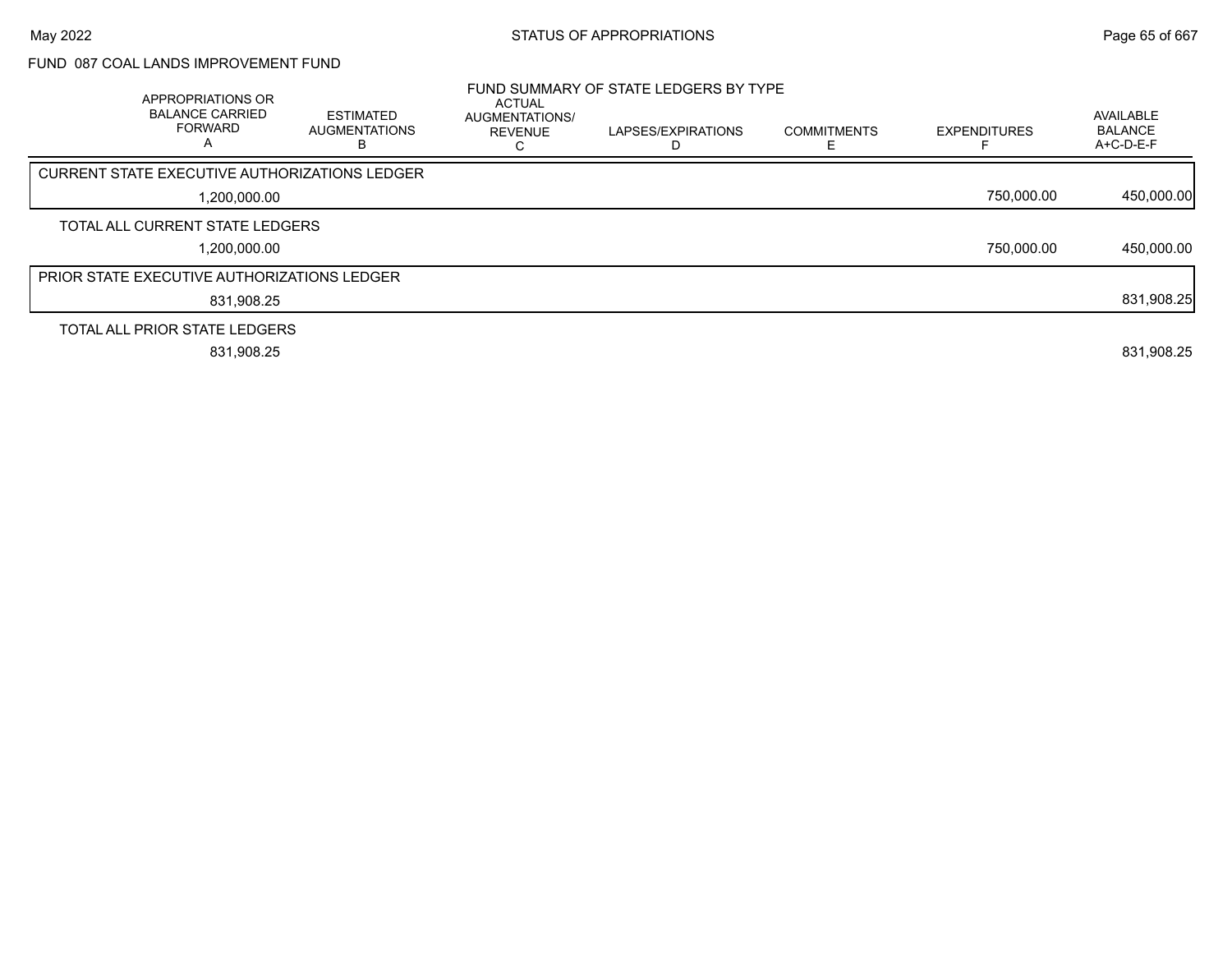## FUND 088 MINORITY BUSINESS DEVELOPMENT FUND

| APPROPRIATIONS OR<br><b>BALANCE CARRIED</b><br><b>FORWARD</b><br>A | <b>ESTIMATED</b><br><b>AUGMENTATIONS</b> | ACTUAL<br>AUGMENTATIONS/<br><b>REVENUE</b> | FUND SUMMARY OF STATE LEDGERS BY TYPE<br>LAPSES/EXPIRATIONS | <b>COMMITMENTS</b><br>E | <b>EXPENDITURES</b> | AVAILABLE<br><b>BALANCE</b><br>$A+C-D-E-F$ |
|--------------------------------------------------------------------|------------------------------------------|--------------------------------------------|-------------------------------------------------------------|-------------------------|---------------------|--------------------------------------------|
| CURRENT STATE EXECUTIVE AUTHORIZATIONS LEDGER                      |                                          |                                            |                                                             |                         |                     |                                            |
| 1,340,000.00                                                       |                                          |                                            |                                                             | 151,493.00              | 618,724.64          | 569,782.36                                 |
| TOTAL ALL CURRENT STATE LEDGERS                                    |                                          |                                            |                                                             |                         |                     |                                            |
| 1.340.000.00                                                       |                                          |                                            |                                                             | 151,493.00              | 618.724.64          | 569,782.36                                 |
| <b>PRIOR STATE EXECUTIVE AUTHORIZATIONS LEDGER</b>                 |                                          |                                            |                                                             |                         |                     |                                            |
| 333,694.32                                                         |                                          |                                            |                                                             |                         | 13,185.28           | 320,509.04                                 |
| TOTAL ALL PRIOR STATE LEDGERS                                      |                                          |                                            |                                                             |                         |                     |                                            |
| 333.694.32                                                         |                                          |                                            |                                                             |                         | 13.185.28           | 320.509.04                                 |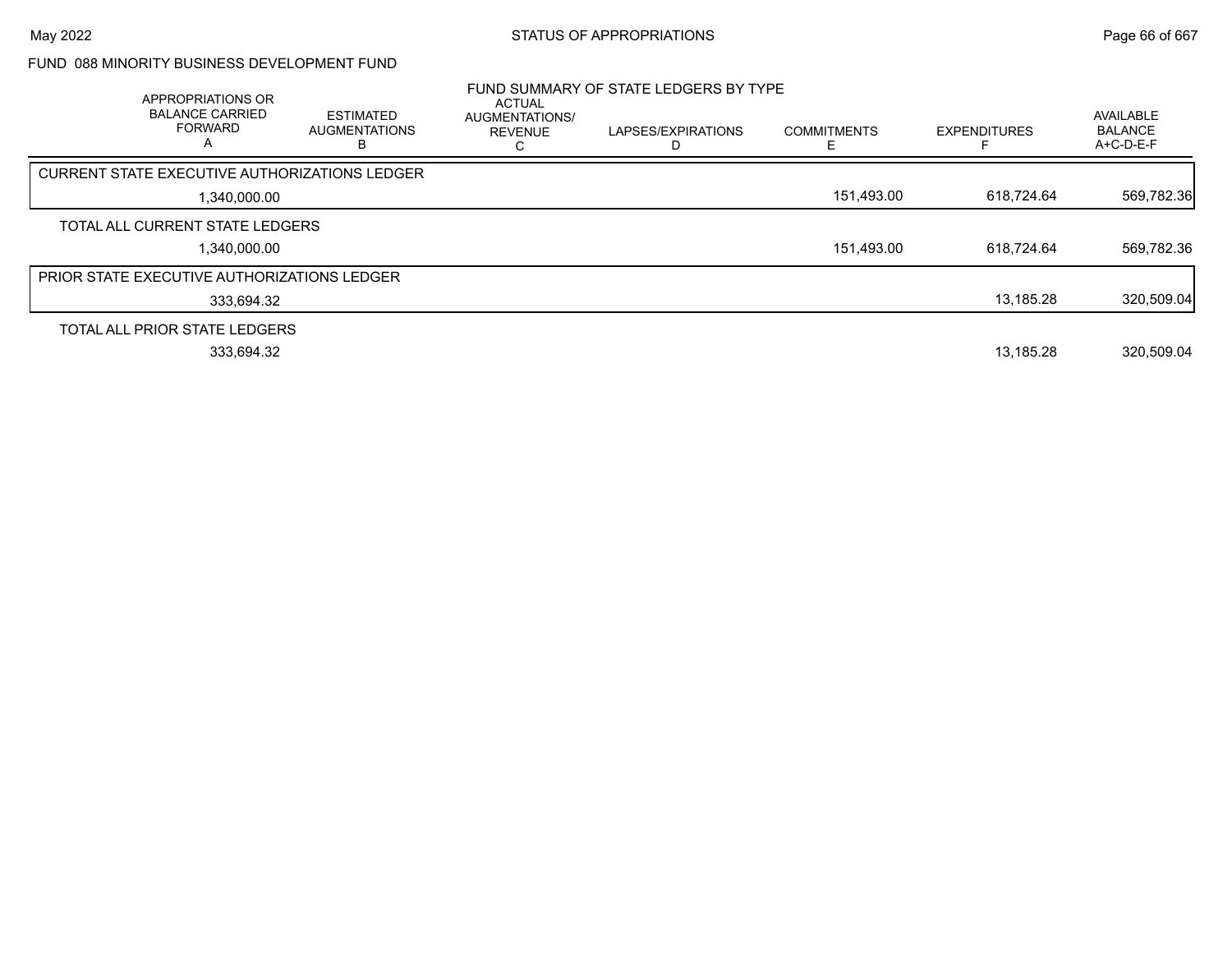### FUND 091 CAPITAL DEBT FUND

|                     | APPROPRIATIONS OR<br><b>BALANCE CARRIED</b><br>FORWARD | ESTIMATED<br><b>AUGMENTATIONS</b><br>в | ACTUAL<br>AUGMENTATIONS/<br>REVENUE | FUND SUMMARY OF STATE LEDGERS BY TYPE<br>LAPSES/EXPIRATIONS<br>D | <b>COMMITMENTS</b> | <b>EXPENDITURES</b> | AVAILABLE<br><b>BALANCE</b><br>$A+C-D-E-F$ |
|---------------------|--------------------------------------------------------|----------------------------------------|-------------------------------------|------------------------------------------------------------------|--------------------|---------------------|--------------------------------------------|
|                     | <b>RESTRICTED RECEIPTS LEDGER</b>                      |                                        |                                     |                                                                  |                    |                     |                                            |
| NON-BUDGETED LEDGER |                                                        |                                        |                                     |                                                                  |                    |                     |                                            |
|                     |                                                        |                                        |                                     |                                                                  |                    | 1.281.697.872.80    | -1,281,697,872.80                          |
|                     | <b>RESTRICTED REVENUE LEDGER</b>                       |                                        |                                     |                                                                  |                    |                     |                                            |
|                     | 325.98                                                 |                                        | 1,085,056,871.51                    |                                                                  |                    | 438,057,975.00      | 646,999,222.49                             |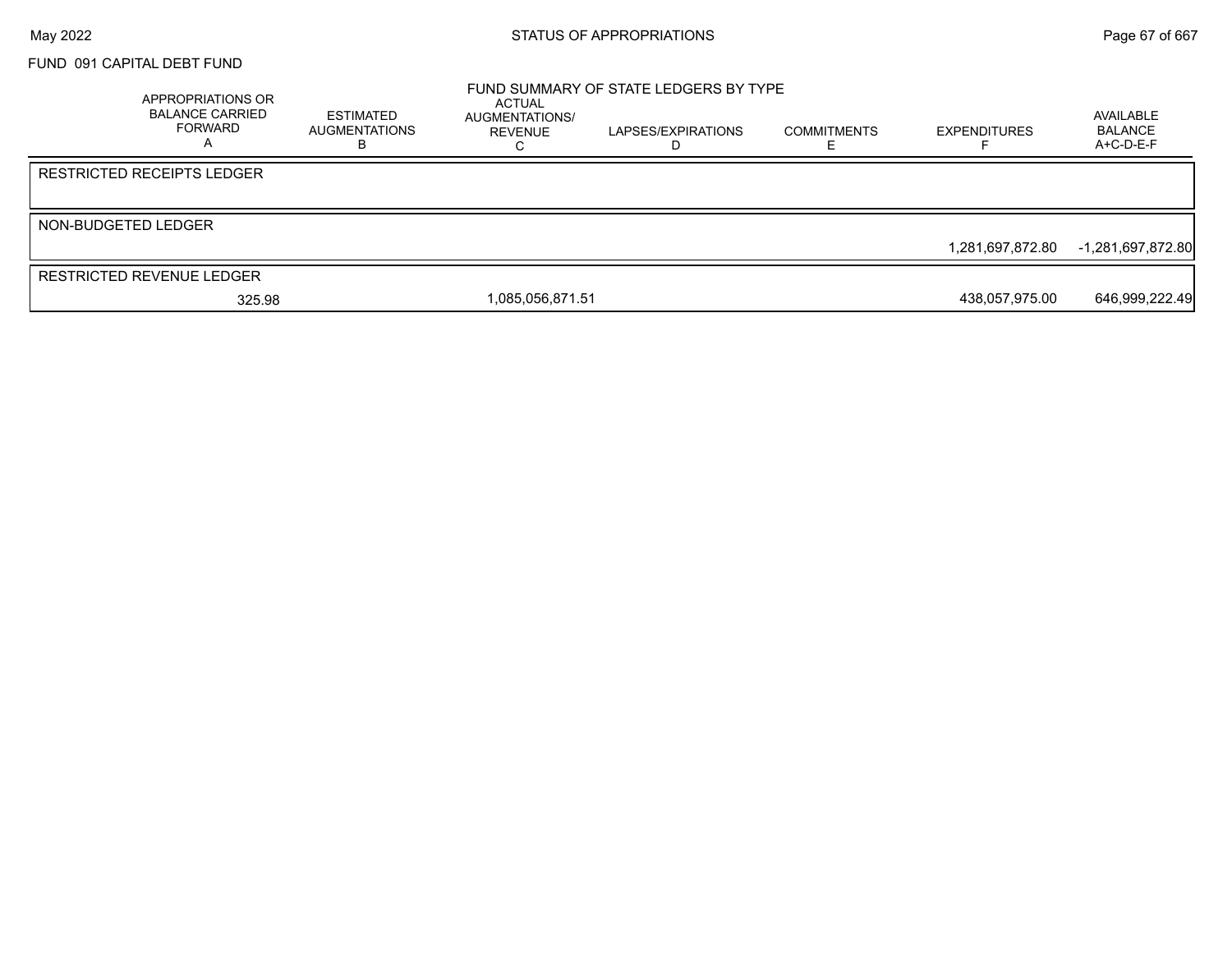## FUND 096 PA VETS MONUMNTS & MEMRIAL TRST FND

| APPROPRIATIONS OR<br><b>BALANCE CARRIED</b><br><b>FORWARD</b><br>A | <b>ESTIMATED</b><br><b>AUGMENTATIONS</b> | ACTUAL<br>AUGMENTATIONS/<br><b>REVENUE</b> | FUND SUMMARY OF STATE LEDGERS BY TYPE<br>LAPSES/EXPIRATIONS | <b>COMMITMENTS</b> | <b>EXPENDITURES</b> | AVAILABLE<br><b>BALANCE</b><br>A+C-D-E-F |
|--------------------------------------------------------------------|------------------------------------------|--------------------------------------------|-------------------------------------------------------------|--------------------|---------------------|------------------------------------------|
| <b>CURRENT STATE EXECUTIVE AUTHORIZATIONS LEDGER</b>               |                                          |                                            |                                                             |                    |                     |                                          |
| 175,000.00                                                         |                                          |                                            |                                                             | 21,637.73          | 41,119.46           | 112,242.81                               |
| TOTAL ALL CURRENT STATE LEDGERS                                    |                                          |                                            |                                                             |                    |                     |                                          |
| 175,000.00                                                         |                                          |                                            |                                                             | 21,637.73          | 41.119.46           | 112,242.81                               |
| <b>PRIOR STATE EXECUTIVE AUTHORIZATIONS LEDGER</b>                 |                                          |                                            |                                                             |                    |                     |                                          |
| 24,456.64                                                          |                                          |                                            |                                                             |                    | 6,419.92            | 18,036.72                                |
| TOTAL ALL PRIOR STATE LEDGERS                                      |                                          |                                            |                                                             |                    |                     |                                          |
| 24.456.64                                                          |                                          |                                            |                                                             |                    | 6,419.92            | 18.036.72                                |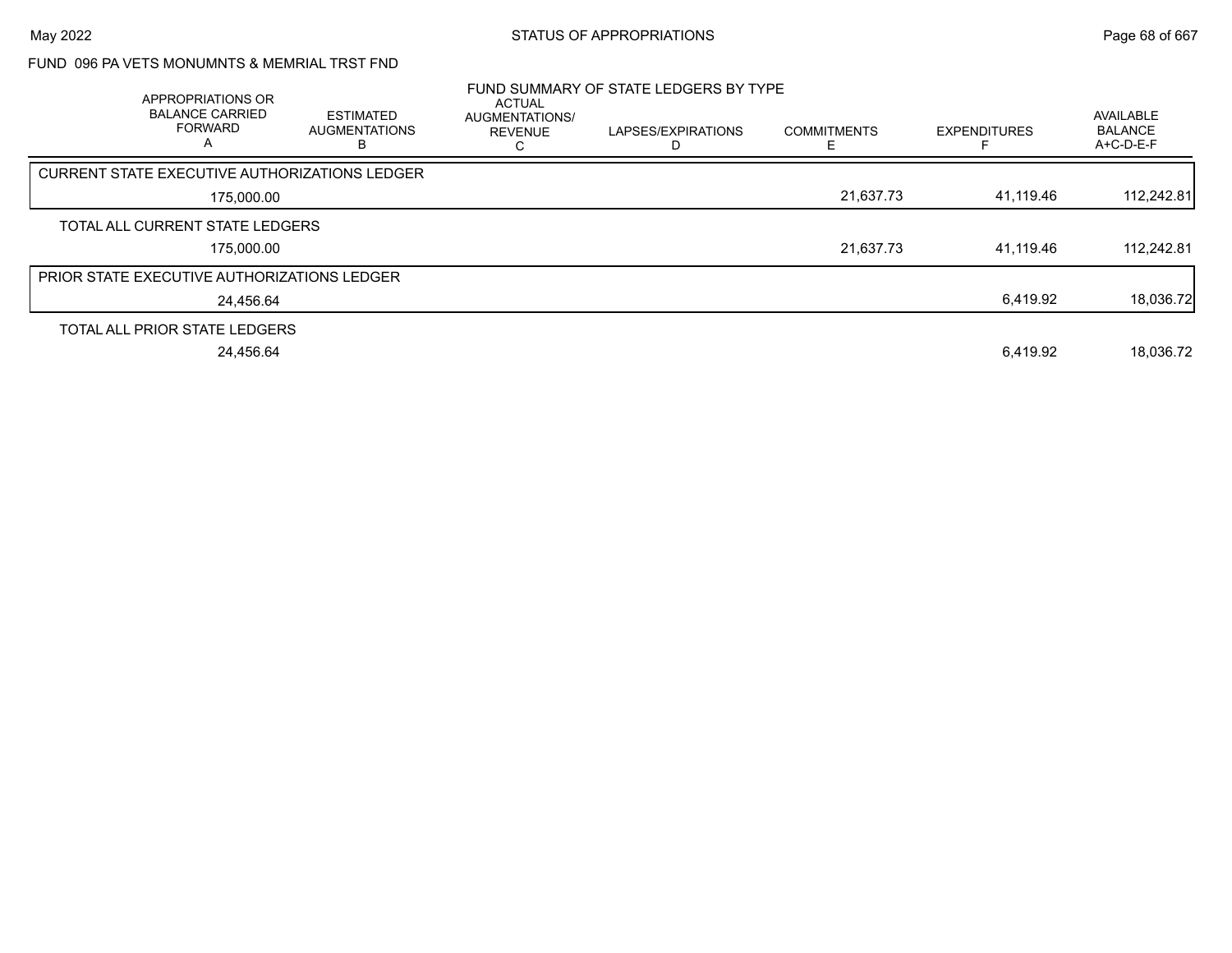## FUND 097 ANTHRACITE DEEP MINE OPERATORS EMER

| APPROPRIATIONS OR<br><b>BALANCE CARRIED</b><br><b>FORWARD</b><br>A | <b>ESTIMATED</b><br><b>AUGMENTATIONS</b> | <b>ACTUAL</b><br>AUGMENTATIONS/<br><b>REVENUE</b> | FUND SUMMARY OF STATE LEDGERS BY TYPE<br>LAPSES/EXPIRATIONS | <b>COMMITMENTS</b> | <b>EXPENDITURES</b> | AVAILABLE<br><b>BALANCE</b><br>A+C-D-E-F |
|--------------------------------------------------------------------|------------------------------------------|---------------------------------------------------|-------------------------------------------------------------|--------------------|---------------------|------------------------------------------|
| CURRENT STATE EXECUTIVE AUTHORIZATIONS LEDGER                      |                                          |                                                   |                                                             |                    |                     |                                          |
| 273,000.00                                                         |                                          |                                                   |                                                             | 197,987.34         |                     | 75,012.66                                |
| TOTAL ALL CURRENT STATE LEDGERS                                    |                                          |                                                   |                                                             |                    |                     |                                          |
| 273,000.00                                                         |                                          |                                                   |                                                             | 197,987.34         |                     | 75,012.66                                |
| <b>PRIOR STATE EXECUTIVE AUTHORIZATIONS LEDGER</b>                 |                                          |                                                   |                                                             |                    |                     |                                          |
| 450,000.00                                                         |                                          |                                                   |                                                             |                    |                     | 450,000.00                               |
| TOTAL ALL PRIOR STATE LEDGERS                                      |                                          |                                                   |                                                             |                    |                     |                                          |
| 450,000.00                                                         |                                          |                                                   |                                                             |                    |                     | 450,000.00                               |
| <b>RESTRICTED RECEIPTS LEDGER</b>                                  |                                          |                                                   |                                                             |                    |                     |                                          |
| 134,085.95                                                         |                                          | $-628.26$                                         |                                                             |                    |                     | 133,457.69                               |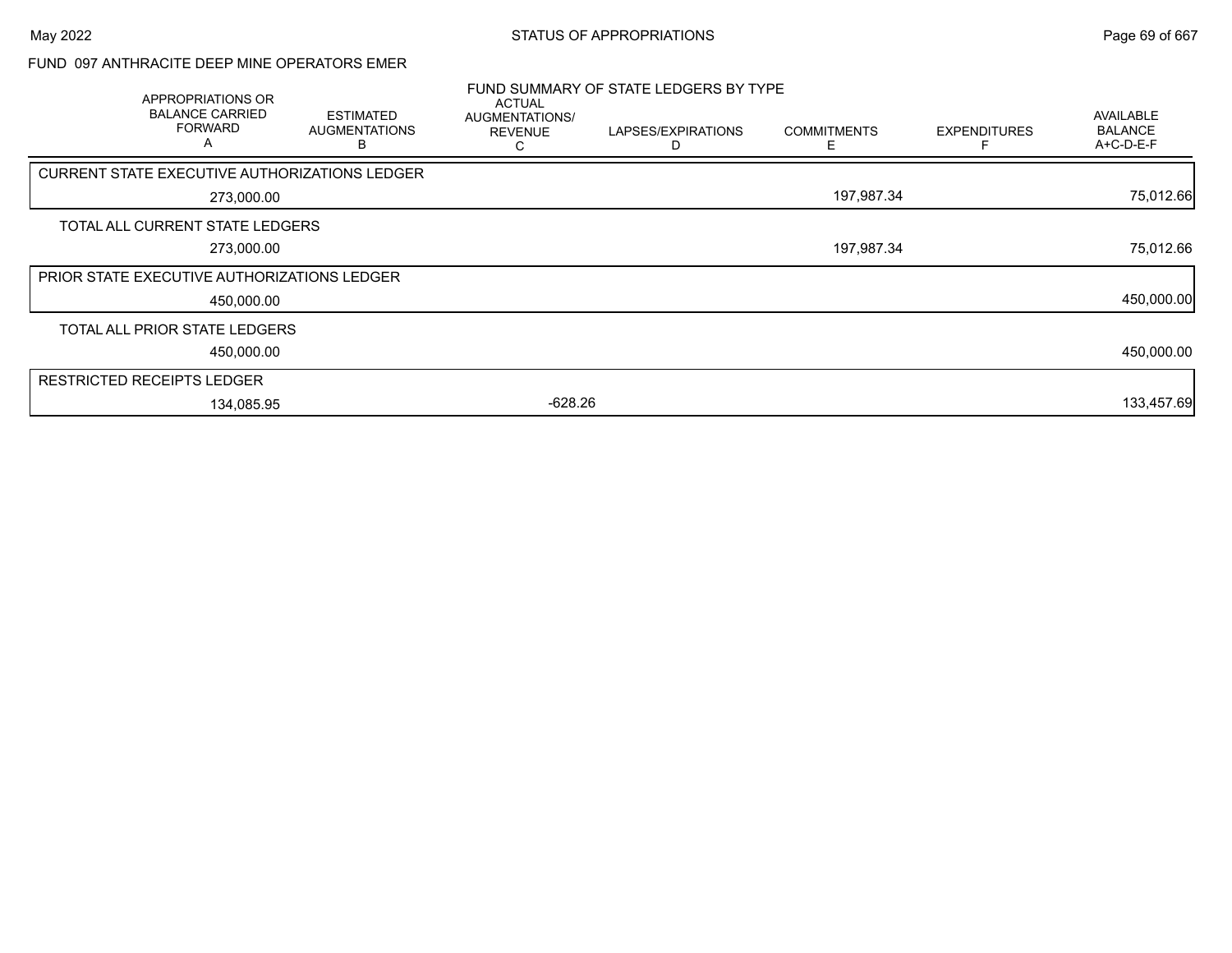# FUND 104 PENNVEST FUND

| APPROPRIATIONS OR<br><b>BALANCE CARRIED</b><br><b>FORWARD</b><br>A | <b>ESTIMATED</b><br><b>AUGMENTATIONS</b><br>в | <b>ACTUAL</b><br>AUGMENTATIONS/<br><b>REVENUE</b> | FUND SUMMARY OF STATE LEDGERS BY TYPE<br>LAPSES/EXPIRATIONS<br>D | <b>COMMITMENTS</b><br>Е | <b>EXPENDITURES</b> | <b>AVAILABLE</b><br><b>BALANCE</b><br>A+C-D-E-F |
|--------------------------------------------------------------------|-----------------------------------------------|---------------------------------------------------|------------------------------------------------------------------|-------------------------|---------------------|-------------------------------------------------|
| CURRENT STATE EXECUTIVE AUTHORIZATIONS LEDGER                      |                                               |                                                   |                                                                  |                         |                     |                                                 |
| 40,944,000.00                                                      | 200,000.00                                    | 5,353.93                                          |                                                                  | 185,726.81              | 2,164,817.28        | 38,598,809.84                                   |
| <b>CURRENT STATE EXECUTIVE AUTHORIZATIONS - RESTRICTED LEDGER</b>  |                                               |                                                   |                                                                  |                         |                     |                                                 |
|                                                                    | 60,000,000.00                                 | 60,000,000.00                                     |                                                                  | 30,240,512.34           | 13,463,445.23       | 16,296,042.43                                   |
| TOTAL ALL CURRENT STATE LEDGERS                                    |                                               |                                                   |                                                                  |                         |                     |                                                 |
| 40,944,000.00                                                      | 60,200,000.00                                 | 60,005,353.93                                     |                                                                  | 30,426,239.15           | 15,628,262.51       | 54,894,852.27                                   |
| <b>PRIOR STATE EXECUTIVE AUTHORIZATIONS LEDGER</b>                 |                                               |                                                   |                                                                  |                         |                     |                                                 |
| 23,701,282.85                                                      |                                               |                                                   |                                                                  | 2,243.50                | 272,937.00          | 23,426,102.35                                   |
| PRIOR STATE EXECUTIVE AUTHORIZATIONS - RESTRICTED LEDGER           |                                               |                                                   |                                                                  |                         |                     |                                                 |
| 75,975,365.78                                                      |                                               | -55,185,654.81                                    |                                                                  |                         | 20,219,126.56       | 570,584.41                                      |
| TOTAL ALL PRIOR STATE LEDGERS                                      |                                               |                                                   |                                                                  |                         |                     |                                                 |
| 99,676,648.63                                                      |                                               | -55,185,654.81                                    |                                                                  | 2,243.50                | 20,492,063.56       | 23,996,686.76                                   |
| <b>RESTRICTED REVENUE LEDGER</b>                                   |                                               |                                                   |                                                                  |                         |                     |                                                 |
| 123,207,311.19                                                     |                                               | 74,236,156.92                                     |                                                                  | 37,416,709.64           | 17,528,507.36       | 142,498,251.11                                  |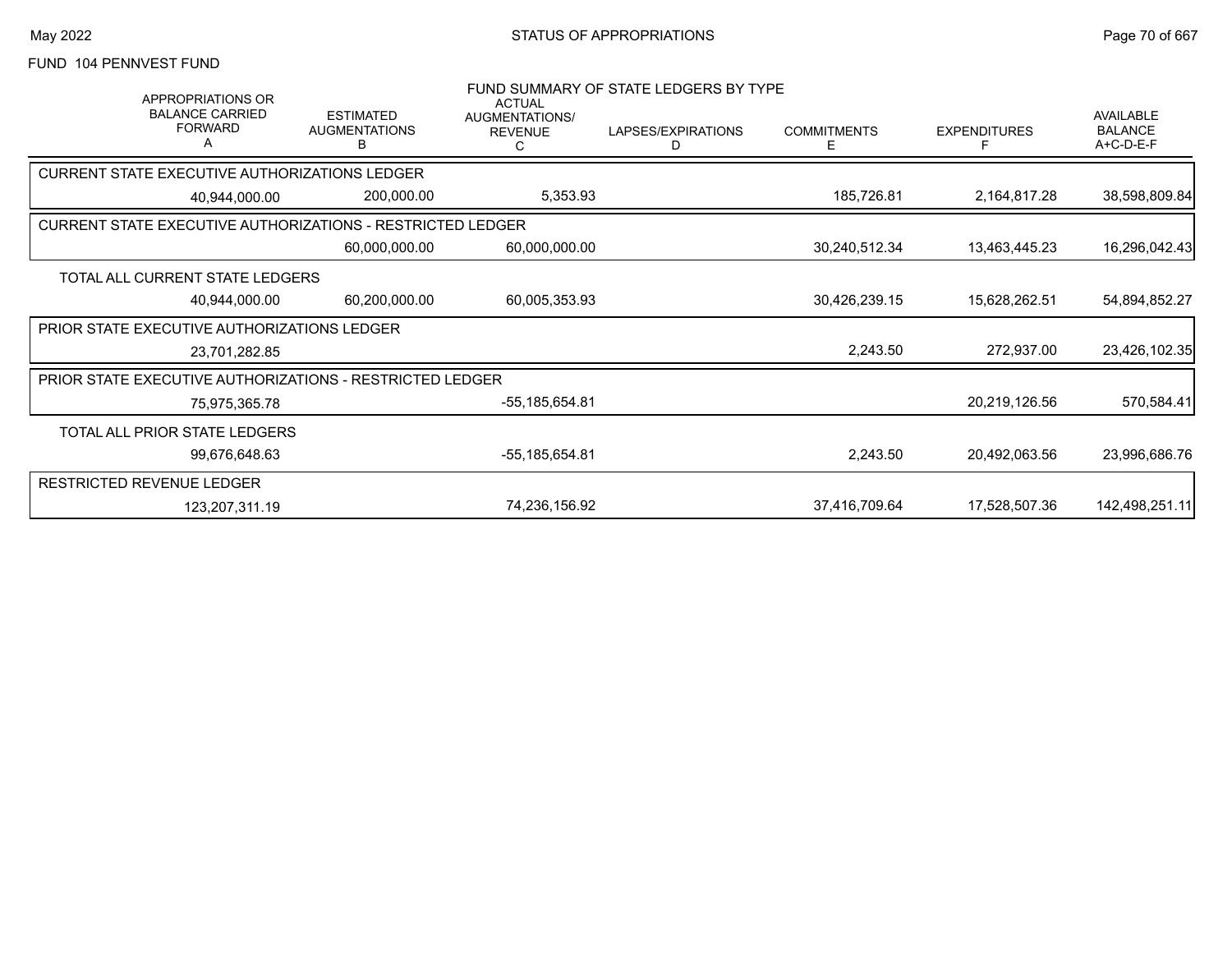## FUND 105 PENNVEST BOND AUTHORIZATION FUND

| APPROPRIATIONS OR<br><b>BALANCE CARRIED</b><br>FORWARD | ESTIMATED<br>AUGMENTATIONS | <b>ACTUAL</b><br>AUGMENTATIONS/<br>REVENUE | FUND SUMMARY OF STATE LEDGERS BY TYPE<br>LAPSES/EXPIRATIONS | <b>COMMITMENTS</b> | <b>EXPENDITURES</b> | AVAILABLE<br>BALANCE<br>$A+C-D-E-F$ |
|--------------------------------------------------------|----------------------------|--------------------------------------------|-------------------------------------------------------------|--------------------|---------------------|-------------------------------------|
| <b>PRIOR STATE CONTINUING LEDGER</b>                   |                            |                                            |                                                             |                    |                     |                                     |
| 8.245.390.60                                           |                            |                                            |                                                             |                    |                     | 8,245,390.60                        |
| TOTAL ALL PRIOR STATE LEDGERS                          |                            |                                            |                                                             |                    |                     |                                     |
| 8.245.390.60                                           |                            |                                            |                                                             |                    |                     | 8.245.390.60                        |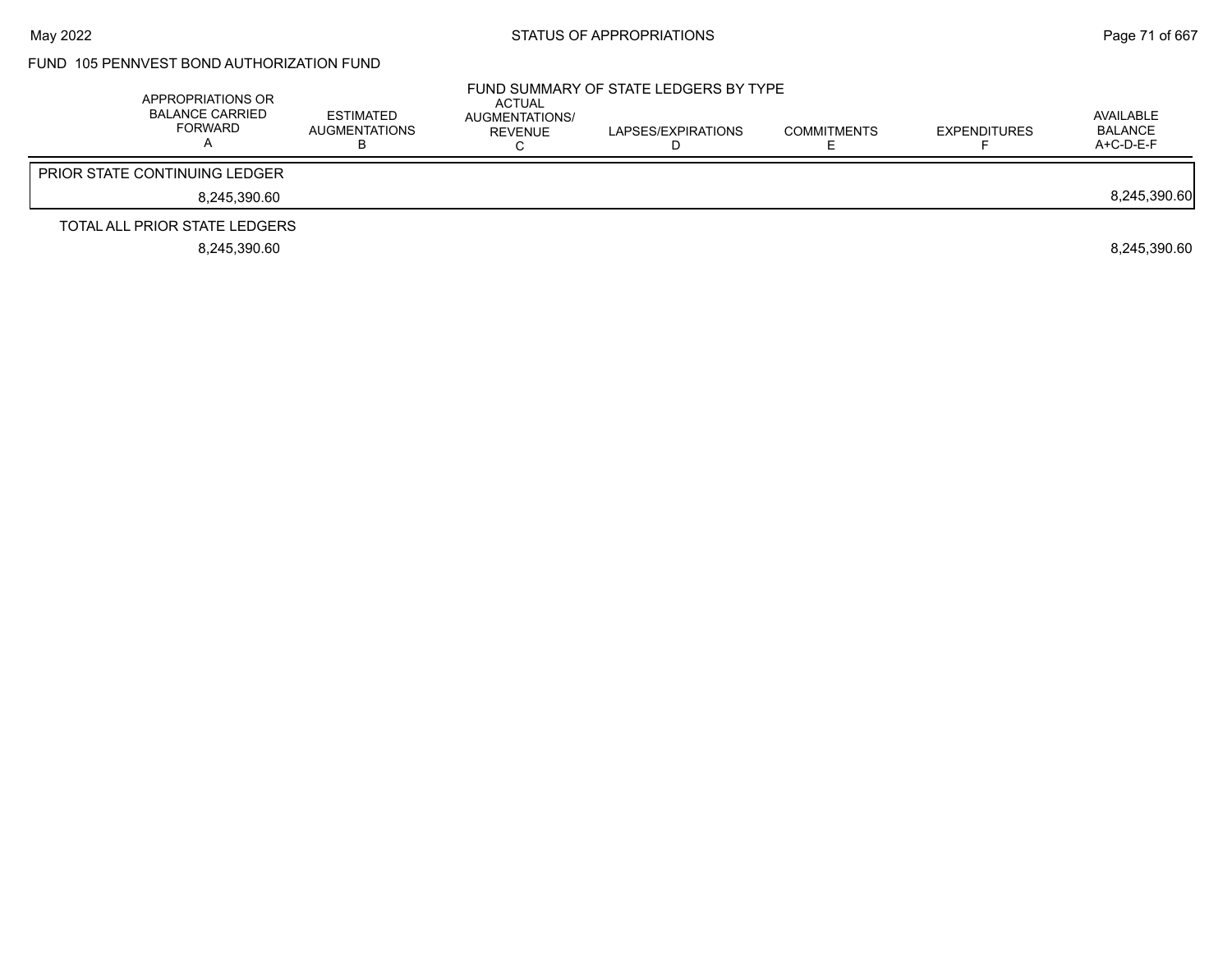## FUND 108 PENNVEST REDEMPTION FUND

| APPROPRIATIONS OR<br><b>BALANCE CARRIED</b><br>FORWARD | <b>ESTIMATED</b><br>AUGMENTATIONS | ACTUAL<br><b>AUGMENTATIONS/</b><br>REVENUE | FUND SUMMARY OF STATE LEDGERS BY TYPE<br>LAPSES/EXPIRATIONS | <b>COMMITMENTS</b> | <b>EXPENDITURES</b> | AVAILABLE<br><b>BALANCE</b><br>$A+C-D-E-F$ |
|--------------------------------------------------------|-----------------------------------|--------------------------------------------|-------------------------------------------------------------|--------------------|---------------------|--------------------------------------------|
| NON-BUDGETED LEDGER                                    |                                   |                                            |                                                             |                    | 7.706.300.00        | $-7,706,300.00$                            |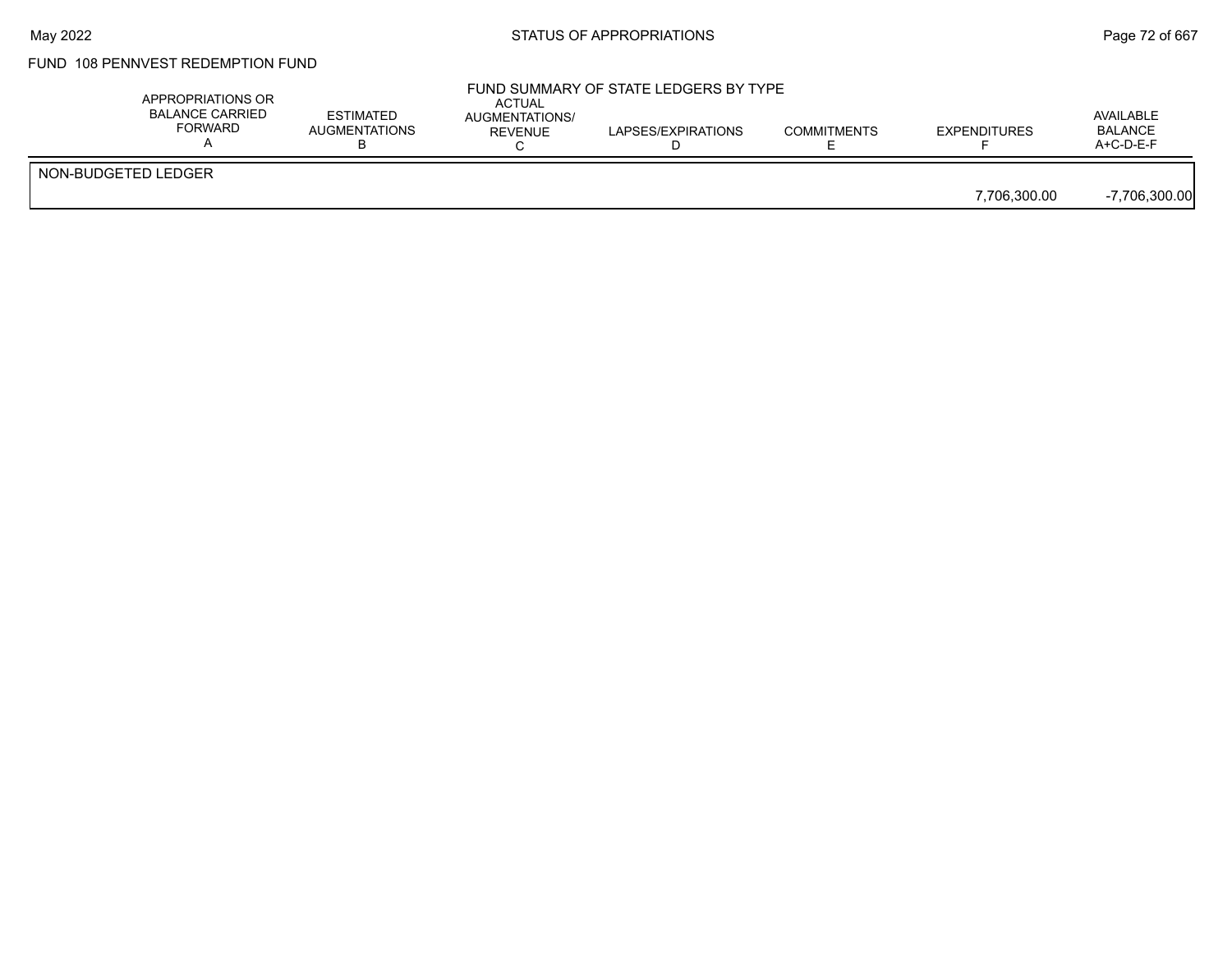#### FUND 109 PENNVEST WATER POLLUTION CONTROL RE

| APPROPRIATIONS OR<br><b>BALANCE CARRIED</b><br><b>FORWARD</b><br>A | <b>ESTIMATED</b><br><b>AUGMENTATIONS</b><br>в | ACTUAL<br>AUGMENTATIONS/<br><b>REVENUE</b> | FUND SUMMARY OF STATE LEDGERS BY TYPE<br>LAPSES/EXPIRATIONS | <b>COMMITMENTS</b><br>E | <b>EXPENDITURES</b> | <b>AVAILABLE</b><br><b>BALANCE</b><br>$A+C-D-E-F$ |
|--------------------------------------------------------------------|-----------------------------------------------|--------------------------------------------|-------------------------------------------------------------|-------------------------|---------------------|---------------------------------------------------|
| CURRENT STATE EXECUTIVE AUTHORIZATIONS LEDGER                      |                                               |                                            |                                                             |                         |                     |                                                   |
| 277,200,000.00                                                     |                                               |                                            |                                                             | 179,094,907.11          | 26,064,852.11       | 72,040,240.78                                     |
| TOTAL ALL CURRENT STATE LEDGERS                                    |                                               |                                            |                                                             |                         |                     |                                                   |
| 277,200,000.00                                                     |                                               |                                            |                                                             | 179,094,907.11          | 26,064,852.11       | 72,040,240.78                                     |
| <b>PRIOR STATE EXECUTIVE AUTHORIZATIONS LEDGER</b>                 |                                               |                                            |                                                             |                         |                     |                                                   |
| 271,779,078.33                                                     |                                               |                                            |                                                             | 815.54                  | 7,106,433.24        | 264,671,829.55                                    |
| TOTAL ALL PRIOR STATE LEDGERS                                      |                                               |                                            |                                                             |                         |                     |                                                   |
| 271,779,078.33                                                     |                                               |                                            |                                                             | 815.54                  | 7.106.433.24        | 264.671.829.55                                    |
| <b>RESTRICTED REVENUE LEDGER</b>                                   |                                               |                                            |                                                             |                         |                     |                                                   |
| 406,455.48                                                         |                                               |                                            |                                                             |                         |                     | 406,455.48                                        |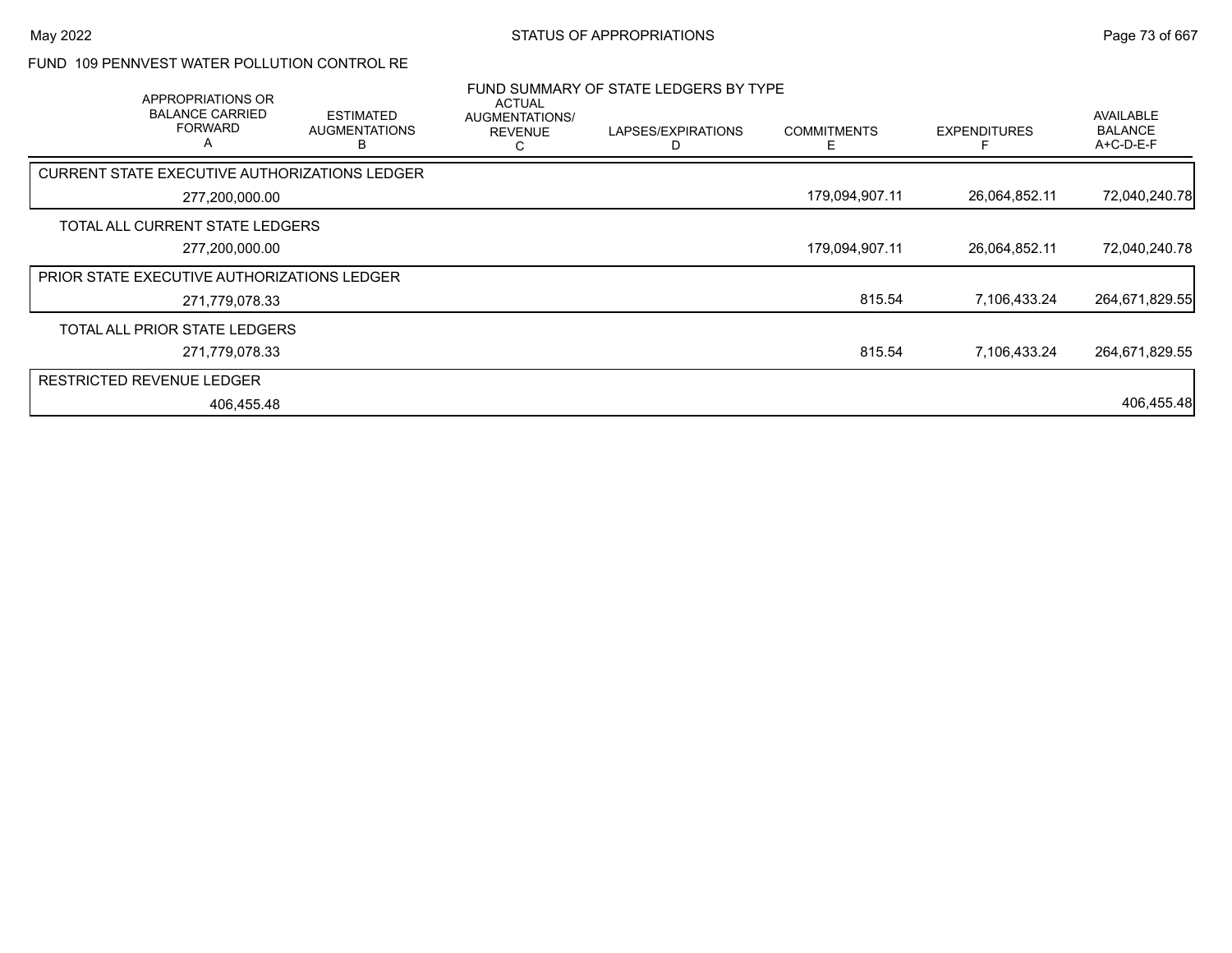### May 2022 **Example 2018** STATUS OF APPROPRIATIONS **Page 74 of 667**

## FUND 110 DEFERRED COMPENSATION FUND - SHORT

|                     | APPROPRIATIONS OR<br><b>BALANCE CARRIED</b><br>FORWARD | <b>ESTIMATED</b><br><b>AUGMENTATIONS</b> | <b>ACTUAL</b><br>AUGMENTATIONS/<br><b>REVENUE</b> | FUND SUMMARY OF STATE LEDGERS BY TYPE<br>LAPSES/EXPIRATIONS | <b>COMMITMENTS</b> | <b>EXPENDITURES</b> | AVAILABLE<br><b>BALANCE</b><br>A+C-D-E-F |
|---------------------|--------------------------------------------------------|------------------------------------------|---------------------------------------------------|-------------------------------------------------------------|--------------------|---------------------|------------------------------------------|
| NON-BUDGETED LEDGER |                                                        |                                          |                                                   |                                                             |                    | 21.534.633.38       | $-21,534,633.38$                         |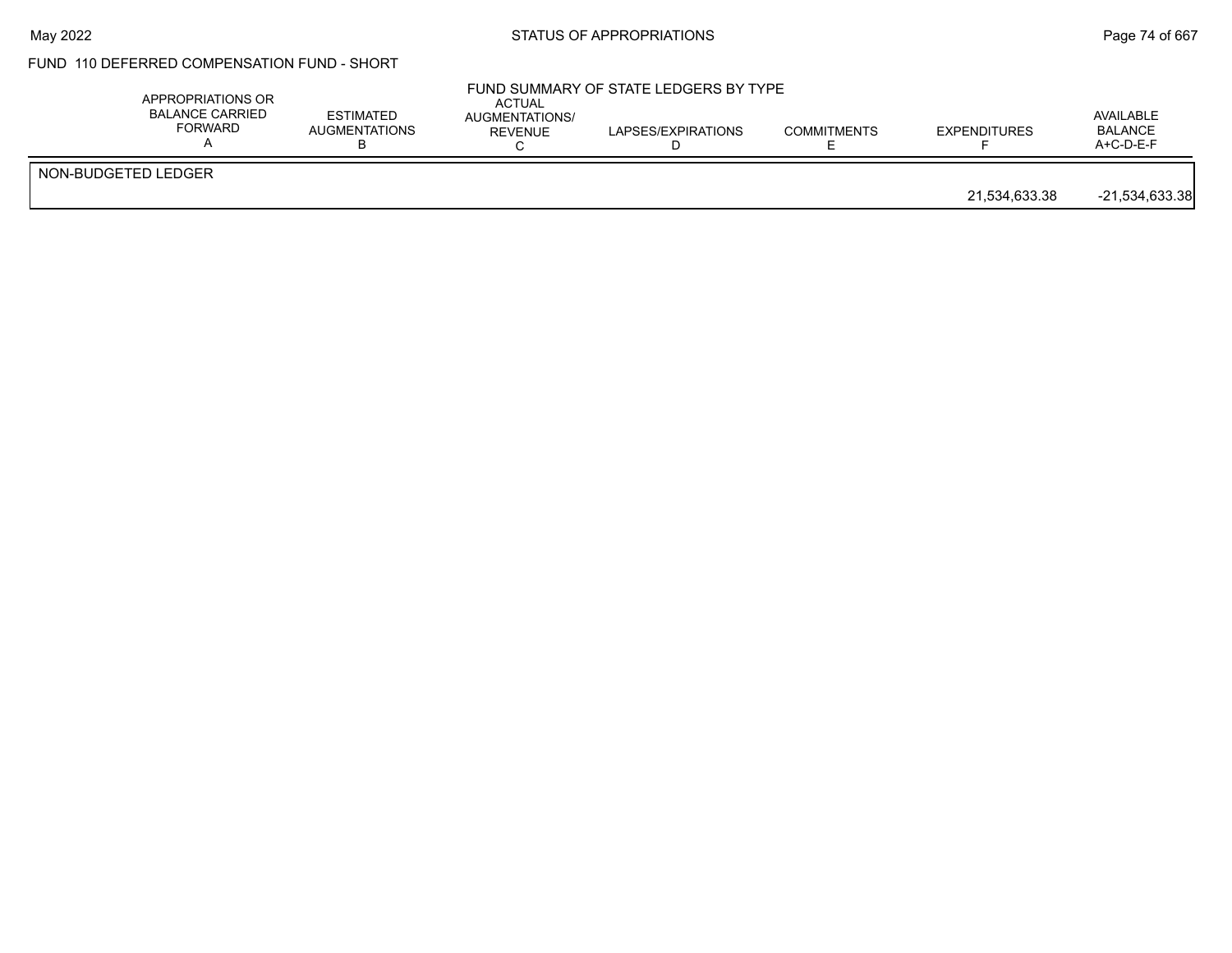#### FUND 111 MACHINERY AND EQUIPMENT LOAN FUND

| APPROPRIATIONS OR<br><b>BALANCE CARRIED</b><br><b>FORWARD</b><br>A | <b>ESTIMATED</b><br><b>AUGMENTATIONS</b><br>В | <b>ACTUAL</b><br>AUGMENTATIONS/<br><b>REVENUE</b><br>С | FUND SUMMARY OF STATE LEDGERS BY TYPE<br>LAPSES/EXPIRATIONS<br>D | <b>COMMITMENTS</b><br>E | <b>EXPENDITURES</b> | <b>AVAILABLE</b><br><b>BALANCE</b><br>$A+C-D-E-F$ |
|--------------------------------------------------------------------|-----------------------------------------------|--------------------------------------------------------|------------------------------------------------------------------|-------------------------|---------------------|---------------------------------------------------|
| CURRENT STATE EXECUTIVE AUTHORIZATIONS LEDGER                      |                                               |                                                        |                                                                  |                         |                     |                                                   |
| 11,778,000.00                                                      |                                               |                                                        |                                                                  | 14,192.50               | 1,342,579.16        | 10,421,228.34                                     |
| TOTAL ALL CURRENT STATE LEDGERS                                    |                                               |                                                        |                                                                  |                         |                     |                                                   |
| 11,778,000.00                                                      |                                               |                                                        |                                                                  | 14,192.50               | 1,342,579.16        | 10,421,228.34                                     |
| <b>PRIOR STATE EXECUTIVE AUTHORIZATIONS LEDGER</b>                 |                                               |                                                        |                                                                  |                         |                     |                                                   |
| 12,753,331.18                                                      |                                               |                                                        |                                                                  | 982,319.00              | 1,663,836.49        | 10,107,175.69                                     |
| TOTAL ALL PRIOR STATE LEDGERS                                      |                                               |                                                        |                                                                  |                         |                     |                                                   |
| 12.753.331.18                                                      |                                               |                                                        |                                                                  | 982,319.00              | 1.663.836.49        | 10,107,175.69                                     |
| <b>RESTRICTED REVENUE LEDGER</b>                                   |                                               |                                                        |                                                                  |                         |                     |                                                   |
| 5,666,833.73                                                       |                                               |                                                        |                                                                  |                         |                     | 5,666,833.73                                      |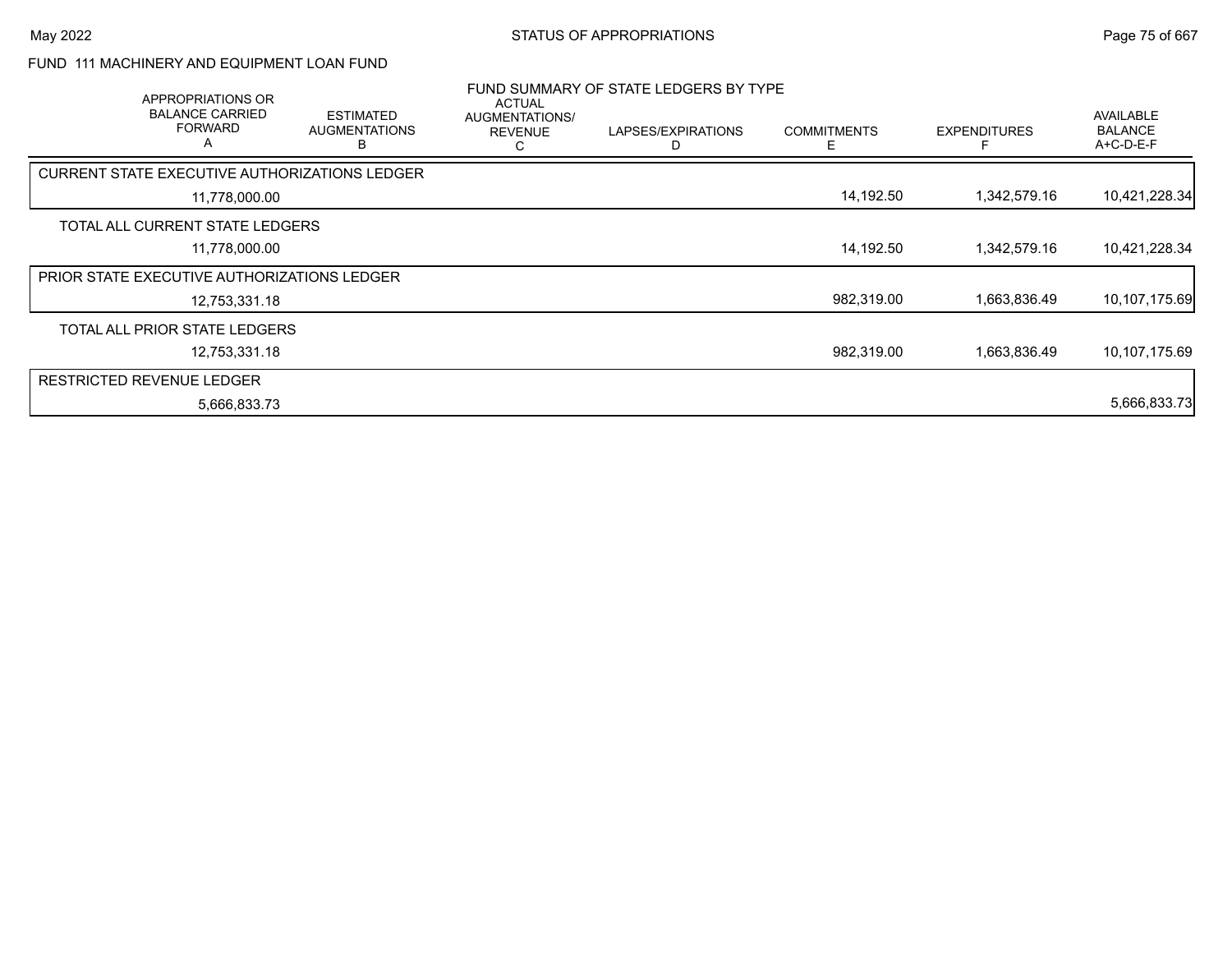### FUND 112 INSURANCE LIQUIDATION FUND

|                     | APPROPRIATIONS OR<br><b>BALANCE CARRIED</b><br>FORWARD | ESTIMATED<br>AUGMENTATIONS | ACTUAL<br>AUGMENTATIONS/<br><b>REVENUE</b> | FUND SUMMARY OF STATE LEDGERS BY TYPE<br>LAPSES/EXPIRATIONS | <b>COMMITMENTS</b> | <b>EXPENDITURES</b> | AVAILABLE<br><b>BALANCE</b><br>$A+C-D-E-F$ |
|---------------------|--------------------------------------------------------|----------------------------|--------------------------------------------|-------------------------------------------------------------|--------------------|---------------------|--------------------------------------------|
|                     | l RESTRICTED RECEIPTS LEDGER                           |                            |                                            |                                                             |                    |                     |                                            |
| NON-BUDGETED LEDGER |                                                        |                            |                                            |                                                             |                    | 39,238,360.79       | $-39,238,360.79$                           |
|                     |                                                        |                            |                                            |                                                             |                    |                     |                                            |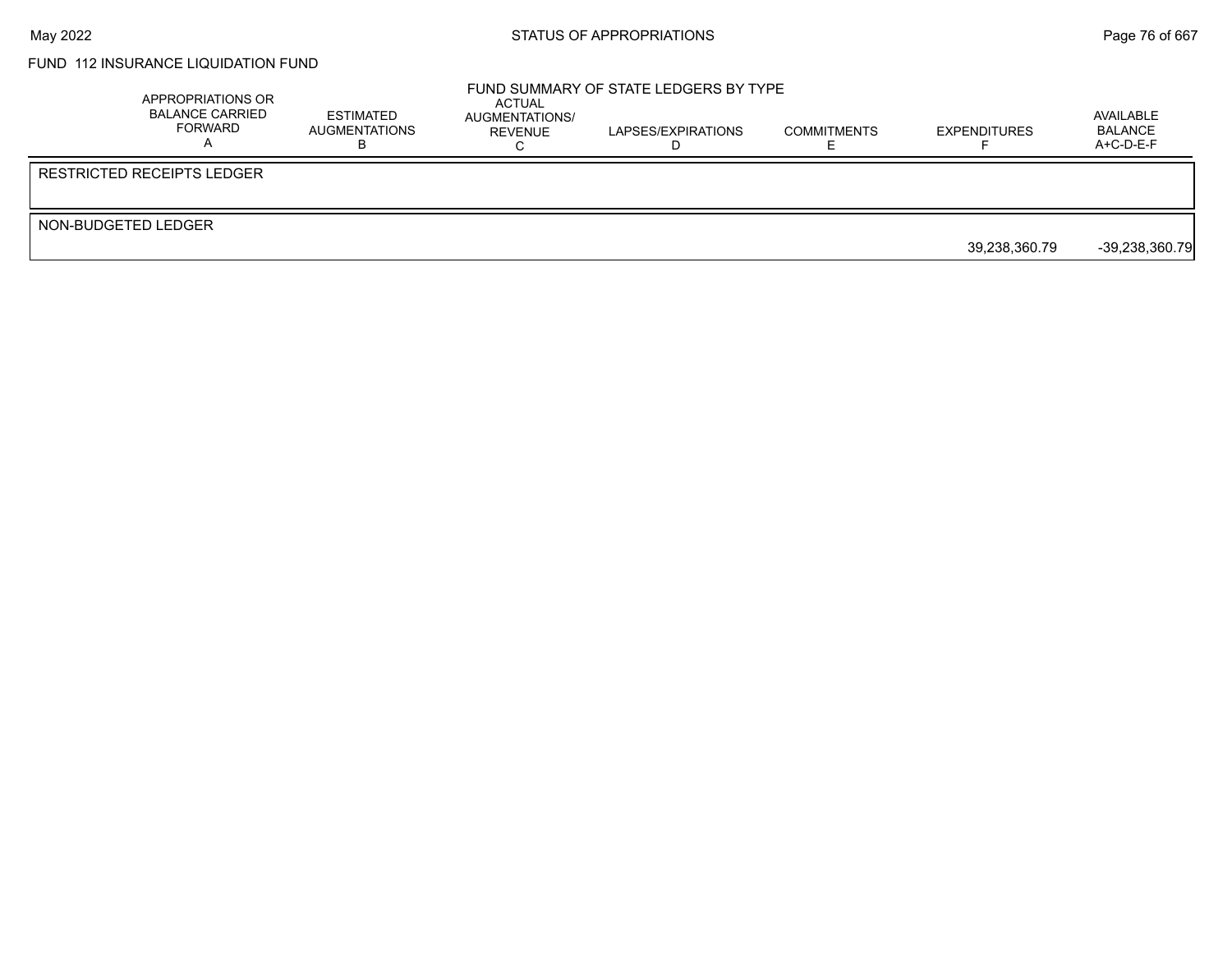#### FUND 113 AGRICULTURAL CONS EASEMENT PURCHASE

|                                                    | APPROPRIATIONS OR<br><b>BALANCE CARRIED</b><br><b>FORWARD</b><br>A | <b>ESTIMATED</b><br><b>AUGMENTATIONS</b><br>רו       | <b>ACTUAL</b><br><b>AUGMENTATIONS/</b><br><b>REVENUE</b> | FUND SUMMARY OF STATE LEDGERS BY TYPE<br>LAPSES/EXPIRATIONS | <b>COMMITMENTS</b><br>E. | <b>EXPENDITURES</b> | <b>AVAILABLE</b><br><b>BALANCE</b><br>A+C-D-E-F |
|----------------------------------------------------|--------------------------------------------------------------------|------------------------------------------------------|----------------------------------------------------------|-------------------------------------------------------------|--------------------------|---------------------|-------------------------------------------------|
|                                                    |                                                                    | <b>CURRENT STATE EXECUTIVE AUTHORIZATIONS LEDGER</b> |                                                          |                                                             |                          |                     |                                                 |
|                                                    | 40,000,000.00                                                      |                                                      |                                                          |                                                             | 6,906,233.57             | 28,208,471.26       | 4,885,295.17                                    |
|                                                    | TOTAL ALL CURRENT STATE LEDGERS                                    |                                                      |                                                          |                                                             |                          |                     |                                                 |
|                                                    | 40,000,000.00                                                      |                                                      |                                                          |                                                             | 6,906,233.57             | 28,208,471.26       | 4,885,295.17                                    |
| <b>PRIOR STATE EXECUTIVE AUTHORIZATIONS LEDGER</b> |                                                                    |                                                      |                                                          |                                                             |                          |                     |                                                 |
|                                                    | 3,996,228.17                                                       |                                                      |                                                          |                                                             |                          | 3,432,303.05        | 563,925.12                                      |
|                                                    | TOTAL ALL PRIOR STATE LEDGERS                                      |                                                      |                                                          |                                                             |                          |                     |                                                 |
|                                                    | 3,996,228.17                                                       |                                                      |                                                          |                                                             |                          | 3,432,303.05        | 563,925.12                                      |
| <b>RESTRICTED REVENUE LEDGER</b>                   |                                                                    |                                                      |                                                          |                                                             |                          |                     |                                                 |
|                                                    | 135,856.21                                                         |                                                      |                                                          |                                                             | 33,031.60                |                     | 102,824.61                                      |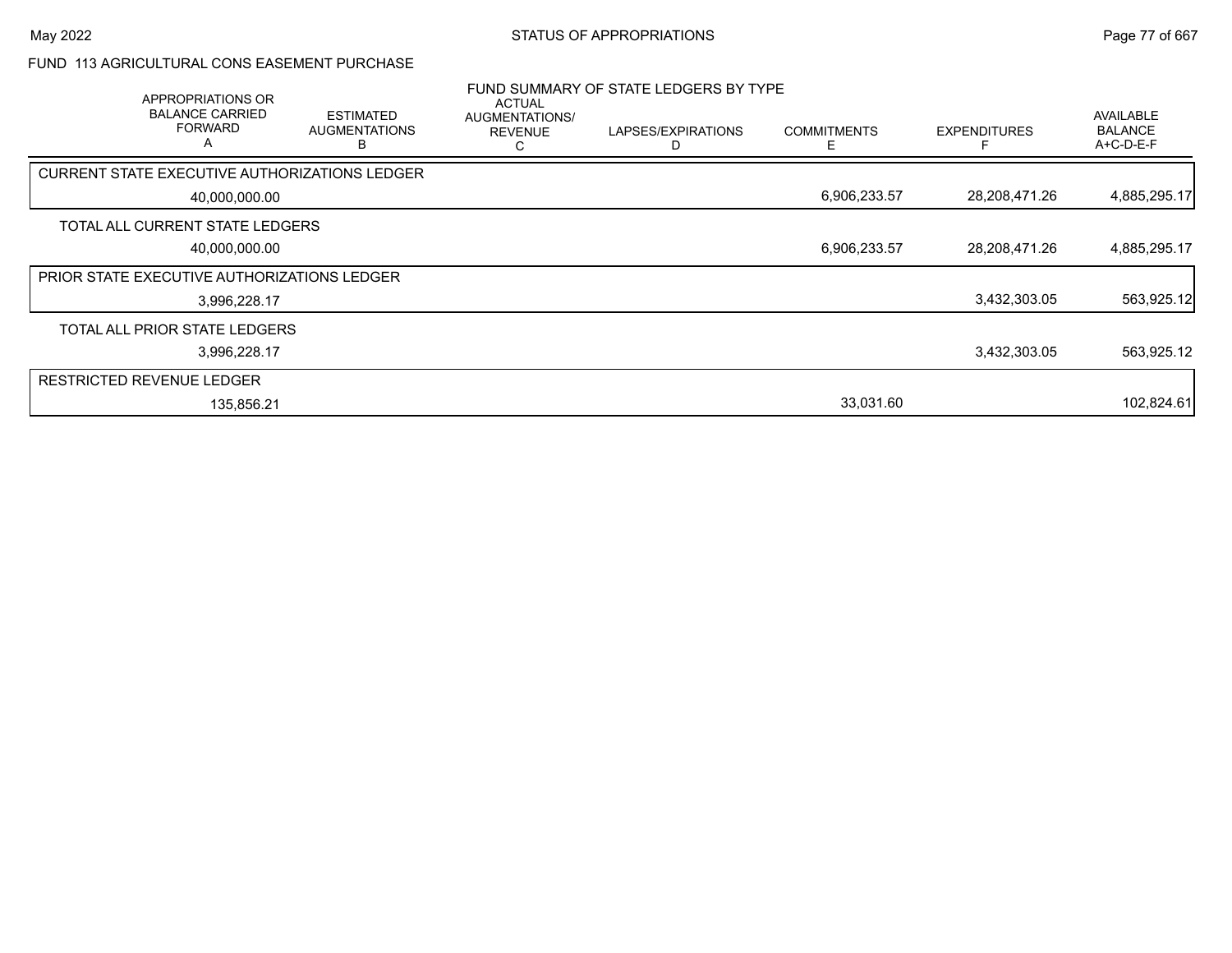# FUND 115 CHILDREN'S TRUST FUND

| APPROPRIATIONS OR<br><b>BALANCE CARRIED</b><br><b>FORWARD</b><br>А | <b>ESTIMATED</b><br><b>AUGMENTATIONS</b> | <b>ACTUAL</b><br><b>AUGMENTATIONS/</b><br><b>REVENUE</b> | FUND SUMMARY OF STATE LEDGERS BY TYPE<br>LAPSES/EXPIRATIONS | <b>COMMITMENTS</b> | <b>EXPENDITURES</b> | <b>AVAILABLE</b><br><b>BALANCE</b><br>$A+C-D-E-F$ |
|--------------------------------------------------------------------|------------------------------------------|----------------------------------------------------------|-------------------------------------------------------------|--------------------|---------------------|---------------------------------------------------|
| CURRENT STATE EXECUTIVE AUTHORIZATIONS LEDGER                      |                                          |                                                          |                                                             |                    |                     |                                                   |
| 1,400,000.00                                                       |                                          |                                                          |                                                             | 247,620.85         | 914,829.55          | 237,549.60                                        |
| TOTAL ALL CURRENT STATE LEDGERS                                    |                                          |                                                          |                                                             |                    |                     |                                                   |
| 1,400,000.00                                                       |                                          |                                                          |                                                             | 247,620.85         | 914,829.55          | 237,549.60                                        |
| <b>PRIOR STATE EXECUTIVE AUTHORIZATIONS LEDGER</b>                 |                                          |                                                          |                                                             |                    |                     |                                                   |
| 187,500.00                                                         |                                          |                                                          |                                                             | 12.500.00          | 120.616.22          | 54,383.78                                         |
| TOTAL ALL PRIOR STATE LEDGERS                                      |                                          |                                                          |                                                             |                    |                     |                                                   |
| 187.500.00                                                         |                                          |                                                          |                                                             | 12.500.00          | 120.616.22          | 54,383.78                                         |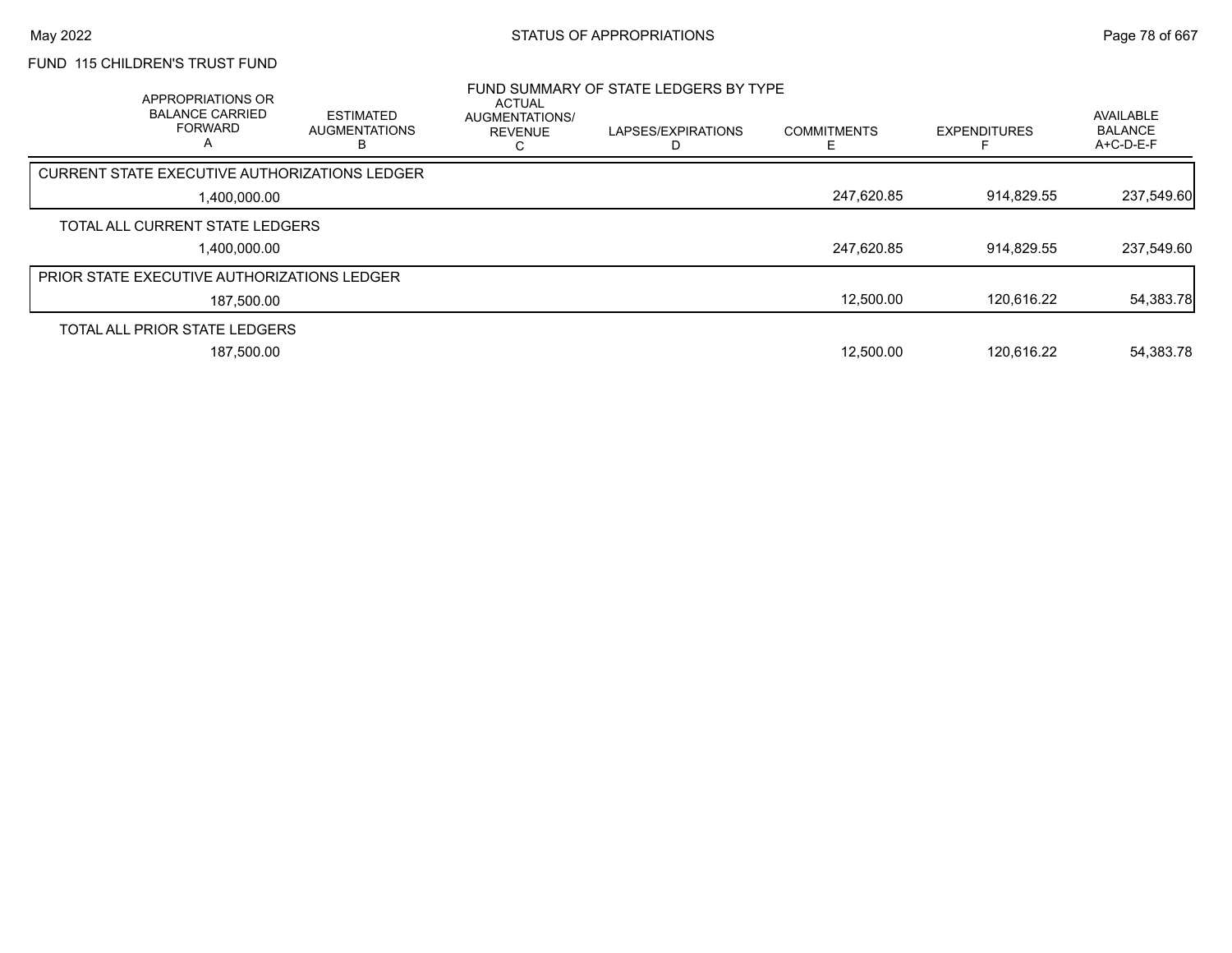#### FUND 116 MUNICIPALITIES FINANRECOV REVOL AID

|                                               | APPROPRIATIONS OR<br><b>BALANCE CARRIED</b><br><b>FORWARD</b><br>A | <b>ESTIMATED</b><br><b>AUGMENTATIONS</b><br>В | <b>ACTUAL</b><br><b>AUGMENTATIONS/</b><br><b>REVENUE</b> | FUND SUMMARY OF STATE LEDGERS BY TYPE<br>LAPSES/EXPIRATIONS | <b>COMMITMENTS</b> | <b>EXPENDITURES</b> | AVAILABLE<br><b>BALANCE</b><br>A+C-D-E-F |
|-----------------------------------------------|--------------------------------------------------------------------|-----------------------------------------------|----------------------------------------------------------|-------------------------------------------------------------|--------------------|---------------------|------------------------------------------|
| CURRENT STATE EXECUTIVE AUTHORIZATIONS LEDGER |                                                                    |                                               |                                                          |                                                             |                    |                     |                                          |
|                                               | 11,350,000.00                                                      |                                               |                                                          |                                                             | 2,398,288.45       | 8,400,049.15        | 551,662.40                               |
| TOTAL ALL CURRENT STATE LEDGERS               |                                                                    |                                               |                                                          |                                                             |                    |                     |                                          |
|                                               | 11,350,000.00                                                      |                                               |                                                          |                                                             | 2,398,288.45       | 8,400,049.15        | 551,662.40                               |
| PRIOR STATE EXECUTIVE AUTHORIZATIONS LEDGER   |                                                                    |                                               |                                                          |                                                             |                    |                     |                                          |
|                                               | 5,977,741.00                                                       |                                               |                                                          |                                                             | 1,844,084.66       | 1,817,836.50        | 2,315,819.84                             |
| TOTAL ALL PRIOR STATE LEDGERS                 |                                                                    |                                               |                                                          |                                                             |                    |                     |                                          |
|                                               | 5,977,741.00                                                       |                                               |                                                          |                                                             | 1,844,084.66       | 1,817,836.50        | 2,315,819.84                             |
| <b>RESTRICTED RECEIPTS LEDGER</b>             |                                                                    |                                               |                                                          |                                                             |                    |                     |                                          |
|                                               |                                                                    |                                               |                                                          |                                                             |                    |                     |                                          |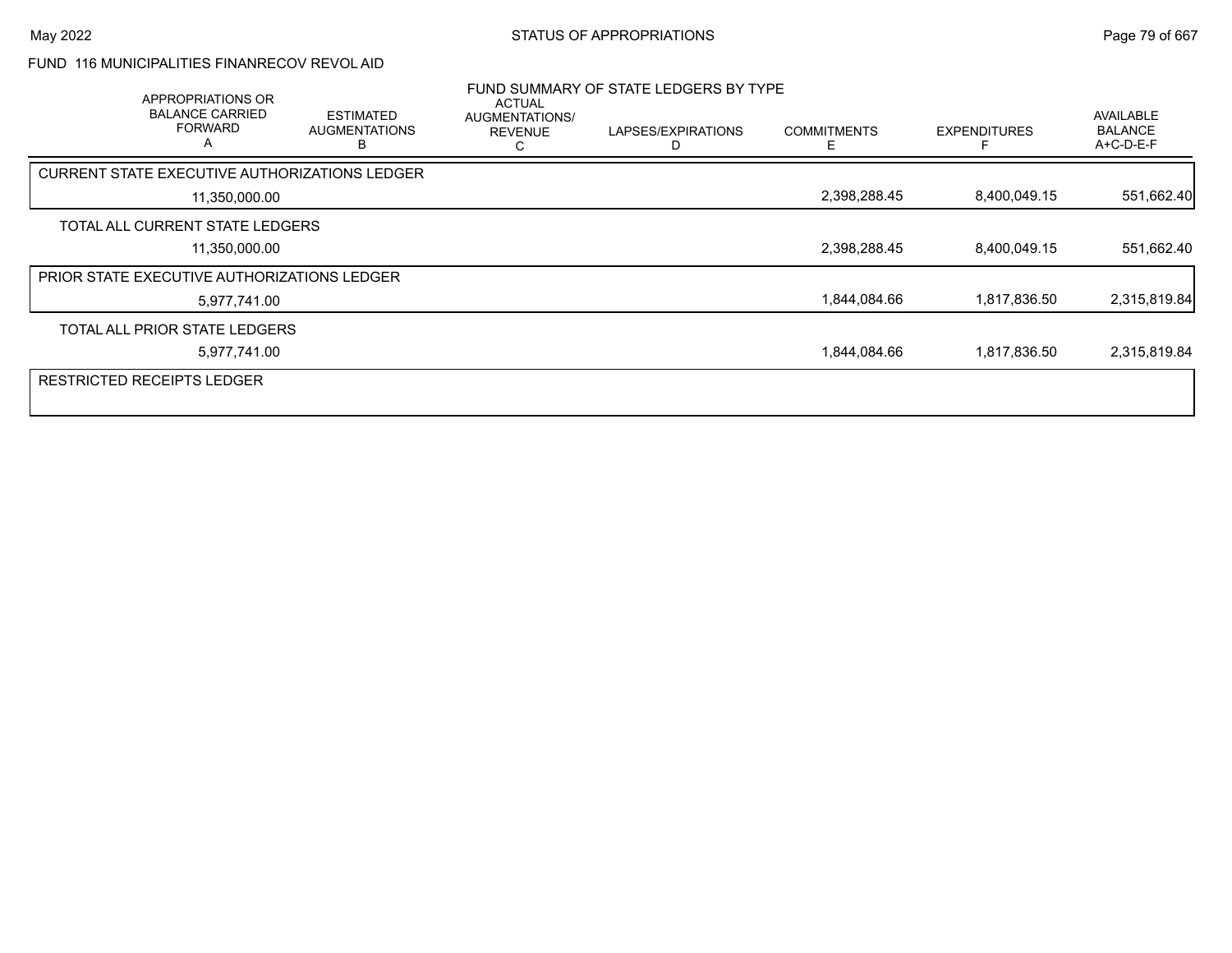#### FUND 117 CATASTROPHIC LOSS BENEFITS CONTINUA

| APPROPRIATIONS OR<br><b>BALANCE CARRIED</b><br><b>FORWARD</b><br>A | <b>ESTIMATED</b><br><b>AUGMENTATIONS</b> | <b>ACTUAL</b><br><b>AUGMENTATIONS/</b><br><b>REVENUE</b> | FUND SUMMARY OF STATE LEDGERS BY TYPE<br>LAPSES/EXPIRATIONS<br>D | <b>COMMITMENTS</b> | <b>EXPENDITURES</b> | AVAILABLE<br><b>BALANCE</b><br>A+C-D-E-F |
|--------------------------------------------------------------------|------------------------------------------|----------------------------------------------------------|------------------------------------------------------------------|--------------------|---------------------|------------------------------------------|
| CURRENT STATE EXECUTIVE AUTHORIZATIONS LEDGER                      |                                          |                                                          |                                                                  |                    |                     |                                          |
| 7.935.000.00                                                       |                                          |                                                          |                                                                  | 31,681.99          | 4.666.239.42        | 3,237,078.59                             |
| TOTAL ALL CURRENT STATE LEDGERS                                    |                                          |                                                          |                                                                  |                    |                     |                                          |
| 7,935,000.00                                                       |                                          |                                                          |                                                                  | 31,681.99          | 4.666.239.42        | 3,237,078.59                             |
| <b>PRIOR STATE EXECUTIVE AUTHORIZATIONS LEDGER</b>                 |                                          |                                                          |                                                                  |                    |                     |                                          |
| 3.058.752.93                                                       |                                          |                                                          |                                                                  |                    | 5.84                | 3,058,747.09                             |
| TOTAL ALL PRIOR STATE LEDGERS                                      |                                          |                                                          |                                                                  |                    |                     |                                          |
| 3,058,752.93                                                       |                                          |                                                          |                                                                  |                    | 5.84                | 3,058,747.09                             |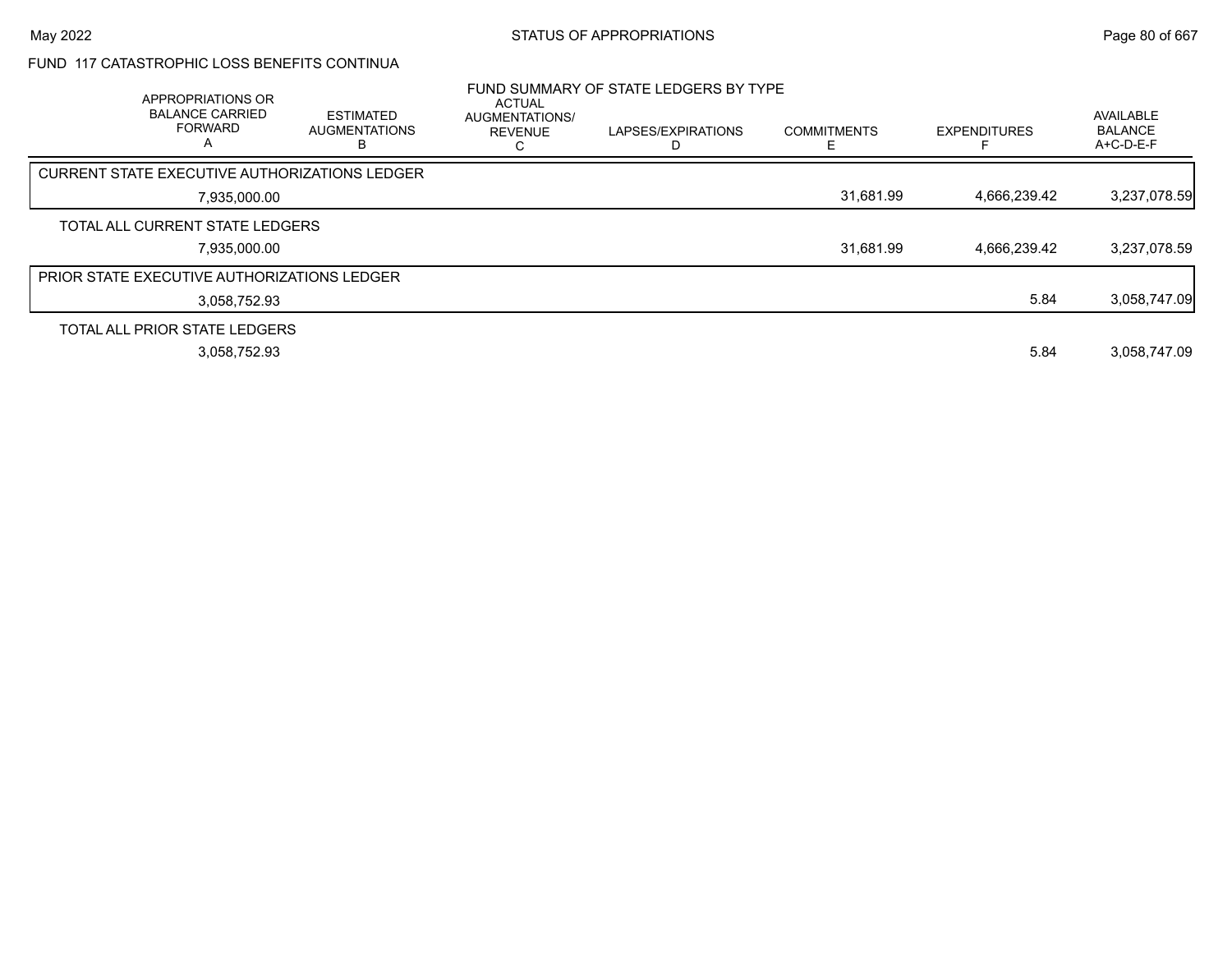## FUND 118 STORAGE TANK FUND

| APPROPRIATIONS OR<br><b>BALANCE CARRIED</b><br><b>FORWARD</b><br>A |              | <b>ESTIMATED</b><br><b>AUGMENTATIONS</b><br>B | <b>ACTUAL</b><br>AUGMENTATIONS/<br><b>REVENUE</b> | FUND SUMMARY OF STATE LEDGERS BY TYPE<br>LAPSES/EXPIRATIONS | <b>COMMITMENTS</b> | <b>EXPENDITURES</b> | <b>AVAILABLE</b><br><b>BALANCE</b><br>$A+C-D-E-F$ |
|--------------------------------------------------------------------|--------------|-----------------------------------------------|---------------------------------------------------|-------------------------------------------------------------|--------------------|---------------------|---------------------------------------------------|
| CURRENT STATE EXECUTIVE AUTHORIZATIONS LEDGER                      |              |                                               |                                                   |                                                             |                    |                     |                                                   |
|                                                                    | 3.986.000.00 | 7,000,000.00                                  | 7,403,571.76                                      |                                                             | 58,199.77          | 7,786,426.59        | 3,544,945.40                                      |
| TOTAL ALL CURRENT STATE LEDGERS                                    |              |                                               |                                                   |                                                             |                    |                     |                                                   |
|                                                                    | 3.986.000.00 | 7,000,000.00                                  | 7,403,571.76                                      |                                                             | 58,199.77          | 7,786,426.59        | 3,544,945.40                                      |
| <b>PRIOR STATE EXECUTIVE AUTHORIZATIONS LEDGER</b>                 |              |                                               |                                                   |                                                             |                    |                     |                                                   |
|                                                                    | 1.142.635.15 |                                               |                                                   |                                                             | 38,208.98          | 709.955.56          | 394,470.61                                        |
| TOTAL ALL PRIOR STATE LEDGERS                                      |              |                                               |                                                   |                                                             |                    |                     |                                                   |
|                                                                    | 1.142.635.15 |                                               |                                                   |                                                             | 38.208.98          | 709.955.56          | 394.470.61                                        |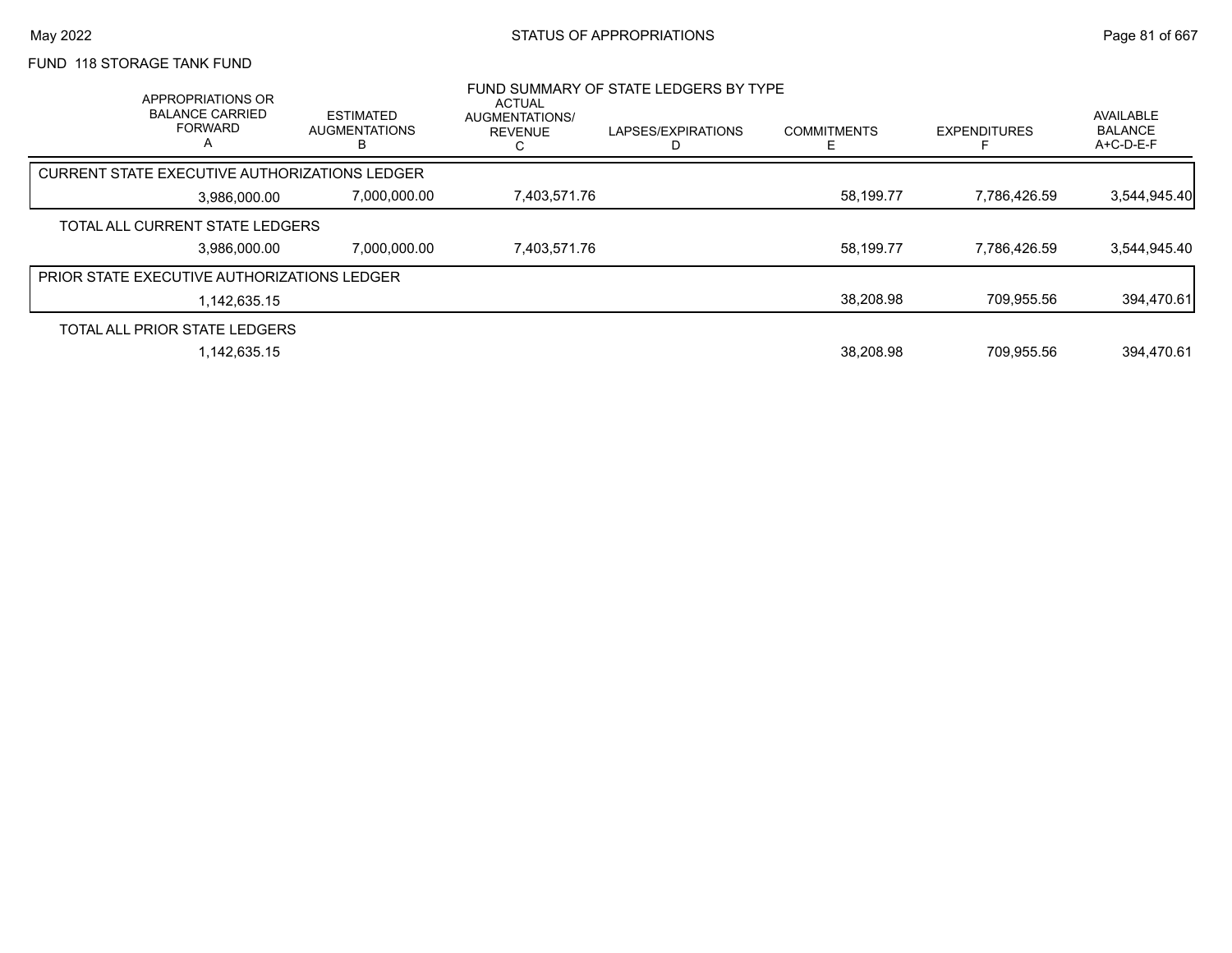#### FUND 119 UNDERGROUND STORAGE TANK INDEMNIFIC

| APPROPRIATIONS OR<br><b>BALANCE CARRIED</b><br><b>FORWARD</b><br>А | <b>ESTIMATED</b><br><b>AUGMENTATIONS</b><br>в | <b>ACTUAL</b><br>AUGMENTATIONS/<br><b>REVENUE</b> | FUND SUMMARY OF STATE LEDGERS BY TYPE<br>LAPSES/EXPIRATIONS | <b>COMMITMENTS</b> | <b>EXPENDITURES</b> | <b>AVAILABLE</b><br><b>BALANCE</b><br>A+C-D-E-F |
|--------------------------------------------------------------------|-----------------------------------------------|---------------------------------------------------|-------------------------------------------------------------|--------------------|---------------------|-------------------------------------------------|
| CURRENT STATE EXECUTIVE AUTHORIZATIONS LEDGER                      |                                               |                                                   |                                                             |                    |                     |                                                 |
| 60,290,000.00                                                      |                                               |                                                   |                                                             | 2,947,723.77       | 40,230,582.52       | 17,111,693.71                                   |
| TOTAL ALL CURRENT STATE LEDGERS                                    |                                               |                                                   |                                                             |                    |                     |                                                 |
| 60,290,000.00                                                      |                                               |                                                   |                                                             | 2,947,723.77       | 40,230,582.52       | 17,111,693.71                                   |
| PRIOR STATE EXECUTIVE AUTHORIZATIONS LEDGER                        |                                               |                                                   |                                                             |                    |                     |                                                 |
| 18,008,366.39                                                      |                                               |                                                   |                                                             |                    | 2,516,977.92        | 15,491,388.47                                   |
| TOTAL ALL PRIOR STATE LEDGERS                                      |                                               |                                                   |                                                             |                    |                     |                                                 |
| 18,008,366.39                                                      |                                               |                                                   |                                                             |                    | 2,516,977.92        | 15,491,388.47                                   |
| <b>RESTRICTED REVENUE LEDGER</b>                                   |                                               |                                                   |                                                             |                    |                     |                                                 |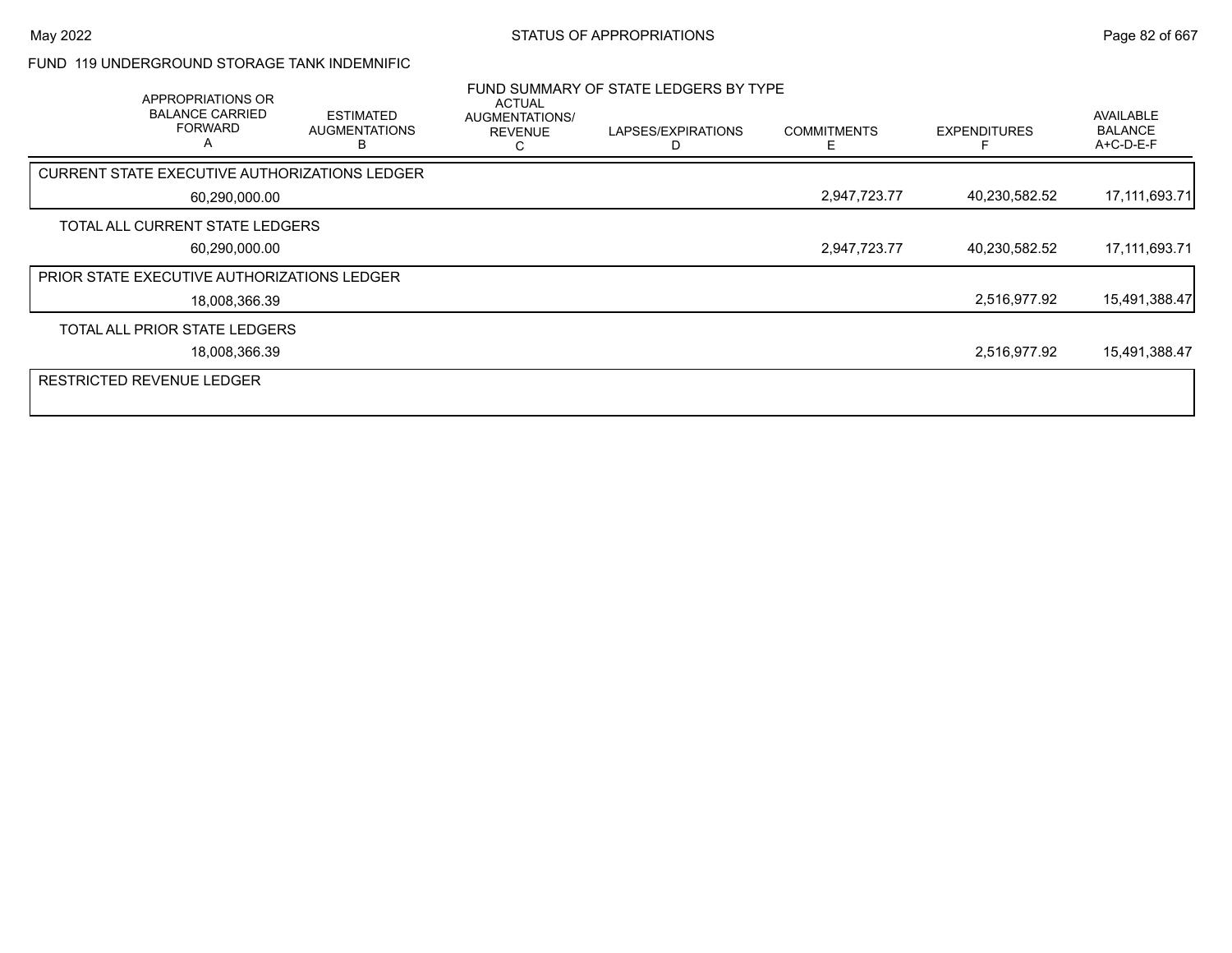### May 2022 **Example 2018** STATUS OF APPROPRIATIONS **Page 83** of 667

## FUND 123 MOTOR VEHICLE TRANSACTION RECOVERY

| APPROPRIATIONS OR<br><b>BALANCE CARRIED</b><br><b>FORWARD</b> | <b>ESTIMATED</b><br><b>AUGMENTATIONS</b> | ACTUAL<br>AUGMENTATIONS/<br>REVENUE | FUND SUMMARY OF STATE LEDGERS BY TYPE<br>LAPSES/EXPIRATIONS | <b>COMMITMENTS</b> | <b>EXPENDITURES</b> | AVAILABLE<br><b>BALANCE</b><br>$A+C-D-E-F$ |
|---------------------------------------------------------------|------------------------------------------|-------------------------------------|-------------------------------------------------------------|--------------------|---------------------|--------------------------------------------|
| NON-BUDGETED LEDGER                                           |                                          |                                     |                                                             |                    | 318.009.14          | $-318,009.14$                              |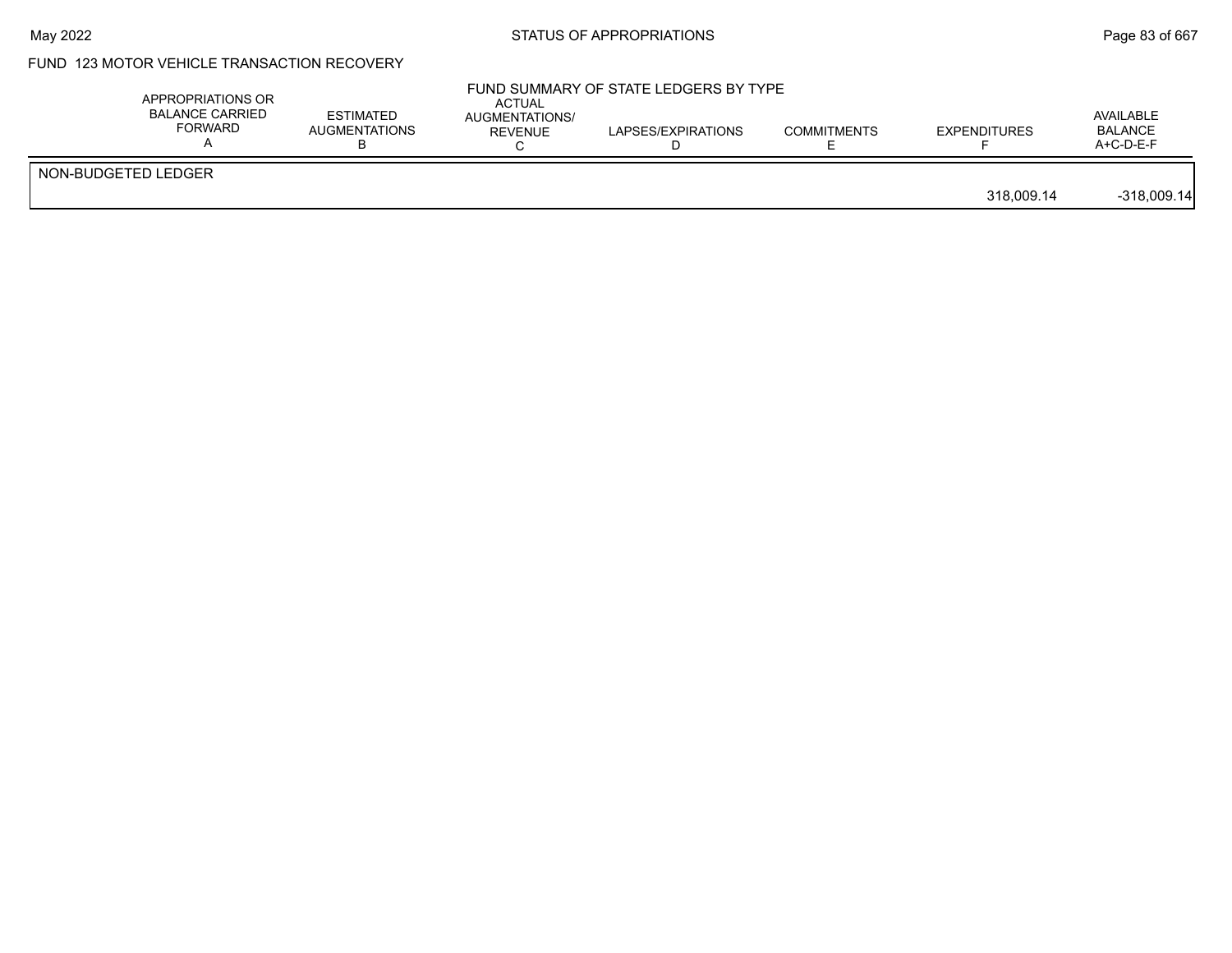#### FUND 125 HAZARDOUS MATERIAL RESPONSE FUND

| APPROPRIATIONS OR                             |                                               |                                                        | FUND SUMMARY OF STATE LEDGERS BY TYPE |                    |                     |                                                 |
|-----------------------------------------------|-----------------------------------------------|--------------------------------------------------------|---------------------------------------|--------------------|---------------------|-------------------------------------------------|
| <b>BALANCE CARRIED</b><br><b>FORWARD</b><br>A | <b>ESTIMATED</b><br><b>AUGMENTATIONS</b><br>B | <b>ACTUAL</b><br>AUGMENTATIONS/<br><b>REVENUE</b><br>С | LAPSES/EXPIRATIONS                    | <b>COMMITMENTS</b> | <b>EXPENDITURES</b> | <b>AVAILABLE</b><br><b>BALANCE</b><br>A+C-D-E-F |
| <b>CURRENT STATE APPROPRIATIONS LEDGER</b>    |                                               |                                                        |                                       |                    |                     |                                                 |
| 1,800,000.00                                  |                                               |                                                        |                                       | 691.03             | 1,586,860.47        | 212,448.50                                      |
| TOTAL ALL CURRENT STATE LEDGERS               |                                               |                                                        |                                       |                    |                     |                                                 |
| 1,800,000.00                                  |                                               |                                                        |                                       | 691.03             | 1,586,860.47        | 212,448.50                                      |
| <b>PRIOR STATE APPROPRIATIONS LEDGER</b>      |                                               |                                                        |                                       |                    |                     |                                                 |
| 173,961.87                                    |                                               |                                                        |                                       | 15,412.53          | $-25,258.48$        | 183,807.82                                      |
| TOTAL ALL PRIOR STATE LEDGERS                 |                                               |                                                        |                                       |                    |                     |                                                 |
| 173,961.87                                    |                                               |                                                        |                                       | 15,412.53          | $-25,258.48$        | 183,807.82                                      |
| <b>RESTRICTED RECEIPTS LEDGER</b>             |                                               |                                                        |                                       |                    |                     |                                                 |
| 752,036.96                                    |                                               | 56,627.00                                              |                                       |                    | 4,251.09            | 804,412.87                                      |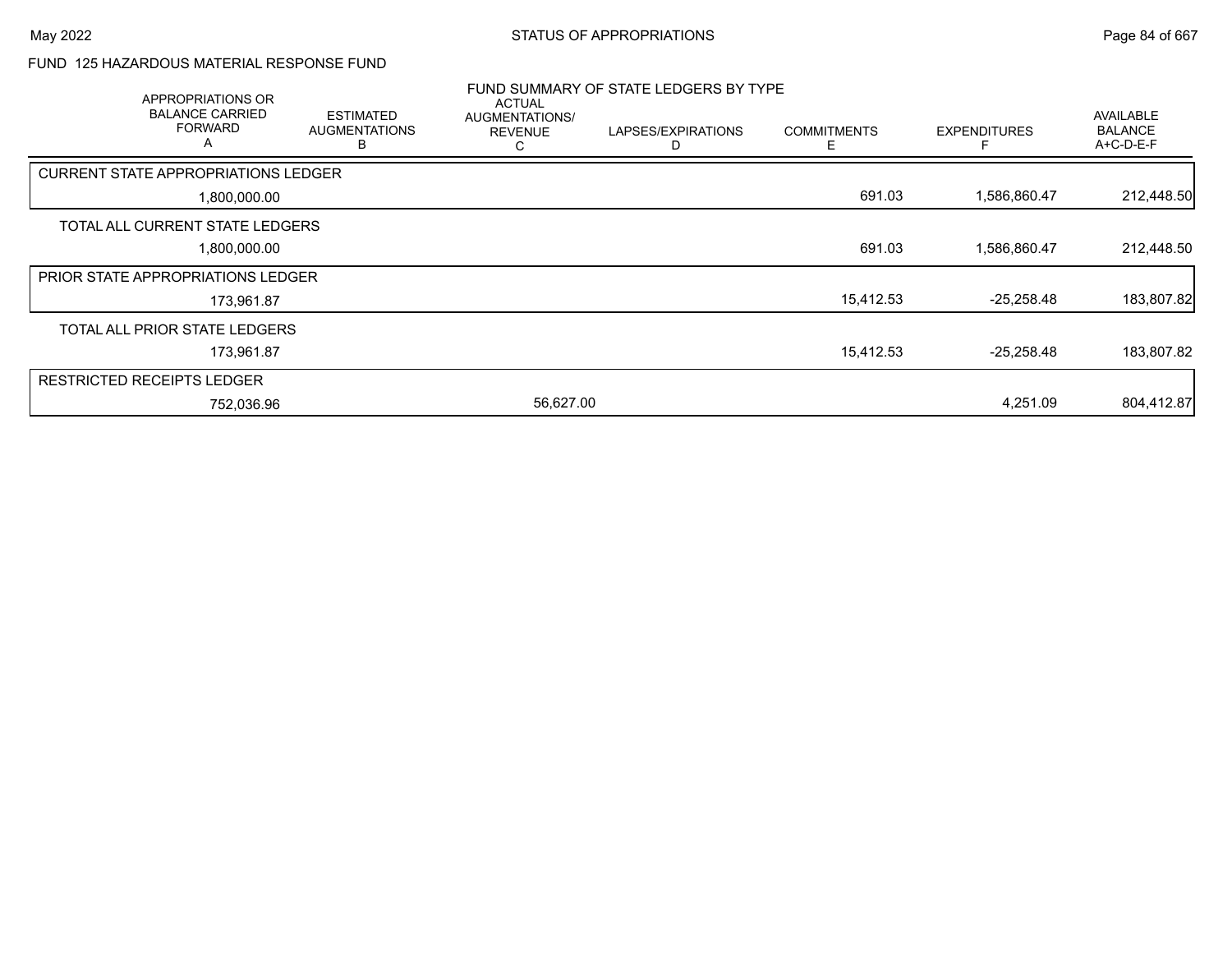## FUND 127 LOCAL GOV'T CAPITAL PROJECT LOAN

| <b>APPROPRIATIONS OR</b><br><b>BALANCE CARRIED</b><br><b>FORWARD</b><br>A | <b>ESTIMATED</b><br><b>AUGMENTATIONS</b> | <b>ACTUAL</b><br><b>AUGMENTATIONS/</b><br><b>REVENUE</b><br>ι. | FUND SUMMARY OF STATE LEDGERS BY TYPE<br>LAPSES/EXPIRATIONS | <b>COMMITMENTS</b> | <b>EXPENDITURES</b> | AVAILABLE<br><b>BALANCE</b><br>$A+C-D-E-F$ |
|---------------------------------------------------------------------------|------------------------------------------|----------------------------------------------------------------|-------------------------------------------------------------|--------------------|---------------------|--------------------------------------------|
| <b>CURRENT STATE EXECUTIVE AUTHORIZATIONS LEDGER</b>                      |                                          |                                                                |                                                             |                    |                     |                                            |
| 1,000,000.00                                                              |                                          |                                                                |                                                             |                    |                     | 1,000,000.00                               |
| TOTAL ALL CURRENT STATE LEDGERS                                           |                                          |                                                                |                                                             |                    |                     |                                            |
| 1,000,000.00                                                              |                                          |                                                                |                                                             |                    |                     | 1,000,000.00                               |
| <b>PRIOR STATE EXECUTIVE AUTHORIZATIONS LEDGER</b>                        |                                          |                                                                |                                                             |                    |                     |                                            |
| 1,000,000.00                                                              |                                          |                                                                |                                                             |                    |                     | 1,000,000.00                               |
| TOTAL ALL PRIOR STATE LEDGERS                                             |                                          |                                                                |                                                             |                    |                     |                                            |
| 1,000,000.00                                                              |                                          |                                                                |                                                             |                    |                     | 1,000,000.00                               |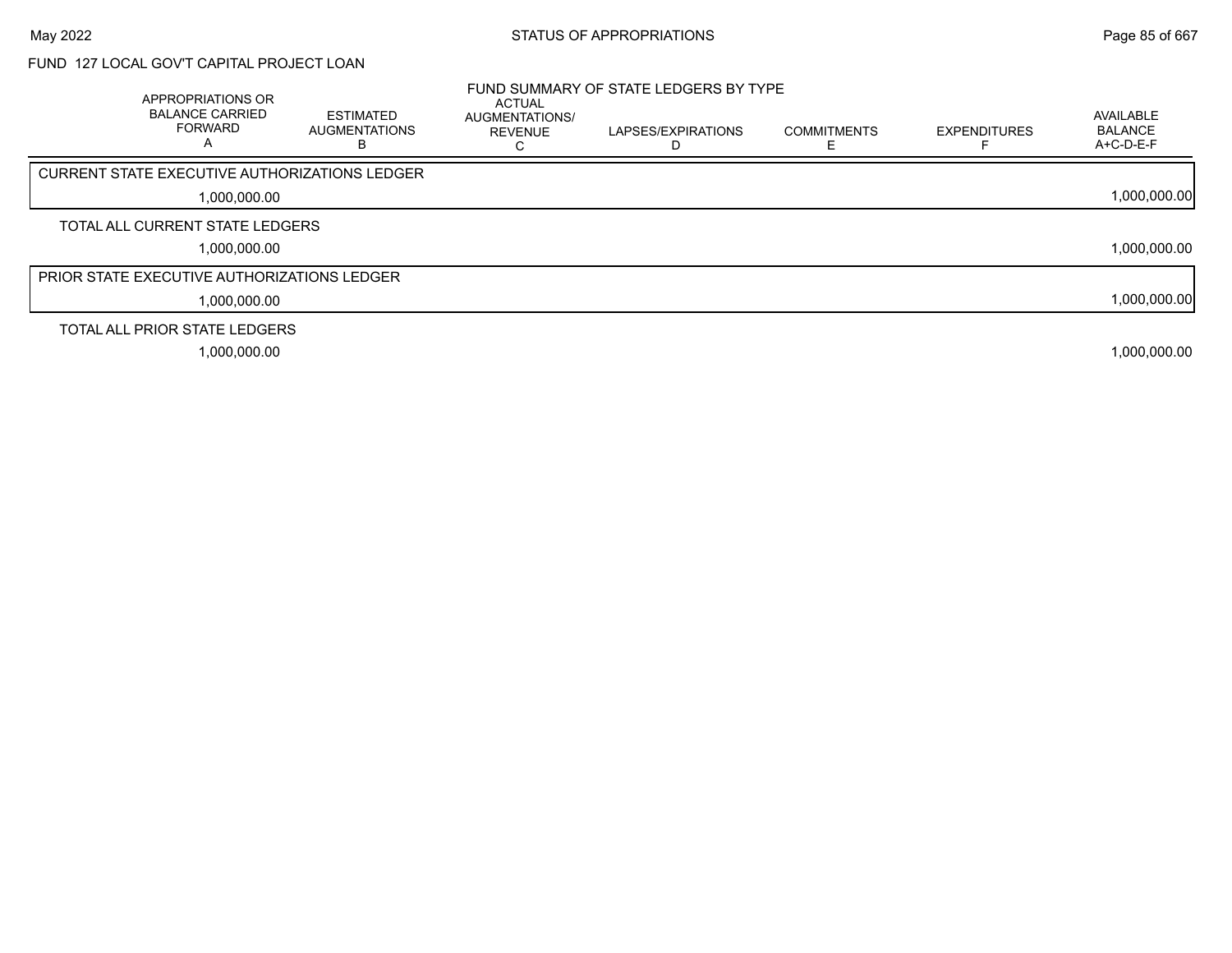## FUND 128 LOCAL SALES AND USE TAX FUND

|                     | APPROPRIATIONS OR<br>BALANCE CARRIED<br>FORWARD | <b>ESTIMATED</b><br><b>AUGMENTATIONS</b> | ACTUAL<br>AUGMENTATIONS/<br><b>REVENUE</b> | FUND SUMMARY OF STATE LEDGERS BY TYPE<br>LAPSES/EXPIRATIONS | <b>COMMITMENTS</b> | <b>EXPENDITURES</b> | AVAILABLE<br><b>BALANCE</b><br>$A+C-D-E-F$ |
|---------------------|-------------------------------------------------|------------------------------------------|--------------------------------------------|-------------------------------------------------------------|--------------------|---------------------|--------------------------------------------|
| NON-BUDGETED LEDGER |                                                 |                                          |                                            |                                                             |                    | 360.925.088.60      | -360.925.088.60                            |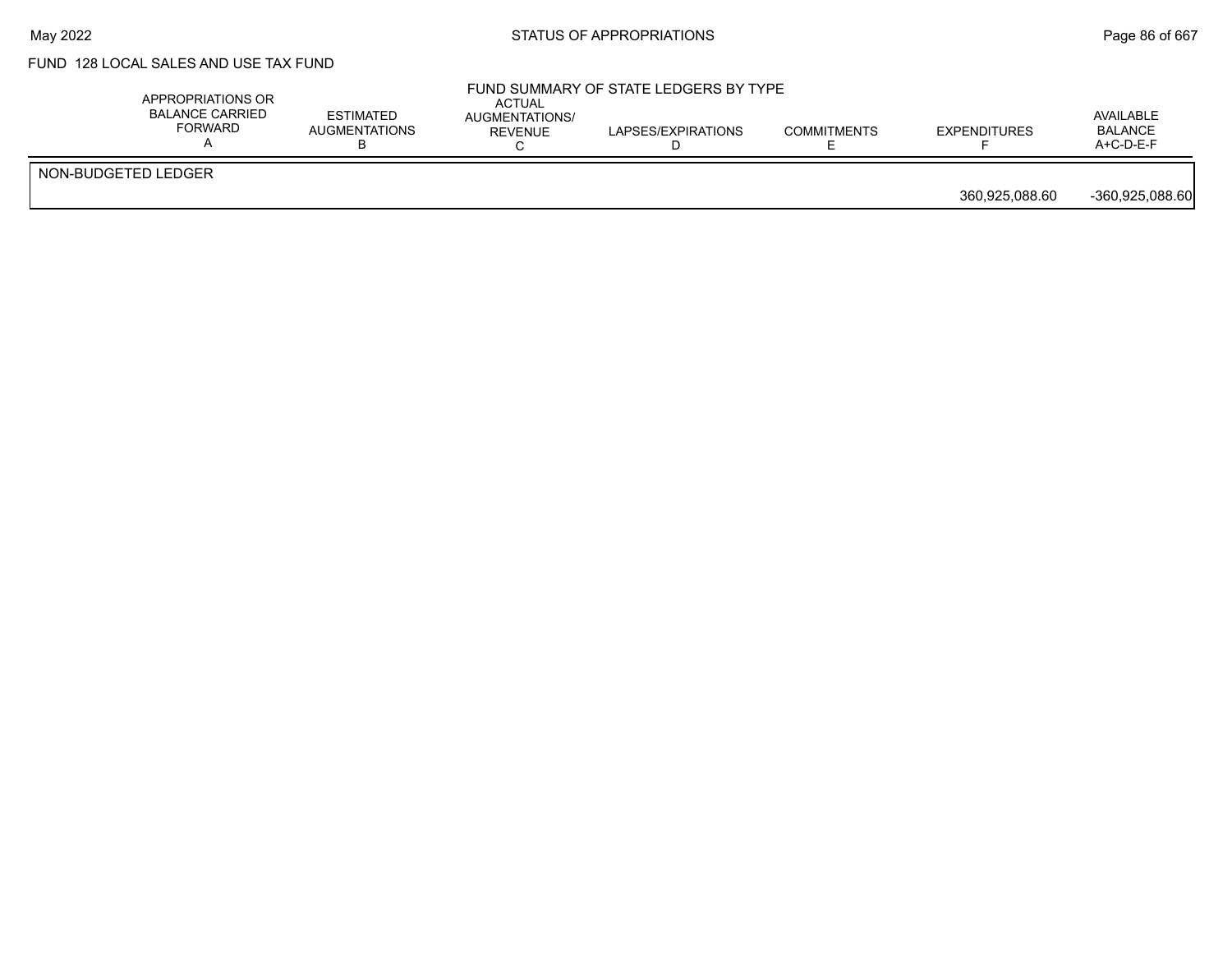# May 2022 **Example 2018** STATUS OF APPROPRIATIONS **Page 87** of 667

### FUND 129 PA INTERGOVERNMENTAL COOPERATION AU

|                     | APPROPRIATIONS OR<br><b>BALANCE CARRIED</b><br><b>FORWARD</b> | <b>ACTUAL</b><br><b>ESTIMATED</b><br>AUGMENTATIONS/<br><b>AUGMENTATIONS</b><br>REVENUE | FUND SUMMARY OF STATE LEDGERS BY TYPE<br>LAPSES/EXPIRATIONS | <b>COMMITMENTS</b> | <b>EXPENDITURES</b> | AVAILABLE<br><b>BALANCE</b><br>A+C-D-E-F |
|---------------------|---------------------------------------------------------------|----------------------------------------------------------------------------------------|-------------------------------------------------------------|--------------------|---------------------|------------------------------------------|
| NON-BUDGETED LEDGER |                                                               |                                                                                        |                                                             |                    | 528.872.144.88      | -528,872,144.88                          |
|                     |                                                               |                                                                                        |                                                             |                    |                     |                                          |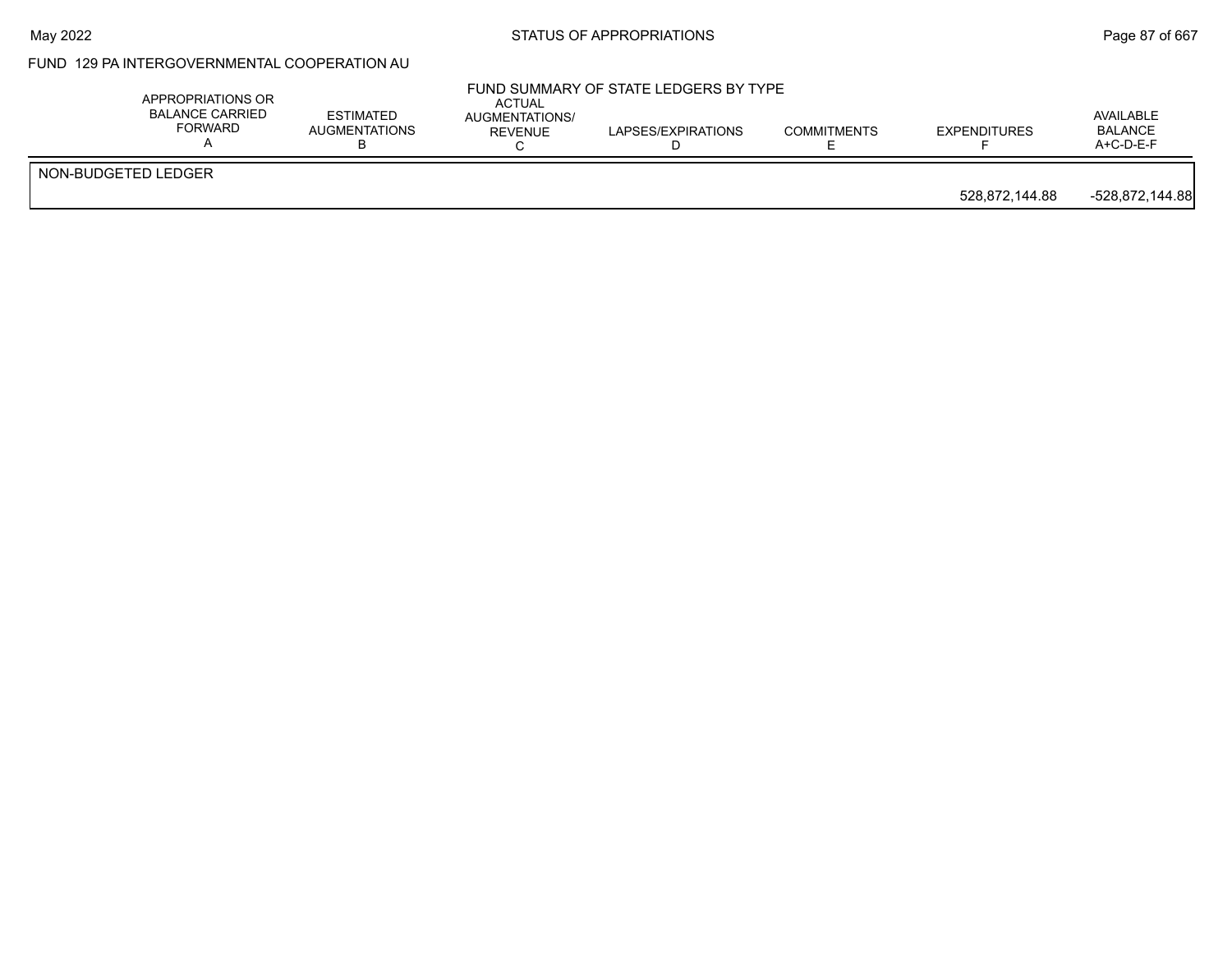### FUND 130 PUBLIC TRANSPORTATION ASSISTANCE

| APPROPRIATIONS OR<br><b>BALANCE CARRIED</b><br><b>FORWARD</b><br>A | <b>ESTIMATED</b><br><b>AUGMENTATIONS</b><br>в | <b>ACTUAL</b><br>AUGMENTATIONS/<br><b>REVENUE</b> | FUND SUMMARY OF STATE LEDGERS BY TYPE<br>LAPSES/EXPIRATIONS | <b>COMMITMENTS</b> | <b>EXPENDITURES</b> | AVAILABLE<br><b>BALANCE</b><br>A+C-D-E-F |
|--------------------------------------------------------------------|-----------------------------------------------|---------------------------------------------------|-------------------------------------------------------------|--------------------|---------------------|------------------------------------------|
| CURRENT STATE EXECUTIVE AUTHORIZATIONS LEDGER                      |                                               |                                                   |                                                             |                    |                     |                                          |
| 287,017,000.00                                                     |                                               |                                                   |                                                             |                    | 269,719,573.84      | 17,297,426.16                            |
| TOTAL ALL CURRENT STATE LEDGERS                                    |                                               |                                                   |                                                             |                    |                     |                                          |
| 287.017.000.00                                                     |                                               |                                                   |                                                             |                    | 269,719,573.84      | 17,297,426.16                            |
| <b>PRIOR STATE EXECUTIVE AUTHORIZATIONS LEDGER</b>                 |                                               |                                                   |                                                             |                    |                     |                                          |
| 3,399,163.13                                                       |                                               |                                                   |                                                             |                    |                     | 3,399,163.13                             |
| TOTAL ALL PRIOR STATE LEDGERS                                      |                                               |                                                   |                                                             |                    |                     |                                          |
| 3,399,163.13                                                       |                                               |                                                   |                                                             |                    |                     | 3,399,163.13                             |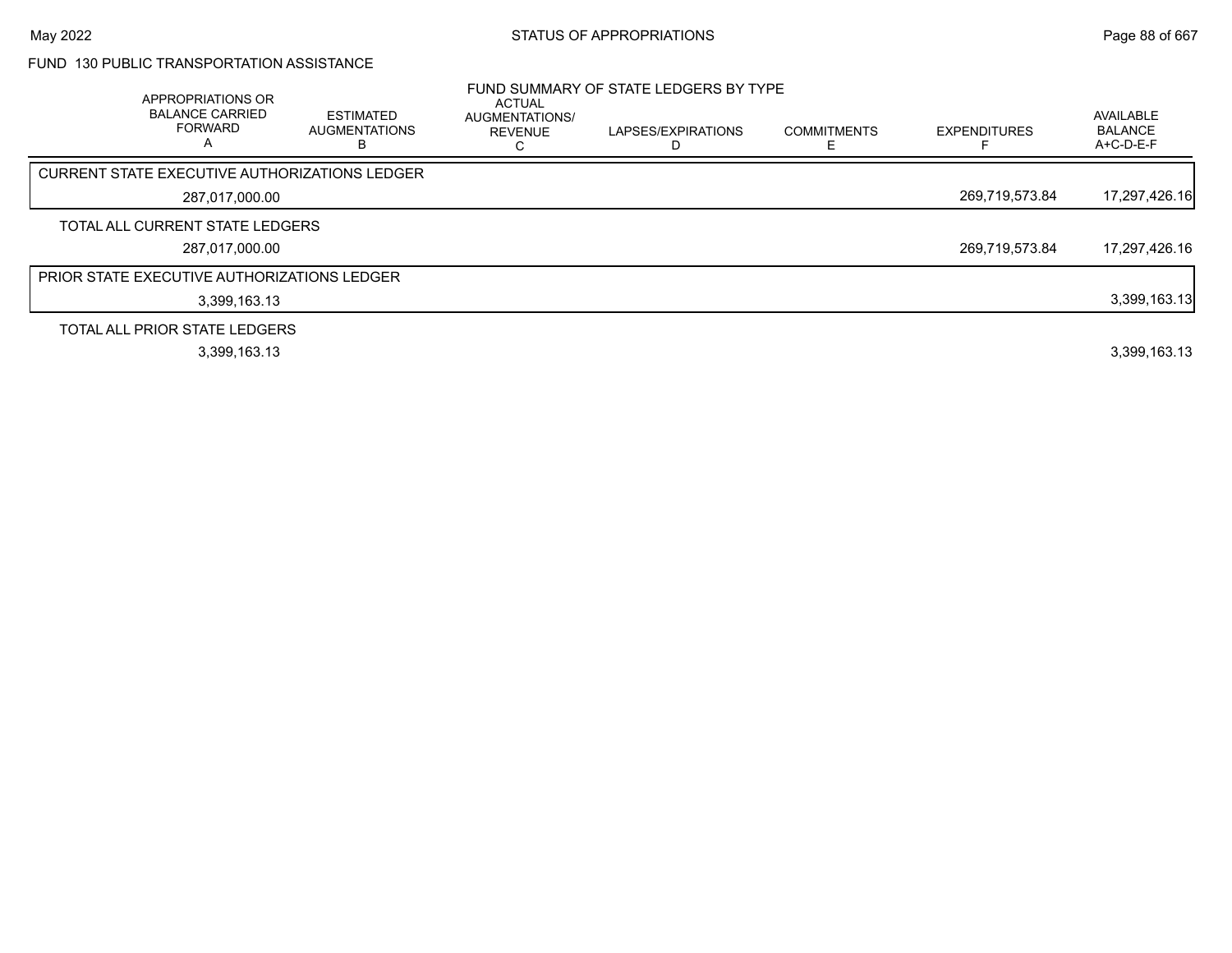### FUND 138 CLEAN AIR FUND

|               | APPROPRIATIONS OR<br><b>BALANCE CARRIED</b><br><b>FORWARD</b><br>А | <b>ESTIMATED</b><br><b>AUGMENTATIONS</b> | <b>ACTUAL</b><br>AUGMENTATIONS/<br><b>REVENUE</b> | FUND SUMMARY OF STATE LEDGERS BY TYPE<br>LAPSES/EXPIRATIONS | <b>COMMITMENTS</b> | <b>EXPENDITURES</b> | <b>AVAILABLE</b><br><b>BALANCE</b><br>A+C-D-E-F |
|---------------|--------------------------------------------------------------------|------------------------------------------|---------------------------------------------------|-------------------------------------------------------------|--------------------|---------------------|-------------------------------------------------|
|               | CURRENT STATE EXECUTIVE AUTHORIZATIONS LEDGER                      |                                          |                                                   |                                                             |                    |                     |                                                 |
| 30,236,000.00 |                                                                    |                                          | 168,866.22                                        |                                                             | 2,447,772.14       | 16,703,929.17       | 11,253,164.91                                   |
|               | TOTAL ALL CURRENT STATE LEDGERS                                    |                                          |                                                   |                                                             |                    |                     |                                                 |
| 30,236,000.00 |                                                                    |                                          | 168,866.22                                        |                                                             | 2,447,772.14       | 16,703,929.17       | 11,253,164.91                                   |
|               | PRIOR STATE EXECUTIVE AUTHORIZATIONS LEDGER                        |                                          |                                                   |                                                             |                    |                     |                                                 |
|               | 9,436,856.55                                                       |                                          |                                                   |                                                             | 4,955.24           | 1,375,113.33        | 8,056,787.98                                    |
|               | TOTAL ALL PRIOR STATE LEDGERS                                      |                                          |                                                   |                                                             |                    |                     |                                                 |
|               | 9,436,856.55                                                       |                                          |                                                   |                                                             | 4,955.24           | 1,375,113.33        | 8,056,787.98                                    |
|               | <b>RESTRICTED RECEIPTS LEDGER</b>                                  |                                          |                                                   |                                                             |                    |                     |                                                 |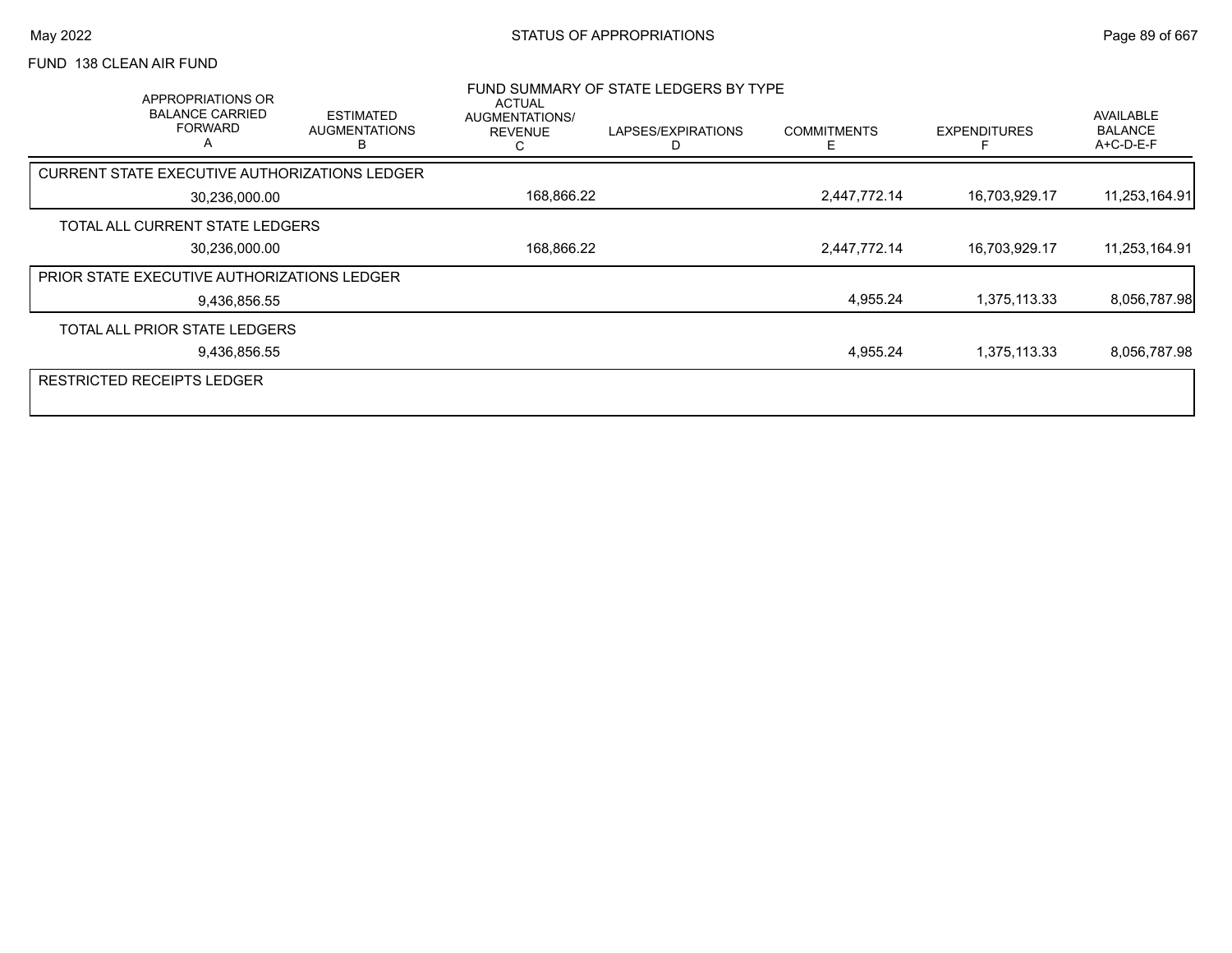## FUND 139 HOME INVESTMENT TRUST FUND

| APPROPRIATIONS OR<br>BALANCE CARRIED<br>FORWARD | <b>ESTIMATED</b><br>AUGMENTATIONS | <b>ACTUAL</b><br>AUGMENTATIONS/<br>REVENUE | FUND SUMMARY OF STATE LEDGERS BY TYPE<br>LAPSES/EXPIRATIONS | <b>COMMITMENTS</b> | <b>EXPENDITURES</b> | AVAILABLE<br><b>BALANCE</b><br>$A+C-D-E-F$ |
|-------------------------------------------------|-----------------------------------|--------------------------------------------|-------------------------------------------------------------|--------------------|---------------------|--------------------------------------------|
| <b>RESTRICTED REVENUE LEDGER</b>                |                                   |                                            |                                                             |                    |                     |                                            |
| 859.844.95                                      |                                   | 79.218.68                                  |                                                             |                    |                     | 939,063.63                                 |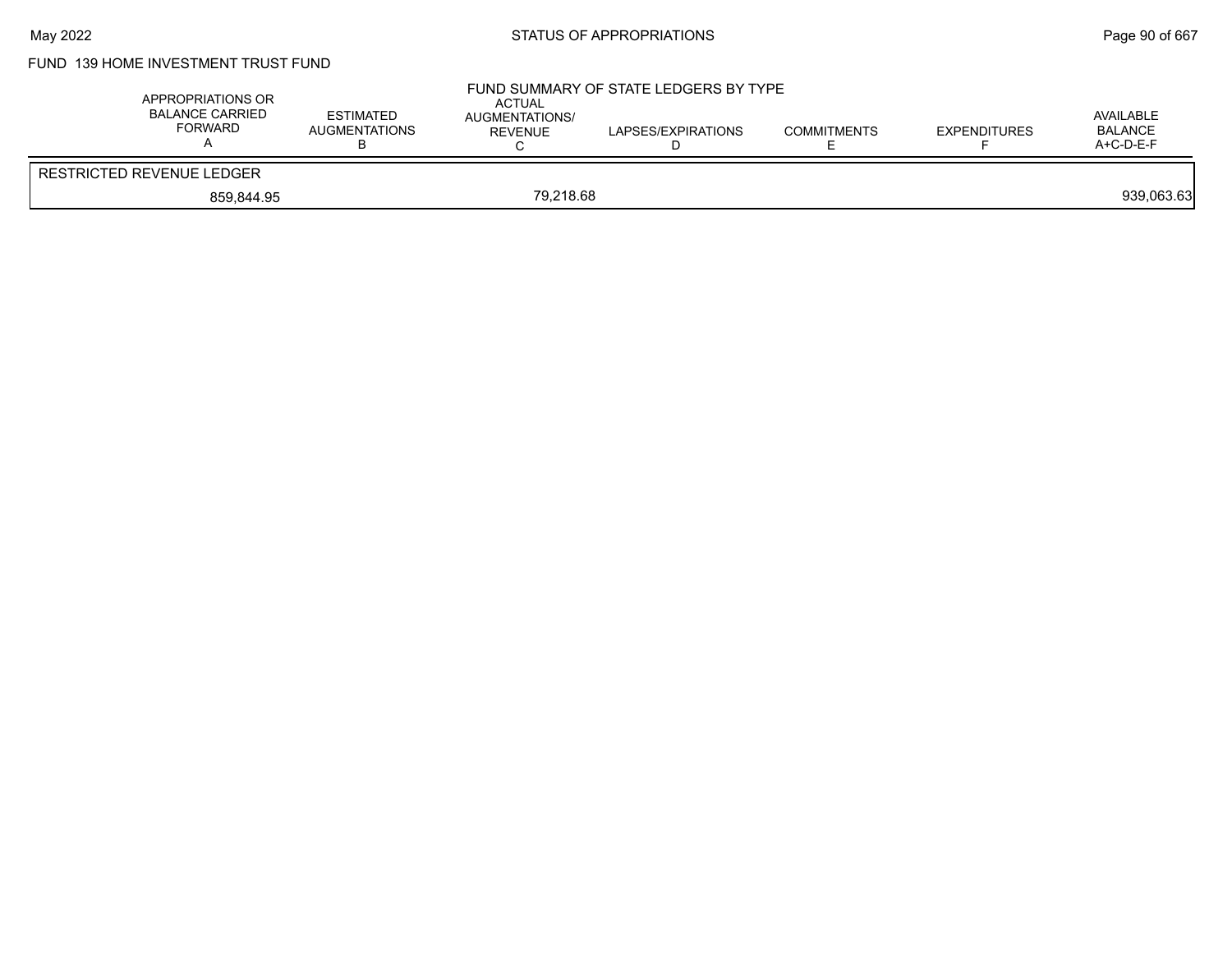### May 2022 **Example 2018** STATUS OF APPROPRIATIONS **Page 91** of 667

## FUND 140 PHILADELPHIA REGIONAL PORT AUTHORIT

| APPROPRIATIONS OR<br><b>BALANCE CARRIED</b><br>FORWARD | <b>ESTIMATED</b><br><b>AUGMENTATIONS</b> | <b>ACTUAL</b><br>AUGMENTATIONS/<br><b>REVENUE</b> | FUND SUMMARY OF STATE LEDGERS BY TYPE<br>LAPSES/EXPIRATIONS | <b>COMMITMENTS</b> | <b>EXPENDITURES</b> | AVAILABLE<br><b>BALANCE</b><br>$A+C-D-E-F$ |
|--------------------------------------------------------|------------------------------------------|---------------------------------------------------|-------------------------------------------------------------|--------------------|---------------------|--------------------------------------------|
| <b>RESTRICTED REVENUE LEDGER</b>                       |                                          |                                                   |                                                             |                    |                     |                                            |
| 347.730.89                                             |                                          | 6,600,000.00                                      |                                                             |                    | 5.850.558.68        | 1.097.172.21                               |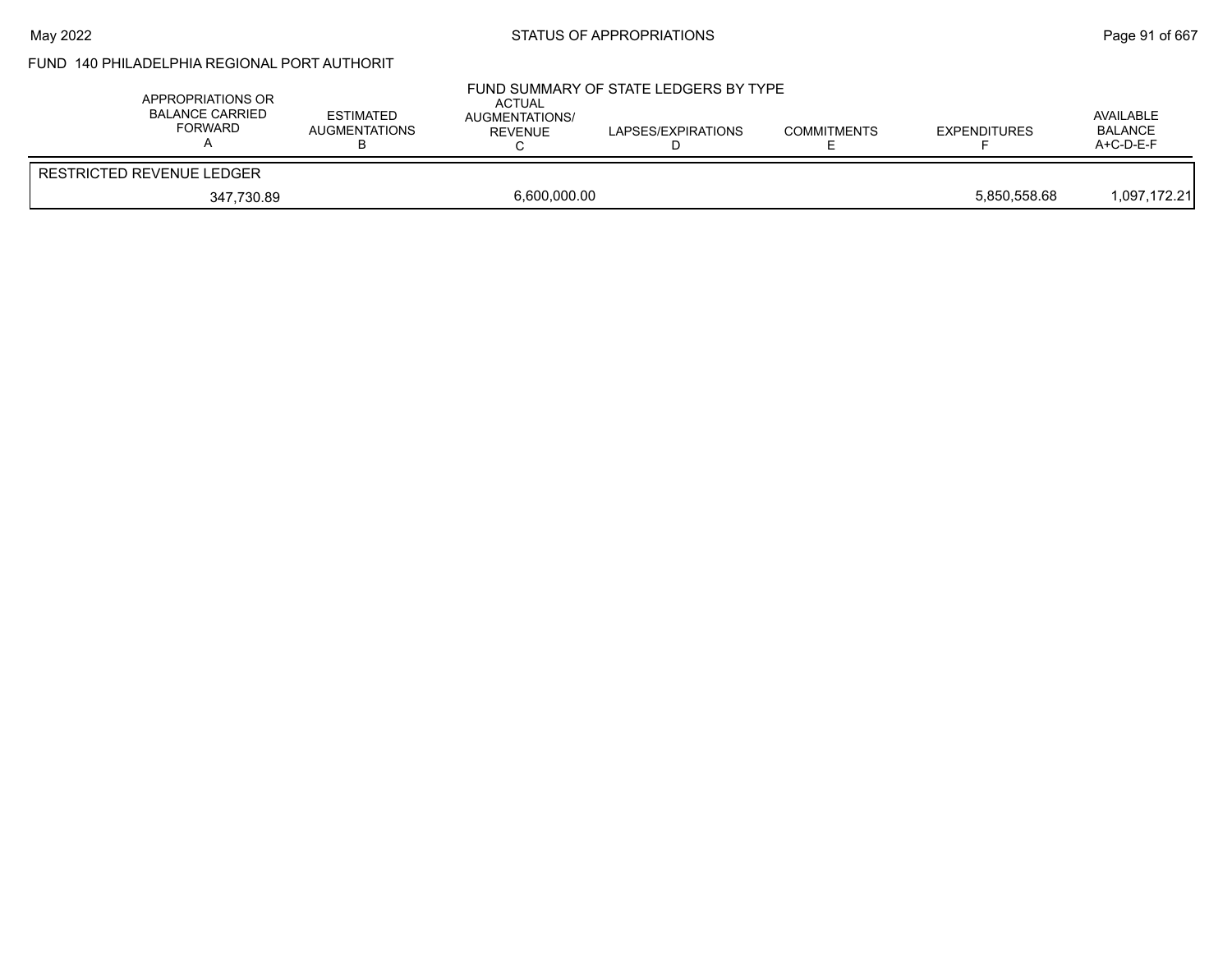### May 2022 **Example 2018** STATUS OF APPROPRIATIONS **Page 92 of 667**

## FUND 141 PORT OF PITTSBURGH COMMISSION FUND

| APPROPRIATIONS OR<br><b>BALANCE CARRIED</b><br>FORWARD | <b>ESTIMATED</b><br><b>AUGMENTATIONS</b> | ACTUAL<br><b>AUGMENTATIONS/</b><br>REVENUE | FUND SUMMARY OF STATE LEDGERS BY TYPE<br>LAPSES/EXPIRATIONS | <b>COMMITMENTS</b> | <b>EXPENDITURES</b> | AVAILABLE<br><b>BALANCE</b><br>A+C-D-E-F |
|--------------------------------------------------------|------------------------------------------|--------------------------------------------|-------------------------------------------------------------|--------------------|---------------------|------------------------------------------|
| RESTRICTED REVENUE LEDGER                              |                                          |                                            |                                                             |                    |                     |                                          |
| 712.500.00<br>1.971.563.63                             |                                          |                                            | 224.123.22                                                  | 772.408.77         | 1,687,531.64        |                                          |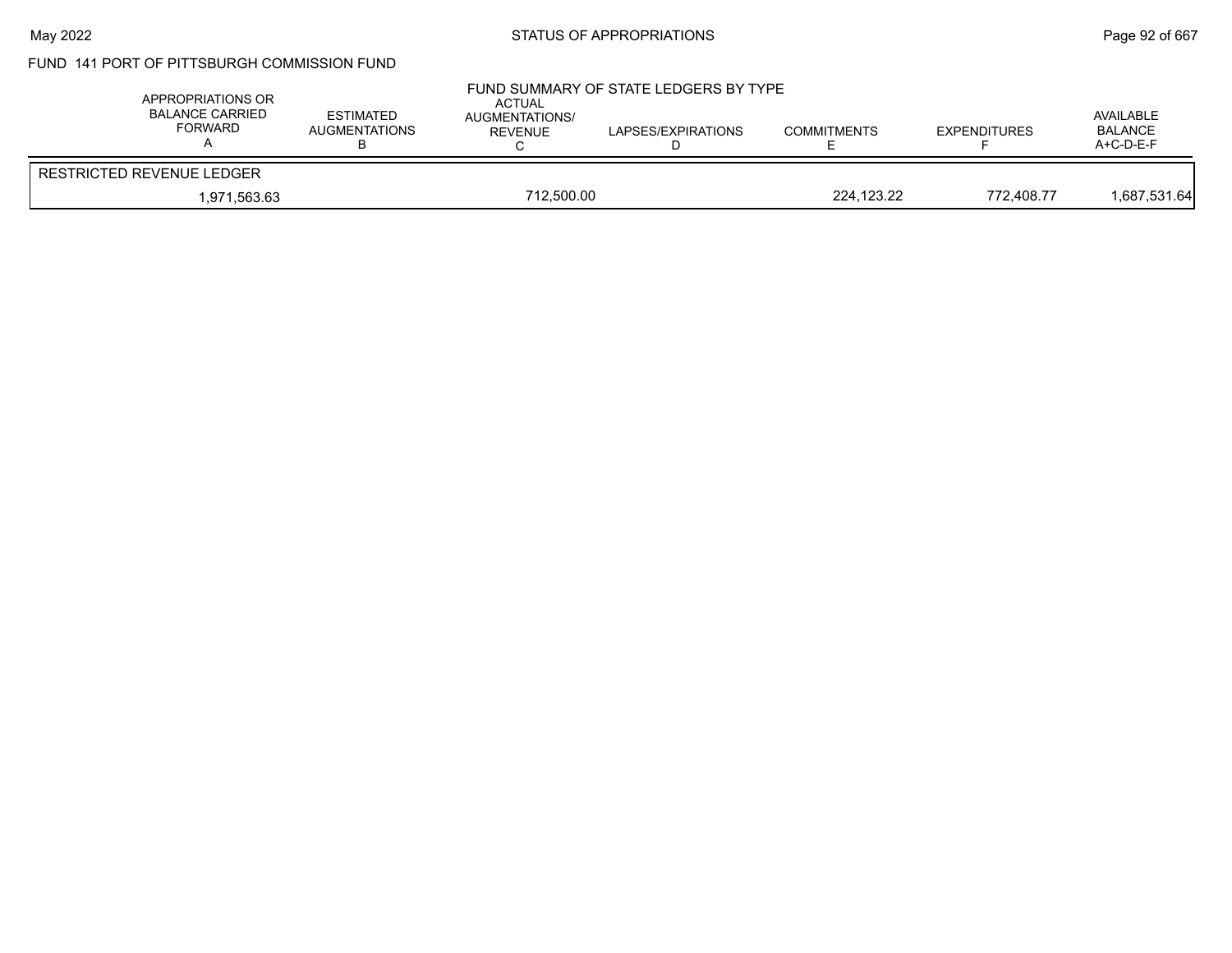### May 2022 **Example 2018** STATUS OF APPROPRIATIONS **Page 93** of 667

## FUND 142 TUITION ACCOUNT INVESTMENT PROGRAM

|                     | APPROPRIATIONS OR<br><b>BALANCE CARRIED</b><br>FORWARD | <b>ESTIMATED</b><br><b>AUGMENTATIONS</b> | ACTUAL<br>AUGMENTATIONS/<br>REVENUE | FUND SUMMARY OF STATE LEDGERS BY TYPE<br>LAPSES/EXPIRATIONS | <b>COMMITMENTS</b> | <b>EXPENDITURES</b> | AVAILABLE<br>BALANCE<br>$A+C-D-E-F$ |
|---------------------|--------------------------------------------------------|------------------------------------------|-------------------------------------|-------------------------------------------------------------|--------------------|---------------------|-------------------------------------|
| NON-BUDGETED LEDGER |                                                        |                                          |                                     |                                                             |                    | 133.741.474.54      | $-133,741,474.54$                   |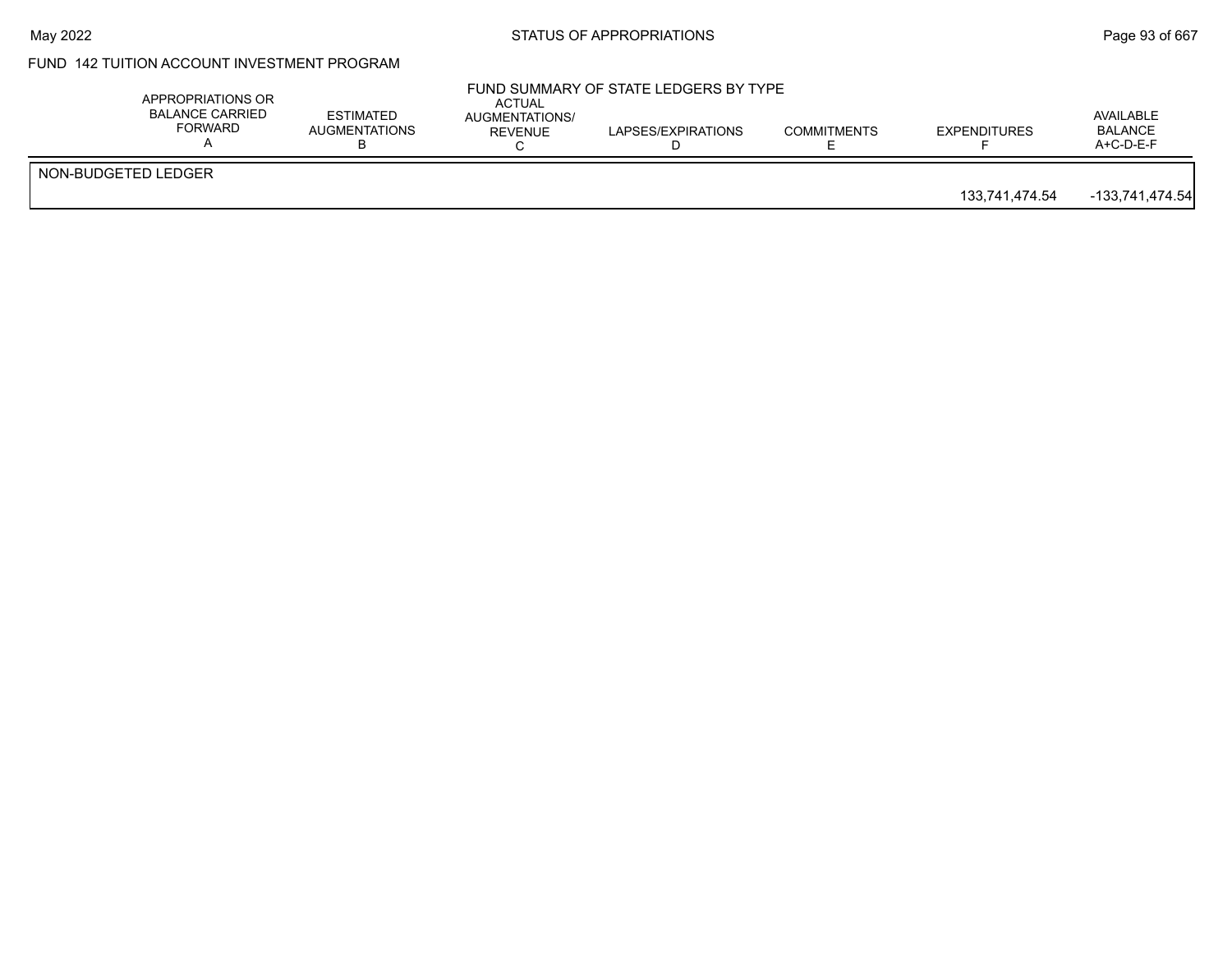#### FUND 143 TUITIONACCOUNTGUARANTDSVNGSPGRMFUND

| APPROPRIATIONS OR<br><b>BALANCE CARRIED</b><br><b>FORWARD</b><br>A | <b>ESTIMATED</b><br><b>AUGMENTATIONS</b> | <b>ACTUAL</b><br>AUGMENTATIONS/<br><b>REVENUE</b> | FUND SUMMARY OF STATE LEDGERS BY TYPE<br>LAPSES/EXPIRATIONS | <b>COMMITMENTS</b> | <b>EXPENDITURES</b> | AVAILABLE<br><b>BALANCE</b><br>A+C-D-E-F |
|--------------------------------------------------------------------|------------------------------------------|---------------------------------------------------|-------------------------------------------------------------|--------------------|---------------------|------------------------------------------|
| <b>CURRENT STATE APPROPRIATIONS LEDGER</b>                         |                                          |                                                   |                                                             |                    |                     |                                          |
| 3,339,000.00                                                       |                                          | 2,623,150.42                                      |                                                             |                    | 3,648,446.63        | 2,313,703.79                             |
| TOTAL ALL CURRENT STATE LEDGERS                                    |                                          |                                                   |                                                             |                    |                     |                                          |
| 3,339,000.00                                                       |                                          | 2,623,150.42                                      |                                                             |                    | 3,648,446.63        | 2,313,703.79                             |
| <b>PRIOR STATE APPROPRIATIONS LEDGER</b>                           |                                          |                                                   |                                                             |                    |                     |                                          |
| 4,606,544.60                                                       |                                          |                                                   |                                                             |                    | 1,108,072.48        | 3,498,472.12                             |
| TOTAL ALL PRIOR STATE LEDGERS                                      |                                          |                                                   |                                                             |                    |                     |                                          |
| 4,606,544.60                                                       |                                          |                                                   |                                                             |                    | 1,108,072.48        | 3,498,472.12                             |
| NON-BUDGETED LEDGER                                                |                                          |                                                   |                                                             |                    |                     |                                          |
|                                                                    |                                          |                                                   |                                                             |                    | 250,449,487.40      | $-250,449,487.40$                        |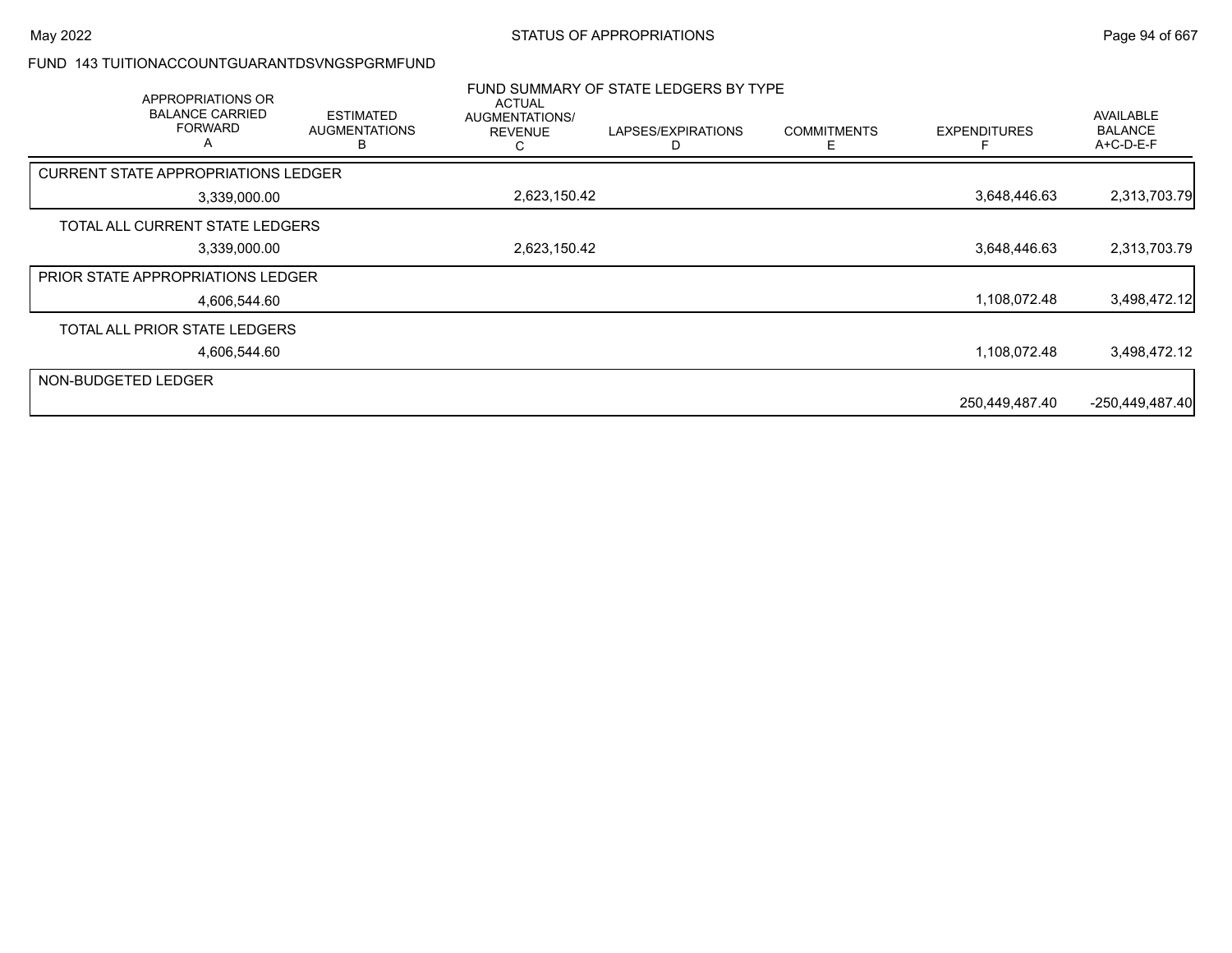### FUND 146 REMINING FINANCIAL ASSURANCE FUND

| APPROPRIATIONS OR<br><b>BALANCE CARRIED</b><br><b>FORWARD</b><br>A | <b>ESTIMATED</b><br><b>AUGMENTATIONS</b><br>В | <b>ACTUAL</b><br><b>AUGMENTATIONS/</b><br><b>REVENUE</b> | FUND SUMMARY OF STATE LEDGERS BY TYPE<br>LAPSES/EXPIRATIONS | <b>COMMITMENTS</b> | <b>EXPENDITURES</b> | <b>AVAILABLE</b><br><b>BALANCE</b><br>A+C-D-E-F |
|--------------------------------------------------------------------|-----------------------------------------------|----------------------------------------------------------|-------------------------------------------------------------|--------------------|---------------------|-------------------------------------------------|
| CURRENT STATE EXECUTIVE AUTHORIZATIONS LEDGER                      |                                               |                                                          |                                                             |                    |                     |                                                 |
| 400.000.00                                                         |                                               |                                                          |                                                             |                    |                     | 400,000.00                                      |
| TOTAL ALL CURRENT STATE LEDGERS                                    |                                               |                                                          |                                                             |                    |                     |                                                 |
| 400.000.00                                                         |                                               |                                                          |                                                             |                    |                     | 400,000.00                                      |
| <b>PRIOR STATE EXECUTIVE AUTHORIZATIONS LEDGER</b>                 |                                               |                                                          |                                                             |                    |                     |                                                 |
| 510,230.42                                                         |                                               |                                                          |                                                             |                    |                     | 510,230.42                                      |
| TOTAL ALL PRIOR STATE LEDGERS                                      |                                               |                                                          |                                                             |                    |                     |                                                 |
| 510,230.42                                                         |                                               |                                                          |                                                             |                    |                     | 510,230.42                                      |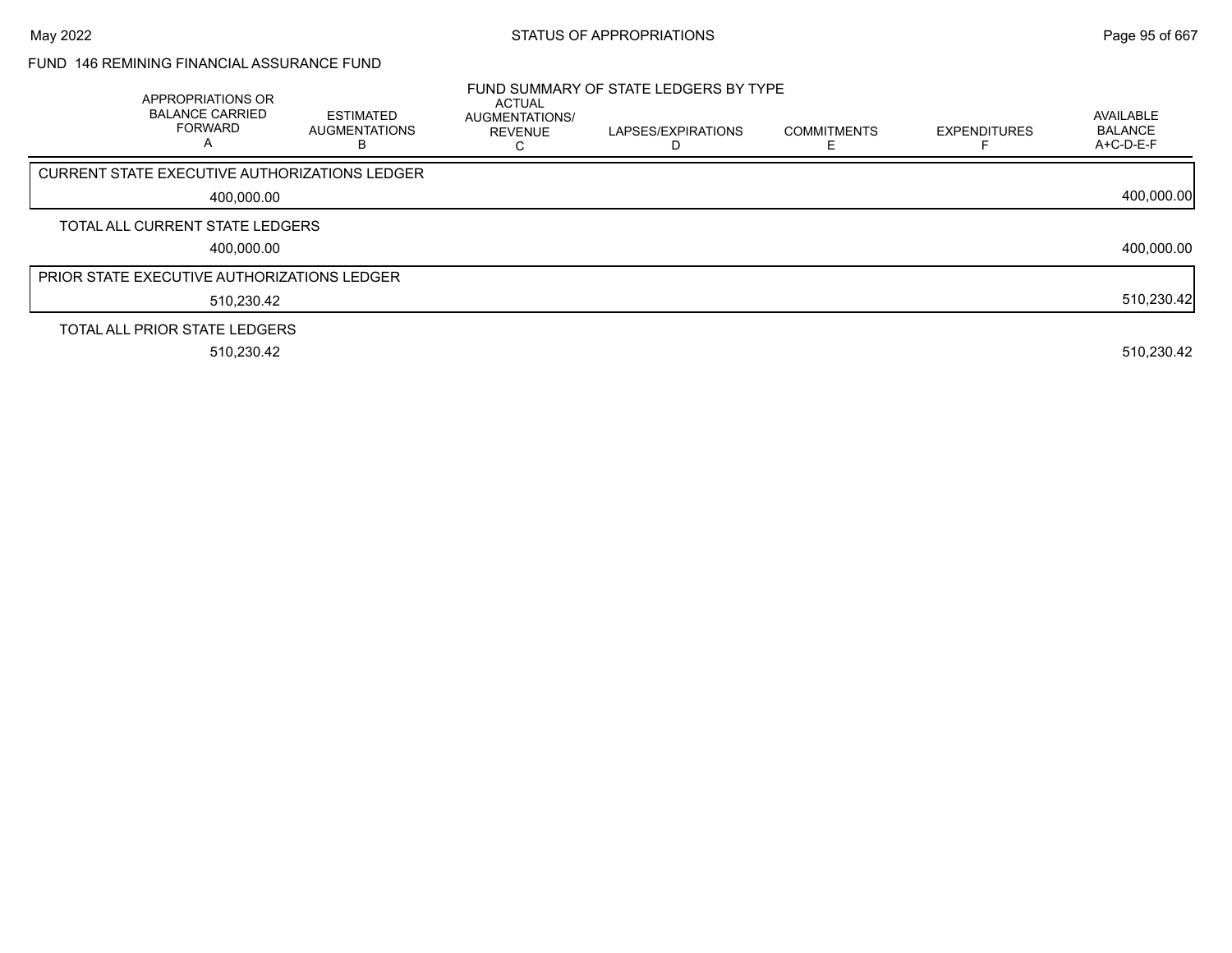## FUND 147 ENVIRONMENTAL EDUCATION FUND

| APPROPRIATIONS OR<br><b>BALANCE CARRIED</b><br><b>FORWARD</b><br>A | <b>ESTIMATED</b><br><b>AUGMENTATIONS</b><br>ь | <b>ACTUAL</b><br><b>AUGMENTATIONS/</b><br><b>REVENUE</b> | FUND SUMMARY OF STATE LEDGERS BY TYPE<br>LAPSES/EXPIRATIONS | <b>COMMITMENTS</b> | <b>EXPENDITURES</b> | AVAILABLE<br><b>BALANCE</b><br>$A+C-D-E-F$ |
|--------------------------------------------------------------------|-----------------------------------------------|----------------------------------------------------------|-------------------------------------------------------------|--------------------|---------------------|--------------------------------------------|
| CURRENT STATE EXECUTIVE AUTHORIZATIONS LEDGER                      |                                               |                                                          |                                                             |                    |                     |                                            |
| 1,464,000.00                                                       |                                               |                                                          |                                                             | 402,255.53         | 573.760.38          | 487,984.09                                 |
| TOTAL ALL CURRENT STATE LEDGERS                                    |                                               |                                                          |                                                             |                    |                     |                                            |
| 1.464.000.00                                                       |                                               |                                                          |                                                             | 402,255.53         | 573.760.38          | 487,984.09                                 |
| <b>PRIOR STATE EXECUTIVE AUTHORIZATIONS LEDGER</b>                 |                                               |                                                          |                                                             |                    |                     |                                            |
| 833,700.84                                                         |                                               |                                                          |                                                             | 48,351.60          | 238,992.38          | 546,356.86                                 |
| TOTAL ALL PRIOR STATE LEDGERS                                      |                                               |                                                          |                                                             |                    |                     |                                            |
| 833.700.84                                                         |                                               |                                                          |                                                             | 48.351.60          | 238.992.38          | 546,356.86                                 |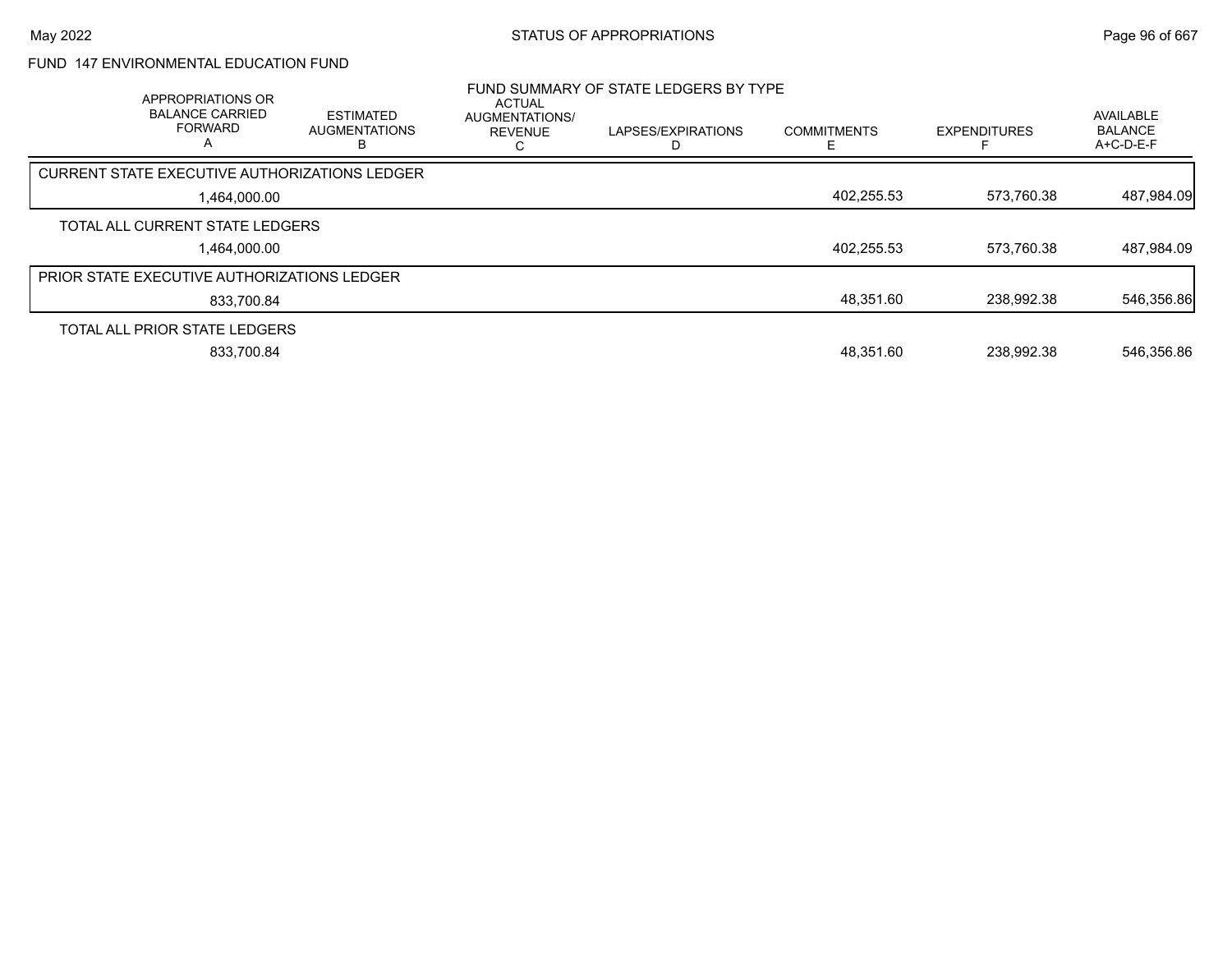### FUND 148 SELF-INSURANCE GUARANTY FUND

| APPROPRIATIONS OR<br><b>BALANCE CARRIED</b><br>FORWARD | ESTIMATED<br>AUGMENTATIONS | ACTUAL<br>AUGMENTATIONS/<br>REVENUE | FUND SUMMARY OF STATE LEDGERS BY TYPE<br>LAPSES/EXPIRATIONS | <b>COMMITMENTS</b> | <b>EXPENDITURES</b> | AVAILABLE<br><b>BALANCE</b><br>$A+C-D-E-F$ |
|--------------------------------------------------------|----------------------------|-------------------------------------|-------------------------------------------------------------|--------------------|---------------------|--------------------------------------------|
| <b>RESTRICTED RECEIPTS LEDGER</b>                      |                            |                                     |                                                             |                    |                     |                                            |
| 12.776.211.85                                          |                            | 566.207.00                          |                                                             | 6.117.12           | 1.086.723.51        | 12.249.578.22                              |
| RESTRICTED REVENUE LEDGER                              |                            |                                     |                                                             |                    |                     |                                            |
| 38,138,603.42                                          |                            | 1,782,653.02                        |                                                             | 1.167.484.48       | 989.576.51          | 37,764,195.45                              |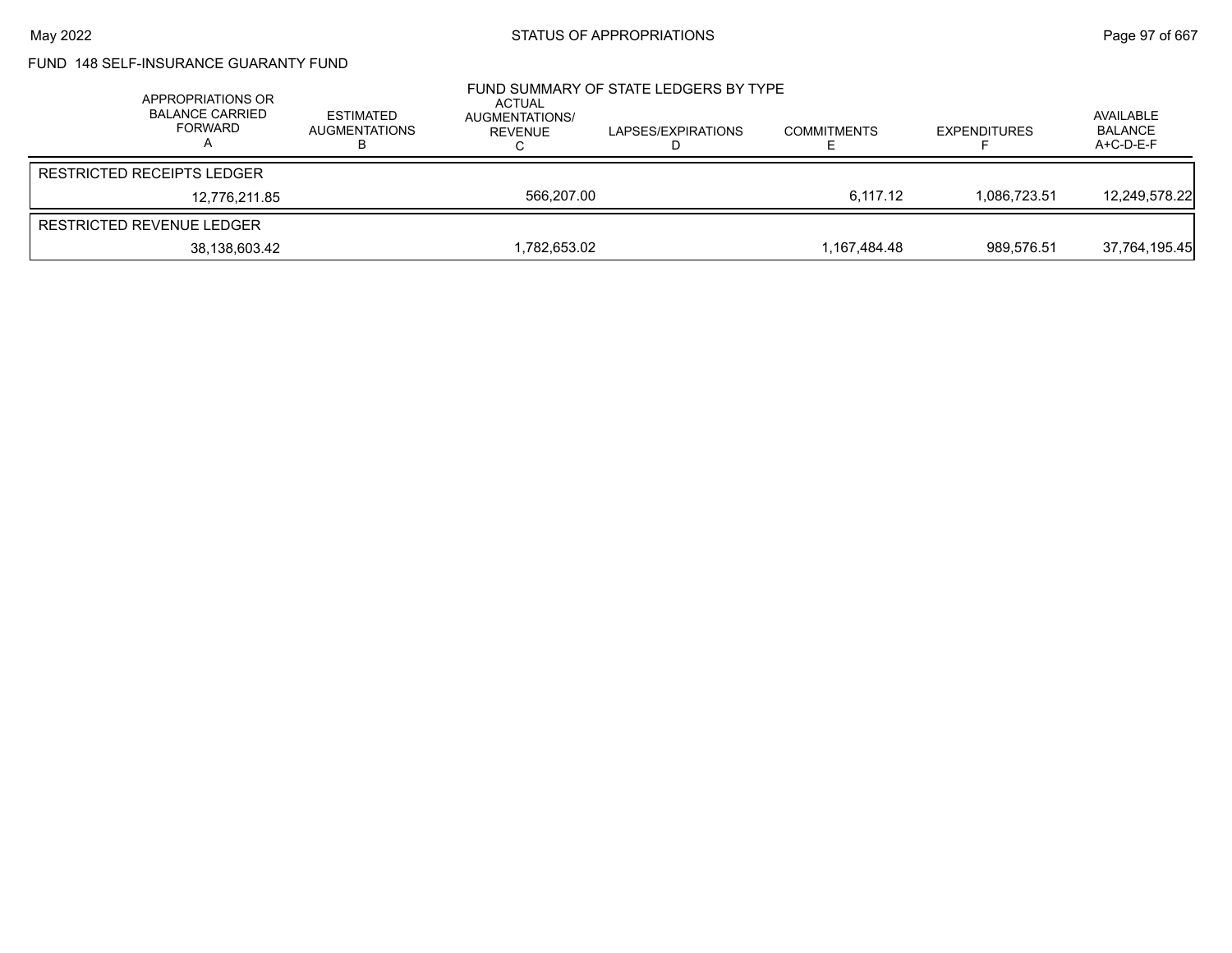#### FUND 149 KEYSTONE RECREATION PARK&CONSERVATN

| APPROPRIATIONS OR<br><b>BALANCE CARRIED</b><br><b>FORWARD</b><br>A | <b>ESTIMATED</b><br><b>AUGMENTATIONS</b><br>в | <b>ACTUAL</b><br>AUGMENTATIONS/<br><b>REVENUE</b><br>C | FUND SUMMARY OF STATE LEDGERS BY TYPE<br>LAPSES/EXPIRATIONS<br>D | <b>COMMITMENTS</b><br>E. | <b>EXPENDITURES</b> | <b>AVAILABLE</b><br><b>BALANCE</b><br>A+C-D-E-F |
|--------------------------------------------------------------------|-----------------------------------------------|--------------------------------------------------------|------------------------------------------------------------------|--------------------------|---------------------|-------------------------------------------------|
| CURRENT STATE EXECUTIVE AUTHORIZATIONS LEDGER                      |                                               |                                                        |                                                                  |                          |                     |                                                 |
| 17,603,000.00                                                      |                                               |                                                        |                                                                  |                          | 17,603,000.00       |                                                 |
| <b>CURRENT STATE CONTINUING LEDGER</b>                             |                                               |                                                        |                                                                  |                          |                     |                                                 |
| 80,193,000.00                                                      |                                               |                                                        |                                                                  | 38,919,943.76            | 17,877,951.68       | 23,395,104.56                                   |
| TOTAL ALL CURRENT STATE LEDGERS                                    |                                               |                                                        |                                                                  |                          |                     |                                                 |
| 97,796,000.00                                                      |                                               |                                                        |                                                                  | 38,919,943.76            | 35,480,951.68       | 23,395,104.56                                   |
| PRIOR STATE EXECUTIVE AUTHORIZATIONS LEDGER                        |                                               |                                                        |                                                                  |                          |                     |                                                 |
| 6,548,000.00                                                       |                                               |                                                        |                                                                  |                          | 6,548,000.00        |                                                 |
| <b>PRIOR STATE CONTINUING LEDGER</b>                               |                                               |                                                        |                                                                  |                          |                     |                                                 |
| 185,064,223.61                                                     |                                               |                                                        |                                                                  | 104,555,437.27           | 56,333,349.55       | 24, 175, 436. 79                                |
| TOTAL ALL PRIOR STATE LEDGERS                                      |                                               |                                                        |                                                                  |                          |                     |                                                 |
| 191,612,223.61                                                     |                                               |                                                        |                                                                  | 104,555,437.27           | 62,881,349.55       | 24, 175, 436. 79                                |
|                                                                    |                                               |                                                        |                                                                  |                          |                     |                                                 |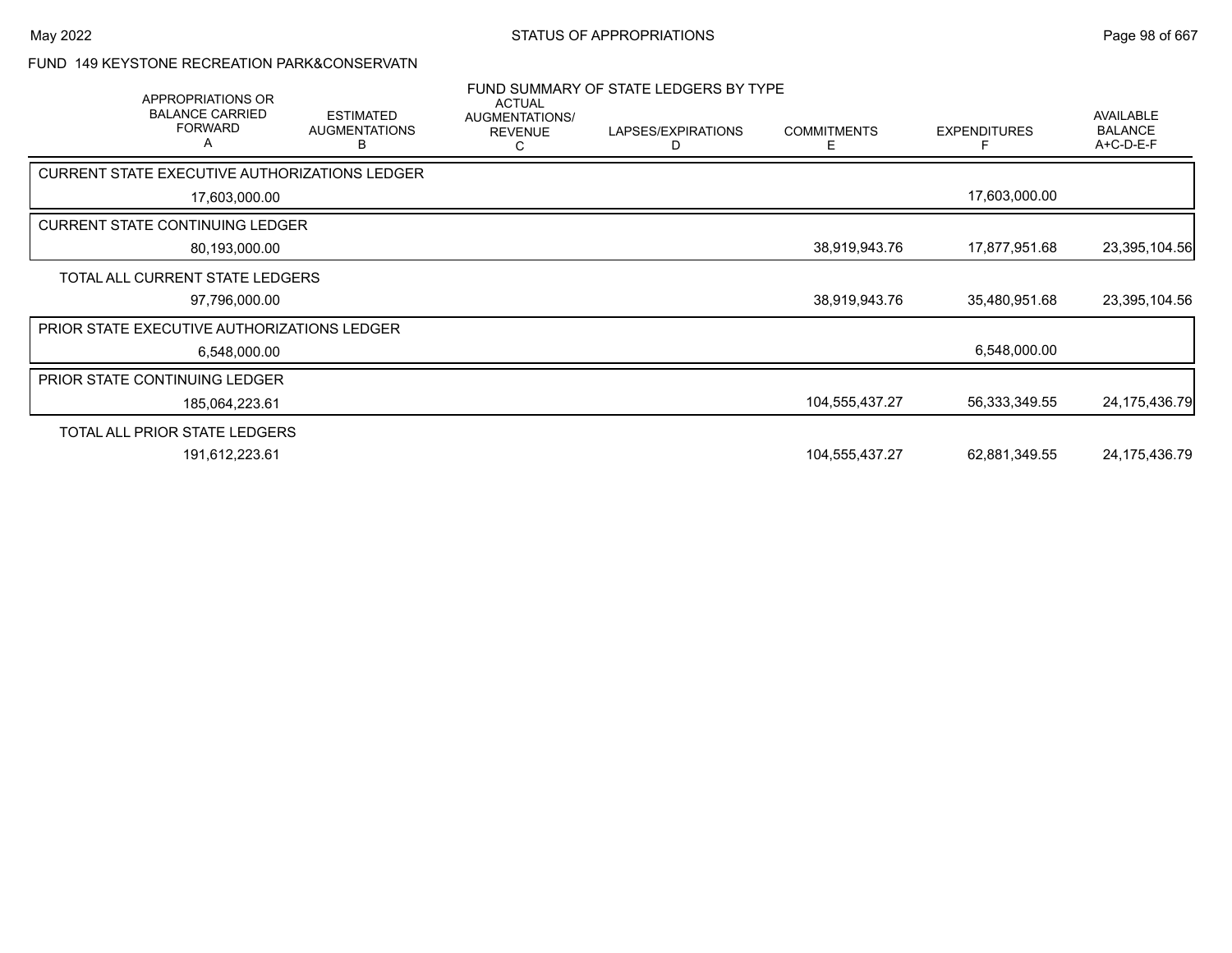### FUND 152 NUTRIENT MANAGEMENT FUND

| APPROPRIATIONS OR<br><b>BALANCE CARRIED</b><br><b>FORWARD</b><br>А | <b>ESTIMATED</b><br><b>AUGMENTATIONS</b> | <b>ACTUAL</b><br><b>AUGMENTATIONS/</b><br><b>REVENUE</b> | FUND SUMMARY OF STATE LEDGERS BY TYPE<br>LAPSES/EXPIRATIONS | <b>COMMITMENTS</b> | <b>EXPENDITURES</b> | <b>AVAILABLE</b><br><b>BALANCE</b><br>$A+C-D-E-F$ |
|--------------------------------------------------------------------|------------------------------------------|----------------------------------------------------------|-------------------------------------------------------------|--------------------|---------------------|---------------------------------------------------|
| CURRENT STATE EXECUTIVE AUTHORIZATIONS LEDGER                      |                                          |                                                          |                                                             |                    |                     |                                                   |
| 6,749,000.00                                                       |                                          |                                                          |                                                             | 2,379,415.08       | 3,756,352.52        | 613,232.40                                        |
| TOTAL ALL CURRENT STATE LEDGERS                                    |                                          |                                                          |                                                             |                    |                     |                                                   |
| 6,749,000.00                                                       |                                          |                                                          |                                                             | 2,379,415.08       | 3,756,352.52        | 613,232.40                                        |
| <b>PRIOR STATE EXECUTIVE AUTHORIZATIONS LEDGER</b>                 |                                          |                                                          |                                                             |                    |                     |                                                   |
| 3,939,146.36                                                       |                                          |                                                          |                                                             | 83,298.56          | 1.890.044.46        | 1,965,803.34                                      |
| TOTAL ALL PRIOR STATE LEDGERS                                      |                                          |                                                          |                                                             |                    |                     |                                                   |
| 3,939,146.36                                                       |                                          |                                                          |                                                             | 83,298.56          | 1.890.044.46        | 1,965,803.34                                      |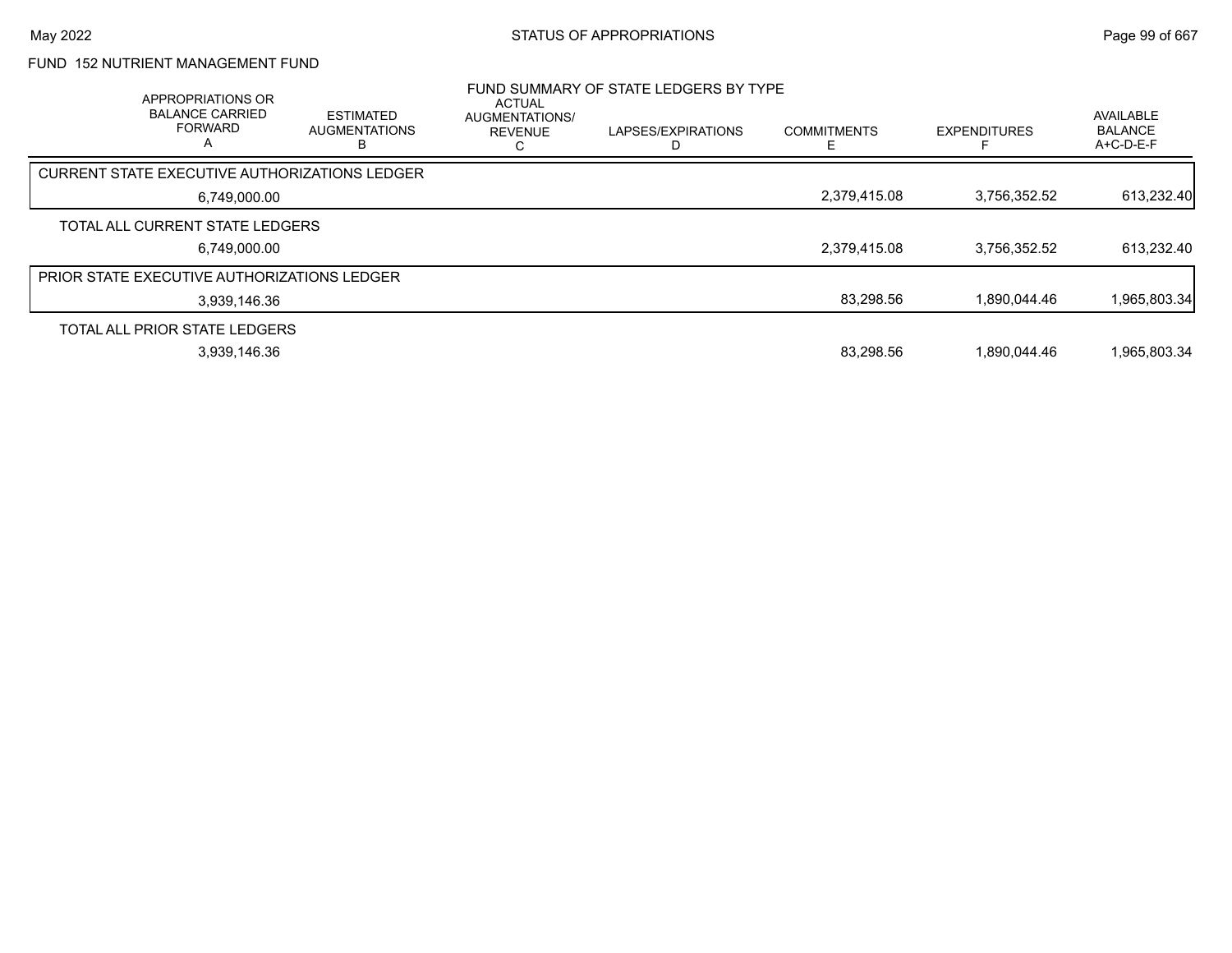### May 2022 **Example 2018** STATUS OF APPROPRIATIONS **Page 100 of 667**

# FUND 153 ALLEGHENY REGIONAL ASSET DISTRICT S

|                     |  |  |                | A+C-D-E-F       |
|---------------------|--|--|----------------|-----------------|
| NON-BUDGETED LEDGER |  |  | 219,897,227.62 | -219,897,227.62 |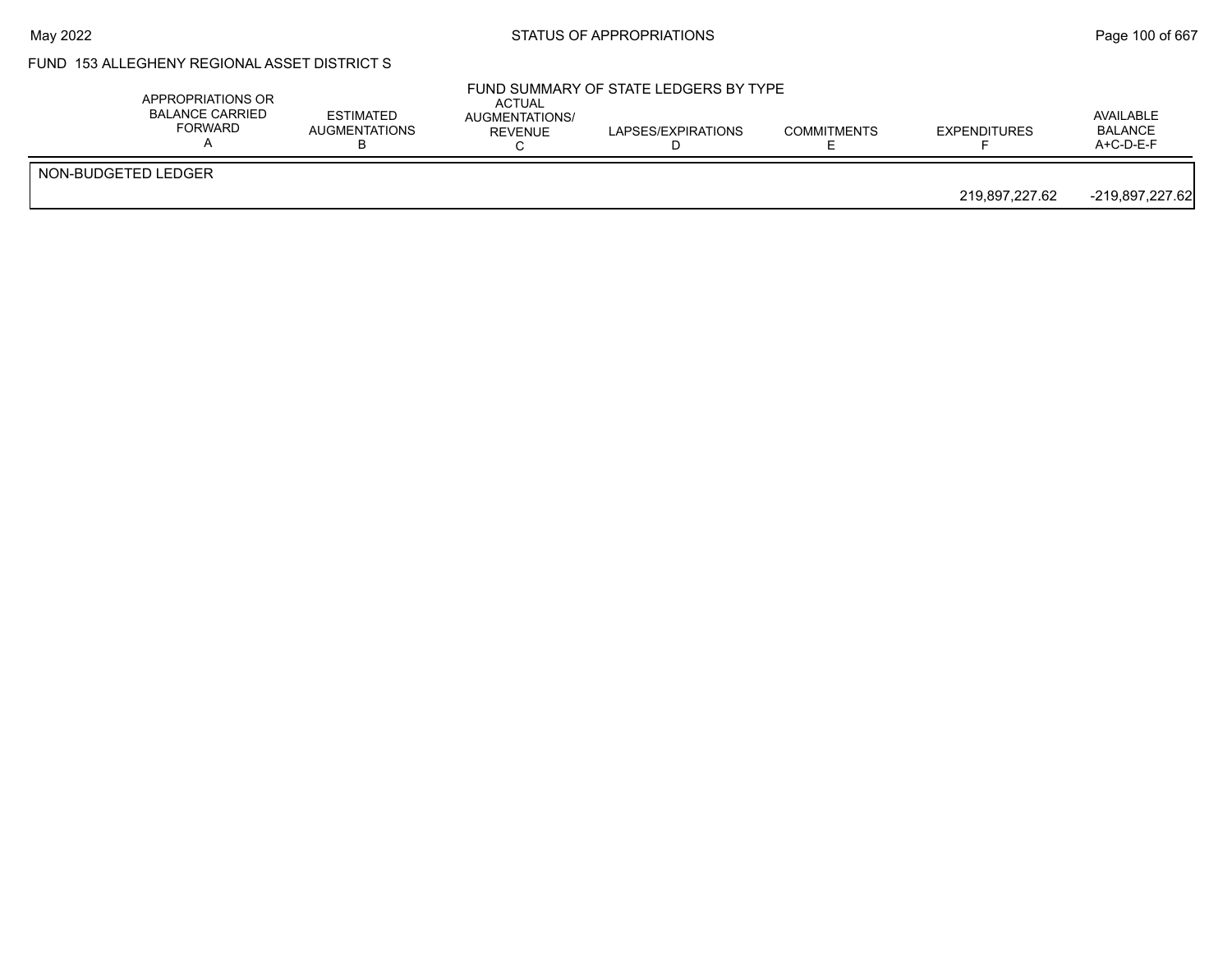#### FUND 155 GOVERNOR ROBERT P. CASEY MEMORIAL O

|                                                                   | APPROPRIATIONS OR<br><b>BALANCE CARRIED</b><br><b>FORWARD</b><br>A | <b>ESTIMATED</b><br><b>AUGMENTATIONS</b><br>В | <b>ACTUAL</b><br><b>AUGMENTATIONS/</b><br><b>REVENUE</b><br>C | FUND SUMMARY OF STATE LEDGERS BY TYPE<br>LAPSES/EXPIRATIONS<br>D | <b>COMMITMENTS</b><br>E. | <b>EXPENDITURES</b> | AVAILABLE<br><b>BALANCE</b><br>A+C-D-E-F |
|-------------------------------------------------------------------|--------------------------------------------------------------------|-----------------------------------------------|---------------------------------------------------------------|------------------------------------------------------------------|--------------------------|---------------------|------------------------------------------|
| CURRENT STATE EXECUTIVE AUTHORIZATIONS LEDGER                     |                                                                    |                                               |                                                               |                                                                  |                          |                     |                                          |
|                                                                   | 813,000.00                                                         |                                               |                                                               |                                                                  | 83,367.61                | 546,759.18          | 182,873.21                               |
| <b>CURRENT STATE EXECUTIVE AUTHORIZATIONS - RESTRICTED LEDGER</b> |                                                                    |                                               |                                                               |                                                                  |                          |                     |                                          |
|                                                                   | 80,000.00                                                          |                                               |                                                               |                                                                  |                          |                     | 80,000.00                                |
| TOTAL ALL CURRENT STATE LEDGERS                                   |                                                                    |                                               |                                                               |                                                                  |                          |                     |                                          |
|                                                                   | 893,000.00                                                         |                                               |                                                               |                                                                  | 83,367.61                | 546,759.18          | 262,873.21                               |
| PRIOR STATE EXECUTIVE AUTHORIZATIONS LEDGER                       |                                                                    |                                               |                                                               |                                                                  |                          |                     |                                          |
|                                                                   | 412,405.12                                                         |                                               |                                                               |                                                                  |                          | 192,199.98          | 220,205.14                               |
| <b>PRIOR STATE EXECUTIVE AUTHORIZATIONS - RESTRICTED LEDGER</b>   |                                                                    |                                               |                                                               |                                                                  |                          |                     |                                          |
|                                                                   | 273,628.55                                                         |                                               |                                                               |                                                                  |                          |                     | 273,628.55                               |
| TOTAL ALL PRIOR STATE LEDGERS                                     |                                                                    |                                               |                                                               |                                                                  |                          |                     |                                          |
|                                                                   | 686,033.67                                                         |                                               |                                                               |                                                                  |                          | 192,199.98          | 493,833.69                               |
|                                                                   |                                                                    |                                               |                                                               |                                                                  |                          |                     |                                          |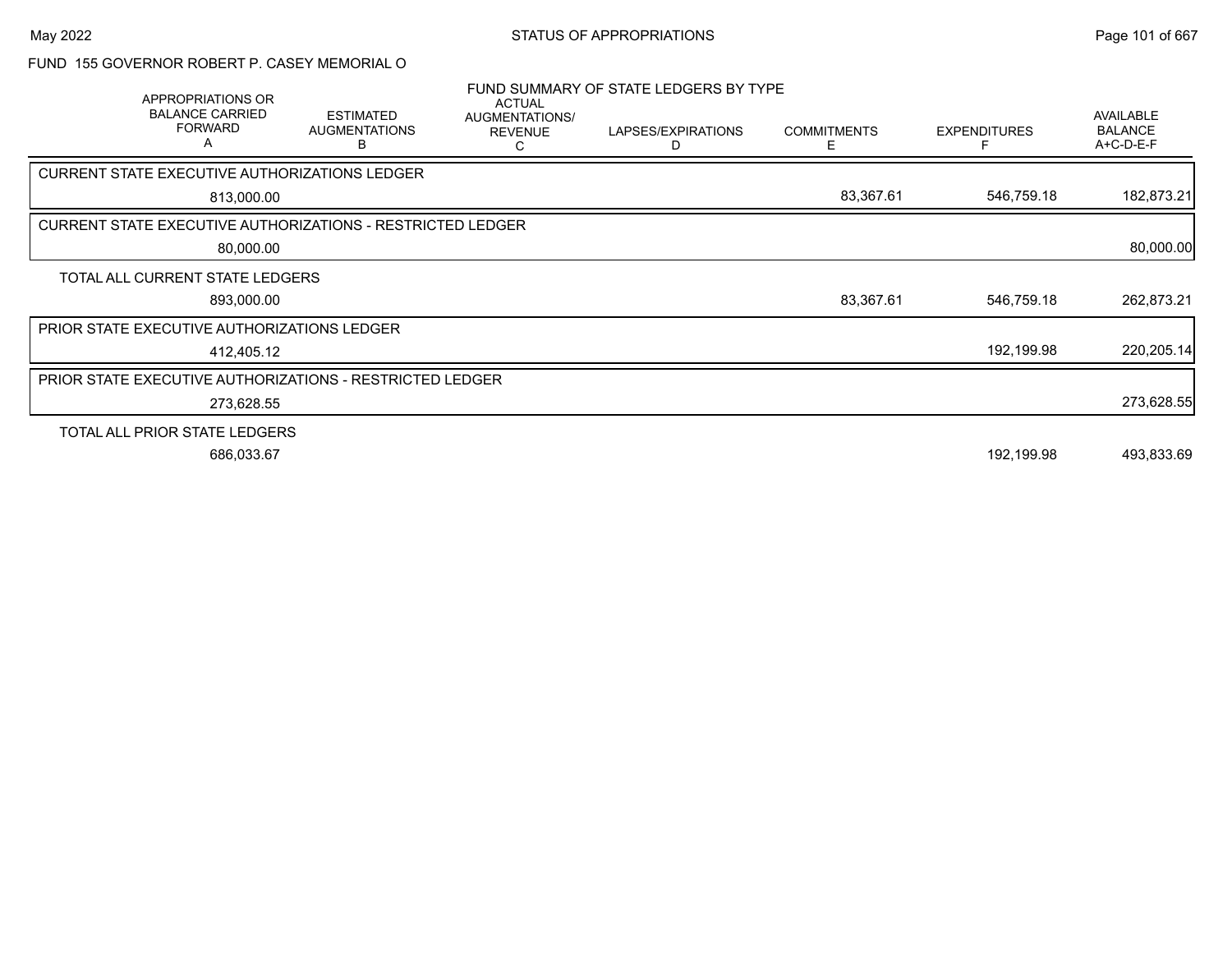### FUND 156 INSURANCE FRAUD PREVENTION TRUST

| APPROPRIATIONS OR<br><b>BALANCE CARRIED</b><br><b>FORWARD</b><br>А | <b>ESTIMATED</b><br><b>AUGMENTATIONS</b><br>В | <b>ACTUAL</b><br><b>AUGMENTATIONS/</b><br><b>REVENUE</b> | FUND SUMMARY OF STATE LEDGERS BY TYPE<br>LAPSES/EXPIRATIONS | <b>COMMITMENTS</b> | <b>EXPENDITURES</b> | AVAILABLE<br><b>BALANCE</b><br>A+C-D-E-F |
|--------------------------------------------------------------------|-----------------------------------------------|----------------------------------------------------------|-------------------------------------------------------------|--------------------|---------------------|------------------------------------------|
| CURRENT STATE EXECUTIVE AUTHORIZATIONS LEDGER                      |                                               |                                                          |                                                             |                    |                     |                                          |
| 17,123,000.00                                                      |                                               |                                                          |                                                             |                    |                     | 17,123,000.00                            |
| TOTAL ALL CURRENT STATE LEDGERS                                    |                                               |                                                          |                                                             |                    |                     |                                          |
| 17,123,000.00                                                      |                                               |                                                          |                                                             |                    |                     | 17,123,000.00                            |
| <b>PRIOR STATE EXECUTIVE AUTHORIZATIONS LEDGER</b>                 |                                               |                                                          |                                                             |                    |                     |                                          |
| 21.766.935.98                                                      |                                               |                                                          |                                                             |                    | 14,121,456.04       | 7,645,479.94                             |
| TOTAL ALL PRIOR STATE LEDGERS                                      |                                               |                                                          |                                                             |                    |                     |                                          |
| 21.766.935.98                                                      |                                               |                                                          |                                                             |                    | 14,121,456.04       | 7.645.479.94                             |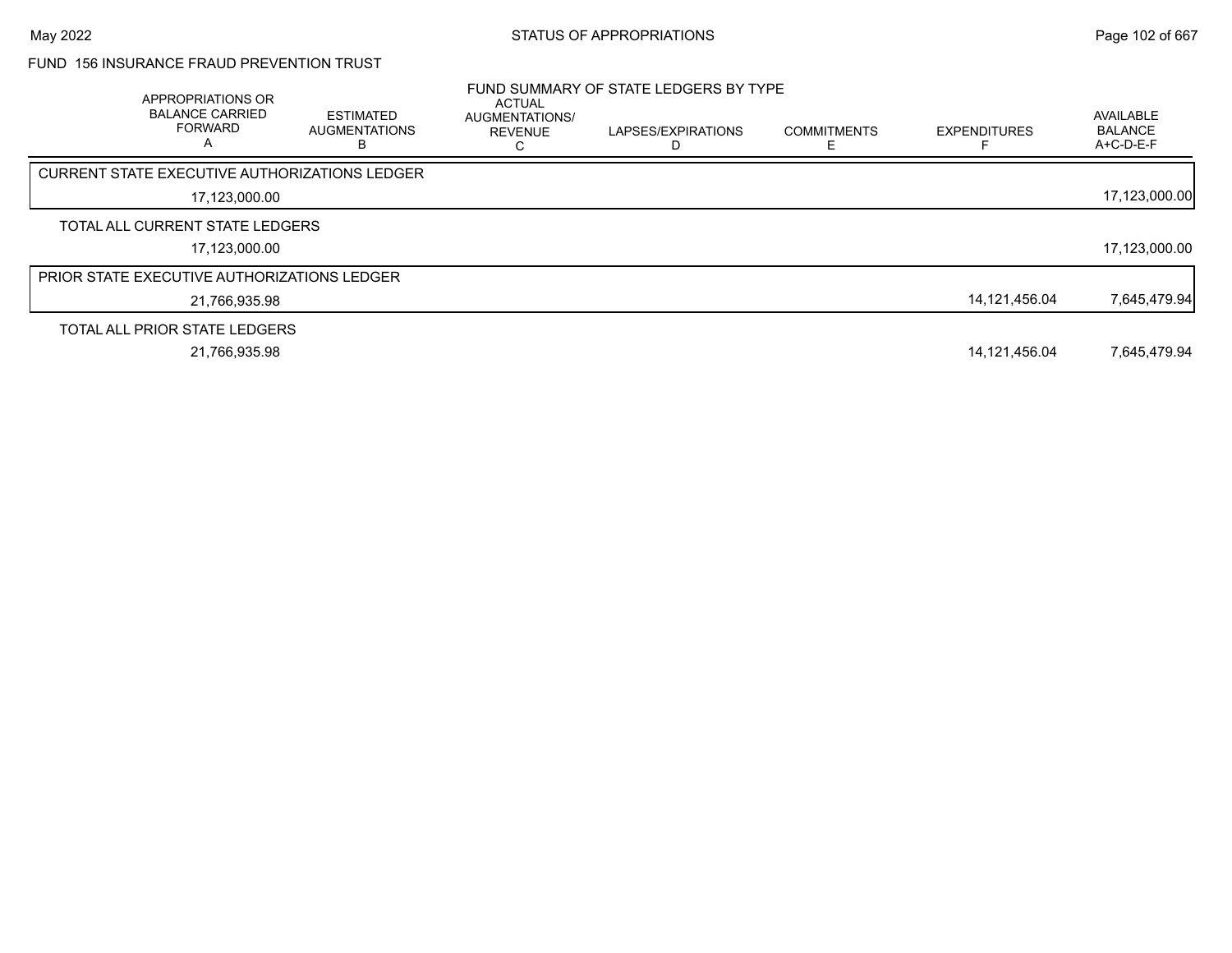### FUND 157 AUTOMOBILE THEFT PREVENTION TRUST

| APPROPRIATIONS OR<br><b>BALANCE CARRIED</b><br><b>FORWARD</b><br>A | <b>ESTIMATED</b><br><b>AUGMENTATIONS</b> | <b>ACTUAL</b><br><b>AUGMENTATIONS/</b><br><b>REVENUE</b> | FUND SUMMARY OF STATE LEDGERS BY TYPE<br>LAPSES/EXPIRATIONS<br>D | <b>COMMITMENTS</b> | <b>EXPENDITURES</b> | AVAILABLE<br><b>BALANCE</b><br>A+C-D-E-F |
|--------------------------------------------------------------------|------------------------------------------|----------------------------------------------------------|------------------------------------------------------------------|--------------------|---------------------|------------------------------------------|
| CURRENT STATE EXECUTIVE AUTHORIZATIONS LEDGER                      |                                          |                                                          |                                                                  |                    |                     |                                          |
| 7.402.812.92                                                       |                                          |                                                          |                                                                  |                    | 7,379,001.02        | 23,811.90                                |
| TOTAL ALL CURRENT STATE LEDGERS                                    |                                          |                                                          |                                                                  |                    |                     |                                          |
| 7.402.812.92                                                       |                                          |                                                          |                                                                  |                    | 7,379,001.02        | 23,811.90                                |
| <b>PRIOR STATE EXECUTIVE AUTHORIZATIONS LEDGER</b>                 |                                          |                                                          |                                                                  |                    |                     |                                          |
| 1.574.493.99                                                       |                                          |                                                          |                                                                  |                    | 620,999.99          | 953,494.00                               |
| TOTAL ALL PRIOR STATE LEDGERS                                      |                                          |                                                          |                                                                  |                    |                     |                                          |
| 1,574,493.99                                                       |                                          |                                                          |                                                                  |                    | 620.999.99          | 953,494.00                               |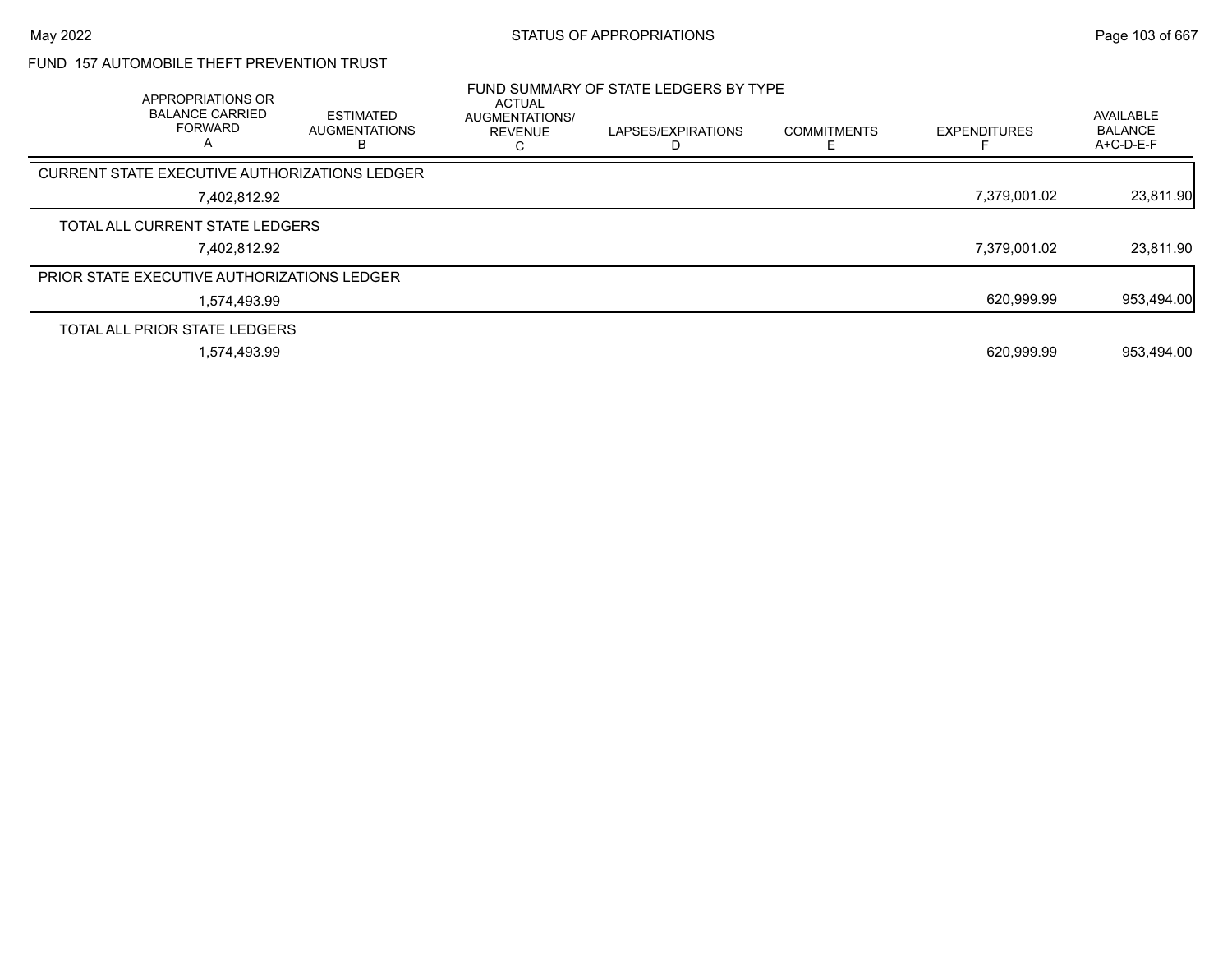### FUND 158 INDUSTRIAL SITES CLEANUP FUND

| APPROPRIATIONS OR<br><b>BALANCE CARRIED</b><br><b>FORWARD</b><br>Α | <b>ESTIMATED</b><br><b>AUGMENTATIONS</b> | <b>ACTUAL</b><br>AUGMENTATIONS/<br><b>REVENUE</b> | FUND SUMMARY OF STATE LEDGERS BY TYPE<br>LAPSES/EXPIRATIONS | <b>COMMITMENTS</b> | <b>EXPENDITURES</b> | AVAILABLE<br><b>BALANCE</b><br>$A+C-D-E-F$ |
|--------------------------------------------------------------------|------------------------------------------|---------------------------------------------------|-------------------------------------------------------------|--------------------|---------------------|--------------------------------------------|
| CURRENT STATE EXECUTIVE AUTHORIZATIONS LEDGER                      |                                          |                                                   |                                                             |                    |                     |                                            |
| 6,314,000.00                                                       |                                          |                                                   |                                                             | 2,438,955.00       | 633,168.17          | 3,241,876.83                               |
| TOTAL ALL CURRENT STATE LEDGERS                                    |                                          |                                                   |                                                             |                    |                     |                                            |
| 6,314,000.00                                                       |                                          |                                                   |                                                             | 2,438,955.00       | 633.168.17          | 3,241,876.83                               |
| <b>PRIOR STATE EXECUTIVE AUTHORIZATIONS LEDGER</b>                 |                                          |                                                   |                                                             |                    |                     |                                            |
| 7,265,535.26                                                       |                                          |                                                   |                                                             | 3,861,090.00       | 1,610,085.15        | 1,794,360.11                               |
| TOTAL ALL PRIOR STATE LEDGERS                                      |                                          |                                                   |                                                             |                    |                     |                                            |
| 7,265,535.26                                                       |                                          |                                                   |                                                             | 3,861,090.00       | 1.610.085.15        | 1,794,360.11                               |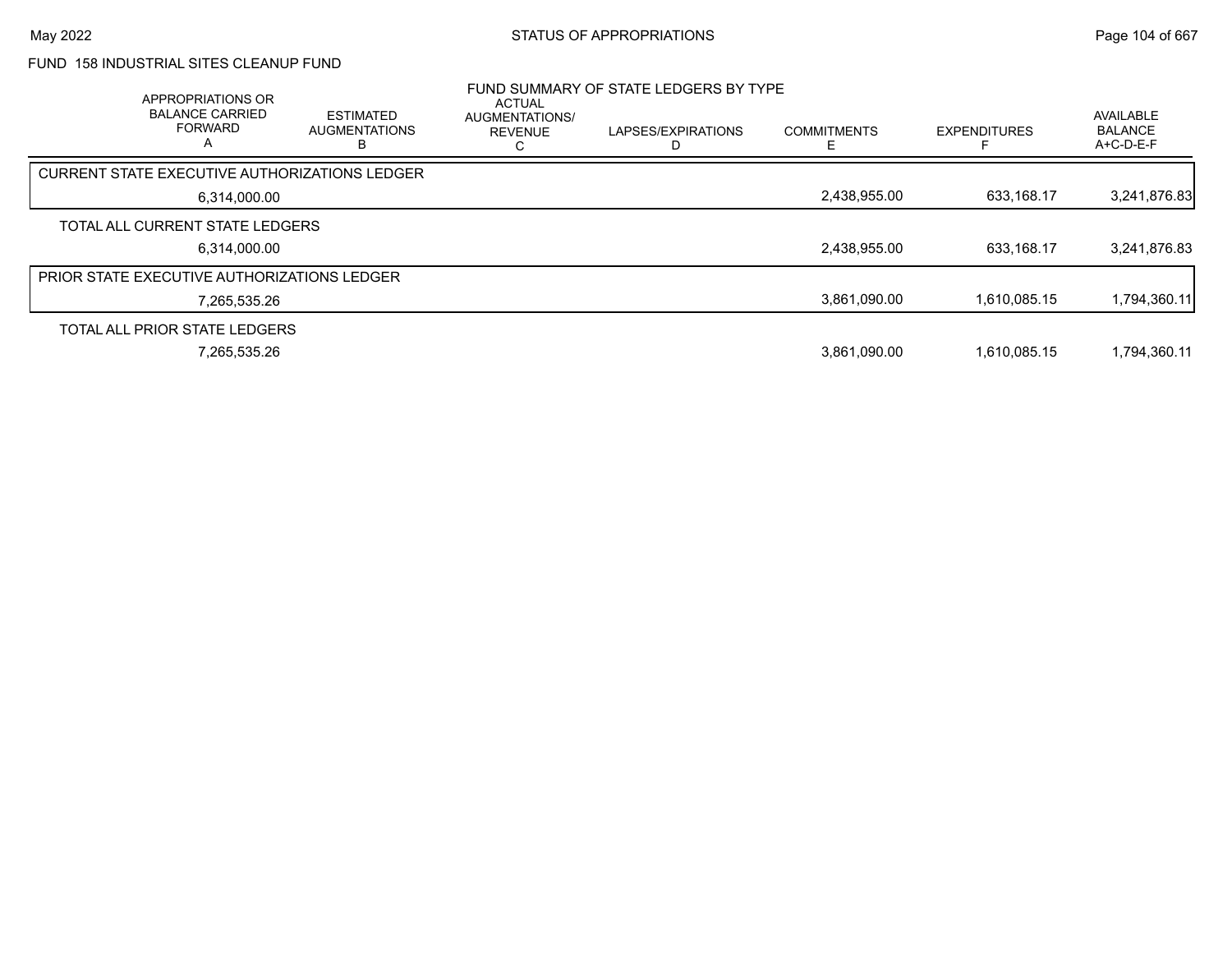# FUND 159 DNA DETECTION FUND

| APPROPRIATIONS OR<br><b>BALANCE CARRIED</b><br><b>FORWARD</b><br>A | <b>ESTIMATED</b><br><b>AUGMENTATIONS</b><br>в | <b>ACTUAL</b><br><b>AUGMENTATIONS/</b><br><b>REVENUE</b> | FUND SUMMARY OF STATE LEDGERS BY TYPE<br>LAPSES/EXPIRATIONS | <b>COMMITMENTS</b> | <b>EXPENDITURES</b> | AVAILABLE<br><b>BALANCE</b><br>A+C-D-E-F |
|--------------------------------------------------------------------|-----------------------------------------------|----------------------------------------------------------|-------------------------------------------------------------|--------------------|---------------------|------------------------------------------|
| CURRENT STATE EXECUTIVE AUTHORIZATIONS LEDGER                      |                                               |                                                          |                                                             |                    |                     |                                          |
| 5,152,000.00                                                       |                                               |                                                          |                                                             | 426,183.45         | 3,893,374.67        | 832,441.88                               |
| TOTAL ALL CURRENT STATE LEDGERS                                    |                                               |                                                          |                                                             |                    |                     |                                          |
| 5,152,000.00                                                       |                                               |                                                          |                                                             | 426,183.45         | 3.893.374.67        | 832,441.88                               |
| <b>PRIOR STATE EXECUTIVE AUTHORIZATIONS LEDGER</b>                 |                                               |                                                          |                                                             |                    |                     |                                          |
| 2,297,690.54                                                       |                                               |                                                          |                                                             | 13.14              | 59.834.62           | 2,237,842.78                             |
| TOTAL ALL PRIOR STATE LEDGERS                                      |                                               |                                                          |                                                             |                    |                     |                                          |
| 2.297.690.54                                                       |                                               |                                                          |                                                             | 13.14              | 59.834.62           | 2.237.842.78                             |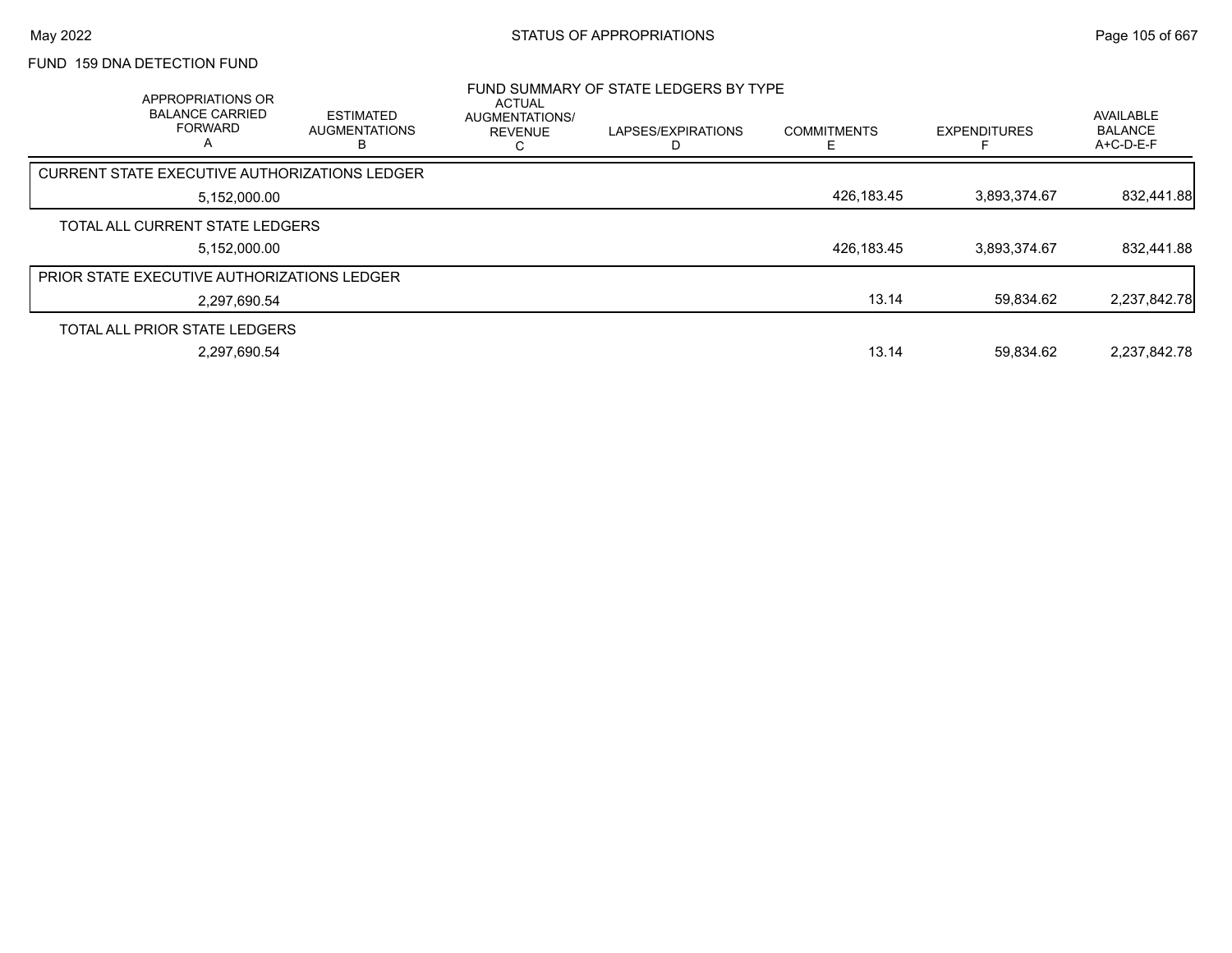### FUND 160 SMALL BUSINESS FIRST FUND

| APPROPRIATIONS OR<br><b>BALANCE CARRIED</b><br><b>FORWARD</b><br>A | <b>ESTIMATED</b><br><b>AUGMENTATIONS</b><br>R | <b>ACTUAL</b><br>AUGMENTATIONS/<br><b>REVENUE</b><br>С | FUND SUMMARY OF STATE LEDGERS BY TYPE<br>LAPSES/EXPIRATIONS<br>D | <b>COMMITMENTS</b><br>Е | <b>EXPENDITURES</b> | AVAILABLE<br><b>BALANCE</b><br>$A+C-D-E-F$ |
|--------------------------------------------------------------------|-----------------------------------------------|--------------------------------------------------------|------------------------------------------------------------------|-------------------------|---------------------|--------------------------------------------|
| CURRENT STATE EXECUTIVE AUTHORIZATIONS LEDGER                      |                                               |                                                        |                                                                  |                         |                     |                                            |
| 14,958,000.00                                                      |                                               |                                                        |                                                                  | 2,127,802.23            | 4,598,476.08        | 8,231,721.69                               |
| TOTAL ALL CURRENT STATE LEDGERS                                    |                                               |                                                        |                                                                  |                         |                     |                                            |
| 14,958,000.00                                                      |                                               |                                                        |                                                                  | 2,127,802.23            | 4,598,476.08        | 8,231,721.69                               |
| PRIOR STATE EXECUTIVE AUTHORIZATIONS LEDGER                        |                                               |                                                        |                                                                  |                         |                     |                                            |
| 17,025,193.32                                                      |                                               |                                                        |                                                                  | 650,000.00              | 1,739,600.88        | 14,635,592.44                              |
| TOTAL ALL PRIOR STATE LEDGERS                                      |                                               |                                                        |                                                                  |                         |                     |                                            |
| 17,025,193.32                                                      |                                               |                                                        |                                                                  | 650,000.00              | 1,739,600.88        | 14,635,592.44                              |
| <b>RESTRICTED REVENUE LEDGER</b>                                   |                                               |                                                        |                                                                  |                         |                     |                                            |
| 1,398,749.56                                                       |                                               | 59,534.68                                              |                                                                  |                         |                     | 1,458,284.24                               |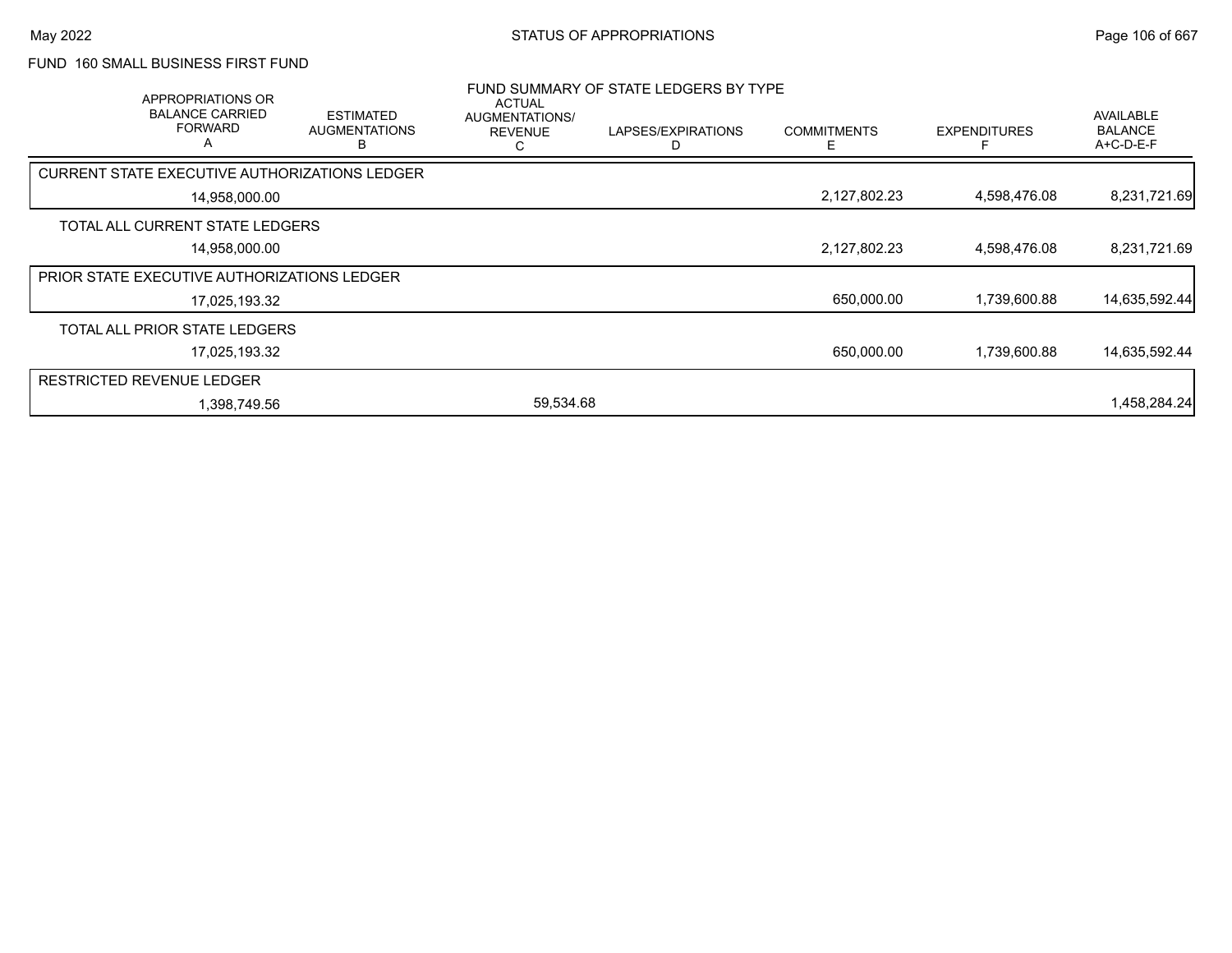#### FUND 161 BEN FRANKLIN TECHNOLOGY DEVELOPMENT

| APPROPRIATIONS OR                             |                                               | <b>ACTUAL</b>                         | FUND SUMMARY OF STATE LEDGERS BY TYPE |                         |                     |                                          |
|-----------------------------------------------|-----------------------------------------------|---------------------------------------|---------------------------------------|-------------------------|---------------------|------------------------------------------|
| <b>BALANCE CARRIED</b><br><b>FORWARD</b><br>A | <b>ESTIMATED</b><br><b>AUGMENTATIONS</b><br>B | AUGMENTATIONS/<br><b>REVENUE</b><br>C | LAPSES/EXPIRATIONS                    | <b>COMMITMENTS</b><br>F | <b>EXPENDITURES</b> | AVAILABLE<br><b>BALANCE</b><br>A+C-D-E-F |
| <b>CURRENT STATE APPROPRIATIONS LEDGER</b>    |                                               |                                       |                                       |                         |                     |                                          |
| 35,000,000.00                                 |                                               |                                       |                                       |                         | 14,471,345.98       | 20,528,654.02                            |
| TOTAL ALL CURRENT STATE LEDGERS               |                                               |                                       |                                       |                         |                     |                                          |
| 35,000,000.00                                 |                                               |                                       |                                       |                         | 14,471,345.98       | 20,528,654.02                            |
| <b>PRIOR STATE APPROPRIATIONS LEDGER</b>      |                                               |                                       |                                       |                         |                     |                                          |
| 20,411,356.49                                 |                                               |                                       |                                       | 22,041.14               | 35,157.91           | 20,354,157.44                            |
| TOTAL ALL PRIOR STATE LEDGERS                 |                                               |                                       |                                       |                         |                     |                                          |
| 20,411,356.49                                 |                                               |                                       |                                       | 22,041.14               | 35,157.91           | 20,354,157.44                            |
| <b>RESTRICTED RECEIPTS LEDGER</b>             |                                               |                                       |                                       |                         |                     |                                          |
| 14.761.944.59                                 |                                               | 4,969,571.03                          |                                       | 1,000,000.00            | 3,047,902.62        | 15,683,613.00                            |
| <b>RESTRICTED REVENUE LEDGER</b>              |                                               |                                       |                                       |                         |                     |                                          |
| 952,097.38                                    |                                               |                                       |                                       |                         | 952,097.38          |                                          |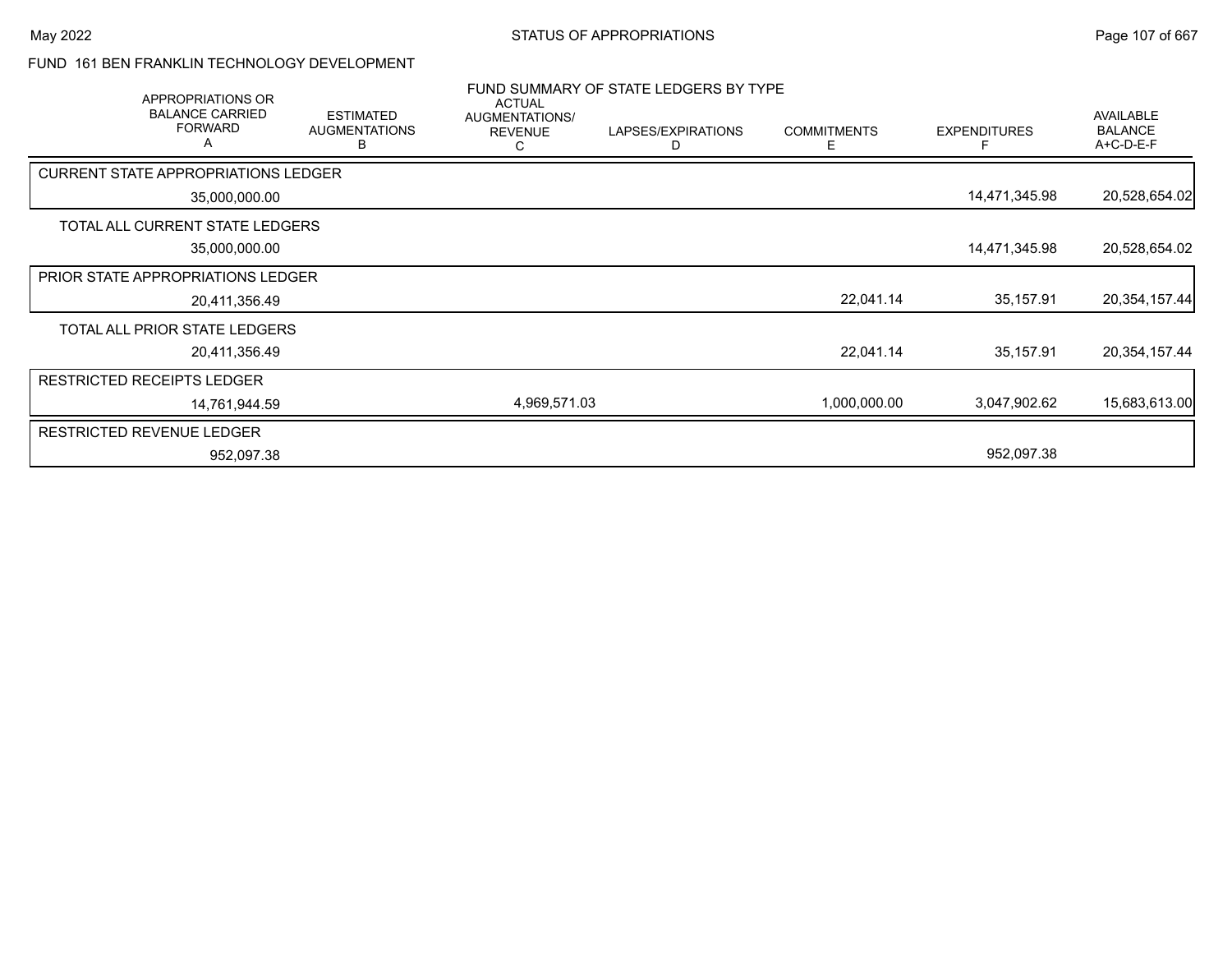## FUND 162 MED CARE AVAIL & REDUCT OF ERR FUND

| APPROPRIATIONS OR<br><b>BALANCE CARRIED</b><br><b>FORWARD</b><br>$\mathsf{A}$ | <b>ESTIMATED</b><br><b>AUGMENTATIONS</b> | ACTUAL<br>AUGMENTATIONS/<br><b>REVENUE</b><br>Ü | FUND SUMMARY OF STATE LEDGERS BY TYPE<br>LAPSES/EXPIRATIONS | <b>COMMITMENTS</b> | <b>EXPENDITURES</b> | AVAILABLE<br><b>BALANCE</b><br>A+C-D-E-F |
|-------------------------------------------------------------------------------|------------------------------------------|-------------------------------------------------|-------------------------------------------------------------|--------------------|---------------------|------------------------------------------|
| CURRENT STATE EXECUTIVE AUTHORIZATIONS LEDGER                                 |                                          |                                                 |                                                             |                    |                     |                                          |
| 209,931,000.00                                                                |                                          |                                                 |                                                             | 4.702.212.34       | 148,943,960.30      | 56,284,827.36                            |
| TOTAL ALL CURRENT STATE LEDGERS                                               |                                          |                                                 |                                                             |                    |                     |                                          |
| 209,931,000.00                                                                |                                          |                                                 |                                                             | 4.702.212.34       | 148,943,960.30      | 56,284,827.36                            |
| <b>PRIOR STATE EXECUTIVE AUTHORIZATIONS LEDGER</b>                            |                                          |                                                 |                                                             |                    |                     |                                          |
| 35.840.214.84                                                                 |                                          |                                                 |                                                             |                    | 882,330.39          | 34,957,884.45                            |
| TOTAL ALL PRIOR STATE LEDGERS                                                 |                                          |                                                 |                                                             |                    |                     |                                          |
| 35,840,214.84                                                                 |                                          |                                                 |                                                             |                    | 882.330.39          | 34,957,884.45                            |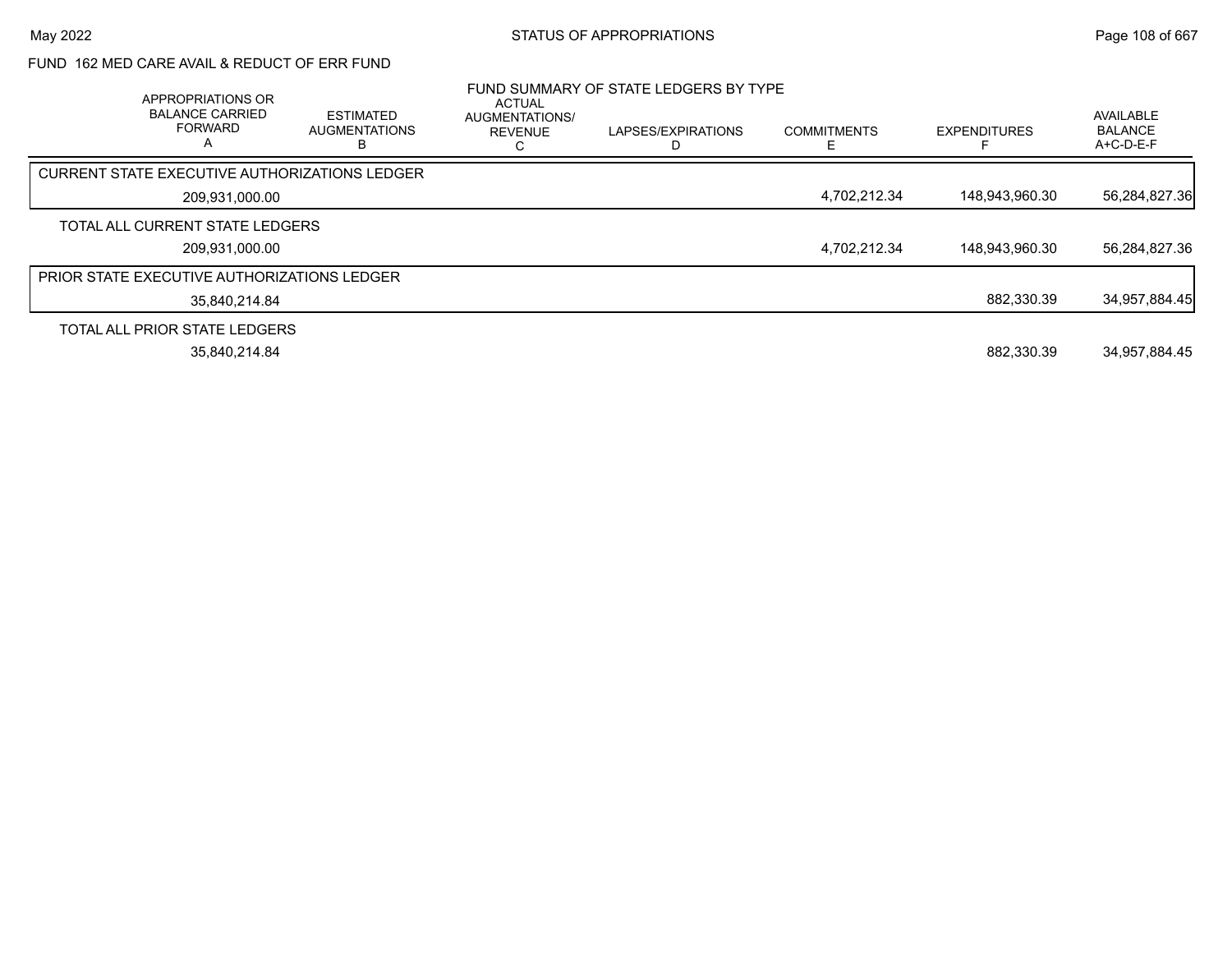## FUND 163 PATIENT SAFETY TRUST FUND

| APPROPRIATIONS OR<br><b>BALANCE CARRIED</b><br><b>FORWARD</b><br>A | <b>ESTIMATED</b><br><b>AUGMENTATIONS</b> | ACTUAL<br>AUGMENTATIONS/<br><b>REVENUE</b> | FUND SUMMARY OF STATE LEDGERS BY TYPE<br>LAPSES/EXPIRATIONS | <b>COMMITMENTS</b> | <b>EXPENDITURES</b> | AVAILABLE<br><b>BALANCE</b><br>A+C-D-E-F |
|--------------------------------------------------------------------|------------------------------------------|--------------------------------------------|-------------------------------------------------------------|--------------------|---------------------|------------------------------------------|
| <b>CURRENT STATE EXECUTIVE AUTHORIZATIONS LEDGER</b>               |                                          |                                            |                                                             |                    |                     |                                          |
| 9,400,000.00                                                       |                                          |                                            |                                                             | 523,361.54         | 5,950,764.14        | 2,925,874.32                             |
| TOTAL ALL CURRENT STATE LEDGERS                                    |                                          |                                            |                                                             |                    |                     |                                          |
| 9.400.000.00                                                       |                                          |                                            |                                                             | 523,361.54         | 5.950.764.14        | 2,925,874.32                             |
| <b>PRIOR STATE EXECUTIVE AUTHORIZATIONS LEDGER</b>                 |                                          |                                            |                                                             |                    |                     |                                          |
| 5.869.016.73                                                       |                                          |                                            |                                                             |                    | 410.703.51          | 5,458,313.22                             |
| TOTAL ALL PRIOR STATE LEDGERS                                      |                                          |                                            |                                                             |                    |                     |                                          |
| 5.869.016.73                                                       |                                          |                                            |                                                             |                    | 410.703.51          | 5.458.313.22                             |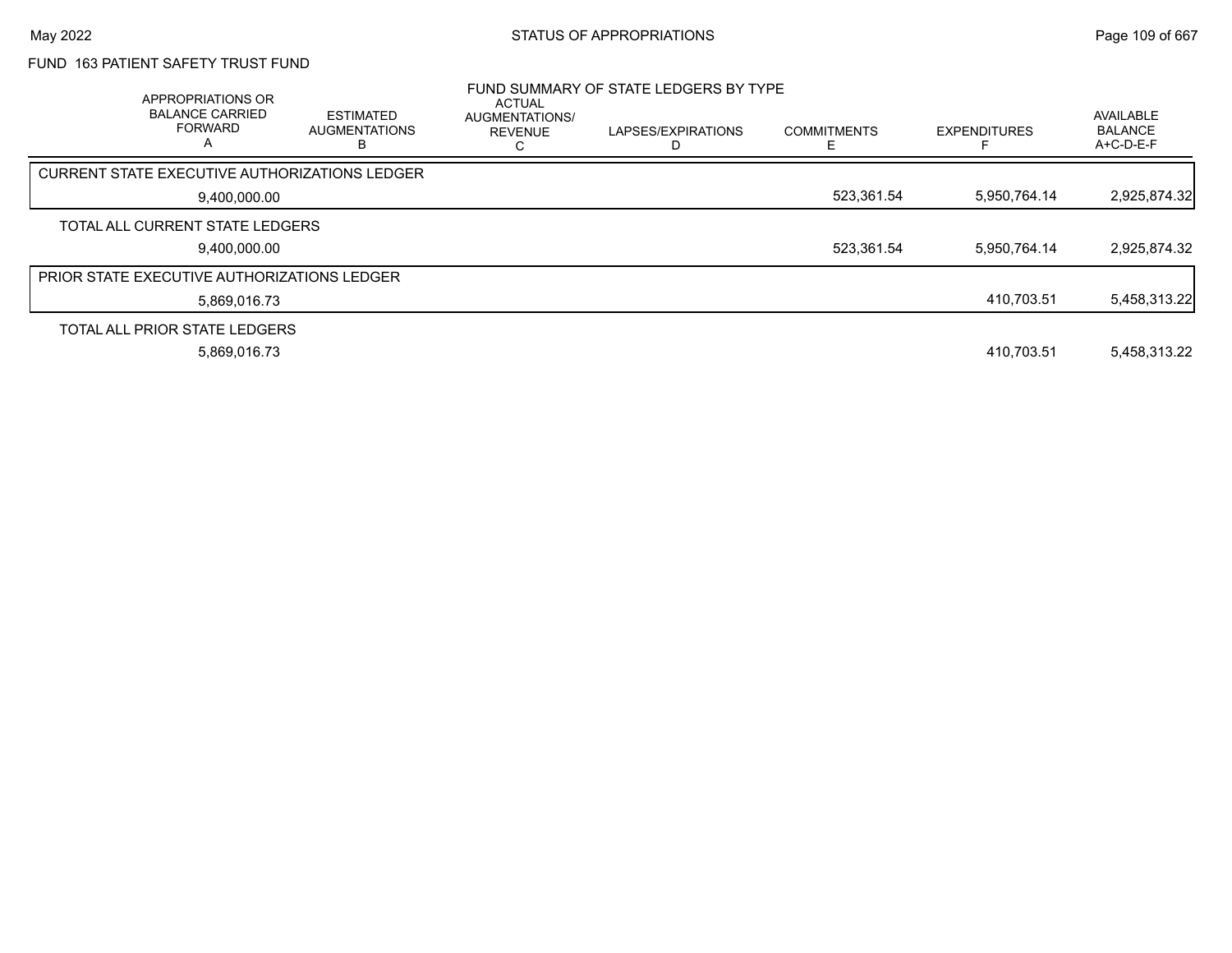#### FUND 164 SUBST AB EDUC & DEMAND REDUCTION

| APPROPRIATIONS OR<br><b>BALANCE CARRIED</b><br><b>FORWARD</b><br>A | <b>ESTIMATED</b><br><b>AUGMENTATIONS</b> | ACTUAL<br>AUGMENTATIONS/<br><b>REVENUE</b> | FUND SUMMARY OF STATE LEDGERS BY TYPE<br>LAPSES/EXPIRATIONS | <b>COMMITMENTS</b> | <b>EXPENDITURES</b> | AVAILABLE<br><b>BALANCE</b><br>A+C-D-E-F |
|--------------------------------------------------------------------|------------------------------------------|--------------------------------------------|-------------------------------------------------------------|--------------------|---------------------|------------------------------------------|
| CURRENT STATE EXECUTIVE AUTHORIZATIONS LEDGER                      |                                          |                                            |                                                             |                    |                     |                                          |
| 5,800,000.00                                                       |                                          |                                            |                                                             | 1,345,130.38       | 2.687.395.13        | 1,767,474.49                             |
| TOTAL ALL CURRENT STATE LEDGERS                                    |                                          |                                            |                                                             |                    |                     |                                          |
| 5.800.000.00                                                       |                                          |                                            |                                                             | 1,345,130.38       | 2.687.395.13        | 1,767,474.49                             |
| PRIOR STATE EXECUTIVE AUTHORIZATIONS LEDGER                        |                                          |                                            |                                                             |                    |                     |                                          |
| 5,265,562.81                                                       |                                          |                                            |                                                             |                    | 70.897.10           | 5,194,665.71                             |
| TOTAL ALL PRIOR STATE LEDGERS                                      |                                          |                                            |                                                             |                    |                     |                                          |
| 5,265,562.81                                                       |                                          |                                            |                                                             |                    | 70.897.10           | 5,194,665.71                             |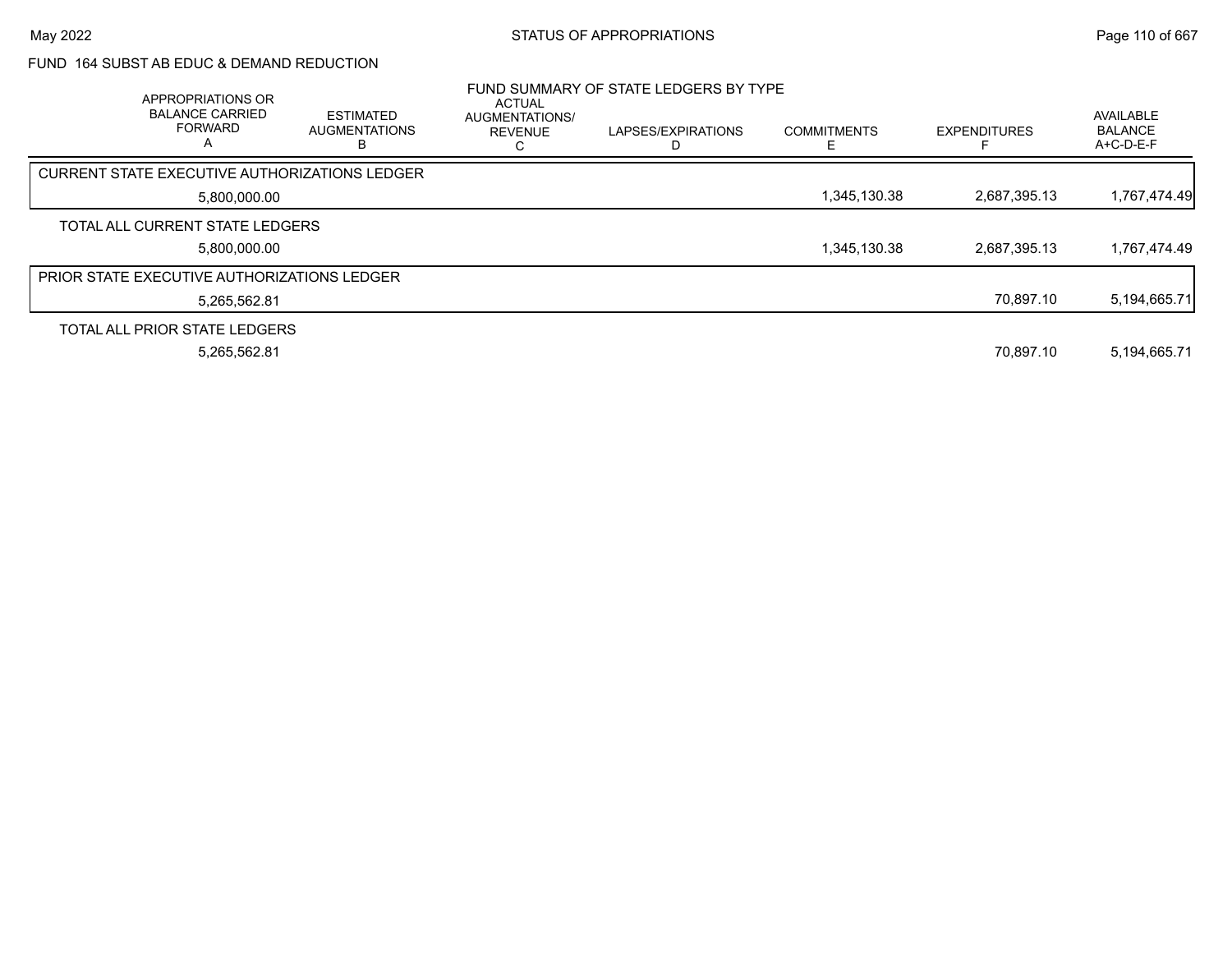## FUND 165 BENEFITS COMPLETION PLAN FUND

|                     | APPROPRIATIONS OR<br><b>BALANCE CARRIED</b><br>FORWARD | <b>ESTIMATED</b><br>AUGMENTATIONS | <b>ACTUAL</b><br>AUGMENTATIONS/<br>REVENUE | FUND SUMMARY OF STATE LEDGERS BY TYPE<br>LAPSES/EXPIRATIONS | <b>COMMITMENTS</b> | <b>EXPENDITURES</b> | AVAILABLE<br><b>BALANCE</b><br>$A+C-D-E-F$ |
|---------------------|--------------------------------------------------------|-----------------------------------|--------------------------------------------|-------------------------------------------------------------|--------------------|---------------------|--------------------------------------------|
| NON-BUDGETED LEDGER |                                                        |                                   |                                            |                                                             |                    | 1.466.117.23        | $-1,466,117.23$                            |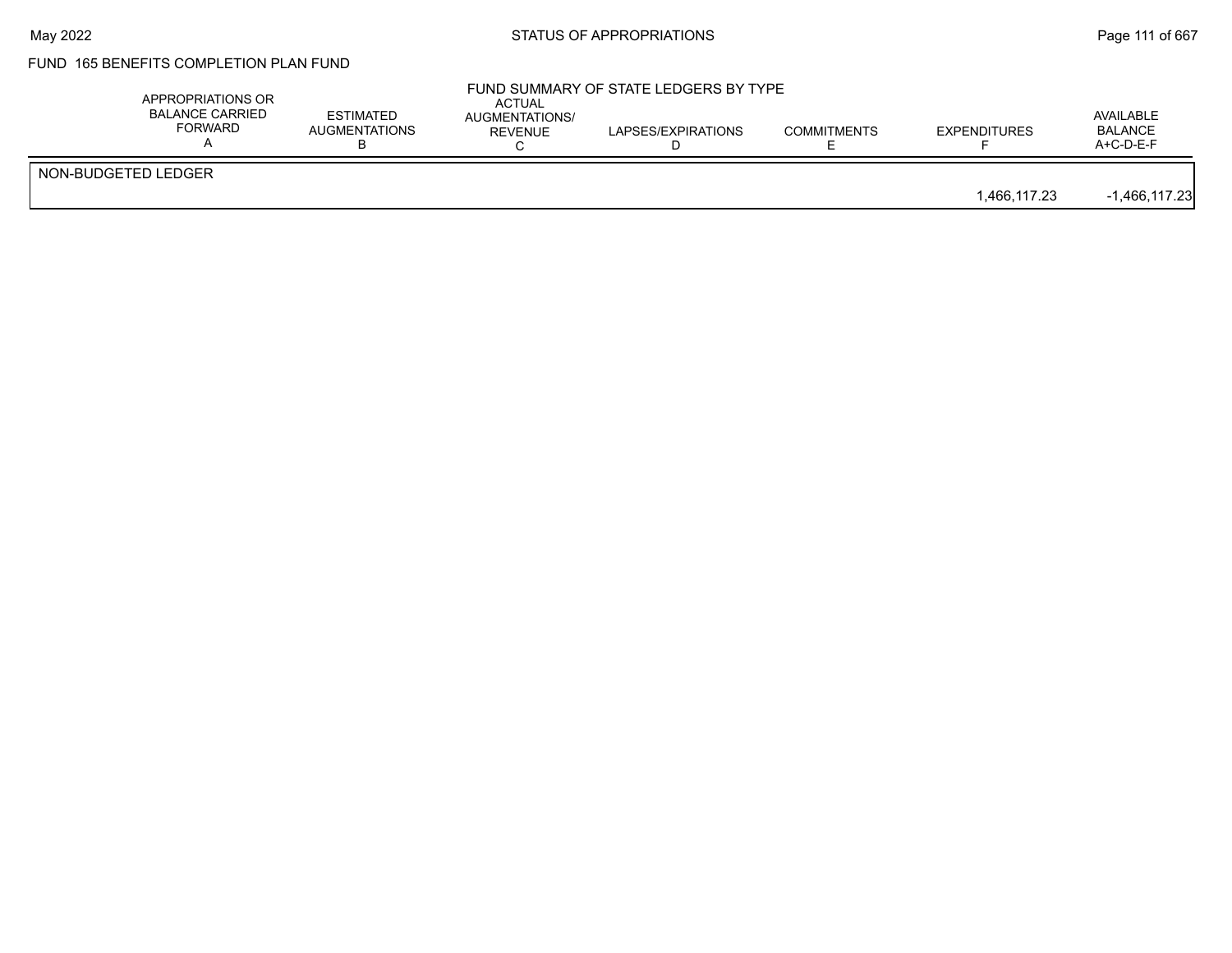FUND 166 911 FUND

| <b>APPROPRIATIONS OR</b><br><b>BALANCE CARRIED</b><br><b>FORWARD</b> | ESTIMATED<br><b>AUGMENTATIONS</b><br>в | <b>ACTUAL</b><br>AUGMENTATIONS/<br>REVENUE | FUND SUMMARY OF STATE LEDGERS BY TYPE<br>LAPSES/EXPIRATIONS<br>D | <b>COMMITMENTS</b> | <b>EXPENDITURES</b> | AVAILABLE<br><b>BALANCE</b><br>$A+C-D-E-F$ |
|----------------------------------------------------------------------|----------------------------------------|--------------------------------------------|------------------------------------------------------------------|--------------------|---------------------|--------------------------------------------|
| CURRENT STATE EXECUTIVE AUTHORIZATIONS LEDGER                        |                                        |                                            |                                                                  |                    |                     |                                            |
| 375,000,000.00                                                       |                                        |                                            |                                                                  | 38,915,855.05      | 316,746,293.04      | 19,337,851.91                              |
| TOTAL ALL CURRENT STATE LEDGERS                                      |                                        |                                            |                                                                  |                    |                     |                                            |
| 375,000,000.00                                                       |                                        |                                            |                                                                  | 38.915.855.05      | 316.746.293.04      | 19,337,851.91                              |
| <b>PRIOR STATE EXECUTIVE AUTHORIZATIONS LEDGER</b>                   |                                        |                                            |                                                                  |                    |                     |                                            |
| 30.258.508.50                                                        |                                        |                                            |                                                                  | 4.223.397.57       | 10.434.426.96       | 15,600,683.97                              |
| TOTAL ALL PRIOR STATE LEDGERS                                        |                                        |                                            |                                                                  |                    |                     |                                            |
| 30,258,508.50                                                        |                                        |                                            |                                                                  | 4.223.397.57       | 10.434.426.96       | 15.600.683.97                              |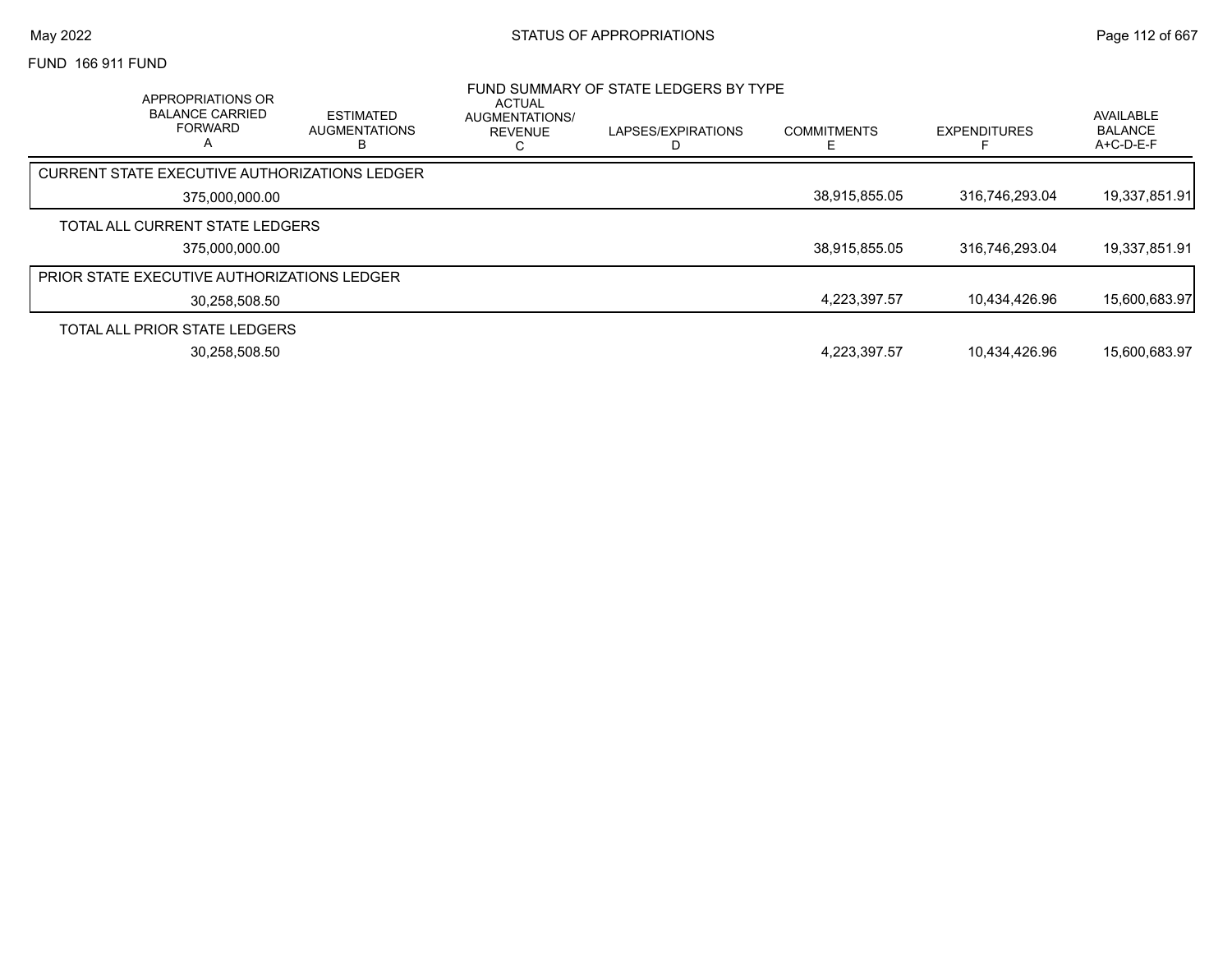### FUND 167 RIGHTFUL OWNERS' CLAIMS PAYMENT

|                     | APPROPRIATIONS OR<br><b>BALANCE CARRIED</b><br>FORWARD | <b>ESTIMATED</b><br><b>AUGMENTATIONS</b> | <b>ACTUAL</b><br>AUGMENTATIONS/<br>REVENUE | FUND SUMMARY OF STATE LEDGERS BY TYPE<br>LAPSES/EXPIRATIONS | <b>COMMITMENTS</b> | <b>EXPENDITURES</b> | AVAILABLE<br><b>BALANCE</b><br>$A+C-D-E-F$ |
|---------------------|--------------------------------------------------------|------------------------------------------|--------------------------------------------|-------------------------------------------------------------|--------------------|---------------------|--------------------------------------------|
| NON-BUDGETED LEDGER |                                                        |                                          |                                            |                                                             |                    | 170.394.96          | $-170,394.96$                              |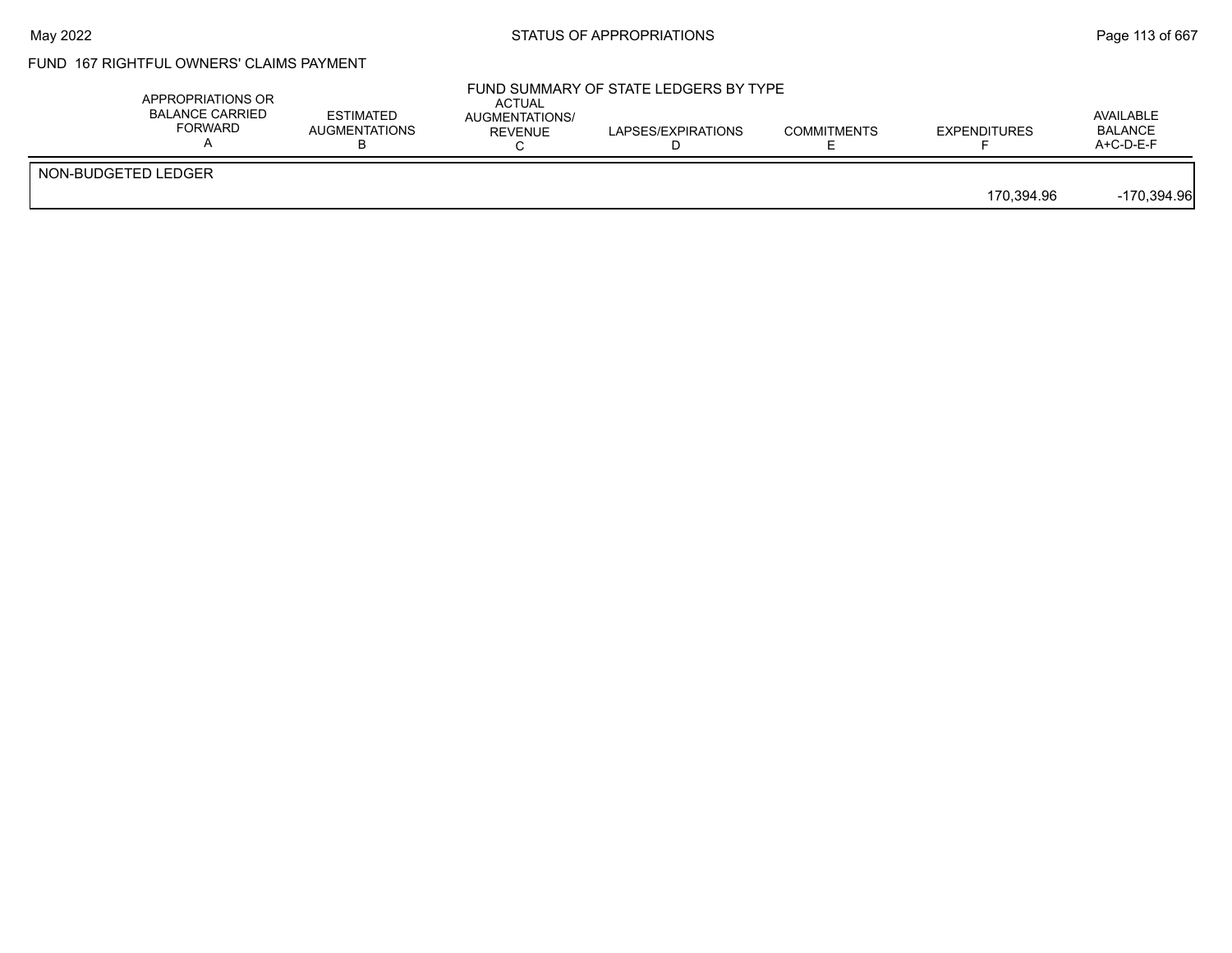FUND 168 STATE GAMING FUND

| <b>APPROPRIATIONS OR</b><br><b>BALANCE CARRIED</b><br><b>FORWARD</b><br>A | <b>ESTIMATED</b><br><b>AUGMENTATIONS</b><br>B | <b>ACTUAL</b><br>AUGMENTATIONS/<br><b>REVENUE</b><br>C | FUND SUMMARY OF STATE LEDGERS BY TYPE<br>LAPSES/EXPIRATIONS<br>D | <b>COMMITMENTS</b><br>E. | <b>EXPENDITURES</b><br>F | <b>AVAILABLE</b><br><b>BALANCE</b><br>A+C-D-E-F |
|---------------------------------------------------------------------------|-----------------------------------------------|--------------------------------------------------------|------------------------------------------------------------------|--------------------------|--------------------------|-------------------------------------------------|
| <b>CURRENT STATE RESTRICTED APPROPRIATIONS LEDGER</b>                     |                                               |                                                        |                                                                  |                          |                          |                                                 |
|                                                                           | 84.818.000.00                                 | 83,484,158.99                                          |                                                                  | 1,609,204.61             | 69,651,669.77            | 12,223,284.61                                   |
| <b>CURRENT STATE EXECUTIVE AUTHORIZATIONS LEDGER</b>                      |                                               |                                                        |                                                                  |                          |                          |                                                 |
| 47,624,842.00                                                             |                                               |                                                        |                                                                  |                          | 45,438,593.23            | 2,186,248.77                                    |
| TOTAL ALL CURRENT STATE LEDGERS                                           |                                               |                                                        |                                                                  |                          |                          |                                                 |
| 47,624,842.00                                                             | 84,818,000.00                                 | 83,484,158.99                                          |                                                                  | 1,609,204.61             | 115,090,263.00           | 14,409,533.38                                   |
| PRIOR STATE RESTRICTED APPROPRIATIONS LEDGER                              |                                               |                                                        |                                                                  |                          |                          |                                                 |
| 7.222.570.70                                                              |                                               | $-864,490.92$                                          |                                                                  | 529,897.81               | 3,890,196.23             | 1,937,985.74                                    |
| PRIOR STATE EXECUTIVE AUTHORIZATIONS LEDGER                               |                                               |                                                        |                                                                  |                          |                          |                                                 |
| 6,210,503.86                                                              |                                               |                                                        |                                                                  | 230,977.61               | 3.907.080.39             | 2,072,445.86                                    |
| TOTAL ALL PRIOR STATE LEDGERS                                             |                                               |                                                        |                                                                  |                          |                          |                                                 |
| 13,433,074.56                                                             |                                               | -864,490.92                                            |                                                                  | 760,875.42               | 7,797,276.62             | 4,010,431.60                                    |
| <b>RESTRICTED RECEIPTS LEDGER</b>                                         |                                               |                                                        |                                                                  |                          |                          |                                                 |
| 29,731,150.68                                                             |                                               | 69,636,849.32                                          |                                                                  |                          | 77,118,000.00            | 22,250,000.00                                   |
| NON-BUDGETED LEDGER                                                       |                                               |                                                        |                                                                  |                          |                          |                                                 |
|                                                                           |                                               |                                                        |                                                                  |                          | 956,172,792.93           | -956,172,792.93                                 |
| RESTRICTED REVENUE LEDGER                                                 |                                               |                                                        |                                                                  |                          |                          |                                                 |
| 207.220.929.04                                                            |                                               | 360,800,442.09                                         |                                                                  | 10,983,248.50            | 198,150,347.55           | 358,887,775.08                                  |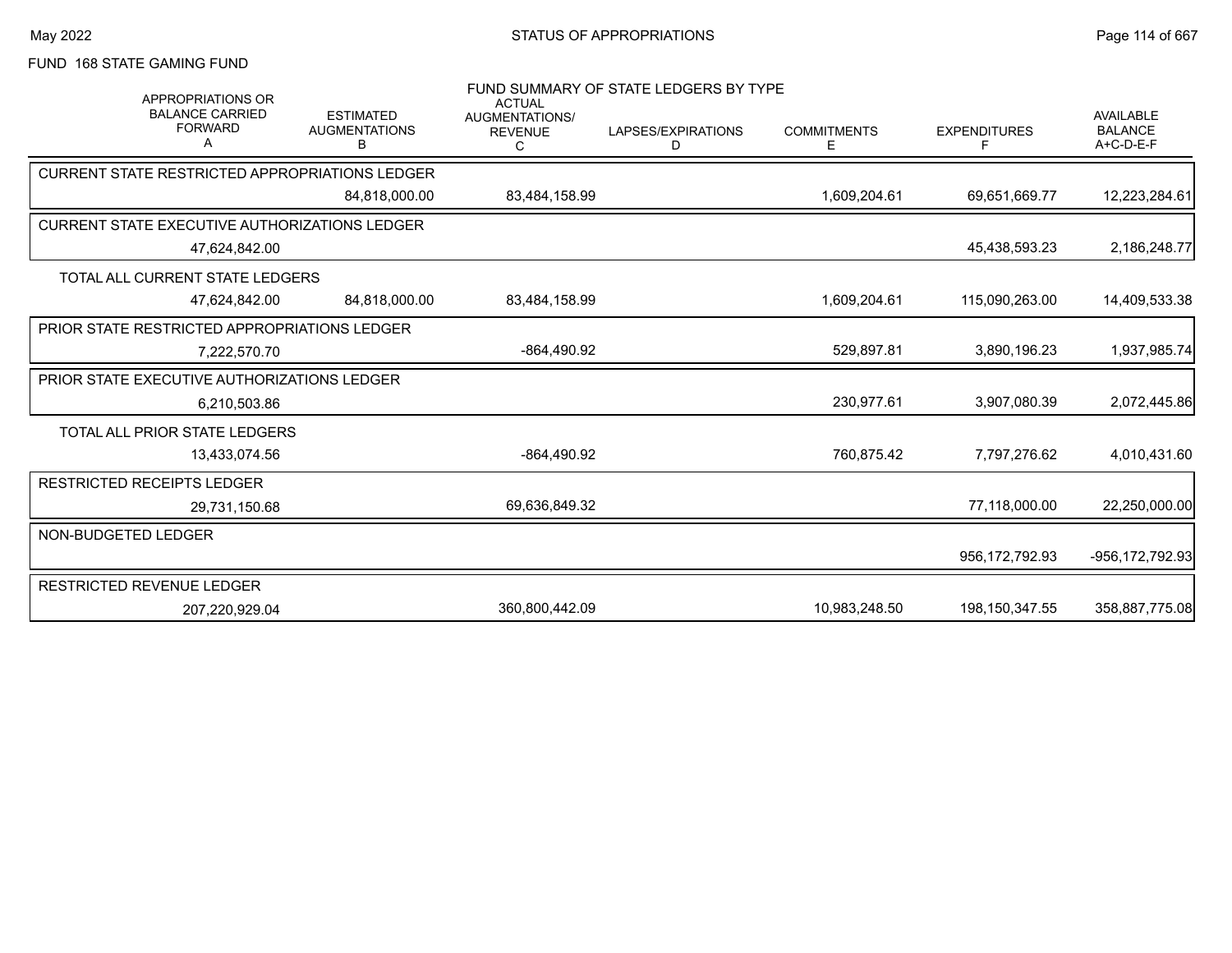FUND 169 COMPULSIVE&PROBLEM GAMBLING TREATMT

| <b>APPROPRIATIONS OR</b><br><b>BALANCE CARRIED</b><br><b>FORWARD</b><br>A | <b>ESTIMATED</b><br><b>AUGMENTATIONS</b><br>B | <b>ACTUAL</b><br><b>AUGMENTATIONS/</b><br><b>REVENUE</b> | FUND SUMMARY OF STATE LEDGERS BY TYPE<br>LAPSES/EXPIRATIONS<br>D | <b>COMMITMENTS</b><br>Е | <b>EXPENDITURES</b><br>F | AVAILABLE<br><b>BALANCE</b><br>A+C-D-E-F |
|---------------------------------------------------------------------------|-----------------------------------------------|----------------------------------------------------------|------------------------------------------------------------------|-------------------------|--------------------------|------------------------------------------|
| CURRENT STATE EXECUTIVE AUTHORIZATIONS LEDGER                             |                                               |                                                          |                                                                  |                         |                          |                                          |
| 4,676,000.00                                                              |                                               |                                                          |                                                                  | 1,421,138.55            | 3,254,861.45             |                                          |
| <b>CURRENT STATE EXECUTIVE AUTHORIZATIONS - RESTRICTED LEDGER</b>         |                                               |                                                          |                                                                  |                         |                          |                                          |
|                                                                           | 5,800,000.00                                  | 7,426,690.15                                             |                                                                  | 732,107.57              | 2,181,388.08             | 4,513,194.50                             |
| TOTAL ALL CURRENT STATE LEDGERS                                           |                                               |                                                          |                                                                  |                         |                          |                                          |
| 4,676,000.00                                                              | 5,800,000.00                                  | 7,426,690.15                                             |                                                                  | 2, 153, 246. 12         | 5,436,249.53             | 4,513,194.50                             |
| <b>PRIOR STATE EXECUTIVE AUTHORIZATIONS LEDGER</b>                        |                                               |                                                          |                                                                  |                         |                          |                                          |
| 571,296.00                                                                |                                               |                                                          |                                                                  |                         | 511,309.00               | 59,987.00                                |
| <b>PRIOR STATE EXECUTIVE AUTHORIZATIONS - RESTRICTED LEDGER</b>           |                                               |                                                          |                                                                  |                         |                          |                                          |
| 2,381,459.99                                                              |                                               | $-1,919,690.15$                                          |                                                                  |                         | 461,769.84               |                                          |
| TOTAL ALL PRIOR STATE LEDGERS                                             |                                               |                                                          |                                                                  |                         |                          |                                          |
| 2,952,755.99                                                              |                                               | $-1,919,690.15$                                          |                                                                  |                         | 973,078.84               | 59,987.00                                |
| <b>RESTRICTED REVENUE LEDGER</b>                                          |                                               |                                                          |                                                                  |                         |                          |                                          |
| 3,414,261.58                                                              |                                               | 8,005,039.33                                             |                                                                  |                         | 5,507,000.00             | 5,912,300.91                             |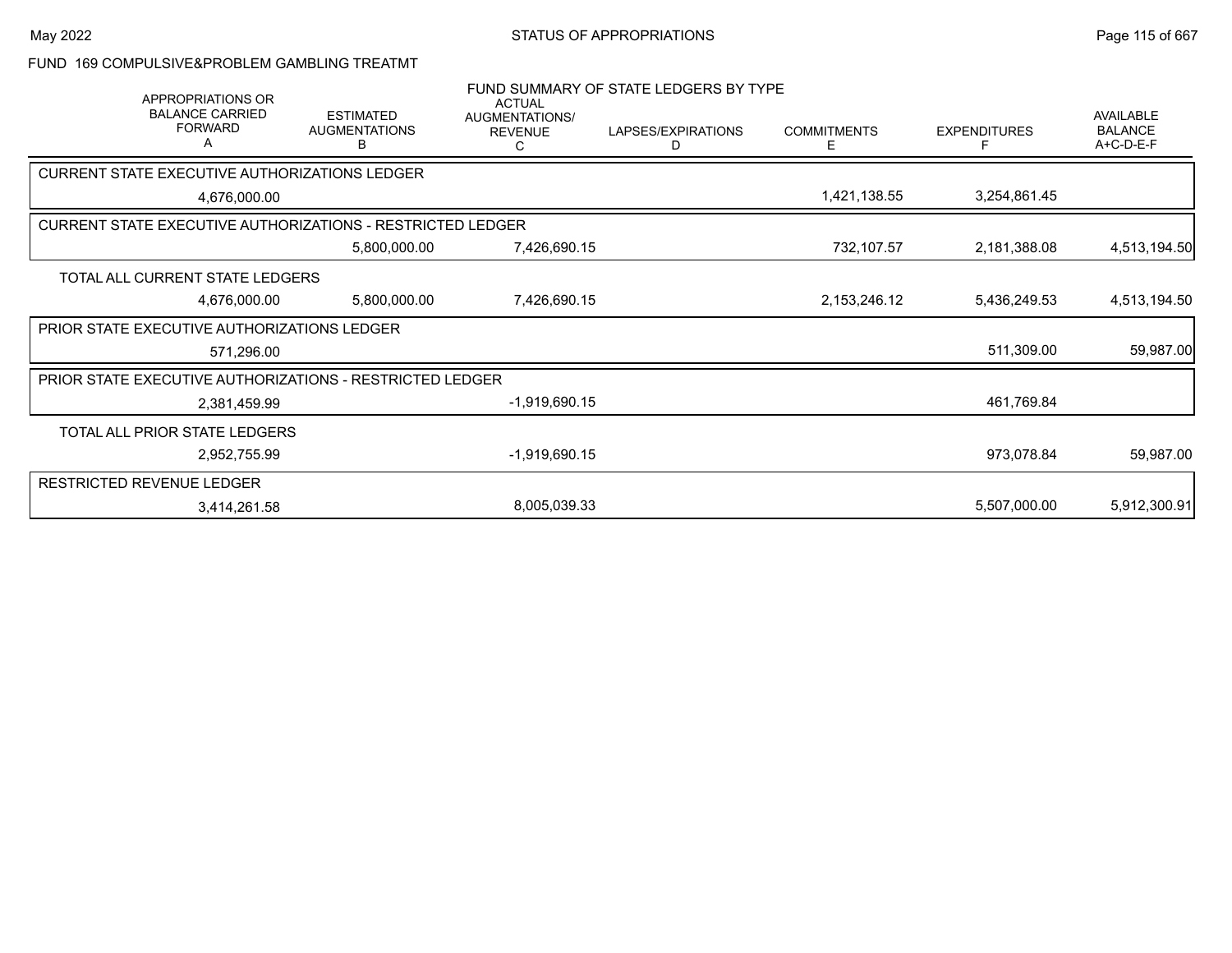#### FUND 170 PROPERTY TAX RELIEF FUND

|                            | APPROPRIATIONS OR<br><b>BALANCE CARRIED</b><br><b>FORWARD</b><br>A | <b>ESTIMATED</b><br><b>AUGMENTATIONS</b><br>в | <b>ACTUAL</b><br>AUGMENTATIONS/<br><b>REVENUE</b><br>С | FUND SUMMARY OF STATE LEDGERS BY TYPE<br>LAPSES/EXPIRATIONS<br>D | <b>COMMITMENTS</b><br>Е | <b>EXPENDITURES</b> | AVAILABLE<br><b>BALANCE</b><br>A+C-D-E-F |
|----------------------------|--------------------------------------------------------------------|-----------------------------------------------|--------------------------------------------------------|------------------------------------------------------------------|-------------------------|---------------------|------------------------------------------|
|                            | <b>CURRENT STATE EXECUTIVE AUTHORIZATIONS LEDGER</b>               |                                               |                                                        |                                                                  |                         |                     |                                          |
|                            | 740,500,000.00                                                     |                                               |                                                        |                                                                  |                         | 740,499,999.94      | 0.06                                     |
|                            | TOTAL ALL CURRENT STATE LEDGERS                                    |                                               |                                                        |                                                                  |                         |                     |                                          |
|                            | 740,500,000.00                                                     |                                               |                                                        |                                                                  |                         | 740,499,999.94      | 0.06                                     |
|                            | PRIOR STATE EXECUTIVE AUTHORIZATIONS LEDGER                        |                                               |                                                        |                                                                  |                         |                     |                                          |
|                            | 0.04                                                               |                                               |                                                        |                                                                  |                         |                     | 0.04                                     |
|                            | PRIOR STATE CONTINUING LEDGER                                      |                                               |                                                        |                                                                  |                         |                     |                                          |
|                            | 10,341.00                                                          |                                               |                                                        |                                                                  |                         |                     | 10,341.00                                |
|                            | TOTAL ALL PRIOR STATE LEDGERS                                      |                                               |                                                        |                                                                  |                         |                     |                                          |
|                            | 10,341.04                                                          |                                               |                                                        |                                                                  |                         |                     | 10,341.04                                |
| RESTRICTED RECEIPTS LEDGER |                                                                    |                                               |                                                        |                                                                  |                         |                     |                                          |
|                            | 6,192,265.00                                                       |                                               |                                                        |                                                                  |                         |                     | 6,192,265.00                             |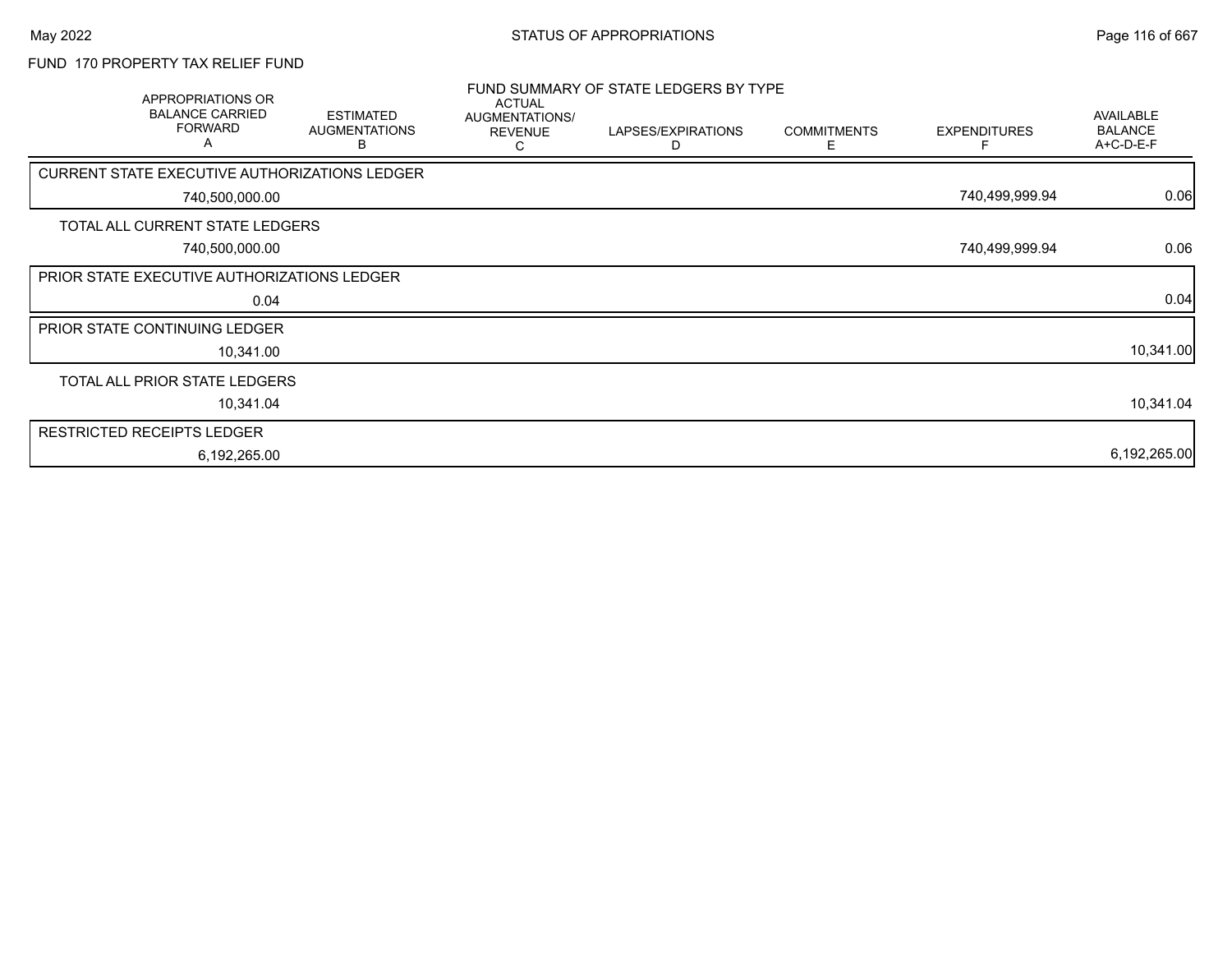#### FUND 171 PA GAMING ECONOMIC DEVELOPMENT

| APPROPRIATIONS OR<br><b>BALANCE CARRIED</b><br><b>FORWARD</b><br>A | <b>ESTIMATED</b><br><b>AUGMENTATIONS</b><br>в | <b>ACTUAL</b><br>AUGMENTATIONS/<br><b>REVENUE</b><br>С | FUND SUMMARY OF STATE LEDGERS BY TYPE<br>LAPSES/EXPIRATIONS<br>D | <b>COMMITMENTS</b><br>E. | <b>EXPENDITURES</b> | AVAILABLE<br><b>BALANCE</b><br>A+C-D-E-F |
|--------------------------------------------------------------------|-----------------------------------------------|--------------------------------------------------------|------------------------------------------------------------------|--------------------------|---------------------|------------------------------------------|
| <b>CURRENT STATE EXECUTIVE AUTHORIZATIONS LEDGER</b>               |                                               |                                                        |                                                                  |                          |                     |                                          |
| 78,471,466.42                                                      |                                               |                                                        |                                                                  |                          | 68,165,405.95       | 10,306,060.47                            |
| TOTAL ALL CURRENT STATE LEDGERS                                    |                                               |                                                        |                                                                  |                          |                     |                                          |
| 78,471,466.42                                                      |                                               |                                                        |                                                                  |                          | 68,165,405.95       | 10,306,060.47                            |
| <b>PRIOR STATE EXECUTIVE AUTHORIZATIONS LEDGER</b>                 |                                               |                                                        |                                                                  |                          |                     |                                          |
| 16,000,000.00                                                      |                                               |                                                        |                                                                  |                          | 2,000,000.00        | 14,000,000.00                            |
| <b>PRIOR STATE CONTINUING LEDGER</b>                               |                                               |                                                        |                                                                  |                          |                     |                                          |
| 440,610,511.97                                                     |                                               |                                                        |                                                                  |                          | -1,449,222.32       | 442,059,734.29                           |
| TOTAL ALL PRIOR STATE LEDGERS                                      |                                               |                                                        |                                                                  |                          |                     |                                          |
| 456,610,511.97                                                     |                                               |                                                        |                                                                  |                          | 550,777.68          | 456,059,734.29                           |
| RESTRICTED REVENUE LEDGER                                          |                                               |                                                        |                                                                  |                          |                     |                                          |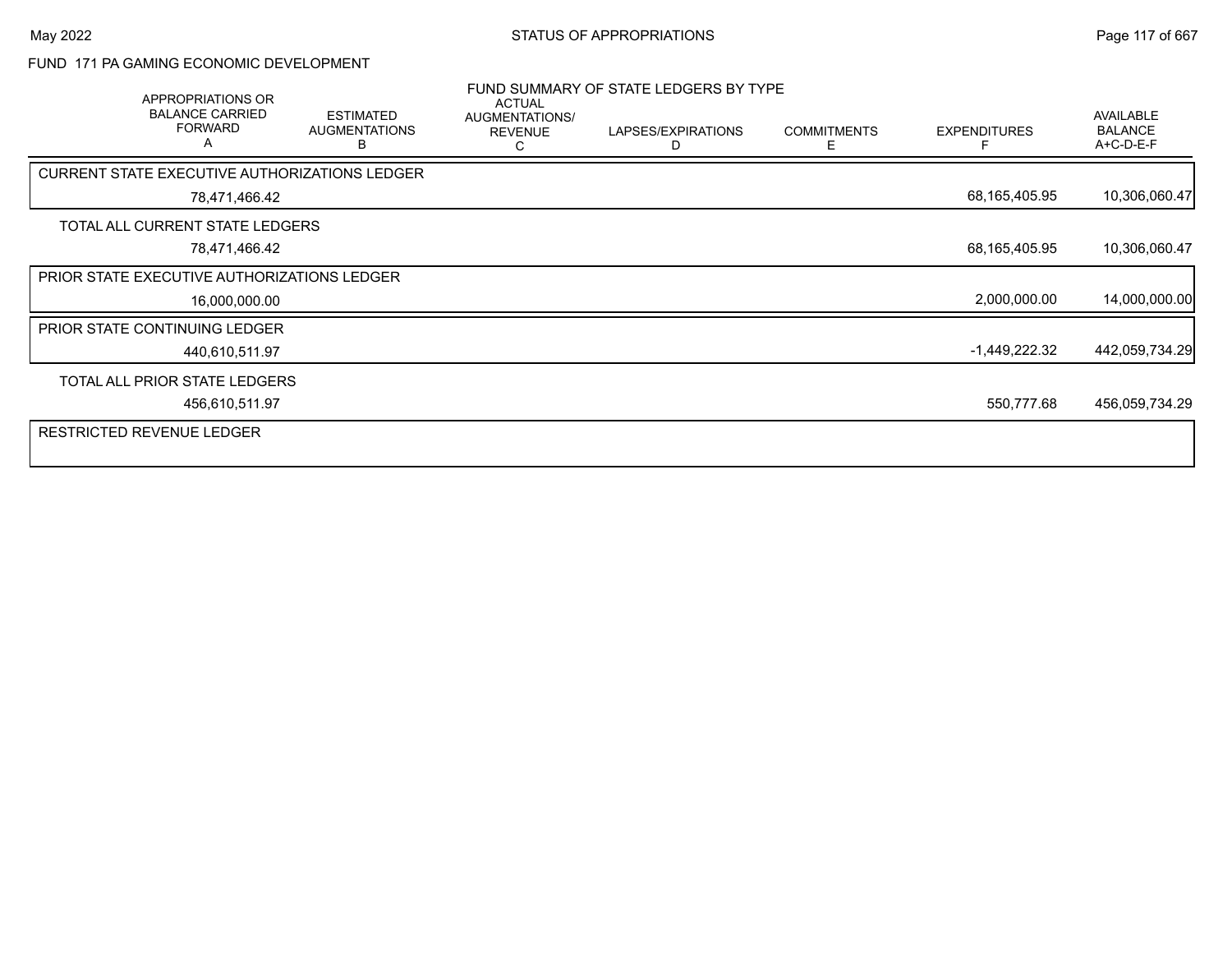FUND 172 PA RACEHORSE DEVELOPMENT TRUST FUND

| APPROPRIATIONS OR<br><b>BALANCE CARRIED</b><br><b>FORWARD</b><br>Α | <b>ESTIMATED</b><br><b>AUGMENTATIONS</b><br>в | <b>ACTUAL</b><br>AUGMENTATIONS/<br><b>REVENUE</b><br>C | FUND SUMMARY OF STATE LEDGERS BY TYPE<br>LAPSES/EXPIRATIONS<br>D | <b>COMMITMENTS</b><br>Е | <b>EXPENDITURES</b> | AVAILABLE<br><b>BALANCE</b><br>A+C-D-E-F |
|--------------------------------------------------------------------|-----------------------------------------------|--------------------------------------------------------|------------------------------------------------------------------|-------------------------|---------------------|------------------------------------------|
| CURRENT STATE RESTRICTED APPROPRIATIONS LEDGER                     |                                               |                                                        |                                                                  |                         |                     |                                          |
|                                                                    | 29,725,000.00                                 | 28,824,000.00                                          |                                                                  |                         | 27,572,323.45       | 1,251,676.55                             |
| <b>CURRENT STATE EXECUTIVE AUTHORIZATIONS - RESTRICTED LEDGER</b>  |                                               |                                                        |                                                                  |                         |                     |                                          |
|                                                                    | 1,840,028.00                                  | 1,840,028.00                                           |                                                                  |                         | 1,840,028.00        |                                          |
| TOTAL ALL CURRENT STATE LEDGERS                                    |                                               |                                                        |                                                                  |                         |                     |                                          |
|                                                                    | 31,565,028.00                                 | 30,664,028.00                                          |                                                                  |                         | 29,412,351.45       | 1,251,676.55                             |
| <b>PRIOR STATE RESTRICTED APPROPRIATIONS LEDGER</b>                |                                               |                                                        |                                                                  |                         |                     |                                          |
| 1,920,922.39                                                       |                                               |                                                        |                                                                  | 908,511.52              | 413,601.84          | 598,809.03                               |
| TOTAL ALL PRIOR STATE LEDGERS                                      |                                               |                                                        |                                                                  |                         |                     |                                          |
| 1,920,922.39                                                       |                                               |                                                        |                                                                  | 908,511.52              | 413,601.84          | 598,809.03                               |
| <b>RESTRICTED REVENUE LEDGER</b>                                   |                                               |                                                        |                                                                  |                         |                     |                                          |
| 4,880,757.02                                                       |                                               | 211,813,457.18                                         |                                                                  |                         | 212,094,785.58      | 4,599,428.62                             |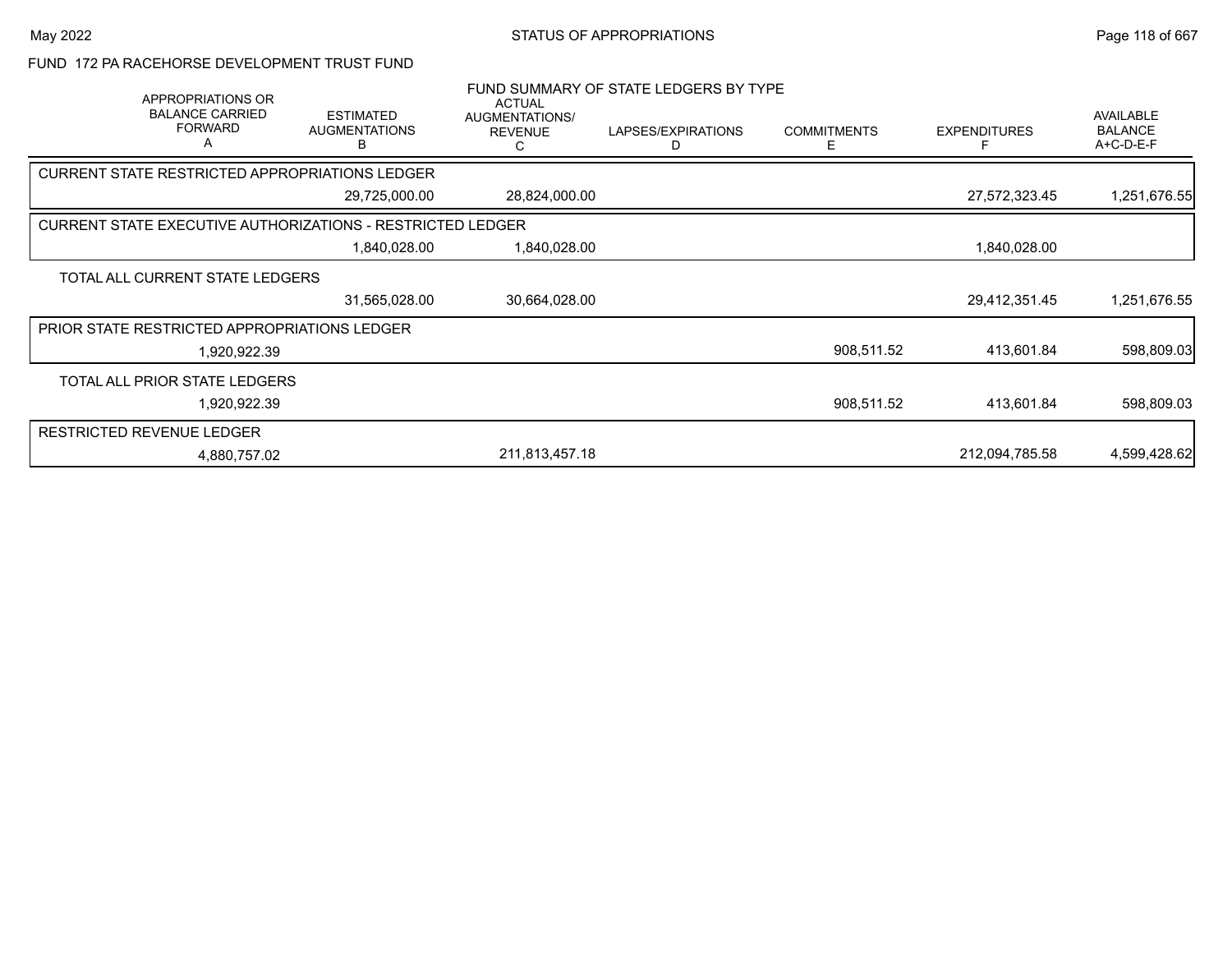#### FUND 176 EDUCATIONAL ASSISTANCE PROGRAM FUND

| APPROPRIATIONS OR<br><b>BALANCE CARRIED</b><br><b>FORWARD</b><br>A | <b>ESTIMATED</b><br><b>AUGMENTATIONS</b><br>в | <b>ACTUAL</b><br>AUGMENTATIONS/<br><b>REVENUE</b><br>C. | FUND SUMMARY OF STATE LEDGERS BY TYPE<br>LAPSES/EXPIRATIONS<br>D | <b>COMMITMENTS</b><br>Е | <b>EXPENDITURES</b><br>F | AVAILABLE<br><b>BALANCE</b><br>A+C-D-E-F |
|--------------------------------------------------------------------|-----------------------------------------------|---------------------------------------------------------|------------------------------------------------------------------|-------------------------|--------------------------|------------------------------------------|
| CURRENT STATE EXECUTIVE AUTHORIZATIONS LEDGER                      |                                               |                                                         |                                                                  |                         |                          |                                          |
| 11,231,000.00                                                      |                                               |                                                         |                                                                  | 30,915.83               | 10,716,443.04            | 483,641.13                               |
| <b>CURRENT STATE EXECUTIVE AUTHORIZATIONS - RESTRICTED LEDGER</b>  |                                               |                                                         |                                                                  |                         |                          |                                          |
|                                                                    | 4,579,000.00                                  | 4,579,000.00                                            |                                                                  | 2,889,852.18            | 1,656,690.85             | 32,456.97                                |
| TOTAL ALL CURRENT STATE LEDGERS                                    |                                               |                                                         |                                                                  |                         |                          |                                          |
| 11,231,000.00                                                      | 4,579,000.00                                  | 4,579,000.00                                            |                                                                  | 2,920,768.01            | 12,373,133.89            | 516,098.10                               |
| PRIOR STATE EXECUTIVE AUTHORIZATIONS LEDGER                        |                                               |                                                         |                                                                  |                         |                          |                                          |
| 1,471,557.14                                                       |                                               |                                                         |                                                                  |                         | 11,251.53                | 1,460,305.61                             |
| <b>PRIOR STATE EXECUTIVE AUTHORIZATIONS - RESTRICTED LEDGER</b>    |                                               |                                                         |                                                                  |                         |                          |                                          |
| 1,883,232.29                                                       |                                               |                                                         |                                                                  |                         | 11,384.58                | 1,871,847.71                             |
| TOTAL ALL PRIOR STATE LEDGERS                                      |                                               |                                                         |                                                                  |                         |                          |                                          |
| 3,354,789.43                                                       |                                               |                                                         |                                                                  |                         | 22,636.11                | 3,332,153.32                             |
| RESTRICTED REVENUE LEDGER                                          |                                               |                                                         |                                                                  |                         |                          |                                          |
| 428.27                                                             |                                               | 4,579,000.37                                            |                                                                  |                         | 4,579,000.00             | 428.64                                   |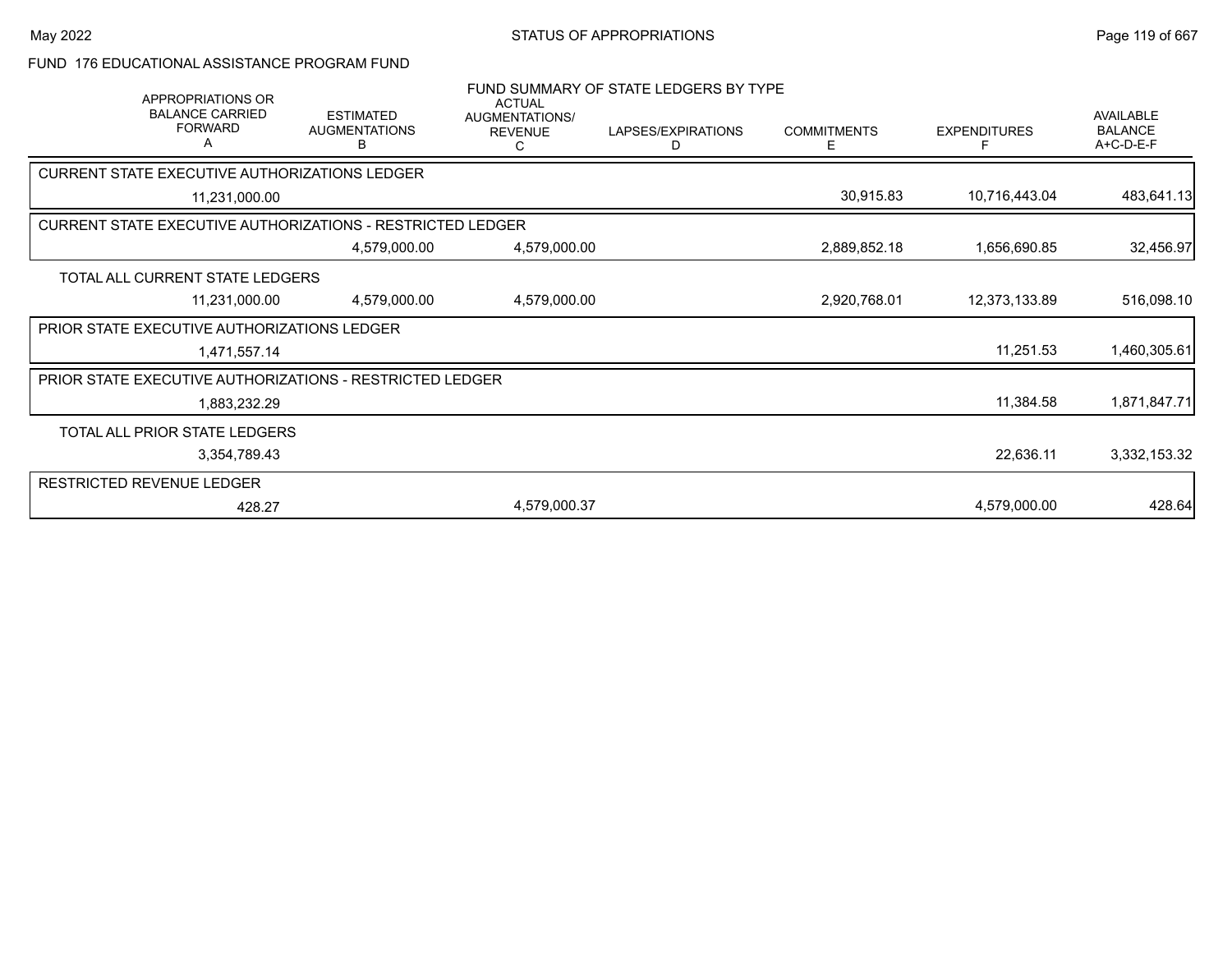# FUND 178 COMMUNITY COLLEGE CAPITAL FUND

|                     | APPROPRIATIONS OR<br><b>BALANCE CARRIED</b><br><b>FORWARD</b> | <b>ESTIMATED</b><br>AUGMENTATIONS | <b>ACTUAL</b><br>AUGMENTATIONS/<br>REVENUE | FUND SUMMARY OF STATE LEDGERS BY TYPE<br>LAPSES/EXPIRATIONS | <b>COMMITMENTS</b> | <b>EXPENDITURES</b> | AVAILABLE<br><b>BALANCE</b><br>A+C-D-E-F |
|---------------------|---------------------------------------------------------------|-----------------------------------|--------------------------------------------|-------------------------------------------------------------|--------------------|---------------------|------------------------------------------|
| NON-BUDGETED LEDGER |                                                               |                                   |                                            |                                                             |                    | 51,746,626.51       | $-51,746,626.51$                         |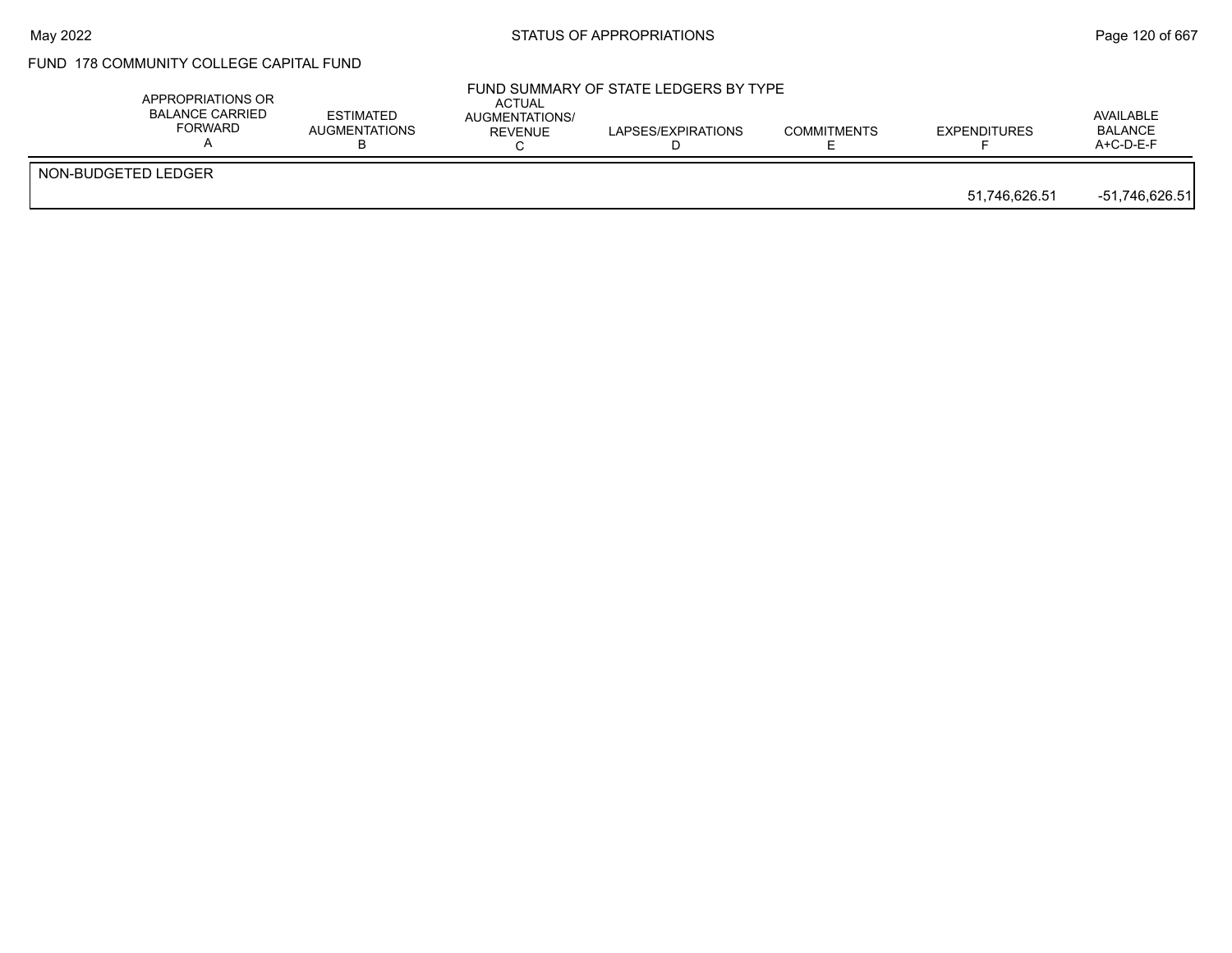## FUND 179 GROWING GREENER BOND FUND

| APPROPRIATIONS OR<br><b>BALANCE CARRIED</b><br>FORWARD | <b>ESTIMATED</b><br><b>AUGMENTATIONS</b> | ACTUAL<br>AUGMENTATIONS/<br>REVENUE | FUND SUMMARY OF STATE LEDGERS BY TYPE<br>LAPSES/EXPIRATIONS | <b>COMMITMENTS</b> | <b>EXPENDITURES</b> | AVAILABLE<br><b>BALANCE</b><br>A+C-D-E-F |
|--------------------------------------------------------|------------------------------------------|-------------------------------------|-------------------------------------------------------------|--------------------|---------------------|------------------------------------------|
| <b>PRIOR STATE CONTINUING LEDGER</b>                   |                                          |                                     |                                                             |                    |                     |                                          |
| 745.451.75                                             |                                          |                                     |                                                             |                    | 121.160.39          | 624,291.36                               |
| TOTAL ALL PRIOR STATE LEDGERS                          |                                          |                                     |                                                             |                    |                     |                                          |
| 745,451.75                                             |                                          |                                     |                                                             |                    | 121,160.39          | 624,291.36                               |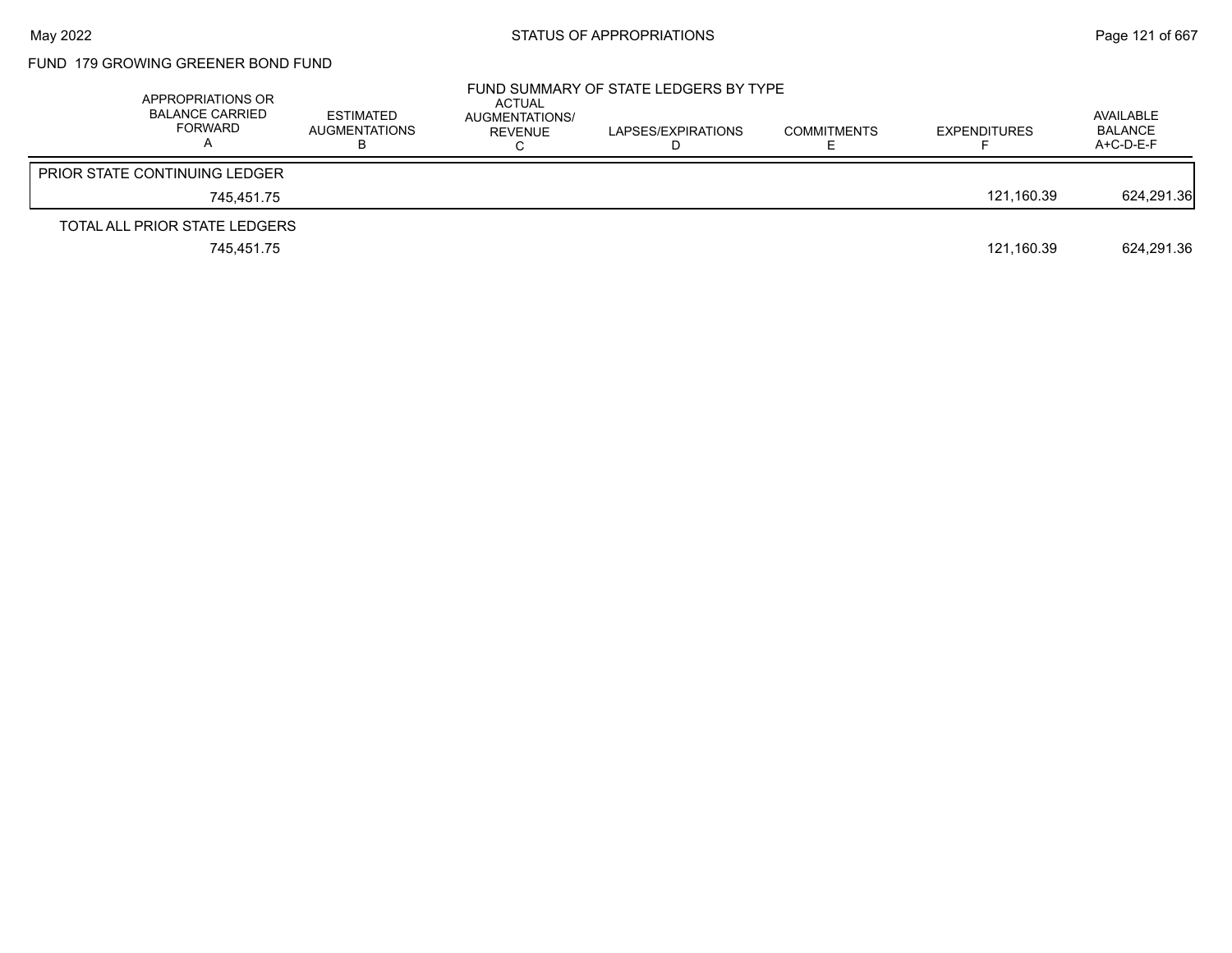## FUND 180 GROWING GREENER BOND SINKING FUND

|                     | APPROPRIATIONS OR<br><b>BALANCE CARRIED</b><br>FORWARD | <b>ESTIMATED</b><br>AUGMENTATIONS | ACTUAL<br>AUGMENTATIONS/<br>REVENUE | FUND SUMMARY OF STATE LEDGERS BY TYPE<br>LAPSES/EXPIRATIONS | <b>COMMITMENTS</b> | <b>EXPENDITURES</b> | AVAILABLE<br><b>BALANCE</b><br>$A+C-D-E-F$ |
|---------------------|--------------------------------------------------------|-----------------------------------|-------------------------------------|-------------------------------------------------------------|--------------------|---------------------|--------------------------------------------|
| NON-BUDGETED LEDGER |                                                        |                                   |                                     |                                                             |                    |                     |                                            |
|                     |                                                        |                                   |                                     |                                                             |                    | 12,288,725.00       | $-12,288,725.00$                           |
|                     | RESTRICTED REVENUE LEDGER                              |                                   |                                     |                                                             |                    |                     |                                            |
|                     |                                                        |                                   |                                     |                                                             |                    |                     |                                            |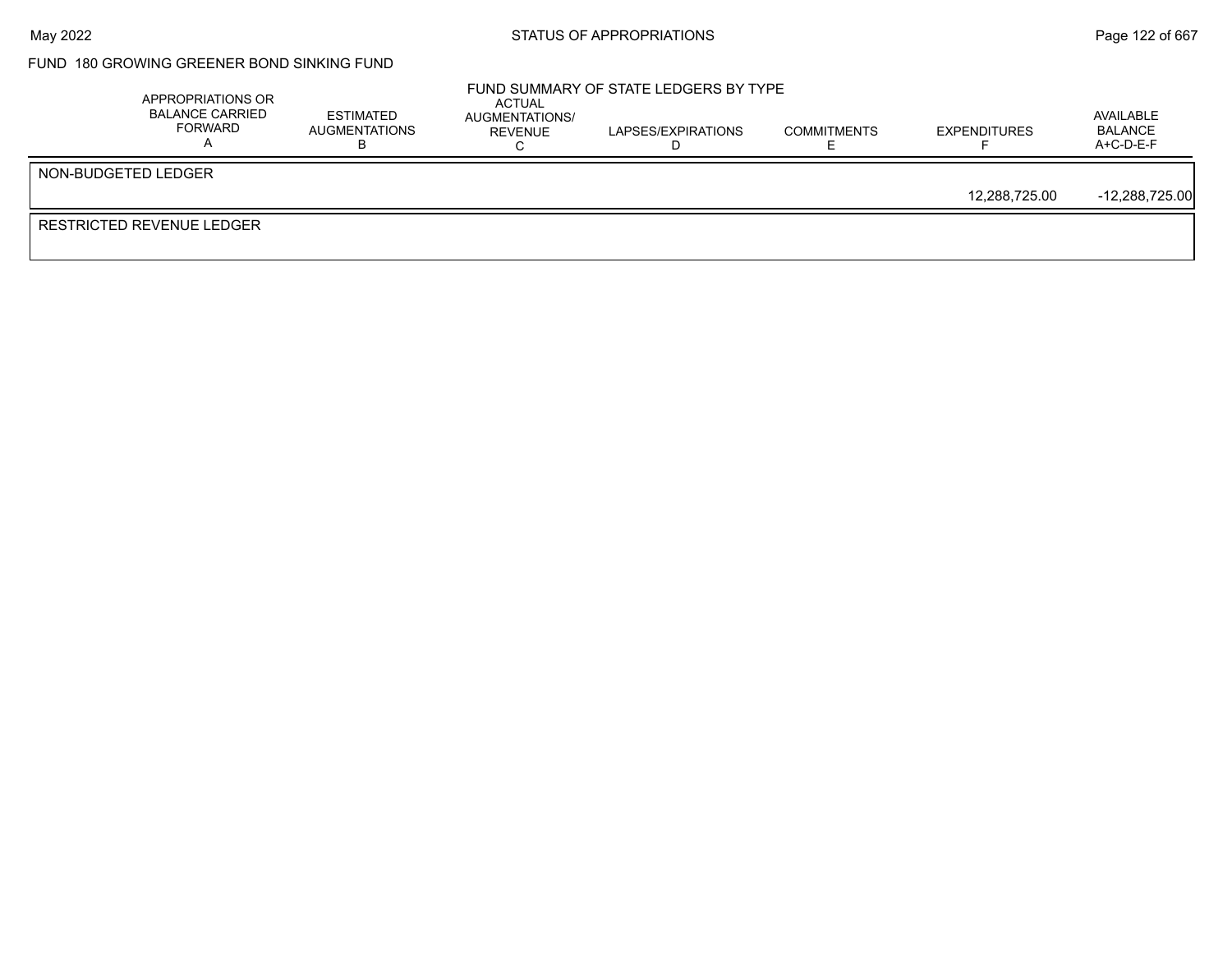## FUND 181 WATER SUPPLY & WASTEWATER TREATMENT

| APPROPRIATIONS OR<br><b>BALANCE CARRIED</b><br>FORWARD | <b>ESTIMATED</b><br><b>AUGMENTATIONS</b> | ACTUAL<br>AUGMENTATIONS/<br>REVENUE | FUND SUMMARY OF STATE LEDGERS BY TYPE<br>LAPSES/EXPIRATIONS | <b>COMMITMENTS</b> | <b>EXPENDITURES</b> | AVAILABLE<br><b>BALANCE</b><br>$A+C-D-E-F$ |
|--------------------------------------------------------|------------------------------------------|-------------------------------------|-------------------------------------------------------------|--------------------|---------------------|--------------------------------------------|
| <b>PRIOR STATE CONTINUING LEDGER</b>                   |                                          |                                     |                                                             |                    |                     |                                            |
| 9.400.182.32                                           |                                          |                                     |                                                             |                    |                     | 9,400,182.32                               |
| TOTAL ALL PRIOR STATE LEDGERS                          |                                          |                                     |                                                             |                    |                     |                                            |
| 9.400.182.32                                           |                                          |                                     |                                                             |                    |                     | 9.400.182.32                               |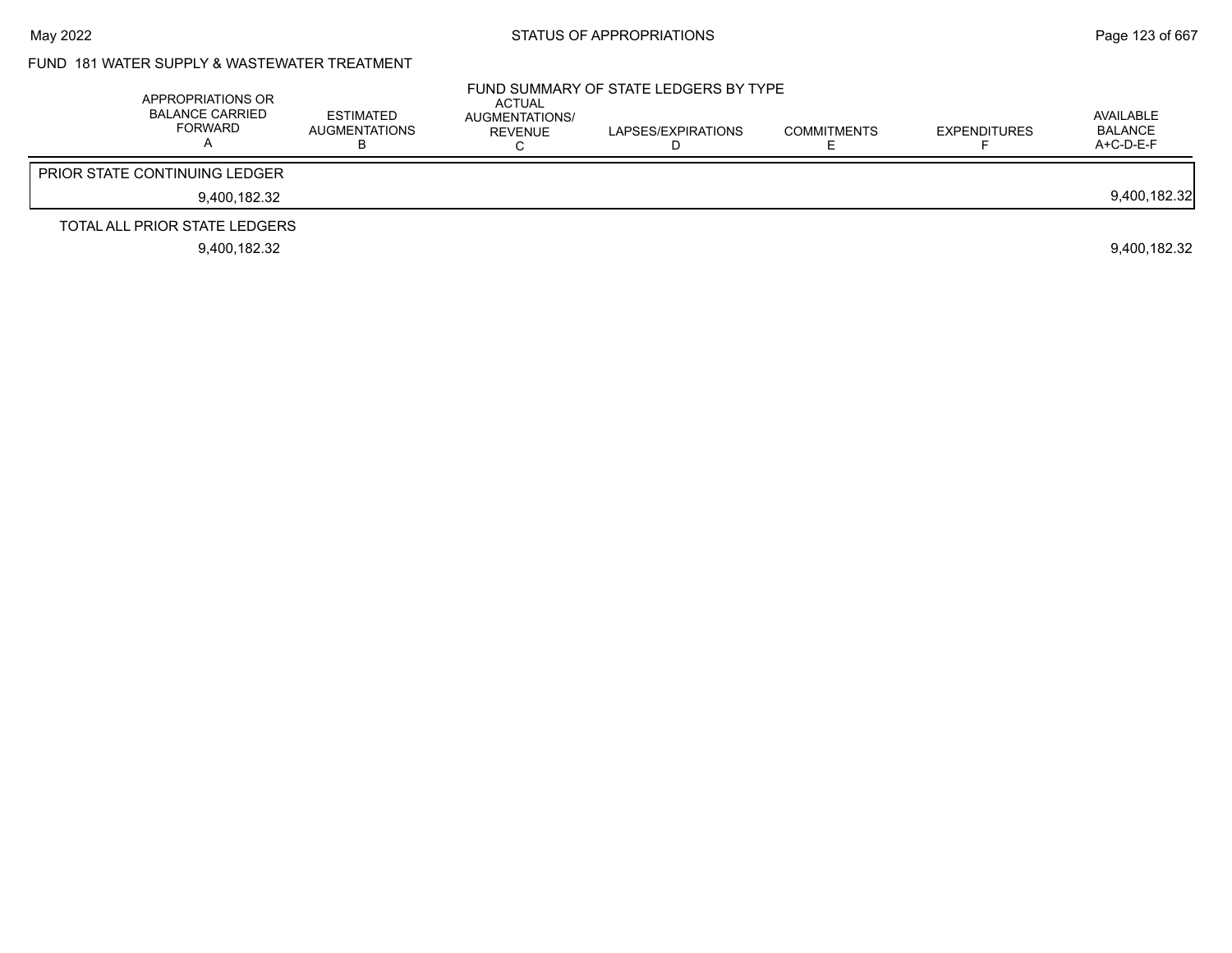## FUND 182 WATER SUPP& WASTEWATER TRMT SINKING

|                     | APPROPRIATIONS OR<br><b>BALANCE CARRIED</b><br>FORWARD | <b>ESTIMATED</b><br><b>AUGMENTATIONS</b> | <b>ACTUAL</b><br>AUGMENTATIONS/<br>REVENUE | FUND SUMMARY OF STATE LEDGERS BY TYPE<br>LAPSES/EXPIRATIONS | <b>COMMITMENTS</b> | <b>EXPENDITURES</b> | AVAILABLE<br><b>BALANCE</b><br>$A+C-D-E-F$ |
|---------------------|--------------------------------------------------------|------------------------------------------|--------------------------------------------|-------------------------------------------------------------|--------------------|---------------------|--------------------------------------------|
| NON-BUDGETED LEDGER |                                                        |                                          |                                            |                                                             |                    | 1,613,800.00        | $-1,613,800.00$                            |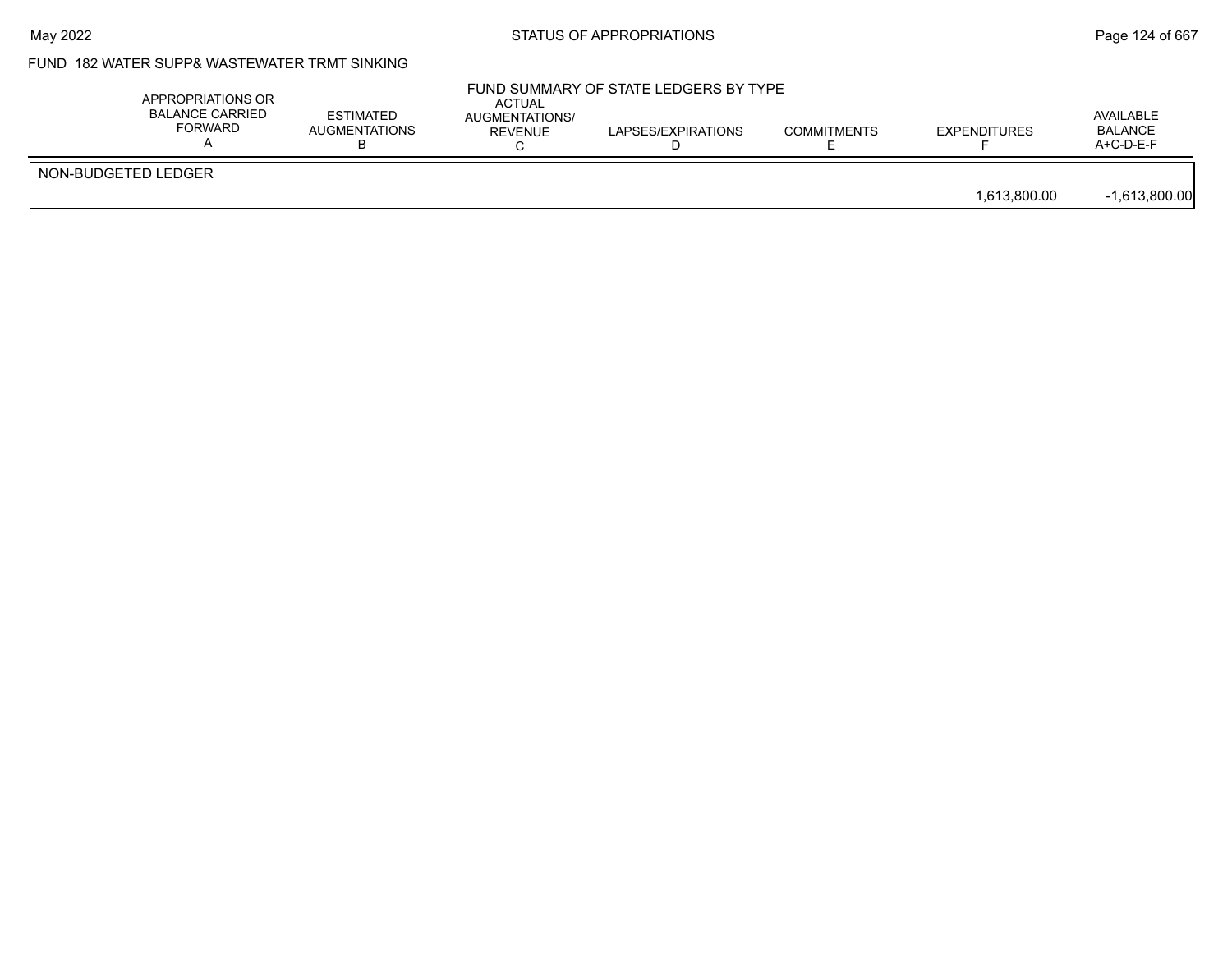### FUND 183 CONSERVATION DISTRICT FUND

| APPROPRIATIONS OR<br><b>BALANCE CARRIED</b><br><b>FORWARD</b><br>A | <b>ESTIMATED</b><br><b>AUGMENTATIONS</b> | ACTUAL<br>AUGMENTATIONS/<br><b>REVENUE</b> | FUND SUMMARY OF STATE LEDGERS BY TYPE<br>LAPSES/EXPIRATIONS | <b>COMMITMENTS</b> | <b>EXPENDITURES</b> | AVAILABLE<br><b>BALANCE</b><br>A+C-D-E-F |
|--------------------------------------------------------------------|------------------------------------------|--------------------------------------------|-------------------------------------------------------------|--------------------|---------------------|------------------------------------------|
| <b>CURRENT STATE EXECUTIVE AUTHORIZATIONS LEDGER</b>               |                                          |                                            |                                                             |                    |                     |                                          |
| 7,781,000.00                                                       |                                          |                                            |                                                             | 476,077.52         | 6,176,725.77        | 1,128,196.71                             |
| TOTAL ALL CURRENT STATE LEDGERS                                    |                                          |                                            |                                                             |                    |                     |                                          |
| 7,781,000.00                                                       |                                          |                                            |                                                             | 476.077.52         | 6,176,725.77        | 1,128,196.71                             |
| <b>PRIOR STATE EXECUTIVE AUTHORIZATIONS LEDGER</b>                 |                                          |                                            |                                                             |                    |                     |                                          |
| 1.268.542.21                                                       |                                          |                                            |                                                             |                    | 917.417.42          | 351,124.79                               |
| TOTAL ALL PRIOR STATE LEDGERS                                      |                                          |                                            |                                                             |                    |                     |                                          |
| 1.268.542.21                                                       |                                          |                                            |                                                             |                    | 917.417.42          | 351.124.79                               |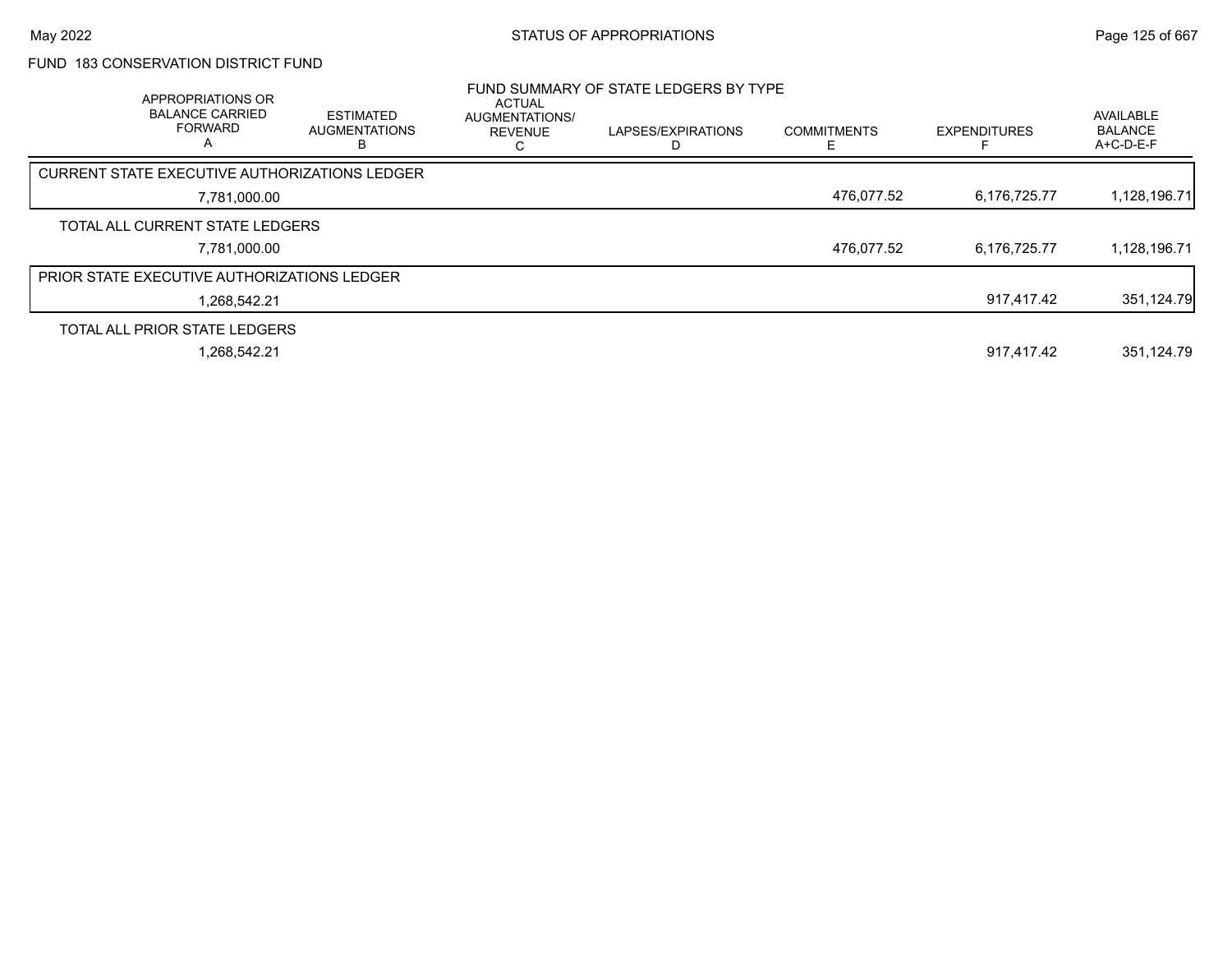#### May 2022 **Example 2018** STATUS OF APPROPRIATIONS **Page 126 of 667**

## FUND 184 UNINSURED EMPLOYERS GUARANTY FUND

| APPROPRIATIONS OR<br><b>BALANCE CARRIED</b><br><b>FORWARD</b> | <b>ESTIMATED</b><br>AUGMENTATIONS | ACTUAL<br>AUGMENTATIONS/<br>REVENUE | FUND SUMMARY OF STATE LEDGERS BY TYPE<br>LAPSES/EXPIRATIONS | <b>COMMITMENTS</b> | <b>EXPENDITURES</b> | AVAILABLE<br><b>BALANCE</b><br>$A+C-D-E-F$ |
|---------------------------------------------------------------|-----------------------------------|-------------------------------------|-------------------------------------------------------------|--------------------|---------------------|--------------------------------------------|
| NON-BUDGETED LEDGER                                           |                                   |                                     |                                                             |                    |                     |                                            |
|                                                               |                                   |                                     |                                                             | 864.768.55         | 6,522,591.05        | $-7,387,359.60$                            |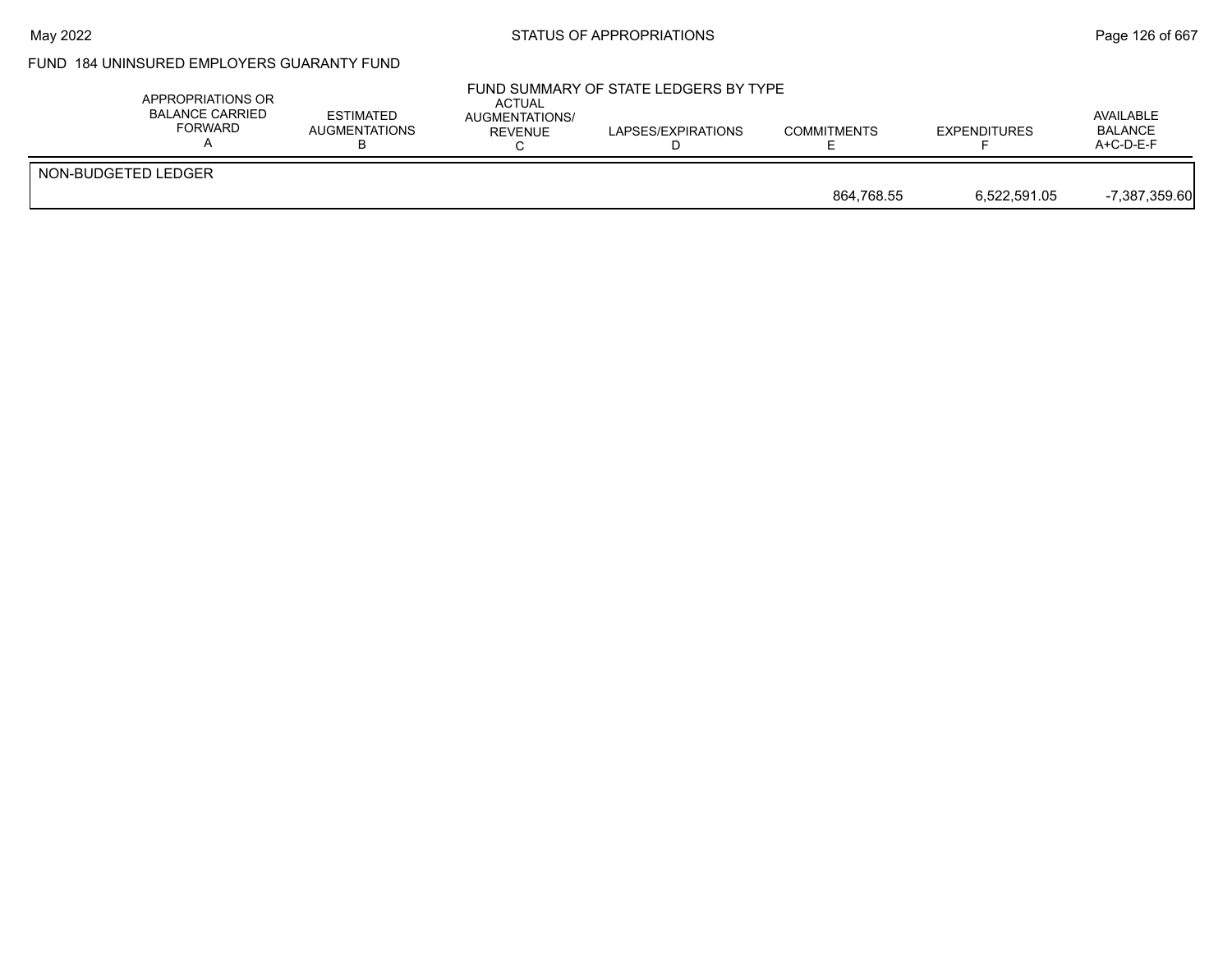#### FUND 185 PERSIAN GULF VETERANS COMPENSATION

| APPROPRIATIONS OR<br><b>BALANCE CARRIED</b><br>FORWARD | ESTIMATED<br>AUGMENTATIONS | ACTUAL<br>AUGMENTATIONS/<br>REVENUE | FUND SUMMARY OF STATE LEDGERS BY TYPE<br>LAPSES/EXPIRATIONS | <b>COMMITMENTS</b> | <b>EXPENDITURES</b> | AVAILABLE<br>BALANCE<br>$A+C-D-E-F$ |
|--------------------------------------------------------|----------------------------|-------------------------------------|-------------------------------------------------------------|--------------------|---------------------|-------------------------------------|
| <b>PRIOR STATE CONTINUING LEDGER</b>                   |                            |                                     |                                                             |                    |                     |                                     |
| 14.210.362.39                                          |                            |                                     |                                                             |                    |                     | 14,210,362.39                       |
| TOTAL ALL PRIOR STATE LEDGERS                          |                            |                                     |                                                             |                    |                     |                                     |
| 14.210.362.39                                          |                            |                                     |                                                             |                    |                     | 14.210.362.39                       |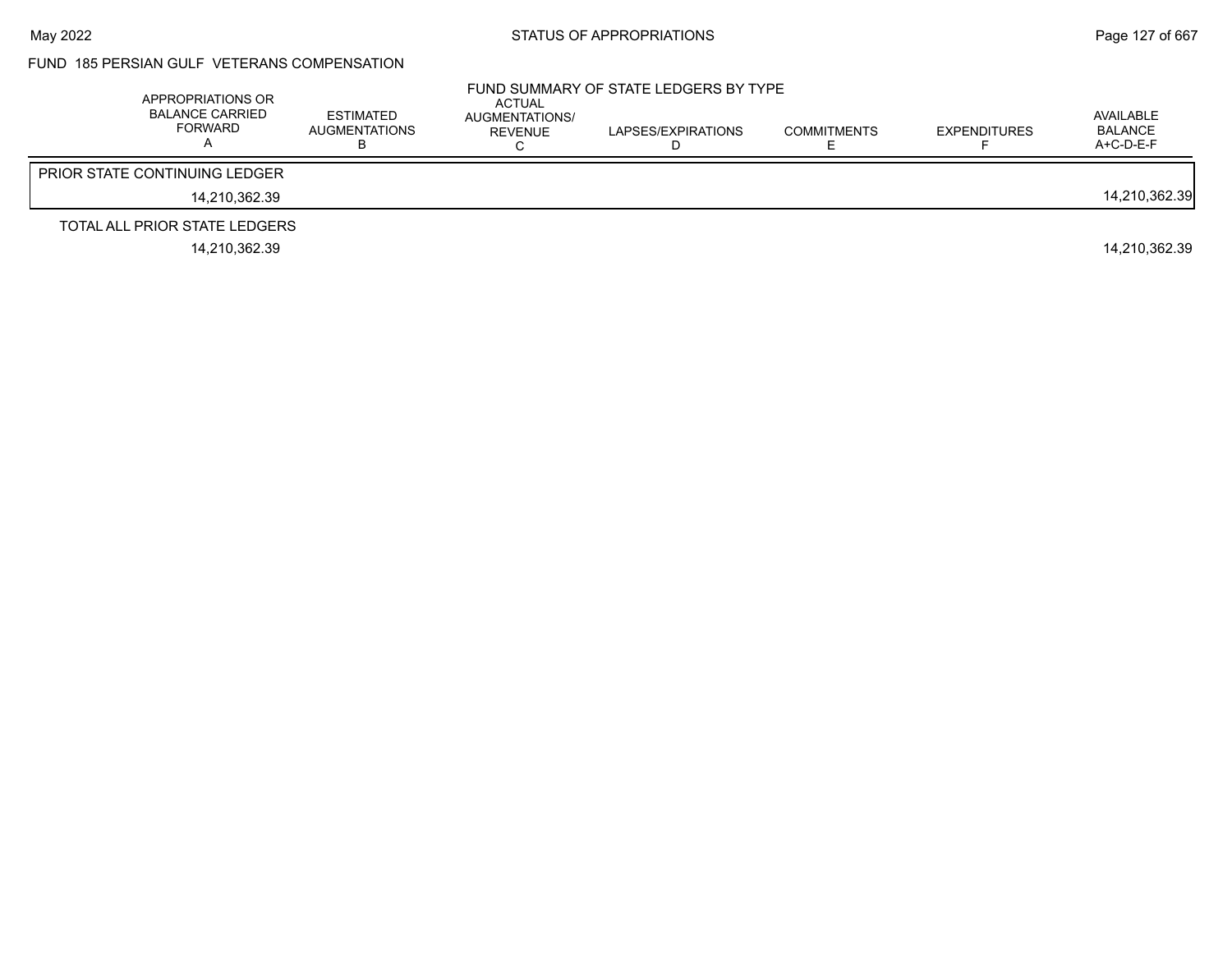#### FUND 187 PUBLIC TRANSPORTATION TRUST FUND

| APPROPRIATIONS OR<br><b>BALANCE CARRIED</b><br><b>FORWARD</b><br>A |                  | <b>ESTIMATED</b><br>AUGMENTATIONS | <b>ACTUAL</b><br><b>AUGMENTATIONS/</b><br><b>REVENUE</b> | FUND SUMMARY OF STATE LEDGERS BY TYPE<br>LAPSES/EXPIRATIONS | <b>COMMITMENTS</b> | <b>EXPENDITURES</b> | <b>AVAILABLE</b><br><b>BALANCE</b><br>$A+C-D-E-F$ |
|--------------------------------------------------------------------|------------------|-----------------------------------|----------------------------------------------------------|-------------------------------------------------------------|--------------------|---------------------|---------------------------------------------------|
| CURRENT STATE EXECUTIVE AUTHORIZATIONS - RESTRICTED LEDGER         |                  |                                   |                                                          |                                                             |                    |                     |                                                   |
|                                                                    | 2,137,069,954.00 | 2,700,000.00                      | .576.304.88                                              |                                                             | 693.878.287.42     | 1,079,883,364.70    | 364,884,606.76                                    |
| TOTAL ALL CURRENT STATE LEDGERS                                    |                  |                                   |                                                          |                                                             |                    |                     |                                                   |
|                                                                    | 2.137.069.954.00 | 2.700.000.00                      | 1.576.304.88                                             |                                                             | 693.878.287.42     | 1.079.883.364.70    | 364.884.606.76                                    |
| <b>PRIOR STATE EXECUTIVE AUTHORIZATIONS - RESTRICTED LEDGER</b>    |                  |                                   |                                                          |                                                             |                    |                     |                                                   |
|                                                                    | 1.208.436.574.15 |                                   |                                                          |                                                             | 12,260.53          | 71.136.236.52       | 1,137,288,077.10                                  |
| TOTAL ALL PRIOR STATE LEDGERS                                      |                  |                                   |                                                          |                                                             |                    |                     |                                                   |
|                                                                    | 1,208,436,574.15 |                                   |                                                          |                                                             | 12.260.53          | 71,136,236.52       | 1.137.288.077.10                                  |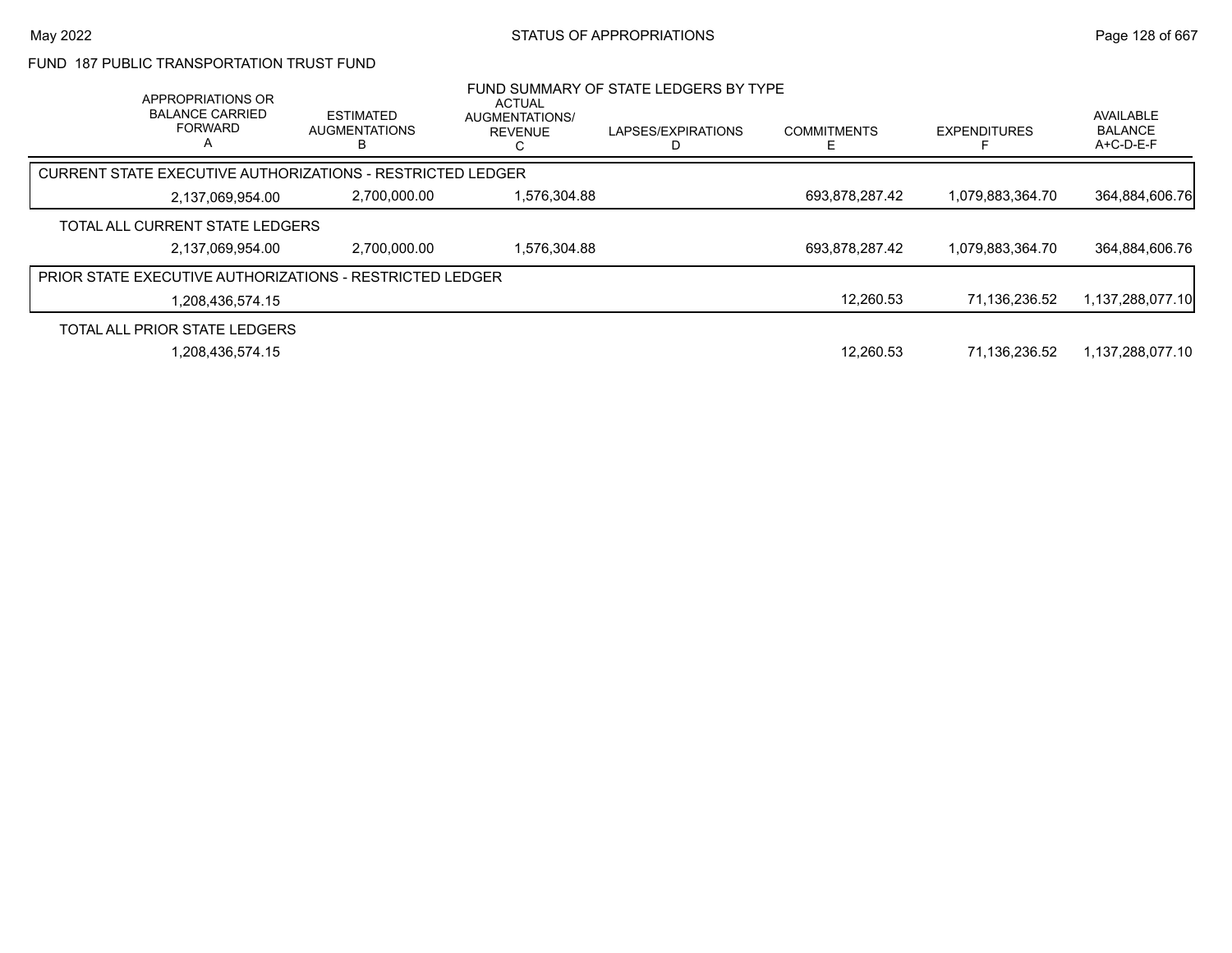#### May 2022 **Example 2018** STATUS OF APPROPRIATIONS **Page 129 of 667**

### FUND 188 NEIGHBORHOOD IMPROVEMENT ZONE FUND

| <b>RESTRICTED RECEIPTS LEDGER</b> | APPROPRIATIONS OR<br><b>BALANCE CARRIED</b><br>FORWARD | <b>ESTIMATED</b><br><b>AUGMENTATIONS</b> | ACTUAL<br>AUGMENTATIONS/<br><b>REVENUE</b> | FUND SUMMARY OF STATE LEDGERS BY TYPE<br>LAPSES/EXPIRATIONS | <b>COMMITMENTS</b> | <b>EXPENDITURES</b> | AVAILABLE<br><b>BALANCE</b><br>A+C-D-E-F |  |
|-----------------------------------|--------------------------------------------------------|------------------------------------------|--------------------------------------------|-------------------------------------------------------------|--------------------|---------------------|------------------------------------------|--|
|                                   | 94.563.317.73<br>94.563.317.73                         |                                          |                                            |                                                             |                    |                     |                                          |  |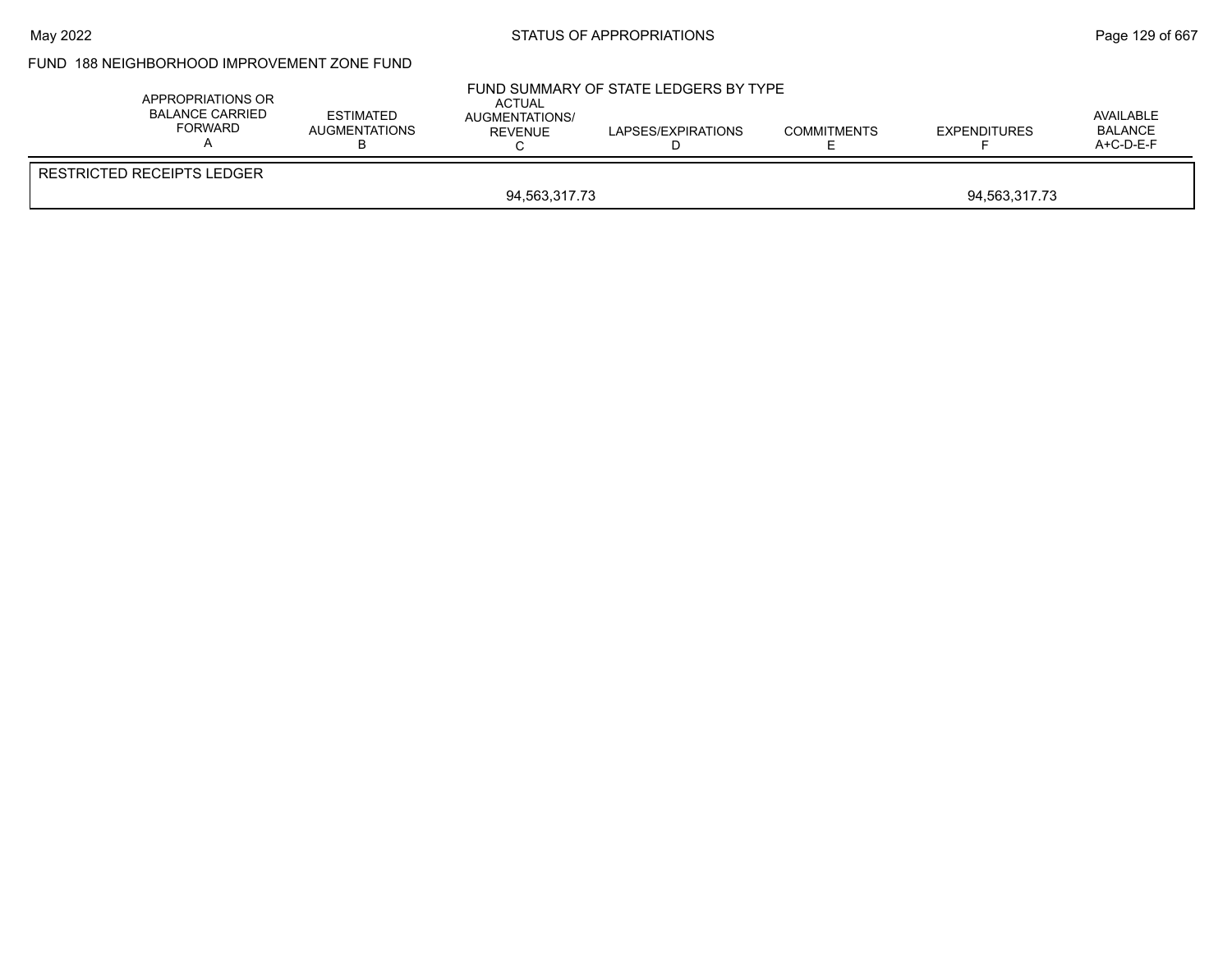# FUND 189 OPEB INVESTMENT POOL

| APPROPRIATIONS OR<br><b>BALANCE CARRIED</b><br>FORWARD | <b>ESTIMATED</b><br>AUGMENTATIONS | <b>ACTUAL</b><br>AUGMENTATIONS/<br>REVENUE | FUND SUMMARY OF STATE LEDGERS BY TYPE<br>LAPSES/EXPIRATIONS | <b>COMMITMENTS</b> | <b>EXPENDITURES</b> | AVAILABLE<br><b>BALANCE</b><br>$A+C-D-E-F$ |
|--------------------------------------------------------|-----------------------------------|--------------------------------------------|-------------------------------------------------------------|--------------------|---------------------|--------------------------------------------|
| <b>RESTRICTED RECEIPTS LEDGER</b>                      |                                   |                                            |                                                             |                    |                     |                                            |
| 464,800,000.00                                         |                                   | 51,000,000.00                              |                                                             |                    |                     | 515,800,000.00                             |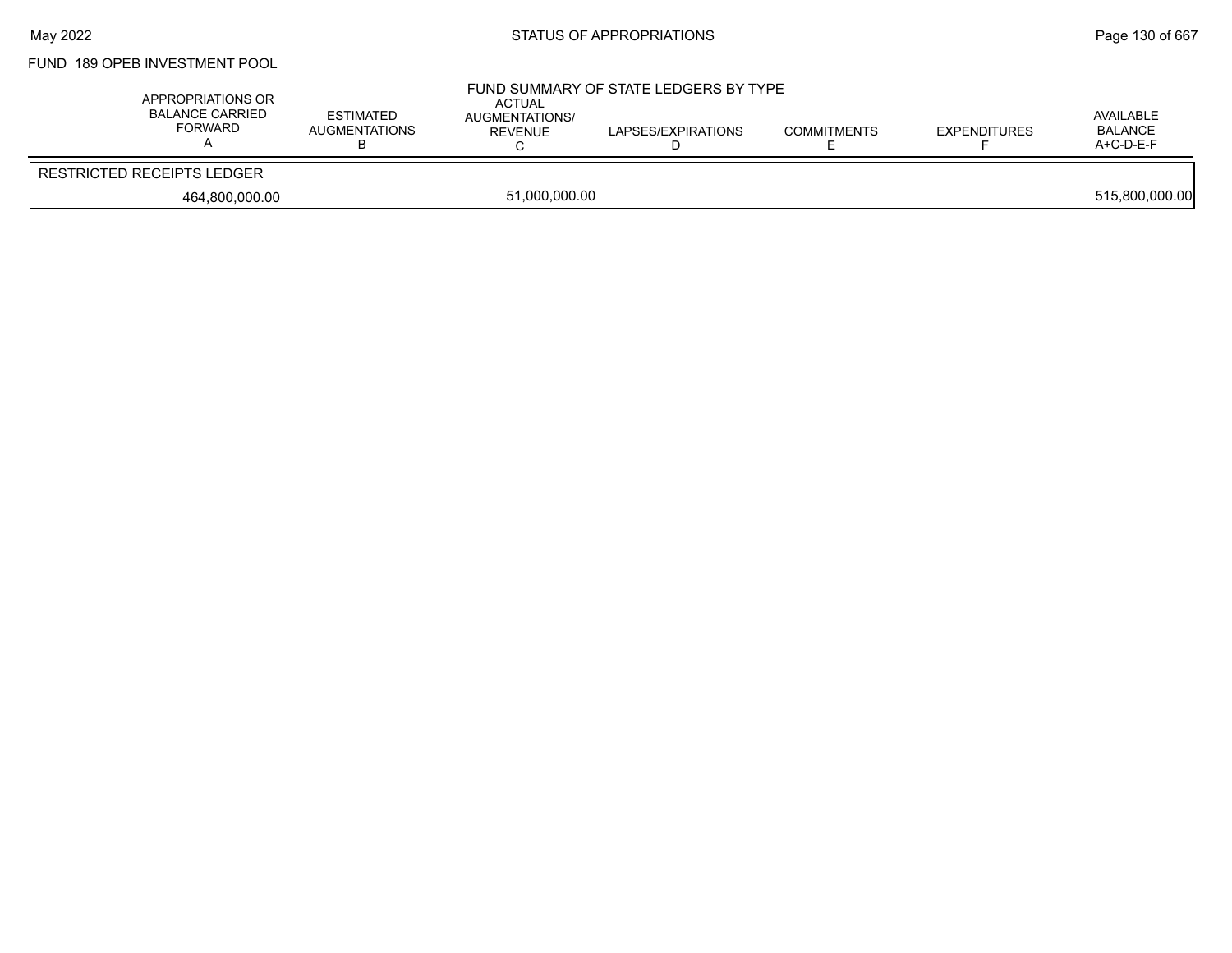## FUND 191 CIGARETTE FIRE & FIREFIGHTER PROT

|                                                    | <b>APPROPRIATIONS OR</b><br><b>BALANCE CARRIED</b><br><b>FORWARD</b><br>A | <b>ESTIMATED</b><br><b>AUGMENTATIONS</b><br>в | <b>ACTUAL</b><br>AUGMENTATIONS/<br><b>REVENUE</b> | FUND SUMMARY OF STATE LEDGERS BY TYPE<br>LAPSES/EXPIRATIONS<br>D | <b>COMMITMENTS</b><br>F | <b>EXPENDITURES</b> | AVAILABLE<br><b>BALANCE</b><br>A+C-D-E-F |
|----------------------------------------------------|---------------------------------------------------------------------------|-----------------------------------------------|---------------------------------------------------|------------------------------------------------------------------|-------------------------|---------------------|------------------------------------------|
| <b>CURRENT STATE APPROPRIATIONS LEDGER</b>         |                                                                           |                                               |                                                   |                                                                  |                         |                     |                                          |
|                                                    | 50,000.00                                                                 |                                               |                                                   |                                                                  | 48,000.00               | 190.73              | 1,809.27                                 |
| TOTAL ALL CURRENT STATE LEDGERS                    |                                                                           |                                               |                                                   |                                                                  |                         |                     |                                          |
|                                                    | 50,000.00                                                                 |                                               |                                                   |                                                                  | 48,000.00               | 190.73              | 1,809.27                                 |
| PRIOR STATE APPROPRIATIONS LEDGER                  |                                                                           |                                               |                                                   |                                                                  |                         |                     |                                          |
|                                                    | 98,466.06                                                                 |                                               |                                                   |                                                                  | 43,620.00               |                     | 54,846.06                                |
| <b>PRIOR STATE EXECUTIVE AUTHORIZATIONS LEDGER</b> |                                                                           |                                               |                                                   |                                                                  |                         |                     |                                          |
|                                                    |                                                                           |                                               |                                                   |                                                                  |                         |                     |                                          |
| TOTAL ALL PRIOR STATE LEDGERS                      |                                                                           |                                               |                                                   |                                                                  |                         |                     |                                          |
|                                                    | 98,466.06                                                                 |                                               |                                                   |                                                                  | 43,620.00               |                     | 54,846.06                                |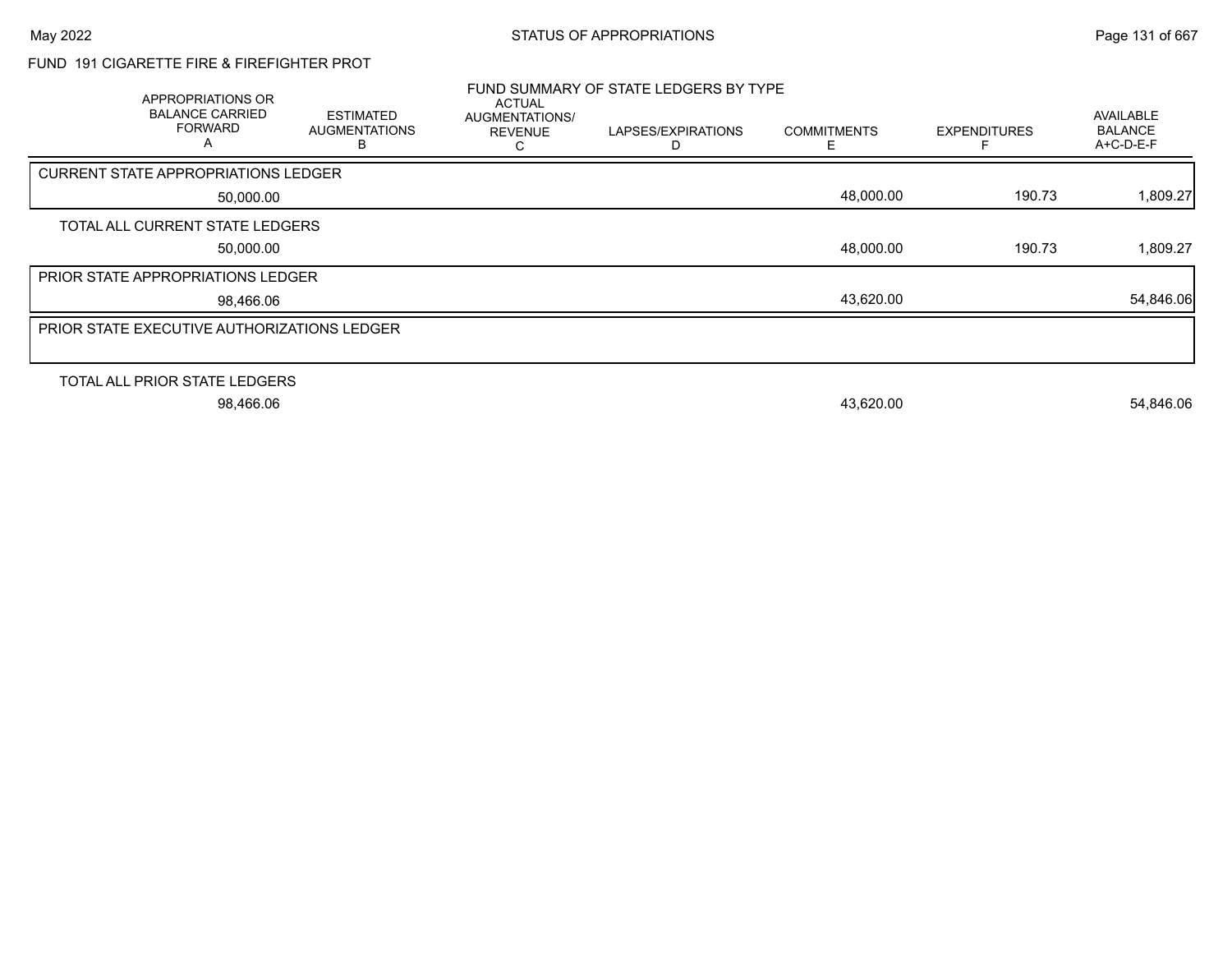# FUND 192 MINE SAFETY FUND

| APPROPRIATIONS OR<br><b>BALANCE CARRIED</b><br>FORWARD | <b>ESTIMATED</b><br><b>AUGMENTATIONS</b><br>в | <b>ACTUAL</b><br><b>AUGMENTATIONS/</b><br><b>REVENUE</b> | FUND SUMMARY OF STATE LEDGERS BY TYPE<br>LAPSES/EXPIRATIONS | <b>COMMITMENTS</b> | <b>EXPENDITURES</b> | AVAILABLE<br><b>BALANCE</b><br>A+C-D-E-F |
|--------------------------------------------------------|-----------------------------------------------|----------------------------------------------------------|-------------------------------------------------------------|--------------------|---------------------|------------------------------------------|
| CURRENT STATE EXECUTIVE AUTHORIZATIONS LEDGER          |                                               |                                                          |                                                             |                    |                     |                                          |
| 17,000.00                                              |                                               |                                                          |                                                             |                    |                     | 17,000.00                                |
| TOTAL ALL CURRENT STATE LEDGERS                        |                                               |                                                          |                                                             |                    |                     |                                          |
| 17,000.00                                              |                                               |                                                          |                                                             |                    |                     | 17,000.00                                |
| <b>PRIOR STATE EXECUTIVE AUTHORIZATIONS LEDGER</b>     |                                               |                                                          |                                                             |                    |                     |                                          |
| 13,000.00                                              |                                               |                                                          |                                                             |                    |                     | 13,000.00                                |
| TOTAL ALL PRIOR STATE LEDGERS                          |                                               |                                                          |                                                             |                    |                     |                                          |
| 13,000.00                                              |                                               |                                                          |                                                             |                    |                     | 13,000.00                                |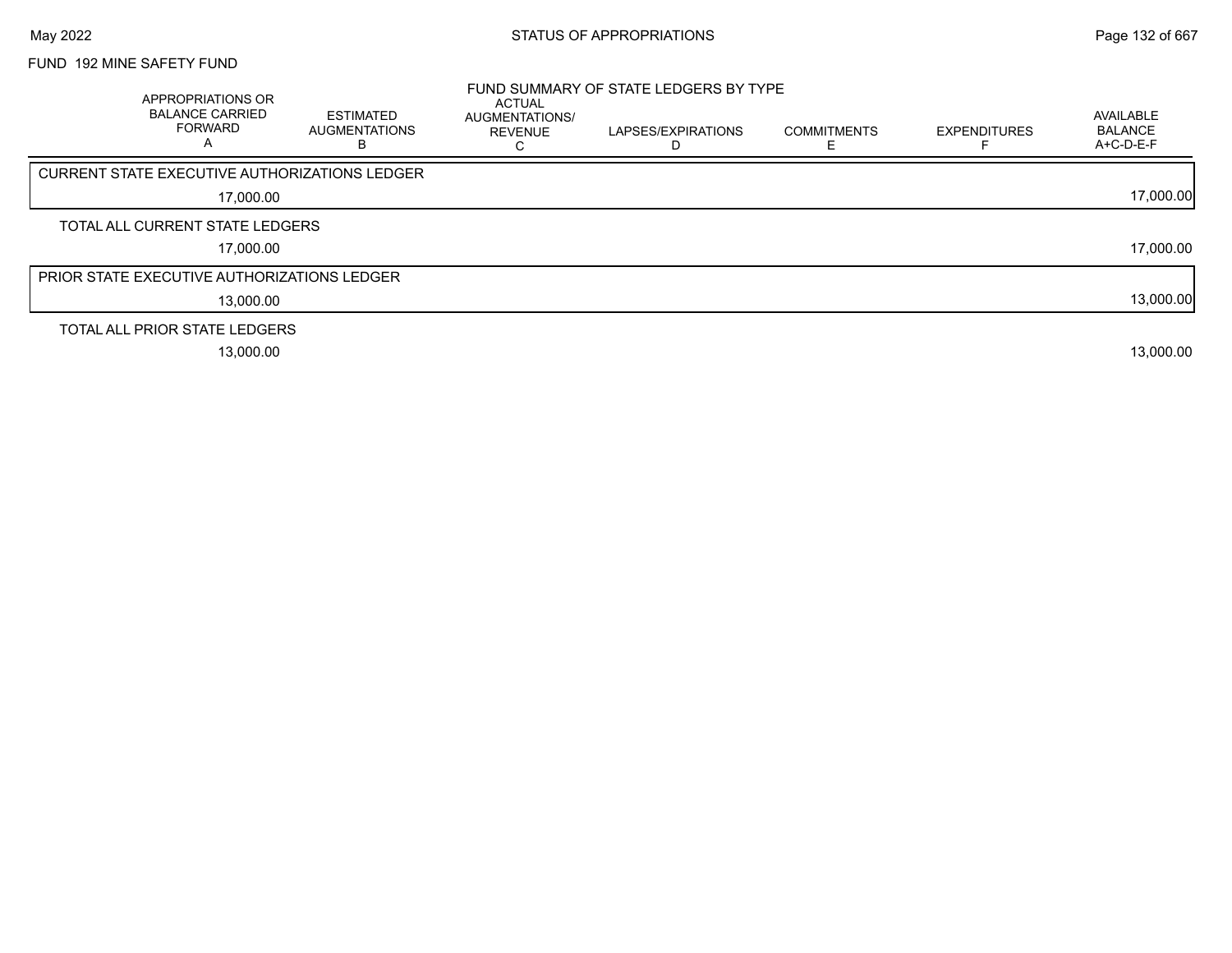## FUND 194 WATER & SEWER SYSTEMS ASST BOND

|                     | APPROPRIATIONS OR<br><b>BALANCE CARRIED</b><br>FORWARD | ESTIMATED<br>AUGMENTATIONS<br>в | <b>ACTUAL</b><br>AUGMENTATIONS/<br>REVENUE | FUND SUMMARY OF STATE LEDGERS BY TYPE<br>LAPSES/EXPIRATIONS | <b>COMMITMENTS</b> | <b>EXPENDITURES</b> | AVAILABLE<br><b>BALANCE</b><br>$A+C-D-E-F$ |
|---------------------|--------------------------------------------------------|---------------------------------|--------------------------------------------|-------------------------------------------------------------|--------------------|---------------------|--------------------------------------------|
|                     | <b>PRIOR STATE CONTINUING LEDGER</b>                   |                                 |                                            |                                                             |                    |                     |                                            |
|                     | 18,759,566.41                                          |                                 |                                            |                                                             | 9,343,804.32       | 8,899,918.79        | 515,843.30                                 |
|                     | TOTAL ALL PRIOR STATE LEDGERS                          |                                 |                                            |                                                             |                    |                     |                                            |
|                     | 18,759,566.41                                          |                                 |                                            |                                                             | 9,343,804.32       | 8,899,918.79        | 515,843.30                                 |
| NON-BUDGETED LEDGER |                                                        |                                 |                                            |                                                             |                    |                     |                                            |
|                     |                                                        |                                 |                                            |                                                             |                    | 88.50               | $-88.50$                                   |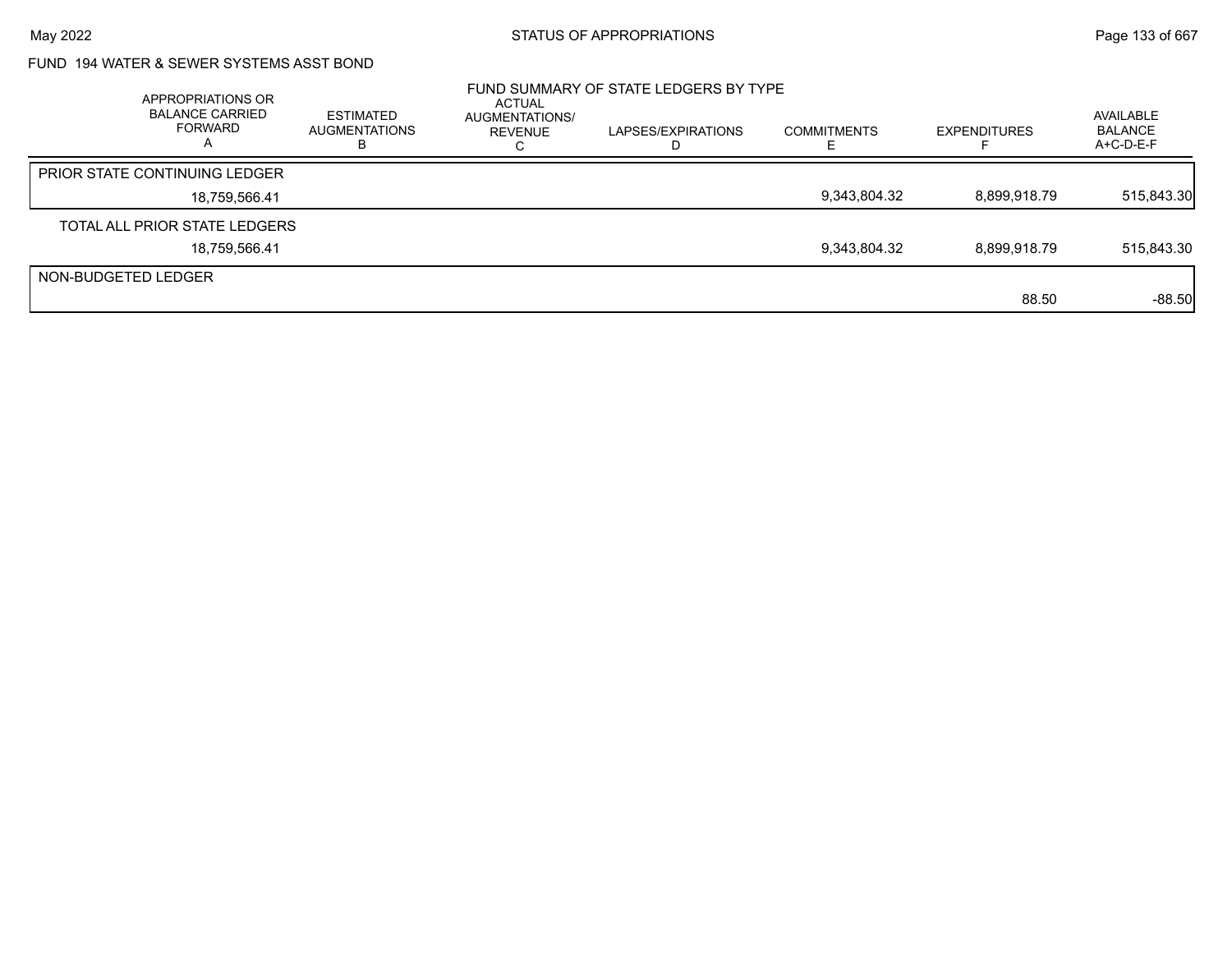### FUND 195 WATER & SEWER SYS ASST BOND SINKING

|                                  | APPROPRIATIONS OR<br>BALANCE CARRIED<br>FORWARD | <b>ESTIMATED</b><br>AUGMENTATIONS | ACTUAL<br>AUGMENTATIONS/<br>REVENUE | FUND SUMMARY OF STATE LEDGERS BY TYPE<br>LAPSES/EXPIRATIONS | <b>COMMITMENTS</b> | <b>EXPENDITURES</b> | AVAILABLE<br><b>BALANCE</b><br>$A+C-D-E-F$ |
|----------------------------------|-------------------------------------------------|-----------------------------------|-------------------------------------|-------------------------------------------------------------|--------------------|---------------------|--------------------------------------------|
| NON-BUDGETED LEDGER              |                                                 |                                   |                                     |                                                             |                    |                     |                                            |
|                                  |                                                 |                                   |                                     |                                                             |                    | 8.720.985.00        | $-8,720,985.00$                            |
| <b>RESTRICTED REVENUE LEDGER</b> |                                                 |                                   |                                     |                                                             |                    |                     |                                            |
|                                  |                                                 |                                   |                                     |                                                             |                    |                     |                                            |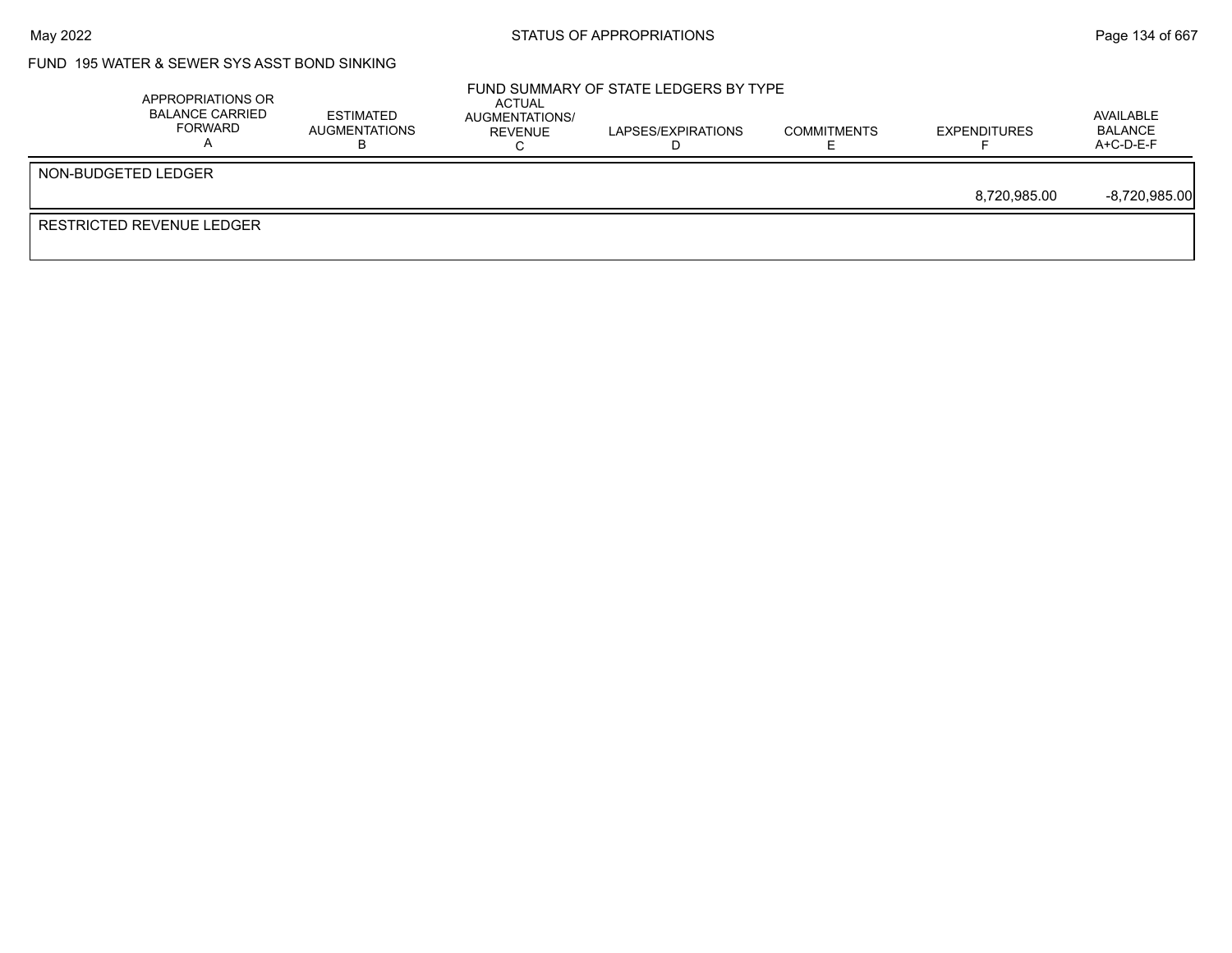# FUND 196 TREASURY INITIATIVE SUPPORT FUND

| APPROPRIATIONS OR<br><b>BALANCE CARRIED</b><br>FORWARD | ESTIMATED<br>AUGMENTATIONS | ACTUAL<br>AUGMENTATIONS/<br>REVENUE | FUND SUMMARY OF STATE LEDGERS BY TYPE<br>LAPSES/EXPIRATIONS | <b>COMMITMENTS</b> | <b>EXPENDITURES</b> | AVAILABLE<br>BALANCE<br>$A+C-D-E-F$ |
|--------------------------------------------------------|----------------------------|-------------------------------------|-------------------------------------------------------------|--------------------|---------------------|-------------------------------------|
| RESTRICTED RECEIPTS LEDGER                             |                            |                                     |                                                             |                    |                     |                                     |
| 3.957.656.81                                           |                            |                                     |                                                             |                    |                     | 3,957,656.81                        |
| <b>RESTRICTED REVENUE LEDGER</b>                       |                            |                                     |                                                             |                    |                     |                                     |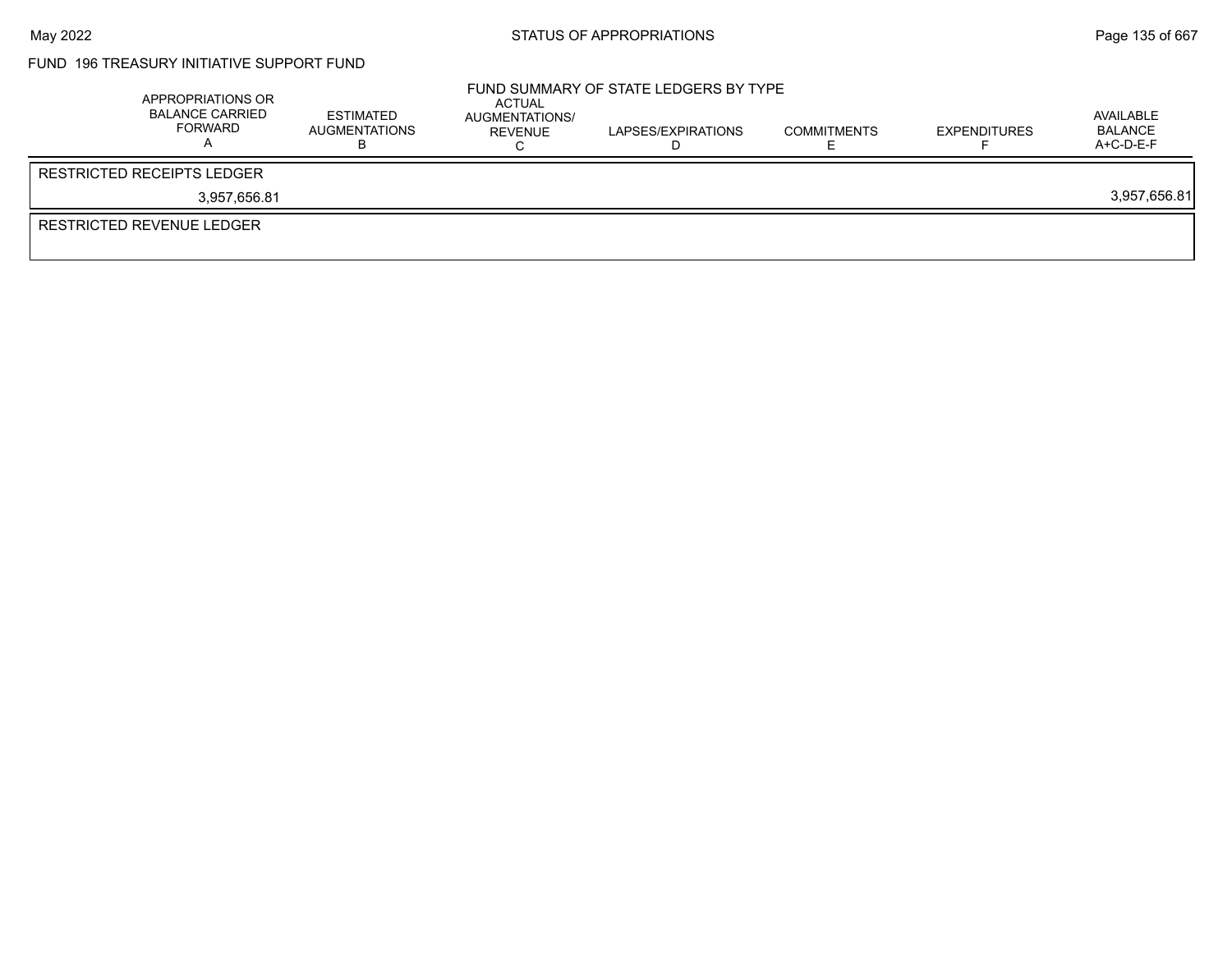## FUND 197 SPEC JUVENILE VICTIM COMPENSATION

| APPROPRIATIONS OR<br><b>BALANCE CARRIED</b><br><b>FORWARD</b> | <b>ESTIMATED</b><br><b>AUGMENTATIONS</b><br>◡ | <b>ACTUAL</b><br><b>AUGMENTATIONS/</b><br>REVENUE | FUND SUMMARY OF STATE LEDGERS BY TYPE<br>LAPSES/EXPIRATIONS | <b>COMMITMENTS</b> | EXPENDITURES | AVAILABLE<br><b>BALANCE</b><br>A+C-D-E-F |
|---------------------------------------------------------------|-----------------------------------------------|---------------------------------------------------|-------------------------------------------------------------|--------------------|--------------|------------------------------------------|
| <b>RESTRICTED REVENUE LEDGER</b>                              |                                               |                                                   |                                                             |                    |              |                                          |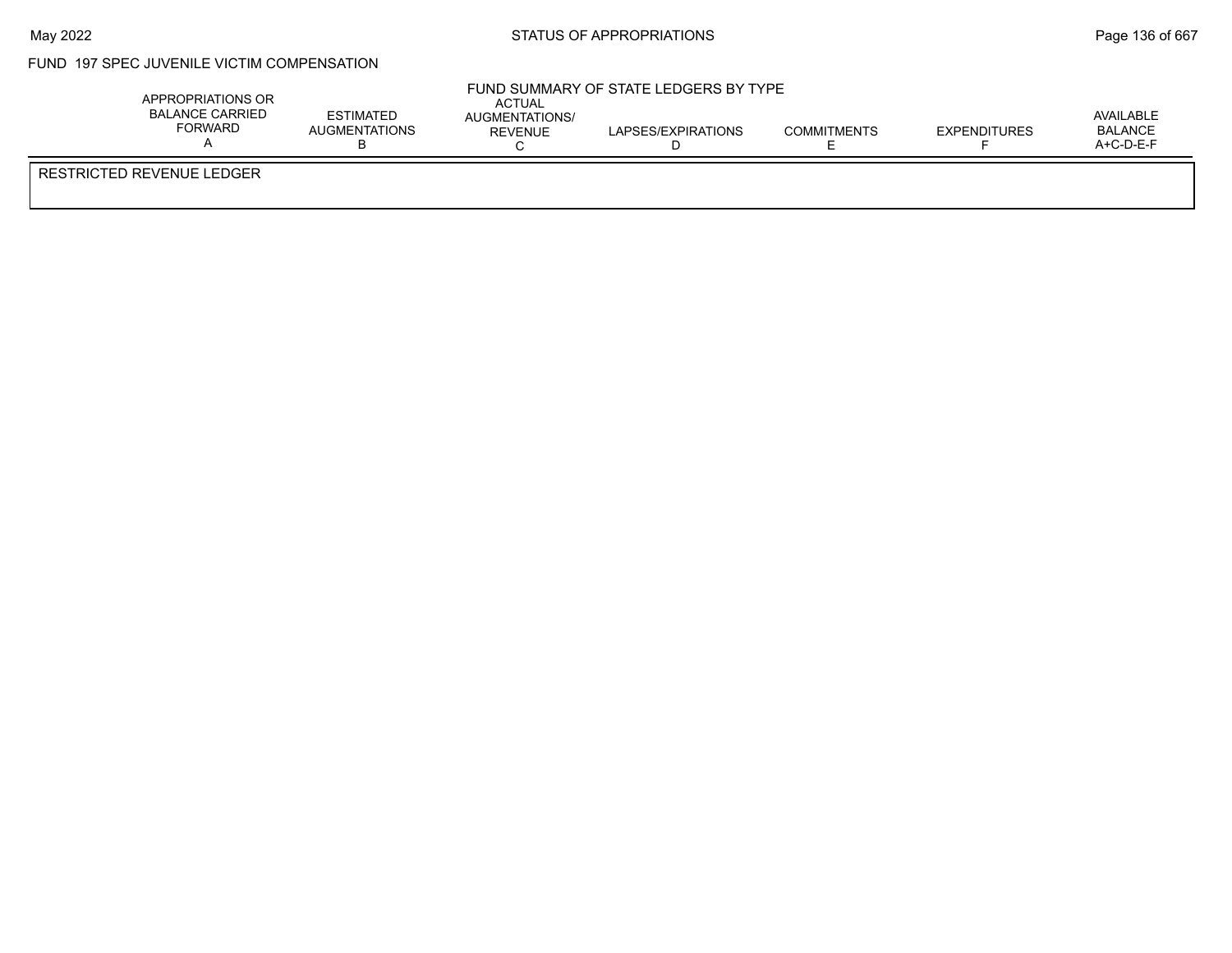## FUND 199 UNEMPLOYMENT COMP. DEBT SERVICE

|                     | APPROPRIATIONS OR<br><b>BALANCE CARRIED</b><br><b>FORWARD</b> | <b>ESTIMATED</b><br>AUGMENTATIONS | <b>ACTUAL</b><br><b>AUGMENTATIONS/</b><br>REVENUE | FUND SUMMARY OF STATE LEDGERS BY TYPE<br>LAPSES/EXPIRATIONS | <b>COMMITMENTS</b> | <b>EXPENDITURES</b> | AVAILABLE<br><b>BALANCE</b><br>A+C-D-E-F |
|---------------------|---------------------------------------------------------------|-----------------------------------|---------------------------------------------------|-------------------------------------------------------------|--------------------|---------------------|------------------------------------------|
| NON-BUDGETED LEDGER |                                                               |                                   |                                                   |                                                             |                    | 1.136.909.64        | $-1,136,909.64$                          |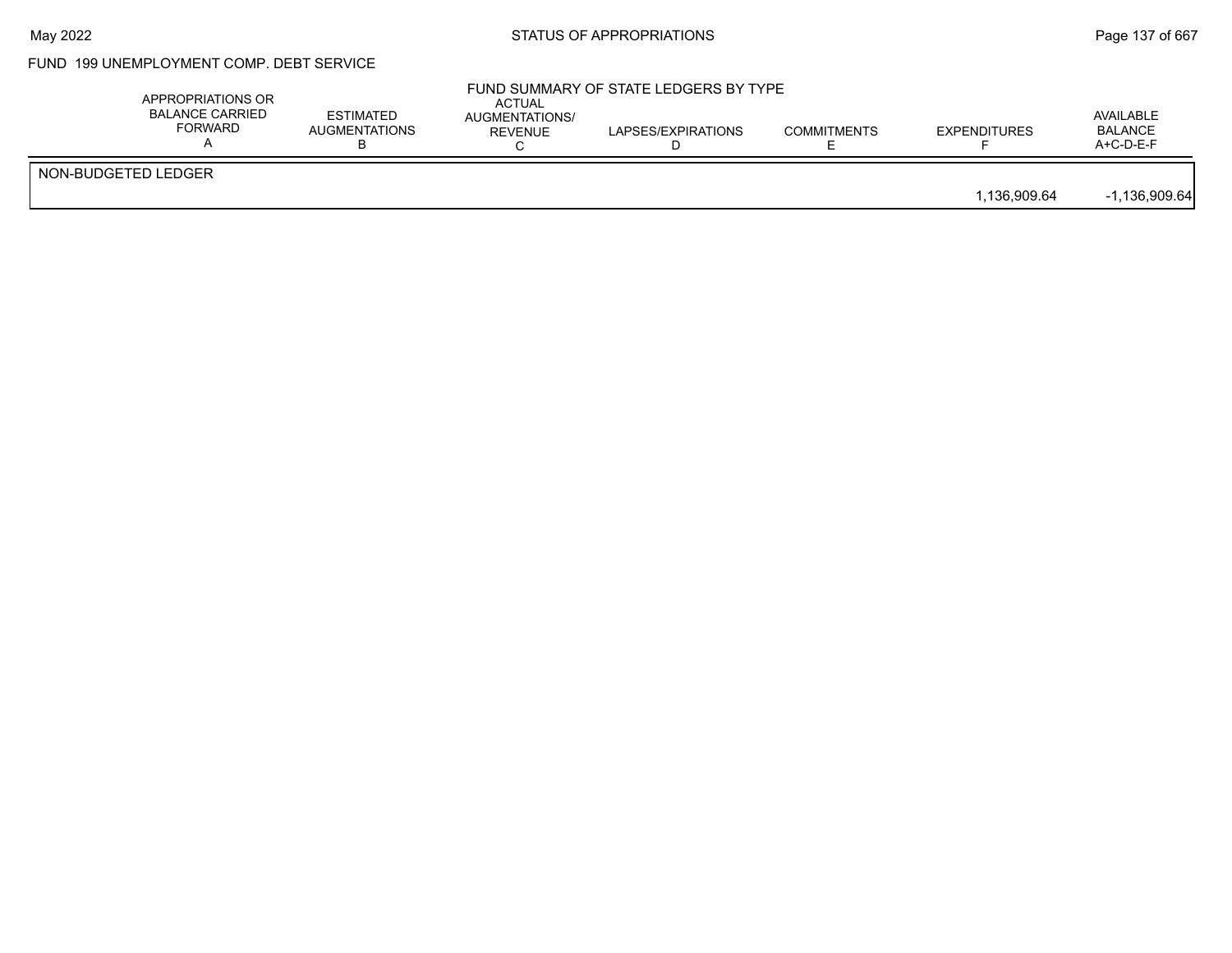#### FUND 201 HOUSING AFFORD AND REHAB ENH FND

| APPROPRIATIONS OR<br><b>BALANCE CARRIED</b><br><b>FORWARD</b> | ESTIMATED<br><b>AUGMENTATIONS</b><br>в | ACTUAL<br>AUGMENTATIONS/<br><b>REVENUE</b> | FUND SUMMARY OF STATE LEDGERS BY TYPE<br>LAPSES/EXPIRATIONS | <b>COMMITMENTS</b> | <b>EXPENDITURES</b> | AVAILABLE<br><b>BALANCE</b><br>$A+C-D-E-F$ |
|---------------------------------------------------------------|----------------------------------------|--------------------------------------------|-------------------------------------------------------------|--------------------|---------------------|--------------------------------------------|
| CURRENT STATE EXECUTIVE AUTHORIZATIONS LEDGER                 |                                        |                                            |                                                             |                    |                     |                                            |
| 40,000,000.00                                                 |                                        |                                            |                                                             |                    | 40.000.000.00       |                                            |
| TOTAL ALL CURRENT STATE LEDGERS                               |                                        |                                            |                                                             |                    |                     |                                            |
| 40,000,000.00                                                 |                                        |                                            |                                                             |                    | 40,000,000.00       |                                            |
| <b>PRIOR STATE CONTINUING LEDGER</b>                          |                                        |                                            |                                                             |                    |                     |                                            |
| 5,059,973.68                                                  |                                        |                                            |                                                             |                    | 5.059.973.68        |                                            |
| TOTAL ALL PRIOR STATE LEDGERS                                 |                                        |                                            |                                                             |                    |                     |                                            |
| 5,059,973.68                                                  |                                        |                                            |                                                             |                    | 5,059,973.68        |                                            |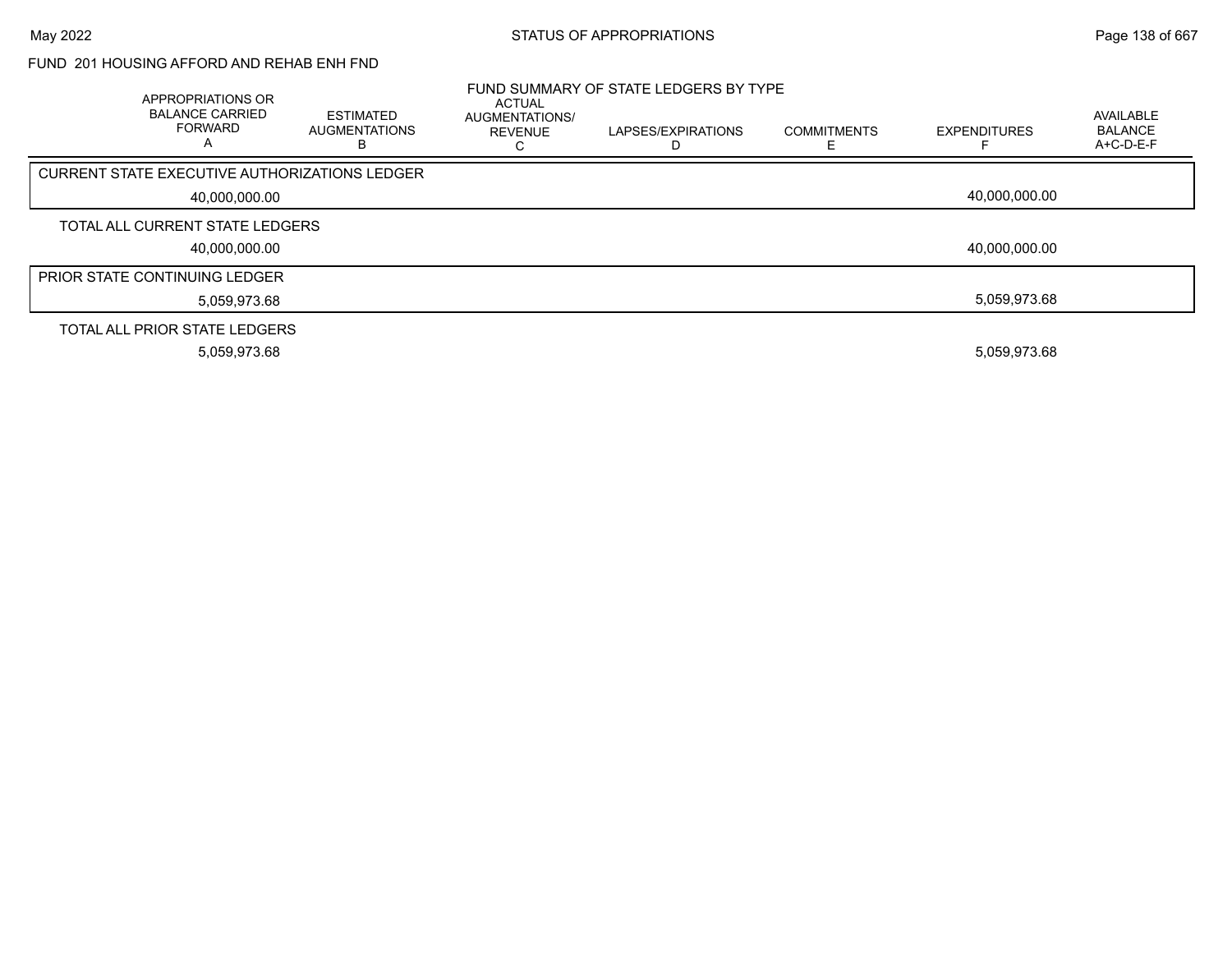## FUND 202 UNCONVENTIONAL GAS WELL FUND

| FUND SUMMARY OF STATE LEDGERS BY TYPE<br>APPROPRIATIONS OR<br><b>ACTUAL</b> |               |                                               |                                        |                         |                    |                     |                                            |
|-----------------------------------------------------------------------------|---------------|-----------------------------------------------|----------------------------------------|-------------------------|--------------------|---------------------|--------------------------------------------|
| <b>BALANCE CARRIED</b><br><b>FORWARD</b><br>A                               |               | <b>ESTIMATED</b><br><b>AUGMENTATIONS</b><br>В | AUGMENTATIONS/<br><b>REVENUE</b><br>ι. | LAPSES/EXPIRATIONS<br>D | <b>COMMITMENTS</b> | <b>EXPENDITURES</b> | AVAILABLE<br><b>BALANCE</b><br>$A+C-D-E-F$ |
| CURRENT STATE CONTINUING LEDGER                                             |               |                                               |                                        |                         |                    |                     |                                            |
|                                                                             |               |                                               |                                        |                         |                    | $-8,315.35$         | 8,315.35                                   |
| TOTAL ALL CURRENT STATE LEDGERS                                             |               |                                               |                                        |                         |                    |                     |                                            |
|                                                                             |               |                                               |                                        |                         |                    | $-8,315.35$         | 8,315.35                                   |
| <b>PRIOR STATE CONTINUING LEDGER</b>                                        |               |                                               |                                        |                         |                    |                     |                                            |
|                                                                             | 14.334.770.90 |                                               |                                        |                         | 1,901,447.92       | 2,630,549.95        | 9,802,773.03                               |
| TOTAL ALL PRIOR STATE LEDGERS                                               |               |                                               |                                        |                         |                    |                     |                                            |
|                                                                             | 14,334,770.90 |                                               |                                        |                         | 1,901,447.92       | 2,630,549.95        | 9,802,773.03                               |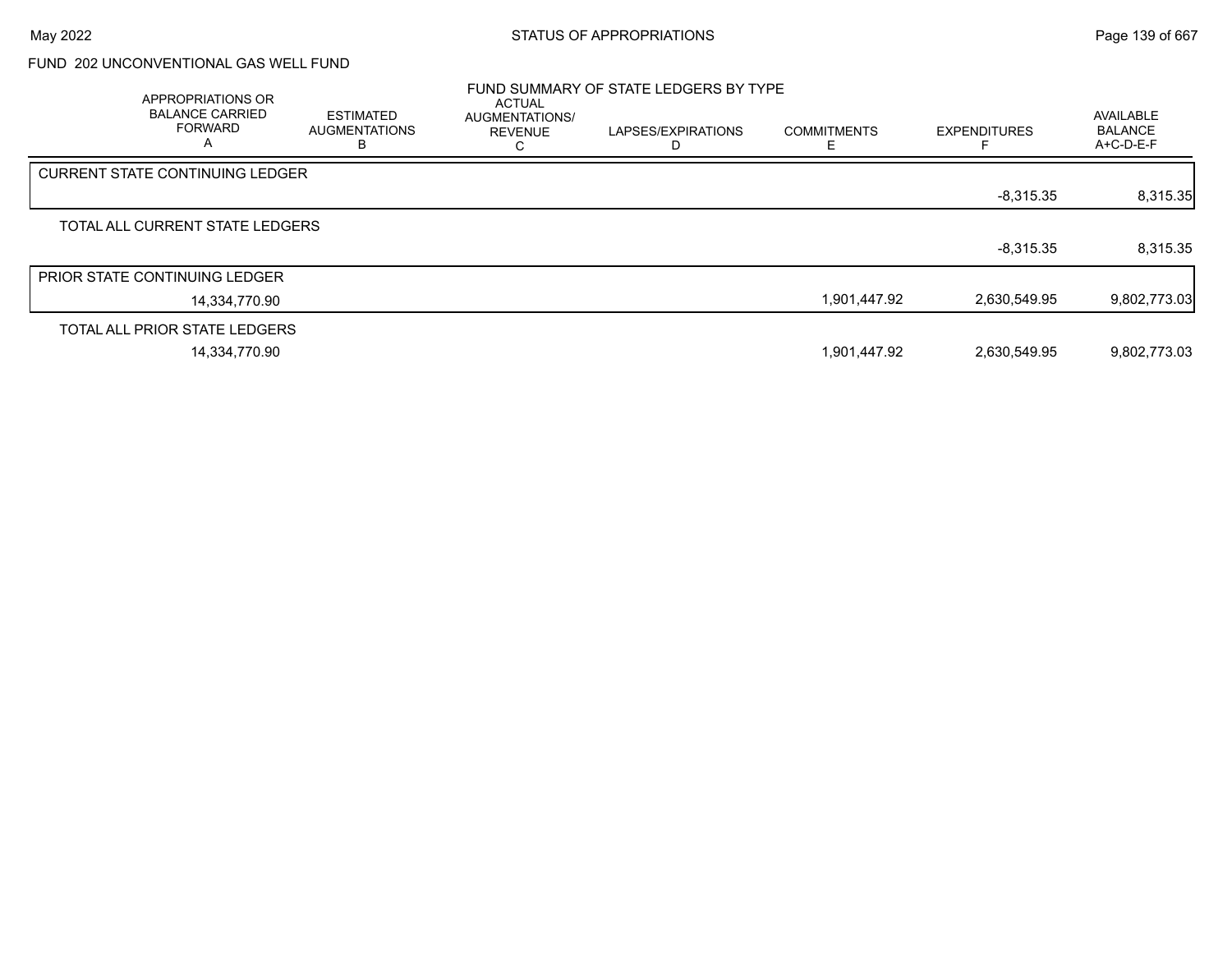# FUND 203 MARCELLUS LEGACY FUND

| APPROPRIATIONS OR<br><b>BALANCE CARRIED</b><br><b>FORWARD</b> | <b>ESTIMATED</b><br><b>AUGMENTATIONS</b><br>в              | <b>ACTUAL</b><br>AUGMENTATIONS/<br><b>REVENUE</b> | FUND SUMMARY OF STATE LEDGERS BY TYPE<br>LAPSES/EXPIRATIONS | <b>COMMITMENTS</b> | <b>EXPENDITURES</b> | AVAILABLE<br><b>BALANCE</b><br>$A+C-D-E-F$ |
|---------------------------------------------------------------|------------------------------------------------------------|---------------------------------------------------|-------------------------------------------------------------|--------------------|---------------------|--------------------------------------------|
|                                                               | CURRENT STATE EXECUTIVE AUTHORIZATIONS - RESTRICTED LEDGER |                                                   |                                                             |                    |                     |                                            |
|                                                               | 15,000,000.00                                              | 15,000,000.00                                     |                                                             |                    | 15,000,000.00       |                                            |
| TOTAL ALL CURRENT STATE LEDGERS                               |                                                            |                                                   |                                                             |                    |                     |                                            |
|                                                               | 15.000.000.00                                              | 15,000,000.00                                     |                                                             |                    | 15,000,000.00       |                                            |
| <b>PRIOR STATE CONTINUING LEDGER</b>                          |                                                            |                                                   |                                                             |                    |                     |                                            |
|                                                               | 6,000,755.23                                               |                                                   |                                                             |                    |                     | 6,000,755.23                               |
| TOTAL ALL PRIOR STATE LEDGERS                                 |                                                            |                                                   |                                                             |                    |                     |                                            |
|                                                               | 6,000,755.23                                               |                                                   |                                                             |                    |                     | 6,000,755.23                               |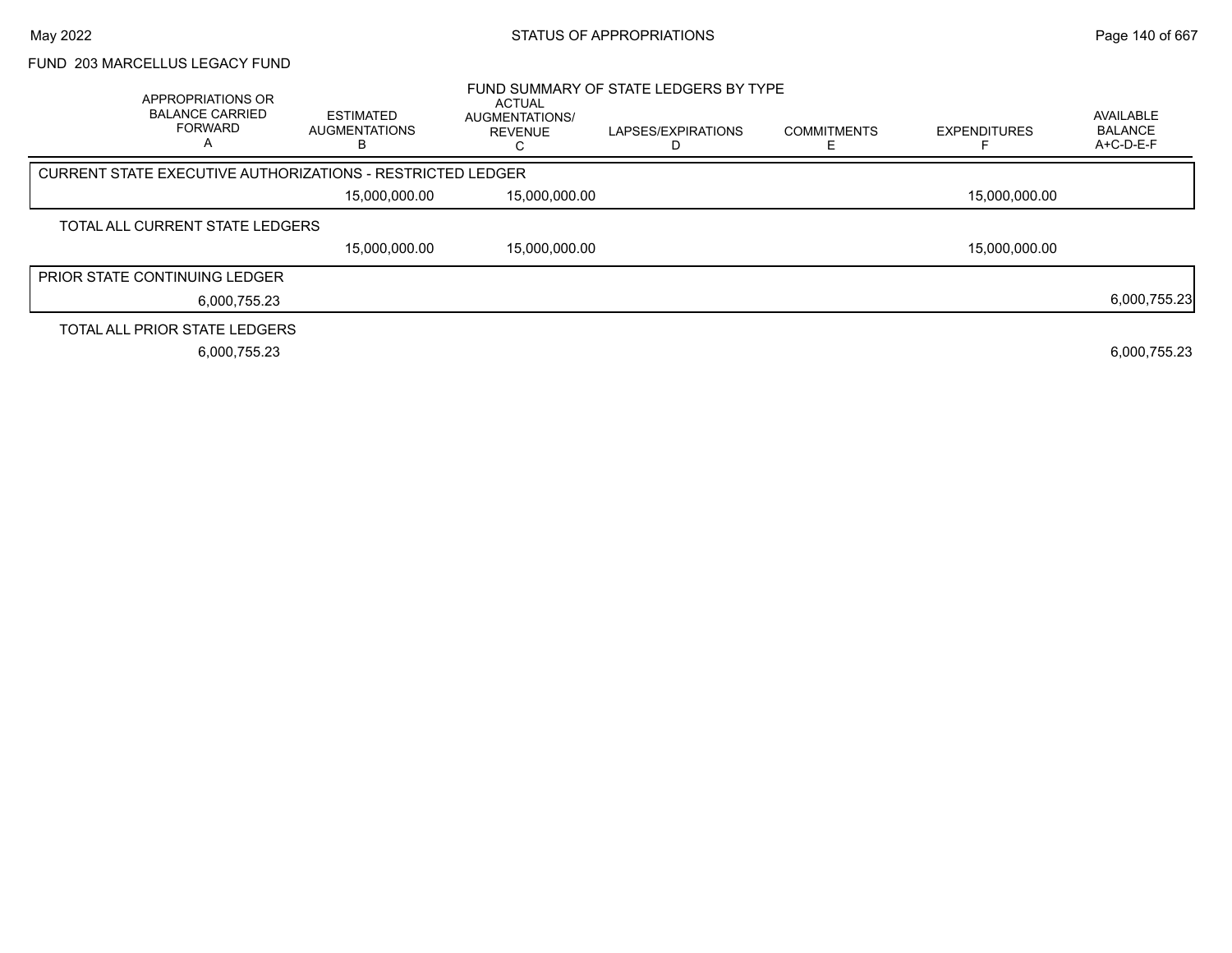### FUND 204 HOMEOWNER ASSISTANCE SETTLEMNT FUND

| APPROPRIATIONS OR<br><b>BALANCE CARRIED</b><br>FORWARD | ESTIMATED<br><b>AUGMENTATIONS</b> | ACTUAL<br>AUGMENTATIONS/<br>REVENUE | FUND SUMMARY OF STATE LEDGERS BY TYPE<br>LAPSES/EXPIRATIONS<br>., | <b>COMMITMENTS</b> | <b>EXPENDITURES</b> | AVAILABLE<br><b>BALANCE</b><br>$A+C-D-E-F$ |
|--------------------------------------------------------|-----------------------------------|-------------------------------------|-------------------------------------------------------------------|--------------------|---------------------|--------------------------------------------|
| <b>PRIOR STATE CONTINUING LEDGER</b>                   |                                   |                                     |                                                                   |                    |                     |                                            |
| 6.871.21                                               |                                   |                                     |                                                                   |                    |                     | 6,871.21                                   |
| TOTAL ALL PRIOR STATE LEDGERS                          |                                   |                                     |                                                                   |                    |                     |                                            |
| 6,871.21                                               |                                   |                                     |                                                                   |                    |                     | 6,871.21                                   |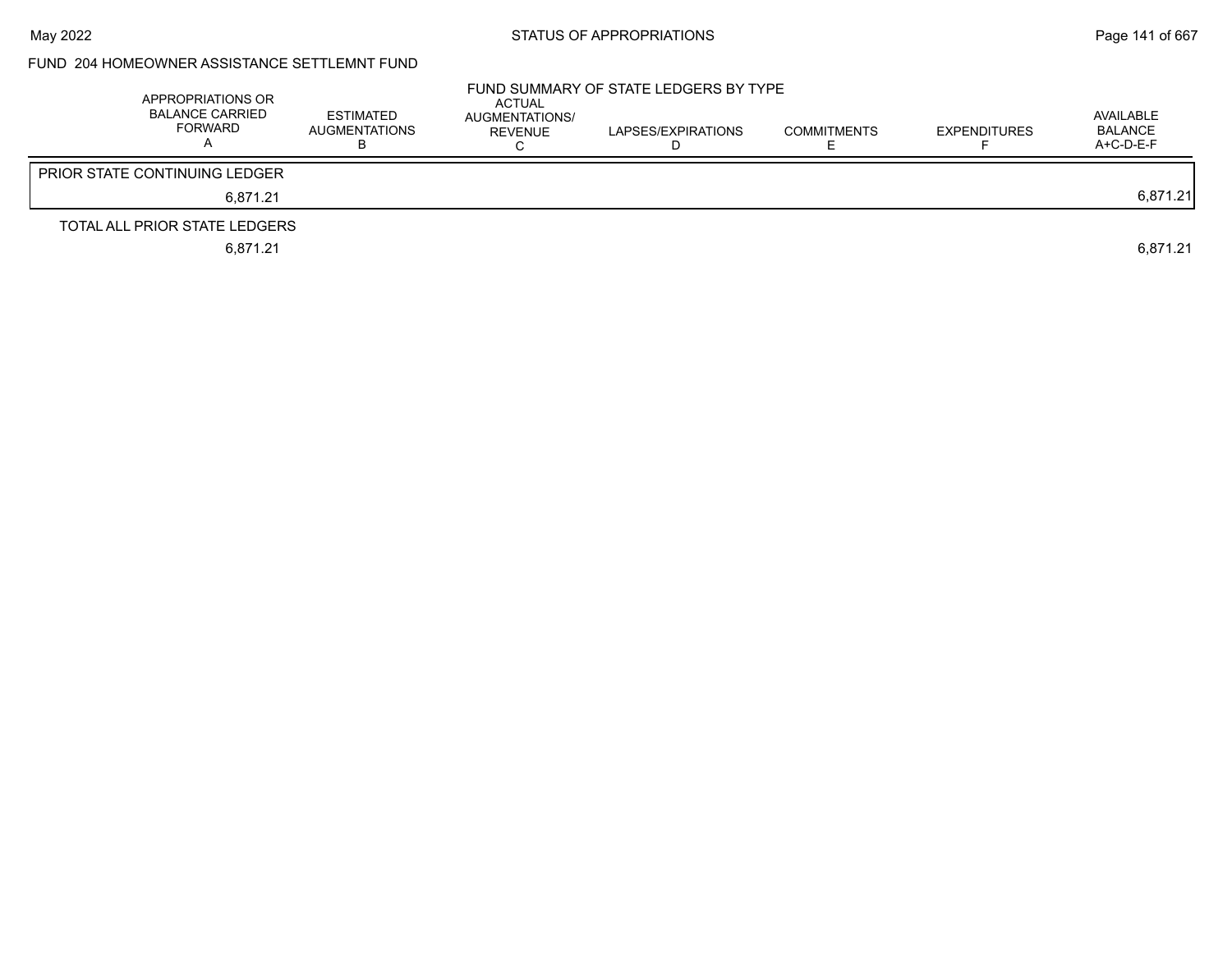#### FUND 206 VETERANS' TRUST FUND

| <b>APPROPRIATIONS OR</b><br><b>BALANCE CARRIED</b><br><b>FORWARD</b><br>A | <b>ESTIMATED</b><br><b>AUGMENTATIONS</b><br>в | <b>ACTUAL</b><br>AUGMENTATIONS/<br><b>REVENUE</b><br>С | FUND SUMMARY OF STATE LEDGERS BY TYPE<br>LAPSES/EXPIRATIONS | <b>COMMITMENTS</b><br>F | <b>EXPENDITURES</b> | AVAILABLE<br><b>BALANCE</b><br>A+C-D-E-F |
|---------------------------------------------------------------------------|-----------------------------------------------|--------------------------------------------------------|-------------------------------------------------------------|-------------------------|---------------------|------------------------------------------|
| CURRENT STATE EXECUTIVE AUTHORIZATIONS LEDGER                             |                                               |                                                        |                                                             |                         |                     |                                          |
| 1,755,000.00                                                              |                                               |                                                        |                                                             |                         | 557,003.00          | 1,197,997.00                             |
| TOTAL ALL CURRENT STATE LEDGERS                                           |                                               |                                                        |                                                             |                         |                     |                                          |
| 1,755,000.00                                                              |                                               |                                                        |                                                             |                         | 557,003.00          | 1,197,997.00                             |
| <b>PRIOR STATE EXECUTIVE AUTHORIZATIONS LEDGER</b>                        |                                               |                                                        |                                                             |                         |                     |                                          |
| 1,415,008.43                                                              |                                               |                                                        |                                                             |                         | 25,966.98           | 1,389,041.45                             |
| <b>PRIOR STATE CONTINUING LEDGER</b>                                      |                                               |                                                        |                                                             |                         |                     |                                          |
| 62,972.68                                                                 |                                               |                                                        |                                                             |                         |                     | 62,972.68                                |
| TOTAL ALL PRIOR STATE LEDGERS                                             |                                               |                                                        |                                                             |                         |                     |                                          |
| 1,477,981.11                                                              |                                               |                                                        |                                                             |                         | 25,966.98           | 1,452,014.13                             |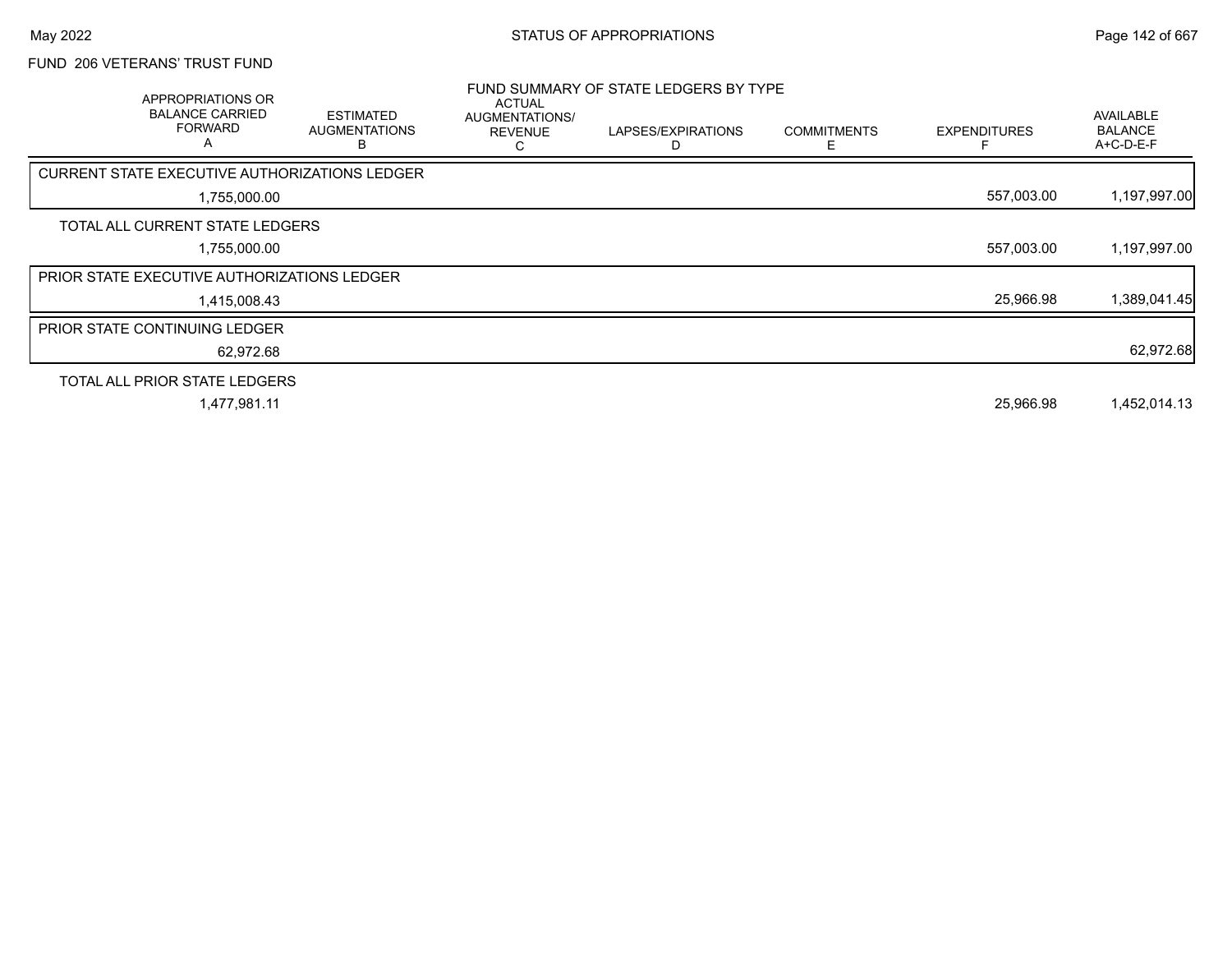#### FUND 207 JUSTICE REINVESTMENT FUND

| APPROPRIATIONS OR<br><b>BALANCE CARRIED</b><br><b>FORWARD</b> | <b>ESTIMATED</b><br><b>AUGMENTATIONS</b><br>ĸ                     | <b>ACTUAL</b><br>AUGMENTATIONS/<br><b>REVENUE</b> | FUND SUMMARY OF STATE LEDGERS BY TYPE<br>LAPSES/EXPIRATIONS | <b>COMMITMENTS</b> | <b>EXPENDITURES</b> | AVAILABLE<br><b>BALANCE</b><br>A+C-D-E-F |
|---------------------------------------------------------------|-------------------------------------------------------------------|---------------------------------------------------|-------------------------------------------------------------|--------------------|---------------------|------------------------------------------|
|                                                               | <b>CURRENT STATE EXECUTIVE AUTHORIZATIONS - RESTRICTED LEDGER</b> |                                                   |                                                             |                    |                     |                                          |
|                                                               | 1,220,000.00                                                      | 1,220,000.00                                      |                                                             |                    |                     | 1,220,000.00                             |
| TOTAL ALL CURRENT STATE LEDGERS                               |                                                                   |                                                   |                                                             |                    |                     |                                          |
|                                                               | 1,220,000.00                                                      | 1,220,000.00                                      |                                                             |                    |                     | 1,220,000.00                             |
| <b>PRIOR STATE APPROPRIATIONS LEDGER</b>                      |                                                                   |                                                   |                                                             |                    |                     |                                          |
| 553,530.43                                                    |                                                                   |                                                   |                                                             | 266.366.88         | 277.633.12          | 9,530.43                                 |
| TOTAL ALL PRIOR STATE LEDGERS                                 |                                                                   |                                                   |                                                             |                    |                     |                                          |
| 553.530.43                                                    |                                                                   |                                                   |                                                             | 266.366.88         | 277.633.12          | 9.530.43                                 |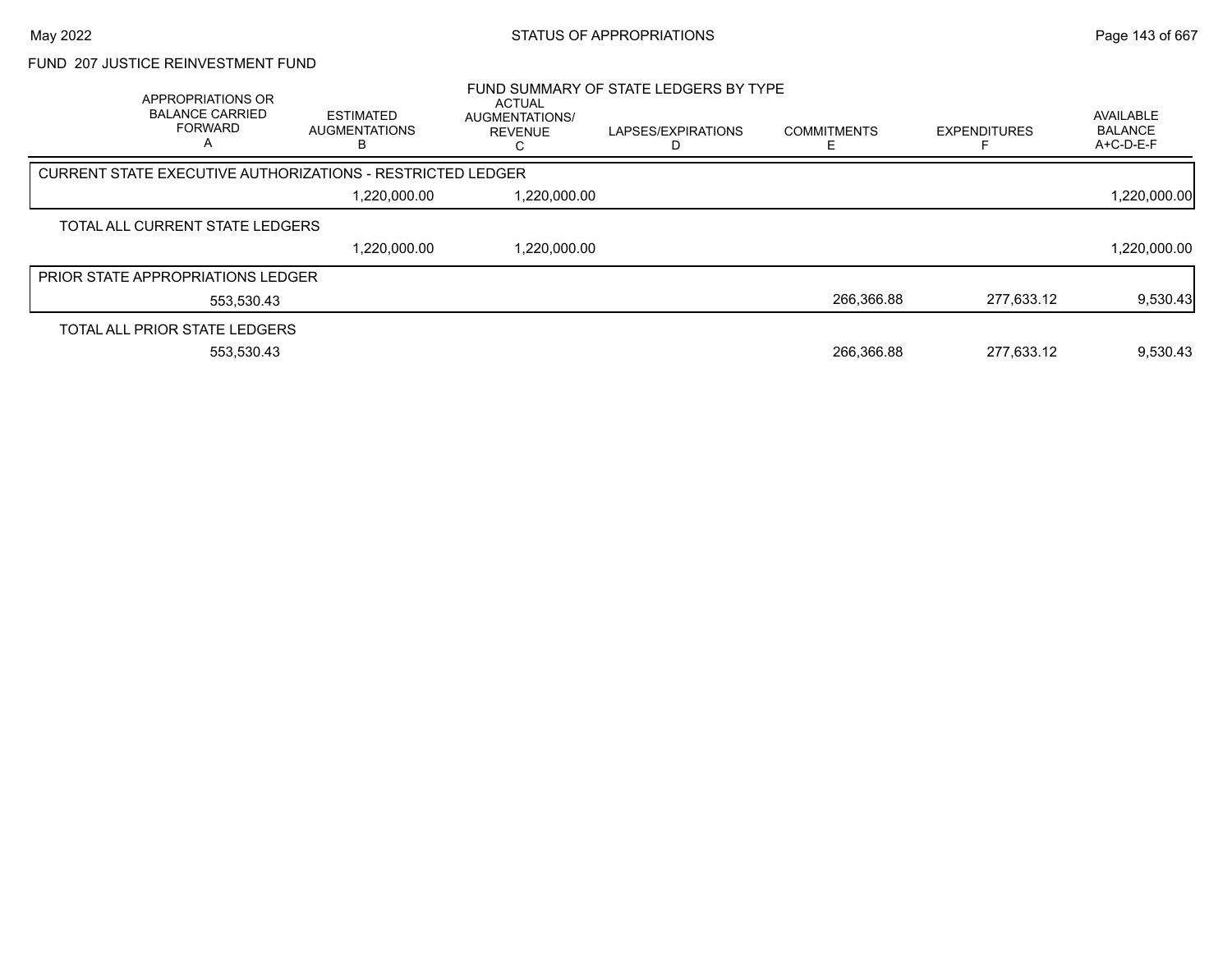#### FUND 208 INSURANCE REG AND OVERSIGHT FUND

| APPROPRIATIONS OR<br><b>BALANCE CARRIED</b><br><b>FORWARD</b><br>А | <b>ESTIMATED</b><br><b>AUGMENTATIONS</b> | <b>ACTUAL</b><br>AUGMENTATIONS/<br><b>REVENUE</b> | FUND SUMMARY OF STATE LEDGERS BY TYPE<br>LAPSES/EXPIRATIONS | <b>COMMITMENTS</b> | <b>EXPENDITURES</b> | <b>AVAILABLE</b><br><b>BALANCE</b><br>$A+C-D-E-F$ |
|--------------------------------------------------------------------|------------------------------------------|---------------------------------------------------|-------------------------------------------------------------|--------------------|---------------------|---------------------------------------------------|
| <b>CURRENT STATE APPROPRIATIONS LEDGER</b>                         |                                          |                                                   |                                                             |                    |                     |                                                   |
| 31,649,000.00                                                      |                                          |                                                   |                                                             | 1,069,279.36       | 24,178,663.93       | 6,401,056.71                                      |
| TOTAL ALL CURRENT STATE LEDGERS                                    |                                          |                                                   |                                                             |                    |                     |                                                   |
| 31,649,000.00                                                      |                                          |                                                   |                                                             | 1,069,279.36       | 24,178,663.93       | 6,401,056.71                                      |
| <b>PRIOR STATE APPROPRIATIONS LEDGER</b>                           |                                          |                                                   |                                                             |                    |                     |                                                   |
| 8.705.021.16                                                       |                                          |                                                   |                                                             | 829,093.48         | 1,750,407.51        | 6,125,520.17                                      |
| TOTAL ALL PRIOR STATE LEDGERS                                      |                                          |                                                   |                                                             |                    |                     |                                                   |
| 8,705,021.16                                                       |                                          |                                                   |                                                             | 829,093.48         | 1.750.407.51        | 6,125,520.17                                      |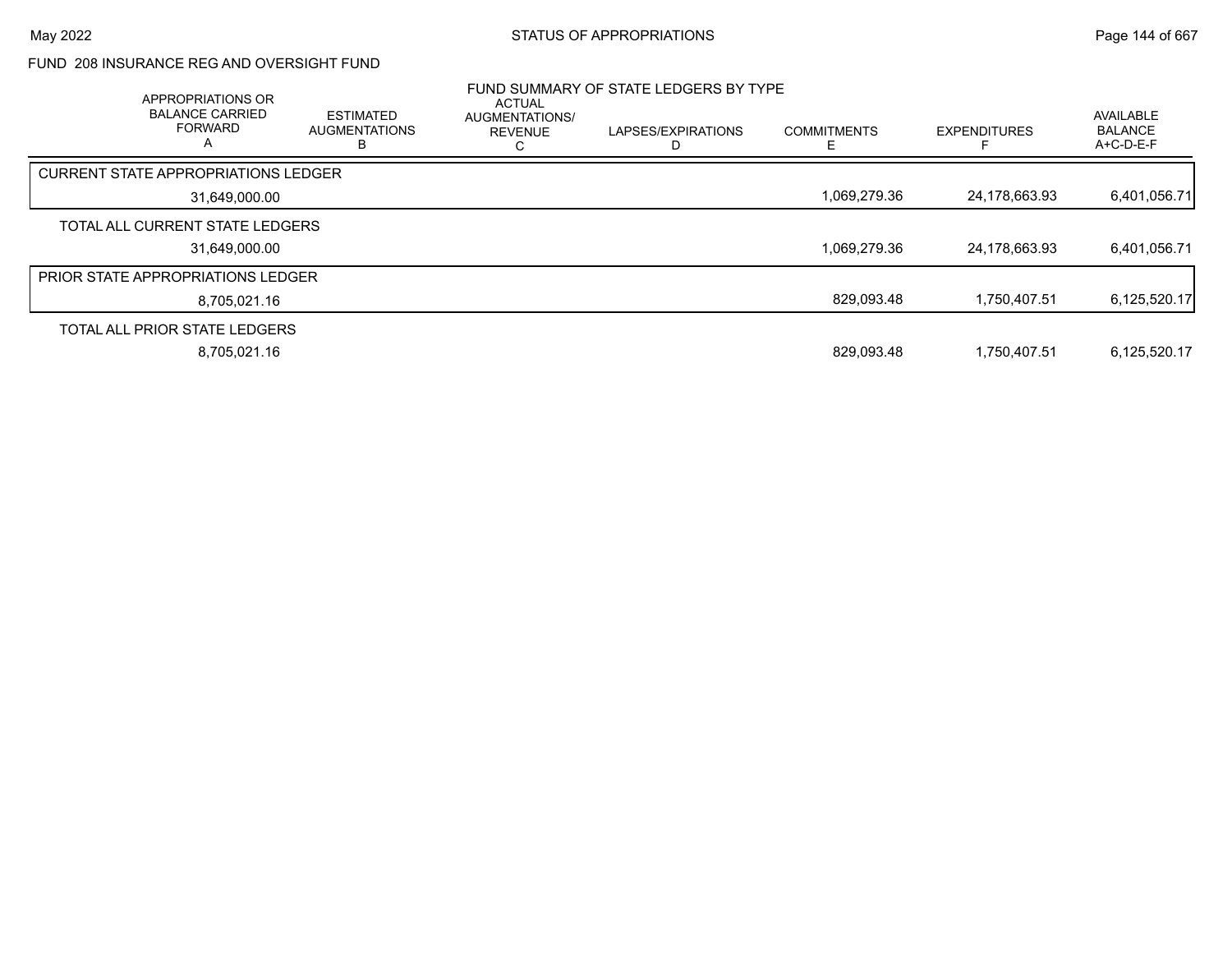## FUND 209 PHILA TAXI AND LIMO REG FUND

| APPROPRIATIONS OR<br><b>BALANCE CARRIED</b><br><b>FORWARD</b><br>A | <b>ESTIMATED</b><br>AUGMENTATIONS<br>В | ACTUAL<br><b>AUGMENTATIONS/</b><br><b>REVENUE</b> | FUND SUMMARY OF STATE LEDGERS BY TYPE<br>LAPSES/EXPIRATIONS | <b>COMMITMENTS</b> | <b>EXPENDITURES</b> | AVAILABLE<br><b>BALANCE</b><br>A+C-D-E-F |
|--------------------------------------------------------------------|----------------------------------------|---------------------------------------------------|-------------------------------------------------------------|--------------------|---------------------|------------------------------------------|
| <b>CURRENT STATE APPROPRIATIONS LEDGER</b>                         |                                        |                                                   |                                                             |                    |                     |                                          |
| 2,749,000.00                                                       |                                        |                                                   |                                                             |                    | 1.544.131.00        | 1,204,869.00                             |
| TOTAL ALL CURRENT STATE LEDGERS                                    |                                        |                                                   |                                                             |                    |                     |                                          |
| 2,749,000.00                                                       |                                        |                                                   |                                                             |                    | 1.544.131.00        | 1,204,869.00                             |
| PRIOR STATE APPROPRIATIONS LEDGER                                  |                                        |                                                   |                                                             |                    |                     |                                          |
| 1.352.760.00                                                       |                                        |                                                   |                                                             |                    | 310,195.00          | 1,042,565.00                             |
| TOTAL ALL PRIOR STATE LEDGERS                                      |                                        |                                                   |                                                             |                    |                     |                                          |
| 1.352.760.00                                                       |                                        |                                                   |                                                             |                    | 310.195.00          | 1,042,565.00                             |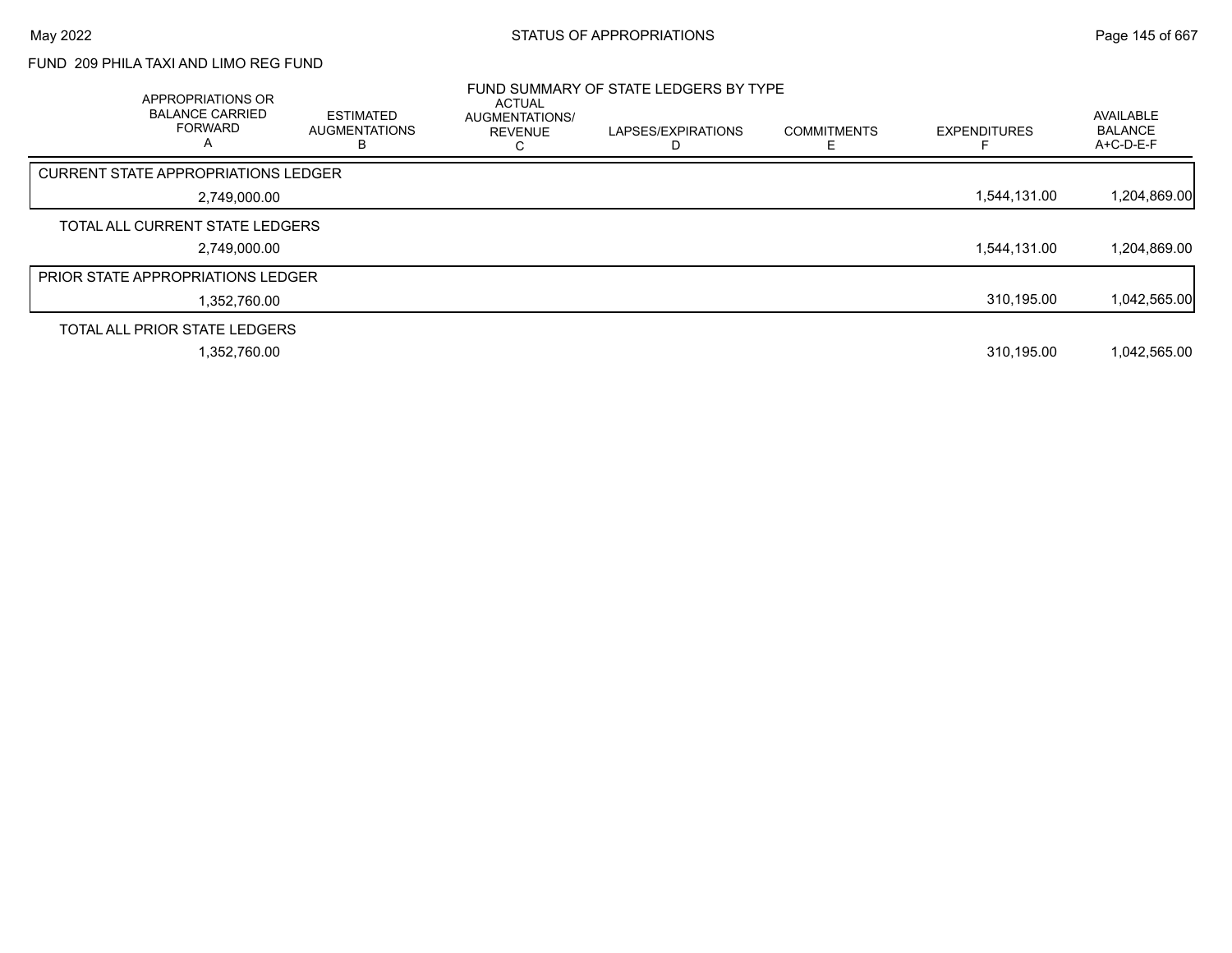## FUND 210 PHILA TAXI MEDALLION FUND

| APPROPRIATIONS OR<br><b>BALANCE CARRIED</b><br><b>FORWARD</b><br>$\mathsf{A}$ | <b>ESTIMATED</b><br><b>AUGMENTATIONS</b><br>E | <b>ACTUAL</b><br>AUGMENTATIONS/<br><b>REVENUE</b> | FUND SUMMARY OF STATE LEDGERS BY TYPE<br>LAPSES/EXPIRATIONS | <b>COMMITMENTS</b> | <b>EXPENDITURES</b> | AVAILABLE<br><b>BALANCE</b><br>A+C-D-E-F |
|-------------------------------------------------------------------------------|-----------------------------------------------|---------------------------------------------------|-------------------------------------------------------------|--------------------|---------------------|------------------------------------------|
| CURRENT STATE APPROPRIATIONS LEDGER                                           |                                               |                                                   |                                                             |                    |                     |                                          |
| 100,000.00                                                                    |                                               |                                                   |                                                             |                    |                     | 100,000.00                               |
| TOTAL ALL CURRENT STATE LEDGERS                                               |                                               |                                                   |                                                             |                    |                     |                                          |
| 100,000.00                                                                    |                                               |                                                   |                                                             |                    |                     | 100,000.00                               |
| <b>PRIOR STATE APPROPRIATIONS LEDGER</b>                                      |                                               |                                                   |                                                             |                    |                     |                                          |
| 100,000.00                                                                    |                                               |                                                   |                                                             |                    |                     | 100,000.00                               |
| TOTAL ALL PRIOR STATE LEDGERS                                                 |                                               |                                                   |                                                             |                    |                     |                                          |
| 100.000.00                                                                    |                                               |                                                   |                                                             |                    |                     | 100.000.00                               |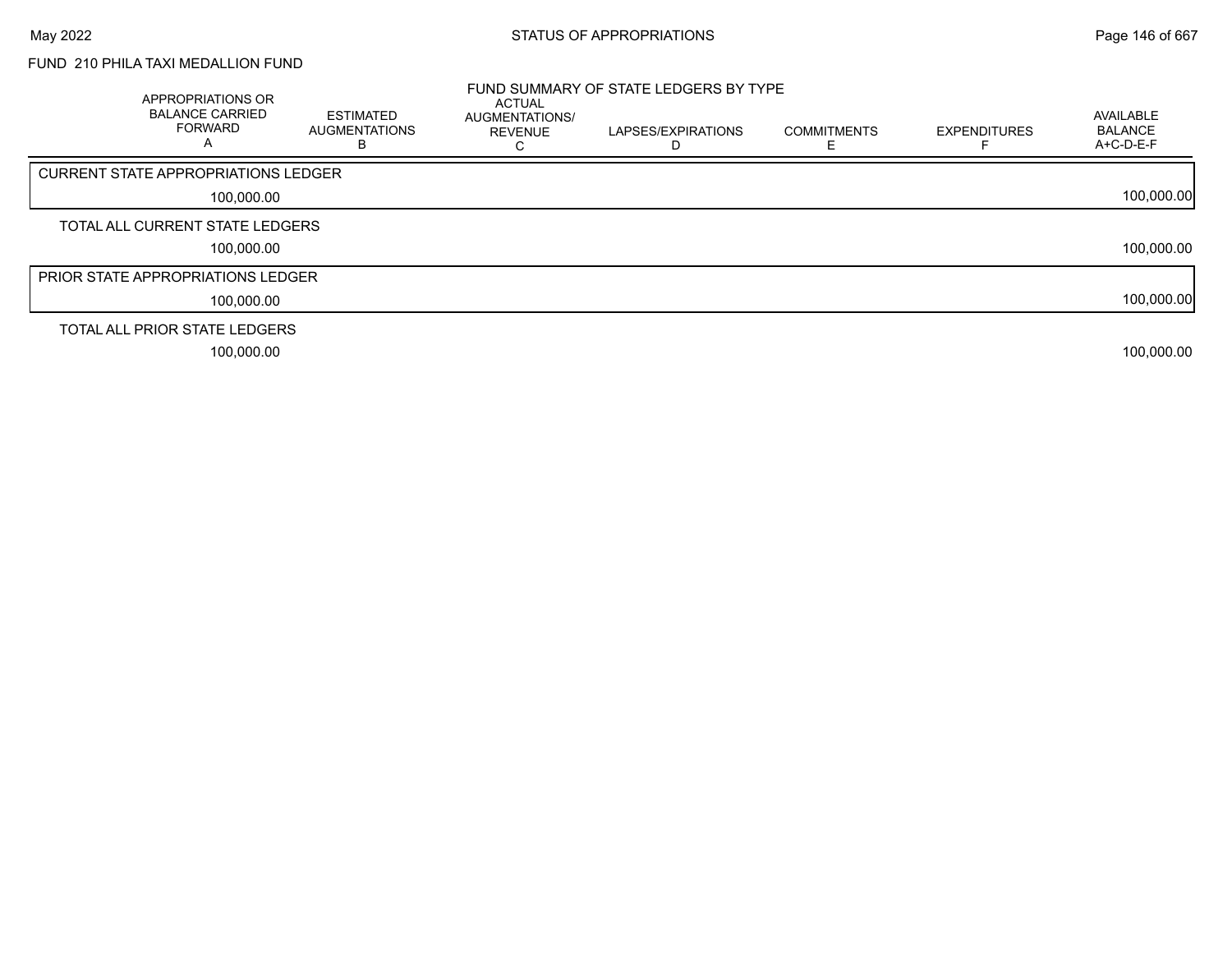## FUND 211 MULTIMODAL TRANSPORTATION FUND

| APPROPRIATIONS OR<br><b>BALANCE CARRIED</b><br><b>FORWARD</b><br>A | <b>ESTIMATED</b><br><b>AUGMENTATIONS</b> | <b>ACTUAL</b><br>AUGMENTATIONS/<br><b>REVENUE</b> | FUND SUMMARY OF STATE LEDGERS BY TYPE<br>LAPSES/EXPIRATIONS | <b>COMMITMENTS</b> | <b>EXPENDITURES</b> | <b>AVAILABLE</b><br><b>BALANCE</b><br>$A+C-D-E-F$ |
|--------------------------------------------------------------------|------------------------------------------|---------------------------------------------------|-------------------------------------------------------------|--------------------|---------------------|---------------------------------------------------|
| CURRENT STATE EXECUTIVE AUTHORIZATIONS LEDGER                      |                                          |                                                   |                                                             |                    |                     |                                                   |
| 84,629,000.00                                                      |                                          |                                                   |                                                             | 19,247,895.98      | 3,415,919.71        | 61,965,184.31                                     |
| TOTAL ALL CURRENT STATE LEDGERS                                    |                                          |                                                   |                                                             |                    |                     |                                                   |
| 84,629,000.00                                                      |                                          |                                                   |                                                             | 19,247,895.98      | 3,415,919.71        | 61,965,184.31                                     |
| <b>PRIOR STATE APPROPRIATIONS LEDGER</b>                           |                                          |                                                   |                                                             |                    |                     |                                                   |
| 4,321,087.38                                                       |                                          |                                                   |                                                             |                    |                     | 4,321,087.38                                      |
| <b>PRIOR STATE EXECUTIVE AUTHORIZATIONS LEDGER</b>                 |                                          |                                                   |                                                             |                    |                     |                                                   |
| 287,495,381.87                                                     |                                          |                                                   |                                                             | 159,968,470.80     | 54,777,945.56       | 72,748,965.51                                     |
| TOTAL ALL PRIOR STATE LEDGERS                                      |                                          |                                                   |                                                             |                    |                     |                                                   |
| 291,816,469.25                                                     |                                          |                                                   |                                                             | 159,968,470.80     | 54,777,945.56       | 77,070,052.89                                     |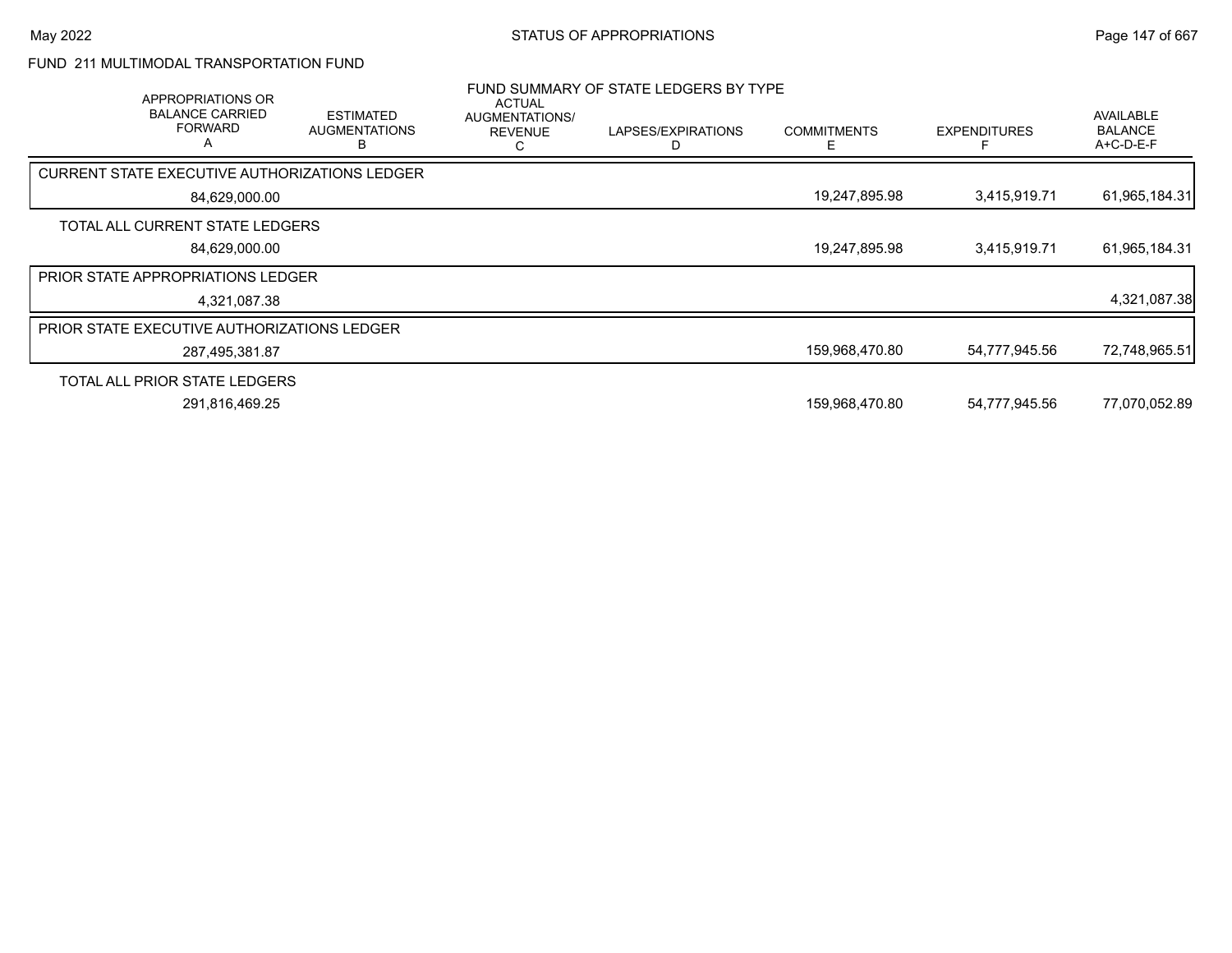## May 2022 **Example 2022** Page 148 of 667

## FUND 212 CITY REVITALIZATION & IMPROVEMENT

| APPROPRIATIONS OR<br><b>BALANCE CARRIED</b><br>FORWARD | <b>ESTIMATED</b><br>AUGMENTATIONS | <b>ACTUAL</b><br>AUGMENTATIONS/<br><b>REVENUE</b> | FUND SUMMARY OF STATE LEDGERS BY TYPE<br>LAPSES/EXPIRATIONS | <b>COMMITMENTS</b> | <b>EXPENDITURES</b> | AVAILABLE<br><b>BALANCE</b><br>$A+C-D-E-F$ |  |
|--------------------------------------------------------|-----------------------------------|---------------------------------------------------|-------------------------------------------------------------|--------------------|---------------------|--------------------------------------------|--|
| RESTRICTED RECEIPTS LEDGER                             |                                   |                                                   |                                                             |                    |                     |                                            |  |
| 8,985,614.34<br>8,985,614.34                           |                                   |                                                   |                                                             |                    |                     |                                            |  |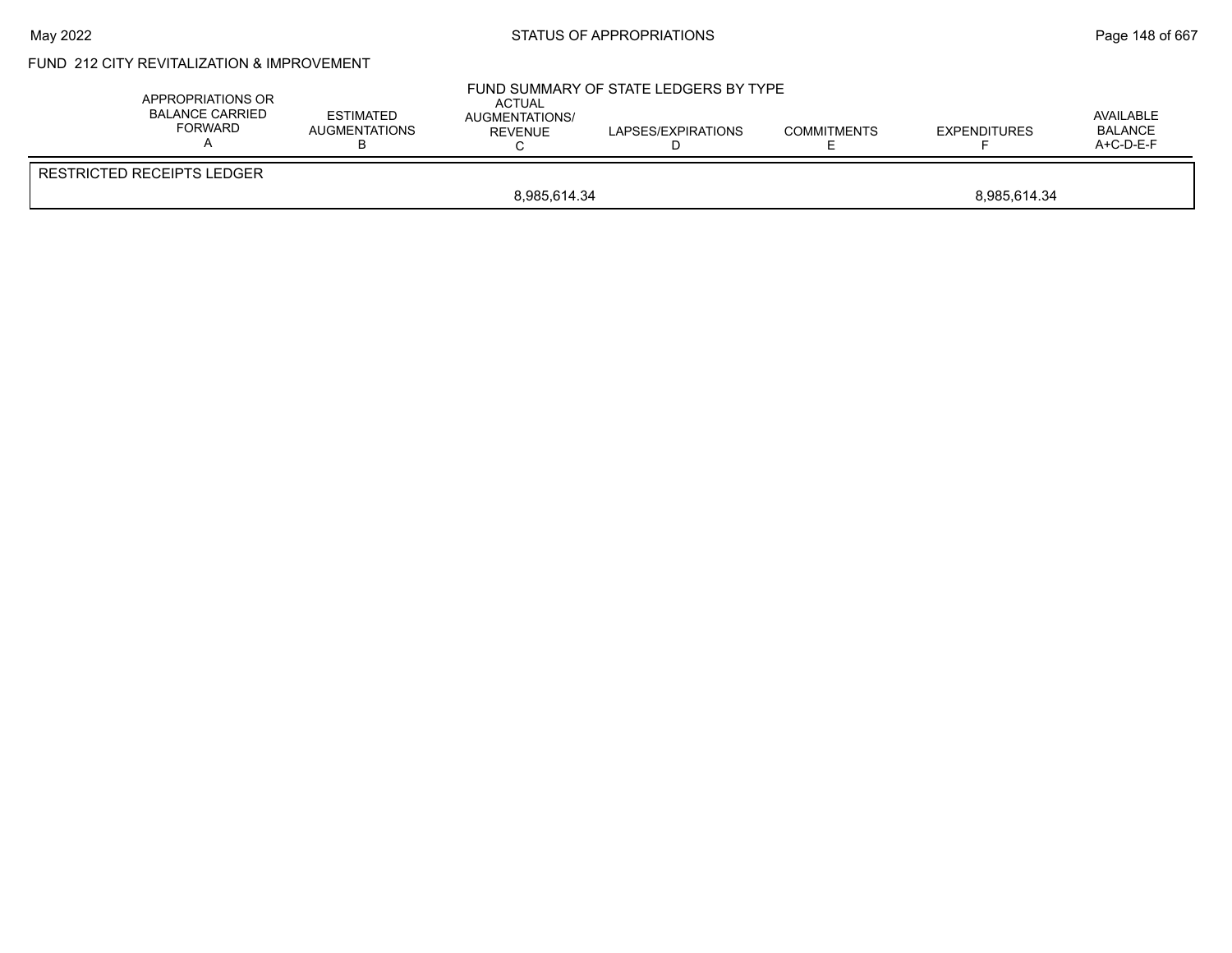# FUND 213 LOCAL CIGARETTE TAX FUND

| APPROPRIATIONS OR<br><b>BALANCE CARRIED</b><br>FORWARD | <b>ESTIMATED</b><br><b>AUGMENTATIONS</b> | ACTUAL<br><b>AUGMENTATIONS/</b><br>REVENUE | FUND SUMMARY OF STATE LEDGERS BY TYPE<br>LAPSES/EXPIRATIONS | <b>COMMITMENTS</b> | <b>EXPENDITURES</b> | AVAILABLE<br><b>BALANCE</b><br>$A+C-D-E-F$ |
|--------------------------------------------------------|------------------------------------------|--------------------------------------------|-------------------------------------------------------------|--------------------|---------------------|--------------------------------------------|
| <b>RESTRICTED RECEIPTS LEDGER</b>                      |                                          |                                            |                                                             |                    |                     |                                            |
| 2,796,487.01                                           |                                          | 52,828,052.90                              |                                                             |                    | 53.626.467.72       | l,998,072.19                               |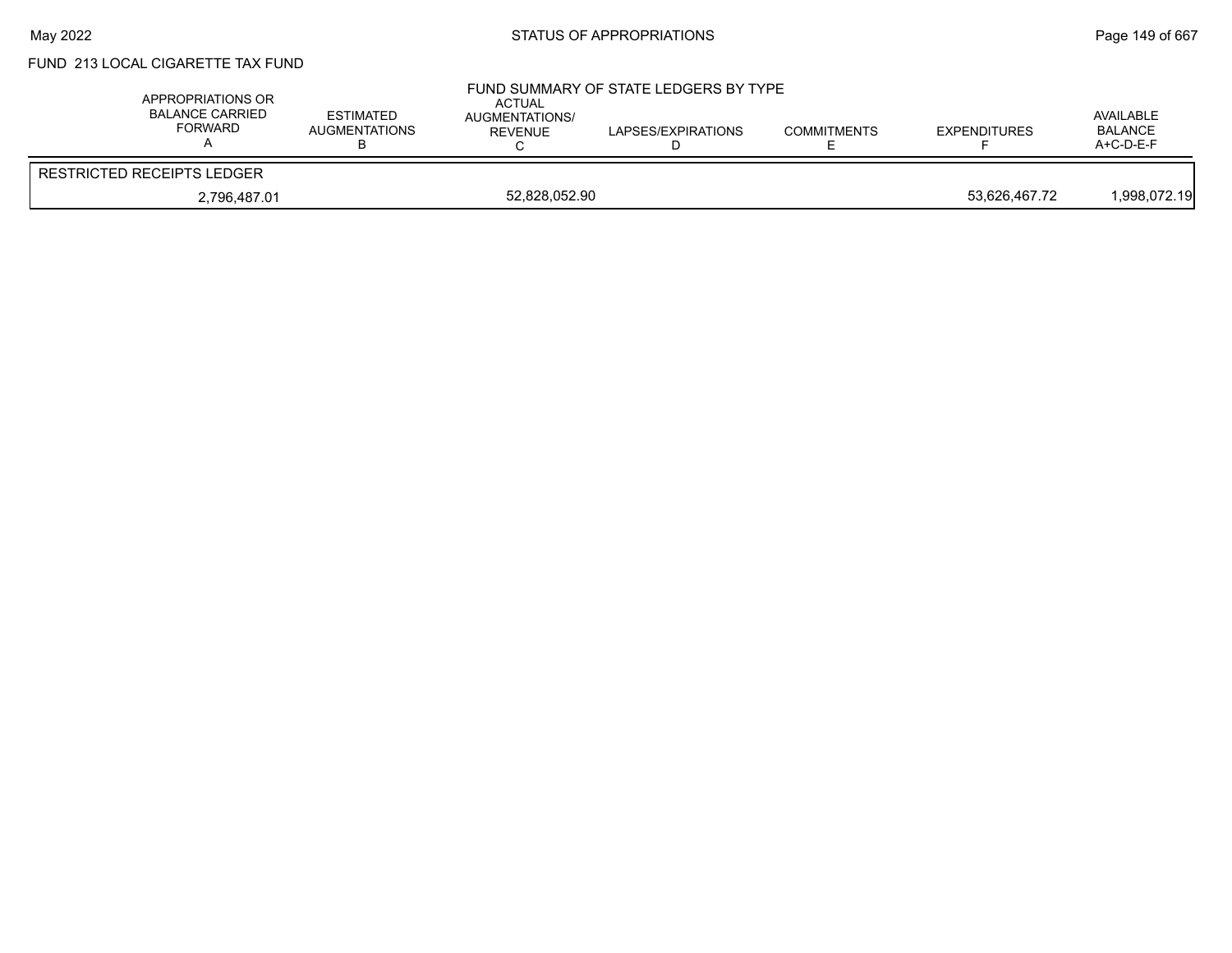#### FUND 215 MONETARY PENALTY ENDOWMNTS TRST FND

|                                  | APPROPRIATIONS OR<br><b>BALANCE CARRIED</b><br><b>FORWARD</b><br>A | <b>ESTIMATED</b><br><b>AUGMENTATIONS</b>                   | ACTUAL<br>AUGMENTATIONS/<br><b>REVENUE</b><br>С | FUND SUMMARY OF STATE LEDGERS BY TYPE<br>LAPSES/EXPIRATIONS | <b>COMMITMENTS</b><br>F | <b>EXPENDITURES</b> | AVAILABLE<br><b>BALANCE</b><br>A+C-D-E-F |
|----------------------------------|--------------------------------------------------------------------|------------------------------------------------------------|-------------------------------------------------|-------------------------------------------------------------|-------------------------|---------------------|------------------------------------------|
|                                  |                                                                    | CURRENT STATE EXECUTIVE AUTHORIZATIONS - RESTRICTED LEDGER |                                                 |                                                             |                         |                     |                                          |
|                                  |                                                                    | 4,800,000.00                                               | 4,800,000.00                                    |                                                             | 2,028,280.36            | 1,481,211.66        | 1,290,507.98                             |
|                                  | TOTAL ALL CURRENT STATE LEDGERS                                    |                                                            |                                                 |                                                             |                         |                     |                                          |
|                                  |                                                                    | 4,800,000.00                                               | 4,800,000.00                                    |                                                             | 2,028,280.36            | 1,481,211.66        | 1,290,507.98                             |
|                                  |                                                                    | PRIOR STATE EXECUTIVE AUTHORIZATIONS - RESTRICTED LEDGER   |                                                 |                                                             |                         |                     |                                          |
|                                  | 3,289,617.63                                                       |                                                            | $-2,567,633.69$                                 |                                                             |                         | 450,280.58          | 271,703.36                               |
|                                  | TOTAL ALL PRIOR STATE LEDGERS                                      |                                                            |                                                 |                                                             |                         |                     |                                          |
|                                  | 3,289,617.63                                                       |                                                            | -2,567,633.69                                   |                                                             |                         | 450,280.58          | 271,703.36                               |
| <b>RESTRICTED REVENUE LEDGER</b> |                                                                    |                                                            |                                                 |                                                             |                         |                     |                                          |
|                                  | 40.415.780.62                                                      |                                                            |                                                 |                                                             |                         | 2,232,366.31        | 38, 183, 414. 31                         |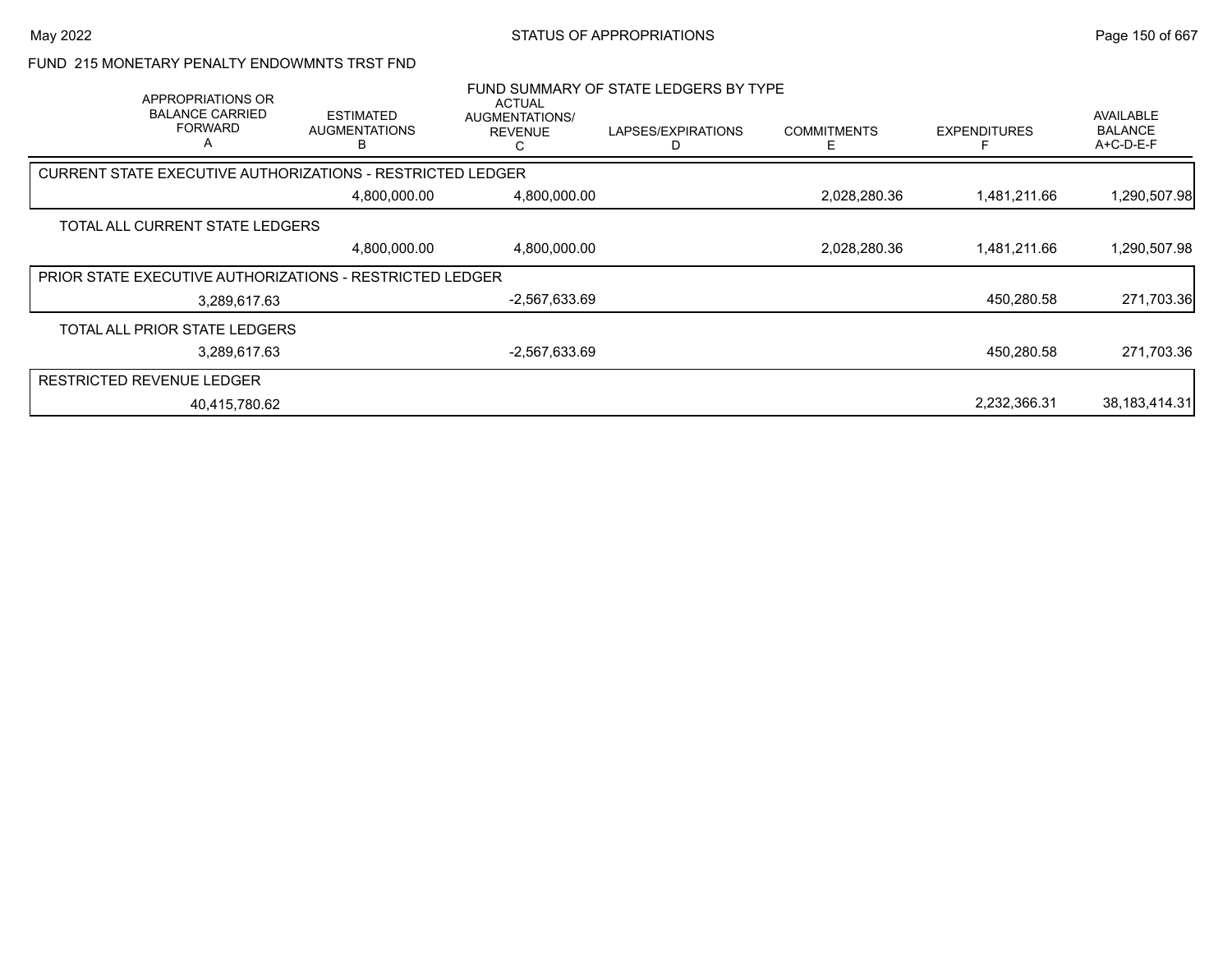## FUND 216 ACHIEVING A BETTER LIFE EXPERIENCE

|                                            | APPROPRIATIONS OR<br><b>BALANCE CARRIED</b><br><b>FORWARD</b><br>A | <b>ESTIMATED</b><br><b>AUGMENTATIONS</b><br>В | ACTUAL<br>AUGMENTATIONS/<br><b>REVENUE</b> | FUND SUMMARY OF STATE LEDGERS BY TYPE<br>LAPSES/EXPIRATIONS | <b>COMMITMENTS</b> | <b>EXPENDITURES</b> | AVAILABLE<br><b>BALANCE</b><br>A+C-D-E-F |
|--------------------------------------------|--------------------------------------------------------------------|-----------------------------------------------|--------------------------------------------|-------------------------------------------------------------|--------------------|---------------------|------------------------------------------|
| <b>CURRENT STATE APPROPRIATIONS LEDGER</b> |                                                                    |                                               |                                            |                                                             |                    |                     |                                          |
|                                            | 1,130,000.00                                                       |                                               |                                            |                                                             |                    | 576.688.11          | 553,311.89                               |
|                                            | TOTAL ALL CURRENT STATE LEDGERS                                    |                                               |                                            |                                                             |                    |                     |                                          |
|                                            | 1,130,000.00                                                       |                                               |                                            |                                                             |                    | 576,688.11          | 553,311.89                               |
| PRIOR STATE APPROPRIATIONS LEDGER          |                                                                    |                                               |                                            |                                                             |                    |                     |                                          |
|                                            | 346,117.08                                                         |                                               |                                            |                                                             |                    | 246.282.96          | 99,834.12                                |
|                                            | TOTAL ALL PRIOR STATE LEDGERS                                      |                                               |                                            |                                                             |                    |                     |                                          |
|                                            | 346,117.08                                                         |                                               |                                            |                                                             |                    | 246.282.96          | 99,834.12                                |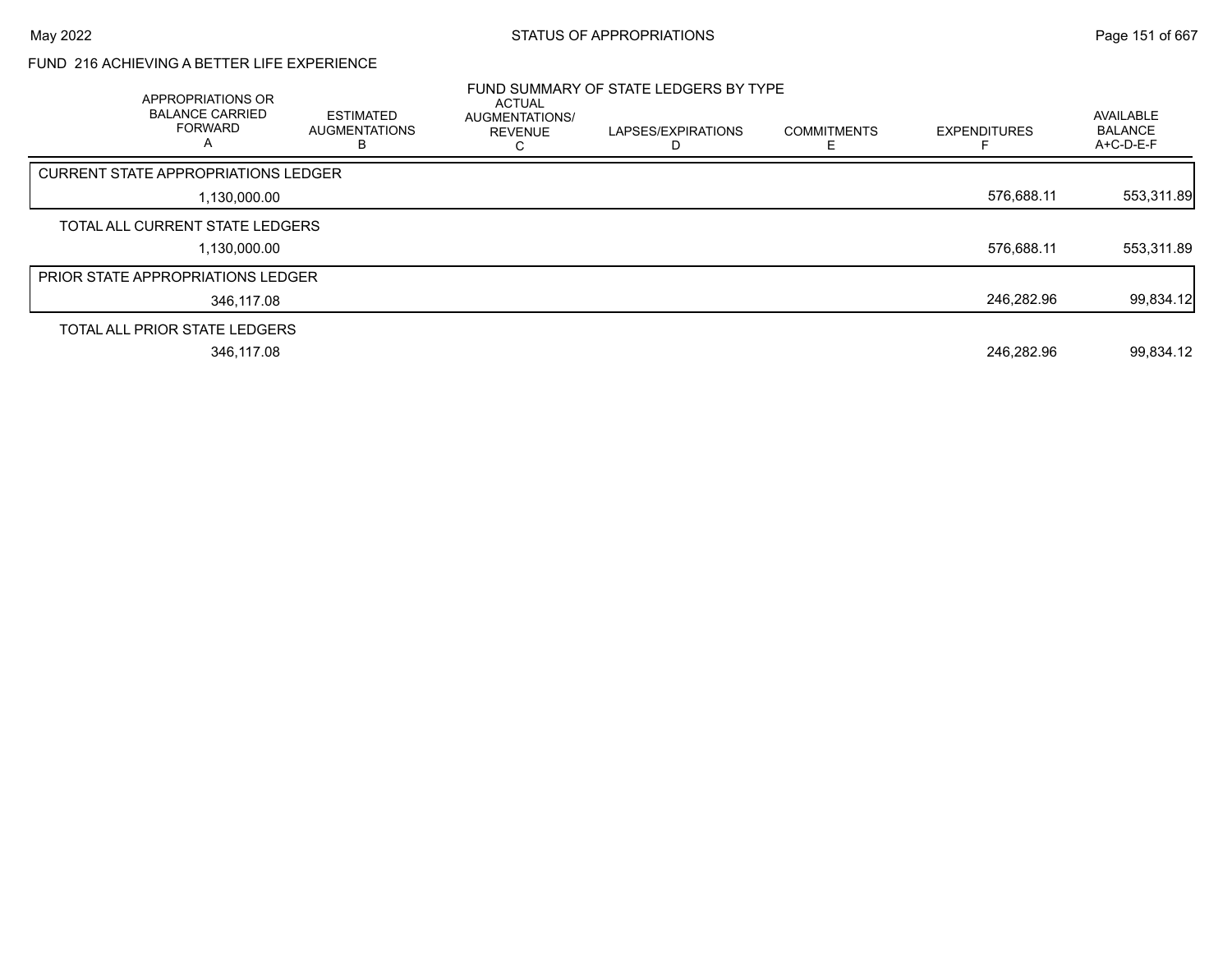## FUND 217 MEDICAL MARIJUANA PROGRAM FUND

| APPROPRIATIONS OR<br><b>BALANCE CARRIED</b><br><b>FORWARD</b><br>А | <b>ESTIMATED</b><br><b>AUGMENTATIONS</b> | ACTUAL<br>AUGMENTATIONS/<br><b>REVENUE</b> | FUND SUMMARY OF STATE LEDGERS BY TYPE<br>LAPSES/EXPIRATIONS | <b>COMMITMENTS</b> | <b>EXPENDITURES</b> | AVAILABLE<br><b>BALANCE</b><br>A+C-D-E-F |
|--------------------------------------------------------------------|------------------------------------------|--------------------------------------------|-------------------------------------------------------------|--------------------|---------------------|------------------------------------------|
| <b>CURRENT STATE EXECUTIVE AUTHORIZATIONS LEDGER</b>               |                                          |                                            |                                                             |                    |                     |                                          |
| 54,858,000.00                                                      |                                          |                                            |                                                             | 3,602,999.78       | 14,904,577.97       | 36,350,422.25                            |
| TOTAL ALL CURRENT STATE LEDGERS                                    |                                          |                                            |                                                             |                    |                     |                                          |
| 54.858.000.00                                                      |                                          |                                            |                                                             | 3.602.999.78       | 14.904.577.97       | 36,350,422.25                            |
| <b>PRIOR STATE EXECUTIVE AUTHORIZATIONS LEDGER</b>                 |                                          |                                            |                                                             |                    |                     |                                          |
| 2.758.544.91                                                       |                                          |                                            |                                                             |                    | 2.593.868.24        | 164,676.67                               |
| TOTAL ALL PRIOR STATE LEDGERS                                      |                                          |                                            |                                                             |                    |                     |                                          |
| 2.758.544.91                                                       |                                          |                                            |                                                             |                    | 2.593.868.24        | 164.676.67                               |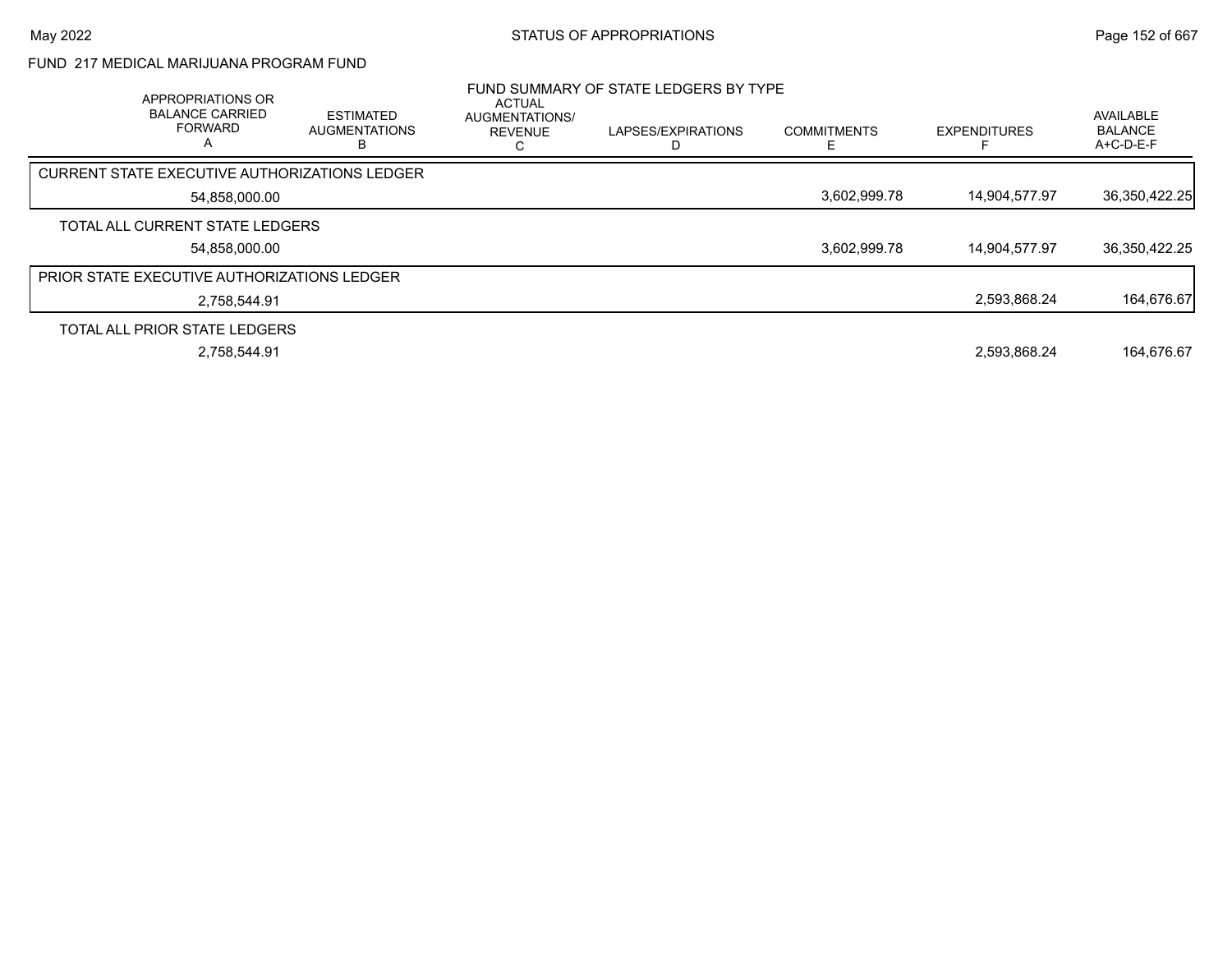## FUND 218 PLANCON BOND PROJECTS FUND

| APPROPRIATIONS OR<br><b>BALANCE CARRIED</b><br>FORWARD | <b>ESTIMATED</b><br>AUGMENTATIONS | ACTUAL<br>AUGMENTATIONS/<br>REVENUE | FUND SUMMARY OF STATE LEDGERS BY TYPE<br>LAPSES/EXPIRATIONS | <b>COMMITMENTS</b> | EXPENDITURES  | AVAILABLE<br><b>BALANCE</b><br>$A+C-D-E-F$ |
|--------------------------------------------------------|-----------------------------------|-------------------------------------|-------------------------------------------------------------|--------------------|---------------|--------------------------------------------|
| RESTRICTED REVENUE LEDGER                              |                                   |                                     |                                                             |                    |               |                                            |
| 282,647,343.81                                         |                                   |                                     |                                                             |                    | 44,813,050.40 | 237,834,293.41                             |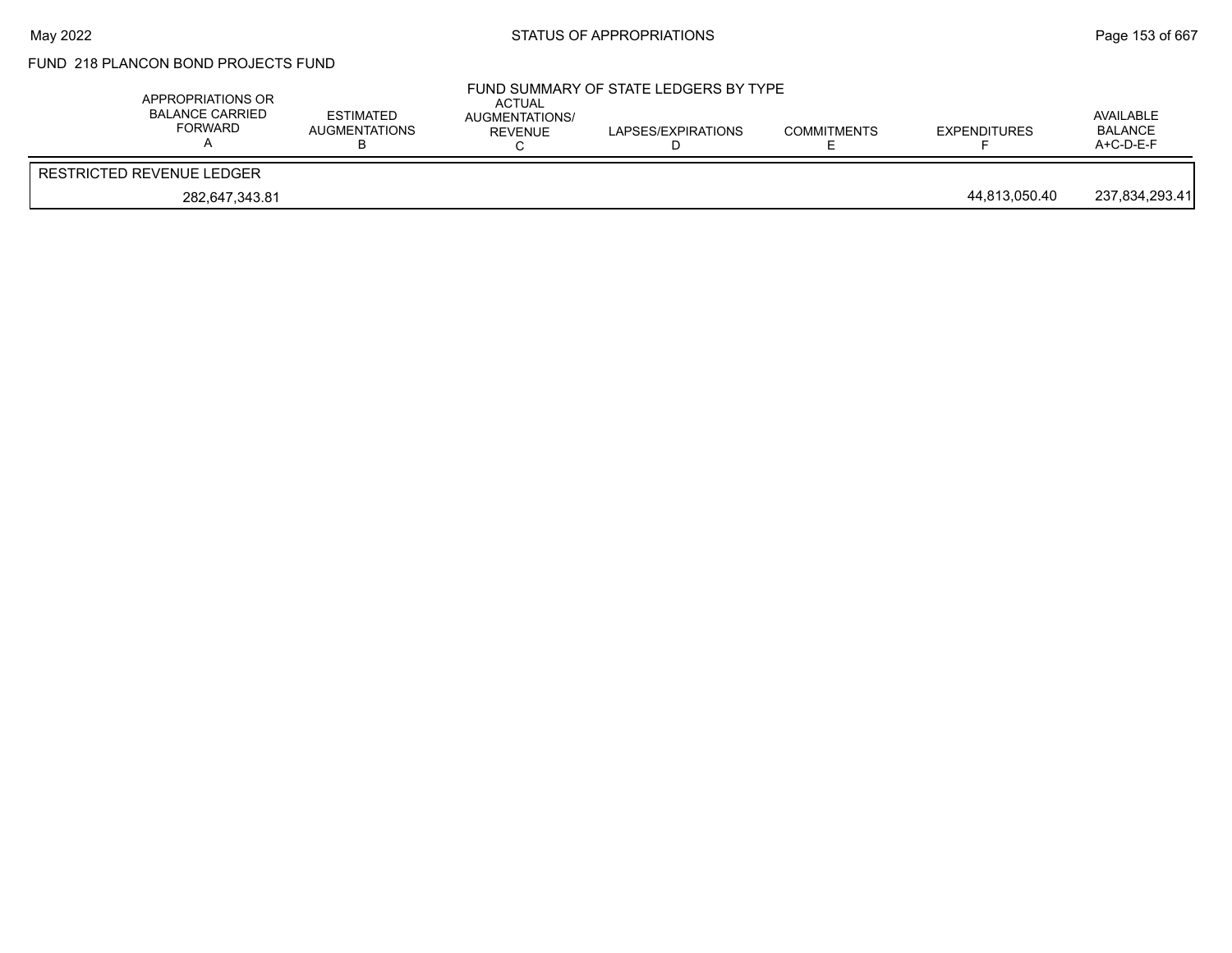## FUND 219 SERS - DEFINED CONTRIBUTION FUND

| <b>APPROPRIATIONS OR</b><br><b>BALANCE CARRIED</b><br><b>FORWARD</b><br>Α | <b>ESTIMATED</b><br><b>AUGMENTATIONS</b><br>В | <b>ACTUAL</b><br>AUGMENTATIONS/<br><b>REVENUE</b><br>С | FUND SUMMARY OF STATE LEDGERS BY TYPE<br>LAPSES/EXPIRATIONS<br>D | <b>COMMITMENTS</b><br>Е | <b>EXPENDITURES</b><br>F | AVAILABLE<br><b>BALANCE</b><br>A+C-D-E-F |
|---------------------------------------------------------------------------|-----------------------------------------------|--------------------------------------------------------|------------------------------------------------------------------|-------------------------|--------------------------|------------------------------------------|
| CURRENT STATE RESTRICTED APPROPRIATIONS LEDGER                            |                                               |                                                        |                                                                  |                         |                          |                                          |
|                                                                           | 4,398,000.00                                  | 4,398,000.00                                           |                                                                  | 269,660.58              | 3,200,646.15             | 927,693.27                               |
| TOTAL ALL CURRENT STATE LEDGERS                                           |                                               |                                                        |                                                                  |                         |                          |                                          |
|                                                                           | 4,398,000.00                                  | 4,398,000.00                                           |                                                                  | 269,660.58              | 3,200,646.15             | 927,693.27                               |
| PRIOR STATE RESTRICTED APPROPRIATIONS LEDGER                              |                                               |                                                        |                                                                  |                         |                          |                                          |
| 2,302,780.00                                                              |                                               | $-1,695,700.00$                                        |                                                                  | 35,033.58               | 402,879.24               | 169, 167. 18                             |
| TOTAL ALL PRIOR STATE LEDGERS                                             |                                               |                                                        |                                                                  |                         |                          |                                          |
| 2,302,780.00                                                              |                                               | -1,695,700.00                                          |                                                                  | 35,033.58               | 402,879.24               | 169,167.18                               |
| <b>RESTRICTED RECEIPTS LEDGER</b>                                         |                                               |                                                        |                                                                  |                         |                          |                                          |
| 44,360,309.30                                                             |                                               | 37, 343, 426. 77                                       |                                                                  |                         | 3,399,147.39             | 78,304,588.68                            |
| NON-BUDGETED LEDGER                                                       |                                               |                                                        |                                                                  |                         |                          |                                          |
|                                                                           |                                               |                                                        |                                                                  |                         | 2,349,476.08             | $-2,349,476.08$                          |
| <b>RESTRICTED REVENUE LEDGER</b>                                          |                                               |                                                        |                                                                  |                         |                          |                                          |
| 433,768.48                                                                |                                               |                                                        |                                                                  |                         |                          | 433,768.48                               |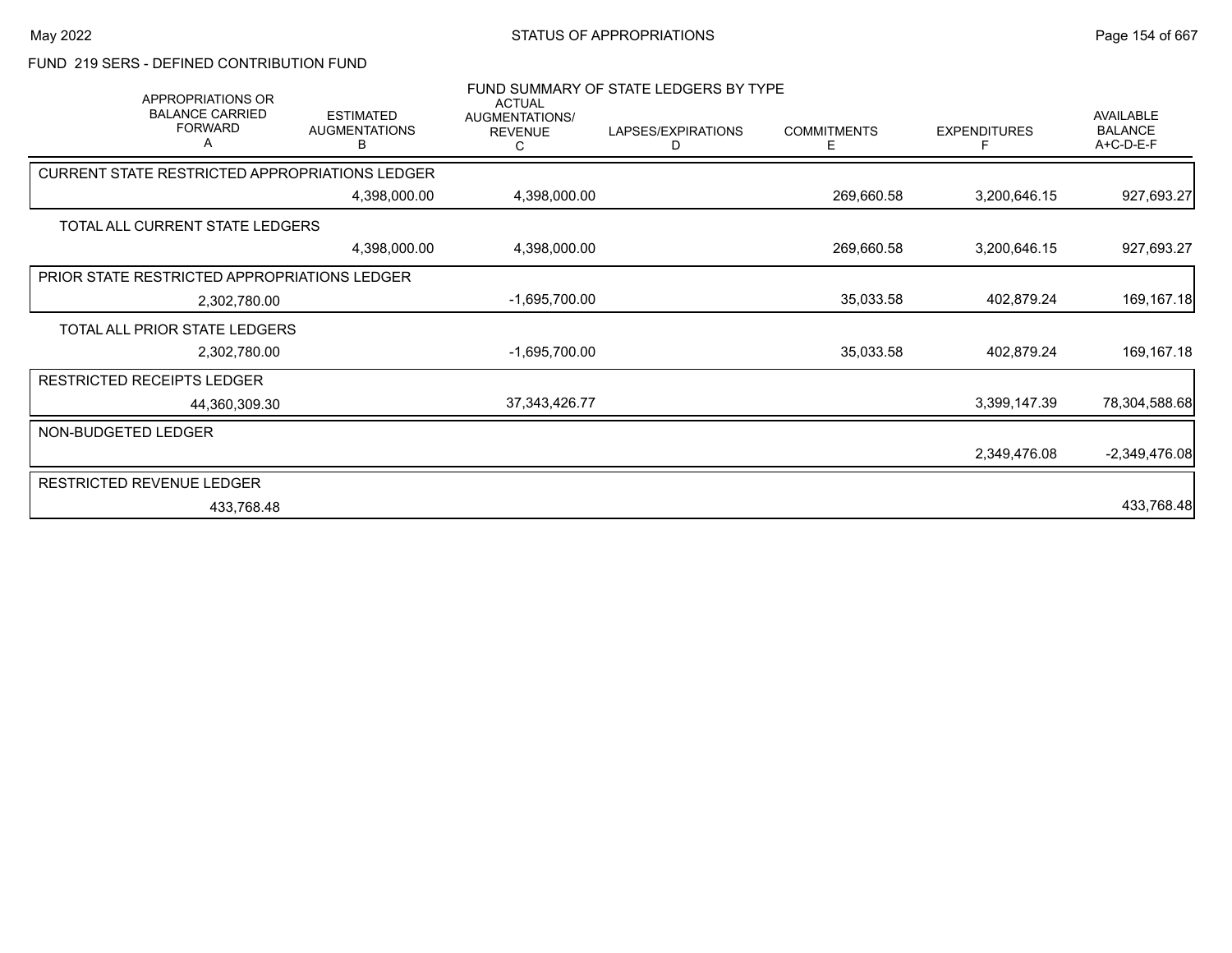### FUND 220 PSERS - DEFINED CONTRIBUTION FUND

| APPROPRIATIONS OR<br><b>BALANCE CARRIED</b><br><b>FORWARD</b><br>A | <b>ESTIMATED</b><br><b>AUGMENTATIONS</b>              | <b>ACTUAL</b><br>AUGMENTATIONS/<br><b>REVENUE</b> | FUND SUMMARY OF STATE LEDGERS BY TYPE<br>LAPSES/EXPIRATIONS | <b>COMMITMENTS</b> | <b>EXPENDITURES</b> | <b>AVAILABLE</b><br><b>BALANCE</b><br>A+C-D-E-F |
|--------------------------------------------------------------------|-------------------------------------------------------|---------------------------------------------------|-------------------------------------------------------------|--------------------|---------------------|-------------------------------------------------|
|                                                                    | <b>CURRENT STATE RESTRICTED APPROPRIATIONS LEDGER</b> |                                                   |                                                             |                    |                     |                                                 |
|                                                                    | 955,000.00                                            | 955,000.00                                        |                                                             | 149,686.67         | 699,119.51          | 106,193.82                                      |
| TOTAL ALL CURRENT STATE LEDGERS                                    |                                                       |                                                   |                                                             |                    |                     |                                                 |
|                                                                    | 955,000.00                                            | 955,000.00                                        |                                                             | 149,686.67         | 699,119.51          | 106,193.82                                      |
| PRIOR STATE RESTRICTED APPROPRIATIONS LEDGER                       |                                                       |                                                   |                                                             |                    |                     |                                                 |
|                                                                    | 2,152,229.58                                          |                                                   |                                                             |                    | 42,502.36           | 2,109,727.22                                    |
| TOTAL ALL PRIOR STATE LEDGERS                                      |                                                       |                                                   |                                                             |                    |                     |                                                 |
|                                                                    | 2,152,229.58                                          |                                                   |                                                             |                    | 42,502.36           | 2,109,727.22                                    |
| <b>RESTRICTED REVENUE LEDGER</b>                                   |                                                       |                                                   |                                                             |                    |                     |                                                 |
|                                                                    | 3,424,804.77                                          | $-955,000.00$                                     |                                                             | 480,000.00         | 8.958.70            | 1,980,846.07                                    |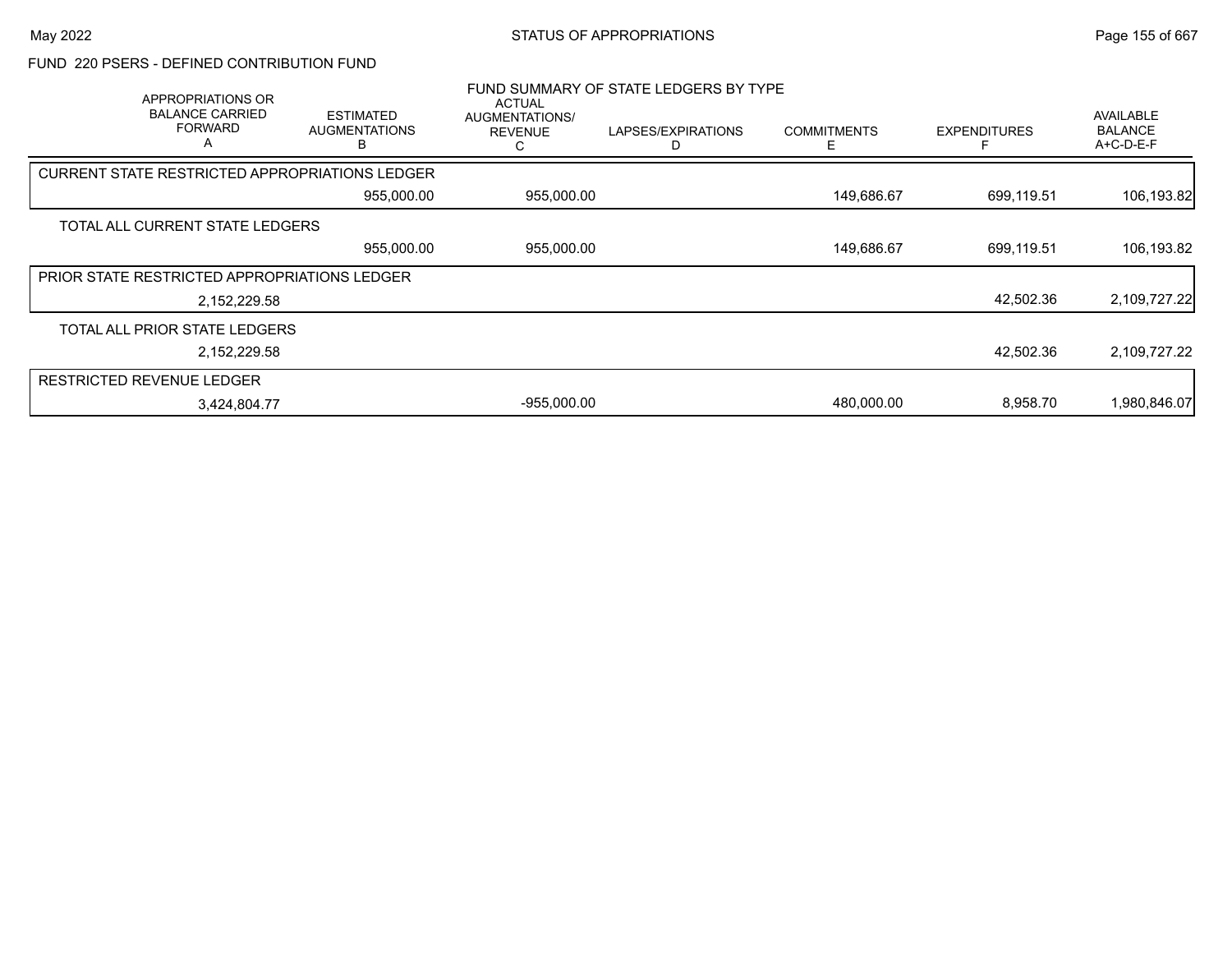# FUND 221 VIDEO GAMING FUND

| <b>APPROPRIATIONS OR</b><br><b>BALANCE CARRIED</b><br><b>FORWARD</b><br>Α    | <b>ESTIMATED</b><br><b>AUGMENTATIONS</b><br>В | <b>ACTUAL</b><br>AUGMENTATIONS/<br><b>REVENUE</b><br>С | FUND SUMMARY OF STATE LEDGERS BY TYPE<br>LAPSES/EXPIRATIONS<br>D | <b>COMMITMENTS</b><br>Е | <b>EXPENDITURES</b> | <b>AVAILABLE</b><br><b>BALANCE</b><br>A+C-D-E-F |
|------------------------------------------------------------------------------|-----------------------------------------------|--------------------------------------------------------|------------------------------------------------------------------|-------------------------|---------------------|-------------------------------------------------|
| CURRENT STATE RESTRICTED APPROPRIATIONS LEDGER                               |                                               |                                                        |                                                                  |                         |                     |                                                 |
|                                                                              | 1,604,000.00                                  | 1,604,000.00                                           |                                                                  | 21,854.00               | 1,081,423.17        | 500,722.83                                      |
| <b>CURRENT STATE EXECUTIVE AUTHORIZATIONS - RESTRICTED LEDGER</b>            |                                               |                                                        |                                                                  |                         |                     |                                                 |
|                                                                              | 50,000.00                                     |                                                        |                                                                  |                         |                     |                                                 |
| TOTAL ALL CURRENT STATE LEDGERS                                              |                                               |                                                        |                                                                  |                         |                     |                                                 |
|                                                                              | 1,654,000.00                                  | 1,604,000.00                                           |                                                                  | 21,854.00               | 1,081,423.17        | 500,722.83                                      |
| PRIOR STATE RESTRICTED APPROPRIATIONS LEDGER                                 |                                               |                                                        |                                                                  |                         |                     |                                                 |
| 579,566.43                                                                   |                                               | $-552,069.89$                                          |                                                                  |                         | 27,466.54           | 30.00                                           |
| <b>PRIOR STATE EXECUTIVE AUTHORIZATIONS - RESTRICTED LEDGER</b><br>11,000.00 |                                               |                                                        |                                                                  |                         |                     | 11,000.00                                       |
| TOTAL ALL PRIOR STATE LEDGERS                                                |                                               |                                                        |                                                                  |                         |                     |                                                 |
| 590,566.43                                                                   |                                               | -552,069.89                                            |                                                                  |                         | 27,466.54           | 11,030.00                                       |
| RESTRICTED RECEIPTS LEDGER                                                   |                                               |                                                        |                                                                  |                         |                     |                                                 |
|                                                                              |                                               | 1,158,000.00                                           |                                                                  |                         | 1,158,000.00        |                                                 |
| RESTRICTED REVENUE LEDGER                                                    |                                               |                                                        |                                                                  |                         |                     |                                                 |
| 3,648,637.65                                                                 |                                               | 3,793,239.75                                           |                                                                  |                         |                     | 7,441,877.40                                    |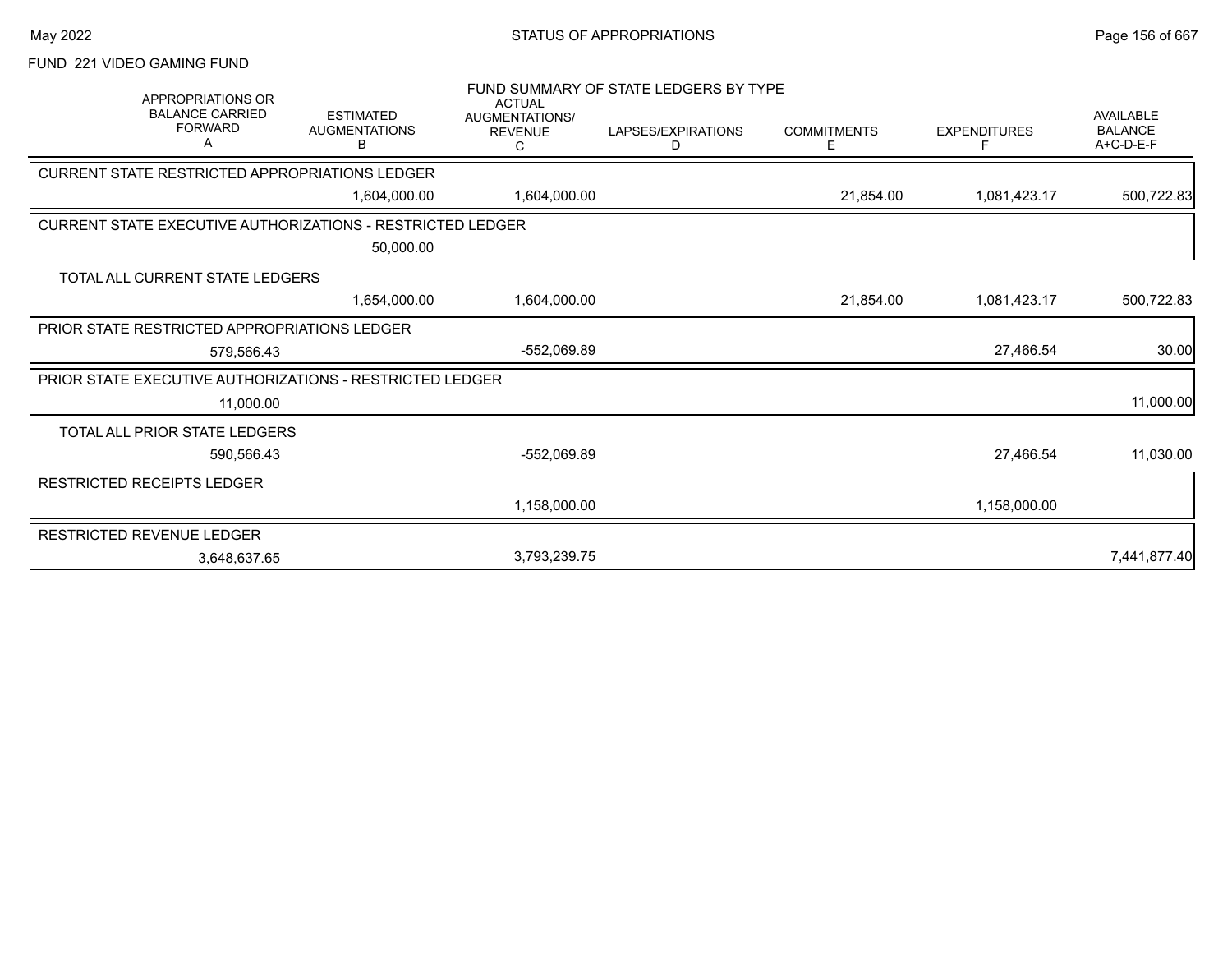## FUND 222 FANTASY CONTEST FUND

|                                                | APPROPRIATIONS OR                             |                                                                   | <b>ACTUAL</b>                                | FUND SUMMARY OF STATE LEDGERS BY TYPE |                         |                     |                                                 |
|------------------------------------------------|-----------------------------------------------|-------------------------------------------------------------------|----------------------------------------------|---------------------------------------|-------------------------|---------------------|-------------------------------------------------|
|                                                | <b>BALANCE CARRIED</b><br><b>FORWARD</b><br>A | <b>ESTIMATED</b><br><b>AUGMENTATIONS</b><br>в                     | <b>AUGMENTATIONS/</b><br><b>REVENUE</b><br>С | LAPSES/EXPIRATIONS<br>D               | <b>COMMITMENTS</b><br>Е | <b>EXPENDITURES</b> | <b>AVAILABLE</b><br><b>BALANCE</b><br>A+C-D-E-F |
| CURRENT STATE RESTRICTED APPROPRIATIONS LEDGER |                                               |                                                                   |                                              |                                       |                         |                     |                                                 |
|                                                |                                               | 518,000.00                                                        | 518,000.00                                   |                                       |                         | 50,004.98           | 467,995.02                                      |
|                                                |                                               | <b>CURRENT STATE EXECUTIVE AUTHORIZATIONS - RESTRICTED LEDGER</b> |                                              |                                       |                         |                     |                                                 |
|                                                |                                               | 20,000.00                                                         |                                              |                                       |                         |                     |                                                 |
| TOTAL ALL CURRENT STATE LEDGERS                |                                               |                                                                   |                                              |                                       |                         |                     |                                                 |
|                                                |                                               | 538,000.00                                                        | 518,000.00                                   |                                       |                         | 50,004.98           | 467,995.02                                      |
| PRIOR STATE RESTRICTED APPROPRIATIONS LEDGER   |                                               |                                                                   |                                              |                                       |                         |                     |                                                 |
|                                                | 616.613.43                                    |                                                                   | $-353,697.15$                                |                                       |                         | 2,652.85            | 260,263.43                                      |
|                                                |                                               | <b>PRIOR STATE EXECUTIVE AUTHORIZATIONS - RESTRICTED LEDGER</b>   |                                              |                                       |                         |                     |                                                 |
|                                                |                                               |                                                                   |                                              |                                       |                         |                     |                                                 |
| TOTAL ALL PRIOR STATE LEDGERS                  |                                               |                                                                   |                                              |                                       |                         |                     |                                                 |
|                                                | 616,613.43                                    |                                                                   | $-353,697.15$                                |                                       |                         | 2,652.85            | 260,263.43                                      |
| RESTRICTED RECEIPTS LEDGER                     |                                               |                                                                   |                                              |                                       |                         |                     |                                                 |
|                                                | 0.36                                          |                                                                   | 518,000.00                                   |                                       |                         | 518,000.00          | 0.36                                            |
| RESTRICTED REVENUE LEDGER                      |                                               |                                                                   |                                              |                                       |                         |                     |                                                 |
|                                                | 65.266.28                                     |                                                                   | 37,500.00                                    |                                       |                         |                     | 102,766.28                                      |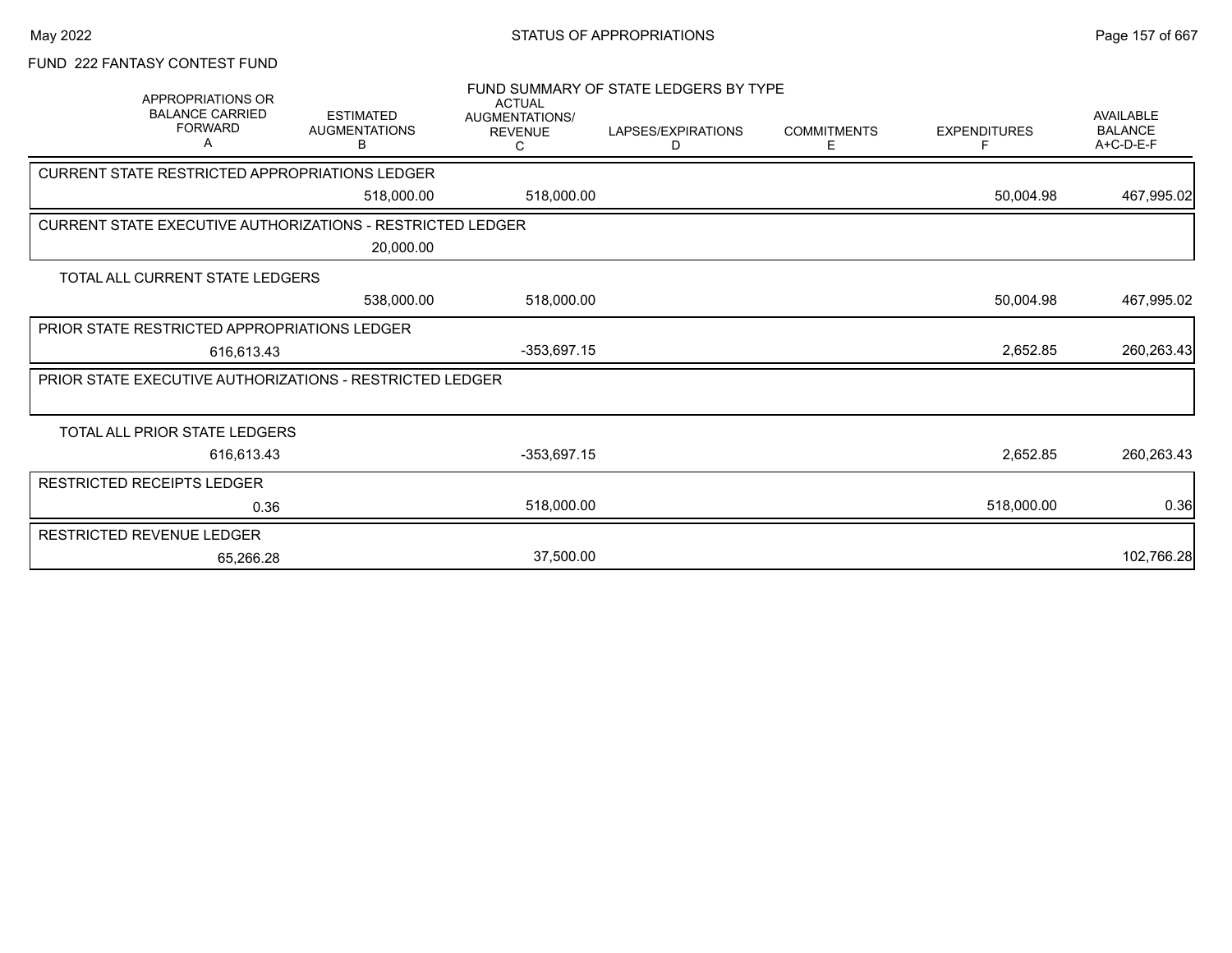## FUND 223 SCHOOL SAFETY AND SECURITY FUND

| APPROPRIATIONS OR<br><b>BALANCE CARRIED</b><br><b>FORWARD</b><br>А | <b>ESTIMATED</b><br><b>AUGMENTATIONS</b> | ACTUAL<br>AUGMENTATIONS/<br><b>REVENUE</b> | FUND SUMMARY OF STATE LEDGERS BY TYPE<br>LAPSES/EXPIRATIONS | <b>COMMITMENTS</b> | <b>EXPENDITURES</b> | AVAILABLE<br><b>BALANCE</b><br>A+C-D-E-F |
|--------------------------------------------------------------------|------------------------------------------|--------------------------------------------|-------------------------------------------------------------|--------------------|---------------------|------------------------------------------|
| <b>CURRENT STATE EXECUTIVE AUTHORIZATIONS LEDGER</b>               |                                          |                                            |                                                             |                    |                     |                                          |
| 24,556,000.00                                                      |                                          |                                            |                                                             | 12,468,710.12      | 11,975,470.47       | 111,819.41                               |
| TOTAL ALL CURRENT STATE LEDGERS                                    |                                          |                                            |                                                             |                    |                     |                                          |
| 24.556.000.00                                                      |                                          |                                            |                                                             | 12.468.710.12      | 11.975.470.47       | 111,819.41                               |
| PRIOR STATE EXECUTIVE AUTHORIZATIONS LEDGER                        |                                          |                                            |                                                             |                    |                     |                                          |
| 30,569,170.93                                                      |                                          |                                            |                                                             | 3,429,113.79       | 12,608,653.65       | 14,531,403.49                            |
| TOTAL ALL PRIOR STATE LEDGERS                                      |                                          |                                            |                                                             |                    |                     |                                          |
| 30,569,170.93                                                      |                                          |                                            |                                                             | 3,429,113.79       | 12.608.653.65       | 14.531.403.49                            |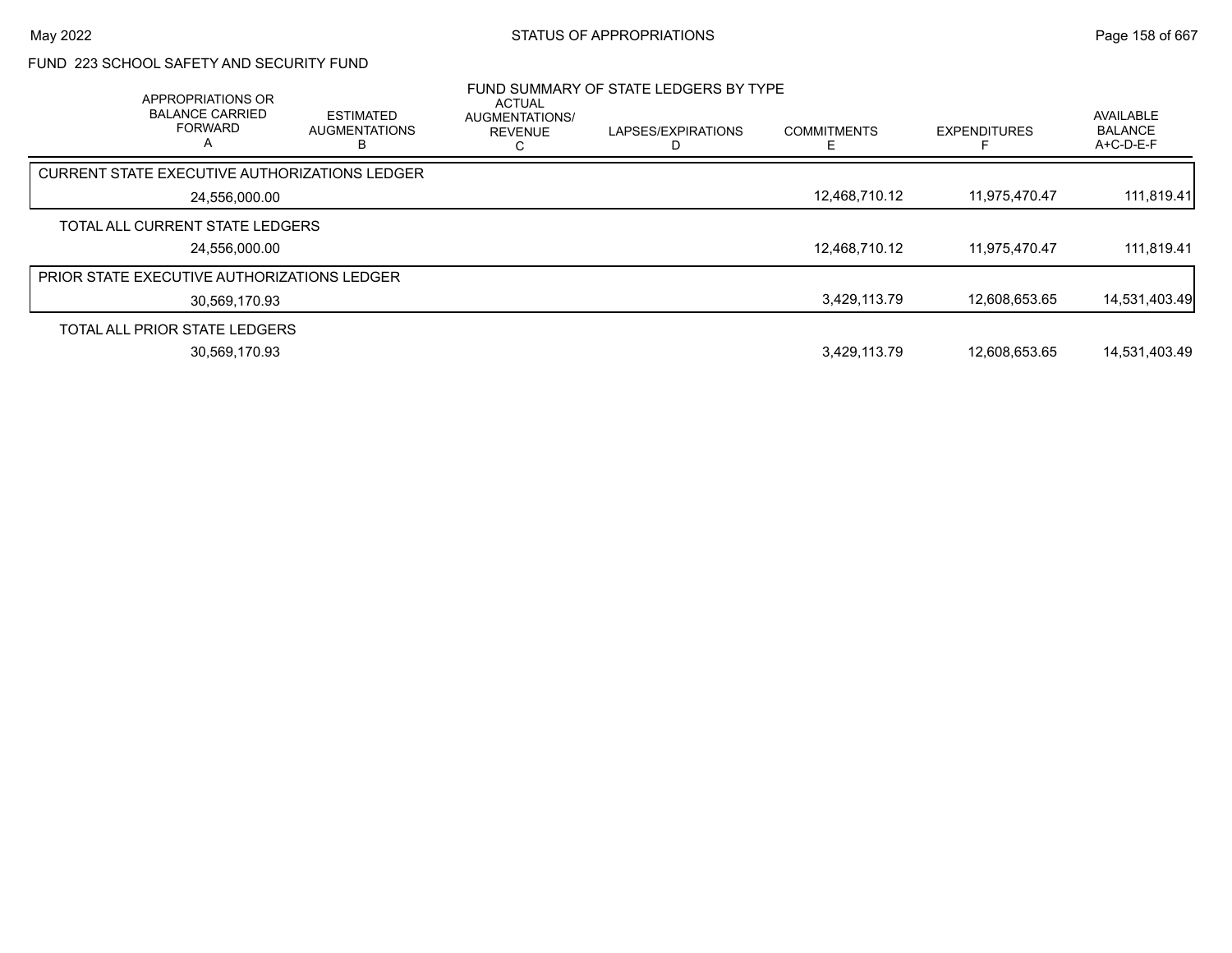## FUND 224 PA HEALTH INSURANCE EXCHANGE FUND

| APPROPRIATIONS OR<br><b>BALANCE CARRIED</b><br><b>FORWARD</b> | <b>ESTIMATED</b><br><b>AUGMENTATIONS</b> | ACTUAL<br>AUGMENTATIONS/<br><b>REVENUE</b> | FUND SUMMARY OF STATE LEDGERS BY TYPE<br>LAPSES/EXPIRATIONS | <b>COMMITMENTS</b> | <b>EXPENDITURES</b> | AVAILABLE<br><b>BALANCE</b><br>A+C-D-E-F |
|---------------------------------------------------------------|------------------------------------------|--------------------------------------------|-------------------------------------------------------------|--------------------|---------------------|------------------------------------------|
| CURRENT STATE EXECUTIVE AUTHORIZATIONS LEDGER                 |                                          |                                            |                                                             |                    |                     |                                          |
| 49,381,000.00                                                 |                                          |                                            |                                                             | 10,916,806.32      | 27,759,659.00       | 10,704,534.68                            |
| TOTAL ALL CURRENT STATE LEDGERS<br>49,381,000.00              |                                          |                                            |                                                             | 10,916,806.32      | 27,759,659.00       | 10,704,534.68                            |
| <b>PRIOR STATE EXECUTIVE AUTHORIZATIONS LEDGER</b>            |                                          |                                            |                                                             |                    |                     |                                          |
| 8,893,344.36                                                  |                                          |                                            |                                                             |                    | 1,420,232.82        | 7,473,111.54                             |
| TOTAL ALL PRIOR STATE LEDGERS                                 |                                          |                                            |                                                             |                    |                     |                                          |
| 8,893,344.36                                                  |                                          |                                            |                                                             |                    | 1.420.232.82        | 7,473,111.54                             |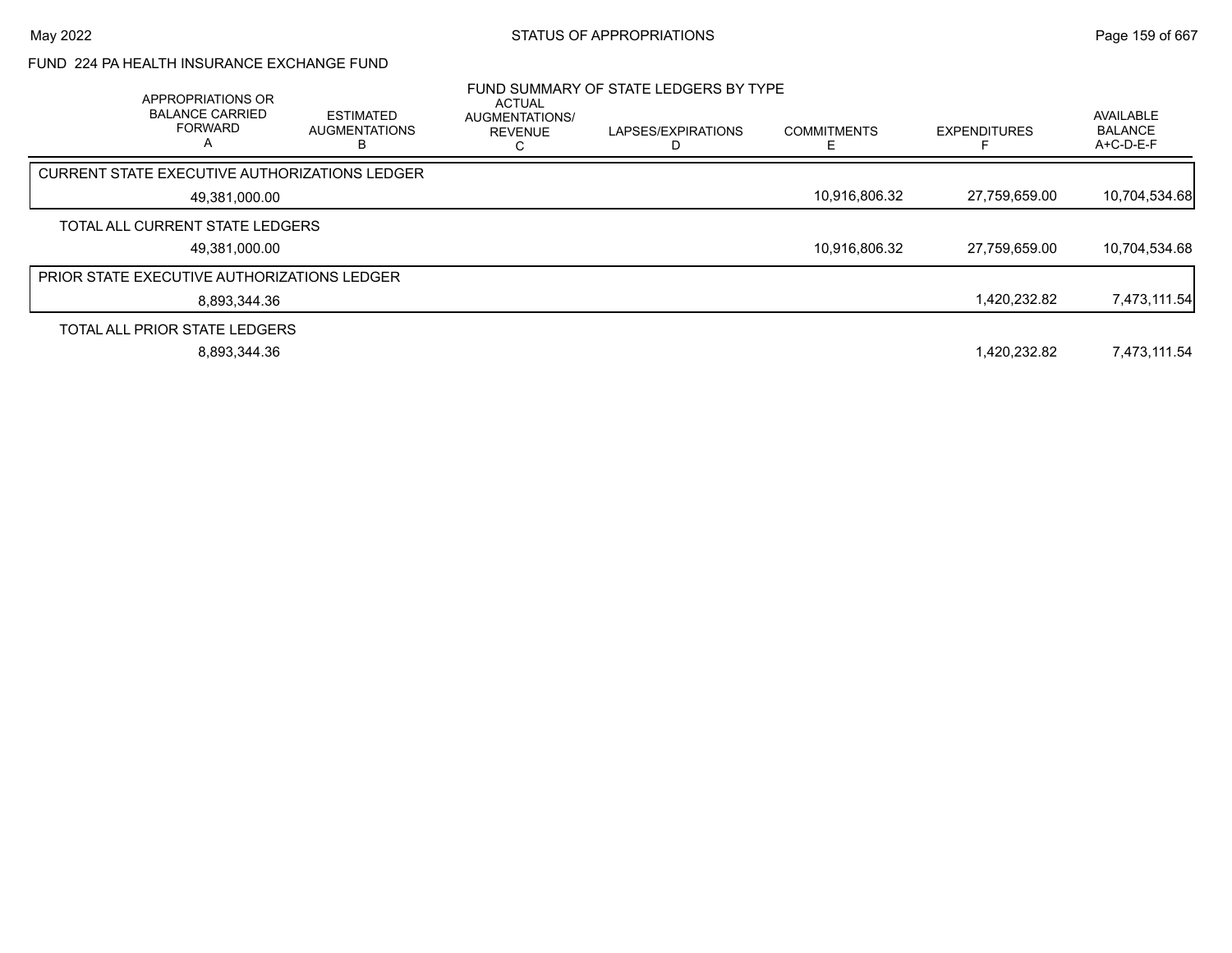# FUND 225 REINSURANCE FUND

| APPROPRIATIONS OR<br><b>BALANCE CARRIED</b><br><b>FORWARD</b><br>А | <b>ESTIMATED</b><br><b>AUGMENTATIONS</b> | <b>ACTUAL</b><br>AUGMENTATIONS/<br><b>REVENUE</b> | FUND SUMMARY OF STATE LEDGERS BY TYPE<br>LAPSES/EXPIRATIONS | <b>COMMITMENTS</b> | <b>EXPENDITURES</b> | AVAILABLE<br><b>BALANCE</b><br>A+C-D-E-F |
|--------------------------------------------------------------------|------------------------------------------|---------------------------------------------------|-------------------------------------------------------------|--------------------|---------------------|------------------------------------------|
| CURRENT STATE EXECUTIVE AUTHORIZATIONS LEDGER                      |                                          |                                                   |                                                             |                    |                     |                                          |
| 275,000.00                                                         |                                          |                                                   |                                                             | 40,755.00          | 162.325.07          | 71,919.93                                |
| TOTAL ALL CURRENT STATE LEDGERS                                    |                                          |                                                   |                                                             |                    |                     |                                          |
| 275,000.00                                                         |                                          |                                                   |                                                             | 40,755.00          | 162.325.07          | 71,919.93                                |
| PRIOR STATE EXECUTIVE AUTHORIZATIONS LEDGER                        |                                          |                                                   |                                                             |                    |                     |                                          |
| 119,038.22                                                         |                                          |                                                   |                                                             |                    |                     | 119,038.22                               |
| TOTAL ALL PRIOR STATE LEDGERS                                      |                                          |                                                   |                                                             |                    |                     |                                          |
| 119,038.22                                                         |                                          |                                                   |                                                             |                    |                     | 119,038.22                               |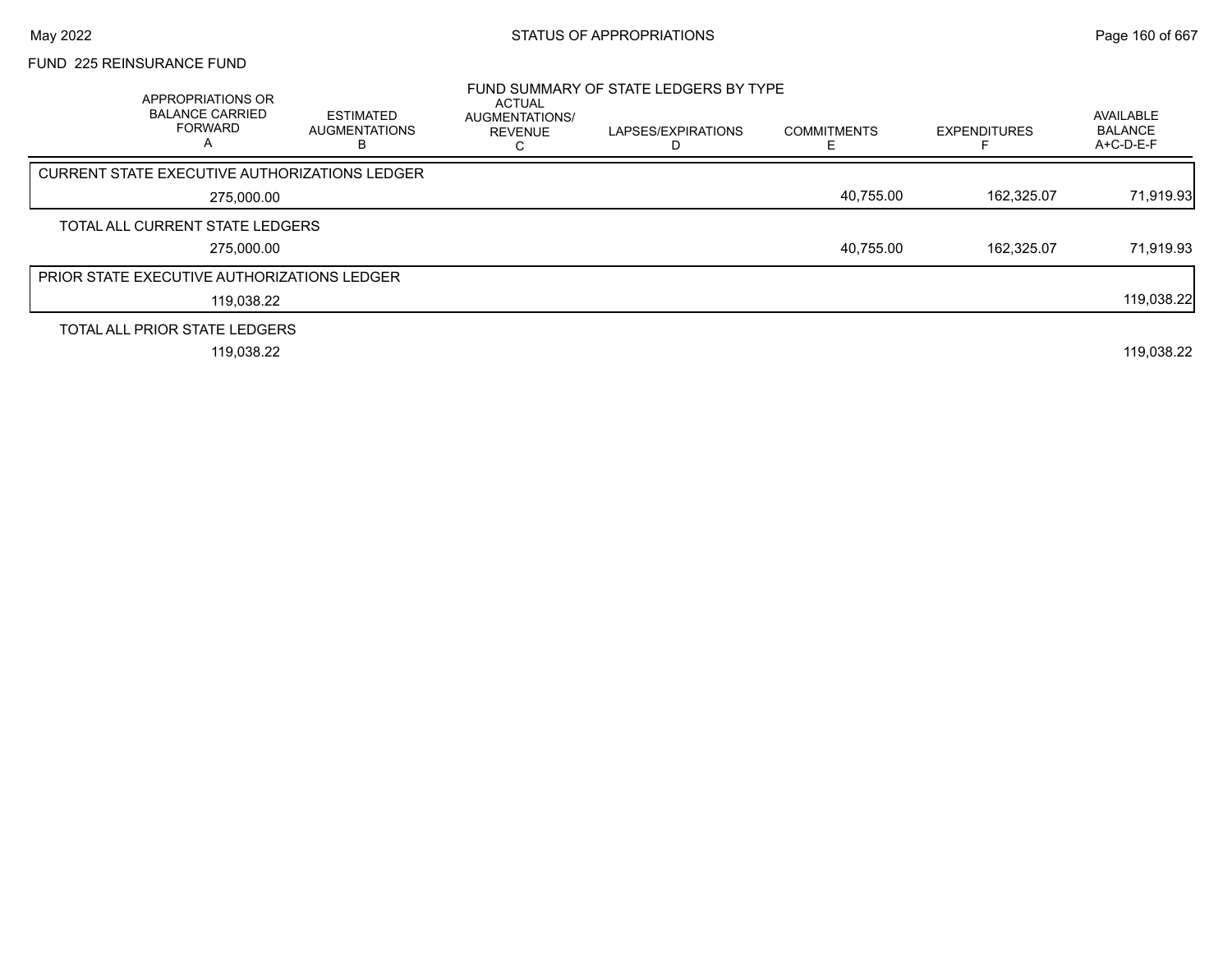### FUND 226 PA RURAL HEALTH REDESIGN CTR FUND

| APPROPRIATIONS OR<br><b>BALANCE CARRIED</b><br><b>FORWARD</b>     | <b>ESTIMATED</b><br><b>AUGMENTATIONS</b><br>в | <b>ACTUAL</b><br>AUGMENTATIONS/<br><b>REVENUE</b> | FUND SUMMARY OF STATE LEDGERS BY TYPE<br>LAPSES/EXPIRATIONS<br>D | <b>COMMITMENTS</b><br>F | <b>EXPENDITURES</b> | <b>AVAILABLE</b><br><b>BALANCE</b><br>A+C-D-E-F |
|-------------------------------------------------------------------|-----------------------------------------------|---------------------------------------------------|------------------------------------------------------------------|-------------------------|---------------------|-------------------------------------------------|
| CURRENT STATE EXECUTIVE AUTHORIZATIONS LEDGER                     |                                               |                                                   |                                                                  |                         |                     |                                                 |
| 350,000.00                                                        |                                               |                                                   |                                                                  |                         |                     | 350,000.00                                      |
| <b>CURRENT STATE EXECUTIVE AUTHORIZATIONS - RESTRICTED LEDGER</b> |                                               |                                                   |                                                                  |                         |                     |                                                 |
|                                                                   | 150,000.00                                    | 808,252.91                                        |                                                                  |                         | 598,880.48          | 209,372.43                                      |
| TOTAL ALL CURRENT STATE LEDGERS                                   |                                               |                                                   |                                                                  |                         |                     |                                                 |
| 350,000.00                                                        | 150,000.00                                    | 808,252.91                                        |                                                                  |                         | 598,880.48          | 559,372.43                                      |
| <b>PRIOR STATE EXECUTIVE AUTHORIZATIONS LEDGER</b>                |                                               |                                                   |                                                                  |                         |                     |                                                 |
| 483,806.58                                                        |                                               |                                                   |                                                                  |                         |                     | 483,806.58                                      |
| <b>PRIOR STATE EXECUTIVE AUTHORIZATIONS - RESTRICTED LEDGER</b>   |                                               |                                                   |                                                                  |                         |                     |                                                 |
| 22,304.99                                                         |                                               | $-8,252.91$                                       |                                                                  |                         | 14,052.08           |                                                 |
| TOTAL ALL PRIOR STATE LEDGERS                                     |                                               |                                                   |                                                                  |                         |                     |                                                 |
| 506,111.57                                                        |                                               | $-8,252.91$                                       |                                                                  |                         | 14,052.08           | 483,806.58                                      |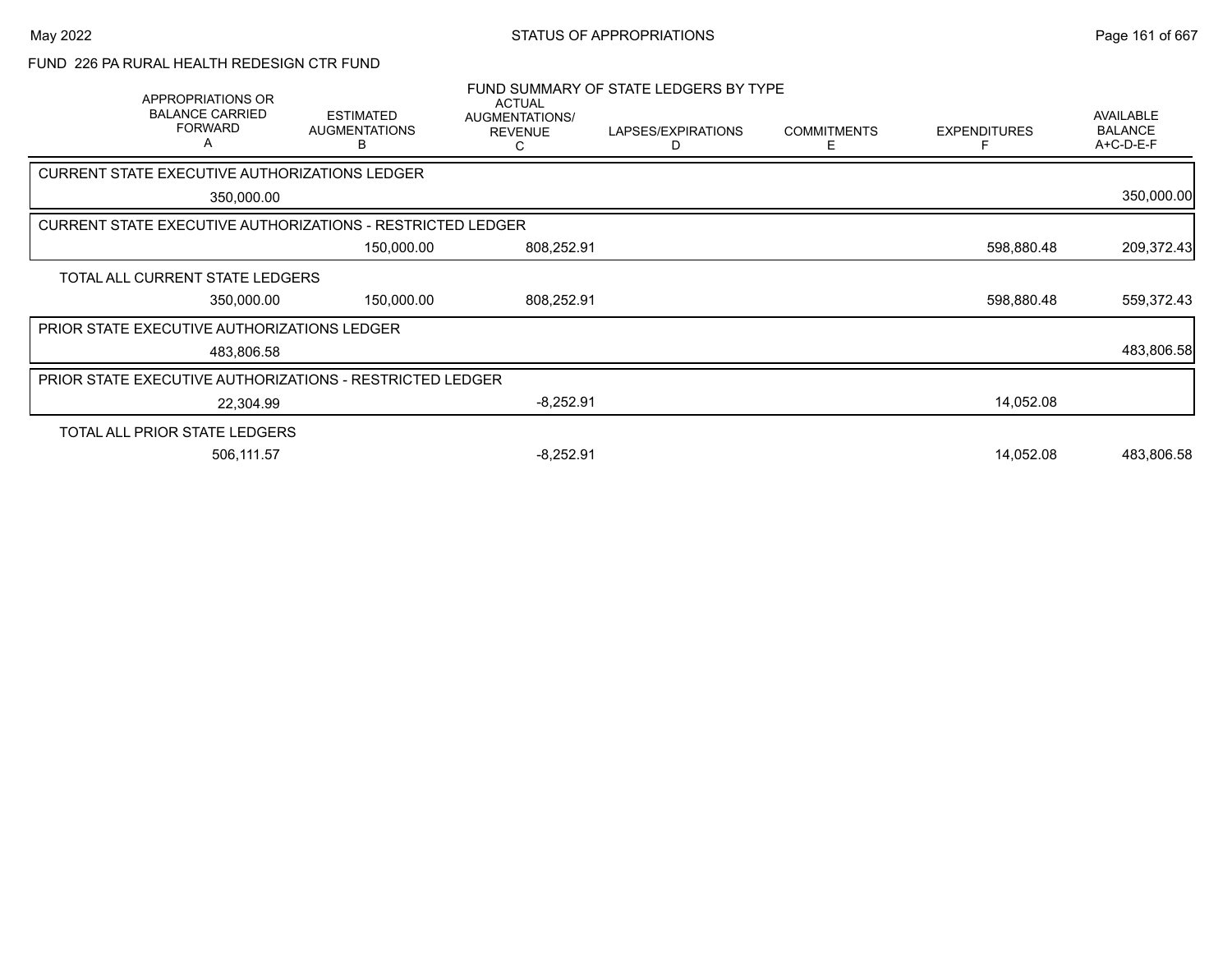## FUND 227 COUNTY VOTING APPARATUS FUND

| APPROPRIATIONS OR<br><b>BALANCE CARRIED</b><br><b>FORWARD</b> | ESTIMATED<br>AUGMENTATIONS | ACTUAL<br>AUGMENTATIONS/<br>REVENUE | FUND SUMMARY OF STATE LEDGERS BY TYPE<br>LAPSES/EXPIRATIONS | <b>COMMITMENTS</b> | <b>EXPENDITURES</b> | AVAILABLE<br><b>BALANCE</b><br>$A+C-D-E-F$ |
|---------------------------------------------------------------|----------------------------|-------------------------------------|-------------------------------------------------------------|--------------------|---------------------|--------------------------------------------|
| <b>PRIOR STATE EXECUTIVE AUTHORIZATIONS LEDGER</b>            |                            |                                     |                                                             |                    |                     |                                            |
| 47.218.029.02                                                 |                            |                                     |                                                             | 35.008.576.58      | 778.720.15          | 11,430,732.29                              |
| TOTAL ALL PRIOR STATE LEDGERS                                 |                            |                                     |                                                             |                    |                     |                                            |
| 47,218,029.02                                                 |                            |                                     |                                                             | 35,008,576.58      | 778.720.15          | 11,430,732.29                              |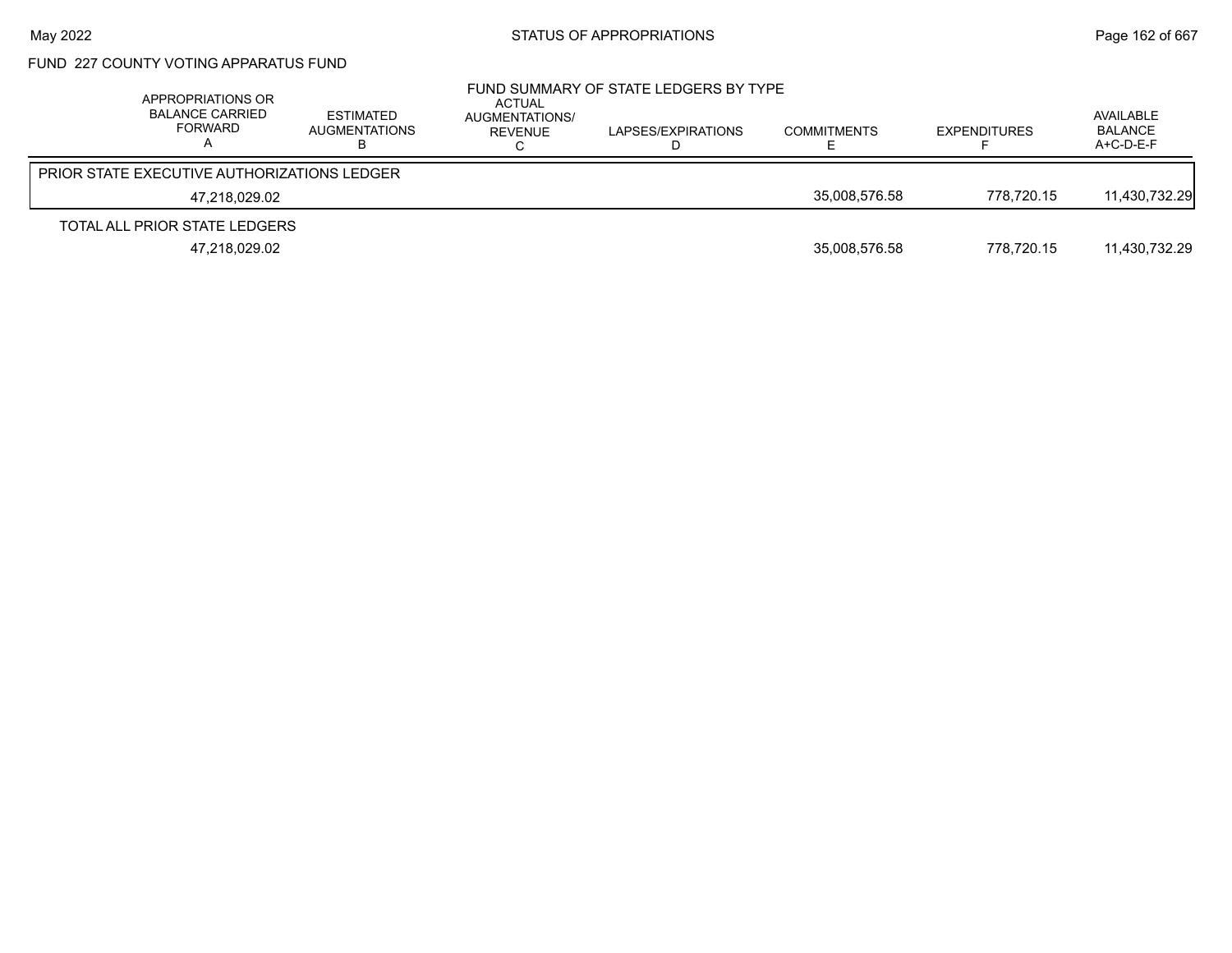## May 2022 **Example 2022** Page 163 of 667

# FUND 229 MILITARY INSTALLATION REMED FUND

| APPROPRIATIONS OR<br>BALANCE CARRIED<br><b>FORWARD</b> | <b>ESTIMATED</b><br>AUGMENTATIONS | ACTUAL<br><b>AUGMENTATIONS/</b><br><b>REVENUE</b> | FUND SUMMARY OF STATE LEDGERS BY TYPE<br>LAPSES/EXPIRATIONS | <b>COMMITMENTS</b> | <b>EXPENDITURES</b> | AVAILABLE<br><b>BALANCE</b><br>$A+C-D-E-F$ |
|--------------------------------------------------------|-----------------------------------|---------------------------------------------------|-------------------------------------------------------------|--------------------|---------------------|--------------------------------------------|
| <b>RESTRICTED RECEIPTS LEDGER</b>                      |                                   |                                                   |                                                             |                    |                     |                                            |
|                                                        |                                   | 15,803,505.15                                     |                                                             |                    | 15,803,371.10       | 134.05                                     |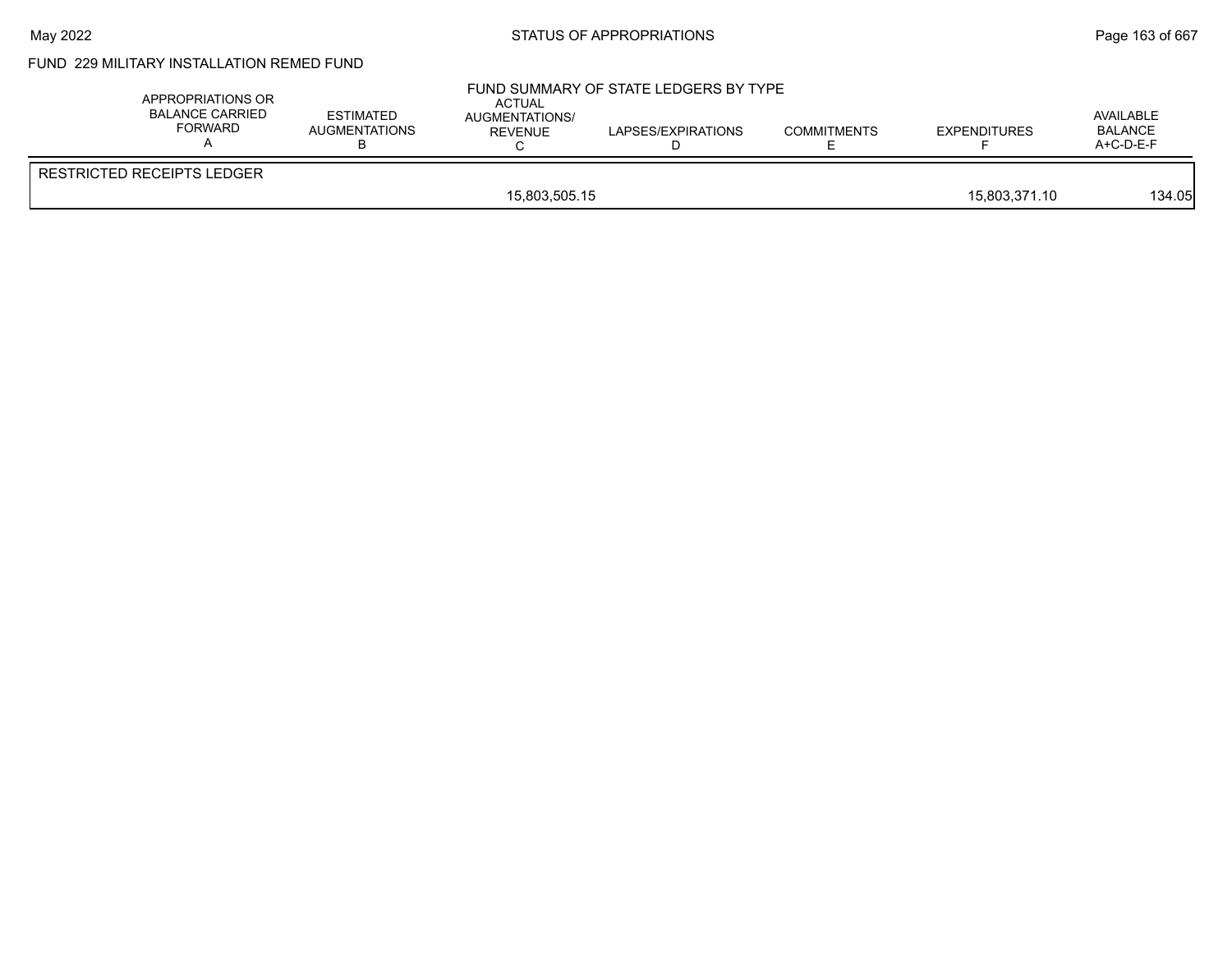#### CURRENT STATE APPROPRIATIONS LEDGER

|                                                              | APPROPRIATIONS OR<br><b>BALANCE CARRIED</b><br><b>FORWARD</b><br>Α    | <b>ESTIMATED</b><br><b>AUGMENTATIONS</b><br>В | <b>ACTUAL</b><br>AUGMENTATIONS/<br><b>REVENUE</b><br>C | LAPSES/EXPIRATIONS<br>D | <b>COMMITMENTS</b><br>Е | <b>EXPENDITURES</b><br>F | <b>AVAILABLE</b><br><b>BALANCE</b><br>A+C-D-E-F |
|--------------------------------------------------------------|-----------------------------------------------------------------------|-----------------------------------------------|--------------------------------------------------------|-------------------------|-------------------------|--------------------------|-------------------------------------------------|
| BA 10 - Aging<br><b>GENERAL GOVERNMENT</b>                   |                                                                       |                                               |                                                        |                         |                         |                          |                                                 |
|                                                              |                                                                       |                                               |                                                        |                         |                         |                          |                                                 |
|                                                              | 10701 2021 General Government Operations<br>10,171,000.00             | 80,000.00                                     | 75,117.69                                              |                         | 410,936.65              | 8,273,863.82             | 1,561,317.22                                    |
| <b>GRANTS AND SUBSIDIES</b>                                  |                                                                       |                                               |                                                        |                         |                         |                          |                                                 |
|                                                              | 10001 2021 Transfer to Pharmaceutical Assistance Fd<br>155,000,000.00 |                                               |                                                        |                         |                         | 110,000,000.00           | 45,000,000.00                                   |
| 10008 2021                                                   | PennCARE<br>281,993,000.00                                            | 725,000.00                                    | 265,006.20                                             |                         | 2,016,980.32            | 272,230,846.70           | 8,010,179.18                                    |
| 10747 2021                                                   | <b>Grants to Senior Centers</b><br>2,000,000.00                       |                                               |                                                        |                         |                         | 1,999,800.00             | 200.00                                          |
| 10749 2021                                                   | <b>Pre-Admission Assessment</b><br>8,750,000.00                       |                                               |                                                        |                         | 84,394.66               | 2,847,670.03             | 5,817,935.31                                    |
| 10914 2021                                                   | <b>Caregiver Support</b><br>12,103,000.00                             |                                               |                                                        |                         |                         | 8,095,712.26             | 4,007,287.74                                    |
| 10959 2021                                                   | Alzheimer's Outreach<br>250,000.00                                    |                                               |                                                        |                         | 74,198.00               | 175,802.00               |                                                 |
| <b>DEPT TOTAL</b>                                            |                                                                       |                                               |                                                        |                         |                         |                          |                                                 |
|                                                              | 470,267,000.00                                                        | 805,000.00                                    | 340,123.89                                             |                         | 2,586,509.63            | 403,623,694.81           | 64,396,919.45                                   |
| <b>BA 21 - Human Services</b><br><b>GRANTS AND SUBSIDIES</b> |                                                                       |                                               |                                                        |                         |                         |                          |                                                 |
| 11072 2021                                                   | <b>Medical Assist-Transportation Services</b><br>3,500,000.00         |                                               |                                                        |                         | 605,888.57              | 2,894,111.43             |                                                 |
| 11134 2021                                                   | Medical Assist - Community Healthchoices<br>348,966,000.00            |                                               |                                                        |                         |                         | 348,966,000.00           |                                                 |
| <b>DEPT TOTAL</b>                                            | 352,466,000.00                                                        |                                               |                                                        |                         | 605,888.57              | 351,860,111.43           |                                                 |
| <b>LEDGER TOTAL</b>                                          | 822,733,000.00                                                        | 805,000.00                                    | 340,123.89                                             |                         | 3,192,398.20            | 755,483,806.24           | 64,396,919.45                                   |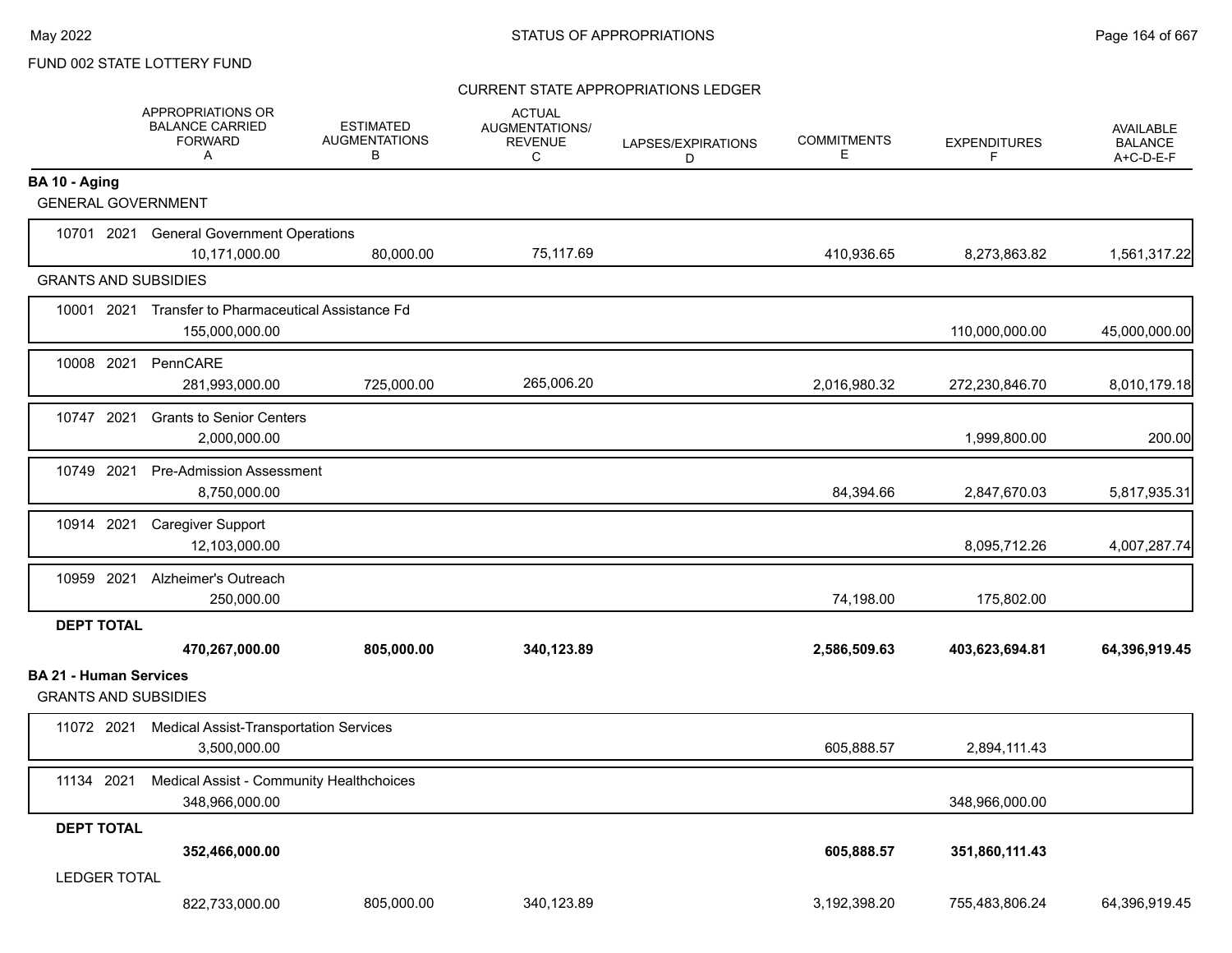#### CURRENT STATE EXECUTIVE AUTHORIZATIONS LEDGER

|                                                              |      | APPROPRIATIONS OR<br><b>BALANCE CARRIED</b><br><b>FORWARD</b><br>Α | ESTIMATED<br><b>AUGMENTATIONS</b><br>в | <b>ACTUAL</b><br>AUGMENTATIONS/<br><b>REVENUE</b><br>C | LAPSES/EXPIRATIONS<br>D | <b>COMMITMENTS</b><br>Е | <b>EXPENDITURES</b><br>F | <b>AVAILABLE</b><br><b>BALANCE</b><br>A+C-D-E-F |
|--------------------------------------------------------------|------|--------------------------------------------------------------------|----------------------------------------|--------------------------------------------------------|-------------------------|-------------------------|--------------------------|-------------------------------------------------|
| <b>BA 18 - Revenue</b><br><b>GENERAL GOVERNMENT</b>          |      |                                                                    |                                        |                                                        |                         |                         |                          |                                                 |
|                                                              |      |                                                                    |                                        |                                                        |                         |                         |                          |                                                 |
| 20020 2021                                                   |      | Payment of Prize Money<br>490,293,000.00                           |                                        |                                                        |                         | 52,853,256.24           | 390,345,914.63           | 47,093,829.13                                   |
| 20022 2021                                                   |      | <b>On-Line Vendor Commissions</b><br>76,692,000.00                 |                                        |                                                        |                         | 16,969,642.13           | 50,872,842.98            | 8,849,514.89                                    |
| 20024 2021                                                   |      | <b>Instant Vendor Commissions</b><br>55,100,000.00                 |                                        |                                                        |                         | 13,589,365.21           | 38,933,199.90            | 2,577,434.89                                    |
| 20270 2021                                                   |      | <b>Lottery Advertising</b><br>51,000,000.00                        | 500,000.00                             | 500,000.00                                             |                         | 13,388,995.21           | 38,111,004.68            | 0.11                                            |
| 20296 2021                                                   |      | <b>General Operations</b><br>70,308,000.00                         | 163,000.00                             | 163,590.00                                             |                         | 12, 123, 225.57         | 41,406,686.66            | 16,941,677.77                                   |
| 20361                                                        | 2021 | Property Tax Rent Rebate - General Op<br>18,952,000.00             |                                        |                                                        |                         | 184,105.13              | 15,488,358.88            | 3,279,535.99                                    |
| 20438 2021                                                   |      | iLottery Vendor Commissions<br>27,900,000.00                       |                                        |                                                        |                         | 12,989,377.99           | 14,910,622.01            |                                                 |
| <b>GRANTS AND SUBSIDIES</b>                                  |      |                                                                    |                                        |                                                        |                         |                         |                          |                                                 |
|                                                              |      | 20021 2021 Prop Tax/Rent Astnc for Older Penn<br>234,600,000.00    |                                        |                                                        |                         |                         | 207,010,176.12           | 27,589,823.88                                   |
| <b>DEPT TOTAL</b>                                            |      |                                                                    |                                        |                                                        |                         |                         |                          |                                                 |
|                                                              |      | 1,024,845,000.00                                                   | 663,000.00                             | 663,590.00                                             |                         | 122,097,967.48          | 797,078,805.86           | 106,331,816.66                                  |
| <b>BA 78 - Transportation</b><br><b>GRANTS AND SUBSIDIES</b> |      |                                                                    |                                        |                                                        |                         |                         |                          |                                                 |
| 20167 2021                                                   |      | Older Pennsylvania Shared Rides<br>75,000,000.00                   |                                        |                                                        |                         | 44,094,450.62           | 30,803,549.38            | 102,000.00                                      |
| 20335 2021                                                   |      | Transfer to Public Transp. Trust Fund<br>95,907,000.00             |                                        |                                                        |                         |                         | 95,907,000.00            |                                                 |
| <b>DEPT TOTAL</b>                                            |      |                                                                    |                                        |                                                        |                         |                         |                          |                                                 |
|                                                              |      | 170,907,000.00                                                     |                                        |                                                        |                         | 44,094,450.62           | 126,710,549.38           | 102,000.00                                      |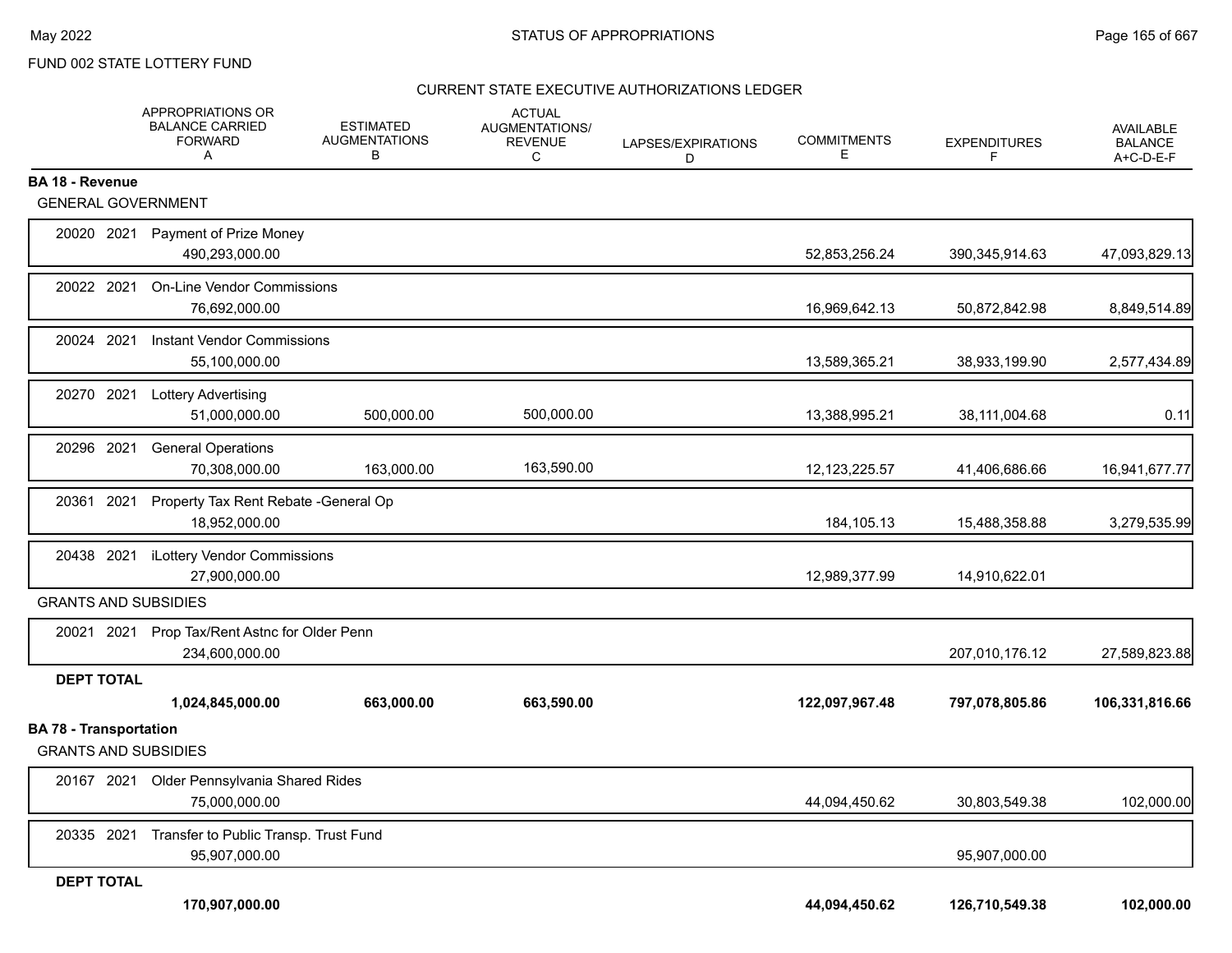|  | May 2022 |
|--|----------|
|--|----------|

#### LEDGER TOTAL

| -----------                           |                  |             |              |                |                  |                |  |  |
|---------------------------------------|------------------|-------------|--------------|----------------|------------------|----------------|--|--|
|                                       | 1.195.752.000.00 | 663.000.00  | 663.590.00   | 166,192,418.10 | 923.789.355.24   | 106.433.816.66 |  |  |
| TOTAL TOTAL ALL CURRENT STATE LEDGERS |                  |             |              |                |                  |                |  |  |
|                                       | 2,018,485,000.00 | .468.000.00 | 1.003.713.89 | 169,384,816.30 | 1.679.273.161.48 | 170,830,736.11 |  |  |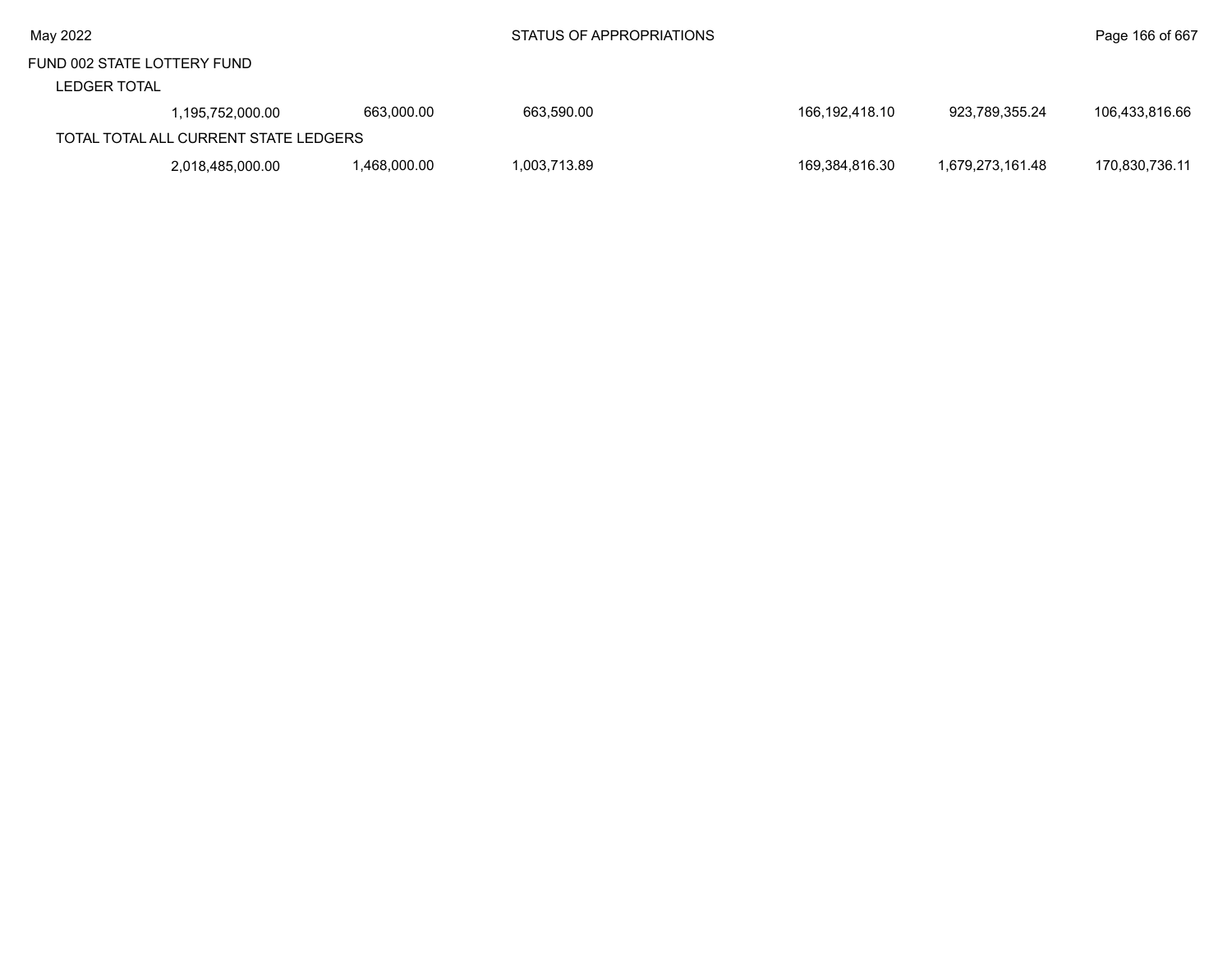#### PRIOR STATE APPROPRIATIONS LEDGER

|                             | APPROPRIATIONS OR<br><b>BALANCE CARRIED</b><br><b>FORWARD</b><br>A   | <b>ESTIMATED</b><br><b>AUGMENTATIONS</b><br>В | <b>ACTUAL</b><br>AUGMENTATIONS/<br><b>REVENUE</b><br>C | LAPSES/EXPIRATIONS<br>D | <b>COMMITMENTS</b><br>Е | <b>EXPENDITURES</b><br>F | <b>AVAILABLE</b><br><b>BALANCE</b><br>A+C-D-E-F |
|-----------------------------|----------------------------------------------------------------------|-----------------------------------------------|--------------------------------------------------------|-------------------------|-------------------------|--------------------------|-------------------------------------------------|
| BA 10 - Aging               |                                                                      |                                               |                                                        |                         |                         |                          |                                                 |
| <b>GENERAL GOVERNMENT</b>   |                                                                      |                                               |                                                        |                         |                         |                          |                                                 |
|                             | 10701 2019 General Government Operations<br>399.70                   |                                               |                                                        |                         | 388.66                  |                          | 11.04                                           |
|                             | 10701 2020 General Government Operations<br>1,048,949.03             |                                               | $-40.00$                                               |                         |                         | 465,313.52               | 583,595.51                                      |
| <b>GRANTS AND SUBSIDIES</b> |                                                                      |                                               |                                                        |                         |                         |                          |                                                 |
|                             | 10001 2020 Transfer to Pharmaceutical Assistance Fd<br>15,000,000.00 |                                               |                                                        |                         |                         |                          | 15,000,000.00                                   |
|                             | 10008 2018 PennCARE<br>455.79                                        |                                               |                                                        |                         |                         |                          | 455.79                                          |
| 10008 2019                  | PennCARE<br>1,747,790.76                                             |                                               |                                                        |                         |                         | $-3,660.00$              | 1,751,450.76                                    |
| 10008 2020                  | PennCARE<br>3,879,105.04                                             |                                               | 525.00                                                 |                         | 295,926.28              | 1,177,086.86             | 2,406,616.90                                    |
|                             | 10747 2017 Grants to Senior Centers<br>55,657.27                     |                                               |                                                        |                         | 19,975.00               | 30,977.79                | 4,704.48                                        |
|                             | 10747 2018 Grants to Senior Centers<br>205,918.11                    |                                               |                                                        |                         | 30,650.98               | 167,596.93               | 7,670.20                                        |
| 10747 2019                  | <b>Grants to Senior Centers</b><br>1,028,270.00                      |                                               |                                                        |                         | 120,833.26              | 907,428.04               | 8.70                                            |
| 10747 2020                  | <b>Grants to Senior Centers</b>                                      |                                               |                                                        |                         | 4,936.00                | $-4,940.00$              | 4.00                                            |
|                             | 10749 2019 Pre-Admission Assessment<br>10,001.50                     |                                               |                                                        |                         |                         |                          | 10,001.50                                       |
| 10749 2020                  | <b>Pre-Admission Assessment</b><br>5,996,915.00                      |                                               |                                                        |                         |                         | 5,969,981.34             | 26,933.66                                       |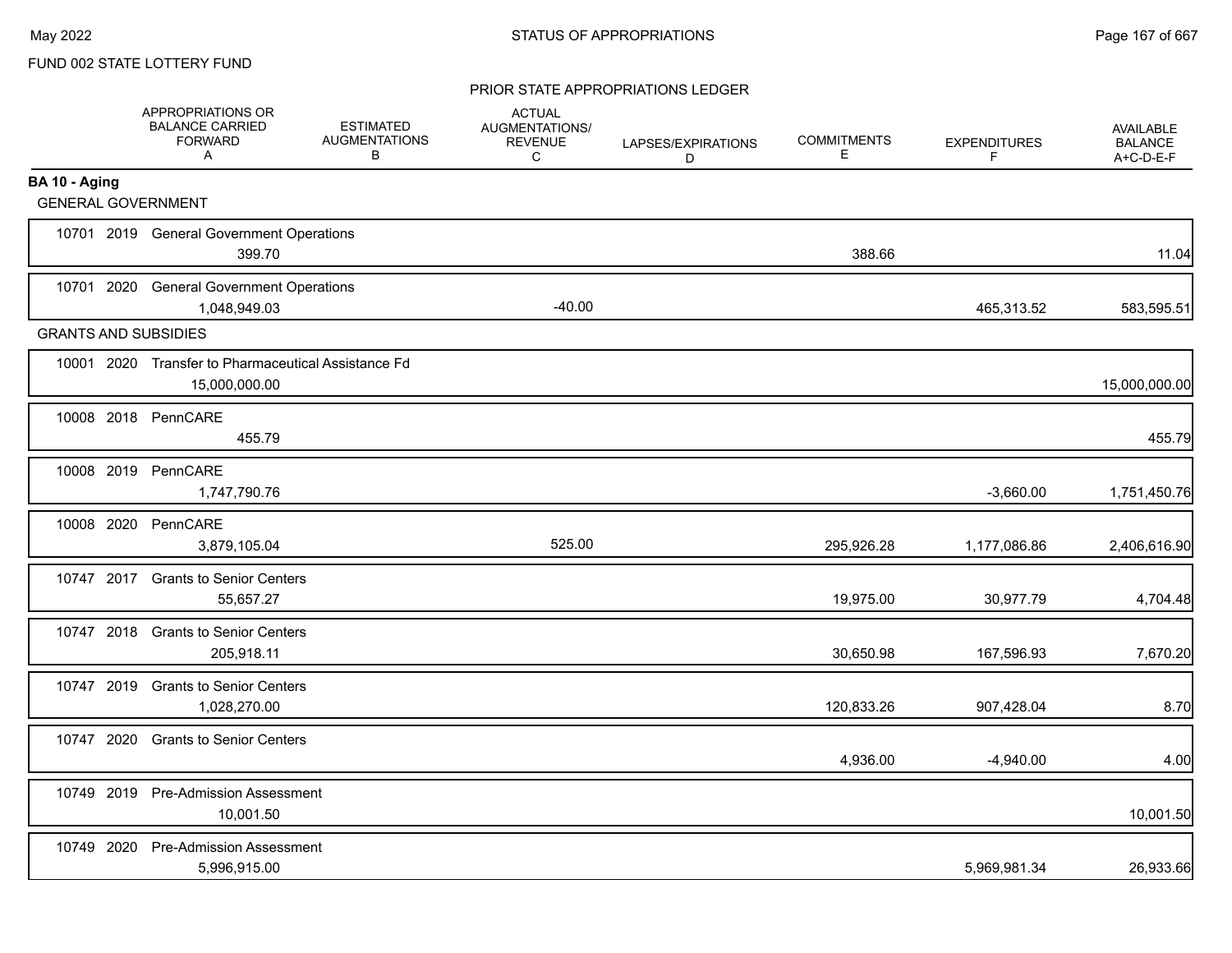#### PRIOR STATE APPROPRIATIONS LEDGER

|                                                              | <b>APPROPRIATIONS OR</b><br><b>BALANCE CARRIED</b><br><b>FORWARD</b><br>Α | <b>ESTIMATED</b><br><b>AUGMENTATIONS</b><br>в | <b>ACTUAL</b><br>AUGMENTATIONS/<br><b>REVENUE</b><br>C | LAPSES/EXPIRATIONS<br>D | <b>COMMITMENTS</b><br>Е | <b>EXPENDITURES</b><br>F. | <b>AVAILABLE</b><br><b>BALANCE</b><br>A+C-D-E-F |
|--------------------------------------------------------------|---------------------------------------------------------------------------|-----------------------------------------------|--------------------------------------------------------|-------------------------|-------------------------|---------------------------|-------------------------------------------------|
| 10914 2019                                                   | <b>Caregiver Support</b><br>127,955.43                                    |                                               |                                                        |                         |                         | $-50.00$                  | 128,005.43                                      |
| 10914 2020                                                   | <b>Caregiver Support</b><br>1,955,148.00                                  |                                               |                                                        |                         | 233,263.00              | -1,525,776.69             | 3,247,661.69                                    |
| 10959 2020                                                   | Alzheimer's Outreach<br>115,789.00                                        |                                               |                                                        |                         |                         | 113,083.00                | 2,706.00                                        |
| <b>DEPT TOTAL</b>                                            |                                                                           |                                               |                                                        |                         |                         |                           |                                                 |
|                                                              | 31,172,354.63                                                             |                                               | 485.00                                                 |                         | 705,973.18              | 7,297,040.79              | 23, 169, 825.66                                 |
| <b>BA 21 - Human Services</b><br><b>GRANTS AND SUBSIDIES</b> |                                                                           |                                               |                                                        |                         |                         |                           |                                                 |
| 11072 2020                                                   | <b>Medical Assist-Transportation Services</b><br>121,158.94               |                                               |                                                        |                         |                         |                           | 121,158.94                                      |
| 2020<br>11134                                                | Medical Assist - Community Healthchoices<br>90,000,000.00                 |                                               |                                                        |                         |                         | 90,000,000.00             |                                                 |
| <b>DEPT TOTAL</b>                                            |                                                                           |                                               |                                                        |                         |                         |                           |                                                 |
|                                                              | 90,121,158.94                                                             |                                               |                                                        |                         |                         | 90,000,000.00             | 121,158.94                                      |
| <b>LEDGER TOTAL</b>                                          |                                                                           |                                               |                                                        |                         |                         |                           |                                                 |
|                                                              | 121,293,513.57                                                            |                                               | 485.00                                                 |                         | 705,973.18              | 97,297,040.79             | 23,290,984.60                                   |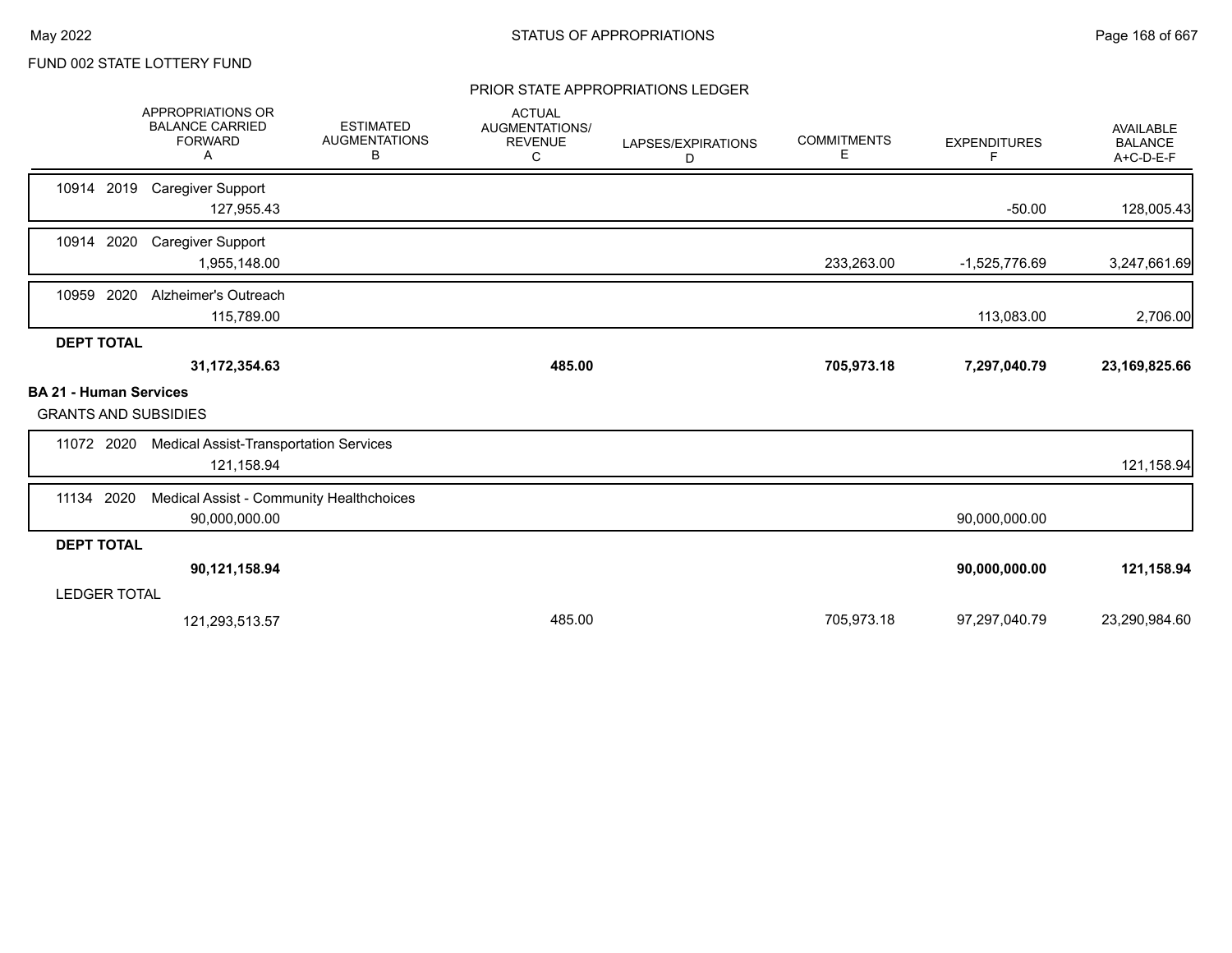#### PRIOR STATE EXECUTIVE AUTHORIZATIONS LEDGER

|                               | APPROPRIATIONS OR<br><b>BALANCE CARRIED</b><br><b>FORWARD</b><br>A | <b>ESTIMATED</b><br><b>AUGMENTATIONS</b><br>В | <b>ACTUAL</b><br>AUGMENTATIONS/<br><b>REVENUE</b><br>C | LAPSES/EXPIRATIONS<br>D | <b>COMMITMENTS</b><br>Е | <b>EXPENDITURES</b><br>F | AVAILABLE<br><b>BALANCE</b><br>A+C-D-E-F |
|-------------------------------|--------------------------------------------------------------------|-----------------------------------------------|--------------------------------------------------------|-------------------------|-------------------------|--------------------------|------------------------------------------|
| <b>BA 18 - Revenue</b>        |                                                                    |                                               |                                                        |                         |                         |                          |                                          |
| <b>GENERAL GOVERNMENT</b>     |                                                                    |                                               |                                                        |                         |                         |                          |                                          |
|                               | 20020 2019 Payment of Prize Money<br>15,000.00                     |                                               |                                                        |                         |                         | 1.00                     | 14,999.00                                |
| 20020 2020                    | Payment of Prize Money<br>30,904,323.68                            |                                               |                                                        |                         |                         | 116,534.88               | 30,787,788.80                            |
| 20022 2020                    | <b>On-Line Vendor Commissions</b><br>9,635,841.91                  |                                               |                                                        |                         |                         | 6,645,629.26             | 2,990,212.65                             |
| 20024 2020                    | <b>Instant Vendor Commissions</b><br>13,581,965.67                 |                                               |                                                        |                         |                         | 9,668,681.03             | 3,913,284.64                             |
|                               | 20270 2018 Lottery Advertising<br>1,100.00                         |                                               |                                                        |                         |                         |                          | 1,100.00                                 |
|                               | 20270 2019 Lottery Advertising<br>76,677.55                        |                                               |                                                        |                         |                         |                          | 76,677.55                                |
|                               | 20270 2020 Lottery Advertising<br>11,699,021.28                    |                                               |                                                        |                         | 617.66                  | 11,669,571.54            | 28,832.08                                |
| 20296 2020                    | <b>General Operations</b><br>24,661,711.19                         |                                               |                                                        |                         | 11,160,505.60           | 13,324,738.86            | 176,466.73                               |
|                               | 20361 2020 Property Tax Rent Rebate - General Op<br>3,068,376.49   |                                               |                                                        |                         |                         | 447,963.61               | 2,620,412.88                             |
|                               | 20438 2020 iLottery Vendor Commissions<br>31,469,000.00            |                                               |                                                        |                         | 1,665,195.19            | 12,931,464.62            | 16,872,340.19                            |
| <b>GRANTS AND SUBSIDIES</b>   |                                                                    |                                               |                                                        |                         |                         |                          |                                          |
|                               | 20021 2019 Prop Tax/Rent Astnc for Older Penn<br>9,544,318.45      |                                               |                                                        |                         |                         | 3,270,264.30             | 6,274,054.15                             |
| <b>DEPT TOTAL</b>             |                                                                    |                                               |                                                        |                         |                         |                          |                                          |
| <b>BA 78 - Transportation</b> | 134,657,336.22                                                     |                                               |                                                        |                         | 12,826,318.45           | 58,074,849.10            | 63,756,168.67                            |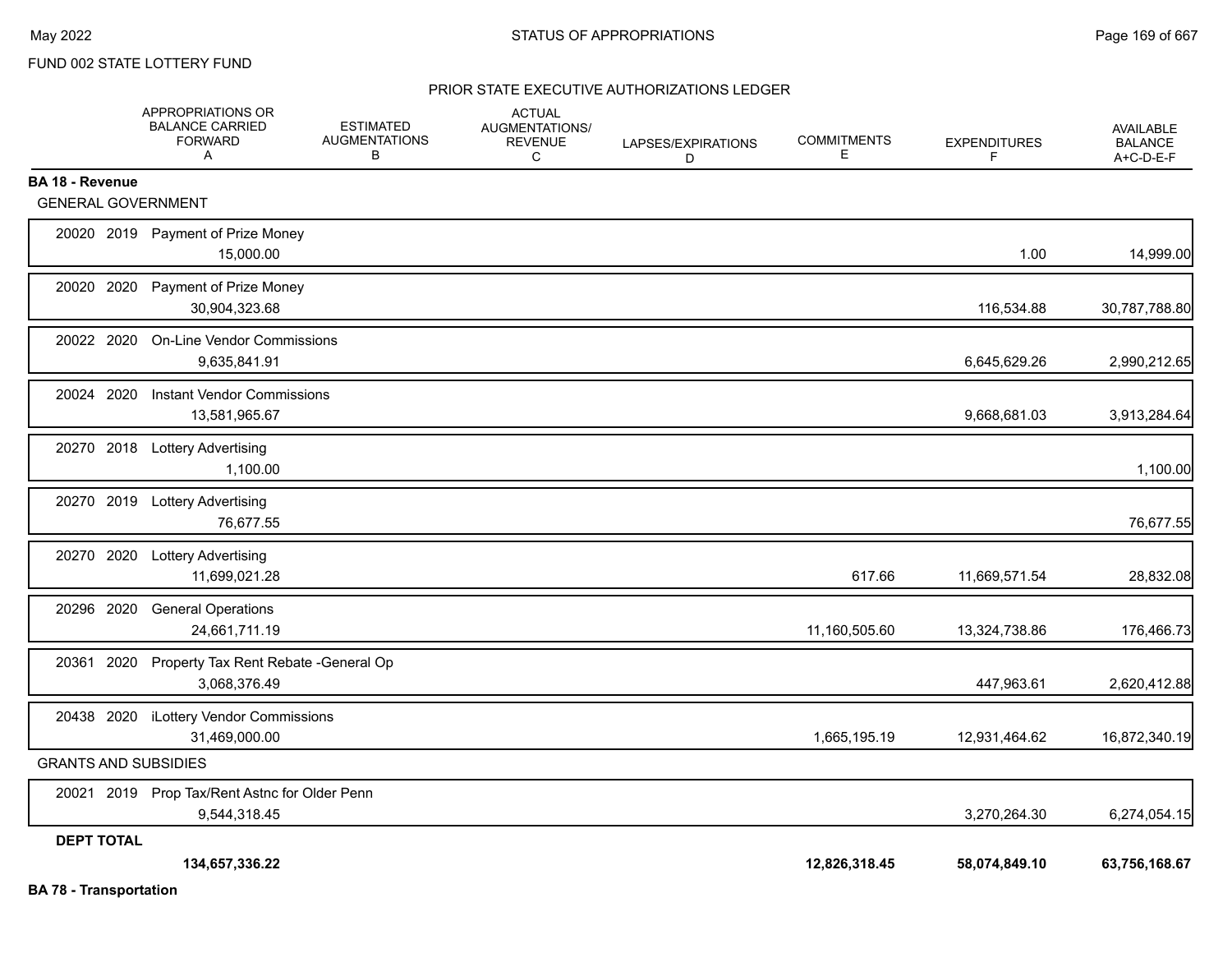#### PRIOR STATE EXECUTIVE AUTHORIZATIONS LEDGER

|                             | APPROPRIATIONS OR<br><b>BALANCE CARRIED</b><br><b>FORWARD</b><br>A | <b>ESTIMATED</b><br><b>AUGMENTATIONS</b><br>в | <b>ACTUAL</b><br>AUGMENTATIONS/<br><b>REVENUE</b><br>C | LAPSES/EXPIRATIONS<br>D | <b>COMMITMENTS</b> | <b>EXPENDITURES</b> | AVAILABLE<br><b>BALANCE</b><br>A+C-D-E-F |
|-----------------------------|--------------------------------------------------------------------|-----------------------------------------------|--------------------------------------------------------|-------------------------|--------------------|---------------------|------------------------------------------|
| <b>GRANTS AND SUBSIDIES</b> |                                                                    |                                               |                                                        |                         |                    |                     |                                          |
| 2020<br>20167               | Older Pennsylvania Shared Rides                                    |                                               |                                                        |                         |                    |                     |                                          |
|                             | 48,248,798.97                                                      |                                               |                                                        |                         |                    | 7,198,388.92        | 41,050,410.05                            |
| <b>DEPT TOTAL</b>           |                                                                    |                                               |                                                        |                         |                    |                     |                                          |
|                             | 48,248,798.97                                                      |                                               |                                                        |                         |                    | 7,198,388.92        | 41,050,410.05                            |
| <b>LEDGER TOTAL</b>         |                                                                    |                                               |                                                        |                         |                    |                     |                                          |
|                             | 182,906,135.19                                                     |                                               |                                                        |                         | 12,826,318.45      | 65,273,238.02       | 104,806,578.72                           |
|                             | TOTAL TOTAL ALL PRIOR STATE LEDGERS                                |                                               |                                                        |                         |                    |                     |                                          |
|                             | 304,199,648.76                                                     |                                               | 485.00                                                 |                         | 13,532,291.63      | 162,570,278.81      | 128,097,563.32                           |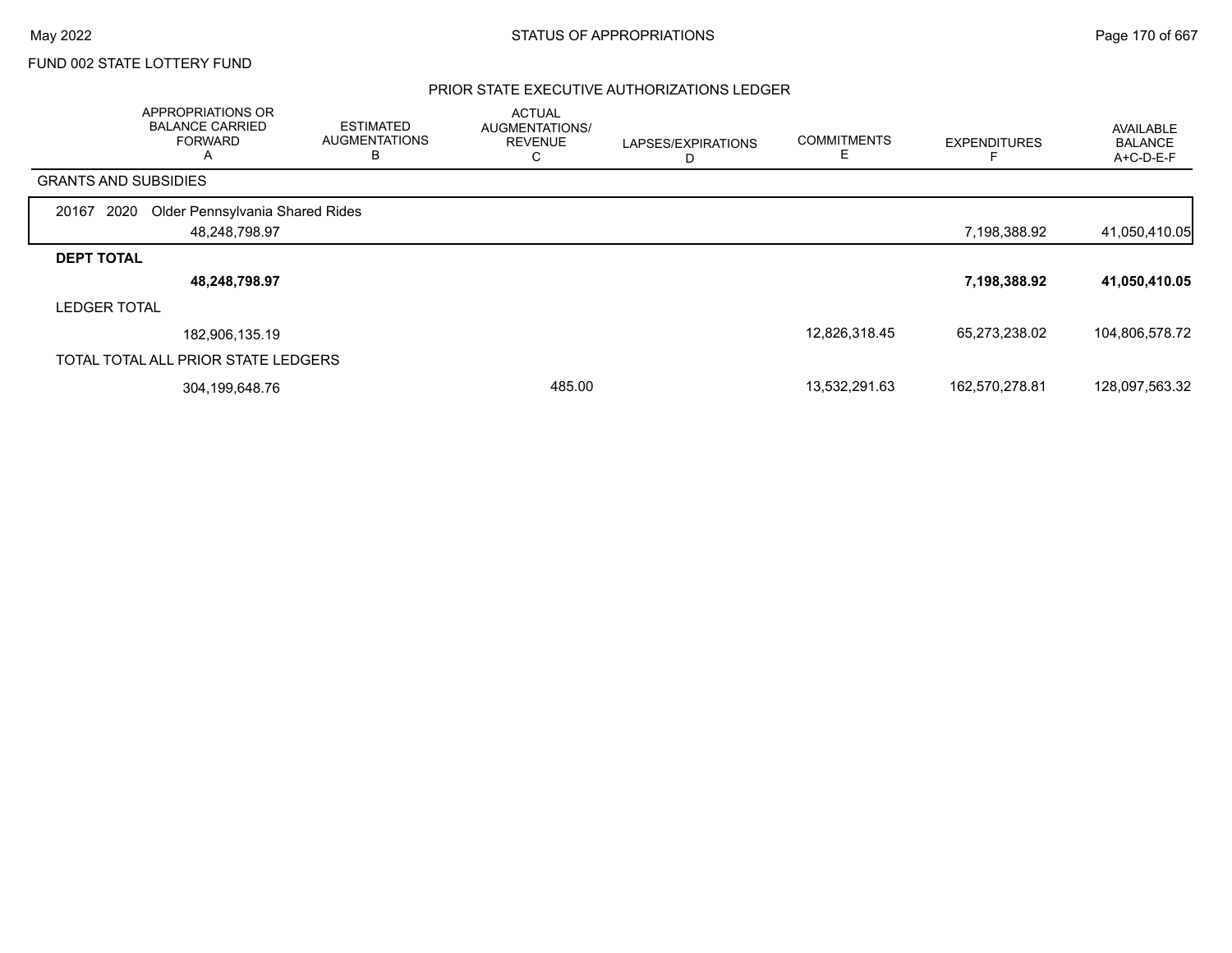#### RESTRICTED RECEIPTS LEDGER

|                           | <b>APPROPRIATIONS OR</b><br><b>BALANCE CARRIED</b><br>FORWARD<br>A | <b>ESTIMATED</b><br><b>AUGMENTATIONS</b><br>в | <b>ACTUAL</b><br><b>AUGMENTATIONS/</b><br><b>REVENUE</b><br>С | LAPSES/EXPIRATIONS<br>D | <b>COMMITMENTS</b><br>Е | <b>EXPENDITURES</b> | AVAILABLE<br><b>BALANCE</b><br>A+C-D-E-F |
|---------------------------|--------------------------------------------------------------------|-----------------------------------------------|---------------------------------------------------------------|-------------------------|-------------------------|---------------------|------------------------------------------|
| <b>BA 18 - Revenue</b>    |                                                                    |                                               |                                                               |                         |                         |                     |                                          |
| <b>GENERAL GOVERNMENT</b> |                                                                    |                                               |                                                               |                         |                         |                     |                                          |
| 2021<br>40176             | <b>Bond Collateral</b>                                             |                                               |                                                               |                         |                         |                     |                                          |
|                           | 404,684.42                                                         |                                               | 110,000.00                                                    |                         |                         | 100,000.00          | 414,684.42                               |
| <b>DEPT TOTAL</b>         |                                                                    |                                               |                                                               |                         |                         |                     |                                          |
|                           | 404,684.42                                                         |                                               | 110,000.00                                                    |                         |                         | 100,000.00          | 414,684.42                               |
| <b>LEDGER TOTAL</b>       |                                                                    |                                               |                                                               |                         |                         |                     |                                          |
|                           | 404,684.42                                                         |                                               | 110.000.00                                                    |                         |                         | 100.000.00          | 414,684.42                               |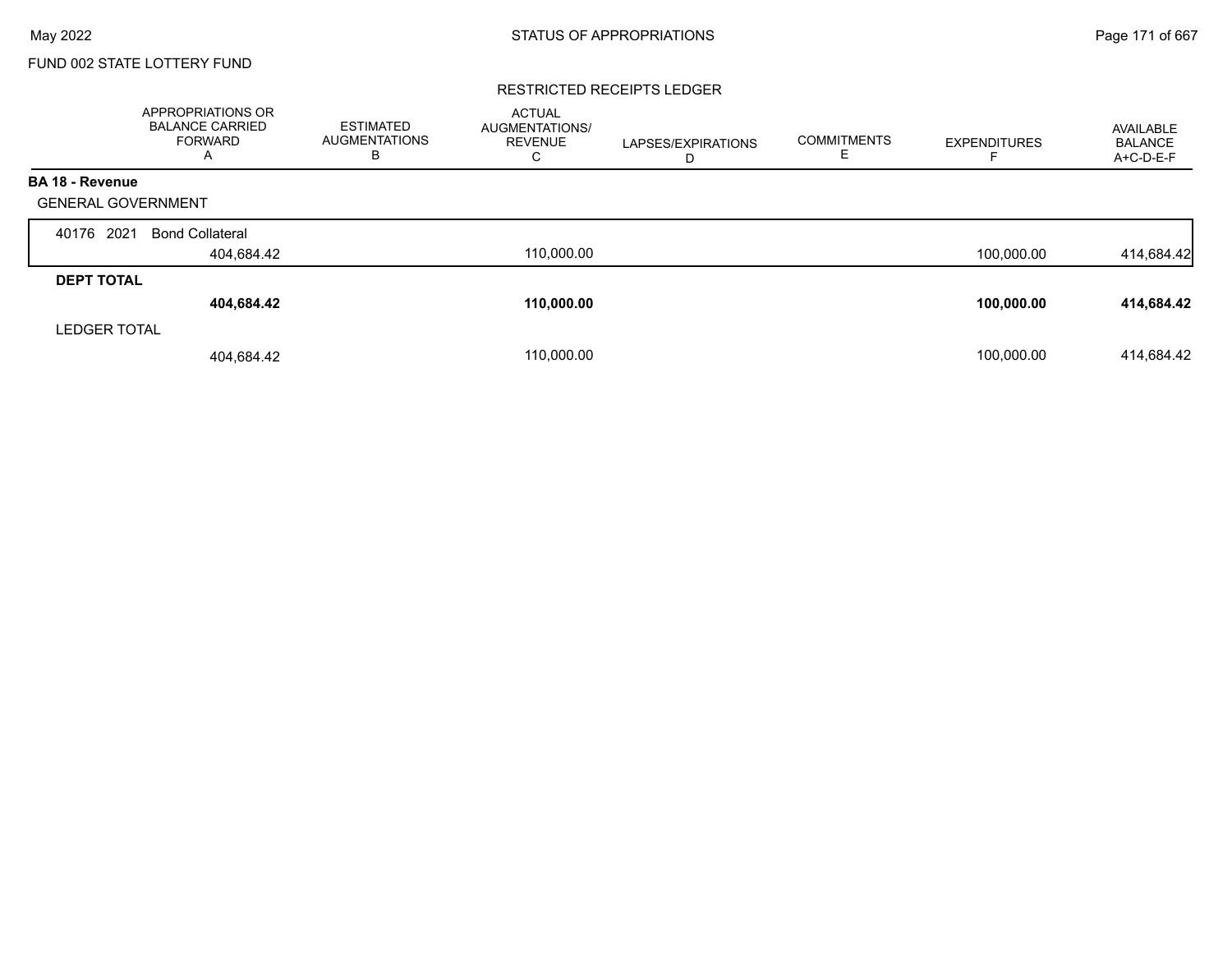## FUND 002 STATE LOTTERY FUND

#### RESTRICTED REVENUE LEDGER

|                           | APPROPRIATIONS OR<br><b>BALANCE CARRIED</b><br>FORWARD<br>$\mathsf{A}$ | <b>ESTIMATED</b><br><b>AUGMENTATIONS</b><br>В | <b>ACTUAL</b><br><b>AUGMENTATIONS/</b><br><b>REVENUE</b><br>C | LAPSES/EXPIRATIONS<br>D | <b>COMMITMENTS</b><br>E. | <b>EXPENDITURES</b> | AVAILABLE<br><b>BALANCE</b><br>$A+C-D-E-F$ |
|---------------------------|------------------------------------------------------------------------|-----------------------------------------------|---------------------------------------------------------------|-------------------------|--------------------------|---------------------|--------------------------------------------|
| <b>BA 18 - Revenue</b>    |                                                                        |                                               |                                                               |                         |                          |                     |                                            |
| <b>GENERAL GOVERNMENT</b> |                                                                        |                                               |                                                               |                         |                          |                     |                                            |
| 60206 2021                | Access Compliance Account                                              |                                               |                                                               |                         |                          |                     |                                            |
|                           | 2,650.00                                                               |                                               |                                                               |                         |                          | $-2,500.00$         | 5,150.00                                   |
| <b>DEPT TOTAL</b>         |                                                                        |                                               |                                                               |                         |                          |                     |                                            |
|                           | 2,650.00                                                               |                                               |                                                               |                         |                          | $-2,500.00$         | 5,150.00                                   |
| <b>LEDGER TOTAL</b>       |                                                                        |                                               |                                                               |                         |                          |                     |                                            |
|                           | 2,650.00                                                               |                                               |                                                               |                         |                          | $-2,500.00$         | 5,150.00                                   |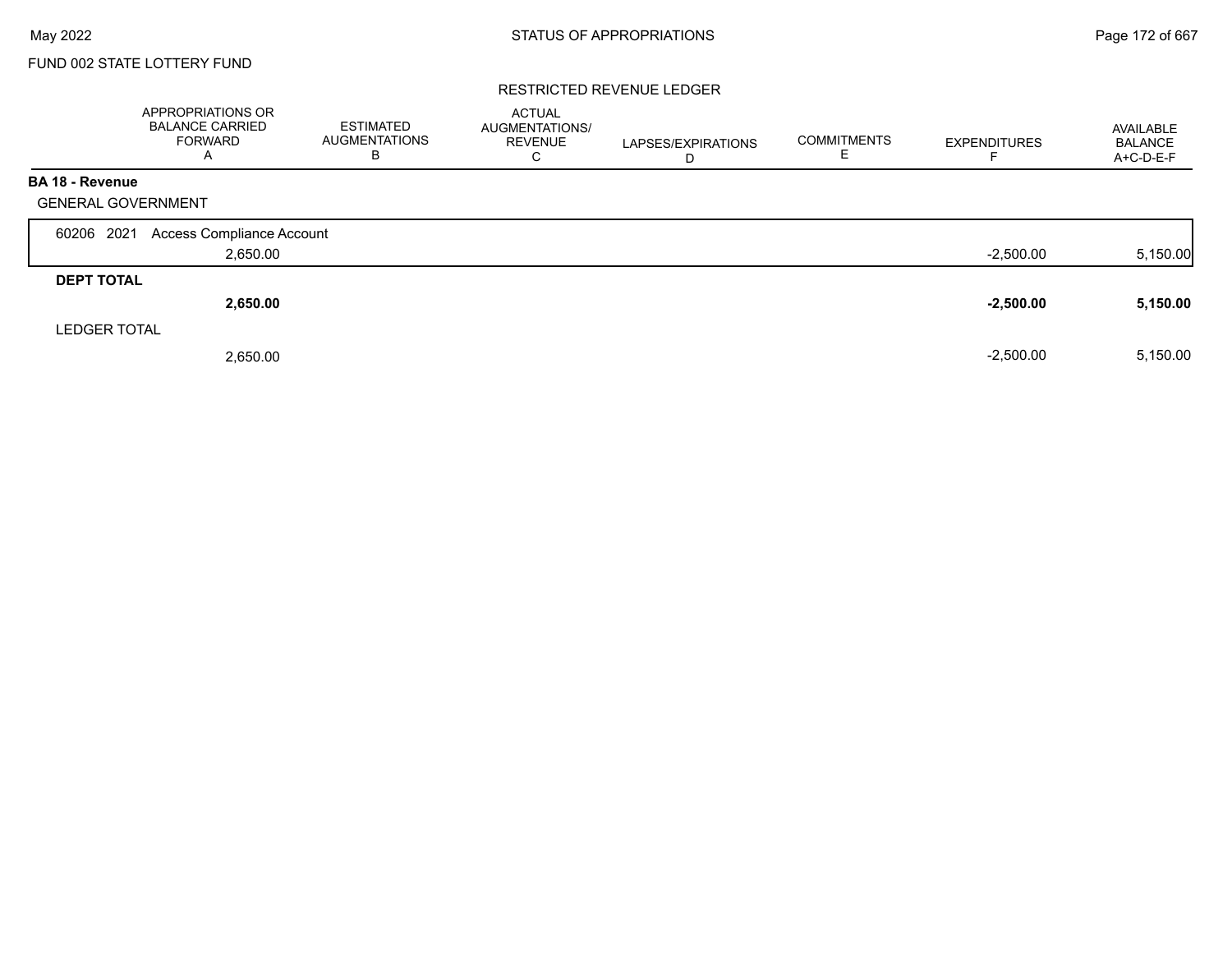## FUND 003 WILD RESOURCE CONSERVATION FUND

#### CURRENT STATE EXECUTIVE AUTHORIZATIONS LEDGER

|                           | APPROPRIATIONS OR<br><b>BALANCE CARRIED</b><br><b>FORWARD</b><br>A | <b>ESTIMATED</b><br><b>AUGMENTATIONS</b><br>B | <b>ACTUAL</b><br>AUGMENTATIONS/<br><b>REVENUE</b><br>С | LAPSES/EXPIRATIONS<br>D | <b>COMMITMENTS</b><br>Е | <b>EXPENDITURES</b> | AVAILABLE<br><b>BALANCE</b><br>A+C-D-E-F |
|---------------------------|--------------------------------------------------------------------|-----------------------------------------------|--------------------------------------------------------|-------------------------|-------------------------|---------------------|------------------------------------------|
|                           | <b>BA 38 - Conservation &amp; Natural Resourc</b>                  |                                               |                                                        |                         |                         |                     |                                          |
| <b>GENERAL GOVERNMENT</b> |                                                                    |                                               |                                                        |                         |                         |                     |                                          |
| 2021<br>20207             | <b>General Operations</b>                                          |                                               |                                                        |                         |                         |                     |                                          |
|                           | 132,000.00                                                         |                                               |                                                        |                         | 45,242.39               | 13,003.70           | 73,753.91                                |
| <b>DEPT TOTAL</b>         |                                                                    |                                               |                                                        |                         |                         |                     |                                          |
|                           | 132,000.00                                                         |                                               |                                                        |                         | 45,242.39               | 13,003.70           | 73,753.91                                |
| <b>LEDGER TOTAL</b>       |                                                                    |                                               |                                                        |                         |                         |                     |                                          |
|                           | 132,000.00                                                         |                                               |                                                        |                         | 45,242.39               | 13,003.70           | 73,753.91                                |
|                           | TOTAL TOTAL ALL CURRENT STATE LEDGERS                              |                                               |                                                        |                         |                         |                     |                                          |
|                           | 132,000.00                                                         |                                               |                                                        |                         | 45,242.39               | 13,003.70           | 73,753.91                                |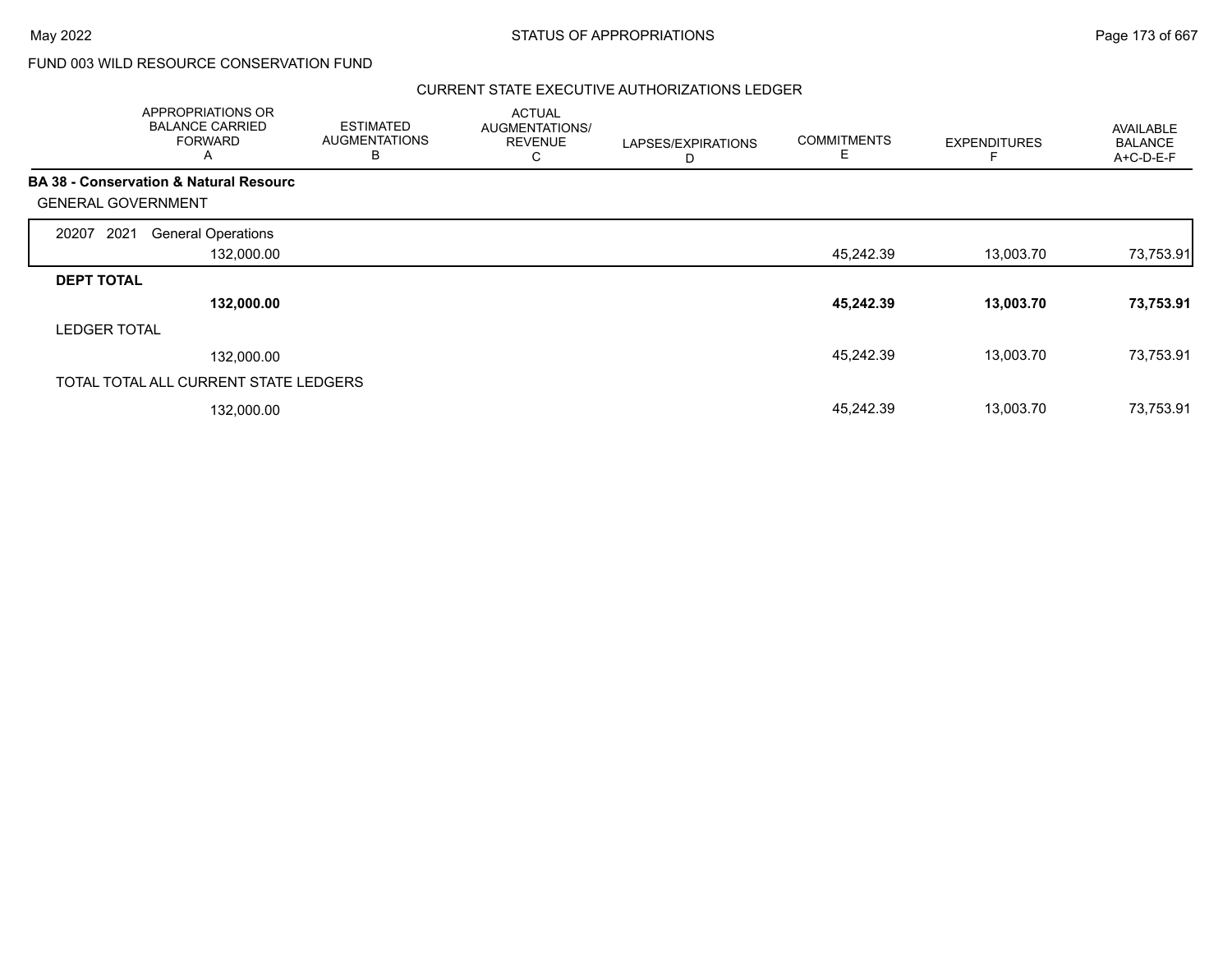## FUND 003 WILD RESOURCE CONSERVATION FUND

#### PRIOR STATE EXECUTIVE AUTHORIZATIONS LEDGER

|                           | APPROPRIATIONS OR<br><b>BALANCE CARRIED</b><br><b>FORWARD</b><br>A | <b>ESTIMATED</b><br><b>AUGMENTATIONS</b><br>В | <b>ACTUAL</b><br>AUGMENTATIONS/<br><b>REVENUE</b><br>С | LAPSES/EXPIRATIONS<br>D | <b>COMMITMENTS</b><br>Е | <b>EXPENDITURES</b> | <b>AVAILABLE</b><br><b>BALANCE</b><br>A+C-D-E-F |
|---------------------------|--------------------------------------------------------------------|-----------------------------------------------|--------------------------------------------------------|-------------------------|-------------------------|---------------------|-------------------------------------------------|
|                           | <b>BA 38 - Conservation &amp; Natural Resourc</b>                  |                                               |                                                        |                         |                         |                     |                                                 |
| <b>GENERAL GOVERNMENT</b> |                                                                    |                                               |                                                        |                         |                         |                     |                                                 |
| 2020<br>20207             | <b>General Operations</b>                                          |                                               |                                                        |                         |                         |                     |                                                 |
|                           | 126,058.54                                                         |                                               |                                                        |                         |                         | 22,461.65           | 103,596.89                                      |
| <b>DEPT TOTAL</b>         |                                                                    |                                               |                                                        |                         |                         |                     |                                                 |
|                           | 126,058.54                                                         |                                               |                                                        |                         |                         | 22,461.65           | 103,596.89                                      |
| <b>LEDGER TOTAL</b>       |                                                                    |                                               |                                                        |                         |                         |                     |                                                 |
|                           | 126,058.54                                                         |                                               |                                                        |                         |                         | 22,461.65           | 103,596.89                                      |
|                           | TOTAL TOTAL ALL PRIOR STATE LEDGERS                                |                                               |                                                        |                         |                         |                     |                                                 |
|                           | 126,058.54                                                         |                                               |                                                        |                         |                         | 22,461.65           | 103,596.89                                      |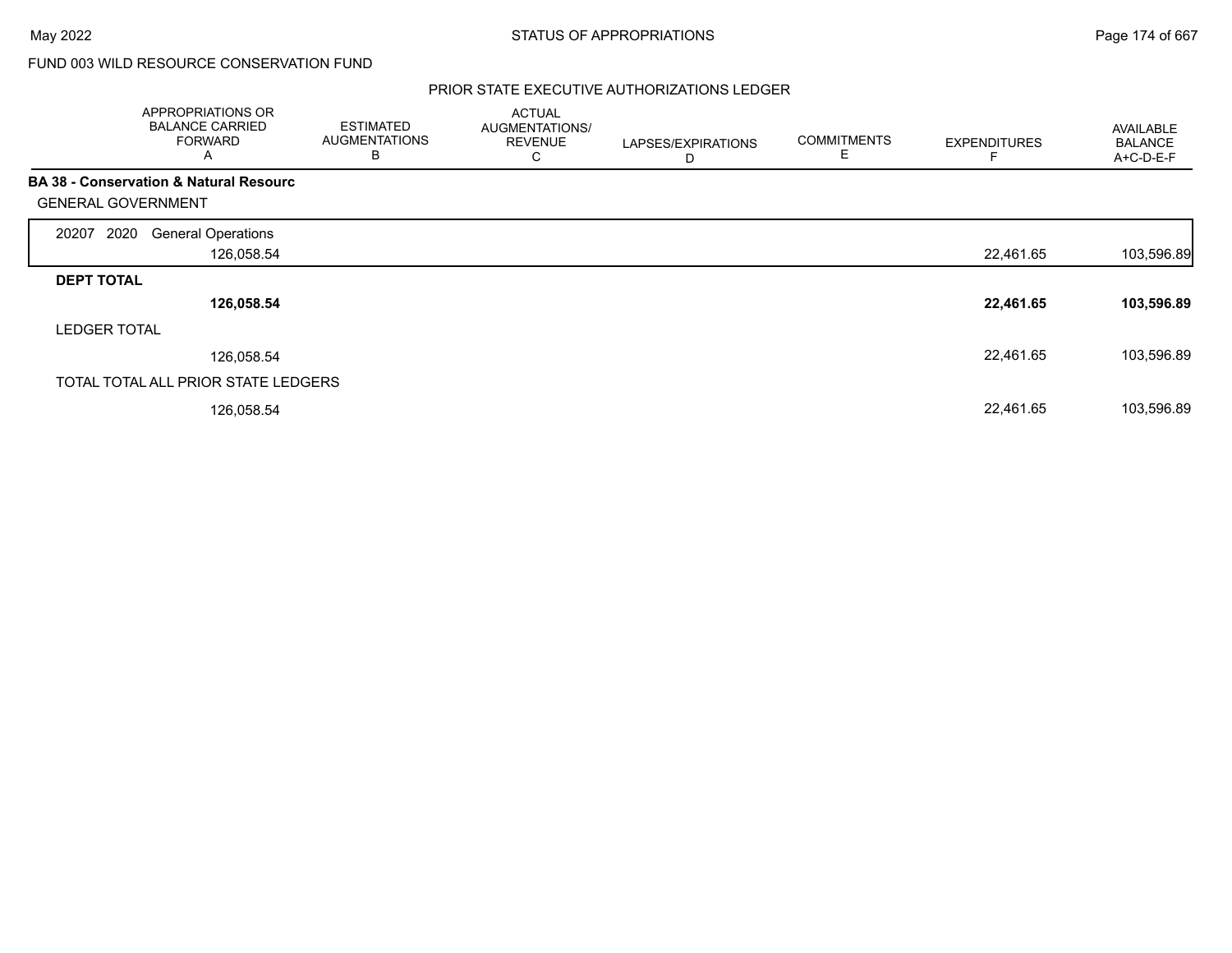## FUND 004 ENERGY DEVELOPMENT FUND

#### CURRENT STATE EXECUTIVE AUTHORIZATIONS LEDGER

|                           | APPROPRIATIONS OR<br><b>BALANCE CARRIED</b><br><b>FORWARD</b><br>A | <b>ESTIMATED</b><br><b>AUGMENTATIONS</b><br>В | <b>ACTUAL</b><br>AUGMENTATIONS/<br><b>REVENUE</b><br>С | LAPSES/EXPIRATIONS<br>D | <b>COMMITMENTS</b><br>Е | <b>EXPENDITURES</b> | <b>AVAILABLE</b><br><b>BALANCE</b><br>A+C-D-E-F |
|---------------------------|--------------------------------------------------------------------|-----------------------------------------------|--------------------------------------------------------|-------------------------|-------------------------|---------------------|-------------------------------------------------|
|                           | <b>BA 35 - Environmental Protection</b>                            |                                               |                                                        |                         |                         |                     |                                                 |
| <b>GENERAL GOVERNMENT</b> |                                                                    |                                               |                                                        |                         |                         |                     |                                                 |
| 2021<br>20289             | Energy Development - Administration                                |                                               |                                                        |                         |                         |                     |                                                 |
|                           | 139,000.00                                                         |                                               |                                                        |                         |                         | 58,811.07           | 80,188.93                                       |
| <b>DEPT TOTAL</b>         |                                                                    |                                               |                                                        |                         |                         |                     |                                                 |
|                           | 139,000.00                                                         |                                               |                                                        |                         |                         | 58,811.07           | 80,188.93                                       |
| <b>LEDGER TOTAL</b>       |                                                                    |                                               |                                                        |                         |                         |                     |                                                 |
|                           | 139,000.00                                                         |                                               |                                                        |                         |                         | 58,811.07           | 80,188.93                                       |
|                           | TOTAL TOTAL ALL CURRENT STATE LEDGERS                              |                                               |                                                        |                         |                         |                     |                                                 |
|                           | 139,000.00                                                         |                                               |                                                        |                         |                         | 58,811.07           | 80,188.93                                       |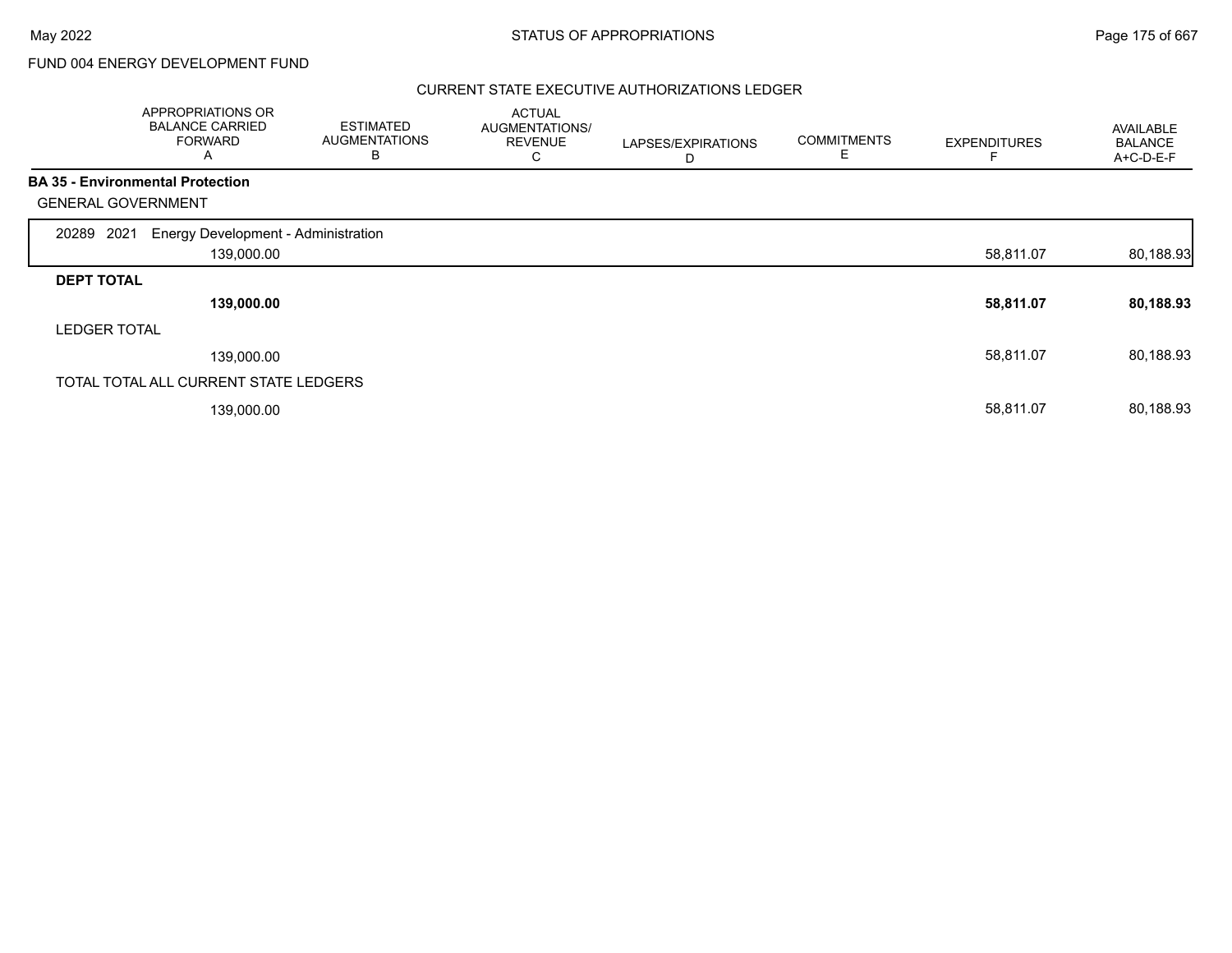## FUND 004 ENERGY DEVELOPMENT FUND

#### PRIOR STATE EXECUTIVE AUTHORIZATIONS LEDGER

|                             | <b>APPROPRIATIONS OR</b><br><b>BALANCE CARRIED</b><br><b>FORWARD</b><br>Α | <b>ESTIMATED</b><br><b>AUGMENTATIONS</b><br>В | <b>ACTUAL</b><br>AUGMENTATIONS/<br><b>REVENUE</b><br>С | LAPSES/EXPIRATIONS<br>D | <b>COMMITMENTS</b><br>Е | <b>EXPENDITURES</b> | AVAILABLE<br><b>BALANCE</b><br>A+C-D-E-F |
|-----------------------------|---------------------------------------------------------------------------|-----------------------------------------------|--------------------------------------------------------|-------------------------|-------------------------|---------------------|------------------------------------------|
|                             | <b>BA 35 - Environmental Protection</b>                                   |                                               |                                                        |                         |                         |                     |                                          |
| <b>GENERAL GOVERNMENT</b>   |                                                                           |                                               |                                                        |                         |                         |                     |                                          |
| 2020<br>20289               | <b>Energy Development - Administration</b><br>85,170.72                   |                                               |                                                        |                         |                         | 2,816.10            | 82,354.62                                |
| <b>GRANTS AND SUBSIDIES</b> |                                                                           |                                               |                                                        |                         |                         |                     |                                          |
| 2020<br>20288               | <b>Energy Development Loans/Grants</b><br>2,300,000.00                    |                                               |                                                        |                         |                         |                     | 2,300,000.00                             |
| <b>DEPT TOTAL</b>           |                                                                           |                                               |                                                        |                         |                         |                     |                                          |
|                             | 2,385,170.72                                                              |                                               |                                                        |                         |                         | 2,816.10            | 2,382,354.62                             |
| <b>LEDGER TOTAL</b>         |                                                                           |                                               |                                                        |                         |                         |                     |                                          |
|                             | 2,385,170.72                                                              |                                               |                                                        |                         |                         | 2,816.10            | 2,382,354.62                             |
|                             | TOTAL TOTAL ALL PRIOR STATE LEDGERS                                       |                                               |                                                        |                         |                         |                     |                                          |
|                             | 2,385,170.72                                                              |                                               |                                                        |                         |                         | 2,816.10            | 2,382,354.62                             |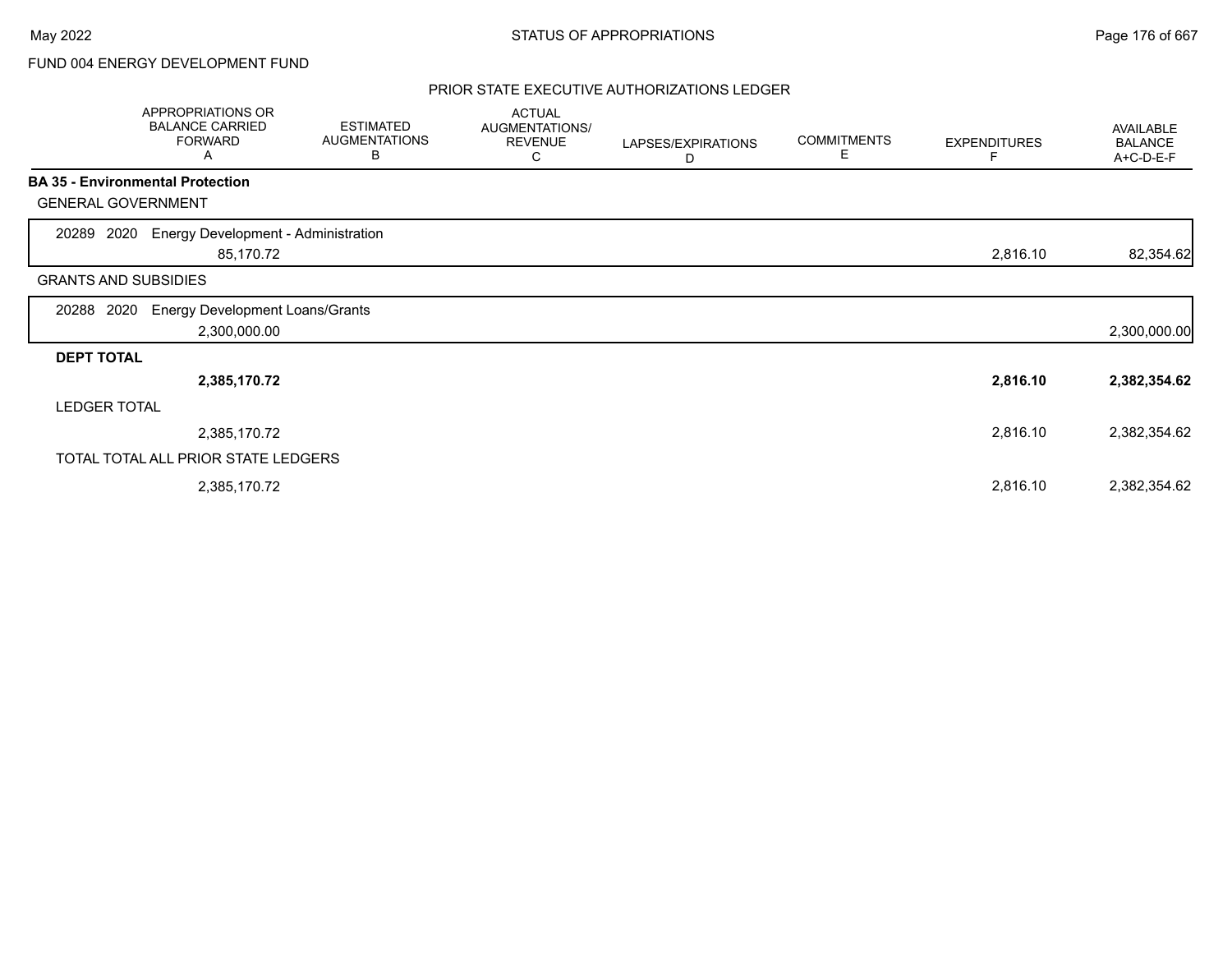### CURRENT STATE APPROPRIATIONS LEDGER

|                                                     | APPROPRIATIONS OR<br><b>BALANCE CARRIED</b><br><b>FORWARD</b><br>Α | <b>ESTIMATED</b><br><b>AUGMENTATIONS</b><br>В | <b>ACTUAL</b><br>AUGMENTATIONS/<br><b>REVENUE</b><br>C | LAPSES/EXPIRATIONS<br>D | <b>COMMITMENTS</b><br>Е | <b>EXPENDITURES</b><br>F. | <b>AVAILABLE</b><br><b>BALANCE</b><br>A+C-D-E-F |
|-----------------------------------------------------|--------------------------------------------------------------------|-----------------------------------------------|--------------------------------------------------------|-------------------------|-------------------------|---------------------------|-------------------------------------------------|
| <b>BA 68 - Agriculture</b>                          |                                                                    |                                               |                                                        |                         |                         |                           |                                                 |
| <b>GENERAL GOVERNMENT</b>                           |                                                                    |                                               |                                                        |                         |                         |                           |                                                 |
| 11106 2021                                          | <b>State Racing Commission</b><br>7,180,000.00                     |                                               |                                                        |                         | 336,963.82              | 5,438,271.76              | 1,404,764.42                                    |
| 11107 2021                                          | Equine Toxicology&Research Lab<br>13,251,000.00                    | 10,000.00                                     |                                                        |                         | 1,138,324.54            | 9,484,443.34              | 2,628,232.12                                    |
| 11113 2021                                          | Horse Racing Promotion<br>1,972,000.00                             |                                               |                                                        |                         | 102,159.60              | 1,685,374.63              | 184,465.77                                      |
| <b>DEPT TOTAL</b>                                   |                                                                    |                                               |                                                        |                         |                         |                           |                                                 |
|                                                     | 22,403,000.00                                                      | 10,000.00                                     |                                                        |                         | 1,577,447.96            | 16,608,089.73             | 4,217,462.31                                    |
| <b>BA 18 - Revenue</b><br><b>GENERAL GOVERNMENT</b> |                                                                    |                                               |                                                        |                         |                         |                           |                                                 |
| 11109 2021                                          | <b>Collections-State Racing</b><br>262,000.00                      |                                               |                                                        |                         |                         | 107,164.35                | 154,835.65                                      |
| <b>DEPT TOTAL</b>                                   |                                                                    |                                               |                                                        |                         |                         |                           |                                                 |
|                                                     | 262,000.00                                                         |                                               |                                                        |                         |                         | 107,164.35                | 154,835.65                                      |
| <b>LEDGER TOTAL</b>                                 |                                                                    |                                               |                                                        |                         |                         |                           |                                                 |
|                                                     | 22,665,000.00                                                      | 10,000.00                                     |                                                        |                         | 1,577,447.96            | 16,715,254.08             | 4,372,297.96                                    |
|                                                     | TOTAL TOTAL ALL CURRENT STATE LEDGERS                              |                                               |                                                        |                         |                         |                           |                                                 |
|                                                     | 22,665,000.00                                                      | 10,000.00                                     |                                                        |                         | 1,577,447.96            | 16,715,254.08             | 4,372,297.96                                    |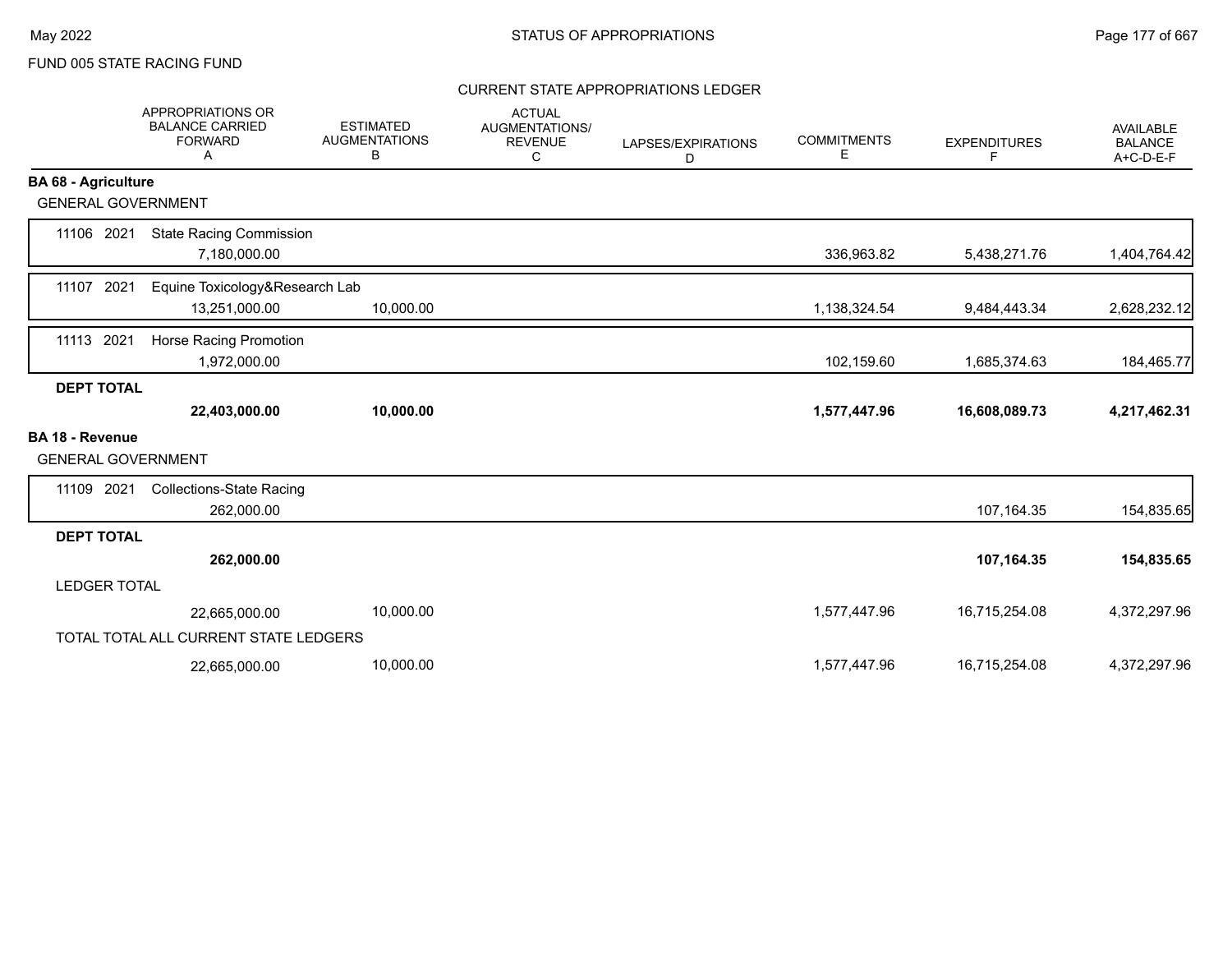#### PRIOR STATE APPROPRIATIONS LEDGER

|                                              | APPROPRIATIONS OR<br><b>BALANCE CARRIED</b><br><b>FORWARD</b><br>Α | <b>ESTIMATED</b><br><b>AUGMENTATIONS</b><br>В | <b>ACTUAL</b><br>AUGMENTATIONS/<br><b>REVENUE</b><br>C | LAPSES/EXPIRATIONS<br>D | <b>COMMITMENTS</b><br>Е | <b>EXPENDITURES</b><br>F. | AVAILABLE<br><b>BALANCE</b><br>A+C-D-E-F |
|----------------------------------------------|--------------------------------------------------------------------|-----------------------------------------------|--------------------------------------------------------|-------------------------|-------------------------|---------------------------|------------------------------------------|
| <b>BA 68 - Agriculture</b>                   |                                                                    |                                               |                                                        |                         |                         |                           |                                          |
| <b>GENERAL GOVERNMENT</b>                    |                                                                    |                                               |                                                        |                         |                         |                           |                                          |
| 11106 2020                                   | <b>State Racing Commission</b><br>1,487,151.81                     |                                               |                                                        |                         |                         | 104,073.54                | 1,383,078.27                             |
| 11107 2020                                   | Equine Toxicology&Research Lab<br>3,610,741.34                     |                                               |                                                        |                         |                         | 849,472.63                | 2,761,268.71                             |
| 11113 2019                                   | Horse Racing Promotion<br>44.68                                    |                                               |                                                        |                         |                         | 0.02                      | 44.66                                    |
| 11113 2020                                   | Horse Racing Promotion<br>403,684.80                               |                                               |                                                        |                         |                         | 403,645.78                | 39.02                                    |
| <b>DEPT TOTAL</b>                            | 5,501,622.63                                                       |                                               |                                                        |                         |                         | 1,357,191.97              | 4,144,430.66                             |
| BA 18 - Revenue<br><b>GENERAL GOVERNMENT</b> |                                                                    |                                               |                                                        |                         |                         |                           |                                          |
| 11109 2020                                   | <b>Collections-State Racing</b><br>105,275.11                      |                                               |                                                        |                         |                         | 3,473.31                  | 101,801.80                               |
| <b>DEPT TOTAL</b>                            |                                                                    |                                               |                                                        |                         |                         |                           |                                          |
|                                              | 105,275.11                                                         |                                               |                                                        |                         |                         | 3,473.31                  | 101,801.80                               |
| <b>LEDGER TOTAL</b>                          |                                                                    |                                               |                                                        |                         |                         |                           |                                          |
|                                              | 5,606,897.74                                                       |                                               |                                                        |                         |                         | 1,360,665.28              | 4,246,232.46                             |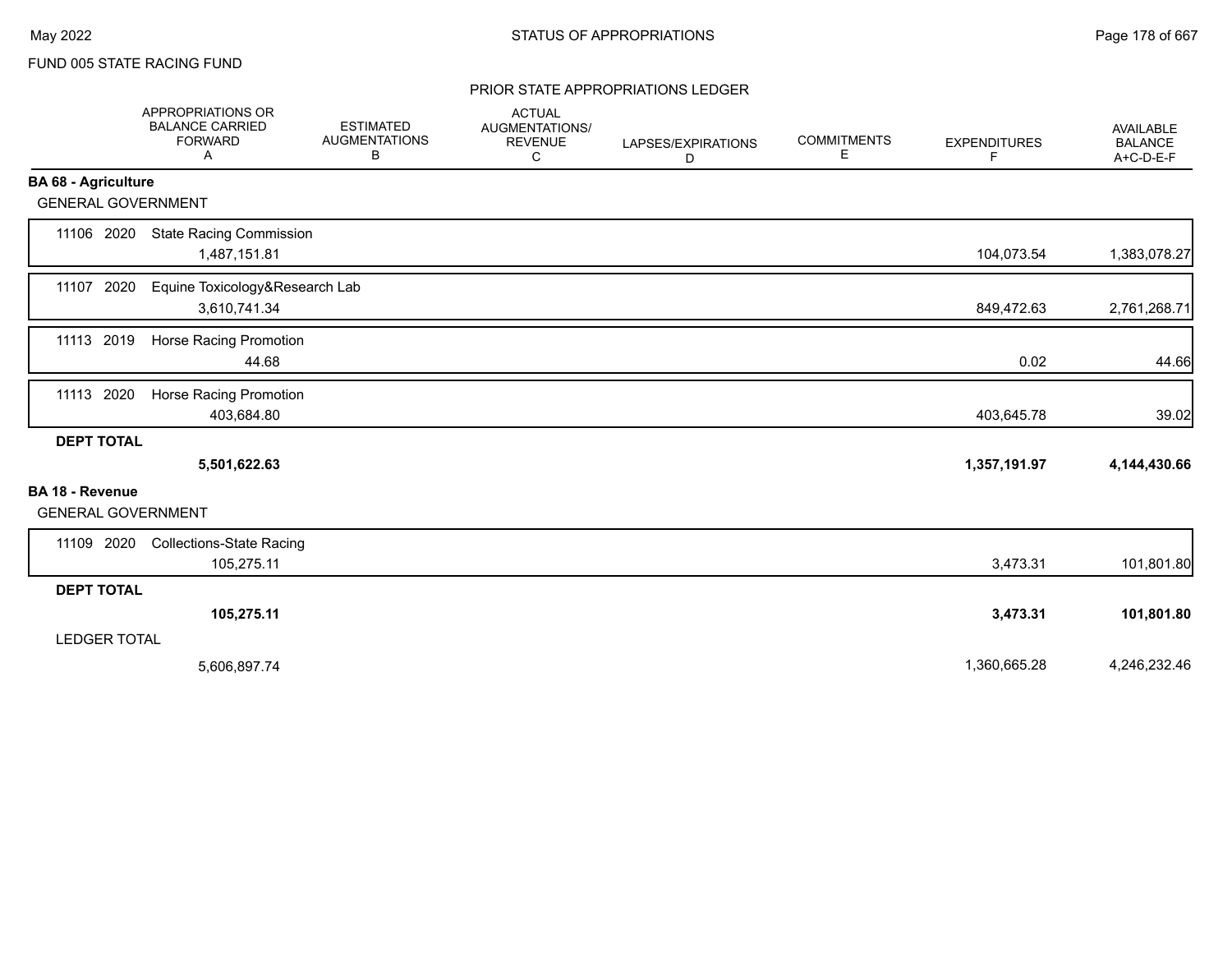#### PRIOR STATE EXECUTIVE AUTHORIZATIONS LEDGER

|                                  | <b>APPROPRIATIONS OR</b><br><b>BALANCE CARRIED</b><br><b>FORWARD</b><br>A | <b>ESTIMATED</b><br><b>AUGMENTATIONS</b><br>B | <b>ACTUAL</b><br>AUGMENTATIONS/<br><b>REVENUE</b><br>С | LAPSES/EXPIRATIONS<br>D | <b>COMMITMENTS</b> | <b>EXPENDITURES</b> | AVAILABLE<br><b>BALANCE</b><br>A+C-D-E-F |
|----------------------------------|---------------------------------------------------------------------------|-----------------------------------------------|--------------------------------------------------------|-------------------------|--------------------|---------------------|------------------------------------------|
| <b>BA 81 - Executive Offices</b> |                                                                           |                                               |                                                        |                         |                    |                     |                                          |
| <b>GENERAL GOVERNMENT</b>        |                                                                           |                                               |                                                        |                         |                    |                     |                                          |
| 2020<br>20493                    | Transfer to the General Fund                                              |                                               |                                                        |                         |                    |                     |                                          |
|                                  | 10,000,000.00                                                             |                                               |                                                        |                         |                    |                     | 10,000,000.00                            |
| <b>DEPT TOTAL</b>                |                                                                           |                                               |                                                        |                         |                    |                     |                                          |
|                                  | 10,000,000.00                                                             |                                               |                                                        |                         |                    |                     | 10,000,000.00                            |
| <b>LEDGER TOTAL</b>              |                                                                           |                                               |                                                        |                         |                    |                     |                                          |
|                                  | 10,000,000.00                                                             |                                               |                                                        |                         |                    |                     | 10,000,000.00                            |
|                                  | TOTAL TOTAL ALL PRIOR STATE LEDGERS                                       |                                               |                                                        |                         |                    |                     |                                          |
|                                  | 15,606,897.74                                                             |                                               |                                                        |                         |                    | 1,360,665.28        | 14,246,232.46                            |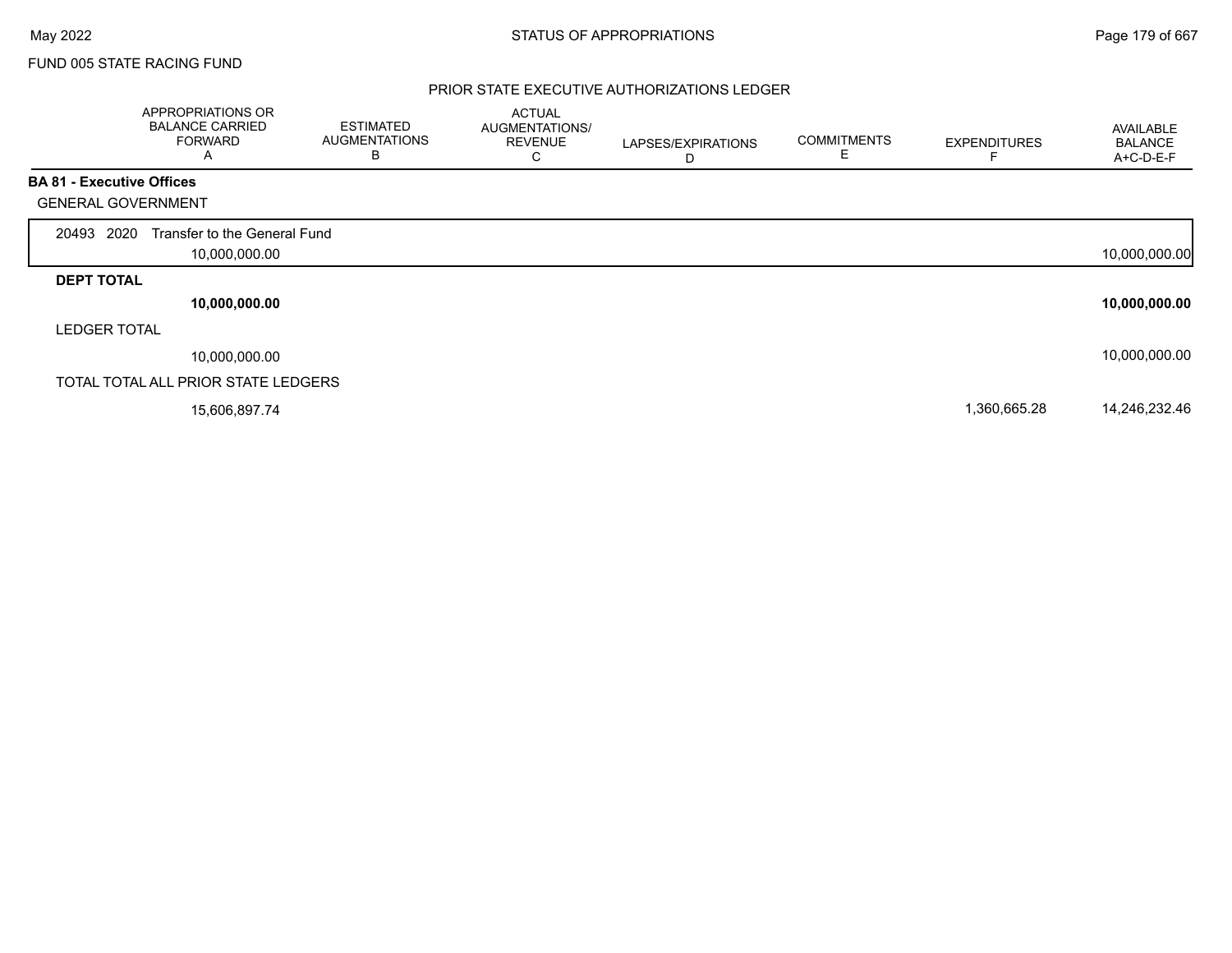#### RESTRICTED REVENUE LEDGER

|                             | APPROPRIATIONS OR<br><b>BALANCE CARRIED</b><br><b>FORWARD</b><br>A | <b>ESTIMATED</b><br><b>AUGMENTATIONS</b><br>B | <b>ACTUAL</b><br>AUGMENTATIONS/<br><b>REVENUE</b><br>C | LAPSES/EXPIRATIONS<br>D | <b>COMMITMENTS</b><br>Е | <b>EXPENDITURES</b> | AVAILABLE<br><b>BALANCE</b><br>A+C-D-E-F |
|-----------------------------|--------------------------------------------------------------------|-----------------------------------------------|--------------------------------------------------------|-------------------------|-------------------------|---------------------|------------------------------------------|
| <b>BA 68 - Agriculture</b>  |                                                                    |                                               |                                                        |                         |                         |                     |                                          |
| <b>GRANTS AND SUBSIDIES</b> |                                                                    |                                               |                                                        |                         |                         |                     |                                          |
| 60112 2021                  | Pennsylvania Breeding Fund                                         |                                               |                                                        |                         |                         |                     |                                          |
|                             | 12,783,493.82                                                      |                                               | 16,922,166.45                                          |                         |                         | 14,688,634.23       | 15,017,026.04                            |
| 2021<br>60113               | Sire Stakes Program                                                |                                               |                                                        |                         |                         |                     |                                          |
|                             | 5,036,027.03                                                       |                                               | 8,299,127.68                                           |                         |                         | 7,403,973.92        | 5,931,180.79                             |
| 2021<br>60214               | PA Standardbred Breeders Development Fnd                           |                                               |                                                        |                         |                         |                     |                                          |
|                             | 6,569,354.24                                                       |                                               | 5,310,169.68                                           |                         |                         | 4,904,197.33        | 6,975,326.59                             |
| <b>DEPT TOTAL</b>           |                                                                    |                                               |                                                        |                         |                         |                     |                                          |
|                             | 24,388,875.09                                                      |                                               | 30,531,463.81                                          |                         |                         | 26,996,805.48       | 27,923,533.42                            |
| <b>LEDGER TOTAL</b>         |                                                                    |                                               |                                                        |                         |                         |                     |                                          |
|                             | 24,388,875.09                                                      |                                               | 30,531,463.81                                          |                         |                         | 26,996,805.48       | 27,923,533.42                            |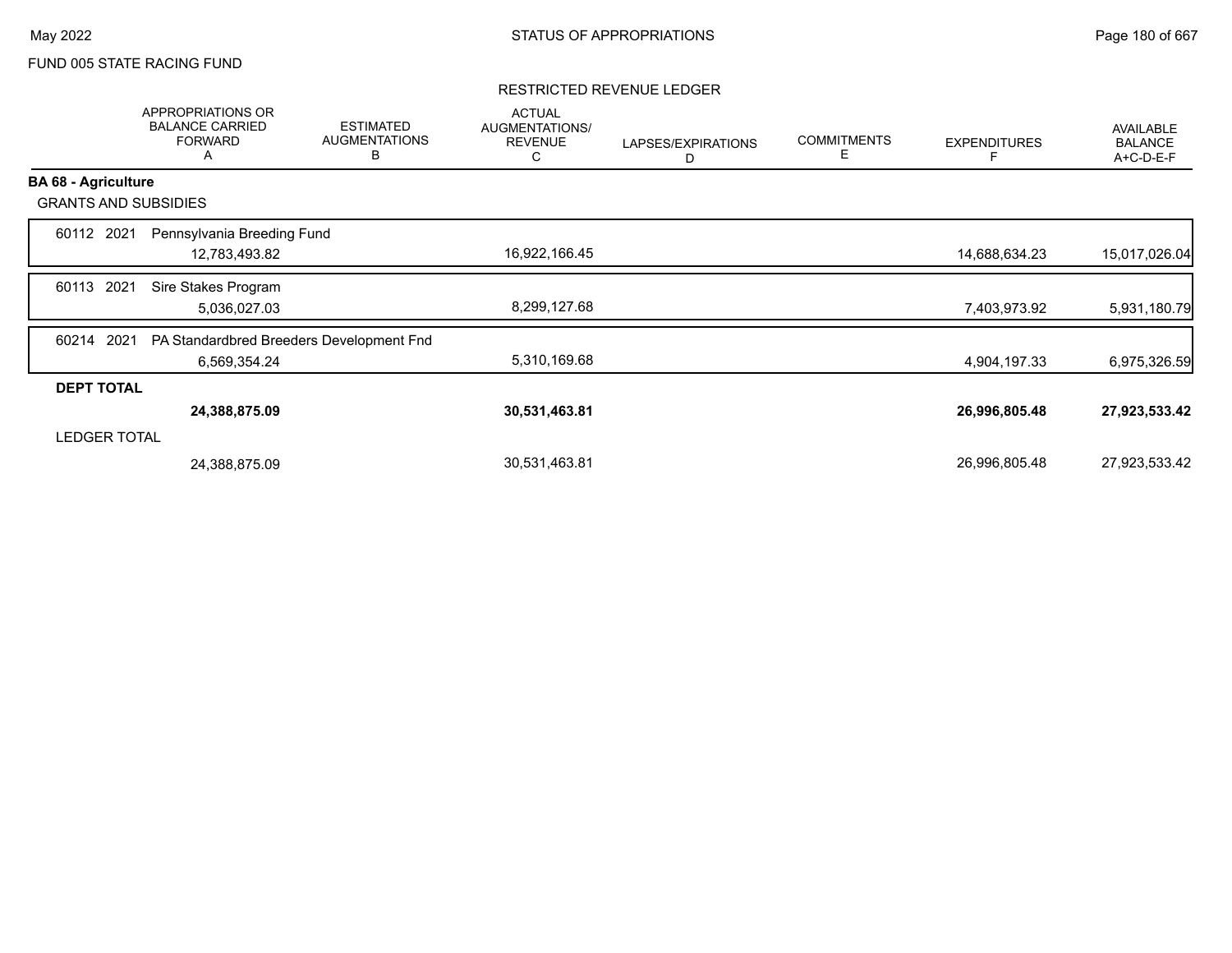FUND 006 HAZARDOUS SITES CLEANUP FUND

|                     | <b>APPROPRIATIONS OR</b><br><b>BALANCE CARRIED</b><br><b>FORWARD</b><br>A | <b>ESTIMATED</b><br><b>AUGMENTATIONS</b><br>В | <b>ACTUAL</b><br>AUGMENTATIONS/<br><b>REVENUE</b><br>С | LAPSES/EXPIRATIONS<br>D | <b>COMMITMENTS</b><br>E. | <b>EXPENDITURES</b><br>F | <b>AVAILABLE</b><br><b>BALANCE</b><br>A+C-D-E-F |
|---------------------|---------------------------------------------------------------------------|-----------------------------------------------|--------------------------------------------------------|-------------------------|--------------------------|--------------------------|-------------------------------------------------|
|                     | <b>BA 35 - Environmental Protection</b>                                   |                                               |                                                        |                         |                          |                          |                                                 |
|                     | <b>GENERAL GOVERNMENT</b>                                                 |                                               |                                                        |                         |                          |                          |                                                 |
| 20069 2021          | <b>General Operations</b><br>24,170,000.00                                |                                               |                                                        |                         | 219,220.64               | 13,624,179.35            | 10,326,600.01                                   |
| 20271               | 2021<br>Tfr to Industrial Sites Cleanup Fund<br>3,000,000.00              |                                               |                                                        |                         |                          | 3,000,000.00             |                                                 |
| 20272 2021          | Tfr to Household Hazardous Waste Account<br>1,000,000.00                  |                                               |                                                        |                         |                          | 1,000,000.00             |                                                 |
|                     | <b>GRANTS AND SUBSIDIES</b>                                               |                                               |                                                        |                         |                          |                          |                                                 |
| 20070               | 2021<br>Hazardous Sites Cleanup<br>9,000,000.00                           |                                               |                                                        |                         | 5,811,591.31             | 2,112,273.90             | 1,076,134.79                                    |
| 20071               | 2021<br><b>Host Municipality Grants</b><br>25,000.00                      |                                               |                                                        |                         |                          | 3,623.40                 | 21,376.60                                       |
| 20273               | 2021<br><b>Small Business Pollution Prevention</b><br>1,000,000.00        |                                               |                                                        |                         | 522,299.00               | 218,326.00               | 259,375.00                                      |
| <b>DEPT TOTAL</b>   |                                                                           |                                               |                                                        |                         |                          |                          |                                                 |
| <b>LEDGER TOTAL</b> | 38,195,000.00                                                             |                                               |                                                        |                         | 6,553,110.95             | 19,958,402.65            | 11,683,486.40                                   |
|                     | 38,195,000.00                                                             |                                               |                                                        |                         | 6,553,110.95             | 19,958,402.65            | 11,683,486.40                                   |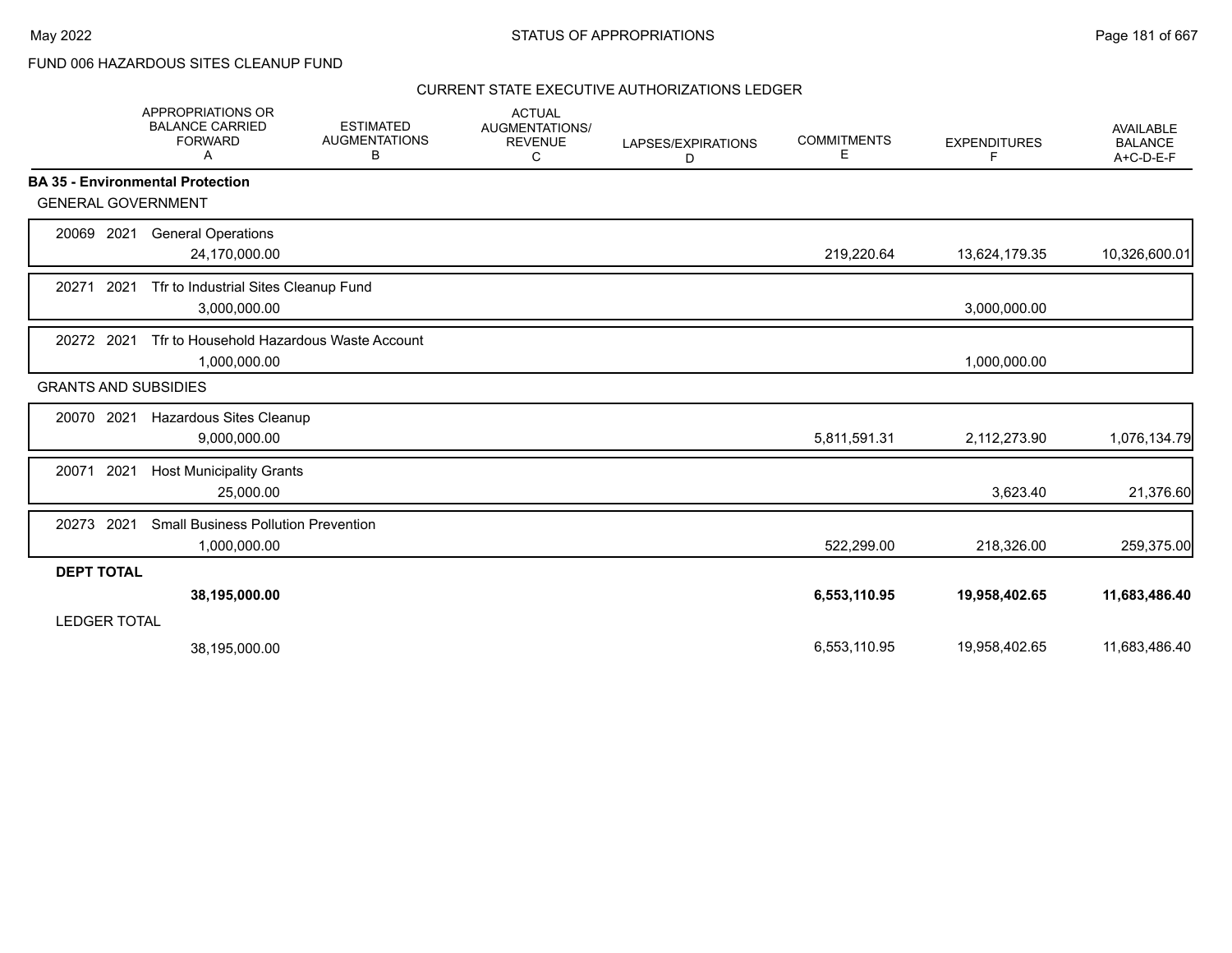$\overline{\phantom{0}}$ 

FUND 006 HAZARDOUS SITES CLEANUP FUND

#### CURRENT STATE EXECUTIVE AUTHORIZATIONS - RESTRICTED LEDGER

|                             | APPROPRIATIONS OR<br><b>BALANCE CARRIED</b><br><b>FORWARD</b><br>A | <b>ESTIMATED</b><br><b>AUGMENTATIONS</b><br>в | <b>ACTUAL</b><br>AUGMENTATIONS/<br><b>REVENUE</b><br>С | LAPSES/EXPIRATIONS<br>D | <b>COMMITMENTS</b><br>E | <b>EXPENDITURES</b> | <b>AVAILABLE</b><br><b>BALANCE</b><br>A+C-D-E-F |
|-----------------------------|--------------------------------------------------------------------|-----------------------------------------------|--------------------------------------------------------|-------------------------|-------------------------|---------------------|-------------------------------------------------|
|                             | <b>BA 35 - Environmental Protection</b>                            |                                               |                                                        |                         |                         |                     |                                                 |
| <b>GRANTS AND SUBSIDIES</b> |                                                                    |                                               |                                                        |                         |                         |                     |                                                 |
| 26512 2021                  | Hazardous Sites Cleanup (OGLF-T)                                   |                                               |                                                        |                         |                         |                     |                                                 |
|                             |                                                                    | 15,000,000.00                                 | 15,000,000.00                                          |                         | 8,695,370.18            | 3,517,211.57        | 2,787,418.25                                    |
| <b>DEPT TOTAL</b>           |                                                                    |                                               |                                                        |                         |                         |                     |                                                 |
|                             |                                                                    | 15,000,000.00                                 | 15,000,000.00                                          |                         | 8,695,370.18            | 3,517,211.57        | 2,787,418.25                                    |
| LEDGER TOTAL                |                                                                    |                                               |                                                        |                         |                         |                     |                                                 |
|                             |                                                                    | 15,000,000.00                                 | 15.000.000.00                                          |                         | 8,695,370.18            | 3,517,211.57        | 2,787,418.25                                    |
|                             | TOTAL TOTAL ALL CURRENT STATE LEDGERS                              |                                               |                                                        |                         |                         |                     |                                                 |
|                             | 38,195,000.00                                                      | 15,000,000.00                                 | 15,000,000.00                                          |                         | 15,248,481.13           | 23,475,614.22       | 14,470,904.65                                   |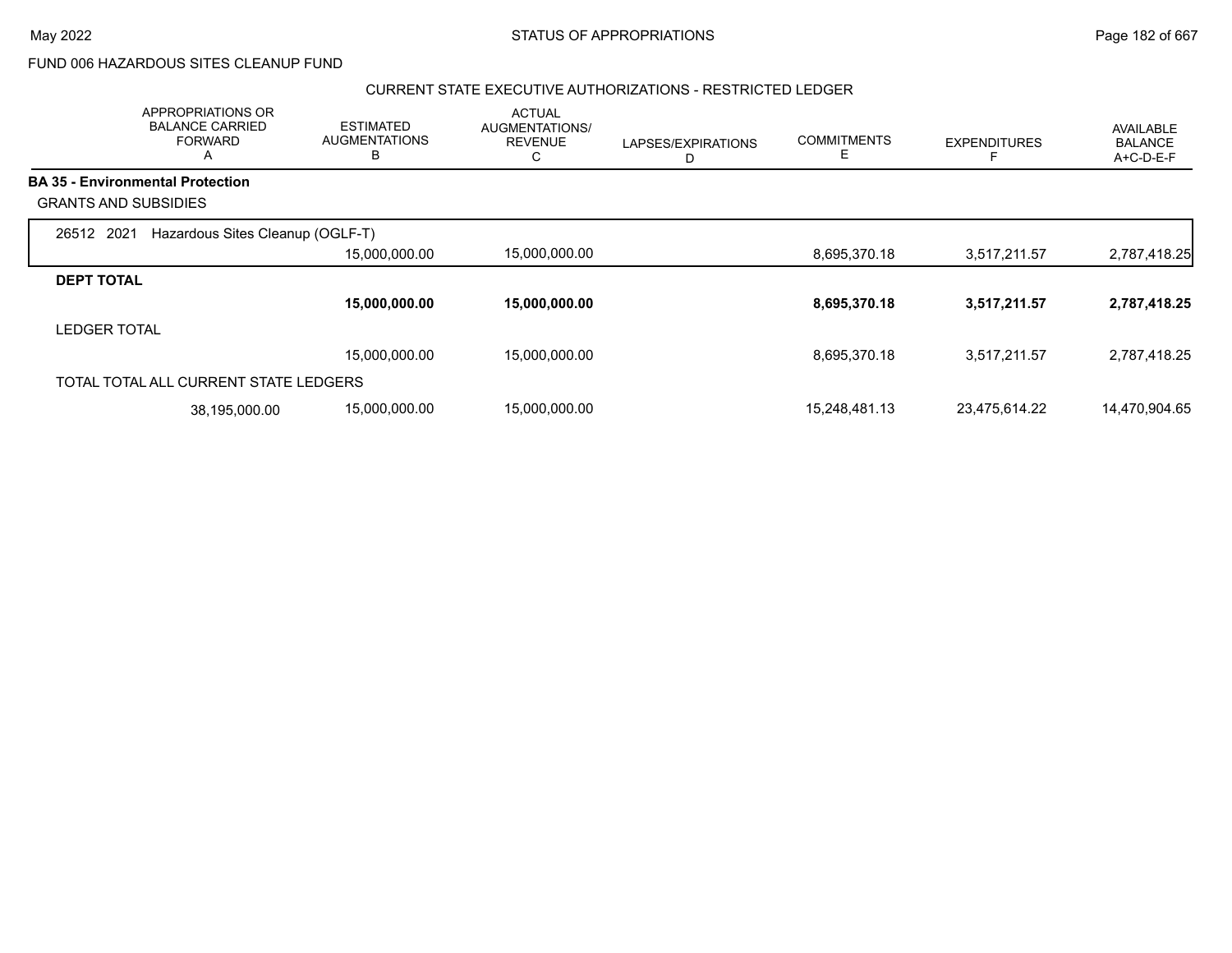# FUND 006 HAZARDOUS SITES CLEANUP FUND

|                     | <b>APPROPRIATIONS OR</b><br><b>BALANCE CARRIED</b><br><b>FORWARD</b><br>A | <b>ESTIMATED</b><br><b>AUGMENTATIONS</b><br>В | <b>ACTUAL</b><br>AUGMENTATIONS/<br><b>REVENUE</b><br>C | LAPSES/EXPIRATIONS<br>D | <b>COMMITMENTS</b><br>Е | <b>EXPENDITURES</b><br>F. | <b>AVAILABLE</b><br><b>BALANCE</b><br>A+C-D-E-F |
|---------------------|---------------------------------------------------------------------------|-----------------------------------------------|--------------------------------------------------------|-------------------------|-------------------------|---------------------------|-------------------------------------------------|
|                     | <b>BA 35 - Environmental Protection</b>                                   |                                               |                                                        |                         |                         |                           |                                                 |
|                     | <b>GENERAL GOVERNMENT</b>                                                 |                                               |                                                        |                         |                         |                           |                                                 |
| 20069               | 2020<br><b>General Operations</b>                                         |                                               |                                                        |                         |                         |                           |                                                 |
|                     | 6,061,971.33                                                              |                                               |                                                        |                         | 36,196.24               | 746,022.60                | 5,279,752.49                                    |
|                     | <b>GRANTS AND SUBSIDIES</b>                                               |                                               |                                                        |                         |                         |                           |                                                 |
| 20070 2014          | Hazardous Sites Cleanup                                                   |                                               |                                                        |                         |                         |                           |                                                 |
|                     |                                                                           |                                               |                                                        |                         | 6,503.07                | $-6,503.07$               |                                                 |
| 20070               | 2020<br>Hazardous Sites Cleanup                                           |                                               |                                                        |                         |                         |                           |                                                 |
|                     | 15,642,228.89                                                             |                                               |                                                        |                         |                         | 2,276,817.85              | 13,365,411.04                                   |
| 20071               | 2020<br><b>Host Municipality Grants</b>                                   |                                               |                                                        |                         |                         |                           |                                                 |
|                     | 25,000.00                                                                 |                                               |                                                        |                         |                         | 4,296.60                  | 20,703.40                                       |
| 20273               | 2020<br><b>Small Business Pollution Prevention</b>                        |                                               |                                                        |                         |                         |                           |                                                 |
|                     | 219,058.00                                                                |                                               |                                                        |                         |                         | 179,569.00                | 39,489.00                                       |
| <b>DEPT TOTAL</b>   |                                                                           |                                               |                                                        |                         |                         |                           |                                                 |
|                     | 21,948,258.22                                                             |                                               |                                                        |                         | 42,699.31               | 3,200,202.98              | 18,705,355.93                                   |
| <b>LEDGER TOTAL</b> |                                                                           |                                               |                                                        |                         |                         |                           |                                                 |
|                     | 21,948,258.22                                                             |                                               |                                                        |                         | 42,699.31               | 3,200,202.98              | 18,705,355.93                                   |
|                     | TOTAL TOTAL ALL PRIOR STATE LEDGERS                                       |                                               |                                                        |                         |                         |                           |                                                 |
|                     | 21,948,258.22                                                             |                                               |                                                        |                         | 42,699.31               | 3,200,202.98              | 18,705,355.93                                   |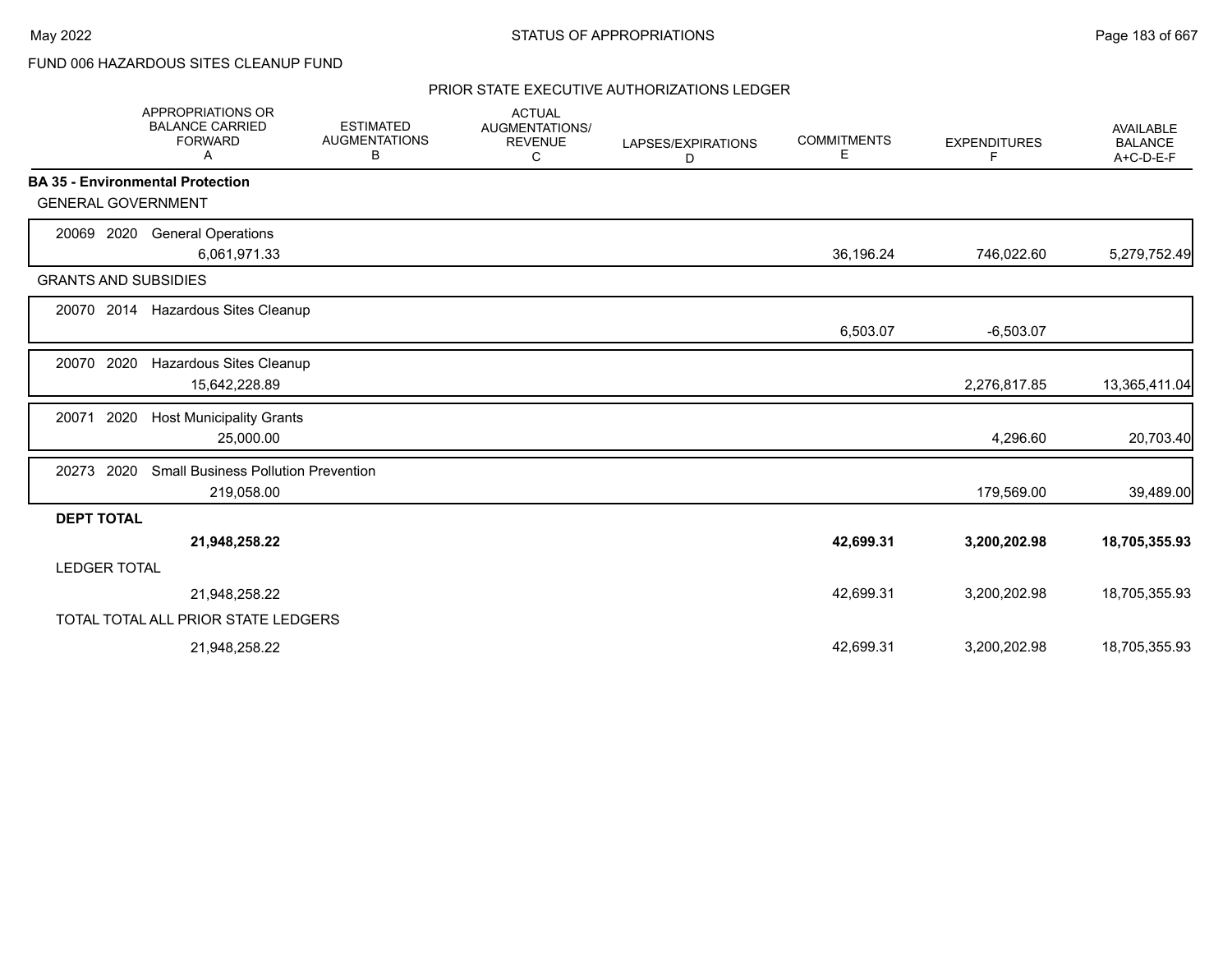## FUND 007 HIGHWAY BEAUTIFICATION FUND

|                               | APPROPRIATIONS OR<br><b>BALANCE CARRIED</b><br><b>FORWARD</b><br>A | <b>ESTIMATED</b><br><b>AUGMENTATIONS</b><br>B | <b>ACTUAL</b><br>AUGMENTATIONS/<br><b>REVENUE</b><br>С | LAPSES/EXPIRATIONS<br>D | <b>COMMITMENTS</b> | <b>EXPENDITURES</b> | AVAILABLE<br><b>BALANCE</b><br>A+C-D-E-F |
|-------------------------------|--------------------------------------------------------------------|-----------------------------------------------|--------------------------------------------------------|-------------------------|--------------------|---------------------|------------------------------------------|
| <b>BA 78 - Transportation</b> |                                                                    |                                               |                                                        |                         |                    |                     |                                          |
|                               | <b>GENERAL GOVERNMENT</b>                                          |                                               |                                                        |                         |                    |                     |                                          |
| 20169 2021                    | <b>Control of Outdoor Advertising</b>                              |                                               |                                                        |                         |                    |                     |                                          |
|                               | 350,000.00                                                         |                                               |                                                        |                         |                    | 323,556.30          | 26,443.70                                |
| <b>DEPT TOTAL</b>             |                                                                    |                                               |                                                        |                         |                    |                     |                                          |
|                               | 350,000.00                                                         |                                               |                                                        |                         |                    | 323,556.30          | 26,443.70                                |
| <b>LEDGER TOTAL</b>           |                                                                    |                                               |                                                        |                         |                    |                     |                                          |
|                               | 350,000.00                                                         |                                               |                                                        |                         |                    | 323,556.30          | 26,443.70                                |
|                               | TOTAL TOTAL ALL CURRENT STATE LEDGERS                              |                                               |                                                        |                         |                    |                     |                                          |
|                               | 350,000.00                                                         |                                               |                                                        |                         |                    | 323,556.30          | 26,443.70                                |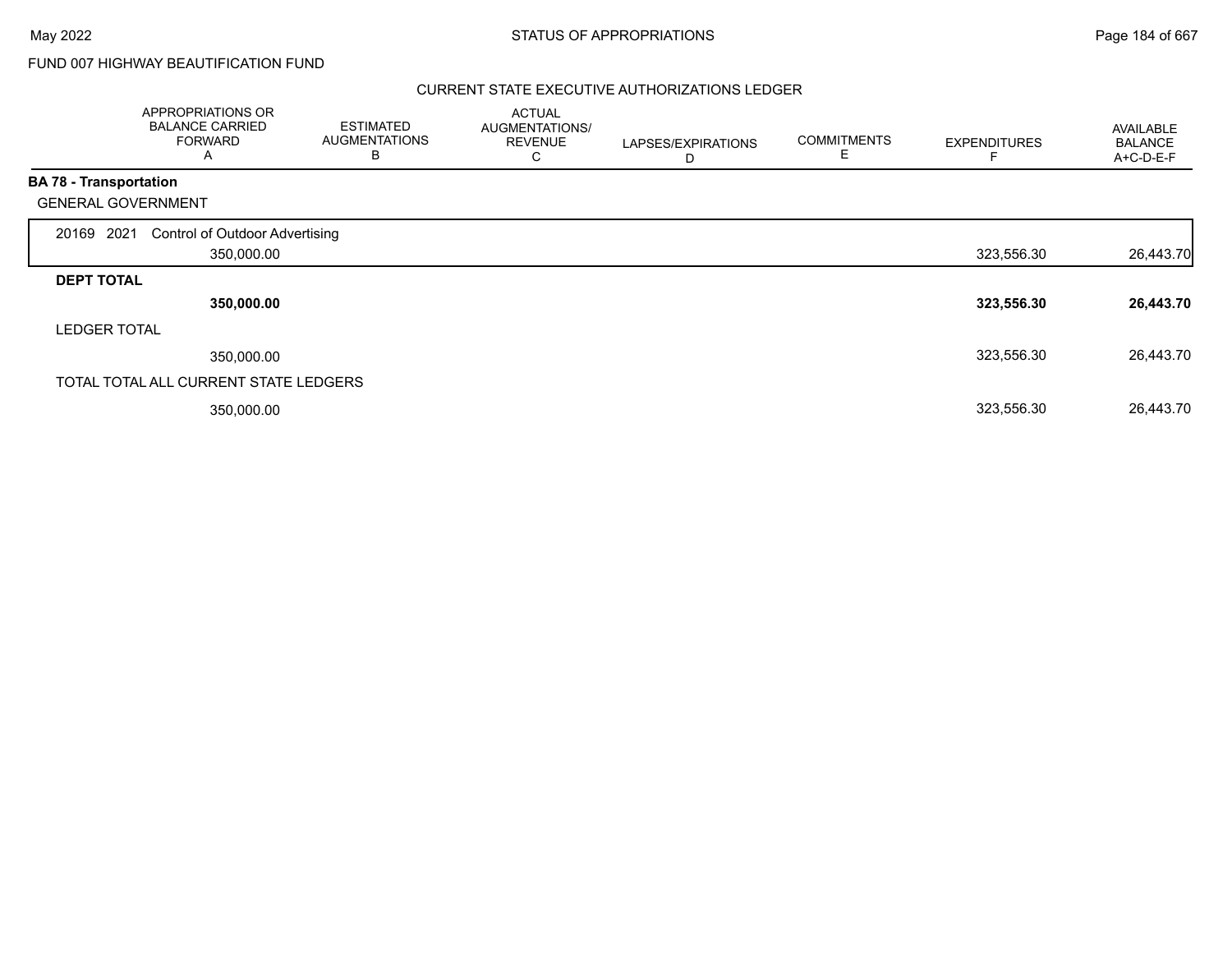# FUND 007 HIGHWAY BEAUTIFICATION FUND

|                               | APPROPRIATIONS OR<br><b>BALANCE CARRIED</b><br><b>FORWARD</b><br>Α | <b>ESTIMATED</b><br><b>AUGMENTATIONS</b><br>B | <b>ACTUAL</b><br>AUGMENTATIONS/<br><b>REVENUE</b><br>С | LAPSES/EXPIRATIONS<br>D | <b>COMMITMENTS</b><br>Е | <b>EXPENDITURES</b> | AVAILABLE<br><b>BALANCE</b><br>A+C-D-E-F |
|-------------------------------|--------------------------------------------------------------------|-----------------------------------------------|--------------------------------------------------------|-------------------------|-------------------------|---------------------|------------------------------------------|
| <b>BA 78 - Transportation</b> |                                                                    |                                               |                                                        |                         |                         |                     |                                          |
|                               | <b>GENERAL GOVERNMENT</b>                                          |                                               |                                                        |                         |                         |                     |                                          |
| 20169                         | <b>Control of Outdoor Advertising</b><br>2019                      |                                               |                                                        |                         |                         |                     |                                          |
|                               | 164,096.04                                                         |                                               |                                                        |                         |                         |                     | 164,096.04                               |
| 20169 2020                    | <b>Control of Outdoor Advertising</b>                              |                                               |                                                        |                         |                         |                     |                                          |
|                               | 66,604.95                                                          |                                               |                                                        |                         |                         | 18,087.29           | 48,517.66                                |
| <b>DEPT TOTAL</b>             |                                                                    |                                               |                                                        |                         |                         |                     |                                          |
|                               | 230,700.99                                                         |                                               |                                                        |                         |                         | 18,087.29           | 212,613.70                               |
| <b>LEDGER TOTAL</b>           |                                                                    |                                               |                                                        |                         |                         |                     |                                          |
|                               | 230,700.99                                                         |                                               |                                                        |                         |                         | 18,087.29           | 212,613.70                               |
|                               | TOTAL TOTAL ALL PRIOR STATE LEDGERS                                |                                               |                                                        |                         |                         |                     |                                          |
|                               | 230,700.99                                                         |                                               |                                                        |                         |                         | 18,087.29           | 212,613.70                               |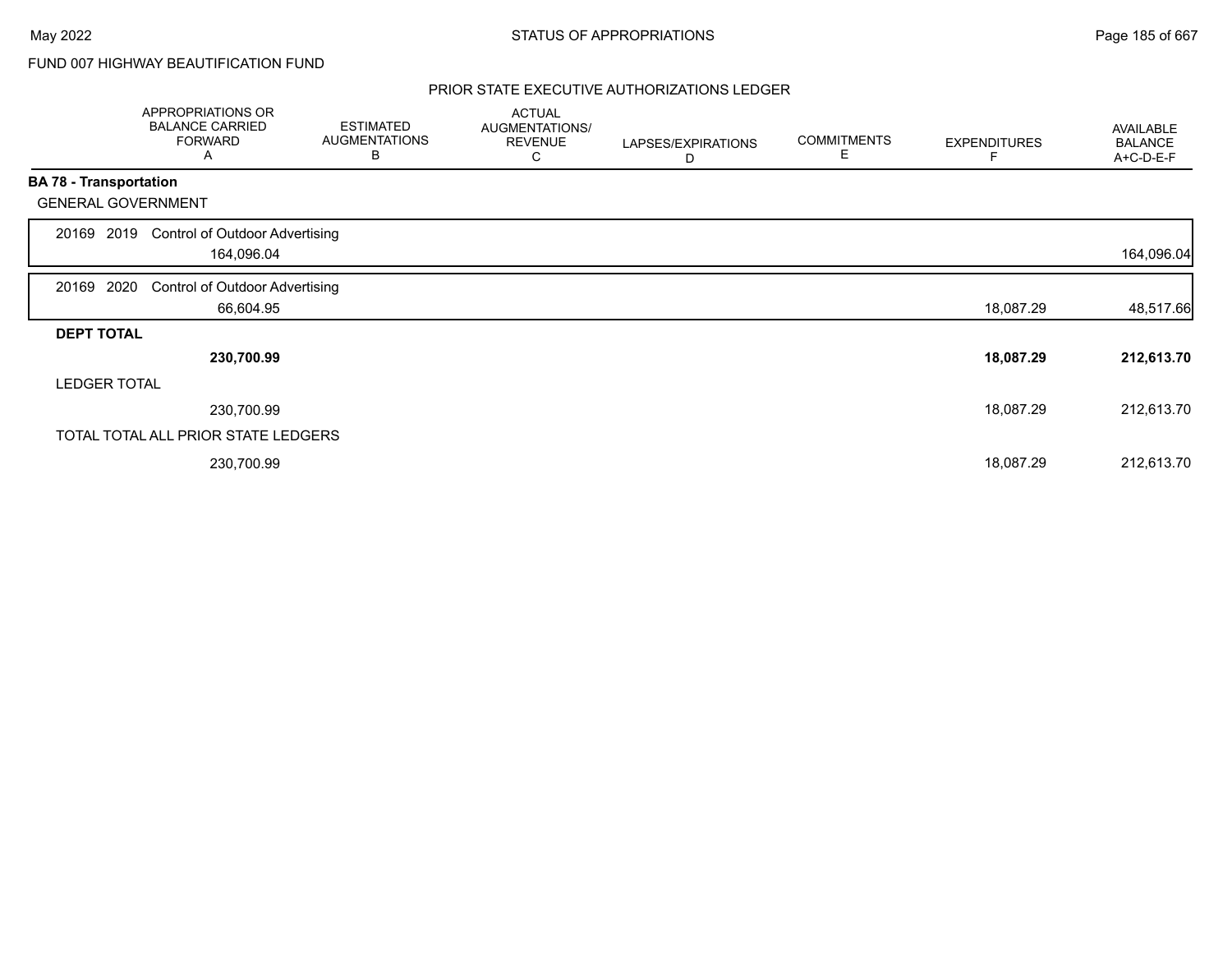# FUND 007 HIGHWAY BEAUTIFICATION FUND

#### RESTRICTED RECEIPTS LEDGER

|                               | APPROPRIATIONS OR<br><b>BALANCE CARRIED</b><br><b>FORWARD</b><br>$\overline{A}$ | <b>ESTIMATED</b><br><b>AUGMENTATIONS</b><br>B | <b>ACTUAL</b><br>AUGMENTATIONS/<br><b>REVENUE</b><br>C | LAPSES/EXPIRATIONS<br>D | <b>COMMITMENTS</b><br>E | <b>EXPENDITURES</b> | AVAILABLE<br><b>BALANCE</b><br>A+C-D-E-F |
|-------------------------------|---------------------------------------------------------------------------------|-----------------------------------------------|--------------------------------------------------------|-------------------------|-------------------------|---------------------|------------------------------------------|
| <b>BA 78 - Transportation</b> |                                                                                 |                                               |                                                        |                         |                         |                     |                                          |
| <b>GENERAL GOVERNMENT</b>     |                                                                                 |                                               |                                                        |                         |                         |                     |                                          |
| 40079 2021                    | Outdoor Advertising Sign Removal                                                |                                               |                                                        |                         |                         |                     |                                          |
|                               | 20,566.64                                                                       |                                               |                                                        |                         |                         |                     | 20,566.64                                |
| <b>DEPT TOTAL</b>             |                                                                                 |                                               |                                                        |                         |                         |                     |                                          |
|                               | 20,566.64                                                                       |                                               |                                                        |                         |                         |                     | 20,566.64                                |
| <b>LEDGER TOTAL</b>           |                                                                                 |                                               |                                                        |                         |                         |                     |                                          |
|                               | 20,566.64                                                                       |                                               |                                                        |                         |                         |                     | 20,566.64                                |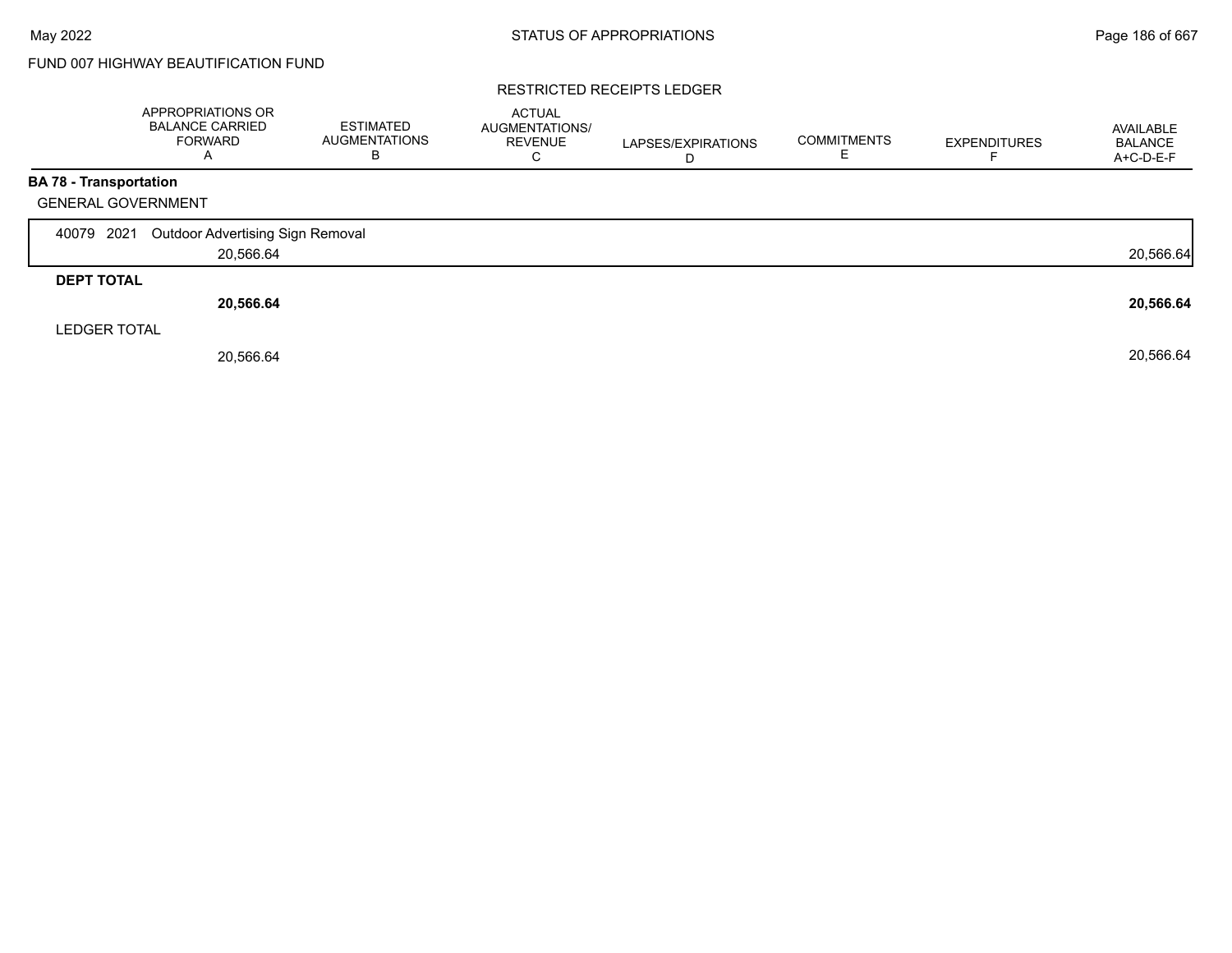|                                                | <b>APPROPRIATIONS OR</b><br><b>BALANCE CARRIED</b><br><b>FORWARD</b><br>Α | <b>ESTIMATED</b><br><b>AUGMENTATIONS</b><br>В | <b>ACTUAL</b><br><b>AUGMENTATIONS/</b><br><b>REVENUE</b><br>С | LAPSES/EXPIRATIONS<br>D | <b>COMMITMENTS</b><br>Е | <b>EXPENDITURES</b><br>F. | <b>AVAILABLE</b><br><b>BALANCE</b><br>A+C-D-E-F |
|------------------------------------------------|---------------------------------------------------------------------------|-----------------------------------------------|---------------------------------------------------------------|-------------------------|-------------------------|---------------------------|-------------------------------------------------|
| <b>BA 73 - Treasury</b><br><b>DEBT SERVICE</b> |                                                                           |                                               |                                                               |                         |                         |                           |                                                 |
| 20330 2021                                     | Debt Service for Growing Greener<br>12,289,000.00                         |                                               |                                                               |                         |                         | 12,288,725.00             | 275.00                                          |
| <b>DEPT TOTAL</b>                              | 12,289,000.00                                                             |                                               |                                                               |                         |                         | 12,288,725.00             | 275.00                                          |
| <b>BA 68 - Agriculture</b>                     |                                                                           |                                               |                                                               |                         |                         |                           |                                                 |
| <b>GRANTS AND SUBSIDIES</b>                    |                                                                           |                                               |                                                               |                         |                         |                           |                                                 |
|                                                | 20116 2021 Agricultural Conservation Easement Prgrm<br>10,133,000.00      |                                               |                                                               |                         |                         | 10,133,000.00             |                                                 |
| <b>DEPT TOTAL</b>                              |                                                                           |                                               |                                                               |                         |                         |                           |                                                 |
|                                                | 10,133,000.00                                                             |                                               |                                                               |                         |                         | 10,133,000.00             |                                                 |
| <b>GRANTS AND SUBSIDIES</b>                    | <b>BA 38 - Conservation &amp; Natural Resourc</b>                         |                                               |                                                               |                         |                         |                           |                                                 |
| 29220 2021                                     | Parks & Forest Facility Rehabilitation<br>10,024,545.00                   |                                               |                                                               |                         | 7,714,696.00            | 833,173.63                | 1,476,675.37                                    |
| 29221 2021                                     | <b>Community Conservation Grants</b><br>6,150,455.00                      |                                               |                                                               |                         | 3,328,089.00            | 1,533,507.00              | 1,288,859.00                                    |
| 29223 2021                                     | <b>Natural Diversity Cnsvn Grants</b><br>325,000.00                       |                                               |                                                               |                         |                         |                           | 325,000.00                                      |
| <b>DEPT TOTAL</b>                              |                                                                           |                                               |                                                               |                         |                         |                           |                                                 |
|                                                | 16,500,000.00                                                             |                                               |                                                               |                         | 11,042,785.00           | 2,366,680.63              | 3,090,534.37                                    |
| <b>GRANTS AND SUBSIDIES</b>                    | <b>BA 35 - Environmental Protection</b>                                   |                                               |                                                               |                         |                         |                           |                                                 |
| 29079 2021                                     | Watershed Protection & Restoration                                        |                                               |                                                               |                         |                         |                           |                                                 |
|                                                | 25,605,000.00                                                             |                                               |                                                               |                         | 16,516,360.01           | 6,158,938.85              | 2,929,701.14                                    |
| <b>DEPT TOTAL</b>                              |                                                                           |                                               |                                                               |                         |                         |                           |                                                 |
|                                                | 25,605,000.00                                                             |                                               |                                                               |                         | 16,516,360.01           | 6,158,938.85              | 2,929,701.14                                    |
|                                                | <b>BA 33 - PA Infrastructure Investment</b>                               |                                               |                                                               |                         |                         |                           |                                                 |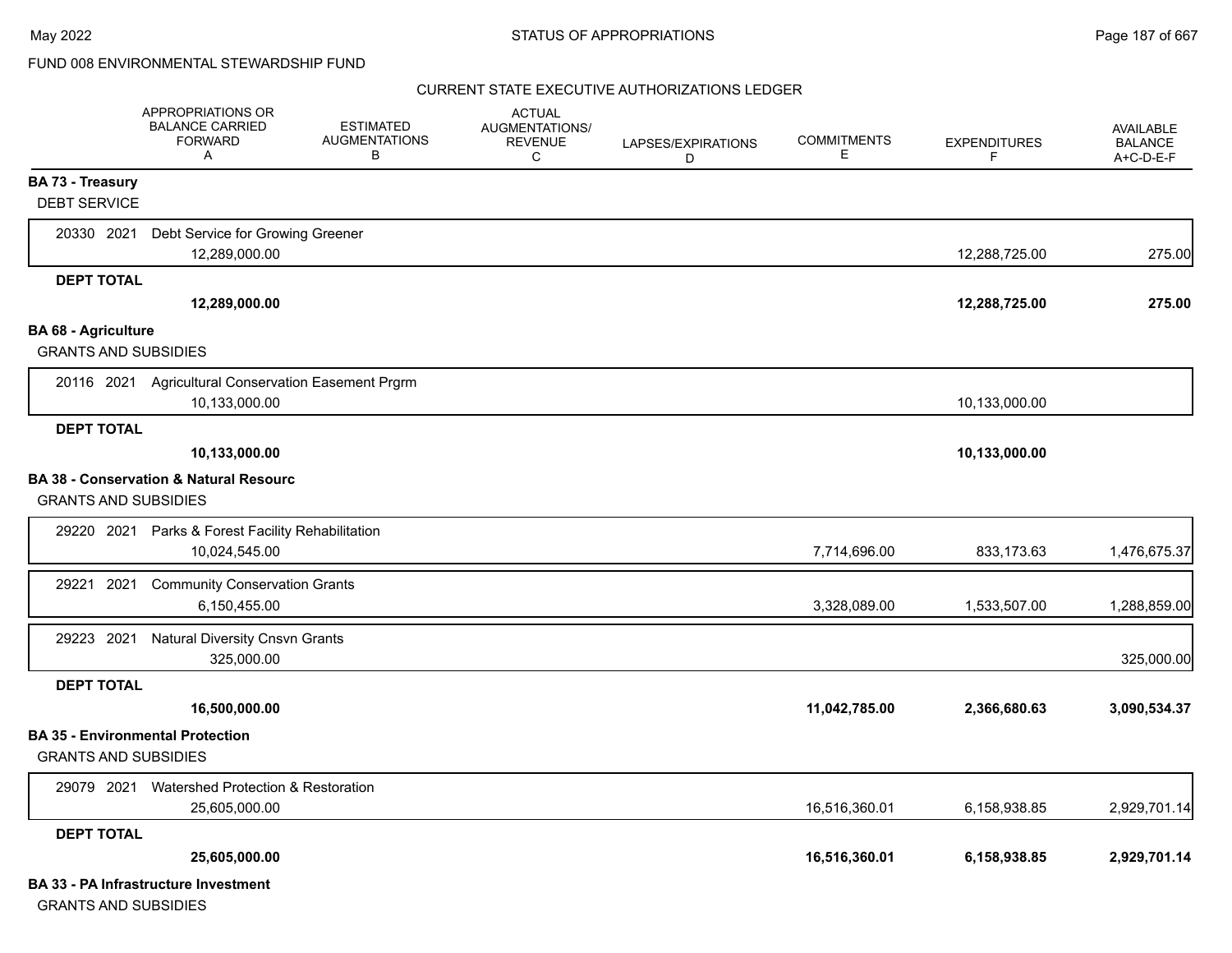|                     | APPROPRIATIONS OR<br><b>BALANCE CARRIED</b><br><b>FORWARD</b><br>A | ESTIMATED<br><b>AUGMENTATIONS</b><br>в | <b>ACTUAL</b><br>AUGMENTATIONS/<br><b>REVENUE</b><br>U | LAPSES/EXPIRATIONS | <b>COMMITMENTS</b> | <b>EXPENDITURES</b> | AVAILABLE<br><b>BALANCE</b><br>A+C-D-E-F |
|---------------------|--------------------------------------------------------------------|----------------------------------------|--------------------------------------------------------|--------------------|--------------------|---------------------|------------------------------------------|
| 2021<br>20247       | Storm Water, Water & Sewer Grants                                  |                                        |                                                        |                    |                    |                     |                                          |
|                     | 16,226,000.00                                                      |                                        |                                                        |                    |                    | 16,226,000.00       |                                          |
| <b>DEPT TOTAL</b>   |                                                                    |                                        |                                                        |                    |                    |                     |                                          |
|                     | 16,226,000.00                                                      |                                        |                                                        |                    |                    | 16,226,000.00       |                                          |
| <b>LEDGER TOTAL</b> |                                                                    |                                        |                                                        |                    |                    |                     |                                          |
|                     | 80,753,000.00                                                      |                                        |                                                        |                    | 27,559,145.01      | 47,173,344.48       | 6,020,510.51                             |
|                     | TOTAL TOTAL ALL CURRENT STATE LEDGERS                              |                                        |                                                        |                    |                    |                     |                                          |
|                     | 80,753,000.00                                                      |                                        |                                                        |                    | 27,559,145.01      | 47,173,344.48       | 6,020,510.51                             |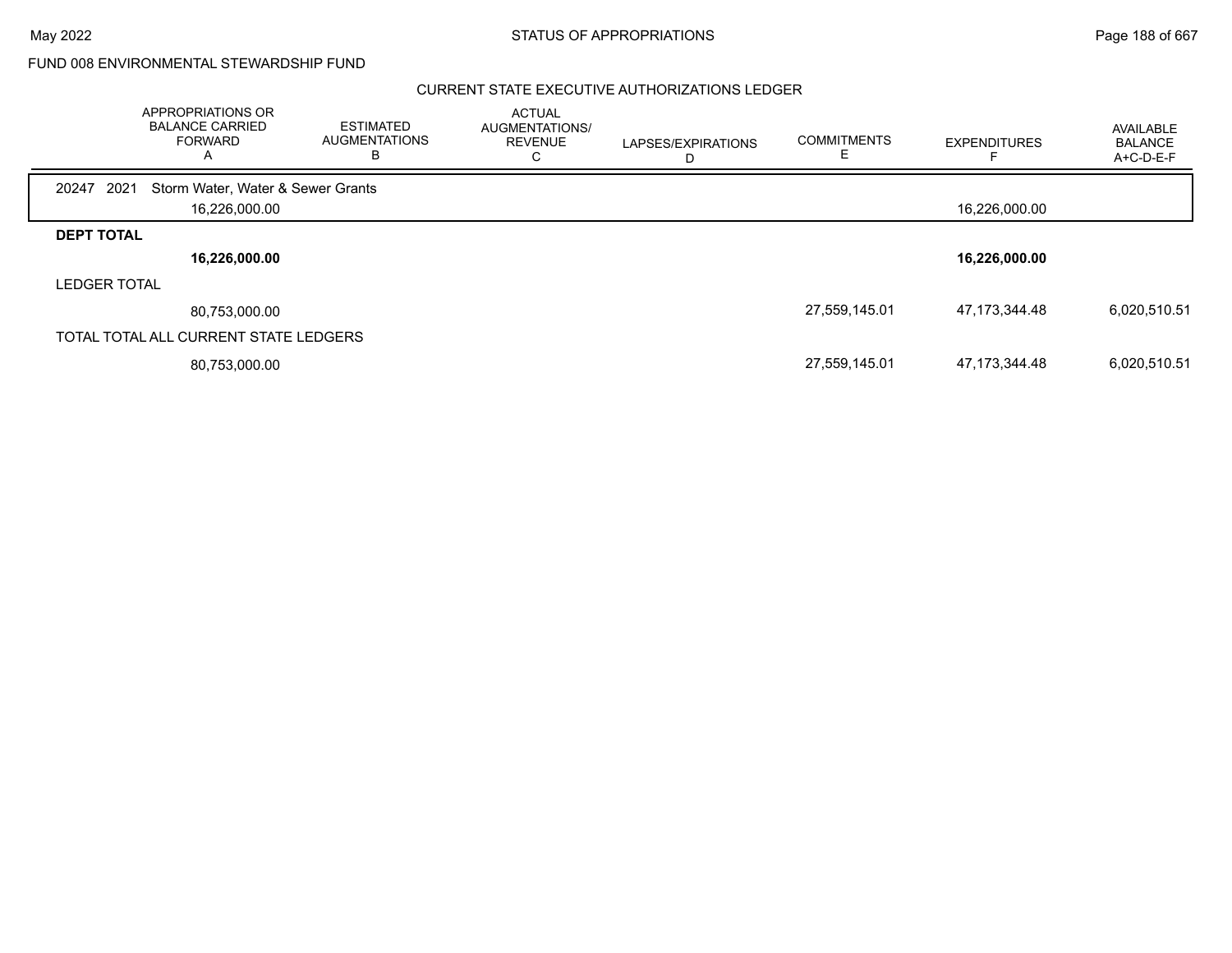|                             | <b>APPROPRIATIONS OR</b><br><b>BALANCE CARRIED</b><br><b>FORWARD</b><br>Α | <b>ESTIMATED</b><br><b>AUGMENTATIONS</b><br>В | <b>ACTUAL</b><br><b>AUGMENTATIONS/</b><br><b>REVENUE</b><br>C | LAPSES/EXPIRATIONS<br>D | <b>COMMITMENTS</b><br>Е | <b>EXPENDITURES</b><br>F | <b>AVAILABLE</b><br><b>BALANCE</b><br>$A+C-D-E-F$ |
|-----------------------------|---------------------------------------------------------------------------|-----------------------------------------------|---------------------------------------------------------------|-------------------------|-------------------------|--------------------------|---------------------------------------------------|
| <b>BA 73 - Treasury</b>     |                                                                           |                                               |                                                               |                         |                         |                          |                                                   |
| <b>DEBT SERVICE</b>         |                                                                           |                                               |                                                               |                         |                         |                          |                                                   |
| 20330 2020                  | Debt Service for Growing Greener<br>173,437.50                            |                                               |                                                               |                         |                         |                          | 173,437.50                                        |
| <b>DEPT TOTAL</b>           |                                                                           |                                               |                                                               |                         |                         |                          |                                                   |
|                             | 173,437.50                                                                |                                               |                                                               |                         |                         |                          | 173,437.50                                        |
| <b>BA 68 - Agriculture</b>  |                                                                           |                                               |                                                               |                         |                         |                          |                                                   |
| <b>GRANTS AND SUBSIDIES</b> |                                                                           |                                               |                                                               |                         |                         |                          |                                                   |
|                             | 20116 2020 Agricultural Conservation Easement Prgrm<br>366,000.00         |                                               |                                                               |                         |                         | 366,000.00               |                                                   |
| <b>DEPT TOTAL</b>           |                                                                           |                                               |                                                               |                         |                         |                          |                                                   |
|                             | 366,000.00                                                                |                                               |                                                               |                         |                         | 366,000.00               |                                                   |
|                             | <b>BA 38 - Conservation &amp; Natural Resourc</b>                         |                                               |                                                               |                         |                         |                          |                                                   |
| <b>GRANTS AND SUBSIDIES</b> |                                                                           |                                               |                                                               |                         |                         |                          |                                                   |
|                             | 29220 2016 Parks & Forest Facility Rehabilitation<br>1,982,607.57         |                                               |                                                               |                         | 90,990.00               | 1,828,636.87             | 62,980.70                                         |
|                             | 29220 2017 Parks & Forest Facility Rehabilitation<br>8,258,797.99         |                                               |                                                               |                         | 3,820,372.51            | 2,479,698.33             | 1,958,727.15                                      |
|                             |                                                                           |                                               |                                                               |                         |                         |                          |                                                   |
| 29220 2018                  | Parks & Forest Facility Rehabilitation<br>9,546,663.38                    |                                               |                                                               |                         | 7,394,238.53            | 1,085,070.13             | 1,067,354.72                                      |
| 29220 2019                  | Parks & Forest Facility Rehabilitation<br>8,974,365.63                    |                                               |                                                               |                         | 5,504,555.51            | 2,170,949.87             | 1,298,860.25                                      |
| 29220 2020                  | Parks & Forest Facility Rehabilitation<br>11,137,390.62                   |                                               |                                                               |                         | 8,766,870.80            | 1,549,400.01             | 821,119.81                                        |
| 29221 2014                  | <b>Community Conservation Grants</b><br>1,051,675.00                      |                                               |                                                               |                         | 692,340.00              | 359,335.00               |                                                   |
| 29221 2015                  | <b>Community Conservation Grants</b><br>2,010,042.57                      |                                               |                                                               |                         | 1,651,640.00            | 211,217.00               | 147, 185.57                                       |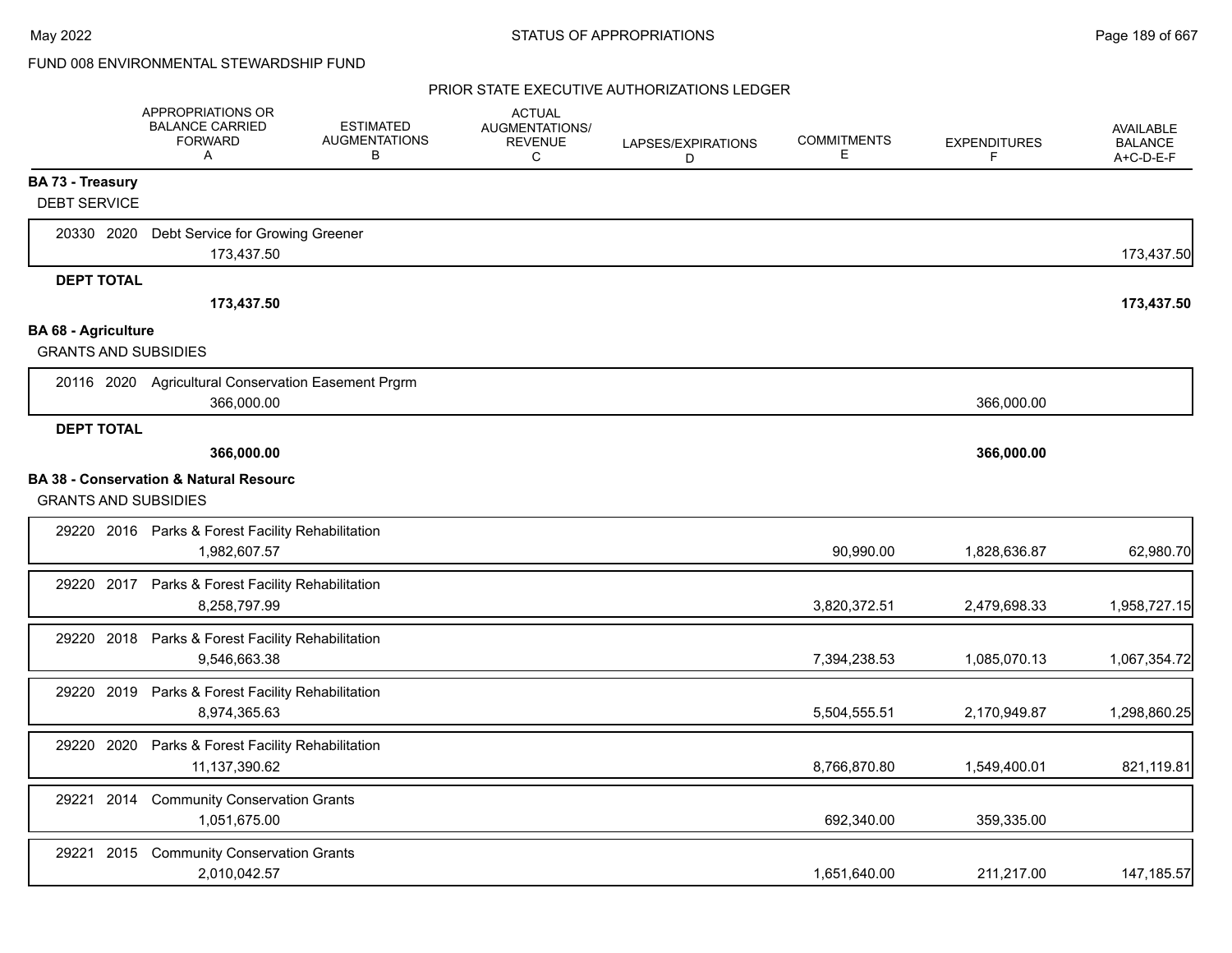|            |      | APPROPRIATIONS OR<br><b>BALANCE CARRIED</b><br><b>FORWARD</b><br>A | <b>ESTIMATED</b><br><b>AUGMENTATIONS</b><br>В | <b>ACTUAL</b><br>AUGMENTATIONS/<br><b>REVENUE</b><br>С | LAPSES/EXPIRATIONS<br>D | <b>COMMITMENTS</b><br>Е | <b>EXPENDITURES</b><br>F | AVAILABLE<br><b>BALANCE</b><br>A+C-D-E-F |
|------------|------|--------------------------------------------------------------------|-----------------------------------------------|--------------------------------------------------------|-------------------------|-------------------------|--------------------------|------------------------------------------|
|            |      | 29221 2016 Community Conservation Grants<br>778,500.00             |                                               |                                                        |                         | 179,800.00              | 419,099.00               | 179,601.00                               |
|            |      | 29221 2017 Community Conservation Grants<br>823,655.00             |                                               |                                                        |                         | 443,460.00              | 380,195.00               |                                          |
| 29221      | 2018 | <b>Community Conservation Grants</b><br>1,640,970.43               |                                               |                                                        |                         | 1,093,216.00            | 541,325.00               | 6,429.43                                 |
| 29221 2019 |      | <b>Community Conservation Grants</b><br>1,709,229.00               |                                               |                                                        |                         | 1,227,612.00            | 461,617.00               | 20,000.00                                |
| 29221 2020 |      | <b>Community Conservation Grants</b><br>5,117,659.00               |                                               |                                                        |                         | 3,434,771.00            | 1,517,588.00             | 165,300.00                               |
|            |      | 29221 2013 Community Conservation Grants<br>10,000.00              |                                               |                                                        |                         |                         | 10,000.00                |                                          |
|            |      | 29223 2014 Natural Diversity Cnsvn Grants<br>6,730.84              |                                               |                                                        |                         |                         | 6,730.84                 |                                          |
|            |      | 29223 2015 Natural Diversity Cnsvn Grants<br>69,640.75             |                                               |                                                        |                         |                         | 69,640.75                |                                          |
|            |      | 29223 2016 Natural Diversity Cnsvn Grants<br>8,551.89              |                                               |                                                        |                         |                         | 8,551.89                 |                                          |
|            |      | 29223 2017 Natural Diversity Cnsvn Grants<br>62,649.37             |                                               |                                                        |                         | 52,558.16               | 10,091.21                |                                          |
|            |      | 29223 2018 Natural Diversity Cnsvn Grants<br>77,239.68             |                                               |                                                        |                         | 21,550.59               | 26,967.27                | 28,721.82                                |
|            |      | 29223 2019 Natural Diversity Cnsvn Grants<br>230,037.69            |                                               |                                                        |                         | 81,999.61               | 22,360.19                | 125,677.89                               |
| 29223 2020 |      | <b>Natural Diversity Cnsvn Grants</b><br>299,834.91                |                                               |                                                        |                         | 211,230.72              | 14,805.91                | 73,798.28                                |
|            |      |                                                                    |                                               |                                                        |                         |                         |                          |                                          |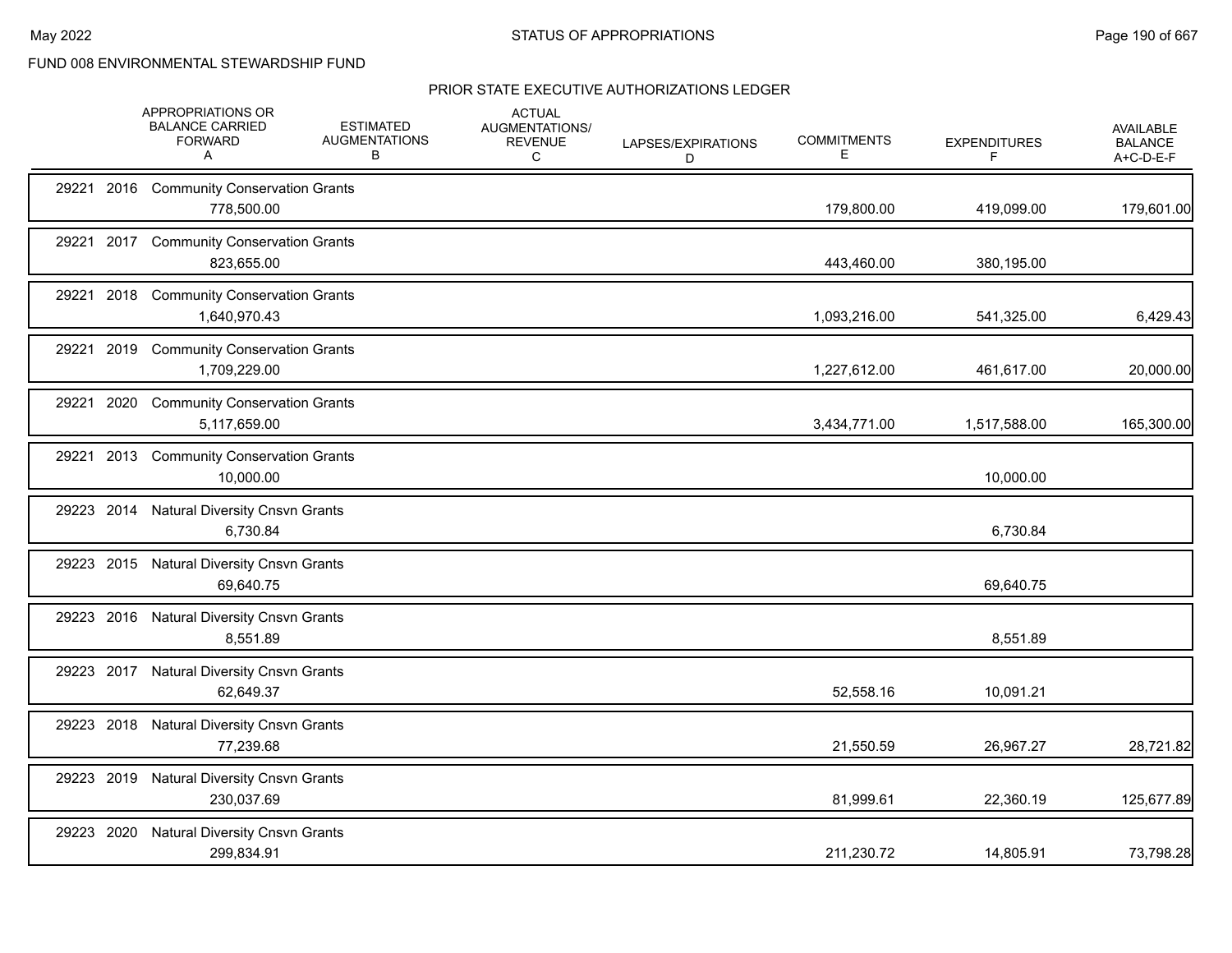|                                                                        | <b>APPROPRIATIONS OR</b><br><b>BALANCE CARRIED</b><br><b>FORWARD</b><br>Α | <b>ESTIMATED</b><br><b>AUGMENTATIONS</b><br>B | <b>ACTUAL</b><br>AUGMENTATIONS/<br><b>REVENUE</b><br>C | LAPSES/EXPIRATIONS<br>D | <b>COMMITMENTS</b><br>Е | <b>EXPENDITURES</b><br>F | <b>AVAILABLE</b><br><b>BALANCE</b><br>A+C-D-E-F |
|------------------------------------------------------------------------|---------------------------------------------------------------------------|-----------------------------------------------|--------------------------------------------------------|-------------------------|-------------------------|--------------------------|-------------------------------------------------|
|                                                                        | 29223 2012 Natural Diversity Cnsvn Gnts<br>29,395.37                      |                                               |                                                        |                         |                         | 29,395.37                |                                                 |
| 29223 2013                                                             | NATURAL DIVERSITY CNSVN GNTS<br>23,066.25                                 |                                               |                                                        |                         |                         | 23,066.25                |                                                 |
| <b>DEPT TOTAL</b>                                                      | 53,848,702.94                                                             |                                               |                                                        |                         | 34,667,205.43           | 13,225,740.89            | 5,955,756.62                                    |
| <b>BA 35 - Environmental Protection</b><br><b>GRANTS AND SUBSIDIES</b> |                                                                           |                                               |                                                        |                         |                         |                          |                                                 |
|                                                                        | 23079 2007 Watershed Protection & Restoration<br>288,000.75               |                                               |                                                        |                         |                         | $-36,287.46$             | 324,288.21                                      |
|                                                                        | 29079 2014 Watershed Protection & Restoration<br>1,838,905.85             |                                               |                                                        |                         | 572,828.15              | 875,662.99               | 390,414.71                                      |
|                                                                        | 29079 2015 Watershed Protection & Restoration<br>4,523,130.08             |                                               |                                                        |                         | 2,560,512.96            | 985,126.77               | 977,490.35                                      |
| 29079 2016                                                             | Watershed Protection & Restoration<br>10,196,826.05                       |                                               |                                                        |                         | 5,527,523.01            | 2,144,963.48             | 2,524,339.56                                    |
|                                                                        | 29079 2017 Watershed Protection & Restoration<br>17,769,824.44            |                                               |                                                        |                         | 11,616,933.49           | 5,602,532.07             | 550,358.88                                      |
| 29079 2018                                                             | Watershed Protection & Restoration<br>25,535,049.69                       |                                               |                                                        |                         | 20,859,418.48           | 4,469,115.50             | 206,515.71                                      |
|                                                                        | 29079 2019 Watershed Protection & Restoration<br>20,143,263.79            |                                               |                                                        |                         | 9,142,788.06            | 1,631,841.89             | 9,368,633.84                                    |
| 29079 2020                                                             | Watershed Protection & Restoration<br>25,051,449.15                       |                                               |                                                        |                         | 7,422,232.18            | 7,356,595.42             | 10,272,621.55                                   |
|                                                                        | 29079 2012 Watershed Protection & Restoration<br>178.730.20               |                                               |                                                        |                         | 75,769.18               | 78,679.21                | 24,281.81                                       |
| 29079 2013                                                             | Watershed Protection & Restoration<br>756,784.45                          |                                               |                                                        |                         | 119,033.74              | 457.336.07               | 180,414.64                                      |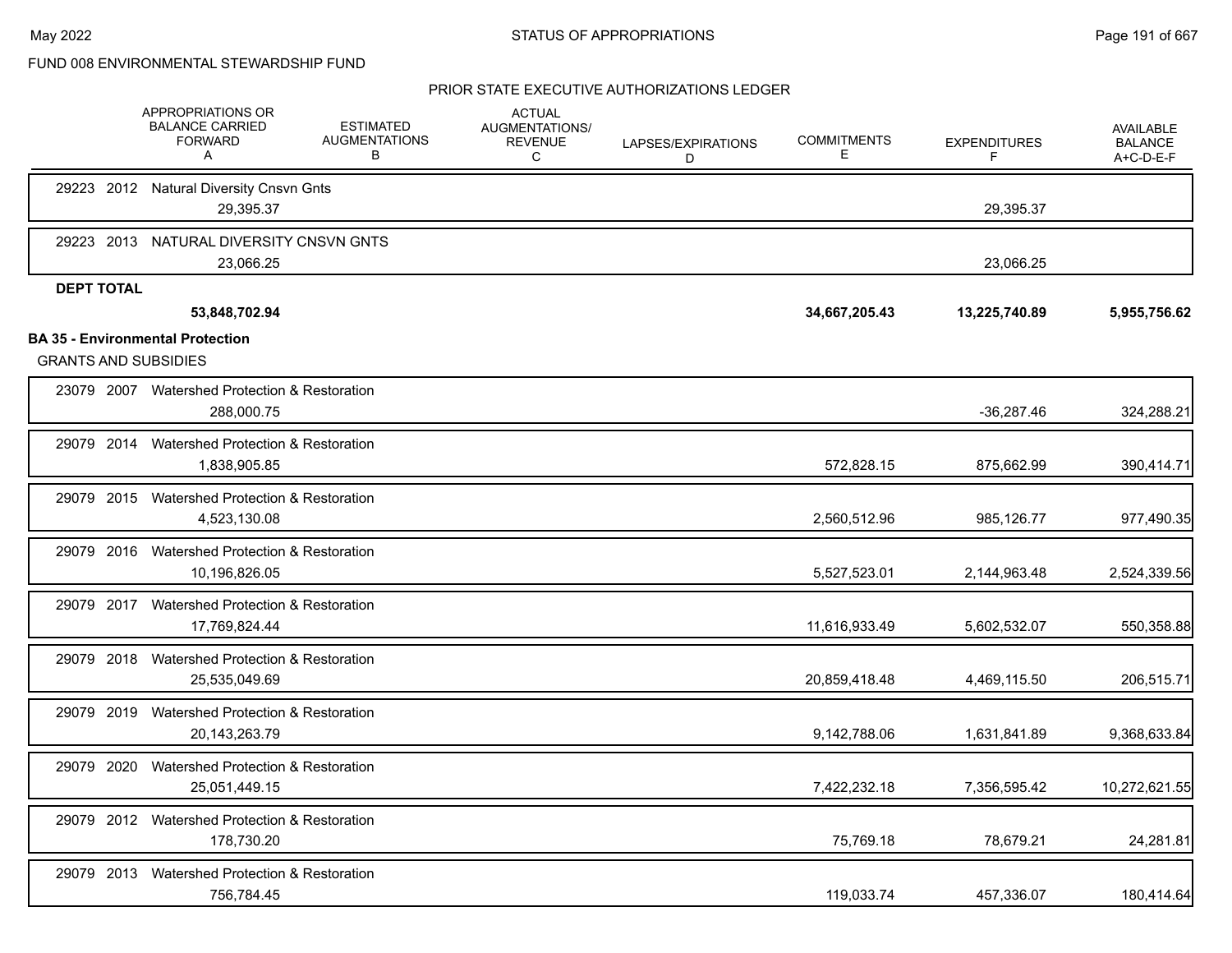|                             | APPROPRIATIONS OR<br><b>BALANCE CARRIED</b><br><b>FORWARD</b><br>A | <b>ESTIMATED</b><br><b>AUGMENTATIONS</b><br>B | <b>ACTUAL</b><br>AUGMENTATIONS/<br><b>REVENUE</b><br>C | LAPSES/EXPIRATIONS<br>D | <b>COMMITMENTS</b><br>Е | <b>EXPENDITURES</b> | AVAILABLE<br><b>BALANCE</b><br>A+C-D-E-F |
|-----------------------------|--------------------------------------------------------------------|-----------------------------------------------|--------------------------------------------------------|-------------------------|-------------------------|---------------------|------------------------------------------|
| <b>DEPT TOTAL</b>           |                                                                    |                                               |                                                        |                         |                         |                     |                                          |
|                             | 106,281,964.45                                                     |                                               |                                                        |                         | 57,897,039.25           | 23,565,565.94       | 24,819,359.26                            |
| <b>GRANTS AND SUBSIDIES</b> | <b>BA 33 - PA Infrastructure Investment</b>                        |                                               |                                                        |                         |                         |                     |                                          |
| 2020<br>20247               | Storm Water, Water & Sewer Grants                                  |                                               |                                                        |                         |                         |                     |                                          |
|                             | 587,000.00                                                         |                                               |                                                        |                         |                         | 587,000.00          |                                          |
| <b>DEPT TOTAL</b>           |                                                                    |                                               |                                                        |                         |                         |                     |                                          |
|                             | 587,000.00                                                         |                                               |                                                        |                         |                         | 587,000.00          |                                          |
| <b>LEDGER TOTAL</b>         |                                                                    |                                               |                                                        |                         |                         |                     |                                          |
|                             | 161,257,104.89                                                     |                                               |                                                        |                         | 92,564,244.68           | 37,744,306.83       | 30,948,553.38                            |
|                             | TOTAL TOTAL ALL PRIOR STATE LEDGERS                                |                                               |                                                        |                         |                         |                     |                                          |
|                             | 161,257,104.89                                                     |                                               |                                                        |                         | 92,564,244.68           | 37,744,306.83       | 30,948,553.38                            |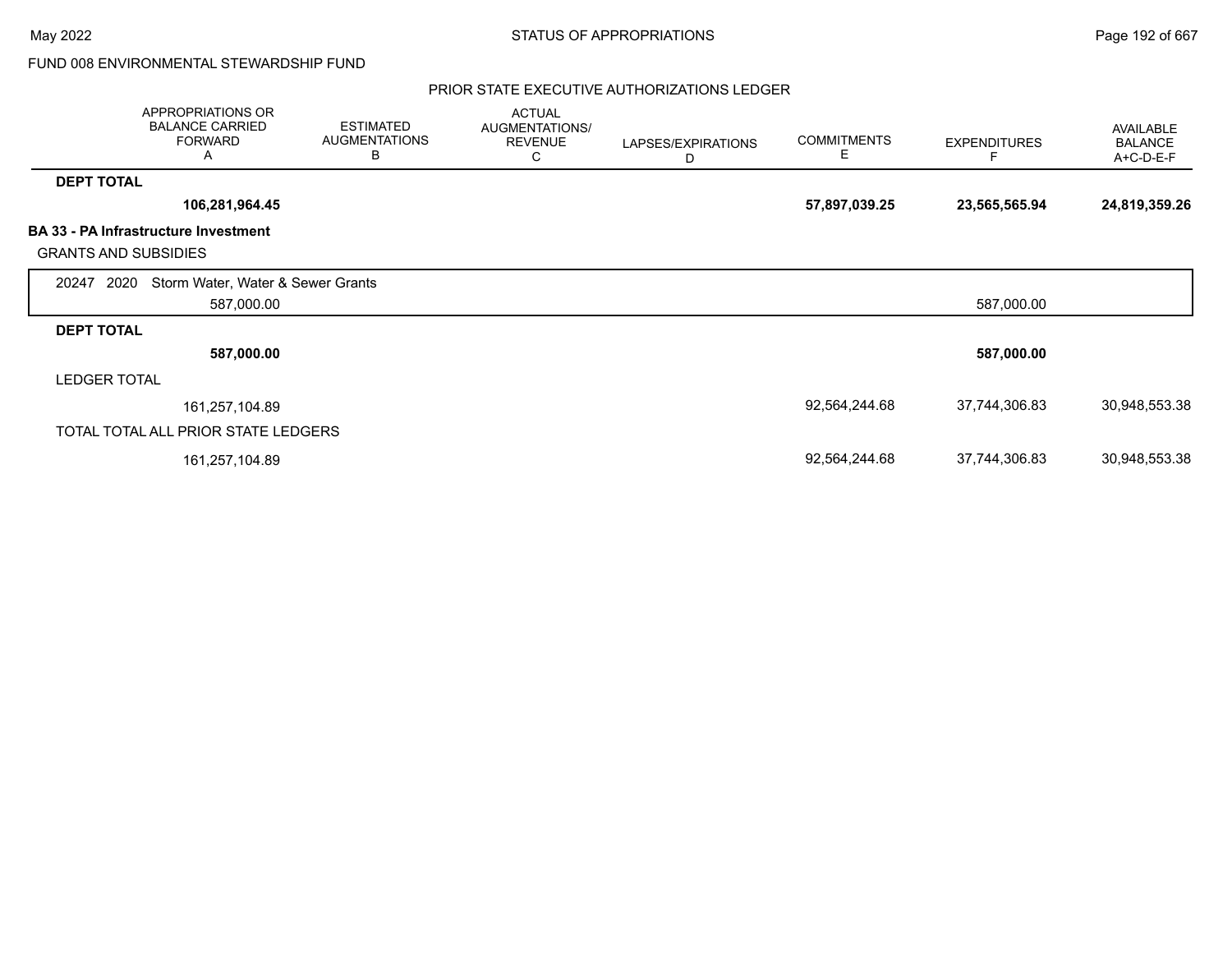## FUND 009 RECYCLING FUND

|                             | APPROPRIATIONS OR<br><b>BALANCE CARRIED</b><br><b>FORWARD</b><br>A | <b>ESTIMATED</b><br><b>AUGMENTATIONS</b><br>В | <b>ACTUAL</b><br>AUGMENTATIONS/<br><b>REVENUE</b><br>C | LAPSES/EXPIRATIONS<br>D | <b>COMMITMENTS</b><br>Е | <b>EXPENDITURES</b><br>F | <b>AVAILABLE</b><br><b>BALANCE</b><br>A+C-D-E-F |
|-----------------------------|--------------------------------------------------------------------|-----------------------------------------------|--------------------------------------------------------|-------------------------|-------------------------|--------------------------|-------------------------------------------------|
|                             | <b>BA 35 - Environmental Protection</b>                            |                                               |                                                        |                         |                         |                          |                                                 |
| <b>GENERAL GOVERNMENT</b>   |                                                                    |                                               |                                                        |                         |                         |                          |                                                 |
| 20092 2021                  | Administration of Recycling Program<br>1,367,000.00                |                                               |                                                        |                         | 941.37                  | 951,121.42               | 414,937.21                                      |
| <b>GRANTS AND SUBSIDIES</b> |                                                                    |                                               |                                                        |                         |                         |                          |                                                 |
| 29089 2021                  | <b>Recycling Coordinator Reimbursement</b><br>2,000,000.00         |                                               |                                                        |                         |                         |                          | 2,000,000.00                                    |
| 29090 2021                  | Reimbursement for Municipal Inspection<br>400,000.00               |                                               |                                                        |                         |                         | 56,899.13                | 343,100.87                                      |
| 2021<br>29091               | ReimbrsHostMunicipltyPermitApplictnsRevw<br>10,000.00              |                                               |                                                        |                         |                         |                          | 10,000.00                                       |
| 2021<br>29093               | <b>County Planning Grants</b><br>1,300,000.00                      |                                               |                                                        |                         | 1,092,206.75            | 207,793.25               |                                                 |
| 29094 2021                  | <b>Municipal Recycling Grants</b><br>44,000,000.00                 |                                               |                                                        |                         | 30,523,299.59           | 13,442,865.89            | 33,834.52                                       |
| 29095 2021                  | Municipal Recycling Performance Program<br>21,500,000.00           |                                               |                                                        |                         | 5,612,317.16            | 15,796,792.27            | 90,890.57                                       |
| 29096 2021                  | <b>Public Education/Technical Assistance</b><br>7,595,000.00       |                                               |                                                        |                         | 3,961,170.00            | 2,004,413.01             | 1,629,416.99                                    |
| <b>DEPT TOTAL</b>           |                                                                    |                                               |                                                        |                         |                         |                          |                                                 |
|                             | 78,172,000.00                                                      |                                               |                                                        |                         | 41,189,934.87           | 32,459,884.97            | 4,522,180.16                                    |
| <b>LEDGER TOTAL</b>         |                                                                    |                                               |                                                        |                         |                         |                          |                                                 |
|                             | 78,172,000.00                                                      |                                               |                                                        |                         | 41,189,934.87           | 32,459,884.97            | 4,522,180.16                                    |
|                             | TOTAL TOTAL ALL CURRENT STATE LEDGERS                              |                                               |                                                        |                         |                         |                          |                                                 |
|                             | 78,172,000.00                                                      |                                               |                                                        |                         | 41.189.934.87           | 32.459.884.97            | 4.522.180.16                                    |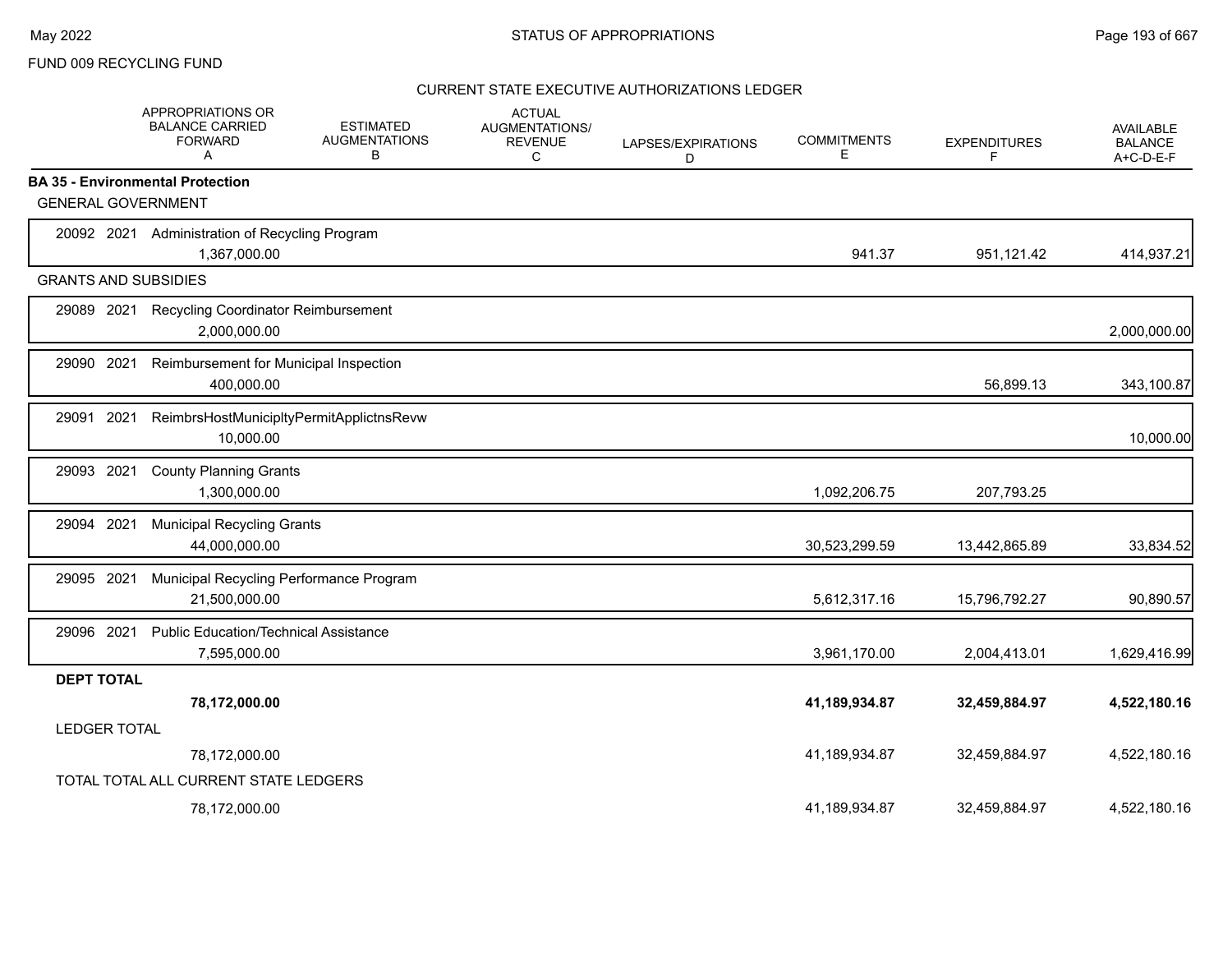## FUND 009 RECYCLING FUND

|                             | <b>APPROPRIATIONS OR</b><br><b>BALANCE CARRIED</b><br><b>FORWARD</b><br>Α | <b>ESTIMATED</b><br><b>AUGMENTATIONS</b><br>B | <b>ACTUAL</b><br><b>AUGMENTATIONS/</b><br><b>REVENUE</b><br>С | LAPSES/EXPIRATIONS<br>D | <b>COMMITMENTS</b><br>Ε | <b>EXPENDITURES</b><br>F | <b>AVAILABLE</b><br><b>BALANCE</b><br>A+C-D-E-F |
|-----------------------------|---------------------------------------------------------------------------|-----------------------------------------------|---------------------------------------------------------------|-------------------------|-------------------------|--------------------------|-------------------------------------------------|
|                             | <b>BA 35 - Environmental Protection</b>                                   |                                               |                                                               |                         |                         |                          |                                                 |
| <b>GENERAL GOVERNMENT</b>   |                                                                           |                                               |                                                               |                         |                         |                          |                                                 |
|                             | 20092 2020 Administration of Recycling Program<br>155,171.48              |                                               |                                                               |                         |                         | 1,320.00                 | 153,851.48                                      |
| <b>GRANTS AND SUBSIDIES</b> |                                                                           |                                               |                                                               |                         |                         |                          |                                                 |
| 20089 2020                  | <b>Recycling Coordinator Reimbursement</b><br>1,969,453.59                |                                               |                                                               |                         |                         | 1,871,135.69             | 98,317.90                                       |
| 20090 2020                  | Reimbursement for Municipal Inspections<br>271,447.00                     |                                               |                                                               |                         |                         | 148,804.80               | 122,642.20                                      |
| 20091 2020                  | Reimb Host Municipality Permit App Rev<br>10,000.00                       |                                               |                                                               |                         |                         |                          | 10,000.00                                       |
| 20093 2020                  | <b>County Planning Grants</b><br>1,515,970.70                             |                                               |                                                               |                         |                         | 37,500.00                | 1,478,470.70                                    |
| 20094 2020                  | <b>Municipal Recycling Grants</b><br>18,260,426.48                        |                                               |                                                               |                         |                         | 5,948,898.79             | 12,311,527.69                                   |
| 20095 2020                  | Municipal Recycling Performance Program<br>5,011,947.25                   |                                               |                                                               |                         |                         | 5,011,947.25             |                                                 |
| 20096 2019                  | <b>Public Education/Technical Assistance</b><br>5,536,288.26              |                                               |                                                               |                         |                         |                          | 5,536,288.26                                    |
| 20096 2020                  | <b>Public Education/Technical Assistance</b><br>5,603,863.81              |                                               |                                                               |                         |                         | 1,473,337.85             | 4,130,525.96                                    |
| <b>DEPT TOTAL</b>           |                                                                           |                                               |                                                               |                         |                         |                          |                                                 |
|                             | 38,334,568.57                                                             |                                               |                                                               |                         |                         | 14,492,944.38            | 23,841,624.19                                   |
| <b>LEDGER TOTAL</b>         |                                                                           |                                               |                                                               |                         |                         | 14,492,944.38            | 23,841,624.19                                   |
|                             | 38,334,568.57<br>TOTAL TOTAL ALL PRIOR STATE LEDGERS                      |                                               |                                                               |                         |                         |                          |                                                 |
|                             | 38,334,568.57                                                             |                                               |                                                               |                         |                         | 14.492.944.38            | 23.841.624.19                                   |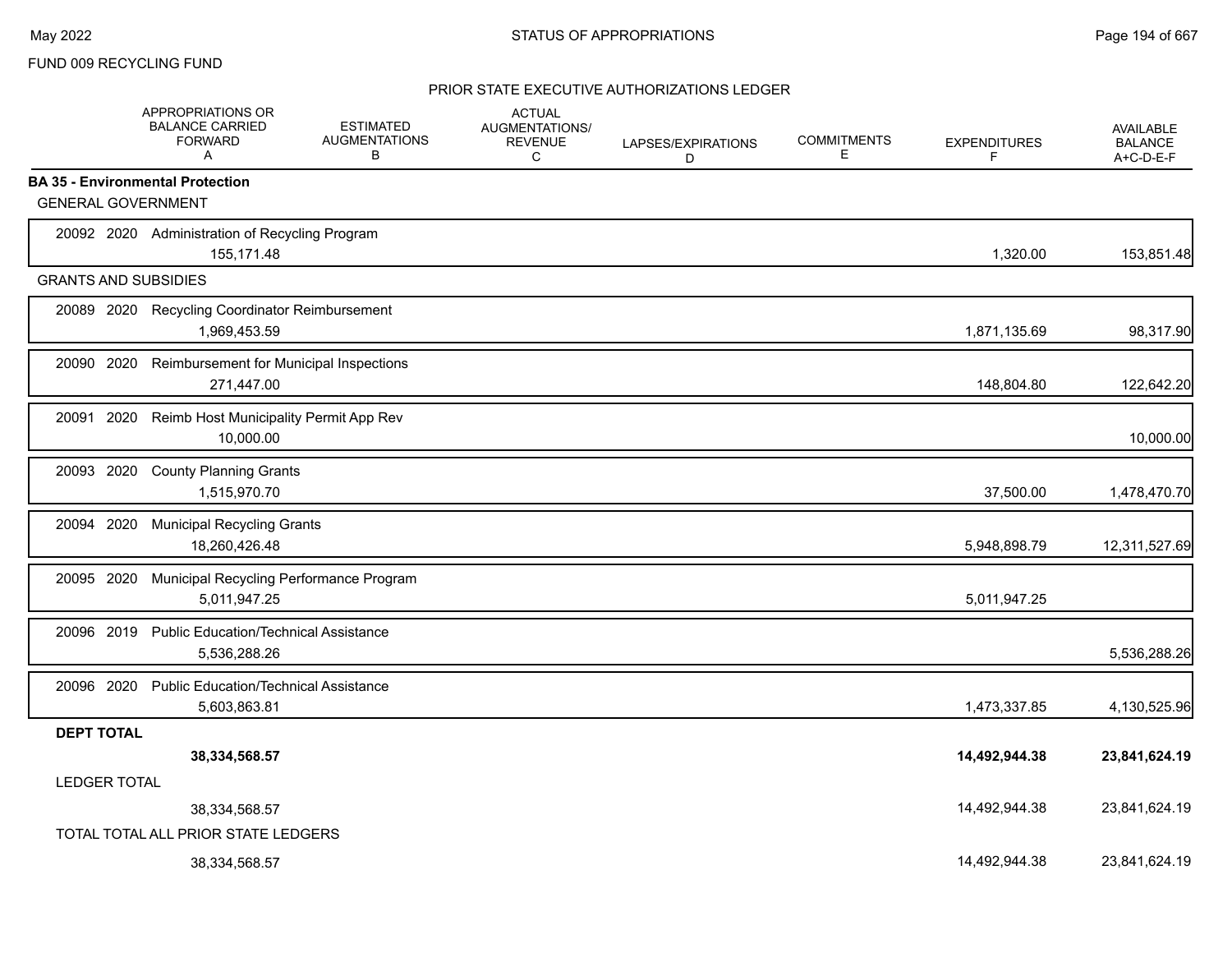FUND 009 RECYCLING FUND

# RESTRICTED REVENUE LEDGER

|                           | APPROPRIATIONS OR<br><b>BALANCE CARRIED</b><br><b>FORWARD</b><br>A | <b>ESTIMATED</b><br><b>AUGMENTATIONS</b><br>B | <b>ACTUAL</b><br>AUGMENTATIONS/<br><b>REVENUE</b><br>С | LAPSES/EXPIRATIONS<br>D | <b>COMMITMENTS</b> | <b>EXPENDITURES</b> | AVAILABLE<br><b>BALANCE</b><br>A+C-D-E-F |
|---------------------------|--------------------------------------------------------------------|-----------------------------------------------|--------------------------------------------------------|-------------------------|--------------------|---------------------|------------------------------------------|
|                           | <b>BA 35 - Environmental Protection</b>                            |                                               |                                                        |                         |                    |                     |                                          |
| <b>GENERAL GOVERNMENT</b> |                                                                    |                                               |                                                        |                         |                    |                     |                                          |
| 2021<br>60081             | Household Hazardous Waste                                          |                                               |                                                        |                         |                    |                     |                                          |
|                           | 4.368.461.35                                                       |                                               | 1,000,000.00                                           |                         |                    | 1,396,627.23        | 3,971,834.12                             |
| <b>DEPT TOTAL</b>         |                                                                    |                                               |                                                        |                         |                    |                     |                                          |
|                           | 4,368,461.35                                                       |                                               | 1.000.000.00                                           |                         |                    | 1,396,627.23        | 3,971,834.12                             |
| <b>LEDGER TOTAL</b>       |                                                                    |                                               |                                                        |                         |                    |                     |                                          |
|                           | 4,368,461.35                                                       |                                               | 1,000,000.00                                           |                         |                    | 1,396,627.23        | 3,971,834.12                             |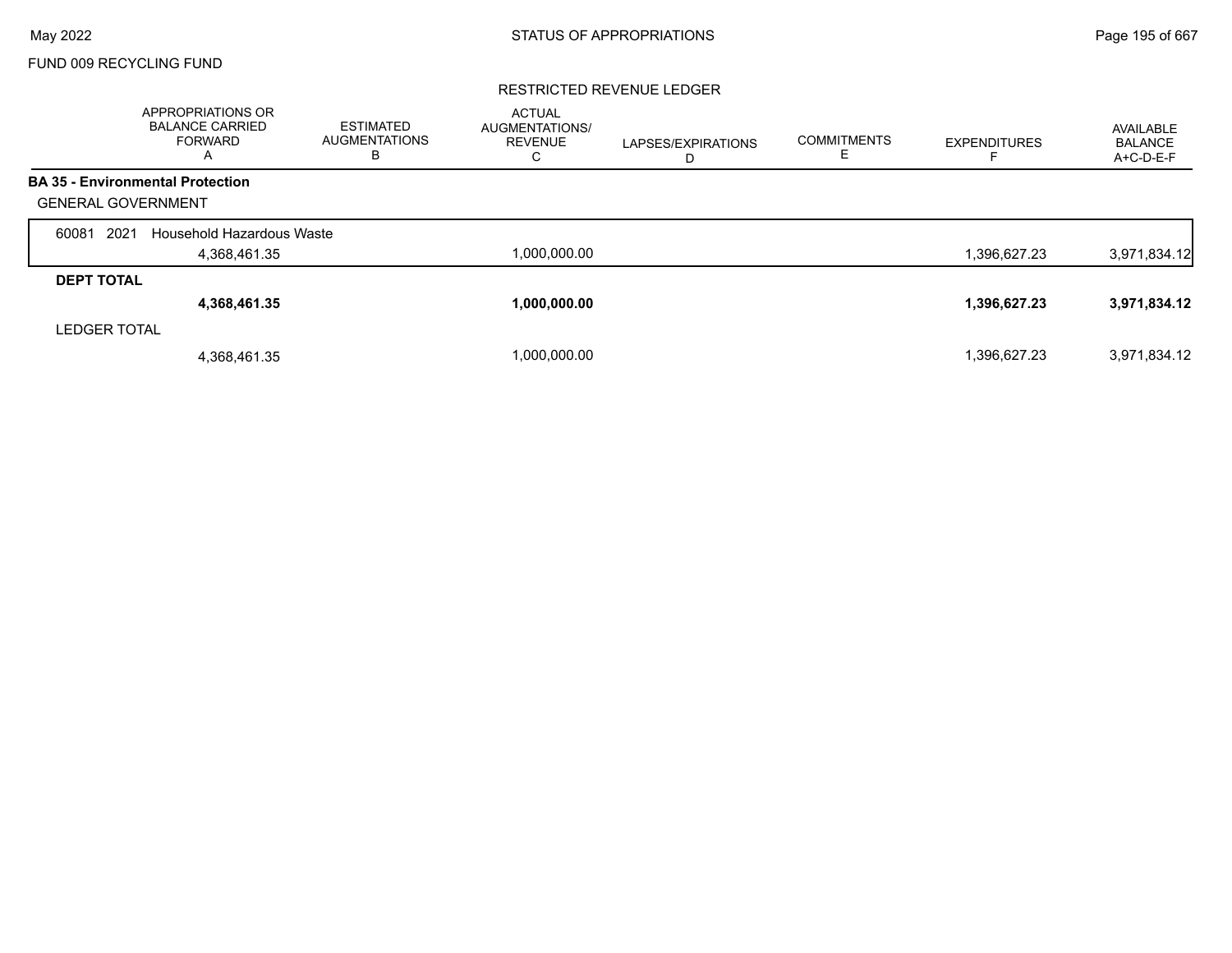|                                                         | <b>APPROPRIATIONS OR</b><br><b>BALANCE CARRIED</b><br><b>FORWARD</b><br>Α | <b>ESTIMATED</b><br><b>AUGMENTATIONS</b><br>В | <b>ACTUAL</b><br>AUGMENTATIONS/<br><b>REVENUE</b><br>C | LAPSES/EXPIRATIONS<br>D | <b>COMMITMENTS</b><br>E. | <b>EXPENDITURES</b><br>F | <b>AVAILABLE</b><br><b>BALANCE</b><br>$A+C-D-E-F$ |
|---------------------------------------------------------|---------------------------------------------------------------------------|-----------------------------------------------|--------------------------------------------------------|-------------------------|--------------------------|--------------------------|---------------------------------------------------|
| <b>BA 73 - Treasury</b>                                 |                                                                           |                                               |                                                        |                         |                          |                          |                                                   |
| <b>GENERAL GOVERNMENT</b>                               |                                                                           |                                               |                                                        |                         |                          |                          |                                                   |
|                                                         | 10545 2021 Admin of Refunding Liquid Fuels Tax<br>551,000.00              |                                               |                                                        |                         |                          | 263,677.19               | 287,322.81                                        |
| <b>DEBT SERVICE</b>                                     |                                                                           |                                               |                                                        |                         |                          |                          |                                                   |
| 10548 2021                                              | <b>General Obligation Debt Service</b><br>23,187,000.00                   |                                               |                                                        |                         |                          | 23,187,000.00            |                                                   |
| 10549 2021                                              | <b>Capital Debt-Transportation Projects</b><br>35,779,000.00              |                                               |                                                        |                         |                          | 35,778,217.50            | 782.50                                            |
| 10550 2021                                              | Loan & Transfer Agents<br>40,000.00                                       |                                               |                                                        |                         |                          |                          | 40,000.00                                         |
| <b>DEPT TOTAL</b>                                       |                                                                           |                                               |                                                        |                         |                          |                          |                                                   |
|                                                         | 59,557,000.00                                                             |                                               |                                                        |                         |                          | 59,228,894.69            | 328,105.31                                        |
| <b>BA 68 - Agriculture</b><br><b>GENERAL GOVERNMENT</b> |                                                                           |                                               |                                                        |                         |                          |                          |                                                   |
|                                                         | 10945 2021 Weights and Measures Administration<br>5,817,000.00            |                                               |                                                        |                         |                          | 3,179,848.99             | 2,637,151.01                                      |
| <b>DEPT TOTAL</b>                                       |                                                                           |                                               |                                                        |                         |                          |                          |                                                   |
|                                                         | 5,817,000.00                                                              |                                               |                                                        |                         |                          | 3,179,848.99             | 2,637,151.01                                      |
| <b>GENERAL GOVERNMENT</b>                               | <b>BA 24 - Community &amp; Economic Develop</b>                           |                                               |                                                        |                         |                          |                          |                                                   |
|                                                         | 11059 2021 Appalachian Regional Commission<br>500,000.00                  |                                               |                                                        |                         |                          | 175,000.00               | 325,000.00                                        |
| <b>DEPT TOTAL</b>                                       |                                                                           |                                               |                                                        |                         |                          |                          |                                                   |
|                                                         | 500,000.00                                                                |                                               |                                                        |                         |                          | 175,000.00               | 325,000.00                                        |
| <b>GENERAL GOVERNMENT</b>                               | <b>BA 38 - Conservation &amp; Natural Resourc</b>                         |                                               |                                                        |                         |                          |                          |                                                   |
| 10398 2021                                              | Dirt & Gravel Roads<br>7,000,000.00                                       |                                               |                                                        |                         | 4,818,597.35             | 700,175.02               | 1,481,227.63                                      |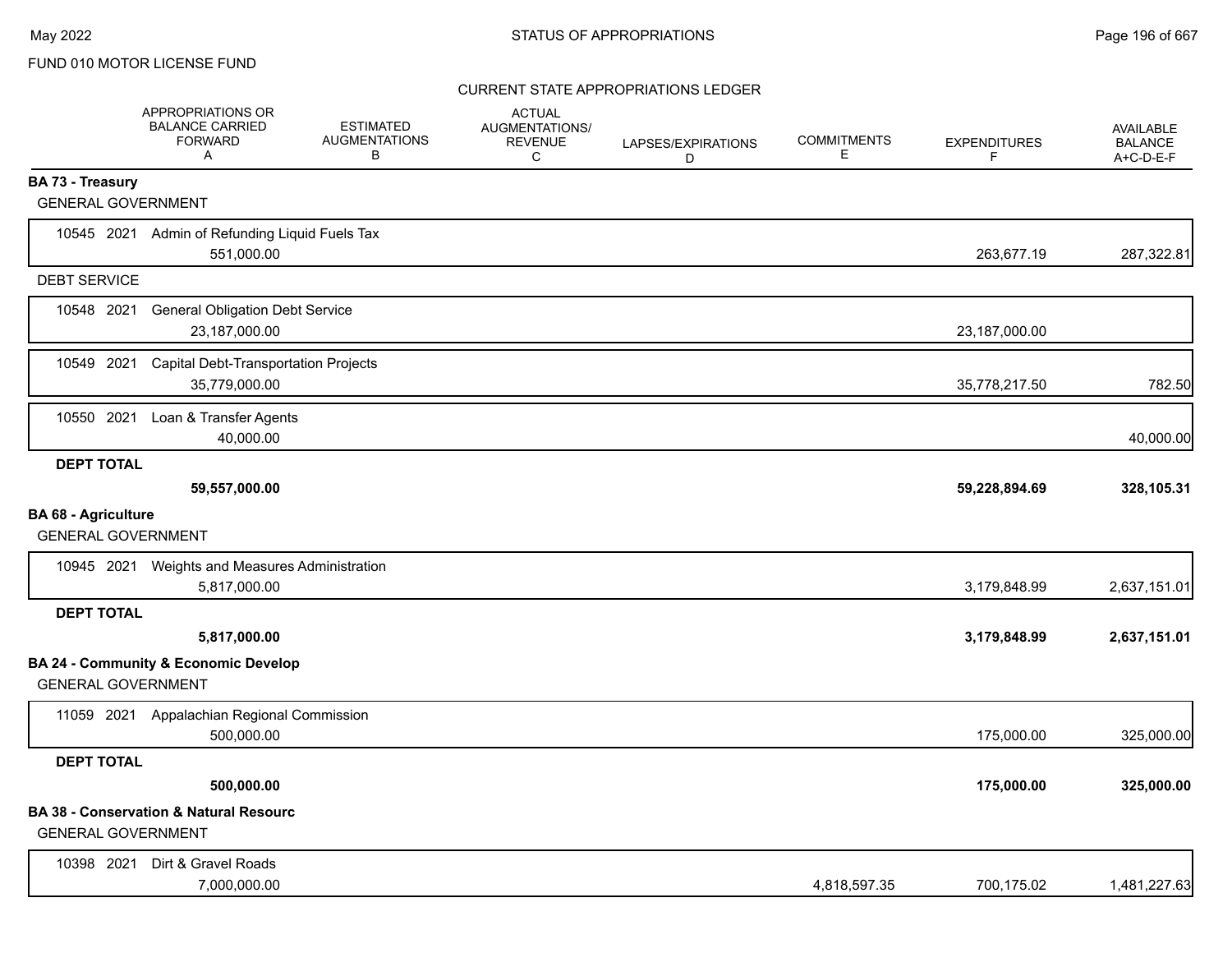|                                 | APPROPRIATIONS OR<br><b>BALANCE CARRIED</b><br><b>FORWARD</b><br>Α | <b>ESTIMATED</b><br><b>AUGMENTATIONS</b><br>B | <b>ACTUAL</b><br><b>AUGMENTATIONS/</b><br><b>REVENUE</b><br>C | LAPSES/EXPIRATIONS<br>D | <b>COMMITMENTS</b><br>Е | <b>EXPENDITURES</b><br>F. | <b>AVAILABLE</b><br><b>BALANCE</b><br>A+C-D-E-F |
|---------------------------------|--------------------------------------------------------------------|-----------------------------------------------|---------------------------------------------------------------|-------------------------|-------------------------|---------------------------|-------------------------------------------------|
| <b>DEPT TOTAL</b>               |                                                                    |                                               |                                                               |                         |                         |                           |                                                 |
|                                 | 7,000,000.00                                                       |                                               |                                                               |                         | 4,818,597.35            | 700,175.02                | 1,481,227.63                                    |
| <b>BA 16 - Education</b>        |                                                                    |                                               |                                                               |                         |                         |                           |                                                 |
| <b>GRANTS AND SUBSIDIES</b>     |                                                                    |                                               |                                                               |                         |                         |                           |                                                 |
|                                 | 10147 2021 Safe Driving Course                                     |                                               |                                                               |                         |                         |                           |                                                 |
|                                 | 1,100,000.00                                                       |                                               |                                                               |                         | 121.98                  | 192,062.57                | 907,815.45                                      |
| <b>DEPT TOTAL</b>               |                                                                    |                                               |                                                               |                         |                         |                           |                                                 |
|                                 | 1,100,000.00                                                       |                                               |                                                               |                         | 121.98                  | 192,062.57                | 907,815.45                                      |
| <b>BA 15 - General Services</b> |                                                                    |                                               |                                                               |                         |                         |                           |                                                 |
| <b>GENERAL GOVERNMENT</b>       |                                                                    |                                               |                                                               |                         |                         |                           |                                                 |
|                                 | 10076 2021 Tort Claims Payments                                    |                                               |                                                               |                         |                         |                           |                                                 |
|                                 | 9,000,000.00                                                       |                                               |                                                               |                         |                         | 923,399.43                | 8,076,600.57                                    |
| <b>DEPT TOTAL</b>               |                                                                    |                                               |                                                               |                         |                         |                           |                                                 |
|                                 | 9,000,000.00                                                       |                                               |                                                               |                         |                         | 923,399.43                | 8,076,600.57                                    |
| <b>BA 18 - Revenue</b>          |                                                                    |                                               |                                                               |                         |                         |                           |                                                 |
| <b>GENERAL GOVERNMENT</b>       |                                                                    |                                               |                                                               |                         |                         |                           |                                                 |
|                                 | 10206 2021 Collections - Liquid Fuels Tax                          |                                               |                                                               |                         |                         |                           |                                                 |
|                                 | 21,792,000.00                                                      |                                               |                                                               |                         | 101,408.12              | 13,090,680.79             | 8,599,911.09                                    |
| <b>DEPT TOTAL</b>               |                                                                    |                                               |                                                               |                         |                         |                           |                                                 |
|                                 | 21,792,000.00                                                      |                                               |                                                               |                         | 101,408.12              | 13,090,680.79             | 8,599,911.09                                    |
| <b>BA 20 - State Police</b>     |                                                                    |                                               |                                                               |                         |                         |                           |                                                 |
| <b>GENERAL GOVERNMENT</b>       |                                                                    |                                               |                                                               |                         |                         |                           |                                                 |
|                                 | 10222 2021 Law Enforcement Information Technology                  |                                               |                                                               |                         |                         |                           |                                                 |
|                                 | 20.697.000.00                                                      |                                               |                                                               |                         |                         | 20,697,000.00             |                                                 |
| 10223 2021                      | <b>General Government Operations</b>                               |                                               |                                                               |                         |                         |                           |                                                 |
|                                 | 599,652,000.00                                                     |                                               |                                                               |                         |                         | 599,652,000.00            |                                                 |
| 10224 2021                      | <b>Municipal Police Training</b>                                   |                                               |                                                               |                         |                         |                           |                                                 |
|                                 | 1,708,000.00                                                       |                                               |                                                               |                         |                         | 1,708,000.00              |                                                 |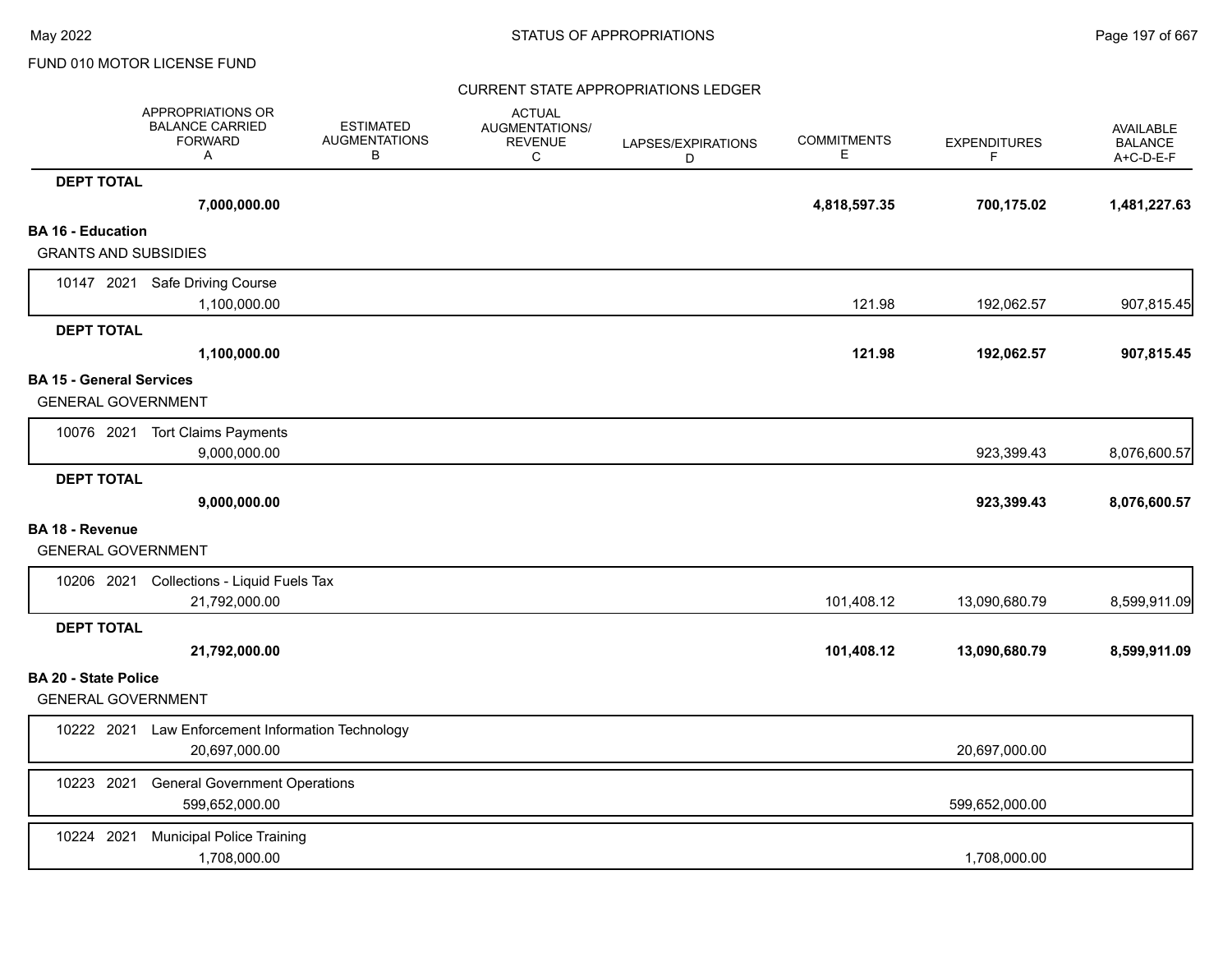|                               |                   | <b>APPROPRIATIONS OR</b><br><b>BALANCE CARRIED</b><br><b>FORWARD</b><br>A | <b>ESTIMATED</b><br><b>AUGMENTATIONS</b><br>В | <b>ACTUAL</b><br>AUGMENTATIONS/<br><b>REVENUE</b><br>C | LAPSES/EXPIRATIONS<br>D | <b>COMMITMENTS</b><br>Е | <b>EXPENDITURES</b><br>F | <b>AVAILABLE</b><br><b>BALANCE</b><br>A+C-D-E-F |
|-------------------------------|-------------------|---------------------------------------------------------------------------|-----------------------------------------------|--------------------------------------------------------|-------------------------|-------------------------|--------------------------|-------------------------------------------------|
|                               | 10225 2021        | <b>Patrol Vehicles</b><br>12,000,000.00                                   |                                               |                                                        |                         | 11,500,000.00           | 425,536.49               | 74,463.51                                       |
|                               | 10703 2021        | <b>Commercial Vehicle Inspections</b><br>13,427,000.00                    | 785,000.00                                    | 896,434.47                                             |                         | 30,526.63               | 10,470,379.34            | 3,822,528.50                                    |
| 11041 2021                    |                   | Public Safety Radio System - MLF<br>20,977,000.00                         |                                               |                                                        |                         |                         | 20,977,000.00            |                                                 |
|                               |                   | <b>GRANTS AND SUBSIDIES</b>                                               |                                               |                                                        |                         |                         |                          |                                                 |
|                               | 11074 2021        | <b>Municipal Police Training Grants</b><br>5,000,000.00                   |                                               |                                                        |                         |                         | 1,728,442.19             | 3,271,557.81                                    |
|                               | <b>DEPT TOTAL</b> | 673,461,000.00                                                            | 785,000.00                                    | 896,434.47                                             |                         | 11,530,526.63           | 655,658,358.02           | 7,168,549.82                                    |
| <b>BA 78 - Transportation</b> |                   | <b>GENERAL GOVERNMENT</b>                                                 |                                               |                                                        |                         |                         |                          |                                                 |
|                               | 10575 2021        | <b>Reinvestment-Facilities</b><br>16,000,000.00                           | 10,000,000.00                                 | 7,909,812.21                                           |                         | 7,970,486.15            | 10,762,824.42            | 5,176,501.64                                    |
| 10576 2021                    |                   | <b>Highway Systems Technology</b><br>16,000,000.00                        | 2,580,000.00                                  | 2,694,338.32                                           |                         | 3,301,641.59            | 14,730,146.07            | 662,550.66                                      |
|                               | 10580 2021        | <b>Driver and Vehicle Services</b><br>225,834,000.00                      | 34,453,000.00                                 | 34,817,906.40                                          |                         | 23,357,523.98           | 193,215,470.50           | 44,078,911.92                                   |
| 10581 2021                    |                   | Highway / Safety Improvement<br>190,000,000.00                            | 1,702,151,926.00                              | 1,592,015,188.20                                       |                         | 104,517,108.10          | 1,509,617,450.04         | 167,880,630.06                                  |
| 10582 2021                    |                   | <b>Highway Maintenance</b><br>896,879,000.00                              | 212,336,000.00                                | 93,818,228.38                                          |                         | 197, 150, 102.84        | 695,470,880.27           | 98,076,245.27                                   |
| 10584 2021                    |                   | <b>General Government Operations</b><br>68,600,000.00                     | 1,754,000.00                                  | 319,270.10                                             |                         | 32,829,703.23           | 36,614,699.65            | $-525, 132.78$                                  |
| 10795 2021                    |                   | Homeland Security - Real ID<br>25,901,000.00                              |                                               |                                                        |                         | 2,031,701.72            | 19,861,005.84            | 4,008,292.44                                    |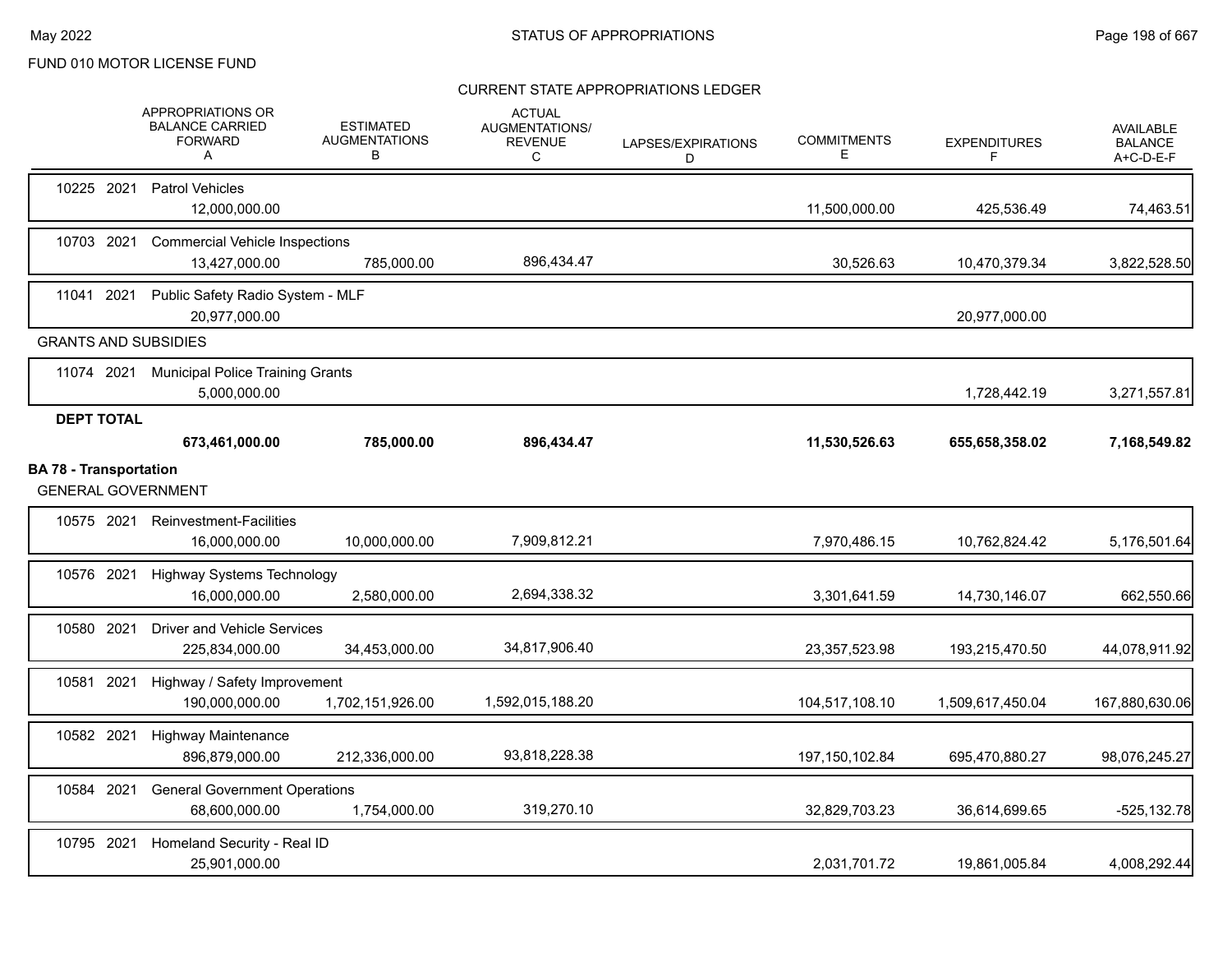|                             | <b>APPROPRIATIONS OR</b><br><b>BALANCE CARRIED</b><br><b>FORWARD</b><br>A | <b>ESTIMATED</b><br><b>AUGMENTATIONS</b><br>в | <b>ACTUAL</b><br><b>AUGMENTATIONS/</b><br><b>REVENUE</b><br>C | LAPSES/EXPIRATIONS<br>D | <b>COMMITMENTS</b><br>Е | <b>EXPENDITURES</b><br>F | <b>AVAILABLE</b><br><b>BALANCE</b><br>A+C-D-E-F |
|-----------------------------|---------------------------------------------------------------------------|-----------------------------------------------|---------------------------------------------------------------|-------------------------|-------------------------|--------------------------|-------------------------------------------------|
| 10847<br>2021               | Welcome Centers Automated Technology<br>4,115,000.00                      |                                               |                                                               |                         | 58,898.57               | 3,235,264.54             | 820,836.89                                      |
| <b>GRANTS AND SUBSIDIES</b> |                                                                           |                                               |                                                               |                         |                         |                          |                                                 |
| 10573<br>2021               | Local Road Maint & Construction Payments<br>229,361,000.00                |                                               |                                                               |                         |                         | 221,409,758.30           | 7,951,241.70                                    |
| 10574<br>2021               | Suppl Local Road Maint & Const Payments<br>5,000,000.00                   |                                               |                                                               |                         |                         | 4,830,361.71             | 169,638.29                                      |
| 10917<br>2021               | Maintenance and Const of County Bridges<br>5,000,000.00                   |                                               |                                                               |                         |                         | 5,000,000.00             |                                                 |
| 10918 2021                  | Municipal Roads and Bridges<br>30,000,000.00                              |                                               |                                                               |                         |                         | 28,979,992.80            | 1,020,007.20                                    |
| 11073 2021                  | <b>Municipal Traffic Signals</b><br>40,000,000.00                         |                                               | 422,884.63                                                    |                         | 34,484,208.17           | 563,009.88               | 5,375,666.58                                    |
| <b>DEPT TOTAL</b>           |                                                                           |                                               |                                                               |                         |                         |                          |                                                 |
| <b>LEDGER TOTAL</b>         | 1,752,690,000.00                                                          | 1,963,274,926.00                              | 1,731,997,628.24                                              |                         | 405,701,374.35          | 2,744,290,864.02         | 334,695,389.87                                  |
|                             | 2,530,917,000.00                                                          | 1,964,059,926.00                              | 1,732,894,062.71                                              |                         | 422, 152, 028.43        | 3,477,439,283.53         | 364,219,750.75                                  |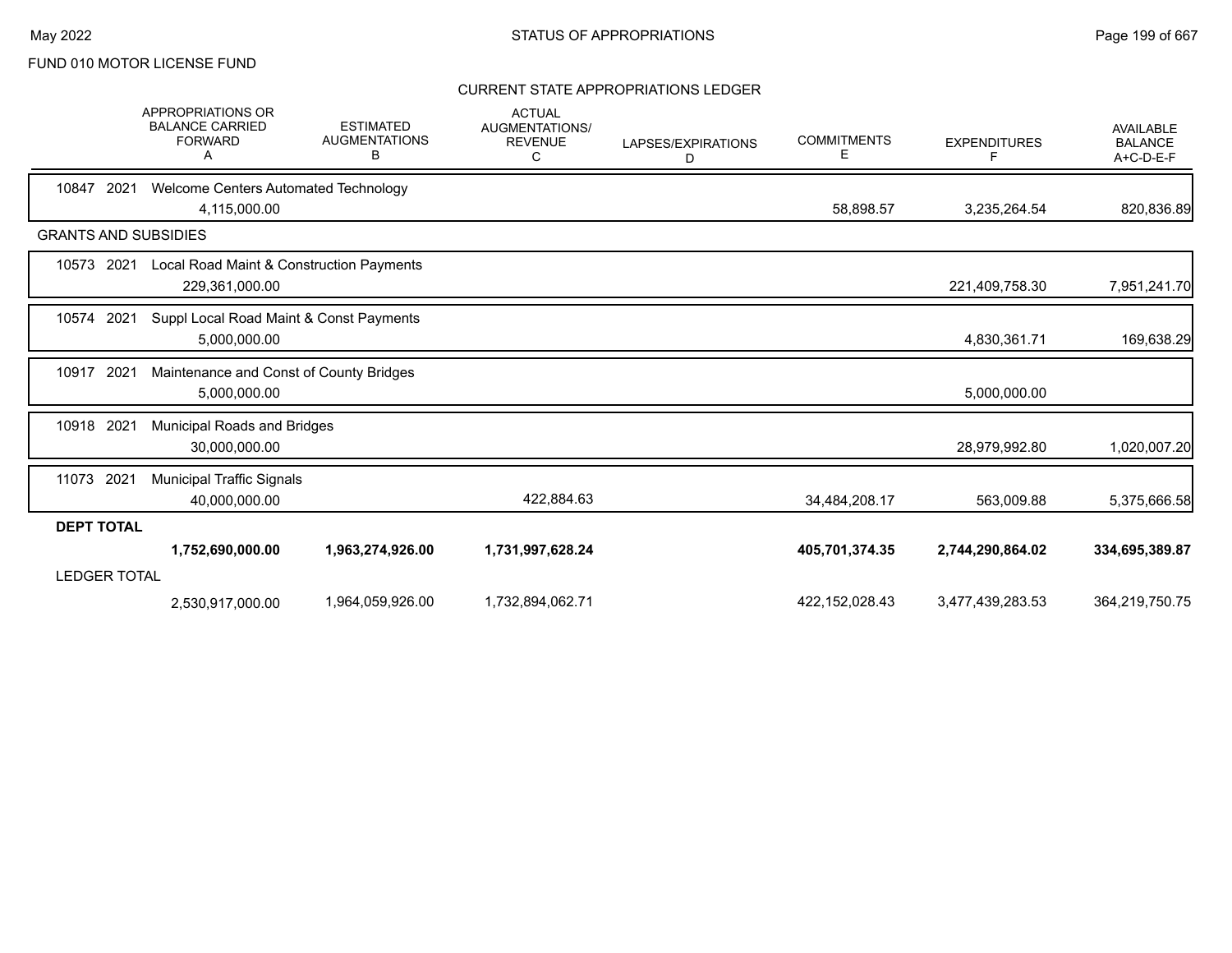## CURRENT STATE RESTRICTED APPROPRIATIONS LEDGER

|                               | APPROPRIATIONS OR<br><b>BALANCE CARRIED</b><br><b>FORWARD</b><br>А | <b>ESTIMATED</b><br><b>AUGMENTATIONS</b><br>B | <b>ACTUAL</b><br>AUGMENTATIONS/<br><b>REVENUE</b><br>С | LAPSES/EXPIRATIONS<br>D | <b>COMMITMENTS</b><br>E | <b>EXPENDITURES</b> | <b>AVAILABLE</b><br><b>BALANCE</b><br>A+C-D-E-F |
|-------------------------------|--------------------------------------------------------------------|-----------------------------------------------|--------------------------------------------------------|-------------------------|-------------------------|---------------------|-------------------------------------------------|
| <b>BA 78 - Transportation</b> |                                                                    |                                               |                                                        |                         |                         |                     |                                                 |
|                               | <b>GENERAL GOVERNMENT</b>                                          |                                               |                                                        |                         |                         |                     |                                                 |
| 16579                         | 2021<br><b>Aviation Operations</b><br>5,530,000.00                 | 500,000.00                                    | 485,560.23                                             |                         | 743,824.22              | 3,129,591.95        | 2,142,144.06                                    |
|                               | <b>GRANTS AND SUBSIDIES</b>                                        |                                               |                                                        |                         |                         |                     |                                                 |
| 16571                         | <b>Airport Development</b><br>2021<br>6,000,000.00                 |                                               |                                                        |                         | 3,030,361.89            | 1,320,362.76        | 649,275.35                                      |
| 16572                         | 2021<br><b>Real Estate Tax Rebate</b><br>250,000.00                |                                               |                                                        |                         | 8,387.00                | 94,328.00           | 147,285.00                                      |
| <b>DEPT TOTAL</b>             |                                                                    |                                               |                                                        |                         |                         |                     |                                                 |
|                               | 11,780,000.00                                                      | 500,000.00                                    | 485,560.23                                             |                         | 3,782,573.11            | 4,544,282.71        | 3,938,704.41                                    |
| <b>LEDGER TOTAL</b>           |                                                                    |                                               |                                                        |                         |                         |                     |                                                 |
|                               | 11,780,000.00                                                      | 500,000.00                                    | 485,560.23                                             |                         | 3,782,573.11            | 4,544,282.71        | 3,938,704.41                                    |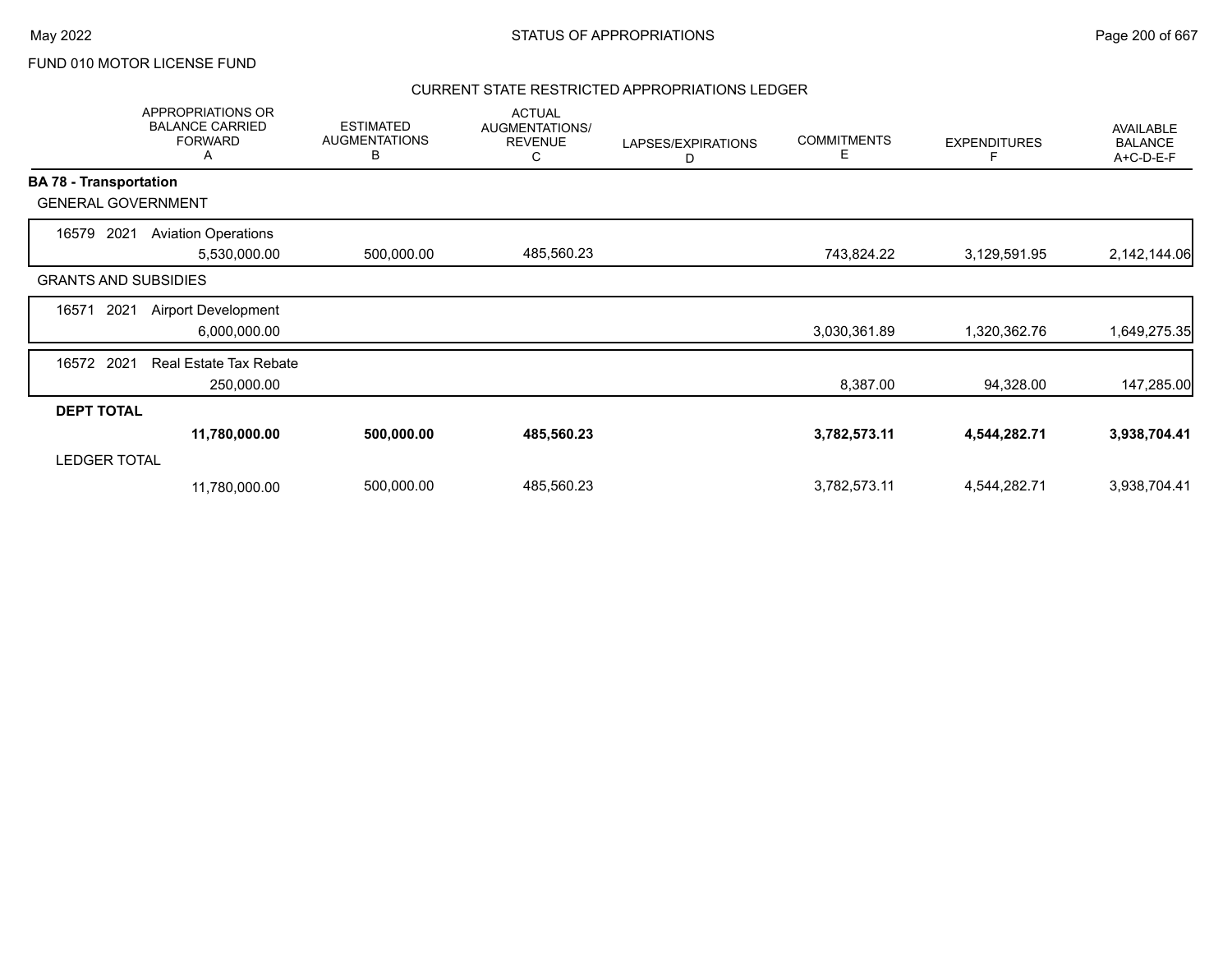|                                   | APPROPRIATIONS OR<br><b>BALANCE CARRIED</b><br><b>FORWARD</b><br>A | <b>ESTIMATED</b><br><b>AUGMENTATIONS</b><br>В | <b>ACTUAL</b><br><b>AUGMENTATIONS/</b><br><b>REVENUE</b><br>C | LAPSES/EXPIRATIONS<br>D | <b>COMMITMENTS</b><br>Е | <b>EXPENDITURES</b><br>F | <b>AVAILABLE</b><br><b>BALANCE</b><br>A+C-D-E-F |
|-----------------------------------|--------------------------------------------------------------------|-----------------------------------------------|---------------------------------------------------------------|-------------------------|-------------------------|--------------------------|-------------------------------------------------|
| <b>BA 73 - Treasury</b>           |                                                                    |                                               |                                                               |                         |                         |                          |                                                 |
| <b>REFUNDS</b>                    |                                                                    |                                               |                                                               |                         |                         |                          |                                                 |
| 20350 2021                        | Refunding Liquid Fuels Taxes-State Share<br>4,800,000.00           |                                               |                                                               |                         |                         | 2,087,132.41             | 2,712,867.59                                    |
| 20354 2021                        | Refunding Liquid Fuels Taxes-Agriculture<br>5,000,000.00           |                                               |                                                               |                         |                         | 4,580,565.02             | 419,434.98                                      |
| 20355 2021                        | Refndng Liquid Fuels Txs-Political Subdv<br>5,000,000.00           |                                               |                                                               |                         |                         | 1,473,215.13             | 3,526,784.87                                    |
| 20356 2021                        | Refndng Liquid Fuels Txs-Volunteer Srvcs<br>700,000.00             |                                               |                                                               |                         |                         | 660,070.93               | 39,929.07                                       |
| 20357 2021                        | Refndng Liquid Fuels Txs-Snwmbls & ATVs<br>1,000,000.00            |                                               |                                                               |                         |                         | 1,000,000.00             |                                                 |
| 20358 2021                        | Refndng Liquid Fuels Txs-Boat Fund<br>12,012,000.00                |                                               |                                                               |                         |                         | 11,910,489.28            | 101,510.72                                      |
| <b>DEPT TOTAL</b>                 |                                                                    |                                               |                                                               |                         |                         |                          |                                                 |
|                                   | 28,512,000.00                                                      |                                               |                                                               |                         |                         | 21,711,472.77            | 6,800,527.23                                    |
| <b>BA 15 - General Services</b>   |                                                                    |                                               |                                                               |                         |                         |                          |                                                 |
| <b>GENERAL GOVERNMENT</b>         |                                                                    |                                               |                                                               |                         |                         |                          |                                                 |
|                                   | 20007 2021 Harristown Utility & Municipal Charges<br>278,000.00    |                                               |                                                               |                         | 1,342.61                | 276,657.39               |                                                 |
| 20008 2021                        | <b>Harristown Rental Charges</b><br>105,000.00                     |                                               |                                                               |                         | 0.01                    | 104,159.69               | 840.30                                          |
| <b>DEPT TOTAL</b>                 |                                                                    |                                               |                                                               |                         |                         |                          |                                                 |
|                                   | 383,000.00                                                         |                                               |                                                               |                         | 1,342.62                | 380,817.08               | 840.30                                          |
| BA 18 - Revenue<br><b>REFUNDS</b> |                                                                    |                                               |                                                               |                         |                         |                          |                                                 |
| 20017 2021                        | Refunding Liquid Fuels Tax                                         |                                               |                                                               |                         |                         |                          |                                                 |
|                                   | 32,000,000.00                                                      |                                               |                                                               |                         |                         | 30,601,632.75            | 1,398,367.25                                    |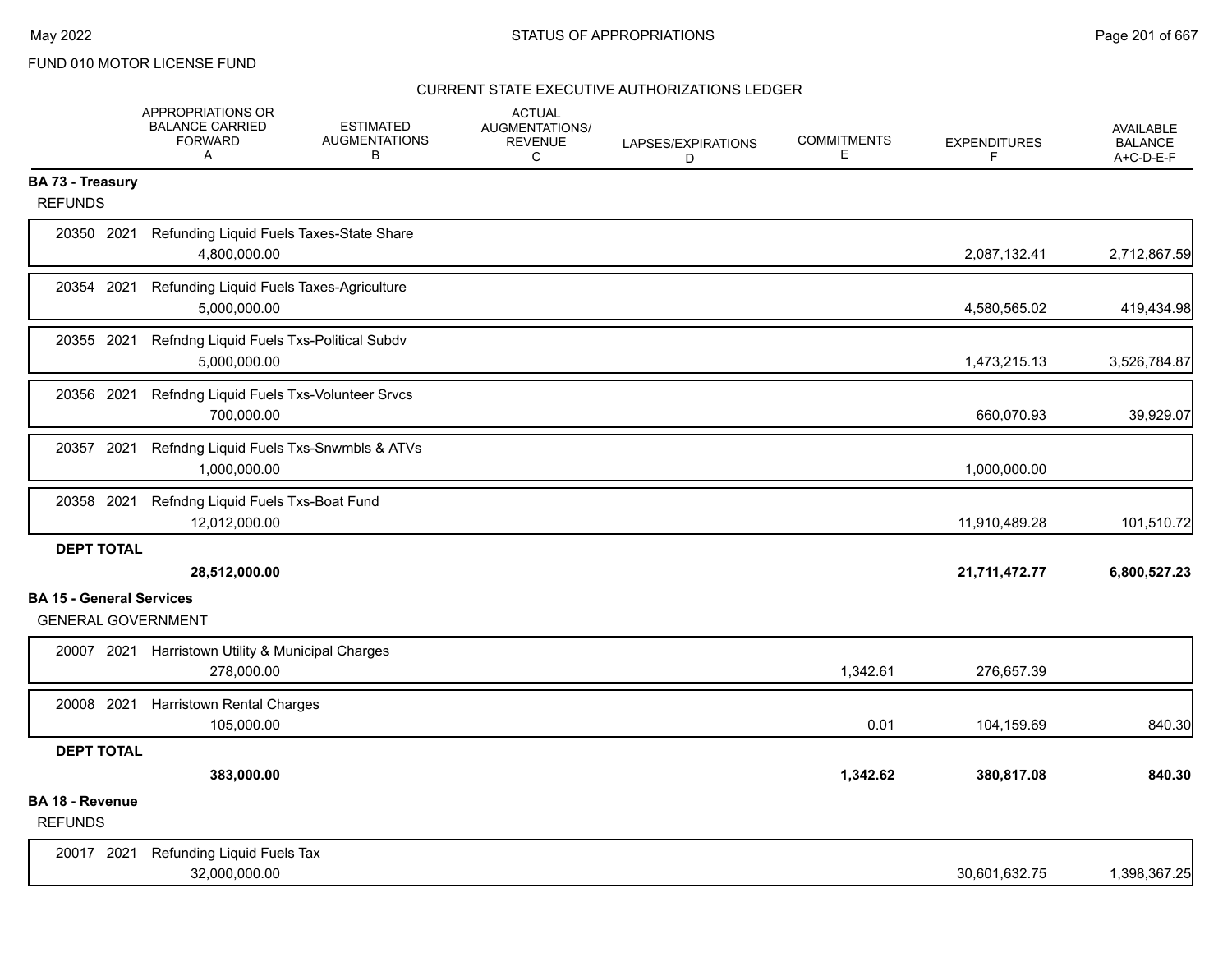|                                                            | <b>APPROPRIATIONS OR</b><br><b>BALANCE CARRIED</b><br><b>FORWARD</b><br>A | <b>ESTIMATED</b><br><b>AUGMENTATIONS</b><br>В | <b>ACTUAL</b><br>AUGMENTATIONS/<br><b>REVENUE</b><br>С | LAPSES/EXPIRATIONS<br>D | <b>COMMITMENTS</b><br>Е | <b>EXPENDITURES</b><br>F | <b>AVAILABLE</b><br><b>BALANCE</b><br>A+C-D-E-F |
|------------------------------------------------------------|---------------------------------------------------------------------------|-----------------------------------------------|--------------------------------------------------------|-------------------------|-------------------------|--------------------------|-------------------------------------------------|
| <b>DEPT TOTAL</b>                                          |                                                                           |                                               |                                                        |                         |                         |                          |                                                 |
|                                                            | 32,000,000.00                                                             |                                               |                                                        |                         |                         | 30,601,632.75            | 1,398,367.25                                    |
| <b>BA 78 - Transportation</b><br><b>GENERAL GOVERNMENT</b> |                                                                           |                                               |                                                        |                         |                         |                          |                                                 |
| 20175 2021                                                 | <b>Highway Capital Projects</b><br>230,000,000.00                         |                                               |                                                        |                         |                         | 230,000,000.00           |                                                 |
| <b>GRANTS AND SUBSIDIES</b>                                |                                                                           |                                               |                                                        |                         |                         |                          |                                                 |
| 20176 2021                                                 | Payment to Turnpike Commission<br>28,000,000.00                           |                                               |                                                        |                         |                         | 25,666,666.63            | 2,333,333.37                                    |
| <b>REFUNDS</b>                                             |                                                                           |                                               |                                                        |                         |                         |                          |                                                 |
| 2021<br>20171                                              | <b>Refunding Collected Monies</b><br>2,500,000.00                         |                                               |                                                        |                         |                         | 1,088,585.01             | 1,411,414.99                                    |
| <b>DEPT TOTAL</b>                                          |                                                                           |                                               |                                                        |                         |                         |                          |                                                 |
|                                                            | 260,500,000.00                                                            |                                               |                                                        |                         |                         | 256,755,251.64           | 3,744,748.36                                    |
| <b>LEDGER TOTAL</b>                                        |                                                                           |                                               |                                                        |                         |                         |                          |                                                 |
|                                                            | 321,395,000.00                                                            |                                               |                                                        |                         | 1,342.62                | 309,449,174.24           | 11,944,483.14                                   |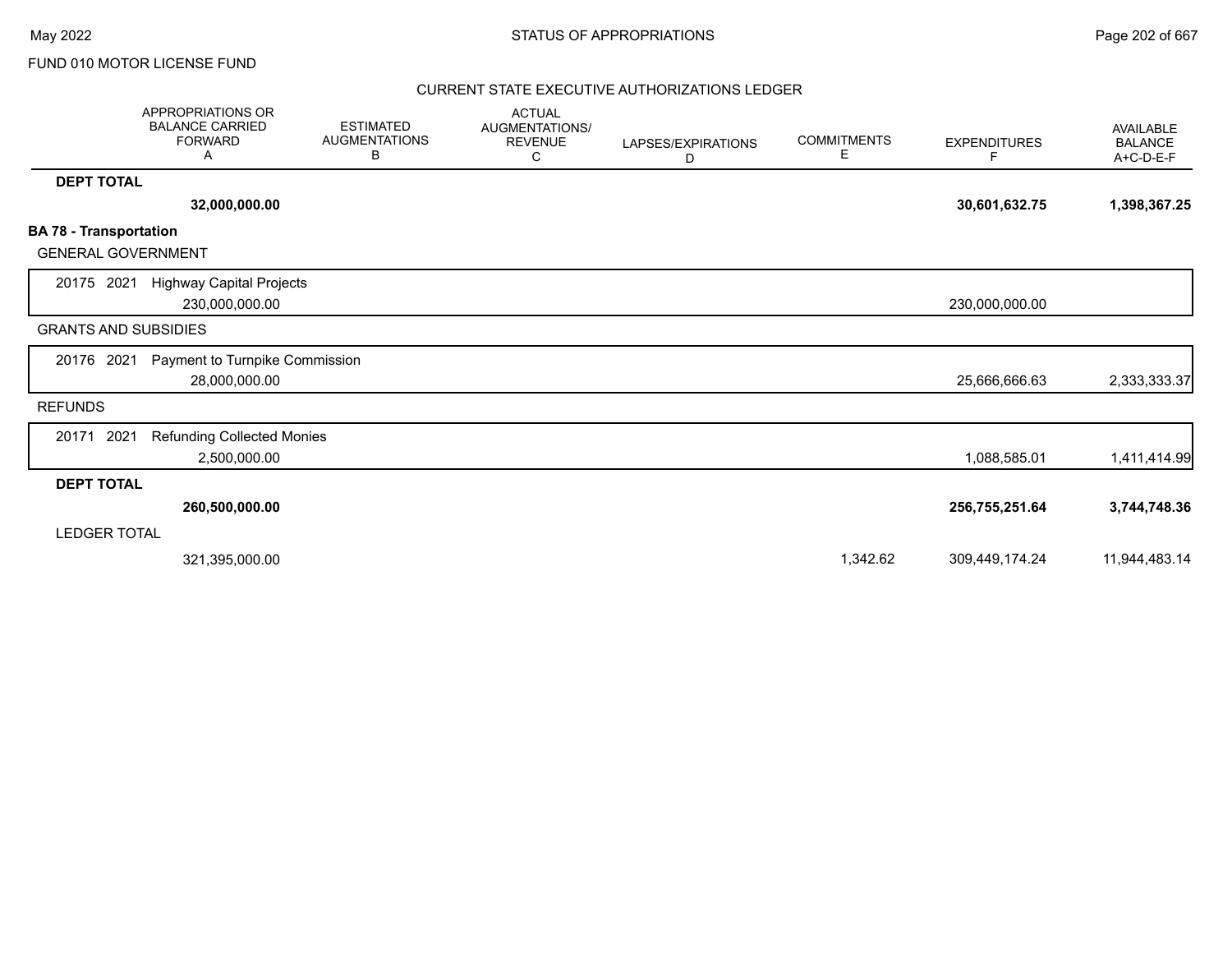#### CURRENT STATE EXECUTIVE AUTHORIZATIONS - RESTRICTED LEDGER

|                                                            | <b>APPROPRIATIONS OR</b><br><b>BALANCE CARRIED</b><br><b>FORWARD</b><br>Α | <b>ESTIMATED</b><br><b>AUGMENTATIONS</b><br>В | <b>ACTUAL</b><br>AUGMENTATIONS/<br><b>REVENUE</b><br>C | LAPSES/EXPIRATIONS<br>D | <b>COMMITMENTS</b><br>Е | <b>EXPENDITURES</b><br>F | <b>AVAILABLE</b><br><b>BALANCE</b><br>A+C-D-E-F |
|------------------------------------------------------------|---------------------------------------------------------------------------|-----------------------------------------------|--------------------------------------------------------|-------------------------|-------------------------|--------------------------|-------------------------------------------------|
| <b>BA 73 - Treasury</b>                                    |                                                                           |                                               |                                                        |                         |                         |                          |                                                 |
| <b>DEBT SERVICE</b>                                        |                                                                           |                                               |                                                        |                         |                         |                          |                                                 |
| 26132 2021                                                 | <b>Capital Bridge Debt Service</b><br>69,297,000.00                       |                                               |                                                        |                         |                         | 68,294,705.11            | 1,002,294.89                                    |
| <b>DEPT TOTAL</b>                                          |                                                                           |                                               |                                                        |                         |                         |                          |                                                 |
|                                                            | 69,297,000.00                                                             |                                               |                                                        |                         |                         | 68,294,705.11            | 1,002,294.89                                    |
|                                                            | <b>BA 38 - Conservation &amp; Natural Resourc</b>                         |                                               |                                                        |                         |                         |                          |                                                 |
| <b>GRANTS AND SUBSIDIES</b>                                |                                                                           |                                               |                                                        |                         |                         |                          |                                                 |
|                                                            | 26226 2021 Forestry Bridges - Exise Tax<br>9,305,000.00                   |                                               |                                                        |                         | 5,720,052.37            | 3,072,427.54             | 512,520.09                                      |
| <b>DEPT TOTAL</b>                                          |                                                                           |                                               |                                                        |                         |                         |                          |                                                 |
|                                                            | 9,305,000.00                                                              |                                               |                                                        |                         | 5,720,052.37            | 3,072,427.54             | 512,520.09                                      |
| <b>BA 78 - Transportation</b><br><b>GENERAL GOVERNMENT</b> |                                                                           |                                               |                                                        |                         |                         |                          |                                                 |
| 26174 2021                                                 | Highway Maintenance Enhancement                                           |                                               |                                                        |                         |                         |                          |                                                 |
|                                                            | 266,520,000.00                                                            |                                               |                                                        |                         |                         | 176,637,000.00           | 89,883,000.00                                   |
| 26177 2021                                                 | Highway Capital Projects-Excise Tax                                       |                                               |                                                        |                         |                         |                          |                                                 |
|                                                            | 379,200,000.00                                                            |                                               |                                                        |                         |                         | 379,200,000.00           |                                                 |
| 26178 2021                                                 | <b>Bridges-Excise Tax</b><br>123,465,000.00                               |                                               |                                                        |                         |                         | 98,465,000.00            | 25,000,000.00                                   |
| 26181 2021                                                 | Highway Maintenance-Excise Tax                                            |                                               |                                                        |                         |                         |                          |                                                 |
|                                                            | 178,795,000.00                                                            |                                               |                                                        |                         |                         | 138,037,000.00           | 40,758,000.00                                   |
| 26185 2021                                                 | <b>Highway Bridge Projects</b><br>135,000,000.00                          | 513,003,000.00                                | 206,043,610.95                                         |                         | 29,368,911.38           | 336,621,658.95           | -24,946,959.38                                  |
| 26409 2021                                                 | Expanded Highway & Bridge Maintenance                                     |                                               |                                                        |                         |                         |                          |                                                 |
|                                                            | 320,624,000.00                                                            | 10,000,000.00                                 | 846,699.89                                             |                         | 149,541,180.07          | 66,222,985.08            | 105,706,534.74                                  |
| 26463 2021                                                 | AWZSE Program - PA DOT                                                    |                                               |                                                        |                         |                         |                          |                                                 |
|                                                            |                                                                           | 4,000,000.00                                  | 5,465,383.78                                           |                         | 160,075.27              | 3,678,822.93             | 1,626,485.58                                    |

GRANTS AND SUBSIDIES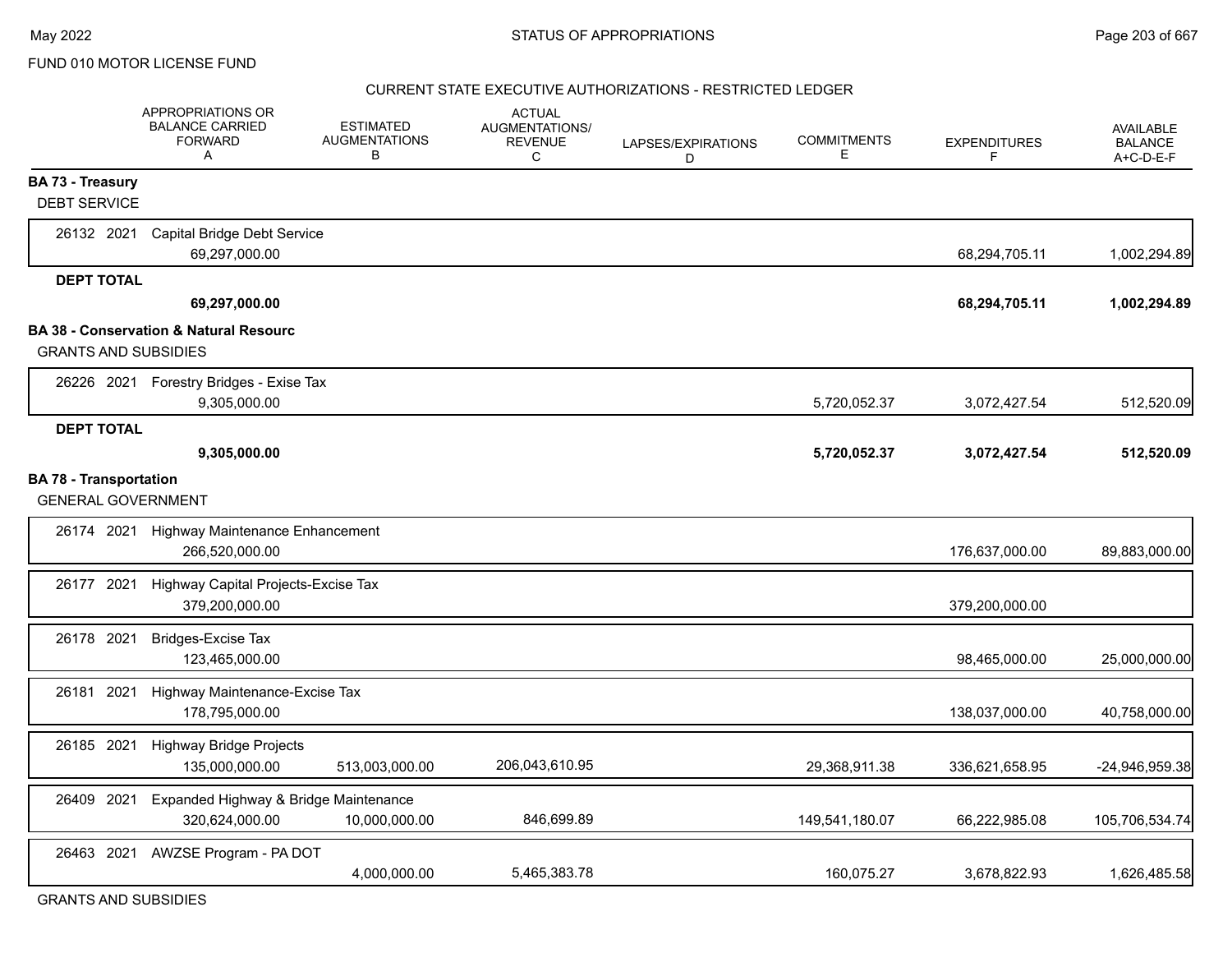## CURRENT STATE EXECUTIVE AUTHORIZATIONS - RESTRICTED LEDGER

|                     | APPROPRIATIONS OR<br><b>BALANCE CARRIED</b><br><b>FORWARD</b><br>A | <b>ESTIMATED</b><br><b>AUGMENTATIONS</b><br>в | <b>ACTUAL</b><br>AUGMENTATIONS/<br><b>REVENUE</b><br>С | LAPSES/EXPIRATIONS<br>D | <b>COMMITMENTS</b><br>Е | <b>EXPENDITURES</b><br>F | <b>AVAILABLE</b><br><b>BALANCE</b><br>A+C-D-E-F |
|---------------------|--------------------------------------------------------------------|-----------------------------------------------|--------------------------------------------------------|-------------------------|-------------------------|--------------------------|-------------------------------------------------|
| 26172 2021          | Annual Maint Payments-Highway Transfer<br>19,372,000.00            |                                               |                                                        |                         |                         | 19,280,640.00            | 91,360.00                                       |
| 26173 2021          | Payment to Municipalities<br>79,127,000.00                         |                                               |                                                        |                         |                         | 76,442,400.74            | 2,684,599.26                                    |
| 26179 2021          | County Bridges Excise Tax<br>17,052,000.00                         | 200,000.00                                    | -231,534.91                                            |                         | 1,109,095.00            | 9,229,176.15             | 6,482,193.94                                    |
| 26180 2021          | Local Road Payments- Excise Tax<br>112,397,000.00                  |                                               |                                                        |                         |                         | 108,583,624.96           | 3,813,375.04                                    |
| 26182 2021          | <b>Toll Roads-Excise Tax</b><br>135,782,000.00                     |                                               |                                                        |                         |                         | 123,339,481.50           | 12,442,518.50                                   |
| 26183 2021          | Local Grants for Bridge Projects<br>25,000,000.00                  | 13,226,000.00                                 | 12,027,015.51                                          |                         | 4, 147, 523. 08         | 26,938,242.85            | 5,941,249.58                                    |
| 26184 2021          | Restoration Projects-Highway Transfer<br>11,000,000.00             |                                               |                                                        |                         |                         | 10,051,676.95            | 948,323.05                                      |
| 26388 2021          | County Bridge Projects - Marcellus Shale<br>12,758,107.00          |                                               |                                                        |                         |                         | 12,758,107.00            |                                                 |
| 26410 2021          | Local Bridge Projects<br>26,450,000.00                             |                                               |                                                        |                         |                         |                          | 26,450,000.00                                   |
| <b>DEPT TOTAL</b>   |                                                                    |                                               |                                                        |                         |                         |                          |                                                 |
|                     | 1,842,542,107.00                                                   | 540,429,000.00                                | 224, 151, 175. 22                                      |                         | 184,326,784.80          | 1,585,485,817.11         | 296,880,680.31                                  |
| <b>LEDGER TOTAL</b> |                                                                    |                                               |                                                        |                         |                         |                          |                                                 |
|                     | 1,921,144,107.00                                                   | 540,429,000.00                                | 224, 151, 175. 22                                      |                         | 190,046,837.17          | 1,656,852,949.76         | 298,395,495.29                                  |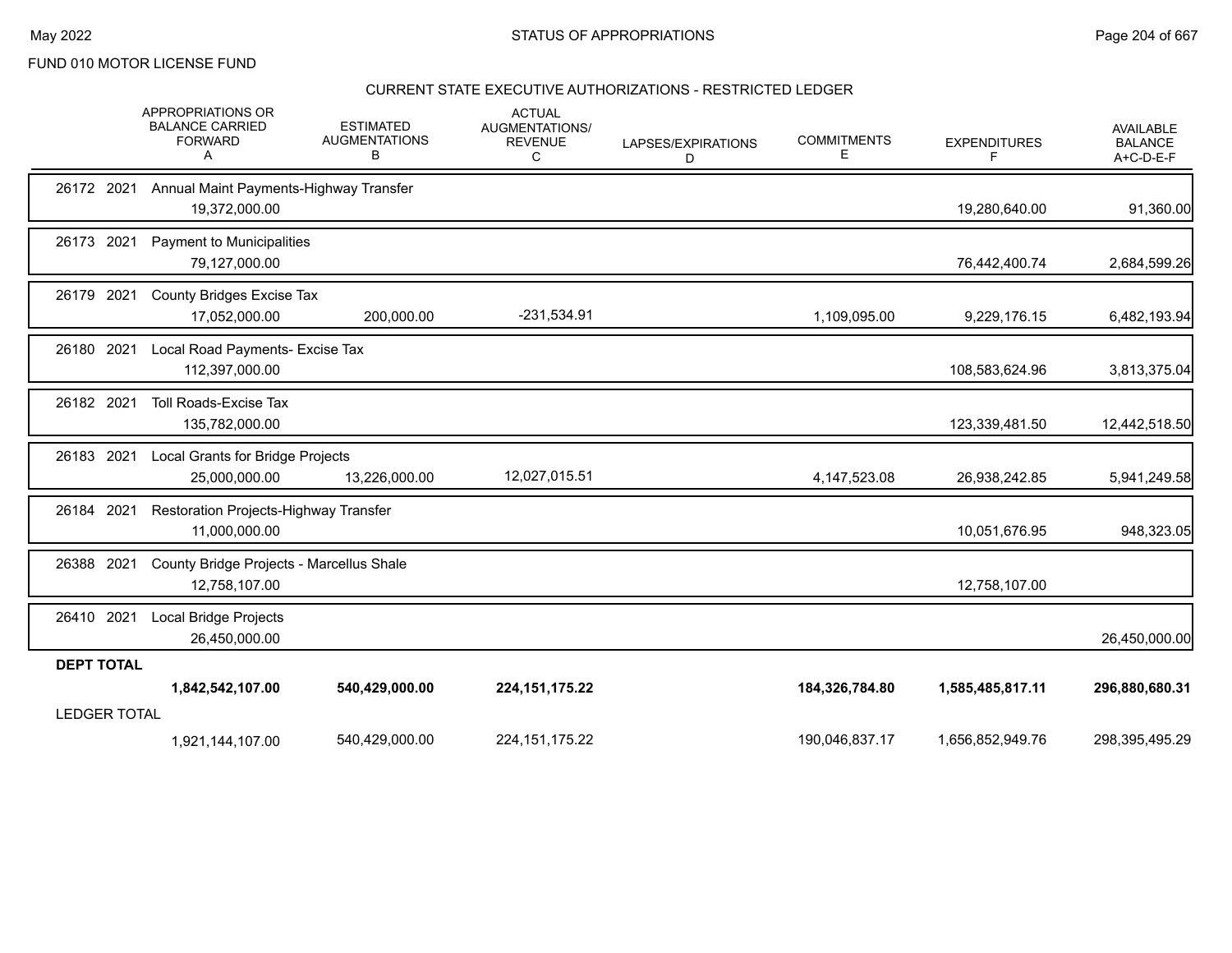## CURRENT STATE CONTINUING LEDGER

|                             | APPROPRIATIONS OR<br><b>BALANCE CARRIED</b><br><b>FORWARD</b><br>A | <b>ESTIMATED</b><br><b>AUGMENTATIONS</b><br>В | <b>ACTUAL</b><br>AUGMENTATIONS/<br><b>REVENUE</b><br>С | LAPSES/EXPIRATIONS<br>D | <b>COMMITMENTS</b><br>Е | <b>EXPENDITURES</b> | <b>AVAILABLE</b><br><b>BALANCE</b><br>A+C-D-E-F |
|-----------------------------|--------------------------------------------------------------------|-----------------------------------------------|--------------------------------------------------------|-------------------------|-------------------------|---------------------|-------------------------------------------------|
| <b>BA 68 - Agriculture</b>  |                                                                    |                                               |                                                        |                         |                         |                     |                                                 |
| <b>GRANTS AND SUBSIDIES</b> |                                                                    |                                               |                                                        |                         |                         |                     |                                                 |
| 2021<br>30354               | Dirt Gravel & Low Volume Roads<br>28,000,000.00                    |                                               |                                                        |                         | 2,424,074.48            | 25,369,173.88       | 206,751.64                                      |
| <b>DEPT TOTAL</b>           |                                                                    |                                               |                                                        |                         |                         |                     |                                                 |
|                             | 28,000,000.00                                                      |                                               |                                                        |                         | 2,424,074.48            | 25,369,173.88       | 206,751.64                                      |
| <b>LEDGER TOTAL</b>         |                                                                    |                                               |                                                        |                         |                         |                     |                                                 |
|                             | 28,000,000.00                                                      |                                               |                                                        |                         | 2,424,074.48            | 25,369,173.88       | 206,751.64                                      |
|                             | TOTAL TOTAL ALL CURRENT STATE LEDGERS                              |                                               |                                                        |                         |                         |                     |                                                 |
|                             | 4,813,236,107.00                                                   | 2,504,988,926.00                              | 1,957,530,798.16                                       |                         | 618,406,855.81          | 5,473,654,864.12    | 678,705,185.23                                  |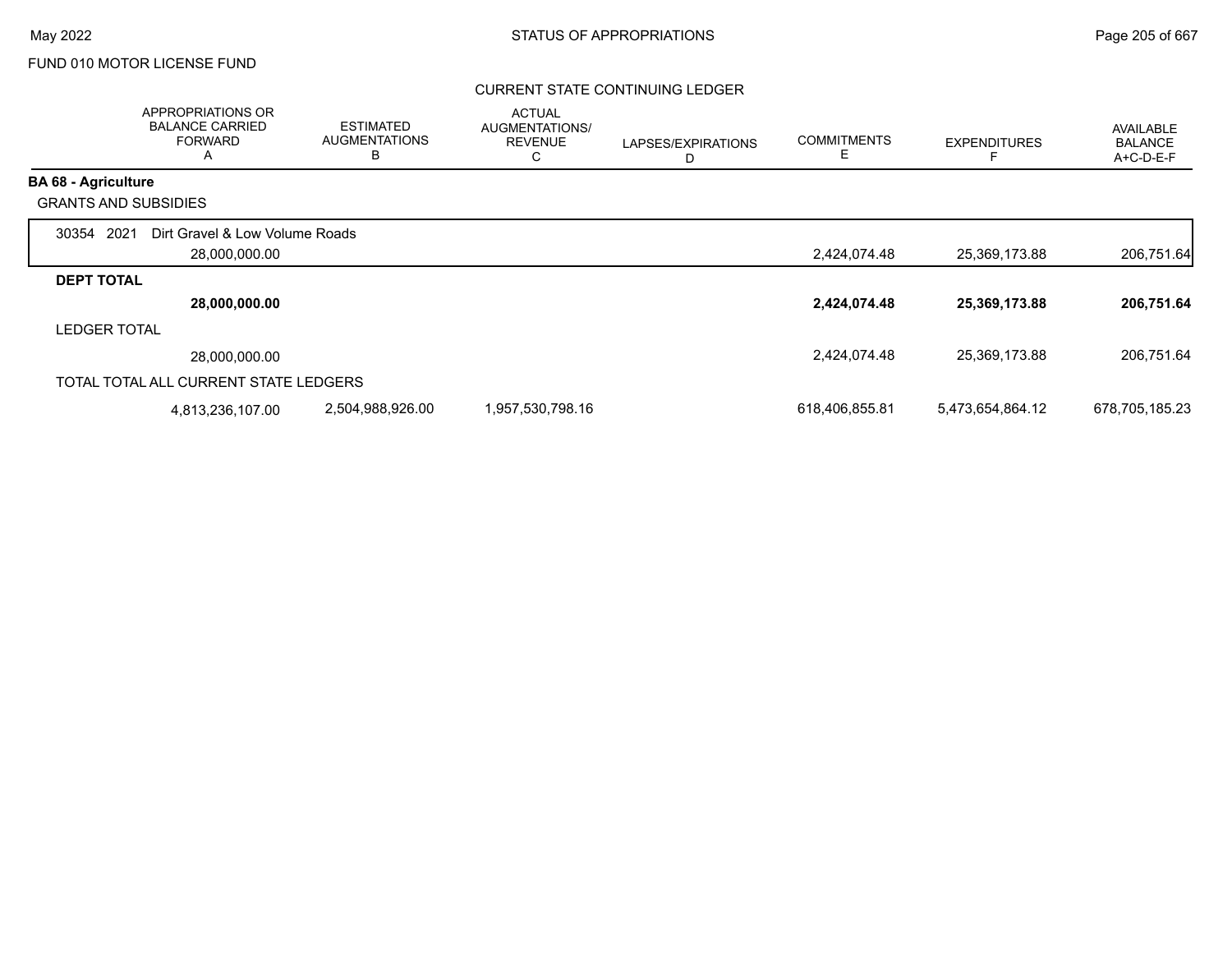|                           | APPROPRIATIONS OR<br><b>BALANCE CARRIED</b><br><b>FORWARD</b><br>A | <b>ESTIMATED</b><br><b>AUGMENTATIONS</b><br>в | <b>ACTUAL</b><br>AUGMENTATIONS/<br><b>REVENUE</b><br>C | LAPSES/EXPIRATIONS<br>D | <b>COMMITMENTS</b><br>Е | <b>EXPENDITURES</b><br>F. | AVAILABLE<br><b>BALANCE</b><br>A+C-D-E-F |
|---------------------------|--------------------------------------------------------------------|-----------------------------------------------|--------------------------------------------------------|-------------------------|-------------------------|---------------------------|------------------------------------------|
| <b>BA 73 - Treasury</b>   |                                                                    |                                               |                                                        |                         |                         |                           |                                          |
| <b>GENERAL GOVERNMENT</b> |                                                                    |                                               |                                                        |                         |                         |                           |                                          |
|                           | 10545 2019 Admin of Refunding Liquid Fuels Tax<br>74,799.49        |                                               |                                                        |                         |                         |                           | 74,799.49                                |
|                           | 10545 2020 Admin of Refunding Liquid Fuels Tax<br>233,728.31       |                                               |                                                        |                         |                         | 12,535.82                 | 221,192.49                               |
| <b>DEBT SERVICE</b>       |                                                                    |                                               |                                                        |                         |                         |                           |                                          |
|                           | 10549 2019 Capital Debt-Transportation Projects<br>107.50          |                                               |                                                        |                         |                         |                           | 107.50                                   |
| 10549 2020                | <b>Capital Debt-Transportation Projects</b><br>770.00              |                                               |                                                        |                         |                         |                           | 770.00                                   |
|                           | 10550 2019 Loan & Transfer Agents<br>40,000.00                     |                                               |                                                        |                         |                         |                           | 40,000.00                                |
|                           | 10550 2020 Loan & Transfer Agents<br>40,000.00                     |                                               |                                                        |                         |                         |                           | 40,000.00                                |
| <b>DEPT TOTAL</b>         |                                                                    |                                               |                                                        |                         |                         |                           |                                          |
|                           | 389,405.30                                                         |                                               |                                                        |                         |                         | 12,535.82                 | 376,869.48                               |
| <b>GENERAL GOVERNMENT</b> | <b>BA 24 - Community &amp; Economic Develop</b>                    |                                               |                                                        |                         |                         |                           |                                          |
|                           | 11059 2020 Appalachian Regional Commission<br>352,000.00           |                                               |                                                        |                         |                         |                           | 352,000.00                               |
| <b>DEPT TOTAL</b>         |                                                                    |                                               |                                                        |                         |                         |                           |                                          |
|                           | 352,000.00                                                         |                                               |                                                        |                         |                         |                           | 352,000.00                               |
| <b>GENERAL GOVERNMENT</b> | <b>BA 38 - Conservation &amp; Natural Resourc</b>                  |                                               |                                                        |                         |                         |                           |                                          |
|                           | 10398 2017 Dirt & Gravel Roads<br>61.50                            |                                               |                                                        |                         |                         | 60.61                     | 0.89                                     |
|                           | 10398 2019 Dirt & Gravel Roads<br>1,785,044.64                     |                                               |                                                        |                         | 699,108.10              | 1,085,936.54              |                                          |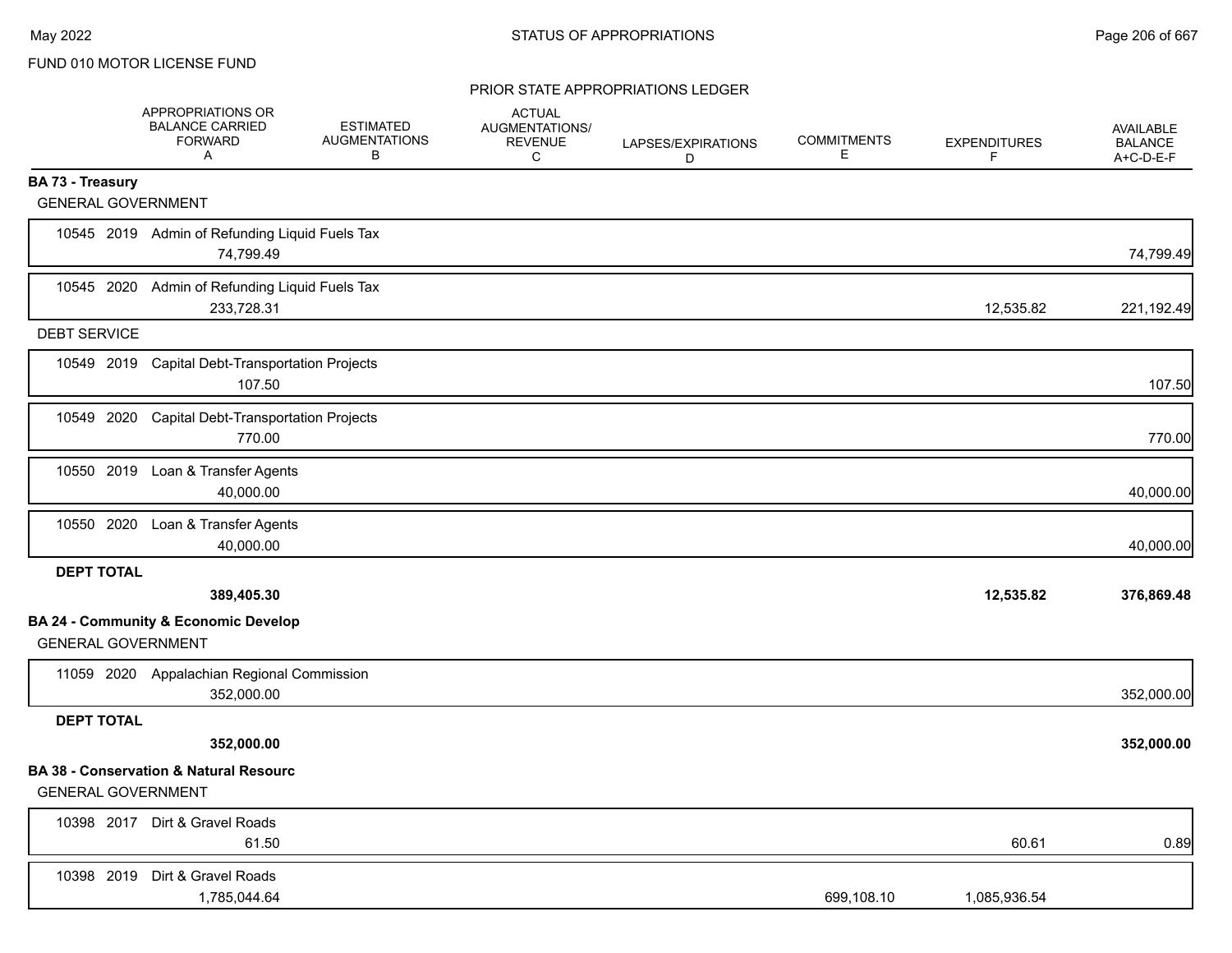|                                                              | APPROPRIATIONS OR<br><b>BALANCE CARRIED</b><br><b>FORWARD</b><br>A | <b>ESTIMATED</b><br><b>AUGMENTATIONS</b><br>В | <b>ACTUAL</b><br>AUGMENTATIONS/<br><b>REVENUE</b><br>C | LAPSES/EXPIRATIONS<br>D | <b>COMMITMENTS</b><br>Е | <b>EXPENDITURES</b><br>F | AVAILABLE<br><b>BALANCE</b><br>A+C-D-E-F |
|--------------------------------------------------------------|--------------------------------------------------------------------|-----------------------------------------------|--------------------------------------------------------|-------------------------|-------------------------|--------------------------|------------------------------------------|
|                                                              | 10398 2020 Dirt & Gravel Roads<br>4,025,765.65                     |                                               |                                                        |                         | 500,881.41              | 2,565,262.79             | 959,621.45                               |
| <b>DEPT TOTAL</b>                                            |                                                                    |                                               |                                                        |                         |                         |                          |                                          |
|                                                              | 5,810,871.79                                                       |                                               |                                                        |                         | 1,199,989.51            | 3,651,259.94             | 959,622.34                               |
| <b>BA 16 - Education</b><br><b>GRANTS AND SUBSIDIES</b>      |                                                                    |                                               |                                                        |                         |                         |                          |                                          |
|                                                              | 10147 2020 Safe Driving Course<br>829,822.37                       |                                               |                                                        |                         |                         | 86,207.55                | 743,614.82                               |
| <b>DEPT TOTAL</b>                                            | 829,822.37                                                         |                                               |                                                        |                         |                         | 86,207.55                | 743,614.82                               |
| <b>BA 15 - General Services</b><br><b>GENERAL GOVERNMENT</b> |                                                                    |                                               |                                                        |                         |                         |                          |                                          |
|                                                              | 10076 2017 Tort Claims Payments                                    |                                               |                                                        |                         |                         | $-1,175.20$              | 1,175.20                                 |
|                                                              | 10076 2019 Tort Claims Payments<br>1,667,956.90                    |                                               |                                                        |                         |                         | 852,045.26               | 815,911.64                               |
|                                                              | 10076 2020 Tort Claims Payments<br>7,974,443.98                    |                                               |                                                        |                         |                         | 2,641,501.03             | 5,332,942.95                             |
| <b>DEPT TOTAL</b>                                            | 9,642,400.88                                                       |                                               |                                                        |                         |                         | 3,492,371.09             | 6,150,029.79                             |
| <b>BA 18 - Revenue</b><br><b>GENERAL GOVERNMENT</b>          |                                                                    |                                               |                                                        |                         |                         |                          |                                          |
|                                                              | 10206 2019 Collections - Liquid Fuels Tax<br>3,039,700.65          |                                               |                                                        |                         |                         |                          | 3,039,700.65                             |
| 10206 2020                                                   | Collections - Liquid Fuels Tax<br>8,825,993.11                     |                                               |                                                        |                         |                         | 392,024.17               | 8,433,968.94                             |
|                                                              | 10206 2013 Collections - Liquid Fuels Tax                          |                                               |                                                        |                         |                         | $-2,036.74$              | 2,036.74                                 |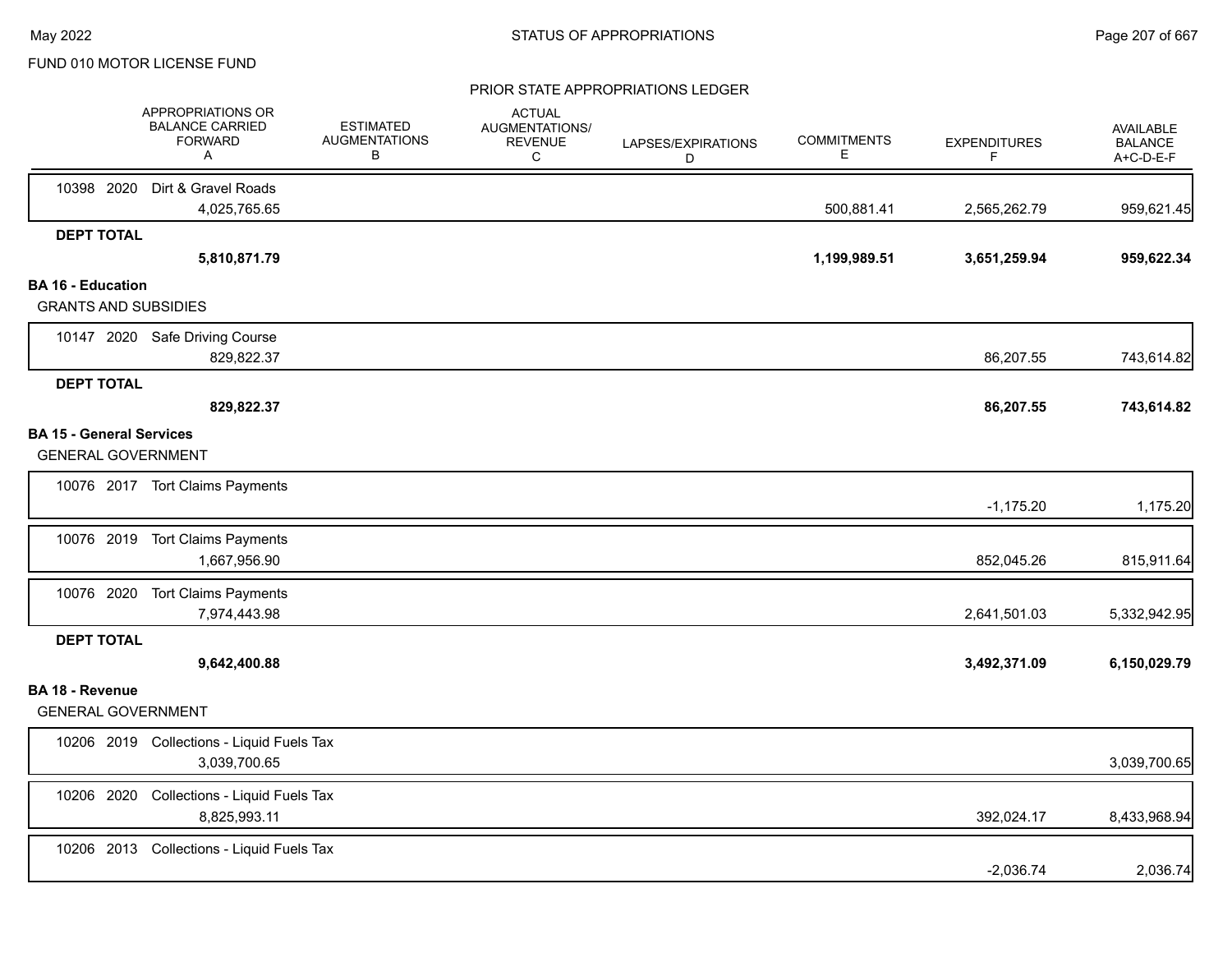|                                                            | <b>APPROPRIATIONS OR</b><br><b>BALANCE CARRIED</b><br><b>FORWARD</b><br>A | <b>ESTIMATED</b><br><b>AUGMENTATIONS</b><br>В | <b>ACTUAL</b><br>AUGMENTATIONS/<br><b>REVENUE</b><br>C | LAPSES/EXPIRATIONS<br>D | <b>COMMITMENTS</b><br>Е | <b>EXPENDITURES</b><br>F | AVAILABLE<br><b>BALANCE</b><br>A+C-D-E-F |
|------------------------------------------------------------|---------------------------------------------------------------------------|-----------------------------------------------|--------------------------------------------------------|-------------------------|-------------------------|--------------------------|------------------------------------------|
| <b>DEPT TOTAL</b>                                          |                                                                           |                                               |                                                        |                         |                         |                          |                                          |
|                                                            | 11,865,693.76                                                             |                                               |                                                        |                         |                         | 389,987.43               | 11,475,706.33                            |
| <b>BA 20 - State Police</b>                                |                                                                           |                                               |                                                        |                         |                         |                          |                                          |
| <b>GENERAL GOVERNMENT</b>                                  |                                                                           |                                               |                                                        |                         |                         |                          |                                          |
|                                                            | 10225 2020 Patrol Vehicles<br>11,500,000.00                               |                                               |                                                        |                         | 37,107.00               | 11,462,893.00            |                                          |
| 10703 2020                                                 | <b>Commercial Vehicle Inspections</b><br>1,046,124.69                     |                                               |                                                        |                         | 31,580.24               | 574,987.97               | 439,556.48                               |
| <b>GRANTS AND SUBSIDIES</b>                                |                                                                           |                                               |                                                        |                         |                         |                          |                                          |
| 11074 2020                                                 | <b>Municipal Police Training Grants</b><br>2,279,865.03                   |                                               |                                                        |                         |                         | 1,158,962.43             | 1,120,902.60                             |
| <b>DEPT TOTAL</b>                                          |                                                                           |                                               |                                                        |                         |                         |                          |                                          |
|                                                            | 14,825,989.72                                                             |                                               |                                                        |                         | 68,687.24               | 13,196,843.40            | 1,560,459.08                             |
| <b>BA 78 - Transportation</b><br><b>GENERAL GOVERNMENT</b> |                                                                           |                                               |                                                        |                         |                         |                          |                                          |
|                                                            | 10575 2017 Reinvestment-Facilities<br>179,163.75                          |                                               |                                                        |                         |                         | 2,757.35                 | 176,406.40                               |
|                                                            | 10575 2018 Reinvestment-Facilities<br>170,160.91                          |                                               |                                                        |                         | 26,872.70               |                          | 143,288.21                               |
| 10575 2019                                                 | Reinvestment-Facilities<br>10,045,467.40                                  |                                               |                                                        |                         | 804,662.55              | 9,240,804.85             |                                          |
| 10575 2020                                                 | Reinvestment-Facilities<br>1,253,736.10                                   |                                               |                                                        |                         | 201,277.42              | 1,052,458.68             |                                          |
| 10576 2018                                                 | Highway Systems Technology<br>397,400.35                                  |                                               | -51,710.36                                             |                         |                         |                          | 345,689.99                               |
|                                                            | 10576 2019 Highway Systems Technology<br>196,922.31                       |                                               | 51,710.36                                              |                         |                         |                          | 248,632.67                               |
| 10576 2020                                                 | Highway Systems Technology<br>2,226,862.63                                |                                               |                                                        |                         | 19,656.00               | 1,744,213.59             | 462,993.04                               |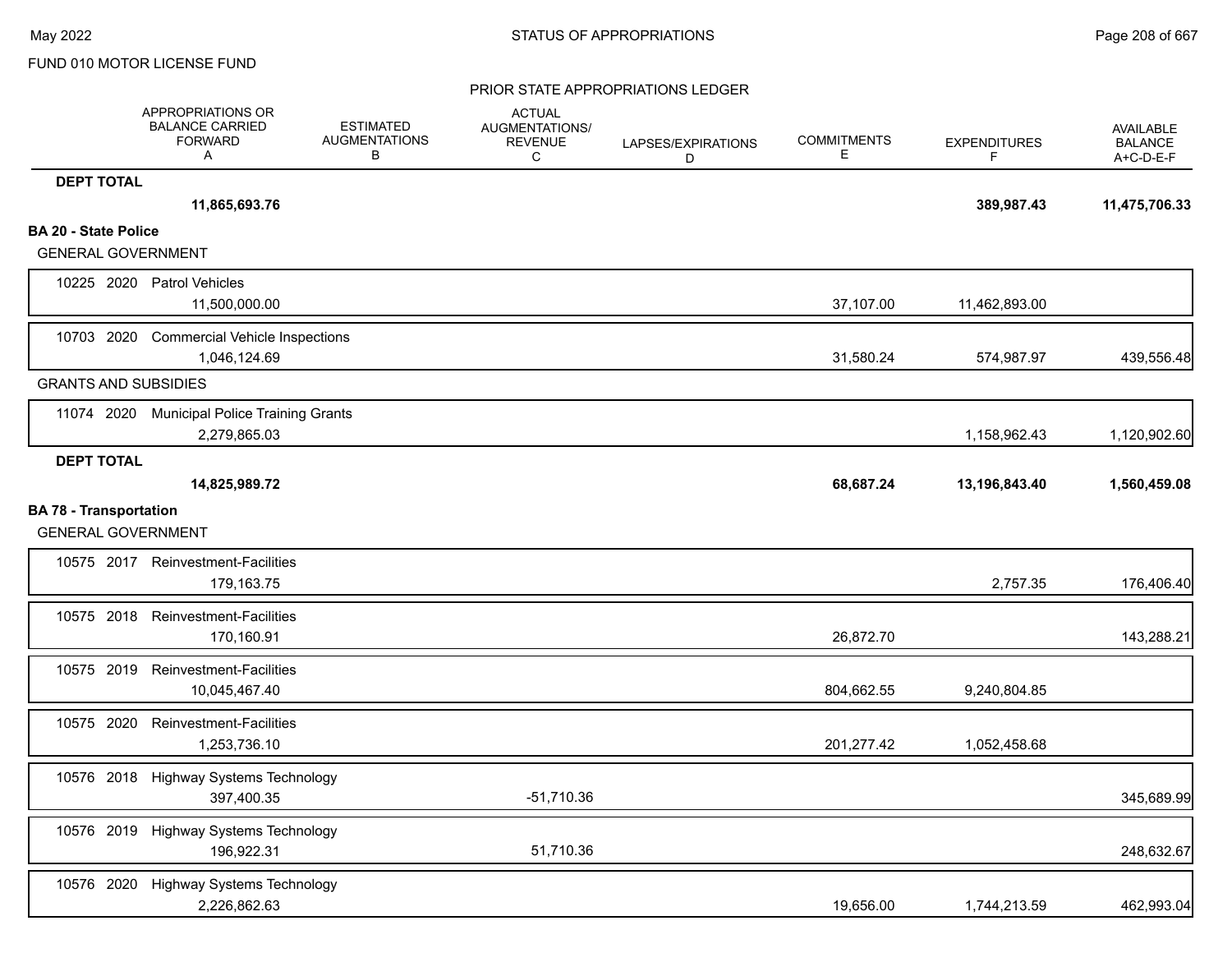|            |            | APPROPRIATIONS OR<br><b>BALANCE CARRIED</b><br><b>FORWARD</b><br>A | <b>ESTIMATED</b><br><b>AUGMENTATIONS</b><br>в | <b>ACTUAL</b><br>AUGMENTATIONS/<br><b>REVENUE</b><br>С | LAPSES/EXPIRATIONS<br>D | <b>COMMITMENTS</b><br>Е | <b>EXPENDITURES</b><br>F | <b>AVAILABLE</b><br><b>BALANCE</b><br>A+C-D-E-F |
|------------|------------|--------------------------------------------------------------------|-----------------------------------------------|--------------------------------------------------------|-------------------------|-------------------------|--------------------------|-------------------------------------------------|
|            |            | 10580 2019 Driver and Vehicle Services<br>501,332.67               |                                               |                                                        |                         | 176,250.32              | 10,820.65                | 314,261.70                                      |
|            | 10580 2020 | <b>Driver and Vehicle Services</b><br>34, 173, 196. 17             |                                               |                                                        |                         | 56,225.60               | 18, 173, 765. 21         | 15,943,205.36                                   |
| 10581 2014 |            | Highway / Safety Improvement<br>67,388.48                          |                                               |                                                        |                         | 70,960.54               | $-3,572.06$              |                                                 |
|            |            | 10581 2015 Highway / Safety Improvement<br>3,322.59                |                                               |                                                        |                         | 2,525.23                |                          | 797.36                                          |
|            |            | 10581 2016 Highway / Safety Improvement<br>113,180.57              |                                               |                                                        |                         | 45,415.32               | 29,808.37                | 37,956.88                                       |
|            |            | 10581 2017 Highway / Safety Improvement<br>783,698.24              |                                               |                                                        |                         | 421,118.63              | 62,320.83                | 300,258.78                                      |
|            |            | 10581 2018 Highway / Safety Improvement<br>4,511,705.78            |                                               | 1,000.00                                               |                         | 1,655,808.05            | 2,258,000.27             | 598,897.46                                      |
| 10581 2019 |            | Highway / Safety Improvement<br>606,268.20                         |                                               |                                                        |                         | 969,646.15              | -497,028.24              | 133,650.29                                      |
| 10581 2020 |            | Highway / Safety Improvement<br>3,203,245.90                       |                                               | 15,001,312.00                                          |                         | 1,963,392.45            | 16, 192, 423.69          | 48,741.76                                       |
| 10581 2008 |            | Highway / Safety Improvement<br>1,150,817.09                       |                                               |                                                        |                         |                         |                          | 1,150,817.09                                    |
| 10581 2009 |            | <b>Highway Safety Improvement</b><br>90,633.90                     |                                               |                                                        |                         |                         | $-1,075,000.00$          | 1,165,633.90                                    |
| 10581 2010 |            | <b>Highway Safety Improvement</b>                                  |                                               |                                                        |                         |                         | -578,503.00              | 578,503.00                                      |
| 10581 2011 |            | Highway / Safety Improvement<br>11,953.35                          |                                               |                                                        |                         |                         |                          | 11,953.35                                       |
|            |            |                                                                    |                                               |                                                        |                         |                         |                          |                                                 |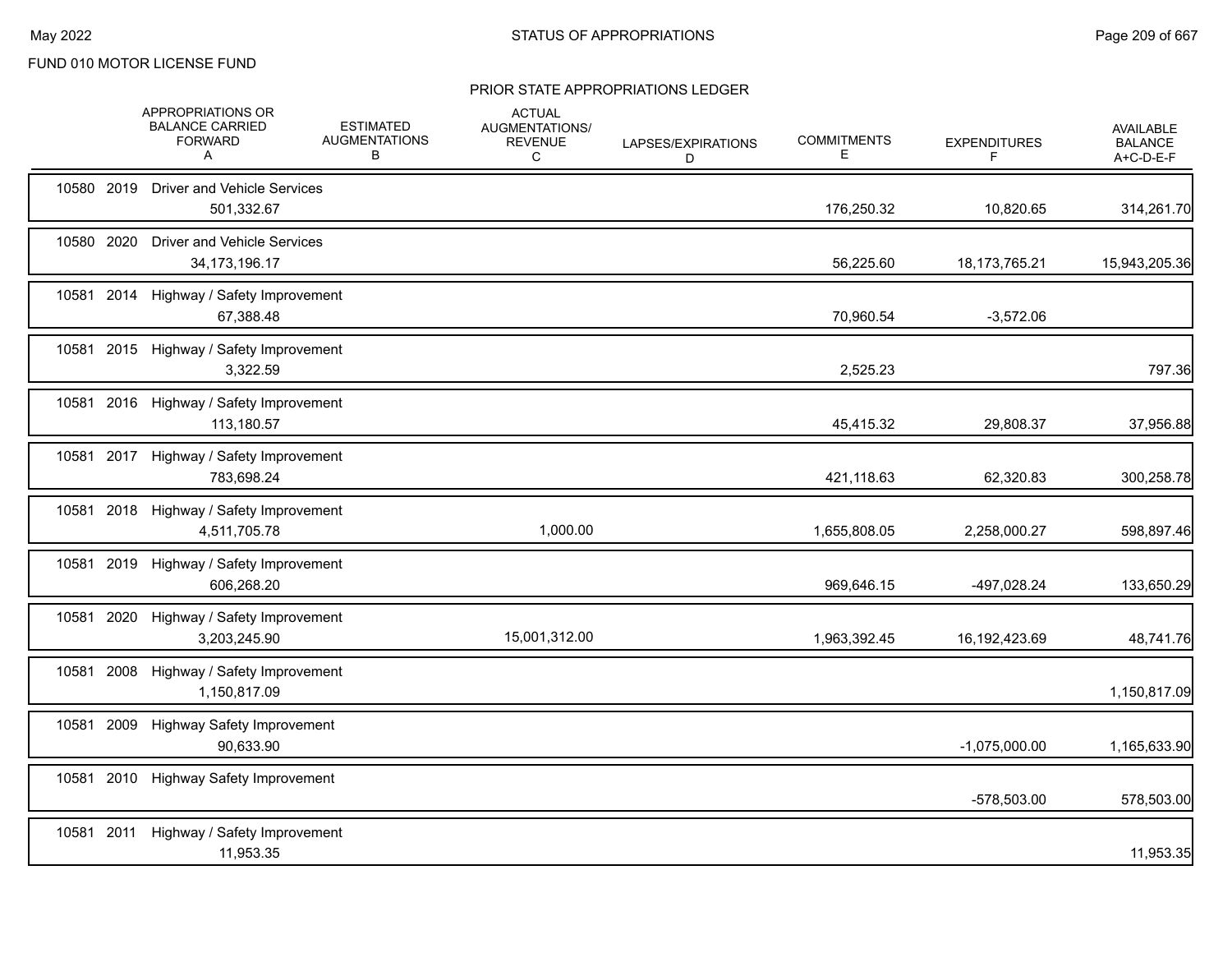|       | APPROPRIATIONS OR<br><b>BALANCE CARRIED</b><br><b>FORWARD</b><br>A | <b>ESTIMATED</b><br><b>AUGMENTATIONS</b><br>В | <b>ACTUAL</b><br>AUGMENTATIONS/<br><b>REVENUE</b><br>С | LAPSES/EXPIRATIONS<br>D | <b>COMMITMENTS</b><br>Е | <b>EXPENDITURES</b><br>F | <b>AVAILABLE</b><br><b>BALANCE</b><br>A+C-D-E-F |
|-------|--------------------------------------------------------------------|-----------------------------------------------|--------------------------------------------------------|-------------------------|-------------------------|--------------------------|-------------------------------------------------|
|       | 10581 2012 Highway / Safety Improvement<br>4,126.31                |                                               |                                                        |                         |                         |                          | 4,126.31                                        |
| 10581 | 2013 Highway/Safety Improvement<br>126,481.67                      |                                               |                                                        |                         |                         |                          | 126,481.67                                      |
|       | 10582 2014 Highway Maintenance<br>92,984.08                        |                                               |                                                        |                         | 0.01                    |                          | 92,984.07                                       |
|       | 10582 2015 Highway Maintenance<br>944,017.56                       |                                               |                                                        |                         | 47,064.36               | 14,226.49                | 882,726.71                                      |
|       | 10582 2016 Highway Maintenance<br>482,603.45                       |                                               | 2,889.71                                               |                         | 69,055.61               | 143,962.17               | 272,475.38                                      |
|       | 10582 2017 Highway Maintenance<br>3,517,958.35                     |                                               | 81,106.01                                              |                         | 1,947,279.82            | 871,101.89               | 780,682.65                                      |
|       | 10582 2018 Highway Maintenance<br>3,968,656.16                     |                                               | 407,381.35                                             |                         | 1,405,608.82            | 1,567,428.22             | 1,403,000.47                                    |
|       | 10582 2019 Highway Maintenance<br>6,626,092.06                     |                                               | 86,500.17                                              |                         | 873,246.25              | 4,902,755.90             | 936,590.08                                      |
|       | 10582 2020 Highway Maintenance<br>246,372,056.10                   |                                               | 762,011.33                                             |                         | 17,263,745.67           | 202,201,235.96           | 27,669,085.80                                   |
|       | 10582 2005 Highway Maintenance<br>1,064.54                         |                                               |                                                        |                         |                         |                          | 1,064.54                                        |
|       | 10582 2006 Highway Maintenance<br>2,110.23                         |                                               |                                                        |                         |                         |                          | 2,110.23                                        |
|       | 10582 2007 Highway Maintenance<br>58.01                            |                                               |                                                        |                         |                         |                          | 58.01                                           |
|       | 10582 2008 Highway Maintenance<br>107,918.19                       |                                               |                                                        |                         |                         | $-1,315.24$              | 109,233.43                                      |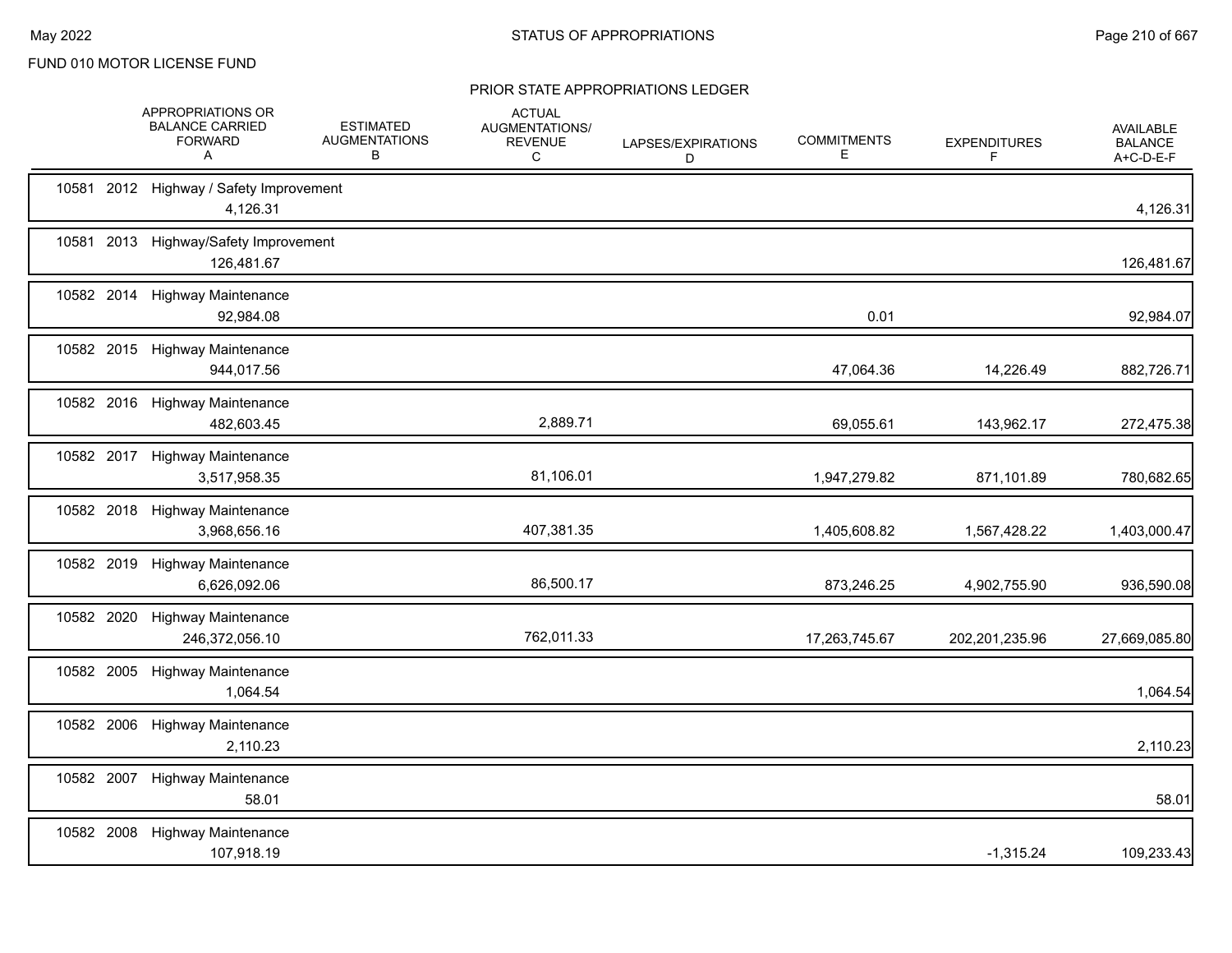|            | APPROPRIATIONS OR<br><b>BALANCE CARRIED</b><br><b>FORWARD</b><br>A | <b>ESTIMATED</b><br><b>AUGMENTATIONS</b><br>в | <b>ACTUAL</b><br><b>AUGMENTATIONS/</b><br><b>REVENUE</b><br>C | LAPSES/EXPIRATIONS<br>D | <b>COMMITMENTS</b><br>E. | <b>EXPENDITURES</b><br>F | <b>AVAILABLE</b><br><b>BALANCE</b><br>A+C-D-E-F |
|------------|--------------------------------------------------------------------|-----------------------------------------------|---------------------------------------------------------------|-------------------------|--------------------------|--------------------------|-------------------------------------------------|
|            | 10582 2009 Highway Maintenance<br>18,111.74                        |                                               |                                                               |                         |                          | $-174.92$                | 18,286.66                                       |
|            | 10582 2010 Highway Maintenance<br>10,547.41                        |                                               | $-10,235.85$                                                  |                         |                          |                          | 311.56                                          |
|            | 10582 2011 Highway Maintenance<br>18,121.73                        |                                               |                                                               |                         |                          | 1,862.25                 | 16,259.48                                       |
|            | 10582 2012 Highway Maintenance<br>11,540.06                        |                                               |                                                               |                         |                          |                          | 11,540.06                                       |
|            | 10582 2013 Highway Maintenance<br>81,521.76                        |                                               | 261.75                                                        |                         | 36,010.00                | 3,060.55                 | 42,712.96                                       |
|            | 10584 2017 General Government Operations<br>20,502.17              |                                               |                                                               |                         |                          |                          | 20,502.17                                       |
|            | 10584 2018 General Government Operations<br>84,126.46              |                                               |                                                               |                         | 39,674.14                |                          | 44,452.32                                       |
| 10584 2019 | <b>General Government Operations</b><br>1,435,581.39               |                                               |                                                               |                         | 181,596.32               | $-201.50$                | 1,254,186.57                                    |
| 10584 2020 | <b>General Government Operations</b><br>22,827,045.59              |                                               |                                                               |                         | 1,910,637.24             | 19,113,706.67            | 1,802,701.68                                    |
| 10584 2008 | <b>General Government Operations</b><br>117.68                     |                                               |                                                               |                         |                          |                          | 117.68                                          |
| 10795 2020 | Homeland Security - Real ID<br>3,799,047.75                        |                                               |                                                               |                         |                          | 1,930,785.39             | 1,868,262.36                                    |
| 10847 2020 | Welcome Centers Automated Technology<br>402,472.76                 |                                               |                                                               |                         |                          | 203,084.13               | 199,388.63                                      |
| 10916 2009 | Expanded Maintainance Highways & Bridges<br>3,147.49               |                                               |                                                               |                         |                          |                          | 3,147.49                                        |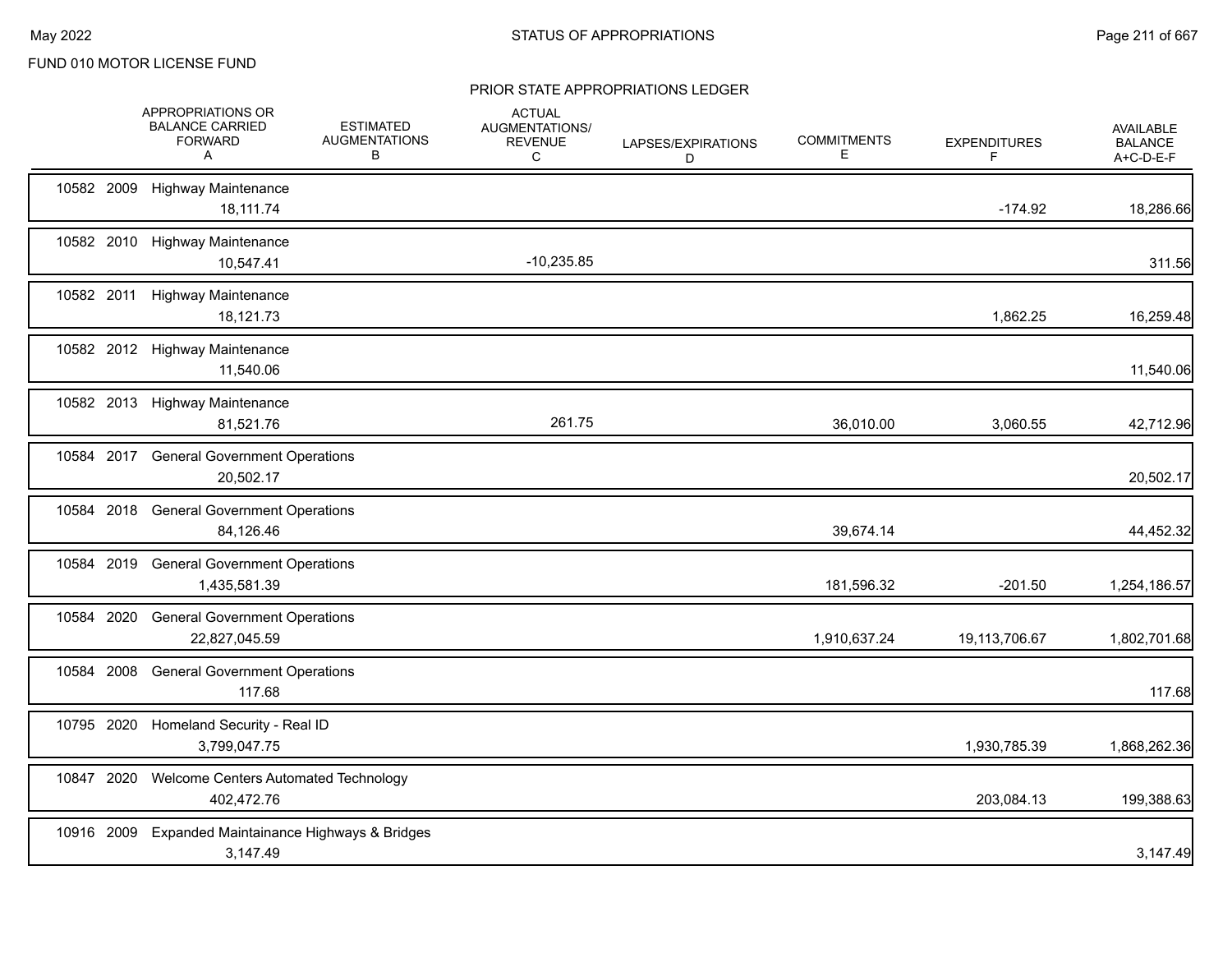|            |            | APPROPRIATIONS OR<br><b>BALANCE CARRIED</b><br><b>FORWARD</b><br>A  | <b>ESTIMATED</b><br><b>AUGMENTATIONS</b><br>B | <b>ACTUAL</b><br>AUGMENTATIONS/<br><b>REVENUE</b><br>C | LAPSES/EXPIRATIONS<br>D | <b>COMMITMENTS</b><br>E | <b>EXPENDITURES</b><br>F | <b>AVAILABLE</b><br><b>BALANCE</b><br>A+C-D-E-F |
|------------|------------|---------------------------------------------------------------------|-----------------------------------------------|--------------------------------------------------------|-------------------------|-------------------------|--------------------------|-------------------------------------------------|
|            |            | 10916 2013 Expanded Maintainance Highway & Bridge<br>509.33         |                                               |                                                        |                         |                         |                          | 509.33                                          |
| 11138 2018 |            | <b>Rural Commercial Routes</b><br>8,633,657.81                      |                                               |                                                        |                         | 0.02                    |                          | 8,633,657.79                                    |
|            |            | <b>GRANTS AND SUBSIDIES</b>                                         |                                               |                                                        |                         |                         |                          |                                                 |
|            |            | 10573 2018 Local Road Maint & Construction Payments<br>1,798,691.27 |                                               |                                                        |                         |                         |                          | 1,798,691.27                                    |
|            |            | 10573 2019 Local Road Maint & Construction Payments<br>297,282.24   |                                               |                                                        |                         |                         | 212,780.57               | 84,501.67                                       |
|            |            | 10573 2020 Local Road Maint & Construction Payments<br>4,267,747.98 |                                               |                                                        |                         |                         | 3,895,617.53             | 372,130.45                                      |
|            |            | 10574 2017 Suppl Local Road Maint & Const Payments<br>1,137.77      |                                               |                                                        |                         |                         |                          | 1,137.77                                        |
|            |            | 10574 2018 Suppl Local Road Maint & Const Payments<br>2,436.25      |                                               |                                                        |                         |                         |                          | 2,436.25                                        |
|            |            | 10574 2019 Suppl Local Road Maint & Const Payments<br>5.860.75      |                                               |                                                        |                         |                         | 4,195.53                 | 1,665.22                                        |
|            |            | 10574 2020 Suppl Local Road Maint & Const Payments<br>88.987.18     |                                               |                                                        |                         |                         | 81,229.56                | 7,757.62                                        |
|            |            | 10917 2018 Maintenance and Const of County Bridges<br>0.02          |                                               |                                                        |                         |                         |                          | 0.02                                            |
|            |            | 10917 2019 Maintenance and Const of County Bridges<br>0.02          |                                               |                                                        |                         |                         |                          | 0.02                                            |
|            | 10917 2020 | Maintenance and Const of County Bridges<br>11,877.27                |                                               |                                                        |                         |                         | 11,877.27                |                                                 |
|            | 10918 2017 | <b>Municipal Roads and Bridges</b><br>7,014.24                      |                                               |                                                        |                         |                         |                          | 7,014.24                                        |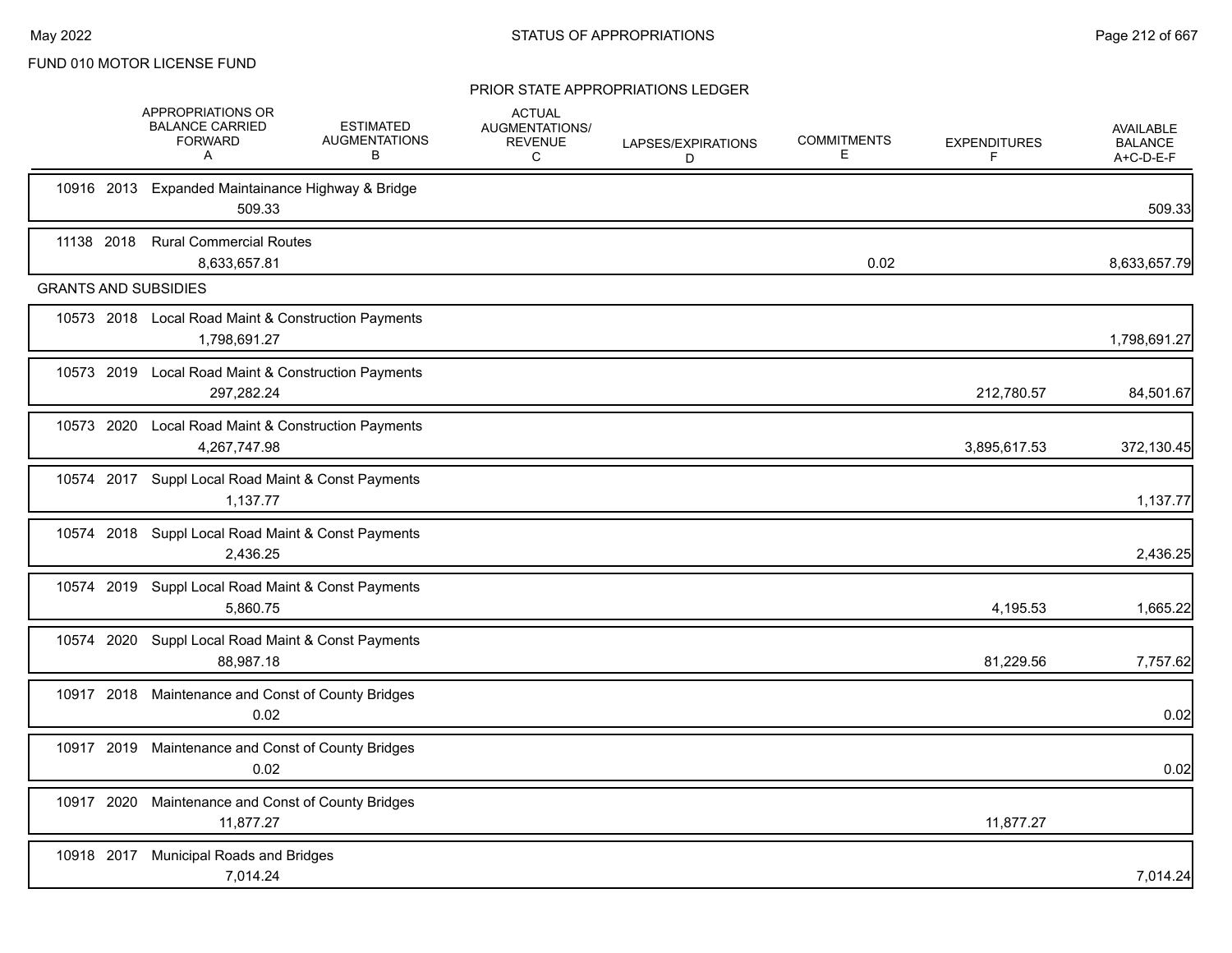|                     | <b>APPROPRIATIONS OR</b><br><b>BALANCE CARRIED</b><br><b>FORWARD</b><br>A | <b>ESTIMATED</b><br><b>AUGMENTATIONS</b><br>В | <b>ACTUAL</b><br>AUGMENTATIONS/<br><b>REVENUE</b><br>C | LAPSES/EXPIRATIONS<br>D | <b>COMMITMENTS</b><br>Е | <b>EXPENDITURES</b> | <b>AVAILABLE</b><br><b>BALANCE</b><br>A+C-D-E-F |
|---------------------|---------------------------------------------------------------------------|-----------------------------------------------|--------------------------------------------------------|-------------------------|-------------------------|---------------------|-------------------------------------------------|
| 10918 2018          | <b>Municipal Roads and Bridges</b><br>14,752.45                           |                                               |                                                        |                         |                         |                     | 14,752.45                                       |
| 10918 2019          | <b>Municipal Roads and Bridges</b><br>35,331.22                           |                                               |                                                        |                         |                         | 25,240.45           | 10,090.77                                       |
| 10918 2020          | <b>Municipal Roads and Bridges</b><br>440,891.35                          |                                               |                                                        |                         |                         | 394,118.86          | 46,772.49                                       |
| 11073<br>2018       | <b>Municipal Traffic Signals</b><br>17,560,589.03                         |                                               |                                                        |                         | 0.05                    | 27,451.05           | 17,533,137.93                                   |
| 2019<br>11073       | <b>Municipal Traffic Signals</b><br>11,438,900.09                         |                                               | -422,884.63                                            |                         | 4,405,571.59            | 644,667.22          | 5,965,776.65                                    |
| 11073<br>2020       | <b>Municipal Traffic Signals</b><br>9,135,113.38                          |                                               |                                                        |                         | 2,770,782.49            | 3,041,050.67        | 3,323,280.22                                    |
| <b>DEPT TOTAL</b>   |                                                                           |                                               |                                                        |                         |                         |                     |                                                 |
|                     | 404,385,246.74                                                            |                                               | 15,909,341.84                                          |                         | 37,364,083.35           | 285,903,016.86      | 97,027,488.37                                   |
| <b>LEDGER TOTAL</b> |                                                                           |                                               |                                                        |                         |                         |                     |                                                 |
|                     | 448,101,430.56                                                            |                                               | 15,909,341.84                                          |                         | 38,632,760.10           | 306,732,222.09      | 118,645,790.21                                  |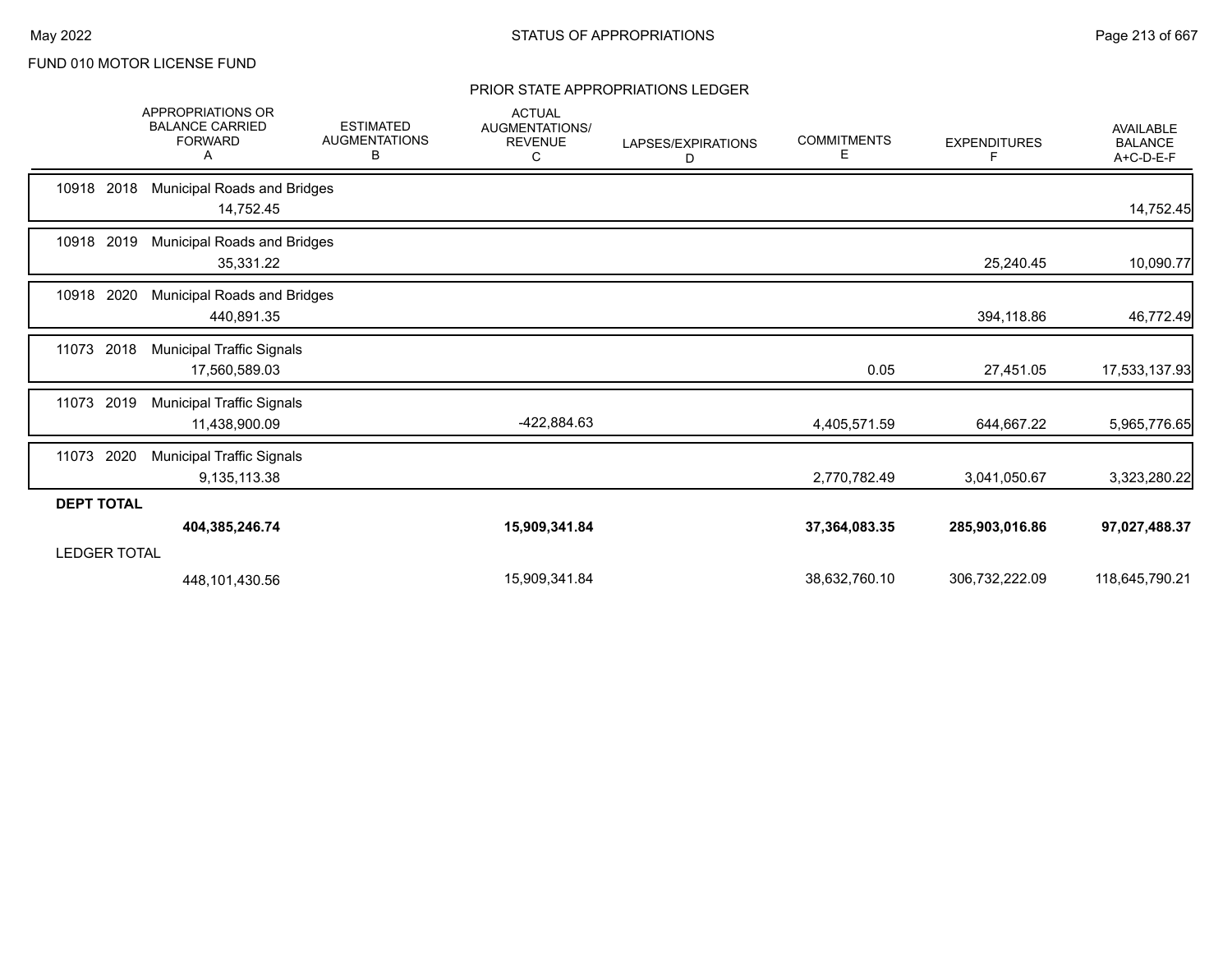## PRIOR STATE RESTRICTED APPROPRIATIONS LEDGER

|                               | APPROPRIATIONS OR<br><b>BALANCE CARRIED</b><br><b>FORWARD</b><br>A | <b>ESTIMATED</b><br><b>AUGMENTATIONS</b><br>В | <b>ACTUAL</b><br>AUGMENTATIONS/<br><b>REVENUE</b><br>C | LAPSES/EXPIRATIONS<br>D | <b>COMMITMENTS</b><br>Е | <b>EXPENDITURES</b><br>F | <b>AVAILABLE</b><br><b>BALANCE</b><br>A+C-D-E-F |
|-------------------------------|--------------------------------------------------------------------|-----------------------------------------------|--------------------------------------------------------|-------------------------|-------------------------|--------------------------|-------------------------------------------------|
| <b>BA 78 - Transportation</b> |                                                                    |                                               |                                                        |                         |                         |                          |                                                 |
|                               | <b>GENERAL GOVERNMENT</b>                                          |                                               |                                                        |                         |                         |                          |                                                 |
|                               | 16579 2016 Aviation Operations<br>11,302.92                        |                                               | 807.87                                                 |                         |                         | $-3,899.30$              | 16,010.09                                       |
|                               | 16579 2017 Aviation Operations<br>34.50                            |                                               |                                                        |                         |                         |                          | 34.50                                           |
|                               | 16579 2018 Aviation Operations<br>10,537.76                        |                                               |                                                        |                         |                         |                          | 10,537.76                                       |
|                               | 16579 2019 Aviation Operations<br>3,913,554.53                     |                                               |                                                        |                         |                         |                          | 3,913,554.53                                    |
| 16579 2020                    | <b>Aviation Operations</b><br>753,095.33                           |                                               | 9,248.80                                               |                         |                         | 154,452.10               | 607,892.03                                      |
|                               | <b>GRANTS AND SUBSIDIES</b>                                        |                                               |                                                        |                         |                         |                          |                                                 |
|                               | 16571 2016 Airport Development<br>24,319.18                        |                                               |                                                        |                         |                         |                          | 24,319.18                                       |
|                               | 16571 2017 Airport Development<br>551,960.72                       |                                               |                                                        |                         |                         |                          | 551,960.72                                      |
|                               | 16571 2018 Airport Development<br>603,539.02                       |                                               |                                                        |                         |                         | 83,816.76                | 519,722.26                                      |
|                               | 16571 2019 Airport Development<br>1,144,989.04                     |                                               |                                                        |                         | 307,348.90              | 733,668.98               | 103,971.16                                      |
| 16571                         | 2020 Airport Development<br>4,448,577.25                           |                                               |                                                        |                         | 1,378,609.67            | 1,111,136.15             | 1,958,831.43                                    |
|                               | 16572 2018 Real Estate Tax Rebate<br>200.00                        |                                               |                                                        |                         |                         | $-900.00$                | 1,100.00                                        |
|                               | 16572 2019 Real Estate Tax Rebate<br>153,098.00                    |                                               |                                                        |                         |                         |                          | 153,098.00                                      |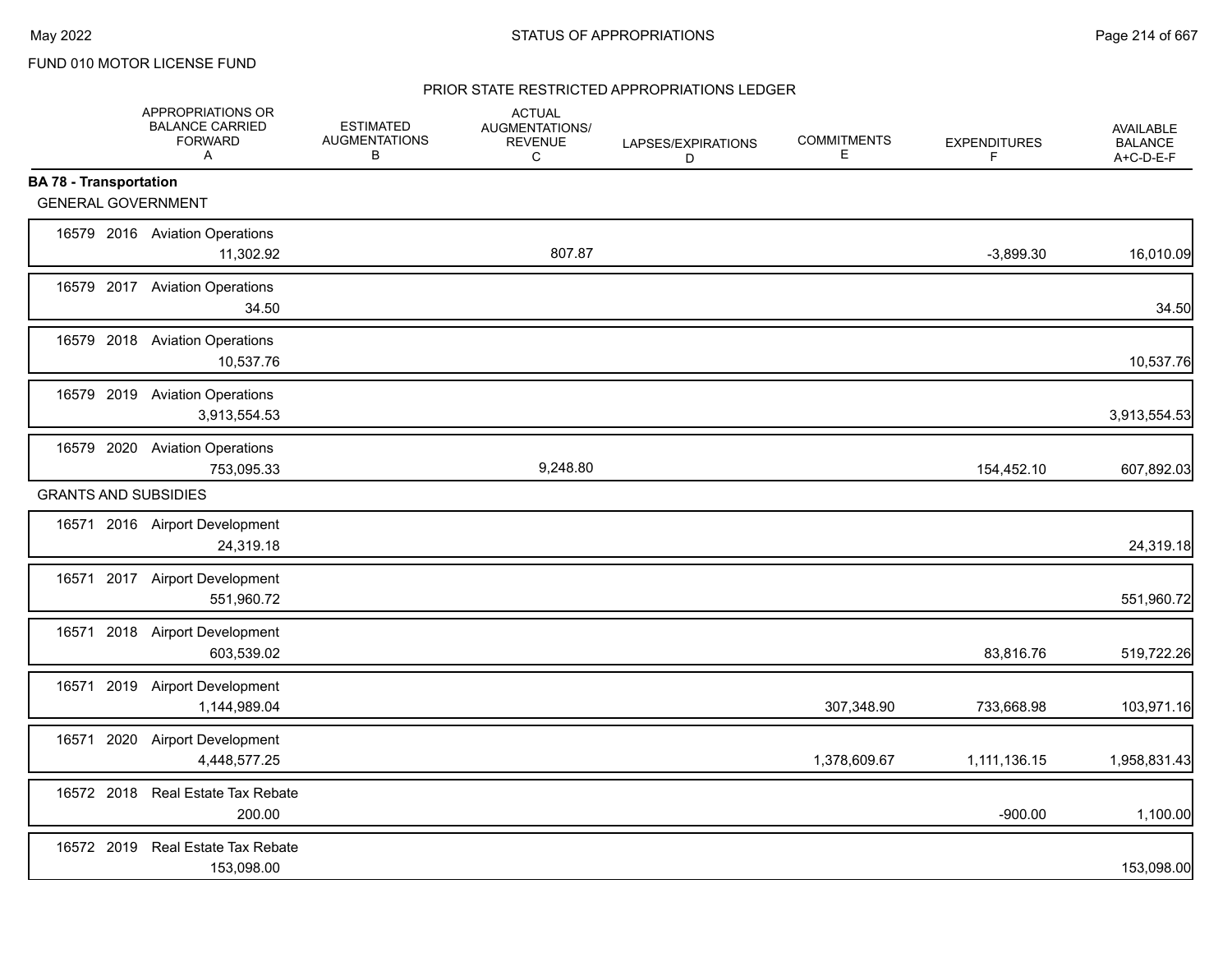#### PRIOR STATE RESTRICTED APPROPRIATIONS LEDGER

|                   | APPROPRIATIONS OR<br><b>BALANCE CARRIED</b><br><b>FORWARD</b><br>A | <b>ESTIMATED</b><br><b>AUGMENTATIONS</b><br>в | <b>ACTUAL</b><br>AUGMENTATIONS/<br><b>REVENUE</b><br>U | LAPSES/EXPIRATIONS<br>D | <b>COMMITMENTS</b> | <b>EXPENDITURES</b> | AVAILABLE<br><b>BALANCE</b><br>$A+C-D-E-F$ |
|-------------------|--------------------------------------------------------------------|-----------------------------------------------|--------------------------------------------------------|-------------------------|--------------------|---------------------|--------------------------------------------|
| 2020<br>16572     | Real Estate Tax Rebate                                             |                                               |                                                        |                         |                    |                     |                                            |
|                   | 133.975.00                                                         |                                               |                                                        |                         |                    |                     | 133,975.00                                 |
| <b>DEPT TOTAL</b> |                                                                    |                                               |                                                        |                         |                    |                     |                                            |
|                   | 11,749,183.25                                                      |                                               | 10,056.67                                              |                         | 1,685,958.57       | 2,078,274.69        | 7,995,006.66                               |
| LEDGER TOTAL      |                                                                    |                                               |                                                        |                         |                    |                     |                                            |
|                   | 11,749,183.25                                                      |                                               | 10,056.67                                              |                         | 1,685,958.57       | 2,078,274.69        | 7,995,006.66                               |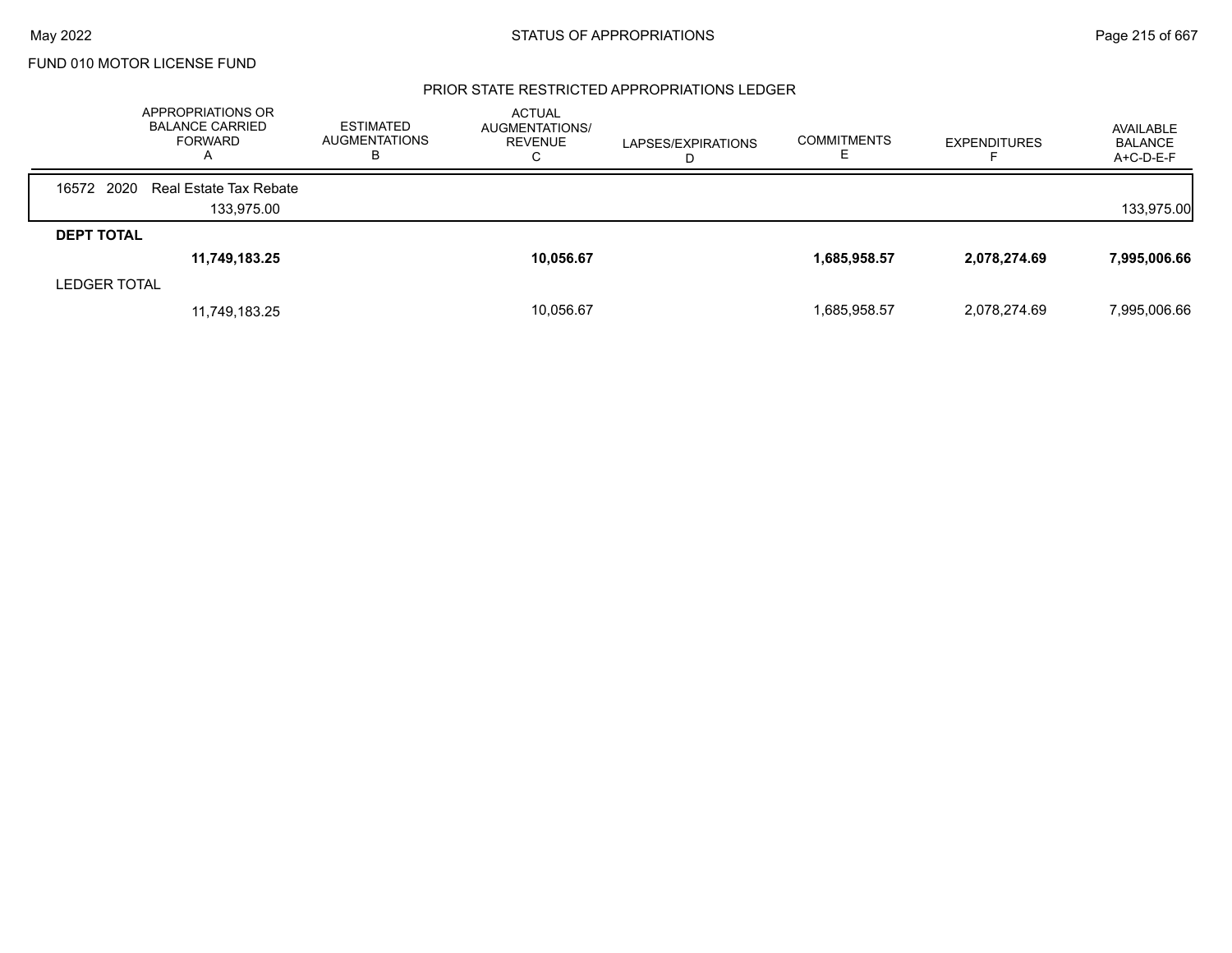#### PRIOR STATE EXECUTIVE AUTHORIZATIONS LEDGER

|                                                              | APPROPRIATIONS OR<br><b>BALANCE CARRIED</b><br><b>FORWARD</b><br>A | <b>ESTIMATED</b><br><b>AUGMENTATIONS</b><br>в | <b>ACTUAL</b><br>AUGMENTATIONS/<br><b>REVENUE</b><br>$\mathsf{C}$ | LAPSES/EXPIRATIONS<br>D | <b>COMMITMENTS</b><br>Е | <b>EXPENDITURES</b><br>F | <b>AVAILABLE</b><br><b>BALANCE</b><br>A+C-D-E-F |
|--------------------------------------------------------------|--------------------------------------------------------------------|-----------------------------------------------|-------------------------------------------------------------------|-------------------------|-------------------------|--------------------------|-------------------------------------------------|
| <b>BA 73 - Treasury</b><br><b>REFUNDS</b>                    |                                                                    |                                               |                                                                   |                         |                         |                          |                                                 |
| 20350 2019                                                   | Refunding Liquid Fuels Taxes-State Share<br>712.96                 |                                               |                                                                   |                         |                         |                          | 712.96                                          |
| 20350 2020                                                   | Refunding Liquid Fuels Taxes-State Share<br>2,100,568.15           |                                               |                                                                   |                         |                         | 586,798.27               | 1,513,769.88                                    |
| 20354 2020                                                   | Refunding Liquid Fuels Taxes-Agriculture<br>76,564.78              |                                               |                                                                   |                         |                         |                          | 76,564.78                                       |
| 20355 2020                                                   | Refndng Liquid Fuels Txs-Political Subdv<br>306,255.93             |                                               |                                                                   |                         |                         | 9,750.74                 | 296,505.19                                      |
| 20356 2020                                                   | Refndng Liquid Fuels Txs-Volunteer Srvcs<br>56,735.51              |                                               |                                                                   |                         |                         |                          | 56,735.51                                       |
| <b>DEPT TOTAL</b>                                            |                                                                    |                                               |                                                                   |                         |                         |                          |                                                 |
|                                                              | 2,540,837.33                                                       |                                               |                                                                   |                         |                         | 596,549.01               | 1,944,288.32                                    |
| <b>BA 15 - General Services</b><br><b>GENERAL GOVERNMENT</b> |                                                                    |                                               |                                                                   |                         |                         |                          |                                                 |
|                                                              | 20007 2019 Harristown Utility & Municipal Charges<br>1,770.34      |                                               |                                                                   |                         |                         |                          | 1,770.34                                        |
| 20007 2020                                                   | Harristown Utility & Municipal Charges<br>328.32                   |                                               |                                                                   |                         |                         |                          | 328.32                                          |
| 20008 2019                                                   | <b>Harristown Rental Charges</b><br>51,417.13                      |                                               |                                                                   |                         |                         |                          | 51,417.13                                       |
| 20008 2020                                                   | <b>Harristown Rental Charges</b><br>564.36                         |                                               |                                                                   |                         |                         | 564.36                   |                                                 |
| <b>DEPT TOTAL</b>                                            |                                                                    |                                               |                                                                   |                         |                         |                          |                                                 |
|                                                              | 54,080.15                                                          |                                               |                                                                   |                         |                         | 564.36                   | 53,515.79                                       |
| <b>BA 18 - Revenue</b>                                       |                                                                    |                                               |                                                                   |                         |                         |                          |                                                 |

REFUNDS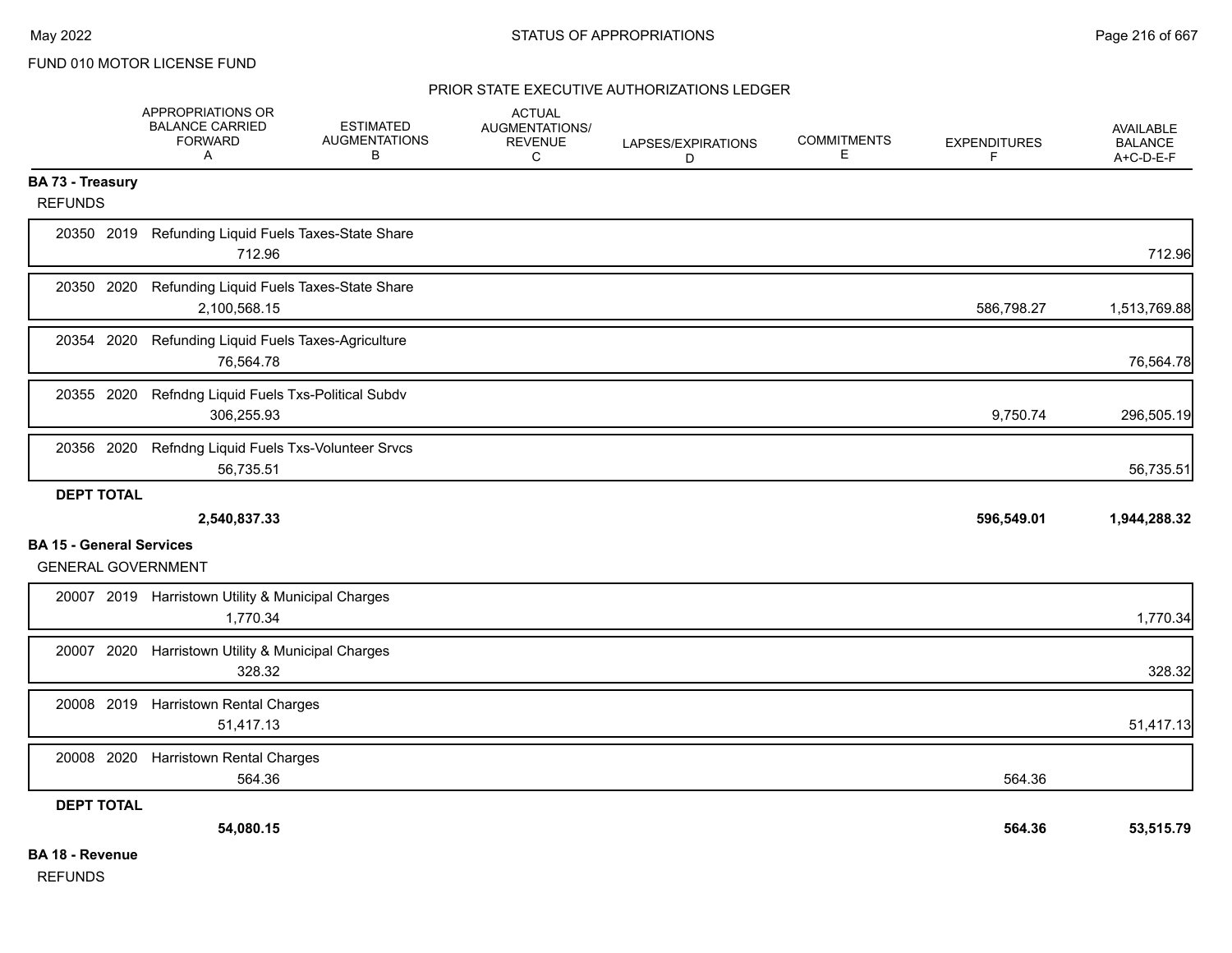## PRIOR STATE EXECUTIVE AUTHORIZATIONS LEDGER

|                                                 | <b>APPROPRIATIONS OR</b><br><b>BALANCE CARRIED</b><br><b>FORWARD</b><br>Α | <b>ESTIMATED</b><br><b>AUGMENTATIONS</b><br>В | <b>ACTUAL</b><br>AUGMENTATIONS/<br><b>REVENUE</b><br>С | LAPSES/EXPIRATIONS<br>D | <b>COMMITMENTS</b><br>Е | <b>EXPENDITURES</b><br>F | <b>AVAILABLE</b><br><b>BALANCE</b><br>A+C-D-E-F |
|-------------------------------------------------|---------------------------------------------------------------------------|-----------------------------------------------|--------------------------------------------------------|-------------------------|-------------------------|--------------------------|-------------------------------------------------|
| 2019<br>20017                                   | Refunding Liquid Fuels Tax<br>5,664.58                                    |                                               |                                                        |                         |                         | 5.90                     | 5,658.68                                        |
| 2020<br>20017                                   | Refunding Liquid Fuels Tax<br>848,018.21                                  |                                               |                                                        |                         |                         | $-12,144.75$             | 860,162.96                                      |
| <b>DEPT TOTAL</b>                               | 853,682.79                                                                |                                               |                                                        |                         |                         | $-12,138.85$             | 865,821.64                                      |
| <b>BA 78 - Transportation</b><br><b>REFUNDS</b> |                                                                           |                                               |                                                        |                         |                         |                          |                                                 |
| 2019<br>20171                                   | <b>Refunding Collected Monies</b><br>567,577.89                           |                                               |                                                        |                         |                         | $-89.00$                 | 567,666.89                                      |
| 2020<br>20171                                   | <b>Refunding Collected Monies</b><br>37,800.89                            |                                               |                                                        |                         |                         | $-4,175.75$              | 41,976.64                                       |
| <b>DEPT TOTAL</b>                               |                                                                           |                                               |                                                        |                         |                         |                          |                                                 |
| <b>LEDGER TOTAL</b>                             | 605,378.78                                                                |                                               |                                                        |                         |                         | $-4,264.75$              | 609,643.53                                      |
|                                                 | 4,053,979.05                                                              |                                               |                                                        |                         |                         | 580,709.77               | 3,473,269.28                                    |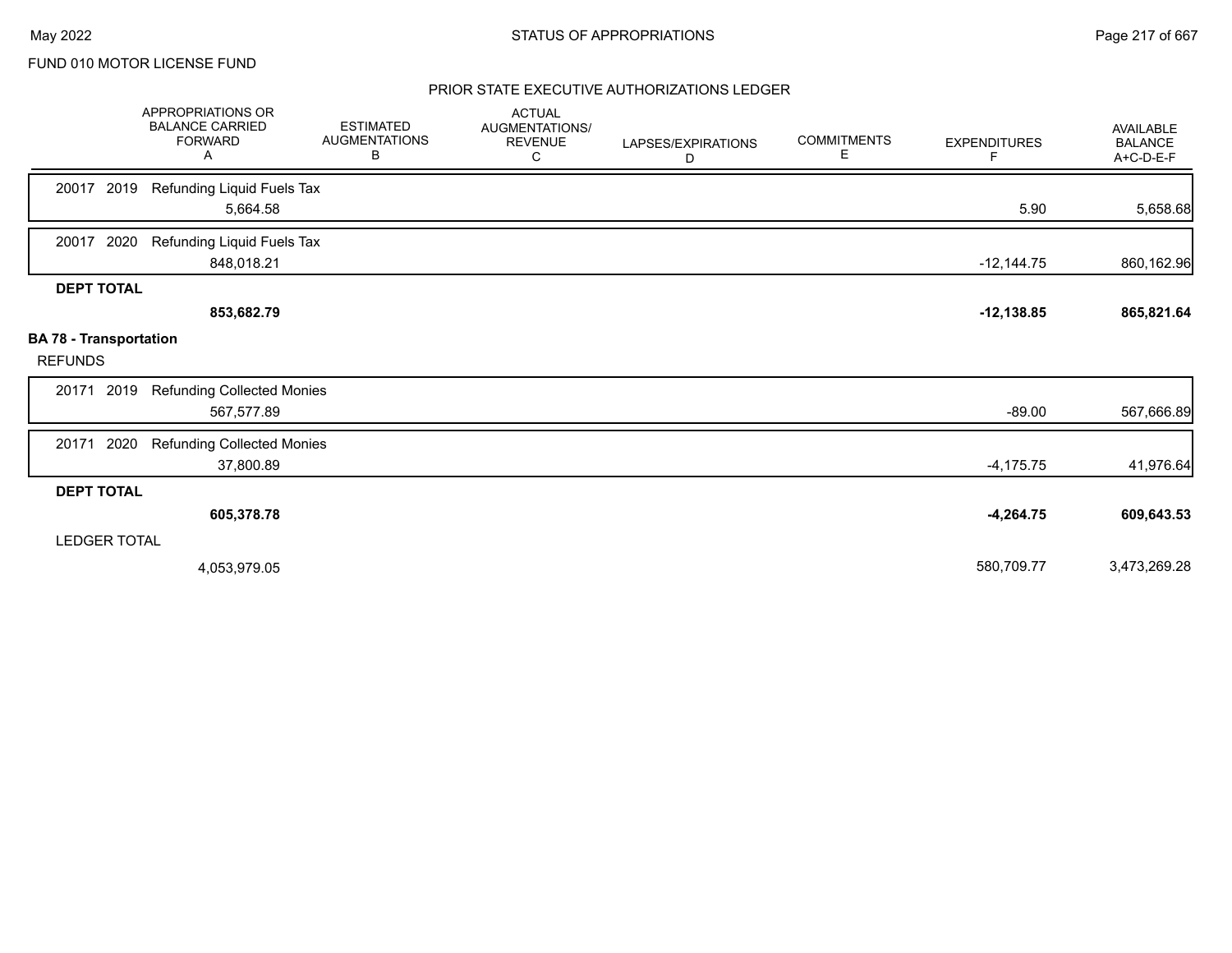|                                                            | APPROPRIATIONS OR<br><b>BALANCE CARRIED</b><br><b>FORWARD</b><br>A | <b>ESTIMATED</b><br><b>AUGMENTATIONS</b><br>В | <b>ACTUAL</b><br>AUGMENTATIONS/<br><b>REVENUE</b><br>C | LAPSES/EXPIRATIONS<br>D | <b>COMMITMENTS</b><br>Е | <b>EXPENDITURES</b><br>F. | <b>AVAILABLE</b><br><b>BALANCE</b><br>A+C-D-E-F |
|------------------------------------------------------------|--------------------------------------------------------------------|-----------------------------------------------|--------------------------------------------------------|-------------------------|-------------------------|---------------------------|-------------------------------------------------|
| BA 73 - Treasury<br><b>DEBT SERVICE</b>                    |                                                                    |                                               |                                                        |                         |                         |                           |                                                 |
| 26132 2019                                                 | <b>Capital Bridge Debt Service</b><br>1,112.50                     |                                               |                                                        |                         |                         |                           | 1,112.50                                        |
| 26132 2020                                                 | <b>Capital Bridge Debt Service</b><br>1,577,020.00                 |                                               |                                                        |                         |                         |                           | 1,577,020.00                                    |
| <b>DEPT TOTAL</b>                                          |                                                                    |                                               |                                                        |                         |                         |                           |                                                 |
|                                                            | 1,578,132.50                                                       |                                               |                                                        |                         |                         |                           | 1,578,132.50                                    |
| <b>GRANTS AND SUBSIDIES</b>                                | BA 38 - Conservation & Natural Resourc                             |                                               |                                                        |                         |                         |                           |                                                 |
|                                                            | 26226 2018 Forestry Bridges - Exise Tax<br>712,071.82              |                                               |                                                        |                         | 585,319.66              | 26,545.56                 | 100,206.60                                      |
| 26226 2019                                                 | Forestry Bridges - Exise Tax<br>2,525,300.48                       |                                               |                                                        |                         | 825,972.15              | 430,787.45                | 1,268,540.88                                    |
| 26226 2020                                                 | Forestry Bridges - Exise Tax<br>10,149,746.17                      |                                               |                                                        |                         | 4,040,453.51            | 3,652,676.50              | 2,456,616.16                                    |
| <b>DEPT TOTAL</b>                                          |                                                                    |                                               |                                                        |                         |                         |                           |                                                 |
|                                                            | 13,387,118.47                                                      |                                               |                                                        |                         | 5,451,745.32            | 4,110,009.51              | 3,825,363.64                                    |
| <b>BA 78 - Transportation</b><br><b>GENERAL GOVERNMENT</b> |                                                                    |                                               |                                                        |                         |                         |                           |                                                 |
| 26185 2014                                                 | <b>Highway Bridge Projects</b><br>257,339.65                       |                                               |                                                        |                         |                         |                           | 257,339.65                                      |
|                                                            | 26185 2015 Highway Bridge Projects<br>138,624.97                   |                                               |                                                        |                         |                         |                           | 138,624.97                                      |
|                                                            | 26185 2016 Highway Bridge Projects<br>39,067.31                    |                                               |                                                        |                         | 4,525.00                |                           | 34,542.31                                       |
| 26185 2017                                                 | Highway Bridge Projects<br>63,877.56                               |                                               |                                                        |                         | 58,434.71               |                           | 5,442.85                                        |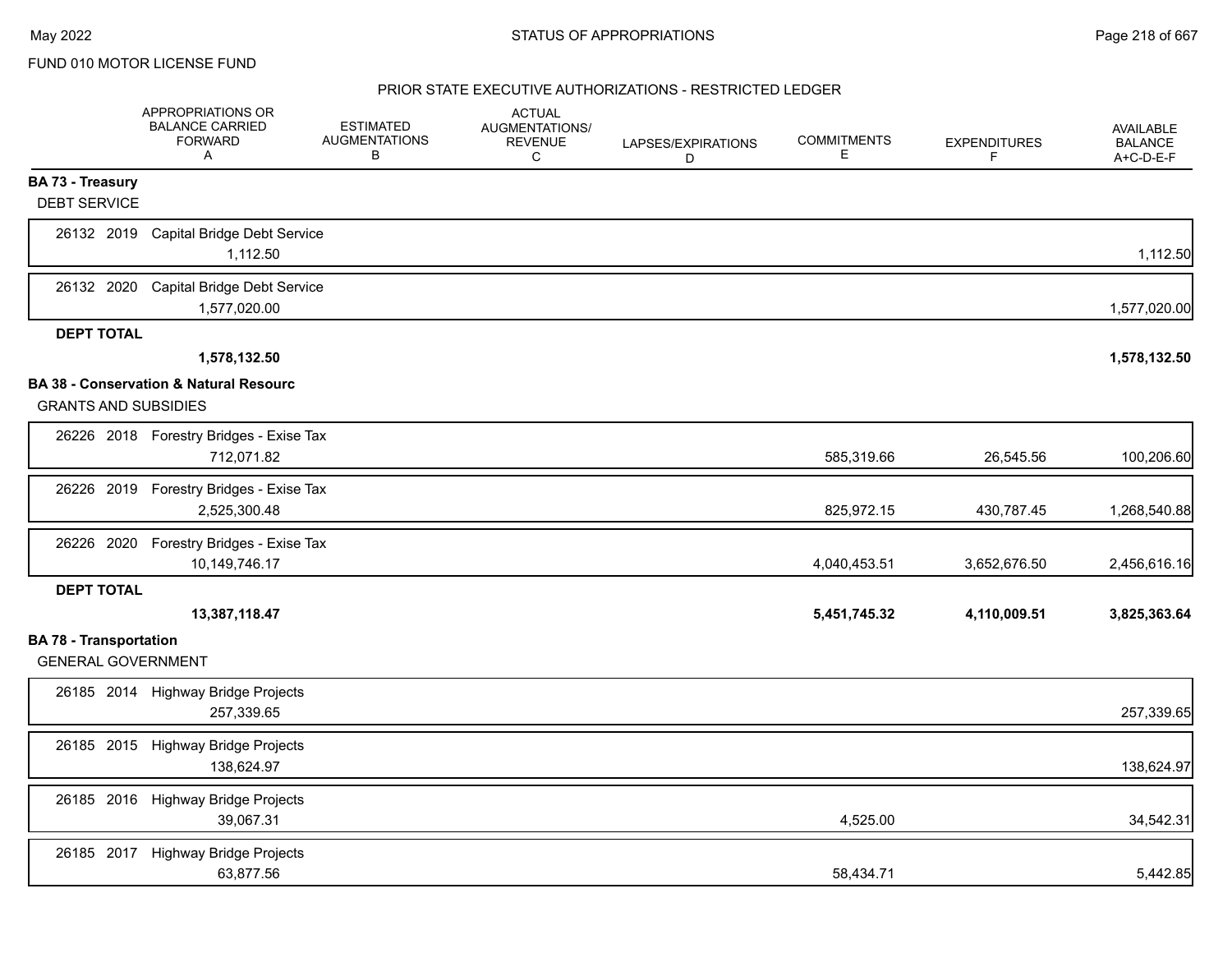|               | APPROPRIATIONS OR<br><b>BALANCE CARRIED</b><br><b>FORWARD</b><br>Α | <b>ESTIMATED</b><br><b>AUGMENTATIONS</b><br>В | <b>ACTUAL</b><br>AUGMENTATIONS/<br><b>REVENUE</b><br>С | LAPSES/EXPIRATIONS<br>D | <b>COMMITMENTS</b><br>Е | <b>EXPENDITURES</b><br>F. | AVAILABLE<br><b>BALANCE</b><br>A+C-D-E-F |
|---------------|--------------------------------------------------------------------|-----------------------------------------------|--------------------------------------------------------|-------------------------|-------------------------|---------------------------|------------------------------------------|
|               | 26185 2018 Highway Bridge Projects<br>22,992.05                    |                                               | 112,572.07                                             |                         |                         |                           | 135,564.12                               |
|               | 26185 2019 Highway Bridge Projects<br>3,452,328.28                 |                                               | -152,685.39                                            |                         | 17,897.93               | $-33,728.24$              | 3,315,473.20                             |
|               | 26185 2020 Highway Bridge Projects<br>4,339,667.36                 |                                               |                                                        |                         | 43,501.30               | 2,077,284.07              | 2,218,881.99                             |
|               | 26185 2012 Highway Bridge Projects<br>10,699.00                    |                                               |                                                        |                         |                         |                           | 10,699.00                                |
|               | 26185 2013 Highway Bridge Projects<br>3,439.43                     |                                               |                                                        |                         |                         |                           | 3,439.43                                 |
| 26409 2014    | Expanded Highway & Bridge Maintenance<br>247,738.12                |                                               |                                                        |                         |                         |                           | 247,738.12                               |
| 26409         | 2015 Expanded Highway & Bridge Maintenance<br>16,004.34            |                                               |                                                        |                         | 0.01                    |                           | 16,004.33                                |
|               | 26409 2016 Expanded Highway & Bridge Maintenance<br>422,010.37     |                                               |                                                        |                         | 35,814.31               | 209,128.27                | 177,067.79                               |
| 26409 2017    | Expanded Highway & Bridge Maintenance<br>2,435,476.08              |                                               |                                                        |                         | 957,437.50              | 499,818.76                | 978,219.82                               |
| 26409 2018    | Expanded Highway & Bridge Maintenance<br>4,011,084.10              |                                               |                                                        |                         | 597,296.83              | 3,333,585.07              | 80,202.20                                |
| 26409<br>2019 | Expanded Highway & Bridge Maintenance<br>75,057,273.58             |                                               |                                                        |                         | 10,292,136.31           | 51,017,391.84             | 13,747,745.43                            |
| 26409 2020    | Expanded Highway & Bridge Maintenance<br>172,908,013.56            |                                               |                                                        |                         | 56,344,389.30           | 76,934,954.88             | 39,628,669.38                            |
|               | 26409 2013 Expanded Highway & Bridge Maintenance<br>154,898.43     |                                               |                                                        |                         |                         |                           | 154,898.43                               |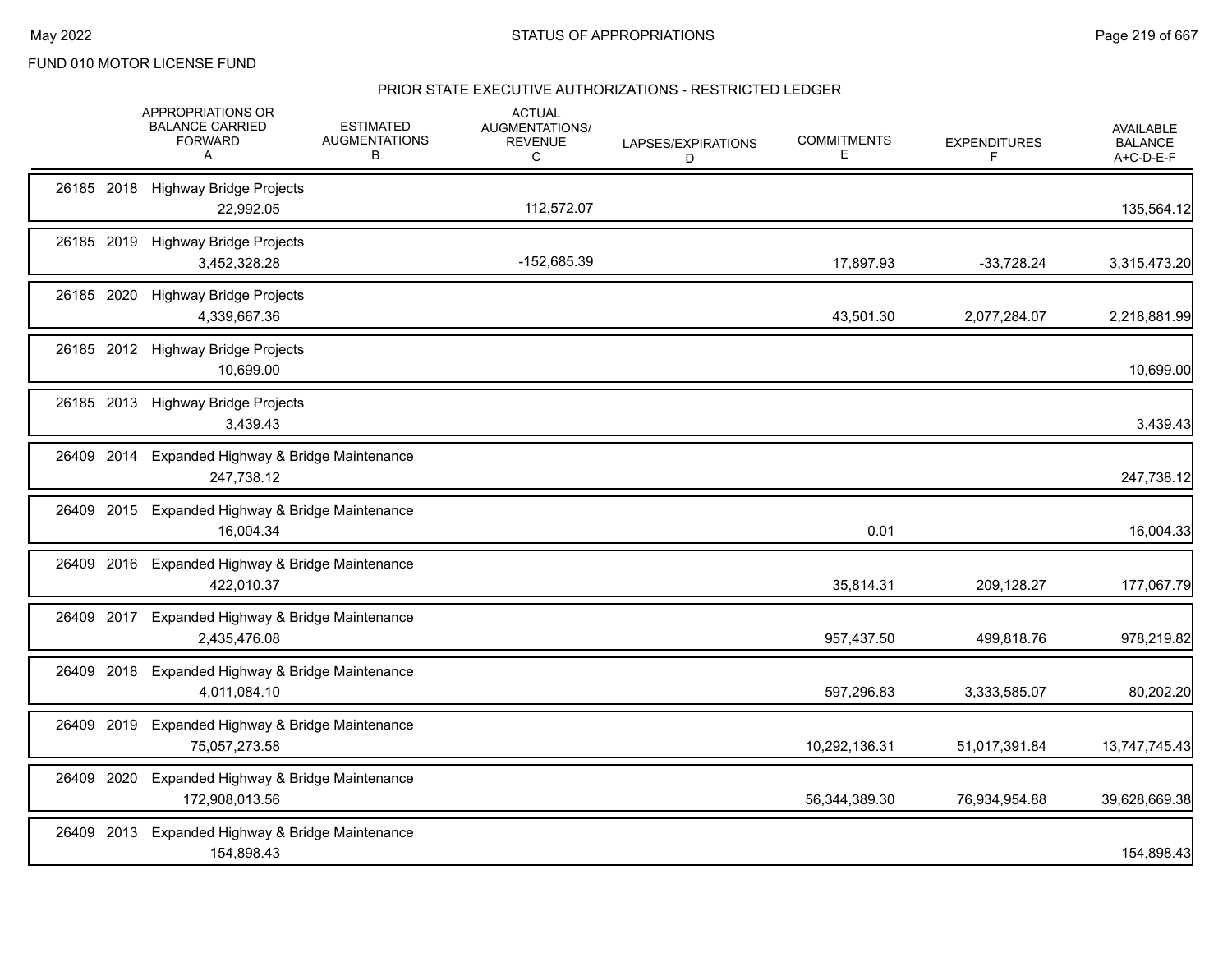| 26463 2019 AWZSE Program - PA DOT<br>313,743.38<br>26463 2020 AWZSE Program - PA DOT<br>$-83,774.39$<br><b>GRANTS AND SUBSIDIES</b><br>26172 2020 Annual Maint Payments-Highway Transfer<br>90,920.00<br>26173 2018 Payment to Municipalities<br>41,485.78<br>26173 2019 Payment to Municipalities<br>95,685.37<br>68,498.11<br>26173 2020 Payment to Municipalities<br>1,300,318.19<br>1,186,950.38<br>26179 2015 County Bridges Excise Tax<br>852.11<br>26179 2017 County Bridges Excise Tax<br>$-44,681.70$<br>44,681.70<br>26179 2018 County Bridges Excise Tax<br>20,000.00<br>26179 2019 County Bridges Excise Tax<br>248,464.35<br>31,351.61<br>7,203,905.99<br>26179 2020 County Bridges Excise Tax<br>9,545,658.12<br>46,950.65<br>26180 2018 Local Road Payments- Excise Tax<br>59,270.30<br>26180 2019 Local Road Payments- Excise Tax<br>137,450.95<br>98,396.78 |  | APPROPRIATIONS OR<br><b>BALANCE CARRIED</b><br><b>FORWARD</b><br>A | <b>ESTIMATED</b><br><b>AUGMENTATIONS</b><br>В | <b>ACTUAL</b><br>AUGMENTATIONS/<br><b>REVENUE</b><br>C | LAPSES/EXPIRATIONS<br>D | <b>COMMITMENTS</b><br>Е | <b>EXPENDITURES</b><br>F | AVAILABLE<br><b>BALANCE</b><br>A+C-D-E-F |
|------------------------------------------------------------------------------------------------------------------------------------------------------------------------------------------------------------------------------------------------------------------------------------------------------------------------------------------------------------------------------------------------------------------------------------------------------------------------------------------------------------------------------------------------------------------------------------------------------------------------------------------------------------------------------------------------------------------------------------------------------------------------------------------------------------------------------------------------------------------------------|--|--------------------------------------------------------------------|-----------------------------------------------|--------------------------------------------------------|-------------------------|-------------------------|--------------------------|------------------------------------------|
|                                                                                                                                                                                                                                                                                                                                                                                                                                                                                                                                                                                                                                                                                                                                                                                                                                                                              |  |                                                                    |                                               |                                                        |                         |                         |                          | 313,743.38                               |
|                                                                                                                                                                                                                                                                                                                                                                                                                                                                                                                                                                                                                                                                                                                                                                                                                                                                              |  |                                                                    |                                               |                                                        |                         |                         |                          | 83,774.39                                |
|                                                                                                                                                                                                                                                                                                                                                                                                                                                                                                                                                                                                                                                                                                                                                                                                                                                                              |  |                                                                    |                                               |                                                        |                         |                         |                          |                                          |
|                                                                                                                                                                                                                                                                                                                                                                                                                                                                                                                                                                                                                                                                                                                                                                                                                                                                              |  |                                                                    |                                               |                                                        |                         |                         |                          | 90,920.00                                |
|                                                                                                                                                                                                                                                                                                                                                                                                                                                                                                                                                                                                                                                                                                                                                                                                                                                                              |  |                                                                    |                                               |                                                        |                         |                         |                          | 41,485.78                                |
|                                                                                                                                                                                                                                                                                                                                                                                                                                                                                                                                                                                                                                                                                                                                                                                                                                                                              |  |                                                                    |                                               |                                                        |                         |                         |                          | 27,187.26                                |
|                                                                                                                                                                                                                                                                                                                                                                                                                                                                                                                                                                                                                                                                                                                                                                                                                                                                              |  |                                                                    |                                               |                                                        |                         |                         |                          | 113,367.81                               |
|                                                                                                                                                                                                                                                                                                                                                                                                                                                                                                                                                                                                                                                                                                                                                                                                                                                                              |  |                                                                    |                                               |                                                        |                         |                         |                          | 852.11                                   |
|                                                                                                                                                                                                                                                                                                                                                                                                                                                                                                                                                                                                                                                                                                                                                                                                                                                                              |  |                                                                    |                                               |                                                        |                         |                         |                          |                                          |
|                                                                                                                                                                                                                                                                                                                                                                                                                                                                                                                                                                                                                                                                                                                                                                                                                                                                              |  |                                                                    |                                               |                                                        |                         |                         |                          | 20,000.00                                |
|                                                                                                                                                                                                                                                                                                                                                                                                                                                                                                                                                                                                                                                                                                                                                                                                                                                                              |  |                                                                    |                                               |                                                        |                         |                         |                          | 7,421,018.73                             |
|                                                                                                                                                                                                                                                                                                                                                                                                                                                                                                                                                                                                                                                                                                                                                                                                                                                                              |  |                                                                    |                                               |                                                        |                         |                         |                          | 9,498,707.47                             |
|                                                                                                                                                                                                                                                                                                                                                                                                                                                                                                                                                                                                                                                                                                                                                                                                                                                                              |  |                                                                    |                                               |                                                        |                         |                         |                          | 59,270.30                                |
|                                                                                                                                                                                                                                                                                                                                                                                                                                                                                                                                                                                                                                                                                                                                                                                                                                                                              |  |                                                                    |                                               |                                                        |                         |                         |                          | 39,054.17                                |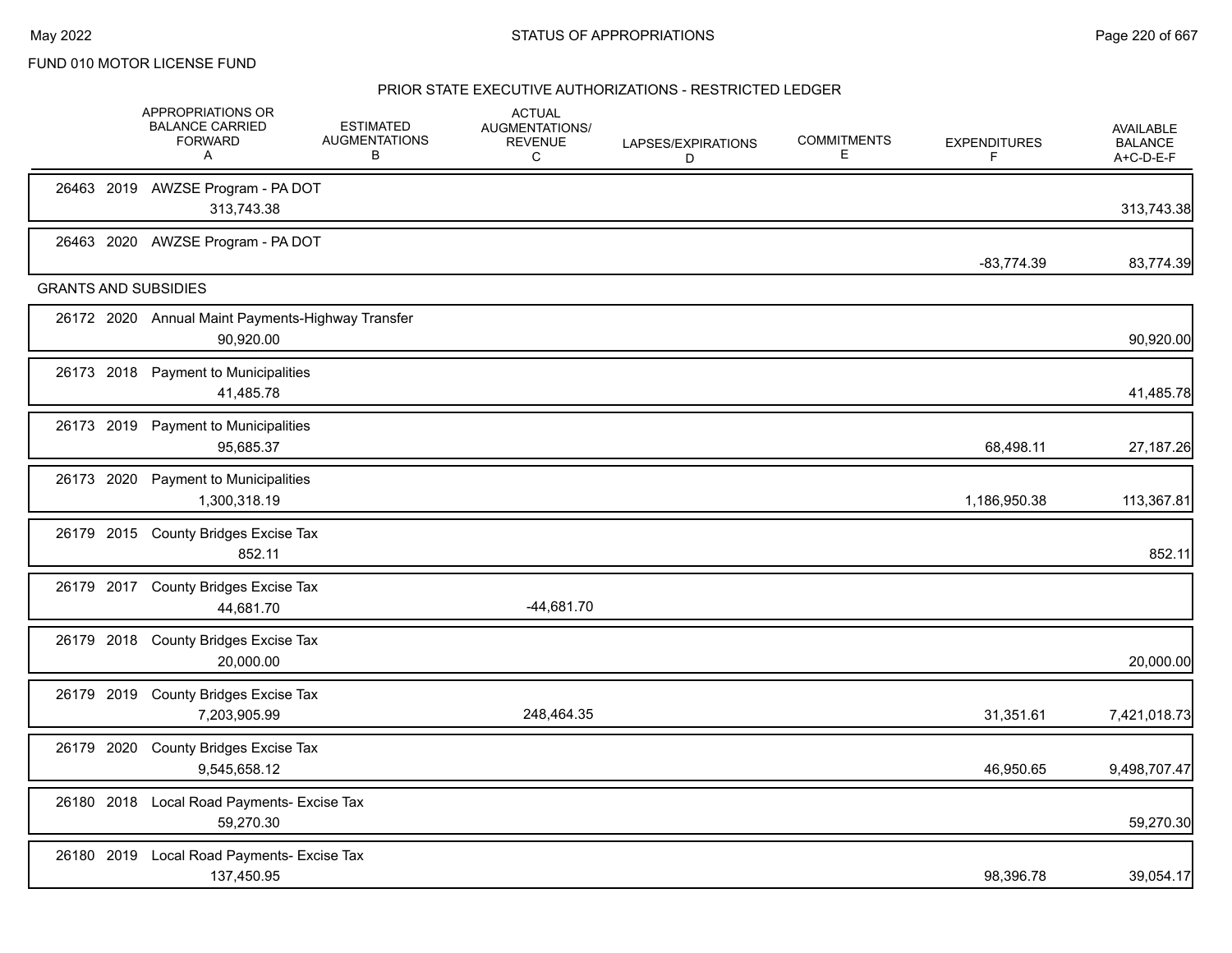|                     | APPROPRIATIONS OR<br><b>BALANCE CARRIED</b><br><b>FORWARD</b><br>Α | <b>ESTIMATED</b><br><b>AUGMENTATIONS</b><br>В | <b>ACTUAL</b><br>AUGMENTATIONS/<br><b>REVENUE</b><br>C | LAPSES/EXPIRATIONS<br>D | <b>COMMITMENTS</b><br>Е. | <b>EXPENDITURES</b><br>F. | AVAILABLE<br><b>BALANCE</b><br>A+C-D-E-F |
|---------------------|--------------------------------------------------------------------|-----------------------------------------------|--------------------------------------------------------|-------------------------|--------------------------|---------------------------|------------------------------------------|
|                     | 26180 2020 Local Road Payments- Excise Tax<br>1,865,196.24         |                                               |                                                        |                         |                          | 1,702,579.47              | 162,616.77                               |
| 26182 2018          | Toll Roads-Excise Tax<br>360.00                                    |                                               |                                                        |                         |                          |                           | 360.00                                   |
| 26182 2020          | Toll Roads-Excise Tax<br>7,815,487.06                              |                                               |                                                        |                         |                          |                           | 7,815,487.06                             |
|                     | 26183 2015 Local Grants for Bridge Projects<br>0.01                |                                               |                                                        |                         |                          |                           | 0.01                                     |
|                     | 26183 2017 Local Grants for Bridge Projects                        |                                               |                                                        |                         |                          | $-21,111.18$              | 21,111.18                                |
|                     | 26183 2018 Local Grants for Bridge Projects<br>2,030,938.73        |                                               |                                                        |                         |                          | 178.43                    | 2,030,760.30                             |
|                     | 26183 2019 Local Grants for Bridge Projects<br>19,805,777.68       |                                               |                                                        |                         | 3,097,087.24             | 339,765.78                | 16,368,924.66                            |
|                     | 26183 2020 Local Grants for Bridge Projects<br>30,735,349.65       |                                               |                                                        |                         | 339,735.03               | 349,206.19                | 30,046,408.43                            |
|                     | 26184 2020 Restoration Projects-Highway Transfer<br>2,378,726.41   |                                               |                                                        |                         |                          | 516,521.50                | 1,862,204.91                             |
| 26388 2018          | County Bridge Projects - Marcellus Shale<br>1,028,270.00           |                                               |                                                        |                         |                          |                           | 1,028,270.00                             |
|                     | 26388 2020 County Bridge Projects - Marcellus Shale<br>275.00      |                                               |                                                        |                         |                          |                           | 275.00                                   |
|                     | 26410 2017 Local Bridge Projects<br>10,180,495.09                  |                                               |                                                        |                         |                          |                           | 10,180,495.09                            |
| <b>DEPT TOTAL</b>   | 358,275,381.95                                                     |                                               | 163,669.33                                             |                         | 71,788,255.47            | 138,273,947.98            | 148,376,847.83                           |
| <b>LEDGER TOTAL</b> | 373,240,632.92                                                     |                                               | 163,669.33                                             |                         | 77,240,000.79            | 142,383,957.49            | 153,780,343.97                           |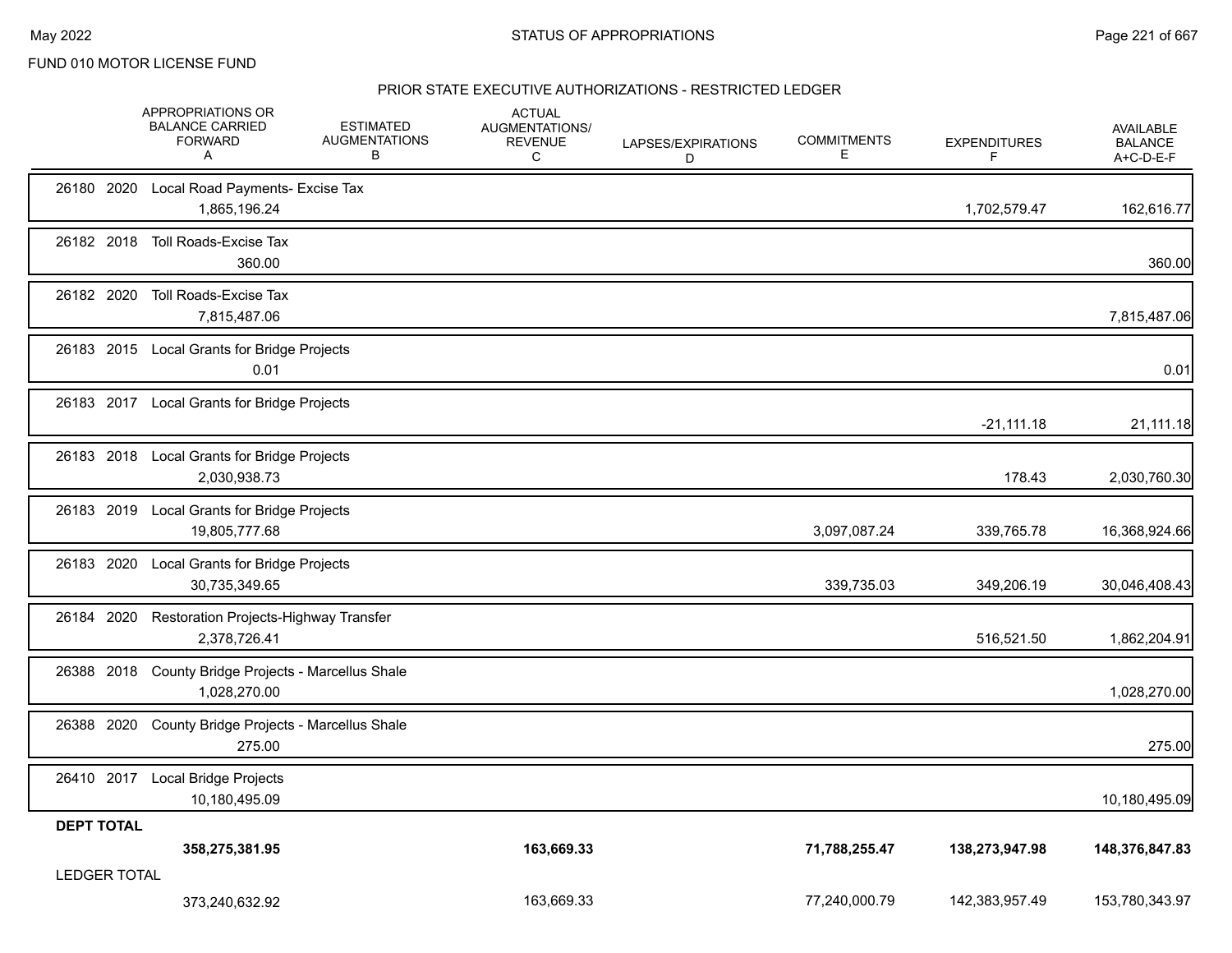## PRIOR STATE CONTINUING LEDGER

|                            | <b>APPROPRIATIONS OR</b><br><b>BALANCE CARRIED</b><br><b>FORWARD</b><br>A | <b>ESTIMATED</b><br><b>AUGMENTATIONS</b><br>B | <b>ACTUAL</b><br>AUGMENTATIONS/<br><b>REVENUE</b><br>С | LAPSES/EXPIRATIONS<br>D | <b>COMMITMENTS</b><br>Ε | <b>EXPENDITURES</b><br>F | AVAILABLE<br><b>BALANCE</b><br>A+C-D-E-F |
|----------------------------|---------------------------------------------------------------------------|-----------------------------------------------|--------------------------------------------------------|-------------------------|-------------------------|--------------------------|------------------------------------------|
| <b>BA 68 - Agriculture</b> |                                                                           |                                               |                                                        |                         |                         |                          |                                          |
|                            | <b>GRANTS AND SUBSIDIES</b>                                               |                                               |                                                        |                         |                         |                          |                                          |
| 30354                      | Dirt Gravel & Low Volume Roads<br>2019                                    |                                               |                                                        |                         |                         |                          |                                          |
|                            | 175,854.96                                                                |                                               |                                                        |                         | 0.30                    | 175,854.66               |                                          |
| 30354                      | 2020<br>Dirt Gravel & Low Volume Roads                                    |                                               |                                                        |                         |                         |                          |                                          |
|                            | 2,142,963.51                                                              |                                               |                                                        |                         | 55,574.89               | 2,017,726.67             | 69,661.95                                |
| <b>DEPT TOTAL</b>          |                                                                           |                                               |                                                        |                         |                         |                          |                                          |
|                            | 2,318,818.47                                                              |                                               |                                                        |                         | 55,575.19               | 2,193,581.33             | 69,661.95                                |
|                            | <b>LEDGER TOTAL</b>                                                       |                                               |                                                        |                         |                         |                          |                                          |
|                            | 2,318,818.47                                                              |                                               |                                                        |                         | 55,575.19               | 2,193,581.33             | 69,661.95                                |
|                            | TOTAL TOTAL ALL PRIOR STATE LEDGERS                                       |                                               |                                                        |                         |                         |                          |                                          |
|                            | 839,464,044.25                                                            |                                               | 16,083,067.84                                          |                         | 117,614,294.65          | 453,968,745.37           | 283,964,072.07                           |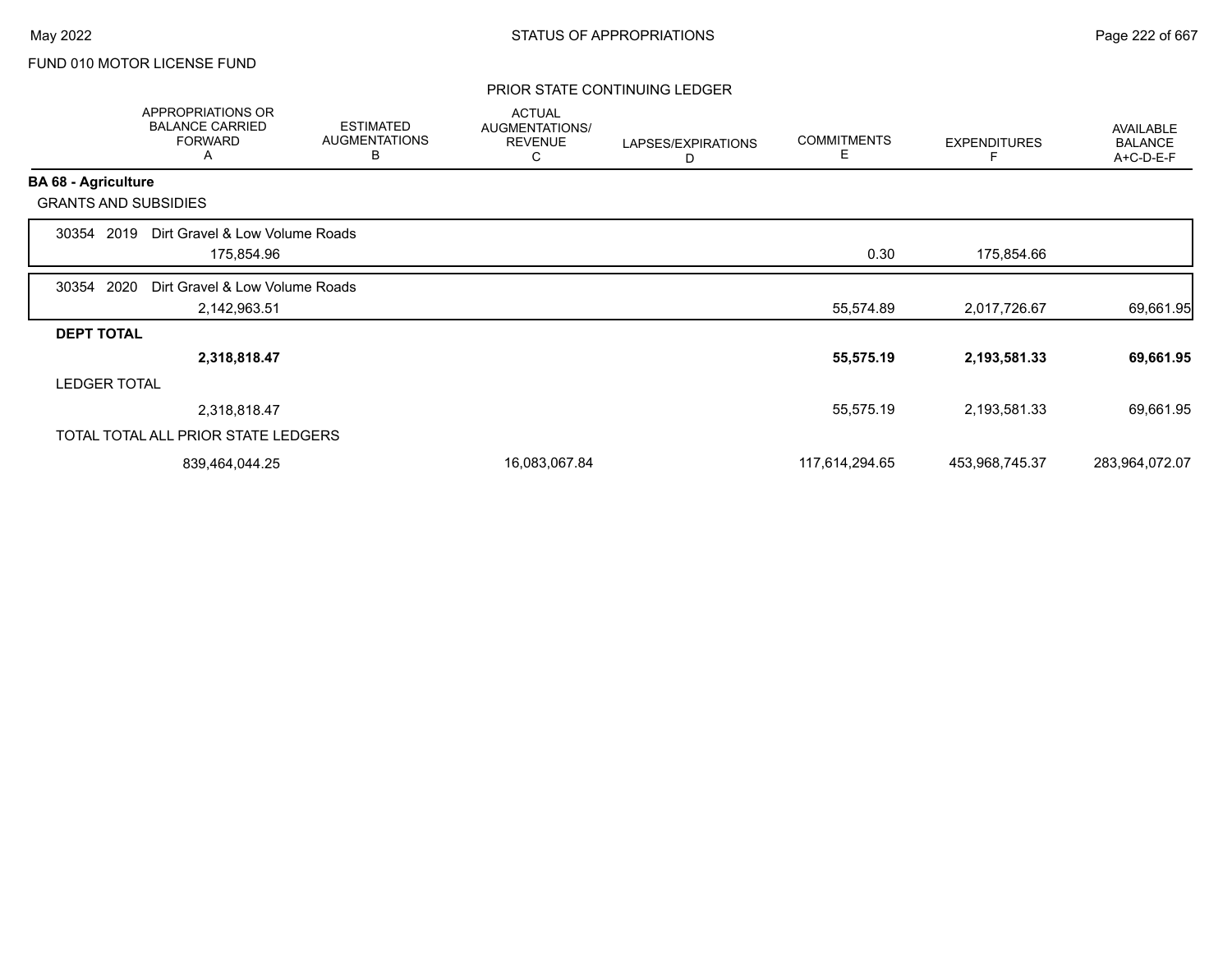## RESTRICTED RECEIPTS LEDGER

|                                                            | APPROPRIATIONS OR<br><b>BALANCE CARRIED</b><br><b>FORWARD</b><br>A | <b>ESTIMATED</b><br><b>AUGMENTATIONS</b><br>В | <b>ACTUAL</b><br>AUGMENTATIONS/<br><b>REVENUE</b><br>C | LAPSES/EXPIRATIONS<br>D | <b>COMMITMENTS</b><br>Е | <b>EXPENDITURES</b><br>F | <b>AVAILABLE</b><br><b>BALANCE</b><br>A+C-D-E-F |
|------------------------------------------------------------|--------------------------------------------------------------------|-----------------------------------------------|--------------------------------------------------------|-------------------------|-------------------------|--------------------------|-------------------------------------------------|
| <b>BA 18 - Revenue</b>                                     |                                                                    |                                               |                                                        |                         |                         |                          |                                                 |
| <b>GENERAL GOVERNMENT</b>                                  |                                                                    |                                               |                                                        |                         |                         |                          |                                                 |
| 40021 2021                                                 | International Fuel Tax Agreement                                   |                                               |                                                        |                         |                         |                          |                                                 |
|                                                            | 24,761,542.57                                                      |                                               | -16,201,854.22                                         |                         |                         | 301.32                   | 8,559,387.03                                    |
| <b>DEPT TOTAL</b>                                          |                                                                    |                                               |                                                        |                         |                         |                          |                                                 |
|                                                            | 24,761,542.57                                                      |                                               | $-16,201,854.22$                                       |                         |                         | 301.32                   | 8,559,387.03                                    |
| <b>BA 78 - Transportation</b><br><b>GENERAL GOVERNMENT</b> |                                                                    |                                               |                                                        |                         |                         |                          |                                                 |
|                                                            | 40081 2021 Vending Machine Contracts<br>309,199.33                 |                                               |                                                        |                         |                         |                          | 309,199.33                                      |
| 40083 2021                                                 | License and Registration Pickups<br>2.300.00                       |                                               |                                                        |                         |                         |                          | 2,300.00                                        |
| 40084 2021                                                 | DELISTINGHIA-FEDSRAL<br>10,790.68                                  |                                               | 252.13                                                 |                         |                         |                          | 11,042.81                                       |
| 40086 2021                                                 | <b>USDA Federal Aid- Timber Bridges</b><br>30,855.90               |                                               |                                                        |                         |                         |                          | 30,855.90                                       |
| 40088 2021                                                 | Motorcylce Safety Education Account<br>13,340,620.43               |                                               | 4,543,113.09                                           |                         | 10,883,473.72           | 3,540,908.07             | 3,459,351.73                                    |
| 40091 2021                                                 | Reimburse Other St Apportined RGTRN Plan<br>18,751,537.84          |                                               | 13,530,421.94                                          |                         |                         |                          | 32,281,959.78                                   |
| 40137 2021                                                 | <b>Commercial Driver's License HazMat Fees</b><br>56,219.98        |                                               | 236,912.00                                             |                         |                         | 281,078.00               | 12,053.98                                       |
| 40231 2021                                                 | <b>Employee Association Fund</b><br>1,473.74                       |                                               | 1.17                                                   |                         |                         |                          | 1,474.91                                        |
| 40265 2021                                                 | <b>AWZSE Program - PTC</b><br>0.02                                 |                                               | 3,800,830.39                                           |                         |                         | 3,800,830.39             | 0.02                                            |
| 40278 2021                                                 | <b>PA Breast Cancer Coalition Donations</b>                        |                                               | 257,050.00                                             |                         |                         |                          | 257,050.00                                      |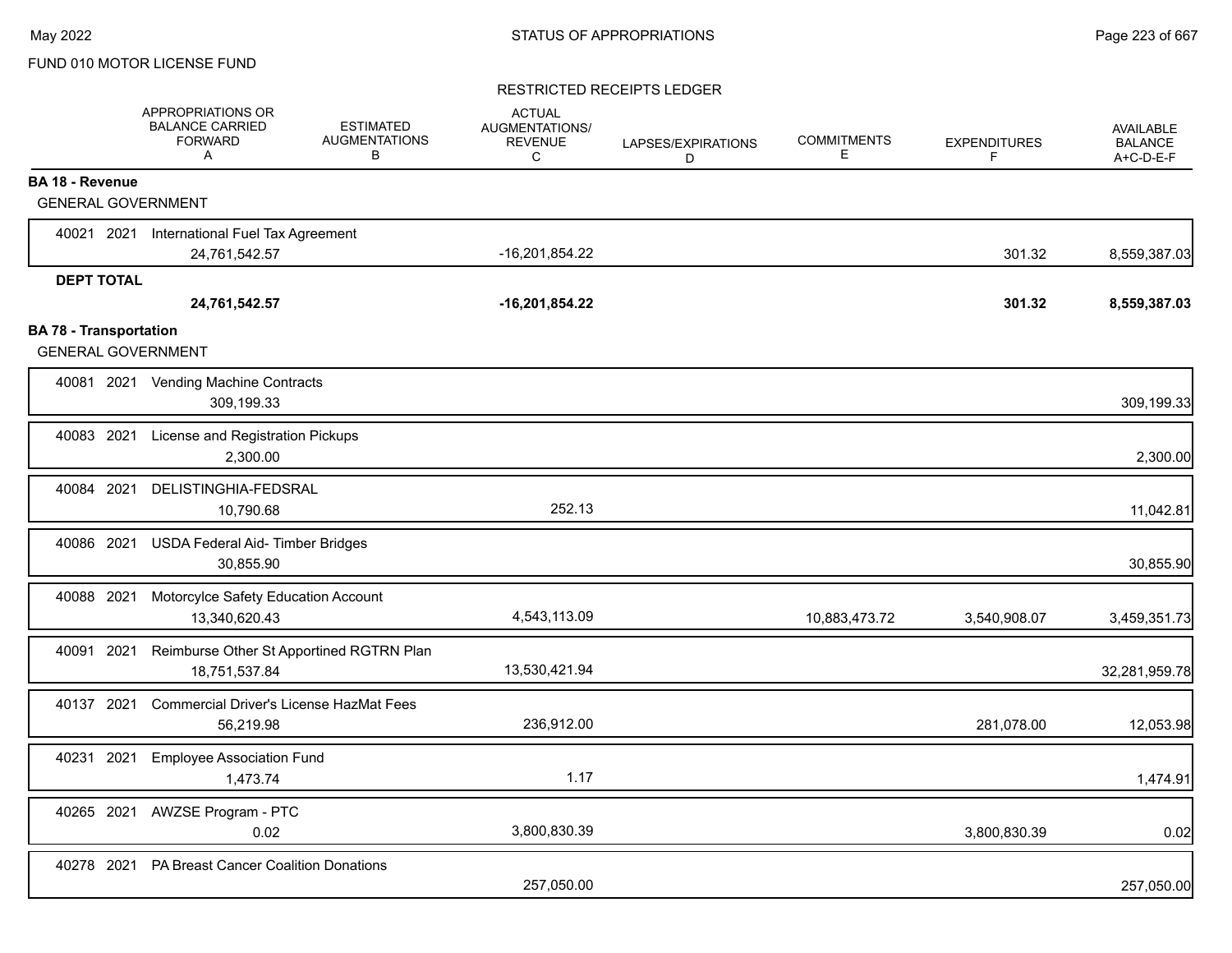#### RESTRICTED RECEIPTS LEDGER

|                             | <b>APPROPRIATIONS OR</b><br><b>BALANCE CARRIED</b><br><b>FORWARD</b><br>A | <b>ESTIMATED</b><br><b>AUGMENTATIONS</b><br>B | <b>ACTUAL</b><br>AUGMENTATIONS/<br><b>REVENUE</b><br>С | LAPSES/EXPIRATIONS<br>D | <b>COMMITMENTS</b> | <b>EXPENDITURES</b> | AVAILABLE<br><b>BALANCE</b><br>A+C-D-E-F |
|-----------------------------|---------------------------------------------------------------------------|-----------------------------------------------|--------------------------------------------------------|-------------------------|--------------------|---------------------|------------------------------------------|
| <b>GRANTS AND SUBSIDIES</b> |                                                                           |                                               |                                                        |                         |                    |                     |                                          |
| 40085<br>2021               | FHWA Reimb-Municipal/Pol Subdivisions                                     |                                               |                                                        |                         |                    |                     |                                          |
|                             | $-8,650,304.11$                                                           |                                               | 115,729,871.66                                         |                         |                    | 109,625,634.70      | $-2,546,067.15$                          |
| 40089<br>2021               | Fed Reimburse-Local Bridge Project Acct                                   |                                               |                                                        |                         |                    |                     |                                          |
|                             | 78,190.40                                                                 |                                               | 41,921,172.98                                          |                         |                    | 41,216,853.47       | 782,509.91                               |
| 2021<br>40233               | Fee for Local Use                                                         |                                               |                                                        |                         |                    |                     |                                          |
|                             | 12,767,669.22                                                             |                                               | 35,341,198.08                                          |                         |                    | 40,794,470.00       | 7,314,397.30                             |
| <b>DEPT TOTAL</b>           |                                                                           |                                               |                                                        |                         |                    |                     |                                          |
|                             | 36,698,553.43                                                             |                                               | 215,360,823.44                                         |                         | 10,883,473.72      | 199,259,774.63      | 41,916,128.52                            |
| <b>LEDGER TOTAL</b>         |                                                                           |                                               |                                                        |                         |                    |                     |                                          |
|                             | 61,460,096.00                                                             |                                               | 199,158,969.22                                         |                         | 10,883,473.72      | 199,260,075.95      | 50,475,515.55                            |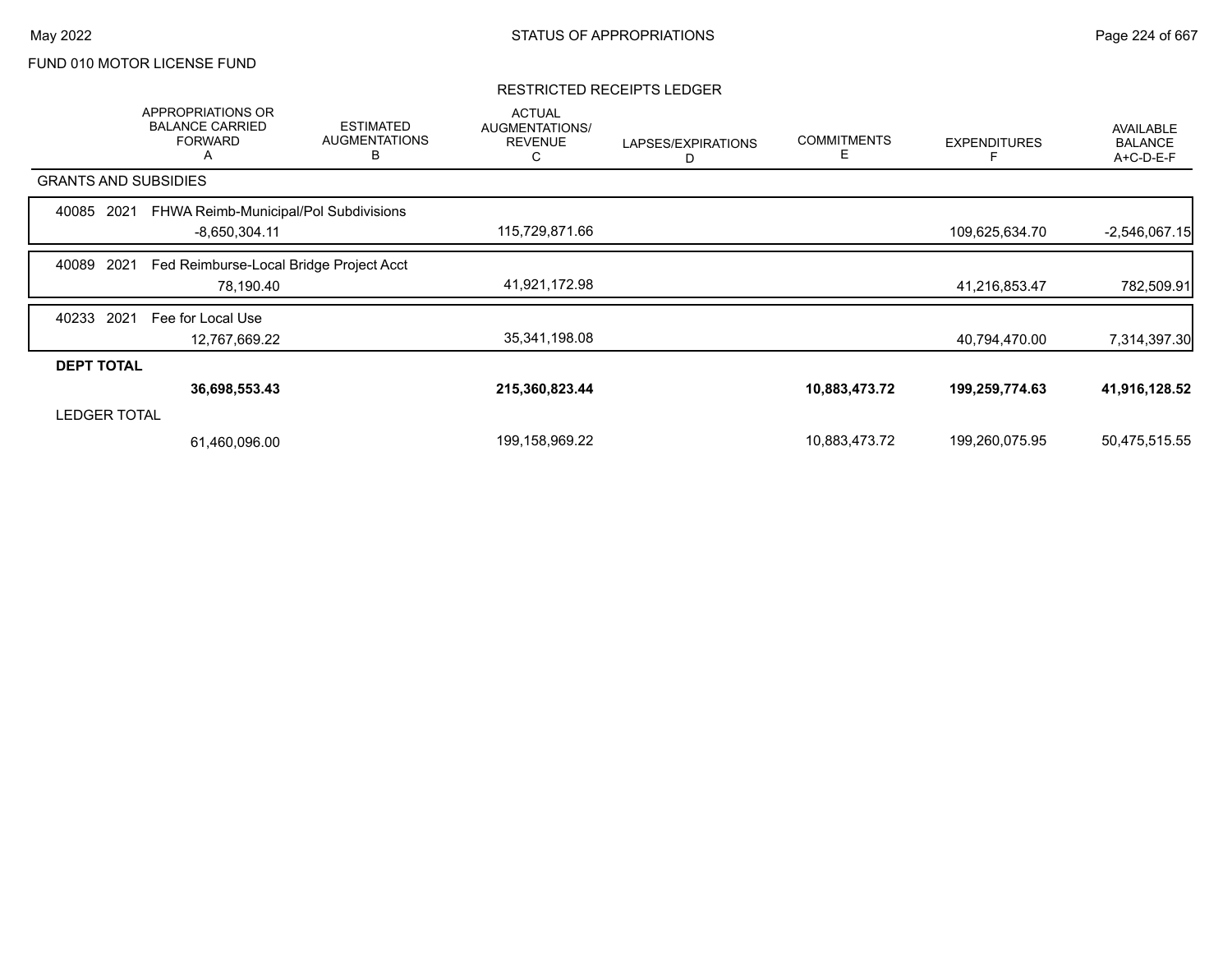#### RESTRICTED REVENUE LEDGER

|                                                            | <b>APPROPRIATIONS OR</b><br><b>BALANCE CARRIED</b><br><b>FORWARD</b><br>A | <b>ESTIMATED</b><br><b>AUGMENTATIONS</b><br>В | <b>ACTUAL</b><br>AUGMENTATIONS/<br><b>REVENUE</b><br>C | LAPSES/EXPIRATIONS<br>D | <b>COMMITMENTS</b><br>Е | <b>EXPENDITURES</b><br>F | <b>AVAILABLE</b><br><b>BALANCE</b><br>A+C-D-E-F |
|------------------------------------------------------------|---------------------------------------------------------------------------|-----------------------------------------------|--------------------------------------------------------|-------------------------|-------------------------|--------------------------|-------------------------------------------------|
| <b>BA 73 - Treasury</b><br><b>DEBT SERVICE</b>             |                                                                           |                                               |                                                        |                         |                         |                          |                                                 |
| 60329 2021                                                 | PTC Special Revenue Bonds Account                                         |                                               |                                                        |                         |                         |                          |                                                 |
|                                                            | 53,595,000.00                                                             |                                               | $-4, 114, 209.00$                                      |                         |                         |                          | 49,480,791.00                                   |
| <b>DEPT TOTAL</b>                                          |                                                                           |                                               |                                                        |                         |                         |                          |                                                 |
|                                                            | 53,595,000.00                                                             |                                               | -4,114,209.00                                          |                         |                         |                          | 49,480,791.00                                   |
| <b>BA 18 - Revenue</b>                                     |                                                                           |                                               |                                                        |                         |                         |                          |                                                 |
| <b>GRANTS AND SUBSIDIES</b>                                |                                                                           |                                               |                                                        |                         |                         |                          |                                                 |
|                                                            | 60026 2021 Fuels Tax Enforcement Forfeitures<br>120,499.73                |                                               |                                                        |                         |                         |                          | 120,499.73                                      |
| <b>DEPT TOTAL</b>                                          |                                                                           |                                               |                                                        |                         |                         |                          |                                                 |
|                                                            | 120,499.73                                                                |                                               |                                                        |                         |                         |                          | 120,499.73                                      |
| <b>BA 20 - State Police</b><br><b>GENERAL GOVERNMENT</b>   |                                                                           |                                               |                                                        |                         |                         |                          |                                                 |
|                                                            | 60271 2021 Vehicle Sales & Purchases                                      |                                               |                                                        |                         |                         |                          |                                                 |
|                                                            | 1,631,735.38                                                              |                                               | 2,057,815.00                                           |                         | 1,848,814.94            | 376,440.00               | 1,464,295.44                                    |
| <b>DEPT TOTAL</b>                                          |                                                                           |                                               |                                                        |                         |                         |                          |                                                 |
|                                                            | 1,631,735.38                                                              |                                               | 2,057,815.00                                           |                         | 1,848,814.94            | 376,440.00               | 1,464,295.44                                    |
| <b>BA 78 - Transportation</b><br><b>GENERAL GOVERNMENT</b> |                                                                           |                                               |                                                        |                         |                         |                          |                                                 |
|                                                            | 60132 2021 Engineering Software Maintence<br>6,678,376.11                 |                                               | 262,010.00                                             |                         |                         |                          | 6,940,386.11                                    |
| 60383 2021                                                 | <b>Delegated Facility Projects</b><br>4,302,286.01                        |                                               |                                                        |                         | 448,708.34              | 1,930,666.18             | 1,922,911.49                                    |
| 60505 2021                                                 | eGovernment Service Fees                                                  |                                               | 199,556.00                                             |                         |                         |                          | 199,556.00                                      |
| <b>GRANTS AND SUBSIDIES</b>                                |                                                                           |                                               |                                                        |                         |                         |                          |                                                 |
| 60242 2021                                                 | Infrastructure Bank Loan Proceeds<br>13,498,797.14                        |                                               |                                                        |                         |                         | 72,484.50                | 13,426,312.64                                   |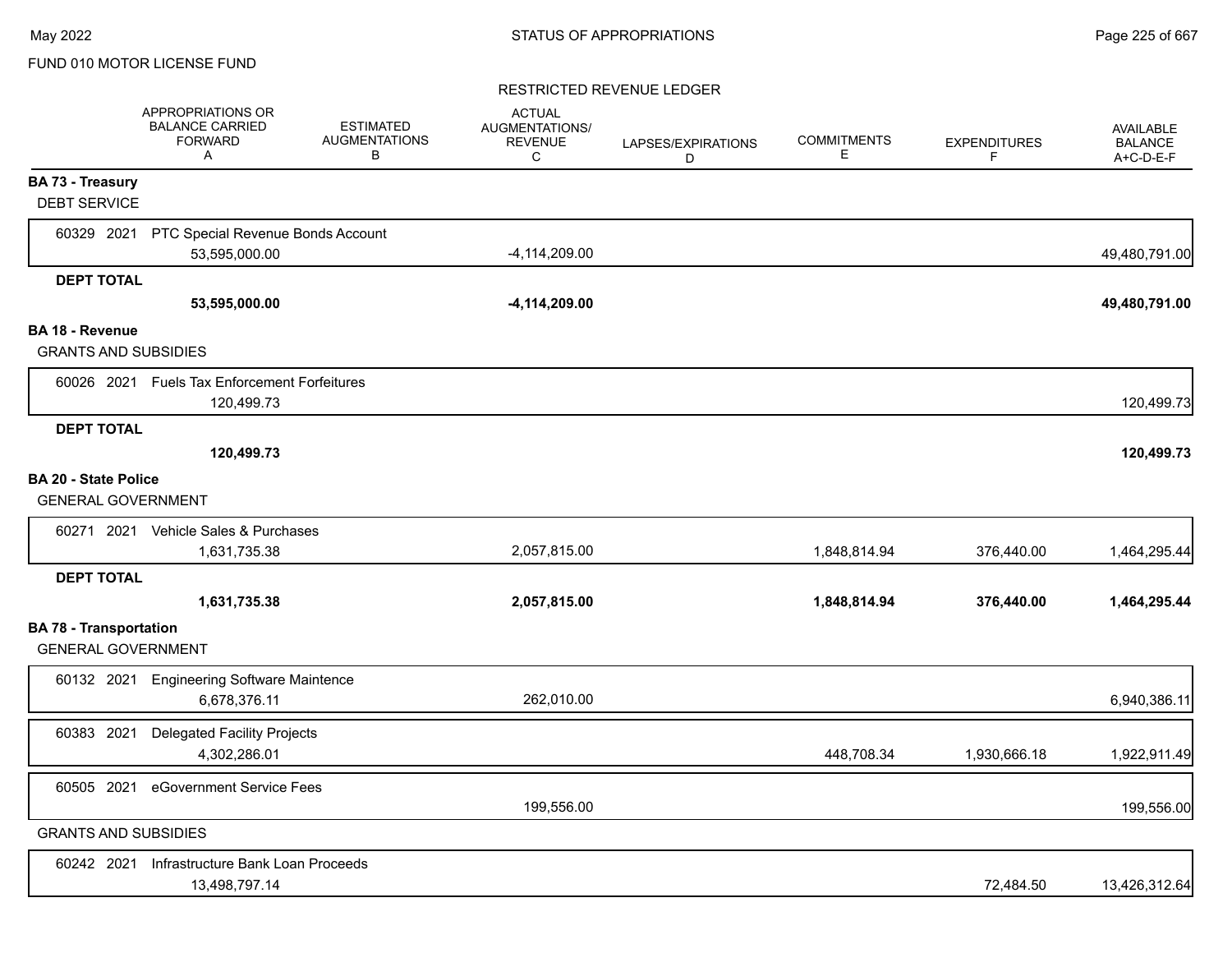#### RESTRICTED REVENUE LEDGER

|                     | APPROPRIATIONS OR<br><b>BALANCE CARRIED</b><br><b>FORWARD</b><br>A | <b>ESTIMATED</b><br><b>AUGMENTATIONS</b><br>в | <b>ACTUAL</b><br>AUGMENTATIONS/<br>REVENUE<br>U | LAPSES/EXPIRATIONS | <b>COMMITMENTS</b> | <b>EXPENDITURES</b> | AVAILABLE<br><b>BALANCE</b><br>A+C-D-E-F |
|---------------------|--------------------------------------------------------------------|-----------------------------------------------|-------------------------------------------------|--------------------|--------------------|---------------------|------------------------------------------|
| 60244 2021          | Red Light Photo Enforcement Program                                |                                               |                                                 |                    |                    |                     |                                          |
|                     | 72,928,699.73                                                      |                                               | 30,311,900.00                                   |                    | 51,600,901.37      | 6,773,889.19        | 44,865,809.17                            |
| <b>DEPT TOTAL</b>   |                                                                    |                                               |                                                 |                    |                    |                     |                                          |
|                     | 97,408,158.99                                                      |                                               | 30,773,466.00                                   |                    | 52,049,609.71      | 8,777,039.87        | 67,354,975.41                            |
| <b>LEDGER TOTAL</b> |                                                                    |                                               |                                                 |                    |                    |                     |                                          |
|                     | 152,755,394.10                                                     |                                               | 28,717,072.00                                   |                    | 53,898,424.65      | 9,153,479.87        | 118,420,561.58                           |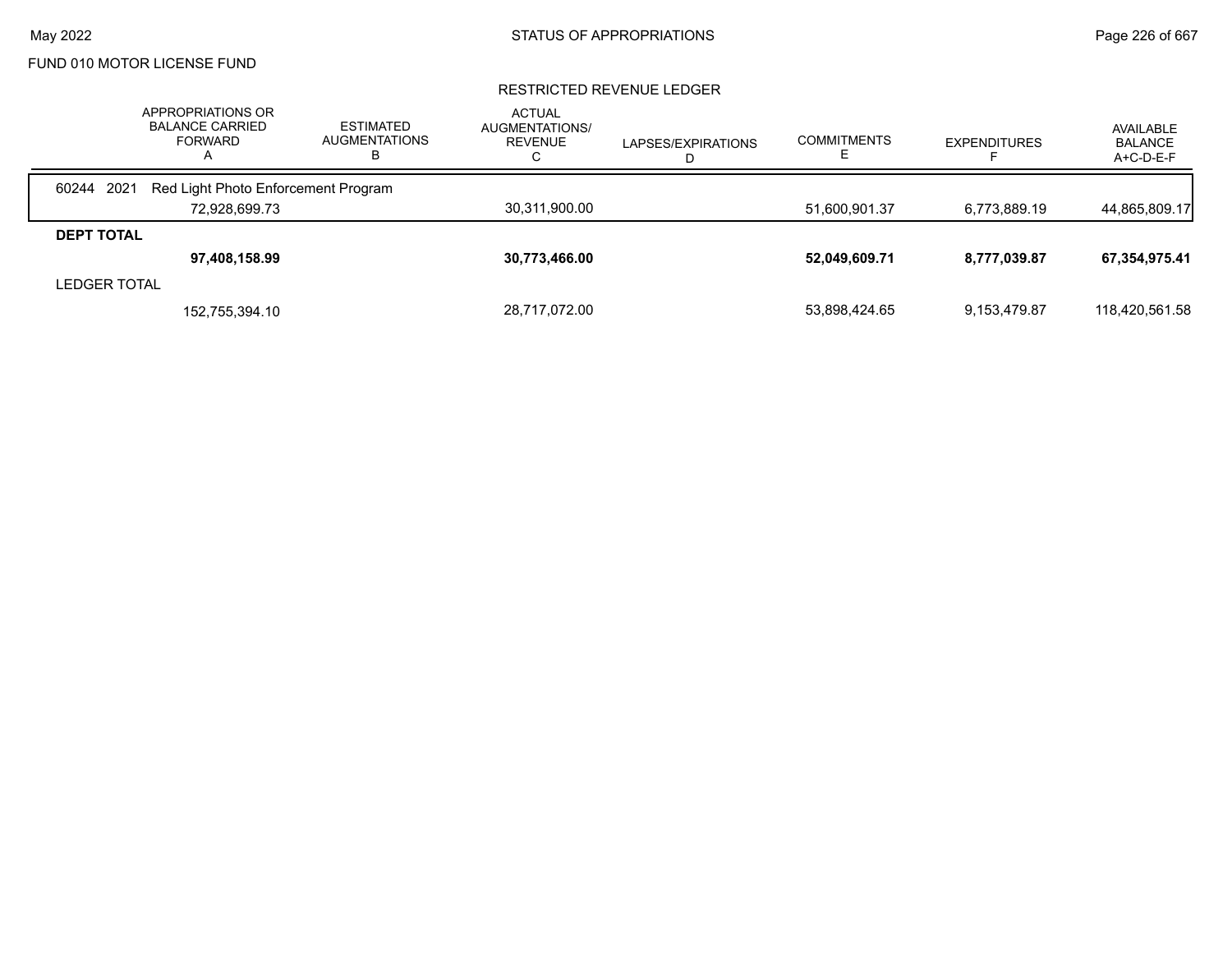# May 2022 **Example 227 of 667** STATUS OF APPROPRIATIONS **Page 227 of 667**

## FUND 011 GAME FUND

## CURRENT STATE EXECUTIVE AUTHORIZATIONS LEDGER

|                                | APPROPRIATIONS OR<br><b>BALANCE CARRIED</b><br><b>FORWARD</b><br>Α | <b>ESTIMATED</b><br><b>AUGMENTATIONS</b><br>В | <b>ACTUAL</b><br>AUGMENTATIONS/<br><b>REVENUE</b><br>С | LAPSES/EXPIRATIONS | <b>COMMITMENTS</b><br>Ε | <b>EXPENDITURES</b> | <b>AVAILABLE</b><br><b>BALANCE</b><br>A+C-D-E-F |
|--------------------------------|--------------------------------------------------------------------|-----------------------------------------------|--------------------------------------------------------|--------------------|-------------------------|---------------------|-------------------------------------------------|
| <b>BA 23 - Game Commission</b> |                                                                    |                                               |                                                        |                    |                         |                     |                                                 |
| <b>GENERAL GOVERNMENT</b>      |                                                                    |                                               |                                                        |                    |                         |                     |                                                 |
| 2021<br>20039                  | <b>General Operations</b><br>125,146,000.00                        |                                               |                                                        |                    | 28,828,963.51           | 94,335,820.31       | 1,981,216.18                                    |
| 2021<br>20040                  | Land Acquisition and Development<br>500,000.00                     |                                               |                                                        |                    |                         | 52,243.20           | 447,756.80                                      |
| <b>DEPT TOTAL</b>              |                                                                    |                                               |                                                        |                    |                         |                     |                                                 |
|                                | 125,646,000.00                                                     |                                               |                                                        |                    | 28,828,963.51           | 94,388,063.51       | 2,428,972.98                                    |
| <b>LEDGER TOTAL</b>            |                                                                    |                                               |                                                        |                    |                         |                     |                                                 |
|                                | 125,646,000.00                                                     |                                               |                                                        |                    | 28,828,963.51           | 94,388,063.51       | 2,428,972.98                                    |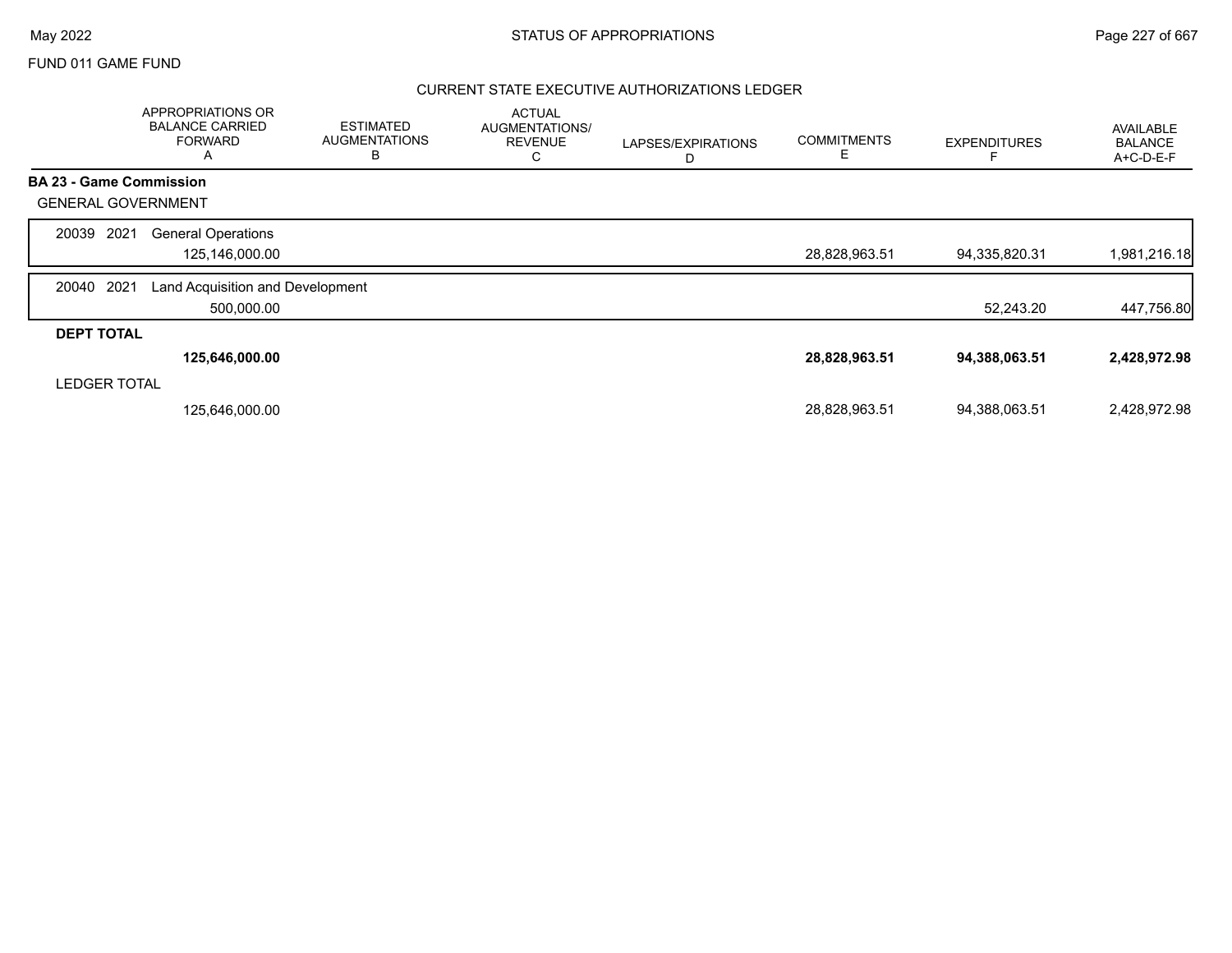|                                | APPROPRIATIONS OR<br><b>BALANCE CARRIED</b><br><b>FORWARD</b><br>А | <b>ESTIMATED</b><br><b>AUGMENTATIONS</b><br>В | <b>ACTUAL</b><br><b>AUGMENTATIONS/</b><br><b>REVENUE</b><br>С | LAPSES/EXPIRATIONS<br>D | <b>COMMITMENTS</b> | <b>EXPENDITURES</b> | AVAILABLE<br><b>BALANCE</b><br>A+C-D-E-F |
|--------------------------------|--------------------------------------------------------------------|-----------------------------------------------|---------------------------------------------------------------|-------------------------|--------------------|---------------------|------------------------------------------|
| <b>BA 23 - Game Commission</b> |                                                                    |                                               |                                                               |                         |                    |                     |                                          |
| <b>GENERAL GOVERNMENT</b>      |                                                                    |                                               |                                                               |                         |                    |                     |                                          |
| 2021<br>26036                  | National Propagation of Wildlife                                   |                                               |                                                               |                         |                    |                     |                                          |
|                                |                                                                    | 9,000,000.00                                  | 9,000,000.00                                                  |                         |                    | 9,000,000.00        |                                          |
| <b>DEPT TOTAL</b>              |                                                                    |                                               |                                                               |                         |                    |                     |                                          |
|                                |                                                                    | 9,000,000.00                                  | 9,000,000.00                                                  |                         |                    | 9,000,000.00        |                                          |
| <b>LEDGER TOTAL</b>            |                                                                    |                                               |                                                               |                         |                    |                     |                                          |
|                                |                                                                    | 9,000,000.00                                  | 9,000,000.00                                                  |                         |                    | 9,000,000.00        |                                          |
|                                | TOTAL TOTAL ALL CURRENT STATE LEDGERS                              |                                               |                                                               |                         |                    |                     |                                          |
|                                | 125,646,000.00                                                     | 9,000,000.00                                  | 9,000,000.00                                                  |                         | 28,828,963.51      | 103,388,063.51      | 2,428,972.98                             |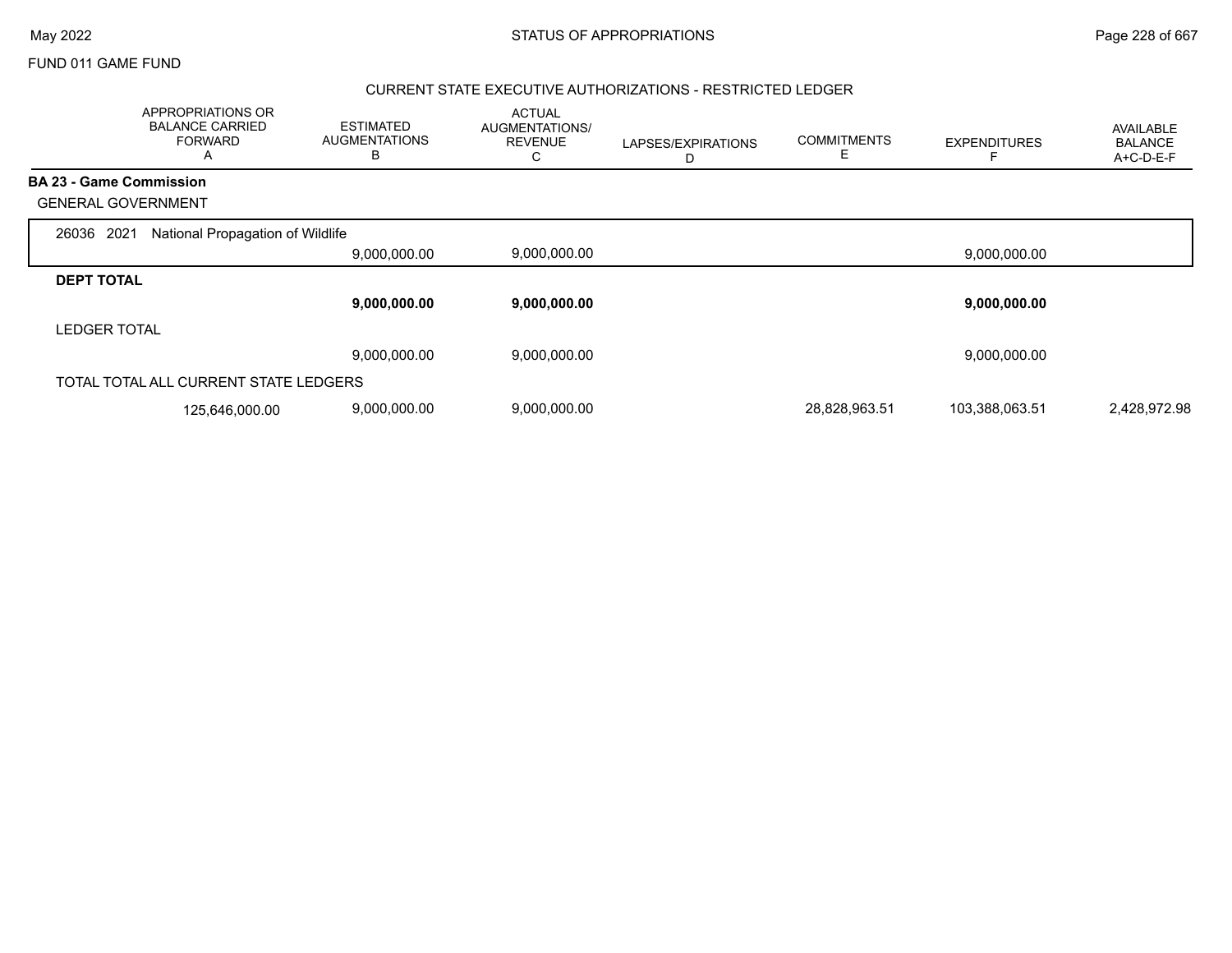## PRIOR STATE EXECUTIVE AUTHORIZATIONS LEDGER

|                                | APPROPRIATIONS OR<br><b>BALANCE CARRIED</b><br><b>FORWARD</b><br>A | <b>ESTIMATED</b><br><b>AUGMENTATIONS</b><br>В | <b>ACTUAL</b><br>AUGMENTATIONS/<br><b>REVENUE</b><br>С | LAPSES/EXPIRATIONS<br>D | <b>COMMITMENTS</b><br>Е | <b>EXPENDITURES</b> | AVAILABLE<br><b>BALANCE</b><br>A+C-D-E-F |
|--------------------------------|--------------------------------------------------------------------|-----------------------------------------------|--------------------------------------------------------|-------------------------|-------------------------|---------------------|------------------------------------------|
| <b>BA 23 - Game Commission</b> |                                                                    |                                               |                                                        |                         |                         |                     |                                          |
| <b>GENERAL GOVERNMENT</b>      |                                                                    |                                               |                                                        |                         |                         |                     |                                          |
| 20039                          | 2019<br><b>General Operations</b>                                  |                                               |                                                        |                         |                         |                     |                                          |
|                                |                                                                    |                                               |                                                        |                         |                         | $-2,242.28$         | 2,242.28                                 |
| 2020<br>20039                  | <b>General Operations</b>                                          |                                               |                                                        |                         |                         |                     |                                          |
|                                | 44,687,356.47                                                      |                                               |                                                        |                         | 35,506.24               | 20,742,077.95       | 23,909,772.28                            |
| 2020<br>20040                  | Land Acquisition and Development                                   |                                               |                                                        |                         |                         |                     |                                          |
|                                | 385,384.00                                                         |                                               |                                                        |                         |                         | 30,000.00           | 355,384.00                               |
| <b>DEPT TOTAL</b>              |                                                                    |                                               |                                                        |                         |                         |                     |                                          |
|                                | 45,072,740.47                                                      |                                               |                                                        |                         | 35,506.24               | 20,769,835.67       | 24,267,398.56                            |
| <b>LEDGER TOTAL</b>            |                                                                    |                                               |                                                        |                         |                         |                     |                                          |
|                                | 45,072,740.47                                                      |                                               |                                                        |                         | 35,506.24               | 20,769,835.67       | 24,267,398.56                            |
|                                | TOTAL TOTAL ALL PRIOR STATE LEDGERS                                |                                               |                                                        |                         |                         |                     |                                          |
|                                | 45,072,740.47                                                      |                                               |                                                        |                         | 35,506.24               | 20,769,835.67       | 24,267,398.56                            |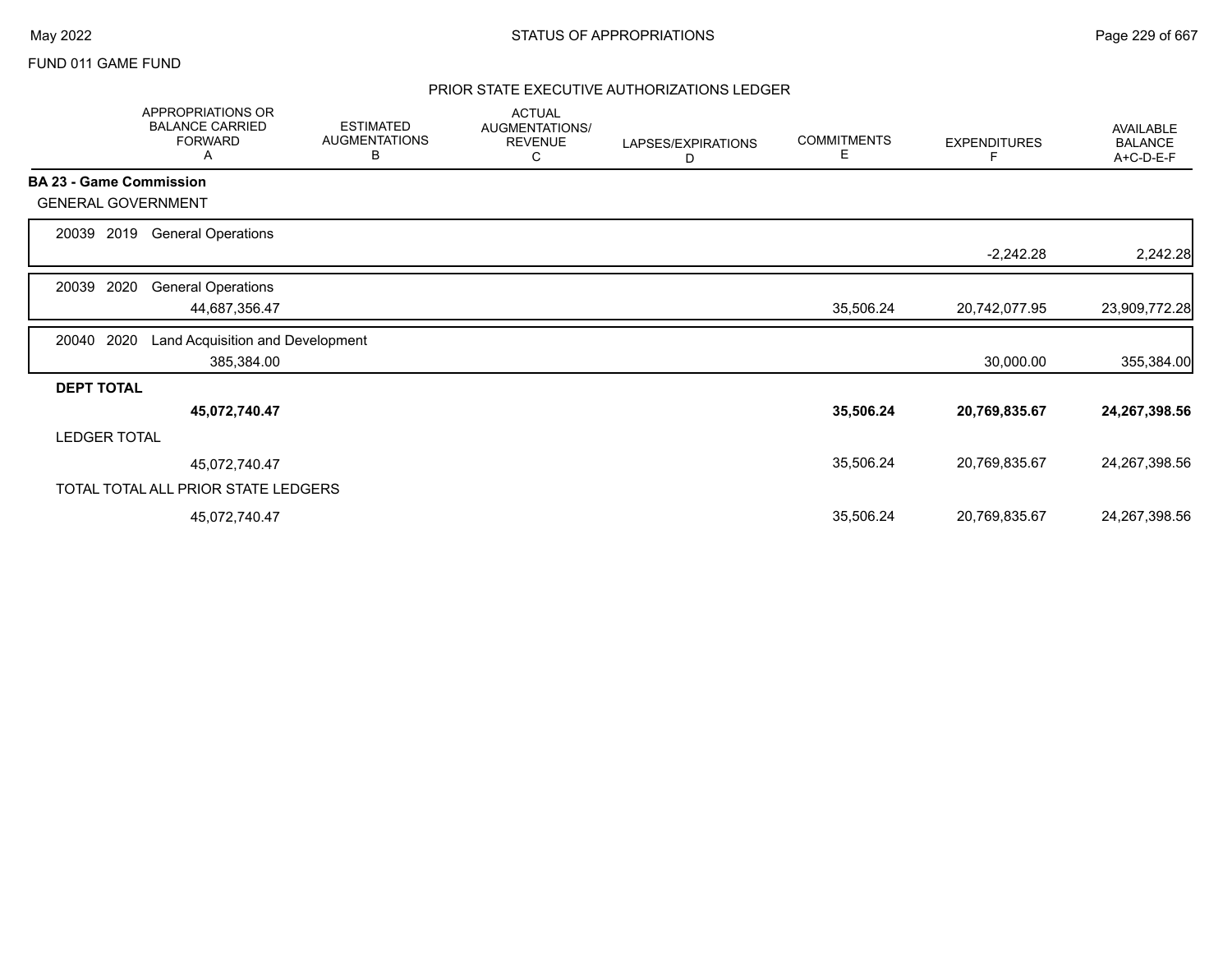#### RESTRICTED RECEIPTS LEDGER

|                                | APPROPRIATIONS OR<br><b>BALANCE CARRIED</b><br><b>FORWARD</b><br>Α | <b>ESTIMATED</b><br><b>AUGMENTATIONS</b><br>В | <b>ACTUAL</b><br>AUGMENTATIONS/<br><b>REVENUE</b><br>С | LAPSES/EXPIRATIONS<br>D | <b>COMMITMENTS</b><br>E | <b>EXPENDITURES</b> | <b>AVAILABLE</b><br><b>BALANCE</b><br>A+C-D-E-F |
|--------------------------------|--------------------------------------------------------------------|-----------------------------------------------|--------------------------------------------------------|-------------------------|-------------------------|---------------------|-------------------------------------------------|
| <b>BA 23 - Game Commission</b> |                                                                    |                                               |                                                        |                         |                         |                     |                                                 |
| <b>GENERAL GOVERNMENT</b>      |                                                                    |                                               |                                                        |                         |                         |                     |                                                 |
| 2021<br>40036                  | Sharecrop & Agricultural Agreement Prog<br>30,283.79               |                                               |                                                        |                         |                         |                     | 30,283.79                                       |
| 2021<br>40269                  | <b>Timber Performance Surety</b>                                   |                                               |                                                        |                         |                         |                     |                                                 |
|                                | 52,000.00                                                          |                                               | 127,000.00                                             |                         |                         |                     | 179,000.00                                      |
| <b>DEPT TOTAL</b>              |                                                                    |                                               |                                                        |                         |                         |                     |                                                 |
|                                | 82,283.79                                                          |                                               | 127,000.00                                             |                         |                         |                     | 209,283.79                                      |
| <b>LEDGER TOTAL</b>            |                                                                    |                                               |                                                        |                         |                         |                     |                                                 |
|                                | 82,283.79                                                          |                                               | 127,000.00                                             |                         |                         |                     | 209,283.79                                      |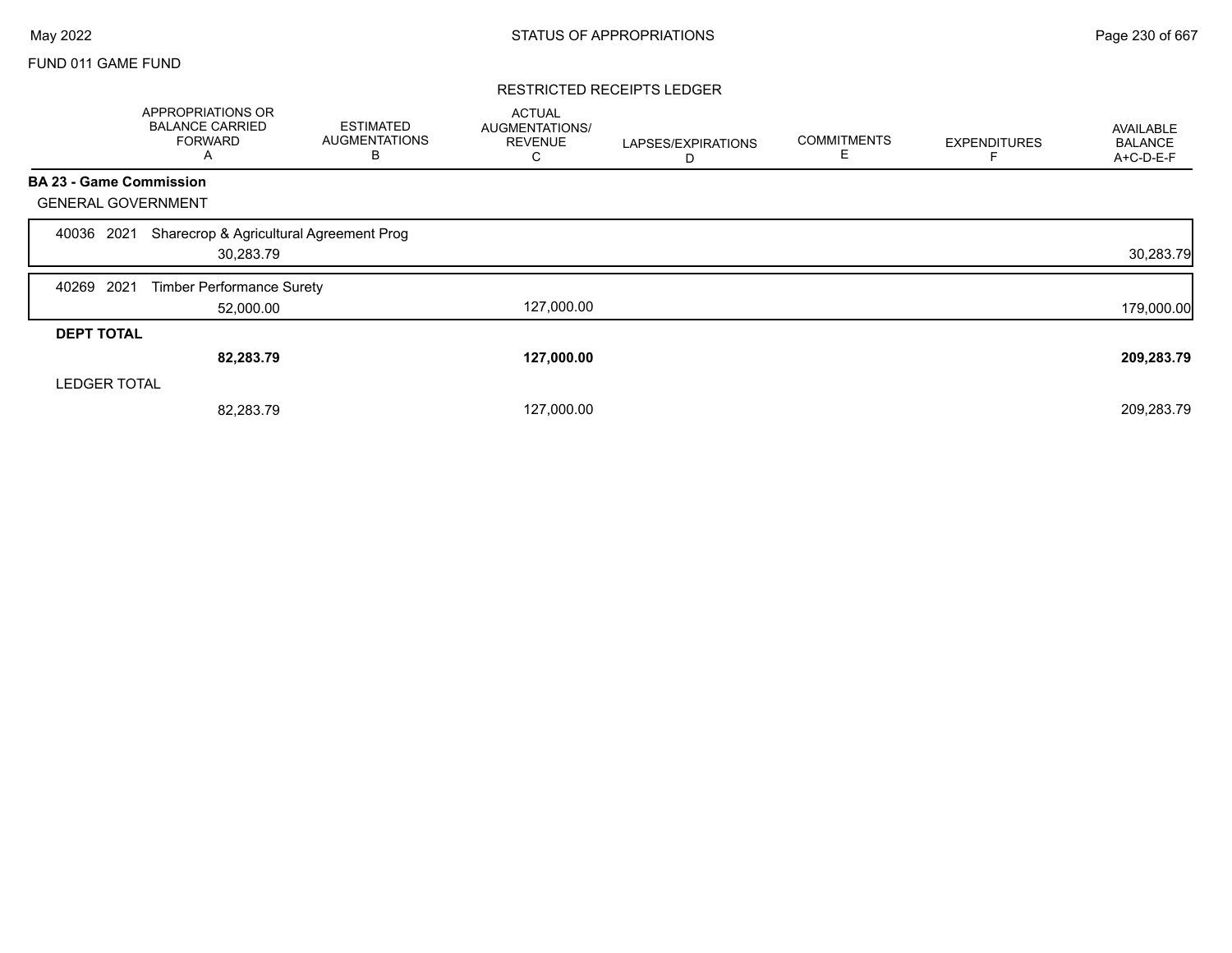## RESTRICTED REVENUE LEDGER

|                                                              | <b>APPROPRIATIONS OR</b><br><b>BALANCE CARRIED</b><br><b>FORWARD</b><br>Α | <b>ESTIMATED</b><br><b>AUGMENTATIONS</b><br>В | <b>ACTUAL</b><br><b>AUGMENTATIONS/</b><br><b>REVENUE</b><br>С | LAPSES/EXPIRATIONS<br>D | <b>COMMITMENTS</b><br>Е | <b>EXPENDITURES</b><br>F | <b>AVAILABLE</b><br><b>BALANCE</b><br>A+C-D-E-F |
|--------------------------------------------------------------|---------------------------------------------------------------------------|-----------------------------------------------|---------------------------------------------------------------|-------------------------|-------------------------|--------------------------|-------------------------------------------------|
| <b>BA 23 - Game Commission</b>                               |                                                                           |                                               |                                                               |                         |                         |                          |                                                 |
| <b>GENERAL GOVERNMENT</b>                                    |                                                                           |                                               |                                                               |                         |                         |                          |                                                 |
| 60044 2021                                                   | <b>Environ Assessment Damage Recoveries</b><br>123,201.32                 |                                               |                                                               |                         |                         |                          | 123,201.32                                      |
| 60045 2021                                                   | License Fees-Nat Propagation of Wildlife<br>0.04                          |                                               | 9,000,000.00                                                  |                         |                         | 9,000,000.00             | 0.04                                            |
| 60048 2021                                                   | Pennsylvania Wildlife Data Base<br>25,470.45                              |                                               |                                                               |                         |                         |                          | 25,470.45                                       |
| 60486 2021                                                   | Other Cost Sharing Funds<br>5,392,673.75                                  |                                               | 434,763.39                                                    |                         |                         | 276,000.00               | 5,551,437.14                                    |
| <b>GRANTS AND SUBSIDIES</b>                                  |                                                                           |                                               |                                                               |                         |                         |                          |                                                 |
| 60381 2021                                                   | PA Hunting Heritage Registration Plates<br>2,544.60                       |                                               | 1,209.00                                                      |                         |                         | 1,255.00                 | 2,498.60                                        |
| <b>DEPT TOTAL</b>                                            | 5,543,890.16                                                              |                                               | 9,435,972.39                                                  |                         |                         | 9,277,255.00             | 5,702,607.55                                    |
| <b>BA 15 - General Services</b><br><b>GENERAL GOVERNMENT</b> |                                                                           |                                               |                                                               |                         |                         |                          |                                                 |
| 60496 2021                                                   | <b>Agency Construction Projects-Game</b><br>22,788,000.00                 |                                               | 7,789,494.34                                                  |                         | 5,617,318.30            | 1,467,940.80             | 23,492,235.24                                   |
| <b>DEPT TOTAL</b>                                            |                                                                           |                                               |                                                               |                         |                         |                          |                                                 |
|                                                              | 22,788,000.00                                                             |                                               | 7,789,494.34                                                  |                         | 5,617,318.30            | 1,467,940.80             | 23,492,235.24                                   |
| <b>LEDGER TOTAL</b>                                          |                                                                           |                                               |                                                               |                         |                         |                          |                                                 |
|                                                              | 28,331,890.16                                                             |                                               | 17,225,466.73                                                 |                         | 5,617,318.30            | 10,745,195.80            | 29,194,842.79                                   |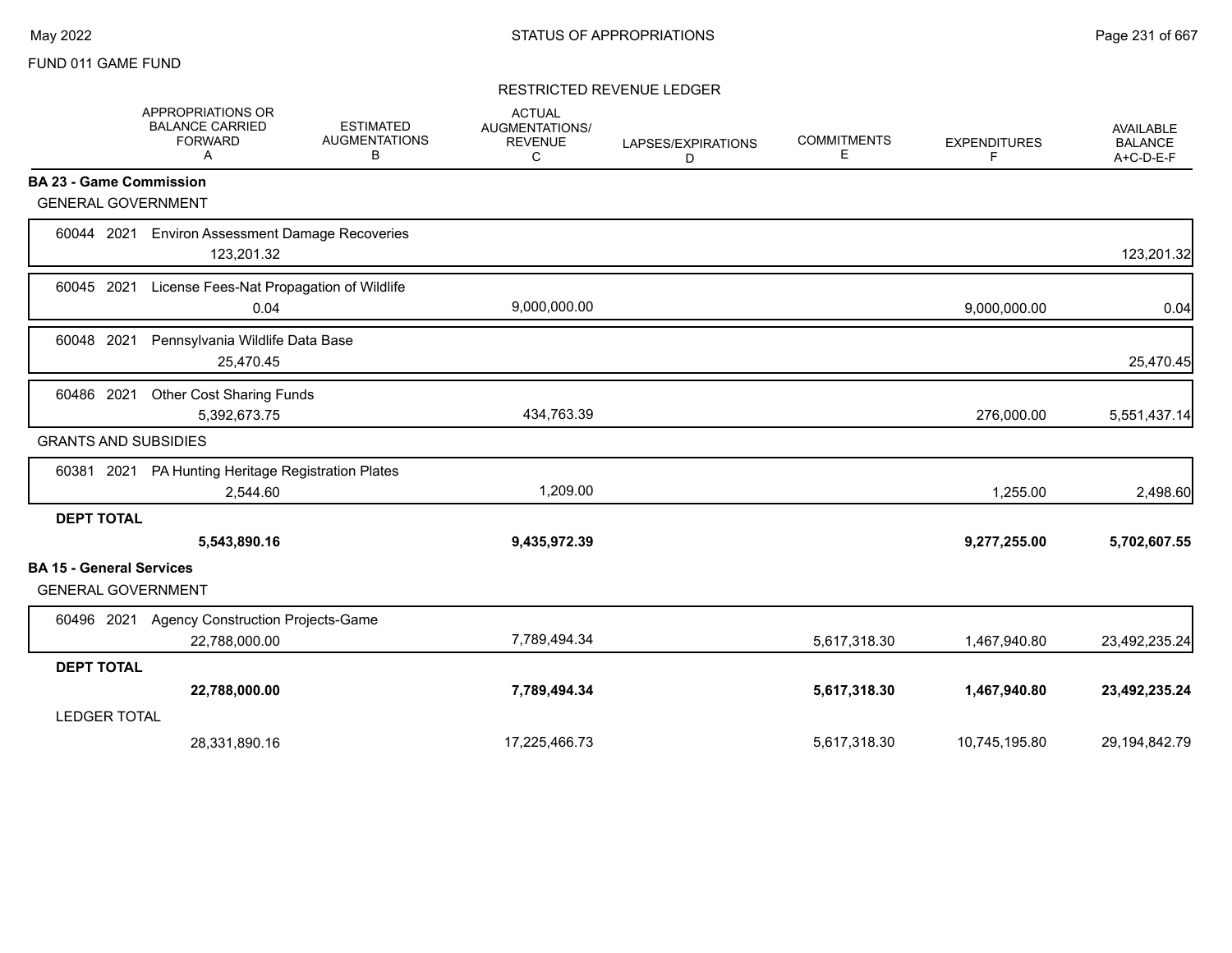## FUND 012 FISH FUND

## CURRENT STATE EXECUTIVE AUTHORIZATIONS LEDGER

|                           | APPROPRIATIONS OR<br><b>BALANCE CARRIED</b><br><b>FORWARD</b><br>$\mathsf{A}$ | <b>ESTIMATED</b><br><b>AUGMENTATIONS</b><br>в | <b>ACTUAL</b><br>AUGMENTATIONS/<br><b>REVENUE</b><br>С | LAPSES/EXPIRATIONS<br>D | <b>COMMITMENTS</b><br>Е | <b>EXPENDITURES</b> | <b>AVAILABLE</b><br><b>BALANCE</b><br>$A+C-D-E-F$ |
|---------------------------|-------------------------------------------------------------------------------|-----------------------------------------------|--------------------------------------------------------|-------------------------|-------------------------|---------------------|---------------------------------------------------|
|                           | <b>BA 22 - Fish &amp; Boat Commission</b>                                     |                                               |                                                        |                         |                         |                     |                                                   |
| <b>GENERAL GOVERNMENT</b> |                                                                               |                                               |                                                        |                         |                         |                     |                                                   |
| 2021<br>20033             | <b>General Operations</b>                                                     |                                               |                                                        |                         |                         |                     |                                                   |
|                           | 34,527,000.00                                                                 |                                               |                                                        |                         | 5,856,203.89            | 24, 191, 195. 13    | 4,479,600.98                                      |
| <b>DEPT TOTAL</b>         |                                                                               |                                               |                                                        |                         |                         |                     |                                                   |
|                           | 34,527,000.00                                                                 |                                               |                                                        |                         | 5,856,203.89            | 24, 191, 195. 13    | 4,479,600.98                                      |
| <b>LEDGER TOTAL</b>       |                                                                               |                                               |                                                        |                         |                         |                     |                                                   |
|                           | 34.527.000.00                                                                 |                                               |                                                        |                         | 5,856,203.89            | 24, 191, 195. 13    | 4,479,600.98                                      |
|                           | TOTAL TOTAL ALL CURRENT STATE LEDGERS                                         |                                               |                                                        |                         |                         |                     |                                                   |
|                           | 34,527,000.00                                                                 |                                               |                                                        |                         | 5,856,203.89            | 24, 191, 195. 13    | 4,479,600.98                                      |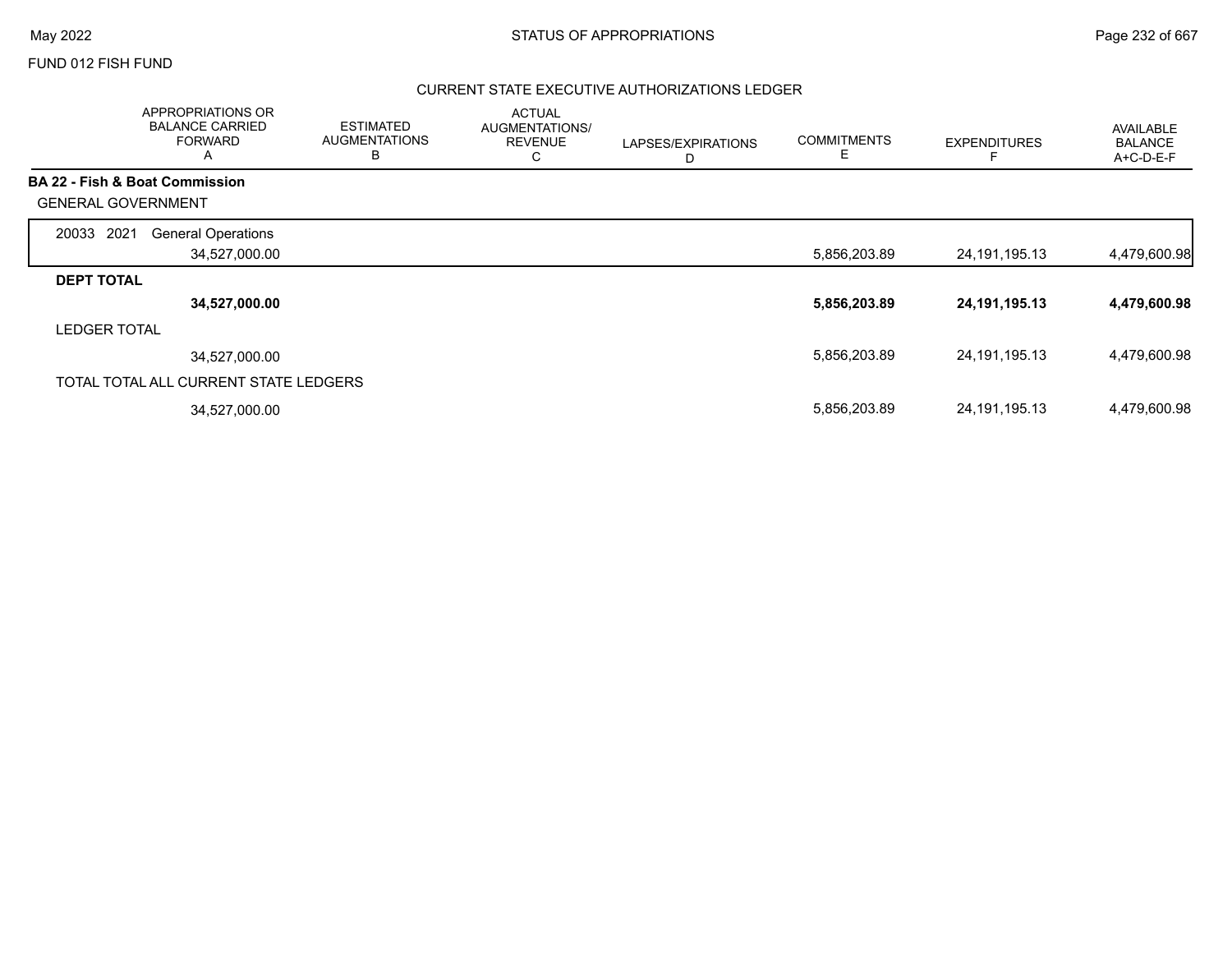## FUND 012 FISH FUND

# PRIOR STATE EXECUTIVE AUTHORIZATIONS LEDGER

|                                           | APPROPRIATIONS OR<br><b>BALANCE CARRIED</b><br><b>FORWARD</b><br>A | <b>ESTIMATED</b><br><b>AUGMENTATIONS</b><br>B | <b>ACTUAL</b><br>AUGMENTATIONS/<br><b>REVENUE</b><br>С | LAPSES/EXPIRATIONS<br>D | <b>COMMITMENTS</b><br>Е | <b>EXPENDITURES</b><br>F | AVAILABLE<br><b>BALANCE</b><br>A+C-D-E-F |
|-------------------------------------------|--------------------------------------------------------------------|-----------------------------------------------|--------------------------------------------------------|-------------------------|-------------------------|--------------------------|------------------------------------------|
| <b>BA 22 - Fish &amp; Boat Commission</b> |                                                                    |                                               |                                                        |                         |                         |                          |                                          |
| <b>GENERAL GOVERNMENT</b>                 |                                                                    |                                               |                                                        |                         |                         |                          |                                          |
| 2018<br>20033                             | <b>General Operations</b>                                          |                                               |                                                        |                         |                         |                          |                                          |
|                                           |                                                                    |                                               |                                                        |                         |                         | $-192.01$                | 192.01                                   |
| 2019<br>20033                             | <b>General Operations</b>                                          |                                               |                                                        |                         |                         |                          |                                          |
|                                           | 34,592.69                                                          |                                               |                                                        |                         | 4,021.90                | $-311,224.22$            | 341,795.01                               |
| 2020<br>20033                             | <b>General Operations</b>                                          |                                               |                                                        |                         |                         |                          |                                          |
|                                           | 7,707,693.80                                                       |                                               |                                                        |                         | 312,854.16              | 5,223,266.82             | 2,171,572.82                             |
| <b>DEPT TOTAL</b>                         |                                                                    |                                               |                                                        |                         |                         |                          |                                          |
|                                           | 7,742,286.49                                                       |                                               |                                                        |                         | 316,876.06              | 4,911,850.59             | 2,513,559.84                             |
| <b>LEDGER TOTAL</b>                       |                                                                    |                                               |                                                        |                         |                         |                          |                                          |
|                                           | 7,742,286.49                                                       |                                               |                                                        |                         | 316,876.06              | 4,911,850.59             | 2,513,559.84                             |
|                                           | TOTAL TOTAL ALL PRIOR STATE LEDGERS                                |                                               |                                                        |                         |                         |                          |                                          |
|                                           | 7,742,286.49                                                       |                                               |                                                        |                         | 316,876.06              | 4,911,850.59             | 2,513,559.84                             |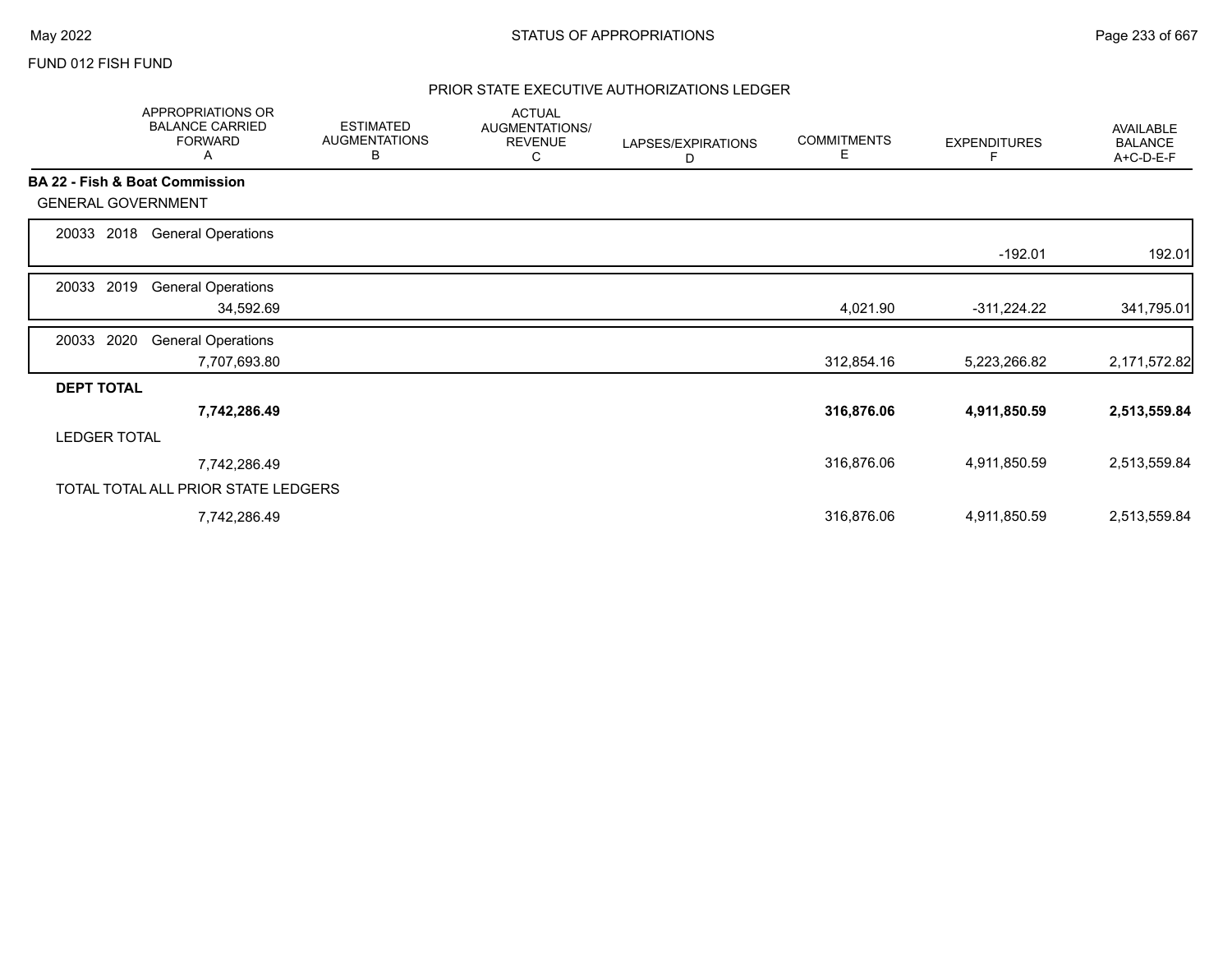## FUND 012 FISH FUND

## RESTRICTED REVENUE LEDGER

|                           | APPROPRIATIONS OR<br><b>BALANCE CARRIED</b><br><b>FORWARD</b><br>Α | <b>ESTIMATED</b><br><b>AUGMENTATIONS</b><br>в | <b>ACTUAL</b><br><b>AUGMENTATIONS/</b><br><b>REVENUE</b><br>C | LAPSES/EXPIRATIONS<br>D | <b>COMMITMENTS</b><br>Е | <b>EXPENDITURES</b><br>F | <b>AVAILABLE</b><br><b>BALANCE</b><br>A+C-D-E-F |
|---------------------------|--------------------------------------------------------------------|-----------------------------------------------|---------------------------------------------------------------|-------------------------|-------------------------|--------------------------|-------------------------------------------------|
|                           | <b>BA 22 - Fish &amp; Boat Commission</b>                          |                                               |                                                               |                         |                         |                          |                                                 |
| <b>GENERAL GOVERNMENT</b> |                                                                    |                                               |                                                               |                         |                         |                          |                                                 |
| 60039 2021                | <b>Texas Eastern Settlement</b><br>281,019.35                      |                                               |                                                               |                         | 106,086.95              | 21,491.27                | 153,441.13                                      |
| 60040 2021                | Gill Net Compensation Program<br>5,496,676.07                      |                                               | 678,411.97                                                    |                         | 961,093.28              | 1,582,291.88             | 3,631,702.88                                    |
| 60041 2021                | Natural Res-Damage Recoveries<br>2,214,380.71                      |                                               | 39,192.65                                                     |                         | 115,540.24              | 168,676.19               | 1,969,356.93                                    |
| 60042 2021                | <b>Conservation Partnership Account</b><br>17,034,625.60           |                                               | 1,665,523.97                                                  |                         | 777,877.85              | 492,711.39               | 17,429,560.33                                   |
| 60043 2021                | Voluntary Waterways/Watershed Conser<br>14,252.27                  |                                               |                                                               |                         |                         |                          | 14,252.27                                       |
| 60224 2021                | Recreational Fishing & Boating Enhancmts<br>130,866.06             |                                               | 11,000.00                                                     |                         |                         |                          | 141,866.06                                      |
| 60245 2021                | Norfolk Southern Corporation Settlement<br>852,099.99              |                                               | 581.79                                                        |                         | 629,250.32              | 154,336.40               | 69,095.06                                       |
| 60325 2021                | <b>Blair County Stewarship</b><br>37,731.09                        |                                               | 29.97                                                         |                         |                         |                          | 37,761.06                                       |
| <b>DEPT TOTAL</b>         |                                                                    |                                               |                                                               |                         |                         |                          |                                                 |
|                           | 26,061,651.14                                                      |                                               | 2,394,740.35                                                  |                         | 2,589,848.64            | 2,419,507.13             | 23,447,035.72                                   |
| <b>LEDGER TOTAL</b>       |                                                                    |                                               |                                                               |                         |                         |                          |                                                 |
|                           | 26,061,651.14                                                      |                                               | 2,394,740.35                                                  |                         | 2.589.848.64            | 2,419,507.13             | 23,447,035.72                                   |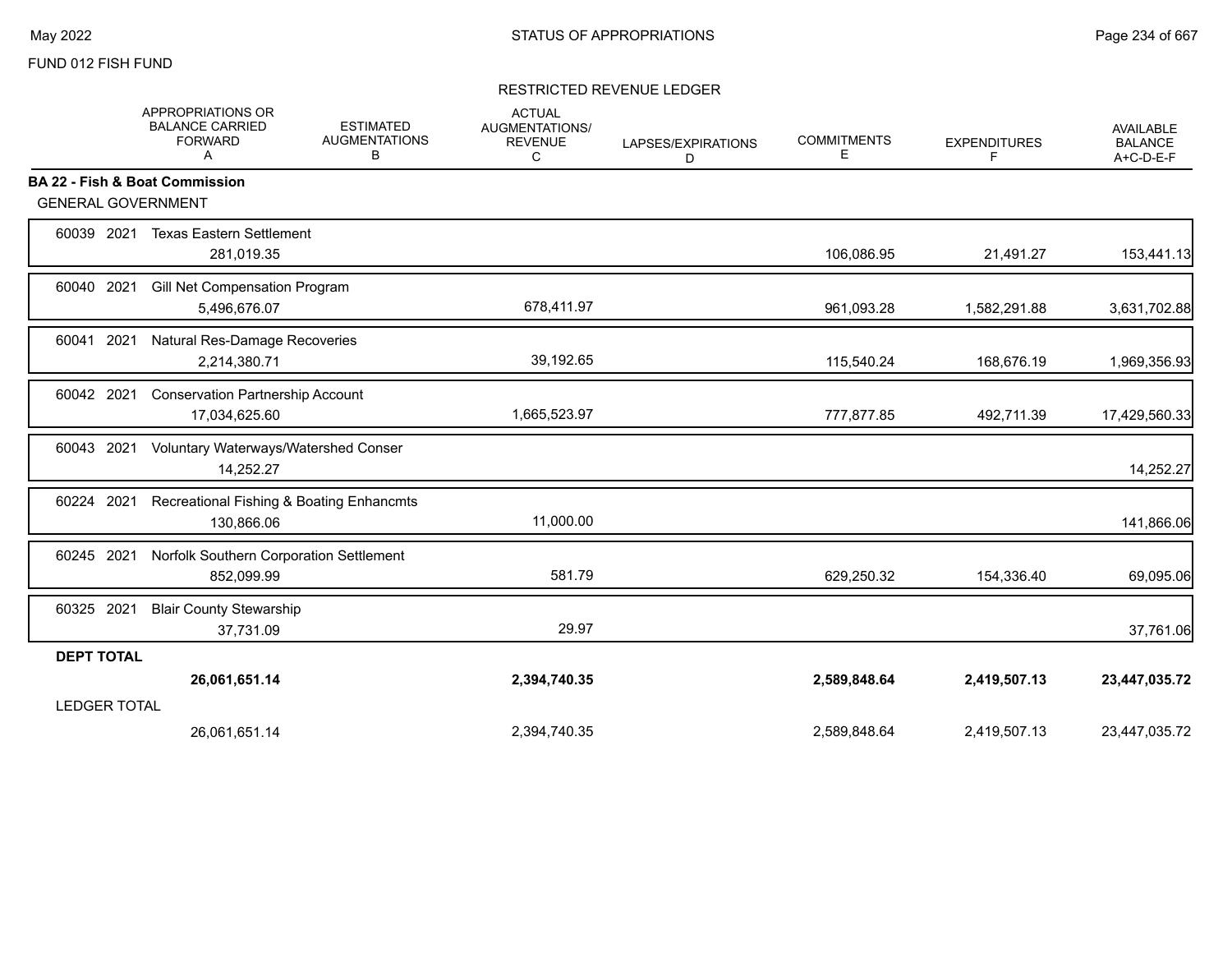## CURRENT STATE APPROPRIATIONS LEDGER

|                                         | APPROPRIATIONS OR<br><b>BALANCE CARRIED</b><br><b>FORWARD</b><br>Α | <b>ESTIMATED</b><br><b>AUGMENTATIONS</b><br>В | <b>ACTUAL</b><br>AUGMENTATIONS/<br><b>REVENUE</b><br>С | LAPSES/EXPIRATIONS<br>D | <b>COMMITMENTS</b> | <b>EXPENDITURES</b> | AVAILABLE<br><b>BALANCE</b><br>A+C-D-E-F |
|-----------------------------------------|--------------------------------------------------------------------|-----------------------------------------------|--------------------------------------------------------|-------------------------|--------------------|---------------------|------------------------------------------|
| <b>BA 75 - Banking &amp; Securities</b> |                                                                    |                                               |                                                        |                         |                    |                     |                                          |
| <b>GENERAL GOVERNMENT</b>               |                                                                    |                                               |                                                        |                         |                    |                     |                                          |
| 2021<br>10558                           | <b>General Government Operations</b>                               |                                               |                                                        |                         |                    |                     |                                          |
|                                         | 23,786,000.00                                                      |                                               |                                                        |                         | 315,095.29         | 17,302,072.26       | 6,168,832.45                             |
| <b>DEPT TOTAL</b>                       |                                                                    |                                               |                                                        |                         |                    |                     |                                          |
|                                         | 23,786,000.00                                                      |                                               |                                                        |                         | 315,095.29         | 17,302,072.26       | 6,168,832.45                             |
| <b>LEDGER TOTAL</b>                     |                                                                    |                                               |                                                        |                         |                    |                     |                                          |
|                                         | 23.786.000.00                                                      |                                               |                                                        |                         | 315.095.29         | 17.302.072.26       | 6,168,832.45                             |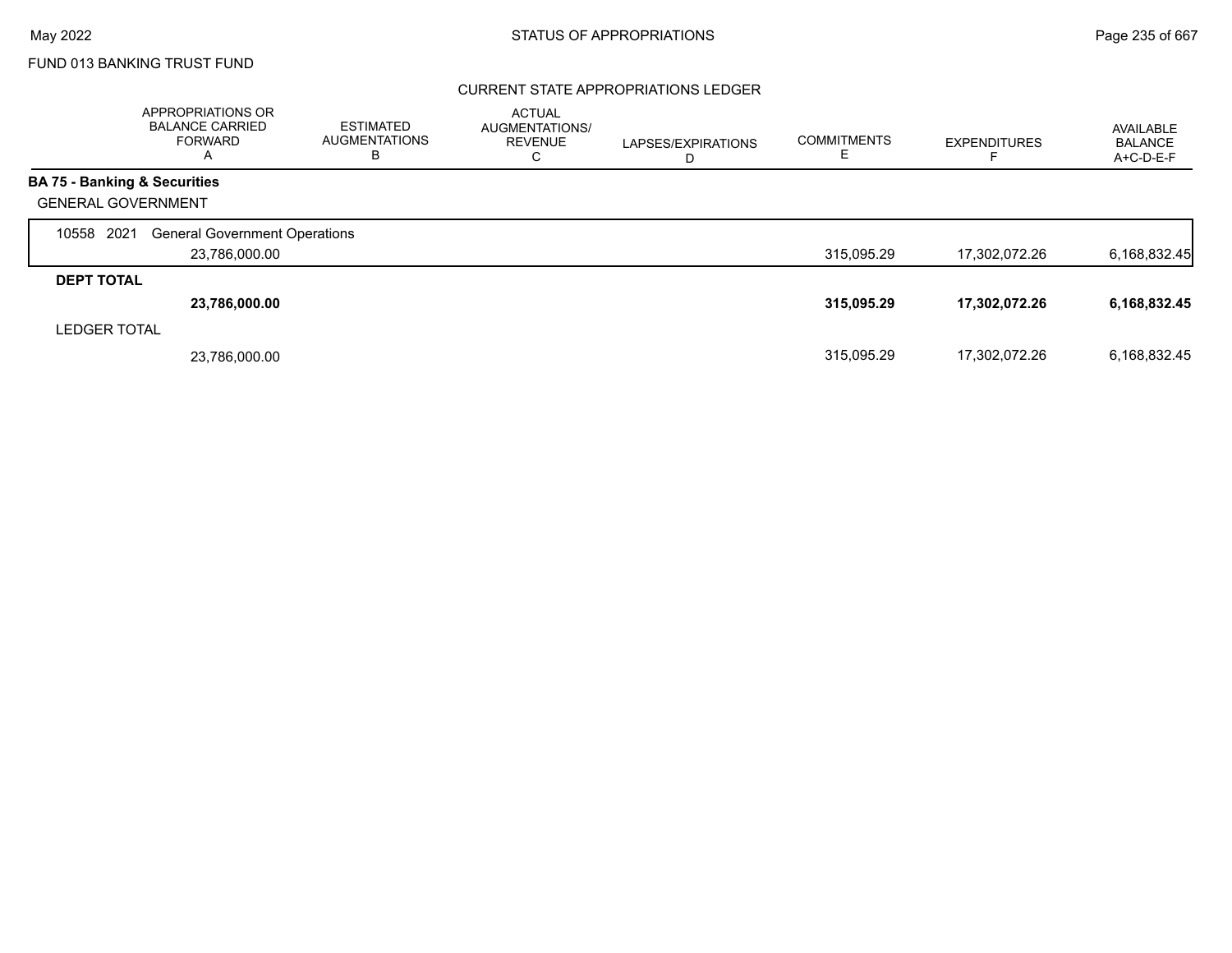## CURRENT STATE EXECUTIVE AUTHORIZATIONS LEDGER

|                     | APPROPRIATIONS OR<br><b>BALANCE CARRIED</b><br><b>FORWARD</b><br>A | <b>ESTIMATED</b><br><b>AUGMENTATIONS</b><br>B | <b>ACTUAL</b><br>AUGMENTATIONS/<br><b>REVENUE</b><br>С | LAPSES/EXPIRATIONS<br>D | <b>COMMITMENTS</b><br>Ε | <b>EXPENDITURES</b> | AVAILABLE<br><b>BALANCE</b><br>A+C-D-E-F |
|---------------------|--------------------------------------------------------------------|-----------------------------------------------|--------------------------------------------------------|-------------------------|-------------------------|---------------------|------------------------------------------|
|                     | <b>BA 75 - Banking &amp; Securities</b>                            |                                               |                                                        |                         |                         |                     |                                          |
|                     | <b>GENERAL GOVERNMENT</b>                                          |                                               |                                                        |                         |                         |                     |                                          |
| 20401               | 2021<br>Transfer to InstitutionResolutionAccount<br>5,000,000.00   |                                               |                                                        |                         |                         | 5,000,000.00        |                                          |
| <b>DEPT TOTAL</b>   |                                                                    |                                               |                                                        |                         |                         |                     |                                          |
|                     | 5,000,000.00                                                       |                                               |                                                        |                         |                         | 5,000,000.00        |                                          |
| <b>LEDGER TOTAL</b> |                                                                    |                                               |                                                        |                         |                         |                     |                                          |
|                     | 5,000,000.00                                                       |                                               |                                                        |                         |                         | 5,000,000.00        |                                          |
|                     | TOTAL TOTAL ALL CURRENT STATE LEDGERS                              |                                               |                                                        |                         |                         |                     |                                          |
|                     | 28,786,000.00                                                      |                                               |                                                        |                         | 315,095.29              | 22,302,072.26       | 6,168,832.45                             |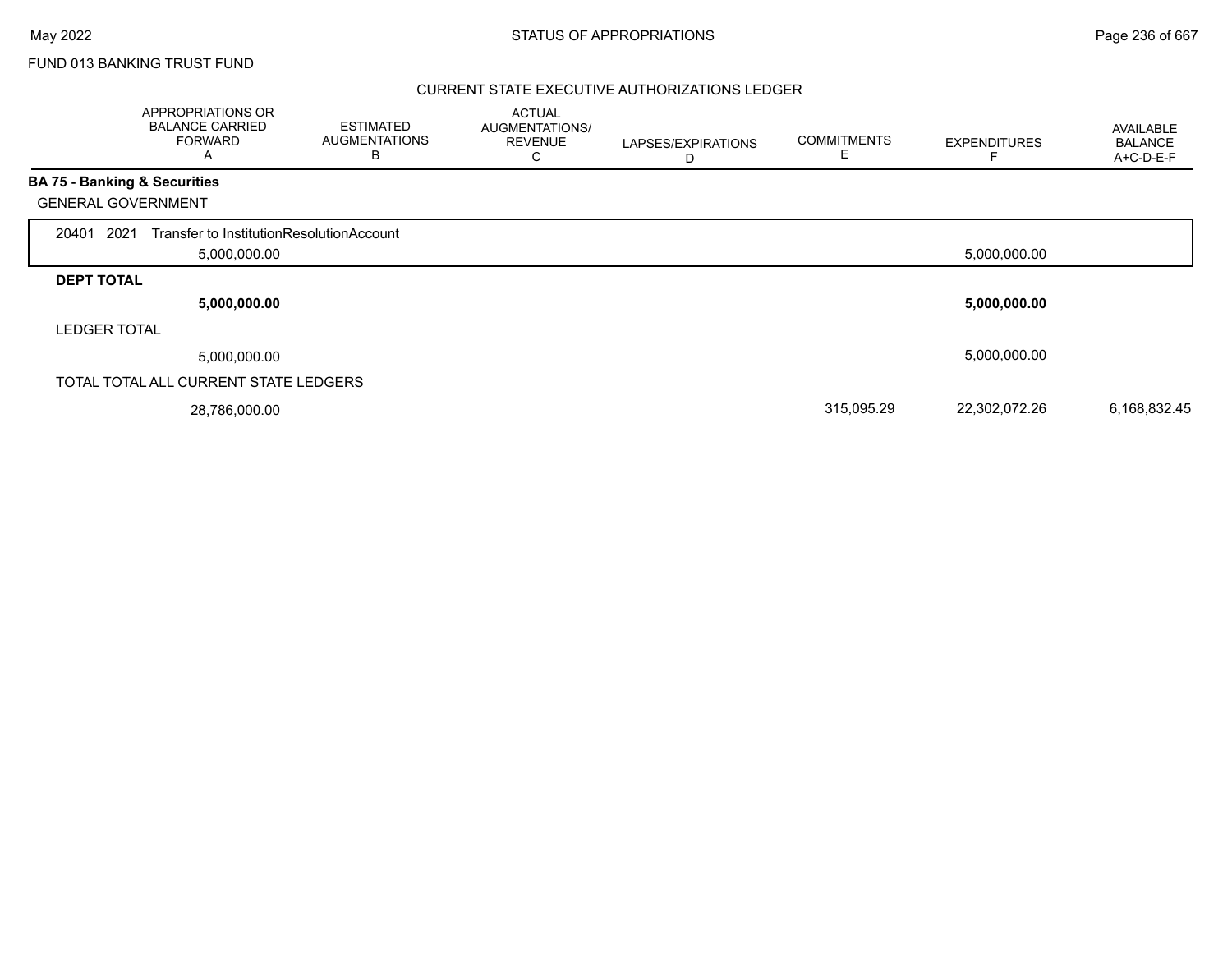## PRIOR STATE APPROPRIATIONS LEDGER

|                              | APPROPRIATIONS OR<br><b>BALANCE CARRIED</b><br><b>FORWARD</b><br>A | <b>ESTIMATED</b><br><b>AUGMENTATIONS</b><br>В | <b>ACTUAL</b><br>AUGMENTATIONS/<br><b>REVENUE</b><br>С | LAPSES/EXPIRATIONS<br>D | <b>COMMITMENTS</b><br>Е | <b>EXPENDITURES</b><br>F | <b>AVAILABLE</b><br><b>BALANCE</b><br>A+C-D-E-F |
|------------------------------|--------------------------------------------------------------------|-----------------------------------------------|--------------------------------------------------------|-------------------------|-------------------------|--------------------------|-------------------------------------------------|
| BA 75 - Banking & Securities |                                                                    |                                               |                                                        |                         |                         |                          |                                                 |
| <b>GENERAL GOVERNMENT</b>    |                                                                    |                                               |                                                        |                         |                         |                          |                                                 |
| 10558 2017                   | <b>General Government Operations</b>                               |                                               |                                                        |                         |                         |                          |                                                 |
|                              |                                                                    |                                               |                                                        |                         |                         | $-20,615.00$             | 20,615.00                                       |
| 2019<br>10558                | <b>General Government Operations</b>                               |                                               |                                                        |                         |                         |                          |                                                 |
|                              | 2,614,739.47                                                       |                                               |                                                        |                         |                         | 63,984.69                | 2,550,754.78                                    |
| 2020<br>10558                | <b>General Government Operations</b>                               |                                               |                                                        |                         |                         |                          |                                                 |
|                              | 5,547,058.66                                                       |                                               |                                                        |                         |                         | 523,883.32               | 5,023,175.34                                    |
| <b>DEPT TOTAL</b>            |                                                                    |                                               |                                                        |                         |                         |                          |                                                 |
|                              | 8,161,798.13                                                       |                                               |                                                        |                         |                         | 567,253.01               | 7,594,545.12                                    |
| <b>LEDGER TOTAL</b>          |                                                                    |                                               |                                                        |                         |                         |                          |                                                 |
|                              | 8,161,798.13                                                       |                                               |                                                        |                         |                         | 567,253.01               | 7,594,545.12                                    |
|                              | TOTAL TOTAL ALL PRIOR STATE LEDGERS                                |                                               |                                                        |                         |                         |                          |                                                 |
|                              | 8,161,798.13                                                       |                                               |                                                        |                         |                         | 567,253.01               | 7,594,545.12                                    |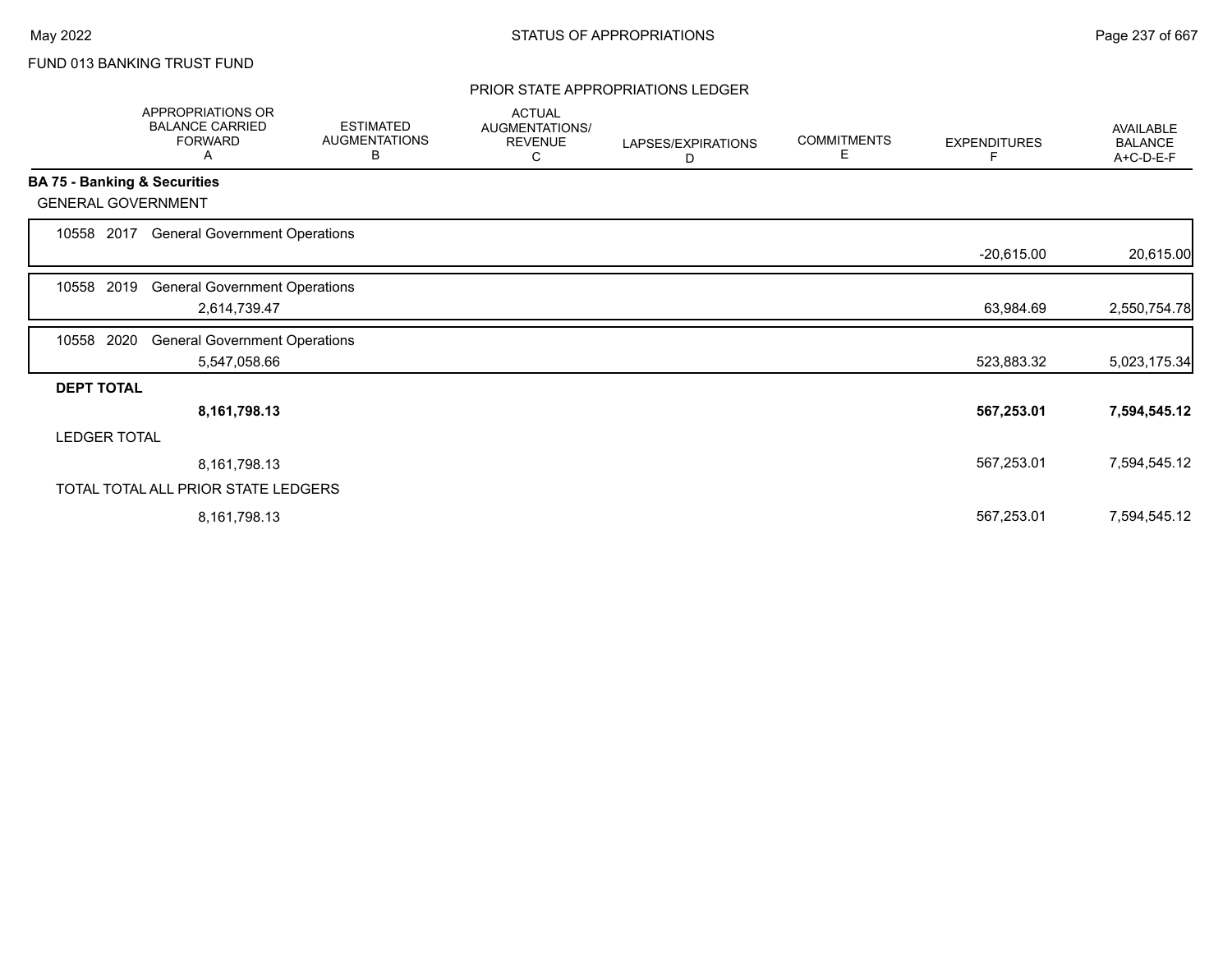### RESTRICTED REVENUE LEDGER

|                                         | <b>APPROPRIATIONS OR</b><br><b>BALANCE CARRIED</b><br><b>FORWARD</b><br>A | <b>ESTIMATED</b><br><b>AUGMENTATIONS</b><br>в | <b>ACTUAL</b><br><b>AUGMENTATIONS/</b><br><b>REVENUE</b><br>С | LAPSES/EXPIRATIONS<br>D | <b>COMMITMENTS</b> | <b>EXPENDITURES</b> | AVAILABLE<br><b>BALANCE</b><br>A+C-D-E-F |
|-----------------------------------------|---------------------------------------------------------------------------|-----------------------------------------------|---------------------------------------------------------------|-------------------------|--------------------|---------------------|------------------------------------------|
| <b>BA 75 - Banking &amp; Securities</b> |                                                                           |                                               |                                                               |                         |                    |                     |                                          |
| <b>GENERAL GOVERNMENT</b>               |                                                                           |                                               |                                                               |                         |                    |                     |                                          |
| 2021<br>60340                           | Institution Resolution Account                                            |                                               |                                                               |                         |                    |                     |                                          |
|                                         | 19,500,000.00                                                             |                                               | 5,000,000.00                                                  |                         |                    |                     | 24,500,000.00                            |
| <b>DEPT TOTAL</b>                       |                                                                           |                                               |                                                               |                         |                    |                     |                                          |
|                                         | 19,500,000.00                                                             |                                               | 5,000,000.00                                                  |                         |                    |                     | 24,500,000.00                            |
| <b>LEDGER TOTAL</b>                     |                                                                           |                                               |                                                               |                         |                    |                     |                                          |
|                                         | 19,500,000.00                                                             |                                               | 5.000.000.00                                                  |                         |                    |                     | 24,500,000.00                            |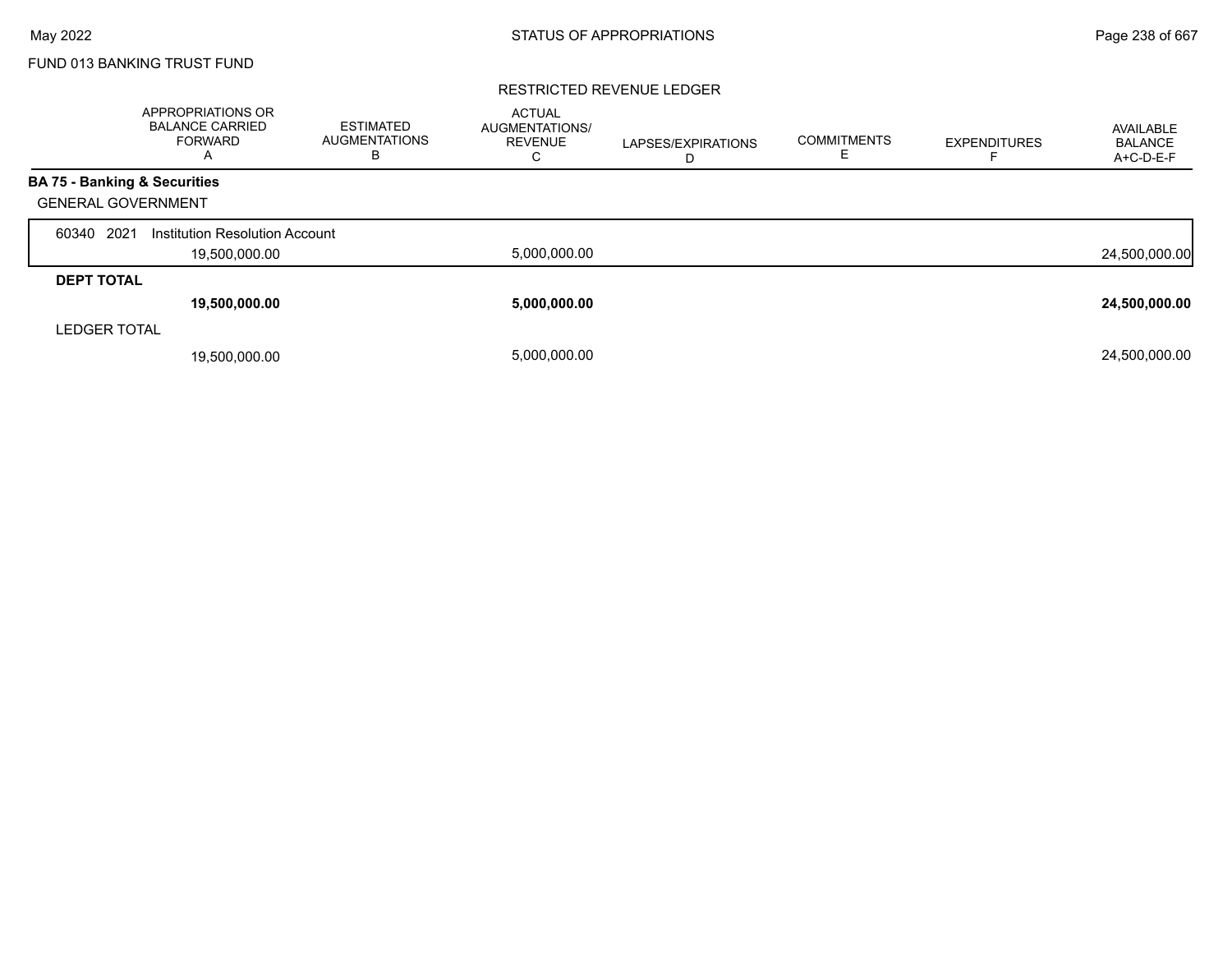# FUND 014 MILK MARKETING FUND

## CURRENT STATE APPROPRIATIONS LEDGER

|                                     | APPROPRIATIONS OR<br><b>BALANCE CARRIED</b><br><b>FORWARD</b><br>A | <b>ESTIMATED</b><br><b>AUGMENTATIONS</b><br>B | <b>ACTUAL</b><br>AUGMENTATIONS/<br><b>REVENUE</b><br>C | LAPSES/EXPIRATIONS<br>D | <b>COMMITMENTS</b><br>Е | <b>EXPENDITURES</b> | <b>AVAILABLE</b><br><b>BALANCE</b><br>A+C-D-E-F |
|-------------------------------------|--------------------------------------------------------------------|-----------------------------------------------|--------------------------------------------------------|-------------------------|-------------------------|---------------------|-------------------------------------------------|
| <b>BA 27 - Milk Marketing Board</b> |                                                                    |                                               |                                                        |                         |                         |                     |                                                 |
| <b>GENERAL GOVERNMENT</b>           |                                                                    |                                               |                                                        |                         |                         |                     |                                                 |
| 2021<br>10335                       | <b>General Operations</b>                                          |                                               |                                                        |                         |                         |                     |                                                 |
|                                     | 2,840,000.00                                                       |                                               |                                                        |                         | 17,048.71               | 1,993,423.29        | 829,528.00                                      |
| <b>DEPT TOTAL</b>                   |                                                                    |                                               |                                                        |                         |                         |                     |                                                 |
|                                     | 2,840,000.00                                                       |                                               |                                                        |                         | 17,048.71               | 1,993,423.29        | 829,528.00                                      |
| <b>LEDGER TOTAL</b>                 |                                                                    |                                               |                                                        |                         |                         |                     |                                                 |
|                                     | 2,840,000.00                                                       |                                               |                                                        |                         | 17,048.71               | 1,993,423.29        | 829,528.00                                      |
|                                     | TOTAL TOTAL ALL CURRENT STATE LEDGERS                              |                                               |                                                        |                         |                         |                     |                                                 |
|                                     | 2,840,000.00                                                       |                                               |                                                        |                         | 17,048.71               | 1,993,423.29        | 829,528.00                                      |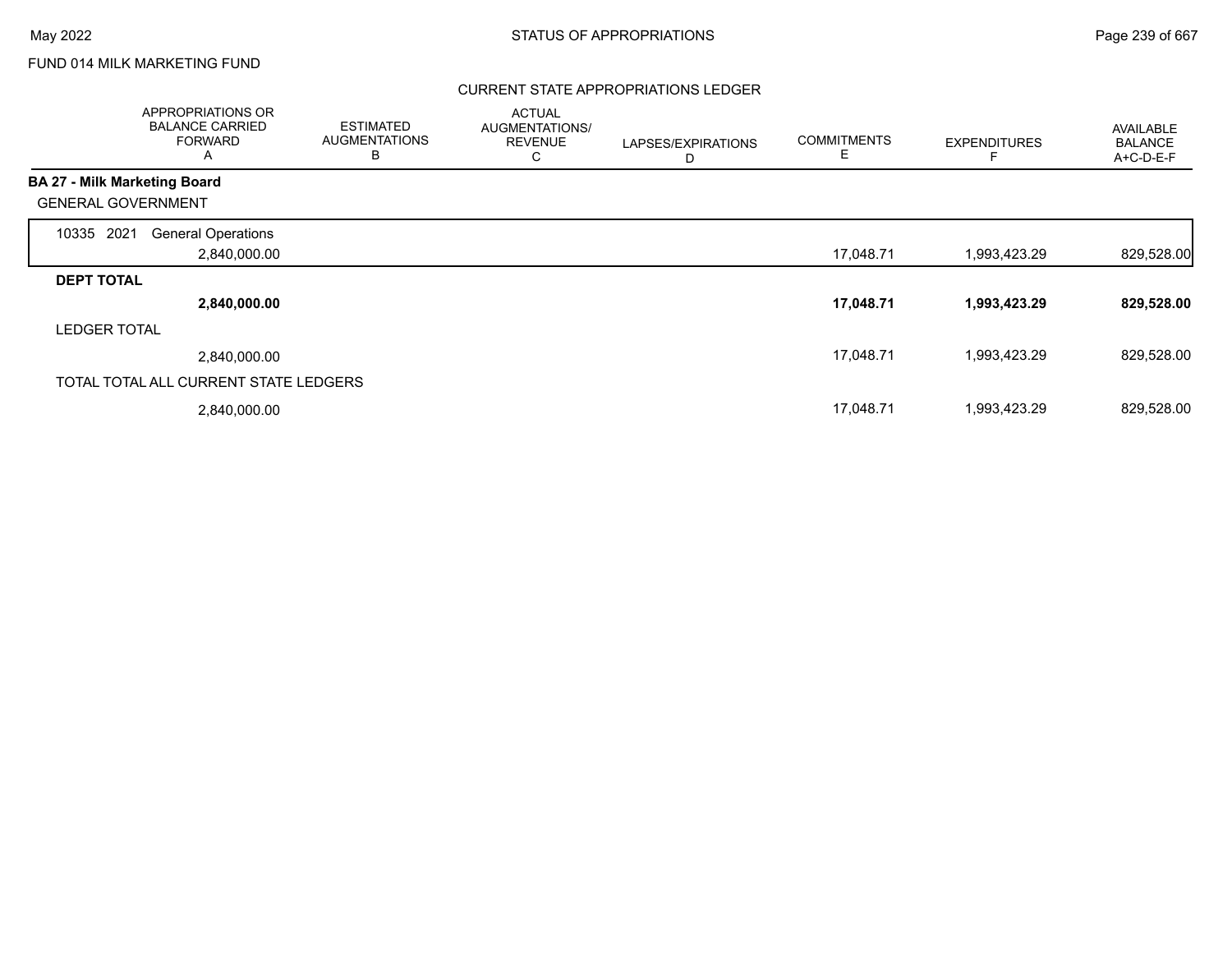# FUND 014 MILK MARKETING FUND

## PRIOR STATE APPROPRIATIONS LEDGER

|                     | APPROPRIATIONS OR<br><b>BALANCE CARRIED</b><br><b>FORWARD</b><br>A | <b>ESTIMATED</b><br><b>AUGMENTATIONS</b><br>В | <b>ACTUAL</b><br>AUGMENTATIONS/<br><b>REVENUE</b><br>С | LAPSES/EXPIRATIONS<br>D | <b>COMMITMENTS</b><br>Е | <b>EXPENDITURES</b> | AVAILABLE<br><b>BALANCE</b><br>A+C-D-E-F |
|---------------------|--------------------------------------------------------------------|-----------------------------------------------|--------------------------------------------------------|-------------------------|-------------------------|---------------------|------------------------------------------|
|                     | <b>BA 27 - Milk Marketing Board</b>                                |                                               |                                                        |                         |                         |                     |                                          |
|                     | <b>GENERAL GOVERNMENT</b>                                          |                                               |                                                        |                         |                         |                     |                                          |
| 10335               | 2019<br><b>General Operations</b>                                  |                                               |                                                        |                         |                         |                     |                                          |
|                     | 324,423.03                                                         |                                               |                                                        |                         | 67,727.37               | 187,224.58          | 69,471.08                                |
| 10335               | 2020<br><b>General Operations</b>                                  |                                               |                                                        |                         |                         |                     |                                          |
|                     | 648,806.83                                                         |                                               |                                                        |                         | 71,965.23               | 198,110.78          | 378,730.82                               |
| <b>DEPT TOTAL</b>   |                                                                    |                                               |                                                        |                         |                         |                     |                                          |
|                     | 973,229.86                                                         |                                               |                                                        |                         | 139,692.60              | 385,335.36          | 448,201.90                               |
| <b>LEDGER TOTAL</b> |                                                                    |                                               |                                                        |                         |                         |                     |                                          |
|                     | 973,229.86                                                         |                                               |                                                        |                         | 139,692.60              | 385,335.36          | 448,201.90                               |
|                     | TOTAL TOTAL ALL PRIOR STATE LEDGERS                                |                                               |                                                        |                         |                         |                     |                                          |
|                     | 973,229.86                                                         |                                               |                                                        |                         | 139,692.60              | 385,335.36          | 448,201.90                               |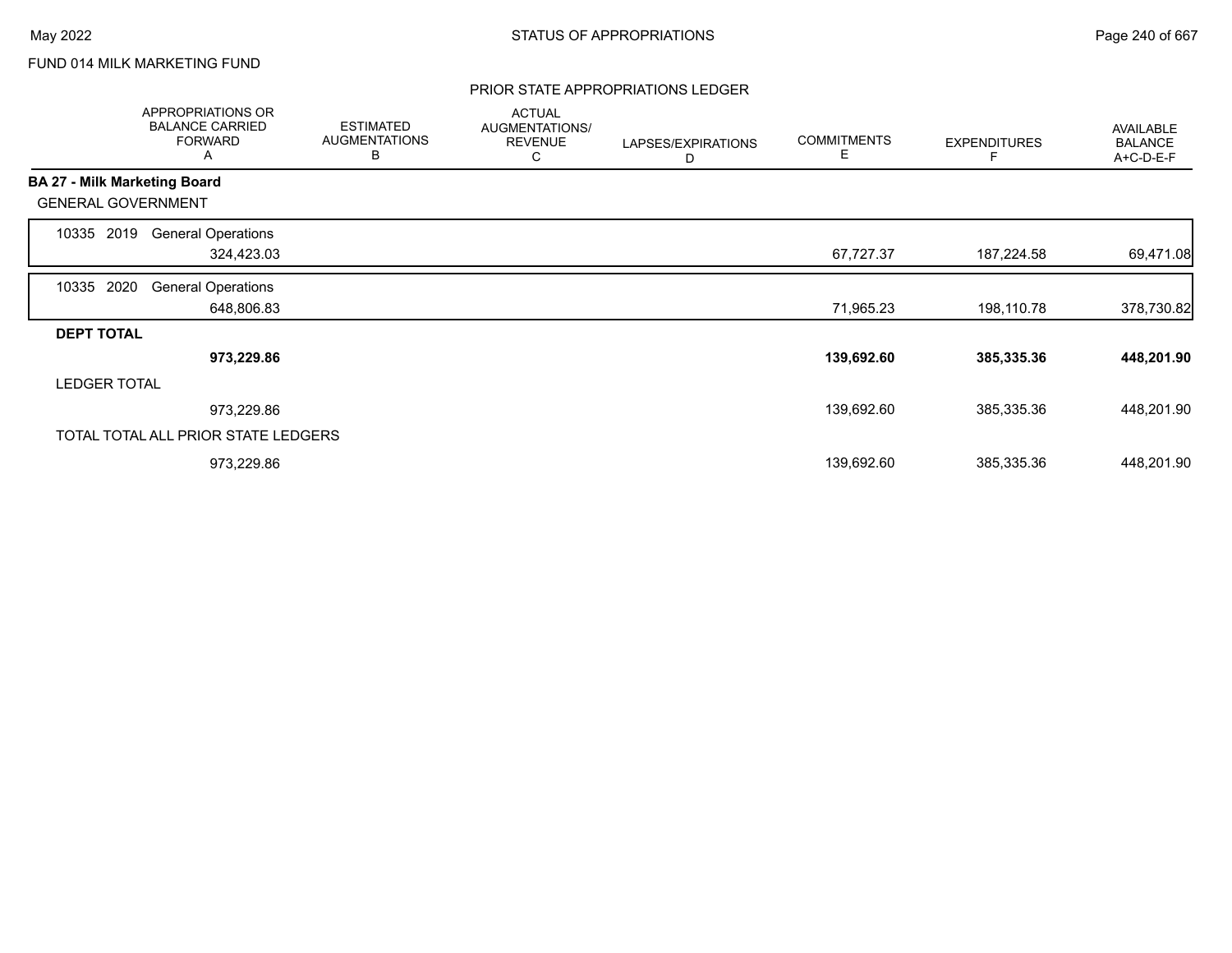# FUND 014 MILK MARKETING FUND

### RESTRICTED RECEIPTS LEDGER

|                                     | APPROPRIATIONS OR<br><b>BALANCE CARRIED</b><br><b>FORWARD</b><br>A | <b>ESTIMATED</b><br><b>AUGMENTATIONS</b><br>B | <b>ACTUAL</b><br>AUGMENTATIONS/<br><b>REVENUE</b><br>С | LAPSES/EXPIRATIONS<br>D | <b>COMMITMENTS</b> | <b>EXPENDITURES</b> | AVAILABLE<br><b>BALANCE</b><br>A+C-D-E-F |
|-------------------------------------|--------------------------------------------------------------------|-----------------------------------------------|--------------------------------------------------------|-------------------------|--------------------|---------------------|------------------------------------------|
| <b>BA 27 - Milk Marketing Board</b> |                                                                    |                                               |                                                        |                         |                    |                     |                                          |
| <b>GENERAL GOVERNMENT</b>           |                                                                    |                                               |                                                        |                         |                    |                     |                                          |
| 40120 2021                          | Underpayments To Dairy Farmers                                     |                                               |                                                        |                         |                    |                     |                                          |
|                                     | 11,519.07                                                          |                                               |                                                        |                         |                    |                     | 11,519.07                                |
| <b>DEPT TOTAL</b>                   |                                                                    |                                               |                                                        |                         |                    |                     |                                          |
|                                     | 11,519.07                                                          |                                               |                                                        |                         |                    |                     | 11,519.07                                |
| <b>LEDGER TOTAL</b>                 |                                                                    |                                               |                                                        |                         |                    |                     |                                          |
|                                     | 11,519.07                                                          |                                               |                                                        |                         |                    |                     | 11,519.07                                |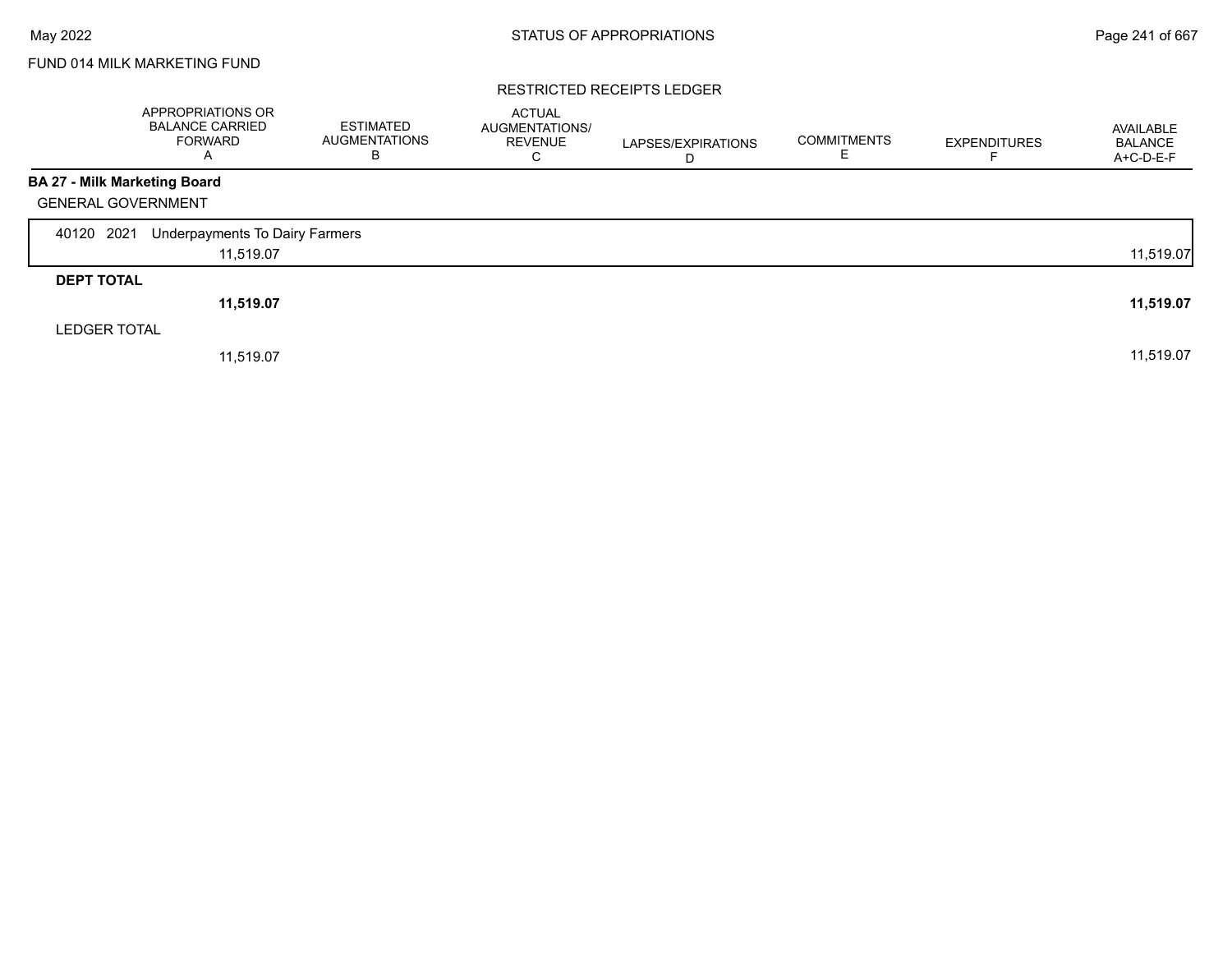Г

# FUND 015 STATE FARM PRODUCTS SHOW FUND

## CURRENT STATE EXECUTIVE AUTHORIZATIONS LEDGER

|                            | APPROPRIATIONS OR<br><b>BALANCE CARRIED</b><br><b>FORWARD</b><br>A | <b>ESTIMATED</b><br><b>AUGMENTATIONS</b><br>B | <b>ACTUAL</b><br>AUGMENTATIONS/<br><b>REVENUE</b><br>С | LAPSES/EXPIRATIONS<br>D | <b>COMMITMENTS</b><br>E | <b>EXPENDITURES</b> | <b>AVAILABLE</b><br><b>BALANCE</b><br>A+C-D-E-F |
|----------------------------|--------------------------------------------------------------------|-----------------------------------------------|--------------------------------------------------------|-------------------------|-------------------------|---------------------|-------------------------------------------------|
| <b>BA 68 - Agriculture</b> |                                                                    |                                               |                                                        |                         |                         |                     |                                                 |
| <b>GENERAL GOVERNMENT</b>  |                                                                    |                                               |                                                        |                         |                         |                     |                                                 |
| 2021<br>20118              | <b>General Operations</b>                                          |                                               |                                                        |                         |                         |                     |                                                 |
|                            | 13,000,000.00                                                      |                                               |                                                        |                         | 765,108.89              | 10,367,633.79       | 1,867,257.32                                    |
| <b>DEPT TOTAL</b>          |                                                                    |                                               |                                                        |                         |                         |                     |                                                 |
|                            | 13,000,000.00                                                      |                                               |                                                        |                         | 765,108.89              | 10,367,633.79       | 1,867,257.32                                    |
| <b>LEDGER TOTAL</b>        |                                                                    |                                               |                                                        |                         |                         |                     |                                                 |
|                            | 13,000,000.00                                                      |                                               |                                                        |                         | 765,108.89              | 10,367,633.79       | 1,867,257.32                                    |
|                            | TOTAL TOTAL ALL CURRENT STATE LEDGERS                              |                                               |                                                        |                         |                         |                     |                                                 |
|                            | 13,000,000.00                                                      |                                               |                                                        |                         | 765,108.89              | 10,367,633.79       | 1,867,257.32                                    |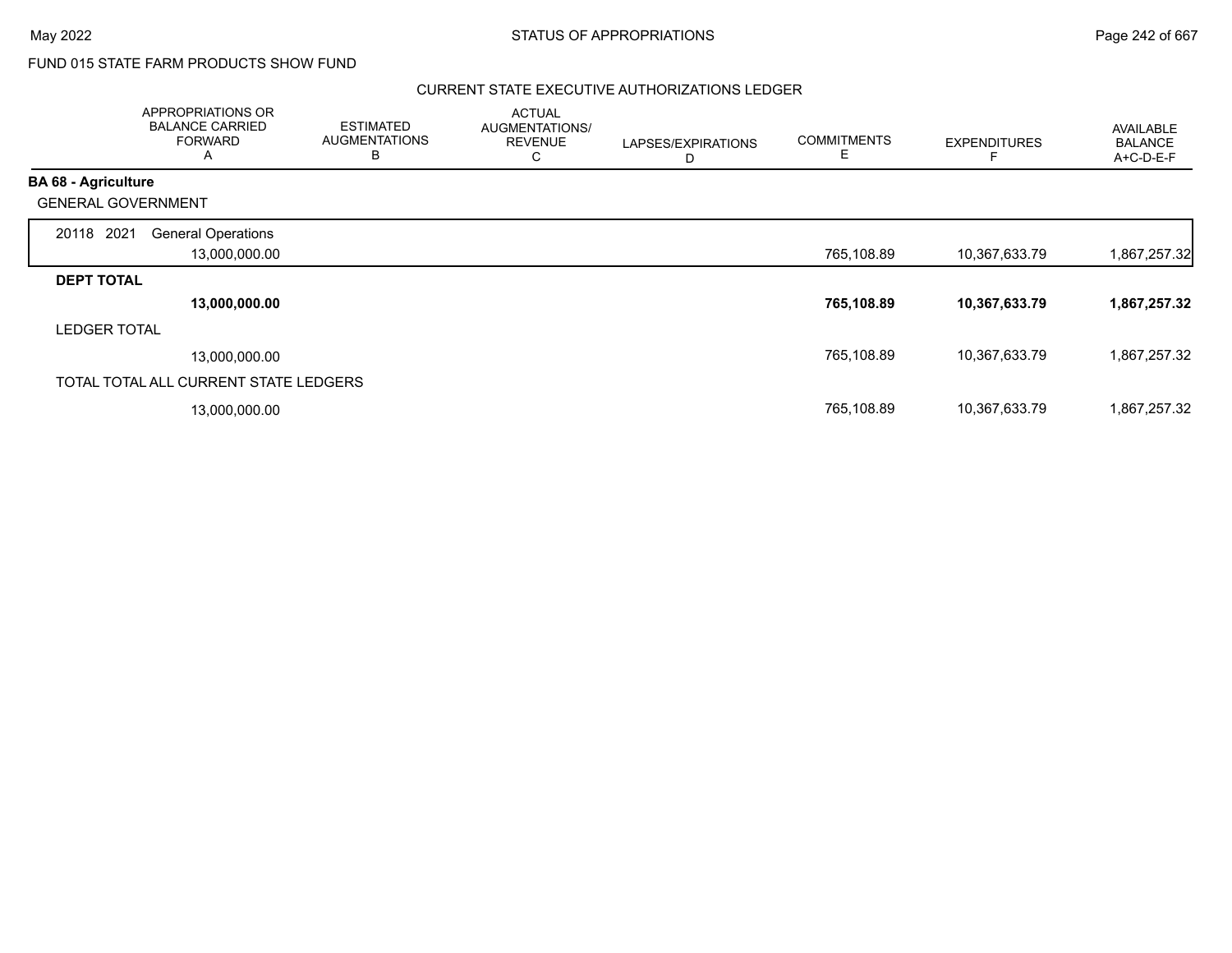# FUND 015 STATE FARM PRODUCTS SHOW FUND

## PRIOR STATE EXECUTIVE AUTHORIZATIONS LEDGER

|                            | APPROPRIATIONS OR<br><b>BALANCE CARRIED</b><br><b>FORWARD</b><br>A | <b>ESTIMATED</b><br><b>AUGMENTATIONS</b><br>B | <b>ACTUAL</b><br>AUGMENTATIONS/<br><b>REVENUE</b><br>С | LAPSES/EXPIRATIONS<br>D | <b>COMMITMENTS</b><br>E | <b>EXPENDITURES</b> | <b>AVAILABLE</b><br><b>BALANCE</b><br>A+C-D-E-F |
|----------------------------|--------------------------------------------------------------------|-----------------------------------------------|--------------------------------------------------------|-------------------------|-------------------------|---------------------|-------------------------------------------------|
| <b>BA 68 - Agriculture</b> |                                                                    |                                               |                                                        |                         |                         |                     |                                                 |
| <b>GENERAL GOVERNMENT</b>  |                                                                    |                                               |                                                        |                         |                         |                     |                                                 |
| 20118 2020                 | <b>General Operations</b>                                          |                                               |                                                        |                         |                         |                     |                                                 |
|                            | 1,079,476.37                                                       |                                               |                                                        |                         | 72,000.00               | 326,114.33          | 681,362.04                                      |
| <b>DEPT TOTAL</b>          |                                                                    |                                               |                                                        |                         |                         |                     |                                                 |
|                            | 1,079,476.37                                                       |                                               |                                                        |                         | 72,000.00               | 326,114.33          | 681,362.04                                      |
| <b>LEDGER TOTAL</b>        |                                                                    |                                               |                                                        |                         |                         |                     |                                                 |
|                            | 1,079,476.37                                                       |                                               |                                                        |                         | 72,000.00               | 326,114.33          | 681,362.04                                      |
|                            | TOTAL TOTAL ALL PRIOR STATE LEDGERS                                |                                               |                                                        |                         |                         |                     |                                                 |
|                            | 1,079,476.37                                                       |                                               |                                                        |                         | 72,000.00               | 326,114.33          | 681,362.04                                      |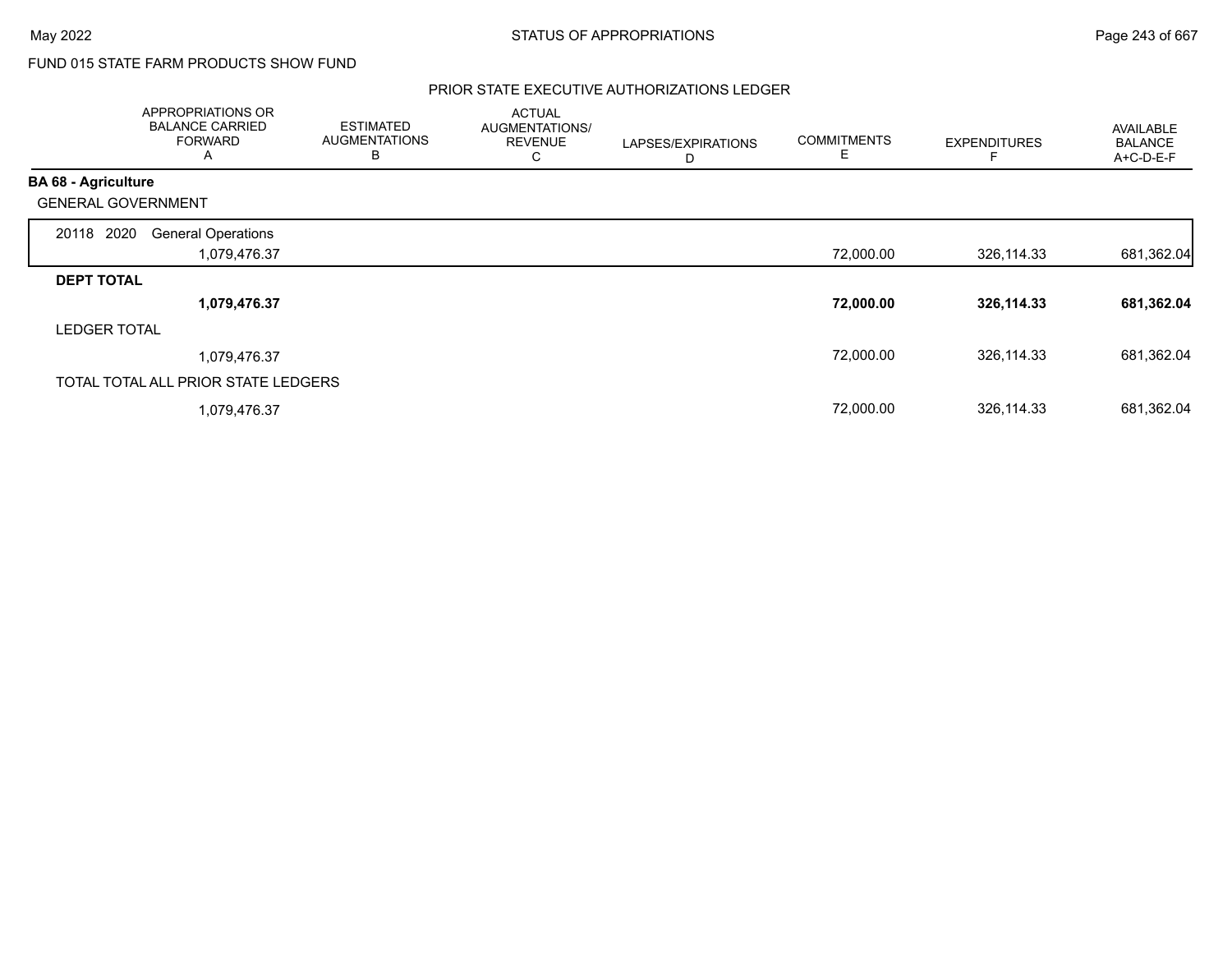## CURRENT STATE APPROPRIATIONS LEDGER

|                           | <b>APPROPRIATIONS OR</b><br><b>BALANCE CARRIED</b><br><b>FORWARD</b><br>Α | <b>ESTIMATED</b><br><b>AUGMENTATIONS</b><br>B | <b>ACTUAL</b><br>AUGMENTATIONS/<br><b>REVENUE</b><br>С | LAPSES/EXPIRATIONS<br>D | <b>COMMITMENTS</b><br>Е | <b>EXPENDITURES</b> | <b>AVAILABLE</b><br><b>BALANCE</b><br>A+C-D-E-F |
|---------------------------|---------------------------------------------------------------------------|-----------------------------------------------|--------------------------------------------------------|-------------------------|-------------------------|---------------------|-------------------------------------------------|
|                           | <b>BA 38 - Conservation &amp; Natural Resourc</b>                         |                                               |                                                        |                         |                         |                     |                                                 |
| <b>GENERAL GOVERNMENT</b> |                                                                           |                                               |                                                        |                         |                         |                     |                                                 |
| 2021<br>11026             | <b>State Parks Operations</b><br>16,500,000.00                            |                                               |                                                        |                         |                         | 16,500,000.00       |                                                 |
| 2021<br>11060             | <b>State Forest Operations</b><br>16,500,000.00                           |                                               |                                                        |                         |                         | 16,500,000.00       |                                                 |
| 2021<br>11075             | <b>General Government Operations</b><br>14,790,000.00                     |                                               |                                                        |                         | 4,162,446.75            | 8,543,829.50        | 2,083,723.75                                    |
| <b>DEPT TOTAL</b>         |                                                                           |                                               |                                                        |                         |                         |                     |                                                 |
|                           | 47,790,000.00                                                             |                                               |                                                        |                         | 4, 162, 446. 75         | 41,543,829.50       | 2,083,723.75                                    |
| <b>LEDGER TOTAL</b>       |                                                                           |                                               |                                                        |                         |                         |                     |                                                 |
|                           | 47,790,000.00                                                             |                                               |                                                        |                         | 4,162,446.75            | 41,543,829.50       | 2,083,723.75                                    |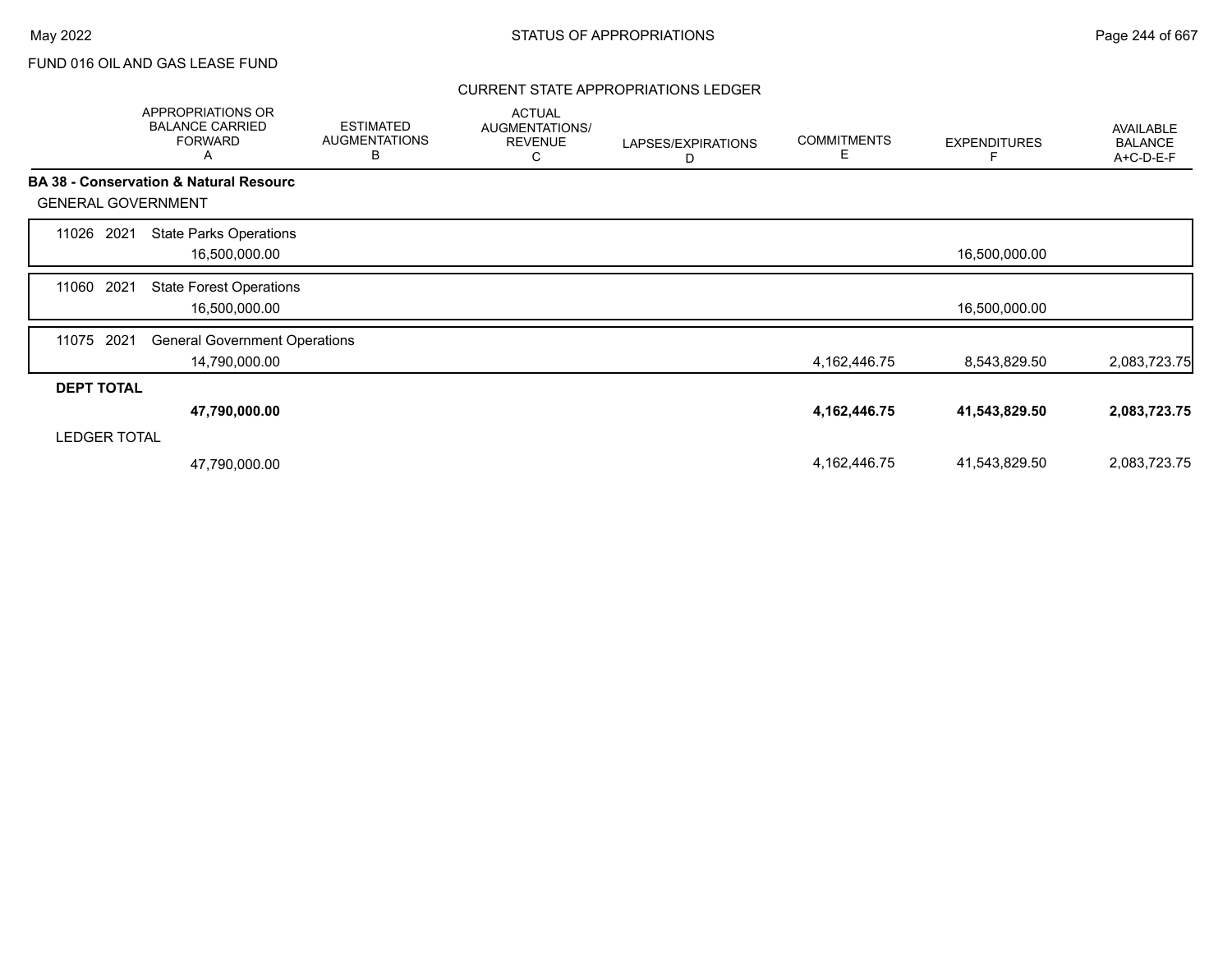## CURRENT STATE CONTINUING LEDGER

|                           | APPROPRIATIONS OR<br><b>BALANCE CARRIED</b><br><b>FORWARD</b><br>Α | <b>ESTIMATED</b><br><b>AUGMENTATIONS</b><br>В | <b>ACTUAL</b><br>AUGMENTATIONS/<br><b>REVENUE</b><br>◡ | LAPSES/EXPIRATIONS<br>D | <b>COMMITMENTS</b><br>E | <b>EXPENDITURES</b> | <b>AVAILABLE</b><br><b>BALANCE</b><br>A+C-D-E-F |
|---------------------------|--------------------------------------------------------------------|-----------------------------------------------|--------------------------------------------------------|-------------------------|-------------------------|---------------------|-------------------------------------------------|
|                           | <b>BA 38 - Conservation &amp; Natural Resourc</b>                  |                                               |                                                        |                         |                         |                     |                                                 |
| <b>GENERAL GOVERNMENT</b> |                                                                    |                                               |                                                        |                         |                         |                     |                                                 |
| 30352 2021                | Transfer to Marcellus Legacy Fund                                  |                                               |                                                        |                         |                         |                     |                                                 |
|                           | 15,000,000.00                                                      |                                               |                                                        |                         |                         | 15,000,000.00       |                                                 |
| <b>DEPT TOTAL</b>         |                                                                    |                                               |                                                        |                         |                         |                     |                                                 |
|                           | 15,000,000.00                                                      |                                               |                                                        |                         |                         | 15,000,000.00       |                                                 |
| <b>LEDGER TOTAL</b>       |                                                                    |                                               |                                                        |                         |                         |                     |                                                 |
|                           | 15,000,000.00                                                      |                                               |                                                        |                         |                         | 15,000,000.00       |                                                 |
|                           | TOTAL TOTAL ALL CURRENT STATE LEDGERS                              |                                               |                                                        |                         |                         |                     |                                                 |
|                           | 62,790,000.00                                                      |                                               |                                                        |                         | 4,162,446.75            | 56,543,829.50       | 2,083,723.75                                    |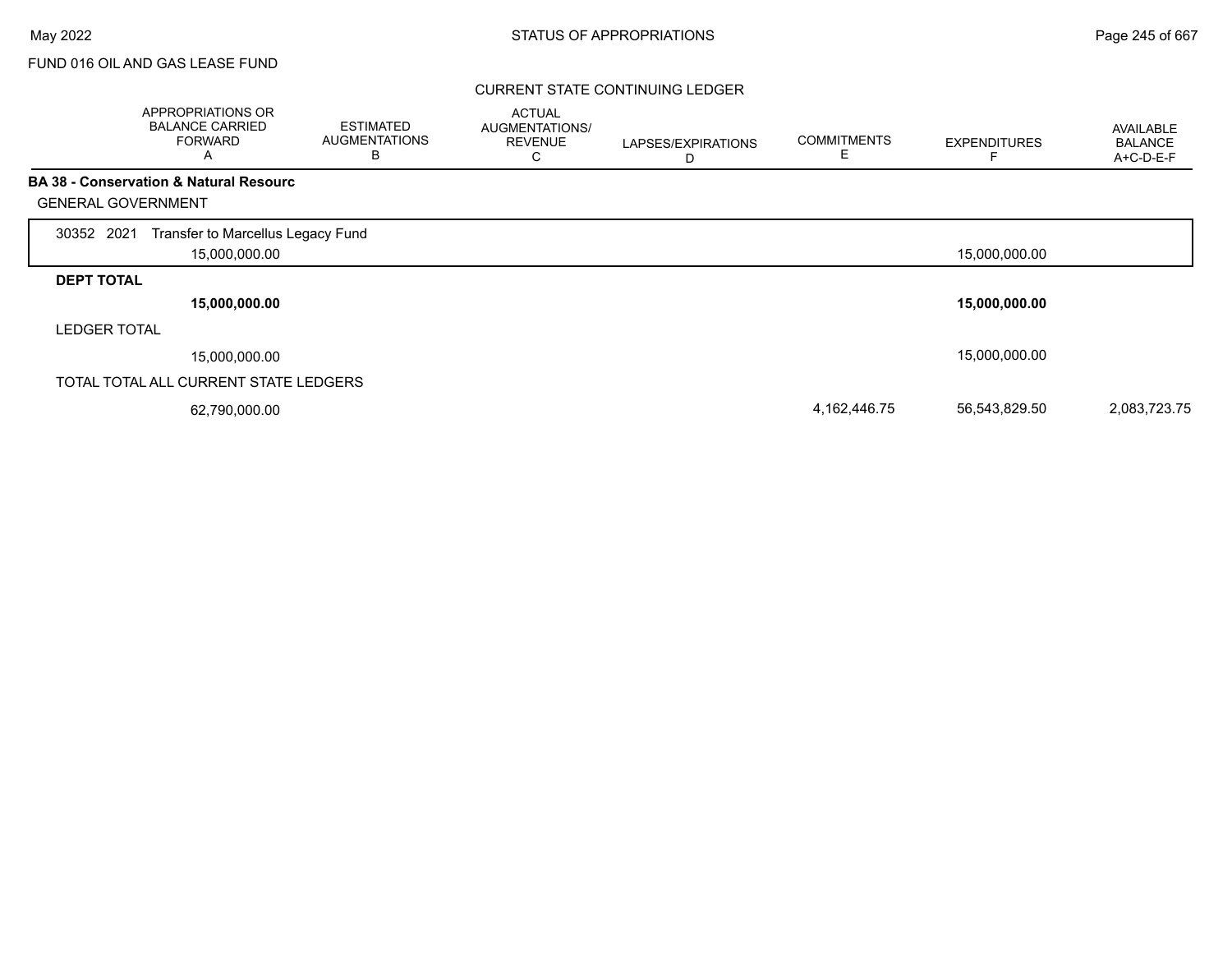## PRIOR STATE APPROPRIATIONS LEDGER

|                           | APPROPRIATIONS OR<br><b>BALANCE CARRIED</b><br><b>FORWARD</b><br>A | <b>ESTIMATED</b><br><b>AUGMENTATIONS</b><br>В | <b>ACTUAL</b><br>AUGMENTATIONS/<br><b>REVENUE</b><br>С | LAPSES/EXPIRATIONS<br>D | <b>COMMITMENTS</b><br>Е | <b>EXPENDITURES</b><br>F | <b>AVAILABLE</b><br><b>BALANCE</b><br>A+C-D-E-F |
|---------------------------|--------------------------------------------------------------------|-----------------------------------------------|--------------------------------------------------------|-------------------------|-------------------------|--------------------------|-------------------------------------------------|
| <b>GENERAL GOVERNMENT</b> | <b>BA 38 - Conservation &amp; Natural Resourc</b>                  |                                               |                                                        |                         |                         |                          |                                                 |
| 2017<br>11075             | <b>General Government Operations</b><br>42,140.69                  |                                               |                                                        |                         |                         | 42,140.69                |                                                 |
| 2018<br>11075             | <b>General Government Operations</b><br>215,371.36                 |                                               |                                                        |                         |                         | 215,371.36               |                                                 |
| 2019<br>11075             | <b>General Government Operations</b><br>2,381,977.81               |                                               |                                                        |                         | 721,020.25              | 61,307.56                | 1,599,650.00                                    |
| 2020<br>11075             | <b>General Government Operations</b><br>5,447,119.08               |                                               |                                                        |                         | 2,278,093.56            | 1,615,954.36             | 1,553,071.16                                    |
| <b>DEPT TOTAL</b>         |                                                                    |                                               |                                                        |                         |                         |                          |                                                 |
|                           | 8,086,608.94                                                       |                                               |                                                        |                         | 2,999,113.81            | 1,934,773.97             | 3, 152, 721. 16                                 |
| <b>LEDGER TOTAL</b>       |                                                                    |                                               |                                                        |                         |                         |                          |                                                 |
|                           | 8,086,608.94                                                       |                                               |                                                        |                         | 2,999,113.81            | 1,934,773.97             | 3, 152, 721. 16                                 |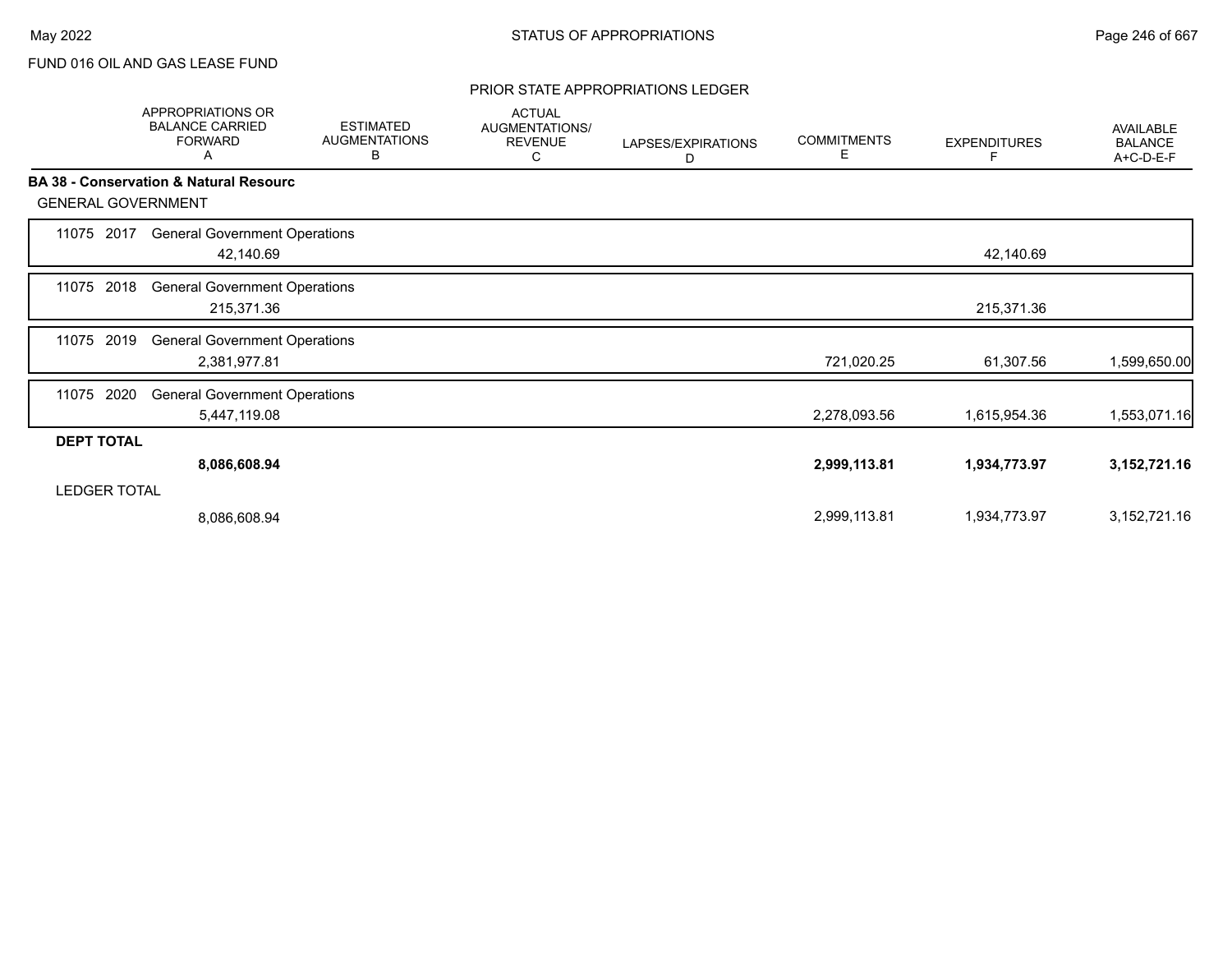## PRIOR STATE EXECUTIVE AUTHORIZATIONS LEDGER

|                           | <b>APPROPRIATIONS OR</b><br><b>BALANCE CARRIED</b><br><b>FORWARD</b><br>Α | <b>ESTIMATED</b><br><b>AUGMENTATIONS</b><br>В | <b>ACTUAL</b><br>AUGMENTATIONS/<br><b>REVENUE</b><br>С | LAPSES/EXPIRATIONS<br>D | <b>COMMITMENTS</b><br>Е | <b>EXPENDITURES</b><br>F | <b>AVAILABLE</b><br><b>BALANCE</b><br>A+C-D-E-F |
|---------------------------|---------------------------------------------------------------------------|-----------------------------------------------|--------------------------------------------------------|-------------------------|-------------------------|--------------------------|-------------------------------------------------|
|                           | <b>BA 38 - Conservation &amp; Natural Resourc</b>                         |                                               |                                                        |                         |                         |                          |                                                 |
| <b>GENERAL GOVERNMENT</b> |                                                                           |                                               |                                                        |                         |                         |                          |                                                 |
| 29392 2014                | <b>General Operations</b><br>304,913.58                                   |                                               |                                                        |                         |                         | 304,913.58               |                                                 |
| 29392 2015                | <b>General Operations</b><br>257,458.62                                   |                                               |                                                        |                         |                         | 257,458.62               |                                                 |
| 29392 2016                | <b>General Operations</b><br>110,181.32                                   |                                               |                                                        |                         |                         | 110,181.32               |                                                 |
| 29392 2013                | <b>General Operations</b><br>333,435.29                                   |                                               |                                                        |                         |                         | 333,435.29               |                                                 |
| <b>DEPT TOTAL</b>         |                                                                           |                                               |                                                        |                         |                         |                          |                                                 |
|                           | 1,005,988.81                                                              |                                               |                                                        |                         |                         | 1,005,988.81             |                                                 |
| <b>LEDGER TOTAL</b>       |                                                                           |                                               |                                                        |                         |                         |                          |                                                 |
|                           | 1,005,988.81                                                              |                                               |                                                        |                         |                         | 1,005,988.81             |                                                 |
|                           | TOTAL TOTAL ALL PRIOR STATE LEDGERS                                       |                                               |                                                        |                         |                         |                          |                                                 |
|                           | 9,092,597.75                                                              |                                               |                                                        |                         | 2,999,113.81            | 2,940,762.78             | 3, 152, 721. 16                                 |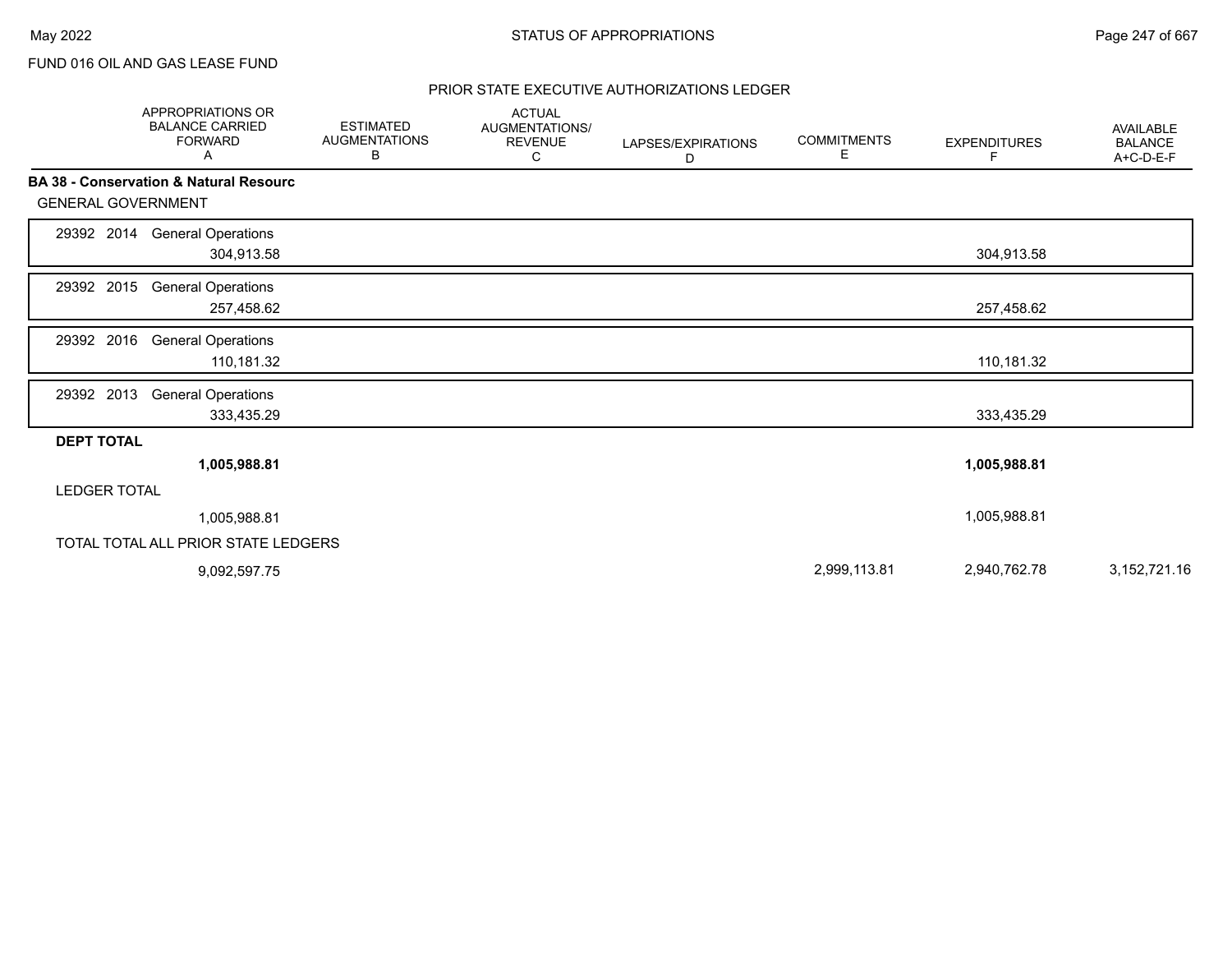# FUND 017 STATE TREASURY ARMORY FUND

### NON-BUDGETED LEDGER

|                           | <b>APPROPRIATIONS OR</b><br><b>BALANCE CARRIED</b><br>FORWARD<br>A | <b>ESTIMATED</b><br><b>AUGMENTATIONS</b><br>в | <b>ACTUAL</b><br>AUGMENTATIONS/<br><b>REVENUE</b><br>C | LAPSES/EXPIRATIONS<br>D | <b>COMMITMENTS</b><br>E | <b>EXPENDITURES</b> | AVAILABLE<br><b>BALANCE</b><br>$A+C-D-E-F$ |
|---------------------------|--------------------------------------------------------------------|-----------------------------------------------|--------------------------------------------------------|-------------------------|-------------------------|---------------------|--------------------------------------------|
|                           | BA 13 - Military & Veterans Affairs                                |                                               |                                                        |                         |                         |                     |                                            |
| <b>GENERAL GOVERNMENT</b> |                                                                    |                                               |                                                        |                         |                         |                     |                                            |
| 2021<br>50079             | <b>Capital Expenditures-Armories</b>                               |                                               |                                                        |                         |                         |                     |                                            |
|                           |                                                                    |                                               |                                                        |                         | 595,519.71              | 542.548.30          | $-1,138,068.01$                            |
| <b>DEPT TOTAL</b>         |                                                                    |                                               |                                                        |                         |                         |                     |                                            |
|                           |                                                                    |                                               |                                                        |                         | 595,519.71              | 542,548.30          | -1,138,068.01                              |
| <b>LEDGER TOTAL</b>       |                                                                    |                                               |                                                        |                         |                         |                     |                                            |
|                           |                                                                    |                                               |                                                        |                         | 595,519.71              | 542.548.30          | $-1,138,068.01$                            |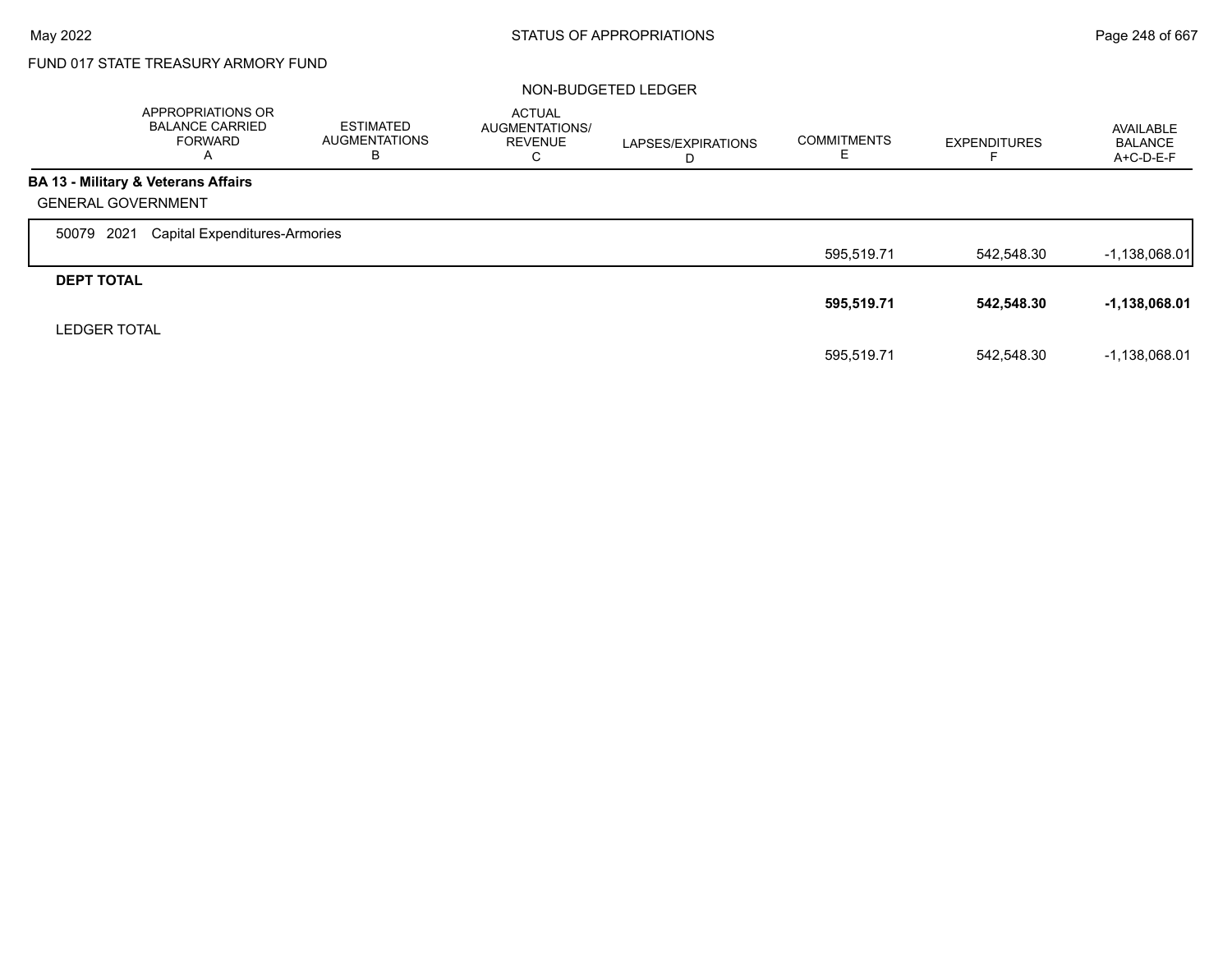# FUND 018 HISTORICAL PRESERVATION FUND

## CURRENT STATE EXECUTIVE AUTHORIZATIONS LEDGER

|                             | APPROPRIATIONS OR<br><b>BALANCE CARRIED</b><br><b>FORWARD</b><br>A | <b>ESTIMATED</b><br><b>AUGMENTATIONS</b><br>B | <b>ACTUAL</b><br>AUGMENTATIONS/<br><b>REVENUE</b><br>С | LAPSES/EXPIRATIONS<br>D | <b>COMMITMENTS</b><br>Е | <b>EXPENDITURES</b> | AVAILABLE<br><b>BALANCE</b><br>A+C-D-E-F |
|-----------------------------|--------------------------------------------------------------------|-----------------------------------------------|--------------------------------------------------------|-------------------------|-------------------------|---------------------|------------------------------------------|
|                             | <b>BA 30 - Historical &amp; Museum Commission</b>                  |                                               |                                                        |                         |                         |                     |                                          |
| <b>GRANTS AND SUBSIDIES</b> |                                                                    |                                               |                                                        |                         |                         |                     |                                          |
| 2021<br>20465               | <b>General Operations</b>                                          |                                               |                                                        |                         |                         |                     |                                          |
|                             | 1,267,000.00                                                       |                                               |                                                        |                         | 50,000.00               | 886,451.23          | 330,548.77                               |
| <b>DEPT TOTAL</b>           |                                                                    |                                               |                                                        |                         |                         |                     |                                          |
|                             | 1,267,000.00                                                       |                                               |                                                        |                         | 50,000.00               | 886,451.23          | 330,548.77                               |
| <b>LEDGER TOTAL</b>         |                                                                    |                                               |                                                        |                         |                         |                     |                                          |
|                             | 1,267,000.00                                                       |                                               |                                                        |                         | 50,000.00               | 886,451.23          | 330,548.77                               |
|                             | TOTAL TOTAL ALL CURRENT STATE LEDGERS                              |                                               |                                                        |                         |                         |                     |                                          |
|                             | 1,267,000.00                                                       |                                               |                                                        |                         | 50,000.00               | 886,451.23          | 330,548.77                               |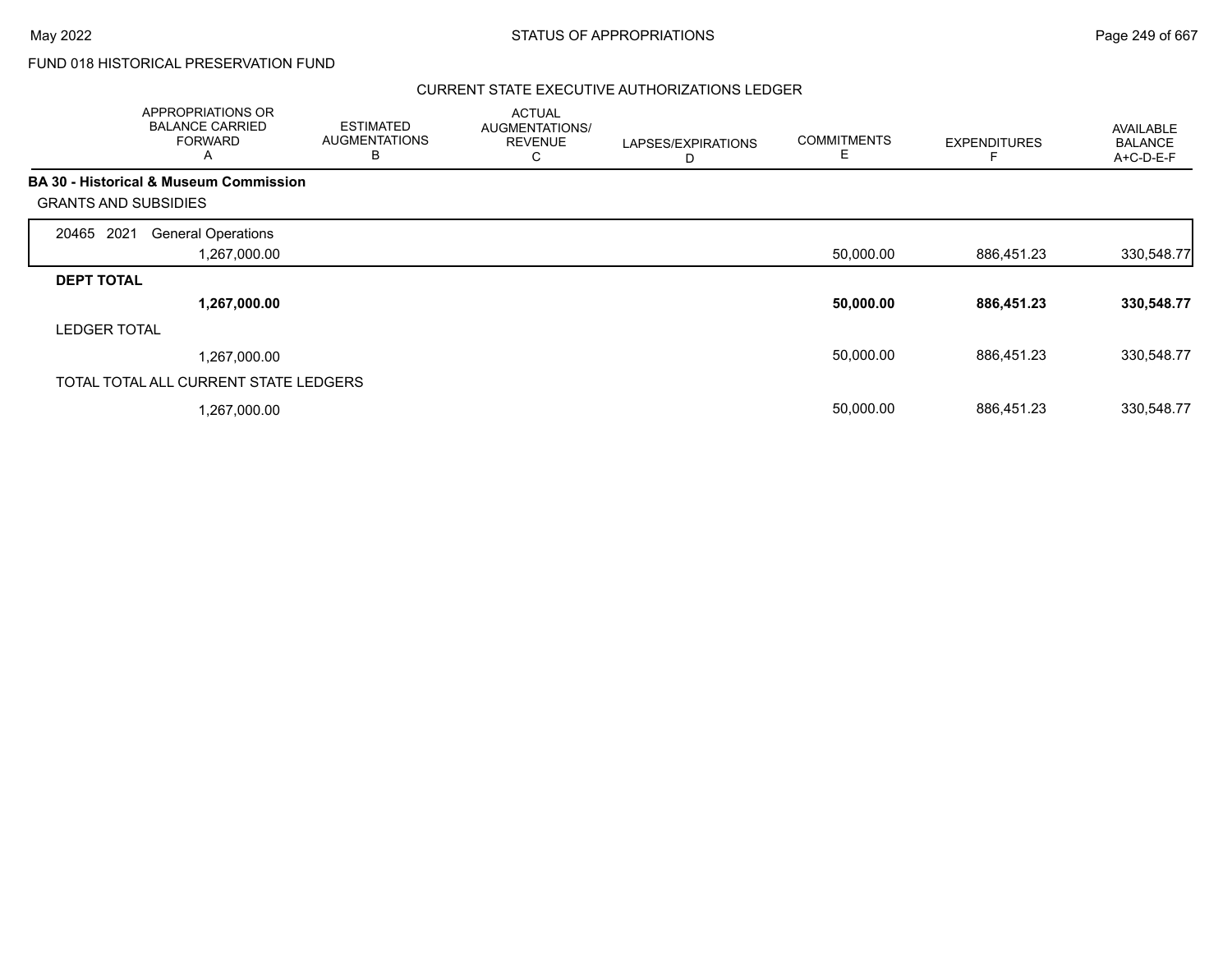# FUND 018 HISTORICAL PRESERVATION FUND

## PRIOR STATE EXECUTIVE AUTHORIZATIONS LEDGER

|                                  | APPROPRIATIONS OR<br><b>BALANCE CARRIED</b><br><b>FORWARD</b><br>Α | <b>ESTIMATED</b><br><b>AUGMENTATIONS</b><br>В | <b>ACTUAL</b><br>AUGMENTATIONS/<br><b>REVENUE</b><br>C | LAPSES/EXPIRATIONS<br>D | <b>COMMITMENTS</b><br>E. | <b>EXPENDITURES</b><br>F | <b>AVAILABLE</b><br><b>BALANCE</b><br>A+C-D-E-F |
|----------------------------------|--------------------------------------------------------------------|-----------------------------------------------|--------------------------------------------------------|-------------------------|--------------------------|--------------------------|-------------------------------------------------|
| <b>BA 81 - Executive Offices</b> |                                                                    |                                               |                                                        |                         |                          |                          |                                                 |
| <b>GENERAL GOVERNMENT</b>        |                                                                    |                                               |                                                        |                         |                          |                          |                                                 |
| 20495 2020                       | Transfer to the General Fund<br>4,000,000.00                       |                                               |                                                        |                         |                          |                          | 4,000,000.00                                    |
| <b>DEPT TOTAL</b>                |                                                                    |                                               |                                                        |                         |                          |                          |                                                 |
|                                  | 4,000,000.00                                                       |                                               |                                                        |                         |                          |                          | 4,000,000.00                                    |
| <b>GRANTS AND SUBSIDIES</b>      | <b>BA 30 - Historical &amp; Museum Commission</b>                  |                                               |                                                        |                         |                          |                          |                                                 |
| 20465 2020                       | <b>General Operations</b><br>1,265,695.94                          |                                               |                                                        |                         |                          | 11,788.93                | 1,253,907.01                                    |
| <b>DEPT TOTAL</b>                |                                                                    |                                               |                                                        |                         |                          |                          |                                                 |
|                                  | 1,265,695.94                                                       |                                               |                                                        |                         |                          | 11,788.93                | 1,253,907.01                                    |
| <b>LEDGER TOTAL</b>              |                                                                    |                                               |                                                        |                         |                          |                          |                                                 |
|                                  | 5,265,695.94                                                       |                                               |                                                        |                         |                          | 11,788.93                | 5,253,907.01                                    |
|                                  | TOTAL TOTAL ALL PRIOR STATE LEDGERS                                |                                               |                                                        |                         |                          |                          |                                                 |
|                                  | 5,265,695.94                                                       |                                               |                                                        |                         |                          | 11,788.93                | 5,253,907.01                                    |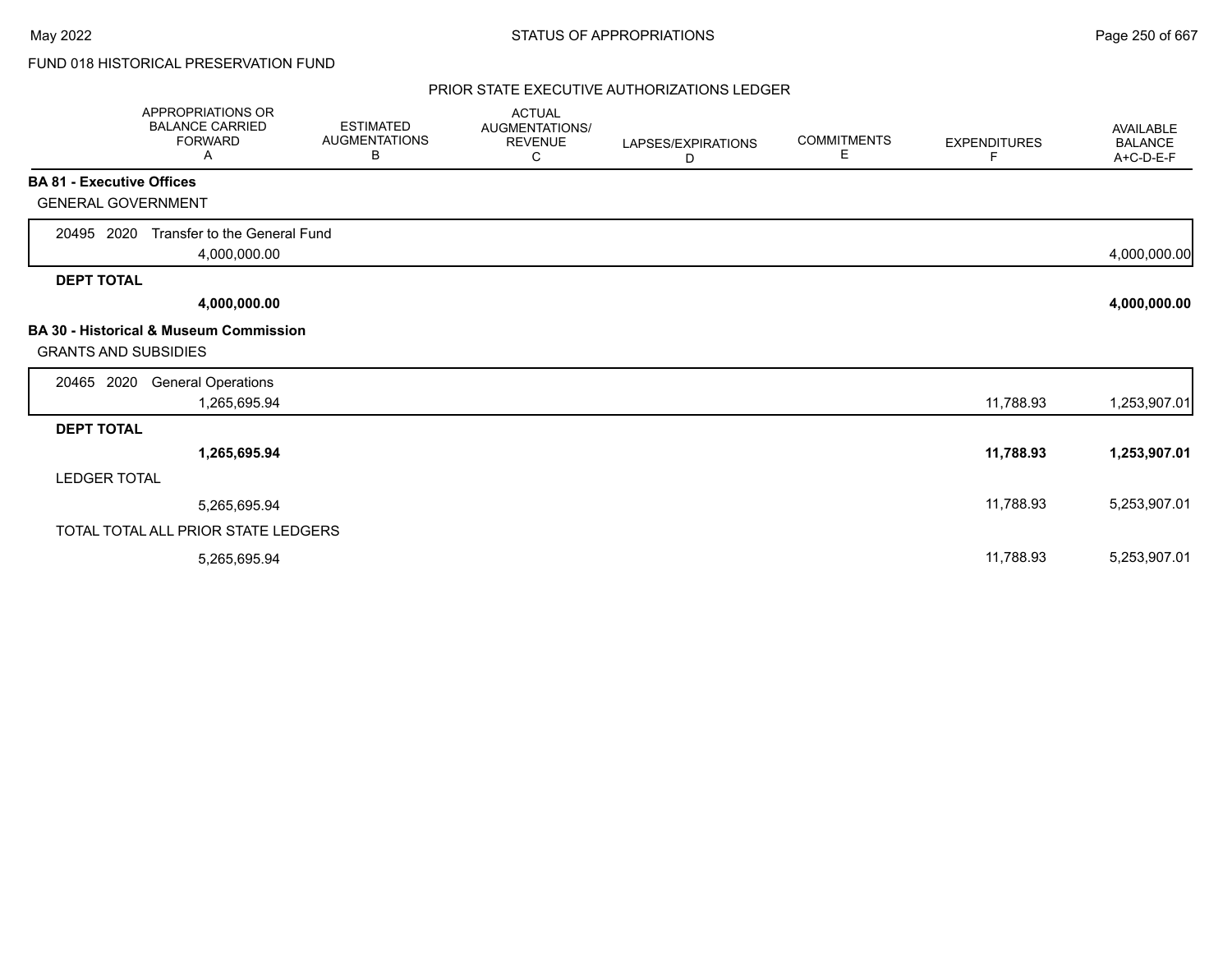# FUND 018 HISTORICAL PRESERVATION FUND

## RESTRICTED REVENUE LEDGER

|                             | APPROPRIATIONS OR<br><b>BALANCE CARRIED</b><br><b>FORWARD</b><br>A | <b>ESTIMATED</b><br><b>AUGMENTATIONS</b><br>В | <b>ACTUAL</b><br>AUGMENTATIONS/<br><b>REVENUE</b><br>С | LAPSES/EXPIRATIONS<br>D | <b>COMMITMENTS</b><br>E | <b>EXPENDITURES</b> | AVAILABLE<br><b>BALANCE</b><br>A+C-D-E-F |
|-----------------------------|--------------------------------------------------------------------|-----------------------------------------------|--------------------------------------------------------|-------------------------|-------------------------|---------------------|------------------------------------------|
|                             | <b>BA 30 - Historical &amp; Museum Commission</b>                  |                                               |                                                        |                         |                         |                     |                                          |
| <b>GENERAL GOVERNMENT</b>   |                                                                    |                                               |                                                        |                         |                         |                     |                                          |
| 60057<br>2021               | Deaccession of Collections                                         |                                               |                                                        |                         |                         |                     |                                          |
|                             | 317,963.19                                                         |                                               | 5,142.00                                               |                         |                         | 2,324.17            | 320,781.02                               |
| <b>GRANTS AND SUBSIDIES</b> |                                                                    |                                               |                                                        |                         |                         |                     |                                          |
| 2021<br>60463               | Mitigation and Special Projects                                    |                                               |                                                        |                         |                         |                     |                                          |
|                             | 3,784,301.68                                                       |                                               |                                                        |                         | 862,512.81              | 704,374.97          | 2,217,413.90                             |
| <b>DEPT TOTAL</b>           |                                                                    |                                               |                                                        |                         |                         |                     |                                          |
|                             | 4,102,264.87                                                       |                                               | 5,142.00                                               |                         | 862,512.81              | 706,699.14          | 2,538,194.92                             |
| <b>LEDGER TOTAL</b>         |                                                                    |                                               |                                                        |                         |                         |                     |                                          |
|                             | 4,102,264.87                                                       |                                               | 5,142.00                                               |                         | 862,512.81              | 706,699.14          | 2,538,194.92                             |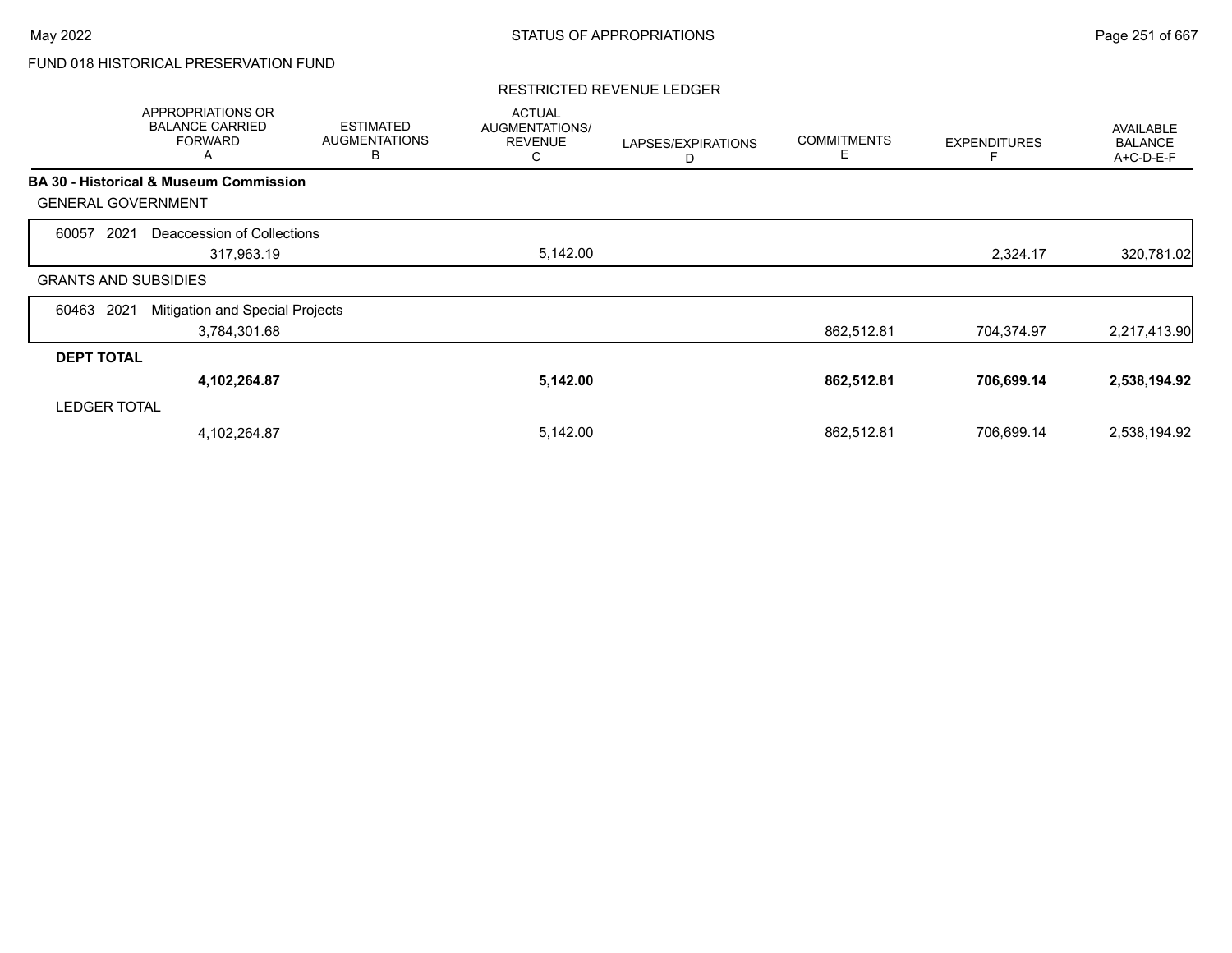Г

# FUND 019 PENNSYLVANIA INFRASTRUCTURE BANK

## CURRENT STATE EXECUTIVE AUTHORIZATIONS LEDGER

|                               | APPROPRIATIONS OR<br><b>BALANCE CARRIED</b><br><b>FORWARD</b><br>A | <b>ESTIMATED</b><br><b>AUGMENTATIONS</b><br>B | <b>ACTUAL</b><br>AUGMENTATIONS/<br><b>REVENUE</b><br>С | LAPSES/EXPIRATIONS<br>D | <b>COMMITMENTS</b><br>Ε | <b>EXPENDITURES</b> | AVAILABLE<br><b>BALANCE</b><br>A+C-D-E-F |
|-------------------------------|--------------------------------------------------------------------|-----------------------------------------------|--------------------------------------------------------|-------------------------|-------------------------|---------------------|------------------------------------------|
| <b>BA 78 - Transportation</b> |                                                                    |                                               |                                                        |                         |                         |                     |                                          |
| <b>GRANTS AND SUBSIDIES</b>   |                                                                    |                                               |                                                        |                         |                         |                     |                                          |
| 20186 2021                    | Infrastruct Bnk Lns                                                |                                               |                                                        |                         |                         |                     |                                          |
|                               | 42,000,000.00                                                      |                                               |                                                        |                         | 4,773,247.43            | 16,317,162.23       | 20,909,590.34                            |
| <b>DEPT TOTAL</b>             |                                                                    |                                               |                                                        |                         |                         |                     |                                          |
|                               | 42,000,000.00                                                      |                                               |                                                        |                         | 4,773,247.43            | 16,317,162.23       | 20,909,590.34                            |
| <b>LEDGER TOTAL</b>           |                                                                    |                                               |                                                        |                         |                         |                     |                                          |
|                               | 42,000,000.00                                                      |                                               |                                                        |                         | 4,773,247.43            | 16,317,162.23       | 20,909,590.34                            |
|                               | TOTAL TOTAL ALL CURRENT STATE LEDGERS                              |                                               |                                                        |                         |                         |                     |                                          |
|                               | 42,000,000.00                                                      |                                               |                                                        |                         | 4,773,247.43            | 16,317,162.23       | 20,909,590.34                            |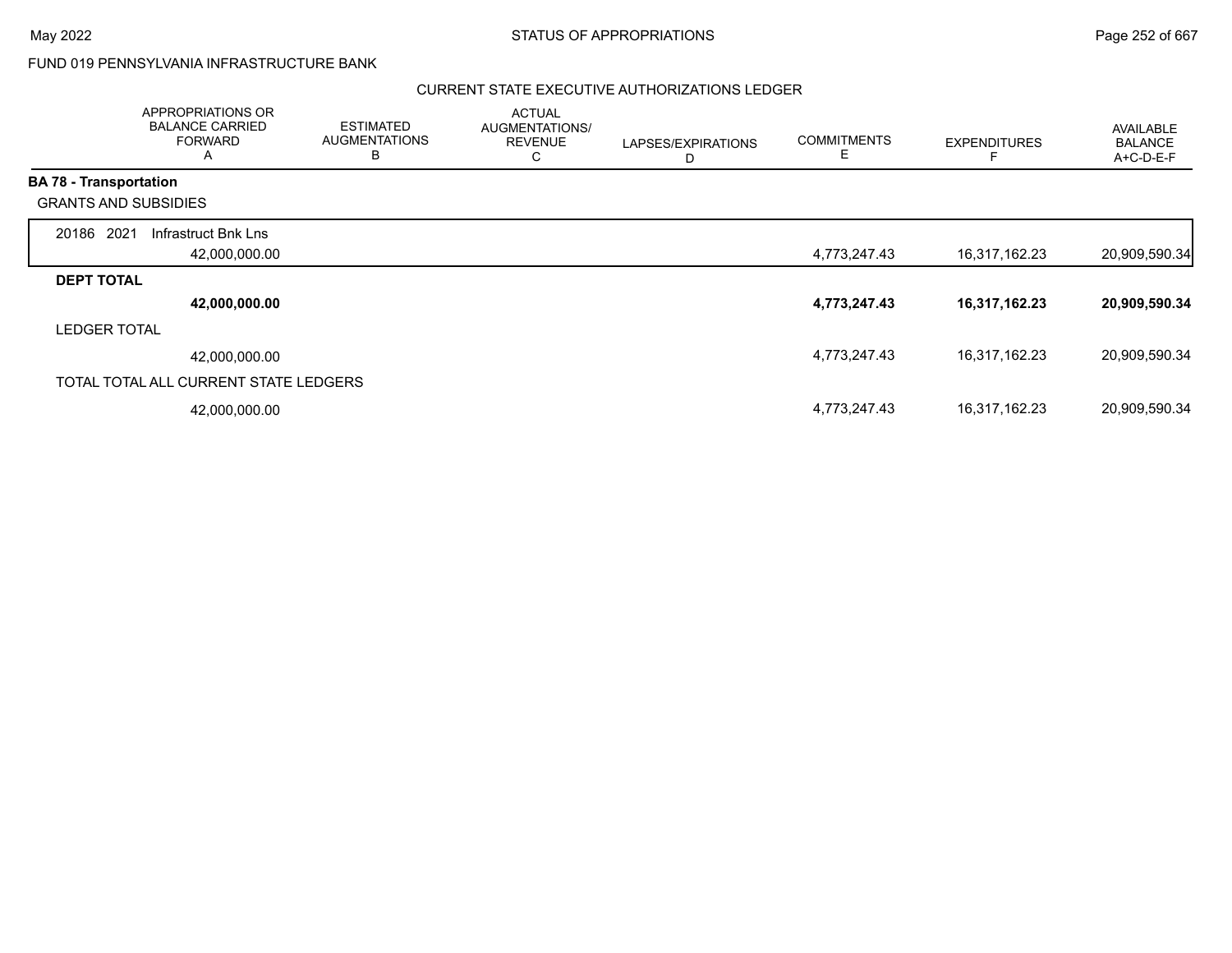# FUND 019 PENNSYLVANIA INFRASTRUCTURE BANK

|                               | <b>APPROPRIATIONS OR</b><br><b>BALANCE CARRIED</b><br><b>FORWARD</b><br>A | <b>ESTIMATED</b><br><b>AUGMENTATIONS</b><br>В | <b>ACTUAL</b><br>AUGMENTATIONS/<br><b>REVENUE</b><br>С | LAPSES/EXPIRATIONS<br>D | <b>COMMITMENTS</b><br>Е | <b>EXPENDITURES</b> | AVAILABLE<br><b>BALANCE</b><br>A+C-D-E-F |
|-------------------------------|---------------------------------------------------------------------------|-----------------------------------------------|--------------------------------------------------------|-------------------------|-------------------------|---------------------|------------------------------------------|
| <b>BA 78 - Transportation</b> |                                                                           |                                               |                                                        |                         |                         |                     |                                          |
|                               | <b>GRANTS AND SUBSIDIES</b>                                               |                                               |                                                        |                         |                         |                     |                                          |
| 20186                         | Infrastruct Bnk Lns<br>2019<br>1,341,899.00                               |                                               |                                                        |                         |                         |                     | 1,341,899.00                             |
| 20186 2020                    | Infrastruct Bnk Lns<br>9,927,751.75                                       |                                               |                                                        |                         |                         | 4,050,750.82        | 5,877,000.93                             |
| <b>DEPT TOTAL</b>             |                                                                           |                                               |                                                        |                         |                         |                     |                                          |
|                               | 11,269,650.75                                                             |                                               |                                                        |                         |                         | 4,050,750.82        | 7,218,899.93                             |
|                               | <b>LEDGER TOTAL</b>                                                       |                                               |                                                        |                         |                         |                     |                                          |
|                               | 11,269,650.75                                                             |                                               |                                                        |                         |                         | 4,050,750.82        | 7,218,899.93                             |
|                               | TOTAL TOTAL ALL PRIOR STATE LEDGERS                                       |                                               |                                                        |                         |                         |                     |                                          |
|                               | 11,269,650.75                                                             |                                               |                                                        |                         |                         | 4,050,750.82        | 7,218,899.93                             |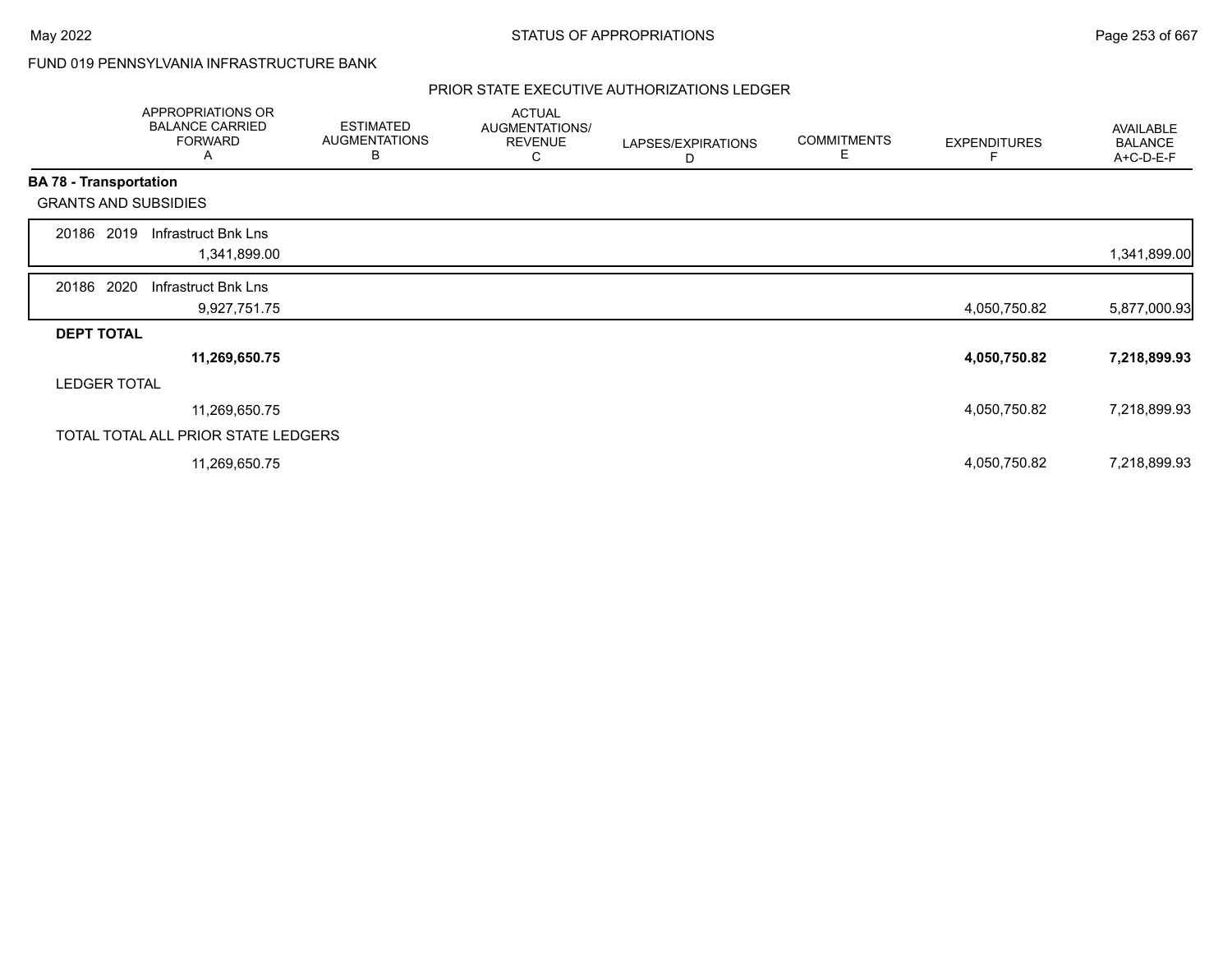|                                         | <b>APPROPRIATIONS OR</b><br><b>BALANCE CARRIED</b><br><b>FORWARD</b><br>A | <b>ESTIMATED</b><br><b>AUGMENTATIONS</b><br>B | <b>ACTUAL</b><br>AUGMENTATIONS/<br><b>REVENUE</b><br>С | LAPSES/EXPIRATIONS<br>D | <b>COMMITMENTS</b><br>Е | <b>EXPENDITURES</b> | AVAILABLE<br><b>BALANCE</b><br>A+C-D-E-F |
|-----------------------------------------|---------------------------------------------------------------------------|-----------------------------------------------|--------------------------------------------------------|-------------------------|-------------------------|---------------------|------------------------------------------|
| <b>BA 35 - Environmental Protection</b> |                                                                           |                                               |                                                        |                         |                         |                     |                                          |
| <b>GENERAL GOVERNMENT</b>               |                                                                           |                                               |                                                        |                         |                         |                     |                                          |
| 20102 2021                              | <b>General Operations</b>                                                 |                                               |                                                        |                         |                         |                     |                                          |
|                                         | 4,999,000.00                                                              |                                               |                                                        |                         | 772,744.88              | 1,243,417.98        | 2,982,837.14                             |
| <b>DEPT TOTAL</b>                       |                                                                           |                                               |                                                        |                         |                         |                     |                                          |
|                                         | 4,999,000.00                                                              |                                               |                                                        |                         | 772,744.88              | 1,243,417.98        | 2,982,837.14                             |
| <b>LEDGER TOTAL</b>                     |                                                                           |                                               |                                                        |                         |                         |                     |                                          |
|                                         | 4,999,000.00                                                              |                                               |                                                        |                         | 772,744.88              | 1,243,417.98        | 2,982,837.14                             |
|                                         | TOTAL TOTAL ALL CURRENT STATE LEDGERS                                     |                                               |                                                        |                         |                         |                     |                                          |
|                                         | 4,999,000.00                                                              |                                               |                                                        |                         | 772,744.88              | 1,243,417.98        | 2,982,837.14                             |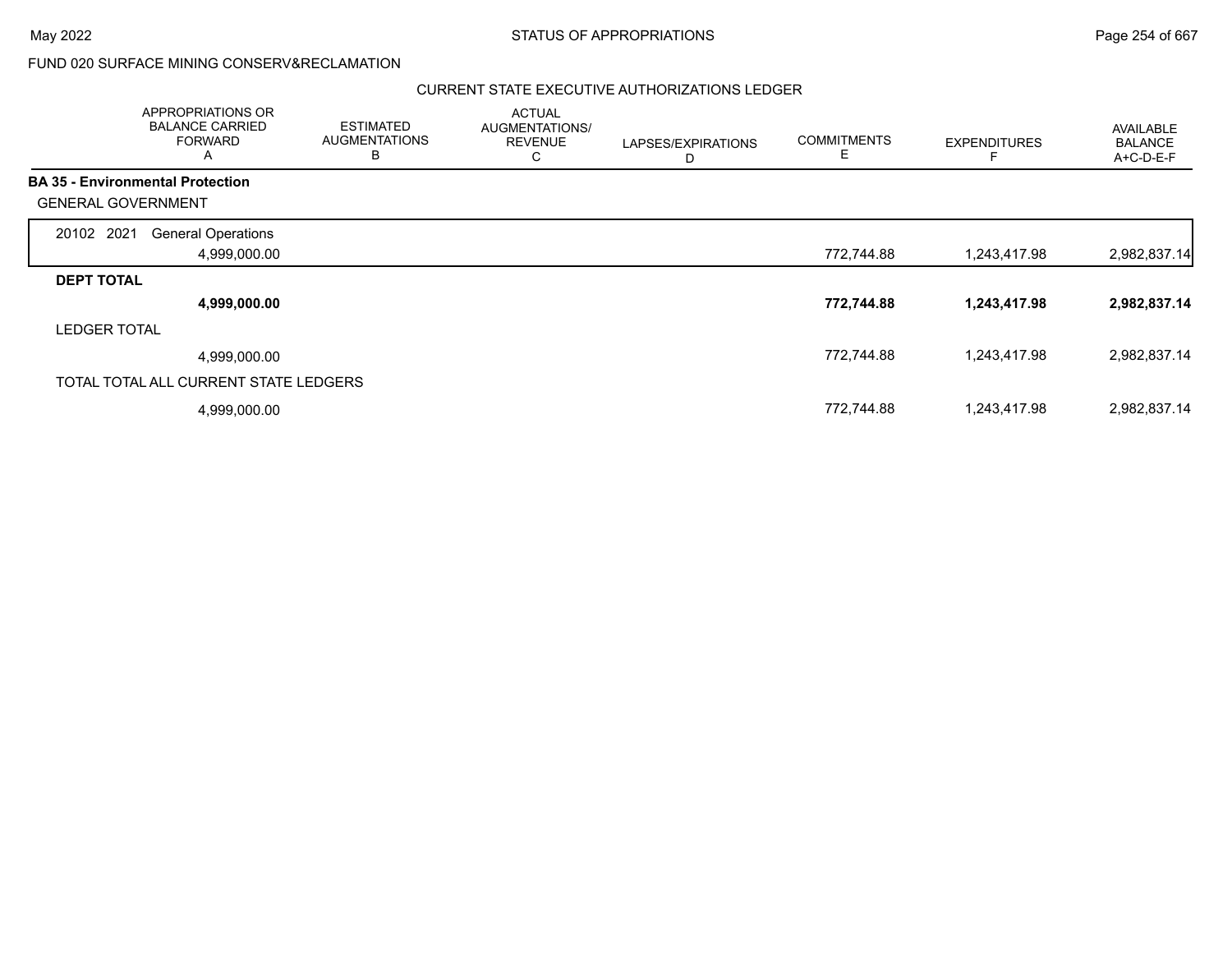|                           | APPROPRIATIONS OR<br><b>BALANCE CARRIED</b><br><b>FORWARD</b><br>Α | <b>ESTIMATED</b><br><b>AUGMENTATIONS</b><br>В | <b>ACTUAL</b><br>AUGMENTATIONS/<br><b>REVENUE</b><br>С | LAPSES/EXPIRATIONS<br>D | <b>COMMITMENTS</b><br>Е | <b>EXPENDITURES</b><br>F | AVAILABLE<br><b>BALANCE</b><br>A+C-D-E-F |
|---------------------------|--------------------------------------------------------------------|-----------------------------------------------|--------------------------------------------------------|-------------------------|-------------------------|--------------------------|------------------------------------------|
|                           | <b>BA 35 - Environmental Protection</b>                            |                                               |                                                        |                         |                         |                          |                                          |
| <b>GENERAL GOVERNMENT</b> |                                                                    |                                               |                                                        |                         |                         |                          |                                          |
| 20102 2018                | <b>General Operations</b><br>51,163.91                             |                                               |                                                        |                         |                         |                          | 51,163.91                                |
| 20102 2019                | <b>General Operations</b><br>279,006.85                            |                                               |                                                        |                         | 55,236.85               |                          | 223,770.00                               |
| 20102 2020                | <b>General Operations</b><br>3,256,786.51                          |                                               |                                                        |                         | 76,183.97               | 567,016.58               | 2,613,585.96                             |
| <b>DEPT TOTAL</b>         |                                                                    |                                               |                                                        |                         |                         |                          |                                          |
|                           | 3,586,957.27                                                       |                                               |                                                        |                         | 131,420.82              | 567,016.58               | 2,888,519.87                             |
| <b>LEDGER TOTAL</b>       |                                                                    |                                               |                                                        |                         |                         |                          |                                          |
|                           | 3,586,957.27                                                       |                                               |                                                        |                         | 131,420.82              | 567,016.58               | 2,888,519.87                             |
|                           | TOTAL TOTAL ALL PRIOR STATE LEDGERS                                |                                               |                                                        |                         |                         |                          |                                          |
|                           | 3,586,957.27                                                       |                                               |                                                        |                         | 131,420.82              | 567,016.58               | 2,888,519.87                             |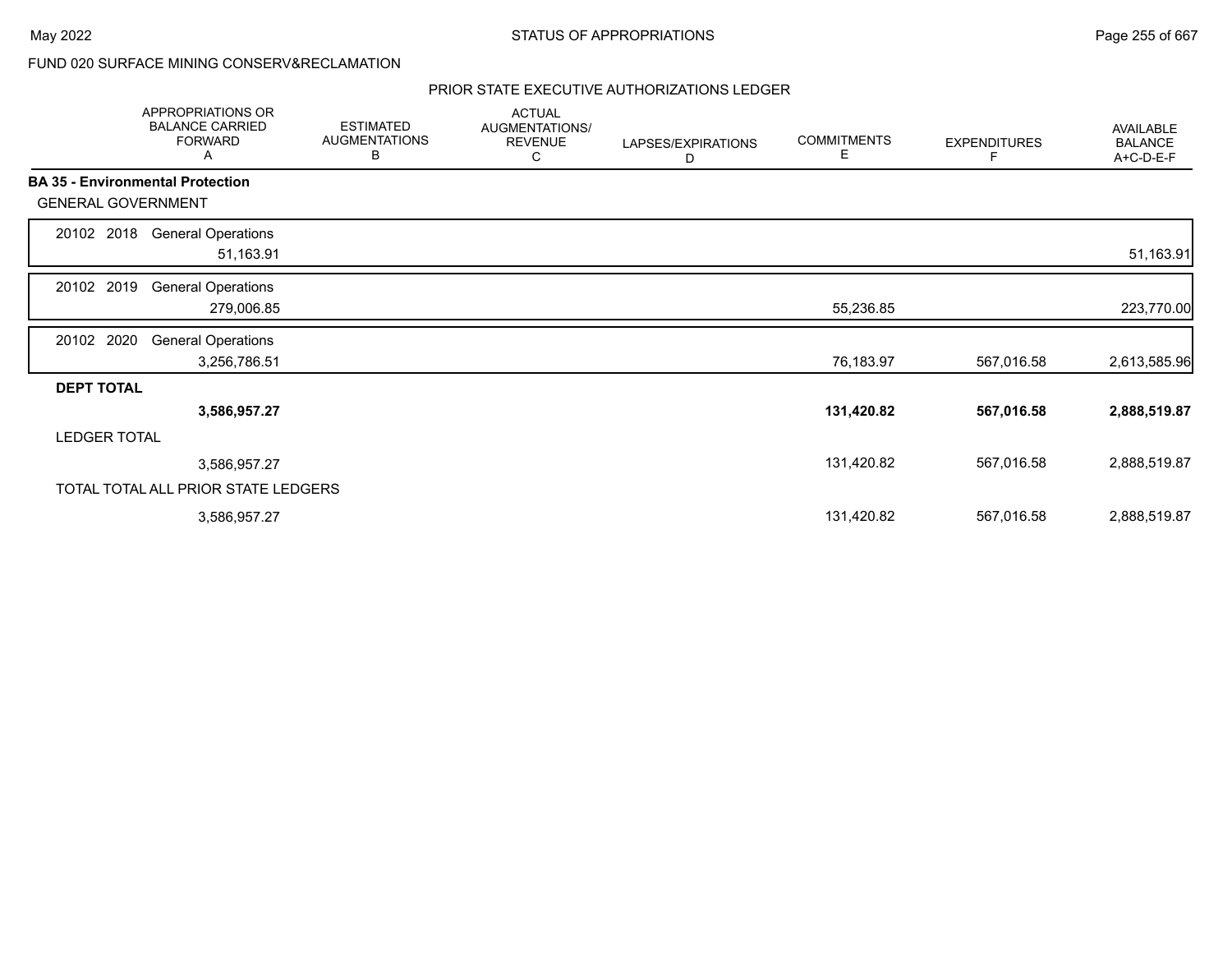### RESTRICTED RECEIPTS LEDGER

|                           | <b>APPROPRIATIONS OR</b><br><b>BALANCE CARRIED</b><br><b>FORWARD</b><br>A | <b>ESTIMATED</b><br><b>AUGMENTATIONS</b><br>в | <b>ACTUAL</b><br><b>AUGMENTATIONS/</b><br><b>REVENUE</b><br>С | LAPSES/EXPIRATIONS<br>D | <b>COMMITMENTS</b> | <b>EXPENDITURES</b> | AVAILABLE<br><b>BALANCE</b><br>A+C-D-E-F |
|---------------------------|---------------------------------------------------------------------------|-----------------------------------------------|---------------------------------------------------------------|-------------------------|--------------------|---------------------|------------------------------------------|
|                           | <b>BA 35 - Environmental Protection</b>                                   |                                               |                                                               |                         |                    |                     |                                          |
| <b>GENERAL GOVERNMENT</b> |                                                                           |                                               |                                                               |                         |                    |                     |                                          |
| 2021<br>40050             | Trust Account for CO                                                      |                                               |                                                               |                         |                    |                     |                                          |
|                           | 9,781,806.56                                                              |                                               | 2,147,555.28                                                  |                         |                    | 12,400.00           | 11,916,961.84                            |
| <b>DEPT TOTAL</b>         |                                                                           |                                               |                                                               |                         |                    |                     |                                          |
|                           | 9,781,806.56                                                              |                                               | 2,147,555.28                                                  |                         |                    | 12,400.00           | 11,916,961.84                            |
| <b>LEDGER TOTAL</b>       |                                                                           |                                               |                                                               |                         |                    |                     |                                          |
|                           | 9,781,806.56                                                              |                                               | 2,147,555.28                                                  |                         |                    | 12.400.00           | 11,916,961.84                            |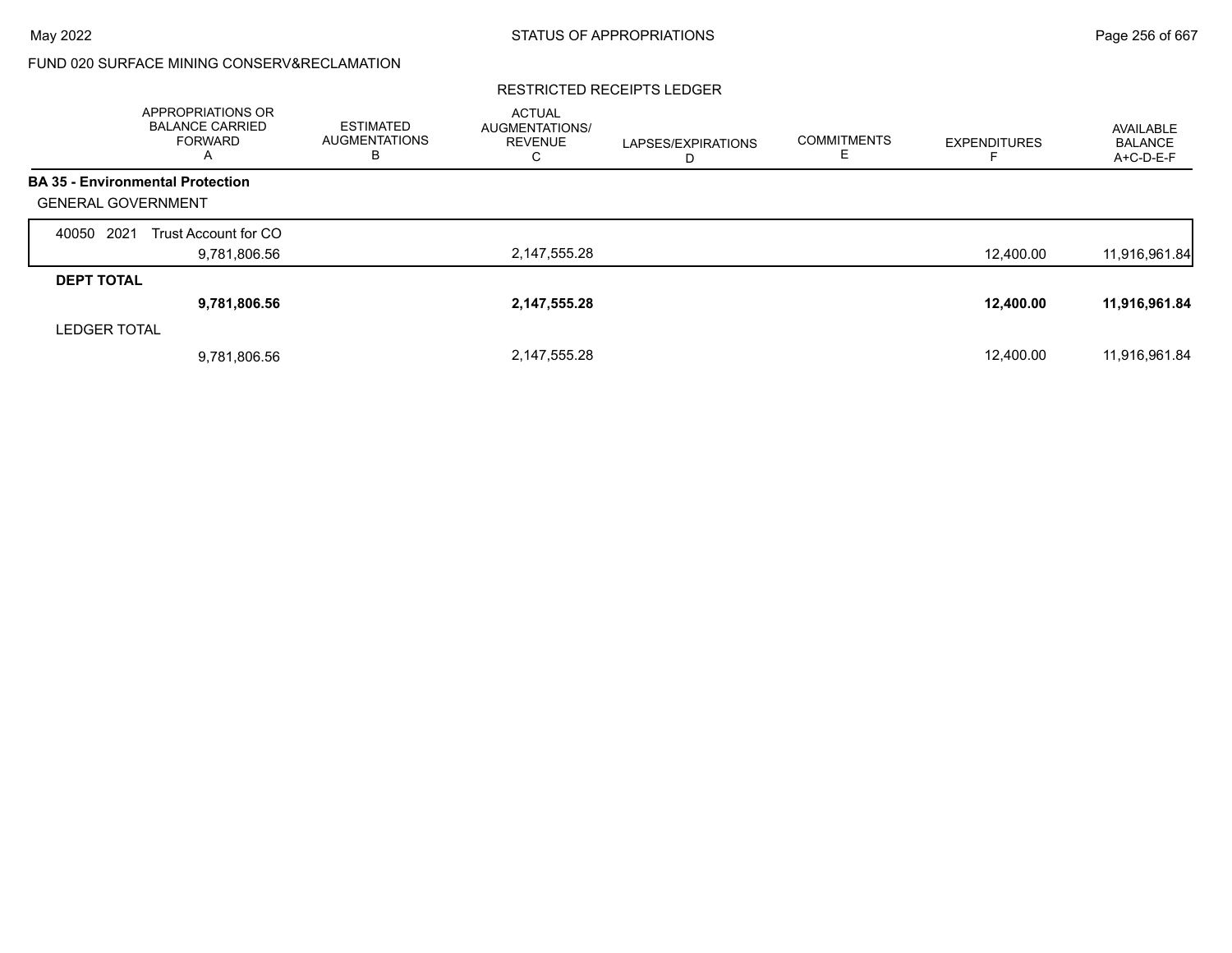### RESTRICTED REVENUE LEDGER

|                           | <b>APPROPRIATIONS OR</b><br><b>BALANCE CARRIED</b><br><b>FORWARD</b><br>A | <b>ESTIMATED</b><br><b>AUGMENTATIONS</b><br>В | <b>ACTUAL</b><br>AUGMENTATIONS/<br><b>REVENUE</b><br>С | LAPSES/EXPIRATIONS<br>D | <b>COMMITMENTS</b><br>Е | <b>EXPENDITURES</b><br>F. | <b>AVAILABLE</b><br><b>BALANCE</b><br>A+C-D-E-F |
|---------------------------|---------------------------------------------------------------------------|-----------------------------------------------|--------------------------------------------------------|-------------------------|-------------------------|---------------------------|-------------------------------------------------|
|                           | <b>BA 35 - Environmental Protection</b>                                   |                                               |                                                        |                         |                         |                           |                                                 |
| <b>GENERAL GOVERNMENT</b> |                                                                           |                                               |                                                        |                         |                         |                           |                                                 |
| 2021<br>60085             | Forestering or Reclaiming Land                                            |                                               |                                                        |                         |                         |                           |                                                 |
|                           | 17,793,364.01                                                             |                                               | 210,688.13                                             |                         | 47,326.22               | 61,041.06                 | 17,895,684.86                                   |
| 2021<br>60087             | Mine Reclamation Released Bonds                                           |                                               |                                                        |                         |                         |                           |                                                 |
|                           | 2,410,517.26                                                              |                                               |                                                        |                         | 51,670.79               | 25,477.26                 | 2,333,369.21                                    |
| 60178 2021                | Alternative Bond System Deficit Closeout                                  |                                               |                                                        |                         |                         |                           |                                                 |
|                           | 1,897,148.67                                                              |                                               |                                                        |                         | 18,256.78               | 26,478.09                 | 1,852,413.80                                    |
| 2021<br>60251             | <b>Reclamation Fee O&amp;M Trust Account</b>                              |                                               |                                                        |                         |                         |                           |                                                 |
|                           | 3,954,995.08                                                              |                                               | 285,643.79                                             |                         | 1,714,576.99            | 492,187.69                | 2,033,874.19                                    |
| 60252 2021                | ABS Legacy Sites Trust Account                                            |                                               |                                                        |                         |                         |                           |                                                 |
|                           | 6,111,541.59                                                              |                                               | 4,855.53                                               |                         |                         |                           | 6,116,397.12                                    |
| 2021<br>60349             |                                                                           | LandReclamationFinancialGuaranteeAccount      |                                                        |                         |                         |                           |                                                 |
|                           | 16,917,365.61                                                             |                                               | 567,412.65                                             |                         |                         |                           | 17,484,778.26                                   |
| <b>DEPT TOTAL</b>         |                                                                           |                                               |                                                        |                         |                         |                           |                                                 |
|                           | 49,084,932.22                                                             |                                               | 1,068,600.10                                           |                         | 1,831,830.78            | 605,184.10                | 47,716,517.44                                   |
| <b>LEDGER TOTAL</b>       |                                                                           |                                               |                                                        |                         |                         |                           |                                                 |
|                           | 49,084,932.22                                                             |                                               | 1,068,600.10                                           |                         | 1,831,830.78            | 605,184.10                | 47,716,517.44                                   |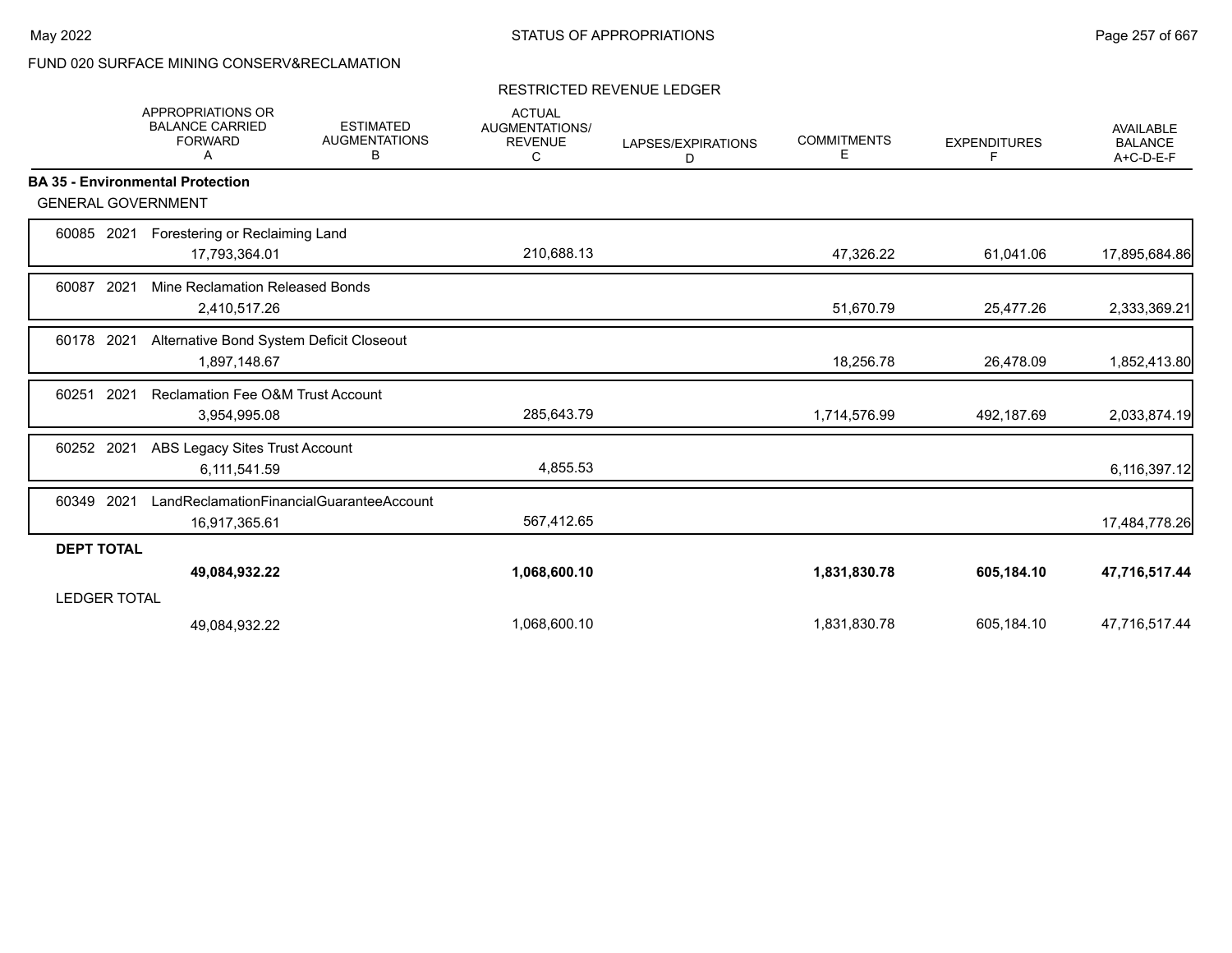# FUND 021 SPECIAL ADMINISTRATION FUND

|                          | APPROPRIATIONS OR<br><b>BALANCE CARRIED</b><br><b>FORWARD</b><br>A | <b>ESTIMATED</b><br><b>AUGMENTATIONS</b><br>B | <b>ACTUAL</b><br>AUGMENTATIONS/<br><b>REVENUE</b><br>С | LAPSES/EXPIRATIONS<br>D | <b>COMMITMENTS</b><br>E | <b>EXPENDITURES</b> | <b>AVAILABLE</b><br><b>BALANCE</b><br>$A+C-D-E-F$ |
|--------------------------|--------------------------------------------------------------------|-----------------------------------------------|--------------------------------------------------------|-------------------------|-------------------------|---------------------|---------------------------------------------------|
| BA 12 - Labor & Industry |                                                                    |                                               |                                                        |                         |                         |                     |                                                   |
|                          | <b>GENERAL GOVERNMENT</b>                                          |                                               |                                                        |                         |                         |                     |                                                   |
| 20436                    | Administration of UnemploymentComp-State<br>2021<br>28,000,000.00  |                                               |                                                        |                         | 16,336,226.61           | 6,697,472.51        | 4,966,300.88                                      |
| <b>DEPT TOTAL</b>        |                                                                    |                                               |                                                        |                         |                         |                     |                                                   |
|                          | 28,000,000.00                                                      |                                               |                                                        |                         | 16,336,226.61           | 6,697,472.51        | 4,966,300.88                                      |
| <b>LEDGER TOTAL</b>      |                                                                    |                                               |                                                        |                         |                         |                     |                                                   |
|                          | 28.000.000.00                                                      |                                               |                                                        |                         | 16,336,226.61           | 6,697,472.51        | 4,966,300.88                                      |
|                          | TOTAL TOTAL ALL CURRENT STATE LEDGERS                              |                                               |                                                        |                         |                         |                     |                                                   |
|                          | 28,000,000.00                                                      |                                               |                                                        |                         | 16,336,226.61           | 6,697,472.51        | 4,966,300.88                                      |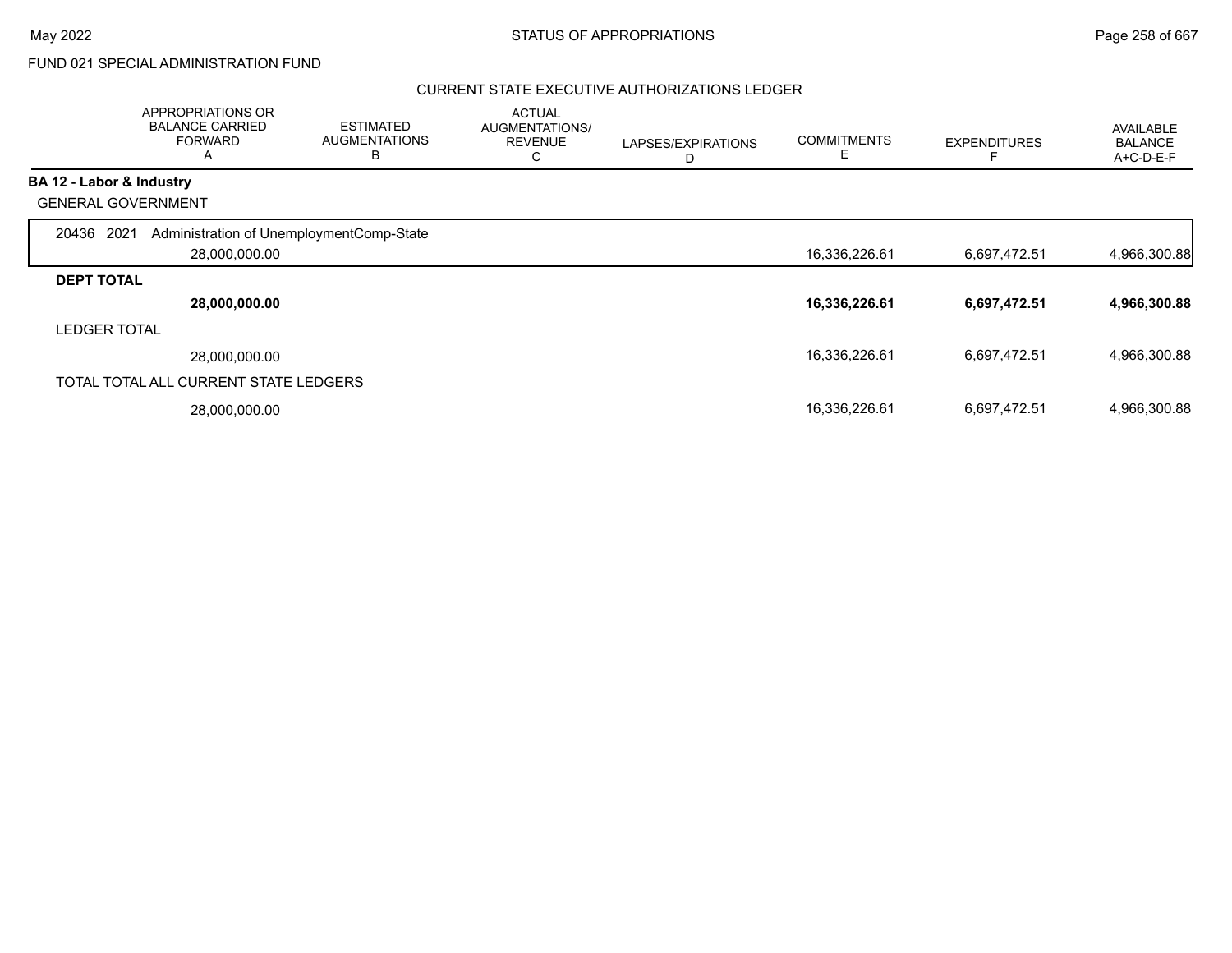# FUND 021 SPECIAL ADMINISTRATION FUND

|                           | APPROPRIATIONS OR<br><b>BALANCE CARRIED</b><br><b>FORWARD</b><br>Α | <b>ESTIMATED</b><br><b>AUGMENTATIONS</b><br>B | <b>ACTUAL</b><br>AUGMENTATIONS/<br><b>REVENUE</b><br>С | LAPSES/EXPIRATIONS<br>D | <b>COMMITMENTS</b><br>Е | <b>EXPENDITURES</b> | <b>AVAILABLE</b><br><b>BALANCE</b><br>A+C-D-E-F |
|---------------------------|--------------------------------------------------------------------|-----------------------------------------------|--------------------------------------------------------|-------------------------|-------------------------|---------------------|-------------------------------------------------|
| BA 12 - Labor & Industry  |                                                                    |                                               |                                                        |                         |                         |                     |                                                 |
| <b>GENERAL GOVERNMENT</b> |                                                                    |                                               |                                                        |                         |                         |                     |                                                 |
| 2019<br>20436             | Administration of UnemploymentComp-State<br>459,086.63             |                                               |                                                        |                         |                         |                     | 459,086.63                                      |
| 2020<br>20436             | Administration of UnemploymentComp-State                           |                                               |                                                        |                         |                         |                     |                                                 |
|                           | 5,059,071.66                                                       |                                               |                                                        |                         | 375,000.00              | 2,469,045.65        | 2,215,026.01                                    |
| <b>DEPT TOTAL</b>         |                                                                    |                                               |                                                        |                         |                         |                     |                                                 |
|                           | 5,518,158.29                                                       |                                               |                                                        |                         | 375,000.00              | 2,469,045.65        | 2,674,112.64                                    |
| <b>LEDGER TOTAL</b>       |                                                                    |                                               |                                                        |                         |                         |                     |                                                 |
|                           | 5,518,158.29                                                       |                                               |                                                        |                         | 375,000.00              | 2,469,045.65        | 2,674,112.64                                    |
|                           | TOTAL TOTAL ALL PRIOR STATE LEDGERS                                |                                               |                                                        |                         |                         |                     |                                                 |
|                           | 5,518,158.29                                                       |                                               |                                                        |                         | 375,000.00              | 2,469,045.65        | 2,674,112.64                                    |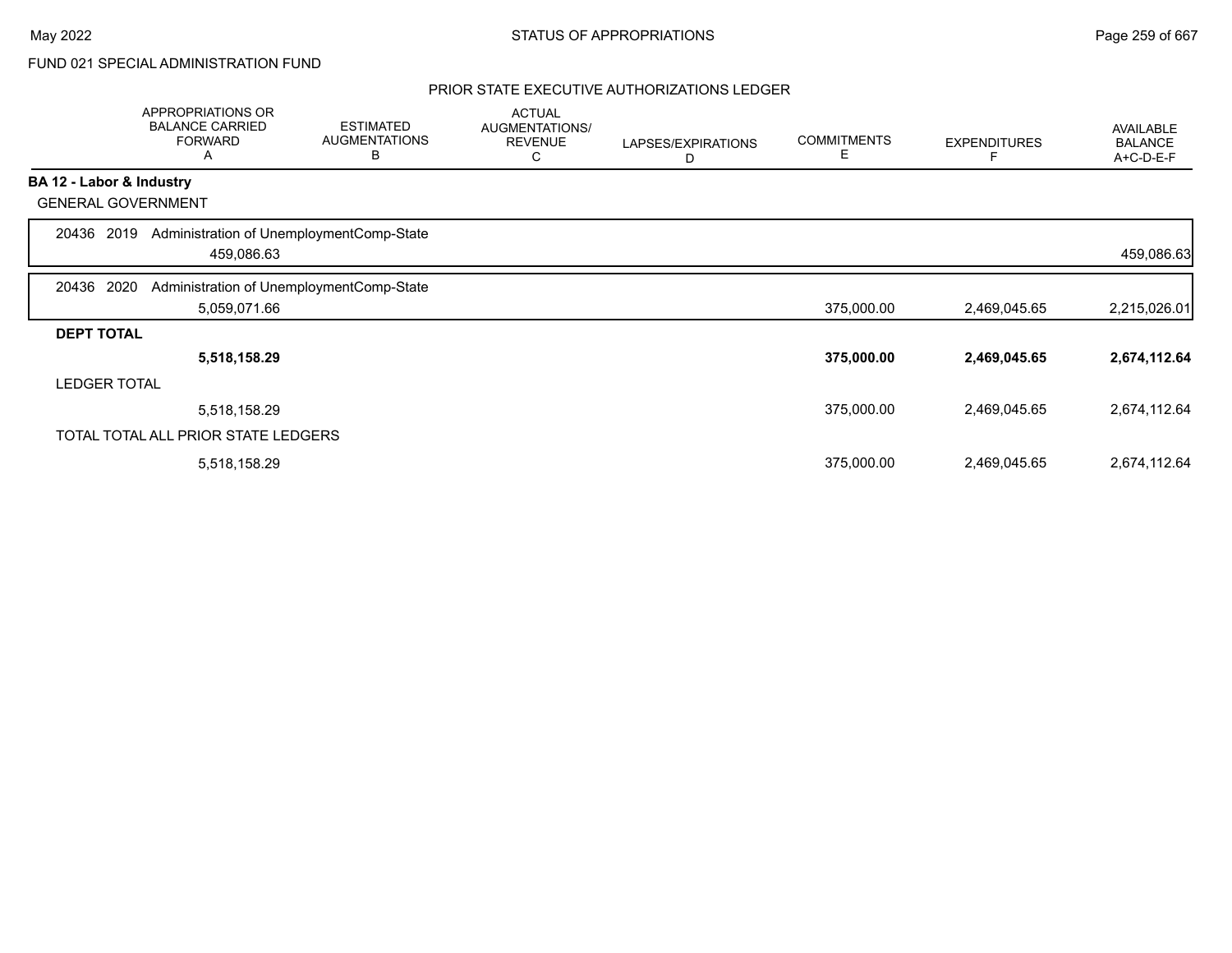Г

# FUND 021 SPECIAL ADMINISTRATION FUND

|                           | <b>APPROPRIATIONS OR</b><br><b>BALANCE CARRIED</b><br><b>FORWARD</b><br>$\overline{A}$ | <b>ESTIMATED</b><br><b>AUGMENTATIONS</b><br>В | <b>ACTUAL</b><br><b>AUGMENTATIONS/</b><br><b>REVENUE</b><br>С | LAPSES/EXPIRATIONS<br>D | <b>COMMITMENTS</b> | <b>EXPENDITURES</b> | AVAILABLE<br><b>BALANCE</b><br>A+C-D-E-F |
|---------------------------|----------------------------------------------------------------------------------------|-----------------------------------------------|---------------------------------------------------------------|-------------------------|--------------------|---------------------|------------------------------------------|
| BA 12 - Labor & Industry  |                                                                                        |                                               |                                                               |                         |                    |                     |                                          |
| <b>GENERAL GOVERNMENT</b> |                                                                                        |                                               |                                                               |                         |                    |                     |                                          |
| 2021<br>50001             | Costs of Administration                                                                |                                               |                                                               |                         |                    |                     |                                          |
|                           |                                                                                        |                                               |                                                               |                         | 3,000,000.00       |                     | $-3,000,000.00$                          |
| <b>DEPT TOTAL</b>         |                                                                                        |                                               |                                                               |                         |                    |                     |                                          |
|                           |                                                                                        |                                               |                                                               |                         | 3,000,000.00       |                     | $-3,000,000.00$                          |
| <b>LEDGER TOTAL</b>       |                                                                                        |                                               |                                                               |                         |                    |                     |                                          |
|                           |                                                                                        |                                               |                                                               |                         | 3,000,000.00       |                     | $-3,000,000.00$                          |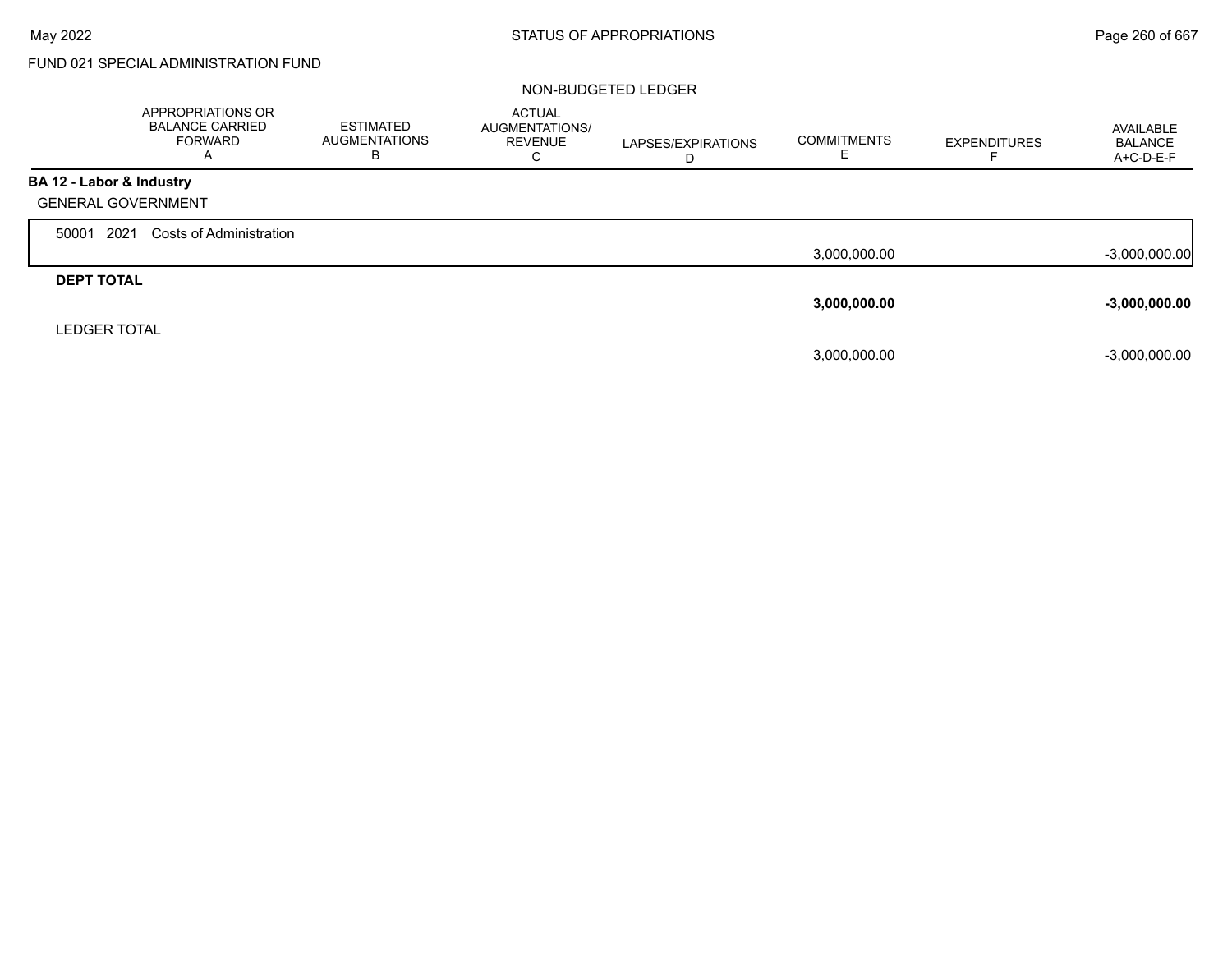г

# FUND 022 CAPITOL RESTORATION TRUST FUND

|                                 | APPROPRIATIONS OR<br><b>BALANCE CARRIED</b><br><b>FORWARD</b><br>A | ESTIMATED<br><b>AUGMENTATIONS</b><br>В | <b>ACTUAL</b><br>AUGMENTATIONS/<br><b>REVENUE</b><br>C | LAPSES/EXPIRATIONS<br>D | <b>COMMITMENTS</b> | <b>EXPENDITURES</b> | AVAILABLE<br><b>BALANCE</b><br>$A+C-D-E-F$ |
|---------------------------------|--------------------------------------------------------------------|----------------------------------------|--------------------------------------------------------|-------------------------|--------------------|---------------------|--------------------------------------------|
| <b>BA 15 - General Services</b> |                                                                    |                                        |                                                        |                         |                    |                     |                                            |
|                                 | <b>GENERAL GOVERNMENT</b>                                          |                                        |                                                        |                         |                    |                     |                                            |
| 50012 2021                      | <b>Capitol Restoration Trust Fund</b>                              |                                        |                                                        |                         |                    |                     |                                            |
|                                 |                                                                    |                                        |                                                        |                         |                    | $-5.24$             | 5.24                                       |
| <b>DEPT TOTAL</b>               |                                                                    |                                        |                                                        |                         |                    |                     |                                            |
|                                 |                                                                    |                                        |                                                        |                         |                    | $-5.24$             | 5.24                                       |
| <b>LEDGER TOTAL</b>             |                                                                    |                                        |                                                        |                         |                    |                     |                                            |
|                                 |                                                                    |                                        |                                                        |                         |                    | $-5.24$             | 5.24                                       |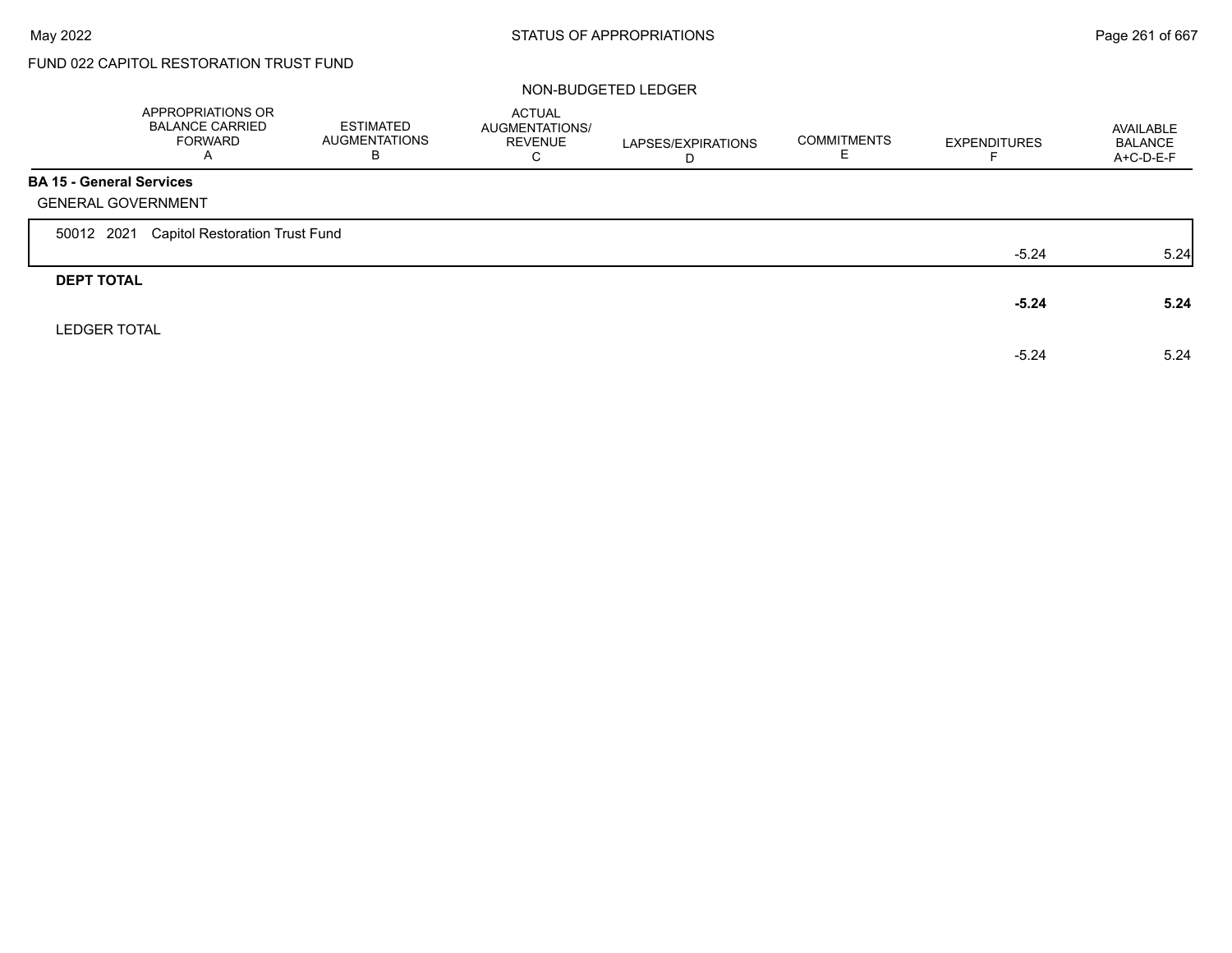# FUND 023 VOCATIONAL REHABILITATION FUND

|                           | <b>APPROPRIATIONS OR</b><br><b>BALANCE CARRIED</b><br><b>FORWARD</b> | <b>ESTIMATED</b><br><b>AUGMENTATIONS</b><br>В | <b>ACTUAL</b><br>AUGMENTATIONS/<br><b>REVENUE</b><br>С | LAPSES/EXPIRATIONS<br>D | <b>COMMITMENTS</b> | <b>EXPENDITURES</b> | <b>AVAILABLE</b><br><b>BALANCE</b><br>A+C-D-E-F |
|---------------------------|----------------------------------------------------------------------|-----------------------------------------------|--------------------------------------------------------|-------------------------|--------------------|---------------------|-------------------------------------------------|
| BA 12 - Labor & Industry  |                                                                      |                                               |                                                        |                         |                    |                     |                                                 |
| <b>GENERAL GOVERNMENT</b> |                                                                      |                                               |                                                        |                         |                    |                     |                                                 |
| 2021<br>20006             | <b>General Operations</b>                                            |                                               |                                                        |                         |                    |                     |                                                 |
|                           | 47,942,000.00                                                        |                                               | 220.00                                                 |                         | 3,623,223.37       | 39,479,084.02       | 4,839,912.61                                    |
| <b>DEPT TOTAL</b>         |                                                                      |                                               |                                                        |                         |                    |                     |                                                 |
|                           | 47,942,000.00                                                        |                                               | 220.00                                                 |                         | 3,623,223.37       | 39,479,084.02       | 4,839,912.61                                    |
| <b>LEDGER TOTAL</b>       |                                                                      |                                               |                                                        |                         |                    |                     |                                                 |
|                           | 47,942,000.00                                                        |                                               | 220.00                                                 |                         | 3,623,223.37       | 39,479,084.02       | 4,839,912.61                                    |
|                           | TOTAL TOTAL ALL CURRENT STATE LEDGERS                                |                                               |                                                        |                         |                    |                     |                                                 |
|                           | 47,942,000.00                                                        |                                               | 220.00                                                 |                         | 3,623,223.37       | 39,479,084.02       | 4,839,912.61                                    |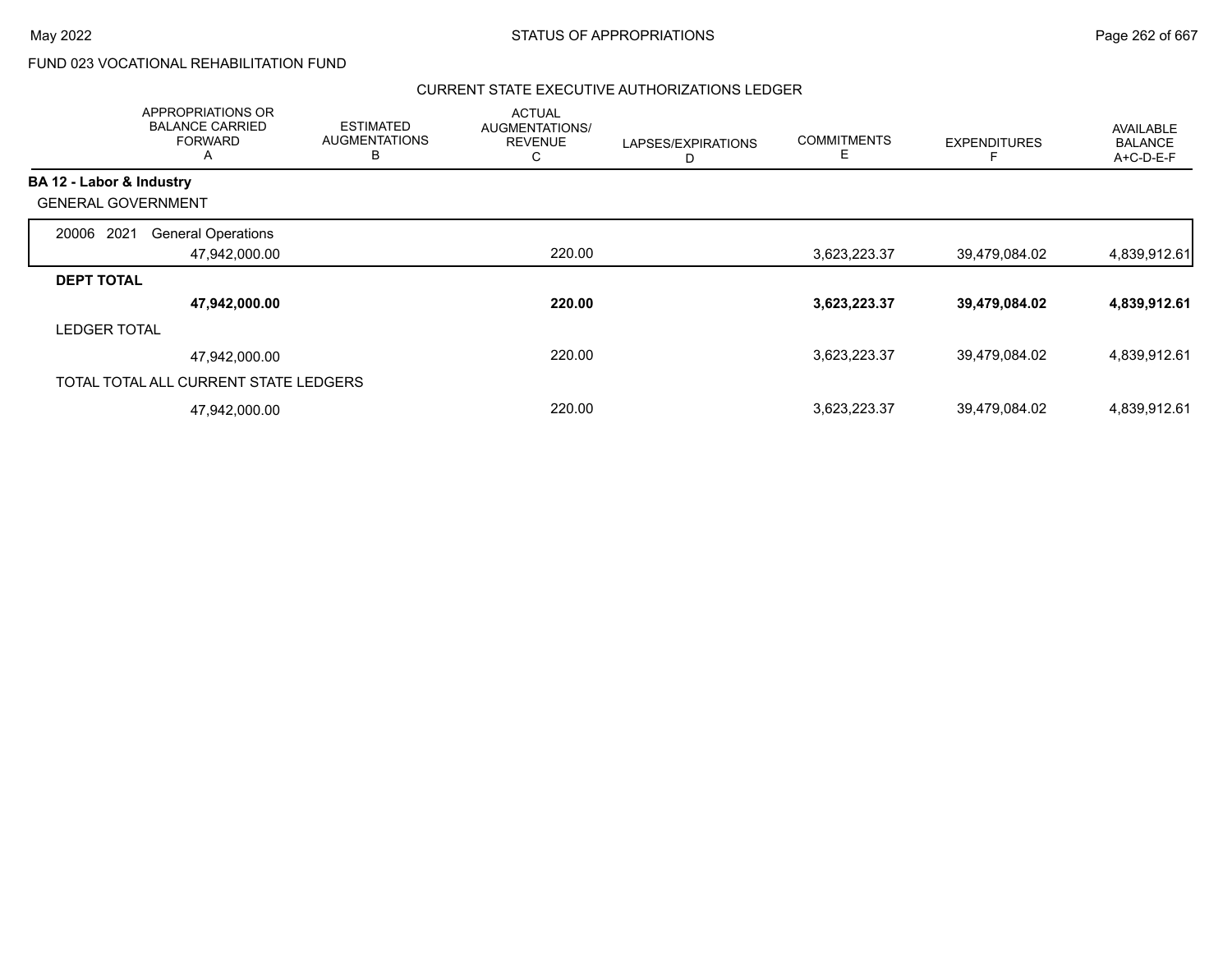# FUND 023 VOCATIONAL REHABILITATION FUND

|                           | APPROPRIATIONS OR<br><b>BALANCE CARRIED</b><br><b>FORWARD</b><br>Α | <b>ESTIMATED</b><br><b>AUGMENTATIONS</b><br>В | <b>ACTUAL</b><br><b>AUGMENTATIONS/</b><br><b>REVENUE</b><br>С | LAPSES/EXPIRATIONS<br>D | <b>COMMITMENTS</b><br>Е | <b>EXPENDITURES</b><br>F | <b>AVAILABLE</b><br><b>BALANCE</b><br>A+C-D-E-F |
|---------------------------|--------------------------------------------------------------------|-----------------------------------------------|---------------------------------------------------------------|-------------------------|-------------------------|--------------------------|-------------------------------------------------|
| BA 12 - Labor & Industry  |                                                                    |                                               |                                                               |                         |                         |                          |                                                 |
| <b>GENERAL GOVERNMENT</b> |                                                                    |                                               |                                                               |                         |                         |                          |                                                 |
|                           | 20006 2014 General Operations                                      |                                               |                                                               |                         | 1,470.65                | $-1,943.17$              | 472.52                                          |
|                           | 20006 2015 General Operations                                      |                                               |                                                               |                         |                         | $-889.09$                | 889.09                                          |
|                           | 20006 2016 General Operations<br>29.09                             |                                               |                                                               |                         |                         | $-1,662.23$              | 1,691.32                                        |
| 20006 2017                | <b>General Operations</b><br>45.37                                 |                                               |                                                               |                         |                         | $-2,776.29$              | 2,821.66                                        |
| 20006 2018                | <b>General Operations</b>                                          |                                               |                                                               |                         |                         | $-991.66$                | 991.66                                          |
| 20006 2019                | <b>General Operations</b><br>85,322.58                             |                                               |                                                               |                         |                         | $-1,354.67$              | 86,677.25                                       |
| 20006 2020                | <b>General Operations</b><br>27,607,661.29                         |                                               |                                                               |                         | 2,029,665.26            | 15,156,358.80            | 10,421,637.23                                   |
| <b>DEPT TOTAL</b>         | 27,693,058.33                                                      |                                               |                                                               |                         | 2,031,135.91            | 15,146,741.69            | 10,515,180.73                                   |
| <b>LEDGER TOTAL</b>       |                                                                    |                                               |                                                               |                         |                         |                          |                                                 |
|                           | 27,693,058.33                                                      |                                               |                                                               |                         | 2,031,135.91            | 15,146,741.69            | 10,515,180.73                                   |
|                           | TOTAL TOTAL ALL PRIOR STATE LEDGERS                                |                                               |                                                               |                         |                         |                          |                                                 |
|                           | 27,693,058.33                                                      |                                               |                                                               |                         | 2,031,135.91            | 15, 146, 741.69          | 10,515,180.73                                   |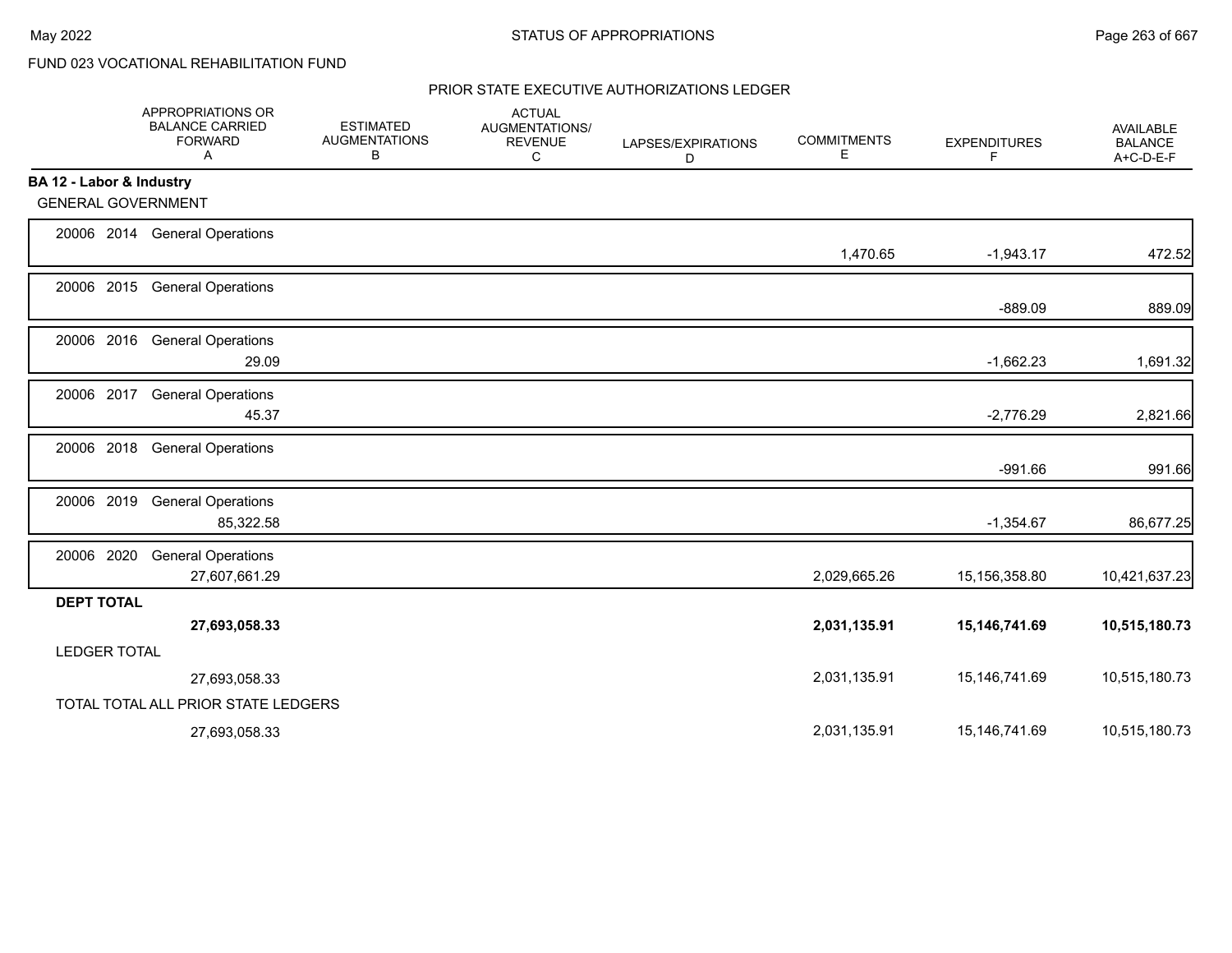# FUND 024 PHARMACEUTICAL ASSISTANCE FUND

|                             | <b>APPROPRIATIONS OR</b><br><b>BALANCE CARRIED</b><br><b>FORWARD</b><br>A | <b>ESTIMATED</b><br><b>AUGMENTATIONS</b><br>В | <b>ACTUAL</b><br>AUGMENTATIONS/<br><b>REVENUE</b><br>С | LAPSES/EXPIRATIONS<br>D | <b>COMMITMENTS</b><br>Е | <b>EXPENDITURES</b> | <b>AVAILABLE</b><br><b>BALANCE</b><br>A+C-D-E-F |
|-----------------------------|---------------------------------------------------------------------------|-----------------------------------------------|--------------------------------------------------------|-------------------------|-------------------------|---------------------|-------------------------------------------------|
| BA 10 - Aging               |                                                                           |                                               |                                                        |                         |                         |                     |                                                 |
| <b>GENERAL GOVERNMENT</b>   |                                                                           |                                               |                                                        |                         |                         |                     |                                                 |
| 20316 2021                  | Administration of PACE<br>1,224,000.00                                    |                                               |                                                        |                         | 607.34                  | 1,037,486.87        | 185,905.79                                      |
| <b>GRANTS AND SUBSIDIES</b> |                                                                           |                                               |                                                        |                         |                         |                     |                                                 |
| 2021<br>20233               | <b>PACE Contracted Services</b><br>137,698,000.00                         | 790,000.00                                    | 994,590.00                                             |                         | 5,193,017.15            | 110,798,984.65      | 22,700,588.20                                   |
| <b>DEPT TOTAL</b>           |                                                                           |                                               |                                                        |                         |                         |                     |                                                 |
|                             | 138,922,000.00                                                            | 790,000.00                                    | 994,590.00                                             |                         | 5,193,624.49            | 111,836,471.52      | 22,886,493.99                                   |
| <b>LEDGER TOTAL</b>         |                                                                           |                                               |                                                        |                         |                         |                     |                                                 |
|                             | 138,922,000.00                                                            | 790,000.00                                    | 994,590.00                                             |                         | 5,193,624.49            | 111,836,471.52      | 22,886,493.99                                   |
|                             | TOTAL TOTAL ALL CURRENT STATE LEDGERS                                     |                                               |                                                        |                         |                         |                     |                                                 |
|                             | 138,922,000.00                                                            | 790,000.00                                    | 994,590.00                                             |                         | 5,193,624.49            | 111,836,471.52      | 22,886,493.99                                   |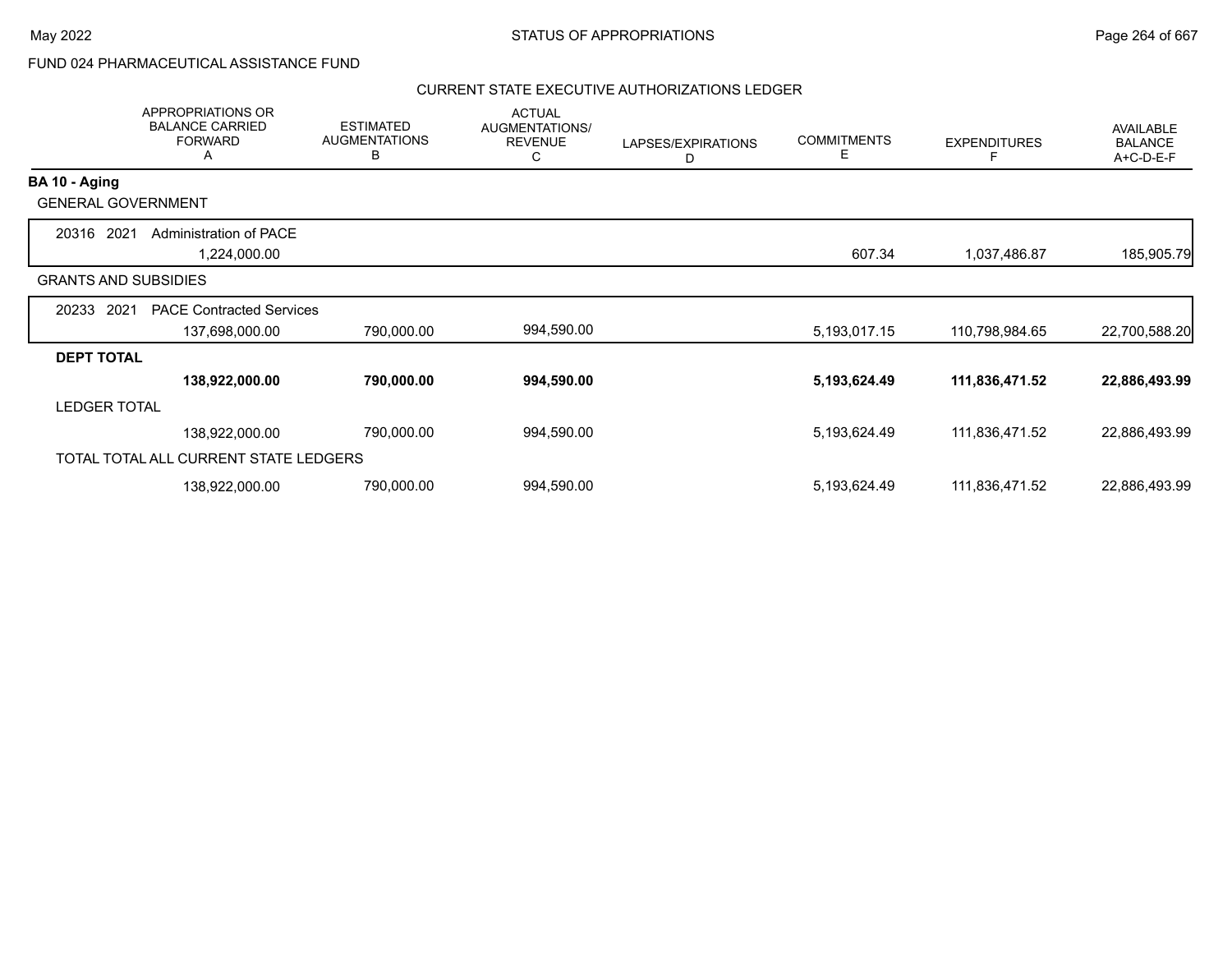# FUND 024 PHARMACEUTICAL ASSISTANCE FUND

|                             | <b>APPROPRIATIONS OR</b><br><b>BALANCE CARRIED</b><br><b>FORWARD</b><br>A | <b>ESTIMATED</b><br><b>AUGMENTATIONS</b><br>В | <b>ACTUAL</b><br>AUGMENTATIONS/<br><b>REVENUE</b><br>C | LAPSES/EXPIRATIONS<br>D | <b>COMMITMENTS</b><br>Е | <b>EXPENDITURES</b><br>F. | AVAILABLE<br><b>BALANCE</b><br>A+C-D-E-F |
|-----------------------------|---------------------------------------------------------------------------|-----------------------------------------------|--------------------------------------------------------|-------------------------|-------------------------|---------------------------|------------------------------------------|
| BA 10 - Aging               |                                                                           |                                               |                                                        |                         |                         |                           |                                          |
| <b>GENERAL GOVERNMENT</b>   |                                                                           |                                               |                                                        |                         |                         |                           |                                          |
| 20316 2020                  | Administration of PACE<br>114,485.03                                      |                                               |                                                        |                         |                         | 32,206.27                 | 82,278.76                                |
| <b>GRANTS AND SUBSIDIES</b> |                                                                           |                                               |                                                        |                         |                         |                           |                                          |
|                             | 20233 2019 PACE Contracted Services                                       |                                               |                                                        |                         |                         |                           |                                          |
|                             |                                                                           |                                               |                                                        |                         |                         | $-22,470.00$              | 22,470.00                                |
| 2020<br>20233               | <b>PACE Contracted Services</b>                                           |                                               |                                                        |                         |                         |                           |                                          |
|                             | 26,825,093.10                                                             |                                               |                                                        |                         |                         | 14,815,244.39             | 12,009,848.71                            |
| <b>DEPT TOTAL</b>           |                                                                           |                                               |                                                        |                         |                         |                           |                                          |
|                             | 26,939,578.13                                                             |                                               |                                                        |                         |                         | 14,824,980.66             | 12,114,597.47                            |
| <b>LEDGER TOTAL</b>         |                                                                           |                                               |                                                        |                         |                         |                           |                                          |
|                             | 26,939,578.13                                                             |                                               |                                                        |                         |                         | 14,824,980.66             | 12, 114, 597. 47                         |
|                             | TOTAL TOTAL ALL PRIOR STATE LEDGERS                                       |                                               |                                                        |                         |                         |                           |                                          |
|                             | 26,939,578.13                                                             |                                               |                                                        |                         |                         | 14,824,980.66             | 12, 114, 597. 47                         |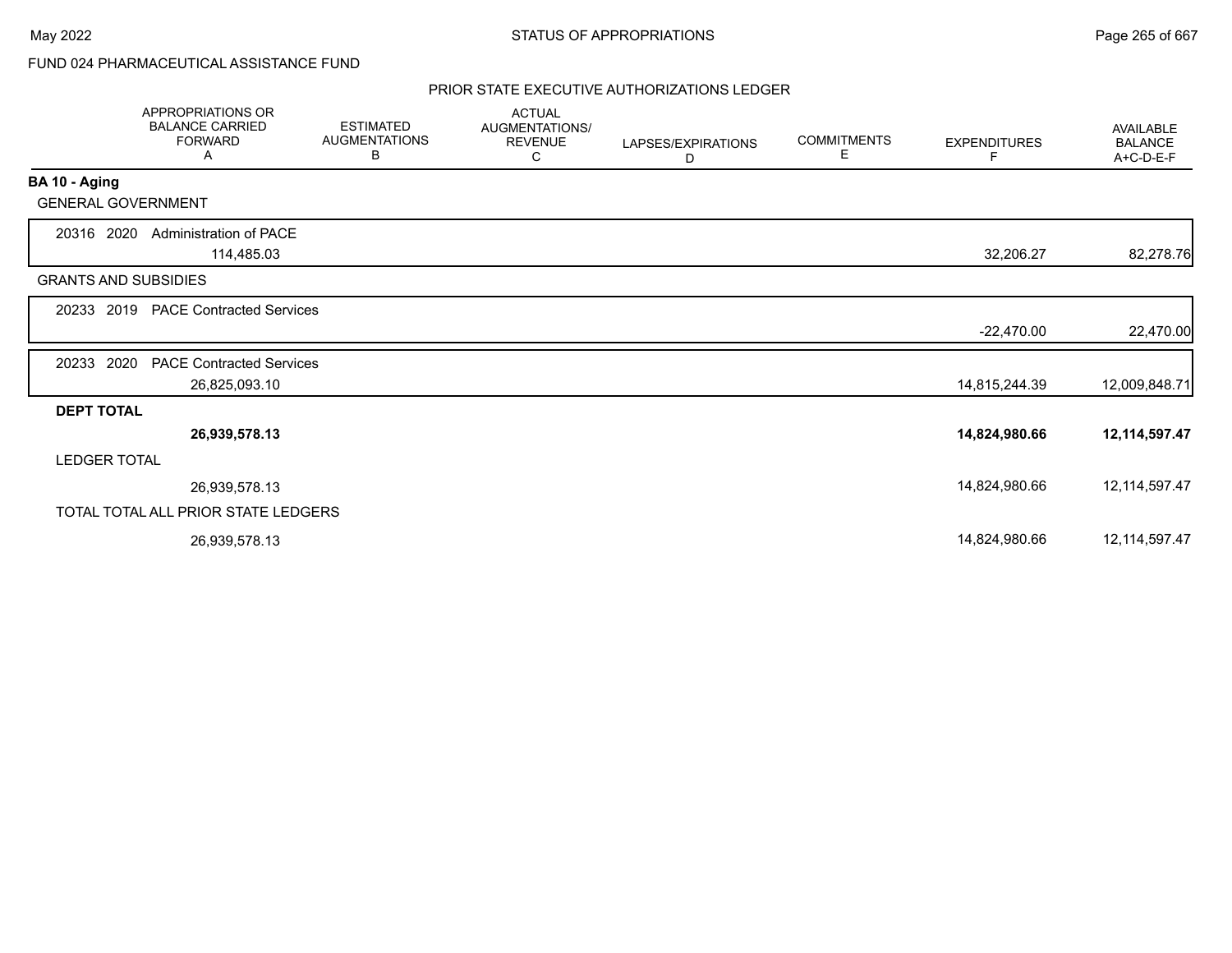# FUND 024 PHARMACEUTICAL ASSISTANCE FUND

### RESTRICTED REVENUE LEDGER

|                     | APPROPRIATIONS OR<br><b>BALANCE CARRIED</b><br><b>FORWARD</b><br>A | <b>ESTIMATED</b><br><b>AUGMENTATIONS</b><br>В | <b>ACTUAL</b><br>AUGMENTATIONS/<br><b>REVENUE</b><br>С | LAPSES/EXPIRATIONS<br>D | <b>COMMITMENTS</b><br>Е | <b>EXPENDITURES</b> | AVAILABLE<br><b>BALANCE</b><br>$A+C-D-E-F$ |
|---------------------|--------------------------------------------------------------------|-----------------------------------------------|--------------------------------------------------------|-------------------------|-------------------------|---------------------|--------------------------------------------|
| BA 10 - Aging       |                                                                    |                                               |                                                        |                         |                         |                     |                                            |
|                     | <b>GRANTS AND SUBSIDIES</b>                                        |                                               |                                                        |                         |                         |                     |                                            |
| 60001               | <b>Chronic Renal Disease</b><br>2021<br>1,462,073.84               |                                               | 1,839,633.36                                           |                         |                         | 1,543,395.61        | 1,758,311.59                               |
| 60002               | 2021<br>Aids Special Pharmaceutical Services<br>28,358,870.93      |                                               | 54,949,472.89                                          |                         | 387,856.38              | 76,759,834.38       | 6,160,653.06                               |
| 60203               | <b>Attorney General Settlements</b><br>2021<br>2,006,543.53        |                                               |                                                        |                         |                         | 199,655.74          | 1,806,887.79                               |
| 60269               | 2021<br>Auto Cat Claims Processing<br>28.68                        |                                               |                                                        |                         |                         |                     | 28.68                                      |
| <b>DEPT TOTAL</b>   |                                                                    |                                               |                                                        |                         |                         |                     |                                            |
|                     | 31,827,516.98                                                      |                                               | 56,789,106.25                                          |                         | 387,856.38              | 78,502,885.73       | 9,725,881.12                               |
| <b>LEDGER TOTAL</b> |                                                                    |                                               |                                                        |                         |                         |                     |                                            |
|                     | 31,827,516.98                                                      |                                               | 56,789,106.25                                          |                         | 387,856.38              | 78,502,885.73       | 9,725,881.12                               |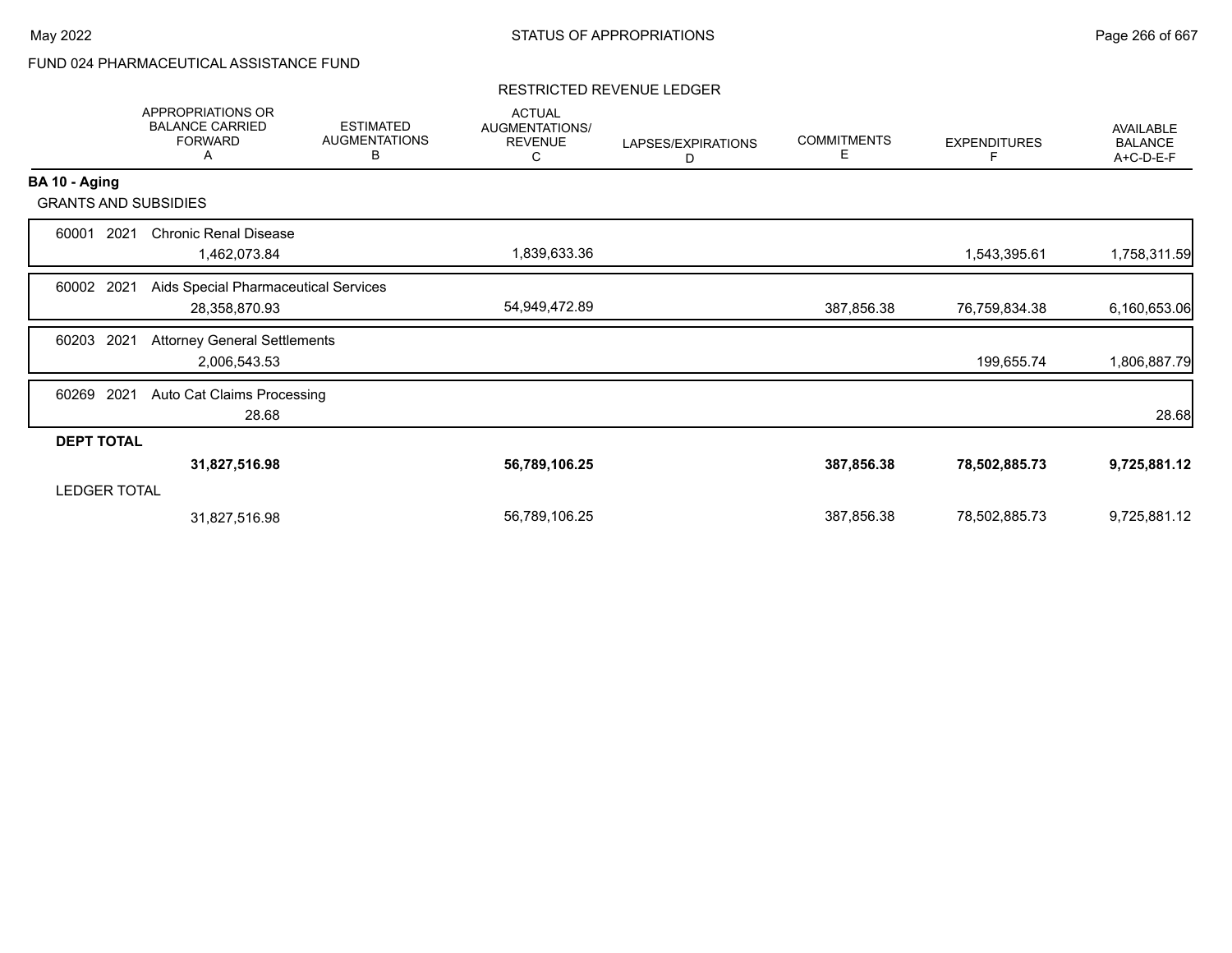### FUND 025 BOAT FUND

|                           | <b>APPROPRIATIONS OR</b><br><b>BALANCE CARRIED</b><br><b>FORWARD</b><br>$\mathsf{A}$ | <b>ESTIMATED</b><br><b>AUGMENTATIONS</b><br>в | <b>ACTUAL</b><br>AUGMENTATIONS/<br><b>REVENUE</b><br>С | LAPSES/EXPIRATIONS<br>D | <b>COMMITMENTS</b><br>Е | <b>EXPENDITURES</b> | <b>AVAILABLE</b><br><b>BALANCE</b><br>$A+C-D-E-F$ |
|---------------------------|--------------------------------------------------------------------------------------|-----------------------------------------------|--------------------------------------------------------|-------------------------|-------------------------|---------------------|---------------------------------------------------|
|                           | <b>BA 22 - Fish &amp; Boat Commission</b>                                            |                                               |                                                        |                         |                         |                     |                                                   |
| <b>GENERAL GOVERNMENT</b> |                                                                                      |                                               |                                                        |                         |                         |                     |                                                   |
| 2021<br>20034             | <b>General Operations</b>                                                            |                                               |                                                        |                         |                         |                     |                                                   |
|                           | 19,614,000.00                                                                        |                                               |                                                        |                         | 3,025,974.98            | 12,038,595.32       | 4,549,429.70                                      |
| <b>DEPT TOTAL</b>         |                                                                                      |                                               |                                                        |                         |                         |                     |                                                   |
|                           | 19,614,000.00                                                                        |                                               |                                                        |                         | 3,025,974.98            | 12,038,595.32       | 4,549,429.70                                      |
| <b>LEDGER TOTAL</b>       |                                                                                      |                                               |                                                        |                         |                         |                     |                                                   |
|                           | 19.614.000.00                                                                        |                                               |                                                        |                         | 3,025,974.98            | 12,038,595.32       | 4,549,429.70                                      |
|                           | TOTAL TOTAL ALL CURRENT STATE LEDGERS                                                |                                               |                                                        |                         |                         |                     |                                                   |
|                           | 19,614,000.00                                                                        |                                               |                                                        |                         | 3,025,974.98            | 12,038,595.32       | 4,549,429.70                                      |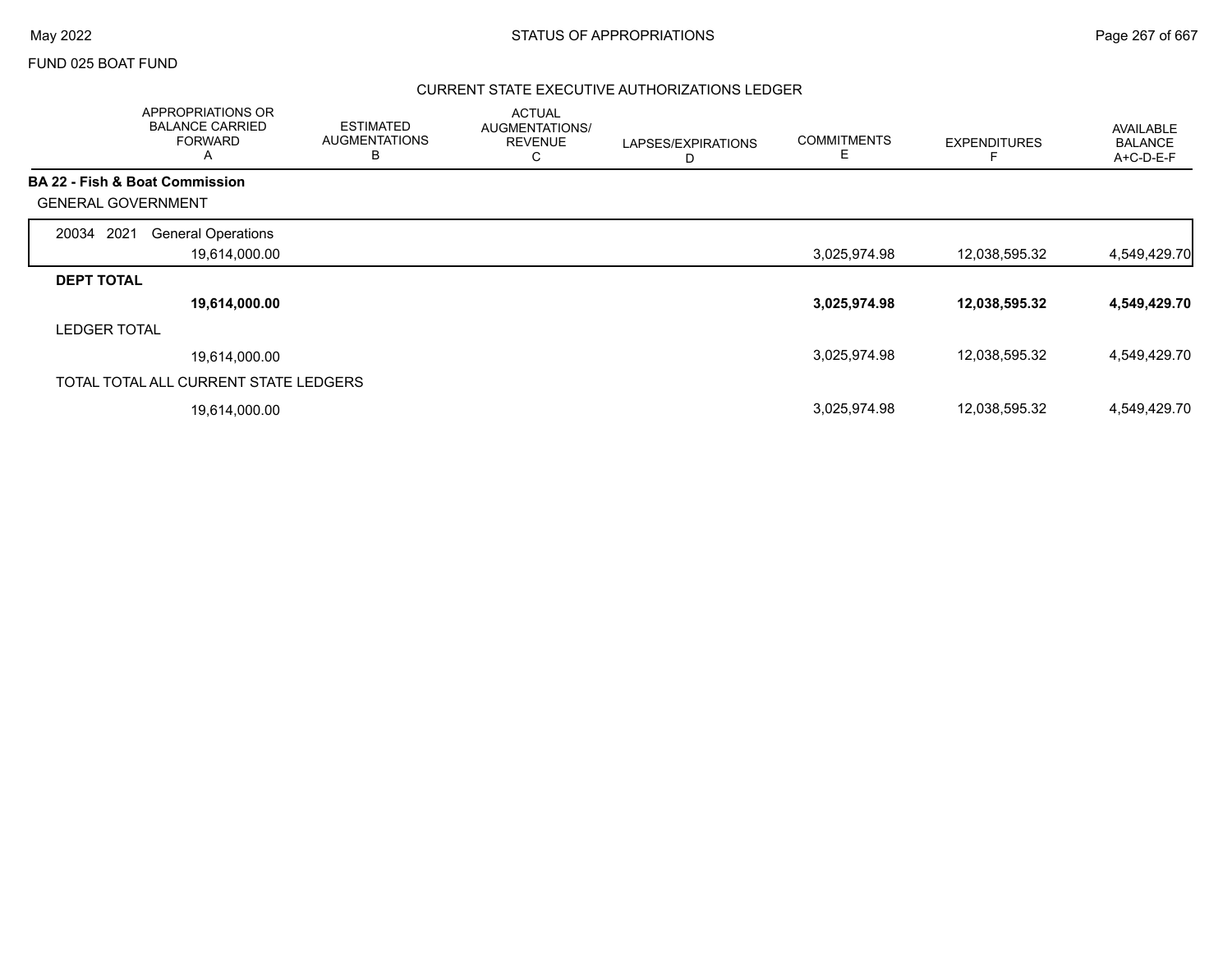### FUND 025 BOAT FUND

|                           | APPROPRIATIONS OR<br><b>BALANCE CARRIED</b><br><b>FORWARD</b><br>A | <b>ESTIMATED</b><br><b>AUGMENTATIONS</b><br>В | <b>ACTUAL</b><br>AUGMENTATIONS/<br><b>REVENUE</b><br>С | LAPSES/EXPIRATIONS<br>D | <b>COMMITMENTS</b><br>E | <b>EXPENDITURES</b> | AVAILABLE<br><b>BALANCE</b><br>A+C-D-E-F |
|---------------------------|--------------------------------------------------------------------|-----------------------------------------------|--------------------------------------------------------|-------------------------|-------------------------|---------------------|------------------------------------------|
|                           | BA 22 - Fish & Boat Commission                                     |                                               |                                                        |                         |                         |                     |                                          |
| <b>GENERAL GOVERNMENT</b> |                                                                    |                                               |                                                        |                         |                         |                     |                                          |
| 2019<br>20034             | <b>General Operations</b>                                          |                                               |                                                        |                         |                         |                     |                                          |
|                           | 97,375.24                                                          |                                               |                                                        |                         | 99,033.68               | $-6,926.67$         | 5,268.23                                 |
| 2020<br>20034             | <b>General Operations</b>                                          |                                               |                                                        |                         |                         |                     |                                          |
|                           | 6,870,852.91                                                       |                                               |                                                        |                         | 55,269.66               | 2,711,065.54        | 4, 104, 517. 71                          |
| <b>DEPT TOTAL</b>         |                                                                    |                                               |                                                        |                         |                         |                     |                                          |
|                           | 6,968,228.15                                                       |                                               |                                                        |                         | 154,303.34              | 2,704,138.87        | 4,109,785.94                             |
| <b>LEDGER TOTAL</b>       |                                                                    |                                               |                                                        |                         |                         |                     |                                          |
|                           | 6,968,228.15                                                       |                                               |                                                        |                         | 154,303.34              | 2,704,138.87        | 4,109,785.94                             |
|                           | TOTAL TOTAL ALL PRIOR STATE LEDGERS                                |                                               |                                                        |                         |                         |                     |                                          |
|                           | 6,968,228.15                                                       |                                               |                                                        |                         | 154,303.34              | 2,704,138.87        | 4,109,785.94                             |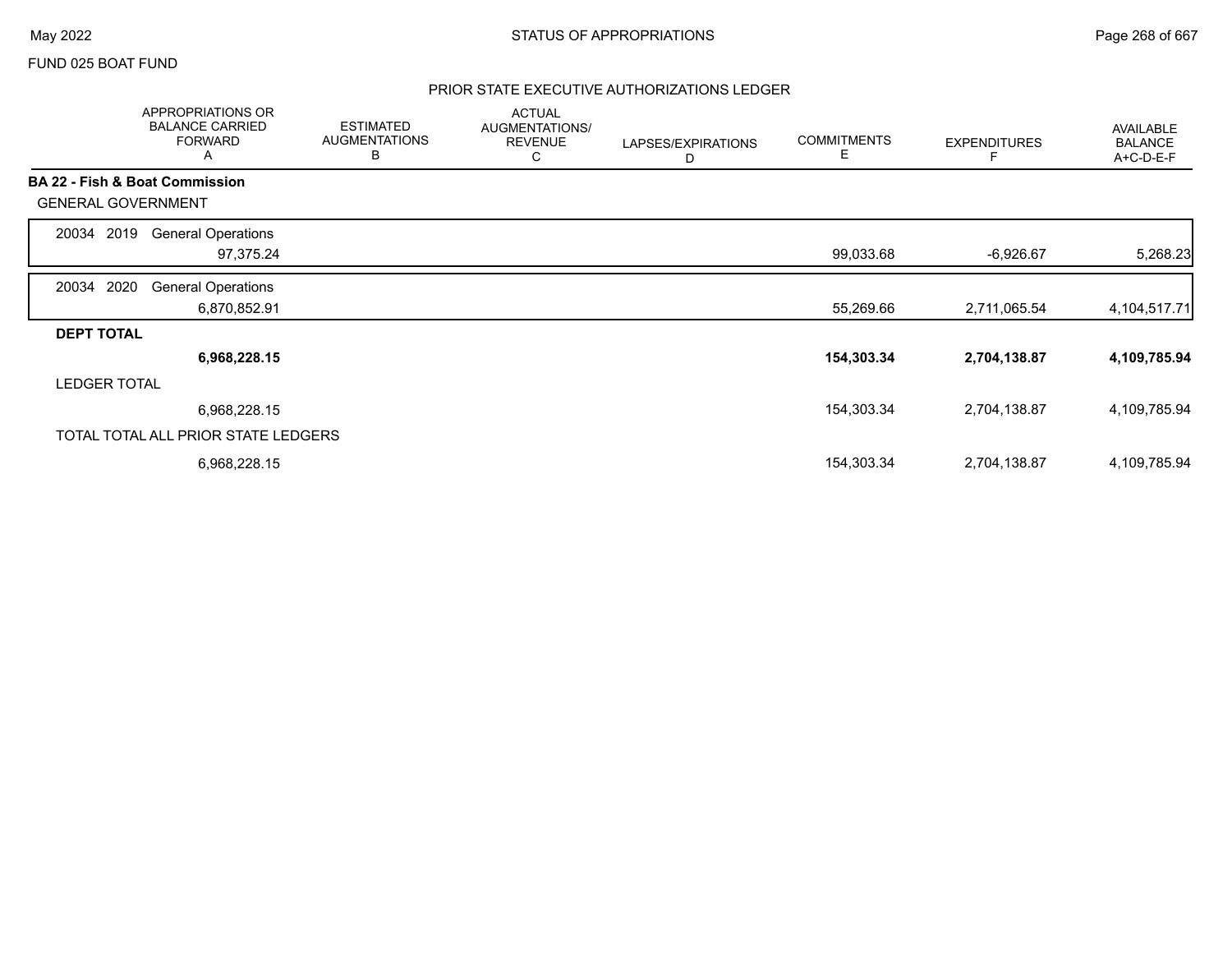## FUND 025 BOAT FUND

### RESTRICTED REVENUE LEDGER

|                           | APPROPRIATIONS OR<br><b>BALANCE CARRIED</b><br><b>FORWARD</b><br>A | <b>ESTIMATED</b><br><b>AUGMENTATIONS</b><br>в | <b>ACTUAL</b><br><b>AUGMENTATIONS/</b><br><b>REVENUE</b><br>С | LAPSES/EXPIRATIONS<br>D | <b>COMMITMENTS</b><br>╘ | <b>EXPENDITURES</b> | AVAILABLE<br><b>BALANCE</b><br>A+C-D-E-F |
|---------------------------|--------------------------------------------------------------------|-----------------------------------------------|---------------------------------------------------------------|-------------------------|-------------------------|---------------------|------------------------------------------|
|                           | <b>BA 22 - Fish &amp; Boat Commission</b>                          |                                               |                                                               |                         |                         |                     |                                          |
| <b>GENERAL GOVERNMENT</b> |                                                                    |                                               |                                                               |                         |                         |                     |                                          |
| 2021<br>60365             | Improvement of Hazardous Dams                                      |                                               |                                                               |                         |                         |                     |                                          |
|                           | 31,048,294.52                                                      |                                               | 6,000,000.00                                                  |                         | 96,065.13               | 3,083,811.54        | 33,868,417.85                            |
| <b>DEPT TOTAL</b>         |                                                                    |                                               |                                                               |                         |                         |                     |                                          |
|                           | 31,048,294.52                                                      |                                               | 6.000.000.00                                                  |                         | 96,065.13               | 3,083,811.54        | 33,868,417.85                            |
| <b>LEDGER TOTAL</b>       |                                                                    |                                               |                                                               |                         |                         |                     |                                          |
|                           | 31,048,294.52                                                      |                                               | 6.000.000.00                                                  |                         | 96.065.13               | 3.083.811.54        | 33,868,417.85                            |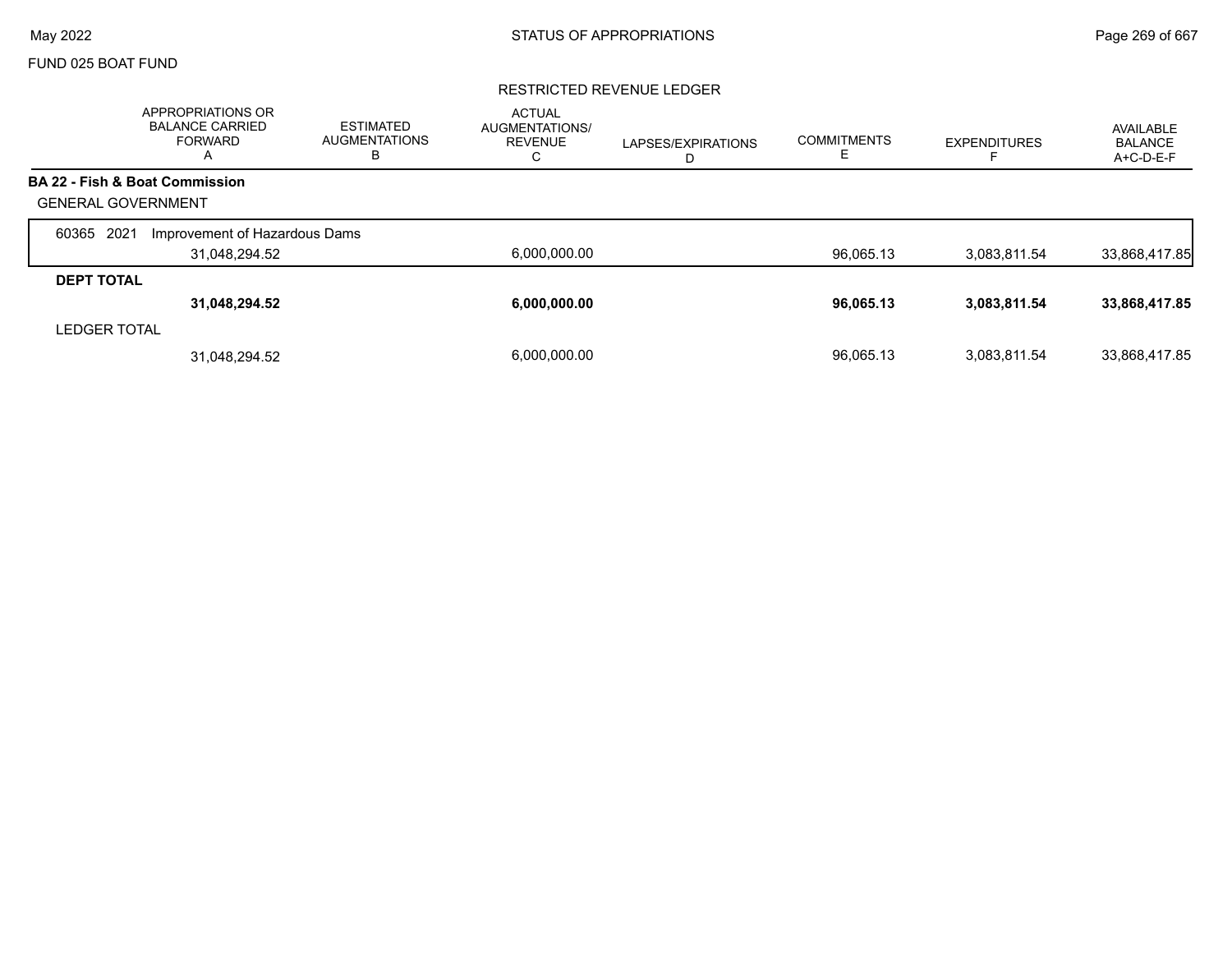# FUND 026 ADMINISTRATION FUND

|                           |                     | <b>APPROPRIATIONS OR</b><br><b>BALANCE CARRIED</b><br><b>FORWARD</b><br>A | <b>ESTIMATED</b><br><b>AUGMENTATIONS</b><br>В | <b>ACTUAL</b><br>AUGMENTATIONS/<br><b>REVENUE</b><br>С | LAPSES/EXPIRATIONS<br>D | <b>COMMITMENTS</b><br>Е | <b>EXPENDITURES</b> | <b>AVAILABLE</b><br><b>BALANCE</b><br>A+C-D-E-F |
|---------------------------|---------------------|---------------------------------------------------------------------------|-----------------------------------------------|--------------------------------------------------------|-------------------------|-------------------------|---------------------|-------------------------------------------------|
| BA 12 - Labor & Industry  |                     |                                                                           |                                               |                                                        |                         |                         |                     |                                                 |
| <b>GENERAL GOVERNMENT</b> |                     |                                                                           |                                               |                                                        |                         |                         |                     |                                                 |
| 20430                     | 2021                | Administration of Unemploy Compensation                                   |                                               |                                                        |                         |                         |                     |                                                 |
|                           |                     | 1,000,000.00                                                              |                                               |                                                        |                         | 364.00                  | 406,881.77          | 592,754.23                                      |
| 20431                     | 2021                | <b>Workforce Development</b>                                              |                                               |                                                        |                         |                         |                     |                                                 |
|                           |                     | 640,000.00                                                                | 166,000.00                                    | 166,000.00                                             |                         | 211,613.88              | -165,130.06         | 759,516.18                                      |
| <b>DEPT TOTAL</b>         |                     |                                                                           |                                               |                                                        |                         |                         |                     |                                                 |
|                           |                     | 1,640,000.00                                                              | 166,000.00                                    | 166,000.00                                             |                         | 211,977.88              | 241,751.71          | 1,352,270.41                                    |
|                           | <b>LEDGER TOTAL</b> |                                                                           |                                               |                                                        |                         |                         |                     |                                                 |
|                           |                     | 1,640,000.00                                                              | 166,000.00                                    | 166,000.00                                             |                         | 211,977.88              | 241,751.71          | 1,352,270.41                                    |
|                           |                     | TOTAL TOTAL ALL CURRENT STATE LEDGERS                                     |                                               |                                                        |                         |                         |                     |                                                 |
|                           |                     | 1,640,000.00                                                              | 166,000.00                                    | 166,000.00                                             |                         | 211,977.88              | 241,751.71          | 1,352,270.41                                    |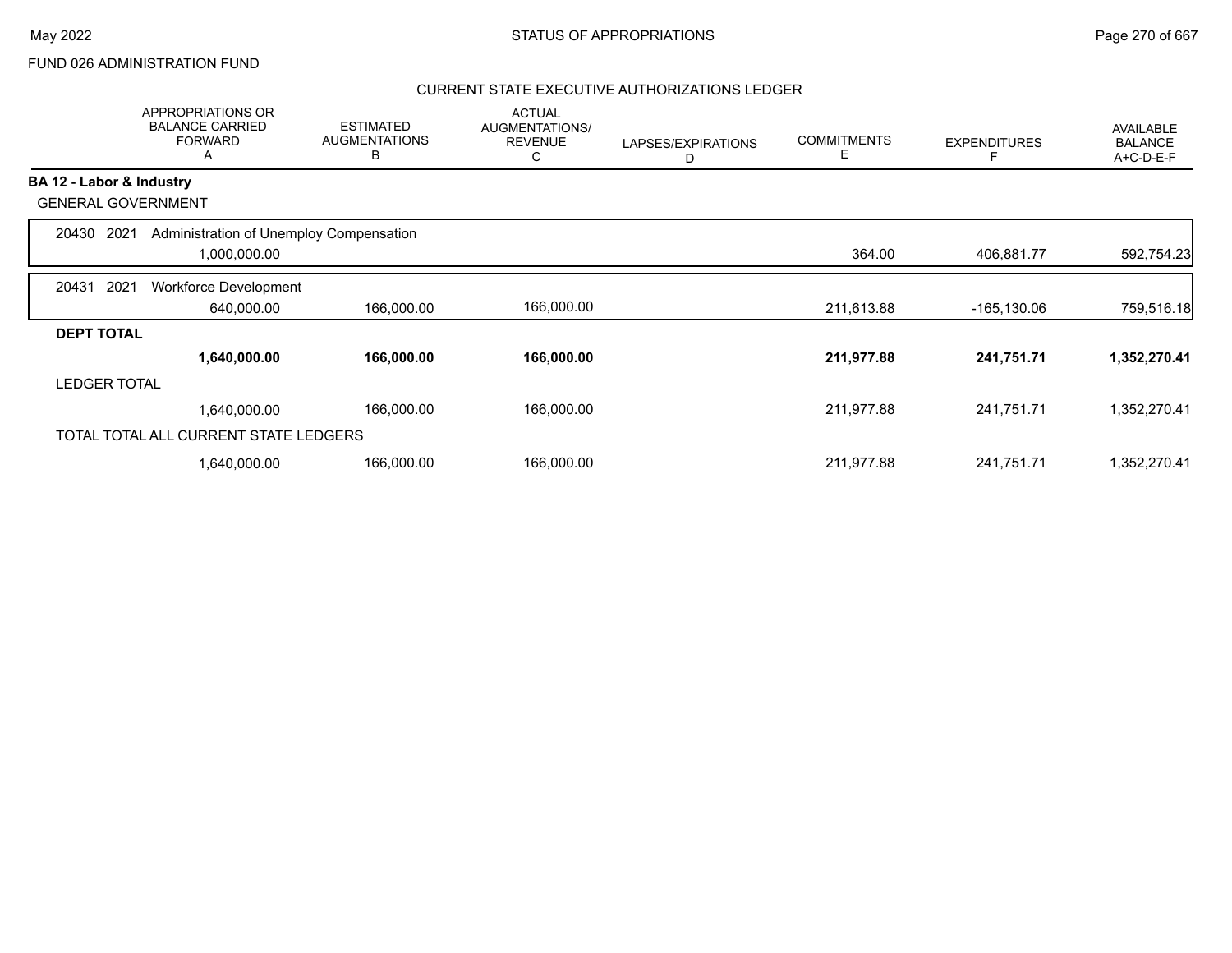# FUND 026 ADMINISTRATION FUND

|                          | APPROPRIATIONS OR<br><b>BALANCE CARRIED</b><br><b>FORWARD</b><br>Α | <b>ESTIMATED</b><br><b>AUGMENTATIONS</b><br>В | <b>ACTUAL</b><br>AUGMENTATIONS/<br><b>REVENUE</b><br>С | LAPSES/EXPIRATIONS<br>D | <b>COMMITMENTS</b><br>Е | <b>EXPENDITURES</b> | AVAILABLE<br><b>BALANCE</b><br>A+C-D-E-F |
|--------------------------|--------------------------------------------------------------------|-----------------------------------------------|--------------------------------------------------------|-------------------------|-------------------------|---------------------|------------------------------------------|
| BA 12 - Labor & Industry |                                                                    |                                               |                                                        |                         |                         |                     |                                          |
|                          | <b>GENERAL GOVERNMENT</b>                                          |                                               |                                                        |                         |                         |                     |                                          |
| 20430                    | 2020                                                               | Administration of Unemploy Compensation       |                                                        |                         |                         |                     |                                          |
|                          | 606,481.49                                                         |                                               |                                                        |                         | 183.06                  | 50,468.53           | 555,829.90                               |
| 20431                    | 2019<br><b>Workforce Development</b>                               |                                               |                                                        |                         |                         |                     |                                          |
|                          |                                                                    |                                               |                                                        |                         |                         | $-2,020.11$         | 2,020.11                                 |
| 20431                    | 2020<br><b>Workforce Development</b>                               |                                               |                                                        |                         |                         |                     |                                          |
|                          | 2,185,926.73                                                       |                                               |                                                        |                         |                         | 155,893.30          | 2,030,033.43                             |
| <b>DEPT TOTAL</b>        |                                                                    |                                               |                                                        |                         |                         |                     |                                          |
|                          | 2,792,408.22                                                       |                                               |                                                        |                         | 183.06                  | 204,341.72          | 2,587,883.44                             |
| <b>LEDGER TOTAL</b>      |                                                                    |                                               |                                                        |                         |                         |                     |                                          |
|                          | 2,792,408.22                                                       |                                               |                                                        |                         | 183.06                  | 204,341.72          | 2,587,883.44                             |
|                          | TOTAL TOTAL ALL PRIOR STATE LEDGERS                                |                                               |                                                        |                         |                         |                     |                                          |
|                          | 2,792,408.22                                                       |                                               |                                                        |                         | 183.06                  | 204,341.72          | 2,587,883.44                             |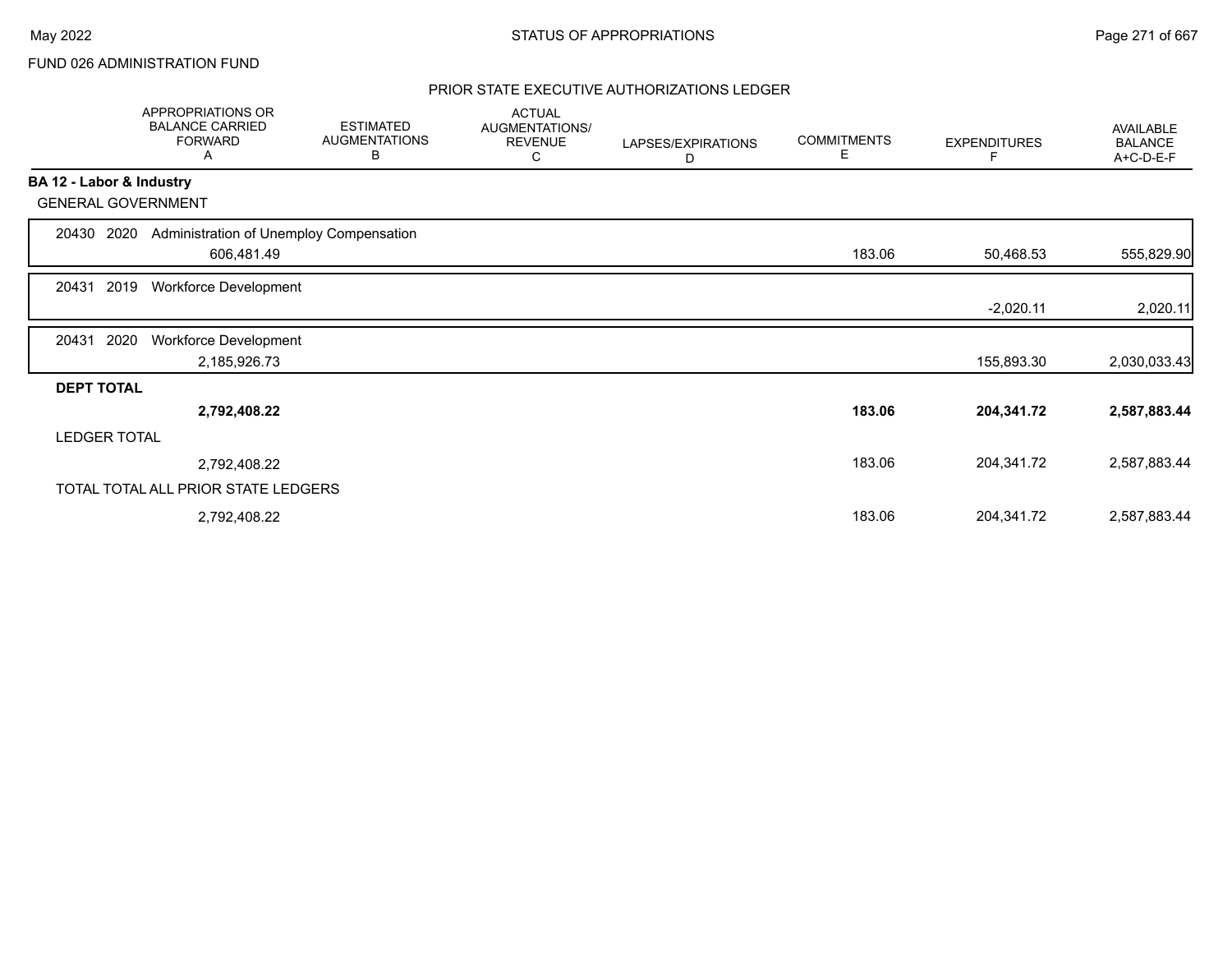# FUND 026 ADMINISTRATION FUND

#### RESTRICTED RECEIPTS LEDGER

|                           | APPROPRIATIONS OR<br><b>BALANCE CARRIED</b><br><b>FORWARD</b><br>A | <b>ESTIMATED</b><br><b>AUGMENTATIONS</b><br>в | <b>ACTUAL</b><br>AUGMENTATIONS/<br><b>REVENUE</b><br>С | LAPSES/EXPIRATIONS<br>D | <b>COMMITMENTS</b><br>E | <b>EXPENDITURES</b> | AVAILABLE<br><b>BALANCE</b><br>A+C-D-E-F |
|---------------------------|--------------------------------------------------------------------|-----------------------------------------------|--------------------------------------------------------|-------------------------|-------------------------|---------------------|------------------------------------------|
| BA 12 - Labor & Industry  |                                                                    |                                               |                                                        |                         |                         |                     |                                          |
| <b>GENERAL GOVERNMENT</b> |                                                                    |                                               |                                                        |                         |                         |                     |                                          |
| 2021<br>40174             | <b>UCTS - Cash Collateral</b>                                      |                                               |                                                        |                         |                         |                     |                                          |
|                           | 4,084,106.12                                                       |                                               | 252,296.10                                             |                         |                         |                     | 4,336,402.22                             |
| <b>DEPT TOTAL</b>         |                                                                    |                                               |                                                        |                         |                         |                     |                                          |
|                           | 4,084,106.12                                                       |                                               | 252,296.10                                             |                         |                         |                     | 4,336,402.22                             |
| <b>LEDGER TOTAL</b>       |                                                                    |                                               |                                                        |                         |                         |                     |                                          |
|                           | 4,084,106.12                                                       |                                               | 252.296.10                                             |                         |                         |                     | 4,336,402.22                             |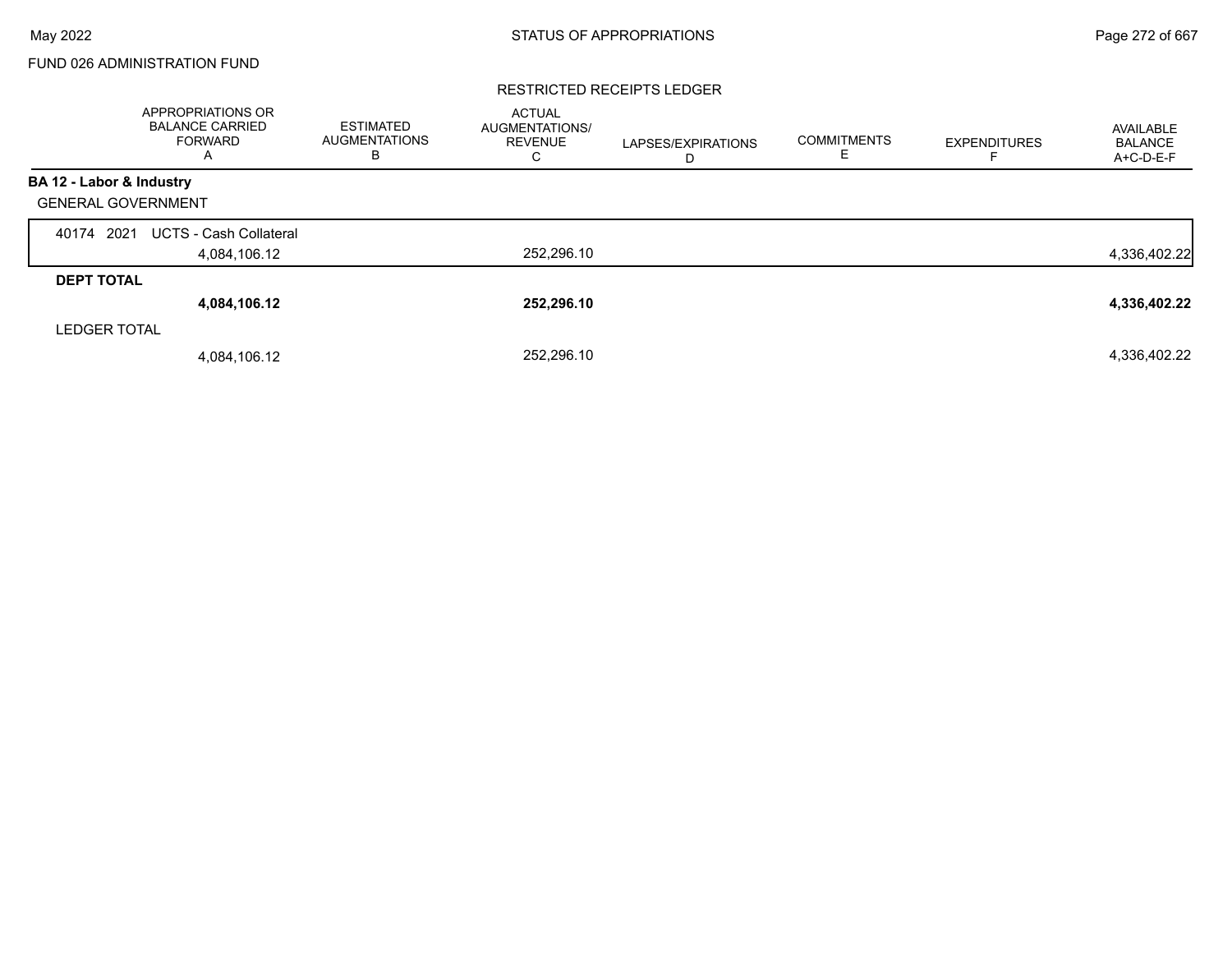Г

# FUND 026 ADMINISTRATION FUND

|                           | APPROPRIATIONS OR<br><b>BALANCE CARRIED</b><br><b>FORWARD</b><br>A | ESTIMATED<br><b>AUGMENTATIONS</b><br>В | <b>ACTUAL</b><br>AUGMENTATIONS/<br><b>REVENUE</b><br>C | LAPSES/EXPIRATIONS<br>D | <b>COMMITMENTS</b> | <b>EXPENDITURES</b> | AVAILABLE<br><b>BALANCE</b><br>A+C-D-E-F |
|---------------------------|--------------------------------------------------------------------|----------------------------------------|--------------------------------------------------------|-------------------------|--------------------|---------------------|------------------------------------------|
| BA 12 - Labor & Industry  |                                                                    |                                        |                                                        |                         |                    |                     |                                          |
| <b>GENERAL GOVERNMENT</b> |                                                                    |                                        |                                                        |                         |                    |                     |                                          |
| 50002 2021                | <b>General Operations</b>                                          |                                        |                                                        |                         |                    |                     |                                          |
|                           |                                                                    |                                        |                                                        |                         | 62.01              | 272.00              | $-334.01$                                |
| <b>DEPT TOTAL</b>         |                                                                    |                                        |                                                        |                         |                    |                     |                                          |
|                           |                                                                    |                                        |                                                        |                         | 62.01              | 272.00              | $-334.01$                                |
| <b>LEDGER TOTAL</b>       |                                                                    |                                        |                                                        |                         |                    |                     |                                          |
|                           |                                                                    |                                        |                                                        |                         | 62.01              | 272.00              | $-334.01$                                |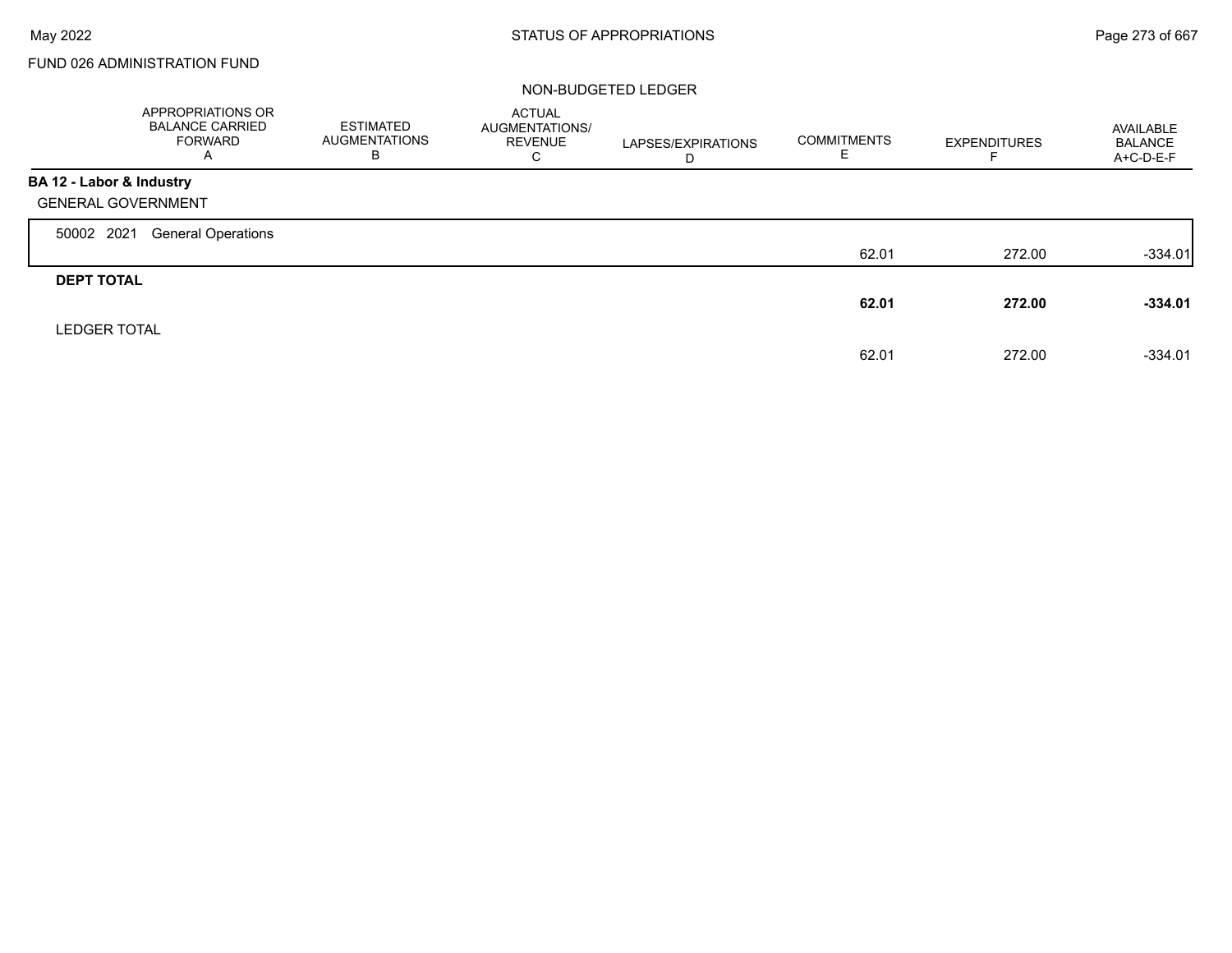FUND 027 LIQUID FUELS TAX FUND

|                                                            | <b>APPROPRIATIONS OR</b><br><b>BALANCE CARRIED</b><br><b>FORWARD</b><br>A | <b>ESTIMATED</b><br><b>AUGMENTATIONS</b><br>В | <b>ACTUAL</b><br>AUGMENTATIONS/<br><b>REVENUE</b><br>C | LAPSES/EXPIRATIONS<br>D | <b>COMMITMENTS</b><br>Е | <b>EXPENDITURES</b><br>F | <b>AVAILABLE</b><br><b>BALANCE</b><br>A+C-D-E-F |
|------------------------------------------------------------|---------------------------------------------------------------------------|-----------------------------------------------|--------------------------------------------------------|-------------------------|-------------------------|--------------------------|-------------------------------------------------|
| BA 73 - Treasury                                           |                                                                           |                                               |                                                        |                         |                         |                          |                                                 |
| <b>REFUNDS</b>                                             |                                                                           |                                               |                                                        |                         |                         |                          |                                                 |
| 2021<br>20141                                              | Refunding Liq Fuels Tax-Boat Fund<br>110,000.00                           |                                               |                                                        |                         |                         | 101,435.59               | 8,564.41                                        |
| <b>DEPT TOTAL</b>                                          |                                                                           |                                               |                                                        |                         |                         |                          |                                                 |
|                                                            | 110,000.00                                                                |                                               |                                                        |                         |                         | 101,435.59               | 8,564.41                                        |
| <b>BA 78 - Transportation</b><br><b>GENERAL GOVERNMENT</b> |                                                                           |                                               |                                                        |                         |                         |                          |                                                 |
| 20187 2021                                                 | <b>Auditor General's Audit Costs</b>                                      |                                               |                                                        |                         |                         |                          |                                                 |
|                                                            | 700,000.00                                                                |                                               |                                                        |                         |                         | 234,694.98               | 465,305.02                                      |
| <b>DEPT TOTAL</b>                                          |                                                                           |                                               |                                                        |                         |                         |                          |                                                 |
|                                                            | 700,000.00                                                                |                                               |                                                        |                         |                         | 234,694.98               | 465,305.02                                      |
| <b>LEDGER TOTAL</b>                                        |                                                                           |                                               |                                                        |                         |                         |                          |                                                 |
|                                                            | 810,000.00                                                                |                                               |                                                        |                         |                         | 336,130.57               | 473,869.43                                      |
|                                                            | TOTAL TOTAL ALL CURRENT STATE LEDGERS                                     |                                               |                                                        |                         |                         |                          |                                                 |
|                                                            | 810,000.00                                                                |                                               |                                                        |                         |                         | 336,130.57               | 473,869.43                                      |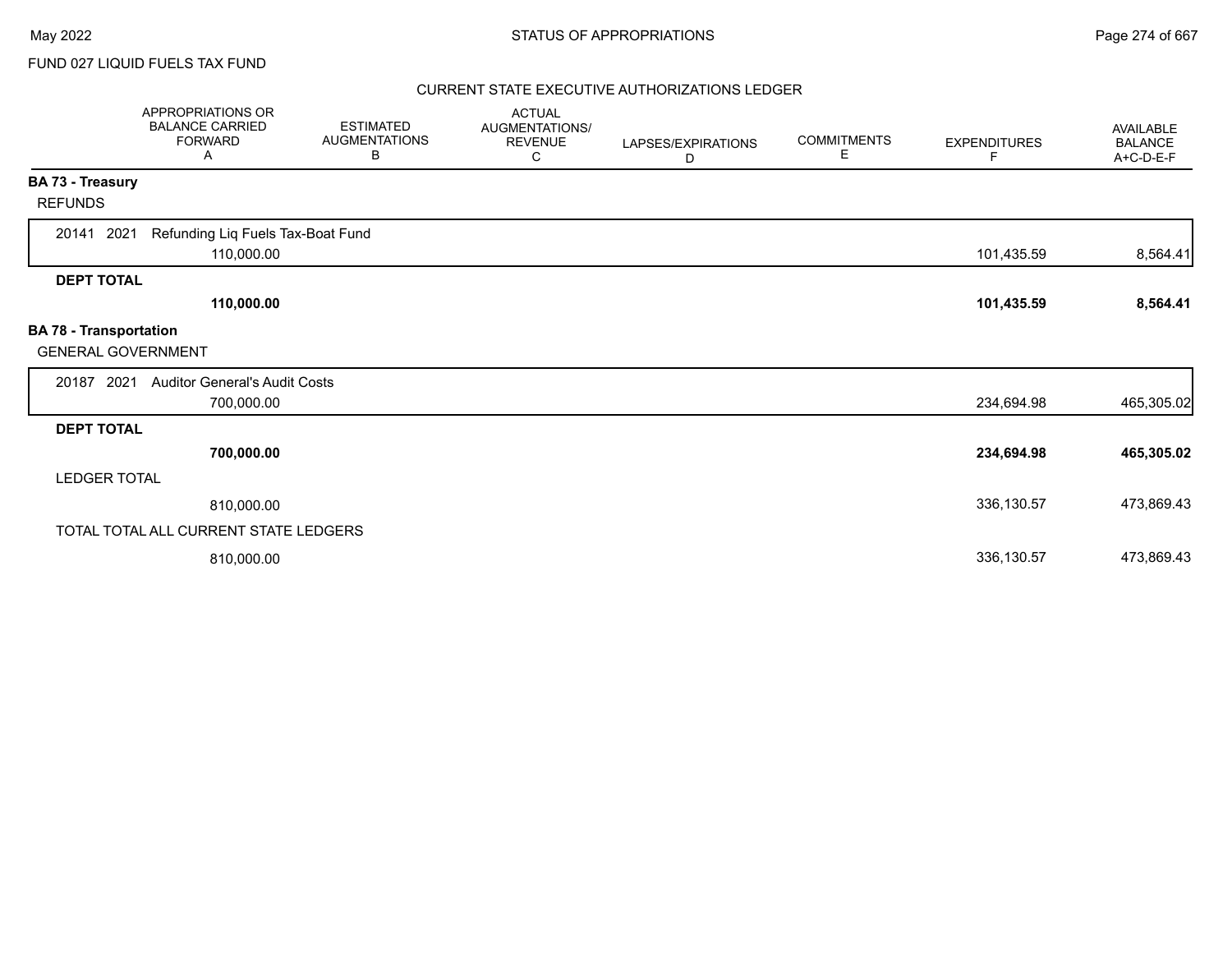FUND 027 LIQUID FUELS TAX FUND

|                                                            | APPROPRIATIONS OR<br><b>BALANCE CARRIED</b><br><b>FORWARD</b><br>Α | <b>ESTIMATED</b><br><b>AUGMENTATIONS</b><br>В | <b>ACTUAL</b><br>AUGMENTATIONS/<br><b>REVENUE</b><br>C | LAPSES/EXPIRATIONS<br>D | <b>COMMITMENTS</b><br>E. | <b>EXPENDITURES</b><br>F | AVAILABLE<br><b>BALANCE</b><br>A+C-D-E-F |
|------------------------------------------------------------|--------------------------------------------------------------------|-----------------------------------------------|--------------------------------------------------------|-------------------------|--------------------------|--------------------------|------------------------------------------|
| BA 73 - Treasury                                           |                                                                    |                                               |                                                        |                         |                          |                          |                                          |
| <b>REFUNDS</b>                                             |                                                                    |                                               |                                                        |                         |                          |                          |                                          |
| 20141 2018                                                 | Refunding Liq Fuels Tax-Boat Fund<br>94,826.65                     |                                               |                                                        |                         |                          |                          | 94,826.65                                |
| 20141 2019                                                 | Refunding Liq Fuels Tax-Boat Fund<br>105,000.00                    |                                               |                                                        |                         |                          |                          | 105,000.00                               |
| 20141 2020                                                 | Refunding Liq Fuels Tax-Boat Fund<br>318.63                        |                                               |                                                        |                         |                          |                          | 318.63                                   |
| <b>DEPT TOTAL</b>                                          |                                                                    |                                               |                                                        |                         |                          |                          |                                          |
|                                                            | 200,145.28                                                         |                                               |                                                        |                         |                          |                          | 200,145.28                               |
| <b>BA 78 - Transportation</b><br><b>GENERAL GOVERNMENT</b> |                                                                    |                                               |                                                        |                         |                          |                          |                                          |
|                                                            | 20187 2019 Auditor General's Audit Costs<br>288,568.33             |                                               |                                                        |                         |                          |                          | 288,568.33                               |
|                                                            |                                                                    |                                               |                                                        |                         |                          |                          |                                          |
| 20187 2020                                                 | <b>Auditor General's Audit Costs</b><br>369,017.83                 |                                               |                                                        |                         |                          |                          | 369,017.83                               |
| <b>DEPT TOTAL</b>                                          |                                                                    |                                               |                                                        |                         |                          |                          |                                          |
|                                                            | 657,586.16                                                         |                                               |                                                        |                         |                          |                          | 657,586.16                               |
| <b>LEDGER TOTAL</b>                                        |                                                                    |                                               |                                                        |                         |                          |                          |                                          |
|                                                            | 857,731.44                                                         |                                               |                                                        |                         |                          |                          | 857,731.44                               |
|                                                            | TOTAL TOTAL ALL PRIOR STATE LEDGERS                                |                                               |                                                        |                         |                          |                          |                                          |
|                                                            | 857,731.44                                                         |                                               |                                                        |                         |                          |                          | 857,731.44                               |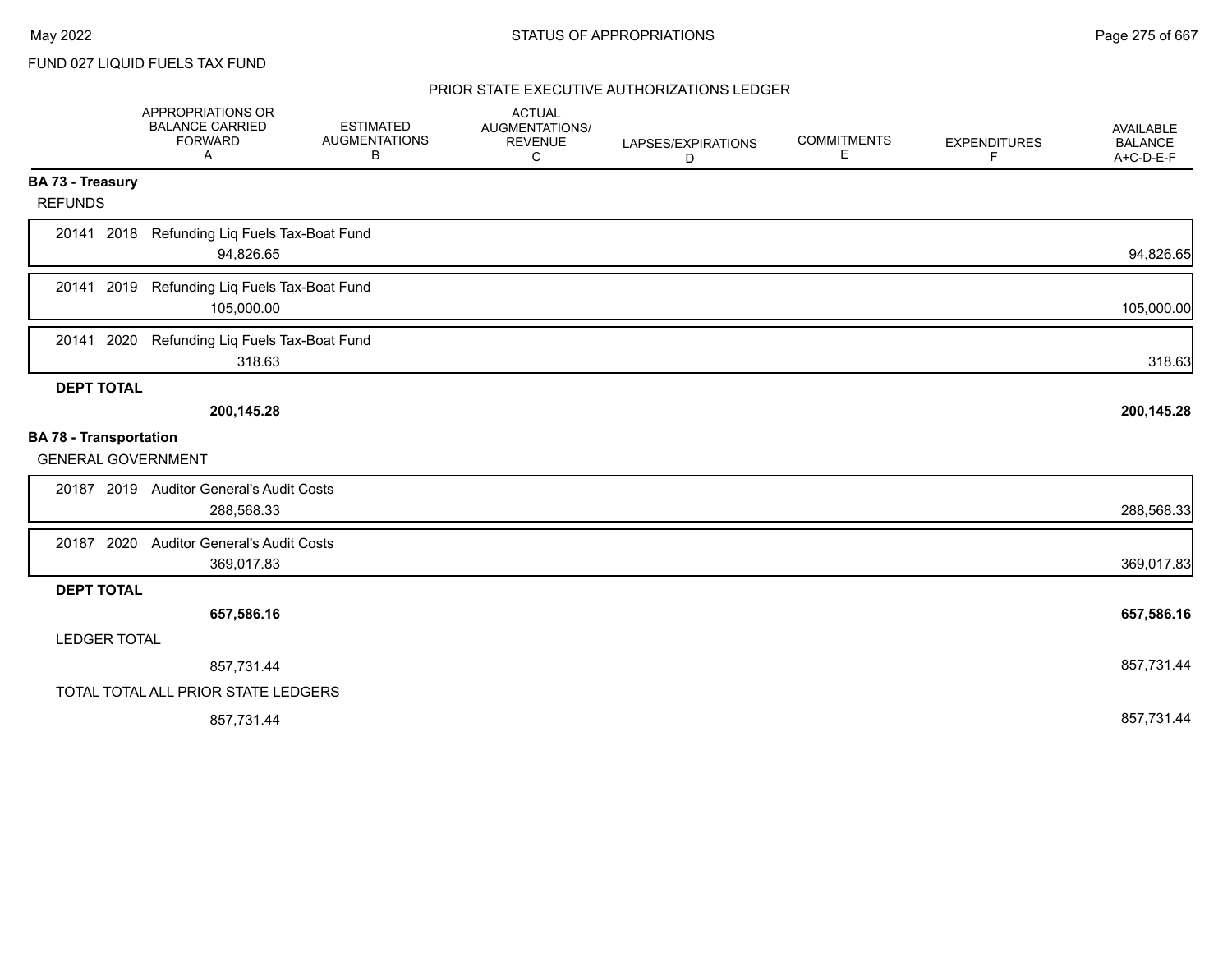# FUND 027 LIQUID FUELS TAX FUND

|                           | APPROPRIATIONS OR<br><b>BALANCE CARRIED</b><br><b>FORWARD</b><br>A | ESTIMATED<br><b>AUGMENTATIONS</b><br>в | <b>ACTUAL</b><br>AUGMENTATIONS/<br><b>REVENUE</b><br>С | LAPSES/EXPIRATIONS<br>D | <b>COMMITMENTS</b> | <b>EXPENDITURES</b> | AVAILABLE<br><b>BALANCE</b><br>A+C-D-E-F |
|---------------------------|--------------------------------------------------------------------|----------------------------------------|--------------------------------------------------------|-------------------------|--------------------|---------------------|------------------------------------------|
| BA 78 - Transportation    |                                                                    |                                        |                                                        |                         |                    |                     |                                          |
| <b>GENERAL GOVERNMENT</b> |                                                                    |                                        |                                                        |                         |                    |                     |                                          |
| 2021<br>50077             | PAYMENTS TO COUNTIES                                               |                                        |                                                        |                         |                    |                     |                                          |
|                           |                                                                    |                                        |                                                        |                         |                    | 24,964,421.54       | $-24,964,421.54$                         |
| <b>DEPT TOTAL</b>         |                                                                    |                                        |                                                        |                         |                    |                     |                                          |
|                           |                                                                    |                                        |                                                        |                         |                    | 24,964,421.54       | $-24,964,421.54$                         |
| <b>LEDGER TOTAL</b>       |                                                                    |                                        |                                                        |                         |                    |                     |                                          |
|                           |                                                                    |                                        |                                                        |                         |                    | 24,964,421.54       | -24,964,421.54                           |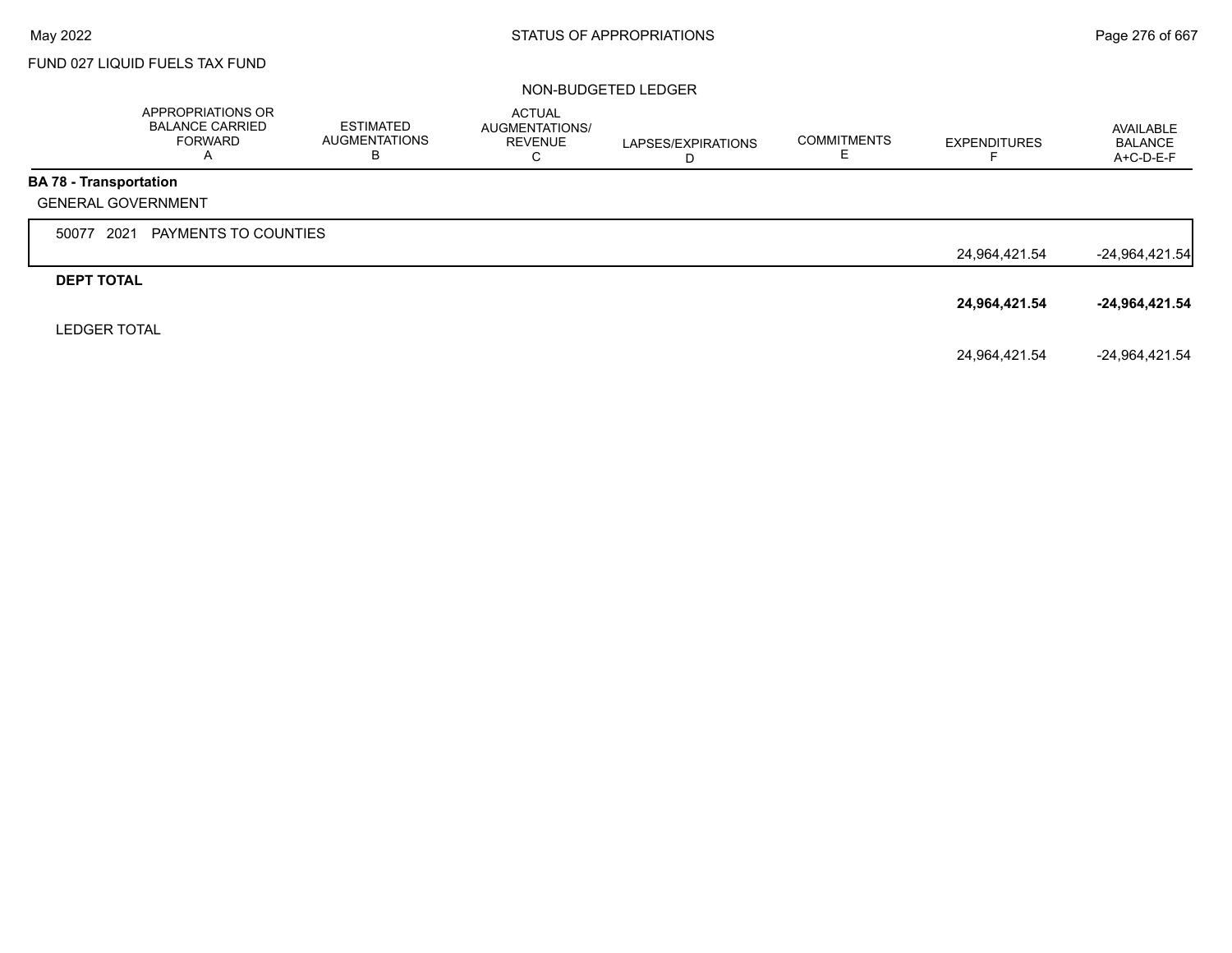$\Gamma$ 

# FUND 028 LIQUOR LICENSE FUND

|                                     | APPROPRIATIONS OR<br><b>BALANCE CARRIED</b><br>FORWARD<br>A | <b>ESTIMATED</b><br>AUGMENTATIONS<br>в | <b>ACTUAL</b><br>AUGMENTATIONS/<br><b>REVENUE</b><br>С | LAPSES/EXPIRATIONS<br>D | <b>COMMITMENTS</b><br>Е | <b>EXPENDITURES</b> | AVAILABLE<br><b>BALANCE</b><br>A+C-D-E-F |
|-------------------------------------|-------------------------------------------------------------|----------------------------------------|--------------------------------------------------------|-------------------------|-------------------------|---------------------|------------------------------------------|
| <b>BA 26 - Liquor Control Board</b> |                                                             |                                        |                                                        |                         |                         |                     |                                          |
| <b>GRANTS AND SUBSIDIES</b>         |                                                             |                                        |                                                        |                         |                         |                     |                                          |
| 2021<br>50014                       | Liquor License                                              |                                        |                                                        |                         |                         |                     |                                          |
|                                     |                                                             |                                        |                                                        |                         |                         | 889,175.00          | $-889,175.00$                            |
| <b>DEPT TOTAL</b>                   |                                                             |                                        |                                                        |                         |                         |                     |                                          |
|                                     |                                                             |                                        |                                                        |                         |                         | 889,175.00          | -889,175.00                              |
| <b>LEDGER TOTAL</b>                 |                                                             |                                        |                                                        |                         |                         |                     |                                          |
|                                     |                                                             |                                        |                                                        |                         |                         | 889,175.00          | -889.175.00                              |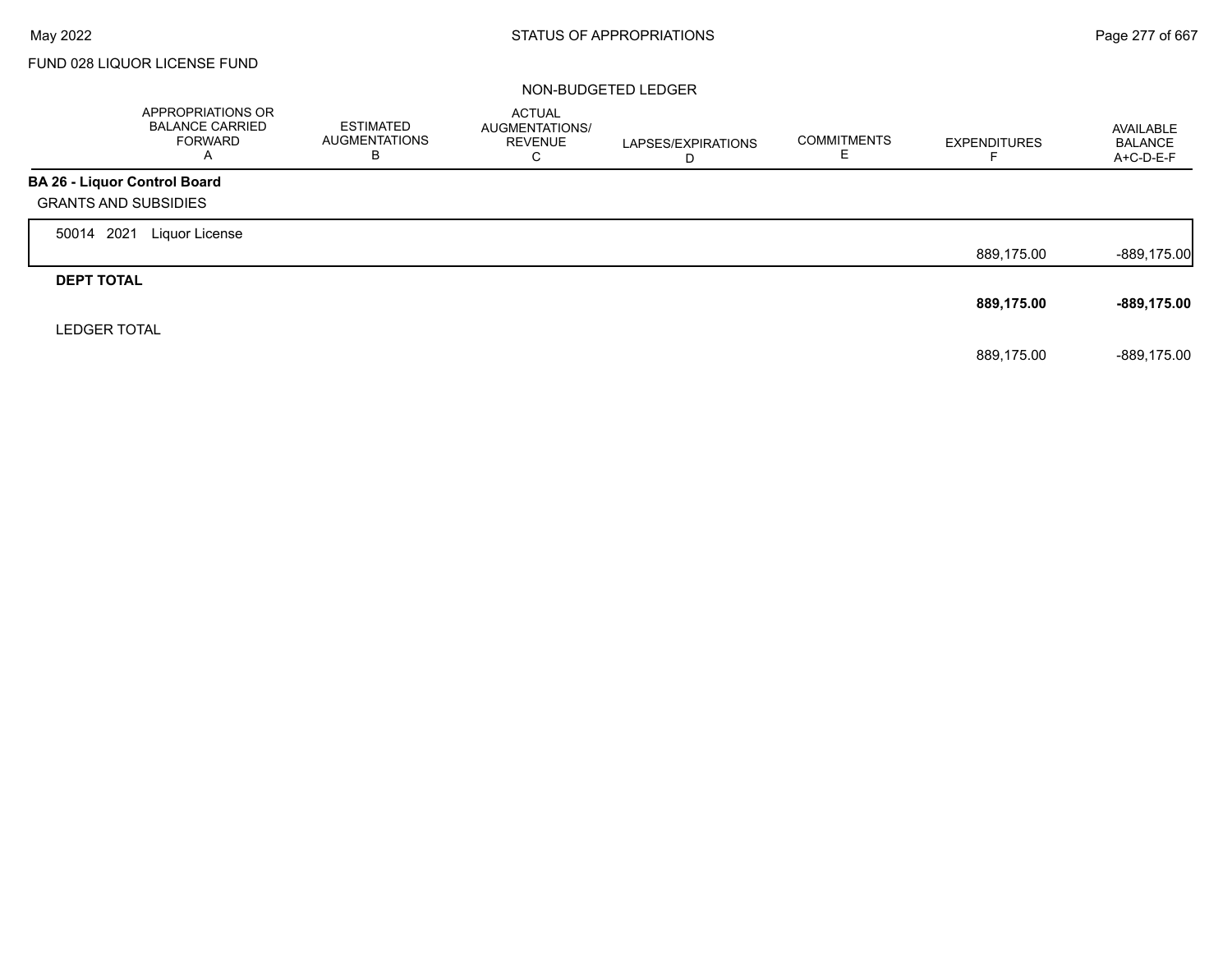г

# FUND 029 FIRE INSURANCE TAX FUND

|                                | APPROPRIATIONS OR<br><b>BALANCE CARRIED</b><br><b>FORWARD</b><br>A | <b>ESTIMATED</b><br><b>AUGMENTATIONS</b><br>в | <b>ACTUAL</b><br>AUGMENTATIONS/<br><b>REVENUE</b><br>С | LAPSES/EXPIRATIONS<br>D | <b>COMMITMENTS</b> | <b>EXPENDITURES</b> | AVAILABLE<br>BALANCE<br>A+C-D-E-F |
|--------------------------------|--------------------------------------------------------------------|-----------------------------------------------|--------------------------------------------------------|-------------------------|--------------------|---------------------|-----------------------------------|
| <b>BA 92 - Auditor General</b> |                                                                    |                                               |                                                        |                         |                    |                     |                                   |
| <b>GENERAL GOVERNMENT</b>      |                                                                    |                                               |                                                        |                         |                    |                     |                                   |
| 2021<br>50067                  | Payments to Subdivisions                                           |                                               |                                                        |                         |                    |                     |                                   |
|                                |                                                                    |                                               |                                                        |                         |                    | 68,269,562.63       | $-68,269,562.63$                  |
| <b>DEPT TOTAL</b>              |                                                                    |                                               |                                                        |                         |                    |                     |                                   |
|                                |                                                                    |                                               |                                                        |                         |                    | 68,269,562.63       | $-68,269,562.63$                  |
| <b>LEDGER TOTAL</b>            |                                                                    |                                               |                                                        |                         |                    |                     |                                   |
|                                |                                                                    |                                               |                                                        |                         |                    | 68,269,562.63       | -68,269,562.63                    |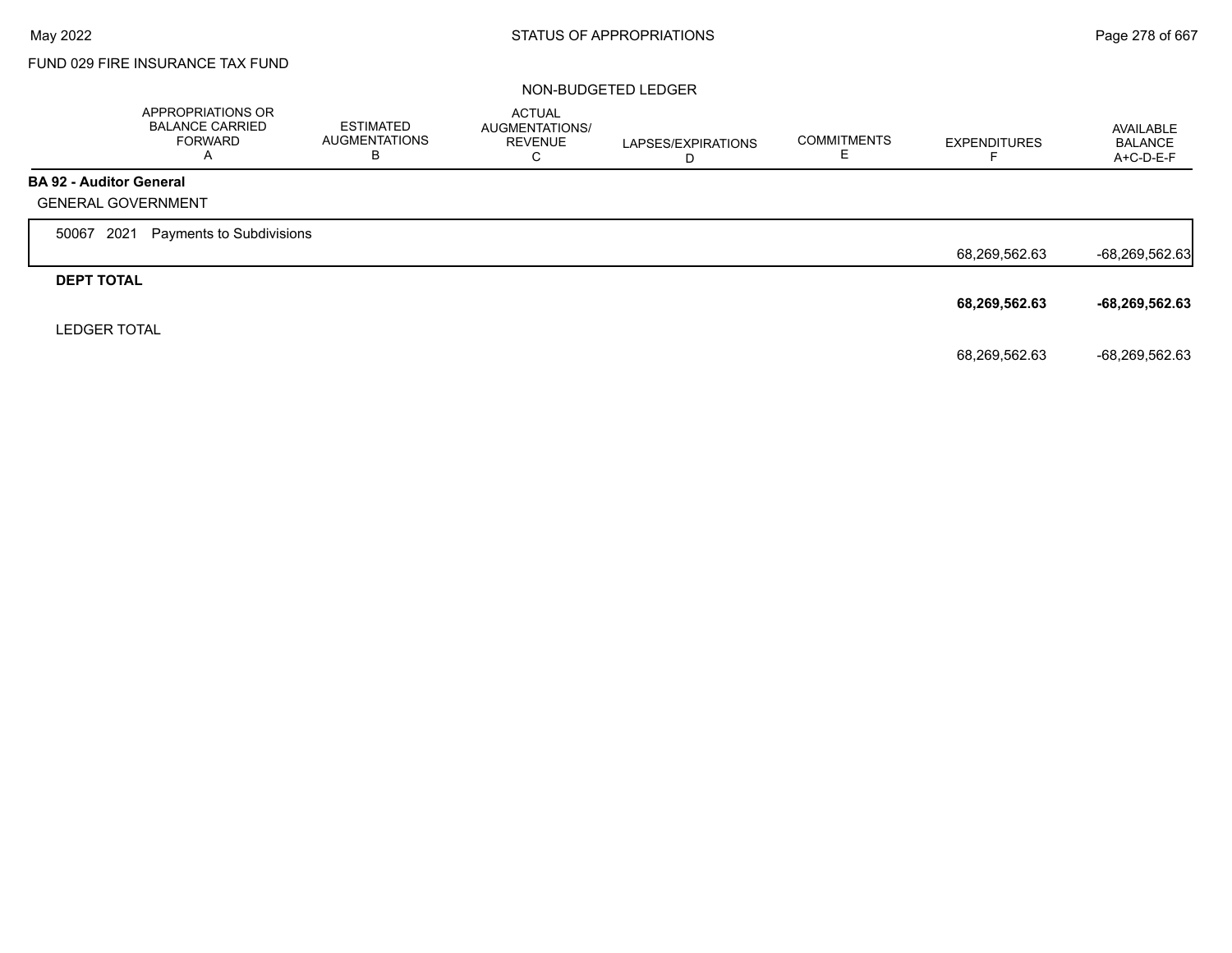# FUND 030 FIRE & EMERGENCY MED SVCS LOAN FUND

|                             | APPROPRIATIONS OR<br><b>BALANCE CARRIED</b><br><b>FORWARD</b><br>Α | <b>ESTIMATED</b><br><b>AUGMENTATIONS</b><br>В | <b>ACTUAL</b><br>AUGMENTATIONS/<br><b>REVENUE</b><br>С | LAPSES/EXPIRATIONS<br>D | <b>COMMITMENTS</b><br>E. | <b>EXPENDITURES</b> | <b>AVAILABLE</b><br><b>BALANCE</b><br>A+C-D-E-F |
|-----------------------------|--------------------------------------------------------------------|-----------------------------------------------|--------------------------------------------------------|-------------------------|--------------------------|---------------------|-------------------------------------------------|
|                             | <b>BA 31 - PA Emergency Management Agency</b>                      |                                               |                                                        |                         |                          |                     |                                                 |
| <b>GENERAL GOVERNMENT</b>   |                                                                    |                                               |                                                        |                         |                          |                     |                                                 |
| 50020 2021                  | VLAP-AMBULANCE                                                     |                                               |                                                        |                         |                          |                     |                                                 |
|                             |                                                                    |                                               |                                                        |                         | 183,549.00               | 143,814.00          | $-327,363.00$                                   |
| 2021<br>50021               | <b>VLAP-RESCUE</b>                                                 |                                               |                                                        |                         |                          |                     |                                                 |
|                             |                                                                    |                                               |                                                        |                         | 45,760.00                | 327,533.00          | $-373,293.00$                                   |
| <b>GRANTS AND SUBSIDIES</b> |                                                                    |                                               |                                                        |                         |                          |                     |                                                 |
| 50019 2021                  | <b>VLAP-FIRE</b>                                                   |                                               |                                                        |                         |                          |                     |                                                 |
|                             |                                                                    |                                               |                                                        |                         | 3,334,727.00             | 7,748,728.00        | -11,083,455.00                                  |
| <b>DEPT TOTAL</b>           |                                                                    |                                               |                                                        |                         |                          |                     |                                                 |
|                             |                                                                    |                                               |                                                        |                         | 3,564,036.00             | 8,220,075.00        | $-11,784,111.00$                                |
| <b>LEDGER TOTAL</b>         |                                                                    |                                               |                                                        |                         |                          |                     |                                                 |
|                             |                                                                    |                                               |                                                        |                         | 3,564,036.00             | 8,220,075.00        | $-11,784,111.00$                                |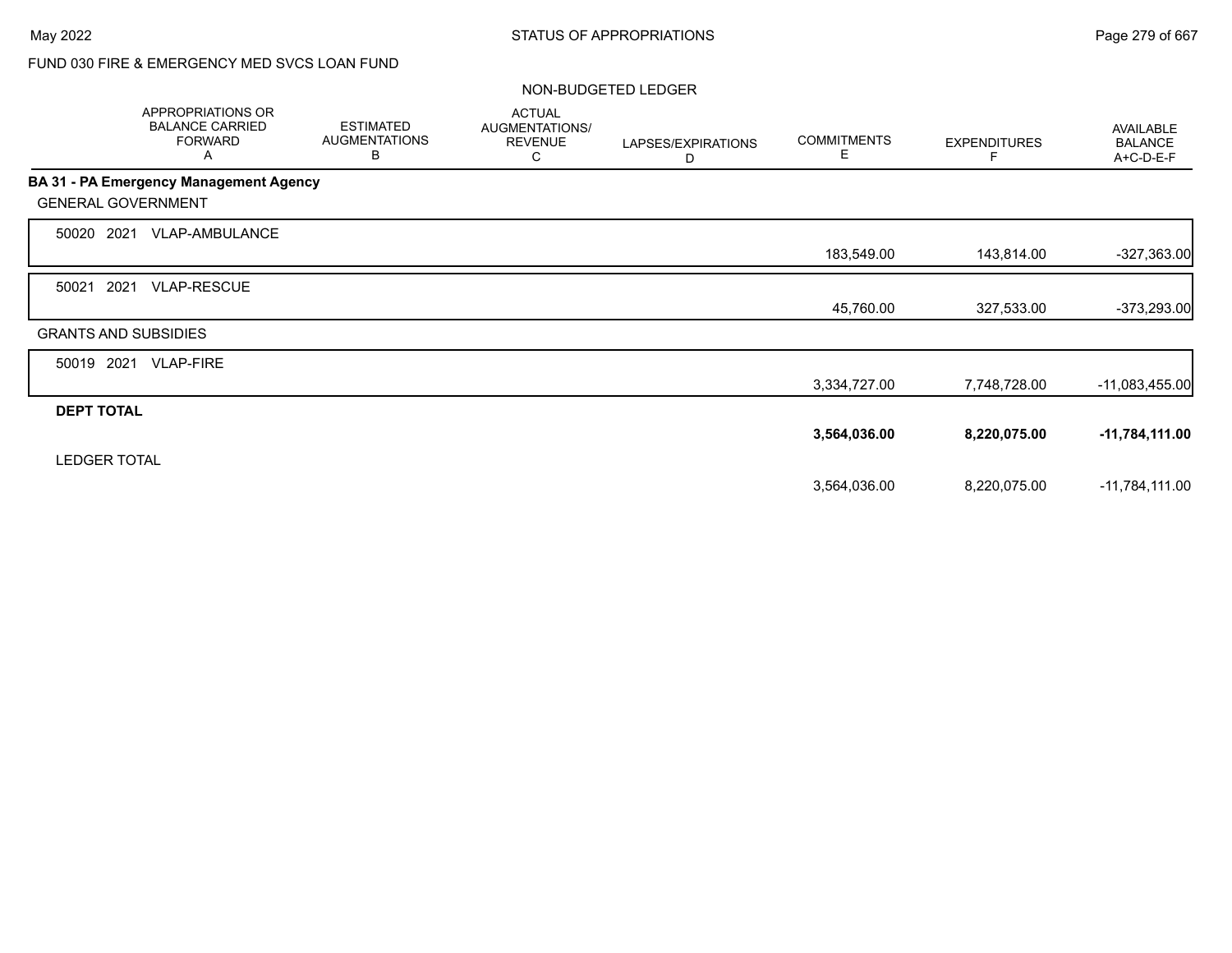FUND 031 MANUFACTURING FUND

|                                                    | APPROPRIATIONS OR<br><b>BALANCE CARRIED</b><br><b>FORWARD</b><br>A | <b>ESTIMATED</b><br><b>AUGMENTATIONS</b><br>В | <b>ACTUAL</b><br>AUGMENTATIONS/<br><b>REVENUE</b><br>C | LAPSES/EXPIRATIONS<br>D | <b>COMMITMENTS</b><br>Е | <b>EXPENDITURES</b> | AVAILABLE<br><b>BALANCE</b><br>A+C-D-E-F |
|----------------------------------------------------|--------------------------------------------------------------------|-----------------------------------------------|--------------------------------------------------------|-------------------------|-------------------------|---------------------|------------------------------------------|
| <b>BA 11 - Corrections</b><br><b>INSTITUTIONAL</b> |                                                                    |                                               |                                                        |                         |                         |                     |                                          |
|                                                    |                                                                    |                                               |                                                        |                         |                         |                     |                                          |
| 20234 2021                                         | <b>General Operations</b>                                          |                                               |                                                        |                         |                         |                     |                                          |
|                                                    | 97,111,000.00                                                      |                                               |                                                        |                         | 11,719,348.21           | 80,605,587.57       | 4,786,064.22                             |
| <b>DEPT TOTAL</b>                                  |                                                                    |                                               |                                                        |                         |                         |                     |                                          |
|                                                    | 97,111,000.00                                                      |                                               |                                                        |                         | 11,719,348.21           | 80,605,587.57       | 4,786,064.22                             |
| <b>LEDGER TOTAL</b>                                |                                                                    |                                               |                                                        |                         |                         |                     |                                          |
|                                                    | 97,111,000.00                                                      |                                               |                                                        |                         | 11,719,348.21           | 80,605,587.57       | 4,786,064.22                             |
|                                                    | TOTAL TOTAL ALL CURRENT STATE LEDGERS                              |                                               |                                                        |                         |                         |                     |                                          |
|                                                    | 97,111,000.00                                                      |                                               |                                                        |                         | 11,719,348.21           | 80,605,587.57       | 4,786,064.22                             |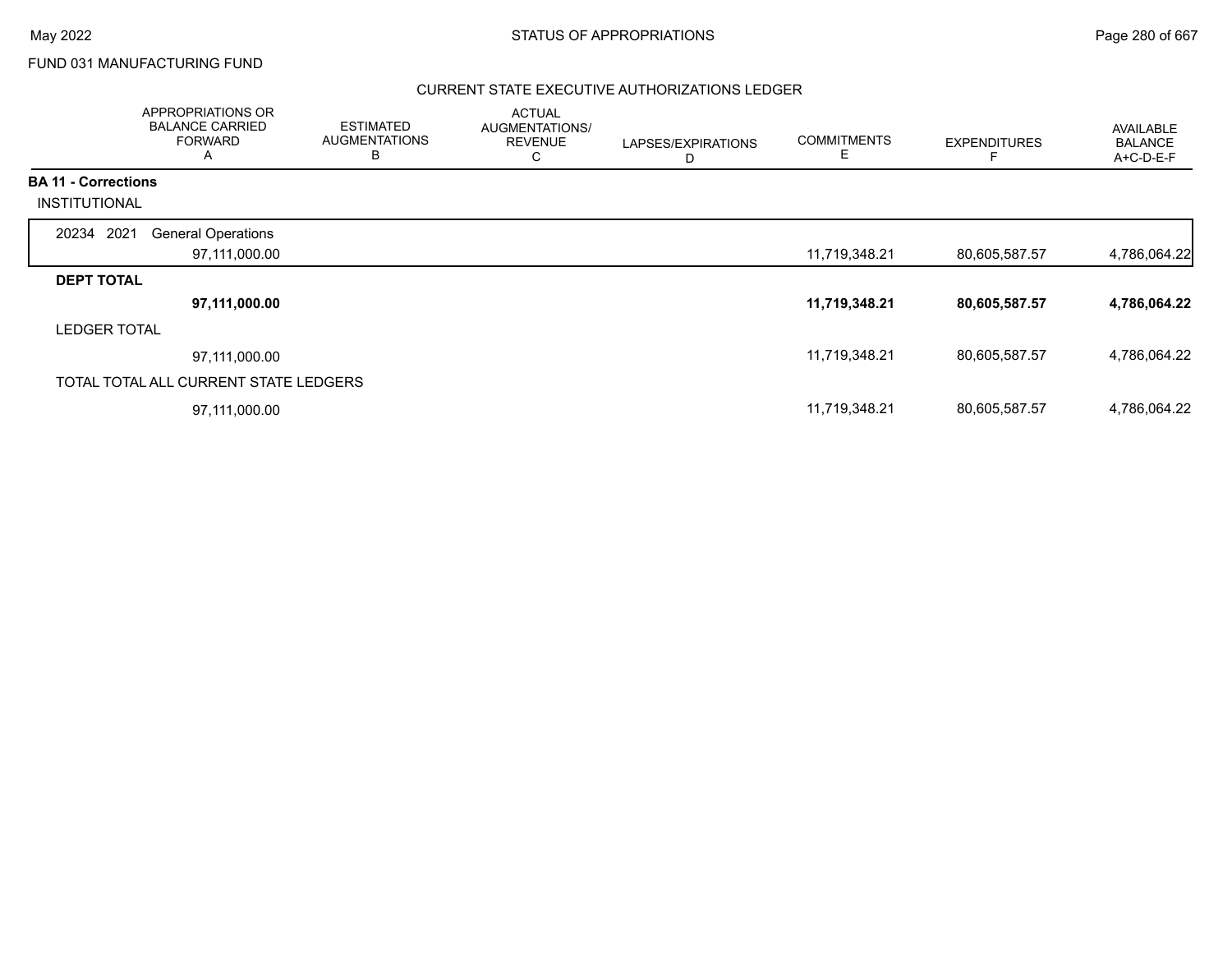FUND 031 MANUFACTURING FUND

|                            | APPROPRIATIONS OR<br><b>BALANCE CARRIED</b><br><b>FORWARD</b><br>$\mathsf{A}$ | <b>ESTIMATED</b><br><b>AUGMENTATIONS</b><br>В | <b>ACTUAL</b><br>AUGMENTATIONS/<br><b>REVENUE</b><br>С | LAPSES/EXPIRATIONS<br>D | <b>COMMITMENTS</b><br>Е. | <b>EXPENDITURES</b><br>F | AVAILABLE<br><b>BALANCE</b><br>A+C-D-E-F |
|----------------------------|-------------------------------------------------------------------------------|-----------------------------------------------|--------------------------------------------------------|-------------------------|--------------------------|--------------------------|------------------------------------------|
| <b>BA 11 - Corrections</b> |                                                                               |                                               |                                                        |                         |                          |                          |                                          |
| INSTITUTIONAL              |                                                                               |                                               |                                                        |                         |                          |                          |                                          |
| 20234 2014                 | <b>General Operations</b><br>1,010.88                                         |                                               |                                                        |                         | 1,010.88                 |                          |                                          |
| 20234 2015                 | <b>General Operations</b><br>5,648.70                                         |                                               |                                                        |                         | 5,648.70                 |                          |                                          |
|                            | 20234 2016 General Operations<br>213.00                                       |                                               |                                                        |                         | 213.00                   |                          |                                          |
| 20234                      | 2017 General Operations                                                       |                                               |                                                        |                         |                          | $-334.80$                | 334.80                                   |
|                            | 20234 2018 General Operations<br>834.71                                       |                                               |                                                        |                         | 742.85                   |                          | 91.86                                    |
| 2019<br>20234              | <b>General Operations</b><br>18,361.77                                        |                                               |                                                        |                         | 15,189.77                | $-3,041.31$              | 6,213.31                                 |
| 20234 2020                 | <b>General Operations</b><br>14,610,906.86                                    |                                               |                                                        |                         | 469,775.71               | 6,842,072.49             | 7,299,058.66                             |
| 20234 2011                 | <b>General Operations</b><br>13,200.00                                        |                                               |                                                        |                         |                          |                          | 13,200.00                                |
| <b>DEPT TOTAL</b>          |                                                                               |                                               |                                                        |                         |                          |                          |                                          |
| <b>LEDGER TOTAL</b>        | 14,650,175.92                                                                 |                                               |                                                        |                         | 492,580.91               | 6,838,696.38             | 7,318,898.63                             |
|                            | 14,650,175.92                                                                 |                                               |                                                        |                         | 492,580.91               | 6,838,696.38             | 7,318,898.63                             |
|                            | TOTAL TOTAL ALL PRIOR STATE LEDGERS                                           |                                               |                                                        |                         |                          |                          |                                          |
|                            | 14,650,175.92                                                                 |                                               |                                                        |                         | 492,580.91               | 6,838,696.38             | 7,318,898.63                             |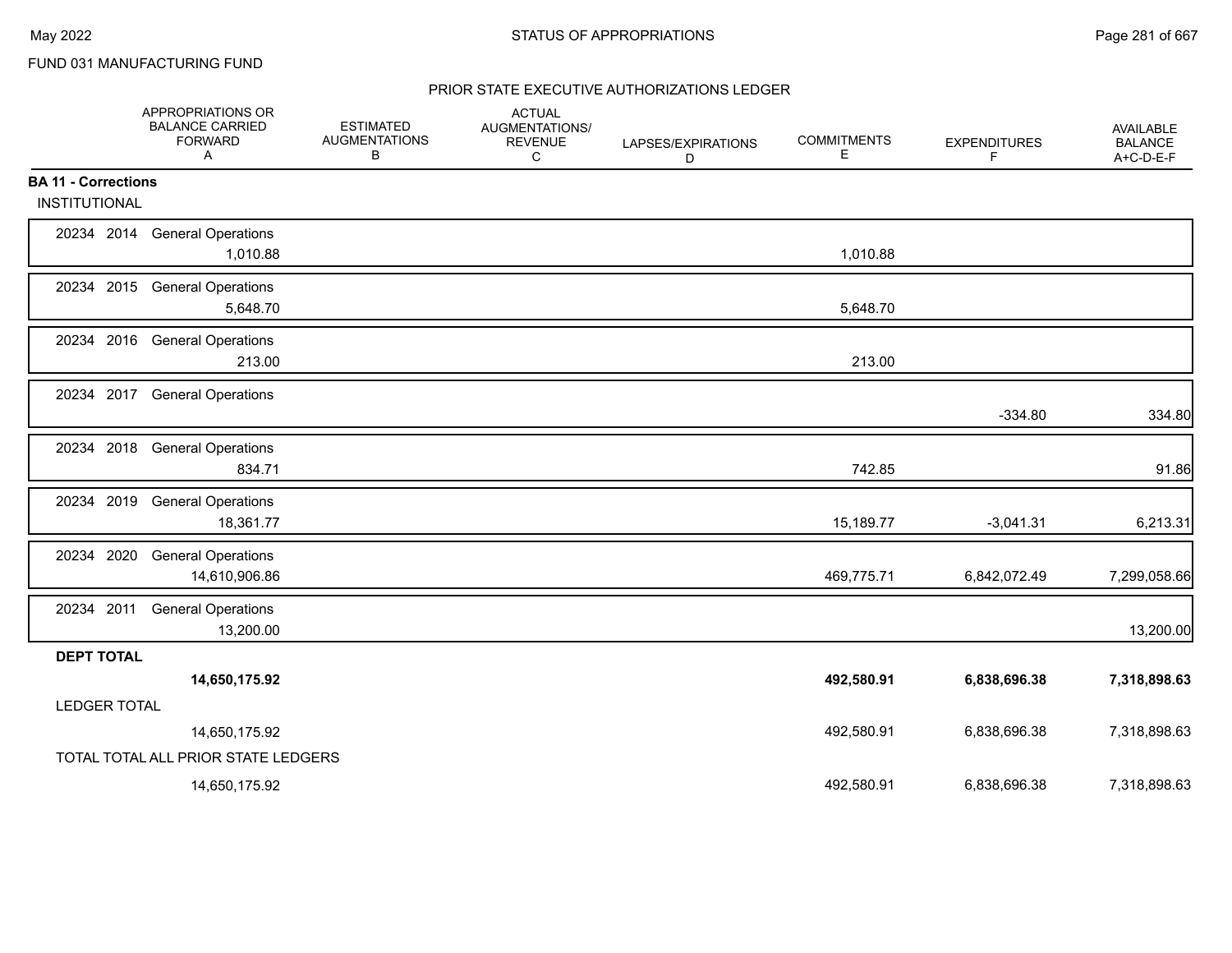## FUND 032 PURCHASING FUND

|                                 | <b>APPROPRIATIONS OR</b><br><b>BALANCE CARRIED</b><br><b>FORWARD</b><br>A | <b>ESTIMATED</b><br><b>AUGMENTATIONS</b><br>в | <b>ACTUAL</b><br>AUGMENTATIONS/<br><b>REVENUE</b><br>С | LAPSES/EXPIRATIONS<br>D | <b>COMMITMENTS</b><br>E. | <b>EXPENDITURES</b> | AVAILABLE<br><b>BALANCE</b><br>$A+C-D-E-F$ |
|---------------------------------|---------------------------------------------------------------------------|-----------------------------------------------|--------------------------------------------------------|-------------------------|--------------------------|---------------------|--------------------------------------------|
| <b>BA 15 - General Services</b> |                                                                           |                                               |                                                        |                         |                          |                     |                                            |
| <b>GENERAL GOVERNMENT</b>       |                                                                           |                                               |                                                        |                         |                          |                     |                                            |
| 2021<br>50009                   | <b>Purchasing Fund</b>                                                    |                                               |                                                        |                         |                          |                     |                                            |
|                                 |                                                                           |                                               | 35,812,999.19                                          |                         | 397,629,065.82           | 34,170,791.92       | -431,799,857.74                            |
| <b>DEPT TOTAL</b>               |                                                                           |                                               |                                                        |                         |                          |                     |                                            |
|                                 |                                                                           |                                               | 35,812,999.19                                          |                         | 397,629,065.82           | 34,170,791.92       | -431,799,857.74                            |
| <b>LEDGER TOTAL</b>             |                                                                           |                                               |                                                        |                         |                          |                     |                                            |
|                                 |                                                                           |                                               | 35,812,999.19                                          |                         | 397,629,065.82           | 34,170,791.92       | -431,799,857.74                            |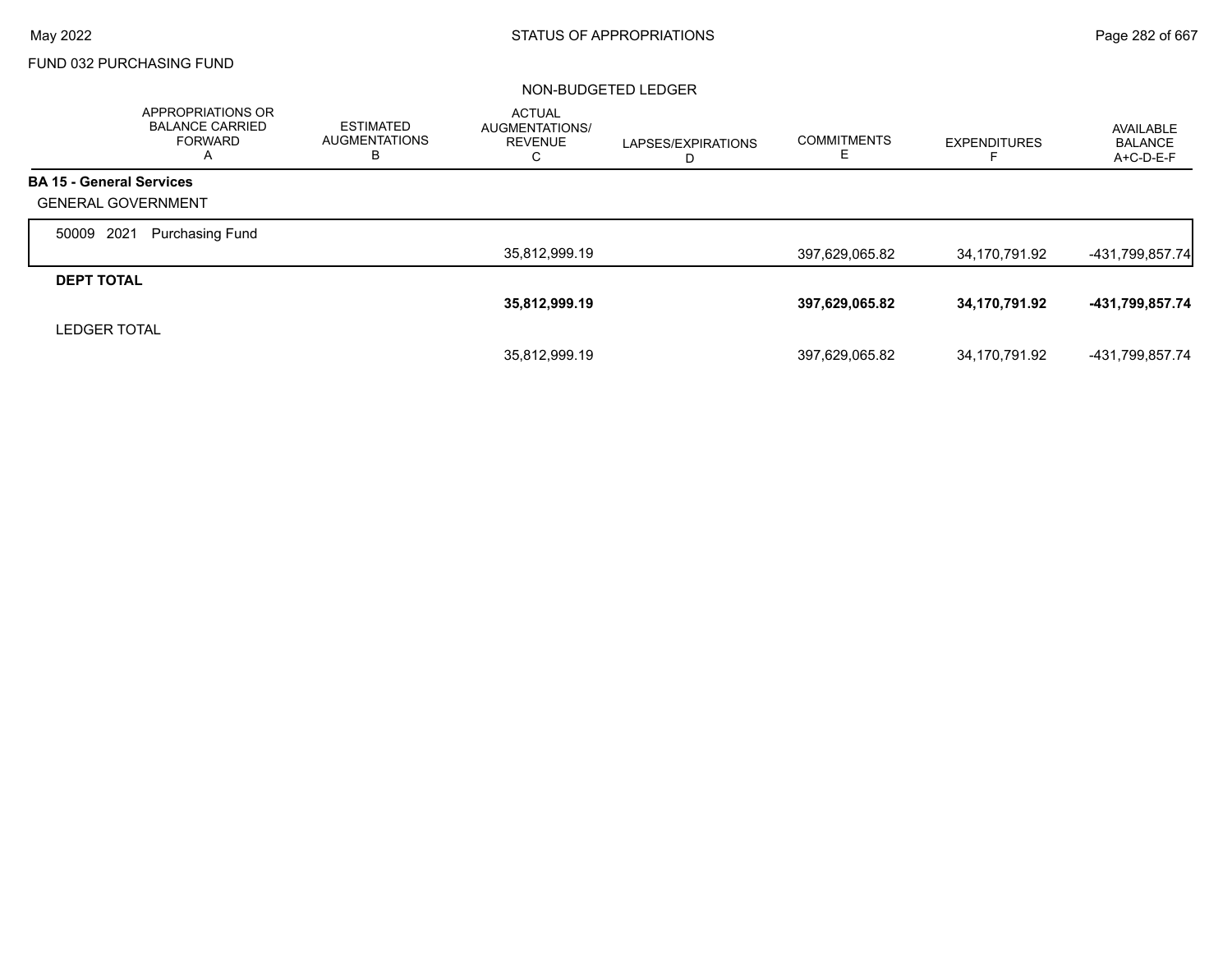# FUND 033 EMPLOYMENT FUND FOR THE BLIND

#### RESTRICTED RECEIPTS LEDGER

|                           | APPROPRIATIONS OR<br><b>BALANCE CARRIED</b><br><b>FORWARD</b><br>A | <b>ESTIMATED</b><br><b>AUGMENTATIONS</b><br>в | <b>ACTUAL</b><br>AUGMENTATIONS/<br><b>REVENUE</b><br>С | LAPSES/EXPIRATIONS<br>D | <b>COMMITMENTS</b> | <b>EXPENDITURES</b> | AVAILABLE<br><b>BALANCE</b><br>A+C-D-E-F |
|---------------------------|--------------------------------------------------------------------|-----------------------------------------------|--------------------------------------------------------|-------------------------|--------------------|---------------------|------------------------------------------|
| BA 12 - Labor & Industry  |                                                                    |                                               |                                                        |                         |                    |                     |                                          |
| <b>GENERAL GOVERNMENT</b> |                                                                    |                                               |                                                        |                         |                    |                     |                                          |
| 2021<br>40002             | <b>Blind Vendors' Retirement Plan</b>                              |                                               |                                                        |                         |                    |                     |                                          |
|                           | 44,878.27                                                          |                                               | 140,040.96                                             |                         |                    | 133,236.57          | 51,682.66                                |
| <b>DEPT TOTAL</b>         |                                                                    |                                               |                                                        |                         |                    |                     |                                          |
|                           | 44,878.27                                                          |                                               | 140,040.96                                             |                         |                    | 133,236.57          | 51,682.66                                |
| <b>LEDGER TOTAL</b>       |                                                                    |                                               |                                                        |                         |                    |                     |                                          |
|                           | 44,878.27                                                          |                                               | 140.040.96                                             |                         |                    | 133.236.57          | 51,682.66                                |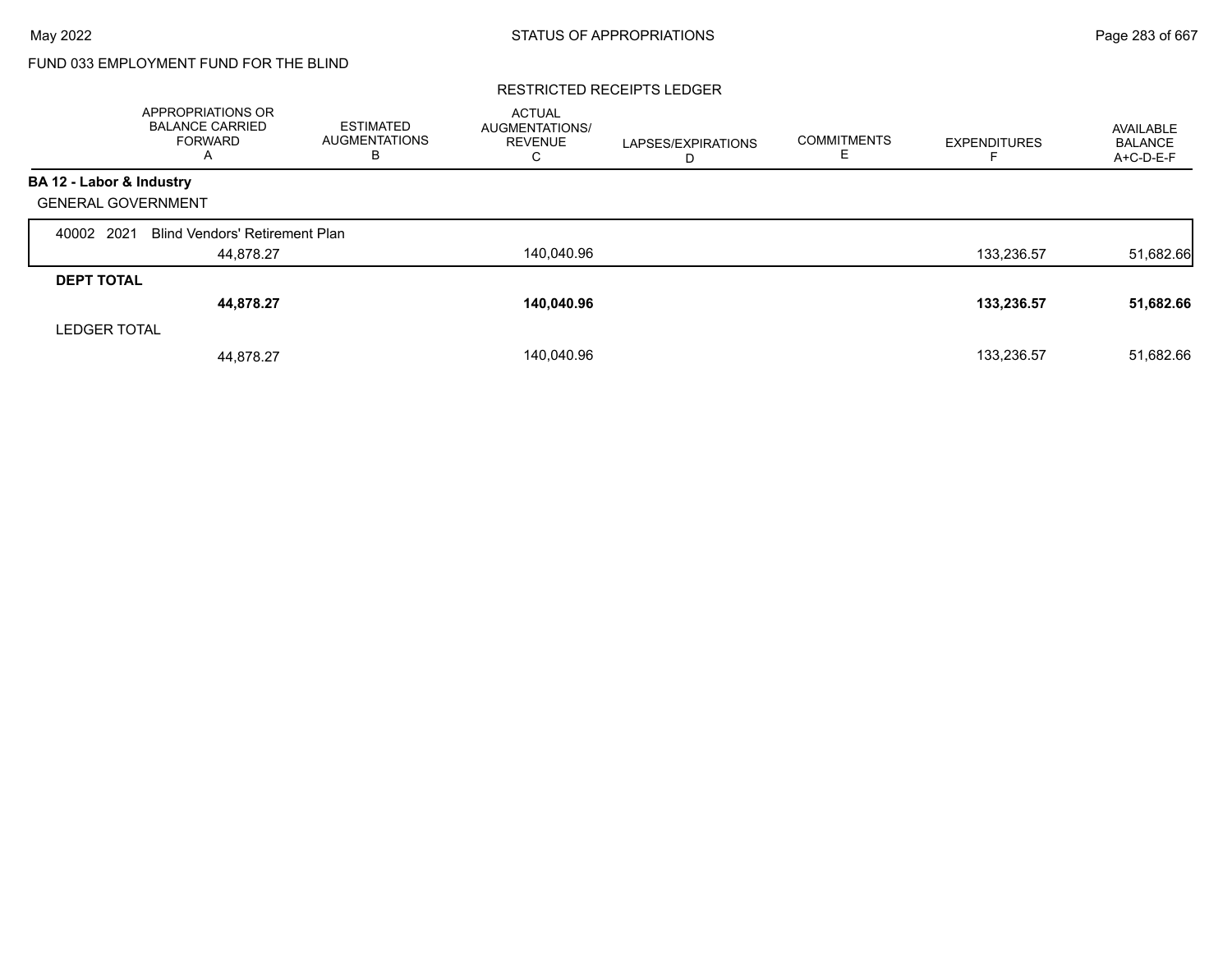# FUND 033 EMPLOYMENT FUND FOR THE BLIND

|                           | <b>APPROPRIATIONS OR</b><br><b>BALANCE CARRIED</b><br><b>FORWARD</b><br>A | <b>ESTIMATED</b><br><b>AUGMENTATIONS</b><br>в | <b>ACTUAL</b><br>AUGMENTATIONS/<br><b>REVENUE</b><br>С | LAPSES/EXPIRATIONS<br>D | <b>COMMITMENTS</b><br>E | <b>EXPENDITURES</b> | AVAILABLE<br><b>BALANCE</b><br>A+C-D-E-F |
|---------------------------|---------------------------------------------------------------------------|-----------------------------------------------|--------------------------------------------------------|-------------------------|-------------------------|---------------------|------------------------------------------|
| BA 12 - Labor & Industry  |                                                                           |                                               |                                                        |                         |                         |                     |                                          |
| <b>GENERAL GOVERNMENT</b> |                                                                           |                                               |                                                        |                         |                         |                     |                                          |
| 2021<br>50003             | Blind Vendors' Retirement Plan-Gen Oper                                   |                                               |                                                        |                         |                         |                     |                                          |
|                           |                                                                           |                                               |                                                        |                         | 208,702.43              | 175,837.00          | $-384,539.43$                            |
| 2021<br>50294             | BEP - Set Aside Funds                                                     |                                               |                                                        |                         |                         |                     |                                          |
|                           |                                                                           |                                               | 74,099.20                                              |                         |                         | 15,000.00           | $-15,000.00$                             |
| <b>DEPT TOTAL</b>         |                                                                           |                                               |                                                        |                         |                         |                     |                                          |
|                           |                                                                           |                                               | 74,099.20                                              |                         | 208,702.43              | 190,837.00          | $-399,539.43$                            |
| <b>LEDGER TOTAL</b>       |                                                                           |                                               |                                                        |                         |                         |                     |                                          |
|                           |                                                                           |                                               | 74,099.20                                              |                         | 208.702.43              | 190.837.00          | -399,539.43                              |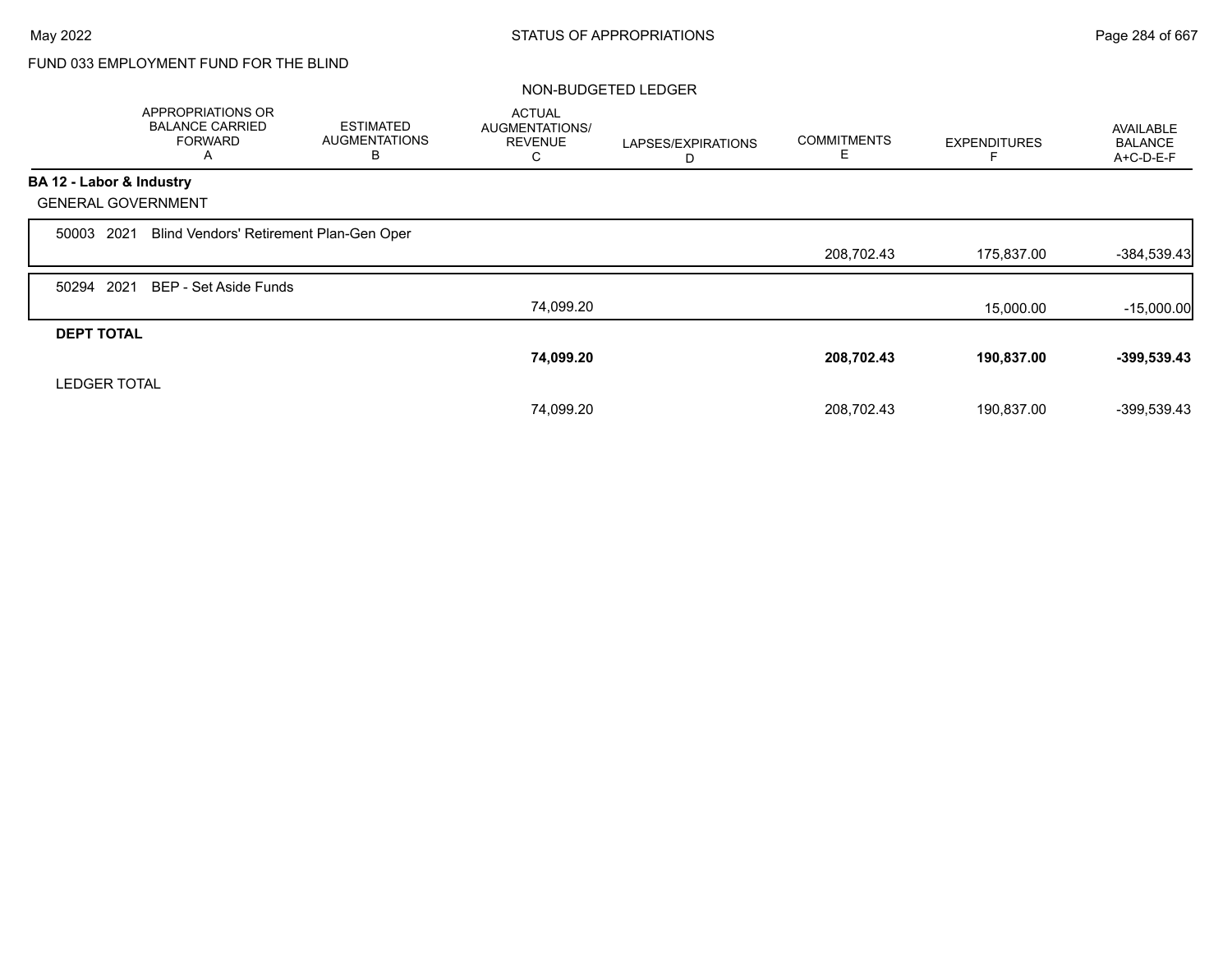# FUND 036 DISASTER RELIEF FUND

### PRIOR STATE CONTINUING LEDGER

|                                  | APPROPRIATIONS OR<br><b>BALANCE CARRIED</b><br><b>FORWARD</b><br>A | <b>ESTIMATED</b><br><b>AUGMENTATIONS</b><br>B | <b>ACTUAL</b><br>AUGMENTATIONS/<br><b>REVENUE</b><br>C | LAPSES/EXPIRATIONS<br>D | <b>COMMITMENTS</b><br>E | <b>EXPENDITURES</b> | AVAILABLE<br><b>BALANCE</b><br>A+C-D-E-F |
|----------------------------------|--------------------------------------------------------------------|-----------------------------------------------|--------------------------------------------------------|-------------------------|-------------------------|---------------------|------------------------------------------|
| <b>BA 81 - Executive Offices</b> |                                                                    |                                               |                                                        |                         |                         |                     |                                          |
| <b>GRANTS AND SUBSIDIES</b>      |                                                                    |                                               |                                                        |                         |                         |                     |                                          |
| 30182 1996                       | Jan 96 Disaster Relief - Bond Proceeds                             |                                               |                                                        |                         |                         |                     |                                          |
|                                  | 77,446,000.00                                                      |                                               |                                                        |                         |                         |                     | 77,446,000.00                            |
| <b>DEPT TOTAL</b>                |                                                                    |                                               |                                                        |                         |                         |                     |                                          |
|                                  | 77,446,000.00                                                      |                                               |                                                        |                         |                         |                     | 77,446,000.00                            |
| <b>LEDGER TOTAL</b>              |                                                                    |                                               |                                                        |                         |                         |                     |                                          |
|                                  | 77,446,000.00                                                      |                                               |                                                        |                         |                         |                     | 77,446,000.00                            |
|                                  | TOTAL TOTAL ALL PRIOR STATE LEDGERS                                |                                               |                                                        |                         |                         |                     |                                          |
|                                  | 77,446,000.00                                                      |                                               |                                                        |                         |                         |                     | 77,446,000.00                            |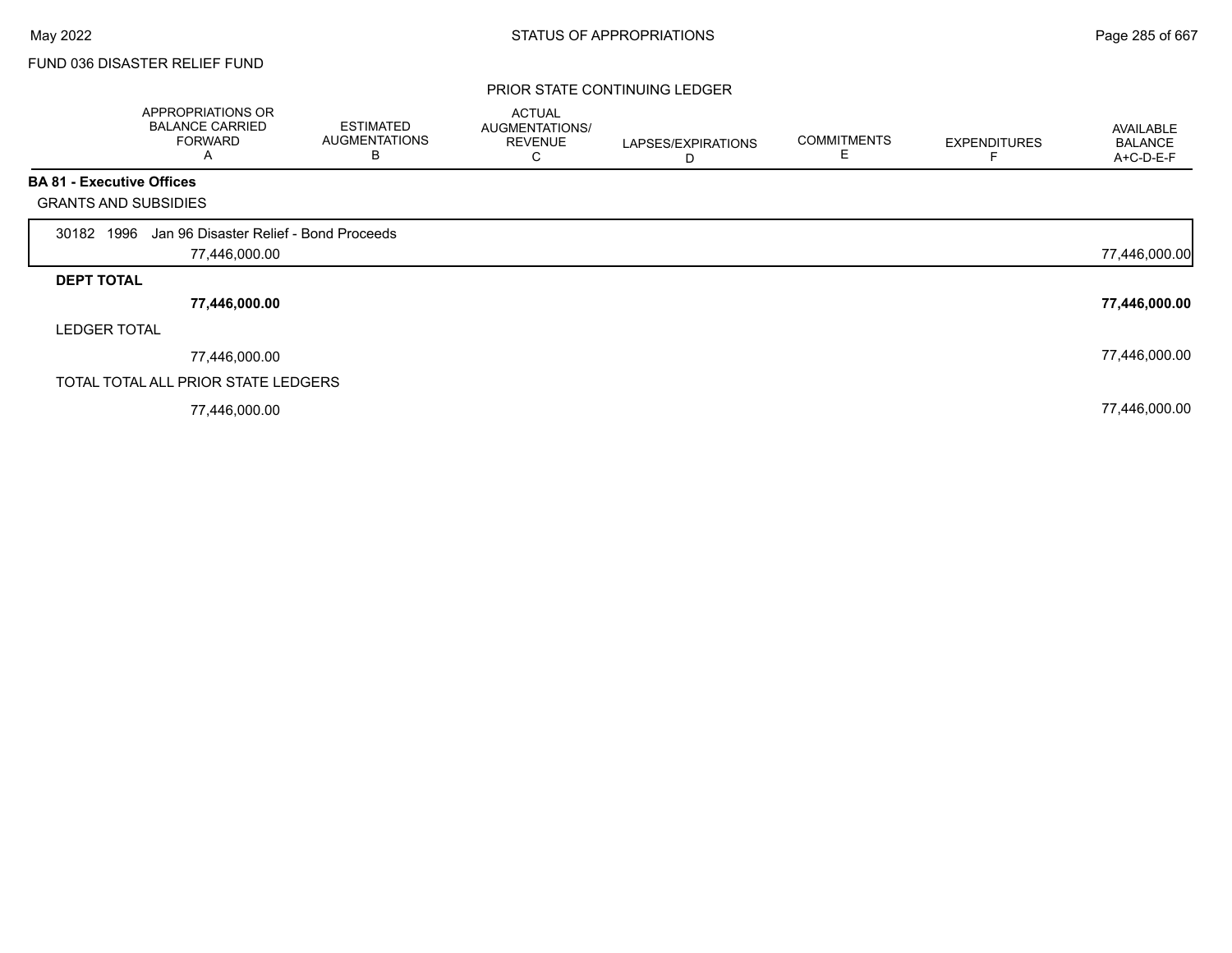## FUND 037 PENNVEST DRINKING WATER REVOLVING

|                     | APPROPRIATIONS OR<br><b>BALANCE CARRIED</b><br><b>FORWARD</b><br>Α | <b>ESTIMATED</b><br><b>AUGMENTATIONS</b><br>B | <b>ACTUAL</b><br>AUGMENTATIONS/<br><b>REVENUE</b><br>С | LAPSES/EXPIRATIONS<br>D | <b>COMMITMENTS</b><br>Е | <b>EXPENDITURES</b> | <b>AVAILABLE</b><br><b>BALANCE</b><br>A+C-D-E-F |
|---------------------|--------------------------------------------------------------------|-----------------------------------------------|--------------------------------------------------------|-------------------------|-------------------------|---------------------|-------------------------------------------------|
|                     | <b>BA 33 - PA Infrastructure Investment</b>                        |                                               |                                                        |                         |                         |                     |                                                 |
|                     | <b>GRANTS AND SUBSIDIES</b>                                        |                                               |                                                        |                         |                         |                     |                                                 |
| 20246 2021          | Addtl Drink Water Proj Rev Loans<br>200,000,000.00                 |                                               |                                                        |                         | 166,811,046.12          | 28,226,602.77       | 4,962,351.11                                    |
| 20333               | 2021<br>Trsfr-Pennvest WaterPollControl Rev Fund<br>20,000,000.00  |                                               |                                                        |                         |                         |                     | 20,000,000.00                                   |
| <b>DEPT TOTAL</b>   |                                                                    |                                               |                                                        |                         |                         |                     |                                                 |
|                     | 220,000,000.00                                                     |                                               |                                                        |                         | 166,811,046.12          | 28,226,602.77       | 24,962,351.11                                   |
| <b>LEDGER TOTAL</b> |                                                                    |                                               |                                                        |                         |                         |                     |                                                 |
|                     | 220,000,000.00                                                     |                                               |                                                        |                         | 166,811,046.12          | 28,226,602.77       | 24,962,351.11                                   |
|                     | TOTAL TOTAL ALL CURRENT STATE LEDGERS                              |                                               |                                                        |                         |                         |                     |                                                 |
|                     | 220,000,000.00                                                     |                                               |                                                        |                         | 166,811,046.12          | 28,226,602.77       | 24,962,351.11                                   |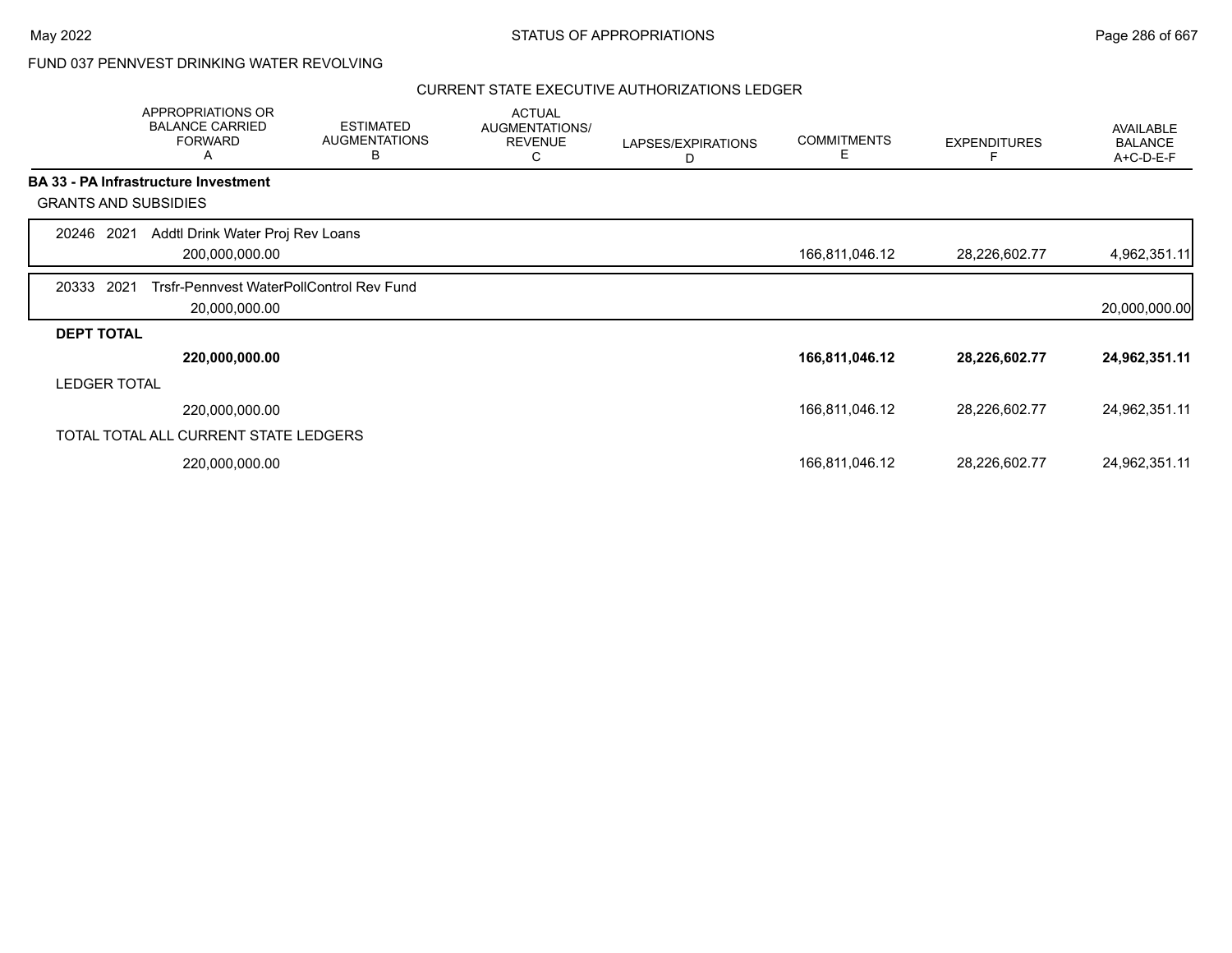# FUND 037 PENNVEST DRINKING WATER REVOLVING

|                                  | <b>APPROPRIATIONS OR</b><br><b>BALANCE CARRIED</b><br><b>FORWARD</b><br>A | <b>ESTIMATED</b><br><b>AUGMENTATIONS</b><br>В | <b>ACTUAL</b><br><b>AUGMENTATIONS/</b><br><b>REVENUE</b><br>С | LAPSES/EXPIRATIONS<br>D | <b>COMMITMENTS</b><br>E | <b>EXPENDITURES</b><br>F | <b>AVAILABLE</b><br><b>BALANCE</b><br>A+C-D-E-F |
|----------------------------------|---------------------------------------------------------------------------|-----------------------------------------------|---------------------------------------------------------------|-------------------------|-------------------------|--------------------------|-------------------------------------------------|
| <b>BA 81 - Executive Offices</b> |                                                                           |                                               |                                                               |                         |                         |                          |                                                 |
| <b>GENERAL GOVERNMENT</b>        |                                                                           |                                               |                                                               |                         |                         |                          |                                                 |
| 20496 2020                       | Transfer to the General Fund<br>26,500,000.00                             |                                               |                                                               |                         |                         |                          | 26,500,000.00                                   |
| <b>DEPT TOTAL</b>                |                                                                           |                                               |                                                               |                         |                         |                          |                                                 |
|                                  | 26,500,000.00                                                             |                                               |                                                               |                         |                         |                          | 26,500,000.00                                   |
|                                  | <b>BA 33 - PA Infrastructure Investment</b>                               |                                               |                                                               |                         |                         |                          |                                                 |
| <b>GRANTS AND SUBSIDIES</b>      |                                                                           |                                               |                                                               |                         |                         |                          |                                                 |
|                                  | 20246 2018 Addtl Drink Water Proj Rev Loans                               |                                               |                                                               |                         |                         |                          |                                                 |
|                                  |                                                                           |                                               |                                                               |                         |                         | -147,852.69              | 147,852.69                                      |
| 20246 2020                       | Addtl Drink Water Proj Rev Loans                                          |                                               |                                                               |                         |                         |                          |                                                 |
|                                  | 164,267,896.94                                                            |                                               |                                                               |                         |                         | 5,679,515.68             | 158,588,381.26                                  |
| 20333 2020                       | Trsfr-Pennvest WaterPollControl Rev Fund                                  |                                               |                                                               |                         |                         |                          |                                                 |
|                                  | 20,000,000.00                                                             |                                               |                                                               |                         |                         |                          | 20,000,000.00                                   |
| <b>DEPT TOTAL</b>                |                                                                           |                                               |                                                               |                         |                         |                          |                                                 |
|                                  | 184,267,896.94                                                            |                                               |                                                               |                         |                         | 5,531,662.99             | 178,736,233.95                                  |
| <b>LEDGER TOTAL</b>              |                                                                           |                                               |                                                               |                         |                         |                          |                                                 |
|                                  | 210,767,896.94                                                            |                                               |                                                               |                         |                         | 5,531,662.99             | 205,236,233.95                                  |
|                                  | TOTAL TOTAL ALL PRIOR STATE LEDGERS                                       |                                               |                                                               |                         |                         |                          |                                                 |
|                                  | 210,767,896.94                                                            |                                               |                                                               |                         |                         | 5,531,662.99             | 205,236,233.95                                  |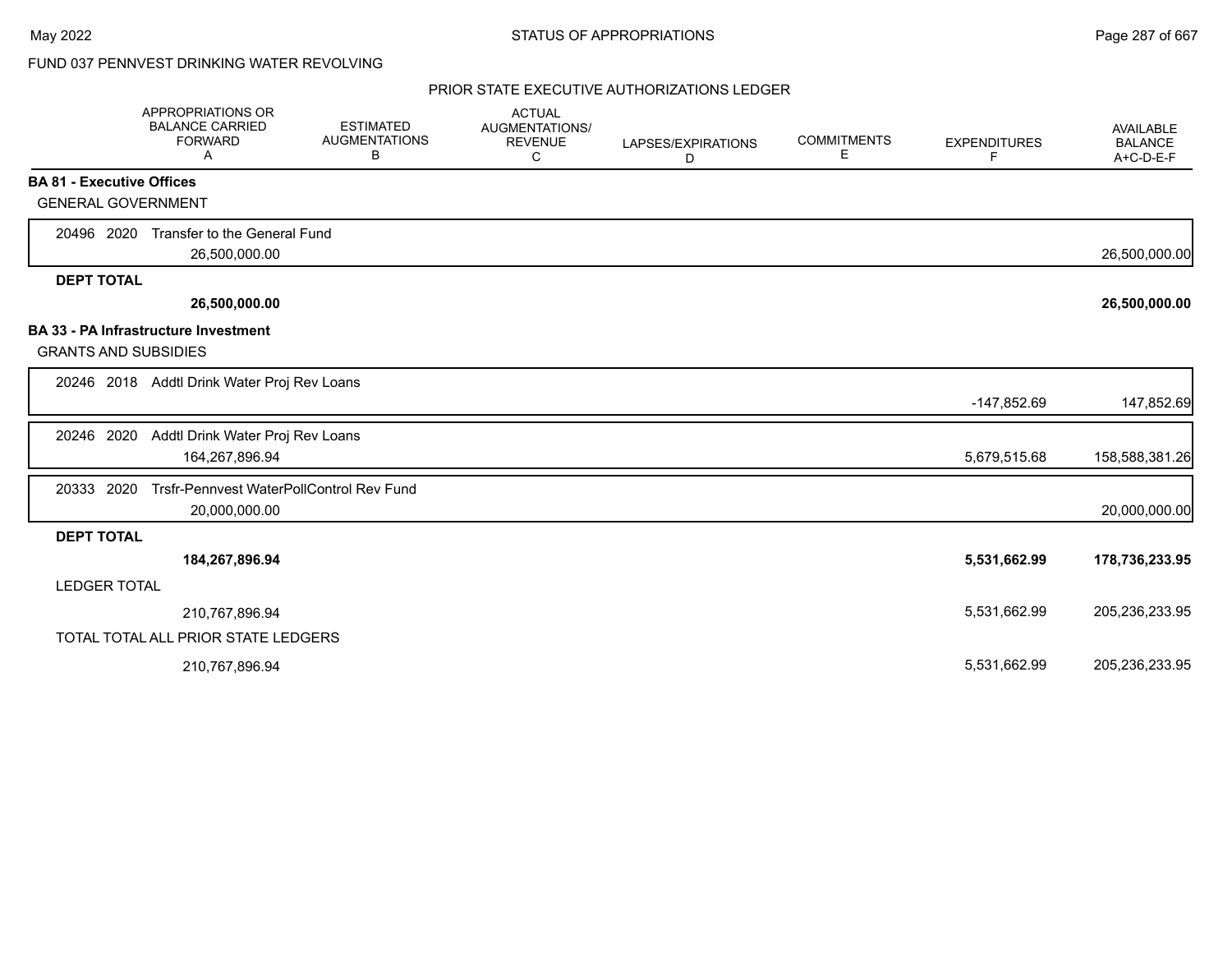FUND 038 CAPITAL FACILITIES FUND

|                                  | <b>APPROPRIATIONS OR</b><br><b>BALANCE CARRIED</b><br><b>FORWARD</b><br>Α | <b>ESTIMATED</b><br><b>AUGMENTATIONS</b><br>В | <b>ACTUAL</b><br>AUGMENTATIONS/<br><b>REVENUE</b><br>С | LAPSES/EXPIRATIONS<br>D | <b>COMMITMENTS</b><br>Е | <b>EXPENDITURES</b> | AVAILABLE<br><b>BALANCE</b><br>A+C-D-E-F |
|----------------------------------|---------------------------------------------------------------------------|-----------------------------------------------|--------------------------------------------------------|-------------------------|-------------------------|---------------------|------------------------------------------|
| <b>BA 81 - Executive Offices</b> |                                                                           |                                               |                                                        |                         |                         |                     |                                          |
| <b>GENERAL GOVERNMENT</b>        |                                                                           |                                               |                                                        |                         |                         |                     |                                          |
| 20428<br>2021                    | <b>Public Works Administration</b><br>20,000,000.00                       |                                               |                                                        |                         |                         | 14,000,000.00       | 6,000,000.00                             |
| 20525<br>2021                    | Redevelopment Assistance Operations<br>2,970,000.00                       |                                               |                                                        |                         |                         | 2,970,000.00        |                                          |
| 2021<br>29348                    | Redevelopment Assistance Administration                                   |                                               |                                                        |                         |                         |                     |                                          |
|                                  | 9,000,000.00                                                              |                                               |                                                        |                         | 7,571,867.82            | 698,593.99          | 729,538.19                               |
| <b>DEPT TOTAL</b>                |                                                                           |                                               |                                                        |                         |                         |                     |                                          |
|                                  | 31,970,000.00                                                             |                                               |                                                        |                         | 7,571,867.82            | 17,668,593.99       | 6,729,538.19                             |
| <b>LEDGER TOTAL</b>              |                                                                           |                                               |                                                        |                         |                         |                     |                                          |
|                                  | 31,970,000.00                                                             |                                               |                                                        |                         | 7,571,867.82            | 17,668,593.99       | 6,729,538.19                             |
|                                  | TOTAL TOTAL ALL CURRENT STATE LEDGERS                                     |                                               |                                                        |                         |                         |                     |                                          |
|                                  | 31,970,000.00                                                             |                                               |                                                        |                         | 7,571,867.82            | 17,668,593.99       | 6,729,538.19                             |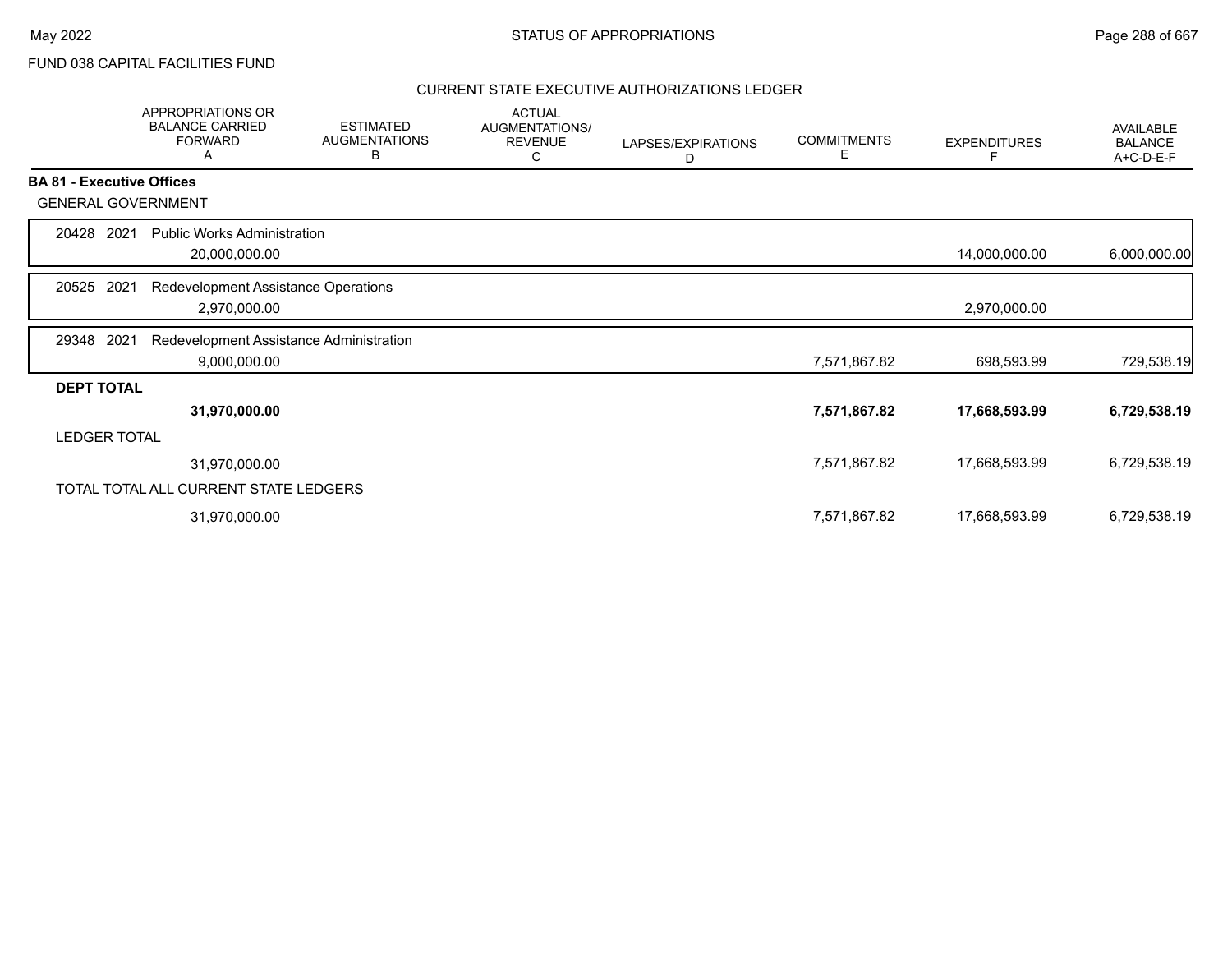### PRIOR STATE EXECUTIVE AUTHORIZATIONS LEDGER

|                                                               | APPROPRIATIONS OR<br><b>BALANCE CARRIED</b><br><b>FORWARD</b><br>A | <b>ESTIMATED</b><br><b>AUGMENTATIONS</b><br>В | <b>ACTUAL</b><br>AUGMENTATIONS/<br><b>REVENUE</b><br>C | LAPSES/EXPIRATIONS<br>D | <b>COMMITMENTS</b><br>Е | <b>EXPENDITURES</b><br>F | <b>AVAILABLE</b><br><b>BALANCE</b><br>A+C-D-E-F |
|---------------------------------------------------------------|--------------------------------------------------------------------|-----------------------------------------------|--------------------------------------------------------|-------------------------|-------------------------|--------------------------|-------------------------------------------------|
| <b>BA 81 - Executive Offices</b><br><b>GENERAL GOVERNMENT</b> |                                                                    |                                               |                                                        |                         |                         |                          |                                                 |
|                                                               | 20428 2019 Public Works Administration<br>1,200,000.00             |                                               |                                                        |                         |                         |                          | 1,200,000.00                                    |
| 20428 2020                                                    | <b>Public Works Administration</b><br>2,429,000.00                 |                                               |                                                        |                         |                         |                          | 2,429,000.00                                    |
| 29348 2014                                                    | Redevelopment Assistance Administration<br>1,557,173.24            |                                               |                                                        |                         | 692,471.54              | 57,659.95                | 807,041.75                                      |
|                                                               | 29348 2015 Redevelopment Assistance Administration<br>125,071.72   |                                               |                                                        |                         | 78,710.32               | 398.50                   | 45,962.90                                       |
|                                                               | 29348 2016 Redevelopment Assistance Administration<br>3,353,758.55 |                                               |                                                        |                         | 1,731,728.09            | 194,530.24               | 1,427,500.22                                    |
|                                                               | 29348 2017 Redevelopment Assistance Administration<br>2,276,753.13 |                                               |                                                        |                         | 888,987.66              | 156,516.05               | 1,231,249.42                                    |
| 29348 2018                                                    | Redevelopment Assistance Administration<br>4,729,207.98            |                                               |                                                        |                         | 2,856,561.55            | 650,535.43               | 1,222,111.00                                    |
| 29348 2019                                                    | Redevelopment Assistance Administration<br>7,269,020.19            |                                               |                                                        |                         | 3,732,668.76            | 971,583.05               | 2,564,768.38                                    |
| 29348 2020                                                    | Redevelopment Assistance Administration<br>12,536,891.06           |                                               |                                                        |                         | 4,083,544.37            | 1,248,044.71             | 7,205,301.98                                    |
| 29348 2007                                                    | Redevelopment Assistance Administration<br>185,156.76              |                                               |                                                        |                         | 98,273.91               |                          | 86,882.85                                       |
| 29348 2008                                                    | Redevelopment Assistance Administration<br>110,914.30              |                                               |                                                        |                         | 50,914.30               |                          | 60,000.00                                       |
| 29348 2009                                                    | Redevelopment Assistance Administration<br>330,268.94              |                                               |                                                        |                         | 147,699.69              | 8,437.75                 | 174,131.50                                      |
| 29348 2010                                                    | Redevelopment Assistance Administration<br>433,752.20              |                                               |                                                        |                         | 164,740.70              | 17,234.75                | 251,776.75                                      |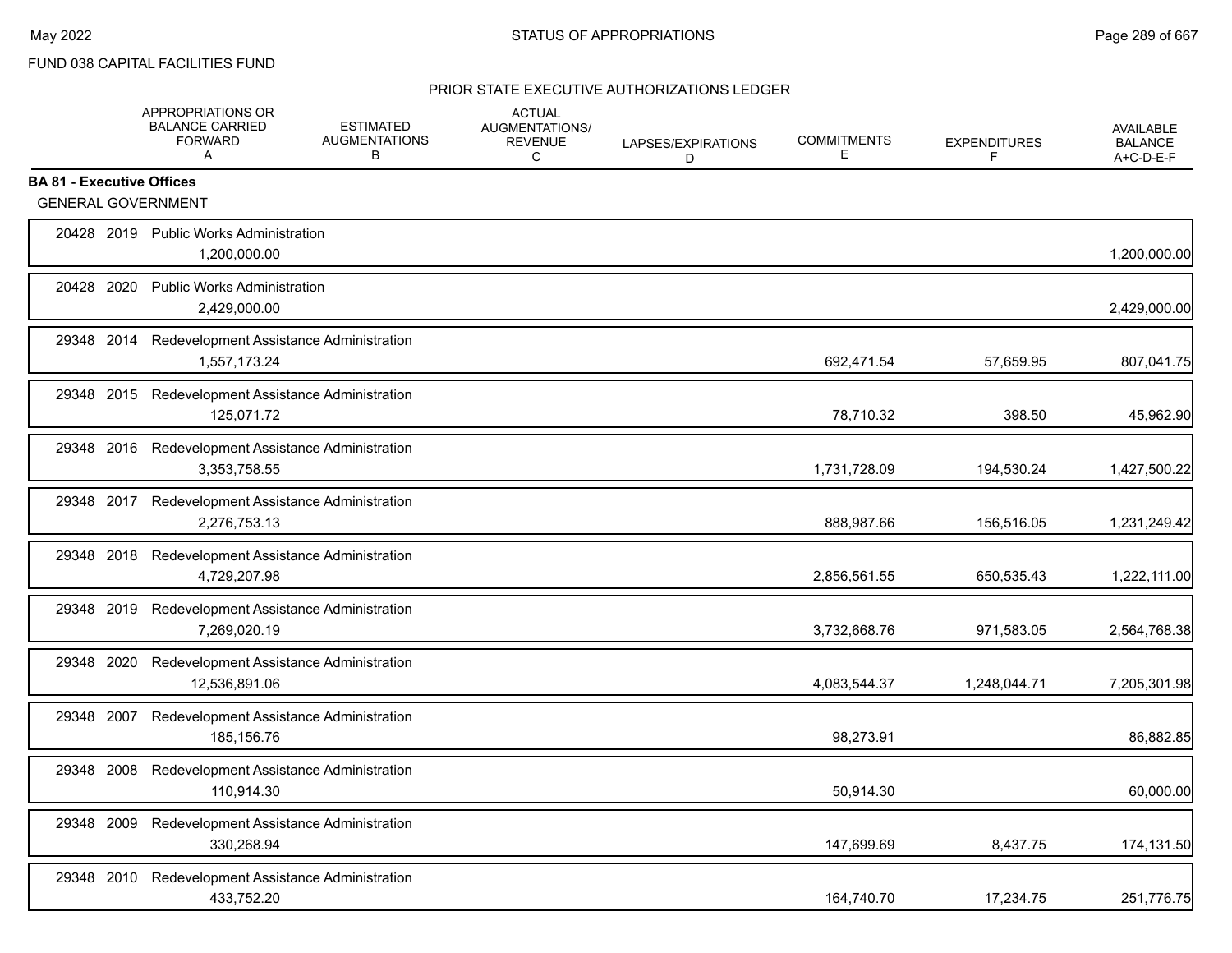## PRIOR STATE EXECUTIVE AUTHORIZATIONS LEDGER

|                     | <b>APPROPRIATIONS OR</b><br><b>BALANCE CARRIED</b><br><b>FORWARD</b><br>A | <b>ESTIMATED</b><br><b>AUGMENTATIONS</b><br>В | <b>ACTUAL</b><br>AUGMENTATIONS/<br><b>REVENUE</b><br>С | LAPSES/EXPIRATIONS<br>D | <b>COMMITMENTS</b><br>E | <b>EXPENDITURES</b> | <b>AVAILABLE</b><br><b>BALANCE</b><br>A+C-D-E-F |
|---------------------|---------------------------------------------------------------------------|-----------------------------------------------|--------------------------------------------------------|-------------------------|-------------------------|---------------------|-------------------------------------------------|
| 2011<br>29348       | Redevelopment Assistance Administration                                   |                                               |                                                        |                         |                         |                     |                                                 |
|                     | 1,376,526.58                                                              |                                               |                                                        |                         | 643,829.07              | 20,630.70           | 712,066.81                                      |
| 2012<br>29348       | Redevelopment Assistance Administration                                   |                                               |                                                        |                         |                         |                     |                                                 |
|                     | 238,684.48                                                                |                                               |                                                        |                         | 82,449.84               | 4,270.00            | 151,964.64                                      |
| 2013<br>29348       | Redevelopment Assistance Administration                                   |                                               |                                                        |                         |                         |                     |                                                 |
|                     | 613,581.65                                                                |                                               |                                                        |                         | 294,693.55              | 8,730.50            | 310,157.60                                      |
| <b>DEPT TOTAL</b>   |                                                                           |                                               |                                                        |                         |                         |                     |                                                 |
|                     | 38,765,760.78                                                             |                                               |                                                        |                         | 15,547,273.35           | 3,338,571.63        | 19,879,915.80                                   |
| <b>LEDGER TOTAL</b> |                                                                           |                                               |                                                        |                         |                         |                     |                                                 |
|                     | 38,765,760.78                                                             |                                               |                                                        |                         | 15,547,273.35           | 3,338,571.63        | 19,879,915.80                                   |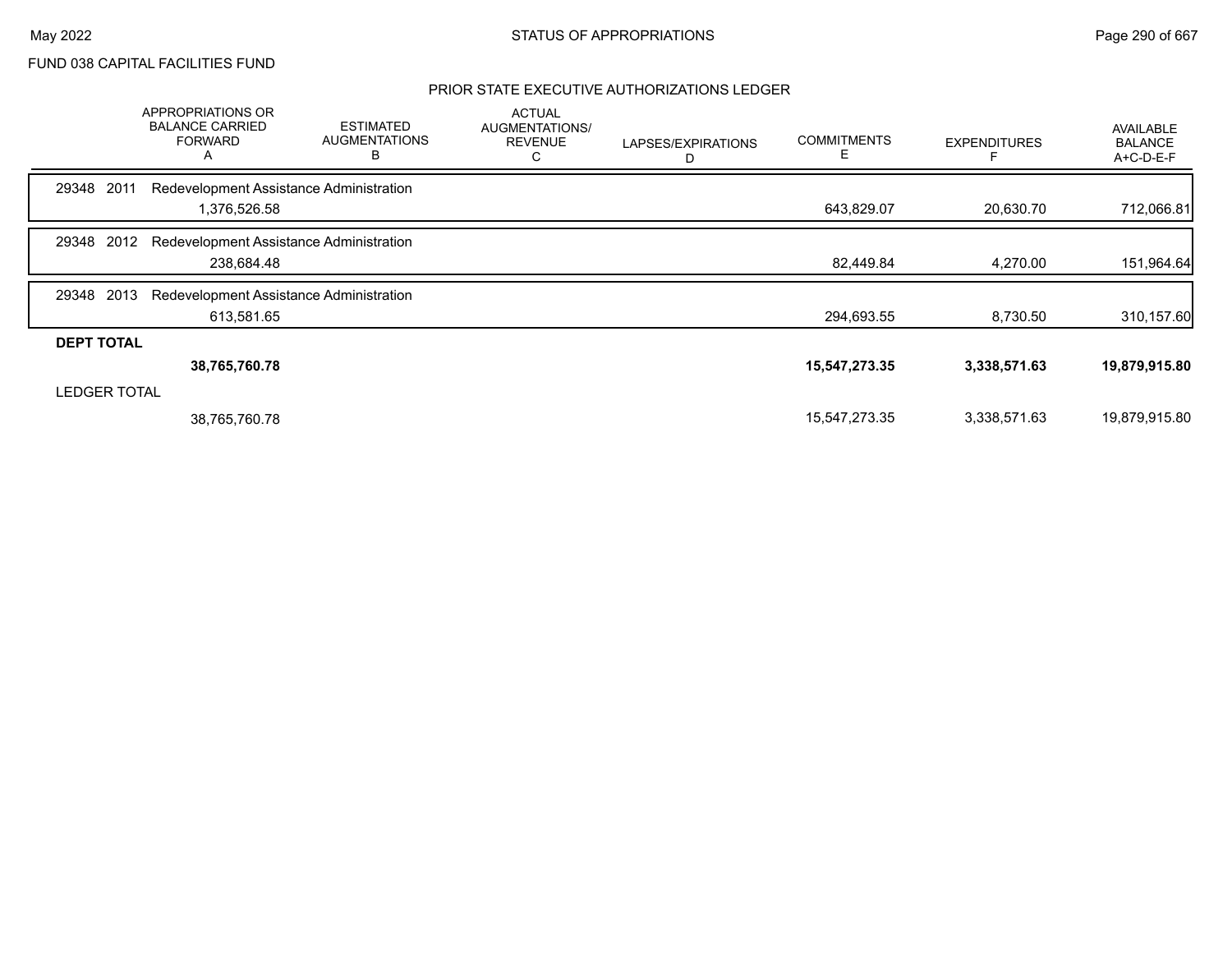|                | APPROPRIATIONS OR<br><b>BALANCE CARRIED</b><br><b>FORWARD</b><br>A | <b>ESTIMATED</b><br><b>AUGMENTATIONS</b><br>В | <b>ACTUAL</b><br><b>AUGMENTATIONS/</b><br><b>REVENUE</b><br>C | LAPSES/EXPIRATIONS<br>D | <b>COMMITMENTS</b><br>Е | <b>EXPENDITURES</b><br>F | <b>AVAILABLE</b><br><b>BALANCE</b><br>A+C-D-E-F |
|----------------|--------------------------------------------------------------------|-----------------------------------------------|---------------------------------------------------------------|-------------------------|-------------------------|--------------------------|-------------------------------------------------|
|                | <b>BA 24 - Community &amp; Economic Develop</b>                    |                                               |                                                               |                         |                         |                          |                                                 |
|                | <b>GRANTS AND SUBSIDIES</b>                                        |                                               |                                                               |                         |                         |                          |                                                 |
|                | 30166 2003 Redevelopment Assistance Projects<br>10,000,000.00      |                                               |                                                               |                         |                         |                          | 10,000,000.00                                   |
|                | 30166 2004 Redevelopment Assistance Projects<br>6,000,638,856.14   |                                               |                                                               |                         | 29,417,273.00           | 2,203,363.00             | 5,969,018,220.14                                |
|                | 30166 2006 Redevelopment Assistance Projects<br>5,149,947,527.00   |                                               |                                                               |                         | 33,469,481.00           | 10,312,634.00            | 5,106,165,412.00                                |
| 30166 2008     | Redevelopment Assistance Projects<br>6,818,846,992.68              |                                               |                                                               |                         | 76,660,547.68           | 9,446,106.00             | 6,732,740,339.00                                |
|                | 30166 2010 Redevelopment Assistance Projects<br>7,040,951,223.00   |                                               |                                                               |                         | 135,650,635.00          | 14,753,822.00            | 6,890,546,766.00                                |
|                | 30166 2013 Redevelopment Assistance Projects<br>6,524,513,877.00   |                                               |                                                               |                         | 66,815,289.00           | 34,924,330.00            | 6,422,774,258.00                                |
| 30166 2017     | 10.274.965.814.00                                                  | Redevelopment Assistance Projects             |                                                               |                         | 53,645,831.00           | 27,014,183.00            | 10,194,305,800.00                               |
| 30166 2020     | 11,015,128,000.00                                                  | Redevelopment Assistance Projects             |                                                               |                         | 6,187,782.00            | 1,231,250.00             | 11,007,708,968.00                               |
| <b>CAPITAL</b> |                                                                    |                                               |                                                               |                         |                         |                          |                                                 |
| 30166 2000     | Redevelopment Assistance Projects<br>1,177,595,992.18              |                                               |                                                               |                         | 13,025,436.18           |                          | 1,164,570,556.00                                |
| 30166 2001     | 3,749,333,062.10                                                   | Redevelopment Assistance Projects             |                                                               |                         | 20,392,615.10           | 60,559.00                | 3,728,879,888.00                                |
| 30166 1996     | Redevelopment Assistance Projects<br>1,948,435,385.76              |                                               |                                                               |                         |                         |                          | 1,948,435,385.76                                |
| 30166 1999     | 3,035,643,499.61                                                   | Redevelopment Assistance Projects             |                                                               |                         | 2,243,424.00            |                          | 3,033,400,075.61                                |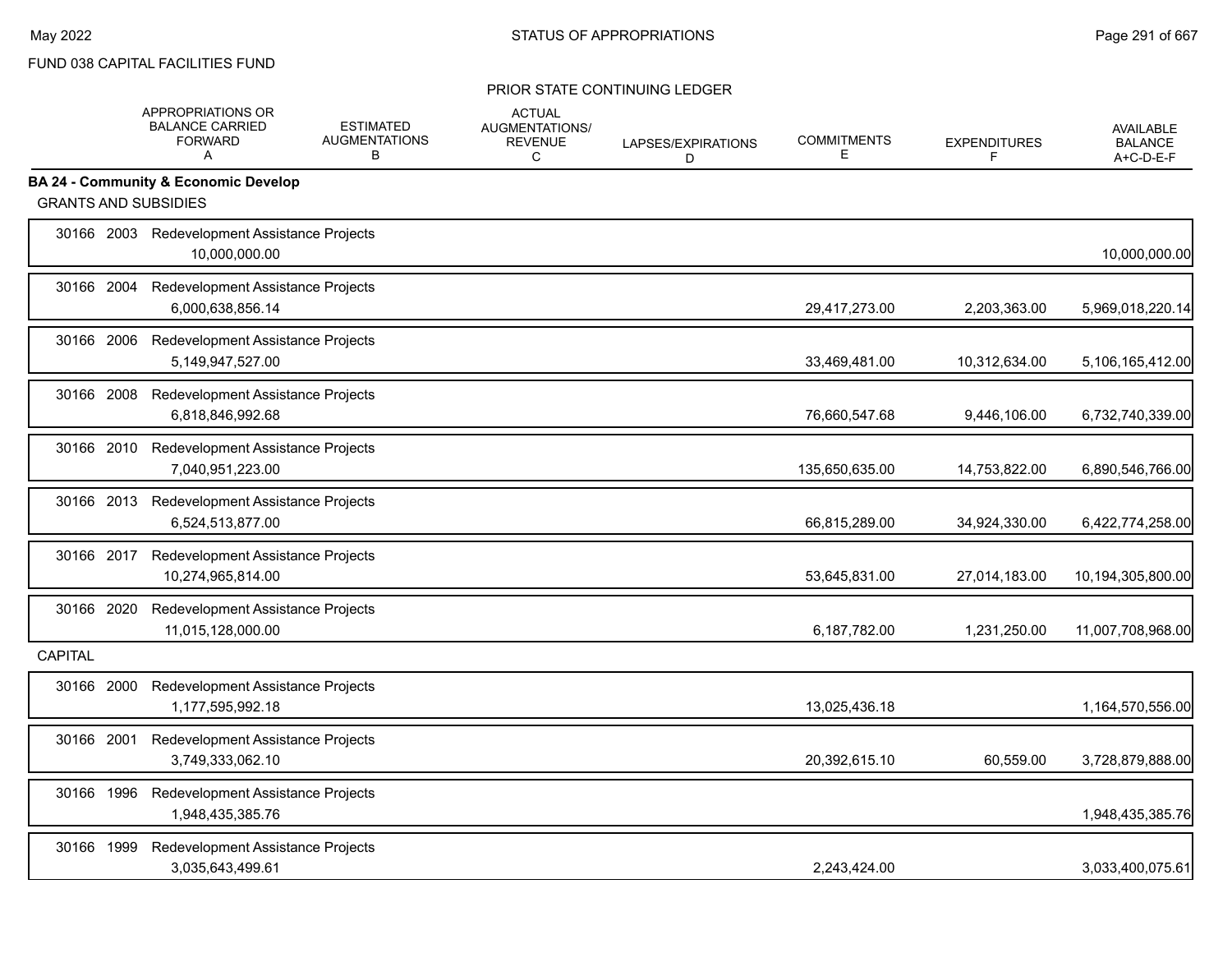|            |                   | APPROPRIATIONS OR<br><b>BALANCE CARRIED</b><br><b>FORWARD</b><br>A                          | <b>ESTIMATED</b><br><b>AUGMENTATIONS</b><br>В | <b>ACTUAL</b><br>AUGMENTATIONS/<br><b>REVENUE</b><br>C | LAPSES/EXPIRATIONS<br>D | <b>COMMITMENTS</b><br>Е | <b>EXPENDITURES</b><br>F | AVAILABLE<br><b>BALANCE</b><br>A+C-D-E-F |
|------------|-------------------|---------------------------------------------------------------------------------------------|-----------------------------------------------|--------------------------------------------------------|-------------------------|-------------------------|--------------------------|------------------------------------------|
| 30167 1984 |                   | Redevelopment Assistance Projects<br>81,731,579.43                                          |                                               |                                                        |                         |                         |                          | 81,731,579.43                            |
|            |                   | 30167 1987 REDEVELOPMENT ASSISTANCE PROJECTS<br>473,342,236.02                              |                                               |                                                        |                         | 3,601,538.02            |                          | 469,740,698.00                           |
|            |                   | 30167 1990 REDEVELOPMENT ASSISTANCE<br>5,100,000.00                                         |                                               |                                                        |                         |                         |                          | 5,100,000.00                             |
|            |                   | 30167 1991 REDEVELOPMENT ASSISTANCE<br>55,027,157.96                                        |                                               |                                                        |                         | 2,429,157.96            |                          | 52,598,000.00                            |
| 30167 1993 |                   | REDEVELOPMENT ASSISTANCE<br>124,346,508.00                                                  |                                               |                                                        |                         | 1,898.00                |                          | 124,344,610.00                           |
|            |                   | 30167 1994 REDEVELOPMENT ASSISTANCE<br>290,371,420.00                                       |                                               |                                                        |                         | 568,420.00              |                          | 289,803,000.00                           |
|            | <b>DEPT TOTAL</b> |                                                                                             |                                               |                                                        |                         |                         |                          |                                          |
|            |                   |                                                                                             |                                               |                                                        |                         |                         |                          |                                          |
|            |                   | 63,775,919,130.88<br><b>BA 35 - Environmental Protection</b><br><b>GRANTS AND SUBSIDIES</b> |                                               |                                                        |                         | 444,109,327.94          | 99,946,247.00            | 63,231,863,555.94                        |
|            |                   | 30155 2000 Flood Control Projects<br>9,545,678.01                                           |                                               |                                                        |                         |                         |                          |                                          |
|            |                   | 30155 2017 Flood Control Projects<br>408,861,000.00                                         |                                               |                                                        |                         |                         |                          | 9,545,678.01<br>408,861,000.00           |
|            |                   | 30155 2020 Flood Control Projects<br>39,780,000.00                                          |                                               |                                                        |                         |                         |                          | 39,780,000.00                            |
|            |                   | 30155 2001 Flood Control Projects<br>138,634,443.50                                         |                                               |                                                        |                         |                         |                          | 138,634,443.50                           |
|            |                   | 30155 2004 Flood Control Projects<br>32,615,990.96                                          |                                               |                                                        |                         |                         |                          | 32,615,990.96                            |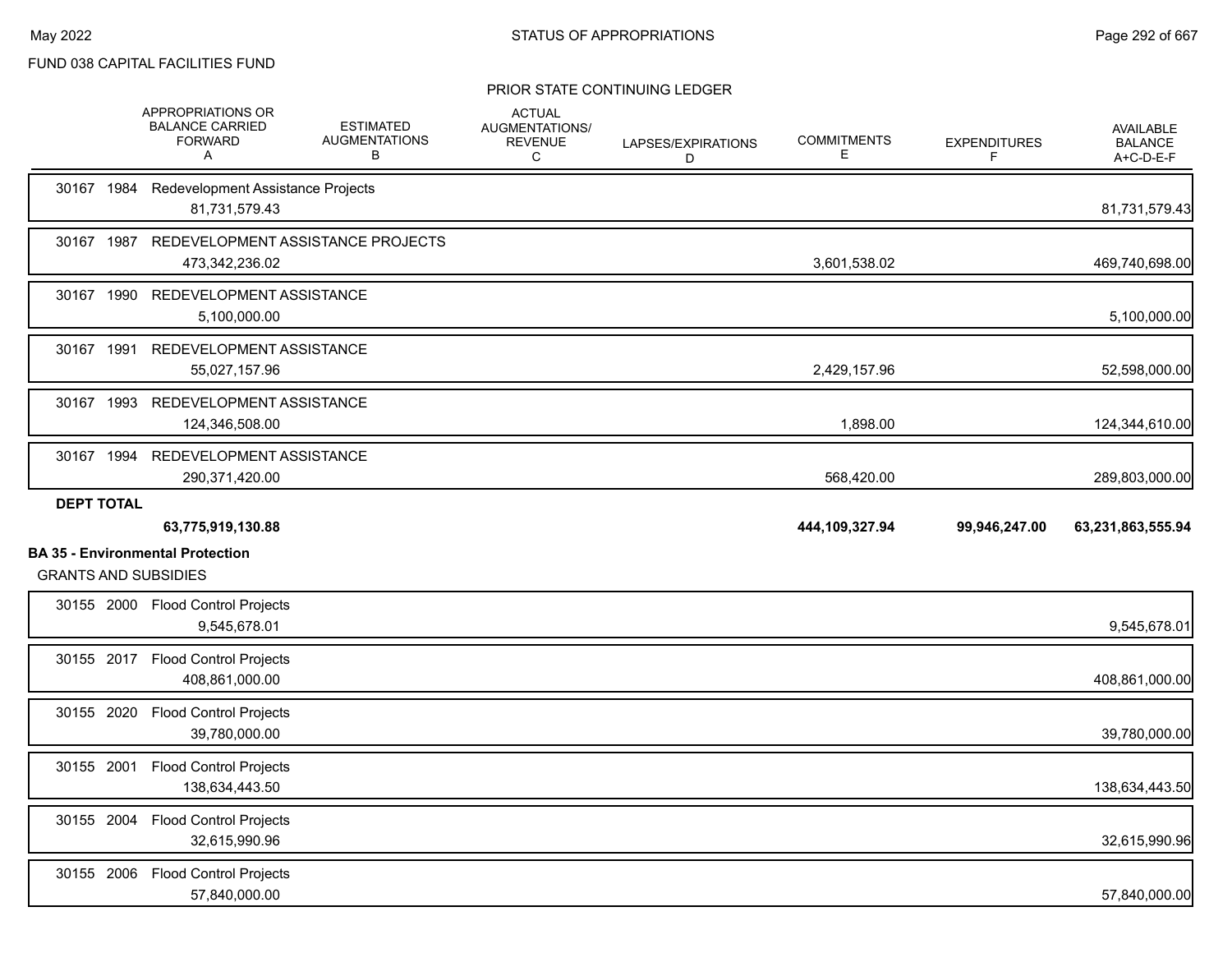|                             | APPROPRIATIONS OR<br><b>BALANCE CARRIED</b><br><b>FORWARD</b><br>A   | <b>ESTIMATED</b><br><b>AUGMENTATIONS</b><br>В | <b>ACTUAL</b><br><b>AUGMENTATIONS/</b><br><b>REVENUE</b><br>C | LAPSES/EXPIRATIONS<br>D | <b>COMMITMENTS</b><br>Е | <b>EXPENDITURES</b><br>F | <b>AVAILABLE</b><br><b>BALANCE</b><br>A+C-D-E-F |
|-----------------------------|----------------------------------------------------------------------|-----------------------------------------------|---------------------------------------------------------------|-------------------------|-------------------------|--------------------------|-------------------------------------------------|
|                             | 30155 2008 Flood Control Projects<br>95,309,123.60                   |                                               |                                                               |                         |                         | 750,000.00               | 94,559,123.60                                   |
|                             | 30155 2010 Flood Control Projects<br>80,445,000.00                   |                                               |                                                               |                         |                         |                          | 80,445,000.00                                   |
|                             | 30155 2013 Flood Control Projects<br>137,852,000.00                  |                                               |                                                               |                         |                         |                          | 137,852,000.00                                  |
| <b>CAPITAL</b>              |                                                                      |                                               |                                                               |                         |                         |                          |                                                 |
|                             | 30155 1984 Flood Control Projects<br>15,830,000.00                   |                                               |                                                               |                         |                         |                          | 15,830,000.00                                   |
|                             | 30155 1990 Flood Control Projects<br>21,265,853.49                   |                                               |                                                               |                         | 1,425,908.42            |                          | 19,839,945.07                                   |
|                             | 30155 1991 Flood Control Projects<br>4,462,000.00                    |                                               |                                                               |                         |                         |                          | 4,462,000.00                                    |
|                             | 30155 1993 Flood Control Projects<br>1,075,000.00                    |                                               |                                                               |                         |                         |                          | 1,075,000.00                                    |
|                             | 30155 1994 Flood Control Projects<br>21,224,239.93                   |                                               |                                                               |                         |                         |                          | 21,224,239.93                                   |
|                             | 30155 1996 Flood Control Projects<br>121,631,000.00                  |                                               |                                                               |                         |                         |                          | 121,631,000.00                                  |
|                             | 30155 1999 Flood Control Projects<br>13,318,877.56                   |                                               |                                                               |                         |                         |                          | 13,318,877.56                                   |
| <b>DEPT TOTAL</b>           |                                                                      |                                               |                                                               |                         |                         |                          |                                                 |
|                             | 1,199,690,207.05                                                     |                                               |                                                               |                         | 1,425,908.42            | 750,000.00               | 1,197,514,298.63                                |
| <b>GRANTS AND SUBSIDIES</b> | BA 22 - Fish & Boat Commission                                       |                                               |                                                               |                         |                         |                          |                                                 |
|                             | 30222 2002 Public Improvement- Const. & Acquisition<br>54,460,000.00 |                                               |                                                               |                         |                         |                          | 54,460,000.00                                   |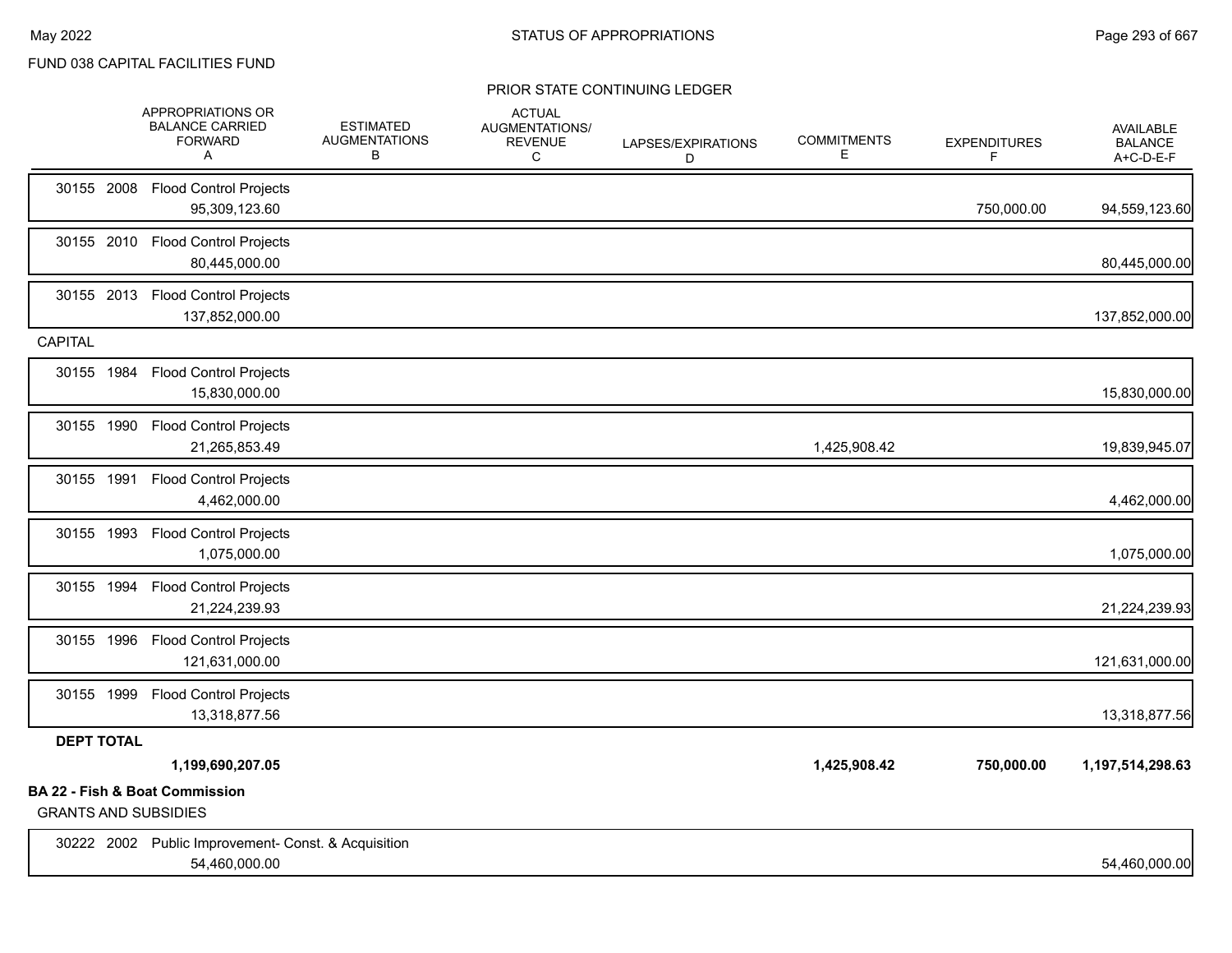|                                                   | APPROPRIATIONS OR<br><b>BALANCE CARRIED</b><br><b>FORWARD</b><br>Α   | <b>ESTIMATED</b><br><b>AUGMENTATIONS</b><br>В | <b>ACTUAL</b><br>AUGMENTATIONS/<br>REVENUE<br>C | LAPSES/EXPIRATIONS<br>D | <b>COMMITMENTS</b><br>E. | <b>EXPENDITURES</b><br>F | <b>AVAILABLE</b><br><b>BALANCE</b><br>A+C-D-E-F |
|---------------------------------------------------|----------------------------------------------------------------------|-----------------------------------------------|-------------------------------------------------|-------------------------|--------------------------|--------------------------|-------------------------------------------------|
| 30222 2004                                        | Public Improvement- Const. & Acquisition<br>44,675,000.00            |                                               |                                                 |                         |                          |                          | 44,675,000.00                                   |
| <b>DEPT TOTAL</b>                                 | 99,135,000.00                                                        |                                               |                                                 |                         |                          |                          | 99,135,000.00                                   |
| <b>BA 15 - General Services</b><br><b>CAPITAL</b> |                                                                      |                                               |                                                 |                         |                          |                          |                                                 |
|                                                   | 30002 2000 Pblc Imprvmnt Prjcts-Orgnl Frntur&Equip<br>27,339,878.40  |                                               |                                                 |                         | 7,660.33                 |                          | 27,332,218.07                                   |
| 30002 2001                                        | Pblc Imprvmnt Prjcts-Orgnl Frntur&Equip<br>111, 132, 732.08          |                                               |                                                 |                         | 1,600,386.96             |                          | 109,532,345.12                                  |
| 30002 2004                                        | Pblc Imprvmnt Prjcts-Orgnl Frntur&Equip<br>102,033,376.31            |                                               |                                                 |                         | 182,390.07               | 630,970.03               | 101,220,016.21                                  |
| 30002 2006                                        | Pblc Imprvmnt Prjcts-Orgnl Frntur&Equip<br>101,003,862.81            |                                               |                                                 |                         | 4,327,407.42             | 486,754.55               | 96,189,700.84                                   |
| 30002 2008                                        | Pblc Imprvmnt Prjcts-Orgnl Frntur&Equip<br>125,665,084.35            |                                               |                                                 |                         | 1,436,106.76             | 584,242.31               | 123,644,735.28                                  |
|                                                   | 30002 2010 Pblc Imprvmnt Prjcts-Orgnl Frntur&Equip<br>159,414,509.48 |                                               |                                                 |                         | 304,993.58               | 722,701.27               | 158,386,814.63                                  |
|                                                   | 30002 2013 Pblc Imprvmnt Prjcts-Orgnl Frntur&Equip<br>151,710,457.72 |                                               |                                                 |                         | 366,756.97               | 132,619.70               | 151,211,081.05                                  |
|                                                   | 30002 2017 Pblc Imprvmnt Pricts-Orgnl Frntur&Equip<br>219,547,600.41 |                                               |                                                 |                         | 1,773,843.17             | 950,001.93               | 216,823,755.31                                  |
|                                                   | 30002 2020 Furniture and Equipment Projects<br>506,655,000.00        |                                               |                                                 |                         | 6,294,140.16             | 528.00                   | 500,360,331.84                                  |
|                                                   | 30002 1983 Pblc Imprvmnt Prjcts-Orgnl Frntur&Equip<br>479,340.10     |                                               |                                                 |                         |                          |                          | 479,340.10                                      |
|                                                   | 30002 1984 Pblc Imprvmnt Prjcts-Orgnl Frntur&Equip<br>595,793.79     |                                               |                                                 |                         |                          |                          | 595,793.79                                      |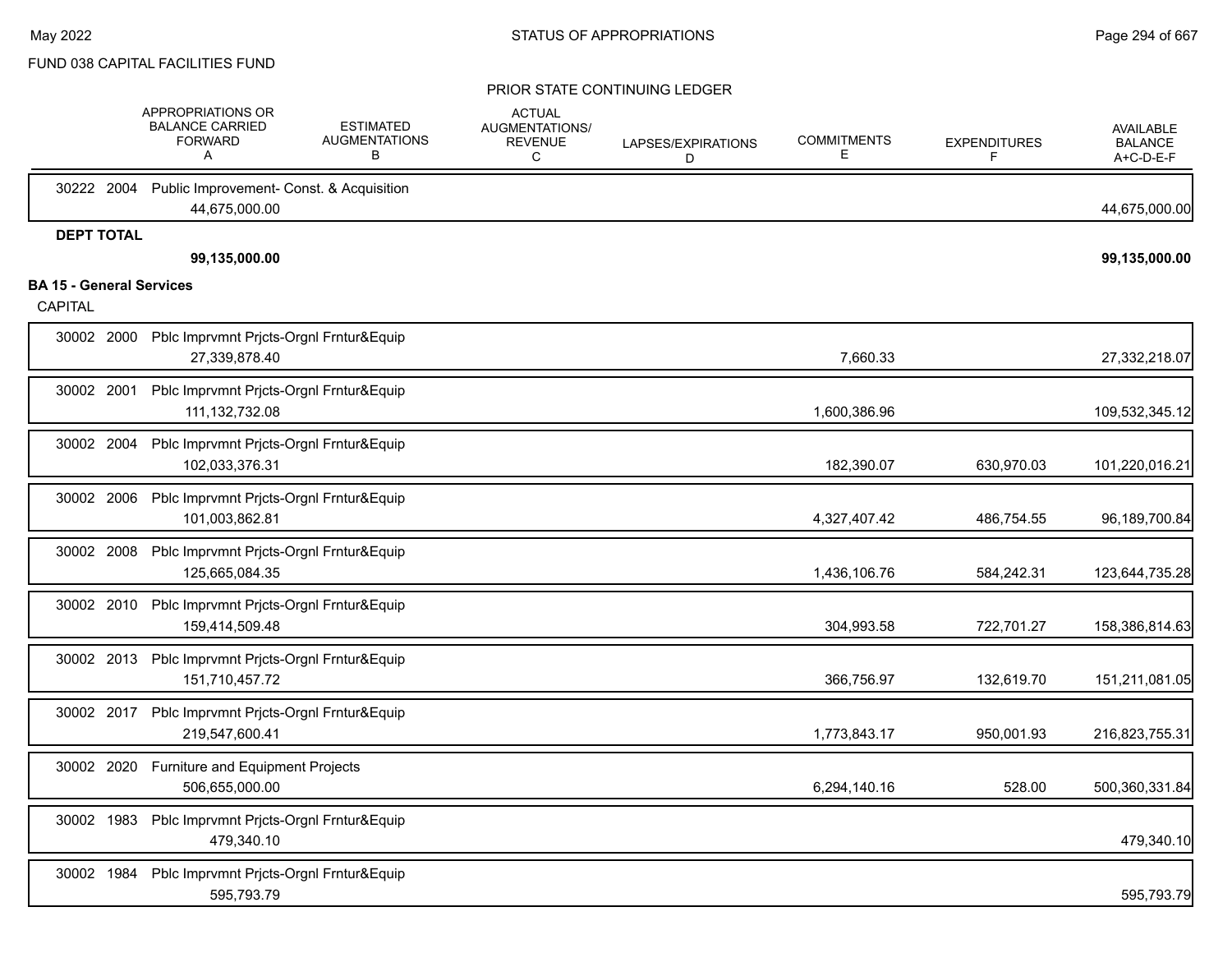|            | APPROPRIATIONS OR<br><b>BALANCE CARRIED</b><br><b>FORWARD</b><br>Α    | <b>ESTIMATED</b><br><b>AUGMENTATIONS</b><br>В | <b>ACTUAL</b><br>AUGMENTATIONS/<br><b>REVENUE</b><br>C | LAPSES/EXPIRATIONS<br>D | <b>COMMITMENTS</b><br>Е | <b>EXPENDITURES</b><br>F | <b>AVAILABLE</b><br><b>BALANCE</b><br>A+C-D-E-F |
|------------|-----------------------------------------------------------------------|-----------------------------------------------|--------------------------------------------------------|-------------------------|-------------------------|--------------------------|-------------------------------------------------|
| 30002 1987 | Pblc Imprvmnt Prjcts-Orgnl Frntur&Equip<br>12,304,225.01              |                                               |                                                        |                         |                         |                          | 12,304,225.01                                   |
| 30002 1990 | Pblc Imprvmnt Prjcts-Orgnl Frntur&Equip<br>8,989,575.81               |                                               |                                                        |                         | 613.08                  |                          | 8,988,962.73                                    |
| 30002 1991 | Pblc Imprvmnt Prjcts-Orgnl Frntur&Equip<br>8,412,773.45               |                                               |                                                        |                         | 33,435.00               |                          | 8,379,338.45                                    |
| 30002 1993 | Pblc Imprvmnt Pricts-Orgnl Frntur&Equip<br>1,415,304.58               |                                               |                                                        |                         | 5,398.82                |                          | 1,409,905.76                                    |
| 30002 1994 | Pblc Imprvmnt Pricts-Orgnl Frntur&Equip<br>7,660,228.94               |                                               |                                                        |                         |                         |                          | 7,660,228.94                                    |
| 30002 1996 | Pblc Imprvmnt Prjcts-Orgnl Frntur&Equip<br>26,070,257.00              |                                               |                                                        |                         | 432,199.97              |                          | 25,638,057.03                                   |
| 30002 1999 | Pblc Imprvmnt Prjcts-Orgnl Frntur&Equip<br>13,169,445.69              |                                               |                                                        |                         | 7,573.24                |                          | 13, 161, 872. 45                                |
| 30003 2000 | Pblc Imprvmnt Prjcts-Const&Acquisition<br>737,216,668.05              |                                               |                                                        |                         | 2,325,892.97            | 24,278.72                | 734,866,496.36                                  |
| 30003 2001 | Pblc Imprvmnt Prjcts-Const&Acquisition<br>2,710,750,736.76            | 38,375.00                                     | 38,375.00                                              |                         | 36,916,828.98           | 25,418,827.94            | 2,648,453,454.84                                |
| 30003 2003 | Pblc Imprvmnt Prjcts-Const&Acquisition<br>19,160.29                   |                                               |                                                        |                         |                         |                          | 19,160.29                                       |
|            | 30003 2004 Pblc Imprvmnt Prjcts-Const&Acquisition<br>2,620,290,995.10 | 2,336,000.00                                  | 17,106.38                                              |                         | 151,685,325.27          | 38,394,679.42            | 2,430,228,096.79                                |
|            | 30003 2006 Pblc Imprvmnt Pricts-Const&Acquisition<br>2,293,280,033.55 |                                               |                                                        |                         | 54,878,455.29           | 20,264,424.75            | 2,218,137,153.51                                |
| 30003 2008 | Pblc Imprvmnt Prjcts-Const&Acquisition<br>4,172,343,801.20            |                                               | 50.000.00                                              |                         | 64,930,464.65           | 51,650,321.29            | 4,055,813,015.26                                |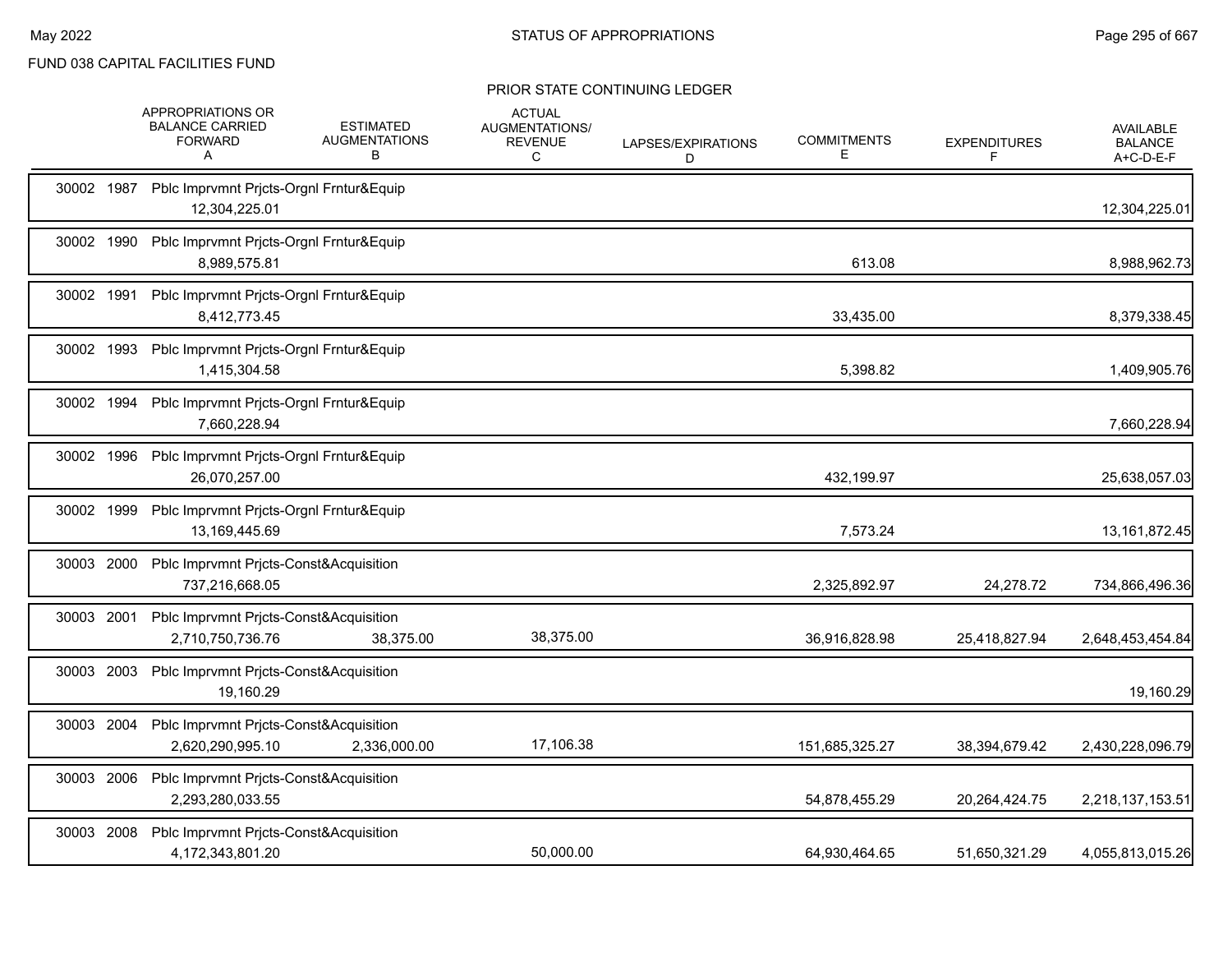|            | APPROPRIATIONS OR<br><b>BALANCE CARRIED</b><br><b>FORWARD</b><br>A      | <b>ESTIMATED</b><br><b>AUGMENTATIONS</b><br>В | <b>ACTUAL</b><br>AUGMENTATIONS/<br><b>REVENUE</b><br>C | LAPSES/EXPIRATIONS<br>D | <b>COMMITMENTS</b><br>Е | <b>EXPENDITURES</b><br>F | <b>AVAILABLE</b><br><b>BALANCE</b><br>A+C-D-E-F |
|------------|-------------------------------------------------------------------------|-----------------------------------------------|--------------------------------------------------------|-------------------------|-------------------------|--------------------------|-------------------------------------------------|
|            | 30003 2010 Pblc Imprvmnt Pricts-Const&Acquisition<br>3,237,197,781.01   | 15,935,295.37                                 | 7,821,900.98                                           |                         | 194,743,734.56          | 59,677,199.60            | 2,990,598,747.83                                |
|            | 30003 2013 Pblc Imprvmnt Pricts-Const&Acquisition<br>4,129,774,198.24   | 9,590,429.78                                  | 3,304,252.32                                           |                         | 282,402,522.33          | 103,043,877.56           | 3,747,632,050.67                                |
|            | 30003 2017 Pblc Imprvmnt Prjcts-Const&Acquisition<br>7,135,854,978.63   | 3,784,947.69                                  | 23,021,979.45                                          |                         | 502,629,292.70          | 145,290,762.87           | 6,510,956,902.51                                |
|            | 30003 2020 PublicImprovement-ConstructnAcquisitnPrj<br>8,918,258,021.60 |                                               | 1,000,000.00                                           |                         | 88,079,035.97           | 4,983,807.88             | 8,826,195,177.75                                |
|            | 30003 1974 Pblc Imprvmnt Pricts-Const&Acquisition<br>70,763,356.86      |                                               |                                                        |                         |                         |                          | 70,763,356.86                                   |
|            | 30003 1979 Pblc Imprvmnt Pricts-Const&Acquisition<br>14,175,641.86      |                                               |                                                        |                         |                         |                          | 14,175,641.86                                   |
| 30003 1980 | Pblc Imprvmnt Pricts-Const&Acquisition<br>21,644,118.28                 |                                               |                                                        |                         |                         |                          | 21,644,118.28                                   |
| 30003 1981 | Pblc Imprvmnt Pricts-Const&Acquisition<br>25,340,626.93                 |                                               |                                                        |                         |                         |                          | 25,340,626.93                                   |
| 30003 1983 | Pblc Imprvmnt Pricts-Const&Acquisition<br>64,054,369.62                 |                                               |                                                        |                         | 1,664.05                | 7,282.73                 | 64,045,422.84                                   |
| 30003 1984 | Pblc Imprvmnt Prjcts-Const&Acquisition<br>65,468,008.82                 |                                               |                                                        |                         |                         |                          | 65,468,008.82                                   |
|            | 30003 1987 Pblc Imprvmnt Prjcts-Const&Acquisition<br>916,155,652.61     |                                               |                                                        |                         | 2,025,419.23            | 186,966.09               | 913,943,267.29                                  |
|            | 30003 1990 Pblc Imprvmnt Pricts-Const&Acquisition<br>185,805,084.32     |                                               |                                                        |                         | 2,797,755.72            | 209,849.88               | 182,797,478.72                                  |
| 30003 1991 | Pblc Imprvmnt Pricts-Const&Acquisition<br>181,742,528.92                |                                               |                                                        |                         | 1,112.52                |                          | 181,741,416.40                                  |
|            |                                                                         |                                               |                                                        |                         |                         |                          |                                                 |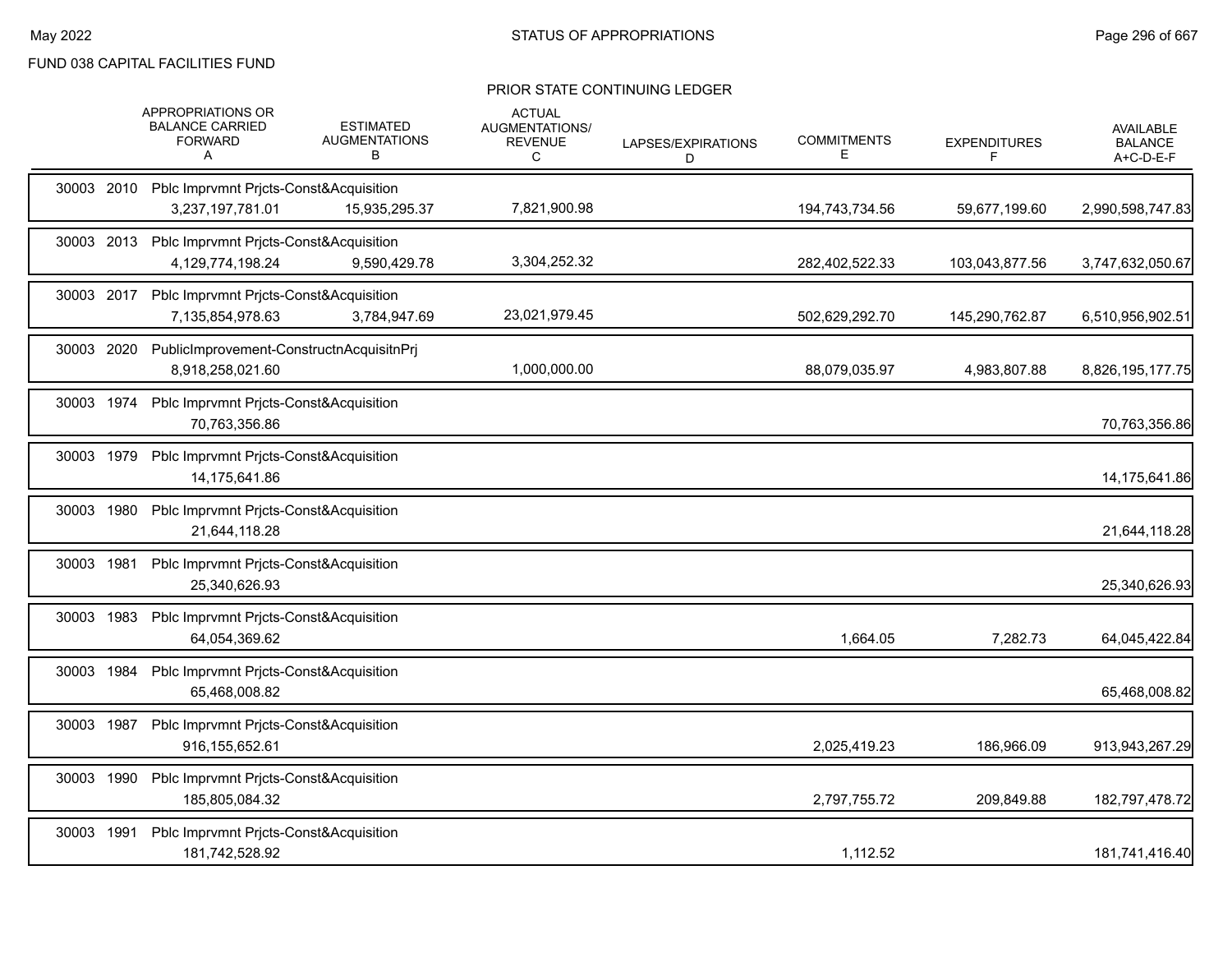|                               | APPROPRIATIONS OR<br><b>BALANCE CARRIED</b><br><b>FORWARD</b><br>A  | <b>ESTIMATED</b><br><b>AUGMENTATIONS</b><br>В | <b>ACTUAL</b><br>AUGMENTATIONS/<br><b>REVENUE</b><br>C | LAPSES/EXPIRATIONS<br>D | <b>COMMITMENTS</b><br>Е | <b>EXPENDITURES</b><br>F | <b>AVAILABLE</b><br><b>BALANCE</b><br>$A+C-D-E-F$ |
|-------------------------------|---------------------------------------------------------------------|-----------------------------------------------|--------------------------------------------------------|-------------------------|-------------------------|--------------------------|---------------------------------------------------|
|                               | 30003 1993 Pblc Imprvmnt Prjcts-Const&Acquisition<br>104,333,135.66 |                                               |                                                        |                         | 150,183.11              |                          | 104, 182, 952.55                                  |
|                               | 30003 1994 Pblc Imprvmnt Pricts-Const&Acquisition<br>319,171,464.80 |                                               |                                                        |                         | 4,696,500.87            | 20,252.00                | 314,454,711.93                                    |
|                               | 30003 1995 Pblc Imprvmnt Pricts-Const&Acquisition<br>396,030,698.08 |                                               |                                                        |                         | 864,826.56              |                          | 395, 165, 871.52                                  |
|                               | 30003 1996 Pblc Imprvmnt Pricts-Const&Acquisition<br>267,760,679.63 | 3,041,421.55                                  | 3,041,421.55                                           |                         | 10,281,217.88           | 10,508,303.71            | 250,012,579.59                                    |
|                               | 30003 1998 Pblc Imprvmnt Prjcts-Const&Acquisition<br>150,000.00     |                                               |                                                        |                         |                         |                          | 150,000.00                                        |
| 30003 1999                    | Pblc Imprvmnt Prjcts-Const&Acquisition<br>154,824,487.60            |                                               |                                                        |                         | 3,387,553.95            | 11,267.89                | 151,425,665.76                                    |
|                               |                                                                     |                                               |                                                        |                         |                         |                          |                                                   |
| <b>DEPT TOTAL</b>             | 40,326,005,674.35                                                   | 34,726,469.39                                 | 38,295,035.68                                          |                         | 1,419,570,692.14        | 463,199,920.12           | 38,481,530,097.77                                 |
| <b>BA 78 - Transportation</b> | <b>GRANTS AND SUBSIDIES</b>                                         |                                               |                                                        |                         |                         |                          |                                                   |
|                               | 30144 2000 Transportation Assistance Projects<br>876.191.134.54     |                                               |                                                        |                         | 18.033.118.00           | 36.697.52                | 858,121,319.02                                    |
|                               | 30144 2017 Transportation Assistance Projects<br>2.362.222.096.39   |                                               |                                                        |                         | 66,696,305.28           | 45,247,127.11            | 2,250,278,664.00                                  |
|                               | 30144 2020 Transportation Assistance Projects<br>383,683,000.00     |                                               |                                                        |                         | 1,673,439.14            | 1,547,960.86             | 380,461,600.00                                    |
| 30144 2001                    | <b>Transportation Assistance Projects</b><br>1,116,071,566.99       |                                               |                                                        |                         | 210,005.96              | 191,379.04               | 1,115,670,181.99                                  |
|                               | 30144 2006 Transportation Assistance Projects<br>805,531,266.74     |                                               |                                                        |                         | 6,930,647.65            | 16,175,483.35            | 782,425,135.74                                    |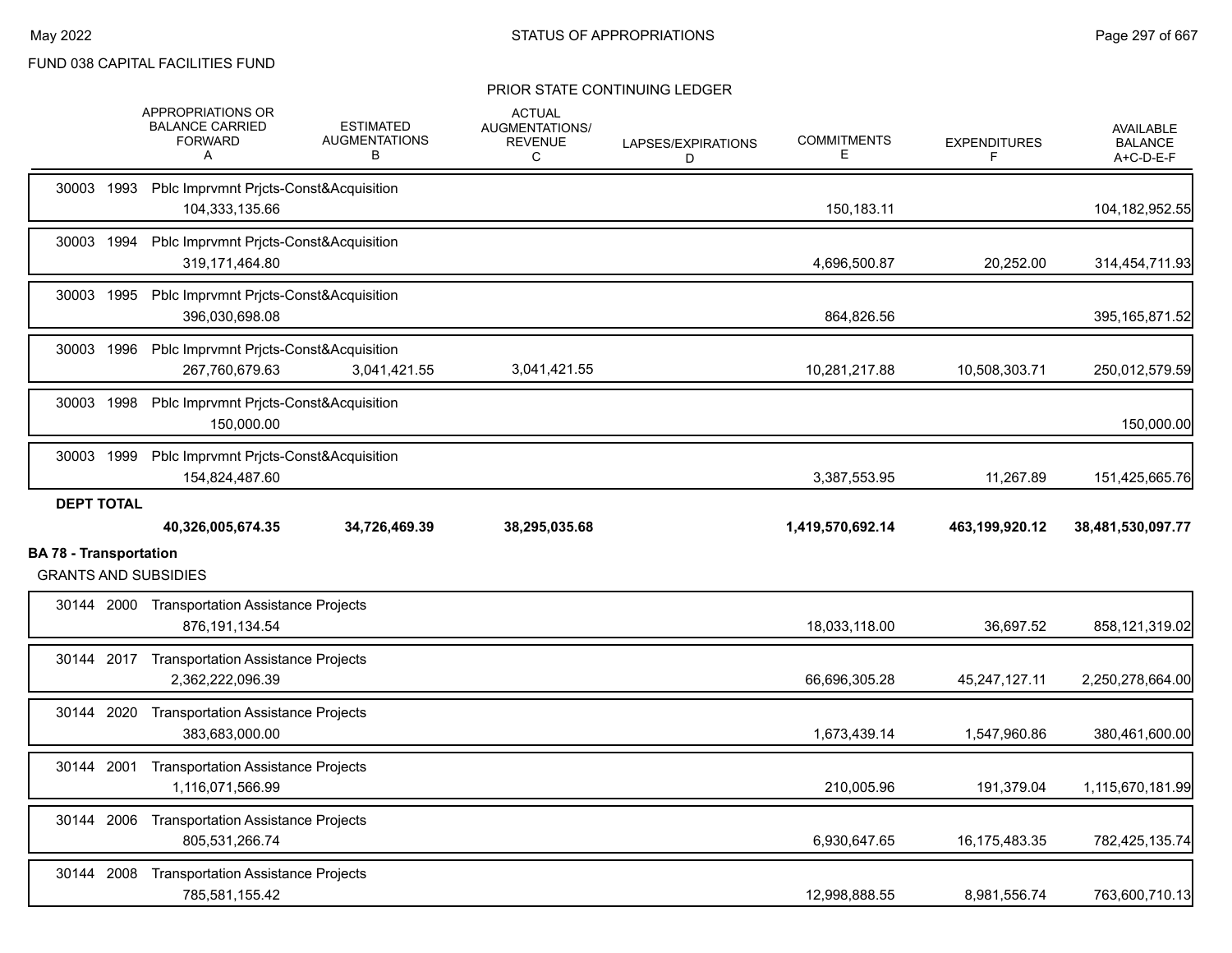|                | APPROPRIATIONS OR<br><b>BALANCE CARRIED</b><br><b>FORWARD</b><br>A | <b>ESTIMATED</b><br><b>AUGMENTATIONS</b><br>В | <b>ACTUAL</b><br>AUGMENTATIONS/<br><b>REVENUE</b><br>C | LAPSES/EXPIRATIONS<br>D | <b>COMMITMENTS</b><br>E | <b>EXPENDITURES</b><br>F | <b>AVAILABLE</b><br><b>BALANCE</b><br>A+C-D-E-F |
|----------------|--------------------------------------------------------------------|-----------------------------------------------|--------------------------------------------------------|-------------------------|-------------------------|--------------------------|-------------------------------------------------|
| 30144 2009     | <b>Transportation Assistance Projects</b><br>98,419,234.45         |                                               |                                                        |                         |                         |                          | 98,419,234.45                                   |
|                | 30144 2010 Transportation Assistance Projects<br>735,972,567.89    |                                               |                                                        |                         | 4,936,771.58            | 1,780,951.78             | 729,254,844.53                                  |
|                | 30144 2013 Transportation Assistance Projects<br>1,449,253,037.65  |                                               |                                                        |                         | 57,783,332.62           | 27,523,716.83            | 1,363,945,988.20                                |
| 30229 2004     | <b>Transportation Assistance Projects</b><br>41,856,382.39         |                                               |                                                        |                         |                         |                          | 41,856,382.39                                   |
| 30358 2014     | Highway Projects - Act 89<br>553.18                                |                                               |                                                        |                         |                         |                          | 553.18                                          |
| <b>CAPITAL</b> |                                                                    |                                               |                                                        |                         |                         |                          |                                                 |
| 30144 2004     | <b>Transportation Assistance Projects</b><br>1,382,715,500.39      |                                               |                                                        |                         | 2,517,679.47            | 4,725,809.63             | 1,375,472,011.29                                |
| 30144 1980     | <b>Transportation Assistance Projects</b><br>2,483,264.60          |                                               |                                                        |                         |                         |                          | 2,483,264.60                                    |
| 30144 1981     | <b>Transportation Assistance Projects</b><br>3,057,960.97          |                                               |                                                        |                         |                         |                          | 3,057,960.97                                    |
| 30144 1984     | <b>Transportation Assistance Projects</b><br>2,627,413.71          |                                               |                                                        |                         |                         |                          | 2,627,413.71                                    |
| 30144 1987     | <b>Transportation Assistance Projects</b><br>105,315,732.78        |                                               |                                                        |                         |                         |                          | 105,315,732.78                                  |
| 30144 1990     | <b>Transportation Assistance Projects</b><br>110,879,445.31        |                                               |                                                        |                         |                         |                          | 110,879,445.31                                  |
| 30144 1991     | <b>Transportation Assistance Projects</b><br>49,972,924.27         |                                               |                                                        |                         |                         |                          | 49,972,924.27                                   |
| 30144 1993     | <b>Transportation Assistance Projects</b><br>52,650,713.91         |                                               |                                                        |                         |                         |                          | 52,650,713.91                                   |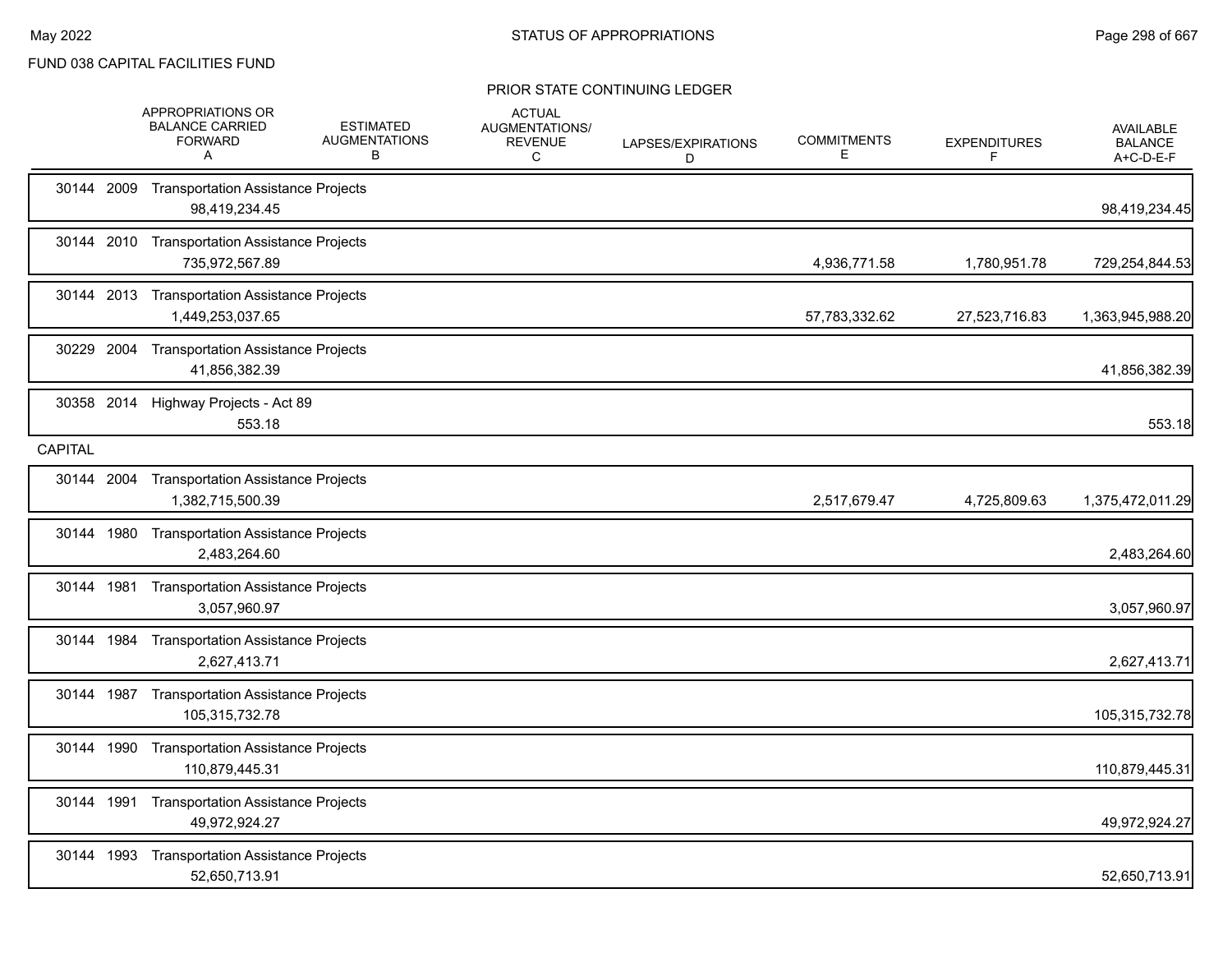|            | APPROPRIATIONS OR<br><b>BALANCE CARRIED</b><br><b>FORWARD</b><br>A  | <b>ESTIMATED</b><br><b>AUGMENTATIONS</b><br>B | <b>ACTUAL</b><br>AUGMENTATIONS/<br><b>REVENUE</b><br>C | LAPSES/EXPIRATIONS<br>D | <b>COMMITMENTS</b><br>Е | <b>EXPENDITURES</b><br>F | <b>AVAILABLE</b><br><b>BALANCE</b><br>A+C-D-E-F |
|------------|---------------------------------------------------------------------|-----------------------------------------------|--------------------------------------------------------|-------------------------|-------------------------|--------------------------|-------------------------------------------------|
|            | 30144 1994 Transportation Assistance Projects<br>40,277,102.93      |                                               |                                                        |                         |                         |                          | 40,277,102.93                                   |
| 30144 1996 | <b>Transportation Assistance Projects</b><br>483,011,424.46         |                                               |                                                        |                         | 880,426.53              | 326,780.47               | 481,804,217.46                                  |
|            | 30144 1999 Transportation Assistance Projects<br>456,673,961.70     |                                               |                                                        |                         | 1,199,619.87            | 1,390,275.27             | 454,084,066.56                                  |
|            | 30145 1976 Transportation Assist & Highway Projects<br>1,468,851.69 |                                               |                                                        |                         |                         |                          | 1,468,851.69                                    |
|            | 30146 1980 Transportation Assist Projects-pool bus<br>10,507,331.68 |                                               |                                                        |                         |                         |                          | 10,507,331.68                                   |
| 30147 1996 | <b>Flood Control Projects</b><br>500,000.00                         |                                               |                                                        |                         |                         |                          | 500,000.00                                      |
| 30148 2008 | Highway-Bridge Projects<br>715,988,088.96                           |                                               |                                                        |                         |                         |                          | 715,988,088.96                                  |
|            | 30148 1982 Highway Projects<br>2,358,324,821.96                     |                                               |                                                        |                         |                         |                          | 2,358,324,821.96                                |
| 30148 1991 | <b>Highway Projects</b><br>1,197,411,000.00                         |                                               |                                                        |                         |                         |                          | 1,197,411,000.00                                |
| 30149 1983 | <b>Transportation Assistance Projects</b><br>19,723,399.90          |                                               |                                                        |                         |                         |                          | 19,723,399.90                                   |
|            | 30149 1984 Transportation Assistance Projects<br>11,853,740.87      |                                               |                                                        |                         |                         |                          | 11,853,740.87                                   |
| 30150 2014 | <b>Highway Projects</b><br>19,154,285,000.00                        |                                               |                                                        |                         |                         |                          | 19,154,285,000.00                               |
| 30150 2008 | <b>Highway Projects</b><br>4,716,904,000.00                         |                                               |                                                        |                         |                         |                          | 4,716,904,000.00                                |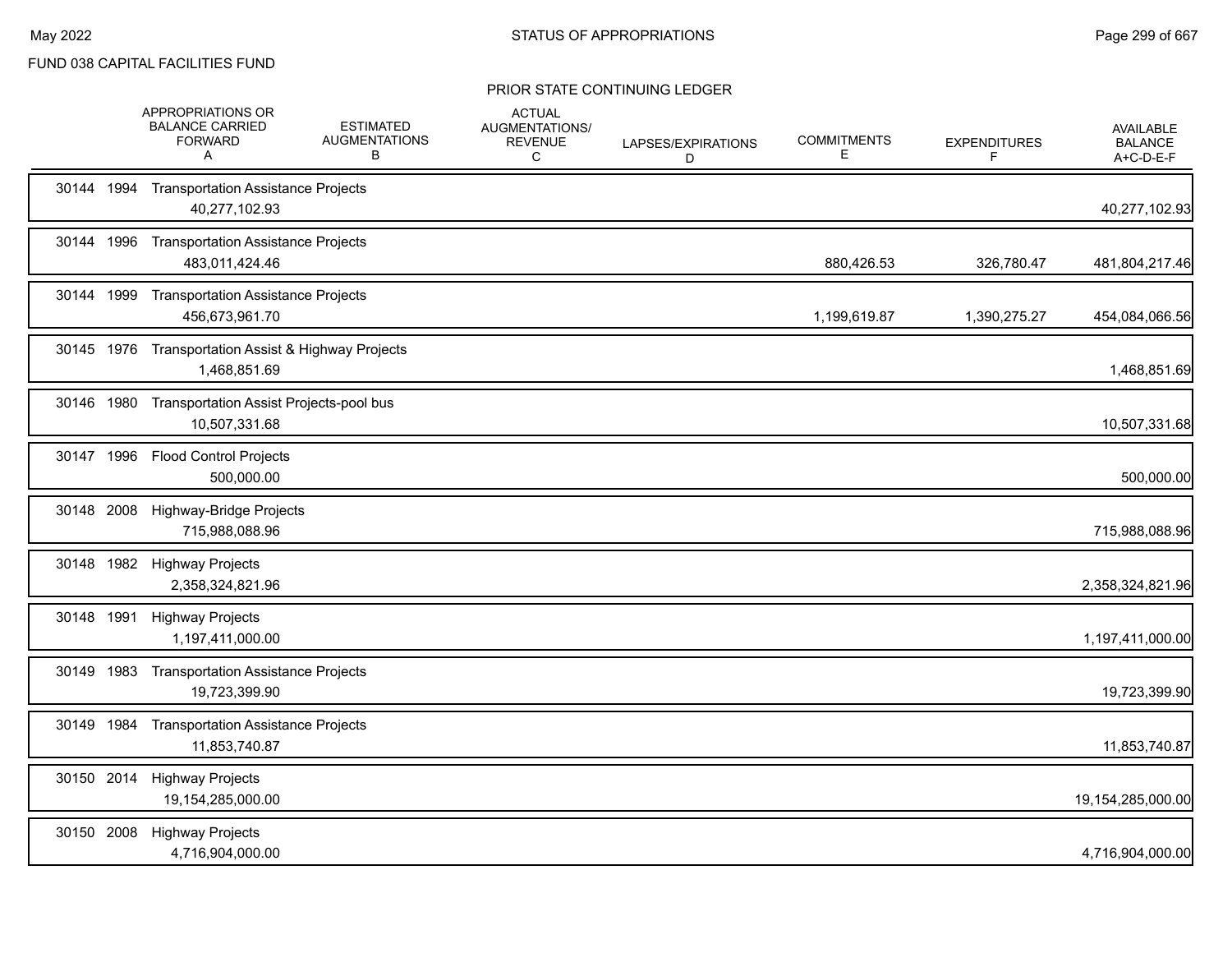|                     |      | APPROPRIATIONS OR<br><b>BALANCE CARRIED</b><br><b>FORWARD</b><br>A | <b>ESTIMATED</b><br><b>AUGMENTATIONS</b><br>B | <b>ACTUAL</b><br>AUGMENTATIONS/<br><b>REVENUE</b><br>C | LAPSES/EXPIRATIONS<br>D | <b>COMMITMENTS</b><br>Е | <b>EXPENDITURES</b> | AVAILABLE<br><b>BALANCE</b><br>A+C-D-E-F |
|---------------------|------|--------------------------------------------------------------------|-----------------------------------------------|--------------------------------------------------------|-------------------------|-------------------------|---------------------|------------------------------------------|
| 30150               | 1983 | <b>Highway Projects</b><br>35,885,000.00                           |                                               |                                                        |                         |                         |                     | 35,885,000.00                            |
|                     |      |                                                                    |                                               |                                                        |                         |                         |                     |                                          |
| 30150               | 1984 | <b>Highway Projects</b>                                            |                                               |                                                        |                         |                         |                     |                                          |
|                     |      | 823,784,000.00                                                     |                                               |                                                        |                         |                         |                     | 823,784,000.00                           |
| 30150               | 1987 | <b>Highway Projects</b>                                            |                                               |                                                        |                         |                         |                     |                                          |
|                     |      | 2,128,337,675.07                                                   |                                               |                                                        |                         |                         |                     | 2,128,337,675.07                         |
| <b>DEPT TOTAL</b>   |      |                                                                    |                                               |                                                        |                         |                         |                     |                                          |
|                     |      | 42,519,420,350.80                                                  |                                               |                                                        |                         | 173,860,234.65          | 107,927,738.60      | 42,237,632,377.55                        |
| <b>LEDGER TOTAL</b> |      |                                                                    |                                               |                                                        |                         |                         |                     |                                          |
|                     |      | 147,920,170,363.08                                                 | 34,726,469.39                                 | 38,295,035.68                                          |                         | 2,038,966,163.15        | 671,823,905.72      | 145,247,675,329.89                       |
|                     |      | TOTAL TOTAL ALL PRIOR STATE LEDGERS                                |                                               |                                                        |                         |                         |                     |                                          |
|                     |      | 147,958,936,123.86                                                 | 34,726,469.39                                 | 38,295,035.68                                          |                         | 2,054,513,436.50        | 675, 162, 477. 35   | 145,267,555,245.69                       |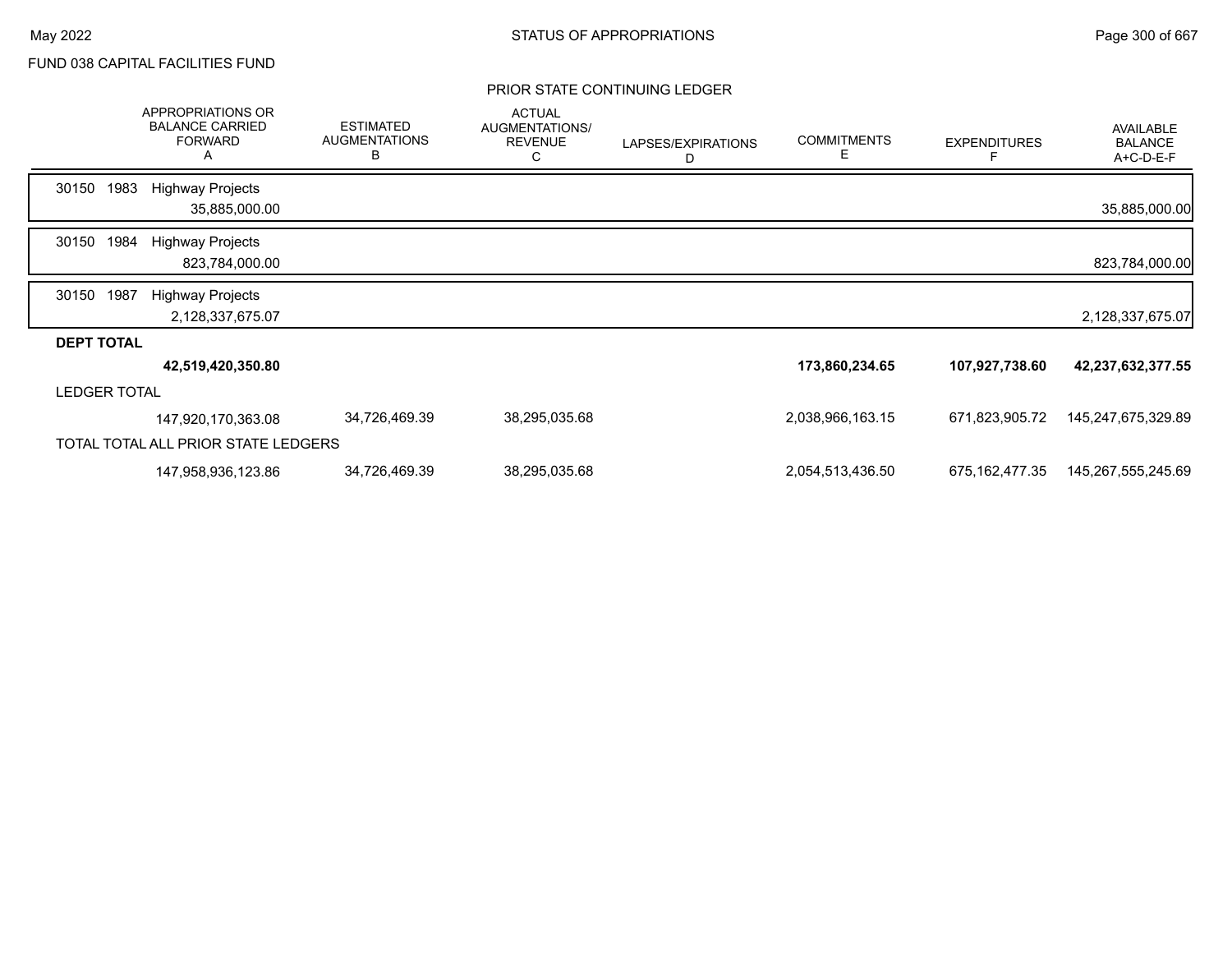|                   | APPROPRIATIONS OR<br><b>BALANCE CARRIED</b><br><b>FORWARD</b><br>Α | <b>ESTIMATED</b><br><b>AUGMENTATIONS</b><br>В | <b>ACTUAL</b><br>AUGMENTATIONS/<br><b>REVENUE</b><br>С | LAPSES/EXPIRATIONS<br>D | <b>COMMITMENTS</b><br>E. | <b>EXPENDITURES</b><br>F. | AVAILABLE<br><b>BALANCE</b><br>A+C-D-E-F |
|-------------------|--------------------------------------------------------------------|-----------------------------------------------|--------------------------------------------------------|-------------------------|--------------------------|---------------------------|------------------------------------------|
| BA 73 - Treasury  |                                                                    |                                               |                                                        |                         |                          |                           |                                          |
|                   | <b>GENERAL GOVERNMENT</b>                                          |                                               |                                                        |                         |                          |                           |                                          |
| 50302 2021        | Bond Issuance Expenses SA102                                       |                                               |                                                        |                         |                          |                           |                                          |
|                   |                                                                    |                                               |                                                        |                         |                          | 130,168,610.93            | -130,168,610.93                          |
| 50304             | 2021<br>Bond Issuance Expenses SA104                               |                                               |                                                        |                         |                          |                           |                                          |
|                   |                                                                    |                                               |                                                        |                         |                          | -99,999,181.38            | 99,999,181.38                            |
| 50307             | 2021<br>Bond Issuance Expenses SA107                               |                                               |                                                        |                         |                          |                           |                                          |
|                   |                                                                    |                                               |                                                        |                         |                          | -29,998,694.62            | 29,998,694.62                            |
| 50309             | 2021<br>Bond Issuance Expenses SA109                               |                                               |                                                        |                         |                          |                           |                                          |
|                   |                                                                    |                                               | 249.27                                                 |                         |                          |                           |                                          |
| <b>DEPT TOTAL</b> |                                                                    |                                               |                                                        |                         |                          |                           |                                          |
|                   |                                                                    |                                               | 249.27                                                 |                         |                          | 170,734.93                | $-170,734.93$                            |
|                   | <b>LEDGER TOTAL</b>                                                |                                               |                                                        |                         |                          |                           |                                          |
|                   |                                                                    |                                               | 249.27                                                 |                         |                          | 170,734.93                | -170,734.93                              |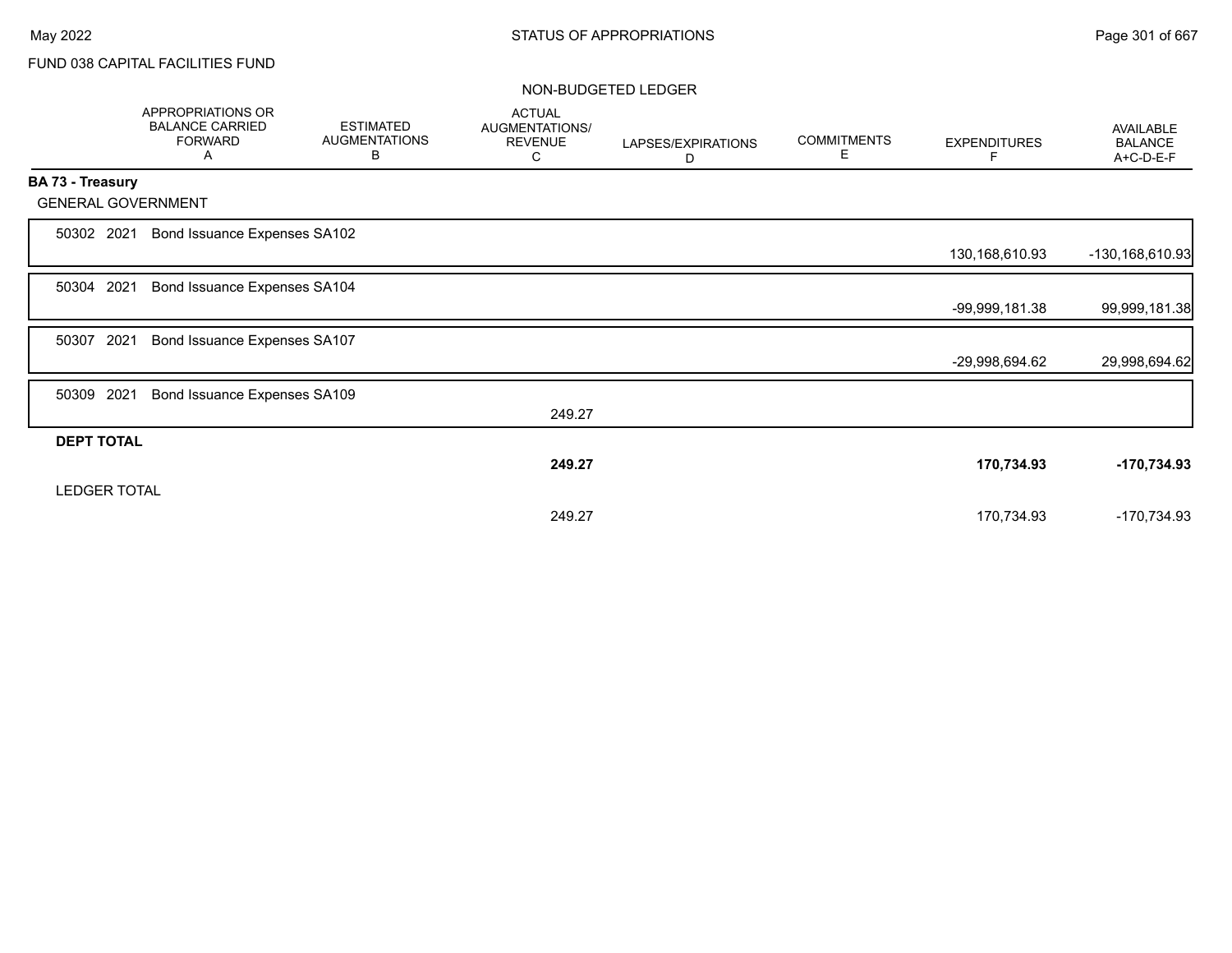### RESTRICTED REVENUE LEDGER

|                                 | <b>APPROPRIATIONS OR</b><br><b>BALANCE CARRIED</b><br><b>FORWARD</b><br>A | <b>ESTIMATED</b><br><b>AUGMENTATIONS</b><br>В | <b>ACTUAL</b><br>AUGMENTATIONS/<br><b>REVENUE</b><br>С | LAPSES/EXPIRATIONS<br>D | <b>COMMITMENTS</b><br>E | <b>EXPENDITURES</b><br>F | AVAILABLE<br><b>BALANCE</b><br>A+C-D-E-F |
|---------------------------------|---------------------------------------------------------------------------|-----------------------------------------------|--------------------------------------------------------|-------------------------|-------------------------|--------------------------|------------------------------------------|
|                                 | BA 38 - Conservation & Natural Resourc                                    |                                               |                                                        |                         |                         |                          |                                          |
| <b>CAPITAL</b>                  |                                                                           |                                               |                                                        |                         |                         |                          |                                          |
| 60228 2021                      | <b>DCNR Delegated Capital Projects</b>                                    |                                               |                                                        |                         |                         |                          |                                          |
|                                 | 1,218,863.29                                                              |                                               |                                                        |                         |                         |                          | 1,218,863.29                             |
| <b>DEPT TOTAL</b>               |                                                                           |                                               |                                                        |                         |                         |                          |                                          |
|                                 | 1,218,863.29                                                              |                                               |                                                        |                         |                         |                          | 1,218,863.29                             |
| <b>BA 15 - General Services</b> |                                                                           |                                               |                                                        |                         |                         |                          |                                          |
| <b>GENERAL GOVERNMENT</b>       |                                                                           |                                               |                                                        |                         |                         |                          |                                          |
| 60016 2021                      | <b>GSA Maintenance</b>                                                    |                                               |                                                        |                         |                         |                          |                                          |
|                                 | 3,661,370.09                                                              |                                               |                                                        |                         | 1,977,368.25            |                          | 1,684,001.84                             |
| <b>DEPT TOTAL</b>               |                                                                           |                                               |                                                        |                         |                         |                          |                                          |
|                                 | 3,661,370.09                                                              |                                               |                                                        |                         | 1,977,368.25            |                          | 1,684,001.84                             |
|                                 | BA 13 - Military & Veterans Affairs                                       |                                               |                                                        |                         |                         |                          |                                          |
| <b>CAPITAL</b>                  |                                                                           |                                               |                                                        |                         |                         |                          |                                          |
| 60256 2021                      | <b>DMVA Delegated Capital Projects</b>                                    |                                               |                                                        |                         |                         |                          |                                          |
|                                 | 2,109.98                                                                  |                                               |                                                        |                         |                         |                          | 2,109.98                                 |
| <b>DEPT TOTAL</b>               |                                                                           |                                               |                                                        |                         |                         |                          |                                          |
|                                 | 2,109.98                                                                  |                                               |                                                        |                         |                         |                          | 2,109.98                                 |
| <b>LEDGER TOTAL</b>             |                                                                           |                                               |                                                        |                         |                         |                          |                                          |
|                                 | 4,882,343.36                                                              |                                               |                                                        |                         | 1,977,368.25            |                          | 2,904,975.11                             |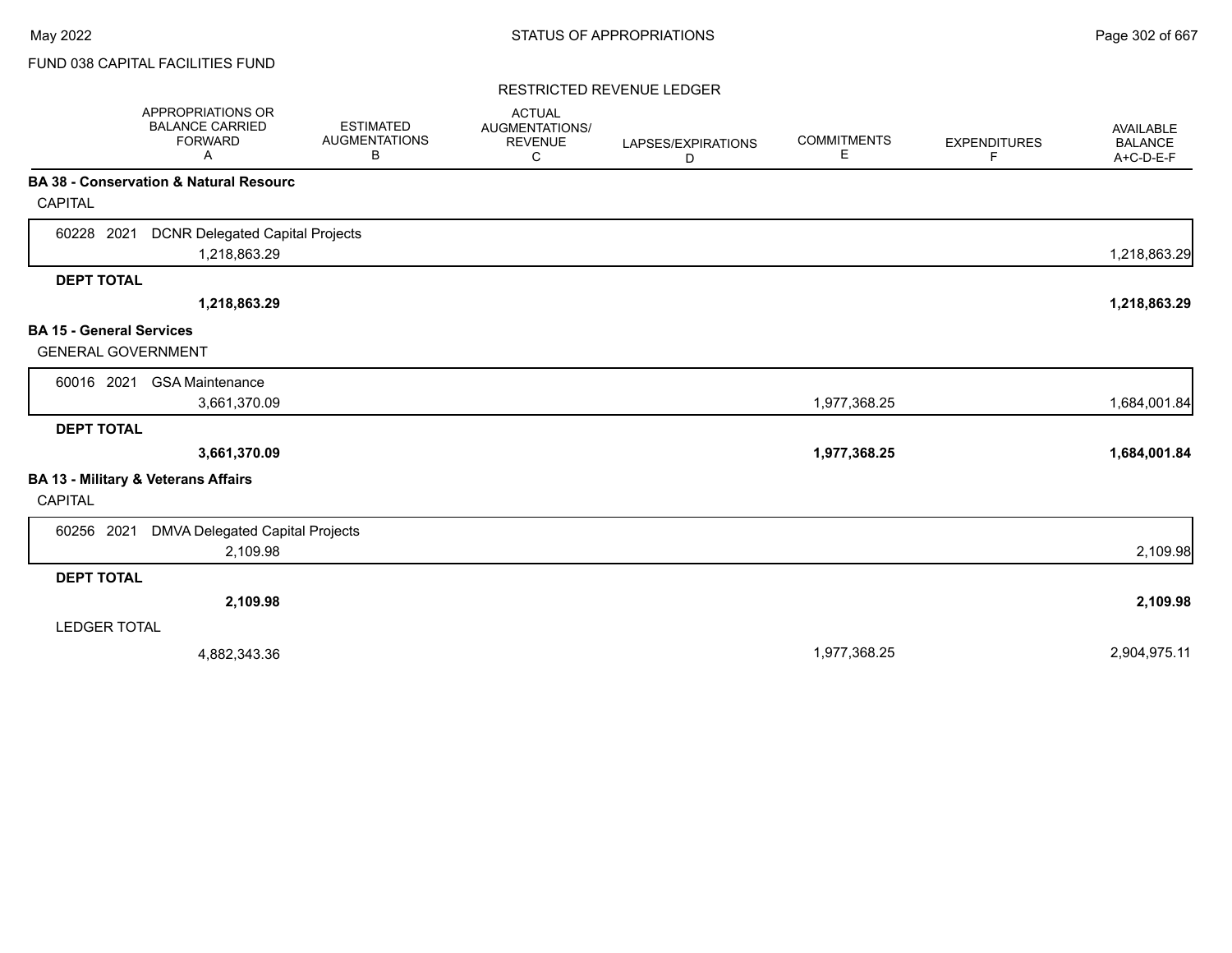# FUND 039 LAND AND WATER DEVELOPMENT FUND

|                           | APPROPRIATIONS OR<br><b>BALANCE CARRIED</b><br><b>FORWARD</b><br>A | <b>ESTIMATED</b><br><b>AUGMENTATIONS</b><br>В | <b>ACTUAL</b><br>AUGMENTATIONS/<br><b>REVENUE</b><br>С | LAPSES/EXPIRATIONS<br>D | <b>COMMITMENTS</b><br>Е | <b>EXPENDITURES</b> | AVAILABLE<br><b>BALANCE</b><br>$A+C-D-E-F$ |
|---------------------------|--------------------------------------------------------------------|-----------------------------------------------|--------------------------------------------------------|-------------------------|-------------------------|---------------------|--------------------------------------------|
|                           | <b>BA 35 - Environmental Protection</b>                            |                                               |                                                        |                         |                         |                     |                                            |
| <b>GENERAL GOVERNMENT</b> |                                                                    |                                               |                                                        |                         |                         |                     |                                            |
| 30177<br>1980             | ELIMINATION OF LAND/WATER SCARS                                    |                                               |                                                        |                         |                         |                     |                                            |
|                           | 19,069.37                                                          |                                               |                                                        |                         |                         |                     | 19,069.37                                  |
| <b>DEPT TOTAL</b>         |                                                                    |                                               |                                                        |                         |                         |                     |                                            |
|                           | 19,069.37                                                          |                                               |                                                        |                         |                         |                     | 19,069.37                                  |
| <b>LEDGER TOTAL</b>       |                                                                    |                                               |                                                        |                         |                         |                     |                                            |
|                           | 19,069.37                                                          |                                               |                                                        |                         |                         |                     | 19,069.37                                  |
|                           | TOTAL TOTAL ALL PRIOR STATE LEDGERS                                |                                               |                                                        |                         |                         |                     |                                            |
|                           | 19,069.37                                                          |                                               |                                                        |                         |                         |                     | 19,069.37                                  |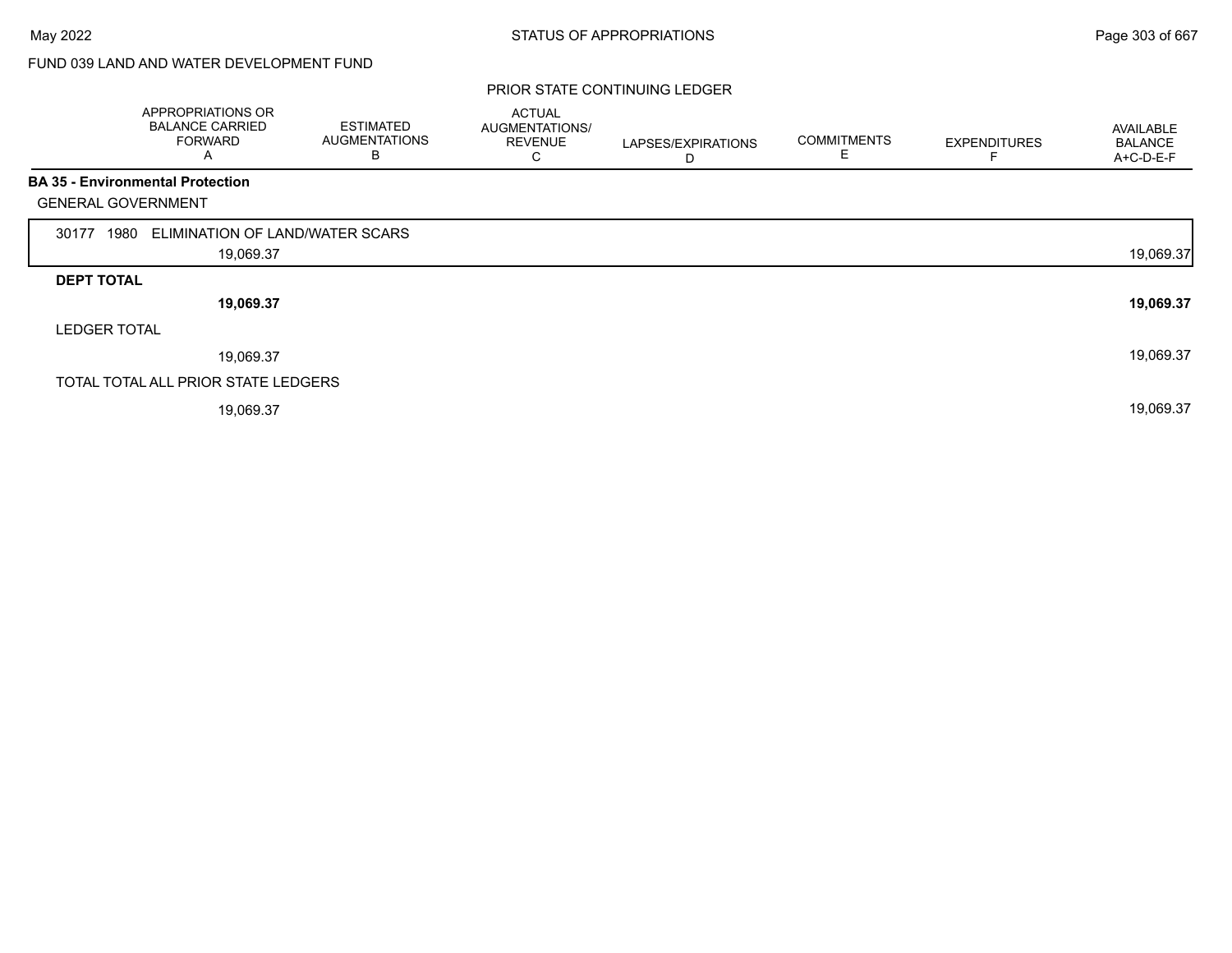# FUND 040 WATER FACILITIES LOAN FUND(NO CASH)

|                             | APPROPRIATIONS OR<br><b>BALANCE CARRIED</b><br><b>FORWARD</b><br>Α | <b>ESTIMATED</b><br><b>AUGMENTATIONS</b><br>B | <b>ACTUAL</b><br>AUGMENTATIONS/<br><b>REVENUE</b><br>◡ | LAPSES/EXPIRATIONS<br>D | <b>COMMITMENTS</b> | <b>EXPENDITURES</b> | <b>AVAILABLE</b><br><b>BALANCE</b><br>A+C-D-E-F |
|-----------------------------|--------------------------------------------------------------------|-----------------------------------------------|--------------------------------------------------------|-------------------------|--------------------|---------------------|-------------------------------------------------|
|                             | <b>BA 33 - PA Infrastructure Investment</b>                        |                                               |                                                        |                         |                    |                     |                                                 |
| <b>GRANTS AND SUBSIDIES</b> |                                                                    |                                               |                                                        |                         |                    |                     |                                                 |
| 1988<br>30169               | Transf To Pennvest-Drinking Water Suppl                            |                                               |                                                        |                         |                    |                     |                                                 |
|                             | 12,620,196.06                                                      |                                               |                                                        |                         |                    |                     | 12,620,196.06                                   |
| <b>DEPT TOTAL</b>           |                                                                    |                                               |                                                        |                         |                    |                     |                                                 |
|                             | 12,620,196.06                                                      |                                               |                                                        |                         |                    |                     | 12,620,196.06                                   |
| <b>LEDGER TOTAL</b>         |                                                                    |                                               |                                                        |                         |                    |                     |                                                 |
|                             | 12,620,196.06                                                      |                                               |                                                        |                         |                    |                     | 12,620,196.06                                   |
|                             | TOTAL TOTAL ALL PRIOR STATE LEDGERS                                |                                               |                                                        |                         |                    |                     |                                                 |
|                             | 12,620,196.06                                                      |                                               |                                                        |                         |                    |                     | 12,620,196.06                                   |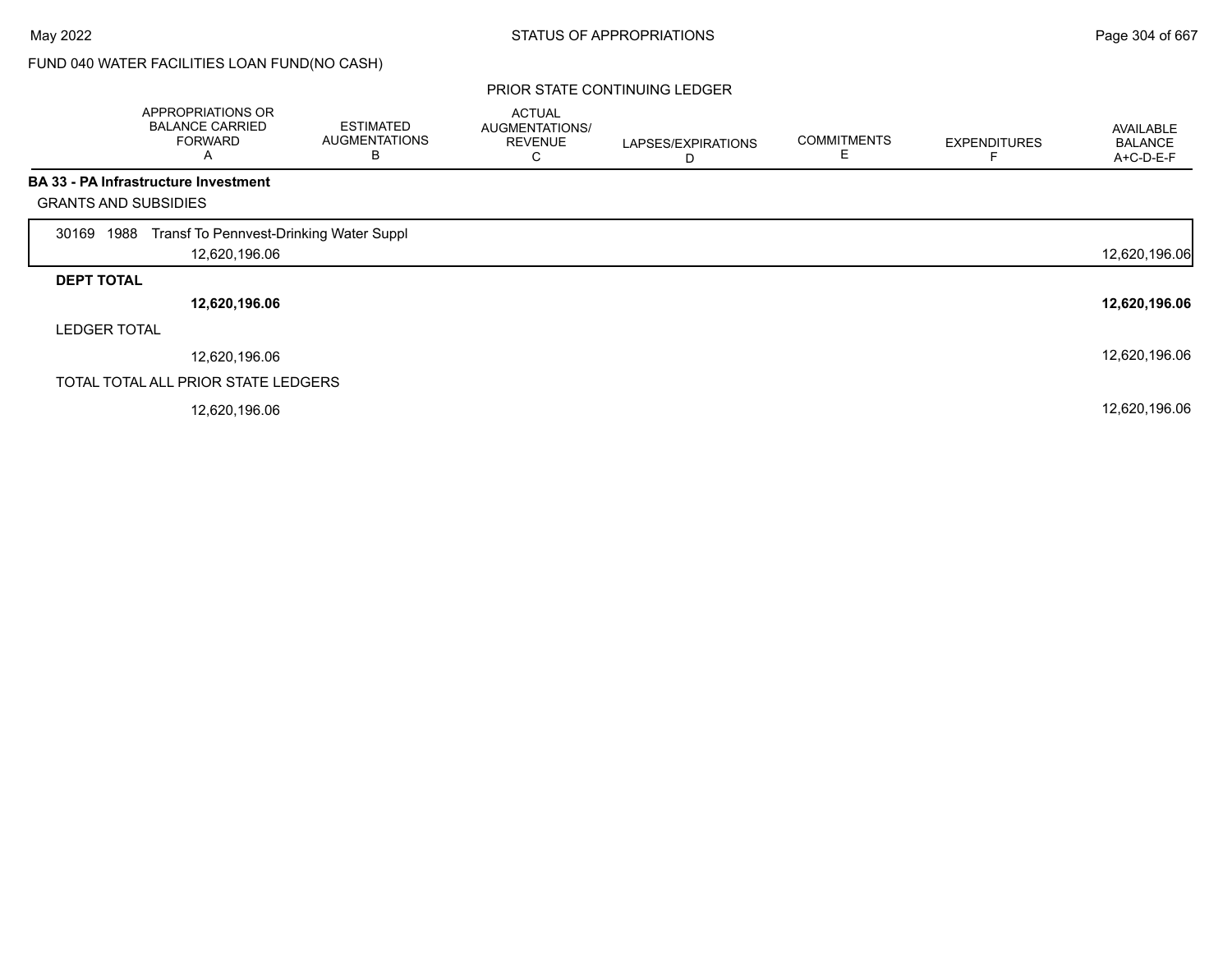# FUND 043 DEFERRED COMPENSATION FUND

### RESTRICTED RECEIPTS LEDGER

|                                                                      | <b>APPROPRIATIONS OR</b><br><b>BALANCE CARRIED</b><br><b>FORWARD</b><br>A | <b>ESTIMATED</b><br><b>AUGMENTATIONS</b><br>В | <b>ACTUAL</b><br>AUGMENTATIONS/<br><b>REVENUE</b><br>С | LAPSES/EXPIRATIONS<br>D | <b>COMMITMENTS</b><br>Е | <b>EXPENDITURES</b><br>F. | <b>AVAILABLE</b><br><b>BALANCE</b><br>A+C-D-E-F |
|----------------------------------------------------------------------|---------------------------------------------------------------------------|-----------------------------------------------|--------------------------------------------------------|-------------------------|-------------------------|---------------------------|-------------------------------------------------|
| <b>BA 81 - Executive Offices</b>                                     |                                                                           |                                               |                                                        |                         |                         |                           |                                                 |
| <b>GENERAL GOVERNMENT</b>                                            |                                                                           |                                               |                                                        |                         |                         |                           |                                                 |
| 40122 2021                                                           | <b>Payroll Deductions</b>                                                 |                                               |                                                        |                         |                         |                           |                                                 |
|                                                                      | 262.50                                                                    |                                               | 140,472,647.03                                         |                         |                         | 140,472,647.03            | 262.50                                          |
| <b>DEPT TOTAL</b>                                                    |                                                                           |                                               |                                                        |                         |                         |                           |                                                 |
|                                                                      | 262.50                                                                    |                                               | 140,472,647.03                                         |                         |                         | 140,472,647.03            | 262.50                                          |
| BA 73 - Treasury                                                     |                                                                           |                                               |                                                        |                         |                         |                           |                                                 |
| <b>GENERAL GOVERNMENT</b>                                            |                                                                           |                                               |                                                        |                         |                         |                           |                                                 |
| 2021<br>40227                                                        | Replacement Checks-Deferred Comp                                          |                                               |                                                        |                         |                         |                           |                                                 |
|                                                                      | 43,071.27                                                                 |                                               |                                                        |                         |                         |                           | 43,071.27                                       |
| <b>DEPT TOTAL</b>                                                    |                                                                           |                                               |                                                        |                         |                         |                           |                                                 |
|                                                                      | 43,071.27                                                                 |                                               |                                                        |                         |                         |                           | 43,071.27                                       |
| <b>BA 70 - State Employees' Ret Sys</b><br><b>GENERAL GOVERNMENT</b> |                                                                           |                                               |                                                        |                         |                         |                           |                                                 |
| 40063 2021                                                           | Employee Contributions to Plan Invest.                                    |                                               |                                                        |                         |                         |                           |                                                 |
|                                                                      | 1,368,356,354.10                                                          |                                               | 244,813,764.15                                         |                         |                         | 23,639,388.03             | 1,589,530,730.22                                |
| <b>DEPT TOTAL</b>                                                    |                                                                           |                                               |                                                        |                         |                         |                           |                                                 |
|                                                                      | 1,368,356,354.10                                                          |                                               | 244,813,764.15                                         |                         |                         | 23,639,388.03             | 1,589,530,730.22                                |
| <b>LEDGER TOTAL</b>                                                  |                                                                           |                                               |                                                        |                         |                         |                           |                                                 |
|                                                                      | 1,368,399,687.87                                                          |                                               | 385,286,411.18                                         |                         |                         | 164,112,035.06            | 1,589,574,063.99                                |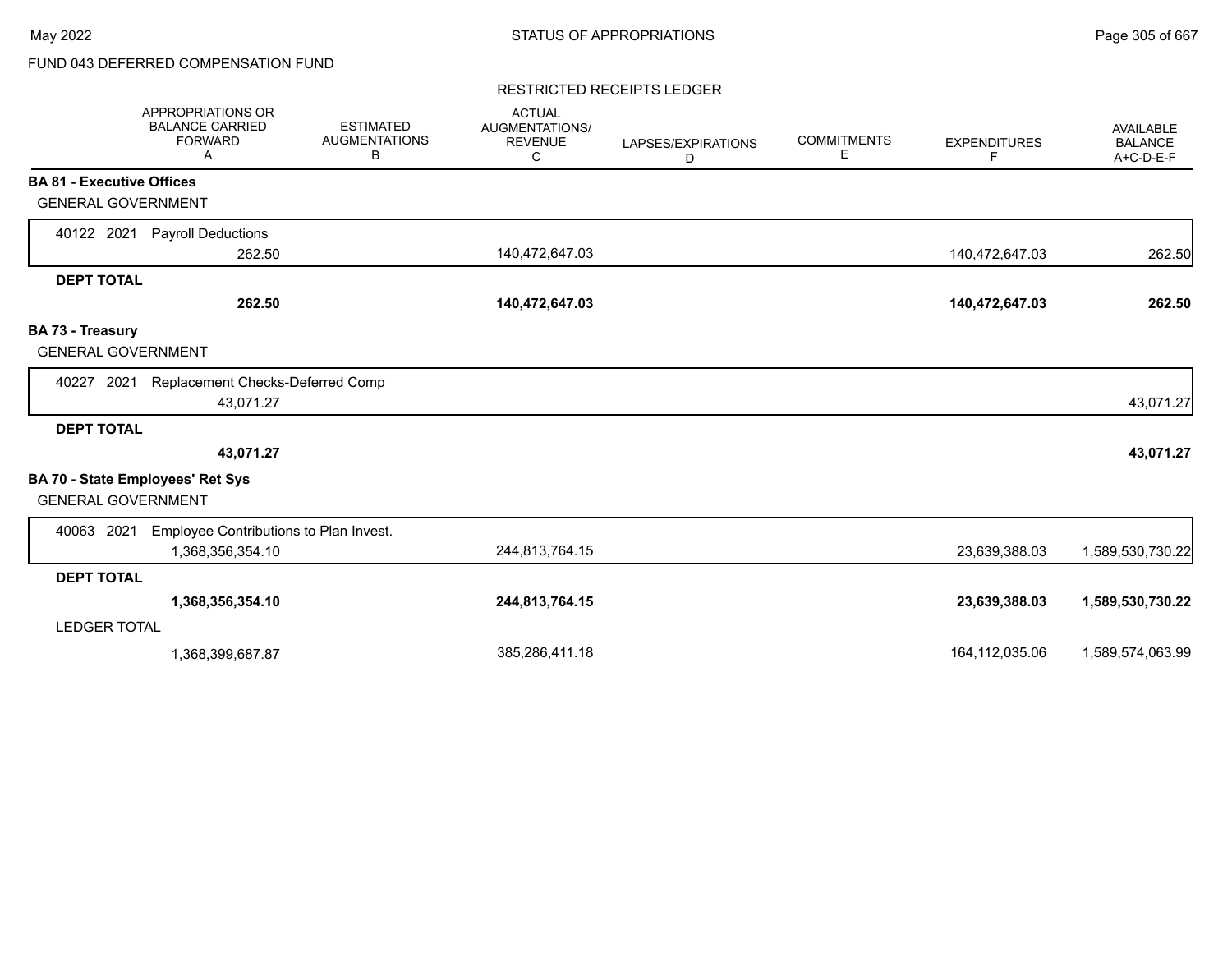# FUND 043 DEFERRED COMPENSATION FUND

|                     | APPROPRIATIONS OR<br><b>BALANCE CARRIED</b><br><b>FORWARD</b><br>A | <b>ESTIMATED</b><br><b>AUGMENTATIONS</b><br>в | <b>ACTUAL</b><br>AUGMENTATIONS/<br>REVENUE<br>С | LAPSES/EXPIRATIONS<br>D | <b>COMMITMENTS</b> | <b>EXPENDITURES</b> | AVAILABLE<br><b>BALANCE</b><br>$A+C-D-E-F$ |
|---------------------|--------------------------------------------------------------------|-----------------------------------------------|-------------------------------------------------|-------------------------|--------------------|---------------------|--------------------------------------------|
|                     | <b>BA 70 - State Employees' Ret Sys</b>                            |                                               |                                                 |                         |                    |                     |                                            |
|                     | <b>GENERAL GOVERNMENT</b>                                          |                                               |                                                 |                         |                    |                     |                                            |
| 50022 2021          | Plan Payouts and Transfers                                         |                                               |                                                 |                         |                    |                     |                                            |
|                     |                                                                    |                                               |                                                 |                         | 10,754,258.16      | 298,336,945.31      | $-309,091,203.47$                          |
| <b>DEPT TOTAL</b>   |                                                                    |                                               |                                                 |                         |                    |                     |                                            |
|                     |                                                                    |                                               |                                                 |                         | 10,754,258.16      | 298,336,945.31      | -309,091,203.47                            |
| <b>LEDGER TOTAL</b> |                                                                    |                                               |                                                 |                         |                    |                     |                                            |
|                     |                                                                    |                                               |                                                 |                         | 10,754,258.16      | 298,336,945.31      | -309,091,203.47                            |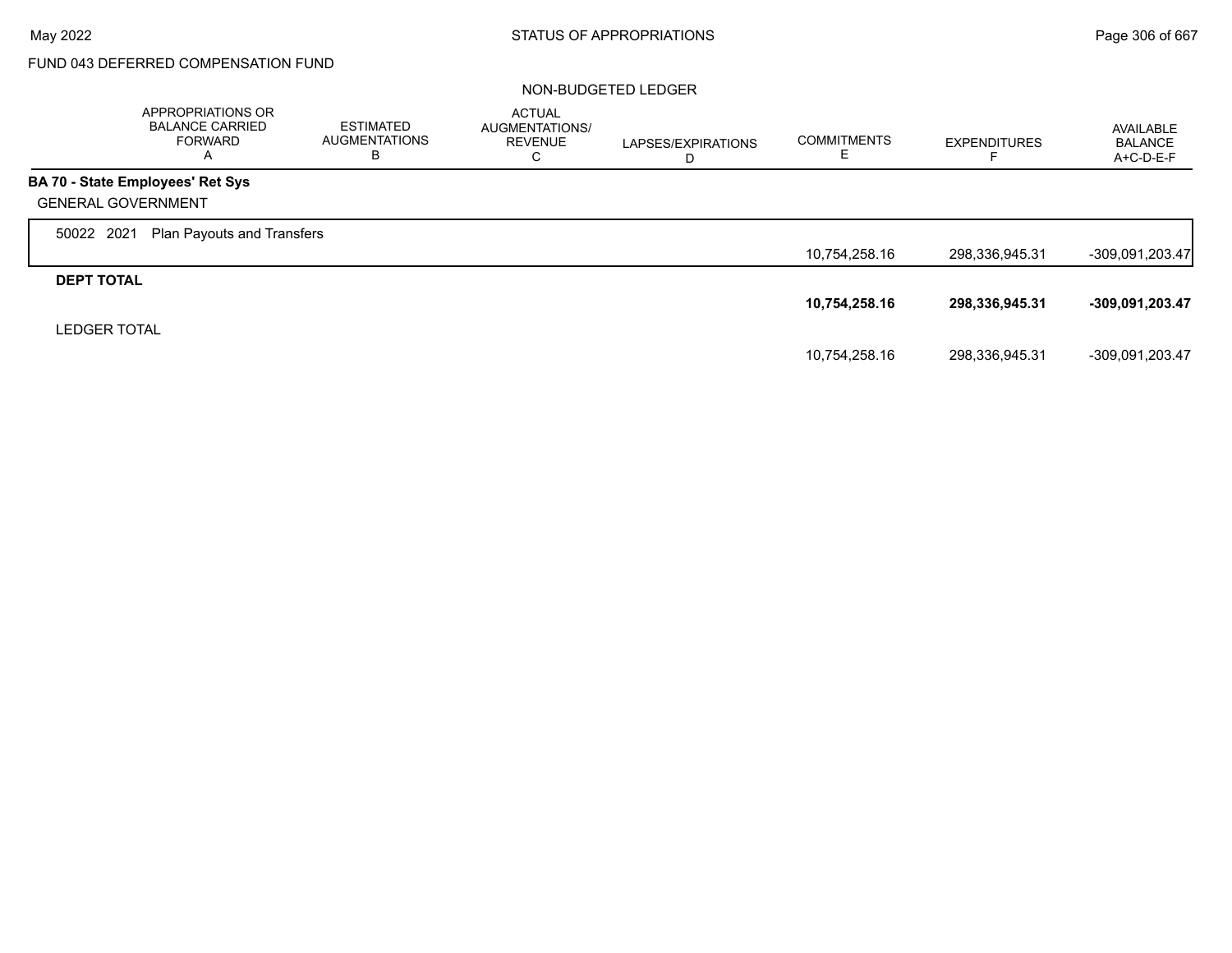# FUND 052 UNIFIED JUDICIAL SYSTEM TRANSFERRED

|                              | APPROPRIATIONS OR<br><b>BALANCE CARRIED</b><br><b>FORWARD</b><br>A | <b>ESTIMATED</b><br><b>AUGMENTATIONS</b><br>В | <b>ACTUAL</b><br>AUGMENTATIONS/<br><b>REVENUE</b><br>С | LAPSES/EXPIRATIONS<br>D | <b>COMMITMENTS</b> | <b>EXPENDITURES</b> | AVAILABLE<br><b>BALANCE</b><br>A+C-D-E-F |
|------------------------------|--------------------------------------------------------------------|-----------------------------------------------|--------------------------------------------------------|-------------------------|--------------------|---------------------|------------------------------------------|
| <b>BA 51 - Supreme Court</b> |                                                                    |                                               |                                                        |                         |                    |                     |                                          |
|                              | <b>GENERAL GOVERNMENT</b>                                          |                                               |                                                        |                         |                    |                     |                                          |
| 50207                        | Sick and Annual Leave Payouts<br>2021                              |                                               |                                                        |                         |                    |                     |                                          |
|                              |                                                                    |                                               |                                                        |                         |                    | 375,143.11          | $-375,143.11$                            |
| <b>DEPT TOTAL</b>            |                                                                    |                                               |                                                        |                         |                    |                     |                                          |
|                              |                                                                    |                                               |                                                        |                         |                    | 375,143.11          | $-375,143.11$                            |
| <b>LEDGER TOTAL</b>          |                                                                    |                                               |                                                        |                         |                    |                     |                                          |
|                              |                                                                    |                                               |                                                        |                         |                    | 375.143.11          | $-375.143.11$                            |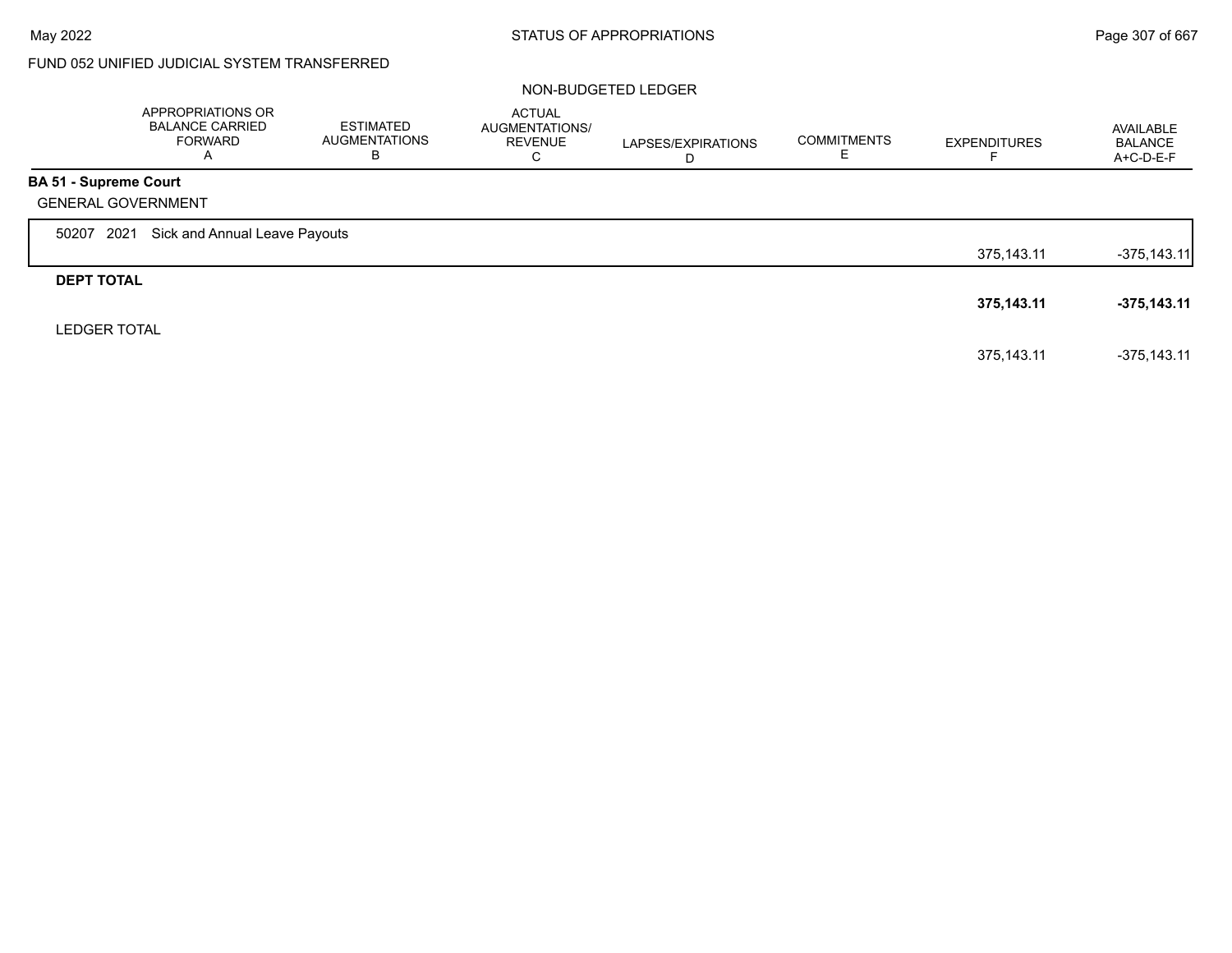## FUND 054 AGRICULTURALCOLLEGE LAND SCRIP FUND

#### CURRENT STATE RESTRICTED APPROPRIATIONS LEDGER

|                             | APPROPRIATIONS OR<br><b>BALANCE CARRIED</b><br><b>FORWARD</b><br>A | <b>ESTIMATED</b><br><b>AUGMENTATIONS</b><br>B | <b>ACTUAL</b><br>AUGMENTATIONS/<br><b>REVENUE</b><br>С | LAPSES/EXPIRATIONS<br>D | <b>COMMITMENTS</b><br>Е | <b>EXPENDITURES</b> | AVAILABLE<br><b>BALANCE</b><br>A+C-D-E-F |
|-----------------------------|--------------------------------------------------------------------|-----------------------------------------------|--------------------------------------------------------|-------------------------|-------------------------|---------------------|------------------------------------------|
| <b>BA 68 - Agriculture</b>  |                                                                    |                                               |                                                        |                         |                         |                     |                                          |
| <b>GRANTS AND SUBSIDIES</b> |                                                                    |                                               |                                                        |                         |                         |                     |                                          |
| 16772 2021                  | PennState AgriculturalResearch&Extension                           |                                               |                                                        |                         |                         |                     |                                          |
|                             |                                                                    | 54,960,000.00                                 | 54,960,000.00                                          |                         |                         | 54,960,000.00       |                                          |
| <b>DEPT TOTAL</b>           |                                                                    |                                               |                                                        |                         |                         |                     |                                          |
|                             |                                                                    | 54,960,000.00                                 | 54,960,000.00                                          |                         |                         | 54,960,000.00       |                                          |
| <b>LEDGER TOTAL</b>         |                                                                    |                                               |                                                        |                         |                         |                     |                                          |
|                             |                                                                    | 54.960.000.00                                 | 54,960,000.00                                          |                         |                         | 54,960,000.00       |                                          |
|                             | TOTAL TOTAL ALL CURRENT STATE LEDGERS                              |                                               |                                                        |                         |                         |                     |                                          |
|                             |                                                                    | 54,960,000.00                                 | 54,960,000.00                                          |                         |                         | 54,960,000.00       |                                          |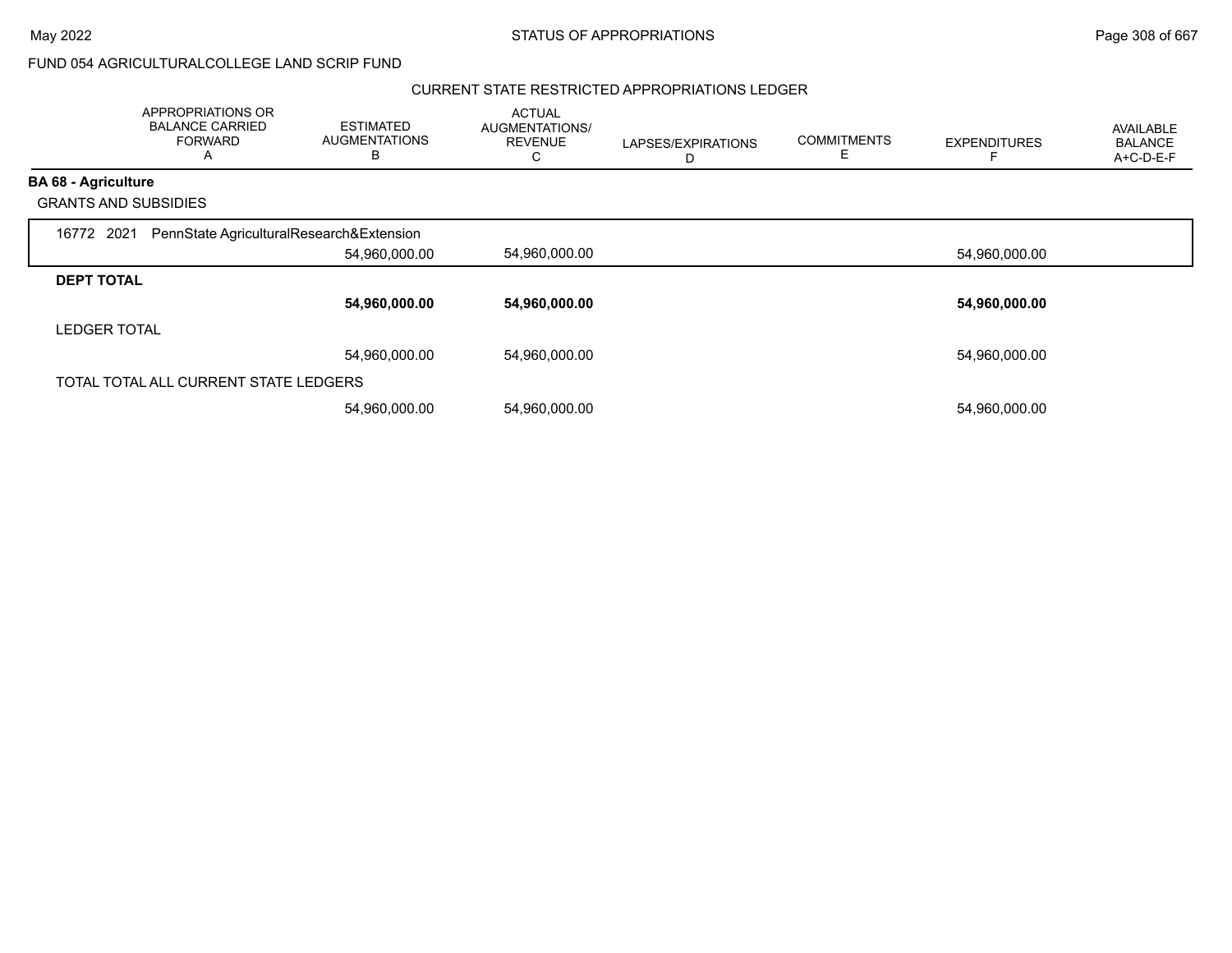## FUND 054 AGRICULTURALCOLLEGE LAND SCRIP FUND

#### RESTRICTED REVENUE LEDGER

|                                                           | <b>APPROPRIATIONS OR</b><br><b>BALANCE CARRIED</b><br><b>FORWARD</b> | <b>ESTIMATED</b><br><b>AUGMENTATIONS</b><br>в | <b>ACTUAL</b><br>AUGMENTATIONS/<br><b>REVENUE</b><br>$\mathbf{\tilde{v}}$ | LAPSES/EXPIRATIONS | <b>COMMITMENTS</b><br>E | <b>EXPENDITURES</b> | AVAILABLE<br><b>BALANCE</b><br>A+C-D-E-F |
|-----------------------------------------------------------|----------------------------------------------------------------------|-----------------------------------------------|---------------------------------------------------------------------------|--------------------|-------------------------|---------------------|------------------------------------------|
| <b>BA 68 - Agriculture</b><br><b>GRANTS AND SUBSIDIES</b> |                                                                      |                                               |                                                                           |                    |                         |                     |                                          |
| 2021<br>60315                                             | Agricultural Research Prgs&ExtensionServ                             |                                               | 54,960,000.00                                                             |                    |                         | 54,960,000.00       |                                          |
| <b>DEPT TOTAL</b>                                         |                                                                      |                                               | 54,960,000.00                                                             |                    |                         | 54,960,000.00       |                                          |
| <b>LEDGER TOTAL</b>                                       |                                                                      |                                               | 54,960,000.00                                                             |                    |                         | 54,960,000.00       |                                          |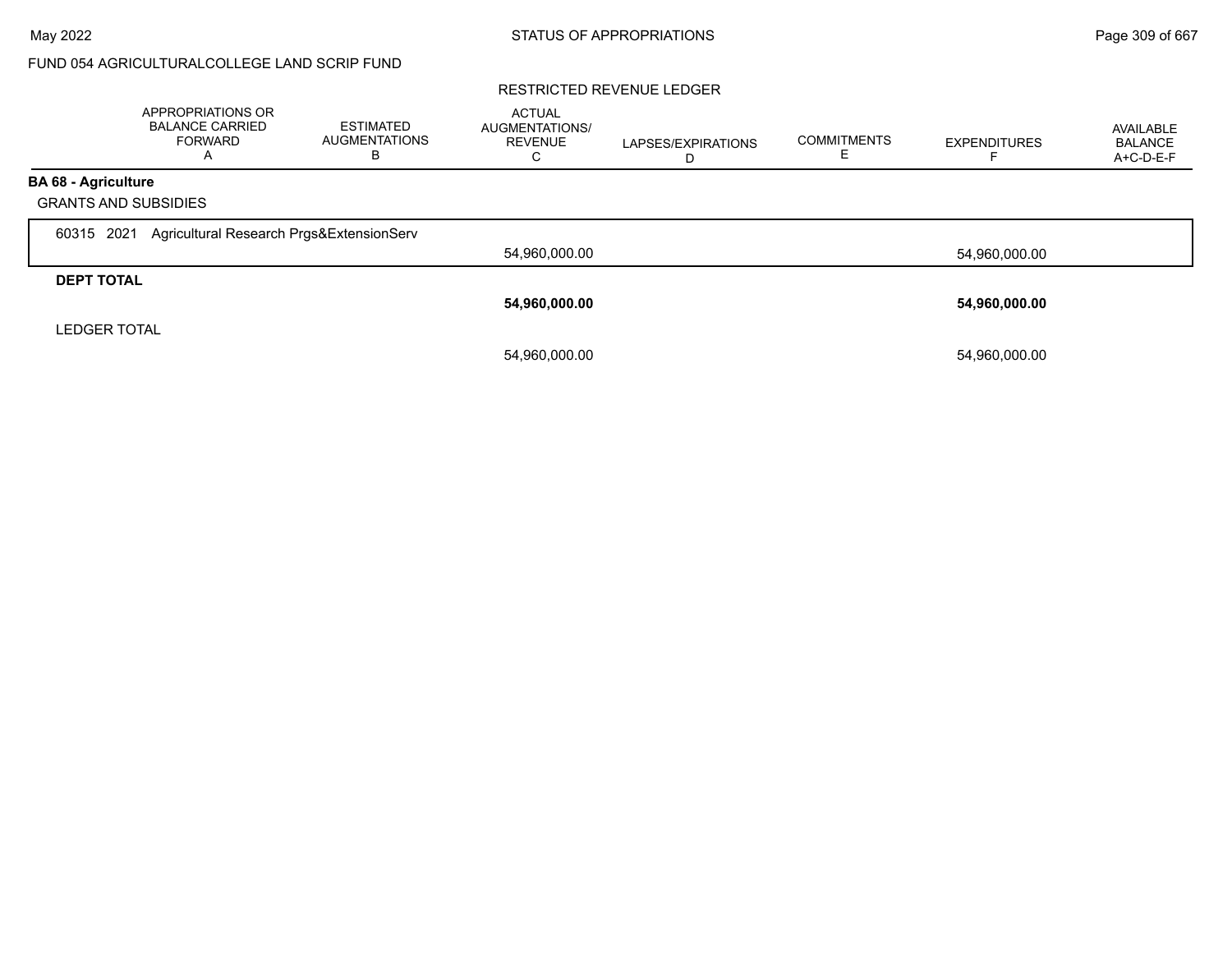$\Gamma$ 

## FUND 058 STATE INSURANCE FUND

|                                 | <b>APPROPRIATIONS OR</b><br><b>BALANCE CARRIED</b><br><b>FORWARD</b><br>A | <b>ESTIMATED</b><br>AUGMENTATIONS<br>в | <b>ACTUAL</b><br><b>AUGMENTATIONS/</b><br><b>REVENUE</b><br>С | LAPSES/EXPIRATIONS<br>D | <b>COMMITMENTS</b><br>ᄂ | <b>EXPENDITURES</b> | AVAILABLE<br><b>BALANCE</b><br>A+C-D-E-F |
|---------------------------------|---------------------------------------------------------------------------|----------------------------------------|---------------------------------------------------------------|-------------------------|-------------------------|---------------------|------------------------------------------|
| <b>BA 15 - General Services</b> |                                                                           |                                        |                                                               |                         |                         |                     |                                          |
| <b>GENERAL GOVERNMENT</b>       |                                                                           |                                        |                                                               |                         |                         |                     |                                          |
| 2021<br>50010                   | State Insurance Fund                                                      |                                        |                                                               |                         |                         |                     |                                          |
|                                 |                                                                           |                                        |                                                               |                         | 2,385,965.17            | -219,972.49         | $-2,165,992.68$                          |
| <b>DEPT TOTAL</b>               |                                                                           |                                        |                                                               |                         |                         |                     |                                          |
|                                 |                                                                           |                                        |                                                               |                         | 2,385,965.17            | $-219,972.49$       | $-2,165,992.68$                          |
| <b>LEDGER TOTAL</b>             |                                                                           |                                        |                                                               |                         |                         |                     |                                          |
|                                 |                                                                           |                                        |                                                               |                         | 2,385,965.17            | -219.972.49         | $-2,165,992.68$                          |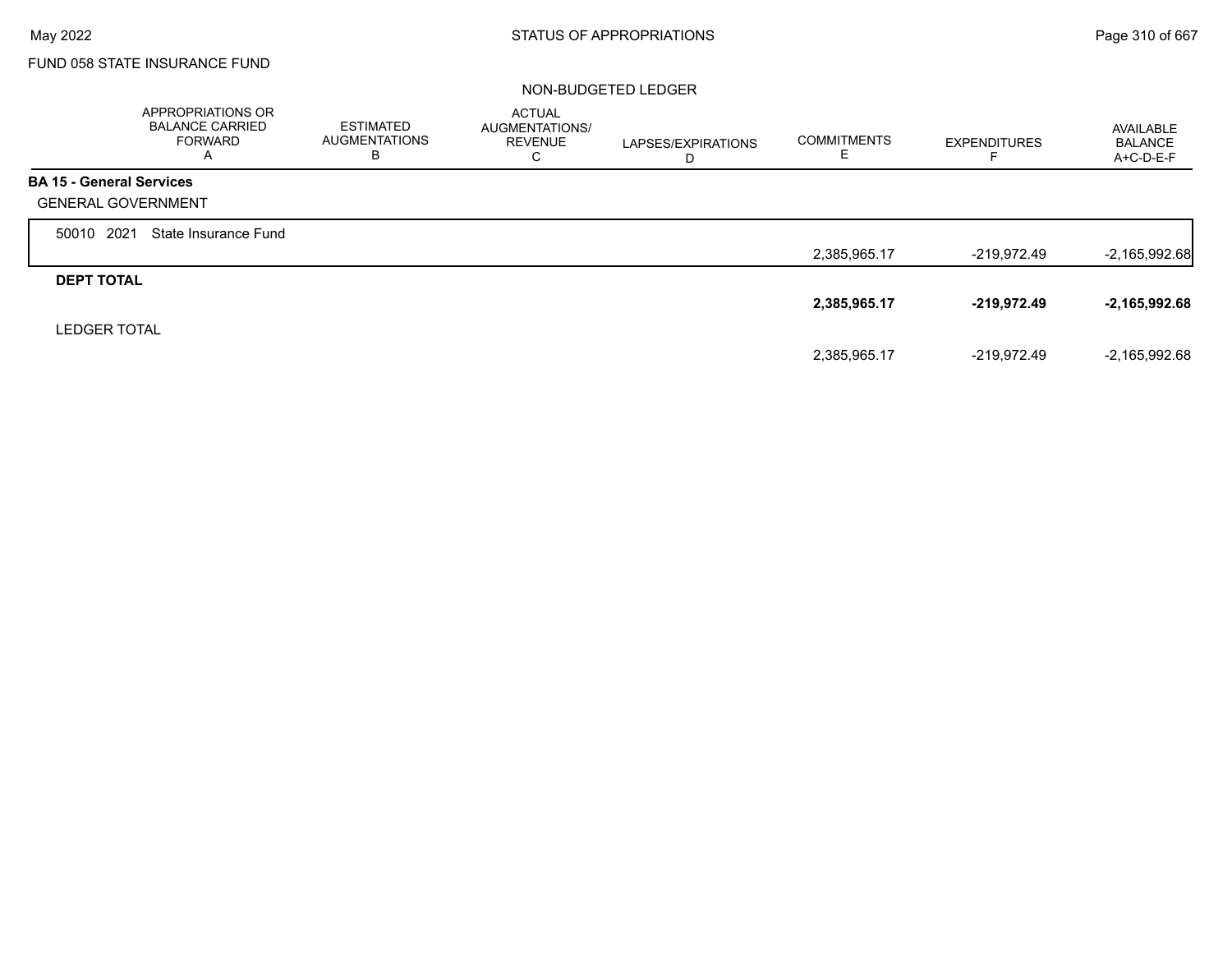г

## FUND 061 STATE EMPLOYEES' RET SYS

### CURRENT STATE APPROPRIATIONS LEDGER

|                                         | APPROPRIATIONS OR<br><b>BALANCE CARRIED</b><br><b>FORWARD</b><br>A | <b>ESTIMATED</b><br><b>AUGMENTATIONS</b><br>B | <b>ACTUAL</b><br>AUGMENTATIONS/<br><b>REVENUE</b><br>C | LAPSES/EXPIRATIONS<br>D | <b>COMMITMENTS</b><br>E | <b>EXPENDITURES</b> | <b>AVAILABLE</b><br><b>BALANCE</b><br>A+C-D-E-F |
|-----------------------------------------|--------------------------------------------------------------------|-----------------------------------------------|--------------------------------------------------------|-------------------------|-------------------------|---------------------|-------------------------------------------------|
| <b>BA 70 - State Employees' Ret Sys</b> |                                                                    |                                               |                                                        |                         |                         |                     |                                                 |
| <b>GENERAL GOVERNMENT</b>               |                                                                    |                                               |                                                        |                         |                         |                     |                                                 |
| 2021<br>10535                           | Administration-SERB                                                |                                               |                                                        |                         |                         |                     |                                                 |
|                                         | 33,069,000.00                                                      |                                               |                                                        |                         | 2,262,283.00            | 24,838,990.05       | 5,967,726.95                                    |
| <b>DEPT TOTAL</b>                       |                                                                    |                                               |                                                        |                         |                         |                     |                                                 |
|                                         | 33,069,000.00                                                      |                                               |                                                        |                         | 2,262,283.00            | 24,838,990.05       | 5,967,726.95                                    |
| <b>LEDGER TOTAL</b>                     |                                                                    |                                               |                                                        |                         |                         |                     |                                                 |
|                                         | 33,069,000.00                                                      |                                               |                                                        |                         | 2,262,283.00            | 24,838,990.05       | 5,967,726.95                                    |
|                                         | TOTAL TOTAL ALL CURRENT STATE LEDGERS                              |                                               |                                                        |                         |                         |                     |                                                 |
|                                         | 33,069,000.00                                                      |                                               |                                                        |                         | 2,262,283.00            | 24,838,990.05       | 5,967,726.95                                    |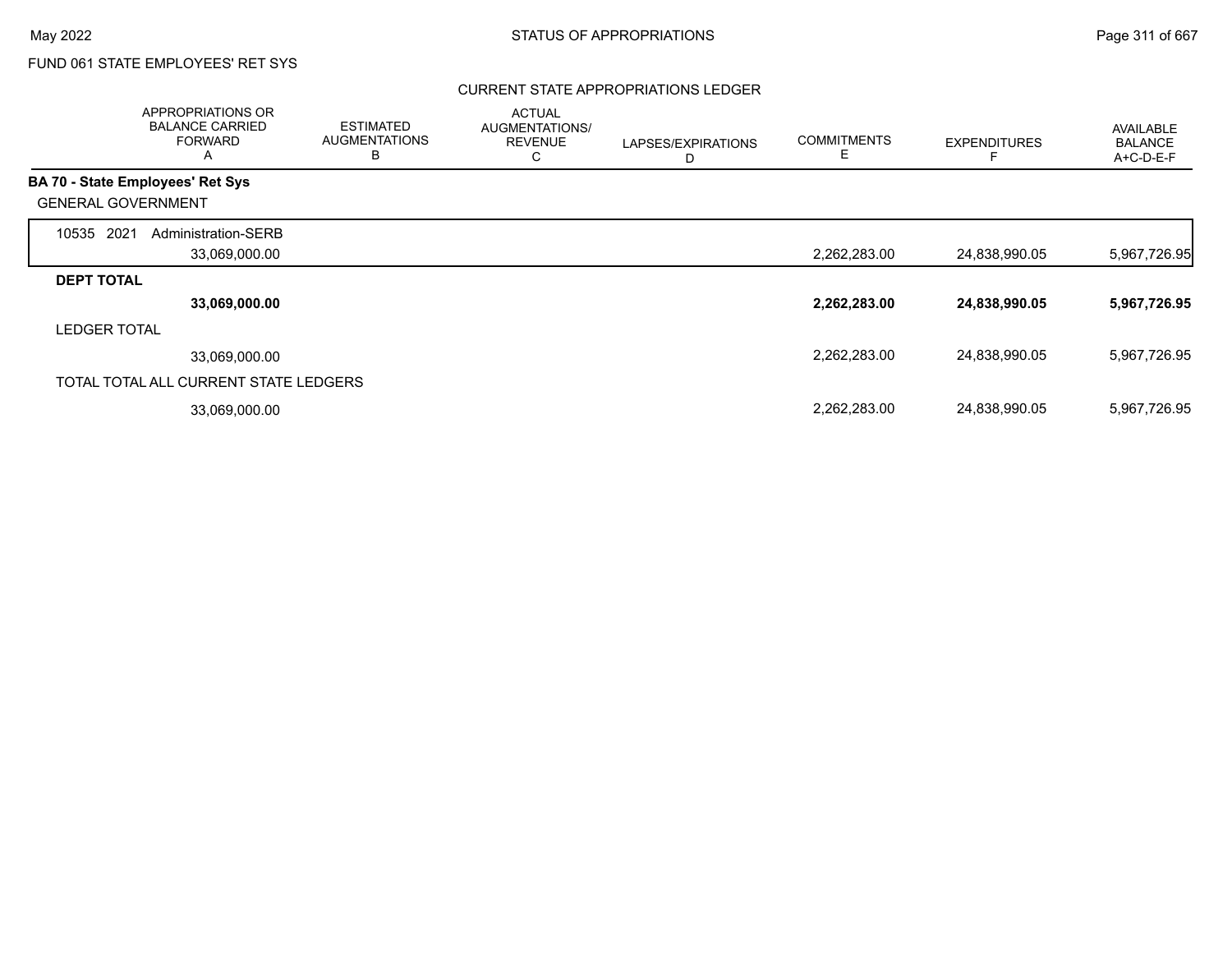# FUND 061 STATE EMPLOYEES' RET SYS

#### PRIOR STATE APPROPRIATIONS LEDGER

|                           | APPROPRIATIONS OR<br><b>BALANCE CARRIED</b><br><b>FORWARD</b><br>Α | <b>ESTIMATED</b><br><b>AUGMENTATIONS</b><br>В | <b>ACTUAL</b><br><b>AUGMENTATIONS/</b><br><b>REVENUE</b><br>С | LAPSES/EXPIRATIONS<br>D | <b>COMMITMENTS</b><br>Е | <b>EXPENDITURES</b><br>F | AVAILABLE<br><b>BALANCE</b><br>A+C-D-E-F |
|---------------------------|--------------------------------------------------------------------|-----------------------------------------------|---------------------------------------------------------------|-------------------------|-------------------------|--------------------------|------------------------------------------|
|                           | BA 70 - State Employees' Ret Sys                                   |                                               |                                                               |                         |                         |                          |                                          |
| <b>GENERAL GOVERNMENT</b> |                                                                    |                                               |                                                               |                         |                         |                          |                                          |
| 10535 2017                | <b>Administration-SERB</b><br>10,500.10                            |                                               |                                                               |                         |                         |                          | 10,500.10                                |
| 10535 2018                | Administration-SERB<br>285,935.85                                  |                                               |                                                               |                         | 62,500.00               | -157,663.34              | 381,099.19                               |
| 10535 2019                | <b>Administration-SERB</b><br>7,060,379.76                         |                                               |                                                               |                         |                         | 94,082.17                | 6,966,297.59                             |
| 2020<br>10535             | Administration-SERB<br>6,105,471.62                                |                                               |                                                               |                         | 49,115.76               | 1,686,942.49             | 4,369,413.37                             |
| 2013<br>10535             | Administration-St Employes Ret Board<br>25.47                      |                                               |                                                               |                         | 25.47                   |                          |                                          |
| <b>DEPT TOTAL</b>         |                                                                    |                                               |                                                               |                         |                         |                          |                                          |
|                           | 13,462,312.80                                                      |                                               |                                                               |                         | 111,641.23              | 1,623,361.32             | 11,727,310.25                            |
| <b>LEDGER TOTAL</b>       |                                                                    |                                               |                                                               |                         |                         |                          |                                          |
|                           | 13,462,312.80                                                      |                                               |                                                               |                         | 111,641.23              | 1,623,361.32             | 11,727,310.25                            |
|                           | TOTAL TOTAL ALL PRIOR STATE LEDGERS                                |                                               |                                                               |                         |                         |                          |                                          |
|                           | 13,462,312.80                                                      |                                               |                                                               |                         | 111,641.23              | 1,623,361.32             | 11,727,310.25                            |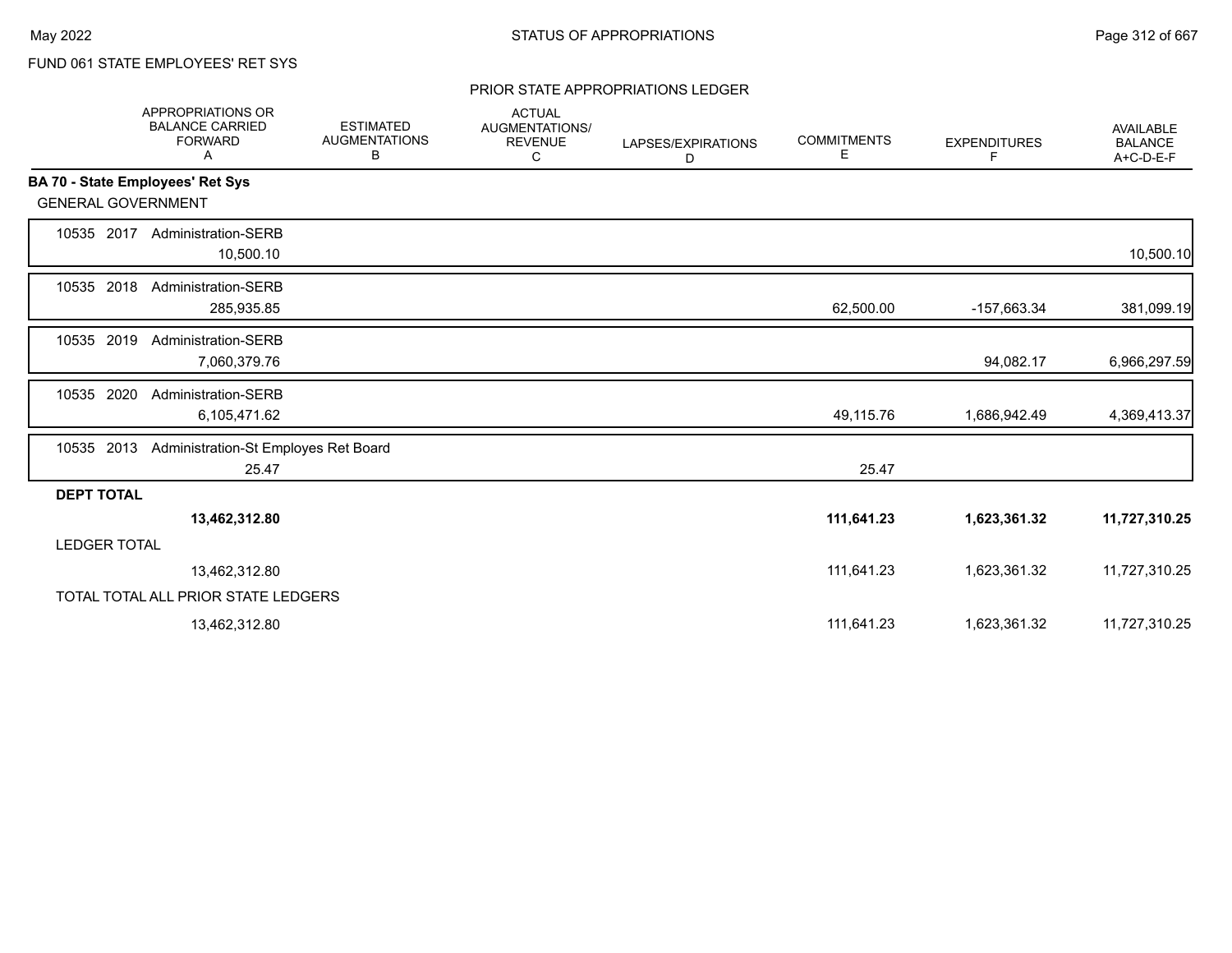# FUND 061 STATE EMPLOYEES' RET SYS

|                           | APPROPRIATIONS OR<br><b>BALANCE CARRIED</b><br><b>FORWARD</b><br>Α | <b>ESTIMATED</b><br><b>AUGMENTATIONS</b><br>В | <b>ACTUAL</b><br>AUGMENTATIONS/<br><b>REVENUE</b> | LAPSES/EXPIRATIONS<br>D | <b>COMMITMENTS</b><br>Е | <b>EXPENDITURES</b> | <b>AVAILABLE</b><br><b>BALANCE</b><br>A+C-D-E-F |
|---------------------------|--------------------------------------------------------------------|-----------------------------------------------|---------------------------------------------------|-------------------------|-------------------------|---------------------|-------------------------------------------------|
|                           | <b>BA 70 - State Employees' Ret Sys</b>                            |                                               |                                                   |                         |                         |                     |                                                 |
| <b>GENERAL GOVERNMENT</b> |                                                                    |                                               |                                                   |                         |                         |                     |                                                 |
| 50025 2021                | <b>Retirement of State Employees</b>                               |                                               |                                                   |                         |                         |                     |                                                 |
|                           |                                                                    |                                               |                                                   |                         |                         | 3,516,066,560.40    | $-3,516,066,560.40$                             |
| 2021<br>50268             | <b>Investment Related Expenses</b>                                 |                                               |                                                   |                         |                         |                     |                                                 |
|                           |                                                                    |                                               |                                                   |                         | 3,046,368.70            | 6,800,265.78        | $-9,846,634.48$                                 |
| <b>DEPT TOTAL</b>         |                                                                    |                                               |                                                   |                         |                         |                     |                                                 |
|                           |                                                                    |                                               |                                                   |                         | 3,046,368.70            | 3,522,866,826.18    | $-3,525,913,194.88$                             |
| <b>LEDGER TOTAL</b>       |                                                                    |                                               |                                                   |                         |                         |                     |                                                 |
|                           |                                                                    |                                               |                                                   |                         | 3,046,368.70            | 3,522,866,826.18    | -3,525,913,194.88                               |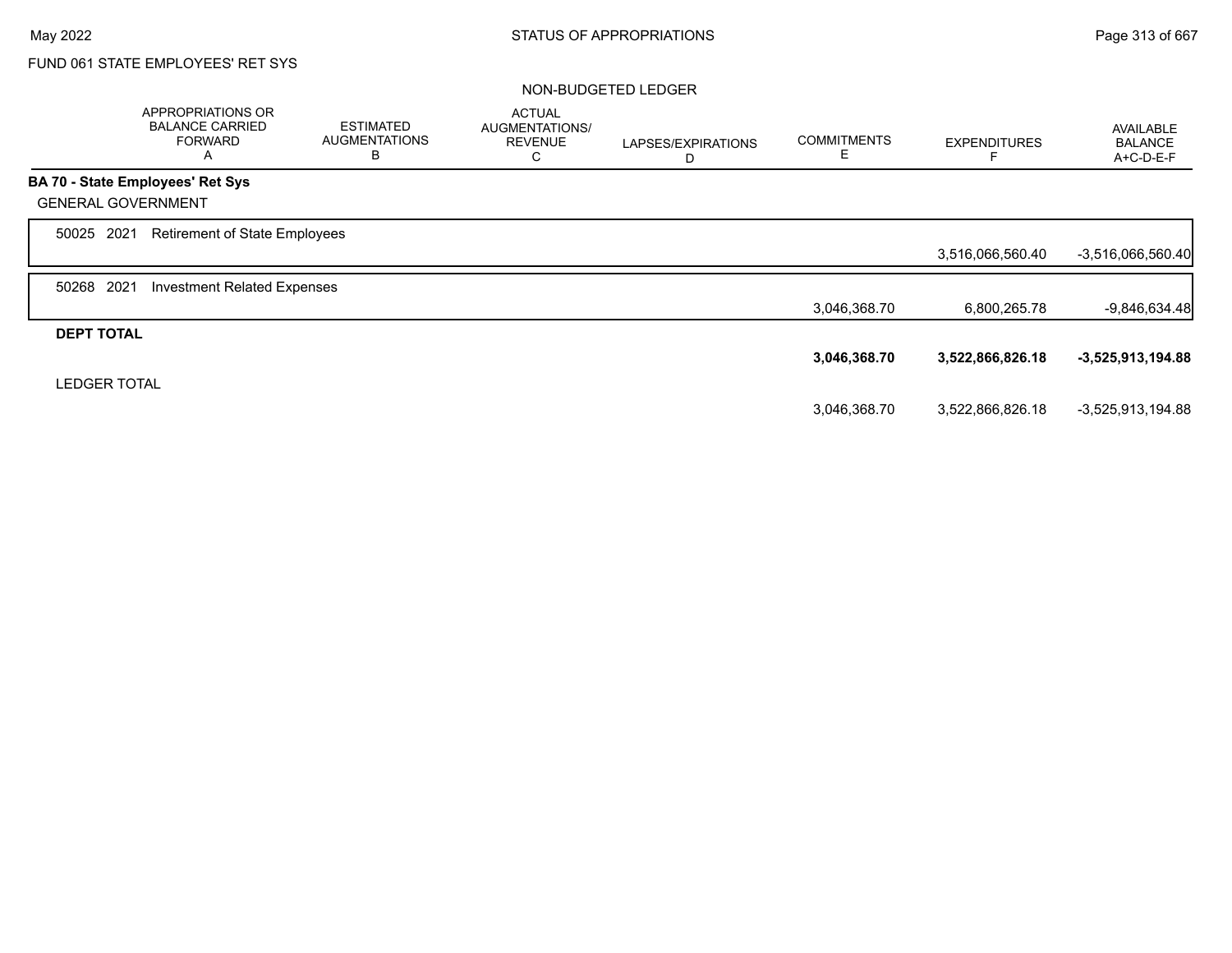## FUND 061 STATE EMPLOYEES' RET SYS

### RESTRICTED REVENUE LEDGER

|                                         | <b>APPROPRIATIONS OR</b><br><b>BALANCE CARRIED</b><br><b>FORWARD</b><br>A | <b>ESTIMATED</b><br><b>AUGMENTATIONS</b><br>в | <b>ACTUAL</b><br>AUGMENTATIONS/<br><b>REVENUE</b><br>C | LAPSES/EXPIRATIONS<br>D | <b>COMMITMENTS</b><br>Е | <b>EXPENDITURES</b> | AVAILABLE<br><b>BALANCE</b><br>A+C-D-E-F |
|-----------------------------------------|---------------------------------------------------------------------------|-----------------------------------------------|--------------------------------------------------------|-------------------------|-------------------------|---------------------|------------------------------------------|
| <b>BA 70 - State Employees' Ret Sys</b> |                                                                           |                                               |                                                        |                         |                         |                     |                                          |
| <b>GENERAL GOVERNMENT</b>               |                                                                           |                                               |                                                        |                         |                         |                     |                                          |
| 60125 2021                              | Directed Commissions                                                      |                                               |                                                        |                         |                         |                     |                                          |
|                                         | 3,681,844.22                                                              |                                               | 35,273.51                                              |                         |                         |                     | 3,717,117.73                             |
| <b>DEPT TOTAL</b>                       |                                                                           |                                               |                                                        |                         |                         |                     |                                          |
|                                         | 3,681,844.22                                                              |                                               | 35,273.51                                              |                         |                         |                     | 3,717,117.73                             |
| <b>LEDGER TOTAL</b>                     |                                                                           |                                               |                                                        |                         |                         |                     |                                          |
|                                         | 3,681,844.22                                                              |                                               | 35.273.51                                              |                         |                         |                     | 3,717,117.73                             |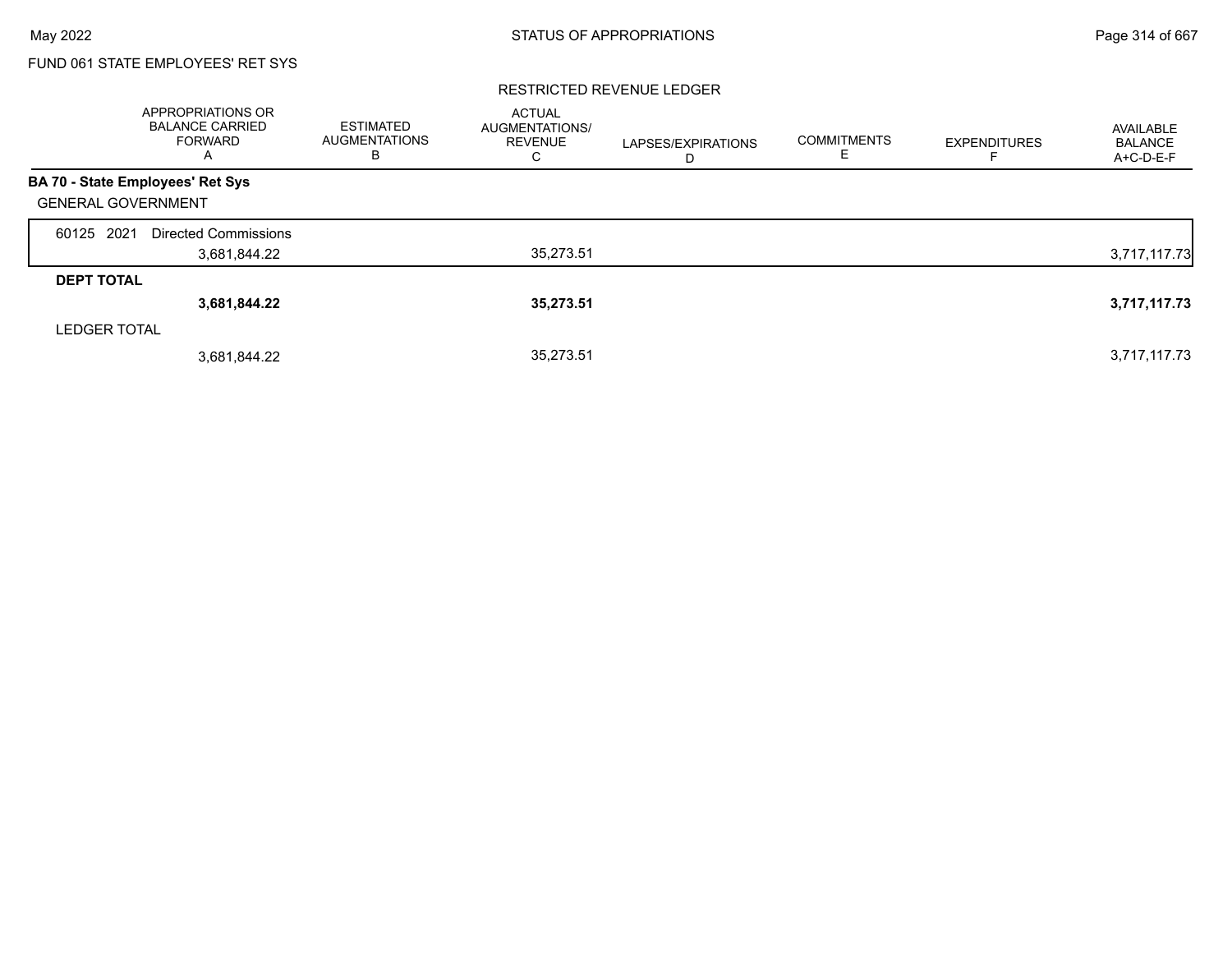### CURRENT STATE APPROPRIATIONS LEDGER

|                           | APPROPRIATIONS OR<br><b>BALANCE CARRIED</b><br><b>FORWARD</b><br>A | <b>ESTIMATED</b><br><b>AUGMENTATIONS</b><br>B | <b>ACTUAL</b><br>AUGMENTATIONS/<br><b>REVENUE</b><br>С | LAPSES/EXPIRATIONS<br>D | <b>COMMITMENTS</b><br>E. | <b>EXPENDITURES</b> | AVAILABLE<br><b>BALANCE</b><br>A+C-D-E-F |
|---------------------------|--------------------------------------------------------------------|-----------------------------------------------|--------------------------------------------------------|-------------------------|--------------------------|---------------------|------------------------------------------|
|                           | <b>BA 72 - Pub School Employees' Ret Sys</b>                       |                                               |                                                        |                         |                          |                     |                                          |
| <b>GENERAL GOVERNMENT</b> |                                                                    |                                               |                                                        |                         |                          |                     |                                          |
| 10536<br>2021             | Administration-PSERB                                               |                                               |                                                        |                         |                          |                     |                                          |
|                           | 52,294,000.00                                                      |                                               |                                                        |                         | 4,857,910.90             | 41,965,717.05       | 5,470,372.05                             |
| <b>DEPT TOTAL</b>         |                                                                    |                                               |                                                        |                         |                          |                     |                                          |
|                           | 52,294,000.00                                                      |                                               |                                                        |                         | 4,857,910.90             | 41,965,717.05       | 5,470,372.05                             |
| <b>LEDGER TOTAL</b>       |                                                                    |                                               |                                                        |                         |                          |                     |                                          |
|                           | 52,294,000.00                                                      |                                               |                                                        |                         | 4,857,910.90             | 41,965,717.05       | 5,470,372.05                             |
|                           | TOTAL TOTAL ALL CURRENT STATE LEDGERS                              |                                               |                                                        |                         |                          |                     |                                          |
|                           | 52,294,000.00                                                      |                                               |                                                        |                         | 4,857,910.90             | 41,965,717.05       | 5,470,372.05                             |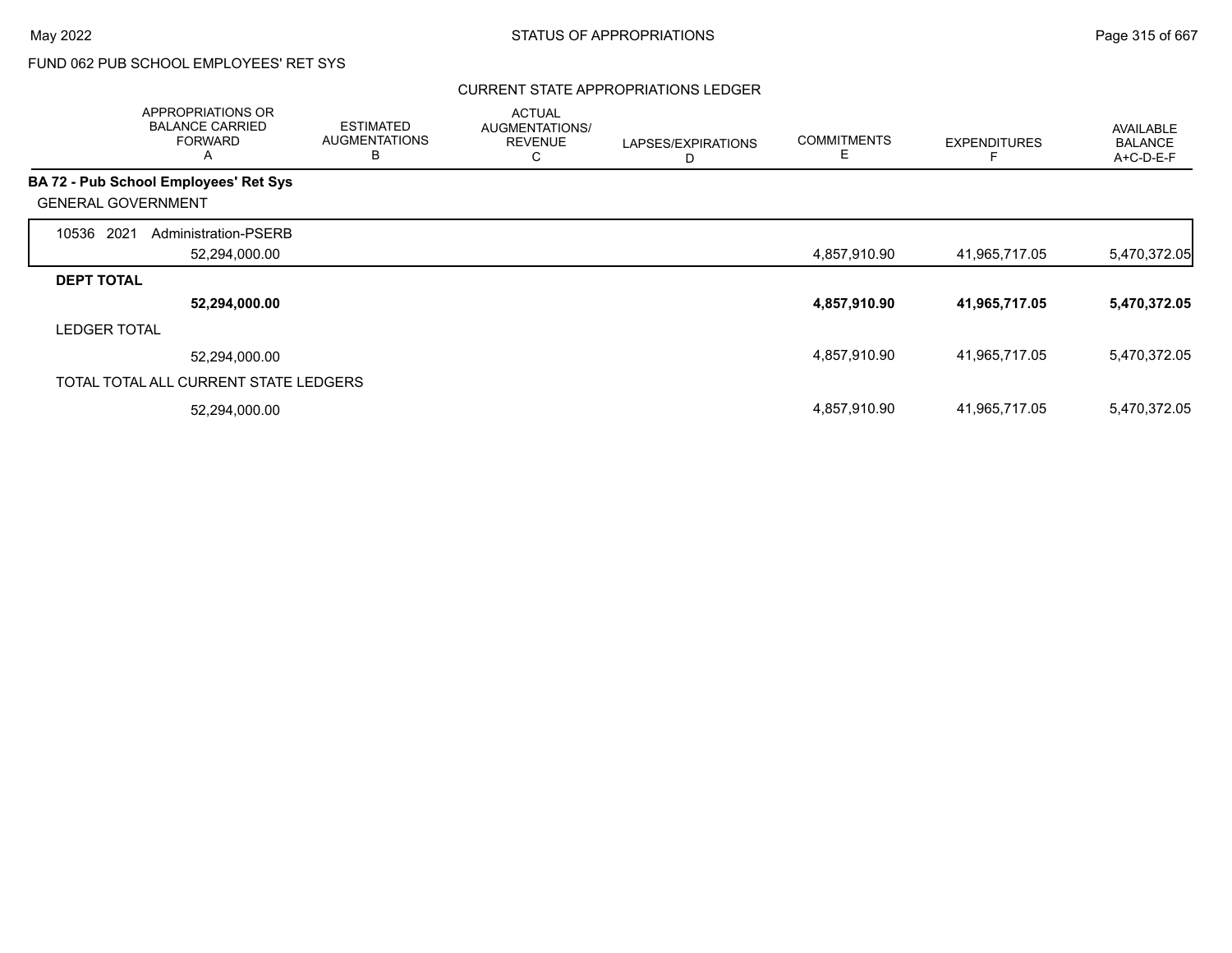### PRIOR STATE APPROPRIATIONS LEDGER

|                           | APPROPRIATIONS OR<br><b>BALANCE CARRIED</b><br><b>FORWARD</b><br>Α | <b>ESTIMATED</b><br><b>AUGMENTATIONS</b><br>В | <b>ACTUAL</b><br>AUGMENTATIONS/<br><b>REVENUE</b><br>C | LAPSES/EXPIRATIONS<br>D | <b>COMMITMENTS</b><br>Е | <b>EXPENDITURES</b><br>F | <b>AVAILABLE</b><br><b>BALANCE</b><br>A+C-D-E-F |
|---------------------------|--------------------------------------------------------------------|-----------------------------------------------|--------------------------------------------------------|-------------------------|-------------------------|--------------------------|-------------------------------------------------|
|                           | BA 72 - Pub School Employees' Ret Sys                              |                                               |                                                        |                         |                         |                          |                                                 |
| <b>GENERAL GOVERNMENT</b> |                                                                    |                                               |                                                        |                         |                         |                          |                                                 |
|                           | 10536 2015 Administration-PSERB<br>500.00                          |                                               |                                                        |                         | 500.00                  |                          |                                                 |
| 10536 2016                | <b>Administration-PSERB</b><br>59,229.76                           |                                               |                                                        |                         | 59,229.76               |                          |                                                 |
| 10536 2017                | <b>Administration-PSERB</b><br>107,918.24                          |                                               |                                                        |                         | 107,080.98              |                          | 837.26                                          |
| 10536 2018                | Administration-PSERB<br>377,563.71                                 |                                               |                                                        |                         | 350,664.59              |                          | 26,899.12                                       |
| 10536 2019                | Administration-PSERB<br>939,395.63                                 |                                               |                                                        |                         | 877,489.93              | 12,639.59                | 49,266.11                                       |
| 10536 2020                | <b>Administration-PSERB</b><br>8,844,516.68                        |                                               |                                                        |                         | 2,834,160.01            | 4,025,498.62             | 1,984,858.05                                    |
| <b>DEPT TOTAL</b>         |                                                                    |                                               |                                                        |                         |                         |                          |                                                 |
|                           | 10,329,124.02                                                      |                                               |                                                        |                         | 4,229,125.27            | 4,038,138.21             | 2,061,860.54                                    |
| <b>LEDGER TOTAL</b>       |                                                                    |                                               |                                                        |                         |                         |                          |                                                 |
|                           | 10,329,124.02                                                      |                                               |                                                        |                         | 4,229,125.27            | 4,038,138.21             | 2,061,860.54                                    |
|                           | TOTAL TOTAL ALL PRIOR STATE LEDGERS                                |                                               |                                                        |                         |                         |                          |                                                 |
|                           | 10,329,124.02                                                      |                                               |                                                        |                         | 4,229,125.27            | 4,038,138.21             | 2,061,860.54                                    |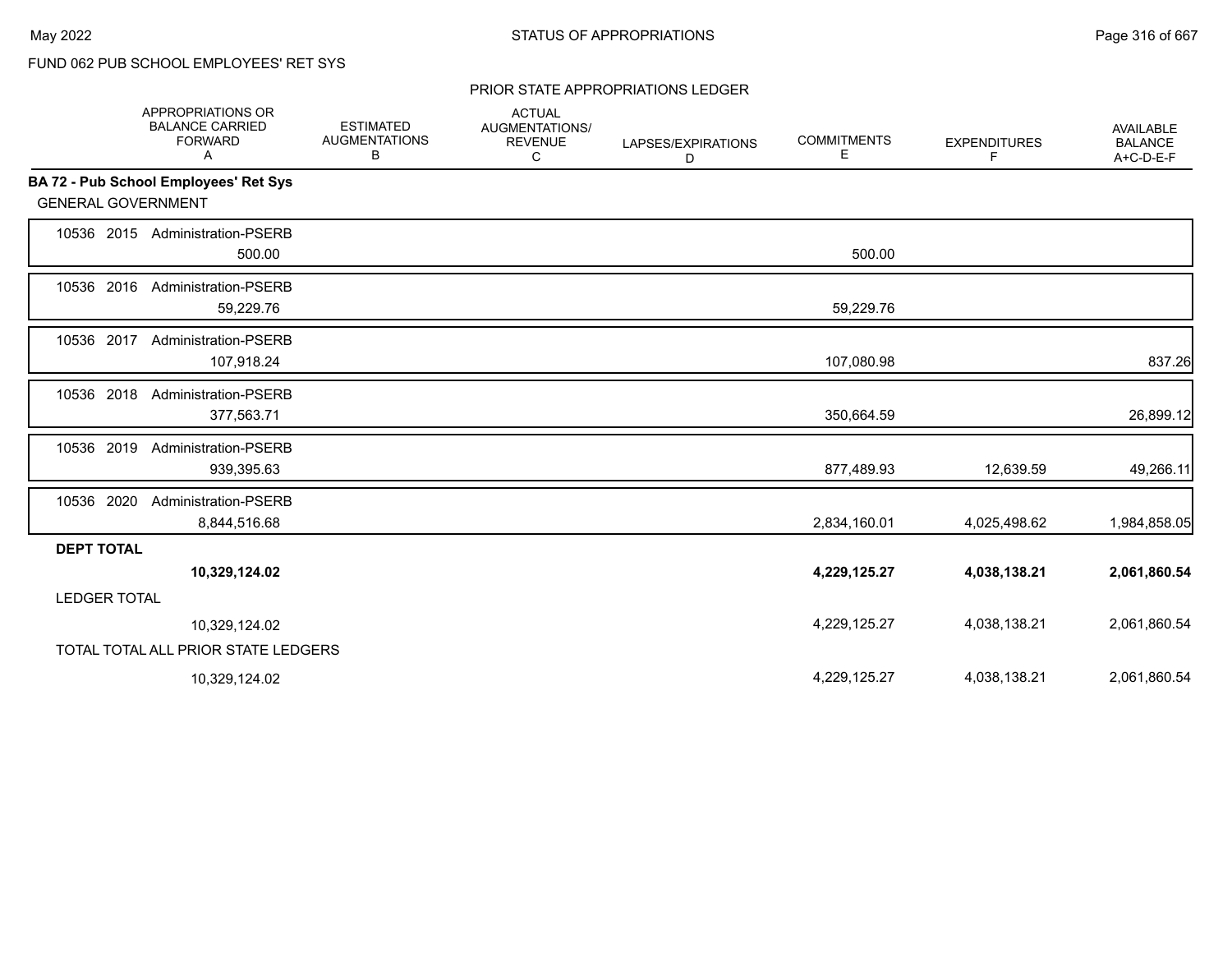|                           | APPROPRIATIONS OR<br><b>BALANCE CARRIED</b><br><b>FORWARD</b><br>Α | <b>ESTIMATED</b><br><b>AUGMENTATIONS</b><br>B | <b>ACTUAL</b><br>AUGMENTATIONS/<br><b>REVENUE</b><br>C | LAPSES/EXPIRATIONS<br>D | <b>COMMITMENTS</b><br>Е | <b>EXPENDITURES</b> | <b>AVAILABLE</b><br><b>BALANCE</b><br>A+C-D-E-F |
|---------------------------|--------------------------------------------------------------------|-----------------------------------------------|--------------------------------------------------------|-------------------------|-------------------------|---------------------|-------------------------------------------------|
|                           | <b>BA 72 - Pub School Employees' Ret Sys</b>                       |                                               |                                                        |                         |                         |                     |                                                 |
| <b>GENERAL GOVERNMENT</b> |                                                                    |                                               |                                                        |                         |                         |                     |                                                 |
| 50032 2021                | Retirement of School Employes                                      |                                               |                                                        |                         |                         |                     |                                                 |
|                           |                                                                    |                                               |                                                        |                         |                         | 6,750,945,347.45    | -6,750,945,347.45                               |
| 2021<br>50033             | <b>Investment Related Expenses</b>                                 |                                               |                                                        |                         |                         |                     |                                                 |
|                           |                                                                    |                                               |                                                        |                         | 35,041,886.43           | 28,621,817.37       | $-63,663,703.80$                                |
| <b>DEPT TOTAL</b>         |                                                                    |                                               |                                                        |                         |                         |                     |                                                 |
|                           |                                                                    |                                               |                                                        |                         | 35,041,886.43           | 6,779,567,164.82    | $-6,814,609,051.25$                             |
| <b>LEDGER TOTAL</b>       |                                                                    |                                               |                                                        |                         |                         |                     |                                                 |
|                           |                                                                    |                                               |                                                        |                         | 35,041,886.43           | 6,779,567,164.82    | -6,814,609,051.25                               |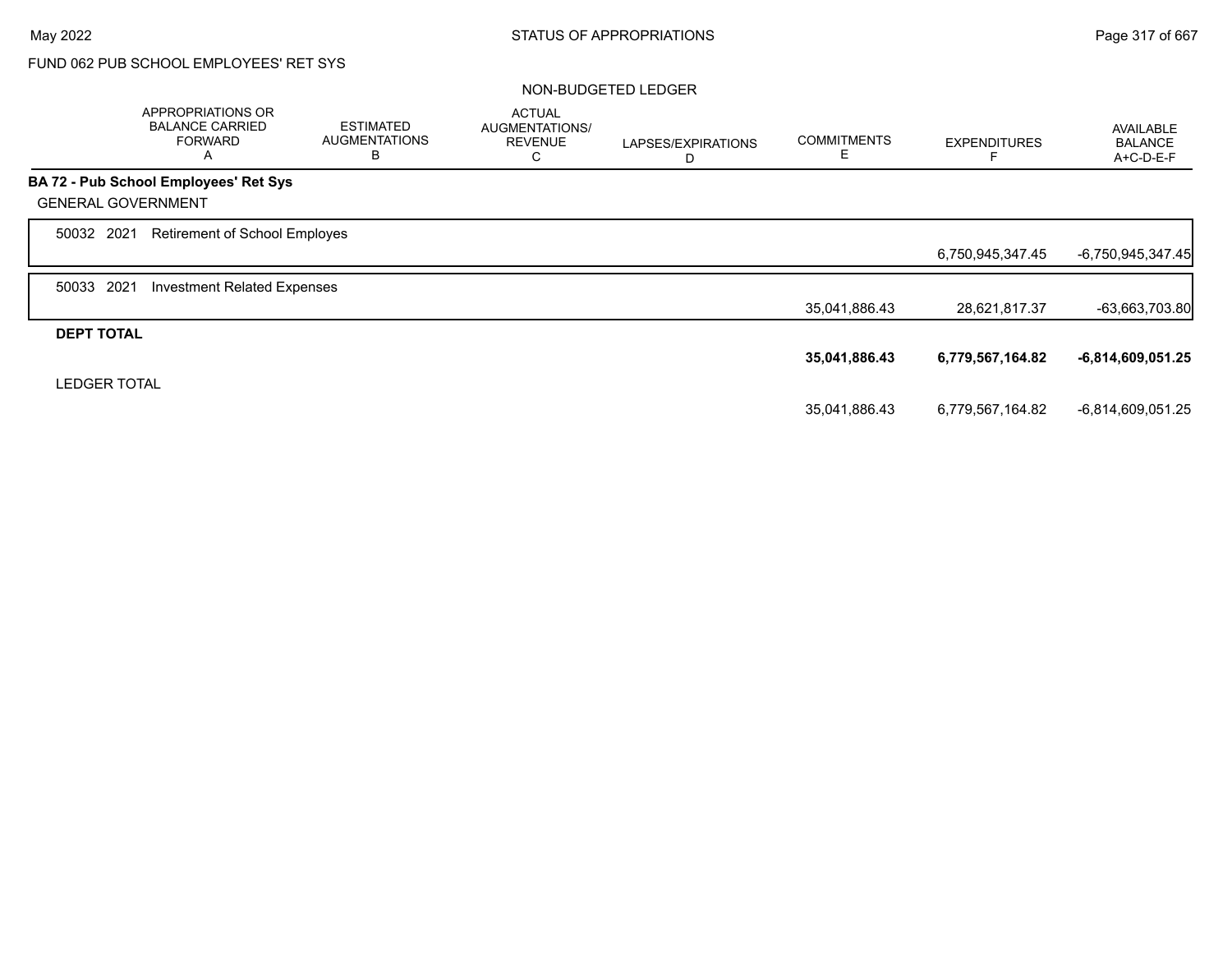### RESTRICTED REVENUE LEDGER

|                     | APPROPRIATIONS OR<br><b>BALANCE CARRIED</b><br><b>FORWARD</b><br>A | <b>ESTIMATED</b><br><b>AUGMENTATIONS</b><br>B | <b>ACTUAL</b><br>AUGMENTATIONS/<br><b>REVENUE</b><br>С | LAPSES/EXPIRATIONS<br>D | <b>COMMITMENTS</b><br>E | <b>EXPENDITURES</b> | <b>AVAILABLE</b><br><b>BALANCE</b><br>A+C-D-E-F |
|---------------------|--------------------------------------------------------------------|-----------------------------------------------|--------------------------------------------------------|-------------------------|-------------------------|---------------------|-------------------------------------------------|
|                     | <b>BA 72 - Pub School Employees' Ret Sys</b>                       |                                               |                                                        |                         |                         |                     |                                                 |
|                     | <b>GENERAL GOVERNMENT</b>                                          |                                               |                                                        |                         |                         |                     |                                                 |
| 60126               | 2021<br>Health Insurance Account                                   |                                               |                                                        |                         |                         |                     |                                                 |
|                     | 31,426,326.86                                                      |                                               | 91,549,629.23                                          |                         | 8,207,436.73            | 105,015,754.30      | 9,752,765.06                                    |
| 60127               | 2021<br><b>Directed Commissions</b>                                |                                               |                                                        |                         |                         |                     |                                                 |
|                     | 8,531,614.49                                                       |                                               | 39,978.92                                              |                         |                         |                     | 8,571,593.41                                    |
| 60295               | Directors, O & F Self-Insurance plan Res<br>2021                   |                                               |                                                        |                         |                         |                     |                                                 |
|                     | 40,000,000.00                                                      |                                               |                                                        |                         | 1,800,216.85            | 3,405,624.06        | 34,794,159.09                                   |
| <b>DEPT TOTAL</b>   |                                                                    |                                               |                                                        |                         |                         |                     |                                                 |
|                     | 79,957,941.35                                                      |                                               | 91,589,608.15                                          |                         | 10,007,653.58           | 108,421,378.36      | 53,118,517.56                                   |
| <b>LEDGER TOTAL</b> |                                                                    |                                               |                                                        |                         |                         |                     |                                                 |
|                     | 79,957,941.35                                                      |                                               | 91,589,608.15                                          |                         | 10,007,653.58           | 108,421,378.36      | 53,118,517.56                                   |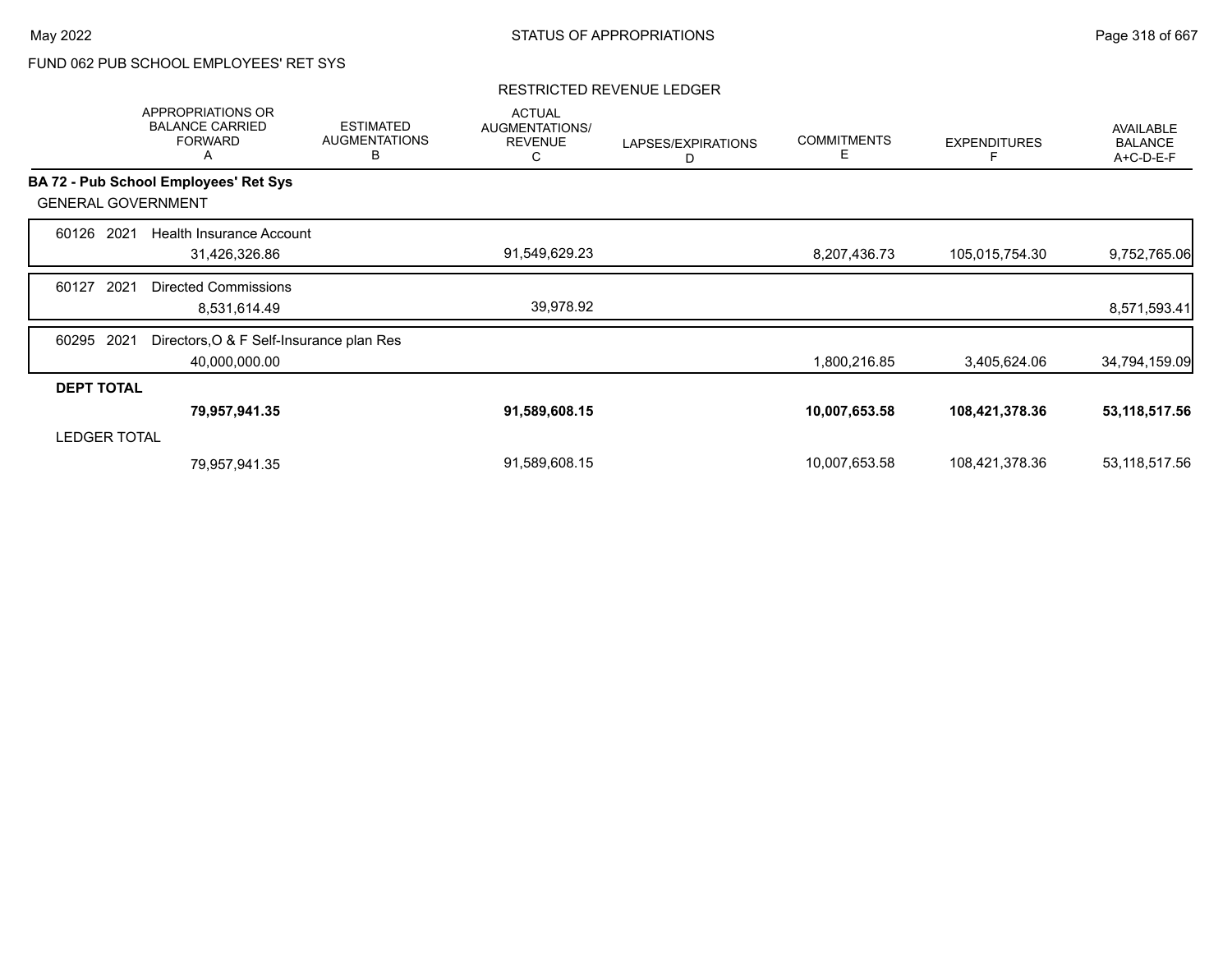### CURRENT STATE EXECUTIVE AUTHORIZATIONS - RESTRICTED LEDGER

|                          | APPROPRIATIONS OR<br><b>BALANCE CARRIED</b><br><b>FORWARD</b><br>A | <b>ESTIMATED</b><br><b>AUGMENTATIONS</b><br>B | <b>ACTUAL</b><br>AUGMENTATIONS/<br><b>REVENUE</b><br>С | LAPSES/EXPIRATIONS<br>D | <b>COMMITMENTS</b><br>E | <b>EXPENDITURES</b> | <b>AVAILABLE</b><br><b>BALANCE</b><br>A+C-D-E-F |
|--------------------------|--------------------------------------------------------------------|-----------------------------------------------|--------------------------------------------------------|-------------------------|-------------------------|---------------------|-------------------------------------------------|
| BA 12 - Labor & Industry |                                                                    |                                               |                                                        |                         |                         |                     |                                                 |
|                          | <b>GRANTS AND SUBSIDIES</b>                                        |                                               |                                                        |                         |                         |                     |                                                 |
| 26391                    | 2021<br><b>Reemployment Services</b>                               |                                               |                                                        |                         |                         |                     |                                                 |
|                          |                                                                    | 10,583,506.00                                 | 10,583,505.88                                          |                         | 3,126,165.19            | 2,995,608.28        | 4,461,732.41                                    |
| 26397                    | 2021<br>Service & Infrastructure ImprovementFund                   |                                               |                                                        |                         |                         |                     |                                                 |
|                          |                                                                    | 19,645,000.00                                 | 19,645,000.00                                          |                         | 2,678,491.16            | 6,132,620.44        | 10,833,888.40                                   |
| <b>DEPT TOTAL</b>        |                                                                    |                                               |                                                        |                         |                         |                     |                                                 |
|                          |                                                                    | 30,228,506.00                                 | 30,228,505.88                                          |                         | 5,804,656.35            | 9,128,228.72        | 15,295,620.81                                   |
| <b>LEDGER TOTAL</b>      |                                                                    |                                               |                                                        |                         |                         |                     |                                                 |
|                          |                                                                    | 30,228,506.00                                 | 30,228,505.88                                          |                         | 5,804,656.35            | 9,128,228.72        | 15,295,620.81                                   |
|                          | TOTAL TOTAL ALL CURRENT STATE LEDGERS                              |                                               |                                                        |                         |                         |                     |                                                 |
|                          |                                                                    | 30,228,506.00                                 | 30,228,505.88                                          |                         | 5,804,656.35            | 9,128,228.72        | 15,295,620.81                                   |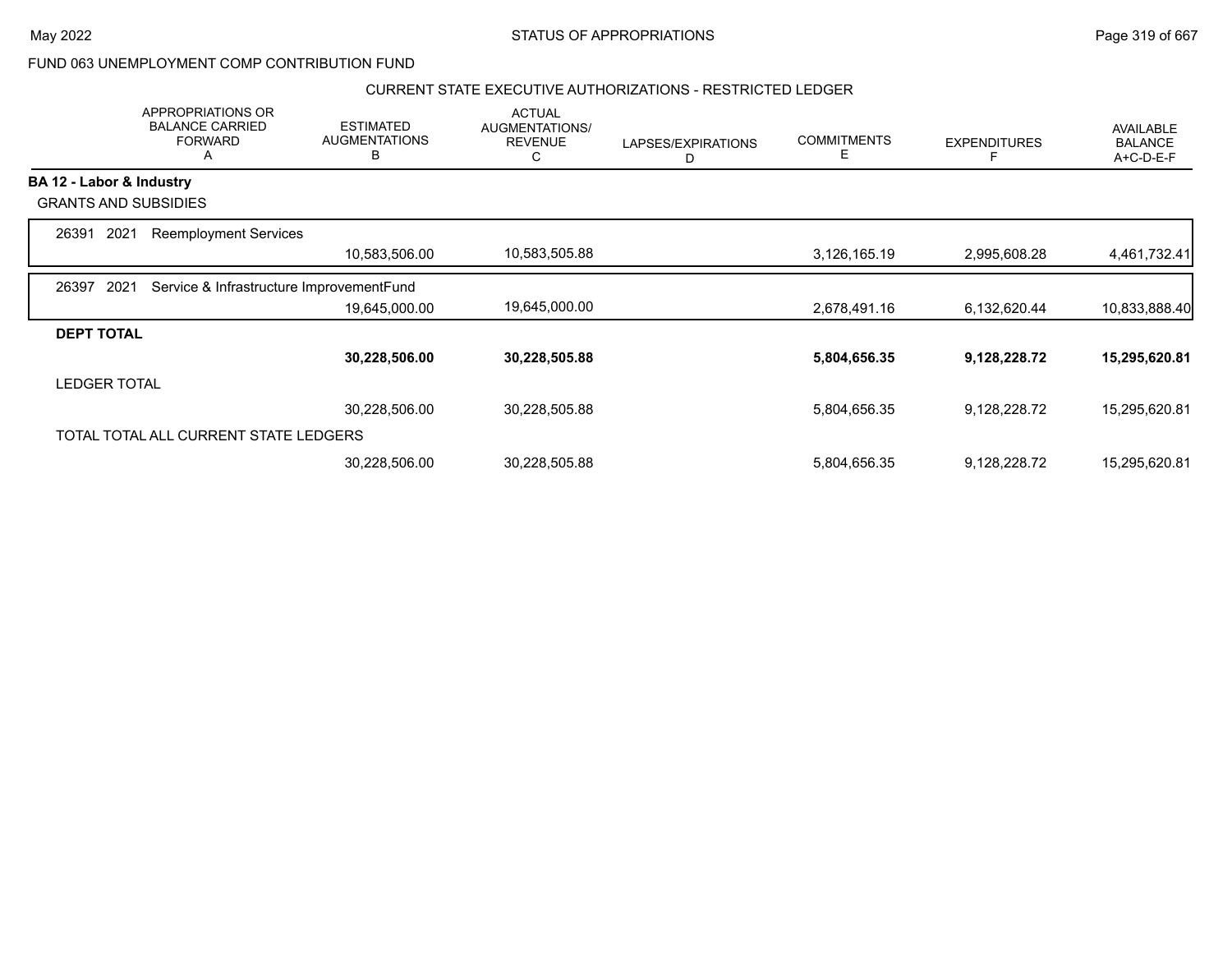### PRIOR STATE EXECUTIVE AUTHORIZATIONS - RESTRICTED LEDGER

|                          | APPROPRIATIONS OR<br><b>BALANCE CARRIED</b><br><b>FORWARD</b><br>A | <b>ESTIMATED</b><br><b>AUGMENTATIONS</b><br>в | <b>ACTUAL</b><br>AUGMENTATIONS/<br><b>REVENUE</b><br>С | LAPSES/EXPIRATIONS<br>D | <b>COMMITMENTS</b><br>E | <b>EXPENDITURES</b> | AVAILABLE<br><b>BALANCE</b><br>A+C-D-E-F |
|--------------------------|--------------------------------------------------------------------|-----------------------------------------------|--------------------------------------------------------|-------------------------|-------------------------|---------------------|------------------------------------------|
| BA 12 - Labor & Industry |                                                                    |                                               |                                                        |                         |                         |                     |                                          |
|                          | <b>GRANTS AND SUBSIDIES</b>                                        |                                               |                                                        |                         |                         |                     |                                          |
| 26391                    | 2020<br><b>Reemployment Services</b>                               |                                               |                                                        |                         |                         |                     |                                          |
|                          | 7,748,523.08                                                       |                                               |                                                        |                         | 5,688,636.27            | 2,013,930.66        | 45,956.15                                |
| 26397                    | Service & Infrastructure ImprovementFund<br>2020                   |                                               |                                                        |                         |                         |                     |                                          |
|                          | 28,096,605.61                                                      |                                               | $-19,645,000.00$                                       |                         | 2,916,636.94            | 3,182,529.11        | 2,352,439.56                             |
| <b>DEPT TOTAL</b>        |                                                                    |                                               |                                                        |                         |                         |                     |                                          |
|                          | 35,845,128.69                                                      |                                               | $-19,645,000.00$                                       |                         | 8,605,273.21            | 5,196,459.77        | 2,398,395.71                             |
| <b>LEDGER TOTAL</b>      |                                                                    |                                               |                                                        |                         |                         |                     |                                          |
|                          | 35,845,128.69                                                      |                                               | -19,645,000.00                                         |                         | 8,605,273.21            | 5,196,459.77        | 2,398,395.71                             |
|                          | TOTAL TOTAL ALL PRIOR STATE LEDGERS                                |                                               |                                                        |                         |                         |                     |                                          |
|                          | 35,845,128.69                                                      |                                               | -19,645,000.00                                         |                         | 8,605,273.21            | 5,196,459.77        | 2,398,395.71                             |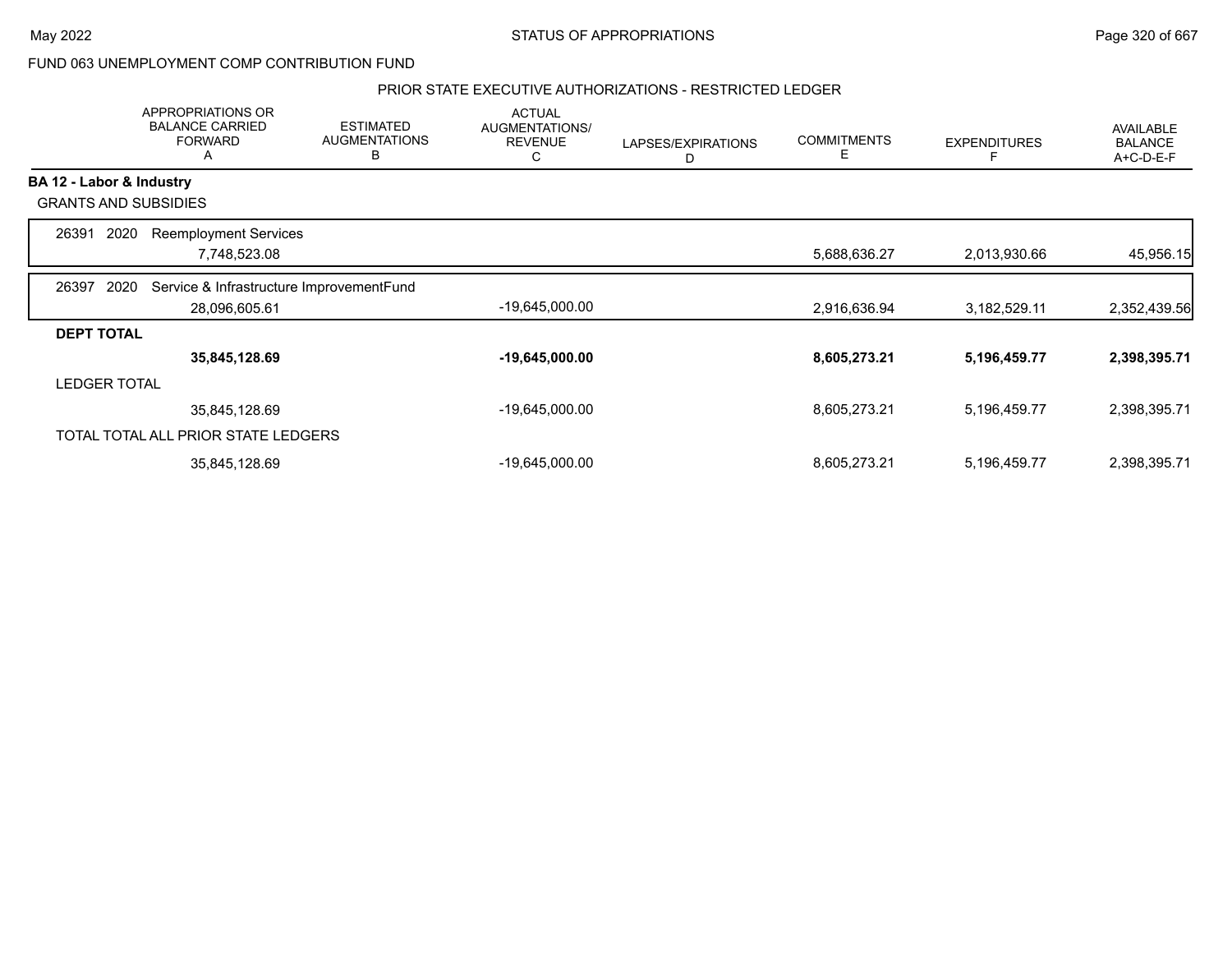|                          | APPROPRIATIONS OR<br><b>BALANCE CARRIED</b><br><b>FORWARD</b><br>A | <b>ESTIMATED</b><br><b>AUGMENTATIONS</b><br>В | <b>ACTUAL</b><br><b>AUGMENTATIONS/</b><br><b>REVENUE</b><br>$\sim$<br>Ü | LAPSES/EXPIRATIONS<br>D | <b>COMMITMENTS</b> | <b>EXPENDITURES</b> | AVAILABLE<br><b>BALANCE</b><br>A+C-D-E-F |
|--------------------------|--------------------------------------------------------------------|-----------------------------------------------|-------------------------------------------------------------------------|-------------------------|--------------------|---------------------|------------------------------------------|
| BA 12 - Labor & Industry |                                                                    |                                               |                                                                         |                         |                    |                     |                                          |
|                          | <b>GENERAL GOVERNMENT</b>                                          |                                               |                                                                         |                         |                    |                     |                                          |
| 50004 2021               | Unemploy Compensation Contribution Fund                            |                                               |                                                                         |                         |                    |                     |                                          |
|                          |                                                                    |                                               |                                                                         |                         |                    | 2,236,273,899.36    | $-2,236,273,899.36$                      |
| <b>DEPT TOTAL</b>        |                                                                    |                                               |                                                                         |                         |                    |                     |                                          |
|                          |                                                                    |                                               |                                                                         |                         |                    | 2,236,273,899.36    | -2,236,273,899.36                        |
| <b>LEDGER TOTAL</b>      |                                                                    |                                               |                                                                         |                         |                    |                     |                                          |
|                          |                                                                    |                                               |                                                                         |                         |                    | 2,236,273,899.36    | -2,236,273,899.36                        |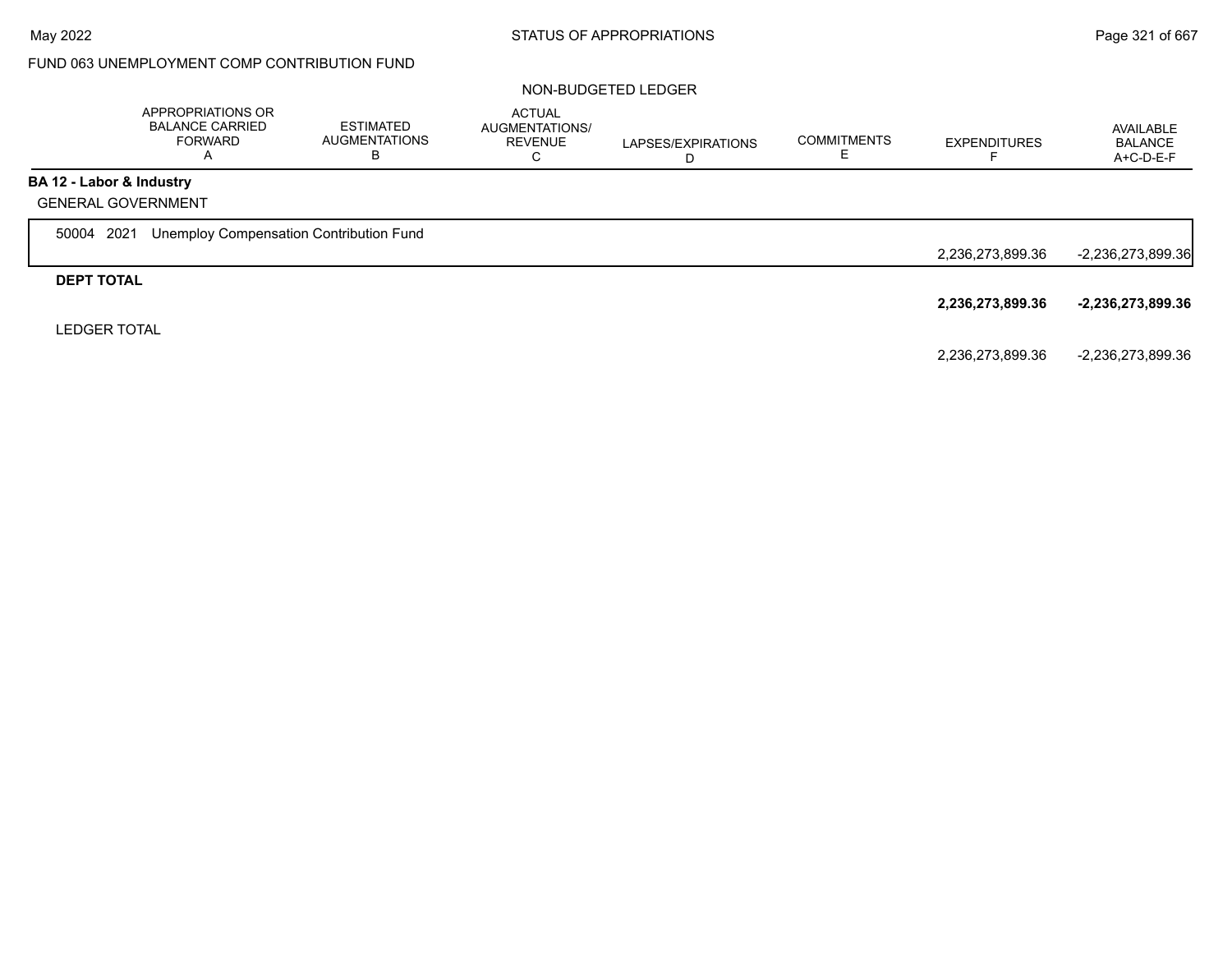### RESTRICTED REVENUE LEDGER

|                             | <b>APPROPRIATIONS OR</b><br><b>BALANCE CARRIED</b><br><b>FORWARD</b><br>A | <b>ESTIMATED</b><br><b>AUGMENTATIONS</b><br>B | <b>ACTUAL</b><br>AUGMENTATIONS/<br><b>REVENUE</b><br>С | LAPSES/EXPIRATIONS<br>D | <b>COMMITMENTS</b><br>Е | <b>EXPENDITURES</b> | AVAILABLE<br><b>BALANCE</b><br>A+C-D-E-F |
|-----------------------------|---------------------------------------------------------------------------|-----------------------------------------------|--------------------------------------------------------|-------------------------|-------------------------|---------------------|------------------------------------------|
| BA 12 - Labor & Industry    |                                                                           |                                               |                                                        |                         |                         |                     |                                          |
| <b>GRANTS AND SUBSIDIES</b> |                                                                           |                                               |                                                        |                         |                         |                     |                                          |
| 2021<br>60348               | <b>Reemployment Fund</b><br>5,640,566.45                                  |                                               | 11,041,964.87                                          |                         |                         | 10,583,505.88       | 6,099,025.44                             |
| 2021<br>60355               | Service & Infrastructure ImprovementFund<br>33,944,560.22                 |                                               |                                                        |                         |                         |                     | 33,944,560.22                            |
| <b>DEPT TOTAL</b>           |                                                                           |                                               |                                                        |                         |                         |                     |                                          |
|                             | 39,585,126.67                                                             |                                               | 11,041,964.87                                          |                         |                         | 10,583,505.88       | 40,043,585.66                            |
| <b>LEDGER TOTAL</b>         |                                                                           |                                               |                                                        |                         |                         |                     |                                          |
|                             | 39,585,126.67                                                             |                                               | 11,041,964.87                                          |                         |                         | 10,583,505.88       | 40,043,585.66                            |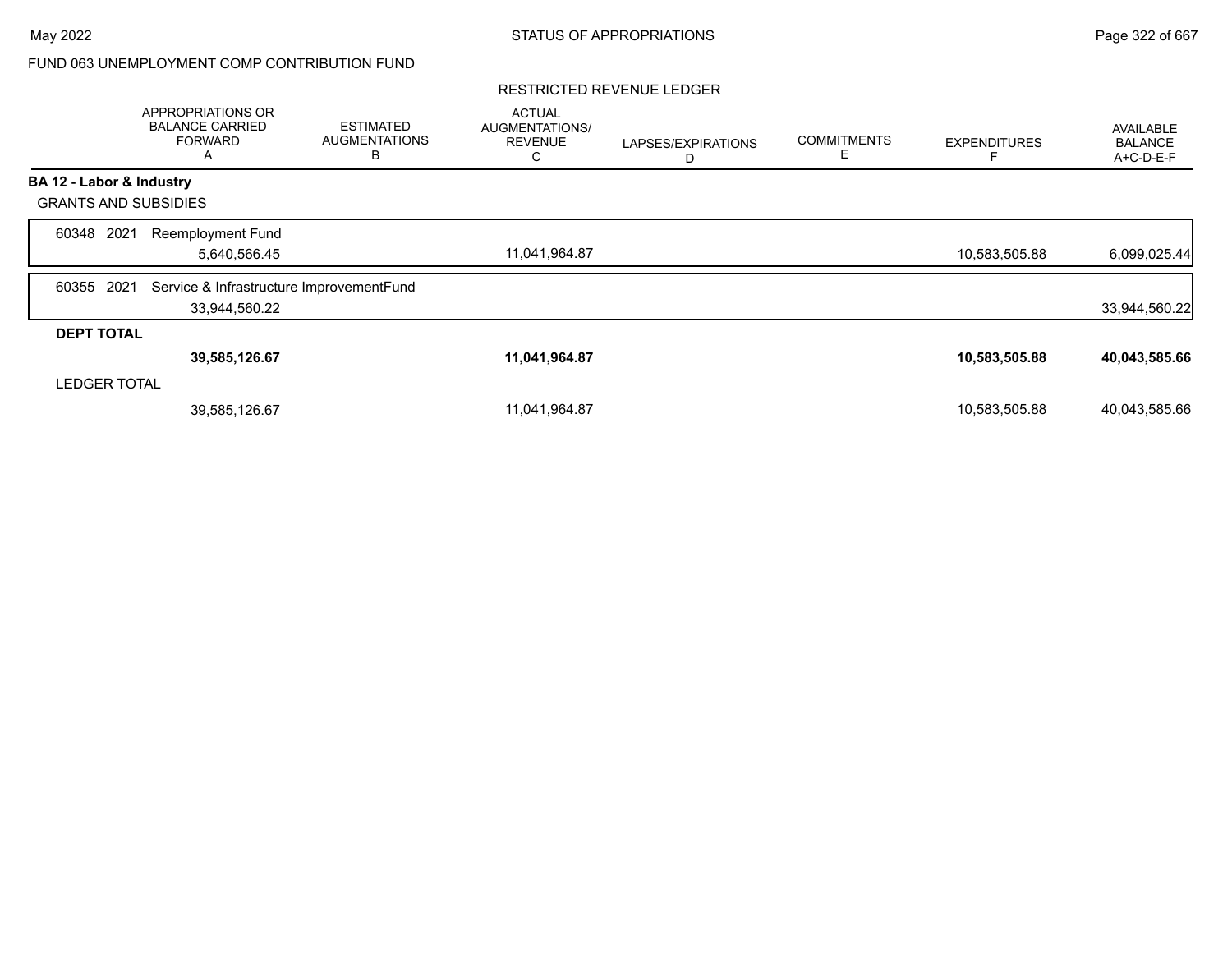## FUND 064 UNEMPLOYMENT COMP BENEFIT PAYMENT

|                          | APPROPRIATIONS OR<br><b>BALANCE CARRIED</b><br><b>FORWARD</b><br>A | <b>ESTIMATED</b><br><b>AUGMENTATIONS</b><br>в | ACTUAL<br><b>AUGMENTATIONS/</b><br><b>REVENUE</b><br>С | LAPSES/EXPIRATIONS | <b>COMMITMENTS</b> | <b>EXPENDITURES</b> | AVAILABLE<br><b>BALANCE</b><br>A+C-D-E-F |
|--------------------------|--------------------------------------------------------------------|-----------------------------------------------|--------------------------------------------------------|--------------------|--------------------|---------------------|------------------------------------------|
| BA 12 - Labor & Industry |                                                                    |                                               |                                                        |                    |                    |                     |                                          |
|                          | <b>GRANTS AND SUBSIDIES</b>                                        |                                               |                                                        |                    |                    |                     |                                          |
| 50005                    | Unemploy Comp Benefit Payment Fund<br>2021                         |                                               |                                                        |                    |                    |                     |                                          |
|                          |                                                                    |                                               |                                                        |                    |                    | 5,934,786,502.54    | -5,934,786,502.54                        |
| <b>DEPT TOTAL</b>        |                                                                    |                                               |                                                        |                    |                    |                     |                                          |
|                          |                                                                    |                                               |                                                        |                    |                    | 5,934,786,502.54    | -5,934,786,502.54                        |
| <b>LEDGER TOTAL</b>      |                                                                    |                                               |                                                        |                    |                    |                     |                                          |
|                          |                                                                    |                                               |                                                        |                    |                    | 5,934,786,502.54    | -5,934,786,502.54                        |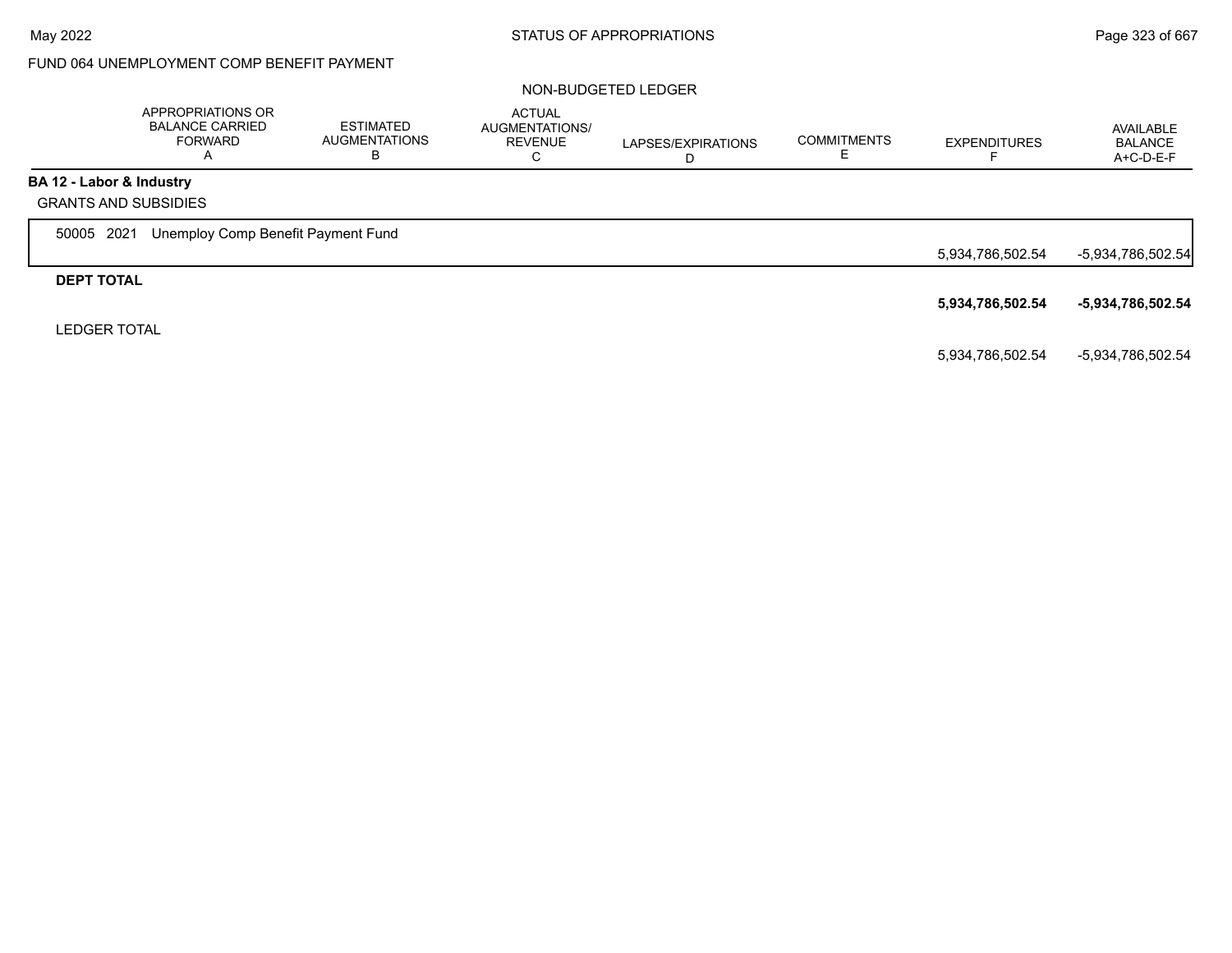# FUND 065 WORKMEN'S COMPENSATION ADMIN FUND

## CURRENT STATE APPROPRIATIONS LEDGER

|                           | APPROPRIATIONS OR<br><b>BALANCE CARRIED</b><br><b>FORWARD</b> | <b>ESTIMATED</b><br><b>AUGMENTATIONS</b><br>В | <b>ACTUAL</b><br>AUGMENTATIONS/<br><b>REVENUE</b><br>С | LAPSES/EXPIRATIONS<br>D | <b>COMMITMENTS</b> | <b>EXPENDITURES</b> | AVAILABLE<br><b>BALANCE</b><br>A+C-D-E-F |
|---------------------------|---------------------------------------------------------------|-----------------------------------------------|--------------------------------------------------------|-------------------------|--------------------|---------------------|------------------------------------------|
| BA 12 - Labor & Industry  |                                                               |                                               |                                                        |                         |                    |                     |                                          |
| <b>GENERAL GOVERNMENT</b> |                                                               |                                               |                                                        |                         |                    |                     |                                          |
| 10032 2021                | Administration of Workers Compensation                        |                                               |                                                        |                         |                    |                     |                                          |
|                           | 75,802,000.00                                                 | 300,000.00                                    | 153,976.10                                             |                         | 6,000,699.15       | 59,390,634.50       | 10,564,642.45                            |
| <b>DEPT TOTAL</b>         |                                                               |                                               |                                                        |                         |                    |                     |                                          |
|                           | 75,802,000.00                                                 | 300,000.00                                    | 153,976.10                                             |                         | 6,000,699.15       | 59,390,634.50       | 10,564,642.45                            |
| <b>LEDGER TOTAL</b>       |                                                               |                                               |                                                        |                         |                    |                     |                                          |
|                           | 75.802.000.00                                                 | 300,000.00                                    | 153.976.10                                             |                         | 6.000.699.15       | 59.390.634.50       | 10.564.642.45                            |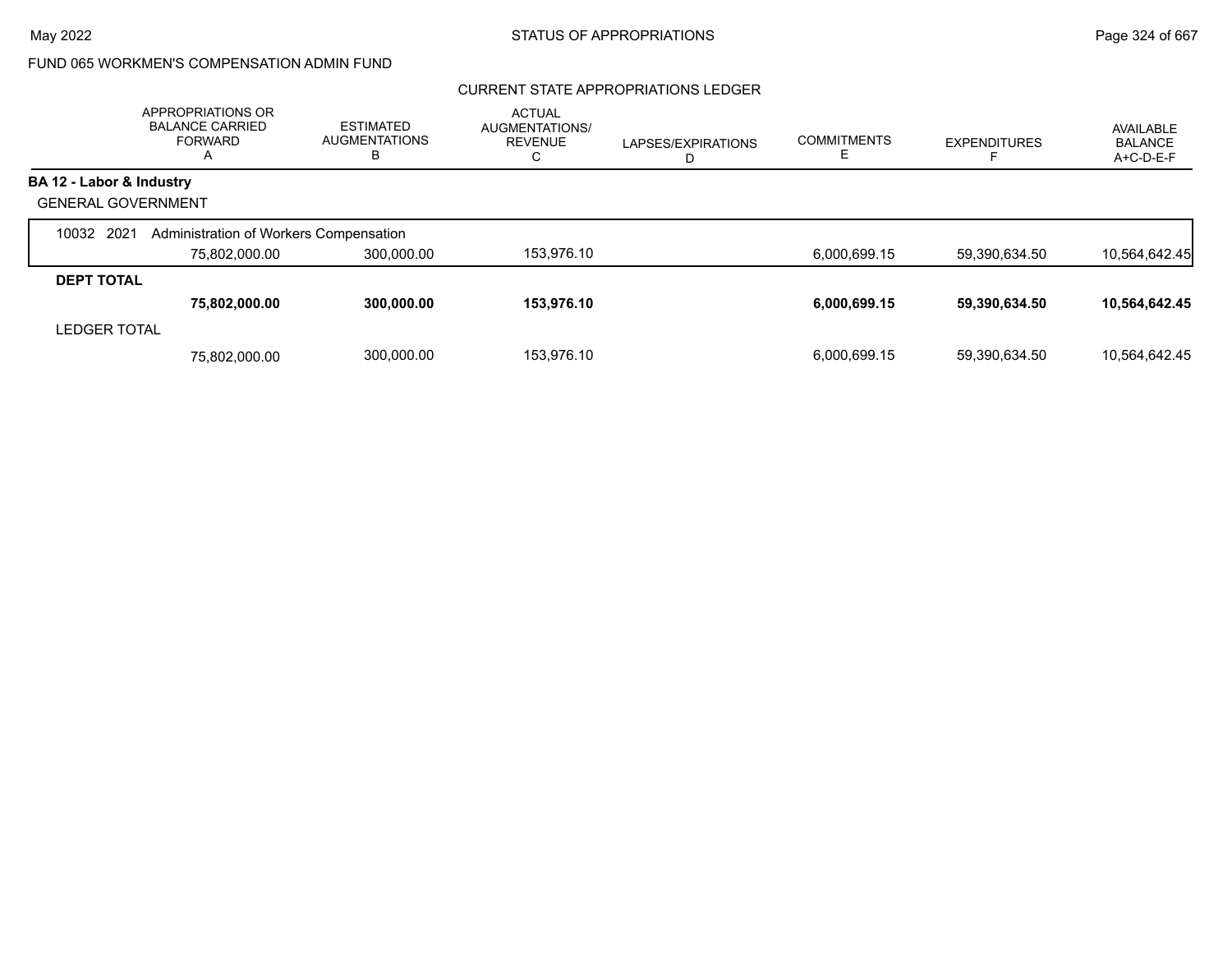### CURRENT STATE RESTRICTED APPROPRIATIONS LEDGER

|                           | APPROPRIATIONS OR<br><b>BALANCE CARRIED</b><br><b>FORWARD</b><br>$\mathsf{A}$ | <b>ESTIMATED</b><br><b>AUGMENTATIONS</b><br>B | <b>ACTUAL</b><br>AUGMENTATIONS/<br><b>REVENUE</b><br>С | LAPSES/EXPIRATIONS<br>D | <b>COMMITMENTS</b><br>E. | <b>EXPENDITURES</b> | AVAILABLE<br><b>BALANCE</b><br>A+C-D-E-F |
|---------------------------|-------------------------------------------------------------------------------|-----------------------------------------------|--------------------------------------------------------|-------------------------|--------------------------|---------------------|------------------------------------------|
|                           | <b>BA 24 - Community &amp; Economic Develop</b>                               |                                               |                                                        |                         |                          |                     |                                          |
| <b>GENERAL GOVERNMENT</b> |                                                                               |                                               |                                                        |                         |                          |                     |                                          |
| 2021<br>16315             | Workers' Comp-Small Business Advocate                                         |                                               |                                                        |                         |                          |                     |                                          |
|                           |                                                                               | 280,000.00                                    | 280,000.00                                             |                         | 627.92                   | 200,714.50          | 78,657.58                                |
| <b>DEPT TOTAL</b>         |                                                                               |                                               |                                                        |                         |                          |                     |                                          |
|                           |                                                                               | 280,000.00                                    | 280,000.00                                             |                         | 627.92                   | 200,714.50          | 78,657.58                                |
| <b>LEDGER TOTAL</b>       |                                                                               |                                               |                                                        |                         |                          |                     |                                          |
|                           |                                                                               | 280,000.00                                    | 280,000.00                                             |                         | 627.92                   | 200,714.50          | 78,657.58                                |
|                           | TOTAL TOTAL ALL CURRENT STATE LEDGERS                                         |                                               |                                                        |                         |                          |                     |                                          |
|                           | 75,802,000.00                                                                 | 580,000.00                                    | 433,976.10                                             |                         | 6,001,327.07             | 59,591,349.00       | 10,643,300.03                            |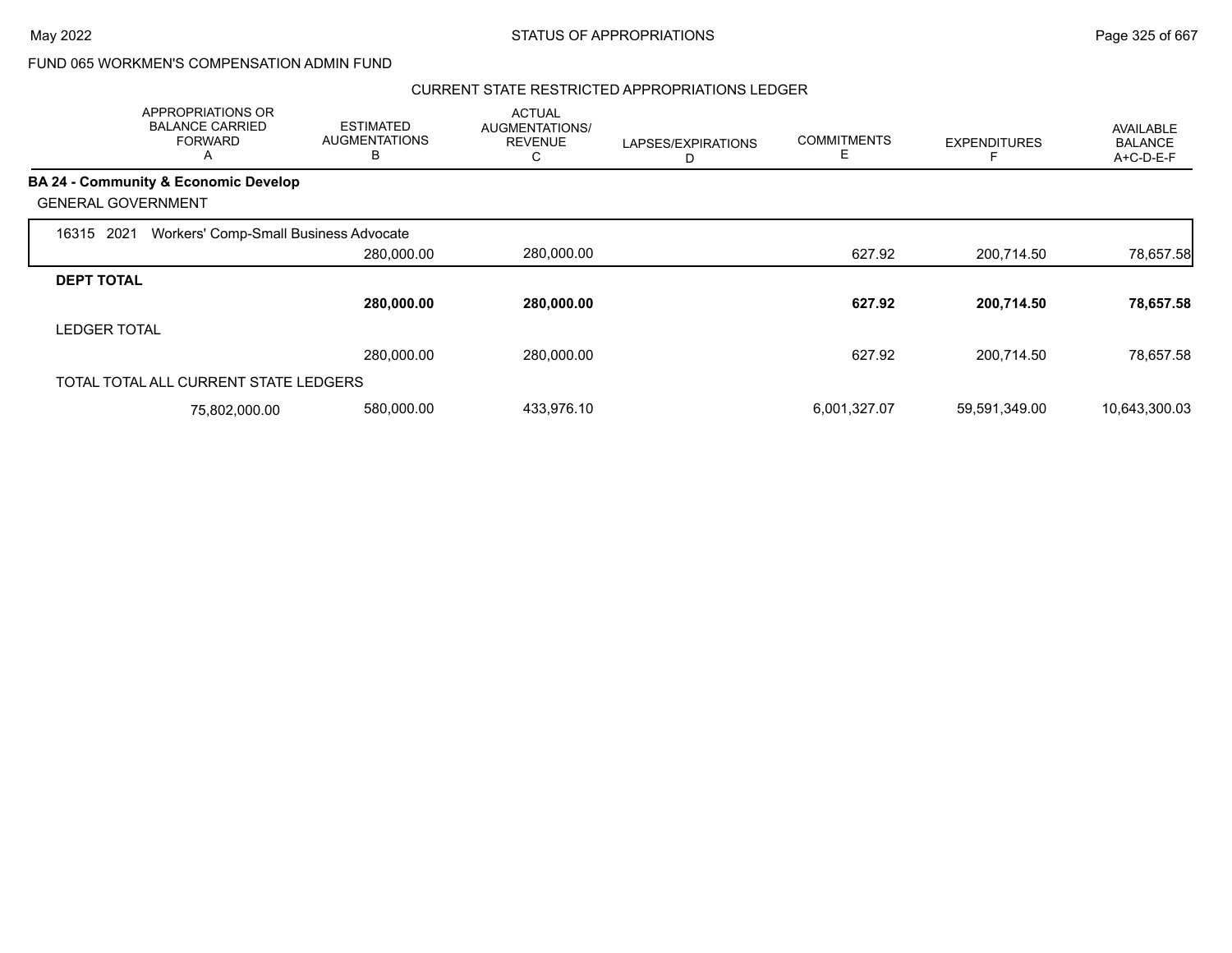### PRIOR STATE APPROPRIATIONS LEDGER

|                           | APPROPRIATIONS OR<br><b>BALANCE CARRIED</b><br><b>FORWARD</b><br>Α | <b>ESTIMATED</b><br><b>AUGMENTATIONS</b><br>В | <b>ACTUAL</b><br>AUGMENTATIONS/<br><b>REVENUE</b><br>U | LAPSES/EXPIRATIONS<br>D | <b>COMMITMENTS</b><br>E | <b>EXPENDITURES</b> | AVAILABLE<br><b>BALANCE</b><br>A+C-D-E-F |
|---------------------------|--------------------------------------------------------------------|-----------------------------------------------|--------------------------------------------------------|-------------------------|-------------------------|---------------------|------------------------------------------|
| BA 12 - Labor & Industry  |                                                                    |                                               |                                                        |                         |                         |                     |                                          |
| <b>GENERAL GOVERNMENT</b> |                                                                    |                                               |                                                        |                         |                         |                     |                                          |
| 10032 2019                | Administration of Workers Compensation<br>15,033.01                |                                               |                                                        |                         |                         | 260.00              | 14,773.01                                |
| 2020<br>10032             | Administration of Workers Compensation                             |                                               |                                                        |                         |                         |                     |                                          |
|                           | 15,129,038.02                                                      |                                               |                                                        |                         | 313,506.15              | 4,556,900.31        | 10,258,631.56                            |
| <b>DEPT TOTAL</b>         |                                                                    |                                               |                                                        |                         |                         |                     |                                          |
|                           | 15,144,071.03                                                      |                                               |                                                        |                         | 313,506.15              | 4,557,160.31        | 10,273,404.57                            |
| <b>LEDGER TOTAL</b>       |                                                                    |                                               |                                                        |                         |                         |                     |                                          |
|                           | 15, 144, 071.03                                                    |                                               |                                                        |                         | 313,506.15              | 4,557,160.31        | 10,273,404.57                            |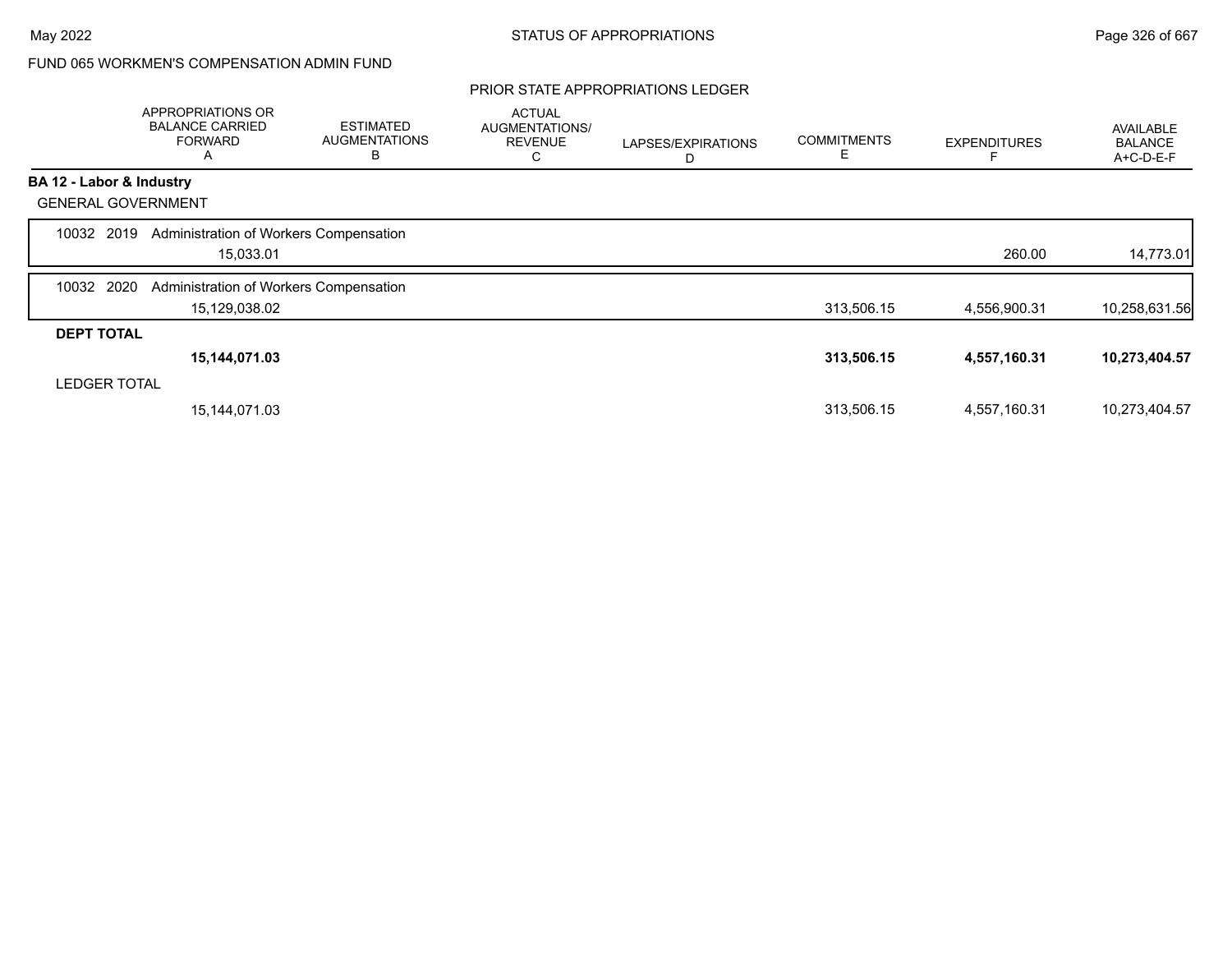#### PRIOR STATE RESTRICTED APPROPRIATIONS LEDGER

|                     | APPROPRIATIONS OR<br><b>BALANCE CARRIED</b><br><b>FORWARD</b><br>Α | <b>ESTIMATED</b><br><b>AUGMENTATIONS</b><br>B | <b>ACTUAL</b><br>AUGMENTATIONS/<br><b>REVENUE</b><br>С | LAPSES/EXPIRATIONS<br>D | <b>COMMITMENTS</b><br>E | <b>EXPENDITURES</b> | AVAILABLE<br><b>BALANCE</b><br>A+C-D-E-F |
|---------------------|--------------------------------------------------------------------|-----------------------------------------------|--------------------------------------------------------|-------------------------|-------------------------|---------------------|------------------------------------------|
|                     | <b>BA 24 - Community &amp; Economic Develop</b>                    |                                               |                                                        |                         |                         |                     |                                          |
|                     | <b>GENERAL GOVERNMENT</b>                                          |                                               |                                                        |                         |                         |                     |                                          |
| 16315 2020          | Workers' Comp-Small Business Advocate                              |                                               |                                                        |                         |                         |                     |                                          |
|                     | 43,312.41                                                          |                                               | -36,293.48                                             |                         |                         | 7,018.93            |                                          |
| <b>DEPT TOTAL</b>   |                                                                    |                                               |                                                        |                         |                         |                     |                                          |
|                     | 43,312.41                                                          |                                               | $-36,293.48$                                           |                         |                         | 7,018.93            |                                          |
| <b>LEDGER TOTAL</b> |                                                                    |                                               |                                                        |                         |                         |                     |                                          |
|                     | 43,312.41                                                          |                                               | $-36,293.48$                                           |                         |                         | 7,018.93            |                                          |
|                     | TOTAL TOTAL ALL PRIOR STATE LEDGERS                                |                                               |                                                        |                         |                         |                     |                                          |
|                     | 15, 187, 383. 44                                                   |                                               | $-36,293.48$                                           |                         | 313,506.15              | 4,564,179.24        | 10,273,404.57                            |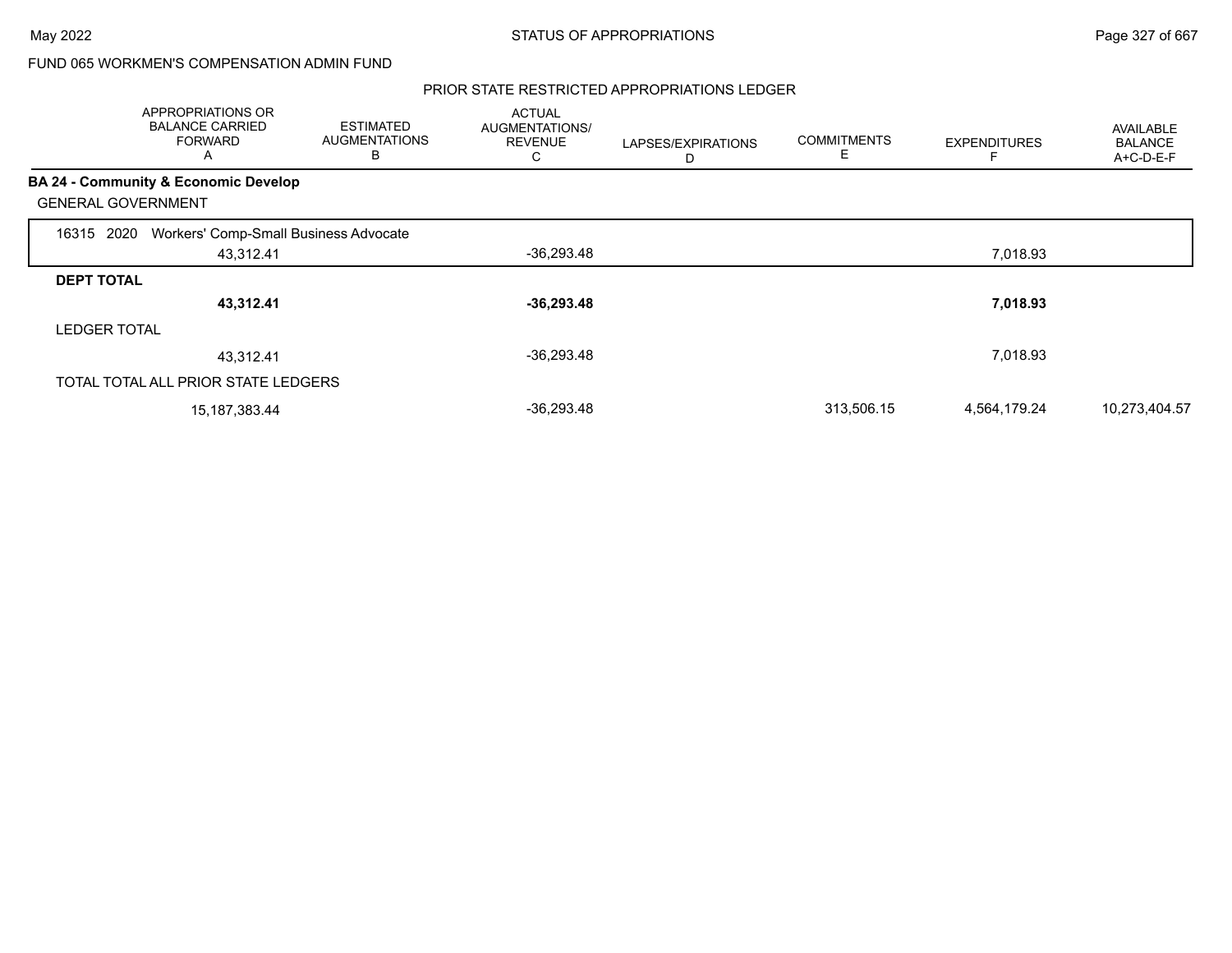|                           | <b>APPROPRIATIONS OR</b><br><b>BALANCE CARRIED</b><br><b>FORWARD</b><br>A | <b>ESTIMATED</b><br><b>AUGMENTATIONS</b><br>в | <b>ACTUAL</b><br><b>AUGMENTATIONS/</b><br><b>REVENUE</b><br>С | LAPSES/EXPIRATIONS<br>D | <b>COMMITMENTS</b> | <b>EXPENDITURES</b> | AVAILABLE<br><b>BALANCE</b><br>A+C-D-E-F |
|---------------------------|---------------------------------------------------------------------------|-----------------------------------------------|---------------------------------------------------------------|-------------------------|--------------------|---------------------|------------------------------------------|
|                           | BA 24 - Community & Economic Develop                                      |                                               |                                                               |                         |                    |                     |                                          |
| <b>GENERAL GOVERNMENT</b> |                                                                           |                                               |                                                               |                         |                    |                     |                                          |
| 2021<br>60050             | Workers Comp-Small Business Advocate                                      |                                               |                                                               |                         |                    |                     |                                          |
|                           | 1,167,485.85                                                              |                                               | 277,906.00                                                    |                         |                    | 243,706.52          | 1,201,685.33                             |
| <b>DEPT TOTAL</b>         |                                                                           |                                               |                                                               |                         |                    |                     |                                          |
|                           | 1,167,485.85                                                              |                                               | 277,906.00                                                    |                         |                    | 243,706.52          | 1,201,685.33                             |
| <b>LEDGER TOTAL</b>       |                                                                           |                                               |                                                               |                         |                    |                     |                                          |
|                           | 1,167,485.85                                                              |                                               | 277,906.00                                                    |                         |                    | 243.706.52          | 1,201,685.33                             |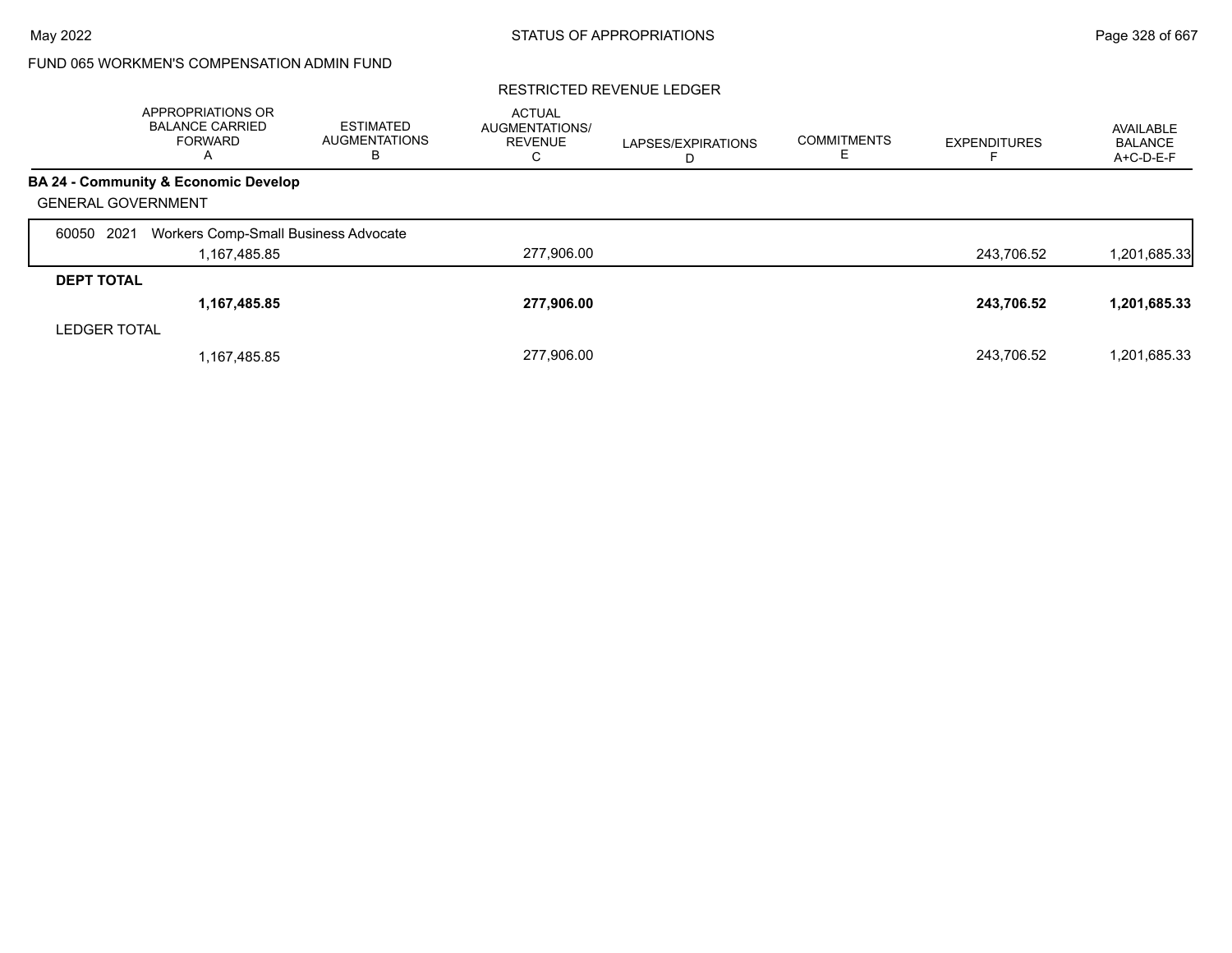### FUND 067 WORKERS' COMPENSATION SECURITY FUND

### CURRENT STATE EXECUTIVE AUTHORIZATIONS LEDGER

|                             | APPROPRIATIONS OR<br><b>BALANCE CARRIED</b><br><b>FORWARD</b><br>A | <b>ESTIMATED</b><br><b>AUGMENTATIONS</b><br>В | <b>ACTUAL</b><br>AUGMENTATIONS/<br><b>REVENUE</b><br>C | LAPSES/EXPIRATIONS<br>D | <b>COMMITMENTS</b><br>Е | <b>EXPENDITURES</b><br>F | <b>AVAILABLE</b><br><b>BALANCE</b><br>A+C-D-E-F |
|-----------------------------|--------------------------------------------------------------------|-----------------------------------------------|--------------------------------------------------------|-------------------------|-------------------------|--------------------------|-------------------------------------------------|
| <b>BA 79 - Insurance</b>    |                                                                    |                                               |                                                        |                         |                         |                          |                                                 |
| <b>GENERAL GOVERNMENT</b>   |                                                                    |                                               |                                                        |                         |                         |                          |                                                 |
| 20466<br>2021               | <b>WCS Administration</b>                                          |                                               |                                                        |                         |                         |                          |                                                 |
|                             | 5,758,000.00                                                       |                                               |                                                        |                         | 419,398.37              | 4,453,488.24             | 885,113.39                                      |
| <b>GRANTS AND SUBSIDIES</b> |                                                                    |                                               |                                                        |                         |                         |                          |                                                 |
| 2021<br>20467               | <b>WCS Claims</b>                                                  |                                               |                                                        |                         |                         |                          |                                                 |
|                             | 29,000,000.00                                                      |                                               |                                                        |                         | 2,810,421.62            | 16,149,139.60            | 10,040,438.78                                   |
| <b>DEPT TOTAL</b>           |                                                                    |                                               |                                                        |                         |                         |                          |                                                 |
|                             | 34,758,000.00                                                      |                                               |                                                        |                         | 3,229,819.99            | 20,602,627.84            | 10,925,552.17                                   |
| <b>LEDGER TOTAL</b>         |                                                                    |                                               |                                                        |                         |                         |                          |                                                 |
|                             | 34,758,000.00                                                      |                                               |                                                        |                         | 3,229,819.99            | 20,602,627.84            | 10,925,552.17                                   |
|                             | TOTAL TOTAL ALL CURRENT STATE LEDGERS                              |                                               |                                                        |                         |                         |                          |                                                 |
|                             | 34,758,000.00                                                      |                                               |                                                        |                         | 3,229,819.99            | 20,602,627.84            | 10,925,552.17                                   |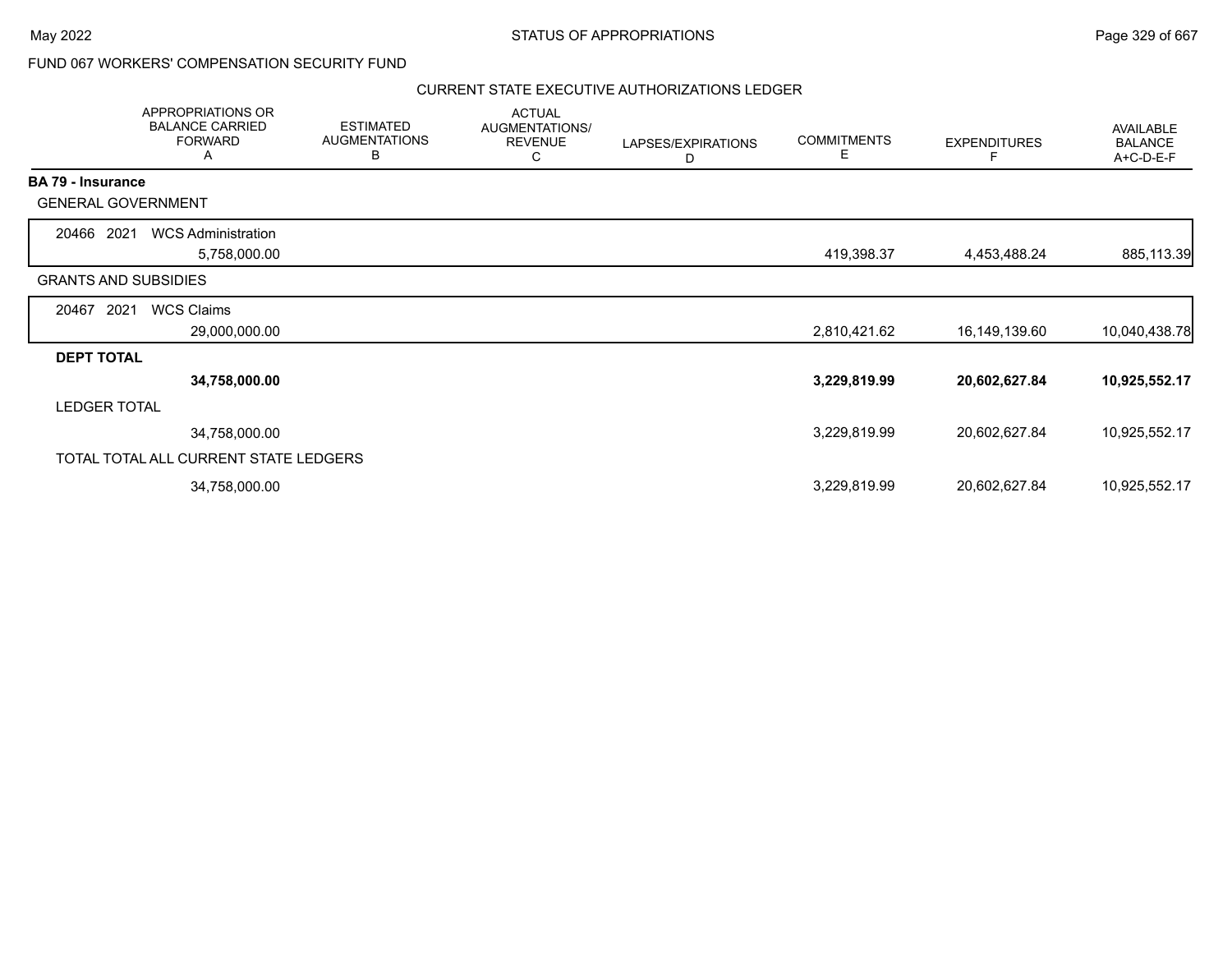### FUND 067 WORKERS' COMPENSATION SECURITY FUND

### PRIOR STATE EXECUTIVE AUTHORIZATIONS LEDGER

|                             | APPROPRIATIONS OR<br><b>BALANCE CARRIED</b><br><b>FORWARD</b><br>Α | <b>ESTIMATED</b><br><b>AUGMENTATIONS</b><br>В | <b>ACTUAL</b><br>AUGMENTATIONS/<br><b>REVENUE</b><br>С | LAPSES/EXPIRATIONS<br>D | <b>COMMITMENTS</b><br>Е | <b>EXPENDITURES</b><br>F | <b>AVAILABLE</b><br><b>BALANCE</b><br>A+C-D-E-F |
|-----------------------------|--------------------------------------------------------------------|-----------------------------------------------|--------------------------------------------------------|-------------------------|-------------------------|--------------------------|-------------------------------------------------|
| BA 79 - Insurance           |                                                                    |                                               |                                                        |                         |                         |                          |                                                 |
| <b>GENERAL GOVERNMENT</b>   |                                                                    |                                               |                                                        |                         |                         |                          |                                                 |
| 20466 2020                  | <b>WCS Administration</b><br>913,788.20                            |                                               |                                                        |                         |                         | 129,667.49               | 784,120.71                                      |
| <b>GRANTS AND SUBSIDIES</b> |                                                                    |                                               |                                                        |                         |                         |                          |                                                 |
| 2019<br>20467               | <b>WCS Claims</b>                                                  |                                               |                                                        |                         |                         |                          |                                                 |
|                             |                                                                    |                                               |                                                        |                         |                         | $-6,840.00$              | 6,840.00                                        |
| 2020<br>20467               | <b>WCS Claims</b>                                                  |                                               |                                                        |                         |                         |                          |                                                 |
|                             | 10,740,240.14                                                      |                                               |                                                        |                         |                         | 15,730.30                | 10,724,509.84                                   |
| <b>DEPT TOTAL</b>           |                                                                    |                                               |                                                        |                         |                         |                          |                                                 |
|                             | 11,654,028.34                                                      |                                               |                                                        |                         |                         | 138,557.79               | 11,515,470.55                                   |
| <b>LEDGER TOTAL</b>         |                                                                    |                                               |                                                        |                         |                         |                          |                                                 |
|                             | 11,654,028.34                                                      |                                               |                                                        |                         |                         | 138,557.79               | 11,515,470.55                                   |
|                             | TOTAL TOTAL ALL PRIOR STATE LEDGERS                                |                                               |                                                        |                         |                         |                          |                                                 |
|                             | 11,654,028.34                                                      |                                               |                                                        |                         |                         | 138,557.79               | 11,515,470.55                                   |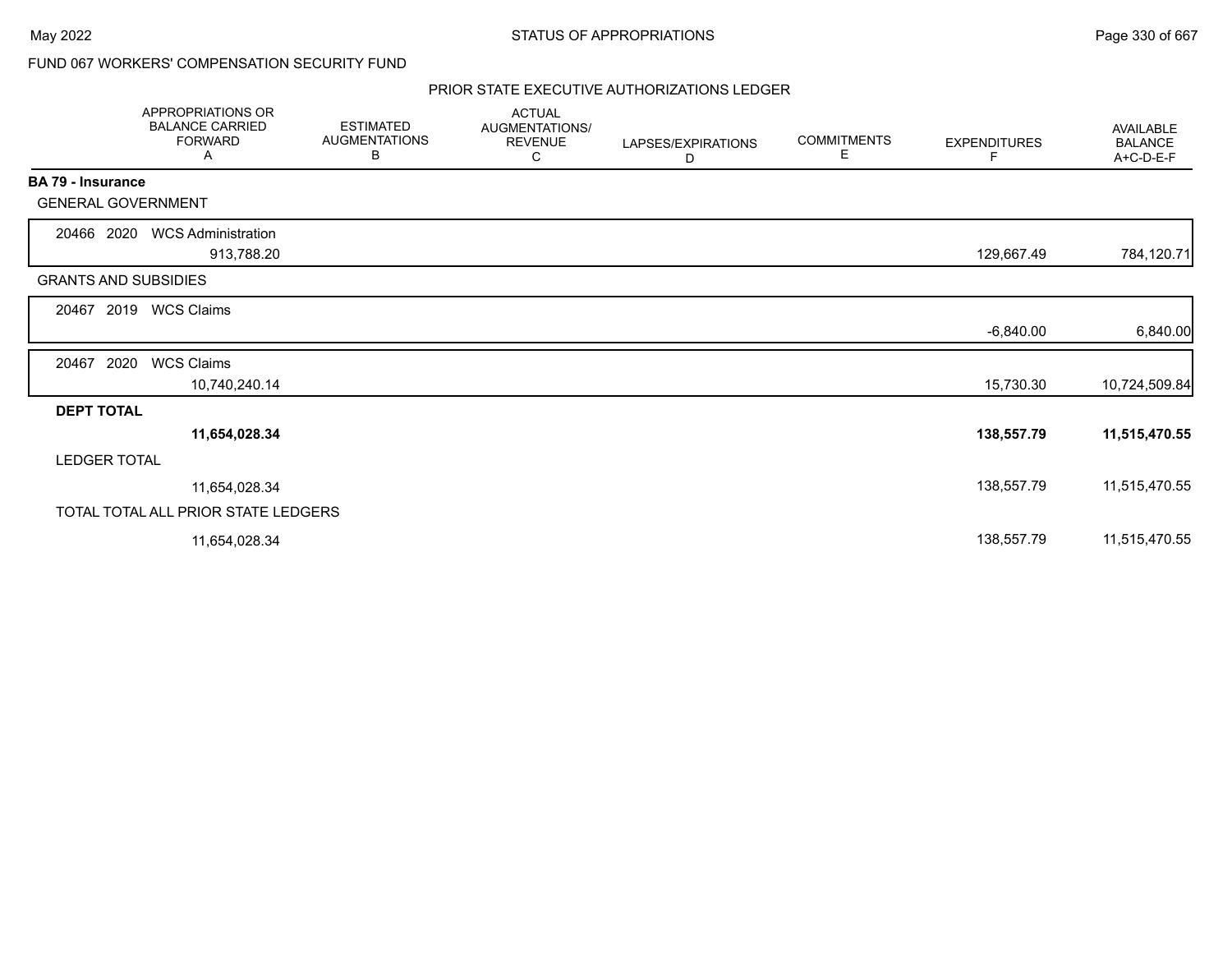# FUND 067 WORKERS' COMPENSATION SECURITY FUND

### NON-BUDGETED LEDGER

|                          | APPROPRIATIONS OR<br><b>BALANCE CARRIED</b><br><b>FORWARD</b><br>A | <b>ESTIMATED</b><br><b>AUGMENTATIONS</b><br>B | <b>ACTUAL</b><br>AUGMENTATIONS/<br><b>REVENUE</b><br>C | LAPSES/EXPIRATIONS<br>D | <b>COMMITMENTS</b> | <b>EXPENDITURES</b> | AVAILABLE<br><b>BALANCE</b><br>A+C-D-E-F |
|--------------------------|--------------------------------------------------------------------|-----------------------------------------------|--------------------------------------------------------|-------------------------|--------------------|---------------------|------------------------------------------|
| <b>BA 79 - Insurance</b> | <b>GENERAL GOVERNMENT</b>                                          |                                               |                                                        |                         |                    |                     |                                          |
| 50063 2021               | <b>Workers' Compensation Security</b>                              |                                               |                                                        |                         |                    |                     |                                          |
|                          |                                                                    |                                               |                                                        |                         |                    | $-1,027.52$         | 1,027.52                                 |
| <b>DEPT TOTAL</b>        |                                                                    |                                               |                                                        |                         |                    |                     |                                          |
|                          |                                                                    |                                               |                                                        |                         |                    | $-1,027.52$         | 1,027.52                                 |
| <b>LEDGER TOTAL</b>      |                                                                    |                                               |                                                        |                         |                    |                     |                                          |
|                          |                                                                    |                                               |                                                        |                         |                    | $-1,027.52$         | 1,027.52                                 |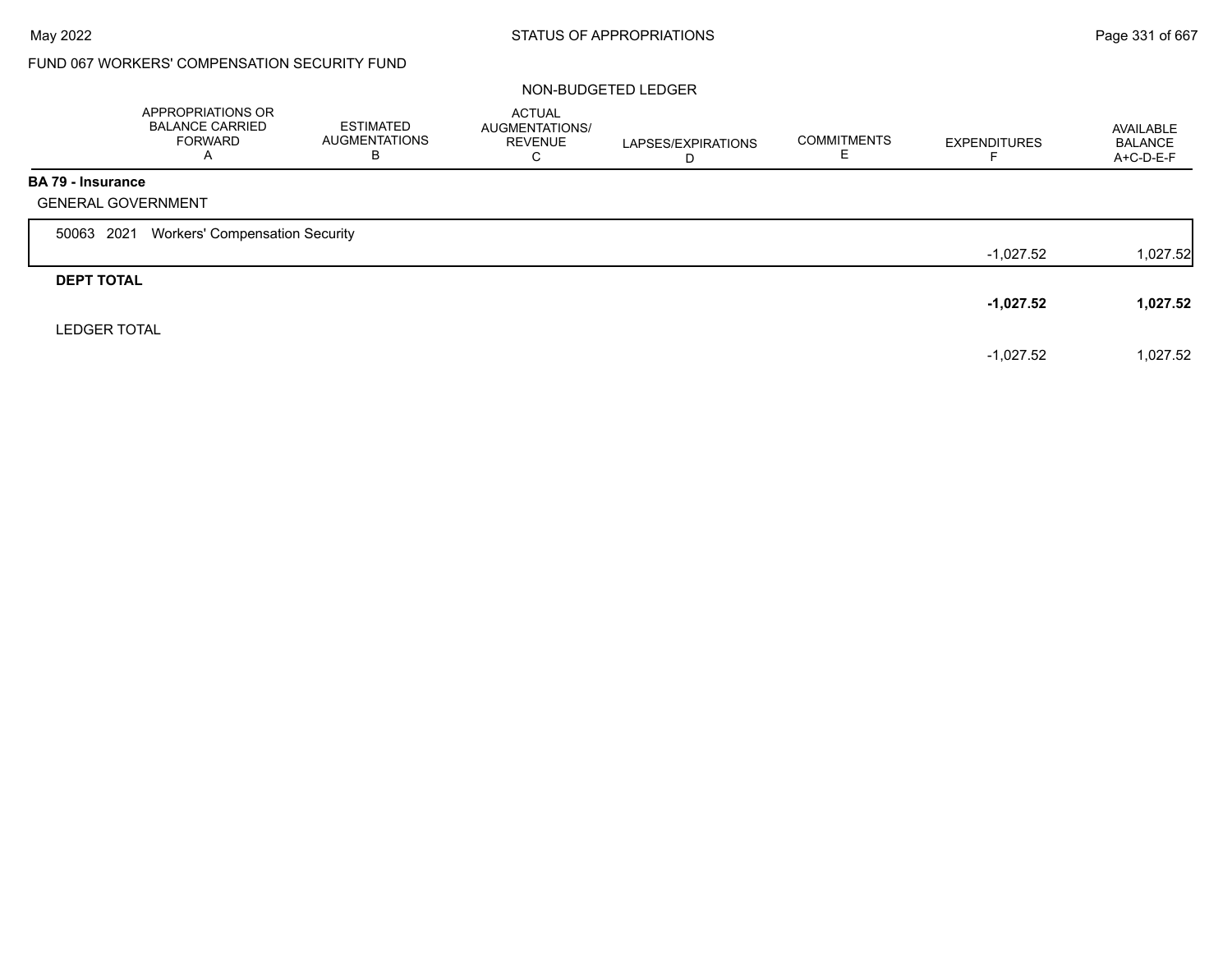### FUND 069 WORKMEN'S COMPENSATION SUPERSEDEAS

### NON-BUDGETED LEDGER

|                          | APPROPRIATIONS OR<br><b>BALANCE CARRIED</b><br><b>FORWARD</b><br>A | ESTIMATED<br><b>AUGMENTATIONS</b><br>В | <b>ACTUAL</b><br>AUGMENTATIONS/<br><b>REVENUE</b><br>С | LAPSES/EXPIRATIONS<br>D | <b>COMMITMENTS</b><br>ᄂ | <b>EXPENDITURES</b> | AVAILABLE<br><b>BALANCE</b><br>A+C-D-E-F |
|--------------------------|--------------------------------------------------------------------|----------------------------------------|--------------------------------------------------------|-------------------------|-------------------------|---------------------|------------------------------------------|
| BA 12 - Labor & Industry |                                                                    |                                        |                                                        |                         |                         |                     |                                          |
|                          | <b>GENERAL GOVERNMENT</b>                                          |                                        |                                                        |                         |                         |                     |                                          |
| 2021<br>50006            | Workmen's Compensation Superseds Fund                              |                                        |                                                        |                         |                         |                     |                                          |
|                          |                                                                    |                                        |                                                        |                         |                         | 21,302,371.07       | $-21,302,371.07$                         |
| <b>DEPT TOTAL</b>        |                                                                    |                                        |                                                        |                         |                         |                     |                                          |
|                          |                                                                    |                                        |                                                        |                         |                         | 21,302,371.07       | $-21,302,371.07$                         |
| <b>LEDGER TOTAL</b>      |                                                                    |                                        |                                                        |                         |                         |                     |                                          |
|                          |                                                                    |                                        |                                                        |                         |                         | 21,302,371.07       | -21.302.371.07                           |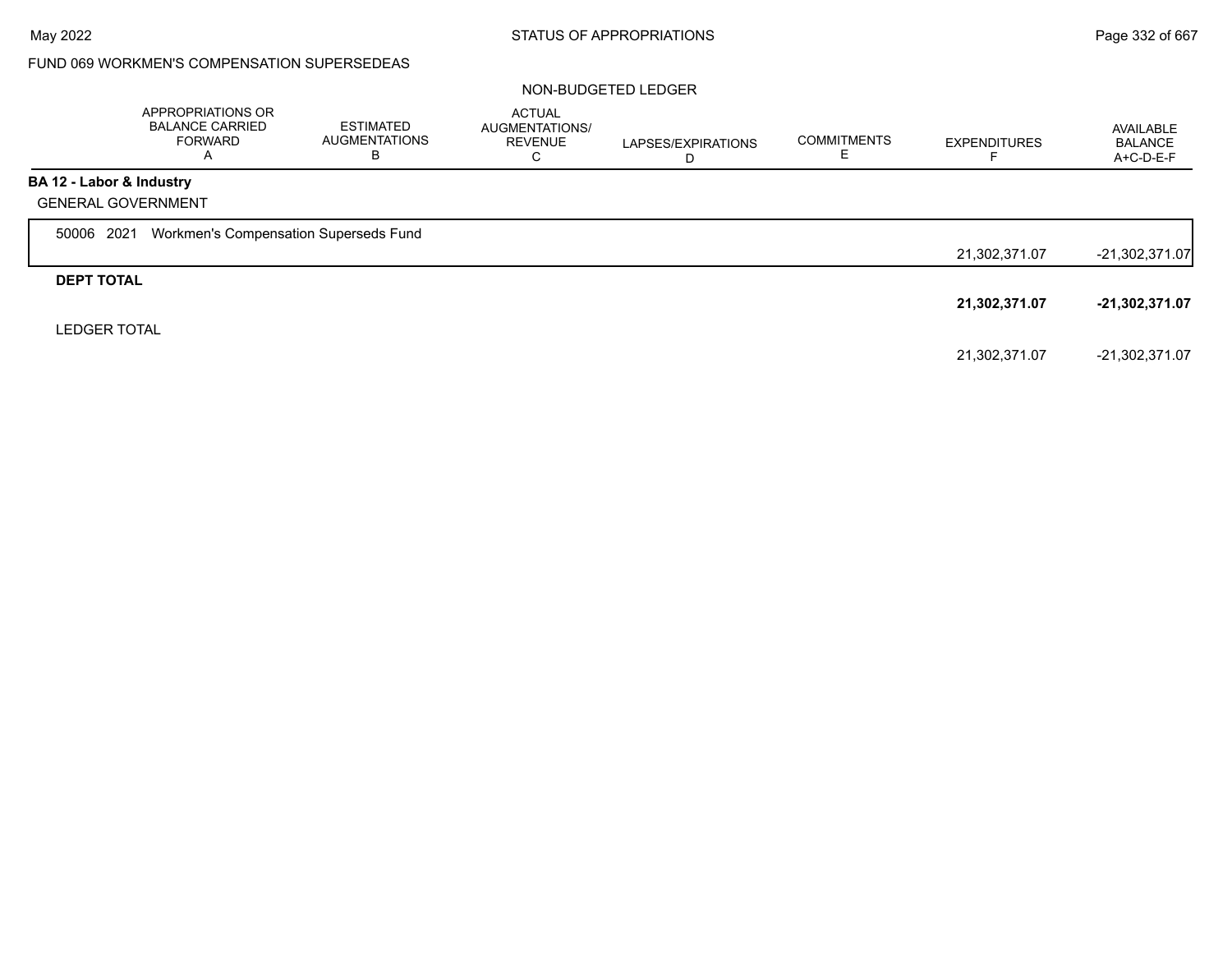### CURRENT STATE APPROPRIATIONS LEDGER

| APPROPRIATIONS OR<br><b>BALANCE CARRIED</b><br><b>FORWARD</b><br>Α | <b>ESTIMATED</b><br><b>AUGMENTATIONS</b><br>В | <b>ACTUAL</b><br>AUGMENTATIONS/<br><b>REVENUE</b><br>С | LAPSES/EXPIRATIONS<br>D | <b>COMMITMENTS</b><br>Е | <b>EXPENDITURES</b> | AVAILABLE<br><b>BALANCE</b><br>A+C-D-E-F |
|--------------------------------------------------------------------|-----------------------------------------------|--------------------------------------------------------|-------------------------|-------------------------|---------------------|------------------------------------------|
| <b>BA 24 - Community &amp; Economic Develop</b>                    |                                               |                                                        |                         |                         |                     |                                          |
| <b>GRANTS AND SUBSIDIES</b>                                        |                                               |                                                        |                         |                         |                     |                                          |
| Life Science Greenhouse<br>10773 2021                              |                                               |                                                        |                         |                         |                     |                                          |
| 3,000,000.00                                                       |                                               |                                                        |                         | 451,563.17              | 2,548,436.83        |                                          |
| <b>DEPT TOTAL</b>                                                  |                                               |                                                        |                         |                         |                     |                                          |
| 3,000,000.00                                                       |                                               |                                                        |                         | 451,563.17              | 2,548,436.83        |                                          |
| <b>BA 21 - Human Services</b>                                      |                                               |                                                        |                         |                         |                     |                                          |
| <b>GRANTS AND SUBSIDIES</b>                                        |                                               |                                                        |                         |                         |                     |                                          |
| 11135 2021                                                         | Medical Assist - Community Healthchoices      |                                                        |                         |                         |                     |                                          |
| 152,457,000.00                                                     |                                               |                                                        |                         |                         | 152,457,000.00      |                                          |
| <b>DEPT TOTAL</b>                                                  |                                               |                                                        |                         |                         |                     |                                          |
| 152,457,000.00                                                     |                                               |                                                        |                         |                         | 152,457,000.00      |                                          |
| <b>LEDGER TOTAL</b>                                                |                                               |                                                        |                         |                         |                     |                                          |
| 155,457,000.00                                                     |                                               |                                                        |                         | 451,563.17              | 155,005,436.83      |                                          |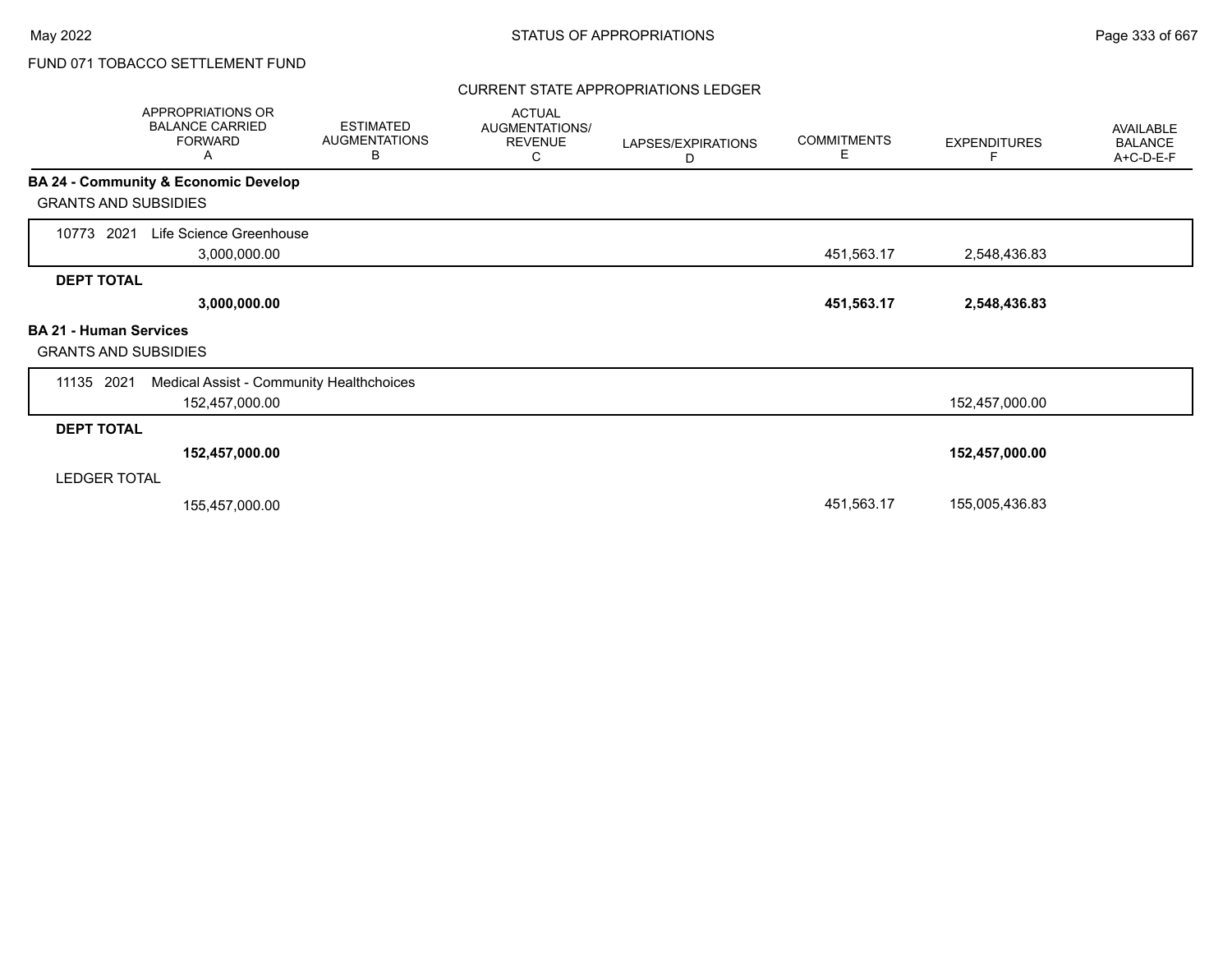### CURRENT STATE EXECUTIVE AUTHORIZATIONS LEDGER

|                                                              | APPROPRIATIONS OR<br><b>BALANCE CARRIED</b><br><b>FORWARD</b><br>A | <b>ESTIMATED</b><br><b>AUGMENTATIONS</b><br>В | <b>ACTUAL</b><br><b>AUGMENTATIONS/</b><br><b>REVENUE</b><br>C | LAPSES/EXPIRATIONS<br>D | <b>COMMITMENTS</b><br>Ε | <b>EXPENDITURES</b><br>F | <b>AVAILABLE</b><br><b>BALANCE</b><br>A+C-D-E-F |
|--------------------------------------------------------------|--------------------------------------------------------------------|-----------------------------------------------|---------------------------------------------------------------|-------------------------|-------------------------|--------------------------|-------------------------------------------------|
| BA 67 - Health                                               |                                                                    |                                               |                                                               |                         |                         |                          |                                                 |
| <b>GRANTS AND SUBSIDIES</b>                                  |                                                                    |                                               |                                                               |                         |                         |                          |                                                 |
| 29106 2021                                                   | Tobacco Use Prevention & Cessation<br>16,743,000.00                |                                               |                                                               |                         | 7,908,781.28            | 7,879,450.46             | 954,768.26                                      |
| 29107 2021                                                   | <b>Health Research-Health Priorities</b><br>46,879,000.00          |                                               |                                                               |                         | 1,032,600.42            | 136,566.74               | 45,709,832.84                                   |
| 29108 2021                                                   | Health Research-National CancerInstitute<br>3,721,000.00           |                                               |                                                               |                         |                         |                          | 3,721,000.00                                    |
| <b>DEPT TOTAL</b>                                            |                                                                    |                                               |                                                               |                         |                         |                          |                                                 |
|                                                              | 67,343,000.00                                                      |                                               |                                                               |                         | 8,941,381.70            | 8,016,017.20             | 50,385,601.10                                   |
| <b>BA 21 - Human Services</b><br><b>GRANTS AND SUBSIDIES</b> |                                                                    |                                               |                                                               |                         |                         |                          |                                                 |
| 29030 2021                                                   | Uncompensated Care<br>30,434,000.00                                |                                               |                                                               |                         |                         | $-313,375.60$            | 30,747,375.60                                   |
| 29031 2021                                                   | Med. Care for Workers with Disabilities<br>111,618,000.00          |                                               |                                                               |                         |                         | $-6,807,565.54$          | 118,425,565.54                                  |
| <b>DEPT TOTAL</b>                                            |                                                                    |                                               |                                                               |                         |                         |                          |                                                 |
|                                                              | 142,052,000.00                                                     |                                               |                                                               |                         |                         | $-7,120,941.14$          | 149,172,941.14                                  |
| <b>LEDGER TOTAL</b>                                          |                                                                    |                                               |                                                               |                         |                         |                          |                                                 |
|                                                              | 209,395,000.00                                                     |                                               |                                                               |                         | 8,941,381.70            | 895,076.06               | 199,558,542.24                                  |
|                                                              | TOTAL TOTAL ALL CURRENT STATE LEDGERS                              |                                               |                                                               |                         |                         |                          |                                                 |
|                                                              | 364,852,000.00                                                     |                                               |                                                               |                         | 9,392,944.87            | 155,900,512.89           | 199,558,542.24                                  |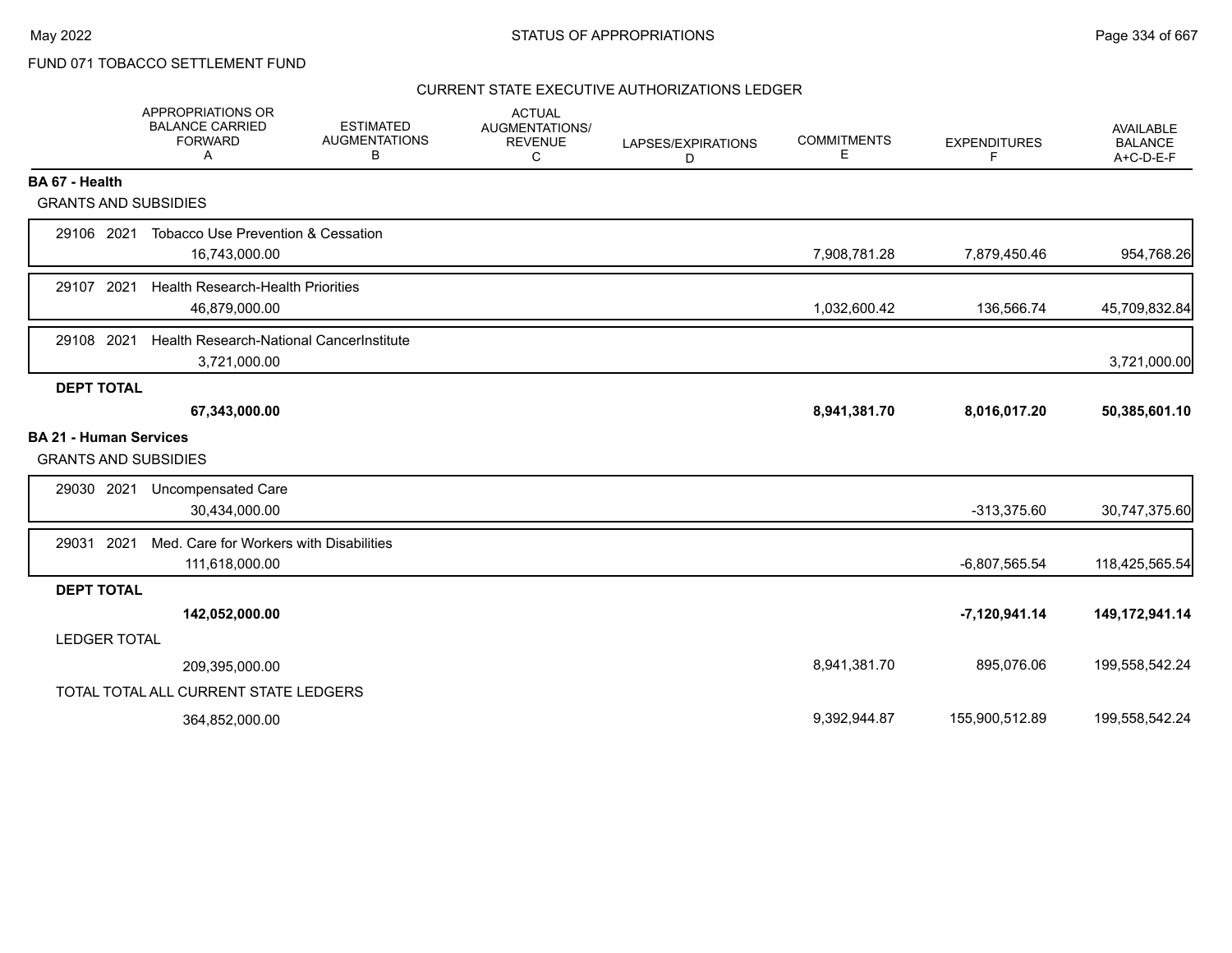### PRIOR STATE APPROPRIATIONS LEDGER

|                                                              | APPROPRIATIONS OR<br><b>BALANCE CARRIED</b><br><b>FORWARD</b><br>A | <b>ESTIMATED</b><br><b>AUGMENTATIONS</b><br>В | <b>ACTUAL</b><br>AUGMENTATIONS/<br><b>REVENUE</b><br>С | LAPSES/EXPIRATIONS<br>D | <b>COMMITMENTS</b><br>E | <b>EXPENDITURES</b><br>F | AVAILABLE<br><b>BALANCE</b><br>A+C-D-E-F |
|--------------------------------------------------------------|--------------------------------------------------------------------|-----------------------------------------------|--------------------------------------------------------|-------------------------|-------------------------|--------------------------|------------------------------------------|
|                                                              | BA 24 - Community & Economic Develop                               |                                               |                                                        |                         |                         |                          |                                          |
| <b>GRANTS AND SUBSIDIES</b>                                  |                                                                    |                                               |                                                        |                         |                         |                          |                                          |
| 2020<br>10773                                                | Life Science Greenhouse<br>609,926.56                              |                                               |                                                        |                         |                         | 609,926.56               |                                          |
| <b>DEPT TOTAL</b>                                            |                                                                    |                                               |                                                        |                         |                         |                          |                                          |
|                                                              | 609,926.56                                                         |                                               |                                                        |                         |                         | 609,926.56               |                                          |
| <b>BA 21 - Human Services</b><br><b>GRANTS AND SUBSIDIES</b> |                                                                    |                                               |                                                        |                         |                         |                          |                                          |
| 11135 2020                                                   | Medical Assist - Community Healthchoices                           |                                               |                                                        |                         |                         |                          |                                          |
|                                                              | 15,897,000.00                                                      |                                               |                                                        |                         |                         | 15,897,000.00            |                                          |
| <b>DEPT TOTAL</b>                                            |                                                                    |                                               |                                                        |                         |                         |                          |                                          |
|                                                              | 15,897,000.00                                                      |                                               |                                                        |                         |                         | 15,897,000.00            |                                          |
| <b>LEDGER TOTAL</b>                                          |                                                                    |                                               |                                                        |                         |                         |                          |                                          |
|                                                              | 16,506,926.56                                                      |                                               |                                                        |                         |                         | 16,506,926.56            |                                          |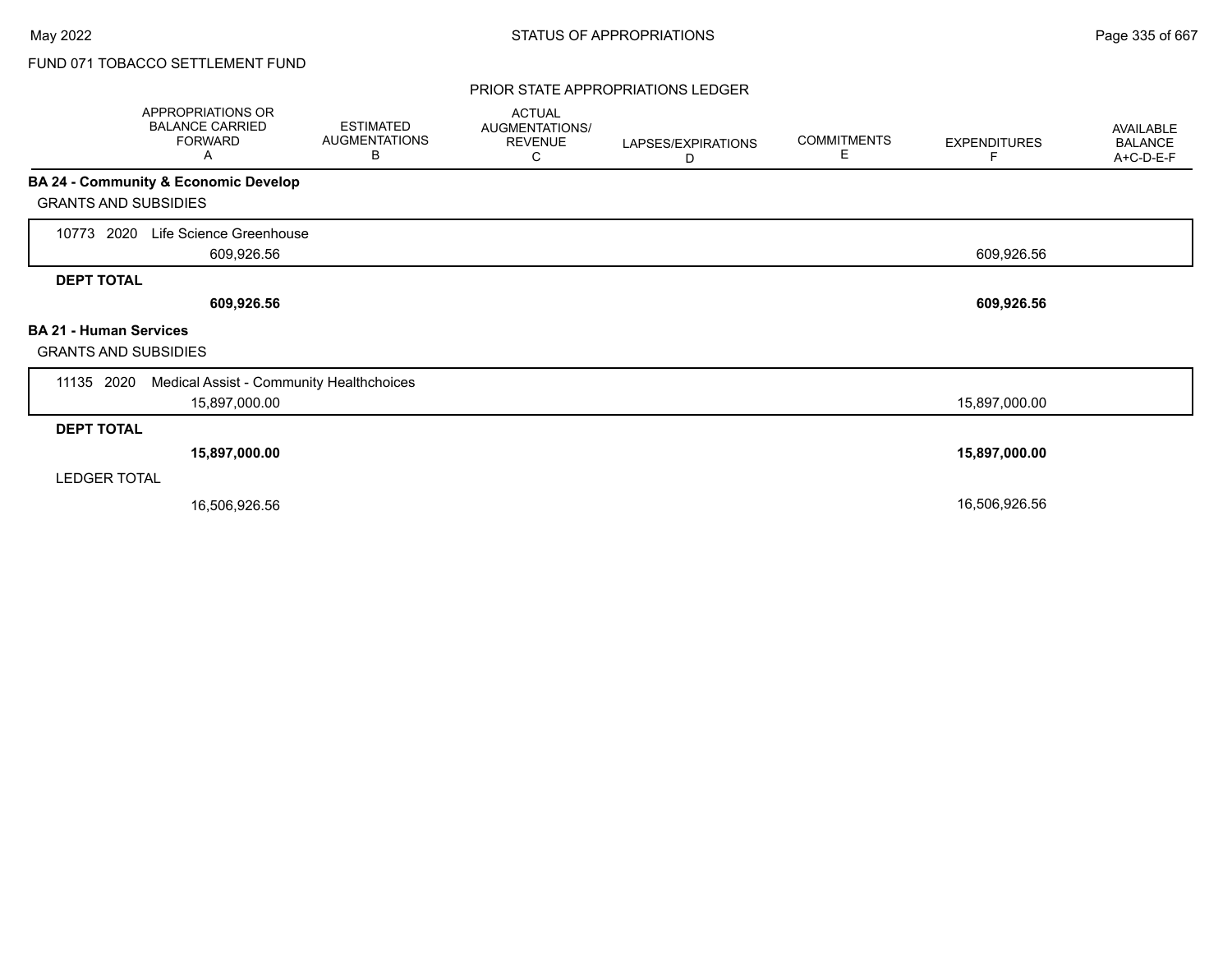### PRIOR STATE EXECUTIVE AUTHORIZATIONS LEDGER

|                                                              | APPROPRIATIONS OR<br><b>BALANCE CARRIED</b><br><b>FORWARD</b><br>A  | <b>ESTIMATED</b><br><b>AUGMENTATIONS</b><br>В | <b>ACTUAL</b><br>AUGMENTATIONS/<br><b>REVENUE</b><br>C | LAPSES/EXPIRATIONS<br>D | <b>COMMITMENTS</b><br>Е | <b>EXPENDITURES</b><br>F. | <b>AVAILABLE</b><br><b>BALANCE</b><br>A+C-D-E-F |
|--------------------------------------------------------------|---------------------------------------------------------------------|-----------------------------------------------|--------------------------------------------------------|-------------------------|-------------------------|---------------------------|-------------------------------------------------|
| BA 67 - Health<br><b>GRANTS AND SUBSIDIES</b>                |                                                                     |                                               |                                                        |                         |                         |                           |                                                 |
|                                                              |                                                                     |                                               |                                                        |                         |                         |                           |                                                 |
|                                                              | 20106 2019 Tobacco Use Prevention & Cessation<br>985,430.25         |                                               |                                                        |                         |                         | 759,345.62                | 226,084.63                                      |
|                                                              | 20107 2015 Health Research - Health Priorities<br>21,311.71         |                                               |                                                        |                         | 27,136.27               | $-5,824.56$               |                                                 |
|                                                              | 20107 2016 Health Research - Health Priorities<br>25,842.16         |                                               |                                                        |                         | 25,842.16               |                           |                                                 |
|                                                              | 20107 2017 Health Research - Health Priorities<br>2,000.00          |                                               |                                                        |                         | 2,000.00                |                           |                                                 |
|                                                              | 20107 2019 Health Research - Health Priorities<br>154.37            |                                               |                                                        |                         | 154.37                  |                           |                                                 |
|                                                              | 20108 2017 Health Research - National Cancer Inst<br>2,103.56       |                                               |                                                        |                         | 2,103.56                |                           |                                                 |
| 29106 2020                                                   | Tobacco Use Prevention & Cessation<br>7,222,314.45                  |                                               |                                                        |                         | 1,390,075.89            | 5,249,832.80              | 582,405.76                                      |
|                                                              | 29107 2020 Health Research-Health Priorities<br>45,250,621.51       |                                               |                                                        |                         | 4,069,840.89            | 20,996,922.82             | 20,183,857.80                                   |
|                                                              | 29108 2020 Health Research-National CancerInstitute<br>3,624,000.00 |                                               |                                                        |                         |                         | 1,626,669.00              | 1,997,331.00                                    |
| <b>DEPT TOTAL</b>                                            | 57, 133, 778.01                                                     |                                               |                                                        |                         | 5,517,153.14            | 28,626,945.68             | 22,989,679.19                                   |
| <b>BA 21 - Human Services</b><br><b>GRANTS AND SUBSIDIES</b> |                                                                     |                                               |                                                        |                         |                         |                           |                                                 |
|                                                              | 20030 2020 Uncompensated Care<br>272,853.26                         |                                               |                                                        |                         |                         |                           | 272,853.26                                      |
| 29030 2020                                                   | <b>Uncompensated Care</b><br>29,646,000.00                          |                                               |                                                        |                         |                         | 28,945,317.49             | 700,682.51                                      |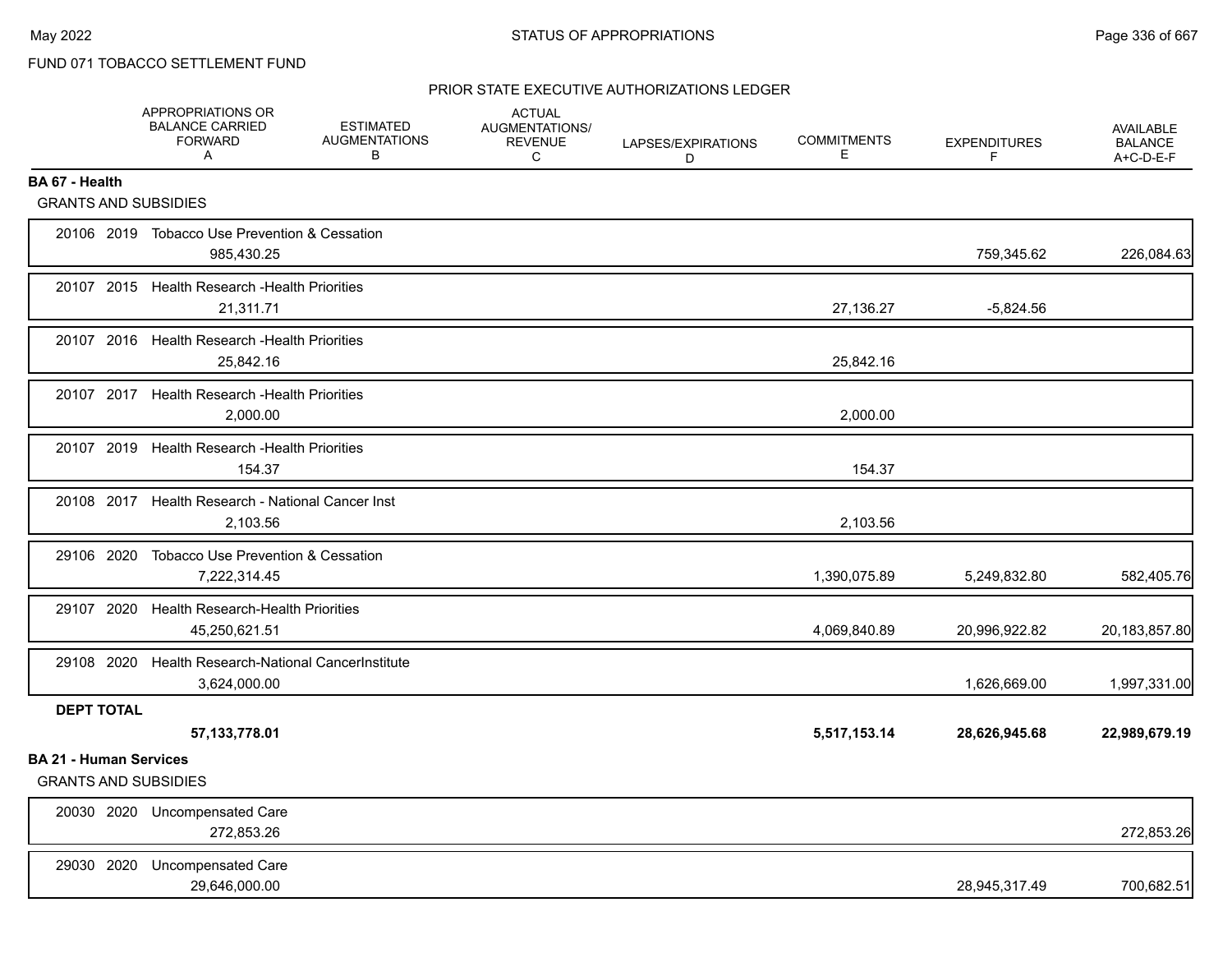### PRIOR STATE EXECUTIVE AUTHORIZATIONS LEDGER

|                     | APPROPRIATIONS OR<br><b>BALANCE CARRIED</b><br><b>FORWARD</b><br>A | ESTIMATED<br><b>AUGMENTATIONS</b><br>в | <b>ACTUAL</b><br>AUGMENTATIONS/<br><b>REVENUE</b><br>C | LAPSES/EXPIRATIONS | <b>COMMITMENTS</b> | <b>EXPENDITURES</b> | AVAILABLE<br><b>BALANCE</b><br>A+C-D-E-F |
|---------------------|--------------------------------------------------------------------|----------------------------------------|--------------------------------------------------------|--------------------|--------------------|---------------------|------------------------------------------|
| 2020<br>29031       | Med. Care for Workers with Disabilities                            |                                        |                                                        |                    |                    |                     |                                          |
|                     | 11,730,777.85                                                      |                                        |                                                        |                    |                    | 11,730,340.08       | 437.77                                   |
| <b>DEPT TOTAL</b>   |                                                                    |                                        |                                                        |                    |                    |                     |                                          |
|                     | 41,649,631.11                                                      |                                        |                                                        |                    |                    | 40,675,657.57       | 973,973.54                               |
| <b>LEDGER TOTAL</b> |                                                                    |                                        |                                                        |                    |                    |                     |                                          |
|                     | 98,783,409.12                                                      |                                        |                                                        |                    | 5,517,153.14       | 69,302,603.25       | 23,963,652.73                            |
|                     | TOTAL TOTAL ALL PRIOR STATE LEDGERS                                |                                        |                                                        |                    |                    |                     |                                          |
|                     | 115,290,335.68                                                     |                                        |                                                        |                    | 5,517,153.14       | 85,809,529.81       | 23,963,652.73                            |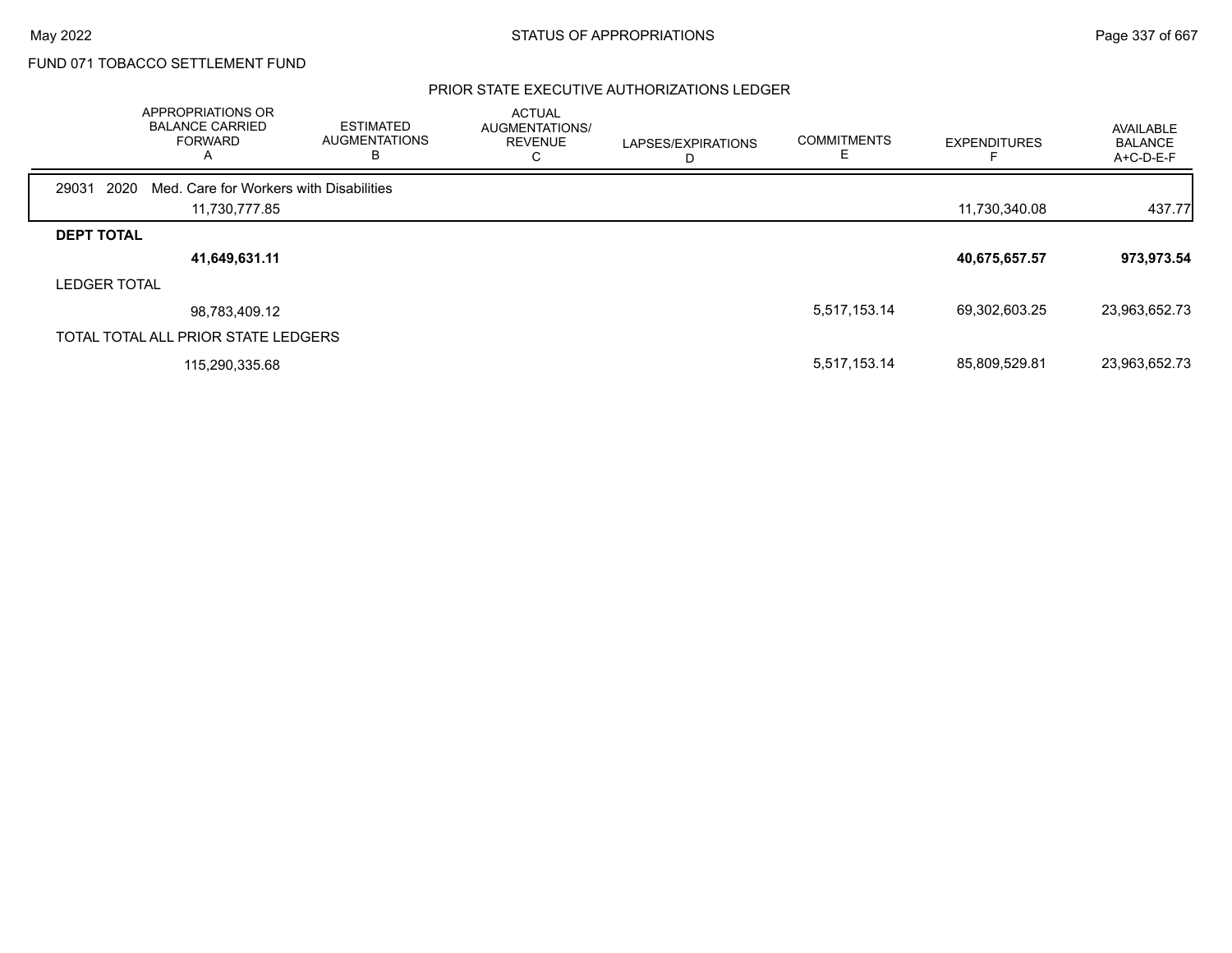FUND 072 REAL ESTATE RECOVERY FUND

### CURRENT STATE EXECUTIVE AUTHORIZATIONS LEDGER

|                                 | <b>APPROPRIATIONS OR</b><br><b>BALANCE CARRIED</b><br><b>FORWARD</b><br>A | <b>ESTIMATED</b><br><b>AUGMENTATIONS</b><br>В | <b>ACTUAL</b><br>AUGMENTATIONS/<br><b>REVENUE</b><br>U | LAPSES/EXPIRATIONS<br>D | <b>COMMITMENTS</b><br>E | <b>EXPENDITURES</b> | AVAILABLE<br><b>BALANCE</b><br>A+C-D-E-F |
|---------------------------------|---------------------------------------------------------------------------|-----------------------------------------------|--------------------------------------------------------|-------------------------|-------------------------|---------------------|------------------------------------------|
| <b>BA 19 - State Department</b> |                                                                           |                                               |                                                        |                         |                         |                     |                                          |
| <b>GRANTS AND SUBSIDIES</b>     |                                                                           |                                               |                                                        |                         |                         |                     |                                          |
| 2021<br>20026                   | Real Estate Recovery Payments                                             |                                               |                                                        |                         |                         |                     |                                          |
|                                 | 150,000.00                                                                |                                               |                                                        |                         |                         |                     | 150,000.00                               |
| <b>DEPT TOTAL</b>               |                                                                           |                                               |                                                        |                         |                         |                     |                                          |
|                                 | 150,000.00                                                                |                                               |                                                        |                         |                         |                     | 150,000.00                               |
| <b>LEDGER TOTAL</b>             |                                                                           |                                               |                                                        |                         |                         |                     |                                          |
|                                 | 150,000.00                                                                |                                               |                                                        |                         |                         |                     | 150,000.00                               |
|                                 | TOTAL TOTAL ALL CURRENT STATE LEDGERS                                     |                                               |                                                        |                         |                         |                     |                                          |
|                                 | 150,000.00                                                                |                                               |                                                        |                         |                         |                     | 150,000.00                               |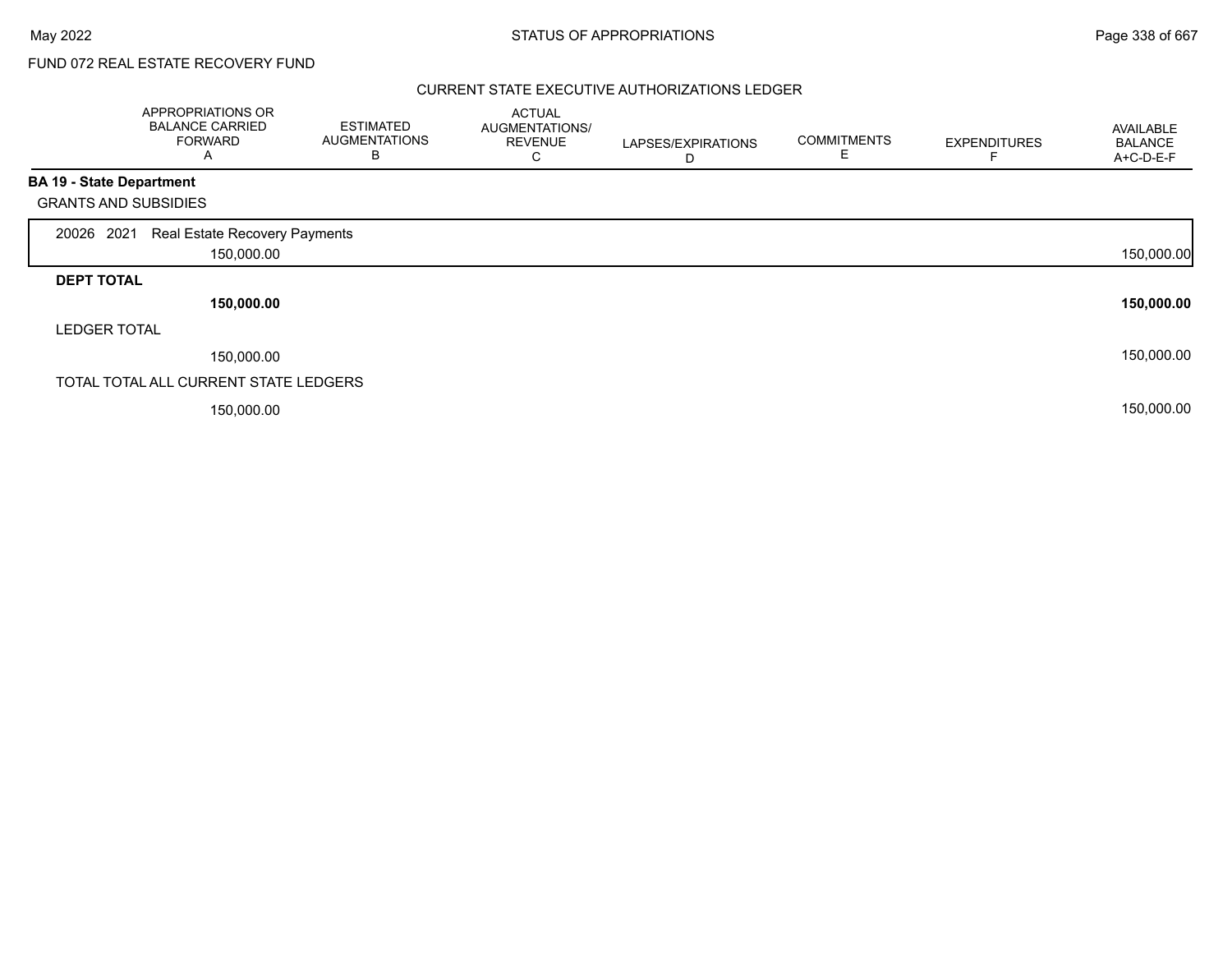# FUND 072 REAL ESTATE RECOVERY FUND

### PRIOR STATE EXECUTIVE AUTHORIZATIONS LEDGER

|                                 | APPROPRIATIONS OR<br><b>BALANCE CARRIED</b><br><b>FORWARD</b><br>Α | <b>ESTIMATED</b><br><b>AUGMENTATIONS</b><br>B | <b>ACTUAL</b><br>AUGMENTATIONS/<br><b>REVENUE</b><br>С | LAPSES/EXPIRATIONS<br>D | <b>COMMITMENTS</b><br>Ε | <b>EXPENDITURES</b> | <b>AVAILABLE</b><br><b>BALANCE</b><br>A+C-D-E-F |
|---------------------------------|--------------------------------------------------------------------|-----------------------------------------------|--------------------------------------------------------|-------------------------|-------------------------|---------------------|-------------------------------------------------|
| <b>BA 19 - State Department</b> |                                                                    |                                               |                                                        |                         |                         |                     |                                                 |
| <b>GRANTS AND SUBSIDIES</b>     |                                                                    |                                               |                                                        |                         |                         |                     |                                                 |
| 20026 2020                      | Real Estate Recovery Payments                                      |                                               |                                                        |                         |                         |                     |                                                 |
|                                 | 129,990.94                                                         |                                               |                                                        |                         |                         |                     | 129,990.94                                      |
| <b>DEPT TOTAL</b>               |                                                                    |                                               |                                                        |                         |                         |                     |                                                 |
|                                 | 129,990.94                                                         |                                               |                                                        |                         |                         |                     | 129,990.94                                      |
| <b>LEDGER TOTAL</b>             |                                                                    |                                               |                                                        |                         |                         |                     |                                                 |
|                                 | 129,990.94                                                         |                                               |                                                        |                         |                         |                     | 129,990.94                                      |
|                                 | TOTAL TOTAL ALL PRIOR STATE LEDGERS                                |                                               |                                                        |                         |                         |                     |                                                 |
|                                 | 129,990.94                                                         |                                               |                                                        |                         |                         |                     | 129,990.94                                      |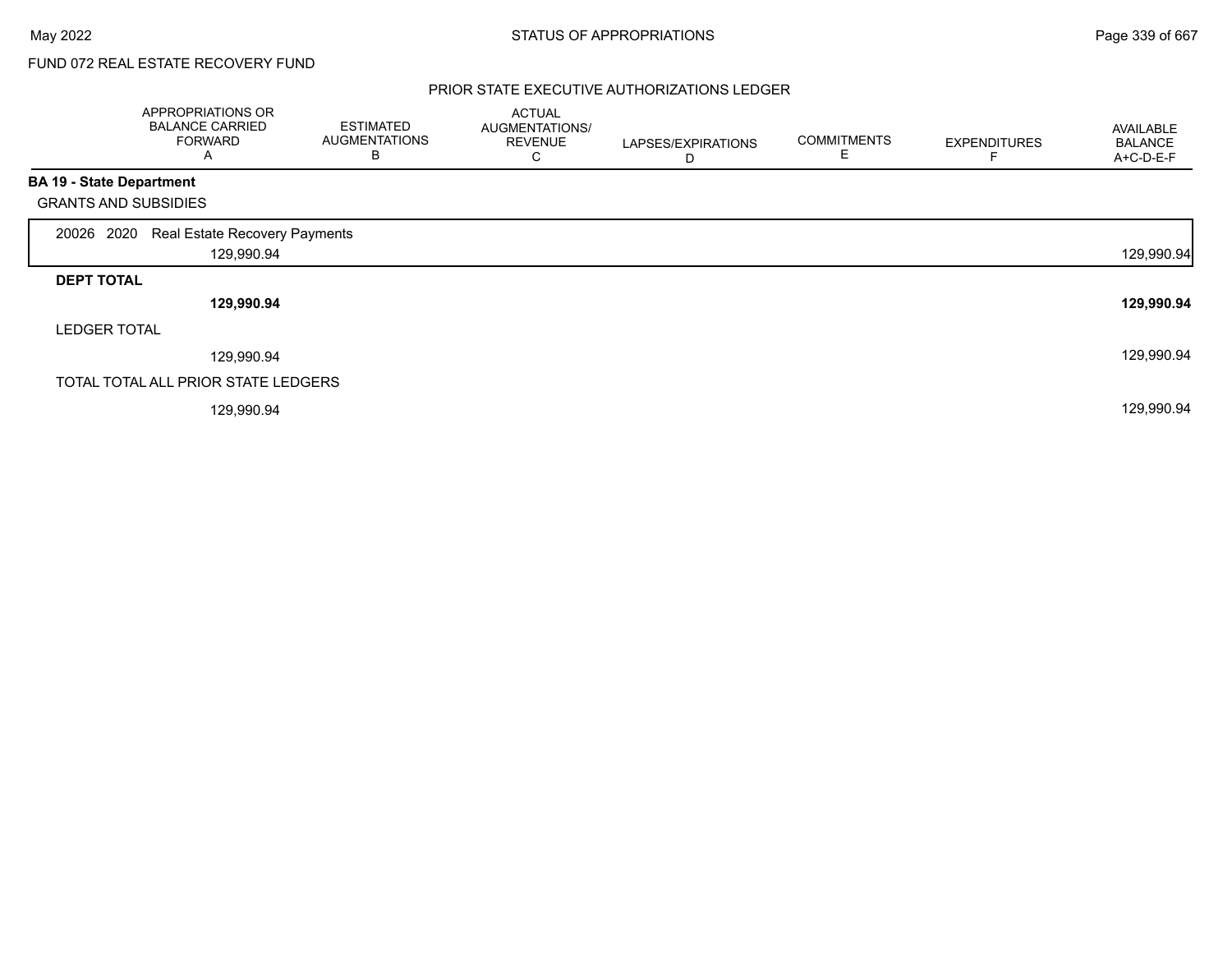$\overline{\phantom{0}}$ 

### FUND 073 NONCOAL SURFACE MINING CONSERVATION

### CURRENT STATE EXECUTIVE AUTHORIZATIONS LEDGER

| APPROPRIATIONS OR<br><b>BALANCE CARRIED</b><br><b>FORWARD</b><br>A |                           | <b>ESTIMATED</b><br><b>AUGMENTATIONS</b><br>в | <b>ACTUAL</b><br>AUGMENTATIONS/<br><b>REVENUE</b><br>С | LAPSES/EXPIRATIONS<br>D | <b>COMMITMENTS</b><br>E | <b>EXPENDITURES</b> | AVAILABLE<br><b>BALANCE</b><br>A+C-D-E-F |
|--------------------------------------------------------------------|---------------------------|-----------------------------------------------|--------------------------------------------------------|-------------------------|-------------------------|---------------------|------------------------------------------|
| <b>BA 35 - Environmental Protection</b>                            |                           |                                               |                                                        |                         |                         |                     |                                          |
| <b>GENERAL GOVERNMENT</b>                                          |                           |                                               |                                                        |                         |                         |                     |                                          |
| 2021<br>20101                                                      | <b>General Operations</b> |                                               |                                                        |                         |                         |                     |                                          |
|                                                                    | 3,978,000.00              |                                               |                                                        |                         | 86,000.00               | 2,750,984.41        | 1,141,015.59                             |
| <b>DEPT TOTAL</b>                                                  |                           |                                               |                                                        |                         |                         |                     |                                          |
|                                                                    | 3,978,000.00              |                                               |                                                        |                         | 86,000.00               | 2,750,984.41        | 1,141,015.59                             |
| <b>LEDGER TOTAL</b>                                                |                           |                                               |                                                        |                         |                         |                     |                                          |
|                                                                    | 3,978,000.00              |                                               |                                                        |                         | 86,000.00               | 2,750,984.41        | 1,141,015.59                             |
| TOTAL TOTAL ALL CURRENT STATE LEDGERS                              |                           |                                               |                                                        |                         |                         |                     |                                          |
|                                                                    | 3,978,000.00              |                                               |                                                        |                         | 86,000.00               | 2,750,984.41        | 1,141,015.59                             |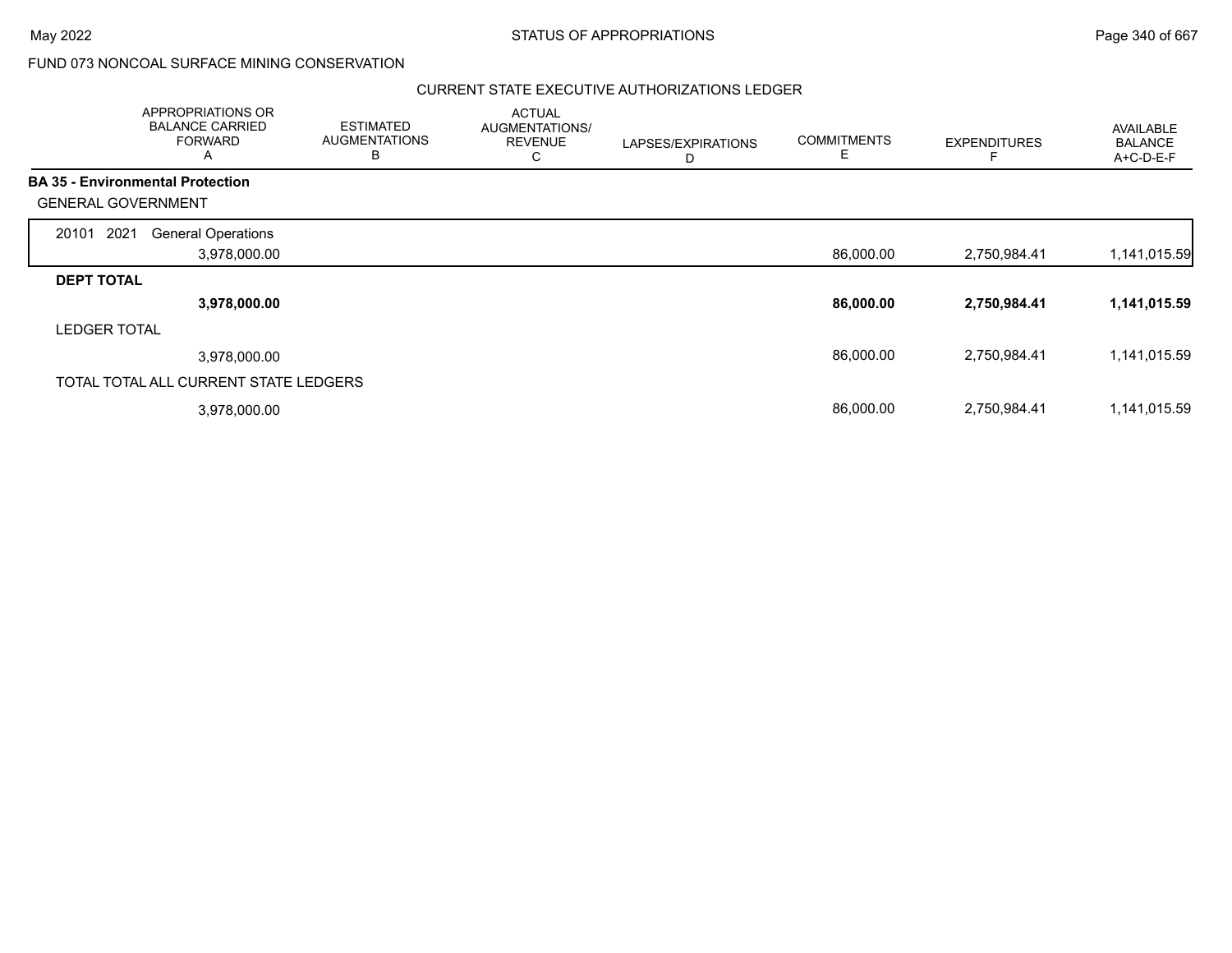## FUND 073 NONCOAL SURFACE MINING CONSERVATION

### PRIOR STATE EXECUTIVE AUTHORIZATIONS LEDGER

|                                         | APPROPRIATIONS OR<br><b>BALANCE CARRIED</b><br><b>FORWARD</b><br>A | <b>ESTIMATED</b><br><b>AUGMENTATIONS</b><br>B | <b>ACTUAL</b><br>AUGMENTATIONS/<br><b>REVENUE</b><br>С | LAPSES/EXPIRATIONS<br>D | <b>COMMITMENTS</b><br>E | <b>EXPENDITURES</b> | AVAILABLE<br><b>BALANCE</b><br>A+C-D-E-F |
|-----------------------------------------|--------------------------------------------------------------------|-----------------------------------------------|--------------------------------------------------------|-------------------------|-------------------------|---------------------|------------------------------------------|
| <b>BA 35 - Environmental Protection</b> |                                                                    |                                               |                                                        |                         |                         |                     |                                          |
| <b>GENERAL GOVERNMENT</b>               |                                                                    |                                               |                                                        |                         |                         |                     |                                          |
| 2020<br>20101                           | <b>General Operations</b>                                          |                                               |                                                        |                         |                         |                     |                                          |
|                                         | 1,292,504.49                                                       |                                               |                                                        |                         | 5,000.00                | 145,845.14          | 1,141,659.35                             |
| <b>DEPT TOTAL</b>                       |                                                                    |                                               |                                                        |                         |                         |                     |                                          |
|                                         | 1,292,504.49                                                       |                                               |                                                        |                         | 5,000.00                | 145,845.14          | 1,141,659.35                             |
| <b>LEDGER TOTAL</b>                     |                                                                    |                                               |                                                        |                         |                         |                     |                                          |
|                                         | 1,292,504.49                                                       |                                               |                                                        |                         | 5,000.00                | 145,845.14          | 1,141,659.35                             |
|                                         | TOTAL TOTAL ALL PRIOR STATE LEDGERS                                |                                               |                                                        |                         |                         |                     |                                          |
|                                         | 1,292,504.49                                                       |                                               |                                                        |                         | 5,000.00                | 145,845.14          | 1,141,659.35                             |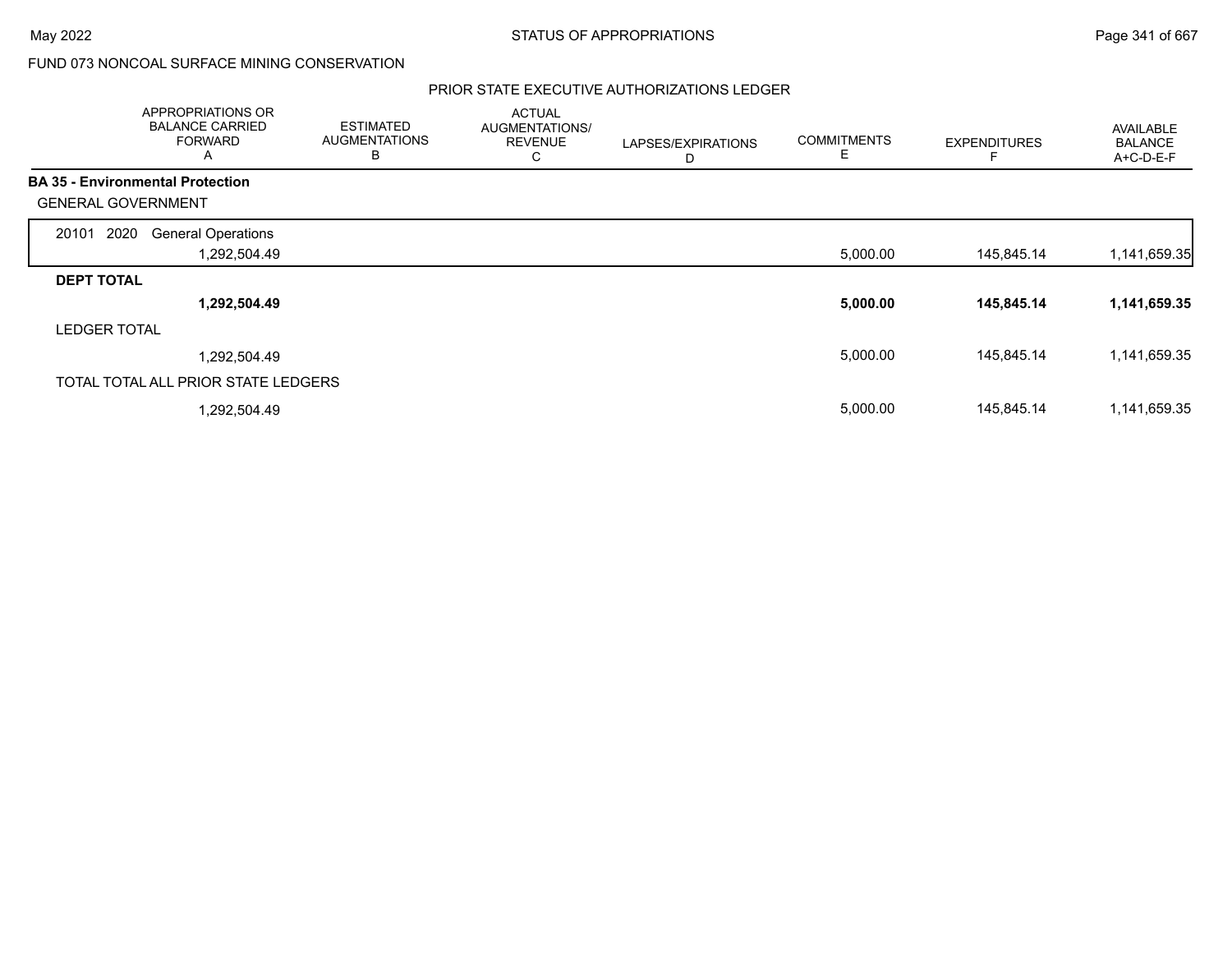# FUND 073 NONCOAL SURFACE MINING CONSERVATION

### RESTRICTED RECEIPTS LEDGER

|                           | <b>APPROPRIATIONS OR</b><br><b>BALANCE CARRIED</b><br>FORWARD<br>A | <b>ESTIMATED</b><br><b>AUGMENTATIONS</b><br>В | <b>ACTUAL</b><br><b>AUGMENTATIONS/</b><br><b>REVENUE</b><br>С | LAPSES/EXPIRATIONS<br>D | <b>COMMITMENTS</b> | <b>EXPENDITURES</b> | AVAILABLE<br><b>BALANCE</b><br>A+C-D-E-F |
|---------------------------|--------------------------------------------------------------------|-----------------------------------------------|---------------------------------------------------------------|-------------------------|--------------------|---------------------|------------------------------------------|
|                           | <b>BA 35 - Environmental Protection</b>                            |                                               |                                                               |                         |                    |                     |                                          |
| <b>GENERAL GOVERNMENT</b> |                                                                    |                                               |                                                               |                         |                    |                     |                                          |
| 2021<br>40048             | Mining Permit Collateral Guarantee                                 |                                               |                                                               |                         |                    |                     |                                          |
|                           | 2,505,766.05                                                       |                                               | $-205, 114.98$                                                |                         |                    | $-251,963.01$       | 2,552,614.08                             |
| <b>DEPT TOTAL</b>         |                                                                    |                                               |                                                               |                         |                    |                     |                                          |
|                           | 2,505,766.05                                                       |                                               | $-205,114.98$                                                 |                         |                    | $-251,963.01$       | 2,552,614.08                             |
| <b>LEDGER TOTAL</b>       |                                                                    |                                               |                                                               |                         |                    |                     |                                          |
|                           | 2,505,766.05                                                       |                                               | $-205.114.98$                                                 |                         |                    | $-251.963.01$       | 2.552.614.08                             |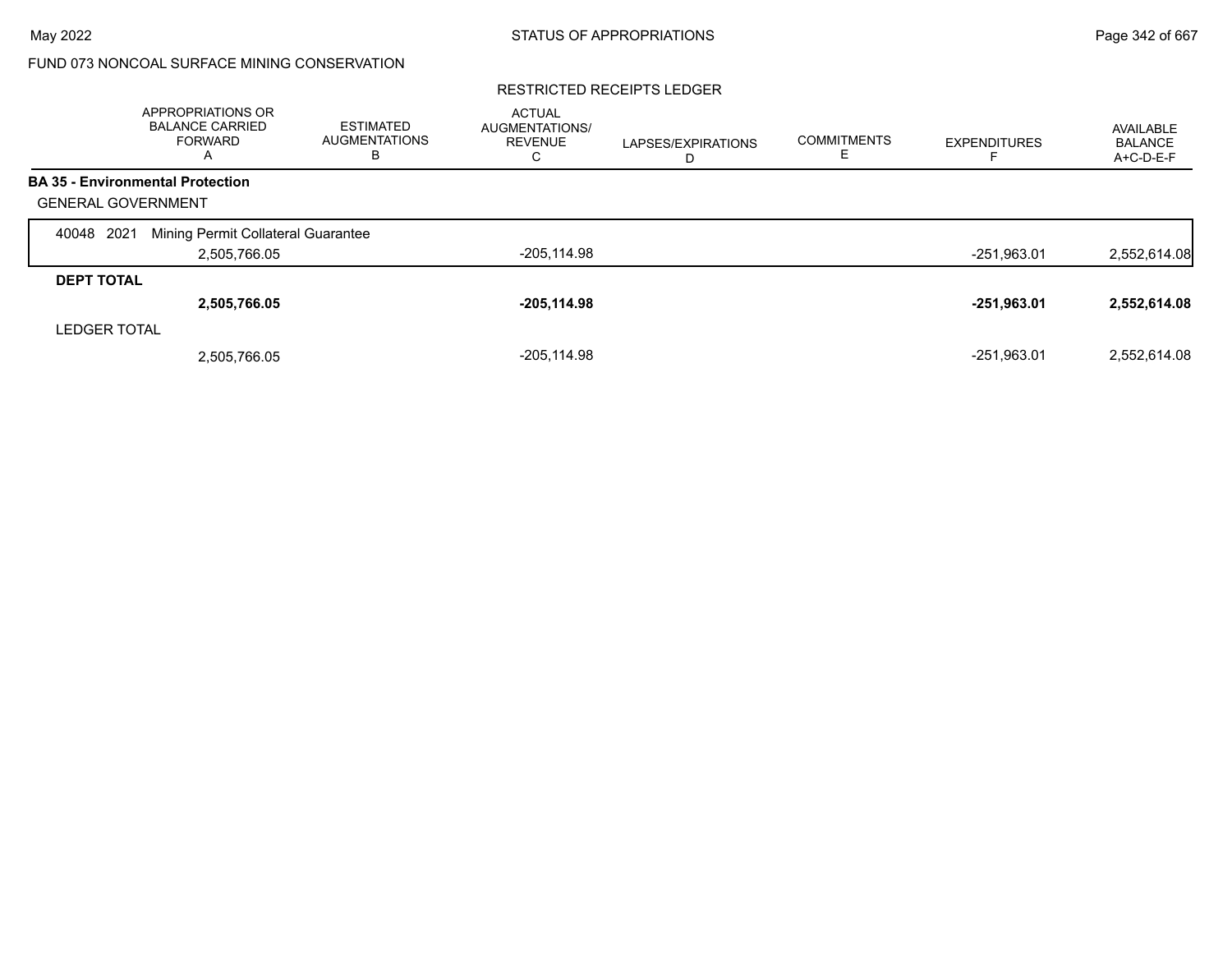# FUND 073 NONCOAL SURFACE MINING CONSERVATION

|                           | <b>APPROPRIATIONS OR</b><br><b>BALANCE CARRIED</b><br>FORWARD<br>A | <b>ESTIMATED</b><br><b>AUGMENTATIONS</b><br>в | <b>ACTUAL</b><br>AUGMENTATIONS/<br><b>REVENUE</b><br>С | LAPSES/EXPIRATIONS<br>D | <b>COMMITMENTS</b><br>Е | <b>EXPENDITURES</b> | AVAILABLE<br><b>BALANCE</b><br>A+C-D-E-F |
|---------------------------|--------------------------------------------------------------------|-----------------------------------------------|--------------------------------------------------------|-------------------------|-------------------------|---------------------|------------------------------------------|
|                           | <b>BA 35 - Environmental Protection</b>                            |                                               |                                                        |                         |                         |                     |                                          |
| <b>GENERAL GOVERNMENT</b> |                                                                    |                                               |                                                        |                         |                         |                     |                                          |
| 2021<br>60084             | Forfeiture of Bonds                                                |                                               |                                                        |                         |                         |                     |                                          |
|                           | 1,332,137.99                                                       |                                               | 113,113.34                                             |                         |                         |                     | 1,445,251.33                             |
| <b>DEPT TOTAL</b>         |                                                                    |                                               |                                                        |                         |                         |                     |                                          |
|                           | 1,332,137.99                                                       |                                               | 113,113.34                                             |                         |                         |                     | 1,445,251.33                             |
| <b>LEDGER TOTAL</b>       |                                                                    |                                               |                                                        |                         |                         |                     |                                          |
|                           | 1,332,137.99                                                       |                                               | 113,113.34                                             |                         |                         |                     | 1,445,251.33                             |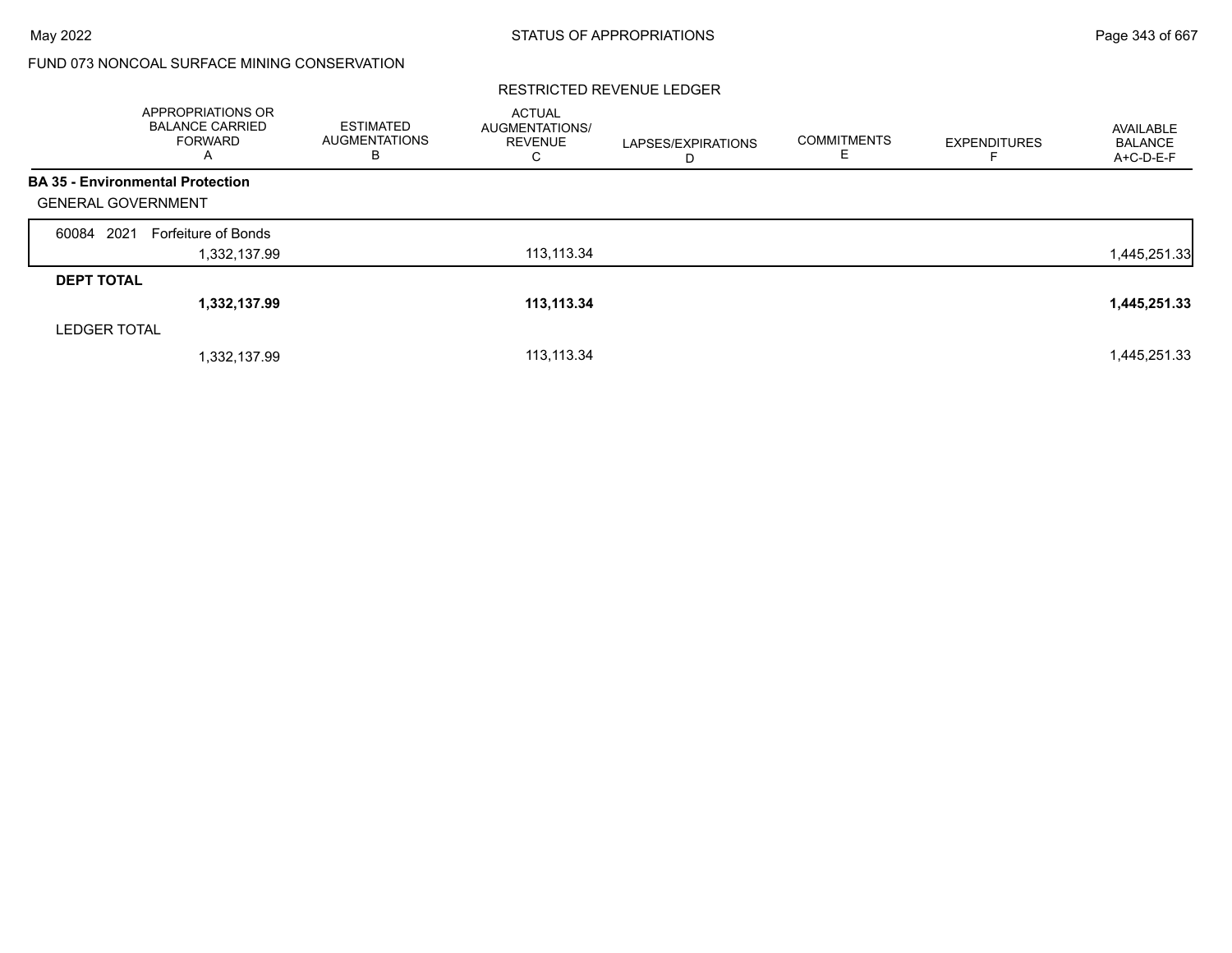# FUND 075 PUBLIC SCHOOL RETIREES' HEALTH INS

|                           | APPROPRIATIONS OR<br><b>BALANCE CARRIED</b><br>FORWARD<br>A | <b>ESTIMATED</b><br><b>AUGMENTATIONS</b><br>в | <b>ACTUAL</b><br><b>AUGMENTATIONS/</b><br><b>REVENUE</b><br>C | LAPSES/EXPIRATIONS<br>D | <b>COMMITMENTS</b> | <b>EXPENDITURES</b> | <b>AVAILABLE</b><br>BALANCE<br>A+C-D-E-F |
|---------------------------|-------------------------------------------------------------|-----------------------------------------------|---------------------------------------------------------------|-------------------------|--------------------|---------------------|------------------------------------------|
|                           | BA 72 - Pub School Employees' Ret Sys                       |                                               |                                                               |                         |                    |                     |                                          |
| <b>GENERAL GOVERNMENT</b> |                                                             |                                               |                                                               |                         |                    |                     |                                          |
| 2021<br>60187             | <b>Health Insurance Claims Reserve</b>                      |                                               |                                                               |                         |                    |                     |                                          |
|                           |                                                             |                                               | 1,500,000.00                                                  |                         | 193.434.60         | 1,155,367.45        | 151, 197.95                              |
| <b>DEPT TOTAL</b>         |                                                             |                                               |                                                               |                         |                    |                     |                                          |
|                           |                                                             |                                               | 1,500,000.00                                                  |                         | 193,434.60         | 1,155,367.45        | 151,197.95                               |
| <b>LEDGER TOTAL</b>       |                                                             |                                               |                                                               |                         |                    |                     |                                          |
|                           |                                                             |                                               | 1,500,000.00                                                  |                         | 193,434.60         | 1,155,367.45        | 151,197.95                               |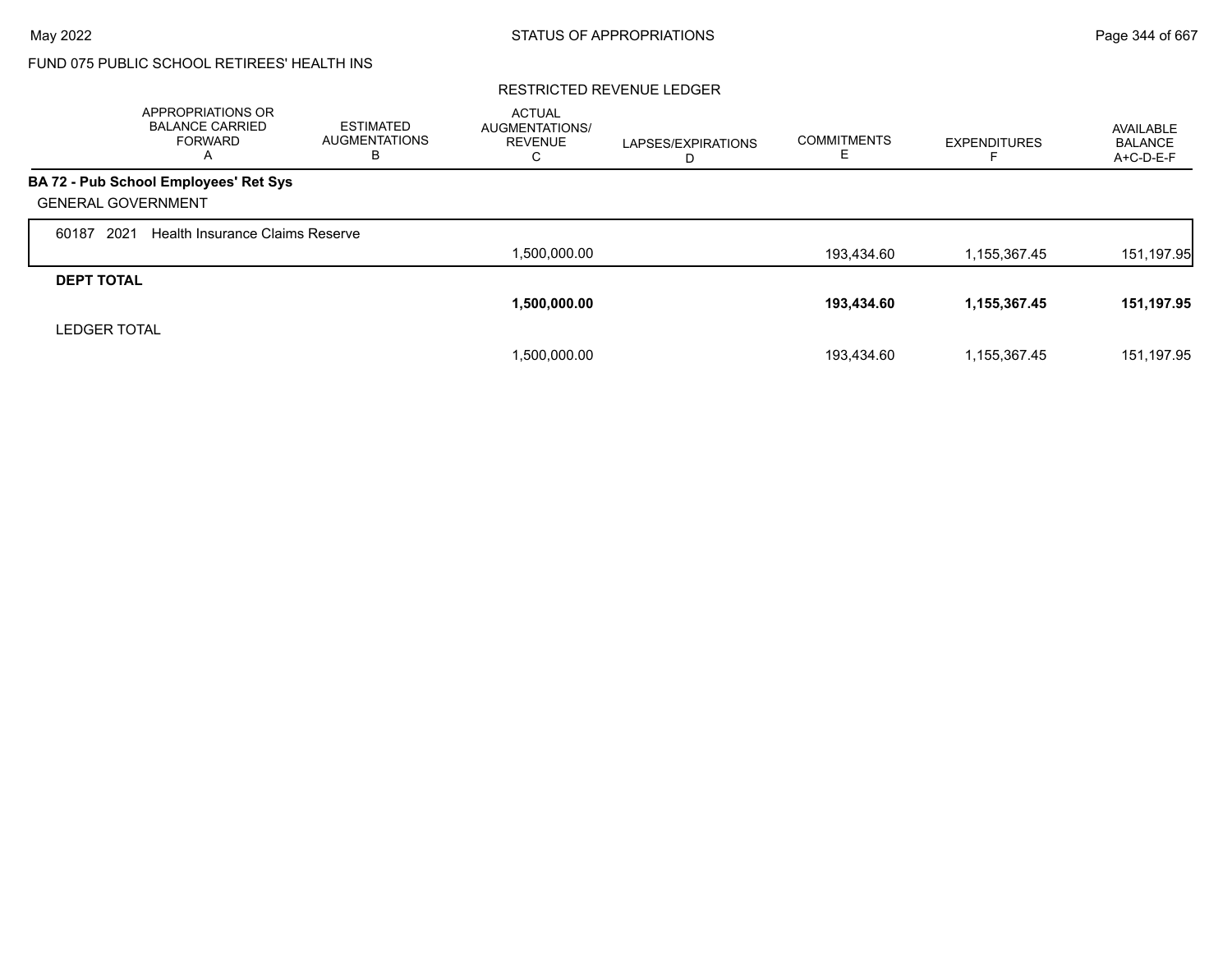# FUND 076 MUNICIPAL PENSION AID FUND

#### RESTRICTED RECEIPTS LEDGER

|                                | APPROPRIATIONS OR<br><b>BALANCE CARRIED</b><br>FORWARD<br>$\overline{\mathsf{A}}$ | <b>ESTIMATED</b><br><b>AUGMENTATIONS</b><br>в | <b>ACTUAL</b><br>AUGMENTATIONS/<br><b>REVENUE</b><br>С | LAPSES/EXPIRATIONS<br>D | <b>COMMITMENTS</b> | <b>EXPENDITURES</b> | AVAILABLE<br><b>BALANCE</b><br>A+C-D-E-F |
|--------------------------------|-----------------------------------------------------------------------------------|-----------------------------------------------|--------------------------------------------------------|-------------------------|--------------------|---------------------|------------------------------------------|
| <b>BA 92 - Auditor General</b> |                                                                                   |                                               |                                                        |                         |                    |                     |                                          |
| <b>GENERAL GOVERNMENT</b>      |                                                                                   |                                               |                                                        |                         |                    |                     |                                          |
| 2021<br>40098                  | Municipal Pension Aid                                                             |                                               |                                                        |                         |                    |                     |                                          |
|                                | 323,482,369.37                                                                    |                                               | 353,145,013.80                                         |                         |                    | 318,939,686.66      | 357,687,696.51                           |
| <b>DEPT TOTAL</b>              |                                                                                   |                                               |                                                        |                         |                    |                     |                                          |
|                                | 323,482,369.37                                                                    |                                               | 353,145,013.80                                         |                         |                    | 318,939,686.66      | 357,687,696.51                           |
| <b>LEDGER TOTAL</b>            |                                                                                   |                                               |                                                        |                         |                    |                     |                                          |
|                                | 323,482,369.37                                                                    |                                               | 353,145,013.80                                         |                         |                    | 318,939,686.66      | 357,687,696.51                           |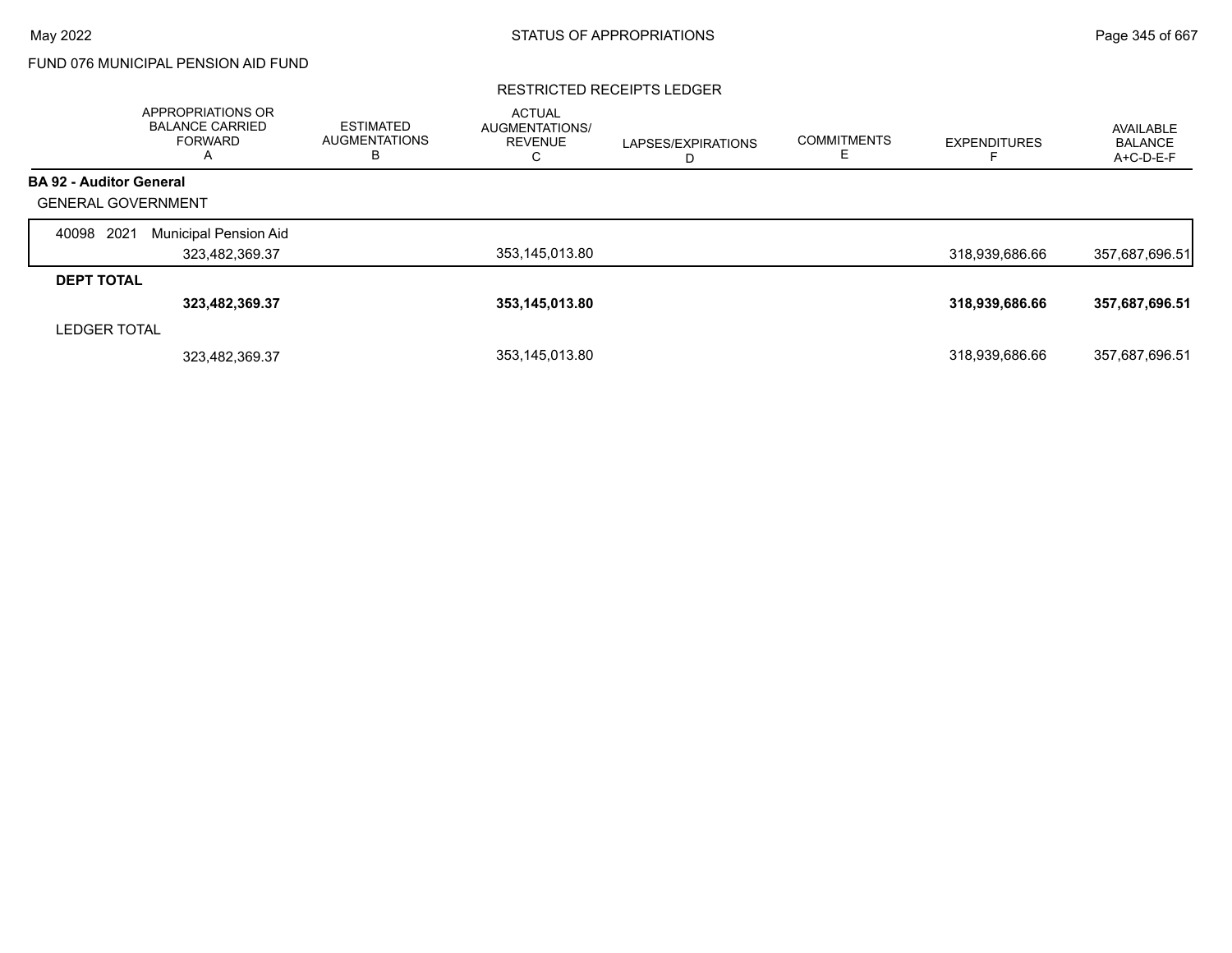# FUND 076 MUNICIPAL PENSION AID FUND

|                                | APPROPRIATIONS OR<br><b>BALANCE CARRIED</b><br><b>FORWARD</b><br>A | ESTIMATED<br><b>AUGMENTATIONS</b><br>В | <b>ACTUAL</b><br>AUGMENTATIONS/<br><b>REVENUE</b><br>С | LAPSES/EXPIRATIONS<br>D | <b>COMMITMENTS</b><br>Е | <b>EXPENDITURES</b> | AVAILABLE<br><b>BALANCE</b><br>A+C-D-E-F |
|--------------------------------|--------------------------------------------------------------------|----------------------------------------|--------------------------------------------------------|-------------------------|-------------------------|---------------------|------------------------------------------|
| <b>BA 92 - Auditor General</b> |                                                                    |                                        |                                                        |                         |                         |                     |                                          |
| <b>GENERAL GOVERNMENT</b>      |                                                                    |                                        |                                                        |                         |                         |                     |                                          |
| 60144 2021                     | Post Retirement Adjustment Account                                 |                                        |                                                        |                         |                         |                     |                                          |
|                                | 972.20                                                             |                                        | 922,752.47                                             |                         |                         | 922,752.47          | 972.20                                   |
| <b>DEPT TOTAL</b>              |                                                                    |                                        |                                                        |                         |                         |                     |                                          |
|                                | 972.20                                                             |                                        | 922,752.47                                             |                         |                         | 922,752.47          | 972.20                                   |
| <b>LEDGER TOTAL</b>            |                                                                    |                                        |                                                        |                         |                         |                     |                                          |
|                                | 972.20                                                             |                                        | 922.752.47                                             |                         |                         | 922.752.47          | 972.20                                   |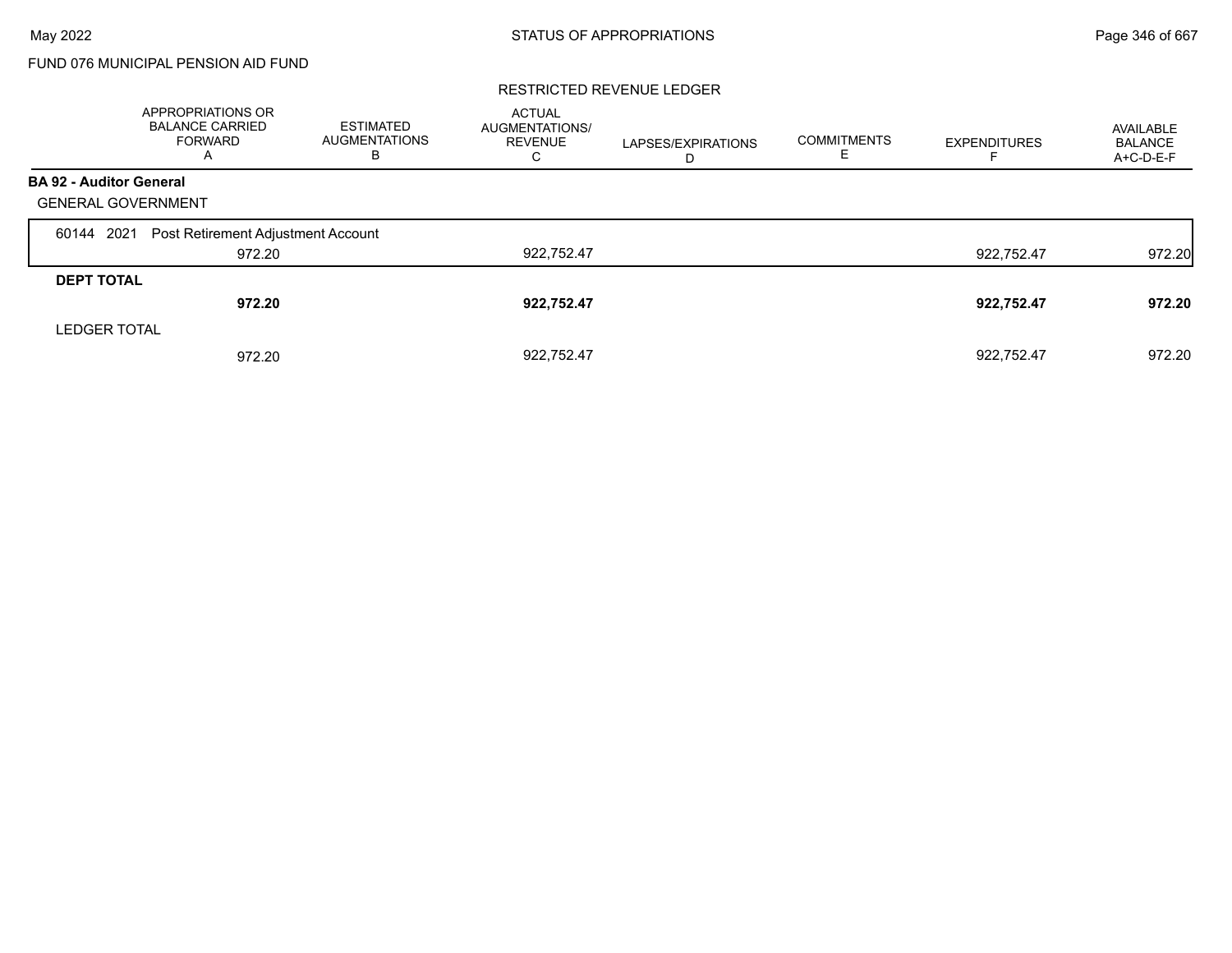# FUND 078 PA MUNICIPAL RETIREMENT FUND

### NON-BUDGETED LEDGER

|                           | <b>APPROPRIATIONS OR</b><br><b>BALANCE CARRIED</b><br><b>FORWARD</b><br>A | <b>ESTIMATED</b><br><b>AUGMENTATIONS</b><br>B | <b>ACTUAL</b><br>AUGMENTATIONS/<br><b>REVENUE</b><br>С | LAPSES/EXPIRATIONS<br>D | <b>COMMITMENTS</b><br>Е | <b>EXPENDITURES</b> | <b>AVAILABLE</b><br><b>BALANCE</b><br>A+C-D-E-F |
|---------------------------|---------------------------------------------------------------------------|-----------------------------------------------|--------------------------------------------------------|-------------------------|-------------------------|---------------------|-------------------------------------------------|
|                           | <b>BA 71 - PA Municipal Retirement Board</b>                              |                                               |                                                        |                         |                         |                     |                                                 |
| <b>GENERAL GOVERNMENT</b> |                                                                           |                                               |                                                        |                         |                         |                     |                                                 |
| 50083 2021                | <b>Administration-PMRS</b>                                                |                                               |                                                        |                         |                         |                     |                                                 |
|                           |                                                                           |                                               |                                                        |                         | 9,574,943.11            | 9,051,699.67        | -18,626,642.78                                  |
| 2021<br>50085             | <b>Retirement Of Municipal Employes</b>                                   |                                               |                                                        |                         |                         |                     |                                                 |
|                           |                                                                           |                                               |                                                        |                         |                         | 135, 123, 503. 29   | -135,123,503.29                                 |
| <b>DEPT TOTAL</b>         |                                                                           |                                               |                                                        |                         |                         |                     |                                                 |
|                           |                                                                           |                                               |                                                        |                         | 9,574,943.11            | 144,175,202.96      | -153,750,146.07                                 |
| <b>LEDGER TOTAL</b>       |                                                                           |                                               |                                                        |                         |                         |                     |                                                 |
|                           |                                                                           |                                               |                                                        |                         | 9,574,943.11            | 144,175,202.96      | -153,750,146.07                                 |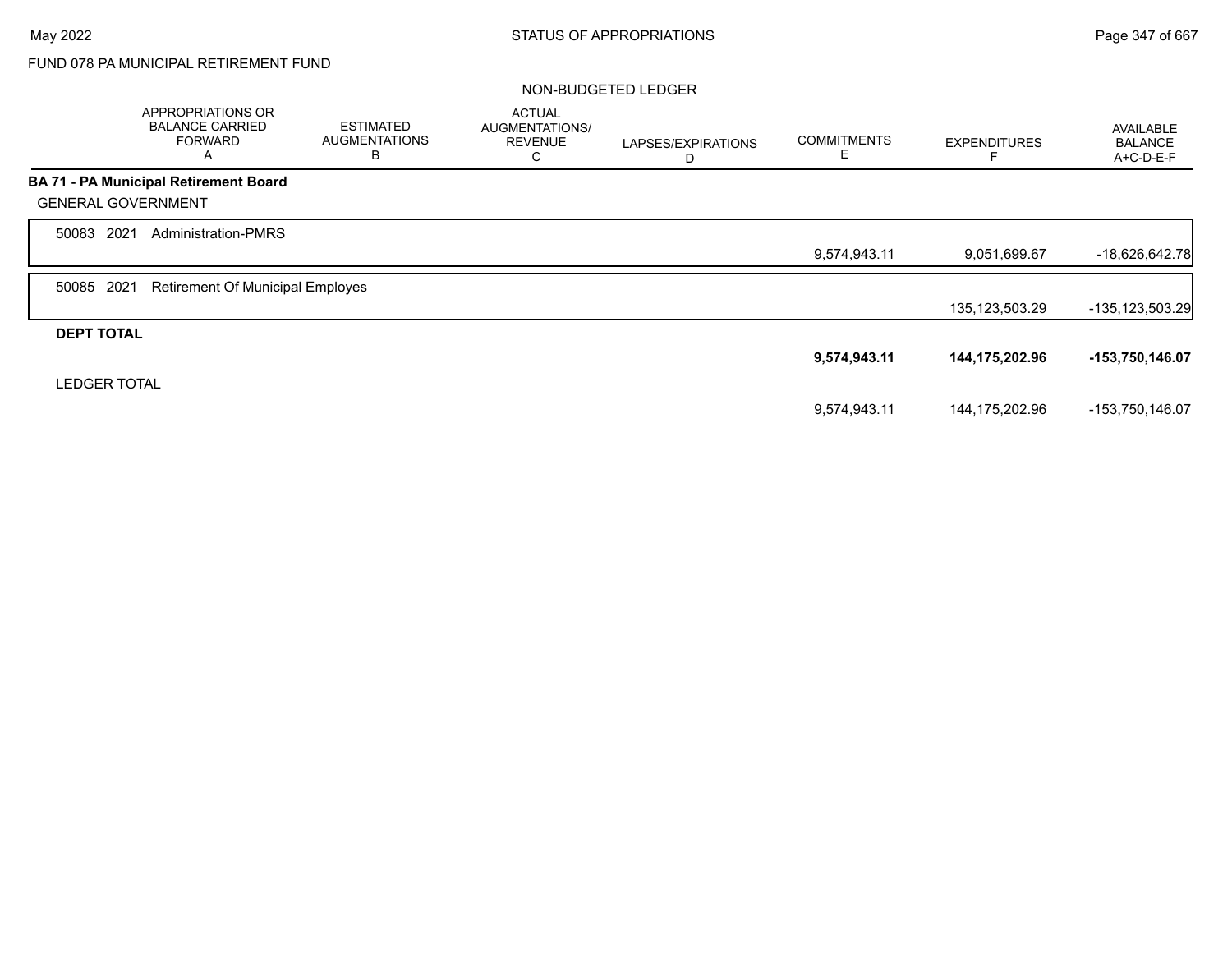### PRIOR STATE CONTINUING LEDGER

|                           | APPROPRIATIONS OR<br><b>BALANCE CARRIED</b><br><b>FORWARD</b><br>Α | <b>ESTIMATED</b><br><b>AUGMENTATIONS</b><br>В | <b>ACTUAL</b><br>AUGMENTATIONS/<br><b>REVENUE</b><br>Ü | LAPSES/EXPIRATIONS<br>D | <b>COMMITMENTS</b><br>E | <b>EXPENDITURES</b> | <b>AVAILABLE</b><br><b>BALANCE</b><br>A+C-D-E-F |
|---------------------------|--------------------------------------------------------------------|-----------------------------------------------|--------------------------------------------------------|-------------------------|-------------------------|---------------------|-------------------------------------------------|
|                           | <b>BA 39 - PA Higher Education Assistance</b>                      |                                               |                                                        |                         |                         |                     |                                                 |
| <b>GENERAL GOVERNMENT</b> |                                                                    |                                               |                                                        |                         |                         |                     |                                                 |
| 1973<br>30036             | Scholarships for Depend of POW's & MIA's                           |                                               |                                                        |                         |                         |                     |                                                 |
|                           | 205,404.49                                                         |                                               |                                                        |                         |                         |                     | 205,404.49                                      |
| <b>DEPT TOTAL</b>         |                                                                    |                                               |                                                        |                         |                         |                     |                                                 |
|                           | 205,404.49                                                         |                                               |                                                        |                         |                         |                     | 205,404.49                                      |
| <b>LEDGER TOTAL</b>       |                                                                    |                                               |                                                        |                         |                         |                     |                                                 |
|                           | 205,404.49                                                         |                                               |                                                        |                         |                         |                     | 205,404.49                                      |
|                           | TOTAL TOTAL ALL PRIOR STATE LEDGERS                                |                                               |                                                        |                         |                         |                     |                                                 |
|                           | 205,404.49                                                         |                                               |                                                        |                         |                         |                     | 205,404.49                                      |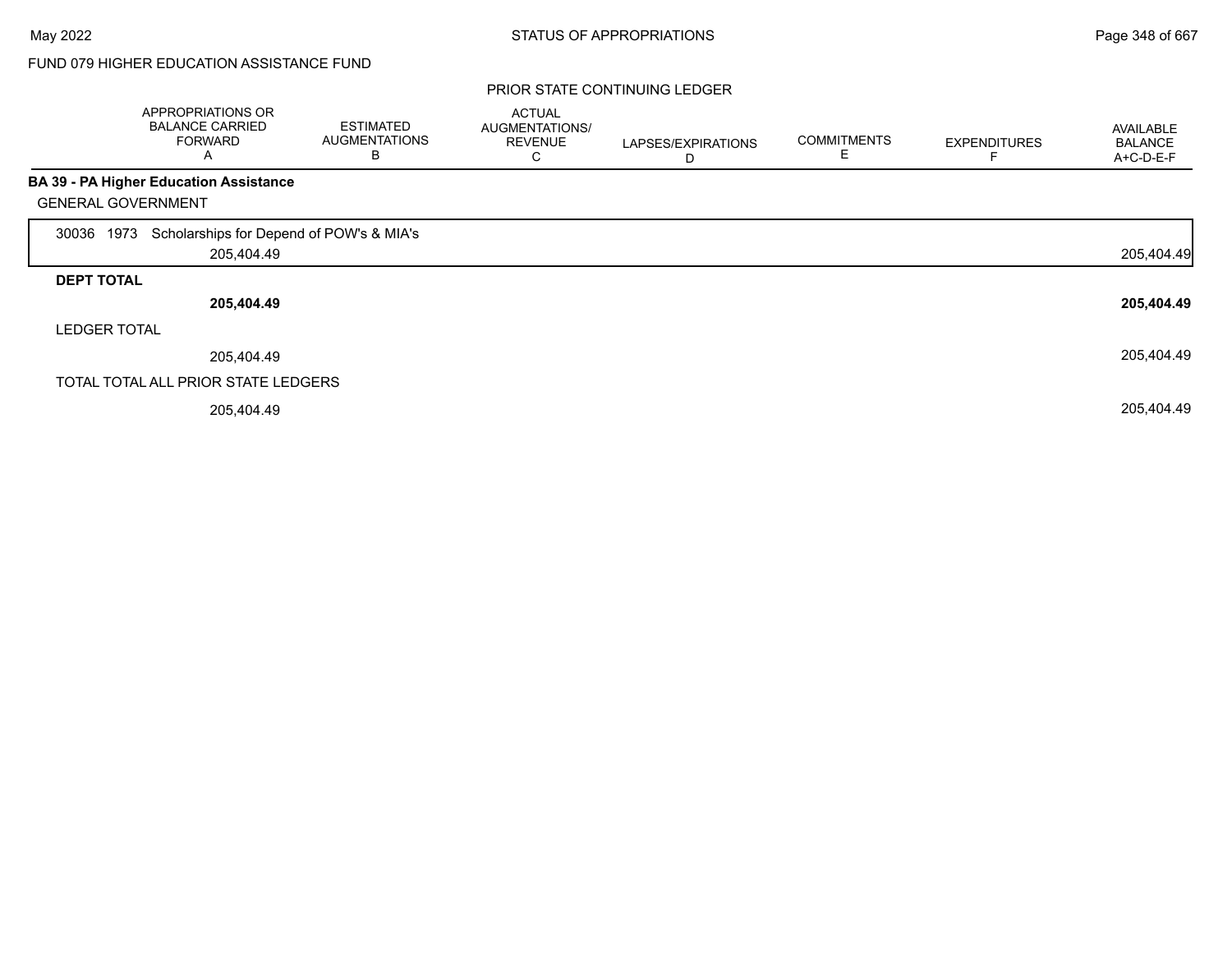#### RESTRICTED RECEIPTS LEDGER

|                             | APPROPRIATIONS OR<br><b>BALANCE CARRIED</b><br><b>FORWARD</b><br>$\overline{A}$ | <b>ESTIMATED</b><br><b>AUGMENTATIONS</b><br>в | <b>ACTUAL</b><br><b>AUGMENTATIONS/</b><br><b>REVENUE</b><br>Ü | LAPSES/EXPIRATIONS<br>D | <b>COMMITMENTS</b> | <b>EXPENDITURES</b> | AVAILABLE<br><b>BALANCE</b><br>A+C-D-E-F |
|-----------------------------|---------------------------------------------------------------------------------|-----------------------------------------------|---------------------------------------------------------------|-------------------------|--------------------|---------------------|------------------------------------------|
|                             | <b>BA 39 - PA Higher Education Assistance</b>                                   |                                               |                                                               |                         |                    |                     |                                          |
| <b>GRANTS AND SUBSIDIES</b> |                                                                                 |                                               |                                                               |                         |                    |                     |                                          |
| 2021<br>40054               | PHEAA Discretionary Fund                                                        |                                               |                                                               |                         |                    |                     |                                          |
|                             | -16,141,369.50                                                                  |                                               | 308,782,506.60                                                |                         |                    | 267,209,051.50      | 25,432,085.60                            |
| <b>DEPT TOTAL</b>           |                                                                                 |                                               |                                                               |                         |                    |                     |                                          |
|                             | $-16, 141, 369.50$                                                              |                                               | 308,782,506.60                                                |                         |                    | 267,209,051.50      | 25,432,085.60                            |
| <b>LEDGER TOTAL</b>         |                                                                                 |                                               |                                                               |                         |                    |                     |                                          |
|                             | -16,141,369.50                                                                  |                                               | 308,782,506.60                                                |                         |                    | 267,209,051.50      | 25,432,085.60                            |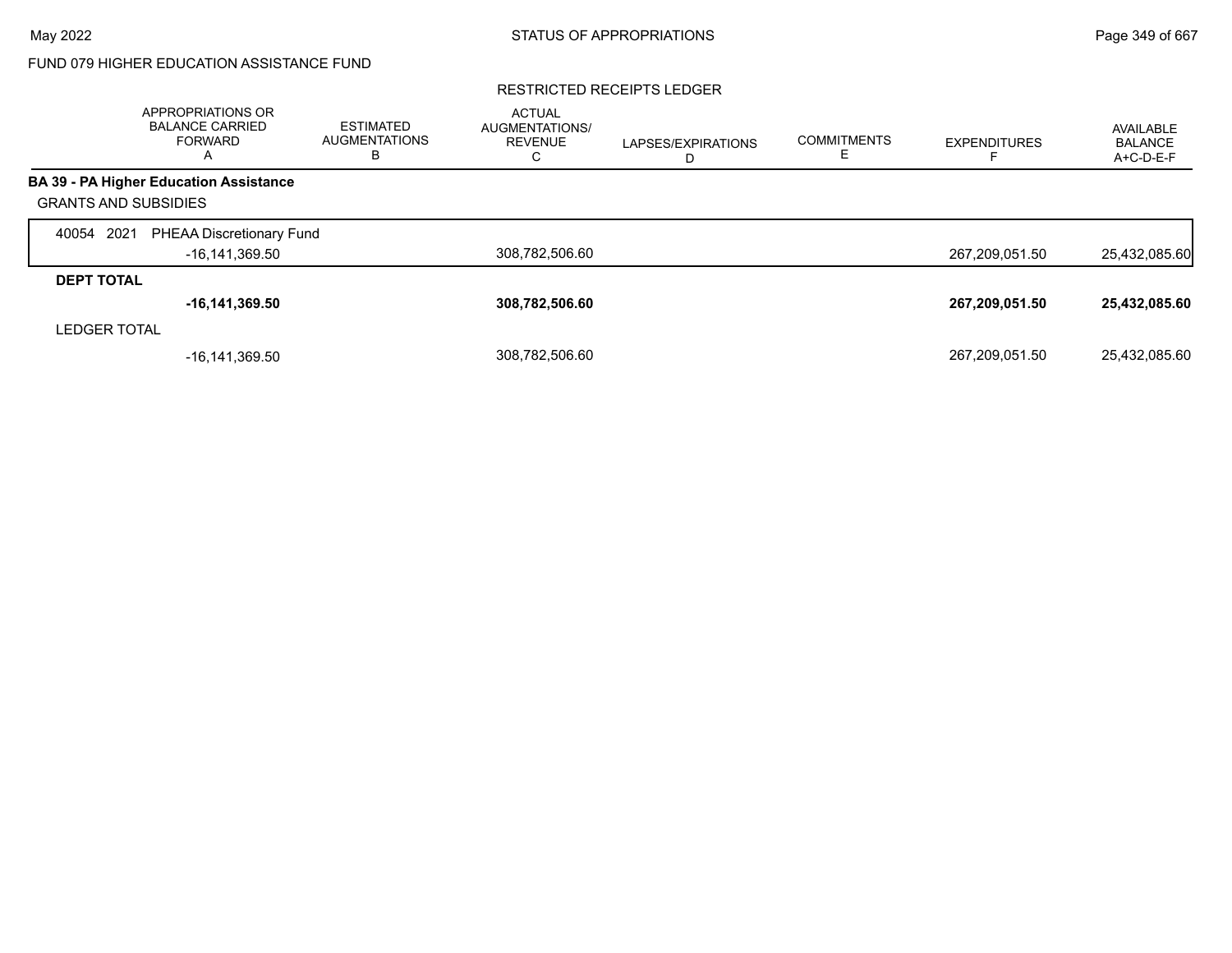|            | APPROPRIATIONS OR<br><b>BALANCE CARRIED</b><br><b>FORWARD</b><br>A | <b>ESTIMATED</b><br><b>AUGMENTATIONS</b><br>В | <b>ACTUAL</b><br>AUGMENTATIONS/<br><b>REVENUE</b><br>C | LAPSES/EXPIRATIONS<br>D | <b>COMMITMENTS</b><br>Е | <b>EXPENDITURES</b><br>F | AVAILABLE<br><b>BALANCE</b><br>A+C-D-E-F |
|------------|--------------------------------------------------------------------|-----------------------------------------------|--------------------------------------------------------|-------------------------|-------------------------|--------------------------|------------------------------------------|
|            | <b>BA 39 - PA Higher Education Assistance</b>                      |                                               |                                                        |                         |                         |                          |                                          |
|            | <b>GENERAL GOVERNMENT</b>                                          |                                               |                                                        |                         |                         |                          |                                          |
|            | 60179 2021 ADMINISTRATION - PAYROLL<br>2,706,627.93                |                                               | 58,537,379.09                                          |                         |                         | 59,003,686.99            | 2,240,320.03                             |
|            | 60180 2021 ADMINISTRATION<br>54,547,640.06                         |                                               | 329,250,777.53                                         |                         |                         | 347,592,394.06           | 36,206,023.53                            |
|            | 60182 2021 NURSING SCHOOL STUDENT LOANS<br>324,947.75              |                                               |                                                        |                         |                         |                          | 324,947.75                               |
| 60198 2021 | Washington Center Internships<br>472,500.00                        |                                               | 450,000.00                                             |                         |                         | 254,000.00               | 668,500.00                               |
| 60211 2021 | 47,123.57                                                          | Technology Work Experience Internship Pr      | 513.85                                                 |                         |                         |                          | 47,637.42                                |
| 60331 2021 | 1,057,331.29                                                       | TargetedIndustryClusterScholarshipProgrm      | 6,332,727.11                                           |                         |                         | 5,891,937.00             | 1,498,121.40                             |
|            | <b>GRANTS AND SUBSIDIES</b>                                        |                                               |                                                        |                         |                         |                          |                                          |
|            | 60089 2021 State Grants<br>29,050,362.05                           |                                               | 316,638,710.29                                         |                         |                         | 321,064,836.64           | 24,624,235.70                            |
|            | 60090 2021 Matching Funds<br>8,889,243.20                          |                                               | 13,259,368.35                                          |                         |                         | 10,785,560.01            | 11,363,051.54                            |
| 60091 2021 | Cheyney University Keystone Academy                                |                                               | 4,000,000.00                                           |                         |                         | 4,000,000.00             |                                          |
| 60092 2021 | Institutional Assistance Grants<br>3,447,378.10                    |                                               | 26,570,359.89                                          |                         |                         | 26,672,406.00            | 3,345,331.99                             |
|            | 60093 2021 Scitech & GI Bill<br>7,915,015.23                       |                                               | 116,446.20                                             |                         |                         | $-264,463.04$            | 8,295,924.47                             |
| 60094 2021 | 1,434,568.00                                                       | Horace Mann Bds-Leslie Pinckney Hill Sch      | 817,280.70                                             |                         |                         | 668.552.66               | 1,583,296.04                             |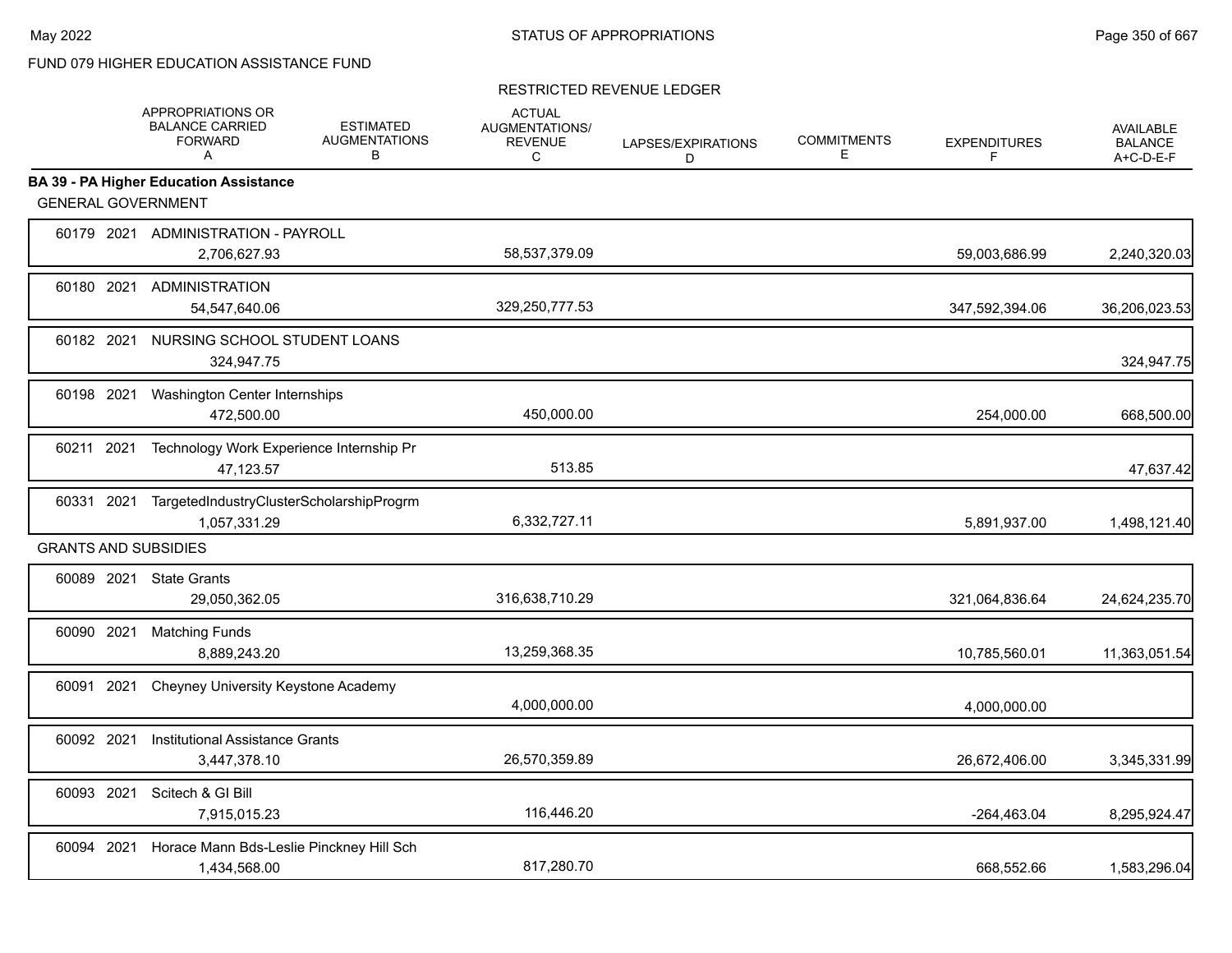|            | APPROPRIATIONS OR<br><b>BALANCE CARRIED</b><br><b>FORWARD</b><br>A | <b>ESTIMATED</b><br><b>AUGMENTATIONS</b><br>в | <b>ACTUAL</b><br>AUGMENTATIONS/<br><b>REVENUE</b><br>C | LAPSES/EXPIRATIONS<br>D | <b>COMMITMENTS</b><br>Ε | <b>EXPENDITURES</b><br>F | <b>AVAILABLE</b><br><b>BALANCE</b><br>A+C-D-E-F |
|------------|--------------------------------------------------------------------|-----------------------------------------------|--------------------------------------------------------|-------------------------|-------------------------|--------------------------|-------------------------------------------------|
| 60098 2021 | Primary Health Care Loan Forgiveness<br>833,666.31                 |                                               | 9.090.84                                               |                         |                         |                          | 842,757.15                                      |
| 60099 2021 | Paul Doughlas Teachers Scholarships<br>710.00                      |                                               | 715.00                                                 |                         |                         | 835.00                   | 590.00                                          |
| 60103 2021 | <b>Guaranty Agency Operation Fund</b><br>205,317,587.60            |                                               | 193,124,190.81                                         |                         |                         | 12,558,857.34            | 385,882,921.07                                  |
| 60200 2021 | <b>Educational Training Vouchers program</b><br>2,297,491.43       |                                               | 1,987,941.48                                           |                         |                         | 2,567,981.00             | 1,717,451.91                                    |
| 60259 2021 | <b>Nursing Loan Programs</b><br>2,503,121.57                       |                                               | 12,216.70                                              |                         |                         | $-24.26$                 | 2,515,362.53                                    |
| 60274 2021 | National Guard Educational Assistnc Prog<br>412,217.85             |                                               | 10,548,453.00                                          |                         |                         | 10,576,216.00            | 384,454.85                                      |
| 60303 2021 | School of Medicine Grant<br>47,752.43                              |                                               | 213,655.70                                             |                         |                         | 160,244.96               | 101,163.17                                      |
| 60305 2021 | Public Defender & DA Loan Forgiveness<br>9.402.06                  |                                               | 56,915.00                                              |                         |                         | 56,915.00                | 9,402.06                                        |
| 60318 2021 | <b>State Grants Supplement</b><br>15,000,000.00                    |                                               |                                                        |                         |                         | 5,000,000.00             | 10,000,000.00                                   |
| 60319 2021 | Higher Education for the Disadvantaged<br>710,548.68               |                                               | 2,364,627.81                                           |                         |                         | 2,240,311.24             | 834,865.25                                      |
| 60320 2021 | HigherEducation of Blind or DeafStudents<br>80,840.35              |                                               | 50,120.48                                              |                         |                         | 29,000.00                | 101,960.83                                      |
| 60366 2021 | <b>Distance Education Program</b><br>583,336.21                    |                                               | 6,361.09                                               |                         |                         |                          | 589,697.30                                      |
| 60373 2021 | Ready to Succeed Scholarships<br>214,280.40                        |                                               | 5,568,271.26                                           |                         |                         | 5,685,958.00             | 96,593.66                                       |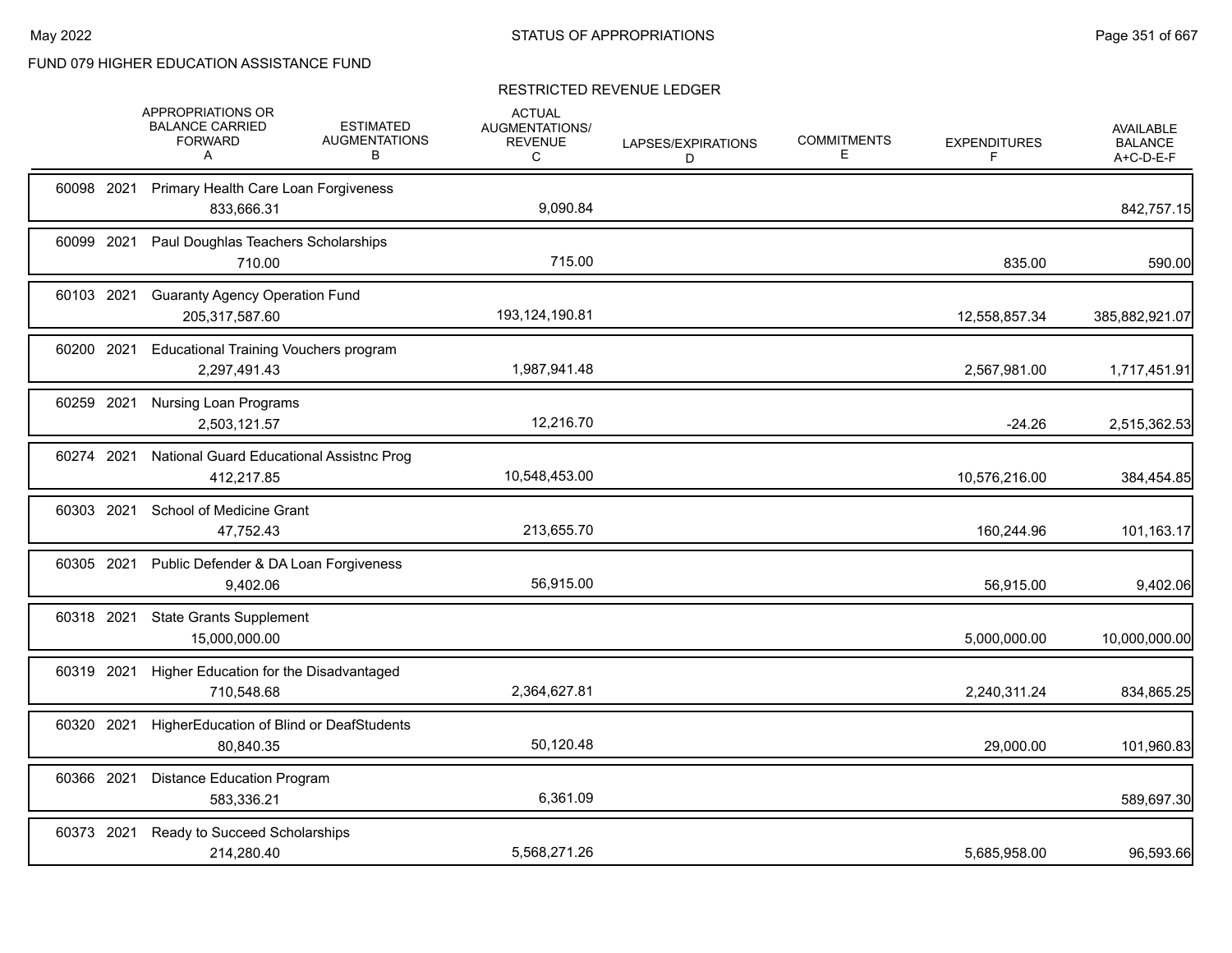|                     | APPROPRIATIONS OR<br><b>BALANCE CARRIED</b><br><b>FORWARD</b><br>$\mathsf{A}$ | <b>ESTIMATED</b><br><b>AUGMENTATIONS</b><br>в | <b>ACTUAL</b><br>AUGMENTATIONS/<br><b>REVENUE</b> | LAPSES/EXPIRATIONS | <b>COMMITMENTS</b> | <b>EXPENDITURES</b> | AVAILABLE<br><b>BALANCE</b><br>A+C-D-E-F |
|---------------------|-------------------------------------------------------------------------------|-----------------------------------------------|---------------------------------------------------|--------------------|--------------------|---------------------|------------------------------------------|
| 60485 2021          | MilitaryFamilyEducationProgrm(MFEP)Grnts                                      |                                               |                                                   |                    |                    |                     |                                          |
|                     | 79.171.42                                                                     |                                               | 1,456,467.84                                      |                    |                    | 1,435,054.00        | 100,585.26                               |
| 60504               | 2021<br><b>COVID Student Loan Relief for Nurses</b>                           |                                               |                                                   |                    |                    |                     |                                          |
|                     |                                                                               |                                               | 20.041.319.69                                     |                    |                    |                     | 20,041,319.69                            |
| <b>DEPT TOTAL</b>   |                                                                               |                                               |                                                   |                    |                    |                     |                                          |
|                     | 337,982,863.49                                                                |                                               | 991,413,909.71                                    |                    |                    | 815,980,258.60      | 513,416,514.60                           |
| <b>LEDGER TOTAL</b> |                                                                               |                                               |                                                   |                    |                    |                     |                                          |
|                     | 337,982,863.49                                                                |                                               | 991,413,909.71                                    |                    |                    | 815,980,258.60      | 513,416,514.60                           |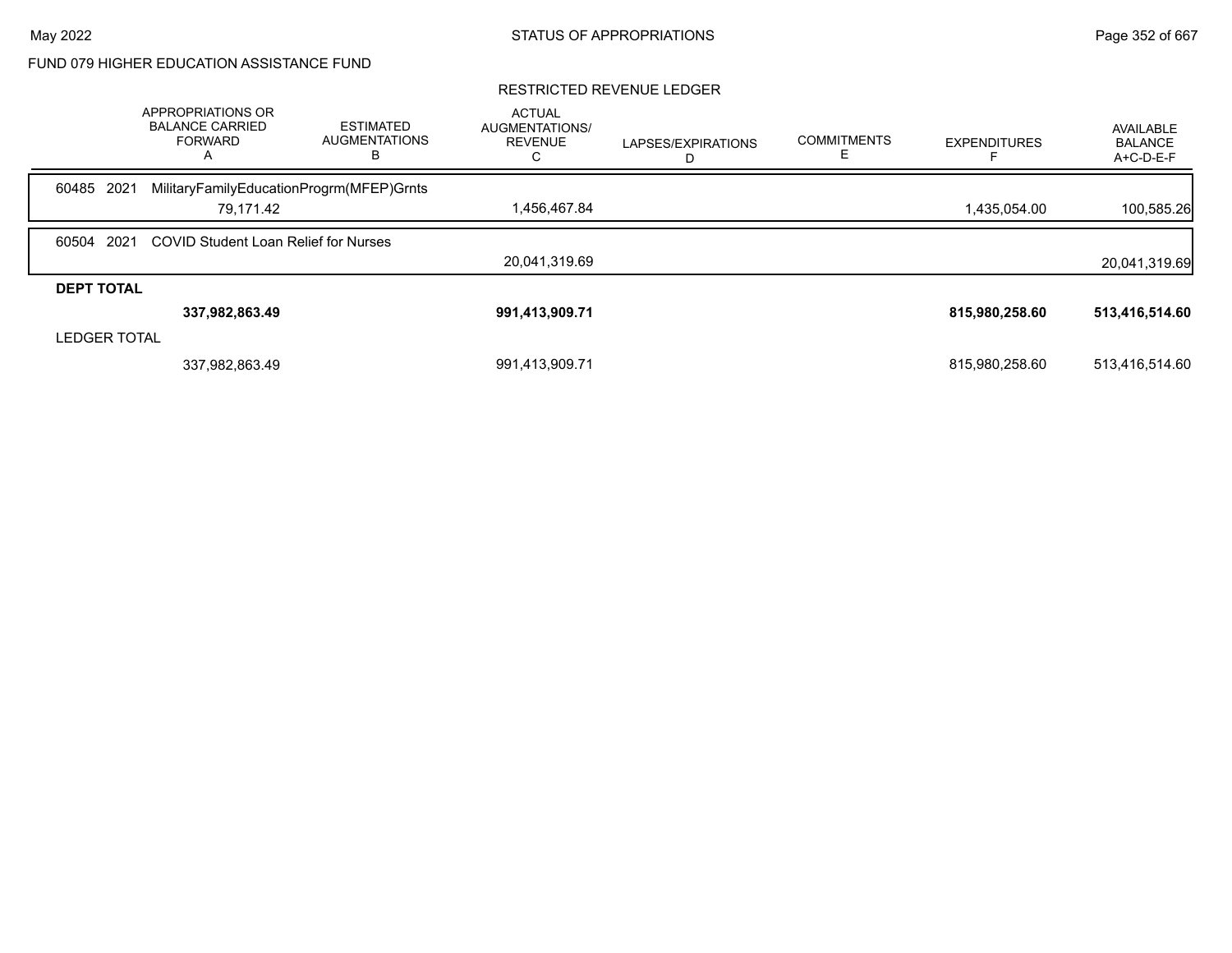# FUND 080 EMERGENCY MEDICAL OPERATING SERVICE

### CURRENT STATE APPROPRIATIONS LEDGER

|                       | <b>APPROPRIATIONS OR</b><br><b>BALANCE CARRIED</b><br><b>FORWARD</b><br>A | <b>ESTIMATED</b><br><b>AUGMENTATIONS</b><br>В | <b>ACTUAL</b><br>AUGMENTATIONS/<br><b>REVENUE</b><br>C | LAPSES/EXPIRATIONS<br>D | <b>COMMITMENTS</b><br>Ε | <b>EXPENDITURES</b> | <b>AVAILABLE</b><br><b>BALANCE</b><br>A+C-D-E-F |
|-----------------------|---------------------------------------------------------------------------|-----------------------------------------------|--------------------------------------------------------|-------------------------|-------------------------|---------------------|-------------------------------------------------|
| <b>BA 67 - Health</b> |                                                                           |                                               |                                                        |                         |                         |                     |                                                 |
|                       | <b>GRANTS AND SUBSIDIES</b>                                               |                                               |                                                        |                         |                         |                     |                                                 |
| 2021<br>10505         | <b>Emergency Medical Services</b>                                         |                                               |                                                        |                         |                         |                     |                                                 |
|                       | 9,200,000.00                                                              |                                               |                                                        |                         | 1,836,943.16            | 7,006,603.25        | 356,453.59                                      |
| 10506 2021            | Catastrophic Medical & Rehabilitation                                     |                                               |                                                        |                         |                         |                     |                                                 |
|                       | 4,300,000.00                                                              |                                               |                                                        |                         | 32,622.08               | 1,857,771.04        | 2,409,606.88                                    |
| <b>DEPT TOTAL</b>     |                                                                           |                                               |                                                        |                         |                         |                     |                                                 |
|                       | 13,500,000.00                                                             |                                               |                                                        |                         | 1,869,565.24            | 8,864,374.29        | 2,766,060.47                                    |
| <b>LEDGER TOTAL</b>   |                                                                           |                                               |                                                        |                         |                         |                     |                                                 |
|                       | 13,500,000.00                                                             |                                               |                                                        |                         | 1,869,565.24            | 8,864,374.29        | 2,766,060.47                                    |
|                       | TOTAL TOTAL ALL CURRENT STATE LEDGERS                                     |                                               |                                                        |                         |                         |                     |                                                 |
|                       | 13,500,000.00                                                             |                                               |                                                        |                         | 1,869,565.24            | 8,864,374.29        | 2,766,060.47                                    |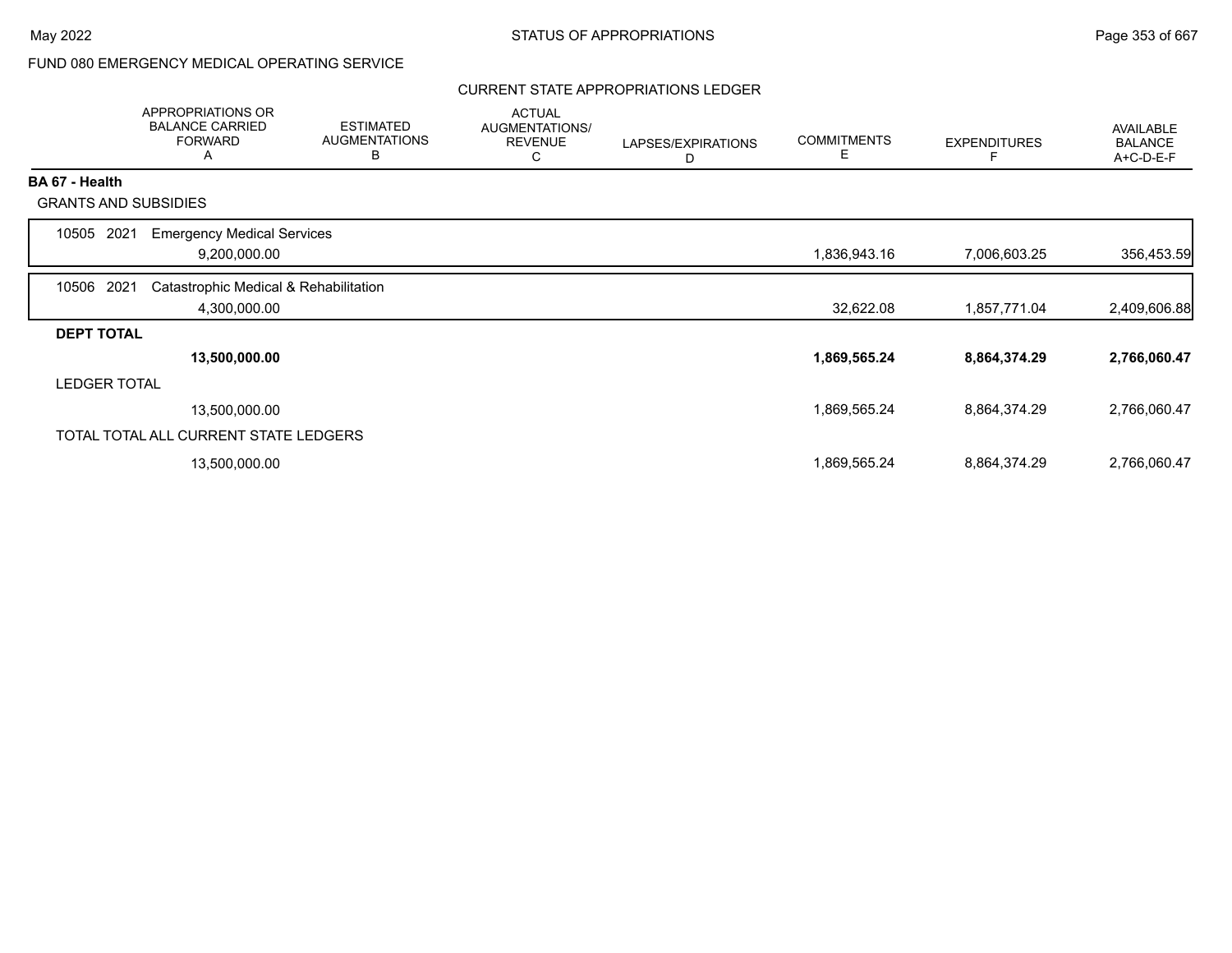# FUND 080 EMERGENCY MEDICAL OPERATING SERVICE

#### PRIOR STATE APPROPRIATIONS LEDGER

|                             | <b>APPROPRIATIONS OR</b><br><b>BALANCE CARRIED</b><br><b>FORWARD</b><br>Α | <b>ESTIMATED</b><br><b>AUGMENTATIONS</b><br>B | <b>ACTUAL</b><br><b>AUGMENTATIONS/</b><br><b>REVENUE</b><br>С | LAPSES/EXPIRATIONS<br>D | <b>COMMITMENTS</b><br>Е | <b>EXPENDITURES</b><br>F | <b>AVAILABLE</b><br><b>BALANCE</b><br>A+C-D-E-F |
|-----------------------------|---------------------------------------------------------------------------|-----------------------------------------------|---------------------------------------------------------------|-------------------------|-------------------------|--------------------------|-------------------------------------------------|
| BA 67 - Health              |                                                                           |                                               |                                                               |                         |                         |                          |                                                 |
| <b>GRANTS AND SUBSIDIES</b> |                                                                           |                                               |                                                               |                         |                         |                          |                                                 |
| 10505<br>2018               | <b>Emergency Medical Services</b>                                         |                                               |                                                               |                         |                         |                          |                                                 |
|                             |                                                                           |                                               |                                                               |                         | 10,054.00               | $-10,054.00$             |                                                 |
| 2019<br>10505               | <b>Emergency Medical Services</b>                                         |                                               |                                                               |                         |                         |                          |                                                 |
|                             | 79,021.06                                                                 |                                               |                                                               |                         | 45,814.91               | $-10,317.00$             | 43,523.15                                       |
| 2020<br>10505               | <b>Emergency Medical Services</b>                                         |                                               |                                                               |                         |                         |                          |                                                 |
|                             | 2,213,917.81                                                              |                                               |                                                               |                         | 150,818.33              | 1,022,565.53             | 1,040,533.95                                    |
| 10506<br>2020               | Catastrophic Medical & Rehabilitation                                     |                                               |                                                               |                         |                         |                          |                                                 |
|                             | 1,931,262.95                                                              |                                               |                                                               |                         |                         | 461,197.47               | 1,470,065.48                                    |
| <b>DEPT TOTAL</b>           |                                                                           |                                               |                                                               |                         |                         |                          |                                                 |
|                             | 4,224,201.82                                                              |                                               |                                                               |                         | 206,687.24              | 1,463,392.00             | 2,554,122.58                                    |
| <b>LEDGER TOTAL</b>         |                                                                           |                                               |                                                               |                         |                         |                          |                                                 |
|                             | 4,224,201.82                                                              |                                               |                                                               |                         | 206,687.24              | 1,463,392.00             | 2,554,122.58                                    |
|                             | TOTAL TOTAL ALL PRIOR STATE LEDGERS                                       |                                               |                                                               |                         |                         |                          |                                                 |
|                             | 4,224,201.82                                                              |                                               |                                                               |                         | 206,687.24              | 1,463,392.00             | 2,554,122.58                                    |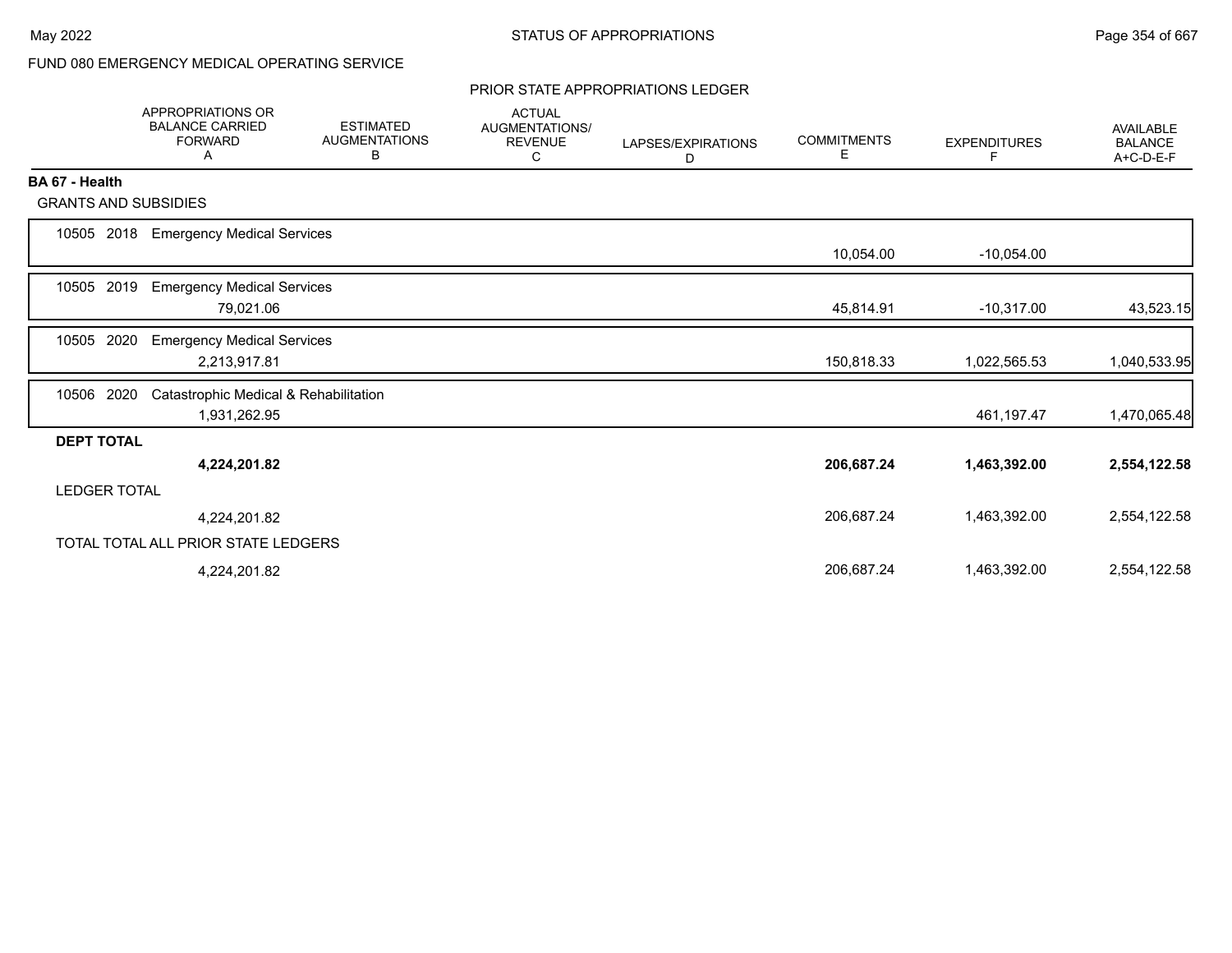# FUND 081 STATE RESTAURANT FUND

### NON-BUDGETED LEDGER

|                                 | APPROPRIATIONS OR<br><b>BALANCE CARRIED</b><br><b>FORWARD</b><br>A | <b>ESTIMATED</b><br><b>AUGMENTATIONS</b><br>в | <b>ACTUAL</b><br>AUGMENTATIONS/<br><b>REVENUE</b><br>C | LAPSES/EXPIRATIONS<br>D | <b>COMMITMENTS</b><br>ᆮ | <b>EXPENDITURES</b> | AVAILABLE<br><b>BALANCE</b><br>A+C-D-E-F |
|---------------------------------|--------------------------------------------------------------------|-----------------------------------------------|--------------------------------------------------------|-------------------------|-------------------------|---------------------|------------------------------------------|
| <b>BA 15 - General Services</b> |                                                                    |                                               |                                                        |                         |                         |                     |                                          |
| <b>GENERAL GOVERNMENT</b>       |                                                                    |                                               |                                                        |                         |                         |                     |                                          |
| 2021<br>50011                   | <b>State Restaurant Fund</b>                                       |                                               |                                                        |                         |                         |                     |                                          |
|                                 |                                                                    |                                               |                                                        |                         | 313.43                  | 43,085.30           | $-43,398.73$                             |
| <b>DEPT TOTAL</b>               |                                                                    |                                               |                                                        |                         |                         |                     |                                          |
|                                 |                                                                    |                                               |                                                        |                         | 313.43                  | 43,085.30           | $-43,398.73$                             |
| <b>LEDGER TOTAL</b>             |                                                                    |                                               |                                                        |                         |                         |                     |                                          |
|                                 |                                                                    |                                               |                                                        |                         | 313.43                  | 43,085.30           | -43,398.73                               |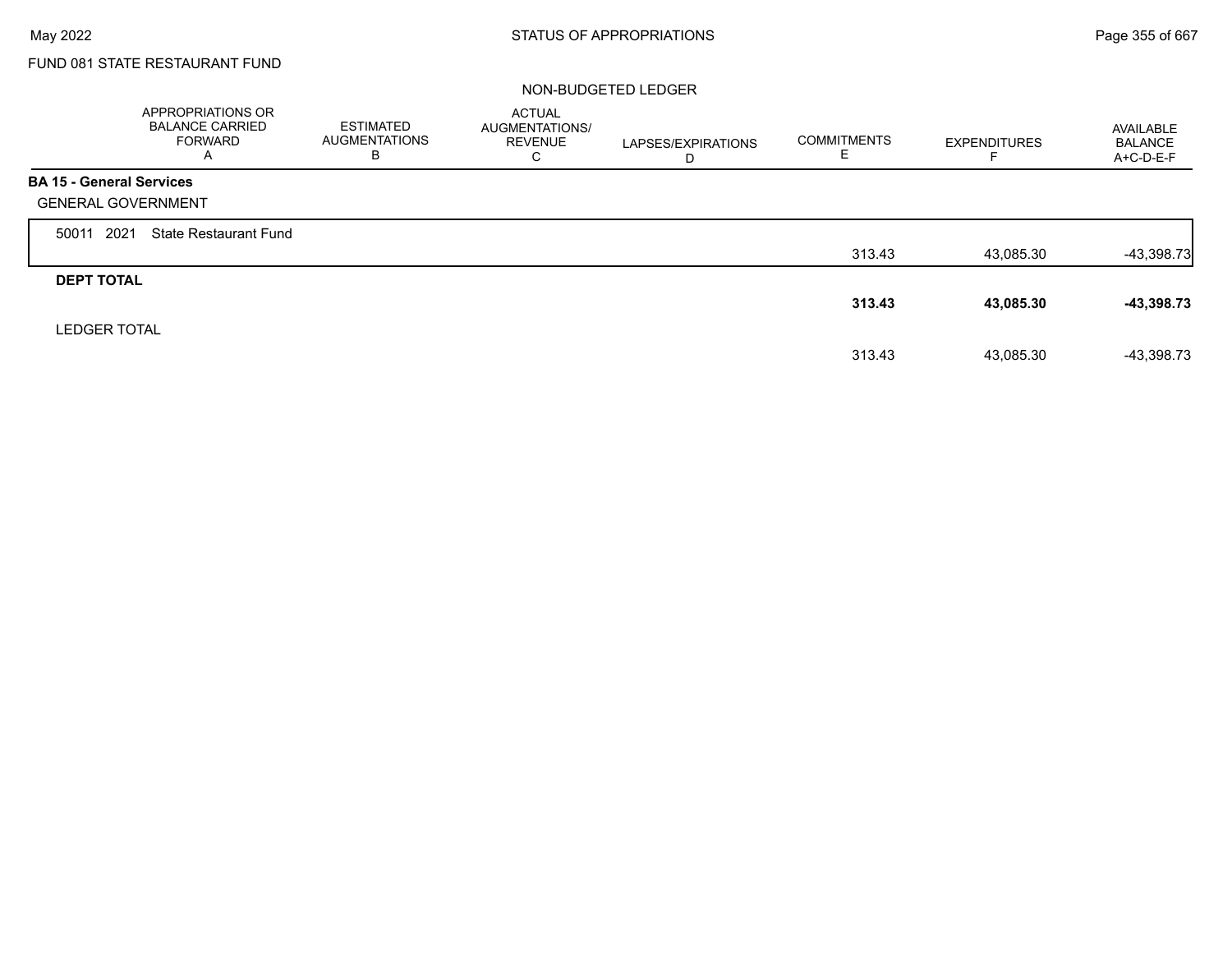## FUND 082 STATE WORKER'S INSURANCE FUND-SWIF

#### RESTRICTED RECEIPTS LEDGER

|                           | APPROPRIATIONS OR<br><b>BALANCE CARRIED</b><br><b>FORWARD</b><br>A | <b>ESTIMATED</b><br><b>AUGMENTATIONS</b><br>В | <b>ACTUAL</b><br>AUGMENTATIONS/<br><b>REVENUE</b><br>Ü | LAPSES/EXPIRATIONS<br>D | <b>COMMITMENTS</b><br>Е | <b>EXPENDITURES</b> | <b>AVAILABLE</b><br><b>BALANCE</b><br>A+C-D-E-F |
|---------------------------|--------------------------------------------------------------------|-----------------------------------------------|--------------------------------------------------------|-------------------------|-------------------------|---------------------|-------------------------------------------------|
| BA 12 - Labor & Industry  |                                                                    |                                               |                                                        |                         |                         |                     |                                                 |
| <b>GENERAL GOVERNMENT</b> |                                                                    |                                               |                                                        |                         |                         |                     |                                                 |
| 2021<br>40006             | Commonwealth Self Insurance Claims Year                            |                                               |                                                        |                         |                         |                     |                                                 |
|                           | 1,923,945.62                                                       |                                               | 791,939.07                                             |                         |                         | 810,988.79          | 1,904,895.90                                    |
| 2021<br>40007             | Workmens's Comp Benefits-Self-Insured                              |                                               |                                                        |                         |                         |                     |                                                 |
|                           | 967,781.21                                                         |                                               |                                                        |                         |                         |                     | 967,781.21                                      |
| <b>DEPT TOTAL</b>         |                                                                    |                                               |                                                        |                         |                         |                     |                                                 |
|                           | 2,891,726.83                                                       |                                               | 791,939.07                                             |                         |                         | 810,988.79          | 2,872,677.11                                    |
| <b>LEDGER TOTAL</b>       |                                                                    |                                               |                                                        |                         |                         |                     |                                                 |
|                           | 2,891,726.83                                                       |                                               | 791,939.07                                             |                         |                         | 810.988.79          | 2,872,677.11                                    |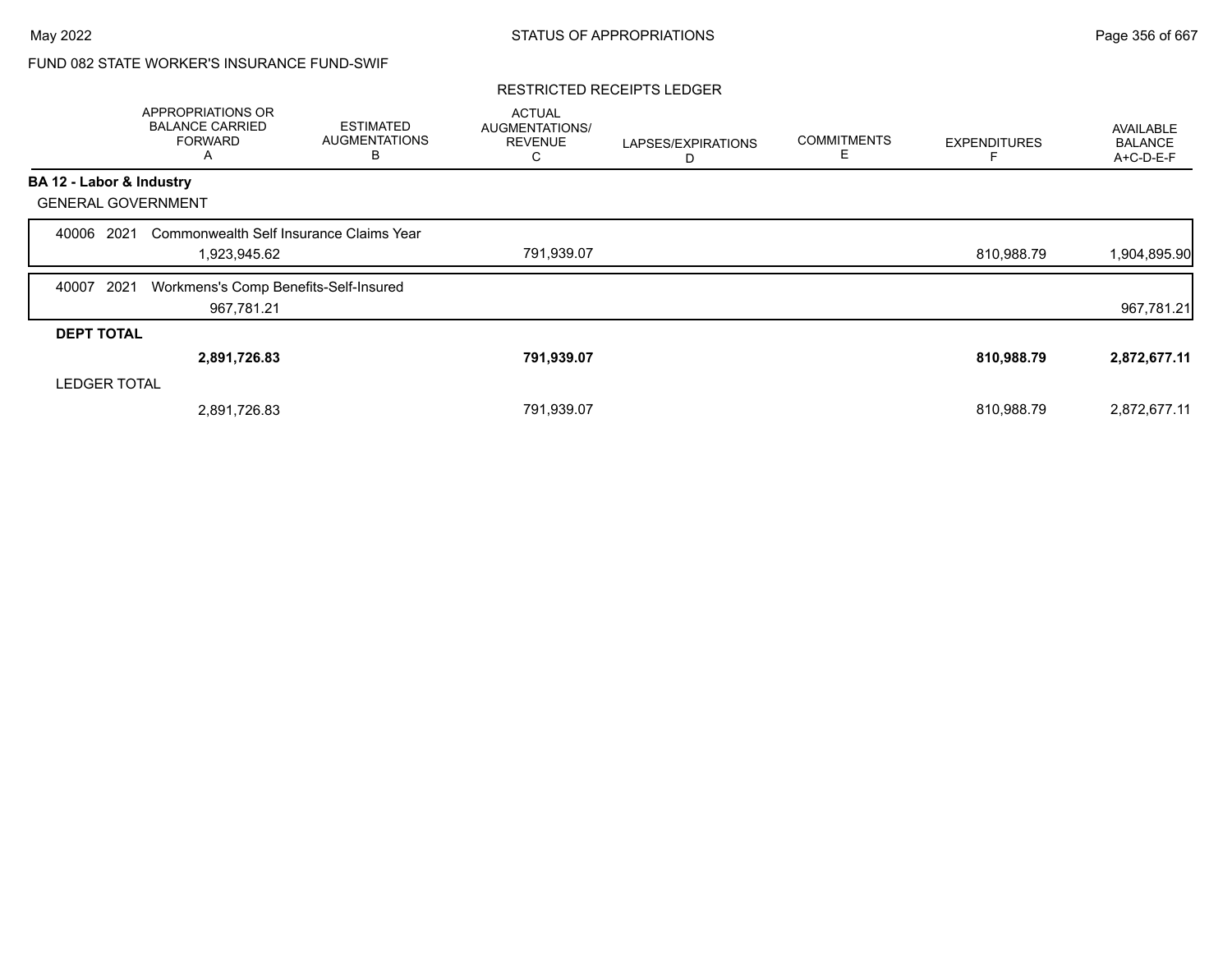## FUND 082 STATE WORKER'S INSURANCE FUND-SWIF

### NON-BUDGETED LEDGER

|                           | <b>APPROPRIATIONS OR</b><br><b>BALANCE CARRIED</b><br><b>FORWARD</b><br>A | <b>ESTIMATED</b><br><b>AUGMENTATIONS</b><br>в | <b>ACTUAL</b><br>AUGMENTATIONS/<br><b>REVENUE</b><br>С | LAPSES/EXPIRATIONS<br>D | <b>COMMITMENTS</b><br>Е | <b>EXPENDITURES</b> | AVAILABLE<br><b>BALANCE</b><br>$A+C-D-E-F$ |
|---------------------------|---------------------------------------------------------------------------|-----------------------------------------------|--------------------------------------------------------|-------------------------|-------------------------|---------------------|--------------------------------------------|
| BA 12 - Labor & Industry  |                                                                           |                                               |                                                        |                         |                         |                     |                                            |
| <b>GENERAL GOVERNMENT</b> |                                                                           |                                               |                                                        |                         |                         |                     |                                            |
| 2021<br>50007             | <b>General Operations</b>                                                 |                                               |                                                        |                         |                         |                     |                                            |
|                           |                                                                           |                                               | 544,782.30                                             |                         | 89, 155, 712. 15        | 157,093,640.36      | $-246,249,352.51$                          |
| <b>DEPT TOTAL</b>         |                                                                           |                                               |                                                        |                         |                         |                     |                                            |
|                           |                                                                           |                                               | 544,782.30                                             |                         | 89,155,712.15           | 157,093,640.36      | -246,249,352.51                            |
| <b>LEDGER TOTAL</b>       |                                                                           |                                               |                                                        |                         |                         |                     |                                            |
|                           |                                                                           |                                               | 544,782.30                                             |                         | 89,155,712.15           | 157,093,640.36      | -246.249.352.51                            |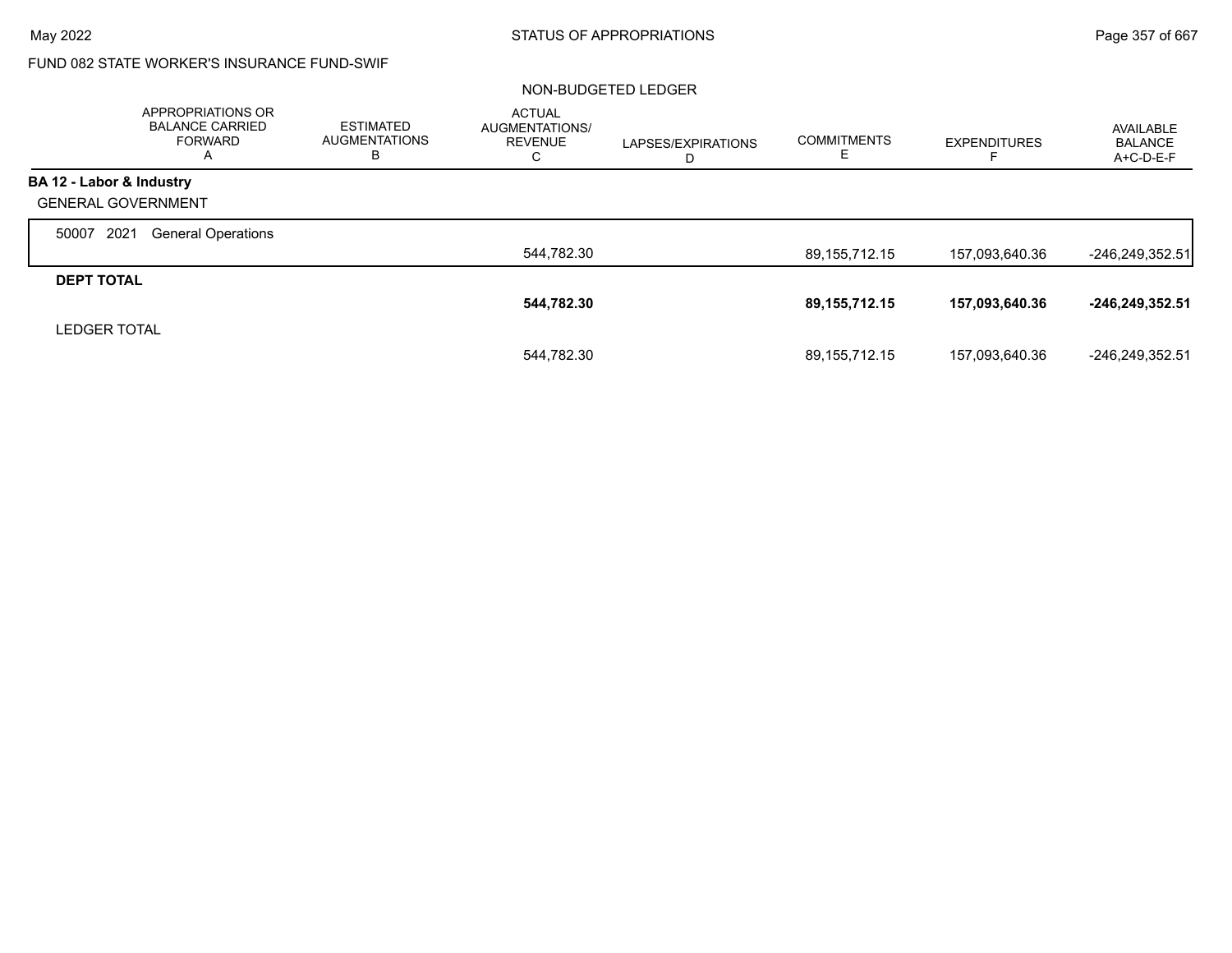### FUND 084 STATE STORES FUND

### CURRENT STATE APPROPRIATIONS LEDGER

|                             | APPROPRIATIONS OR<br><b>BALANCE CARRIED</b><br><b>FORWARD</b><br>Α | <b>ESTIMATED</b><br><b>AUGMENTATIONS</b><br>B | <b>ACTUAL</b><br>AUGMENTATIONS/<br><b>REVENUE</b><br>С | LAPSES/EXPIRATIONS<br>D | <b>COMMITMENTS</b> | <b>EXPENDITURES</b> | AVAILABLE<br><b>BALANCE</b><br>A+C-D-E-F |
|-----------------------------|--------------------------------------------------------------------|-----------------------------------------------|--------------------------------------------------------|-------------------------|--------------------|---------------------|------------------------------------------|
| <b>BA 20 - State Police</b> |                                                                    |                                               |                                                        |                         |                    |                     |                                          |
| <b>GENERAL GOVERNMENT</b>   |                                                                    |                                               |                                                        |                         |                    |                     |                                          |
| 2021<br>10219               | Liquor Control Enforcement                                         |                                               |                                                        |                         |                    |                     |                                          |
|                             | 33,196,000.00                                                      | 58,890.00                                     | 58,890.00                                              |                         | 637,159.23         | 26,578,438.41       | 6,039,292.36                             |
| <b>DEPT TOTAL</b>           |                                                                    |                                               |                                                        |                         |                    |                     |                                          |
|                             | 33,196,000.00                                                      | 58,890.00                                     | 58,890.00                                              |                         | 637,159.23         | 26,578,438.41       | 6,039,292.36                             |
| <b>LEDGER TOTAL</b>         |                                                                    |                                               |                                                        |                         |                    |                     |                                          |
|                             | 33,196,000.00                                                      | 58,890.00                                     | 58,890.00                                              |                         | 637,159.23         | 26,578,438.41       | 6,039,292.36                             |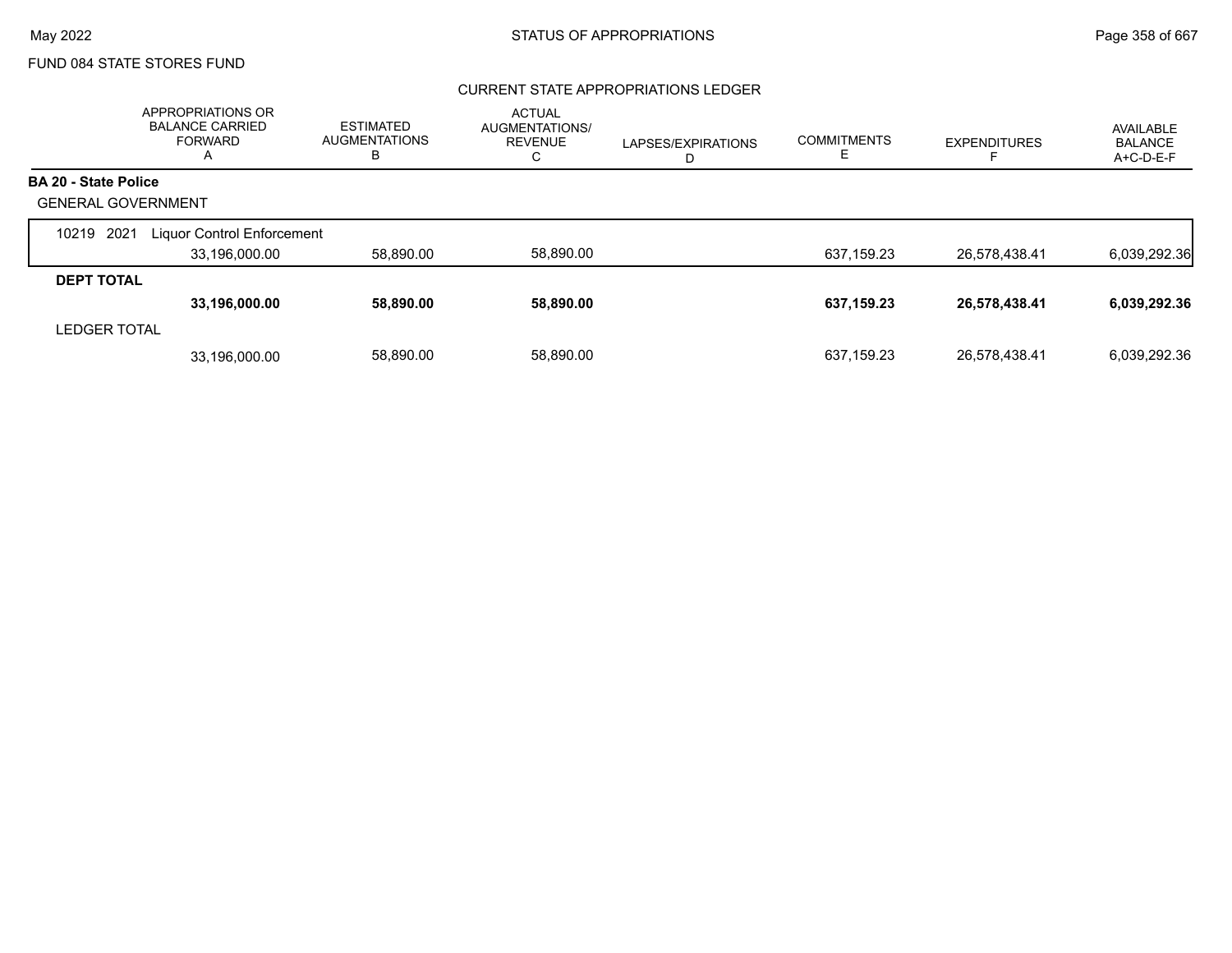### FUND 084 STATE STORES FUND

#### CURRENT STATE EXECUTIVE AUTHORIZATIONS LEDGER

|                     | <b>APPROPRIATIONS OR</b><br><b>BALANCE CARRIED</b><br><b>FORWARD</b><br>A | <b>ESTIMATED</b><br><b>AUGMENTATIONS</b><br>в | <b>ACTUAL</b><br>AUGMENTATIONS/<br><b>REVENUE</b><br>C | LAPSES/EXPIRATIONS<br>D | <b>COMMITMENTS</b><br>Е | <b>EXPENDITURES</b><br>F | AVAILABLE<br><b>BALANCE</b><br>$A+C-D-E-F$ |
|---------------------|---------------------------------------------------------------------------|-----------------------------------------------|--------------------------------------------------------|-------------------------|-------------------------|--------------------------|--------------------------------------------|
|                     | <b>BA 74 - Drug and Alcohol Programs</b>                                  |                                               |                                                        |                         |                         |                          |                                            |
|                     | <b>GRANTS AND SUBSIDIES</b>                                               |                                               |                                                        |                         |                         |                          |                                            |
|                     | 20381 2021 SSF-Alcohol Abuse Programs                                     |                                               |                                                        |                         |                         |                          |                                            |
|                     | 5,297,166.00                                                              |                                               |                                                        |                         |                         |                          | 5,297,166.00                               |
| <b>DEPT TOTAL</b>   |                                                                           |                                               |                                                        |                         |                         |                          |                                            |
|                     | 5,297,166.00                                                              |                                               |                                                        |                         |                         |                          | 5,297,166.00                               |
|                     | <b>BA 26 - Liquor Control Board</b><br><b>GENERAL GOVERNMENT</b>          |                                               |                                                        |                         |                         |                          |                                            |
| 20061 2021          | Purchase of Liquor<br>1,710,600,000.00                                    |                                               |                                                        |                         |                         | 1,504,157,553.69         | 206,442,446.31                             |
| 20063               | 2021<br><b>Comptroller Operations</b><br>6,130,000.00                     |                                               |                                                        |                         |                         | 6,025,000.00             | 105,000.00                                 |
| 20064 2021          | <b>General Operations</b><br>676,467,000.00                               | 20,000.00                                     |                                                        |                         | 45,553,446.16           | 541,376,261.83           | 89,537,292.01                              |
|                     | <b>GRANTS AND SUBSIDIES</b>                                               |                                               |                                                        |                         |                         |                          |                                            |
| 20062 2021          | Transfer of Profits to General Fund<br>185,100,000.00                     |                                               |                                                        |                         |                         | 185,100,000.00           |                                            |
| <b>DEPT TOTAL</b>   |                                                                           |                                               |                                                        |                         |                         |                          |                                            |
|                     | 2,578,297,000.00                                                          | 20,000.00                                     |                                                        |                         | 45,553,446.16           | 2,236,658,815.52         | 296,084,738.32                             |
| <b>LEDGER TOTAL</b> |                                                                           |                                               |                                                        |                         |                         |                          |                                            |
|                     | 2,583,594,166.00                                                          | 20,000.00                                     |                                                        |                         | 45,553,446.16           | 2,236,658,815.52         | 301,381,904.32                             |
|                     | TOTAL TOTAL ALL CURRENT STATE LEDGERS                                     |                                               |                                                        |                         |                         |                          |                                            |
|                     | 2,616,790,166.00                                                          | 78,890.00                                     | 58,890.00                                              |                         | 46,190,605.39           | 2,263,237,253.93         | 307,421,196.68                             |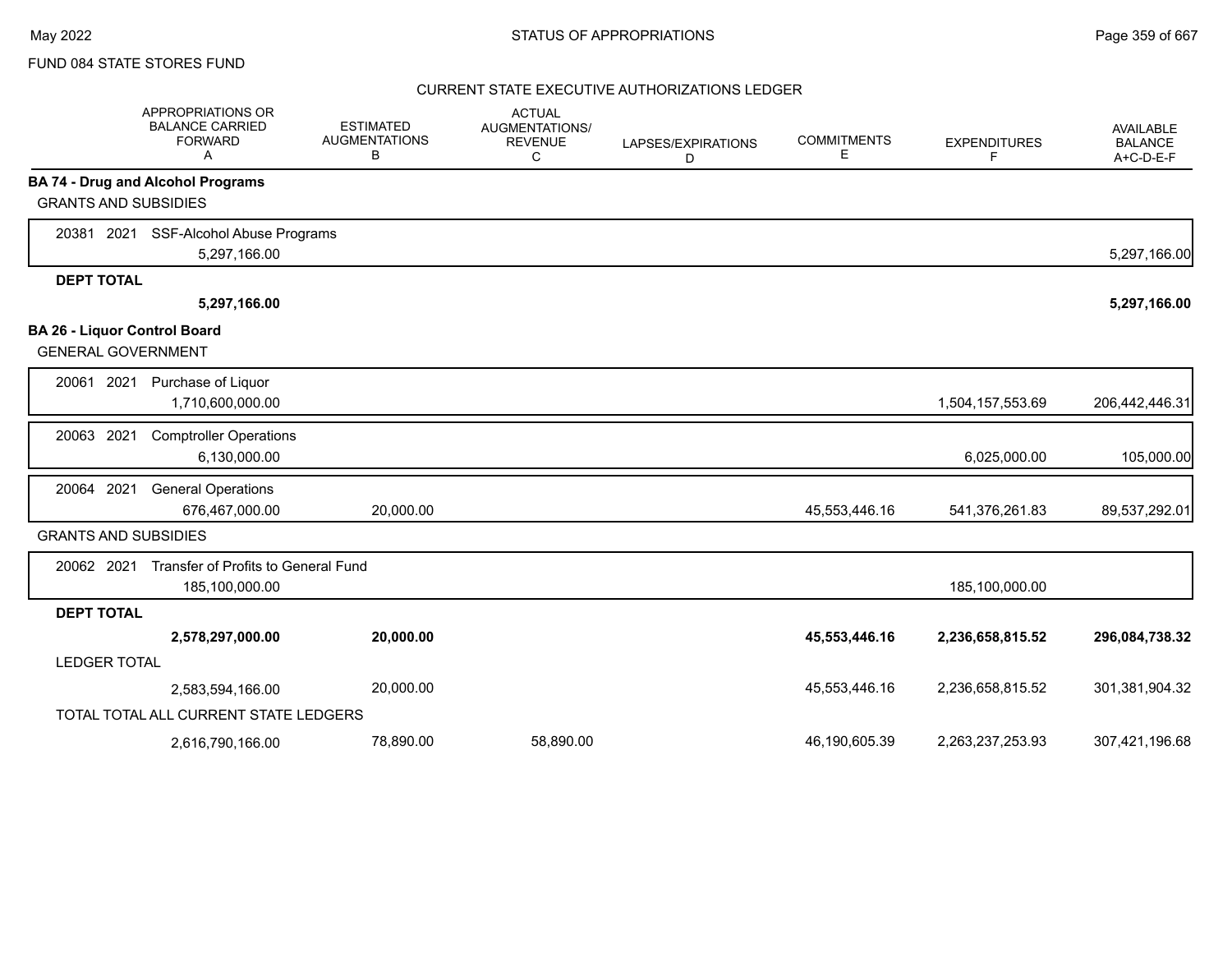### FUND 084 STATE STORES FUND

### PRIOR STATE APPROPRIATIONS LEDGER

|                             | <b>APPROPRIATIONS OR</b><br><b>BALANCE CARRIED</b><br><b>FORWARD</b><br>Α | <b>ESTIMATED</b><br><b>AUGMENTATIONS</b><br>В | <b>ACTUAL</b><br>AUGMENTATIONS/<br><b>REVENUE</b><br>С | LAPSES/EXPIRATIONS<br>D | <b>COMMITMENTS</b><br>Е | <b>EXPENDITURES</b><br>F. | <b>AVAILABLE</b><br><b>BALANCE</b><br>A+C-D-E-F |
|-----------------------------|---------------------------------------------------------------------------|-----------------------------------------------|--------------------------------------------------------|-------------------------|-------------------------|---------------------------|-------------------------------------------------|
| <b>BA 20 - State Police</b> |                                                                           |                                               |                                                        |                         |                         |                           |                                                 |
| <b>GENERAL GOVERNMENT</b>   |                                                                           |                                               |                                                        |                         |                         |                           |                                                 |
| 10219                       | 2016 Liquor Control Enforcement<br>197.82                                 |                                               |                                                        |                         |                         |                           | 197.82                                          |
| 10219 2018                  | <b>Liquor Control Enforcement</b><br>1,241.52                             |                                               |                                                        |                         |                         |                           | 1,241.52                                        |
| 2019<br>10219               | <b>Liquor Control Enforcement</b><br>2,095,887.73                         |                                               |                                                        |                         | 113,739.15              | 260,552.70                | 1,721,595.88                                    |
| 10219<br>2020               | Liquor Control Enforcement<br>5,279,920.33                                |                                               |                                                        |                         | 210,144.42              | 1,616,866.22              | 3,452,909.69                                    |
| 2010<br>10219               | <b>Liquor Control Enforcement</b>                                         |                                               |                                                        |                         |                         | $-38.88$                  | 38.88                                           |
| <b>DEPT TOTAL</b>           |                                                                           |                                               |                                                        |                         |                         |                           |                                                 |
| <b>LEDGER TOTAL</b>         | 7,377,247.40                                                              |                                               |                                                        |                         | 323,883.57              | 1,877,380.04              | 5,175,983.79                                    |
|                             | 7,377,247.40                                                              |                                               |                                                        |                         | 323,883.57              | 1,877,380.04              | 5,175,983.79                                    |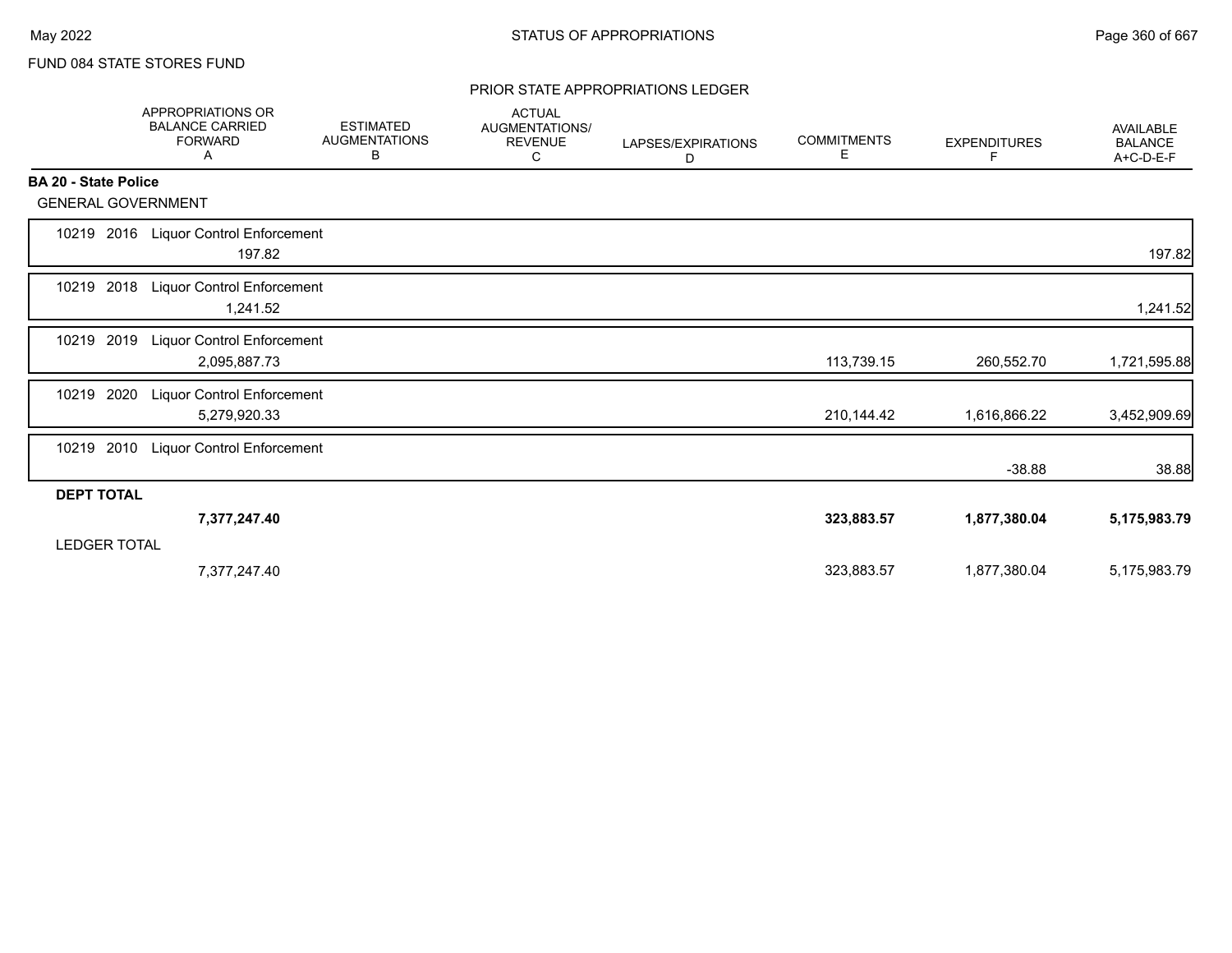# FUND 084 STATE STORES FUND

|                                     | APPROPRIATIONS OR<br><b>BALANCE CARRIED</b><br><b>FORWARD</b><br>A | <b>ESTIMATED</b><br><b>AUGMENTATIONS</b><br>В | <b>ACTUAL</b><br><b>AUGMENTATIONS/</b><br><b>REVENUE</b><br>C | LAPSES/EXPIRATIONS<br>D | <b>COMMITMENTS</b><br>E | <b>EXPENDITURES</b><br>F | AVAILABLE<br><b>BALANCE</b><br>A+C-D-E-F |
|-------------------------------------|--------------------------------------------------------------------|-----------------------------------------------|---------------------------------------------------------------|-------------------------|-------------------------|--------------------------|------------------------------------------|
| <b>BA 26 - Liquor Control Board</b> |                                                                    |                                               |                                                               |                         |                         |                          |                                          |
| <b>GENERAL GOVERNMENT</b>           |                                                                    |                                               |                                                               |                         |                         |                          |                                          |
|                                     | 20061 2019 Purchase of Liquor                                      |                                               |                                                               |                         |                         | $-106,624.67$            | 106,624.67                               |
|                                     | 20061 2020 Purchase of Liquor<br>29,660,735.70                     |                                               |                                                               |                         |                         | 39,567.17                | 29,621,168.53                            |
|                                     | 20063 2020 Comptroller Operations<br>98,000.00                     |                                               |                                                               |                         |                         |                          | 98,000.00                                |
|                                     | 20064 2014 General Operations<br>2,948,191.11                      |                                               |                                                               |                         | 157,411.33              |                          | 2,790,779.78                             |
|                                     | 20064 2015 General Operations<br>1,142,025.81                      |                                               |                                                               |                         | 1,074,980.31            |                          | 67,045.50                                |
|                                     | 20064 2016 General Operations<br>281,023.55                        |                                               |                                                               |                         | 229,998.27              |                          | 51,025.28                                |
|                                     | 20064 2017 General Operations<br>715,580.33                        |                                               |                                                               |                         | 701,117.96              |                          | 14,462.37                                |
|                                     | 20064 2018 General Operations<br>1,018,751.62                      |                                               |                                                               |                         | 992,783.03              | 601.24                   | 25,367.35                                |
|                                     | 20064 2019 General Operations<br>1,194,897.43                      |                                               |                                                               |                         | 906,534.19              | 3,722.93                 | 284,640.31                               |
|                                     | 20064 2020 General Operations<br>79,588,204.84                     |                                               |                                                               |                         | 1,293,914.22            | 50,675,000.56            | 27,619,290.06                            |
| <b>DEPT TOTAL</b>                   |                                                                    |                                               |                                                               |                         |                         |                          |                                          |
|                                     | 116,647,410.39                                                     |                                               |                                                               |                         | 5,356,739.31            | 50,612,267.23            | 60,678,403.85                            |
| <b>LEDGER TOTAL</b>                 |                                                                    |                                               |                                                               |                         |                         |                          |                                          |
|                                     | 116,647,410.39                                                     |                                               |                                                               |                         | 5,356,739.31            | 50,612,267.23            | 60,678,403.85                            |
|                                     | TOTAL TOTAL ALL PRIOR STATE LEDGERS                                |                                               |                                                               |                         |                         |                          |                                          |
|                                     | 124,024,657.79                                                     |                                               |                                                               |                         | 5,680,622.88            | 52,489,647.27            | 65,854,387.64                            |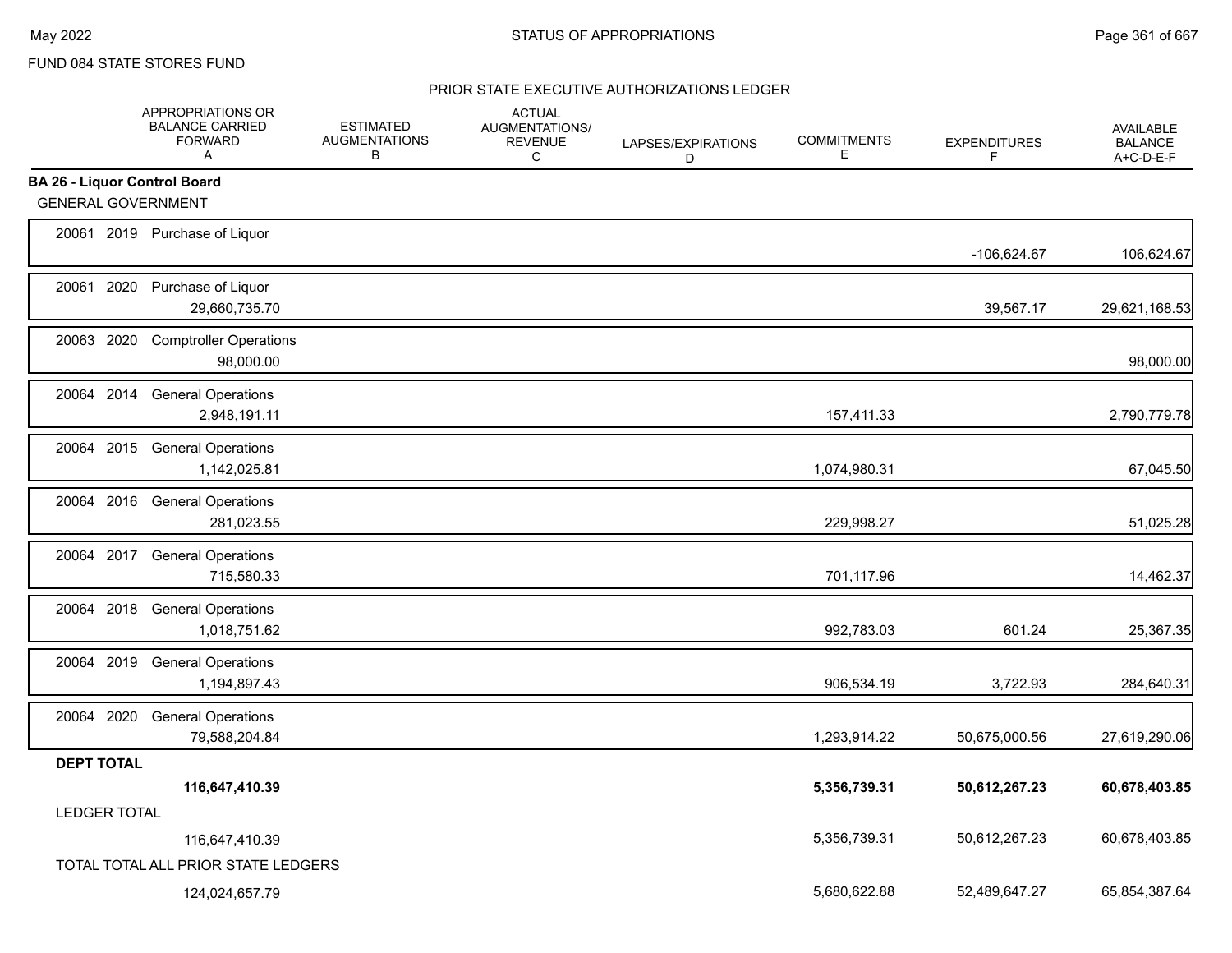## FUND 084 STATE STORES FUND

#### RESTRICTED REVENUE LEDGER

|                                                   | APPROPRIATIONS OR<br><b>BALANCE CARRIED</b><br><b>FORWARD</b><br>Α | <b>ESTIMATED</b><br><b>AUGMENTATIONS</b><br>В | <b>ACTUAL</b><br>AUGMENTATIONS/<br><b>REVENUE</b><br>C | LAPSES/EXPIRATIONS<br>D | <b>COMMITMENTS</b><br>Е | <b>EXPENDITURES</b><br>F | AVAILABLE<br><b>BALANCE</b><br>A+C-D-E-F |
|---------------------------------------------------|--------------------------------------------------------------------|-----------------------------------------------|--------------------------------------------------------|-------------------------|-------------------------|--------------------------|------------------------------------------|
| BA 26 - Liquor Control Board                      |                                                                    |                                               |                                                        |                         |                         |                          |                                          |
| <b>GRANTS AND SUBSIDIES</b>                       |                                                                    |                                               |                                                        |                         |                         |                          |                                          |
| 2021<br>60055                                     | Robert Wood Johnson Foundation Grant                               |                                               |                                                        |                         |                         |                          |                                          |
|                                                   | 212,929.12                                                         |                                               |                                                        |                         |                         |                          | 212,929.12                               |
| <b>DEPT TOTAL</b>                                 |                                                                    |                                               |                                                        |                         |                         |                          |                                          |
|                                                   | 212,929.12                                                         |                                               |                                                        |                         |                         |                          | 212,929.12                               |
| BA 20 - State Police<br><b>GENERAL GOVERNMENT</b> |                                                                    |                                               |                                                        |                         |                         |                          |                                          |
| 2021<br>60451                                     | <b>BLCE Forfeiture</b>                                             |                                               |                                                        |                         |                         |                          |                                          |
|                                                   |                                                                    |                                               | 750,000.00                                             |                         |                         |                          | 750,000.00                               |
| <b>DEPT TOTAL</b>                                 |                                                                    |                                               |                                                        |                         |                         |                          |                                          |
|                                                   |                                                                    |                                               | 750,000.00                                             |                         |                         |                          | 750,000.00                               |
| <b>LEDGER TOTAL</b>                               |                                                                    |                                               |                                                        |                         |                         |                          |                                          |
|                                                   | 212,929.12                                                         |                                               | 750,000.00                                             |                         |                         |                          | 962,929.12                               |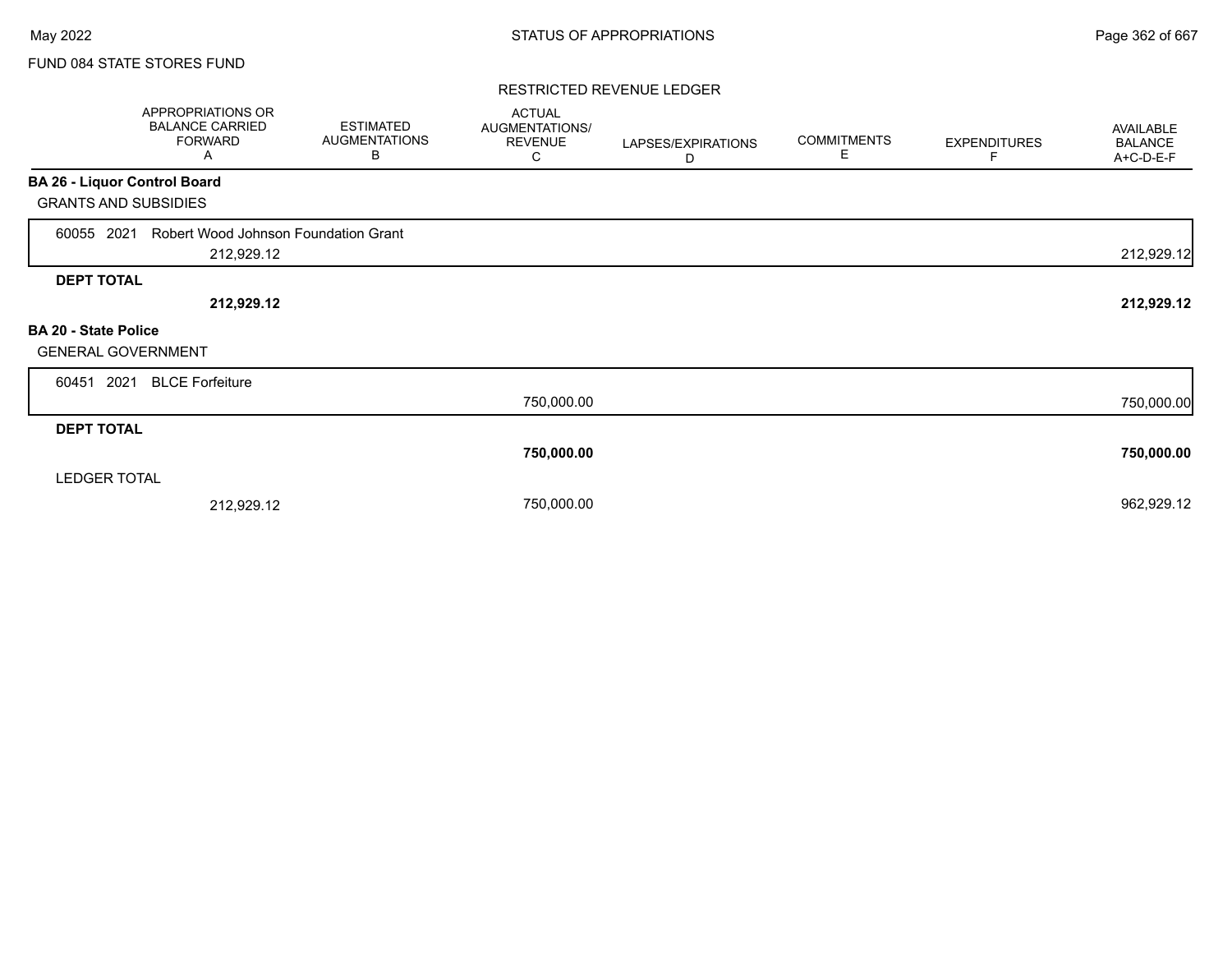# FUND 085 REHABILITATION CENTER FUND

#### NON-BUDGETED LEDGER

|                           | APPROPRIATIONS OR<br><b>BALANCE CARRIED</b><br><b>FORWARD</b><br>A | <b>ESTIMATED</b><br><b>AUGMENTATIONS</b><br>в | <b>ACTUAL</b><br><b>AUGMENTATIONS/</b><br>REVENUE<br>С | LAPSES/EXPIRATIONS<br>D | <b>COMMITMENTS</b> | <b>EXPENDITURES</b> | <b>AVAILABLE</b><br>BALANCE<br>A+C-D-E-F |
|---------------------------|--------------------------------------------------------------------|-----------------------------------------------|--------------------------------------------------------|-------------------------|--------------------|---------------------|------------------------------------------|
| BA 12 - Labor & Industry  |                                                                    |                                               |                                                        |                         |                    |                     |                                          |
| <b>GENERAL GOVERNMENT</b> |                                                                    |                                               |                                                        |                         |                    |                     |                                          |
| 2021<br>50008             | <b>General Operations</b>                                          |                                               |                                                        |                         |                    |                     |                                          |
|                           |                                                                    |                                               | 671,006.68                                             |                         | 10.092,637.78      | 21,555,122.91       | $-31,647,760.69$                         |
| <b>DEPT TOTAL</b>         |                                                                    |                                               |                                                        |                         |                    |                     |                                          |
|                           |                                                                    |                                               | 671,006.68                                             |                         | 10,092,637.78      | 21,555,122.91       | -31,647,760.69                           |
| <b>LEDGER TOTAL</b>       |                                                                    |                                               |                                                        |                         |                    |                     |                                          |
|                           |                                                                    |                                               | 671,006.68                                             |                         | 10,092,637.78      | 21,555,122.91       | -31,647,760.69                           |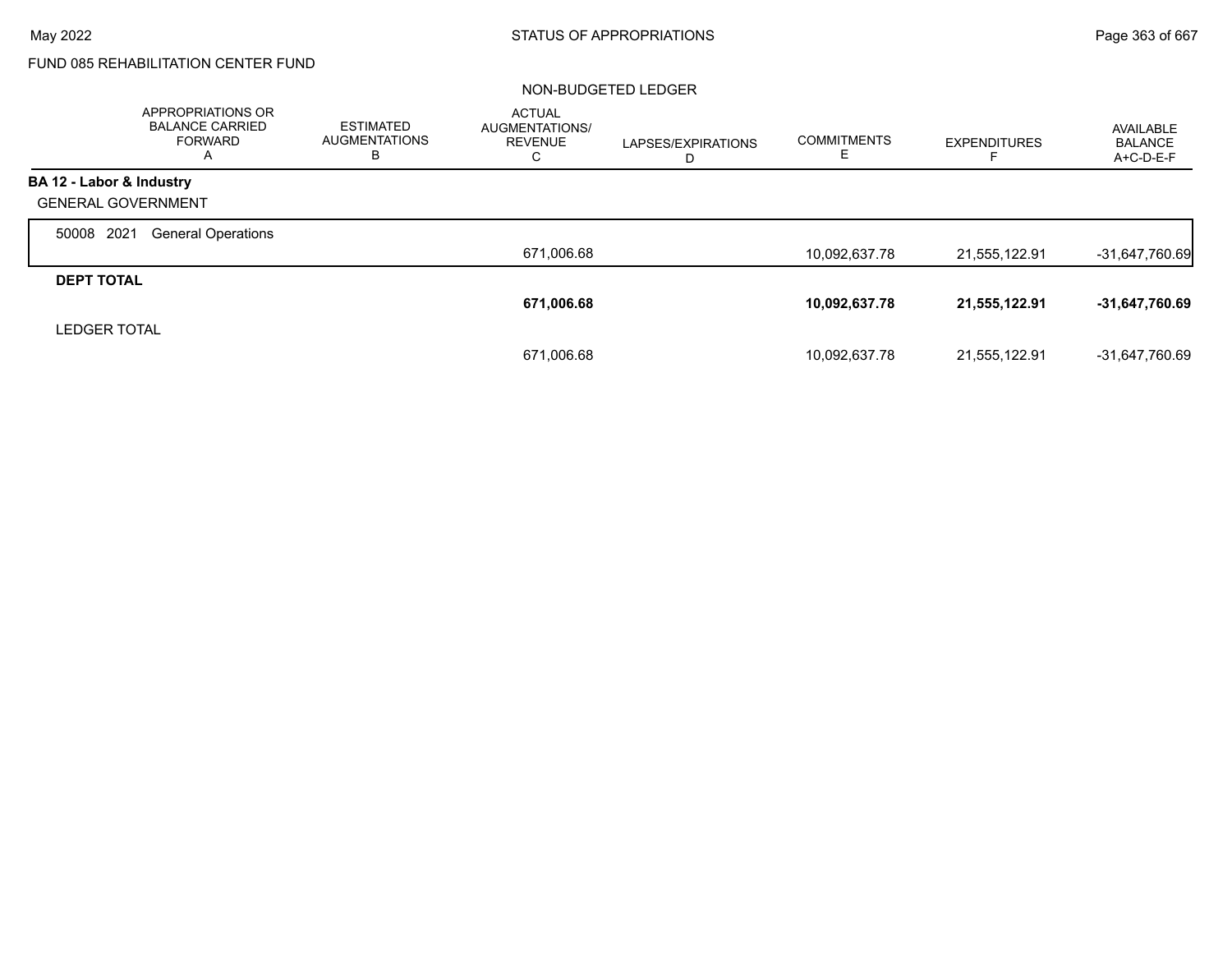# FUND 086 COAL&CLAY MINE SUBSIDENCE INSURANCE

|                                         | APPROPRIATIONS OR<br><b>BALANCE CARRIED</b><br><b>FORWARD</b><br>A | <b>ESTIMATED</b><br><b>AUGMENTATIONS</b><br>В | <b>ACTUAL</b><br>AUGMENTATIONS/<br><b>REVENUE</b><br>С | LAPSES/EXPIRATIONS<br>D | <b>COMMITMENTS</b><br>Е | <b>EXPENDITURES</b> | AVAILABLE<br><b>BALANCE</b><br>A+C-D-E-F |
|-----------------------------------------|--------------------------------------------------------------------|-----------------------------------------------|--------------------------------------------------------|-------------------------|-------------------------|---------------------|------------------------------------------|
| <b>BA 35 - Environmental Protection</b> |                                                                    |                                               |                                                        |                         |                         |                     |                                          |
| <b>GENERAL GOVERNMENT</b>               |                                                                    |                                               |                                                        |                         |                         |                     |                                          |
| 20103 2021                              | <b>General Operations</b>                                          |                                               |                                                        |                         |                         |                     |                                          |
|                                         | 4,738,000.00                                                       |                                               |                                                        |                         | 287,403.76              | 1,957,564.54        | 2,493,031.70                             |
| <b>GRANTS AND SUBSIDIES</b>             |                                                                    |                                               |                                                        |                         |                         |                     |                                          |
| 20104 2021                              | Payment of Claims                                                  |                                               |                                                        |                         |                         |                     |                                          |
|                                         | 2,040,000.00                                                       |                                               |                                                        |                         |                         | 1,363,062.29        | 676,937.71                               |
| <b>DEPT TOTAL</b>                       |                                                                    |                                               |                                                        |                         |                         |                     |                                          |
|                                         | 6,778,000.00                                                       |                                               |                                                        |                         | 287,403.76              | 3,320,626.83        | 3,169,969.41                             |
| <b>LEDGER TOTAL</b>                     |                                                                    |                                               |                                                        |                         |                         |                     |                                          |
|                                         | 6,778,000.00                                                       |                                               |                                                        |                         | 287,403.76              | 3,320,626.83        | 3,169,969.41                             |
|                                         | TOTAL TOTAL ALL CURRENT STATE LEDGERS                              |                                               |                                                        |                         |                         |                     |                                          |
|                                         | 6,778,000.00                                                       |                                               |                                                        |                         | 287,403.76              | 3,320,626.83        | 3,169,969.41                             |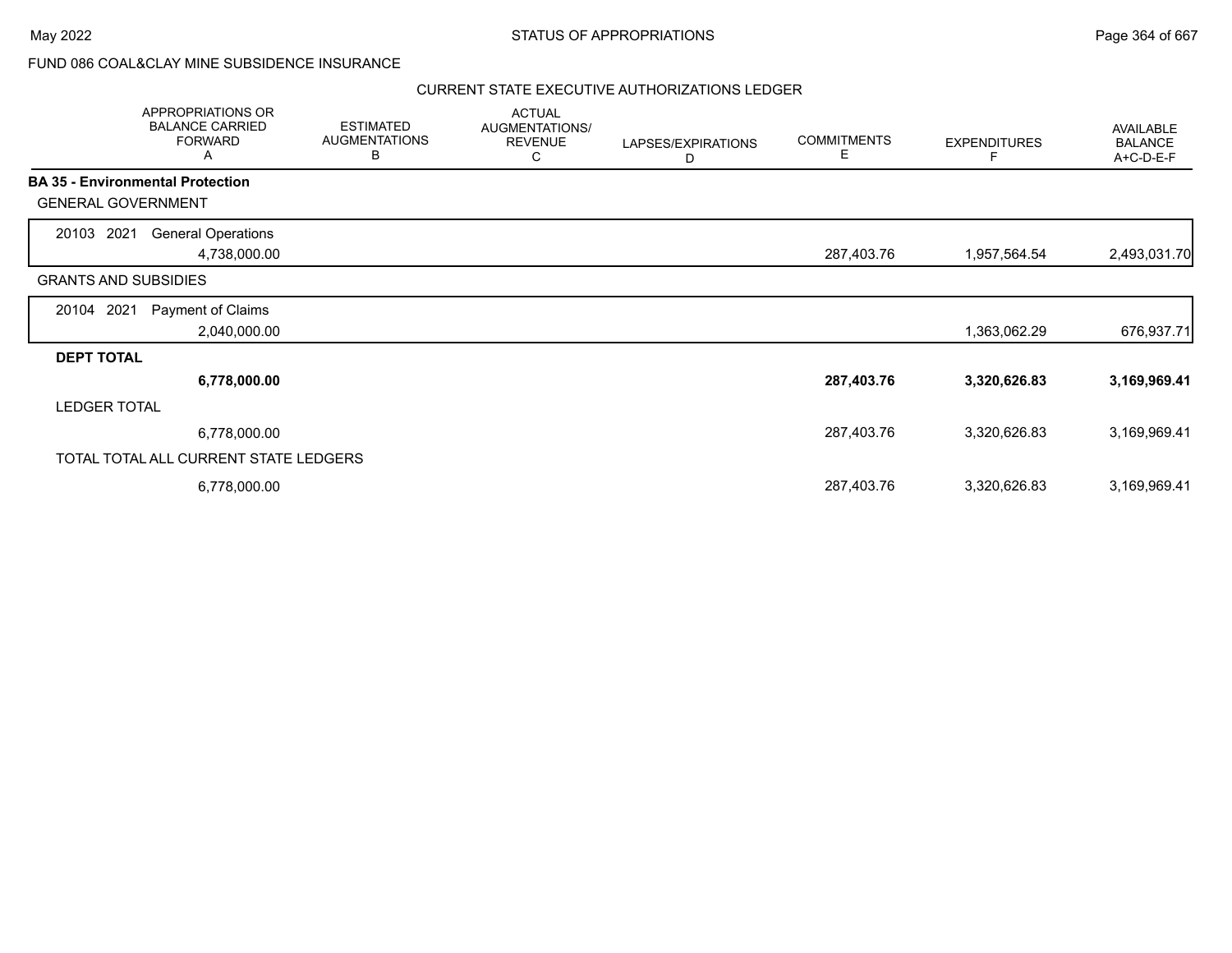# FUND 086 COAL&CLAY MINE SUBSIDENCE INSURANCE

|                             | APPROPRIATIONS OR<br><b>BALANCE CARRIED</b><br><b>FORWARD</b><br>A | <b>ESTIMATED</b><br><b>AUGMENTATIONS</b><br>B | <b>ACTUAL</b><br>AUGMENTATIONS/<br><b>REVENUE</b><br>С | LAPSES/EXPIRATIONS<br>D | <b>COMMITMENTS</b><br>E | <b>EXPENDITURES</b><br>F | <b>AVAILABLE</b><br><b>BALANCE</b><br>A+C-D-E-F |
|-----------------------------|--------------------------------------------------------------------|-----------------------------------------------|--------------------------------------------------------|-------------------------|-------------------------|--------------------------|-------------------------------------------------|
|                             | <b>BA 35 - Environmental Protection</b>                            |                                               |                                                        |                         |                         |                          |                                                 |
| <b>GENERAL GOVERNMENT</b>   |                                                                    |                                               |                                                        |                         |                         |                          |                                                 |
| 2020<br>20103               | <b>General Operations</b><br>2,287,145.79                          |                                               |                                                        |                         |                         | 265,585.29               | 2,021,560.50                                    |
| <b>GRANTS AND SUBSIDIES</b> |                                                                    |                                               |                                                        |                         |                         |                          |                                                 |
| 2020<br>20104               | Payment of Claims<br>123,133.38                                    |                                               |                                                        |                         |                         | $-8,610.69$              | 131,744.07                                      |
| <b>DEPT TOTAL</b>           |                                                                    |                                               |                                                        |                         |                         |                          |                                                 |
|                             | 2,410,279.17                                                       |                                               |                                                        |                         |                         | 256,974.60               | 2,153,304.57                                    |
| <b>LEDGER TOTAL</b>         |                                                                    |                                               |                                                        |                         |                         |                          |                                                 |
|                             | 2,410,279.17                                                       |                                               |                                                        |                         |                         | 256,974.60               | 2,153,304.57                                    |
|                             | TOTAL TOTAL ALL PRIOR STATE LEDGERS                                |                                               |                                                        |                         |                         |                          |                                                 |
|                             | 2,410,279.17                                                       |                                               |                                                        |                         |                         | 256,974.60               | 2,153,304.57                                    |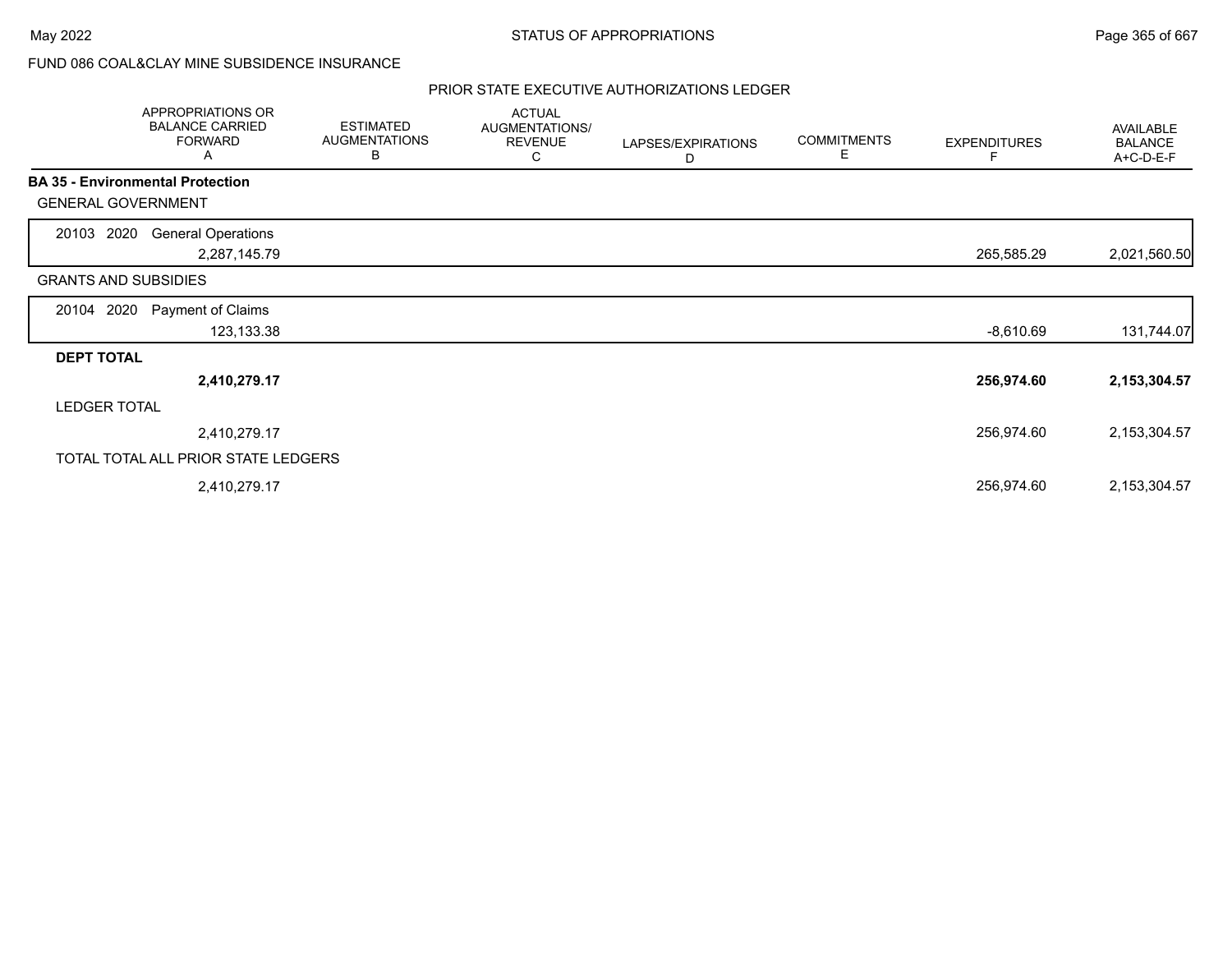# FUND 087 COAL LANDS IMPROVEMENT FUND

|                             | APPROPRIATIONS OR<br><b>BALANCE CARRIED</b><br><b>FORWARD</b><br>A | <b>ESTIMATED</b><br><b>AUGMENTATIONS</b><br>В | <b>ACTUAL</b><br>AUGMENTATIONS/<br><b>REVENUE</b><br>С | LAPSES/EXPIRATIONS<br>D | <b>COMMITMENTS</b><br>Е | <b>EXPENDITURES</b> | AVAILABLE<br><b>BALANCE</b><br>A+C-D-E-F |
|-----------------------------|--------------------------------------------------------------------|-----------------------------------------------|--------------------------------------------------------|-------------------------|-------------------------|---------------------|------------------------------------------|
|                             | <b>BA 35 - Environmental Protection</b>                            |                                               |                                                        |                         |                         |                     |                                          |
| <b>GRANTS AND SUBSIDIES</b> |                                                                    |                                               |                                                        |                         |                         |                     |                                          |
| 2021<br>20297               | Coal Land Restoration                                              |                                               |                                                        |                         |                         |                     |                                          |
|                             | 1,200,000.00                                                       |                                               |                                                        |                         |                         | 750,000.00          | 450,000.00                               |
| <b>DEPT TOTAL</b>           |                                                                    |                                               |                                                        |                         |                         |                     |                                          |
|                             | 1,200,000.00                                                       |                                               |                                                        |                         |                         | 750,000.00          | 450,000.00                               |
| <b>LEDGER TOTAL</b>         |                                                                    |                                               |                                                        |                         |                         |                     |                                          |
|                             | 1,200,000.00                                                       |                                               |                                                        |                         |                         | 750,000.00          | 450,000.00                               |
|                             | TOTAL TOTAL ALL CURRENT STATE LEDGERS                              |                                               |                                                        |                         |                         |                     |                                          |
|                             | ,200,000.00                                                        |                                               |                                                        |                         |                         | 750,000.00          | 450,000.00                               |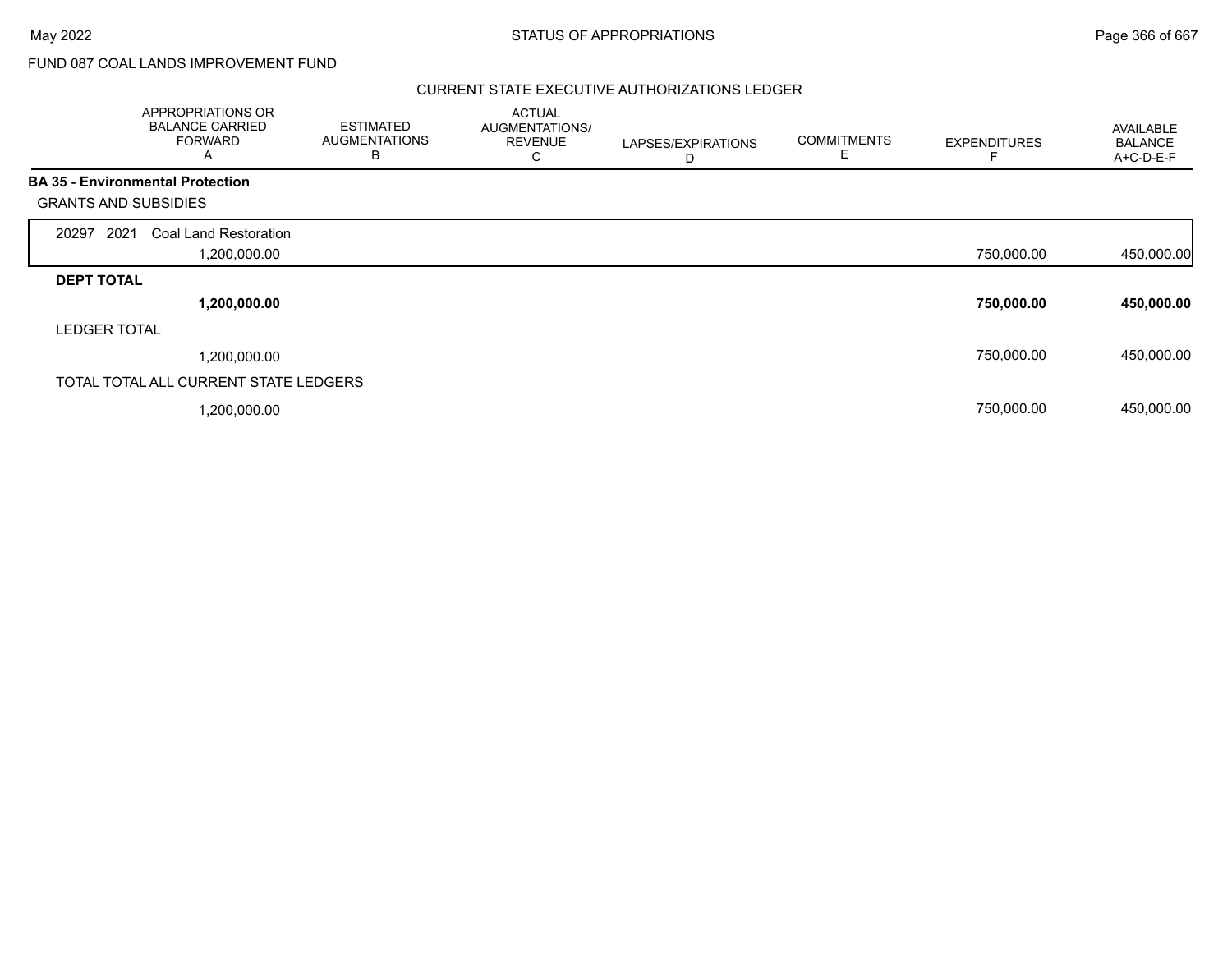# FUND 087 COAL LANDS IMPROVEMENT FUND

|                             | APPROPRIATIONS OR<br><b>BALANCE CARRIED</b><br><b>FORWARD</b><br>A | <b>ESTIMATED</b><br><b>AUGMENTATIONS</b><br>B | <b>ACTUAL</b><br>AUGMENTATIONS/<br><b>REVENUE</b><br>С | LAPSES/EXPIRATIONS<br>D | <b>COMMITMENTS</b><br>Е | <b>EXPENDITURES</b> | <b>AVAILABLE</b><br><b>BALANCE</b><br>A+C-D-E-F |
|-----------------------------|--------------------------------------------------------------------|-----------------------------------------------|--------------------------------------------------------|-------------------------|-------------------------|---------------------|-------------------------------------------------|
|                             | <b>BA 35 - Environmental Protection</b>                            |                                               |                                                        |                         |                         |                     |                                                 |
| <b>GRANTS AND SUBSIDIES</b> |                                                                    |                                               |                                                        |                         |                         |                     |                                                 |
| 2020<br>20297               | <b>Coal Land Restoration</b>                                       |                                               |                                                        |                         |                         |                     |                                                 |
|                             | 831,908.25                                                         |                                               |                                                        |                         |                         |                     | 831,908.25                                      |
| <b>DEPT TOTAL</b>           |                                                                    |                                               |                                                        |                         |                         |                     |                                                 |
|                             | 831,908.25                                                         |                                               |                                                        |                         |                         |                     | 831,908.25                                      |
| <b>LEDGER TOTAL</b>         |                                                                    |                                               |                                                        |                         |                         |                     |                                                 |
|                             | 831,908.25                                                         |                                               |                                                        |                         |                         |                     | 831,908.25                                      |
|                             | TOTAL TOTAL ALL PRIOR STATE LEDGERS                                |                                               |                                                        |                         |                         |                     |                                                 |
|                             | 831,908.25                                                         |                                               |                                                        |                         |                         |                     | 831,908.25                                      |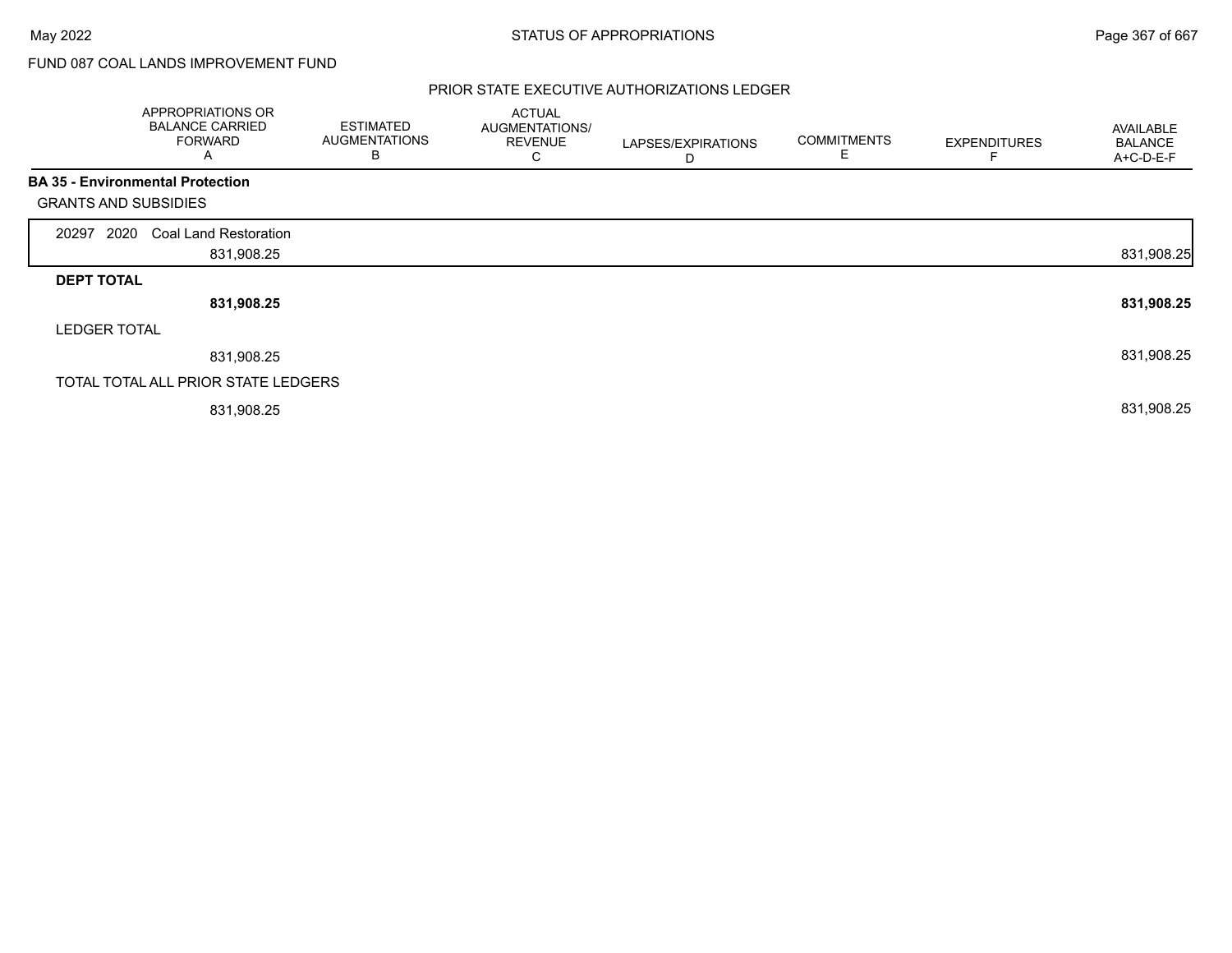# FUND 088 MINORITY BUSINESS DEVELOPMENT FUND

|                             | APPROPRIATIONS OR<br><b>BALANCE CARRIED</b><br><b>FORWARD</b><br>Α | <b>ESTIMATED</b><br><b>AUGMENTATIONS</b><br>В | <b>ACTUAL</b><br>AUGMENTATIONS/<br><b>REVENUE</b><br>С | LAPSES/EXPIRATIONS<br>D | <b>COMMITMENTS</b><br>Е | <b>EXPENDITURES</b> | AVAILABLE<br><b>BALANCE</b><br>A+C-D-E-F |
|-----------------------------|--------------------------------------------------------------------|-----------------------------------------------|--------------------------------------------------------|-------------------------|-------------------------|---------------------|------------------------------------------|
|                             | <b>BA 24 - Community &amp; Economic Develop</b>                    |                                               |                                                        |                         |                         |                     |                                          |
| <b>GENERAL GOVERNMENT</b>   |                                                                    |                                               |                                                        |                         |                         |                     |                                          |
| 2021<br>20041               | <b>General Operations</b>                                          |                                               |                                                        |                         |                         |                     |                                          |
|                             | 340,000.00                                                         |                                               |                                                        |                         | 1,493.00                | 268,724.64          | 69,782.36                                |
| <b>GRANTS AND SUBSIDIES</b> |                                                                    |                                               |                                                        |                         |                         |                     |                                          |
| 20042 2021                  | Minority Business Dev. Loans                                       |                                               |                                                        |                         |                         |                     |                                          |
|                             | 1,000,000.00                                                       |                                               |                                                        |                         | 150,000.00              | 350,000.00          | 500,000.00                               |
| <b>DEPT TOTAL</b>           |                                                                    |                                               |                                                        |                         |                         |                     |                                          |
|                             | 1,340,000.00                                                       |                                               |                                                        |                         | 151,493.00              | 618,724.64          | 569,782.36                               |
| <b>LEDGER TOTAL</b>         |                                                                    |                                               |                                                        |                         |                         |                     |                                          |
|                             | 1,340,000.00                                                       |                                               |                                                        |                         | 151,493.00              | 618,724.64          | 569,782.36                               |
|                             | TOTAL TOTAL ALL CURRENT STATE LEDGERS                              |                                               |                                                        |                         |                         |                     |                                          |
|                             | 1,340,000.00                                                       |                                               |                                                        |                         | 151,493.00              | 618,724.64          | 569,782.36                               |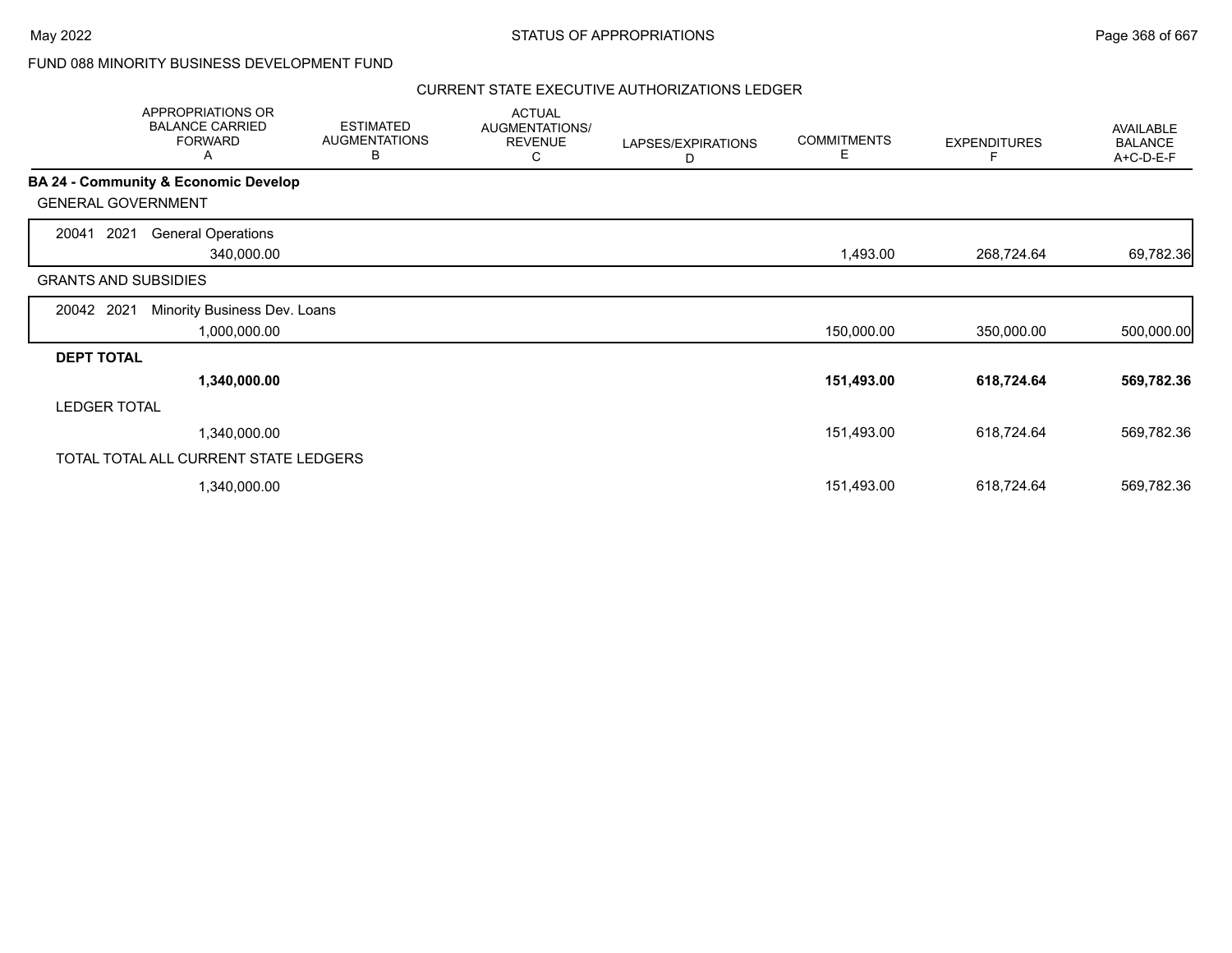# FUND 088 MINORITY BUSINESS DEVELOPMENT FUND

|                             | APPROPRIATIONS OR<br><b>BALANCE CARRIED</b><br><b>FORWARD</b><br>A | <b>ESTIMATED</b><br><b>AUGMENTATIONS</b><br>B | <b>ACTUAL</b><br>AUGMENTATIONS/<br><b>REVENUE</b><br>С | LAPSES/EXPIRATIONS<br>D | <b>COMMITMENTS</b><br>E. | <b>EXPENDITURES</b><br>F | AVAILABLE<br><b>BALANCE</b><br>A+C-D-E-F |
|-----------------------------|--------------------------------------------------------------------|-----------------------------------------------|--------------------------------------------------------|-------------------------|--------------------------|--------------------------|------------------------------------------|
|                             | <b>BA 24 - Community &amp; Economic Develop</b>                    |                                               |                                                        |                         |                          |                          |                                          |
| <b>GENERAL GOVERNMENT</b>   |                                                                    |                                               |                                                        |                         |                          |                          |                                          |
| 2020<br>20041               | <b>General Operations</b><br>39,324.32                             |                                               |                                                        |                         |                          | 13,185.28                | 26,139.04                                |
| <b>GRANTS AND SUBSIDIES</b> |                                                                    |                                               |                                                        |                         |                          |                          |                                          |
| 20042 2020                  | Minority Business Dev. Loans<br>294,370.00                         |                                               |                                                        |                         |                          |                          | 294,370.00                               |
| <b>DEPT TOTAL</b>           |                                                                    |                                               |                                                        |                         |                          |                          |                                          |
|                             | 333,694.32                                                         |                                               |                                                        |                         |                          | 13,185.28                | 320,509.04                               |
| <b>LEDGER TOTAL</b>         |                                                                    |                                               |                                                        |                         |                          |                          |                                          |
|                             | 333,694.32                                                         |                                               |                                                        |                         |                          | 13,185.28                | 320,509.04                               |
|                             | TOTAL TOTAL ALL PRIOR STATE LEDGERS                                |                                               |                                                        |                         |                          |                          |                                          |
|                             | 333,694.32                                                         |                                               |                                                        |                         |                          | 13,185.28                | 320,509.04                               |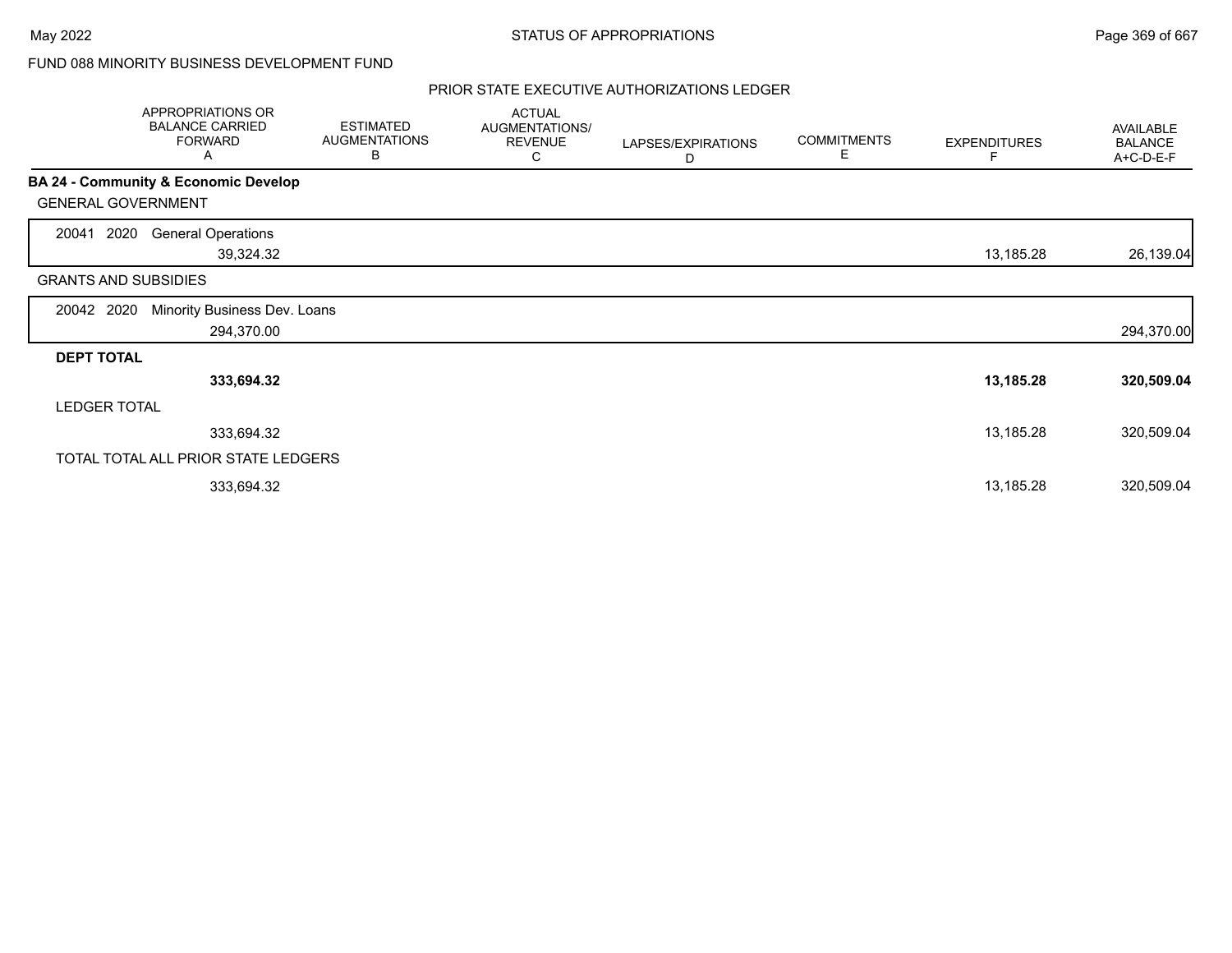# FUND 091 CAPITAL DEBT FUND

### NON-BUDGETED LEDGER

|                                                      | APPROPRIATIONS OR<br>BALANCE CARRIED<br>FORWARD<br>Α | <b>ESTIMATED</b><br><b>AUGMENTATIONS</b> | <b>ACTUAL</b><br>AUGMENTATIONS/<br><b>REVENUE</b><br>◡ | LAPSES/EXPIRATIONS<br>D | <b>COMMITMENTS</b> | <b>EXPENDITURES</b> | AVAILABLE<br><b>BALANCE</b><br>$A+C-D-E-F$ |
|------------------------------------------------------|------------------------------------------------------|------------------------------------------|--------------------------------------------------------|-------------------------|--------------------|---------------------|--------------------------------------------|
| <b>BA 73 - Treasury</b><br><b>GENERAL GOVERNMENT</b> |                                                      |                                          |                                                        |                         |                    |                     |                                            |
| 50059 2021                                           | <b>Capital Facilities Redemption</b>                 |                                          |                                                        |                         |                    | 1,281,697,872.80    | $-1,281,697,872.80$                        |
| <b>DEPT TOTAL</b>                                    |                                                      |                                          |                                                        |                         |                    | 1,281,697,872.80    | -1,281,697,872.80                          |
| <b>LEDGER TOTAL</b>                                  |                                                      |                                          |                                                        |                         |                    |                     |                                            |

1,281,697,872.80 -1,281,697,872.80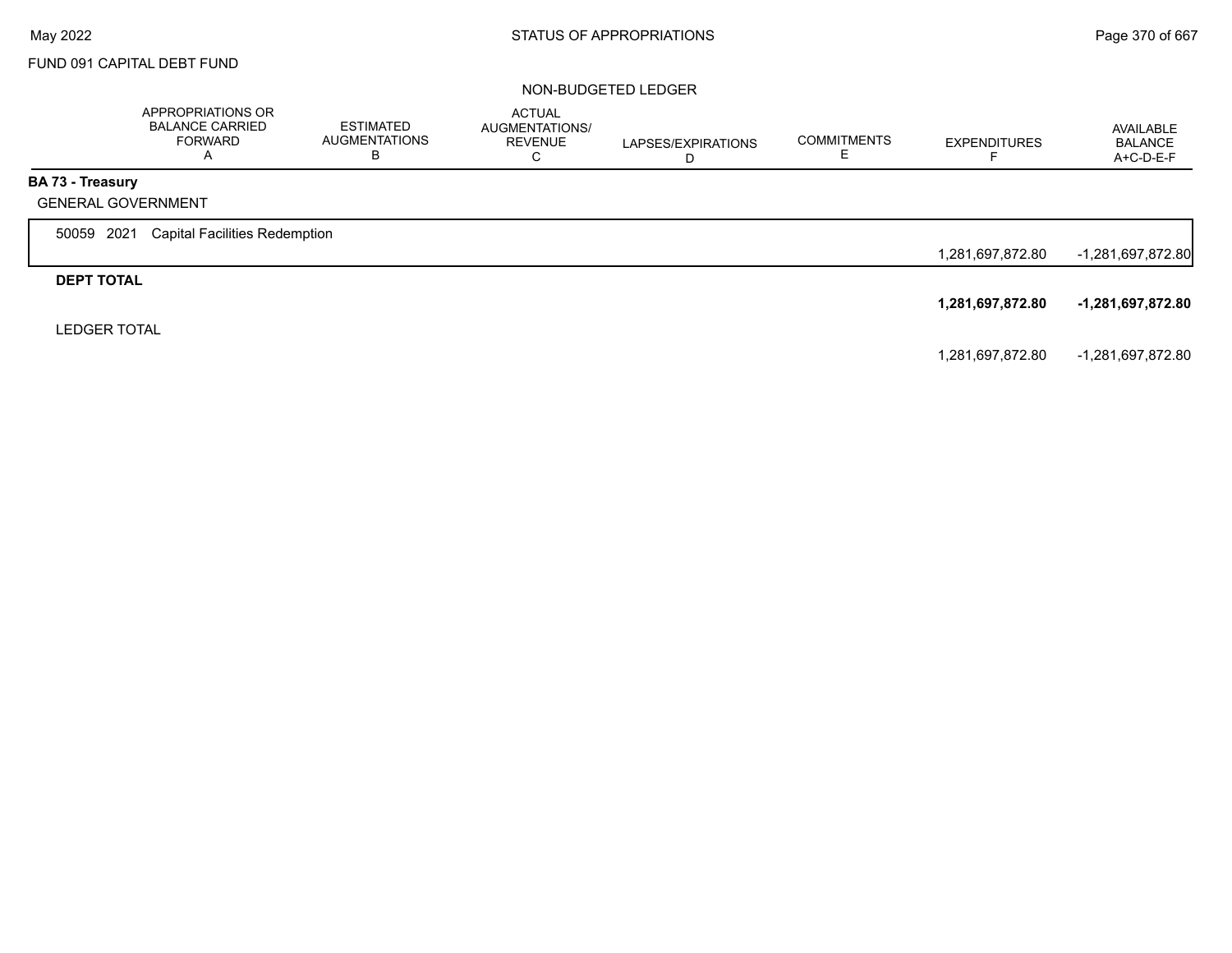# FUND 091 CAPITAL DEBT FUND

### RESTRICTED REVENUE LEDGER

|                           | APPROPRIATIONS OR<br><b>BALANCE CARRIED</b><br><b>FORWARD</b><br>A | <b>ESTIMATED</b><br><b>AUGMENTATIONS</b><br>B | <b>ACTUAL</b><br>AUGMENTATIONS/<br><b>REVENUE</b><br>С | LAPSES/EXPIRATIONS<br>D | <b>COMMITMENTS</b> | <b>EXPENDITURES</b> | AVAILABLE<br><b>BALANCE</b><br>A+C-D-E-F |
|---------------------------|--------------------------------------------------------------------|-----------------------------------------------|--------------------------------------------------------|-------------------------|--------------------|---------------------|------------------------------------------|
| BA 73 - Treasury          |                                                                    |                                               |                                                        |                         |                    |                     |                                          |
| <b>GENERAL GOVERNMENT</b> |                                                                    |                                               |                                                        |                         |                    |                     |                                          |
| 2021<br>60430             | Refunding G.O. Bonds-1st Ref Series 2017                           |                                               |                                                        |                         |                    |                     |                                          |
|                           | 315.99                                                             |                                               | 622,454,870.15                                         |                         |                    | 295,412,125.00      | 327,043,061.14                           |
| 2021<br>60499             | Refunding G.O. Bonds-1stRefundSeries2021                           |                                               |                                                        |                         |                    |                     |                                          |
|                           | 9.99                                                               |                                               | 462,602,001.36                                         |                         |                    | 142,645,850.00      | 319,956,161.35                           |
| <b>DEPT TOTAL</b>         |                                                                    |                                               |                                                        |                         |                    |                     |                                          |
|                           | 325.98                                                             |                                               | 1,085,056,871.51                                       |                         |                    | 438,057,975.00      | 646,999,222.49                           |
| <b>LEDGER TOTAL</b>       |                                                                    |                                               |                                                        |                         |                    |                     |                                          |
|                           | 325.98                                                             |                                               | 1,085,056,871.51                                       |                         |                    | 438,057,975.00      | 646,999,222.49                           |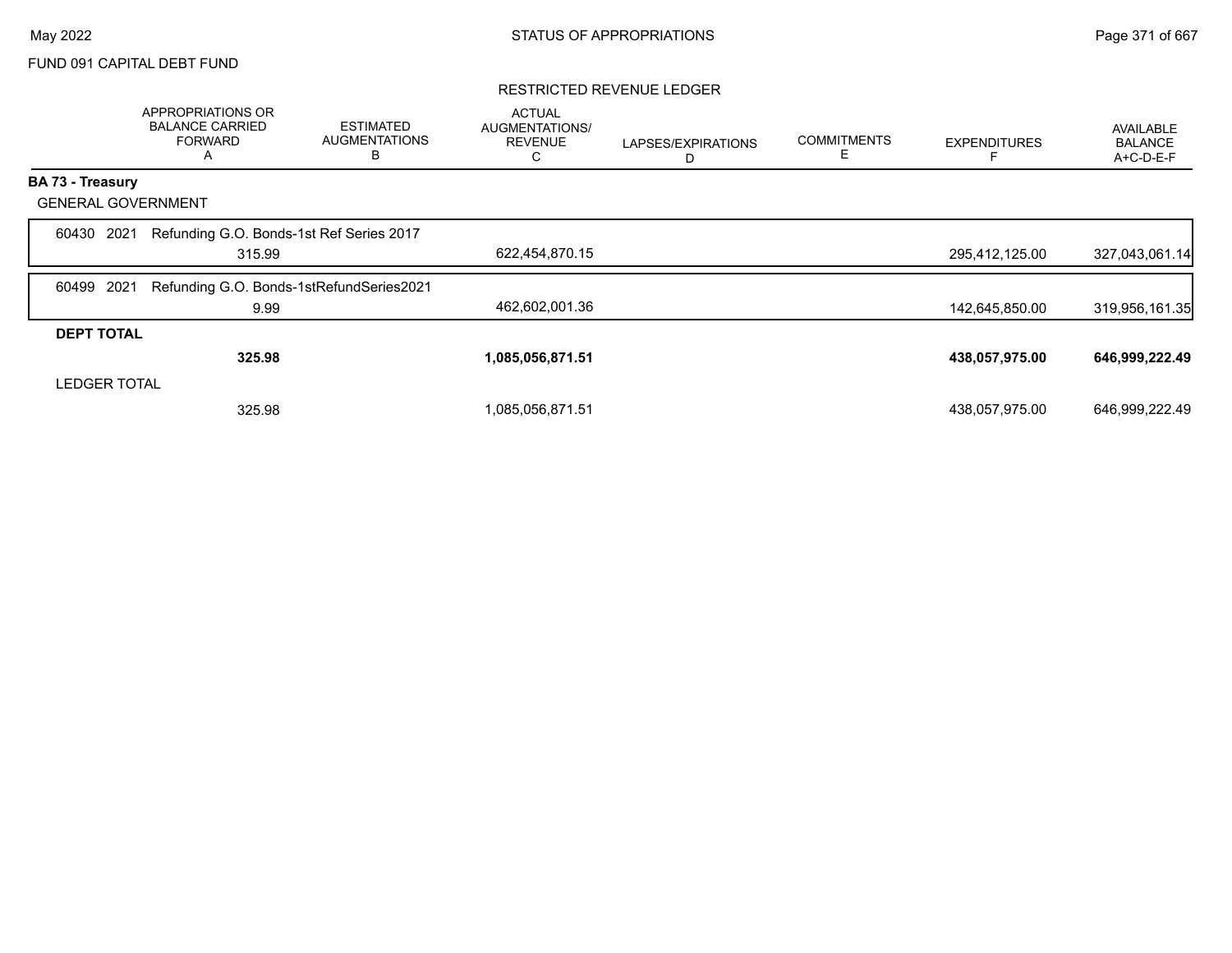Г

# FUND 096 PA VETS MONUMNTS & MEMRIAL TRST FND

|                             | APPROPRIATIONS OR<br><b>BALANCE CARRIED</b><br><b>FORWARD</b><br>A | <b>ESTIMATED</b><br><b>AUGMENTATIONS</b><br>B | <b>ACTUAL</b><br>AUGMENTATIONS/<br><b>REVENUE</b><br>С | LAPSES/EXPIRATIONS<br>D | <b>COMMITMENTS</b><br>Е | <b>EXPENDITURES</b> | <b>AVAILABLE</b><br><b>BALANCE</b><br>A+C-D-E-F |
|-----------------------------|--------------------------------------------------------------------|-----------------------------------------------|--------------------------------------------------------|-------------------------|-------------------------|---------------------|-------------------------------------------------|
|                             | <b>BA 13 - Military &amp; Veterans Affairs</b>                     |                                               |                                                        |                         |                         |                     |                                                 |
| <b>GRANTS AND SUBSIDIES</b> |                                                                    |                                               |                                                        |                         |                         |                     |                                                 |
| 20236 2021                  | <b>Veterans Memorial</b>                                           |                                               |                                                        |                         |                         |                     |                                                 |
|                             | 175,000.00                                                         |                                               |                                                        |                         | 21,637.73               | 41,119.46           | 112,242.81                                      |
| <b>DEPT TOTAL</b>           |                                                                    |                                               |                                                        |                         |                         |                     |                                                 |
|                             | 175,000.00                                                         |                                               |                                                        |                         | 21,637.73               | 41,119.46           | 112,242.81                                      |
| <b>LEDGER TOTAL</b>         |                                                                    |                                               |                                                        |                         |                         |                     |                                                 |
|                             | 175,000.00                                                         |                                               |                                                        |                         | 21,637.73               | 41,119.46           | 112,242.81                                      |
|                             | TOTAL TOTAL ALL CURRENT STATE LEDGERS                              |                                               |                                                        |                         |                         |                     |                                                 |
|                             | 175,000.00                                                         |                                               |                                                        |                         | 21,637.73               | 41,119.46           | 112,242.81                                      |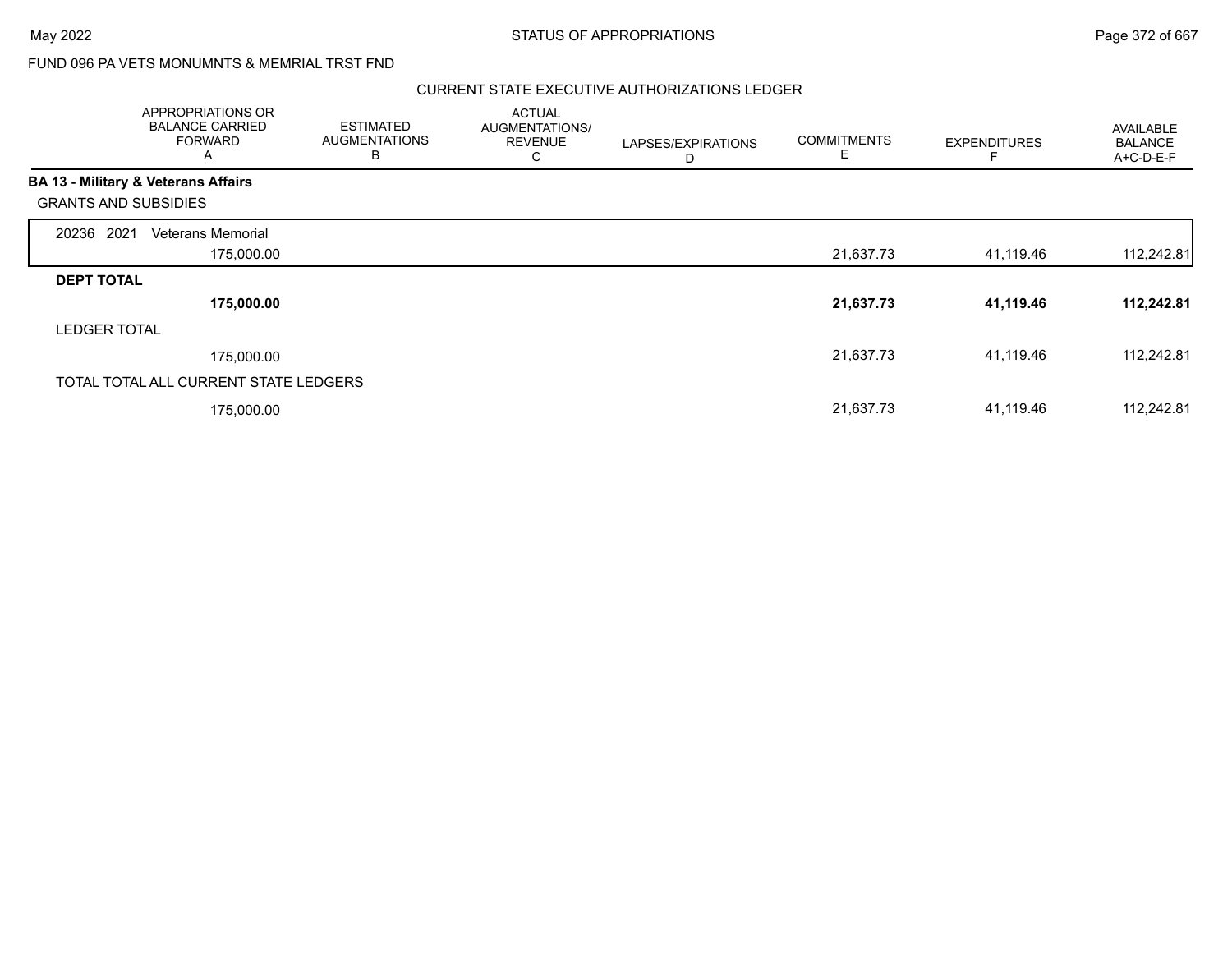# FUND 096 PA VETS MONUMNTS & MEMRIAL TRST FND

| APPROPRIATIONS OR<br><b>BALANCE CARRIED</b><br><b>FORWARD</b><br>Α | <b>ESTIMATED</b><br><b>AUGMENTATIONS</b><br>B | <b>ACTUAL</b><br>AUGMENTATIONS/<br><b>REVENUE</b><br>C | LAPSES/EXPIRATIONS<br>D | <b>COMMITMENTS</b><br>E | <b>EXPENDITURES</b> | AVAILABLE<br><b>BALANCE</b><br>A+C-D-E-F |
|--------------------------------------------------------------------|-----------------------------------------------|--------------------------------------------------------|-------------------------|-------------------------|---------------------|------------------------------------------|
| <b>BA 13 - Military &amp; Veterans Affairs</b>                     |                                               |                                                        |                         |                         |                     |                                          |
| <b>GRANTS AND SUBSIDIES</b>                                        |                                               |                                                        |                         |                         |                     |                                          |
| 2020<br><b>Veterans Memorial</b><br>20236                          |                                               |                                                        |                         |                         |                     |                                          |
|                                                                    | 24,456.64                                     |                                                        |                         |                         | 6,419.92            | 18,036.72                                |
| <b>DEPT TOTAL</b>                                                  |                                               |                                                        |                         |                         |                     |                                          |
|                                                                    | 24,456.64                                     |                                                        |                         |                         | 6,419.92            | 18,036.72                                |
| <b>LEDGER TOTAL</b>                                                |                                               |                                                        |                         |                         |                     |                                          |
|                                                                    | 24,456.64                                     |                                                        |                         |                         | 6,419.92            | 18,036.72                                |
| TOTAL TOTAL ALL PRIOR STATE LEDGERS                                |                                               |                                                        |                         |                         |                     |                                          |
|                                                                    | 24,456.64                                     |                                                        |                         |                         | 6,419.92            | 18,036.72                                |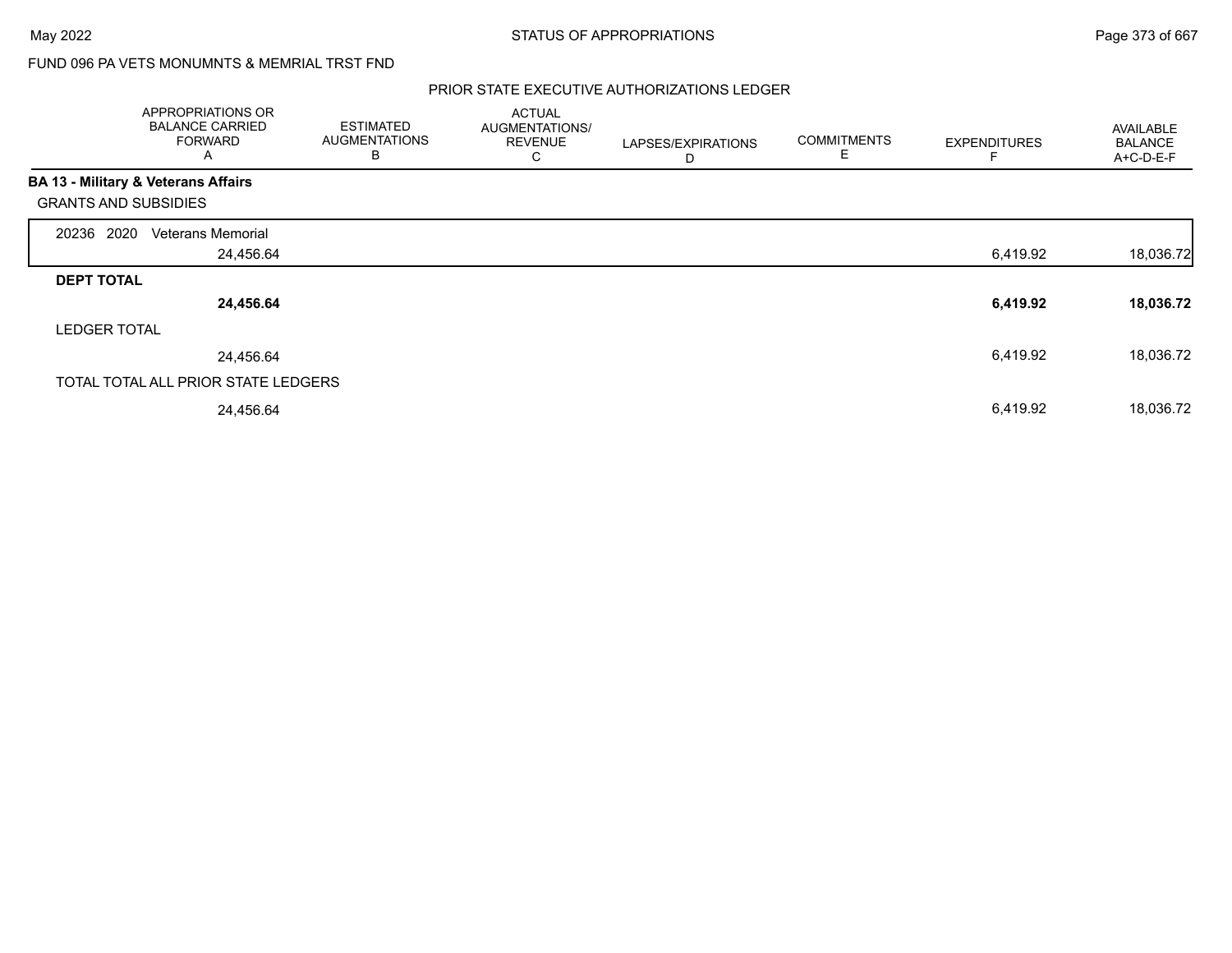# FUND 097 ANTHRACITE DEEP MINE OPERATORS EMER

| APPROPRIATIONS OR<br><b>BALANCE CARRIED</b><br><b>FORWARD</b><br>A |            | <b>ESTIMATED</b><br><b>AUGMENTATIONS</b><br>B | <b>ACTUAL</b><br>AUGMENTATIONS/<br><b>REVENUE</b><br>С | LAPSES/EXPIRATIONS<br>D | <b>COMMITMENTS</b><br>Е | <b>EXPENDITURES</b> | AVAILABLE<br><b>BALANCE</b><br>A+C-D-E-F |
|--------------------------------------------------------------------|------------|-----------------------------------------------|--------------------------------------------------------|-------------------------|-------------------------|---------------------|------------------------------------------|
| <b>BA 35 - Environmental Protection</b>                            |            |                                               |                                                        |                         |                         |                     |                                          |
| <b>GRANTS AND SUBSIDIES</b>                                        |            |                                               |                                                        |                         |                         |                     |                                          |
| 20100 2021<br>Loan Account                                         |            |                                               |                                                        |                         |                         |                     |                                          |
|                                                                    | 273,000.00 |                                               |                                                        |                         | 197,987.34              |                     | 75,012.66                                |
| <b>DEPT TOTAL</b>                                                  |            |                                               |                                                        |                         |                         |                     |                                          |
|                                                                    | 273,000.00 |                                               |                                                        |                         | 197,987.34              |                     | 75,012.66                                |
| <b>LEDGER TOTAL</b>                                                |            |                                               |                                                        |                         |                         |                     |                                          |
|                                                                    | 273,000.00 |                                               |                                                        |                         | 197,987.34              |                     | 75,012.66                                |
| TOTAL TOTAL ALL CURRENT STATE LEDGERS                              |            |                                               |                                                        |                         |                         |                     |                                          |
|                                                                    | 273,000.00 |                                               |                                                        |                         | 197,987.34              |                     | 75,012.66                                |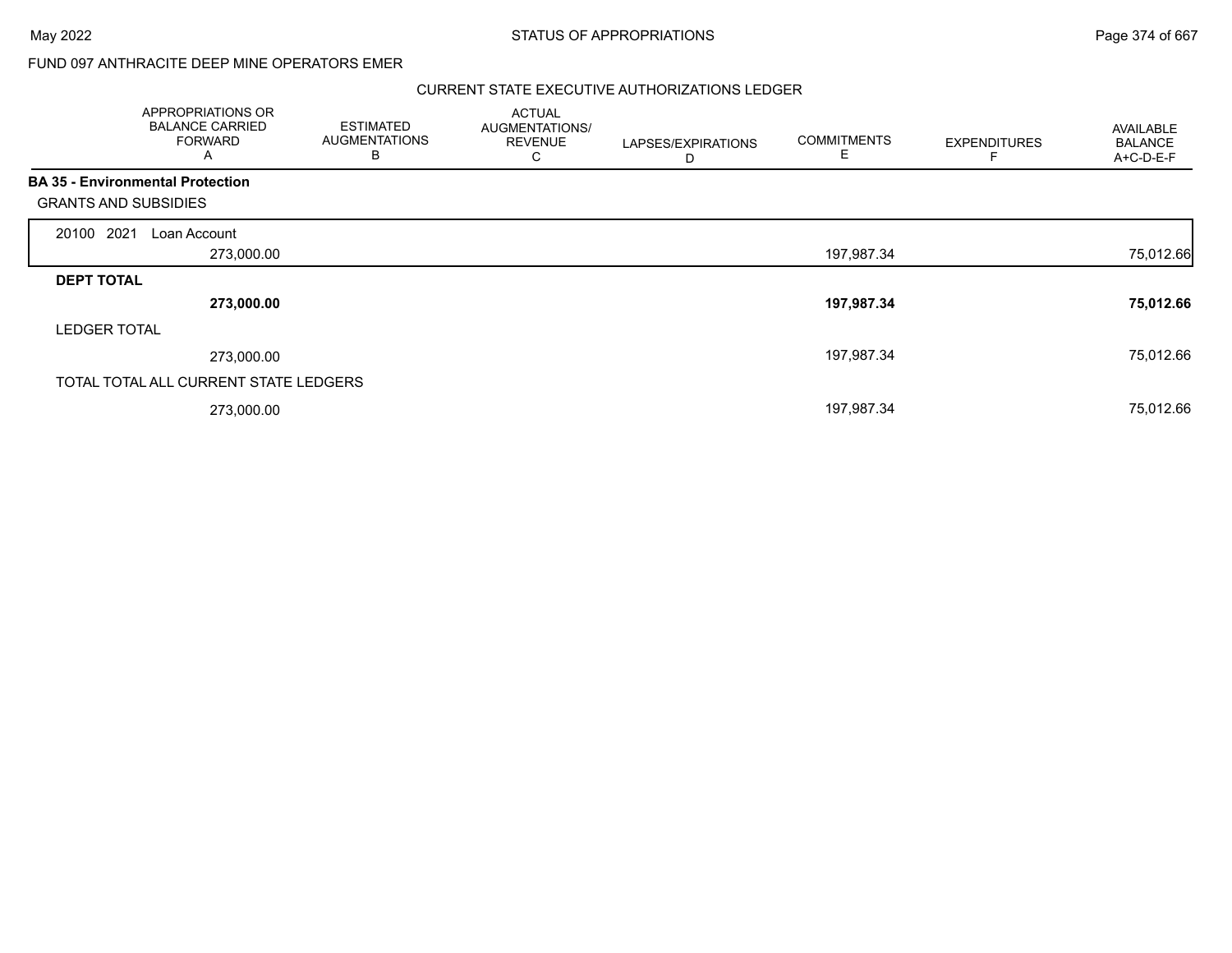# FUND 097 ANTHRACITE DEEP MINE OPERATORS EMER

|                                         | APPROPRIATIONS OR<br><b>BALANCE CARRIED</b><br><b>FORWARD</b><br>A | <b>ESTIMATED</b><br><b>AUGMENTATIONS</b><br>В | <b>ACTUAL</b><br>AUGMENTATIONS/<br><b>REVENUE</b><br>С | LAPSES/EXPIRATIONS<br>D | <b>COMMITMENTS</b><br>E | <b>EXPENDITURES</b> | AVAILABLE<br><b>BALANCE</b><br>A+C-D-E-F |
|-----------------------------------------|--------------------------------------------------------------------|-----------------------------------------------|--------------------------------------------------------|-------------------------|-------------------------|---------------------|------------------------------------------|
| <b>BA 35 - Environmental Protection</b> |                                                                    |                                               |                                                        |                         |                         |                     |                                          |
| <b>GRANTS AND SUBSIDIES</b>             |                                                                    |                                               |                                                        |                         |                         |                     |                                          |
| 20100 2020                              | Loan Account                                                       |                                               |                                                        |                         |                         |                     |                                          |
|                                         | 450,000.00                                                         |                                               |                                                        |                         |                         |                     | 450,000.00                               |
| <b>DEPT TOTAL</b>                       |                                                                    |                                               |                                                        |                         |                         |                     |                                          |
|                                         | 450,000.00                                                         |                                               |                                                        |                         |                         |                     | 450,000.00                               |
| <b>LEDGER TOTAL</b>                     |                                                                    |                                               |                                                        |                         |                         |                     |                                          |
|                                         | 450,000.00                                                         |                                               |                                                        |                         |                         |                     | 450,000.00                               |
|                                         | TOTAL TOTAL ALL PRIOR STATE LEDGERS                                |                                               |                                                        |                         |                         |                     |                                          |
|                                         | 450,000.00                                                         |                                               |                                                        |                         |                         |                     | 450,000.00                               |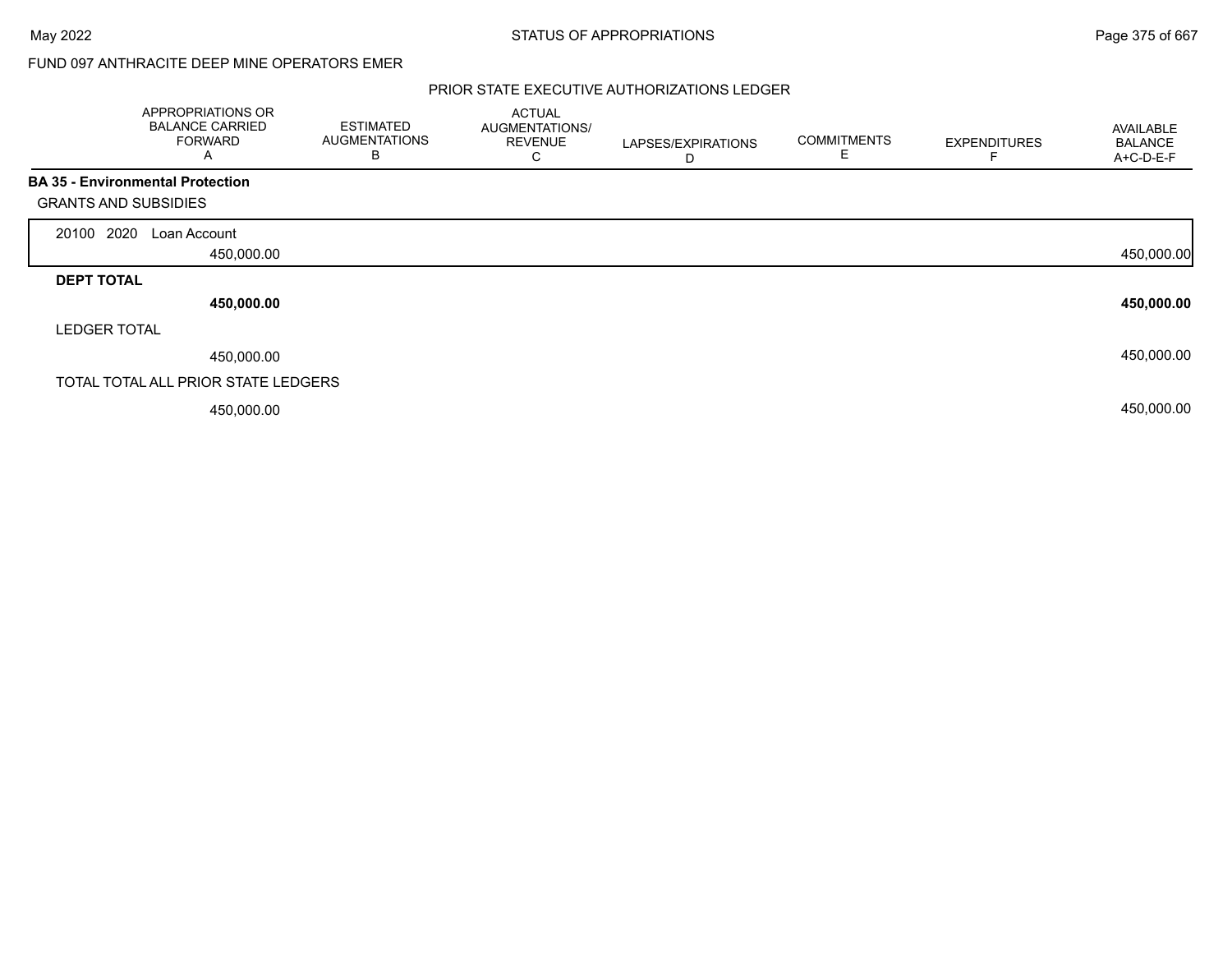# FUND 097 ANTHRACITE DEEP MINE OPERATORS EMER

### RESTRICTED RECEIPTS LEDGER

|                                         | APPROPRIATIONS OR<br><b>BALANCE CARRIED</b><br><b>FORWARD</b><br>A | <b>ESTIMATED</b><br><b>AUGMENTATIONS</b><br>в | <b>ACTUAL</b><br><b>AUGMENTATIONS/</b><br><b>REVENUE</b><br>С | LAPSES/EXPIRATIONS<br>D | <b>COMMITMENTS</b> | <b>EXPENDITURES</b> | AVAILABLE<br><b>BALANCE</b><br>A+C-D-E-F |
|-----------------------------------------|--------------------------------------------------------------------|-----------------------------------------------|---------------------------------------------------------------|-------------------------|--------------------|---------------------|------------------------------------------|
| <b>BA 35 - Environmental Protection</b> |                                                                    |                                               |                                                               |                         |                    |                     |                                          |
| <b>GENERAL GOVERNMENT</b>               |                                                                    |                                               |                                                               |                         |                    |                     |                                          |
| 2021<br>40045                           | Anthricite Emerg Bond Fd-Opert Payment                             |                                               |                                                               |                         |                    |                     |                                          |
|                                         | 134,085.95                                                         |                                               | $-628.26$                                                     |                         |                    |                     | 133,457.69                               |
| <b>DEPT TOTAL</b>                       |                                                                    |                                               |                                                               |                         |                    |                     |                                          |
|                                         | 134,085.95                                                         |                                               | $-628.26$                                                     |                         |                    |                     | 133,457.69                               |
| <b>LEDGER TOTAL</b>                     |                                                                    |                                               |                                                               |                         |                    |                     |                                          |
|                                         | 134,085.95                                                         |                                               | $-628.26$                                                     |                         |                    |                     | 133,457.69                               |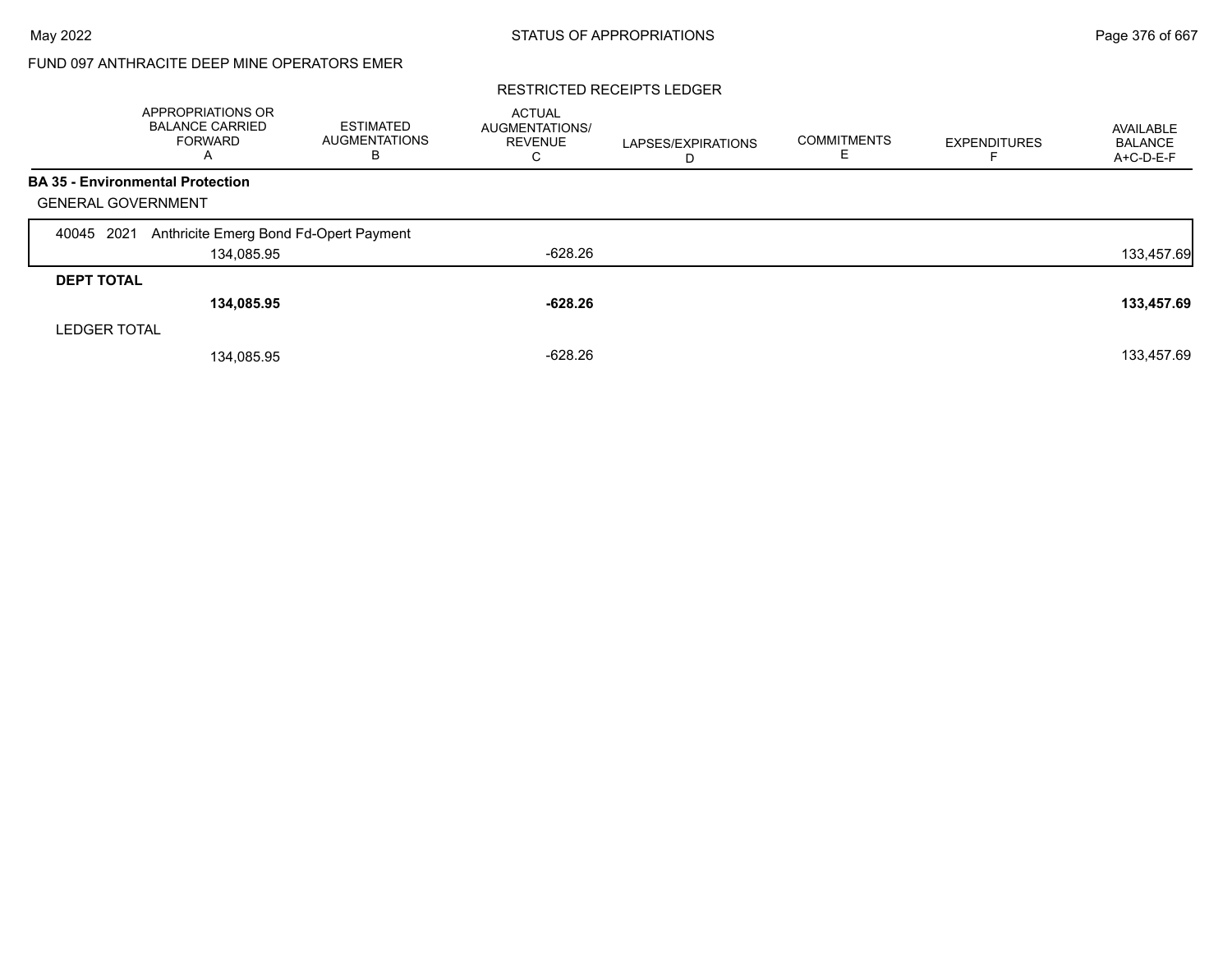|                             | APPROPRIATIONS OR<br><b>BALANCE CARRIED</b><br><b>FORWARD</b><br>A | <b>ESTIMATED</b><br><b>AUGMENTATIONS</b><br>В | <b>ACTUAL</b><br>AUGMENTATIONS/<br><b>REVENUE</b><br>C | LAPSES/EXPIRATIONS<br>D | <b>COMMITMENTS</b><br>E. | <b>EXPENDITURES</b><br>F | AVAILABLE<br><b>BALANCE</b><br>A+C-D-E-F |
|-----------------------------|--------------------------------------------------------------------|-----------------------------------------------|--------------------------------------------------------|-------------------------|--------------------------|--------------------------|------------------------------------------|
|                             | BA 33 - PA Infrastructure Investment                               |                                               |                                                        |                         |                          |                          |                                          |
| <b>GENERAL GOVERNMENT</b>   |                                                                    |                                               |                                                        |                         |                          |                          |                                          |
| 20245<br>2021               | <b>Pennvest Operations</b><br>5,934,000.00                         |                                               |                                                        |                         | 185,726.81               | 2,164,817.28             | 3,583,455.91                             |
| 2021<br>20249               | Revenue Bond Loan Pool<br>10,000.00                                |                                               |                                                        |                         |                          |                          | 10,000.00                                |
| <b>GRANTS AND SUBSIDIES</b> |                                                                    |                                               |                                                        |                         |                          |                          |                                          |
| 2021<br>20244               | <b>Grants-Other Revenue Sources</b><br>35,000,000.00               | 200,000.00                                    | 5,353.93                                               |                         |                          |                          | 35,005,353.93                            |
| <b>DEPT TOTAL</b>           |                                                                    |                                               |                                                        |                         |                          |                          |                                          |
| <b>LEDGER TOTAL</b>         | 40,944,000.00                                                      | 200,000.00                                    | 5,353.93                                               |                         | 185,726.81               | 2,164,817.28             | 38,598,809.84                            |
|                             | 40,944,000.00                                                      | 200,000.00                                    | 5,353.93                                               |                         | 185,726.81               | 2,164,817.28             | 38,598,809.84                            |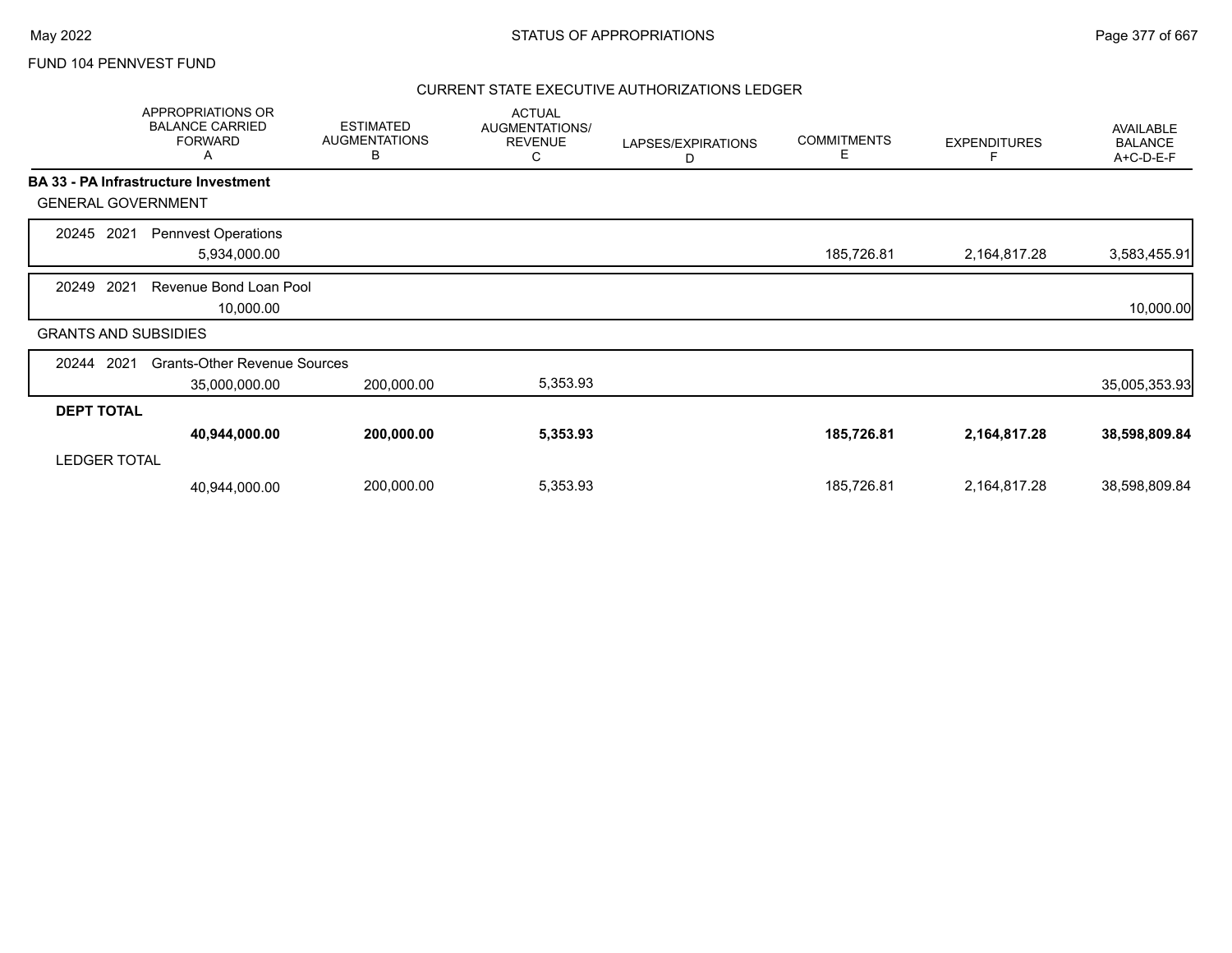## CURRENT STATE EXECUTIVE AUTHORIZATIONS - RESTRICTED LEDGER

|                             | APPROPRIATIONS OR<br><b>BALANCE CARRIED</b><br><b>FORWARD</b><br>A | <b>ESTIMATED</b><br><b>AUGMENTATIONS</b><br>B | <b>ACTUAL</b><br>AUGMENTATIONS/<br><b>REVENUE</b><br>С | LAPSES/EXPIRATIONS<br>D | <b>COMMITMENTS</b><br>Е | <b>EXPENDITURES</b> | <b>AVAILABLE</b><br><b>BALANCE</b><br>A+C-D-E-F |
|-----------------------------|--------------------------------------------------------------------|-----------------------------------------------|--------------------------------------------------------|-------------------------|-------------------------|---------------------|-------------------------------------------------|
|                             | <b>BA 33 - PA Infrastructure Investment</b>                        |                                               |                                                        |                         |                         |                     |                                                 |
| <b>GRANTS AND SUBSIDIES</b> |                                                                    |                                               |                                                        |                         |                         |                     |                                                 |
| 2021<br>26347               | Revolving Loans and Administration                                 |                                               |                                                        |                         |                         |                     |                                                 |
|                             |                                                                    | 60,000,000.00                                 | 60,000,000.00                                          |                         | 30,240,512.34           | 13,463,445.23       | 16,296,042.43                                   |
| <b>DEPT TOTAL</b>           |                                                                    |                                               |                                                        |                         |                         |                     |                                                 |
|                             |                                                                    | 60,000,000.00                                 | 60,000,000.00                                          |                         | 30,240,512.34           | 13,463,445.23       | 16,296,042.43                                   |
| <b>LEDGER TOTAL</b>         |                                                                    |                                               |                                                        |                         |                         |                     |                                                 |
|                             |                                                                    | 60,000,000.00                                 | 60.000.000.00                                          |                         | 30,240,512.34           | 13,463,445.23       | 16,296,042.43                                   |
|                             | TOTAL TOTAL ALL CURRENT STATE LEDGERS                              |                                               |                                                        |                         |                         |                     |                                                 |
|                             | 40,944,000.00                                                      | 60,200,000.00                                 | 60,005,353.93                                          |                         | 30,426,239.15           | 15,628,262.51       | 54,894,852.27                                   |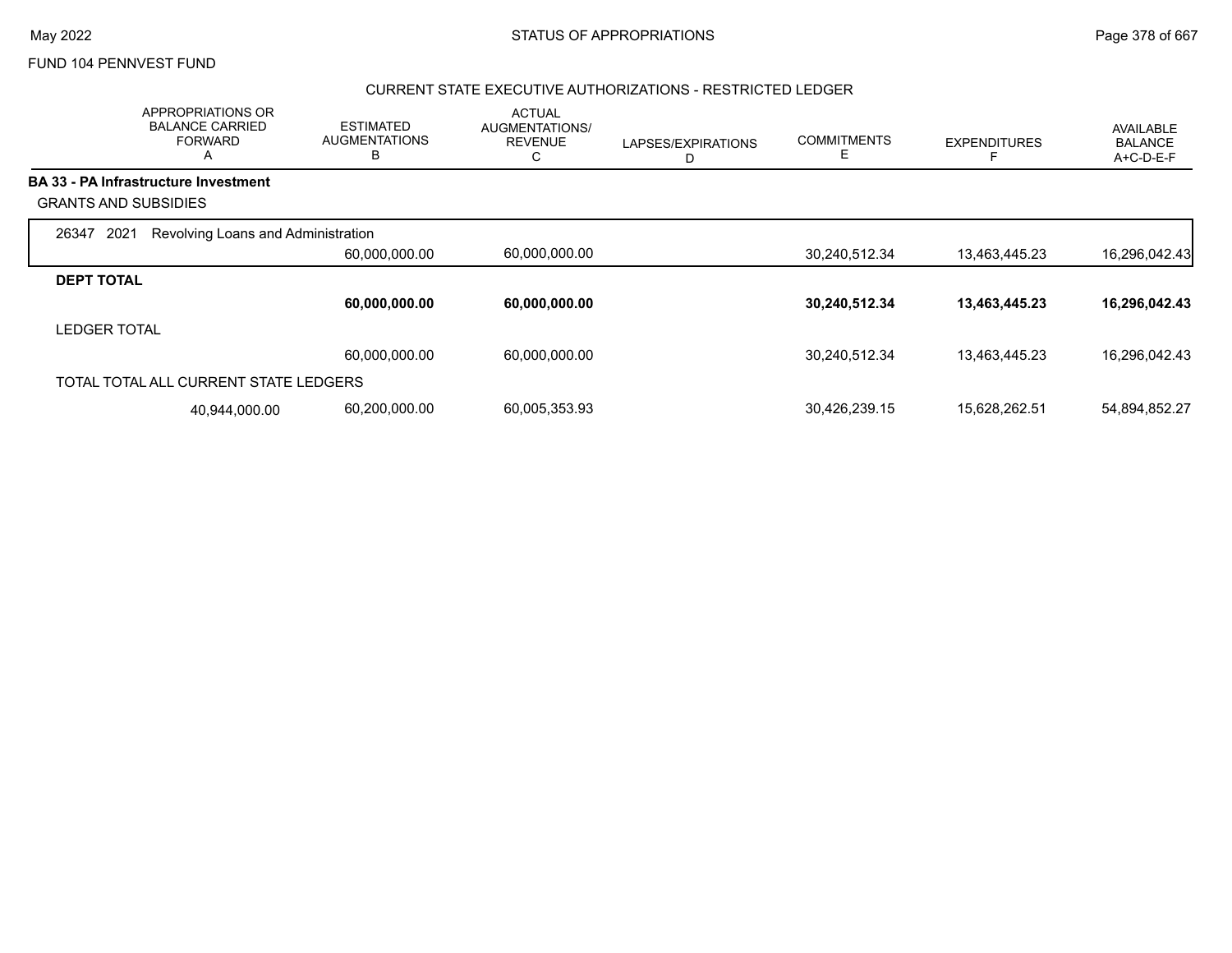|                                  | APPROPRIATIONS OR<br><b>BALANCE CARRIED</b><br><b>FORWARD</b><br>A | <b>ESTIMATED</b><br><b>AUGMENTATIONS</b><br>В | <b>ACTUAL</b><br>AUGMENTATIONS/<br><b>REVENUE</b><br>C | LAPSES/EXPIRATIONS<br>D | <b>COMMITMENTS</b><br>E | <b>EXPENDITURES</b><br>F | AVAILABLE<br><b>BALANCE</b><br>A+C-D-E-F |
|----------------------------------|--------------------------------------------------------------------|-----------------------------------------------|--------------------------------------------------------|-------------------------|-------------------------|--------------------------|------------------------------------------|
| <b>BA 81 - Executive Offices</b> |                                                                    |                                               |                                                        |                         |                         |                          |                                          |
| <b>GENERAL GOVERNMENT</b>        |                                                                    |                                               |                                                        |                         |                         |                          |                                          |
| 20498 2020                       | Transfer to the General Fund                                       |                                               |                                                        |                         |                         |                          |                                          |
|                                  | 10,000,000.00                                                      |                                               |                                                        |                         |                         |                          | 10,000,000.00                            |
| <b>DEPT TOTAL</b>                |                                                                    |                                               |                                                        |                         |                         |                          |                                          |
|                                  | 10,000,000.00                                                      |                                               |                                                        |                         |                         |                          | 10,000,000.00                            |
| <b>GENERAL GOVERNMENT</b>        | <b>BA 33 - PA Infrastructure Investment</b>                        |                                               |                                                        |                         |                         |                          |                                          |
|                                  | 20245 2019 Pennvest Operations<br>48,660.54                        |                                               |                                                        |                         | 2,243.50                |                          | 46,417.04                                |
| 20245 2020                       | <b>Pennvest Operations</b><br>3,600,464.56                         |                                               |                                                        |                         |                         | 272,937.00               | 3,327,527.56                             |
| 2020<br>20249                    | Revenue Bond Loan Pool<br>10,000.00                                |                                               |                                                        |                         |                         |                          | 10,000.00                                |
| <b>GRANTS AND SUBSIDIES</b>      |                                                                    |                                               |                                                        |                         |                         |                          |                                          |
| 20244 2020                       | <b>Grants-Other Revenue Sources</b><br>10,042,157.75               |                                               |                                                        |                         |                         |                          | 10,042,157.75                            |
| <b>DEPT TOTAL</b>                |                                                                    |                                               |                                                        |                         |                         |                          |                                          |
|                                  | 13,701,282.85                                                      |                                               |                                                        |                         | 2,243.50                | 272,937.00               | 13,426,102.35                            |
| <b>LEDGER TOTAL</b>              |                                                                    |                                               |                                                        |                         |                         |                          |                                          |
|                                  | 23,701,282.85                                                      |                                               |                                                        |                         | 2,243.50                | 272,937.00               | 23,426,102.35                            |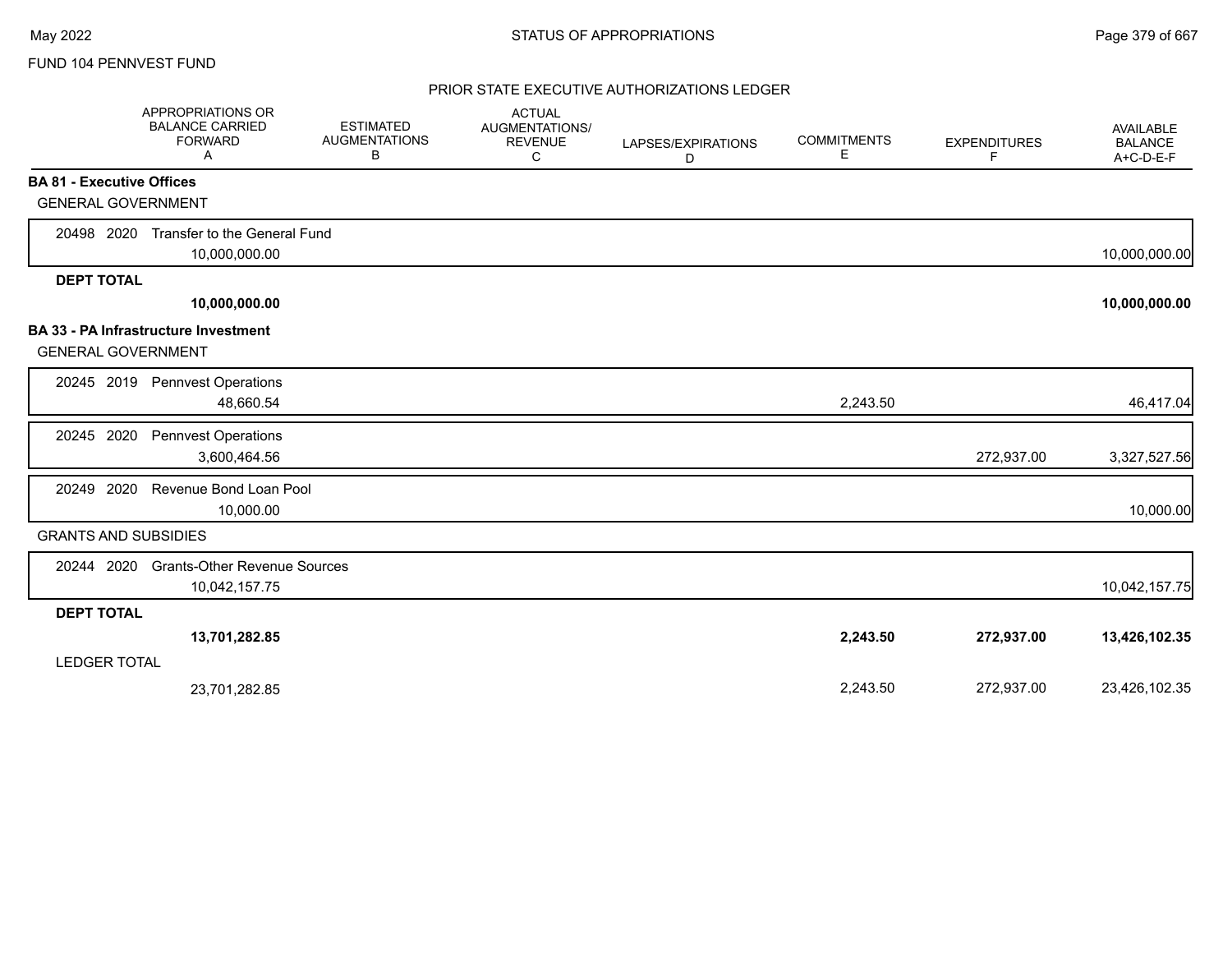### PRIOR STATE EXECUTIVE AUTHORIZATIONS - RESTRICTED LEDGER

|                             |      | APPROPRIATIONS OR<br><b>BALANCE CARRIED</b><br><b>FORWARD</b><br>A | <b>ESTIMATED</b><br><b>AUGMENTATIONS</b><br>В | <b>ACTUAL</b><br>AUGMENTATIONS/<br><b>REVENUE</b><br>С | LAPSES/EXPIRATIONS<br>D | <b>COMMITMENTS</b><br>Е | <b>EXPENDITURES</b> | <b>AVAILABLE</b><br><b>BALANCE</b><br>A+C-D-E-F |
|-----------------------------|------|--------------------------------------------------------------------|-----------------------------------------------|--------------------------------------------------------|-------------------------|-------------------------|---------------------|-------------------------------------------------|
|                             |      | BA 33 - PA Infrastructure Investment                               |                                               |                                                        |                         |                         |                     |                                                 |
| <b>GRANTS AND SUBSIDIES</b> |      |                                                                    |                                               |                                                        |                         |                         |                     |                                                 |
| 26347 2017                  |      | Revolving Loans and Administration                                 |                                               |                                                        |                         |                         |                     |                                                 |
|                             |      |                                                                    |                                               |                                                        |                         |                         | -111,095.26         | 111,095.26                                      |
| 26347                       | 2019 | Revolving Loans and Administration                                 |                                               |                                                        |                         |                         |                     |                                                 |
|                             |      | 69,549.51                                                          |                                               | $-69,549.51$                                           |                         |                         |                     |                                                 |
| 26347                       | 2020 | Revolving Loans and Administration                                 |                                               |                                                        |                         |                         |                     |                                                 |
|                             |      | 75,905,816.27                                                      |                                               | -55,116,105.30                                         |                         |                         | 20,330,221.82       | 459,489.15                                      |
| <b>DEPT TOTAL</b>           |      |                                                                    |                                               |                                                        |                         |                         |                     |                                                 |
|                             |      | 75,975,365.78                                                      |                                               | -55,185,654.81                                         |                         |                         | 20,219,126.56       | 570,584.41                                      |
| <b>LEDGER TOTAL</b>         |      |                                                                    |                                               |                                                        |                         |                         |                     |                                                 |
|                             |      | 75,975,365.78                                                      |                                               | -55,185,654.81                                         |                         |                         | 20,219,126.56       | 570,584.41                                      |
|                             |      | TOTAL TOTAL ALL PRIOR STATE LEDGERS                                |                                               |                                                        |                         |                         |                     |                                                 |
|                             |      | 99,676,648.63                                                      |                                               | -55,185,654.81                                         |                         | 2,243.50                | 20,492,063.56       | 23,996,686.76                                   |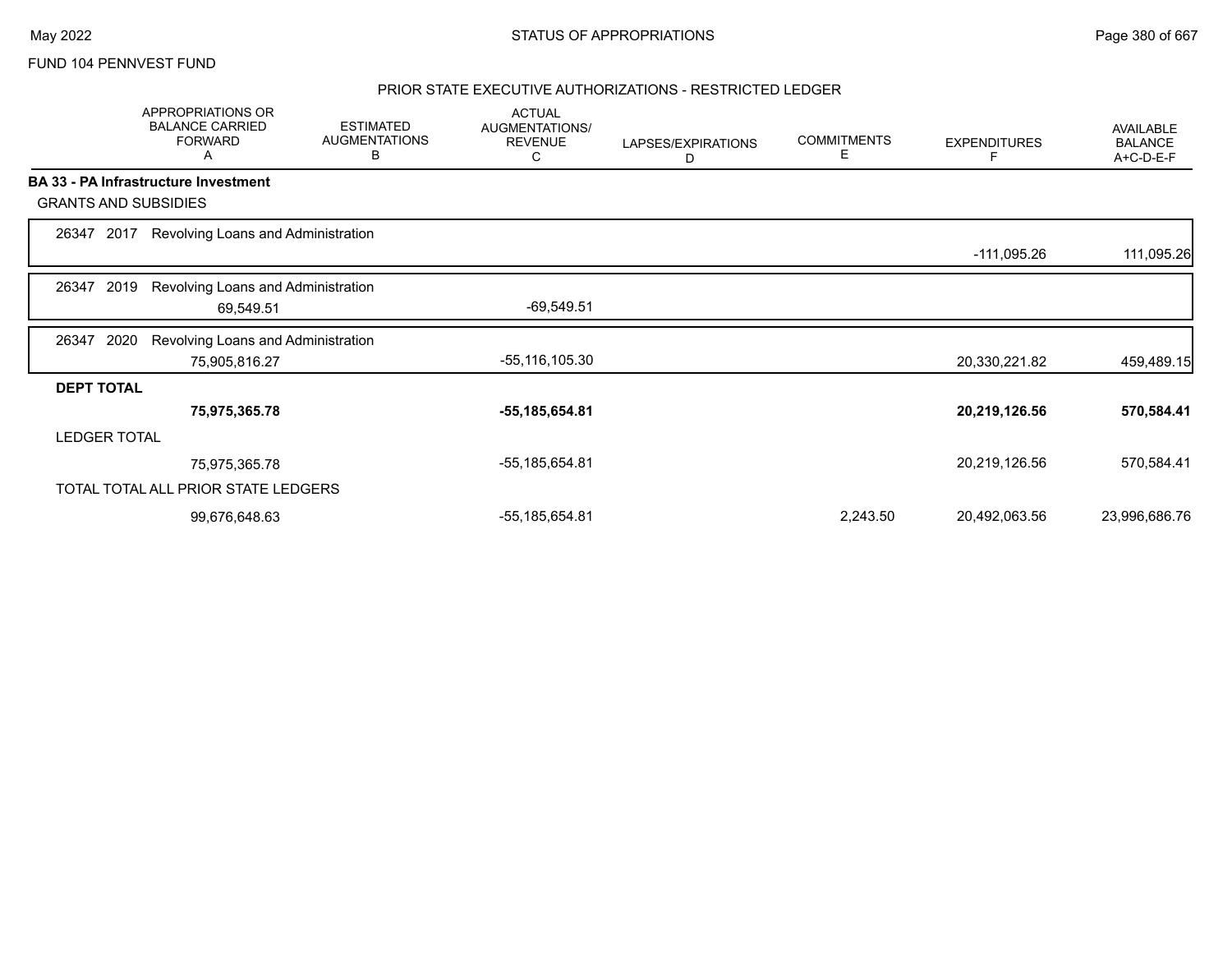### RESTRICTED REVENUE LEDGER

|                     | <b>APPROPRIATIONS OR</b><br><b>BALANCE CARRIED</b><br><b>FORWARD</b><br>A | <b>ESTIMATED</b><br><b>AUGMENTATIONS</b><br>B | <b>ACTUAL</b><br>AUGMENTATIONS/<br><b>REVENUE</b><br>С | LAPSES/EXPIRATIONS<br>D | <b>COMMITMENTS</b><br>Е | <b>EXPENDITURES</b> | <b>AVAILABLE</b><br><b>BALANCE</b><br>A+C-D-E-F |
|---------------------|---------------------------------------------------------------------------|-----------------------------------------------|--------------------------------------------------------|-------------------------|-------------------------|---------------------|-------------------------------------------------|
|                     | <b>BA 33 - PA Infrastructure Investment</b>                               |                                               |                                                        |                         |                         |                     |                                                 |
|                     | <b>GRANTS AND SUBSIDIES</b>                                               |                                               |                                                        |                         |                         |                     |                                                 |
| 60173               | <b>Growing Greener Grants</b><br>2021                                     |                                               |                                                        |                         |                         |                     |                                                 |
|                     | 75,915,867.07                                                             |                                               | 16,813,000.00                                          |                         | 25,644,537.33           | 8,301,404.33        | 58,782,925.41                                   |
| 60176               | 2021<br>Revolving Loans and Administration                                |                                               |                                                        |                         |                         |                     |                                                 |
|                     | 15,032,811.41                                                             |                                               | 57,423,156.92                                          |                         |                         | 4,814,345.19        | 67,641,623.14                                   |
| 60347               | 2021<br><b>Marcellus Legacy Grants</b>                                    |                                               |                                                        |                         |                         |                     |                                                 |
|                     | 32,258,632.71                                                             |                                               |                                                        |                         | 11,772,172.31           | 4,412,757.84        | 16,073,702.56                                   |
| <b>DEPT TOTAL</b>   |                                                                           |                                               |                                                        |                         |                         |                     |                                                 |
|                     | 123,207,311.19                                                            |                                               | 74,236,156.92                                          |                         | 37,416,709.64           | 17,528,507.36       | 142,498,251.11                                  |
| <b>LEDGER TOTAL</b> |                                                                           |                                               |                                                        |                         |                         |                     |                                                 |
|                     | 123,207,311.19                                                            |                                               | 74,236,156.92                                          |                         | 37,416,709.64           | 17,528,507.36       | 142,498,251.11                                  |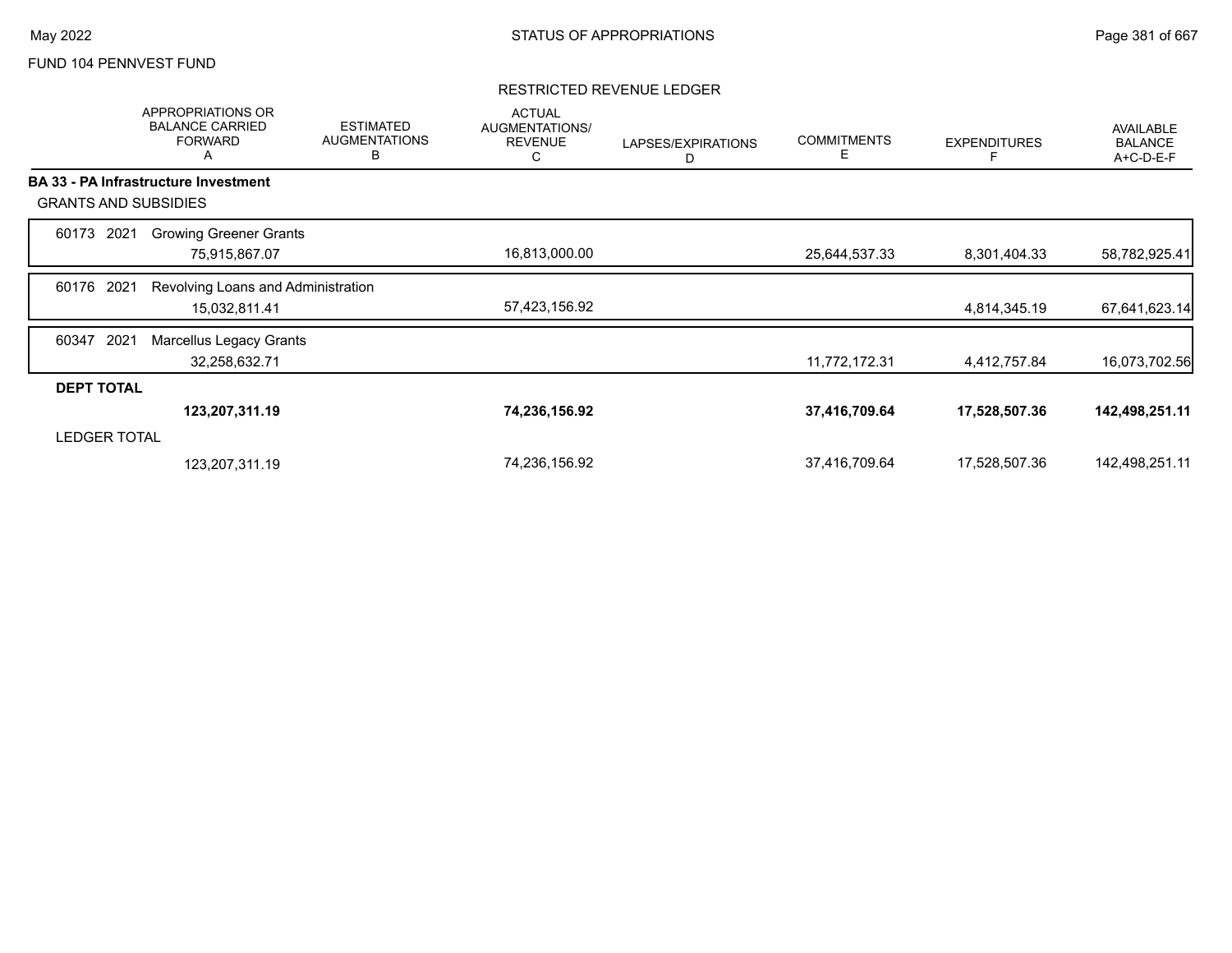# FUND 105 PENNVEST BOND AUTHORIZATION FUND

### PRIOR STATE CONTINUING LEDGER

|                   | APPROPRIATIONS OR<br><b>BALANCE CARRIED</b><br><b>FORWARD</b><br>A | <b>ESTIMATED</b><br><b>AUGMENTATIONS</b><br>в | <b>ACTUAL</b><br>AUGMENTATIONS/<br><b>REVENUE</b><br>С | LAPSES/EXPIRATIONS<br>D | <b>COMMITMENTS</b><br>Е | <b>EXPENDITURES</b> | AVAILABLE<br><b>BALANCE</b><br>A+C-D-E-F |
|-------------------|--------------------------------------------------------------------|-----------------------------------------------|--------------------------------------------------------|-------------------------|-------------------------|---------------------|------------------------------------------|
|                   | <b>BA 33 - PA Infrastructure Investment</b>                        |                                               |                                                        |                         |                         |                     |                                          |
|                   | <b>GRANTS AND SUBSIDIES</b>                                        |                                               |                                                        |                         |                         |                     |                                          |
| 30170             | WATER AND SEWER 1988 REFERENDUM<br>1988                            |                                               |                                                        |                         |                         |                     |                                          |
|                   | 290,504.80                                                         |                                               |                                                        |                         |                         |                     | 290,504.80                               |
| 30171             | 1988<br>DRINKING WATER SUPPLIES                                    |                                               |                                                        |                         |                         |                     |                                          |
|                   | 7,954,885.80                                                       |                                               |                                                        |                         |                         |                     | 7,954,885.80                             |
| <b>DEPT TOTAL</b> |                                                                    |                                               |                                                        |                         |                         |                     |                                          |
|                   | 8,245,390.60                                                       |                                               |                                                        |                         |                         |                     | 8,245,390.60                             |
|                   | <b>LEDGER TOTAL</b>                                                |                                               |                                                        |                         |                         |                     |                                          |
|                   | 8,245,390.60                                                       |                                               |                                                        |                         |                         |                     | 8,245,390.60                             |
|                   | TOTAL TOTAL ALL PRIOR STATE LEDGERS                                |                                               |                                                        |                         |                         |                     |                                          |
|                   | 8,245,390.60                                                       |                                               |                                                        |                         |                         |                     | 8,245,390.60                             |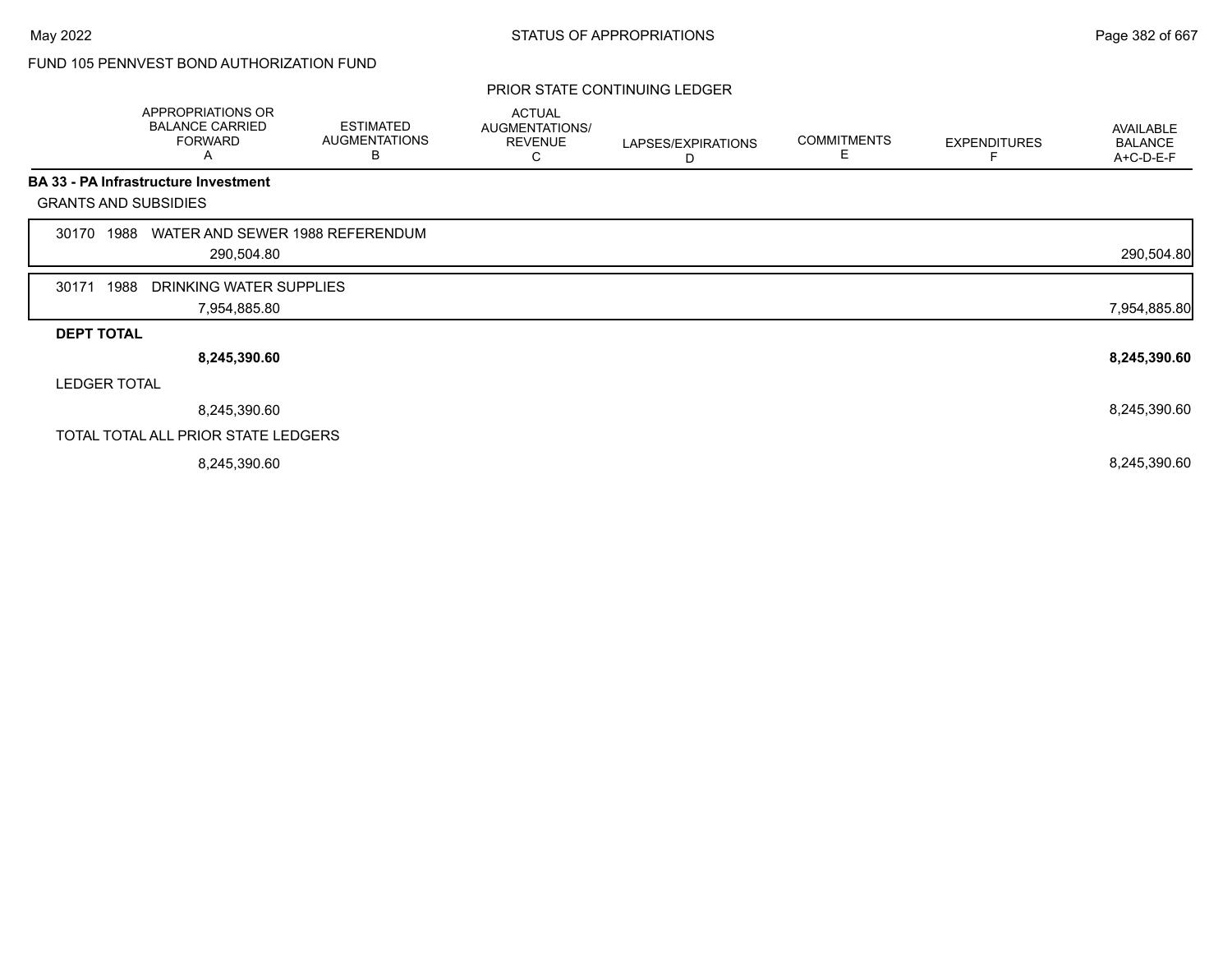# FUND 108 PENNVEST REDEMPTION FUND

### NON-BUDGETED LEDGER

|                         | APPROPRIATIONS OR<br><b>BALANCE CARRIED</b><br><b>FORWARD</b><br>A | <b>ESTIMATED</b><br><b>AUGMENTATIONS</b><br>В | <b>ACTUAL</b><br>AUGMENTATIONS/<br><b>REVENUE</b><br>C | LAPSES/EXPIRATIONS<br>D | <b>COMMITMENTS</b> | <b>EXPENDITURES</b> | AVAILABLE<br><b>BALANCE</b><br>A+C-D-E-F |
|-------------------------|--------------------------------------------------------------------|-----------------------------------------------|--------------------------------------------------------|-------------------------|--------------------|---------------------|------------------------------------------|
| <b>BA 73 - Treasury</b> |                                                                    |                                               |                                                        |                         |                    |                     |                                          |
|                         | <b>GENERAL GOVERNMENT</b>                                          |                                               |                                                        |                         |                    |                     |                                          |
| 50035 2021              | Payment of Interest and Principal                                  |                                               |                                                        |                         |                    |                     |                                          |
|                         |                                                                    |                                               |                                                        |                         |                    | 7,706,300.00        | $-7,706,300.00$                          |
| <b>DEPT TOTAL</b>       |                                                                    |                                               |                                                        |                         |                    |                     |                                          |
|                         |                                                                    |                                               |                                                        |                         |                    | 7,706,300.00        | -7,706,300.00                            |
| <b>LEDGER TOTAL</b>     |                                                                    |                                               |                                                        |                         |                    |                     |                                          |
|                         |                                                                    |                                               |                                                        |                         |                    | 7,706,300.00        | -7,706,300.00                            |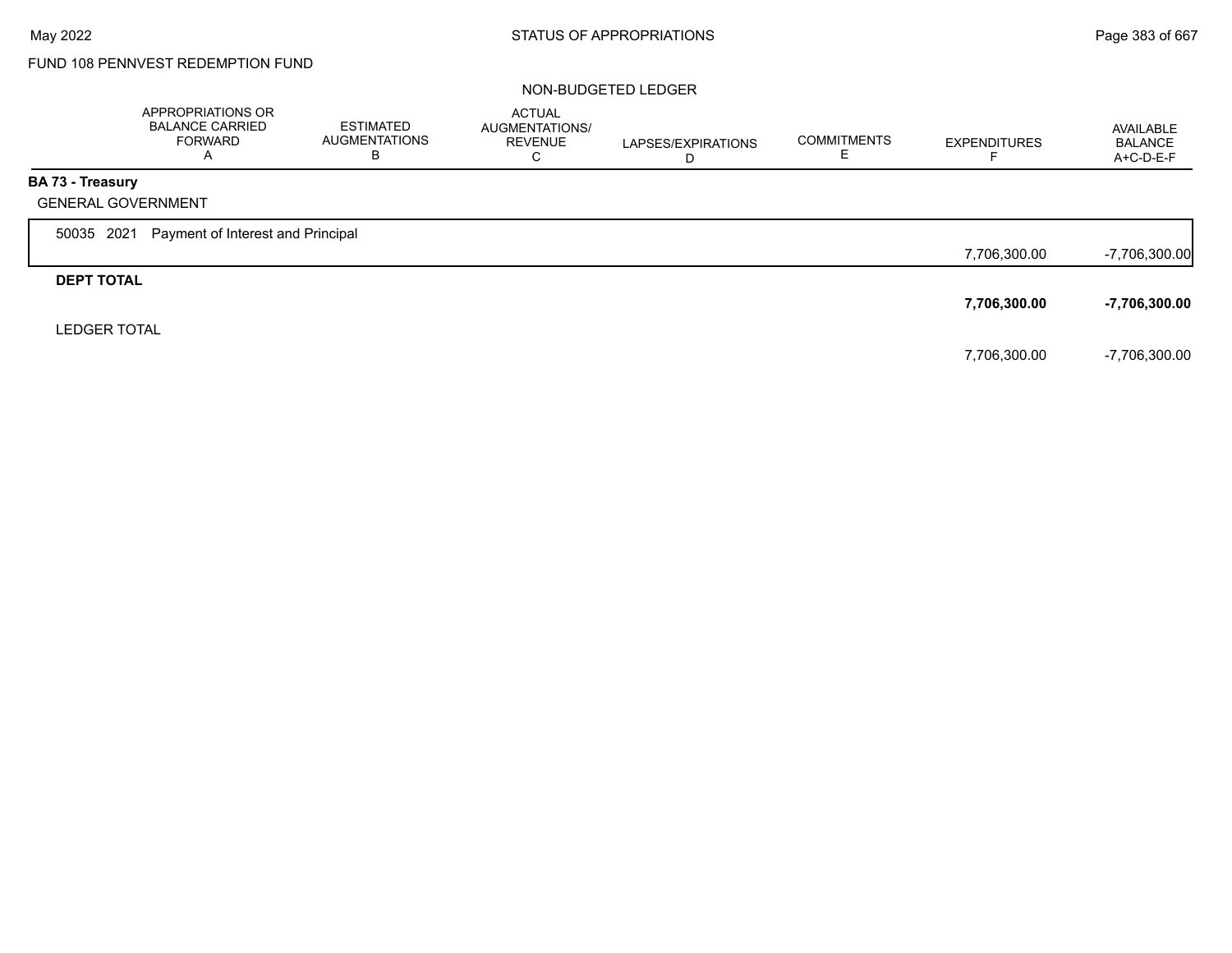# FUND 109 PENNVEST WATER POLLUTION CONTROL RE

|                             | APPROPRIATIONS OR<br><b>BALANCE CARRIED</b><br><b>FORWARD</b><br>Α | <b>ESTIMATED</b><br><b>AUGMENTATIONS</b><br>B | <b>ACTUAL</b><br><b>AUGMENTATIONS/</b><br><b>REVENUE</b><br>С | LAPSES/EXPIRATIONS<br>D | <b>COMMITMENTS</b><br>Е | <b>EXPENDITURES</b> | AVAILABLE<br><b>BALANCE</b><br>A+C-D-E-F |
|-----------------------------|--------------------------------------------------------------------|-----------------------------------------------|---------------------------------------------------------------|-------------------------|-------------------------|---------------------|------------------------------------------|
|                             | <b>BA 33 - PA Infrastructure Investment</b>                        |                                               |                                                               |                         |                         |                     |                                          |
| <b>GRANTS AND SUBSIDIES</b> |                                                                    |                                               |                                                               |                         |                         |                     |                                          |
| 20248 2021                  | Addtl Sewage Proj Rev Loans                                        |                                               |                                                               |                         |                         |                     |                                          |
|                             | 257,200,000.00                                                     |                                               |                                                               |                         | 179,094,907.11          | 26,064,852.11       | 52,040,240.78                            |
| 20822 2021                  | Transfr to Drinking Water Revolving Fund                           |                                               |                                                               |                         |                         |                     |                                          |
|                             | 20,000,000.00                                                      |                                               |                                                               |                         |                         |                     | 20,000,000.00                            |
| <b>DEPT TOTAL</b>           |                                                                    |                                               |                                                               |                         |                         |                     |                                          |
|                             | 277,200,000.00                                                     |                                               |                                                               |                         | 179,094,907.11          | 26,064,852.11       | 72,040,240.78                            |
| <b>LEDGER TOTAL</b>         |                                                                    |                                               |                                                               |                         |                         |                     |                                          |
|                             | 277,200,000.00                                                     |                                               |                                                               |                         | 179,094,907.11          | 26,064,852.11       | 72,040,240.78                            |
|                             | TOTAL TOTAL ALL CURRENT STATE LEDGERS                              |                                               |                                                               |                         |                         |                     |                                          |
|                             | 277,200,000.00                                                     |                                               |                                                               |                         | 179,094,907.11          | 26,064,852.11       | 72,040,240.78                            |
|                             |                                                                    |                                               |                                                               |                         |                         |                     |                                          |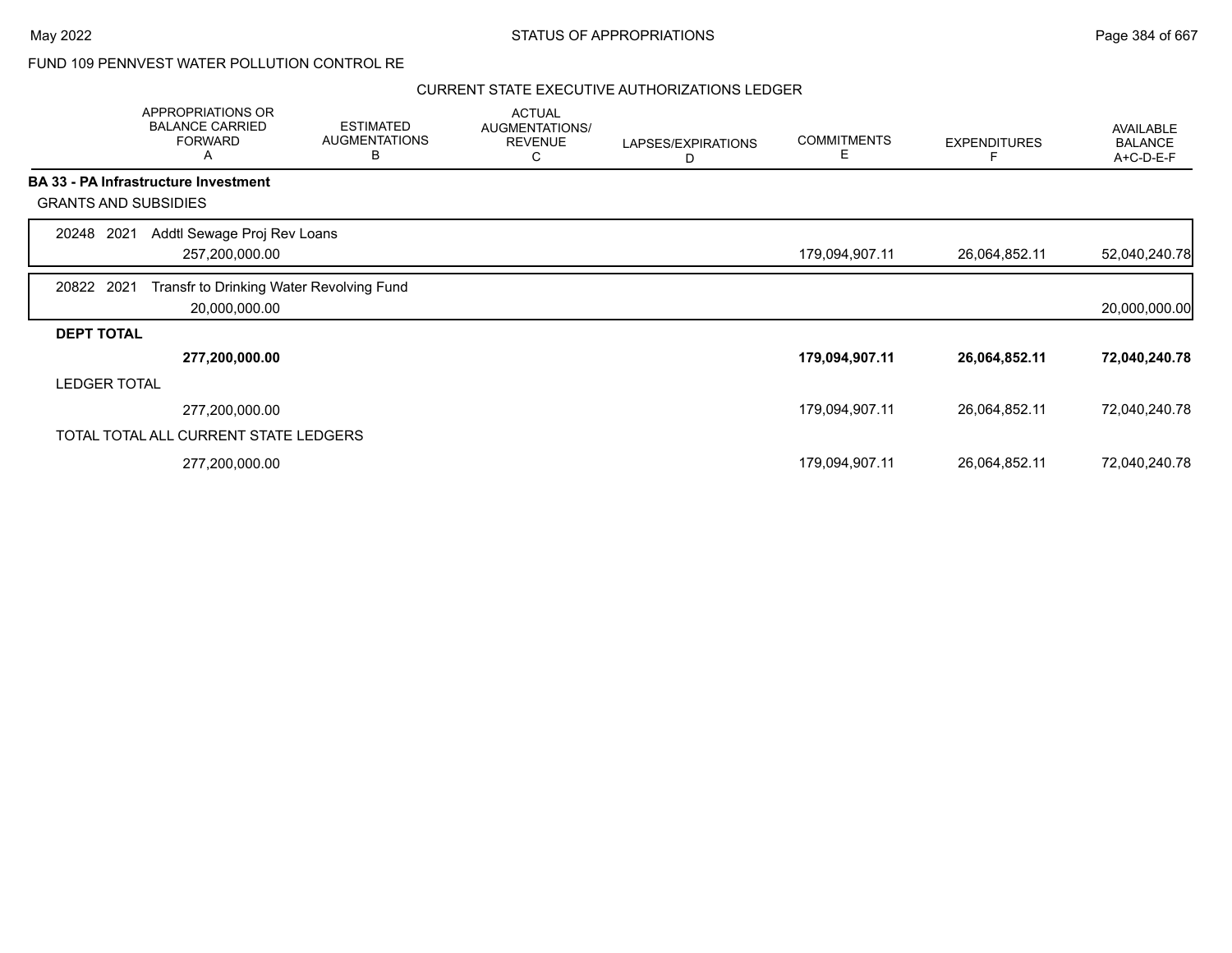# FUND 109 PENNVEST WATER POLLUTION CONTROL RE

|                                  | APPROPRIATIONS OR<br><b>BALANCE CARRIED</b><br><b>FORWARD</b><br>Α | <b>ESTIMATED</b><br><b>AUGMENTATIONS</b><br>В | <b>ACTUAL</b><br><b>AUGMENTATIONS/</b><br><b>REVENUE</b><br>C | LAPSES/EXPIRATIONS<br>D | <b>COMMITMENTS</b><br>E. | <b>EXPENDITURES</b><br>F | AVAILABLE<br><b>BALANCE</b><br>A+C-D-E-F |
|----------------------------------|--------------------------------------------------------------------|-----------------------------------------------|---------------------------------------------------------------|-------------------------|--------------------------|--------------------------|------------------------------------------|
| <b>BA 81 - Executive Offices</b> |                                                                    |                                               |                                                               |                         |                          |                          |                                          |
| <b>GENERAL GOVERNMENT</b>        |                                                                    |                                               |                                                               |                         |                          |                          |                                          |
| 20499 2020                       | Transfer to the General Fund                                       |                                               |                                                               |                         |                          |                          |                                          |
|                                  | 9,000,000.00                                                       |                                               |                                                               |                         |                          |                          | 9,000,000.00                             |
| <b>DEPT TOTAL</b>                |                                                                    |                                               |                                                               |                         |                          |                          |                                          |
|                                  | 9,000,000.00                                                       |                                               |                                                               |                         |                          |                          | 9,000,000.00                             |
|                                  | <b>BA 33 - PA Infrastructure Investment</b>                        |                                               |                                                               |                         |                          |                          |                                          |
| <b>GRANTS AND SUBSIDIES</b>      |                                                                    |                                               |                                                               |                         |                          |                          |                                          |
|                                  | 20248 2015 Addtl Sewage Proj Rev Loans                             |                                               |                                                               |                         |                          |                          |                                          |
|                                  |                                                                    |                                               |                                                               |                         |                          | $-109, 116.79$           | 109,116.79                               |
| 20248 2019                       | Addtl Sewage Proj Rev Loans                                        |                                               |                                                               |                         |                          |                          |                                          |
|                                  | 12,895,788.93                                                      |                                               |                                                               |                         |                          |                          | 12,895,788.93                            |
| 20248 2020                       | Addtl Sewage Proj Rev Loans                                        |                                               |                                                               |                         |                          |                          |                                          |
|                                  | 229,882,947.40                                                     |                                               |                                                               |                         | 815.54                   | 7,215,550.03             | 222,666,581.83                           |
| 20822 2020                       | Transfr to Drinking Water Revolving Fund                           |                                               |                                                               |                         |                          |                          |                                          |
|                                  | 20,000,342.00                                                      |                                               |                                                               |                         |                          |                          | 20,000,342.00                            |
| <b>DEPT TOTAL</b>                |                                                                    |                                               |                                                               |                         |                          |                          |                                          |
|                                  | 262,779,078.33                                                     |                                               |                                                               |                         | 815.54                   | 7,106,433.24             | 255,671,829.55                           |
| <b>LEDGER TOTAL</b>              |                                                                    |                                               |                                                               |                         |                          |                          |                                          |
|                                  | 271,779,078.33                                                     |                                               |                                                               |                         | 815.54                   | 7,106,433.24             | 264,671,829.55                           |
|                                  | TOTAL TOTAL ALL PRIOR STATE LEDGERS                                |                                               |                                                               |                         |                          |                          |                                          |
|                                  | 271,779,078.33                                                     |                                               |                                                               |                         | 815.54                   | 7,106,433.24             | 264,671,829.55                           |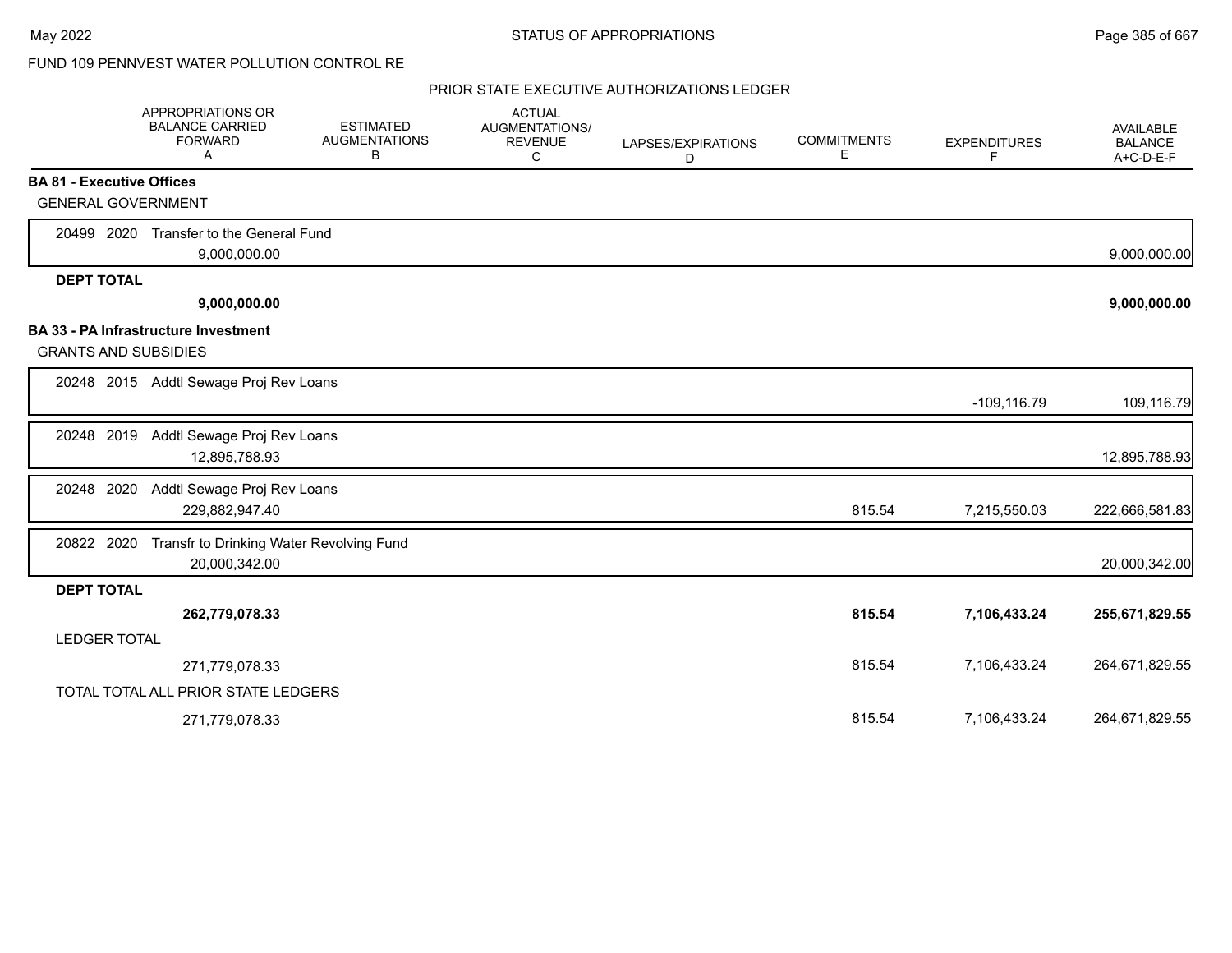# FUND 109 PENNVEST WATER POLLUTION CONTROL RE

### RESTRICTED REVENUE LEDGER

|                             | <b>APPROPRIATIONS OR</b><br><b>BALANCE CARRIED</b><br><b>FORWARD</b> | <b>ESTIMATED</b><br><b>AUGMENTATIONS</b><br>B | <b>ACTUAL</b><br>AUGMENTATIONS/<br><b>REVENUE</b><br>С | LAPSES/EXPIRATIONS | <b>COMMITMENTS</b> | <b>EXPENDITURES</b> | AVAILABLE<br><b>BALANCE</b><br>A+C-D-E-F |
|-----------------------------|----------------------------------------------------------------------|-----------------------------------------------|--------------------------------------------------------|--------------------|--------------------|---------------------|------------------------------------------|
|                             | BA 33 - PA Infrastructure Investment                                 |                                               |                                                        |                    |                    |                     |                                          |
| <b>GRANTS AND SUBSIDIES</b> |                                                                      |                                               |                                                        |                    |                    |                     |                                          |
| 2021<br>60253               | <b>Nutrient Credits</b>                                              |                                               |                                                        |                    |                    |                     |                                          |
|                             | 406,455.48                                                           |                                               |                                                        |                    |                    |                     | 406,455.48                               |
| <b>DEPT TOTAL</b>           |                                                                      |                                               |                                                        |                    |                    |                     |                                          |
|                             | 406,455.48                                                           |                                               |                                                        |                    |                    |                     | 406,455.48                               |
| <b>LEDGER TOTAL</b>         |                                                                      |                                               |                                                        |                    |                    |                     |                                          |
|                             | 406,455.48                                                           |                                               |                                                        |                    |                    |                     | 406,455.48                               |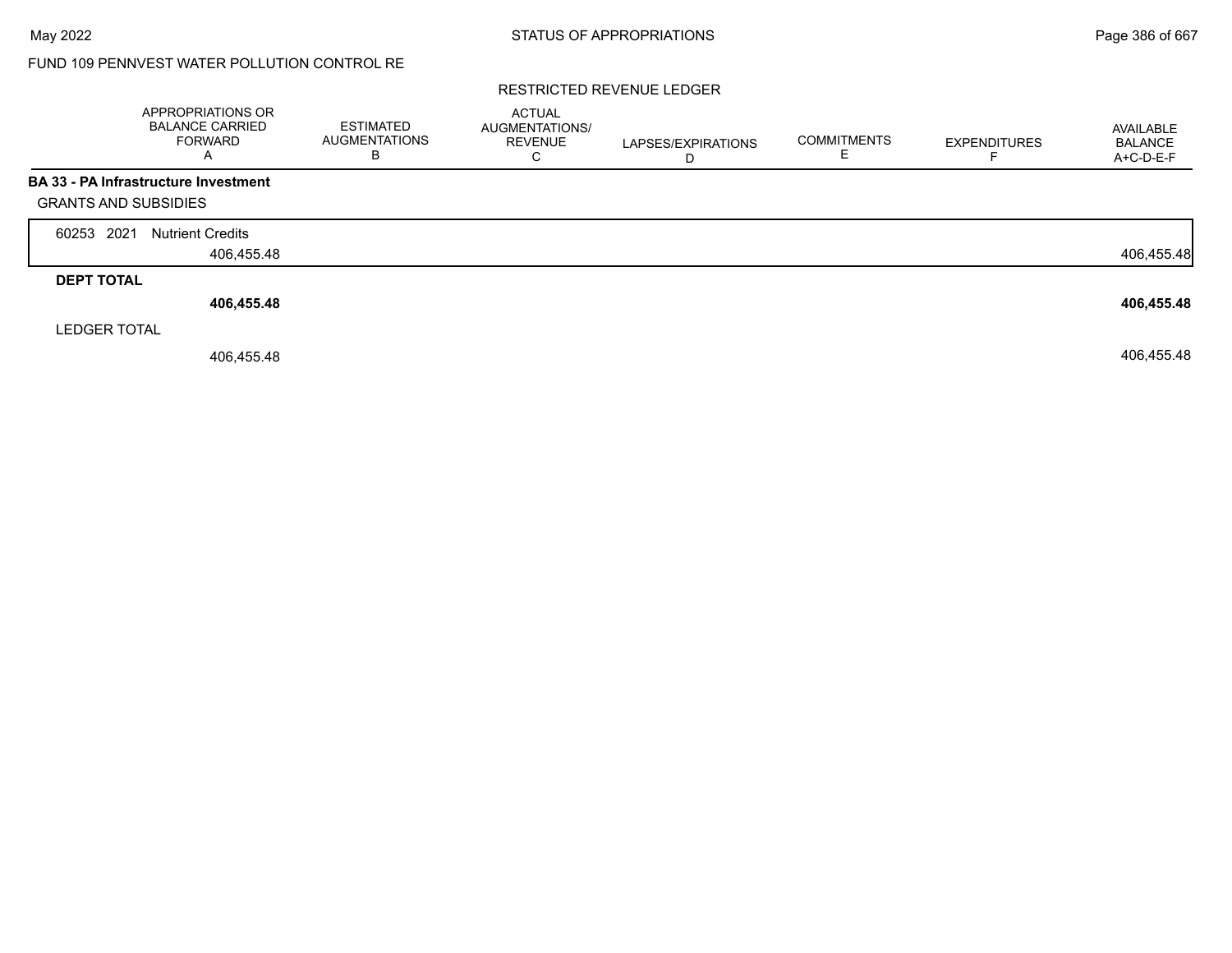# FUND 110 DEFERRED COMPENSATION FUND - SHORT

### NON-BUDGETED LEDGER

|                           | APPROPRIATIONS OR<br><b>BALANCE CARRIED</b><br><b>FORWARD</b><br>Α | ESTIMATED<br><b>AUGMENTATIONS</b><br>В | <b>ACTUAL</b><br><b>AUGMENTATIONS/</b><br><b>REVENUE</b><br>С | LAPSES/EXPIRATIONS<br>D | <b>COMMITMENTS</b><br>ᄂ | <b>EXPENDITURES</b> | AVAILABLE<br><b>BALANCE</b><br>A+C-D-E-F |
|---------------------------|--------------------------------------------------------------------|----------------------------------------|---------------------------------------------------------------|-------------------------|-------------------------|---------------------|------------------------------------------|
|                           | <b>BA 70 - State Employees' Ret Sys</b>                            |                                        |                                                               |                         |                         |                     |                                          |
| <b>GENERAL GOVERNMENT</b> |                                                                    |                                        |                                                               |                         |                         |                     |                                          |
| 2021<br>50029             | Purchase of Investments - Short Term                               |                                        |                                                               |                         |                         |                     |                                          |
|                           |                                                                    |                                        |                                                               |                         |                         | 21,534,633.38       | $-21,534,633.38$                         |
| <b>DEPT TOTAL</b>         |                                                                    |                                        |                                                               |                         |                         |                     |                                          |
|                           |                                                                    |                                        |                                                               |                         |                         | 21,534,633.38       | $-21,534,633.38$                         |
| <b>LEDGER TOTAL</b>       |                                                                    |                                        |                                                               |                         |                         |                     |                                          |
|                           |                                                                    |                                        |                                                               |                         |                         | 21,534,633.38       | -21,534,633.38                           |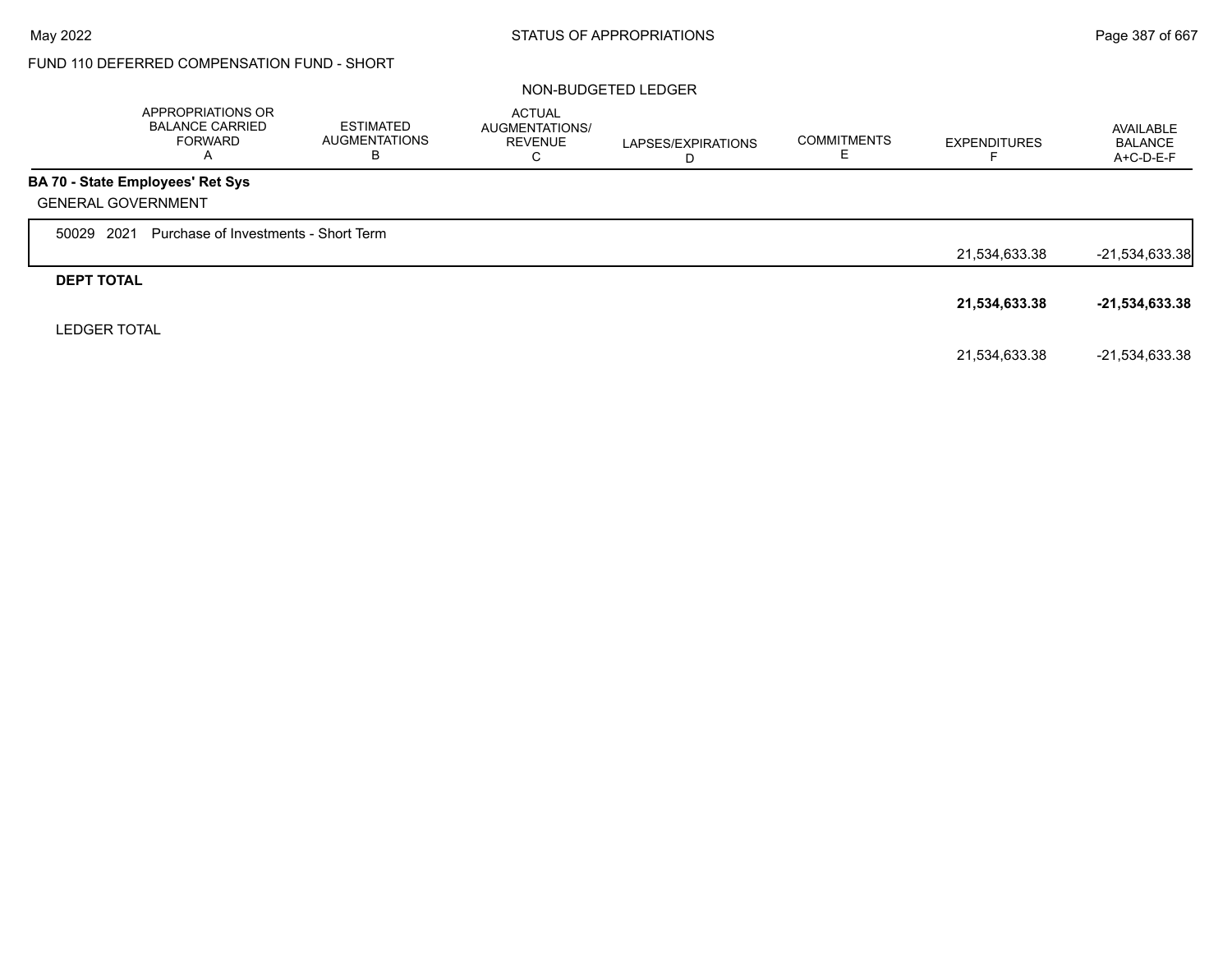# FUND 111 MACHINERY AND EQUIPMENT LOAN FUND

|                             | APPROPRIATIONS OR<br><b>BALANCE CARRIED</b><br><b>FORWARD</b><br>A | <b>ESTIMATED</b><br><b>AUGMENTATIONS</b><br>В | <b>ACTUAL</b><br>AUGMENTATIONS/<br><b>REVENUE</b><br>С | LAPSES/EXPIRATIONS<br>D | <b>COMMITMENTS</b><br>Е | <b>EXPENDITURES</b> | AVAILABLE<br><b>BALANCE</b><br>A+C-D-E-F |
|-----------------------------|--------------------------------------------------------------------|-----------------------------------------------|--------------------------------------------------------|-------------------------|-------------------------|---------------------|------------------------------------------|
|                             | <b>BA 24 - Community &amp; Economic Develop</b>                    |                                               |                                                        |                         |                         |                     |                                          |
| <b>GENERAL GOVERNMENT</b>   |                                                                    |                                               |                                                        |                         |                         |                     |                                          |
| 20043<br>2021               | <b>General Operations</b>                                          |                                               |                                                        |                         |                         |                     |                                          |
|                             | 778,000.00                                                         |                                               |                                                        |                         | 14,192.50               | 342,579.16          | 421,228.34                               |
| <b>GRANTS AND SUBSIDIES</b> |                                                                    |                                               |                                                        |                         |                         |                     |                                          |
| 20044 2021                  | Machinery and Equipment Loans                                      |                                               |                                                        |                         |                         |                     |                                          |
|                             | 11,000,000.00                                                      |                                               |                                                        |                         |                         | 1,000,000.00        | 10,000,000.00                            |
| <b>DEPT TOTAL</b>           |                                                                    |                                               |                                                        |                         |                         |                     |                                          |
|                             | 11,778,000.00                                                      |                                               |                                                        |                         | 14,192.50               | 1,342,579.16        | 10,421,228.34                            |
| <b>LEDGER TOTAL</b>         |                                                                    |                                               |                                                        |                         |                         |                     |                                          |
|                             | 11,778,000.00                                                      |                                               |                                                        |                         | 14,192.50               | 1,342,579.16        | 10,421,228.34                            |
|                             | TOTAL TOTAL ALL CURRENT STATE LEDGERS                              |                                               |                                                        |                         |                         |                     |                                          |
|                             | 11,778,000.00                                                      |                                               |                                                        |                         | 14,192.50               | 1,342,579.16        | 10,421,228.34                            |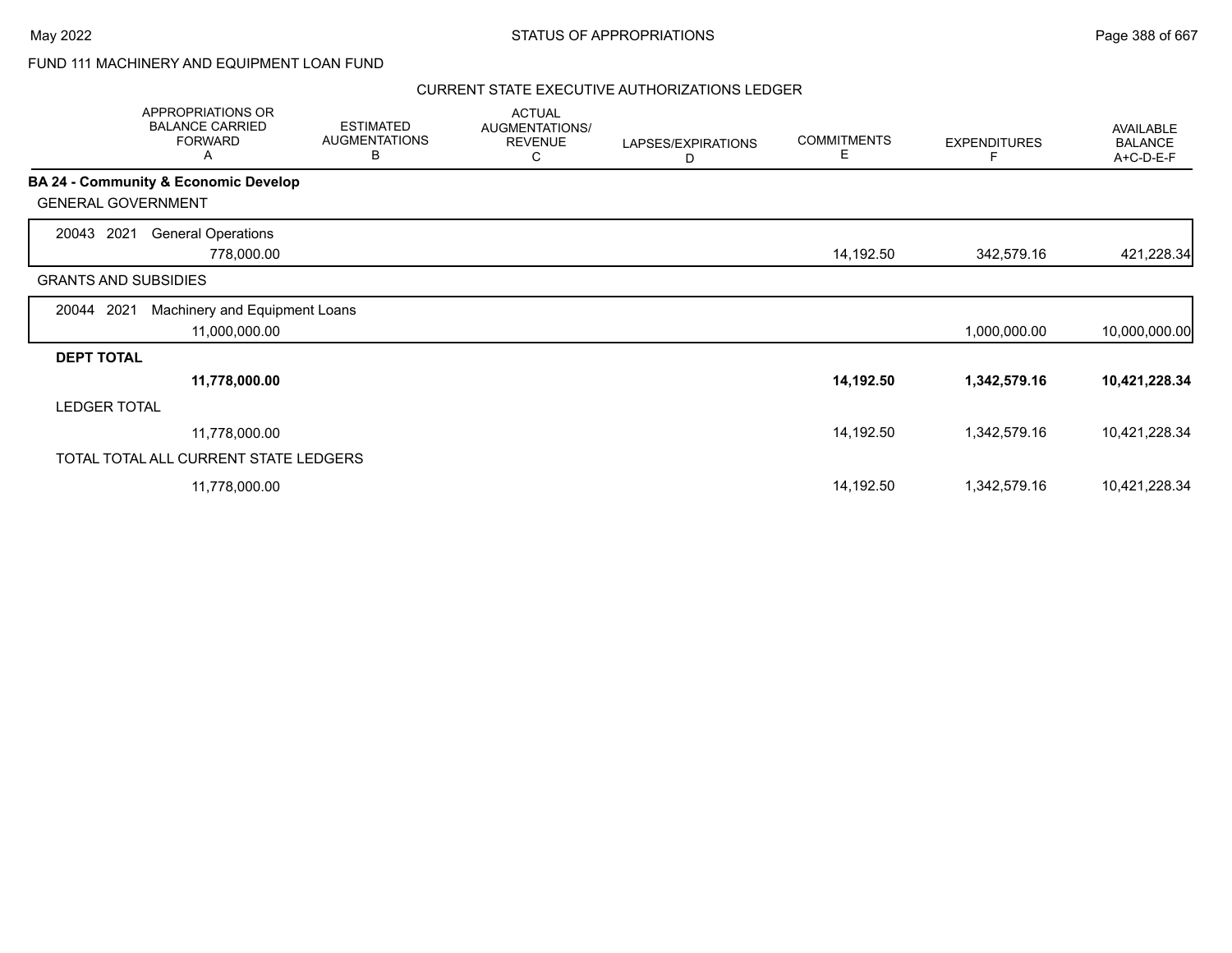# FUND 111 MACHINERY AND EQUIPMENT LOAN FUND

|                             | <b>APPROPRIATIONS OR</b><br><b>BALANCE CARRIED</b><br><b>FORWARD</b><br>Α | <b>ESTIMATED</b><br><b>AUGMENTATIONS</b><br>В | <b>ACTUAL</b><br><b>AUGMENTATIONS/</b><br><b>REVENUE</b><br>С | LAPSES/EXPIRATIONS<br>D | <b>COMMITMENTS</b><br>Е | <b>EXPENDITURES</b><br>F. | AVAILABLE<br><b>BALANCE</b><br>A+C-D-E-F |
|-----------------------------|---------------------------------------------------------------------------|-----------------------------------------------|---------------------------------------------------------------|-------------------------|-------------------------|---------------------------|------------------------------------------|
|                             | BA 24 - Community & Economic Develop                                      |                                               |                                                               |                         |                         |                           |                                          |
| <b>GENERAL GOVERNMENT</b>   |                                                                           |                                               |                                                               |                         |                         |                           |                                          |
| 20043 2020                  | <b>General Operations</b><br>423,181.18                                   |                                               |                                                               |                         |                         | 13,836.49                 | 409,344.69                               |
| <b>GRANTS AND SUBSIDIES</b> |                                                                           |                                               |                                                               |                         |                         |                           |                                          |
| 20044 2018                  | Machinery and Equipment Loans<br>47,831.00                                |                                               |                                                               |                         |                         |                           | 47,831.00                                |
| 20044 2019                  | Machinery and Equipment Loans<br>2,632,319.00                             |                                               |                                                               |                         | 982,319.00              | 1,650,000.00              |                                          |
| 20044 2020                  | Machinery and Equipment Loans<br>9,650,000.00                             |                                               |                                                               |                         |                         |                           | 9,650,000.00                             |
| <b>DEPT TOTAL</b>           |                                                                           |                                               |                                                               |                         |                         |                           |                                          |
|                             | 12,753,331.18                                                             |                                               |                                                               |                         | 982,319.00              | 1,663,836.49              | 10,107,175.69                            |
| <b>LEDGER TOTAL</b>         |                                                                           |                                               |                                                               |                         |                         |                           |                                          |
|                             | 12,753,331.18                                                             |                                               |                                                               |                         | 982,319.00              | 1,663,836.49              | 10,107,175.69                            |
|                             | TOTAL TOTAL ALL PRIOR STATE LEDGERS                                       |                                               |                                                               |                         |                         |                           |                                          |
|                             | 12,753,331.18                                                             |                                               |                                                               |                         | 982,319.00              | 1,663,836.49              | 10,107,175.69                            |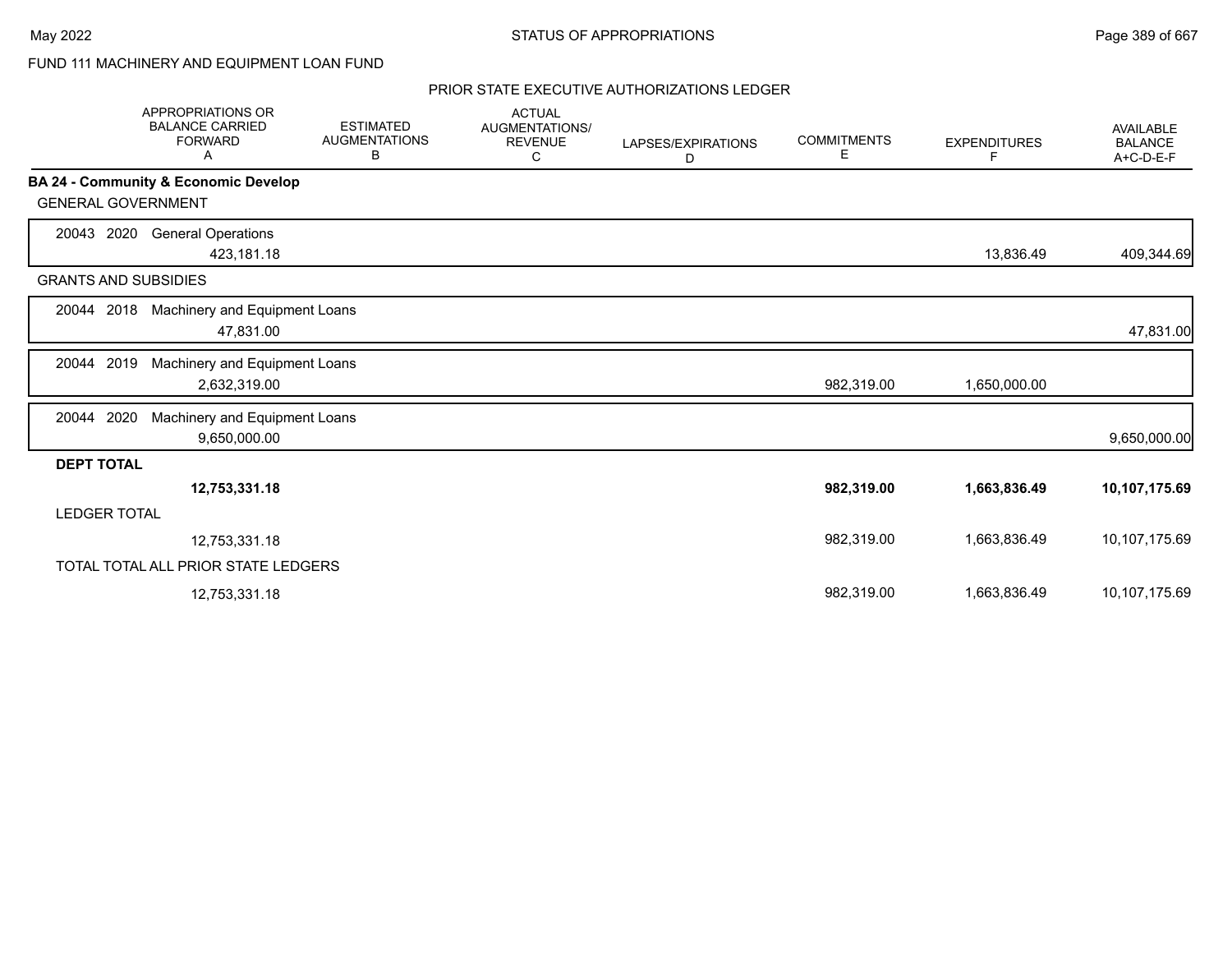# FUND 111 MACHINERY AND EQUIPMENT LOAN FUND

### RESTRICTED REVENUE LEDGER

|                             | APPROPRIATIONS OR<br><b>BALANCE CARRIED</b><br><b>FORWARD</b><br>$\overline{\mathsf{A}}$ | <b>ESTIMATED</b><br><b>AUGMENTATIONS</b><br>B | <b>ACTUAL</b><br><b>AUGMENTATIONS/</b><br><b>REVENUE</b><br>U | LAPSES/EXPIRATIONS<br>D | <b>COMMITMENTS</b> | <b>EXPENDITURES</b> | AVAILABLE<br><b>BALANCE</b><br>A+C-D-E-F |
|-----------------------------|------------------------------------------------------------------------------------------|-----------------------------------------------|---------------------------------------------------------------|-------------------------|--------------------|---------------------|------------------------------------------|
|                             | <b>BA 24 - Community &amp; Economic Develop</b>                                          |                                               |                                                               |                         |                    |                     |                                          |
| <b>GRANTS AND SUBSIDIES</b> |                                                                                          |                                               |                                                               |                         |                    |                     |                                          |
| 2021<br>60328               | StateSmallBusinessCreditInitiativeLoans                                                  |                                               |                                                               |                         |                    |                     |                                          |
|                             | 5,666,833.73                                                                             |                                               |                                                               |                         |                    |                     | 5,666,833.73                             |
| <b>DEPT TOTAL</b>           |                                                                                          |                                               |                                                               |                         |                    |                     |                                          |
|                             | 5,666,833.73                                                                             |                                               |                                                               |                         |                    |                     | 5,666,833.73                             |
| <b>LEDGER TOTAL</b>         |                                                                                          |                                               |                                                               |                         |                    |                     |                                          |
|                             | 5,666,833.73                                                                             |                                               |                                                               |                         |                    |                     | 5,666,833.73                             |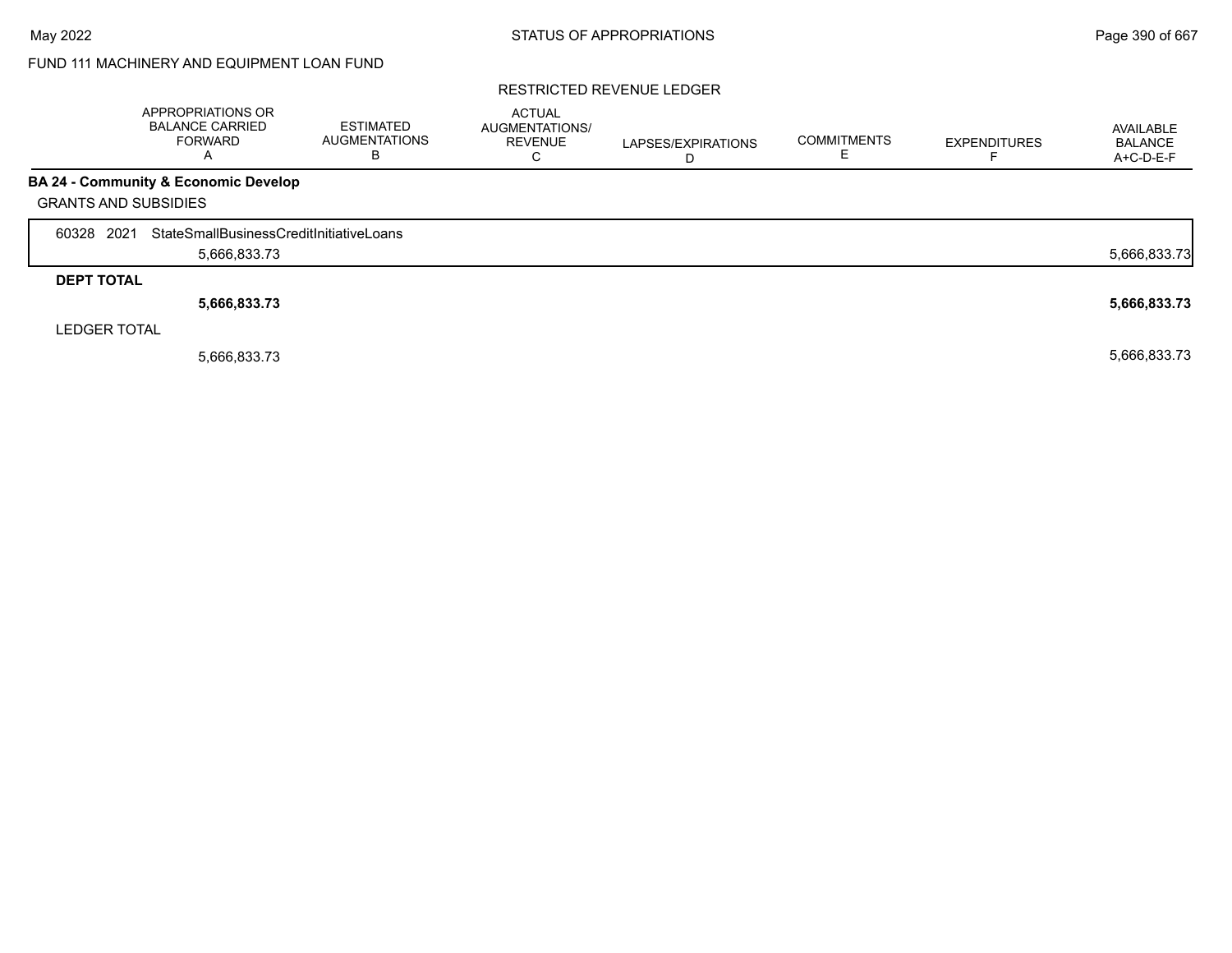# FUND 112 INSURANCE LIQUIDATION FUND

#### NON-BUDGETED LEDGER

|                          | APPROPRIATIONS OR<br><b>BALANCE CARRIED</b><br><b>FORWARD</b><br>A | <b>ESTIMATED</b><br><b>AUGMENTATIONS</b><br>В | <b>ACTUAL</b><br>AUGMENTATIONS/<br><b>REVENUE</b><br>C | LAPSES/EXPIRATIONS<br>D | <b>COMMITMENTS</b> | <b>EXPENDITURES</b><br>⊢ | AVAILABLE<br><b>BALANCE</b><br>A+C-D-E-F |
|--------------------------|--------------------------------------------------------------------|-----------------------------------------------|--------------------------------------------------------|-------------------------|--------------------|--------------------------|------------------------------------------|
| <b>BA 79 - Insurance</b> |                                                                    |                                               |                                                        |                         |                    |                          |                                          |
|                          | <b>GENERAL GOVERNMENT</b>                                          |                                               |                                                        |                         |                    |                          |                                          |
| 50078 2021               | LIQUIDATION DISTRIBUTION                                           |                                               |                                                        |                         |                    |                          |                                          |
|                          |                                                                    |                                               |                                                        |                         |                    | 39,238,360.79            | $-39,238,360.79$                         |
| <b>DEPT TOTAL</b>        |                                                                    |                                               |                                                        |                         |                    |                          |                                          |
|                          |                                                                    |                                               |                                                        |                         |                    | 39,238,360.79            | $-39,238,360.79$                         |
| <b>LEDGER TOTAL</b>      |                                                                    |                                               |                                                        |                         |                    |                          |                                          |
|                          |                                                                    |                                               |                                                        |                         |                    | 39,238,360.79            | -39,238,360.79                           |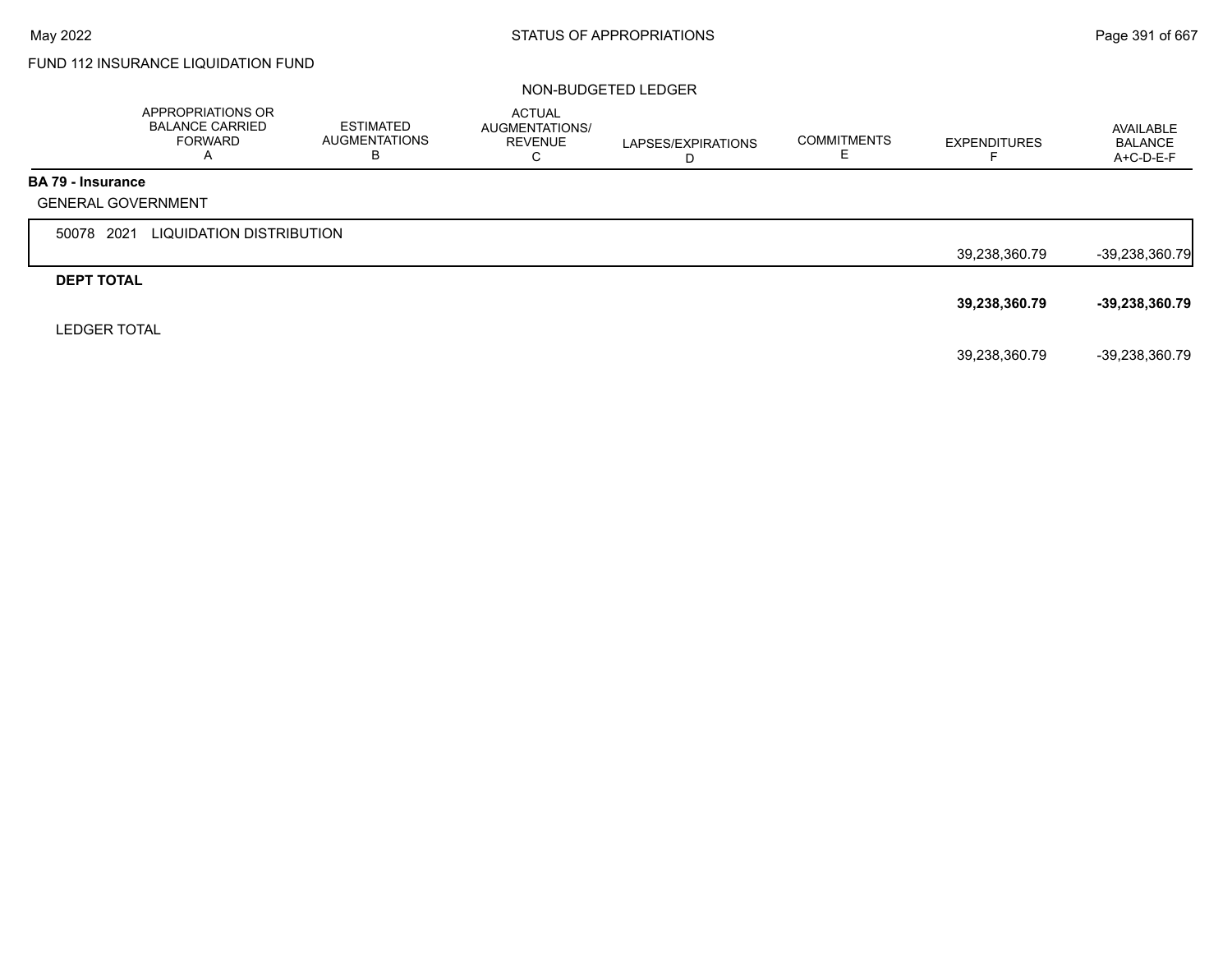# FUND 113 AGRICULTURAL CONS EASEMENT PURCHASE

|                            | APPROPRIATIONS OR<br><b>BALANCE CARRIED</b><br><b>FORWARD</b><br>A | <b>ESTIMATED</b><br><b>AUGMENTATIONS</b><br>B | <b>ACTUAL</b><br>AUGMENTATIONS/<br><b>REVENUE</b><br>С | LAPSES/EXPIRATIONS<br>D | <b>COMMITMENTS</b><br>Е | <b>EXPENDITURES</b> | <b>AVAILABLE</b><br><b>BALANCE</b><br>A+C-D-E-F |
|----------------------------|--------------------------------------------------------------------|-----------------------------------------------|--------------------------------------------------------|-------------------------|-------------------------|---------------------|-------------------------------------------------|
| <b>BA 68 - Agriculture</b> |                                                                    |                                               |                                                        |                         |                         |                     |                                                 |
|                            | <b>GRANTS AND SUBSIDIES</b>                                        |                                               |                                                        |                         |                         |                     |                                                 |
| 20113                      | 2021<br><b>Purchase of County Easements</b><br>40,000,000.00       |                                               |                                                        |                         | 6,906,233.57            | 28,208,471.26       | 4,885,295.17                                    |
| <b>DEPT TOTAL</b>          |                                                                    |                                               |                                                        |                         |                         |                     |                                                 |
|                            | 40,000,000.00                                                      |                                               |                                                        |                         | 6,906,233.57            | 28,208,471.26       | 4,885,295.17                                    |
| <b>LEDGER TOTAL</b>        |                                                                    |                                               |                                                        |                         |                         |                     |                                                 |
|                            | 40,000,000.00                                                      |                                               |                                                        |                         | 6,906,233.57            | 28,208,471.26       | 4,885,295.17                                    |
|                            | TOTAL TOTAL ALL CURRENT STATE LEDGERS                              |                                               |                                                        |                         |                         |                     |                                                 |
|                            | 40,000,000.00                                                      |                                               |                                                        |                         | 6,906,233.57            | 28,208,471.26       | 4,885,295.17                                    |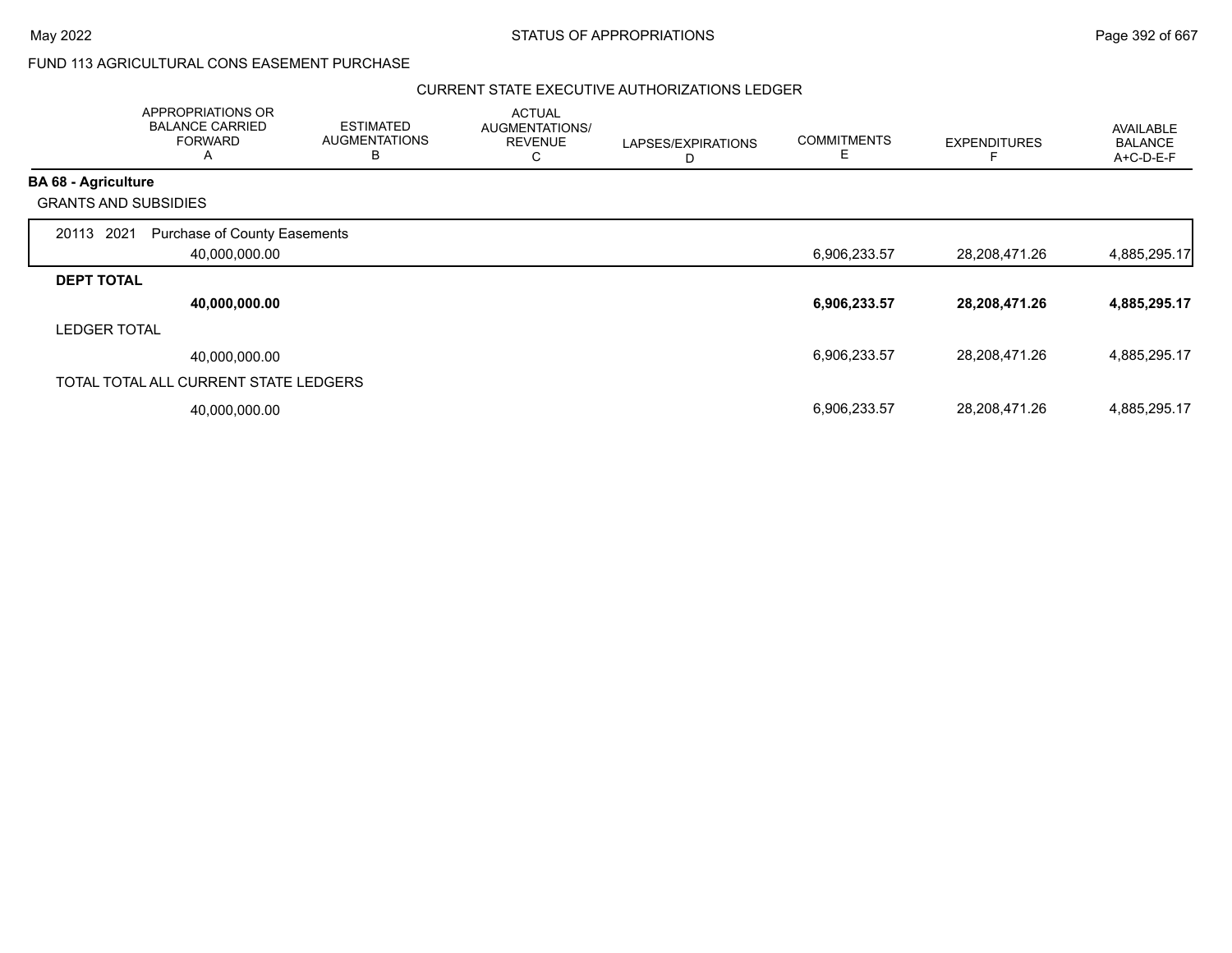# FUND 113 AGRICULTURAL CONS EASEMENT PURCHASE

|                             | <b>APPROPRIATIONS OR</b><br><b>BALANCE CARRIED</b><br><b>FORWARD</b><br>Α | <b>ESTIMATED</b><br><b>AUGMENTATIONS</b><br>В | <b>ACTUAL</b><br>AUGMENTATIONS/<br><b>REVENUE</b><br>С | LAPSES/EXPIRATIONS<br>D | <b>COMMITMENTS</b><br>Е | <b>EXPENDITURES</b><br>F | <b>AVAILABLE</b><br><b>BALANCE</b><br>A+C-D-E-F |
|-----------------------------|---------------------------------------------------------------------------|-----------------------------------------------|--------------------------------------------------------|-------------------------|-------------------------|--------------------------|-------------------------------------------------|
| <b>BA 68 - Agriculture</b>  |                                                                           |                                               |                                                        |                         |                         |                          |                                                 |
| <b>GRANTS AND SUBSIDIES</b> |                                                                           |                                               |                                                        |                         |                         |                          |                                                 |
| 20113 2020                  | Purchase of County Easements<br>3,994,319.12                              |                                               |                                                        |                         |                         | 3,432,303.05             | 562,016.07                                      |
| 20113 2007                  | Purchase of County Easements<br>37.80                                     |                                               |                                                        |                         |                         |                          | 37.80                                           |
| 20113 2010                  | Purchase of County Easements<br>1,671.25                                  |                                               |                                                        |                         |                         |                          | 1,671.25                                        |
| 20113 2011                  | Purchase of County Easements<br>200.00                                    |                                               |                                                        |                         |                         |                          | 200.00                                          |
| <b>DEPT TOTAL</b>           |                                                                           |                                               |                                                        |                         |                         |                          |                                                 |
|                             | 3,996,228.17                                                              |                                               |                                                        |                         |                         | 3,432,303.05             | 563,925.12                                      |
| <b>LEDGER TOTAL</b>         |                                                                           |                                               |                                                        |                         |                         |                          |                                                 |
|                             | 3,996,228.17                                                              |                                               |                                                        |                         |                         | 3,432,303.05             | 563,925.12                                      |
|                             | TOTAL TOTAL ALL PRIOR STATE LEDGERS                                       |                                               |                                                        |                         |                         |                          |                                                 |
|                             | 3,996,228.17                                                              |                                               |                                                        |                         |                         | 3,432,303.05             | 563,925.12                                      |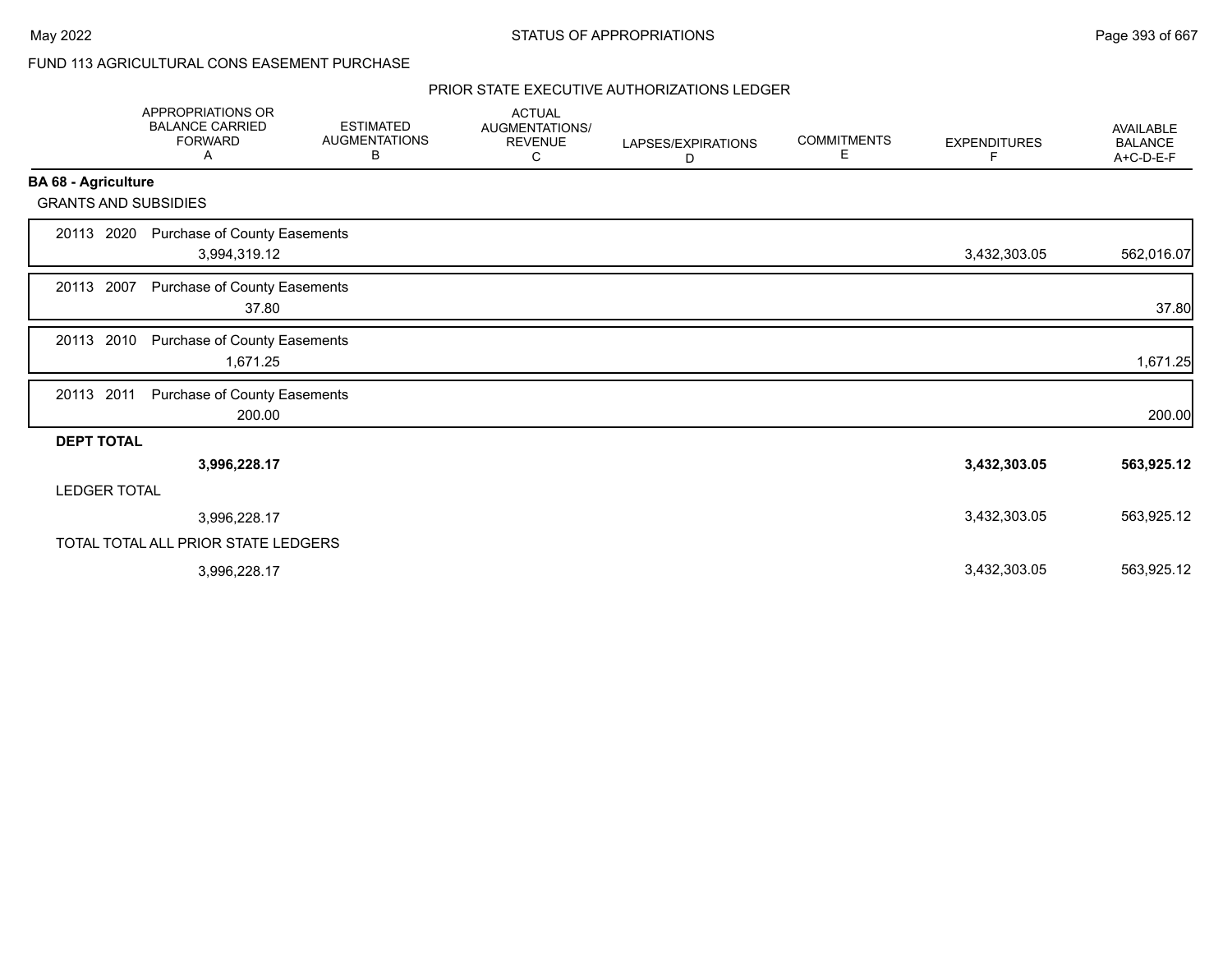# FUND 113 AGRICULTURAL CONS EASEMENT PURCHASE

#### RESTRICTED REVENUE LEDGER

|                             | APPROPRIATIONS OR<br><b>BALANCE CARRIED</b><br><b>FORWARD</b><br>A | <b>ESTIMATED</b><br><b>AUGMENTATIONS</b><br>В | <b>ACTUAL</b><br>AUGMENTATIONS/<br><b>REVENUE</b><br>С | LAPSES/EXPIRATIONS<br>D | <b>COMMITMENTS</b><br>Е | <b>EXPENDITURES</b> | <b>AVAILABLE</b><br><b>BALANCE</b><br>A+C-D-E-F |
|-----------------------------|--------------------------------------------------------------------|-----------------------------------------------|--------------------------------------------------------|-------------------------|-------------------------|---------------------|-------------------------------------------------|
| <b>BA 68 - Agriculture</b>  |                                                                    |                                               |                                                        |                         |                         |                     |                                                 |
| <b>GRANTS AND SUBSIDIES</b> |                                                                    |                                               |                                                        |                         |                         |                     |                                                 |
| 2021<br>60115               | Agri Land & Conservation Assistance<br>132,417.62                  |                                               |                                                        |                         | 33,031.60               |                     | 99,386.02                                       |
| 2021<br>60117               | Supplemental Ag Conserv Esmt Purchase<br>3,438.59                  |                                               |                                                        |                         |                         |                     | 3,438.59                                        |
| <b>DEPT TOTAL</b>           |                                                                    |                                               |                                                        |                         |                         |                     |                                                 |
|                             | 135,856.21                                                         |                                               |                                                        |                         | 33,031.60               |                     | 102,824.61                                      |
| <b>LEDGER TOTAL</b>         |                                                                    |                                               |                                                        |                         |                         |                     |                                                 |
|                             | 135,856.21                                                         |                                               |                                                        |                         | 33,031.60               |                     | 102,824.61                                      |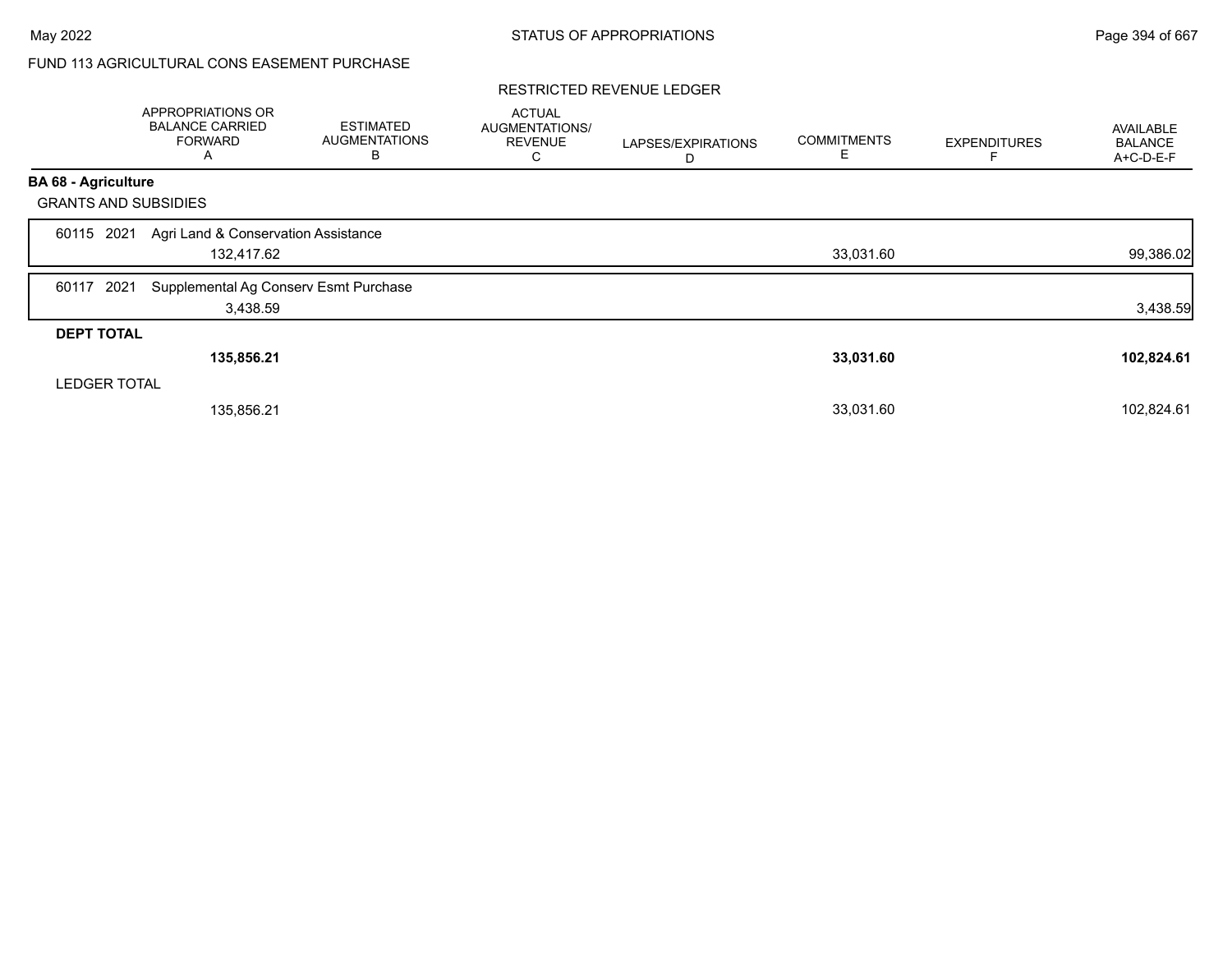FUND 115 CHILDREN'S TRUST FUND

|                               | APPROPRIATIONS OR<br><b>BALANCE CARRIED</b><br><b>FORWARD</b><br>A | <b>ESTIMATED</b><br><b>AUGMENTATIONS</b><br>B | <b>ACTUAL</b><br>AUGMENTATIONS/<br><b>REVENUE</b><br>С | LAPSES/EXPIRATIONS<br>D | <b>COMMITMENTS</b><br>Е | <b>EXPENDITURES</b> | <b>AVAILABLE</b><br><b>BALANCE</b><br>A+C-D-E-F |
|-------------------------------|--------------------------------------------------------------------|-----------------------------------------------|--------------------------------------------------------|-------------------------|-------------------------|---------------------|-------------------------------------------------|
| <b>BA 21 - Human Services</b> |                                                                    |                                               |                                                        |                         |                         |                     |                                                 |
| <b>GRANTS AND SUBSIDIES</b>   |                                                                    |                                               |                                                        |                         |                         |                     |                                                 |
| 2021<br>20029                 | <b>Children's Trust Fund</b>                                       |                                               |                                                        |                         |                         |                     |                                                 |
|                               | 00.000.00, ا                                                       |                                               |                                                        |                         | 247,620.85              | 914,829.55          | 237,549.60                                      |
| <b>DEPT TOTAL</b>             |                                                                    |                                               |                                                        |                         |                         |                     |                                                 |
|                               | 1,400,000.00                                                       |                                               |                                                        |                         | 247,620.85              | 914,829.55          | 237,549.60                                      |
| <b>LEDGER TOTAL</b>           |                                                                    |                                               |                                                        |                         |                         |                     |                                                 |
|                               | 1,400,000.00                                                       |                                               |                                                        |                         | 247,620.85              | 914,829.55          | 237,549.60                                      |
|                               | TOTAL TOTAL ALL CURRENT STATE LEDGERS                              |                                               |                                                        |                         |                         |                     |                                                 |
|                               | 1,400,000.00                                                       |                                               |                                                        |                         | 247,620.85              | 914,829.55          | 237,549.60                                      |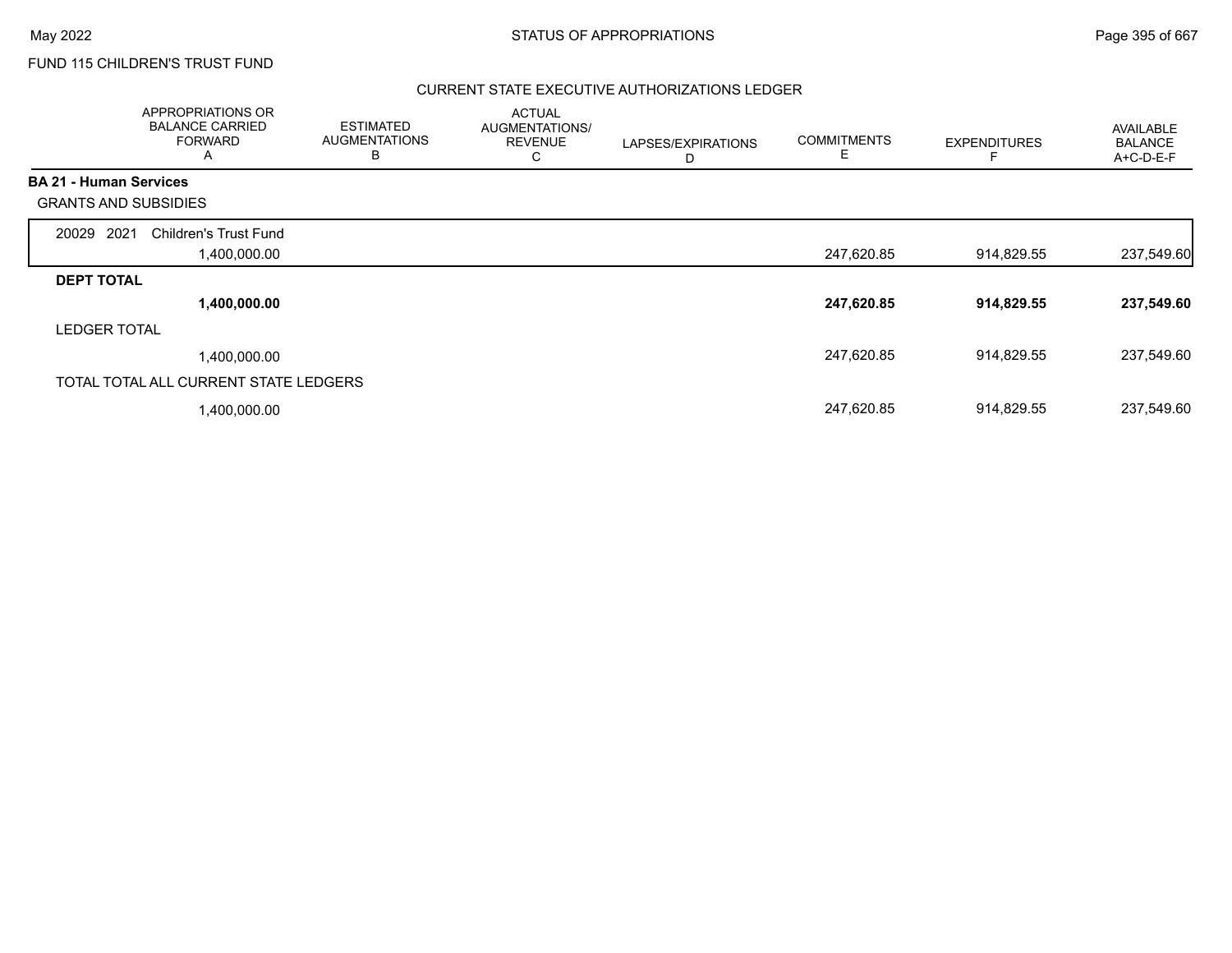FUND 115 CHILDREN'S TRUST FUND

|                               | APPROPRIATIONS OR<br><b>BALANCE CARRIED</b><br><b>FORWARD</b><br>A | <b>ESTIMATED</b><br><b>AUGMENTATIONS</b><br>в | <b>ACTUAL</b><br>AUGMENTATIONS/<br><b>REVENUE</b><br>С | LAPSES/EXPIRATIONS<br>D | <b>COMMITMENTS</b><br>Е | <b>EXPENDITURES</b> | <b>AVAILABLE</b><br><b>BALANCE</b><br>A+C-D-E-F |
|-------------------------------|--------------------------------------------------------------------|-----------------------------------------------|--------------------------------------------------------|-------------------------|-------------------------|---------------------|-------------------------------------------------|
| <b>BA 21 - Human Services</b> |                                                                    |                                               |                                                        |                         |                         |                     |                                                 |
| <b>GRANTS AND SUBSIDIES</b>   |                                                                    |                                               |                                                        |                         |                         |                     |                                                 |
| 2020<br>20029                 | <b>Children's Trust Fund</b>                                       |                                               |                                                        |                         |                         |                     |                                                 |
|                               | 187,500.00                                                         |                                               |                                                        |                         | 12,500.00               | 120,616.22          | 54,383.78                                       |
| <b>DEPT TOTAL</b>             |                                                                    |                                               |                                                        |                         |                         |                     |                                                 |
|                               | 187,500.00                                                         |                                               |                                                        |                         | 12,500.00               | 120,616.22          | 54,383.78                                       |
| <b>LEDGER TOTAL</b>           |                                                                    |                                               |                                                        |                         |                         |                     |                                                 |
|                               | 187,500.00                                                         |                                               |                                                        |                         | 12,500.00               | 120,616.22          | 54,383.78                                       |
|                               | TOTAL TOTAL ALL PRIOR STATE LEDGERS                                |                                               |                                                        |                         |                         |                     |                                                 |
|                               | 187,500.00                                                         |                                               |                                                        |                         | 12,500.00               | 120,616.22          | 54,383.78                                       |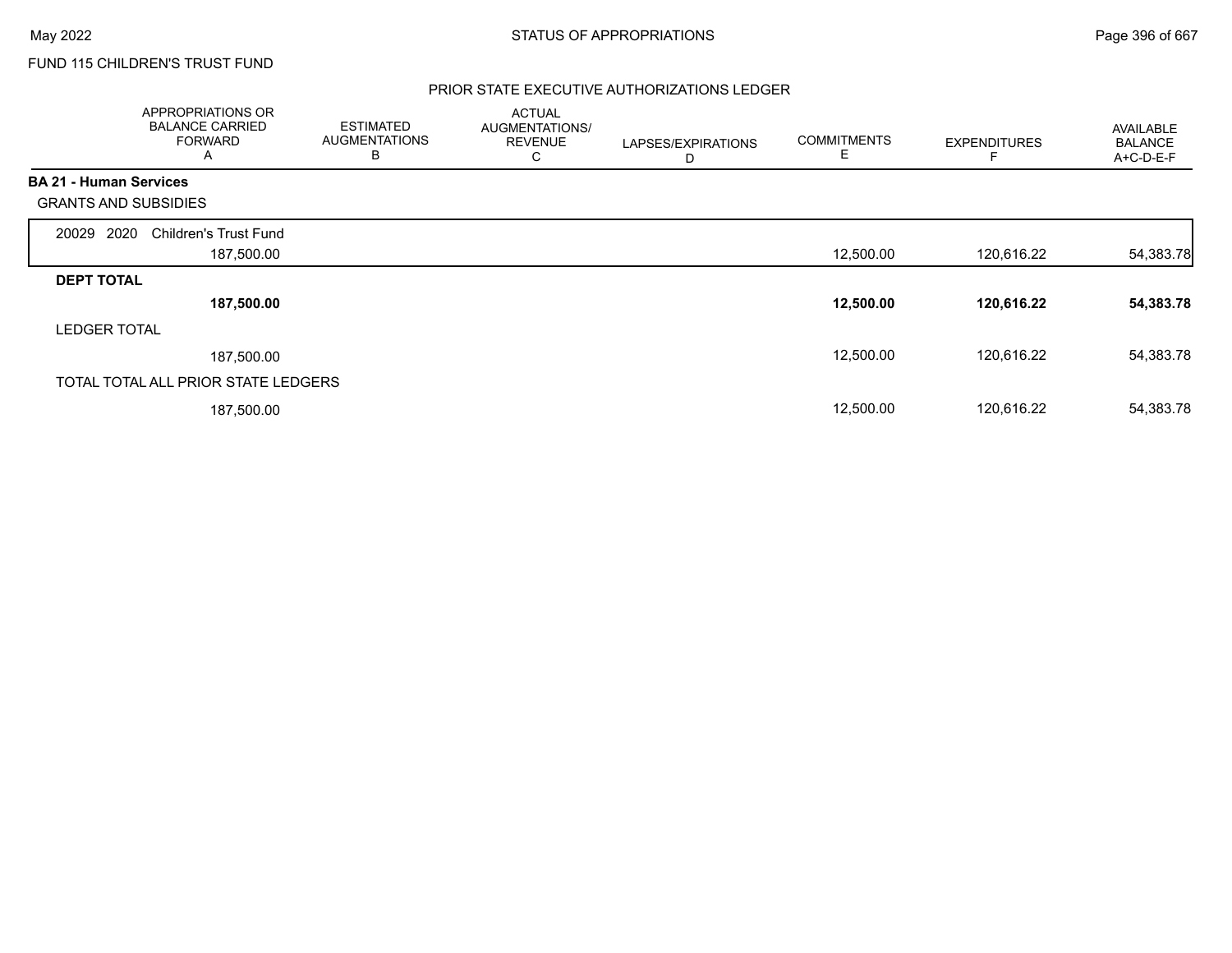# FUND 116 MUNICIPALITIES FINANRECOV REVOL AID

|                     | <b>APPROPRIATIONS OR</b><br><b>BALANCE CARRIED</b><br><b>FORWARD</b><br>$\mathsf{A}$ | <b>ESTIMATED</b><br><b>AUGMENTATIONS</b><br>В | <b>ACTUAL</b><br>AUGMENTATIONS/<br><b>REVENUE</b><br>C | LAPSES/EXPIRATIONS<br>D | <b>COMMITMENTS</b><br>Ε | <b>EXPENDITURES</b> | <b>AVAILABLE</b><br><b>BALANCE</b><br>A+C-D-E-F |
|---------------------|--------------------------------------------------------------------------------------|-----------------------------------------------|--------------------------------------------------------|-------------------------|-------------------------|---------------------|-------------------------------------------------|
|                     | <b>BA 24 - Community &amp; Economic Develop</b>                                      |                                               |                                                        |                         |                         |                     |                                                 |
|                     | <b>GRANTS AND SUBSIDIES</b>                                                          |                                               |                                                        |                         |                         |                     |                                                 |
| 20048               | 2021<br><b>Distressed Community Assistance</b>                                       |                                               |                                                        |                         |                         |                     |                                                 |
|                     | 11,350,000.00                                                                        |                                               |                                                        |                         | 2,398,288.45            | 8,400,049.15        | 551,662.40                                      |
| <b>DEPT TOTAL</b>   |                                                                                      |                                               |                                                        |                         |                         |                     |                                                 |
|                     | 11,350,000.00                                                                        |                                               |                                                        |                         | 2,398,288.45            | 8,400,049.15        | 551,662.40                                      |
| <b>LEDGER TOTAL</b> |                                                                                      |                                               |                                                        |                         |                         |                     |                                                 |
|                     | 11,350,000.00                                                                        |                                               |                                                        |                         | 2,398,288.45            | 8,400,049.15        | 551,662.40                                      |
|                     | TOTAL TOTAL ALL CURRENT STATE LEDGERS                                                |                                               |                                                        |                         |                         |                     |                                                 |
|                     | 11,350,000.00                                                                        |                                               |                                                        |                         | 2,398,288.45            | 8,400,049.15        | 551,662.40                                      |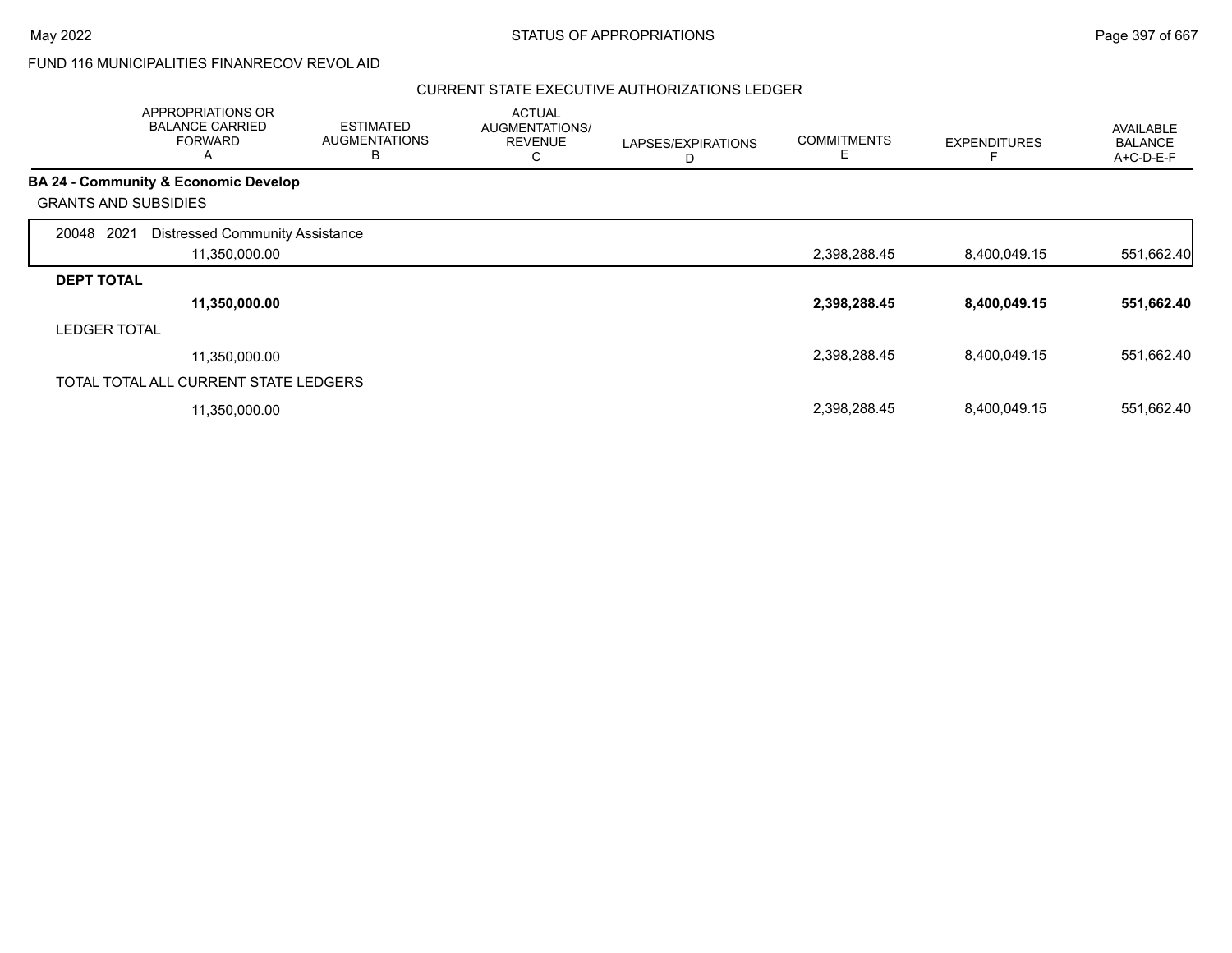FUND 116 MUNICIPALITIES FINANRECOV REVOL AID

|                             | APPROPRIATIONS OR<br><b>BALANCE CARRIED</b><br><b>FORWARD</b><br>Α | <b>ESTIMATED</b><br><b>AUGMENTATIONS</b><br>в | <b>ACTUAL</b><br>AUGMENTATIONS/<br><b>REVENUE</b><br>С | LAPSES/EXPIRATIONS<br>D | <b>COMMITMENTS</b><br>Е | <b>EXPENDITURES</b> | AVAILABLE<br><b>BALANCE</b><br>A+C-D-E-F |
|-----------------------------|--------------------------------------------------------------------|-----------------------------------------------|--------------------------------------------------------|-------------------------|-------------------------|---------------------|------------------------------------------|
|                             | BA 24 - Community & Economic Develop                               |                                               |                                                        |                         |                         |                     |                                          |
| <b>GRANTS AND SUBSIDIES</b> |                                                                    |                                               |                                                        |                         |                         |                     |                                          |
| 2018<br>20048               | <b>Distressed Community Assistance</b><br>820,530.37               |                                               |                                                        |                         | 671,396.02              | 146,909.19          | 2,225.16                                 |
| 2019<br>20048               | <b>Distressed Community Assistance</b><br>796,117.40               |                                               |                                                        |                         | 637,222.79              | 155,935.79          | 2,958.82                                 |
| 2020<br>20048               | <b>Distressed Community Assistance</b><br>4,361,093.23             |                                               |                                                        |                         | 535,465.85              | 1,514,991.52        | 2,310,635.86                             |
| <b>DEPT TOTAL</b>           |                                                                    |                                               |                                                        |                         |                         |                     |                                          |
|                             | 5,977,741.00                                                       |                                               |                                                        |                         | 1,844,084.66            | 1,817,836.50        | 2,315,819.84                             |
| <b>LEDGER TOTAL</b>         |                                                                    |                                               |                                                        |                         |                         |                     |                                          |
|                             | 5,977,741.00                                                       |                                               |                                                        |                         | 1,844,084.66            | 1,817,836.50        | 2,315,819.84                             |
|                             | TOTAL TOTAL ALL PRIOR STATE LEDGERS                                |                                               |                                                        |                         |                         |                     |                                          |
|                             | 5,977,741.00                                                       |                                               |                                                        |                         | 1,844,084.66            | 1,817,836.50        | 2,315,819.84                             |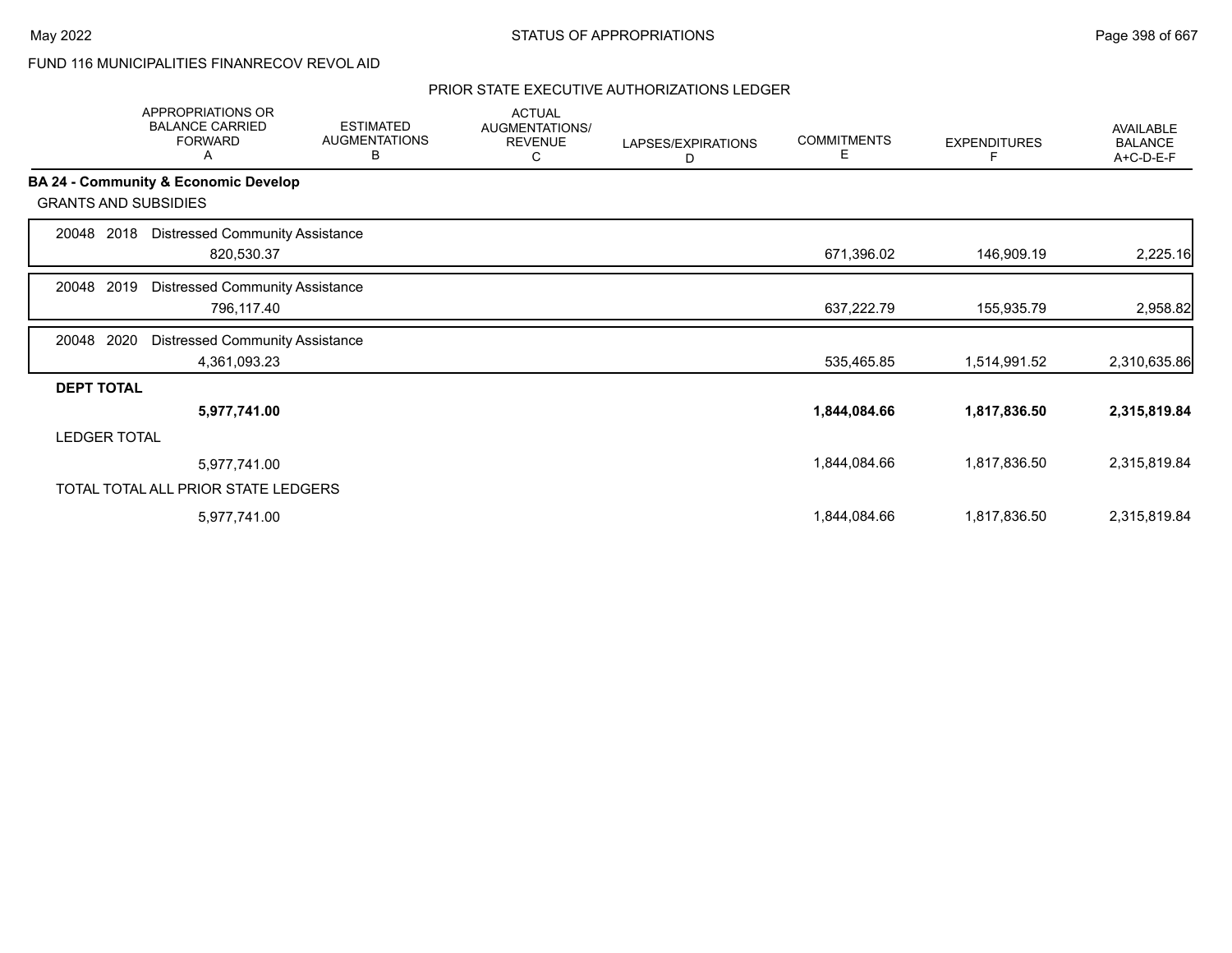# FUND 117 CATASTROPHIC LOSS BENEFITS CONTINUA

|                          | APPROPRIATIONS OR<br><b>BALANCE CARRIED</b><br><b>FORWARD</b><br>A | <b>ESTIMATED</b><br><b>AUGMENTATIONS</b><br>В | <b>ACTUAL</b><br>AUGMENTATIONS/<br><b>REVENUE</b><br>C | LAPSES/EXPIRATIONS<br>D | <b>COMMITMENTS</b><br>E. | <b>EXPENDITURES</b><br>F | AVAILABLE<br><b>BALANCE</b><br>A+C-D-E-F |
|--------------------------|--------------------------------------------------------------------|-----------------------------------------------|--------------------------------------------------------|-------------------------|--------------------------|--------------------------|------------------------------------------|
| <b>BA 79 - Insurance</b> |                                                                    |                                               |                                                        |                         |                          |                          |                                          |
|                          | <b>GENERAL GOVERNMENT</b>                                          |                                               |                                                        |                         |                          |                          |                                          |
| 20192 2021               | <b>CAT Administration</b>                                          |                                               |                                                        |                         |                          |                          |                                          |
|                          | 1,885,000.00                                                       |                                               |                                                        |                         | 31,681.99                | 1,629,706.40             | 223,611.61                               |
|                          | <b>GRANTS AND SUBSIDIES</b>                                        |                                               |                                                        |                         |                          |                          |                                          |
| 20193                    | 2021<br><b>CAT Claims</b>                                          |                                               |                                                        |                         |                          |                          |                                          |
|                          | 6,050,000.00                                                       |                                               |                                                        |                         |                          | 3,036,533.02             | 3,013,466.98                             |
| <b>DEPT TOTAL</b>        |                                                                    |                                               |                                                        |                         |                          |                          |                                          |
|                          | 7,935,000.00                                                       |                                               |                                                        |                         | 31,681.99                | 4,666,239.42             | 3,237,078.59                             |
| <b>LEDGER TOTAL</b>      |                                                                    |                                               |                                                        |                         |                          |                          |                                          |
|                          | 7,935,000.00                                                       |                                               |                                                        |                         | 31,681.99                | 4,666,239.42             | 3,237,078.59                             |
|                          | TOTAL TOTAL ALL CURRENT STATE LEDGERS                              |                                               |                                                        |                         |                          |                          |                                          |
|                          | 7,935,000.00                                                       |                                               |                                                        |                         | 31,681.99                | 4,666,239.42             | 3,237,078.59                             |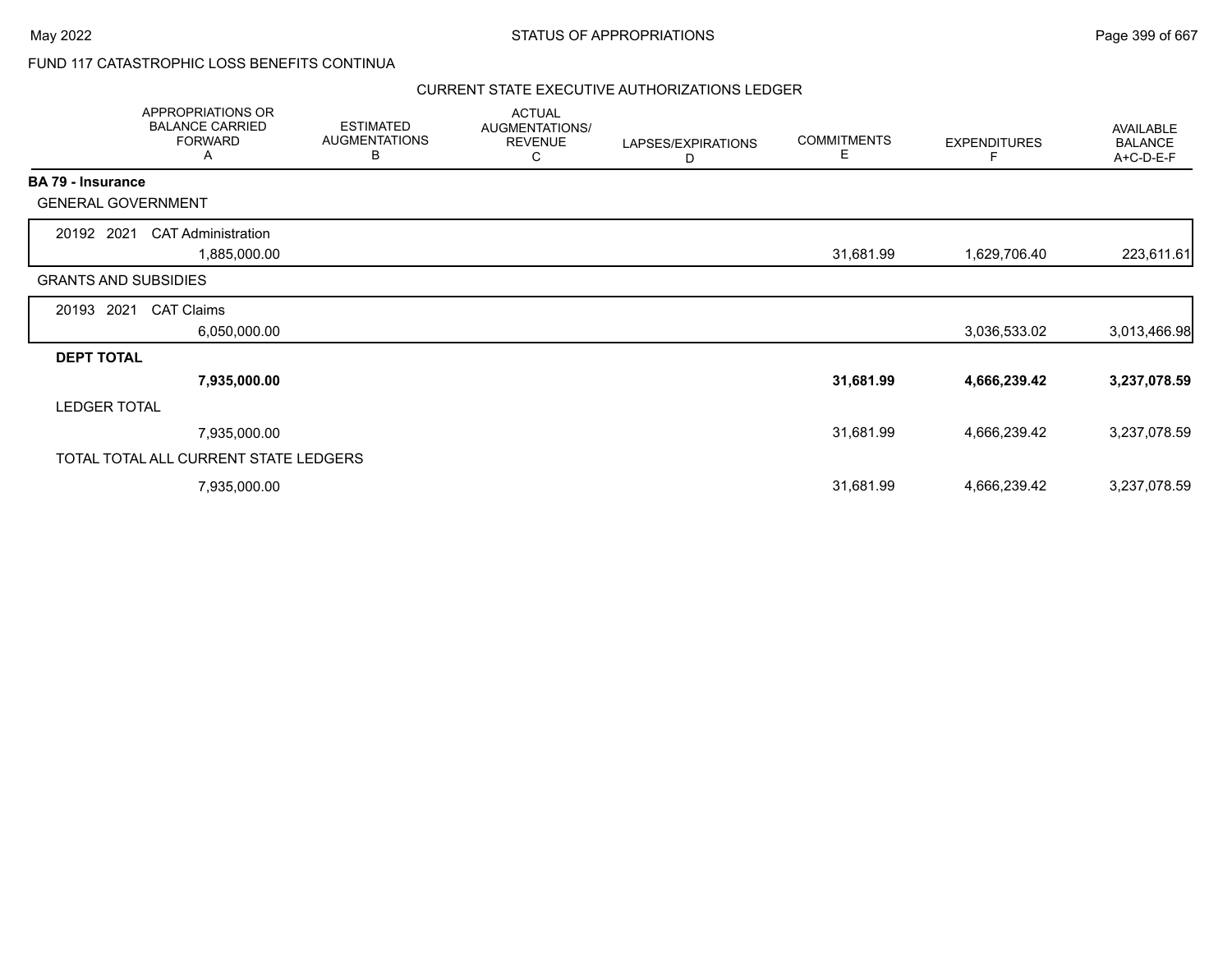# FUND 117 CATASTROPHIC LOSS BENEFITS CONTINUA

|                             | APPROPRIATIONS OR<br><b>BALANCE CARRIED</b><br><b>FORWARD</b><br>Α | <b>ESTIMATED</b><br><b>AUGMENTATIONS</b><br>В | <b>ACTUAL</b><br>AUGMENTATIONS/<br><b>REVENUE</b><br>C | LAPSES/EXPIRATIONS<br>D | <b>COMMITMENTS</b><br>Е | <b>EXPENDITURES</b><br>F | <b>AVAILABLE</b><br><b>BALANCE</b><br>A+C-D-E-F |
|-----------------------------|--------------------------------------------------------------------|-----------------------------------------------|--------------------------------------------------------|-------------------------|-------------------------|--------------------------|-------------------------------------------------|
| BA 79 - Insurance           |                                                                    |                                               |                                                        |                         |                         |                          |                                                 |
| <b>GENERAL GOVERNMENT</b>   |                                                                    |                                               |                                                        |                         |                         |                          |                                                 |
| 20192 2020                  | <b>CAT Administration</b><br>121,118.78                            |                                               |                                                        |                         |                         | 12,989.47                | 108,129.31                                      |
| <b>GRANTS AND SUBSIDIES</b> |                                                                    |                                               |                                                        |                         |                         |                          |                                                 |
| 20193<br>2020               | <b>CAT Claims</b><br>2,937,634.15                                  |                                               |                                                        |                         |                         | $-244.03$                | 2,937,878.18                                    |
|                             |                                                                    |                                               |                                                        |                         |                         |                          |                                                 |
| 20193 2012                  | <b>CAT Claims</b>                                                  |                                               |                                                        |                         |                         | $-12,739.60$             | 12,739.60                                       |
| <b>DEPT TOTAL</b>           |                                                                    |                                               |                                                        |                         |                         |                          |                                                 |
|                             | 3,058,752.93                                                       |                                               |                                                        |                         |                         | 5.84                     | 3,058,747.09                                    |
| <b>LEDGER TOTAL</b>         |                                                                    |                                               |                                                        |                         |                         |                          |                                                 |
|                             | 3,058,752.93                                                       |                                               |                                                        |                         |                         | 5.84                     | 3,058,747.09                                    |
|                             | TOTAL TOTAL ALL PRIOR STATE LEDGERS                                |                                               |                                                        |                         |                         |                          |                                                 |
|                             | 3,058,752.93                                                       |                                               |                                                        |                         |                         | 5.84                     | 3,058,747.09                                    |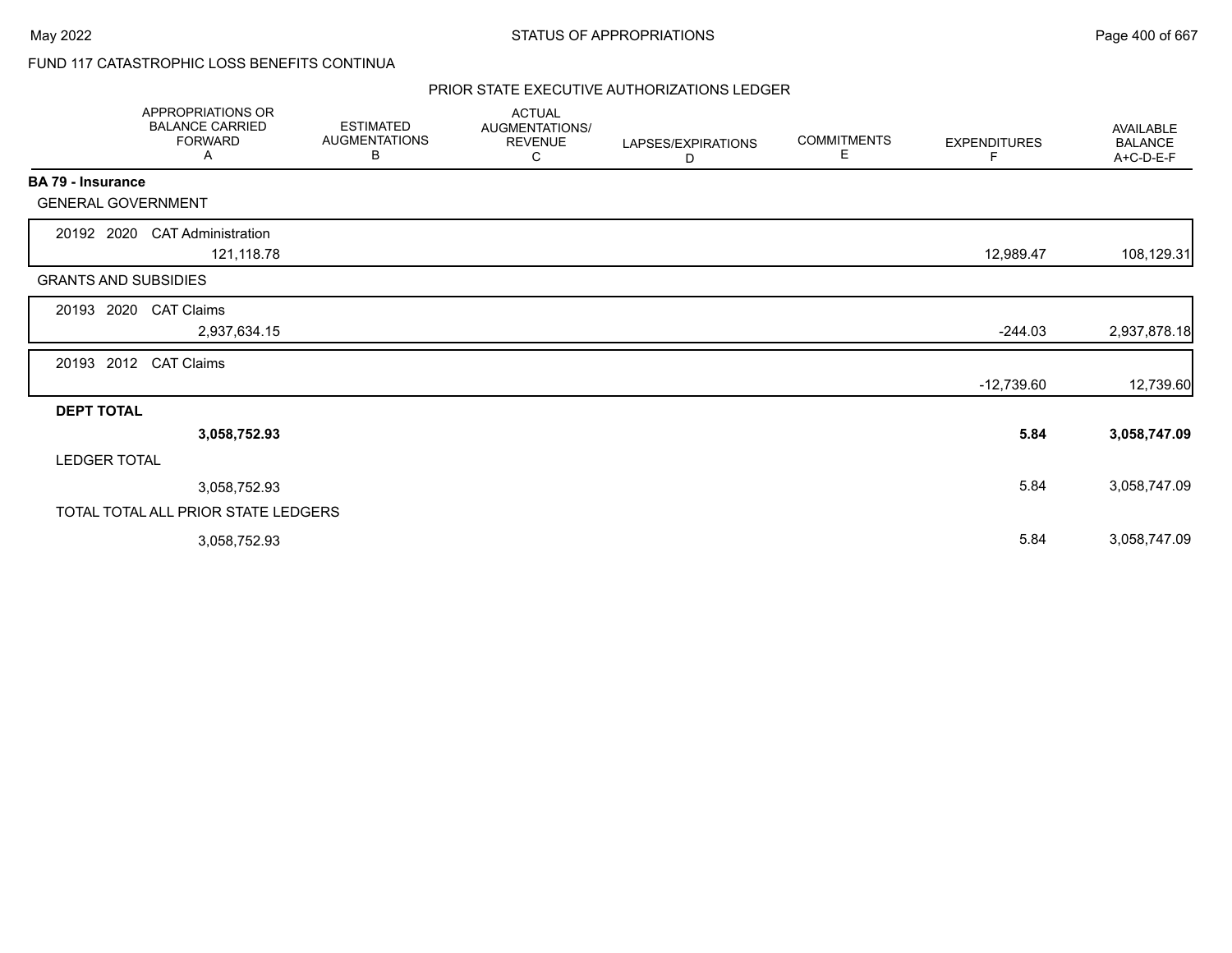# FUND 118 STORAGE TANK FUND

|                           | APPROPRIATIONS OR<br><b>BALANCE CARRIED</b><br><b>FORWARD</b><br>Α | <b>ESTIMATED</b><br><b>AUGMENTATIONS</b><br>B | <b>ACTUAL</b><br>AUGMENTATIONS/<br><b>REVENUE</b><br>С | LAPSES/EXPIRATIONS<br>D | <b>COMMITMENTS</b><br>Е | <b>EXPENDITURES</b> | AVAILABLE<br><b>BALANCE</b><br>A+C-D-E-F |
|---------------------------|--------------------------------------------------------------------|-----------------------------------------------|--------------------------------------------------------|-------------------------|-------------------------|---------------------|------------------------------------------|
|                           | <b>BA 35 - Environmental Protection</b>                            |                                               |                                                        |                         |                         |                     |                                          |
| <b>GENERAL GOVERNMENT</b> |                                                                    |                                               |                                                        |                         |                         |                     |                                          |
| 20073 2021                | <b>General Operations</b>                                          |                                               |                                                        |                         |                         |                     |                                          |
|                           | 3,986,000.00                                                       | 7,000,000.00                                  | 7,403,571.76                                           |                         | 58,199.77               | 7,786,426.59        | 3,544,945.40                             |
| <b>DEPT TOTAL</b>         |                                                                    |                                               |                                                        |                         |                         |                     |                                          |
|                           | 3,986,000.00                                                       | 7,000,000.00                                  | 7,403,571.76                                           |                         | 58,199.77               | 7,786,426.59        | 3,544,945.40                             |
| <b>LEDGER TOTAL</b>       |                                                                    |                                               |                                                        |                         |                         |                     |                                          |
|                           | 3.986.000.00                                                       | 7,000,000.00                                  | 7,403,571.76                                           |                         | 58,199.77               | 7,786,426.59        | 3,544,945.40                             |
|                           | TOTAL TOTAL ALL CURRENT STATE LEDGERS                              |                                               |                                                        |                         |                         |                     |                                          |
|                           | 3.986.000.00                                                       | 7,000,000.00                                  | 7,403,571.76                                           |                         | 58,199.77               | 7,786,426.59        | 3,544,945.40                             |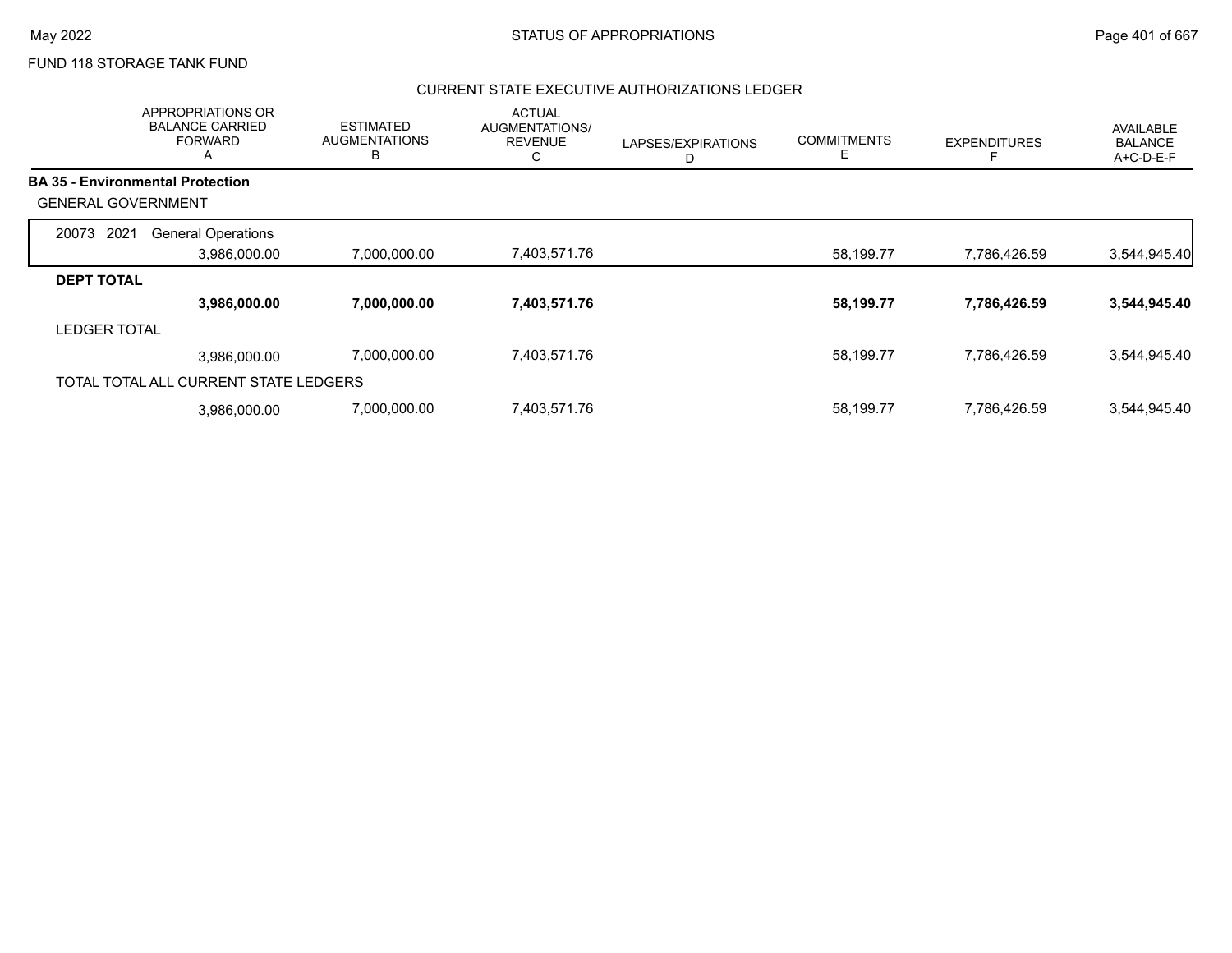# FUND 118 STORAGE TANK FUND

|                           | <b>APPROPRIATIONS OR</b><br><b>BALANCE CARRIED</b><br><b>FORWARD</b><br>A | <b>ESTIMATED</b><br><b>AUGMENTATIONS</b><br>в | <b>ACTUAL</b><br>AUGMENTATIONS/<br><b>REVENUE</b><br>С | LAPSES/EXPIRATIONS<br>D | <b>COMMITMENTS</b><br>Е | <b>EXPENDITURES</b> | AVAILABLE<br><b>BALANCE</b><br>A+C-D-E-F |
|---------------------------|---------------------------------------------------------------------------|-----------------------------------------------|--------------------------------------------------------|-------------------------|-------------------------|---------------------|------------------------------------------|
|                           | <b>BA 35 - Environmental Protection</b>                                   |                                               |                                                        |                         |                         |                     |                                          |
| <b>GENERAL GOVERNMENT</b> |                                                                           |                                               |                                                        |                         |                         |                     |                                          |
| 2020<br>20073             | <b>General Operations</b>                                                 |                                               |                                                        |                         |                         |                     |                                          |
|                           | 1,142,635.15                                                              |                                               |                                                        |                         | 38,208.98               | 709,955.56          | 394,470.61                               |
| <b>DEPT TOTAL</b>         |                                                                           |                                               |                                                        |                         |                         |                     |                                          |
|                           | 1,142,635.15                                                              |                                               |                                                        |                         | 38,208.98               | 709,955.56          | 394,470.61                               |
| <b>LEDGER TOTAL</b>       |                                                                           |                                               |                                                        |                         |                         |                     |                                          |
|                           | 1,142,635.15                                                              |                                               |                                                        |                         | 38,208.98               | 709,955.56          | 394,470.61                               |
|                           | TOTAL TOTAL ALL PRIOR STATE LEDGERS                                       |                                               |                                                        |                         |                         |                     |                                          |
|                           | 1,142,635.15                                                              |                                               |                                                        |                         | 38,208.98               | 709,955.56          | 394,470.61                               |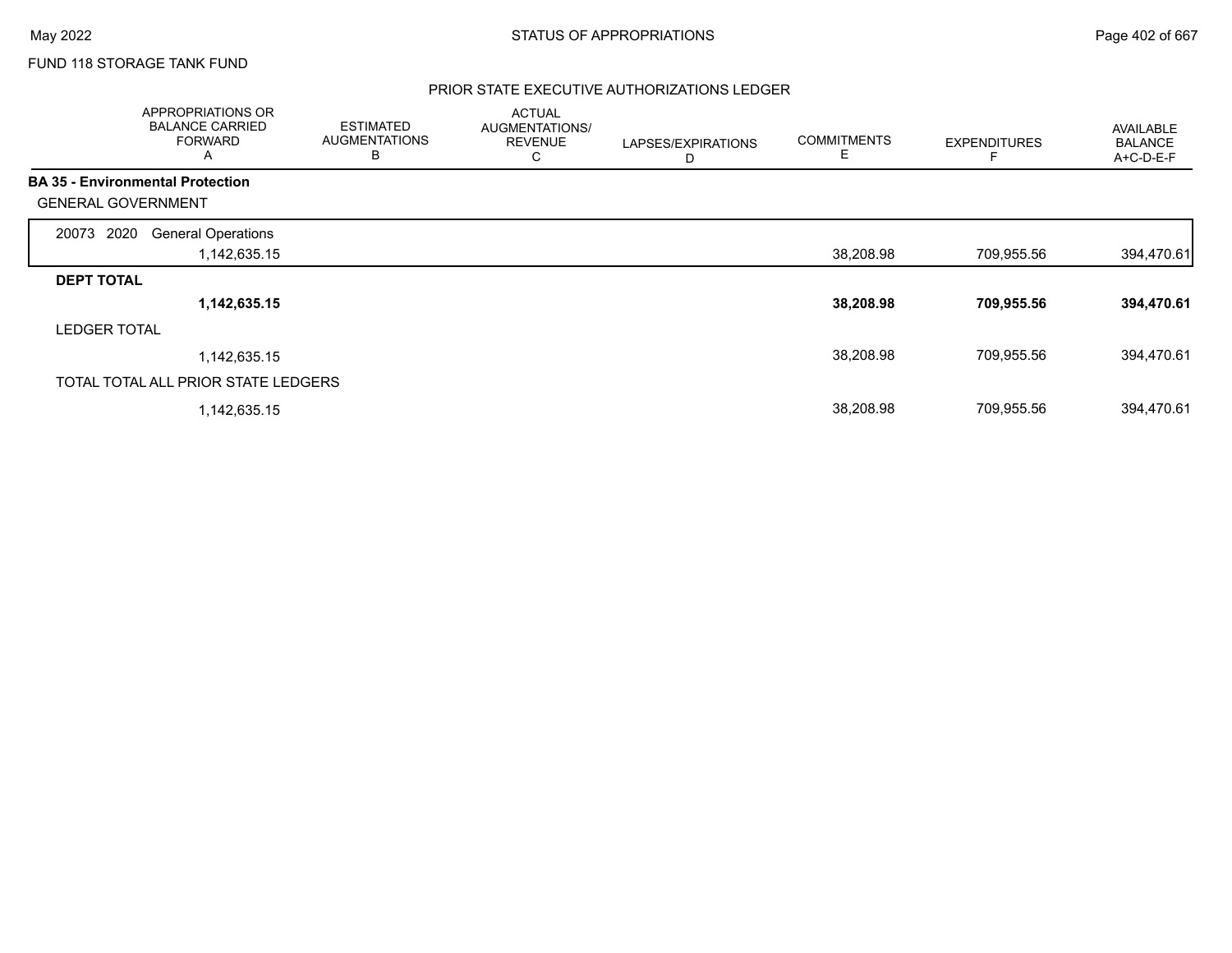# FUND 119 UNDERGROUND STORAGE TANK INDEMNIFIC

|                             | APPROPRIATIONS OR<br><b>BALANCE CARRIED</b><br><b>FORWARD</b><br>А | <b>ESTIMATED</b><br><b>AUGMENTATIONS</b><br>B | <b>ACTUAL</b><br>AUGMENTATIONS/<br><b>REVENUE</b><br>С | LAPSES/EXPIRATIONS<br>D | <b>COMMITMENTS</b><br>Е | <b>EXPENDITURES</b><br>F | <b>AVAILABLE</b><br><b>BALANCE</b><br>A+C-D-E-F |
|-----------------------------|--------------------------------------------------------------------|-----------------------------------------------|--------------------------------------------------------|-------------------------|-------------------------|--------------------------|-------------------------------------------------|
|                             | <b>BA 35 - Environmental Protection</b>                            |                                               |                                                        |                         |                         |                          |                                                 |
| <b>GRANTS AND SUBSIDIES</b> |                                                                    |                                               |                                                        |                         |                         |                          |                                                 |
| 20082 2021                  | <b>Environmental Cleanup Program</b>                               |                                               |                                                        |                         |                         |                          |                                                 |
|                             | 3,479,000.00                                                       |                                               |                                                        |                         | 717,054.26              | 2,519,606.20             | 242,339.54                                      |
| 20083 2021                  | <b>Pollution Prevention Program</b>                                |                                               |                                                        |                         |                         |                          |                                                 |
|                             | 100,000.00                                                         |                                               |                                                        |                         |                         | 7,500.00                 | 92,500.00                                       |
| <b>DEPT TOTAL</b>           |                                                                    |                                               |                                                        |                         |                         |                          |                                                 |
|                             | 3,579,000.00                                                       |                                               |                                                        |                         | 717,054.26              | 2,527,106.20             | 334,839.54                                      |
| <b>BA 79 - Insurance</b>    |                                                                    |                                               |                                                        |                         |                         |                          |                                                 |
| <b>GENERAL GOVERNMENT</b>   |                                                                    |                                               |                                                        |                         |                         |                          |                                                 |
| 20195 2021                  | <b>USTIF Admin</b>                                                 |                                               |                                                        |                         |                         |                          |                                                 |
|                             | 16,711,000.00                                                      |                                               |                                                        |                         | 2,230,669.51            | 10,572,506.22            | 3,907,824.27                                    |
| <b>GRANTS AND SUBSIDIES</b> |                                                                    |                                               |                                                        |                         |                         |                          |                                                 |
| 20196 2021                  | Claims                                                             |                                               |                                                        |                         |                         |                          |                                                 |
|                             | 40,000,000.00                                                      |                                               |                                                        |                         |                         | 27,130,970.10            | 12,869,029.90                                   |
| <b>DEPT TOTAL</b>           |                                                                    |                                               |                                                        |                         |                         |                          |                                                 |
|                             | 56,711,000.00                                                      |                                               |                                                        |                         | 2,230,669.51            | 37,703,476.32            | 16,776,854.17                                   |
| <b>LEDGER TOTAL</b>         |                                                                    |                                               |                                                        |                         |                         |                          |                                                 |
|                             | 60,290,000.00                                                      |                                               |                                                        |                         | 2,947,723.77            | 40,230,582.52            | 17,111,693.71                                   |
|                             | TOTAL TOTAL ALL CURRENT STATE LEDGERS                              |                                               |                                                        |                         |                         |                          |                                                 |
|                             | 60,290,000.00                                                      |                                               |                                                        |                         | 2,947,723.77            | 40,230,582.52            | 17, 111, 693. 71                                |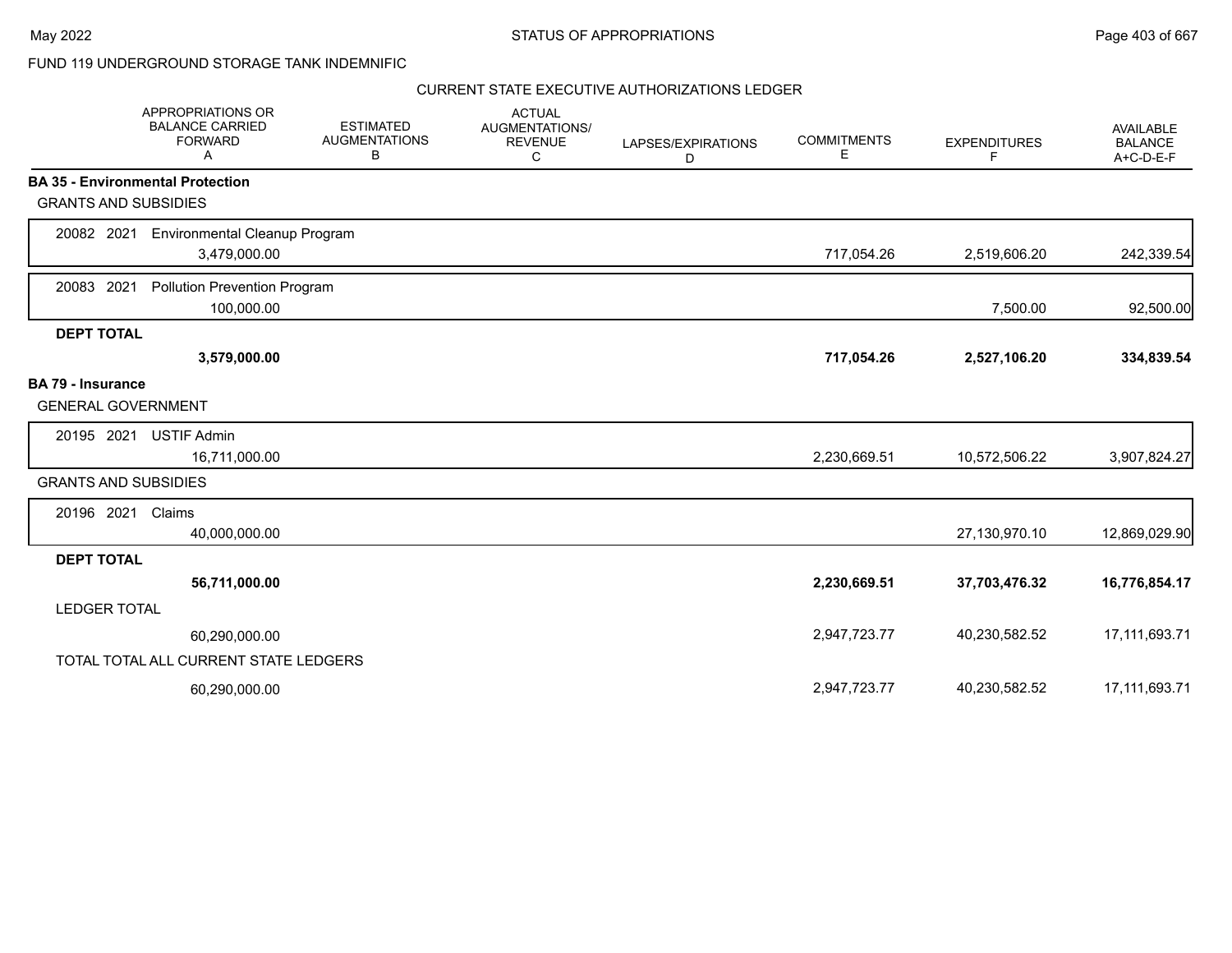# FUND 119 UNDERGROUND STORAGE TANK INDEMNIFIC

|                                                       | APPROPRIATIONS OR<br><b>BALANCE CARRIED</b><br><b>FORWARD</b><br>A | <b>ESTIMATED</b><br><b>AUGMENTATIONS</b><br>В | <b>ACTUAL</b><br>AUGMENTATIONS/<br><b>REVENUE</b><br>C | LAPSES/EXPIRATIONS<br>D | <b>COMMITMENTS</b><br>E | <b>EXPENDITURES</b><br>F | AVAILABLE<br><b>BALANCE</b><br>A+C-D-E-F |
|-------------------------------------------------------|--------------------------------------------------------------------|-----------------------------------------------|--------------------------------------------------------|-------------------------|-------------------------|--------------------------|------------------------------------------|
|                                                       | <b>BA 35 - Environmental Protection</b>                            |                                               |                                                        |                         |                         |                          |                                          |
| <b>GRANTS AND SUBSIDIES</b>                           |                                                                    |                                               |                                                        |                         |                         |                          |                                          |
|                                                       | 20082 2020 Environmental Cleanup Program<br>1,962,566.67           |                                               |                                                        |                         |                         | 189,764.24               | 1,772,802.43                             |
| 20083 2020                                            | <b>Pollution Prevention Program</b><br>30,723.40                   |                                               |                                                        |                         |                         |                          | 30,723.40                                |
| <b>DEPT TOTAL</b>                                     |                                                                    |                                               |                                                        |                         |                         |                          |                                          |
|                                                       | 1,993,290.07                                                       |                                               |                                                        |                         |                         | 189,764.24               | 1,803,525.83                             |
| <b>BA 79 - Insurance</b><br><b>GENERAL GOVERNMENT</b> |                                                                    |                                               |                                                        |                         |                         |                          |                                          |
| 20195 2020                                            | <b>USTIF Admin</b><br>6,015,085.09                                 |                                               |                                                        |                         |                         | 2,331,503.71             | 3,683,581.38                             |
| <b>GRANTS AND SUBSIDIES</b>                           |                                                                    |                                               |                                                        |                         |                         |                          |                                          |
| 20196 2018 Claims                                     | 5,000.00                                                           |                                               |                                                        |                         |                         | $-8,209.20$              | 13,209.20                                |
| 20196 2019                                            | Claims<br>433.75                                                   |                                               |                                                        |                         |                         |                          | 433.75                                   |
| 20196 2020                                            | Claims<br>9,994,557.48                                             |                                               |                                                        |                         |                         | 3,919.17                 | 9,990,638.31                             |
| <b>DEPT TOTAL</b>                                     |                                                                    |                                               |                                                        |                         |                         |                          |                                          |
|                                                       | 16,015,076.32                                                      |                                               |                                                        |                         |                         | 2,327,213.68             | 13,687,862.64                            |
| <b>LEDGER TOTAL</b>                                   |                                                                    |                                               |                                                        |                         |                         |                          |                                          |
|                                                       | 18,008,366.39                                                      |                                               |                                                        |                         |                         | 2,516,977.92             | 15,491,388.47                            |
|                                                       | TOTAL TOTAL ALL PRIOR STATE LEDGERS                                |                                               |                                                        |                         |                         |                          |                                          |
|                                                       | 18,008,366.39                                                      |                                               |                                                        |                         |                         | 2,516,977.92             | 15,491,388.47                            |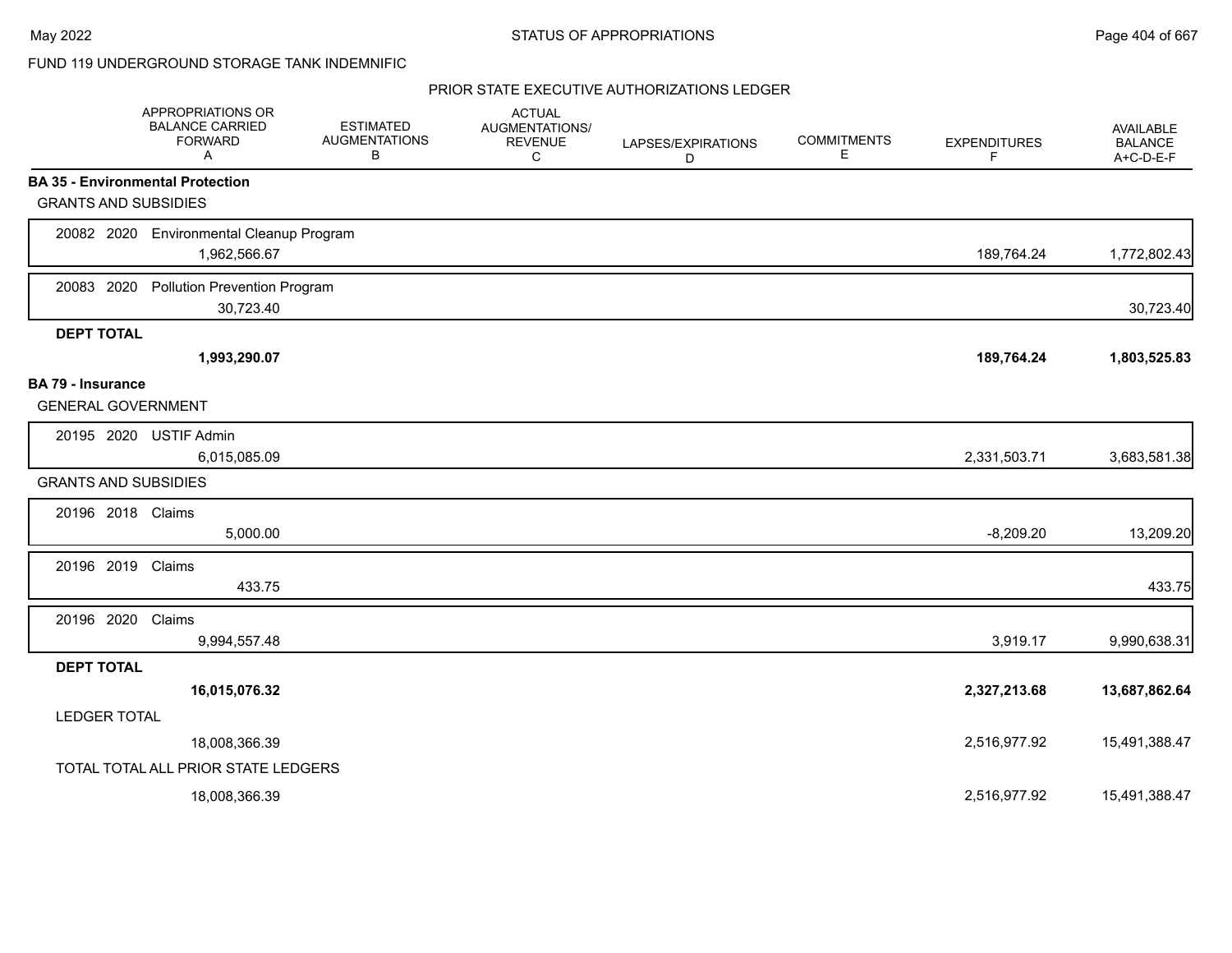# FUND 123 MOTOR VEHICLE TRANSACTION RECOVERY

### NON-BUDGETED LEDGER

|                               | APPROPRIATIONS OR<br><b>BALANCE CARRIED</b><br><b>FORWARD</b><br>A | <b>ESTIMATED</b><br><b>AUGMENTATIONS</b><br>B | <b>ACTUAL</b><br>AUGMENTATIONS/<br><b>REVENUE</b><br>С | LAPSES/EXPIRATIONS<br>D | <b>COMMITMENTS</b><br>Е | <b>EXPENDITURES</b> | <b>AVAILABLE</b><br><b>BALANCE</b><br>A+C-D-E-F |
|-------------------------------|--------------------------------------------------------------------|-----------------------------------------------|--------------------------------------------------------|-------------------------|-------------------------|---------------------|-------------------------------------------------|
| <b>BA 78 - Transportation</b> |                                                                    |                                               |                                                        |                         |                         |                     |                                                 |
|                               | <b>GENERAL GOVERNMENT</b>                                          |                                               |                                                        |                         |                         |                     |                                                 |
| 2021<br>50061                 | <b>Titling and Registration Fees</b>                               |                                               |                                                        |                         |                         |                     |                                                 |
|                               |                                                                    |                                               |                                                        |                         |                         | 133,863.22          | $-133,863.22$                                   |
| 50062 2021                    | Sales Tax Titling and Registration Fees                            |                                               |                                                        |                         |                         |                     |                                                 |
|                               |                                                                    |                                               |                                                        |                         |                         | 184,145.92          | $-184, 145.92$                                  |
| <b>DEPT TOTAL</b>             |                                                                    |                                               |                                                        |                         |                         |                     |                                                 |
|                               |                                                                    |                                               |                                                        |                         |                         | 318,009.14          | $-318,009.14$                                   |
| <b>LEDGER TOTAL</b>           |                                                                    |                                               |                                                        |                         |                         |                     |                                                 |
|                               |                                                                    |                                               |                                                        |                         |                         | 318,009.14          | $-318,009.14$                                   |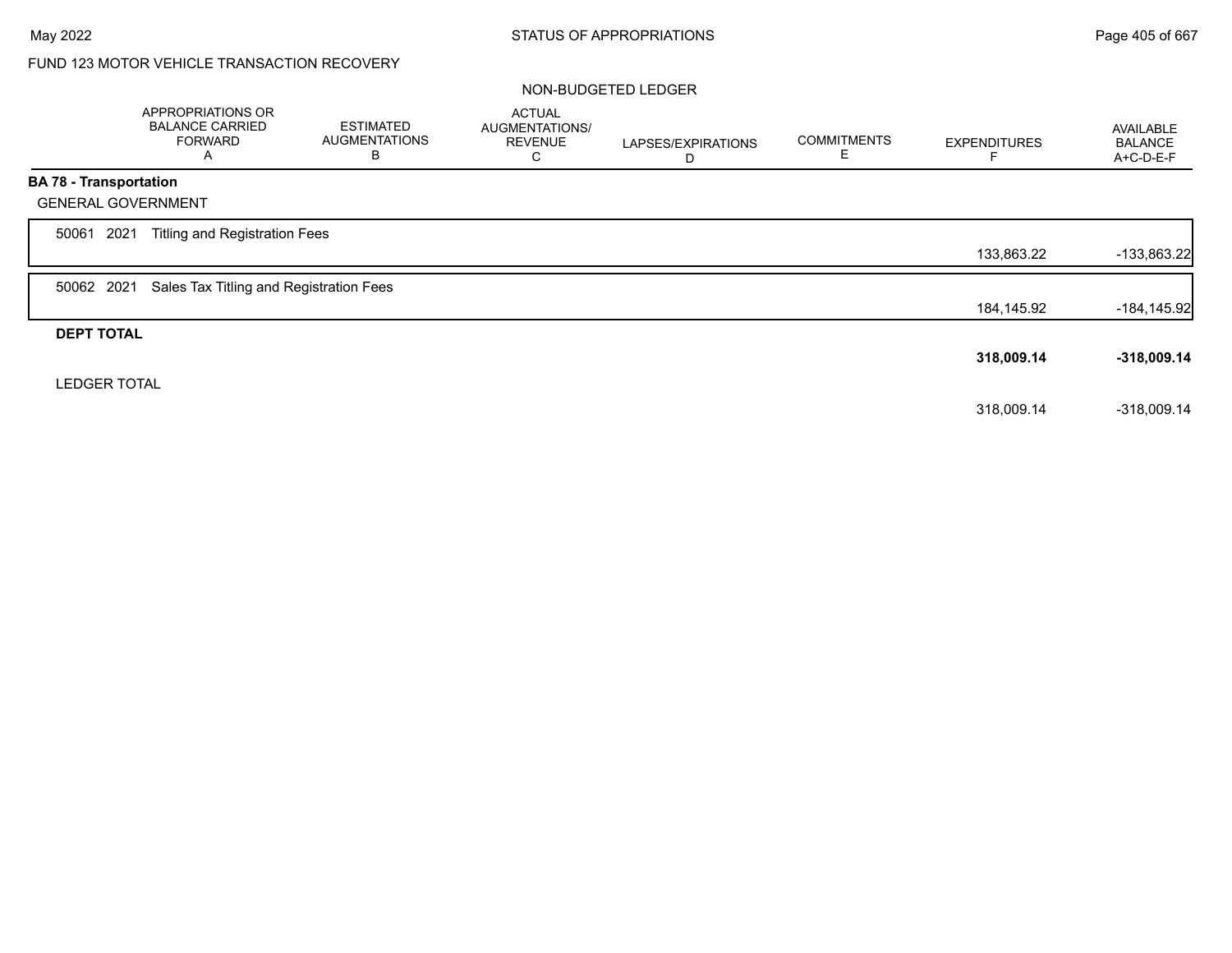# FUND 125 HAZARDOUS MATERIAL RESPONSE FUND

## CURRENT STATE APPROPRIATIONS LEDGER

|                             | APPROPRIATIONS OR<br><b>BALANCE CARRIED</b><br><b>FORWARD</b><br>Α | <b>ESTIMATED</b><br><b>AUGMENTATIONS</b><br>В | <b>ACTUAL</b><br>AUGMENTATIONS/<br><b>REVENUE</b><br>С | LAPSES/EXPIRATIONS<br>D | <b>COMMITMENTS</b><br>Е | <b>EXPENDITURES</b><br>F. | <b>AVAILABLE</b><br><b>BALANCE</b><br>A+C-D-E-F |
|-----------------------------|--------------------------------------------------------------------|-----------------------------------------------|--------------------------------------------------------|-------------------------|-------------------------|---------------------------|-------------------------------------------------|
|                             | <b>BA 31 - PA Emergency Management Agency</b>                      |                                               |                                                        |                         |                         |                           |                                                 |
| <b>GENERAL GOVERNMENT</b>   |                                                                    |                                               |                                                        |                         |                         |                           |                                                 |
| 2021<br>10356               | Act165-HMRT<br>180,000.00                                          |                                               |                                                        |                         |                         | 143,327.54                | 36,672.46                                       |
| 2021<br>10357               | Act165-PFOE<br>180,000.00                                          |                                               |                                                        |                         |                         | 97,088.18                 | 82,911.82                                       |
| 10358 2021                  | <b>General Operations</b><br>180,000.00                            |                                               |                                                        |                         | 198.32                  | 87,725.73                 | 92,075.95                                       |
| <b>GRANTS AND SUBSIDIES</b> |                                                                    |                                               |                                                        |                         |                         |                           |                                                 |
| 10359 2021                  | Act165-Grants<br>1,260,000.00                                      |                                               |                                                        |                         | 492.71                  | 1,258,719.02              | 788.27                                          |
| <b>DEPT TOTAL</b>           |                                                                    |                                               |                                                        |                         |                         |                           |                                                 |
|                             | 1,800,000.00                                                       |                                               |                                                        |                         | 691.03                  | 1,586,860.47              | 212,448.50                                      |
| <b>LEDGER TOTAL</b>         |                                                                    |                                               |                                                        |                         |                         |                           |                                                 |
|                             | 1,800,000.00                                                       |                                               |                                                        |                         | 691.03                  | 1,586,860.47              | 212,448.50                                      |
|                             | TOTAL TOTAL ALL CURRENT STATE LEDGERS                              |                                               |                                                        |                         |                         |                           |                                                 |
|                             | 1,800,000.00                                                       |                                               |                                                        |                         | 691.03                  | 1,586,860.47              | 212,448.50                                      |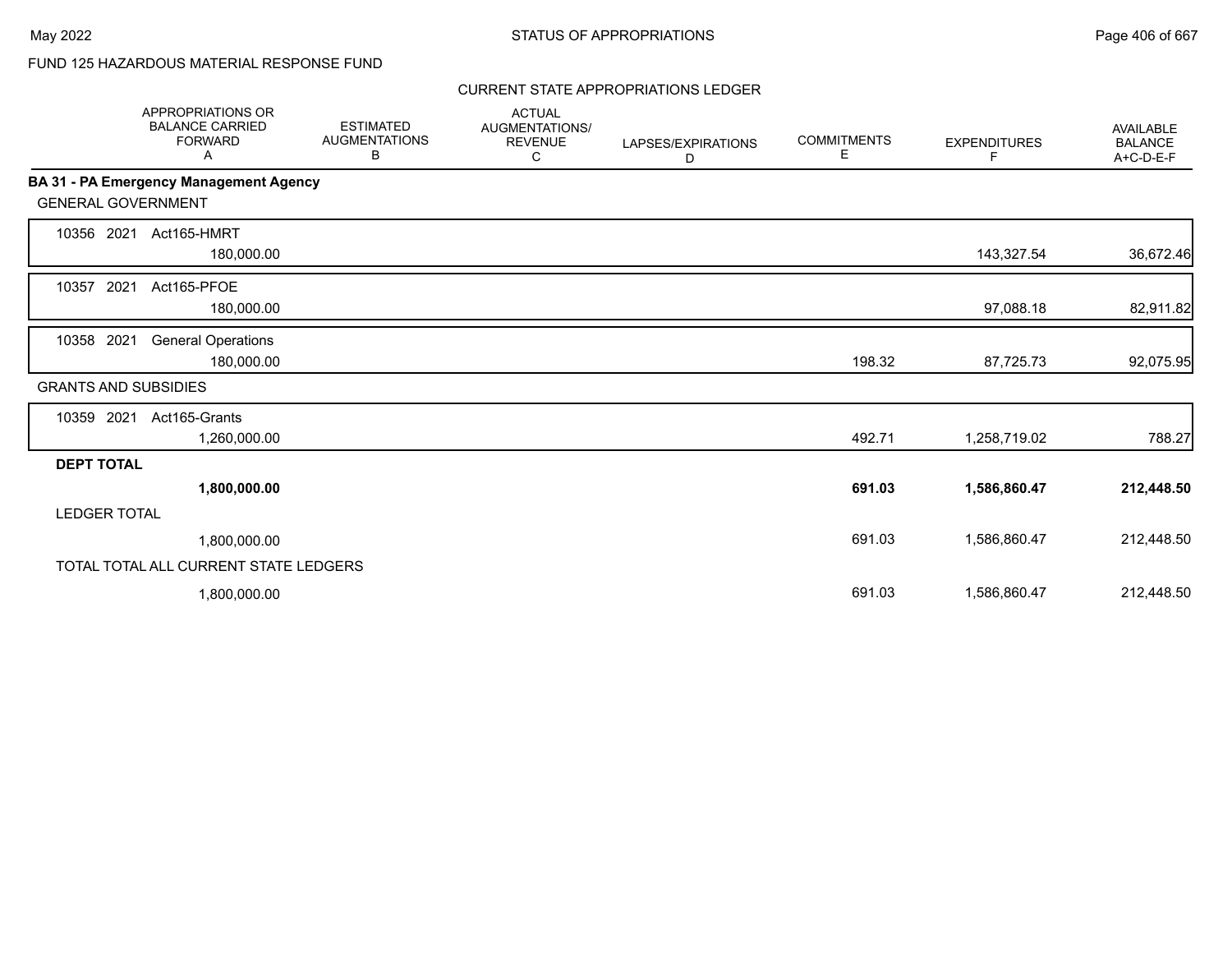# FUND 125 HAZARDOUS MATERIAL RESPONSE FUND

#### PRIOR STATE APPROPRIATIONS LEDGER

|                     | APPROPRIATIONS OR<br><b>BALANCE CARRIED</b><br><b>FORWARD</b><br>A | <b>ESTIMATED</b><br><b>AUGMENTATIONS</b><br>В | <b>ACTUAL</b><br>AUGMENTATIONS/<br><b>REVENUE</b><br>C | LAPSES/EXPIRATIONS<br>D | <b>COMMITMENTS</b><br>Е | <b>EXPENDITURES</b><br>F | <b>AVAILABLE</b><br><b>BALANCE</b><br>A+C-D-E-F |
|---------------------|--------------------------------------------------------------------|-----------------------------------------------|--------------------------------------------------------|-------------------------|-------------------------|--------------------------|-------------------------------------------------|
|                     | BA 31 - PA Emergency Management Agency                             |                                               |                                                        |                         |                         |                          |                                                 |
|                     | <b>GENERAL GOVERNMENT</b>                                          |                                               |                                                        |                         |                         |                          |                                                 |
|                     | 10356 2020 Act165-HMRT                                             |                                               |                                                        |                         |                         |                          |                                                 |
|                     | 38,273.04                                                          |                                               |                                                        |                         |                         | 1,926.35                 | 36,346.69                                       |
|                     | 10357 2020 Act165-PFOE                                             |                                               |                                                        |                         |                         |                          |                                                 |
|                     | 84,045.97                                                          |                                               |                                                        |                         |                         | 3,267.28                 | 80,778.69                                       |
| 10358 2020          | <b>General Operations</b>                                          |                                               |                                                        |                         |                         |                          |                                                 |
|                     | 48,153.89                                                          |                                               |                                                        |                         |                         | $-1,784.54$              | 49,938.43                                       |
|                     | <b>GRANTS AND SUBSIDIES</b>                                        |                                               |                                                        |                         |                         |                          |                                                 |
|                     | 10359 2017 Act165-Grants                                           |                                               |                                                        |                         |                         |                          |                                                 |
|                     |                                                                    |                                               |                                                        |                         | 440.00                  | $-440.00$                |                                                 |
|                     | 10359 2018 Act165-Grants                                           |                                               |                                                        |                         |                         |                          |                                                 |
|                     |                                                                    |                                               |                                                        |                         | 5,038.16                | $-5,038.16$              |                                                 |
|                     | 10359 2019 Act165-Grants                                           |                                               |                                                        |                         |                         |                          |                                                 |
|                     | 3,351.91                                                           |                                               |                                                        |                         | 6,923.09                | $-6,923.09$              | 3,351.91                                        |
|                     | 10359 2020 Act165-Grants                                           |                                               |                                                        |                         |                         |                          |                                                 |
|                     | 137.06                                                             |                                               |                                                        |                         | 3,011.28                | $-16,266.32$             | 13,392.10                                       |
| <b>DEPT TOTAL</b>   |                                                                    |                                               |                                                        |                         |                         |                          |                                                 |
|                     | 173,961.87                                                         |                                               |                                                        |                         | 15,412.53               | $-25,258.48$             | 183,807.82                                      |
| <b>LEDGER TOTAL</b> |                                                                    |                                               |                                                        |                         |                         |                          |                                                 |
|                     | 173,961.87                                                         |                                               |                                                        |                         | 15,412.53               | $-25,258.48$             | 183,807.82                                      |
|                     | TOTAL TOTAL ALL PRIOR STATE LEDGERS                                |                                               |                                                        |                         |                         |                          |                                                 |
|                     | 173,961.87                                                         |                                               |                                                        |                         | 15,412.53               | $-25,258.48$             | 183,807.82                                      |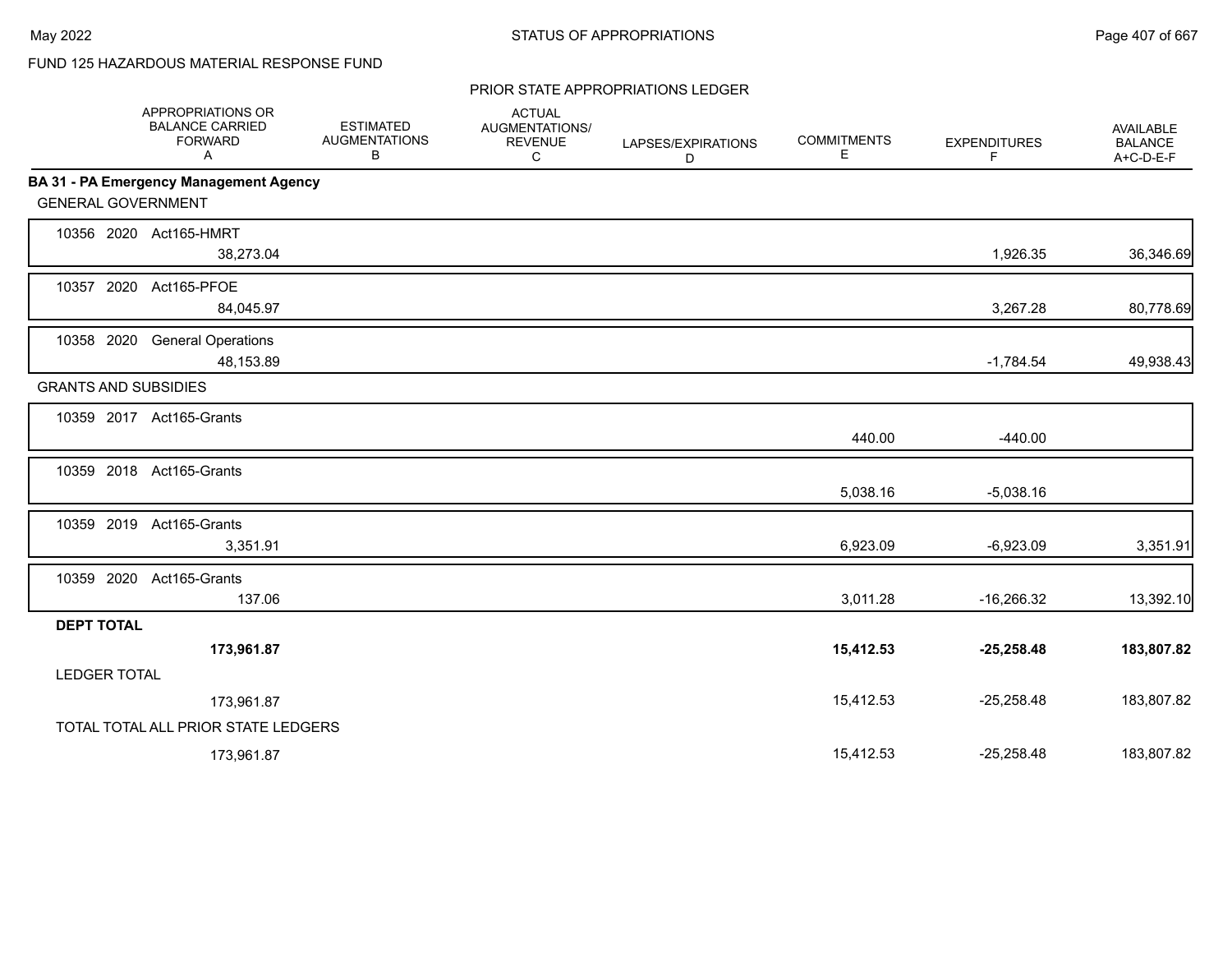# FUND 125 HAZARDOUS MATERIAL RESPONSE FUND

### RESTRICTED RECEIPTS LEDGER

|                           | <b>APPROPRIATIONS OR</b><br><b>BALANCE CARRIED</b><br><b>FORWARD</b><br>A | <b>ESTIMATED</b><br><b>AUGMENTATIONS</b><br>в | <b>ACTUAL</b><br><b>AUGMENTATIONS/</b><br><b>REVENUE</b><br>С | LAPSES/EXPIRATIONS<br>D | <b>COMMITMENTS</b><br>ᄇ | <b>EXPENDITURES</b> | AVAILABLE<br><b>BALANCE</b><br>A+C-D-E-F |
|---------------------------|---------------------------------------------------------------------------|-----------------------------------------------|---------------------------------------------------------------|-------------------------|-------------------------|---------------------|------------------------------------------|
| BA 12 - Labor & Industry  |                                                                           |                                               |                                                               |                         |                         |                     |                                          |
| <b>GENERAL GOVERNMENT</b> |                                                                           |                                               |                                                               |                         |                         |                     |                                          |
| 2021<br>40008             | Hazardous Material Response Admin                                         |                                               |                                                               |                         |                         |                     |                                          |
|                           | 752,036.96                                                                |                                               | 56,627.00                                                     |                         |                         | 4,251.09            | 804,412.87                               |
| <b>DEPT TOTAL</b>         |                                                                           |                                               |                                                               |                         |                         |                     |                                          |
|                           | 752,036.96                                                                |                                               | 56,627.00                                                     |                         |                         | 4,251.09            | 804,412.87                               |
| <b>LEDGER TOTAL</b>       |                                                                           |                                               |                                                               |                         |                         |                     |                                          |
|                           | 752,036.96                                                                |                                               | 56.627.00                                                     |                         |                         | 4.251.09            | 804.412.87                               |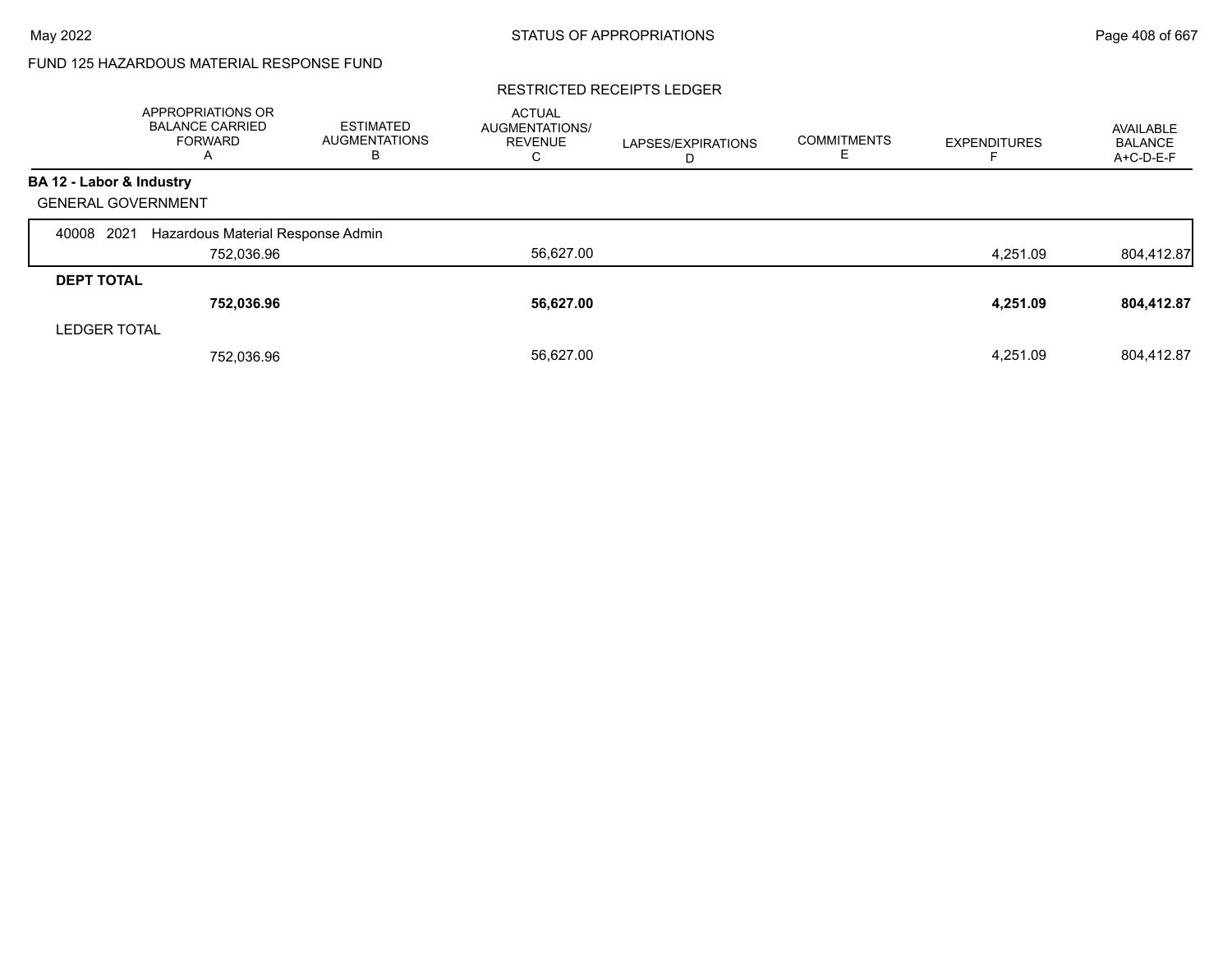# FUND 127 LOCAL GOV'T CAPITAL PROJECT LOAN

|                             | APPROPRIATIONS OR<br><b>BALANCE CARRIED</b><br><b>FORWARD</b><br>A | <b>ESTIMATED</b><br><b>AUGMENTATIONS</b><br>B | <b>ACTUAL</b><br>AUGMENTATIONS/<br><b>REVENUE</b><br>С | LAPSES/EXPIRATIONS<br>D | <b>COMMITMENTS</b><br>Е | <b>EXPENDITURES</b> | <b>AVAILABLE</b><br><b>BALANCE</b><br>A+C-D-E-F |
|-----------------------------|--------------------------------------------------------------------|-----------------------------------------------|--------------------------------------------------------|-------------------------|-------------------------|---------------------|-------------------------------------------------|
|                             | <b>BA 24 - Community &amp; Economic Develop</b>                    |                                               |                                                        |                         |                         |                     |                                                 |
| <b>GRANTS AND SUBSIDIES</b> |                                                                    |                                               |                                                        |                         |                         |                     |                                                 |
| 20049 2021                  | Local Government Capital Proj. Loans                               |                                               |                                                        |                         |                         |                     |                                                 |
|                             | 1,000,000.00                                                       |                                               |                                                        |                         |                         |                     | 1,000,000.00                                    |
| <b>DEPT TOTAL</b>           |                                                                    |                                               |                                                        |                         |                         |                     |                                                 |
|                             | 1,000,000.00                                                       |                                               |                                                        |                         |                         |                     | 1,000,000.00                                    |
| <b>LEDGER TOTAL</b>         |                                                                    |                                               |                                                        |                         |                         |                     |                                                 |
|                             | 1,000,000.00                                                       |                                               |                                                        |                         |                         |                     | 1,000,000.00                                    |
|                             | TOTAL TOTAL ALL CURRENT STATE LEDGERS                              |                                               |                                                        |                         |                         |                     |                                                 |
|                             | 1,000,000.00                                                       |                                               |                                                        |                         |                         |                     | 1,000,000.00                                    |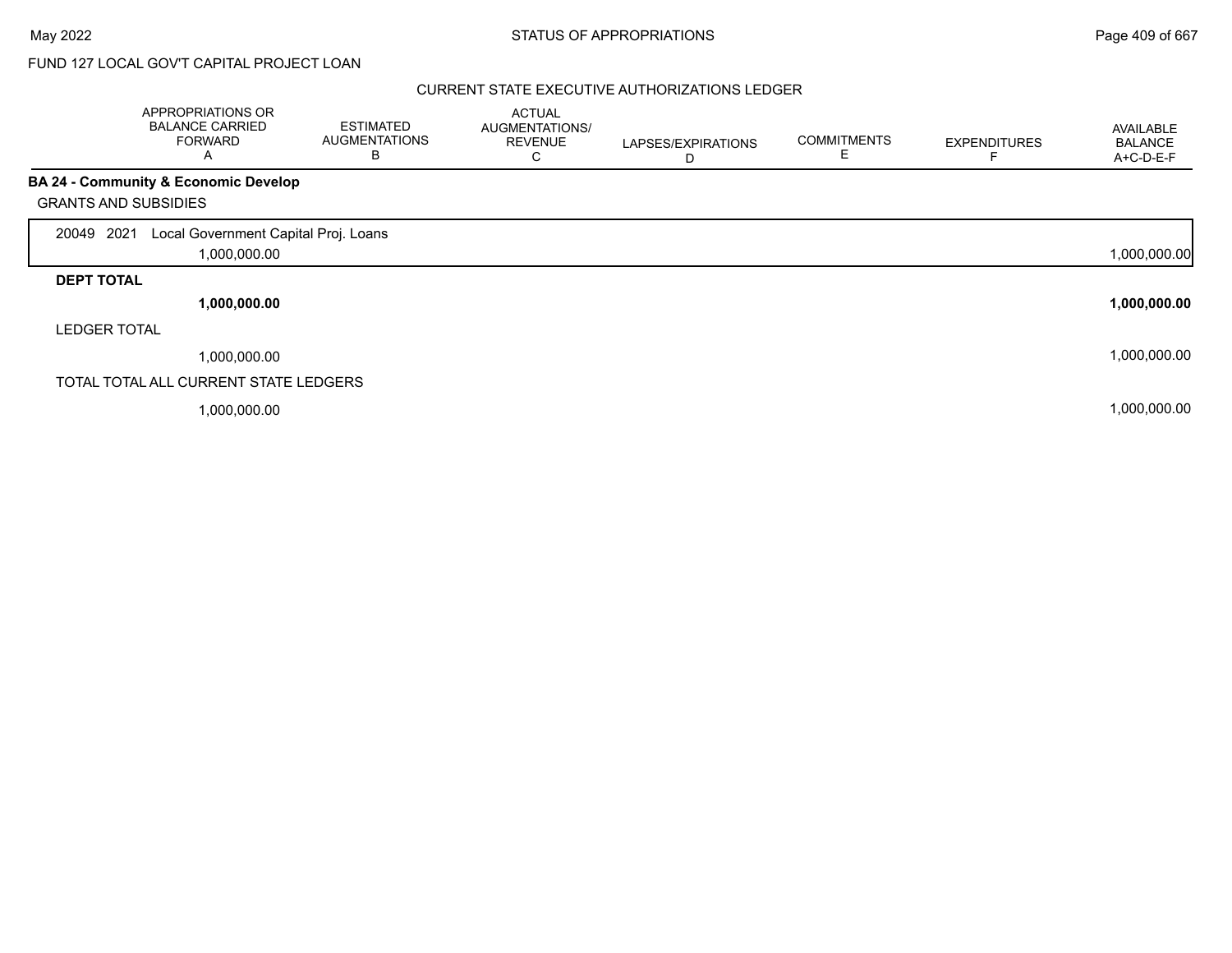# FUND 127 LOCAL GOV'T CAPITAL PROJECT LOAN

|                             | APPROPRIATIONS OR<br><b>BALANCE CARRIED</b><br><b>FORWARD</b><br>A | <b>ESTIMATED</b><br><b>AUGMENTATIONS</b><br>В | <b>ACTUAL</b><br>AUGMENTATIONS/<br><b>REVENUE</b><br>U | LAPSES/EXPIRATIONS<br>D | <b>COMMITMENTS</b><br>E | <b>EXPENDITURES</b> | AVAILABLE<br><b>BALANCE</b><br>A+C-D-E-F |
|-----------------------------|--------------------------------------------------------------------|-----------------------------------------------|--------------------------------------------------------|-------------------------|-------------------------|---------------------|------------------------------------------|
|                             | BA 24 - Community & Economic Develop                               |                                               |                                                        |                         |                         |                     |                                          |
| <b>GRANTS AND SUBSIDIES</b> |                                                                    |                                               |                                                        |                         |                         |                     |                                          |
| 2020<br>20049               | Local Government Capital Proj. Loans                               |                                               |                                                        |                         |                         |                     |                                          |
|                             | 1,000,000.00                                                       |                                               |                                                        |                         |                         |                     | 1,000,000.00                             |
| <b>DEPT TOTAL</b>           |                                                                    |                                               |                                                        |                         |                         |                     |                                          |
|                             | 1,000,000.00                                                       |                                               |                                                        |                         |                         |                     | 1,000,000.00                             |
| <b>LEDGER TOTAL</b>         |                                                                    |                                               |                                                        |                         |                         |                     |                                          |
|                             | 1,000,000.00                                                       |                                               |                                                        |                         |                         |                     | 1,000,000.00                             |
|                             | TOTAL TOTAL ALL PRIOR STATE LEDGERS                                |                                               |                                                        |                         |                         |                     |                                          |
|                             | 1,000,000.00                                                       |                                               |                                                        |                         |                         |                     | 1,000,000.00                             |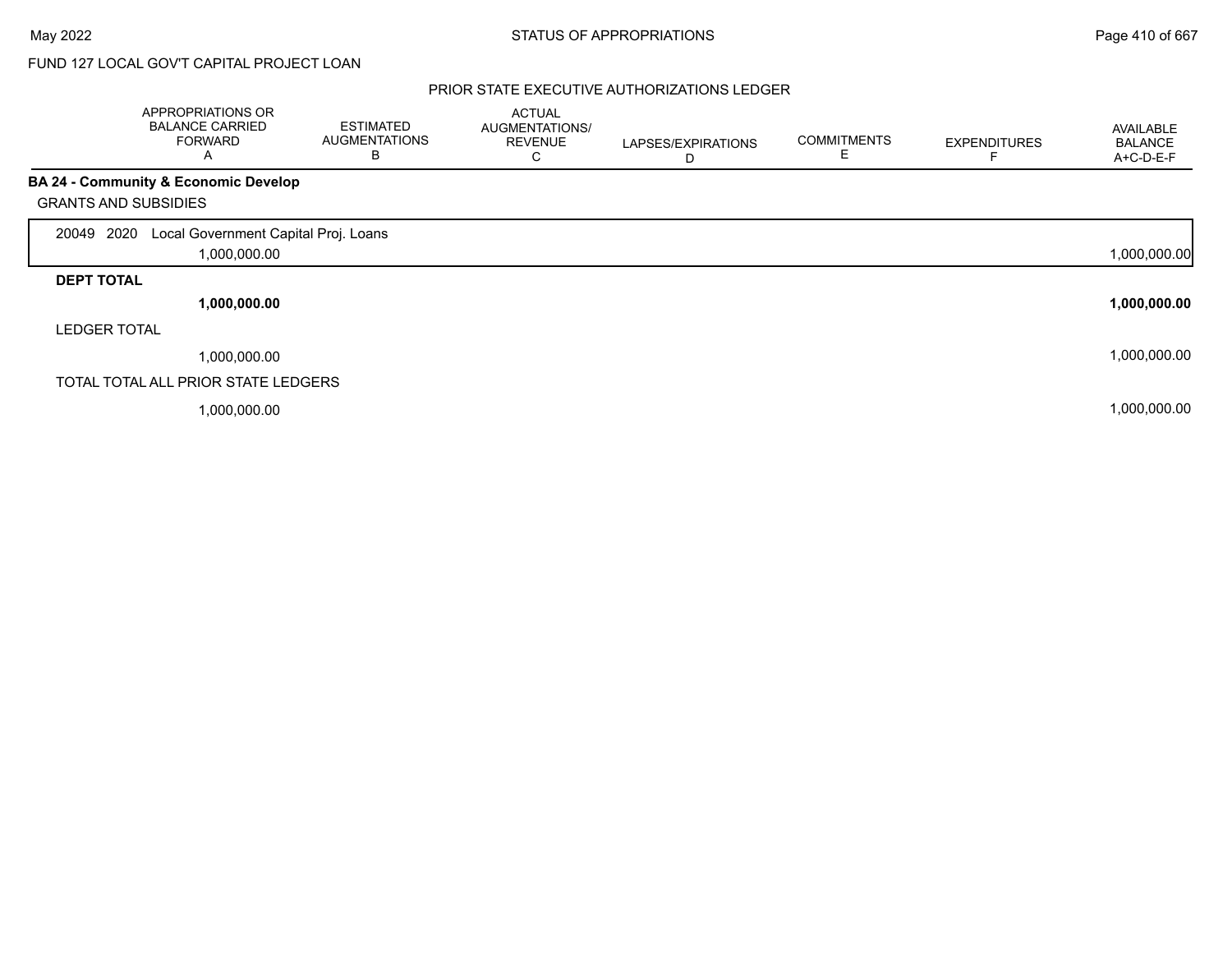# FUND 128 LOCAL SALES AND USE TAX FUND

#### NON-BUDGETED LEDGER

|                           | APPROPRIATIONS OR<br><b>BALANCE CARRIED</b><br><b>FORWARD</b><br>A | ESTIMATED<br>AUGMENTATIONS<br>В | <b>ACTUAL</b><br><b>AUGMENTATIONS/</b><br><b>REVENUE</b><br>C | LAPSES/EXPIRATIONS<br>D | <b>COMMITMENTS</b> | <b>EXPENDITURES</b> | AVAILABLE<br><b>BALANCE</b><br>A+C-D-E-F |
|---------------------------|--------------------------------------------------------------------|---------------------------------|---------------------------------------------------------------|-------------------------|--------------------|---------------------|------------------------------------------|
| BA 73 - Treasury          |                                                                    |                                 |                                                               |                         |                    |                     |                                          |
| <b>GENERAL GOVERNMENT</b> |                                                                    |                                 |                                                               |                         |                    |                     |                                          |
| 2021<br>50043             | Payment to Cities of the First Class                               |                                 |                                                               |                         |                    |                     |                                          |
|                           |                                                                    |                                 |                                                               |                         |                    | 360,925,088.60      | $-360,925,088.60$                        |
| <b>DEPT TOTAL</b>         |                                                                    |                                 |                                                               |                         |                    |                     |                                          |
|                           |                                                                    |                                 |                                                               |                         |                    | 360,925,088.60      | -360,925,088.60                          |
| <b>LEDGER TOTAL</b>       |                                                                    |                                 |                                                               |                         |                    |                     |                                          |
|                           |                                                                    |                                 |                                                               |                         |                    | 360,925,088.60      | -360,925,088.60                          |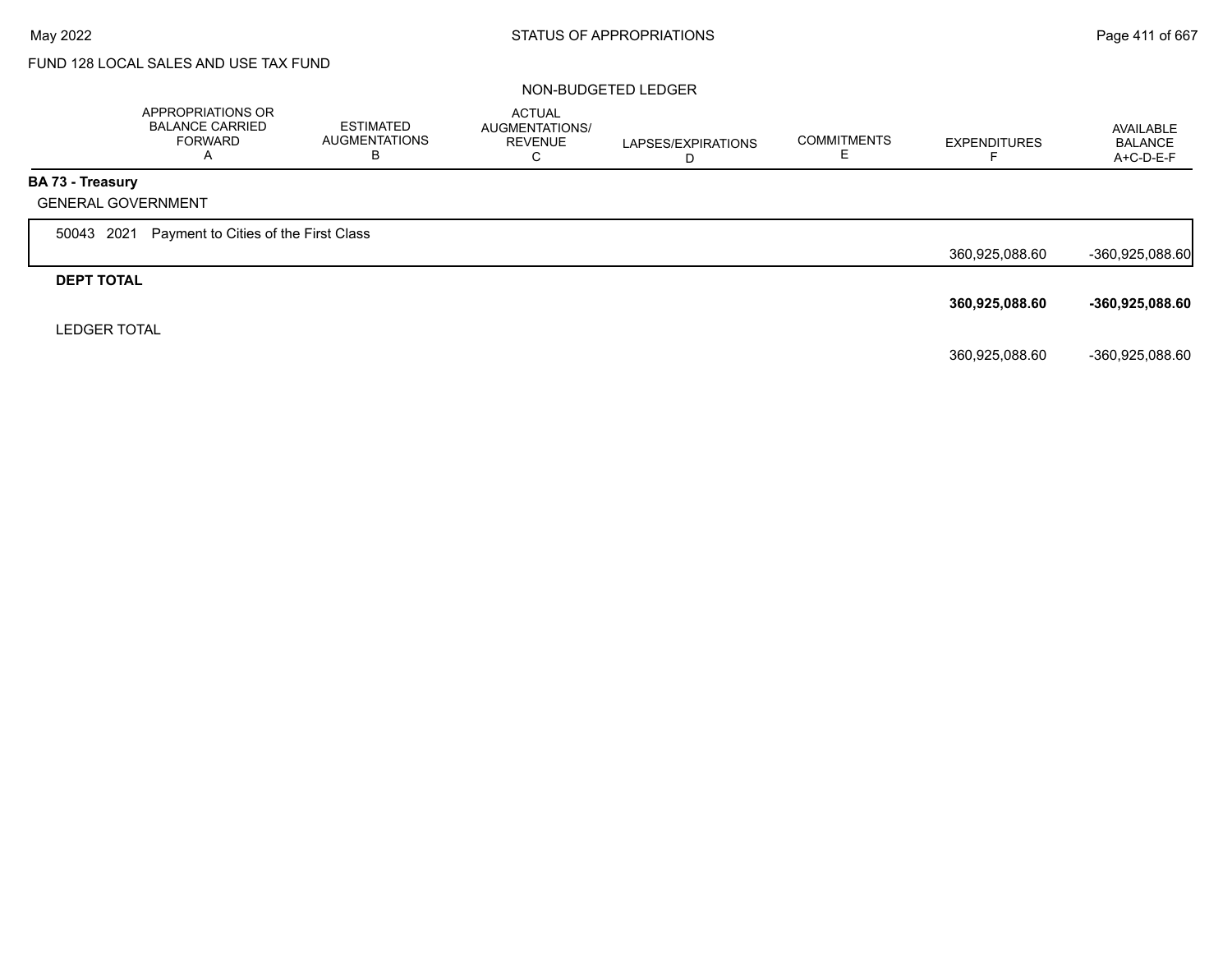# FUND 129 PA INTERGOVERNMENTAL COOPERATION AU

#### NON-BUDGETED LEDGER

|                           | APPROPRIATIONS OR<br><b>BALANCE CARRIED</b><br><b>FORWARD</b><br>A | <b>ESTIMATED</b><br>AUGMENTATIONS<br>В | <b>ACTUAL</b><br>AUGMENTATIONS/<br><b>REVENUE</b><br>С | LAPSES/EXPIRATIONS<br>D | <b>COMMITMENTS</b><br>c. | <b>EXPENDITURES</b><br>⊢ | AVAILABLE<br><b>BALANCE</b><br>A+C-D-E-F |
|---------------------------|--------------------------------------------------------------------|----------------------------------------|--------------------------------------------------------|-------------------------|--------------------------|--------------------------|------------------------------------------|
|                           | BA 95 - PA Intergovernmental CO-OP                                 |                                        |                                                        |                         |                          |                          |                                          |
| <b>GENERAL GOVERNMENT</b> |                                                                    |                                        |                                                        |                         |                          |                          |                                          |
| 2021<br>50070             | Payments to PICA                                                   |                                        |                                                        |                         |                          |                          |                                          |
|                           |                                                                    |                                        |                                                        |                         |                          | 528,872,144.88           | $-528,872,144.88$                        |
| <b>DEPT TOTAL</b>         |                                                                    |                                        |                                                        |                         |                          |                          |                                          |
|                           |                                                                    |                                        |                                                        |                         |                          | 528,872,144.88           | -528,872,144.88                          |
| <b>LEDGER TOTAL</b>       |                                                                    |                                        |                                                        |                         |                          |                          |                                          |
|                           |                                                                    |                                        |                                                        |                         |                          | 528,872,144.88           | -528,872,144.88                          |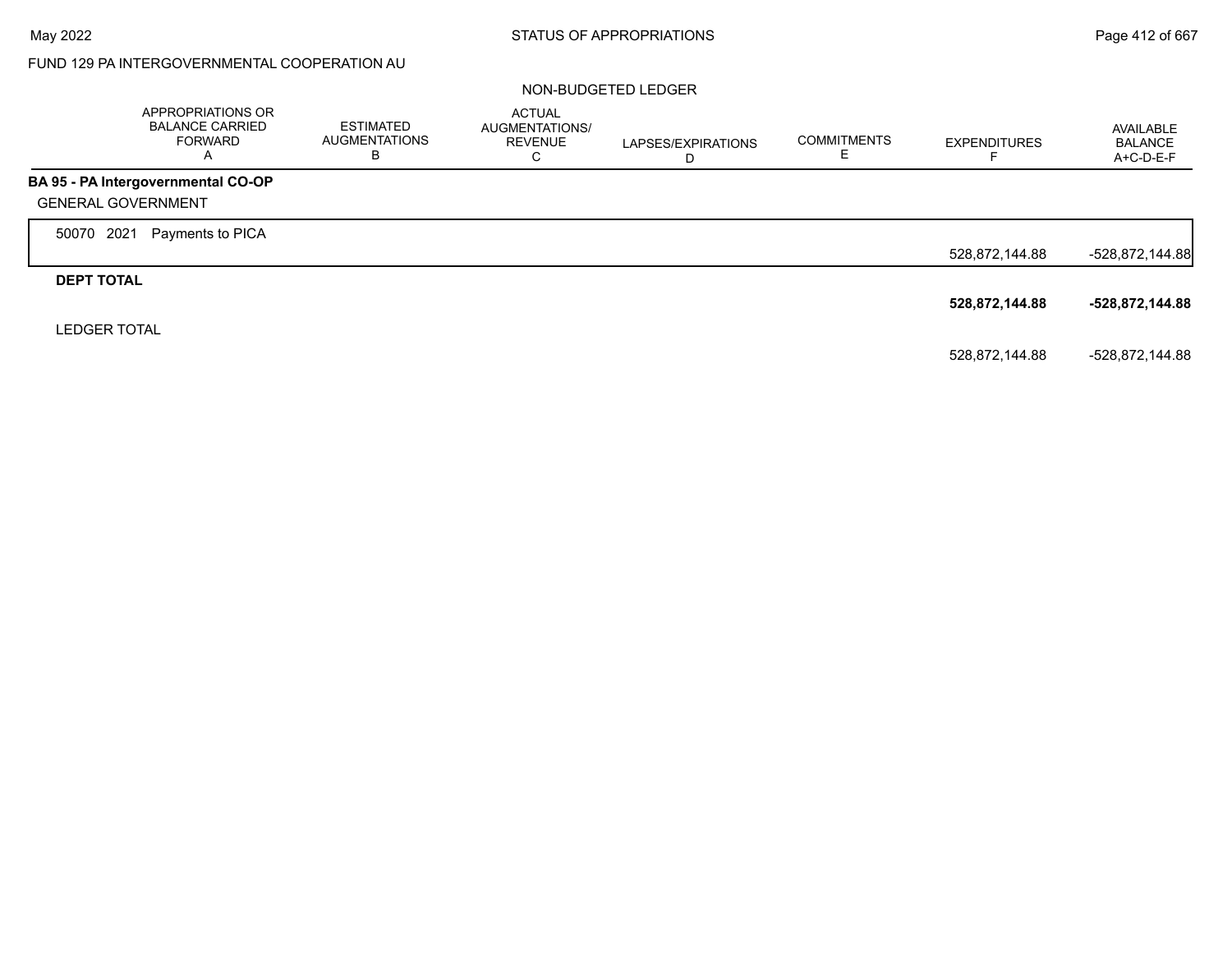# FUND 130 PUBLIC TRANSPORTATION ASSISTANCE

|                               | APPROPRIATIONS OR<br><b>BALANCE CARRIED</b><br><b>FORWARD</b><br>A | <b>ESTIMATED</b><br><b>AUGMENTATIONS</b><br>В | <b>ACTUAL</b><br>AUGMENTATIONS/<br><b>REVENUE</b><br>С | LAPSES/EXPIRATIONS<br>D | <b>COMMITMENTS</b><br>E | <b>EXPENDITURES</b> | AVAILABLE<br><b>BALANCE</b><br>A+C-D-E-F |
|-------------------------------|--------------------------------------------------------------------|-----------------------------------------------|--------------------------------------------------------|-------------------------|-------------------------|---------------------|------------------------------------------|
| <b>BA 78 - Transportation</b> |                                                                    |                                               |                                                        |                         |                         |                     |                                          |
|                               | <b>GRANTS AND SUBSIDIES</b>                                        |                                               |                                                        |                         |                         |                     |                                          |
| 2021<br>20336                 | <b>Mass Transit</b>                                                |                                               |                                                        |                         |                         |                     |                                          |
|                               | 262, 182, 573.00                                                   |                                               |                                                        |                         |                         | 246,476,746.46      | 15,705,826.54                            |
| 20337<br>2021                 | Transfer to Public Transp. Trust Fund                              |                                               |                                                        |                         |                         |                     |                                          |
|                               | 24,834,427.00                                                      |                                               |                                                        |                         |                         | 23,242,827.38       | 1,591,599.62                             |
| <b>DEPT TOTAL</b>             |                                                                    |                                               |                                                        |                         |                         |                     |                                          |
|                               | 287,017,000.00                                                     |                                               |                                                        |                         |                         | 269,719,573.84      | 17,297,426.16                            |
| <b>LEDGER TOTAL</b>           |                                                                    |                                               |                                                        |                         |                         |                     |                                          |
|                               | 287,017,000.00                                                     |                                               |                                                        |                         |                         | 269,719,573.84      | 17,297,426.16                            |
|                               | TOTAL TOTAL ALL CURRENT STATE LEDGERS                              |                                               |                                                        |                         |                         |                     |                                          |
|                               | 287,017,000.00                                                     |                                               |                                                        |                         |                         | 269,719,573.84      | 17,297,426.16                            |
|                               |                                                                    |                                               |                                                        |                         |                         |                     |                                          |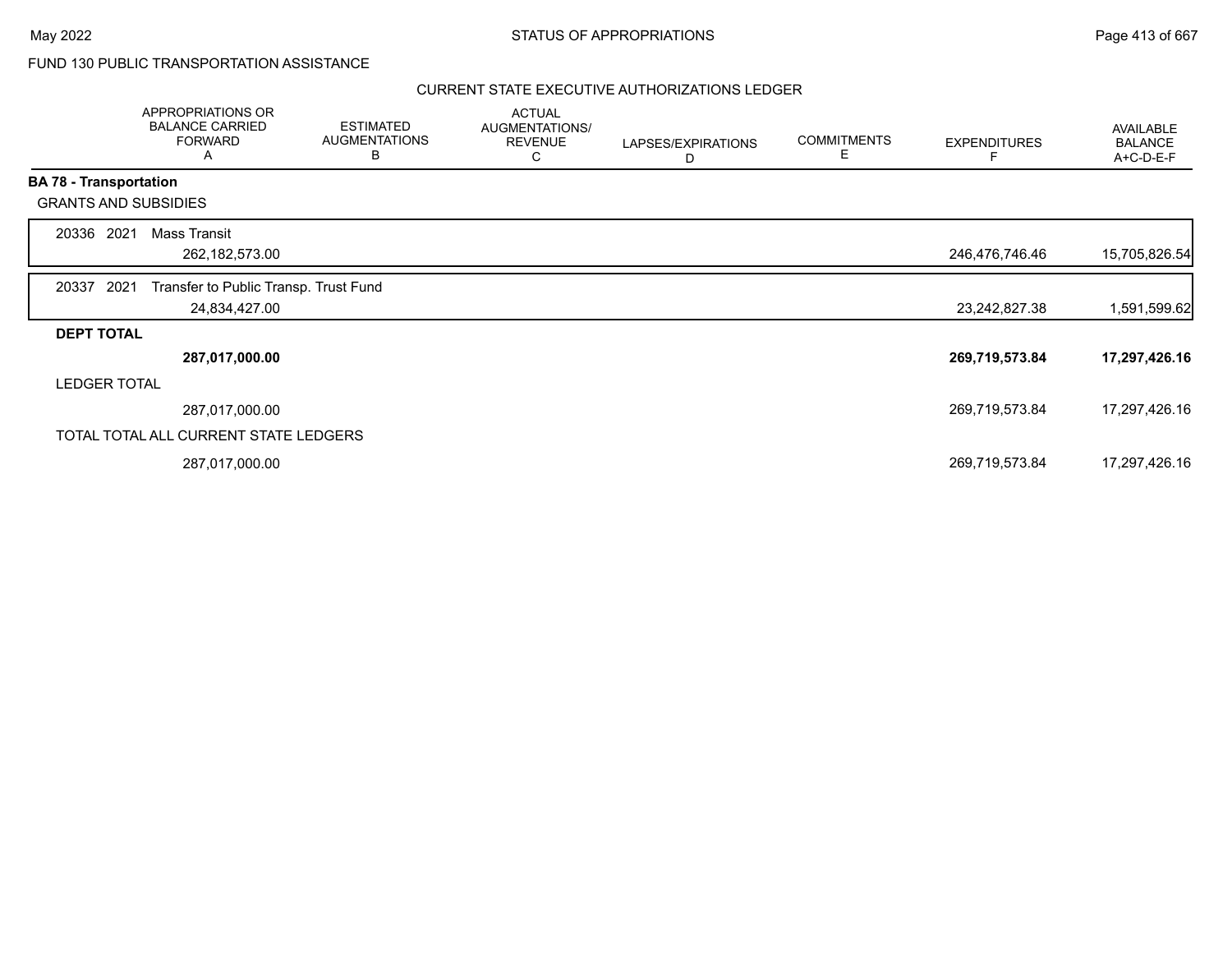# FUND 130 PUBLIC TRANSPORTATION ASSISTANCE

|                               | APPROPRIATIONS OR<br><b>BALANCE CARRIED</b><br><b>FORWARD</b><br>Α | <b>ESTIMATED</b><br><b>AUGMENTATIONS</b><br>В | <b>ACTUAL</b><br><b>AUGMENTATIONS/</b><br><b>REVENUE</b><br>С | LAPSES/EXPIRATIONS<br>D | <b>COMMITMENTS</b><br>Е | <b>EXPENDITURES</b><br>F | <b>AVAILABLE</b><br><b>BALANCE</b><br>A+C-D-E-F |
|-------------------------------|--------------------------------------------------------------------|-----------------------------------------------|---------------------------------------------------------------|-------------------------|-------------------------|--------------------------|-------------------------------------------------|
| <b>BA 78 - Transportation</b> |                                                                    |                                               |                                                               |                         |                         |                          |                                                 |
|                               | <b>GRANTS AND SUBSIDIES</b>                                        |                                               |                                                               |                         |                         |                          |                                                 |
| 20336 2019                    | Mass Transit<br>2,196,866.66                                       |                                               |                                                               |                         |                         |                          | 2,196,866.66                                    |
| 20336 2020                    | Mass Transit<br>957,281.31                                         |                                               |                                                               |                         |                         |                          | 957,281.31                                      |
| 20337                         | 2019<br>Transfer to Public Transp. Trust Fund<br>170,501.07        |                                               |                                                               |                         |                         |                          | 170,501.07                                      |
| 20337 2020                    | Transfer to Public Transp. Trust Fund<br>74,514.09                 |                                               |                                                               |                         |                         |                          | 74,514.09                                       |
| <b>DEPT TOTAL</b>             |                                                                    |                                               |                                                               |                         |                         |                          |                                                 |
|                               | 3,399,163.13                                                       |                                               |                                                               |                         |                         |                          | 3,399,163.13                                    |
| <b>LEDGER TOTAL</b>           |                                                                    |                                               |                                                               |                         |                         |                          |                                                 |
|                               | 3,399,163.13                                                       |                                               |                                                               |                         |                         |                          | 3,399,163.13                                    |
|                               | TOTAL TOTAL ALL PRIOR STATE LEDGERS                                |                                               |                                                               |                         |                         |                          |                                                 |
|                               | 3,399,163.13                                                       |                                               |                                                               |                         |                         |                          | 3,399,163.13                                    |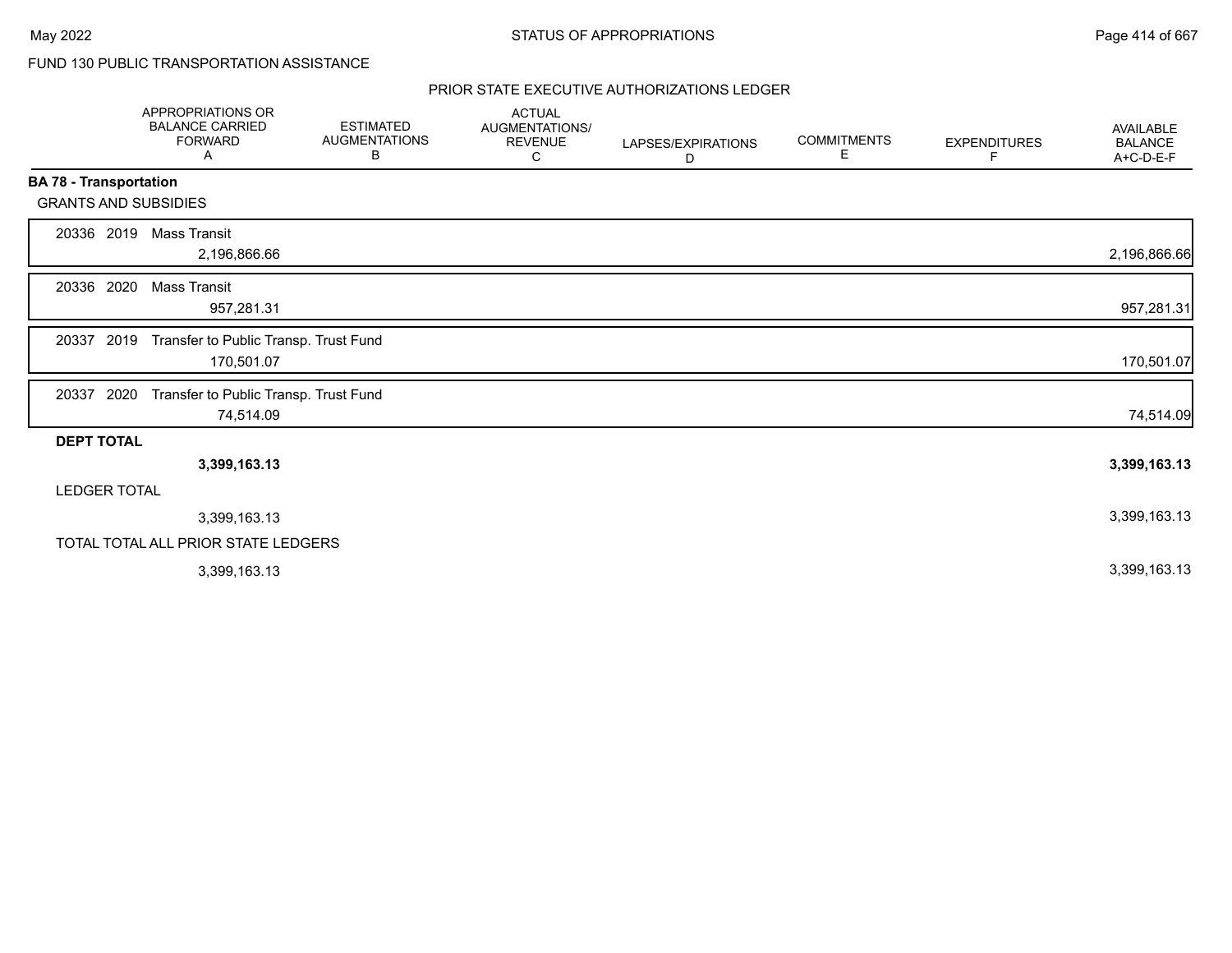# FUND 138 CLEAN AIR FUND

|                           | <b>APPROPRIATIONS OR</b><br><b>BALANCE CARRIED</b><br><b>FORWARD</b><br>A | <b>ESTIMATED</b><br><b>AUGMENTATIONS</b><br>В | <b>ACTUAL</b><br>AUGMENTATIONS/<br><b>REVENUE</b><br>С | LAPSES/EXPIRATIONS<br>D | <b>COMMITMENTS</b><br>Е | <b>EXPENDITURES</b> | <b>AVAILABLE</b><br><b>BALANCE</b><br>A+C-D-E-F |
|---------------------------|---------------------------------------------------------------------------|-----------------------------------------------|--------------------------------------------------------|-------------------------|-------------------------|---------------------|-------------------------------------------------|
|                           | <b>BA 35 - Environmental Protection</b>                                   |                                               |                                                        |                         |                         |                     |                                                 |
| <b>GENERAL GOVERNMENT</b> |                                                                           |                                               |                                                        |                         |                         |                     |                                                 |
| 2021<br>20077             | <b>Major Emission Facilities</b>                                          |                                               |                                                        |                         |                         |                     |                                                 |
|                           | 20,083,000.00                                                             |                                               |                                                        |                         | 1,866,049.18            | 13,876,996.75       | 4,339,954.07                                    |
| 2021<br>20084             | Mobile and Area Facilities                                                |                                               |                                                        |                         |                         |                     |                                                 |
|                           | 10,153,000.00                                                             |                                               | 168,866.22                                             |                         | 581,722.96              | 2,826,932.42        | 6,913,210.84                                    |
| <b>DEPT TOTAL</b>         |                                                                           |                                               |                                                        |                         |                         |                     |                                                 |
|                           | 30,236,000.00                                                             |                                               | 168,866.22                                             |                         | 2,447,772.14            | 16,703,929.17       | 11,253,164.91                                   |
| <b>LEDGER TOTAL</b>       |                                                                           |                                               |                                                        |                         |                         |                     |                                                 |
|                           | 30,236,000.00                                                             |                                               | 168,866.22                                             |                         | 2,447,772.14            | 16,703,929.17       | 11,253,164.91                                   |
|                           | TOTAL TOTAL ALL CURRENT STATE LEDGERS                                     |                                               |                                                        |                         |                         |                     |                                                 |
|                           | 30,236,000.00                                                             |                                               | 168,866.22                                             |                         | 2,447,772.14            | 16,703,929.17       | 11,253,164.91                                   |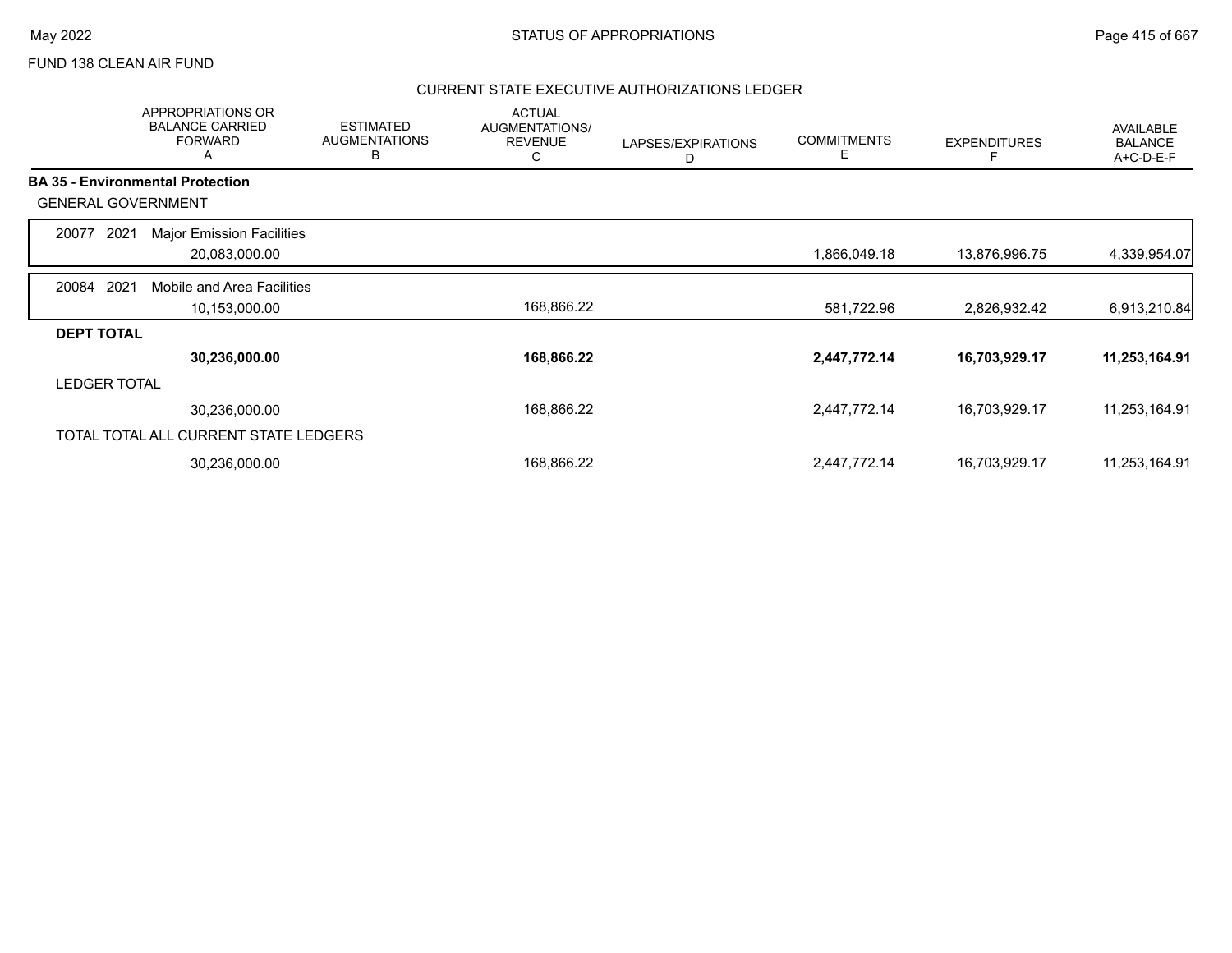# FUND 138 CLEAN AIR FUND

|                           | APPROPRIATIONS OR<br><b>BALANCE CARRIED</b><br><b>FORWARD</b><br>Α | <b>ESTIMATED</b><br><b>AUGMENTATIONS</b><br>В | <b>ACTUAL</b><br>AUGMENTATIONS/<br><b>REVENUE</b><br>С | LAPSES/EXPIRATIONS<br>D | <b>COMMITMENTS</b><br>Е | <b>EXPENDITURES</b> | AVAILABLE<br><b>BALANCE</b><br>A+C-D-E-F |
|---------------------------|--------------------------------------------------------------------|-----------------------------------------------|--------------------------------------------------------|-------------------------|-------------------------|---------------------|------------------------------------------|
|                           | <b>BA 35 - Environmental Protection</b>                            |                                               |                                                        |                         |                         |                     |                                          |
| <b>GENERAL GOVERNMENT</b> |                                                                    |                                               |                                                        |                         |                         |                     |                                          |
| 2020<br>20077             | <b>Major Emission Facilities</b>                                   |                                               |                                                        |                         |                         |                     |                                          |
|                           | 4,878,667.09                                                       |                                               |                                                        |                         | 110.35                  | 1,073,742.63        | 3,804,814.11                             |
| 2020<br>20084             | Mobile and Area Facilities                                         |                                               |                                                        |                         |                         |                     |                                          |
|                           | 4,558,189.46                                                       |                                               |                                                        |                         | 4,844.89                | 301,370.70          | 4,251,973.87                             |
| <b>DEPT TOTAL</b>         |                                                                    |                                               |                                                        |                         |                         |                     |                                          |
|                           | 9,436,856.55                                                       |                                               |                                                        |                         | 4,955.24                | 1,375,113.33        | 8,056,787.98                             |
| <b>LEDGER TOTAL</b>       |                                                                    |                                               |                                                        |                         |                         |                     |                                          |
|                           | 9,436,856.55                                                       |                                               |                                                        |                         | 4,955.24                | 1,375,113.33        | 8,056,787.98                             |
|                           | TOTAL TOTAL ALL PRIOR STATE LEDGERS                                |                                               |                                                        |                         |                         |                     |                                          |
|                           | 9,436,856.55                                                       |                                               |                                                        |                         | 4,955.24                | 1,375,113.33        | 8,056,787.98                             |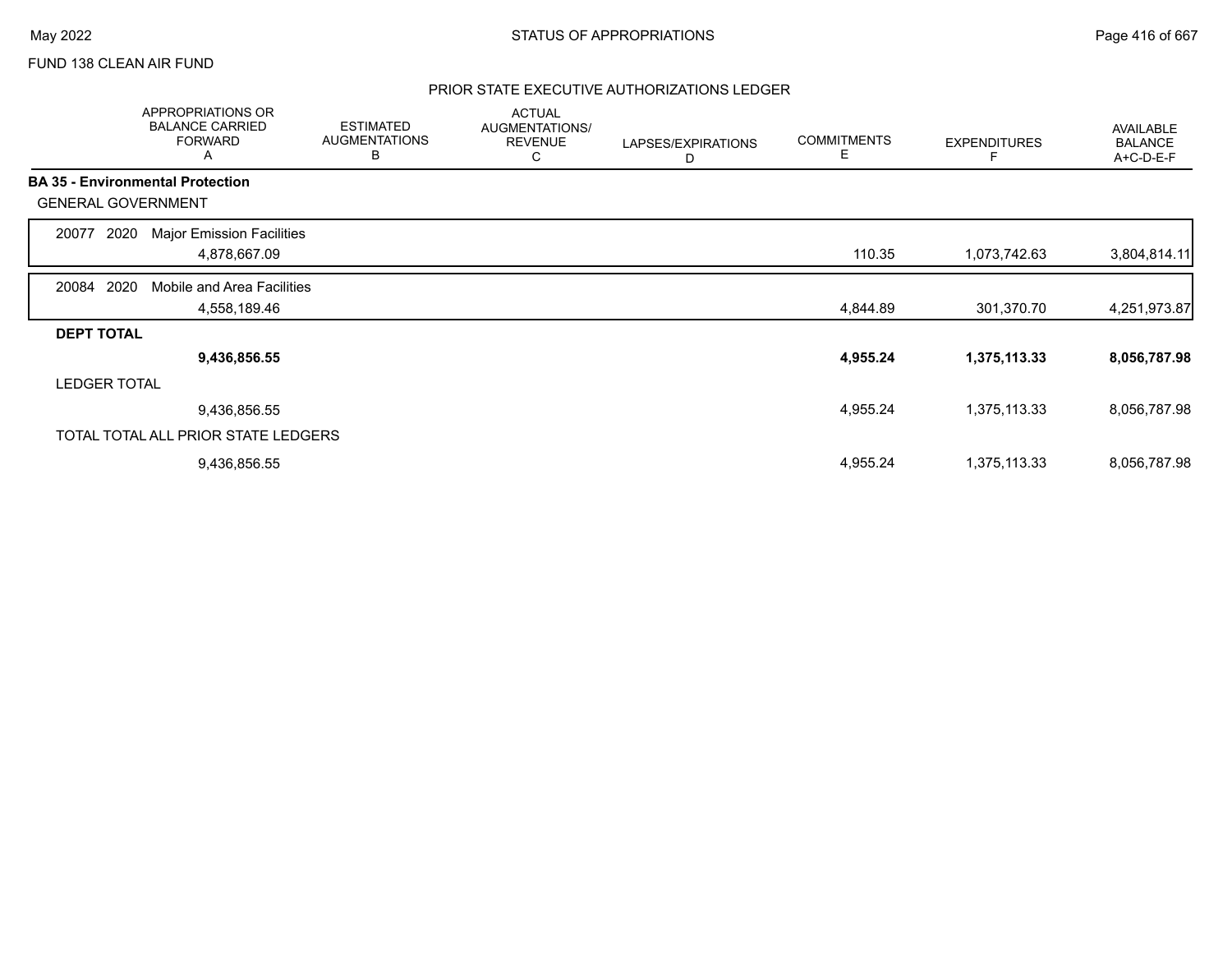# FUND 139 HOME INVESTMENT TRUST FUND

|                           | <b>APPROPRIATIONS OR</b><br><b>BALANCE CARRIED</b><br><b>FORWARD</b><br>A | <b>ESTIMATED</b><br><b>AUGMENTATIONS</b><br>в | <b>ACTUAL</b><br>AUGMENTATIONS/<br><b>REVENUE</b><br>C | LAPSES/EXPIRATIONS<br>D | <b>COMMITMENTS</b><br>Е | <b>EXPENDITURES</b> | AVAILABLE<br><b>BALANCE</b><br>A+C-D-E-F |
|---------------------------|---------------------------------------------------------------------------|-----------------------------------------------|--------------------------------------------------------|-------------------------|-------------------------|---------------------|------------------------------------------|
|                           | BA 24 - Community & Economic Develop                                      |                                               |                                                        |                         |                         |                     |                                          |
| <b>GENERAL GOVERNMENT</b> |                                                                           |                                               |                                                        |                         |                         |                     |                                          |
| 2021<br>60400             | <b>HOME Program Income</b>                                                |                                               |                                                        |                         |                         |                     |                                          |
|                           | 859,844.95                                                                |                                               | 79,218.68                                              |                         |                         |                     | 939,063.63                               |
| <b>DEPT TOTAL</b>         |                                                                           |                                               |                                                        |                         |                         |                     |                                          |
|                           | 859,844.95                                                                |                                               | 79,218.68                                              |                         |                         |                     | 939,063.63                               |
| <b>LEDGER TOTAL</b>       |                                                                           |                                               |                                                        |                         |                         |                     |                                          |
|                           | 859,844.95                                                                |                                               | 79.218.68                                              |                         |                         |                     | 939,063.63                               |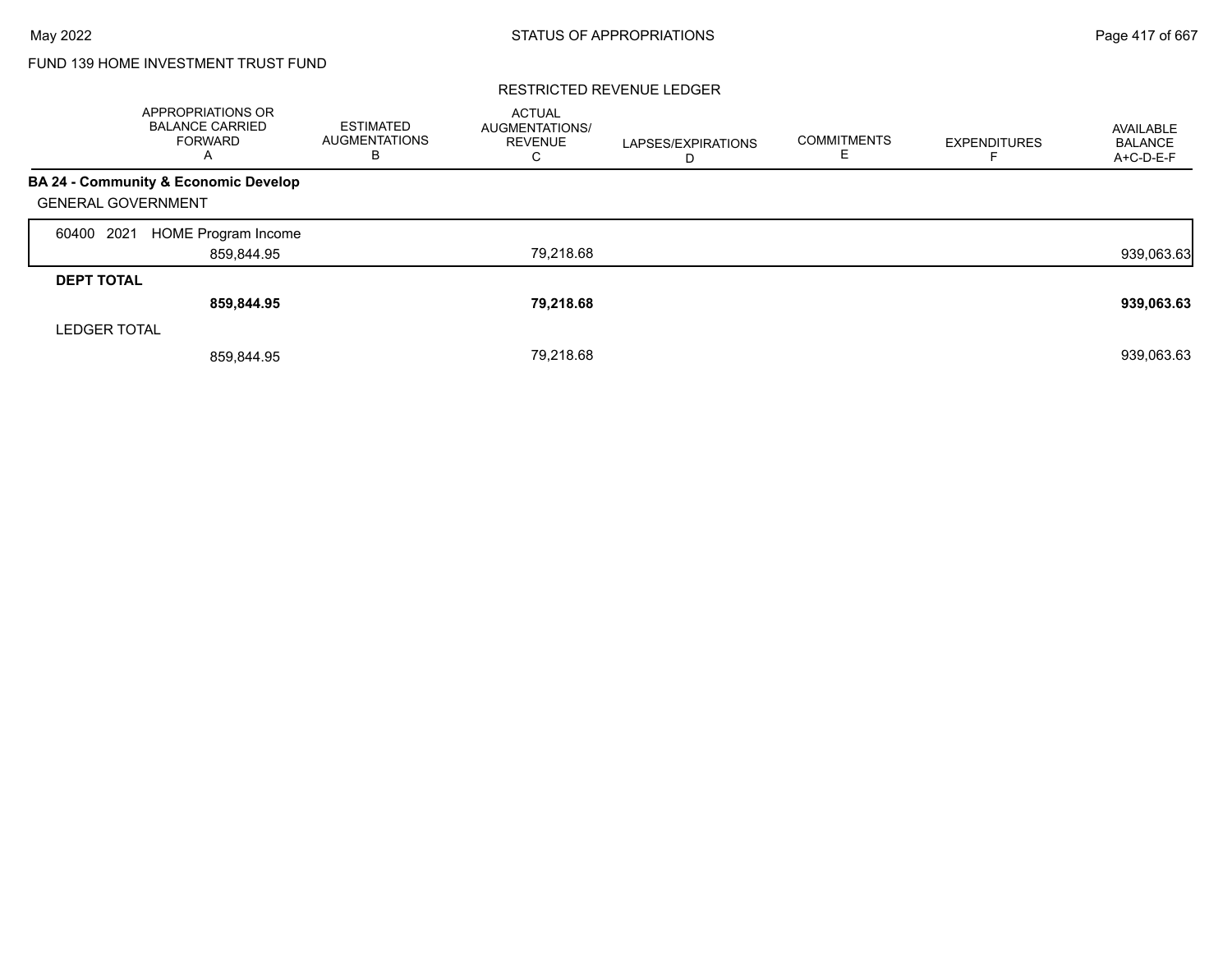# FUND 140 PHILADELPHIA REGIONAL PORT AUTHORIT

|                                    | <b>APPROPRIATIONS OR</b><br><b>BALANCE CARRIED</b><br>FORWARD<br>A | <b>ESTIMATED</b><br><b>AUGMENTATIONS</b><br>в | <b>ACTUAL</b><br>AUGMENTATIONS/<br><b>REVENUE</b><br>С | LAPSES/EXPIRATIONS<br>D | <b>COMMITMENTS</b><br>Е | <b>EXPENDITURES</b> | AVAILABLE<br><b>BALANCE</b><br>$A+C-D-E-F$ |
|------------------------------------|--------------------------------------------------------------------|-----------------------------------------------|--------------------------------------------------------|-------------------------|-------------------------|---------------------|--------------------------------------------|
| <b>BA 88 - PA Port Authorities</b> |                                                                    |                                               |                                                        |                         |                         |                     |                                            |
| <b>GRANTS AND SUBSIDIES</b>        |                                                                    |                                               |                                                        |                         |                         |                     |                                            |
| 2021<br>60139                      | Philadelphia Reg Port Authority Oper                               |                                               |                                                        |                         |                         |                     |                                            |
|                                    | 347,730.89                                                         |                                               | 6,600,000.00                                           |                         |                         | 5,850,558.68        | 1,097,172.21                               |
| <b>DEPT TOTAL</b>                  |                                                                    |                                               |                                                        |                         |                         |                     |                                            |
|                                    | 347,730.89                                                         |                                               | 6,600,000.00                                           |                         |                         | 5,850,558.68        | 1,097,172.21                               |
| <b>LEDGER TOTAL</b>                |                                                                    |                                               |                                                        |                         |                         |                     |                                            |
|                                    | 347,730.89                                                         |                                               | 6.600.000.00                                           |                         |                         | 5,850,558.68        | 1,097,172.21                               |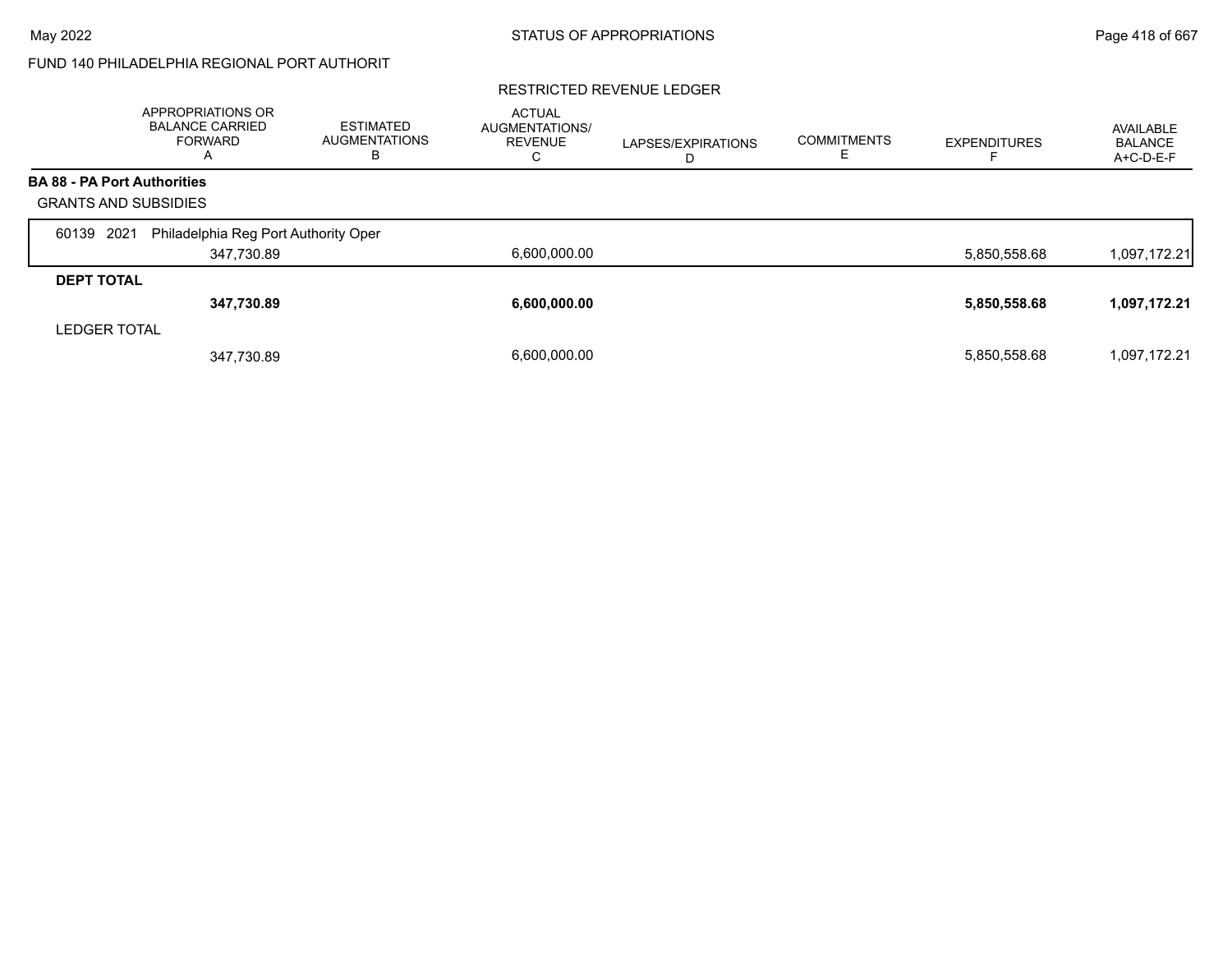# FUND 141 PORT OF PITTSBURGH COMMISSION FUND

|                                    | APPROPRIATIONS OR<br><b>BALANCE CARRIED</b><br><b>FORWARD</b><br>A | <b>ESTIMATED</b><br><b>AUGMENTATIONS</b><br>В | <b>ACTUAL</b><br>AUGMENTATIONS/<br><b>REVENUE</b><br>C | LAPSES/EXPIRATIONS<br>D | <b>COMMITMENTS</b><br>Е | <b>EXPENDITURES</b> | <b>AVAILABLE</b><br><b>BALANCE</b><br>A+C-D-E-F |
|------------------------------------|--------------------------------------------------------------------|-----------------------------------------------|--------------------------------------------------------|-------------------------|-------------------------|---------------------|-------------------------------------------------|
| <b>BA 88 - PA Port Authorities</b> |                                                                    |                                               |                                                        |                         |                         |                     |                                                 |
| <b>GENERAL GOVERNMENT</b>          |                                                                    |                                               |                                                        |                         |                         |                     |                                                 |
| 2021<br>60140                      | Port of Pitts Comm Oper                                            |                                               |                                                        |                         |                         |                     |                                                 |
|                                    | 1,015,439.84                                                       |                                               | 712,500.00                                             |                         | 224,123.22              | 772,408.77          | 731,407.85                                      |
| 60142 2021                         | Revolving Loan Fund                                                |                                               |                                                        |                         |                         |                     |                                                 |
|                                    | 956,123.79                                                         |                                               |                                                        |                         |                         |                     | 956,123.79                                      |
| <b>DEPT TOTAL</b>                  |                                                                    |                                               |                                                        |                         |                         |                     |                                                 |
|                                    | 1,971,563.63                                                       |                                               | 712,500.00                                             |                         | 224,123.22              | 772,408.77          | 1,687,531.64                                    |
| <b>LEDGER TOTAL</b>                |                                                                    |                                               |                                                        |                         |                         |                     |                                                 |
|                                    | 1,971,563.63                                                       |                                               | 712,500.00                                             |                         | 224,123.22              | 772,408.77          | 1,687,531.64                                    |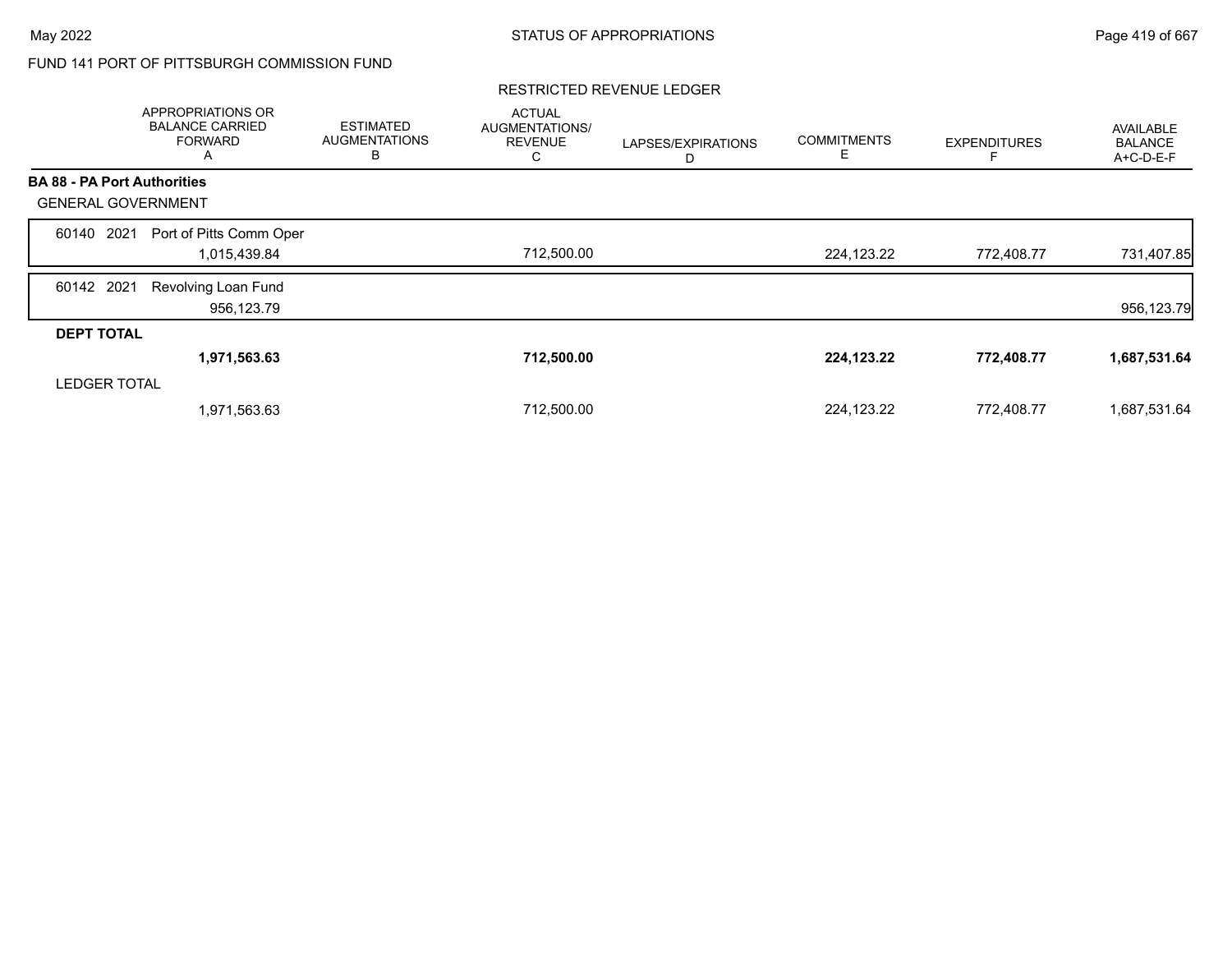# FUND 142 TUITION ACCOUNT INVESTMENT PROGRAM

#### NON-BUDGETED LEDGER

|                           | APPROPRIATIONS OR<br><b>BALANCE CARRIED</b><br><b>FORWARD</b><br>A | <b>ESTIMATED</b><br><b>AUGMENTATIONS</b><br>в | ACTUAL<br>AUGMENTATIONS/<br><b>REVENUE</b><br>C | LAPSES/EXPIRATIONS<br>D | <b>COMMITMENTS</b><br>Е | <b>EXPENDITURES</b> | AVAILABLE<br><b>BALANCE</b><br>A+C-D-E-F |
|---------------------------|--------------------------------------------------------------------|-----------------------------------------------|-------------------------------------------------|-------------------------|-------------------------|---------------------|------------------------------------------|
| <b>BA 73 - Treasury</b>   |                                                                    |                                               |                                                 |                         |                         |                     |                                          |
| <b>GENERAL GOVERNMENT</b> |                                                                    |                                               |                                                 |                         |                         |                     |                                          |
| 50120 2021                | Investment Refunds                                                 |                                               |                                                 |                         |                         |                     |                                          |
|                           |                                                                    |                                               |                                                 |                         |                         | 133,741,474.54      | $-133,741,474.54$                        |
| <b>DEPT TOTAL</b>         |                                                                    |                                               |                                                 |                         |                         |                     |                                          |
|                           |                                                                    |                                               |                                                 |                         |                         | 133,741,474.54      | -133,741,474.54                          |
| <b>LEDGER TOTAL</b>       |                                                                    |                                               |                                                 |                         |                         |                     |                                          |
|                           |                                                                    |                                               |                                                 |                         |                         | 133,741,474.54      | -133,741,474.54                          |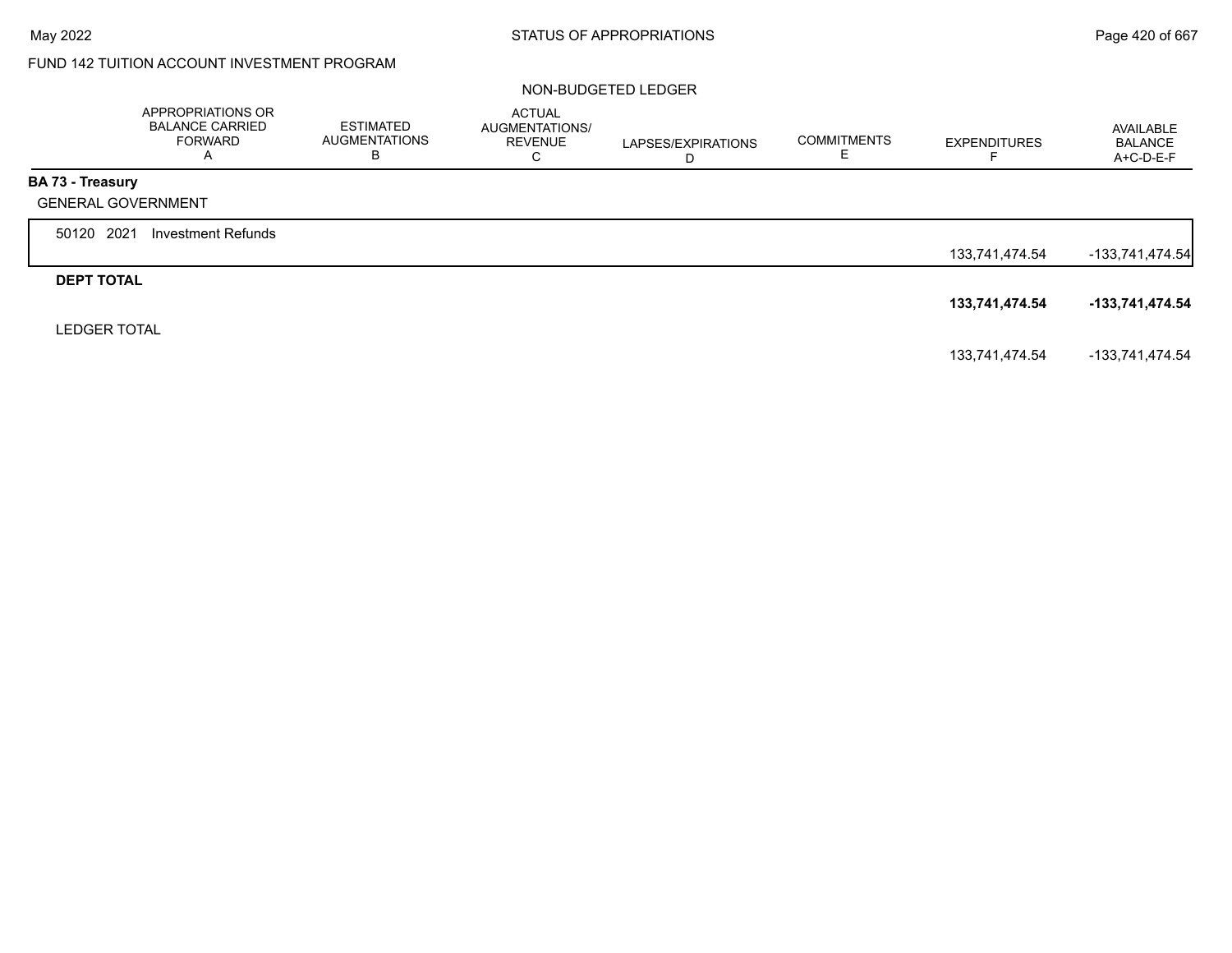# FUND 143 TUITIONACCOUNTGUARANTDSVNGSPGRMFUND

# CURRENT STATE APPROPRIATIONS LEDGER

|                           | APPROPRIATIONS OR<br><b>BALANCE CARRIED</b><br><b>FORWARD</b><br>A | <b>ESTIMATED</b><br><b>AUGMENTATIONS</b><br>в | <b>ACTUAL</b><br>AUGMENTATIONS/<br><b>REVENUE</b><br>С | LAPSES/EXPIRATIONS<br>D | <b>COMMITMENTS</b><br>Е | <b>EXPENDITURES</b> | AVAILABLE<br><b>BALANCE</b><br>A+C-D-E-F |
|---------------------------|--------------------------------------------------------------------|-----------------------------------------------|--------------------------------------------------------|-------------------------|-------------------------|---------------------|------------------------------------------|
| <b>BA 73 - Treasury</b>   |                                                                    |                                               |                                                        |                         |                         |                     |                                          |
| <b>GENERAL GOVERNMENT</b> |                                                                    |                                               |                                                        |                         |                         |                     |                                          |
| 10542 2021                | Tuition Account Program Bureau                                     |                                               |                                                        |                         |                         |                     |                                          |
|                           | 3,339,000.00                                                       |                                               | 2,623,150.42                                           |                         |                         | 3,648,446.63        | 2,313,703.79                             |
| <b>DEPT TOTAL</b>         |                                                                    |                                               |                                                        |                         |                         |                     |                                          |
|                           | 3,339,000.00                                                       |                                               | 2,623,150.42                                           |                         |                         | 3,648,446.63        | 2,313,703.79                             |
| <b>LEDGER TOTAL</b>       |                                                                    |                                               |                                                        |                         |                         |                     |                                          |
|                           | 3,339,000.00                                                       |                                               | 2,623,150.42                                           |                         |                         | 3,648,446.63        | 2,313,703.79                             |
|                           | TOTAL TOTAL ALL CURRENT STATE LEDGERS                              |                                               |                                                        |                         |                         |                     |                                          |
|                           | 3,339,000.00                                                       |                                               | 2,623,150.42                                           |                         |                         | 3,648,446.63        | 2,313,703.79                             |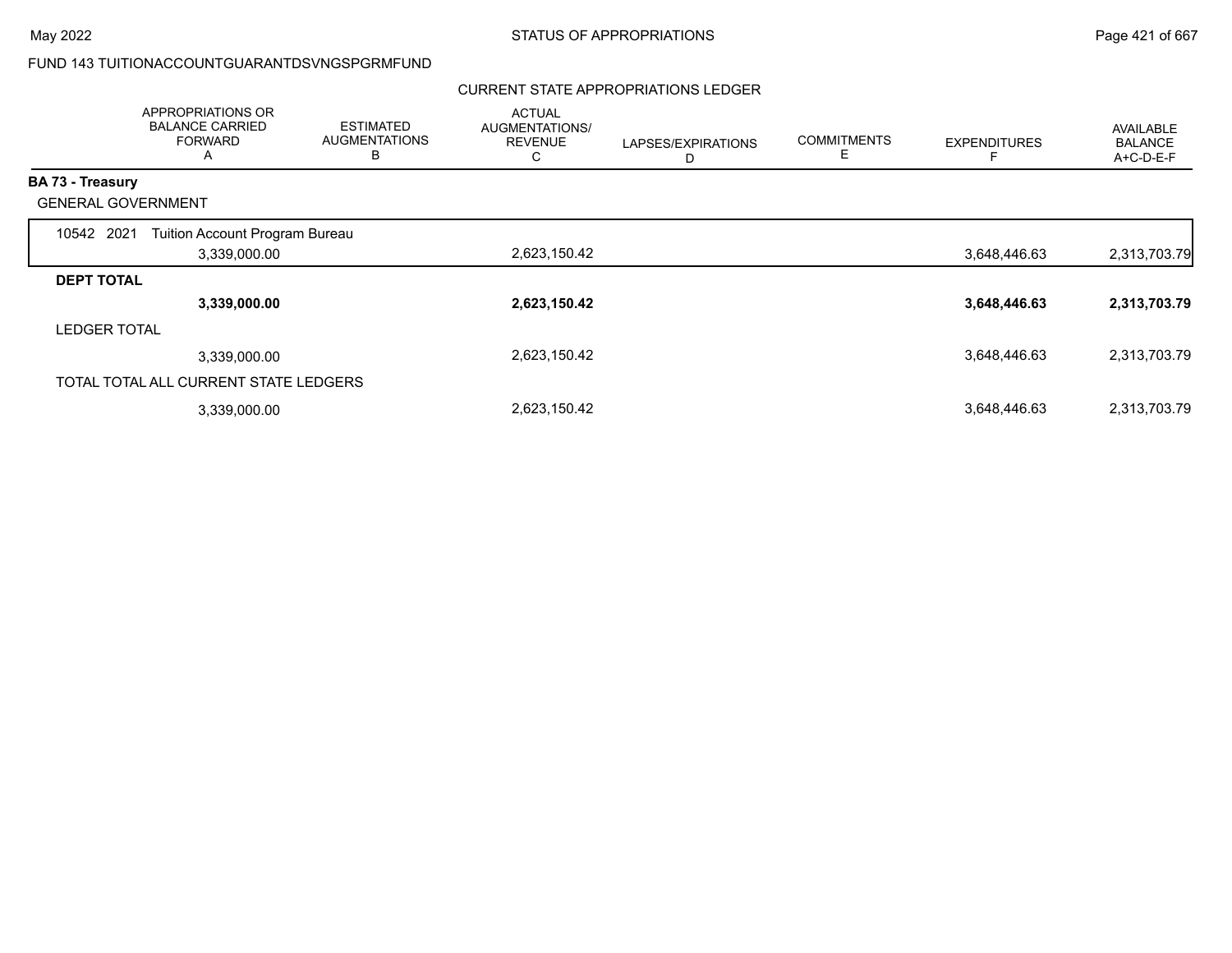# FUND 143 TUITIONACCOUNTGUARANTDSVNGSPGRMFUND

### PRIOR STATE APPROPRIATIONS LEDGER

|                           | <b>APPROPRIATIONS OR</b><br><b>BALANCE CARRIED</b><br><b>FORWARD</b><br>A | <b>ESTIMATED</b><br><b>AUGMENTATIONS</b><br>В | <b>ACTUAL</b><br>AUGMENTATIONS/<br><b>REVENUE</b><br>С | LAPSES/EXPIRATIONS<br>D | <b>COMMITMENTS</b><br>Е | <b>EXPENDITURES</b><br>F. | <b>AVAILABLE</b><br><b>BALANCE</b><br>A+C-D-E-F |
|---------------------------|---------------------------------------------------------------------------|-----------------------------------------------|--------------------------------------------------------|-------------------------|-------------------------|---------------------------|-------------------------------------------------|
| <b>BA 73 - Treasury</b>   |                                                                           |                                               |                                                        |                         |                         |                           |                                                 |
| <b>GENERAL GOVERNMENT</b> |                                                                           |                                               |                                                        |                         |                         |                           |                                                 |
| 10542 2018                | Tuition Account Program Bureau<br>1,388,057.77                            |                                               |                                                        |                         |                         |                           | 1,388,057.77                                    |
| 10542 2019                | Tuition Account Program Bureau<br>1,423,666.62                            |                                               |                                                        |                         |                         | $-300.00$                 | 1,423,966.62                                    |
| 10542 2020                | Tuition Account Program Bureau<br>1,794,820.21                            |                                               |                                                        |                         |                         | 1,108,372.48              | 686,447.73                                      |
| <b>DEPT TOTAL</b>         |                                                                           |                                               |                                                        |                         |                         |                           |                                                 |
|                           | 4,606,544.60                                                              |                                               |                                                        |                         |                         | 1,108,072.48              | 3,498,472.12                                    |
| <b>LEDGER TOTAL</b>       |                                                                           |                                               |                                                        |                         |                         |                           |                                                 |
|                           | 4,606,544.60                                                              |                                               |                                                        |                         |                         | 1,108,072.48              | 3,498,472.12                                    |
|                           | TOTAL TOTAL ALL PRIOR STATE LEDGERS                                       |                                               |                                                        |                         |                         |                           |                                                 |
|                           | 4,606,544.60                                                              |                                               |                                                        |                         |                         | 1,108,072.48              | 3,498,472.12                                    |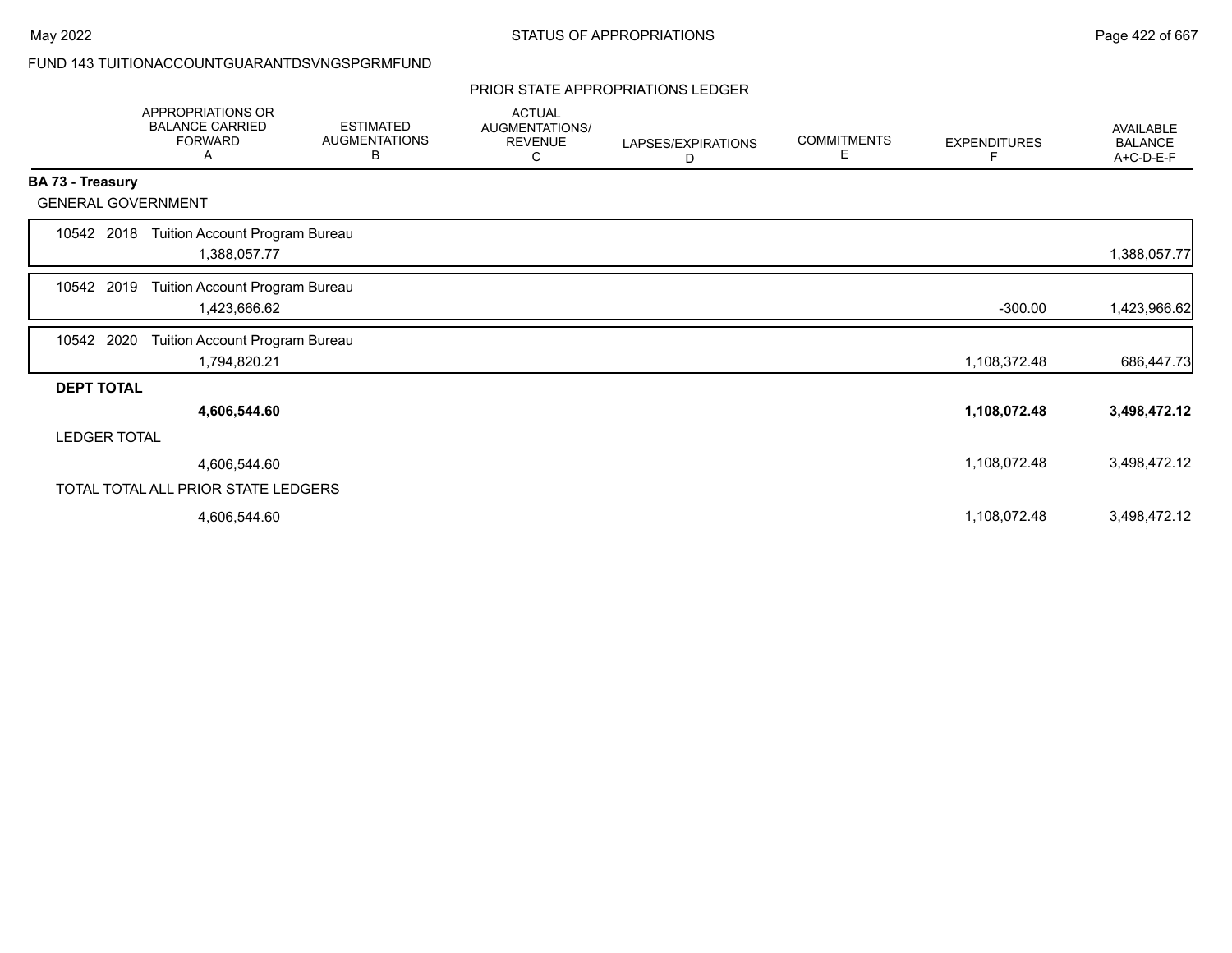# FUND 143 TUITIONACCOUNTGUARANTDSVNGSPGRMFUND

### NON-BUDGETED LEDGER

|                           | APPROPRIATIONS OR<br><b>BALANCE CARRIED</b><br><b>FORWARD</b><br>Α | <b>ESTIMATED</b><br><b>AUGMENTATIONS</b><br>в | <b>ACTUAL</b><br>AUGMENTATIONS/<br><b>REVENUE</b><br>С | LAPSES/EXPIRATIONS<br>D | <b>COMMITMENTS</b><br>Е | <b>EXPENDITURES</b><br>F | AVAILABLE<br><b>BALANCE</b><br>A+C-D-E-F |
|---------------------------|--------------------------------------------------------------------|-----------------------------------------------|--------------------------------------------------------|-------------------------|-------------------------|--------------------------|------------------------------------------|
| <b>BA 73 - Treasury</b>   |                                                                    |                                               |                                                        |                         |                         |                          |                                          |
| <b>GENERAL GOVERNMENT</b> |                                                                    |                                               |                                                        |                         |                         |                          |                                          |
| 50049 2021                | Tuition Pay to Participating Institution                           |                                               |                                                        |                         |                         |                          |                                          |
|                           |                                                                    |                                               |                                                        |                         |                         | 82,337,232.30            | -82,337,232.30                           |
| 50050 2021                | Tuition Pay to Nonparticipating Institut                           |                                               |                                                        |                         |                         |                          |                                          |
|                           |                                                                    |                                               |                                                        |                         |                         | 139,993,529.11           | -139,993,529.11                          |
| 2021<br>50051             | <b>Tuition Units Refunds</b>                                       |                                               |                                                        |                         |                         |                          |                                          |
|                           |                                                                    |                                               |                                                        |                         |                         | 24,085,830.13            | -24,085,830.13                           |
| 50052 2021                | <b>Tuition Shortfall-Participating</b>                             |                                               |                                                        |                         |                         |                          |                                          |
|                           |                                                                    |                                               |                                                        |                         |                         | 39,844.02                | $-39,844.02$                             |
| 50054 2021                | <b>Investment Manager Fees</b>                                     |                                               |                                                        |                         |                         |                          |                                          |
|                           |                                                                    |                                               |                                                        |                         |                         | 3,846,474.18             | $-3,846,474.18$                          |
|                           |                                                                    |                                               |                                                        |                         |                         |                          |                                          |
| 50055 2021                | <b>Tuition Shortfall-Nonparticipating</b>                          |                                               |                                                        |                         |                         | 146,577.66               | $-146,577.66$                            |
| <b>DEPT TOTAL</b>         |                                                                    |                                               |                                                        |                         |                         |                          |                                          |
|                           |                                                                    |                                               |                                                        |                         |                         | 250,449,487.40           | -250,449,487.40                          |
| <b>LEDGER TOTAL</b>       |                                                                    |                                               |                                                        |                         |                         |                          |                                          |
|                           |                                                                    |                                               |                                                        |                         |                         |                          |                                          |
|                           |                                                                    |                                               |                                                        |                         |                         | 250,449,487.40           | -250,449,487.40                          |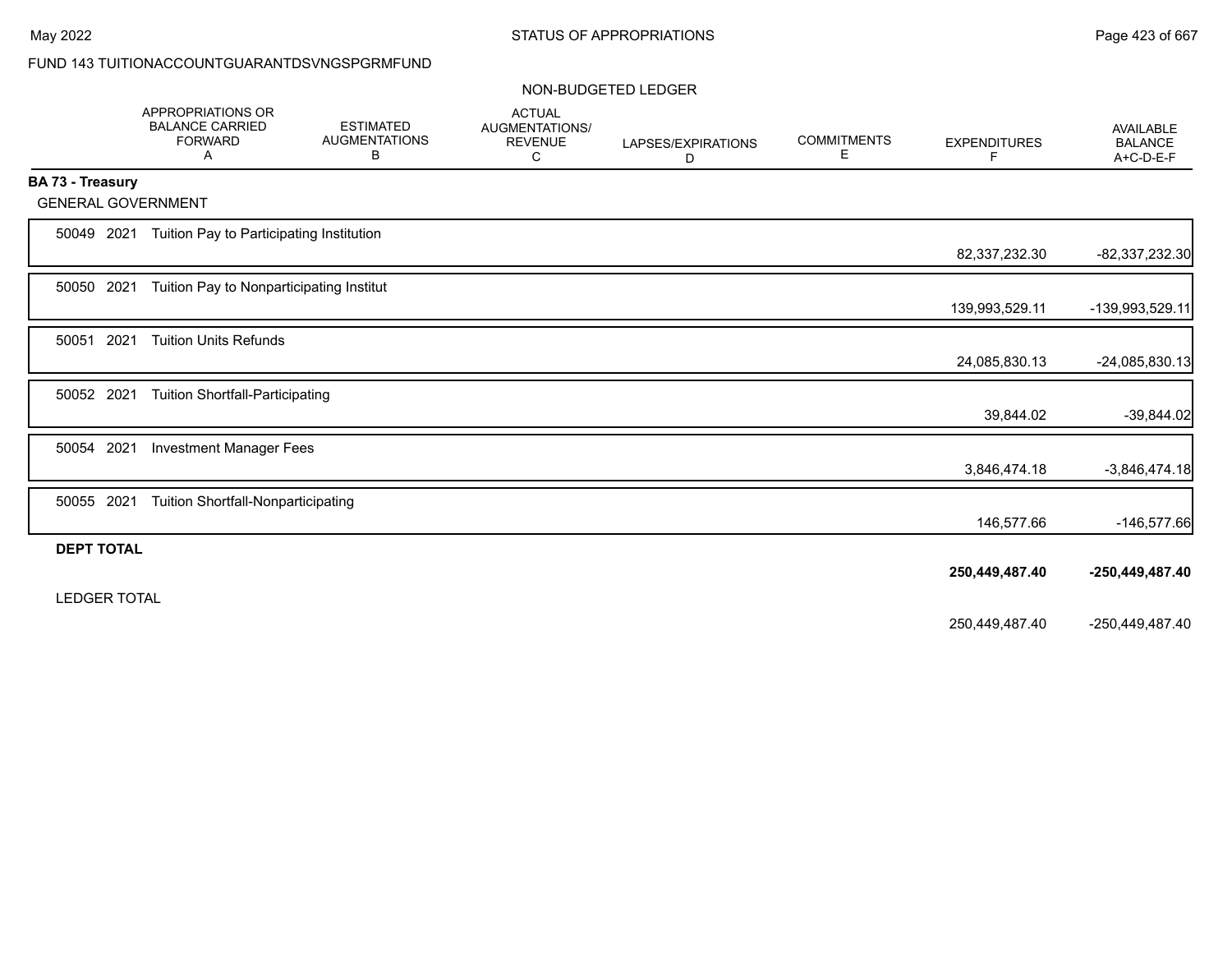FUND 146 REMINING FINANCIAL ASSURANCE FUND

|                             | APPROPRIATIONS OR<br><b>BALANCE CARRIED</b><br><b>FORWARD</b><br>A | <b>ESTIMATED</b><br><b>AUGMENTATIONS</b><br>B | <b>ACTUAL</b><br>AUGMENTATIONS/<br><b>REVENUE</b><br>С | LAPSES/EXPIRATIONS<br>D | <b>COMMITMENTS</b><br>E | <b>EXPENDITURES</b> | <b>AVAILABLE</b><br><b>BALANCE</b><br>A+C-D-E-F |
|-----------------------------|--------------------------------------------------------------------|-----------------------------------------------|--------------------------------------------------------|-------------------------|-------------------------|---------------------|-------------------------------------------------|
|                             | <b>BA 35 - Environmental Protection</b>                            |                                               |                                                        |                         |                         |                     |                                                 |
| <b>GRANTS AND SUBSIDIES</b> |                                                                    |                                               |                                                        |                         |                         |                     |                                                 |
| 2021<br>20076               | <b>Remining Financial Assurance</b>                                |                                               |                                                        |                         |                         |                     |                                                 |
|                             | 400,000.00                                                         |                                               |                                                        |                         |                         |                     | 400,000.00                                      |
| <b>DEPT TOTAL</b>           |                                                                    |                                               |                                                        |                         |                         |                     |                                                 |
|                             | 400,000.00                                                         |                                               |                                                        |                         |                         |                     | 400,000.00                                      |
| <b>LEDGER TOTAL</b>         |                                                                    |                                               |                                                        |                         |                         |                     |                                                 |
|                             | 400,000.00                                                         |                                               |                                                        |                         |                         |                     | 400,000.00                                      |
|                             | TOTAL TOTAL ALL CURRENT STATE LEDGERS                              |                                               |                                                        |                         |                         |                     |                                                 |
|                             | 400,000.00                                                         |                                               |                                                        |                         |                         |                     | 400,000.00                                      |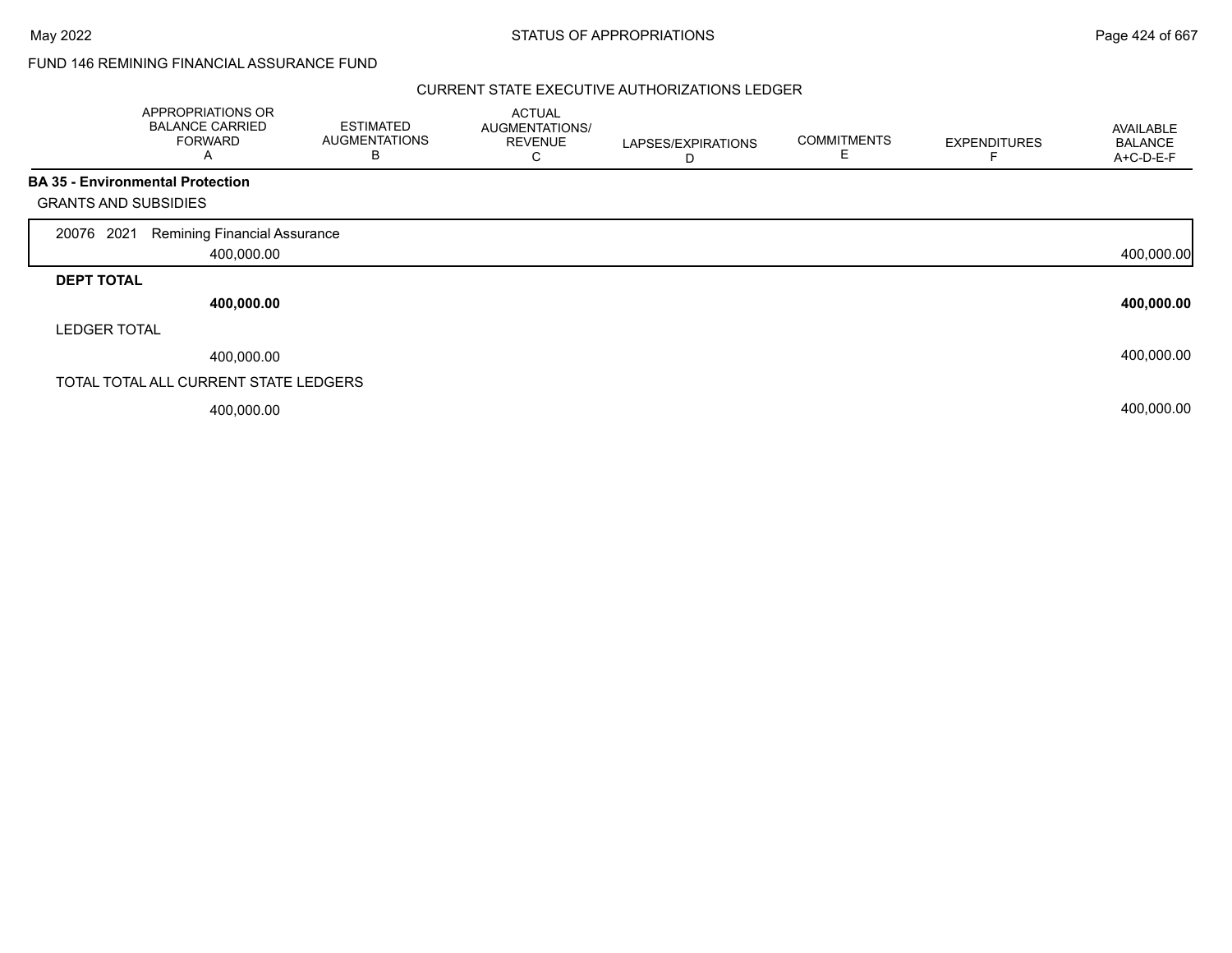# FUND 146 REMINING FINANCIAL ASSURANCE FUND

|                             | APPROPRIATIONS OR<br><b>BALANCE CARRIED</b><br><b>FORWARD</b><br>A | <b>ESTIMATED</b><br><b>AUGMENTATIONS</b><br>В | <b>ACTUAL</b><br>AUGMENTATIONS/<br><b>REVENUE</b><br>С | LAPSES/EXPIRATIONS<br>D | <b>COMMITMENTS</b><br>E | <b>EXPENDITURES</b> | AVAILABLE<br><b>BALANCE</b><br>A+C-D-E-F |
|-----------------------------|--------------------------------------------------------------------|-----------------------------------------------|--------------------------------------------------------|-------------------------|-------------------------|---------------------|------------------------------------------|
|                             | <b>BA 35 - Environmental Protection</b>                            |                                               |                                                        |                         |                         |                     |                                          |
| <b>GRANTS AND SUBSIDIES</b> |                                                                    |                                               |                                                        |                         |                         |                     |                                          |
| 2020<br>20076               | <b>Remining Financial Assurance</b>                                |                                               |                                                        |                         |                         |                     |                                          |
|                             | 510,230.42                                                         |                                               |                                                        |                         |                         |                     | 510,230.42                               |
| <b>DEPT TOTAL</b>           |                                                                    |                                               |                                                        |                         |                         |                     |                                          |
|                             | 510,230.42                                                         |                                               |                                                        |                         |                         |                     | 510,230.42                               |
| <b>LEDGER TOTAL</b>         |                                                                    |                                               |                                                        |                         |                         |                     |                                          |
|                             | 510,230.42                                                         |                                               |                                                        |                         |                         |                     | 510,230.42                               |
|                             | TOTAL TOTAL ALL PRIOR STATE LEDGERS                                |                                               |                                                        |                         |                         |                     |                                          |
|                             | 510,230.42                                                         |                                               |                                                        |                         |                         |                     | 510,230.42                               |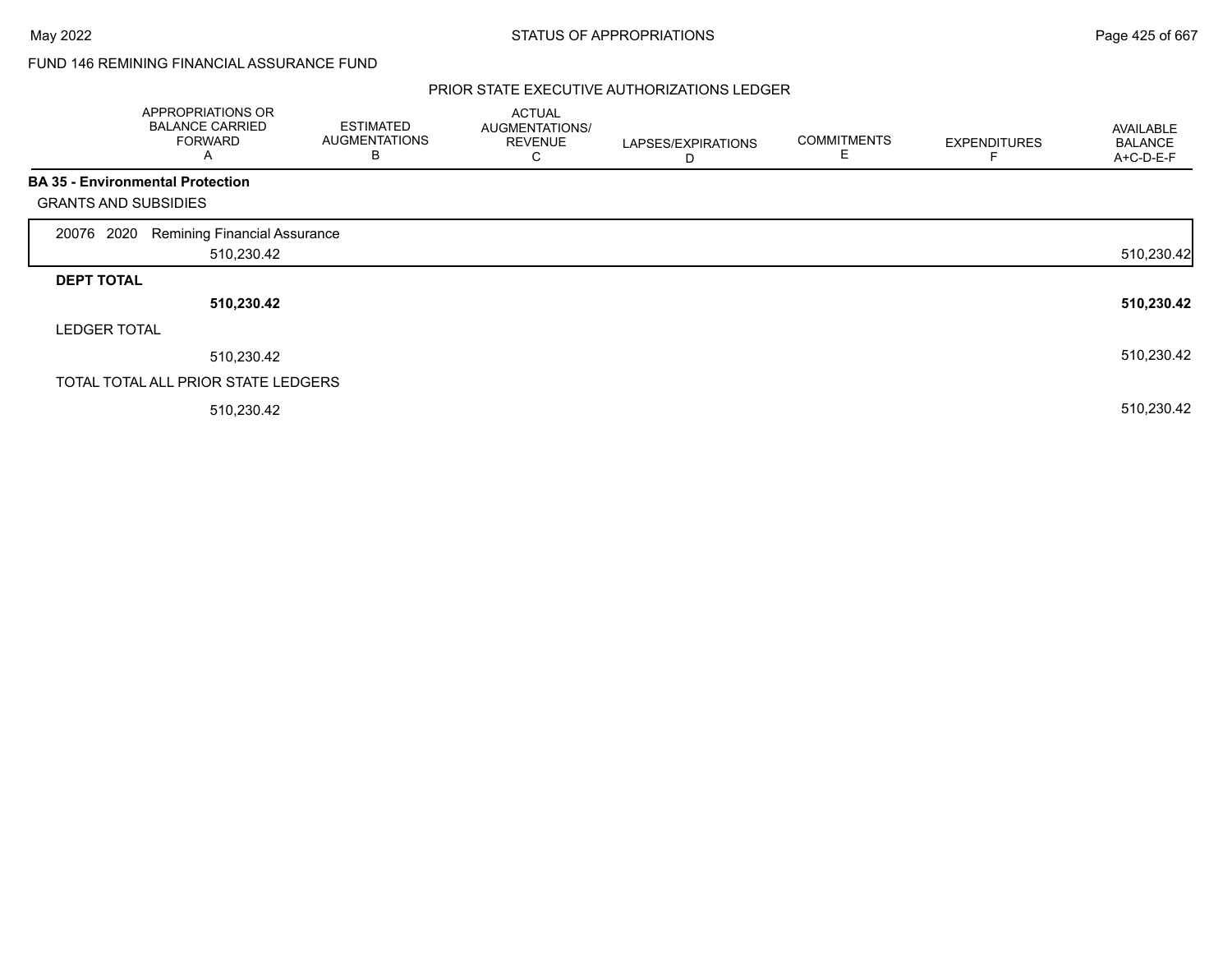# FUND 147 ENVIRONMENTAL EDUCATION FUND

| <b>APPROPRIATIONS OR</b><br><b>BALANCE CARRIED</b><br><b>FORWARD</b><br>Α | <b>ESTIMATED</b><br><b>AUGMENTATIONS</b><br>В | <b>ACTUAL</b><br>AUGMENTATIONS/<br><b>REVENUE</b><br>С | LAPSES/EXPIRATIONS<br>D | <b>COMMITMENTS</b><br>Е | <b>EXPENDITURES</b><br>F | <b>AVAILABLE</b><br><b>BALANCE</b><br>A+C-D-E-F |
|---------------------------------------------------------------------------|-----------------------------------------------|--------------------------------------------------------|-------------------------|-------------------------|--------------------------|-------------------------------------------------|
| <b>BA 38 - Conservation &amp; Natural Resourc</b>                         |                                               |                                                        |                         |                         |                          |                                                 |
| <b>GENERAL GOVERNMENT</b>                                                 |                                               |                                                        |                         |                         |                          |                                                 |
| 20230 2021<br><b>General Operations</b>                                   |                                               |                                                        |                         |                         |                          |                                                 |
| 583,000.00                                                                |                                               |                                                        |                         | 55,526.10               | 268,137.33               | 259,336.57                                      |
| <b>DEPT TOTAL</b>                                                         |                                               |                                                        |                         |                         |                          |                                                 |
| 583,000.00                                                                |                                               |                                                        |                         | 55,526.10               | 268,137.33               | 259,336.57                                      |
| <b>BA 35 - Environmental Protection</b><br><b>GENERAL GOVERNMENT</b>      |                                               |                                                        |                         |                         |                          |                                                 |
| 2021<br><b>General Operations</b><br>20097                                |                                               |                                                        |                         |                         |                          |                                                 |
| 881,000.00                                                                |                                               |                                                        |                         | 346,729.43              | 305,623.05               | 228,647.52                                      |
| <b>DEPT TOTAL</b>                                                         |                                               |                                                        |                         |                         |                          |                                                 |
| 881,000.00                                                                |                                               |                                                        |                         | 346,729.43              | 305,623.05               | 228,647.52                                      |
| <b>LEDGER TOTAL</b>                                                       |                                               |                                                        |                         |                         |                          |                                                 |
| 1,464,000.00                                                              |                                               |                                                        |                         | 402,255.53              | 573,760.38               | 487,984.09                                      |
| TOTAL TOTAL ALL CURRENT STATE LEDGERS                                     |                                               |                                                        |                         |                         |                          |                                                 |
| 1,464,000.00                                                              |                                               |                                                        |                         | 402,255.53              | 573,760.38               | 487,984.09                                      |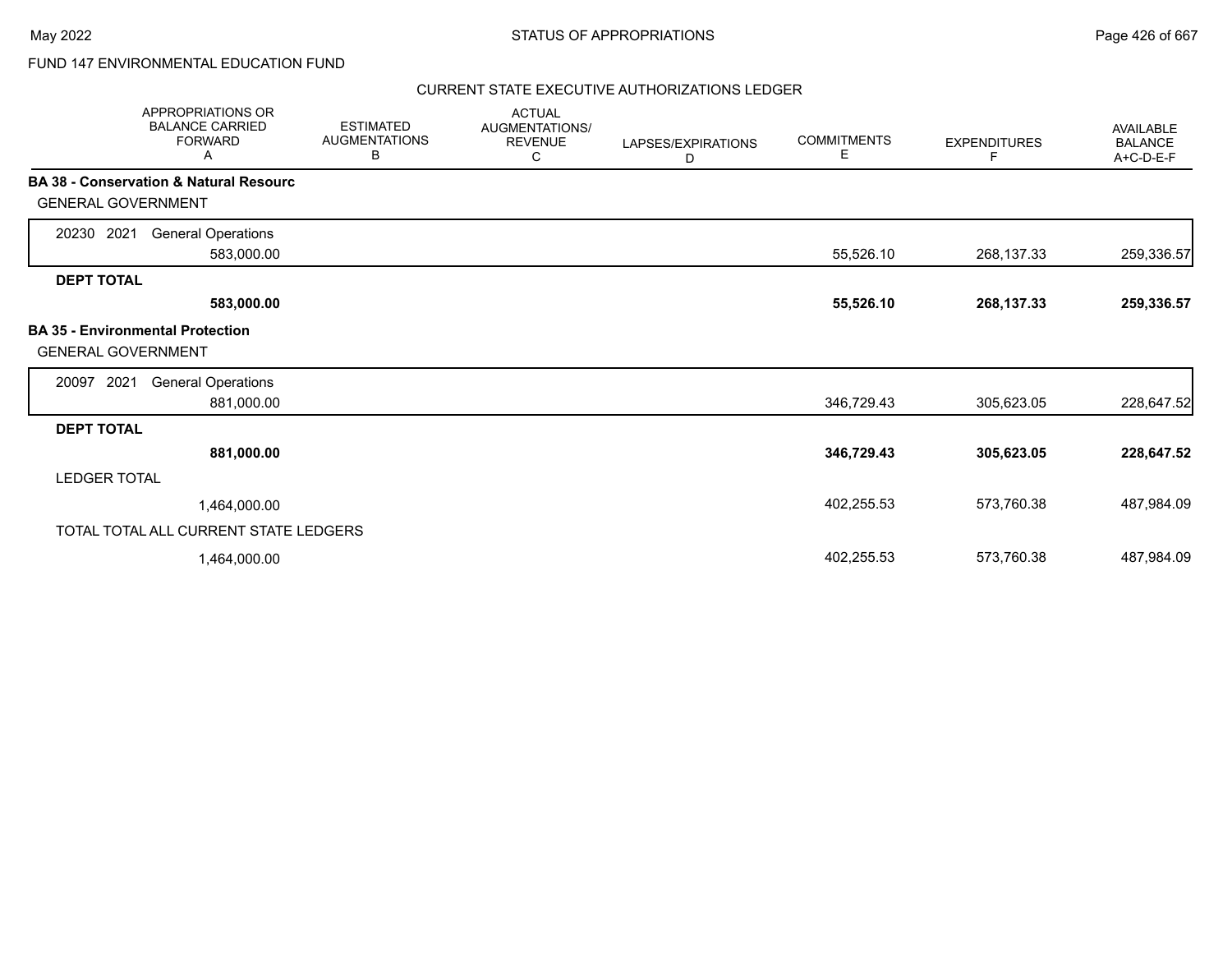# FUND 147 ENVIRONMENTAL EDUCATION FUND

|                           | <b>APPROPRIATIONS OR</b><br><b>BALANCE CARRIED</b><br><b>FORWARD</b><br>Α | <b>ESTIMATED</b><br><b>AUGMENTATIONS</b><br>В | <b>ACTUAL</b><br>AUGMENTATIONS/<br><b>REVENUE</b><br>С | LAPSES/EXPIRATIONS<br>D | <b>COMMITMENTS</b><br>Е | <b>EXPENDITURES</b><br>F | <b>AVAILABLE</b><br><b>BALANCE</b><br>A+C-D-E-F |
|---------------------------|---------------------------------------------------------------------------|-----------------------------------------------|--------------------------------------------------------|-------------------------|-------------------------|--------------------------|-------------------------------------------------|
| <b>GENERAL GOVERNMENT</b> | <b>BA 38 - Conservation &amp; Natural Resourc</b>                         |                                               |                                                        |                         |                         |                          |                                                 |
| 20230 2020                | <b>General Operations</b><br>119,591.29                                   |                                               |                                                        |                         |                         | 6,541.47                 | 113,049.82                                      |
| <b>DEPT TOTAL</b>         | 119,591.29                                                                |                                               |                                                        |                         |                         | 6,541.47                 | 113,049.82                                      |
| <b>GENERAL GOVERNMENT</b> | <b>BA 35 - Environmental Protection</b>                                   |                                               |                                                        |                         |                         |                          |                                                 |
| 2019<br>20097             | <b>General Operations</b><br>252,624.93                                   |                                               |                                                        |                         | 226.57                  | 37,800.20                | 214,598.16                                      |
| 2020<br>20097             | <b>General Operations</b><br>461,484.62                                   |                                               |                                                        |                         | 48,125.03               | 194,650.71               | 218,708.88                                      |
| <b>DEPT TOTAL</b>         | 714,109.55                                                                |                                               |                                                        |                         | 48,351.60               | 232,450.91               | 433,307.04                                      |
| <b>LEDGER TOTAL</b>       |                                                                           |                                               |                                                        |                         |                         |                          |                                                 |
|                           | 833,700.84                                                                |                                               |                                                        |                         | 48,351.60               | 238,992.38               | 546,356.86                                      |
|                           | TOTAL TOTAL ALL PRIOR STATE LEDGERS                                       |                                               |                                                        |                         |                         |                          |                                                 |
|                           | 833,700.84                                                                |                                               |                                                        |                         | 48,351.60               | 238,992.38               | 546,356.86                                      |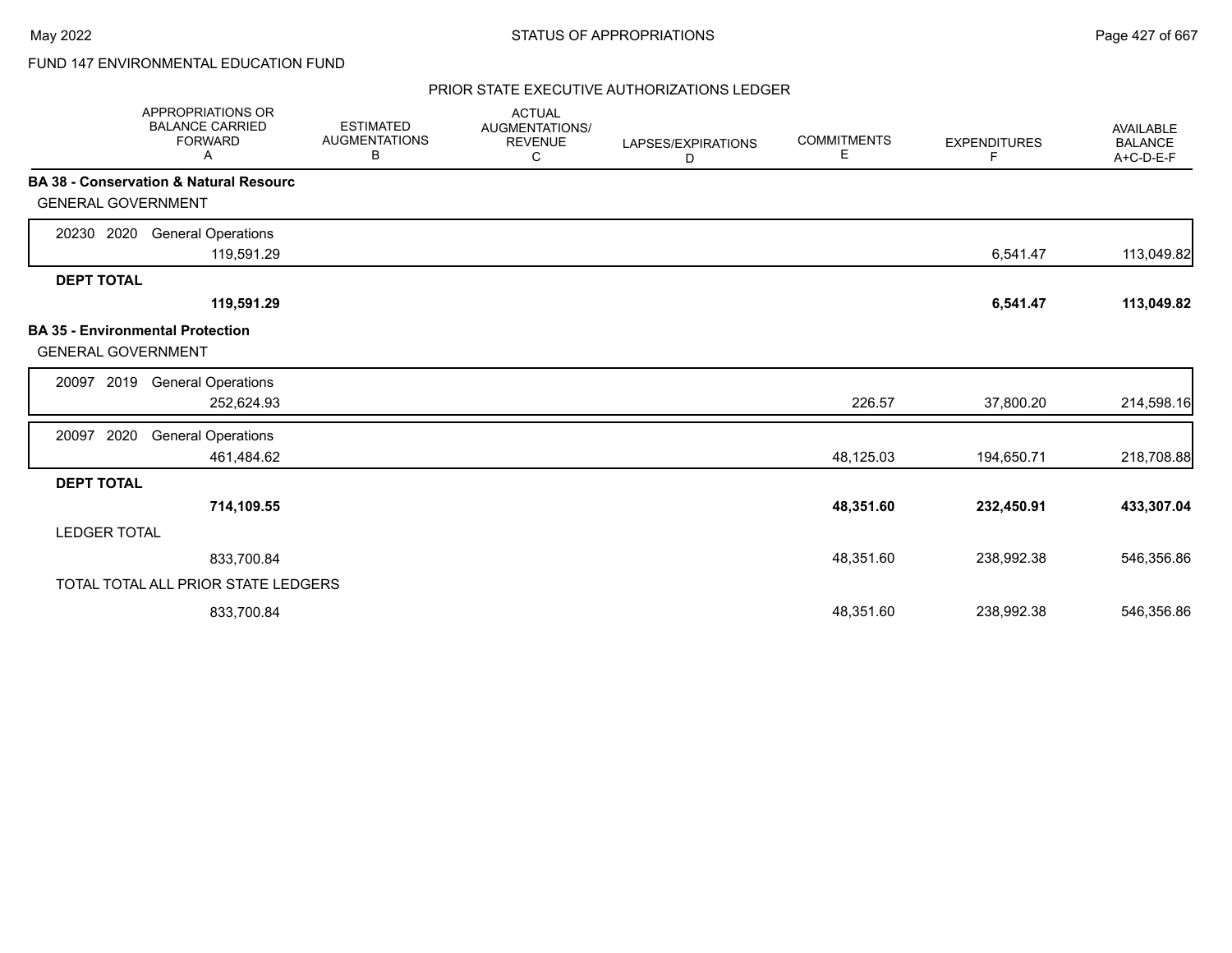# FUND 148 SELF-INSURANCE GUARANTY FUND

#### RESTRICTED RECEIPTS LEDGER

|                          | <b>APPROPRIATIONS OR</b><br><b>BALANCE CARRIED</b><br><b>FORWARD</b><br>Α | <b>ESTIMATED</b><br><b>AUGMENTATIONS</b><br>В | <b>ACTUAL</b><br>AUGMENTATIONS/<br><b>REVENUE</b><br>C | LAPSES/EXPIRATIONS<br>D | <b>COMMITMENTS</b><br>Е | <b>EXPENDITURES</b><br>F | <b>AVAILABLE</b><br><b>BALANCE</b><br>A+C-D-E-F |
|--------------------------|---------------------------------------------------------------------------|-----------------------------------------------|--------------------------------------------------------|-------------------------|-------------------------|--------------------------|-------------------------------------------------|
| BA 12 - Labor & Industry |                                                                           |                                               |                                                        |                         |                         |                          |                                                 |
|                          | <b>GENERAL GOVERNMENT</b>                                                 |                                               |                                                        |                         |                         |                          |                                                 |
| 40178 2021               | Metaldyne Corporation<br>1,629,614.04                                     |                                               | 75,600.00                                              |                         |                         |                          | 1,705,214.04                                    |
| 40197 2021               | <b>Transcontinental Refrigerated Lines</b><br>66,675.94                   |                                               | 2,678.00                                               |                         |                         | 20,034.09                | 49,319.85                                       |
| 2021<br>40201            | Lukens Steel<br>396,344.19                                                |                                               | 15,886.00                                              |                         |                         | 93,600.19                | 318,630.00                                      |
| 40225 2021               | <b>Hostess Brands</b><br>4,021,752.89                                     |                                               | 177,854.00                                             |                         |                         | 384,922.96               | 3,814,683.93                                    |
| 40232 2021               | <b>Florence Mining Company</b><br>1,044,529.21                            |                                               | 44,721.00                                              |                         |                         | 175,503.32               | 913,746.89                                      |
| 40237 2021               | Pope & Talbot Claims<br>21,816.19                                         |                                               | 951.00                                                 |                         |                         | 16,008.63                | 6,758.56                                        |
| 40238 2021               | Great Atlantic & Pacific Tea Co (A&P)<br>5,595,479.39                     |                                               | 248,517.00                                             |                         | 6,117.12                | 396,654.32               | 5,441,224.95                                    |
| <b>DEPT TOTAL</b>        |                                                                           |                                               |                                                        |                         |                         |                          |                                                 |
|                          | 12,776,211.85                                                             |                                               | 566,207.00                                             |                         | 6,117.12                | 1,086,723.51             | 12,249,578.22                                   |
| <b>LEDGER TOTAL</b>      |                                                                           |                                               |                                                        |                         |                         |                          |                                                 |
|                          | 12,776,211.85                                                             |                                               | 566,207.00                                             |                         | 6,117.12                | 1,086,723.51             | 12,249,578.22                                   |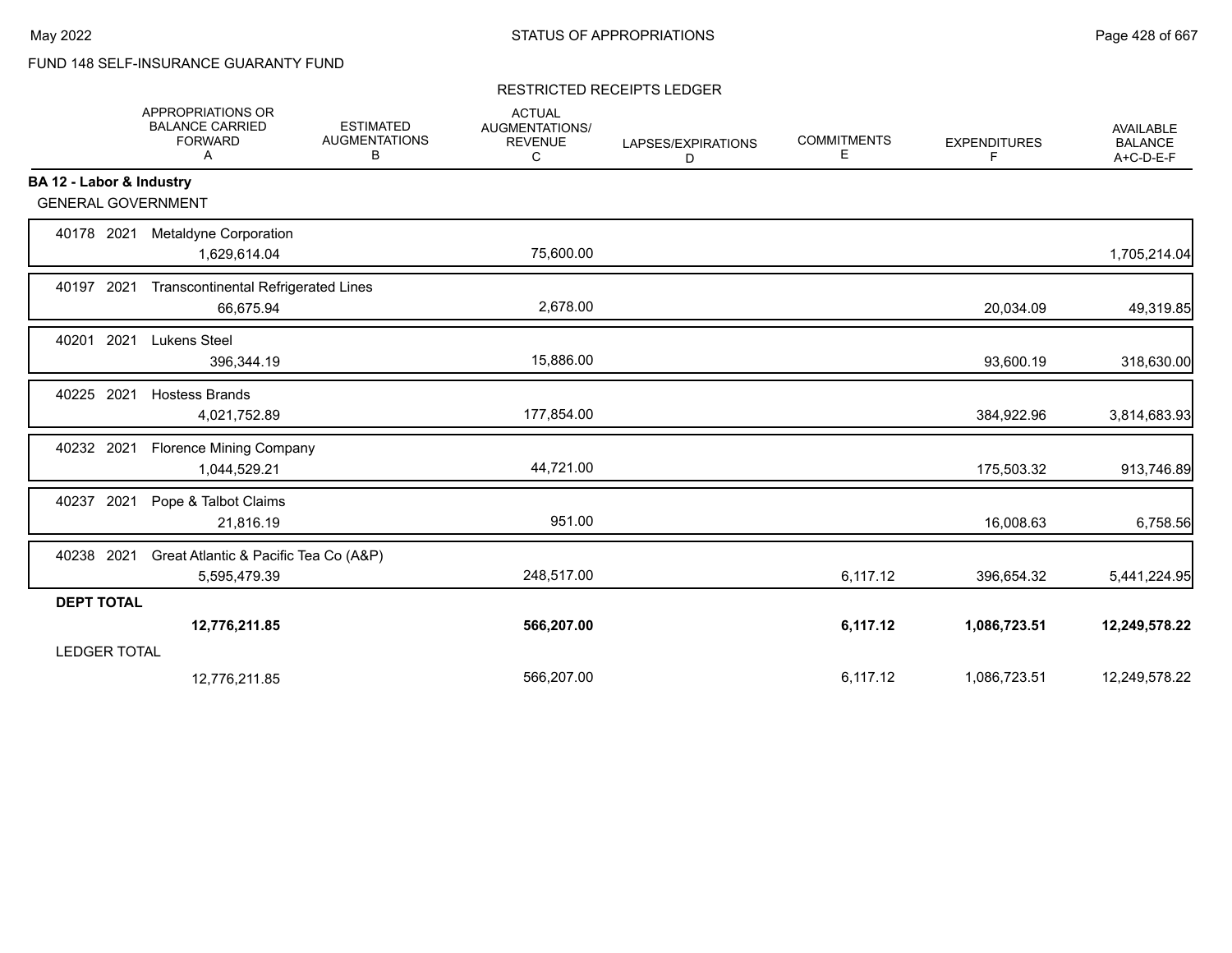# FUND 148 SELF-INSURANCE GUARANTY FUND

|                          | <b>APPROPRIATIONS OR</b><br><b>BALANCE CARRIED</b><br><b>FORWARD</b><br>Α | <b>ESTIMATED</b><br><b>AUGMENTATIONS</b><br>B | <b>ACTUAL</b><br><b>AUGMENTATIONS/</b><br><b>REVENUE</b><br>С | LAPSES/EXPIRATIONS<br>D | <b>COMMITMENTS</b><br>Е | <b>EXPENDITURES</b> | <b>AVAILABLE</b><br><b>BALANCE</b><br>A+C-D-E-F |
|--------------------------|---------------------------------------------------------------------------|-----------------------------------------------|---------------------------------------------------------------|-------------------------|-------------------------|---------------------|-------------------------------------------------|
| BA 12 - Labor & Industry |                                                                           |                                               |                                                               |                         |                         |                     |                                                 |
|                          | <b>GENERAL GOVERNMENT</b>                                                 |                                               |                                                               |                         |                         |                     |                                                 |
| 60006                    | 2021                                                                      | Workmens's Comp Self-Insured Employers        |                                                               |                         |                         |                     |                                                 |
|                          | 28,227,319.25                                                             |                                               | 1,308,899.00                                                  |                         | 1,167,484.48            | 258,004.40          | 28,110,729.37                                   |
| 60007                    | 2021                                                                      | Workmens's Comp Self-Insurance Pooling        |                                                               |                         |                         |                     |                                                 |
|                          | 2,711,691.18                                                              |                                               | 140,438.00                                                    |                         |                         | 58,170.81           | 2,793,958.37                                    |
| 60008                    | 2021<br>Prefund Account                                                   |                                               |                                                               |                         |                         |                     |                                                 |
|                          | 7,199,592.99                                                              |                                               | 333,316.02                                                    |                         |                         | 673,401.30          | 6,859,507.71                                    |
| <b>DEPT TOTAL</b>        |                                                                           |                                               |                                                               |                         |                         |                     |                                                 |
|                          | 38, 138, 603. 42                                                          |                                               | 1,782,653.02                                                  |                         | 1,167,484.48            | 989,576.51          | 37,764,195.45                                   |
| <b>LEDGER TOTAL</b>      |                                                                           |                                               |                                                               |                         |                         |                     |                                                 |
|                          | 38,138,603.42                                                             |                                               | 1,782,653.02                                                  |                         | 1,167,484.48            | 989,576.51          | 37,764,195.45                                   |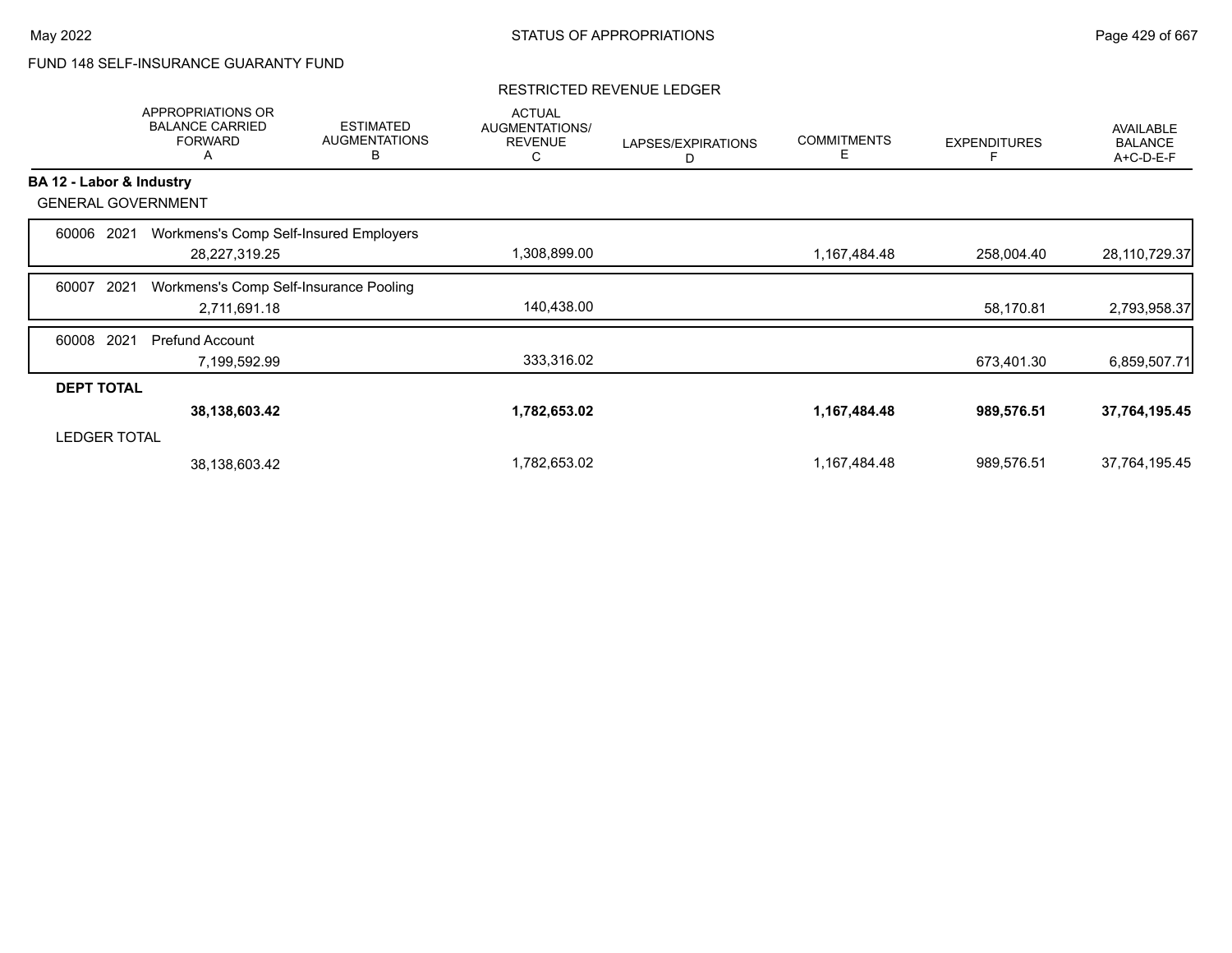## FUND 149 KEYSTONE RECREATION PARK&CONSERVATN

|                             | APPROPRIATIONS OR<br><b>BALANCE CARRIED</b><br><b>FORWARD</b><br>A | <b>ESTIMATED</b><br><b>AUGMENTATIONS</b><br>в | <b>ACTUAL</b><br><b>AUGMENTATIONS/</b><br><b>REVENUE</b><br>C | LAPSES/EXPIRATIONS | <b>COMMITMENTS</b> | <b>EXPENDITURES</b> | AVAILABLE<br><b>BALANCE</b><br>A+C-D-E-F |
|-----------------------------|--------------------------------------------------------------------|-----------------------------------------------|---------------------------------------------------------------|--------------------|--------------------|---------------------|------------------------------------------|
|                             | BA 90 - System of Higher Education                                 |                                               |                                                               |                    |                    |                     |                                          |
| <b>GRANTS AND SUBSIDIES</b> |                                                                    |                                               |                                                               |                    |                    |                     |                                          |
| 2021<br>20201               | Deferred Maintenance                                               |                                               |                                                               |                    |                    |                     |                                          |
|                             | 17,603,000.00                                                      |                                               |                                                               |                    |                    | 17,603,000.00       |                                          |
| <b>DEPT TOTAL</b>           |                                                                    |                                               |                                                               |                    |                    |                     |                                          |
|                             | 17,603,000.00                                                      |                                               |                                                               |                    |                    | 17,603,000.00       |                                          |
| <b>LEDGER TOTAL</b>         |                                                                    |                                               |                                                               |                    |                    |                     |                                          |
|                             | 17,603,000.00                                                      |                                               |                                                               |                    |                    | 17,603,000.00       |                                          |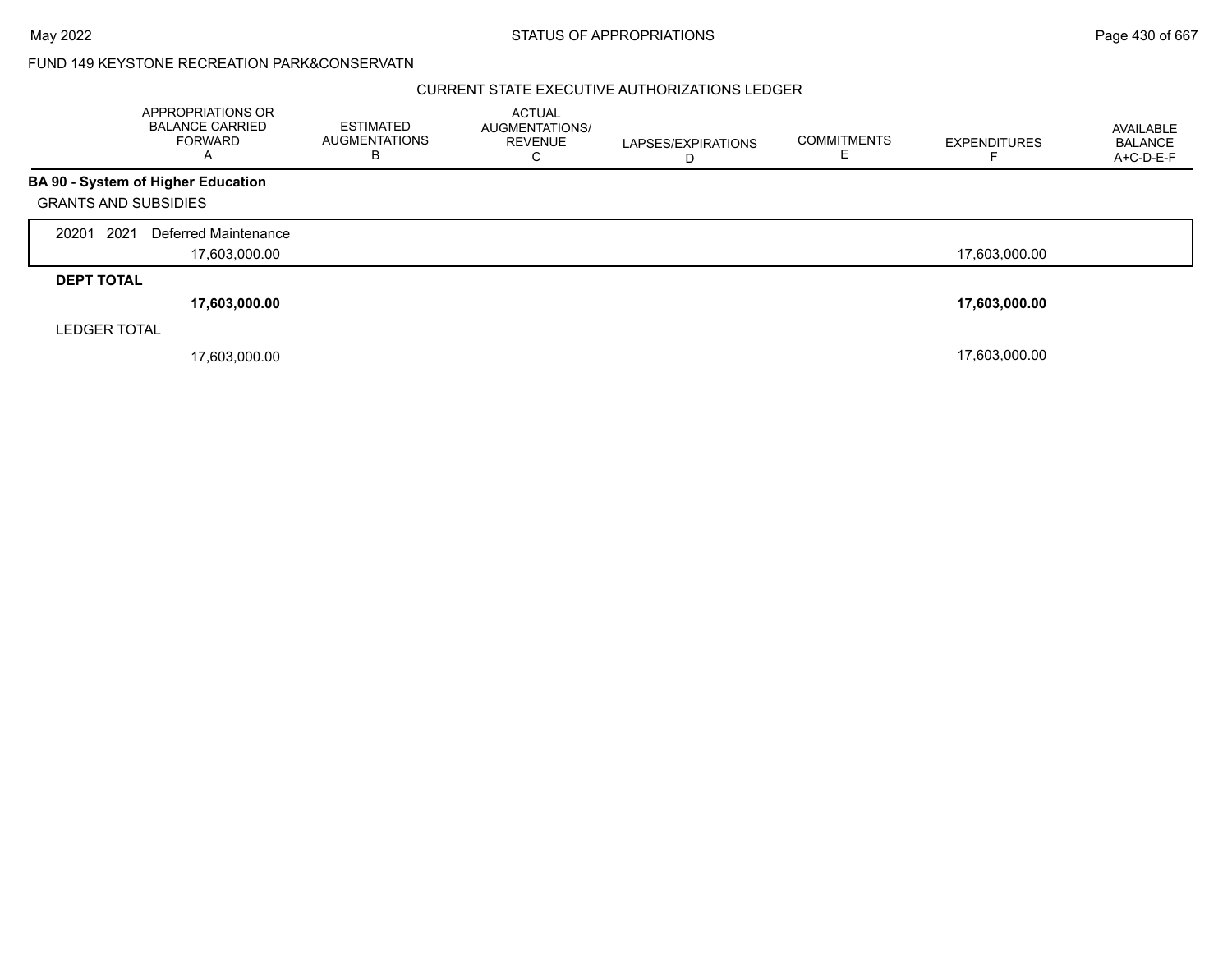# FUND 149 KEYSTONE RECREATION PARK&CONSERVATN

## CURRENT STATE CONTINUING LEDGER

|                                                         | APPROPRIATIONS OR<br><b>BALANCE CARRIED</b><br><b>FORWARD</b><br>A   | <b>ESTIMATED</b><br><b>AUGMENTATIONS</b><br>В | <b>ACTUAL</b><br><b>AUGMENTATIONS/</b><br><b>REVENUE</b><br>С | LAPSES/EXPIRATIONS<br>D | <b>COMMITMENTS</b><br>E | <b>EXPENDITURES</b><br>F | AVAILABLE<br><b>BALANCE</b><br>A+C-D-E-F |
|---------------------------------------------------------|----------------------------------------------------------------------|-----------------------------------------------|---------------------------------------------------------------|-------------------------|-------------------------|--------------------------|------------------------------------------|
|                                                         | <b>BA 38 - Conservation &amp; Natural Resourc</b>                    |                                               |                                                               |                         |                         |                          |                                          |
| <b>GENERAL GOVERNMENT</b>                               |                                                                      |                                               |                                                               |                         |                         |                          |                                          |
|                                                         | 30251 2021 Park and Forest Facility Rehab -RTT<br>29,339,000.00      |                                               |                                                               |                         | 11,812,620.11           | 9,487,817.83             | 8,038,562.06                             |
| <b>GRANTS AND SUBSIDIES</b>                             |                                                                      |                                               |                                                               |                         |                         |                          |                                          |
|                                                         | 30242 2021 Grants for Local Recrtn-Realty Trans Tax<br>24,449,000.00 |                                               |                                                               |                         | 19,871,044.00           | 1,706,050.00             | 2,871,906.00                             |
| 30245 2021                                              | Grants for Land Trusts-RealtyTransferTax<br>9,780,000.00             |                                               |                                                               |                         | 3,855,179.00            | 3,169,420.00             | 2,755,401.00                             |
| <b>DEPT TOTAL</b>                                       |                                                                      |                                               |                                                               |                         |                         |                          |                                          |
|                                                         | 63,568,000.00                                                        |                                               |                                                               |                         | 35,538,843.11           | 14,363,287.83            | 13,665,869.06                            |
| <b>BA 16 - Education</b><br><b>GRANTS AND SUBSIDIES</b> |                                                                      |                                               |                                                               |                         |                         |                          |                                          |
|                                                         | 30252 2021 Local Libraries Rhab & Dvlpmnt-RltyTxT<br>3,912,000.00    |                                               |                                                               |                         | 1,777,710.37            | 168,700.00               | 1,965,589.63                             |
| <b>DEPT TOTAL</b>                                       |                                                                      |                                               |                                                               |                         |                         |                          |                                          |
|                                                         | 3,912,000.00                                                         |                                               |                                                               |                         | 1,777,710.37            | 168,700.00               | 1,965,589.63                             |
| <b>GRANTS AND SUBSIDIES</b>                             | BA 30 - Historical & Museum Commission                               |                                               |                                                               |                         |                         |                          |                                          |
|                                                         | 30253 2021 Historic Site Dvpt Realty Transfr Tax<br>12,713,000.00    |                                               |                                                               |                         | 1,603,390.28            | 3,345,963.85             | 7,763,645.87                             |
| <b>DEPT TOTAL</b>                                       |                                                                      |                                               |                                                               |                         |                         |                          |                                          |
|                                                         | 12,713,000.00                                                        |                                               |                                                               |                         | 1,603,390.28            | 3,345,963.85             | 7,763,645.87                             |
| <b>LEDGER TOTAL</b>                                     |                                                                      |                                               |                                                               |                         |                         |                          |                                          |
|                                                         | 80,193,000.00                                                        |                                               |                                                               |                         | 38,919,943.76           | 17,877,951.68            | 23,395,104.56                            |
|                                                         | TOTAL TOTAL ALL CURRENT STATE LEDGERS                                |                                               |                                                               |                         |                         |                          |                                          |
|                                                         | 97,796,000.00                                                        |                                               |                                                               |                         | 38,919,943.76           | 35,480,951.68            | 23,395,104.56                            |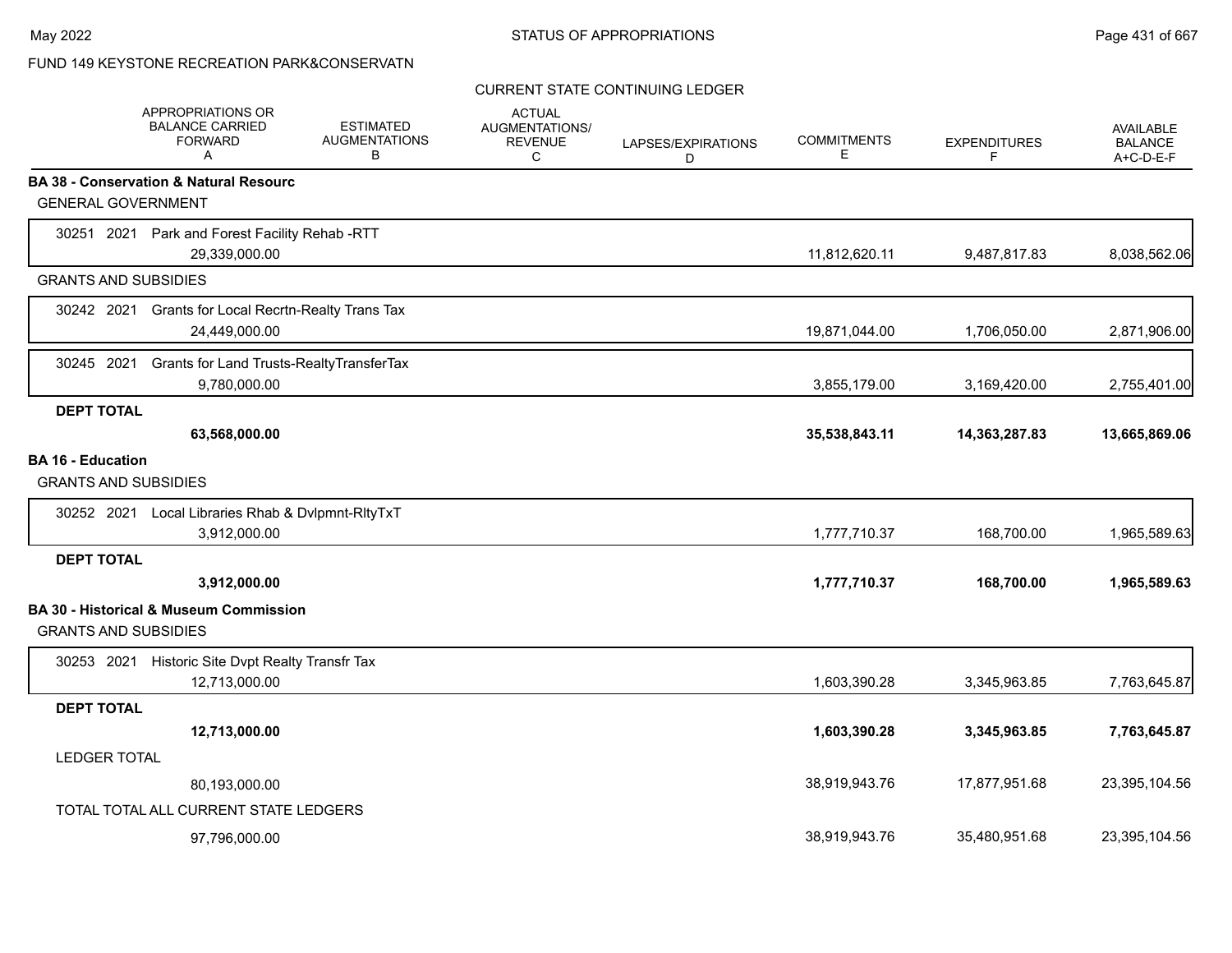## FUND 149 KEYSTONE RECREATION PARK&CONSERVATN

|                             | APPROPRIATIONS OR<br><b>BALANCE CARRIED</b><br><b>FORWARD</b><br>$\mathsf{A}$ | <b>ESTIMATED</b><br><b>AUGMENTATIONS</b><br>в | <b>ACTUAL</b><br><b>AUGMENTATIONS/</b><br><b>REVENUE</b><br>◡ | LAPSES/EXPIRATIONS<br>D | <b>COMMITMENTS</b> | <b>EXPENDITURES</b> | AVAILABLE<br>BALANCE<br>A+C-D-E-F |
|-----------------------------|-------------------------------------------------------------------------------|-----------------------------------------------|---------------------------------------------------------------|-------------------------|--------------------|---------------------|-----------------------------------|
|                             | BA 90 - System of Higher Education                                            |                                               |                                                               |                         |                    |                     |                                   |
| <b>GRANTS AND SUBSIDIES</b> |                                                                               |                                               |                                                               |                         |                    |                     |                                   |
| 2020<br>20201               | Deferred Maintenance                                                          |                                               |                                                               |                         |                    |                     |                                   |
|                             | 6,548,000.00                                                                  |                                               |                                                               |                         |                    | 6,548,000.00        |                                   |
| <b>DEPT TOTAL</b>           |                                                                               |                                               |                                                               |                         |                    |                     |                                   |
|                             | 6,548,000.00                                                                  |                                               |                                                               |                         |                    | 6,548,000.00        |                                   |
| <b>LEDGER TOTAL</b>         |                                                                               |                                               |                                                               |                         |                    |                     |                                   |
|                             | 6,548,000.00                                                                  |                                               |                                                               |                         |                    | 6,548,000.00        |                                   |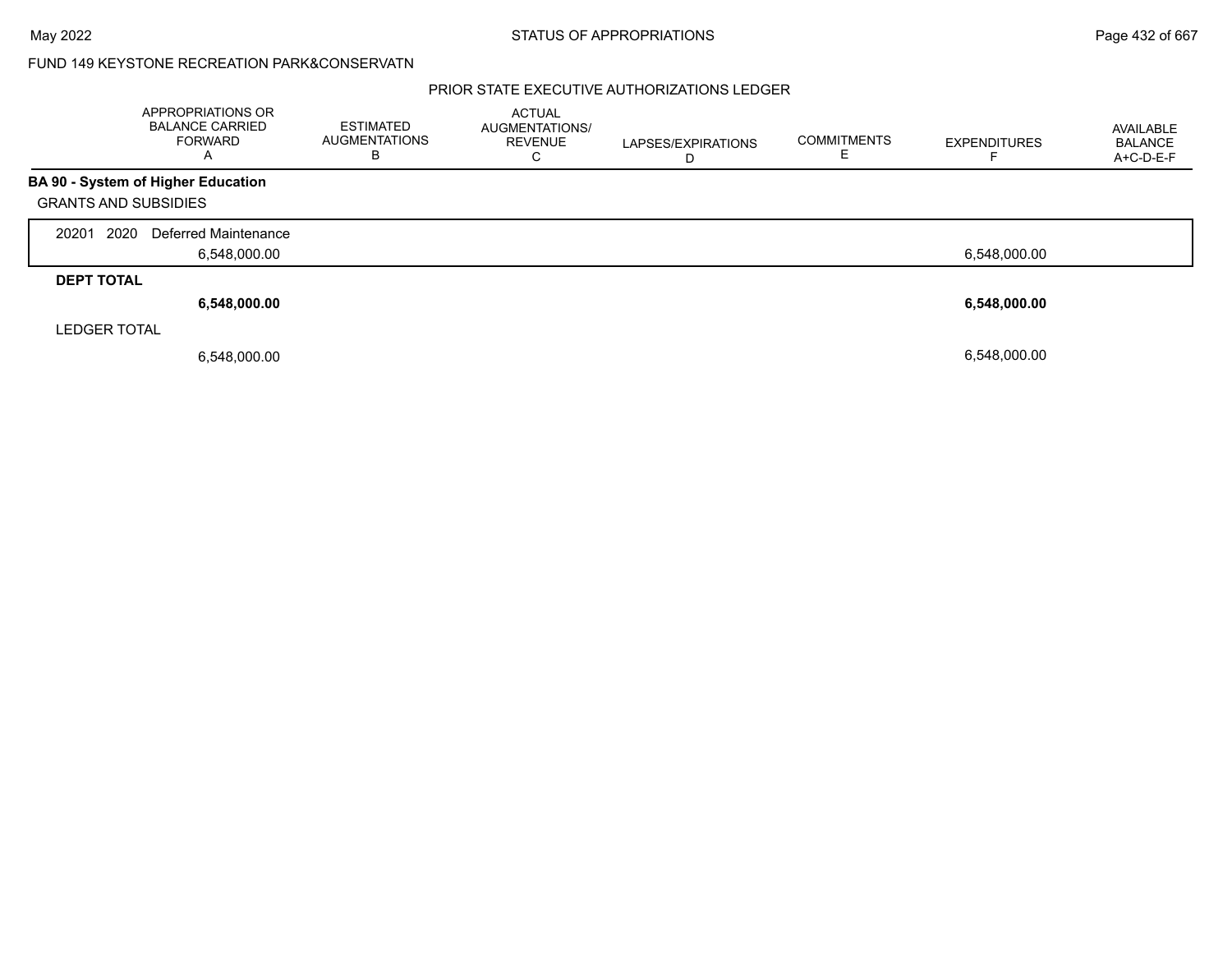### PRIOR STATE CONTINUING LEDGER

|                             | <b>BALANCE CARRIED</b><br><b>FORWARD</b><br>A                        | <b>ESTIMATED</b><br><b>AUGMENTATIONS</b><br>B | <b>ACTUAL</b><br>AUGMENTATIONS/<br><b>REVENUE</b><br>C | LAPSES/EXPIRATIONS<br>D | <b>COMMITMENTS</b><br>Е | <b>EXPENDITURES</b><br>F | AVAILABLE<br><b>BALANCE</b><br>A+C-D-E-F |
|-----------------------------|----------------------------------------------------------------------|-----------------------------------------------|--------------------------------------------------------|-------------------------|-------------------------|--------------------------|------------------------------------------|
|                             | <b>BA 38 - Conservation &amp; Natural Resourc</b>                    |                                               |                                                        |                         |                         |                          |                                          |
| <b>GENERAL GOVERNMENT</b>   |                                                                      |                                               |                                                        |                         |                         |                          |                                          |
|                             | 30251 2015 Park and Forest Facility Rehab -RTT<br>279,236.00         |                                               |                                                        |                         |                         | 279,236.00               |                                          |
|                             | 30251 2016 Park and Forest Facility Rehab -RTT<br>3,074,837.96       |                                               |                                                        |                         | 146,703.12              | 2,928,134.84             |                                          |
|                             | 30251 2017 Park and Forest Facility Rehab -RTT<br>8,678,989.38       |                                               |                                                        |                         | 3,411,166.11            | 5,164,774.56             | 103,048.71                               |
|                             | 30251 2018 Park and Forest Facility Rehab -RTT<br>10,548,237.06      |                                               |                                                        |                         | 3,768,008.73            | 4,983,047.85             | 1,797,180.48                             |
|                             | 30251 2019 Park and Forest Facility Rehab -RTT<br>12,449,886.17      |                                               |                                                        |                         | 5,801,640.78            | 5,152,808.77             | 1,495,436.62                             |
|                             | 30251 2020 Park and Forest Facility Rehab -RTT<br>22,846,439.63      |                                               |                                                        |                         | 12,925,939.78           | 5,267,174.66             | 4,653,325.19                             |
| <b>GRANTS AND SUBSIDIES</b> |                                                                      |                                               |                                                        |                         |                         |                          |                                          |
|                             | 30242 2014 Grants for Local Recrtn-Realty Trans Tax<br>164,253.00    |                                               |                                                        |                         | 6,551.00                | 90,702.00                | 67,000.00                                |
|                             | 30242 2015 Grants for Local Recrtn-Realty Trans Tax<br>2.831.731.00  |                                               |                                                        |                         | 1,272,076.00            | 1,557,888.00             | 1,767.00                                 |
|                             | 30242 2016 Grants for Local Recrtn-Realty Trans Tax<br>5,920,028.26  |                                               |                                                        |                         | 3,579,310.00            | 2,127,246.00             | 213,472.26                               |
|                             | 30242 2017 Grants for Local Recrtn-Realty Trans Tax<br>8,363,570.63  |                                               |                                                        |                         | 6,279,573.00            | 2,069,896.00             | 14,101.63                                |
|                             | 30242 2018 Grants for Local Recrtn-Realty Trans Tax<br>11,977,659.00 |                                               |                                                        |                         | 8,214,499.00            | 3,763,110.00             | 50.00                                    |
| 30242 2019                  | Grants for Local Recrtn-Realty Trans Tax<br>18,027,091.00            |                                               |                                                        |                         | 13,356,260.00           | 4,307,731.00             | 363,100.00                               |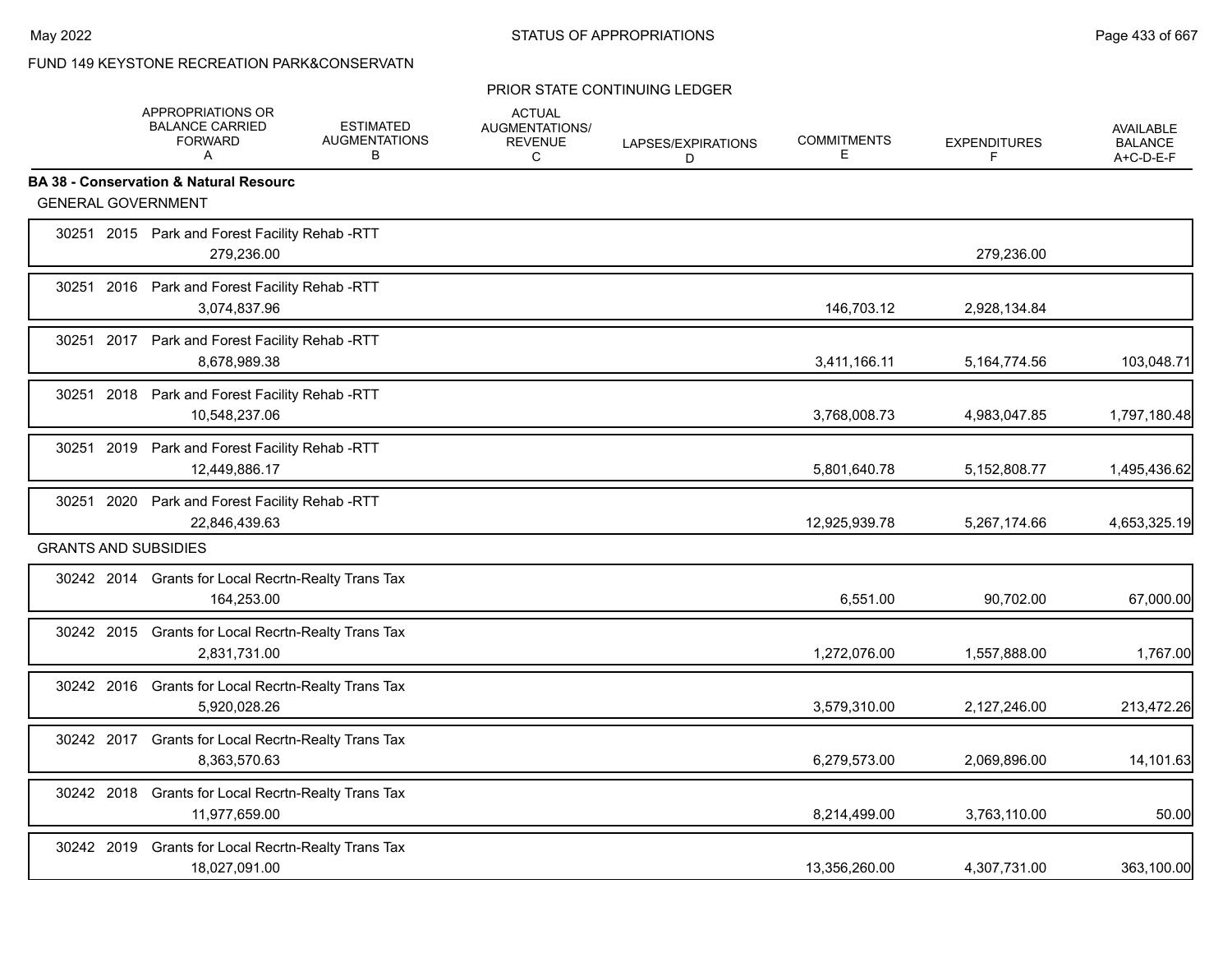#### PRIOR STATE CONTINUING LEDGER

|                   | APPROPRIATIONS OR<br><b>BALANCE CARRIED</b><br><b>FORWARD</b><br>Α  | <b>ESTIMATED</b><br><b>AUGMENTATIONS</b><br>В | <b>ACTUAL</b><br>AUGMENTATIONS/<br><b>REVENUE</b><br>C | LAPSES/EXPIRATIONS<br>D | <b>COMMITMENTS</b><br>Ε | <b>EXPENDITURES</b> | <b>AVAILABLE</b><br><b>BALANCE</b><br>A+C-D-E-F |
|-------------------|---------------------------------------------------------------------|-----------------------------------------------|--------------------------------------------------------|-------------------------|-------------------------|---------------------|-------------------------------------------------|
| 30242 2020        | <b>Grants for Local Recrtn-Realty Trans Tax</b><br>26,276,636.00    |                                               |                                                        |                         | 22,381,798.00           | 2,903,938.00        | 990,900.00                                      |
| 30242 2008        | Grants for Local Recrtn-Realty Trans Tax<br>4,437.00                |                                               |                                                        |                         | 4,437.00                |                     |                                                 |
| 30242 2009        | Grants for Local Recrtn-Realty Trans Tax                            |                                               |                                                        |                         |                         | $-43,000.00$        | 43,000.00                                       |
|                   | 30242 2012 Grants for Local Recrtn-Realty Trans Tax<br>527.085.35   |                                               |                                                        |                         | 173,805.00              | 351,800.00          | 1,480.35                                        |
|                   | 30242 2013 Grants for Local Recrtn-Realty Trans Tax<br>588,453.14   |                                               |                                                        |                         | 554,553.00              | 33,900.00           | 0.14                                            |
|                   | 30245 2014 Grants for Land Trusts-RealtyTransferTax<br>74,042.42    |                                               |                                                        |                         | 10,635.00               | 2,769.00            | 60,638.42                                       |
|                   | 30245 2015 Grants for Land Trusts-RealtyTransferTax<br>57,899.63    |                                               |                                                        |                         | 16,803.00               | 41,096.00           | 0.63                                            |
|                   | 30245 2016 Grants for Land Trusts-RealtyTransferTax<br>17,930.06    |                                               |                                                        |                         | 17,930.00               |                     | 0.06                                            |
|                   | 30245 2017 Grants for Land Trusts-RealtyTransferTax<br>715,376.00   |                                               |                                                        |                         | 593,337.00              | 122,039.00          |                                                 |
|                   | 30245 2018 Grants for Land Trusts-RealtyTransferTax<br>1,023,493.00 |                                               |                                                        |                         | 290,684.00              | 732,808.73          | 0.27                                            |
| 30245 2019        | Grants for Land Trusts-RealtyTransferTax<br>2,205,200.00            |                                               |                                                        |                         | 1,155,578.00            | 1,049,622.00        |                                                 |
| 30245 2020        | Grants for Land Trusts-RealtyTransferTax<br>6,986,971.00            |                                               |                                                        |                         | 4,094,997.00            | 2,891,974.00        |                                                 |
|                   | 30245 2013 Grants for Land Trusts-RealtyTransferTax<br>35,000.06    |                                               |                                                        |                         | 17,168.00               | 17,832.00           | 0.06                                            |
| <b>DEPT TOTAL</b> | 143,674,482.75                                                      |                                               |                                                        |                         | 88,073,452.52           | 45,796,528.41       | 9,804,501.82                                    |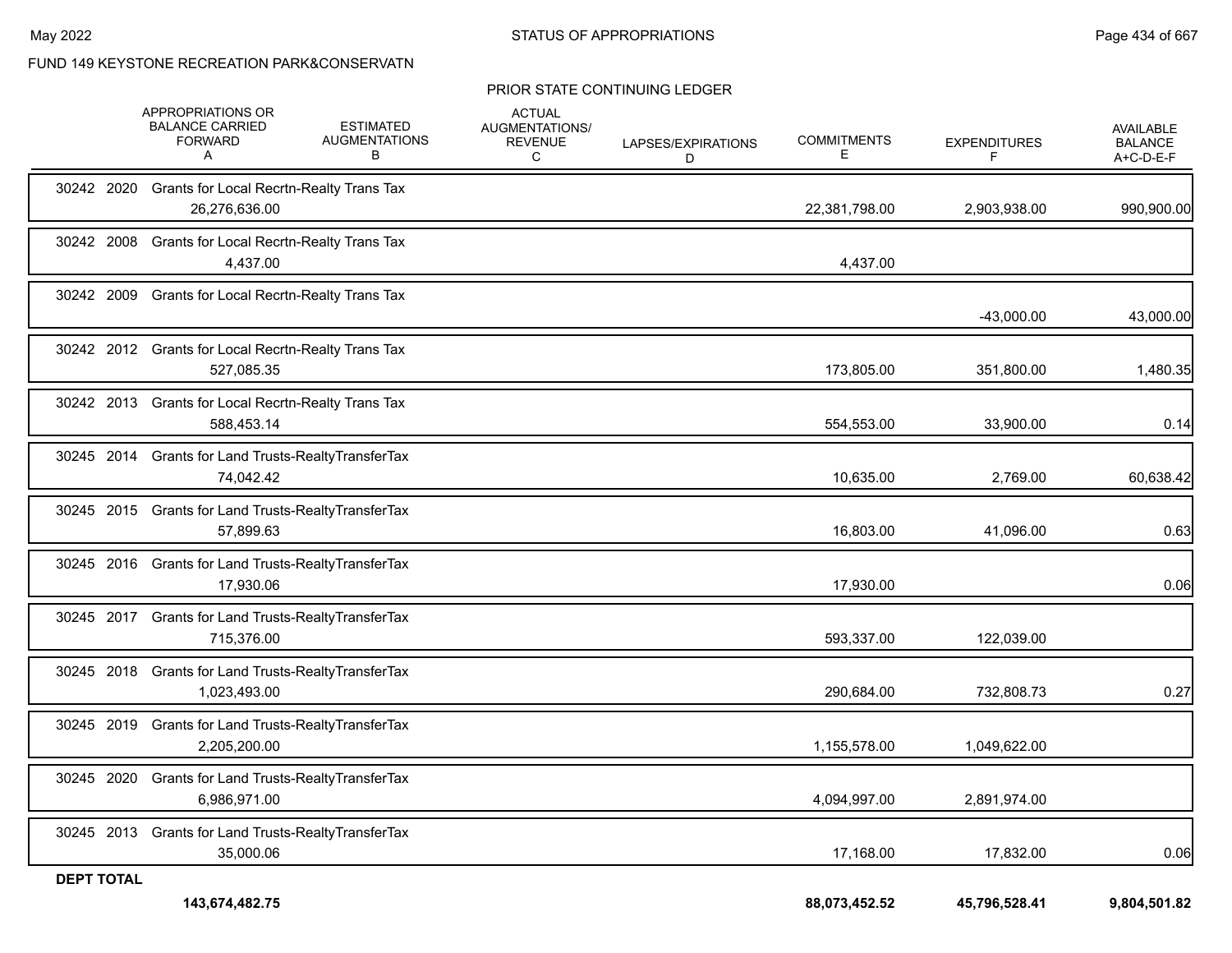#### PRIOR STATE CONTINUING LEDGER

|                             | APPROPRIATIONS OR<br><b>BALANCE CARRIED</b><br><b>FORWARD</b><br>A | <b>ESTIMATED</b><br><b>AUGMENTATIONS</b><br>В | <b>ACTUAL</b><br><b>AUGMENTATIONS/</b><br><b>REVENUE</b><br>C | LAPSES/EXPIRATIONS<br>D | <b>COMMITMENTS</b><br>Е | <b>EXPENDITURES</b><br>F | <b>AVAILABLE</b><br><b>BALANCE</b><br>A+C-D-E-F |
|-----------------------------|--------------------------------------------------------------------|-----------------------------------------------|---------------------------------------------------------------|-------------------------|-------------------------|--------------------------|-------------------------------------------------|
| <b>BA 16 - Education</b>    |                                                                    |                                               |                                                               |                         |                         |                          |                                                 |
| <b>GRANTS AND SUBSIDIES</b> |                                                                    |                                               |                                                               |                         |                         |                          |                                                 |
|                             | 30252 2014 Local Libraries Rhab & Dvlpmnt-RltyTxT<br>15,792.50     |                                               |                                                               |                         | 9,792.50                |                          | 6,000.00                                        |
|                             | 30252 2015 Local Libraries Rhab & Dvlpmnt-RltyTxT<br>424,815.69    |                                               |                                                               |                         | 356,358.38              | 52,500.00                | 15,957.31                                       |
|                             | 30252 2016 Local Libraries Rhab & Dvlpmnt-RltyTxT<br>100,226.40    |                                               |                                                               |                         | 70,525.19               | 28,976.00                | 725.21                                          |
| 30252 2017                  | Local Libraries Rhab & Dvlpmnt-RltyTxT<br>210,349.84               |                                               |                                                               |                         | 145,860.13              | 63,936.37                | 553.34                                          |
|                             | 30252 2018 Local Libraries Rhab & Dvlpmnt-RltyTxT<br>3,101,800.03  |                                               |                                                               |                         | 1,089,857.59            | 1,553,256.25             | 458,686.19                                      |
| 30252 2019                  | Local Libraries Rhab & Dvlpmnt-RltyTxT<br>3,811,841.90             |                                               |                                                               |                         | 1,642,759.71            | 2,050,482.79             | 118,599.40                                      |
| 30252 2020                  | Local Libraries Rhab & Dvlpmnt-RltyTxT<br>4,412,000.00             |                                               |                                                               |                         | 1,812,900.00            |                          | 2,599,100.00                                    |
|                             | 30252 2010 Local Libraries Rhab & Dvlpmnt-RItyTxT<br>2.995.20      |                                               |                                                               |                         |                         | 59.18                    | 2,936.02                                        |
| 30252 2011                  | Local Libraries Rhab & Dvlpmnt-RltyTxT<br>53,138.76                |                                               |                                                               |                         | 46,369.09               |                          | 6,769.67                                        |
|                             | 30252 2012 Local Libraries Rhab & Dvlpmnt-RltyTxT<br>6.805.33      |                                               |                                                               |                         |                         |                          | 6,805.33                                        |
|                             | 30252 2013 Local Libraries Rhab & Dvlpmnt-RltyTxT<br>6.889.37      |                                               |                                                               |                         |                         |                          | 6,889.37                                        |
| <b>DEPT TOTAL</b>           |                                                                    |                                               |                                                               |                         |                         |                          |                                                 |
|                             | 12,146,655.02                                                      |                                               |                                                               |                         | 5,174,422.59            | 3,749,210.59             | 3,223,021.84                                    |
|                             | <b>BA 30 - Historical &amp; Museum Commission</b>                  |                                               |                                                               |                         |                         |                          |                                                 |

GENERAL GOVERNMENT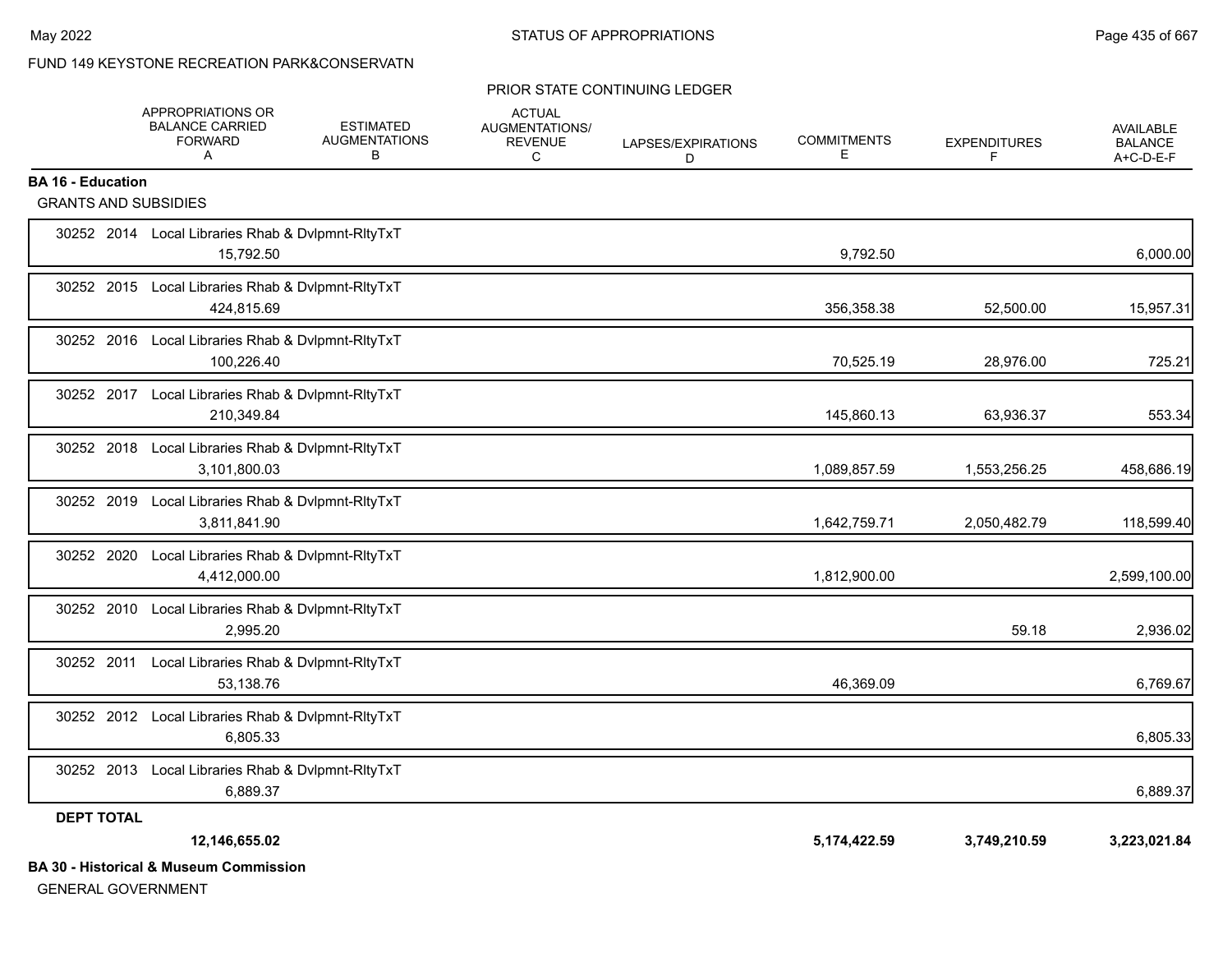#### PRIOR STATE CONTINUING LEDGER

|                             | APPROPRIATIONS OR<br><b>BALANCE CARRIED</b><br><b>FORWARD</b><br>A | <b>ESTIMATED</b><br><b>AUGMENTATIONS</b><br>В | <b>ACTUAL</b><br>AUGMENTATIONS/<br><b>REVENUE</b><br>C | LAPSES/EXPIRATIONS<br>D | <b>COMMITMENTS</b><br>Е | <b>EXPENDITURES</b><br>F | <b>AVAILABLE</b><br><b>BALANCE</b><br>A+C-D-E-F |
|-----------------------------|--------------------------------------------------------------------|-----------------------------------------------|--------------------------------------------------------|-------------------------|-------------------------|--------------------------|-------------------------------------------------|
|                             | 30258 2005 Hist Site Dvpt 94-04 RIty Tfr Tax<br>155,983.14         |                                               |                                                        |                         |                         |                          | 155,983.14                                      |
| <b>GRANTS AND SUBSIDIES</b> |                                                                    |                                               |                                                        |                         |                         |                          |                                                 |
|                             | 30253 2014 Historic Site Dvpt Realty Transfr Tax<br>1,896,528.13   |                                               |                                                        |                         | 1,700,310.55            | 49,195.09                | 147,022.49                                      |
|                             | 30253 2015 Historic Site Dvpt Realty Transfr Tax<br>85,542.71      |                                               |                                                        |                         | 12,613.80               | 72,928.91                |                                                 |
|                             | 30253 2016 Historic Site Dvpt Realty Transfr Tax<br>233,591.20     |                                               |                                                        |                         | 55,444.08               | 143,492.97               | 34,654.15                                       |
|                             | 30253 2017 Historic Site Dvpt Realty Transfr Tax<br>4,970,527.16   |                                               |                                                        |                         | 1,351,889.55            | 990,904.04               | 2,627,733.57                                    |
|                             | 30253 2018 Historic Site Dvpt Realty Transfr Tax<br>5,311,961.44   |                                               |                                                        |                         | 1,571,684.00            | 912,075.82               | 2,828,201.62                                    |
| 30253 2019                  | Historic Site Dvpt Realty Transfr Tax<br>5,940,831.18              |                                               |                                                        |                         | 2,773,511.21            | 2,361,530.15             | 805,789.82                                      |
| 30253 2020                  | Historic Site Dvpt Realty Transfr Tax<br>10,500,359.94             |                                               |                                                        |                         | 3,771,152.97            | 2,181,009.82             | 4,548,197.15                                    |
|                             | 30253 2006 Realty Transfer Tax<br>21,393.00                        |                                               |                                                        |                         | 21,393.00               |                          |                                                 |
|                             | 30253 2007 Historic Site Dvpt-Realty Transfer Tax<br>7,563.00      |                                               |                                                        |                         | 7,563.00                |                          |                                                 |
|                             | 30253 2012 Historic Site Dvpt 12 Realty Transfr Tax<br>76,112.69   |                                               |                                                        |                         |                         | 76,081.50                | 31.19                                           |
|                             | 30253 2013 Historic Site Dvpt 13 Realty Transfr Tax<br>42,692.25   |                                               |                                                        |                         | 42,000.00               | 392.25                   | 300.00                                          |
| <b>DEPT TOTAL</b>           | 29.243.085.84                                                      |                                               |                                                        |                         | 11,307,562.16           | 6,787,610.55             | 11, 147, 913. 13                                |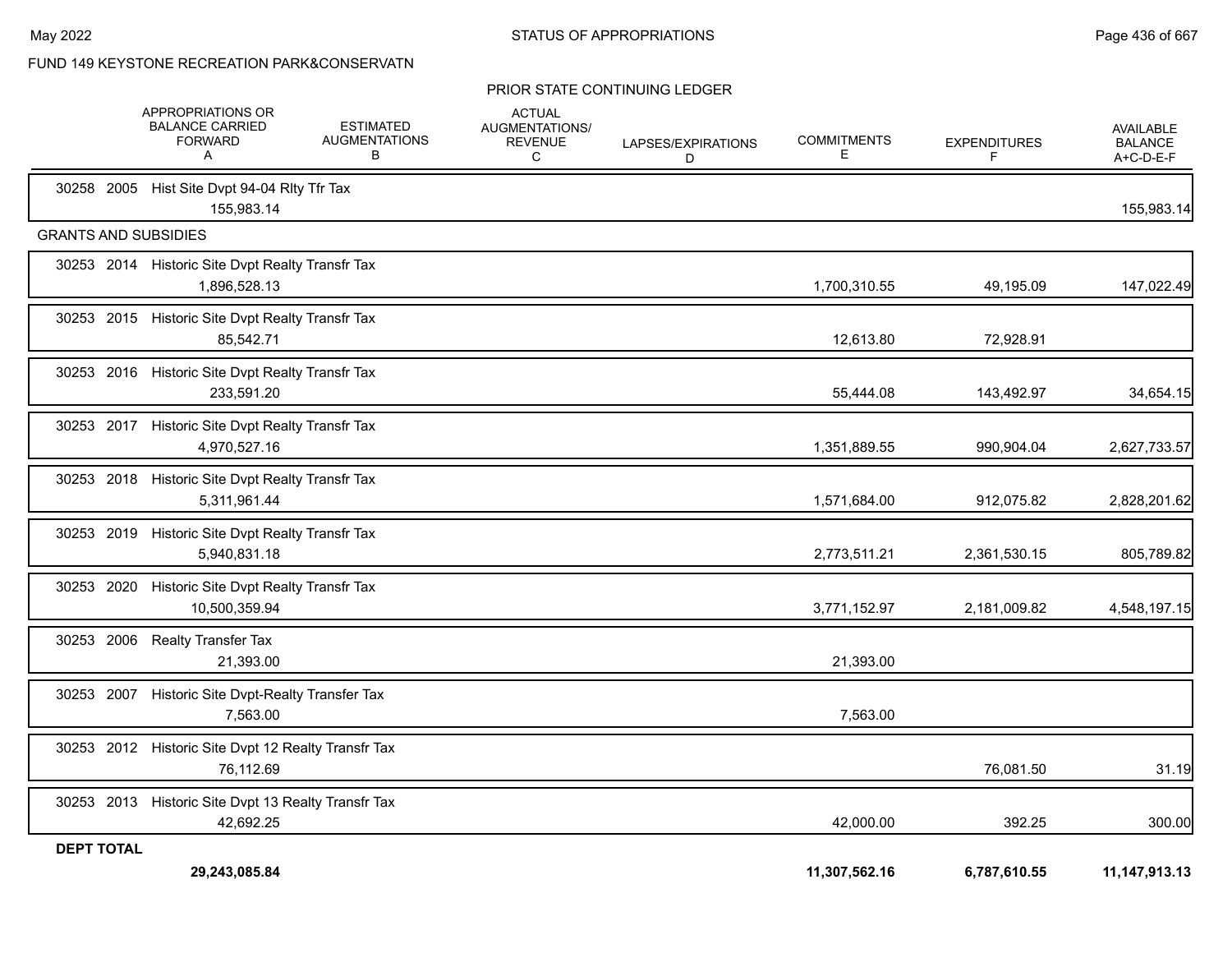|                                              |                |               | ັ             |
|----------------------------------------------|----------------|---------------|---------------|
| FUND 149 KEYSTONE RECREATION PARK&CONSERVATN |                |               |               |
| <b>LEDGER TOTAL</b>                          |                |               |               |
| 185,064,223.61                               | 104,555,437.27 | 56,333,349.55 | 24,175,436.79 |
| TOTAL TOTAL ALL PRIOR STATE LEDGERS          |                |               |               |
| 191,612,223.61                               | 104,555,437.27 | 62,881,349.55 | 24,175,436.79 |
|                                              |                |               |               |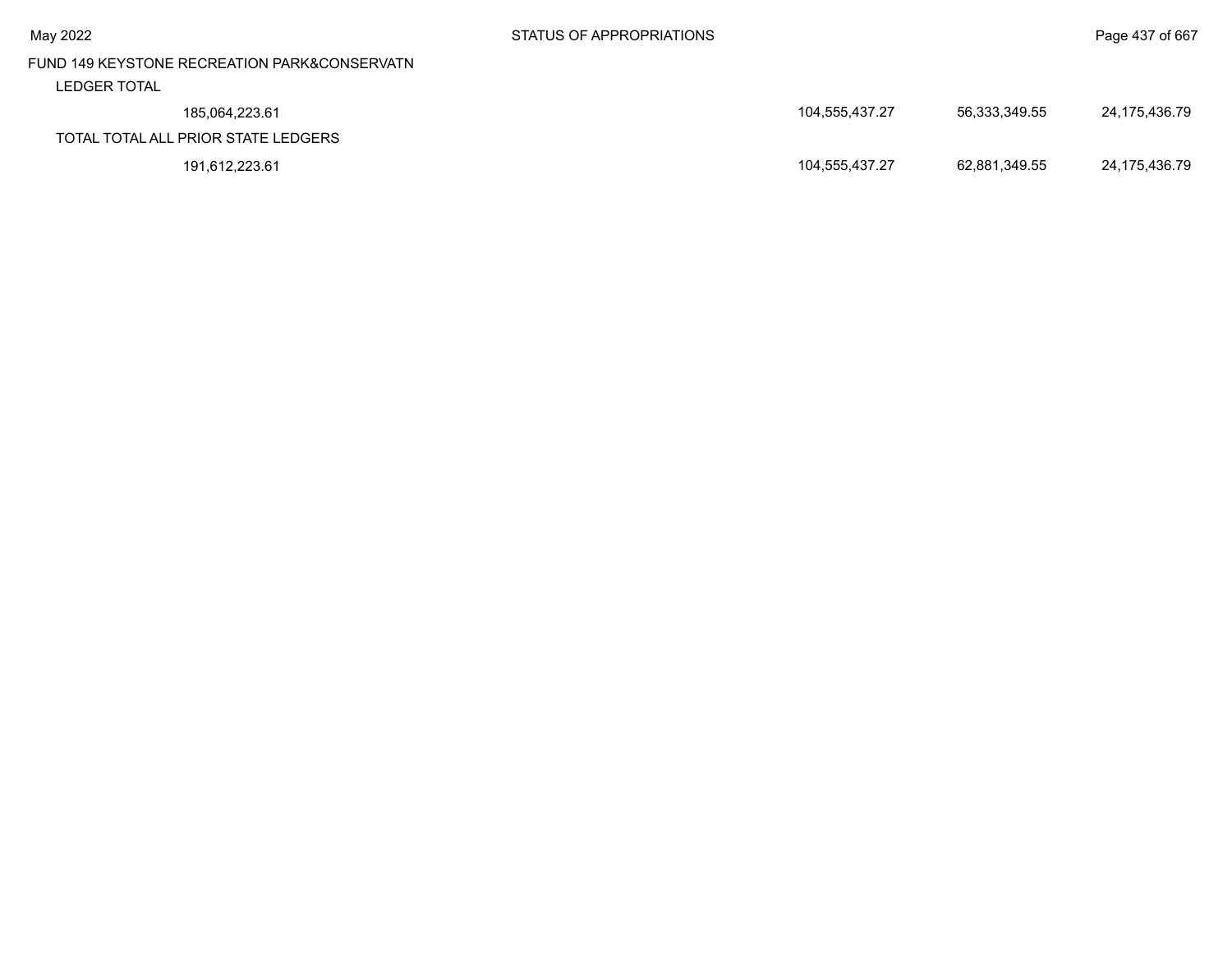# FUND 152 NUTRIENT MANAGEMENT FUND

|                            | <b>APPROPRIATIONS OR</b><br><b>BALANCE CARRIED</b><br><b>FORWARD</b><br>Α | <b>ESTIMATED</b><br><b>AUGMENTATIONS</b><br>В | <b>ACTUAL</b><br><b>AUGMENTATIONS/</b><br><b>REVENUE</b><br>C | LAPSES/EXPIRATIONS<br>D | <b>COMMITMENTS</b><br>Е | <b>EXPENDITURES</b><br>F | <b>AVAILABLE</b><br><b>BALANCE</b><br>A+C-D-E-F |
|----------------------------|---------------------------------------------------------------------------|-----------------------------------------------|---------------------------------------------------------------|-------------------------|-------------------------|--------------------------|-------------------------------------------------|
| <b>BA 68 - Agriculture</b> |                                                                           |                                               |                                                               |                         |                         |                          |                                                 |
| <b>GENERAL GOVERNMENT</b>  |                                                                           |                                               |                                                               |                         |                         |                          |                                                 |
| 20114 2021                 | Plng, Lns, Grnts & Tchncl Asstnce<br>3,280,000.00                         |                                               |                                                               |                         | 1,528,589.13            | 1,377,916.73             | 373,494.14                                      |
| 20115 2021                 | Nutrient Management - Administration<br>1,369,000.00                      |                                               |                                                               |                         | 134,297.18              | 994,964.56               | 239,738.26                                      |
| <b>DEPT TOTAL</b>          |                                                                           |                                               |                                                               |                         |                         |                          |                                                 |
|                            | 4,649,000.00                                                              |                                               |                                                               |                         | 1,662,886.31            | 2,372,881.29             | 613,232.40                                      |
| <b>GENERAL GOVERNMENT</b>  | <b>BA 35 - Environmental Protection</b>                                   |                                               |                                                               |                         |                         |                          |                                                 |
| 20098 2021                 | Ed Research & Technical Assistance                                        |                                               |                                                               |                         |                         |                          |                                                 |
|                            | 2,100,000.00                                                              |                                               |                                                               |                         | 716,528.77              | 1,383,471.23             |                                                 |
| <b>DEPT TOTAL</b>          |                                                                           |                                               |                                                               |                         |                         |                          |                                                 |
|                            | 2,100,000.00                                                              |                                               |                                                               |                         | 716,528.77              | 1,383,471.23             |                                                 |
| <b>LEDGER TOTAL</b>        |                                                                           |                                               |                                                               |                         |                         |                          |                                                 |
|                            | 6,749,000.00                                                              |                                               |                                                               |                         | 2,379,415.08            | 3,756,352.52             | 613,232.40                                      |
|                            | TOTAL TOTAL ALL CURRENT STATE LEDGERS                                     |                                               |                                                               |                         |                         |                          |                                                 |
|                            | 6,749,000.00                                                              |                                               |                                                               |                         | 2,379,415.08            | 3,756,352.52             | 613,232.40                                      |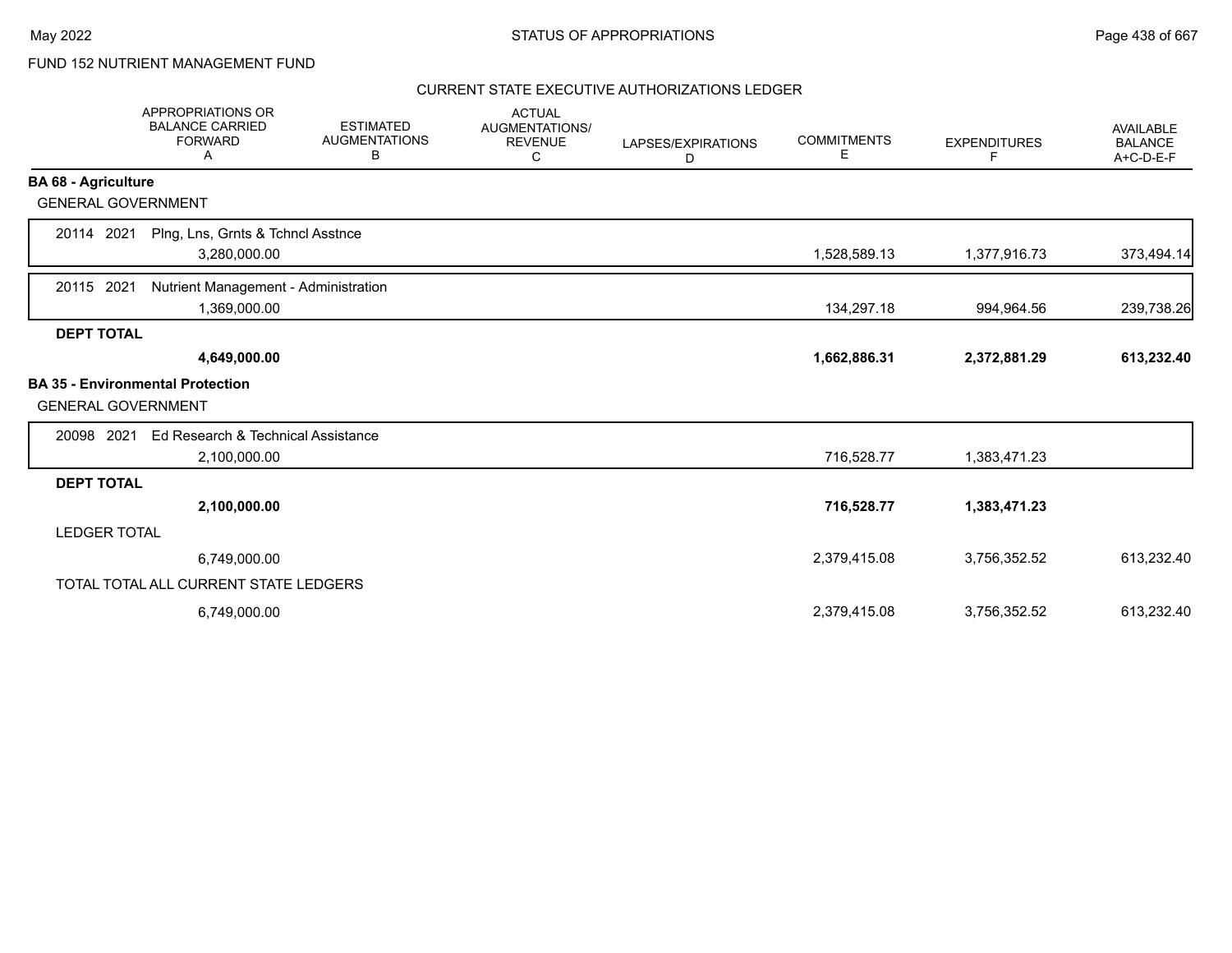# FUND 152 NUTRIENT MANAGEMENT FUND

|                            | <b>APPROPRIATIONS OR</b><br><b>BALANCE CARRIED</b><br><b>FORWARD</b><br>A | <b>ESTIMATED</b><br><b>AUGMENTATIONS</b><br>В | <b>ACTUAL</b><br><b>AUGMENTATIONS/</b><br><b>REVENUE</b><br>С | LAPSES/EXPIRATIONS<br>D | <b>COMMITMENTS</b><br>Е | <b>EXPENDITURES</b><br>F. | <b>AVAILABLE</b><br><b>BALANCE</b><br>A+C-D-E-F |
|----------------------------|---------------------------------------------------------------------------|-----------------------------------------------|---------------------------------------------------------------|-------------------------|-------------------------|---------------------------|-------------------------------------------------|
| <b>BA 68 - Agriculture</b> |                                                                           |                                               |                                                               |                         |                         |                           |                                                 |
| <b>GENERAL GOVERNMENT</b>  |                                                                           |                                               |                                                               |                         |                         |                           |                                                 |
| 20114 2019                 | Plng, Lns, Grnts & Tchncl Asstnce<br>1,284,284.66                         |                                               |                                                               |                         |                         | 625,000.00                | 659,284.66                                      |
| 20114 2020                 | Plng, Lns, Grnts & Tchncl Asstnce<br>1,587,414.70                         |                                               |                                                               |                         | 35,558.29               | 495,770.55                | 1,056,085.86                                    |
| 20115 2020                 | Nutrient Management - Administration<br>277,812.00                        |                                               |                                                               |                         | 47,740.27               | 87,529.84                 | 142,541.89                                      |
| <b>DEPT TOTAL</b>          |                                                                           |                                               |                                                               |                         |                         |                           |                                                 |
|                            | 3,149,511.36                                                              |                                               |                                                               |                         | 83,298.56               | 1,208,300.39              | 1,857,912.41                                    |
| <b>GENERAL GOVERNMENT</b>  | <b>BA 35 - Environmental Protection</b>                                   |                                               |                                                               |                         |                         |                           |                                                 |
| 20098 2020                 | Ed Research & Technical Assistance<br>789,635.00                          |                                               |                                                               |                         |                         | 681,744.07                | 107,890.93                                      |
| <b>DEPT TOTAL</b>          |                                                                           |                                               |                                                               |                         |                         |                           |                                                 |
|                            | 789,635.00                                                                |                                               |                                                               |                         |                         | 681,744.07                | 107,890.93                                      |
| <b>LEDGER TOTAL</b>        |                                                                           |                                               |                                                               |                         |                         |                           |                                                 |
|                            | 3,939,146.36                                                              |                                               |                                                               |                         | 83,298.56               | 1,890,044.46              | 1,965,803.34                                    |
|                            | TOTAL TOTAL ALL PRIOR STATE LEDGERS                                       |                                               |                                                               |                         |                         |                           |                                                 |
|                            | 3,939,146.36                                                              |                                               |                                                               |                         | 83,298.56               | 1,890,044.46              | 1,965,803.34                                    |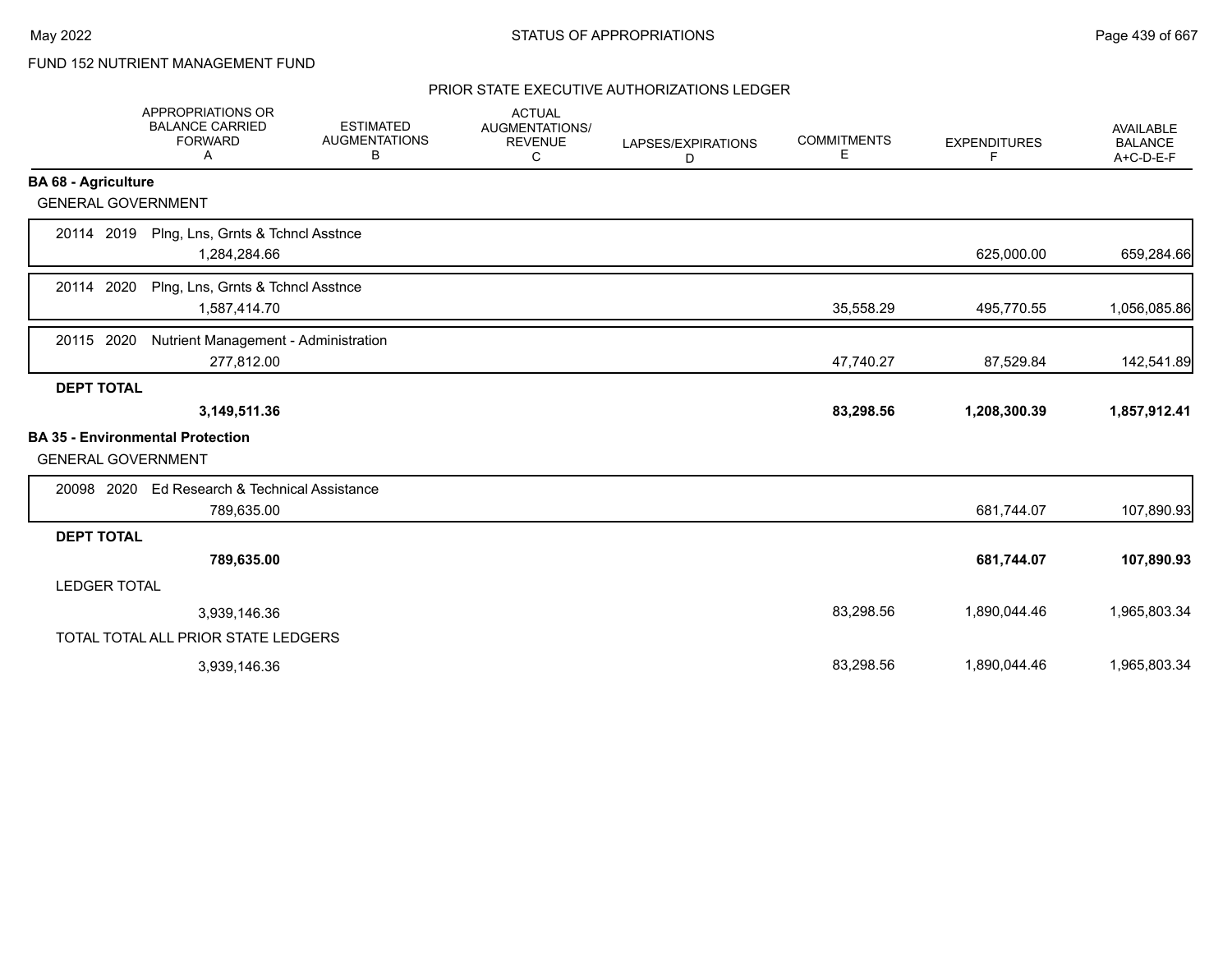# FUND 153 ALLEGHENY REGIONAL ASSET DISTRICT S

#### NON-BUDGETED LEDGER

|                         |                     | APPROPRIATIONS OR<br><b>BALANCE CARRIED</b><br><b>FORWARD</b><br>A | <b>ESTIMATED</b><br><b>AUGMENTATIONS</b><br>B | <b>ACTUAL</b><br>AUGMENTATIONS/<br><b>REVENUE</b><br>С | LAPSES/EXPIRATIONS<br>D | <b>COMMITMENTS</b><br>Е | <b>EXPENDITURES</b> | <b>AVAILABLE</b><br><b>BALANCE</b><br>A+C-D-E-F |
|-------------------------|---------------------|--------------------------------------------------------------------|-----------------------------------------------|--------------------------------------------------------|-------------------------|-------------------------|---------------------|-------------------------------------------------|
| <b>BA 73 - Treasury</b> |                     |                                                                    |                                               |                                                        |                         |                         |                     |                                                 |
|                         |                     | <b>GENERAL GOVERNMENT</b>                                          |                                               |                                                        |                         |                         |                     |                                                 |
| 50044                   | 2021                | Pay to Allegheny Regional Asset District                           |                                               |                                                        |                         |                         |                     |                                                 |
|                         |                     |                                                                    |                                               |                                                        |                         |                         | 109,948,613.76      | -109,948,613.76                                 |
| 50045                   | 2021                | Payment to Allegheny County                                        |                                               |                                                        |                         |                         |                     |                                                 |
|                         |                     |                                                                    |                                               |                                                        |                         |                         | 54,974,306.93       | -54,974,306.93                                  |
| 50046                   | 2021                | Payment to Municipalities                                          |                                               |                                                        |                         |                         |                     |                                                 |
|                         |                     |                                                                    |                                               |                                                        |                         |                         | 54,974,306.93       | -54,974,306.93                                  |
|                         | <b>DEPT TOTAL</b>   |                                                                    |                                               |                                                        |                         |                         |                     |                                                 |
|                         |                     |                                                                    |                                               |                                                        |                         |                         | 219,897,227.62      | -219,897,227.62                                 |
|                         | <b>LEDGER TOTAL</b> |                                                                    |                                               |                                                        |                         |                         |                     |                                                 |
|                         |                     |                                                                    |                                               |                                                        |                         |                         | 219,897,227.62      | -219,897,227.62                                 |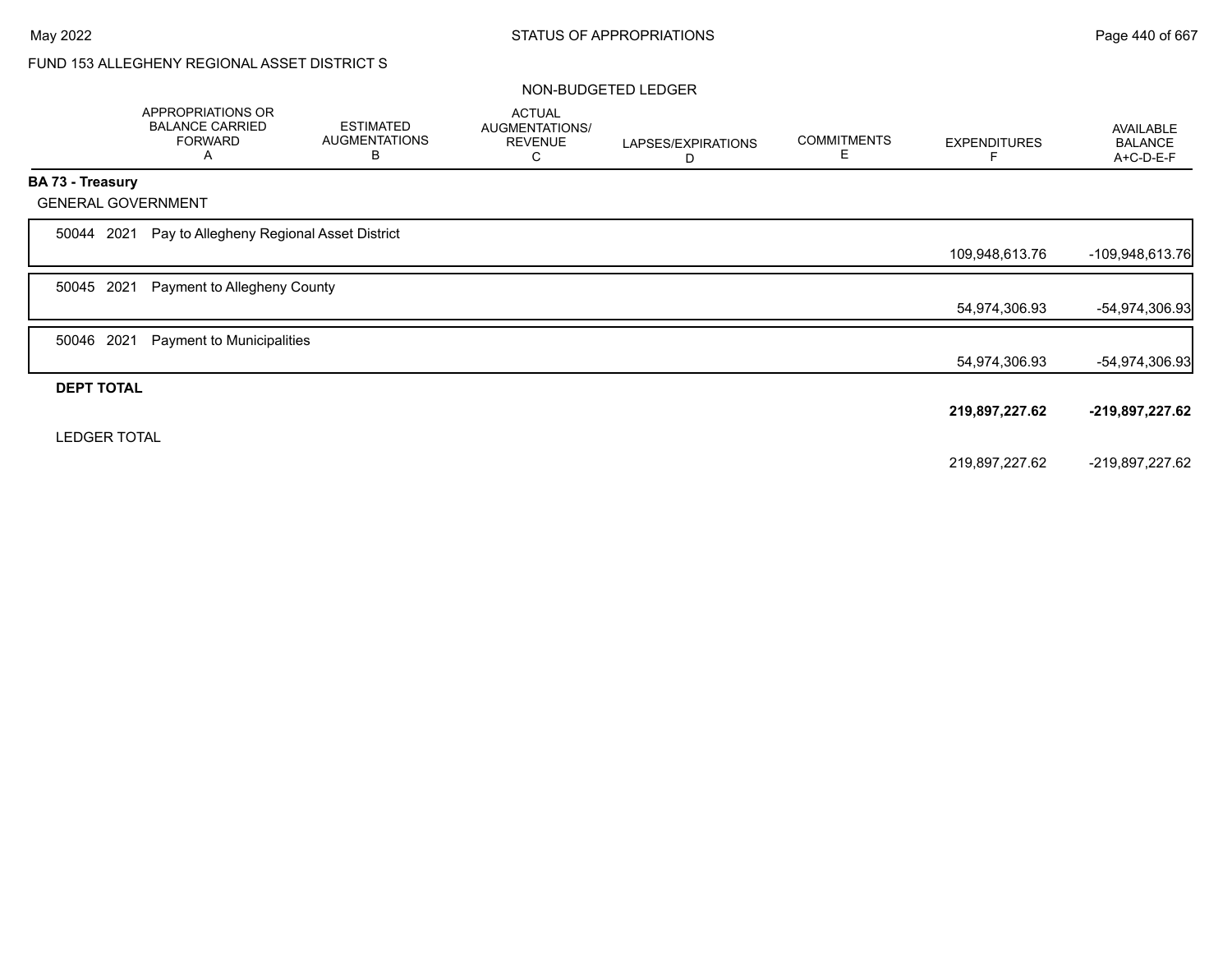|                                                       | APPROPRIATIONS OR<br><b>BALANCE CARRIED</b><br><b>FORWARD</b><br>A | <b>ESTIMATED</b><br><b>AUGMENTATIONS</b><br>В | <b>ACTUAL</b><br>AUGMENTATIONS/<br><b>REVENUE</b><br>С | LAPSES/EXPIRATIONS<br>D | <b>COMMITMENTS</b><br>Е | <b>EXPENDITURES</b><br>F | AVAILABLE<br><b>BALANCE</b><br>A+C-D-E-F |
|-------------------------------------------------------|--------------------------------------------------------------------|-----------------------------------------------|--------------------------------------------------------|-------------------------|-------------------------|--------------------------|------------------------------------------|
| <b>BA 16 - Education</b><br><b>GENERAL GOVERNMENT</b> |                                                                    |                                               |                                                        |                         |                         |                          |                                          |
|                                                       |                                                                    |                                               |                                                        |                         |                         |                          |                                          |
|                                                       | 20015 2021 Gov Casey Org & Tis Donation Awareness<br>165,000.00    |                                               |                                                        |                         |                         | 165,000.00               |                                          |
| <b>DEPT TOTAL</b>                                     |                                                                    |                                               |                                                        |                         |                         |                          |                                          |
|                                                       | 165,000.00                                                         |                                               |                                                        |                         |                         | 165,000.00               |                                          |
| BA 67 - Health<br><b>GENERAL GOVERNMENT</b>           |                                                                    |                                               |                                                        |                         |                         |                          |                                          |
| 20109 2021                                            | <b>Implementation Costs</b>                                        |                                               |                                                        |                         |                         |                          |                                          |
|                                                       | 170,000.00                                                         |                                               |                                                        |                         | 1,650.93                | 55,279.20                | 113,069.87                               |
| <b>GRANTS AND SUBSIDIES</b>                           |                                                                    |                                               |                                                        |                         |                         |                          |                                          |
| 20110 2021                                            | <b>Hospital and Other Medical Costs</b><br>18,000.00               |                                               |                                                        |                         |                         | 3,196.66                 | 14,803.34                                |
| 20111 2021                                            | Grants to Cert. Procurement Org<br>310,000.00                      |                                               |                                                        |                         | 55,580.92               | 254,419.08               |                                          |
| 20112 2021                                            | Project Make-A-Choice<br>150,000.00                                |                                               |                                                        |                         | 26,135.76               | 68,864.24                | 55,000.00                                |
| <b>DEPT TOTAL</b>                                     |                                                                    |                                               |                                                        |                         |                         |                          |                                          |
|                                                       | 648,000.00                                                         |                                               |                                                        |                         | 83,367.61               | 381,759.18               | 182,873.21                               |
| <b>LEDGER TOTAL</b>                                   |                                                                    |                                               |                                                        |                         |                         |                          |                                          |
|                                                       | 813,000.00                                                         |                                               |                                                        |                         | 83,367.61               | 546,759.18               | 182,873.21                               |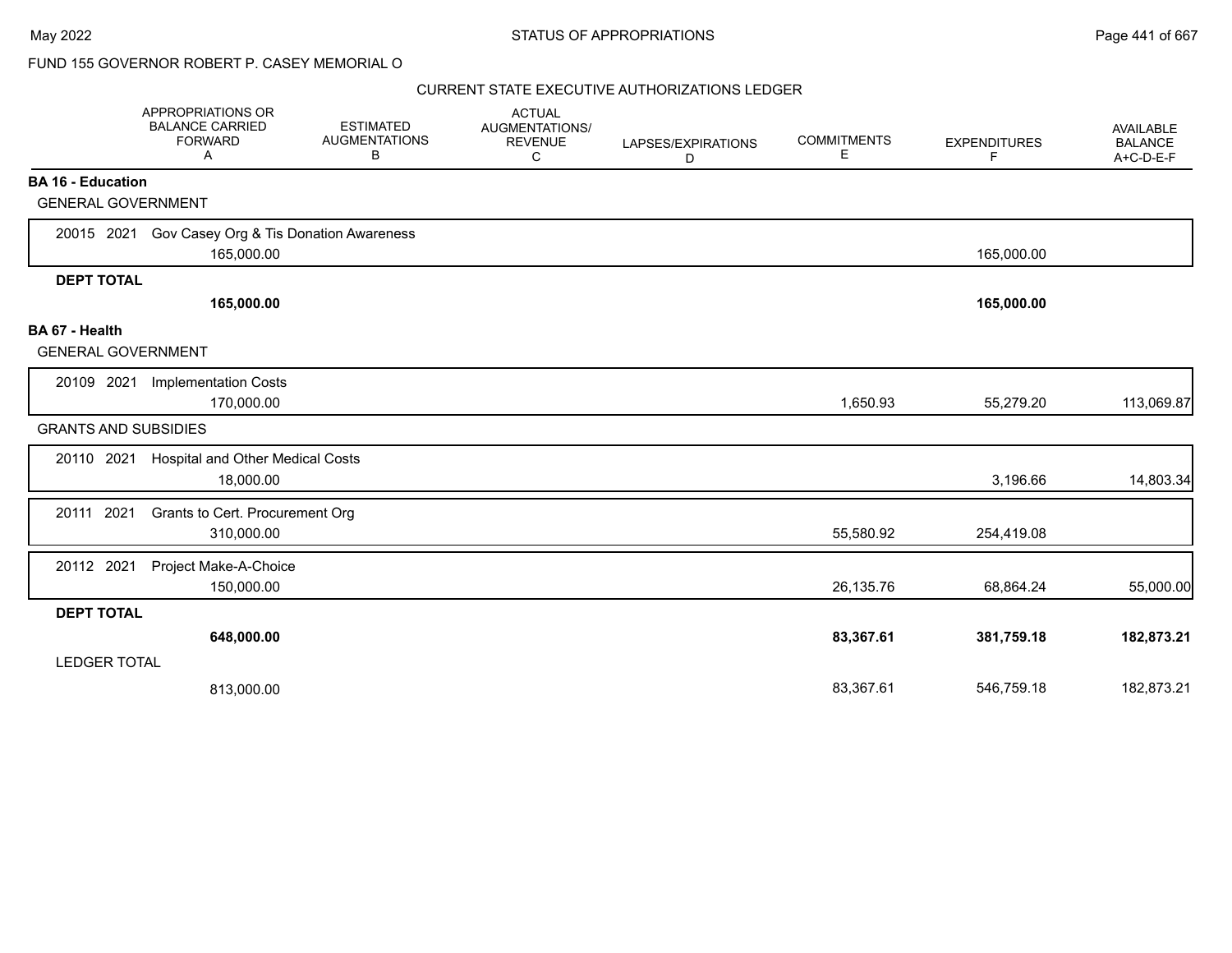#### CURRENT STATE EXECUTIVE AUTHORIZATIONS - RESTRICTED LEDGER

|                               | APPROPRIATIONS OR<br><b>BALANCE CARRIED</b><br><b>FORWARD</b><br>A | <b>ESTIMATED</b><br><b>AUGMENTATIONS</b><br>В | <b>ACTUAL</b><br>AUGMENTATIONS/<br><b>REVENUE</b><br>C | LAPSES/EXPIRATIONS<br>D | <b>COMMITMENTS</b><br>Е | <b>EXPENDITURES</b> | <b>AVAILABLE</b><br><b>BALANCE</b><br>A+C-D-E-F |
|-------------------------------|--------------------------------------------------------------------|-----------------------------------------------|--------------------------------------------------------|-------------------------|-------------------------|---------------------|-------------------------------------------------|
| <b>BA 78 - Transportation</b> |                                                                    |                                               |                                                        |                         |                         |                     |                                                 |
|                               | <b>GRANTS AND SUBSIDIES</b>                                        |                                               |                                                        |                         |                         |                     |                                                 |
| 26468 2021                    | Reimbursement to Transportation<br>80,000.00                       |                                               |                                                        |                         |                         |                     | 80,000.00                                       |
| <b>DEPT TOTAL</b>             |                                                                    |                                               |                                                        |                         |                         |                     |                                                 |
|                               | 80,000.00                                                          |                                               |                                                        |                         |                         |                     | 80,000.00                                       |
| <b>LEDGER TOTAL</b>           |                                                                    |                                               |                                                        |                         |                         |                     |                                                 |
|                               | 80,000.00                                                          |                                               |                                                        |                         |                         |                     | 80,000.00                                       |
|                               | TOTAL TOTAL ALL CURRENT STATE LEDGERS                              |                                               |                                                        |                         |                         |                     |                                                 |
|                               | 893,000.00                                                         |                                               |                                                        |                         | 83,367.61               | 546,759.18          | 262,873.21                                      |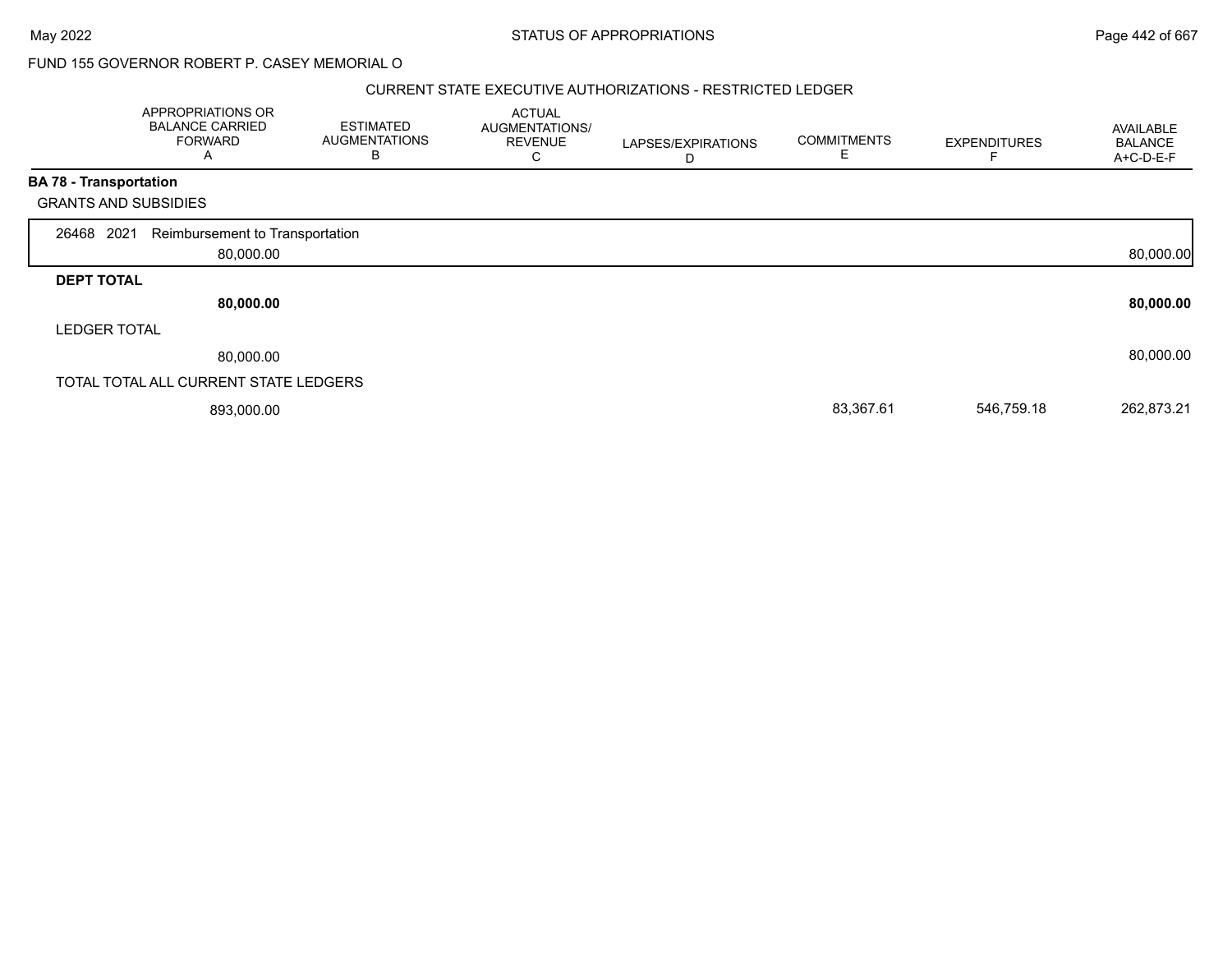|                                             | APPROPRIATIONS OR<br><b>BALANCE CARRIED</b><br><b>FORWARD</b><br>A | <b>ESTIMATED</b><br><b>AUGMENTATIONS</b><br>B | <b>ACTUAL</b><br>AUGMENTATIONS/<br><b>REVENUE</b><br>C | LAPSES/EXPIRATIONS<br>D | <b>COMMITMENTS</b><br>Е | <b>EXPENDITURES</b><br>F | <b>AVAILABLE</b><br><b>BALANCE</b><br>A+C-D-E-F |
|---------------------------------------------|--------------------------------------------------------------------|-----------------------------------------------|--------------------------------------------------------|-------------------------|-------------------------|--------------------------|-------------------------------------------------|
| <b>BA 16 - Education</b>                    |                                                                    |                                               |                                                        |                         |                         |                          |                                                 |
| <b>GENERAL GOVERNMENT</b>                   |                                                                    |                                               |                                                        |                         |                         |                          |                                                 |
|                                             | 20015 2020 Gov Casey Org & Tis Donation Awareness<br>68,749.00     |                                               |                                                        |                         |                         | 68,749.00                |                                                 |
| <b>DEPT TOTAL</b>                           |                                                                    |                                               |                                                        |                         |                         |                          |                                                 |
|                                             | 68,749.00                                                          |                                               |                                                        |                         |                         | 68,749.00                |                                                 |
| BA 67 - Health<br><b>GENERAL GOVERNMENT</b> |                                                                    |                                               |                                                        |                         |                         |                          |                                                 |
| 20109 2020                                  | <b>Implementation Costs</b><br>154,026.35                          |                                               |                                                        |                         |                         | 2,520.89                 | 151,505.46                                      |
| <b>GRANTS AND SUBSIDIES</b>                 |                                                                    |                                               |                                                        |                         |                         |                          |                                                 |
| 20110 2020                                  | Hospital and Other Medical Costs<br>11,904.80                      |                                               |                                                        |                         |                         | 600.00                   | 11,304.80                                       |
| 20111 2020                                  | Grants to Cert. Procurement Org<br>55,798.26                       |                                               |                                                        |                         |                         | 54,473.22                | 1,325.04                                        |
| 20112 2020                                  | Project Make-A-Choice<br>121,926.71                                |                                               |                                                        |                         |                         | 65,856.87                | 56,069.84                                       |
| <b>DEPT TOTAL</b>                           |                                                                    |                                               |                                                        |                         |                         |                          |                                                 |
|                                             | 343,656.12                                                         |                                               |                                                        |                         |                         | 123,450.98               | 220,205.14                                      |
| <b>LEDGER TOTAL</b>                         |                                                                    |                                               |                                                        |                         |                         |                          |                                                 |
|                                             | 412,405.12                                                         |                                               |                                                        |                         |                         | 192,199.98               | 220,205.14                                      |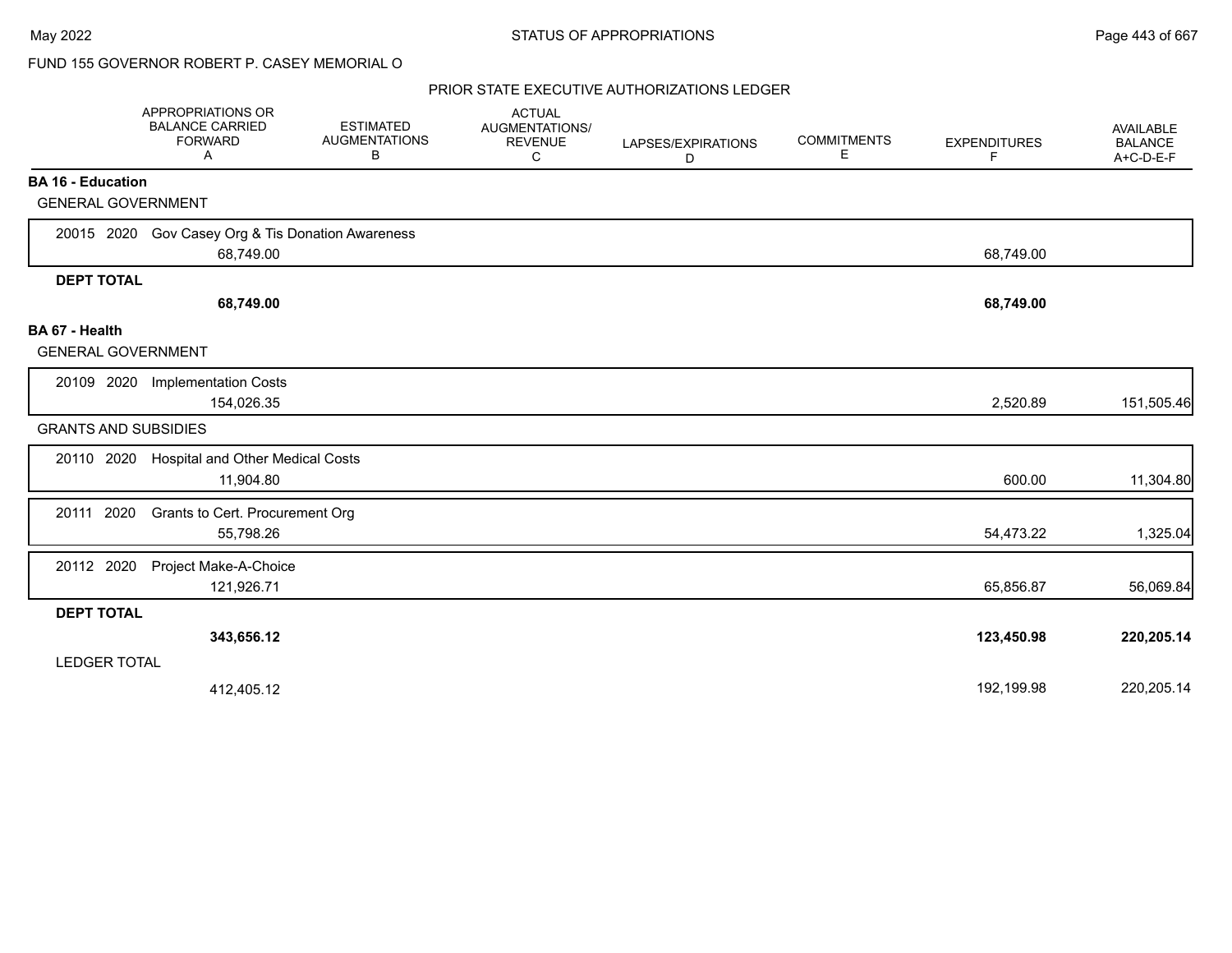#### PRIOR STATE EXECUTIVE AUTHORIZATIONS - RESTRICTED LEDGER

|                   | APPROPRIATIONS OR<br><b>BALANCE CARRIED</b><br><b>FORWARD</b><br>$\mathsf{A}$ | <b>ESTIMATED</b><br><b>AUGMENTATIONS</b><br>В | <b>ACTUAL</b><br>AUGMENTATIONS/<br><b>REVENUE</b><br>С | LAPSES/EXPIRATIONS<br>D | <b>COMMITMENTS</b><br>E | <b>EXPENDITURES</b> | <b>AVAILABLE</b><br><b>BALANCE</b><br>A+C-D-E-F |
|-------------------|-------------------------------------------------------------------------------|-----------------------------------------------|--------------------------------------------------------|-------------------------|-------------------------|---------------------|-------------------------------------------------|
|                   | <b>BA 78 - Transportation</b>                                                 |                                               |                                                        |                         |                         |                     |                                                 |
|                   | <b>GRANTS AND SUBSIDIES</b>                                                   |                                               |                                                        |                         |                         |                     |                                                 |
| 26468             | Reimbursement to Transportation<br>2019<br>173,628.55                         |                                               |                                                        |                         |                         |                     | 173,628.55                                      |
| 26468 2020        | Reimbursement to Transportation<br>100,000.00                                 |                                               |                                                        |                         |                         |                     | 100,000.00                                      |
| <b>DEPT TOTAL</b> |                                                                               |                                               |                                                        |                         |                         |                     |                                                 |
|                   | 273,628.55                                                                    |                                               |                                                        |                         |                         |                     | 273,628.55                                      |
|                   | <b>LEDGER TOTAL</b>                                                           |                                               |                                                        |                         |                         |                     |                                                 |
|                   | 273,628.55                                                                    |                                               |                                                        |                         |                         |                     | 273,628.55                                      |
|                   | TOTAL TOTAL ALL PRIOR STATE LEDGERS                                           |                                               |                                                        |                         |                         |                     |                                                 |
|                   | 686,033.67                                                                    |                                               |                                                        |                         |                         | 192,199.98          | 493,833.69                                      |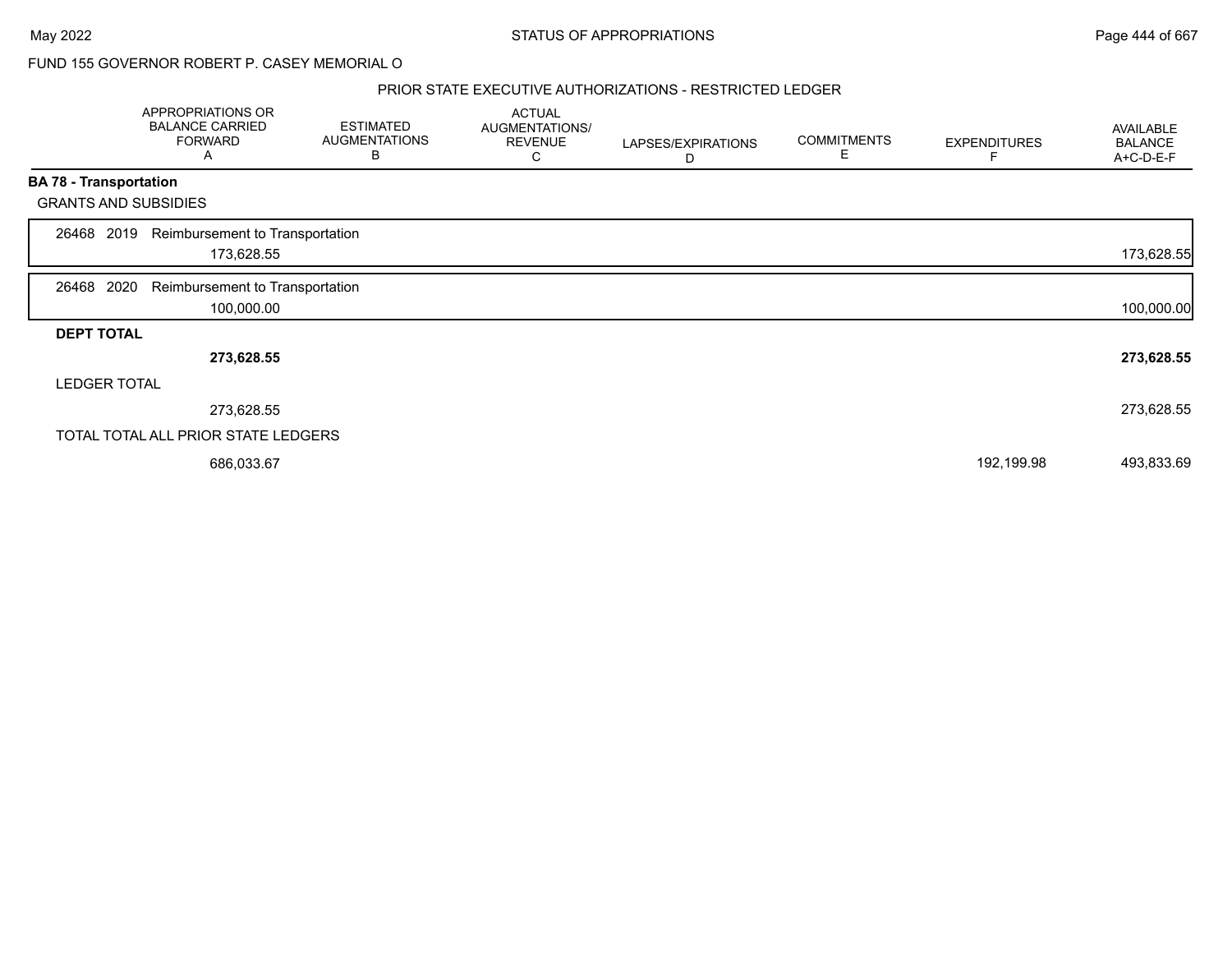### FUND 156 INSURANCE FRAUD PREVENTION TRUST

|                             | APPROPRIATIONS OR<br><b>BALANCE CARRIED</b><br><b>FORWARD</b><br>A | <b>ESTIMATED</b><br><b>AUGMENTATIONS</b><br>в | <b>ACTUAL</b><br>AUGMENTATIONS/<br><b>REVENUE</b><br>С | LAPSES/EXPIRATIONS<br>D | <b>COMMITMENTS</b><br>E | <b>EXPENDITURES</b> | AVAILABLE<br><b>BALANCE</b><br>A+C-D-E-F |
|-----------------------------|--------------------------------------------------------------------|-----------------------------------------------|--------------------------------------------------------|-------------------------|-------------------------|---------------------|------------------------------------------|
|                             | <b>BA 76 - Insurance Fraud Prevention</b>                          |                                               |                                                        |                         |                         |                     |                                          |
| <b>GRANTS AND SUBSIDIES</b> |                                                                    |                                               |                                                        |                         |                         |                     |                                          |
| 20252 2021                  | <b>General Operations</b>                                          |                                               |                                                        |                         |                         |                     |                                          |
|                             | 17,123,000.00                                                      |                                               |                                                        |                         |                         |                     | 17,123,000.00                            |
| <b>DEPT TOTAL</b>           |                                                                    |                                               |                                                        |                         |                         |                     |                                          |
|                             | 17,123,000.00                                                      |                                               |                                                        |                         |                         |                     | 17,123,000.00                            |
| <b>LEDGER TOTAL</b>         |                                                                    |                                               |                                                        |                         |                         |                     |                                          |
|                             | 17,123,000.00                                                      |                                               |                                                        |                         |                         |                     | 17,123,000.00                            |
|                             | TOTAL TOTAL ALL CURRENT STATE LEDGERS                              |                                               |                                                        |                         |                         |                     |                                          |
|                             | 17,123,000.00                                                      |                                               |                                                        |                         |                         |                     | 17,123,000.00                            |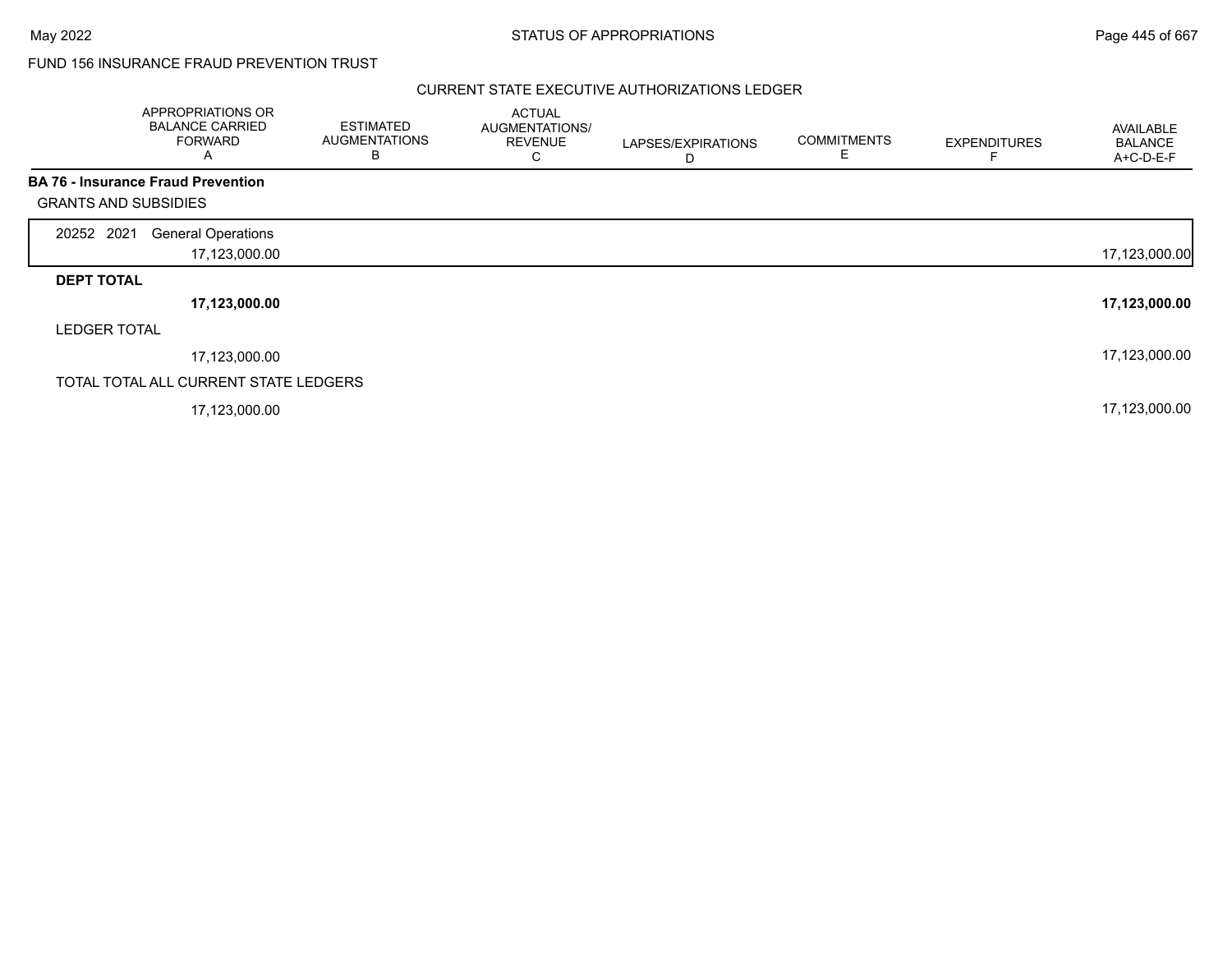## FUND 156 INSURANCE FRAUD PREVENTION TRUST

|                             | <b>APPROPRIATIONS OR</b><br><b>BALANCE CARRIED</b><br><b>FORWARD</b><br>Α | <b>ESTIMATED</b><br><b>AUGMENTATIONS</b><br>В | <b>ACTUAL</b><br>AUGMENTATIONS/<br><b>REVENUE</b><br>С | LAPSES/EXPIRATIONS<br>D | <b>COMMITMENTS</b><br>Е | <b>EXPENDITURES</b><br>F | <b>AVAILABLE</b><br><b>BALANCE</b><br>A+C-D-E-F |
|-----------------------------|---------------------------------------------------------------------------|-----------------------------------------------|--------------------------------------------------------|-------------------------|-------------------------|--------------------------|-------------------------------------------------|
|                             | <b>BA 76 - Insurance Fraud Prevention</b>                                 |                                               |                                                        |                         |                         |                          |                                                 |
| <b>GRANTS AND SUBSIDIES</b> |                                                                           |                                               |                                                        |                         |                         |                          |                                                 |
| 20252 2017                  | <b>General Operations</b><br>3,771.80                                     |                                               |                                                        |                         |                         |                          | 3,771.80                                        |
| 20252 2018                  | <b>General Operations</b><br>2,163,952.66                                 |                                               |                                                        |                         |                         |                          | 2,163,952.66                                    |
| 20252 2019                  | <b>General Operations</b><br>2,476,211.52                                 |                                               |                                                        |                         |                         | 2,298,359.25             | 177,852.27                                      |
| 20252 2020                  | <b>General Operations</b><br>17,123,000.00                                |                                               |                                                        |                         |                         | 11,823,096.79            | 5,299,903.21                                    |
| <b>DEPT TOTAL</b>           |                                                                           |                                               |                                                        |                         |                         |                          |                                                 |
|                             | 21,766,935.98                                                             |                                               |                                                        |                         |                         | 14,121,456.04            | 7,645,479.94                                    |
| <b>LEDGER TOTAL</b>         |                                                                           |                                               |                                                        |                         |                         |                          |                                                 |
|                             | 21,766,935.98                                                             |                                               |                                                        |                         |                         | 14,121,456.04            | 7,645,479.94                                    |
|                             | TOTAL TOTAL ALL PRIOR STATE LEDGERS                                       |                                               |                                                        |                         |                         |                          |                                                 |
|                             | 21,766,935.98                                                             |                                               |                                                        |                         |                         | 14,121,456.04            | 7,645,479.94                                    |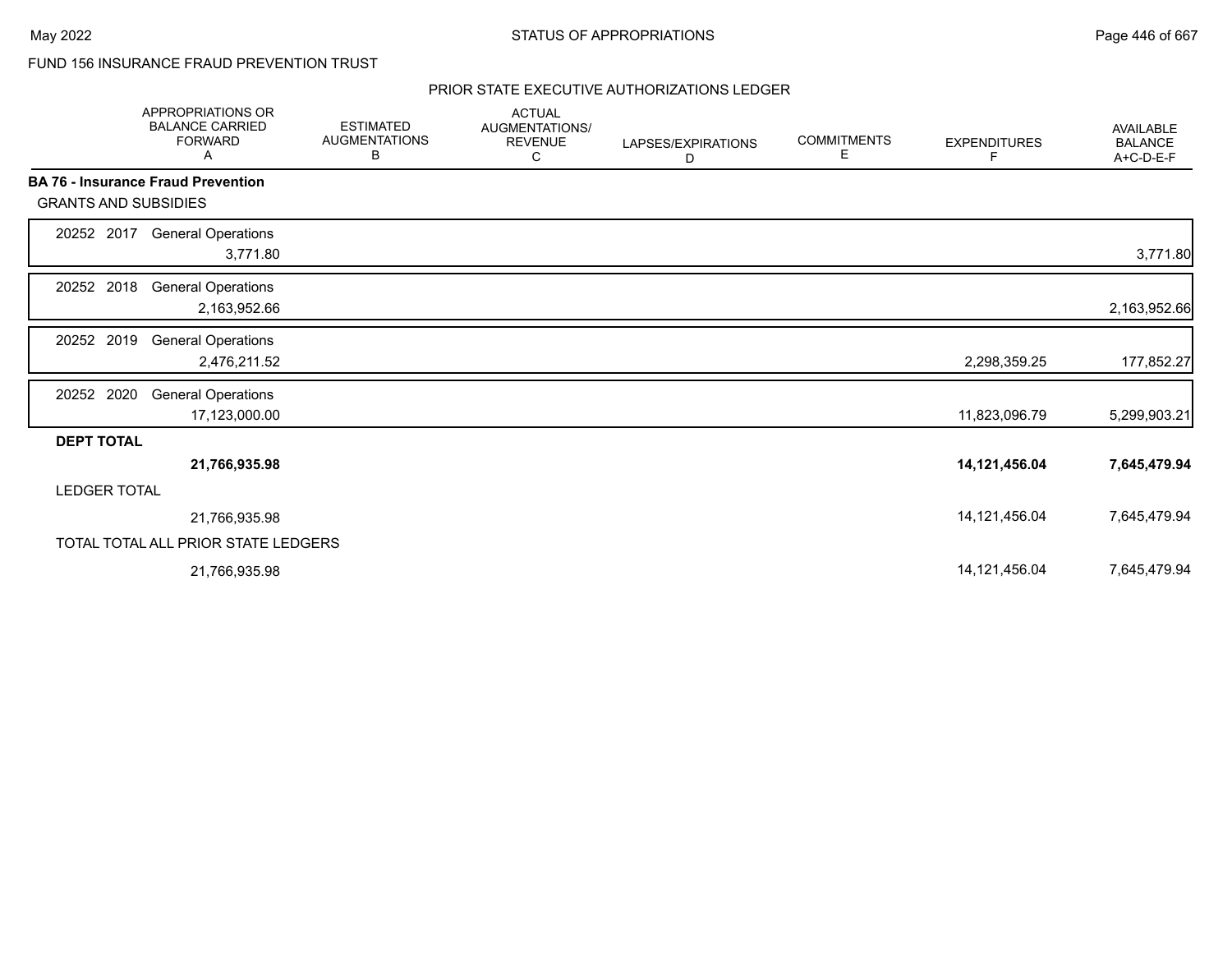## FUND 157 AUTOMOBILE THEFT PREVENTION TRUST

| APPROPRIATIONS OR<br><b>BALANCE CARRIED</b><br><b>FORWARD</b><br>A |              | <b>ESTIMATED</b><br><b>AUGMENTATIONS</b><br>В | <b>ACTUAL</b><br>AUGMENTATIONS/<br><b>REVENUE</b><br>С | LAPSES/EXPIRATIONS<br>D | <b>COMMITMENTS</b><br>E | <b>EXPENDITURES</b> | AVAILABLE<br><b>BALANCE</b><br>A+C-D-E-F |
|--------------------------------------------------------------------|--------------|-----------------------------------------------|--------------------------------------------------------|-------------------------|-------------------------|---------------------|------------------------------------------|
| <b>BA 77 - Automobile Theft Prevention</b>                         |              |                                               |                                                        |                         |                         |                     |                                          |
| <b>GRANTS AND SUBSIDIES</b>                                        |              |                                               |                                                        |                         |                         |                     |                                          |
| 2021<br>20253<br><b>General Operations</b>                         |              |                                               |                                                        |                         |                         |                     |                                          |
|                                                                    | 7,402,812.92 |                                               |                                                        |                         |                         | 7,379,001.02        | 23,811.90                                |
| <b>DEPT TOTAL</b>                                                  |              |                                               |                                                        |                         |                         |                     |                                          |
|                                                                    | 7,402,812.92 |                                               |                                                        |                         |                         | 7,379,001.02        | 23,811.90                                |
| <b>LEDGER TOTAL</b>                                                |              |                                               |                                                        |                         |                         |                     |                                          |
|                                                                    | 7,402,812.92 |                                               |                                                        |                         |                         | 7,379,001.02        | 23,811.90                                |
| TOTAL TOTAL ALL CURRENT STATE LEDGERS                              |              |                                               |                                                        |                         |                         |                     |                                          |
|                                                                    | 7,402,812.92 |                                               |                                                        |                         |                         | 7,379,001.02        | 23,811.90                                |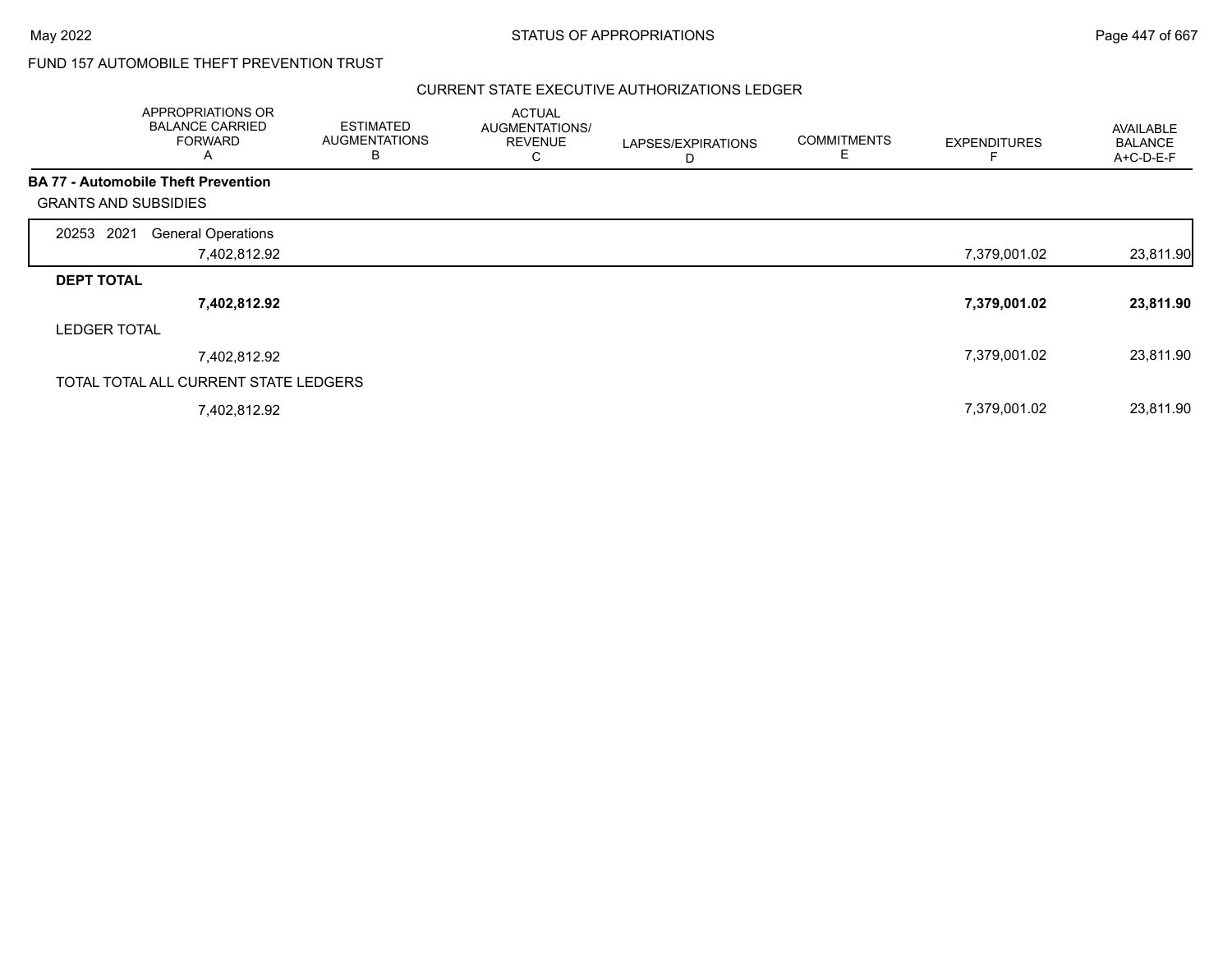# FUND 157 AUTOMOBILE THEFT PREVENTION TRUST

|                             | APPROPRIATIONS OR<br><b>BALANCE CARRIED</b><br><b>FORWARD</b><br>Α | <b>ESTIMATED</b><br><b>AUGMENTATIONS</b><br>В | <b>ACTUAL</b><br>AUGMENTATIONS/<br><b>REVENUE</b><br>С | LAPSES/EXPIRATIONS<br>D | <b>COMMITMENTS</b><br>Е | <b>EXPENDITURES</b><br>F | AVAILABLE<br><b>BALANCE</b><br>A+C-D-E-F |
|-----------------------------|--------------------------------------------------------------------|-----------------------------------------------|--------------------------------------------------------|-------------------------|-------------------------|--------------------------|------------------------------------------|
|                             | <b>BA 77 - Automobile Theft Prevention</b>                         |                                               |                                                        |                         |                         |                          |                                          |
| <b>GRANTS AND SUBSIDIES</b> |                                                                    |                                               |                                                        |                         |                         |                          |                                          |
| 2018<br>20253               | <b>General Operations</b><br>199,948.00                            |                                               |                                                        |                         |                         |                          | 199,948.00                               |
| 2019<br>20253               | <b>General Operations</b><br>753,546.00                            |                                               |                                                        |                         |                         |                          | 753,546.00                               |
| 2020<br>20253               | <b>General Operations</b><br>620,999.99                            |                                               |                                                        |                         |                         | 620,999.99               |                                          |
| <b>DEPT TOTAL</b>           |                                                                    |                                               |                                                        |                         |                         |                          |                                          |
|                             | 1,574,493.99                                                       |                                               |                                                        |                         |                         | 620,999.99               | 953,494.00                               |
| <b>LEDGER TOTAL</b>         |                                                                    |                                               |                                                        |                         |                         |                          |                                          |
|                             | 1,574,493.99                                                       |                                               |                                                        |                         |                         | 620,999.99               | 953,494.00                               |
|                             | TOTAL TOTAL ALL PRIOR STATE LEDGERS                                |                                               |                                                        |                         |                         |                          |                                          |
|                             | 1,574,493.99                                                       |                                               |                                                        |                         |                         | 620,999.99               | 953,494.00                               |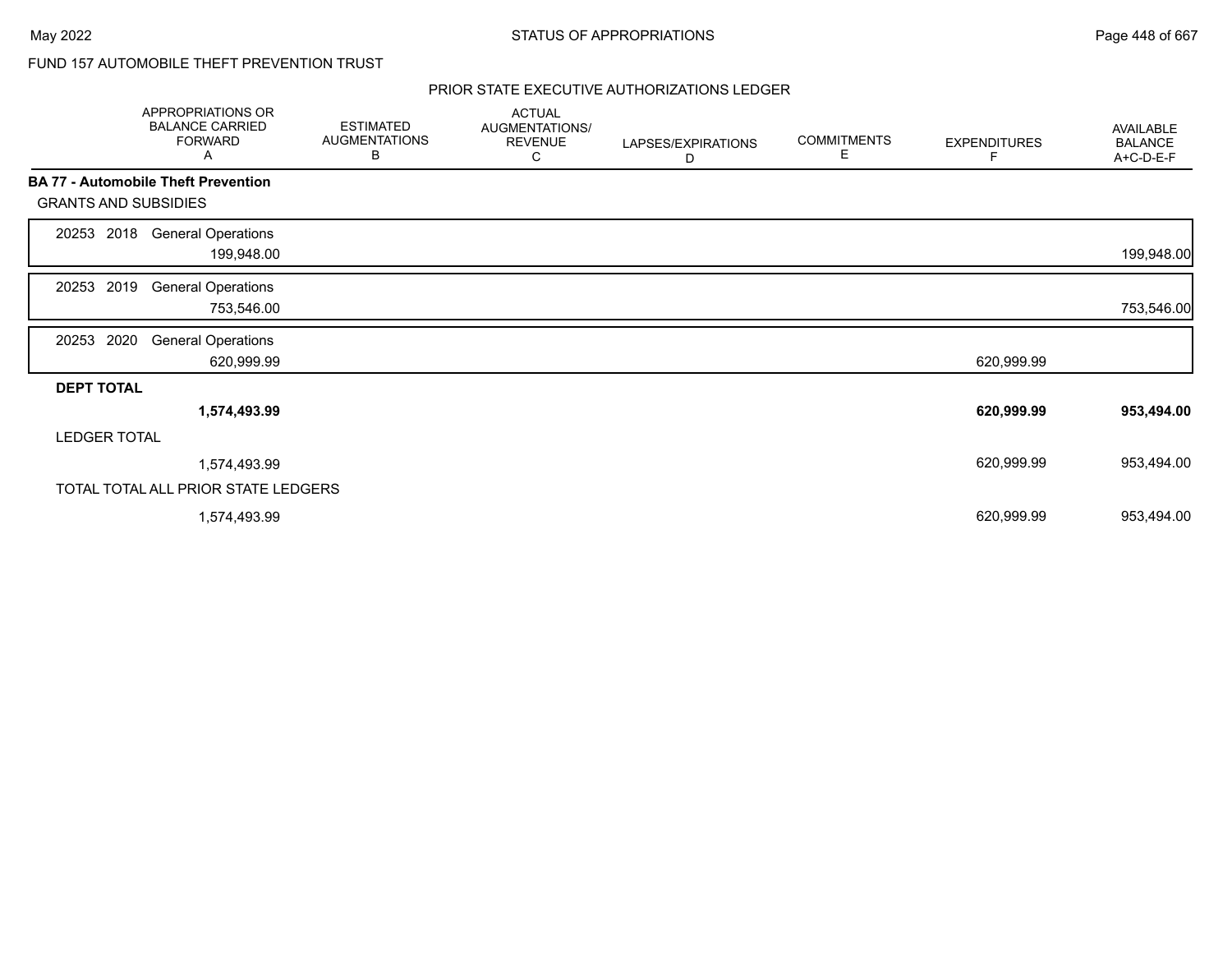# FUND 158 INDUSTRIAL SITES CLEANUP FUND

|                             | APPROPRIATIONS OR<br><b>BALANCE CARRIED</b><br><b>FORWARD</b><br>Α | <b>ESTIMATED</b><br><b>AUGMENTATIONS</b><br>В | <b>ACTUAL</b><br><b>AUGMENTATIONS/</b><br><b>REVENUE</b><br>С | LAPSES/EXPIRATIONS<br>D | <b>COMMITMENTS</b><br>Е | <b>EXPENDITURES</b> | AVAILABLE<br><b>BALANCE</b><br>A+C-D-E-F |
|-----------------------------|--------------------------------------------------------------------|-----------------------------------------------|---------------------------------------------------------------|-------------------------|-------------------------|---------------------|------------------------------------------|
|                             | <b>BA 24 - Community &amp; Economic Develop</b>                    |                                               |                                                               |                         |                         |                     |                                          |
| <b>GENERAL GOVERNMENT</b>   |                                                                    |                                               |                                                               |                         |                         |                     |                                          |
| 2021<br>20054               | Industrial Sites Cleanup-Adm.<br>314,000.00                        |                                               |                                                               |                         |                         | 100,760.17          | 213,239.83                               |
| <b>GRANTS AND SUBSIDIES</b> |                                                                    |                                               |                                                               |                         |                         |                     |                                          |
| 2021<br>20055               | Industrial Sites Cleanup-Projects                                  |                                               |                                                               |                         |                         |                     |                                          |
|                             | 6,000,000.00                                                       |                                               |                                                               |                         | 2,438,955.00            | 532,408.00          | 3,028,637.00                             |
| <b>DEPT TOTAL</b>           |                                                                    |                                               |                                                               |                         |                         |                     |                                          |
|                             | 6,314,000.00                                                       |                                               |                                                               |                         | 2,438,955.00            | 633,168.17          | 3,241,876.83                             |
| <b>LEDGER TOTAL</b>         |                                                                    |                                               |                                                               |                         |                         |                     |                                          |
|                             | 6,314,000.00                                                       |                                               |                                                               |                         | 2,438,955.00            | 633,168.17          | 3,241,876.83                             |
|                             | TOTAL TOTAL ALL CURRENT STATE LEDGERS                              |                                               |                                                               |                         |                         |                     |                                          |
|                             | 6,314,000.00                                                       |                                               |                                                               |                         | 2,438,955.00            | 633,168.17          | 3,241,876.83                             |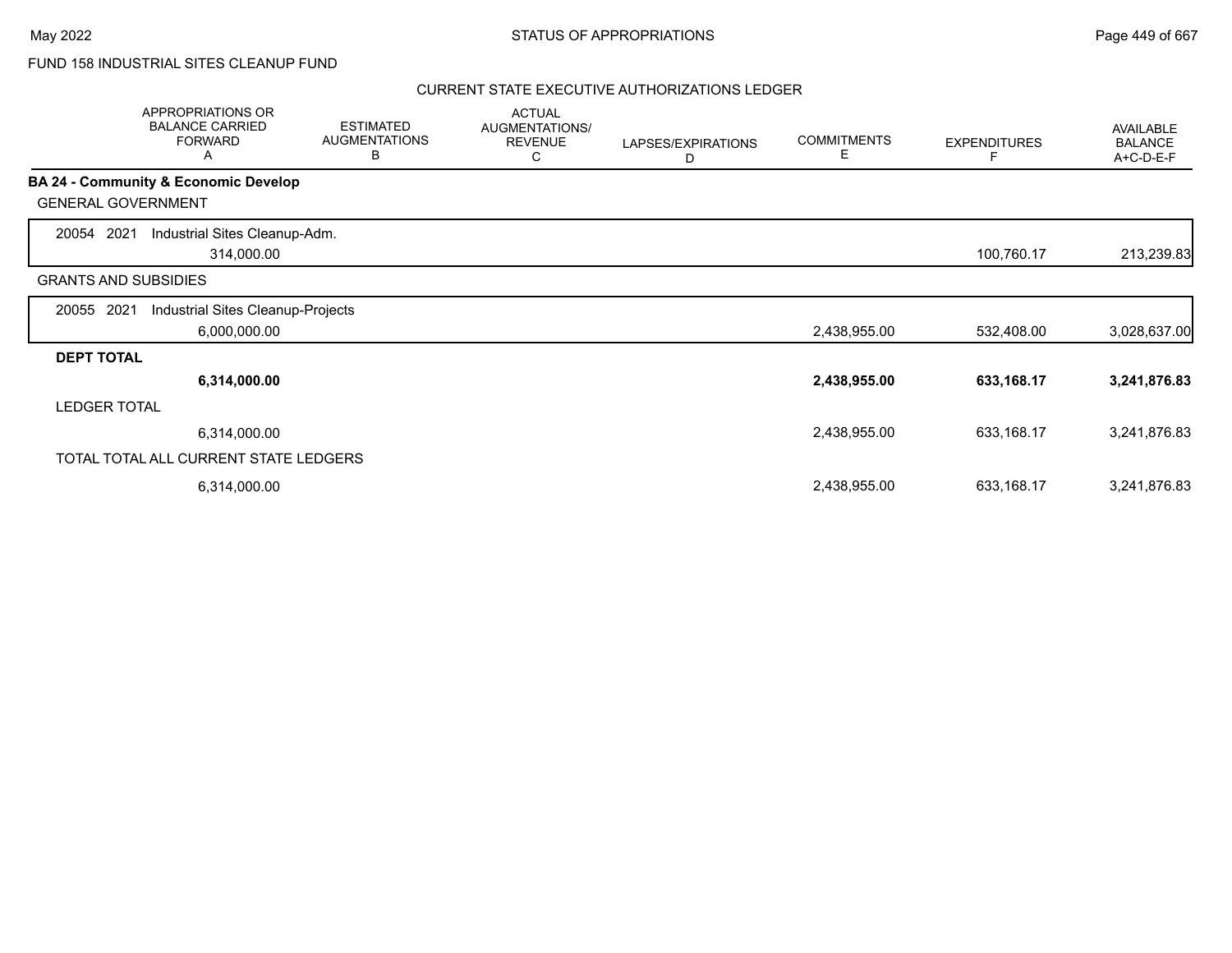FUND 158 INDUSTRIAL SITES CLEANUP FUND

|                             | <b>APPROPRIATIONS OR</b><br><b>BALANCE CARRIED</b><br><b>FORWARD</b><br>A | <b>ESTIMATED</b><br><b>AUGMENTATIONS</b><br>В | <b>ACTUAL</b><br><b>AUGMENTATIONS/</b><br><b>REVENUE</b><br>С | LAPSES/EXPIRATIONS<br>D | <b>COMMITMENTS</b><br>Е | <b>EXPENDITURES</b><br>F | <b>AVAILABLE</b><br><b>BALANCE</b><br>A+C-D-E-F |
|-----------------------------|---------------------------------------------------------------------------|-----------------------------------------------|---------------------------------------------------------------|-------------------------|-------------------------|--------------------------|-------------------------------------------------|
|                             | BA 24 - Community & Economic Develop                                      |                                               |                                                               |                         |                         |                          |                                                 |
| <b>GENERAL GOVERNMENT</b>   |                                                                           |                                               |                                                               |                         |                         |                          |                                                 |
| 2020<br>20054               | Industrial Sites Cleanup-Adm.                                             |                                               |                                                               |                         |                         |                          |                                                 |
|                             | 221,343.26                                                                |                                               |                                                               |                         |                         | 4,450.15                 | 216,893.11                                      |
| <b>GRANTS AND SUBSIDIES</b> |                                                                           |                                               |                                                               |                         |                         |                          |                                                 |
| 20055 2018                  | Industrial Sites Cleanup-Projects                                         |                                               |                                                               |                         |                         |                          |                                                 |
|                             | 441,657.00                                                                |                                               |                                                               |                         |                         | 222,466.00               | 219,191.00                                      |
| 20055 2019                  | Industrial Sites Cleanup-Projects                                         |                                               |                                                               |                         |                         |                          |                                                 |
|                             | 2,213,126.00                                                              |                                               |                                                               |                         | 1,716,810.00            | 440,691.00               | 55,625.00                                       |
| 2020<br>20055               | Industrial Sites Cleanup-Projects                                         |                                               |                                                               |                         |                         |                          |                                                 |
|                             | 4,389,409.00                                                              |                                               |                                                               |                         | 2,144,280.00            | 942,478.00               | 1,302,651.00                                    |
| <b>DEPT TOTAL</b>           |                                                                           |                                               |                                                               |                         |                         |                          |                                                 |
|                             | 7,265,535.26                                                              |                                               |                                                               |                         | 3,861,090.00            | 1,610,085.15             | 1,794,360.11                                    |
| <b>LEDGER TOTAL</b>         |                                                                           |                                               |                                                               |                         |                         |                          |                                                 |
|                             | 7,265,535.26                                                              |                                               |                                                               |                         | 3,861,090.00            | 1,610,085.15             | 1,794,360.11                                    |
|                             | TOTAL TOTAL ALL PRIOR STATE LEDGERS                                       |                                               |                                                               |                         |                         |                          |                                                 |
|                             | 7,265,535.26                                                              |                                               |                                                               |                         | 3,861,090.00            | 1,610,085.15             | 1,794,360.11                                    |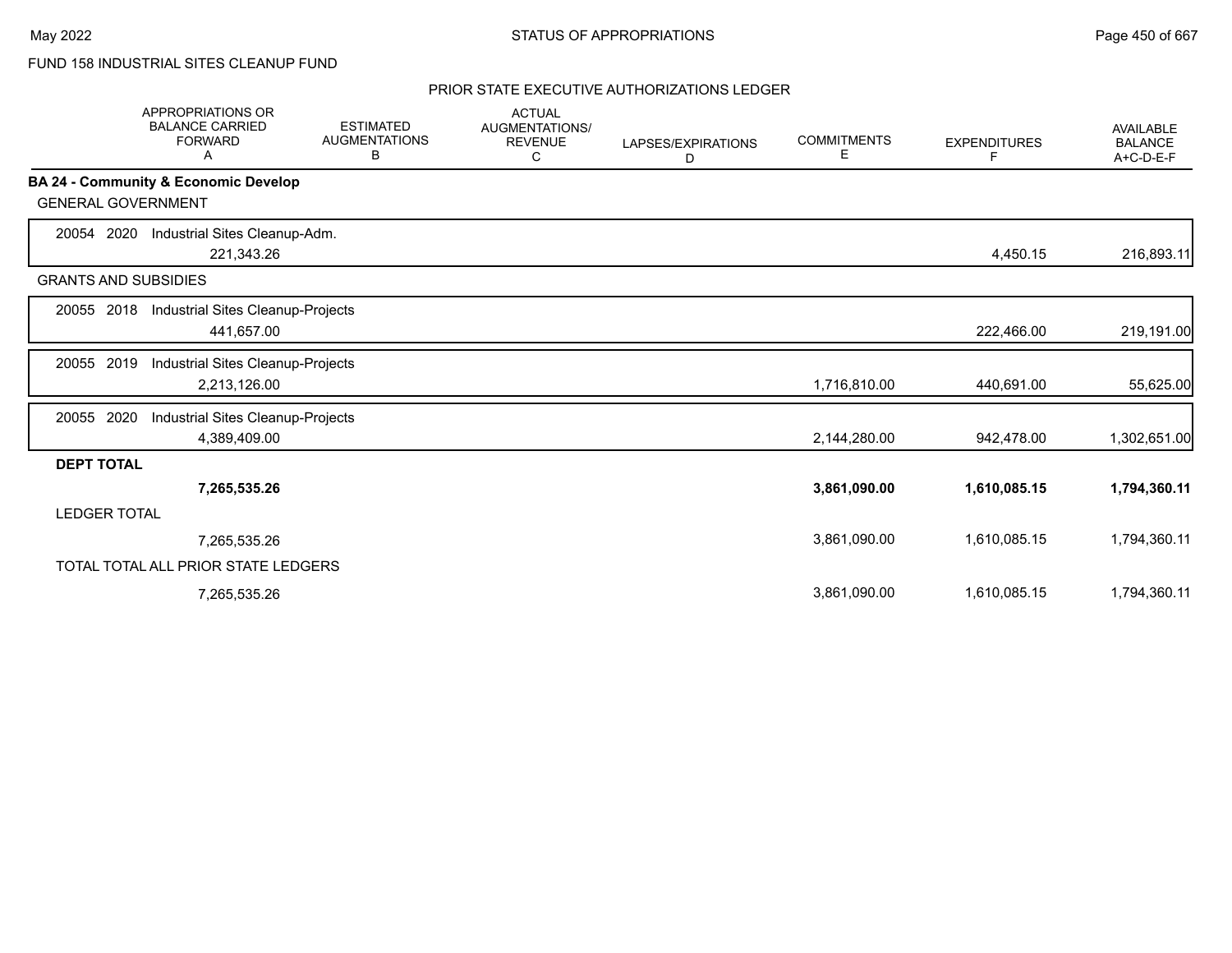### FUND 159 DNA DETECTION FUND

|                             | APPROPRIATIONS OR<br><b>BALANCE CARRIED</b><br><b>FORWARD</b><br>A | <b>ESTIMATED</b><br><b>AUGMENTATIONS</b><br>B | <b>ACTUAL</b><br>AUGMENTATIONS/<br><b>REVENUE</b><br>C | LAPSES/EXPIRATIONS<br>D | <b>COMMITMENTS</b><br>Е | <b>EXPENDITURES</b> | AVAILABLE<br><b>BALANCE</b><br>$A+C-D-E-F$ |
|-----------------------------|--------------------------------------------------------------------|-----------------------------------------------|--------------------------------------------------------|-------------------------|-------------------------|---------------------|--------------------------------------------|
| <b>BA 20 - State Police</b> |                                                                    |                                               |                                                        |                         |                         |                     |                                            |
|                             | <b>GENERAL GOVERNMENT</b>                                          |                                               |                                                        |                         |                         |                     |                                            |
| 20240                       | 2021<br>DNA Detection of Offenders                                 |                                               |                                                        |                         |                         |                     |                                            |
|                             | 5,152,000.00                                                       |                                               |                                                        |                         | 426,183.45              | 3,893,374.67        | 832,441.88                                 |
| <b>DEPT TOTAL</b>           |                                                                    |                                               |                                                        |                         |                         |                     |                                            |
|                             | 5,152,000.00                                                       |                                               |                                                        |                         | 426,183.45              | 3,893,374.67        | 832,441.88                                 |
| <b>LEDGER TOTAL</b>         |                                                                    |                                               |                                                        |                         |                         |                     |                                            |
|                             | 5,152,000.00                                                       |                                               |                                                        |                         | 426,183.45              | 3,893,374.67        | 832,441.88                                 |
|                             | TOTAL TOTAL ALL CURRENT STATE LEDGERS                              |                                               |                                                        |                         |                         |                     |                                            |
|                             | 5,152,000.00                                                       |                                               |                                                        |                         | 426,183.45              | 3,893,374.67        | 832,441.88                                 |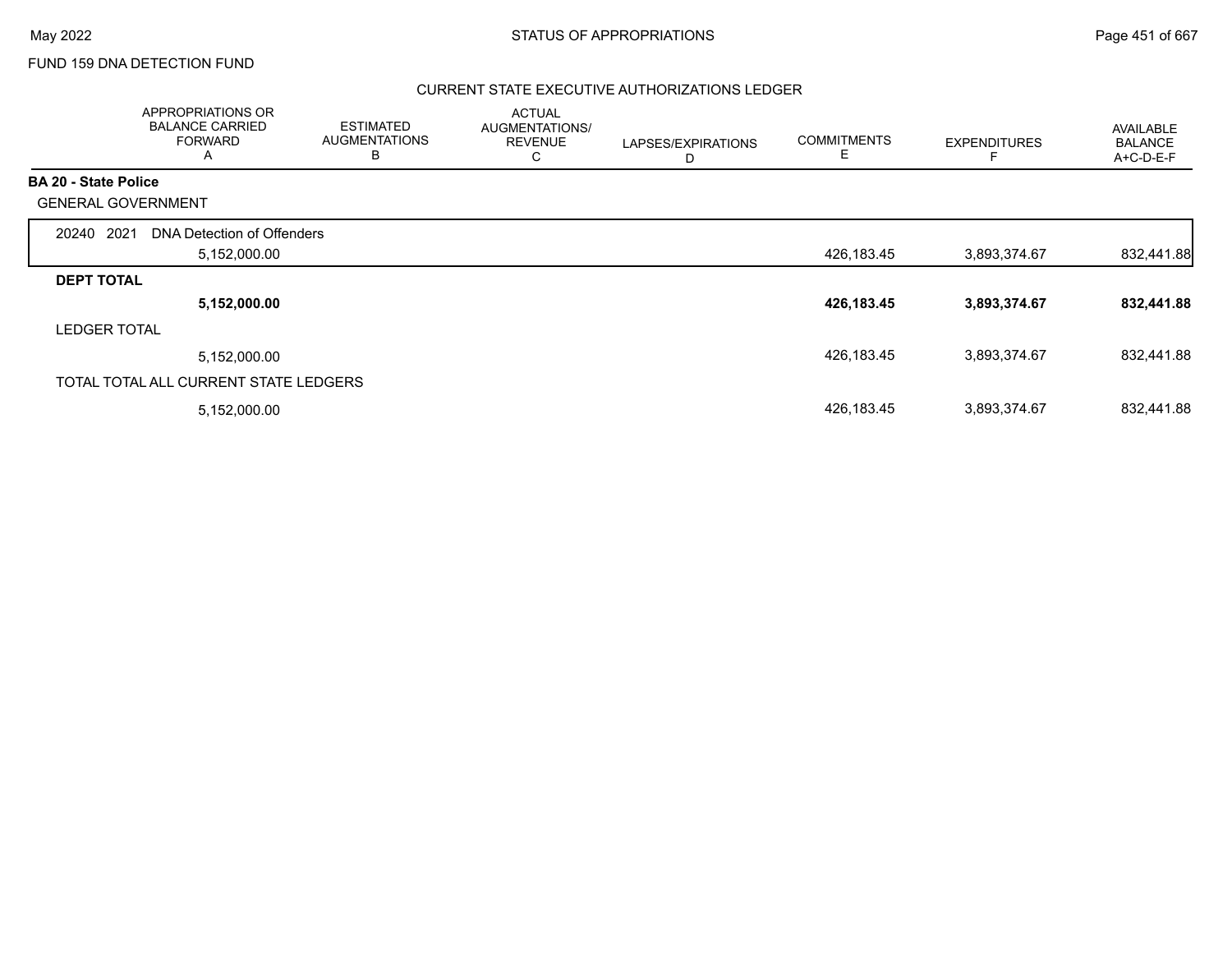### FUND 159 DNA DETECTION FUND

|                           | APPROPRIATIONS OR<br><b>BALANCE CARRIED</b><br><b>FORWARD</b><br>A | <b>ESTIMATED</b><br><b>AUGMENTATIONS</b><br>B | <b>ACTUAL</b><br>AUGMENTATIONS/<br><b>REVENUE</b><br>С | LAPSES/EXPIRATIONS<br>D | <b>COMMITMENTS</b><br>Е | <b>EXPENDITURES</b> | AVAILABLE<br><b>BALANCE</b><br>A+C-D-E-F |
|---------------------------|--------------------------------------------------------------------|-----------------------------------------------|--------------------------------------------------------|-------------------------|-------------------------|---------------------|------------------------------------------|
| BA 20 - State Police      |                                                                    |                                               |                                                        |                         |                         |                     |                                          |
| <b>GENERAL GOVERNMENT</b> |                                                                    |                                               |                                                        |                         |                         |                     |                                          |
| 2018<br>20240             | DNA Detection of Offenders                                         |                                               |                                                        |                         |                         |                     |                                          |
|                           | 13.14                                                              |                                               |                                                        |                         | 13.14                   |                     |                                          |
| 2020<br>20240             | DNA Detection of Offenders                                         |                                               |                                                        |                         |                         |                     |                                          |
|                           | 2,297,677.40                                                       |                                               |                                                        |                         |                         | 59,834.62           | 2,237,842.78                             |
| <b>DEPT TOTAL</b>         |                                                                    |                                               |                                                        |                         |                         |                     |                                          |
|                           | 2,297,690.54                                                       |                                               |                                                        |                         | 13.14                   | 59,834.62           | 2,237,842.78                             |
| <b>LEDGER TOTAL</b>       |                                                                    |                                               |                                                        |                         |                         |                     |                                          |
|                           | 2,297,690.54                                                       |                                               |                                                        |                         | 13.14                   | 59,834.62           | 2,237,842.78                             |
|                           | TOTAL TOTAL ALL PRIOR STATE LEDGERS                                |                                               |                                                        |                         |                         |                     |                                          |
|                           | 2,297,690.54                                                       |                                               |                                                        |                         | 13.14                   | 59,834.62           | 2,237,842.78                             |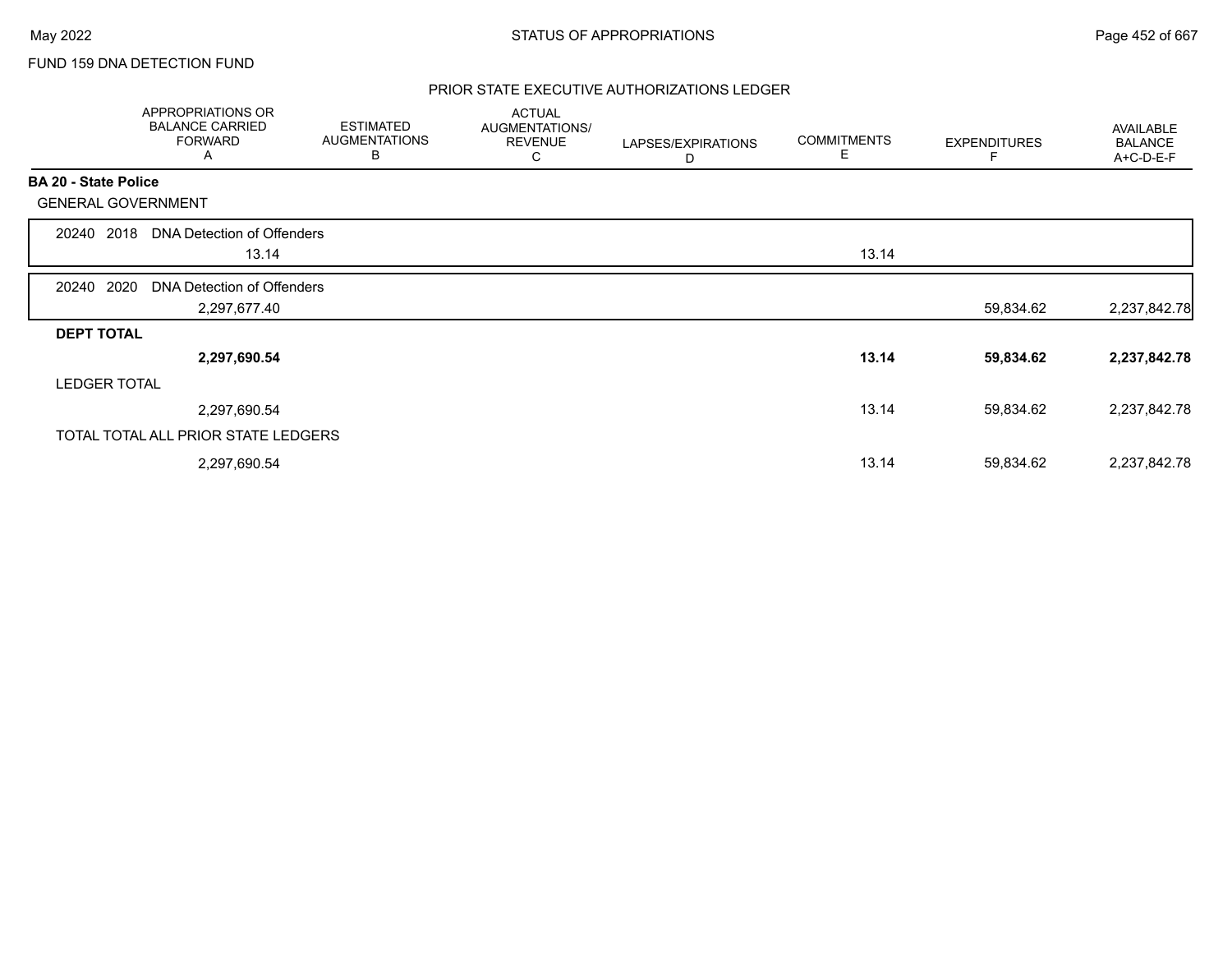FUND 160 SMALL BUSINESS FIRST FUND

|                             | APPROPRIATIONS OR<br><b>BALANCE CARRIED</b><br><b>FORWARD</b><br>Α | <b>ESTIMATED</b><br><b>AUGMENTATIONS</b><br>В | <b>ACTUAL</b><br>AUGMENTATIONS/<br><b>REVENUE</b><br>С | LAPSES/EXPIRATIONS<br>D | <b>COMMITMENTS</b><br>Е | <b>EXPENDITURES</b> | <b>AVAILABLE</b><br><b>BALANCE</b><br>A+C-D-E-F |
|-----------------------------|--------------------------------------------------------------------|-----------------------------------------------|--------------------------------------------------------|-------------------------|-------------------------|---------------------|-------------------------------------------------|
|                             | <b>BA 24 - Community &amp; Economic Develop</b>                    |                                               |                                                        |                         |                         |                     |                                                 |
| <b>GENERAL GOVERNMENT</b>   |                                                                    |                                               |                                                        |                         |                         |                     |                                                 |
| 2021<br>20056               | Administration<br>1,958,000.00                                     |                                               |                                                        |                         | 6,683.23                | 458,976.08          | 1,492,340.69                                    |
| <b>GRANTS AND SUBSIDIES</b> |                                                                    |                                               |                                                        |                         |                         |                     |                                                 |
| 20046<br>2021               | Community Economic Dev. Loans                                      |                                               |                                                        |                         |                         |                     |                                                 |
|                             | 3,000,000.00                                                       |                                               |                                                        |                         |                         | 200,000.00          | 2,800,000.00                                    |
| 2021<br>20057               | Loans                                                              |                                               |                                                        |                         |                         |                     |                                                 |
|                             | 10,000,000.00                                                      |                                               |                                                        |                         | 2,121,119.00            | 3,939,500.00        | 3,939,381.00                                    |
| <b>DEPT TOTAL</b>           |                                                                    |                                               |                                                        |                         |                         |                     |                                                 |
|                             | 14,958,000.00                                                      |                                               |                                                        |                         | 2,127,802.23            | 4,598,476.08        | 8,231,721.69                                    |
| <b>LEDGER TOTAL</b>         |                                                                    |                                               |                                                        |                         |                         |                     |                                                 |
|                             | 14,958,000.00                                                      |                                               |                                                        |                         | 2,127,802.23            | 4,598,476.08        | 8,231,721.69                                    |
|                             | TOTAL TOTAL ALL CURRENT STATE LEDGERS                              |                                               |                                                        |                         |                         |                     |                                                 |
|                             | 14,958,000.00                                                      |                                               |                                                        |                         | 2,127,802.23            | 4,598,476.08        | 8,231,721.69                                    |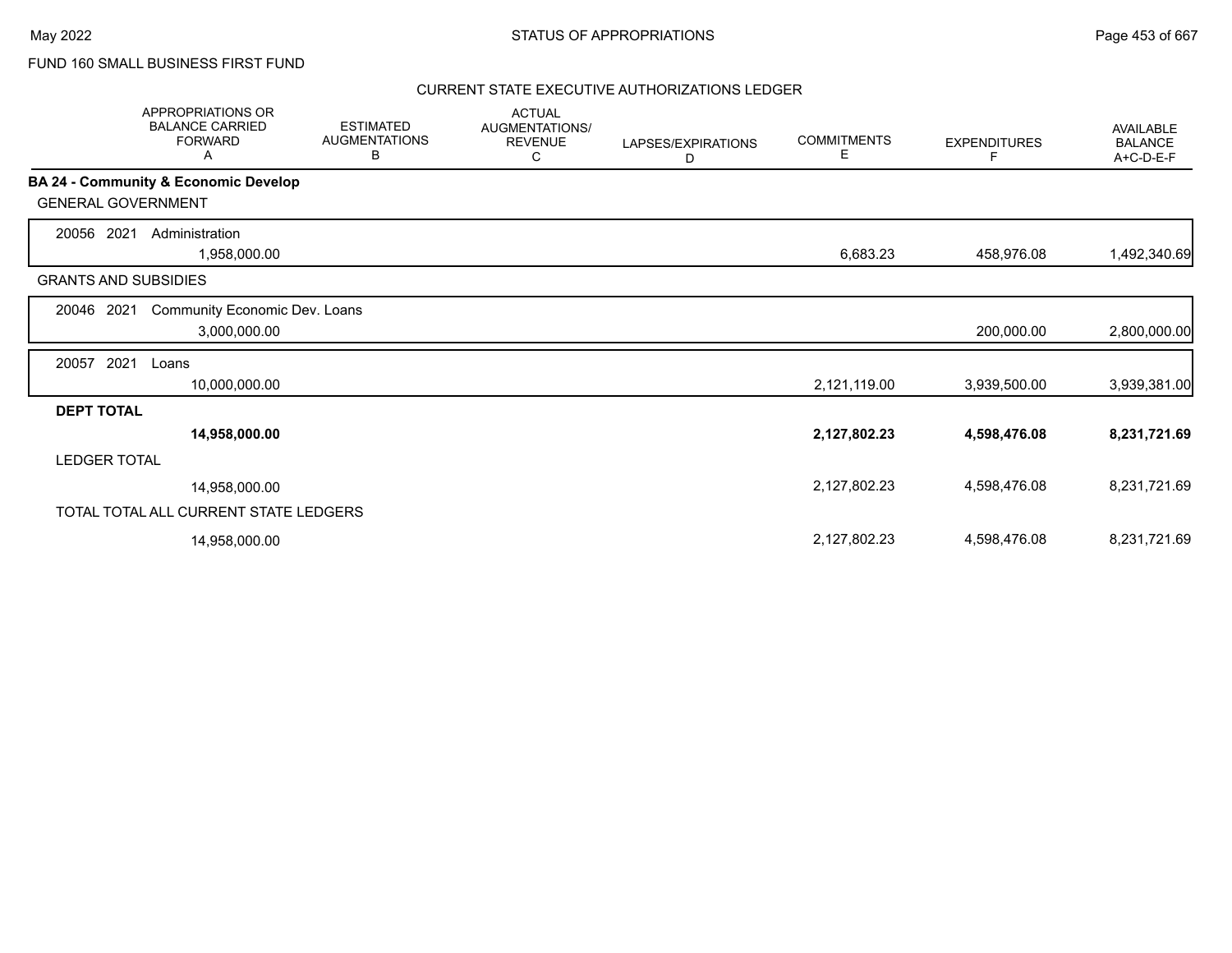FUND 160 SMALL BUSINESS FIRST FUND

|                             | <b>APPROPRIATIONS OR</b><br><b>BALANCE CARRIED</b><br><b>FORWARD</b><br>A | <b>ESTIMATED</b><br><b>AUGMENTATIONS</b><br>В | <b>ACTUAL</b><br>AUGMENTATIONS/<br><b>REVENUE</b><br>C | LAPSES/EXPIRATIONS<br>D | <b>COMMITMENTS</b><br>Е | <b>EXPENDITURES</b><br>F | <b>AVAILABLE</b><br><b>BALANCE</b><br>A+C-D-E-F |
|-----------------------------|---------------------------------------------------------------------------|-----------------------------------------------|--------------------------------------------------------|-------------------------|-------------------------|--------------------------|-------------------------------------------------|
|                             | BA 24 - Community & Economic Develop                                      |                                               |                                                        |                         |                         |                          |                                                 |
| <b>GENERAL GOVERNMENT</b>   |                                                                           |                                               |                                                        |                         |                         |                          |                                                 |
| 20056 2020                  | Administration<br>1,456,743.32                                            |                                               |                                                        |                         |                         | 12,672.88                | 1,444,070.44                                    |
| <b>GRANTS AND SUBSIDIES</b> |                                                                           |                                               |                                                        |                         |                         |                          |                                                 |
|                             | 20046 2018 Community Economic Dev. Loans<br>200,000.00                    |                                               |                                                        |                         |                         |                          | 200,000.00                                      |
| 20046 2020                  | Community Economic Dev. Loans<br>4,808,178.00                             |                                               |                                                        |                         |                         | 33,178.00                | 4,775,000.00                                    |
| 20057 2018 Loans            | 746,000.00                                                                |                                               |                                                        |                         |                         |                          | 746,000.00                                      |
| 20057 2019                  | Loans<br>650,000.00                                                       |                                               |                                                        |                         | 650,000.00              |                          |                                                 |
| 20057 2020                  | Loans<br>9,164,272.00                                                     |                                               |                                                        |                         |                         | 1,693,750.00             | 7,470,522.00                                    |
| <b>DEPT TOTAL</b>           |                                                                           |                                               |                                                        |                         |                         |                          |                                                 |
|                             | 17,025,193.32                                                             |                                               |                                                        |                         | 650,000.00              | 1,739,600.88             | 14,635,592.44                                   |
| <b>LEDGER TOTAL</b>         |                                                                           |                                               |                                                        |                         |                         |                          |                                                 |
|                             | 17,025,193.32                                                             |                                               |                                                        |                         | 650,000.00              | 1,739,600.88             | 14,635,592.44                                   |
|                             | TOTAL TOTAL ALL PRIOR STATE LEDGERS                                       |                                               |                                                        |                         |                         |                          |                                                 |
|                             | 17,025,193.32                                                             |                                               |                                                        |                         | 650.000.00              | 1,739,600.88             | 14,635,592.44                                   |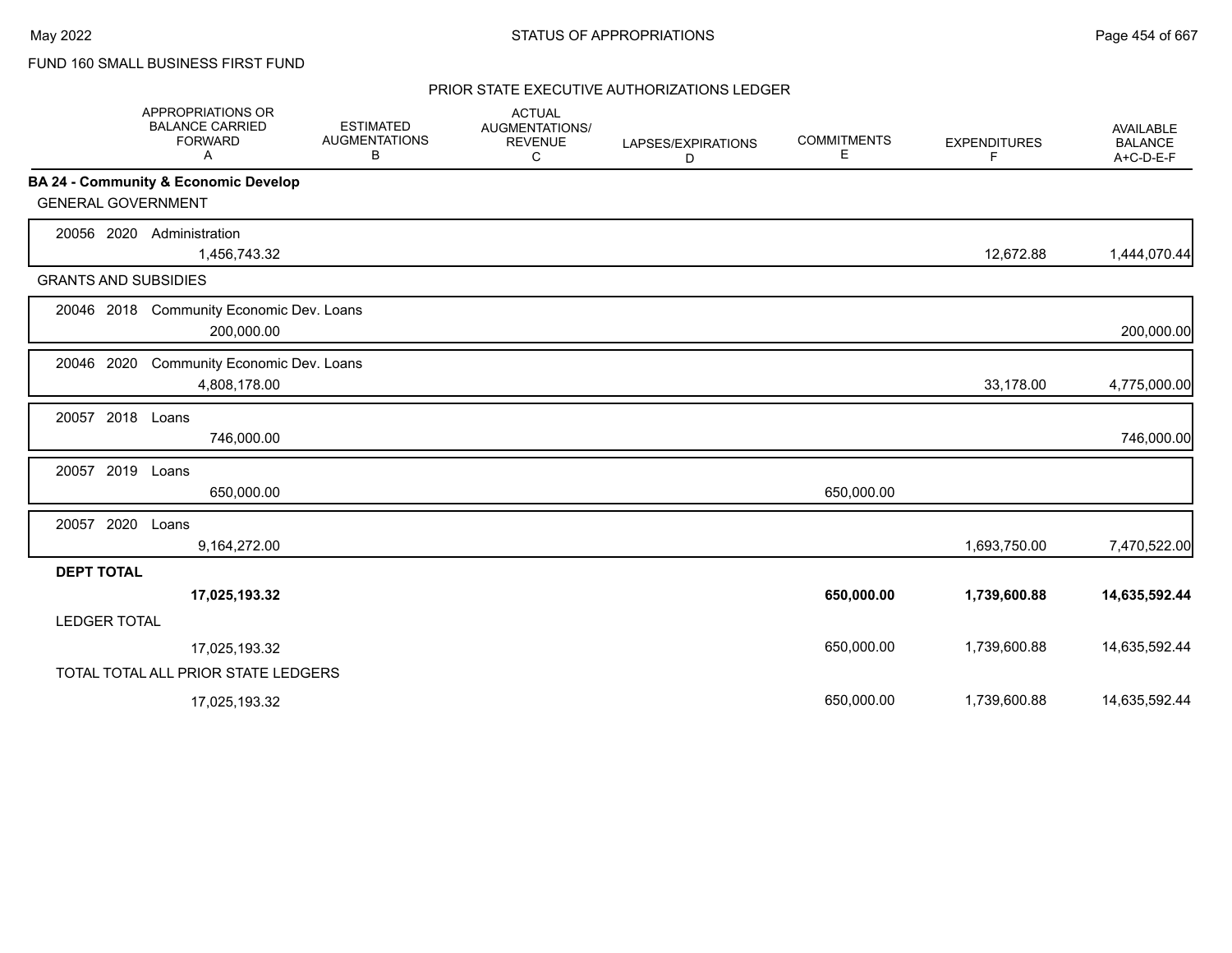# FUND 160 SMALL BUSINESS FIRST FUND

#### RESTRICTED REVENUE LEDGER

|                             | <b>APPROPRIATIONS OR</b><br><b>BALANCE CARRIED</b><br><b>FORWARD</b><br>$\overline{A}$ | <b>ESTIMATED</b><br><b>AUGMENTATIONS</b><br>В | <b>ACTUAL</b><br><b>AUGMENTATIONS/</b><br><b>REVENUE</b><br>С | LAPSES/EXPIRATIONS<br>D | <b>COMMITMENTS</b> | <b>EXPENDITURES</b> | AVAILABLE<br><b>BALANCE</b><br>A+C-D-E-F |
|-----------------------------|----------------------------------------------------------------------------------------|-----------------------------------------------|---------------------------------------------------------------|-------------------------|--------------------|---------------------|------------------------------------------|
|                             | BA 24 - Community & Economic Develop                                                   |                                               |                                                               |                         |                    |                     |                                          |
| <b>GRANTS AND SUBSIDIES</b> |                                                                                        |                                               |                                                               |                         |                    |                     |                                          |
| 2021<br>60049               | <b>Pollution Prevention Assistance Acct</b>                                            |                                               |                                                               |                         |                    |                     |                                          |
|                             | 1,398,749.56                                                                           |                                               | 59,534.68                                                     |                         |                    |                     | 1,458,284.24                             |
| <b>DEPT TOTAL</b>           |                                                                                        |                                               |                                                               |                         |                    |                     |                                          |
|                             | 1,398,749.56                                                                           |                                               | 59,534.68                                                     |                         |                    |                     | 1,458,284.24                             |
| <b>LEDGER TOTAL</b>         |                                                                                        |                                               |                                                               |                         |                    |                     |                                          |
|                             | 1,398,749.56                                                                           |                                               | 59,534.68                                                     |                         |                    |                     | 1,458,284.24                             |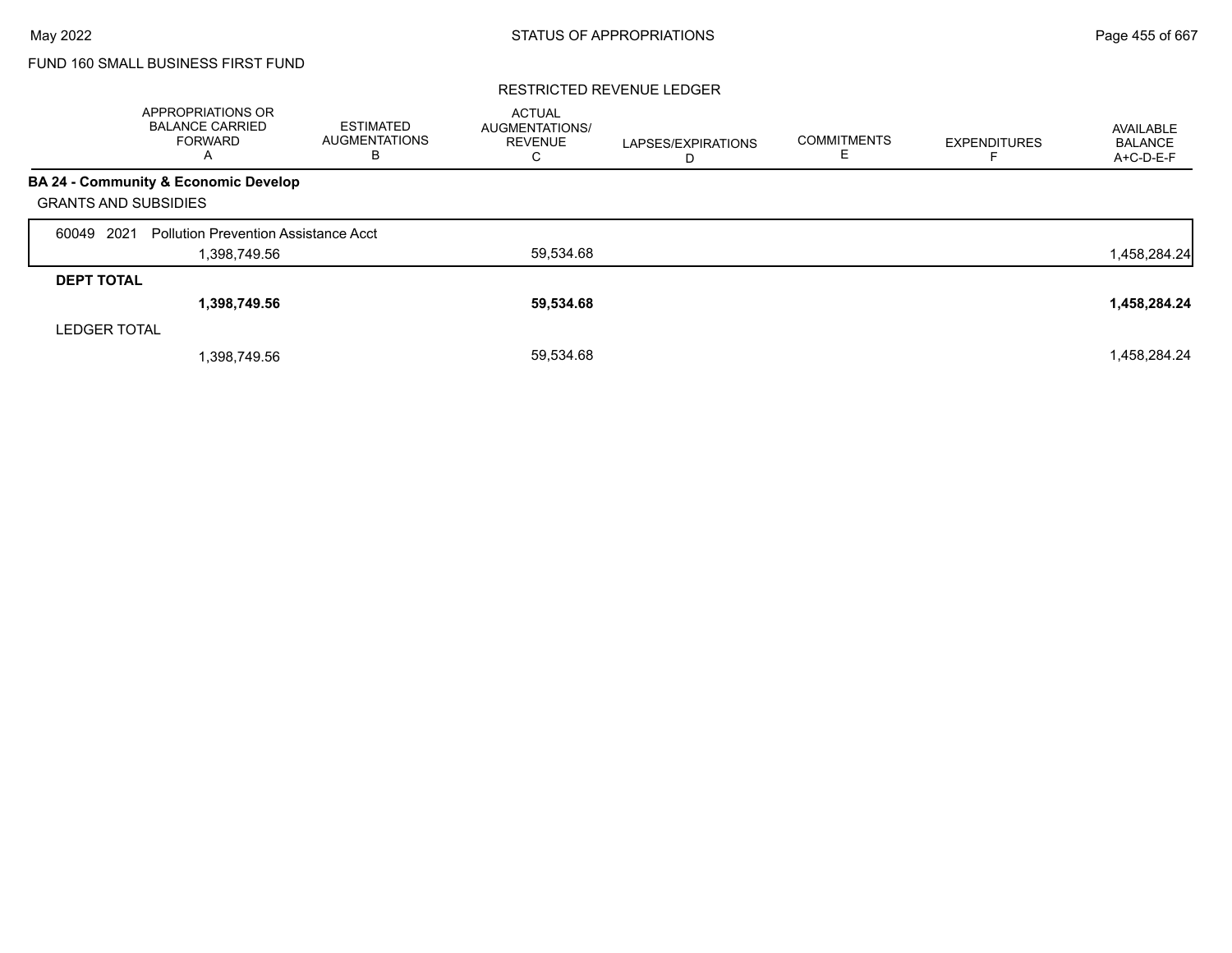#### CURRENT STATE APPROPRIATIONS LEDGER

|                     | APPROPRIATIONS OR<br><b>BALANCE CARRIED</b><br><b>FORWARD</b><br>A | <b>ESTIMATED</b><br><b>AUGMENTATIONS</b><br>B | <b>ACTUAL</b><br>AUGMENTATIONS/<br><b>REVENUE</b><br>С | LAPSES/EXPIRATIONS<br>D | <b>COMMITMENTS</b><br>Е | <b>EXPENDITURES</b> | <b>AVAILABLE</b><br><b>BALANCE</b><br>A+C-D-E-F |
|---------------------|--------------------------------------------------------------------|-----------------------------------------------|--------------------------------------------------------|-------------------------|-------------------------|---------------------|-------------------------------------------------|
|                     | <b>BA 24 - Community &amp; Economic Develop</b>                    |                                               |                                                        |                         |                         |                     |                                                 |
|                     | <b>GRANTS AND SUBSIDIES</b>                                        |                                               |                                                        |                         |                         |                     |                                                 |
| 10281               | Ben FranklinTech Development Authority<br>2021<br>35,000,000.00    |                                               |                                                        |                         |                         | 14,471,345.98       | 20,528,654.02                                   |
| <b>DEPT TOTAL</b>   |                                                                    |                                               |                                                        |                         |                         |                     |                                                 |
|                     | 35,000,000.00                                                      |                                               |                                                        |                         |                         | 14,471,345.98       | 20,528,654.02                                   |
| <b>LEDGER TOTAL</b> |                                                                    |                                               |                                                        |                         |                         |                     |                                                 |
|                     | 35,000,000.00                                                      |                                               |                                                        |                         |                         | 14,471,345.98       | 20,528,654.02                                   |
|                     | TOTAL TOTAL ALL CURRENT STATE LEDGERS                              |                                               |                                                        |                         |                         |                     |                                                 |
|                     | 35,000,000.00                                                      |                                               |                                                        |                         |                         | 14,471,345.98       | 20,528,654.02                                   |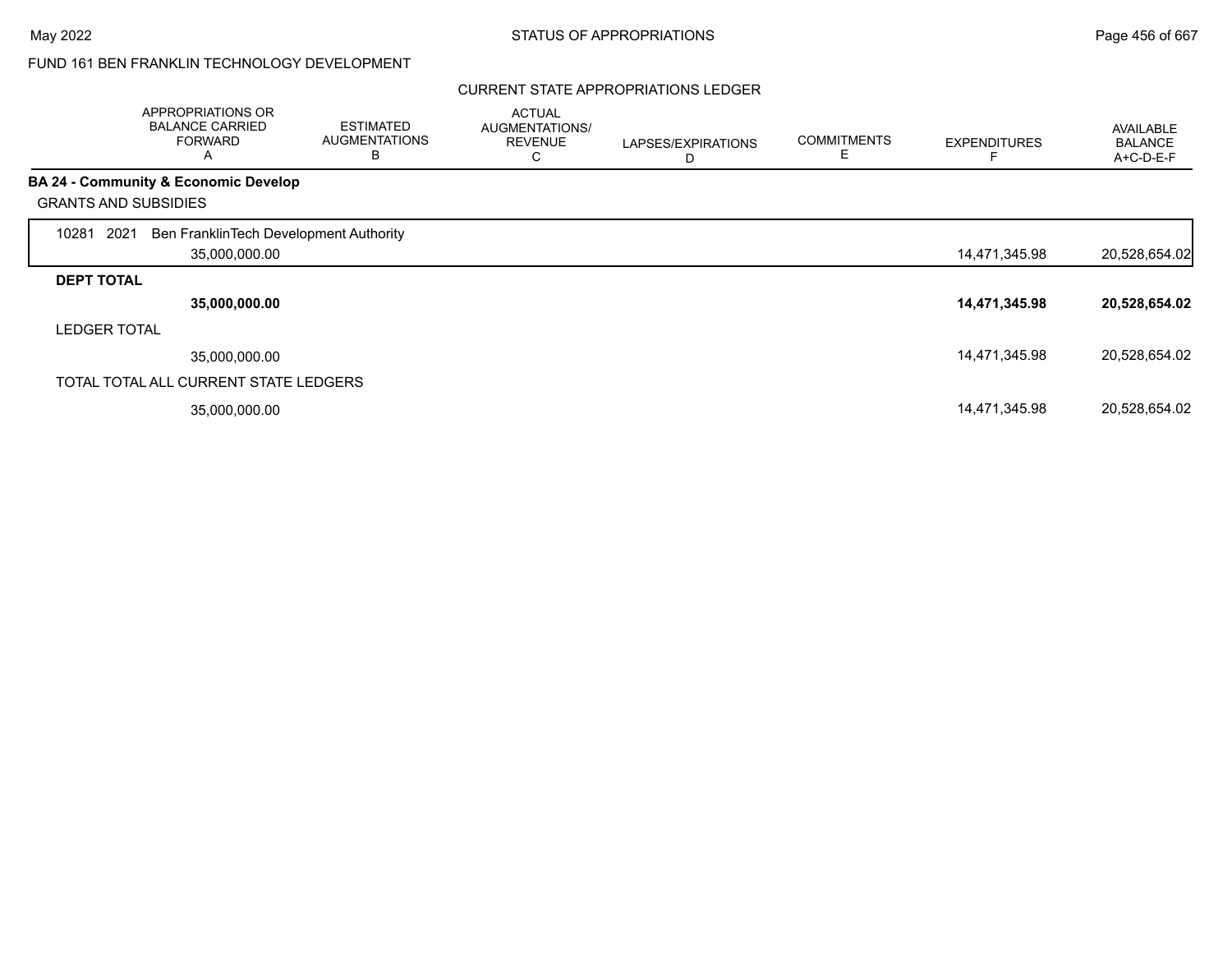### PRIOR STATE APPROPRIATIONS LEDGER

|                   | APPROPRIATIONS OR<br><b>BALANCE CARRIED</b><br><b>FORWARD</b><br>A | <b>ESTIMATED</b><br><b>AUGMENTATIONS</b><br>B | <b>ACTUAL</b><br>AUGMENTATIONS/<br><b>REVENUE</b><br>С | LAPSES/EXPIRATIONS<br>D | <b>COMMITMENTS</b><br>Е | <b>EXPENDITURES</b> | <b>AVAILABLE</b><br><b>BALANCE</b><br>A+C-D-E-F |
|-------------------|--------------------------------------------------------------------|-----------------------------------------------|--------------------------------------------------------|-------------------------|-------------------------|---------------------|-------------------------------------------------|
|                   | <b>BA 24 - Community &amp; Economic Develop</b>                    |                                               |                                                        |                         |                         |                     |                                                 |
|                   | <b>GRANTS AND SUBSIDIES</b>                                        |                                               |                                                        |                         |                         |                     |                                                 |
| 10281             | Ben FranklinTech Development Authority<br>2019<br>20,000.00        |                                               |                                                        |                         |                         |                     | 20,000.00                                       |
| 10281             | 2020<br>Ben FranklinTech Development Authority                     |                                               |                                                        |                         |                         |                     |                                                 |
|                   | 20,391,356.49                                                      |                                               |                                                        |                         | 22,041.14               | 35,157.91           | 20,334,157.44                                   |
| <b>DEPT TOTAL</b> |                                                                    |                                               |                                                        |                         |                         |                     |                                                 |
|                   | 20,411,356.49                                                      |                                               |                                                        |                         | 22,041.14               | 35,157.91           | 20,354,157.44                                   |
|                   | <b>LEDGER TOTAL</b>                                                |                                               |                                                        |                         |                         |                     |                                                 |
|                   | 20,411,356.49                                                      |                                               |                                                        |                         | 22,041.14               | 35,157.91           | 20,354,157.44                                   |
|                   | TOTAL TOTAL ALL PRIOR STATE LEDGERS                                |                                               |                                                        |                         |                         |                     |                                                 |
|                   | 20,411,356.49                                                      |                                               |                                                        |                         | 22,041.14               | 35,157.91           | 20,354,157.44                                   |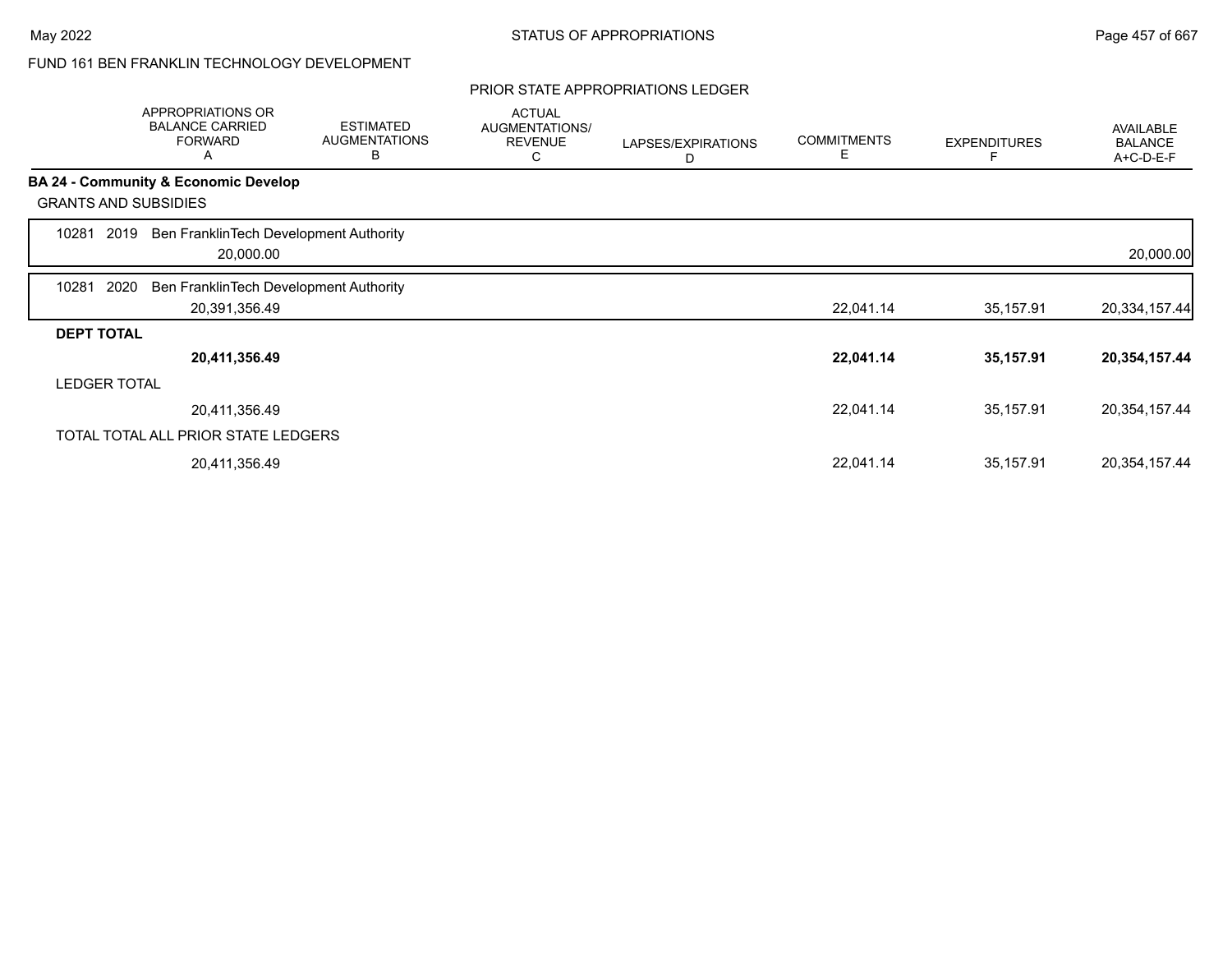#### RESTRICTED RECEIPTS LEDGER

|                           | APPROPRIATIONS OR<br><b>BALANCE CARRIED</b><br><b>FORWARD</b><br>$\overline{A}$ | <b>ESTIMATED</b><br><b>AUGMENTATIONS</b><br>В | <b>ACTUAL</b><br><b>AUGMENTATIONS/</b><br><b>REVENUE</b><br>Ü | LAPSES/EXPIRATIONS<br>D | <b>COMMITMENTS</b> | <b>EXPENDITURES</b> | AVAILABLE<br><b>BALANCE</b><br>A+C-D-E-F |
|---------------------------|---------------------------------------------------------------------------------|-----------------------------------------------|---------------------------------------------------------------|-------------------------|--------------------|---------------------|------------------------------------------|
|                           | <b>BA 24 - Community &amp; Economic Develop</b>                                 |                                               |                                                               |                         |                    |                     |                                          |
| <b>GENERAL GOVERNMENT</b> |                                                                                 |                                               |                                                               |                         |                    |                     |                                          |
| 2021<br>40117             | PA Tech Invest Auth-Revolving Loan Acct                                         |                                               |                                                               |                         |                    |                     |                                          |
|                           | 14,761,944.59                                                                   |                                               | 4,969,571.03                                                  |                         | 1,000,000.00       | 3,047,902.62        | 15,683,613.00                            |
| <b>DEPT TOTAL</b>         |                                                                                 |                                               |                                                               |                         |                    |                     |                                          |
|                           | 14,761,944.59                                                                   |                                               | 4,969,571.03                                                  |                         | 1,000,000.00       | 3,047,902.62        | 15,683,613.00                            |
| <b>LEDGER TOTAL</b>       |                                                                                 |                                               |                                                               |                         |                    |                     |                                          |
|                           | 14,761,944.59                                                                   |                                               | 4.969.571.03                                                  |                         | 1.000.000.00       | 3.047.902.62        | 15,683,613.00                            |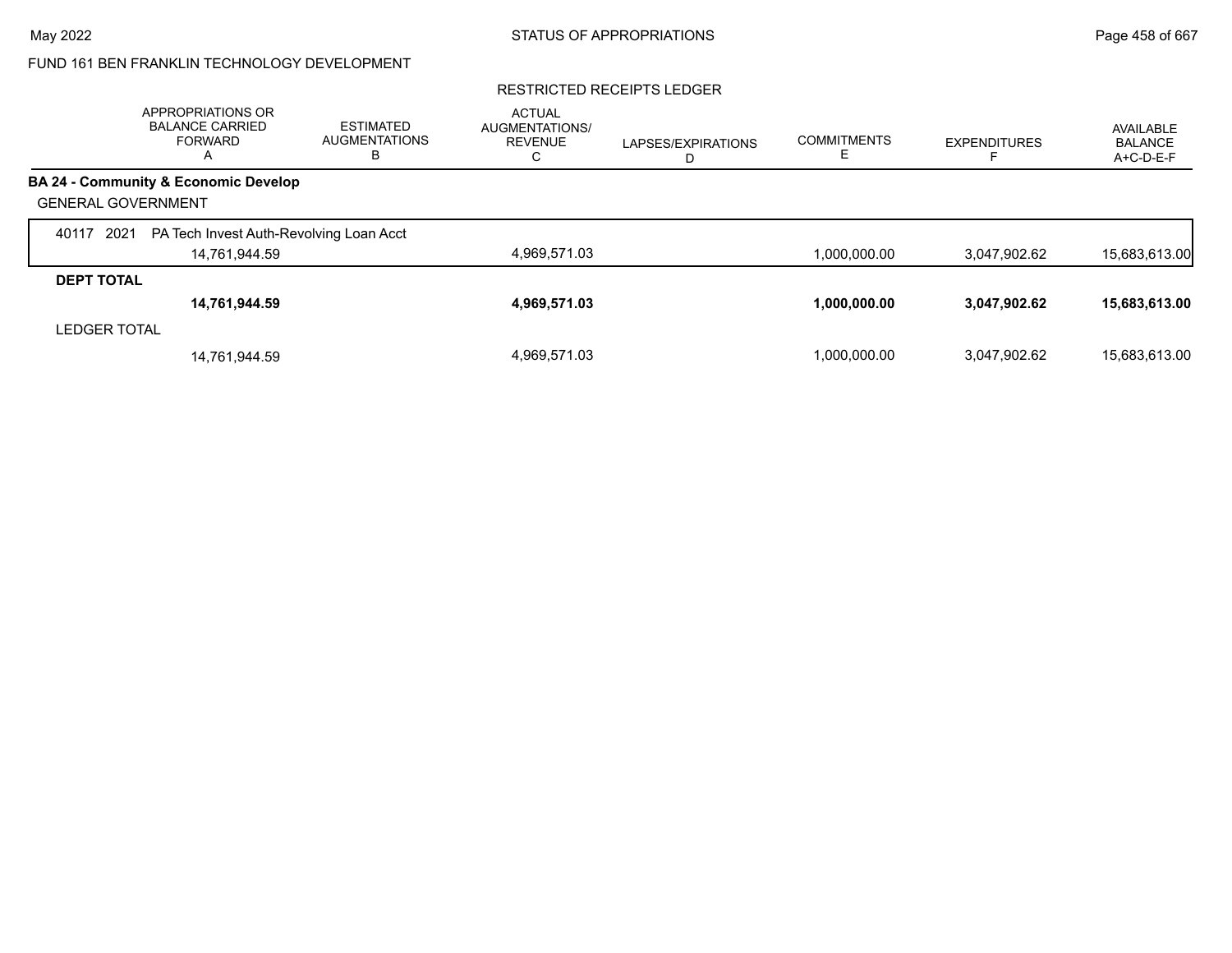#### RESTRICTED REVENUE LEDGER

|                             | APPROPRIATIONS OR<br><b>BALANCE CARRIED</b><br><b>FORWARD</b> | <b>ESTIMATED</b><br><b>AUGMENTATIONS</b><br>в | <b>ACTUAL</b><br>AUGMENTATIONS/<br><b>REVENUE</b><br>С | LAPSES/EXPIRATIONS<br>D | <b>COMMITMENTS</b> | <b>EXPENDITURES</b> | AVAILABLE<br><b>BALANCE</b><br>A+C-D-E-F |
|-----------------------------|---------------------------------------------------------------|-----------------------------------------------|--------------------------------------------------------|-------------------------|--------------------|---------------------|------------------------------------------|
| <b>GRANTS AND SUBSIDIES</b> | BA 24 - Community & Economic Develop                          |                                               |                                                        |                         |                    |                     |                                          |
| 2021<br>60375               | Innovate in PA Program<br>952,097.38                          |                                               |                                                        |                         |                    | 952.097.38          |                                          |
| <b>DEPT TOTAL</b>           | 952,097.38                                                    |                                               |                                                        |                         |                    | 952,097.38          |                                          |
| <b>LEDGER TOTAL</b>         | 952,097.38                                                    |                                               |                                                        |                         |                    | 952,097.38          |                                          |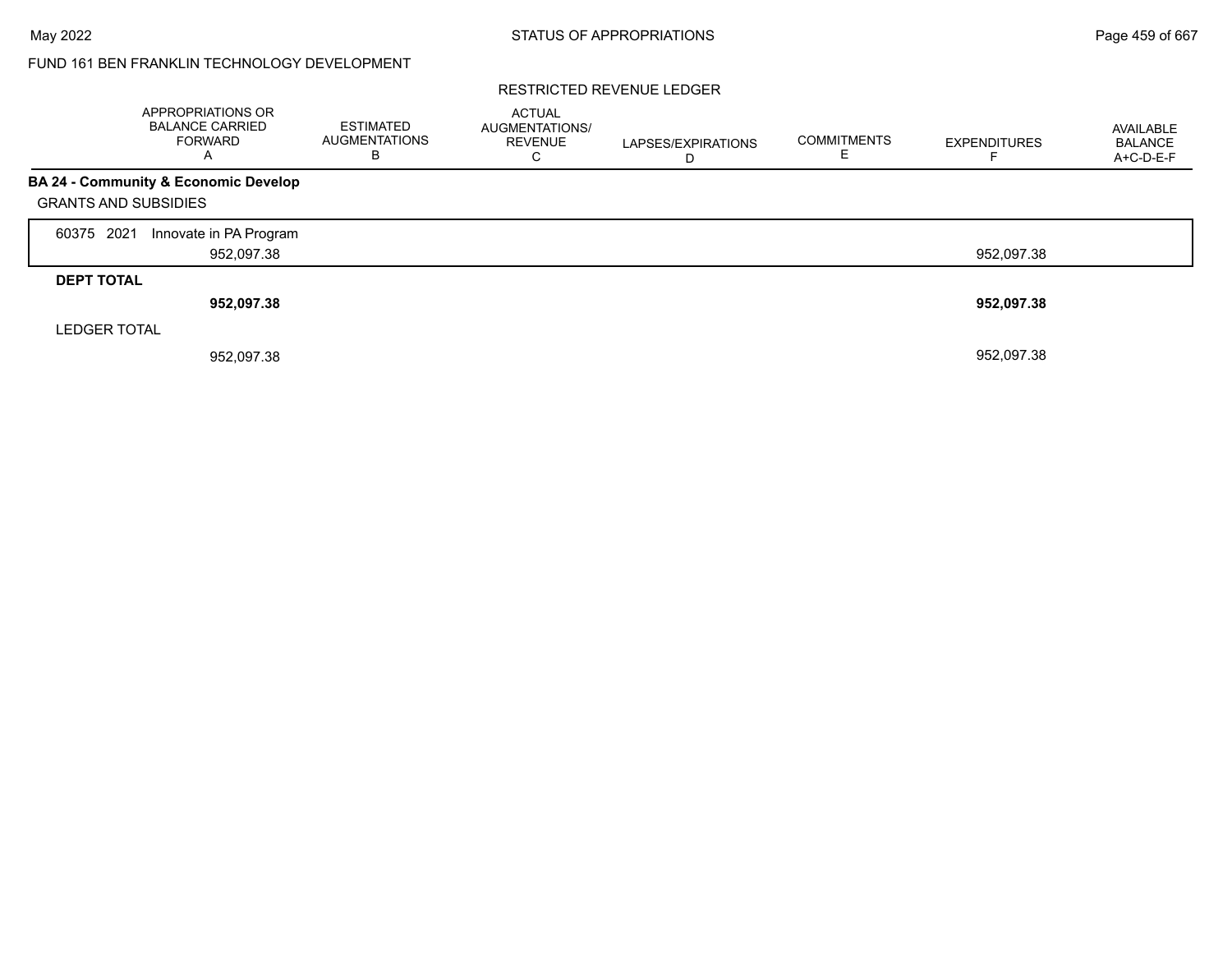## FUND 162 MED CARE AVAIL & REDUCT OF ERR FUND

|                          | APPROPRIATIONS OR<br><b>BALANCE CARRIED</b><br><b>FORWARD</b><br>A | <b>ESTIMATED</b><br><b>AUGMENTATIONS</b><br>B | <b>ACTUAL</b><br>AUGMENTATIONS/<br><b>REVENUE</b><br>C | LAPSES/EXPIRATIONS<br>D | <b>COMMITMENTS</b><br>Е. | <b>EXPENDITURES</b><br>F | AVAILABLE<br><b>BALANCE</b><br>A+C-D-E-F |
|--------------------------|--------------------------------------------------------------------|-----------------------------------------------|--------------------------------------------------------|-------------------------|--------------------------|--------------------------|------------------------------------------|
| <b>BA 79 - Insurance</b> |                                                                    |                                               |                                                        |                         |                          |                          |                                          |
|                          | <b>GENERAL GOVERNMENT</b>                                          |                                               |                                                        |                         |                          |                          |                                          |
| 20306 2021               | <b>General Operations</b>                                          |                                               |                                                        |                         |                          |                          |                                          |
|                          | 14,911,000.00                                                      |                                               |                                                        |                         | 4,702,212.34             | 7,487,900.30             | 2,720,887.36                             |
|                          | <b>GRANTS AND SUBSIDIES</b>                                        |                                               |                                                        |                         |                          |                          |                                          |
| 20307                    | 2021<br>Payment of Claims                                          |                                               |                                                        |                         |                          |                          |                                          |
|                          | 195,020,000.00                                                     |                                               |                                                        |                         |                          | 141,456,060.00           | 53,563,940.00                            |
| <b>DEPT TOTAL</b>        |                                                                    |                                               |                                                        |                         |                          |                          |                                          |
|                          | 209,931,000.00                                                     |                                               |                                                        |                         | 4,702,212.34             | 148,943,960.30           | 56,284,827.36                            |
| <b>LEDGER TOTAL</b>      |                                                                    |                                               |                                                        |                         |                          |                          |                                          |
|                          | 209,931,000.00                                                     |                                               |                                                        |                         | 4,702,212.34             | 148,943,960.30           | 56,284,827.36                            |
|                          | TOTAL TOTAL ALL CURRENT STATE LEDGERS                              |                                               |                                                        |                         |                          |                          |                                          |
|                          | 209,931,000.00                                                     |                                               |                                                        |                         | 4,702,212.34             | 148,943,960.30           | 56,284,827.36                            |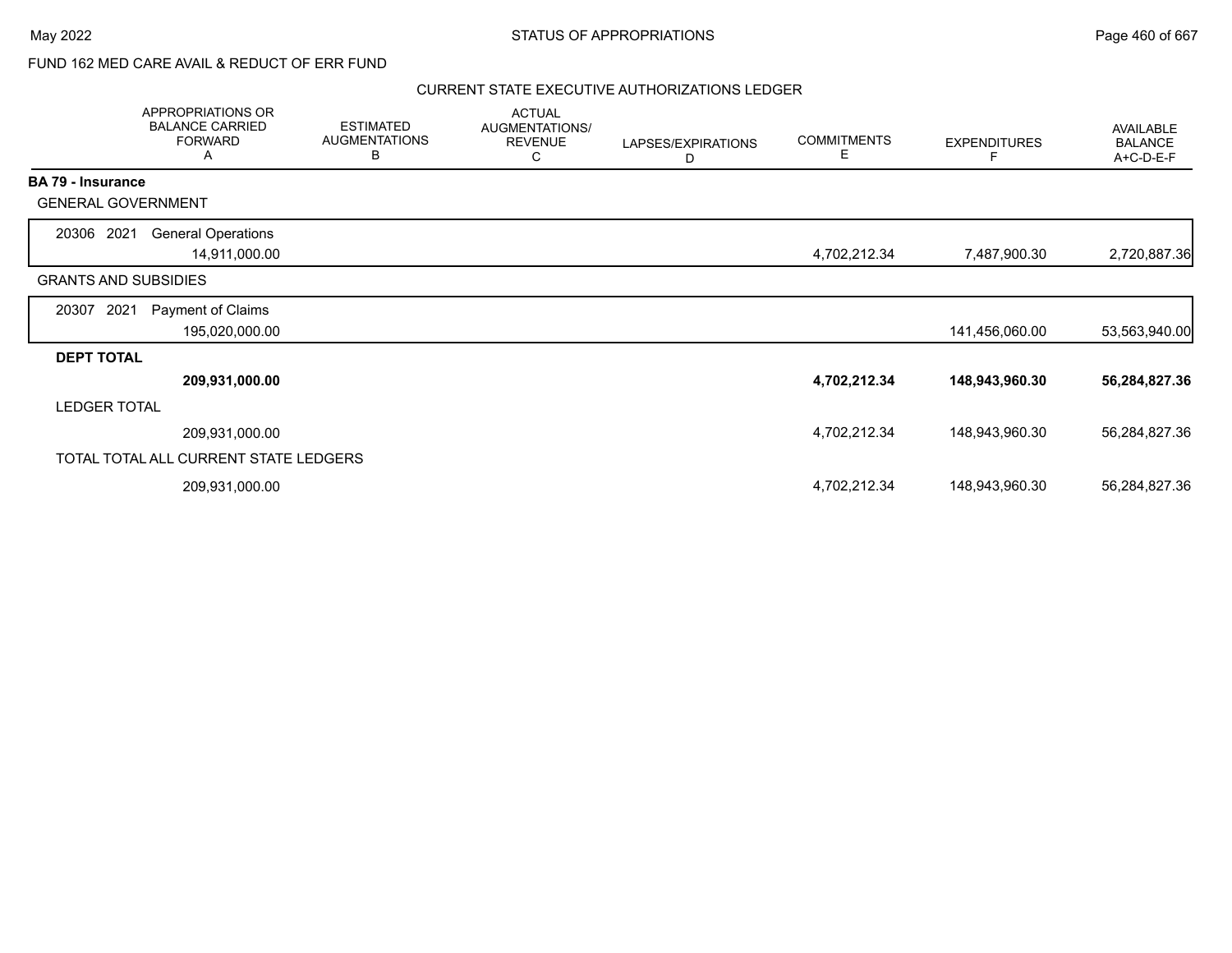# FUND 162 MED CARE AVAIL & REDUCT OF ERR FUND

|                             | APPROPRIATIONS OR<br><b>BALANCE CARRIED</b><br><b>FORWARD</b><br>A | <b>ESTIMATED</b><br><b>AUGMENTATIONS</b><br>В | <b>ACTUAL</b><br>AUGMENTATIONS/<br><b>REVENUE</b><br>С | LAPSES/EXPIRATIONS<br>D | <b>COMMITMENTS</b><br>Е | <b>EXPENDITURES</b><br>F | AVAILABLE<br><b>BALANCE</b><br>A+C-D-E-F |
|-----------------------------|--------------------------------------------------------------------|-----------------------------------------------|--------------------------------------------------------|-------------------------|-------------------------|--------------------------|------------------------------------------|
| BA 79 - Insurance           |                                                                    |                                               |                                                        |                         |                         |                          |                                          |
| <b>GENERAL GOVERNMENT</b>   |                                                                    |                                               |                                                        |                         |                         |                          |                                          |
| 20306 2019                  | <b>General Operations</b>                                          |                                               |                                                        |                         |                         |                          |                                          |
|                             | 589,274.38                                                         |                                               |                                                        |                         |                         |                          | 589,274.38                               |
| 20306 2020                  | <b>General Operations</b>                                          |                                               |                                                        |                         |                         |                          |                                          |
|                             | 9,006,769.46                                                       |                                               |                                                        |                         |                         | 882,330.39               | 8,124,439.07                             |
| <b>GRANTS AND SUBSIDIES</b> |                                                                    |                                               |                                                        |                         |                         |                          |                                          |
| 20307<br>2020               | Payment of Claims                                                  |                                               |                                                        |                         |                         |                          |                                          |
|                             | 26,244,171.00                                                      |                                               |                                                        |                         |                         |                          | 26,244,171.00                            |
| <b>DEPT TOTAL</b>           |                                                                    |                                               |                                                        |                         |                         |                          |                                          |
|                             | 35,840,214.84                                                      |                                               |                                                        |                         |                         | 882,330.39               | 34,957,884.45                            |
| <b>LEDGER TOTAL</b>         |                                                                    |                                               |                                                        |                         |                         |                          |                                          |
|                             | 35,840,214.84                                                      |                                               |                                                        |                         |                         | 882,330.39               | 34,957,884.45                            |
|                             | TOTAL TOTAL ALL PRIOR STATE LEDGERS                                |                                               |                                                        |                         |                         |                          |                                          |
|                             | 35,840,214.84                                                      |                                               |                                                        |                         |                         | 882,330.39               | 34,957,884.45                            |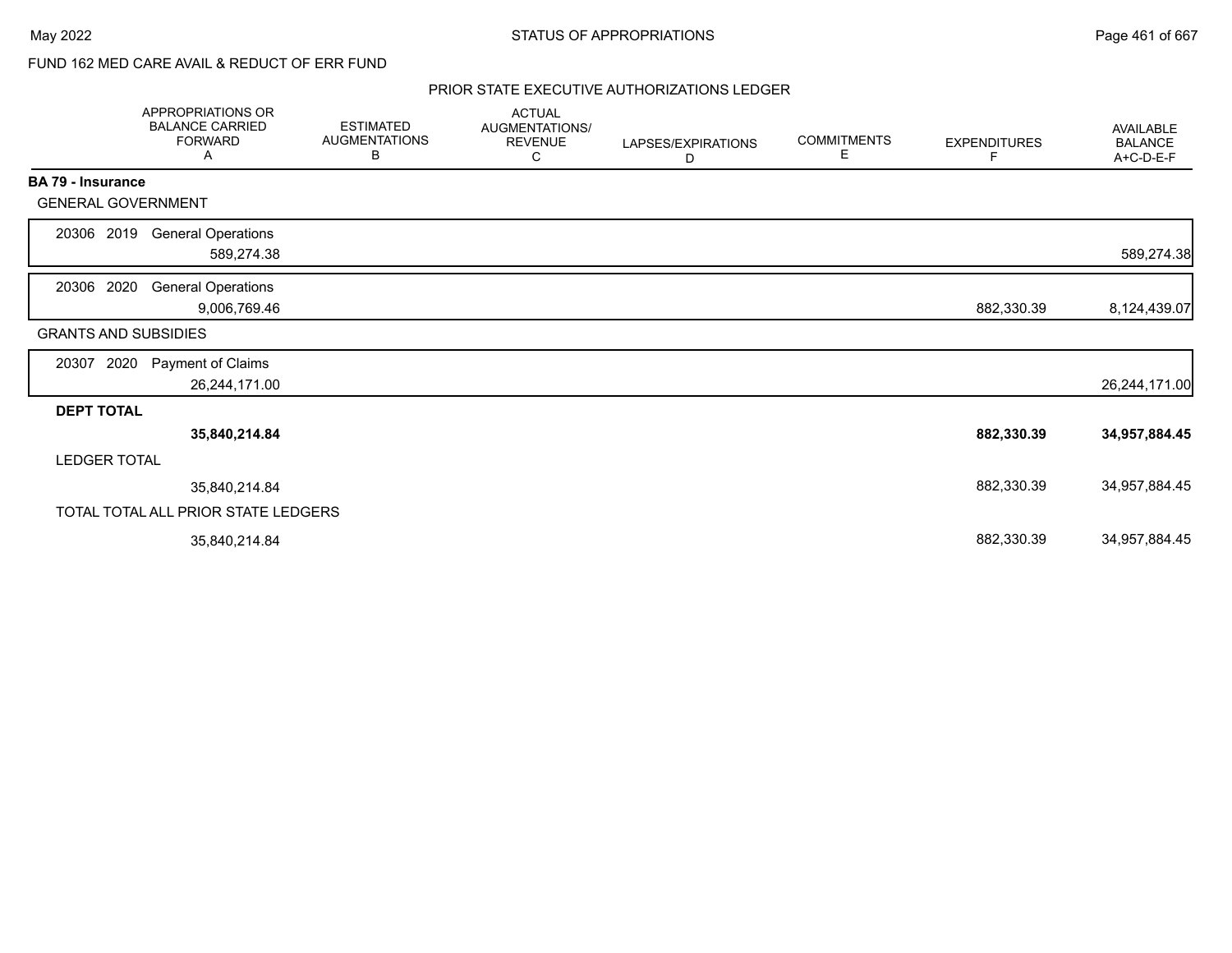# FUND 163 PATIENT SAFETY TRUST FUND

|                           | <b>APPROPRIATIONS OR</b><br><b>BALANCE CARRIED</b><br><b>FORWARD</b><br>$\mathsf{A}$ | <b>ESTIMATED</b><br><b>AUGMENTATIONS</b><br>В | <b>ACTUAL</b><br>AUGMENTATIONS/<br><b>REVENUE</b><br>C | LAPSES/EXPIRATIONS<br>D | <b>COMMITMENTS</b><br>E. | <b>EXPENDITURES</b> | <b>AVAILABLE</b><br><b>BALANCE</b><br>A+C-D-E-F |
|---------------------------|--------------------------------------------------------------------------------------|-----------------------------------------------|--------------------------------------------------------|-------------------------|--------------------------|---------------------|-------------------------------------------------|
|                           | <b>BA 83 - Patient Safety Authority</b>                                              |                                               |                                                        |                         |                          |                     |                                                 |
| <b>GENERAL GOVERNMENT</b> |                                                                                      |                                               |                                                        |                         |                          |                     |                                                 |
| 2021<br>20351             | GeneralOperations-PatientSafetyAuthority<br>9,400,000.00                             |                                               |                                                        |                         | 523,361.54               | 5,950,764.14        | 2,925,874.32                                    |
| <b>DEPT TOTAL</b>         |                                                                                      |                                               |                                                        |                         |                          |                     |                                                 |
|                           | 9,400,000.00                                                                         |                                               |                                                        |                         | 523,361.54               | 5,950,764.14        | 2,925,874.32                                    |
| <b>LEDGER TOTAL</b>       |                                                                                      |                                               |                                                        |                         |                          |                     |                                                 |
|                           | 9,400,000.00                                                                         |                                               |                                                        |                         | 523,361.54               | 5,950,764.14        | 2,925,874.32                                    |
|                           | TOTAL TOTAL ALL CURRENT STATE LEDGERS                                                |                                               |                                                        |                         |                          |                     |                                                 |
|                           | 9,400,000.00                                                                         |                                               |                                                        |                         | 523,361.54               | 5,950,764.14        | 2,925,874.32                                    |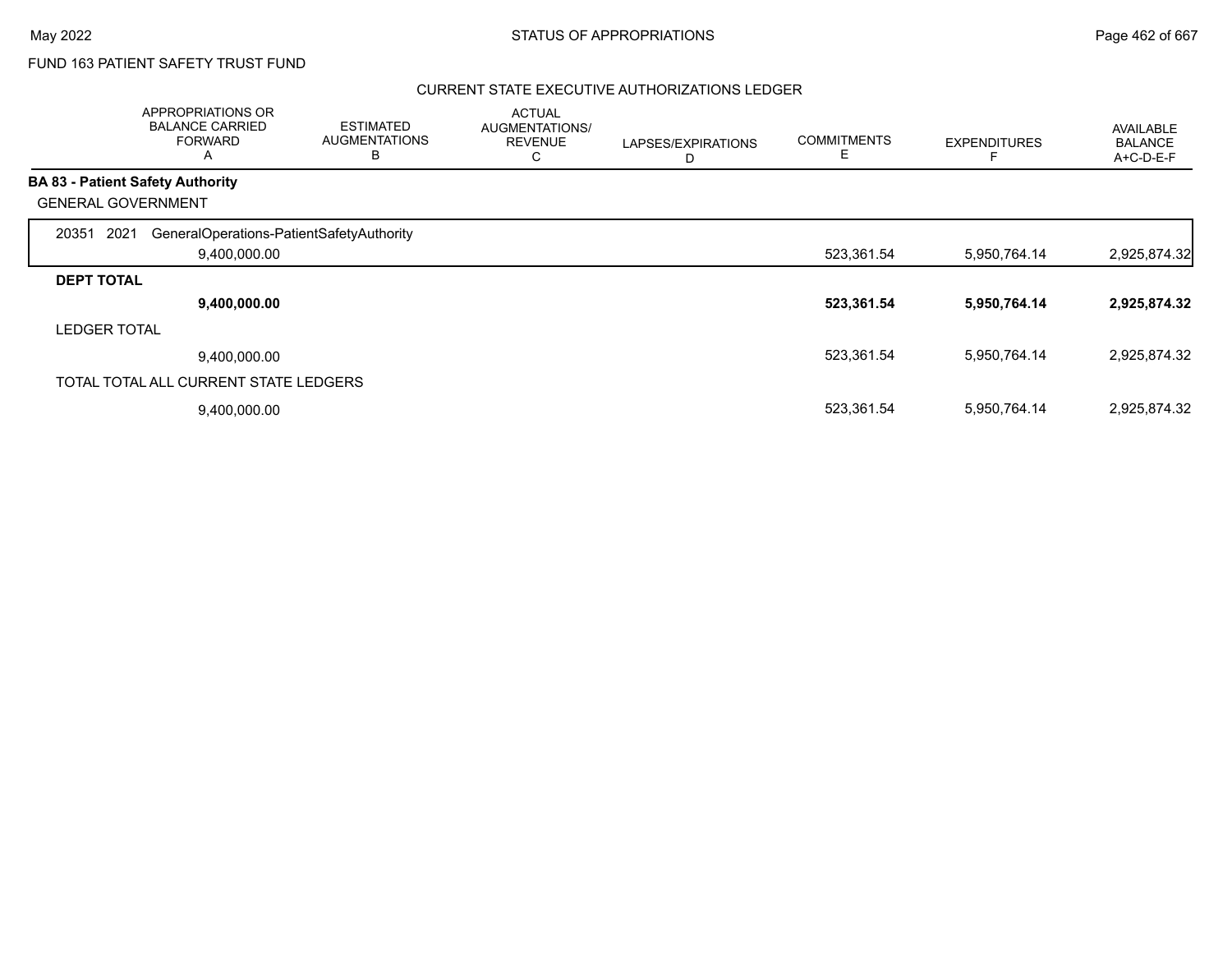# FUND 163 PATIENT SAFETY TRUST FUND

|                     | APPROPRIATIONS OR<br><b>BALANCE CARRIED</b><br><b>FORWARD</b><br>A | <b>ESTIMATED</b><br><b>AUGMENTATIONS</b><br>В | <b>ACTUAL</b><br>AUGMENTATIONS/<br><b>REVENUE</b><br>С | LAPSES/EXPIRATIONS<br>D | <b>COMMITMENTS</b><br>E | <b>EXPENDITURES</b> | AVAILABLE<br><b>BALANCE</b><br>A+C-D-E-F |
|---------------------|--------------------------------------------------------------------|-----------------------------------------------|--------------------------------------------------------|-------------------------|-------------------------|---------------------|------------------------------------------|
|                     | <b>BA 83 - Patient Safety Authority</b>                            |                                               |                                                        |                         |                         |                     |                                          |
|                     | <b>GENERAL GOVERNMENT</b>                                          |                                               |                                                        |                         |                         |                     |                                          |
| 20351               | GeneralOperations-PatientSafetyAuthority<br>2019                   |                                               |                                                        |                         |                         |                     |                                          |
|                     | 2,613,077.99                                                       |                                               |                                                        |                         |                         |                     | 2,613,077.99                             |
| 20351               | 2020<br>GeneralOperations-PatientSafetyAuthority                   |                                               |                                                        |                         |                         |                     |                                          |
|                     | 3,255,938.74                                                       |                                               |                                                        |                         |                         | 410,703.51          | 2,845,235.23                             |
| <b>DEPT TOTAL</b>   |                                                                    |                                               |                                                        |                         |                         |                     |                                          |
|                     | 5,869,016.73                                                       |                                               |                                                        |                         |                         | 410,703.51          | 5,458,313.22                             |
| <b>LEDGER TOTAL</b> |                                                                    |                                               |                                                        |                         |                         |                     |                                          |
|                     | 5,869,016.73                                                       |                                               |                                                        |                         |                         | 410,703.51          | 5,458,313.22                             |
|                     | TOTAL TOTAL ALL PRIOR STATE LEDGERS                                |                                               |                                                        |                         |                         |                     |                                          |
|                     | 5,869,016.73                                                       |                                               |                                                        |                         |                         | 410,703.51          | 5,458,313.22                             |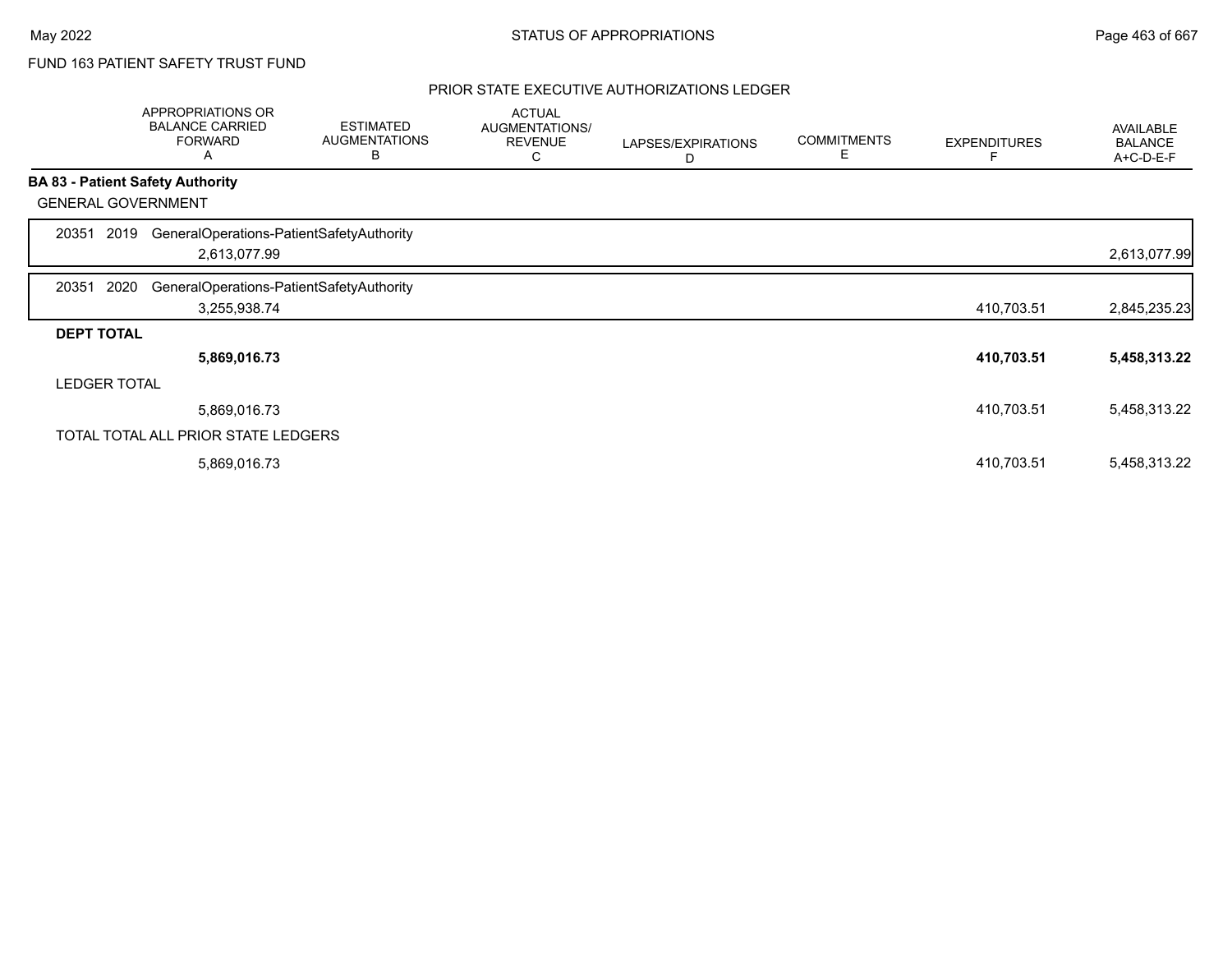## FUND 164 SUBST AB EDUC & DEMAND REDUCTION

|                   | APPROPRIATIONS OR<br><b>BALANCE CARRIED</b><br><b>FORWARD</b><br>Α | <b>ESTIMATED</b><br><b>AUGMENTATIONS</b><br>B | <b>ACTUAL</b><br><b>AUGMENTATIONS/</b><br><b>REVENUE</b><br>С | LAPSES/EXPIRATIONS<br>D | <b>COMMITMENTS</b><br>Е | <b>EXPENDITURES</b> | AVAILABLE<br><b>BALANCE</b><br>A+C-D-E-F |
|-------------------|--------------------------------------------------------------------|-----------------------------------------------|---------------------------------------------------------------|-------------------------|-------------------------|---------------------|------------------------------------------|
|                   | <b>BA 81 - Executive Offices</b>                                   |                                               |                                                               |                         |                         |                     |                                          |
|                   | <b>GENERAL GOVERNMENT</b>                                          |                                               |                                                               |                         |                         |                     |                                          |
| 20308             | 2021                                                               | Substance Abuse Education&Demand Reduc        |                                                               |                         |                         |                     |                                          |
|                   | 5,500,000.00                                                       |                                               |                                                               |                         | 1,344,443.74            | 2,584,767.41        | 1,570,788.85                             |
| 20309             | 2021                                                               | Substance Abuse Edu& Demand Reduc-Admin       |                                                               |                         |                         |                     |                                          |
|                   | 300,000.00                                                         |                                               |                                                               |                         | 686.64                  | 102,627.72          | 196,685.64                               |
| <b>DEPT TOTAL</b> |                                                                    |                                               |                                                               |                         |                         |                     |                                          |
|                   | 5,800,000.00                                                       |                                               |                                                               |                         | 1,345,130.38            | 2,687,395.13        | 1,767,474.49                             |
|                   | <b>LEDGER TOTAL</b>                                                |                                               |                                                               |                         |                         |                     |                                          |
|                   | 5,800,000.00                                                       |                                               |                                                               |                         | 1,345,130.38            | 2,687,395.13        | 1,767,474.49                             |
|                   | TOTAL TOTAL ALL CURRENT STATE LEDGERS                              |                                               |                                                               |                         |                         |                     |                                          |
|                   | 5,800,000.00                                                       |                                               |                                                               |                         | 1,345,130.38            | 2,687,395.13        | 1,767,474.49                             |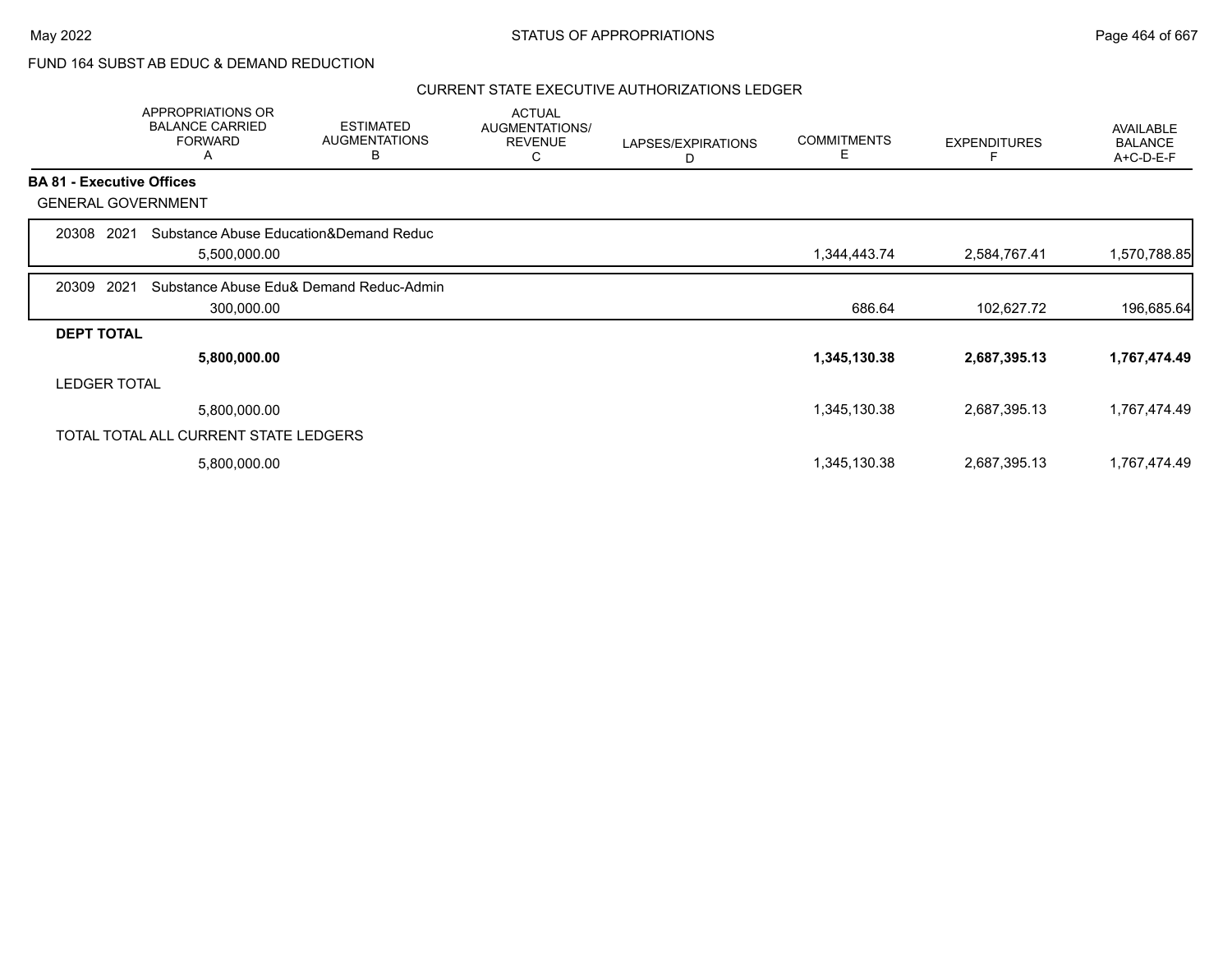# FUND 164 SUBST AB EDUC & DEMAND REDUCTION

|                                  | <b>APPROPRIATIONS OR</b><br><b>BALANCE CARRIED</b><br><b>FORWARD</b><br>Α | <b>ESTIMATED</b><br><b>AUGMENTATIONS</b><br>В | <b>ACTUAL</b><br>AUGMENTATIONS/<br><b>REVENUE</b><br>С | LAPSES/EXPIRATIONS<br>D | <b>COMMITMENTS</b><br>E. | <b>EXPENDITURES</b> | AVAILABLE<br><b>BALANCE</b><br>A+C-D-E-F |
|----------------------------------|---------------------------------------------------------------------------|-----------------------------------------------|--------------------------------------------------------|-------------------------|--------------------------|---------------------|------------------------------------------|
| <b>BA 81 - Executive Offices</b> |                                                                           |                                               |                                                        |                         |                          |                     |                                          |
| <b>GENERAL GOVERNMENT</b>        |                                                                           |                                               |                                                        |                         |                          |                     |                                          |
| 20308 2020                       | Substance Abuse Education&Demand Reduc<br>5,065,038.75                    |                                               |                                                        |                         |                          | 70,032.12           | 4,995,006.63                             |
| 2017<br>20309                    | 0.01                                                                      | Substance Abuse Edu& Demand Reduc-Admin       |                                                        |                         |                          | 0.01                |                                          |
| 2020<br>20309                    | 200,524.05                                                                | Substance Abuse Edu& Demand Reduc-Admin       |                                                        |                         |                          | 864.97              | 199,659.08                               |
| <b>DEPT TOTAL</b>                |                                                                           |                                               |                                                        |                         |                          |                     |                                          |
|                                  | 5,265,562.81                                                              |                                               |                                                        |                         |                          | 70,897.10           | 5,194,665.71                             |
| <b>LEDGER TOTAL</b>              |                                                                           |                                               |                                                        |                         |                          |                     |                                          |
|                                  | 5,265,562.81                                                              |                                               |                                                        |                         |                          | 70,897.10           | 5,194,665.71                             |
|                                  | TOTAL TOTAL ALL PRIOR STATE LEDGERS                                       |                                               |                                                        |                         |                          |                     |                                          |
|                                  | 5,265,562.81                                                              |                                               |                                                        |                         |                          | 70,897.10           | 5,194,665.71                             |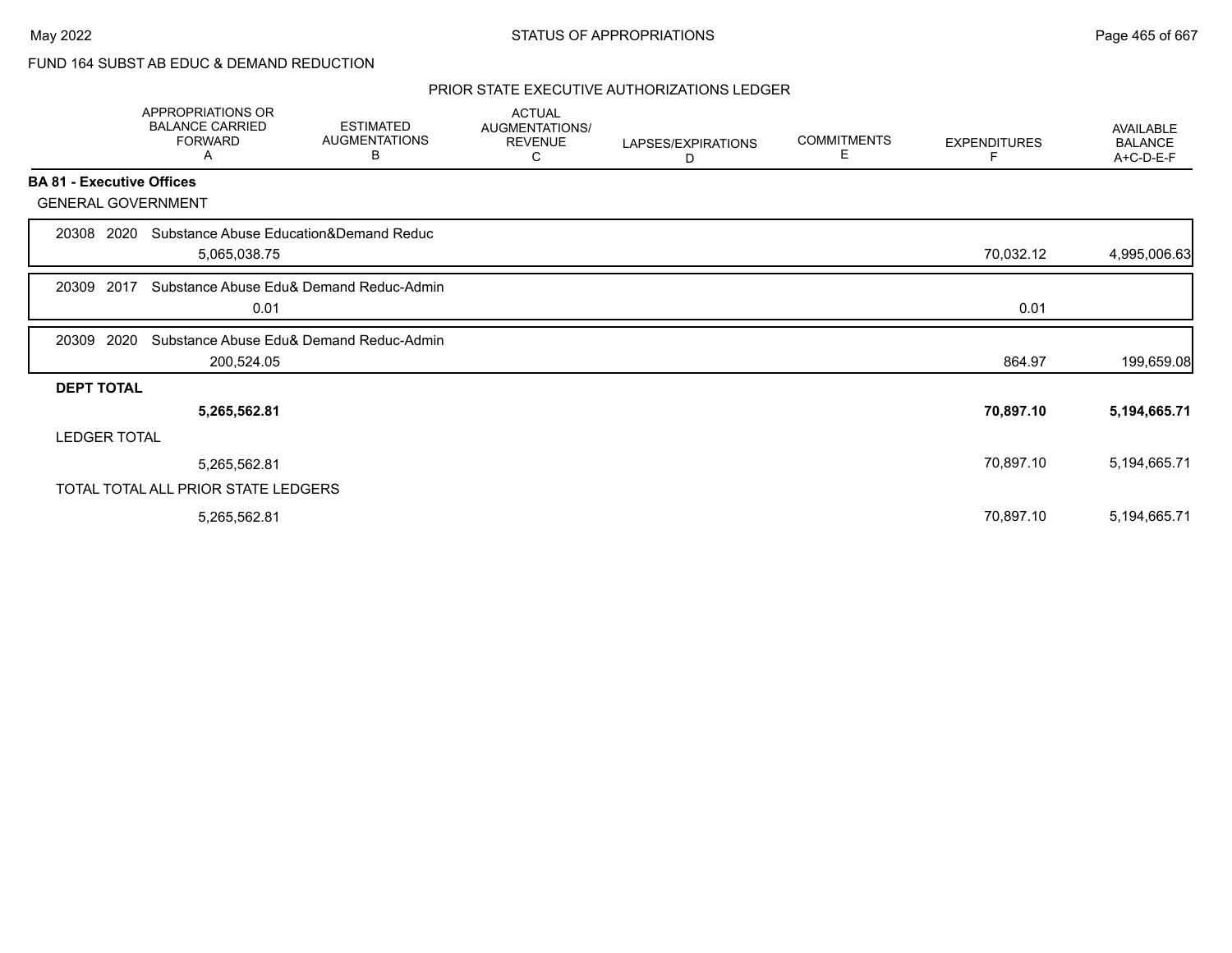Г

# FUND 165 BENEFITS COMPLETION PLAN FUND

#### NON-BUDGETED LEDGER

|                           | APPROPRIATIONS OR<br><b>BALANCE CARRIED</b><br><b>FORWARD</b><br>A | ESTIMATED<br><b>AUGMENTATIONS</b><br>в | <b>ACTUAL</b><br>AUGMENTATIONS/<br><b>REVENUE</b><br>C | LAPSES/EXPIRATIONS<br>D | <b>COMMITMENTS</b> | <b>EXPENDITURES</b> | AVAILABLE<br><b>BALANCE</b><br>A+C-D-E-F |
|---------------------------|--------------------------------------------------------------------|----------------------------------------|--------------------------------------------------------|-------------------------|--------------------|---------------------|------------------------------------------|
|                           | <b>BA 70 - State Employees' Ret Sys</b>                            |                                        |                                                        |                         |                    |                     |                                          |
| <b>GENERAL GOVERNMENT</b> |                                                                    |                                        |                                                        |                         |                    |                     |                                          |
| 2021<br>50161             | <b>Benefits Payments</b>                                           |                                        |                                                        |                         |                    |                     |                                          |
|                           |                                                                    |                                        |                                                        |                         |                    | 1,466,117.23        | $-1,466,117.23$                          |
| <b>DEPT TOTAL</b>         |                                                                    |                                        |                                                        |                         |                    |                     |                                          |
|                           |                                                                    |                                        |                                                        |                         |                    | 1,466,117.23        | -1,466,117.23                            |
| <b>LEDGER TOTAL</b>       |                                                                    |                                        |                                                        |                         |                    |                     |                                          |
|                           |                                                                    |                                        |                                                        |                         |                    | 1,466,117.23        | $-1,466,117.23$                          |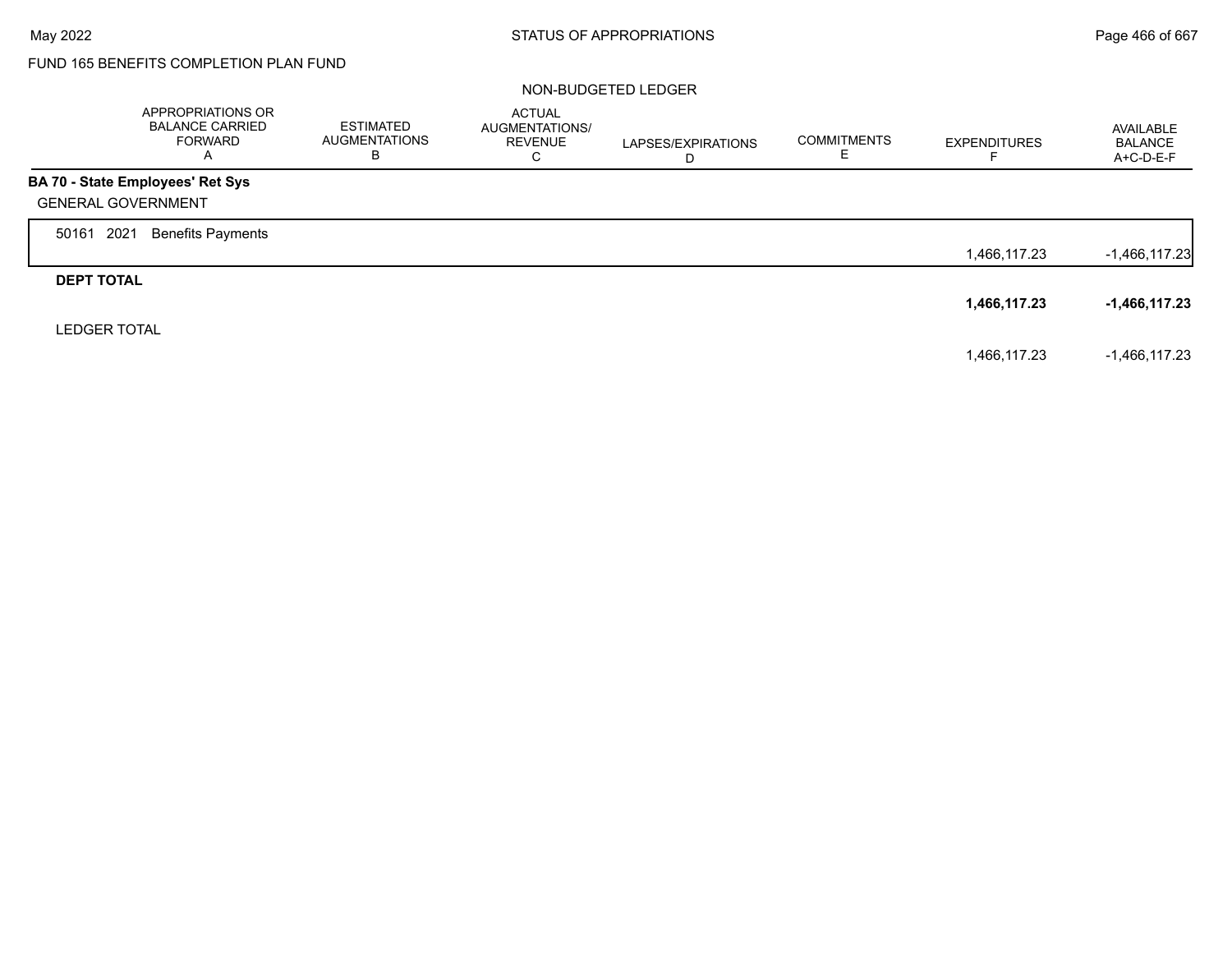### FUND 166 911 FUND

|                             | APPROPRIATIONS OR<br><b>BALANCE CARRIED</b><br><b>FORWARD</b><br>A | <b>ESTIMATED</b><br><b>AUGMENTATIONS</b><br>B | <b>ACTUAL</b><br>AUGMENTATIONS/<br><b>REVENUE</b><br>С | LAPSES/EXPIRATIONS<br>D | <b>COMMITMENTS</b><br>Е | <b>EXPENDITURES</b> | AVAILABLE<br><b>BALANCE</b><br>A+C-D-E-F |
|-----------------------------|--------------------------------------------------------------------|-----------------------------------------------|--------------------------------------------------------|-------------------------|-------------------------|---------------------|------------------------------------------|
|                             | BA 31 - PA Emergency Management Agency                             |                                               |                                                        |                         |                         |                     |                                          |
| <b>GENERAL GOVERNMENT</b>   |                                                                    |                                               |                                                        |                         |                         |                     |                                          |
| 2021<br>20293               | <b>General Operations</b><br>6,300,000.00                          |                                               |                                                        |                         | 1,484,418.33            | 3,538,439.44        | 1,277,142.23                             |
| <b>GRANTS AND SUBSIDIES</b> |                                                                    |                                               |                                                        |                         |                         |                     |                                          |
| 2021<br>20294               | <b>Emergency Services Grant</b>                                    |                                               |                                                        |                         |                         |                     |                                          |
|                             | 368,700,000.00                                                     |                                               |                                                        |                         | 37,431,436.72           | 313,207,853.60      | 18,060,709.68                            |
| <b>DEPT TOTAL</b>           |                                                                    |                                               |                                                        |                         |                         |                     |                                          |
|                             | 375,000,000.00                                                     |                                               |                                                        |                         | 38,915,855.05           | 316,746,293.04      | 19,337,851.91                            |
| <b>LEDGER TOTAL</b>         |                                                                    |                                               |                                                        |                         |                         |                     |                                          |
|                             | 375,000,000.00                                                     |                                               |                                                        |                         | 38,915,855.05           | 316,746,293.04      | 19,337,851.91                            |
|                             | TOTAL TOTAL ALL CURRENT STATE LEDGERS                              |                                               |                                                        |                         |                         |                     |                                          |
|                             | 375,000,000.00                                                     |                                               |                                                        |                         | 38,915,855.05           | 316,746,293.04      | 19,337,851.91                            |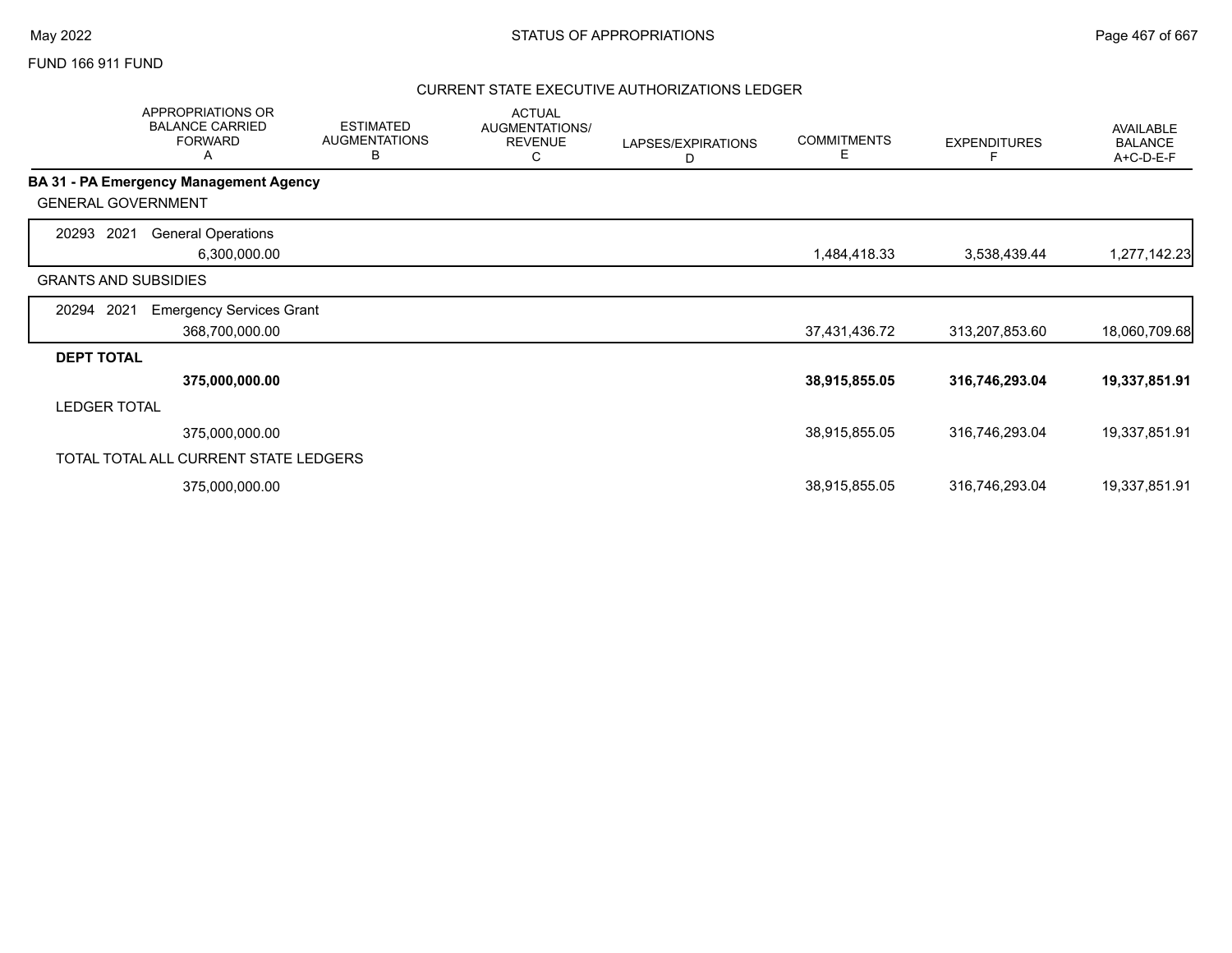### FUND 166 911 FUND

|                             | <b>APPROPRIATIONS OR</b><br><b>BALANCE CARRIED</b><br><b>FORWARD</b><br>A | <b>ESTIMATED</b><br><b>AUGMENTATIONS</b><br>В | <b>ACTUAL</b><br><b>AUGMENTATIONS/</b><br><b>REVENUE</b><br>C | LAPSES/EXPIRATIONS<br>D | <b>COMMITMENTS</b><br>Е | <b>EXPENDITURES</b><br>F. | <b>AVAILABLE</b><br><b>BALANCE</b><br>A+C-D-E-F |
|-----------------------------|---------------------------------------------------------------------------|-----------------------------------------------|---------------------------------------------------------------|-------------------------|-------------------------|---------------------------|-------------------------------------------------|
|                             | BA 31 - PA Emergency Management Agency                                    |                                               |                                                               |                         |                         |                           |                                                 |
| <b>GENERAL GOVERNMENT</b>   |                                                                           |                                               |                                                               |                         |                         |                           |                                                 |
| 20293 2020                  | <b>General Operations</b>                                                 |                                               |                                                               |                         |                         |                           |                                                 |
|                             | 1,363,084.91                                                              |                                               |                                                               |                         |                         | 359,963.55                | 1,003,121.36                                    |
| <b>GRANTS AND SUBSIDIES</b> |                                                                           |                                               |                                                               |                         |                         |                           |                                                 |
| 20294 2016                  | <b>Emergency Services Grant</b>                                           |                                               |                                                               |                         |                         |                           |                                                 |
|                             |                                                                           |                                               |                                                               |                         |                         | -990,896.00               | 990,896.00                                      |
| 2017<br>20294               | <b>Emergency Services Grant</b>                                           |                                               |                                                               |                         |                         |                           |                                                 |
|                             |                                                                           |                                               |                                                               |                         |                         | $-122,316.68$             | 122,316.68                                      |
| 2018<br>20294               | <b>Emergency Services Grant</b>                                           |                                               |                                                               |                         |                         |                           |                                                 |
|                             |                                                                           |                                               |                                                               |                         | 2,700.00                | $-5,571.16$               | 2,871.16                                        |
| 2019<br>20294               | <b>Emergency Services Grant</b>                                           |                                               |                                                               |                         |                         |                           |                                                 |
|                             |                                                                           |                                               |                                                               |                         |                         | $-7,478.23$               | 7,478.23                                        |
| 2020<br>20294               | <b>Emergency Services Grant</b>                                           |                                               |                                                               |                         |                         |                           |                                                 |
|                             | 28,895,423.59                                                             |                                               |                                                               |                         | 4,220,697.57            | 11,200,725.48             | 13,474,000.54                                   |
| <b>DEPT TOTAL</b>           |                                                                           |                                               |                                                               |                         |                         |                           |                                                 |
|                             | 30,258,508.50                                                             |                                               |                                                               |                         | 4,223,397.57            | 10,434,426.96             | 15,600,683.97                                   |
| <b>LEDGER TOTAL</b>         |                                                                           |                                               |                                                               |                         |                         |                           |                                                 |
|                             | 30,258,508.50                                                             |                                               |                                                               |                         | 4,223,397.57            | 10,434,426.96             | 15,600,683.97                                   |
|                             | TOTAL TOTAL ALL PRIOR STATE LEDGERS                                       |                                               |                                                               |                         |                         |                           |                                                 |
|                             | 30,258,508.50                                                             |                                               |                                                               |                         | 4,223,397.57            | 10,434,426.96             | 15,600,683.97                                   |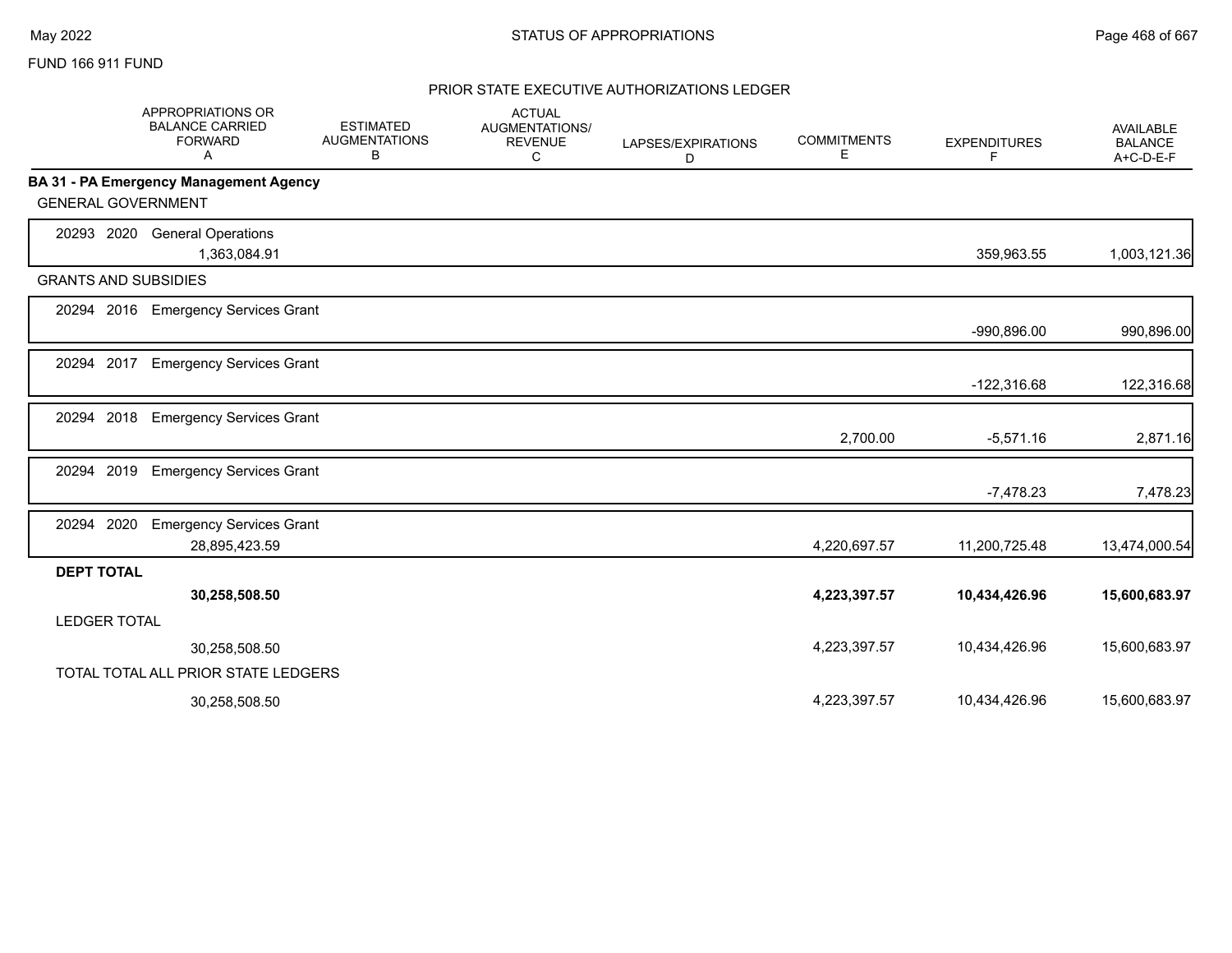# FUND 167 RIGHTFUL OWNERS' CLAIMS PAYMENT

#### NON-BUDGETED LEDGER

|                         | APPROPRIATIONS OR<br><b>BALANCE CARRIED</b><br><b>FORWARD</b><br>A | ESTIMATED<br><b>AUGMENTATIONS</b><br>В | <b>ACTUAL</b><br>AUGMENTATIONS/<br><b>REVENUE</b><br>C | LAPSES/EXPIRATIONS<br>D | <b>COMMITMENTS</b><br>ᄇ | <b>EXPENDITURES</b> | AVAILABLE<br><b>BALANCE</b><br>$A+C-D-E-F$ |
|-------------------------|--------------------------------------------------------------------|----------------------------------------|--------------------------------------------------------|-------------------------|-------------------------|---------------------|--------------------------------------------|
| <b>BA 73 - Treasury</b> |                                                                    |                                        |                                                        |                         |                         |                     |                                            |
|                         | <b>GENERAL GOVERNMENT</b>                                          |                                        |                                                        |                         |                         |                     |                                            |
| 50131 2021              | Unclaimed Property Restitution Claim Pay                           |                                        |                                                        |                         |                         |                     |                                            |
|                         |                                                                    |                                        |                                                        |                         |                         | 170,394.96          | $-170,394.96$                              |
| <b>DEPT TOTAL</b>       |                                                                    |                                        |                                                        |                         |                         |                     |                                            |
|                         |                                                                    |                                        |                                                        |                         |                         | 170,394.96          | -170,394.96                                |
| <b>LEDGER TOTAL</b>     |                                                                    |                                        |                                                        |                         |                         |                     |                                            |
|                         |                                                                    |                                        |                                                        |                         |                         | 170,394.96          | -170,394.96                                |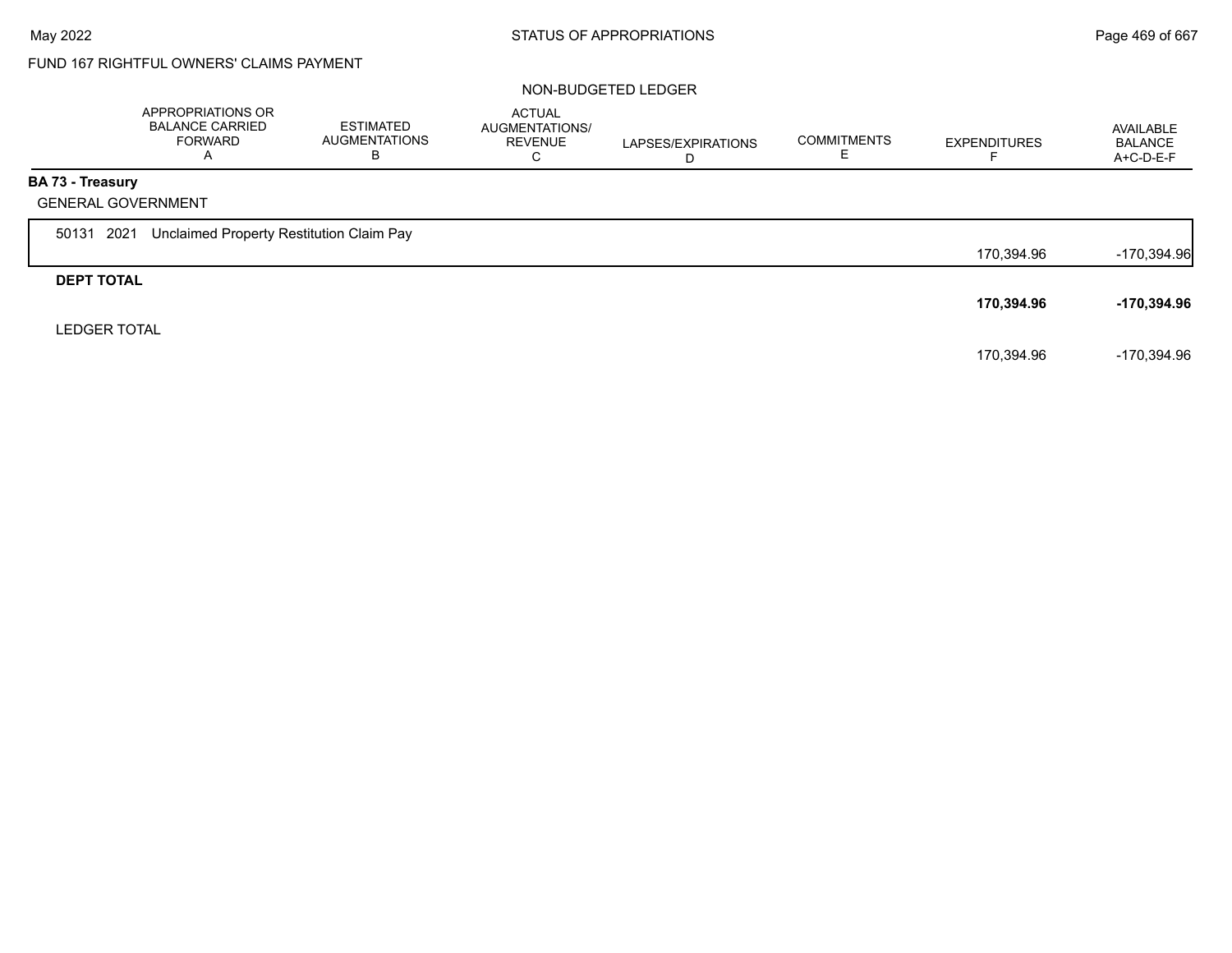#### CURRENT STATE RESTRICTED APPROPRIATIONS LEDGER

|                                 | APPROPRIATIONS OR<br><b>BALANCE CARRIED</b><br><b>FORWARD</b><br>Α | <b>ESTIMATED</b><br><b>AUGMENTATIONS</b><br>В | <b>ACTUAL</b><br><b>AUGMENTATIONS/</b><br><b>REVENUE</b><br>C | LAPSES/EXPIRATIONS<br>D | <b>COMMITMENTS</b><br>E | <b>EXPENDITURES</b><br>F | <b>AVAILABLE</b><br><b>BALANCE</b><br>$A+C-D-E-F$ |
|---------------------------------|--------------------------------------------------------------------|-----------------------------------------------|---------------------------------------------------------------|-------------------------|-------------------------|--------------------------|---------------------------------------------------|
| <b>BA 14 - Attorney General</b> |                                                                    |                                               |                                                               |                         |                         |                          |                                                   |
| <b>GENERAL GOVERNMENT</b>       |                                                                    |                                               |                                                               |                         |                         |                          |                                                   |
|                                 | 14905 2021 Gaming Enforcement                                      |                                               |                                                               |                         |                         |                          |                                                   |
|                                 |                                                                    | 1,405,000.00                                  | 1,405,000.00                                                  |                         | 17,366.77               | 399,773.55               | 987,859.68                                        |
| <b>DEPT TOTAL</b>               |                                                                    |                                               |                                                               |                         |                         |                          |                                                   |
|                                 |                                                                    | 1,405,000.00                                  | 1,405,000.00                                                  |                         | 17,366.77               | 399,773.55               | 987,859.68                                        |
| <b>BA 18 - Revenue</b>          |                                                                    |                                               |                                                               |                         |                         |                          |                                                   |
| <b>GENERAL GOVERNMENT</b>       |                                                                    |                                               |                                                               |                         |                         |                          |                                                   |
|                                 | 14906 2021 General Operations                                      |                                               |                                                               |                         |                         |                          |                                                   |
|                                 |                                                                    | 6,707,000.00                                  | 6,707,000.00                                                  |                         | 997,817.90              | 4,511,970.96             | 1,197,211.14                                      |
| <b>DEPT TOTAL</b>               |                                                                    |                                               |                                                               |                         |                         |                          |                                                   |
|                                 |                                                                    | 6,707,000.00                                  | 6,707,000.00                                                  |                         | 997,817.90              | 4,511,970.96             | 1,197,211.14                                      |
| <b>BA 20 - State Police</b>     |                                                                    |                                               |                                                               |                         |                         |                          |                                                   |
| <b>GENERAL GOVERNMENT</b>       |                                                                    |                                               |                                                               |                         |                         |                          |                                                   |
|                                 | 14907 2021 Gaming Enforcement                                      |                                               |                                                               |                         |                         |                          |                                                   |
|                                 |                                                                    | 30,033,000.00                                 | 30,033,000.00                                                 |                         | 3,725.23                | 25,881,799.84            | 4, 147, 474. 93                                   |
| <b>DEPT TOTAL</b>               |                                                                    |                                               |                                                               |                         |                         |                          |                                                   |
|                                 |                                                                    | 30,033,000.00                                 | 30,033,000.00                                                 |                         | 3,725.23                | 25,881,799.84            | 4, 147, 474. 93                                   |
|                                 | BA 65 - PA Gaming Control Board                                    |                                               |                                                               |                         |                         |                          |                                                   |
| <b>GENERAL GOVERNMENT</b>       |                                                                    |                                               |                                                               |                         |                         |                          |                                                   |
|                                 | 14987 2021 Administration-Gaming Control Board                     |                                               |                                                               |                         |                         |                          |                                                   |
|                                 |                                                                    | 38,973,000.00                                 | 38,973,000.00                                                 |                         | 590,294.71              | 33,033,488.30            | 5,349,216.99                                      |
| 16908 2021                      | Administration-Gaming Control Board                                |                                               |                                                               |                         |                         |                          |                                                   |
|                                 |                                                                    | 7,700,000.00                                  | 6,366,158.99                                                  |                         |                         | 5,824,637.12             | 541,521.87                                        |
| <b>DEPT TOTAL</b>               |                                                                    |                                               |                                                               |                         |                         |                          |                                                   |
|                                 |                                                                    | 46,673,000.00                                 | 45,339,158.99                                                 |                         | 590,294.71              | 38,858,125.42            | 5,890,738.86                                      |
| <b>LEDGER TOTAL</b>             |                                                                    |                                               |                                                               |                         |                         |                          |                                                   |
|                                 |                                                                    | 84,818,000.00                                 | 83,484,158.99                                                 |                         | 1,609,204.61            | 69,651,669.77            | 12,223,284.61                                     |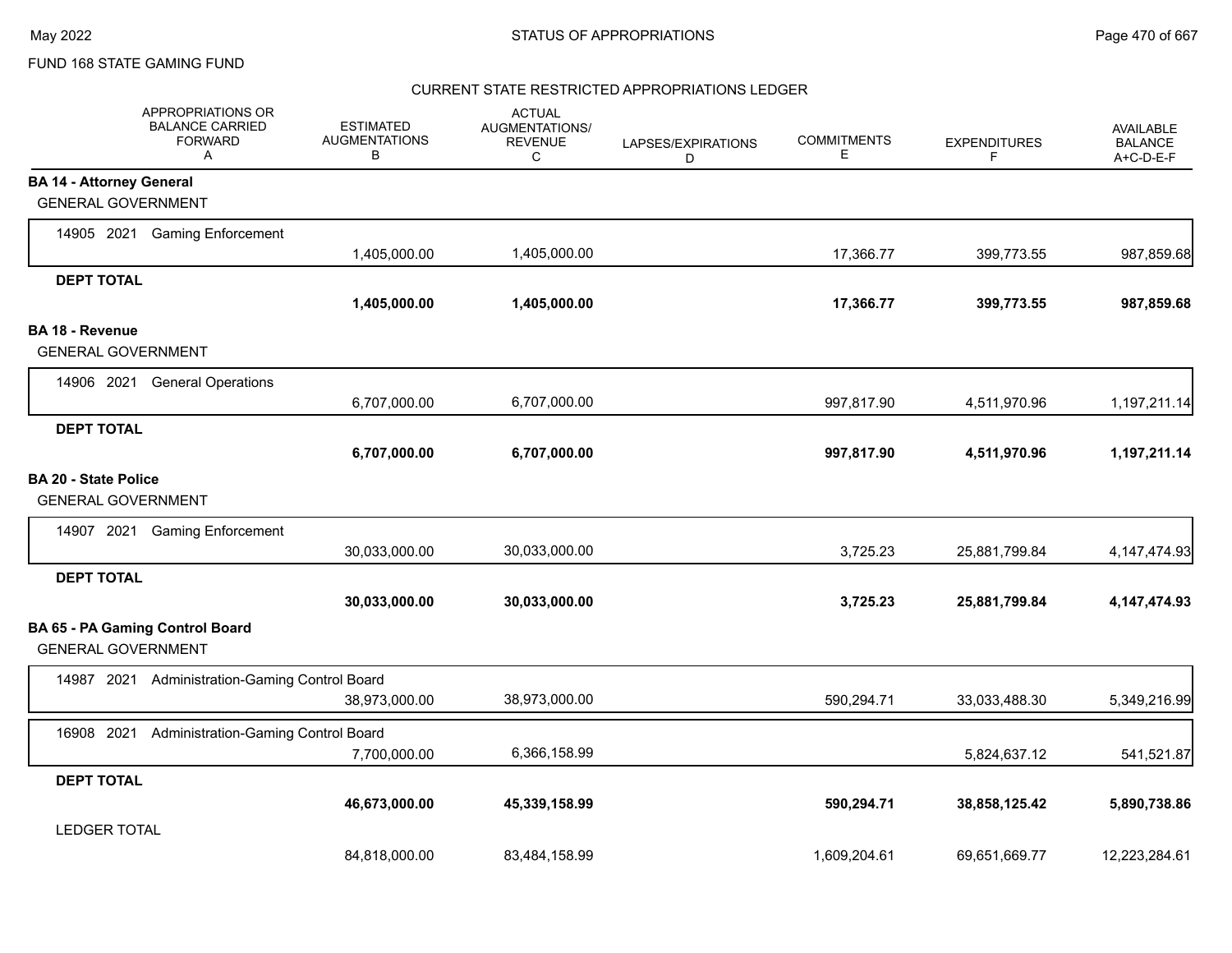### CURRENT STATE EXECUTIVE AUTHORIZATIONS LEDGER

|                                | APPROPRIATIONS OR<br><b>BALANCE CARRIED</b><br><b>FORWARD</b><br>A | <b>ESTIMATED</b><br><b>AUGMENTATIONS</b><br>В | <b>ACTUAL</b><br>AUGMENTATIONS/<br><b>REVENUE</b><br>C | LAPSES/EXPIRATIONS<br>D | <b>COMMITMENTS</b><br>Е | <b>EXPENDITURES</b><br>F | AVAILABLE<br><b>BALANCE</b><br>A+C-D-E-F |
|--------------------------------|--------------------------------------------------------------------|-----------------------------------------------|--------------------------------------------------------|-------------------------|-------------------------|--------------------------|------------------------------------------|
|                                | BA 38 - Conservation & Natural Resourc                             |                                               |                                                        |                         |                         |                          |                                          |
| <b>GENERAL GOVERNMENT</b>      |                                                                    |                                               |                                                        |                         |                         |                          |                                          |
|                                | 20322 2021 Payments in Lieu of Taxes                               |                                               |                                                        |                         |                         |                          |                                          |
|                                | 5,340,000.00                                                       |                                               |                                                        |                         |                         | 5,231,257.16             | 108,742.84                               |
| <b>DEPT TOTAL</b>              |                                                                    |                                               |                                                        |                         |                         |                          |                                          |
|                                | 5,340,000.00                                                       |                                               |                                                        |                         |                         | 5,231,257.16             | 108,742.84                               |
|                                | BA 31 - PA Emergency Management Agency                             |                                               |                                                        |                         |                         |                          |                                          |
| <b>GRANTS AND SUBSIDIES</b>    |                                                                    |                                               |                                                        |                         |                         |                          |                                          |
|                                | 20299 2021 Transfer to Volunteer Co Grants Program                 |                                               |                                                        |                         |                         |                          |                                          |
|                                | 25,000,000.00                                                      |                                               |                                                        |                         |                         | 25,000,000.00            |                                          |
| <b>DEPT TOTAL</b>              |                                                                    |                                               |                                                        |                         |                         |                          |                                          |
|                                | 25,000,000.00                                                      |                                               |                                                        |                         |                         | 25,000,000.00            |                                          |
| BA 22 - Fish & Boat Commission |                                                                    |                                               |                                                        |                         |                         |                          |                                          |
| <b>GENERAL GOVERNMENT</b>      |                                                                    |                                               |                                                        |                         |                         |                          |                                          |
|                                | 20323 2021 Payments in Lieu of Taxes                               |                                               |                                                        |                         |                         |                          |                                          |
|                                | 40,000.00                                                          |                                               |                                                        |                         |                         | 16,533.76                | 23,466.24                                |
| <b>DEPT TOTAL</b>              |                                                                    |                                               |                                                        |                         |                         |                          |                                          |
|                                | 40,000.00                                                          |                                               |                                                        |                         |                         | 16,533.76                | 23,466.24                                |
| <b>BA 23 - Game Commission</b> |                                                                    |                                               |                                                        |                         |                         |                          |                                          |
| <b>GENERAL GOVERNMENT</b>      |                                                                    |                                               |                                                        |                         |                         |                          |                                          |
|                                | 20324 2021 Payments in Lieu of Taxes                               |                                               |                                                        |                         |                         |                          |                                          |
|                                | 3,686,000.00                                                       |                                               |                                                        |                         |                         | 3,631,960.31             | 54,039.69                                |
| <b>DEPT TOTAL</b>              |                                                                    |                                               |                                                        |                         |                         |                          |                                          |
|                                | 3,686,000.00                                                       |                                               |                                                        |                         |                         | 3,631,960.31             | 54,039.69                                |
| <b>BA 18 - Revenue</b>         |                                                                    |                                               |                                                        |                         |                         |                          |                                          |
| <b>GRANTS AND SUBSIDIES</b>    |                                                                    |                                               |                                                        |                         |                         |                          |                                          |
|                                | 20364 2021 Transfer to Comp/ProbGambling Treat-D&A                 |                                               |                                                        |                         |                         |                          |                                          |
|                                | 4,758,143.00                                                       |                                               |                                                        |                         |                         | 4,758,143.00             |                                          |
| 20828 2021                     | Tfr to Cmplsv & Prblm Gamblng Treatmt Fd                           |                                               |                                                        |                         |                         |                          |                                          |
|                                | 6,800,699.00                                                       |                                               |                                                        |                         |                         | 6,800,699.00             |                                          |
|                                |                                                                    |                                               |                                                        |                         |                         |                          |                                          |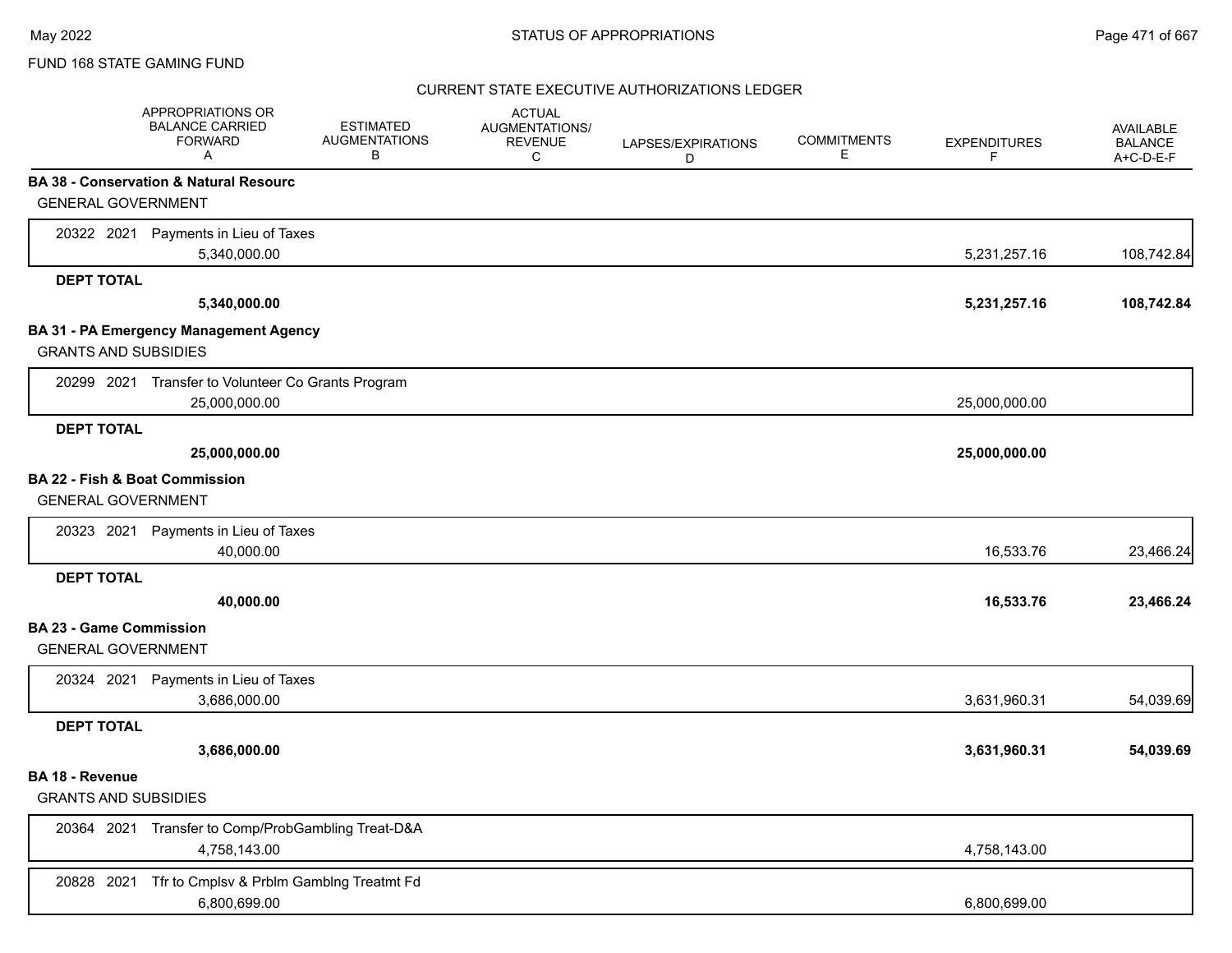### CURRENT STATE EXECUTIVE AUTHORIZATIONS LEDGER

|                             | <b>APPROPRIATIONS OR</b><br><b>BALANCE CARRIED</b><br><b>FORWARD</b><br>A | <b>ESTIMATED</b><br><b>AUGMENTATIONS</b><br>B | <b>ACTUAL</b><br>AUGMENTATIONS/<br><b>REVENUE</b><br>С | LAPSES/EXPIRATIONS<br>D | <b>COMMITMENTS</b><br>E | <b>EXPENDITURES</b> | AVAILABLE<br><b>BALANCE</b><br>A+C-D-E-F |
|-----------------------------|---------------------------------------------------------------------------|-----------------------------------------------|--------------------------------------------------------|-------------------------|-------------------------|---------------------|------------------------------------------|
| <b>DEPT TOTAL</b>           |                                                                           |                                               |                                                        |                         |                         |                     |                                          |
|                             | 11,558,842.00                                                             |                                               |                                                        |                         |                         | 11,558,842.00       |                                          |
| <b>GRANTS AND SUBSIDIES</b> | BA 65 - PA Gaming Control Board                                           |                                               |                                                        |                         |                         |                     |                                          |
| 2021<br>29300               | <b>Local Law Enforcement Grants</b><br>2,000,000.00                       |                                               |                                                        |                         |                         |                     | 2,000,000.00                             |
| <b>DEPT TOTAL</b>           |                                                                           |                                               |                                                        |                         |                         |                     |                                          |
|                             | 2,000,000.00                                                              |                                               |                                                        |                         |                         |                     | 2,000,000.00                             |
| <b>LEDGER TOTAL</b>         |                                                                           |                                               |                                                        |                         |                         |                     |                                          |
|                             | 47,624,842.00                                                             |                                               |                                                        |                         |                         | 45,438,593.23       | 2,186,248.77                             |
|                             | TOTAL TOTAL ALL CURRENT STATE LEDGERS                                     |                                               |                                                        |                         |                         |                     |                                          |
|                             | 47,624,842.00                                                             | 84,818,000.00                                 | 83,484,158.99                                          |                         | 1,609,204.61            | 115,090,263.00      | 14,409,533.38                            |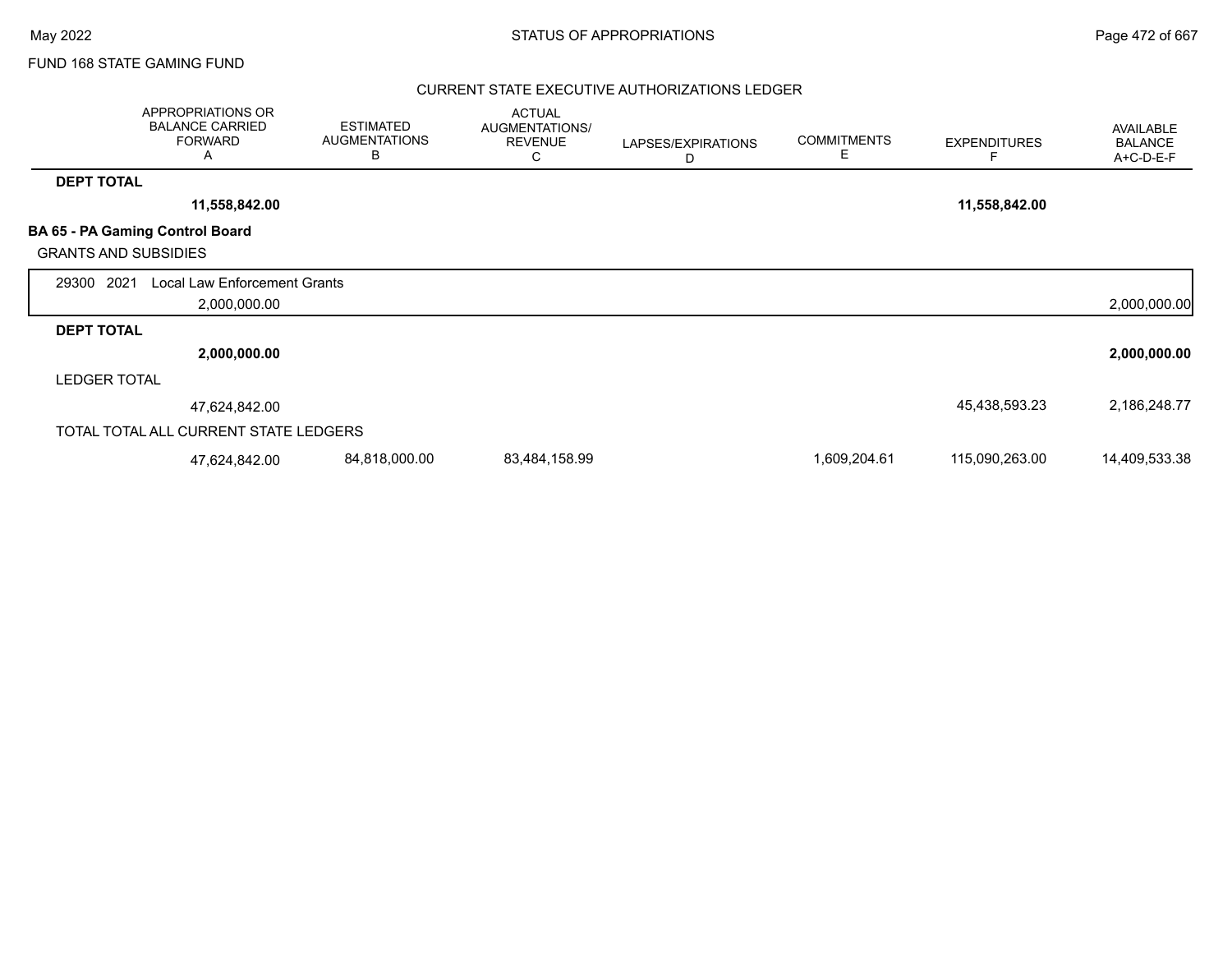#### PRIOR STATE RESTRICTED APPROPRIATIONS LEDGER

|                                                              | APPROPRIATIONS OR<br><b>BALANCE CARRIED</b><br><b>FORWARD</b><br>A | <b>ESTIMATED</b><br><b>AUGMENTATIONS</b><br>В | <b>ACTUAL</b><br>AUGMENTATIONS/<br><b>REVENUE</b><br>С | LAPSES/EXPIRATIONS<br>D | <b>COMMITMENTS</b><br>E | <b>EXPENDITURES</b><br>F | <b>AVAILABLE</b><br><b>BALANCE</b><br>A+C-D-E-F |
|--------------------------------------------------------------|--------------------------------------------------------------------|-----------------------------------------------|--------------------------------------------------------|-------------------------|-------------------------|--------------------------|-------------------------------------------------|
| <b>BA 14 - Attorney General</b><br><b>GENERAL GOVERNMENT</b> |                                                                    |                                               |                                                        |                         |                         |                          |                                                 |
|                                                              | 14905 2020 Gaming Enforcement<br>719,657.47                        |                                               |                                                        |                         |                         | 719,657.47               |                                                 |
| <b>DEPT TOTAL</b>                                            | 719,657.47                                                         |                                               |                                                        |                         |                         | 719,657.47               |                                                 |
| <b>BA 18 - Revenue</b><br><b>GENERAL GOVERNMENT</b>          |                                                                    |                                               |                                                        |                         |                         |                          |                                                 |
|                                                              | 14906 2020 General Operations<br>871,147.24                        |                                               | -498,331.93                                            |                         |                         | 372,810.21               | 5.10                                            |
| <b>DEPT TOTAL</b>                                            | 871,147.24                                                         |                                               | -498,331.93                                            |                         |                         | 372,810.21               | 5.10                                            |
| <b>BA 20 - State Police</b><br><b>GENERAL GOVERNMENT</b>     |                                                                    |                                               |                                                        |                         |                         |                          |                                                 |
|                                                              | 14907 2020 Gaming Enforcement<br>2,248,366.76                      |                                               |                                                        |                         | 551.70                  | 1,505,604.96             | 742,210.10                                      |
| <b>DEPT TOTAL</b>                                            | 2,248,366.76                                                       |                                               |                                                        |                         | 551.70                  | 1,505,604.96             | 742,210.10                                      |
| <b>GENERAL GOVERNMENT</b>                                    | <b>BA 65 - PA Gaming Control Board</b>                             |                                               |                                                        |                         |                         |                          |                                                 |
|                                                              | 14987 2017 Administration-Gaming Control Board<br>35.00            |                                               |                                                        |                         |                         |                          | 35.00                                           |
|                                                              | 14987 2019 Administration-Gaming Control Board<br>320,919.63       |                                               |                                                        |                         | 413.71                  |                          | 320,505.92                                      |
|                                                              | 14987 2020 Administration-Gaming Control Board<br>2,709,266.53     |                                               |                                                        |                         | 528,932.40              | 1,305,404.51             | 874,929.62                                      |
| 16908 2020                                                   | <b>Administration-Gaming Control Board</b><br>352,878.07           |                                               | $-366, 158.99$                                         |                         |                         | $-13,280.92$             |                                                 |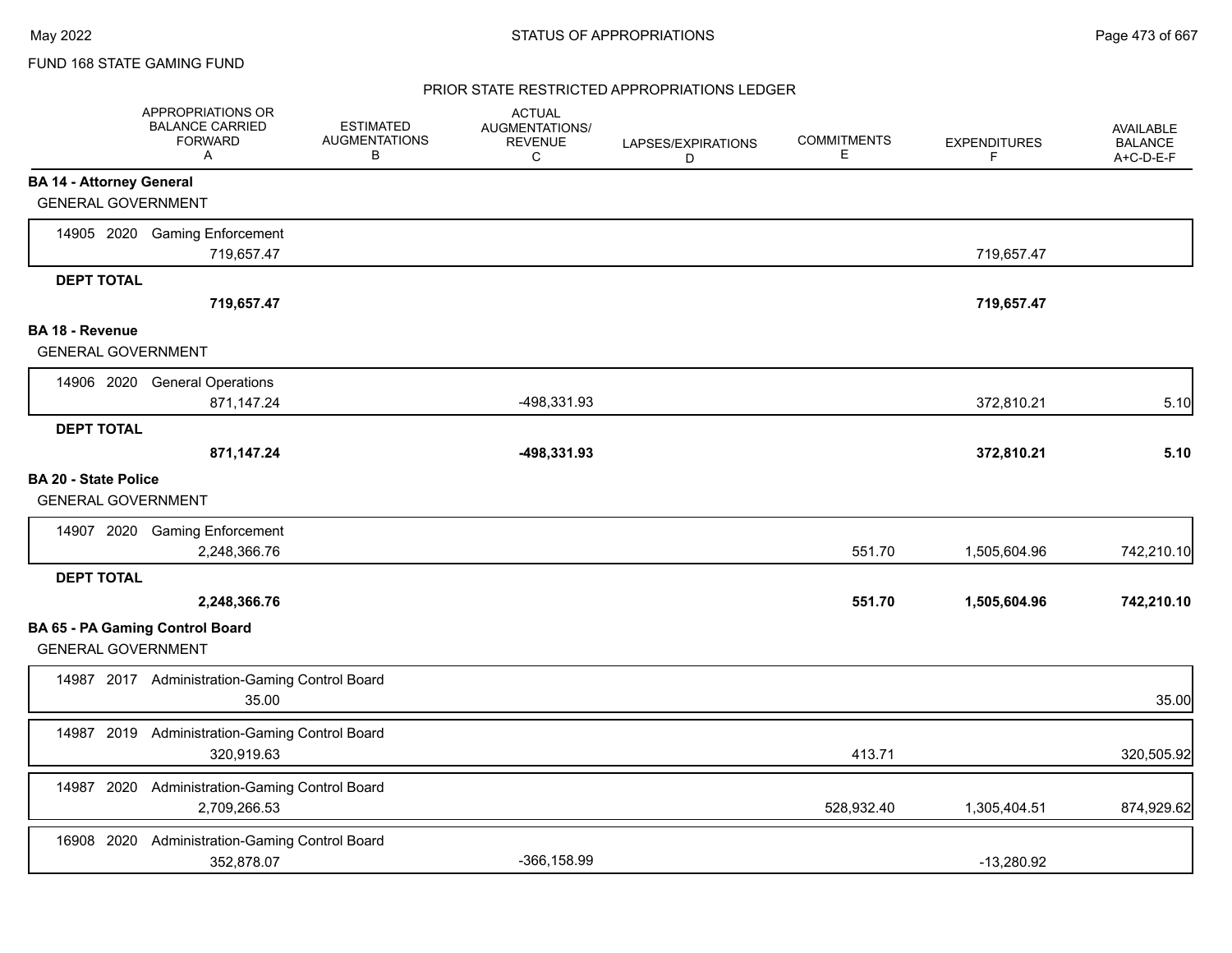### PRIOR STATE RESTRICTED APPROPRIATIONS LEDGER

|                     | APPROPRIATIONS OR<br><b>BALANCE CARRIED</b><br><b>FORWARD</b><br>$\mathsf{A}$ | <b>ESTIMATED</b><br><b>AUGMENTATIONS</b><br>в | <b>ACTUAL</b><br>AUGMENTATIONS/<br><b>REVENUE</b><br>◡ | LAPSES/EXPIRATIONS | <b>COMMITMENTS</b> | <b>EXPENDITURES</b> | AVAILABLE<br><b>BALANCE</b><br>A+C-D-E-F |
|---------------------|-------------------------------------------------------------------------------|-----------------------------------------------|--------------------------------------------------------|--------------------|--------------------|---------------------|------------------------------------------|
| 16908 2013          | Administration-Gaming Control Board                                           |                                               |                                                        |                    |                    |                     |                                          |
|                     | 300.00                                                                        |                                               |                                                        |                    |                    |                     | 300.00                                   |
| <b>DEPT TOTAL</b>   |                                                                               |                                               |                                                        |                    |                    |                     |                                          |
|                     | 3,383,399.23                                                                  |                                               | $-366, 158.99$                                         |                    | 529,346.11         | 1,292,123.59        | 1,195,770.54                             |
| <b>LEDGER TOTAL</b> |                                                                               |                                               |                                                        |                    |                    |                     |                                          |
|                     | 7.222.570.70                                                                  |                                               | -864,490.92                                            |                    | 529,897.81         | 3,890,196.23        | 1,937,985.74                             |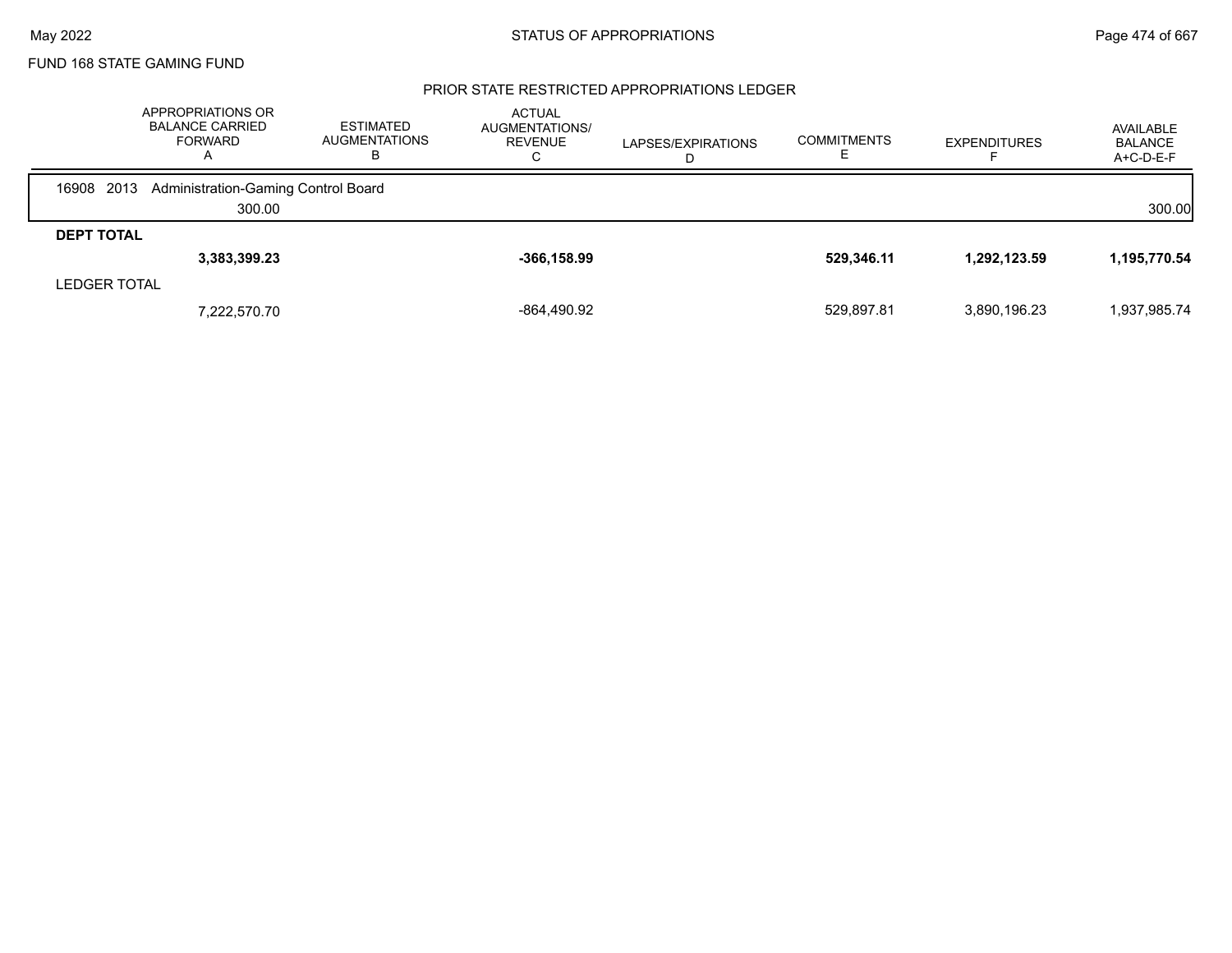### PRIOR STATE EXECUTIVE AUTHORIZATIONS LEDGER

|                                           | APPROPRIATIONS OR<br><b>BALANCE CARRIED</b><br><b>FORWARD</b><br>A | <b>ESTIMATED</b><br><b>AUGMENTATIONS</b><br>В | <b>ACTUAL</b><br>AUGMENTATIONS/<br><b>REVENUE</b><br>C | LAPSES/EXPIRATIONS<br>D | <b>COMMITMENTS</b><br>Е | <b>EXPENDITURES</b><br>F. | AVAILABLE<br><b>BALANCE</b><br>A+C-D-E-F |
|-------------------------------------------|--------------------------------------------------------------------|-----------------------------------------------|--------------------------------------------------------|-------------------------|-------------------------|---------------------------|------------------------------------------|
|                                           | <b>BA 38 - Conservation &amp; Natural Resourc</b>                  |                                               |                                                        |                         |                         |                           |                                          |
| <b>GENERAL GOVERNMENT</b>                 |                                                                    |                                               |                                                        |                         |                         |                           |                                          |
|                                           | 20322 2020 Payments in Lieu of Taxes                               |                                               |                                                        |                         |                         |                           |                                          |
|                                           | 85,845.31                                                          |                                               |                                                        |                         |                         |                           | 85,845.31                                |
| <b>DEPT TOTAL</b>                         |                                                                    |                                               |                                                        |                         |                         |                           |                                          |
|                                           | 85,845.31                                                          |                                               |                                                        |                         |                         |                           | 85,845.31                                |
| <b>BA 22 - Fish &amp; Boat Commission</b> |                                                                    |                                               |                                                        |                         |                         |                           |                                          |
| <b>GENERAL GOVERNMENT</b>                 |                                                                    |                                               |                                                        |                         |                         |                           |                                          |
|                                           | 20323 2020 Payments in Lieu of Taxes                               |                                               |                                                        |                         |                         |                           |                                          |
|                                           | 23,466.24                                                          |                                               |                                                        |                         |                         |                           | 23,466.24                                |
| <b>DEPT TOTAL</b>                         |                                                                    |                                               |                                                        |                         |                         |                           |                                          |
|                                           | 23,466.24                                                          |                                               |                                                        |                         |                         |                           | 23,466.24                                |
| <b>BA 23 - Game Commission</b>            |                                                                    |                                               |                                                        |                         |                         |                           |                                          |
| <b>GENERAL GOVERNMENT</b>                 |                                                                    |                                               |                                                        |                         |                         |                           |                                          |
|                                           | 20324 2020 Payments in Lieu of Taxes                               |                                               |                                                        |                         |                         |                           |                                          |
|                                           | 57,768.58                                                          |                                               |                                                        |                         |                         |                           | 57,768.58                                |
| <b>DEPT TOTAL</b>                         |                                                                    |                                               |                                                        |                         |                         |                           |                                          |
|                                           | 57,768.58                                                          |                                               |                                                        |                         |                         |                           | 57,768.58                                |
| BA 18 - Revenue                           |                                                                    |                                               |                                                        |                         |                         |                           |                                          |
| <b>GRANTS AND SUBSIDIES</b>               |                                                                    |                                               |                                                        |                         |                         |                           |                                          |
|                                           | 20364 2020 Transfer to Comp/ProbGambling Treat-D&A                 |                                               |                                                        |                         |                         |                           |                                          |
|                                           | 3,458,568.00                                                       |                                               |                                                        |                         |                         | 3,458,568.00              |                                          |
| <b>DEPT TOTAL</b>                         |                                                                    |                                               |                                                        |                         |                         |                           |                                          |
|                                           | 3,458,568.00                                                       |                                               |                                                        |                         |                         | 3,458,568.00              |                                          |
|                                           | BA 65 - PA Gaming Control Board                                    |                                               |                                                        |                         |                         |                           |                                          |
| <b>GRANTS AND SUBSIDIES</b>               |                                                                    |                                               |                                                        |                         |                         |                           |                                          |
|                                           | 29300 2019 Local Law Enforcement Grants                            |                                               |                                                        |                         |                         |                           |                                          |
|                                           | 584,855.73                                                         |                                               |                                                        |                         | 83,648.61               | 448,512.39                | 52,694.73                                |
| 29300 2020                                | <b>Local Law Enforcement Grants</b>                                |                                               |                                                        |                         |                         |                           |                                          |
|                                           | 2,000,000.00                                                       |                                               |                                                        |                         | 147,329.00              |                           | 1,852,671.00                             |
|                                           |                                                                    |                                               |                                                        |                         |                         |                           |                                          |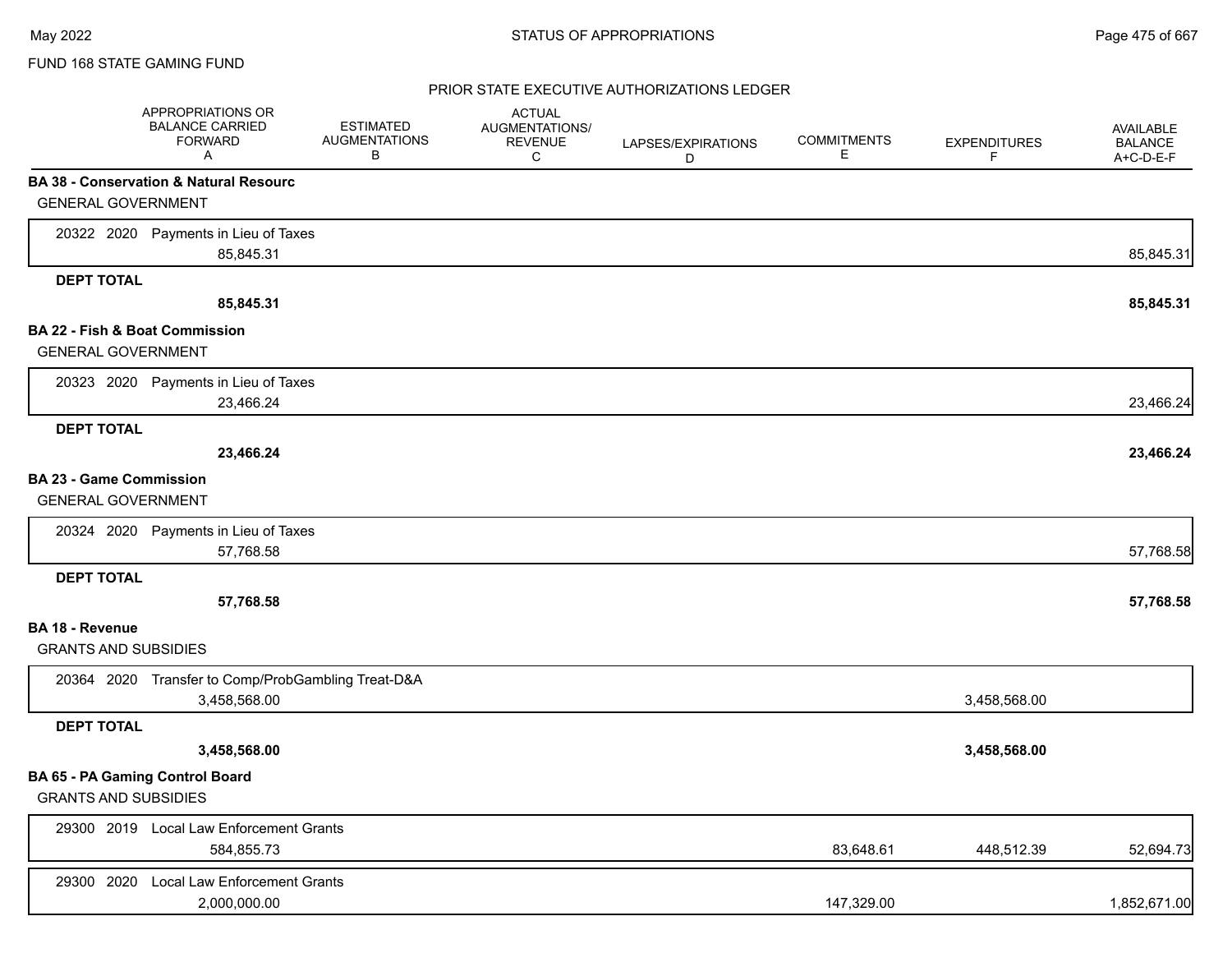### PRIOR STATE EXECUTIVE AUTHORIZATIONS LEDGER

|                     | APPROPRIATIONS OR<br><b>BALANCE CARRIED</b><br>FORWARD<br>Α | <b>ESTIMATED</b><br><b>AUGMENTATIONS</b><br>В | <b>ACTUAL</b><br>AUGMENTATIONS/<br>REVENUE<br>⌒<br>◡ | LAPSES/EXPIRATIONS<br>D | <b>COMMITMENTS</b> | <b>EXPENDITURES</b> | AVAILABLE<br><b>BALANCE</b><br>A+C-D-E-F |
|---------------------|-------------------------------------------------------------|-----------------------------------------------|------------------------------------------------------|-------------------------|--------------------|---------------------|------------------------------------------|
| <b>DEPT TOTAL</b>   |                                                             |                                               |                                                      |                         |                    |                     |                                          |
|                     | 2,584,855.73                                                |                                               |                                                      |                         | 230,977.61         | 448.512.39          | 1,905,365.73                             |
| <b>LEDGER TOTAL</b> |                                                             |                                               |                                                      |                         |                    |                     |                                          |
|                     | 6,210,503.86                                                |                                               |                                                      |                         | 230,977.61         | 3.907.080.39        | 2,072,445.86                             |
|                     | TOTAL TOTAL ALL PRIOR STATE LEDGERS                         |                                               |                                                      |                         |                    |                     |                                          |
|                     | 13,433,074.56                                               |                                               | -864,490.92                                          |                         | 760,875.42         | 7.797.276.62        | 4,010,431.60                             |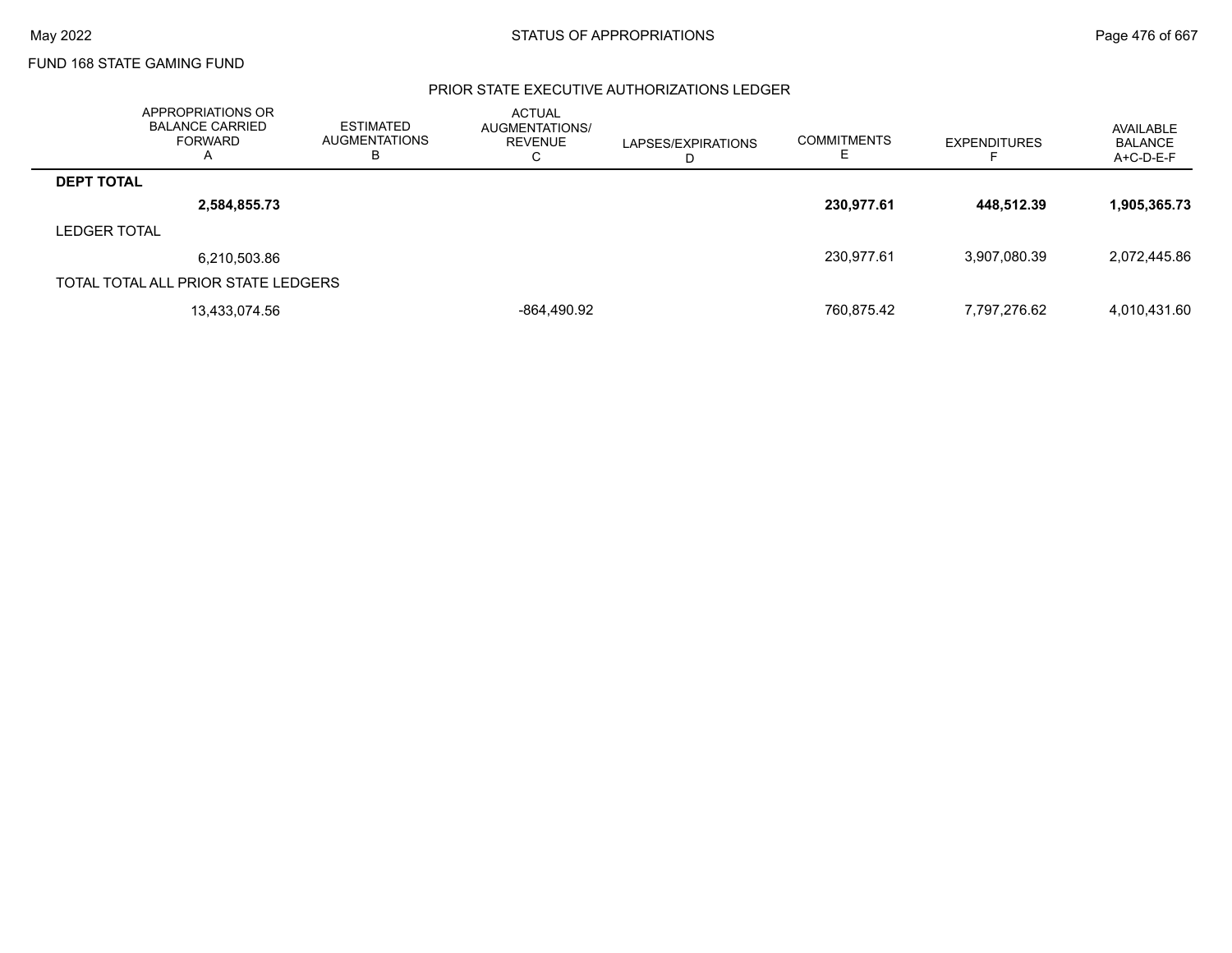### RESTRICTED RECEIPTS LEDGER

|                                                     | APPROPRIATIONS OR<br><b>BALANCE CARRIED</b><br><b>FORWARD</b><br>A  | <b>ESTIMATED</b><br><b>AUGMENTATIONS</b><br>в | <b>ACTUAL</b><br>AUGMENTATIONS/<br><b>REVENUE</b><br>C | LAPSES/EXPIRATIONS<br>D | <b>COMMITMENTS</b><br>Е | <b>EXPENDITURES</b><br>F | <b>AVAILABLE</b><br><b>BALANCE</b><br>A+C-D-E-F |
|-----------------------------------------------------|---------------------------------------------------------------------|-----------------------------------------------|--------------------------------------------------------|-------------------------|-------------------------|--------------------------|-------------------------------------------------|
| <b>BA 18 - Revenue</b><br><b>GENERAL GOVERNMENT</b> |                                                                     |                                               |                                                        |                         |                         |                          |                                                 |
|                                                     |                                                                     |                                               |                                                        |                         |                         |                          |                                                 |
|                                                     | 40261 2021 LDA Presque Isle-Churchill Downs (CDI)<br>1,757,479.36   |                                               | 1,847,010.82                                           |                         |                         | 2,104,490.18             | 1,500,000.00                                    |
| 40262 2021                                          | LDA Nemacolin-Churchill Downs (CDI)<br>1,051,511.14                 |                                               | 341,882.24                                             |                         |                         | 393,393.38               | 1,000,000.00                                    |
| 40268 2021                                          | LDA Philly Live!-Stadium Casino LLC<br>1,957,032.22                 |                                               | 3,168,627.38                                           |                         |                         | 3,625,659.60             | 1,500,000.00                                    |
|                                                     | 40451 2021 Licensee Deposit Account - Chester Downs<br>1,962,052.30 |                                               | 2,940,876.82                                           |                         |                         | 3,402,929.12             | 1,500,000.00                                    |
|                                                     | 40452 2021 Licensee Deposit Account - Pocono Downs<br>2,019,674.39  |                                               | 3,534,863.61                                           |                         |                         | 4,054,538.00             | 1,500,000.00                                    |
|                                                     | 40453 2021 Licensee Deposit Account - Phila Park<br>3,059,171.87    |                                               | 9,724,551.91                                           |                         |                         | 11,283,723.78            | 1,500,000.00                                    |
|                                                     | 40454 2021 Licensee Deposit Account -Penn National<br>2,852,566.66  |                                               | 8,532,222.07                                           |                         |                         | 9,884,788.73             | 1,500,000.00                                    |
|                                                     | 40455 2021 Licensee Deposit Account - The Meadows<br>2,049,139.58   |                                               | 3,763,170.84                                           |                         |                         | 4,312,310.42             | 1,500,000.00                                    |
| 40456 2021                                          | Licensee Deposit Acct-Sugar House Casino<br>2,676,022.02            |                                               | 6,807,232.15                                           |                         |                         | 7,983,254.17             | 1,500,000.00                                    |
| 40458 2021                                          | Licensee Deposit Acct-Rivers Casino<br>2.239.015.79                 |                                               | 5,255,309.11                                           |                         |                         | 5,994,324.90             | 1,500,000.00                                    |
| 40459 2021                                          | License Deposit Acct-Mount Airy Casino<br>2,093,432.45              |                                               | 3,450,220.42                                           |                         |                         | 4,043,652.87             | 1,500,000.00                                    |
| 40460 2021                                          | Licensee Dep Acct-Sands Bethworks Casino<br>2,574,411.75            |                                               | 8,462,191.91                                           |                         |                         | 9,536,603.66             | 1,500,000.00                                    |
| 40466 2021                                          | Licensee Deposit Acct-ValleyForgeCasino<br>1,930,568.17             |                                               | 6,266,443.72                                           |                         |                         | 7,197,011.89             | 1,000,000.00                                    |
|                                                     |                                                                     |                                               |                                                        |                         |                         |                          |                                                 |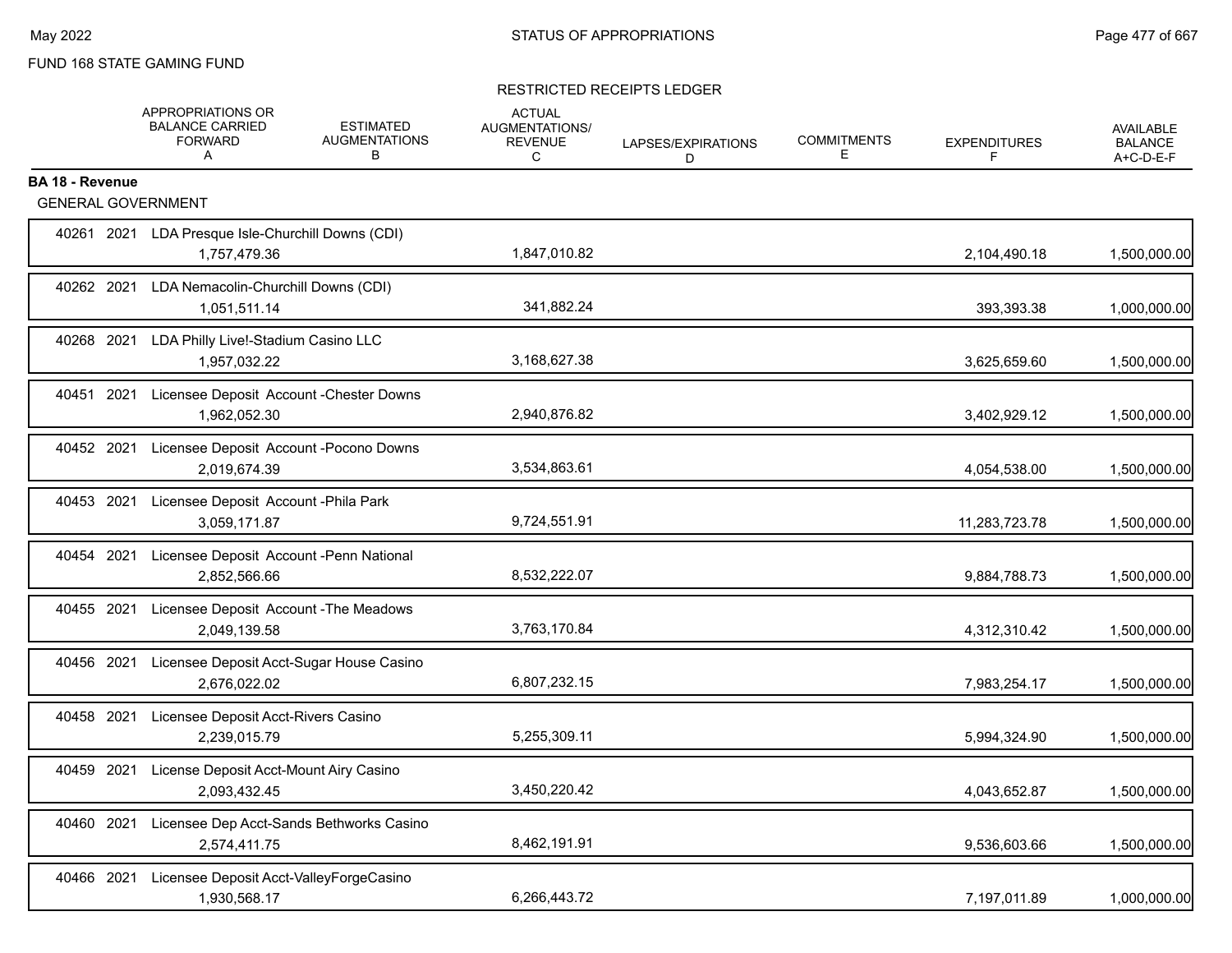#### RESTRICTED RECEIPTS LEDGER

|                     | APPROPRIATIONS OR<br><b>BALANCE CARRIED</b><br><b>FORWARD</b><br>A | <b>ESTIMATED</b><br><b>AUGMENTATIONS</b><br>B | <b>ACTUAL</b><br>AUGMENTATIONS/<br><b>REVENUE</b><br>C | LAPSES/EXPIRATIONS | <b>COMMITMENTS</b> | <b>EXPENDITURES</b> | <b>AVAILABLE</b><br><b>BALANCE</b><br>A+C-D-E-F |
|---------------------|--------------------------------------------------------------------|-----------------------------------------------|--------------------------------------------------------|--------------------|--------------------|---------------------|-------------------------------------------------|
| 2021<br>40480       |                                                                    | Category4LicenseeDepositAcctPennNatlYork      |                                                        |                    |                    |                     |                                                 |
|                     |                                                                    |                                               | 2,341,693.93                                           |                    |                    | 1,091,693.93        | 1,250,000.00                                    |
| 40481<br>2021       |                                                                    | Category4LicenseDepAcctPennNatILancaster      |                                                        |                    |                    |                     |                                                 |
|                     | 74,011.18                                                          |                                               | 1,613,158.94                                           |                    |                    | 437,170.12          | 1,250,000.00                                    |
| 40482 2021          |                                                                    | Cat4LcnsDepAcctStadiumCasinoWestmoreland      |                                                        |                    |                    |                     |                                                 |
|                     | 1,435,061.80                                                       |                                               | 1,587,393.45                                           |                    |                    | 1,772,455.25        | 1,250,000.00                                    |
| <b>DEPT TOTAL</b>   |                                                                    |                                               |                                                        |                    |                    |                     |                                                 |
|                     | 29,731,150.68                                                      |                                               | 69,636,849.32                                          |                    |                    | 77,118,000.00       | 22,250,000.00                                   |
| <b>LEDGER TOTAL</b> |                                                                    |                                               |                                                        |                    |                    |                     |                                                 |
|                     | 29,731,150.68                                                      |                                               | 69,636,849.32                                          |                    |                    | 77,118,000.00       | 22,250,000.00                                   |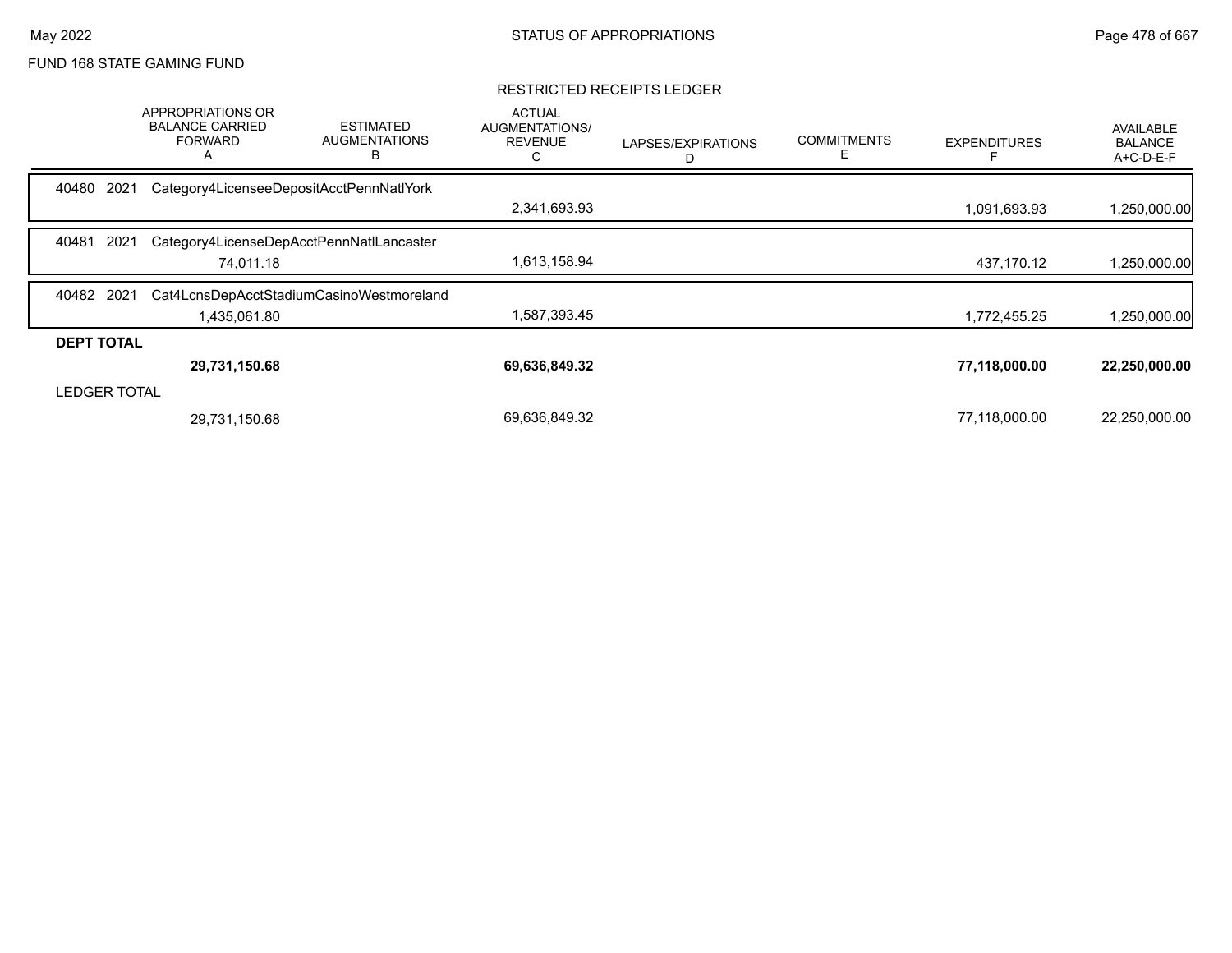#### NON-BUDGETED LEDGER

|                        | APPROPRIATIONS OR<br><b>BALANCE CARRIED</b><br><b>FORWARD</b><br>A | <b>ESTIMATED</b><br><b>AUGMENTATIONS</b><br>в | <b>ACTUAL</b><br>AUGMENTATIONS/<br><b>REVENUE</b><br>C | LAPSES/EXPIRATIONS<br>D | <b>COMMITMENTS</b><br>Е | <b>EXPENDITURES</b> | AVAILABLE<br><b>BALANCE</b><br>A+C-D-E-F |
|------------------------|--------------------------------------------------------------------|-----------------------------------------------|--------------------------------------------------------|-------------------------|-------------------------|---------------------|------------------------------------------|
| <b>BA 18 - Revenue</b> |                                                                    |                                               |                                                        |                         |                         |                     |                                          |
|                        | <b>GENERAL GOVERNMENT</b>                                          |                                               |                                                        |                         |                         |                     |                                          |
| 50210 2021             | Transfer To Property Tax Relief Fund                               |                                               |                                                        |                         |                         |                     |                                          |
|                        |                                                                    |                                               |                                                        |                         |                         | 956,172,792.93      | -956,172,792.93                          |
| <b>DEPT TOTAL</b>      |                                                                    |                                               |                                                        |                         |                         |                     |                                          |
|                        |                                                                    |                                               |                                                        |                         |                         | 956,172,792.93      | -956,172,792.93                          |
| <b>LEDGER TOTAL</b>    |                                                                    |                                               |                                                        |                         |                         |                     |                                          |
|                        |                                                                    |                                               |                                                        |                         |                         | 956,172,792.93      | -956,172,792.93                          |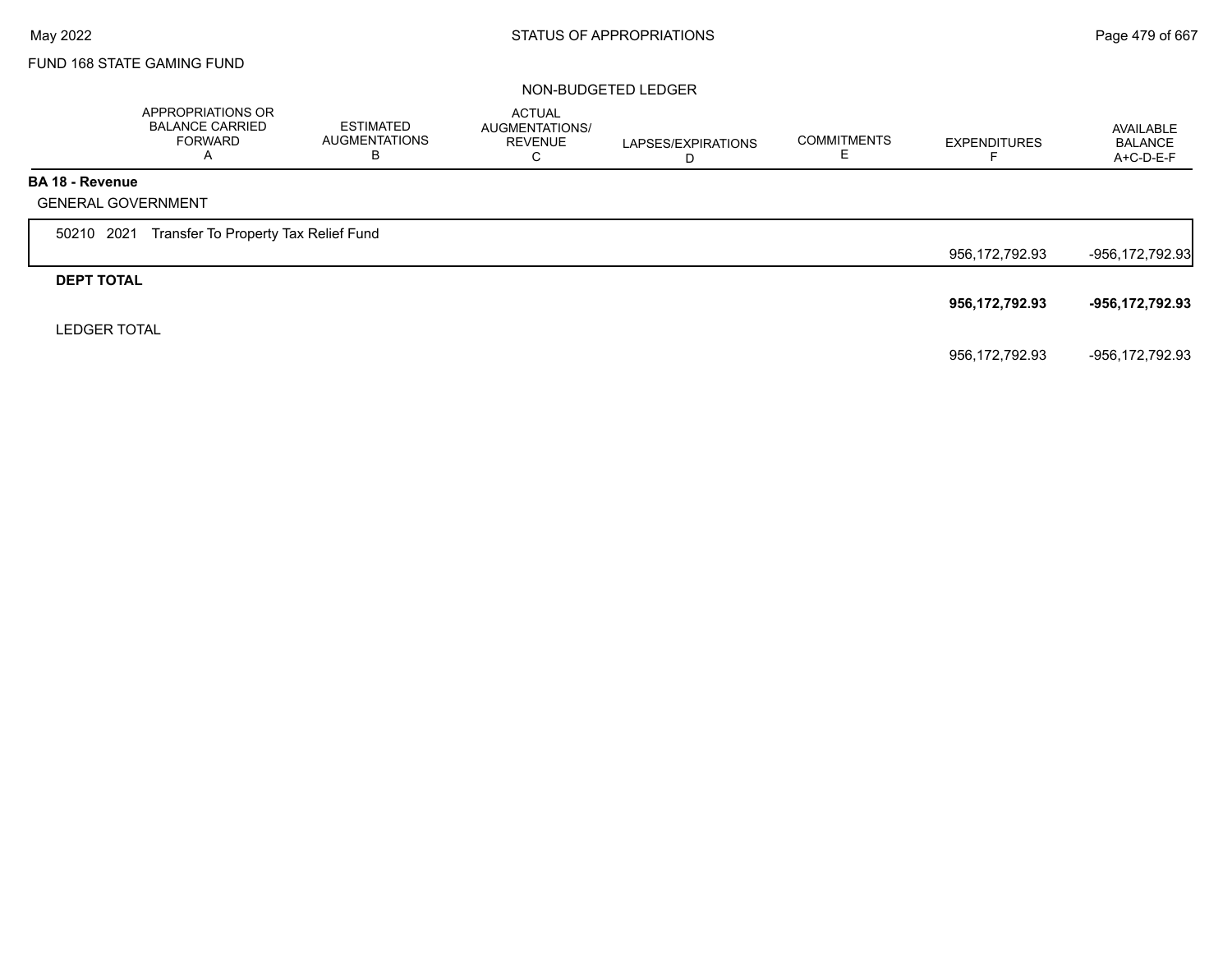#### RESTRICTED REVENUE LEDGER

|                          | <b>APPROPRIATIONS OR</b><br><b>BALANCE CARRIED</b><br><b>FORWARD</b><br>A | <b>ESTIMATED</b><br><b>AUGMENTATIONS</b><br>В | <b>ACTUAL</b><br><b>AUGMENTATIONS/</b><br><b>REVENUE</b><br>C | LAPSES/EXPIRATIONS<br>D | <b>COMMITMENTS</b><br>Е | <b>EXPENDITURES</b><br>F | <b>AVAILABLE</b><br><b>BALANCE</b><br>A+C-D-E-F |
|--------------------------|---------------------------------------------------------------------------|-----------------------------------------------|---------------------------------------------------------------|-------------------------|-------------------------|--------------------------|-------------------------------------------------|
|                          | <b>BA 24 - Community &amp; Economic Develop</b>                           |                                               |                                                               |                         |                         |                          |                                                 |
|                          | <b>GENERAL GOVERNMENT</b>                                                 |                                               |                                                               |                         |                         |                          |                                                 |
|                          | 60445 2021 Local Share Assessment - Category 4<br>2,089,452.74            |                                               | 8,101,554.03                                                  |                         |                         |                          | 10,191,006.77                                   |
|                          | <b>GRANTS AND SUBSIDIES</b>                                               |                                               |                                                               |                         |                         |                          |                                                 |
|                          | 60239 2021 Local Share Assessment Grants<br>31,693,179.49                 |                                               | 47,962,827.93                                                 |                         | 10,983,248.50           | 26,628,565.17            | 42,044,193.75                                   |
| 60454 2021               | Local Share Assessment - Sports Wagering<br>7,129,332.48                  |                                               | 6,467,794.83                                                  |                         |                         |                          | 13,597,127.31                                   |
| 60458 2021               | Local ShareAssessment Interactive Gaming<br>8,547,863.53                  |                                               | 11,837,326.40                                                 |                         |                         |                          | 20,385,189.93                                   |
| 60465 2021               | Interactive Gaming Act 42 CFA<br>95,791,184.62                            |                                               | 100,499,591.54                                                |                         |                         |                          | 196,290,776.16                                  |
| <b>DEPT TOTAL</b>        | 145,251,012.86                                                            |                                               | 174,869,094.73                                                |                         | 10,983,248.50           | 26,628,565.17            | 282,508,293.92                                  |
| <b>BA 16 - Education</b> | <b>GRANTS AND SUBSIDIES</b>                                               |                                               |                                                               |                         |                         |                          |                                                 |
|                          | 60272 2021 Local Share Assessment-Table Games                             |                                               | 1,655,632.27                                                  |                         |                         | 1,655,632.27             |                                                 |
| <b>DEPT TOTAL</b>        |                                                                           |                                               |                                                               |                         |                         |                          |                                                 |
|                          |                                                                           |                                               | 1,655,632.27                                                  |                         |                         | 1,655,632.27             |                                                 |
| <b>BA 18 - Revenue</b>   | <b>GENERAL GOVERNMENT</b>                                                 |                                               |                                                               |                         |                         |                          |                                                 |
|                          | 60444 2021 Local Share Assessment - Category 4<br>2,089,452.74            |                                               | 8,101,554.03                                                  |                         |                         |                          | 10,191,006.77                                   |
|                          | <b>GRANTS AND SUBSIDIES</b>                                               |                                               |                                                               |                         |                         |                          |                                                 |
| 60240 2021               | <b>Local Share Assessment</b><br>14, 167, 139. 41                         |                                               | 115.197.220.67                                                |                         |                         | 118,053,234.37           | 11,311,125.71                                   |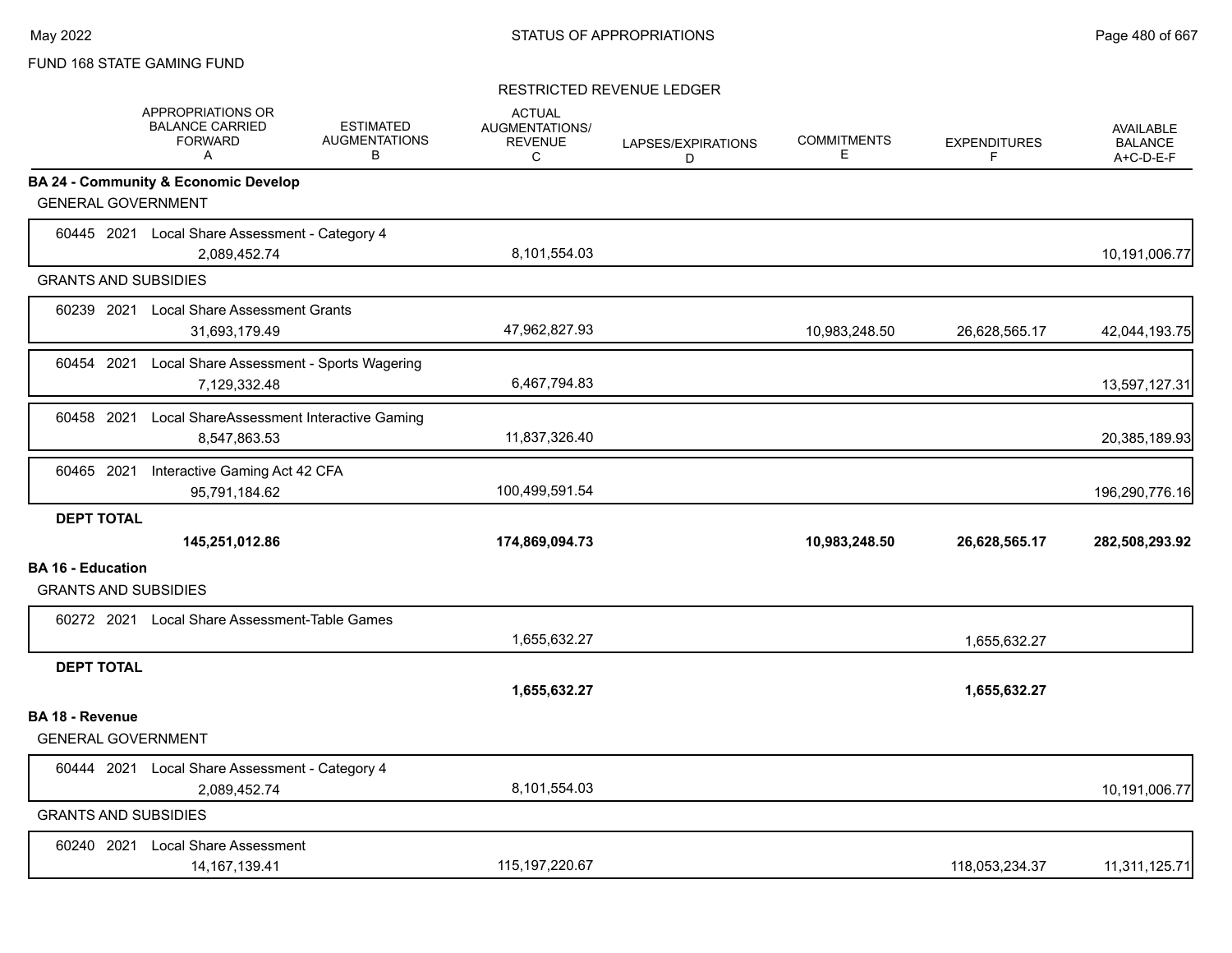#### RESTRICTED REVENUE LEDGER

|                           | APPROPRIATIONS OR<br><b>BALANCE CARRIED</b><br><b>FORWARD</b><br>A | <b>ESTIMATED</b><br><b>AUGMENTATIONS</b><br>в | <b>ACTUAL</b><br><b>AUGMENTATIONS/</b><br><b>REVENUE</b><br>С | LAPSES/EXPIRATIONS<br>D | <b>COMMITMENTS</b><br>Ε | <b>EXPENDITURES</b><br>F | <b>AVAILABLE</b><br><b>BALANCE</b><br>A+C-D-E-F |
|---------------------------|--------------------------------------------------------------------|-----------------------------------------------|---------------------------------------------------------------|-------------------------|-------------------------|--------------------------|-------------------------------------------------|
| 60273 2021                | Local Share Assessment-Table Games                                 |                                               |                                                               |                         |                         |                          |                                                 |
|                           | 4,114,494.21                                                       |                                               | 15,537,213.68                                                 |                         |                         | 16,684,357.90            | 2,967,349.99                                    |
| 60453 2021                | Local Share Assessment - Sports Wagering                           |                                               |                                                               |                         |                         |                          |                                                 |
|                           | 1,445,282.79                                                       |                                               | $-191,714.95$                                                 |                         |                         |                          | 1,253,567.84                                    |
| 60457 2021                | Local ShareAssessment Interactive Gaming                           |                                               |                                                               |                         |                         |                          |                                                 |
|                           | 5,065,801.11                                                       |                                               | 9,780,344.45                                                  |                         |                         | 10,968,185.96            | 3,877,959.60                                    |
| 60464 2021                | Interactive Gaming Act 42 LSA                                      |                                               |                                                               |                         |                         |                          |                                                 |
|                           | 29,160,988.58                                                      |                                               | 30,180,584.33                                                 |                         |                         | 17,787,954.88            | 41,553,618.03                                   |
| <b>DEPT TOTAL</b>         |                                                                    |                                               |                                                               |                         |                         |                          |                                                 |
|                           | 56,043,158.84                                                      |                                               | 178,605,202.21                                                |                         |                         | 163,493,733.11           | 71,154,627.94                                   |
| <b>GENERAL GOVERNMENT</b> | BA 65 - PA Gaming Control Board                                    |                                               |                                                               |                         |                         |                          |                                                 |
| 60213 2021                | <b>Genaral Operations</b>                                          |                                               |                                                               |                         |                         |                          |                                                 |
|                           | 5,789,794.34                                                       |                                               | 5,172,992.88                                                  |                         |                         | 6,000,000.00             | 4,962,787.22                                    |
| 60363 2021                | <b>Tavern Games-Investigations</b>                                 |                                               |                                                               |                         |                         |                          |                                                 |
|                           | 7,000.00                                                           |                                               | 1,000.00                                                      |                         |                         |                          | 8,000.00                                        |
| 60490 2021                | iGAming Impact Assessment                                          |                                               |                                                               |                         |                         |                          |                                                 |
|                           | 129,963.00                                                         |                                               | 496,520.00                                                    |                         |                         | 372,417.00               | 254,066.00                                      |
| <b>DEPT TOTAL</b>         |                                                                    |                                               |                                                               |                         |                         |                          |                                                 |
|                           | 5,926,757.34                                                       |                                               | 5,670,512.88                                                  |                         |                         | 6,372,417.00             | 5,224,853.22                                    |
| <b>LEDGER TOTAL</b>       |                                                                    |                                               |                                                               |                         |                         |                          |                                                 |
|                           | 207,220,929.04                                                     |                                               | 360,800,442.09                                                |                         | 10,983,248.50           | 198,150,347.55           | 358,887,775.08                                  |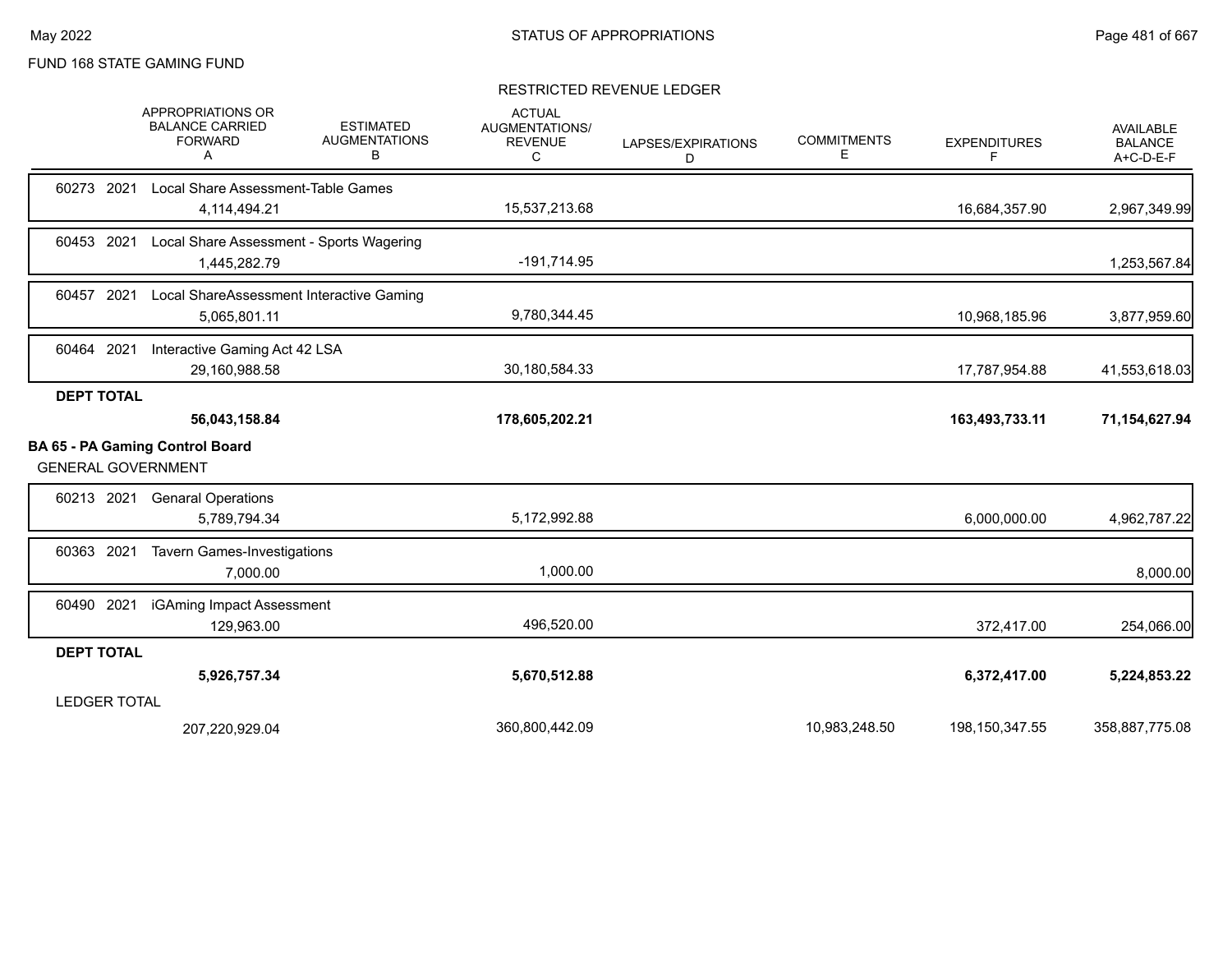#### CURRENT STATE EXECUTIVE AUTHORIZATIONS LEDGER

|                             | APPROPRIATIONS OR<br><b>BALANCE CARRIED</b><br><b>FORWARD</b><br>A | <b>ESTIMATED</b><br><b>AUGMENTATIONS</b><br>B | <b>ACTUAL</b><br>AUGMENTATIONS/<br><b>REVENUE</b><br>С | LAPSES/EXPIRATIONS<br>D | <b>COMMITMENTS</b> | <b>EXPENDITURES</b> | AVAILABLE<br><b>BALANCE</b><br>A+C-D-E-F |
|-----------------------------|--------------------------------------------------------------------|-----------------------------------------------|--------------------------------------------------------|-------------------------|--------------------|---------------------|------------------------------------------|
|                             | <b>BA 74 - Drug and Alcohol Programs</b>                           |                                               |                                                        |                         |                    |                     |                                          |
| <b>GRANTS AND SUBSIDIES</b> |                                                                    |                                               |                                                        |                         |                    |                     |                                          |
| 20382 2021                  | Drug and Alcohol Treatment Services                                |                                               |                                                        |                         |                    |                     |                                          |
|                             | 4,676,000.00                                                       |                                               |                                                        |                         | 1,421,138.55       | 3,254,861.45        |                                          |
| <b>DEPT TOTAL</b>           |                                                                    |                                               |                                                        |                         |                    |                     |                                          |
|                             | 4,676,000.00                                                       |                                               |                                                        |                         | 1,421,138.55       | 3,254,861.45        |                                          |
| <b>LEDGER TOTAL</b>         |                                                                    |                                               |                                                        |                         |                    |                     |                                          |
|                             | 4,676,000.00                                                       |                                               |                                                        |                         | 1,421,138.55       | 3.254.861.45        |                                          |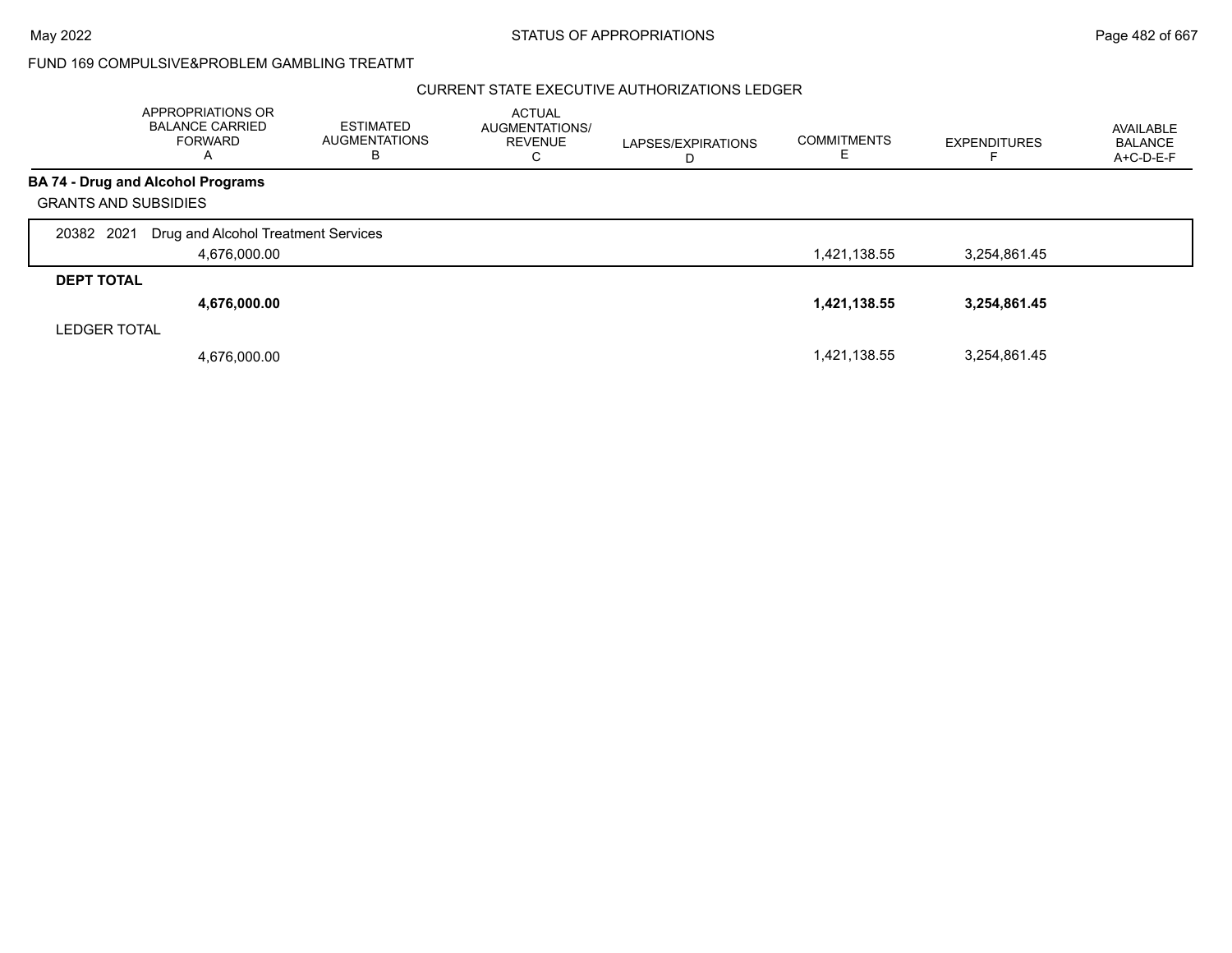#### CURRENT STATE EXECUTIVE AUTHORIZATIONS - RESTRICTED LEDGER

|                             | APPROPRIATIONS OR<br><b>BALANCE CARRIED</b><br><b>FORWARD</b><br>A | <b>ESTIMATED</b><br><b>AUGMENTATIONS</b><br>в | <b>ACTUAL</b><br>AUGMENTATIONS/<br><b>REVENUE</b><br>U | LAPSES/EXPIRATIONS<br>D | <b>COMMITMENTS</b><br>E | <b>EXPENDITURES</b> | AVAILABLE<br><b>BALANCE</b><br>A+C-D-E-F |
|-----------------------------|--------------------------------------------------------------------|-----------------------------------------------|--------------------------------------------------------|-------------------------|-------------------------|---------------------|------------------------------------------|
|                             | <b>BA 74 - Drug and Alcohol Programs</b>                           |                                               |                                                        |                         |                         |                     |                                          |
| <b>GRANTS AND SUBSIDIES</b> |                                                                    |                                               |                                                        |                         |                         |                     |                                          |
| 2021<br>26387               | Compulsive & Problem Gambling Treatment                            |                                               |                                                        |                         |                         |                     |                                          |
|                             |                                                                    | 5,800,000.00                                  | 7,426,690.15                                           |                         | 732,107.57              | 2,181,388.08        | 4,513,194.50                             |
| <b>DEPT TOTAL</b>           |                                                                    |                                               |                                                        |                         |                         |                     |                                          |
|                             |                                                                    | 5,800,000.00                                  | 7,426,690.15                                           |                         | 732,107.57              | 2,181,388.08        | 4,513,194.50                             |
| <b>LEDGER TOTAL</b>         |                                                                    |                                               |                                                        |                         |                         |                     |                                          |
|                             |                                                                    | 5,800,000.00                                  | 7,426,690.15                                           |                         | 732,107.57              | 2,181,388.08        | 4,513,194.50                             |
|                             | TOTAL TOTAL ALL CURRENT STATE LEDGERS                              |                                               |                                                        |                         |                         |                     |                                          |
|                             | 4,676,000.00                                                       | 5,800,000.00                                  | 7,426,690.15                                           |                         | 2,153,246.12            | 5,436,249.53        | 4,513,194.50                             |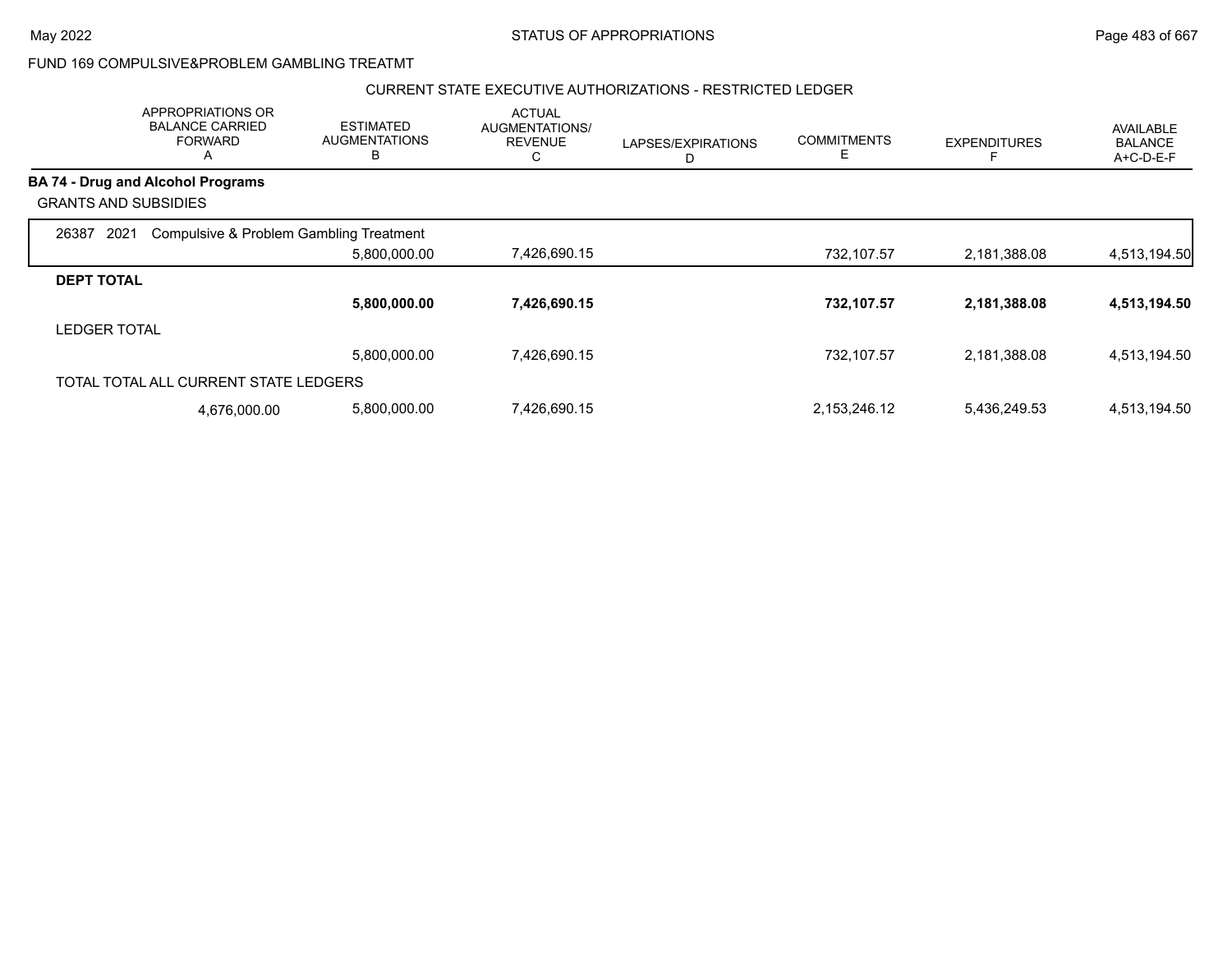### PRIOR STATE EXECUTIVE AUTHORIZATIONS LEDGER

|                             | APPROPRIATIONS OR<br><b>BALANCE CARRIED</b><br>FORWARD<br>A | <b>ESTIMATED</b><br><b>AUGMENTATIONS</b><br>В | <b>ACTUAL</b><br>AUGMENTATIONS/<br><b>REVENUE</b><br>C | LAPSES/EXPIRATIONS<br>D | <b>COMMITMENTS</b> | <b>EXPENDITURES</b> | AVAILABLE<br><b>BALANCE</b><br>A+C-D-E-F |
|-----------------------------|-------------------------------------------------------------|-----------------------------------------------|--------------------------------------------------------|-------------------------|--------------------|---------------------|------------------------------------------|
|                             | <b>BA 74 - Drug and Alcohol Programs</b>                    |                                               |                                                        |                         |                    |                     |                                          |
| <b>GRANTS AND SUBSIDIES</b> |                                                             |                                               |                                                        |                         |                    |                     |                                          |
| 20382 2020                  | Drug and Alcohol Treatment Services                         |                                               |                                                        |                         |                    |                     |                                          |
|                             | 571,296.00                                                  |                                               |                                                        |                         |                    | 511,309.00          | 59,987.00                                |
| <b>DEPT TOTAL</b>           |                                                             |                                               |                                                        |                         |                    |                     |                                          |
|                             | 571,296.00                                                  |                                               |                                                        |                         |                    | 511,309.00          | 59,987.00                                |
| <b>LEDGER TOTAL</b>         |                                                             |                                               |                                                        |                         |                    |                     |                                          |
|                             | 571,296.00                                                  |                                               |                                                        |                         |                    | 511.309.00          | 59,987.00                                |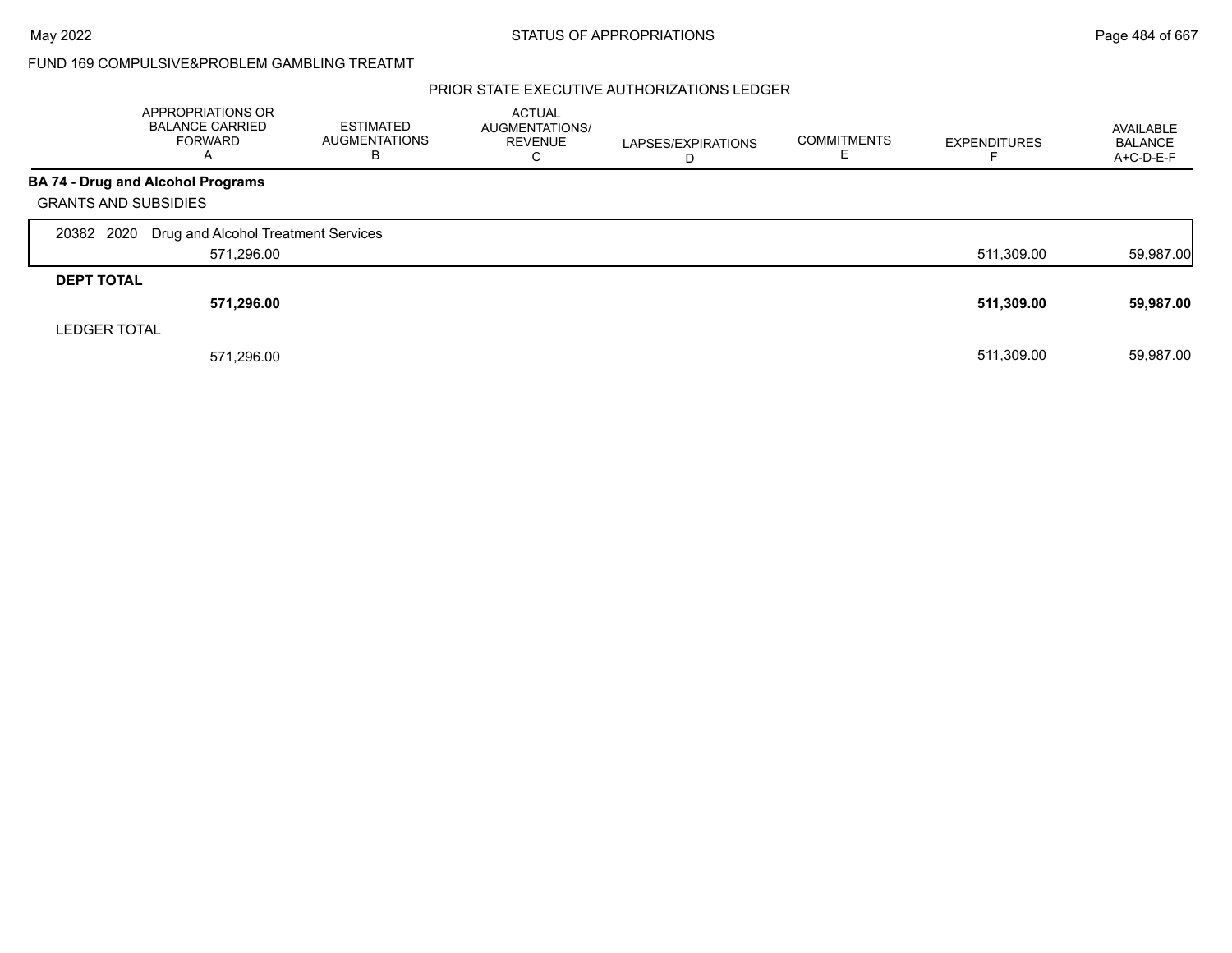#### PRIOR STATE EXECUTIVE AUTHORIZATIONS - RESTRICTED LEDGER

|                   | APPROPRIATIONS OR<br><b>BALANCE CARRIED</b><br><b>FORWARD</b><br>Α | <b>ESTIMATED</b><br><b>AUGMENTATIONS</b><br>В | <b>ACTUAL</b><br>AUGMENTATIONS/<br><b>REVENUE</b><br>С | LAPSES/EXPIRATIONS<br>D | <b>COMMITMENTS</b><br>Е | <b>EXPENDITURES</b><br>F | AVAILABLE<br><b>BALANCE</b><br>A+C-D-E-F |
|-------------------|--------------------------------------------------------------------|-----------------------------------------------|--------------------------------------------------------|-------------------------|-------------------------|--------------------------|------------------------------------------|
|                   | <b>BA 74 - Drug and Alcohol Programs</b>                           |                                               |                                                        |                         |                         |                          |                                          |
|                   | <b>GRANTS AND SUBSIDIES</b>                                        |                                               |                                                        |                         |                         |                          |                                          |
| 26387             | 51,882.00                                                          | 2018 Compulsive & Problem Gambling Treatment  | $-51,882.00$                                           |                         |                         |                          |                                          |
| 26387             | 2019<br>785,411.39                                                 | Compulsive & Problem Gambling Treatment       | -785,411.39                                            |                         |                         |                          |                                          |
| 26387             | 2020                                                               | Compulsive & Problem Gambling Treatment       | -1,082,396.76                                          |                         |                         |                          |                                          |
|                   | 1,544,166.60                                                       |                                               |                                                        |                         |                         | 461,769.84               |                                          |
| <b>DEPT TOTAL</b> | 2,381,459.99                                                       |                                               | $-1,919,690.15$                                        |                         |                         | 461,769.84               |                                          |
|                   | <b>LEDGER TOTAL</b>                                                |                                               |                                                        |                         |                         |                          |                                          |
|                   | 2,381,459.99                                                       |                                               | -1,919,690.15                                          |                         |                         | 461,769.84               |                                          |
|                   | TOTAL TOTAL ALL PRIOR STATE LEDGERS                                |                                               |                                                        |                         |                         |                          |                                          |
|                   | 2,952,755.99                                                       |                                               | -1,919,690.15                                          |                         |                         | 973,078.84               | 59,987.00                                |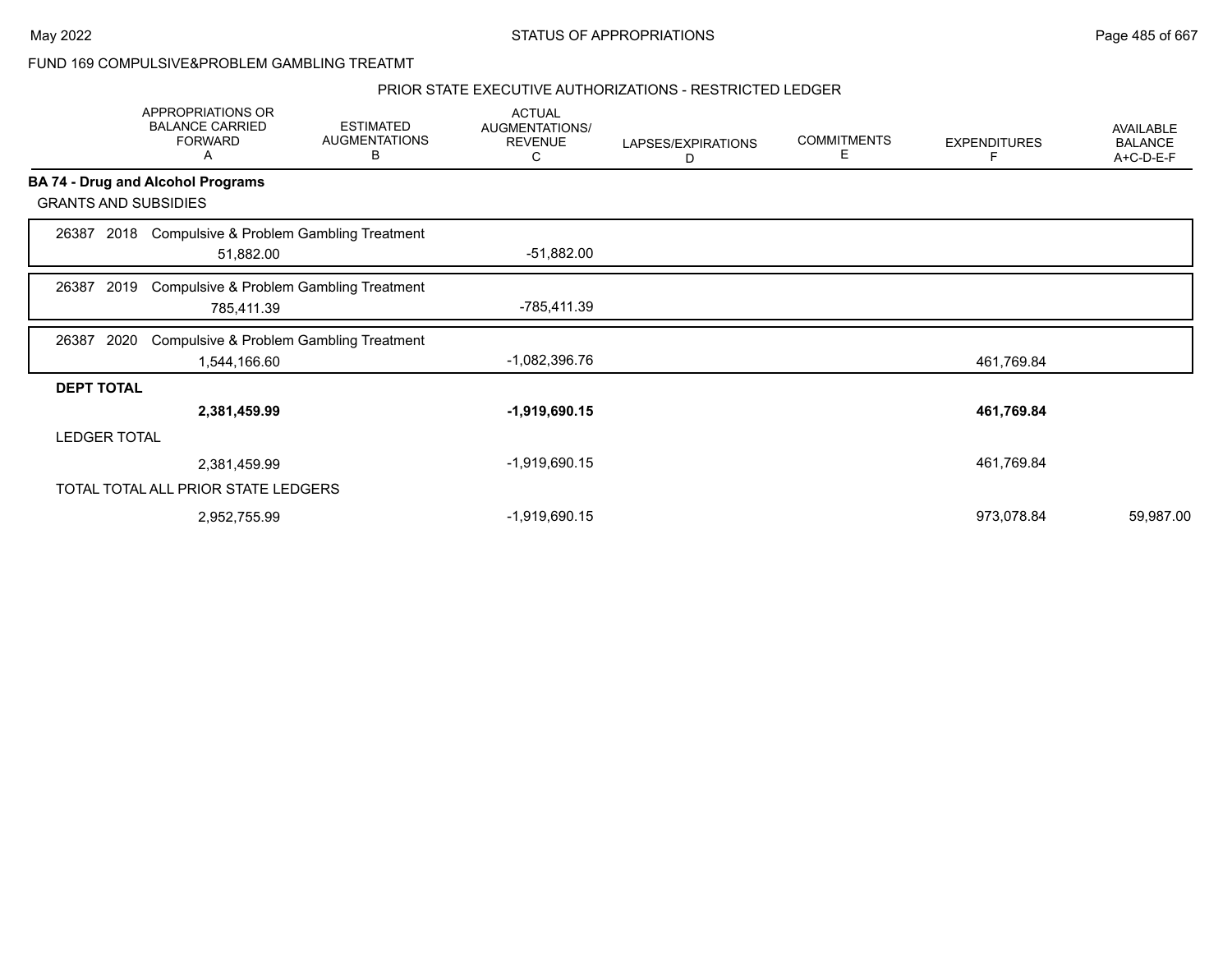#### RESTRICTED REVENUE LEDGER

|                             | APPROPRIATIONS OR<br><b>BALANCE CARRIED</b><br><b>FORWARD</b><br>A | <b>ESTIMATED</b><br><b>AUGMENTATIONS</b><br>в | <b>ACTUAL</b><br>AUGMENTATIONS/<br><b>REVENUE</b><br>◡ | LAPSES/EXPIRATIONS<br>ш | <b>COMMITMENTS</b> | <b>EXPENDITURES</b> | AVAILABLE<br><b>BALANCE</b><br>A+C-D-E-F |
|-----------------------------|--------------------------------------------------------------------|-----------------------------------------------|--------------------------------------------------------|-------------------------|--------------------|---------------------|------------------------------------------|
|                             | <b>BA 74 - Drug and Alcohol Programs</b>                           |                                               |                                                        |                         |                    |                     |                                          |
| <b>GRANTS AND SUBSIDIES</b> |                                                                    |                                               |                                                        |                         |                    |                     |                                          |
| 2021<br>60345               | Compulsive & Problem Gambling Treatment                            |                                               |                                                        |                         |                    |                     |                                          |
|                             | 3,414,261.58                                                       |                                               | 8,005,039.33                                           |                         |                    | 5,507,000.00        | 5,912,300.91                             |
| <b>DEPT TOTAL</b>           |                                                                    |                                               |                                                        |                         |                    |                     |                                          |
|                             | 3,414,261.58                                                       |                                               | 8,005,039.33                                           |                         |                    | 5,507,000.00        | 5,912,300.91                             |
| <b>LEDGER TOTAL</b>         |                                                                    |                                               |                                                        |                         |                    |                     |                                          |
|                             | 3,414,261.58                                                       |                                               | 8.005.039.33                                           |                         |                    | 5,507,000.00        | 5,912,300.91                             |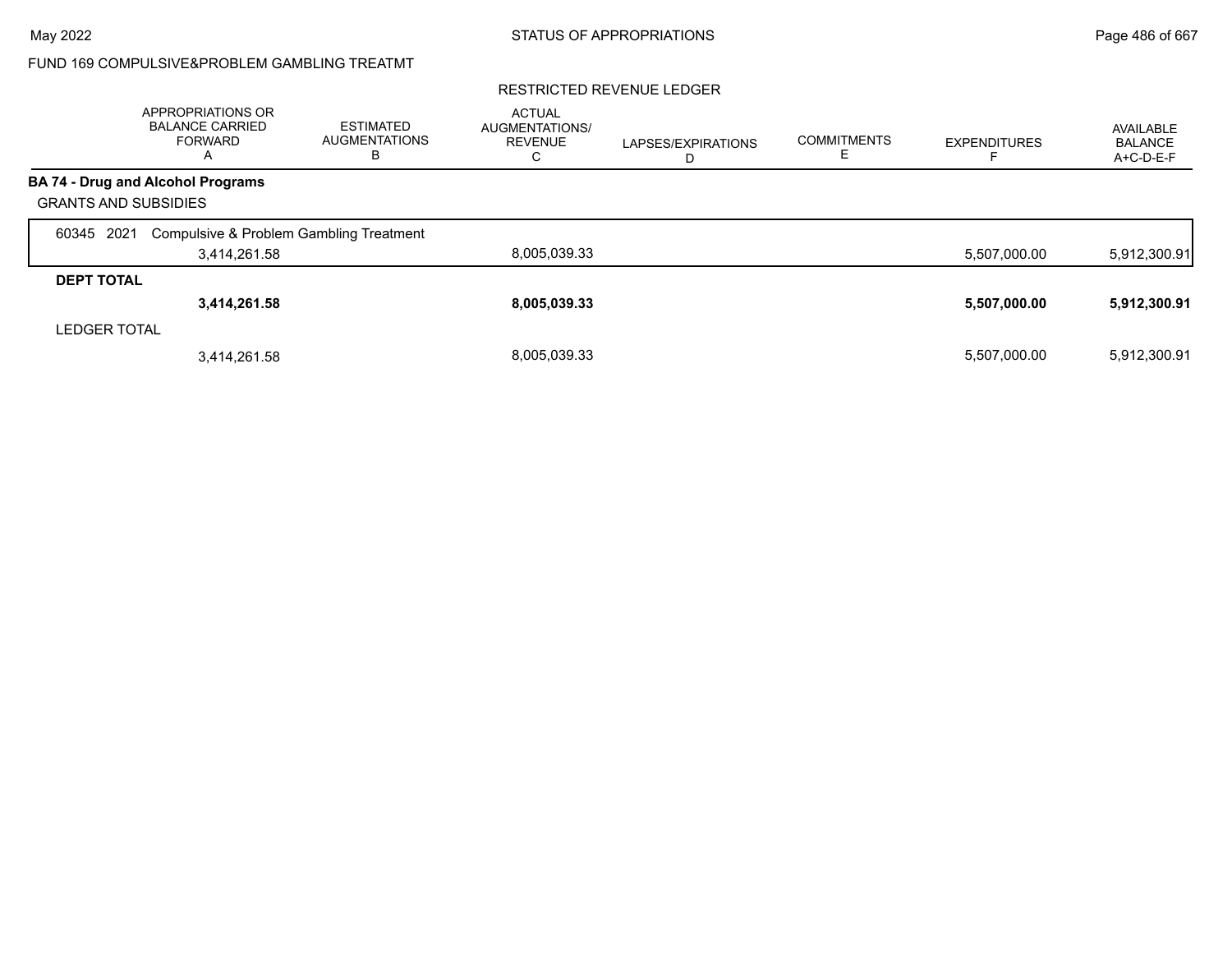#### CURRENT STATE EXECUTIVE AUTHORIZATIONS LEDGER

|                             | <b>APPROPRIATIONS OR</b><br><b>BALANCE CARRIED</b><br><b>FORWARD</b><br>A | <b>ESTIMATED</b><br><b>AUGMENTATIONS</b><br>В | <b>ACTUAL</b><br>AUGMENTATIONS/<br><b>REVENUE</b><br>C | LAPSES/EXPIRATIONS<br>D | <b>COMMITMENTS</b><br>Е | <b>EXPENDITURES</b><br>F | AVAILABLE<br><b>BALANCE</b><br>A+C-D-E-F |
|-----------------------------|---------------------------------------------------------------------------|-----------------------------------------------|--------------------------------------------------------|-------------------------|-------------------------|--------------------------|------------------------------------------|
| <b>BA 16 - Education</b>    |                                                                           |                                               |                                                        |                         |                         |                          |                                          |
| <b>GRANTS AND SUBSIDIES</b> |                                                                           |                                               |                                                        |                         |                         |                          |                                          |
| 20321 2021                  | <b>Property Tax Relief Payments</b><br>621,300,000.00                     |                                               |                                                        |                         |                         | 621,299,999.94           | 0.06                                     |
| <b>DEPT TOTAL</b>           |                                                                           |                                               |                                                        |                         |                         |                          |                                          |
|                             | 621,300,000.00                                                            |                                               |                                                        |                         |                         | 621,299,999.94           | 0.06                                     |
| <b>GRANTS AND SUBSIDIES</b> | <b>BA 31 - PA Emergency Management Agency</b>                             |                                               |                                                        |                         |                         |                          |                                          |
| 20389 2021                  | TransferVolunteerCompanyGrantsProgram<br>5,000,000.00                     |                                               |                                                        |                         |                         | 5,000,000.00             |                                          |
| <b>DEPT TOTAL</b>           |                                                                           |                                               |                                                        |                         |                         |                          |                                          |
|                             | 5,000,000.00                                                              |                                               |                                                        |                         |                         | 5,000,000.00             |                                          |
| <b>BA 18 - Revenue</b>      |                                                                           |                                               |                                                        |                         |                         |                          |                                          |
| <b>GRANTS AND SUBSIDIES</b> |                                                                           |                                               |                                                        |                         |                         |                          |                                          |
| 20327 2021                  | Transfer to Lottery Fund                                                  |                                               |                                                        |                         |                         |                          |                                          |
|                             | 114,200,000.00                                                            |                                               |                                                        |                         |                         | 114,200,000.00           |                                          |
| <b>DEPT TOTAL</b>           |                                                                           |                                               |                                                        |                         |                         |                          |                                          |
|                             | 114,200,000.00                                                            |                                               |                                                        |                         |                         | 114,200,000.00           |                                          |
| <b>LEDGER TOTAL</b>         |                                                                           |                                               |                                                        |                         |                         |                          |                                          |
|                             | 740,500,000.00                                                            |                                               |                                                        |                         |                         | 740,499,999.94           | 0.06                                     |
|                             | TOTAL TOTAL ALL CURRENT STATE LEDGERS                                     |                                               |                                                        |                         |                         |                          |                                          |
|                             | 740,500,000.00                                                            |                                               |                                                        |                         |                         | 740,499,999.94           | 0.06                                     |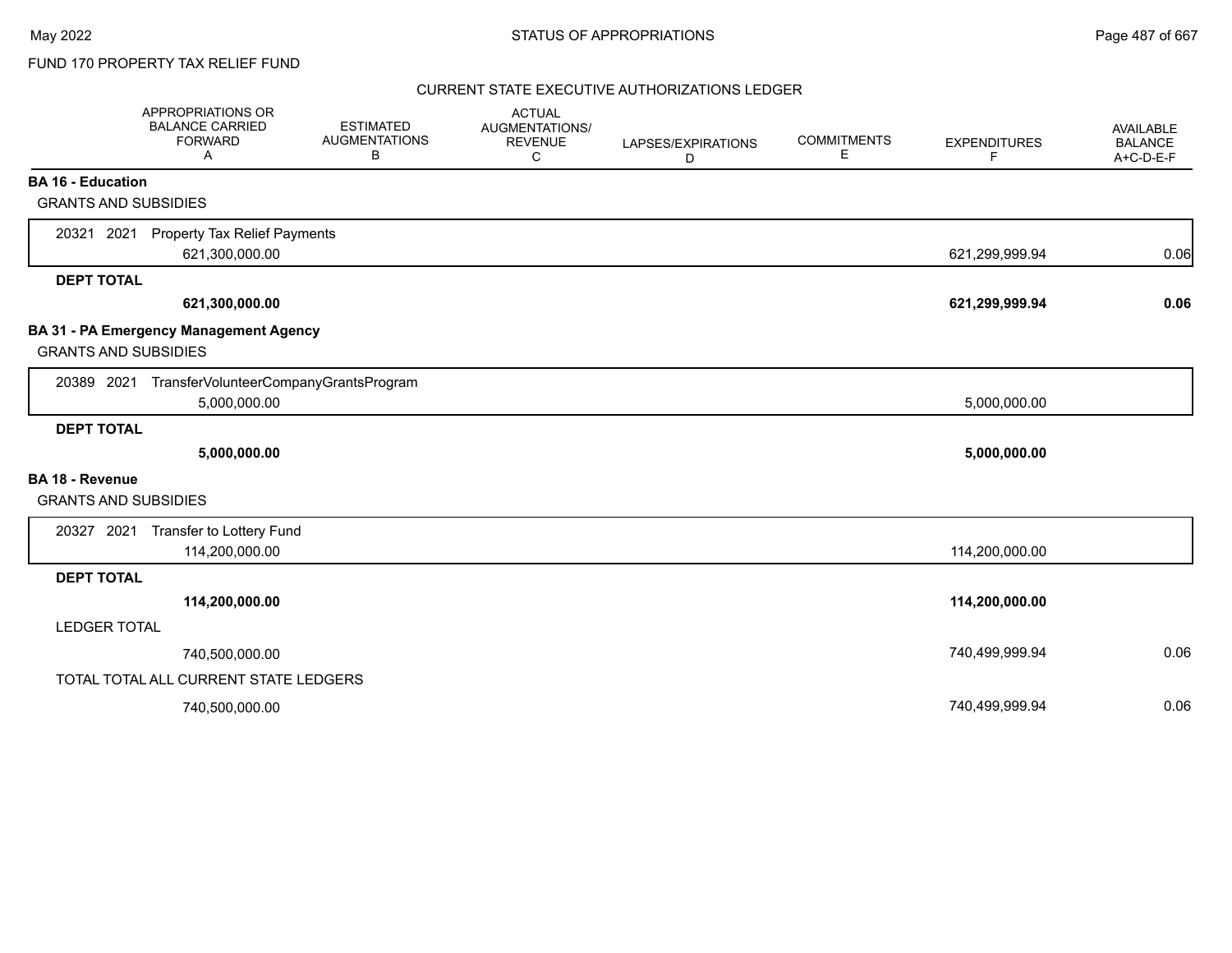#### PRIOR STATE EXECUTIVE AUTHORIZATIONS LEDGER

|                             | APPROPRIATIONS OR<br><b>BALANCE CARRIED</b><br><b>FORWARD</b><br>Α | <b>ESTIMATED</b><br><b>AUGMENTATIONS</b><br>В | <b>ACTUAL</b><br>AUGMENTATIONS/<br><b>REVENUE</b><br>C | LAPSES/EXPIRATIONS<br>D | <b>COMMITMENTS</b><br>E. | <b>EXPENDITURES</b> | AVAILABLE<br><b>BALANCE</b><br>A+C-D-E-F |
|-----------------------------|--------------------------------------------------------------------|-----------------------------------------------|--------------------------------------------------------|-------------------------|--------------------------|---------------------|------------------------------------------|
| <b>BA 16 - Education</b>    |                                                                    |                                               |                                                        |                         |                          |                     |                                          |
| <b>GRANTS AND SUBSIDIES</b> |                                                                    |                                               |                                                        |                         |                          |                     |                                          |
| 20321                       | 2020 Property Tax Relief Payments                                  |                                               |                                                        |                         |                          |                     |                                          |
|                             | 0.04                                                               |                                               |                                                        |                         |                          |                     | 0.04                                     |
| <b>DEPT TOTAL</b>           |                                                                    |                                               |                                                        |                         |                          |                     |                                          |
|                             | 0.04                                                               |                                               |                                                        |                         |                          |                     | 0.04                                     |
| <b>LEDGER TOTAL</b>         |                                                                    |                                               |                                                        |                         |                          |                     |                                          |
|                             | 0.04                                                               |                                               |                                                        |                         |                          |                     | 0.04                                     |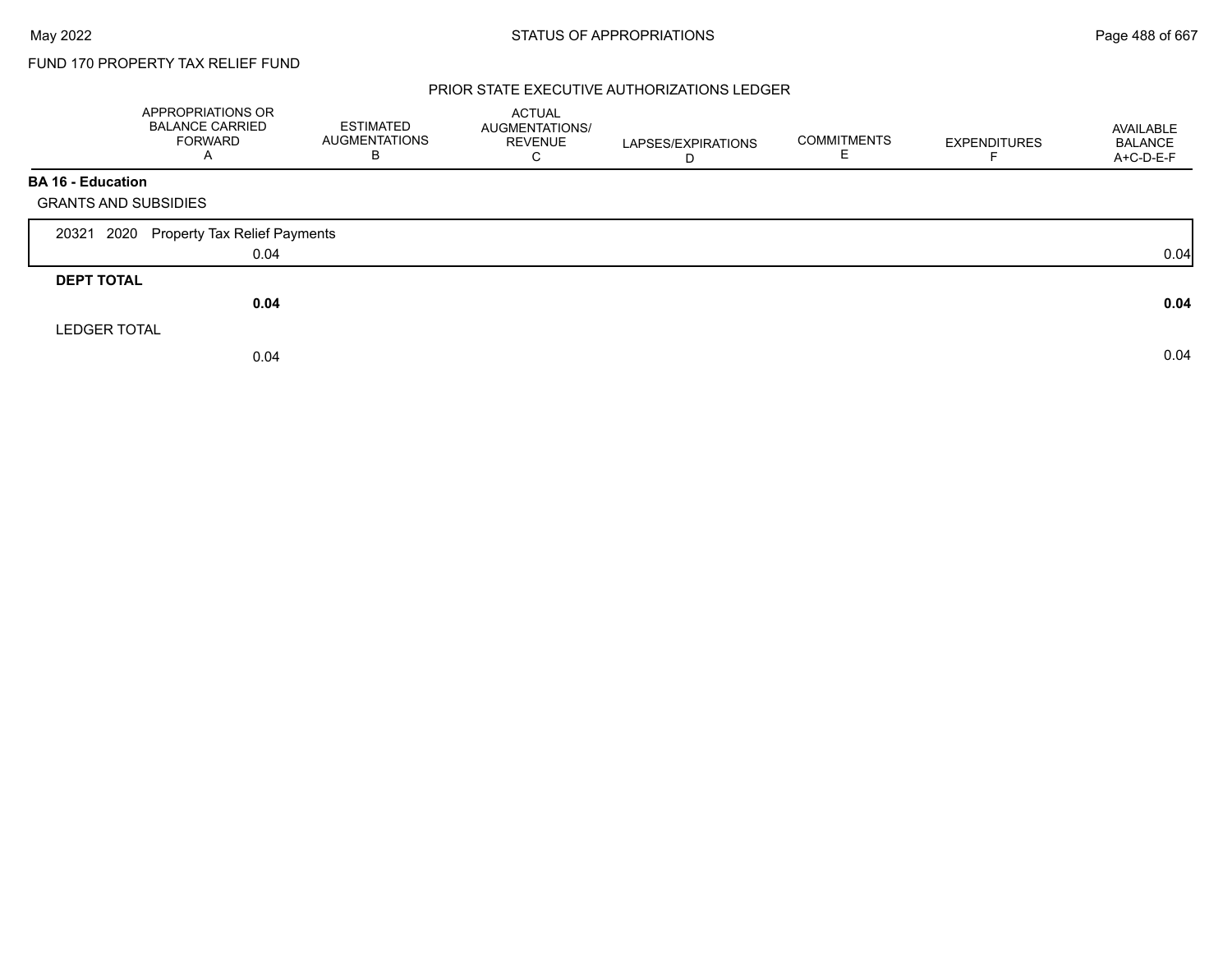#### PRIOR STATE CONTINUING LEDGER

|                             | APPROPRIATIONS OR<br><b>BALANCE CARRIED</b><br><b>FORWARD</b><br>A | <b>ESTIMATED</b><br><b>AUGMENTATIONS</b><br>B | <b>ACTUAL</b><br>AUGMENTATIONS/<br><b>REVENUE</b><br>С | LAPSES/EXPIRATIONS<br>D | <b>COMMITMENTS</b><br>E | <b>EXPENDITURES</b> | AVAILABLE<br><b>BALANCE</b><br>A+C-D-E-F |
|-----------------------------|--------------------------------------------------------------------|-----------------------------------------------|--------------------------------------------------------|-------------------------|-------------------------|---------------------|------------------------------------------|
|                             | BA 24 - Community & Economic Develop                               |                                               |                                                        |                         |                         |                     |                                          |
| <b>GRANTS AND SUBSIDIES</b> |                                                                    |                                               |                                                        |                         |                         |                     |                                          |
| 2006<br>30290               | <b>Transition Grants to Counties</b>                               |                                               |                                                        |                         |                         |                     |                                          |
|                             | 10,341.00                                                          |                                               |                                                        |                         |                         |                     | 10,341.00                                |
| <b>DEPT TOTAL</b>           |                                                                    |                                               |                                                        |                         |                         |                     |                                          |
|                             | 10,341.00                                                          |                                               |                                                        |                         |                         |                     | 10,341.00                                |
| <b>LEDGER TOTAL</b>         |                                                                    |                                               |                                                        |                         |                         |                     |                                          |
|                             | 10,341.00                                                          |                                               |                                                        |                         |                         |                     | 10,341.00                                |
|                             | TOTAL TOTAL ALL PRIOR STATE LEDGERS                                |                                               |                                                        |                         |                         |                     |                                          |
|                             | 10,341.04                                                          |                                               |                                                        |                         |                         |                     | 10,341.04                                |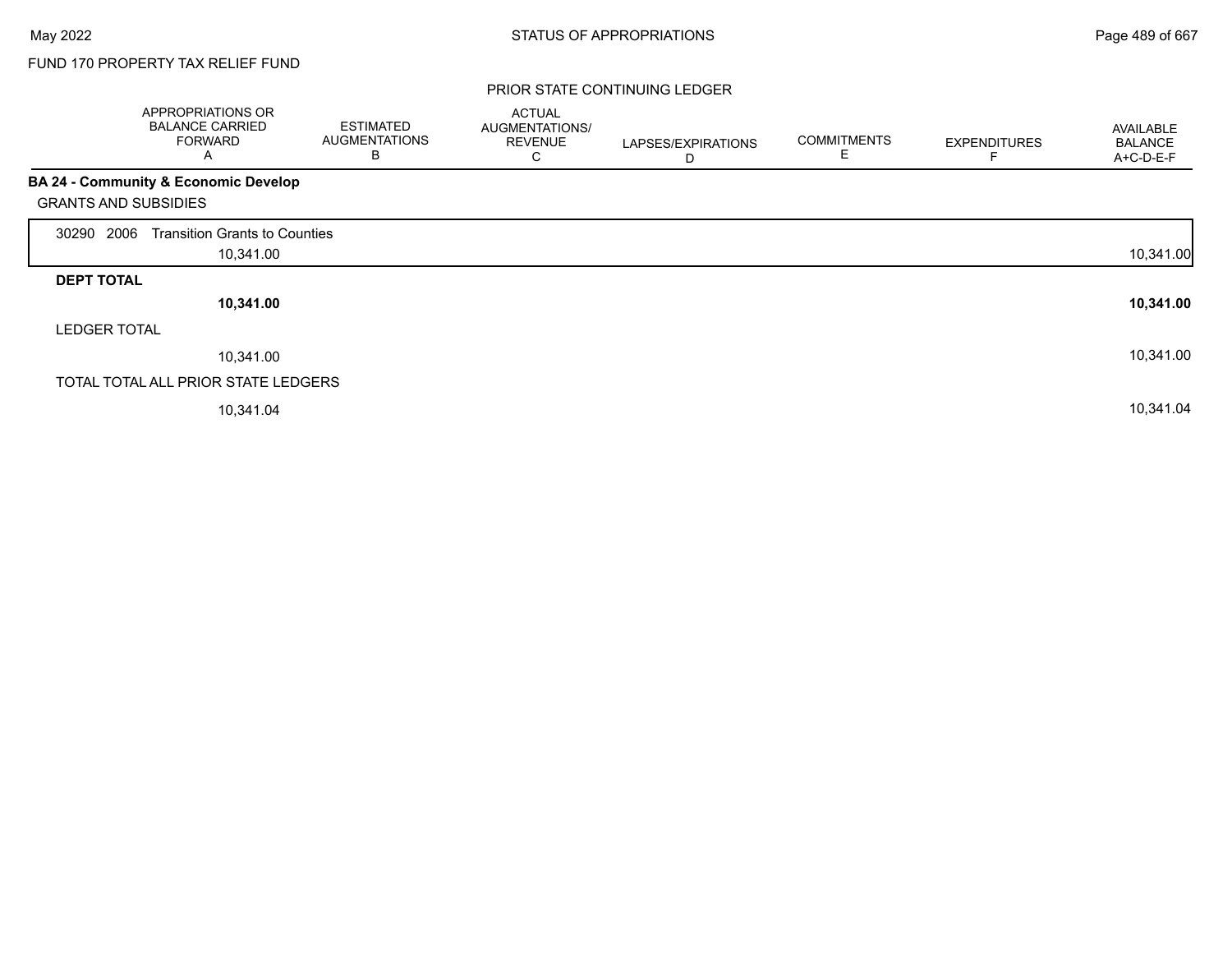#### RESTRICTED RECEIPTS LEDGER

|                           | APPROPRIATIONS OR<br><b>BALANCE CARRIED</b><br><b>FORWARD</b><br>А | <b>ESTIMATED</b><br><b>AUGMENTATIONS</b><br>B | <b>ACTUAL</b><br>AUGMENTATIONS/<br><b>REVENUE</b><br>C | LAPSES/EXPIRATIONS<br>D | <b>COMMITMENTS</b> | <b>EXPENDITURES</b> | AVAILABLE<br><b>BALANCE</b><br>A+C-D-E-F |
|---------------------------|--------------------------------------------------------------------|-----------------------------------------------|--------------------------------------------------------|-------------------------|--------------------|---------------------|------------------------------------------|
| <b>BA 16 - Education</b>  |                                                                    |                                               |                                                        |                         |                    |                     |                                          |
| <b>GENERAL GOVERNMENT</b> |                                                                    |                                               |                                                        |                         |                    |                     |                                          |
| 2021<br>40139             | <b>Property Tax Relief Reserve</b>                                 |                                               |                                                        |                         |                    |                     |                                          |
|                           | 6,192,265.00                                                       |                                               |                                                        |                         |                    |                     | 6,192,265.00                             |
| <b>DEPT TOTAL</b>         |                                                                    |                                               |                                                        |                         |                    |                     |                                          |
|                           | 6,192,265.00                                                       |                                               |                                                        |                         |                    |                     | 6,192,265.00                             |
| <b>LEDGER TOTAL</b>       |                                                                    |                                               |                                                        |                         |                    |                     |                                          |
|                           | 6,192,265.00                                                       |                                               |                                                        |                         |                    |                     | 6,192,265.00                             |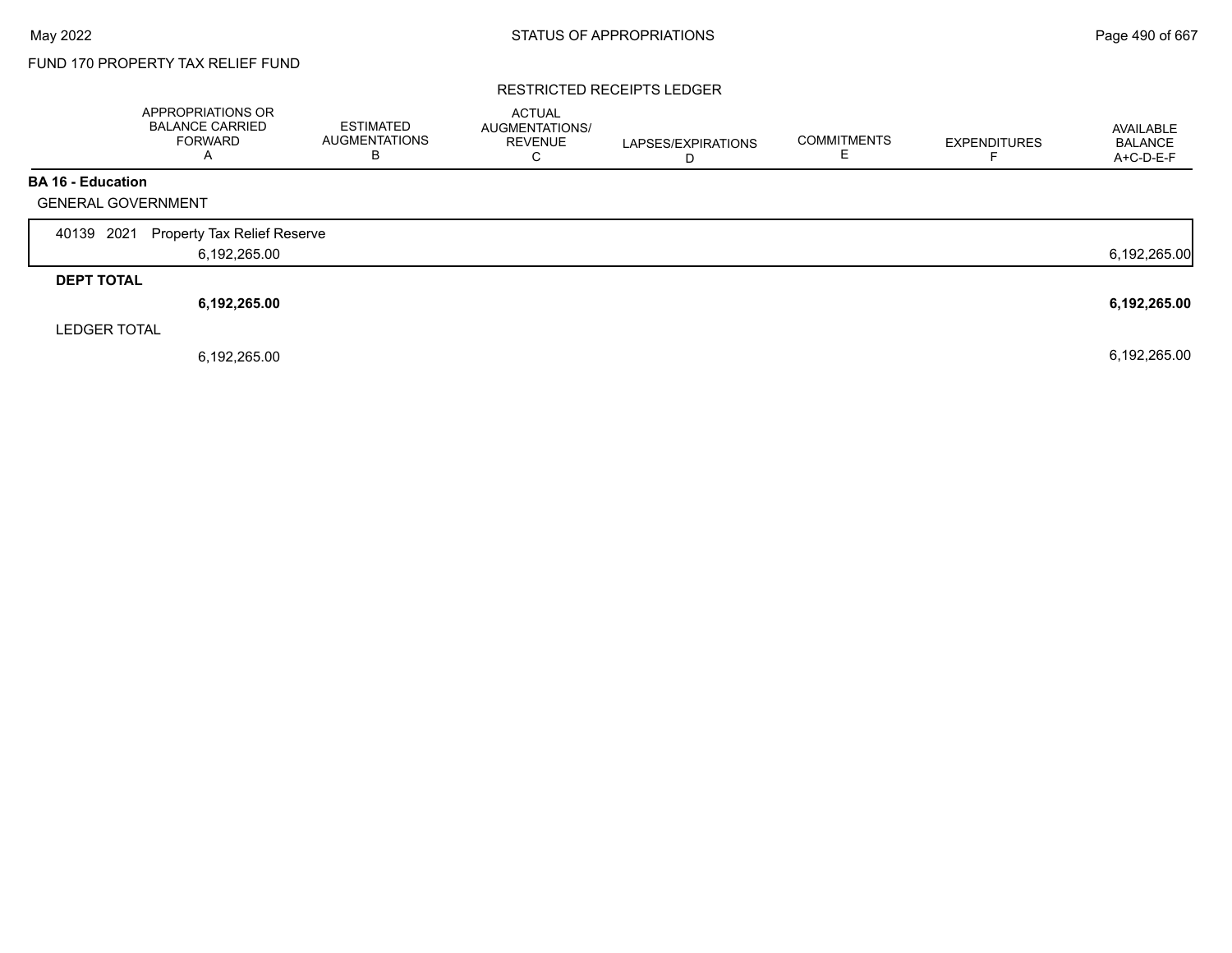## FUND 171 PA GAMING ECONOMIC DEVELOPMENT

#### CURRENT STATE EXECUTIVE AUTHORIZATIONS LEDGER

|                                  | APPROPRIATIONS OR<br><b>BALANCE CARRIED</b><br><b>FORWARD</b><br>A | <b>ESTIMATED</b><br><b>AUGMENTATIONS</b><br>В | <b>ACTUAL</b><br><b>AUGMENTATIONS/</b><br><b>REVENUE</b><br>С | LAPSES/EXPIRATIONS<br>D | <b>COMMITMENTS</b><br>E. | <b>EXPENDITURES</b><br>F | <b>AVAILABLE</b><br><b>BALANCE</b><br>A+C-D-E-F |
|----------------------------------|--------------------------------------------------------------------|-----------------------------------------------|---------------------------------------------------------------|-------------------------|--------------------------|--------------------------|-------------------------------------------------|
| <b>BA 81 - Executive Offices</b> |                                                                    |                                               |                                                               |                         |                          |                          |                                                 |
| <b>GRANTS AND SUBSIDIES</b>      |                                                                    |                                               |                                                               |                         |                          |                          |                                                 |
| 20363 2021                       | Trf to Comwlth Financing Auth-H20 PA<br>54,071,466.42              |                                               |                                                               |                         |                          | 54,065,405.95            | 6,060.47                                        |
| <b>DEPT TOTAL</b>                |                                                                    |                                               |                                                               |                         |                          |                          |                                                 |
|                                  | 54,071,466.42                                                      |                                               |                                                               |                         |                          | 54,065,405.95            | 6,060.47                                        |
| <b>GRANTS AND SUBSIDIES</b>      | <b>BA 24 - Community &amp; Economic Develop</b>                    |                                               |                                                               |                         |                          |                          |                                                 |
| 20476 2021                       | EconomicDevelopmentProjectsAct42of2017<br>24,400,000.00            |                                               |                                                               |                         |                          | 14,100,000.00            | 10,300,000.00                                   |
| <b>DEPT TOTAL</b>                |                                                                    |                                               |                                                               |                         |                          |                          |                                                 |
|                                  | 24,400,000.00                                                      |                                               |                                                               |                         |                          | 14,100,000.00            | 10,300,000.00                                   |
| <b>LEDGER TOTAL</b>              |                                                                    |                                               |                                                               |                         |                          |                          |                                                 |
|                                  | 78,471,466.42                                                      |                                               |                                                               |                         |                          | 68,165,405.95            | 10,306,060.47                                   |
|                                  | TOTAL TOTAL ALL CURRENT STATE LEDGERS                              |                                               |                                                               |                         |                          |                          |                                                 |
|                                  | 78,471,466.42                                                      |                                               |                                                               |                         |                          | 68,165,405.95            | 10,306,060.47                                   |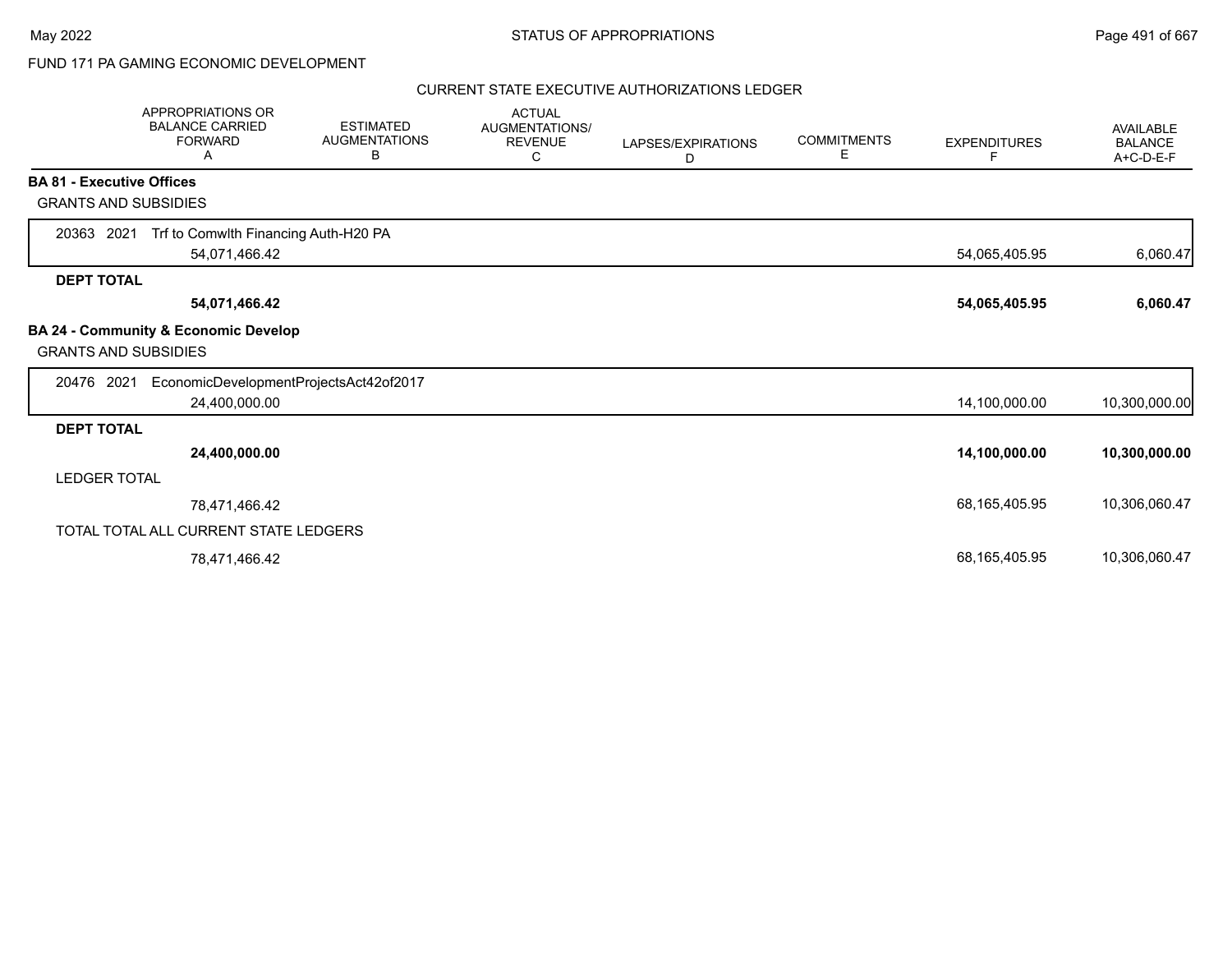## FUND 171 PA GAMING ECONOMIC DEVELOPMENT

### PRIOR STATE EXECUTIVE AUTHORIZATIONS LEDGER

|                             | APPROPRIATIONS OR<br><b>BALANCE CARRIED</b><br>FORWARD<br>A | <b>ESTIMATED</b><br><b>AUGMENTATIONS</b><br>в | <b>ACTUAL</b><br>AUGMENTATIONS/<br><b>REVENUE</b><br>С | LAPSES/EXPIRATIONS | <b>COMMITMENTS</b> | <b>EXPENDITURES</b> | AVAILABLE<br><b>BALANCE</b><br>$A+C-D-E-F$ |
|-----------------------------|-------------------------------------------------------------|-----------------------------------------------|--------------------------------------------------------|--------------------|--------------------|---------------------|--------------------------------------------|
|                             | BA 24 - Community & Economic Develop                        |                                               |                                                        |                    |                    |                     |                                            |
| <b>GRANTS AND SUBSIDIES</b> |                                                             |                                               |                                                        |                    |                    |                     |                                            |
| 29475 2019                  | Multi-County Project-Debt Service                           |                                               |                                                        |                    |                    |                     |                                            |
|                             | 16,000,000.00                                               |                                               |                                                        |                    |                    | 2,000,000.00        | 14,000,000.00                              |
| <b>DEPT TOTAL</b>           |                                                             |                                               |                                                        |                    |                    |                     |                                            |
|                             | 16,000,000.00                                               |                                               |                                                        |                    |                    | 2,000,000.00        | 14,000,000.00                              |
| <b>LEDGER TOTAL</b>         |                                                             |                                               |                                                        |                    |                    |                     |                                            |
|                             | 16,000,000.00                                               |                                               |                                                        |                    |                    | 2,000,000.00        | 14,000,000.00                              |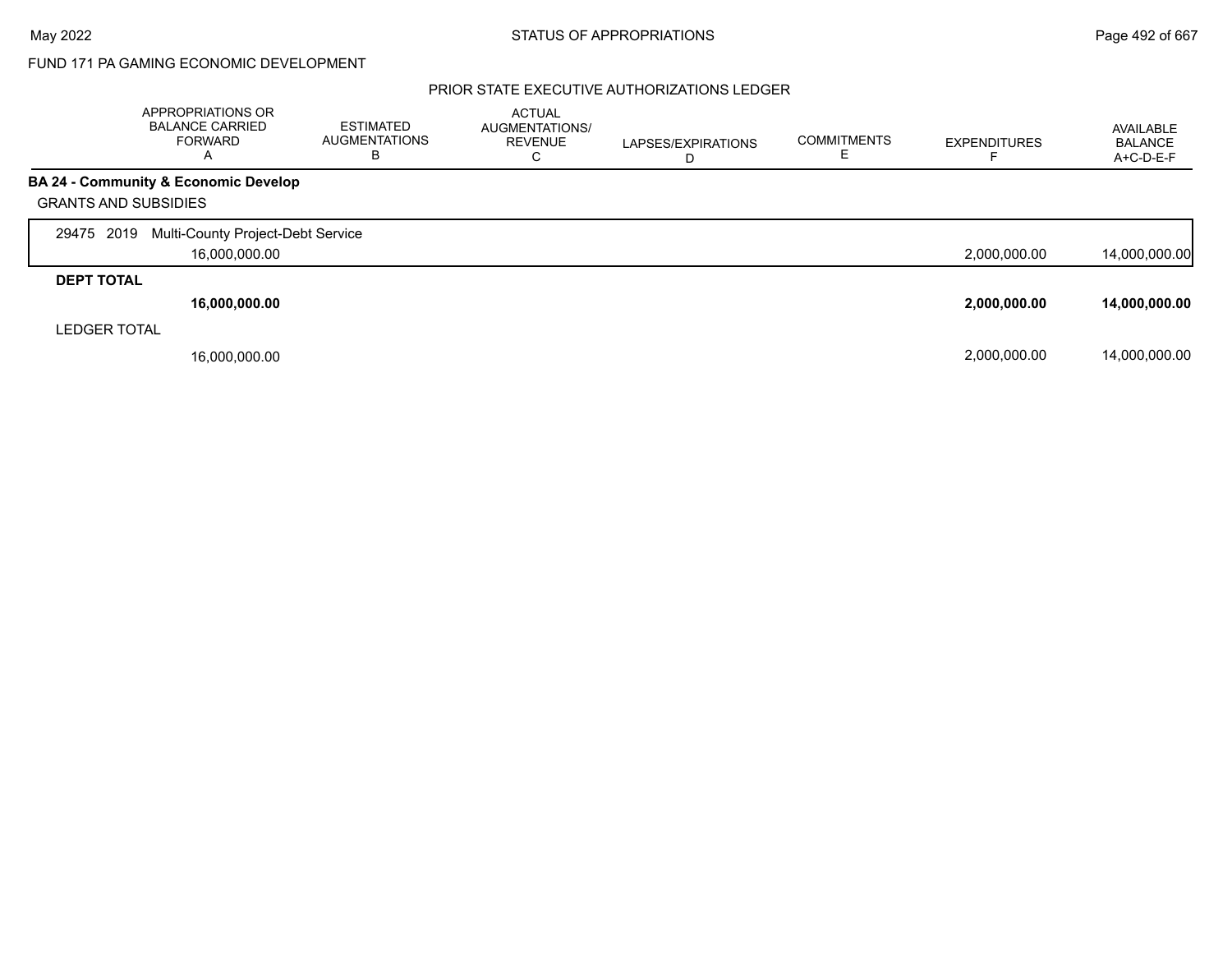# FUND 171 PA GAMING ECONOMIC DEVELOPMENT

#### PRIOR STATE CONTINUING LEDGER

| APPROPRIATIONS OR<br><b>BALANCE CARRIED</b><br><b>FORWARD</b><br>A   | <b>ESTIMATED</b><br><b>AUGMENTATIONS</b><br>В | <b>ACTUAL</b><br>AUGMENTATIONS/<br><b>REVENUE</b><br>С | LAPSES/EXPIRATIONS<br>D | <b>COMMITMENTS</b><br>Е | <b>EXPENDITURES</b><br>F | <b>AVAILABLE</b><br><b>BALANCE</b><br>A+C-D-E-F |
|----------------------------------------------------------------------|-----------------------------------------------|--------------------------------------------------------|-------------------------|-------------------------|--------------------------|-------------------------------------------------|
| <b>BA 24 - Community &amp; Economic Develop</b>                      |                                               |                                                        |                         |                         |                          |                                                 |
| <b>GRANTS AND SUBSIDIES</b>                                          |                                               |                                                        |                         |                         |                          |                                                 |
| 30329 2007<br><b>Economic Development Projects</b><br>438,296,327.69 |                                               |                                                        |                         |                         | $-1,711,986.56$          | 440,008,314.25                                  |
| <b>DEPT TOTAL</b>                                                    |                                               |                                                        |                         |                         |                          |                                                 |
| 438,296,327.69                                                       |                                               |                                                        |                         |                         | $-1,711,986.56$          | 440,008,314.25                                  |
| <b>BA 15 - General Services</b><br><b>GENERAL GOVERNMENT</b>         |                                               |                                                        |                         |                         |                          |                                                 |
| 30234 2014<br>Multi-Use Arena Rent                                   |                                               |                                                        |                         |                         |                          |                                                 |
| 2,314,184.28                                                         |                                               |                                                        |                         |                         | 262,764.24               | 2,051,420.04                                    |
| <b>DEPT TOTAL</b>                                                    |                                               |                                                        |                         |                         |                          |                                                 |
| 2,314,184.28                                                         |                                               |                                                        |                         |                         | 262,764.24               | 2,051,420.04                                    |
| <b>LEDGER TOTAL</b>                                                  |                                               |                                                        |                         |                         |                          |                                                 |
| 440,610,511.97                                                       |                                               |                                                        |                         |                         | -1,449,222.32            | 442,059,734.29                                  |
| TOTAL TOTAL ALL PRIOR STATE LEDGERS                                  |                                               |                                                        |                         |                         |                          |                                                 |
| 456,610,511.97                                                       |                                               |                                                        |                         |                         | 550,777.68               | 456,059,734.29                                  |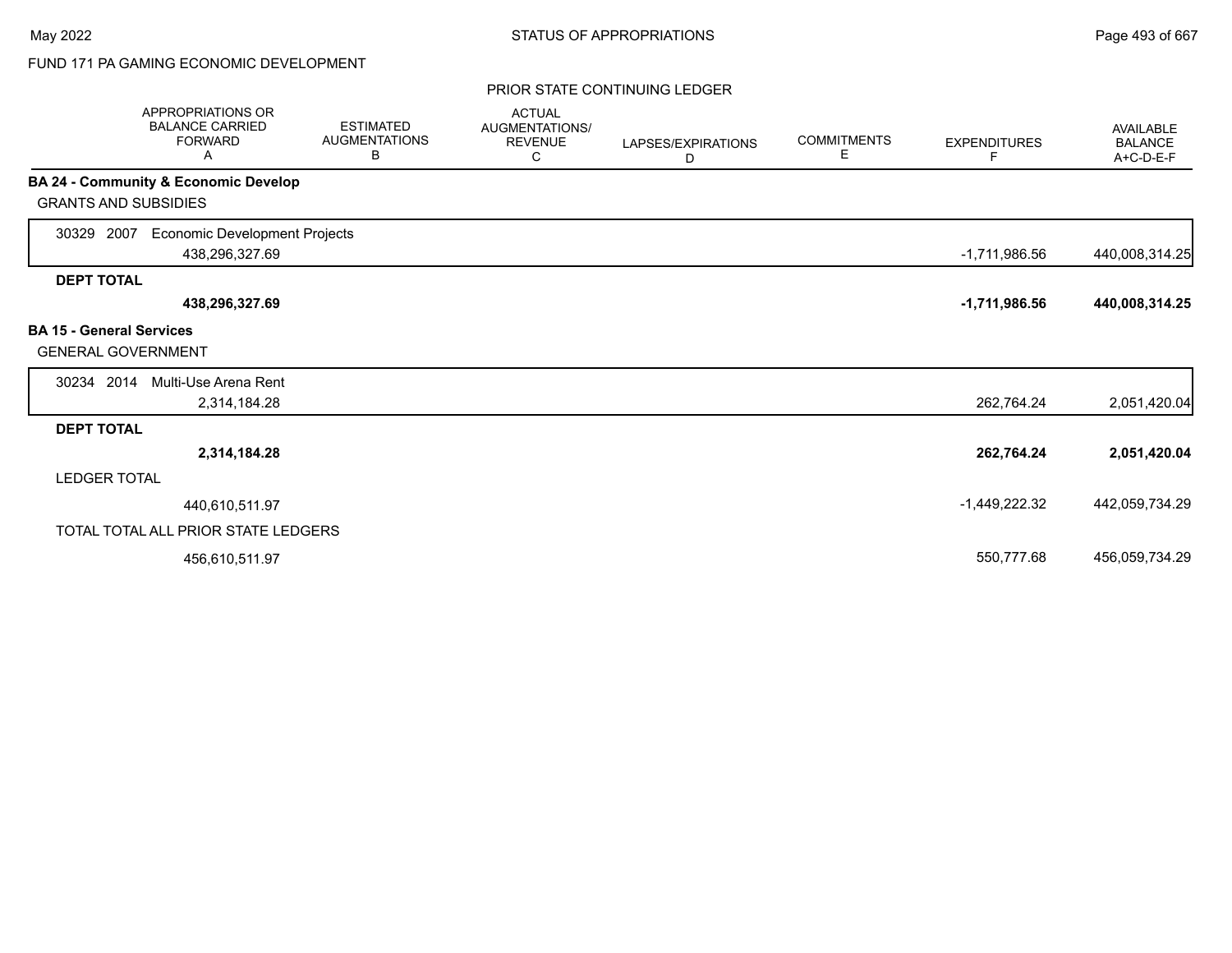### CURRENT STATE RESTRICTED APPROPRIATIONS LEDGER

|                                                     | APPROPRIATIONS OR<br><b>BALANCE CARRIED</b><br><b>FORWARD</b><br>A | <b>ESTIMATED</b><br><b>AUGMENTATIONS</b><br>В | <b>ACTUAL</b><br>AUGMENTATIONS/<br><b>REVENUE</b><br>C | LAPSES/EXPIRATIONS<br>D | <b>COMMITMENTS</b><br>Е | <b>EXPENDITURES</b><br>F | <b>AVAILABLE</b><br><b>BALANCE</b><br>A+C-D-E-F |
|-----------------------------------------------------|--------------------------------------------------------------------|-----------------------------------------------|--------------------------------------------------------|-------------------------|-------------------------|--------------------------|-------------------------------------------------|
| <b>BA 68 - Agriculture</b>                          |                                                                    |                                               |                                                        |                         |                         |                          |                                                 |
| <b>GENERAL GOVERNMENT</b>                           |                                                                    |                                               |                                                        |                         |                         |                          |                                                 |
| 16820 2021                                          | Animal Health & Diagnostic Commission                              |                                               |                                                        |                         |                         |                          |                                                 |
|                                                     |                                                                    | 5,350,000.00                                  | 5,350,000.00                                           |                         |                         | 5,350,000.00             |                                                 |
| 2021<br>16821                                       | PA Veterianary Lab                                                 |                                               |                                                        |                         |                         |                          |                                                 |
|                                                     |                                                                    | 5,309,000.00                                  | 5,309,000.00                                           |                         |                         | 5,309,000.00             |                                                 |
| 16822 2021                                          | Payments To PA Fairs                                               |                                               |                                                        |                         |                         |                          |                                                 |
|                                                     |                                                                    | 4,000,000.00                                  | 4,000,000.00                                           |                         |                         | 2,748,323.45             | 1,251,676.55                                    |
| 16840 2021                                          | TransferTo State Farm Products Show Fund                           |                                               |                                                        |                         |                         |                          |                                                 |
|                                                     |                                                                    | 5,000,000.00                                  | 5,000,000.00                                           |                         |                         | 5,000,000.00             |                                                 |
| <b>DEPT TOTAL</b>                                   |                                                                    |                                               |                                                        |                         |                         |                          |                                                 |
|                                                     |                                                                    | 19,659,000.00                                 | 19,659,000.00                                          |                         |                         | 18,407,323.45            | 1,251,676.55                                    |
| <b>BA 18 - Revenue</b><br><b>GENERAL GOVERNMENT</b> |                                                                    |                                               |                                                        |                         |                         |                          |                                                 |
| 16114 2021                                          | TransferToState Racing Fund-Drug Testing                           |                                               |                                                        |                         |                         |                          |                                                 |
|                                                     |                                                                    | 10,066,000.00                                 | 9,165,000.00                                           |                         |                         | 9,165,000.00             |                                                 |
| <b>DEPT TOTAL</b>                                   |                                                                    |                                               |                                                        |                         |                         |                          |                                                 |
|                                                     |                                                                    | 10,066,000.00                                 | 9,165,000.00                                           |                         |                         | 9,165,000.00             |                                                 |
| <b>LEDGER TOTAL</b>                                 |                                                                    |                                               |                                                        |                         |                         |                          |                                                 |
|                                                     |                                                                    | 29,725,000.00                                 | 28,824,000.00                                          |                         |                         | 27,572,323.45            | 1,251,676.55                                    |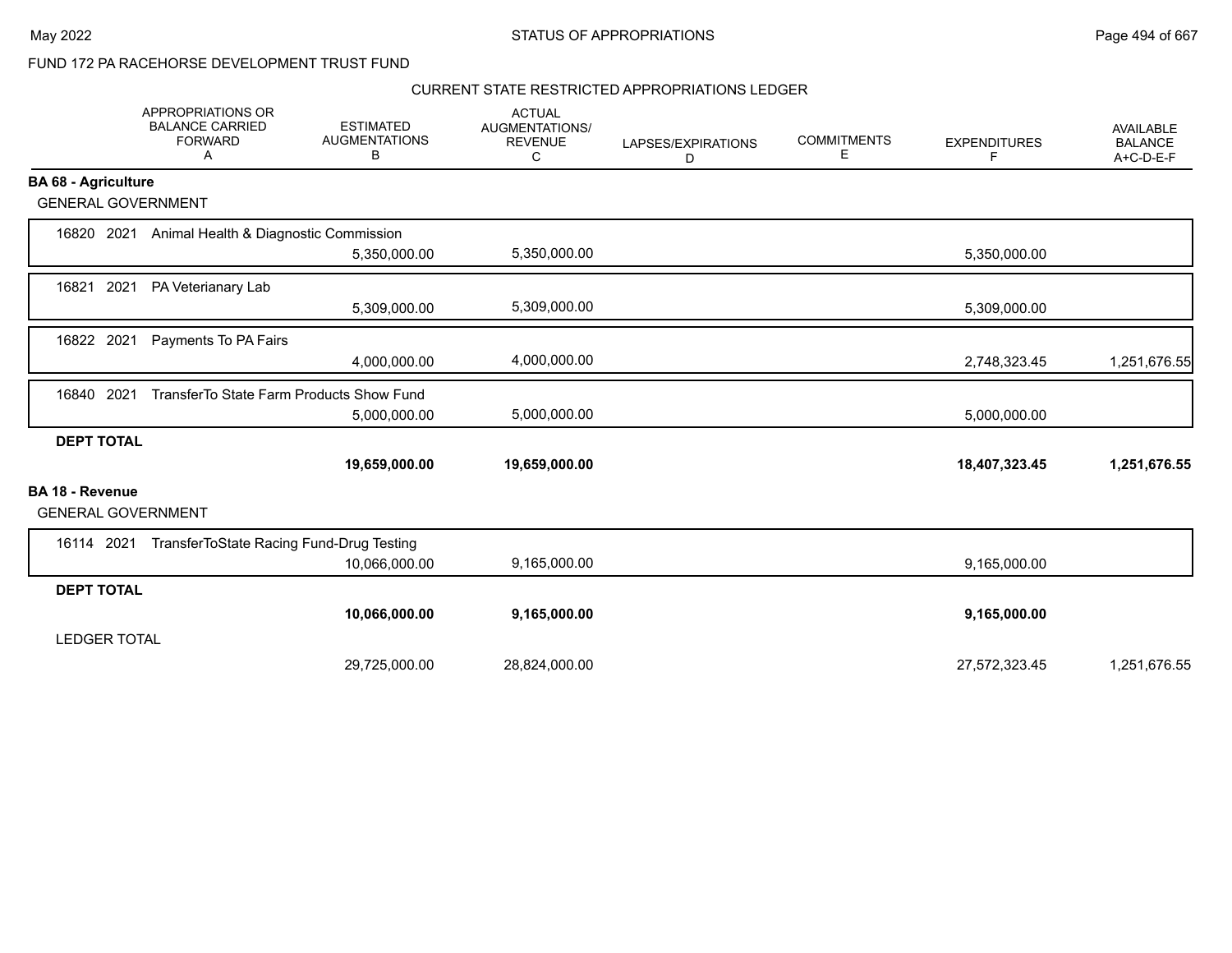#### CURRENT STATE EXECUTIVE AUTHORIZATIONS - RESTRICTED LEDGER

|                           | APPROPRIATIONS OR<br><b>BALANCE CARRIED</b><br><b>FORWARD</b><br>A | <b>ESTIMATED</b><br><b>AUGMENTATIONS</b><br>B | <b>ACTUAL</b><br>AUGMENTATIONS/<br><b>REVENUE</b><br>C | LAPSES/EXPIRATIONS<br>D | <b>COMMITMENTS</b><br>Е | <b>EXPENDITURES</b> | AVAILABLE<br><b>BALANCE</b><br>A+C-D-E-F |
|---------------------------|--------------------------------------------------------------------|-----------------------------------------------|--------------------------------------------------------|-------------------------|-------------------------|---------------------|------------------------------------------|
| <b>BA 18 - Revenue</b>    |                                                                    |                                               |                                                        |                         |                         |                     |                                          |
| <b>GENERAL GOVERNMENT</b> |                                                                    |                                               |                                                        |                         |                         |                     |                                          |
| 26423 2021                | TrsfrStateRacingFndPromotionHorseRacing                            |                                               |                                                        |                         |                         |                     |                                          |
|                           |                                                                    | 1,840,028.00                                  | 1,840,028.00                                           |                         |                         | 1,840,028.00        |                                          |
| <b>DEPT TOTAL</b>         |                                                                    |                                               |                                                        |                         |                         |                     |                                          |
|                           |                                                                    | 1,840,028.00                                  | 1,840,028.00                                           |                         |                         | 1,840,028.00        |                                          |
| <b>LEDGER TOTAL</b>       |                                                                    |                                               |                                                        |                         |                         |                     |                                          |
|                           |                                                                    | 1,840,028.00                                  | 1,840,028.00                                           |                         |                         | 1,840,028.00        |                                          |
|                           | TOTAL TOTAL ALL CURRENT STATE LEDGERS                              |                                               |                                                        |                         |                         |                     |                                          |
|                           |                                                                    | 31,565,028.00                                 | 30,664,028.00                                          |                         |                         | 29.412.351.45       | 1,251,676.55                             |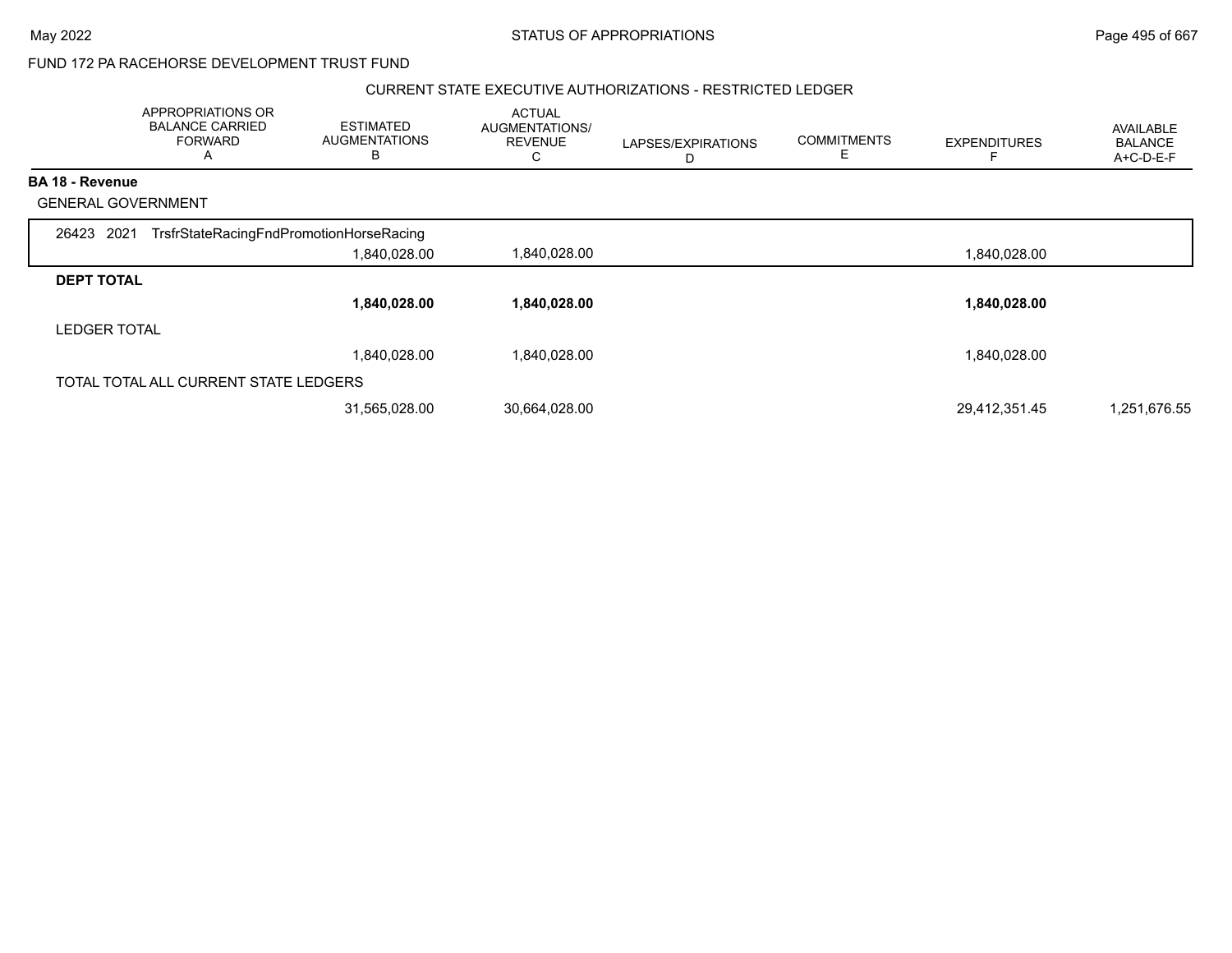#### PRIOR STATE RESTRICTED APPROPRIATIONS LEDGER

|                            | <b>APPROPRIATIONS OR</b><br><b>BALANCE CARRIED</b><br><b>FORWARD</b><br>A | <b>ESTIMATED</b><br><b>AUGMENTATIONS</b><br>B | <b>ACTUAL</b><br><b>AUGMENTATIONS/</b><br><b>REVENUE</b><br>С | LAPSES/EXPIRATIONS<br>D | <b>COMMITMENTS</b><br>Е | <b>EXPENDITURES</b><br>F | <b>AVAILABLE</b><br><b>BALANCE</b><br>A+C-D-E-F |
|----------------------------|---------------------------------------------------------------------------|-----------------------------------------------|---------------------------------------------------------------|-------------------------|-------------------------|--------------------------|-------------------------------------------------|
| <b>BA 68 - Agriculture</b> |                                                                           |                                               |                                                               |                         |                         |                          |                                                 |
| <b>GENERAL GOVERNMENT</b>  |                                                                           |                                               |                                                               |                         |                         |                          |                                                 |
| 16822 2016                 | Payments To PA Fairs<br>1,760.00                                          |                                               |                                                               |                         |                         | 1,760.00                 |                                                 |
| 16822 2017                 | Payments To PA Fairs<br>48,884.00                                         |                                               |                                                               |                         | 25,000.00               | 15,000.00                | 8,884.00                                        |
| 2019<br>16822              | Payments To PA Fairs<br>495,407.25                                        |                                               |                                                               |                         | 218,001.26              | 199,179.82               | 78,226.17                                       |
| 16822 2020                 | Payments To PA Fairs<br>1,374,871.14                                      |                                               |                                                               |                         | 665,510.26              | 197,662.02               | 511,698.86                                      |
| <b>DEPT TOTAL</b>          |                                                                           |                                               |                                                               |                         |                         |                          |                                                 |
|                            | 1,920,922.39                                                              |                                               |                                                               |                         | 908,511.52              | 413,601.84               | 598,809.03                                      |
| <b>LEDGER TOTAL</b>        |                                                                           |                                               |                                                               |                         |                         |                          |                                                 |
|                            | 1,920,922.39                                                              |                                               |                                                               |                         | 908,511.52              | 413,601.84               | 598,809.03                                      |
|                            | TOTAL TOTAL ALL PRIOR STATE LEDGERS                                       |                                               |                                                               |                         |                         |                          |                                                 |
|                            | 1,920,922.39                                                              |                                               |                                                               |                         | 908,511.52              | 413,601.84               | 598,809.03                                      |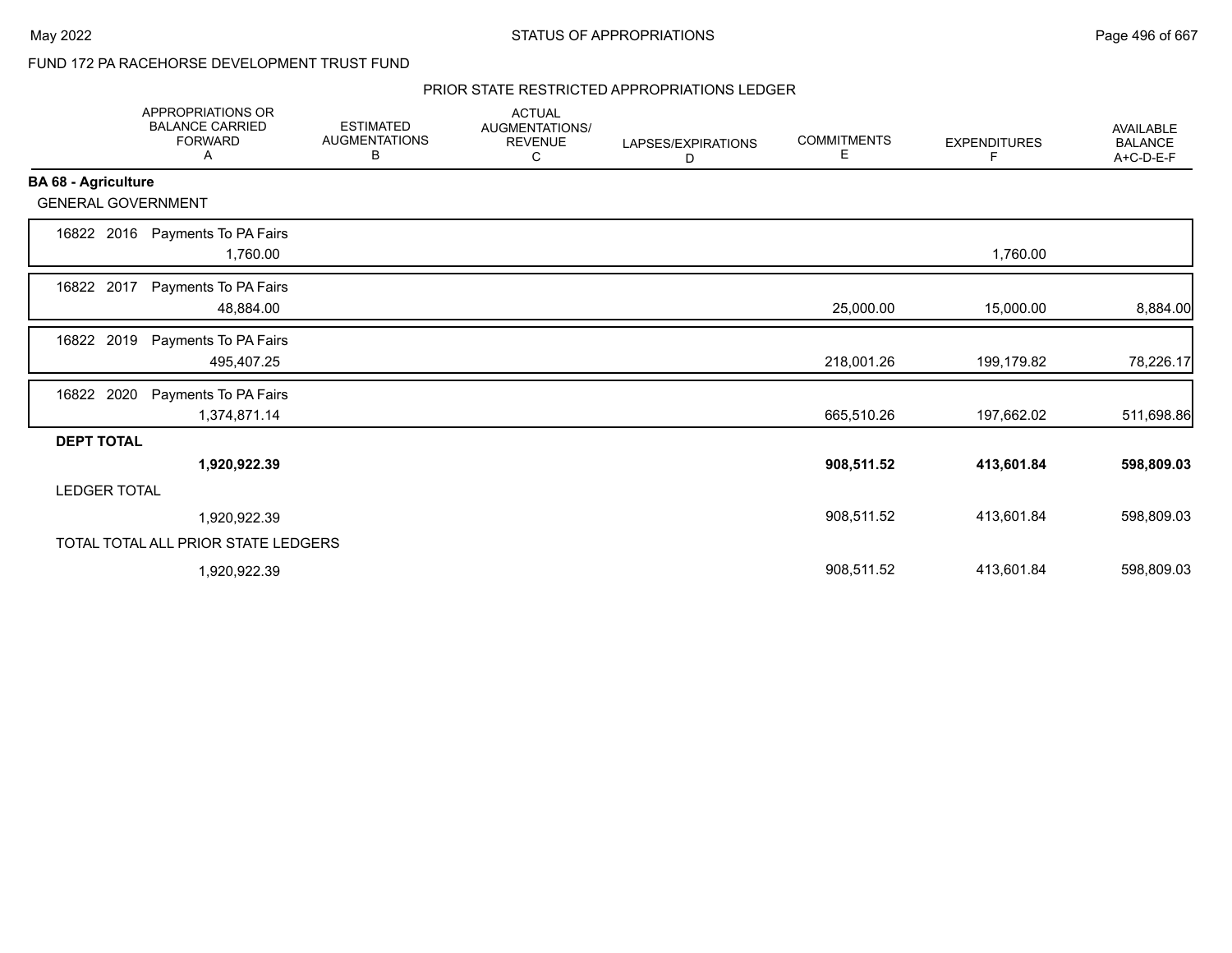#### RESTRICTED REVENUE LEDGER

|                             | APPROPRIATIONS OR<br><b>BALANCE CARRIED</b><br><b>FORWARD</b><br>A | <b>ESTIMATED</b><br><b>AUGMENTATIONS</b><br>B | <b>ACTUAL</b><br>AUGMENTATIONS/<br><b>REVENUE</b><br>С | LAPSES/EXPIRATIONS<br>D | <b>COMMITMENTS</b><br>Е | <b>EXPENDITURES</b><br>F | AVAILABLE<br><b>BALANCE</b><br>A+C-D-E-F |
|-----------------------------|--------------------------------------------------------------------|-----------------------------------------------|--------------------------------------------------------|-------------------------|-------------------------|--------------------------|------------------------------------------|
| <b>BA 68 - Agriculture</b>  |                                                                    |                                               |                                                        |                         |                         |                          |                                          |
| <b>GRANTS AND SUBSIDIES</b> |                                                                    |                                               |                                                        |                         |                         |                          |                                          |
| 60352 2021                  | PA Race Horse Development Account                                  |                                               |                                                        |                         |                         |                          |                                          |
|                             |                                                                    |                                               | 19,659,000.00                                          |                         |                         | 19,659,000.00            |                                          |
| <b>DEPT TOTAL</b>           |                                                                    |                                               |                                                        |                         |                         |                          |                                          |
|                             |                                                                    |                                               | 19,659,000.00                                          |                         |                         | 19,659,000.00            |                                          |
| <b>BA 18 - Revenue</b>      |                                                                    |                                               |                                                        |                         |                         |                          |                                          |
| <b>GRANTS AND SUBSIDIES</b> |                                                                    |                                               |                                                        |                         |                         |                          |                                          |
| 60241<br>2021               | Race Horse Development                                             |                                               |                                                        |                         |                         |                          |                                          |
|                             | 4,880,757.02                                                       |                                               | 192, 154, 457. 18                                      |                         |                         | 192,435,785.58           | 4,599,428.62                             |
| <b>DEPT TOTAL</b>           |                                                                    |                                               |                                                        |                         |                         |                          |                                          |
|                             | 4,880,757.02                                                       |                                               | 192,154,457.18                                         |                         |                         | 192,435,785.58           | 4,599,428.62                             |
| <b>LEDGER TOTAL</b>         |                                                                    |                                               |                                                        |                         |                         |                          |                                          |
|                             | 4,880,757.02                                                       |                                               | 211,813,457.18                                         |                         |                         | 212,094,785.58           | 4,599,428.62                             |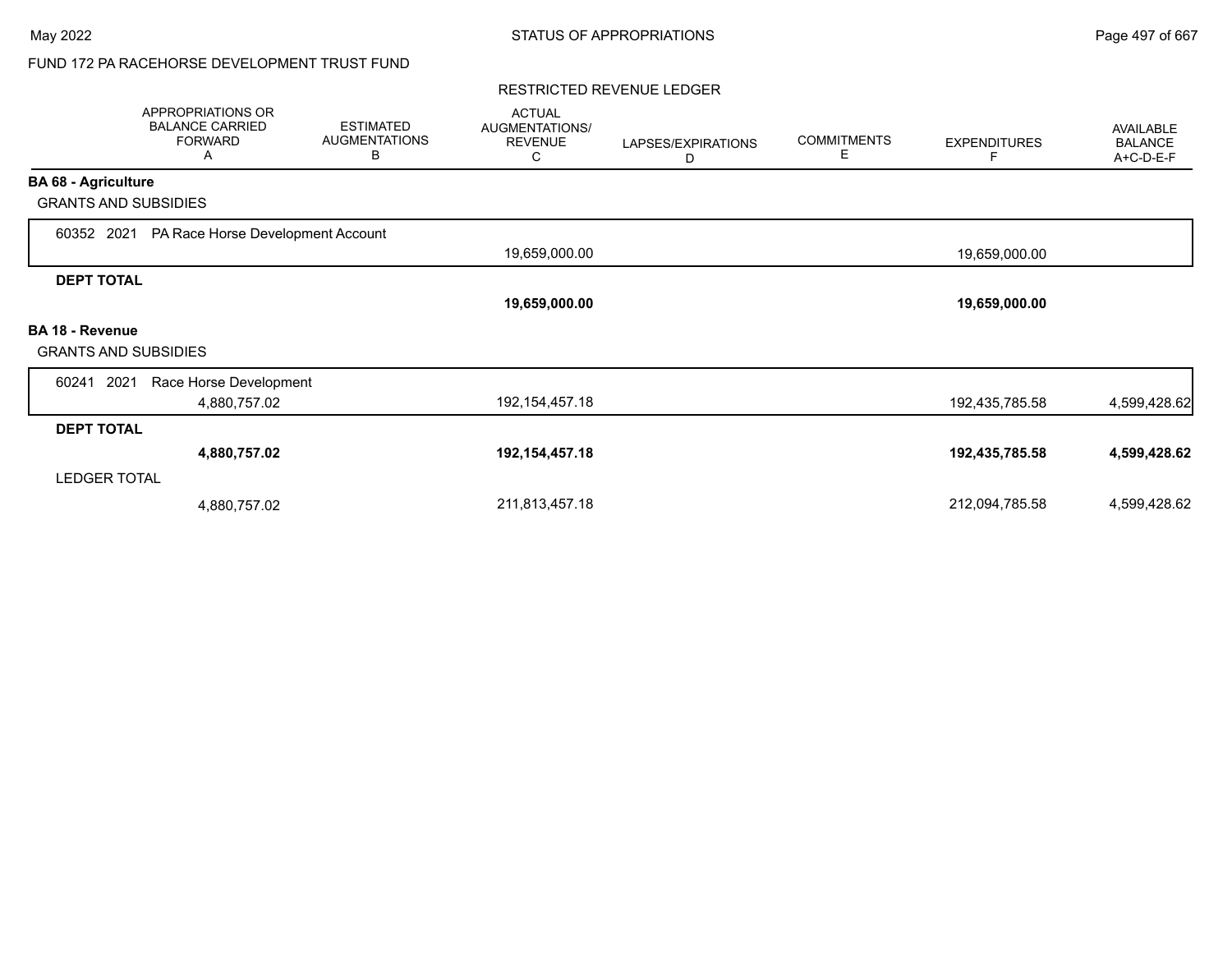#### CURRENT STATE EXECUTIVE AUTHORIZATIONS LEDGER

|                             | APPROPRIATIONS OR<br><b>BALANCE CARRIED</b><br><b>FORWARD</b><br>A | <b>ESTIMATED</b><br><b>AUGMENTATIONS</b><br>В | <b>ACTUAL</b><br>AUGMENTATIONS/<br><b>REVENUE</b><br>C | LAPSES/EXPIRATIONS<br>D | <b>COMMITMENTS</b><br>ᄂ | <b>EXPENDITURES</b> | AVAILABLE<br><b>BALANCE</b><br>$A+C-D-E-F$ |
|-----------------------------|--------------------------------------------------------------------|-----------------------------------------------|--------------------------------------------------------|-------------------------|-------------------------|---------------------|--------------------------------------------|
|                             | <b>BA 13 - Military &amp; Veterans Affairs</b>                     |                                               |                                                        |                         |                         |                     |                                            |
| <b>GRANTS AND SUBSIDIES</b> |                                                                    |                                               |                                                        |                         |                         |                     |                                            |
| 20303 2021                  | <b>National Guard Education</b>                                    |                                               |                                                        |                         |                         |                     |                                            |
|                             | 11,231,000.00                                                      |                                               |                                                        |                         | 30,915.83               | 10,716,443.04       | 483,641.13                                 |
| <b>DEPT TOTAL</b>           |                                                                    |                                               |                                                        |                         |                         |                     |                                            |
|                             | 11,231,000.00                                                      |                                               |                                                        |                         | 30,915.83               | 10,716,443.04       | 483,641.13                                 |
| <b>LEDGER TOTAL</b>         |                                                                    |                                               |                                                        |                         |                         |                     |                                            |
|                             | 11,231,000.00                                                      |                                               |                                                        |                         | 30.915.83               | 10,716,443.04       | 483.641.13                                 |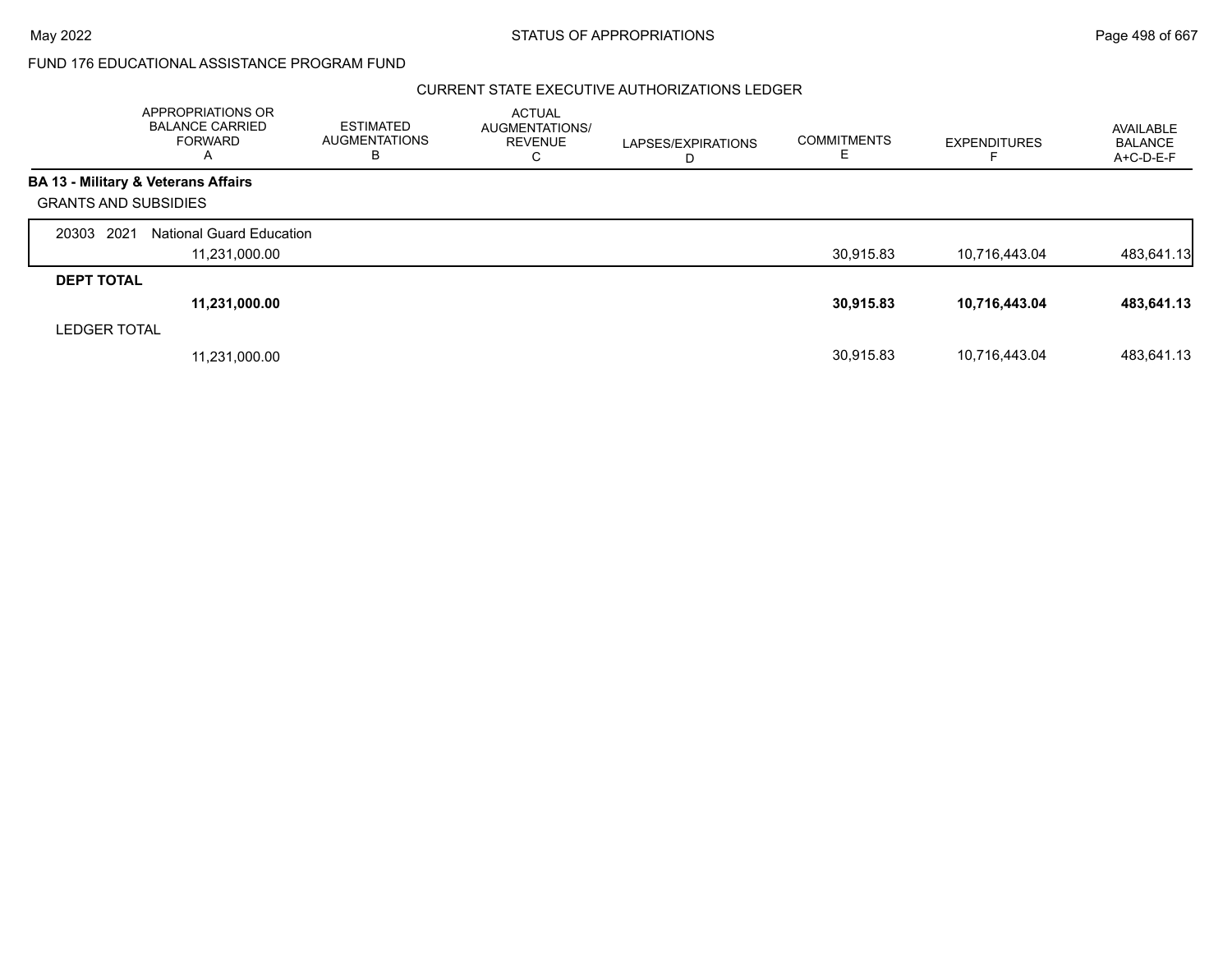### CURRENT STATE EXECUTIVE AUTHORIZATIONS - RESTRICTED LEDGER

|                             | APPROPRIATIONS OR<br><b>BALANCE CARRIED</b><br><b>FORWARD</b><br>$\mathsf{A}$ | <b>ESTIMATED</b><br><b>AUGMENTATIONS</b><br>B | <b>ACTUAL</b><br>AUGMENTATIONS/<br><b>REVENUE</b><br>С | LAPSES/EXPIRATIONS<br>D | <b>COMMITMENTS</b><br>Е | <b>EXPENDITURES</b> | AVAILABLE<br><b>BALANCE</b><br>A+C-D-E-F |
|-----------------------------|-------------------------------------------------------------------------------|-----------------------------------------------|--------------------------------------------------------|-------------------------|-------------------------|---------------------|------------------------------------------|
|                             | <b>BA 13 - Military &amp; Veterans Affairs</b>                                |                                               |                                                        |                         |                         |                     |                                          |
| <b>GRANTS AND SUBSIDIES</b> |                                                                               |                                               |                                                        |                         |                         |                     |                                          |
| 2021<br>26471               | <b>Military Family Education</b>                                              |                                               |                                                        |                         |                         |                     |                                          |
|                             |                                                                               | 4,579,000.00                                  | 4,579,000.00                                           |                         | 2,889,852.18            | 1,656,690.85        | 32,456.97                                |
| <b>DEPT TOTAL</b>           |                                                                               |                                               |                                                        |                         |                         |                     |                                          |
|                             |                                                                               | 4,579,000.00                                  | 4,579,000.00                                           |                         | 2,889,852.18            | 1,656,690.85        | 32,456.97                                |
| <b>LEDGER TOTAL</b>         |                                                                               |                                               |                                                        |                         |                         |                     |                                          |
|                             |                                                                               | 4,579,000.00                                  | 4,579,000.00                                           |                         | 2,889,852.18            | 1,656,690.85        | 32,456.97                                |
|                             | TOTAL TOTAL ALL CURRENT STATE LEDGERS                                         |                                               |                                                        |                         |                         |                     |                                          |
|                             | 11,231,000.00                                                                 | 4,579,000.00                                  | 4,579,000.00                                           |                         | 2,920,768.01            | 12,373,133.89       | 516,098.10                               |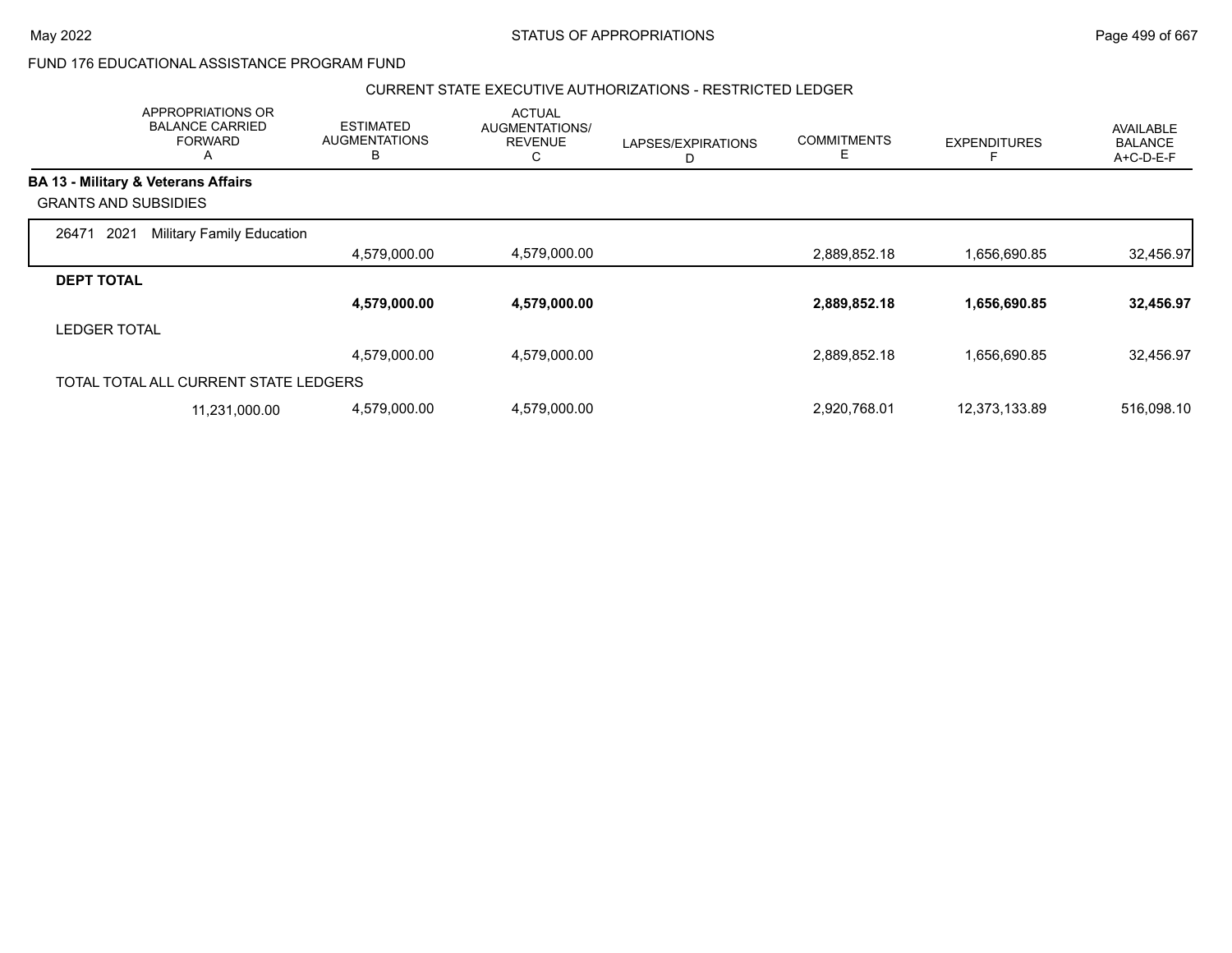### PRIOR STATE EXECUTIVE AUTHORIZATIONS LEDGER

|                             | APPROPRIATIONS OR<br><b>BALANCE CARRIED</b><br>FORWARD<br>A | <b>ESTIMATED</b><br><b>AUGMENTATIONS</b><br>В | <b>ACTUAL</b><br>AUGMENTATIONS/<br><b>REVENUE</b><br>C | LAPSES/EXPIRATIONS<br>D | <b>COMMITMENTS</b><br>E. | <b>EXPENDITURES</b> | AVAILABLE<br><b>BALANCE</b><br>$A+C-D-E-F$ |
|-----------------------------|-------------------------------------------------------------|-----------------------------------------------|--------------------------------------------------------|-------------------------|--------------------------|---------------------|--------------------------------------------|
|                             | <b>BA 13 - Military &amp; Veterans Affairs</b>              |                                               |                                                        |                         |                          |                     |                                            |
| <b>GRANTS AND SUBSIDIES</b> |                                                             |                                               |                                                        |                         |                          |                     |                                            |
| 20303 2020                  | <b>National Guard Education</b>                             |                                               |                                                        |                         |                          |                     |                                            |
|                             | 1,471,557.14                                                |                                               |                                                        |                         |                          | 11,251.53           | 1,460,305.61                               |
| <b>DEPT TOTAL</b>           |                                                             |                                               |                                                        |                         |                          |                     |                                            |
|                             | 1,471,557.14                                                |                                               |                                                        |                         |                          | 11,251.53           | 1,460,305.61                               |
| <b>LEDGER TOTAL</b>         |                                                             |                                               |                                                        |                         |                          |                     |                                            |
|                             | 1,471,557.14                                                |                                               |                                                        |                         |                          | 11,251.53           | 1,460,305.61                               |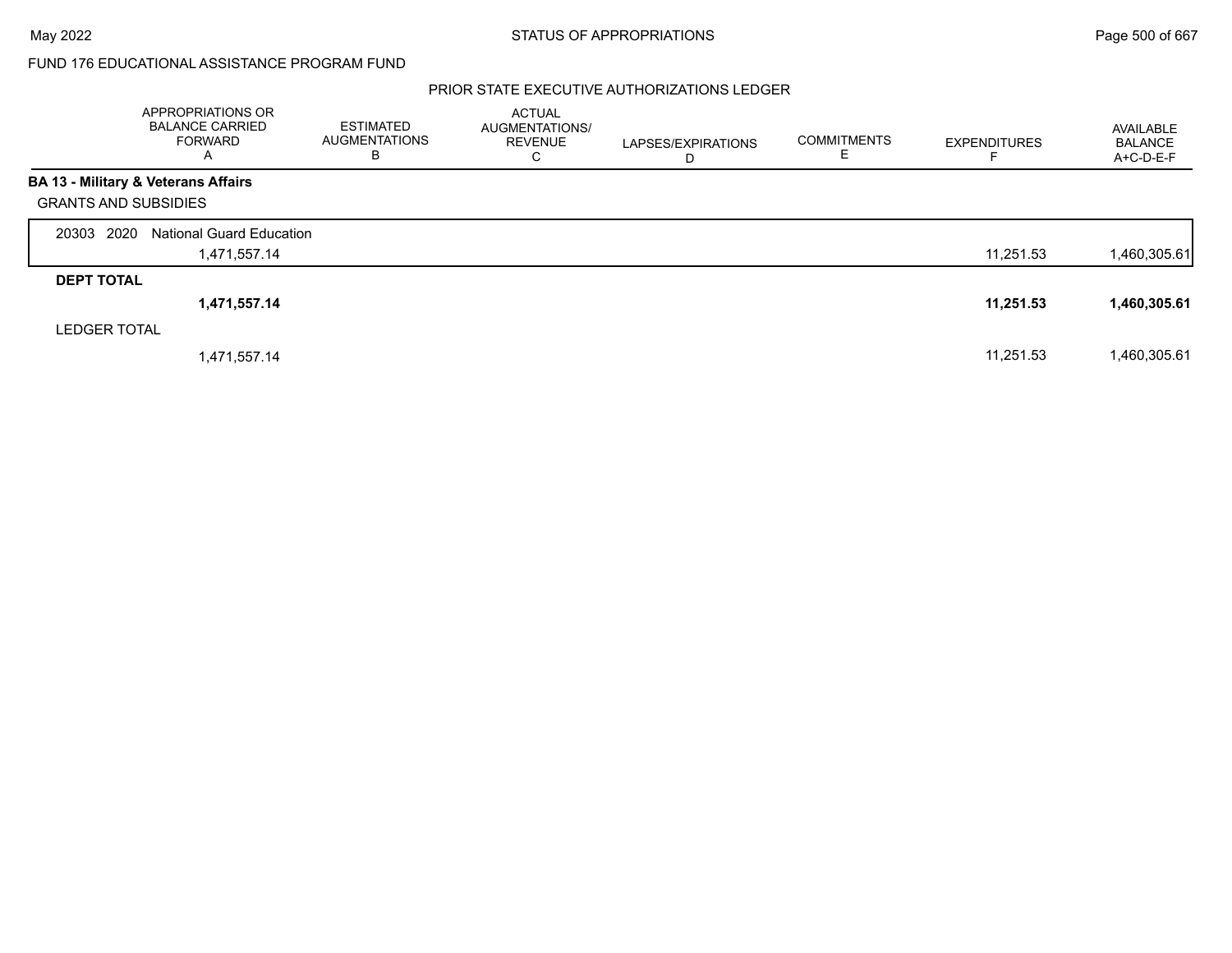#### PRIOR STATE EXECUTIVE AUTHORIZATIONS - RESTRICTED LEDGER

|                             | APPROPRIATIONS OR<br><b>BALANCE CARRIED</b><br><b>FORWARD</b><br>A | <b>ESTIMATED</b><br><b>AUGMENTATIONS</b><br>в | <b>ACTUAL</b><br>AUGMENTATIONS/<br><b>REVENUE</b><br>С | LAPSES/EXPIRATIONS<br>D | <b>COMMITMENTS</b><br>E | <b>EXPENDITURES</b> | AVAILABLE<br><b>BALANCE</b><br>A+C-D-E-F |
|-----------------------------|--------------------------------------------------------------------|-----------------------------------------------|--------------------------------------------------------|-------------------------|-------------------------|---------------------|------------------------------------------|
|                             | BA 13 - Military & Veterans Affairs                                |                                               |                                                        |                         |                         |                     |                                          |
| <b>GRANTS AND SUBSIDIES</b> |                                                                    |                                               |                                                        |                         |                         |                     |                                          |
| 2019<br>26471               | <b>Military Family Education</b><br>134,026.79                     |                                               |                                                        |                         |                         |                     | 134,026.79                               |
| 2020<br>26471               | <b>Military Family Education</b><br>1,749,205.50                   |                                               |                                                        |                         |                         | 11,384.58           | 1,737,820.92                             |
| <b>DEPT TOTAL</b>           |                                                                    |                                               |                                                        |                         |                         |                     |                                          |
|                             | 1,883,232.29                                                       |                                               |                                                        |                         |                         | 11,384.58           | 1,871,847.71                             |
| <b>LEDGER TOTAL</b>         |                                                                    |                                               |                                                        |                         |                         |                     |                                          |
|                             | 1,883,232.29                                                       |                                               |                                                        |                         |                         | 11,384.58           | 1,871,847.71                             |
|                             | TOTAL TOTAL ALL PRIOR STATE LEDGERS                                |                                               |                                                        |                         |                         |                     |                                          |
|                             | 3,354,789.43                                                       |                                               |                                                        |                         |                         | 22,636.11           | 3,332,153.32                             |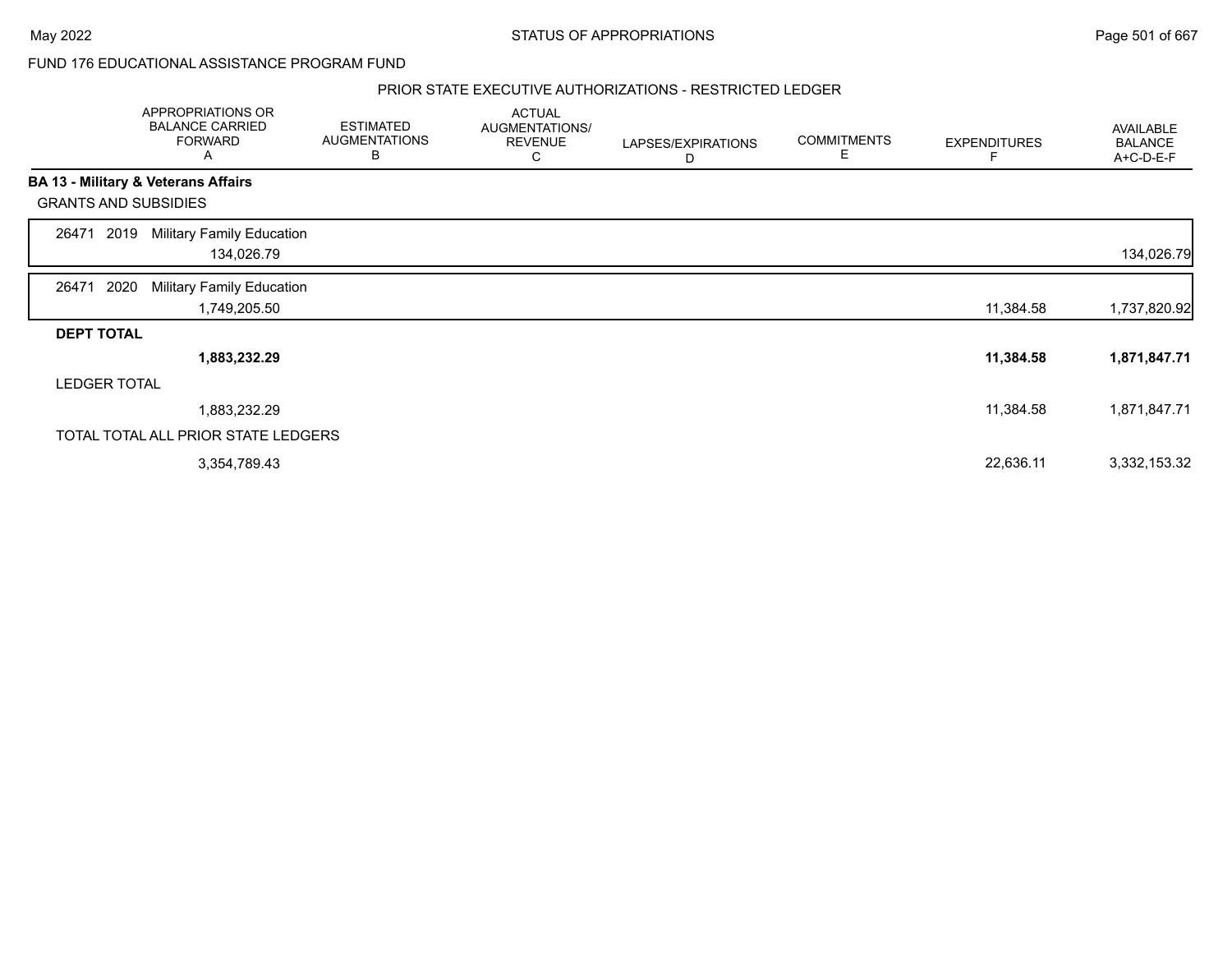#### RESTRICTED REVENUE LEDGER

|                             | APPROPRIATIONS OR<br><b>BALANCE CARRIED</b><br><b>FORWARD</b><br>А | ESTIMATED<br><b>AUGMENTATIONS</b><br>в | <b>ACTUAL</b><br>AUGMENTATIONS/<br><b>REVENUE</b><br>С | LAPSES/EXPIRATIONS<br>Ð | <b>COMMITMENTS</b> | <b>EXPENDITURES</b> | AVAILABLE<br><b>BALANCE</b><br>A+C-D-E-F |
|-----------------------------|--------------------------------------------------------------------|----------------------------------------|--------------------------------------------------------|-------------------------|--------------------|---------------------|------------------------------------------|
|                             | BA 13 - Military & Veterans Affairs                                |                                        |                                                        |                         |                    |                     |                                          |
| <b>GRANTS AND SUBSIDIES</b> |                                                                    |                                        |                                                        |                         |                    |                     |                                          |
| 2021<br>60474               | Military Family Education Program Fund                             |                                        |                                                        |                         |                    |                     |                                          |
|                             | 428.27                                                             |                                        | 4,579,000.37                                           |                         |                    | 4.579.000.00        | 428.64                                   |
| <b>DEPT TOTAL</b>           |                                                                    |                                        |                                                        |                         |                    |                     |                                          |
|                             | 428.27                                                             |                                        | 4,579,000.37                                           |                         |                    | 4,579,000.00        | 428.64                                   |
| <b>LEDGER TOTAL</b>         |                                                                    |                                        |                                                        |                         |                    |                     |                                          |
|                             | 428.27                                                             |                                        | 4,579,000.37                                           |                         |                    | 4,579,000.00        | 428.64                                   |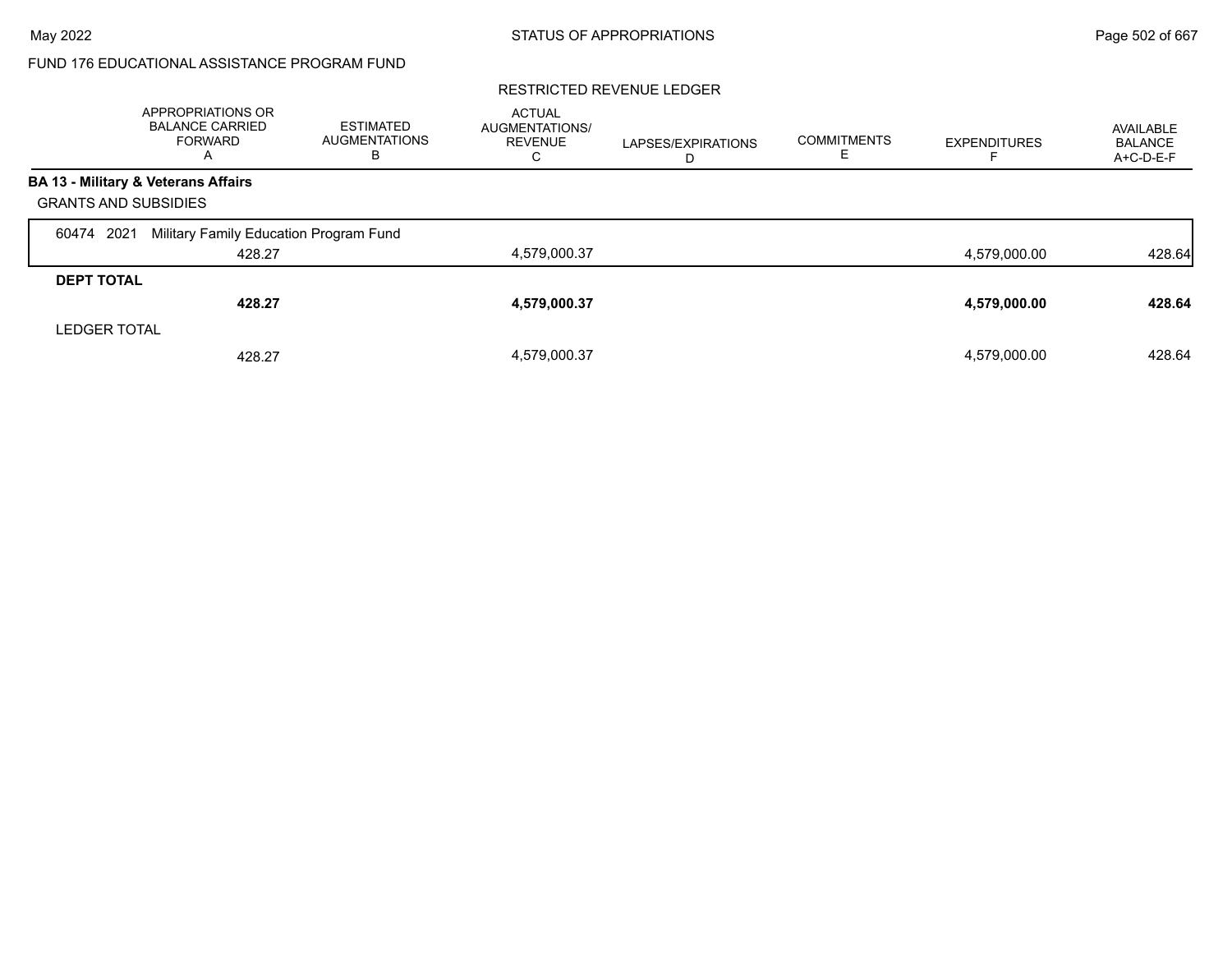# FUND 178 COMMUNITY COLLEGE CAPITAL FUND

#### NON-BUDGETED LEDGER

|                          | APPROPRIATIONS OR<br><b>BALANCE CARRIED</b><br><b>FORWARD</b><br>A | <b>ESTIMATED</b><br><b>AUGMENTATIONS</b><br>В | <b>ACTUAL</b><br>AUGMENTATIONS/<br><b>REVENUE</b><br>C | LAPSES/EXPIRATIONS<br>D | <b>COMMITMENTS</b><br>ᄂ | <b>EXPENDITURES</b> | AVAILABLE<br><b>BALANCE</b><br>A+C-D-E-F |
|--------------------------|--------------------------------------------------------------------|-----------------------------------------------|--------------------------------------------------------|-------------------------|-------------------------|---------------------|------------------------------------------|
| <b>BA 16 - Education</b> | <b>GRANTS AND SUBSIDIES</b>                                        |                                               |                                                        |                         |                         |                     |                                          |
| 50138 2021               | <b>Community College Capital</b>                                   |                                               |                                                        |                         |                         |                     |                                          |
|                          |                                                                    |                                               |                                                        |                         |                         | 51,746,626.51       | -51,746,626.51                           |
| <b>DEPT TOTAL</b>        |                                                                    |                                               |                                                        |                         |                         |                     |                                          |
|                          |                                                                    |                                               |                                                        |                         |                         | 51,746,626.51       | -51,746,626.51                           |
| <b>LEDGER TOTAL</b>      |                                                                    |                                               |                                                        |                         |                         |                     |                                          |
|                          |                                                                    |                                               |                                                        |                         |                         | 51.746.626.51       | -51,746,626.51                           |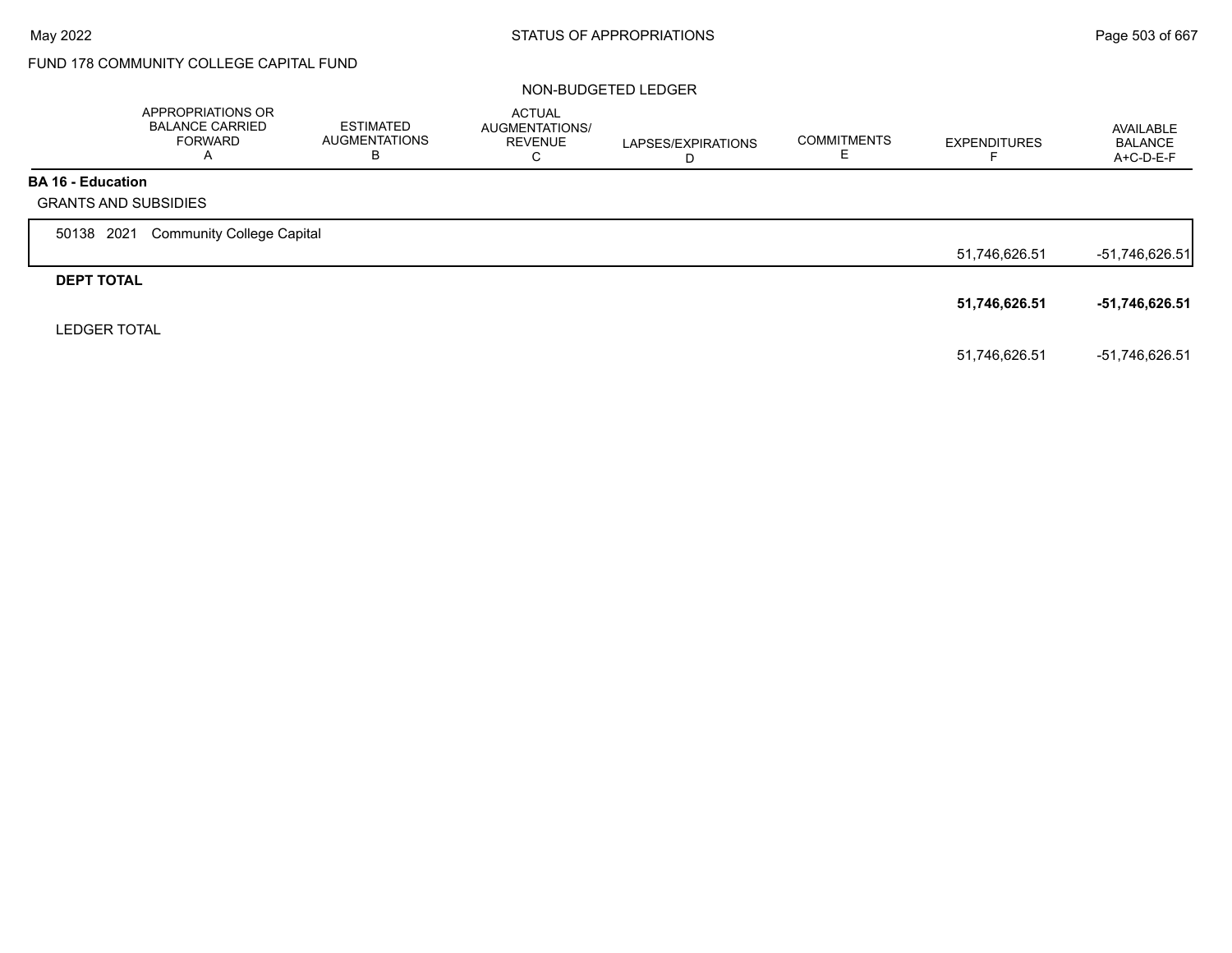# FUND 179 GROWING GREENER BOND FUND

#### PRIOR STATE CONTINUING LEDGER

| <b>APPROPRIATIONS OR</b><br><b>BALANCE CARRIED</b><br><b>FORWARD</b><br>Α | <b>ESTIMATED</b><br><b>AUGMENTATIONS</b><br>В | <b>ACTUAL</b><br>AUGMENTATIONS/<br><b>REVENUE</b><br>С | LAPSES/EXPIRATIONS<br>D | <b>COMMITMENTS</b><br>Е | <b>EXPENDITURES</b><br>F | <b>AVAILABLE</b><br><b>BALANCE</b><br>A+C-D-E-F |
|---------------------------------------------------------------------------|-----------------------------------------------|--------------------------------------------------------|-------------------------|-------------------------|--------------------------|-------------------------------------------------|
| <b>BA 24 - Community &amp; Economic Develop</b>                           |                                               |                                                        |                         |                         |                          |                                                 |
| <b>GENERAL GOVERNMENT</b>                                                 |                                               |                                                        |                         |                         |                          |                                                 |
| Main Street and Downtown Development<br>2005<br>30260                     |                                               |                                                        |                         |                         |                          |                                                 |
| 662,212.69                                                                |                                               |                                                        |                         |                         | 37,921.33                | 624,291.36                                      |
| <b>DEPT TOTAL</b>                                                         |                                               |                                                        |                         |                         |                          |                                                 |
| 662,212.69                                                                |                                               |                                                        |                         |                         | 37,921.33                | 624,291.36                                      |
| <b>BA 22 - Fish &amp; Boat Commission</b><br><b>GENERAL GOVERNMENT</b>    |                                               |                                                        |                         |                         |                          |                                                 |
| <b>Capital Improvement Projects</b><br>30266<br>2005                      |                                               |                                                        |                         |                         |                          |                                                 |
| 83,239.06                                                                 |                                               |                                                        |                         |                         | 83,239.06                |                                                 |
| <b>DEPT TOTAL</b>                                                         |                                               |                                                        |                         |                         |                          |                                                 |
| 83,239.06                                                                 |                                               |                                                        |                         |                         | 83,239.06                |                                                 |
| <b>LEDGER TOTAL</b>                                                       |                                               |                                                        |                         |                         |                          |                                                 |
| 745,451.75                                                                |                                               |                                                        |                         |                         | 121,160.39               | 624,291.36                                      |
| TOTAL TOTAL ALL PRIOR STATE LEDGERS                                       |                                               |                                                        |                         |                         |                          |                                                 |
| 745,451.75                                                                |                                               |                                                        |                         |                         | 121,160.39               | 624,291.36                                      |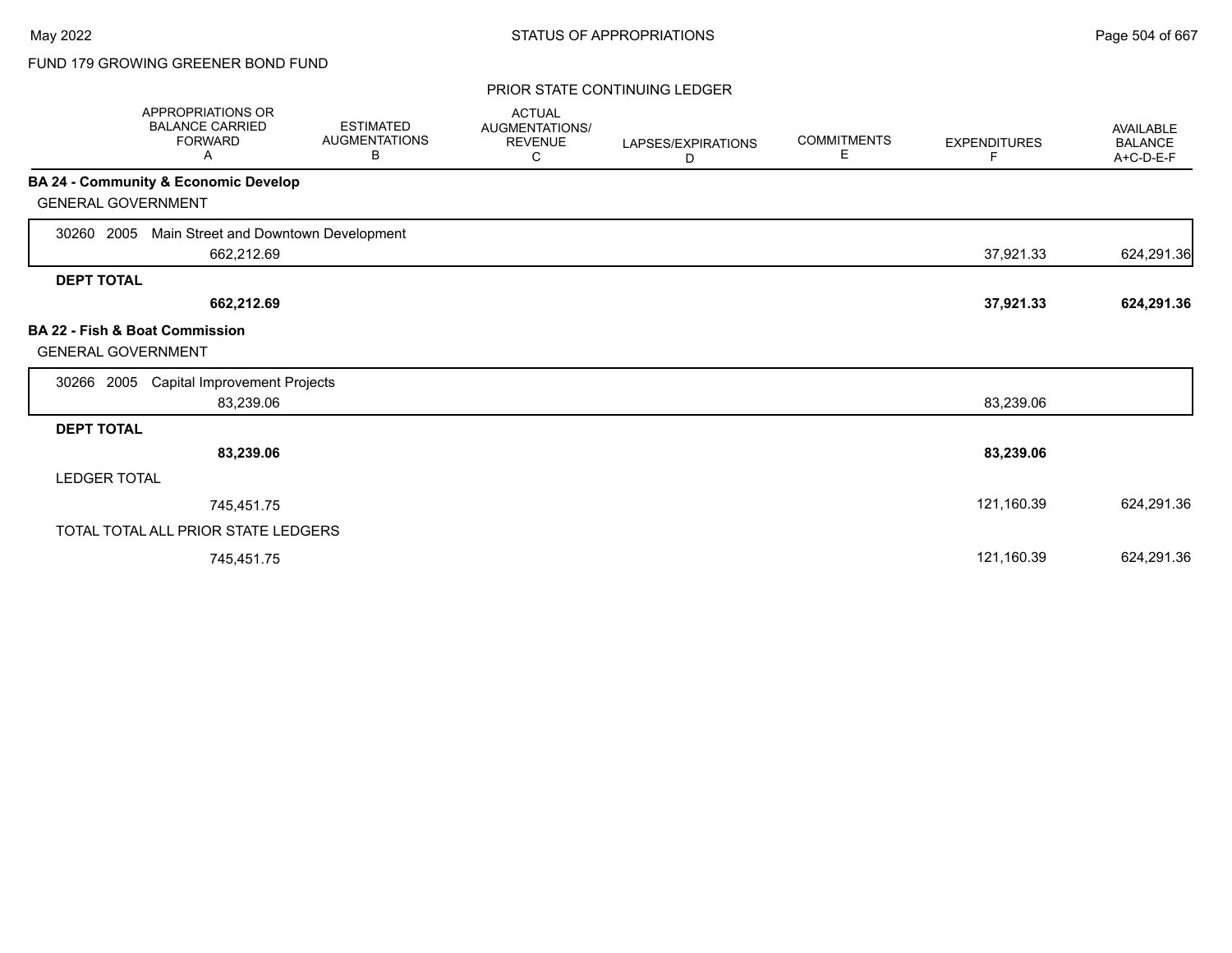# FUND 180 GROWING GREENER BOND SINKING FUND

## NON-BUDGETED LEDGER

|                         | APPROPRIATIONS OR<br><b>BALANCE CARRIED</b><br><b>FORWARD</b><br>A | <b>ESTIMATED</b><br><b>AUGMENTATIONS</b><br>В | <b>ACTUAL</b><br>AUGMENTATIONS/<br><b>REVENUE</b><br>C | LAPSES/EXPIRATIONS<br>D | <b>COMMITMENTS</b> | <b>EXPENDITURES</b><br>⊢ | AVAILABLE<br><b>BALANCE</b><br>A+C-D-E-F |
|-------------------------|--------------------------------------------------------------------|-----------------------------------------------|--------------------------------------------------------|-------------------------|--------------------|--------------------------|------------------------------------------|
| <b>BA 73 - Treasury</b> |                                                                    |                                               |                                                        |                         |                    |                          |                                          |
|                         | <b>GENERAL GOVERNMENT</b>                                          |                                               |                                                        |                         |                    |                          |                                          |
| 50146 2021              | Payment of Principal & Interest                                    |                                               |                                                        |                         |                    |                          |                                          |
|                         |                                                                    |                                               |                                                        |                         |                    | 12,288,725.00            | $-12,288,725.00$                         |
| <b>DEPT TOTAL</b>       |                                                                    |                                               |                                                        |                         |                    |                          |                                          |
|                         |                                                                    |                                               |                                                        |                         |                    | 12,288,725.00            | $-12,288,725.00$                         |
| <b>LEDGER TOTAL</b>     |                                                                    |                                               |                                                        |                         |                    |                          |                                          |
|                         |                                                                    |                                               |                                                        |                         |                    | 12,288,725.00            | -12,288,725.00                           |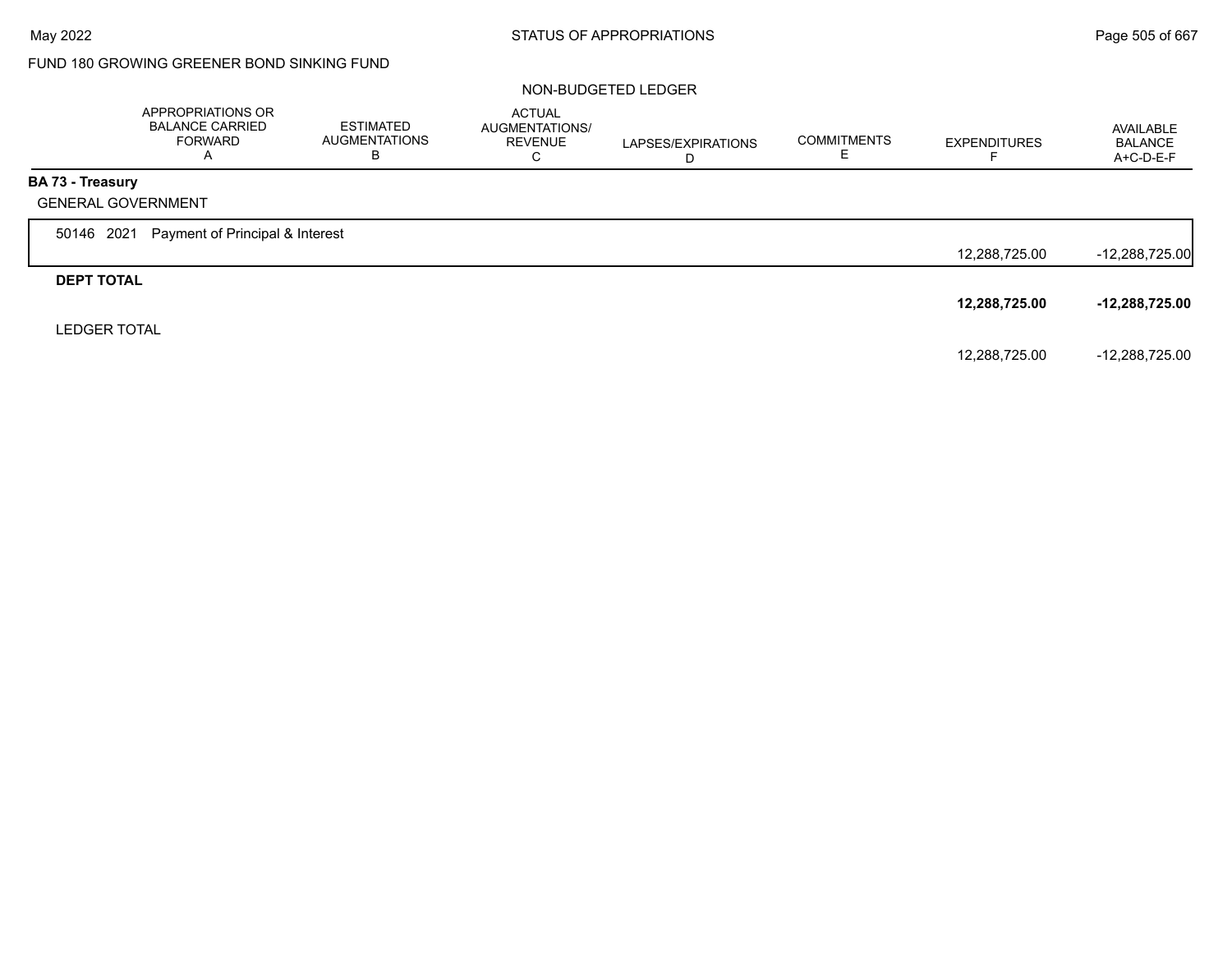# FUND 181 WATER SUPPLY & WASTEWATER TREATMENT

|                             | APPROPRIATIONS OR<br><b>BALANCE CARRIED</b><br><b>FORWARD</b><br>Α | <b>ESTIMATED</b><br><b>AUGMENTATIONS</b><br>В | <b>ACTUAL</b><br>AUGMENTATIONS/<br><b>REVENUE</b><br>◡ | LAPSES/EXPIRATIONS<br>D | <b>COMMITMENTS</b><br>E | <b>EXPENDITURES</b> | <b>AVAILABLE</b><br><b>BALANCE</b><br>A+C-D-E-F |
|-----------------------------|--------------------------------------------------------------------|-----------------------------------------------|--------------------------------------------------------|-------------------------|-------------------------|---------------------|-------------------------------------------------|
|                             | <b>BA 24 - Community &amp; Economic Develop</b>                    |                                               |                                                        |                         |                         |                     |                                                 |
| <b>GRANTS AND SUBSIDIES</b> |                                                                    |                                               |                                                        |                         |                         |                     |                                                 |
| 2005<br>30268               | Comwl Finance Authority-Public Projects                            |                                               |                                                        |                         |                         |                     |                                                 |
|                             | 9,400,182.32                                                       |                                               |                                                        |                         |                         |                     | 9,400,182.32                                    |
| <b>DEPT TOTAL</b>           |                                                                    |                                               |                                                        |                         |                         |                     |                                                 |
|                             | 9,400,182.32                                                       |                                               |                                                        |                         |                         |                     | 9,400,182.32                                    |
| <b>LEDGER TOTAL</b>         |                                                                    |                                               |                                                        |                         |                         |                     |                                                 |
|                             | 9,400,182.32                                                       |                                               |                                                        |                         |                         |                     | 9,400,182.32                                    |
|                             | TOTAL TOTAL ALL PRIOR STATE LEDGERS                                |                                               |                                                        |                         |                         |                     |                                                 |
|                             | 9,400,182.32                                                       |                                               |                                                        |                         |                         |                     | 9,400,182.32                                    |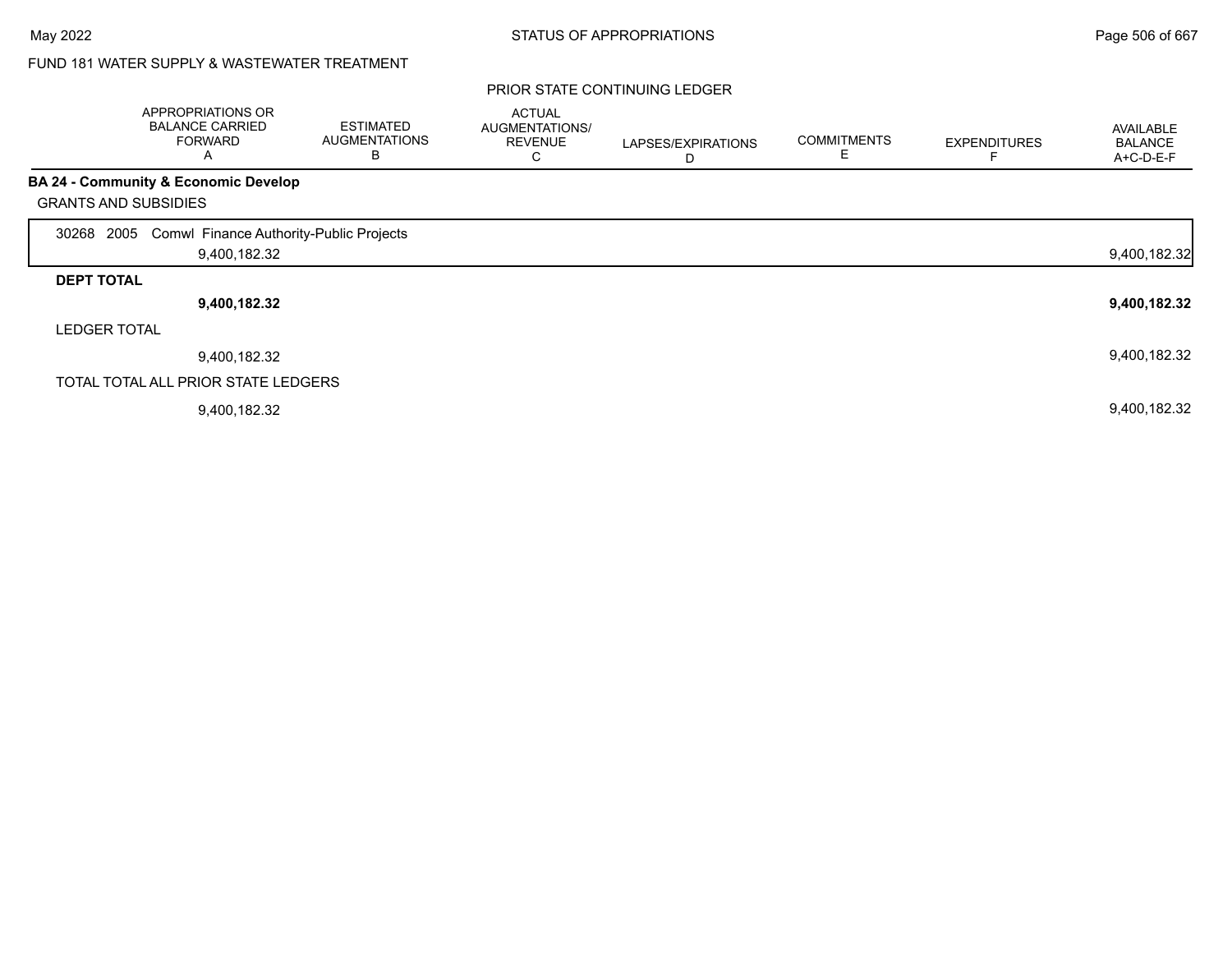# FUND 182 WATER SUPP& WASTEWATER TRMT SINKING

## NON-BUDGETED LEDGER

|                     | APPROPRIATIONS OR<br><b>BALANCE CARRIED</b><br><b>FORWARD</b><br>A | <b>ESTIMATED</b><br><b>AUGMENTATIONS</b><br>В | <b>ACTUAL</b><br>AUGMENTATIONS/<br><b>REVENUE</b><br>C | LAPSES/EXPIRATIONS<br>D | <b>COMMITMENTS</b> | <b>EXPENDITURES</b> | AVAILABLE<br><b>BALANCE</b><br>A+C-D-E-F |
|---------------------|--------------------------------------------------------------------|-----------------------------------------------|--------------------------------------------------------|-------------------------|--------------------|---------------------|------------------------------------------|
| BA 73 - Treasury    |                                                                    |                                               |                                                        |                         |                    |                     |                                          |
|                     | <b>GENERAL GOVERNMENT</b>                                          |                                               |                                                        |                         |                    |                     |                                          |
| 50142 2021          | Payment of Principal & Interest                                    |                                               |                                                        |                         |                    |                     |                                          |
|                     |                                                                    |                                               |                                                        |                         |                    | 1,613,800.00        | $-1,613,800.00$                          |
| <b>DEPT TOTAL</b>   |                                                                    |                                               |                                                        |                         |                    |                     |                                          |
|                     |                                                                    |                                               |                                                        |                         |                    | 1,613,800.00        | $-1,613,800.00$                          |
| <b>LEDGER TOTAL</b> |                                                                    |                                               |                                                        |                         |                    |                     |                                          |
|                     |                                                                    |                                               |                                                        |                         |                    | 1,613,800.00        | $-1,613,800.00$                          |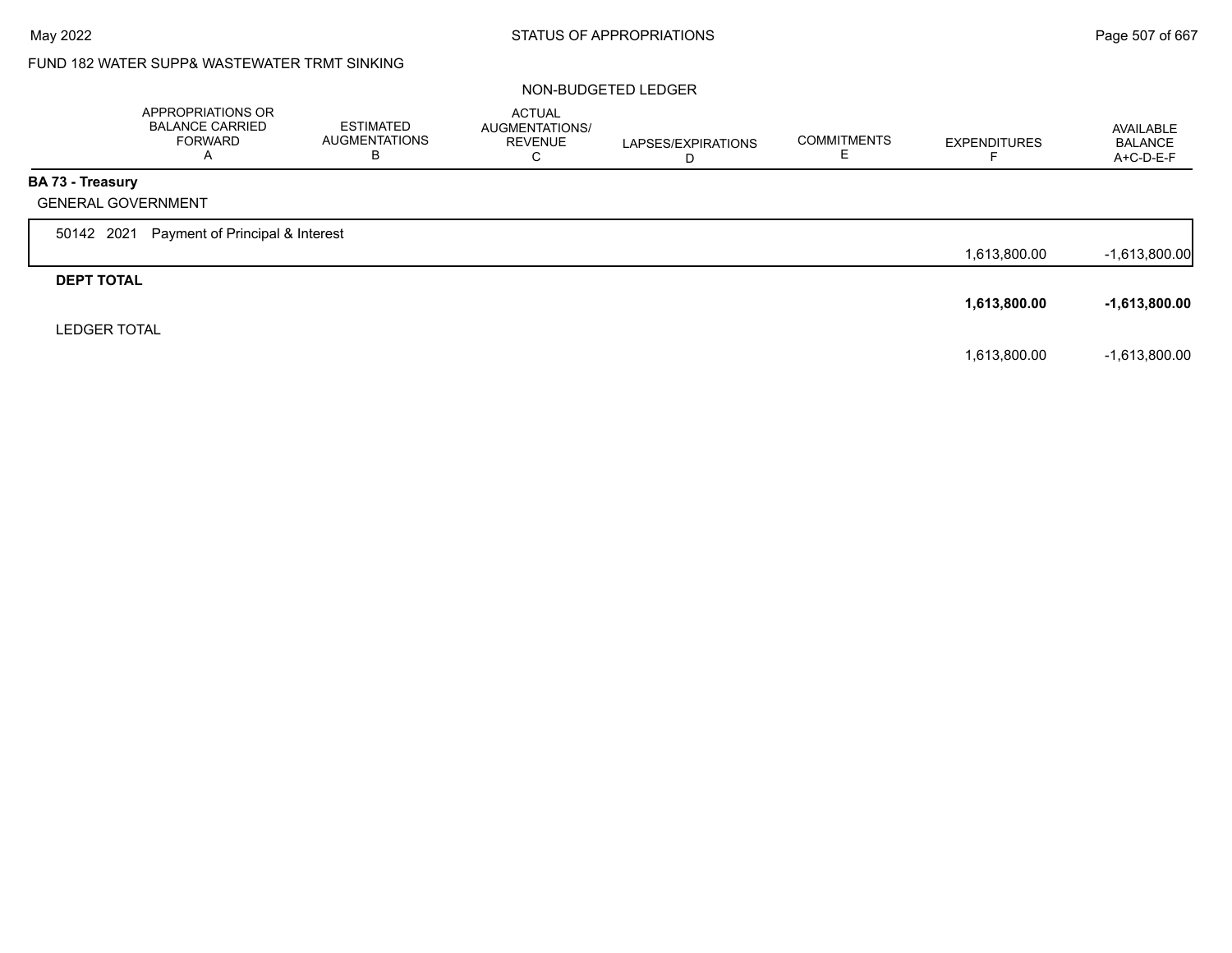# FUND 183 CONSERVATION DISTRICT FUND

## CURRENT STATE EXECUTIVE AUTHORIZATIONS LEDGER

|                             | <b>APPROPRIATIONS OR</b><br><b>BALANCE CARRIED</b><br><b>FORWARD</b><br>Α | <b>ESTIMATED</b><br><b>AUGMENTATIONS</b><br>В | <b>ACTUAL</b><br>AUGMENTATIONS/<br><b>REVENUE</b><br>С | LAPSES/EXPIRATIONS<br>D | <b>COMMITMENTS</b><br>Е | <b>EXPENDITURES</b><br>F | <b>AVAILABLE</b><br><b>BALANCE</b><br>A+C-D-E-F |
|-----------------------------|---------------------------------------------------------------------------|-----------------------------------------------|--------------------------------------------------------|-------------------------|-------------------------|--------------------------|-------------------------------------------------|
| <b>BA 68 - Agriculture</b>  |                                                                           |                                               |                                                        |                         |                         |                          |                                                 |
| <b>GRANTS AND SUBSIDIES</b> |                                                                           |                                               |                                                        |                         |                         |                          |                                                 |
| 20334 2021                  | <b>Conservation District Grants</b>                                       |                                               |                                                        |                         |                         |                          |                                                 |
|                             | 3,200,000.00                                                              |                                               |                                                        |                         | 476,077.52              | 2,367,625.97             | 356,296.51                                      |
| <b>DEPT TOTAL</b>           |                                                                           |                                               |                                                        |                         |                         |                          |                                                 |
|                             | 3,200,000.00                                                              |                                               |                                                        |                         | 476,077.52              | 2,367,625.97             | 356,296.51                                      |
| <b>GRANTS AND SUBSIDIES</b> | <b>BA 35 - Environmental Protection</b>                                   |                                               |                                                        |                         |                         |                          |                                                 |
| 20332 2021                  | <b>Conservation District Grants</b>                                       |                                               |                                                        |                         |                         |                          |                                                 |
|                             | 4,581,000.00                                                              |                                               |                                                        |                         |                         | 3,809,099.80             | 771,900.20                                      |
| <b>DEPT TOTAL</b>           |                                                                           |                                               |                                                        |                         |                         |                          |                                                 |
|                             | 4,581,000.00                                                              |                                               |                                                        |                         |                         | 3,809,099.80             | 771,900.20                                      |
| <b>LEDGER TOTAL</b>         |                                                                           |                                               |                                                        |                         |                         |                          |                                                 |
|                             | 7,781,000.00                                                              |                                               |                                                        |                         | 476,077.52              | 6,176,725.77             | 1,128,196.71                                    |
|                             | TOTAL TOTAL ALL CURRENT STATE LEDGERS                                     |                                               |                                                        |                         |                         |                          |                                                 |
|                             | 7,781,000.00                                                              |                                               |                                                        |                         | 476,077.52              | 6,176,725.77             | 1,128,196.71                                    |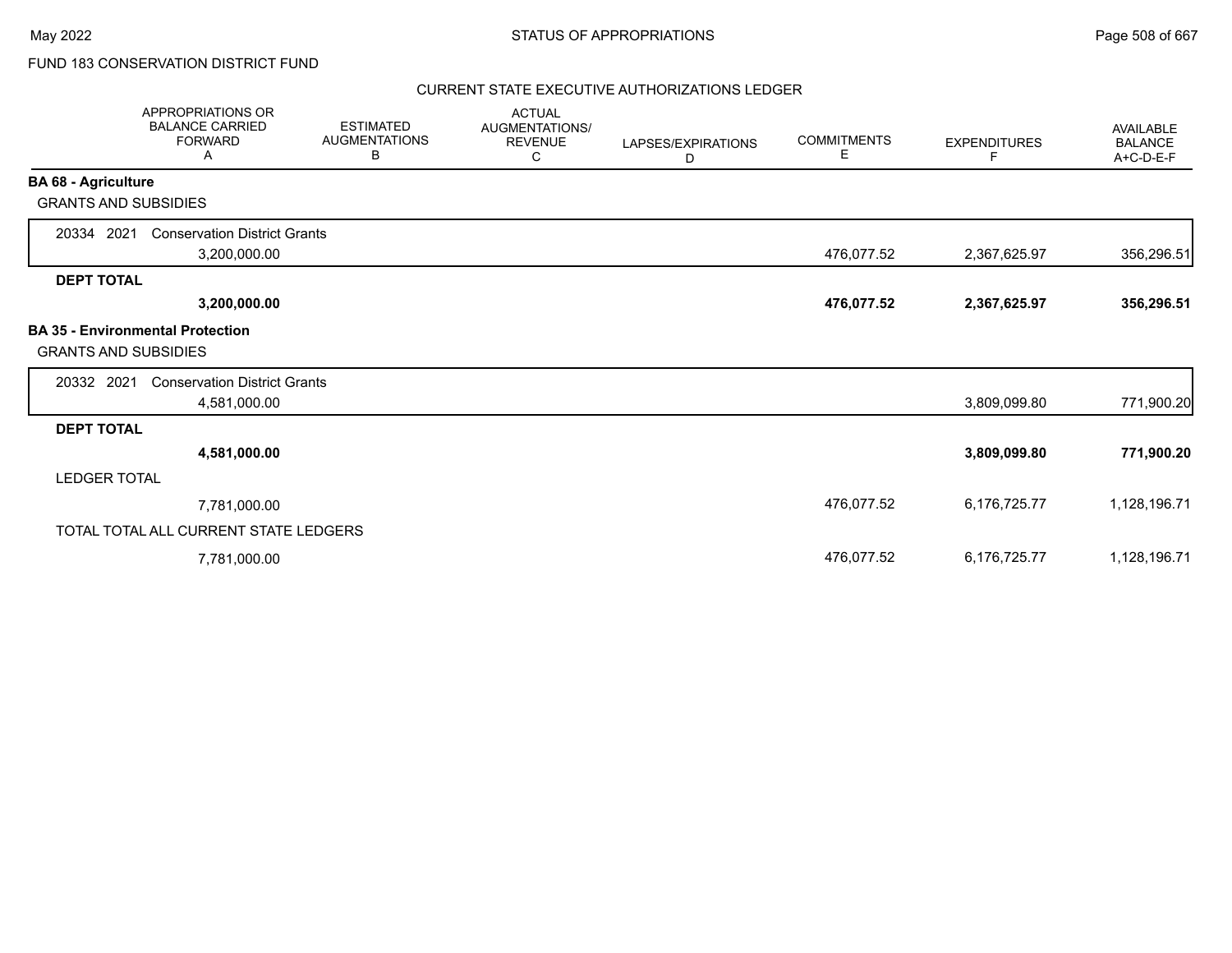# FUND 183 CONSERVATION DISTRICT FUND

## PRIOR STATE EXECUTIVE AUTHORIZATIONS LEDGER

|                                         | <b>APPROPRIATIONS OR</b><br><b>BALANCE CARRIED</b><br><b>FORWARD</b><br>Α | <b>ESTIMATED</b><br><b>AUGMENTATIONS</b><br>В | <b>ACTUAL</b><br>AUGMENTATIONS/<br><b>REVENUE</b><br>С | LAPSES/EXPIRATIONS<br>D | <b>COMMITMENTS</b><br>Е | <b>EXPENDITURES</b><br>F. | <b>AVAILABLE</b><br><b>BALANCE</b><br>A+C-D-E-F |
|-----------------------------------------|---------------------------------------------------------------------------|-----------------------------------------------|--------------------------------------------------------|-------------------------|-------------------------|---------------------------|-------------------------------------------------|
| <b>BA 68 - Agriculture</b>              |                                                                           |                                               |                                                        |                         |                         |                           |                                                 |
| <b>GRANTS AND SUBSIDIES</b>             |                                                                           |                                               |                                                        |                         |                         |                           |                                                 |
| 20334 2019                              | <b>Conservation District Grants</b><br>28,332.15                          |                                               |                                                        |                         |                         |                           | 28,332.15                                       |
| 2020<br>20334                           | <b>Conservation District Grants</b><br>628,201.12                         |                                               |                                                        |                         |                         | 390,462.63                | 237,738.49                                      |
| <b>DEPT TOTAL</b>                       |                                                                           |                                               |                                                        |                         |                         |                           |                                                 |
|                                         | 656,533.27                                                                |                                               |                                                        |                         |                         | 390,462.63                | 266,070.64                                      |
| <b>BA 35 - Environmental Protection</b> |                                                                           |                                               |                                                        |                         |                         |                           |                                                 |
| <b>GRANTS AND SUBSIDIES</b>             |                                                                           |                                               |                                                        |                         |                         |                           |                                                 |
| 20332 2020                              | <b>Conservation District Grants</b>                                       |                                               |                                                        |                         |                         |                           |                                                 |
|                                         | 612,008.94                                                                |                                               |                                                        |                         |                         | 526,954.79                | 85,054.15                                       |
| <b>DEPT TOTAL</b>                       |                                                                           |                                               |                                                        |                         |                         |                           |                                                 |
|                                         | 612,008.94                                                                |                                               |                                                        |                         |                         | 526,954.79                | 85,054.15                                       |
| <b>LEDGER TOTAL</b>                     |                                                                           |                                               |                                                        |                         |                         |                           |                                                 |
|                                         | 1,268,542.21                                                              |                                               |                                                        |                         |                         | 917,417.42                | 351,124.79                                      |
|                                         | TOTAL TOTAL ALL PRIOR STATE LEDGERS                                       |                                               |                                                        |                         |                         |                           |                                                 |
|                                         | 1,268,542.21                                                              |                                               |                                                        |                         |                         | 917,417.42                | 351,124.79                                      |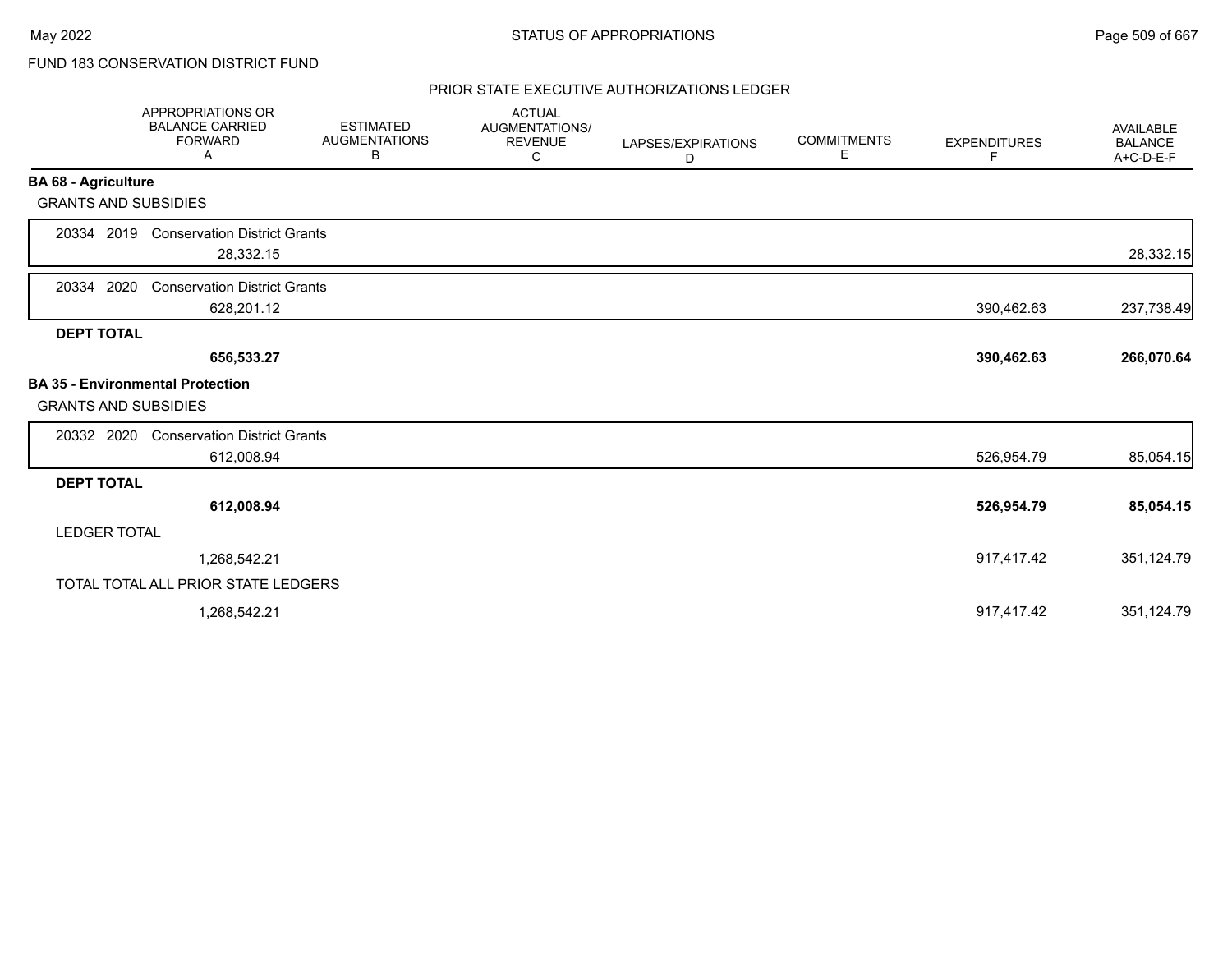Г

## FUND 184 UNINSURED EMPLOYERS GUARANTY FUND

## NON-BUDGETED LEDGER

|                           | APPROPRIATIONS OR<br><b>BALANCE CARRIED</b><br><b>FORWARD</b><br>A | <b>ESTIMATED</b><br><b>AUGMENTATIONS</b><br>в | <b>ACTUAL</b><br>AUGMENTATIONS/<br><b>REVENUE</b><br>⌒<br>◡ | LAPSES/EXPIRATIONS<br>ш | <b>COMMITMENTS</b> | <b>EXPENDITURES</b> | AVAILABLE<br><b>BALANCE</b><br>$A+C-D-E-F$ |
|---------------------------|--------------------------------------------------------------------|-----------------------------------------------|-------------------------------------------------------------|-------------------------|--------------------|---------------------|--------------------------------------------|
| BA 12 - Labor & Industry  |                                                                    |                                               |                                                             |                         |                    |                     |                                            |
| <b>GENERAL GOVERNMENT</b> |                                                                    |                                               |                                                             |                         |                    |                     |                                            |
| 2021<br>50211             | <b>Workers Compensation</b>                                        |                                               |                                                             |                         |                    |                     |                                            |
|                           |                                                                    |                                               |                                                             |                         | 864,768.55         | 6,522,591.05        | $-7,387,359.60$                            |
| <b>DEPT TOTAL</b>         |                                                                    |                                               |                                                             |                         |                    |                     |                                            |
|                           |                                                                    |                                               |                                                             |                         | 864,768.55         | 6,522,591.05        | -7,387,359.60                              |
| <b>LEDGER TOTAL</b>       |                                                                    |                                               |                                                             |                         |                    |                     |                                            |
|                           |                                                                    |                                               |                                                             |                         | 864,768.55         | 6,522,591.05        | -7,387,359.60                              |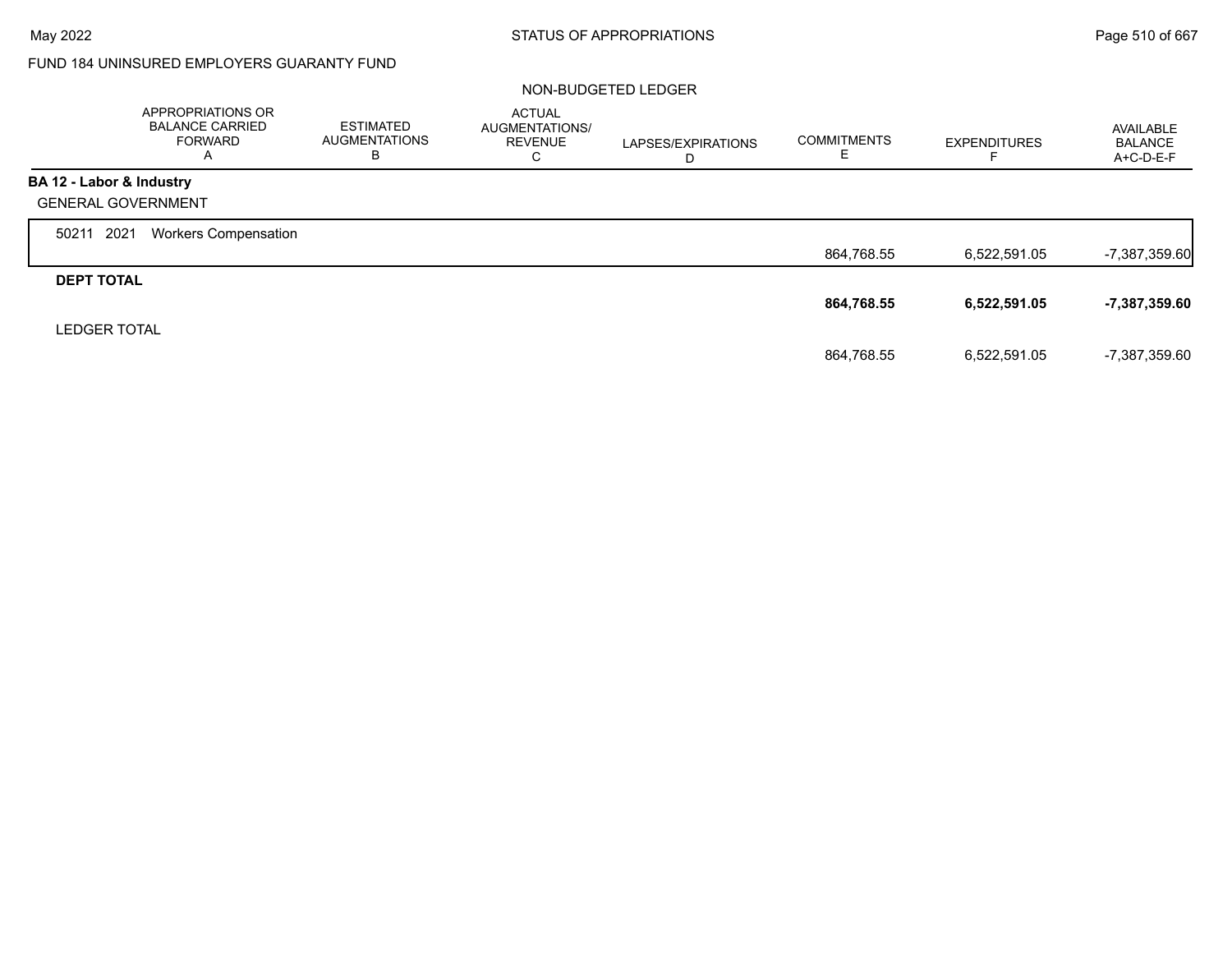# FUND 185 PERSIAN GULF VETERANS COMPENSATION

|                             | APPROPRIATIONS OR<br><b>BALANCE CARRIED</b><br><b>FORWARD</b><br>Α | <b>ESTIMATED</b><br><b>AUGMENTATIONS</b><br>в | <b>ACTUAL</b><br>AUGMENTATIONS/<br><b>REVENUE</b><br>С | LAPSES/EXPIRATIONS<br>D | <b>COMMITMENTS</b> | <b>EXPENDITURES</b> | AVAILABLE<br><b>BALANCE</b><br>A+C-D-E-F |
|-----------------------------|--------------------------------------------------------------------|-----------------------------------------------|--------------------------------------------------------|-------------------------|--------------------|---------------------|------------------------------------------|
|                             | <b>BA 13 - Military &amp; Veterans Affairs</b>                     |                                               |                                                        |                         |                    |                     |                                          |
| <b>GRANTS AND SUBSIDIES</b> |                                                                    |                                               |                                                        |                         |                    |                     |                                          |
| 2007<br>30297               | Persian Gulf Veterans' Bonus Program                               |                                               |                                                        |                         |                    |                     |                                          |
|                             | 14,210,362.39                                                      |                                               |                                                        |                         |                    |                     | 14,210,362.39                            |
| <b>DEPT TOTAL</b>           |                                                                    |                                               |                                                        |                         |                    |                     |                                          |
|                             | 14,210,362.39                                                      |                                               |                                                        |                         |                    |                     | 14,210,362.39                            |
| <b>LEDGER TOTAL</b>         |                                                                    |                                               |                                                        |                         |                    |                     |                                          |
|                             | 14,210,362.39                                                      |                                               |                                                        |                         |                    |                     | 14,210,362.39                            |
|                             | TOTAL TOTAL ALL PRIOR STATE LEDGERS                                |                                               |                                                        |                         |                    |                     |                                          |
|                             | 14,210,362.39                                                      |                                               |                                                        |                         |                    |                     | 14,210,362.39                            |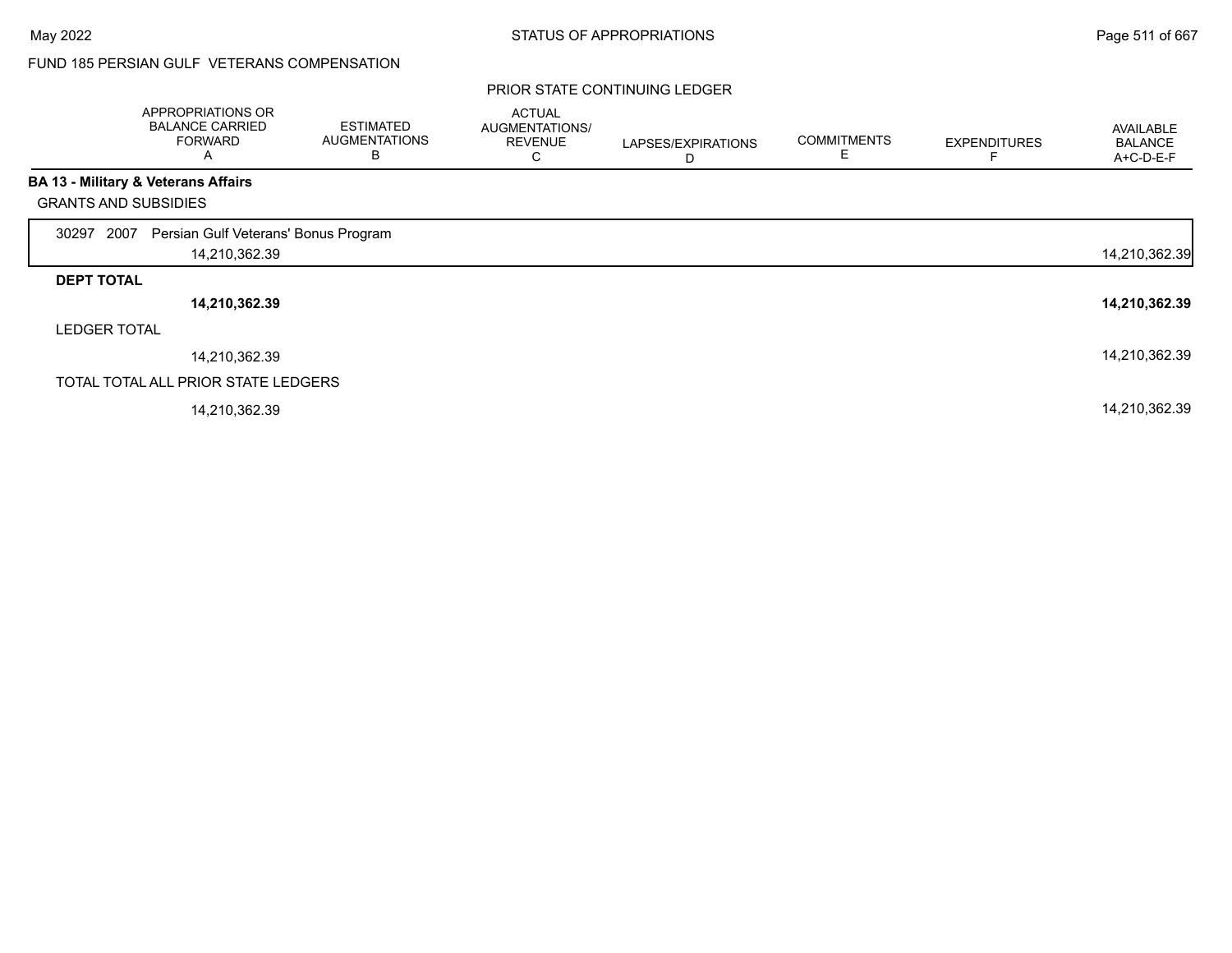FUND 187 PUBLIC TRANSPORTATION TRUST FUND

## CURRENT STATE EXECUTIVE AUTHORIZATIONS - RESTRICTED LEDGER

|                               | <b>APPROPRIATIONS OR</b><br><b>BALANCE CARRIED</b><br><b>FORWARD</b><br>Α | <b>ESTIMATED</b><br><b>AUGMENTATIONS</b><br>В | <b>ACTUAL</b><br>AUGMENTATIONS/<br><b>REVENUE</b><br>C | LAPSES/EXPIRATIONS<br>D | <b>COMMITMENTS</b><br>Ε | <b>EXPENDITURES</b><br>F. | <b>AVAILABLE</b><br><b>BALANCE</b><br>A+C-D-E-F |
|-------------------------------|---------------------------------------------------------------------------|-----------------------------------------------|--------------------------------------------------------|-------------------------|-------------------------|---------------------------|-------------------------------------------------|
| <b>BA 78 - Transportation</b> |                                                                           |                                               |                                                        |                         |                         |                           |                                                 |
| <b>GRANTS AND SUBSIDIES</b>   |                                                                           |                                               |                                                        |                         |                         |                           |                                                 |
| 26338 2021                    | <b>Mass Transit Operating</b>                                             |                                               |                                                        |                         |                         |                           |                                                 |
|                               | 1,015,000,000.00                                                          |                                               |                                                        |                         | 70,462,122.00           | 839,922,305.00            | 104,615,573.00                                  |
| 2021<br>26339                 | Asset Improvement                                                         |                                               |                                                        |                         |                         |                           |                                                 |
|                               | 900,000,000.00                                                            |                                               |                                                        |                         | 532,630,790.44          | 163,270,363.08            | 204,098,846.48                                  |
| 2021<br>26340                 | Capital Improvement                                                       |                                               |                                                        |                         |                         |                           |                                                 |
|                               | 57,581,954.00                                                             | 2,000,000.00                                  | 1,576,304.88                                           |                         | 24,592,259.57           | 16,754,405.59             | 17,811,593.72                                   |
| 2021<br>26341                 | Programs of Statewide Significance                                        |                                               |                                                        |                         |                         |                           |                                                 |
|                               | 160,000,000.00                                                            | 700,000.00                                    |                                                        |                         | 65,995,358.25           | 56,804,769.35             | 37,199,872.40                                   |
| 26342 2021                    | <b>Transit Administration and Oversight</b>                               |                                               |                                                        |                         |                         |                           |                                                 |
|                               | 4,488,000.00                                                              |                                               |                                                        |                         | 197,757.16              | 3,131,521.68              | 1,158,721.16                                    |
| <b>DEPT TOTAL</b>             |                                                                           |                                               |                                                        |                         |                         |                           |                                                 |
|                               | 2,137,069,954.00                                                          | 2,700,000.00                                  | 1,576,304.88                                           |                         | 693,878,287.42          | 1,079,883,364.70          | 364,884,606.76                                  |
| <b>LEDGER TOTAL</b>           |                                                                           |                                               |                                                        |                         |                         |                           |                                                 |
|                               | 2,137,069,954.00                                                          | 2,700,000.00                                  | 1,576,304.88                                           |                         | 693,878,287.42          | 1,079,883,364.70          | 364,884,606.76                                  |
|                               | TOTAL TOTAL ALL CURRENT STATE LEDGERS                                     |                                               |                                                        |                         |                         |                           |                                                 |
|                               | 2,137,069,954.00                                                          | 2,700,000.00                                  | 1,576,304.88                                           |                         | 693,878,287.42          | 1,079,883,364.70          | 364,884,606.76                                  |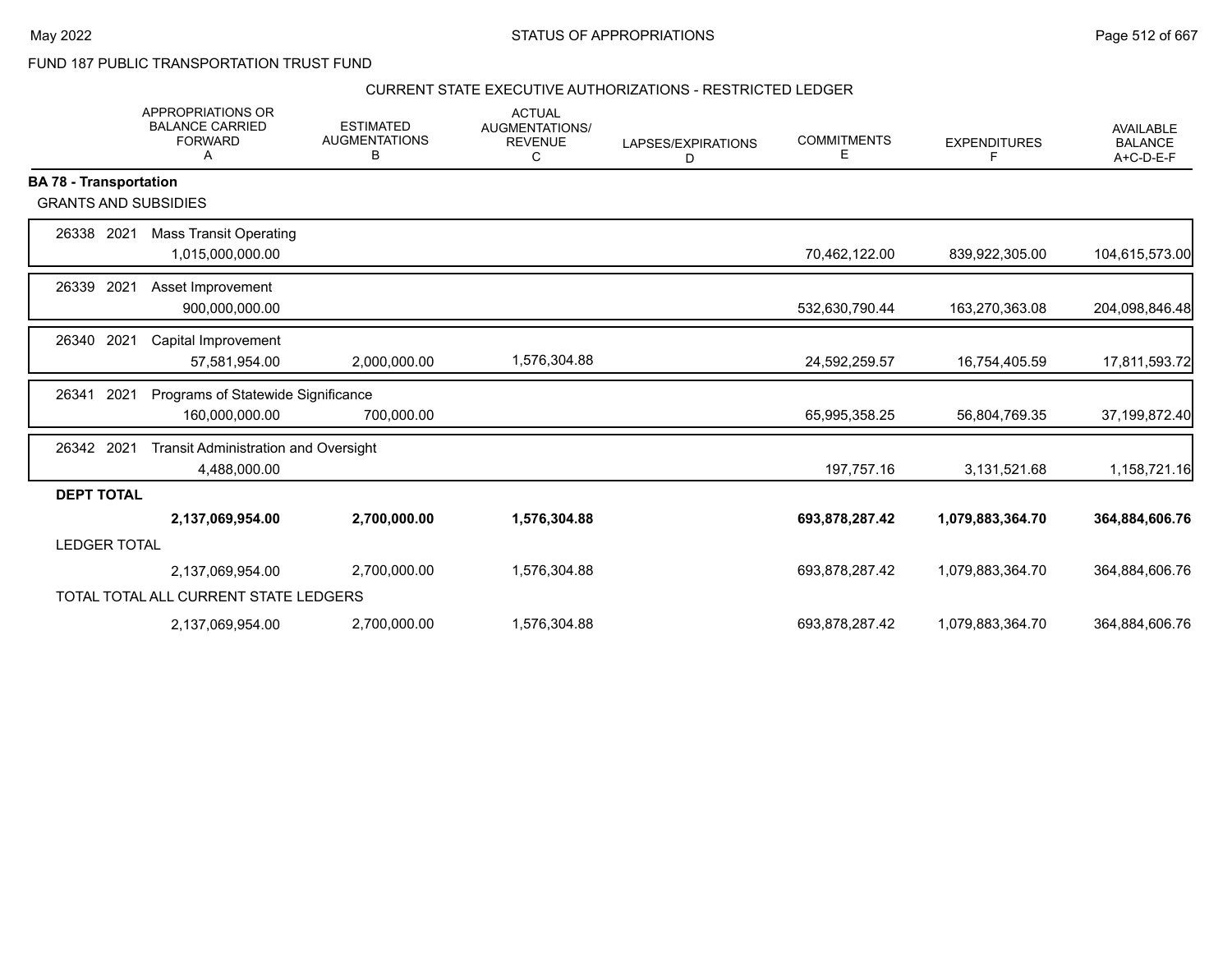FUND 187 PUBLIC TRANSPORTATION TRUST FUND

#### PRIOR STATE EXECUTIVE AUTHORIZATIONS - RESTRICTED LEDGER

|                                                              | APPROPRIATIONS OR<br><b>BALANCE CARRIED</b><br><b>FORWARD</b><br>Α | <b>ESTIMATED</b><br><b>AUGMENTATIONS</b><br>В | <b>ACTUAL</b><br>AUGMENTATIONS/<br><b>REVENUE</b><br>C | LAPSES/EXPIRATIONS<br>D | <b>COMMITMENTS</b><br>E. | <b>EXPENDITURES</b><br>F | <b>AVAILABLE</b><br><b>BALANCE</b><br>A+C-D-E-F |
|--------------------------------------------------------------|--------------------------------------------------------------------|-----------------------------------------------|--------------------------------------------------------|-------------------------|--------------------------|--------------------------|-------------------------------------------------|
| <b>BA 78 - Transportation</b><br><b>GRANTS AND SUBSIDIES</b> |                                                                    |                                               |                                                        |                         |                          |                          |                                                 |
|                                                              | 26338 2019 Mass Transit Operating<br>79,236,058.00                 |                                               |                                                        |                         |                          |                          | 79,236,058.00                                   |
| 26338 2020                                                   | <b>Mass Transit Operating</b><br>43,860,515.00                     |                                               |                                                        |                         |                          | 1,365,674.00             | 42,494,841.00                                   |
| 26339 2019                                                   | Asset Improvement<br>131,332,415.19                                |                                               |                                                        |                         |                          |                          | 131,332,415.19                                  |
| 26339 2020                                                   | Asset Improvement<br>652,982,120.69                                |                                               |                                                        |                         |                          | 59,916,144.19            | 593,065,976.50                                  |
| 26340 2019                                                   | Capital Improvement<br>29,688,904.97                               |                                               |                                                        |                         |                          |                          | 29,688,904.97                                   |
| 26340 2020                                                   | Capital Improvement<br>36,657,463.58                               |                                               |                                                        |                         |                          | 1,187,919.52             | 35,469,544.06                                   |
| 2016<br>26341                                                | Programs of Statewide Significance<br>1,060,420.31                 |                                               |                                                        |                         |                          |                          | 1,060,420.31                                    |
| 26341 2017                                                   | Programs of Statewide Significance<br>7,731,343.94                 |                                               |                                                        |                         |                          |                          | 7,731,343.94                                    |
| 26341<br>2018                                                | Programs of Statewide Significance<br>11,824,868.77                |                                               |                                                        |                         |                          |                          | 11,824,868.77                                   |
| 26341 2019                                                   | Programs of Statewide Significance<br>60,217,182.41                |                                               |                                                        |                         | 2,320.57                 | $-2,320.57$              | 60,217,182.41                                   |
| 2020<br>26341                                                | Programs of Statewide Significance<br>152,551,868.79               |                                               |                                                        |                         | 9,939.96                 | 8,396,930.13             | 144, 144, 998. 70                               |
| 26342 2016                                                   | <b>Transit Administration and Oversight</b><br>564.03              |                                               |                                                        |                         |                          |                          | 564.03                                          |
|                                                              | 26342 2017 Transit Administration and Oversight<br>290.00          |                                               |                                                        |                         |                          |                          | 290.00                                          |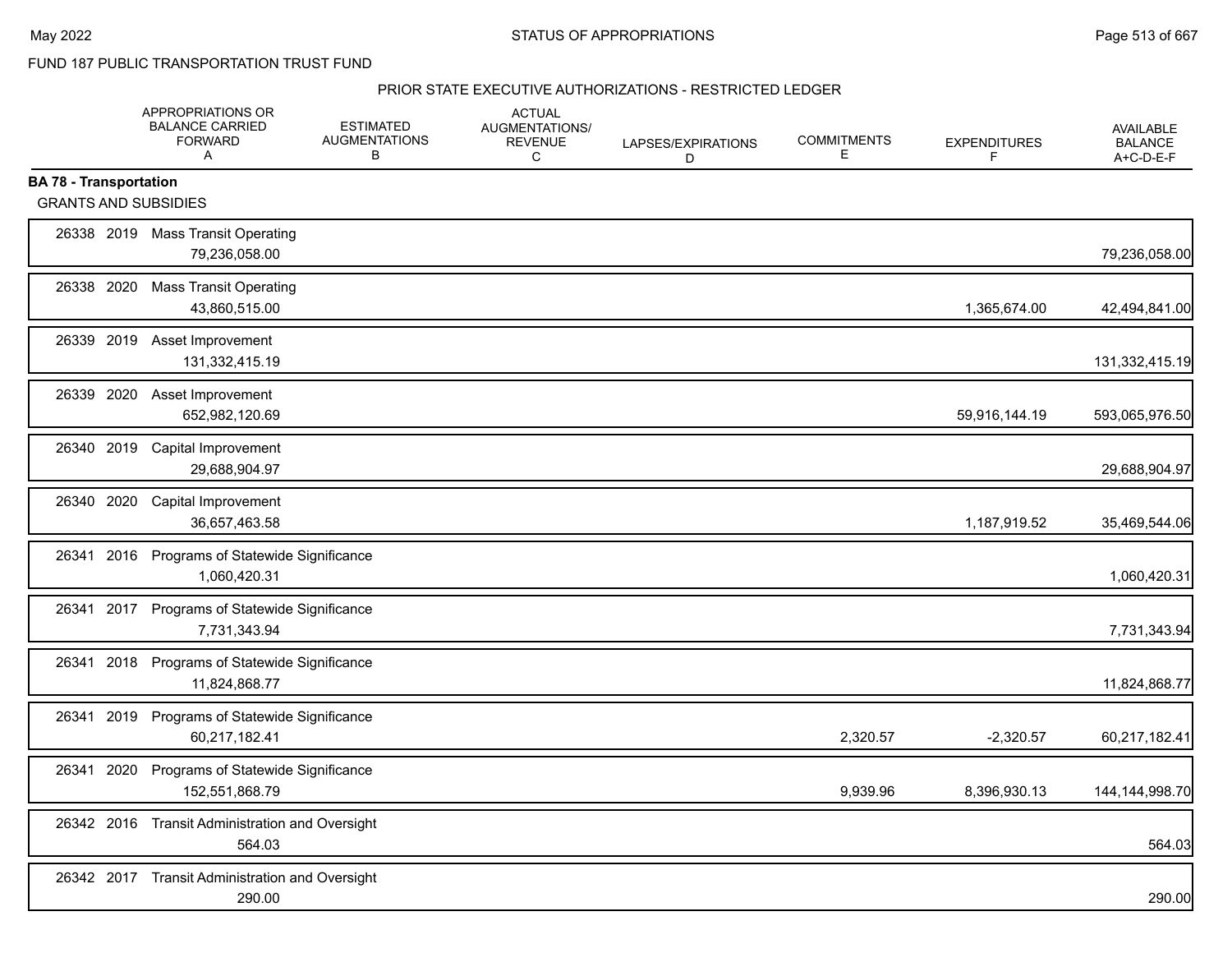FUND 187 PUBLIC TRANSPORTATION TRUST FUND

## PRIOR STATE EXECUTIVE AUTHORIZATIONS - RESTRICTED LEDGER

|                     | APPROPRIATIONS OR<br><b>BALANCE CARRIED</b><br><b>FORWARD</b><br>A | <b>ESTIMATED</b><br><b>AUGMENTATIONS</b><br>в | <b>ACTUAL</b><br>AUGMENTATIONS/<br><b>REVENUE</b><br>С | LAPSES/EXPIRATIONS<br>D | <b>COMMITMENTS</b><br>E | <b>EXPENDITURES</b> | <b>AVAILABLE</b><br><b>BALANCE</b><br>A+C-D-E-F |
|---------------------|--------------------------------------------------------------------|-----------------------------------------------|--------------------------------------------------------|-------------------------|-------------------------|---------------------|-------------------------------------------------|
| 26342 2018          | <b>Transit Administration and Oversight</b><br>3,000.00            |                                               |                                                        |                         |                         |                     | 3,000.00                                        |
| 2019<br>26342       | <b>Transit Administration and Oversight</b><br>479,710.59          |                                               |                                                        |                         |                         |                     | 479,710.59                                      |
| 2020<br>26342       | <b>Transit Administration and Oversight</b><br>809,847.88          |                                               |                                                        |                         |                         | 271,889.25          | 537,958.63                                      |
| <b>DEPT TOTAL</b>   |                                                                    |                                               |                                                        |                         |                         |                     |                                                 |
|                     | 1,208,436,574.15                                                   |                                               |                                                        |                         | 12,260.53               | 71,136,236.52       | 1,137,288,077.10                                |
| <b>LEDGER TOTAL</b> |                                                                    |                                               |                                                        |                         |                         |                     |                                                 |
|                     | 1,208,436,574.15                                                   |                                               |                                                        |                         | 12,260.53               | 71,136,236.52       | 1,137,288,077.10                                |
|                     | TOTAL TOTAL ALL PRIOR STATE LEDGERS                                |                                               |                                                        |                         |                         |                     |                                                 |
|                     | 1,208,436,574.15                                                   |                                               |                                                        |                         | 12,260.53               | 71,136,236.52       | 1,137,288,077.10                                |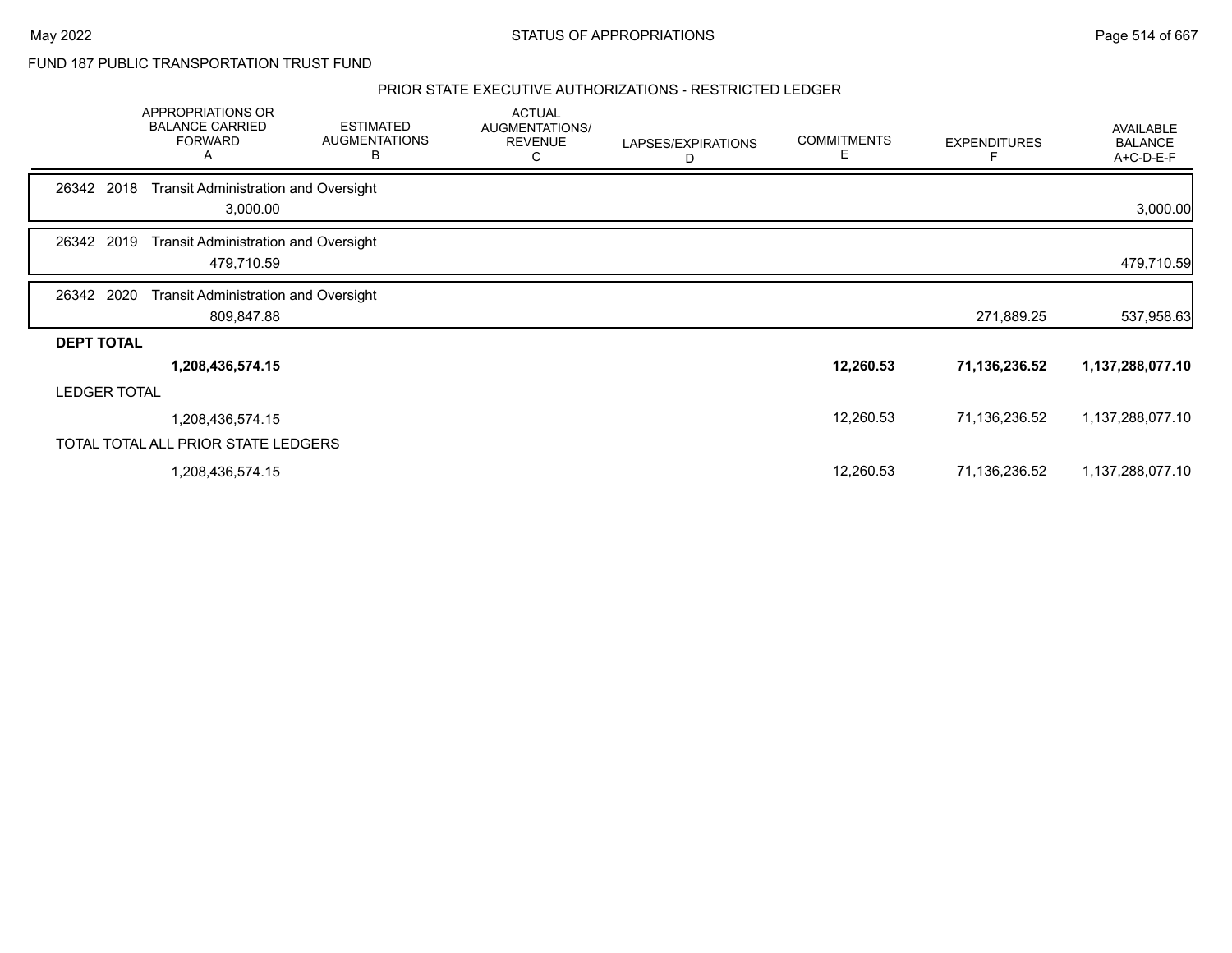## FUND 188 NEIGHBORHOOD IMPROVEMENT ZONE FUND

## RESTRICTED RECEIPTS LEDGER

|                             | APPROPRIATIONS OR<br><b>BALANCE CARRIED</b><br><b>FORWARD</b><br>A | <b>ESTIMATED</b><br><b>AUGMENTATIONS</b><br>в | <b>ACTUAL</b><br>AUGMENTATIONS/<br><b>REVENUE</b><br>С | LAPSES/EXPIRATIONS<br>D | <b>COMMITMENTS</b><br>ᄂ | <b>EXPENDITURES</b> | <b>AVAILABLE</b><br><b>BALANCE</b><br>A+C-D-E-F |
|-----------------------------|--------------------------------------------------------------------|-----------------------------------------------|--------------------------------------------------------|-------------------------|-------------------------|---------------------|-------------------------------------------------|
| <b>BA 73 - Treasury</b>     |                                                                    |                                               |                                                        |                         |                         |                     |                                                 |
| <b>GRANTS AND SUBSIDIES</b> |                                                                    |                                               |                                                        |                         |                         |                     |                                                 |
| 2021<br>40205               | Neighborhood Improvement Zone - State Sh                           |                                               |                                                        |                         |                         |                     |                                                 |
|                             |                                                                    |                                               | 91,327,964.06                                          |                         |                         | 91,327,964.06       |                                                 |
| 2021<br>40206               | Neighborhood Improvement Zone - Local Sh                           |                                               |                                                        |                         |                         |                     |                                                 |
|                             |                                                                    |                                               | 3,235,353.67                                           |                         |                         | 3,235,353.67        |                                                 |
| <b>DEPT TOTAL</b>           |                                                                    |                                               |                                                        |                         |                         |                     |                                                 |
|                             |                                                                    |                                               | 94,563,317.73                                          |                         |                         | 94,563,317.73       |                                                 |
| <b>LEDGER TOTAL</b>         |                                                                    |                                               |                                                        |                         |                         |                     |                                                 |
|                             |                                                                    |                                               | 94,563,317.73                                          |                         |                         | 94,563,317.73       |                                                 |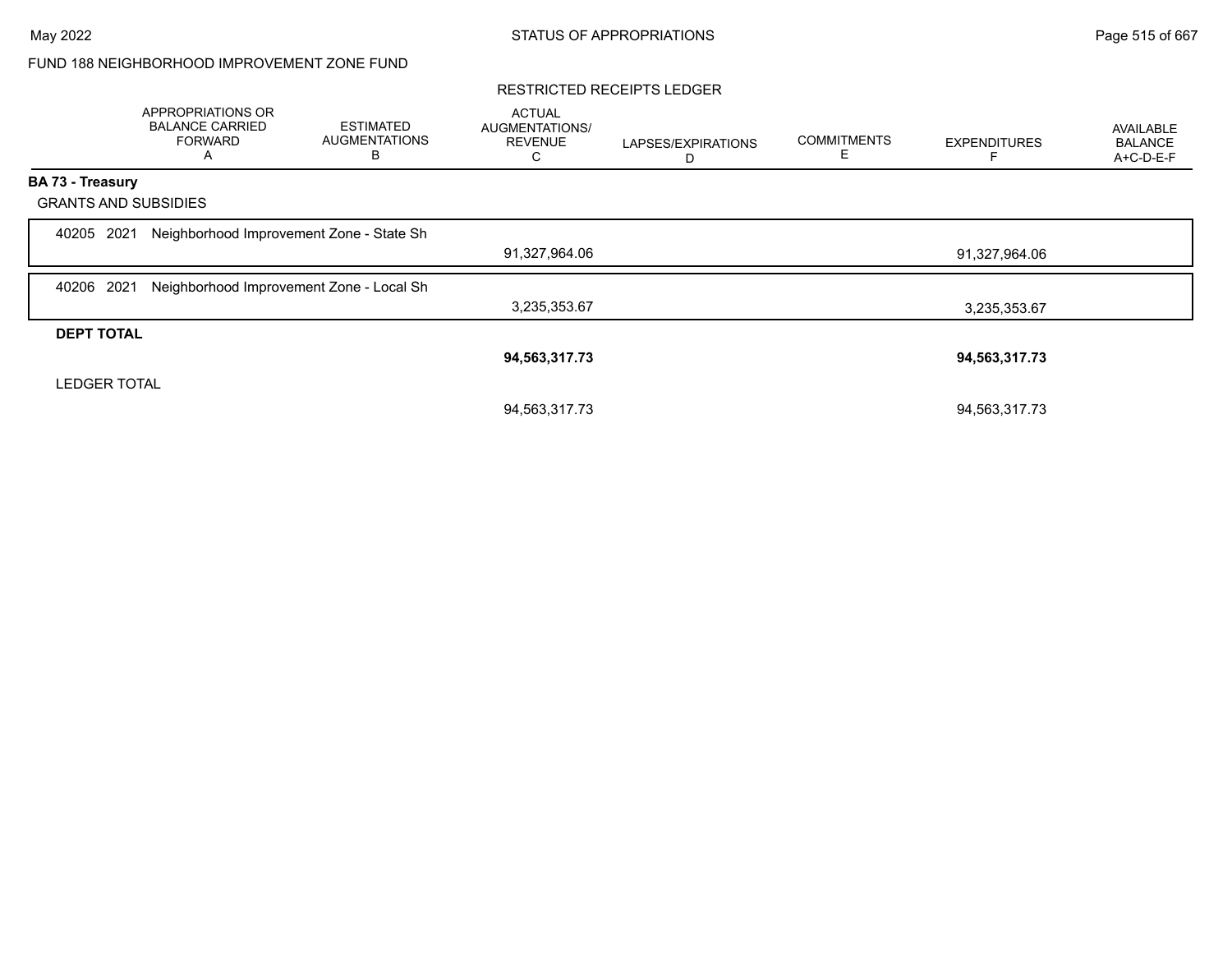# FUND 189 OPEB INVESTMENT POOL

#### RESTRICTED RECEIPTS LEDGER

|                           | <b>APPROPRIATIONS OR</b><br><b>BALANCE CARRIED</b><br><b>FORWARD</b><br>A | <b>ESTIMATED</b><br><b>AUGMENTATIONS</b><br>B | <b>ACTUAL</b><br>AUGMENTATIONS/<br><b>REVENUE</b><br>С | LAPSES/EXPIRATIONS<br>D | <b>COMMITMENTS</b><br>Е | <b>EXPENDITURES</b> | <b>AVAILABLE</b><br><b>BALANCE</b><br>A+C-D-E-F |
|---------------------------|---------------------------------------------------------------------------|-----------------------------------------------|--------------------------------------------------------|-------------------------|-------------------------|---------------------|-------------------------------------------------|
| BA 73 - Treasury          |                                                                           |                                               |                                                        |                         |                         |                     |                                                 |
| <b>GENERAL GOVERNMENT</b> |                                                                           |                                               |                                                        |                         |                         |                     |                                                 |
| 2021<br>40463             | <b>REHP Trust Account</b>                                                 |                                               |                                                        |                         |                         |                     |                                                 |
|                           | 410,000,000.00                                                            |                                               | 50,000,000.00                                          |                         |                         |                     | 460,000,000.00                                  |
| 2021<br>40464             | <b>RPSPP Trust Account</b>                                                |                                               |                                                        |                         |                         |                     |                                                 |
|                           | 54,800,000.00                                                             |                                               | 1,000,000.00                                           |                         |                         |                     | 55,800,000.00                                   |
| <b>DEPT TOTAL</b>         |                                                                           |                                               |                                                        |                         |                         |                     |                                                 |
|                           | 464,800,000.00                                                            |                                               | 51,000,000.00                                          |                         |                         |                     | 515,800,000.00                                  |
| <b>LEDGER TOTAL</b>       |                                                                           |                                               |                                                        |                         |                         |                     |                                                 |
|                           | 464,800,000.00                                                            |                                               | 51,000,000.00                                          |                         |                         |                     | 515,800,000.00                                  |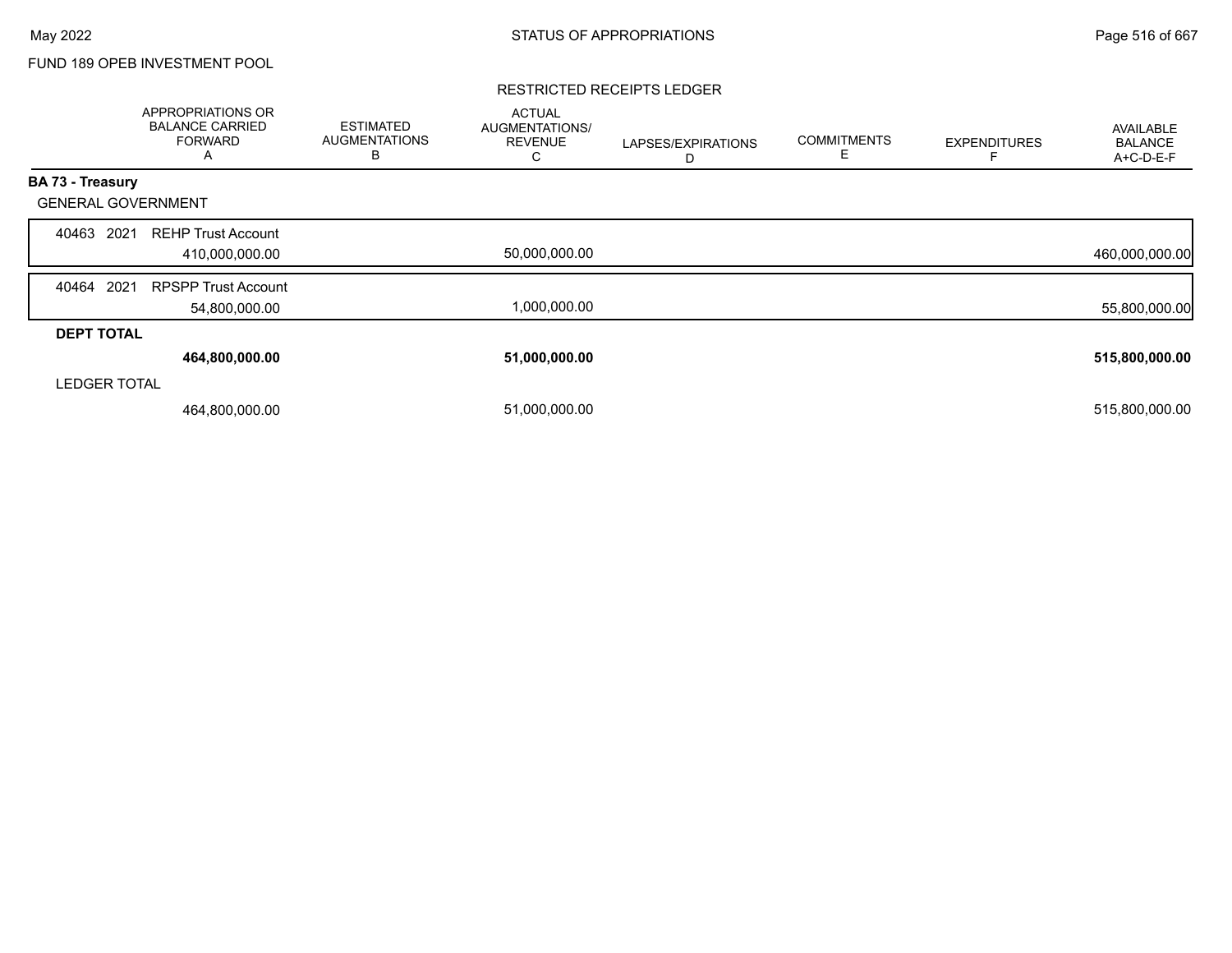# FUND 191 CIGARETTE FIRE & FIREFIGHTER PROT

## CURRENT STATE APPROPRIATIONS LEDGER

|                                 | APPROPRIATIONS OR<br><b>BALANCE CARRIED</b><br><b>FORWARD</b><br>A | <b>ESTIMATED</b><br><b>AUGMENTATIONS</b><br>B | <b>ACTUAL</b><br>AUGMENTATIONS/<br><b>REVENUE</b><br>С | LAPSES/EXPIRATIONS<br>D | <b>COMMITMENTS</b> | <b>EXPENDITURES</b> | AVAILABLE<br><b>BALANCE</b><br>A+C-D-E-F |
|---------------------------------|--------------------------------------------------------------------|-----------------------------------------------|--------------------------------------------------------|-------------------------|--------------------|---------------------|------------------------------------------|
| <b>BA 14 - Attorney General</b> |                                                                    |                                               |                                                        |                         |                    |                     |                                          |
|                                 | <b>GENERAL GOVERNMENT</b>                                          |                                               |                                                        |                         |                    |                     |                                          |
| 11031                           | CigFireSafety&Firefighter ProtectEnforce<br>2021                   |                                               |                                                        |                         |                    |                     |                                          |
|                                 | 50,000.00                                                          |                                               |                                                        |                         | 48,000.00          | 190.73              | 1,809.27                                 |
| <b>DEPT TOTAL</b>               |                                                                    |                                               |                                                        |                         |                    |                     |                                          |
|                                 | 50,000.00                                                          |                                               |                                                        |                         | 48,000.00          | 190.73              | 1,809.27                                 |
| <b>LEDGER TOTAL</b>             |                                                                    |                                               |                                                        |                         |                    |                     |                                          |
|                                 | 50,000.00                                                          |                                               |                                                        |                         | 48,000.00          | 190.73              | 1,809.27                                 |
|                                 | TOTAL TOTAL ALL CURRENT STATE LEDGERS                              |                                               |                                                        |                         |                    |                     |                                          |
|                                 | 50,000.00                                                          |                                               |                                                        |                         | 48,000.00          | 190.73              | 1,809.27                                 |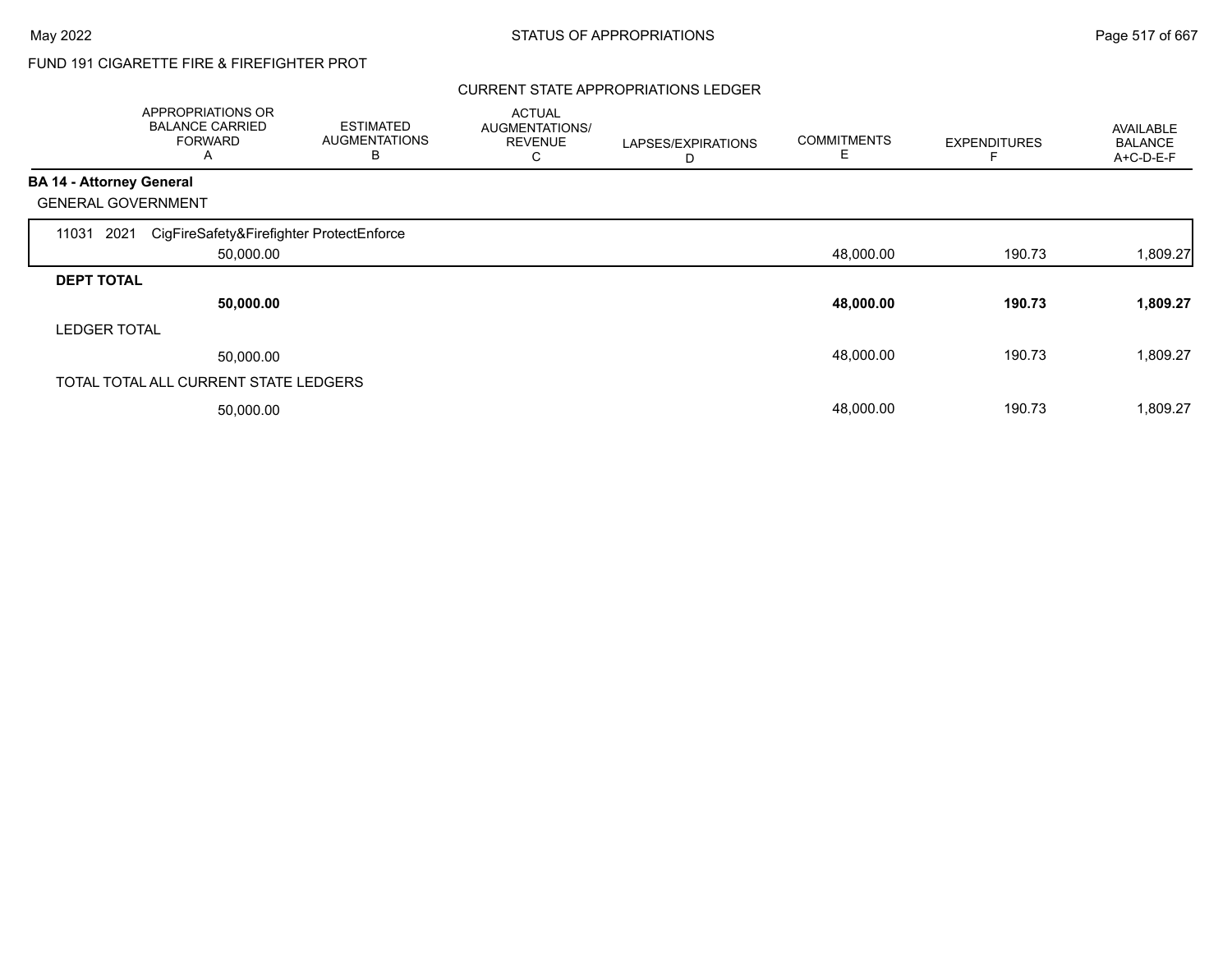# FUND 191 CIGARETTE FIRE & FIREFIGHTER PROT

#### PRIOR STATE APPROPRIATIONS LEDGER

|                                 | APPROPRIATIONS OR<br><b>BALANCE CARRIED</b><br><b>FORWARD</b><br>A | <b>ESTIMATED</b><br><b>AUGMENTATIONS</b><br>B | <b>ACTUAL</b><br>AUGMENTATIONS/<br><b>REVENUE</b><br>С | LAPSES/EXPIRATIONS<br>D | <b>COMMITMENTS</b><br>Е | <b>EXPENDITURES</b> | <b>AVAILABLE</b><br><b>BALANCE</b><br>A+C-D-E-F |
|---------------------------------|--------------------------------------------------------------------|-----------------------------------------------|--------------------------------------------------------|-------------------------|-------------------------|---------------------|-------------------------------------------------|
| <b>BA 14 - Attorney General</b> |                                                                    |                                               |                                                        |                         |                         |                     |                                                 |
|                                 | <b>GENERAL GOVERNMENT</b>                                          |                                               |                                                        |                         |                         |                     |                                                 |
| 11031                           | CigFireSafety&Firefighter ProtectEnforce<br>2020                   |                                               |                                                        |                         |                         |                     |                                                 |
|                                 | 98,466.06                                                          |                                               |                                                        |                         | 43,620.00               |                     | 54,846.06                                       |
| <b>DEPT TOTAL</b>               |                                                                    |                                               |                                                        |                         |                         |                     |                                                 |
|                                 | 98,466.06                                                          |                                               |                                                        |                         | 43,620.00               |                     | 54,846.06                                       |
| <b>LEDGER TOTAL</b>             |                                                                    |                                               |                                                        |                         |                         |                     |                                                 |
|                                 | 98,466.06                                                          |                                               |                                                        |                         | 43,620.00               |                     | 54,846.06                                       |
|                                 | TOTAL TOTAL ALL PRIOR STATE LEDGERS                                |                                               |                                                        |                         |                         |                     |                                                 |
|                                 | 98,466.06                                                          |                                               |                                                        |                         | 43,620.00               |                     | 54,846.06                                       |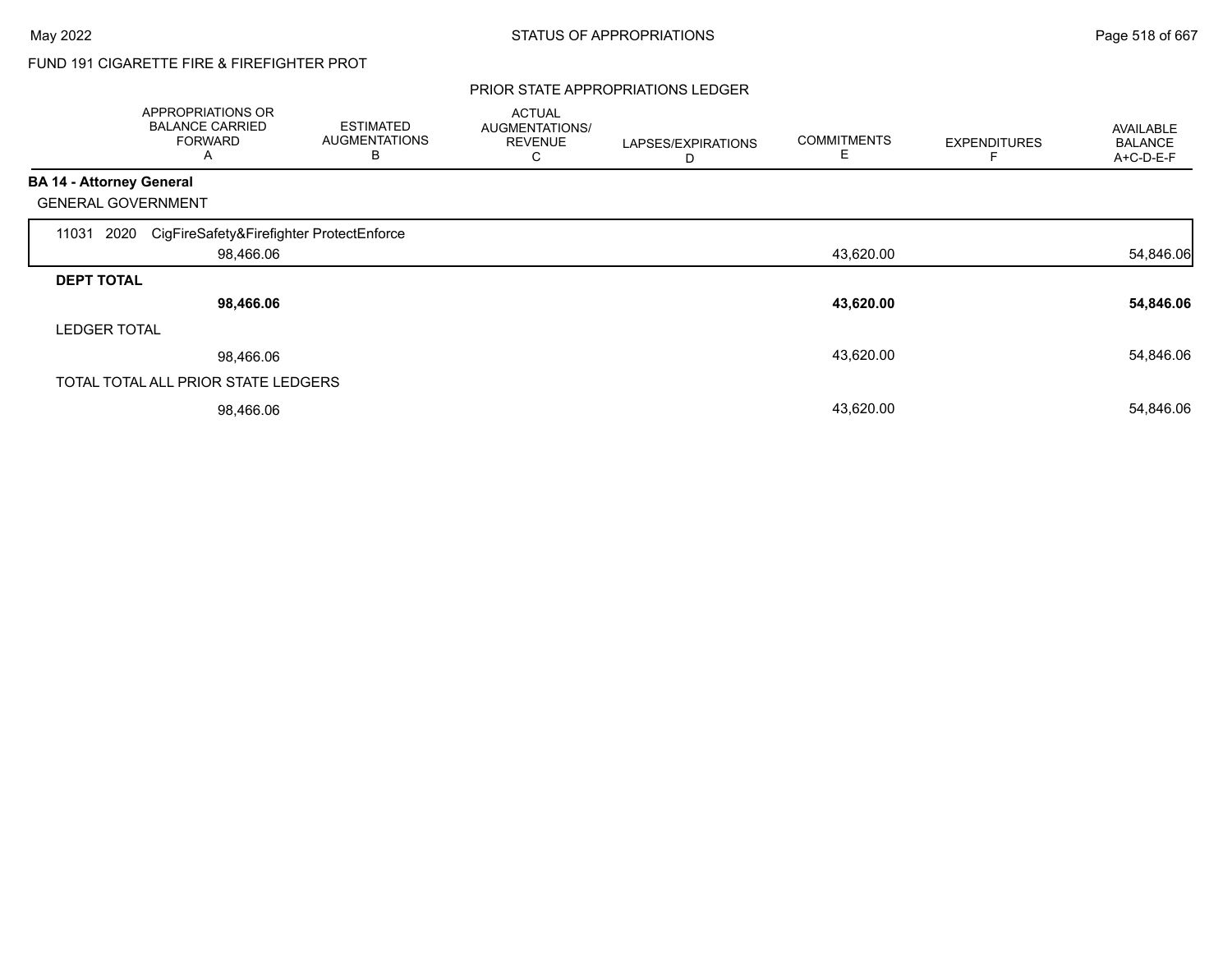## FUND 192 MINE SAFETY FUND

## CURRENT STATE EXECUTIVE AUTHORIZATIONS LEDGER

| APPROPRIATIONS OR<br><b>BALANCE CARRIED</b><br><b>FORWARD</b><br>A   | <b>ESTIMATED</b><br><b>AUGMENTATIONS</b><br>В | <b>ACTUAL</b><br>AUGMENTATIONS/<br><b>REVENUE</b><br>С | LAPSES/EXPIRATIONS<br>D | <b>COMMITMENTS</b><br>Е | <b>EXPENDITURES</b> | AVAILABLE<br><b>BALANCE</b><br>A+C-D-E-F |
|----------------------------------------------------------------------|-----------------------------------------------|--------------------------------------------------------|-------------------------|-------------------------|---------------------|------------------------------------------|
| <b>BA 35 - Environmental Protection</b><br><b>GENERAL GOVERNMENT</b> |                                               |                                                        |                         |                         |                     |                                          |
| 2021<br><b>General Operations</b><br>20371                           |                                               |                                                        |                         |                         |                     |                                          |
|                                                                      | 17,000.00                                     |                                                        |                         |                         |                     | 17,000.00                                |
| <b>DEPT TOTAL</b>                                                    |                                               |                                                        |                         |                         |                     |                                          |
|                                                                      | 17,000.00                                     |                                                        |                         |                         |                     | 17,000.00                                |
| <b>LEDGER TOTAL</b>                                                  |                                               |                                                        |                         |                         |                     |                                          |
|                                                                      | 17,000.00                                     |                                                        |                         |                         |                     | 17,000.00                                |
| TOTAL TOTAL ALL CURRENT STATE LEDGERS                                |                                               |                                                        |                         |                         |                     |                                          |
|                                                                      | 17,000.00                                     |                                                        |                         |                         |                     | 17,000.00                                |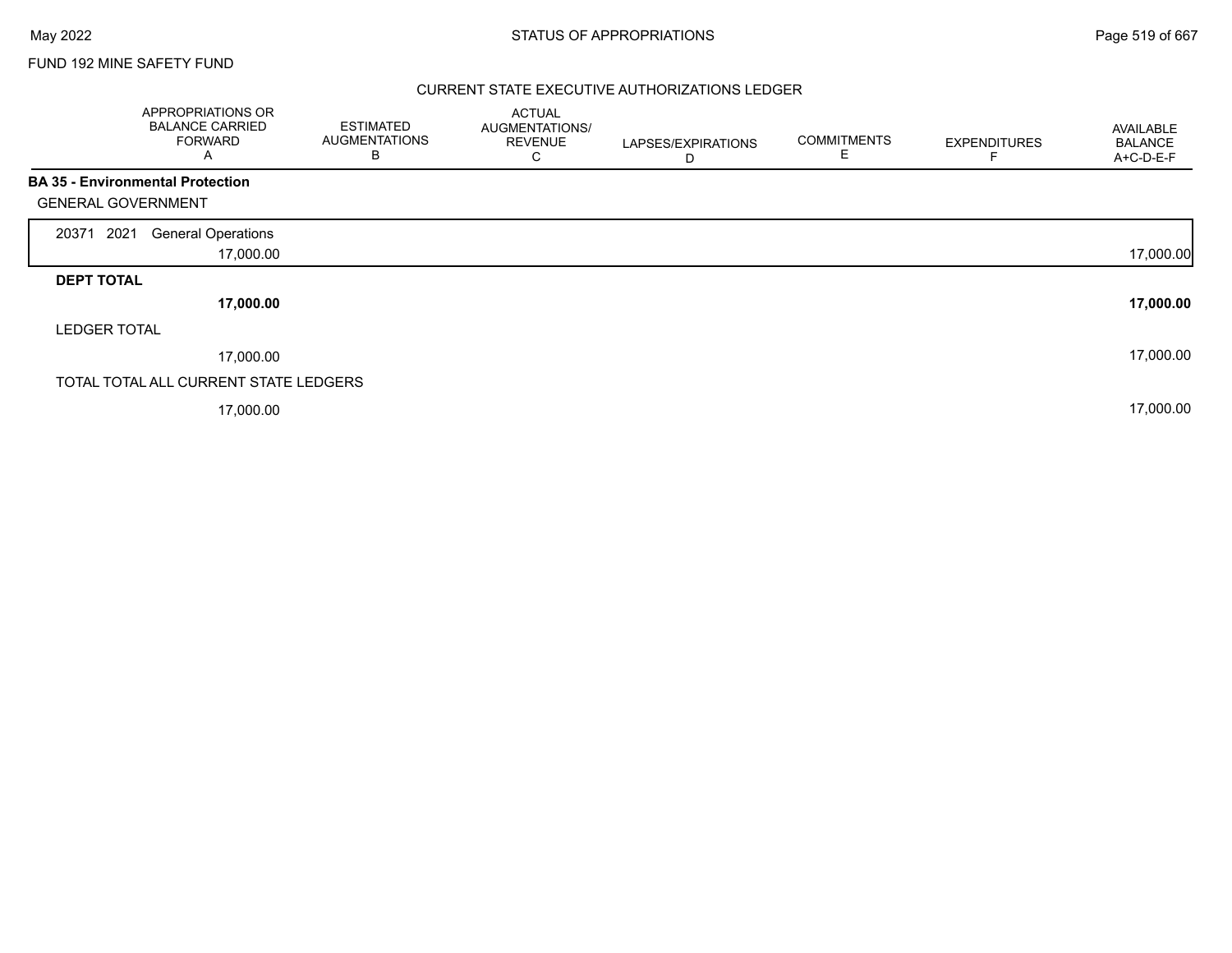## FUND 192 MINE SAFETY FUND

## PRIOR STATE EXECUTIVE AUTHORIZATIONS LEDGER

|                           | APPROPRIATIONS OR<br><b>BALANCE CARRIED</b><br><b>FORWARD</b><br>Α | <b>ESTIMATED</b><br><b>AUGMENTATIONS</b><br>В | <b>ACTUAL</b><br>AUGMENTATIONS/<br><b>REVENUE</b><br>С | LAPSES/EXPIRATIONS<br>D | <b>COMMITMENTS</b><br>E | <b>EXPENDITURES</b> | <b>AVAILABLE</b><br><b>BALANCE</b><br>A+C-D-E-F |
|---------------------------|--------------------------------------------------------------------|-----------------------------------------------|--------------------------------------------------------|-------------------------|-------------------------|---------------------|-------------------------------------------------|
|                           | <b>BA 35 - Environmental Protection</b>                            |                                               |                                                        |                         |                         |                     |                                                 |
| <b>GENERAL GOVERNMENT</b> |                                                                    |                                               |                                                        |                         |                         |                     |                                                 |
| 2020<br>20371             | <b>General Operations</b>                                          |                                               |                                                        |                         |                         |                     |                                                 |
|                           | 13,000.00                                                          |                                               |                                                        |                         |                         |                     | 13,000.00                                       |
| <b>DEPT TOTAL</b>         |                                                                    |                                               |                                                        |                         |                         |                     |                                                 |
|                           | 13,000.00                                                          |                                               |                                                        |                         |                         |                     | 13,000.00                                       |
| <b>LEDGER TOTAL</b>       |                                                                    |                                               |                                                        |                         |                         |                     |                                                 |
|                           | 13,000.00                                                          |                                               |                                                        |                         |                         |                     | 13,000.00                                       |
|                           | TOTAL TOTAL ALL PRIOR STATE LEDGERS                                |                                               |                                                        |                         |                         |                     |                                                 |
|                           | 13,000.00                                                          |                                               |                                                        |                         |                         |                     | 13,000.00                                       |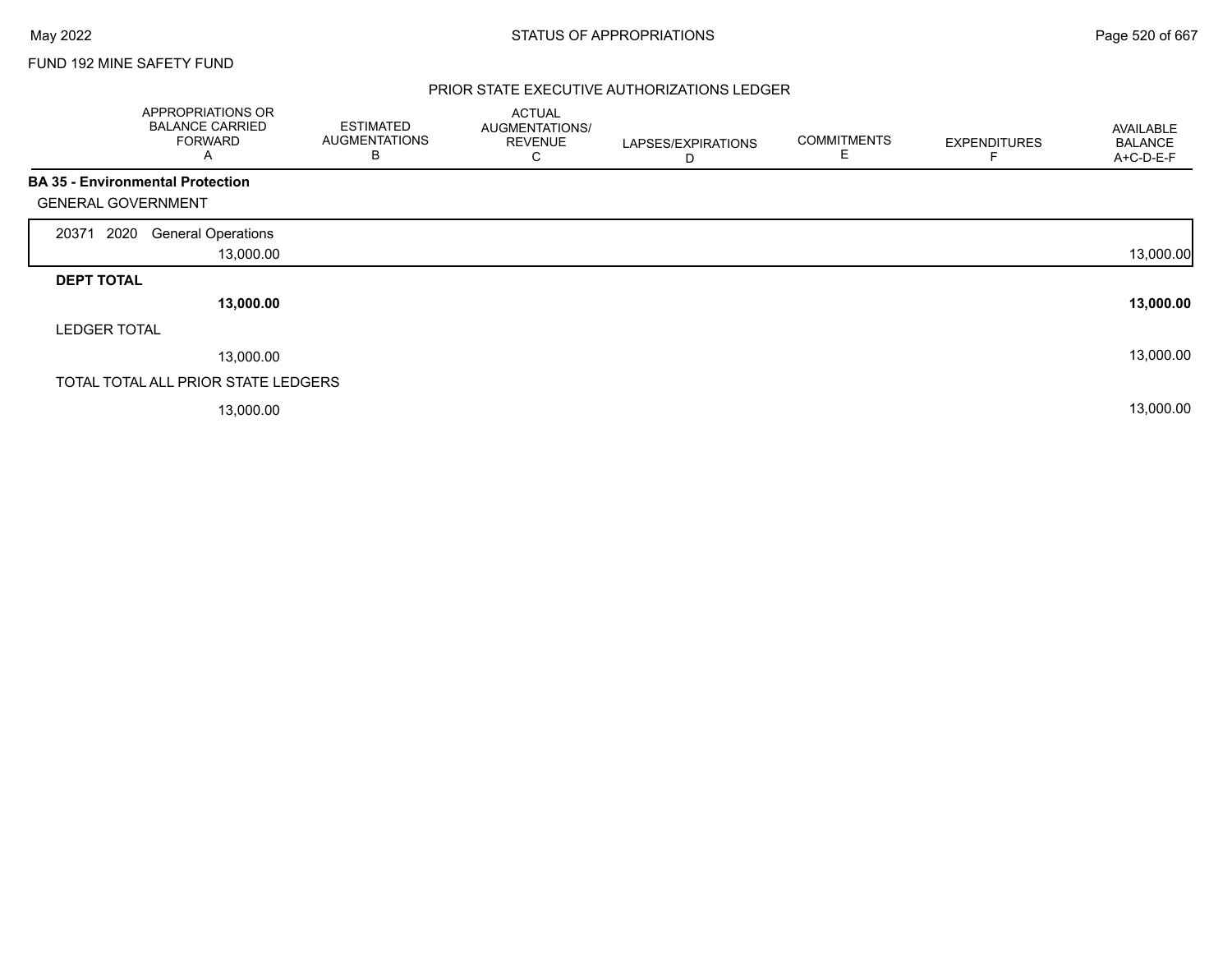# FUND 194 WATER & SEWER SYSTEMS ASST BOND

|                     | APPROPRIATIONS OR<br><b>BALANCE CARRIED</b><br><b>FORWARD</b><br>A | <b>ESTIMATED</b><br><b>AUGMENTATIONS</b><br>B | <b>ACTUAL</b><br>AUGMENTATIONS/<br><b>REVENUE</b><br>С | LAPSES/EXPIRATIONS<br>D | <b>COMMITMENTS</b><br>Е | <b>EXPENDITURES</b> | <b>AVAILABLE</b><br><b>BALANCE</b><br>A+C-D-E-F |
|---------------------|--------------------------------------------------------------------|-----------------------------------------------|--------------------------------------------------------|-------------------------|-------------------------|---------------------|-------------------------------------------------|
|                     | <b>BA 33 - PA Infrastructure Investment</b>                        |                                               |                                                        |                         |                         |                     |                                                 |
|                     | <b>GRANTS AND SUBSIDIES</b>                                        |                                               |                                                        |                         |                         |                     |                                                 |
| 30271               | Water & Sewer Systems Assistance Program<br>2009                   |                                               |                                                        |                         |                         |                     |                                                 |
|                     | 18,759,566.41                                                      |                                               |                                                        |                         | 9,343,804.32            | 8,899,918.79        | 515,843.30                                      |
| <b>DEPT TOTAL</b>   |                                                                    |                                               |                                                        |                         |                         |                     |                                                 |
|                     | 18,759,566.41                                                      |                                               |                                                        |                         | 9,343,804.32            | 8,899,918.79        | 515,843.30                                      |
| <b>LEDGER TOTAL</b> |                                                                    |                                               |                                                        |                         |                         |                     |                                                 |
|                     | 18,759,566.41                                                      |                                               |                                                        |                         | 9,343,804.32            | 8,899,918.79        | 515,843.30                                      |
|                     | TOTAL TOTAL ALL PRIOR STATE LEDGERS                                |                                               |                                                        |                         |                         |                     |                                                 |
|                     | 18,759,566.41                                                      |                                               |                                                        |                         | 9,343,804.32            | 8,899,918.79        | 515,843.30                                      |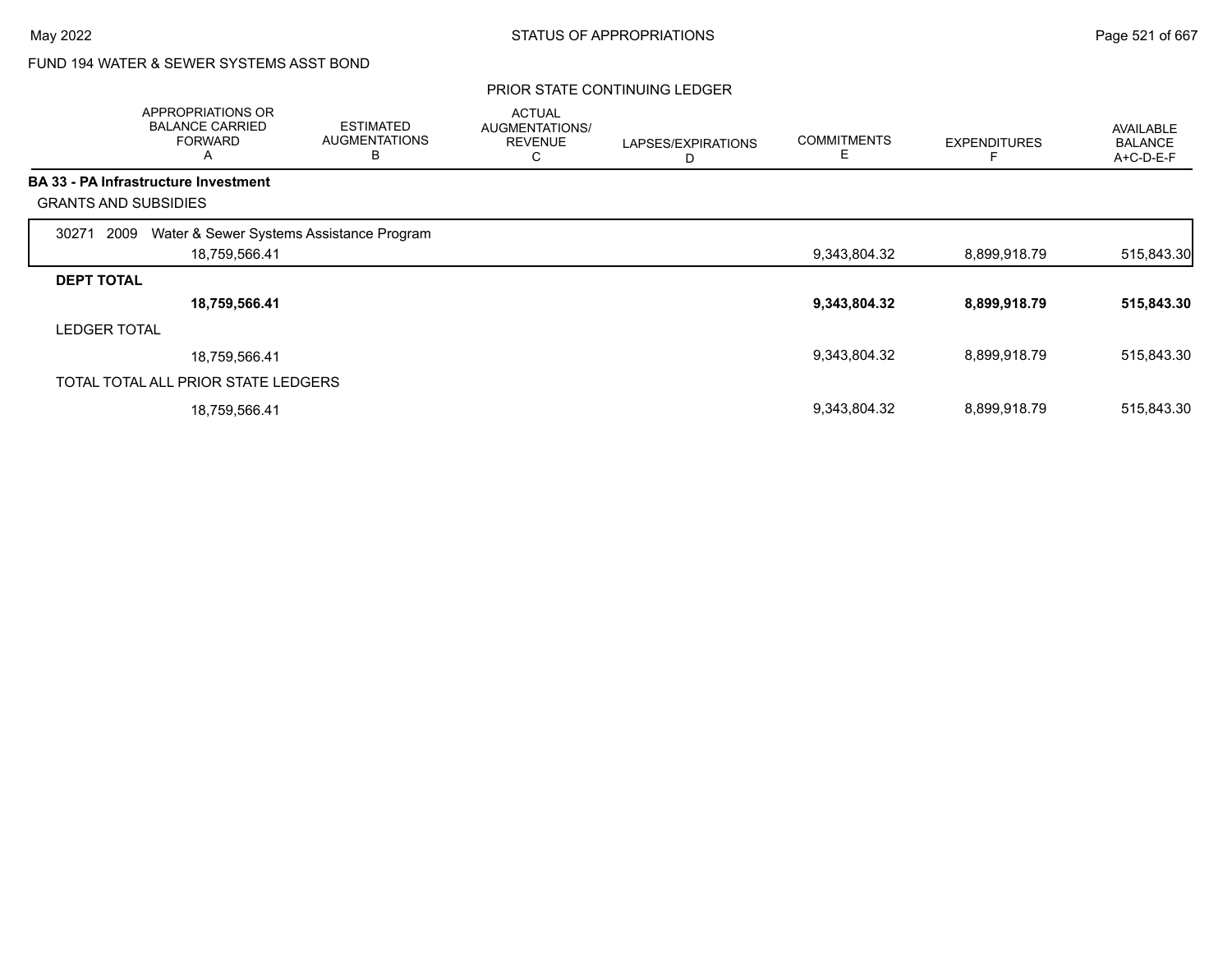# FUND 194 WATER & SEWER SYSTEMS ASST BOND

## NON-BUDGETED LEDGER

|                         | APPROPRIATIONS OR<br><b>BALANCE CARRIED</b><br><b>FORWARD</b><br>A | <b>ESTIMATED</b><br><b>AUGMENTATIONS</b><br>B | <b>ACTUAL</b><br>AUGMENTATIONS/<br><b>REVENUE</b><br>C | LAPSES/EXPIRATIONS<br>D | <b>COMMITMENTS</b> | <b>EXPENDITURES</b> | AVAILABLE<br><b>BALANCE</b><br>A+C-D-E-F |
|-------------------------|--------------------------------------------------------------------|-----------------------------------------------|--------------------------------------------------------|-------------------------|--------------------|---------------------|------------------------------------------|
| <b>BA 73 - Treasury</b> |                                                                    |                                               |                                                        |                         |                    |                     |                                          |
|                         | <b>GENERAL GOVERNMENT</b>                                          |                                               |                                                        |                         |                    |                     |                                          |
| 50253 2021              | <b>Expenses for Issuing Bonds</b>                                  |                                               |                                                        |                         |                    |                     |                                          |
|                         |                                                                    |                                               |                                                        |                         |                    | 88.50               | $-88.50$                                 |
| <b>DEPT TOTAL</b>       |                                                                    |                                               |                                                        |                         |                    |                     |                                          |
|                         |                                                                    |                                               |                                                        |                         |                    | 88.50               | $-88.50$                                 |
| <b>LEDGER TOTAL</b>     |                                                                    |                                               |                                                        |                         |                    |                     |                                          |
|                         |                                                                    |                                               |                                                        |                         |                    | 88.50               | $-88.50$                                 |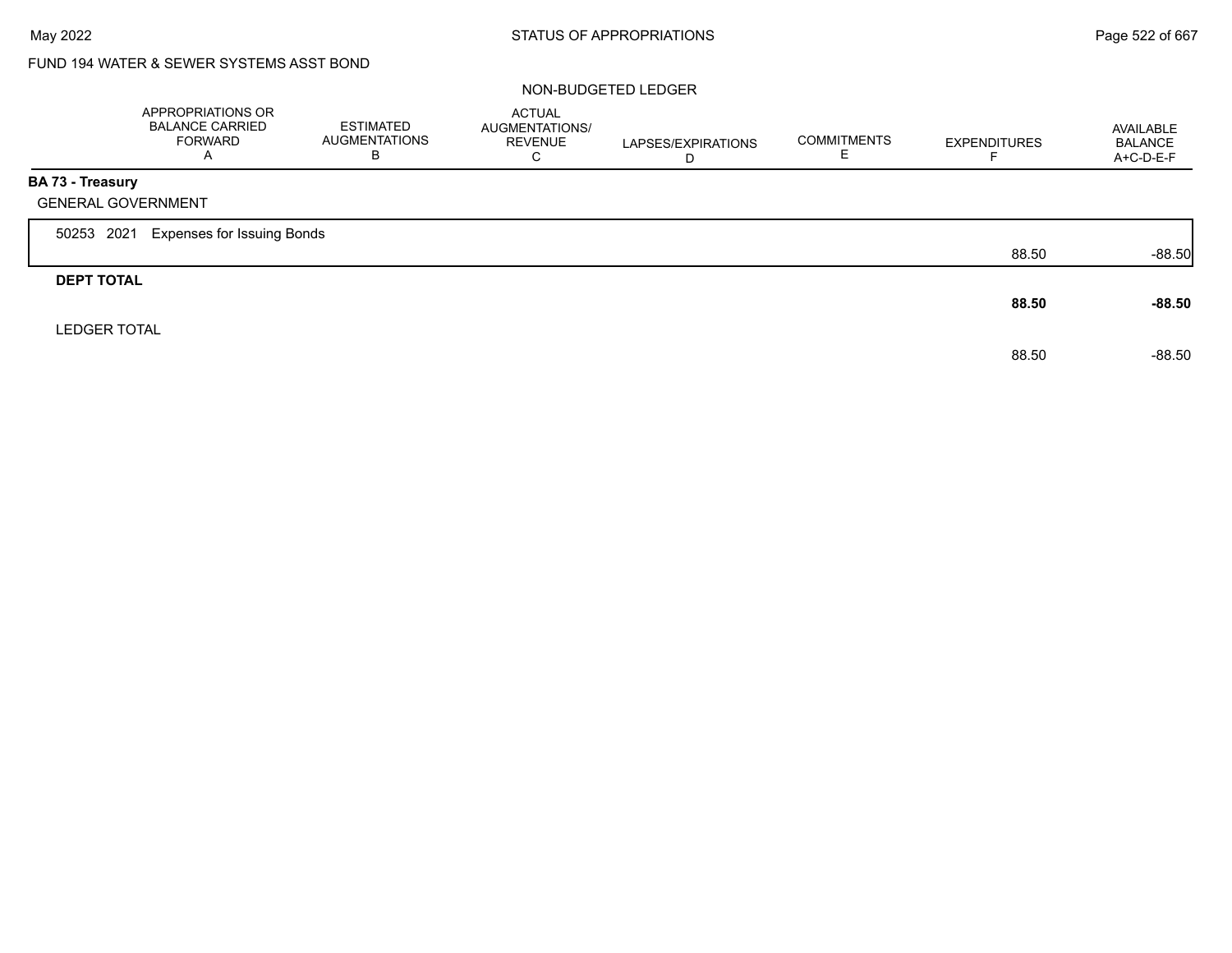# FUND 195 WATER & SEWER SYS ASST BOND SINKING

## NON-BUDGETED LEDGER

|                         | APPROPRIATIONS OR<br><b>BALANCE CARRIED</b><br><b>FORWARD</b><br>A | <b>ESTIMATED</b><br><b>AUGMENTATIONS</b><br>В | <b>ACTUAL</b><br>AUGMENTATIONS/<br><b>REVENUE</b><br>C | LAPSES/EXPIRATIONS<br>D | <b>COMMITMENTS</b> | <b>EXPENDITURES</b> | AVAILABLE<br><b>BALANCE</b><br>A+C-D-E-F |
|-------------------------|--------------------------------------------------------------------|-----------------------------------------------|--------------------------------------------------------|-------------------------|--------------------|---------------------|------------------------------------------|
| <b>BA 73 - Treasury</b> |                                                                    |                                               |                                                        |                         |                    |                     |                                          |
|                         | <b>GENERAL GOVERNMENT</b>                                          |                                               |                                                        |                         |                    |                     |                                          |
| 50254 2021              | Payment of Principal & Interest                                    |                                               |                                                        |                         |                    |                     |                                          |
|                         |                                                                    |                                               |                                                        |                         |                    | 8,720,985.00        | $-8,720,985.00$                          |
| <b>DEPT TOTAL</b>       |                                                                    |                                               |                                                        |                         |                    |                     |                                          |
|                         |                                                                    |                                               |                                                        |                         |                    | 8,720,985.00        | -8,720,985.00                            |
| <b>LEDGER TOTAL</b>     |                                                                    |                                               |                                                        |                         |                    |                     |                                          |
|                         |                                                                    |                                               |                                                        |                         |                    | 8,720,985.00        | -8,720,985.00                            |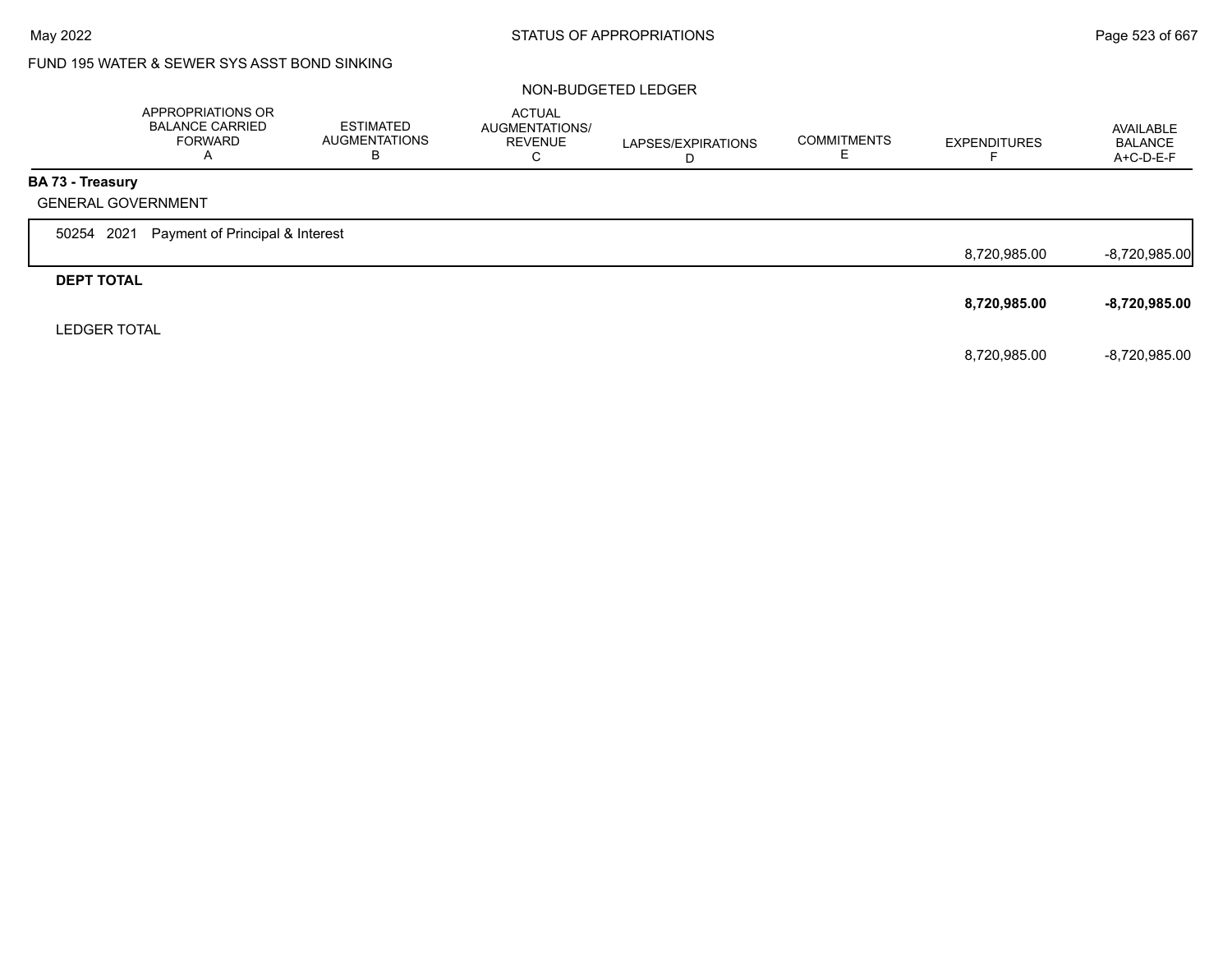# FUND 196 TREASURY INITIATIVE SUPPORT FUND

#### RESTRICTED RECEIPTS LEDGER

|                           | <b>APPROPRIATIONS OR</b><br><b>BALANCE CARRIED</b><br><b>FORWARD</b><br>A | <b>ESTIMATED</b><br><b>AUGMENTATIONS</b><br>B | <b>ACTUAL</b><br>AUGMENTATIONS/<br><b>REVENUE</b><br>С | LAPSES/EXPIRATIONS<br>D | <b>COMMITMENTS</b><br>E | <b>EXPENDITURES</b> | <b>AVAILABLE</b><br><b>BALANCE</b><br>A+C-D-E-F |
|---------------------------|---------------------------------------------------------------------------|-----------------------------------------------|--------------------------------------------------------|-------------------------|-------------------------|---------------------|-------------------------------------------------|
| BA 73 - Treasury          |                                                                           |                                               |                                                        |                         |                         |                     |                                                 |
| <b>GENERAL GOVERNMENT</b> |                                                                           |                                               |                                                        |                         |                         |                     |                                                 |
| 2021<br>40165             | <b>Energy Audit Fee Reimbursements</b><br>686,990.07                      |                                               |                                                        |                         |                         |                     | 686,990.07                                      |
| 2021<br>40175             | Loan Loss Reserve<br>3,093,316.60                                         |                                               |                                                        |                         |                         |                     | 3,093,316.60                                    |
| 2021<br>40193             | Geothermal Loan Loss Reserve<br>177,350.14                                |                                               |                                                        |                         |                         |                     | 177,350.14                                      |
| <b>DEPT TOTAL</b>         |                                                                           |                                               |                                                        |                         |                         |                     |                                                 |
|                           | 3,957,656.81                                                              |                                               |                                                        |                         |                         |                     | 3,957,656.81                                    |
| <b>LEDGER TOTAL</b>       |                                                                           |                                               |                                                        |                         |                         |                     |                                                 |
|                           | 3,957,656.81                                                              |                                               |                                                        |                         |                         |                     | 3,957,656.81                                    |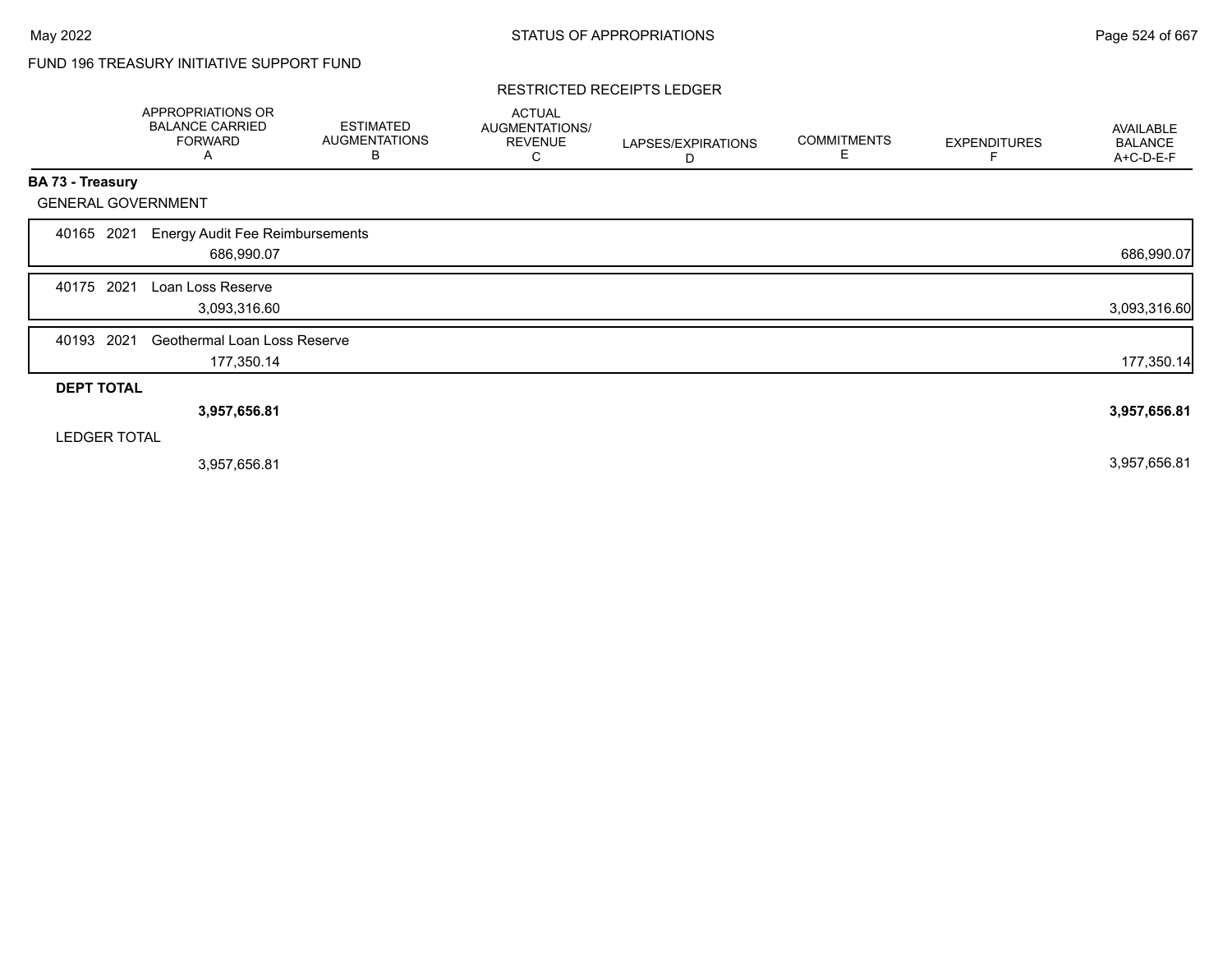# FUND 199 UNEMPLOYMENT COMP. DEBT SERVICE

## NON-BUDGETED LEDGER

|                           | APPROPRIATIONS OR<br><b>BALANCE CARRIED</b><br><b>FORWARD</b><br>Α | <b>ESTIMATED</b><br><b>AUGMENTATIONS</b><br>B | <b>ACTUAL</b><br>AUGMENTATIONS/<br><b>REVENUE</b><br>C | LAPSES/EXPIRATIONS<br>D | <b>COMMITMENTS</b> | <b>EXPENDITURES</b> | AVAILABLE<br><b>BALANCE</b><br>A+C-D-E-F |
|---------------------------|--------------------------------------------------------------------|-----------------------------------------------|--------------------------------------------------------|-------------------------|--------------------|---------------------|------------------------------------------|
| BA 12 - Labor & Industry  |                                                                    |                                               |                                                        |                         |                    |                     |                                          |
| <b>GENERAL GOVERNMENT</b> |                                                                    |                                               |                                                        |                         |                    |                     |                                          |
| 50262 2021                | UC Trust Interest Payments                                         |                                               |                                                        |                         |                    |                     |                                          |
|                           |                                                                    |                                               |                                                        |                         |                    | 1,136,909.64        | $-1,136,909.64$                          |
| <b>DEPT TOTAL</b>         |                                                                    |                                               |                                                        |                         |                    |                     |                                          |
|                           |                                                                    |                                               |                                                        |                         |                    | 1,136,909.64        | -1,136,909.64                            |
| <b>LEDGER TOTAL</b>       |                                                                    |                                               |                                                        |                         |                    |                     |                                          |
|                           |                                                                    |                                               |                                                        |                         |                    | 1,136,909.64        | $-1,136,909.64$                          |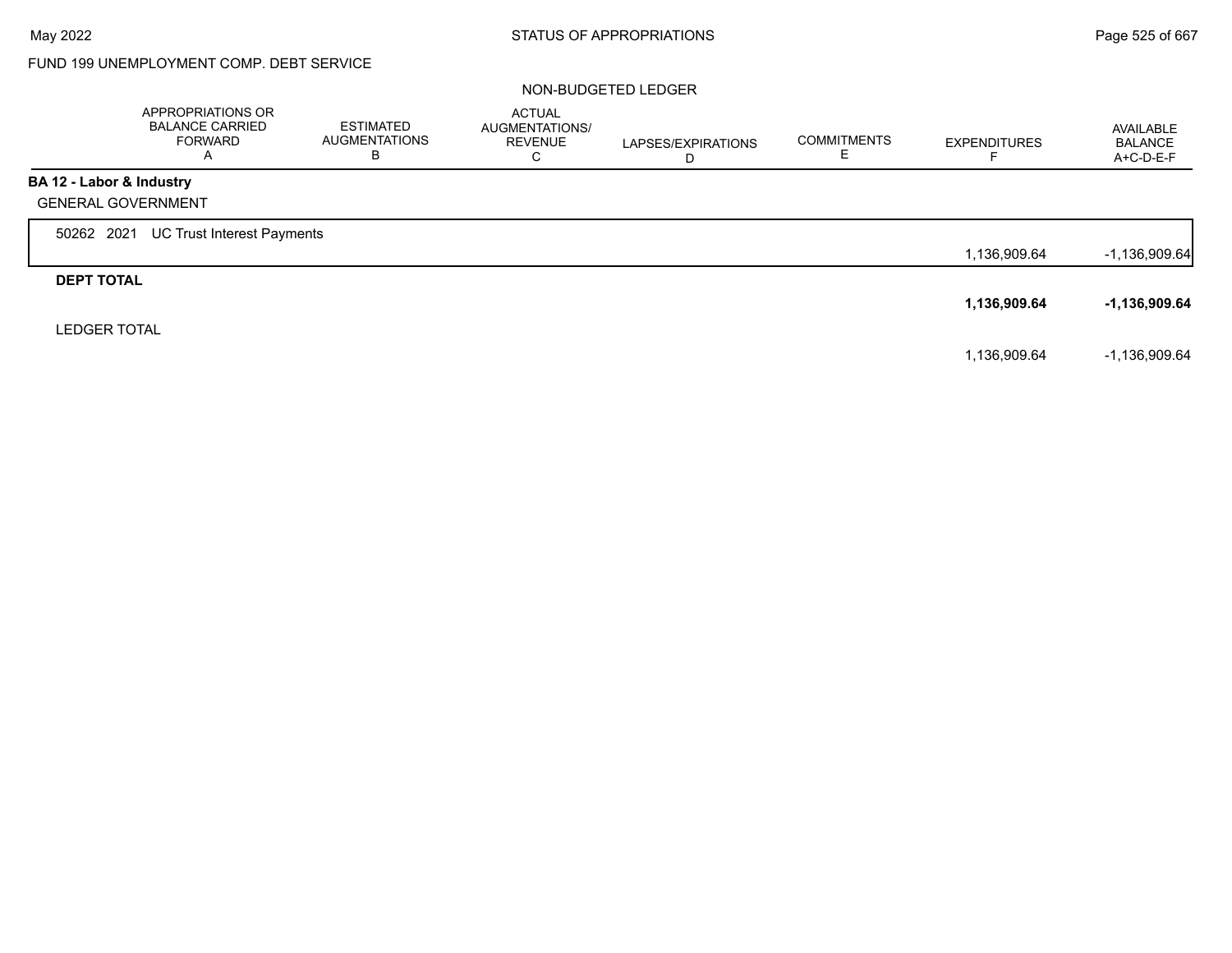## FUND 201 HOUSING AFFORD AND REHAB ENH FND

## CURRENT STATE EXECUTIVE AUTHORIZATIONS LEDGER

|                             | <b>APPROPRIATIONS OR</b><br><b>BALANCE CARRIED</b><br><b>FORWARD</b><br>A | <b>ESTIMATED</b><br><b>AUGMENTATIONS</b><br>в | <b>ACTUAL</b><br>AUGMENTATIONS/<br><b>REVENUE</b><br>С | LAPSES/EXPIRATIONS<br>D | <b>COMMITMENTS</b><br>Е | <b>EXPENDITURES</b> | AVAILABLE<br><b>BALANCE</b><br>A+C-D-E-F |
|-----------------------------|---------------------------------------------------------------------------|-----------------------------------------------|--------------------------------------------------------|-------------------------|-------------------------|---------------------|------------------------------------------|
|                             | <b>BA 94 - PA Housing Finance Agency</b>                                  |                                               |                                                        |                         |                         |                     |                                          |
| <b>GRANTS AND SUBSIDIES</b> |                                                                           |                                               |                                                        |                         |                         |                     |                                          |
| 2021<br>20425               | Housing Programs - RTT<br>40,000,000.00                                   |                                               |                                                        |                         |                         | 40,000,000.00       |                                          |
|                             |                                                                           |                                               |                                                        |                         |                         |                     |                                          |
| <b>DEPT TOTAL</b>           |                                                                           |                                               |                                                        |                         |                         |                     |                                          |
|                             | 40,000,000.00                                                             |                                               |                                                        |                         |                         | 40,000,000.00       |                                          |
| <b>LEDGER TOTAL</b>         |                                                                           |                                               |                                                        |                         |                         |                     |                                          |
|                             | 40,000,000.00                                                             |                                               |                                                        |                         |                         | 40,000,000.00       |                                          |
|                             | TOTAL TOTAL ALL CURRENT STATE LEDGERS                                     |                                               |                                                        |                         |                         |                     |                                          |
|                             | 40,000,000.00                                                             |                                               |                                                        |                         |                         | 40,000,000.00       |                                          |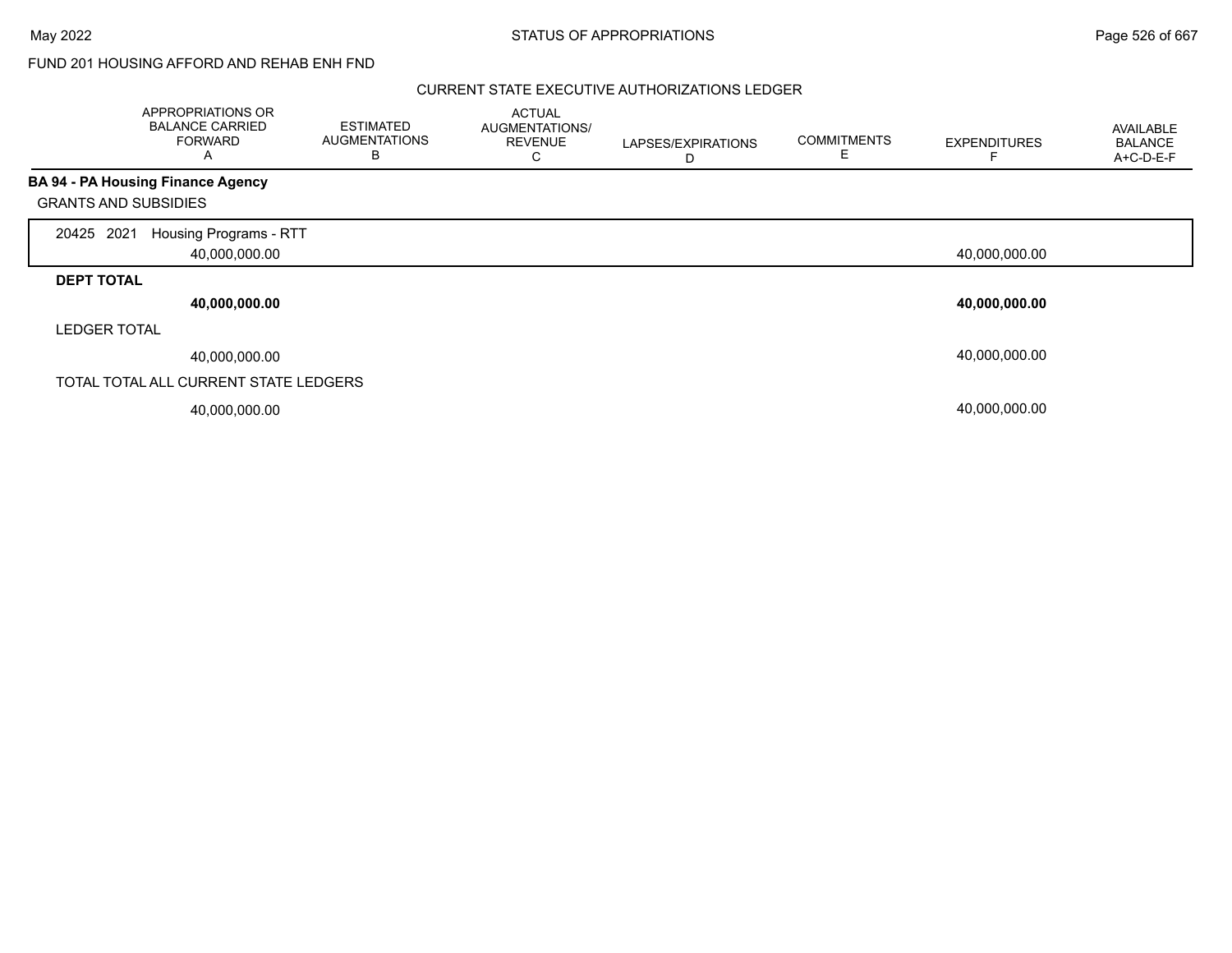# FUND 201 HOUSING AFFORD AND REHAB ENH FND

|                     | APPROPRIATIONS OR<br><b>BALANCE CARRIED</b><br><b>FORWARD</b><br>Α | <b>ESTIMATED</b><br><b>AUGMENTATIONS</b><br>B | <b>ACTUAL</b><br>AUGMENTATIONS/<br><b>REVENUE</b><br>С | LAPSES/EXPIRATIONS<br>D | <b>COMMITMENTS</b><br>Е | <b>EXPENDITURES</b> | <b>AVAILABLE</b><br><b>BALANCE</b><br>A+C-D-E-F |
|---------------------|--------------------------------------------------------------------|-----------------------------------------------|--------------------------------------------------------|-------------------------|-------------------------|---------------------|-------------------------------------------------|
|                     | <b>BA 94 - PA Housing Finance Agency</b>                           |                                               |                                                        |                         |                         |                     |                                                 |
|                     | <b>GRANTS AND SUBSIDIES</b>                                        |                                               |                                                        |                         |                         |                     |                                                 |
| 2020<br>30347       | HousingAffordability&RehabilitationPrgrm                           |                                               |                                                        |                         |                         |                     |                                                 |
|                     | 5,059,973.68                                                       |                                               |                                                        |                         |                         | 5,059,973.68        |                                                 |
| <b>DEPT TOTAL</b>   |                                                                    |                                               |                                                        |                         |                         |                     |                                                 |
|                     | 5,059,973.68                                                       |                                               |                                                        |                         |                         | 5,059,973.68        |                                                 |
| <b>LEDGER TOTAL</b> |                                                                    |                                               |                                                        |                         |                         |                     |                                                 |
|                     | 5,059,973.68                                                       |                                               |                                                        |                         |                         | 5,059,973.68        |                                                 |
|                     | TOTAL TOTAL ALL PRIOR STATE LEDGERS                                |                                               |                                                        |                         |                         |                     |                                                 |
|                     | 5,059,973.68                                                       |                                               |                                                        |                         |                         | 5,059,973.68        |                                                 |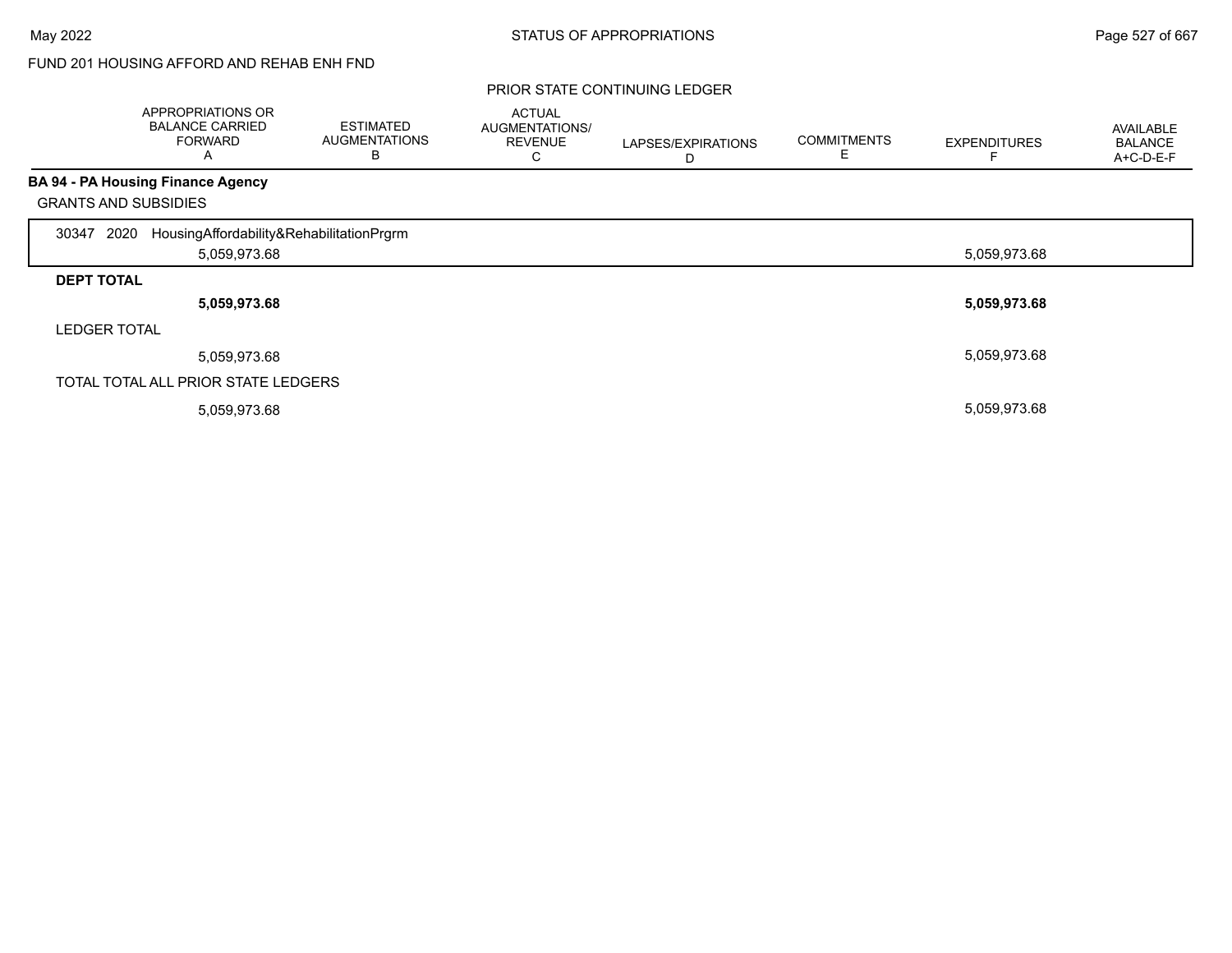## CURRENT STATE CONTINUING LEDGER

|                   | APPROPRIATIONS OR<br><b>BALANCE CARRIED</b><br><b>FORWARD</b><br>A | <b>ESTIMATED</b><br><b>AUGMENTATIONS</b><br>B | <b>ACTUAL</b><br>AUGMENTATIONS/<br><b>REVENUE</b><br>С | LAPSES/EXPIRATIONS<br>D | <b>COMMITMENTS</b><br>Е | <b>EXPENDITURES</b> | <b>AVAILABLE</b><br><b>BALANCE</b><br>$A+C-D-E-F$ |
|-------------------|--------------------------------------------------------------------|-----------------------------------------------|--------------------------------------------------------|-------------------------|-------------------------|---------------------|---------------------------------------------------|
|                   | <b>BA 22 - Fish &amp; Boat Commission</b>                          |                                               |                                                        |                         |                         |                     |                                                   |
|                   | <b>GENERAL GOVERNMENT</b>                                          |                                               |                                                        |                         |                         |                     |                                                   |
| 30324 2021        | <b>Gas Well Fee Administration</b>                                 |                                               |                                                        |                         |                         |                     |                                                   |
|                   |                                                                    |                                               |                                                        |                         |                         | $-8,315.35$         | 8,315.35                                          |
| <b>DEPT TOTAL</b> |                                                                    |                                               |                                                        |                         |                         |                     |                                                   |
|                   |                                                                    |                                               |                                                        |                         |                         | $-8,315.35$         | 8,315.35                                          |
|                   | <b>LEDGER TOTAL</b>                                                |                                               |                                                        |                         |                         |                     |                                                   |
|                   |                                                                    |                                               |                                                        |                         |                         | $-8,315.35$         | 8,315.35                                          |
|                   | TOTAL TOTAL ALL CURRENT STATE LEDGERS                              |                                               |                                                        |                         |                         |                     |                                                   |
|                   |                                                                    |                                               |                                                        |                         |                         | $-8,315.35$         | 8,315.35                                          |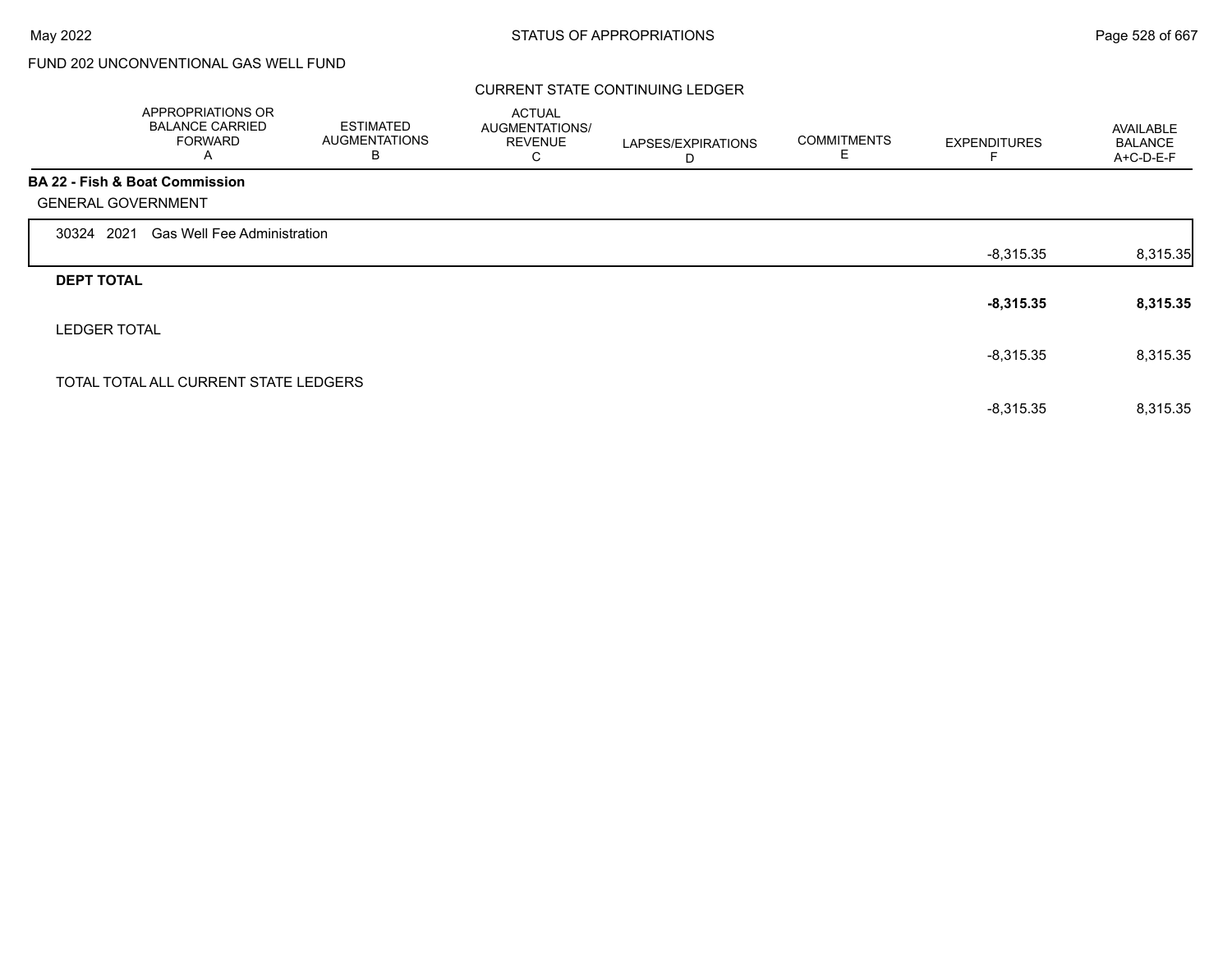|                           | APPROPRIATIONS OR<br><b>BALANCE CARRIED</b><br><b>FORWARD</b><br>A | <b>ESTIMATED</b><br><b>AUGMENTATIONS</b><br>B | <b>ACTUAL</b><br>AUGMENTATIONS/<br><b>REVENUE</b><br>C | LAPSES/EXPIRATIONS<br>D | <b>COMMITMENTS</b><br>E. | <b>EXPENDITURES</b><br>F | <b>AVAILABLE</b><br><b>BALANCE</b><br>$A+C-D-E-F$ |
|---------------------------|--------------------------------------------------------------------|-----------------------------------------------|--------------------------------------------------------|-------------------------|--------------------------|--------------------------|---------------------------------------------------|
|                           | BA 31 - PA Emergency Management Agency                             |                                               |                                                        |                         |                          |                          |                                                   |
| <b>GENERAL GOVERNMENT</b> |                                                                    |                                               |                                                        |                         |                          |                          |                                                   |
|                           | 30321 2015 Emergency Response Planning<br>47,438.66                |                                               |                                                        |                         |                          | 780.31                   | 46,658.35                                         |
| 30321                     | 2016 Emergency Response Planning<br>453,975.54                     |                                               |                                                        |                         | 28,433.00                | 38,356.52                | 387,186.02                                        |
| 30321                     | 2017 Emergency Response Planning<br>673,462.86                     |                                               |                                                        |                         | 2,578.18                 | 439,930.47               | 230,954.21                                        |
| 30321                     | 2018 Emergency Response Planning<br>750,000.00                     |                                               |                                                        |                         |                          | 86.96                    | 749,913.04                                        |
|                           | 30321 2019 Emergency Response Planning<br>750,000.00               |                                               |                                                        |                         |                          |                          | 750,000.00                                        |
|                           | 30321 2020 Emergency Response Planning<br>750,000.00               |                                               |                                                        |                         |                          | 24,629.06                | 725,370.94                                        |
|                           | 30322 2018 First Responders Equipment and Training<br>28,596.59    |                                               |                                                        |                         |                          | 28,596.59                |                                                   |
|                           | 30322 2019 First Responders Equipment and Training<br>749,826.00   |                                               |                                                        |                         |                          | 349,516.29               | 400,309.71                                        |
|                           | 30322 2020 First Responders Equipment and Training<br>750,000.00   |                                               |                                                        |                         | 4,759.72                 | 289,322.26               | 455,918.02                                        |
| <b>DEPT TOTAL</b>         | 4,953,299.65                                                       |                                               |                                                        |                         | 35,770.90                | 1,171,218.46             | 3,746,310.29                                      |
| <b>GENERAL GOVERNMENT</b> | <b>BA 22 - Fish &amp; Boat Commission</b>                          |                                               |                                                        |                         |                          |                          |                                                   |
|                           | 30324 2017 Gas Well Fee Administration<br>196.49                   |                                               |                                                        |                         |                          | 196.49                   |                                                   |
|                           | 30324 2018 Gas Well Fee Administration<br>334,438.05               |                                               |                                                        |                         |                          | 334,438.05               |                                                   |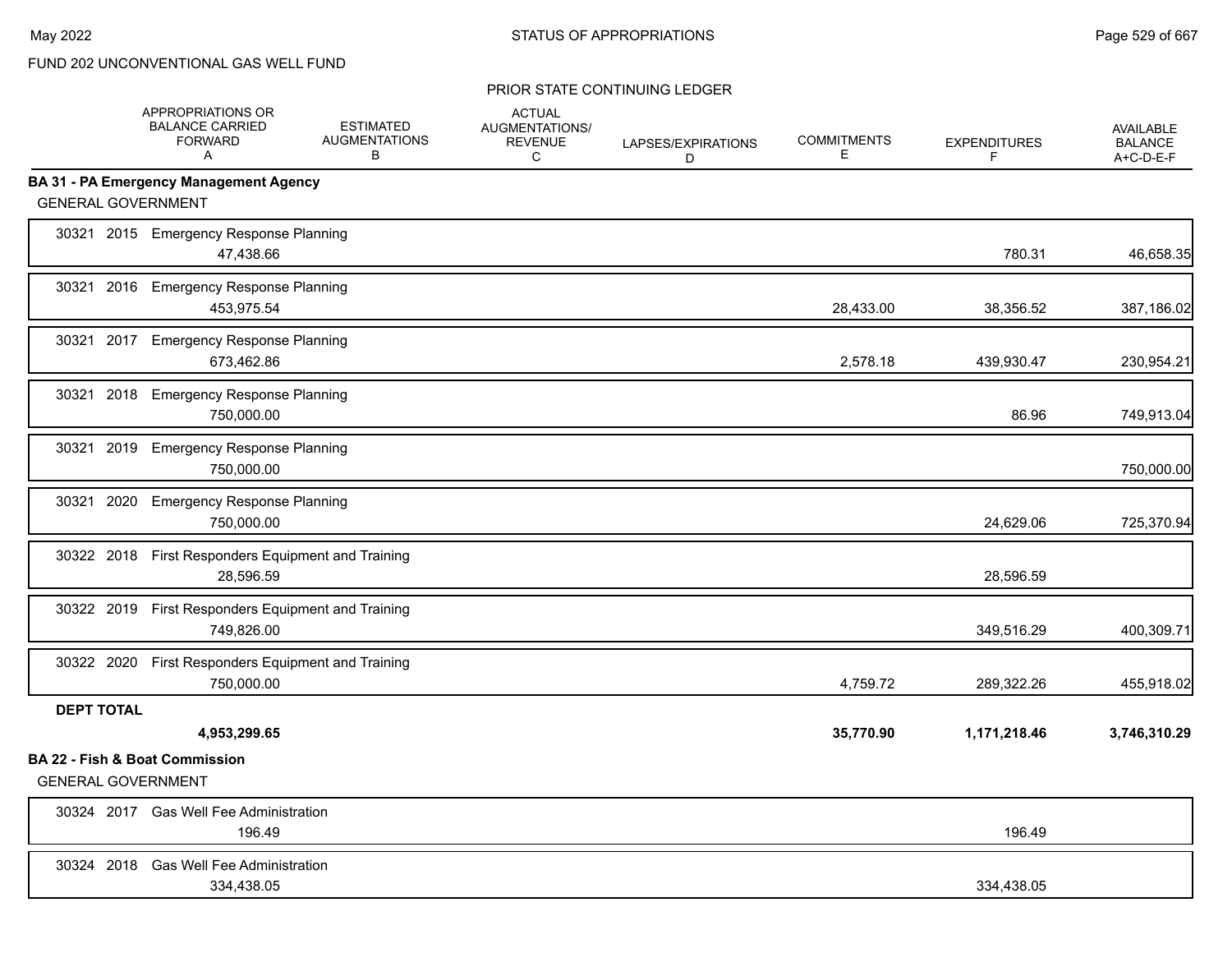#### PRIOR STATE CONTINUING LEDGER

|                   | APPROPRIATIONS OR<br><b>BALANCE CARRIED</b><br><b>FORWARD</b><br>A    | <b>ESTIMATED</b><br><b>AUGMENTATIONS</b><br>в | <b>ACTUAL</b><br>AUGMENTATIONS/<br><b>REVENUE</b><br>C | LAPSES/EXPIRATIONS<br>D | <b>COMMITMENTS</b><br>Е | <b>EXPENDITURES</b><br>F | <b>AVAILABLE</b><br><b>BALANCE</b><br>A+C-D-E-F |
|-------------------|-----------------------------------------------------------------------|-----------------------------------------------|--------------------------------------------------------|-------------------------|-------------------------|--------------------------|-------------------------------------------------|
|                   | 30324 2019 Gas Well Fee Administration<br>146,047.98                  |                                               |                                                        |                         |                         | 146,047.98               |                                                 |
| 30324 2020        | <b>Gas Well Fee Administration</b><br>1,000,000.00                    |                                               |                                                        |                         | 1,546.02                | 600,529.73               | 397,924.25                                      |
| <b>DEPT TOTAL</b> | 1,480,682.52                                                          |                                               |                                                        |                         | 1,546.02                | 1,081,212.25             | 397,924.25                                      |
|                   | <b>BA 17 - Public Utility Commission</b><br><b>GENERAL GOVERNMENT</b> |                                               |                                                        |                         |                         |                          |                                                 |
|                   | 30325 2014 Gas Well Fee Administration<br>400,000.00                  |                                               |                                                        |                         |                         |                          | 400,000.00                                      |
|                   | 30325 2015 Gas Well Fee Administration<br>273,986.49                  |                                               |                                                        |                         |                         | 105,001.36               | 168,985.13                                      |
|                   | 30325 2016 Gas Well Fee Administration<br>158,113.06                  |                                               |                                                        |                         |                         |                          | 158,113.06                                      |
|                   | 30325 2017 Gas Well Fee Administration<br>419,999.54                  |                                               |                                                        |                         |                         | 58,217.53                | 361,782.01                                      |
| 30325 2018        | <b>Gas Well Fee Administration</b><br>1,000,000.00                    |                                               |                                                        |                         |                         |                          | 1,000,000.00                                    |
|                   | 30325 2019 Gas Well Fee Administration<br>999,098.32                  |                                               |                                                        |                         |                         |                          | 999,098.32                                      |
| 30325 2020        | <b>Gas Well Fee Administration</b><br>1,000,000.00                    |                                               |                                                        |                         |                         | 1,687.31                 | 998,312.69                                      |
|                   | 30325 2012 Gas Well Fee Administration<br>29,855.08                   |                                               |                                                        |                         |                         | 29,855.08                |                                                 |
|                   | 30325 2013 Gas Well Fee Administration<br>246,842.62                  |                                               |                                                        |                         |                         | 29,065.96                | 217,776.66                                      |
|                   |                                                                       |                                               |                                                        |                         |                         |                          |                                                 |

GRANTS AND SUBSIDIES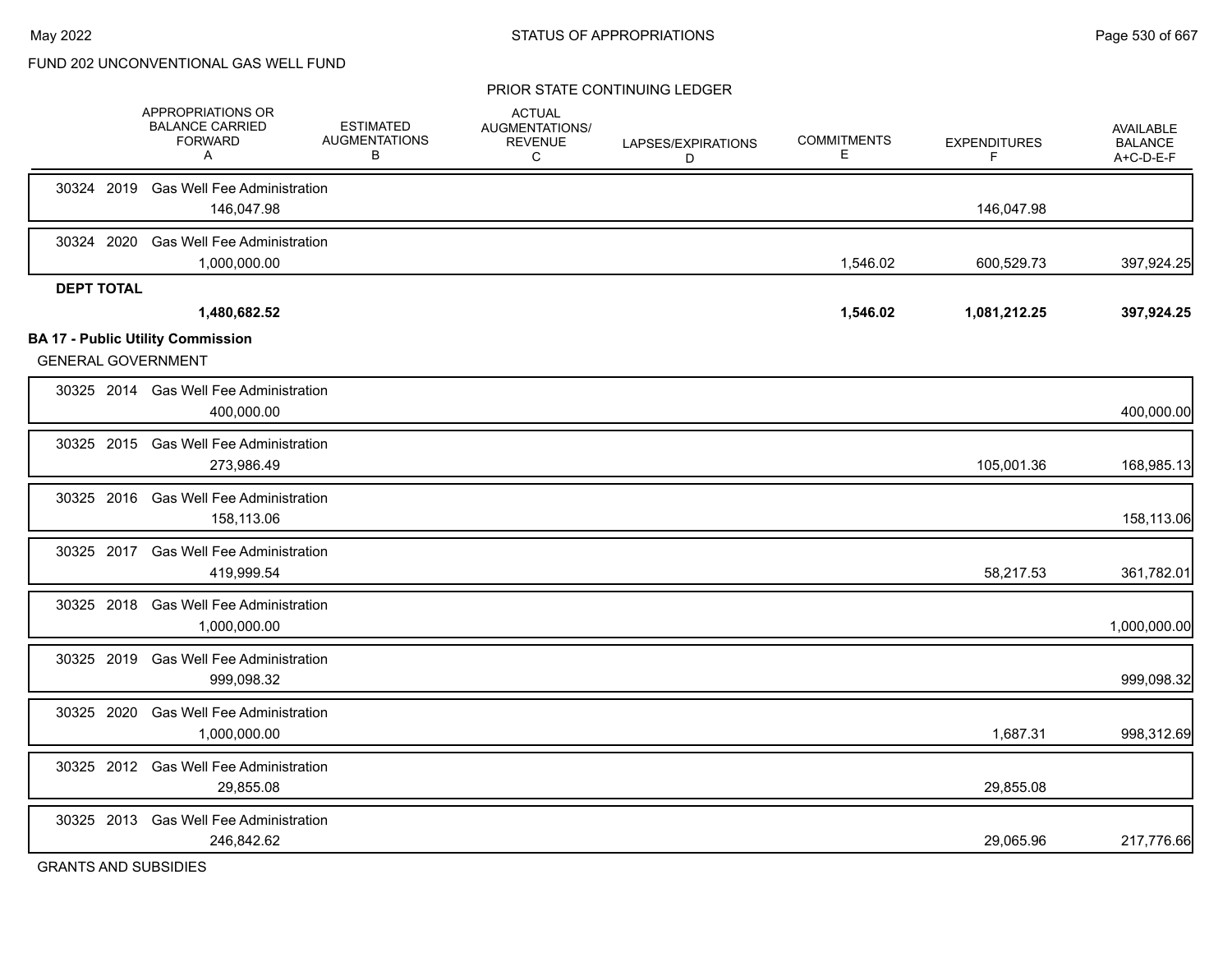| APPROPRIATIONS OR<br><b>BALANCE CARRIED</b><br><b>FORWARD</b><br>A | <b>ESTIMATED</b><br><b>AUGMENTATIONS</b><br>B | <b>ACTUAL</b><br>AUGMENTATIONS/<br><b>REVENUE</b><br>C | LAPSES/EXPIRATIONS<br>D | <b>COMMITMENTS</b><br>Е | <b>EXPENDITURES</b><br>F | AVAILABLE<br><b>BALANCE</b><br>A+C-D-E-F |
|--------------------------------------------------------------------|-----------------------------------------------|--------------------------------------------------------|-------------------------|-------------------------|--------------------------|------------------------------------------|
| 30327 2014 Conservation District Grants<br>0.12                    |                                               |                                                        |                         |                         |                          | 0.12                                     |
| 30327 2015 Conservation District Grants<br>0.06                    |                                               |                                                        |                         |                         |                          | 0.06                                     |
| 30327 2016 Conservation District Grants<br>0.34                    |                                               |                                                        |                         |                         |                          | 0.34                                     |
| 30327 2017 Conservation District Grants<br>0.08                    |                                               |                                                        |                         |                         |                          | 0.08                                     |
| 30327 2018 Conservation District Grants<br>0.10                    |                                               |                                                        |                         |                         |                          | 0.10                                     |
| 30327 2019 Conservation District Grants<br>0.10                    |                                               |                                                        |                         |                         |                          | 0.10                                     |
| 30327 2012 Conservation District Grants<br>0.78                    |                                               |                                                        |                         |                         |                          | 0.78                                     |
| 30327 2013 Conservation District Grants<br>0.12                    |                                               |                                                        |                         |                         |                          | 0.12                                     |
| 30332 2014 Host Counties<br>0.18                                   |                                               |                                                        |                         |                         |                          | 0.18                                     |
| 30332 2015 Host Counties<br>0.98                                   |                                               |                                                        |                         |                         |                          | 0.98                                     |
| 30332 2016 Host Counties<br>0.75                                   |                                               |                                                        |                         |                         |                          | 0.75                                     |
| 30332 2017 Host Counties<br>0.35                                   |                                               |                                                        |                         |                         |                          | 0.35                                     |
| 30332 2018 Host Counties<br>0.67                                   |                                               |                                                        |                         |                         |                          | 0.67                                     |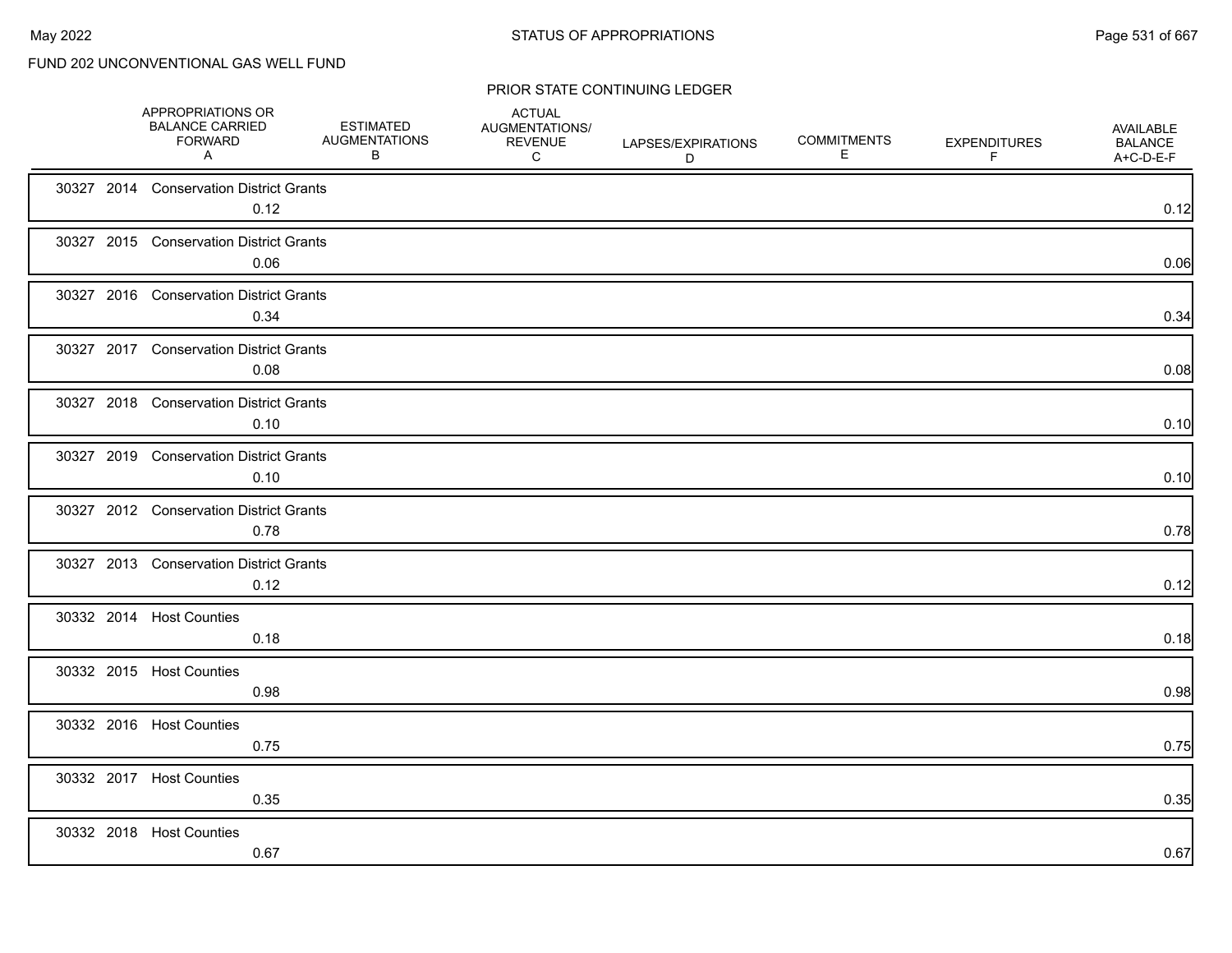|                                                              | APPROPRIATIONS OR<br><b>BALANCE CARRIED</b><br><b>FORWARD</b><br>A | <b>ESTIMATED</b><br><b>AUGMENTATIONS</b><br>В | <b>ACTUAL</b><br>AUGMENTATIONS/<br><b>REVENUE</b><br>C | LAPSES/EXPIRATIONS<br>D | <b>COMMITMENTS</b><br>Е | <b>EXPENDITURES</b><br>F. | AVAILABLE<br><b>BALANCE</b><br>A+C-D-E-F |
|--------------------------------------------------------------|--------------------------------------------------------------------|-----------------------------------------------|--------------------------------------------------------|-------------------------|-------------------------|---------------------------|------------------------------------------|
|                                                              | 30332 2019 Host Counties<br>0.15                                   |                                               |                                                        |                         |                         |                           | 0.15                                     |
|                                                              | 30332 2012 Host Counties<br>0.39                                   |                                               |                                                        |                         |                         |                           | 0.39                                     |
|                                                              | 30332 2013 Host Counties<br>0.20                                   |                                               |                                                        |                         |                         |                           | 0.20                                     |
|                                                              | 30334 2015 Host Municipalities<br>110.16                           |                                               |                                                        |                         |                         |                           | 110.16                                   |
|                                                              | 30334 2018 Host Municipalities<br>0.79                             |                                               |                                                        |                         |                         |                           | 0.79                                     |
|                                                              | 30334 2019 Host Municipalities<br>0.28                             |                                               |                                                        |                         |                         |                           | 0.28                                     |
|                                                              | 30335 2017 Local Municipalities<br>0.06                            |                                               |                                                        |                         |                         |                           | 0.06                                     |
|                                                              | 30335 2018 Local Municipalities<br>0.40                            |                                               |                                                        |                         |                         |                           | 0.40                                     |
|                                                              | 30335 2019 Local Municipalities<br>0.14                            |                                               |                                                        |                         |                         |                           | 0.14                                     |
|                                                              | 30335 2013 Local Municipalities<br>32.52                           |                                               |                                                        |                         |                         |                           | 32.52                                    |
| <b>DEPT TOTAL</b>                                            | 4,528,044.83                                                       |                                               |                                                        |                         |                         | 223,827.24                | 4,304,217.59                             |
| <b>BA 78 - Transportation</b><br><b>GRANTS AND SUBSIDIES</b> |                                                                    |                                               |                                                        |                         |                         |                           |                                          |
|                                                              | 30333 2014 Rail Freight Assistance<br>277,115.00                   |                                               |                                                        |                         | 208,309.00              | 61,892.00                 | 6,914.00                                 |
|                                                              | 30333 2015 Rail Freight Assistance<br>2.90                         |                                               |                                                        |                         |                         |                           | 2.90                                     |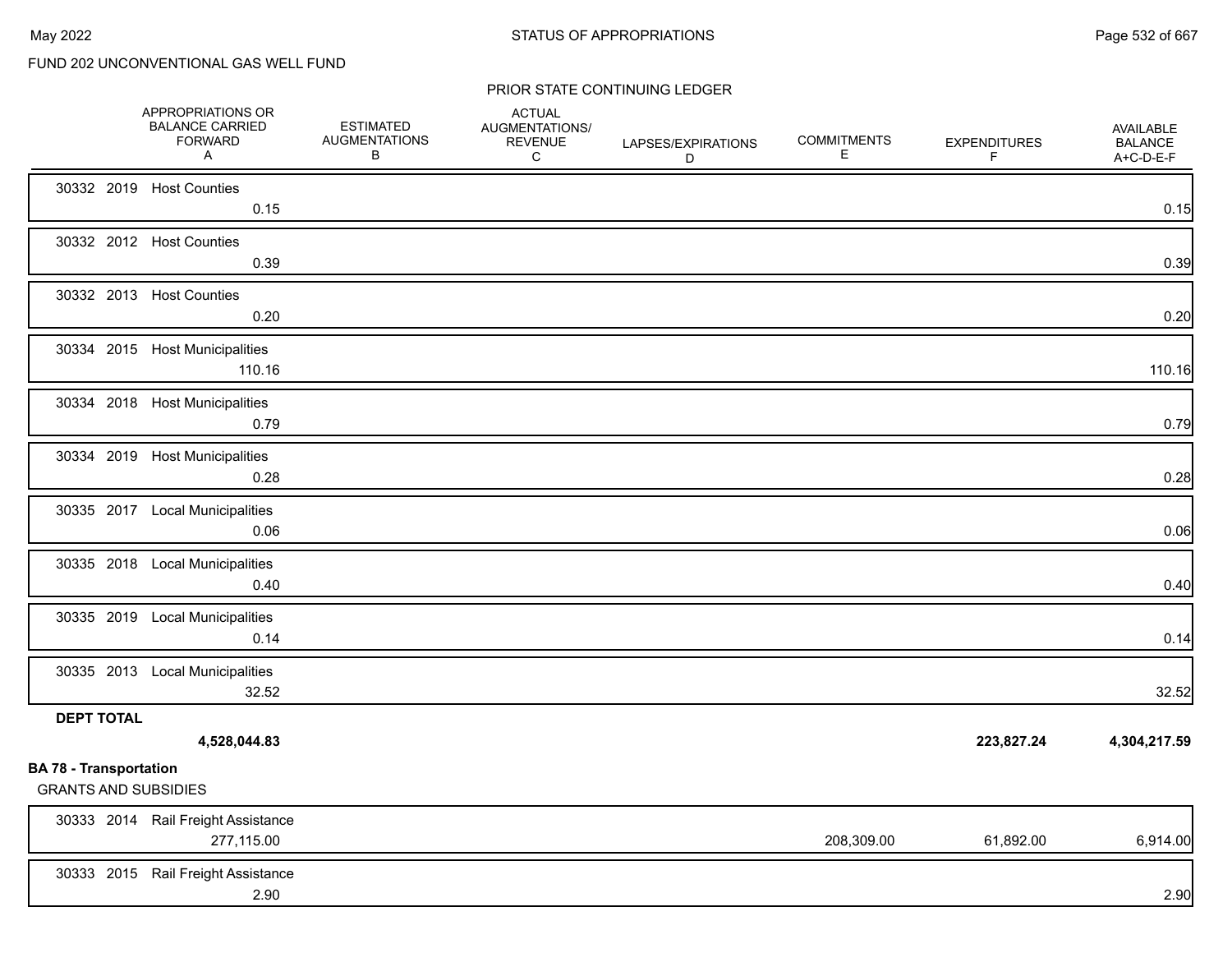|                                     | APPROPRIATIONS OR<br><b>BALANCE CARRIED</b><br><b>FORWARD</b><br>Α | <b>ESTIMATED</b><br><b>AUGMENTATIONS</b><br>В | <b>ACTUAL</b><br>AUGMENTATIONS/<br><b>REVENUE</b><br>C | LAPSES/EXPIRATIONS<br>D | <b>COMMITMENTS</b><br>Е | <b>EXPENDITURES</b><br>F | AVAILABLE<br><b>BALANCE</b><br>A+C-D-E-F |
|-------------------------------------|--------------------------------------------------------------------|-----------------------------------------------|--------------------------------------------------------|-------------------------|-------------------------|--------------------------|------------------------------------------|
| 30333 2016                          | Rail Freight Assistance<br>209,100.00                              |                                               |                                                        |                         | 204,792.00              |                          | 4,308.00                                 |
| 30333 2017                          | Rail Freight Assistance<br>63,402.00                               |                                               |                                                        |                         |                         |                          | 63,402.00                                |
| 30333 2018                          | Rail Freight Assistance<br>198,546.00                              |                                               |                                                        |                         | 164,067.00              |                          | 34,479.00                                |
| 30333 2019                          | Rail Freight Assistance<br>1,000,000.00                            |                                               |                                                        |                         | 1,000,000.00            |                          |                                          |
| 30333 2020                          | Rail Freight Assistance<br>1,000,000.00                            |                                               |                                                        |                         |                         |                          | 1,000,000.00                             |
| 30333 2012                          | Rail Freight Assistance<br>512,102.00                              |                                               |                                                        |                         | 174,487.00              | 92,400.00                | 245,215.00                               |
| 30333 2013                          | Rail Freight Assistance<br>112,476.00                              |                                               |                                                        |                         | 112,476.00              |                          |                                          |
| <b>DEPT TOTAL</b>                   |                                                                    |                                               |                                                        |                         |                         |                          |                                          |
|                                     | 3,372,743.90                                                       |                                               |                                                        |                         | 1,864,131.00            | 154,292.00               | 1,354,320.90                             |
| <b>LEDGER TOTAL</b>                 |                                                                    |                                               |                                                        |                         |                         |                          |                                          |
|                                     | 14,334,770.90                                                      |                                               |                                                        |                         | 1,901,447.92            | 2,630,549.95             | 9,802,773.03                             |
| TOTAL TOTAL ALL PRIOR STATE LEDGERS |                                                                    |                                               |                                                        |                         |                         |                          |                                          |
|                                     | 14,334,770.90                                                      |                                               |                                                        |                         | 1,901,447.92            | 2,630,549.95             | 9,802,773.03                             |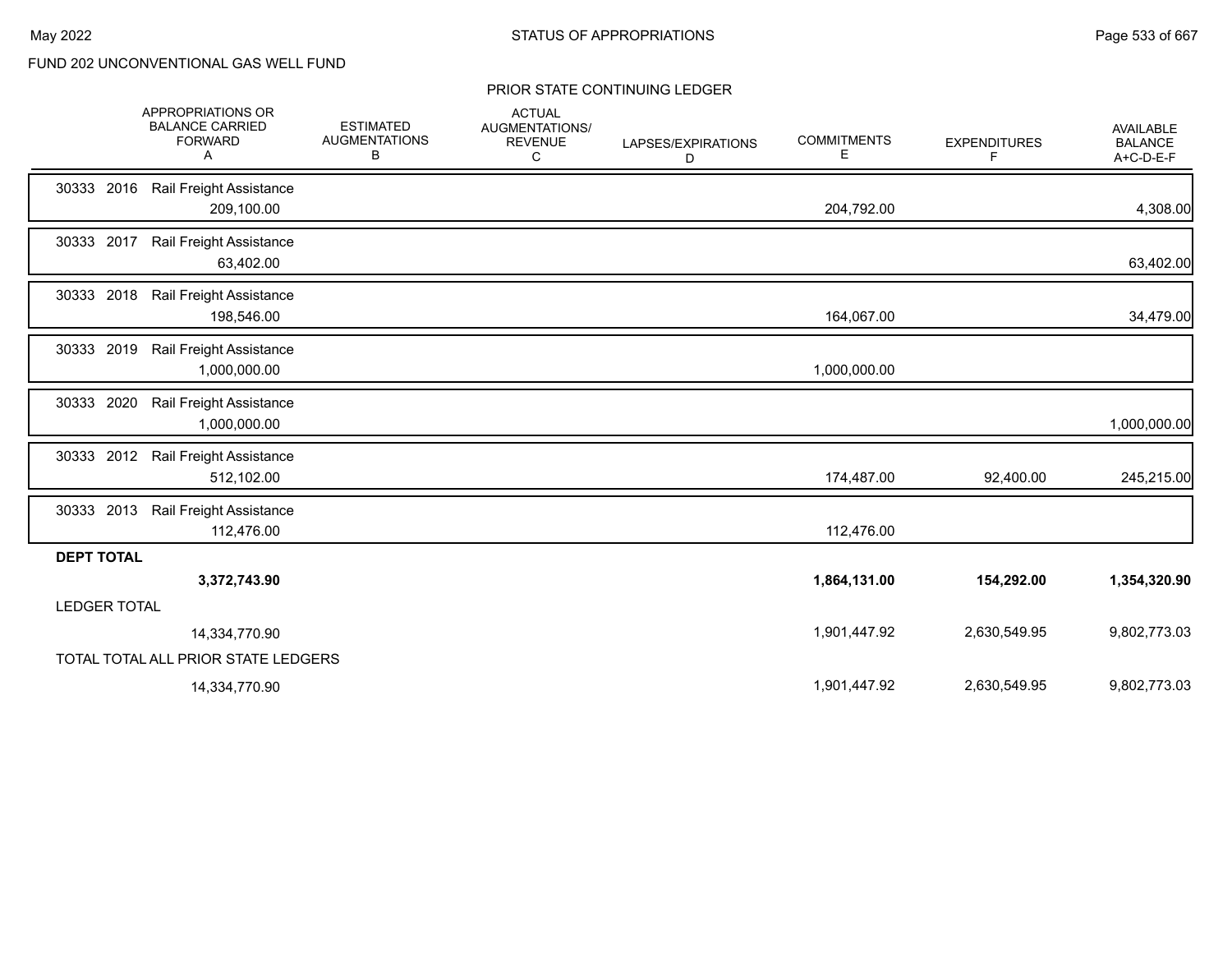FUND 203 MARCELLUS LEGACY FUND

## CURRENT STATE EXECUTIVE AUTHORIZATIONS - RESTRICTED LEDGER

|                           | APPROPRIATIONS OR<br><b>BALANCE CARRIED</b><br><b>FORWARD</b><br>A | <b>ESTIMATED</b><br><b>AUGMENTATIONS</b><br>В | <b>ACTUAL</b><br>AUGMENTATIONS/<br><b>REVENUE</b><br>Ü | LAPSES/EXPIRATIONS<br>D | <b>COMMITMENTS</b><br>E | <b>EXPENDITURES</b> | AVAILABLE<br><b>BALANCE</b><br>A+C-D-E-F |
|---------------------------|--------------------------------------------------------------------|-----------------------------------------------|--------------------------------------------------------|-------------------------|-------------------------|---------------------|------------------------------------------|
|                           | <b>BA 17 - Public Utility Commission</b>                           |                                               |                                                        |                         |                         |                     |                                          |
| <b>GENERAL GOVERNMENT</b> |                                                                    |                                               |                                                        |                         |                         |                     |                                          |
| 26511 2021                | Transfer-HazardousSites Cleanup Fund (T)                           |                                               |                                                        |                         |                         |                     |                                          |
|                           |                                                                    | 15,000,000.00                                 | 15,000,000.00                                          |                         |                         | 15,000,000.00       |                                          |
| <b>DEPT TOTAL</b>         |                                                                    |                                               |                                                        |                         |                         |                     |                                          |
|                           |                                                                    | 15,000,000.00                                 | 15,000,000.00                                          |                         |                         | 15,000,000.00       |                                          |
| <b>LEDGER TOTAL</b>       |                                                                    |                                               |                                                        |                         |                         |                     |                                          |
|                           |                                                                    | 15,000,000.00                                 | 15,000,000.00                                          |                         |                         | 15,000,000.00       |                                          |
|                           | TOTAL TOTAL ALL CURRENT STATE LEDGERS                              |                                               |                                                        |                         |                         |                     |                                          |
|                           |                                                                    | 15,000,000.00                                 | 15,000,000.00                                          |                         |                         | 15,000,000.00       |                                          |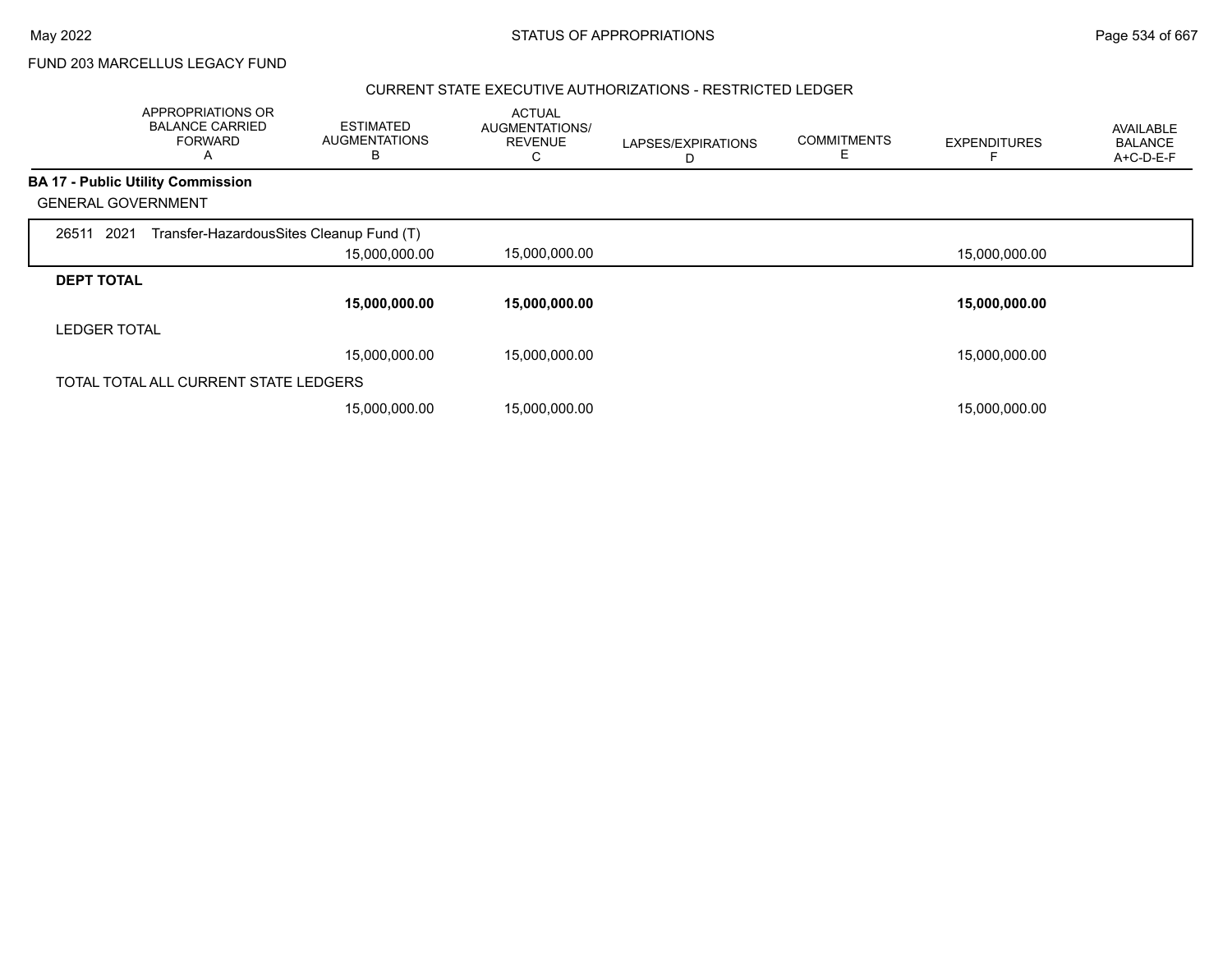## FUND 203 MARCELLUS LEGACY FUND

|                                                                         | APPROPRIATIONS OR<br><b>BALANCE CARRIED</b><br><b>FORWARD</b><br>A | <b>ESTIMATED</b><br><b>AUGMENTATIONS</b><br>В | <b>ACTUAL</b><br>AUGMENTATIONS/<br><b>REVENUE</b><br>C | LAPSES/EXPIRATIONS<br>D | <b>COMMITMENTS</b><br>Е | <b>EXPENDITURES</b><br>F | <b>AVAILABLE</b><br><b>BALANCE</b><br>A+C-D-E-F |
|-------------------------------------------------------------------------|--------------------------------------------------------------------|-----------------------------------------------|--------------------------------------------------------|-------------------------|-------------------------|--------------------------|-------------------------------------------------|
| <b>BA 35 - Environmental Protection</b>                                 |                                                                    |                                               |                                                        |                         |                         |                          |                                                 |
| <b>GRANTS AND SUBSIDIES</b>                                             |                                                                    |                                               |                                                        |                         |                         |                          |                                                 |
|                                                                         | 30345 2012 Natural Gas Energy Development Program<br>5,027,269.91  |                                               |                                                        |                         |                         |                          | 5,027,269.91                                    |
| 30345 2013                                                              | Natural Gas Energy Development Program<br>973,483.67               |                                               |                                                        |                         |                         |                          | 973,483.67                                      |
| <b>DEPT TOTAL</b>                                                       |                                                                    |                                               |                                                        |                         |                         |                          |                                                 |
|                                                                         | 6,000,753.58                                                       |                                               |                                                        |                         |                         |                          | 6,000,753.58                                    |
| <b>BA 17 - Public Utility Commission</b><br><b>GRANTS AND SUBSIDIES</b> |                                                                    |                                               |                                                        |                         |                         |                          |                                                 |
|                                                                         | 30341 2014 County Recreational Plan, Develop&Rehab<br>0.31         |                                               |                                                        |                         |                         |                          | 0.31                                            |
|                                                                         | 30341 2015 County Recreational Plan, Develop&Rehab<br>0.38         |                                               |                                                        |                         |                         |                          | 0.38                                            |
|                                                                         | 30341 2016 County Recreational Plan, Develop&Rehab<br>0.24         |                                               |                                                        |                         |                         |                          | 0.24                                            |
|                                                                         | 30341 2017 County Recreational Plan, Develop&Rehab<br>0.30         |                                               |                                                        |                         |                         |                          | 0.30                                            |
|                                                                         | 30341 2018 County Recreational Plan, Develop&Rehab<br>0.12         |                                               |                                                        |                         |                         |                          | 0.12                                            |
|                                                                         | 30341 2019 County Recreational Plan, Develop&Rehab<br>0.30         |                                               |                                                        |                         |                         |                          | 0.30                                            |
| <b>DEPT TOTAL</b>                                                       |                                                                    |                                               |                                                        |                         |                         |                          |                                                 |
|                                                                         | 1.65                                                               |                                               |                                                        |                         |                         |                          | 1.65                                            |
| <b>LEDGER TOTAL</b>                                                     |                                                                    |                                               |                                                        |                         |                         |                          |                                                 |
|                                                                         | 6,000,755.23                                                       |                                               |                                                        |                         |                         |                          | 6,000,755.23                                    |
|                                                                         | TOTAL TOTAL ALL PRIOR STATE LEDGERS                                |                                               |                                                        |                         |                         |                          |                                                 |
|                                                                         | 6,000,755.23                                                       |                                               |                                                        |                         |                         |                          | 6,000,755.23                                    |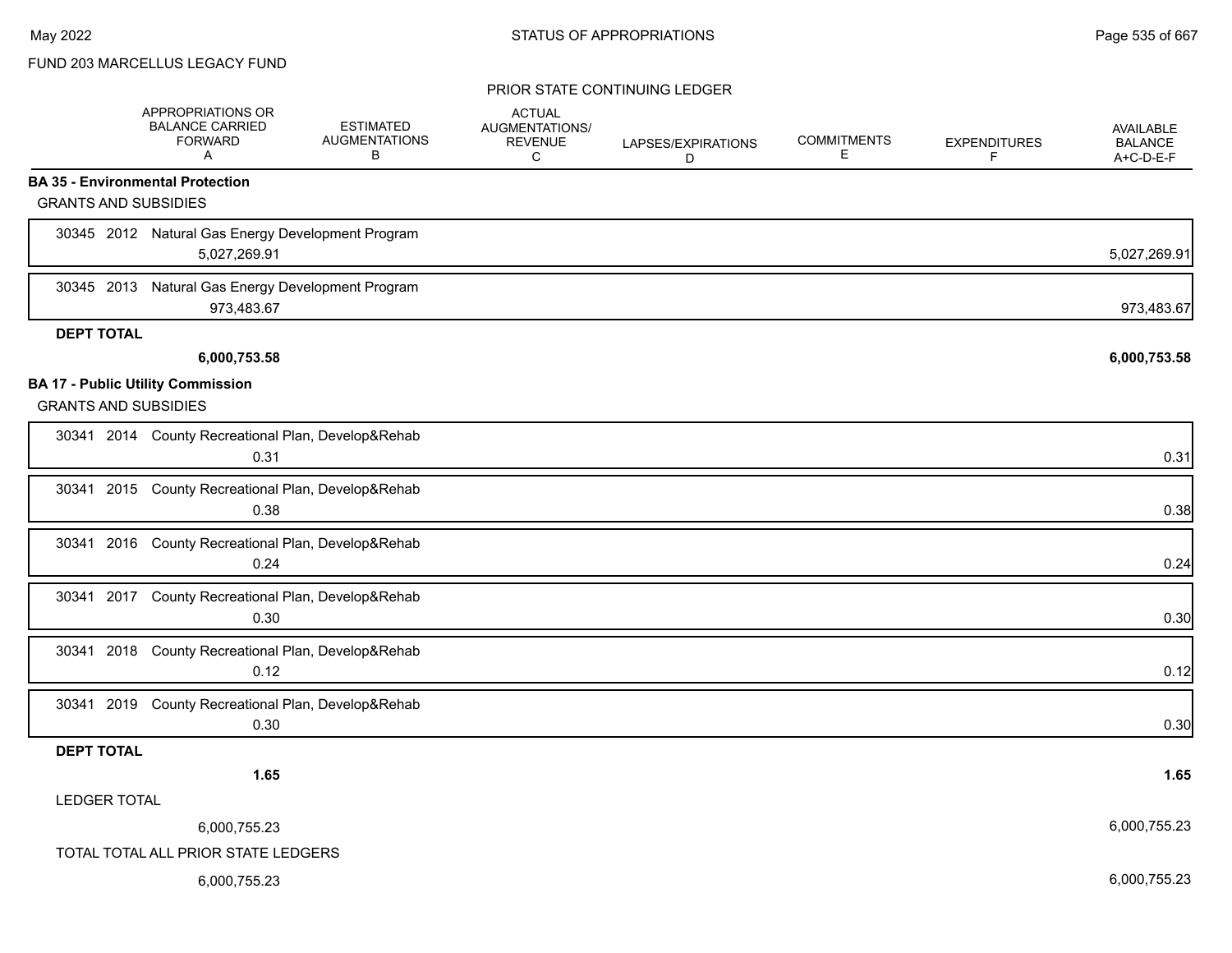# FUND 204 HOMEOWNER ASSISTANCE SETTLEMNT FUND

|                                  | <b>APPROPRIATIONS OR</b><br><b>BALANCE CARRIED</b><br><b>FORWARD</b><br>A | <b>ESTIMATED</b><br><b>AUGMENTATIONS</b><br>В | <b>ACTUAL</b><br><b>AUGMENTATIONS/</b><br><b>REVENUE</b><br>C | LAPSES/EXPIRATIONS<br>D | <b>COMMITMENTS</b><br>Е | <b>EXPENDITURES</b><br>F | <b>AVAILABLE</b><br><b>BALANCE</b><br>A+C-D-E-F |
|----------------------------------|---------------------------------------------------------------------------|-----------------------------------------------|---------------------------------------------------------------|-------------------------|-------------------------|--------------------------|-------------------------------------------------|
| <b>BA 81 - Executive Offices</b> |                                                                           |                                               |                                                               |                         |                         |                          |                                                 |
| <b>GENERAL GOVERNMENT</b>        |                                                                           |                                               |                                                               |                         |                         |                          |                                                 |
| 30318 2017                       | Transfer To The Access Justice Account                                    |                                               |                                                               |                         |                         |                          |                                                 |
|                                  | 361.64                                                                    |                                               |                                                               |                         |                         |                          | 361.64                                          |
| <b>DEPT TOTAL</b>                |                                                                           |                                               |                                                               |                         |                         |                          |                                                 |
|                                  | 361.64                                                                    |                                               |                                                               |                         |                         |                          | 361.64                                          |
| <b>GRANTS AND SUBSIDIES</b>      | <b>BA 94 - PA Housing Finance Agency</b>                                  |                                               |                                                               |                         |                         |                          |                                                 |
| 30320 2017                       | Homeowner's Emergency Mortgage Assistanc                                  |                                               |                                                               |                         |                         |                          |                                                 |
|                                  | 6,509.57                                                                  |                                               |                                                               |                         |                         |                          | 6,509.57                                        |
| <b>DEPT TOTAL</b>                |                                                                           |                                               |                                                               |                         |                         |                          |                                                 |
|                                  | 6,509.57                                                                  |                                               |                                                               |                         |                         |                          | 6,509.57                                        |
| <b>LEDGER TOTAL</b>              |                                                                           |                                               |                                                               |                         |                         |                          |                                                 |
|                                  | 6,871.21                                                                  |                                               |                                                               |                         |                         |                          | 6,871.21                                        |
|                                  | TOTAL TOTAL ALL PRIOR STATE LEDGERS                                       |                                               |                                                               |                         |                         |                          |                                                 |
|                                  | 6,871.21                                                                  |                                               |                                                               |                         |                         |                          | 6,871.21                                        |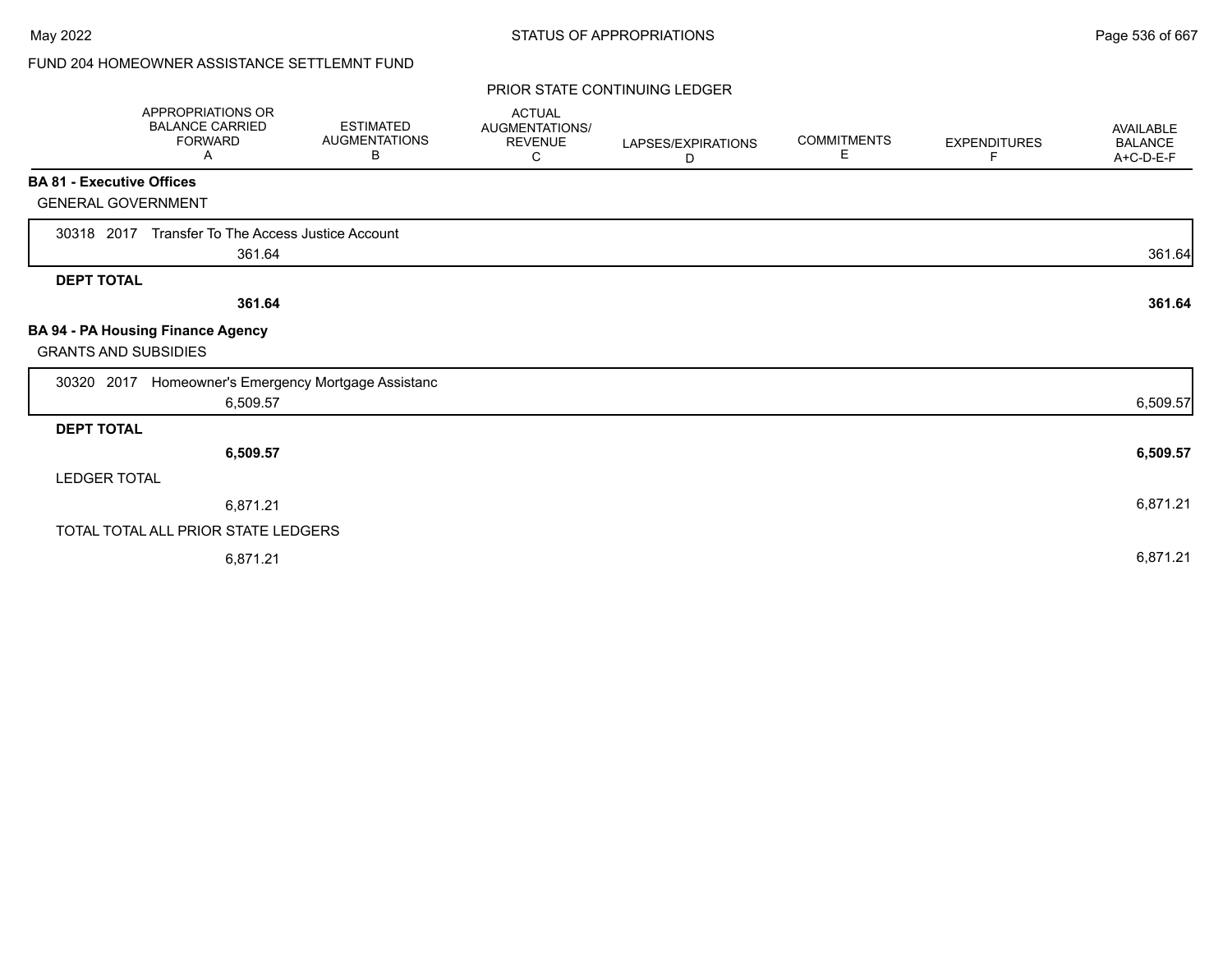## FUND 206 VETERANS' TRUST FUND

## CURRENT STATE EXECUTIVE AUTHORIZATIONS LEDGER

|                             | APPROPRIATIONS OR<br><b>BALANCE CARRIED</b><br><b>FORWARD</b><br>Α | <b>ESTIMATED</b><br><b>AUGMENTATIONS</b><br>в | <b>ACTUAL</b><br>AUGMENTATIONS/<br><b>REVENUE</b><br>С | LAPSES/EXPIRATIONS<br>D | <b>COMMITMENTS</b><br>E | <b>EXPENDITURES</b> | AVAILABLE<br><b>BALANCE</b><br>A+C-D-E-F |
|-----------------------------|--------------------------------------------------------------------|-----------------------------------------------|--------------------------------------------------------|-------------------------|-------------------------|---------------------|------------------------------------------|
|                             | BA 13 - Military & Veterans Affairs                                |                                               |                                                        |                         |                         |                     |                                          |
| <b>GRANTS AND SUBSIDIES</b> |                                                                    |                                               |                                                        |                         |                         |                     |                                          |
| 29412 2021                  | <b>Grants and Assistance</b>                                       |                                               |                                                        |                         |                         |                     |                                          |
|                             | 1,755,000.00                                                       |                                               |                                                        |                         |                         | 557,003.00          | 1,197,997.00                             |
| <b>DEPT TOTAL</b>           |                                                                    |                                               |                                                        |                         |                         |                     |                                          |
|                             | 1,755,000.00                                                       |                                               |                                                        |                         |                         | 557,003.00          | 1,197,997.00                             |
| <b>LEDGER TOTAL</b>         |                                                                    |                                               |                                                        |                         |                         |                     |                                          |
|                             | 1,755,000.00                                                       |                                               |                                                        |                         |                         | 557,003.00          | 1,197,997.00                             |
|                             | TOTAL TOTAL ALL CURRENT STATE LEDGERS                              |                                               |                                                        |                         |                         |                     |                                          |
|                             | 1,755,000.00                                                       |                                               |                                                        |                         |                         | 557,003.00          | 1,197,997.00                             |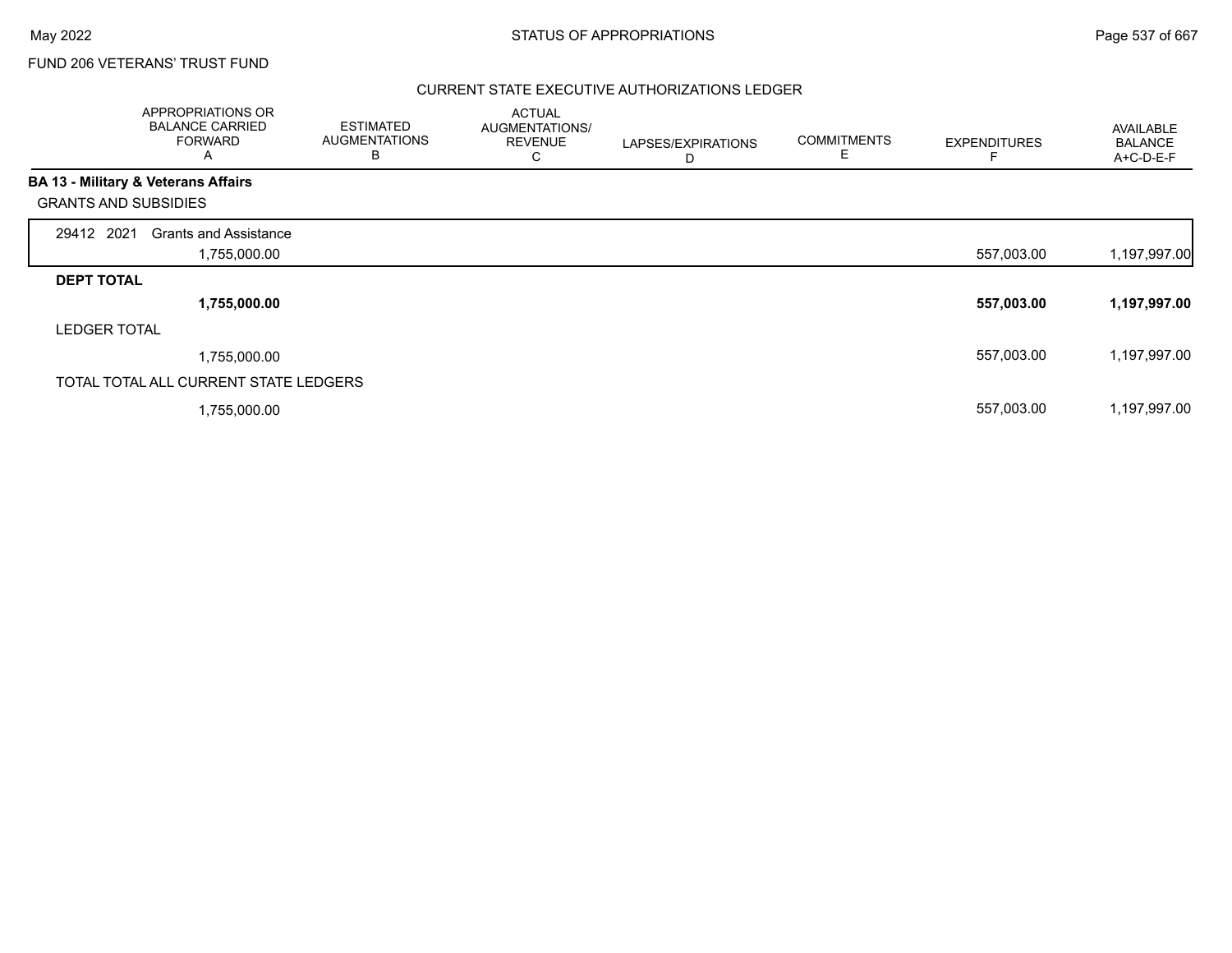# FUND 206 VETERANS' TRUST FUND

## PRIOR STATE EXECUTIVE AUTHORIZATIONS LEDGER

|                             | APPROPRIATIONS OR<br><b>BALANCE CARRIED</b><br><b>FORWARD</b><br>A | <b>ESTIMATED</b><br><b>AUGMENTATIONS</b><br>В | <b>ACTUAL</b><br>AUGMENTATIONS/<br><b>REVENUE</b><br>С | LAPSES/EXPIRATIONS<br>D | <b>COMMITMENTS</b><br>Е | <b>EXPENDITURES</b><br>F | AVAILABLE<br><b>BALANCE</b><br>A+C-D-E-F |
|-----------------------------|--------------------------------------------------------------------|-----------------------------------------------|--------------------------------------------------------|-------------------------|-------------------------|--------------------------|------------------------------------------|
|                             | <b>BA 13 - Military &amp; Veterans Affairs</b>                     |                                               |                                                        |                         |                         |                          |                                          |
| <b>GRANTS AND SUBSIDIES</b> |                                                                    |                                               |                                                        |                         |                         |                          |                                          |
|                             | 29412 2014 Grants and Assistance<br>18,098.00                      |                                               |                                                        |                         |                         |                          | 18,098.00                                |
| 29412 2015                  | <b>Grants and Assistance</b><br>27,631.12                          |                                               |                                                        |                         |                         |                          | 27,631.12                                |
| 29412 2016                  | <b>Grants and Assistance</b><br>8,670.25                           |                                               |                                                        |                         |                         |                          | 8,670.25                                 |
| 29412 2017                  | <b>Grants and Assistance</b><br>394,417.52                         |                                               |                                                        |                         |                         |                          | 394,417.52                               |
| 29412 2018                  | <b>Grants and Assistance</b><br>171,150.54                         |                                               |                                                        |                         |                         | $-9,819.08$              | 180,969.62                               |
| 29412 2019                  | <b>Grants and Assistance</b><br>250,213.00                         |                                               |                                                        |                         |                         | $-7,235.94$              | 257,448.94                               |
| 29412 2020                  | <b>Grants and Assistance</b><br>544,828.00                         |                                               |                                                        |                         |                         | 43,022.00                | 501,806.00                               |
| <b>DEPT TOTAL</b>           |                                                                    |                                               |                                                        |                         |                         |                          |                                          |
|                             | 1,415,008.43                                                       |                                               |                                                        |                         |                         | 25,966.98                | 1,389,041.45                             |
| <b>LEDGER TOTAL</b>         |                                                                    |                                               |                                                        |                         |                         |                          |                                          |
|                             | 1,415,008.43                                                       |                                               |                                                        |                         |                         | 25,966.98                | 1,389,041.45                             |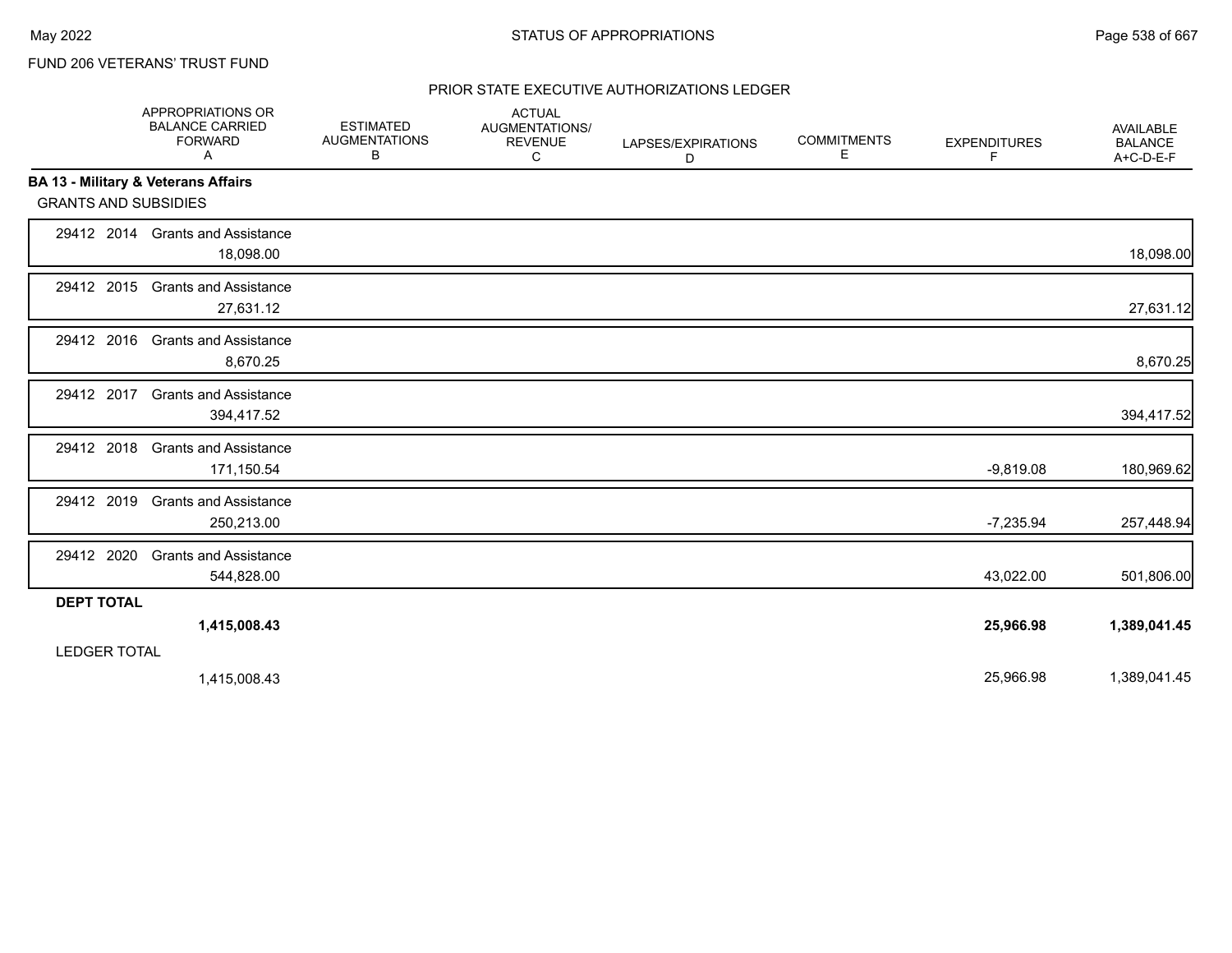г

## FUND 206 VETERANS' TRUST FUND

|                                                | APPROPRIATIONS OR<br><b>BALANCE CARRIED</b><br><b>FORWARD</b><br>Α | <b>ESTIMATED</b><br><b>AUGMENTATIONS</b><br>B | <b>ACTUAL</b><br>AUGMENTATIONS/<br><b>REVENUE</b><br>С | LAPSES/EXPIRATIONS<br>D | <b>COMMITMENTS</b><br>Е | <b>EXPENDITURES</b> | AVAILABLE<br><b>BALANCE</b><br>A+C-D-E-F |
|------------------------------------------------|--------------------------------------------------------------------|-----------------------------------------------|--------------------------------------------------------|-------------------------|-------------------------|---------------------|------------------------------------------|
| <b>BA 13 - Military &amp; Veterans Affairs</b> |                                                                    |                                               |                                                        |                         |                         |                     |                                          |
| <b>GRANTS AND SUBSIDIES</b>                    |                                                                    |                                               |                                                        |                         |                         |                     |                                          |
| 30349 2012                                     | <b>Grants and Assistance</b>                                       |                                               |                                                        |                         |                         |                     |                                          |
|                                                | 62,972.68                                                          |                                               |                                                        |                         |                         |                     | 62,972.68                                |
| <b>DEPT TOTAL</b>                              |                                                                    |                                               |                                                        |                         |                         |                     |                                          |
|                                                | 62,972.68                                                          |                                               |                                                        |                         |                         |                     | 62,972.68                                |
| <b>LEDGER TOTAL</b>                            |                                                                    |                                               |                                                        |                         |                         |                     |                                          |
|                                                | 62,972.68                                                          |                                               |                                                        |                         |                         |                     | 62,972.68                                |
| TOTAL TOTAL ALL PRIOR STATE LEDGERS            |                                                                    |                                               |                                                        |                         |                         |                     |                                          |
|                                                | 1,477,981.11                                                       |                                               |                                                        |                         |                         | 25,966.98           | 1,452,014.13                             |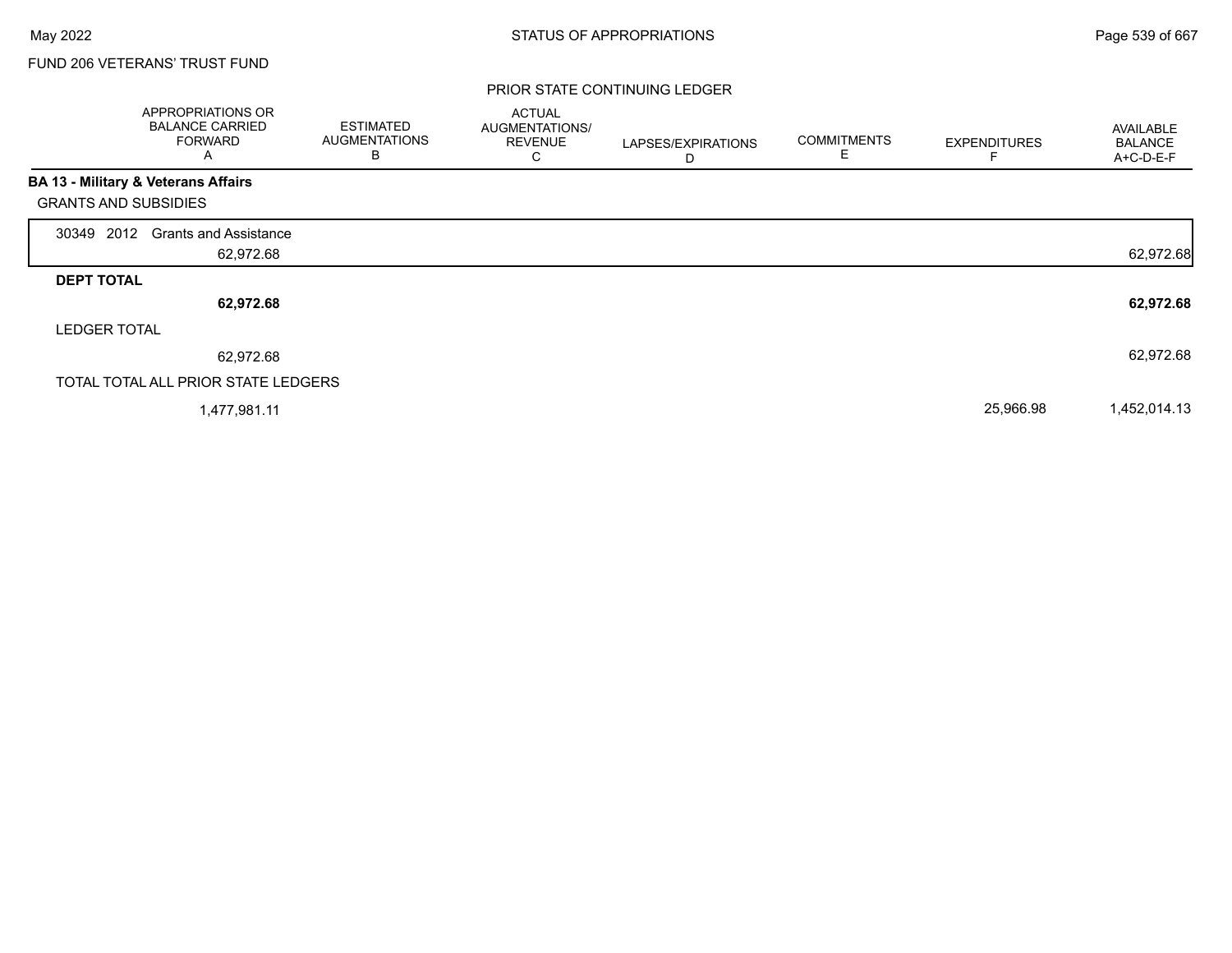FUND 207 JUSTICE REINVESTMENT FUND

## CURRENT STATE EXECUTIVE AUTHORIZATIONS - RESTRICTED LEDGER

|                                  | APPROPRIATIONS OR<br><b>BALANCE CARRIED</b><br><b>FORWARD</b><br>A | <b>ESTIMATED</b><br><b>AUGMENTATIONS</b><br>В | <b>ACTUAL</b><br><b>AUGMENTATIONS/</b><br><b>REVENUE</b><br>С | LAPSES/EXPIRATIONS<br>D | <b>COMMITMENTS</b><br>Ε | <b>EXPENDITURES</b><br>F | AVAILABLE<br><b>BALANCE</b><br>A+C-D-E-F |
|----------------------------------|--------------------------------------------------------------------|-----------------------------------------------|---------------------------------------------------------------|-------------------------|-------------------------|--------------------------|------------------------------------------|
| <b>BA 81 - Executive Offices</b> |                                                                    |                                               |                                                               |                         |                         |                          |                                          |
| <b>GRANTS AND SUBSIDIES</b>      |                                                                    |                                               |                                                               |                         |                         |                          |                                          |
| 26522 2021                       | <b>Victim Services</b>                                             |                                               |                                                               |                         |                         |                          |                                          |
|                                  |                                                                    | 250,000.00                                    | 250,000.00                                                    |                         |                         |                          | 250,000.00                               |
| 2021<br>26523                    | <b>County Probation Grants</b>                                     |                                               |                                                               |                         |                         |                          |                                          |
|                                  |                                                                    | 570,000.00                                    | 570,000.00                                                    |                         |                         |                          | 570,000.00                               |
| <b>DEPT TOTAL</b>                |                                                                    |                                               |                                                               |                         |                         |                          |                                          |
|                                  |                                                                    | 820,000.00                                    | 820,000.00                                                    |                         |                         |                          | 820,000.00                               |
| <b>GRANTS AND SUBSIDIES</b>      | BA 45 - Legislative Misc & Commissions                             |                                               |                                                               |                         |                         |                          |                                          |
| 26524 2021                       | <b>Commission on Sentencing</b>                                    |                                               |                                                               |                         |                         |                          |                                          |
|                                  |                                                                    | 400,000.00                                    | 400,000.00                                                    |                         |                         |                          | 400,000.00                               |
| <b>DEPT TOTAL</b>                |                                                                    |                                               |                                                               |                         |                         |                          |                                          |
|                                  |                                                                    | 400,000.00                                    | 400,000.00                                                    |                         |                         |                          | 400,000.00                               |
| <b>LEDGER TOTAL</b>              |                                                                    |                                               |                                                               |                         |                         |                          |                                          |
|                                  |                                                                    | 1,220,000.00                                  | 1,220,000.00                                                  |                         |                         |                          | 1,220,000.00                             |
|                                  | TOTAL TOTAL ALL CURRENT STATE LEDGERS                              |                                               |                                                               |                         |                         |                          |                                          |
|                                  |                                                                    | 1,220,000.00                                  | 1,220,000.00                                                  |                         |                         |                          | 1,220,000.00                             |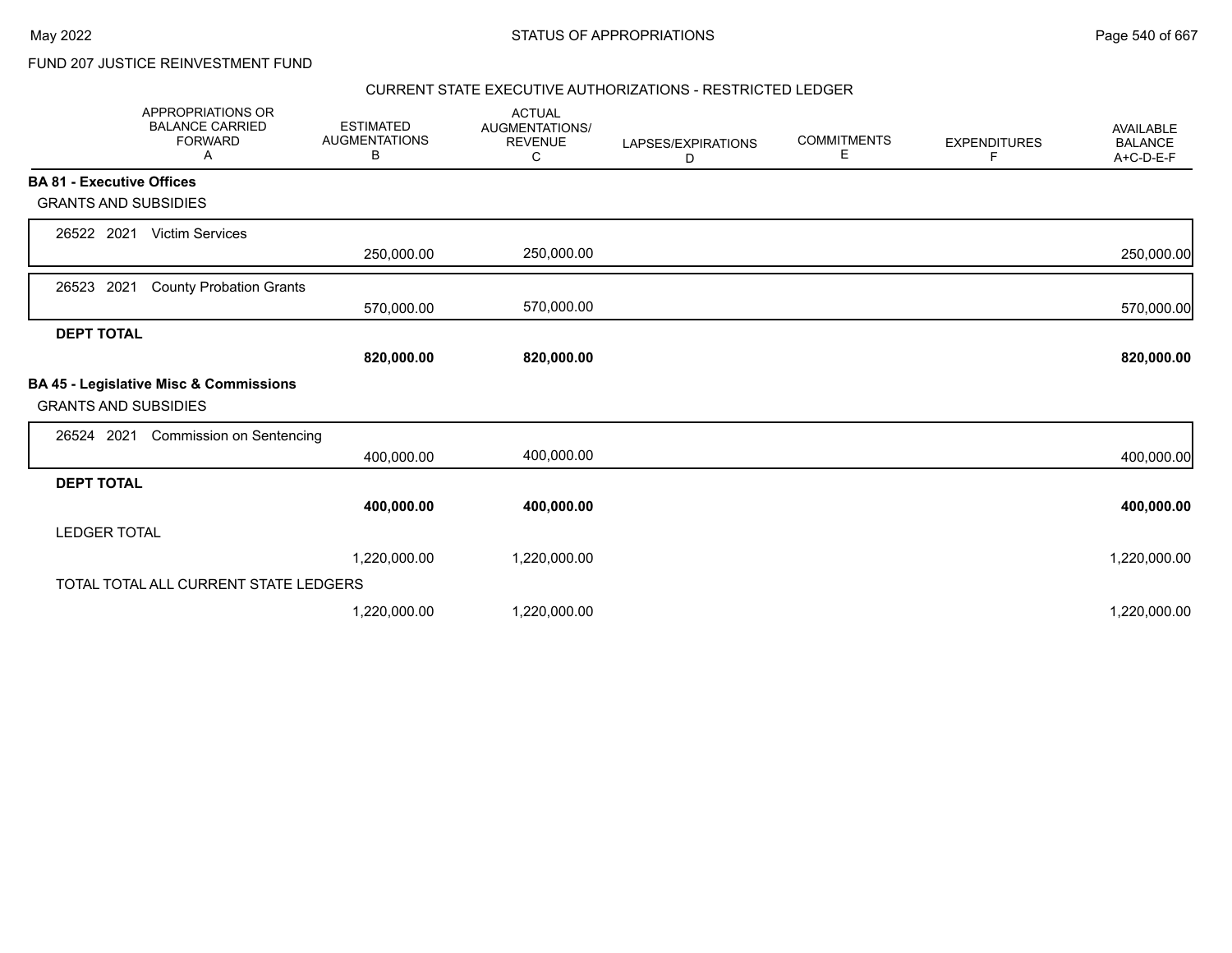# FUND 207 JUSTICE REINVESTMENT FUND

#### PRIOR STATE APPROPRIATIONS LEDGER

|       | APPROPRIATIONS OR<br><b>BALANCE CARRIED</b><br><b>FORWARD</b><br>A | <b>ESTIMATED</b><br><b>AUGMENTATIONS</b><br>B | <b>ACTUAL</b><br>AUGMENTATIONS/<br><b>REVENUE</b><br>С | LAPSES/EXPIRATIONS<br>D | <b>COMMITMENTS</b><br>Е | <b>EXPENDITURES</b> | AVAILABLE<br><b>BALANCE</b><br>A+C-D-E-F |
|-------|--------------------------------------------------------------------|-----------------------------------------------|--------------------------------------------------------|-------------------------|-------------------------|---------------------|------------------------------------------|
|       | <b>BA 81 - Executive Offices</b>                                   |                                               |                                                        |                         |                         |                     |                                          |
|       | <b>GRANTS AND SUBSIDIES</b>                                        |                                               |                                                        |                         |                         |                     |                                          |
| 11083 | <b>Innovative Policing Grants</b><br>2019<br>9,530.43              |                                               |                                                        |                         |                         |                     | 9,530.43                                 |
| 11083 | 2020<br>Innovative Policing Grants<br>544,000.00                   |                                               |                                                        |                         | 266,366.88              | 277,633.12          |                                          |
|       | <b>DEPT TOTAL</b>                                                  |                                               |                                                        |                         |                         |                     |                                          |
|       | 553,530.43                                                         |                                               |                                                        |                         | 266,366.88              | 277,633.12          | 9,530.43                                 |
|       | <b>LEDGER TOTAL</b>                                                |                                               |                                                        |                         |                         |                     |                                          |
|       | 553,530.43                                                         |                                               |                                                        |                         | 266,366.88              | 277,633.12          | 9,530.43                                 |
|       | TOTAL TOTAL ALL PRIOR STATE LEDGERS                                |                                               |                                                        |                         |                         |                     |                                          |
|       | 553,530.43                                                         |                                               |                                                        |                         | 266,366.88              | 277,633.12          | 9,530.43                                 |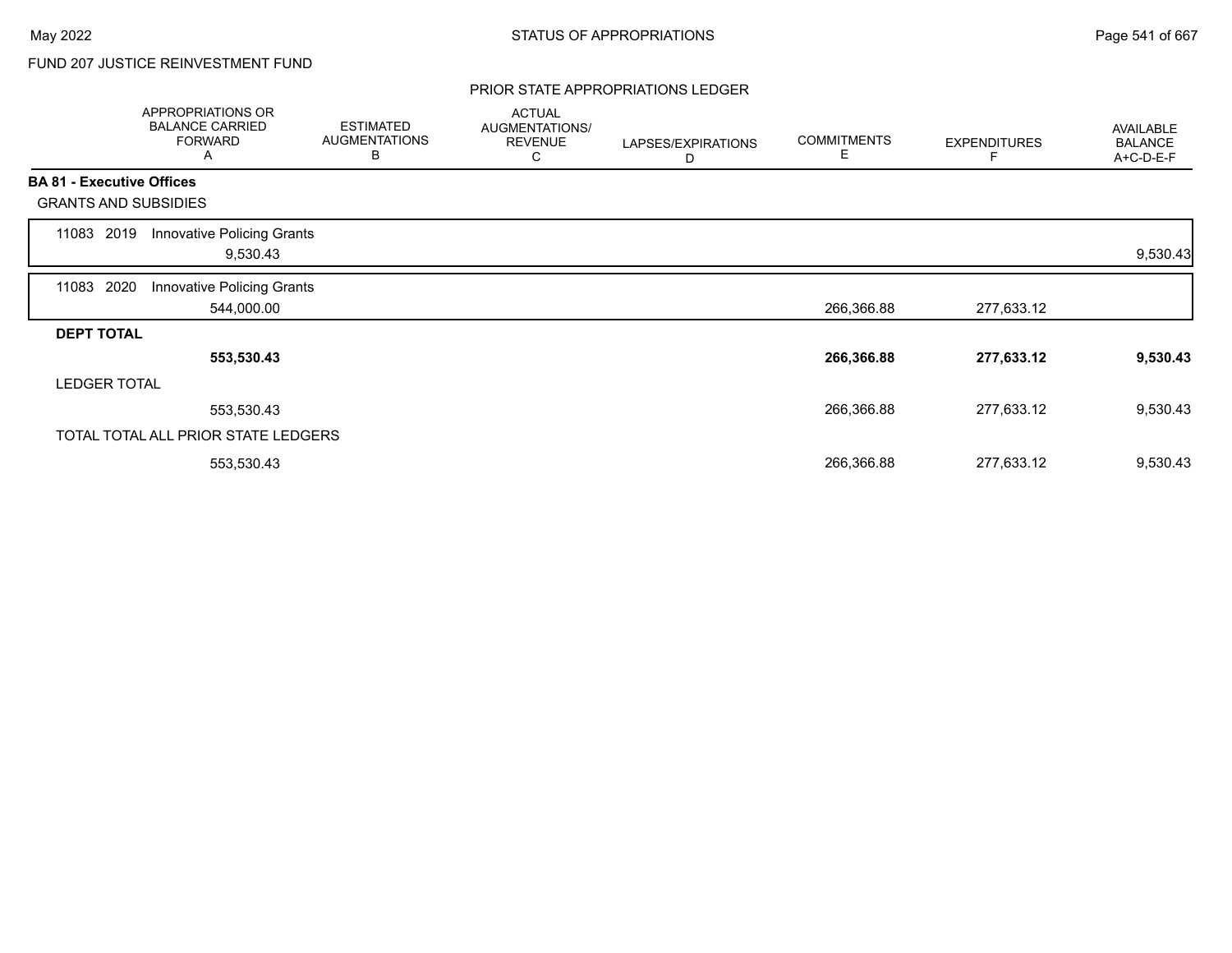# FUND 208 INSURANCE REG AND OVERSIGHT FUND

### CURRENT STATE APPROPRIATIONS LEDGER

|                           | APPROPRIATIONS OR<br><b>BALANCE CARRIED</b><br><b>FORWARD</b><br>A | <b>ESTIMATED</b><br><b>AUGMENTATIONS</b><br>В | <b>ACTUAL</b><br>AUGMENTATIONS/<br><b>REVENUE</b><br>C | LAPSES/EXPIRATIONS<br>D | <b>COMMITMENTS</b><br>Е | <b>EXPENDITURES</b> | <b>AVAILABLE</b><br><b>BALANCE</b><br>A+C-D-E-F |
|---------------------------|--------------------------------------------------------------------|-----------------------------------------------|--------------------------------------------------------|-------------------------|-------------------------|---------------------|-------------------------------------------------|
| <b>BA 79 - Insurance</b>  |                                                                    |                                               |                                                        |                         |                         |                     |                                                 |
| <b>GENERAL GOVERNMENT</b> |                                                                    |                                               |                                                        |                         |                         |                     |                                                 |
| 2021<br>11061             | <b>General Government Operations</b>                               |                                               |                                                        |                         |                         |                     |                                                 |
|                           | 31,649,000.00                                                      |                                               |                                                        |                         | 1,069,279.36            | 24,178,663.93       | 6,401,056.71                                    |
| <b>DEPT TOTAL</b>         |                                                                    |                                               |                                                        |                         |                         |                     |                                                 |
|                           | 31,649,000.00                                                      |                                               |                                                        |                         | 1,069,279.36            | 24,178,663.93       | 6,401,056.71                                    |
| <b>LEDGER TOTAL</b>       |                                                                    |                                               |                                                        |                         |                         |                     |                                                 |
|                           | 31,649,000.00                                                      |                                               |                                                        |                         | 1,069,279.36            | 24,178,663.93       | 6,401,056.71                                    |
|                           | TOTAL TOTAL ALL CURRENT STATE LEDGERS                              |                                               |                                                        |                         |                         |                     |                                                 |
|                           | 31,649,000.00                                                      |                                               |                                                        |                         | 1,069,279.36            | 24,178,663.93       | 6,401,056.71                                    |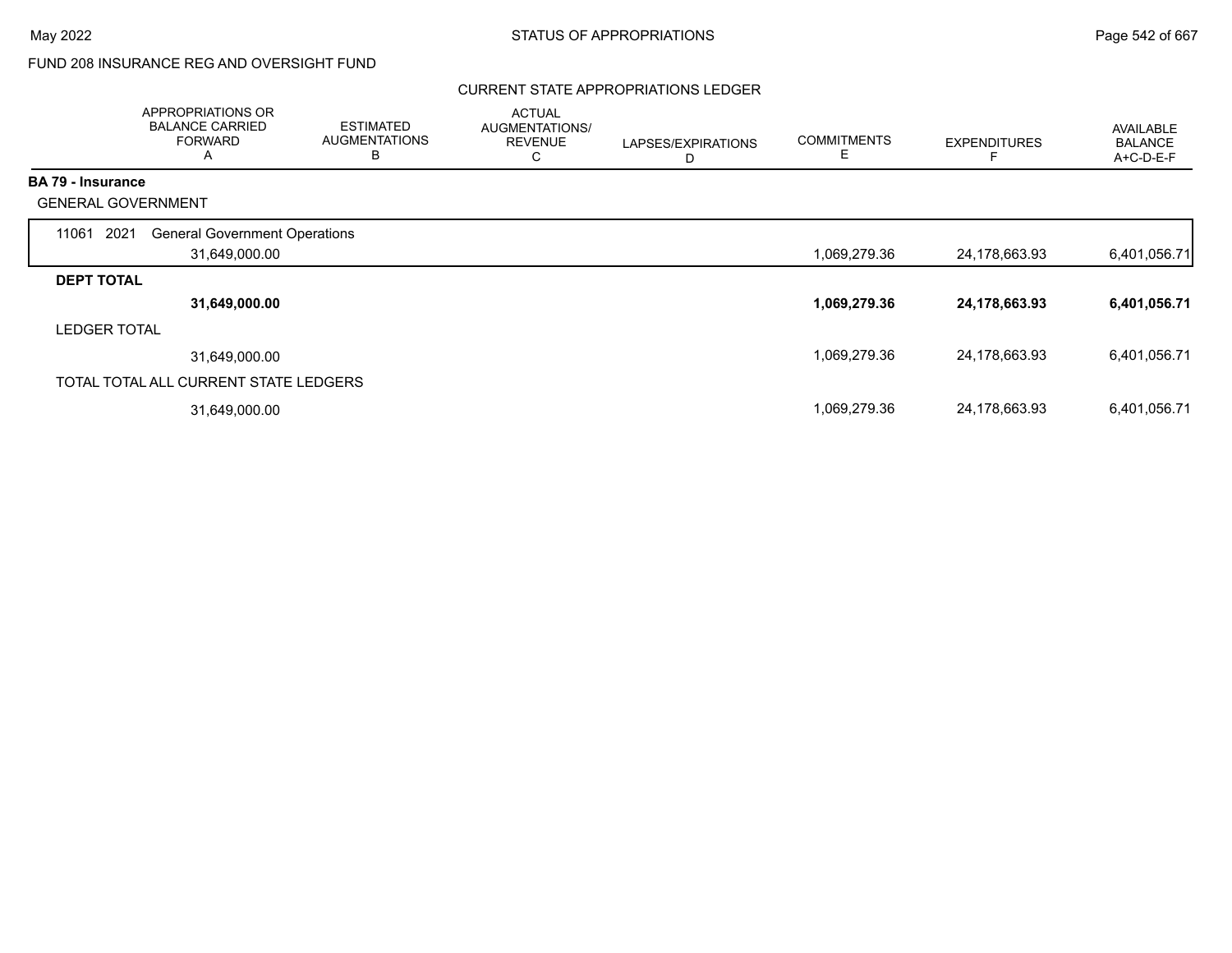# FUND 208 INSURANCE REG AND OVERSIGHT FUND

#### PRIOR STATE APPROPRIATIONS LEDGER

|                     | APPROPRIATIONS OR<br><b>BALANCE CARRIED</b><br><b>FORWARD</b><br>A | <b>ESTIMATED</b><br><b>AUGMENTATIONS</b><br>В | <b>ACTUAL</b><br>AUGMENTATIONS/<br>REVENUE<br>С | LAPSES/EXPIRATIONS<br>D | <b>COMMITMENTS</b><br>Е | <b>EXPENDITURES</b><br>F | <b>AVAILABLE</b><br><b>BALANCE</b><br>A+C-D-E-F |
|---------------------|--------------------------------------------------------------------|-----------------------------------------------|-------------------------------------------------|-------------------------|-------------------------|--------------------------|-------------------------------------------------|
| BA 79 - Insurance   |                                                                    |                                               |                                                 |                         |                         |                          |                                                 |
|                     | <b>GENERAL GOVERNMENT</b>                                          |                                               |                                                 |                         |                         |                          |                                                 |
| 11061               | <b>General Government Operations</b><br>2018<br>1,699,328.61       |                                               |                                                 |                         |                         |                          | 1,699,328.61                                    |
| 11061               | 2019<br><b>General Government Operations</b><br>1,912,457.07       |                                               |                                                 |                         | 315,401.53              | 96,754.54                | 1,500,301.00                                    |
| 2020<br>11061       | <b>General Government Operations</b><br>5,093,235.48               |                                               |                                                 |                         | 513,691.95              | 1,653,652.97             | 2,925,890.56                                    |
| <b>DEPT TOTAL</b>   |                                                                    |                                               |                                                 |                         |                         |                          |                                                 |
|                     | 8,705,021.16                                                       |                                               |                                                 |                         | 829,093.48              | 1,750,407.51             | 6,125,520.17                                    |
| <b>LEDGER TOTAL</b> |                                                                    |                                               |                                                 |                         |                         |                          |                                                 |
|                     | 8,705,021.16                                                       |                                               |                                                 |                         | 829,093.48              | 1,750,407.51             | 6,125,520.17                                    |
|                     | TOTAL TOTAL ALL PRIOR STATE LEDGERS                                |                                               |                                                 |                         |                         |                          |                                                 |
|                     | 8,705,021.16                                                       |                                               |                                                 |                         | 829,093.48              | 1,750,407.51             | 6,125,520.17                                    |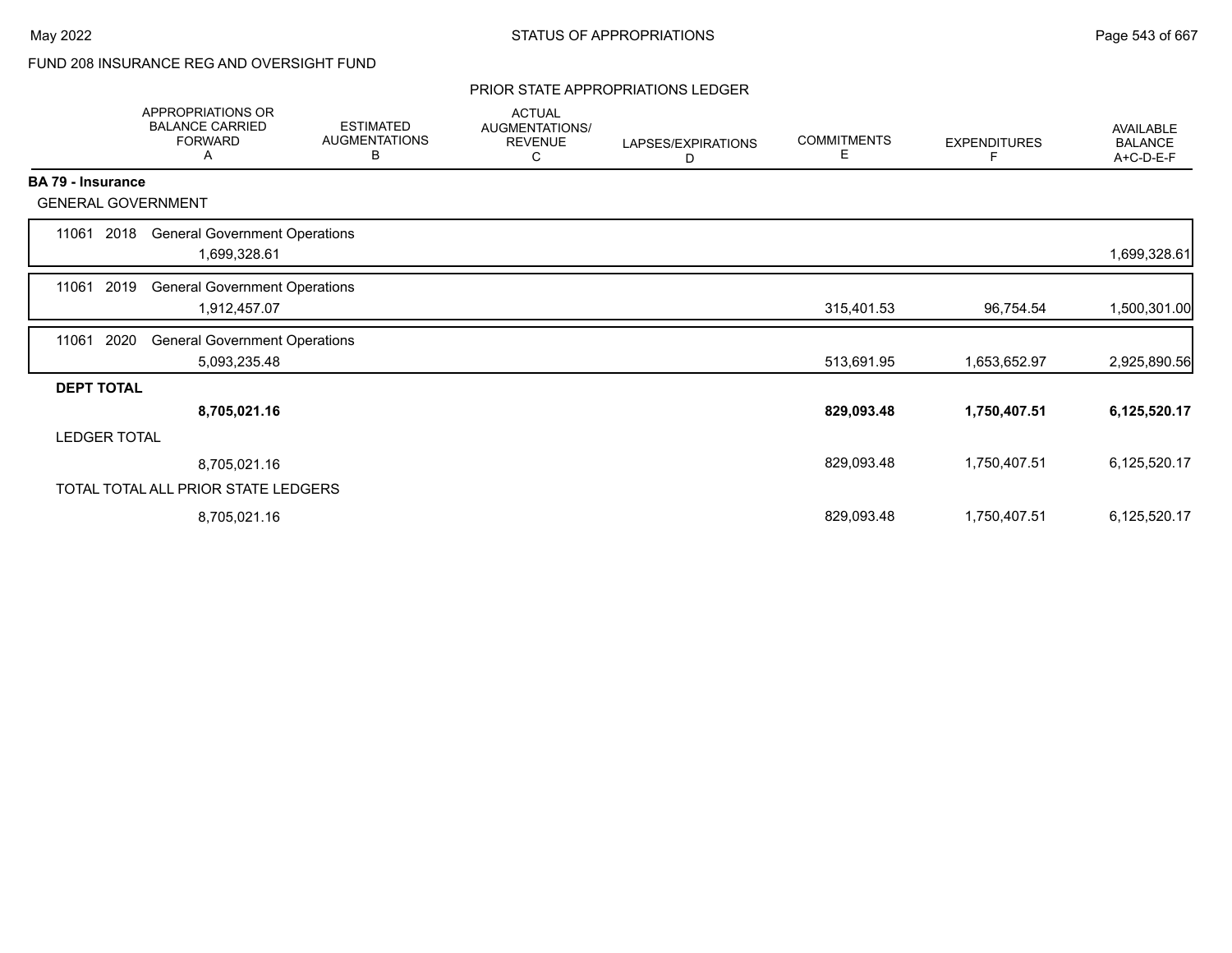# FUND 209 PHILA TAXI AND LIMO REG FUND

#### CURRENT STATE APPROPRIATIONS LEDGER

|                                  | APPROPRIATIONS OR<br><b>BALANCE CARRIED</b><br><b>FORWARD</b><br>Α | <b>ESTIMATED</b><br><b>AUGMENTATIONS</b><br>B | <b>ACTUAL</b><br>AUGMENTATIONS/<br><b>REVENUE</b><br>С | LAPSES/EXPIRATIONS<br>D | <b>COMMITMENTS</b> | <b>EXPENDITURES</b> | AVAILABLE<br><b>BALANCE</b><br>A+C-D-E-F |
|----------------------------------|--------------------------------------------------------------------|-----------------------------------------------|--------------------------------------------------------|-------------------------|--------------------|---------------------|------------------------------------------|
| <b>BA 81 - Executive Offices</b> |                                                                    |                                               |                                                        |                         |                    |                     |                                          |
|                                  | <b>GENERAL GOVERNMENT</b>                                          |                                               |                                                        |                         |                    |                     |                                          |
| 11062 2021                       | Transfer to PhiladelphiaParkingAuthority                           |                                               |                                                        |                         |                    |                     |                                          |
|                                  | 2,749,000.00                                                       |                                               |                                                        |                         |                    | 1,544,131.00        | 1,204,869.00                             |
| <b>DEPT TOTAL</b>                |                                                                    |                                               |                                                        |                         |                    |                     |                                          |
|                                  | 2,749,000.00                                                       |                                               |                                                        |                         |                    | 1,544,131.00        | 1,204,869.00                             |
| <b>LEDGER TOTAL</b>              |                                                                    |                                               |                                                        |                         |                    |                     |                                          |
|                                  | 2,749,000.00                                                       |                                               |                                                        |                         |                    | 1,544,131.00        | 1,204,869.00                             |
|                                  | TOTAL TOTAL ALL CURRENT STATE LEDGERS                              |                                               |                                                        |                         |                    |                     |                                          |
|                                  | 2,749,000.00                                                       |                                               |                                                        |                         |                    | 1,544,131.00        | 1,204,869.00                             |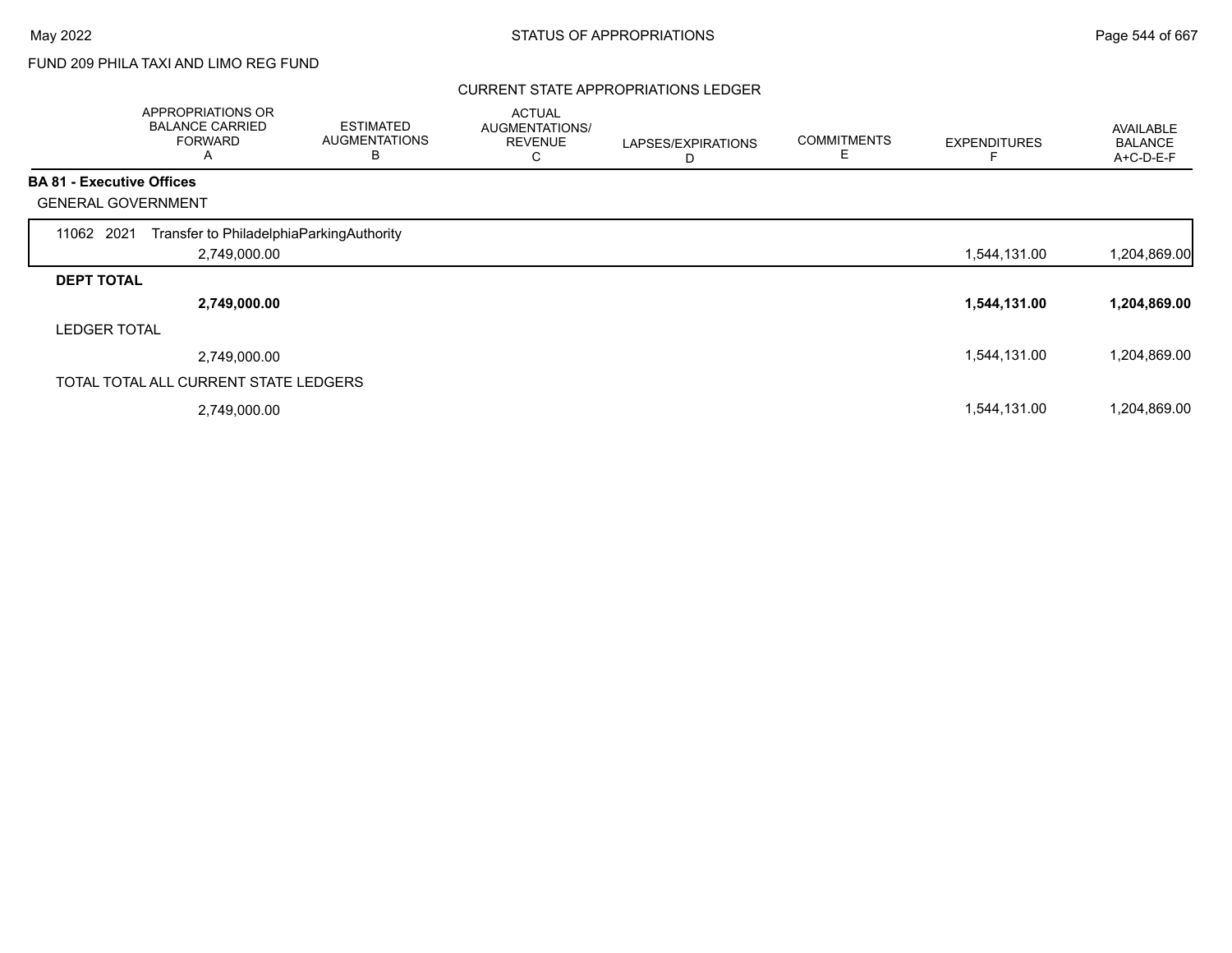# FUND 209 PHILA TAXI AND LIMO REG FUND

#### PRIOR STATE APPROPRIATIONS LEDGER

|                                  | APPROPRIATIONS OR<br><b>BALANCE CARRIED</b><br><b>FORWARD</b><br>A | <b>ESTIMATED</b><br><b>AUGMENTATIONS</b><br>В | <b>ACTUAL</b><br><b>AUGMENTATIONS/</b><br><b>REVENUE</b><br>С | LAPSES/EXPIRATIONS<br>D | <b>COMMITMENTS</b> | <b>EXPENDITURES</b> | AVAILABLE<br><b>BALANCE</b><br>A+C-D-E-F |
|----------------------------------|--------------------------------------------------------------------|-----------------------------------------------|---------------------------------------------------------------|-------------------------|--------------------|---------------------|------------------------------------------|
| <b>BA 81 - Executive Offices</b> |                                                                    |                                               |                                                               |                         |                    |                     |                                          |
|                                  | <b>GENERAL GOVERNMENT</b>                                          |                                               |                                                               |                         |                    |                     |                                          |
| 11062 2020                       | Transfer to PhiladelphiaParkingAuthority                           |                                               |                                                               |                         |                    |                     |                                          |
|                                  | 1,352,760.00                                                       |                                               |                                                               |                         |                    | 310,195.00          | 1,042,565.00                             |
| <b>DEPT TOTAL</b>                |                                                                    |                                               |                                                               |                         |                    |                     |                                          |
|                                  | 1,352,760.00                                                       |                                               |                                                               |                         |                    | 310,195.00          | 1,042,565.00                             |
| <b>LEDGER TOTAL</b>              |                                                                    |                                               |                                                               |                         |                    |                     |                                          |
|                                  | 1,352,760.00                                                       |                                               |                                                               |                         |                    | 310,195.00          | 1,042,565.00                             |
|                                  | TOTAL TOTAL ALL PRIOR STATE LEDGERS                                |                                               |                                                               |                         |                    |                     |                                          |
|                                  | 1,352,760.00                                                       |                                               |                                                               |                         |                    | 310,195.00          | 1,042,565.00                             |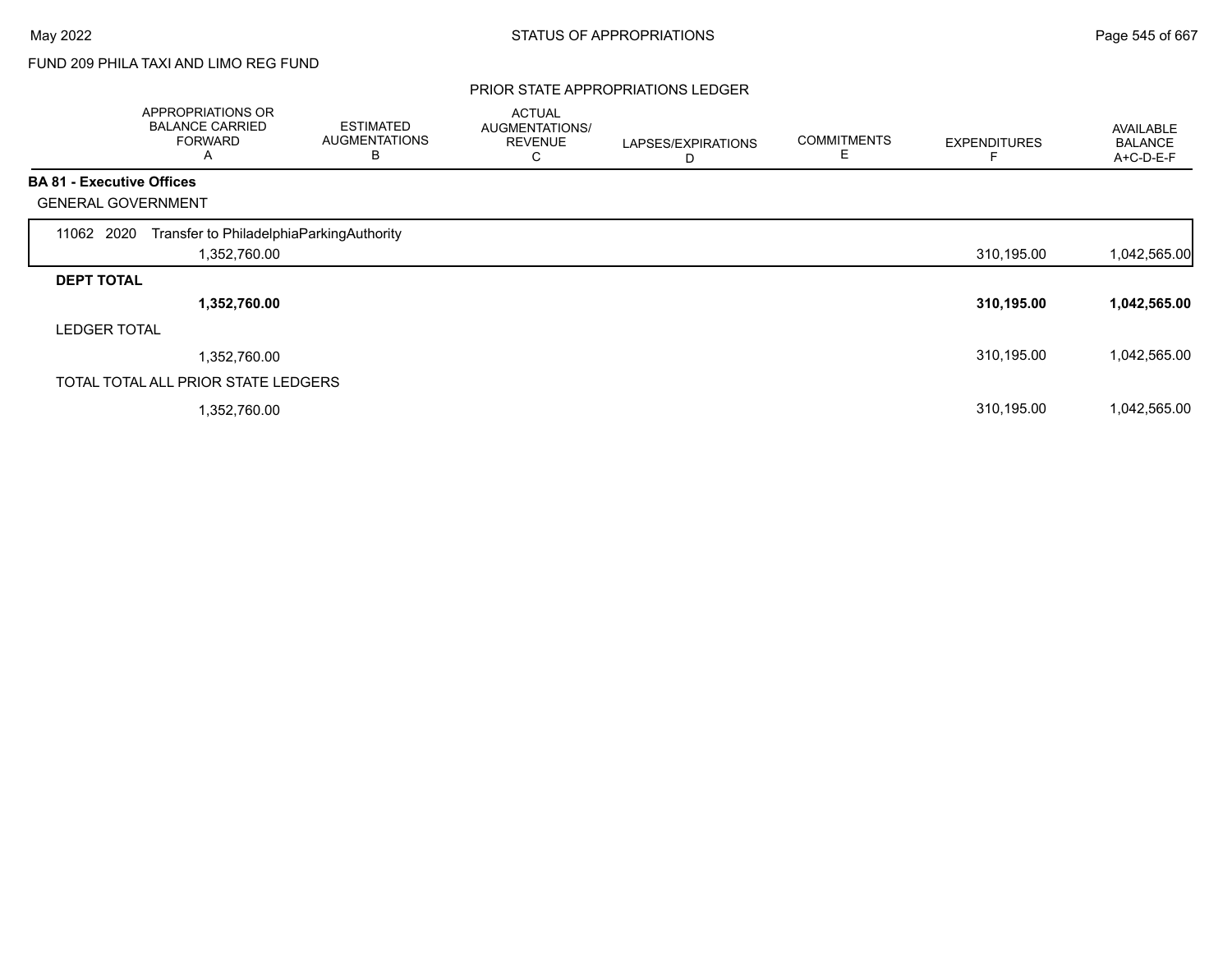# FUND 210 PHILA TAXI MEDALLION FUND

#### CURRENT STATE APPROPRIATIONS LEDGER

|                                  | APPROPRIATIONS OR<br><b>BALANCE CARRIED</b><br><b>FORWARD</b><br>Α | <b>ESTIMATED</b><br><b>AUGMENTATIONS</b><br>В | <b>ACTUAL</b><br><b>AUGMENTATIONS/</b><br><b>REVENUE</b><br>С | LAPSES/EXPIRATIONS<br>D | <b>COMMITMENTS</b> | <b>EXPENDITURES</b> | AVAILABLE<br><b>BALANCE</b><br>A+C-D-E-F |
|----------------------------------|--------------------------------------------------------------------|-----------------------------------------------|---------------------------------------------------------------|-------------------------|--------------------|---------------------|------------------------------------------|
| <b>BA 81 - Executive Offices</b> |                                                                    |                                               |                                                               |                         |                    |                     |                                          |
| <b>GENERAL GOVERNMENT</b>        |                                                                    |                                               |                                                               |                         |                    |                     |                                          |
| 2021<br>11063                    | Philadelphia Taxicab Medallion Program                             |                                               |                                                               |                         |                    |                     |                                          |
|                                  | 100,000.00                                                         |                                               |                                                               |                         |                    |                     | 100,000.00                               |
| <b>DEPT TOTAL</b>                |                                                                    |                                               |                                                               |                         |                    |                     |                                          |
|                                  | 100,000.00                                                         |                                               |                                                               |                         |                    |                     | 100,000.00                               |
| <b>LEDGER TOTAL</b>              |                                                                    |                                               |                                                               |                         |                    |                     |                                          |
|                                  | 100,000.00                                                         |                                               |                                                               |                         |                    |                     | 100,000.00                               |
|                                  | TOTAL TOTAL ALL CURRENT STATE LEDGERS                              |                                               |                                                               |                         |                    |                     |                                          |
|                                  | 100,000.00                                                         |                                               |                                                               |                         |                    |                     | 100,000.00                               |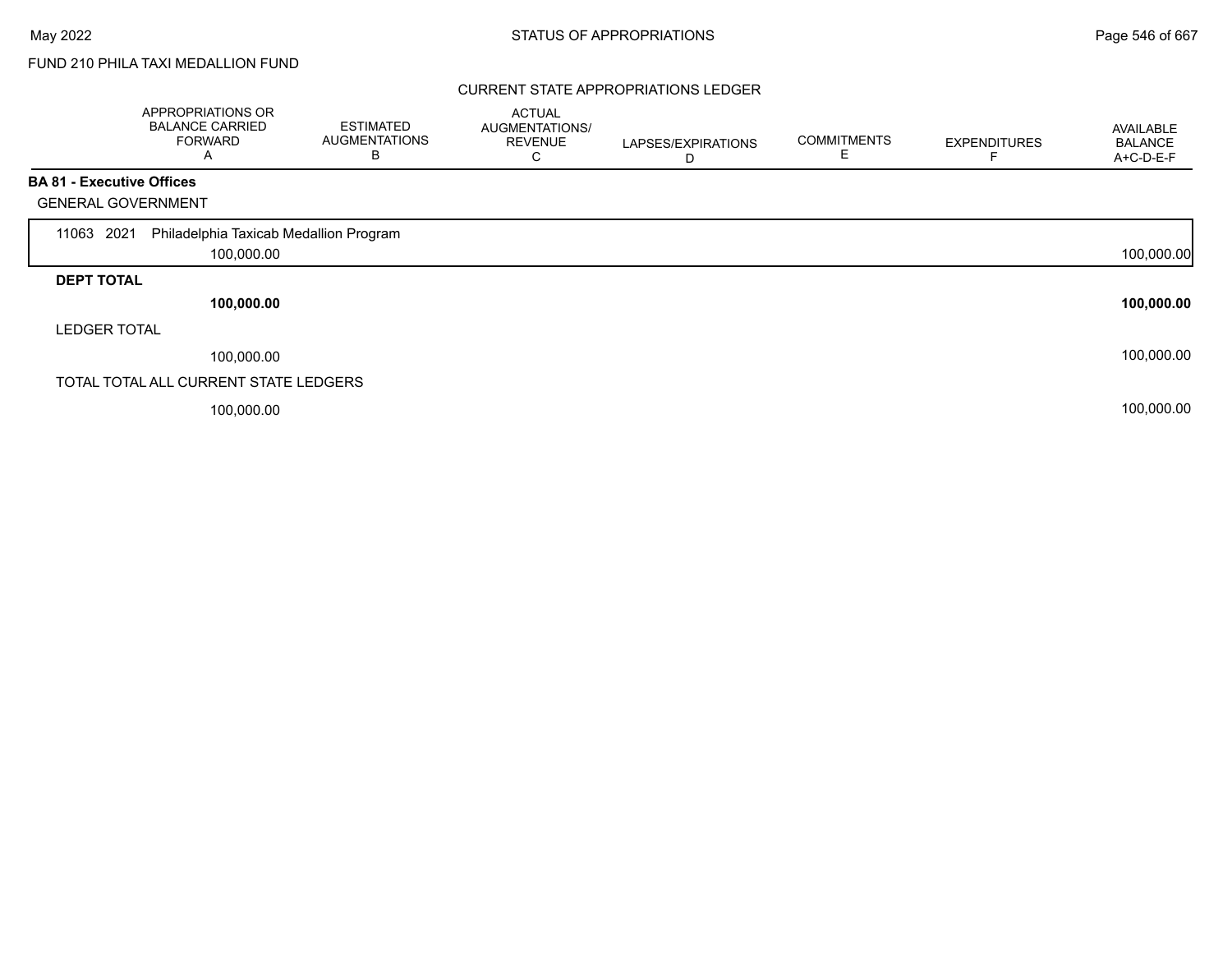Г

# FUND 210 PHILA TAXI MEDALLION FUND

#### PRIOR STATE APPROPRIATIONS LEDGER

|                                  | APPROPRIATIONS OR<br><b>BALANCE CARRIED</b><br><b>FORWARD</b><br>Α | <b>ESTIMATED</b><br><b>AUGMENTATIONS</b><br>В | <b>ACTUAL</b><br>AUGMENTATIONS/<br><b>REVENUE</b><br>С | LAPSES/EXPIRATIONS<br>D | <b>COMMITMENTS</b> | <b>EXPENDITURES</b> | AVAILABLE<br><b>BALANCE</b><br>A+C-D-E-F |
|----------------------------------|--------------------------------------------------------------------|-----------------------------------------------|--------------------------------------------------------|-------------------------|--------------------|---------------------|------------------------------------------|
| <b>BA 81 - Executive Offices</b> |                                                                    |                                               |                                                        |                         |                    |                     |                                          |
| <b>GENERAL GOVERNMENT</b>        |                                                                    |                                               |                                                        |                         |                    |                     |                                          |
| 2020<br>11063                    | Philadelphia Taxicab Medallion Program                             |                                               |                                                        |                         |                    |                     |                                          |
|                                  | 100,000.00                                                         |                                               |                                                        |                         |                    |                     | 100,000.00                               |
| <b>DEPT TOTAL</b>                |                                                                    |                                               |                                                        |                         |                    |                     |                                          |
|                                  | 100,000.00                                                         |                                               |                                                        |                         |                    |                     | 100,000.00                               |
| <b>LEDGER TOTAL</b>              |                                                                    |                                               |                                                        |                         |                    |                     |                                          |
|                                  | 100,000.00                                                         |                                               |                                                        |                         |                    |                     | 100,000.00                               |
|                                  | TOTAL TOTAL ALL PRIOR STATE LEDGERS                                |                                               |                                                        |                         |                    |                     |                                          |
|                                  | 100,000.00                                                         |                                               |                                                        |                         |                    |                     | 100,000.00                               |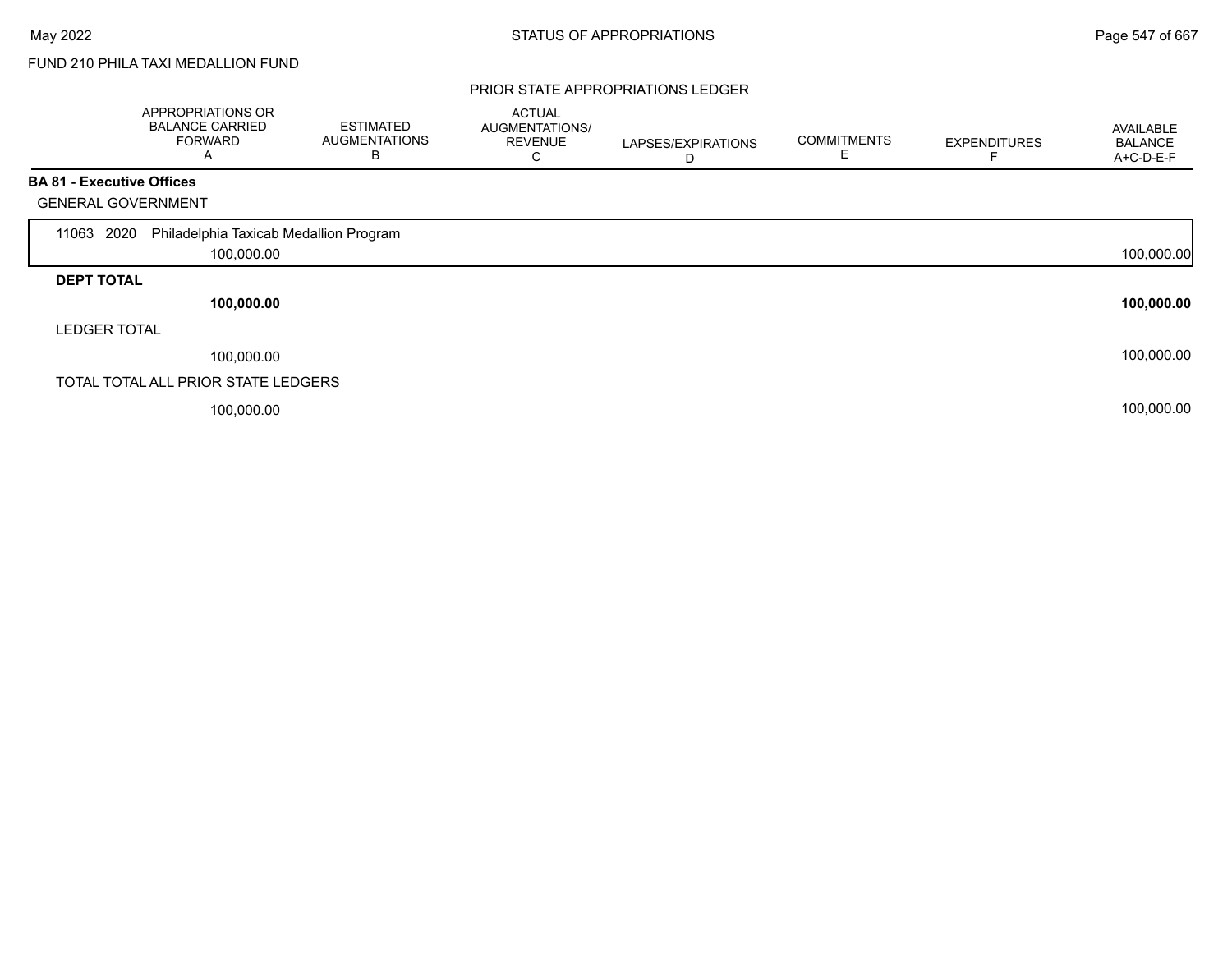|                               | APPROPRIATIONS OR<br><b>BALANCE CARRIED</b><br><b>FORWARD</b><br>Α | <b>ESTIMATED</b><br><b>AUGMENTATIONS</b><br>В | <b>ACTUAL</b><br>AUGMENTATIONS/<br><b>REVENUE</b><br>C | LAPSES/EXPIRATIONS<br>D | <b>COMMITMENTS</b><br>E. | <b>EXPENDITURES</b><br>F | <b>AVAILABLE</b><br><b>BALANCE</b><br>$A+C-D-E-F$ |
|-------------------------------|--------------------------------------------------------------------|-----------------------------------------------|--------------------------------------------------------|-------------------------|--------------------------|--------------------------|---------------------------------------------------|
| <b>BA 78 - Transportation</b> |                                                                    |                                               |                                                        |                         |                          |                          |                                                   |
| <b>GENERAL GOVERNMENT</b>     |                                                                    |                                               |                                                        |                         |                          |                          |                                                   |
| 29408 2021                    | <b>Multimodal Administration &amp; Oversight</b>                   |                                               |                                                        |                         |                          |                          |                                                   |
|                               | 4,317,000.00                                                       |                                               |                                                        |                         | 2,955.67                 | 1,639,378.95             | 2,674,665.38                                      |
| <b>GRANTS AND SUBSIDIES</b>   |                                                                    |                                               |                                                        |                         |                          |                          |                                                   |
|                               | 29403 2021 Aviation Grants                                         |                                               |                                                        |                         |                          |                          |                                                   |
|                               | 6,720,000.00                                                       |                                               |                                                        |                         |                          |                          | 6,720,000.00                                      |
| 2021<br>29404                 | Rail Freight Grants                                                |                                               |                                                        |                         |                          |                          |                                                   |
|                               | 11,197,000.00                                                      |                                               |                                                        |                         |                          |                          | 11,197,000.00                                     |
| 29405 2021                    | Passenger Rail Grants                                              |                                               |                                                        |                         |                          |                          |                                                   |
|                               | 8,959,000.00                                                       |                                               |                                                        |                         |                          |                          | 8,959,000.00                                      |
| 29406 2021                    | Ports & Waterways Grants                                           |                                               |                                                        |                         |                          |                          |                                                   |
|                               | 11,197,000.00                                                      |                                               |                                                        |                         |                          |                          | 11,197,000.00                                     |
| 29407 2021                    | <b>Bicycle &amp; Pedestrian Facilities Grants</b>                  |                                               |                                                        |                         |                          |                          |                                                   |
|                               | 2,239,000.00                                                       |                                               |                                                        |                         | 1,993,542.62             | 271.34                   | 245,186.04                                        |
| 29411 2021                    | <b>Statewide Programs Grants</b>                                   |                                               |                                                        |                         |                          |                          |                                                   |
|                               | 40,000,000.00                                                      |                                               |                                                        |                         | 17,251,397.69            | 1,776,269.42             | 20,972,332.89                                     |
| <b>DEPT TOTAL</b>             |                                                                    |                                               |                                                        |                         |                          |                          |                                                   |
|                               | 84,629,000.00                                                      |                                               |                                                        |                         | 19,247,895.98            | 3,415,919.71             | 61,965,184.31                                     |
| <b>LEDGER TOTAL</b>           |                                                                    |                                               |                                                        |                         |                          |                          |                                                   |
|                               | 84,629,000.00                                                      |                                               |                                                        |                         | 19,247,895.98            | 3,415,919.71             | 61,965,184.31                                     |
|                               | TOTAL TOTAL ALL CURRENT STATE LEDGERS                              |                                               |                                                        |                         |                          |                          |                                                   |
|                               | 84,629,000.00                                                      |                                               |                                                        |                         | 19,247,895.98            | 3,415,919.71             | 61,965,184.31                                     |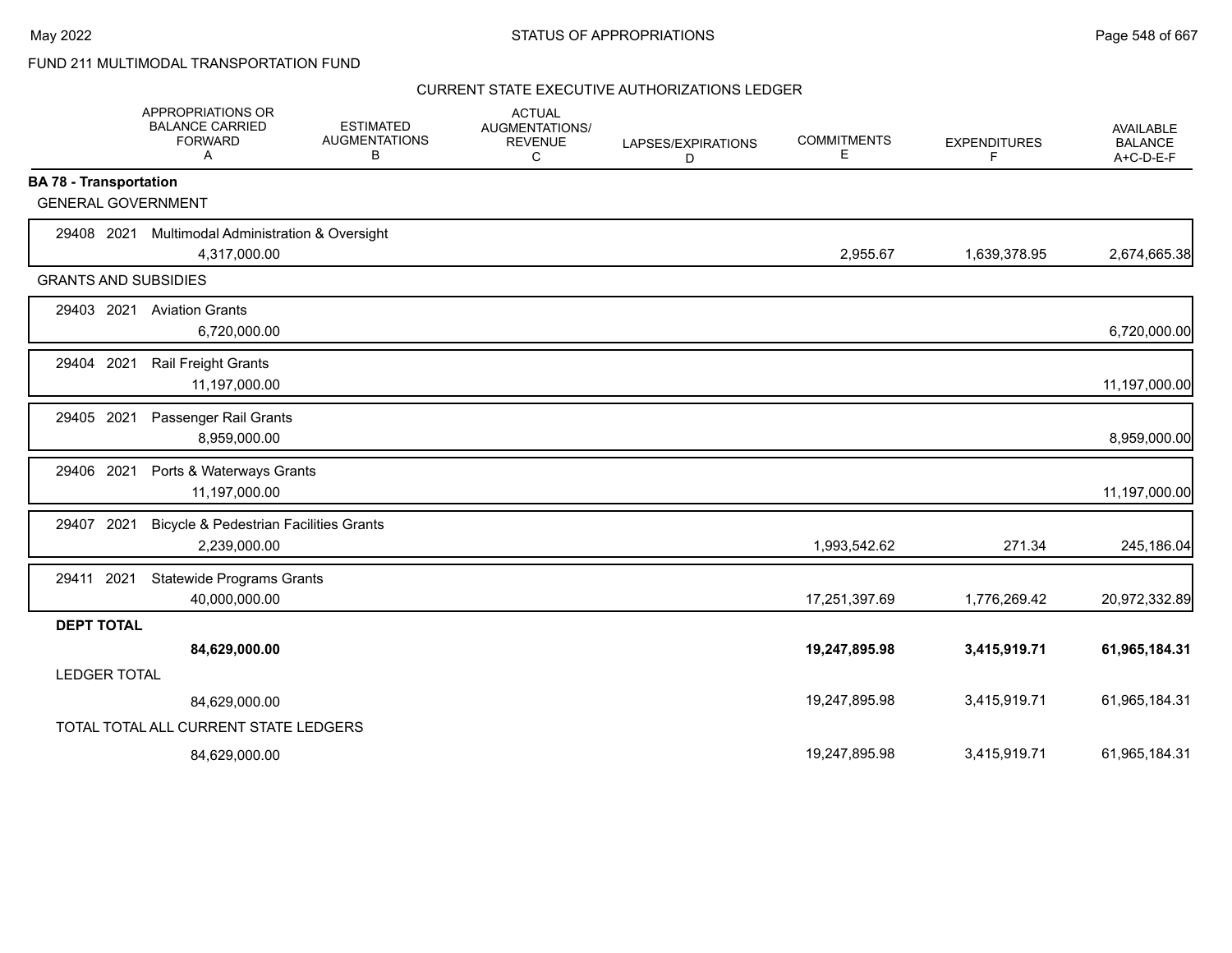#### PRIOR STATE APPROPRIATIONS LEDGER

|                               | APPROPRIATIONS OR<br><b>BALANCE CARRIED</b><br><b>FORWARD</b><br>Α | <b>ESTIMATED</b><br><b>AUGMENTATIONS</b><br>B | <b>ACTUAL</b><br>AUGMENTATIONS/<br><b>REVENUE</b><br>С | LAPSES/EXPIRATIONS<br>D | <b>COMMITMENTS</b><br>Е | <b>EXPENDITURES</b> | AVAILABLE<br><b>BALANCE</b><br>A+C-D-E-F |
|-------------------------------|--------------------------------------------------------------------|-----------------------------------------------|--------------------------------------------------------|-------------------------|-------------------------|---------------------|------------------------------------------|
| <b>BA 78 - Transportation</b> |                                                                    |                                               |                                                        |                         |                         |                     |                                          |
| <b>GENERAL GOVERNMENT</b>     |                                                                    |                                               |                                                        |                         |                         |                     |                                          |
| 2019<br>11100                 | PennPORTS-PRPA Debt Service<br>80,668.72                           |                                               |                                                        |                         |                         |                     | 80,668.72                                |
| 2020<br>11100                 | PennPORTS-PRPA Debt Service<br>4,240,418.66                        |                                               |                                                        |                         |                         |                     | 4,240,418.66                             |
| <b>DEPT TOTAL</b>             |                                                                    |                                               |                                                        |                         |                         |                     |                                          |
|                               | 4,321,087.38                                                       |                                               |                                                        |                         |                         |                     | 4,321,087.38                             |
| <b>LEDGER TOTAL</b>           |                                                                    |                                               |                                                        |                         |                         |                     |                                          |
|                               | 4,321,087.38                                                       |                                               |                                                        |                         |                         |                     | 4,321,087.38                             |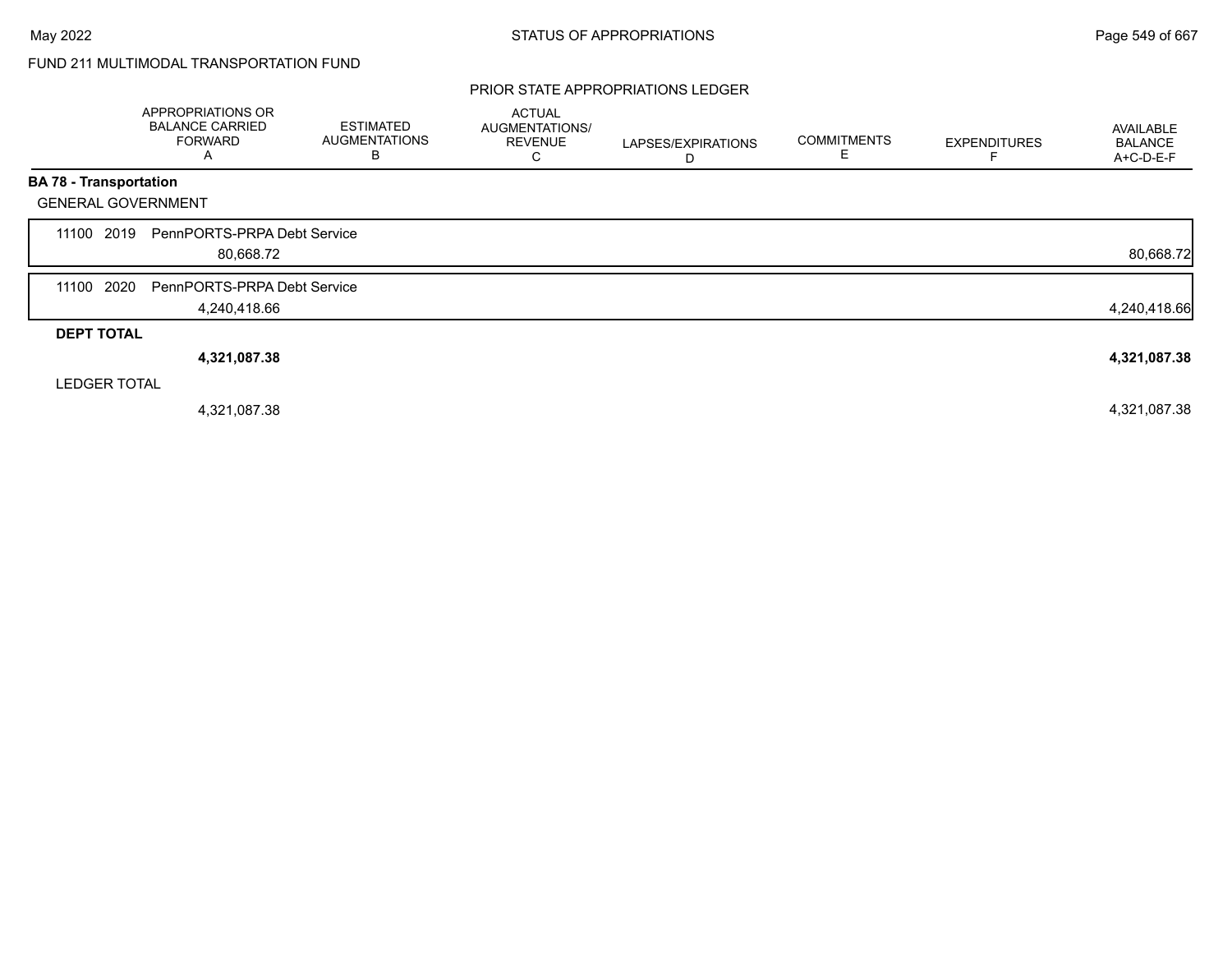|                               | APPROPRIATIONS OR<br><b>BALANCE CARRIED</b><br><b>FORWARD</b><br>A | <b>ESTIMATED</b><br><b>AUGMENTATIONS</b><br>В | <b>ACTUAL</b><br>AUGMENTATIONS/<br><b>REVENUE</b><br>C | LAPSES/EXPIRATIONS<br>D | <b>COMMITMENTS</b><br>Е | <b>EXPENDITURES</b><br>F | <b>AVAILABLE</b><br><b>BALANCE</b><br>A+C-D-E-F |
|-------------------------------|--------------------------------------------------------------------|-----------------------------------------------|--------------------------------------------------------|-------------------------|-------------------------|--------------------------|-------------------------------------------------|
| <b>BA 78 - Transportation</b> |                                                                    |                                               |                                                        |                         |                         |                          |                                                 |
| <b>GENERAL GOVERNMENT</b>     |                                                                    |                                               |                                                        |                         |                         |                          |                                                 |
|                               | 29408 2014 Multimodal Administration & Oversight<br>135,576.72     |                                               |                                                        |                         | 2,613.33                | 51,019.73                | 81,943.66                                       |
|                               | 29408 2015 Multimodal Administration & Oversight<br>49,963.16      |                                               |                                                        |                         |                         | 17,825.78                | 32,137.38                                       |
|                               | 29408 2016 Multimodal Administration & Oversight<br>48,494.45      |                                               |                                                        |                         |                         | 48,494.45                |                                                 |
|                               | 29408 2017 Multimodal Administration & Oversight<br>1,175,283.31   |                                               |                                                        |                         | 233,432.09              | 632,303.78               | 309,547.44                                      |
|                               | 29408 2018 Multimodal Administration & Oversight<br>982,975.33     |                                               |                                                        |                         |                         | $-151.48$                | 983,126.81                                      |
| 29408 2019                    | <b>Multimodal Administration &amp; Oversight</b><br>621,684.69     |                                               |                                                        |                         | 35,715.56               | 93,034.73                | 492,934.40                                      |
| 29408 2020                    | Multimodal Administration & Oversight<br>1,670,386.48              |                                               |                                                        |                         | 340,651.24              | 719,506.20               | 610,229.04                                      |
| <b>GRANTS AND SUBSIDIES</b>   |                                                                    |                                               |                                                        |                         |                         |                          |                                                 |
|                               | 29403 2014 Aviation Grants<br>146,205.45                           |                                               |                                                        |                         | 92,034.24               | 54,171.21                |                                                 |
|                               | 29403 2015 Aviation Grants<br>95.251.35                            |                                               |                                                        |                         | 46,994.06               | 48,257.29                |                                                 |
|                               | 29403 2016 Aviation Grants<br>1,448,411.47                         |                                               |                                                        |                         | 1,257,074.30            | 191,337.17               |                                                 |
|                               | 29403 2017 Aviation Grants<br>538,147.21                           |                                               |                                                        |                         | 257,455.77              | 280,691.44               |                                                 |
| 29403 2018                    | <b>Aviation Grants</b><br>3,068,086.00                             |                                               |                                                        |                         | 758,175.10              | 2,309,910.90             |                                                 |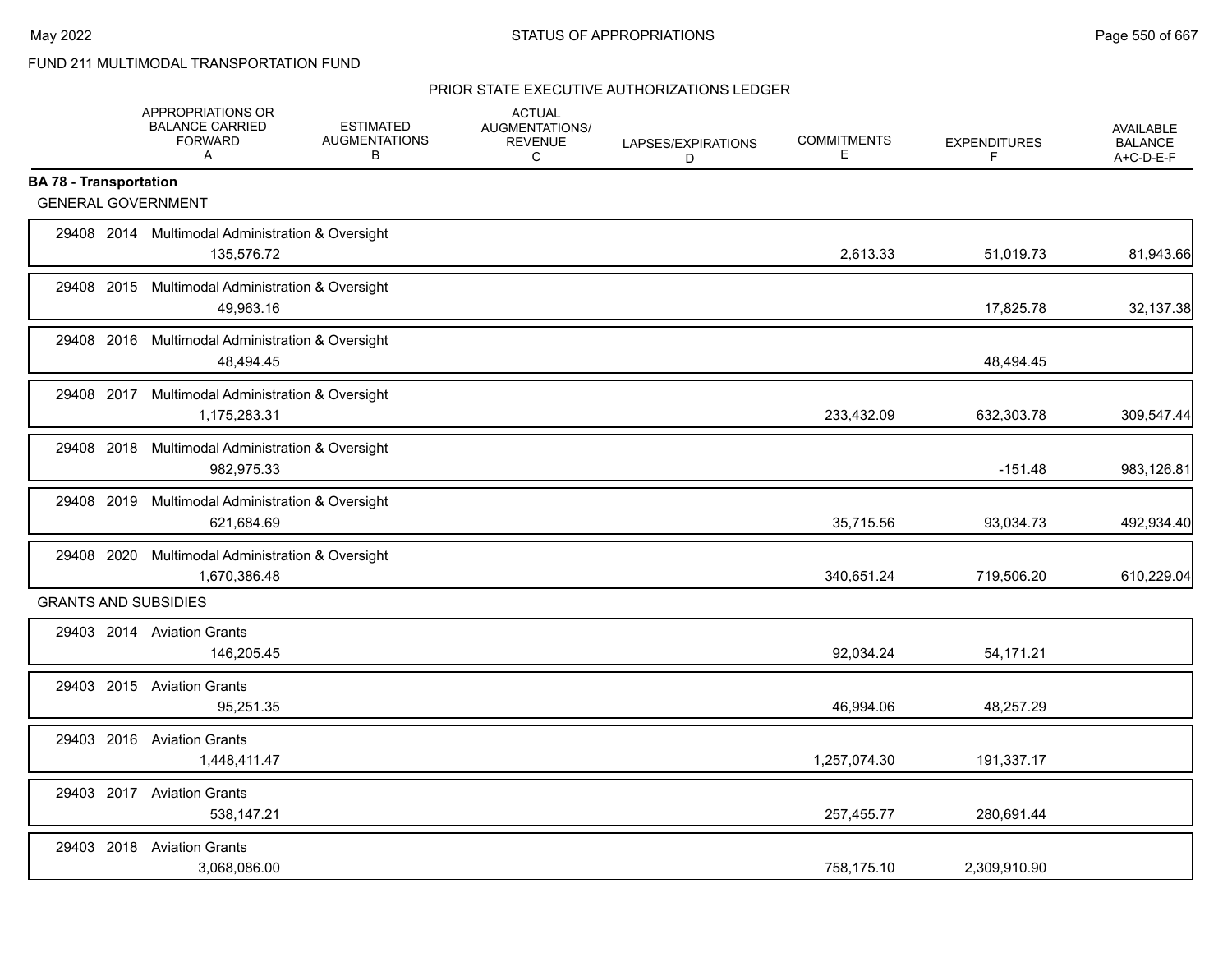|               | APPROPRIATIONS OR<br><b>BALANCE CARRIED</b><br><b>FORWARD</b><br>Α | <b>ESTIMATED</b><br><b>AUGMENTATIONS</b><br>B | <b>ACTUAL</b><br>AUGMENTATIONS/<br><b>REVENUE</b><br>C | LAPSES/EXPIRATIONS<br>D | <b>COMMITMENTS</b><br>Е | <b>EXPENDITURES</b><br>F | <b>AVAILABLE</b><br><b>BALANCE</b><br>A+C-D-E-F |
|---------------|--------------------------------------------------------------------|-----------------------------------------------|--------------------------------------------------------|-------------------------|-------------------------|--------------------------|-------------------------------------------------|
|               | 29403 2019 Aviation Grants<br>3,254,131.67                         |                                               |                                                        |                         | 1,539,165.88            | 380,641.11               | 1,334,324.68                                    |
| 29403 2020    | <b>Aviation Grants</b><br>6,322,961.82                             |                                               |                                                        |                         | 1,942.31                | 3,011.01                 | 6,318,008.50                                    |
| 29404 2014    | <b>Rail Freight Grants</b><br>3,007,811.87                         |                                               |                                                        |                         | 1,235,958.87            | 1,731,081.00             | 40,772.00                                       |
|               | 29404 2015 Rail Freight Grants<br>3,568,889.85                     |                                               |                                                        |                         | 1,468,072.35            | 849,206.50               | 1,251,611.00                                    |
|               | 29404 2016 Rail Freight Grants<br>7,294,478.68                     |                                               |                                                        |                         | 2,841,954.21            | 3,840,744.47             | 611,780.00                                      |
|               | 29404 2017 Rail Freight Grants<br>7,837,444.00                     |                                               |                                                        |                         | 4,604,853.00            | 2,091,937.00             | 1,140,654.00                                    |
| 2018<br>29404 | <b>Rail Freight Grants</b><br>9,636,207.00                         |                                               |                                                        |                         | 8,289,793.00            | 599,300.00               | 747,114.00                                      |
| 29404 2019    | Rail Freight Grants<br>10,243,273.00                               |                                               |                                                        |                         | 5,606,254.43            | 241,571.77               | 4,395,446.80                                    |
| 29404 2020    | <b>Rail Freight Grants</b><br>10,775,000.00                        |                                               |                                                        |                         |                         |                          | 10,775,000.00                                   |
| 29404 2013    | <b>Rail Freight Grants</b><br>240,822.73                           |                                               |                                                        |                         |                         | 170,950.73               | 69,872.00                                       |
| 29405 2020    | Passenger Rail Grants<br>4,029,653.95                              |                                               |                                                        |                         |                         | 4,029,653.95             |                                                 |
| 29406 2015    | Ports & Waterways Grants<br>400,000.00                             |                                               |                                                        |                         |                         | 400,000.00               |                                                 |
|               | 29406 2016 Ports & Waterways Grants<br>5,600.00                    |                                               |                                                        |                         |                         | 5,600.00                 |                                                 |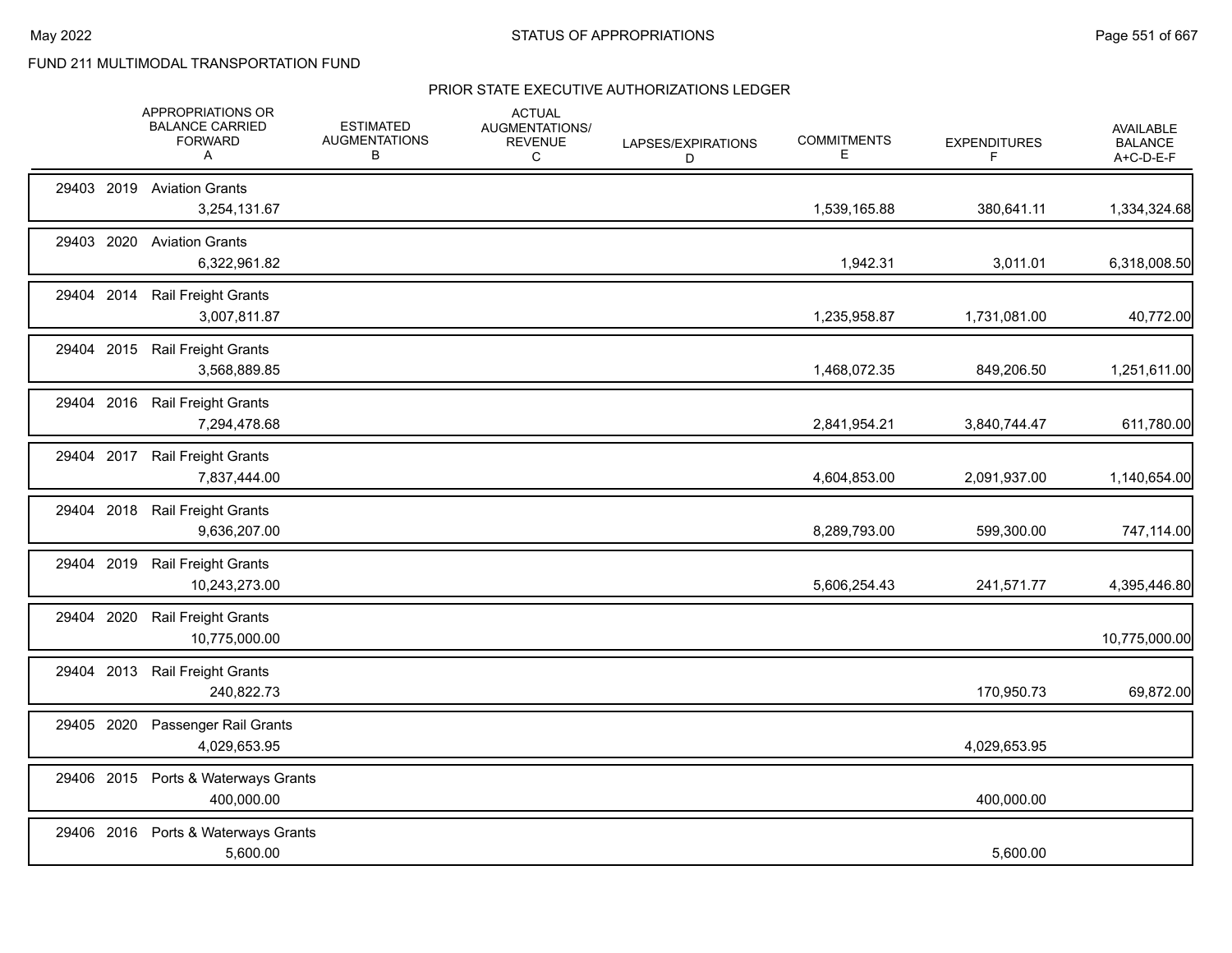|            | APPROPRIATIONS OR<br><b>BALANCE CARRIED</b><br><b>FORWARD</b><br>A | <b>ESTIMATED</b><br><b>AUGMENTATIONS</b><br>в | <b>ACTUAL</b><br>AUGMENTATIONS/<br><b>REVENUE</b><br>С | LAPSES/EXPIRATIONS<br>D | <b>COMMITMENTS</b><br>E | <b>EXPENDITURES</b><br>F | <b>AVAILABLE</b><br><b>BALANCE</b><br>A+C-D-E-F |
|------------|--------------------------------------------------------------------|-----------------------------------------------|--------------------------------------------------------|-------------------------|-------------------------|--------------------------|-------------------------------------------------|
|            | 29406 2018 Ports & Waterways Grants<br>2,121,031.98                |                                               |                                                        |                         | 1,500,000.00            | 621,031.98               |                                                 |
|            | 29406 2019 Ports & Waterways Grants<br>3,933,191.20                |                                               |                                                        |                         | 620,252.38              | 3,082,004.87             | 230,933.95                                      |
| 29406 2020 | Ports & Waterways Grants<br>10,775,000.00                          |                                               |                                                        |                         | 616,650.00              | 7,578,760.63             | 2,579,589.37                                    |
| 29407 2014 | <b>Bicycle &amp; Pedestrian Facilities Grants</b><br>489,602.60    |                                               |                                                        |                         | 215,062.96              | 274,539.64               |                                                 |
| 29407 2015 | <b>Bicycle &amp; Pedestrian Facilities Grants</b><br>961,378.39    |                                               |                                                        |                         | 10,000.00               |                          | 951,378.39                                      |
| 29407 2016 | <b>Bicycle &amp; Pedestrian Facilities Grants</b><br>365,608.07    |                                               |                                                        |                         | 180,198.77              | 166,376.78               | 19,032.52                                       |
| 29407 2017 | <b>Bicycle &amp; Pedestrian Facilities Grants</b><br>1,304,155.05  |                                               |                                                        |                         | 105,990.21              | 493,061.96               | 705,102.88                                      |
| 29407 2018 | <b>Bicycle &amp; Pedestrian Facilities Grants</b><br>1,817,645.17  |                                               |                                                        |                         | 169,154.05              | 1,413,774.30             | 234,716.82                                      |
| 29407 2019 | <b>Bicycle &amp; Pedestrian Facilities Grants</b><br>2,170,968.47  |                                               |                                                        |                         | 424,899.46              | 825,396.92               | 920,672.09                                      |
| 29407 2020 | <b>Bicycle &amp; Pedestrian Facilities Grants</b><br>2,155,000.00  |                                               |                                                        |                         | 1,112,176.24            | 128,420.04               | 914,403.72                                      |
| 29407 2013 | <b>Bicycle &amp; Pedestrian Facilities Grants</b><br>280,691.30    |                                               |                                                        |                         | 138,456.92              | 142,234.38               |                                                 |
| 29411 2014 | <b>Statewide Programs Grants</b><br>7,948,062.21                   |                                               |                                                        |                         | 5,976,658.81            | 1,906,123.40             | 65,280.00                                       |
| 29411 2015 | <b>Statewide Programs Grants</b><br>14,299,063.34                  |                                               |                                                        |                         | 9,652,792.03            | 4,627,625.80             | 18,645.51                                       |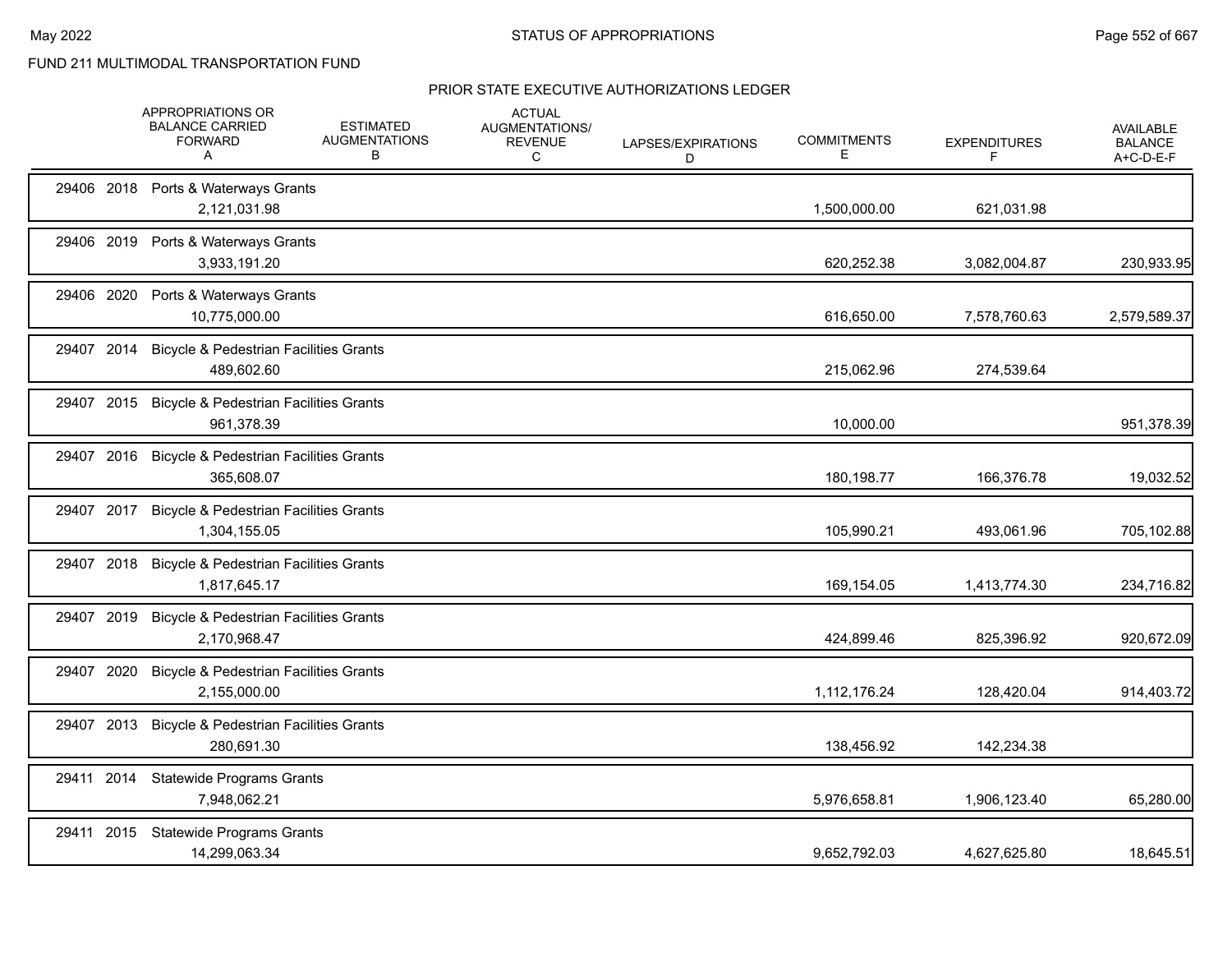|                     | <b>APPROPRIATIONS OR</b><br><b>BALANCE CARRIED</b><br><b>FORWARD</b> | <b>ESTIMATED</b><br><b>AUGMENTATIONS</b><br>В | <b>ACTUAL</b><br>AUGMENTATIONS/<br><b>REVENUE</b><br>C | LAPSES/EXPIRATIONS<br>D | <b>COMMITMENTS</b><br>E. | <b>EXPENDITURES</b><br>F | <b>AVAILABLE</b><br><b>BALANCE</b><br>A+C-D-E-F |
|---------------------|----------------------------------------------------------------------|-----------------------------------------------|--------------------------------------------------------|-------------------------|--------------------------|--------------------------|-------------------------------------------------|
| 29411<br>2016       | <b>Statewide Programs Grants</b><br>21,100,919.00                    |                                               |                                                        |                         | 16,485,232.43            | 3,171,064.44             | 1,444,622.13                                    |
| 29411 2017          | <b>Statewide Programs Grants</b><br>29,042,577.46                    |                                               |                                                        |                         | 21,617,470.44            | 3,458,502.54             | 3,966,604.48                                    |
| 2018<br>29411       | <b>Statewide Programs Grants</b><br>32,303,803.95                    |                                               |                                                        |                         | 15,780,355.41            | 4,375,268.96             | 12, 148, 179.58                                 |
| 2019<br>29411       | <b>Statewide Programs Grants</b><br>39,785,843.60                    |                                               |                                                        |                         | 21,531,353.57            | 3,579,398.02             | 14,675,092.01                                   |
| 2020<br>29411       | <b>Statewide Programs Grants</b><br>40,044,099.89                    |                                               |                                                        |                         | 35,219,627.38            | 144,262.16               | 4,680,210.35                                    |
| <b>DEPT TOTAL</b>   | 287,495,381.87                                                       |                                               |                                                        |                         | 159,968,470.80           | 54,777,945.56            | 72,748,965.51                                   |
| <b>LEDGER TOTAL</b> |                                                                      |                                               |                                                        |                         |                          |                          |                                                 |
|                     | 287,495,381.87                                                       |                                               |                                                        |                         | 159,968,470.80           | 54,777,945.56            | 72,748,965.51                                   |
|                     | TOTAL TOTAL ALL PRIOR STATE LEDGERS                                  |                                               |                                                        |                         |                          |                          |                                                 |
|                     | 291,816,469.25                                                       |                                               |                                                        |                         | 159,968,470.80           | 54,777,945.56            | 77,070,052.89                                   |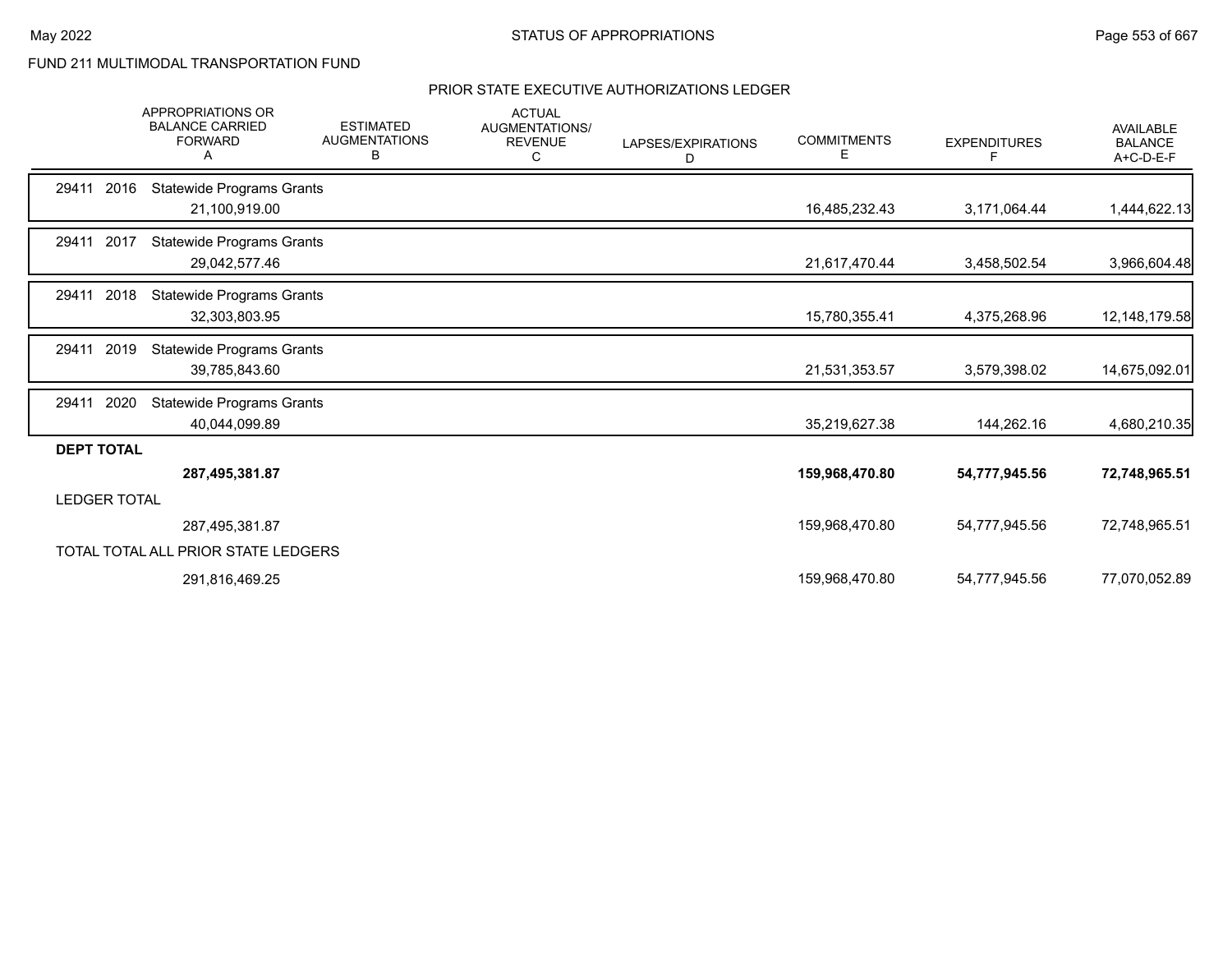# FUND 212 CITY REVITALIZATION & IMPROVEMENT

#### RESTRICTED RECEIPTS LEDGER

|                             | <b>APPROPRIATIONS OR</b><br><b>BALANCE CARRIED</b><br><b>FORWARD</b><br>Α | <b>ESTIMATED</b><br><b>AUGMENTATIONS</b><br>В | <b>ACTUAL</b><br>AUGMENTATIONS/<br><b>REVENUE</b><br>С | LAPSES/EXPIRATIONS<br>D | <b>COMMITMENTS</b><br>Е | <b>EXPENDITURES</b><br>F | <b>AVAILABLE</b><br><b>BALANCE</b><br>A+C-D-E-F |
|-----------------------------|---------------------------------------------------------------------------|-----------------------------------------------|--------------------------------------------------------|-------------------------|-------------------------|--------------------------|-------------------------------------------------|
| BA 73 - Treasury            |                                                                           |                                               |                                                        |                         |                         |                          |                                                 |
| <b>GRANTS AND SUBSIDIES</b> |                                                                           |                                               |                                                        |                         |                         |                          |                                                 |
| 40234 2021                  | CRIZ-Bethlehem                                                            |                                               |                                                        |                         |                         |                          |                                                 |
|                             |                                                                           |                                               | 488,992.53                                             |                         |                         | 488,992.53               |                                                 |
| 40235 2021                  | CRIZ-Lancaster                                                            |                                               |                                                        |                         |                         |                          |                                                 |
|                             |                                                                           |                                               | 7,597,543.30                                           |                         |                         | 7,597,543.30             |                                                 |
| 40239 2021                  | <b>CRIZ-Local Share Bethlehem</b>                                         |                                               |                                                        |                         |                         |                          |                                                 |
|                             |                                                                           |                                               | 54,440.00                                              |                         |                         | 54,440.00                |                                                 |
| 40240 2021                  | <b>CRIZ-Local Share Lancaster</b>                                         |                                               |                                                        |                         |                         |                          |                                                 |
|                             |                                                                           |                                               | 236,077.12                                             |                         |                         | 236,077.12               |                                                 |
| 40243 2021                  | CRIZ - Tamaqua                                                            |                                               |                                                        |                         |                         |                          |                                                 |
|                             |                                                                           |                                               | 581,156.17                                             |                         |                         | 581,156.17               |                                                 |
| 40244 2021                  | CRIZ - Local Share - Tamaqua                                              |                                               |                                                        |                         |                         |                          |                                                 |
|                             |                                                                           |                                               | 27,405.22                                              |                         |                         | 27,405.22                |                                                 |
| <b>DEPT TOTAL</b>           |                                                                           |                                               |                                                        |                         |                         |                          |                                                 |
|                             |                                                                           |                                               | 8,985,614.34                                           |                         |                         | 8,985,614.34             |                                                 |
| <b>LEDGER TOTAL</b>         |                                                                           |                                               |                                                        |                         |                         |                          |                                                 |
|                             |                                                                           |                                               | 8,985,614.34                                           |                         |                         | 8,985,614.34             |                                                 |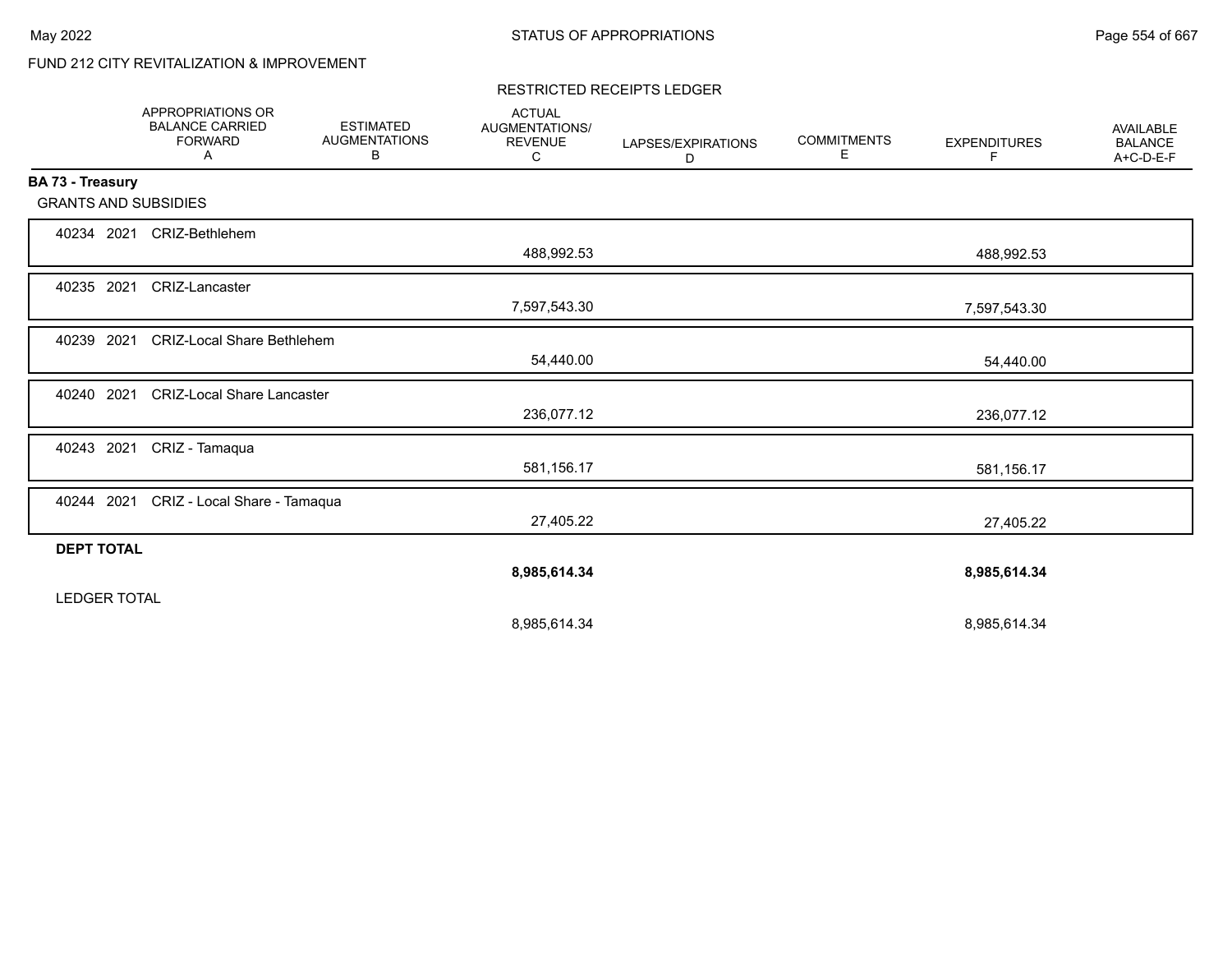# FUND 213 LOCAL CIGARETTE TAX FUND

#### RESTRICTED RECEIPTS LEDGER

|                             | APPROPRIATIONS OR<br><b>BALANCE CARRIED</b><br>FORWARD<br>A | <b>ESTIMATED</b><br><b>AUGMENTATIONS</b><br>в | <b>ACTUAL</b><br>AUGMENTATIONS/<br><b>REVENUE</b><br>◡ | LAPSES/EXPIRATIONS<br>ш | <b>COMMITMENTS</b> | <b>EXPENDITURES</b> | AVAILABLE<br><b>BALANCE</b><br>A+C-D-E-F |
|-----------------------------|-------------------------------------------------------------|-----------------------------------------------|--------------------------------------------------------|-------------------------|--------------------|---------------------|------------------------------------------|
| <b>BA 73 - Treasury</b>     |                                                             |                                               |                                                        |                         |                    |                     |                                          |
| <b>GRANTS AND SUBSIDIES</b> |                                                             |                                               |                                                        |                         |                    |                     |                                          |
| 2021<br>40236               | DistributionPhiladelphiaSchoolDistrict                      |                                               |                                                        |                         |                    |                     |                                          |
|                             | 2,796,487.01                                                |                                               | 52,828,052.90                                          |                         |                    | 53,626,467.72       | 1,998,072.19                             |
| <b>DEPT TOTAL</b>           |                                                             |                                               |                                                        |                         |                    |                     |                                          |
|                             | 2,796,487.01                                                |                                               | 52,828,052.90                                          |                         |                    | 53,626,467.72       | 1,998,072.19                             |
| <b>LEDGER TOTAL</b>         |                                                             |                                               |                                                        |                         |                    |                     |                                          |
|                             | 2,796,487.01                                                |                                               | 52,828,052.90                                          |                         |                    | 53,626,467.72       | 1,998,072.19                             |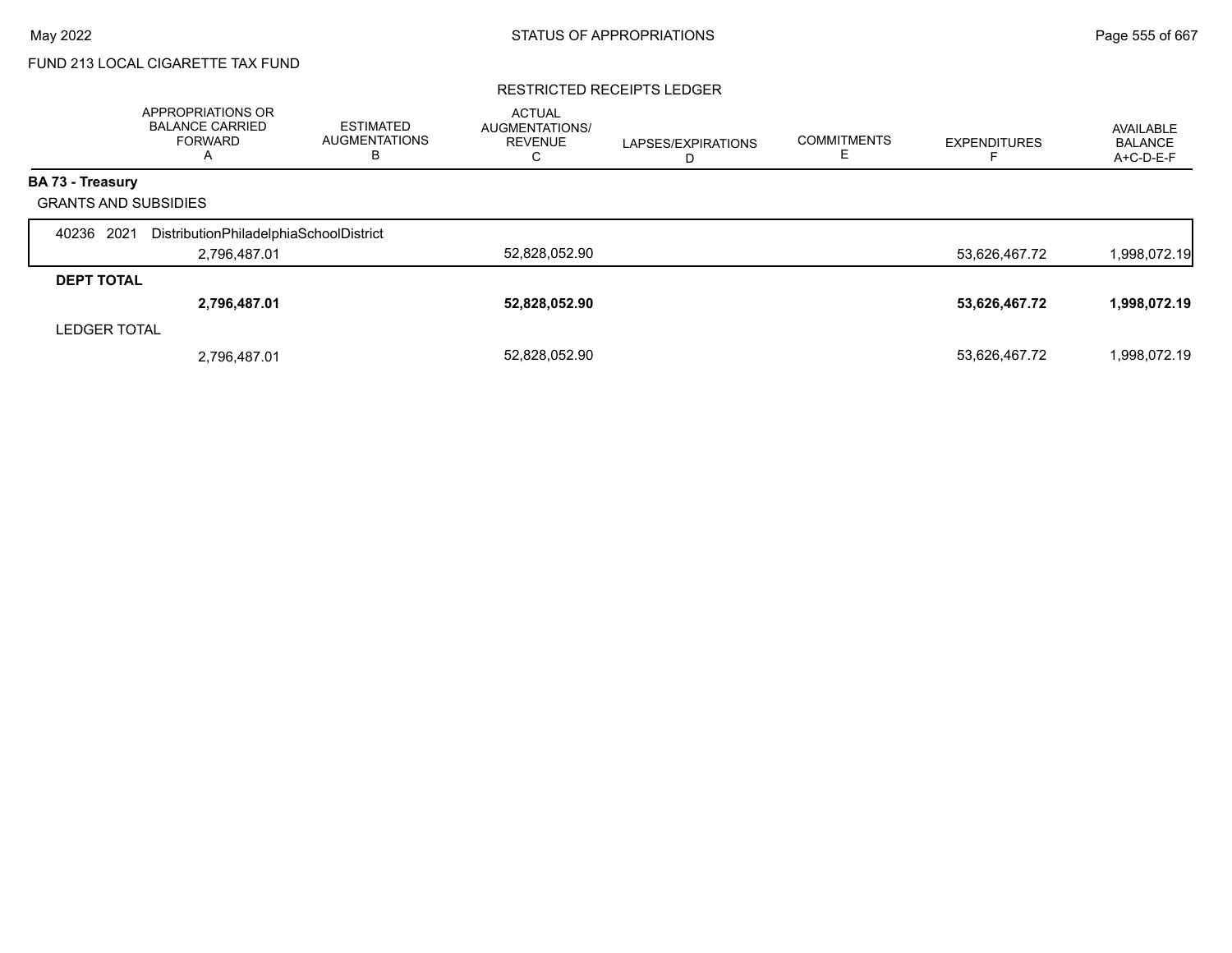### FUND 215 MONETARY PENALTY ENDOWMNTS TRST FND

#### CURRENT STATE EXECUTIVE AUTHORIZATIONS - RESTRICTED LEDGER

|                                  | APPROPRIATIONS OR<br><b>BALANCE CARRIED</b><br><b>FORWARD</b><br>A | <b>ESTIMATED</b><br><b>AUGMENTATIONS</b><br>B | <b>ACTUAL</b><br>AUGMENTATIONS/<br><b>REVENUE</b><br>С | LAPSES/EXPIRATIONS<br>D | <b>COMMITMENTS</b><br>Е | <b>EXPENDITURES</b> | <b>AVAILABLE</b><br><b>BALANCE</b><br>A+C-D-E-F |
|----------------------------------|--------------------------------------------------------------------|-----------------------------------------------|--------------------------------------------------------|-------------------------|-------------------------|---------------------|-------------------------------------------------|
| <b>BA 81 - Executive Offices</b> |                                                                    |                                               |                                                        |                         |                         |                     |                                                 |
| <b>GRANTS AND SUBSIDIES</b>      |                                                                    |                                               |                                                        |                         |                         |                     |                                                 |
| 2021<br>26420                    | NCAA Penn State Settlement                                         |                                               |                                                        |                         |                         |                     |                                                 |
|                                  |                                                                    | 4,800,000.00                                  | 4,800,000.00                                           |                         | 2,028,280.36            | 1,481,211.66        | 1,290,507.98                                    |
| <b>DEPT TOTAL</b>                |                                                                    |                                               |                                                        |                         |                         |                     |                                                 |
|                                  |                                                                    | 4,800,000.00                                  | 4,800,000.00                                           |                         | 2,028,280.36            | 1,481,211.66        | 1,290,507.98                                    |
| <b>LEDGER TOTAL</b>              |                                                                    |                                               |                                                        |                         |                         |                     |                                                 |
|                                  |                                                                    | 4,800,000.00                                  | 4,800,000.00                                           |                         | 2,028,280.36            | 1,481,211.66        | 1,290,507.98                                    |
|                                  | TOTAL TOTAL ALL CURRENT STATE LEDGERS                              |                                               |                                                        |                         |                         |                     |                                                 |
|                                  |                                                                    | 4,800,000.00                                  | 4,800,000.00                                           |                         | 2,028,280.36            | 1,481,211.66        | 1,290,507.98                                    |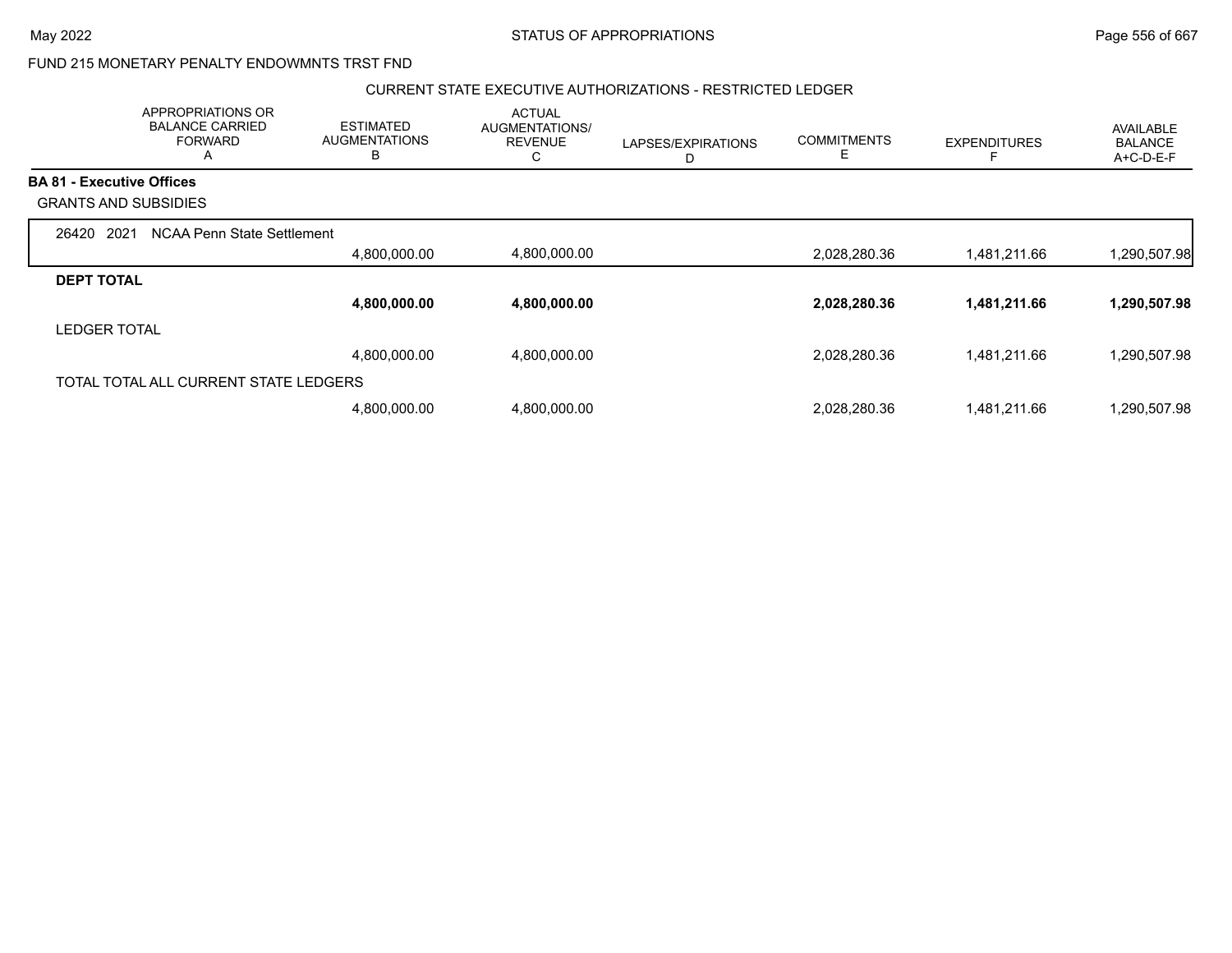### FUND 215 MONETARY PENALTY ENDOWMNTS TRST FND

#### PRIOR STATE EXECUTIVE AUTHORIZATIONS - RESTRICTED LEDGER

|                   |                                     | APPROPRIATIONS OR<br><b>BALANCE CARRIED</b><br><b>FORWARD</b><br>A | <b>ESTIMATED</b><br><b>AUGMENTATIONS</b><br>В | <b>ACTUAL</b><br>AUGMENTATIONS/<br><b>REVENUE</b><br>С | LAPSES/EXPIRATIONS<br>D | <b>COMMITMENTS</b><br>E | <b>EXPENDITURES</b> | AVAILABLE<br><b>BALANCE</b><br>A+C-D-E-F |
|-------------------|-------------------------------------|--------------------------------------------------------------------|-----------------------------------------------|--------------------------------------------------------|-------------------------|-------------------------|---------------------|------------------------------------------|
|                   | <b>BA 81 - Executive Offices</b>    |                                                                    |                                               |                                                        |                         |                         |                     |                                          |
|                   | <b>GRANTS AND SUBSIDIES</b>         |                                                                    |                                               |                                                        |                         |                         |                     |                                          |
| 26420             | 2019                                | NCAA Penn State Settlement                                         |                                               |                                                        |                         |                         |                     |                                          |
|                   |                                     | 130,051.18                                                         |                                               |                                                        |                         |                         |                     | 130,051.18                               |
| 26420             | 2020                                | NCAA Penn State Settlement                                         |                                               |                                                        |                         |                         |                     |                                          |
|                   |                                     | 3,159,566.45                                                       |                                               | -2,567,633.69                                          |                         |                         | 450,280.58          | 141,652.18                               |
| <b>DEPT TOTAL</b> |                                     |                                                                    |                                               |                                                        |                         |                         |                     |                                          |
|                   |                                     | 3,289,617.63                                                       |                                               | $-2,567,633.69$                                        |                         |                         | 450,280.58          | 271,703.36                               |
|                   | <b>LEDGER TOTAL</b>                 |                                                                    |                                               |                                                        |                         |                         |                     |                                          |
|                   |                                     | 3,289,617.63                                                       |                                               | $-2,567,633.69$                                        |                         |                         | 450,280.58          | 271,703.36                               |
|                   | TOTAL TOTAL ALL PRIOR STATE LEDGERS |                                                                    |                                               |                                                        |                         |                         |                     |                                          |
|                   |                                     | 3,289,617.63                                                       |                                               | $-2,567,633.69$                                        |                         |                         | 450,280.58          | 271,703.36                               |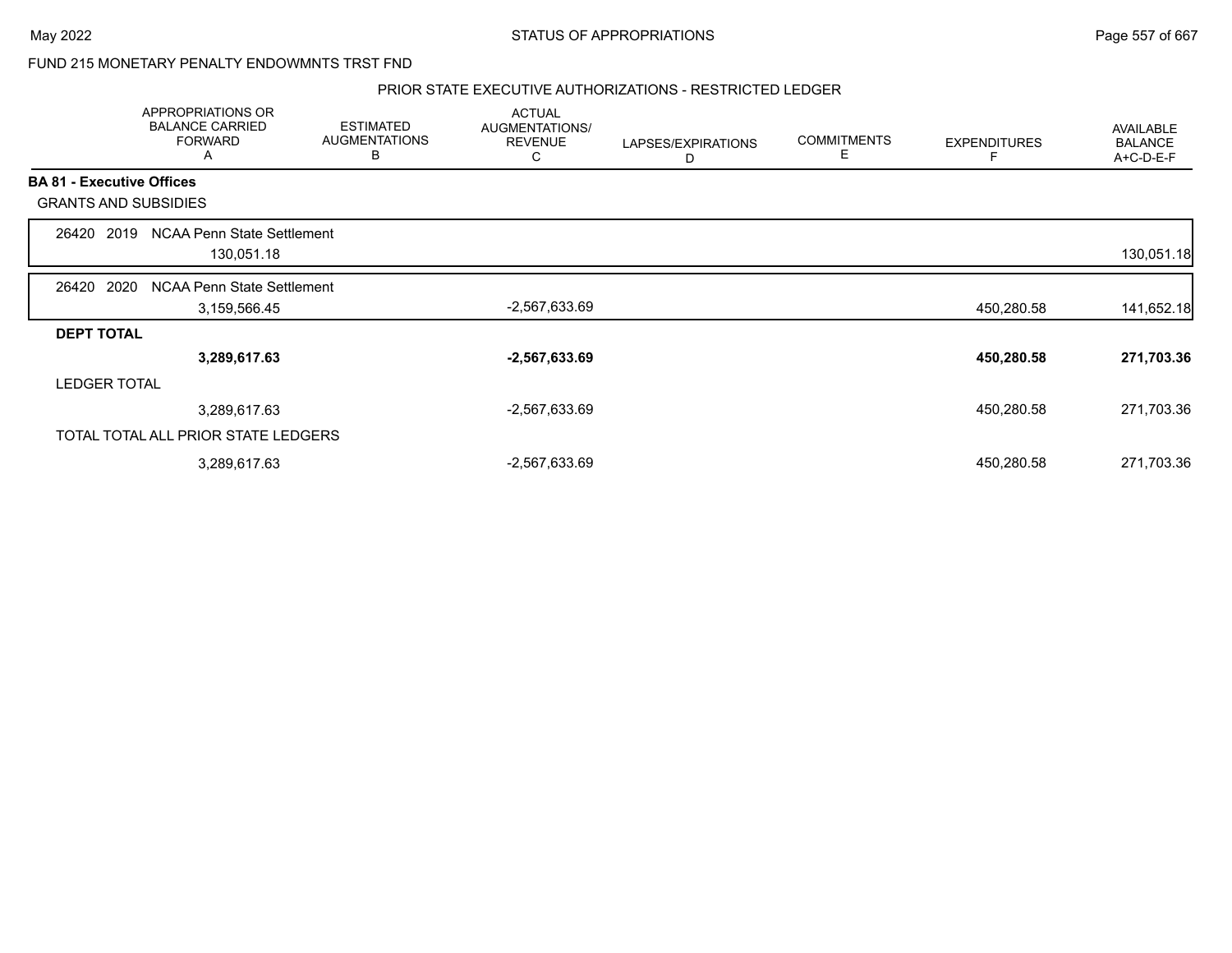# FUND 215 MONETARY PENALTY ENDOWMNTS TRST FND

#### RESTRICTED REVENUE LEDGER

|                                  | APPROPRIATIONS OR<br><b>BALANCE CARRIED</b><br><b>FORWARD</b><br>A | <b>ESTIMATED</b><br><b>AUGMENTATIONS</b><br>В | <b>ACTUAL</b><br>AUGMENTATIONS/<br><b>REVENUE</b><br>⌒<br>◡ | LAPSES/EXPIRATIONS | <b>COMMITMENTS</b> | <b>EXPENDITURES</b> | AVAILABLE<br><b>BALANCE</b><br>A+C-D-E-F |
|----------------------------------|--------------------------------------------------------------------|-----------------------------------------------|-------------------------------------------------------------|--------------------|--------------------|---------------------|------------------------------------------|
| <b>BA 81 - Executive Offices</b> |                                                                    |                                               |                                                             |                    |                    |                     |                                          |
| <b>GRANTS AND SUBSIDIES</b>      |                                                                    |                                               |                                                             |                    |                    |                     |                                          |
| 2021<br>60379                    | NCAA-Penn State Settlement                                         |                                               |                                                             |                    |                    |                     |                                          |
|                                  | 40,415,780.62                                                      |                                               |                                                             |                    |                    | 2,232,366.31        | 38, 183, 414. 31                         |
| <b>DEPT TOTAL</b>                |                                                                    |                                               |                                                             |                    |                    |                     |                                          |
|                                  | 40,415,780.62                                                      |                                               |                                                             |                    |                    | 2,232,366.31        | 38, 183, 414. 31                         |
| <b>LEDGER TOTAL</b>              |                                                                    |                                               |                                                             |                    |                    |                     |                                          |
|                                  | 40,415,780.62                                                      |                                               |                                                             |                    |                    | 2,232,366.31        | 38, 183, 414. 31                         |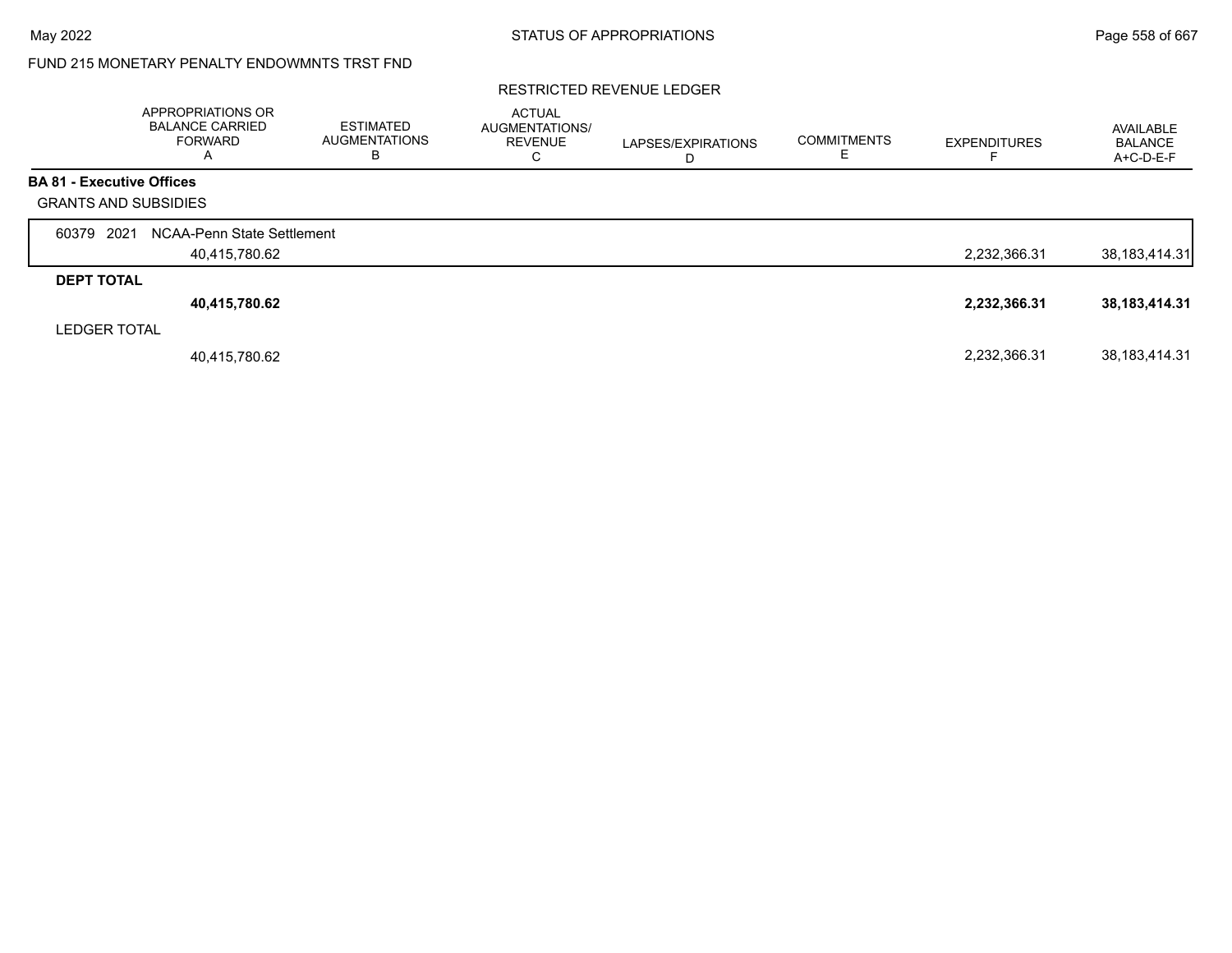# FUND 216 ACHIEVING A BETTER LIFE EXPERIENCE

#### CURRENT STATE APPROPRIATIONS LEDGER

|                           | APPROPRIATIONS OR<br><b>BALANCE CARRIED</b><br><b>FORWARD</b><br>A | <b>ESTIMATED</b><br><b>AUGMENTATIONS</b><br>В | <b>ACTUAL</b><br>AUGMENTATIONS/<br><b>REVENUE</b><br>C | LAPSES/EXPIRATIONS<br>D | <b>COMMITMENTS</b><br>Е | <b>EXPENDITURES</b> | AVAILABLE<br><b>BALANCE</b><br>A+C-D-E-F |
|---------------------------|--------------------------------------------------------------------|-----------------------------------------------|--------------------------------------------------------|-------------------------|-------------------------|---------------------|------------------------------------------|
| <b>BA 73 - Treasury</b>   |                                                                    |                                               |                                                        |                         |                         |                     |                                          |
| <b>GENERAL GOVERNMENT</b> |                                                                    |                                               |                                                        |                         |                         |                     |                                          |
| 11111 2021                | <b>General Operations</b><br>1,130,000.00                          |                                               |                                                        |                         |                         | 576,688.11          | 553,311.89                               |
| <b>DEPT TOTAL</b>         |                                                                    |                                               |                                                        |                         |                         |                     |                                          |
|                           | 1,130,000.00                                                       |                                               |                                                        |                         |                         | 576,688.11          | 553,311.89                               |
| <b>LEDGER TOTAL</b>       |                                                                    |                                               |                                                        |                         |                         |                     |                                          |
|                           | 1,130,000.00                                                       |                                               |                                                        |                         |                         | 576,688.11          | 553,311.89                               |
|                           | TOTAL TOTAL ALL CURRENT STATE LEDGERS                              |                                               |                                                        |                         |                         |                     |                                          |
|                           | 1,130,000.00                                                       |                                               |                                                        |                         |                         | 576,688.11          | 553,311.89                               |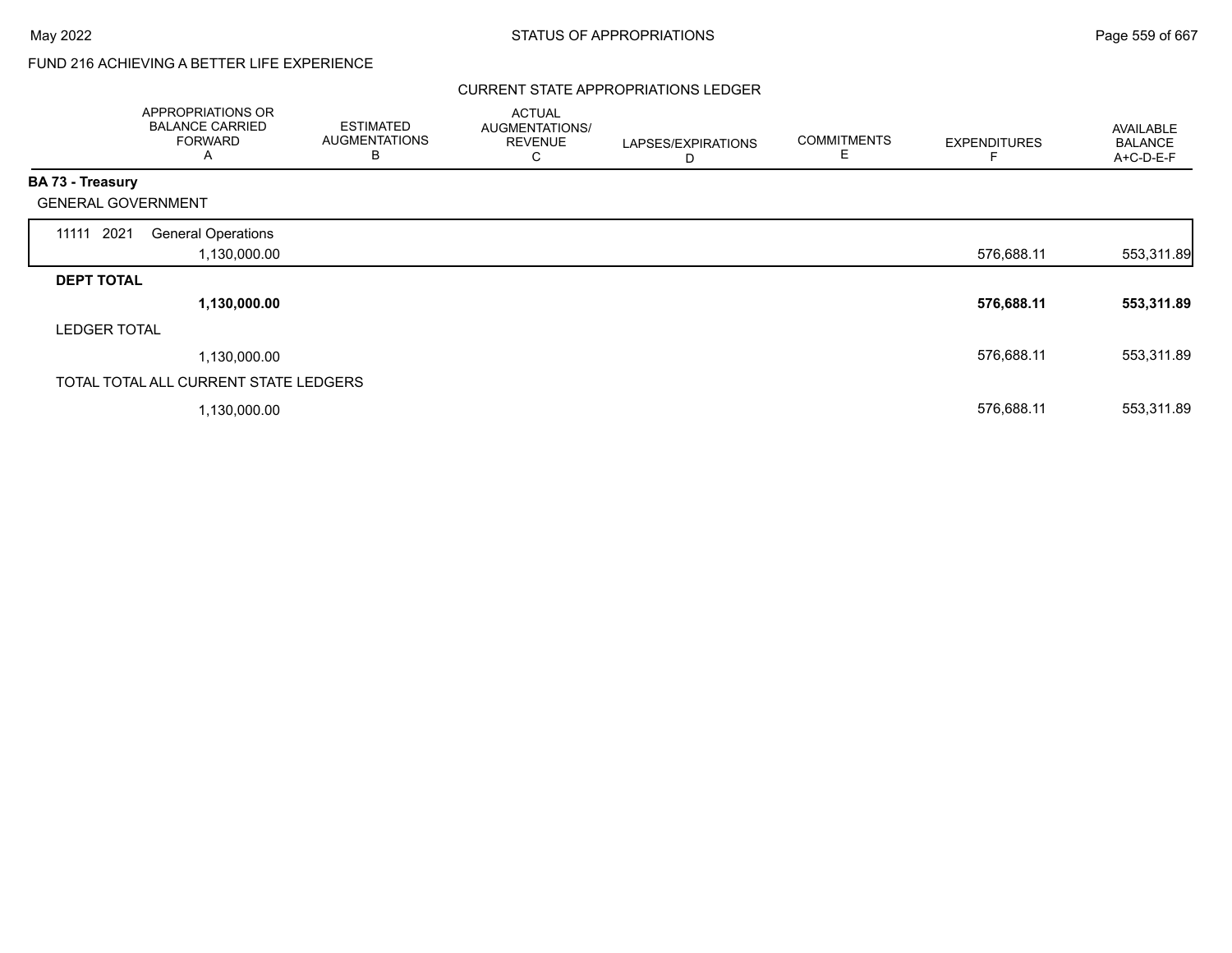# FUND 216 ACHIEVING A BETTER LIFE EXPERIENCE

#### PRIOR STATE APPROPRIATIONS LEDGER

|                   | APPROPRIATIONS OR<br><b>BALANCE CARRIED</b><br><b>FORWARD</b><br>A | <b>ESTIMATED</b><br><b>AUGMENTATIONS</b><br>В | <b>ACTUAL</b><br>AUGMENTATIONS/<br><b>REVENUE</b><br>С | LAPSES/EXPIRATIONS<br>D | <b>COMMITMENTS</b><br>Е | <b>EXPENDITURES</b><br>F | <b>AVAILABLE</b><br><b>BALANCE</b><br>A+C-D-E-F |
|-------------------|--------------------------------------------------------------------|-----------------------------------------------|--------------------------------------------------------|-------------------------|-------------------------|--------------------------|-------------------------------------------------|
| BA 73 - Treasury  |                                                                    |                                               |                                                        |                         |                         |                          |                                                 |
|                   | <b>GENERAL GOVERNMENT</b>                                          |                                               |                                                        |                         |                         |                          |                                                 |
| 11111 2018        | <b>General Operations</b><br>41,149.17                             |                                               |                                                        |                         |                         |                          | 41,149.17                                       |
| 11111 2019        | <b>General Operations</b><br>51,631.37                             |                                               |                                                        |                         |                         |                          | 51,631.37                                       |
| 11111             | 2020<br><b>General Operations</b><br>253,336.54                    |                                               |                                                        |                         |                         | 246,282.96               |                                                 |
| <b>DEPT TOTAL</b> |                                                                    |                                               |                                                        |                         |                         |                          | 7,053.58                                        |
|                   | 346,117.08                                                         |                                               |                                                        |                         |                         | 246,282.96               | 99,834.12                                       |
|                   | <b>LEDGER TOTAL</b>                                                |                                               |                                                        |                         |                         |                          |                                                 |
|                   | 346,117.08                                                         |                                               |                                                        |                         |                         | 246,282.96               | 99,834.12                                       |
|                   | TOTAL TOTAL ALL PRIOR STATE LEDGERS                                |                                               |                                                        |                         |                         |                          |                                                 |
|                   | 346,117.08                                                         |                                               |                                                        |                         |                         | 246,282.96               | 99,834.12                                       |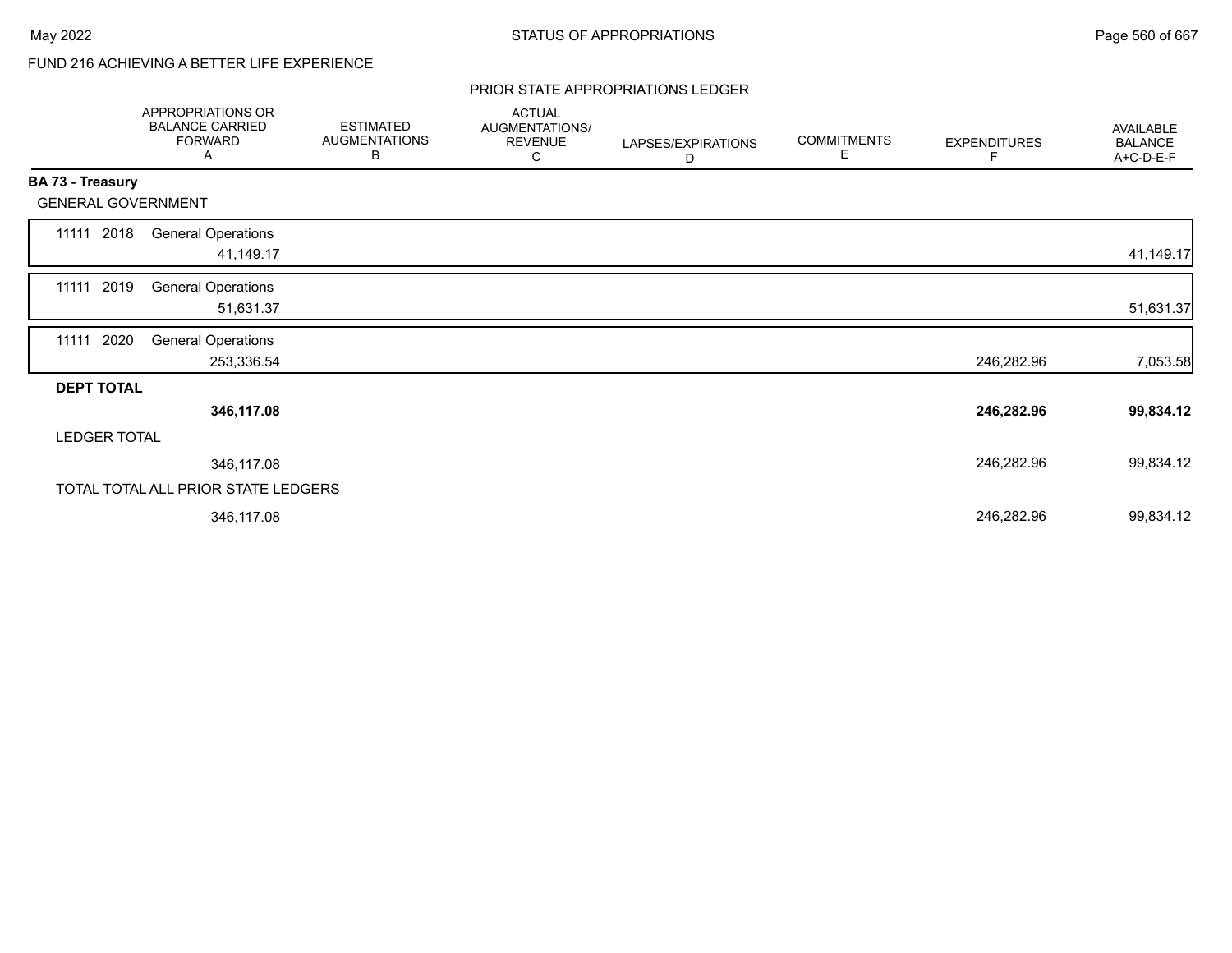## FUND 217 MEDICAL MARIJUANA PROGRAM FUND

|                                             | APPROPRIATIONS OR<br><b>BALANCE CARRIED</b><br><b>FORWARD</b><br>A | <b>ESTIMATED</b><br><b>AUGMENTATIONS</b><br>В | <b>ACTUAL</b><br>AUGMENTATIONS/<br><b>REVENUE</b><br>C | LAPSES/EXPIRATIONS<br>D | <b>COMMITMENTS</b><br>Е | <b>EXPENDITURES</b><br>F | <b>AVAILABLE</b><br><b>BALANCE</b><br>A+C-D-E-F |
|---------------------------------------------|--------------------------------------------------------------------|-----------------------------------------------|--------------------------------------------------------|-------------------------|-------------------------|--------------------------|-------------------------------------------------|
| <b>BA 81 - Executive Offices</b>            |                                                                    |                                               |                                                        |                         |                         |                          |                                                 |
| <b>GRANTS AND SUBSIDIES</b>                 |                                                                    |                                               |                                                        |                         |                         |                          |                                                 |
|                                             | 20521 2021 Enforcement Costs                                       |                                               |                                                        |                         |                         |                          |                                                 |
|                                             | 2,593,000.00                                                       |                                               |                                                        |                         |                         |                          | 2,593,000.00                                    |
| <b>DEPT TOTAL</b>                           |                                                                    |                                               |                                                        |                         |                         |                          |                                                 |
|                                             | 2,593,000.00                                                       |                                               |                                                        |                         |                         |                          | 2,593,000.00                                    |
|                                             | <b>BA 74 - Drug and Alcohol Programs</b>                           |                                               |                                                        |                         |                         |                          |                                                 |
| <b>GRANTS AND SUBSIDIES</b>                 |                                                                    |                                               |                                                        |                         |                         |                          |                                                 |
|                                             | 20520 2021 Prevention & Treatment Services                         |                                               |                                                        |                         |                         |                          |                                                 |
|                                             | 5,186,000.00                                                       |                                               |                                                        |                         |                         |                          | 5,186,000.00                                    |
| <b>DEPT TOTAL</b>                           | 5,186,000.00                                                       |                                               |                                                        |                         |                         |                          | 5,186,000.00                                    |
|                                             |                                                                    |                                               |                                                        |                         |                         |                          |                                                 |
| BA 67 - Health<br><b>GENERAL GOVERNMENT</b> |                                                                    |                                               |                                                        |                         |                         |                          |                                                 |
|                                             | <b>General Operations</b>                                          |                                               |                                                        |                         |                         |                          |                                                 |
| 20429 2021                                  | 20,743,000.00                                                      |                                               |                                                        |                         | 3,578,679.78            | 11,904,577.97            | 5,259,742.25                                    |
|                                             |                                                                    |                                               |                                                        |                         |                         |                          |                                                 |
| 20435 2021                                  | Loan Repayment to General Fund<br>3,000,000.00                     |                                               |                                                        |                         |                         | 3,000,000.00             |                                                 |
|                                             |                                                                    |                                               |                                                        |                         |                         |                          |                                                 |
| 20518 2021                                  | Patient Financial Hardship Program<br>7,779,000.00                 |                                               |                                                        |                         | 24,320.00               |                          | 7,754,680.00                                    |
| <b>GRANTS AND SUBSIDIES</b>                 |                                                                    |                                               |                                                        |                         |                         |                          |                                                 |
|                                             |                                                                    |                                               |                                                        |                         |                         |                          |                                                 |
| 20519 2021                                  | Medical Marijuana Research<br>15,557,000.00                        |                                               |                                                        |                         |                         |                          | 15,557,000.00                                   |
| <b>DEPT TOTAL</b>                           |                                                                    |                                               |                                                        |                         |                         |                          |                                                 |
|                                             | 47,079,000.00                                                      |                                               |                                                        |                         | 3,602,999.78            | 14,904,577.97            | 28,571,422.25                                   |
| <b>LEDGER TOTAL</b>                         |                                                                    |                                               |                                                        |                         |                         |                          |                                                 |
|                                             | 54,858,000.00                                                      |                                               |                                                        |                         | 3,602,999.78            | 14,904,577.97            | 36,350,422.25                                   |
|                                             | TOTAL TOTAL ALL CURRENT STATE LEDGERS                              |                                               |                                                        |                         |                         |                          |                                                 |
|                                             |                                                                    |                                               |                                                        |                         | 3,602,999.78            |                          | 36,350,422.25                                   |
|                                             | 54,858,000.00                                                      |                                               |                                                        |                         |                         | 14,904,577.97            |                                                 |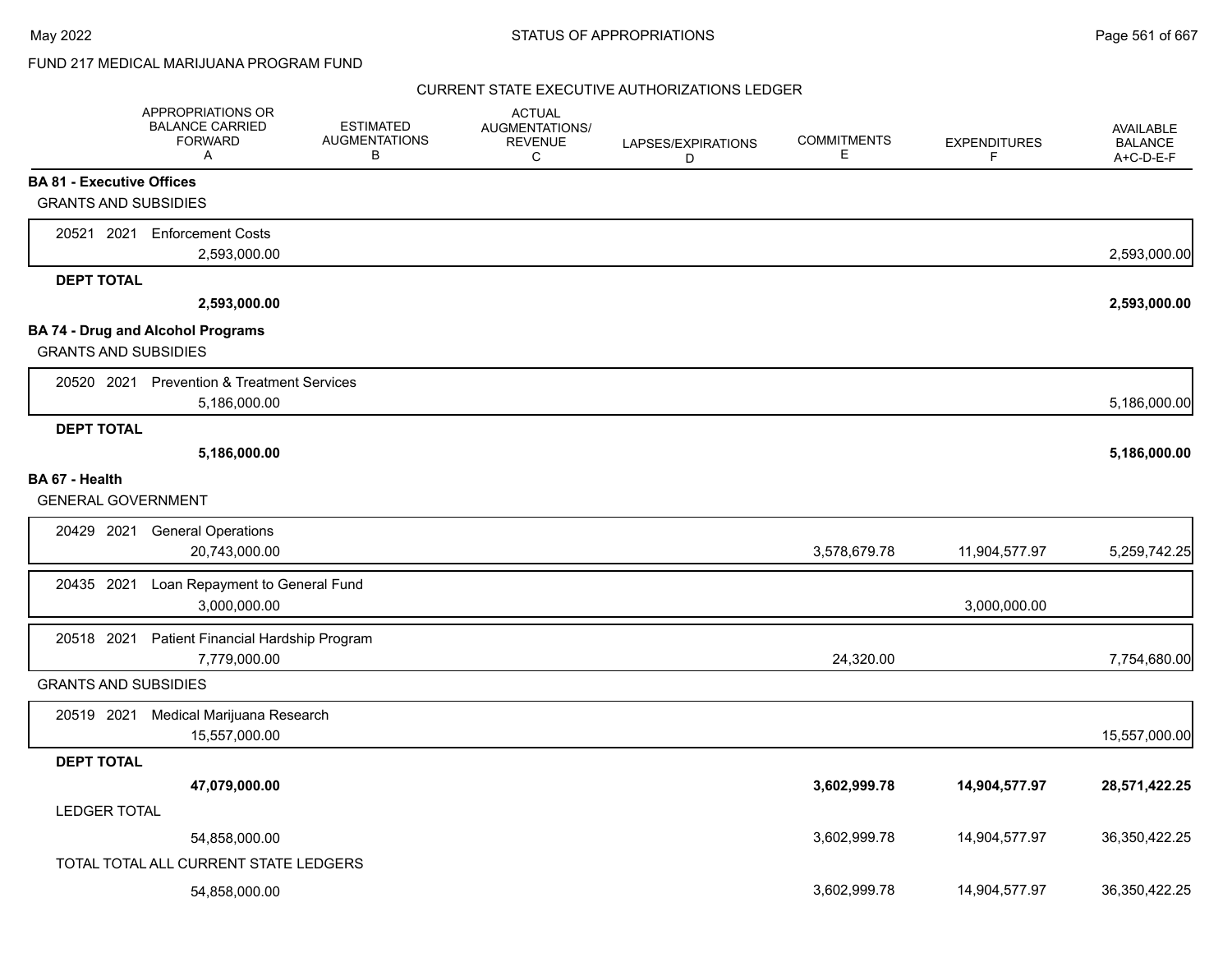### FUND 217 MEDICAL MARIJUANA PROGRAM FUND

|                           | APPROPRIATIONS OR<br><b>BALANCE CARRIED</b><br><b>FORWARD</b><br>A | <b>ESTIMATED</b><br><b>AUGMENTATIONS</b><br>В | <b>ACTUAL</b><br>AUGMENTATIONS/<br><b>REVENUE</b><br>C | LAPSES/EXPIRATIONS<br>D | <b>COMMITMENTS</b><br>Е | <b>EXPENDITURES</b> | <b>AVAILABLE</b><br><b>BALANCE</b><br>A+C-D-E-F |
|---------------------------|--------------------------------------------------------------------|-----------------------------------------------|--------------------------------------------------------|-------------------------|-------------------------|---------------------|-------------------------------------------------|
| BA 67 - Health            |                                                                    |                                               |                                                        |                         |                         |                     |                                                 |
| <b>GENERAL GOVERNMENT</b> |                                                                    |                                               |                                                        |                         |                         |                     |                                                 |
| 2020<br>20429             | <b>General Operations</b>                                          |                                               |                                                        |                         |                         |                     |                                                 |
|                           | 2,758,544.91                                                       |                                               |                                                        |                         |                         | 2,593,868.24        | 164,676.67                                      |
| <b>DEPT TOTAL</b>         |                                                                    |                                               |                                                        |                         |                         |                     |                                                 |
|                           | 2,758,544.91                                                       |                                               |                                                        |                         |                         | 2,593,868.24        | 164,676.67                                      |
| <b>LEDGER TOTAL</b>       |                                                                    |                                               |                                                        |                         |                         |                     |                                                 |
|                           | 2,758,544.91                                                       |                                               |                                                        |                         |                         | 2,593,868.24        | 164,676.67                                      |
|                           | TOTAL TOTAL ALL PRIOR STATE LEDGERS                                |                                               |                                                        |                         |                         |                     |                                                 |
|                           | 2,758,544.91                                                       |                                               |                                                        |                         |                         | 2,593,868.24        | 164,676.67                                      |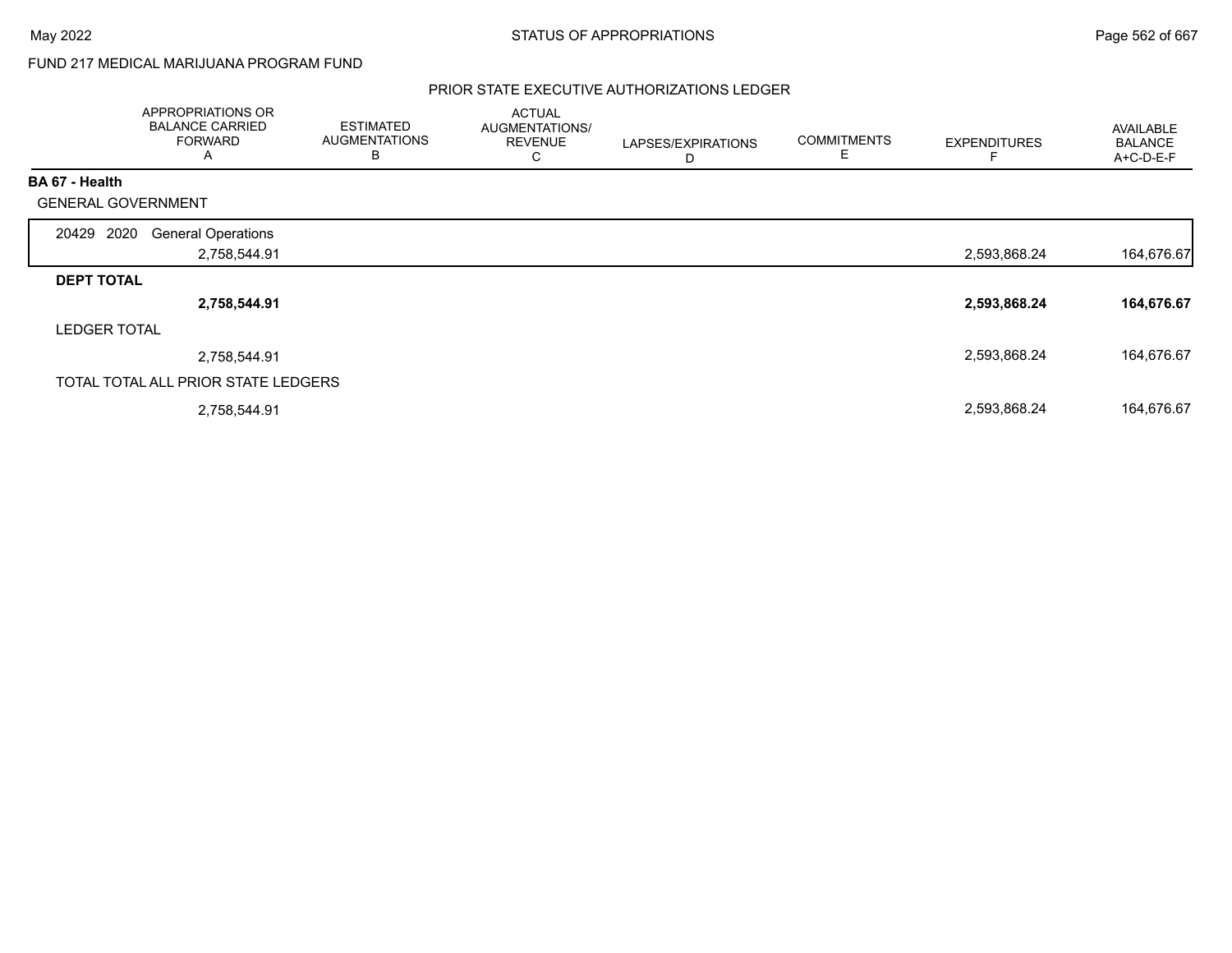# FUND 218 PLANCON BOND PROJECTS FUND

#### RESTRICTED REVENUE LEDGER

|                           | <b>APPROPRIATIONS OR</b><br><b>BALANCE CARRIED</b><br><b>FORWARD</b><br>А | ESTIMATED<br><b>AUGMENTATIONS</b><br>В | <b>ACTUAL</b><br>AUGMENTATIONS/<br><b>REVENUE</b><br>С | LAPSES/EXPIRATIONS | <b>COMMITMENTS</b> | <b>EXPENDITURES</b> | AVAILABLE<br><b>BALANCE</b><br>A+C-D-E-F |
|---------------------------|---------------------------------------------------------------------------|----------------------------------------|--------------------------------------------------------|--------------------|--------------------|---------------------|------------------------------------------|
| <b>BA 16 - Education</b>  |                                                                           |                                        |                                                        |                    |                    |                     |                                          |
| <b>GENERAL GOVERNMENT</b> |                                                                           |                                        |                                                        |                    |                    |                     |                                          |
| 2021<br>60421             | <b>School Construction Bond Proceeds</b>                                  |                                        |                                                        |                    |                    |                     |                                          |
|                           | 282,647,343.81                                                            |                                        |                                                        |                    |                    | 44,813,050.40       | 237,834,293.41                           |
| <b>DEPT TOTAL</b>         |                                                                           |                                        |                                                        |                    |                    |                     |                                          |
|                           | 282,647,343.81                                                            |                                        |                                                        |                    |                    | 44,813,050.40       | 237,834,293.41                           |
| <b>LEDGER TOTAL</b>       |                                                                           |                                        |                                                        |                    |                    |                     |                                          |
|                           | 282,647,343.81                                                            |                                        |                                                        |                    |                    | 44,813,050.40       | 237,834,293.41                           |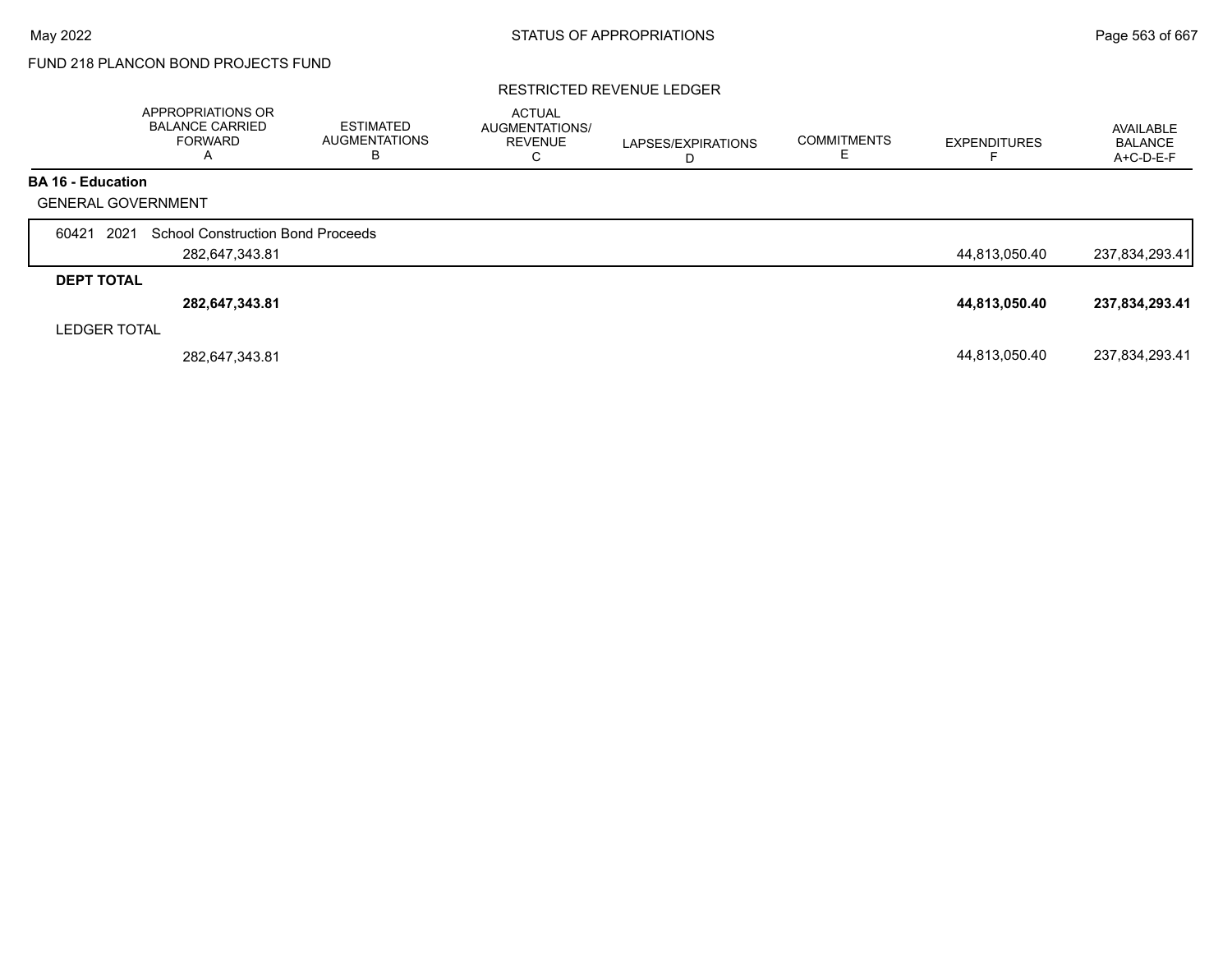#### CURRENT STATE RESTRICTED APPROPRIATIONS LEDGER

|                           | APPROPRIATIONS OR<br><b>BALANCE CARRIED</b><br><b>FORWARD</b><br>A | <b>ESTIMATED</b><br><b>AUGMENTATIONS</b><br>B | <b>ACTUAL</b><br>AUGMENTATIONS/<br><b>REVENUE</b><br>С | LAPSES/EXPIRATIONS<br>D | <b>COMMITMENTS</b><br>E. | <b>EXPENDITURES</b> | AVAILABLE<br><b>BALANCE</b><br>A+C-D-E-F |
|---------------------------|--------------------------------------------------------------------|-----------------------------------------------|--------------------------------------------------------|-------------------------|--------------------------|---------------------|------------------------------------------|
|                           | <b>BA 70 - State Employees' Ret Sys</b>                            |                                               |                                                        |                         |                          |                     |                                          |
| <b>GENERAL GOVERNMENT</b> |                                                                    |                                               |                                                        |                         |                          |                     |                                          |
| 2021<br>16131             | Admin-SERS Defined Contribution Plan                               |                                               |                                                        |                         |                          |                     |                                          |
|                           |                                                                    | 4,398,000.00                                  | 4,398,000.00                                           |                         | 269,660.58               | 3,200,646.15        | 927,693.27                               |
| <b>DEPT TOTAL</b>         |                                                                    |                                               |                                                        |                         |                          |                     |                                          |
|                           |                                                                    | 4,398,000.00                                  | 4,398,000.00                                           |                         | 269,660.58               | 3,200,646.15        | 927,693.27                               |
| <b>LEDGER TOTAL</b>       |                                                                    |                                               |                                                        |                         |                          |                     |                                          |
|                           |                                                                    | 4,398,000.00                                  | 4,398,000.00                                           |                         | 269,660.58               | 3,200,646.15        | 927,693.27                               |
|                           | TOTAL TOTAL ALL CURRENT STATE LEDGERS                              |                                               |                                                        |                         |                          |                     |                                          |
|                           |                                                                    | 4,398,000.00                                  | 4,398,000.00                                           |                         | 269.660.58               | 3,200,646.15        | 927,693.27                               |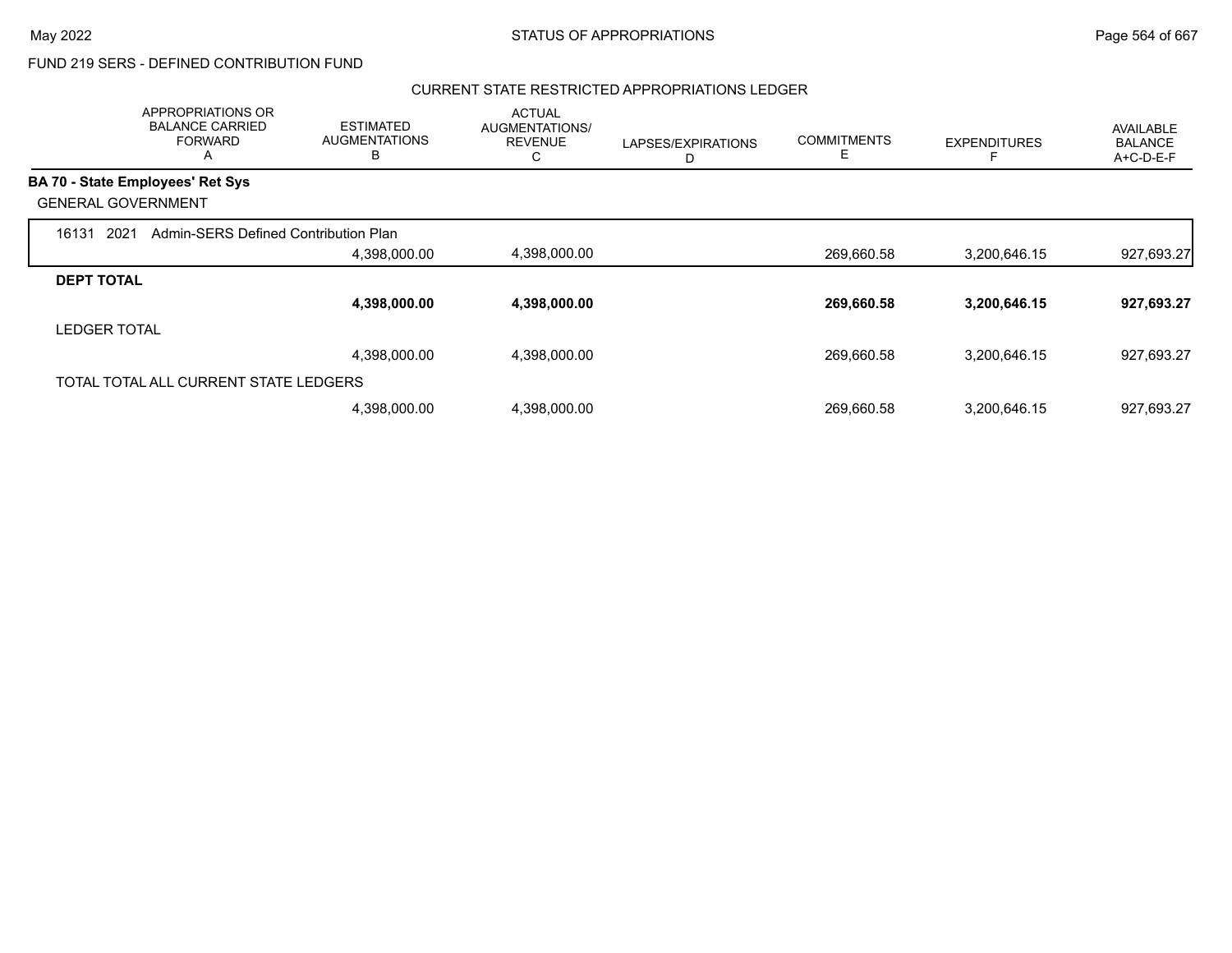#### PRIOR STATE RESTRICTED APPROPRIATIONS LEDGER

|                   | APPROPRIATIONS OR<br><b>BALANCE CARRIED</b><br><b>FORWARD</b><br>A | <b>ESTIMATED</b><br><b>AUGMENTATIONS</b><br>в | <b>ACTUAL</b><br>AUGMENTATIONS/<br><b>REVENUE</b><br>С | LAPSES/EXPIRATIONS<br>D | <b>COMMITMENTS</b><br>Е | <b>EXPENDITURES</b> | AVAILABLE<br><b>BALANCE</b><br>A+C-D-E-F |
|-------------------|--------------------------------------------------------------------|-----------------------------------------------|--------------------------------------------------------|-------------------------|-------------------------|---------------------|------------------------------------------|
|                   | BA 70 - State Employees' Ret Sys                                   |                                               |                                                        |                         |                         |                     |                                          |
|                   | <b>GENERAL GOVERNMENT</b>                                          |                                               |                                                        |                         |                         |                     |                                          |
| 16131             | Admin-SERS Defined Contribution Plan<br>2019                       |                                               |                                                        |                         |                         |                     |                                          |
|                   | 695,438.90                                                         |                                               | -686,860.78                                            |                         | 8,523.50                | 8,578.12            | $-8,523.50$                              |
| 16131             | 2020<br>Admin-SERS Defined Contribution Plan                       |                                               |                                                        |                         |                         |                     |                                          |
|                   | 1,607,341.10                                                       |                                               | $-1,008,839.22$                                        |                         | 26,510.08               | 394,301.12          | 177,690.68                               |
| <b>DEPT TOTAL</b> |                                                                    |                                               |                                                        |                         |                         |                     |                                          |
|                   | 2,302,780.00                                                       |                                               | $-1,695,700.00$                                        |                         | 35,033.58               | 402,879.24          | 169,167.18                               |
|                   | <b>LEDGER TOTAL</b>                                                |                                               |                                                        |                         |                         |                     |                                          |
|                   | 2,302,780.00                                                       |                                               | $-1,695,700.00$                                        |                         | 35,033.58               | 402,879.24          | 169,167.18                               |
|                   | TOTAL TOTAL ALL PRIOR STATE LEDGERS                                |                                               |                                                        |                         |                         |                     |                                          |
|                   | 2,302,780.00                                                       |                                               | $-1,695,700.00$                                        |                         | 35,033.58               | 402,879.24          | 169,167.18                               |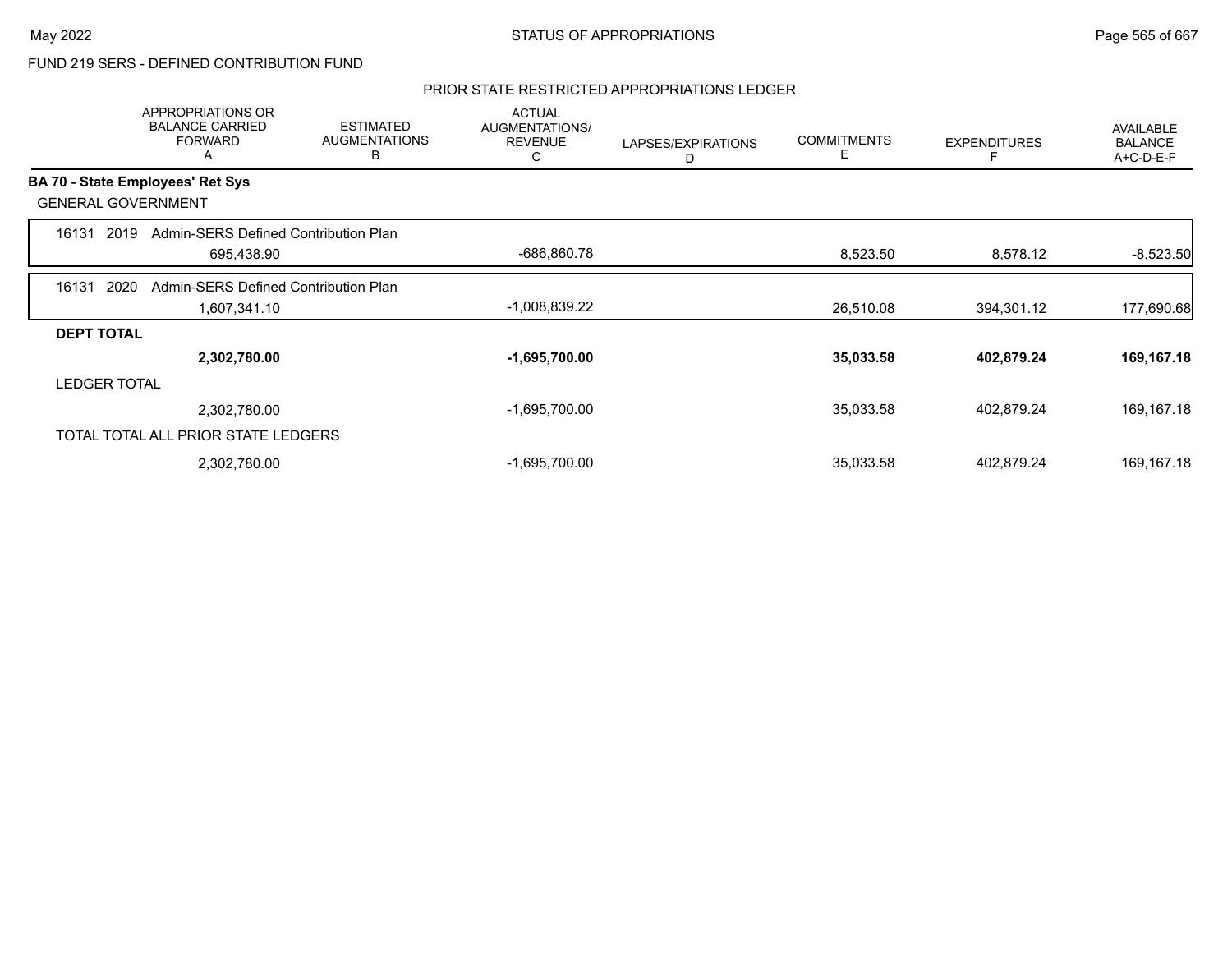#### RESTRICTED RECEIPTS LEDGER

|                           | APPROPRIATIONS OR<br><b>BALANCE CARRIED</b><br><b>FORWARD</b><br>$\overline{A}$ | <b>ESTIMATED</b><br><b>AUGMENTATIONS</b><br>В | <b>ACTUAL</b><br><b>AUGMENTATIONS/</b><br><b>REVENUE</b><br>U | LAPSES/EXPIRATIONS<br>D | <b>COMMITMENTS</b> | <b>EXPENDITURES</b> | AVAILABLE<br><b>BALANCE</b><br>A+C-D-E-F |
|---------------------------|---------------------------------------------------------------------------------|-----------------------------------------------|---------------------------------------------------------------|-------------------------|--------------------|---------------------|------------------------------------------|
|                           | <b>BA 70 - State Employees' Ret Sys</b>                                         |                                               |                                                               |                         |                    |                     |                                          |
| <b>GENERAL GOVERNMENT</b> |                                                                                 |                                               |                                                               |                         |                    |                     |                                          |
| 2021<br>40248             | Contributions and Rollovers-401a                                                |                                               |                                                               |                         |                    |                     |                                          |
|                           | 44,360,309.30                                                                   |                                               | 37, 343, 426. 77                                              |                         |                    | 3,399,147.39        | 78,304,588.68                            |
| <b>DEPT TOTAL</b>         |                                                                                 |                                               |                                                               |                         |                    |                     |                                          |
|                           | 44,360,309.30                                                                   |                                               | 37, 343, 426. 77                                              |                         |                    | 3,399,147.39        | 78,304,588.68                            |
| <b>LEDGER TOTAL</b>       |                                                                                 |                                               |                                                               |                         |                    |                     |                                          |
|                           | 44,360,309.30                                                                   |                                               | 37, 343, 426. 77                                              |                         |                    | 3,399,147.39        | 78,304,588.68                            |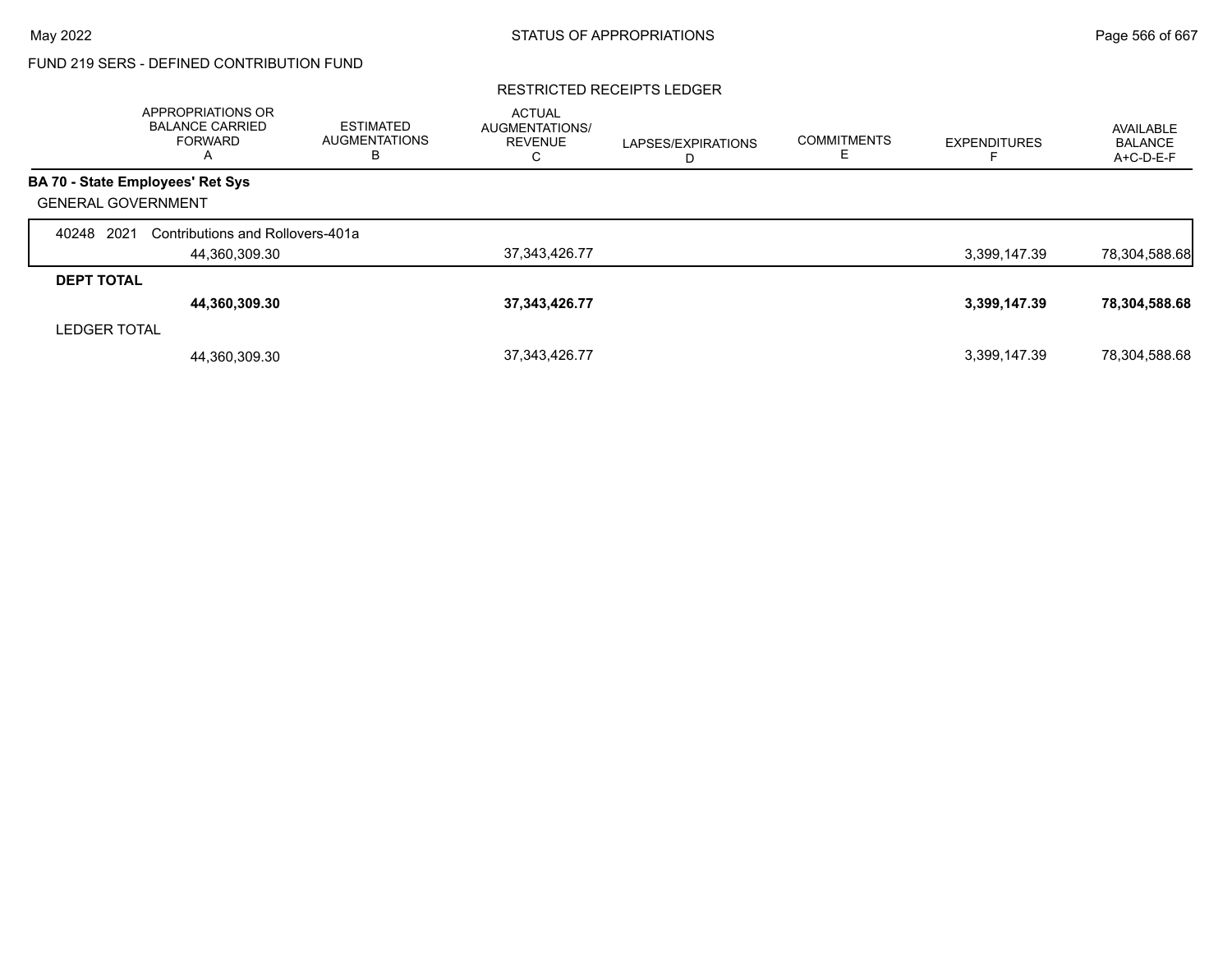#### NON-BUDGETED LEDGER

|                     | APPROPRIATIONS OR<br><b>BALANCE CARRIED</b><br><b>FORWARD</b><br>A | <b>ESTIMATED</b><br><b>AUGMENTATIONS</b><br>В | <b>ACTUAL</b><br>AUGMENTATIONS/<br><b>REVENUE</b><br>С | LAPSES/EXPIRATIONS<br>D | <b>COMMITMENTS</b><br>E | <b>EXPENDITURES</b> | AVAILABLE<br><b>BALANCE</b><br>$A+C-D-E-F$ |
|---------------------|--------------------------------------------------------------------|-----------------------------------------------|--------------------------------------------------------|-------------------------|-------------------------|---------------------|--------------------------------------------|
|                     | BA 70 - State Employees' Ret Sys                                   |                                               |                                                        |                         |                         |                     |                                            |
|                     | <b>GENERAL GOVERNMENT</b>                                          |                                               |                                                        |                         |                         |                     |                                            |
| 50320               | 2021<br>Benefit Payments and Refunds-401a                          |                                               |                                                        |                         |                         |                     |                                            |
|                     |                                                                    |                                               |                                                        |                         |                         | 2,349,476.08        | $-2,349,476.08$                            |
| <b>DEPT TOTAL</b>   |                                                                    |                                               |                                                        |                         |                         |                     |                                            |
|                     |                                                                    |                                               |                                                        |                         |                         | 2,349,476.08        | $-2,349,476.08$                            |
| <b>LEDGER TOTAL</b> |                                                                    |                                               |                                                        |                         |                         |                     |                                            |
|                     |                                                                    |                                               |                                                        |                         |                         | 2,349,476.08        | $-2,349,476.08$                            |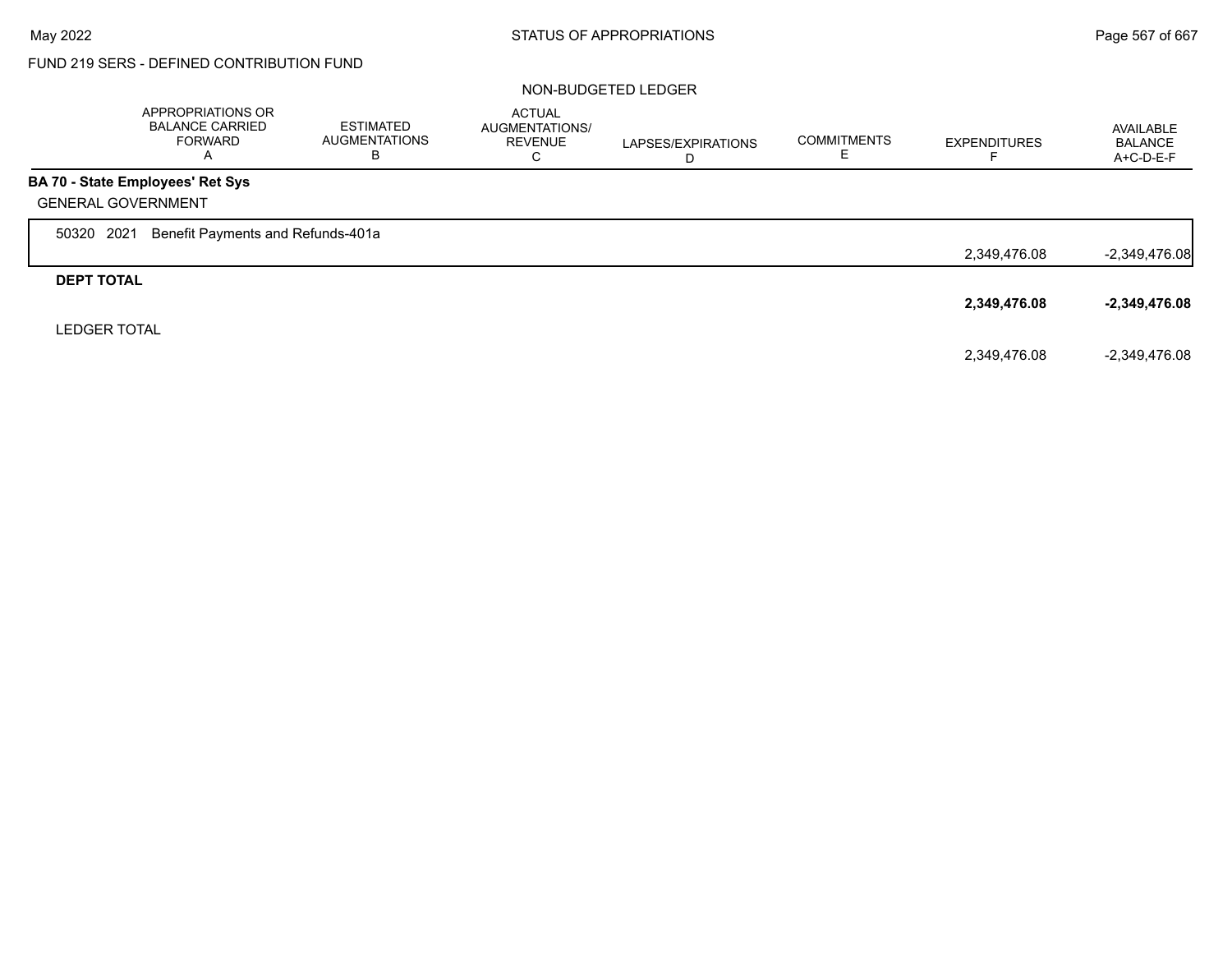#### RESTRICTED REVENUE LEDGER

|                     | <b>APPROPRIATIONS OR</b><br><b>BALANCE CARRIED</b><br><b>FORWARD</b><br>Α | <b>ESTIMATED</b><br><b>AUGMENTATIONS</b><br>В | <b>ACTUAL</b><br>AUGMENTATIONS/<br><b>REVENUE</b><br>С | LAPSES/EXPIRATIONS<br>D | <b>COMMITMENTS</b> | <b>EXPENDITURES</b> | AVAILABLE<br><b>BALANCE</b><br>$A+C-D-E-F$ |
|---------------------|---------------------------------------------------------------------------|-----------------------------------------------|--------------------------------------------------------|-------------------------|--------------------|---------------------|--------------------------------------------|
|                     | BA 70 - State Employees' Ret Sys                                          |                                               |                                                        |                         |                    |                     |                                            |
|                     | <b>GENERAL GOVERNMENT</b>                                                 |                                               |                                                        |                         |                    |                     |                                            |
| 60433 2021          | Defined Contribution Plan                                                 |                                               |                                                        |                         |                    |                     |                                            |
|                     | 433,768.48                                                                |                                               |                                                        |                         |                    |                     | 433,768.48                                 |
| <b>DEPT TOTAL</b>   |                                                                           |                                               |                                                        |                         |                    |                     |                                            |
|                     | 433,768.48                                                                |                                               |                                                        |                         |                    |                     | 433,768.48                                 |
| <b>LEDGER TOTAL</b> |                                                                           |                                               |                                                        |                         |                    |                     |                                            |
|                     | 433,768.48                                                                |                                               |                                                        |                         |                    |                     | 433,768.48                                 |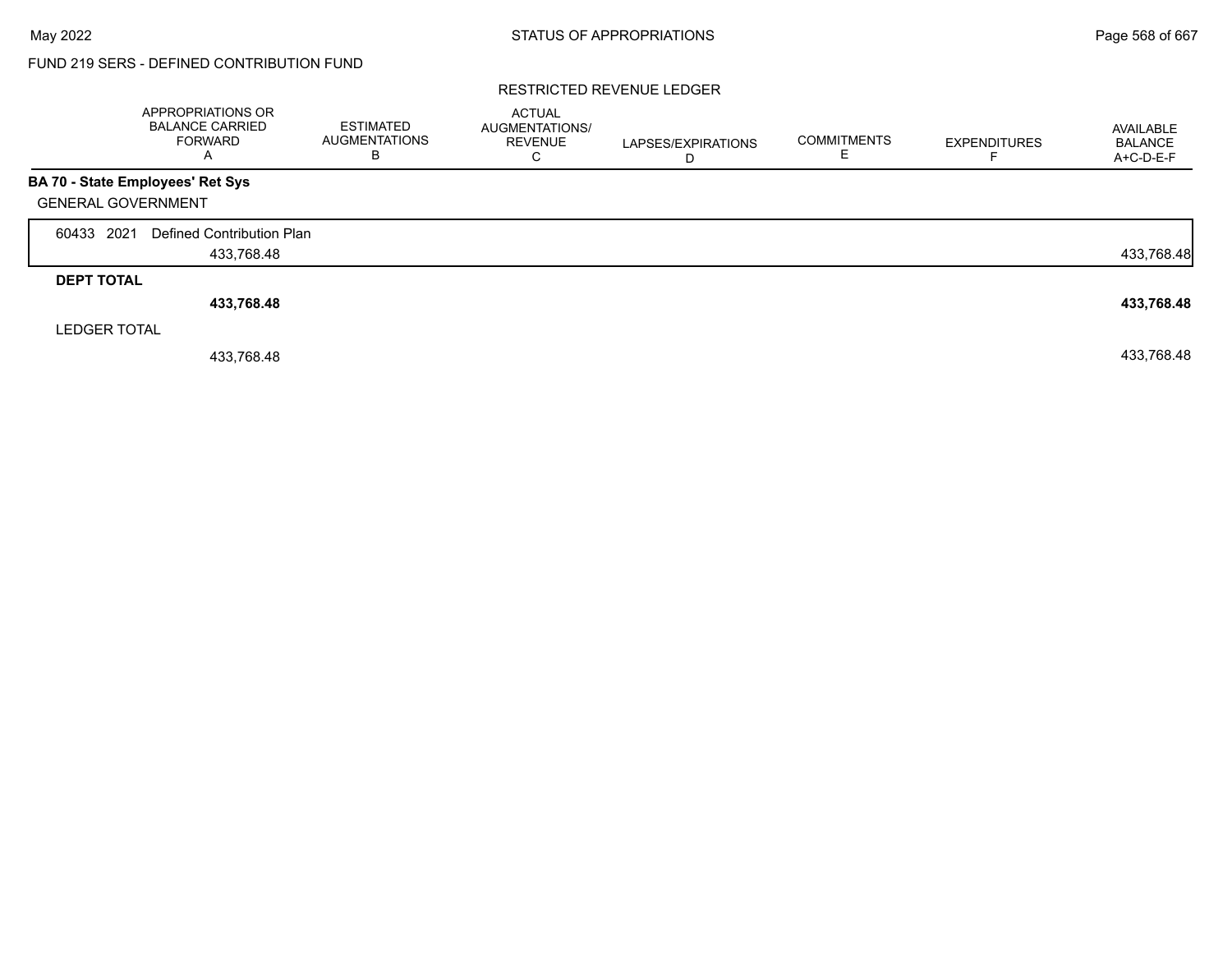### CURRENT STATE RESTRICTED APPROPRIATIONS LEDGER

|                           | APPROPRIATIONS OR<br><b>BALANCE CARRIED</b><br><b>FORWARD</b><br>A | <b>ESTIMATED</b><br><b>AUGMENTATIONS</b><br>B | <b>ACTUAL</b><br>AUGMENTATIONS/<br><b>REVENUE</b><br>С | LAPSES/EXPIRATIONS<br>D | <b>COMMITMENTS</b><br>Е | <b>EXPENDITURES</b> | AVAILABLE<br><b>BALANCE</b><br>A+C-D-E-F |
|---------------------------|--------------------------------------------------------------------|-----------------------------------------------|--------------------------------------------------------|-------------------------|-------------------------|---------------------|------------------------------------------|
|                           | <b>BA 72 - Pub School Employees' Ret Sys</b>                       |                                               |                                                        |                         |                         |                     |                                          |
| <b>GENERAL GOVERNMENT</b> |                                                                    |                                               |                                                        |                         |                         |                     |                                          |
| 2021<br>16140             | Admin-PSERS Defined Contribution Plan                              |                                               |                                                        |                         |                         |                     |                                          |
|                           |                                                                    | 955,000.00                                    | 955,000.00                                             |                         | 149,686.67              | 699,119.51          | 106,193.82                               |
| <b>DEPT TOTAL</b>         |                                                                    |                                               |                                                        |                         |                         |                     |                                          |
|                           |                                                                    | 955,000.00                                    | 955,000.00                                             |                         | 149,686.67              | 699,119.51          | 106,193.82                               |
| <b>LEDGER TOTAL</b>       |                                                                    |                                               |                                                        |                         |                         |                     |                                          |
|                           |                                                                    | 955,000.00                                    | 955,000.00                                             |                         | 149,686.67              | 699,119.51          | 106,193.82                               |
|                           | TOTAL TOTAL ALL CURRENT STATE LEDGERS                              |                                               |                                                        |                         |                         |                     |                                          |
|                           |                                                                    | 955,000.00                                    | 955,000.00                                             |                         | 149,686.67              | 699,119.51          | 106,193.82                               |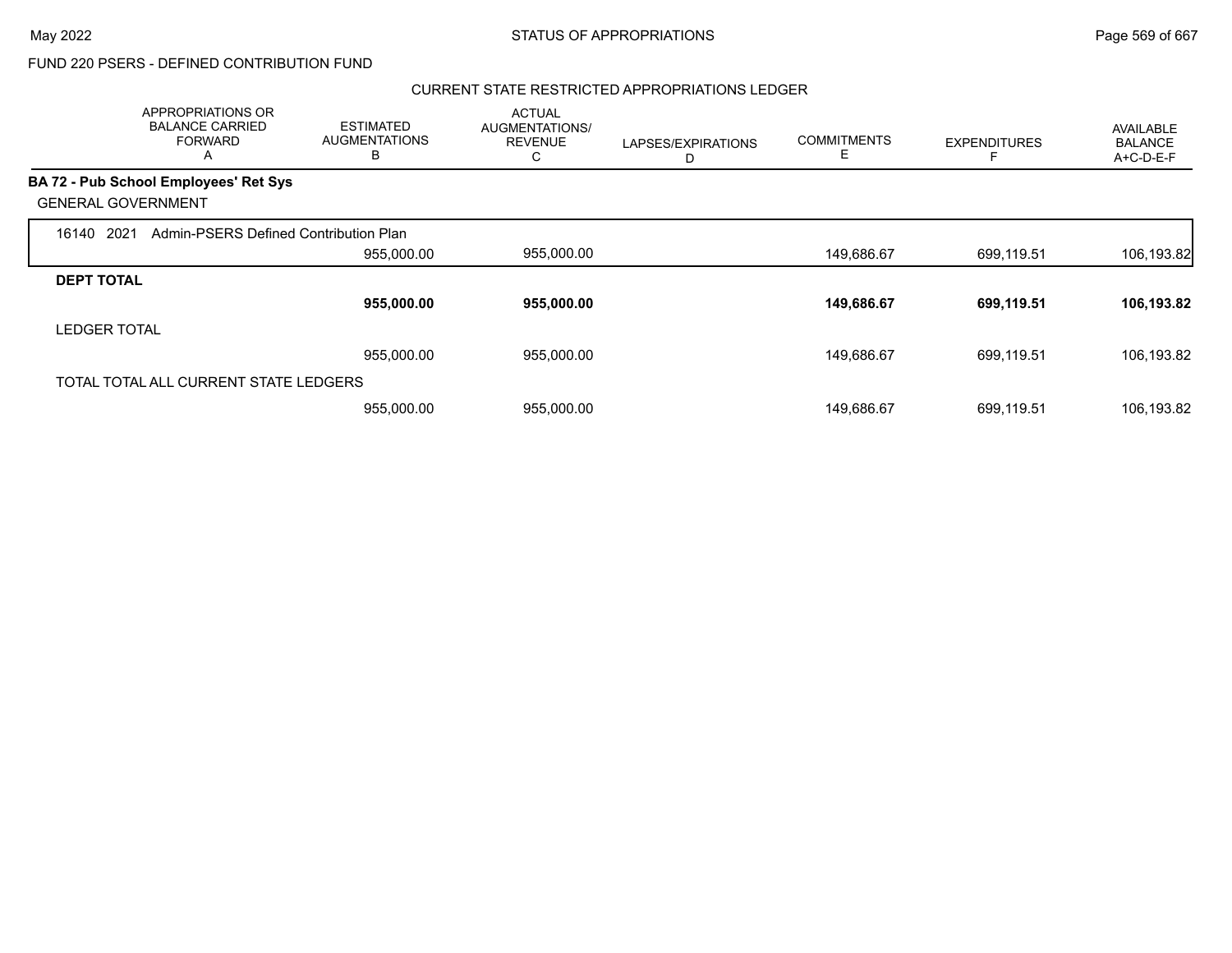#### PRIOR STATE RESTRICTED APPROPRIATIONS LEDGER

|                           | APPROPRIATIONS OR<br><b>BALANCE CARRIED</b><br><b>FORWARD</b><br>A | <b>ESTIMATED</b><br><b>AUGMENTATIONS</b><br>В | <b>ACTUAL</b><br>AUGMENTATIONS/<br><b>REVENUE</b><br>С | LAPSES/EXPIRATIONS<br>D | <b>COMMITMENTS</b><br>Е | <b>EXPENDITURES</b> | AVAILABLE<br><b>BALANCE</b><br>A+C-D-E-F |
|---------------------------|--------------------------------------------------------------------|-----------------------------------------------|--------------------------------------------------------|-------------------------|-------------------------|---------------------|------------------------------------------|
|                           | BA 72 - Pub School Employees' Ret Sys                              |                                               |                                                        |                         |                         |                     |                                          |
| <b>GENERAL GOVERNMENT</b> |                                                                    |                                               |                                                        |                         |                         |                     |                                          |
| 2018<br>16140             | Admin-PSERS Defined Contribution Plan<br>230,802.65                |                                               |                                                        |                         |                         |                     | 230,802.65                               |
| 2019<br>16140             | Admin-PSERS Defined Contribution Plan<br>1,414,895.75              |                                               |                                                        |                         |                         |                     | 1,414,895.75                             |
| 2020<br>16140             | Admin-PSERS Defined Contribution Plan<br>506,531.18                |                                               |                                                        |                         |                         | 42,502.36           | 464,028.82                               |
| <b>DEPT TOTAL</b>         |                                                                    |                                               |                                                        |                         |                         |                     |                                          |
|                           | 2,152,229.58                                                       |                                               |                                                        |                         |                         | 42,502.36           | 2,109,727.22                             |
| <b>LEDGER TOTAL</b>       |                                                                    |                                               |                                                        |                         |                         |                     |                                          |
|                           | 2,152,229.58                                                       |                                               |                                                        |                         |                         | 42,502.36           | 2,109,727.22                             |
|                           | TOTAL TOTAL ALL PRIOR STATE LEDGERS                                |                                               |                                                        |                         |                         |                     |                                          |
|                           | 2,152,229.58                                                       |                                               |                                                        |                         |                         | 42,502.36           | 2,109,727.22                             |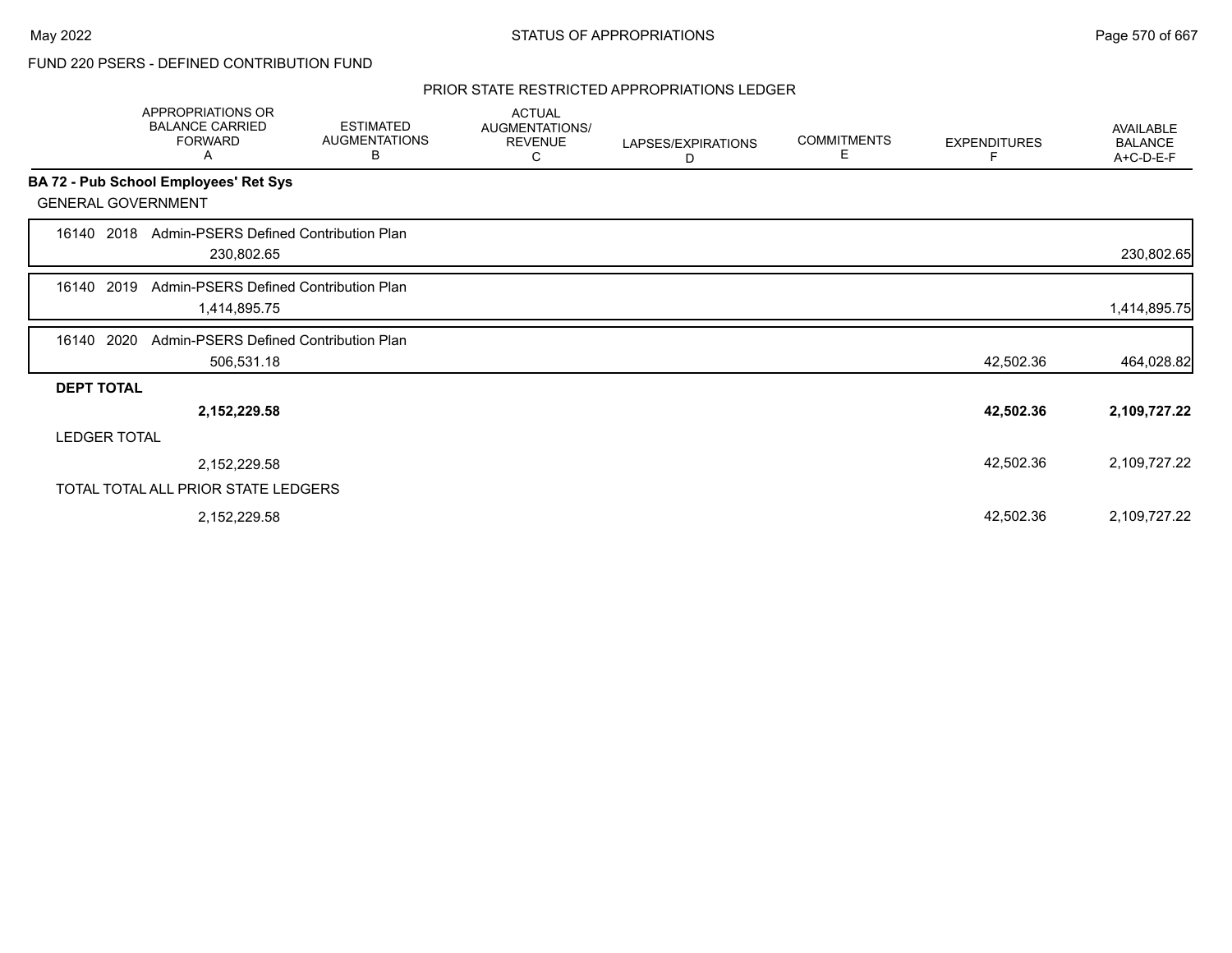#### RESTRICTED REVENUE LEDGER

|                           | APPROPRIATIONS OR<br><b>BALANCE CARRIED</b><br><b>FORWARD</b><br>A | <b>ESTIMATED</b><br><b>AUGMENTATIONS</b><br>в | <b>ACTUAL</b><br><b>AUGMENTATIONS/</b><br><b>REVENUE</b><br>С | LAPSES/EXPIRATIONS<br>D | <b>COMMITMENTS</b> | <b>EXPENDITURES</b> | AVAILABLE<br><b>BALANCE</b><br>A+C-D-E-F |
|---------------------------|--------------------------------------------------------------------|-----------------------------------------------|---------------------------------------------------------------|-------------------------|--------------------|---------------------|------------------------------------------|
|                           | BA 72 - Pub School Employees' Ret Sys                              |                                               |                                                               |                         |                    |                     |                                          |
| <b>GENERAL GOVERNMENT</b> |                                                                    |                                               |                                                               |                         |                    |                     |                                          |
| 2021<br>60434             | Defined Contribution Plan                                          |                                               |                                                               |                         |                    |                     |                                          |
|                           | 3,424,804.77                                                       |                                               | $-955,000.00$                                                 |                         | 480,000.00         | 8,958.70            | 1,980,846.07                             |
| <b>DEPT TOTAL</b>         |                                                                    |                                               |                                                               |                         |                    |                     |                                          |
|                           | 3,424,804.77                                                       |                                               | $-955,000.00$                                                 |                         | 480,000.00         | 8,958.70            | 1,980,846.07                             |
| <b>LEDGER TOTAL</b>       |                                                                    |                                               |                                                               |                         |                    |                     |                                          |
|                           | 3,424,804.77                                                       |                                               | $-955.000.00$                                                 |                         | 480.000.00         | 8.958.70            | 1,980,846.07                             |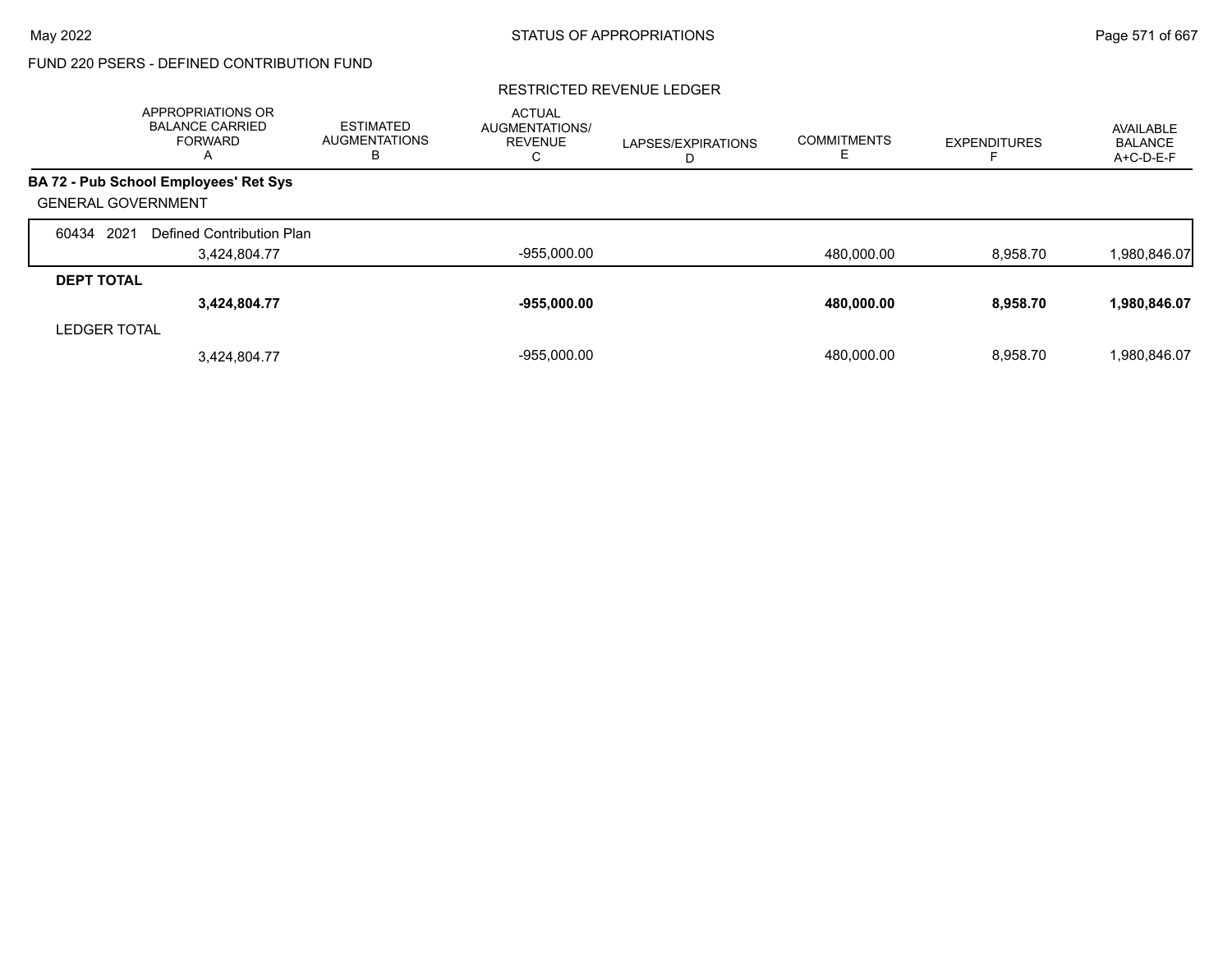#### CURRENT STATE RESTRICTED APPROPRIATIONS LEDGER

|                           | <b>APPROPRIATIONS OR</b><br><b>BALANCE CARRIED</b><br><b>FORWARD</b><br>Α | <b>ESTIMATED</b><br><b>AUGMENTATIONS</b><br>В | <b>ACTUAL</b><br><b>AUGMENTATIONS/</b><br><b>REVENUE</b><br>С | LAPSES/EXPIRATIONS<br>D | <b>COMMITMENTS</b><br>Е | <b>EXPENDITURES</b><br>F | AVAILABLE<br><b>BALANCE</b><br>A+C-D-E-F |
|---------------------------|---------------------------------------------------------------------------|-----------------------------------------------|---------------------------------------------------------------|-------------------------|-------------------------|--------------------------|------------------------------------------|
| <b>BA 18 - Revenue</b>    |                                                                           |                                               |                                                               |                         |                         |                          |                                          |
| <b>GENERAL GOVERNMENT</b> |                                                                           |                                               |                                                               |                         |                         |                          |                                          |
| 2021<br>14900             | <b>Video Gaming Operations</b>                                            |                                               |                                                               |                         |                         |                          |                                          |
|                           |                                                                           | 231,000.00                                    | 231,000.00                                                    |                         | 21,854.00               | 121,051.83               | 88,094.17                                |
| 2021<br>14909             | Loan Repayment to General Fund                                            |                                               |                                                               |                         |                         |                          |                                          |
|                           |                                                                           | 898,000.00                                    | 898,000.00                                                    |                         |                         | 898,000.00               |                                          |
| <b>DEPT TOTAL</b>         |                                                                           |                                               |                                                               |                         |                         |                          |                                          |
|                           |                                                                           | 1,129,000.00                                  | 1,129,000.00                                                  |                         | 21,854.00               | 1,019,051.83             | 88,094.17                                |
| <b>GENERAL GOVERNMENT</b> | BA 65 - PA Gaming Control Board                                           |                                               |                                                               |                         |                         |                          |                                          |
| 2021<br>14901             | Video Gaming Administration                                               |                                               |                                                               |                         |                         |                          |                                          |
|                           |                                                                           | 475,000.00                                    | 475,000.00                                                    |                         |                         | 62,371.34                | 412,628.66                               |
| <b>DEPT TOTAL</b>         |                                                                           |                                               |                                                               |                         |                         |                          |                                          |
|                           |                                                                           | 475,000.00                                    | 475,000.00                                                    |                         |                         | 62,371.34                | 412,628.66                               |
| <b>LEDGER TOTAL</b>       |                                                                           |                                               |                                                               |                         |                         |                          |                                          |
|                           |                                                                           | 1,604,000.00                                  | 1,604,000.00                                                  |                         | 21,854.00               | 1,081,423.17             | 500,722.83                               |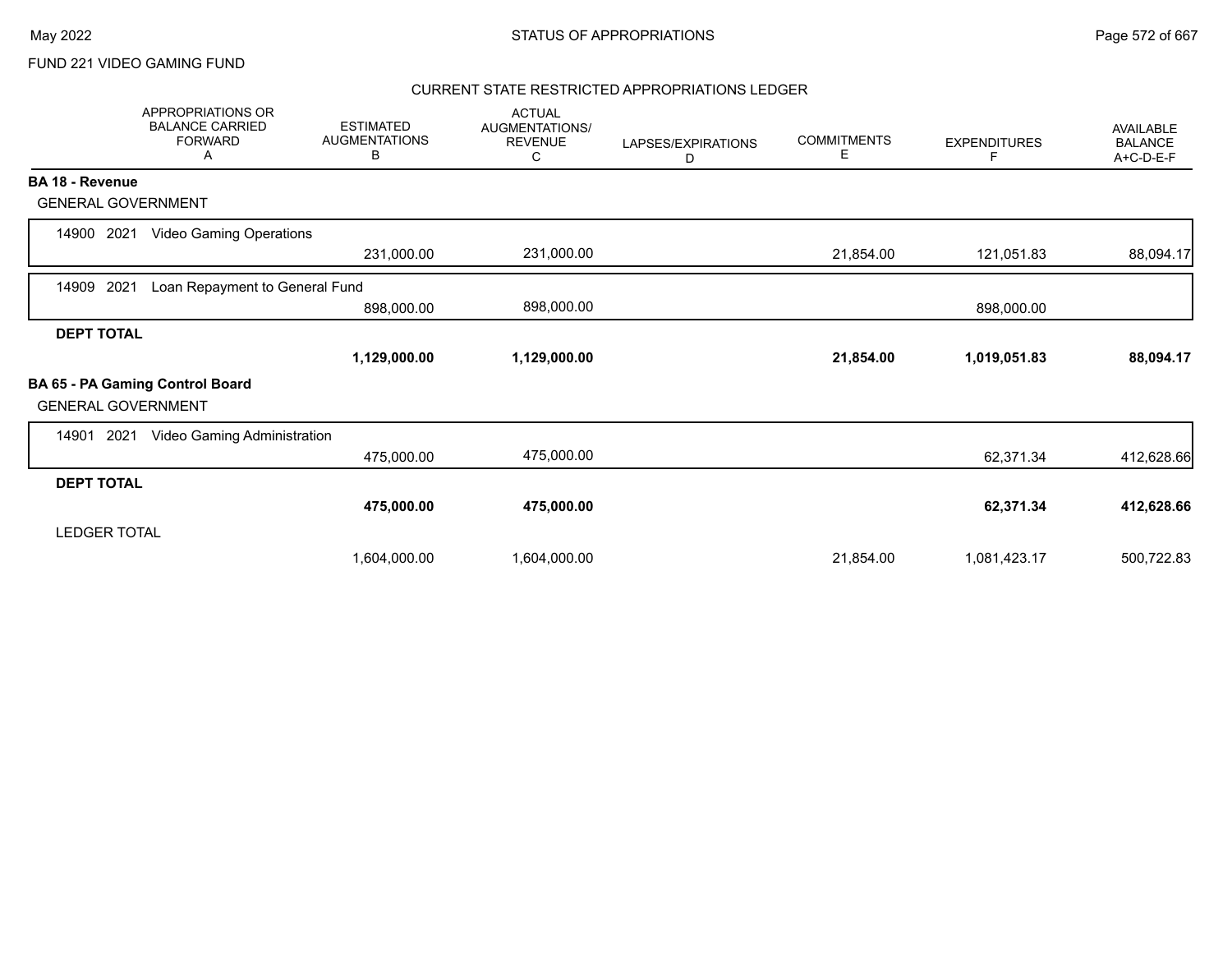#### CURRENT STATE EXECUTIVE AUTHORIZATIONS - RESTRICTED LEDGER

|                     | APPROPRIATIONS OR<br><b>BALANCE CARRIED</b><br><b>FORWARD</b><br>Α | <b>ESTIMATED</b><br><b>AUGMENTATIONS</b><br>B | <b>ACTUAL</b><br>AUGMENTATIONS/<br><b>REVENUE</b><br>С | LAPSES/EXPIRATIONS<br>D | <b>COMMITMENTS</b><br>E | <b>EXPENDITURES</b> | <b>AVAILABLE</b><br><b>BALANCE</b><br>A+C-D-E-F |
|---------------------|--------------------------------------------------------------------|-----------------------------------------------|--------------------------------------------------------|-------------------------|-------------------------|---------------------|-------------------------------------------------|
|                     | <b>BA 65 - PA Gaming Control Board</b>                             |                                               |                                                        |                         |                         |                     |                                                 |
|                     | <b>GENERAL GOVERNMENT</b>                                          |                                               |                                                        |                         |                         |                     |                                                 |
| 26462 2021          | VGT Testing and Certification                                      |                                               |                                                        |                         |                         |                     |                                                 |
|                     |                                                                    | 50,000.00                                     |                                                        |                         |                         |                     |                                                 |
| <b>DEPT TOTAL</b>   |                                                                    |                                               |                                                        |                         |                         |                     |                                                 |
|                     |                                                                    | 50,000.00                                     |                                                        |                         |                         |                     |                                                 |
| <b>LEDGER TOTAL</b> |                                                                    |                                               |                                                        |                         |                         |                     |                                                 |
|                     |                                                                    | 50,000.00                                     |                                                        |                         |                         |                     |                                                 |
|                     | TOTAL TOTAL ALL CURRENT STATE LEDGERS                              |                                               |                                                        |                         |                         |                     |                                                 |
|                     |                                                                    | 1,654,000.00                                  | 1,604,000.00                                           |                         | 21,854.00               | 1,081,423.17        | 500,722.83                                      |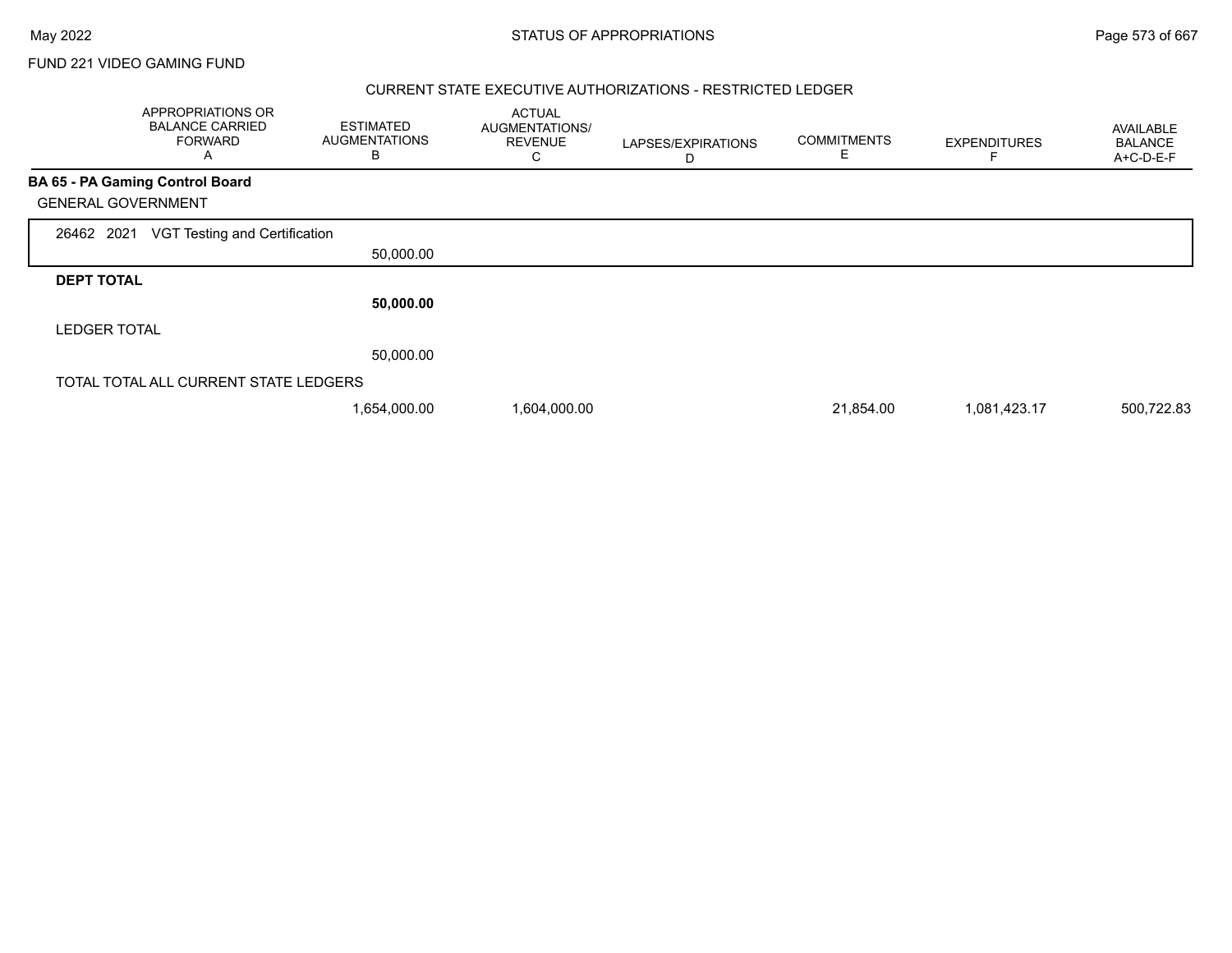#### PRIOR STATE RESTRICTED APPROPRIATIONS LEDGER

|                           | APPROPRIATIONS OR<br><b>BALANCE CARRIED</b><br><b>FORWARD</b><br>A | <b>ESTIMATED</b><br><b>AUGMENTATIONS</b><br>В | <b>ACTUAL</b><br>AUGMENTATIONS/<br><b>REVENUE</b><br>С | LAPSES/EXPIRATIONS<br>D | <b>COMMITMENTS</b><br>Е | <b>EXPENDITURES</b><br>F | AVAILABLE<br><b>BALANCE</b><br>A+C-D-E-F |
|---------------------------|--------------------------------------------------------------------|-----------------------------------------------|--------------------------------------------------------|-------------------------|-------------------------|--------------------------|------------------------------------------|
| BA 18 - Revenue           |                                                                    |                                               |                                                        |                         |                         |                          |                                          |
| <b>GENERAL GOVERNMENT</b> |                                                                    |                                               |                                                        |                         |                         |                          |                                          |
| 14900 2020                | <b>Video Gaming Operations</b><br>150,790.60                       |                                               | $-145,073.39$                                          |                         |                         | 5,717.21                 |                                          |
| <b>DEPT TOTAL</b>         |                                                                    |                                               |                                                        |                         |                         |                          |                                          |
|                           | 150,790.60                                                         |                                               | $-145,073.39$                                          |                         |                         | 5,717.21                 |                                          |
| <b>GENERAL GOVERNMENT</b> | BA 65 - PA Gaming Control Board                                    |                                               |                                                        |                         |                         |                          |                                          |
|                           | 14901 2019 Video Gaming Administration<br>30.00                    |                                               |                                                        |                         |                         |                          | 30.00                                    |
| 2020<br>14901             | Video Gaming Administration<br>428,745.83                          |                                               | -406,996.50                                            |                         |                         | 21,749.33                |                                          |
| <b>DEPT TOTAL</b>         |                                                                    |                                               |                                                        |                         |                         |                          |                                          |
|                           | 428,775.83                                                         |                                               | -406,996.50                                            |                         |                         | 21,749.33                | 30.00                                    |
| <b>LEDGER TOTAL</b>       |                                                                    |                                               |                                                        |                         |                         |                          |                                          |
|                           | 579,566.43                                                         |                                               | -552,069.89                                            |                         |                         | 27,466.54                | 30.00                                    |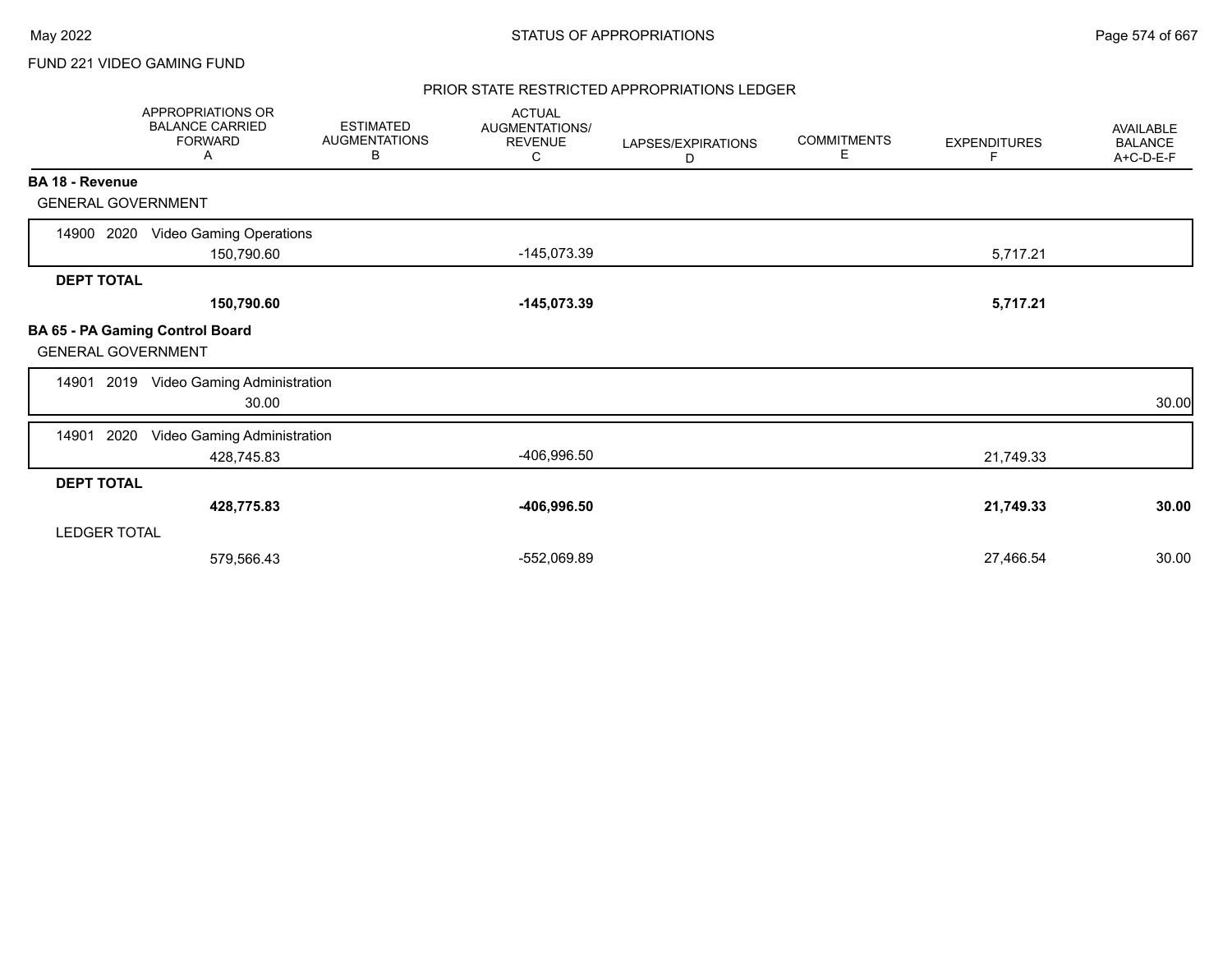#### PRIOR STATE EXECUTIVE AUTHORIZATIONS - RESTRICTED LEDGER

|                           | APPROPRIATIONS OR<br><b>BALANCE CARRIED</b><br><b>FORWARD</b><br>A | <b>ESTIMATED</b><br><b>AUGMENTATIONS</b><br>в | <b>ACTUAL</b><br>AUGMENTATIONS/<br><b>REVENUE</b><br>С | LAPSES/EXPIRATIONS<br>D | <b>COMMITMENTS</b><br>E | <b>EXPENDITURES</b> | AVAILABLE<br><b>BALANCE</b><br>A+C-D-E-F |
|---------------------------|--------------------------------------------------------------------|-----------------------------------------------|--------------------------------------------------------|-------------------------|-------------------------|---------------------|------------------------------------------|
|                           | BA 65 - PA Gaming Control Board                                    |                                               |                                                        |                         |                         |                     |                                          |
| <b>GENERAL GOVERNMENT</b> |                                                                    |                                               |                                                        |                         |                         |                     |                                          |
| 26462 2019                | VGT Testing and Certification<br>11,000.00                         |                                               |                                                        |                         |                         |                     | 11,000.00                                |
| <b>DEPT TOTAL</b>         |                                                                    |                                               |                                                        |                         |                         |                     |                                          |
|                           | 11,000.00                                                          |                                               |                                                        |                         |                         |                     | 11,000.00                                |
| <b>LEDGER TOTAL</b>       |                                                                    |                                               |                                                        |                         |                         |                     |                                          |
|                           | 11,000.00                                                          |                                               |                                                        |                         |                         |                     | 11,000.00                                |
|                           | TOTAL TOTAL ALL PRIOR STATE LEDGERS                                |                                               |                                                        |                         |                         |                     |                                          |
|                           | 590,566.43                                                         |                                               | -552,069.89                                            |                         |                         | 27,466.54           | 11,030.00                                |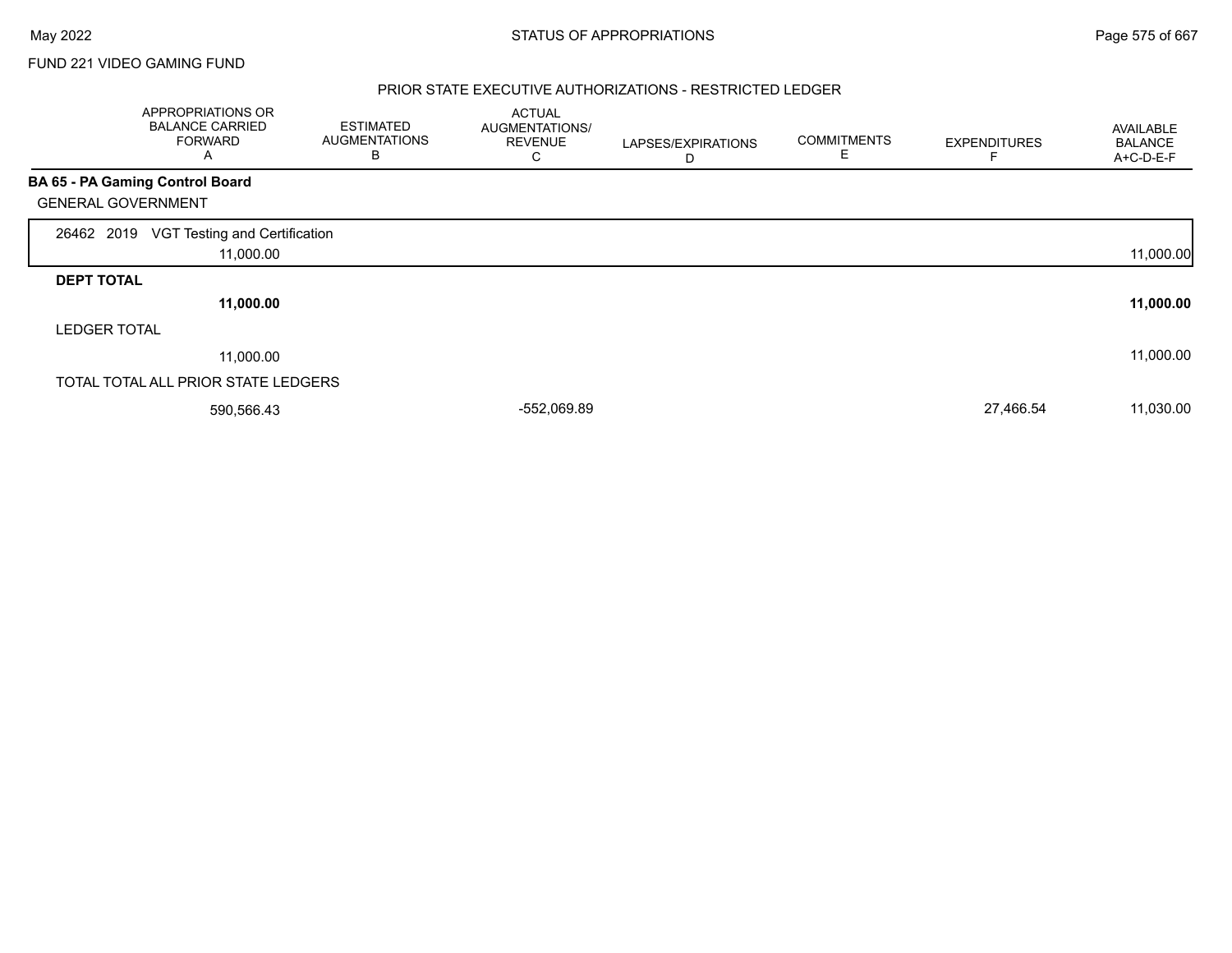#### RESTRICTED RECEIPTS LEDGER

|                           | APPROPRIATIONS OR<br><b>BALANCE CARRIED</b><br><b>FORWARD</b><br>Α | <b>ESTIMATED</b><br><b>AUGMENTATIONS</b><br>В | <b>ACTUAL</b><br>AUGMENTATIONS/<br><b>REVENUE</b><br>С | LAPSES/EXPIRATIONS<br>D | <b>COMMITMENTS</b><br>Е | <b>EXPENDITURES</b><br>F | <b>AVAILABLE</b><br><b>BALANCE</b><br>A+C-D-E-F |
|---------------------------|--------------------------------------------------------------------|-----------------------------------------------|--------------------------------------------------------|-------------------------|-------------------------|--------------------------|-------------------------------------------------|
| BA 18 - Revenue           |                                                                    |                                               |                                                        |                         |                         |                          |                                                 |
| <b>GENERAL GOVERNMENT</b> |                                                                    |                                               |                                                        |                         |                         |                          |                                                 |
|                           | 40249 2021 VGLDA-Commonwealth Gaming LLC                           |                                               | 155,934.85                                             |                         |                         | 155,934.85               |                                                 |
| 40250 2021                | VGLDA-Marquee by Penn LLC                                          |                                               | 779,450.23                                             |                         |                         | 779,450.23               |                                                 |
| 40255 2021                | VGLDA-Second State Gaming LLC                                      |                                               | 66,942.74                                              |                         |                         | 66,942.74                |                                                 |
| 2021<br>40260             | VGLDA-J&J Ventures Gaming of PA LLC                                |                                               | 36,358.05                                              |                         |                         | 36,358.05                |                                                 |
| 2021<br>40267             |                                                                    | VideoGamngLicensDepost-JangoEntertainmnt      | 119,314.13                                             |                         |                         | 119,314.13               |                                                 |
| <b>DEPT TOTAL</b>         |                                                                    |                                               |                                                        |                         |                         |                          |                                                 |
| <b>LEDGER TOTAL</b>       |                                                                    |                                               | 1,158,000.00                                           |                         |                         | 1,158,000.00             |                                                 |
|                           |                                                                    |                                               | 1,158,000.00                                           |                         |                         | 1,158,000.00             |                                                 |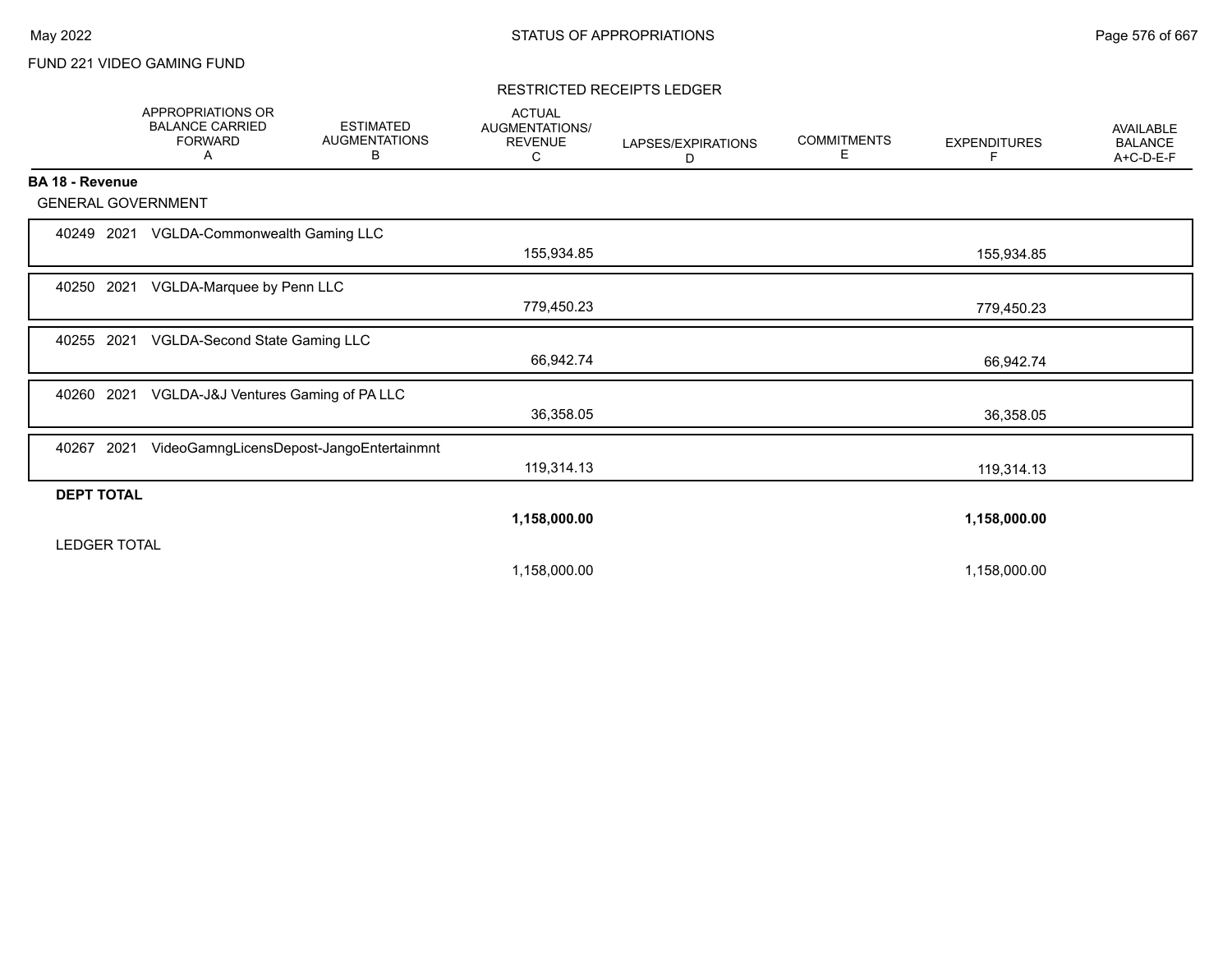## FUND 221 VIDEO GAMING FUND

#### RESTRICTED REVENUE LEDGER

|                                                       | APPROPRIATIONS OR<br><b>BALANCE CARRIED</b><br><b>FORWARD</b><br>Α | <b>ESTIMATED</b><br><b>AUGMENTATIONS</b><br>В | <b>ACTUAL</b><br><b>AUGMENTATIONS/</b><br><b>REVENUE</b><br>C | LAPSES/EXPIRATIONS<br>D | <b>COMMITMENTS</b><br>Е | <b>EXPENDITURES</b><br>F. | <b>AVAILABLE</b><br><b>BALANCE</b><br>A+C-D-E-F |
|-------------------------------------------------------|--------------------------------------------------------------------|-----------------------------------------------|---------------------------------------------------------------|-------------------------|-------------------------|---------------------------|-------------------------------------------------|
|                                                       | <b>BA 24 - Community &amp; Economic Develop</b>                    |                                               |                                                               |                         |                         |                           |                                                 |
| <b>GRANTS AND SUBSIDIES</b>                           |                                                                    |                                               |                                                               |                         |                         |                           |                                                 |
| 60460 2021                                            | Local Share Assessment Video Gaming                                |                                               |                                                               |                         |                         |                           |                                                 |
|                                                       | 2,737,625.06                                                       |                                               | 4,141,590.90                                                  |                         |                         |                           | 6,879,215.96                                    |
| <b>DEPT TOTAL</b>                                     |                                                                    |                                               |                                                               |                         |                         |                           |                                                 |
|                                                       | 2,737,625.06                                                       |                                               | 4,141,590.90                                                  |                         |                         |                           | 6,879,215.96                                    |
| <b>BA 18 - Revenue</b><br><b>GRANTS AND SUBSIDIES</b> |                                                                    |                                               |                                                               |                         |                         |                           |                                                 |
| 60459 2021                                            | Local Share Assessment Video Gaming                                |                                               |                                                               |                         |                         |                           |                                                 |
|                                                       | 910,912.59                                                         |                                               | -351,604.90                                                   |                         |                         |                           | 559,307.69                                      |
| <b>DEPT TOTAL</b>                                     |                                                                    |                                               |                                                               |                         |                         |                           |                                                 |
|                                                       | 910,912.59                                                         |                                               | $-351,604.90$                                                 |                         |                         |                           | 559,307.69                                      |
| <b>GENERAL GOVERNMENT</b>                             | BA 65 - PA Gaming Control Board                                    |                                               |                                                               |                         |                         |                           |                                                 |
|                                                       | 60468 2021 VGT Testing and Certification Fees                      |                                               |                                                               |                         |                         |                           |                                                 |
|                                                       | 100.00                                                             |                                               | 3,253.75                                                      |                         |                         |                           | 3,353.75                                        |
| <b>DEPT TOTAL</b>                                     |                                                                    |                                               |                                                               |                         |                         |                           |                                                 |
|                                                       | 100.00                                                             |                                               | 3,253.75                                                      |                         |                         |                           | 3,353.75                                        |
| <b>LEDGER TOTAL</b>                                   |                                                                    |                                               |                                                               |                         |                         |                           |                                                 |
|                                                       | 3,648,637.65                                                       |                                               | 3,793,239.75                                                  |                         |                         |                           | 7,441,877.40                                    |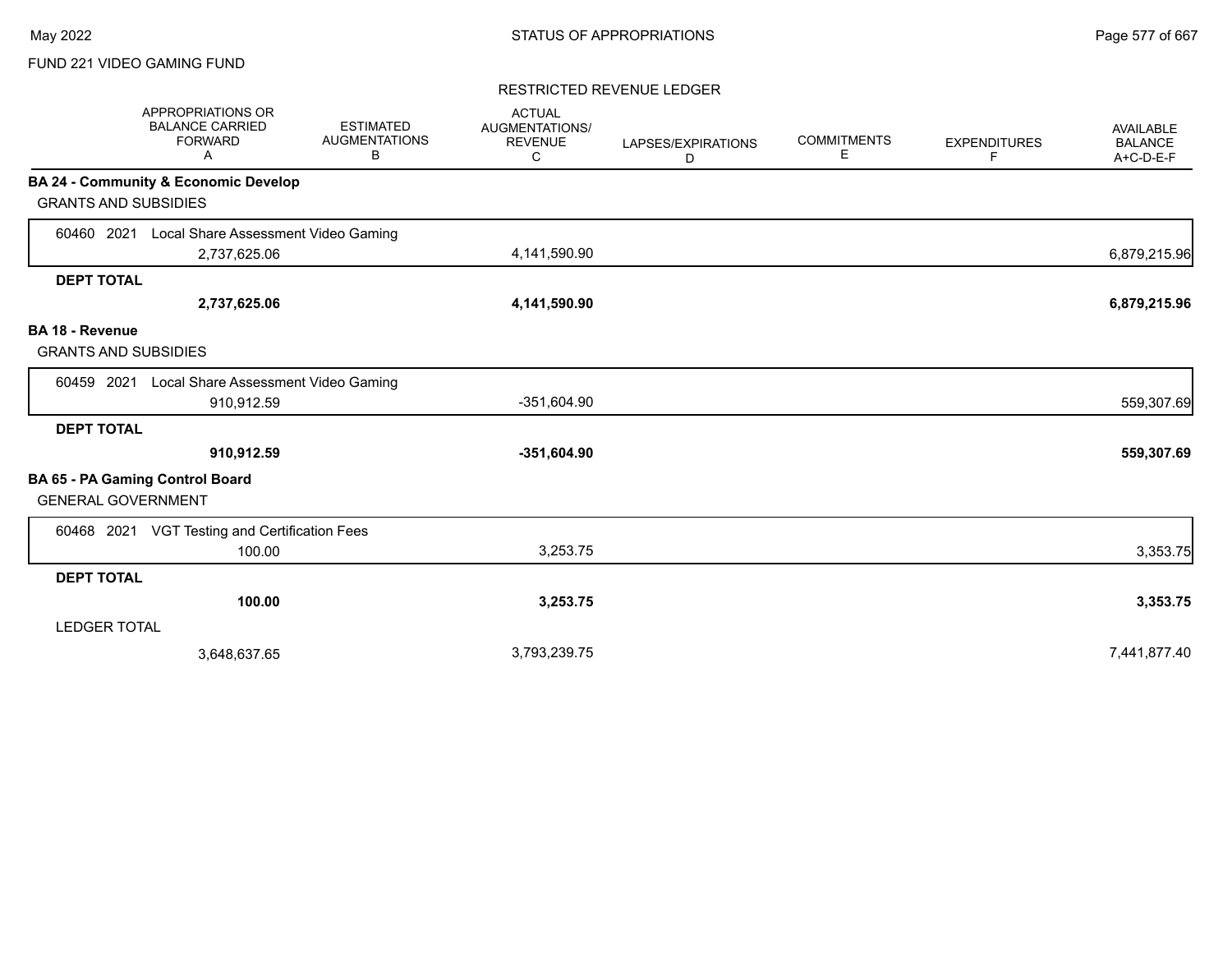## CURRENT STATE RESTRICTED APPROPRIATIONS LEDGER

|                           | APPROPRIATIONS OR<br><b>BALANCE CARRIED</b><br><b>FORWARD</b><br>A | <b>ESTIMATED</b><br><b>AUGMENTATIONS</b><br>В | <b>ACTUAL</b><br>AUGMENTATIONS/<br><b>REVENUE</b><br>С | LAPSES/EXPIRATIONS<br>D | <b>COMMITMENTS</b><br>E | <b>EXPENDITURES</b><br>F | AVAILABLE<br><b>BALANCE</b><br>A+C-D-E-F |
|---------------------------|--------------------------------------------------------------------|-----------------------------------------------|--------------------------------------------------------|-------------------------|-------------------------|--------------------------|------------------------------------------|
| <b>BA 18 - Revenue</b>    |                                                                    |                                               |                                                        |                         |                         |                          |                                          |
| <b>GENERAL GOVERNMENT</b> |                                                                    |                                               |                                                        |                         |                         |                          |                                          |
| 2021<br>14890             | <b>Fantasy Contest Operations</b>                                  |                                               |                                                        |                         |                         |                          |                                          |
|                           |                                                                    | 418,000.00                                    | 418,000.00                                             |                         |                         | 13,309.47                | 404,690.53                               |
| <b>DEPT TOTAL</b>         |                                                                    |                                               |                                                        |                         |                         |                          |                                          |
|                           |                                                                    | 418,000.00                                    | 418,000.00                                             |                         |                         | 13,309.47                | 404,690.53                               |
| <b>GENERAL GOVERNMENT</b> | BA 65 - PA Gaming Control Board                                    |                                               |                                                        |                         |                         |                          |                                          |
| 14892<br>2021             | <b>Fantasy Contest Administration</b>                              |                                               |                                                        |                         |                         |                          |                                          |
|                           |                                                                    | 100,000.00                                    | 100,000.00                                             |                         |                         | 36,695.51                | 63,304.49                                |
| <b>DEPT TOTAL</b>         |                                                                    |                                               |                                                        |                         |                         |                          |                                          |
|                           |                                                                    | 100,000.00                                    | 100,000.00                                             |                         |                         | 36,695.51                | 63,304.49                                |
| <b>LEDGER TOTAL</b>       |                                                                    |                                               |                                                        |                         |                         |                          |                                          |
|                           |                                                                    | 518,000.00                                    | 518,000.00                                             |                         |                         | 50,004.98                | 467,995.02                               |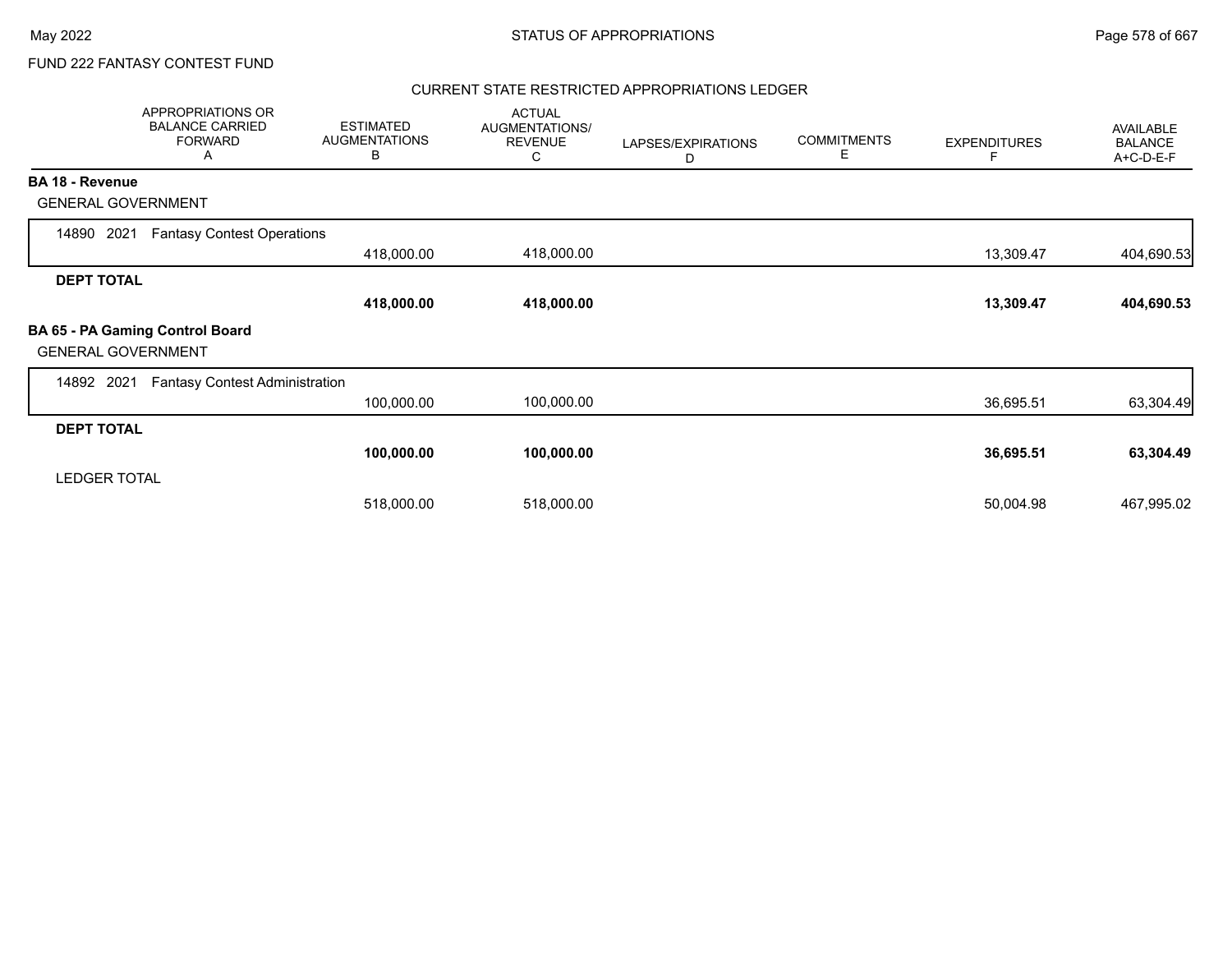### CURRENT STATE EXECUTIVE AUTHORIZATIONS - RESTRICTED LEDGER

|                           | APPROPRIATIONS OR<br><b>BALANCE CARRIED</b><br><b>FORWARD</b><br>A | <b>ESTIMATED</b><br><b>AUGMENTATIONS</b><br>B | <b>ACTUAL</b><br>AUGMENTATIONS/<br><b>REVENUE</b><br>C | LAPSES/EXPIRATIONS<br>D | <b>COMMITMENTS</b><br>Е | <b>EXPENDITURES</b> | AVAILABLE<br><b>BALANCE</b><br>A+C-D-E-F |
|---------------------------|--------------------------------------------------------------------|-----------------------------------------------|--------------------------------------------------------|-------------------------|-------------------------|---------------------|------------------------------------------|
|                           | BA 65 - PA Gaming Control Board                                    |                                               |                                                        |                         |                         |                     |                                          |
| <b>GENERAL GOVERNMENT</b> |                                                                    |                                               |                                                        |                         |                         |                     |                                          |
| 2021<br>26461             | FC Administration-Application/Licensure                            |                                               |                                                        |                         |                         |                     |                                          |
|                           |                                                                    | 20,000.00                                     |                                                        |                         |                         |                     |                                          |
| <b>DEPT TOTAL</b>         |                                                                    |                                               |                                                        |                         |                         |                     |                                          |
|                           |                                                                    | 20,000.00                                     |                                                        |                         |                         |                     |                                          |
| <b>LEDGER TOTAL</b>       |                                                                    |                                               |                                                        |                         |                         |                     |                                          |
|                           |                                                                    | 20,000.00                                     |                                                        |                         |                         |                     |                                          |
|                           | TOTAL TOTAL ALL CURRENT STATE LEDGERS                              |                                               |                                                        |                         |                         |                     |                                          |
|                           |                                                                    | 538,000.00                                    | 518,000.00                                             |                         |                         | 50,004.98           | 467,995.02                               |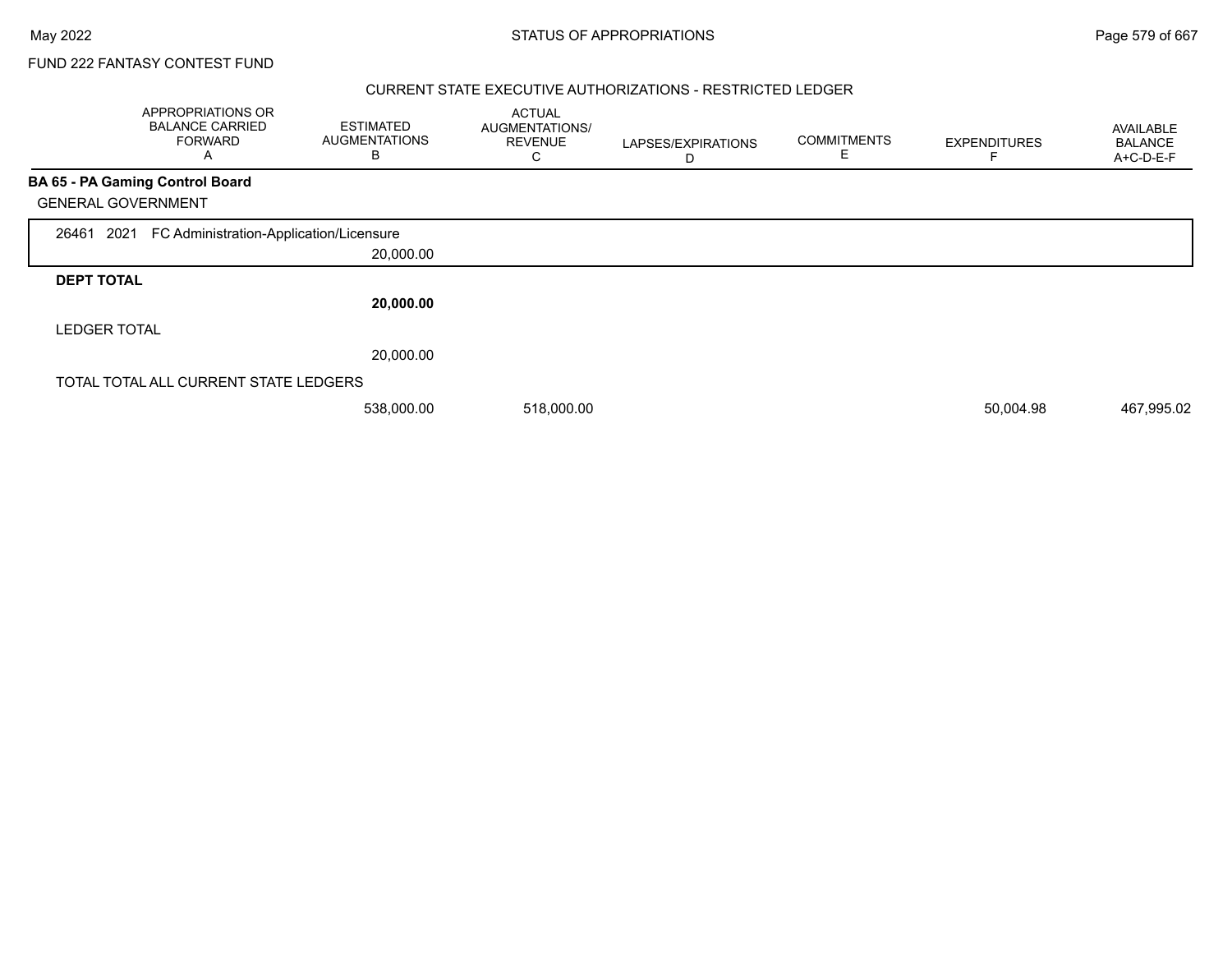## PRIOR STATE RESTRICTED APPROPRIATIONS LEDGER

|                           | APPROPRIATIONS OR<br><b>BALANCE CARRIED</b><br><b>FORWARD</b><br>Α | <b>ESTIMATED</b><br><b>AUGMENTATIONS</b><br>В | <b>ACTUAL</b><br>AUGMENTATIONS/<br><b>REVENUE</b><br>C | LAPSES/EXPIRATIONS<br>D | <b>COMMITMENTS</b><br>Е | <b>EXPENDITURES</b><br>F | AVAILABLE<br><b>BALANCE</b><br>A+C-D-E-F |
|---------------------------|--------------------------------------------------------------------|-----------------------------------------------|--------------------------------------------------------|-------------------------|-------------------------|--------------------------|------------------------------------------|
| <b>BA 18 - Revenue</b>    |                                                                    |                                               |                                                        |                         |                         |                          |                                          |
| <b>GENERAL GOVERNMENT</b> |                                                                    |                                               |                                                        |                         |                         |                          |                                          |
| 14890 2020                | <b>Fantasy Contest Operations</b>                                  |                                               |                                                        |                         |                         |                          |                                          |
|                           | 354,139.98                                                         |                                               | $-353,697.15$                                          |                         |                         | 442.83                   |                                          |
| <b>DEPT TOTAL</b>         |                                                                    |                                               |                                                        |                         |                         |                          |                                          |
|                           | 354,139.98                                                         |                                               | $-353,697.15$                                          |                         |                         | 442.83                   |                                          |
| <b>GENERAL GOVERNMENT</b> | BA 65 - PA Gaming Control Board                                    |                                               |                                                        |                         |                         |                          |                                          |
|                           | 14892 2018 Fantasy Contest Administration<br>61,789.97             |                                               |                                                        |                         |                         |                          | 61,789.97                                |
| 14892 2019                | <b>Fantasy Contest Administration</b><br>157,759.55                |                                               |                                                        |                         |                         |                          | 157,759.55                               |
| 14892 2020                | <b>Fantasy Contest Administration</b><br>42,923.93                 |                                               |                                                        |                         |                         | 2,210.02                 | 40,713.91                                |
| <b>DEPT TOTAL</b>         |                                                                    |                                               |                                                        |                         |                         |                          |                                          |
|                           | 262,473.45                                                         |                                               |                                                        |                         |                         | 2,210.02                 | 260,263.43                               |
| <b>LEDGER TOTAL</b>       |                                                                    |                                               |                                                        |                         |                         |                          |                                          |
|                           | 616,613.43                                                         |                                               | $-353,697.15$                                          |                         |                         | 2,652.85                 | 260,263.43                               |
|                           | TOTAL TOTAL ALL PRIOR STATE LEDGERS                                |                                               |                                                        |                         |                         |                          |                                          |
|                           | 616.613.43                                                         |                                               | $-353,697.15$                                          |                         |                         | 2,652.85                 | 260,263.43                               |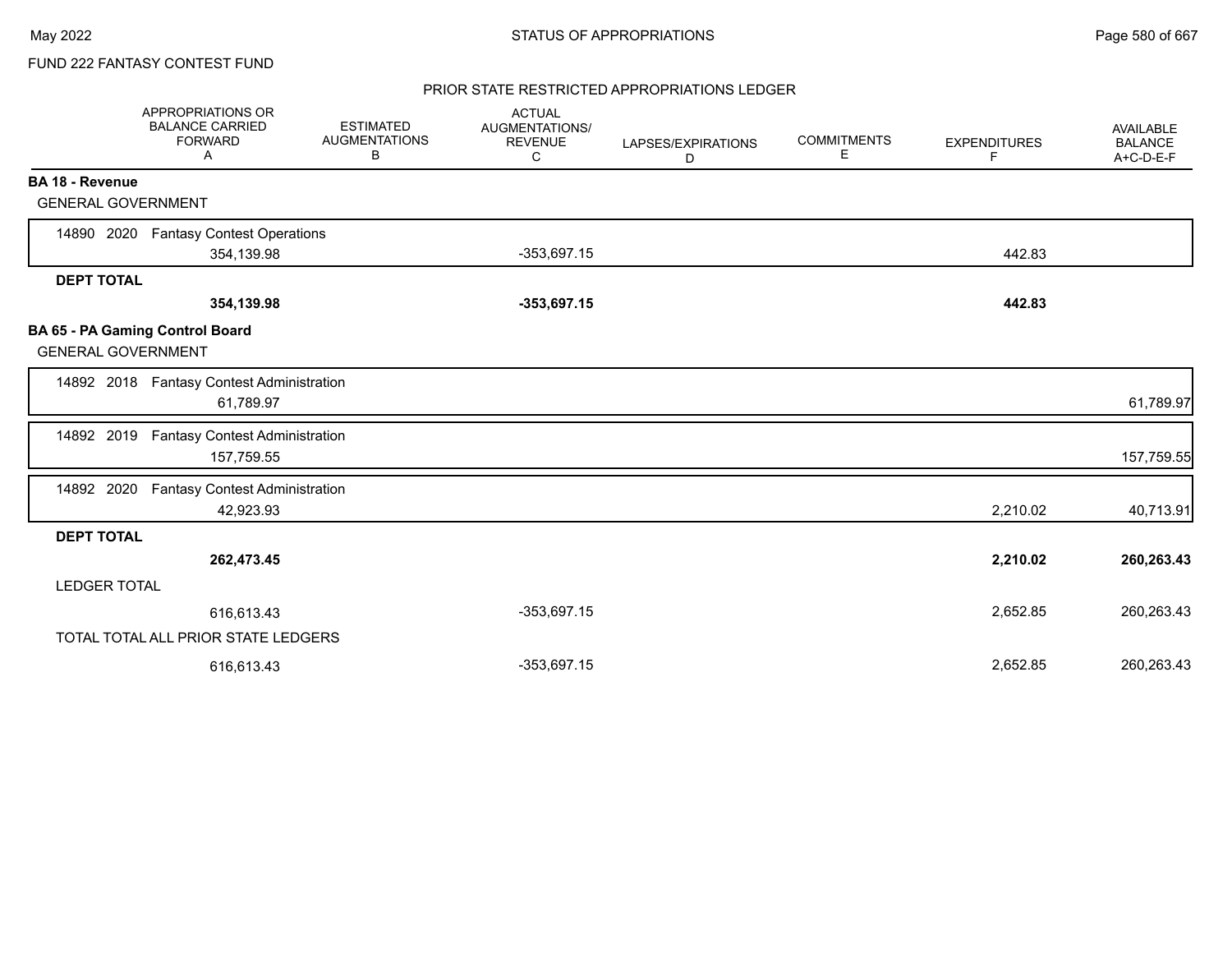#### RESTRICTED RECEIPTS LEDGER

|                           | APPROPRIATIONS OR<br><b>BALANCE CARRIED</b><br><b>FORWARD</b><br>Α | <b>ESTIMATED</b><br><b>AUGMENTATIONS</b><br>B | <b>ACTUAL</b><br>AUGMENTATIONS/<br><b>REVENUE</b><br>C | LAPSES/EXPIRATIONS<br>D | <b>COMMITMENTS</b><br>E | <b>EXPENDITURES</b><br>F | AVAILABLE<br><b>BALANCE</b><br>A+C-D-E-F |
|---------------------------|--------------------------------------------------------------------|-----------------------------------------------|--------------------------------------------------------|-------------------------|-------------------------|--------------------------|------------------------------------------|
| <b>BA 18 - Revenue</b>    |                                                                    |                                               |                                                        |                         |                         |                          |                                          |
| <b>GENERAL GOVERNMENT</b> |                                                                    |                                               |                                                        |                         |                         |                          |                                          |
|                           | 40274 2021 FantasyLicenseeDpstAccount-DataForceLLC                 |                                               | 458.82                                                 |                         |                         | 458.82                   |                                          |
|                           | 40275 2021 FantasyLicenseeDpstAccount-UnderdogSport                |                                               | 4,497.33                                               |                         |                         | 4,497.33                 |                                          |
|                           | 40276 2021 FantsyLicnsDpstAcct-FantsySportsGamesLLC                |                                               | 1,059.14                                               |                         |                         | 1,059.14                 |                                          |
|                           | 40277 2021 FantasyLicenseeDepositAccoun-NHA PA, LLC                |                                               | 3.18                                                   |                         |                         | 3.18                     |                                          |
|                           | 40491 2021 FLDAcct-FantasyFootballPlayrsChampionshp                |                                               | 6,176.92                                               |                         |                         | 6,176.92                 |                                          |
|                           | 40492 2021 FantasyLicenseeDeposit Account-Fanduel                  |                                               | 225,142.07                                             |                         |                         | 225,142.07               |                                          |
|                           | 40493 2021 FantasyLicenseeDepositAcct-DraftKingsInc                |                                               | 276,354.53                                             |                         |                         | 276,354.53               |                                          |
|                           | 40494 2021 FantasyLicenseeDepositAcct-Boom Fantasy                 |                                               | 15.86                                                  |                         |                         | 15.86                    |                                          |
| 40496 2021                |                                                                    | FantasyLcnsDptAcct-SportshubTechnologies      | 1,854.91                                               |                         |                         | 1,854.91                 |                                          |
| 40497 2021                | FantasyLicenseDepstAcct-FantasyDraftLLC<br>0.36                    |                                               |                                                        |                         |                         |                          | 0.36                                     |
| 40498 2021                |                                                                    | FantasyLicnsDpAcct-YahooFantasySportsLLC      | 2,336.32                                               |                         |                         | 2,336.32                 |                                          |
|                           | 40499 2021 FLDA-Full Time Fantasy Sport LLC                        |                                               | 100.92                                                 |                         |                         | 100.92                   |                                          |
| <b>DEPT TOTAL</b>         |                                                                    |                                               |                                                        |                         |                         |                          |                                          |
|                           | 0.36                                                               |                                               | 518,000.00                                             |                         |                         | 518,000.00               | 0.36                                     |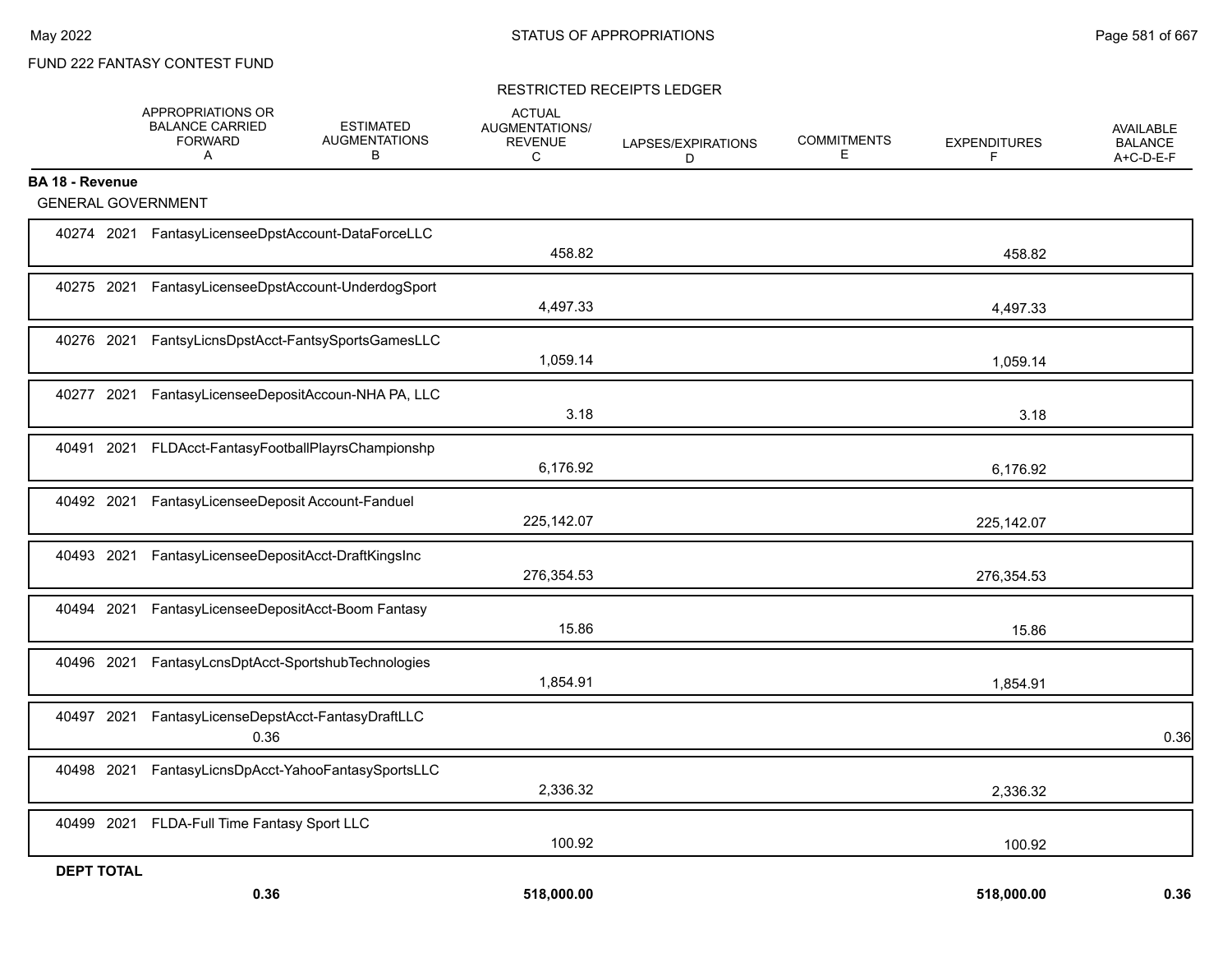# FUND 222 FANTASY CONTEST FUND LEDGER TOTAL

0.36 518,000.00 518,000.00 0.36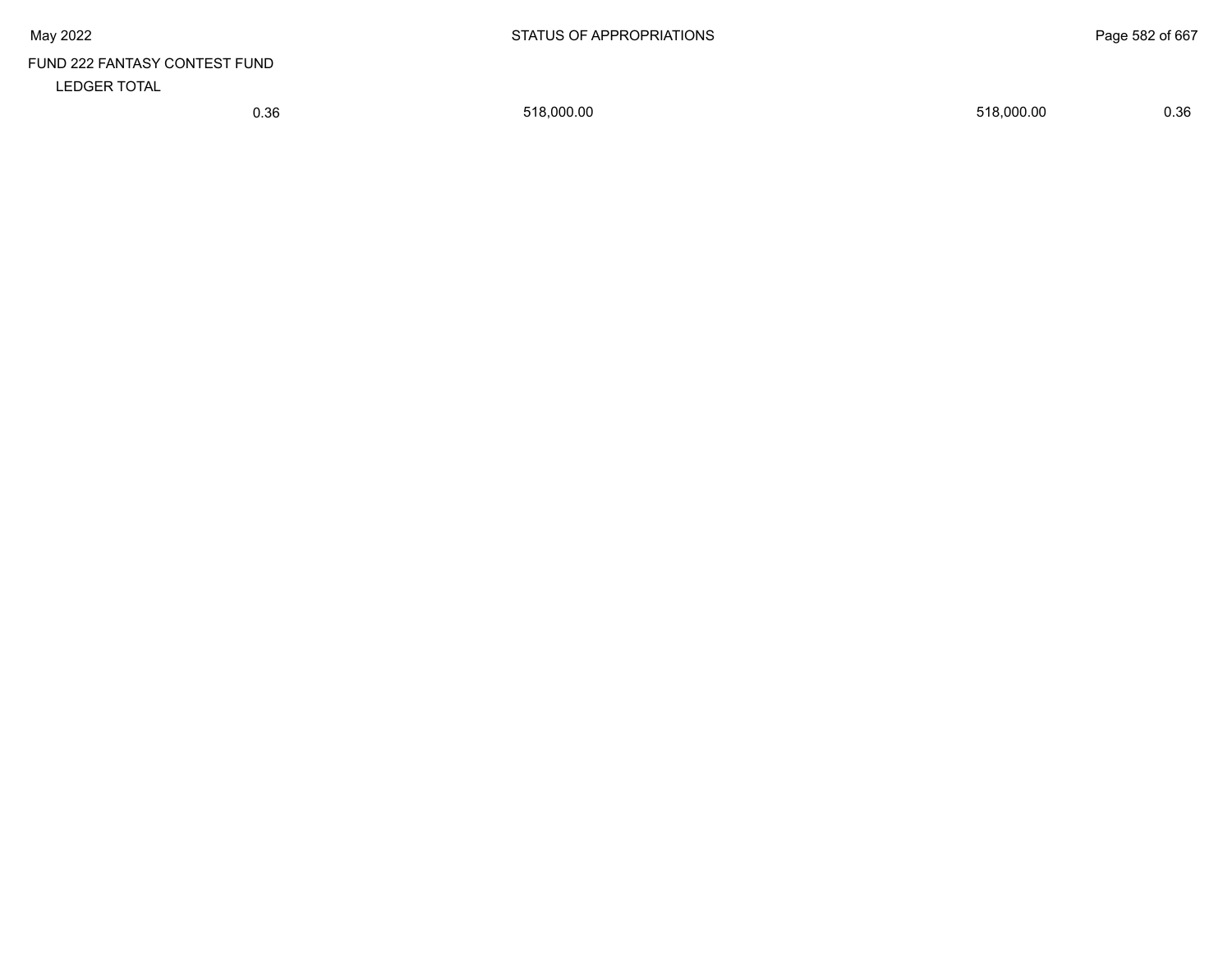#### RESTRICTED REVENUE LEDGER

|                           | <b>APPROPRIATIONS OR</b><br><b>BALANCE CARRIED</b><br>FORWARD<br>A | <b>ESTIMATED</b><br><b>AUGMENTATIONS</b><br>в | <b>ACTUAL</b><br>AUGMENTATIONS/<br><b>REVENUE</b><br>С | LAPSES/EXPIRATIONS<br>D | <b>COMMITMENTS</b><br>ᄂ | <b>EXPENDITURES</b> | AVAILABLE<br><b>BALANCE</b><br>$A+C-D-E-F$ |
|---------------------------|--------------------------------------------------------------------|-----------------------------------------------|--------------------------------------------------------|-------------------------|-------------------------|---------------------|--------------------------------------------|
|                           | BA 65 - PA Gaming Control Board                                    |                                               |                                                        |                         |                         |                     |                                            |
| <b>GENERAL GOVERNMENT</b> |                                                                    |                                               |                                                        |                         |                         |                     |                                            |
| 2021<br>60467             | <b>Fantasy Contest Application Fees</b>                            |                                               |                                                        |                         |                         |                     |                                            |
|                           | 65,266.28                                                          |                                               | 37,500.00                                              |                         |                         |                     | 102,766.28                                 |
| <b>DEPT TOTAL</b>         |                                                                    |                                               |                                                        |                         |                         |                     |                                            |
|                           | 65,266.28                                                          |                                               | 37,500.00                                              |                         |                         |                     | 102,766.28                                 |
| <b>LEDGER TOTAL</b>       |                                                                    |                                               |                                                        |                         |                         |                     |                                            |
|                           | 65.266.28                                                          |                                               | 37,500.00                                              |                         |                         |                     | 102,766.28                                 |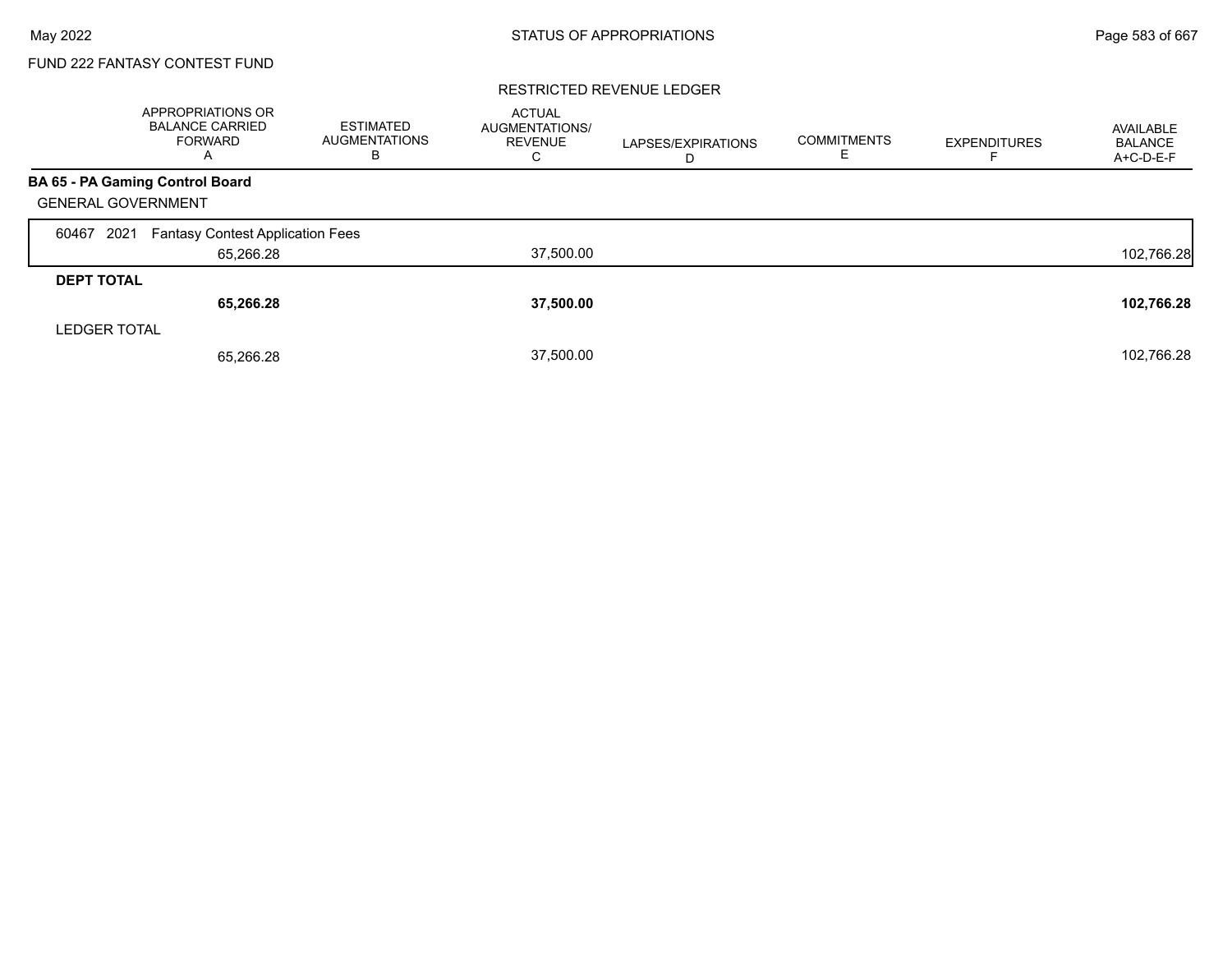$\overline{\phantom{a}}$ 

# FUND 223 SCHOOL SAFETY AND SECURITY FUND

#### CURRENT STATE EXECUTIVE AUTHORIZATIONS LEDGER

|                                  | <b>APPROPRIATIONS OR</b><br><b>BALANCE CARRIED</b><br><b>FORWARD</b><br>A | <b>ESTIMATED</b><br><b>AUGMENTATIONS</b><br>в | <b>ACTUAL</b><br>AUGMENTATIONS/<br><b>REVENUE</b><br>С | LAPSES/EXPIRATIONS<br>D | <b>COMMITMENTS</b><br>E. | <b>EXPENDITURES</b> | <b>AVAILABLE</b><br><b>BALANCE</b><br>A+C-D-E-F |
|----------------------------------|---------------------------------------------------------------------------|-----------------------------------------------|--------------------------------------------------------|-------------------------|--------------------------|---------------------|-------------------------------------------------|
| <b>BA 81 - Executive Offices</b> |                                                                           |                                               |                                                        |                         |                          |                     |                                                 |
| <b>GRANTS AND SUBSIDIES</b>      |                                                                           |                                               |                                                        |                         |                          |                     |                                                 |
| 2021<br>20458                    | School Safety & Security Program                                          |                                               |                                                        |                         |                          |                     |                                                 |
|                                  | 24,556,000.00                                                             |                                               |                                                        |                         | 12,468,710.12            | 11,975,470.47       | 111,819.41                                      |
| <b>DEPT TOTAL</b>                |                                                                           |                                               |                                                        |                         |                          |                     |                                                 |
|                                  | 24,556,000.00                                                             |                                               |                                                        |                         | 12,468,710.12            | 11,975,470.47       | 111,819.41                                      |
| <b>LEDGER TOTAL</b>              |                                                                           |                                               |                                                        |                         |                          |                     |                                                 |
|                                  | 24,556,000.00                                                             |                                               |                                                        |                         | 12,468,710.12            | 11,975,470.47       | 111,819.41                                      |
|                                  | TOTAL TOTAL ALL CURRENT STATE LEDGERS                                     |                                               |                                                        |                         |                          |                     |                                                 |
|                                  | 24,556,000.00                                                             |                                               |                                                        |                         | 12,468,710.12            | 11,975,470.47       | 111,819.41                                      |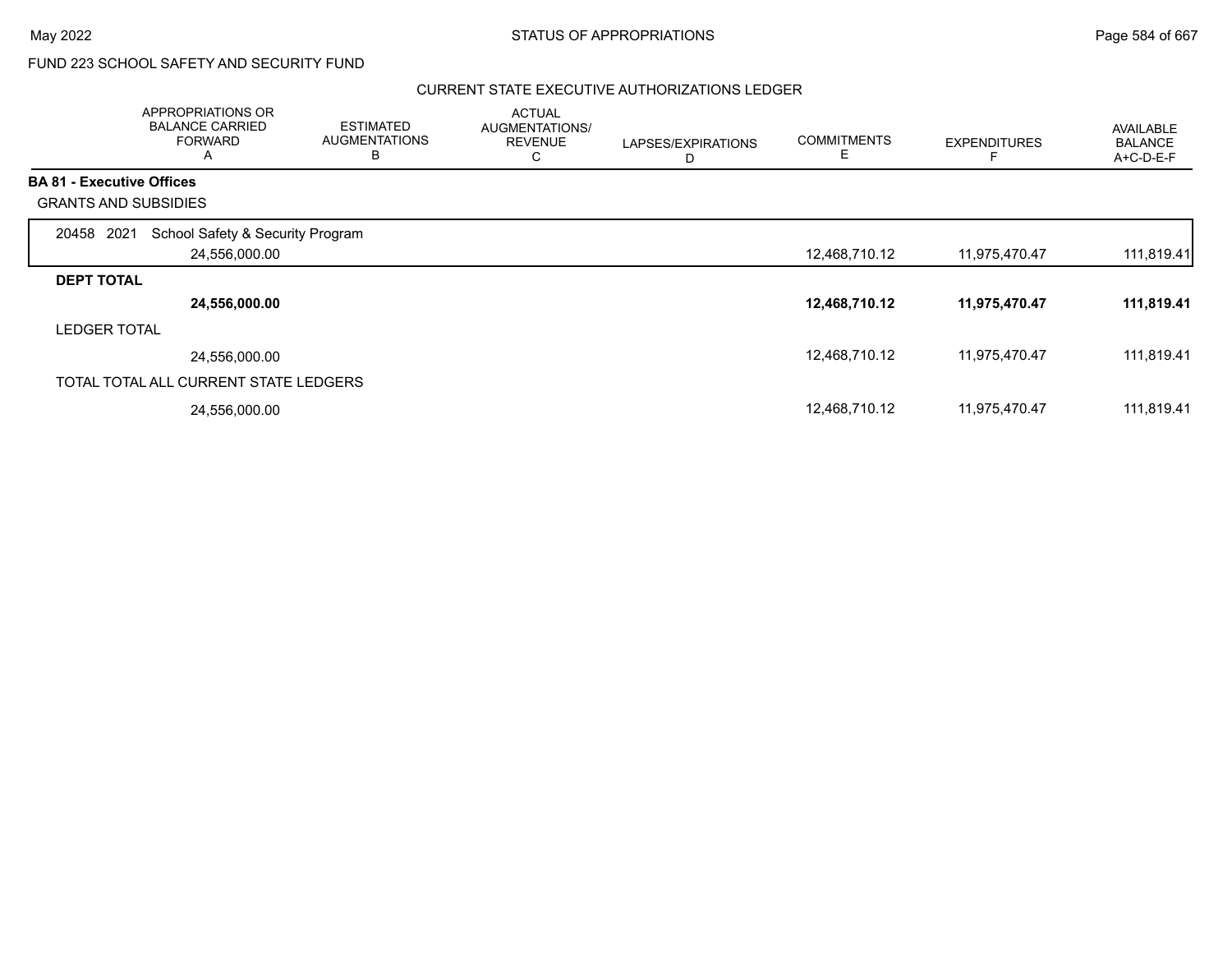# FUND 223 SCHOOL SAFETY AND SECURITY FUND

## PRIOR STATE EXECUTIVE AUTHORIZATIONS LEDGER

|                                  | <b>APPROPRIATIONS OR</b><br><b>BALANCE CARRIED</b><br><b>FORWARD</b><br>Α | <b>ESTIMATED</b><br><b>AUGMENTATIONS</b><br>в | <b>ACTUAL</b><br>AUGMENTATIONS/<br><b>REVENUE</b><br>С | LAPSES/EXPIRATIONS<br>D | <b>COMMITMENTS</b><br>Е | <b>EXPENDITURES</b> | AVAILABLE<br><b>BALANCE</b><br>A+C-D-E-F |
|----------------------------------|---------------------------------------------------------------------------|-----------------------------------------------|--------------------------------------------------------|-------------------------|-------------------------|---------------------|------------------------------------------|
| <b>BA 81 - Executive Offices</b> |                                                                           |                                               |                                                        |                         |                         |                     |                                          |
| <b>GRANTS AND SUBSIDIES</b>      |                                                                           |                                               |                                                        |                         |                         |                     |                                          |
| 2018<br>20458                    | School Safety & Security Program                                          |                                               |                                                        |                         |                         |                     |                                          |
|                                  |                                                                           |                                               |                                                        |                         |                         | $-32,818.46$        | 32,818.46                                |
| 2019<br>20458                    | School Safety & Security Program                                          |                                               |                                                        |                         |                         |                     |                                          |
|                                  | 472,314.97                                                                |                                               |                                                        |                         |                         | $-2,587.66$         | 474,902.63                               |
| 2020<br>20458                    | School Safety & Security Program                                          |                                               |                                                        |                         |                         |                     |                                          |
|                                  | 30,096,855.96                                                             |                                               |                                                        |                         | 3,429,113.79            | 12,644,059.77       | 14,023,682.40                            |
| <b>DEPT TOTAL</b>                |                                                                           |                                               |                                                        |                         |                         |                     |                                          |
|                                  | 30,569,170.93                                                             |                                               |                                                        |                         | 3,429,113.79            | 12,608,653.65       | 14,531,403.49                            |
| <b>LEDGER TOTAL</b>              |                                                                           |                                               |                                                        |                         |                         |                     |                                          |
|                                  | 30,569,170.93                                                             |                                               |                                                        |                         | 3,429,113.79            | 12,608,653.65       | 14,531,403.49                            |
|                                  | TOTAL TOTAL ALL PRIOR STATE LEDGERS                                       |                                               |                                                        |                         |                         |                     |                                          |
|                                  | 30,569,170.93                                                             |                                               |                                                        |                         | 3,429,113.79            | 12,608,653.65       | 14,531,403.49                            |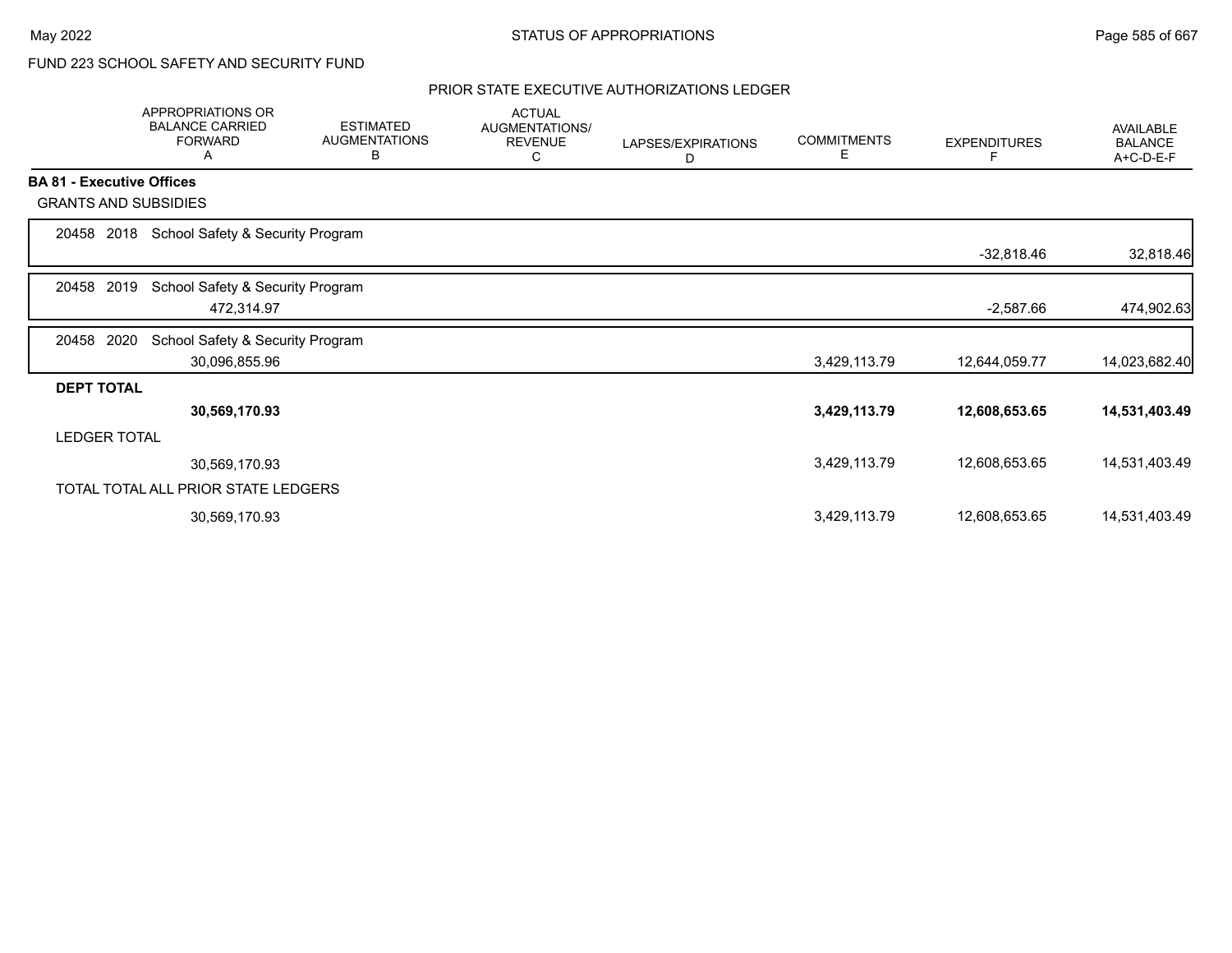## FUND 224 PA HEALTH INSURANCE EXCHANGE FUND

#### CURRENT STATE EXECUTIVE AUTHORIZATIONS LEDGER

|                          | APPROPRIATIONS OR<br><b>BALANCE CARRIED</b><br><b>FORWARD</b><br>A | <b>ESTIMATED</b><br><b>AUGMENTATIONS</b><br>В | <b>ACTUAL</b><br>AUGMENTATIONS/<br><b>REVENUE</b><br>C | LAPSES/EXPIRATIONS<br>D | <b>COMMITMENTS</b><br>Е | <b>EXPENDITURES</b> | AVAILABLE<br><b>BALANCE</b><br>A+C-D-E-F |
|--------------------------|--------------------------------------------------------------------|-----------------------------------------------|--------------------------------------------------------|-------------------------|-------------------------|---------------------|------------------------------------------|
| <b>BA 79 - Insurance</b> |                                                                    |                                               |                                                        |                         |                         |                     |                                          |
|                          | <b>GENERAL GOVERNMENT</b>                                          |                                               |                                                        |                         |                         |                     |                                          |
| 20474                    | <b>General Government Operations</b><br>2021                       |                                               |                                                        |                         |                         |                     |                                          |
|                          | 49,106,000.00                                                      |                                               |                                                        |                         | 10,916,806.32           | 27,484,659.00       | 10,704,534.68                            |
| 20513                    | 2021<br>Transfer to Reinsurance Fund                               |                                               |                                                        |                         |                         |                     |                                          |
|                          | 275,000.00                                                         |                                               |                                                        |                         |                         | 275,000.00          |                                          |
| <b>DEPT TOTAL</b>        |                                                                    |                                               |                                                        |                         |                         |                     |                                          |
|                          | 49,381,000.00                                                      |                                               |                                                        |                         | 10,916,806.32           | 27,759,659.00       | 10,704,534.68                            |
|                          | <b>LEDGER TOTAL</b>                                                |                                               |                                                        |                         |                         |                     |                                          |
|                          | 49,381,000.00                                                      |                                               |                                                        |                         | 10,916,806.32           | 27,759,659.00       | 10,704,534.68                            |
|                          | TOTAL TOTAL ALL CURRENT STATE LEDGERS                              |                                               |                                                        |                         |                         |                     |                                          |
|                          | 49,381,000.00                                                      |                                               |                                                        |                         | 10,916,806.32           | 27,759,659.00       | 10,704,534.68                            |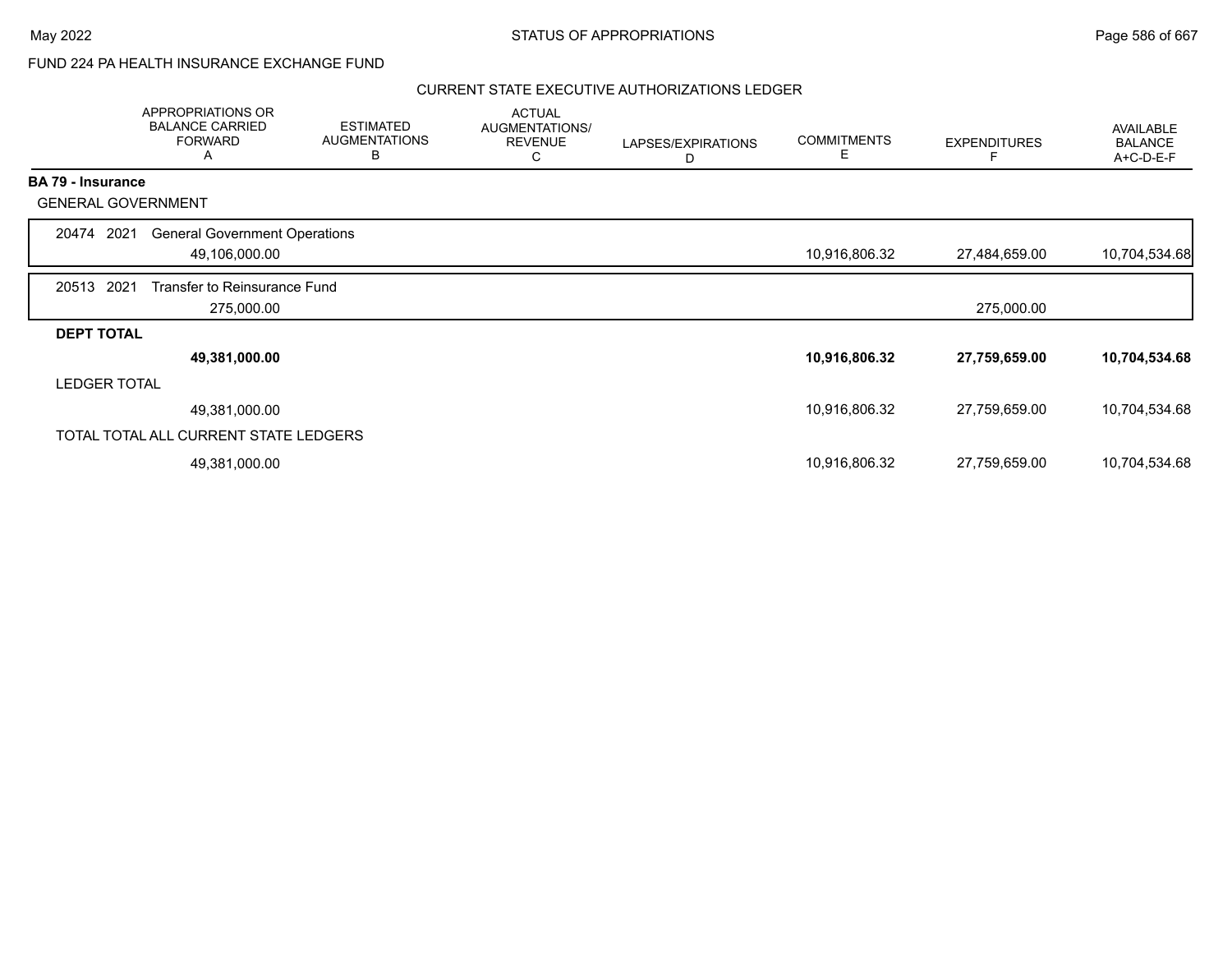# FUND 224 PA HEALTH INSURANCE EXCHANGE FUND

### PRIOR STATE EXECUTIVE AUTHORIZATIONS LEDGER

|                          | APPROPRIATIONS OR<br><b>BALANCE CARRIED</b><br><b>FORWARD</b><br>A | <b>ESTIMATED</b><br><b>AUGMENTATIONS</b><br>B | <b>ACTUAL</b><br>AUGMENTATIONS/<br><b>REVENUE</b><br>С | LAPSES/EXPIRATIONS<br>D | <b>COMMITMENTS</b><br>Е | <b>EXPENDITURES</b> | AVAILABLE<br><b>BALANCE</b><br>A+C-D-E-F |
|--------------------------|--------------------------------------------------------------------|-----------------------------------------------|--------------------------------------------------------|-------------------------|-------------------------|---------------------|------------------------------------------|
| <b>BA 79 - Insurance</b> |                                                                    |                                               |                                                        |                         |                         |                     |                                          |
|                          | <b>GENERAL GOVERNMENT</b>                                          |                                               |                                                        |                         |                         |                     |                                          |
| 20474                    | <b>General Government Operations</b><br>2020                       |                                               |                                                        |                         |                         |                     |                                          |
|                          | 8,810,275.39                                                       |                                               |                                                        |                         |                         | 1,420,232.82        | 7,390,042.57                             |
| 20513 2020               | Transfer to Reinsurance Fund                                       |                                               |                                                        |                         |                         |                     |                                          |
|                          | 83,068.97                                                          |                                               |                                                        |                         |                         |                     | 83,068.97                                |
| <b>DEPT TOTAL</b>        |                                                                    |                                               |                                                        |                         |                         |                     |                                          |
|                          | 8,893,344.36                                                       |                                               |                                                        |                         |                         | 1,420,232.82        | 7,473,111.54                             |
|                          | <b>LEDGER TOTAL</b>                                                |                                               |                                                        |                         |                         |                     |                                          |
|                          | 8,893,344.36                                                       |                                               |                                                        |                         |                         | 1,420,232.82        | 7,473,111.54                             |
|                          | TOTAL TOTAL ALL PRIOR STATE LEDGERS                                |                                               |                                                        |                         |                         |                     |                                          |
|                          | 8,893,344.36                                                       |                                               |                                                        |                         |                         | 1,420,232.82        | 7,473,111.54                             |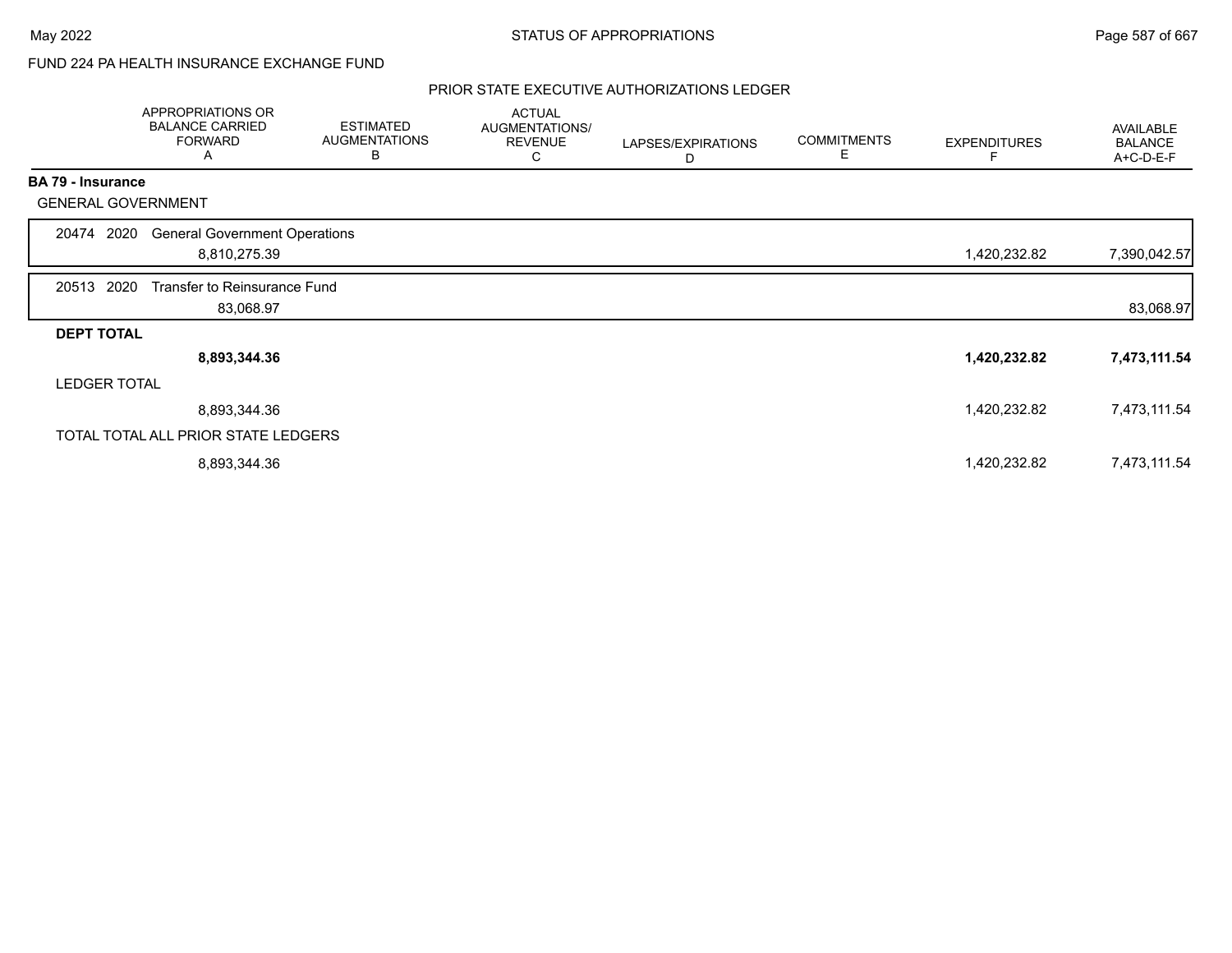## FUND 225 REINSURANCE FUND

## CURRENT STATE EXECUTIVE AUTHORIZATIONS LEDGER

|                          | APPROPRIATIONS OR<br><b>BALANCE CARRIED</b><br><b>FORWARD</b><br>A | <b>ESTIMATED</b><br><b>AUGMENTATIONS</b><br>B | <b>ACTUAL</b><br>AUGMENTATIONS/<br><b>REVENUE</b><br>С | LAPSES/EXPIRATIONS<br>D | <b>COMMITMENTS</b><br>E | <b>EXPENDITURES</b> | <b>AVAILABLE</b><br><b>BALANCE</b><br>A+C-D-E-F |
|--------------------------|--------------------------------------------------------------------|-----------------------------------------------|--------------------------------------------------------|-------------------------|-------------------------|---------------------|-------------------------------------------------|
| <b>BA 79 - Insurance</b> |                                                                    |                                               |                                                        |                         |                         |                     |                                                 |
|                          | <b>GENERAL GOVERNMENT</b>                                          |                                               |                                                        |                         |                         |                     |                                                 |
| 20492 2021               | Reinsurance Administration                                         |                                               |                                                        |                         |                         |                     |                                                 |
|                          | 275,000.00                                                         |                                               |                                                        |                         | 40,755.00               | 162,325.07          | 71,919.93                                       |
| <b>DEPT TOTAL</b>        |                                                                    |                                               |                                                        |                         |                         |                     |                                                 |
|                          | 275,000.00                                                         |                                               |                                                        |                         | 40,755.00               | 162,325.07          | 71,919.93                                       |
| <b>LEDGER TOTAL</b>      |                                                                    |                                               |                                                        |                         |                         |                     |                                                 |
|                          | 275,000.00                                                         |                                               |                                                        |                         | 40,755.00               | 162,325.07          | 71,919.93                                       |
|                          | TOTAL TOTAL ALL CURRENT STATE LEDGERS                              |                                               |                                                        |                         |                         |                     |                                                 |
|                          | 275,000.00                                                         |                                               |                                                        |                         | 40,755.00               | 162,325.07          | 71,919.93                                       |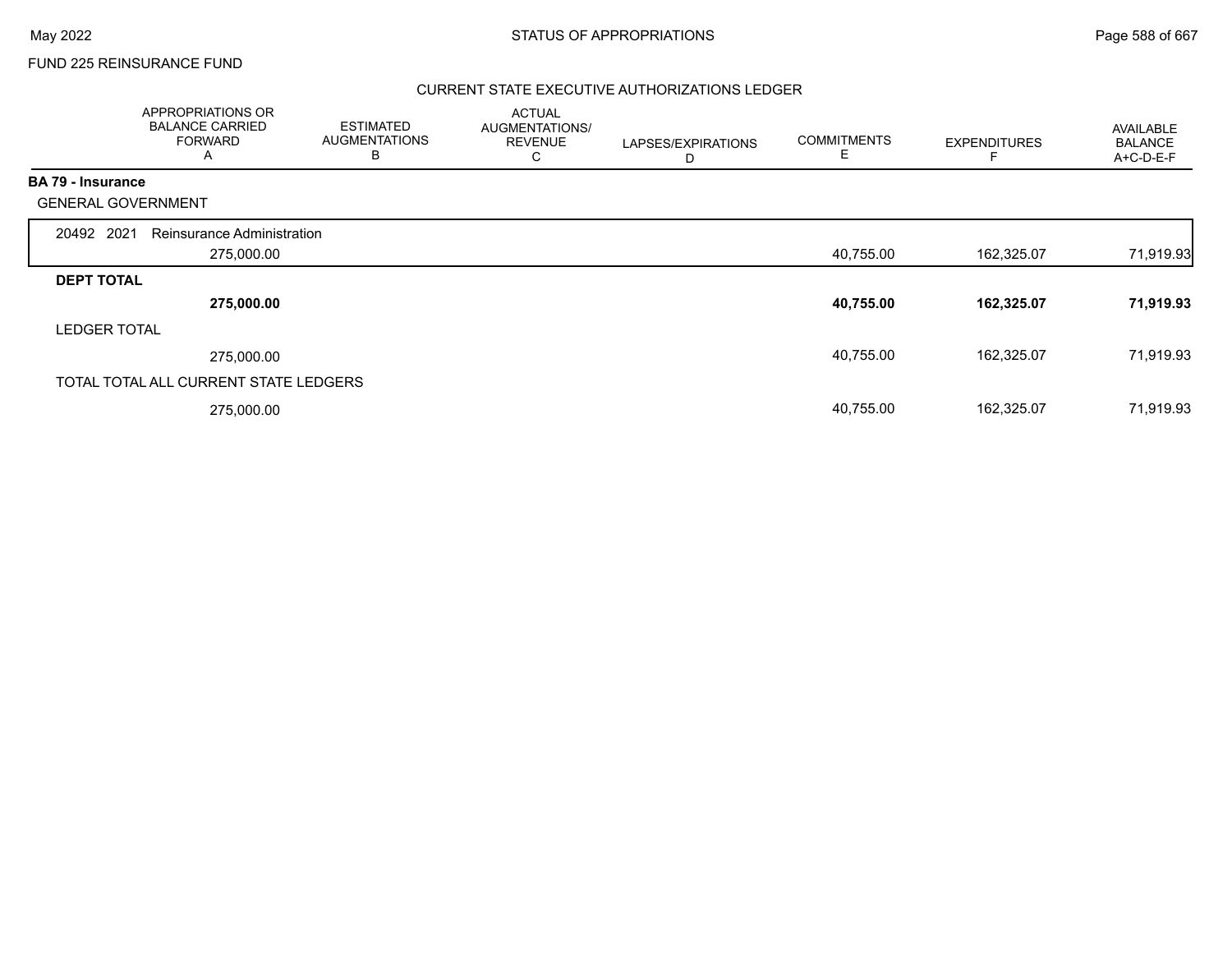## FUND 225 REINSURANCE FUND

## PRIOR STATE EXECUTIVE AUTHORIZATIONS LEDGER

|                           | APPROPRIATIONS OR<br><b>BALANCE CARRIED</b><br><b>FORWARD</b><br>A | <b>ESTIMATED</b><br><b>AUGMENTATIONS</b><br>B | <b>ACTUAL</b><br>AUGMENTATIONS/<br><b>REVENUE</b><br>C | LAPSES/EXPIRATIONS<br>D | <b>COMMITMENTS</b><br>Е | <b>EXPENDITURES</b> | AVAILABLE<br><b>BALANCE</b><br>A+C-D-E-F |
|---------------------------|--------------------------------------------------------------------|-----------------------------------------------|--------------------------------------------------------|-------------------------|-------------------------|---------------------|------------------------------------------|
| <b>BA 79 - Insurance</b>  |                                                                    |                                               |                                                        |                         |                         |                     |                                          |
| <b>GENERAL GOVERNMENT</b> |                                                                    |                                               |                                                        |                         |                         |                     |                                          |
| 20492 2020                | Reinsurance Administration                                         |                                               |                                                        |                         |                         |                     |                                          |
|                           | 119,038.22                                                         |                                               |                                                        |                         |                         |                     | 119,038.22                               |
| <b>DEPT TOTAL</b>         |                                                                    |                                               |                                                        |                         |                         |                     |                                          |
|                           | 119,038.22                                                         |                                               |                                                        |                         |                         |                     | 119,038.22                               |
| <b>LEDGER TOTAL</b>       |                                                                    |                                               |                                                        |                         |                         |                     |                                          |
|                           | 119,038.22                                                         |                                               |                                                        |                         |                         |                     | 119,038.22                               |
|                           | TOTAL TOTAL ALL PRIOR STATE LEDGERS                                |                                               |                                                        |                         |                         |                     |                                          |
|                           | 119,038.22                                                         |                                               |                                                        |                         |                         |                     | 119,038.22                               |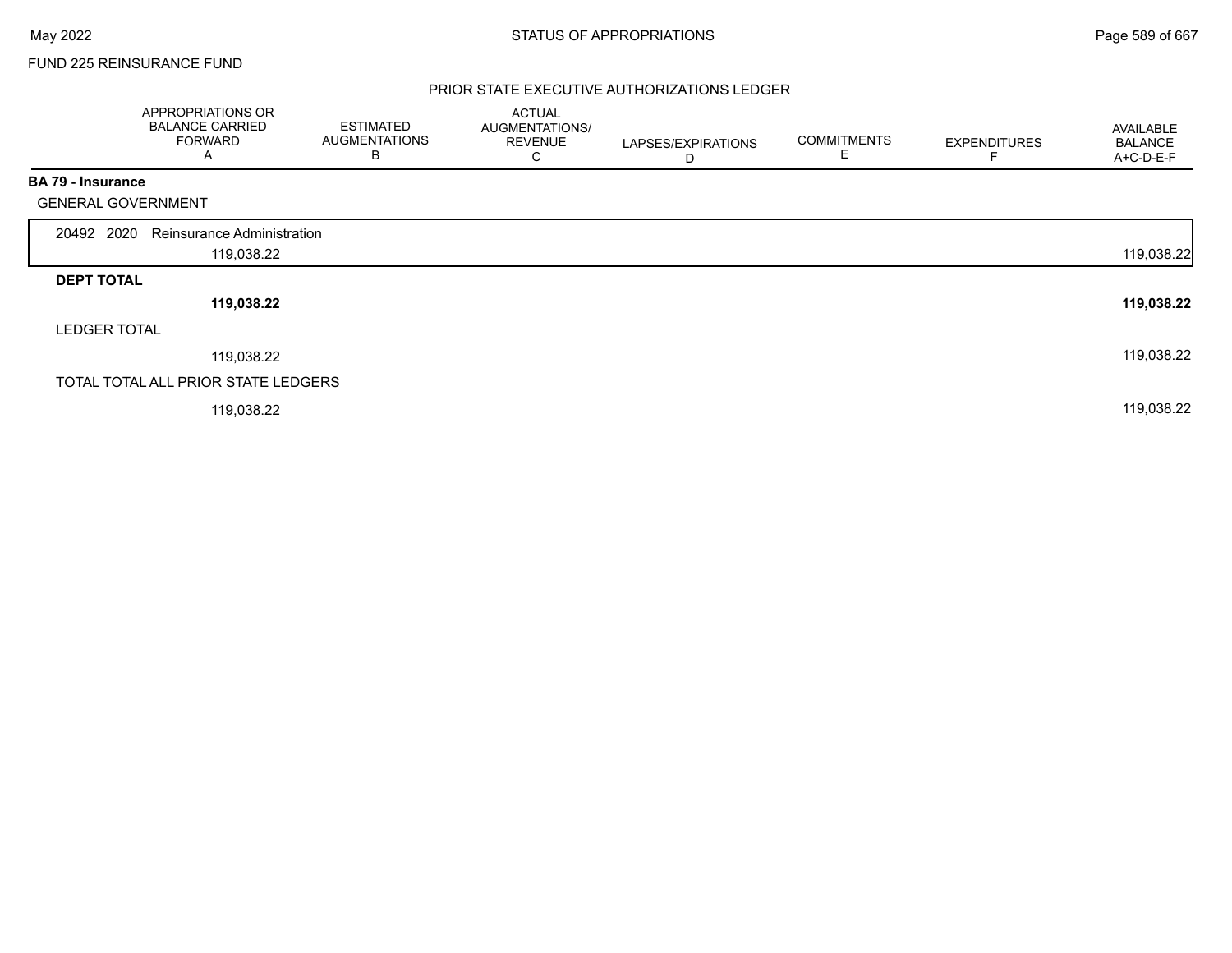#### CURRENT STATE EXECUTIVE AUTHORIZATIONS LEDGER

|                     | APPROPRIATIONS OR<br><b>BALANCE CARRIED</b><br>FORWARD<br>$\overline{A}$ | <b>ESTIMATED</b><br><b>AUGMENTATIONS</b><br>В | <b>ACTUAL</b><br>AUGMENTATIONS/<br><b>REVENUE</b> | LAPSES/EXPIRATIONS | <b>COMMITMENTS</b> | <b>EXPENDITURES</b> | AVAILABLE<br><b>BALANCE</b><br>A+C-D-E-F |
|---------------------|--------------------------------------------------------------------------|-----------------------------------------------|---------------------------------------------------|--------------------|--------------------|---------------------|------------------------------------------|
| BA 67 - Health      |                                                                          |                                               |                                                   |                    |                    |                     |                                          |
|                     | <b>GENERAL GOVERNMENT</b>                                                |                                               |                                                   |                    |                    |                     |                                          |
|                     |                                                                          |                                               |                                                   |                    |                    |                     |                                          |
| 20491 2021          | <b>RHRCA-General Operations</b>                                          |                                               |                                                   |                    |                    |                     |                                          |
|                     | 350,000.00                                                               |                                               |                                                   |                    |                    |                     | 350,000.00                               |
|                     |                                                                          |                                               |                                                   |                    |                    |                     |                                          |
| <b>DEPT TOTAL</b>   |                                                                          |                                               |                                                   |                    |                    |                     |                                          |
|                     | 350,000.00                                                               |                                               |                                                   |                    |                    |                     | 350,000.00                               |
| <b>LEDGER TOTAL</b> |                                                                          |                                               |                                                   |                    |                    |                     |                                          |
|                     | 350,000.00                                                               |                                               |                                                   |                    |                    |                     | 350,000.00                               |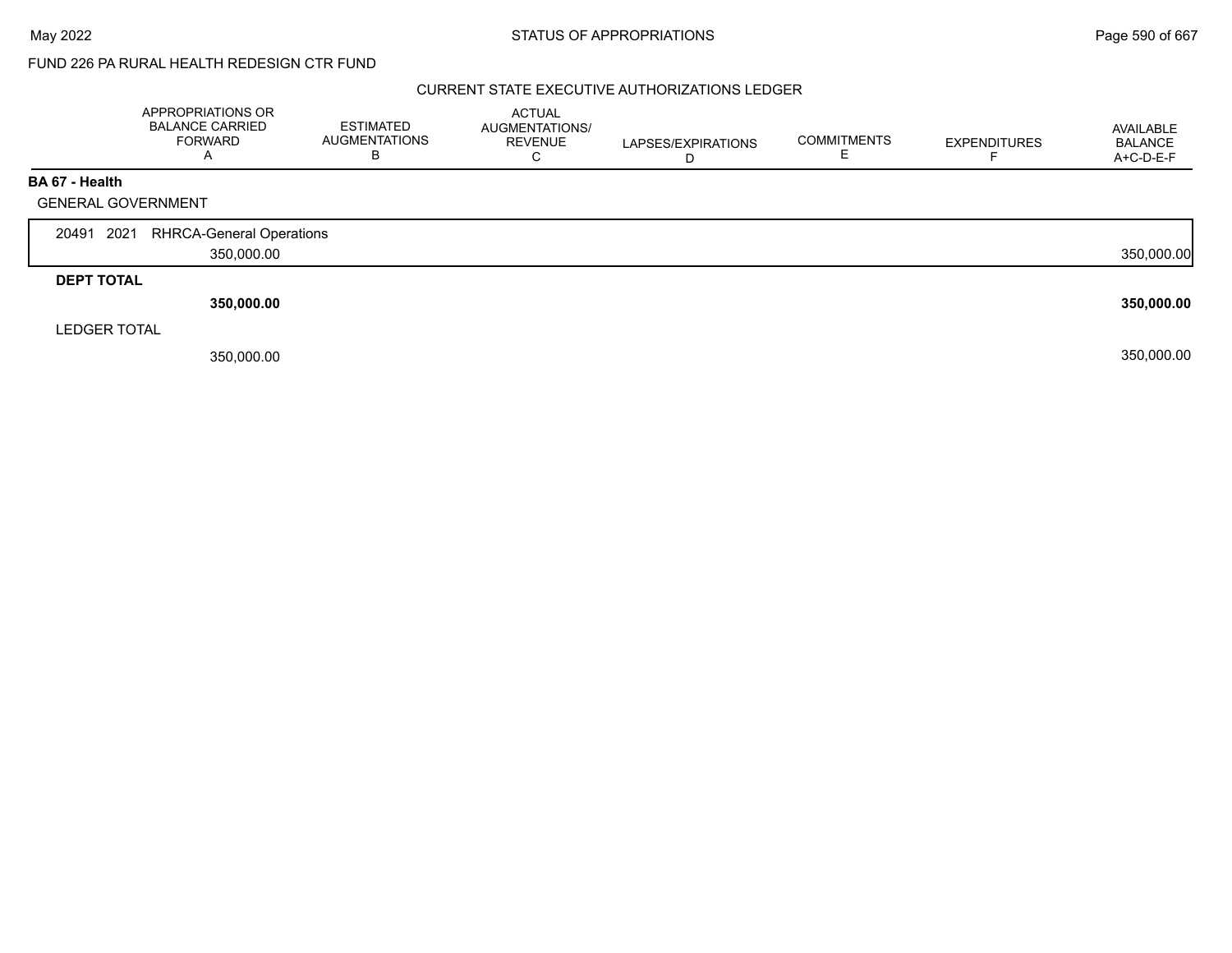### CURRENT STATE EXECUTIVE AUTHORIZATIONS - RESTRICTED LEDGER

|                           | APPROPRIATIONS OR<br><b>BALANCE CARRIED</b><br><b>FORWARD</b><br>A | <b>ESTIMATED</b><br><b>AUGMENTATIONS</b><br>B | <b>ACTUAL</b><br>AUGMENTATIONS/<br><b>REVENUE</b> | LAPSES/EXPIRATIONS<br>D | <b>COMMITMENTS</b> | <b>EXPENDITURES</b> | AVAILABLE<br><b>BALANCE</b><br>A+C-D-E-F |
|---------------------------|--------------------------------------------------------------------|-----------------------------------------------|---------------------------------------------------|-------------------------|--------------------|---------------------|------------------------------------------|
| <b>BA 67 - Health</b>     |                                                                    |                                               |                                                   |                         |                    |                     |                                          |
| <b>GENERAL GOVERNMENT</b> |                                                                    |                                               |                                                   |                         |                    |                     |                                          |
| 2021<br>26506             | <b>RHRCA-Private Grants</b>                                        |                                               |                                                   |                         |                    |                     |                                          |
|                           |                                                                    | 150,000.00                                    | 808,252.91                                        |                         |                    | 598,880.48          | 209,372.43                               |
| <b>DEPT TOTAL</b>         |                                                                    |                                               |                                                   |                         |                    |                     |                                          |
|                           |                                                                    | 150,000.00                                    | 808,252.91                                        |                         |                    | 598,880.48          | 209,372.43                               |
| <b>LEDGER TOTAL</b>       |                                                                    |                                               |                                                   |                         |                    |                     |                                          |
|                           |                                                                    | 150,000.00                                    | 808,252.91                                        |                         |                    | 598,880.48          | 209,372.43                               |
|                           | TOTAL TOTAL ALL CURRENT STATE LEDGERS                              |                                               |                                                   |                         |                    |                     |                                          |
|                           | 350,000.00                                                         | 150,000.00                                    | 808,252.91                                        |                         |                    | 598,880.48          | 559,372.43                               |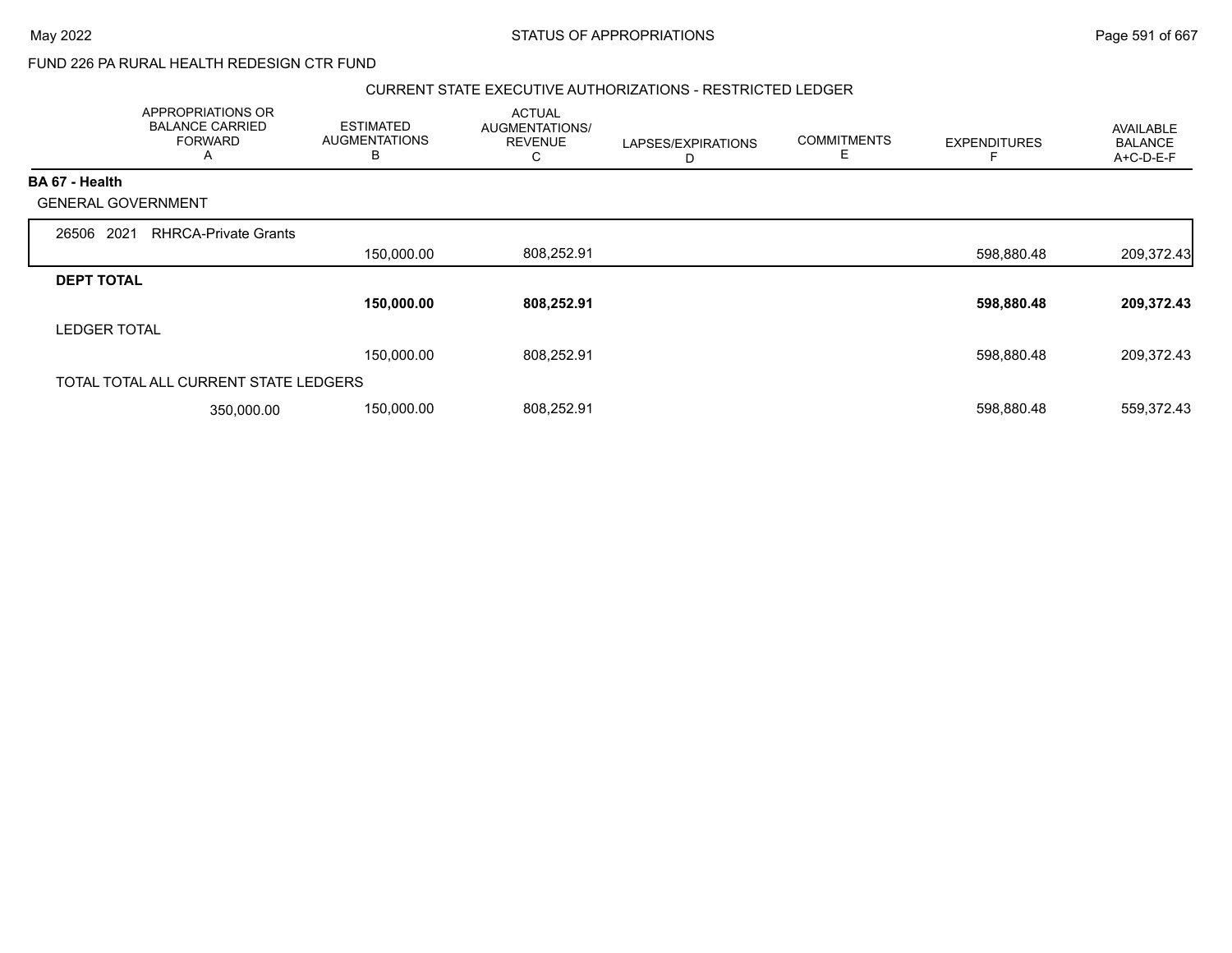## PRIOR STATE EXECUTIVE AUTHORIZATIONS LEDGER

|                           | APPROPRIATIONS OR<br><b>BALANCE CARRIED</b><br><b>FORWARD</b><br>A | <b>ESTIMATED</b><br><b>AUGMENTATIONS</b><br>В | <b>ACTUAL</b><br>AUGMENTATIONS/<br><b>REVENUE</b><br>C | LAPSES/EXPIRATIONS<br>D | <b>COMMITMENTS</b> | <b>EXPENDITURES</b> | <b>AVAILABLE</b><br><b>BALANCE</b><br>A+C-D-E-F |
|---------------------------|--------------------------------------------------------------------|-----------------------------------------------|--------------------------------------------------------|-------------------------|--------------------|---------------------|-------------------------------------------------|
| <b>BA 67 - Health</b>     |                                                                    |                                               |                                                        |                         |                    |                     |                                                 |
| <b>GENERAL GOVERNMENT</b> |                                                                    |                                               |                                                        |                         |                    |                     |                                                 |
|                           | 20489 2020 PA Rural Health Redesign CenterAuthority<br>370,686.89  |                                               |                                                        |                         |                    |                     | 370,686.89                                      |
| 20491<br>2020             | <b>RHRCA-General Operations</b>                                    |                                               |                                                        |                         |                    |                     |                                                 |
|                           | 113,119.69                                                         |                                               |                                                        |                         |                    |                     | 113,119.69                                      |
| <b>DEPT TOTAL</b>         |                                                                    |                                               |                                                        |                         |                    |                     |                                                 |
|                           | 483,806.58                                                         |                                               |                                                        |                         |                    |                     | 483,806.58                                      |
| <b>LEDGER TOTAL</b>       |                                                                    |                                               |                                                        |                         |                    |                     |                                                 |
|                           | 483,806.58                                                         |                                               |                                                        |                         |                    |                     | 483,806.58                                      |
|                           |                                                                    |                                               |                                                        |                         |                    |                     |                                                 |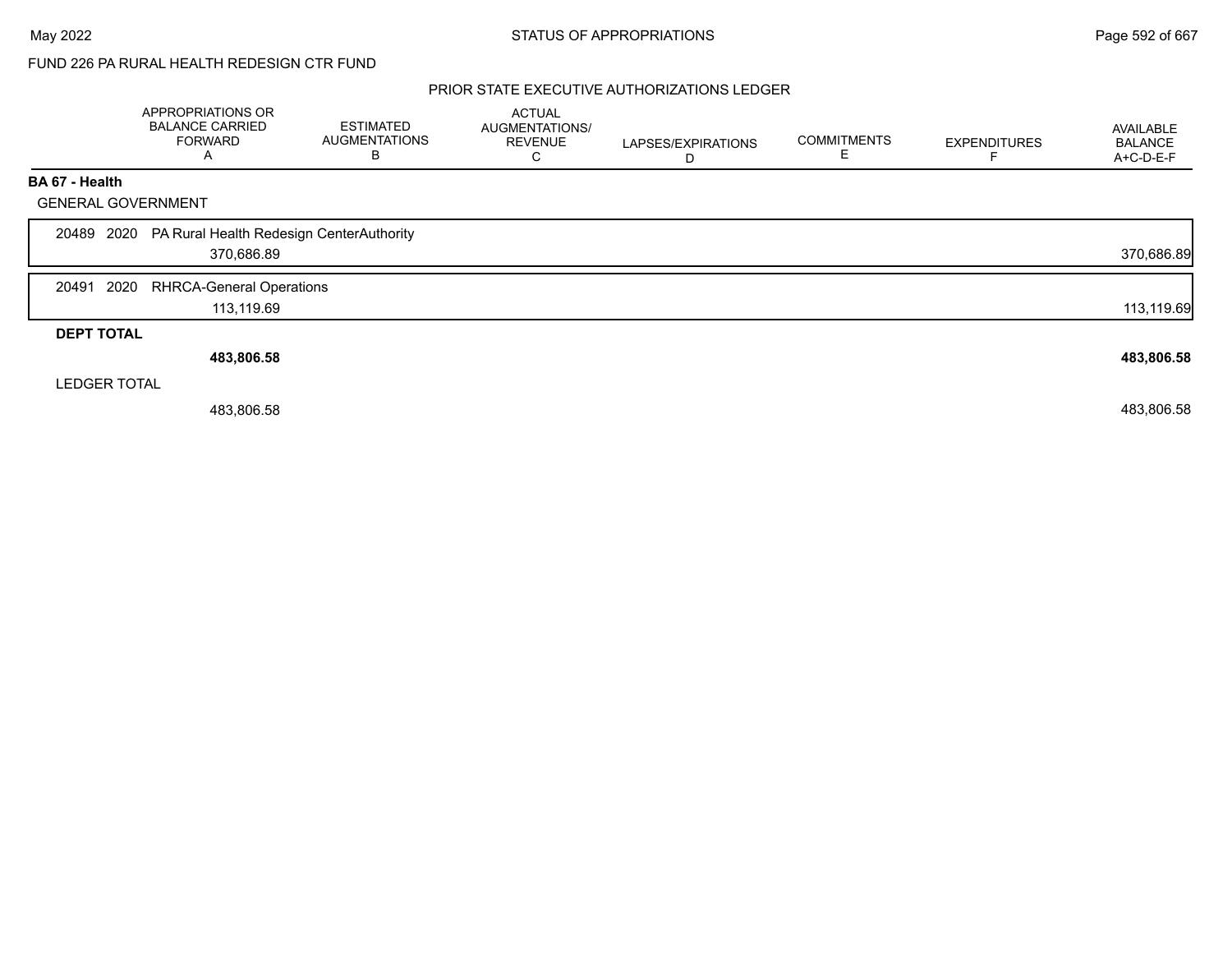#### PRIOR STATE EXECUTIVE AUTHORIZATIONS - RESTRICTED LEDGER

|                           | APPROPRIATIONS OR<br><b>BALANCE CARRIED</b><br><b>FORWARD</b><br>A | <b>ESTIMATED</b><br><b>AUGMENTATIONS</b><br>В | <b>ACTUAL</b><br>AUGMENTATIONS/<br><b>REVENUE</b><br>C | LAPSES/EXPIRATIONS<br>D | <b>COMMITMENTS</b><br>Е | <b>EXPENDITURES</b> | <b>AVAILABLE</b><br><b>BALANCE</b><br>A+C-D-E-F |
|---------------------------|--------------------------------------------------------------------|-----------------------------------------------|--------------------------------------------------------|-------------------------|-------------------------|---------------------|-------------------------------------------------|
| BA 67 - Health            |                                                                    |                                               |                                                        |                         |                         |                     |                                                 |
| <b>GENERAL GOVERNMENT</b> |                                                                    |                                               |                                                        |                         |                         |                     |                                                 |
| 26506 2020                | <b>RHRCA-Private Grants</b>                                        |                                               |                                                        |                         |                         |                     |                                                 |
|                           | 22,304.99                                                          |                                               | $-8,252.91$                                            |                         |                         | 14,052.08           |                                                 |
| <b>DEPT TOTAL</b>         |                                                                    |                                               |                                                        |                         |                         |                     |                                                 |
|                           | 22,304.99                                                          |                                               | $-8,252.91$                                            |                         |                         | 14,052.08           |                                                 |
| <b>LEDGER TOTAL</b>       |                                                                    |                                               |                                                        |                         |                         |                     |                                                 |
|                           | 22,304.99                                                          |                                               | $-8,252.91$                                            |                         |                         | 14,052.08           |                                                 |
|                           | TOTAL TOTAL ALL PRIOR STATE LEDGERS                                |                                               |                                                        |                         |                         |                     |                                                 |
|                           | 506,111.57                                                         |                                               | $-8,252.91$                                            |                         |                         | 14,052.08           | 483,806.58                                      |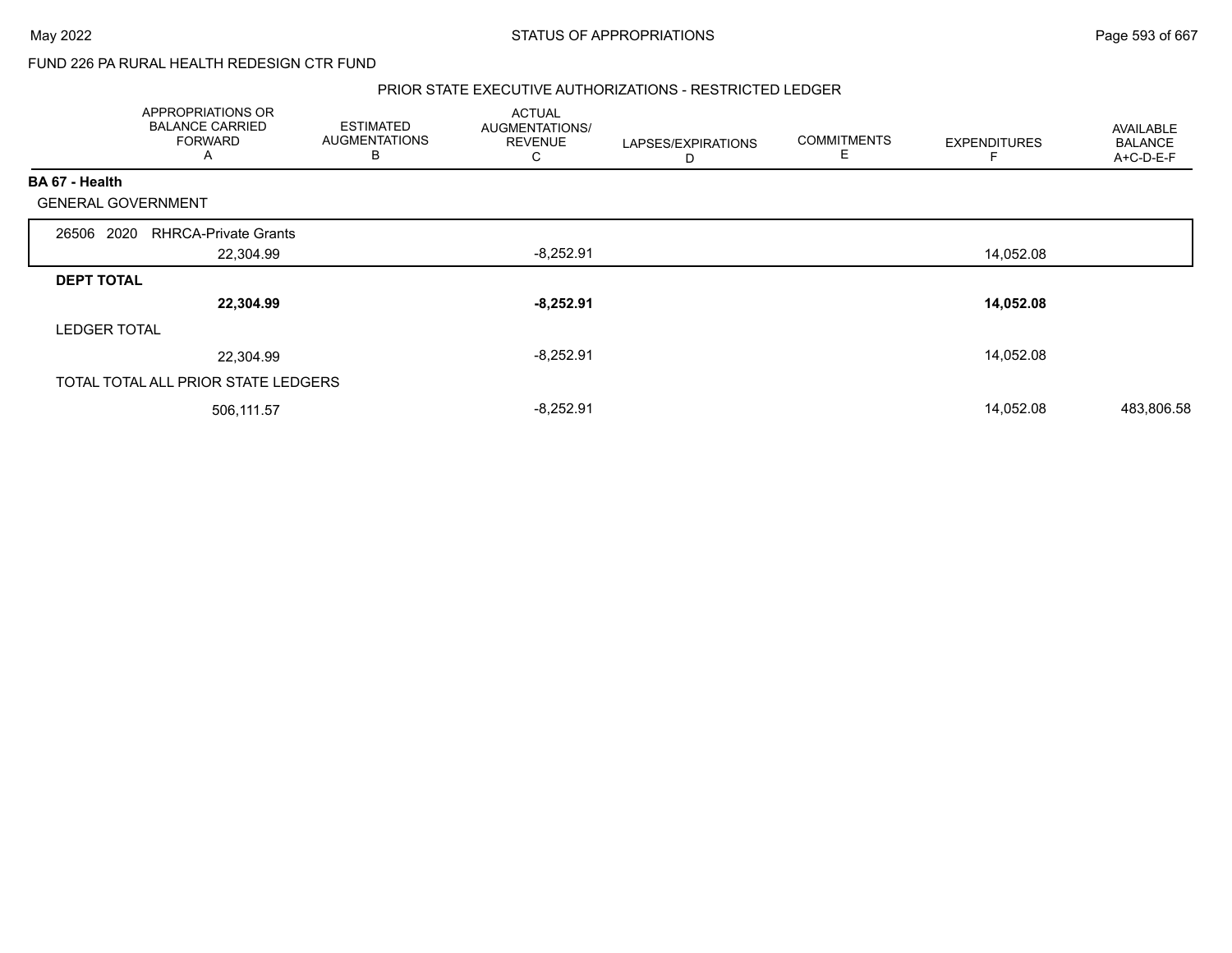# FUND 227 COUNTY VOTING APPARATUS FUND

## PRIOR STATE EXECUTIVE AUTHORIZATIONS LEDGER

|                     | APPROPRIATIONS OR<br><b>BALANCE CARRIED</b><br><b>FORWARD</b><br>A | <b>ESTIMATED</b><br><b>AUGMENTATIONS</b><br>В | <b>ACTUAL</b><br>AUGMENTATIONS/<br><b>REVENUE</b><br>С | LAPSES/EXPIRATIONS<br>D | <b>COMMITMENTS</b><br>Е | <b>EXPENDITURES</b> | AVAILABLE<br><b>BALANCE</b><br>A+C-D-E-F |
|---------------------|--------------------------------------------------------------------|-----------------------------------------------|--------------------------------------------------------|-------------------------|-------------------------|---------------------|------------------------------------------|
|                     | <b>BA 19 - State Department</b>                                    |                                               |                                                        |                         |                         |                     |                                          |
|                     | <b>GRANTS AND SUBSIDIES</b>                                        |                                               |                                                        |                         |                         |                     |                                          |
| 29490               | 2020<br><b>County Voting Apparatus Reimbursements</b>              |                                               |                                                        |                         |                         |                     |                                          |
|                     | 47,218,029.02                                                      |                                               |                                                        |                         | 35,008,576.58           | 778,720.15          | 11,430,732.29                            |
| <b>DEPT TOTAL</b>   |                                                                    |                                               |                                                        |                         |                         |                     |                                          |
|                     | 47,218,029.02                                                      |                                               |                                                        |                         | 35,008,576.58           | 778,720.15          | 11,430,732.29                            |
| <b>LEDGER TOTAL</b> |                                                                    |                                               |                                                        |                         |                         |                     |                                          |
|                     | 47,218,029.02                                                      |                                               |                                                        |                         | 35,008,576.58           | 778,720.15          | 11,430,732.29                            |
|                     | TOTAL TOTAL ALL PRIOR STATE LEDGERS                                |                                               |                                                        |                         |                         |                     |                                          |
|                     | 47,218,029.02                                                      |                                               |                                                        |                         | 35,008,576.58           | 778,720.15          | 11,430,732.29                            |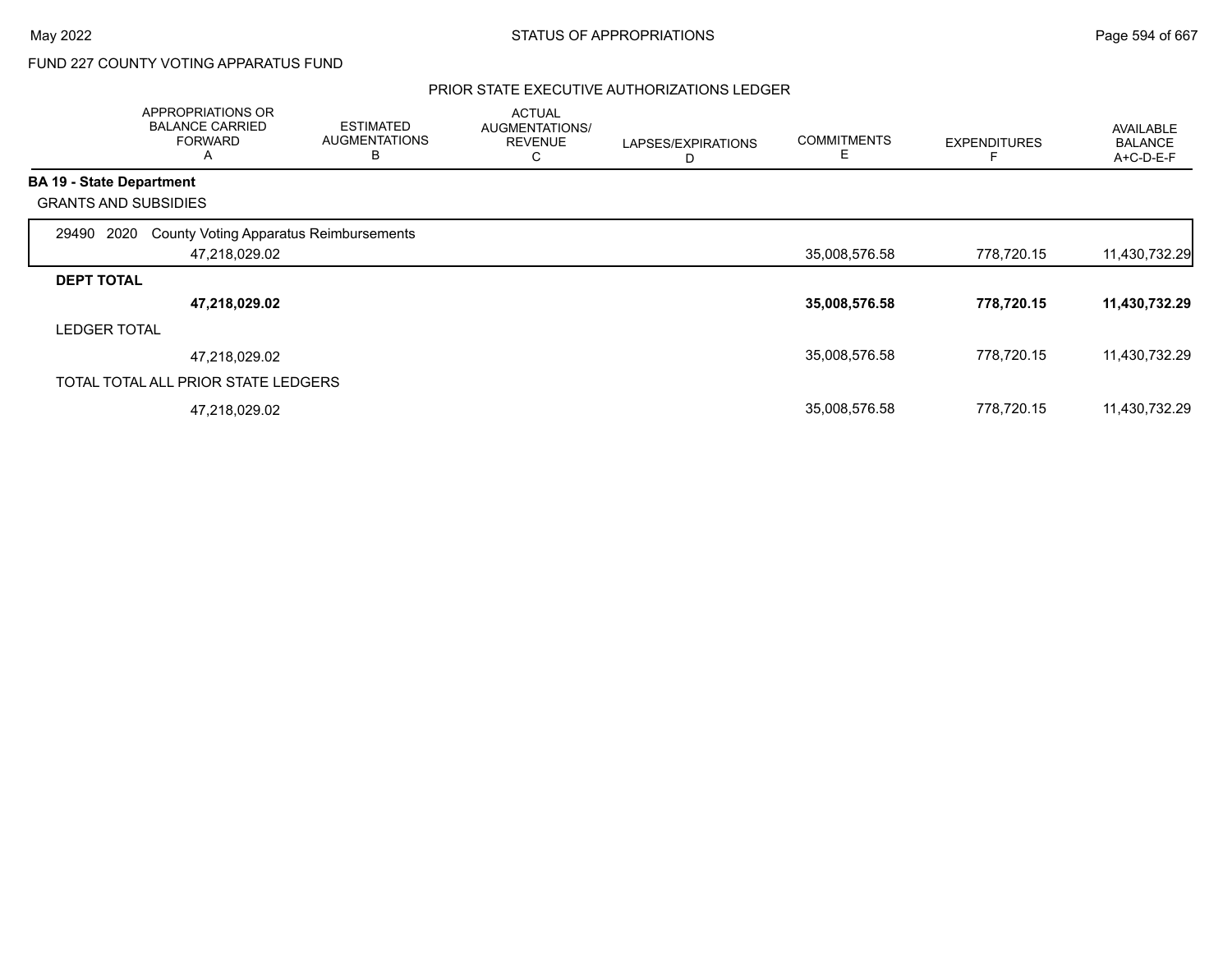# FUND 229 MILITARY INSTALLATION REMED FUND

#### RESTRICTED RECEIPTS LEDGER

|                             | APPROPRIATIONS OR<br><b>BALANCE CARRIED</b><br>FORWARD<br>A | <b>ESTIMATED</b><br><b>AUGMENTATIONS</b><br>в | <b>ACTUAL</b><br>AUGMENTATIONS/<br><b>REVENUE</b><br>C | LAPSES/EXPIRATIONS<br>D | <b>COMMITMENTS</b><br>Е | <b>EXPENDITURES</b> | AVAILABLE<br><b>BALANCE</b><br>A+C-D-E-F |
|-----------------------------|-------------------------------------------------------------|-----------------------------------------------|--------------------------------------------------------|-------------------------|-------------------------|---------------------|------------------------------------------|
| <b>BA 73 - Treasury</b>     |                                                             |                                               |                                                        |                         |                         |                     |                                          |
| <b>GRANTS AND SUBSIDIES</b> |                                                             |                                               |                                                        |                         |                         |                     |                                          |
| 2021<br>40270               | MIRP Horsham Twp                                            |                                               |                                                        |                         |                         |                     |                                          |
|                             |                                                             |                                               | 15,803,505.15                                          |                         |                         | 15,803,371.10       | 134.05                                   |
| <b>DEPT TOTAL</b>           |                                                             |                                               |                                                        |                         |                         |                     |                                          |
|                             |                                                             |                                               | 15,803,505.15                                          |                         |                         | 15,803,371.10       | 134.05                                   |
| <b>LEDGER TOTAL</b>         |                                                             |                                               |                                                        |                         |                         |                     |                                          |
|                             |                                                             |                                               | 15.803.505.15                                          |                         |                         | 15.803.371.10       | 134.05                                   |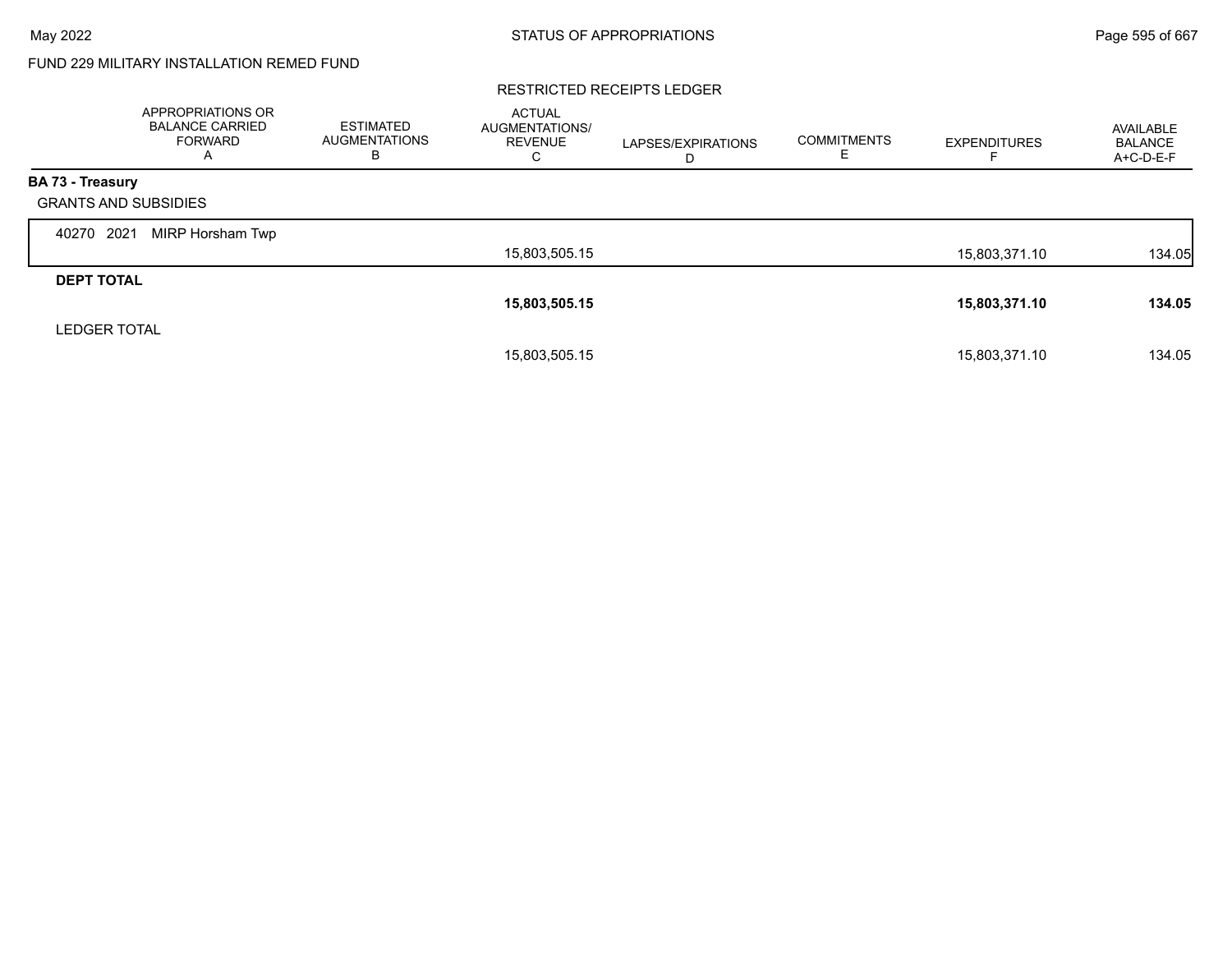# FUND ALL SPECIAL FUNDS

#### FUND SUMMARY OF FEDERAL LEDGERS BY TYPE

| <b>APPROPRIATIONS OR</b><br><b>BALANCE CARRIED</b><br><b>FORWARD</b> | <b>ESTIMATED</b><br><b>AUGMENTATIONS</b><br>В | <b>ACTUAL</b><br>AUGMENTATIONS/<br><b>REVENUE</b><br>C | LAPSES/EXPIRATIONS<br>D | <b>COMMITMENTS</b><br>Е | <b>EXPENDITURES</b> | <b>AVAILABLE</b><br><b>BALANCE</b><br>A+C-D-E-F |
|----------------------------------------------------------------------|-----------------------------------------------|--------------------------------------------------------|-------------------------|-------------------------|---------------------|-------------------------------------------------|
| CURRENT FEDERAL APPROPRIATIONS LEDGER                                |                                               |                                                        |                         |                         |                     |                                                 |
| 199,660,000.00                                                       |                                               | 94,907,705.53                                          |                         | 24,221,889.86           | 98,862,344.27       | 76,575,765.87                                   |
| CURRENT FEDERAL EXECUTIVE AUTHORIZATIONS LEDGER                      |                                               |                                                        |                         |                         |                     |                                                 |
| 1,275,635,866.00                                                     |                                               | 688,958,708.64                                         |                         | 69,248,527.34           | 712,751,602.38      | 493,635,736.28                                  |
| TOTAL ALL CURRENT FEDERAL LEDGERS                                    |                                               |                                                        |                         |                         |                     |                                                 |
| 1,475,295,866.00                                                     |                                               | 783,866,414.17                                         |                         | 93,470,417.20           | 811,613,946.65      | 570,211,502.15                                  |
| <b>IPRIOR FEDERAL APPROPRIATIONS LEDGER</b>                          |                                               |                                                        |                         |                         |                     |                                                 |
| 6,339,706.27                                                         |                                               | 4,459,656.14                                           |                         | 178,954.66              | 916,802.74          | 5,243,948.87                                    |
| PRIOR FEDERAL EXECUTIVE AUTHORIZATIONS LEDGER                        |                                               |                                                        |                         |                         |                     |                                                 |
| 798,803,802.94                                                       |                                               | 135,517,968.92                                         |                         | 16,655,636.76           | -246,378,894.10     | 1,028,527,060.28                                |
| TOTAL ALL PRIOR FEDERAL LEDGERS                                      |                                               |                                                        |                         |                         |                     |                                                 |
| 805,143,509.21                                                       |                                               | 139,977,625.06                                         |                         | 16,834,591.42           | -245,462,091.36     | 1,033,771,009.15                                |
| FEDERAL RESTRICTED RECEIPTS LEDGER                                   |                                               |                                                        |                         |                         |                     |                                                 |
| 3,005.09                                                             |                                               |                                                        |                         |                         |                     | 3,005.09                                        |
| <b>GRAND TOTAL</b>                                                   |                                               |                                                        |                         |                         |                     |                                                 |
| 2,280,442,380.30                                                     |                                               | 923,844,039.23                                         |                         | 110,305,008.62          | 566, 151, 855. 29   | 1,603,985,516.39                                |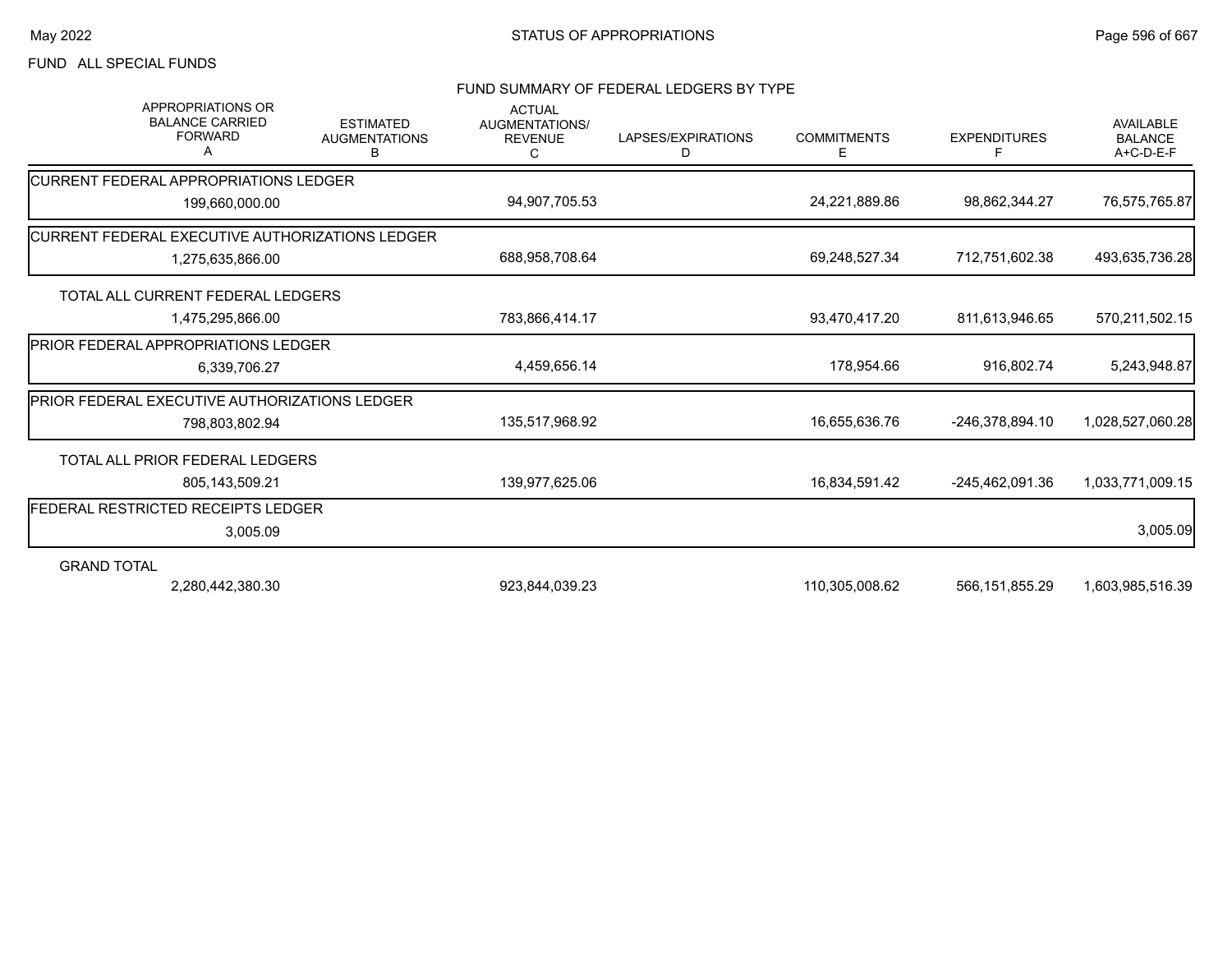## May 2022 **Example 2022** Page 597 of 667

# FUND 002 STATE LOTTERY FUND

|                                                        |                                          |                                     | FUND SUMMARY OF FEDERAL LEDGERS BY TYPE |                    |                     |                                          |
|--------------------------------------------------------|------------------------------------------|-------------------------------------|-----------------------------------------|--------------------|---------------------|------------------------------------------|
| APPROPRIATIONS OR<br><b>BALANCE CARRIED</b><br>FORWARD | <b>ESTIMATED</b><br><b>AUGMENTATIONS</b> | ACTUAL<br>AUGMENTATIONS/<br>REVENUE | LAPSES/EXPIRATIONS                      | <b>COMMITMENTS</b> | <b>EXPENDITURES</b> | AVAILABLE<br><b>BALANCE</b><br>A+C-D-E-F |
| <b>PRIOR FEDERAL APPROPRIATIONS LEDGER</b>             |                                          |                                     |                                         |                    |                     |                                          |
|                                                        |                                          | -576.277.85                         |                                         |                    |                     |                                          |
| TOTAL ALL PRIOR FEDERAL LEDGERS                        |                                          |                                     |                                         |                    |                     |                                          |

-576,277.85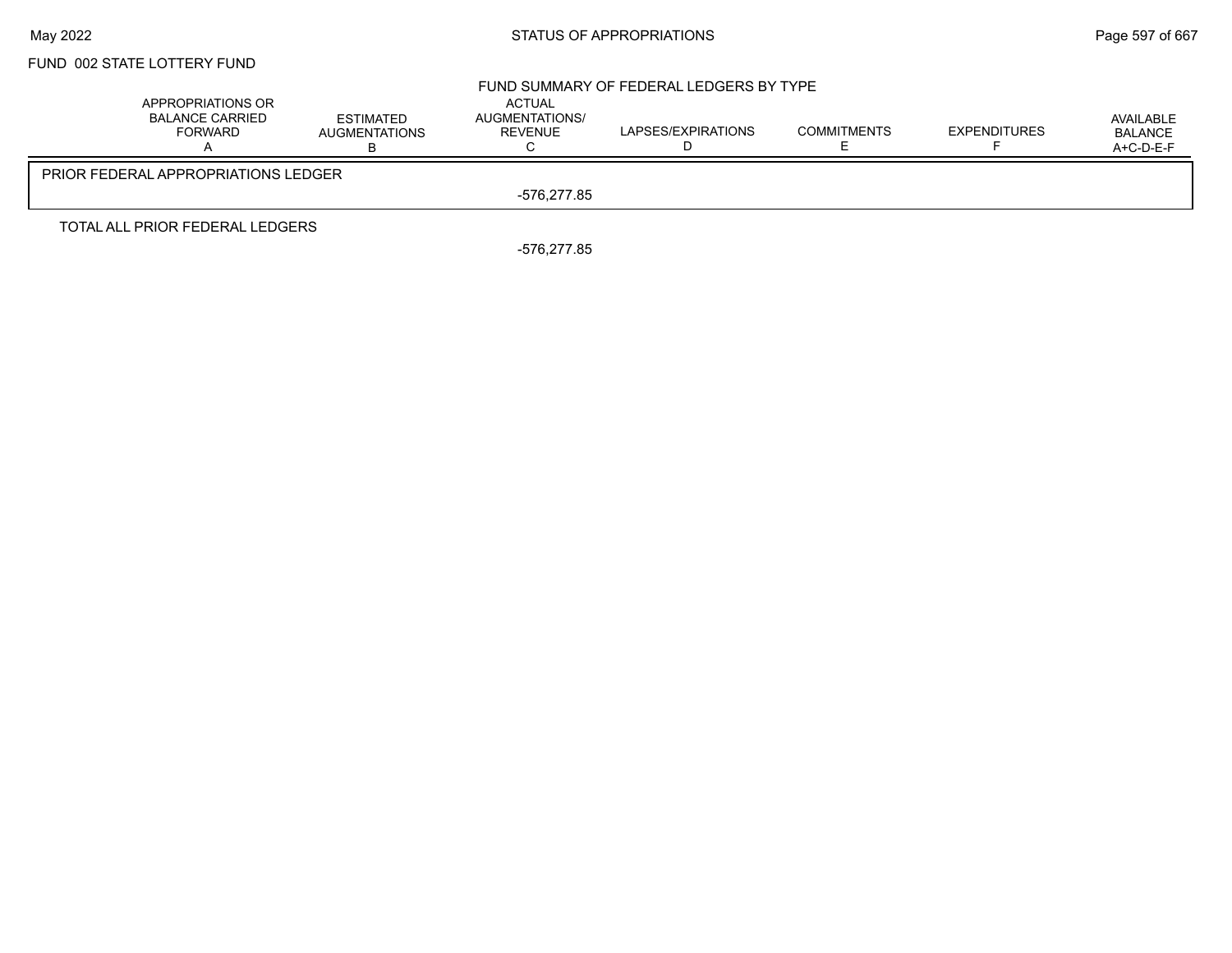# FUND 010 MOTOR LICENSE FUND

| <b>APPROPRIATIONS OR</b>                        |                                               | <b>ACTUAL</b>                         | FUND SUMMARY OF FEDERAL LEDGERS BY TYPE |                         |                     |                                                 |
|-------------------------------------------------|-----------------------------------------------|---------------------------------------|-----------------------------------------|-------------------------|---------------------|-------------------------------------------------|
| <b>BALANCE CARRIED</b><br><b>FORWARD</b>        | <b>ESTIMATED</b><br><b>AUGMENTATIONS</b><br>в | AUGMENTATIONS/<br><b>REVENUE</b><br>C | LAPSES/EXPIRATIONS<br>D                 | <b>COMMITMENTS</b><br>Е | <b>EXPENDITURES</b> | <b>AVAILABLE</b><br><b>BALANCE</b><br>A+C-D-E-F |
| <b>CURRENT FEDERAL APPROPRIATIONS LEDGER</b>    |                                               |                                       |                                         |                         |                     |                                                 |
| 8,335,000.00                                    |                                               | 3,886,053.64                          |                                         | 243,618.83              | 7,867,098.74        | 224,282.43                                      |
| CURRENT FEDERAL EXECUTIVE AUTHORIZATIONS LEDGER |                                               |                                       |                                         |                         |                     |                                                 |
| 355,790,000.00                                  |                                               | 289,421,968.40                        |                                         | 17,837,137.33           | 292,324,701.24      | 45,628,161.43                                   |
| TOTAL ALL CURRENT FEDERAL LEDGERS               |                                               |                                       |                                         |                         |                     |                                                 |
| 364,125,000.00                                  |                                               | 293,308,022.04                        |                                         | 18,080,756.16           | 300,191,799.98      | 45,852,443.86                                   |
| PRIOR FEDERAL APPROPRIATIONS LEDGER             |                                               |                                       |                                         |                         |                     |                                                 |
| 3,279,769.10                                    |                                               | 4,128,259.00                          |                                         | 178,954.66              | 882,907.44          | 2,217,907.00                                    |
| PRIOR FEDERAL EXECUTIVE AUTHORIZATIONS LEDGER   |                                               |                                       |                                         |                         |                     |                                                 |
| 173,005,566.62                                  |                                               | 15,358,240.09                         |                                         | 4,943,744.72            | -396,642,106.71     | 564,703,928.61                                  |
| TOTAL ALL PRIOR FEDERAL LEDGERS                 |                                               |                                       |                                         |                         |                     |                                                 |
| 176,285,335.72                                  |                                               | 19,486,499.09                         |                                         | 5,122,699.38            | -395,759,199.27     | 566,921,835.61                                  |
| FEDERAL RESTRICTED RECEIPTS LEDGER              |                                               |                                       |                                         |                         |                     |                                                 |
| 3,005.08                                        |                                               |                                       |                                         |                         |                     | 3,005.08                                        |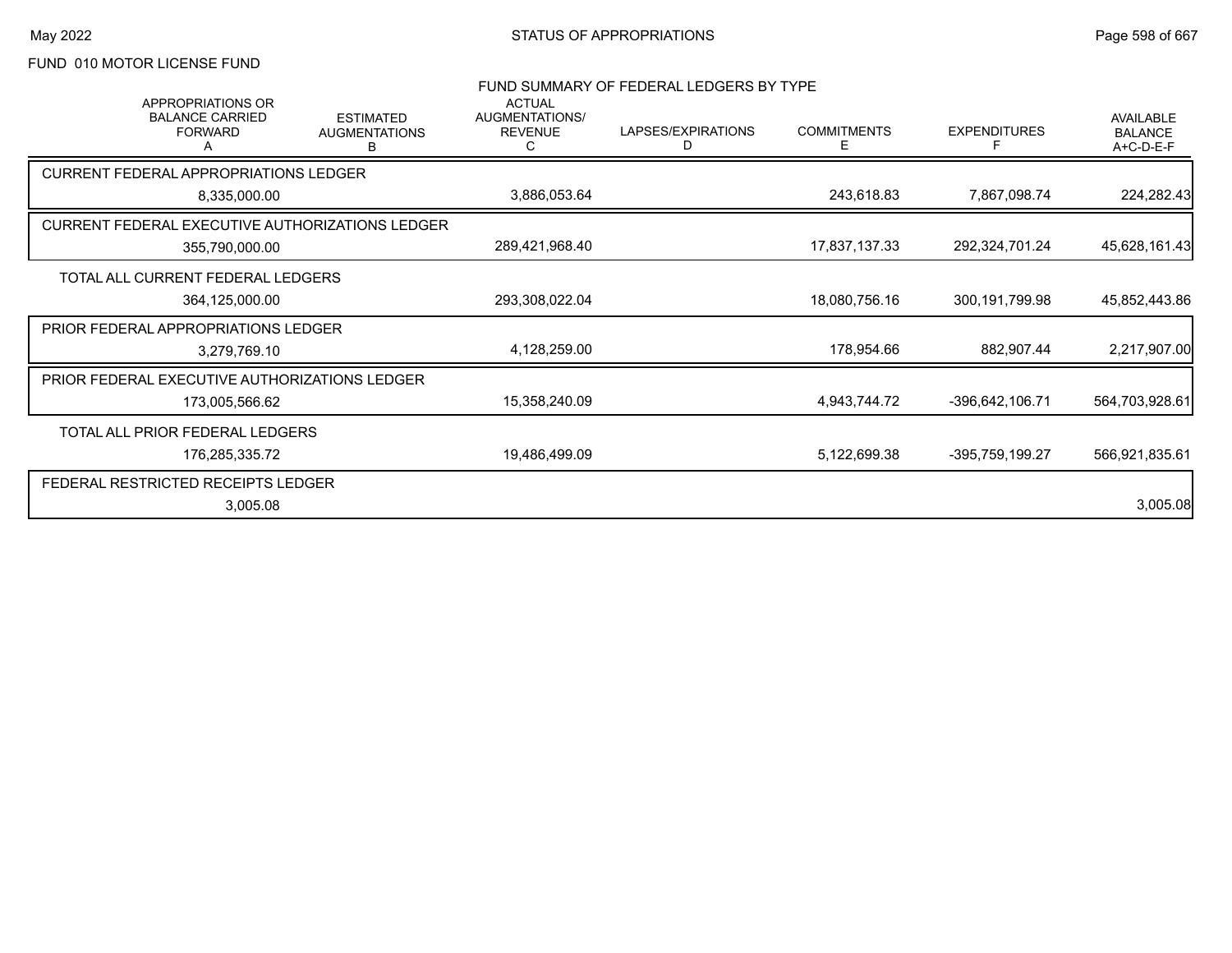## May 2022 **Example 2022** Page 599 of 667

## FUND 011 GAME FUND

|                                                                    |                                                 |                                                        | FUND SUMMARY OF FEDERAL LEDGERS BY TYPE |                    |                     |                                          |
|--------------------------------------------------------------------|-------------------------------------------------|--------------------------------------------------------|-----------------------------------------|--------------------|---------------------|------------------------------------------|
| APPROPRIATIONS OR<br><b>BALANCE CARRIED</b><br><b>FORWARD</b><br>A | <b>ESTIMATED</b><br><b>AUGMENTATIONS</b><br>В   | <b>ACTUAL</b><br>AUGMENTATIONS/<br><b>REVENUE</b><br>U | LAPSES/EXPIRATIONS                      | <b>COMMITMENTS</b> | <b>EXPENDITURES</b> | AVAILABLE<br><b>BALANCE</b><br>A+C-D-E-F |
|                                                                    | CURRENT FEDERAL EXECUTIVE AUTHORIZATIONS LEDGER |                                                        |                                         |                    |                     |                                          |
| 37,818,000.00                                                      |                                                 | 21,756,219.63                                          |                                         |                    | 21,756,219.63       | 16,061,780.37                            |
| TOTAL ALL CURRENT FEDERAL LEDGERS                                  |                                                 |                                                        |                                         |                    |                     |                                          |
| 37.818.000.00                                                      |                                                 | 21.756.219.63                                          |                                         |                    | 21,756,219.63       | 16,061,780.37                            |
|                                                                    | PRIOR FEDERAL EXECUTIVE AUTHORIZATIONS LEDGER   |                                                        |                                         |                    |                     |                                          |
| 1.870.143.95                                                       |                                                 | 32.781.81                                              |                                         |                    |                     | 1,870,143.95                             |
| TOTAL ALL PRIOR FEDERAL LEDGERS                                    |                                                 |                                                        |                                         |                    |                     |                                          |
| 1.870.143.95                                                       |                                                 | 32.781.81                                              |                                         |                    |                     | 1.870.143.95                             |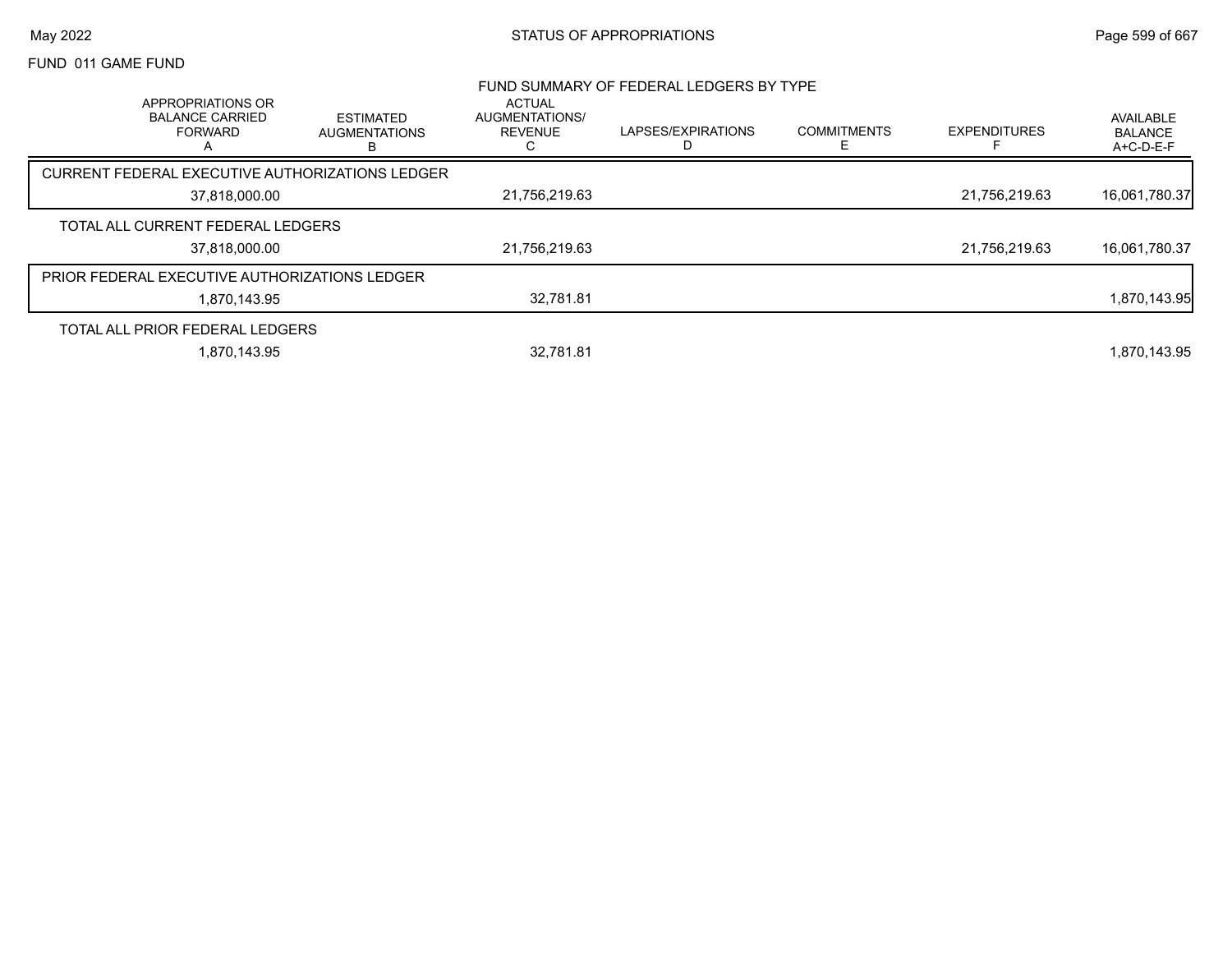## May 2022 **Example 2018** STATUS OF APPROPRIATIONS **STATUS OF APPROPRIATIONS** Page 600 of 667

## FUND 012 FISH FUND

|                                                                    |                                        |                                            | FUND SUMMARY OF FEDERAL LEDGERS BY TYPE |                    |                     |                                          |
|--------------------------------------------------------------------|----------------------------------------|--------------------------------------------|-----------------------------------------|--------------------|---------------------|------------------------------------------|
| APPROPRIATIONS OR<br><b>BALANCE CARRIED</b><br><b>FORWARD</b><br>A | ESTIMATED<br><b>AUGMENTATIONS</b><br>в | ACTUAL<br>AUGMENTATIONS/<br><b>REVENUE</b> | LAPSES/EXPIRATIONS                      | <b>COMMITMENTS</b> | <b>EXPENDITURES</b> | AVAILABLE<br><b>BALANCE</b><br>A+C-D-E-F |
| CURRENT FEDERAL EXECUTIVE AUTHORIZATIONS LEDGER                    |                                        |                                            |                                         |                    |                     |                                          |
| 11,246,000.00                                                      |                                        | 9,874,617.76                               |                                         |                    | 9,874,617.76        | 1,371,382.24                             |
| TOTAL ALL CURRENT FEDERAL LEDGERS                                  |                                        |                                            |                                         |                    |                     |                                          |
| 11,246,000.00                                                      |                                        | 9.874.617.76                               |                                         |                    | 9.874.617.76        | 1,371,382.24                             |
| <b>PRIOR FEDERAL EXECUTIVE AUTHORIZATIONS LEDGER</b>               |                                        |                                            |                                         |                    |                     |                                          |
| 925.396.17                                                         |                                        |                                            |                                         |                    |                     | 925,396.17                               |
| TOTAL ALL PRIOR FEDERAL LEDGERS                                    |                                        |                                            |                                         |                    |                     |                                          |
| 925.396.17                                                         |                                        |                                            |                                         |                    |                     | 925,396.17                               |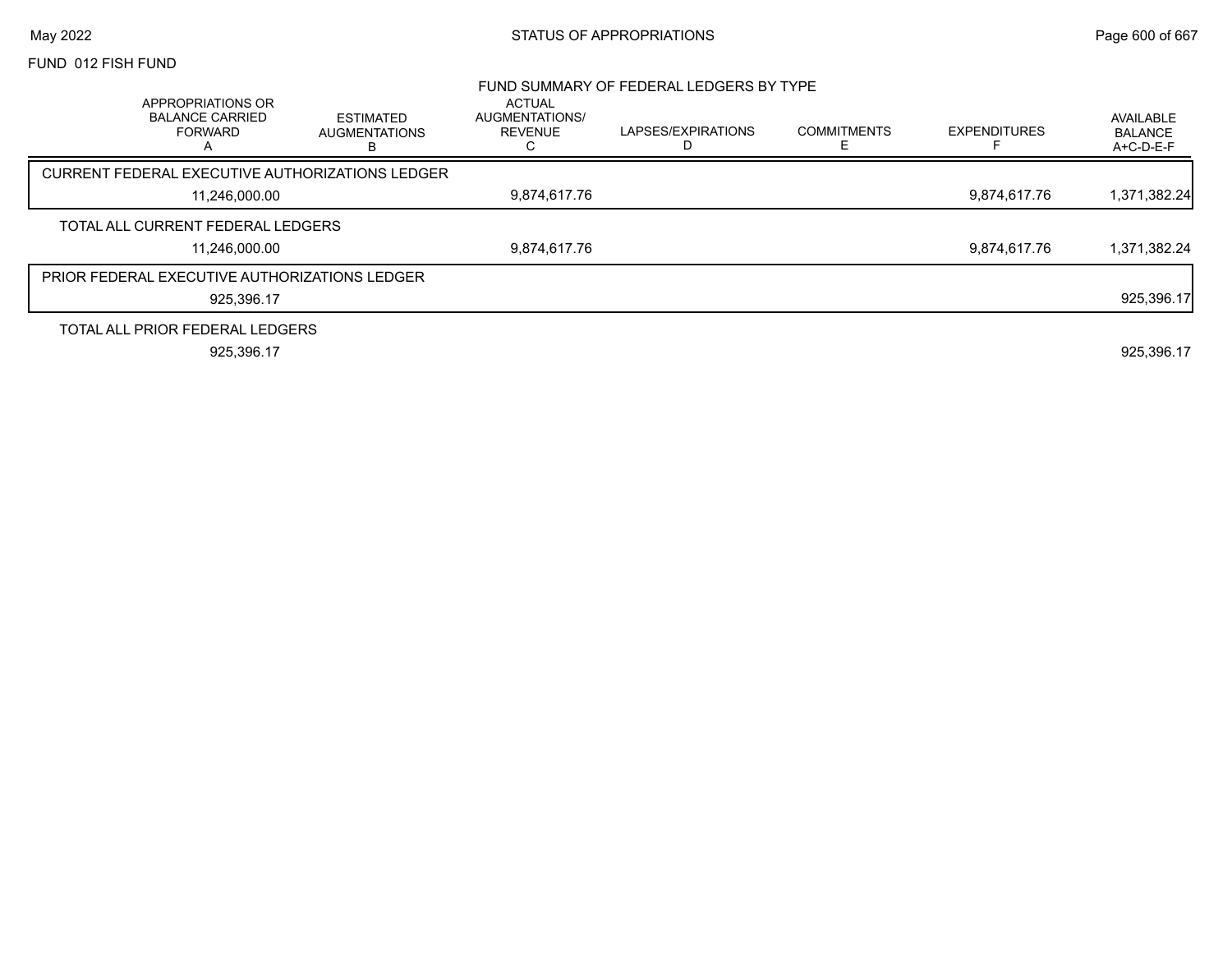# FUND 023 VOCATIONAL REHABILITATION FUND

|                                                      | APPROPRIATIONS OR<br><b>BALANCE CARRIED</b><br><b>FORWARD</b> | <b>ESTIMATED</b><br><b>AUGMENTATIONS</b>        | ACTUAL<br><b>AUGMENTATIONS/</b><br><b>REVENUE</b> | FUND SUMMARY OF FEDERAL LEDGERS BY TYPE<br>LAPSES/EXPIRATIONS | <b>COMMITMENTS</b> | <b>EXPENDITURES</b> | AVAILABLE<br><b>BALANCE</b> |
|------------------------------------------------------|---------------------------------------------------------------|-------------------------------------------------|---------------------------------------------------|---------------------------------------------------------------|--------------------|---------------------|-----------------------------|
|                                                      |                                                               | в                                               |                                                   |                                                               | F                  |                     | A+C-D-E-F                   |
|                                                      |                                                               | CURRENT FEDERAL EXECUTIVE AUTHORIZATIONS LEDGER |                                                   |                                                               |                    |                     |                             |
|                                                      | 144,000,000.00                                                |                                                 | 88,025,305.59                                     |                                                               | 23,101,563.89      | 95,143,569.58       | 25,754,866.53               |
|                                                      | TOTAL ALL CURRENT FEDERAL LEDGERS                             |                                                 |                                                   |                                                               |                    |                     |                             |
|                                                      | 144,000,000.00                                                |                                                 | 88,025,305.59                                     |                                                               | 23,101,563.89      | 95,143,569.58       | 25,754,866.53               |
| <b>PRIOR FEDERAL EXECUTIVE AUTHORIZATIONS LEDGER</b> |                                                               |                                                 |                                                   |                                                               |                    |                     |                             |
|                                                      | 106,077,049.55                                                |                                                 | 6,556,766.48                                      |                                                               | 719.334.73         | 2.658.161.69        | 102,699,553.13              |
|                                                      | TOTAL ALL PRIOR FEDERAL LEDGERS                               |                                                 |                                                   |                                                               |                    |                     |                             |
|                                                      | 106.077.049.55                                                |                                                 | 6,556,766.48                                      |                                                               | 719.334.73         | 2.658.161.69        | 102.699.553.13              |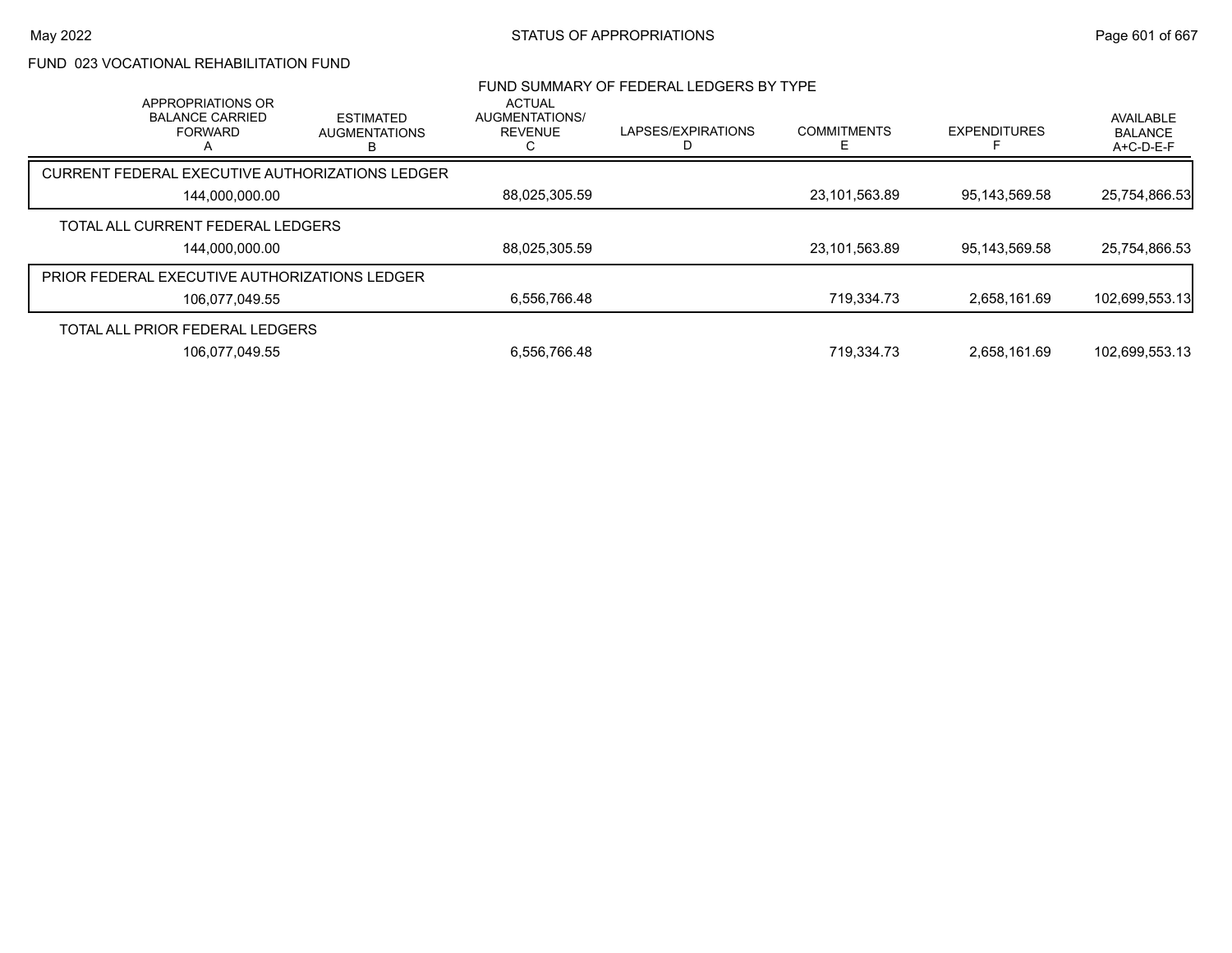# FUND 024 PHARMACEUTICAL ASSISTANCE FUND

| APPROPRIATIONS OR<br><b>BALANCE CARRIED</b><br><b>FORWARD</b> | <b>ESTIMATED</b><br><b>AUGMENTATIONS</b><br>в | <b>ACTUAL</b><br>AUGMENTATIONS/<br><b>REVENUE</b> | FUND SUMMARY OF FEDERAL LEDGERS BY TYPE<br>LAPSES/EXPIRATIONS | <b>COMMITMENTS</b><br>F | <b>EXPENDITURES</b> | AVAILABLE<br><b>BALANCE</b><br>A+C-D-E-F |
|---------------------------------------------------------------|-----------------------------------------------|---------------------------------------------------|---------------------------------------------------------------|-------------------------|---------------------|------------------------------------------|
| CURRENT FEDERAL EXECUTIVE AUTHORIZATIONS LEDGER               |                                               |                                                   |                                                               |                         |                     |                                          |
| 60,000.00                                                     |                                               |                                                   |                                                               | 27,374.50               | 9,124.83            | 23,500.67                                |
| TOTAL ALL CURRENT FEDERAL LEDGERS                             |                                               |                                                   |                                                               |                         |                     |                                          |
| 60,000.00                                                     |                                               |                                                   |                                                               | 27,374.50               | 9.124.83            | 23,500.67                                |
| <b>PRIOR FEDERAL EXECUTIVE AUTHORIZATIONS LEDGER</b>          |                                               |                                                   |                                                               |                         |                     |                                          |
| 15,206.38                                                     |                                               | 9,954.36                                          |                                                               |                         | 9,954.36            | 5,252.02                                 |
| TOTAL ALL PRIOR FEDERAL LEDGERS                               |                                               |                                                   |                                                               |                         |                     |                                          |
| 15.206.38                                                     |                                               | 9.954.36                                          |                                                               |                         | 9.954.36            | 5.252.02                                 |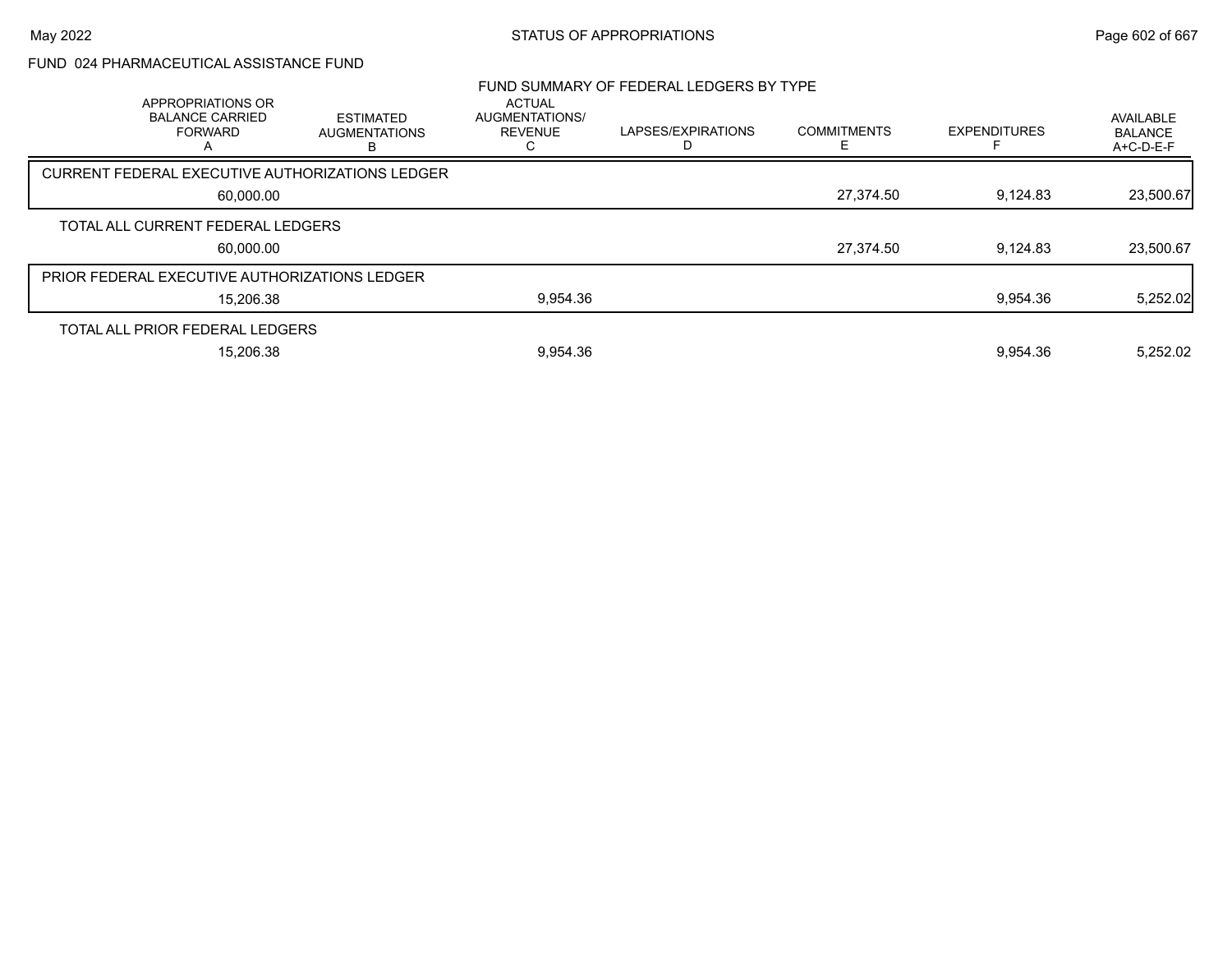## May 2022 **Example 2022** Page 603 of 667

## FUND 025 BOAT FUND

|                                                                                     |                                               |                                                        | FUND SUMMARY OF FEDERAL LEDGERS BY TYPE |                    |                     |                                          |
|-------------------------------------------------------------------------------------|-----------------------------------------------|--------------------------------------------------------|-----------------------------------------|--------------------|---------------------|------------------------------------------|
| APPROPRIATIONS OR<br><b>BALANCE CARRIED</b><br><b>FORWARD</b><br>$\mathsf{\Lambda}$ | <b>ESTIMATED</b><br><b>AUGMENTATIONS</b><br>в | <b>ACTUAL</b><br>AUGMENTATIONS/<br><b>REVENUE</b><br>С | LAPSES/EXPIRATIONS                      | <b>COMMITMENTS</b> | <b>EXPENDITURES</b> | AVAILABLE<br><b>BALANCE</b><br>A+C-D-E-F |
| CURRENT FEDERAL EXECUTIVE AUTHORIZATIONS LEDGER                                     |                                               |                                                        |                                         |                    |                     |                                          |
| 5.684.000.00                                                                        |                                               | 4,415,335.01                                           |                                         |                    | 4.415.335.01        | 1,268,664.99                             |
| TOTAL ALL CURRENT FEDERAL LEDGERS                                                   |                                               |                                                        |                                         |                    |                     |                                          |
| 5.684.000.00                                                                        |                                               | 4,415,335.01                                           |                                         |                    | 4.415.335.01        | 1,268,664.99                             |
| PRIOR FEDERAL EXECUTIVE AUTHORIZATIONS LEDGER                                       |                                               |                                                        |                                         |                    |                     |                                          |
| 2,211,325.00                                                                        |                                               |                                                        |                                         |                    |                     | 2,211,325.00                             |
| TOTAL ALL PRIOR FEDERAL LEDGERS                                                     |                                               |                                                        |                                         |                    |                     |                                          |
| 2,211,325.00                                                                        |                                               |                                                        |                                         |                    |                     | 2,211,325.00                             |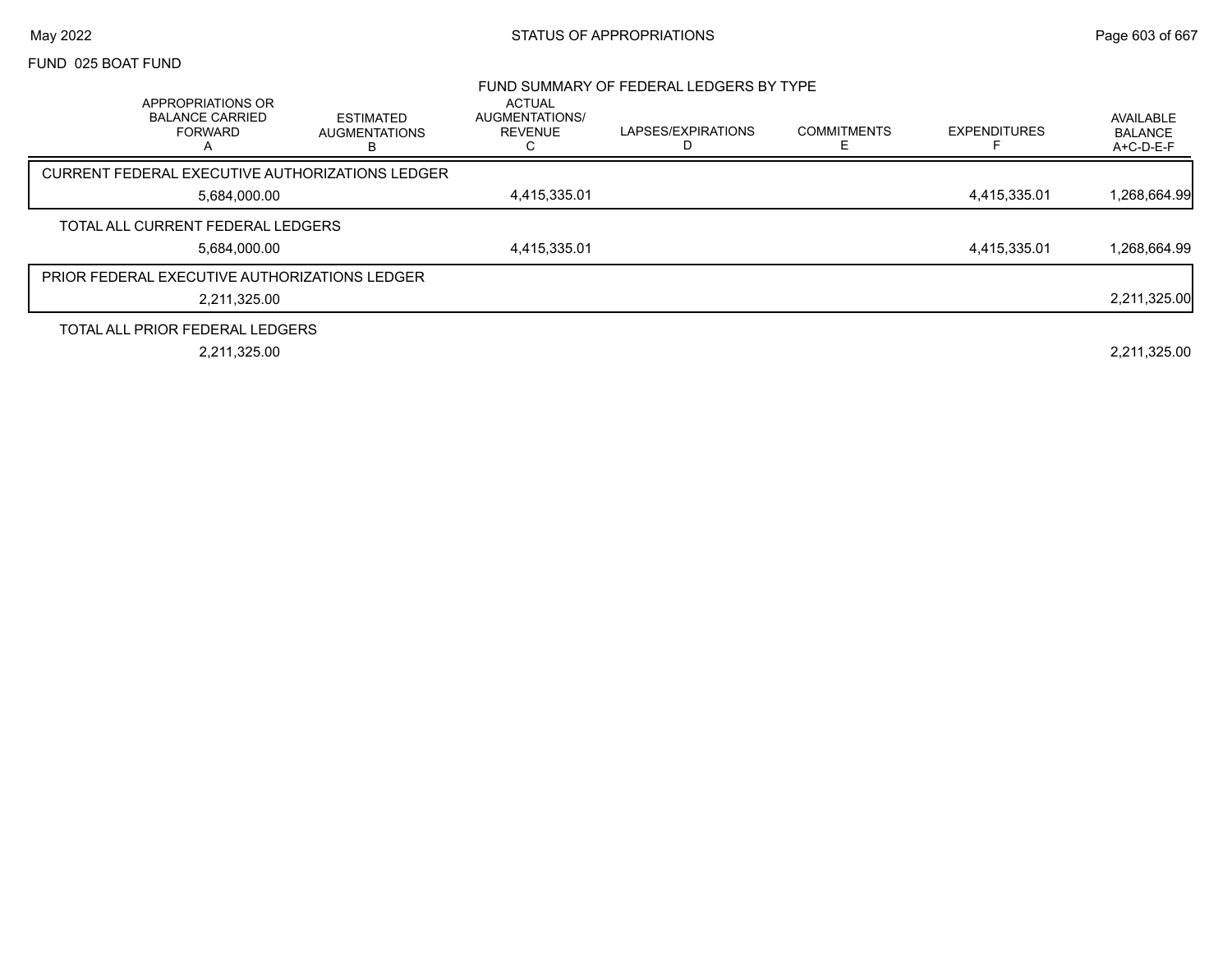# FUND 026 ADMINISTRATION FUND

| APPROPRIATIONS OR                                    |                                                 | <b>ACTUAL</b>                    | FUND SUMMARY OF FEDERAL LEDGERS BY TYPE |                    |                     |                                          |
|------------------------------------------------------|-------------------------------------------------|----------------------------------|-----------------------------------------|--------------------|---------------------|------------------------------------------|
| <b>BALANCE CARRIED</b><br><b>FORWARD</b>             | <b>ESTIMATED</b><br><b>AUGMENTATIONS</b><br>в   | AUGMENTATIONS/<br><b>REVENUE</b> | LAPSES/EXPIRATIONS                      | <b>COMMITMENTS</b> | <b>EXPENDITURES</b> | AVAILABLE<br><b>BALANCE</b><br>A+C-D-E-F |
|                                                      | CURRENT FEDERAL EXECUTIVE AUTHORIZATIONS LEDGER |                                  |                                         |                    |                     |                                          |
| 481,374,866.00                                       |                                                 | 259,888,539.83                   |                                         | 20,105,608.95      | 270,719,283.67      | 190,549,973.38                           |
| TOTAL ALL CURRENT FEDERAL LEDGERS                    |                                                 |                                  |                                         |                    |                     |                                          |
| 481,374,866.00                                       |                                                 | 259,888,539.83                   |                                         | 20,105,608.95      | 270.719.283.67      | 190,549,973.38                           |
| <b>PRIOR FEDERAL EXECUTIVE AUTHORIZATIONS LEDGER</b> |                                                 |                                  |                                         |                    |                     |                                          |
| 144.888.379.74                                       |                                                 | 38, 385, 543. 14                 |                                         | 3,817,997.85       | 41,195,304.11       | 99,875,077.78                            |
| TOTAL ALL PRIOR FEDERAL LEDGERS                      |                                                 |                                  |                                         |                    |                     |                                          |
| 144,888,379.74                                       |                                                 | 38, 385, 543. 14                 |                                         | 3.817.997.85       | 41.195.304.11       | 99,875,077.78                            |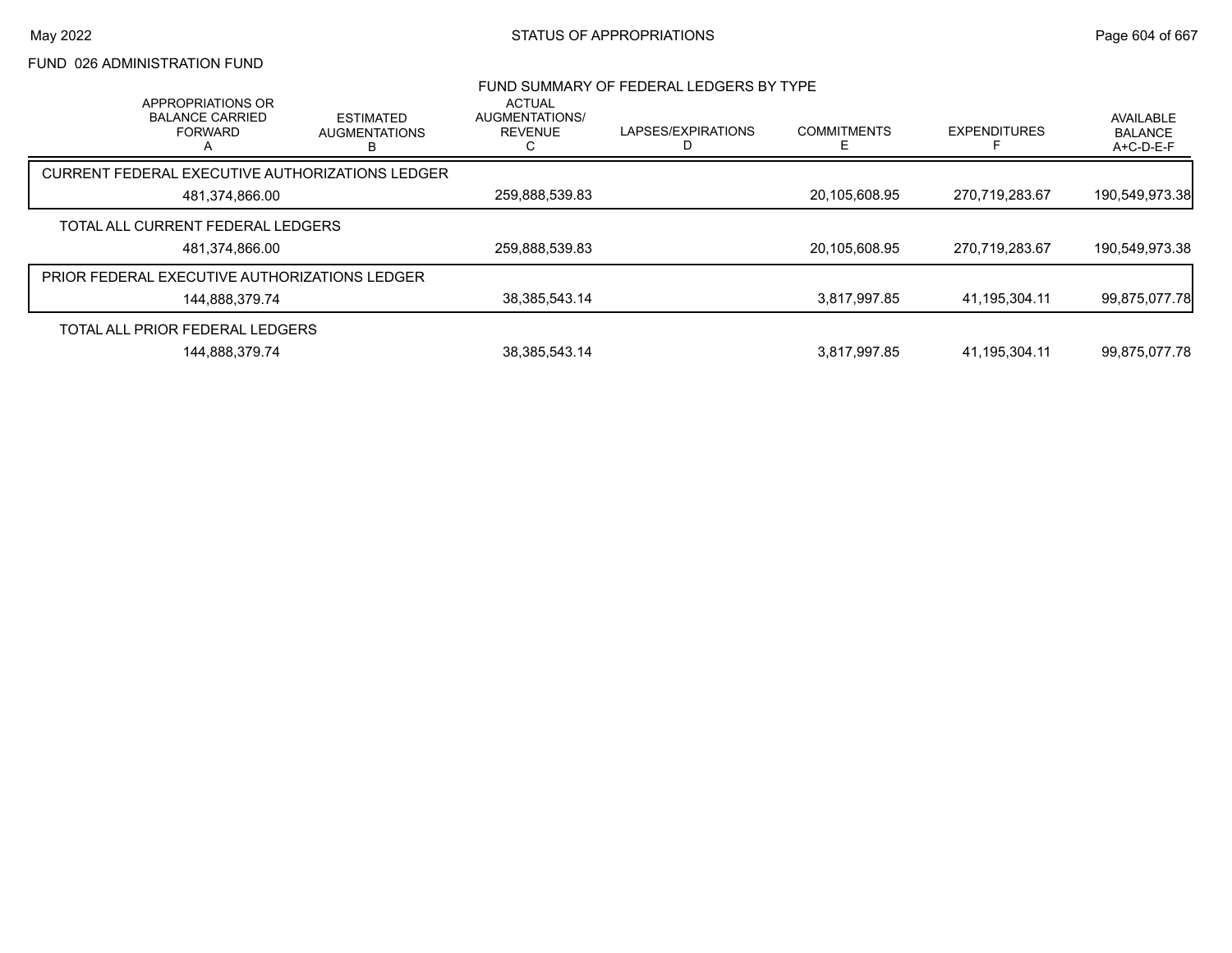# FUND 033 EMPLOYMENT FUND FOR THE BLIND

| APPROPRIATIONS OR<br><b>BALANCE CARRIED</b><br>FORWARD | <b>ESTIMATED</b><br><b>AUGMENTATIONS</b> | ACTUAL<br>AUGMENTATIONS/<br>REVENUE<br>ັ | FUND SUMMARY OF FEDERAL LEDGERS BY TYPE<br>LAPSES/EXPIRATIONS | <b>COMMITMENTS</b> | <b>EXPENDITURES</b> | AVAILABLE<br><b>BALANCE</b><br>$A+C-D-E-F$ |
|--------------------------------------------------------|------------------------------------------|------------------------------------------|---------------------------------------------------------------|--------------------|---------------------|--------------------------------------------|
| PRIOR FEDERAL EXECUTIVE AUTHORIZATIONS LEDGER          |                                          |                                          |                                                               |                    |                     |                                            |
| 396.601.00                                             |                                          | 396,600.97                               |                                                               |                    | 396.600.97          | 0.03 <sub>l</sub>                          |
| TOTAL ALL PRIOR FEDERAL LEDGERS                        |                                          |                                          |                                                               |                    |                     |                                            |
| 396,601.00                                             |                                          | 396,600.97                               |                                                               |                    | 396.600.97          | 0.03                                       |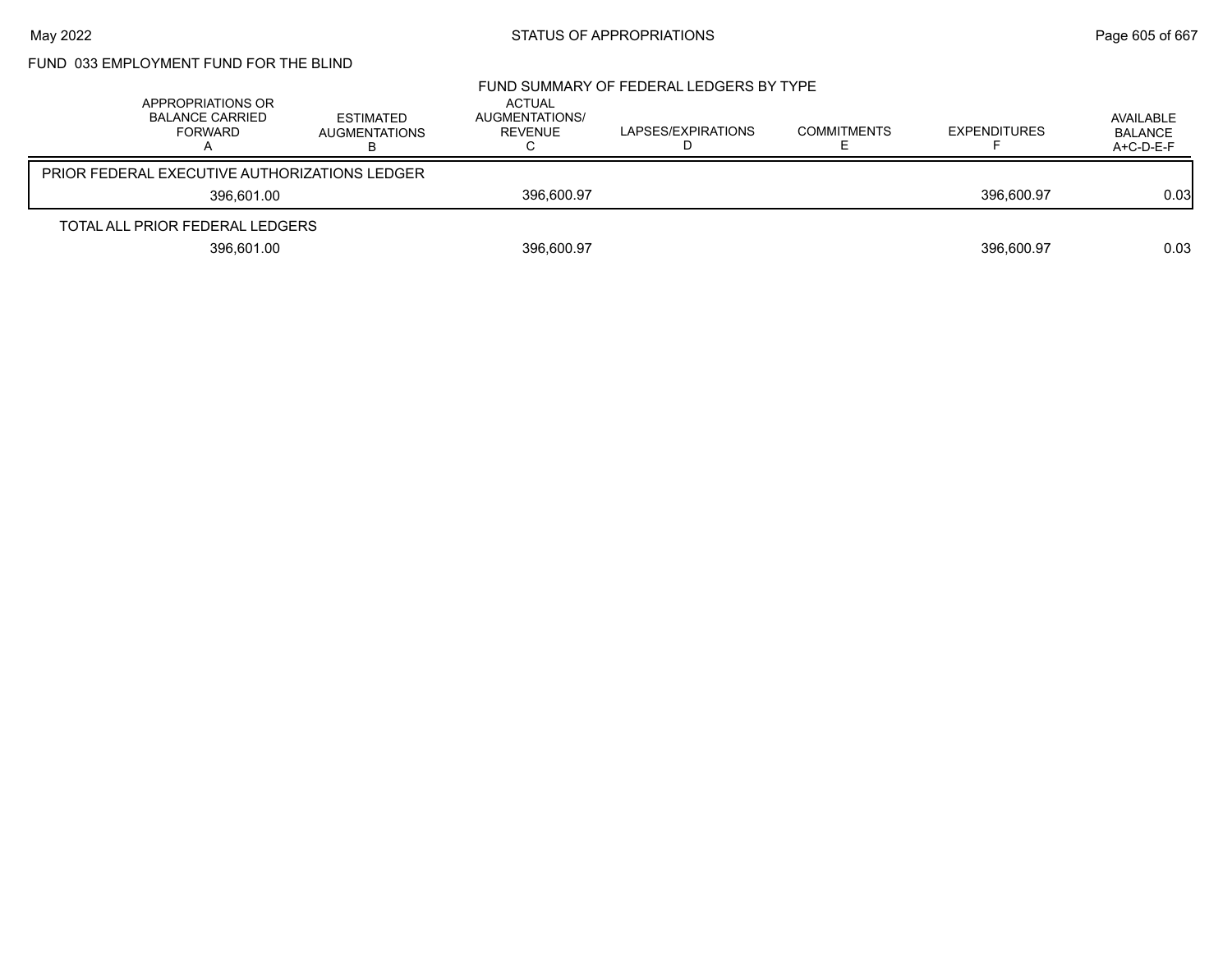## FUND 037 PENNVEST DRINKING WATER REVOLVING

| <b>APPROPRIATIONS OR</b><br><b>BALANCE CARRIED</b><br><b>FORWARD</b> | <b>ESTIMATED</b><br><b>AUGMENTATIONS</b> | <b>ACTUAL</b><br>AUGMENTATIONS/<br><b>REVENUE</b> | FUND SUMMARY OF FEDERAL LEDGERS BY TYPE<br>LAPSES/EXPIRATIONS | <b>COMMITMENTS</b> | <b>EXPENDITURES</b> | AVAILABLE<br><b>BALANCE</b><br>$A+C-D-E-F$ |
|----------------------------------------------------------------------|------------------------------------------|---------------------------------------------------|---------------------------------------------------------------|--------------------|---------------------|--------------------------------------------|
| <b>CURRENT FEDERAL APPROPRIATIONS LEDGER</b>                         |                                          |                                                   |                                                               |                    |                     |                                            |
| 63,800,000.00                                                        |                                          | 27,340,993.09                                     |                                                               | 3,161,630.75       | 27,348,248.37       | 33,290,120.88                              |
| <b>CURRENT FEDERAL EXECUTIVE AUTHORIZATIONS LEDGER</b>               |                                          |                                                   |                                                               |                    |                     |                                            |
| TOTAL ALL CURRENT FEDERAL LEDGERS                                    |                                          |                                                   |                                                               |                    |                     |                                            |
| 63.800.000.00                                                        |                                          | 27,340,993.09                                     |                                                               | 3,161,630.75       | 27.348.248.37       | 33,290,120.88                              |
| PRIOR FEDERAL EXECUTIVE AUTHORIZATIONS LEDGER                        |                                          |                                                   |                                                               |                    |                     |                                            |
| 33,374,563.48                                                        |                                          | 48,073.99                                         |                                                               |                    | 39,469.61           | 33,335,093.87                              |
| TOTAL ALL PRIOR FEDERAL LEDGERS                                      |                                          |                                                   |                                                               |                    |                     |                                            |
| 33,374,563.48                                                        |                                          | 48.073.99                                         |                                                               |                    | 39.469.61           | 33,335,093.87                              |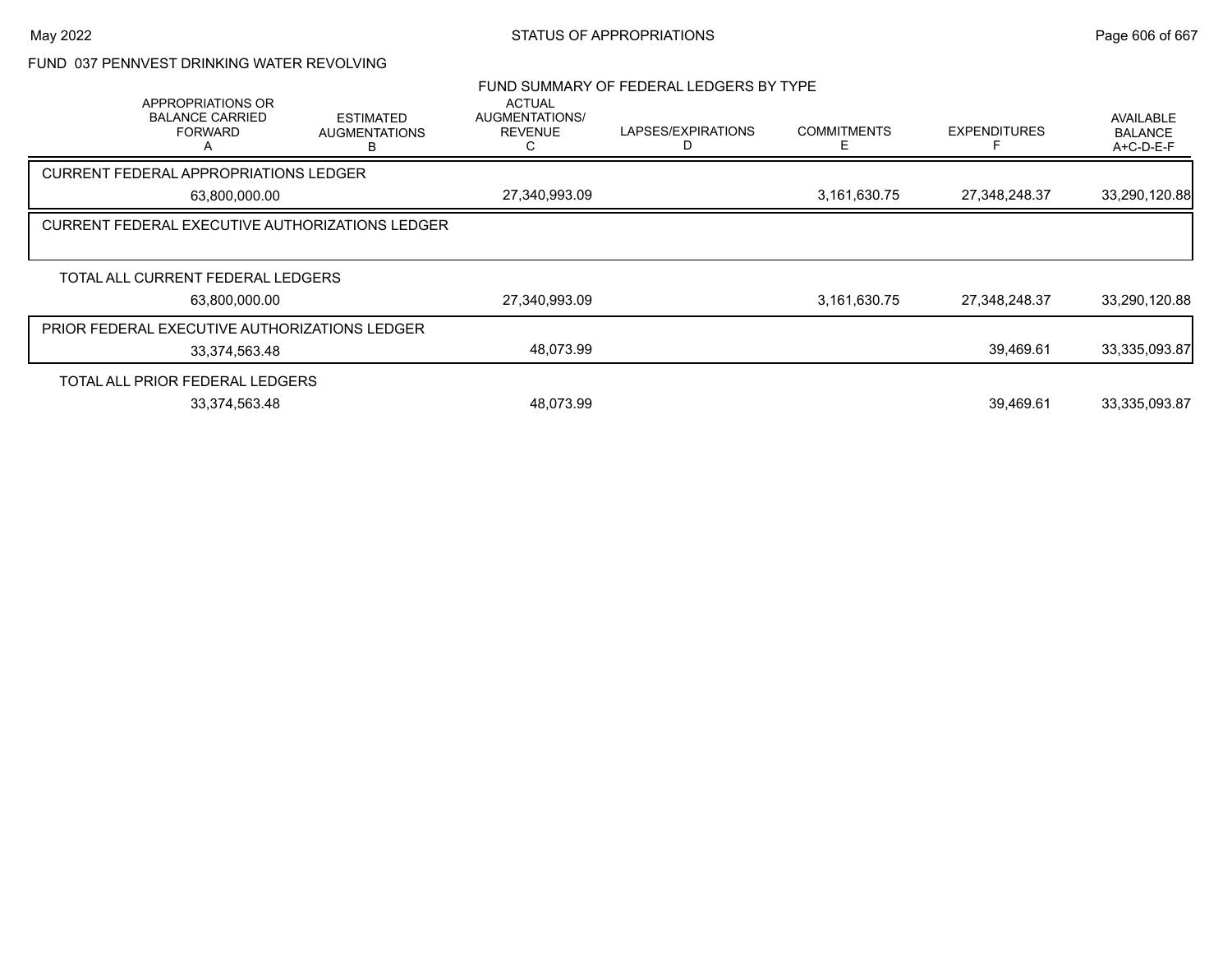## FUND 071 TOBACCO SETTLEMENT FUND

|                                                               |                                               |                                     | FUND SUMMARY OF FEDERAL LEDGERS BY TYPE |                    |                     |                                          |
|---------------------------------------------------------------|-----------------------------------------------|-------------------------------------|-----------------------------------------|--------------------|---------------------|------------------------------------------|
| APPROPRIATIONS OR<br><b>BALANCE CARRIED</b><br><b>FORWARD</b> | <b>ESTIMATED</b><br><b>AUGMENTATIONS</b><br>в | ACTUAL<br>AUGMENTATIONS/<br>REVENUE | LAPSES/EXPIRATIONS                      | <b>COMMITMENTS</b> | <b>EXPENDITURES</b> | AVAILABLE<br><b>BALANCE</b><br>A+C-D-E-F |
| CURRENT FEDERAL EXECUTIVE AUTHORIZATIONS LEDGER               |                                               |                                     |                                         |                    |                     |                                          |
| 182.611.000.00                                                |                                               | $-8.236.260.59$                     |                                         |                    | -6.802.398.47       | 189.413.398.47                           |
| TOTAL ALL CURRENT FEDERAL LEDGERS                             |                                               |                                     |                                         |                    |                     |                                          |
| 182,611,000.00                                                |                                               | $-8,236,260.59$                     |                                         |                    | -6,802,398.47       | 189,413,398.47                           |
| <b>PRIOR FEDERAL EXECUTIVE AUTHORIZATIONS LEDGER</b>          |                                               |                                     |                                         |                    |                     |                                          |
| 72,827,033.85                                                 |                                               | 34.082.636.56                       |                                         |                    | 71.111.910.78       | 1,715,123.07                             |
| TOTAL ALL PRIOR FEDERAL LEDGERS                               |                                               |                                     |                                         |                    |                     |                                          |
| 72,827,033.85                                                 |                                               | 34.082.636.56                       |                                         |                    | 71,111,910.78       | 1.715.123.07                             |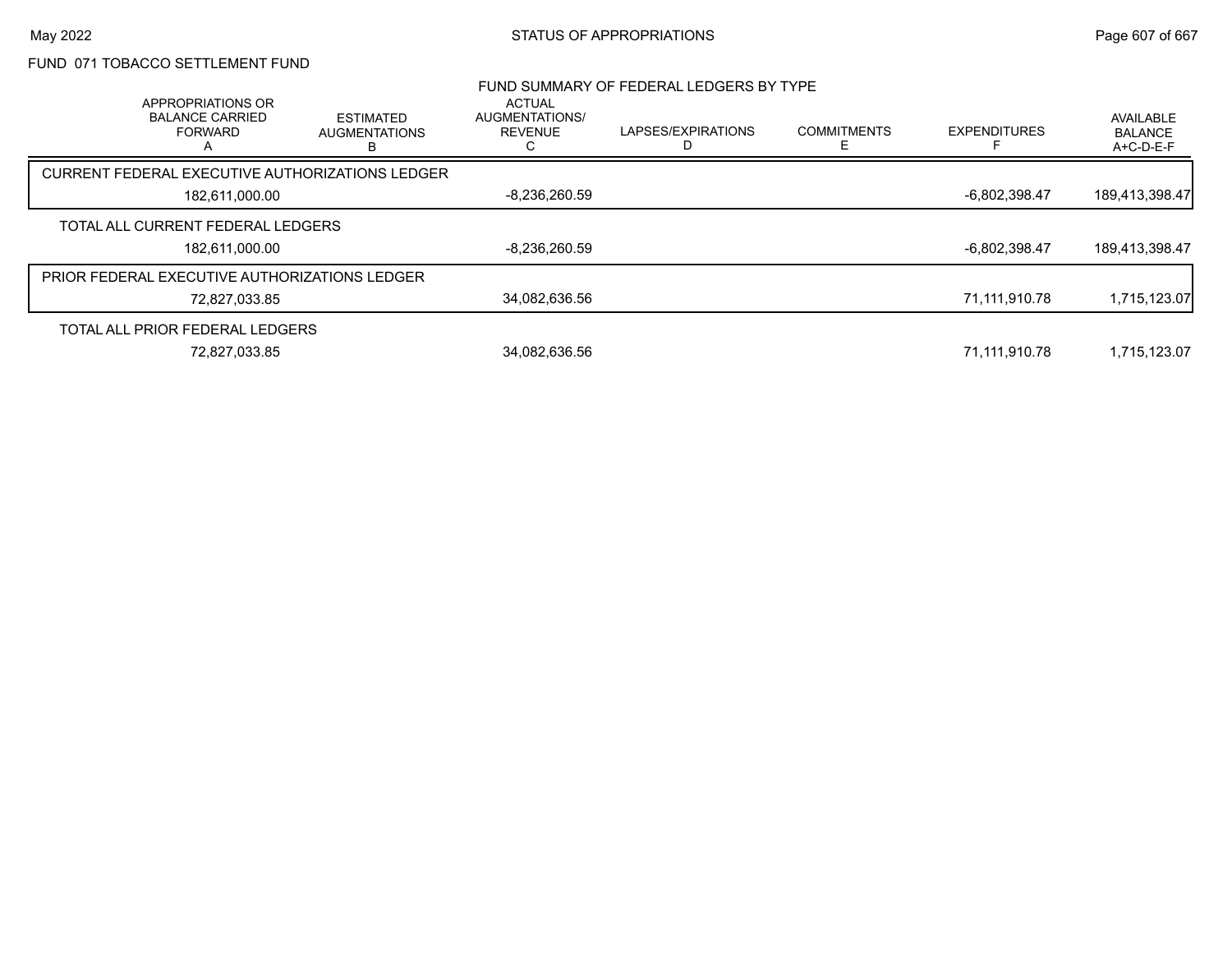# FUND 085 REHABILITATION CENTER FUND

|                                               | APPROPRIATIONS OR<br>BALANCE CARRIED<br><b>FORWARD</b> | ESTIMATED<br><b>AUGMENTATIONS</b> | <b>ACTUAL</b><br>AUGMENTATIONS/<br>REVENUE | FUND SUMMARY OF FEDERAL LEDGERS BY TYPE<br>LAPSES/EXPIRATIONS | <b>COMMITMENTS</b> | <b>EXPENDITURES</b> | AVAILABLE<br><b>BALANCE</b><br>A+C-D-E-F |
|-----------------------------------------------|--------------------------------------------------------|-----------------------------------|--------------------------------------------|---------------------------------------------------------------|--------------------|---------------------|------------------------------------------|
| PRIOR FEDERAL EXECUTIVE AUTHORIZATIONS LEDGER |                                                        |                                   |                                            |                                                               |                    |                     |                                          |
|                                               | 1.371.193.00                                           |                                   | 529.898.50                                 |                                                               |                    | 761.748.50          | 609,444.50                               |
|                                               | TOTAL ALL PRIOR FEDERAL LEDGERS                        |                                   |                                            |                                                               |                    |                     |                                          |
|                                               | 1,371,193.00                                           |                                   | 529,898.50                                 |                                                               |                    | 761,748.50          | 609,444.50                               |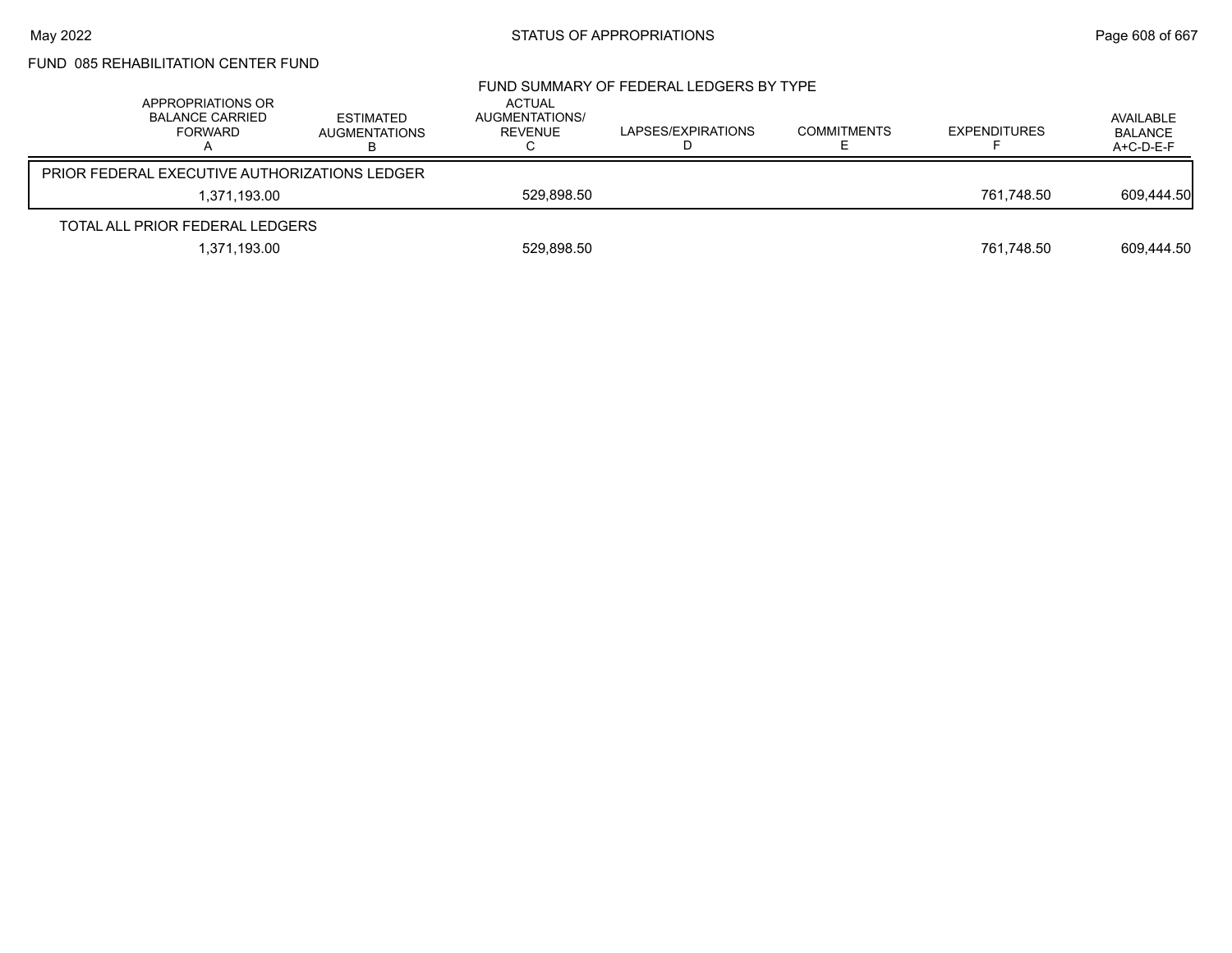## FUND 109 PENNVEST WATER POLLUTION CONTROL RE

|                                                                    |                                                 |                                                   | FUND SUMMARY OF FEDERAL LEDGERS BY TYPE |                    |                     |                                            |
|--------------------------------------------------------------------|-------------------------------------------------|---------------------------------------------------|-----------------------------------------|--------------------|---------------------|--------------------------------------------|
| APPROPRIATIONS OR<br><b>BALANCE CARRIED</b><br><b>FORWARD</b><br>А | <b>ESTIMATED</b><br><b>AUGMENTATIONS</b>        | <b>ACTUAL</b><br>AUGMENTATIONS/<br><b>REVENUE</b> | LAPSES/EXPIRATIONS                      | <b>COMMITMENTS</b> | <b>EXPENDITURES</b> | AVAILABLE<br><b>BALANCE</b><br>$A+C-D-E-F$ |
| <b>CURRENT FEDERAL APPROPRIATIONS LEDGER</b>                       |                                                 |                                                   |                                         |                    |                     |                                            |
| 123,525,000.00                                                     |                                                 | 62,939,000.00                                     |                                         | 20,816,640.28      | 62,939,000.00       | 39,769,359.72                              |
|                                                                    | CURRENT FEDERAL EXECUTIVE AUTHORIZATIONS LEDGER |                                                   |                                         |                    |                     |                                            |
|                                                                    |                                                 |                                                   |                                         |                    |                     |                                            |
| TOTAL ALL CURRENT FEDERAL LEDGERS                                  |                                                 |                                                   |                                         |                    |                     |                                            |
| 123,525,000.00                                                     |                                                 | 62,939,000.00                                     |                                         | 20,816,640.28      | 62,939,000.00       | 39,769,359.72                              |
| <b>PRIOR FEDERAL EXECUTIVE AUTHORIZATIONS LEDGER</b>               |                                                 |                                                   |                                         |                    |                     |                                            |
| 64,253,000.00                                                      |                                                 |                                                   |                                         |                    |                     | 64,253,000.00                              |
| TOTAL ALL PRIOR FEDERAL LEDGERS                                    |                                                 |                                                   |                                         |                    |                     |                                            |
| 64,253,000.00                                                      |                                                 |                                                   |                                         |                    |                     | 64,253,000.00                              |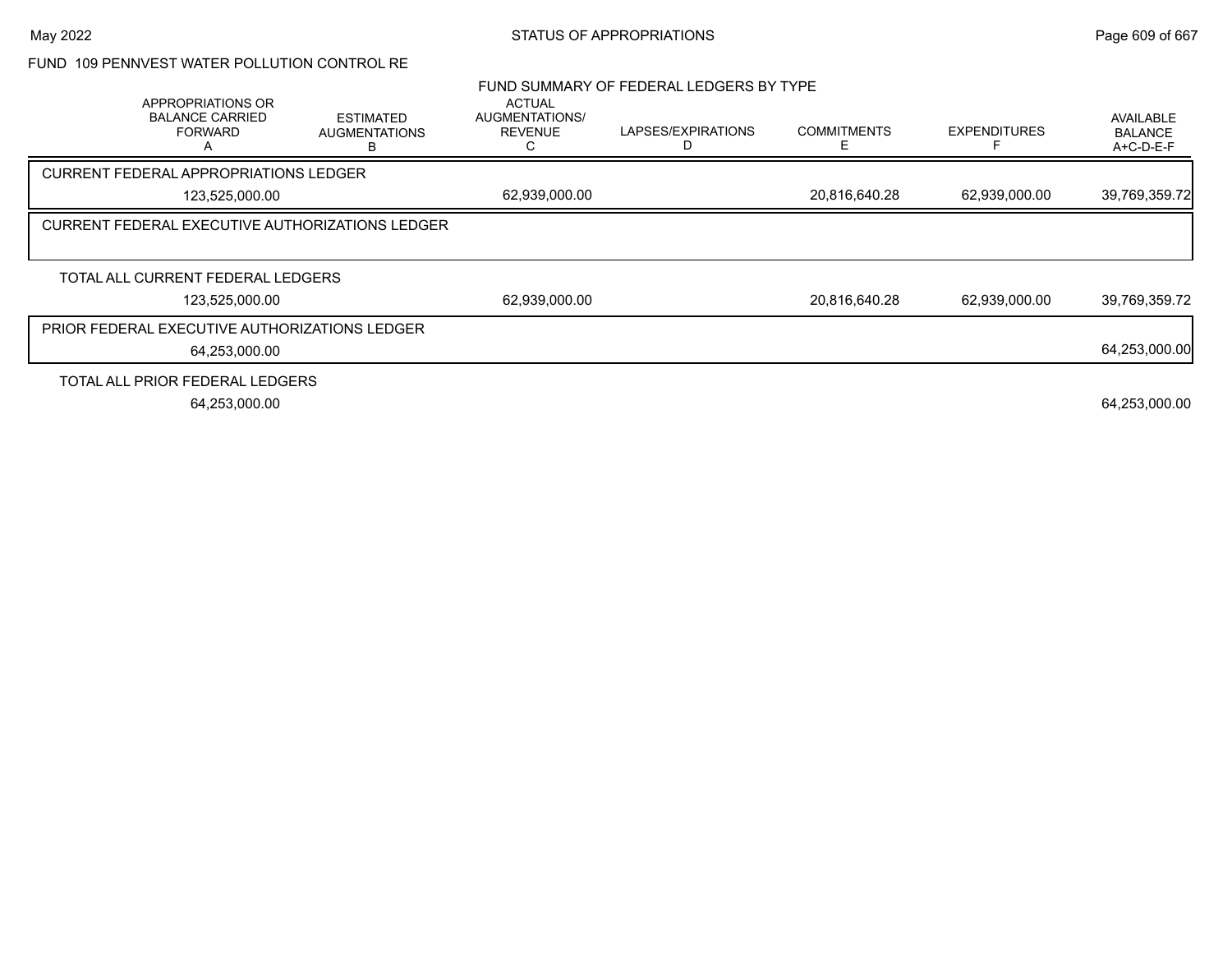# FUND 118 STORAGE TANK FUND

| APPROPRIATIONS OR                                    |                                               | <b>ACTUAL</b>                    | FUND SUMMARY OF FEDERAL LEDGERS BY TYPE |                    |                     |                                          |
|------------------------------------------------------|-----------------------------------------------|----------------------------------|-----------------------------------------|--------------------|---------------------|------------------------------------------|
| <b>BALANCE CARRIED</b><br><b>FORWARD</b>             | <b>ESTIMATED</b><br><b>AUGMENTATIONS</b><br>в | AUGMENTATIONS/<br><b>REVENUE</b> | LAPSES/EXPIRATIONS                      | <b>COMMITMENTS</b> | <b>EXPENDITURES</b> | AVAILABLE<br><b>BALANCE</b><br>A+C-D-E-F |
| CURRENT FEDERAL EXECUTIVE AUTHORIZATIONS LEDGER      |                                               |                                  |                                         |                    |                     |                                          |
| 4,740,000.00                                         |                                               | 857,508.95                       |                                         |                    | 1,657,003.65        | 3,082,996.35                             |
| TOTAL ALL CURRENT FEDERAL LEDGERS                    |                                               |                                  |                                         |                    |                     |                                          |
| 4,740,000.00                                         |                                               | 857,508.95                       |                                         |                    | 1,657,003.65        | 3,082,996.35                             |
| <b>PRIOR FEDERAL EXECUTIVE AUTHORIZATIONS LEDGER</b> |                                               |                                  |                                         |                    |                     |                                          |
| 2.464.400.88                                         |                                               | $-375,108.51$                    |                                         |                    | $-320.321.16$       | 2,784,722.04                             |
| TOTAL ALL PRIOR FEDERAL LEDGERS                      |                                               |                                  |                                         |                    |                     |                                          |
| 2,464,400.88                                         |                                               | $-375,108.51$                    |                                         |                    | $-320.321.16$       | 2,784,722.04                             |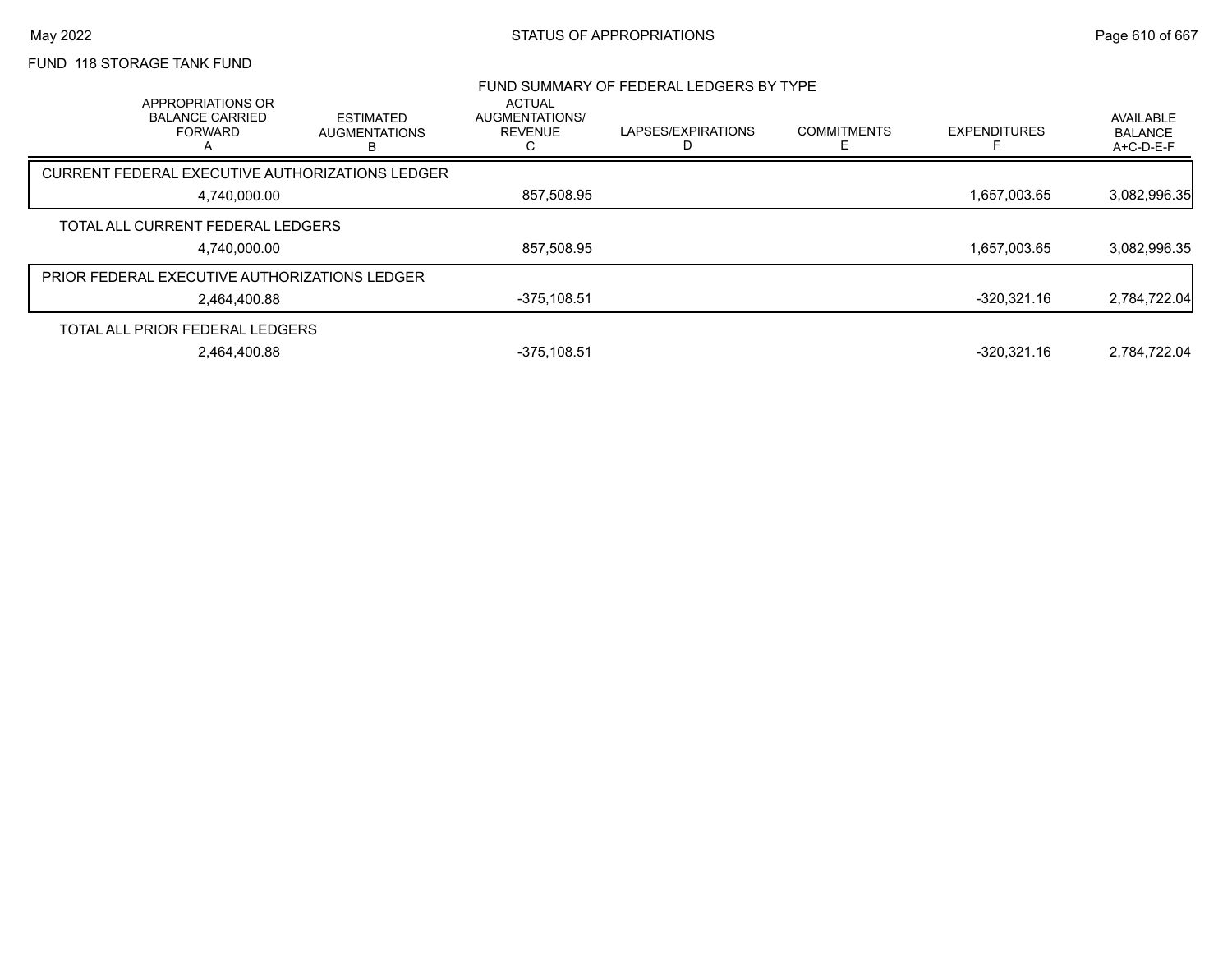## FUND 131 ACID MINE DRAINAGE ABATEMENT&TREATM

|                                                               |                                          |                                                   | FUND SUMMARY OF FEDERAL LEDGERS BY TYPE |                    |                     |                                          |
|---------------------------------------------------------------|------------------------------------------|---------------------------------------------------|-----------------------------------------|--------------------|---------------------|------------------------------------------|
| APPROPRIATIONS OR<br><b>BALANCE CARRIED</b><br><b>FORWARD</b> | <b>ESTIMATED</b><br><b>AUGMENTATIONS</b> | <b>ACTUAL</b><br>AUGMENTATIONS/<br><b>REVENUE</b> | LAPSES/EXPIRATIONS                      | <b>COMMITMENTS</b> | <b>EXPENDITURES</b> | AVAILABLE<br><b>BALANCE</b><br>A+C-D-E-F |
| CURRENT FEDERAL EXECUTIVE AUTHORIZATIONS LEDGER               |                                          |                                                   |                                         |                    |                     |                                          |
| 25.014.000.00                                                 |                                          | 5,578,388.72                                      |                                         | 8.024.644.16       | 5.578.457.05        | 11,410,898.79                            |
| TOTAL ALL CURRENT FEDERAL LEDGERS                             |                                          |                                                   |                                         |                    |                     |                                          |
| 25,014,000.00                                                 |                                          | 5,578,388.72                                      |                                         | 8,024,644.16       | 5,578,457.05        | 11,410,898.79                            |
| PRIOR FEDERAL EXECUTIVE AUTHORIZATIONS LEDGER                 |                                          |                                                   |                                         |                    |                     |                                          |
| 17,143,370.42                                                 |                                          | 3,145,735.90                                      |                                         | 535.875.81         | 3.143.569.68        | 13,463,924.93                            |
| TOTAL ALL PRIOR FEDERAL LEDGERS                               |                                          |                                                   |                                         |                    |                     |                                          |
| 17.143.370.42                                                 |                                          | 3,145,735.90                                      |                                         | 535.875.81         | 3.143.569.68        | 13.463.924.93                            |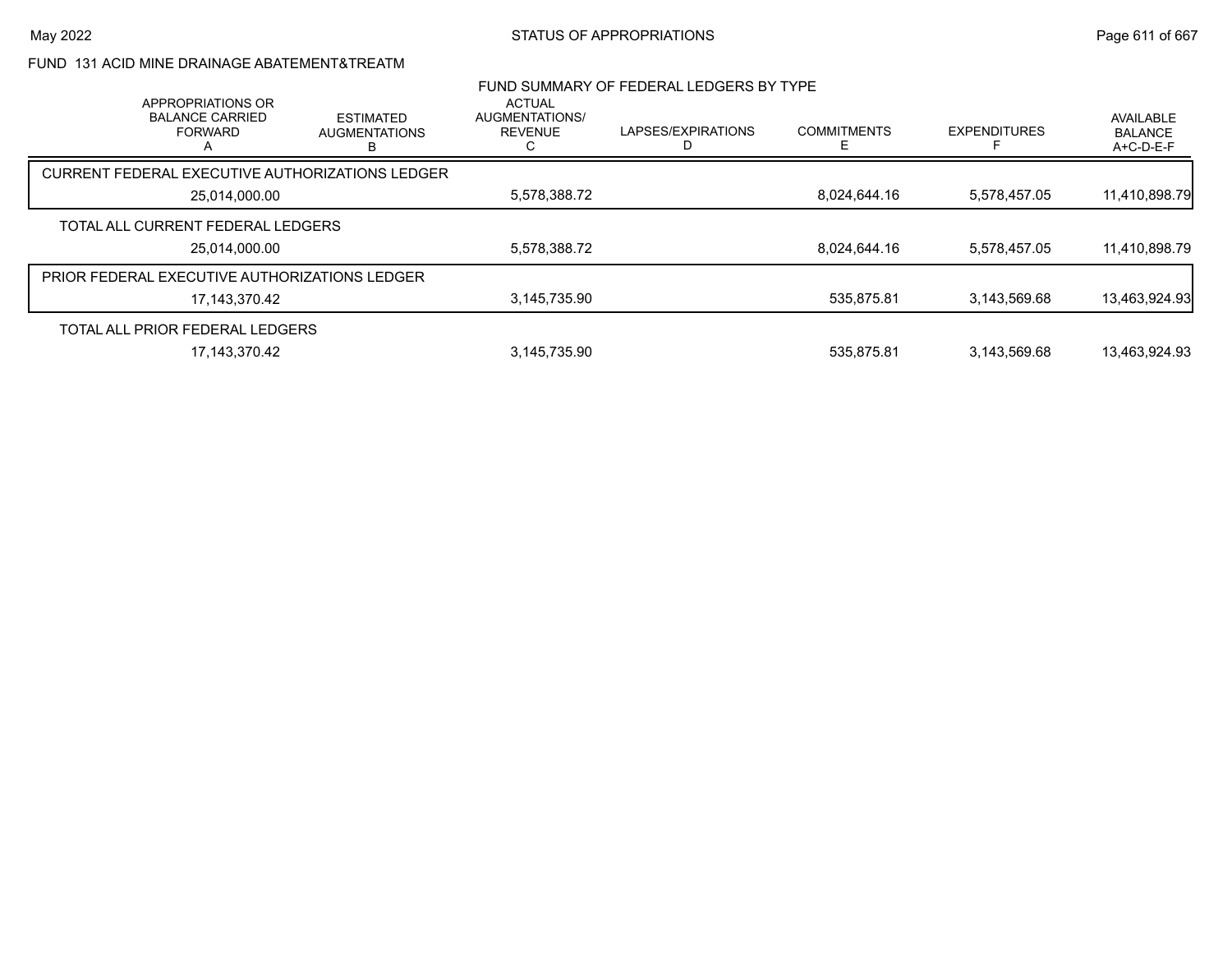## FUND 139 HOME INVESTMENT TRUST FUND

| <b>APPROPRIATIONS OR</b><br><b>BALANCE CARRIED</b><br><b>FORWARD</b><br>A | <b>ESTIMATED</b><br><b>AUGMENTATIONS</b><br>В | <b>ACTUAL</b><br>AUGMENTATIONS/<br><b>REVENUE</b><br>C                                                                                                                                                                                                          | LAPSES/EXPIRATIONS<br>D | <b>COMMITMENTS</b><br>Е | <b>EXPENDITURES</b><br>F                | <b>AVAILABLE</b><br><b>BALANCE</b><br>A+C-D-E-F |
|---------------------------------------------------------------------------|-----------------------------------------------|-----------------------------------------------------------------------------------------------------------------------------------------------------------------------------------------------------------------------------------------------------------------|-------------------------|-------------------------|-----------------------------------------|-------------------------------------------------|
|                                                                           |                                               |                                                                                                                                                                                                                                                                 |                         |                         |                                         |                                                 |
| 4,000,000.00                                                              |                                               | 741,658.80                                                                                                                                                                                                                                                      |                         |                         | 707,997.16                              | 3,292,002.84                                    |
|                                                                           |                                               |                                                                                                                                                                                                                                                                 |                         |                         |                                         |                                                 |
| 500,000.00                                                                |                                               | 39,145.96                                                                                                                                                                                                                                                       |                         |                         | 39,145.96                               | 460,854.04                                      |
|                                                                           |                                               |                                                                                                                                                                                                                                                                 |                         |                         |                                         |                                                 |
| 4,500,000.00                                                              |                                               | 780,804.76                                                                                                                                                                                                                                                      |                         |                         | 747,143.12                              | 3,752,856.88                                    |
|                                                                           |                                               |                                                                                                                                                                                                                                                                 |                         |                         |                                         |                                                 |
| 3,059,937.17                                                              |                                               | 907,674.99                                                                                                                                                                                                                                                      |                         |                         | 33,895.30                               | 3,026,041.87                                    |
|                                                                           |                                               |                                                                                                                                                                                                                                                                 |                         |                         |                                         |                                                 |
| 10,464,161.00                                                             |                                               |                                                                                                                                                                                                                                                                 |                         |                         |                                         | 10,464,161.00                                   |
|                                                                           |                                               |                                                                                                                                                                                                                                                                 |                         |                         |                                         |                                                 |
| 13,524,098.17                                                             |                                               | 907,674.99                                                                                                                                                                                                                                                      |                         |                         | 33,895.30                               | 13,490,202.87                                   |
|                                                                           |                                               | <b>CURRENT FEDERAL APPROPRIATIONS LEDGER</b><br>CURRENT FEDERAL EXECUTIVE AUTHORIZATIONS LEDGER<br>TOTAL ALL CURRENT FEDERAL LEDGERS<br>PRIOR FEDERAL APPROPRIATIONS LEDGER<br>PRIOR FEDERAL EXECUTIVE AUTHORIZATIONS LEDGER<br>TOTAL ALL PRIOR FEDERAL LEDGERS |                         |                         | FUND SUMMARY OF FEDERAL LEDGERS BY TYPE |                                                 |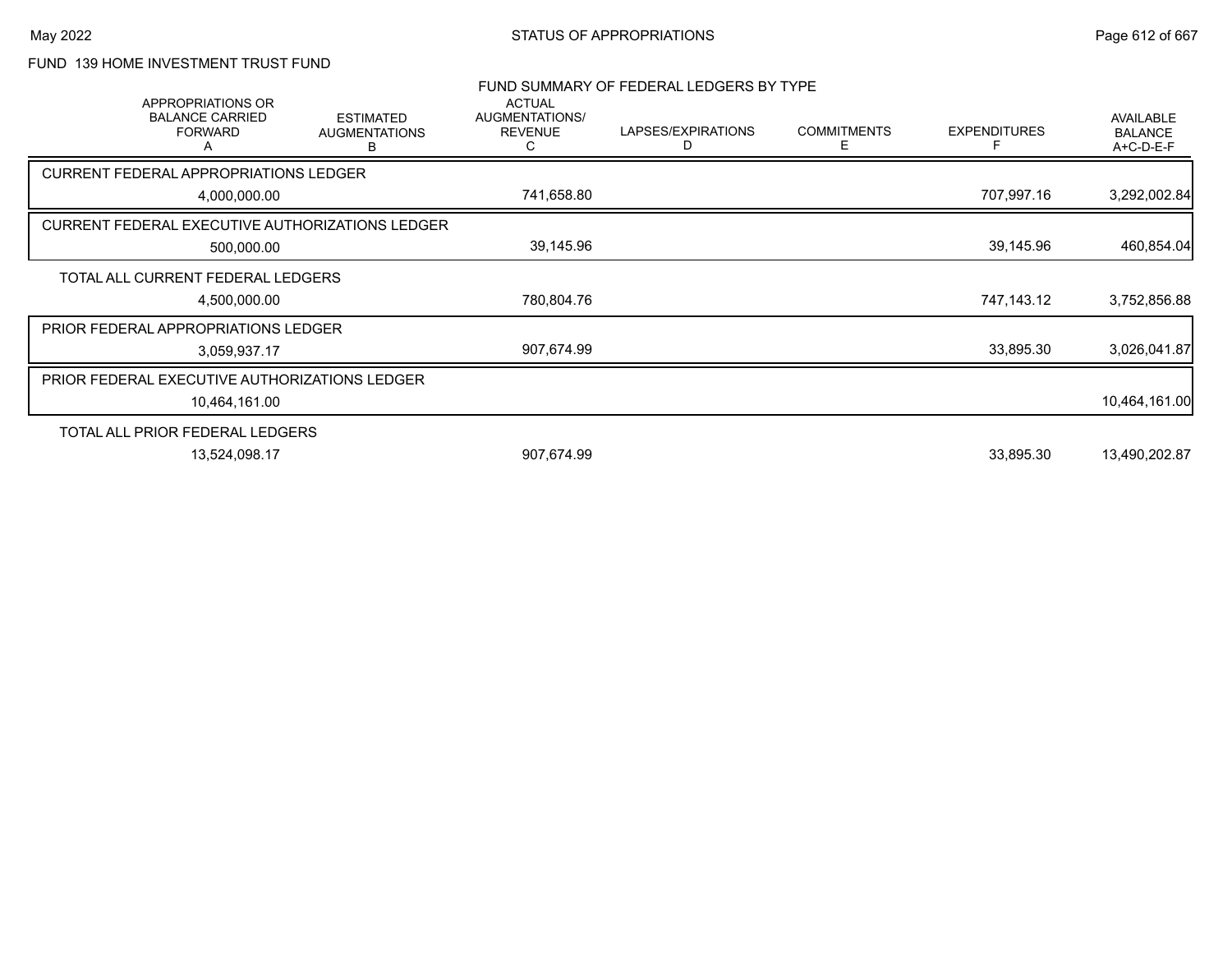## FUND 141 PORT OF PITTSBURGH COMMISSION FUND

|                                               |                                                                    |                                                 |                                                 | FUND SUMMARY OF FEDERAL LEDGERS BY TYPE |                    |                     |                                          |
|-----------------------------------------------|--------------------------------------------------------------------|-------------------------------------------------|-------------------------------------------------|-----------------------------------------|--------------------|---------------------|------------------------------------------|
|                                               | APPROPRIATIONS OR<br><b>BALANCE CARRIED</b><br><b>FORWARD</b><br>A | <b>ESTIMATED</b><br><b>AUGMENTATIONS</b><br>В   | ACTUAL<br>AUGMENTATIONS/<br><b>REVENUE</b><br>U | LAPSES/EXPIRATIONS                      | <b>COMMITMENTS</b> | <b>EXPENDITURES</b> | AVAILABLE<br><b>BALANCE</b><br>A+C-D-E-F |
|                                               |                                                                    | CURRENT FEDERAL EXECUTIVE AUTHORIZATIONS LEDGER |                                                 |                                         |                    |                     |                                          |
|                                               | 4.500.000.00                                                       |                                                 | 797,596.14                                      |                                         | 152.198.51         | 968.935.99          | 3,378,865.50                             |
| TOTAL ALL CURRENT FEDERAL LEDGERS             |                                                                    |                                                 |                                                 |                                         |                    |                     |                                          |
|                                               | 4.500.000.00                                                       |                                                 | 797,596.14                                      |                                         | 152,198.51         | 968.935.99          | 3,378,865.50                             |
| PRIOR FEDERAL EXECUTIVE AUTHORIZATIONS LEDGER |                                                                    |                                                 |                                                 |                                         |                    |                     |                                          |
|                                               | 14,542,754.89                                                      |                                                 | 1,821,559.28                                    |                                         |                    | 1.821.559.28        | 12,721,195.61                            |
| TOTAL ALL PRIOR FEDERAL LEDGERS               |                                                                    |                                                 |                                                 |                                         |                    |                     |                                          |
|                                               | 14.542.754.89                                                      |                                                 | 1,821,559.28                                    |                                         |                    | 1.821.559.28        | 12,721,195.61                            |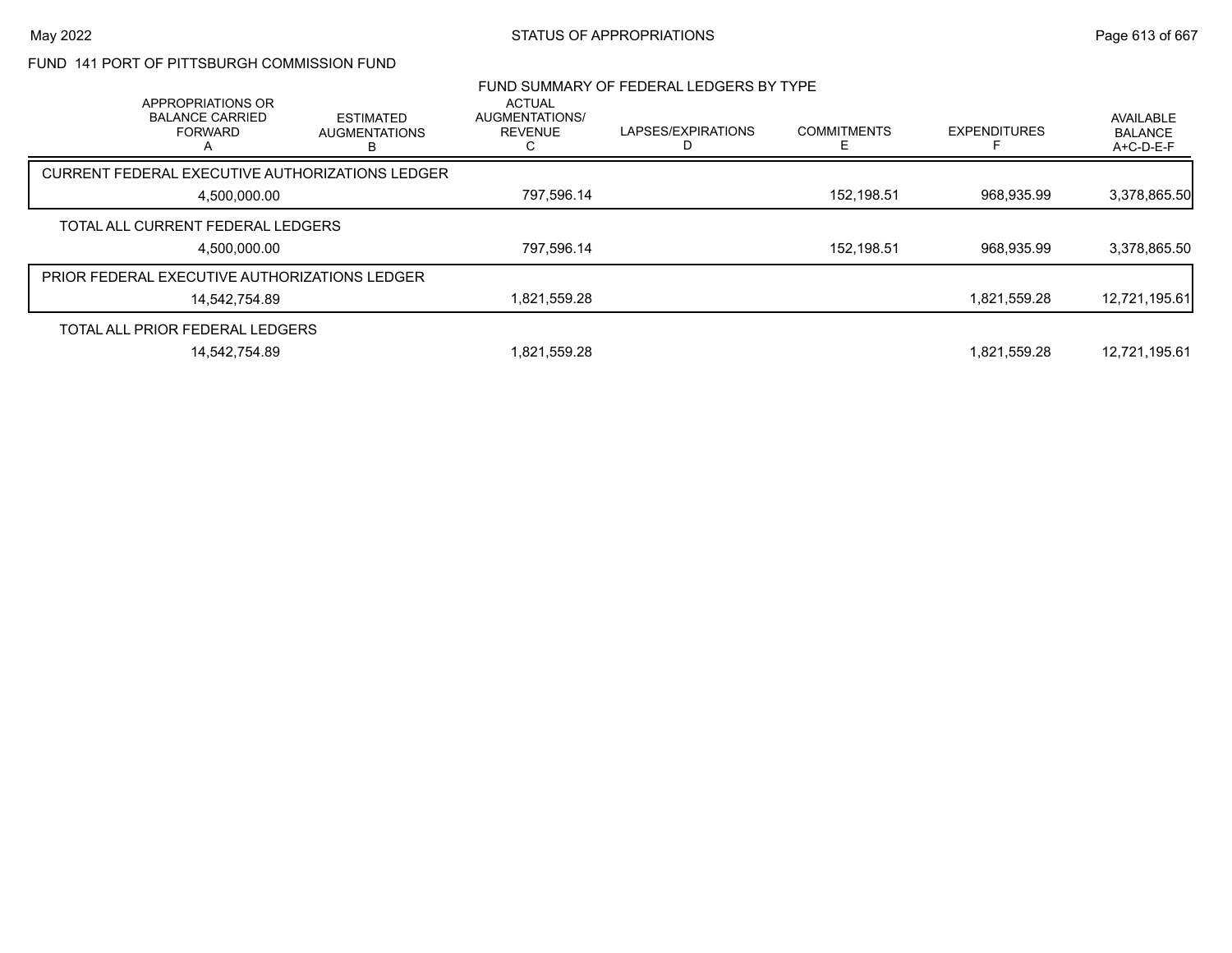# FUND 148 SELF-INSURANCE GUARANTY FUND

|                                    | APPROPRIATIONS OR<br>BALANCE CARRIED<br><b>FORWARD</b> | <b>ESTIMATED</b><br><b>AUGMENTATIONS</b> | <b>ACTUAL</b><br>AUGMENTATIONS/<br><b>REVENUE</b> | FUND SUMMARY OF FEDERAL LEDGERS BY TYPE<br>LAPSES/EXPIRATIONS | <b>COMMITMENTS</b> | <b>EXPENDITURES</b> | AVAILABLE<br><b>BALANCE</b><br>A+C-D-E-F |
|------------------------------------|--------------------------------------------------------|------------------------------------------|---------------------------------------------------|---------------------------------------------------------------|--------------------|---------------------|------------------------------------------|
| FEDERAL RESTRICTED RECEIPTS LEDGER |                                                        |                                          |                                                   |                                                               |                    |                     |                                          |
|                                    | 0.01                                                   |                                          |                                                   |                                                               |                    |                     | 0.01                                     |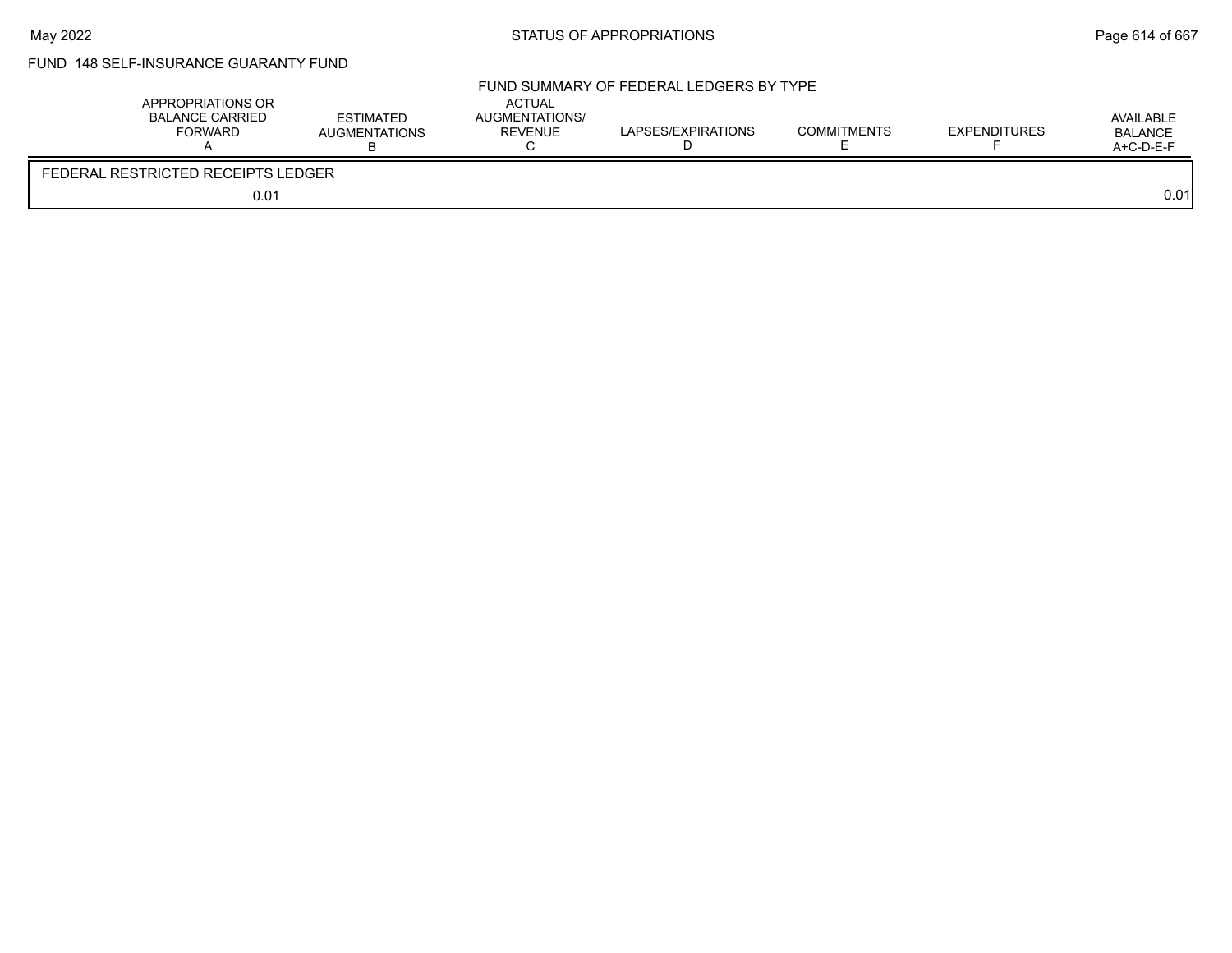# FUND 187 PUBLIC TRANSPORTATION TRUST FUND

| APPROPRIATIONS OR<br><b>BALANCE CARRIED</b><br><b>FORWARD</b> | <b>ESTIMATED</b><br><b>AUGMENTATIONS</b> | <b>ACTUAL</b><br>AUGMENTATIONS/<br>REVENUE | FUND SUMMARY OF FEDERAL LEDGERS BY TYPE<br>LAPSES/EXPIRATIONS | <b>COMMITMENTS</b> | <b>EXPENDITURES</b> | AVAILABLE<br><b>BALANCE</b><br>$A+C-D-E-F$ |
|---------------------------------------------------------------|------------------------------------------|--------------------------------------------|---------------------------------------------------------------|--------------------|---------------------|--------------------------------------------|
| PRIOR FEDERAL EXECUTIVE AUTHORIZATIONS LEDGER                 |                                          |                                            |                                                               |                    |                     |                                            |
| 9.812.508.00                                                  |                                          |                                            |                                                               |                    |                     | 9,812,508.00                               |
| TOTAL ALL PRIOR FEDERAL LEDGERS                               |                                          |                                            |                                                               |                    |                     |                                            |
| 9.812.508.00                                                  |                                          |                                            |                                                               |                    |                     | 9.812.508.00                               |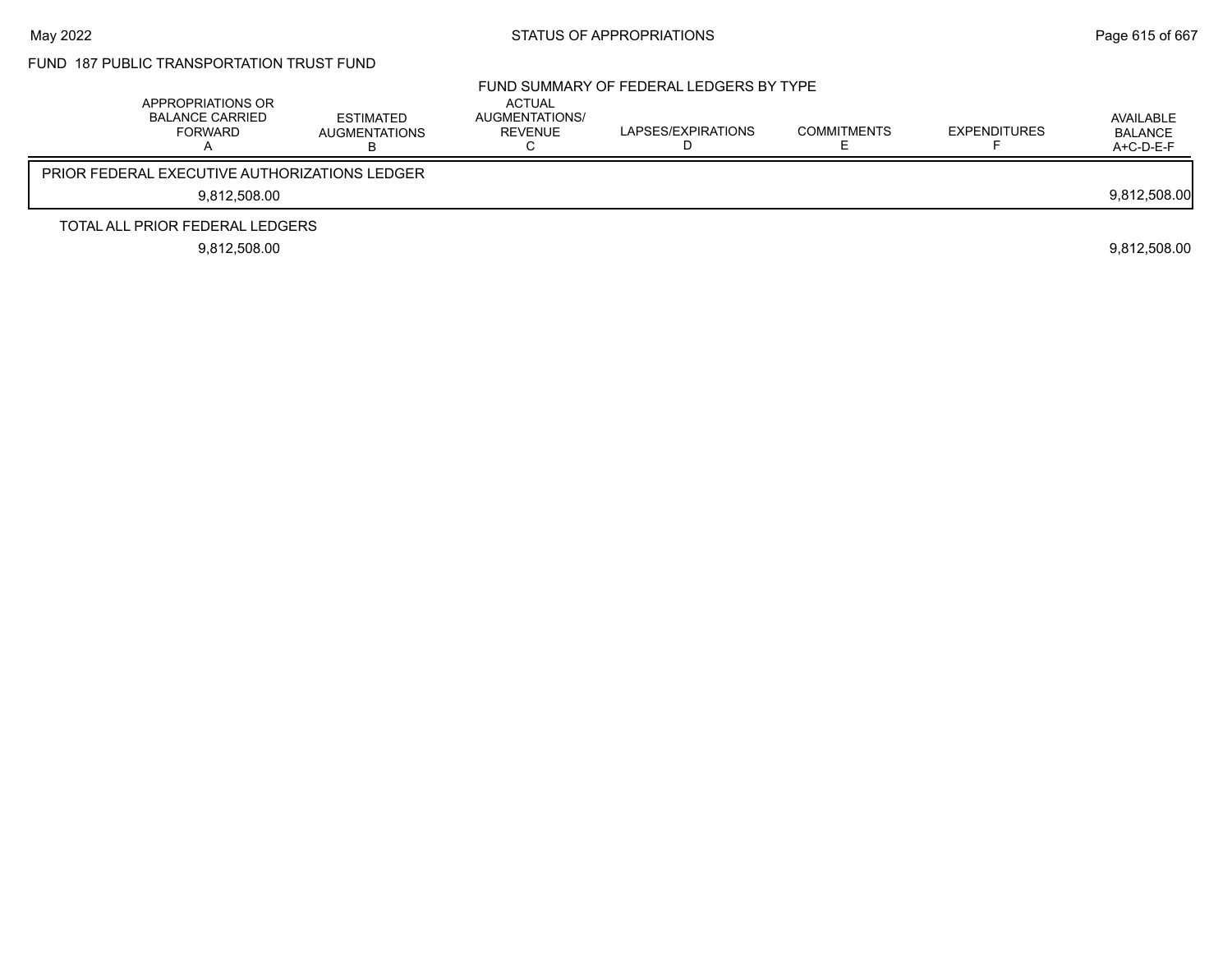# FUND 208 INSURANCE REG AND OVERSIGHT FUND

| APPROPRIATIONS OR<br><b>BALANCE CARRIED</b><br>FORWARD | <b>ESTIMATED</b><br><b>AUGMENTATIONS</b> | <b>ACTUAL</b><br>AUGMENTATIONS/<br>REVENUE | FUND SUMMARY OF FEDERAL LEDGERS BY TYPE<br>LAPSES/EXPIRATIONS | <b>COMMITMENTS</b> | <b>EXPENDITURES</b> | AVAILABLE<br><b>BALANCE</b><br>$A+C-D-E-F$ |
|--------------------------------------------------------|------------------------------------------|--------------------------------------------|---------------------------------------------------------------|--------------------|---------------------|--------------------------------------------|
| <b>PRIOR FEDERAL EXECUTIVE AUTHORIZATIONS LEDGER</b>   |                                          |                                            |                                                               |                    |                     |                                            |
| 63.000.00                                              |                                          | 65,000.00                                  |                                                               |                    | 55,000.00           | 8,000.00                                   |
| TOTAL ALL PRIOR FEDERAL LEDGERS                        |                                          |                                            |                                                               |                    |                     |                                            |
| 63,000.00                                              |                                          | 65,000.00                                  |                                                               |                    | 55.000.00           | 8.000.00                                   |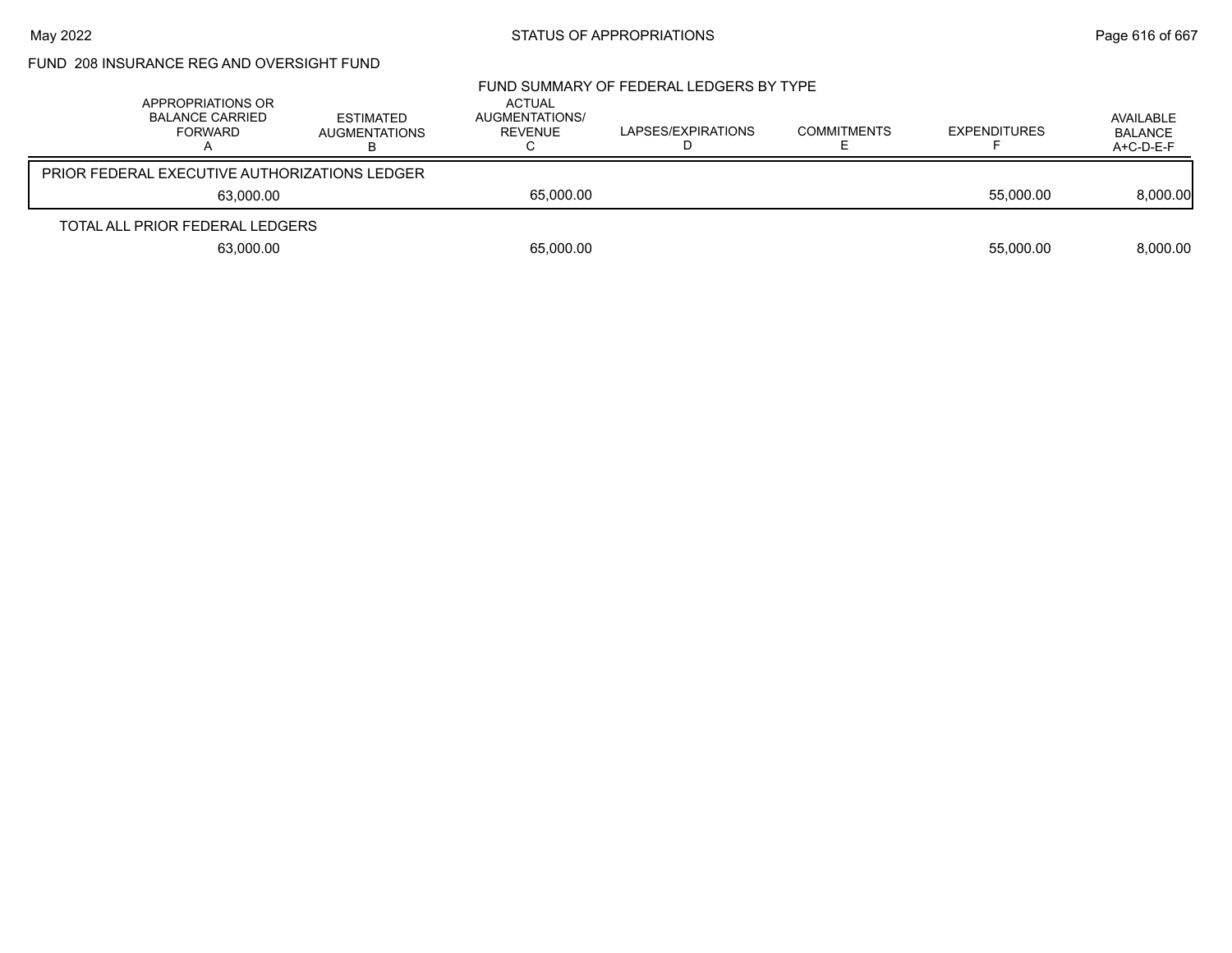# FUND 223 SCHOOL SAFETY AND SECURITY FUND

| APPROPRIATIONS OR<br><b>BALANCE CARRIED</b><br><b>FORWARD</b> | <b>ESTIMATED</b><br><b>AUGMENTATIONS</b> | <b>ACTUAL</b><br>AUGMENTATIONS/<br>REVENUE | FUND SUMMARY OF FEDERAL LEDGERS BY TYPE<br>LAPSES/EXPIRATIONS | <b>COMMITMENTS</b> | <b>EXPENDITURES</b> | AVAILABLE<br><b>BALANCE</b><br>$A+C-D-E-F$ |
|---------------------------------------------------------------|------------------------------------------|--------------------------------------------|---------------------------------------------------------------|--------------------|---------------------|--------------------------------------------|
| <b>PRIOR FEDERAL EXECUTIVE AUTHORIZATIONS LEDGER</b>          |                                          |                                            |                                                               |                    |                     |                                            |
| 31,118,460.77                                                 |                                          | 28.841.007.94                              |                                                               | 6.638.683.65       | 24.453.392.98       | 26,384.14                                  |
| TOTAL ALL PRIOR FEDERAL LEDGERS                               |                                          |                                            |                                                               |                    |                     |                                            |
| 31,118,460.77                                                 |                                          | 28,841,007.94                              |                                                               | 6.638.683.65       | 24,453,392.98       | 26,384.14                                  |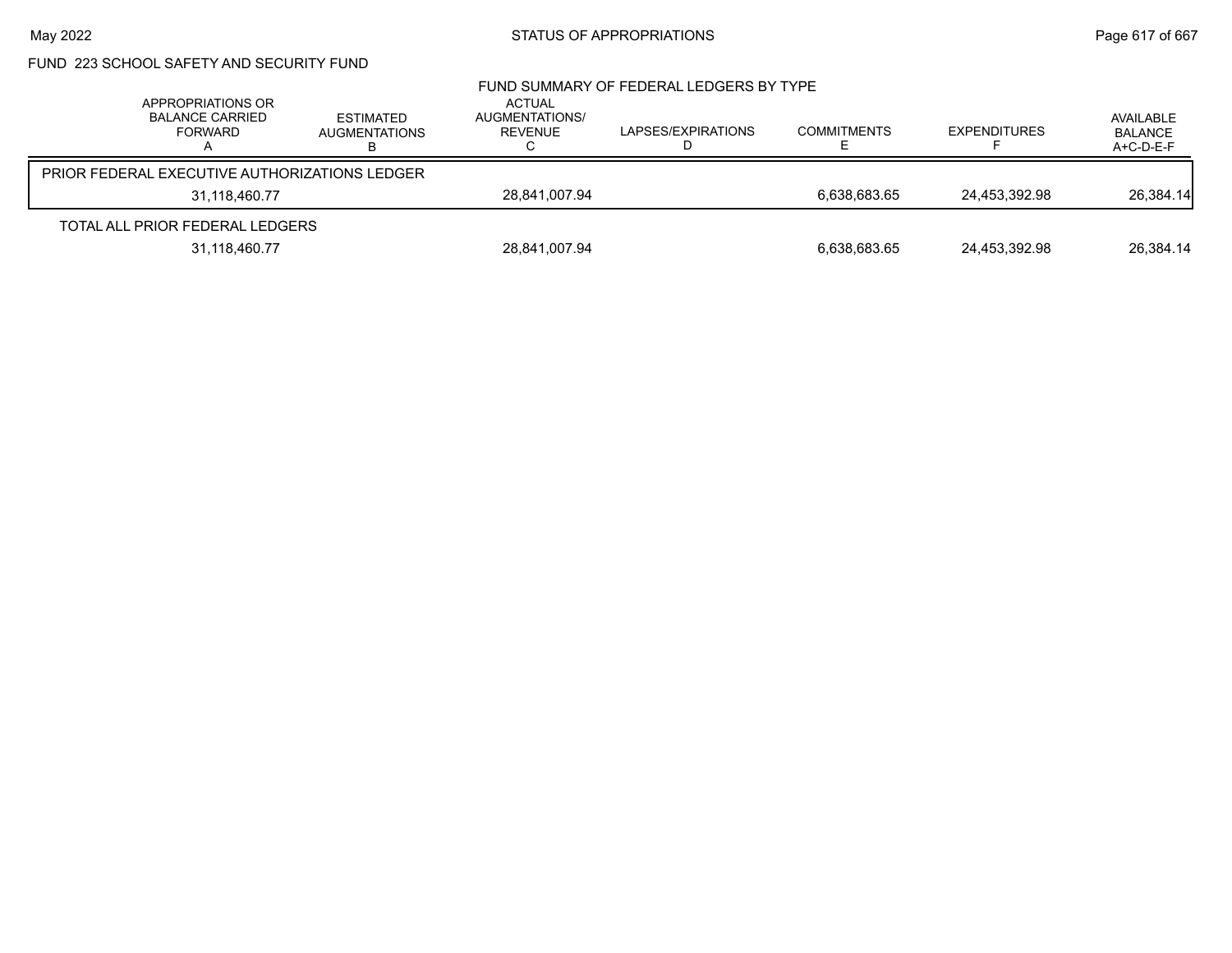## FUND 224 PA HEALTH INSURANCE EXCHANGE FUND

| APPROPRIATIONS OR                                    |                                               | <b>ACTUAL</b>                    | FUND SUMMARY OF FEDERAL LEDGERS BY TYPE |                         |                     |                                          |
|------------------------------------------------------|-----------------------------------------------|----------------------------------|-----------------------------------------|-------------------------|---------------------|------------------------------------------|
| <b>BALANCE CARRIED</b><br><b>FORWARD</b>             | <b>ESTIMATED</b><br><b>AUGMENTATIONS</b><br>в | AUGMENTATIONS/<br><b>REVENUE</b> | LAPSES/EXPIRATIONS                      | <b>COMMITMENTS</b><br>F | <b>EXPENDITURES</b> | AVAILABLE<br><b>BALANCE</b><br>A+C-D-E-F |
| CURRENT FEDERAL EXECUTIVE AUTHORIZATIONS LEDGER      |                                               |                                  |                                         |                         |                     |                                          |
| 18.298.000.00                                        |                                               | 14,984,810.57                    |                                         |                         | 14,984,810.57       | 3,313,189.43                             |
| TOTAL ALL CURRENT FEDERAL LEDGERS                    |                                               |                                  |                                         |                         |                     |                                          |
| 18,298,000.00                                        |                                               | 14,984,810.57                    |                                         |                         | 14,984,810.57       | 3,313,189.43                             |
| <b>PRIOR FEDERAL EXECUTIVE AUTHORIZATIONS LEDGER</b> |                                               |                                  |                                         |                         |                     |                                          |
| 2,026,093.08                                         |                                               | 2,025,734.98                     |                                         |                         | 2,025,734.98        | 358.10                                   |
| TOTAL ALL PRIOR FEDERAL LEDGERS                      |                                               |                                  |                                         |                         |                     |                                          |
| 2.026.093.08                                         |                                               | 2.025.734.98                     |                                         |                         | 2.025.734.98        | 358.10                                   |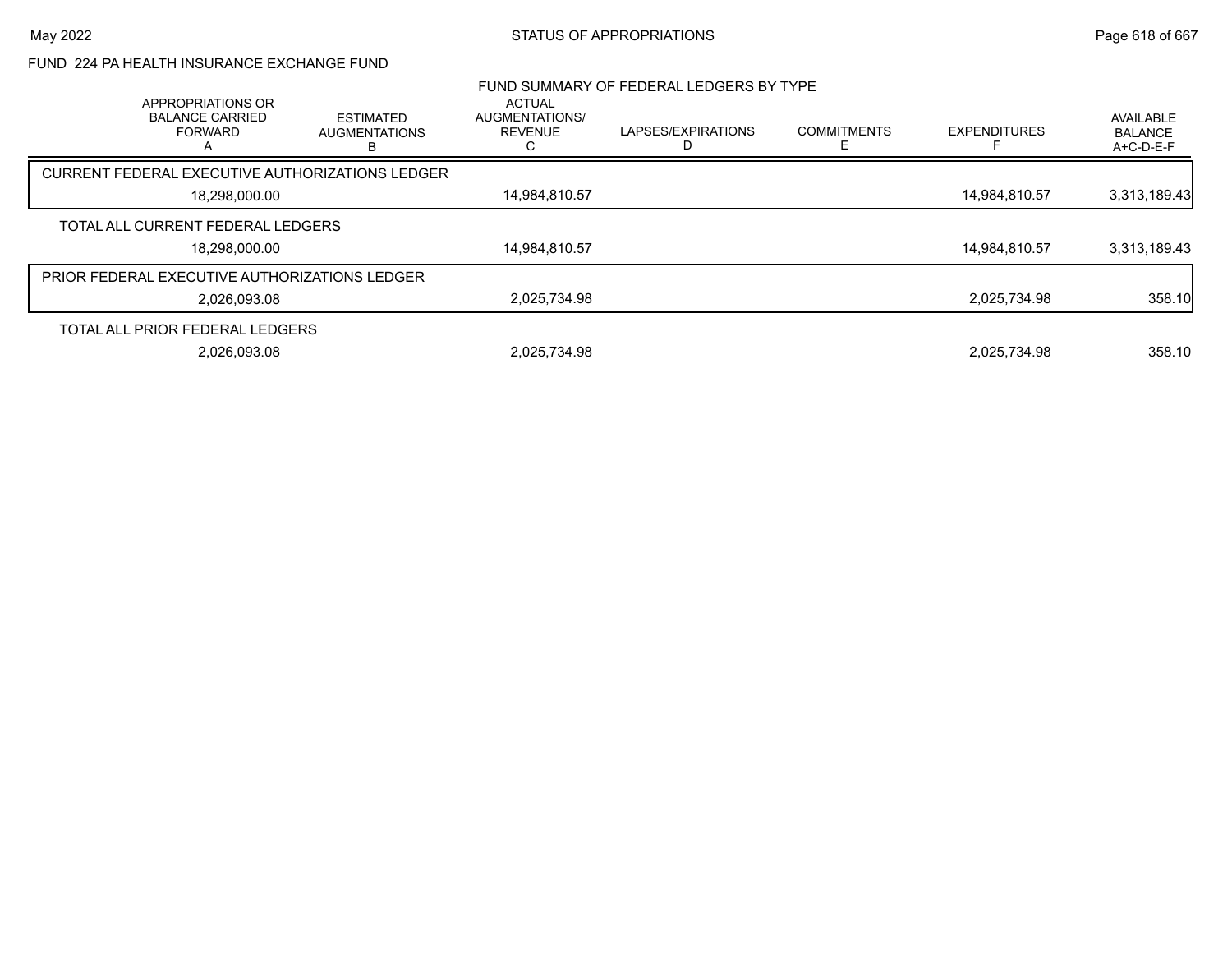## FUND 226 PA RURAL HEALTH REDESIGN CTR FUND

| APPROPRIATIONS OR                               |                                               | <b>ACTUAL</b>                    | FUND SUMMARY OF FEDERAL LEDGERS BY TYPE |                         |                     |                                          |
|-------------------------------------------------|-----------------------------------------------|----------------------------------|-----------------------------------------|-------------------------|---------------------|------------------------------------------|
| <b>BALANCE CARRIED</b><br><b>FORWARD</b>        | <b>ESTIMATED</b><br><b>AUGMENTATIONS</b><br>в | AUGMENTATIONS/<br><b>REVENUE</b> | LAPSES/EXPIRATIONS                      | <b>COMMITMENTS</b><br>E | <b>EXPENDITURES</b> | AVAILABLE<br><b>BALANCE</b><br>A+C-D-E-F |
| CURRENT FEDERAL EXECUTIVE AUTHORIZATIONS LEDGER |                                               |                                  |                                         |                         |                     |                                          |
| 3.000.000.00                                    |                                               | 1,988,439.56                     |                                         |                         | 2,029,437.40        | 970,562.60                               |
| TOTAL ALL CURRENT FEDERAL LEDGERS               |                                               |                                  |                                         |                         |                     |                                          |
| 3,000,000.00                                    |                                               | 1,988,439.56                     |                                         |                         | 2,029,437.40        | 970,562.60                               |
| PRIOR FEDERAL EXECUTIVE AUTHORIZATIONS LEDGER   |                                               |                                  |                                         |                         |                     |                                          |
| 356.931.69                                      |                                               | 942.277.84                       |                                         |                         | 328.041.16          | 28,890.53                                |
| TOTAL ALL PRIOR FEDERAL LEDGERS                 |                                               |                                  |                                         |                         |                     |                                          |
| 356.931.69                                      |                                               | 942.277.84                       |                                         |                         | 328.041.16          | 28.890.53                                |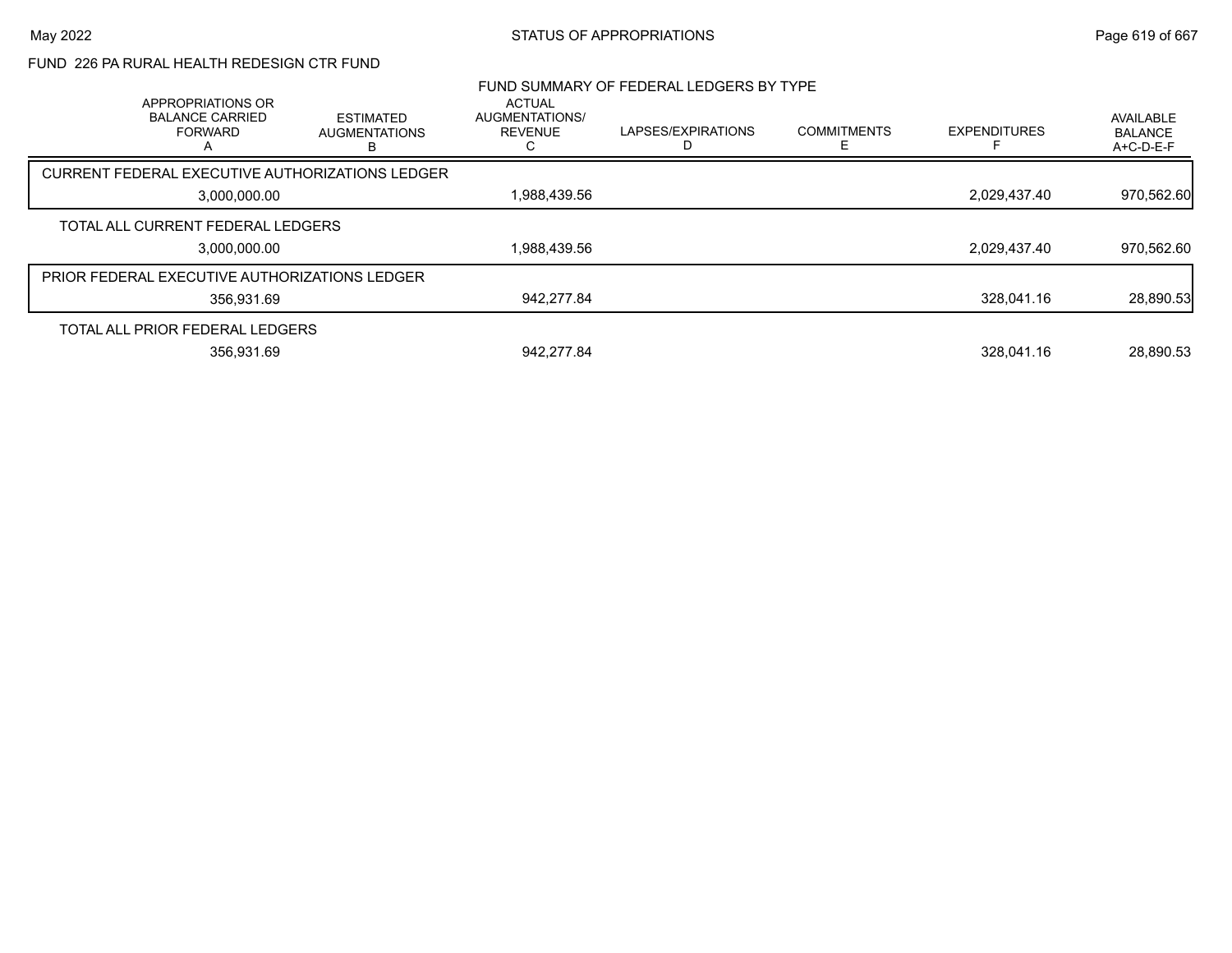## FUND 228 UC-FEMA ONA /LOST WAGES FUND

| APPROPRIATIONS OR                               |                                               | <b>ACTUAL</b>                    | FUND SUMMARY OF FEDERAL LEDGERS BY TYPE |                    |                     |                                          |
|-------------------------------------------------|-----------------------------------------------|----------------------------------|-----------------------------------------|--------------------|---------------------|------------------------------------------|
| <b>BALANCE CARRIED</b><br><b>FORWARD</b>        | <b>ESTIMATED</b><br><b>AUGMENTATIONS</b><br>B | AUGMENTATIONS/<br><b>REVENUE</b> | LAPSES/EXPIRATIONS                      | <b>COMMITMENTS</b> | <b>EXPENDITURES</b> | AVAILABLE<br><b>BALANCE</b><br>A+C-D-E-F |
| CURRENT FEDERAL EXECUTIVE AUTHORIZATIONS LEDGER |                                               |                                  |                                         |                    |                     |                                          |
| 1,000,000.00                                    |                                               | -432,906.89                      |                                         |                    | 53,358.51           | 946,641.49                               |
| TOTAL ALL CURRENT FEDERAL LEDGERS               |                                               |                                  |                                         |                    |                     |                                          |
| 1,000,000.00                                    |                                               | -432,906.89                      |                                         |                    | 53,358.51           | 946,641.49                               |
| PRIOR FEDERAL EXECUTIVE AUTHORIZATIONS LEDGER   |                                               |                                  |                                         |                    |                     |                                          |
| 109,596,663.47                                  |                                               | 3,651,265.59                     |                                         |                    | 2,583,085.67        | 107,013,577.80                           |
| TOTAL ALL PRIOR FEDERAL LEDGERS                 |                                               |                                  |                                         |                    |                     |                                          |
| 109,596,663.47                                  |                                               | 3,651,265.59                     |                                         |                    | 2,583,085.67        | 107,013,577.80                           |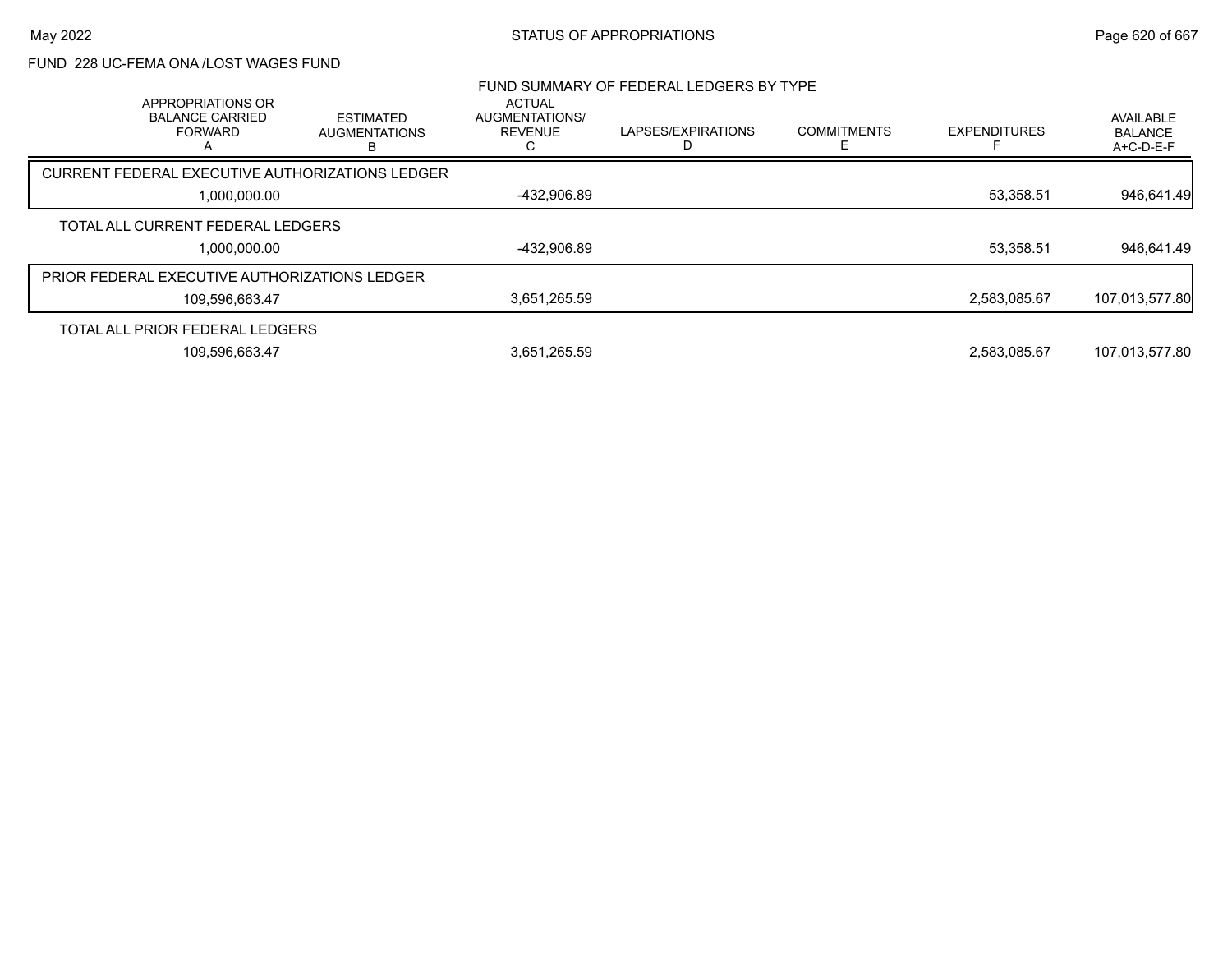#### CURRENT FEDERAL APPROPRIATIONS LEDGER

|                             | APPROPRIATIONS OR<br><b>BALANCE CARRIED</b><br><b>FORWARD</b><br>A | <b>ESTIMATED</b><br><b>AUGMENTATIONS</b><br>в | <b>ACTUAL</b><br><b>AUGMENTATIONS/</b><br><b>REVENUE</b><br>◡ | LAPSES/EXPIRATIONS<br>D | <b>COMMITMENTS</b> | <b>EXPENDITURES</b> | AVAILABLE<br><b>BALANCE</b><br>A+C-D-E-F |
|-----------------------------|--------------------------------------------------------------------|-----------------------------------------------|---------------------------------------------------------------|-------------------------|--------------------|---------------------|------------------------------------------|
| <b>BA 20 - State Police</b> |                                                                    |                                               |                                                               |                         |                    |                     |                                          |
| <b>GENERAL GOVERNMENT</b>   |                                                                    |                                               |                                                               |                         |                    |                     |                                          |
| 2021<br>71069               | Motor Carrier Safety                                               |                                               |                                                               |                         |                    |                     |                                          |
|                             | 8,335,000.00                                                       |                                               | 3,886,053.64                                                  |                         | 243.618.83         | 7,867,098.74        | 224,282.43                               |
| <b>DEPT TOTAL</b>           |                                                                    |                                               |                                                               |                         |                    |                     |                                          |
|                             | 8,335,000.00                                                       |                                               | 3,886,053.64                                                  |                         | 243.618.83         | 7,867,098.74        | 224,282.43                               |
| <b>LEDGER TOTAL</b>         |                                                                    |                                               |                                                               |                         |                    |                     |                                          |
|                             | 8,335,000.00                                                       |                                               | 3,886,053.64                                                  |                         | 243.618.83         | 7,867,098.74        | 224.282.43                               |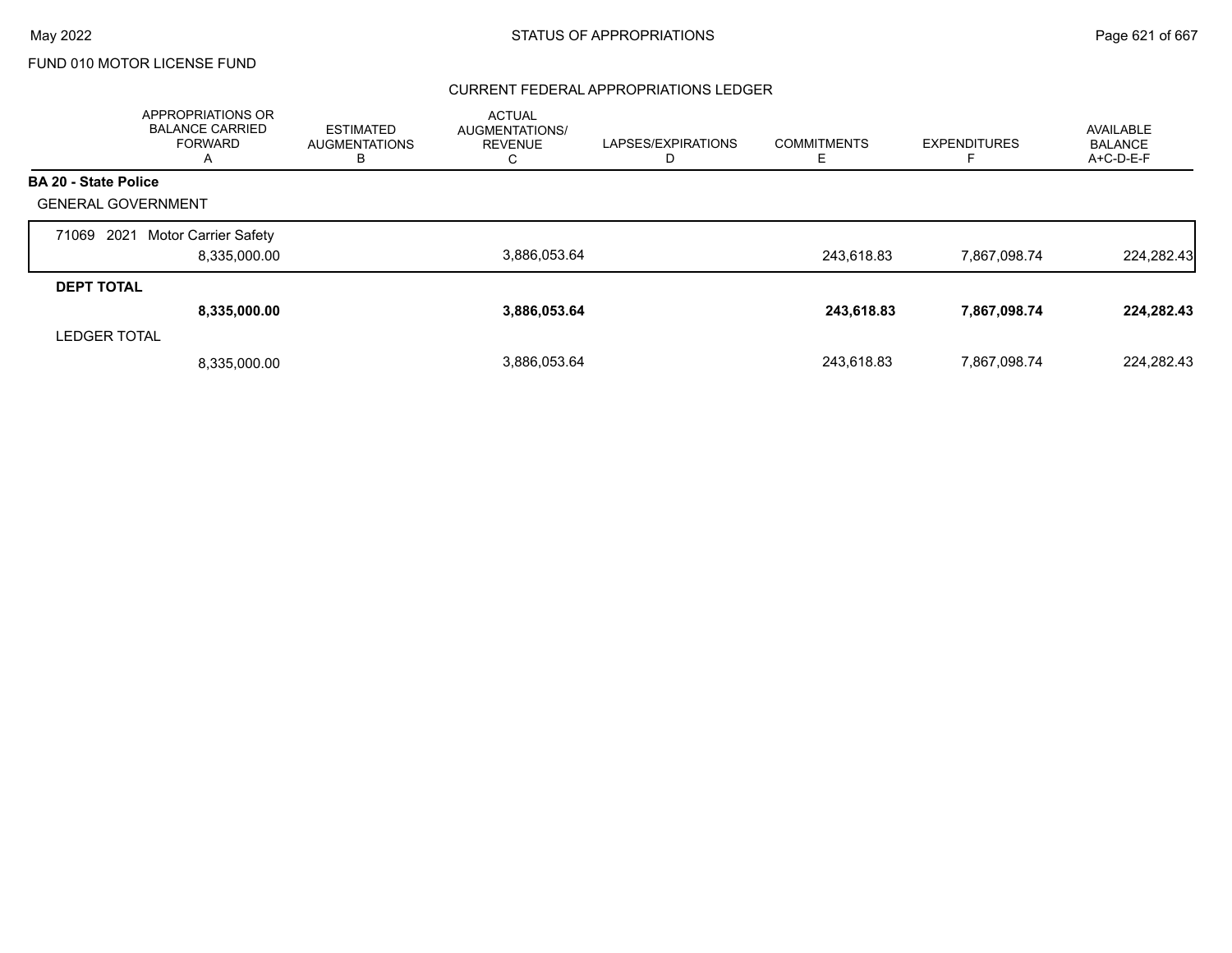|                               | APPROPRIATIONS OR<br><b>BALANCE CARRIED</b><br><b>FORWARD</b><br>A | <b>ESTIMATED</b><br><b>AUGMENTATIONS</b><br>B | <b>ACTUAL</b><br>AUGMENTATIONS/<br><b>REVENUE</b><br>C | LAPSES/EXPIRATIONS<br>D | <b>COMMITMENTS</b><br>E | <b>EXPENDITURES</b><br>F | <b>AVAILABLE</b><br><b>BALANCE</b><br>A+C-D-E-F |
|-------------------------------|--------------------------------------------------------------------|-----------------------------------------------|--------------------------------------------------------|-------------------------|-------------------------|--------------------------|-------------------------------------------------|
| <b>BA 18 - Revenue</b>        |                                                                    |                                               |                                                        |                         |                         |                          |                                                 |
| <b>GENERAL GOVERNMENT</b>     |                                                                    |                                               |                                                        |                         |                         |                          |                                                 |
|                               | 82456 2021 Federal Fuel Tax Evasion Project                        |                                               |                                                        |                         |                         |                          |                                                 |
|                               | 150,000.00                                                         |                                               |                                                        |                         |                         | 2,114.00                 | 147,886.00                                      |
| <b>DEPT TOTAL</b>             |                                                                    |                                               |                                                        |                         |                         |                          |                                                 |
|                               | 150,000.00                                                         |                                               |                                                        |                         |                         | 2,114.00                 | 147,886.00                                      |
| <b>BA 78 - Transportation</b> |                                                                    |                                               |                                                        |                         |                         |                          |                                                 |
| <b>GENERAL GOVERNMENT</b>     |                                                                    |                                               |                                                        |                         |                         |                          |                                                 |
|                               | 82275 2021 Aviation Planning                                       |                                               |                                                        |                         |                         |                          |                                                 |
|                               | 600,000.00                                                         |                                               | 496,383.70                                             |                         | 58,070.00               | 497,878.12               | 44,051.88                                       |
|                               | 82277 2021 Highway Safety Maintainance                             |                                               |                                                        |                         |                         |                          |                                                 |
|                               | 28,540,000.00                                                      |                                               | 3,889,872.90                                           |                         | 8,689,008.94            | 6,163,461.08             | 13,687,529.98                                   |
|                               | 82473 2021 Motor Carrier Safety Improvements                       |                                               |                                                        |                         |                         |                          |                                                 |
|                               | 4,000,000.00                                                       |                                               | 88,707.00                                              |                         | 225,782.50              | 155,912.00               | 3,618,305.50                                    |
|                               | 87331 2021 COVID-SFR Highway&SafetyCapitalProjects                 |                                               |                                                        |                         |                         |                          |                                                 |
|                               | 279,000,000.00                                                     |                                               | 279,000,000.00                                         |                         |                         | 279,000,000.00           |                                                 |
| <b>GRANTS AND SUBSIDIES</b>   |                                                                    |                                               |                                                        |                         |                         |                          |                                                 |
|                               | 82276 2021 Airport Development                                     |                                               |                                                        |                         |                         |                          |                                                 |
|                               | 40,000,000.00                                                      |                                               | 5,467,004.80                                           |                         | 8,784,275.89            | 5,967,336.04             | 25,248,388.07                                   |
|                               | 87687 2021 COVID-Airport Operations                                |                                               |                                                        |                         |                         |                          |                                                 |
|                               | 3,500,000.00                                                       |                                               | 480,000.00                                             |                         | 80,000.00               | 538,000.00               | 2,882,000.00                                    |
| <b>DEPT TOTAL</b>             |                                                                    |                                               |                                                        |                         |                         |                          |                                                 |
|                               | 355,640,000.00                                                     |                                               | 289,421,968.40                                         |                         | 17,837,137.33           | 292,322,587.24           | 45,480,275.43                                   |
| <b>LEDGER TOTAL</b>           |                                                                    |                                               |                                                        |                         |                         |                          |                                                 |
|                               | 355,790,000.00                                                     |                                               | 289,421,968.40                                         |                         | 17,837,137.33           | 292,324,701.24           | 45,628,161.43                                   |
|                               | TOTAL TOTAL ALL CURRENT FEDERAL LEDGERS                            |                                               |                                                        |                         |                         |                          |                                                 |
|                               | 364,125,000.00                                                     |                                               | 293,308,022.04                                         |                         | 18,080,756.16           | 300, 191, 799. 98        | 45.852.443.86                                   |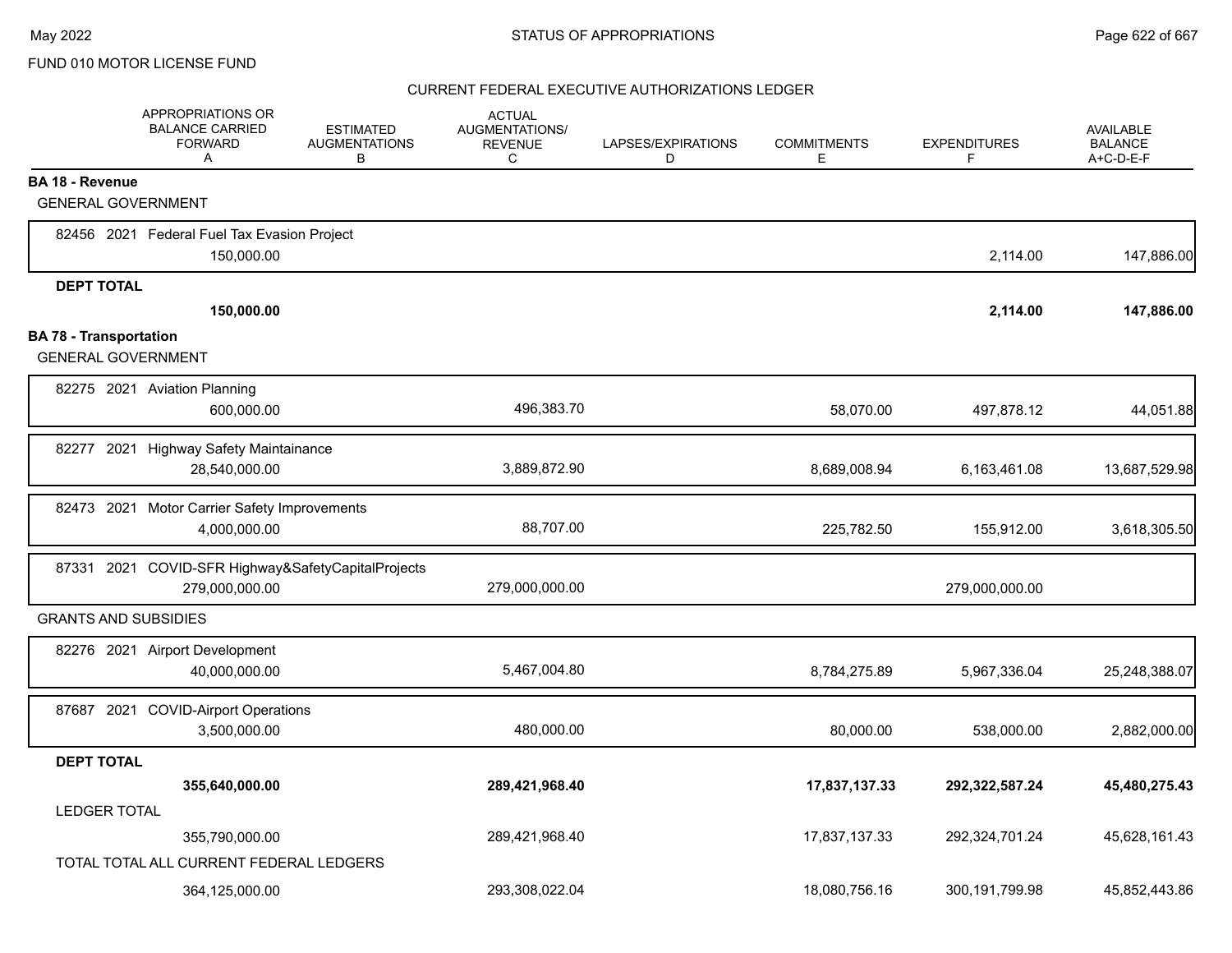## PRIOR FEDERAL APPROPRIATIONS LEDGER

|                             | APPROPRIATIONS OR<br><b>BALANCE CARRIED</b><br><b>FORWARD</b><br>A | <b>ESTIMATED</b><br><b>AUGMENTATIONS</b><br>В | <b>ACTUAL</b><br>AUGMENTATIONS/<br><b>REVENUE</b><br>С | LAPSES/EXPIRATIONS<br>D | <b>COMMITMENTS</b><br>E | <b>EXPENDITURES</b><br>F | AVAILABLE<br><b>BALANCE</b><br>A+C-D-E-F |
|-----------------------------|--------------------------------------------------------------------|-----------------------------------------------|--------------------------------------------------------|-------------------------|-------------------------|--------------------------|------------------------------------------|
| <b>BA 20 - State Police</b> |                                                                    |                                               |                                                        |                         |                         |                          |                                          |
| <b>GENERAL GOVERNMENT</b>   |                                                                    |                                               |                                                        |                         |                         |                          |                                          |
| 71069                       | 2018 Motor Carrier Safety<br>5,922.21                              |                                               |                                                        |                         |                         |                          | 5,922.21                                 |
| 71069                       | 2019 Motor Carrier Safety<br>1,438,317.78                          |                                               | $-21,004.66$                                           |                         |                         |                          | 1,438,317.78                             |
| 2020<br>71069               | <b>Motor Carrier Safety</b><br>1,835,529.11                        |                                               | 4,149,263.66                                           |                         | 178,954.66              | 882,907.44               | 773,667.01                               |
| <b>DEPT TOTAL</b>           |                                                                    |                                               |                                                        |                         |                         |                          |                                          |
|                             | 3,279,769.10                                                       |                                               | 4,128,259.00                                           |                         | 178,954.66              | 882,907.44               | 2,217,907.00                             |
| <b>LEDGER TOTAL</b>         |                                                                    |                                               |                                                        |                         |                         |                          |                                          |
|                             | 3,279,769.10                                                       |                                               | 4,128,259.00                                           |                         | 178,954.66              | 882,907.44               | 2,217,907.00                             |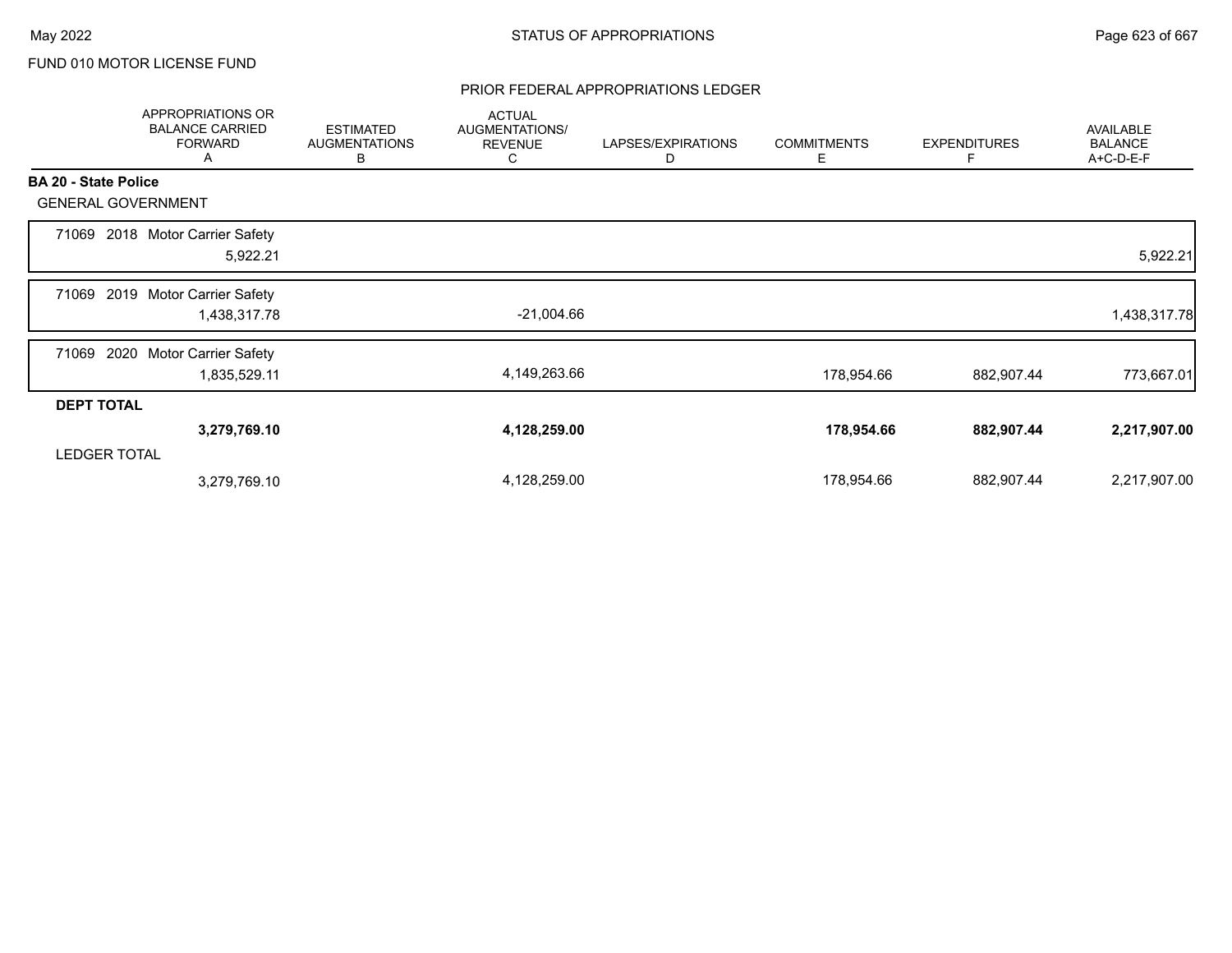|                               | APPROPRIATIONS OR<br><b>BALANCE CARRIED</b><br><b>FORWARD</b><br>Α | <b>ESTIMATED</b><br><b>AUGMENTATIONS</b><br>B | <b>ACTUAL</b><br>AUGMENTATIONS/<br><b>REVENUE</b><br>C | LAPSES/EXPIRATIONS<br>D | <b>COMMITMENTS</b><br>Е | <b>EXPENDITURES</b><br>F | <b>AVAILABLE</b><br><b>BALANCE</b><br>A+C-D-E-F |
|-------------------------------|--------------------------------------------------------------------|-----------------------------------------------|--------------------------------------------------------|-------------------------|-------------------------|--------------------------|-------------------------------------------------|
|                               | <b>BA 38 - Conservation &amp; Natural Resourc</b>                  |                                               |                                                        |                         |                         |                          |                                                 |
|                               | <b>GENERAL GOVERNMENT</b>                                          |                                               |                                                        |                         |                         |                          |                                                 |
|                               | 80560 2017 Delaware Canal State Park Improvement<br>130,636.89     |                                               |                                                        |                         |                         |                          | 130,636.89                                      |
| <b>DEPT TOTAL</b>             |                                                                    |                                               |                                                        |                         |                         |                          |                                                 |
|                               | 130,636.89                                                         |                                               |                                                        |                         |                         |                          | 130,636.89                                      |
| <b>BA 18 - Revenue</b>        |                                                                    |                                               |                                                        |                         |                         |                          |                                                 |
|                               | <b>GENERAL GOVERNMENT</b>                                          |                                               |                                                        |                         |                         |                          |                                                 |
|                               | 82456 2020 Federal Fuel Tax Evasion Project                        |                                               |                                                        |                         |                         |                          |                                                 |
|                               | 21,782.50                                                          |                                               | 68,672.50                                              |                         |                         |                          | 21,782.50                                       |
| <b>DEPT TOTAL</b>             |                                                                    |                                               |                                                        |                         |                         |                          |                                                 |
|                               | 21,782.50                                                          |                                               | 68,672.50                                              |                         |                         |                          | 21,782.50                                       |
| <b>BA 78 - Transportation</b> | <b>GENERAL GOVERNMENT</b>                                          |                                               |                                                        |                         |                         |                          |                                                 |
|                               | 82275 2019 Aviation Planning<br>184,576.40                         |                                               |                                                        |                         |                         |                          | 184,576.40                                      |
|                               | 82275 2020 Aviation Planning<br>354,171.72                         |                                               | 224,460.11                                             |                         |                         |                          | 354,171.72                                      |
|                               | 82277 2016 Highway Safety Maintainance<br>68,451.20                |                                               |                                                        |                         |                         |                          | 68,451.20                                       |
|                               | 82277 2017 Highway Safety Maintainance<br>45,649.42                |                                               |                                                        |                         |                         |                          | 45,649.42                                       |
|                               | 82277 2018 Highway Safety Maintainance<br>18,276,765.08            |                                               |                                                        |                         |                         |                          | 18,276,765.08                                   |
|                               | 82277 2019 Highway Safety Maintainance<br>13,337,833.56            |                                               |                                                        |                         |                         |                          | 13,337,833.56                                   |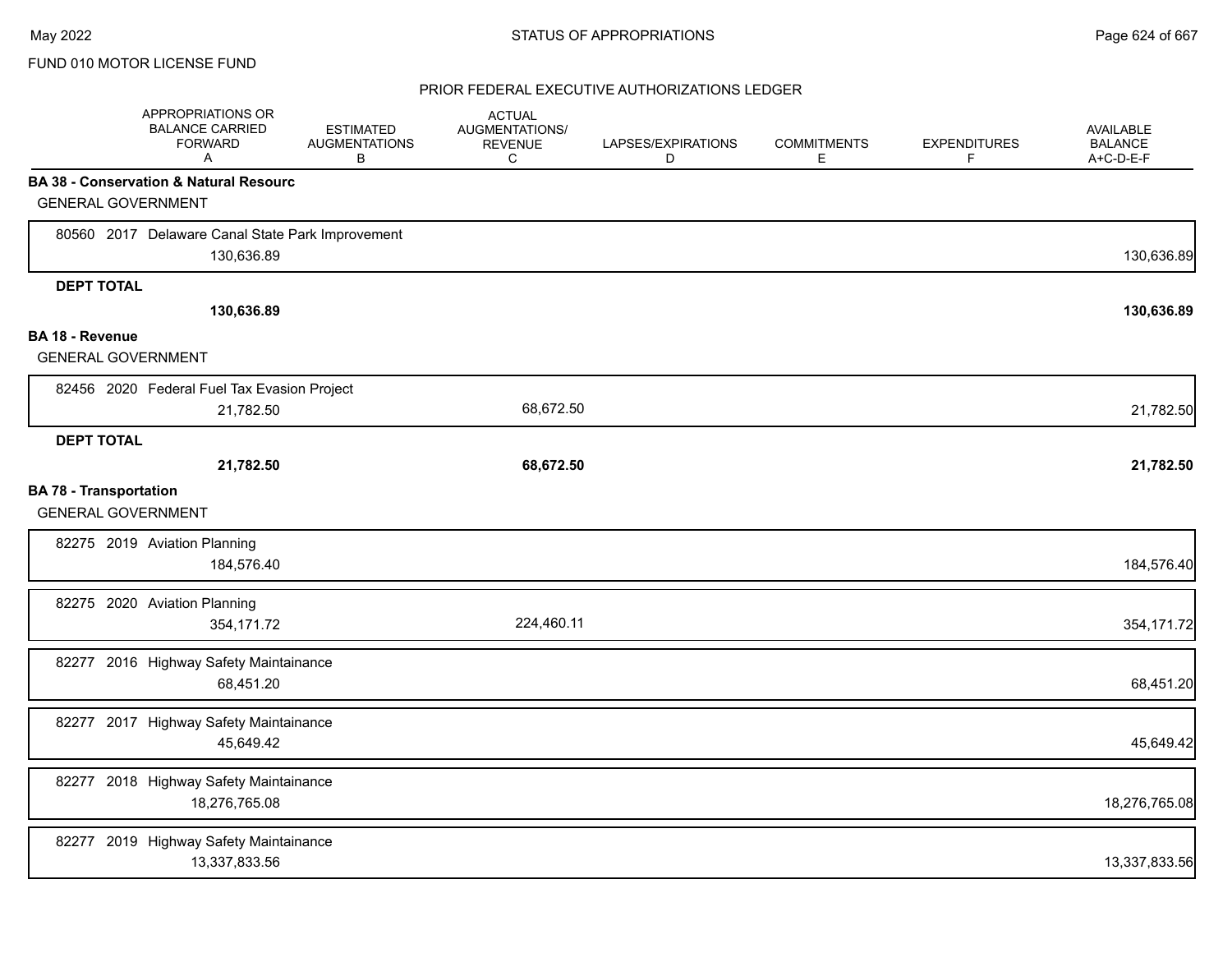|                     | APPROPRIATIONS OR<br><b>BALANCE CARRIED</b><br><b>FORWARD</b><br>A | <b>ESTIMATED</b><br><b>AUGMENTATIONS</b><br>В | <b>ACTUAL</b><br><b>AUGMENTATIONS/</b><br><b>REVENUE</b><br>С | LAPSES/EXPIRATIONS<br>D | <b>COMMITMENTS</b><br>Е | <b>EXPENDITURES</b><br>F | AVAILABLE<br><b>BALANCE</b><br>A+C-D-E-F |
|---------------------|--------------------------------------------------------------------|-----------------------------------------------|---------------------------------------------------------------|-------------------------|-------------------------|--------------------------|------------------------------------------|
|                     | 82277 2020 Highway Safety Maintainance                             |                                               |                                                               |                         |                         |                          |                                          |
|                     | 14,484,652.95                                                      |                                               | 8,450,230.14                                                  |                         | 4,482,314.59            | 5,275,222.23             | 4,727,116.13                             |
|                     | 82473 2019 Motor Carrier Safety Improvements                       |                                               |                                                               |                         |                         |                          |                                          |
|                     | 2,366,184.37                                                       |                                               |                                                               |                         |                         |                          | 2,366,184.37                             |
|                     | 82473 2020 Motor Carrier Safety Improvements                       |                                               |                                                               |                         |                         |                          |                                          |
|                     | 3,735,542.71                                                       |                                               | 85,680.00                                                     |                         |                         | 48,498.55                | 3,687,044.16                             |
|                     | <b>GRANTS AND SUBSIDIES</b>                                        |                                               |                                                               |                         |                         |                          |                                          |
|                     | 82276 2019 Airport Development                                     |                                               |                                                               |                         |                         |                          |                                          |
|                     | 25,698,598.02                                                      |                                               |                                                               |                         |                         |                          | 25,698,598.02                            |
|                     | 82276 2020 Airport Development                                     |                                               |                                                               |                         |                         |                          |                                          |
|                     | 28,736,642.46                                                      |                                               | 5,977,427.64                                                  |                         |                         | 4,671,918.30             | 24,064,724.16                            |
|                     | 87686 2020 COVID-Airport Development                               |                                               |                                                               |                         |                         |                          |                                          |
|                     | 65, 113, 791.04                                                    |                                               | 462,237.12                                                    |                         | 434,373.41              | 447,914.63               | 64,231,503.00                            |
|                     | 87687 2020 COVID-Airport Operations                                |                                               |                                                               |                         |                         |                          |                                          |
|                     | 450,288.30                                                         |                                               | 89,532.58                                                     |                         | 27,056.72               | 66,265.58                | 356,966.00                               |
| <b>DEPT TOTAL</b>   |                                                                    |                                               |                                                               |                         |                         |                          |                                          |
|                     | 172,853,147.23                                                     |                                               | 15,289,567.59                                                 |                         | 4,943,744.72            | 10,509,819.29            | 157,399,583.22                           |
| <b>LEDGER TOTAL</b> |                                                                    |                                               |                                                               |                         |                         |                          |                                          |
|                     | 173,005,566.62                                                     |                                               | 15,358,240.09                                                 |                         | 4,943,744.72            | 10,509,819.29            | 157,552,002.61                           |
|                     | TOTAL TOTAL ALL PRIOR FEDERAL LEDGERS                              |                                               |                                                               |                         |                         |                          |                                          |
|                     | 176,285,335.72                                                     |                                               | 19,486,499.09                                                 |                         | 5,122,699.38            | 11,392,726.73            | 159,769,909.61                           |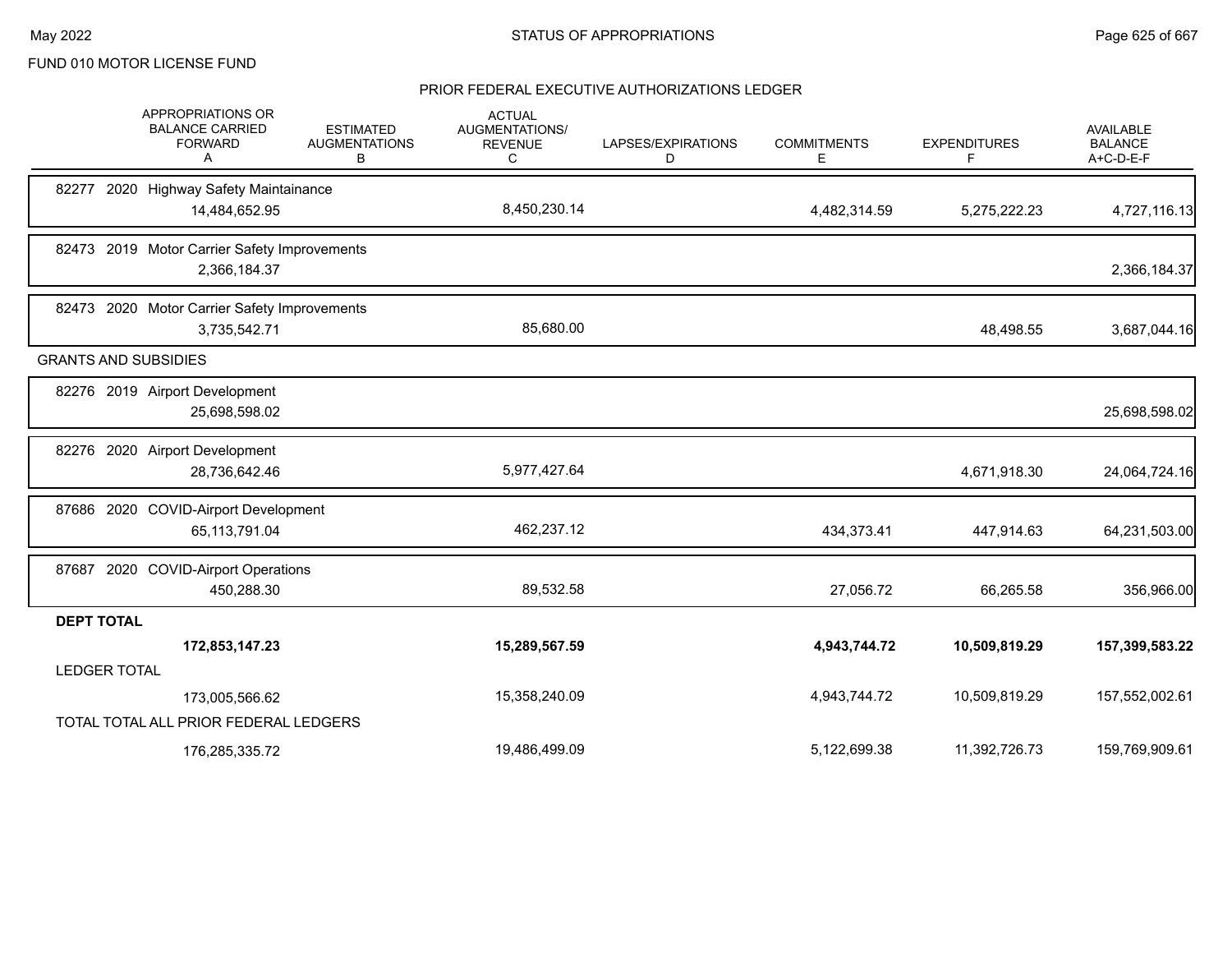## FEDERAL RESTRICTED RECEIPTS LEDGER

|                               | <b>APPROPRIATIONS OR</b><br><b>BALANCE CARRIED</b><br>FORWARD<br>A | <b>ESTIMATED</b><br><b>AUGMENTATIONS</b><br>В | <b>ACTUAL</b><br>AUGMENTATIONS/<br><b>REVENUE</b><br>С | LAPSES/EXPIRATIONS<br>D | <b>COMMITMENTS</b> | <b>EXPENDITURES</b> | AVAILABLE<br><b>BALANCE</b><br>A+C-D-E-F |
|-------------------------------|--------------------------------------------------------------------|-----------------------------------------------|--------------------------------------------------------|-------------------------|--------------------|---------------------|------------------------------------------|
| <b>BA 78 - Transportation</b> |                                                                    |                                               |                                                        |                         |                    |                     |                                          |
| <b>GENERAL GOVERNMENT</b>     |                                                                    |                                               |                                                        |                         |                    |                     |                                          |
| 2021<br>40080                 | Highway Safety Program                                             |                                               |                                                        |                         |                    |                     |                                          |
|                               | 3,005.08                                                           |                                               |                                                        |                         |                    |                     | 3,005.08                                 |
| <b>DEPT TOTAL</b>             |                                                                    |                                               |                                                        |                         |                    |                     |                                          |
|                               | 3,005.08                                                           |                                               |                                                        |                         |                    |                     | 3,005.08                                 |
| <b>LEDGER TOTAL</b>           |                                                                    |                                               |                                                        |                         |                    |                     |                                          |
|                               | 3,005.08                                                           |                                               |                                                        |                         |                    |                     | 3,005.08                                 |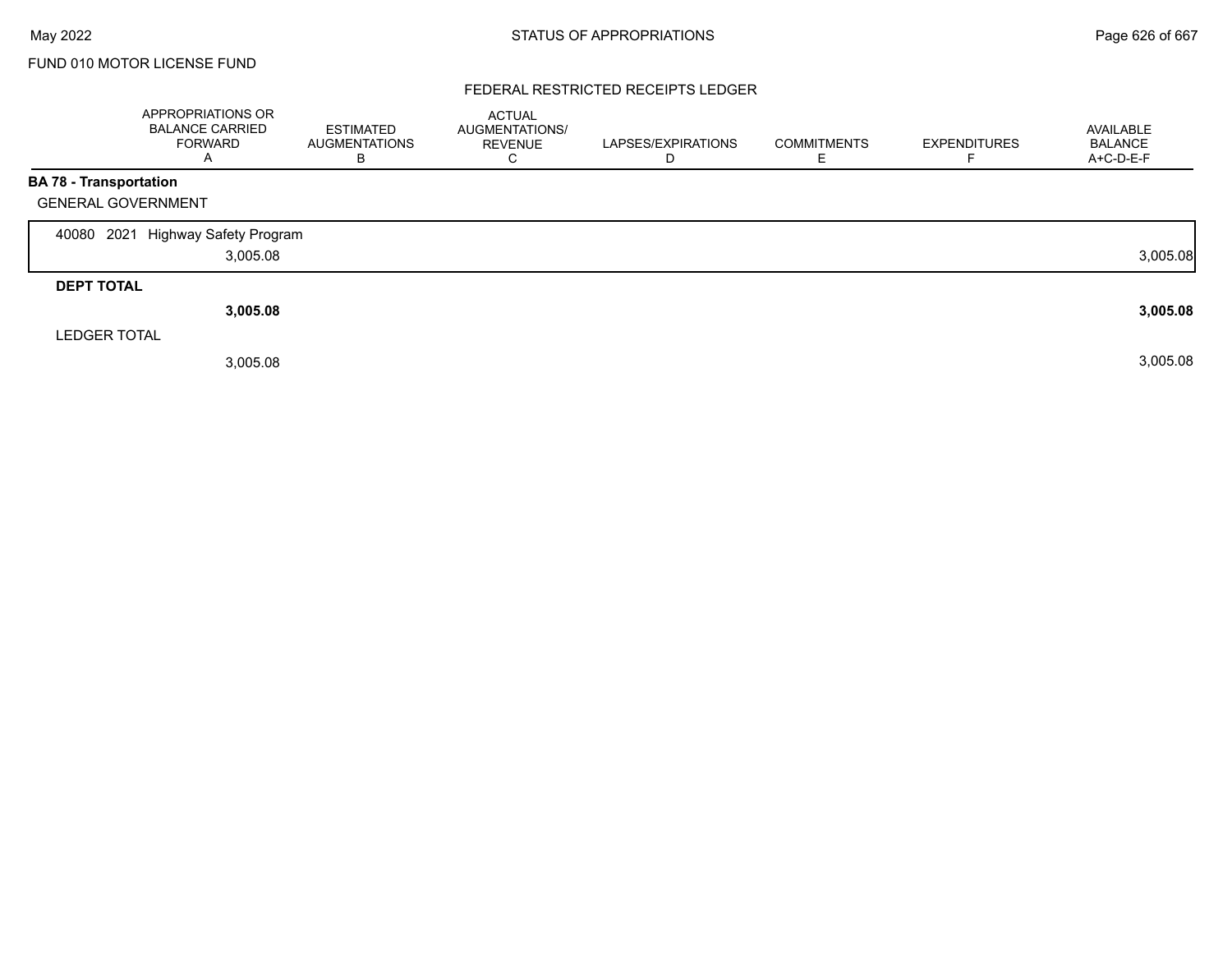## FUND 011 GAME FUND

|       | APPROPRIATIONS OR<br><b>BALANCE CARRIED</b><br><b>FORWARD</b><br>A | <b>ESTIMATED</b><br><b>AUGMENTATIONS</b><br>В | <b>ACTUAL</b><br>AUGMENTATIONS/<br><b>REVENUE</b><br>C | LAPSES/EXPIRATIONS<br>D | <b>COMMITMENTS</b><br>Ε | <b>EXPENDITURES</b><br>F | <b>AVAILABLE</b><br><b>BALANCE</b><br>A+C-D-E-F |
|-------|--------------------------------------------------------------------|-----------------------------------------------|--------------------------------------------------------|-------------------------|-------------------------|--------------------------|-------------------------------------------------|
|       | <b>BA 23 - Game Commission</b>                                     |                                               |                                                        |                         |                         |                          |                                                 |
|       | <b>GENERAL GOVERNMENT</b>                                          |                                               |                                                        |                         |                         |                          |                                                 |
| 82835 | Pittman - Robertson Act<br>2021<br>35,000,000.00                   |                                               | 19,690,801.90                                          |                         |                         | 19,690,801.90            | 15,309,198.10                                   |
| 82836 | 2021<br>Miscellaneous Wildlife Grants<br>2,818,000.00              |                                               | 2,065,417.73                                           |                         |                         | 2,065,417.73             | 752,582.27                                      |
|       | <b>DEPT TOTAL</b>                                                  |                                               |                                                        |                         |                         |                          |                                                 |
|       | 37,818,000.00                                                      |                                               | 21,756,219.63                                          |                         |                         | 21,756,219.63            | 16,061,780.37                                   |
|       | <b>LEDGER TOTAL</b>                                                |                                               |                                                        |                         |                         |                          |                                                 |
|       | 37,818,000.00                                                      |                                               | 21,756,219.63                                          |                         |                         | 21,756,219.63            | 16,061,780.37                                   |
|       | TOTAL TOTAL ALL CURRENT FEDERAL LEDGERS                            |                                               |                                                        |                         |                         |                          |                                                 |
|       | 37,818,000.00                                                      |                                               | 21,756,219.63                                          |                         |                         | 21,756,219.63            | 16,061,780.37                                   |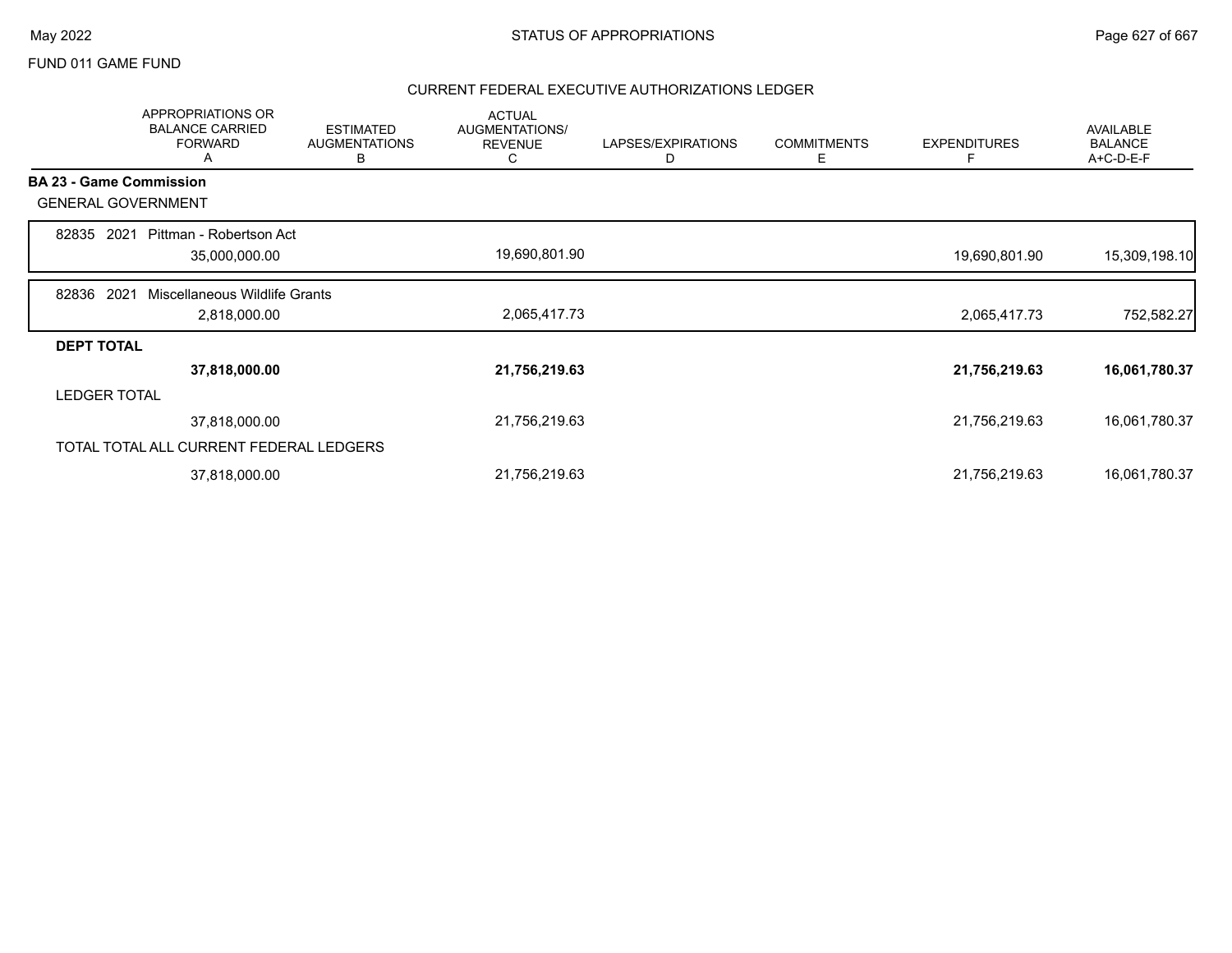## FUND 011 GAME FUND

|                                | APPROPRIATIONS OR<br><b>BALANCE CARRIED</b><br><b>FORWARD</b><br>A | <b>ESTIMATED</b><br><b>AUGMENTATIONS</b><br>В | <b>ACTUAL</b><br>AUGMENTATIONS/<br><b>REVENUE</b><br>C | LAPSES/EXPIRATIONS<br>D | <b>COMMITMENTS</b><br>Ε | <b>EXPENDITURES</b><br>F | <b>AVAILABLE</b><br><b>BALANCE</b><br>A+C-D-E-F |
|--------------------------------|--------------------------------------------------------------------|-----------------------------------------------|--------------------------------------------------------|-------------------------|-------------------------|--------------------------|-------------------------------------------------|
| <b>BA 23 - Game Commission</b> |                                                                    |                                               |                                                        |                         |                         |                          |                                                 |
| <b>GENERAL GOVERNMENT</b>      |                                                                    |                                               |                                                        |                         |                         |                          |                                                 |
| 2020<br>82836                  | Miscellaneous Wildlife Grants                                      |                                               |                                                        |                         |                         |                          |                                                 |
|                                | 1,870,143.95                                                       |                                               | 32,781.81                                              |                         |                         |                          | 1,870,143.95                                    |
| <b>DEPT TOTAL</b>              |                                                                    |                                               |                                                        |                         |                         |                          |                                                 |
|                                | 1,870,143.95                                                       |                                               | 32,781.81                                              |                         |                         |                          | 1,870,143.95                                    |
| <b>LEDGER TOTAL</b>            |                                                                    |                                               |                                                        |                         |                         |                          |                                                 |
|                                | 1,870,143.95                                                       |                                               | 32,781.81                                              |                         |                         |                          | 1,870,143.95                                    |
|                                | TOTAL TOTAL ALL PRIOR FEDERAL LEDGERS                              |                                               |                                                        |                         |                         |                          |                                                 |
|                                | 1,870,143.95                                                       |                                               | 32,781.81                                              |                         |                         |                          | 1,870,143.95                                    |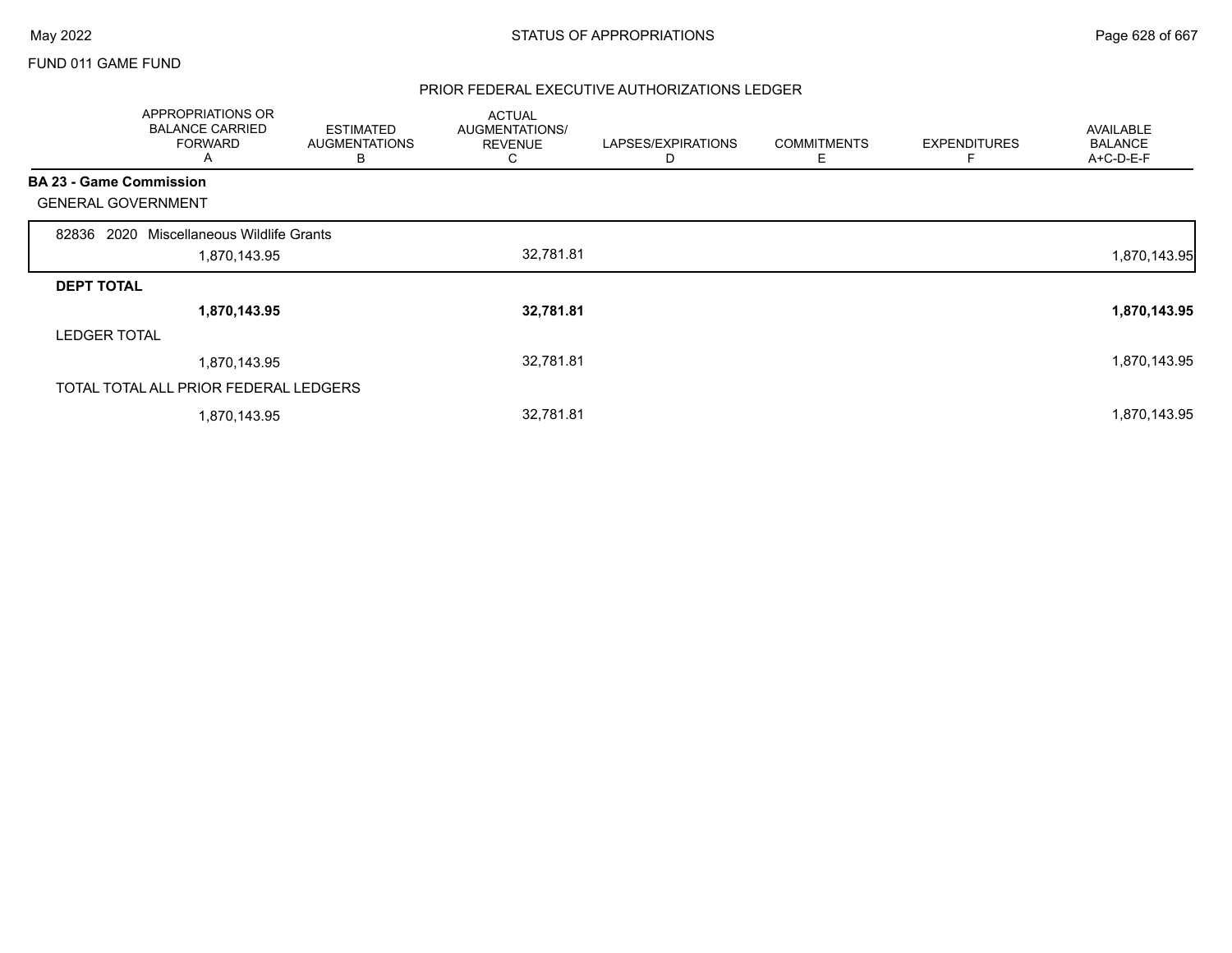### FUND 012 FISH FUND

|                           | APPROPRIATIONS OR<br><b>BALANCE CARRIED</b><br><b>FORWARD</b><br>A | <b>ESTIMATED</b><br><b>AUGMENTATIONS</b><br>в | <b>ACTUAL</b><br><b>AUGMENTATIONS/</b><br><b>REVENUE</b><br>C | LAPSES/EXPIRATIONS | <b>COMMITMENTS</b><br>Ε | <b>EXPENDITURES</b> | <b>AVAILABLE</b><br><b>BALANCE</b><br>A+C-D-E-F |
|---------------------------|--------------------------------------------------------------------|-----------------------------------------------|---------------------------------------------------------------|--------------------|-------------------------|---------------------|-------------------------------------------------|
|                           | <b>BA 22 - Fish &amp; Boat Commission</b>                          |                                               |                                                               |                    |                         |                     |                                                 |
| <b>GENERAL GOVERNMENT</b> |                                                                    |                                               |                                                               |                    |                         |                     |                                                 |
| 2021<br>82845             | Miscellaneous Fish Grants                                          |                                               |                                                               |                    |                         |                     |                                                 |
|                           | 11,246,000.00                                                      |                                               | 9,874,617.76                                                  |                    |                         | 9,874,617.76        | 1,371,382.24                                    |
| <b>DEPT TOTAL</b>         |                                                                    |                                               |                                                               |                    |                         |                     |                                                 |
|                           | 11,246,000.00                                                      |                                               | 9,874,617.76                                                  |                    |                         | 9,874,617.76        | 1,371,382.24                                    |
| <b>LEDGER TOTAL</b>       |                                                                    |                                               |                                                               |                    |                         |                     |                                                 |
|                           | 11,246,000.00                                                      |                                               | 9,874,617.76                                                  |                    |                         | 9,874,617.76        | 1,371,382.24                                    |
|                           | TOTAL TOTAL ALL CURRENT FEDERAL LEDGERS                            |                                               |                                                               |                    |                         |                     |                                                 |
|                           | 11,246,000.00                                                      |                                               | 9,874,617.76                                                  |                    |                         | 9,874,617.76        | 1,371,382.24                                    |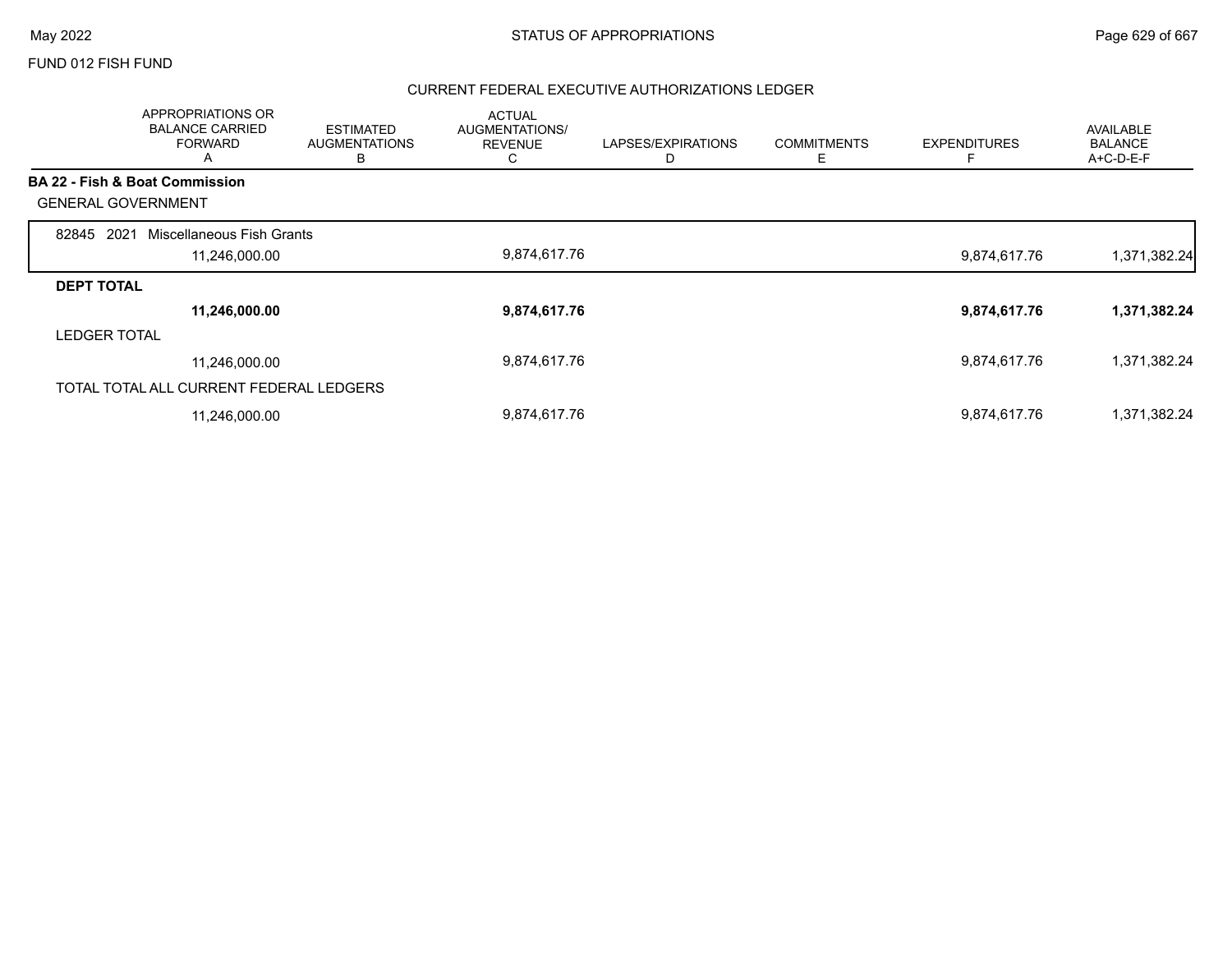Г

### FUND 012 FISH FUND

|                           | APPROPRIATIONS OR<br><b>BALANCE CARRIED</b><br><b>FORWARD</b><br>A | <b>ESTIMATED</b><br><b>AUGMENTATIONS</b><br>В | <b>ACTUAL</b><br>AUGMENTATIONS/<br><b>REVENUE</b><br>◡ | LAPSES/EXPIRATIONS<br>D | <b>COMMITMENTS</b><br>Е | <b>EXPENDITURES</b><br>F | <b>AVAILABLE</b><br><b>BALANCE</b><br>A+C-D-E-F |
|---------------------------|--------------------------------------------------------------------|-----------------------------------------------|--------------------------------------------------------|-------------------------|-------------------------|--------------------------|-------------------------------------------------|
| <b>GENERAL GOVERNMENT</b> | <b>BA 22 - Fish &amp; Boat Commission</b>                          |                                               |                                                        |                         |                         |                          |                                                 |
| 2020<br>82845             | Miscellaneous Fish Grants<br>925,396.17                            |                                               |                                                        |                         |                         |                          | 925,396.17                                      |
| <b>DEPT TOTAL</b>         |                                                                    |                                               |                                                        |                         |                         |                          |                                                 |
|                           | 925,396.17                                                         |                                               |                                                        |                         |                         |                          | 925,396.17                                      |
| <b>LEDGER TOTAL</b>       |                                                                    |                                               |                                                        |                         |                         |                          |                                                 |
|                           | 925,396.17                                                         |                                               |                                                        |                         |                         |                          | 925,396.17                                      |
|                           | TOTAL TOTAL ALL PRIOR FEDERAL LEDGERS                              |                                               |                                                        |                         |                         |                          |                                                 |
|                           | 925,396.17                                                         |                                               |                                                        |                         |                         |                          | 925,396.17                                      |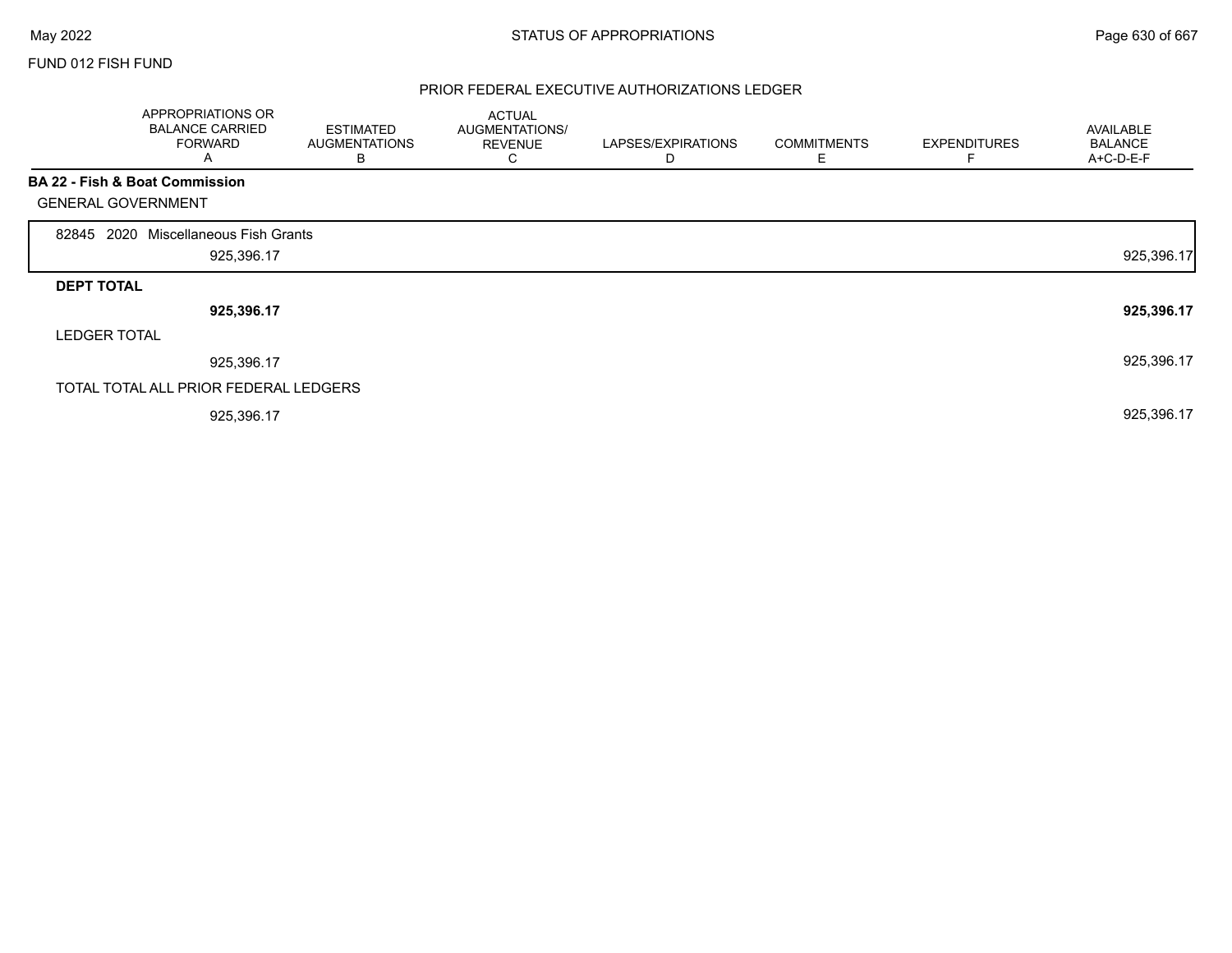# FUND 023 VOCATIONAL REHABILITATION FUND

|                           | APPROPRIATIONS OR<br><b>BALANCE CARRIED</b><br><b>FORWARD</b><br>A | <b>ESTIMATED</b><br><b>AUGMENTATIONS</b><br>в | <b>ACTUAL</b><br><b>AUGMENTATIONS/</b><br><b>REVENUE</b><br>◡ | LAPSES/EXPIRATIONS | <b>COMMITMENTS</b><br>Е | <b>EXPENDITURES</b><br>E | <b>AVAILABLE</b><br><b>BALANCE</b><br>A+C-D-E-F |
|---------------------------|--------------------------------------------------------------------|-----------------------------------------------|---------------------------------------------------------------|--------------------|-------------------------|--------------------------|-------------------------------------------------|
| BA 12 - Labor & Industry  |                                                                    |                                               |                                                               |                    |                         |                          |                                                 |
| <b>GENERAL GOVERNMENT</b> |                                                                    |                                               |                                                               |                    |                         |                          |                                                 |
| 2021<br>82293             | <b>Vocational Rehabilitation Services</b>                          |                                               |                                                               |                    |                         |                          |                                                 |
|                           | 144,000,000.00                                                     |                                               | 88,025,305.59                                                 |                    | 23,101,563.89           | 95,143,569.58            | 25,754,866.53                                   |
| <b>DEPT TOTAL</b>         |                                                                    |                                               |                                                               |                    |                         |                          |                                                 |
|                           | 144,000,000.00                                                     |                                               | 88,025,305.59                                                 |                    | 23,101,563.89           | 95,143,569.58            | 25,754,866.53                                   |
| <b>LEDGER TOTAL</b>       |                                                                    |                                               |                                                               |                    |                         |                          |                                                 |
|                           | 144,000,000.00                                                     |                                               | 88,025,305.59                                                 |                    | 23,101,563.89           | 95,143,569.58            | 25,754,866.53                                   |
|                           | TOTAL TOTAL ALL CURRENT FEDERAL LEDGERS                            |                                               |                                                               |                    |                         |                          |                                                 |
|                           | 144,000,000.00                                                     |                                               | 88,025,305.59                                                 |                    | 23,101,563.89           | 95,143,569.58            | 25,754,866.53                                   |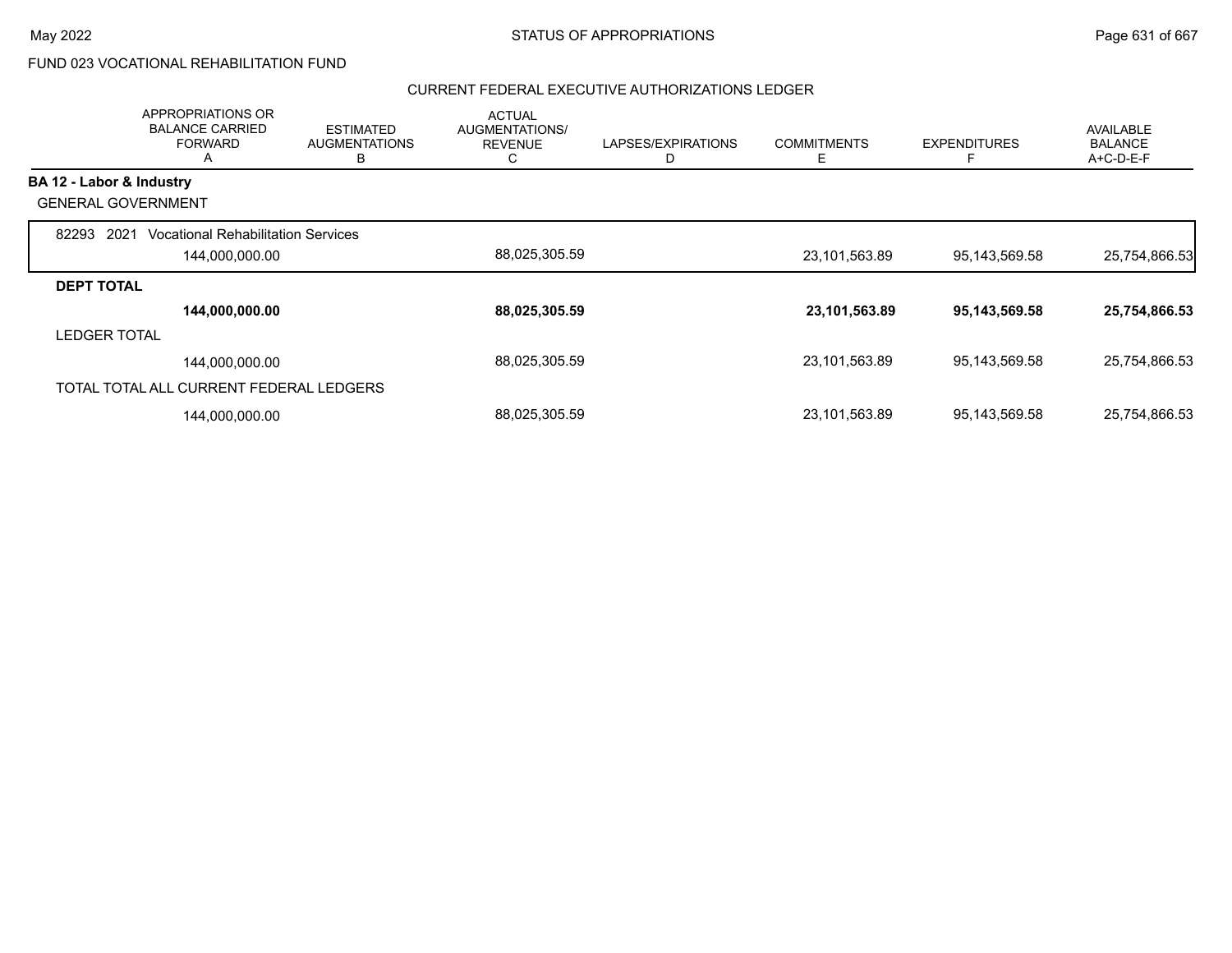# FUND 023 VOCATIONAL REHABILITATION FUND

|                          | APPROPRIATIONS OR<br><b>BALANCE CARRIED</b><br><b>FORWARD</b><br>A | <b>ESTIMATED</b><br><b>AUGMENTATIONS</b><br>В | <b>ACTUAL</b><br>AUGMENTATIONS/<br><b>REVENUE</b><br>C | LAPSES/EXPIRATIONS<br>D | <b>COMMITMENTS</b><br>Е | <b>EXPENDITURES</b><br>F | AVAILABLE<br><b>BALANCE</b><br>A+C-D-E-F |
|--------------------------|--------------------------------------------------------------------|-----------------------------------------------|--------------------------------------------------------|-------------------------|-------------------------|--------------------------|------------------------------------------|
| BA 12 - Labor & Industry |                                                                    |                                               |                                                        |                         |                         |                          |                                          |
|                          | <b>GENERAL GOVERNMENT</b>                                          |                                               |                                                        |                         |                         |                          |                                          |
|                          | 82293 2014 Vocational Rehabilitation Services                      |                                               |                                                        |                         | 5,433.83                | $-7,179.71$              | 1,745.88                                 |
|                          | 82293 2015 Vocational Rehabilitation Services                      |                                               | 67,074.81                                              |                         |                         | $-3,285.04$              | 3,285.04                                 |
|                          | 82293 2016 Vocational Rehabilitation Services<br>107.49            |                                               | $-67,074.81$                                           |                         |                         | $-6,141.68$              | 6,249.17                                 |
|                          | 82293 2017 Vocational Rehabilitation Services<br>152.15            |                                               |                                                        |                         |                         | $-153,528.15$            | 153,680.30                               |
|                          | 82293 2018 Vocational Rehabilitation Services<br>14.99             |                                               |                                                        |                         |                         | $-56.66$                 | 71.65                                    |
|                          | 82293 2019 Vocational Rehabilitation Services<br>73,163,319.60     |                                               | 10,773.90                                              |                         |                         | $-4,302.30$              | 73,167,621.90                            |
|                          | 82293 2020 Vocational Rehabilitation Services<br>32,913,455.32     |                                               | 6,546,418.80                                           |                         | 713,900.90              | 2,833,081.45             | 29,366,472.97                            |
| <b>DEPT TOTAL</b>        |                                                                    |                                               |                                                        |                         |                         |                          |                                          |
|                          | 106,077,049.55                                                     |                                               | 6,557,192.70                                           |                         | 719,334.73              | 2,658,587.91             | 102,699,126.91                           |
| <b>LEDGER TOTAL</b>      |                                                                    |                                               |                                                        |                         |                         |                          |                                          |
|                          | 106,077,049.55                                                     |                                               | 6,557,192.70                                           |                         | 719,334.73              | 2,658,587.91             | 102,699,126.91                           |
|                          | TOTAL TOTAL ALL PRIOR FEDERAL LEDGERS                              |                                               |                                                        |                         |                         |                          |                                          |
|                          | 106,077,049.55                                                     |                                               | 6,557,192.70                                           |                         | 719,334.73              | 2,658,587.91             | 102,699,126.91                           |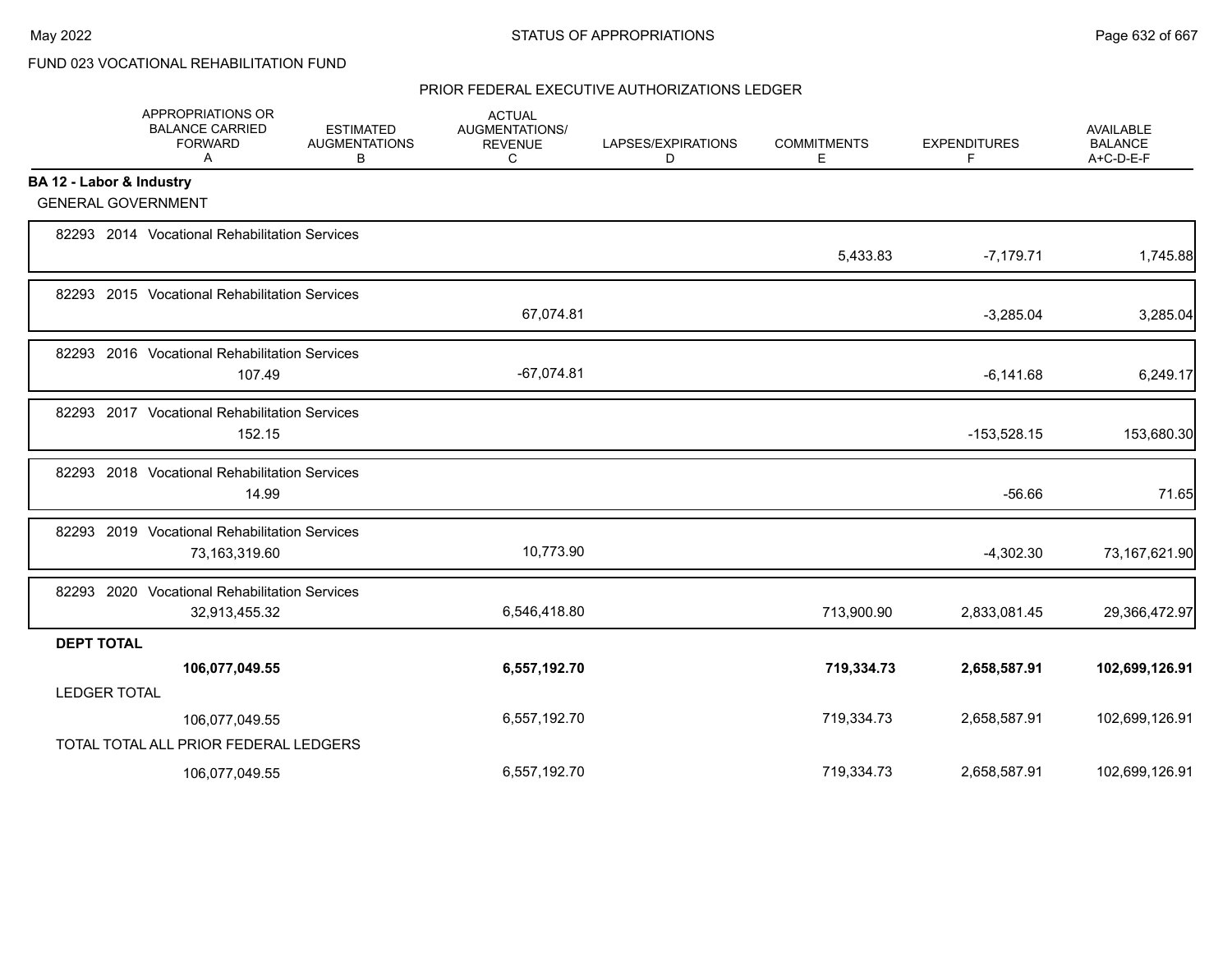# FUND 024 PHARMACEUTICAL ASSISTANCE FUND

|                             | APPROPRIATIONS OR<br><b>BALANCE CARRIED</b><br><b>FORWARD</b><br>A | <b>ESTIMATED</b><br><b>AUGMENTATIONS</b><br>в | <b>ACTUAL</b><br>AUGMENTATIONS/<br><b>REVENUE</b><br>C | LAPSES/EXPIRATIONS<br>D | <b>COMMITMENTS</b><br>Е | <b>EXPENDITURES</b> | <b>AVAILABLE</b><br><b>BALANCE</b><br>A+C-D-E-F |
|-----------------------------|--------------------------------------------------------------------|-----------------------------------------------|--------------------------------------------------------|-------------------------|-------------------------|---------------------|-------------------------------------------------|
| BA 10 - Aging               |                                                                    |                                               |                                                        |                         |                         |                     |                                                 |
| <b>GRANTS AND SUBSIDIES</b> |                                                                    |                                               |                                                        |                         |                         |                     |                                                 |
| 2021<br>80597               | Diabetes Prevention                                                |                                               |                                                        |                         |                         |                     |                                                 |
|                             | 60,000.00                                                          |                                               |                                                        |                         | 27,374.50               | 9,124.83            | 23,500.67                                       |
| <b>DEPT TOTAL</b>           |                                                                    |                                               |                                                        |                         |                         |                     |                                                 |
|                             | 60,000.00                                                          |                                               |                                                        |                         | 27,374.50               | 9,124.83            | 23,500.67                                       |
| <b>LEDGER TOTAL</b>         |                                                                    |                                               |                                                        |                         |                         |                     |                                                 |
|                             | 60,000.00                                                          |                                               |                                                        |                         | 27,374.50               | 9,124.83            | 23,500.67                                       |
|                             | TOTAL TOTAL ALL CURRENT FEDERAL LEDGERS                            |                                               |                                                        |                         |                         |                     |                                                 |
|                             | 60,000.00                                                          |                                               |                                                        |                         | 27,374.50               | 9,124.83            | 23,500.67                                       |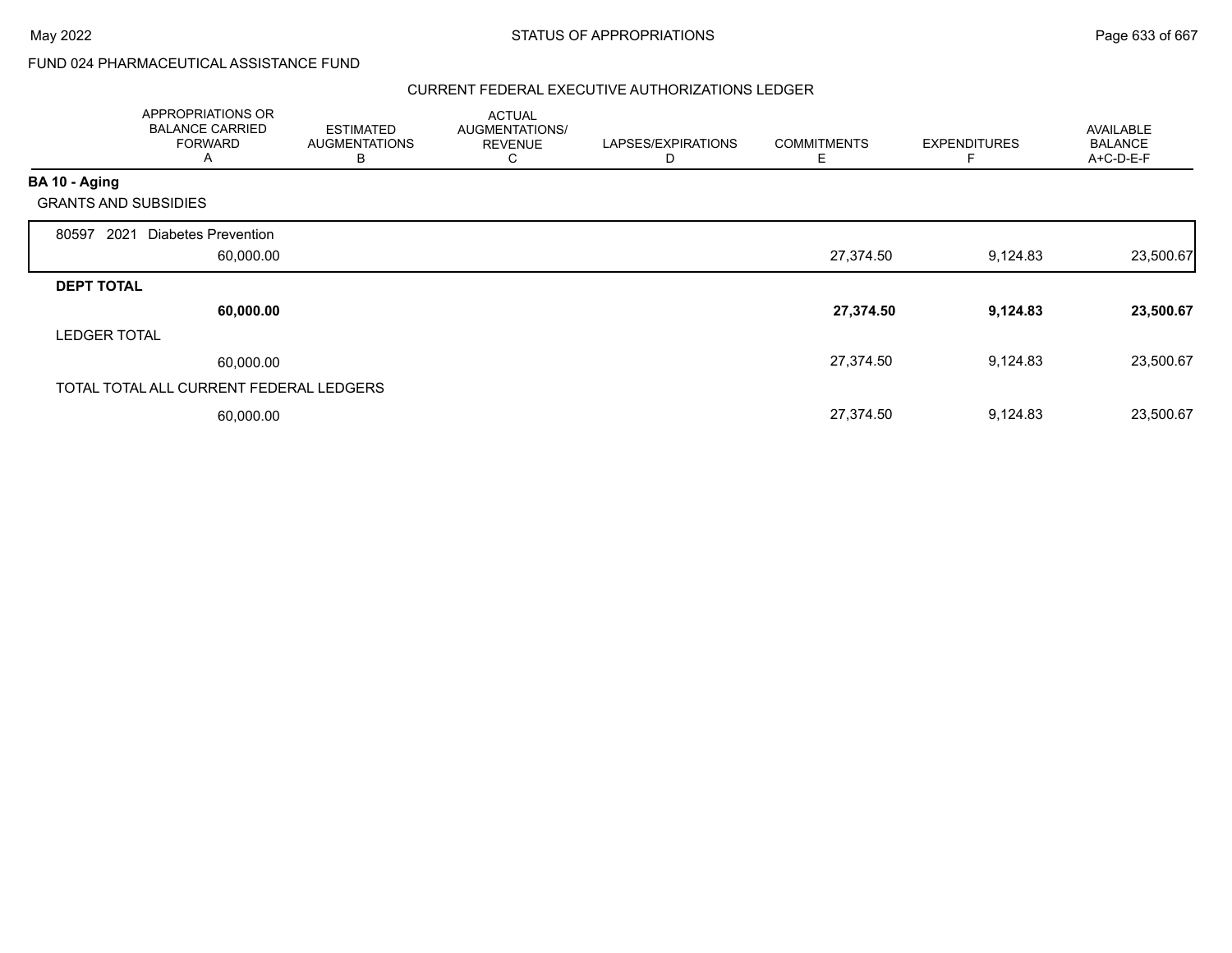# FUND 024 PHARMACEUTICAL ASSISTANCE FUND

|                             | APPROPRIATIONS OR<br><b>BALANCE CARRIED</b><br><b>FORWARD</b><br>A | <b>ESTIMATED</b><br><b>AUGMENTATIONS</b><br>В | <b>ACTUAL</b><br>AUGMENTATIONS/<br><b>REVENUE</b><br>⌒<br>◡ | LAPSES/EXPIRATIONS<br>D | <b>COMMITMENTS</b><br>Е | <b>EXPENDITURES</b><br>F | <b>AVAILABLE</b><br><b>BALANCE</b><br>A+C-D-E-F |
|-----------------------------|--------------------------------------------------------------------|-----------------------------------------------|-------------------------------------------------------------|-------------------------|-------------------------|--------------------------|-------------------------------------------------|
| BA 10 - Aging               |                                                                    |                                               |                                                             |                         |                         |                          |                                                 |
| <b>GRANTS AND SUBSIDIES</b> |                                                                    |                                               |                                                             |                         |                         |                          |                                                 |
| 2020<br>80597               | <b>Diabetes Prevention</b>                                         |                                               |                                                             |                         |                         |                          |                                                 |
|                             | 15,206.38                                                          |                                               | 9,954.36                                                    |                         |                         | 9,954.36                 | 5,252.02                                        |
| <b>DEPT TOTAL</b>           |                                                                    |                                               |                                                             |                         |                         |                          |                                                 |
|                             | 15,206.38                                                          |                                               | 9,954.36                                                    |                         |                         | 9,954.36                 | 5,252.02                                        |
| <b>LEDGER TOTAL</b>         |                                                                    |                                               |                                                             |                         |                         |                          |                                                 |
|                             | 15,206.38                                                          |                                               | 9,954.36                                                    |                         |                         | 9,954.36                 | 5,252.02                                        |
|                             | TOTAL TOTAL ALL PRIOR FEDERAL LEDGERS                              |                                               |                                                             |                         |                         |                          |                                                 |
|                             | 15,206.38                                                          |                                               | 9,954.36                                                    |                         |                         | 9,954.36                 | 5,252.02                                        |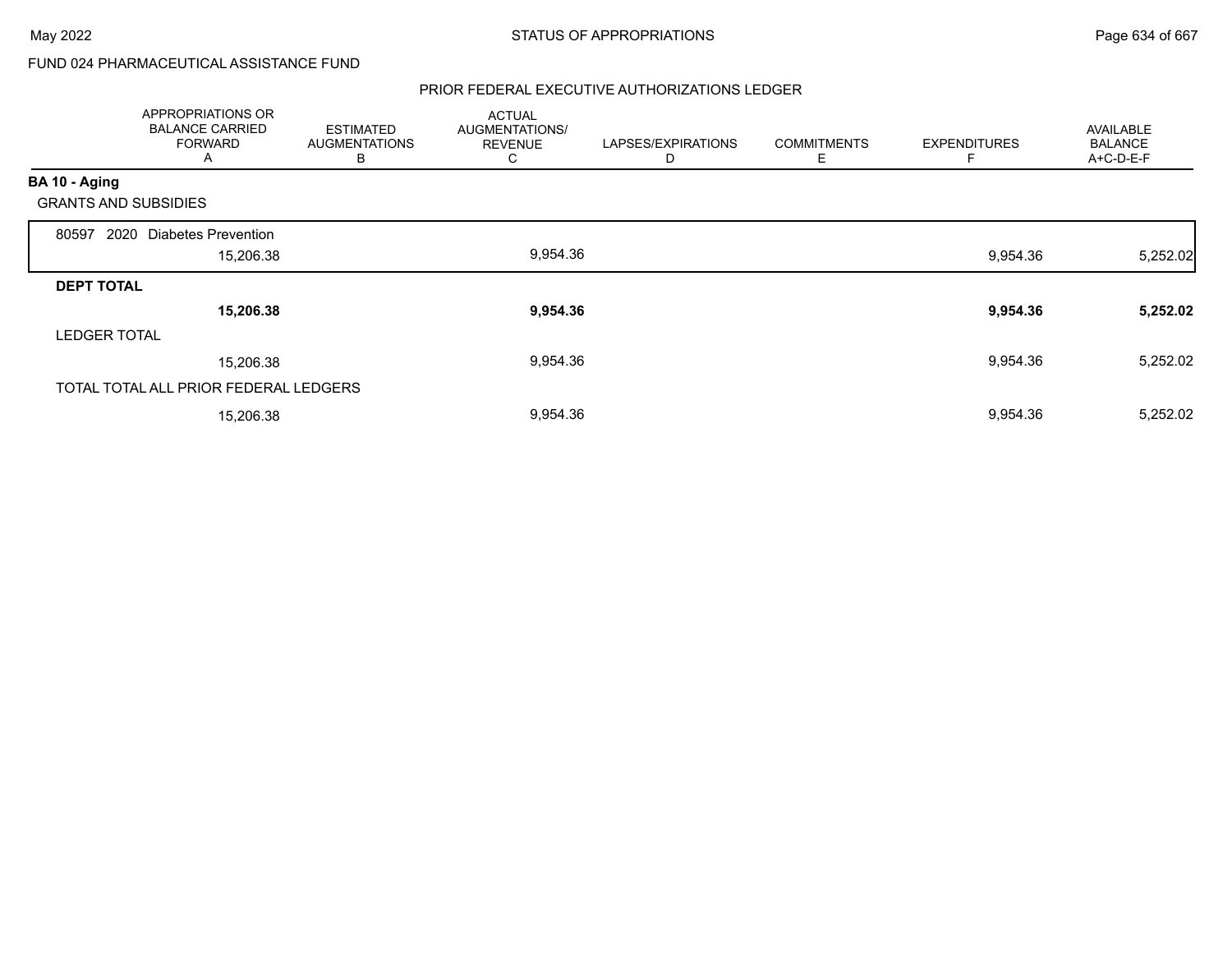### FUND 025 BOAT FUND

|                           | APPROPRIATIONS OR<br><b>BALANCE CARRIED</b><br><b>FORWARD</b><br>A | <b>ESTIMATED</b><br><b>AUGMENTATIONS</b><br>В | <b>ACTUAL</b><br>AUGMENTATIONS/<br><b>REVENUE</b><br>C | LAPSES/EXPIRATIONS<br>D | <b>COMMITMENTS</b><br>Е | <b>EXPENDITURES</b> | <b>AVAILABLE</b><br><b>BALANCE</b><br>A+C-D-E-F |
|---------------------------|--------------------------------------------------------------------|-----------------------------------------------|--------------------------------------------------------|-------------------------|-------------------------|---------------------|-------------------------------------------------|
|                           | <b>BA 22 - Fish &amp; Boat Commission</b>                          |                                               |                                                        |                         |                         |                     |                                                 |
| <b>GENERAL GOVERNMENT</b> |                                                                    |                                               |                                                        |                         |                         |                     |                                                 |
| 2021<br>82846             | Miscellaneous Boat Grants                                          |                                               |                                                        |                         |                         |                     |                                                 |
|                           | 5,684,000.00                                                       |                                               | 4,415,335.01                                           |                         |                         | 4,415,335.01        | 1,268,664.99                                    |
| <b>DEPT TOTAL</b>         |                                                                    |                                               |                                                        |                         |                         |                     |                                                 |
|                           | 5,684,000.00                                                       |                                               | 4,415,335.01                                           |                         |                         | 4,415,335.01        | 1,268,664.99                                    |
| <b>LEDGER TOTAL</b>       |                                                                    |                                               |                                                        |                         |                         |                     |                                                 |
|                           | 5,684,000.00                                                       |                                               | 4,415,335.01                                           |                         |                         | 4,415,335.01        | 1,268,664.99                                    |
|                           | TOTAL TOTAL ALL CURRENT FEDERAL LEDGERS                            |                                               |                                                        |                         |                         |                     |                                                 |
|                           | 5,684,000.00                                                       |                                               | 4,415,335.01                                           |                         |                         | 4,415,335.01        | 1,268,664.99                                    |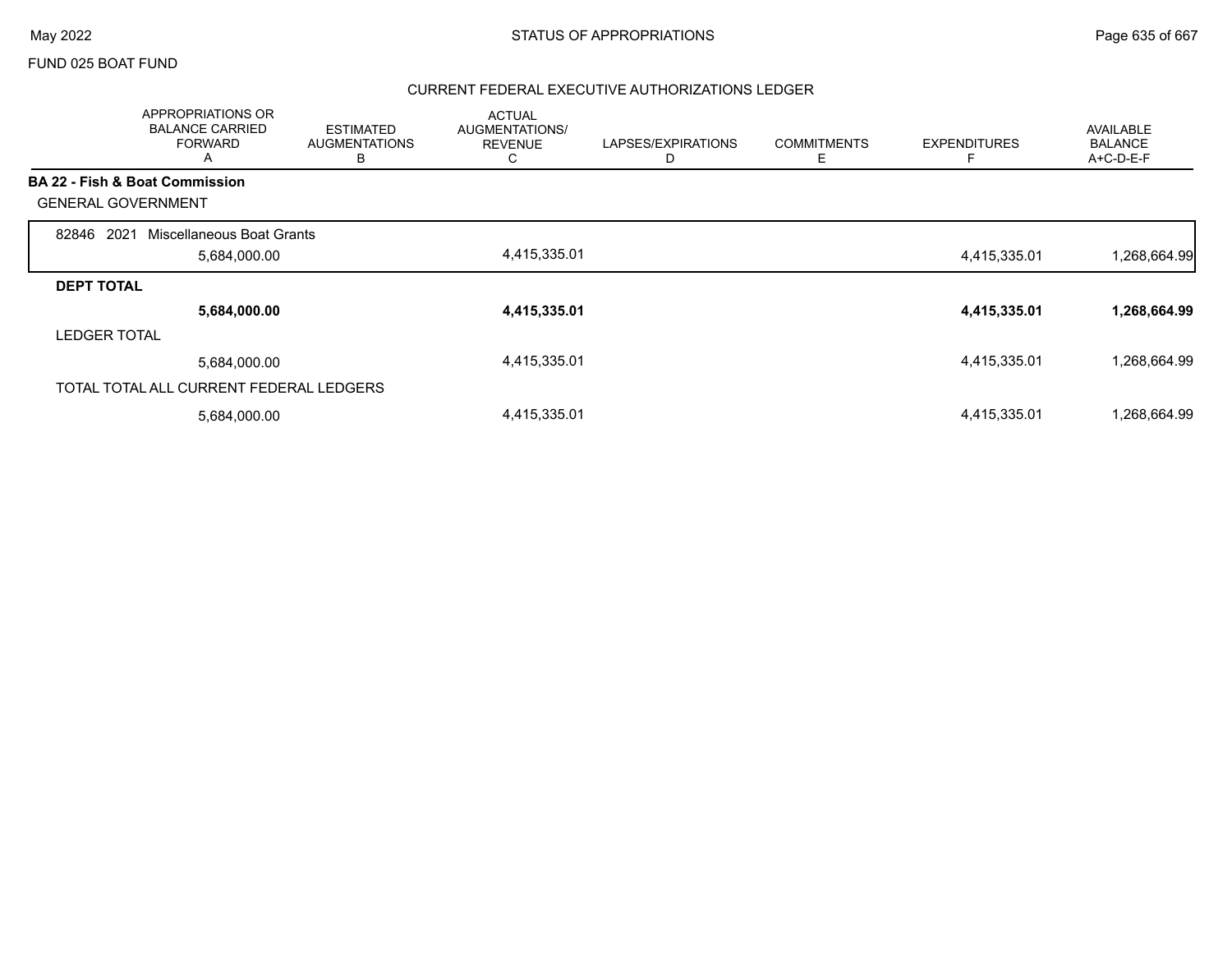$\Gamma$ 

## FUND 025 BOAT FUND

|                           | APPROPRIATIONS OR<br><b>BALANCE CARRIED</b><br><b>FORWARD</b><br>A | <b>ESTIMATED</b><br><b>AUGMENTATIONS</b><br>B | <b>ACTUAL</b><br>AUGMENTATIONS/<br><b>REVENUE</b><br>C | LAPSES/EXPIRATIONS<br>D | <b>COMMITMENTS</b><br>Е | <b>EXPENDITURES</b><br>F | <b>AVAILABLE</b><br><b>BALANCE</b><br>A+C-D-E-F |
|---------------------------|--------------------------------------------------------------------|-----------------------------------------------|--------------------------------------------------------|-------------------------|-------------------------|--------------------------|-------------------------------------------------|
|                           | BA 22 - Fish & Boat Commission                                     |                                               |                                                        |                         |                         |                          |                                                 |
| <b>GENERAL GOVERNMENT</b> |                                                                    |                                               |                                                        |                         |                         |                          |                                                 |
| 2020<br>82846             | Miscellaneous Boat Grants                                          |                                               |                                                        |                         |                         |                          |                                                 |
|                           | 2,211,325.00                                                       |                                               |                                                        |                         |                         |                          | 2,211,325.00                                    |
| <b>DEPT TOTAL</b>         |                                                                    |                                               |                                                        |                         |                         |                          |                                                 |
|                           | 2,211,325.00                                                       |                                               |                                                        |                         |                         |                          | 2,211,325.00                                    |
| <b>LEDGER TOTAL</b>       |                                                                    |                                               |                                                        |                         |                         |                          |                                                 |
|                           | 2,211,325.00                                                       |                                               |                                                        |                         |                         |                          | 2,211,325.00                                    |
|                           | TOTAL TOTAL ALL PRIOR FEDERAL LEDGERS                              |                                               |                                                        |                         |                         |                          |                                                 |
|                           | 2,211,325.00                                                       |                                               |                                                        |                         |                         |                          | 2,211,325.00                                    |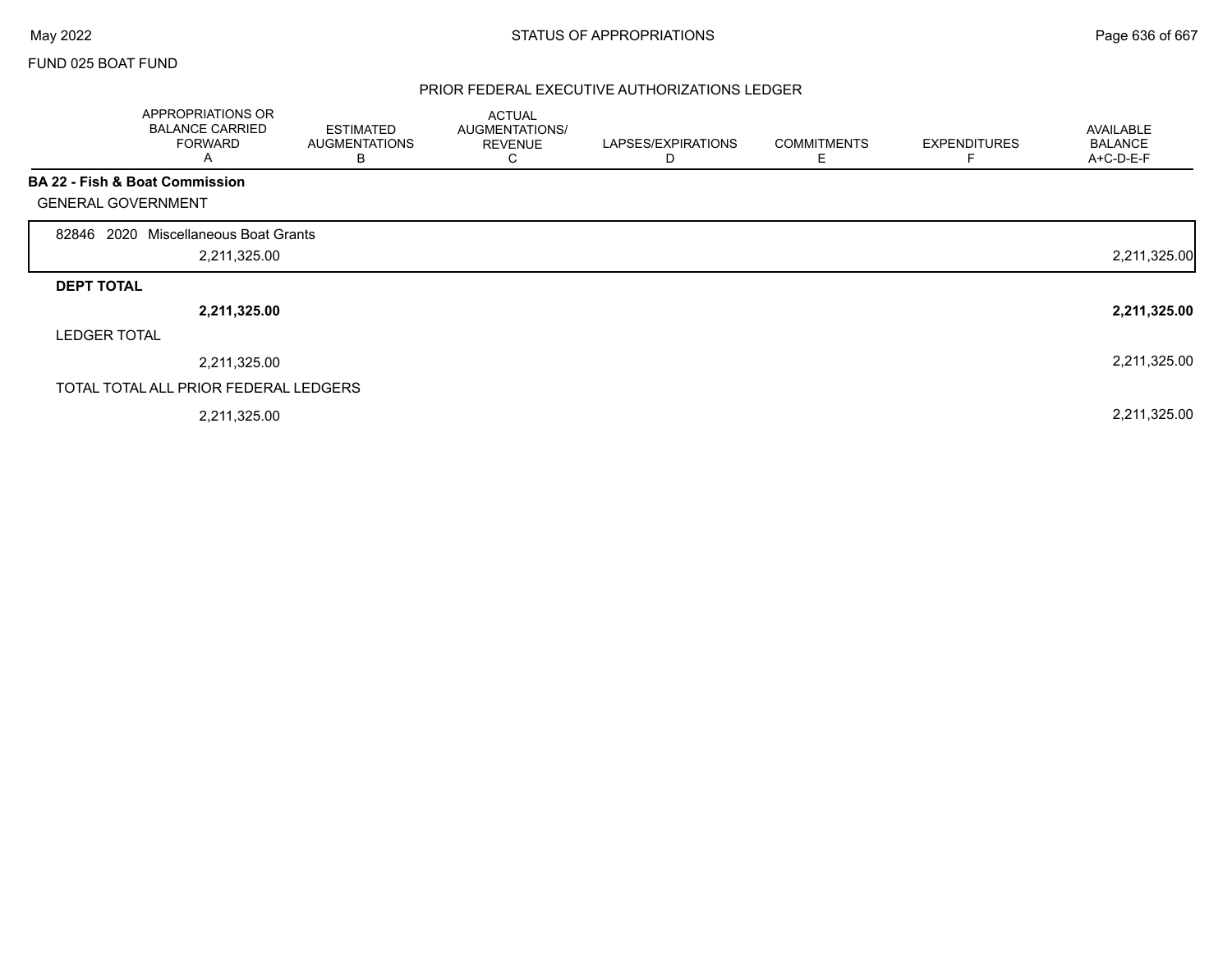# FUND 026 ADMINISTRATION FUND

|                          | <b>APPROPRIATIONS OR</b><br><b>BALANCE CARRIED</b><br><b>FORWARD</b><br>A | <b>ESTIMATED</b><br><b>AUGMENTATIONS</b><br>В | <b>ACTUAL</b><br><b>AUGMENTATIONS/</b><br><b>REVENUE</b><br>C | LAPSES/EXPIRATIONS<br>D | <b>COMMITMENTS</b><br>Е | <b>EXPENDITURES</b><br>F | <b>AVAILABLE</b><br><b>BALANCE</b><br>A+C-D-E-F |
|--------------------------|---------------------------------------------------------------------------|-----------------------------------------------|---------------------------------------------------------------|-------------------------|-------------------------|--------------------------|-------------------------------------------------|
| BA 12 - Labor & Industry |                                                                           |                                               |                                                               |                         |                         |                          |                                                 |
|                          | <b>GENERAL GOVERNMENT</b>                                                 |                                               |                                                               |                         |                         |                          |                                                 |
|                          | 89553 2021 Administration of Unemploy Compensation (F)                    |                                               |                                                               |                         |                         |                          |                                                 |
|                          | 241,000,000.00                                                            |                                               | 129, 161, 736. 78                                             |                         | 6,513,041.22            | 132,943,110.71           | 101,543,848.07                                  |
|                          | 89554 2021 Workforce Development (F)                                      |                                               |                                                               |                         |                         |                          |                                                 |
|                          | 93,219,000.00                                                             |                                               | 47,412,715.02                                                 |                         | 8,517,389.86            | 49,296,692.94            | 35,404,917.20                                   |
|                          | <b>GRANTS AND SUBSIDIES</b>                                               |                                               |                                                               |                         |                         |                          |                                                 |
|                          | 87642 2021 COVID-Administration of UnemploymntComp                        |                                               |                                                               |                         |                         |                          |                                                 |
|                          | 25,872,173.00                                                             |                                               | 16,466,216.81                                                 |                         | 198,008.14              | 16,529,110.14            | 9,145,054.72                                    |
| 87643                    | <b>COVID-FPUC Administration</b><br>2021                                  |                                               |                                                               |                         |                         |                          |                                                 |
|                          | 5,598,456.00                                                              |                                               | 1,250,203.23                                                  |                         | 36,730.99               | 1,250,203.23             | 4,311,521.78                                    |
| 87644                    | 2021<br><b>COVID-PUA Administration</b>                                   |                                               |                                                               |                         |                         |                          |                                                 |
|                          | 82,763,324.00                                                             |                                               | 49,006,852.83                                                 |                         | 3,405,785.68            | 52,914,449.32            | 26,443,089.00                                   |
|                          | 87648 2021 COVID-PEUC Administration                                      |                                               |                                                               |                         |                         |                          |                                                 |
|                          | 32,921,913.00                                                             |                                               | 16,590,815.16                                                 |                         | 1,434,653.06            | 17,785,717.33            | 13,701,542.61                                   |
| <b>DEPT TOTAL</b>        |                                                                           |                                               |                                                               |                         |                         |                          |                                                 |
|                          | 481,374,866.00                                                            |                                               | 259,888,539.83                                                |                         | 20,105,608.95           | 270,719,283.67           | 190,549,973.38                                  |
| <b>LEDGER TOTAL</b>      |                                                                           |                                               |                                                               |                         |                         |                          |                                                 |
|                          | 481,374,866.00                                                            |                                               | 259,888,539.83                                                |                         | 20,105,608.95           | 270,719,283.67           | 190,549,973.38                                  |
|                          | TOTAL TOTAL ALL CURRENT FEDERAL LEDGERS                                   |                                               |                                                               |                         |                         |                          |                                                 |
|                          | 481,374,866.00                                                            |                                               | 259,888,539.83                                                |                         | 20,105,608.95           | 270,719,283.67           | 190,549,973.38                                  |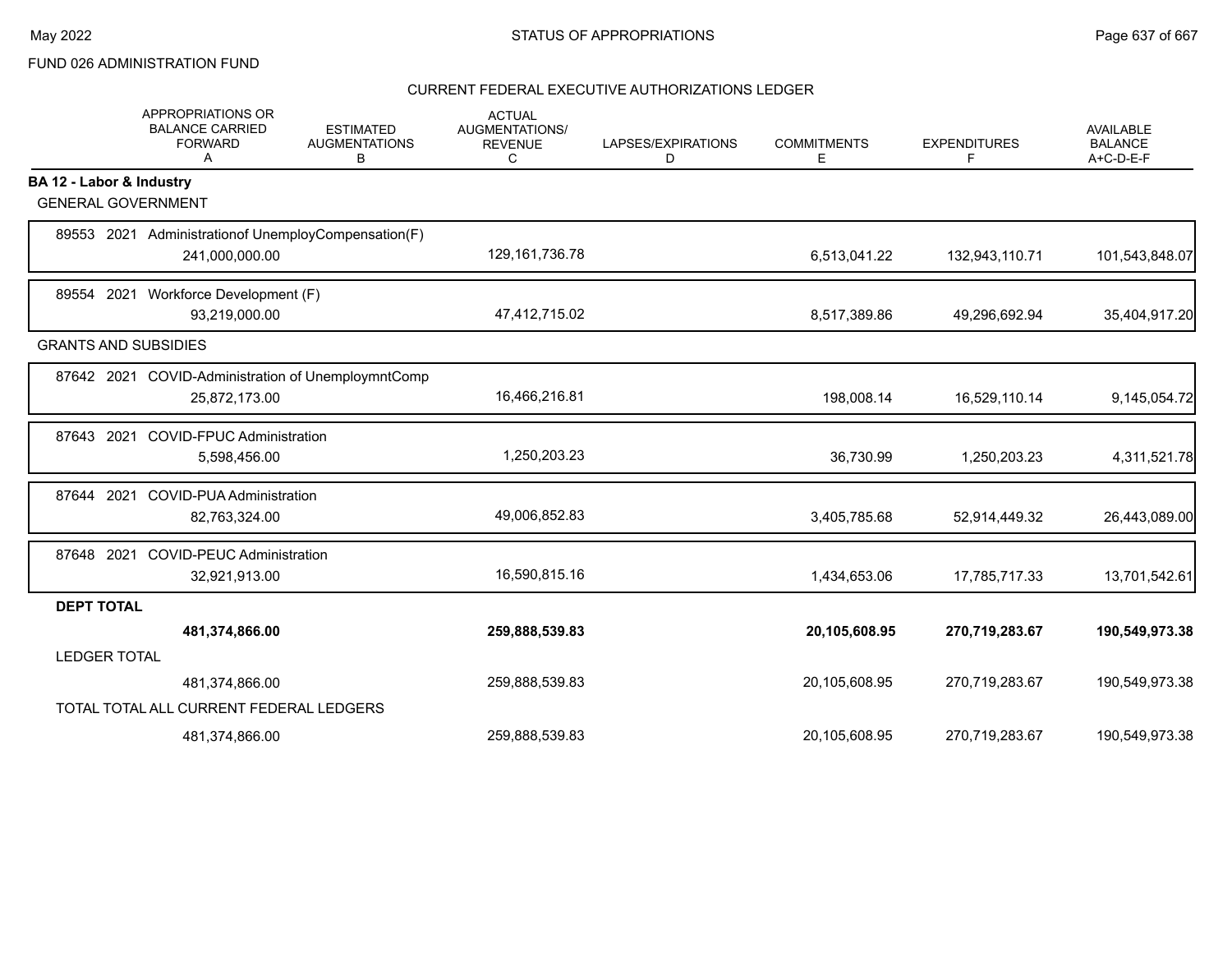# FUND 026 ADMINISTRATION FUND

|                          | APPROPRIATIONS OR<br><b>BALANCE CARRIED</b><br><b>FORWARD</b><br>A     | <b>ESTIMATED</b><br><b>AUGMENTATIONS</b><br>B | <b>ACTUAL</b><br>AUGMENTATIONS/<br><b>REVENUE</b><br>C | LAPSES/EXPIRATIONS<br>D | <b>COMMITMENTS</b><br>E. | <b>EXPENDITURES</b><br>F | <b>AVAILABLE</b><br><b>BALANCE</b><br>A+C-D-E-F |
|--------------------------|------------------------------------------------------------------------|-----------------------------------------------|--------------------------------------------------------|-------------------------|--------------------------|--------------------------|-------------------------------------------------|
| BA 12 - Labor & Industry |                                                                        |                                               |                                                        |                         |                          |                          |                                                 |
|                          | <b>GENERAL GOVERNMENT</b>                                              |                                               |                                                        |                         |                          |                          |                                                 |
|                          | 89553 2019 Administration of Unemploy Compensation (F)<br>2,594,604.84 |                                               | -22,887,264.16                                         |                         | 54,315.83                | $-40,732.19$             | 2,581,021.20                                    |
|                          | 89553 2020 Administrationof UnemployCompensation(F)<br>26,784,149.38   |                                               | 9,427,634.25                                           |                         | 590,568.10               | -29,354,229.28           | 55,547,810.56                                   |
|                          | 89554 2019 Workforce Development (F)                                   |                                               | 10,720.33                                              |                         |                          | $-3,799.72$              | 3,799.72                                        |
|                          | 89554 2020 Workforce Development (F)<br>39,467,944.81                  |                                               | 4,872,938.48                                           |                         | 50,715.40                | 3,912,802.31             | 35,504,427.10                                   |
|                          | <b>GRANTS AND SUBSIDIES</b>                                            |                                               |                                                        |                         |                          |                          |                                                 |
|                          | 87642 2019 COVID-Administration of UnemploymntComp<br>0.73             |                                               | -13,206,391.13                                         |                         |                          |                          | 0.73                                            |
|                          | 87642 2020 COVID-Administration of UnemploymntComp<br>37,104,540.65    |                                               | 25,364,625.40                                          |                         | 408,086.27               | 36, 371, 227. 26         | 325,227.12                                      |
|                          | 87643 2019 COVID-FPUC Administration<br>994.36                         |                                               |                                                        |                         |                          |                          | 994.36                                          |
|                          | 87643 2020 COVID-FPUC Administration<br>173,352.43                     |                                               | 167,500.74                                             |                         |                          | 167,500.74               | 5,851.69                                        |
|                          | 87644 2019 COVID-PUA Administration<br>9,657.15                        |                                               |                                                        |                         | 9,518.76                 |                          | 138.39                                          |
|                          | 87644 2020 COVID-PUA Administration<br>33,780,004.23                   |                                               | 29,723,979.18                                          |                         | 2,704,793.49             | 25,368,247.74            | 5,706,963.00                                    |
|                          | 87648 2019 COVID-PEUC Administration<br>47.65                          |                                               |                                                        |                         |                          |                          | 47.65                                           |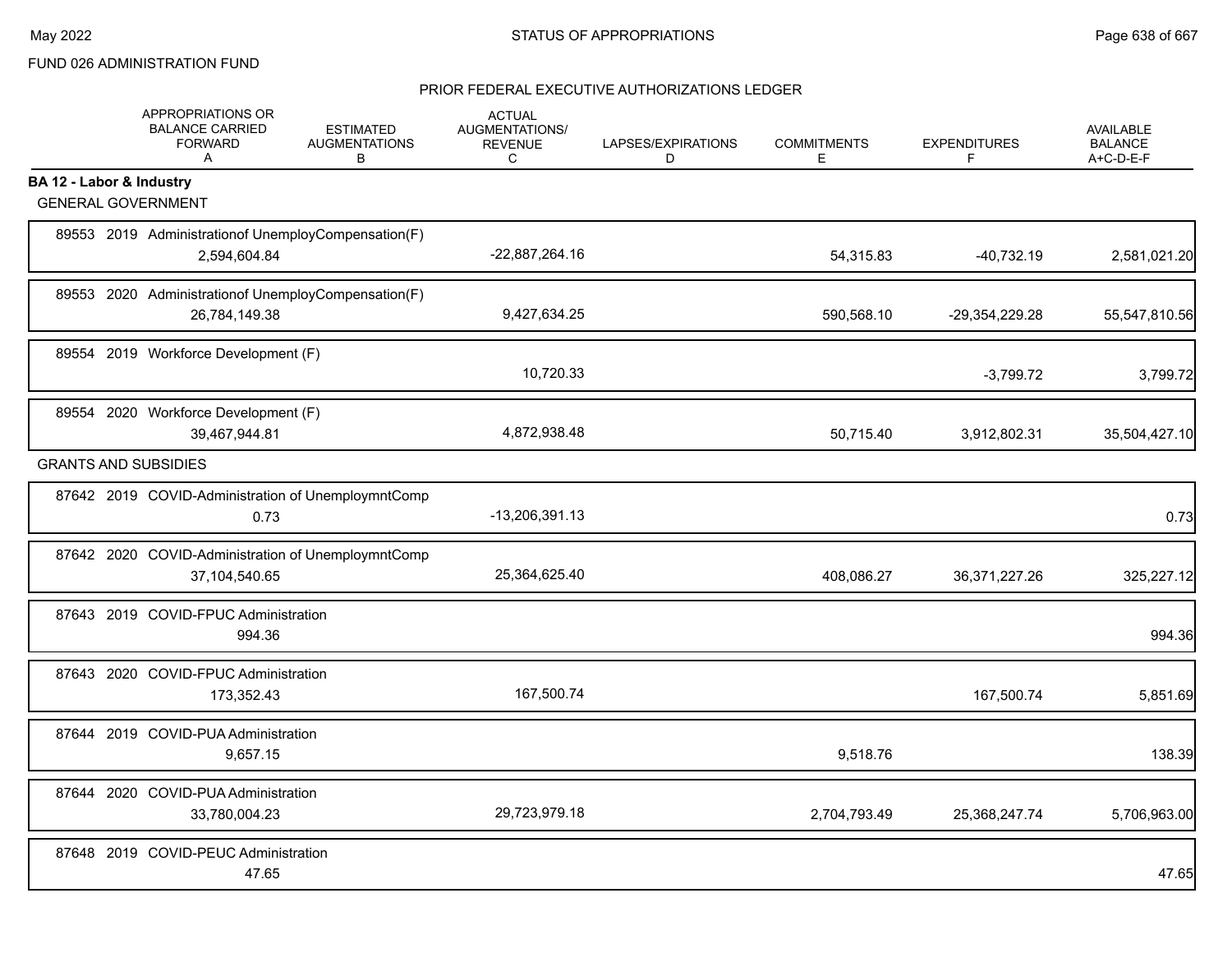## FUND 026 ADMINISTRATION FUND

|                     | APPROPRIATIONS OR<br><b>BALANCE CARRIED</b><br><b>FORWARD</b><br>$\mathsf{A}$ | <b>ESTIMATED</b><br><b>AUGMENTATIONS</b><br>в | <b>ACTUAL</b><br>AUGMENTATIONS/<br><b>REVENUE</b> | LAPSES/EXPIRATIONS | <b>COMMITMENTS</b><br>⊢ | <b>EXPENDITURES</b> | AVAILABLE<br><b>BALANCE</b><br>$A+C-D-E-F$ |
|---------------------|-------------------------------------------------------------------------------|-----------------------------------------------|---------------------------------------------------|--------------------|-------------------------|---------------------|--------------------------------------------|
| 87648               | 2020 COVID-PEUC Administration                                                |                                               |                                                   |                    |                         |                     |                                            |
|                     | 4.973.083.51                                                                  |                                               | 4,917,163.75                                      |                    |                         | 4.775.682.22        | 197,401.29                                 |
| <b>DEPT TOTAL</b>   |                                                                               |                                               |                                                   |                    |                         |                     |                                            |
|                     | 144,888,379.74                                                                |                                               | 38,390,906.84                                     |                    | 3,817,997.85            | 41,196,699.08       | 99,873,682.81                              |
| <b>LEDGER TOTAL</b> |                                                                               |                                               |                                                   |                    |                         |                     |                                            |
|                     | 144,888,379.74                                                                |                                               | 38,390,906.84                                     |                    | 3,817,997.85            | 41.196.699.08       | 99,873,682.81                              |
|                     | TOTAL TOTAL ALL PRIOR FEDERAL LEDGERS                                         |                                               |                                                   |                    |                         |                     |                                            |
|                     | 144,888,379.74                                                                |                                               | 38,390,906.84                                     |                    | 3,817,997.85            | 41,196,699.08       | 99,873,682.81                              |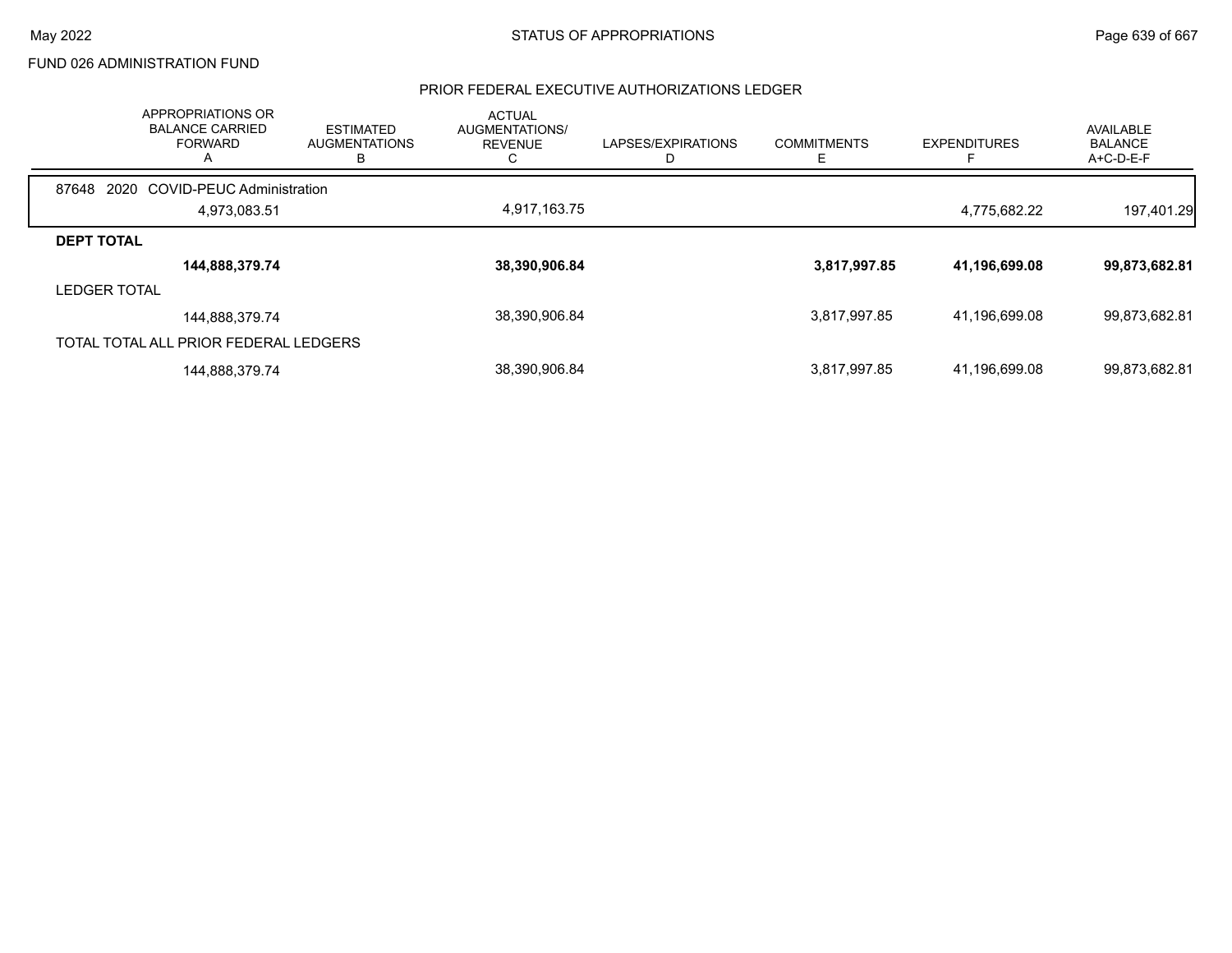# FUND 033 EMPLOYMENT FUND FOR THE BLIND

|                          | APPROPRIATIONS OR<br><b>BALANCE CARRIED</b><br><b>FORWARD</b><br>A | <b>ESTIMATED</b><br><b>AUGMENTATIONS</b><br>B | <b>ACTUAL</b><br>AUGMENTATIONS/<br><b>REVENUE</b><br>C | LAPSES/EXPIRATIONS<br>D | <b>COMMITMENTS</b><br>E | <b>EXPENDITURES</b> | <b>AVAILABLE</b><br><b>BALANCE</b><br>A+C-D-E-F |
|--------------------------|--------------------------------------------------------------------|-----------------------------------------------|--------------------------------------------------------|-------------------------|-------------------------|---------------------|-------------------------------------------------|
| BA 12 - Labor & Industry |                                                                    |                                               |                                                        |                         |                         |                     |                                                 |
|                          | <b>GENERAL GOVERNMENT</b>                                          |                                               |                                                        |                         |                         |                     |                                                 |
|                          | 87434 2020 COVID-Business Enterprise Program                       |                                               |                                                        |                         |                         |                     |                                                 |
|                          | 396,601.00                                                         |                                               | 396,600.97                                             |                         |                         | 396,600.97          | 0.03                                            |
| <b>DEPT TOTAL</b>        |                                                                    |                                               |                                                        |                         |                         |                     |                                                 |
|                          | 396,601.00                                                         |                                               | 396,600.97                                             |                         |                         | 396,600.97          | 0.03                                            |
| <b>LEDGER TOTAL</b>      |                                                                    |                                               |                                                        |                         |                         |                     |                                                 |
|                          | 396,601.00                                                         |                                               | 396,600.97                                             |                         |                         | 396,600.97          | 0.03                                            |
|                          | TOTAL TOTAL ALL PRIOR FEDERAL LEDGERS                              |                                               |                                                        |                         |                         |                     |                                                 |
|                          | 396,601.00                                                         |                                               | 396,600.97                                             |                         |                         | 396,600.97          | 0.03                                            |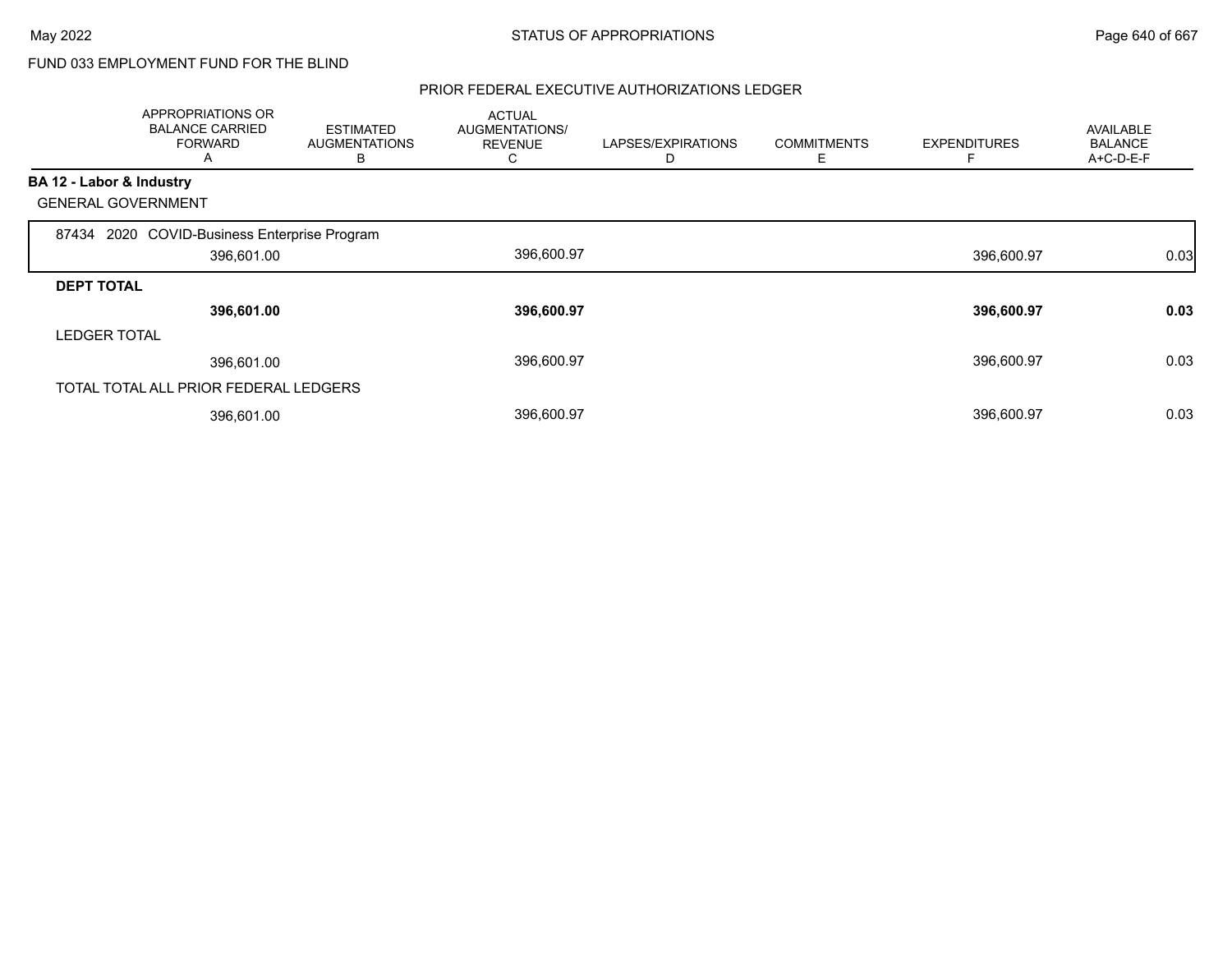# FUND 037 PENNVEST DRINKING WATER REVOLVING

## CURRENT FEDERAL APPROPRIATIONS LEDGER

|                             | APPROPRIATIONS OR<br><b>BALANCE CARRIED</b><br><b>FORWARD</b><br>A | <b>ESTIMATED</b><br><b>AUGMENTATIONS</b><br>В | <b>ACTUAL</b><br><b>AUGMENTATIONS/</b><br><b>REVENUE</b><br>C | LAPSES/EXPIRATIONS<br>D | <b>COMMITMENTS</b><br>Е | <b>EXPENDITURES</b><br>F | <b>AVAILABLE</b><br><b>BALANCE</b><br>A+C-D-E-F |
|-----------------------------|--------------------------------------------------------------------|-----------------------------------------------|---------------------------------------------------------------|-------------------------|-------------------------|--------------------------|-------------------------------------------------|
|                             | <b>BA 33 - PA Infrastructure Investment</b>                        |                                               |                                                               |                         |                         |                          |                                                 |
| <b>GRANTS AND SUBSIDIES</b> |                                                                    |                                               |                                                               |                         |                         |                          |                                                 |
|                             | 71131 2021 Local Assistance-Source Water Pollution<br>8,500,000.00 |                                               | 714,591.19                                                    |                         |                         | 714,591.19               | 7,785,408.81                                    |
| 71132 2021                  | Assistance to State Programs<br>7,000,000.00                       |                                               | 1,552,724.13                                                  |                         |                         | 1,552,724.13             | 5,447,275.87                                    |
| 71133 2021                  | Technical Assistance to Small Systems<br>1,750,000.00              |                                               | 182,458.32                                                    |                         |                         | 182,458.32               | 1,567,541.68                                    |
| 71134 2021                  | Loan Program Administration<br>2,532,000.00                        |                                               | 1,481,419.45                                                  |                         | 141,126.47              | 1,488,674.73             | 902,198.80                                      |
| 71135 2021                  | Drinking Water Projects Revolving Loan<br>44,018,000.00            |                                               | 23,409,800.00                                                 |                         | 3,020,504.28            | 23,409,800.00            | 17,587,695.72                                   |
| <b>DEPT TOTAL</b>           |                                                                    |                                               |                                                               |                         |                         |                          |                                                 |
|                             | 63,800,000.00                                                      |                                               | 27,340,993.09                                                 |                         | 3,161,630.75            | 27,348,248.37            | 33,290,120.88                                   |
| <b>LEDGER TOTAL</b>         |                                                                    |                                               |                                                               |                         |                         |                          |                                                 |
|                             | 63,800,000.00                                                      |                                               | 27,340,993.09                                                 |                         | 3,161,630.75            | 27,348,248.37            | 33,290,120.88                                   |
|                             | TOTAL TOTAL ALL CURRENT FEDERAL LEDGERS                            |                                               |                                                               |                         |                         |                          |                                                 |
|                             | 63,800,000.00                                                      |                                               | 27,340,993.09                                                 |                         | 3,161,630.75            | 27,348,248.37            | 33,290,120.88                                   |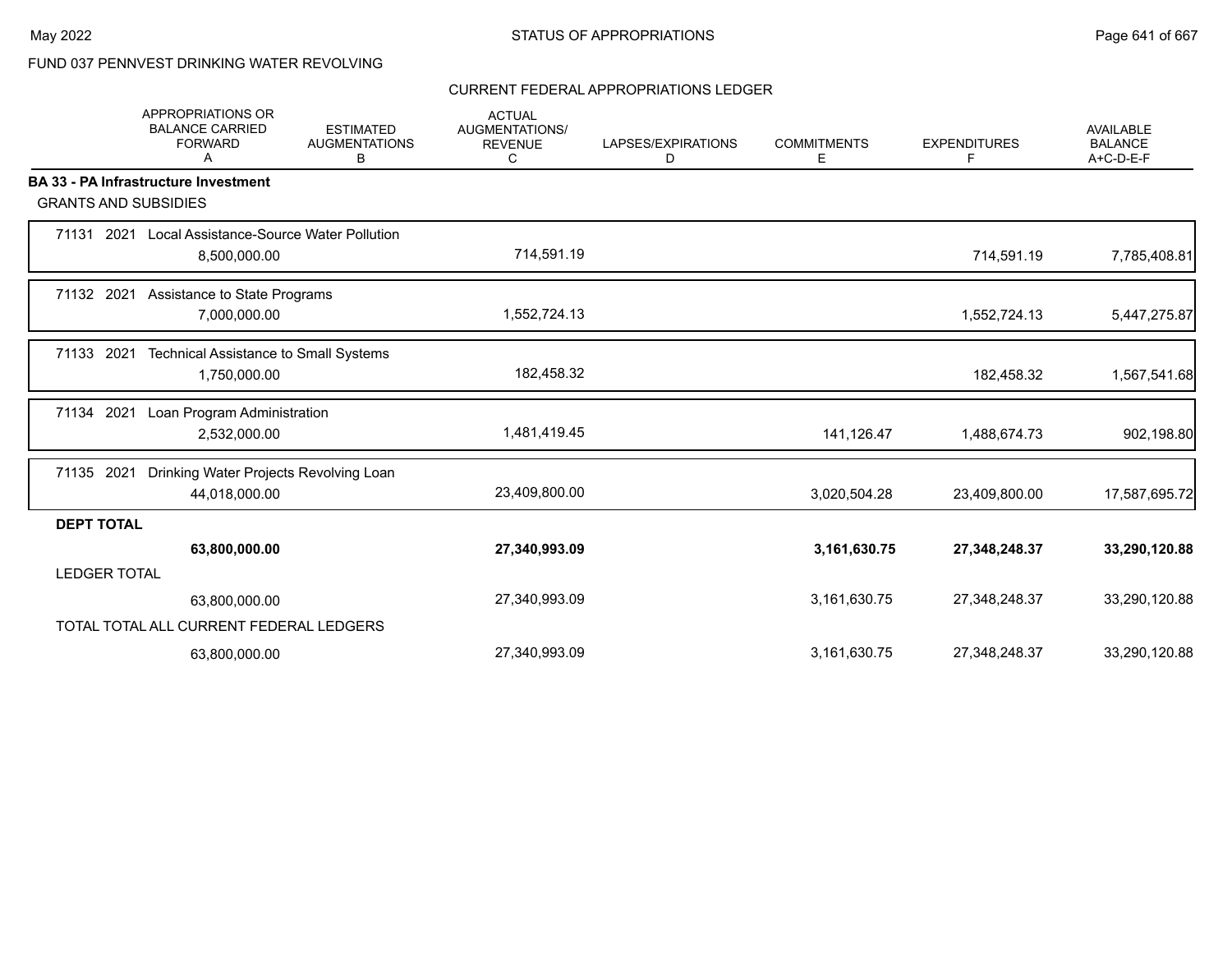# FUND 037 PENNVEST DRINKING WATER REVOLVING

|                     | APPROPRIATIONS OR<br><b>BALANCE CARRIED</b><br><b>FORWARD</b><br>A | <b>ESTIMATED</b><br><b>AUGMENTATIONS</b><br>В | <b>ACTUAL</b><br>AUGMENTATIONS/<br><b>REVENUE</b><br>C | LAPSES/EXPIRATIONS<br>D | <b>COMMITMENTS</b><br>Е | <b>EXPENDITURES</b><br>F | <b>AVAILABLE</b><br><b>BALANCE</b><br>A+C-D-E-F |
|---------------------|--------------------------------------------------------------------|-----------------------------------------------|--------------------------------------------------------|-------------------------|-------------------------|--------------------------|-------------------------------------------------|
|                     | <b>BA 33 - PA Infrastructure Investment</b>                        |                                               |                                                        |                         |                         |                          |                                                 |
|                     | <b>GRANTS AND SUBSIDIES</b>                                        |                                               |                                                        |                         |                         |                          |                                                 |
|                     | 80176 2020 Local Assistance-Source Water Pollut(F)<br>4,186,227.37 |                                               |                                                        |                         |                         |                          | 4,186,227.37                                    |
|                     | 80177 2020 Assistance To State Programs (F)<br>3,513,727.58        |                                               |                                                        |                         |                         |                          | 3,513,727.58                                    |
| 80178 2020          | Technical Assistance to Small System<br>935,594.71                 |                                               |                                                        |                         |                         |                          | 935,594.71                                      |
|                     | 80180 2020 Drinking Water Projects Revolving Loan<br>23,974,670.00 |                                               |                                                        |                         |                         |                          | 23,974,670.00                                   |
|                     | 80181 2019 Loan Program Administration (F)<br>28.67                |                                               |                                                        |                         |                         |                          | 28.67                                           |
| 80181               | 2020 Loan Program Administration (F)<br>764,315.15                 |                                               | 48,073.99                                              |                         |                         | 39,469.61                | 724,845.54                                      |
| <b>DEPT TOTAL</b>   |                                                                    |                                               |                                                        |                         |                         |                          |                                                 |
|                     | 33,374,563.48                                                      |                                               | 48,073.99                                              |                         |                         | 39,469.61                | 33,335,093.87                                   |
| <b>LEDGER TOTAL</b> |                                                                    |                                               |                                                        |                         |                         |                          |                                                 |
|                     | 33,374,563.48                                                      |                                               | 48,073.99                                              |                         |                         | 39,469.61                | 33,335,093.87                                   |
|                     | TOTAL TOTAL ALL PRIOR FEDERAL LEDGERS                              |                                               |                                                        |                         |                         |                          |                                                 |
|                     | 33,374,563.48                                                      |                                               | 48,073.99                                              |                         |                         | 39,469.61                | 33,335,093.87                                   |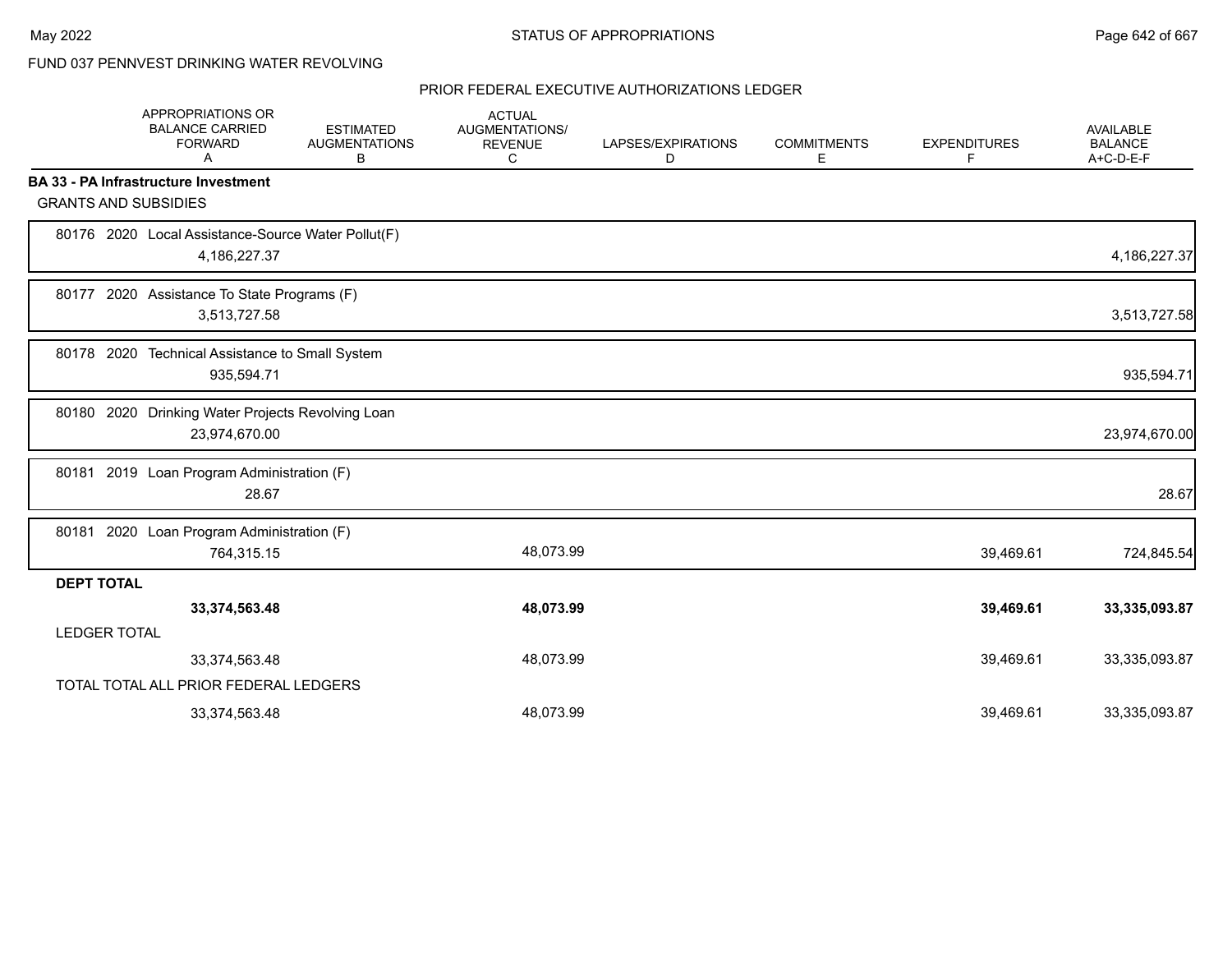# FUND 071 TOBACCO SETTLEMENT FUND

|                               | <b>APPROPRIATIONS OR</b><br><b>BALANCE CARRIED</b><br><b>FORWARD</b><br>А | <b>ESTIMATED</b><br><b>AUGMENTATIONS</b><br>В | <b>ACTUAL</b><br>AUGMENTATIONS/<br><b>REVENUE</b><br>С | LAPSES/EXPIRATIONS<br>D | <b>COMMITMENTS</b><br>Е | <b>EXPENDITURES</b><br>F | <b>AVAILABLE</b><br><b>BALANCE</b><br>$A+C-D-E-F$ |
|-------------------------------|---------------------------------------------------------------------------|-----------------------------------------------|--------------------------------------------------------|-------------------------|-------------------------|--------------------------|---------------------------------------------------|
| <b>BA 21 - Human Services</b> |                                                                           |                                               |                                                        |                         |                         |                          |                                                   |
| <b>GRANTS AND SUBSIDIES</b>   |                                                                           |                                               |                                                        |                         |                         |                          |                                                   |
| 82068                         | 2021 Medical Assistance-Uncompensated Care                                |                                               |                                                        |                         |                         |                          |                                                   |
|                               | 39,770,000.00                                                             |                                               | 631,393.31                                             |                         |                         | 731,263.56               | 39,038,736.44                                     |
| 2021<br>82069                 | Med Assist-Workers with Disabilities                                      |                                               |                                                        |                         |                         |                          |                                                   |
|                               | 123,665,000.00                                                            |                                               | $-8,867,653.90$                                        |                         |                         | -7,533,662.03            | 131,198,662.03                                    |
| 2021<br>87639                 | <b>COVID-MA-Workers with Disabilities</b>                                 |                                               |                                                        |                         |                         |                          |                                                   |
|                               | 14,587,000.00                                                             |                                               |                                                        |                         |                         |                          | 14,587,000.00                                     |
| 87640                         | 2021 COVID-MA-Uncompensated Care                                          |                                               |                                                        |                         |                         |                          |                                                   |
|                               | 4,589,000.00                                                              |                                               |                                                        |                         |                         |                          | 4,589,000.00                                      |
| <b>DEPT TOTAL</b>             |                                                                           |                                               |                                                        |                         |                         |                          |                                                   |
|                               | 182,611,000.00                                                            |                                               | $-8,236,260.59$                                        |                         |                         | $-6,802,398.47$          | 189,413,398.47                                    |
| <b>LEDGER TOTAL</b>           |                                                                           |                                               |                                                        |                         |                         |                          |                                                   |
|                               | 182,611,000.00                                                            |                                               | $-8,236,260.59$                                        |                         |                         | $-6,802,398.47$          | 189,413,398.47                                    |
|                               | TOTAL TOTAL ALL CURRENT FEDERAL LEDGERS                                   |                                               |                                                        |                         |                         |                          |                                                   |
|                               | 182,611,000.00                                                            |                                               | $-8,236,260.59$                                        |                         |                         | $-6,802,398.47$          | 189,413,398.47                                    |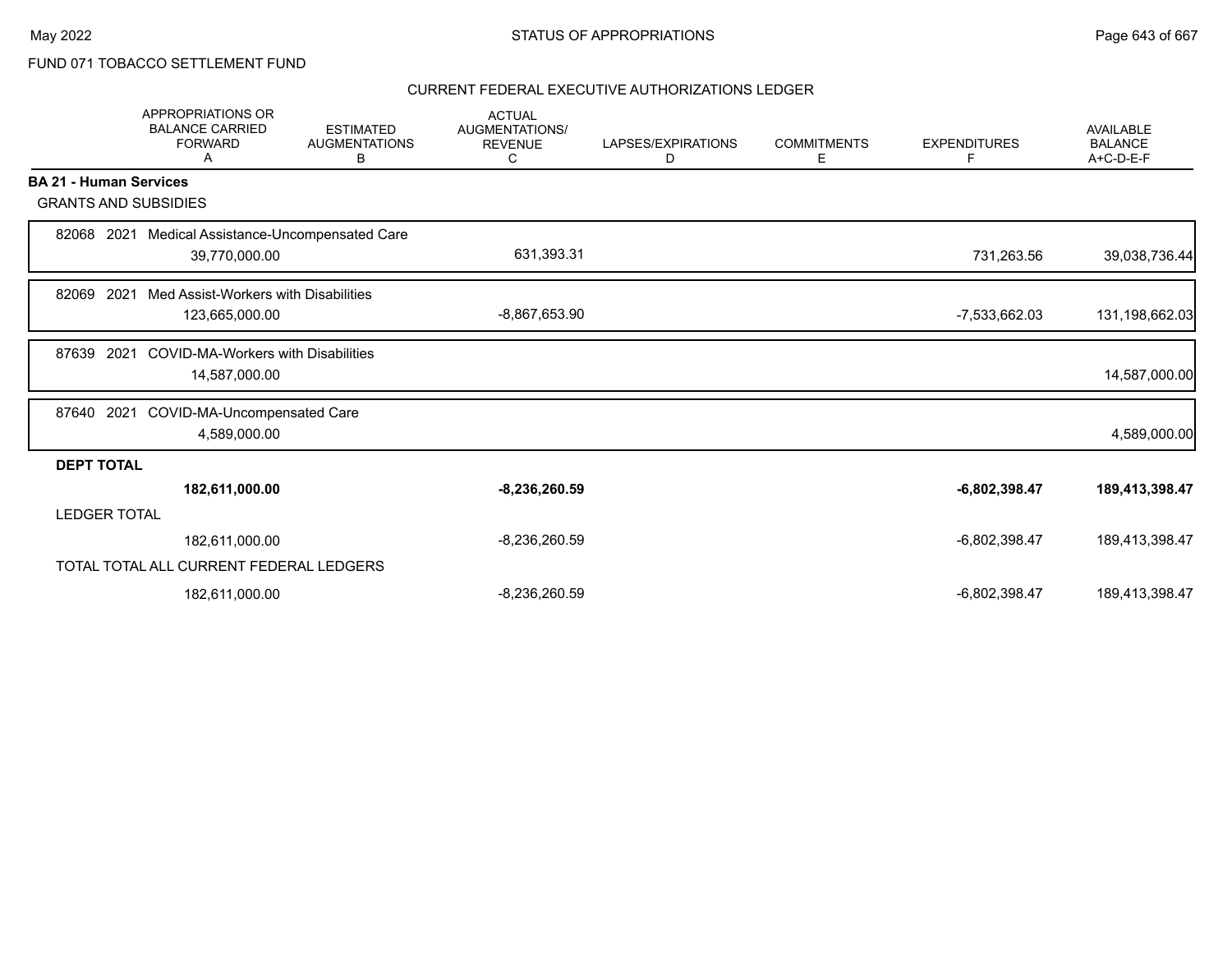FUND 071 TOBACCO SETTLEMENT FUND

|                               | APPROPRIATIONS OR<br><b>BALANCE CARRIED</b><br><b>FORWARD</b><br>A | <b>ESTIMATED</b><br><b>AUGMENTATIONS</b><br>В | <b>ACTUAL</b><br>AUGMENTATIONS/<br><b>REVENUE</b><br>С | LAPSES/EXPIRATIONS<br>D | <b>COMMITMENTS</b><br>E | <b>EXPENDITURES</b><br>F | <b>AVAILABLE</b><br><b>BALANCE</b><br>A+C-D-E-F |
|-------------------------------|--------------------------------------------------------------------|-----------------------------------------------|--------------------------------------------------------|-------------------------|-------------------------|--------------------------|-------------------------------------------------|
| <b>BA 21 - Human Services</b> |                                                                    |                                               |                                                        |                         |                         |                          |                                                 |
| <b>GRANTS AND SUBSIDIES</b>   |                                                                    |                                               |                                                        |                         |                         |                          |                                                 |
|                               | 82068 2019 Medical Assistance-Uncompensated Care<br>14,419.03      |                                               |                                                        |                         |                         |                          | 14,419.03                                       |
| 2020<br>82068                 | Medical Assistance-Uncompensated Care                              |                                               |                                                        |                         |                         |                          |                                                 |
|                               | 37,201,000.00                                                      |                                               | 36,463,985.76                                          |                         |                         | 36, 144, 679. 70         | 1,056,320.30                                    |
| 82069                         | 2020 Med Assist-Workers with Disabilities                          |                                               |                                                        |                         |                         |                          |                                                 |
|                               | 30,510,232.37                                                      |                                               | 31,823,672.63                                          |                         |                         | 30,510,113.27            | 119.10                                          |
|                               | 87640 2020 COVID-MA-Uncompensated Care                             |                                               |                                                        |                         |                         |                          |                                                 |
|                               | 5,101,382.45                                                       |                                               | 4,444,019.26                                           |                         |                         | 4,457,117.81             | 644,264.64                                      |
| <b>DEPT TOTAL</b>             |                                                                    |                                               |                                                        |                         |                         |                          |                                                 |
|                               | 72,827,033.85                                                      |                                               | 72,731,677.65                                          |                         |                         | 71,111,910.78            | 1,715,123.07                                    |
| <b>LEDGER TOTAL</b>           |                                                                    |                                               |                                                        |                         |                         |                          |                                                 |
|                               | 72,827,033.85                                                      |                                               | 72,731,677.65                                          |                         |                         | 71,111,910.78            | 1,715,123.07                                    |
|                               | TOTAL TOTAL ALL PRIOR FEDERAL LEDGERS                              |                                               |                                                        |                         |                         |                          |                                                 |
|                               | 72,827,033.85                                                      |                                               | 72,731,677.65                                          |                         |                         | 71,111,910.78            | 1,715,123.07                                    |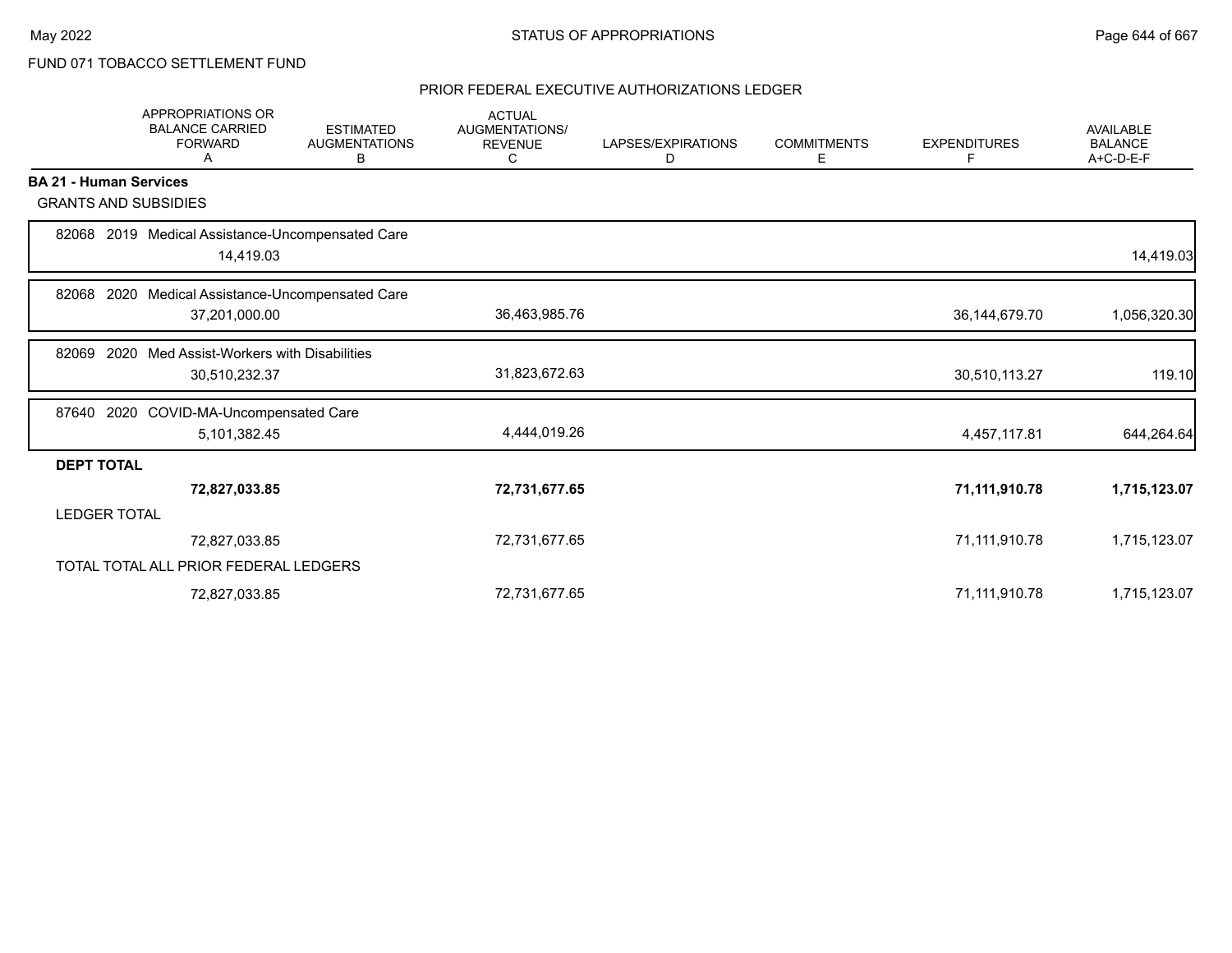# FUND 085 REHABILITATION CENTER FUND

|                          | APPROPRIATIONS OR<br><b>BALANCE CARRIED</b><br><b>FORWARD</b><br>A | <b>ESTIMATED</b><br><b>AUGMENTATIONS</b><br>В | <b>ACTUAL</b><br>AUGMENTATIONS/<br><b>REVENUE</b><br>C | LAPSES/EXPIRATIONS<br>D | <b>COMMITMENTS</b><br>Е | <b>EXPENDITURES</b> | <b>AVAILABLE</b><br><b>BALANCE</b><br>A+C-D-E-F |
|--------------------------|--------------------------------------------------------------------|-----------------------------------------------|--------------------------------------------------------|-------------------------|-------------------------|---------------------|-------------------------------------------------|
| BA 12 - Labor & Industry |                                                                    |                                               |                                                        |                         |                         |                     |                                                 |
|                          | <b>GENERAL GOVERNMENT</b>                                          |                                               |                                                        |                         |                         |                     |                                                 |
|                          | 87662 2020 COVID-Hiram G. Andrews Center                           |                                               |                                                        |                         |                         |                     |                                                 |
|                          | 1,371,193.00                                                       |                                               | 529,898.50                                             |                         |                         | 761,748.50          | 609,444.50                                      |
| <b>DEPT TOTAL</b>        |                                                                    |                                               |                                                        |                         |                         |                     |                                                 |
|                          | 1,371,193.00                                                       |                                               | 529,898.50                                             |                         |                         | 761,748.50          | 609,444.50                                      |
| <b>LEDGER TOTAL</b>      |                                                                    |                                               |                                                        |                         |                         |                     |                                                 |
|                          | 1,371,193.00                                                       |                                               | 529,898.50                                             |                         |                         | 761,748.50          | 609,444.50                                      |
|                          | TOTAL TOTAL ALL PRIOR FEDERAL LEDGERS                              |                                               |                                                        |                         |                         |                     |                                                 |
|                          | 1,371,193.00                                                       |                                               | 529,898.50                                             |                         |                         | 761,748.50          | 609,444.50                                      |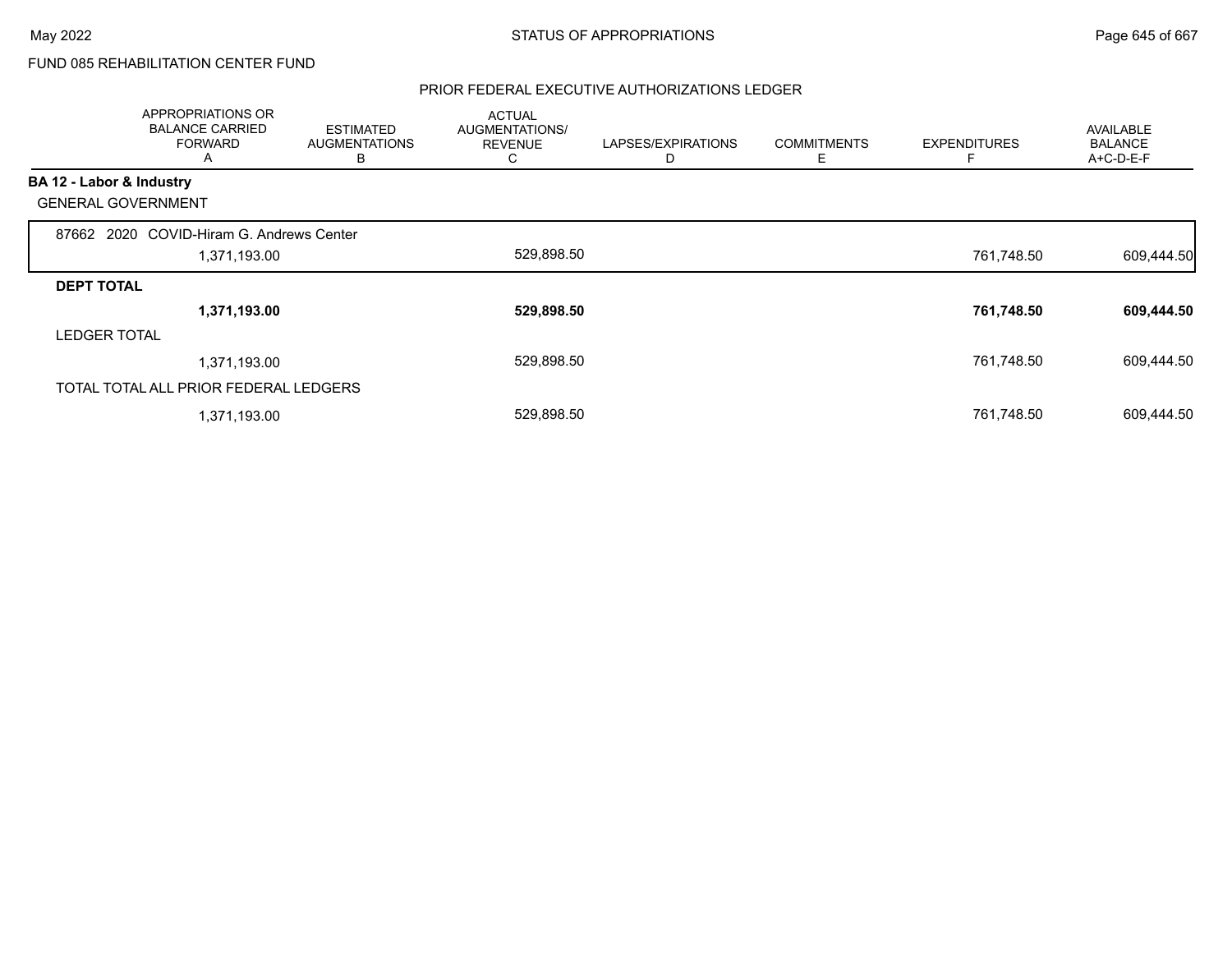# FUND 109 PENNVEST WATER POLLUTION CONTROL RE

## CURRENT FEDERAL APPROPRIATIONS LEDGER

|                     | APPROPRIATIONS OR<br><b>BALANCE CARRIED</b><br><b>FORWARD</b><br>A | <b>ESTIMATED</b><br><b>AUGMENTATIONS</b><br>в | <b>ACTUAL</b><br><b>AUGMENTATIONS/</b><br><b>REVENUE</b><br>C | LAPSES/EXPIRATIONS<br>D | <b>COMMITMENTS</b><br>Е | <b>EXPENDITURES</b><br>F | <b>AVAILABLE</b><br><b>BALANCE</b><br>A+C-D-E-F |
|---------------------|--------------------------------------------------------------------|-----------------------------------------------|---------------------------------------------------------------|-------------------------|-------------------------|--------------------------|-------------------------------------------------|
|                     | BA 33 - PA Infrastructure Investment                               |                                               |                                                               |                         |                         |                          |                                                 |
|                     | <b>GRANTS AND SUBSIDIES</b>                                        |                                               |                                                               |                         |                         |                          |                                                 |
| 71136 2021          | Sewage Projects Revolving Loan Fund<br>121,145,000.00              |                                               | 62,939,000.00                                                 |                         | 20,816,640.28           | 62,939,000.00            | 37,389,359.72                                   |
| 71137               | Sewer Overflow and Stormwater Grants<br>2021<br>2,380,000.00       |                                               |                                                               |                         |                         |                          | 2,380,000.00                                    |
| <b>DEPT TOTAL</b>   |                                                                    |                                               |                                                               |                         |                         |                          |                                                 |
|                     | 123,525,000.00                                                     |                                               | 62,939,000.00                                                 |                         | 20,816,640.28           | 62,939,000.00            | 39,769,359.72                                   |
| <b>LEDGER TOTAL</b> |                                                                    |                                               |                                                               |                         |                         |                          |                                                 |
|                     | 123,525,000.00                                                     |                                               | 62,939,000.00                                                 |                         | 20,816,640.28           | 62,939,000.00            | 39,769,359.72                                   |
|                     | TOTAL TOTAL ALL CURRENT FEDERAL LEDGERS                            |                                               |                                                               |                         |                         |                          |                                                 |
|                     | 123,525,000.00                                                     |                                               | 62,939,000.00                                                 |                         | 20,816,640.28           | 62,939,000.00            | 39,769,359.72                                   |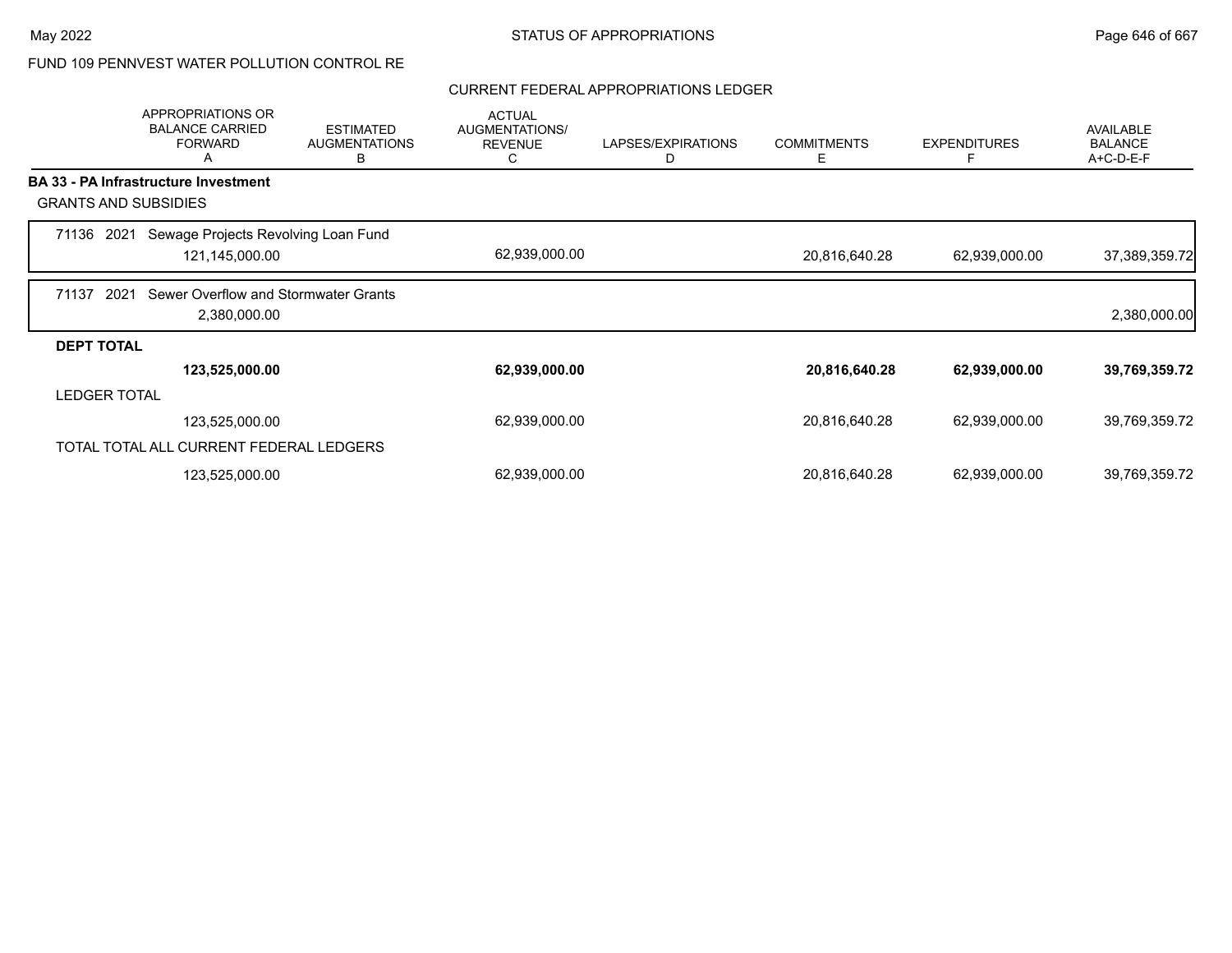## FUND 109 PENNVEST WATER POLLUTION CONTROL RE

|                             | APPROPRIATIONS OR<br><b>BALANCE CARRIED</b><br><b>FORWARD</b><br>A | <b>ESTIMATED</b><br><b>AUGMENTATIONS</b><br>в | <b>ACTUAL</b><br>AUGMENTATIONS/<br><b>REVENUE</b><br>◡ | LAPSES/EXPIRATIONS | <b>COMMITMENTS</b> | <b>EXPENDITURES</b> | <b>AVAILABLE</b><br><b>BALANCE</b><br>A+C-D-E-F |
|-----------------------------|--------------------------------------------------------------------|-----------------------------------------------|--------------------------------------------------------|--------------------|--------------------|---------------------|-------------------------------------------------|
|                             | BA 33 - PA Infrastructure Investment                               |                                               |                                                        |                    |                    |                     |                                                 |
| <b>GRANTS AND SUBSIDIES</b> |                                                                    |                                               |                                                        |                    |                    |                     |                                                 |
| 80183                       | 2020 Sewage Projects Revolving Loan Fund (F)<br>64,253,000.00      |                                               |                                                        |                    |                    |                     | 64,253,000.00                                   |
| <b>DEPT TOTAL</b>           |                                                                    |                                               |                                                        |                    |                    |                     |                                                 |
|                             | 64,253,000.00                                                      |                                               |                                                        |                    |                    |                     | 64,253,000.00                                   |
| <b>LEDGER TOTAL</b>         |                                                                    |                                               |                                                        |                    |                    |                     |                                                 |
|                             | 64,253,000.00                                                      |                                               |                                                        |                    |                    |                     | 64,253,000.00                                   |
|                             | TOTAL TOTAL ALL PRIOR FEDERAL LEDGERS                              |                                               |                                                        |                    |                    |                     |                                                 |
|                             | 64,253,000.00                                                      |                                               |                                                        |                    |                    |                     | 64,253,000.00                                   |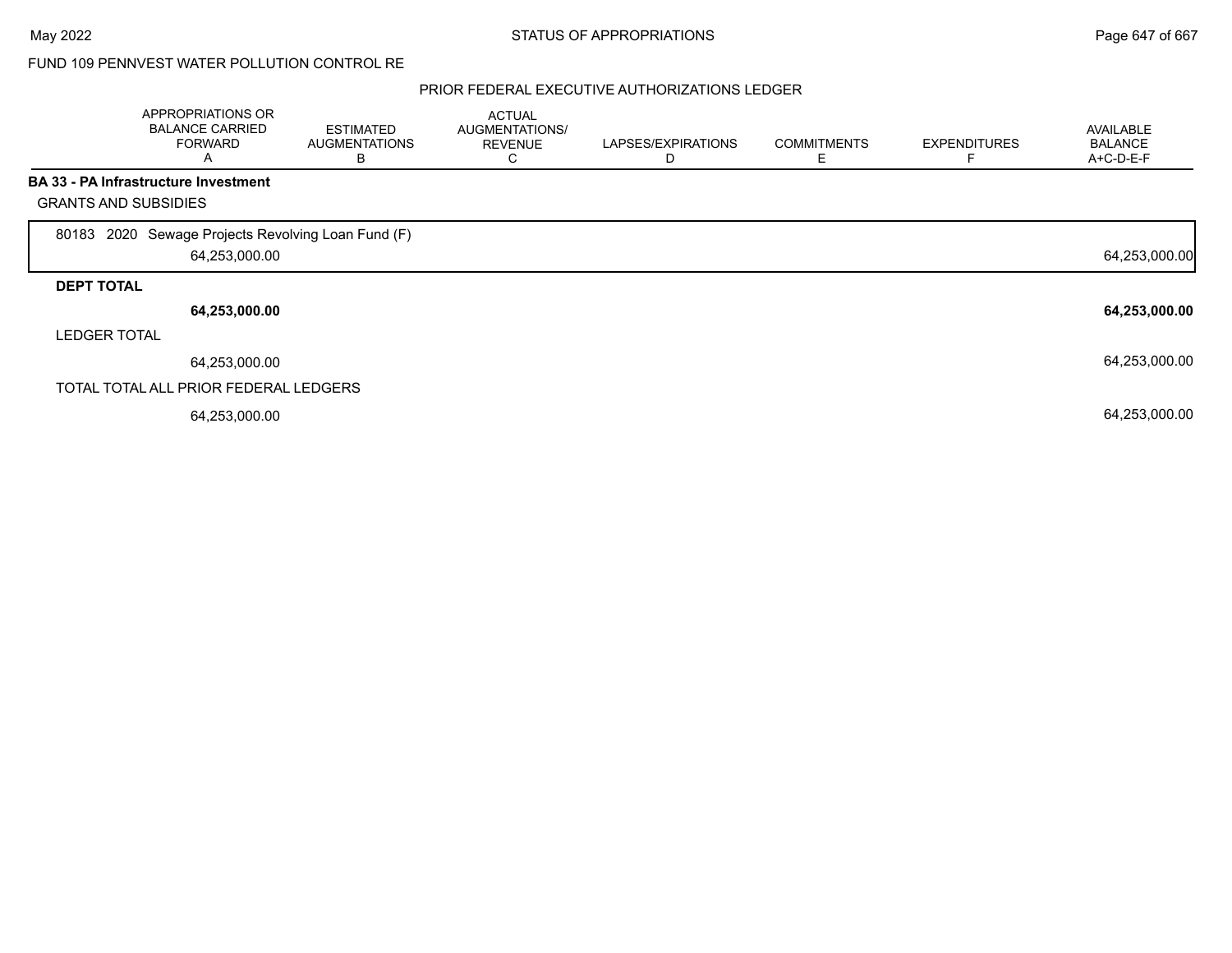# FUND 118 STORAGE TANK FUND

|                   | APPROPRIATIONS OR<br><b>BALANCE CARRIED</b><br><b>FORWARD</b><br>A | <b>ESTIMATED</b><br><b>AUGMENTATIONS</b><br>в | <b>ACTUAL</b><br>AUGMENTATIONS/<br><b>REVENUE</b><br>C | LAPSES/EXPIRATIONS<br>D | <b>COMMITMENTS</b><br>Е | <b>EXPENDITURES</b><br>F | <b>AVAILABLE</b><br><b>BALANCE</b><br>A+C-D-E-F |
|-------------------|--------------------------------------------------------------------|-----------------------------------------------|--------------------------------------------------------|-------------------------|-------------------------|--------------------------|-------------------------------------------------|
|                   | <b>BA 35 - Environmental Protection</b>                            |                                               |                                                        |                         |                         |                          |                                                 |
|                   | <b>GENERAL GOVERNMENT</b>                                          |                                               |                                                        |                         |                         |                          |                                                 |
| 82123             | Underground Storage Tanks<br>2021                                  |                                               |                                                        |                         |                         |                          |                                                 |
|                   | 1,750,000.00                                                       |                                               | 481,574.41                                             |                         |                         | 910,788.27               | 839,211.73                                      |
| 82124             | Leaking Underground Storage Tanks<br>2021                          |                                               |                                                        |                         |                         |                          |                                                 |
|                   | 2,990,000.00                                                       |                                               | 375,934.54                                             |                         |                         | 746,215.38               | 2,243,784.62                                    |
| <b>DEPT TOTAL</b> |                                                                    |                                               |                                                        |                         |                         |                          |                                                 |
|                   | 4,740,000.00                                                       |                                               | 857,508.95                                             |                         |                         | 1,657,003.65             | 3,082,996.35                                    |
|                   | <b>LEDGER TOTAL</b>                                                |                                               |                                                        |                         |                         |                          |                                                 |
|                   | 4,740,000.00                                                       |                                               | 857,508.95                                             |                         |                         | 1,657,003.65             | 3,082,996.35                                    |
|                   | TOTAL TOTAL ALL CURRENT FEDERAL LEDGERS                            |                                               |                                                        |                         |                         |                          |                                                 |
|                   | 4,740,000.00                                                       |                                               | 857,508.95                                             |                         |                         | 1,657,003.65             | 3,082,996.35                                    |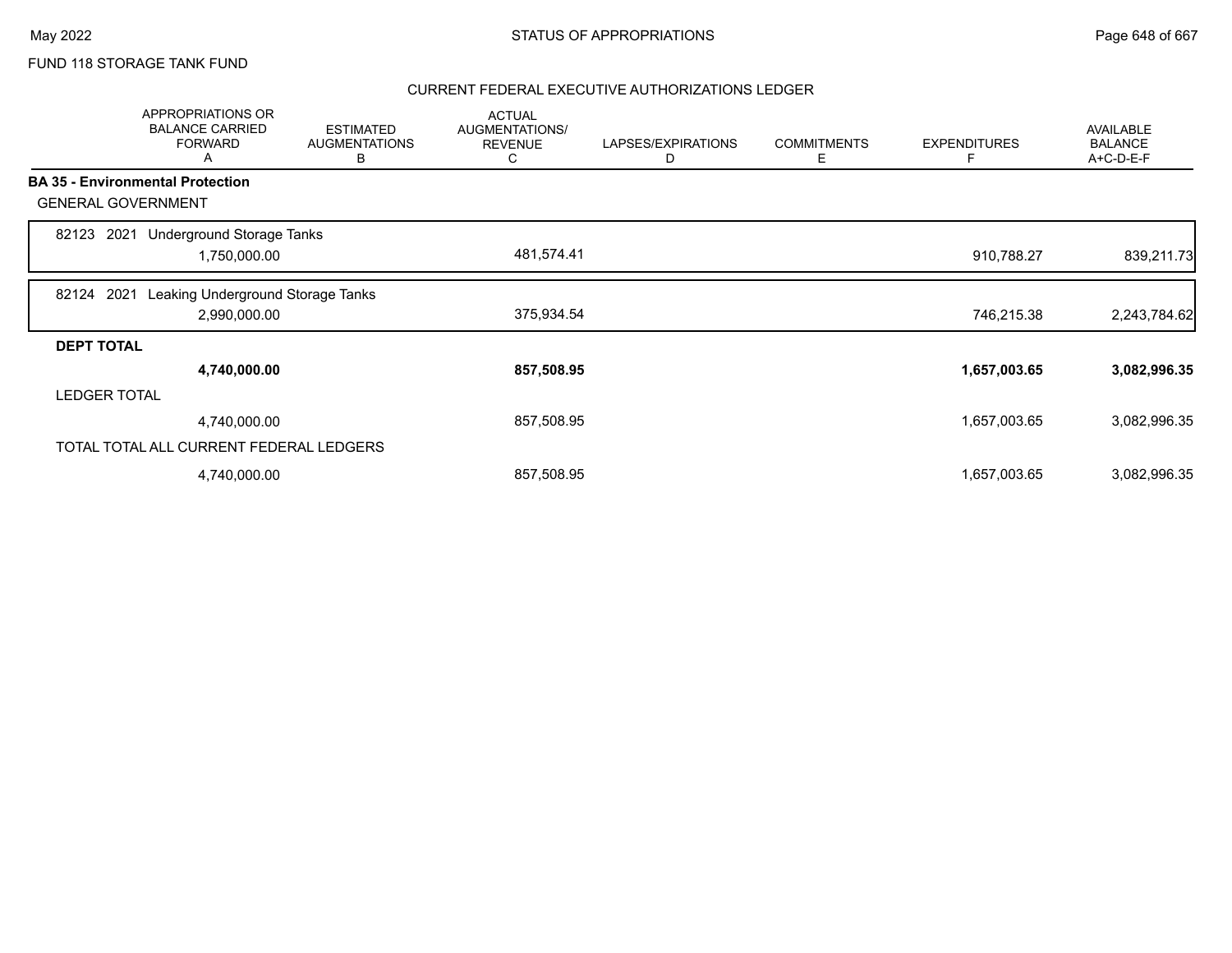## FUND 118 STORAGE TANK FUND

|                   | <b>APPROPRIATIONS OR</b><br><b>BALANCE CARRIED</b><br><b>FORWARD</b><br>A | <b>ESTIMATED</b><br><b>AUGMENTATIONS</b><br>B | <b>ACTUAL</b><br>AUGMENTATIONS/<br><b>REVENUE</b><br>C | LAPSES/EXPIRATIONS<br>D | <b>COMMITMENTS</b><br>Ε | <b>EXPENDITURES</b><br>Е | <b>AVAILABLE</b><br><b>BALANCE</b><br>A+C-D-E-F |
|-------------------|---------------------------------------------------------------------------|-----------------------------------------------|--------------------------------------------------------|-------------------------|-------------------------|--------------------------|-------------------------------------------------|
|                   | <b>BA 35 - Environmental Protection</b>                                   |                                               |                                                        |                         |                         |                          |                                                 |
|                   | <b>GENERAL GOVERNMENT</b>                                                 |                                               |                                                        |                         |                         |                          |                                                 |
| 82123             | 2020 Underground Storage Tanks<br>1,289,502.91                            |                                               | -70,469.93                                             |                         |                         |                          | 1,289,502.91                                    |
| 82124             | Leaking Underground Storage Tanks<br>2020<br>1,174,897.97                 |                                               | $-304,638.58$                                          |                         |                         | $-320,321.16$            | 1,495,219.13                                    |
| <b>DEPT TOTAL</b> |                                                                           |                                               |                                                        |                         |                         |                          |                                                 |
|                   | 2,464,400.88                                                              |                                               | $-375, 108.51$                                         |                         |                         | $-320,321.16$            | 2,784,722.04                                    |
|                   | <b>LEDGER TOTAL</b>                                                       |                                               |                                                        |                         |                         |                          |                                                 |
|                   | 2,464,400.88                                                              |                                               | $-375, 108.51$                                         |                         |                         | $-320,321.16$            | 2,784,722.04                                    |
|                   | TOTAL TOTAL ALL PRIOR FEDERAL LEDGERS                                     |                                               |                                                        |                         |                         |                          |                                                 |
|                   | 2,464,400.88                                                              |                                               | $-375,108.51$                                          |                         |                         | $-320,321.16$            | 2,784,722.04                                    |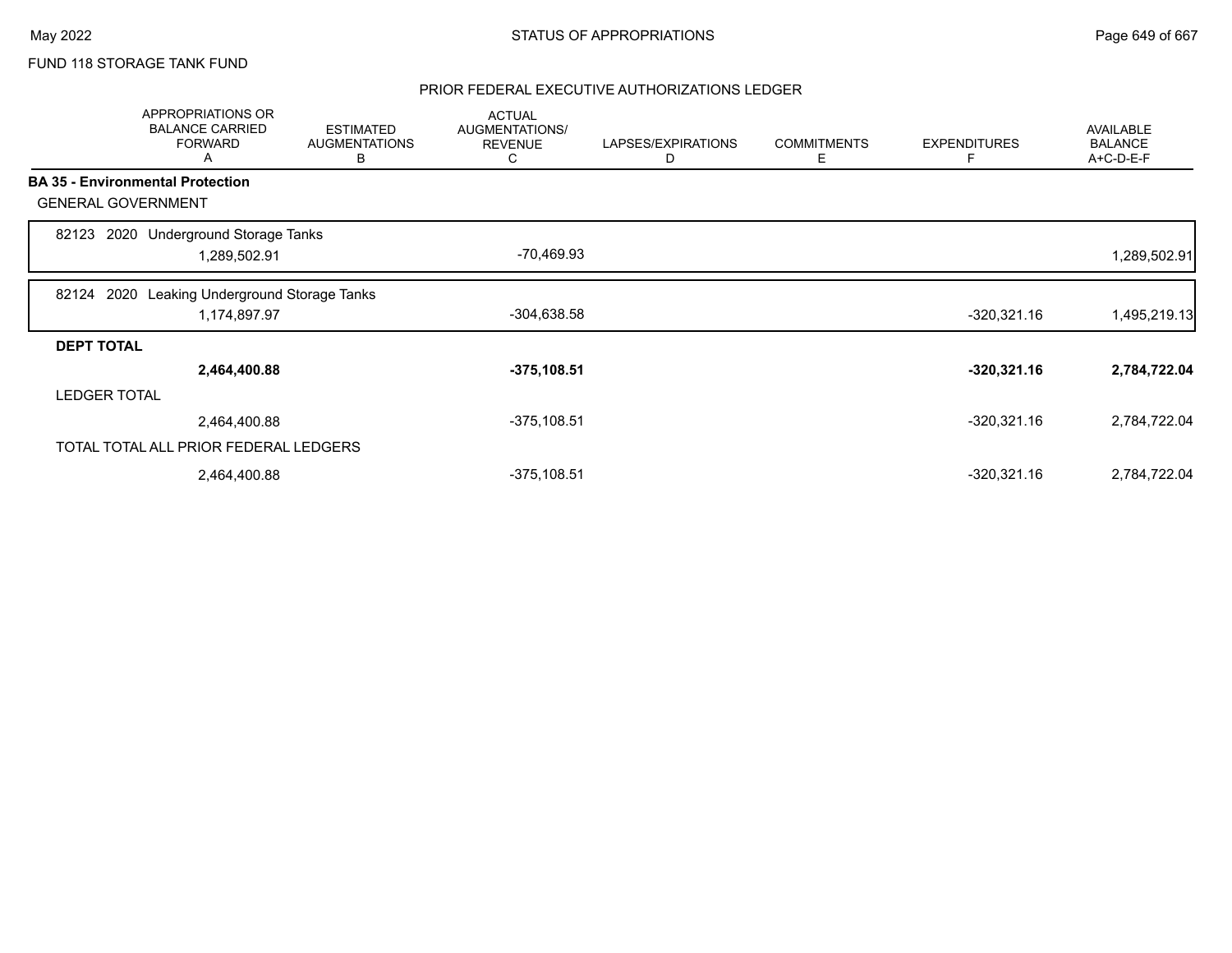### FUND 131 ACID MINE DRAINAGE ABATEMENT&TREATM

|                           | <b>APPROPRIATIONS OR</b><br><b>BALANCE CARRIED</b><br><b>FORWARD</b><br>A | <b>ESTIMATED</b><br><b>AUGMENTATIONS</b><br>в | <b>ACTUAL</b><br><b>AUGMENTATIONS/</b><br><b>REVENUE</b><br>◡ | LAPSES/EXPIRATIONS | <b>COMMITMENTS</b><br>Е | <b>EXPENDITURES</b><br>E | <b>AVAILABLE</b><br><b>BALANCE</b><br>$A+C-D-E-F$ |
|---------------------------|---------------------------------------------------------------------------|-----------------------------------------------|---------------------------------------------------------------|--------------------|-------------------------|--------------------------|---------------------------------------------------|
|                           | <b>BA 35 - Environmental Protection</b>                                   |                                               |                                                               |                    |                         |                          |                                                   |
| <b>GENERAL GOVERNMENT</b> |                                                                           |                                               |                                                               |                    |                         |                          |                                                   |
| 2021<br>82126             | Acid Mine Drainage-Abatement & Treatment                                  |                                               |                                                               |                    |                         |                          |                                                   |
|                           | 25,014,000.00                                                             |                                               | 5,578,388.72                                                  |                    | 8,024,644.16            | 5,578,457.05             | 11,410,898.79                                     |
| <b>DEPT TOTAL</b>         |                                                                           |                                               |                                                               |                    |                         |                          |                                                   |
|                           | 25,014,000.00                                                             |                                               | 5,578,388.72                                                  |                    | 8,024,644.16            | 5,578,457.05             | 11,410,898.79                                     |
| <b>LEDGER TOTAL</b>       |                                                                           |                                               |                                                               |                    |                         |                          |                                                   |
|                           | 25,014,000.00                                                             |                                               | 5,578,388.72                                                  |                    | 8,024,644.16            | 5,578,457.05             | 11,410,898.79                                     |
|                           | TOTAL TOTAL ALL CURRENT FEDERAL LEDGERS                                   |                                               |                                                               |                    |                         |                          |                                                   |
|                           | 25,014,000.00                                                             |                                               | 5,578,388.72                                                  |                    | 8,024,644.16            | 5,578,457.05             | 11,410,898.79                                     |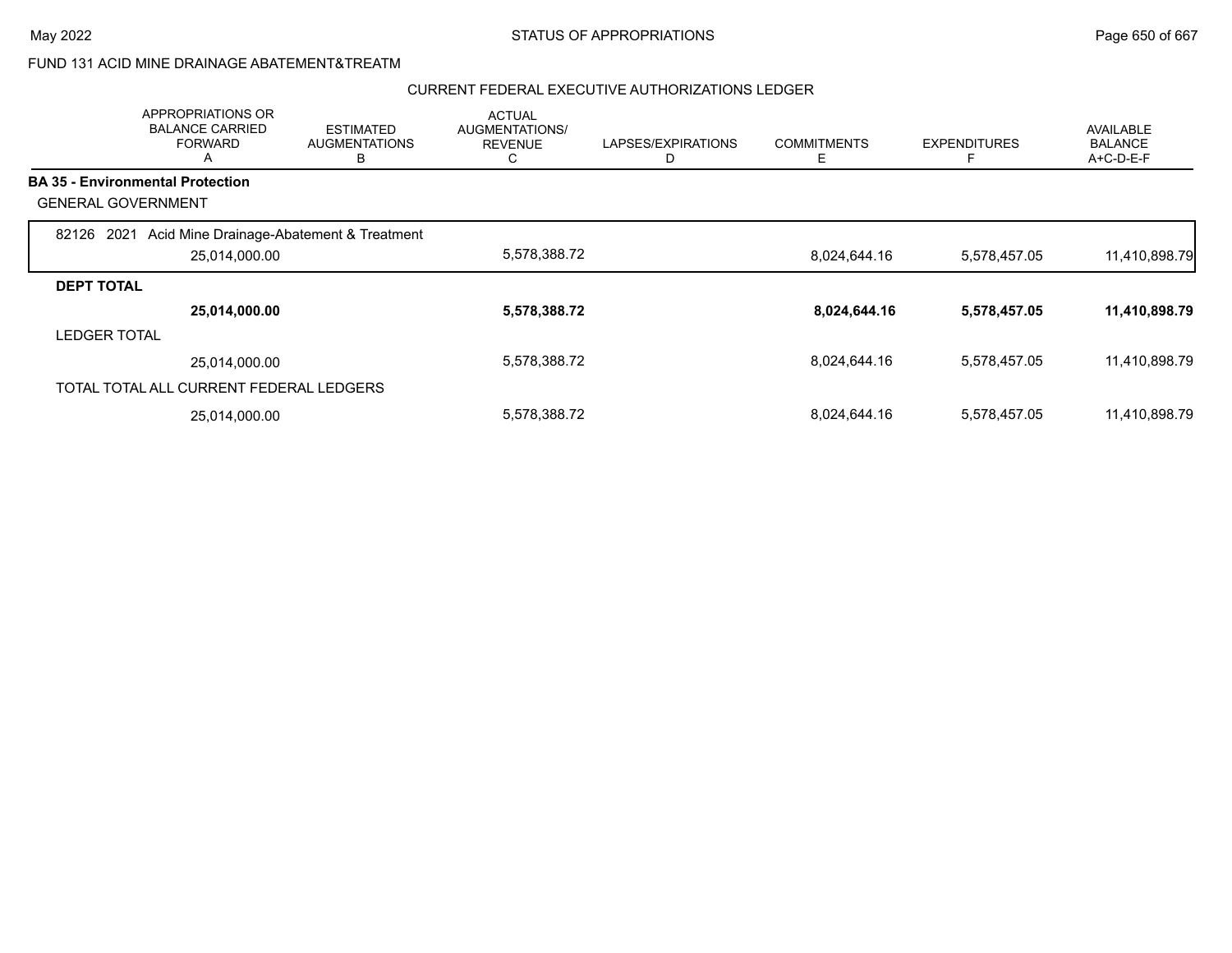### FUND 131 ACID MINE DRAINAGE ABATEMENT&TREATM

|                     | APPROPRIATIONS OR<br><b>BALANCE CARRIED</b><br><b>FORWARD</b><br>A | <b>ESTIMATED</b><br><b>AUGMENTATIONS</b><br>в | <b>ACTUAL</b><br>AUGMENTATIONS/<br><b>REVENUE</b><br>C | LAPSES/EXPIRATIONS<br>D | <b>COMMITMENTS</b><br>Ε | <b>EXPENDITURES</b><br>F | <b>AVAILABLE</b><br><b>BALANCE</b><br>A+C-D-E-F |
|---------------------|--------------------------------------------------------------------|-----------------------------------------------|--------------------------------------------------------|-------------------------|-------------------------|--------------------------|-------------------------------------------------|
|                     | <b>BA 35 - Environmental Protection</b>                            |                                               |                                                        |                         |                         |                          |                                                 |
|                     | <b>GENERAL GOVERNMENT</b>                                          |                                               |                                                        |                         |                         |                          |                                                 |
|                     | 82126 2019 Acid Mine Drainage-Abatement & Treatment                |                                               |                                                        |                         |                         |                          |                                                 |
|                     | 758,393.39                                                         |                                               | 201,193.79                                             |                         |                         | 201,193.79               | 557,199.60                                      |
| 82126               | 2020 Acid Mine Drainage-Abatement & Treatment                      |                                               |                                                        |                         |                         |                          |                                                 |
|                     | 16,384,977.03                                                      |                                               | 2,944,542.11                                           |                         | 535,875.81              | 2,942,375.89             | 12,906,725.33                                   |
| <b>DEPT TOTAL</b>   |                                                                    |                                               |                                                        |                         |                         |                          |                                                 |
|                     | 17,143,370.42                                                      |                                               | 3,145,735.90                                           |                         | 535,875.81              | 3,143,569.68             | 13,463,924.93                                   |
| <b>LEDGER TOTAL</b> |                                                                    |                                               |                                                        |                         |                         |                          |                                                 |
|                     | 17, 143, 370. 42                                                   |                                               | 3,145,735.90                                           |                         | 535,875.81              | 3,143,569.68             | 13,463,924.93                                   |
|                     | TOTAL TOTAL ALL PRIOR FEDERAL LEDGERS                              |                                               |                                                        |                         |                         |                          |                                                 |
|                     | 17, 143, 370. 42                                                   |                                               | 3,145,735.90                                           |                         | 535,875.81              | 3,143,569.68             | 13,463,924.93                                   |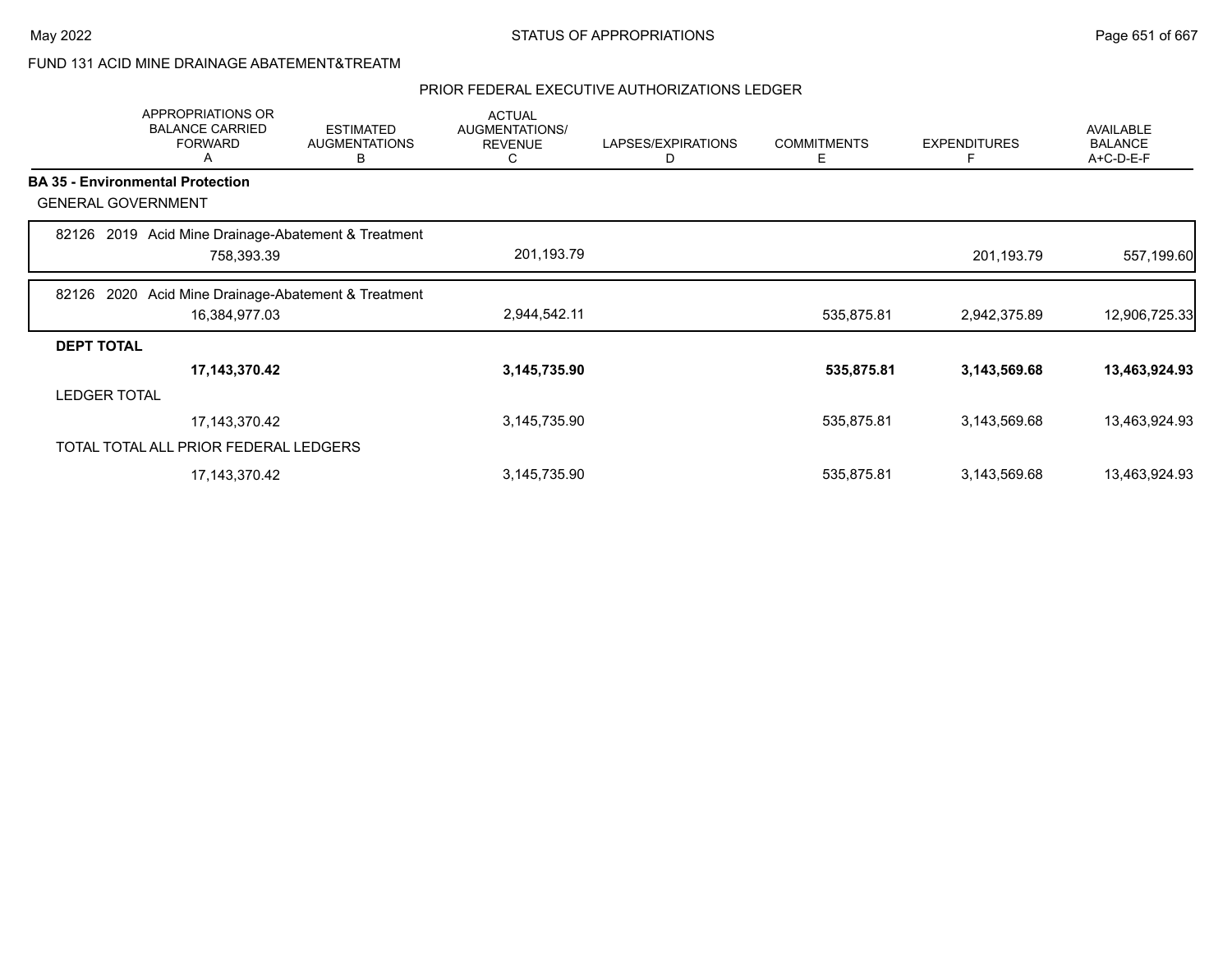### CURRENT FEDERAL APPROPRIATIONS LEDGER

|                           | <b>APPROPRIATIONS OR</b><br><b>BALANCE CARRIED</b><br>FORWARD<br>A | ESTIMATED<br><b>AUGMENTATIONS</b><br>в | <b>ACTUAL</b><br><b>AUGMENTATIONS/</b><br><b>REVENUE</b><br>Ü | LAPSES/EXPIRATIONS | <b>COMMITMENTS</b> | <b>EXPENDITURES</b> | AVAILABLE<br>BALANCE<br>A+C-D-E-F |
|---------------------------|--------------------------------------------------------------------|----------------------------------------|---------------------------------------------------------------|--------------------|--------------------|---------------------|-----------------------------------|
|                           | BA 24 - Community & Economic Develop                               |                                        |                                                               |                    |                    |                     |                                   |
| <b>GENERAL GOVERNMENT</b> |                                                                    |                                        |                                                               |                    |                    |                     |                                   |
| 71042 2021                | Affordable Housing Act Administration                              |                                        |                                                               |                    |                    |                     |                                   |
|                           | 4,000,000.00                                                       |                                        | 741.658.80                                                    |                    |                    | 707.997.16          | 3,292,002.84                      |
| <b>DEPT TOTAL</b>         |                                                                    |                                        |                                                               |                    |                    |                     |                                   |
|                           | 4,000,000.00                                                       |                                        | 741,658.80                                                    |                    |                    | 707,997.16          | 3,292,002.84                      |
| <b>LEDGER TOTAL</b>       |                                                                    |                                        |                                                               |                    |                    |                     |                                   |
|                           | 4,000,000.00                                                       |                                        | 741.658.80                                                    |                    |                    | 707.997.16          | 3,292,002.84                      |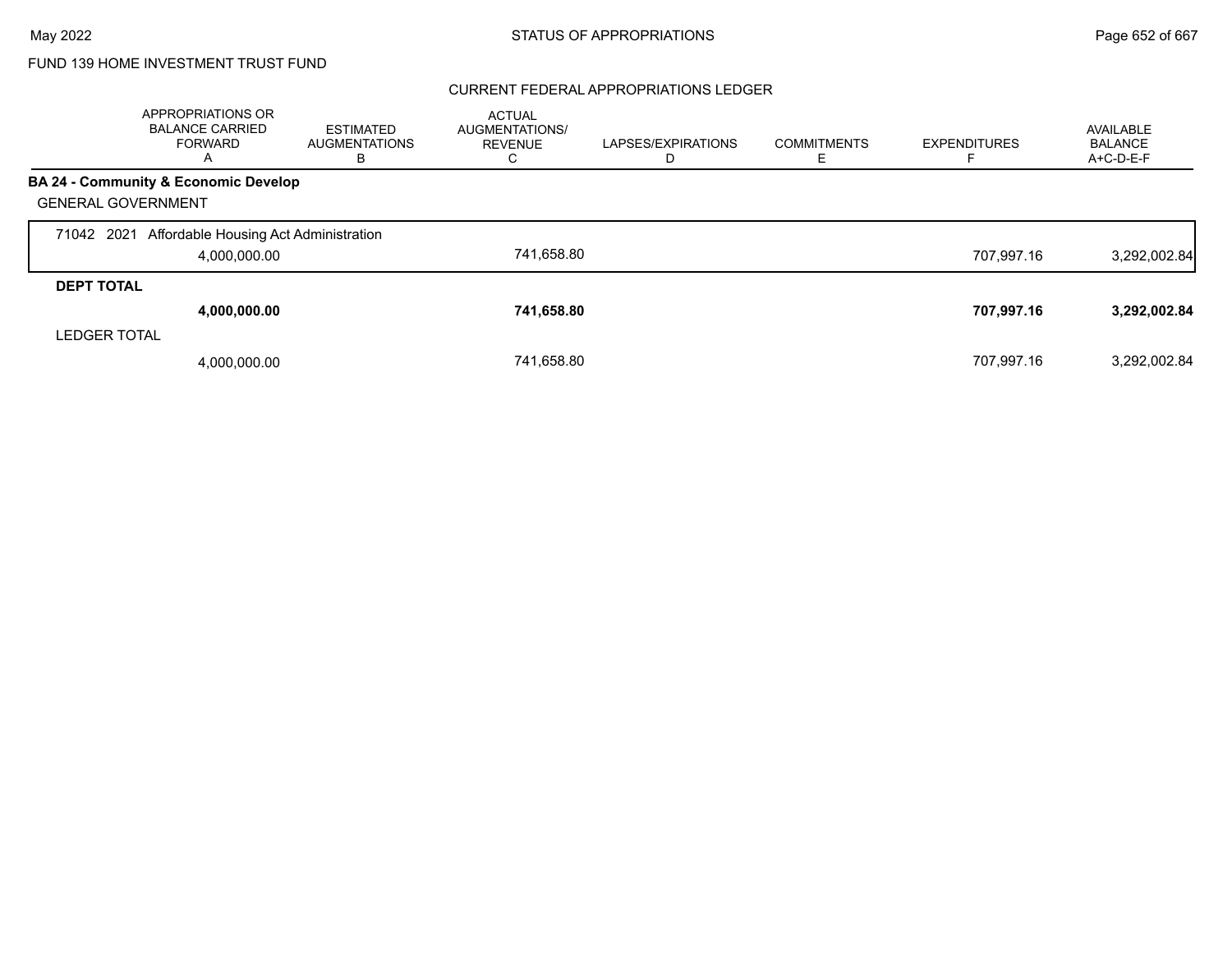|                             | APPROPRIATIONS OR<br><b>BALANCE CARRIED</b><br><b>FORWARD</b><br>A | <b>ESTIMATED</b><br><b>AUGMENTATIONS</b><br>В | <b>ACTUAL</b><br>AUGMENTATIONS/<br><b>REVENUE</b><br>C | LAPSES/EXPIRATIONS<br>D | <b>COMMITMENTS</b><br>Ε | <b>EXPENDITURES</b> | <b>AVAILABLE</b><br><b>BALANCE</b><br>A+C-D-E-F |
|-----------------------------|--------------------------------------------------------------------|-----------------------------------------------|--------------------------------------------------------|-------------------------|-------------------------|---------------------|-------------------------------------------------|
|                             | BA 24 - Community & Economic Develop                               |                                               |                                                        |                         |                         |                     |                                                 |
| <b>GRANTS AND SUBSIDIES</b> |                                                                    |                                               |                                                        |                         |                         |                     |                                                 |
| 87433                       | 2021 COVID-HOME InvstmtPrtnrshpPgmNon-entitIm                      |                                               |                                                        |                         |                         |                     |                                                 |
|                             | 500,000.00                                                         |                                               | 39,145.96                                              |                         |                         | 39,145.96           | 460,854.04                                      |
| <b>DEPT TOTAL</b>           |                                                                    |                                               |                                                        |                         |                         |                     |                                                 |
|                             | 500,000.00                                                         |                                               | 39,145.96                                              |                         |                         | 39,145.96           | 460,854.04                                      |
| <b>LEDGER TOTAL</b>         |                                                                    |                                               |                                                        |                         |                         |                     |                                                 |
|                             | 500,000.00                                                         |                                               | 39,145.96                                              |                         |                         | 39,145.96           | 460,854.04                                      |
|                             | TOTAL TOTAL ALL CURRENT FEDERAL LEDGERS                            |                                               |                                                        |                         |                         |                     |                                                 |
|                             | 4,500,000.00                                                       |                                               | 780,804.76                                             |                         |                         | 747,143.12          | 3,752,856.88                                    |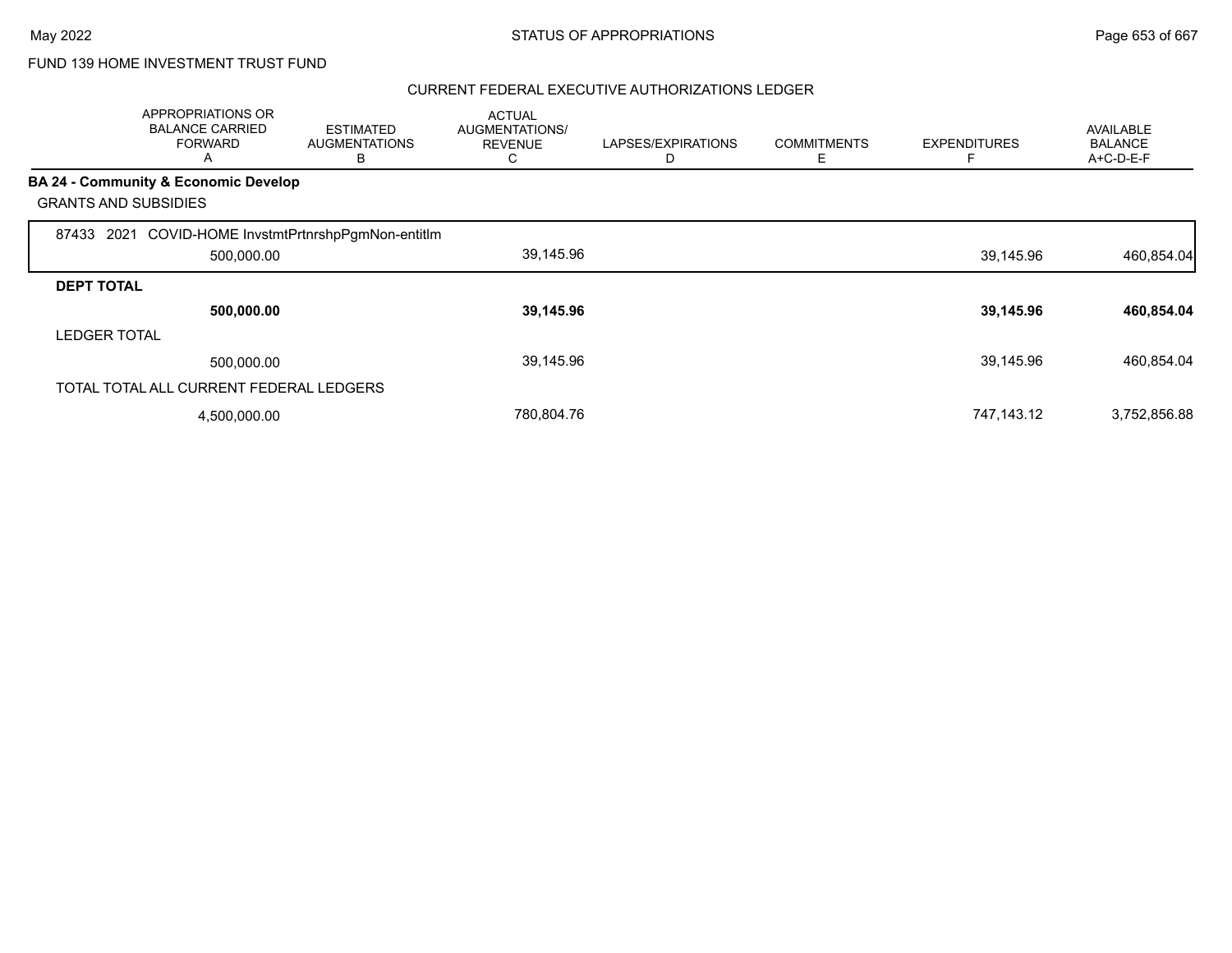### PRIOR FEDERAL APPROPRIATIONS LEDGER

|                     | APPROPRIATIONS OR<br><b>BALANCE CARRIED</b><br><b>FORWARD</b><br>Α | <b>ESTIMATED</b><br><b>AUGMENTATIONS</b><br>B | <b>ACTUAL</b><br>AUGMENTATIONS/<br><b>REVENUE</b><br>С | LAPSES/EXPIRATIONS<br>D | <b>COMMITMENTS</b><br>Е | <b>EXPENDITURES</b> | <b>AVAILABLE</b><br><b>BALANCE</b><br>A+C-D-E-F |
|---------------------|--------------------------------------------------------------------|-----------------------------------------------|--------------------------------------------------------|-------------------------|-------------------------|---------------------|-------------------------------------------------|
|                     | <b>BA 24 - Community &amp; Economic Develop</b>                    |                                               |                                                        |                         |                         |                     |                                                 |
|                     | <b>GENERAL GOVERNMENT</b>                                          |                                               |                                                        |                         |                         |                     |                                                 |
|                     | 71042 2019 Affordable Housing Act Administration                   |                                               |                                                        |                         |                         |                     |                                                 |
|                     |                                                                    |                                               | 92,466.26                                              |                         |                         |                     |                                                 |
| 71042 2020          | Affordable Housing Act Administration                              |                                               |                                                        |                         |                         |                     |                                                 |
|                     | 3,059,937.17                                                       |                                               | 815,208.73                                             |                         |                         | 33,895.30           | 3,026,041.87                                    |
| <b>DEPT TOTAL</b>   |                                                                    |                                               |                                                        |                         |                         |                     |                                                 |
|                     | 3,059,937.17                                                       |                                               | 907,674.99                                             |                         |                         | 33,895.30           | 3,026,041.87                                    |
| <b>LEDGER TOTAL</b> |                                                                    |                                               |                                                        |                         |                         |                     |                                                 |
|                     | 3,059,937.17                                                       |                                               | 907,674.99                                             |                         |                         | 33,895.30           | 3,026,041.87                                    |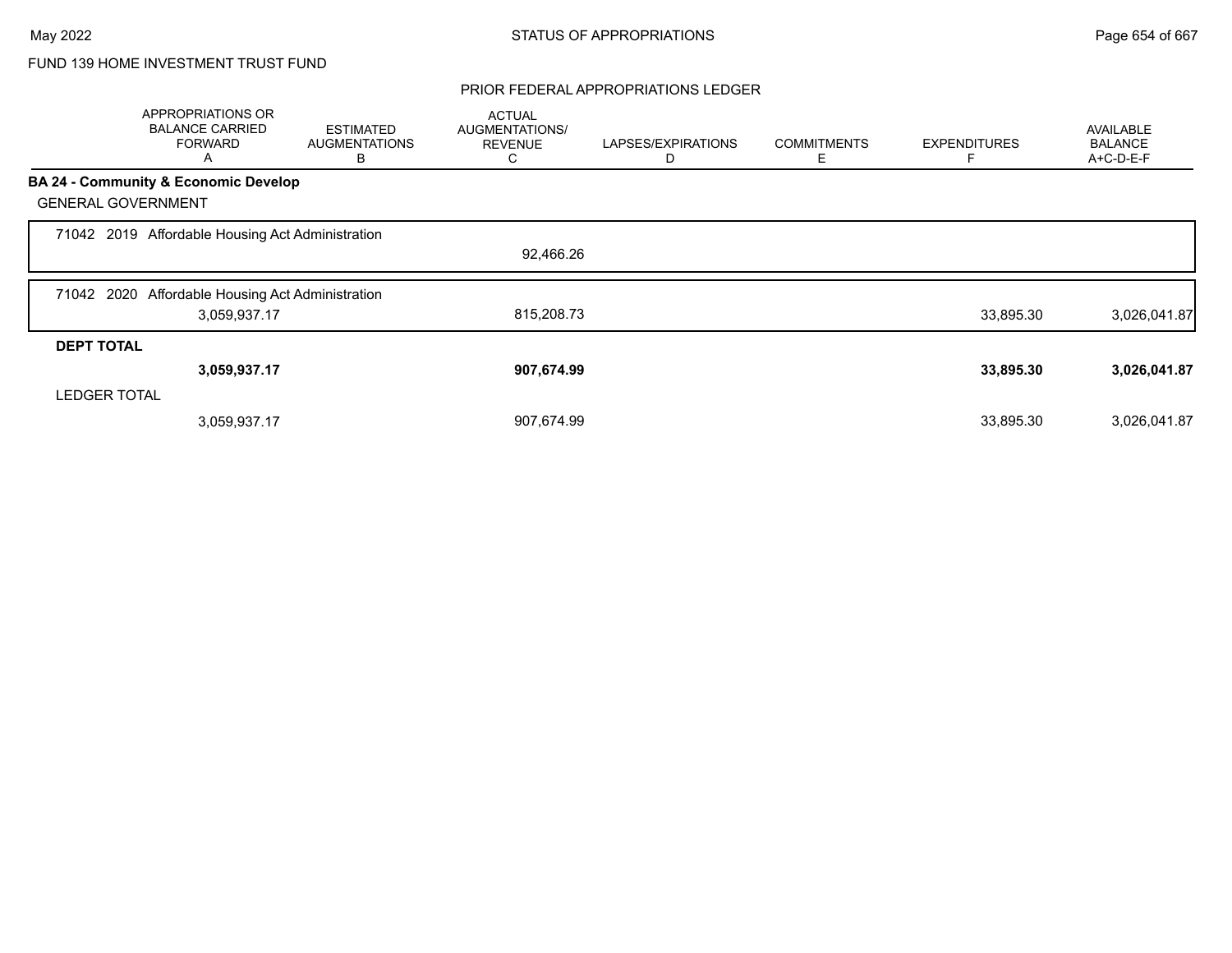|                             | <b>APPROPRIATIONS OR</b><br><b>BALANCE CARRIED</b><br><b>FORWARD</b><br>A | <b>ESTIMATED</b><br><b>AUGMENTATIONS</b><br>B | <b>ACTUAL</b><br>AUGMENTATIONS/<br><b>REVENUE</b><br>С | LAPSES/EXPIRATIONS<br>D | <b>COMMITMENTS</b><br>Ε | <b>EXPENDITURES</b> | <b>AVAILABLE</b><br><b>BALANCE</b><br>A+C-D-E-F |
|-----------------------------|---------------------------------------------------------------------------|-----------------------------------------------|--------------------------------------------------------|-------------------------|-------------------------|---------------------|-------------------------------------------------|
|                             | <b>BA 24 - Community &amp; Economic Develop</b>                           |                                               |                                                        |                         |                         |                     |                                                 |
| <b>GRANTS AND SUBSIDIES</b> |                                                                           |                                               |                                                        |                         |                         |                     |                                                 |
| 87433                       | 2020 COVID-HOME InvstmtPrtnrshpPgmNon-entitIm                             |                                               |                                                        |                         |                         |                     |                                                 |
|                             | 10,464,161.00                                                             |                                               |                                                        |                         |                         |                     | 10,464,161.00                                   |
| <b>DEPT TOTAL</b>           |                                                                           |                                               |                                                        |                         |                         |                     |                                                 |
|                             | 10,464,161.00                                                             |                                               |                                                        |                         |                         |                     | 10,464,161.00                                   |
| <b>LEDGER TOTAL</b>         |                                                                           |                                               |                                                        |                         |                         |                     |                                                 |
|                             | 10.464.161.00                                                             |                                               |                                                        |                         |                         |                     | 10,464,161.00                                   |
|                             | TOTAL TOTAL ALL PRIOR FEDERAL LEDGERS                                     |                                               |                                                        |                         |                         |                     |                                                 |
|                             | 13,524,098.17                                                             |                                               | 907,674.99                                             |                         |                         | 33,895.30           | 13,490,202.87                                   |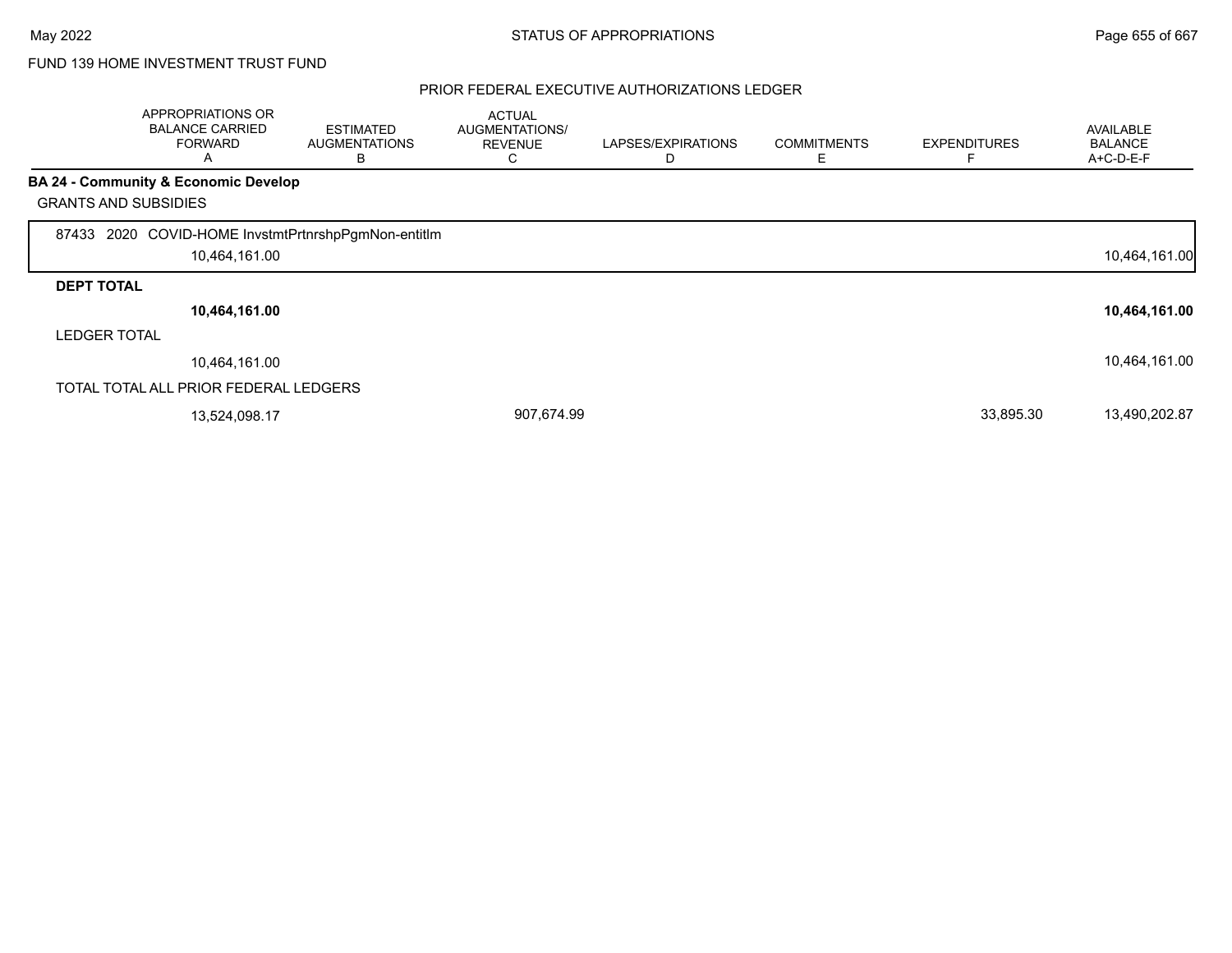### FUND 141 PORT OF PITTSBURGH COMMISSION FUND

| APPROPRIATIONS OR<br><b>BALANCE CARRIED</b><br><b>FORWARD</b><br>A | <b>ESTIMATED</b><br><b>AUGMENTATIONS</b><br>В | <b>ACTUAL</b><br><b>AUGMENTATIONS/</b><br><b>REVENUE</b><br>C | LAPSES/EXPIRATIONS<br>D | <b>COMMITMENTS</b><br>Е | <b>EXPENDITURES</b><br>F | <b>AVAILABLE</b><br><b>BALANCE</b><br>A+C-D-E-F |
|--------------------------------------------------------------------|-----------------------------------------------|---------------------------------------------------------------|-------------------------|-------------------------|--------------------------|-------------------------------------------------|
| <b>BA 88 - PA Port Authorities</b>                                 |                                               |                                                               |                         |                         |                          |                                                 |
| <b>GENERAL GOVERNMENT</b>                                          |                                               |                                                               |                         |                         |                          |                                                 |
| <b>CMAQ Clean Diesel</b><br>89491<br>2021                          |                                               |                                                               |                         |                         |                          |                                                 |
| 4,500,000.00                                                       |                                               | 797,596.14                                                    |                         | 152,198.51              | 968,935.99               | 3,378,865.50                                    |
| <b>DEPT TOTAL</b>                                                  |                                               |                                                               |                         |                         |                          |                                                 |
| 4,500,000.00                                                       |                                               | 797,596.14                                                    |                         | 152,198.51              | 968,935.99               | 3,378,865.50                                    |
| <b>LEDGER TOTAL</b>                                                |                                               |                                                               |                         |                         |                          |                                                 |
| 4,500,000.00                                                       |                                               | 797,596.14                                                    |                         | 152,198.51              | 968,935.99               | 3,378,865.50                                    |
| TOTAL TOTAL ALL CURRENT FEDERAL LEDGERS                            |                                               |                                                               |                         |                         |                          |                                                 |
| 4,500,000.00                                                       |                                               | 797,596.14                                                    |                         | 152,198.51              | 968,935.99               | 3,378,865.50                                    |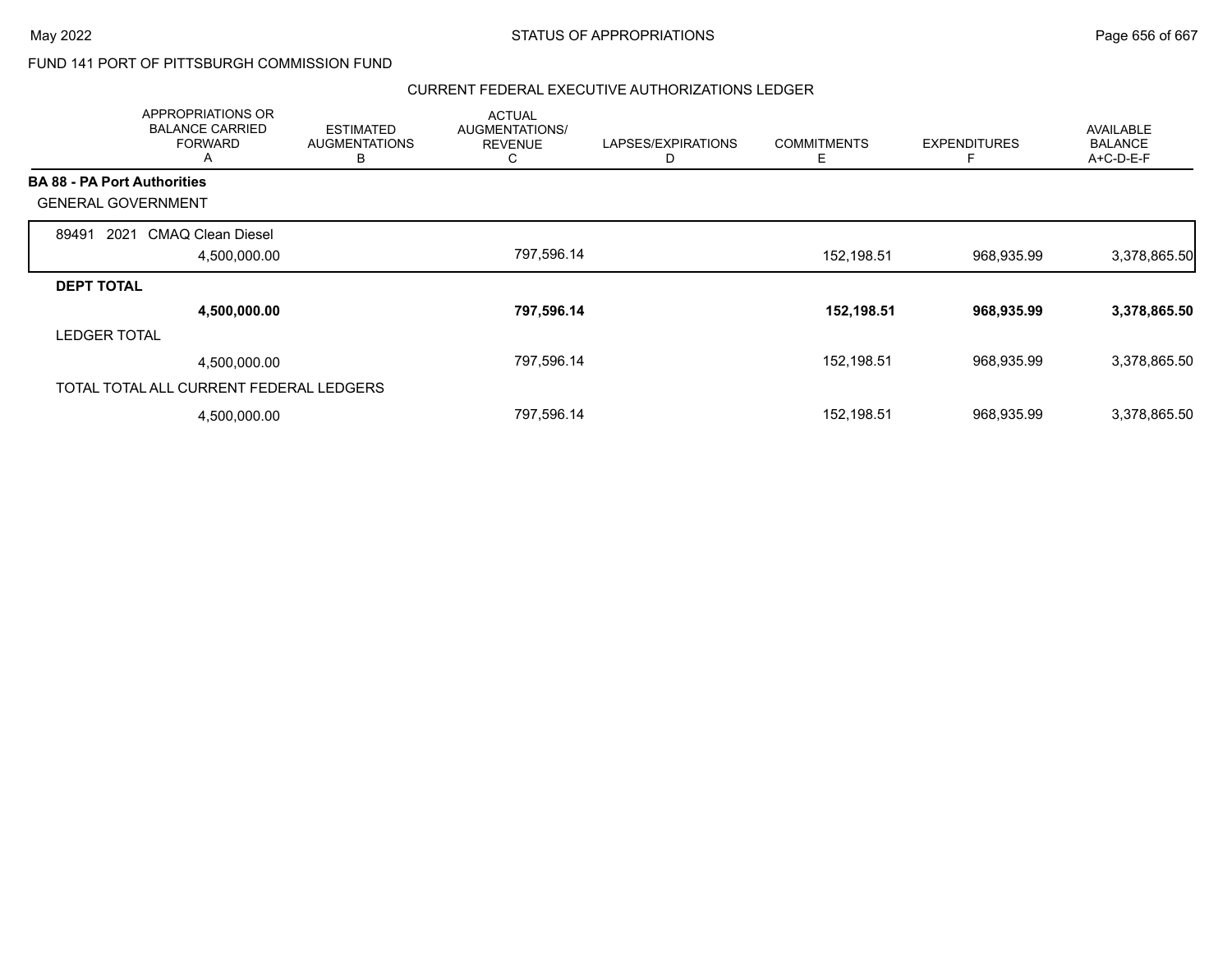### FUND 141 PORT OF PITTSBURGH COMMISSION FUND

|                                    | <b>APPROPRIATIONS OR</b><br><b>BALANCE CARRIED</b><br><b>FORWARD</b><br>Α | <b>ESTIMATED</b><br><b>AUGMENTATIONS</b><br>В | <b>ACTUAL</b><br><b>AUGMENTATIONS/</b><br><b>REVENUE</b><br>С | LAPSES/EXPIRATIONS<br>D | <b>COMMITMENTS</b><br>Е | <b>EXPENDITURES</b><br>F | AVAILABLE<br><b>BALANCE</b><br>A+C-D-E-F |
|------------------------------------|---------------------------------------------------------------------------|-----------------------------------------------|---------------------------------------------------------------|-------------------------|-------------------------|--------------------------|------------------------------------------|
| <b>BA 88 - PA Port Authorities</b> |                                                                           |                                               |                                                               |                         |                         |                          |                                          |
| <b>GENERAL GOVERNMENT</b>          |                                                                           |                                               |                                                               |                         |                         |                          |                                          |
| 89491                              | 2017 CMAQ Clean Diesel                                                    |                                               |                                                               |                         |                         |                          |                                          |
|                                    | 3,269,220.77                                                              |                                               |                                                               |                         |                         |                          | 3,269,220.77                             |
| 89491                              | 2018 CMAQ Clean Diesel                                                    |                                               |                                                               |                         |                         |                          |                                          |
|                                    | 3,721,966.15                                                              |                                               |                                                               |                         |                         |                          | 3,721,966.15                             |
| 89491                              | 2019 CMAQ Clean Diesel                                                    |                                               |                                                               |                         |                         |                          |                                          |
|                                    | 3,551,567.97                                                              |                                               | 1,662,017.08                                                  |                         |                         | 1,662,017.08             | 1,889,550.89                             |
| 2020<br>89491                      | <b>CMAQ Clean Diesel</b>                                                  |                                               |                                                               |                         |                         |                          |                                          |
|                                    | 4,000,000.00                                                              |                                               | 159,542.20                                                    |                         |                         | 159,542.20               | 3,840,457.80                             |
| <b>DEPT TOTAL</b>                  |                                                                           |                                               |                                                               |                         |                         |                          |                                          |
|                                    | 14,542,754.89                                                             |                                               | 1,821,559.28                                                  |                         |                         | 1,821,559.28             | 12,721,195.61                            |
| <b>LEDGER TOTAL</b>                |                                                                           |                                               |                                                               |                         |                         |                          |                                          |
|                                    | 14,542,754.89                                                             |                                               | 1,821,559.28                                                  |                         |                         | 1,821,559.28             | 12,721,195.61                            |
|                                    | TOTAL TOTAL ALL PRIOR FEDERAL LEDGERS                                     |                                               |                                                               |                         |                         |                          |                                          |
|                                    | 14,542,754.89                                                             |                                               | 1,821,559.28                                                  |                         |                         | 1,821,559.28             | 12,721,195.61                            |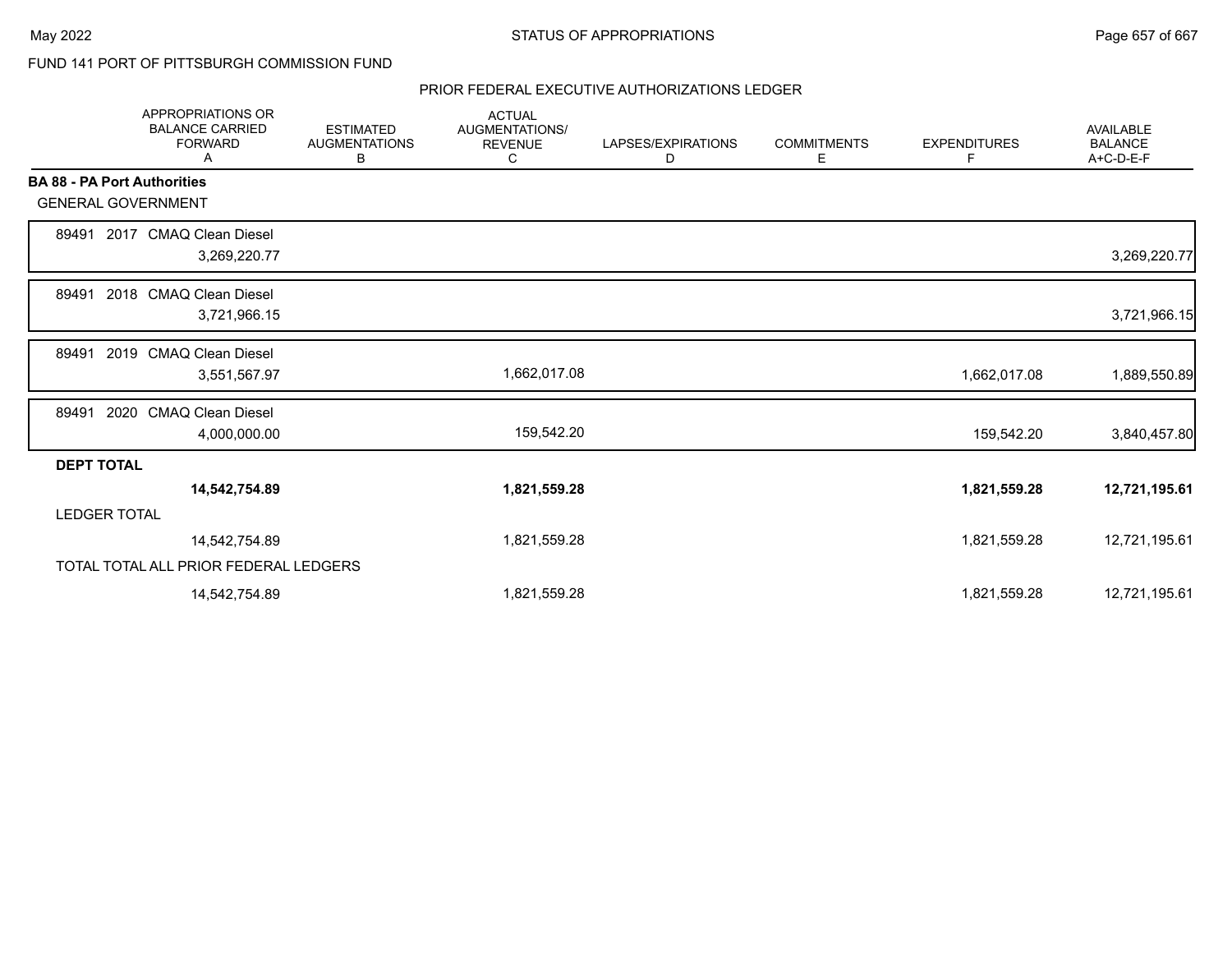# FUND 148 SELF-INSURANCE GUARANTY FUND

### FEDERAL RESTRICTED RECEIPTS LEDGER

|                           | APPROPRIATIONS OR<br><b>BALANCE CARRIED</b><br><b>FORWARD</b><br>Α | <b>ESTIMATED</b><br><b>AUGMENTATIONS</b><br>В | <b>ACTUAL</b><br>AUGMENTATIONS/<br><b>REVENUE</b><br>С | LAPSES/EXPIRATIONS<br>D | <b>COMMITMENTS</b><br>E. | <b>EXPENDITURES</b> | AVAILABLE<br><b>BALANCE</b><br>A+C-D-E-F |
|---------------------------|--------------------------------------------------------------------|-----------------------------------------------|--------------------------------------------------------|-------------------------|--------------------------|---------------------|------------------------------------------|
| BA 12 - Labor & Industry  |                                                                    |                                               |                                                        |                         |                          |                     |                                          |
| <b>GENERAL GOVERNMENT</b> |                                                                    |                                               |                                                        |                         |                          |                     |                                          |
| 40144 2021 C & K Coal     |                                                                    |                                               |                                                        |                         |                          |                     |                                          |
|                           | 0.01                                                               |                                               |                                                        |                         |                          |                     | 0.01                                     |
| <b>DEPT TOTAL</b>         |                                                                    |                                               |                                                        |                         |                          |                     |                                          |
|                           | 0.01                                                               |                                               |                                                        |                         |                          |                     | 0.01                                     |
| <b>LEDGER TOTAL</b>       |                                                                    |                                               |                                                        |                         |                          |                     |                                          |
|                           | 0.01                                                               |                                               |                                                        |                         |                          |                     | 0.01                                     |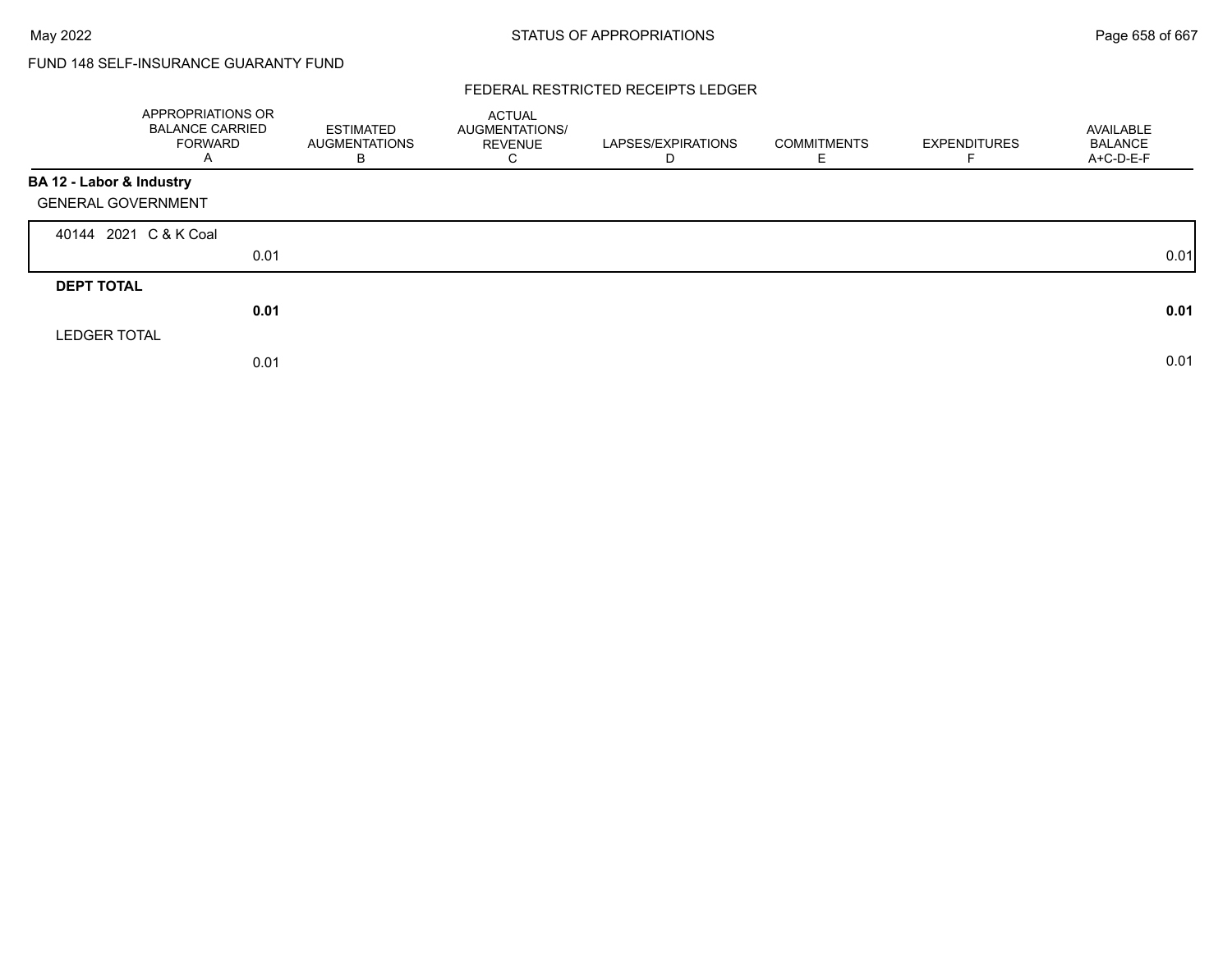## FUND 187 PUBLIC TRANSPORTATION TRUST FUND

|                               | APPROPRIATIONS OR<br><b>BALANCE CARRIED</b><br><b>FORWARD</b><br>A | <b>ESTIMATED</b><br>AUGMENTATIONS<br>В | <b>ACTUAL</b><br>AUGMENTATIONS/<br><b>REVENUE</b><br>С | LAPSES/EXPIRATIONS<br>D | <b>COMMITMENTS</b><br>Е | <b>EXPENDITURES</b> | <b>AVAILABLE</b><br><b>BALANCE</b><br>A+C-D-E-F |
|-------------------------------|--------------------------------------------------------------------|----------------------------------------|--------------------------------------------------------|-------------------------|-------------------------|---------------------|-------------------------------------------------|
| <b>BA 78 - Transportation</b> |                                                                    |                                        |                                                        |                         |                         |                     |                                                 |
|                               | <b>GRANTS AND SUBSIDIES</b>                                        |                                        |                                                        |                         |                         |                     |                                                 |
| 80903                         | 2020 Passenger Rail Capital (F)<br>9,812,508.00                    |                                        |                                                        |                         |                         |                     | 9,812,508.00                                    |
| <b>DEPT TOTAL</b>             |                                                                    |                                        |                                                        |                         |                         |                     |                                                 |
|                               | 9,812,508.00                                                       |                                        |                                                        |                         |                         |                     | 9,812,508.00                                    |
| <b>LEDGER TOTAL</b>           |                                                                    |                                        |                                                        |                         |                         |                     |                                                 |
|                               | 9,812,508.00                                                       |                                        |                                                        |                         |                         |                     | 9,812,508.00                                    |
|                               | TOTAL TOTAL ALL PRIOR FEDERAL LEDGERS                              |                                        |                                                        |                         |                         |                     |                                                 |
|                               | 9,812,508.00                                                       |                                        |                                                        |                         |                         |                     | 9,812,508.00                                    |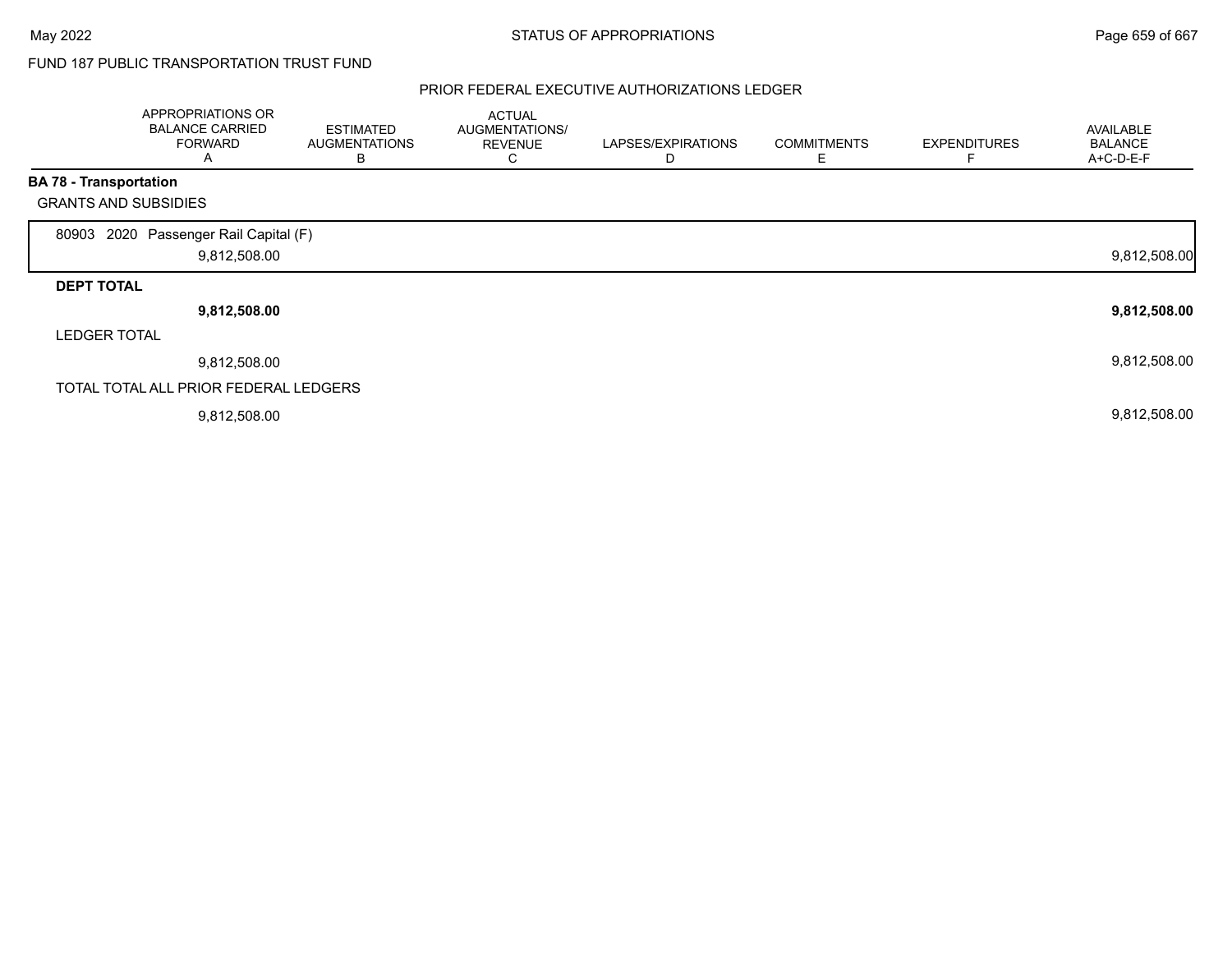## FUND 208 INSURANCE REG AND OVERSIGHT FUND

|                     | APPROPRIATIONS OR<br><b>BALANCE CARRIED</b><br><b>FORWARD</b><br>A | <b>ESTIMATED</b><br><b>AUGMENTATIONS</b><br>В | <b>ACTUAL</b><br><b>AUGMENTATIONS/</b><br><b>REVENUE</b><br>С | LAPSES/EXPIRATIONS<br>D | <b>COMMITMENTS</b><br>Е | <b>EXPENDITURES</b> | <b>AVAILABLE</b><br><b>BALANCE</b><br>A+C-D-E-F |
|---------------------|--------------------------------------------------------------------|-----------------------------------------------|---------------------------------------------------------------|-------------------------|-------------------------|---------------------|-------------------------------------------------|
| BA 79 - Insurance   |                                                                    |                                               |                                                               |                         |                         |                     |                                                 |
|                     | <b>GENERAL GOVERNMENT</b>                                          |                                               |                                                               |                         |                         |                     |                                                 |
| 80993               | 2020 SOR-MH SUD Parity Rights Outreach                             |                                               |                                                               |                         |                         |                     |                                                 |
|                     | 63,000.00                                                          |                                               | 65,000.00                                                     |                         |                         | 55,000.00           | 8,000.00                                        |
| <b>DEPT TOTAL</b>   |                                                                    |                                               |                                                               |                         |                         |                     |                                                 |
|                     | 63,000.00                                                          |                                               | 65,000.00                                                     |                         |                         | 55,000.00           | 8,000.00                                        |
| <b>LEDGER TOTAL</b> |                                                                    |                                               |                                                               |                         |                         |                     |                                                 |
|                     | 63,000.00                                                          |                                               | 65,000.00                                                     |                         |                         | 55,000.00           | 8,000.00                                        |
|                     | TOTAL TOTAL ALL PRIOR FEDERAL LEDGERS                              |                                               |                                                               |                         |                         |                     |                                                 |
|                     | 63,000.00                                                          |                                               | 65,000.00                                                     |                         |                         | 55,000.00           | 8,000.00                                        |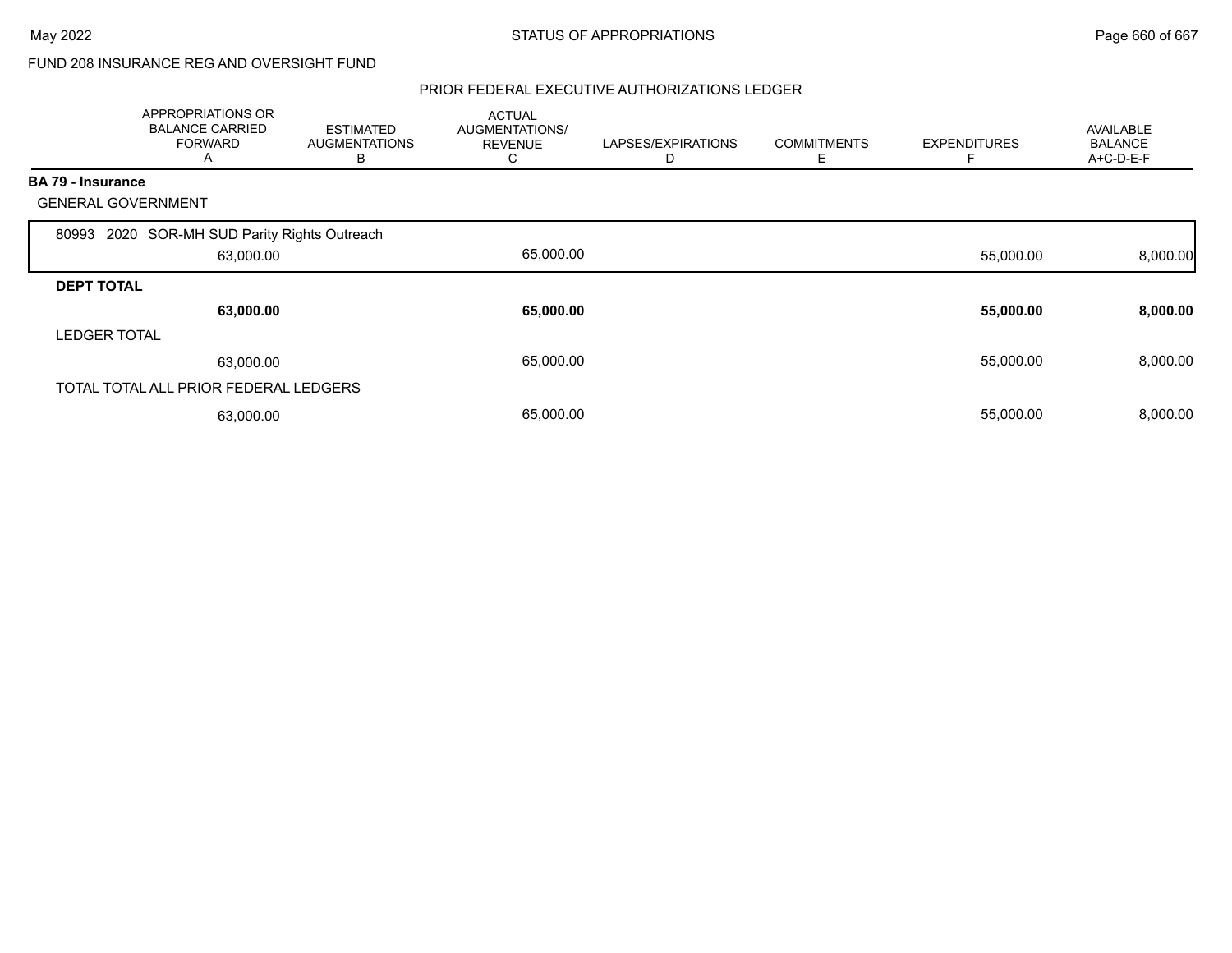# FUND 223 SCHOOL SAFETY AND SECURITY FUND

|                                  | APPROPRIATIONS OR<br><b>BALANCE CARRIED</b><br><b>FORWARD</b><br>A | <b>ESTIMATED</b><br><b>AUGMENTATIONS</b><br>В | <b>ACTUAL</b><br><b>AUGMENTATIONS/</b><br><b>REVENUE</b><br>C | LAPSES/EXPIRATIONS | <b>COMMITMENTS</b><br>Ε | <b>EXPENDITURES</b><br>F | AVAILABLE<br><b>BALANCE</b><br>A+C-D-E-F |
|----------------------------------|--------------------------------------------------------------------|-----------------------------------------------|---------------------------------------------------------------|--------------------|-------------------------|--------------------------|------------------------------------------|
| <b>BA 81 - Executive Offices</b> |                                                                    |                                               |                                                               |                    |                         |                          |                                          |
|                                  | <b>GRANTS AND SUBSIDIES</b>                                        |                                               |                                                               |                    |                         |                          |                                          |
| 87634                            | 2020 COVID-ESSER-CommissionCrime&Delinquency<br>31,166,552.59      |                                               | 28,889,099.76                                                 |                    | 6,638,683.65            | 24,502,397.00            | 25,471.94                                |
| <b>DEPT TOTAL</b>                |                                                                    |                                               |                                                               |                    |                         |                          |                                          |
|                                  | 31,166,552.59                                                      |                                               | 28,889,099.76                                                 |                    | 6,638,683.65            | 24,502,397.00            | 25,471.94                                |
| <b>LEDGER TOTAL</b>              |                                                                    |                                               |                                                               |                    |                         |                          |                                          |
|                                  | 31,166,552.59                                                      |                                               | 28,889,099.76                                                 |                    | 6,638,683.65            | 24,502,397.00            | 25,471.94                                |
|                                  | TOTAL TOTAL ALL PRIOR FEDERAL LEDGERS                              |                                               |                                                               |                    |                         |                          |                                          |
|                                  | 31,166,552.59                                                      |                                               | 28,889,099.76                                                 |                    | 6,638,683.65            | 24,502,397.00            | 25,471.94                                |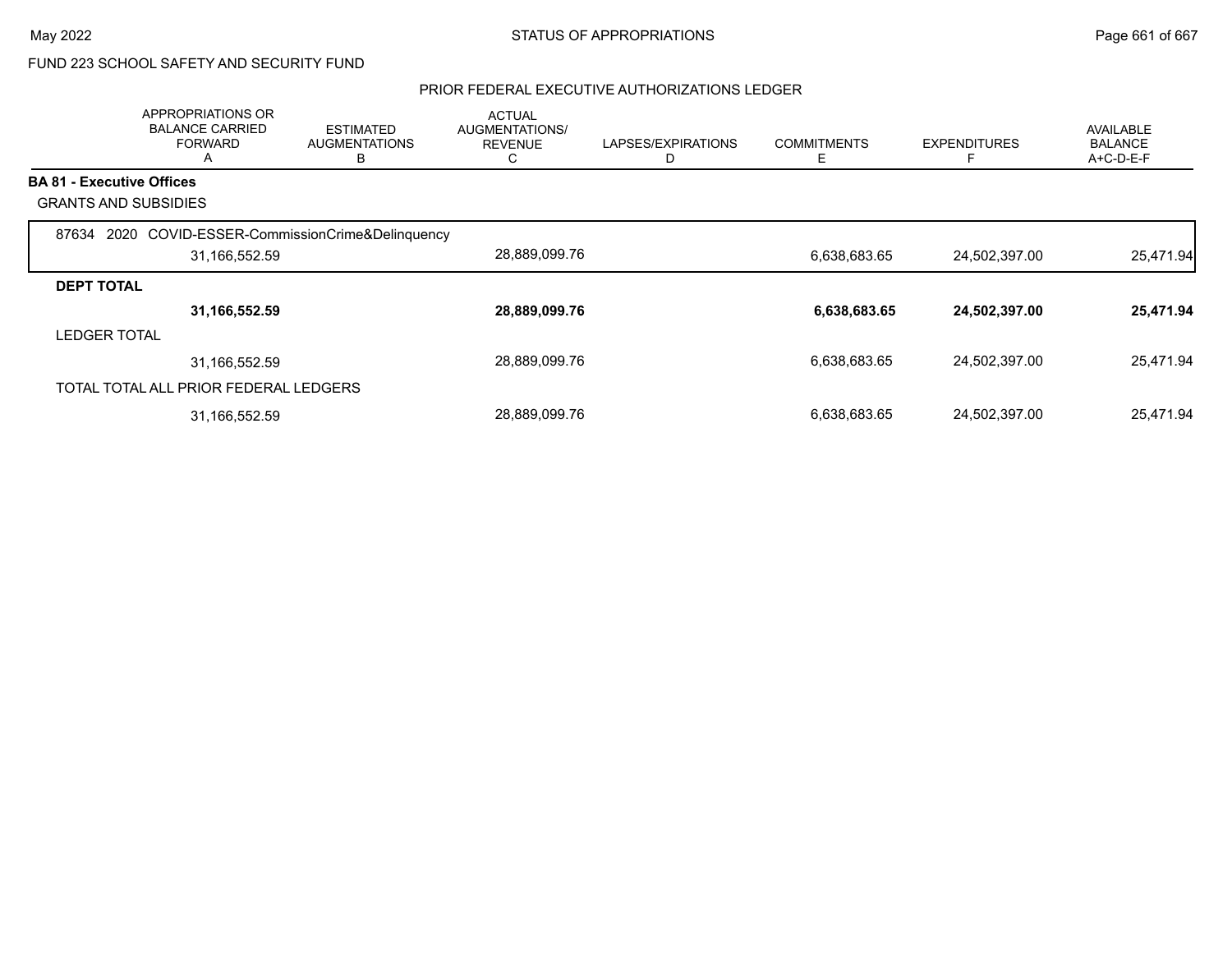### FUND 224 PA HEALTH INSURANCE EXCHANGE FUND

|                          | APPROPRIATIONS OR<br><b>BALANCE CARRIED</b><br><b>FORWARD</b><br>Α | <b>ESTIMATED</b><br><b>AUGMENTATIONS</b><br>В | <b>ACTUAL</b><br>AUGMENTATIONS/<br><b>REVENUE</b><br>C | LAPSES/EXPIRATIONS<br>D | <b>COMMITMENTS</b><br>Ε | <b>EXPENDITURES</b><br>F | <b>AVAILABLE</b><br><b>BALANCE</b><br>A+C-D-E-F |
|--------------------------|--------------------------------------------------------------------|-----------------------------------------------|--------------------------------------------------------|-------------------------|-------------------------|--------------------------|-------------------------------------------------|
| <b>BA 79 - Insurance</b> |                                                                    |                                               |                                                        |                         |                         |                          |                                                 |
|                          | <b>GENERAL GOVERNMENT</b>                                          |                                               |                                                        |                         |                         |                          |                                                 |
| 80598                    | Transitioning to State Based Exchanged<br>2021                     |                                               |                                                        |                         |                         |                          |                                                 |
|                          | 17,190,000.00                                                      |                                               | 13,877,417.70                                          |                         |                         | 13,877,417.70            | 3,312,582.30                                    |
| 87449                    | 2021<br><b>COVID-State Exchange Modernization</b>                  |                                               |                                                        |                         |                         |                          |                                                 |
|                          | 1,108,000.00                                                       |                                               | 1,107,392.87                                           |                         |                         | 1,107,392.87             | 607.13                                          |
| <b>DEPT TOTAL</b>        |                                                                    |                                               |                                                        |                         |                         |                          |                                                 |
|                          | 18,298,000.00                                                      |                                               | 14,984,810.57                                          |                         |                         | 14,984,810.57            | 3,313,189.43                                    |
|                          | <b>LEDGER TOTAL</b>                                                |                                               |                                                        |                         |                         |                          |                                                 |
|                          | 18,298,000.00                                                      |                                               | 14,984,810.57                                          |                         |                         | 14,984,810.57            | 3,313,189.43                                    |
|                          | TOTAL TOTAL ALL CURRENT FEDERAL LEDGERS                            |                                               |                                                        |                         |                         |                          |                                                 |
|                          | 18,298,000.00                                                      |                                               | 14,984,810.57                                          |                         |                         | 14,984,810.57            | 3,313,189.43                                    |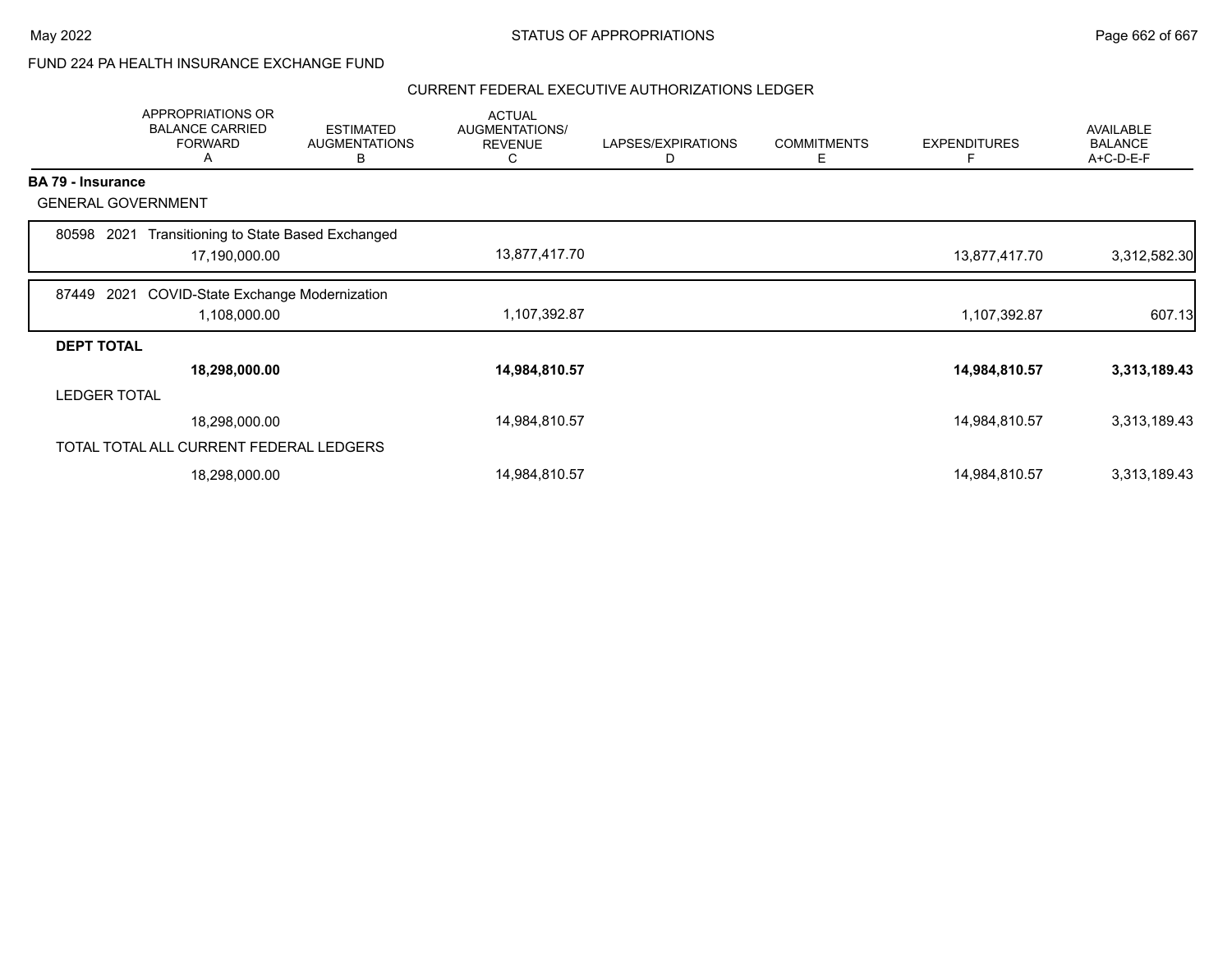### FUND 224 PA HEALTH INSURANCE EXCHANGE FUND

|                     | APPROPRIATIONS OR<br><b>BALANCE CARRIED</b><br><b>FORWARD</b><br>A | <b>ESTIMATED</b><br><b>AUGMENTATIONS</b><br>В | <b>ACTUAL</b><br>AUGMENTATIONS/<br><b>REVENUE</b><br>◡ | LAPSES/EXPIRATIONS<br>D | <b>COMMITMENTS</b><br>Е | <b>EXPENDITURES</b> | AVAILABLE<br><b>BALANCE</b><br>A+C-D-E-F |
|---------------------|--------------------------------------------------------------------|-----------------------------------------------|--------------------------------------------------------|-------------------------|-------------------------|---------------------|------------------------------------------|
| BA 79 - Insurance   |                                                                    |                                               |                                                        |                         |                         |                     |                                          |
|                     | <b>GENERAL GOVERNMENT</b>                                          |                                               |                                                        |                         |                         |                     |                                          |
| 80598               | Transitioning to State Based Exchanged<br>2020                     |                                               |                                                        |                         |                         |                     |                                          |
|                     | 2,026,093.08                                                       |                                               | 2,025,734.98                                           |                         |                         | 2,025,734.98        | 358.10                                   |
| <b>DEPT TOTAL</b>   |                                                                    |                                               |                                                        |                         |                         |                     |                                          |
|                     | 2,026,093.08                                                       |                                               | 2,025,734.98                                           |                         |                         | 2,025,734.98        | 358.10                                   |
| <b>LEDGER TOTAL</b> |                                                                    |                                               |                                                        |                         |                         |                     |                                          |
|                     | 2,026,093.08                                                       |                                               | 2,025,734.98                                           |                         |                         | 2,025,734.98        | 358.10                                   |
|                     | TOTAL TOTAL ALL PRIOR FEDERAL LEDGERS                              |                                               |                                                        |                         |                         |                     |                                          |
|                     | 2,026,093.08                                                       |                                               | 2,025,734.98                                           |                         |                         | 2,025,734.98        | 358.10                                   |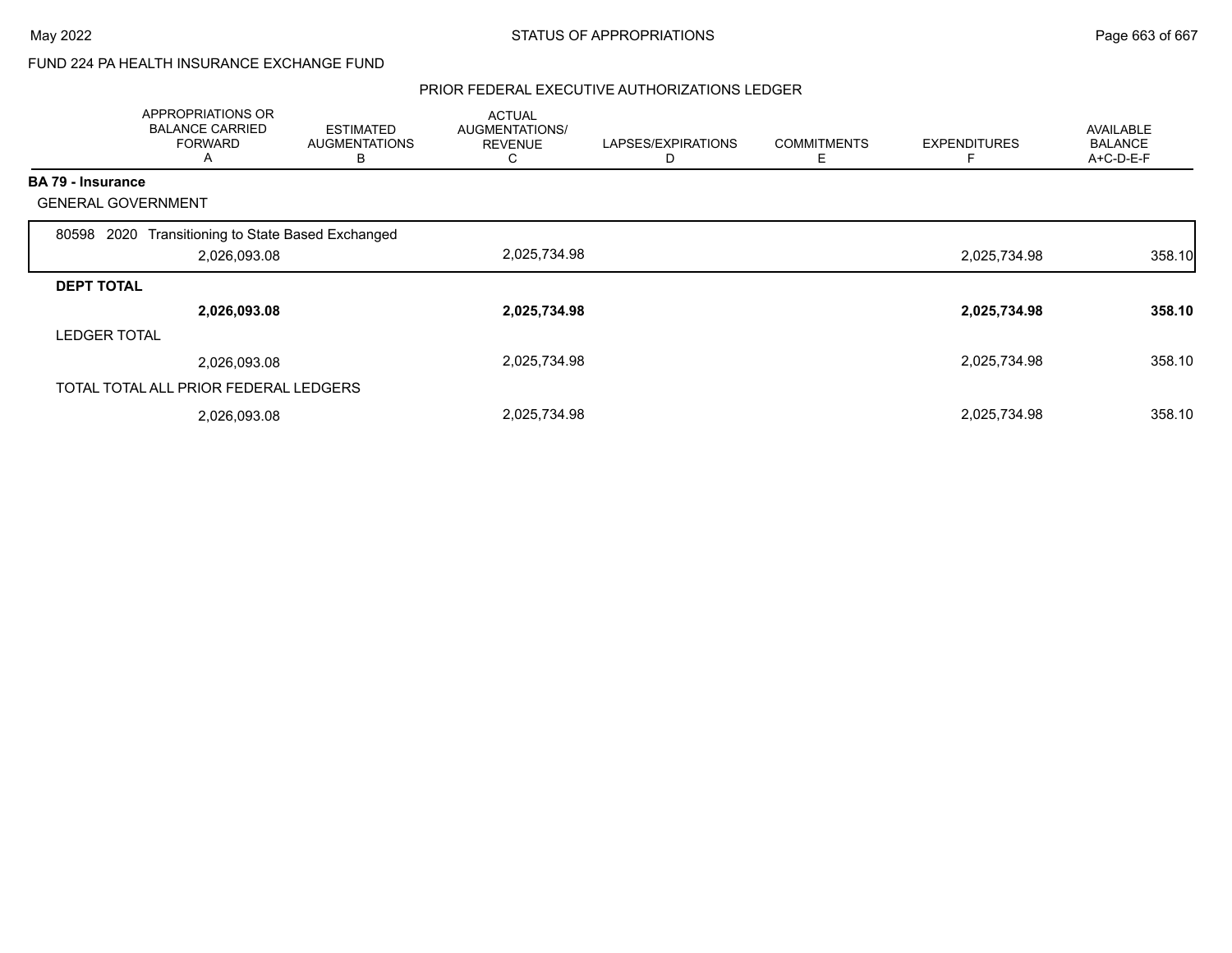## FUND 226 PA RURAL HEALTH REDESIGN CTR FUND

|                           | APPROPRIATIONS OR<br><b>BALANCE CARRIED</b><br><b>FORWARD</b><br>A | <b>ESTIMATED</b><br><b>AUGMENTATIONS</b><br>в | <b>ACTUAL</b><br>AUGMENTATIONS/<br><b>REVENUE</b><br>Ü | LAPSES/EXPIRATIONS<br>D | <b>COMMITMENTS</b><br>E | <b>EXPENDITURES</b> | AVAILABLE<br><b>BALANCE</b><br>A+C-D-E-F |
|---------------------------|--------------------------------------------------------------------|-----------------------------------------------|--------------------------------------------------------|-------------------------|-------------------------|---------------------|------------------------------------------|
| BA 67 - Health            |                                                                    |                                               |                                                        |                         |                         |                     |                                          |
| <b>GENERAL GOVERNMENT</b> |                                                                    |                                               |                                                        |                         |                         |                     |                                          |
| 80994<br>2021             | <b>CMMI PA Rural Health Model</b>                                  |                                               |                                                        |                         |                         |                     |                                          |
|                           | 3,000,000.00                                                       |                                               | 1,988,439.56                                           |                         |                         | 2,029,437.40        | 970,562.60                               |
| <b>DEPT TOTAL</b>         |                                                                    |                                               |                                                        |                         |                         |                     |                                          |
|                           | 3,000,000.00                                                       |                                               | 1,988,439.56                                           |                         |                         | 2,029,437.40        | 970,562.60                               |
| <b>LEDGER TOTAL</b>       |                                                                    |                                               |                                                        |                         |                         |                     |                                          |
|                           | 3,000,000.00                                                       |                                               | 1,988,439.56                                           |                         |                         | 2,029,437.40        | 970,562.60                               |
|                           | TOTAL TOTAL ALL CURRENT FEDERAL LEDGERS                            |                                               |                                                        |                         |                         |                     |                                          |
|                           | 3,000,000.00                                                       |                                               | 1,988,439.56                                           |                         |                         | 2,029,437.40        | 970,562.60                               |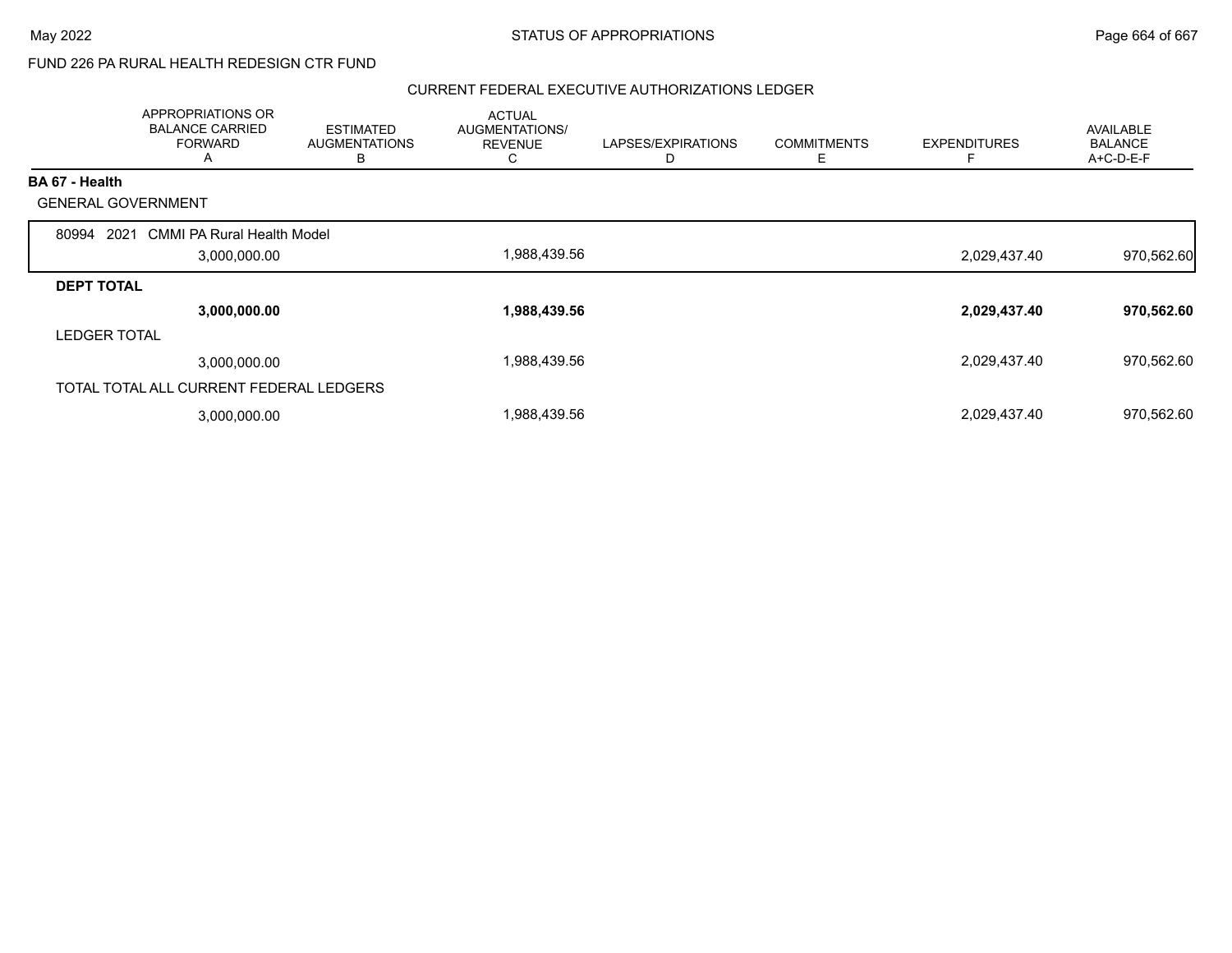## FUND 226 PA RURAL HEALTH REDESIGN CTR FUND

|                           | APPROPRIATIONS OR<br><b>BALANCE CARRIED</b><br><b>FORWARD</b><br>A | <b>ESTIMATED</b><br><b>AUGMENTATIONS</b><br>В | <b>ACTUAL</b><br><b>AUGMENTATIONS/</b><br><b>REVENUE</b><br>C | LAPSES/EXPIRATIONS<br>D | <b>COMMITMENTS</b><br>Е | <b>EXPENDITURES</b> | AVAILABLE<br><b>BALANCE</b><br>A+C-D-E-F |
|---------------------------|--------------------------------------------------------------------|-----------------------------------------------|---------------------------------------------------------------|-------------------------|-------------------------|---------------------|------------------------------------------|
| BA 67 - Health            |                                                                    |                                               |                                                               |                         |                         |                     |                                          |
| <b>GENERAL GOVERNMENT</b> |                                                                    |                                               |                                                               |                         |                         |                     |                                          |
| 80994 2020                | <b>CMMI PA Rural Health Model</b>                                  |                                               |                                                               |                         |                         |                     |                                          |
|                           | 356,931.69                                                         |                                               | 942,277.84                                                    |                         |                         | 328,041.16          | 28,890.53                                |
| <b>DEPT TOTAL</b>         |                                                                    |                                               |                                                               |                         |                         |                     |                                          |
|                           | 356,931.69                                                         |                                               | 942,277.84                                                    |                         |                         | 328,041.16          | 28,890.53                                |
| <b>LEDGER TOTAL</b>       |                                                                    |                                               |                                                               |                         |                         |                     |                                          |
|                           | 356,931.69                                                         |                                               | 942,277.84                                                    |                         |                         | 328,041.16          | 28,890.53                                |
|                           | TOTAL TOTAL ALL PRIOR FEDERAL LEDGERS                              |                                               |                                                               |                         |                         |                     |                                          |
|                           | 356,931.69                                                         |                                               | 942,277.84                                                    |                         |                         | 328,041.16          | 28,890.53                                |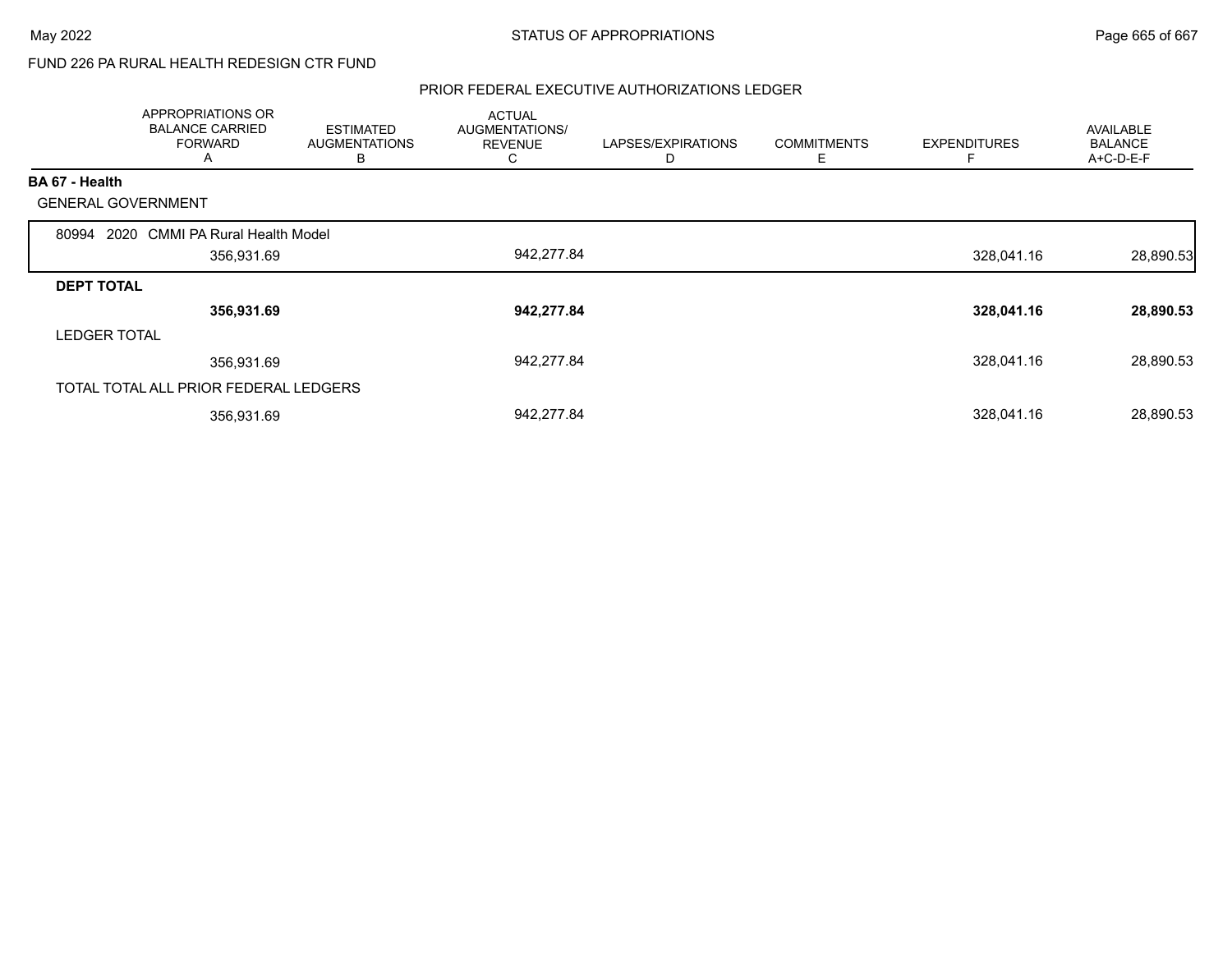FUND 228 UC-FEMA ONA /LOST WAGES FUND

|                             | APPROPRIATIONS OR<br><b>BALANCE CARRIED</b><br><b>FORWARD</b><br>A | <b>ESTIMATED</b><br><b>AUGMENTATIONS</b><br>В | <b>ACTUAL</b><br>AUGMENTATIONS/<br><b>REVENUE</b><br>C | LAPSES/EXPIRATIONS<br>D | <b>COMMITMENTS</b><br>Ε | <b>EXPENDITURES</b> | <b>AVAILABLE</b><br><b>BALANCE</b><br>A+C-D-E-F |
|-----------------------------|--------------------------------------------------------------------|-----------------------------------------------|--------------------------------------------------------|-------------------------|-------------------------|---------------------|-------------------------------------------------|
| BA 12 - Labor & Industry    |                                                                    |                                               |                                                        |                         |                         |                     |                                                 |
| <b>GRANTS AND SUBSIDIES</b> |                                                                    |                                               |                                                        |                         |                         |                     |                                                 |
| 87694                       | COVID-UC-FEMA ONA/Lost Wages<br>2021                               |                                               |                                                        |                         |                         |                     |                                                 |
|                             | 1,000,000.00                                                       |                                               | -432,906.89                                            |                         |                         | 53,358.51           | 946,641.49                                      |
| <b>DEPT TOTAL</b>           |                                                                    |                                               |                                                        |                         |                         |                     |                                                 |
|                             | 1,000,000.00                                                       |                                               | -432,906.89                                            |                         |                         | 53,358.51           | 946,641.49                                      |
| <b>LEDGER TOTAL</b>         |                                                                    |                                               |                                                        |                         |                         |                     |                                                 |
|                             | 1,000,000.00                                                       |                                               | -432,906.89                                            |                         |                         | 53,358.51           | 946,641.49                                      |
|                             | TOTAL TOTAL ALL CURRENT FEDERAL LEDGERS                            |                                               |                                                        |                         |                         |                     |                                                 |
|                             | 1,000,000.00                                                       |                                               | -432,906.89                                            |                         |                         | 53,358.51           | 946,641.49                                      |